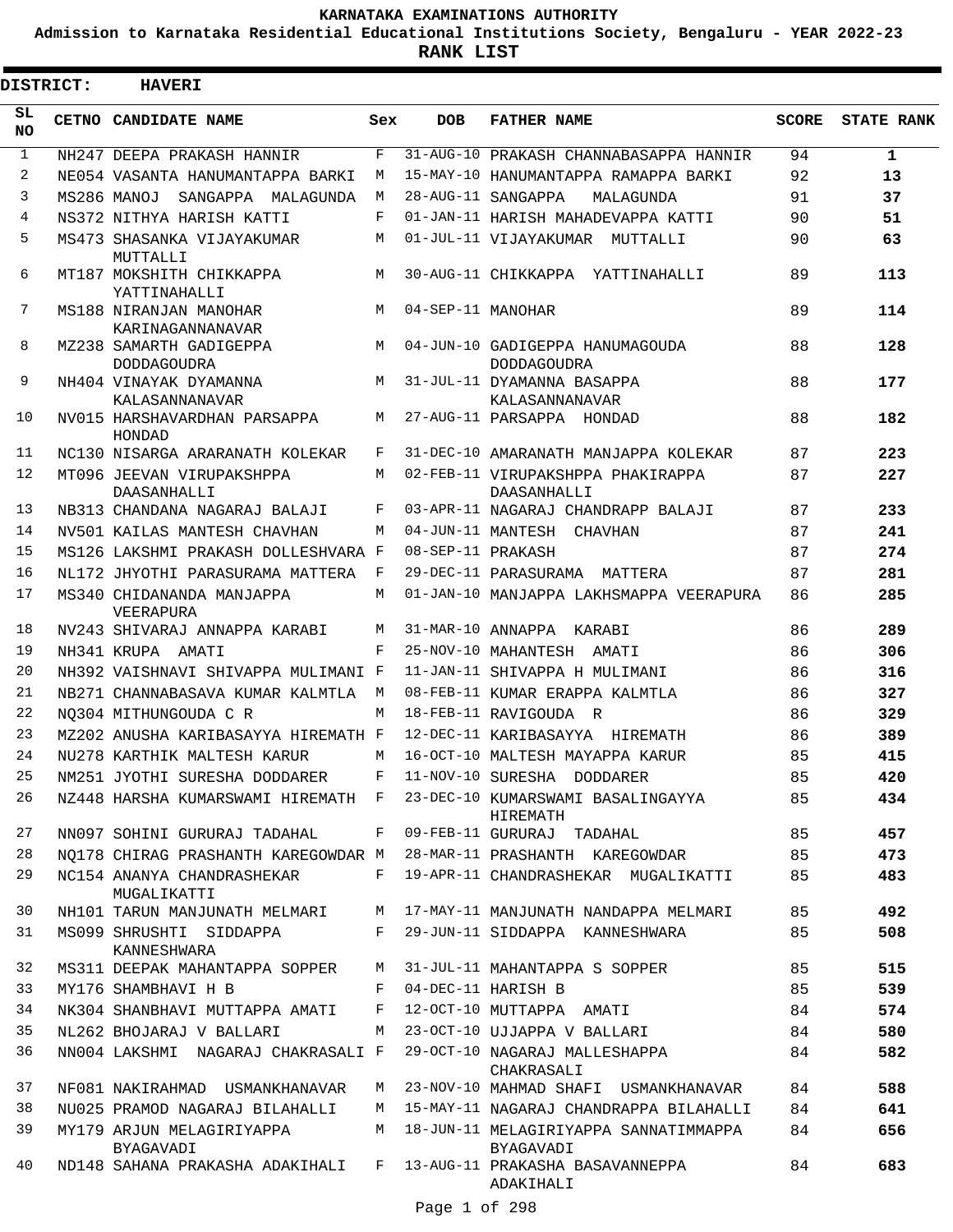**Admission to Karnataka Residential Educational Institutions Society, Bengaluru - YEAR 2022-23**

|                 | <b>DISTRICT:</b> | <b>HAVERI</b>                                 |       |                  |                                                    |              |                   |
|-----------------|------------------|-----------------------------------------------|-------|------------------|----------------------------------------------------|--------------|-------------------|
| SL<br><b>NO</b> |                  | CETNO CANDIDATE NAME                          | Sex   | <b>DOB</b>       | <b>FATHER NAME</b>                                 | <b>SCORE</b> | <b>STATE RANK</b> |
| 41              |                  | NJ090 KRUTIKA SHIVARADDI<br>YATHNALLI         | $F -$ |                  | 24-AUG-11 SHIVARADDI NINGARADDI<br>YATHNALLI       | 84           | 685               |
| 42              |                  | NK250 PREETHAM R                              | M     |                  | 03-NOV-10 R V RAMAPPA                              | 83           | 759               |
| 43              |                  | NT053 SATVIKAGOUDA MANJANAGOUDA<br>MAGOD      | M     |                  | 13-NOV-10 MANJANAGOUDA MAGOD                       | 83           | 765               |
| 44              |                  | NN031 RAKSHITA PARAMESHAPPA<br>CHOUDAPPALAVAR | F     |                  | 15-NOV-10 PARAMESHAPPA MALIYAPPA<br>CHOUDAPPALAVAR | 83           | 767               |
| 45              |                  | NV109 MANOJ DEVENDRA GANJIGATTI               | M     |                  | 05-JAN-11 DAVENDAR GANJIGATTI                      | 83           | 786               |
| 46              |                  | NH086 MANOJ SHEKHARADDI<br>MELAGIRIYAPPANAVAR | M     |                  | 21-JAN-11 SHEKHARADDI<br>MELAGIRIYAPPANAVAR        | 83           | 796               |
| 47              |                  | NP005 VIVEK GANGADAR<br>CHIKANNANAVAR         | M     |                  | 02-MAR-11 GANGADAR SOMAPPA<br>CHIKANNANAVAR        | 83           | 811               |
| 48              |                  | MV292 SANJAYA RAVI SHIGLI                     | M     |                  | 04-MAR-11 RAVI BASAVANNEPPA SHIGLI                 | 83           | 812               |
| 49              |                  | NF011 SOMALINGA BHIMAPPA<br>TAMMANNANAVAR     | M     |                  | 09-MAR-11 BHIMAPPA SHEKHAPPA<br>TAMMANNANAVAR      | 83           | 814               |
| 50              |                  | MZ073 ARCHANA CHANDRAGOUDA<br>KAREGOUDRA      | F     |                  | 31-MAR-11 CHANDRAGOUDA RUDRAPPA<br>KAREGOUDRA      | 83           | 823               |
| 51              |                  | NK524 CHANDANA VEERESH UPPAR                  | F     |                  | 12-APR-11 VEERESH NINGAPPA UPPAR                   | 83           | 831               |
| 52              |                  | NL154 MEGHANA MANJUNATH<br>GIRIMALLAPPANAVAR  | F     |                  | 09-JUN-11 MANJUNATH DIGGEPPA<br>GIRIMALLAPPANAVAR  | 83           | 872               |
| 53              |                  | NW106 SHRUSHTI JAGADEESH<br>NAYAKANUR         | F     |                  | 21-JUN-11 JAGADEESH KARIYAPPA NAYAKANUR            | 83           | 876               |
| 54              |                  | NK306 RAGHURAM NAGANATH GUDAPALLI M           |       |                  | 26-JUL-11 NAGANATH                                 | 83           | 887               |
| 55              |                  | NK487 SAHANA S GANGAPPANAVAR                  | F     |                  | 14-AUG-11 SHIDDANAGOUDA                            | 83           | 894               |
| 56              |                  | NN164 GEETHA JAGADEESH BALIGAVI               | F     |                  | 10-SEP-11 JAGADEESH TIRAKAPPA BALIGAVI             | 83           | 903               |
| 57              |                  | NM127 RAKSHA SANNAGOUDA GOUDRA                | F     |                  | 28-SEP-11 SANNAGOUDA RUDRAGOUDA GOUDRA             | 83           | 907               |
| 58              |                  | NR006 DEEKSHA MALATESH MAGANUR                | F     |                  | 06-DEC-11 MALATESH MALLESHAPPAH MAGANUR            | 83           | 924               |
| 59              |                  | MY210 VISHNU BASAVARAJ HULLIKUPPI M           |       |                  | 21-OCT-10 BASAVARAJ HULLIKUPPI                     | 82           | 967               |
| 60              |                  | NP149 PAVANKUMARAYYA<br>HORAGINAMATHA         | M     |                  | 10-NOV-10 OMKARAYYA                                | 82           | 975               |
| 61              |                  | NB248 BIBI HAZARE JEELANI HONKAN              | F     |                  | 12-NOV-10 JEELANI IMAMSAB HONKAN                   | 82           | 976               |
| 62              |                  | MX080 SANJAY LINGARAJ MULIKERI                | M     |                  | 27-NOV-10 LINGARAJ GURULINGAPPA<br>MULIKERI        | 82           | 979               |
| 63              |                  | NM188 ARYAN M N                               | M     |                  | 29-NOV-10 NAGARAJA M P                             | 82           | 982               |
| 64              |                  | NH318 SAMARTH PRAKASH<br>VAGGANNANAVAR        | M     |                  | 05-MAR-11 PRAKASH SHANKRAPPA<br>VAGGANNANAVAR      | 82           | 1024              |
| 65              |                  | NP069 PRAKRUTI CHITRASHEKAR F<br>MAVINTOP     |       |                  | 10-MAR-11 CHITRASHEKAR MAVINTOP                    | 82           | 1028              |
| 66              |                  | NO038 KISHOR R HALAGERI                       |       |                  | M 13-MAR-11 RANGANATH K                            | 82           | 1030              |
| 67              |                  | NW298 PRATAM HANUMANTAPPA KALAL               | M     |                  | 13-MAR-11 HANUMANTAPPA KALAL                       | 82           | 1031              |
| 68              |                  | NH168 AJJAYYA MANJUNATH<br>CHAKRASALI         | M     |                  | 15-MAR-11 MANJUNATH                                | 82           | 1033              |
| 69              |                  | MS452 SANDHYA SHASHIDAR JOGANDRA              | F     |                  | 16-MAR-11 SHASHIDAR V JOGANDRA                     | 82           | 1034              |
| 70              |                  | NY473 NEELAMMA VISHWANATH HARAVI              | F     |                  | 17-MAR-11 VISHWANATH HARAVI                        | 82           | 1035              |
| 71              |                  | NM057 SAHANA PRAKASH MALVI                    | F     |                  | 26-MAY-11 PRAKASH NILAKANTAPPA MALVI               | 82           | 1075              |
| 72              |                  | NK091 SRUJAN MURUGESHAPPA ANGADI              | M     |                  | 06-JUN-11 MURUGESHAPPA MANJAPPA AMGADI             | 82           | 1082              |
| 73              |                  | MZ103 POONAM CHANDRASHEKHAR<br>SORATUR        | F     |                  | 11-JUN-11 CHANDRASHEKHAR SORATUR                   | 82           | 1087              |
| 74              |                  | NE306 ARBIN TAJ                               | F     | 12-JUN-11 RAFIKH |                                                    | 82           | 1090              |
| 75              |                  | NM306 SINCHANA<br>S C                         | F     |                  | 15-JUN-11 SANTHOSH KUMAR                           | 82           | 1091              |
| 76              |                  | NO390 KAVANA MAHESHAPPA ADAGADALI F           |       |                  | 18-JUN-11 MAHESHAPPA GANAPPA ADAGADALI             | 82           | 1093              |
| 77              |                  | NJ096 HARSHITA VEERAPPA HUGAR                 | F     |                  | 02-JUL-11 VEERAPPA RUDRAPPA HUGAR                  | 82           | 1097              |
| 78              |                  | NG160 MANOJ GUNDESH KARIGAR                   | М     |                  | 02-JUL-11 GUNDESH KARIGAR                          | 82           | 1098              |
| 79              |                  | NJ214 BHARATKUMAR IRANNA BALIGAR M            |       |                  | 14-JUL-11 IRANNA CHNNABASAPPA BALIGAR              | 82           | 1114              |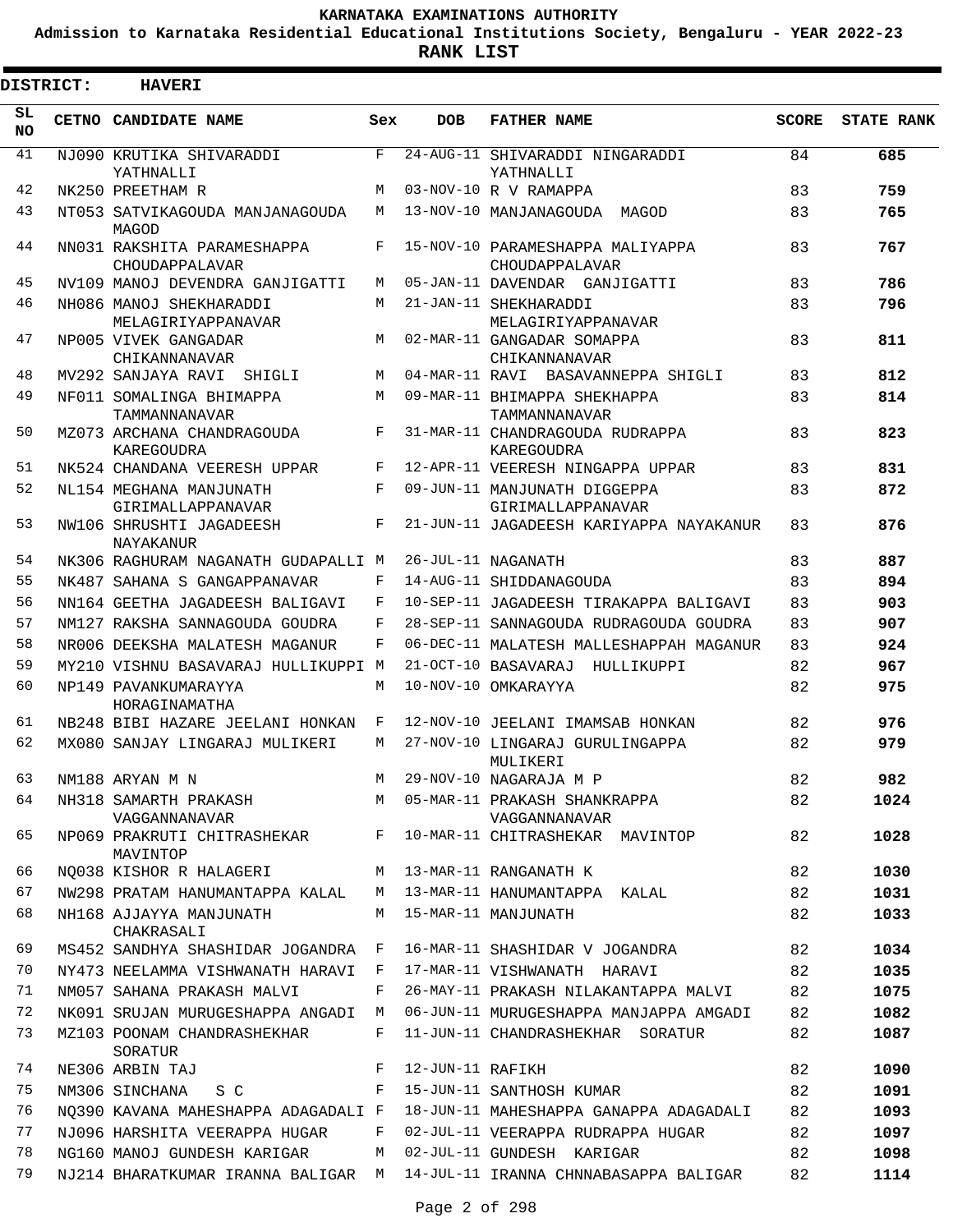**Admission to Karnataka Residential Educational Institutions Society, Bengaluru - YEAR 2022-23**

ı

| <b>DISTRICT:</b> | <b>HAVERI</b>                                              |       |            |                                                     |              |                   |
|------------------|------------------------------------------------------------|-------|------------|-----------------------------------------------------|--------------|-------------------|
| SL.<br>NO.       | CETNO CANDIDATE NAME                                       | Sex   | <b>DOB</b> | <b>FATHER NAME</b>                                  | <b>SCORE</b> | <b>STATE RANK</b> |
| 80               | NO141 CHINMAY BASAVARAJ YADAGODI                           | M     |            | 25-JUL-11 BASAVARAJ<br>YADAGODI                     | 82           | 1121              |
| 81               | NF318 LOKANATHSWAMY PURANIKAMATH M                         |       |            | 20-AUG-11 MANJUNATHSWAMY PURANIKAMATH               | 82           | 1139              |
| 82               | ND165 MOHITH M MATTIMANI                                   | М     |            | 25-SEP-11 MALLESH S MATTIMANI                       | 82           | 1152              |
| 83               | NL031 DIVYA M MULIMANI                                     | F     |            | 11-NOV-10 MALATESH MULIMANI                         | 81           | 1240              |
| 84               | NK269 SAHANA BUDDANNANAVAR                                 | F     |            | 21-DEC-10 BASAVARAJ B                               | 81           | 1259              |
| 85               | MS305 KIRAN KANNAPPA BANAKAR                               | М     |            | 15-JAN-11 KANNAPPA PUTTAPPA BANAKAAR                | 81           | 1274              |
| 86               | MZ082 VINAYKUMAR BASAVARAJ UPPIN                           | M     |            | 25-JAN-11 BASAVARAJ PUTTAPPA UPPIN                  | 81           | 1284              |
| 87               | NX090 NAGARAJ PAKKIRAPPA<br>DODDAMANI                      | М     |            | 29-JAN-11 PAKKIRAPPA NAGAPPA DODDAMANI              | 81           | 1286              |
| 88               | NE341 PAVAN HONNAPPA TALAWAR                               | М     |            | 15-FEB-11 HONNAPPA YALLAPPA TALAWAR                 | 81           | 1293              |
| 89               | NB031 PUNEETH BHIMANNA MALLIGAR                            | M     |            | 18-FEB-11 BHIMANNA TULASAPPA MALLIGAR               | 81           | 1297              |
| 90               | NY444 NIRANJANA KALAPPA KAMMAR                             | M     |            | 21-FEB-11 KALAPPA NAGAPPA KAMMAR                    | 81           | 1300              |
| 91               | MZ067 VEERESH NAGAPPA NAYKAR                               | M     |            | 12-MAR-11 NAGAPPA CHANNABASAPPA NAYKAR              | 81           | 1314              |
| 92               | NG097 SPOORTI BEERAPPA PADIGODI F                          |       |            | 17-APR-11 BEERAPPA<br>PADIGODI                      | 81           | 1334              |
| 93               | NZ402 TEJASWINI GADIGEPPAGOUDA<br>PATIL                    | F     |            | 19-APR-11 GADIGEPPAGOWDA MUDIGOUDA<br>PATIL         | 81           | 1339              |
| 94               | NA096 TANMAY SURESH UGGANAVAR                              | М     |            | 18-MAY-11 SURESH SHANKRAPPA UGGANAVAR               | 81           | 1357              |
| 95               | NC038 AMBIKA SIDDAPPA MARANABEEDA F                        |       |            | 11-JUN-11 SIDDAPPA BASAPPA MARANABEEDA              | 81           | 1382              |
| 96               | NE161 NISHANT P KADEKOPPA                                  | M     |            | 14-JUN-11 PRASHANT M KADEKOPPA                      | 81           | 1383              |
| 97               | NN126 SAHANA RAJU DANIGONDRA                               | F     |            | 21-JUN-11 RAJU DANIGONDRA                           | 81           | 1388              |
| 98               | NG092 GANGOTRI JAGADEESH ARAGOL                            | F     |            | 21-JUL-11 JAGADEESH MUDAKAPPA ARAGOL                | 81           | 1403              |
| 99               | MS086 GAGAN CHANDRAPPA HANJER                              | М     |            | 10-AUG-11 CHANDRAPPA HANJER                         | 81           | 1412              |
| 100              | MT220 PRADEEPAKUMAR CHANDRAKUMAR<br>KALMANI                | М     |            | 30-AUG-11 CHANDRAKUMAR SHEKARAPPA<br>KALMANI        | 81           | 1427              |
| 101              | NW304 SHARATKUMAR SANJEEV TALAVAR M                        |       |            | 07-SEP-11 SANJEEV TALAVAR                           | 81           | 1430              |
| 102              | NH273 MANOJ PRASHANT HESARUR                               | M     |            | 26-SEP-11 PRASHANT AJJAPPA HESARUR                  | 81           | 1440              |
| 103              | NN167 MEGHANA B M                                          | F     |            | 16-DEC-11 BASAVARAJA MAKARI                         | 81           | 1462              |
| 104              | NW090 PRAJWAL MAHANTESH<br>ANNEPPANAVAR                    | M     |            | 23-AUG-10 MAHANTESH NINGAPPA<br>ANNEPPANAVAR        | 80           | 1503              |
| 105              | MV247 VEDA RAMESH ANGADIYAVAR                              | F     |            | 02-SEP-10 RAMESH HANUMANTAPPA<br>ANGADIYAVAR        | 80           | 1506              |
| 106              | MS300 VIKASHA VIRABADRAPPA<br>MUTTALLI                     |       |            | M 14-NOV-10 VIRABADRAPPA MUTTALLI                   | 80           | 1537              |
| 107              | MW012 SAHANA ARUNKUMAR<br>HUCHCHANNANAVAR                  |       |            | F 24-NOV-10 ARUNKUMAR LAXMANAPPA<br>HUCHCHANNANAVAR | 80           | 1541              |
| 108              | MR190 UDAY GURUSHANTAPPA ELIHOLI M 19-DEC-10 GURUSHANTAPPA |       |            |                                                     | 80           | 1553              |
| 109              | MV005 APOORVASHREE BEERAPPA<br><b>DEVANNAVAR</b>           | F     |            | 18-JAN-11 BEERAPPA MALLAPPA DEVANNAVAR              | 80           | 1573              |
| 110              | NE275 PUSHPA SHANKRAPPA MUDDI                              | F     |            | 18-JAN-11 SHANKRAPPA NAGENDRAPPA MUDDI              | 80           | 1576              |
| 111              | NO359 YASHWANTH H                                          | M     |            | 29-JAN-11 HANUMANTHAPPA                             | 80           | 1582              |
| 112              | NY116 GOURAMMA BASANAGOUDA<br>HONNAGOUDRA                  | F     |            | 02-MAY-11 BASANAGOUDA BHIMANAGOUDA<br>HONNAGOUDRA   | 80           | 1636              |
| 113              | NR114 AKSHITHA JAGANNATHA<br>KAREMALLANNANAVAR             | $F -$ |            | 03-MAY-11 JAGANNATHA KAREMALLANNANAVAR              | 80           | 1638              |
| 114              | NV190 AKASH NIJAGUNEPPA<br>HIRENNAVAR                      | M     |            | 16-MAY-11 NIJAGUNEPPA HIRENNAVAR                    | 80           | 1650              |
| 115              | ND001 PRAJWAL ANNAPPA<br>DODDALINGANNANAVAR                | M     |            | 18-MAY-11 ANNAPPA SHIVAPPA<br>DODDALINGANNANAVAR    | 80           | 1651              |
| 116              | NR007 SAMARTH S<br>KARIPUTTAKKALAVAR                       | M     |            | 26-MAY-11 SATISH KARABASAPPA<br>KARIPUTTAKKALAVAR   | 80           | 1658              |
| 117              | NB263 KAVANA KRISHNAPPA HARIJAN                            | F     |            | 02-JUL-11 KRISHNAPPA NEELAPPA HARIJAN               | 80           | 1687              |
| 118              | MU025 VIRUPAKSHA                                           | M     |            | 08-JUL-11 BEERAPPA YALLAPPA KADEMANI                | 80           | 1692              |
| 119              | NW407 NINGAMMA MUTTAPPA GOUDAGERI F                        |       |            | 18-JUL-11 MUTTAPPA SHIVAPPA GOUDAGERI               | 80           | 1699              |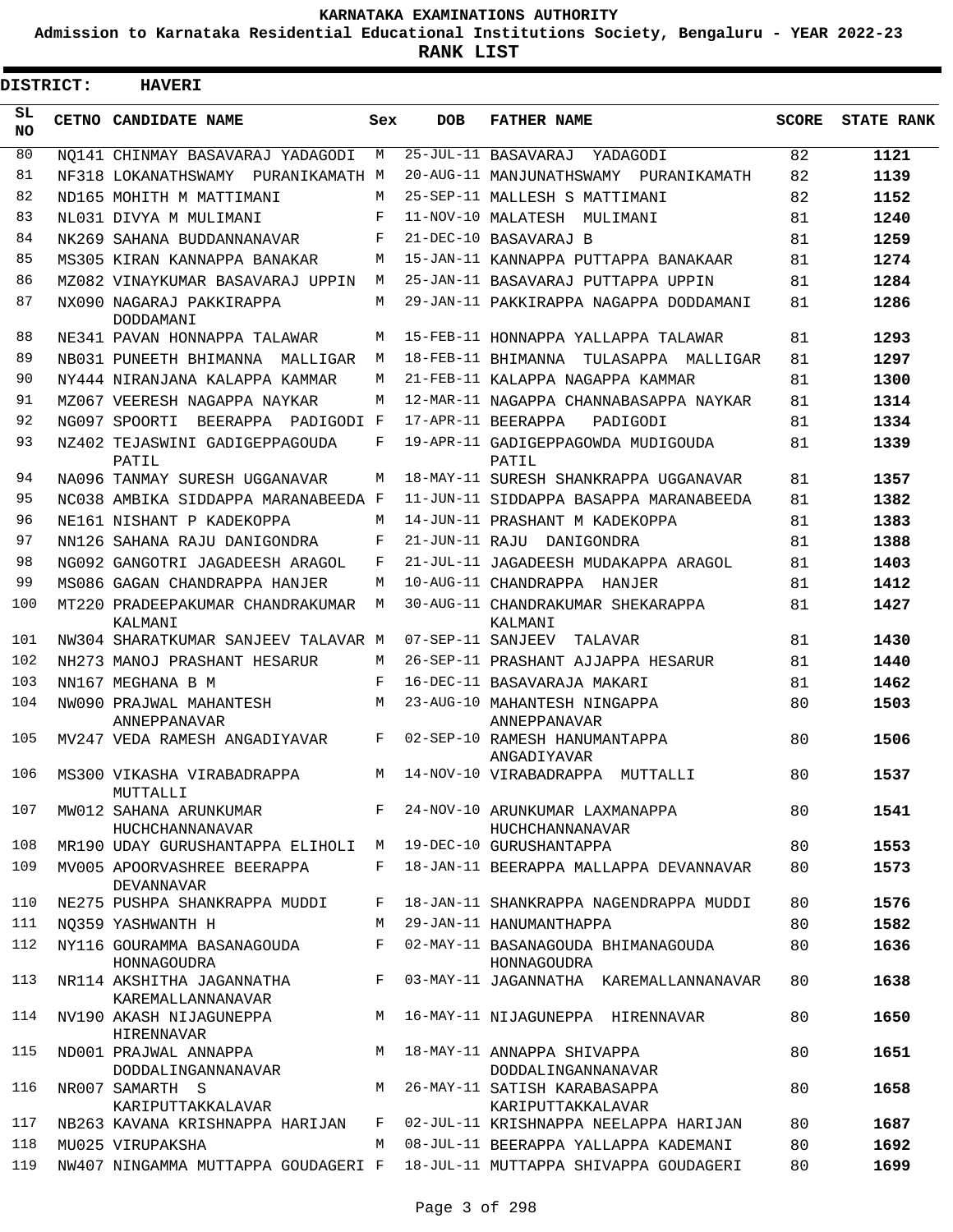**Admission to Karnataka Residential Educational Institutions Society, Bengaluru - YEAR 2022-23**

**RANK LIST**

Ξ

| DISTRICT:  | <b>HAVERI</b>                                        |              |                  |                                                         |              |                   |
|------------|------------------------------------------------------|--------------|------------------|---------------------------------------------------------|--------------|-------------------|
| SL.<br>NO. | <b>CETNO CANDIDATE NAME</b>                          | Sex          | <b>DOB</b>       | <b>FATHER NAME</b>                                      | <b>SCORE</b> | <b>STATE RANK</b> |
| 120        | NW389 SOUJANYA JAMBANNA BARAKER                      | F            |                  | 19-JUL-11 JAMBANNA BARAKER                              | 80           | 1701              |
| 121        | NH325 PRASANNA GURUSIDDAPPA<br>SAVADATTI             | М            |                  | 31-JUL-11 GURUSIDDAPPA VEERAPPA<br>SAVADATTI            | 80           | 1712              |
| 122        | NS325 ROHITH RAGHUNATH MARADUR                       | М            |                  | 05-AUG-11 RAGHUNATH VASAPPA MARADUR                     | 80           | 1716              |
| 123        | NP226 MAHMADALKAM KHWAJAMEEYA<br>PYATT               | М            |                  | 12-AUG-11 KHWAJAMEEYA PYATI                             | 80           | 1719              |
| 124        | NV231 SHAMBULINGA VJAYAKUMAR<br><b>BALIGAR</b>       | M            |                  | 16-DEC-11 VJAYAKUMAR SHEKAPPA BALIGAR                   | 80           | 1778              |
| 125        | NU228 SHREYA R MUDIKARIYAPPANAVAR F                  |              | 03-JAN-12 RAMESH |                                                         | 80           | 1787              |
| 126        | MR174 KALPANA PARAMASH NAYAK                         | F            |                  | 01-JUL-10 PARAMASH N NAYAK                              | 79           | 1816              |
| 127        | NX110 RAKSHITA UMESH ANNIGERI                        | F            |                  | 08-SEP-10 UMESH YALLAPPA ANNIGERI                       | 79           | 1830              |
| 128        | NK423 HRUTHIK N LAMANI                               | M            |                  | 02-OCT-10 NAGRAJ N LAMANI                               | 79           | 1839              |
| 129        | NO033 ANUSHA<br>NADAR                                | F            |                  | 04-NOV-10 NAGARAJ B NADAR                               | 79           | 1858              |
| 130        | MZ125 MANOJKUMAR MANJUNATH<br>AYYANNAVAR             | M            |                  | 28-NOV-10 MANJUNATH AYYANNAVAR                          | 79           | 1877              |
| 131        | NX057 THARUN SHIVASHANKAR BALIGAR M                  |              |                  | 03-DEC-10 SHIVASHANKAR VEERABHADRAPPA<br><b>BALIGAR</b> | 79           | 1880              |
| 132        | NK450 VARSHINI MALLESHAPPA<br>GORAVAR                | F            |                  | 10-DEC-10 MALLESHAPPA NINGAPPA GORAVR                   | 79           | 1885              |
| 133        | NK305 MALLIKARJUNA C R                               | М            |                  | 23-DEC-10 CHANNESHWARAPPA R                             | 79           | 1888              |
| 134        | NY252 ROOPA HANUMANTAPPA MADOJI                      | F            |                  | 02-FEB-11 HANUMANTAPPA MADOJI                           | 79           | 1914              |
| 135        | ND147 SANJANA N                                      | F            |                  | 03-FEB-11 NAGARAJ M                                     | 79           | 1915              |
| 136        | MU216 BHUVANESHWARI ANILKUMAR<br>JAMBAGI             | F            |                  | 27-MAR-11 ANILKUMAR BASAPPA JAMBAGI                     | 79           | 1942              |
| 137        | MT237 MAHAMMEDHASNAIN RAZA<br>MAHEBOOBALI AALADAGERI | M            |                  | 17-APR-11 MAHEBOOBALI AALADAGERI                        | 79           | 1965              |
| 138        | MY075 TANUJA MANJUNATHA PATIL                        | F            |                  | 01-MAY-11 MANJUNATHA LINGANGOUDA PATIL                  | 79           | 1975              |
| 139        | MY064 TANUJA VEERABHADRAPPA<br><b>GANAGER</b>        | F            |                  | 16-MAY-11 VEERABHADRAPPA CHANNAPPA<br>GANAGER           | 79           | 1988              |
| 140        | NY470 NANDISH SURESH KEMMANAKERI                     | М            |                  | 28-MAY-11 SURESH NAGAPPA KEMMANAKERI                    | 79           | 2006              |
| 141        | NM095 LOHIT SHANKARGOUDA<br>KHANDIBAGUR              | M            |                  | 30-MAY-11 SHANKARGOUDA KALLAPPA<br>KHANDIBAGUR          | 79           | 2007              |
| 142        | NZ034 VAISHNAVI MANJUNATH VIJAPUR F                  |              |                  | 26-JUN-11 MANJUNATH BASAVANTAPPA<br>VIJAPUR             | 79           | 2027              |
| 143        | NP110 SANJAY R K                                     |              |                  | M 02-JUL-11 RAJU R K                                    | 79           | 2034              |
| 144        | MT098 SHREYAS MAHESH TALAWAR                         | M            |                  | 09-JUL-11 MAHESH BASAPPA TALAWAR                        | 79           | 2038              |
| 145        | NV240 YASODHA RUDRAPPA GONI                          | $\mathbf{F}$ |                  | 09-AUG-11 RUDRAPPA GONI                                 | 79           | 2064              |
| 146        | NB056 CHETAN CHANDRAPPA BAGAVAN                      | M            |                  | 16-AUG-11 CHANDRAPPA BAGAVAN                            | 79           | 2069              |
| 147        | NF233 PRAJWAL MRUTYUNJAYA<br>KAREHOLI                | M            |                  | 02-SEP-11 MRUTYUNJAYA GUDDAPPA KAREHOLI                 | 79           | 2077              |
| 148        | NS207 SHAMBHVI MANJUNATHA BETHUR F                   |              |                  | 07-NOV-11 MANJUNATHA BETHUR                             | 79           | 2110              |
| 149        | NP132 GANAVI BASAVARAJ BANAKAR                       | F            |                  | 13-NOV-11 BASAVARAJ                                     | 79           | 2113              |
| 150        | NG050 KEERTHANA SHIVAPUTRAPPA<br>TALLALLI            | F            |                  | 11-DEC-11 SHIVAPUTRAPPA NINGAPPA<br>TALLALLI            | 79           | 2129              |
| 151        | MX187 POORNIMA JAGADEESH AMBIGER                     | F            |                  | 26-DEC-11 JAGADEESH BASAPPA AMBIGER                     | 79           | 2133              |
| 152        | ND099 VISHWAS SHIVANAND KATHARI                      | M            |                  | 23-NOV-10 SHIVANAND HANUMANTAPPA<br>KATHARI             | 78           | 2220              |
| 153        | MU030 RAMITH PARAMESH<br>VADDAMMANAVAR               |              |                  | M 13-DEC-10 PARAMESH GANGAPPA<br>VADDAMMANAVAR          | 78           | 2233              |
| 154        | NR343 SAIDATTA SATEESHKUMAR<br>RAJESHWAR             |              |                  | M 07-JAN-11 SATEESHKUMAR DATTATREYA<br>RAJESHWAR        | 78           | 2266              |
| 155        | NM106 SAMPATKUMAR CHANDRAPPA<br>KADUR                |              |                  | M 18-JAN-11 CHANDRAPPA NAGAPPA KADUR                    | 78           | 2275              |
| 156        | NN010 SIMRAN RIZWAN DODMANI                          | F            |                  | 20-JAN-11 RIZWAN DODMANI                                | 78           | 2277              |
| 157        | ND144 PRATIBHA BASAVARAJ                             | F            |                  | 08-FEB-11 BASAVARAJ VEERABHADRAPPA                      | 78           | 2299              |
|            |                                                      |              | Page 4 of 298    |                                                         |              |                   |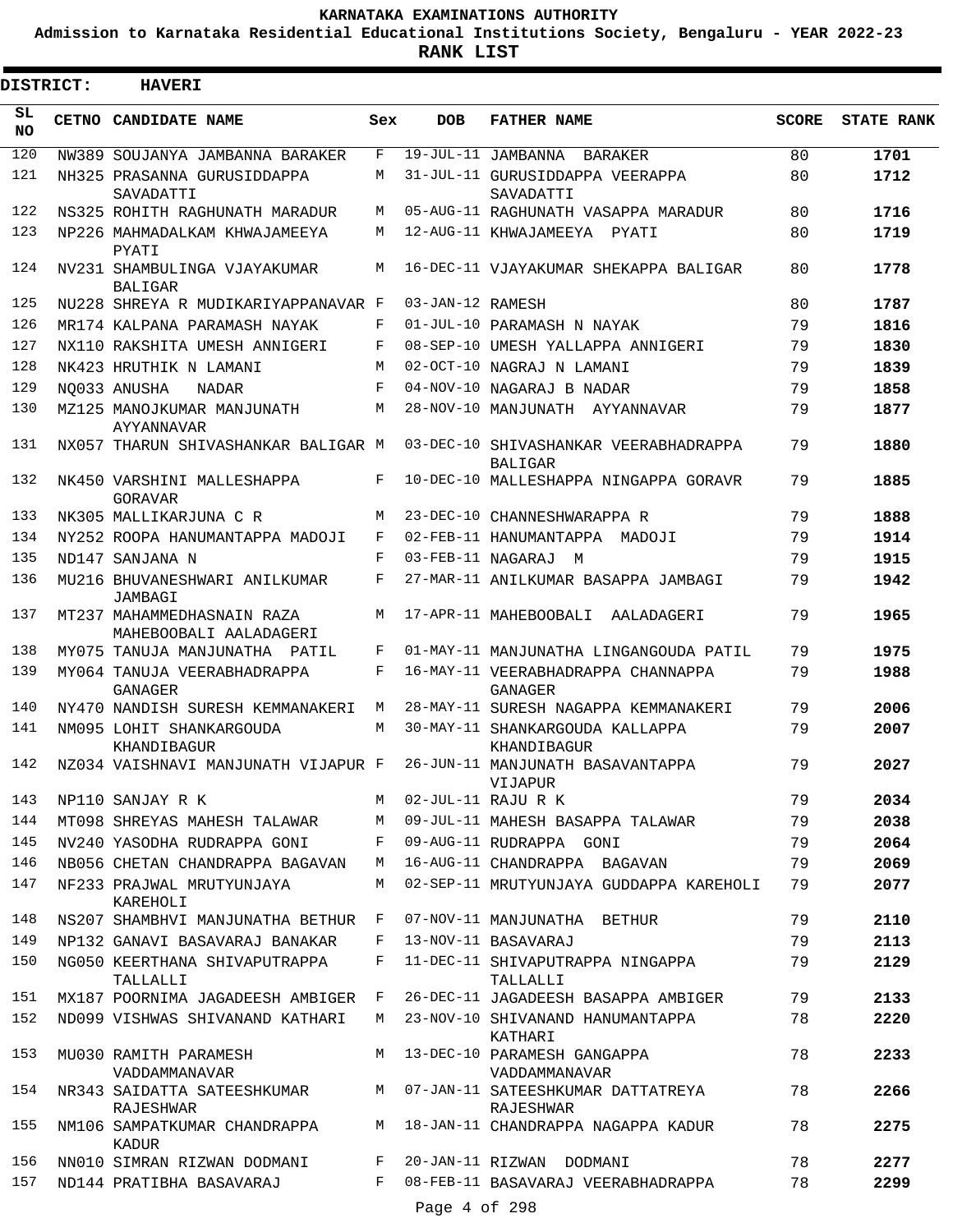**Admission to Karnataka Residential Educational Institutions Society, Bengaluru - YEAR 2022-23**

| <b>DISTRICT:</b> | <b>HAVERI</b>                                         |     |                   |                                                             |              |                   |
|------------------|-------------------------------------------------------|-----|-------------------|-------------------------------------------------------------|--------------|-------------------|
| SL.<br><b>NO</b> | CETNO CANDIDATE NAME                                  | Sex | <b>DOB</b>        | <b>FATHER NAME</b>                                          | <b>SCORE</b> | <b>STATE RANK</b> |
|                  | KODIHALLI                                             |     |                   | KODIHALLI                                                   |              |                   |
| 158              | NJ194 PRIYANKA MALLIKARJUN<br>DEVAGIRI                | F   |                   | 26-FEB-11 MALLIKARJUN PARAMESHAPPA<br>DEVAGIRI              | 78           | 2319              |
| 159              | NB169 ASHWINI SIDDAPPA                                | F   |                   | 14-MAR-11 SIDDAPPA FAKKIRAPPA                               | 78           | 2332              |
| 160              | DODDASIDDANNANAVAR<br>NC007 SAMARTHA SATEESH HOSAMANI | М   |                   | DODDASIDDANNANAVAR<br>15-MAR-11 SATEESH SHAMBHANNA HISAMANI | 78           | 2335              |
| 161              | NH212 RAKESHGOUDA BASANAGOUDA                         | М   |                   | 25-MAR-11 BASANAGOUDA NIGANAGOUDRA                          | 78           | 2349              |
| 162              | GAJIGOUDRA<br>NY109 PURVI PATIL                       | F   |                   | GAJIGOUDRA<br>28-MAR-11 RUDRAGOUDA BASANAGOUDA PATIL        | 78           | 2351              |
| 163              | NL116 SHRINIVAS D LAMANI                              | М   |                   | 29-MAR-11 DEVENDRAPPA<br>R<br>LAMANI                        | 78           | 2352              |
| 164              | MR021 KUMAR HOOVAPPA ARALIKATTI                       | М   |                   | 10-APR-11 HOOVAPPA BASAPPA ARALIKATTI                       | 78           | 2361              |
| 165              | MY089 ISHWARI GIREESH HOMBALI                         | F   |                   | 11-APR-11 GIREESH HOMBALI                                   | 78           | 2362              |
| 166              | NC050 HARSHITA IRANNA HIROOR                          | F   | 12-APR-11 IRANNA  |                                                             | 78           | 2365              |
| 167              |                                                       | M   |                   |                                                             | 78           |                   |
|                  | NO289 RIYAJ DADAPEER BISALAHALLI                      |     |                   | 18-APR-11 DADAPEER REHAMANSAB<br><b>BISALAHALLI</b>         |              | 2375              |
| 168              | NK531 NIKHIL RAJAPPA NINGAPUR                         | М   |                   | 20-APR-11 RAJAPPA BASAVARAJAPPA                             | 78           | 2379              |
| 169              | NM228 TARUN J MAKARI                                  | M   |                   | NINGAPUR<br>20-APR-11 JAGADESH                              | 78           | 2380              |
| 170              | MU126 NACHIKETH VEERESH AVALAGERI M                   |     |                   | 24-APR-11 VEERESH MALLESHAPPA AVALAGERI                     | 78           | 2387              |
| 171              | NH307 AFROJA CHAMANSAB NADAF                          | М   |                   | 20-MAY-11 CHAMANSAB<br>NADAF                                | 78           | 2415              |
| 172              | NL204 AKASH BASAVARAJ HANDER                          | М   |                   | 01-JUN-11 BASAVARAJ GUDDAPPA HANDER                         | 78           | 2427              |
| 173              | NC123 VARSHINI BASAVARAJ KYAMOJI                      | F   |                   | 03-JUN-11 BASAVARAJ<br>KYAMOJI                              | 78           | 2431              |
| 174              | NM146 YASHAVANT CHANNABASAPPA                         | М   |                   | 16-JUN-11 CHANNABASAPPA DHARMAPPA                           | 78           | 2447              |
| 175              | MURUDAPPANAVAR                                        | F   |                   | MURUDAPPANAVAR                                              | 78           |                   |
|                  | NY304 KAVYA SHEKAPPA GULED                            |     |                   | 30-JUN-11 SHEKAPPA BASAPPA GULED                            |              | 2455              |
| 176              | NS081 SADANANDAGOUDA C<br>CHANNAGOUDAR                | M   |                   | 19-JUL-11 CHANNABASANAGOUDA S<br>CHANNAGOUDRA               | 78           | 2472              |
| 177              | NC135 NANDEESHA CHANDRAPPA<br>POOJARA                 | М   |                   | 03-AUG-11 CHANDRAPPA SIDDAPPA POOJARA                       | 78           | 2485              |
| 178              | PA028 NAGARAJ NINGAPPA HULAGUR                        | М   |                   | 04-AUG-11 NINGAPPA BASAPPA HULAGUR                          | 78           | 2486              |
| 179              | NS097 BRUNDA KARABASAPPA KULER                        | F   |                   | 11-AUG-11 KARABASAPPA HANUMANTAPPA<br>KULER                 | 78           | 2493              |
| 180              | NL169 GURUKIRAN GADIGEPPA<br>HALANNANAVAR             | М   |                   | 14-AUG-11 GADIGEPPA BASAVARAJAPPA<br>HALANNANAVAR           | 78           | 2496              |
| 181              | NH139 DEEPA KANNAPPA SANGOOR                          | F   |                   | 28-AUG-11 KANNAPPA MALLAPPA SANGOOR                         | 78           | 2512              |
| 182              | NK173 SHASHANK RAMESH LAMANI                          | М   | 06-SEP-11 RAMESH  |                                                             | 78           | 2519              |
| 183              | NS378 NIKHIL N MUDDI                                  | M   | 29-OCT-11 NAGARAJ |                                                             | 78           | 2549              |
| 184              | NP030 SINCHANA GUDDAPPA NAGANUR                       | F   |                   | 09-NOV-11 GUDDAPPA NAGANUR                                  | 78           | 2557              |
| 185              | NL341 NAKUL SHIVANAGOUDA<br>KADLIGOUDRA               | M   |                   | 13-APR-09 SHIVANAGOUDA KADLIGOUDRA                          | 77           | 2584              |
| 186              | ND002 ARCHANA MAILARAPPA MASTI                        | F   |                   | 24-MAY-10 MILARAPPA MASTI                                   | 77           | 2605              |
| 187              | NZ062 NIRAJ UDAY DODDAMANI                            | M   |                   | 14-SEP-10 UDAY DODDAMANI                                    | 77           | 2636              |
| 188              | NO350 YASHAS N S                                      | М   |                   | 13-OCT-10 NATARAJ L                                         | 77           | 2657              |
| 189              | NZ102 ROHITKUMAR MALATESH HAVANUR M                   |     |                   | 25-OCT-10 MALATESH SHEKAPPA HAVANUR                         | 77           | 2663              |
| 190              | NK497 HARSHA PARAMESHAPPA DODMANI M                   |     |                   | 22-NOV-10 PARAMESHAPPA HANUMANTAPPA                         | 77           | 2693              |
| 191              | MV175 NAVEEN ASHOK MUKAPPANAVAR                       | М   |                   | DODMANI<br>10-DEC-10 ASHOK SHEKAPPA MUKAPPANAVAR            | 77           | 2707              |
| 192              | MX033 SUMANT MAHESH ADIGANANAVAR                      | M   |                   | 17-DEC-10 MAHESH HEMANT ADIGANANAVAR                        | 77           | 2713              |
| 193              | NS206 SHAMBU SIDDAPPA NANDIHALLI                      | М   |                   | 29-DEC-10 SIDDAPPA IRAPPA NANDIHALLI                        | 77           | 2727              |
| 194              | NK284 GOUTHAMI REVANEPPA GOUDAR                       | F   |                   | 07-JAN-11 REVANEPPA SHIDAPPA GOUDAR                         | 77           | 2739              |
| 195              | NA143 PRASANNA PRAKASH MATTIHALLI M                   |     | 09-JAN-11 PRAKASH |                                                             | 77           | 2742              |
| 196              | NJ139 SHANKAR MUTTAPPA HYADAL                         | M   |                   | 11-JAN-11 MUTTAPPA SHIVAPPA HYADAL                          | 77           | 2744              |
| 197              | NK391 MAITRI S GOURAKKANAVAR                          | F   | 21-JAN-11 SANTOSH |                                                             | 77           | 2751              |
|                  |                                                       |     |                   |                                                             |              |                   |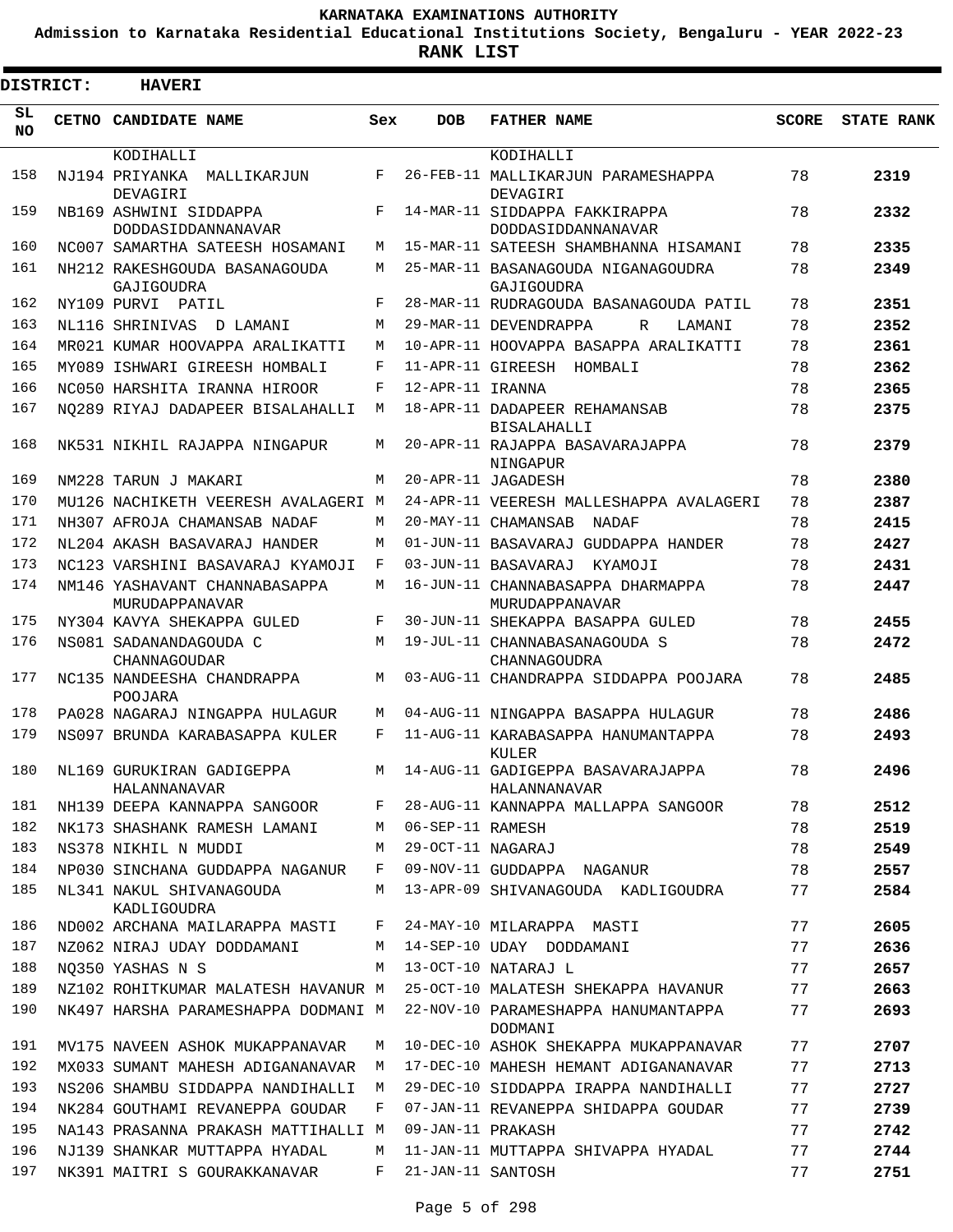**Admission to Karnataka Residential Educational Institutions Society, Bengaluru - YEAR 2022-23**

ı

|                 | <b>DISTRICT:</b> | <b>HAVERI</b>                                                         |     |                   |                                                                          |              |                   |
|-----------------|------------------|-----------------------------------------------------------------------|-----|-------------------|--------------------------------------------------------------------------|--------------|-------------------|
| SL<br><b>NO</b> |                  | CETNO CANDIDATE NAME                                                  | Sex | <b>DOB</b>        | <b>FATHER NAME</b>                                                       | <b>SCORE</b> | <b>STATE RANK</b> |
| 198             |                  | NW032 RAHUL<br>NAGARAJ<br>GUJJJAR T                                   | M   | 22-JAN-11 NAGARAJ | GUJJARI                                                                  | 77           | 2754              |
| 199             |                  | MU018 PRASHANTH FAKKIRAPPA<br>BHAGANNANAVAR                           | M   |                   | 19-FEB-11 FAKKIRAPPA MALINGAPPA<br>BHAGANNANAVAR                         | 77           | 2783              |
| 200             |                  | NA061 SAMARTHGOUDA<br>JAGADEESHAGOUDA PATIL                           | M   |                   | 20-FEB-11 JAGADEESHAGOUDA MAHADEVAGOUDA<br>PATIL                         | 77           | 2784              |
| 201             |                  | MY203 ROJA MALATESHA MALANNANAVAR F                                   |     |                   | 22-FEB-11 MALATESHA NEELAPPA<br>MALANNANAVAR                             | 77           | 2786              |
| 202             |                  | NG226 VISHWANATHA MAHESHASHATRU<br>DANDIGANAHALLI                     | M   |                   | 25-FEB-11 MAHESHASHATRU<br>DANDIGANAHALLI                                | 77           | 2789              |
| 203             |                  | NB283 SANJANA SURESH SOMAPPANAVAR F                                   |     |                   | 21-MAR-11 SURESH SOMAPPA SOMAPPANAVAR                                    | 77           | 2811              |
| 204             |                  | NC143 VIKASH JAGANNATH GOULI                                          | M   |                   | 01-APR-11 JAGANNATH                                                      | 77           | 2824              |
| 205             |                  | MV064 NEELAMMA SHARANABASAPPA<br>DODDAMANI                            | F   |                   | 08-APR-11 SHARANABASAPPA MALLIKARJUN<br>DODDAMANI                        | 77           | 2830              |
| 206             |                  | NM044 NAYANA HANUMANTHAPPA<br>SUNAGAR                                 | F   |                   | 20-APR-11 HANUMANTHAPPA SAHADEVAPPA<br>SUNAGAR                           | 77           | 2840              |
| 207             |                  | NG029 ANKITA R MANTATTI                                               | F   |                   | 22-APR-11 RAJU MANTATTI                                                  | 77           | 2841              |
| 208             |                  | MT082 SINCHANA PARASHURAM<br>TAGADINAMANI                             | F   |                   | 28-APR-11 PARASHURAM FAKKERAPPA<br>TAGADINAMANI                          | 77           | 2848              |
| 209             |                  | NR113 ABHISHEK CHANDRAPPA<br><b>JAVAJJANAVAR</b>                      | M   |                   | 04-MAY-11 CHANDRAPPA SANNAFAKKEERAPPA<br>JAVAJJANAVAR                    | 77           | 2855              |
| 210             |                  | NJ026 VAISHNAVI NISSIMAPPA AADUR                                      | F   |                   | 09-MAY-11 NISSIMAPPA ERAPPA AADUR                                        | 77           | 2861              |
| 211             |                  | MR210 SHASHANK SHAMBANNA<br>REVANAKAR                                 | M   |                   | 18-MAY-11 SHAMBANNA                                                      | 77           | 2867              |
| 212             |                  | MY035 SHIVANANDA SURESHAPPA<br><b>SUNAGAR</b>                         | M   |                   | 27-MAY-11 SURESHAPPA FAKKIRAPPA SUNAGAR                                  | 77           | 2877              |
| 213             |                  | MS257 SANJANA UJJAPA KOTI                                             | F   |                   | 07-JUN-11 UJJAPPA SHIVAPPA KOTI                                          | 77           | 2893              |
| 214             |                  | NE452 SOUJANYA BASAVARAJ HUGAR                                        | F   |                   | 17-JUL-11 BASAVARAJ HUGAR                                                | 77           | 2944              |
| 215             |                  | MV278 SPANDANA NARASAPPA BASUR                                        | F   |                   | 21-JUL-11 NARASAPPA BHARAMAPPA BASUR                                     | 77           | 2950              |
| 216             |                  | NP088 PRAJWAL NAGARAJ<br>TUMMINAKATTI                                 | M   |                   | 03-AUG-11 NAGARAJ SHIVANANDAPPA<br>TUMMINAKATTI                          | 77           | 2963              |
| 217             |                  | MU092 DHANUSH RAJASHEKAR HARIJAN                                      | М   |                   | 13-AUG-11 RAJASHEKAR HARIJAN                                             | 77           | 2970              |
| 218             |                  | MV008 BHOOMIKA FAKKIRAPPA<br>DODDAMANI                                | F   |                   | 12-SEP-11 FAKKIRAPPA GULAPPA DODDAMANI                                   | 77           | 2988              |
| 219             |                  | MX125 VEERESHGOUDA BASANAGOUDA<br>DODDAGOUDRU                         | M   |                   | 20-SEP-11 BASANAGOUDA DODDAGOUDRU                                        | 77           | 2995              |
| 220<br>221      |                  | NK508 TANU SOMAPPA HOTTER                                             | F   |                   | 30-SEP-11 SOMAPPA B HOTTER                                               | 77           | 2999              |
| 222             |                  | NK549 PAVAN SANTOSH NEELANAGOUDRA M<br>NS029 ANUSHA NAGARAJ ALALAGERI | F   |                   | 24-OCT-11 SANTOSH B NEELANAGOUDRA<br>03-NOV-11 NAGARAJ LAXMANA ALALAGERI | 77<br>77     | 3019<br>3024      |
| 223             |                  | MV143 MADHU TALAGERI                                                  | F   |                   | 21-NOV-11 PARASHURAM DYAMAPPA TALAGERI                                   | 77           | 3033              |
| 224             |                  | NU171 NINGARAJ BASAVARAJ<br>DODDADILLEPPANAVAR                        | M   |                   | 22-NOV-11 BASAVARAJ DILLEPPA<br>DODDADILLEPPANAVAR                       | 77           | 3034              |
| 225             |                  | MX008 PRIYA VENKAPPA BANDIVADDAR F                                    |     |                   | 03-JAN-12 VENKAPPA RAMAPPA BANDIVADDAR                                   | 77           | 3053              |
| 226             |                  | ND006 PRATIKSHA MAILARAPPA<br>MADIWALAR                               | F   |                   | 08-FEB-12 MAILARAPPA YALLAPPA MADIWALAR                                  | 77           | 3063              |
| 227             |                  | NW137 TEJAS YADAWAD                                                   | M   |                   | 05-MAR-10 VEERESH YADAWAD                                                | 76           | 3081              |
| 228             |                  | NL308 CHETAN JAGADEESH MALIMATH                                       | M   |                   | 04-AUG-10 JAGADEESH<br>B<br>MALIMATH                                     | 76           | 3107              |
| 229             |                  | MW056 POOJA MANJAPPA WADDAR                                           | F   |                   | 06-SEP-10 MANJAPPA GIRIYAPPA WADDAR                                      | 76           | 3128              |
| 230             |                  | MZ087 MRUTHYANJAYA LANKESH VADDAR M                                   |     |                   | 22-OCT-10 LANKESH DYAMANNA VADDAR                                        | 76           | 3152              |
| 231             |                  | ND119 AMRUTA MANJUNAT VANAHALLI                                       | F   |                   | 25-OCT-10 MANJUNAT VANAHALLI                                             | 76           | 3157              |
| 232             |                  | MU196 BRUNDA CHANNABASAPPA<br>BANAKAR                                 | F   |                   | 03-NOV-10 CHANNABASAPPA                                                  | 76           | 3168              |
| 233             |                  | PA077 CHETANA CHANDAPPA NAYAK                                         | F   |                   | 18-NOV-10 CHANDAPPA G NAYAK                                              | 76           | 3180              |
| 234             |                  | NE011 USHA HEDDARI                                                    | F   |                   | 21-NOV-10 CHANNAVEERAPPA HEDDARI                                         | 76           | 3184              |
| 235             |                  | NV207 NIVEDITA ASHOK NEGALUR                                          | F   |                   | 01-JAN-11 ASHOK RUDRAPPA NEGALUR                                         | 76           | 3214              |
|                 |                  |                                                                       |     | Page 6 of 298     |                                                                          |              |                   |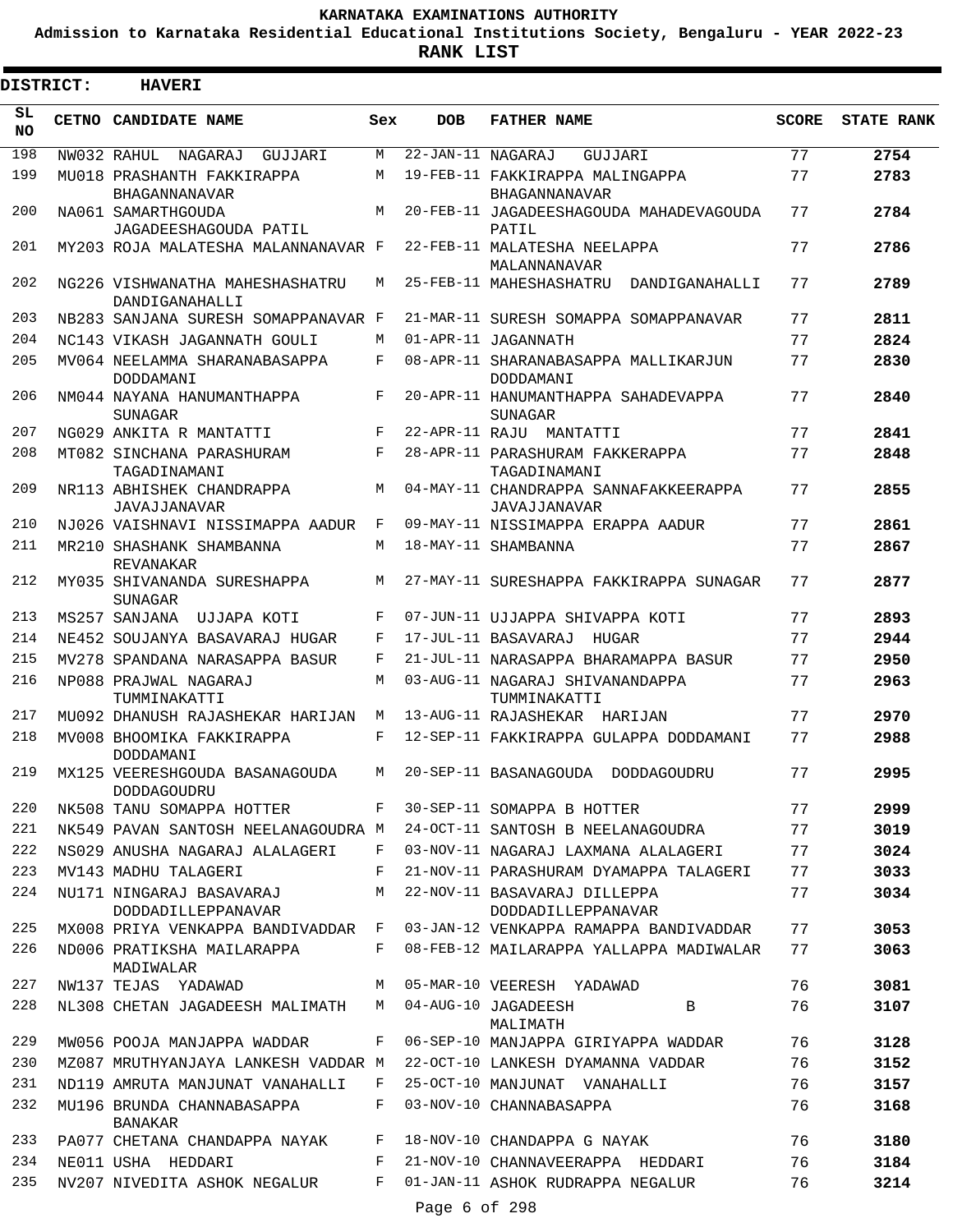**Admission to Karnataka Residential Educational Institutions Society, Bengaluru - YEAR 2022-23**

|                 | <b>DISTRICT:</b> | <b>HAVERI</b>                                           |            |            |                                                                     |              |                   |
|-----------------|------------------|---------------------------------------------------------|------------|------------|---------------------------------------------------------------------|--------------|-------------------|
| SL<br><b>NO</b> |                  | CETNO CANDIDATE NAME                                    | Sex        | <b>DOB</b> | <b>FATHER NAME</b>                                                  | <b>SCORE</b> | <b>STATE RANK</b> |
| 236             |                  | MT016 DIVYA BHEEMESH<br>KALLAJJANAVAR                   | F          |            | 10-JAN-11 BHEEMESH                                                  | 76           | 3222              |
| 237             |                  | MY193 NANDEESH GANAPATI NAYAK                           | M          |            | 13-JAN-11 GANAPATI NAYAK                                            | 76           | 3226              |
| 238             |                  | NW025 SHIVAKUMAR PRAKASH<br>SANNABHARAMANNANAVAR        | M          |            | 21-JAN-11 PRAKASH FAKKIRAPPA<br>SANNABHARAMANNANAVAR                | 76           | 3233              |
| 239             |                  | NF472 BOOMIKIA JAGADISH BADIGER                         | $_{\rm F}$ |            | 03-FEB-11 JAGADISH BADIGER                                          | 76           | 3247              |
| 240             |                  | NC128 SHWETA MALLIKARJUNA<br>GUMAGANDI                  | F          |            | 07-FEB-11 MALLIKARJUNA GUMAGANDI                                    | 76           | 3254              |
| 241             |                  | MS011 ANOOP P ALLUR                                     | M          |            | 25-FEB-11 PARASAPPA ALLUR                                           | 76           | 3273              |
| 242             |                  | MZ064 NIVEDITA VIRESHA<br>MALANNANAVAR                  | F          |            | 15-MAR-11 VIRESHA VEERABHADRAPPA<br>MALANNANAVAR                    | 76           | 3290              |
| 243             |                  | NJ203 SUMANTH SIDDAPPA<br>GANTIGOUDRA                   | M          |            | 16-MAR-11 SIDAPPA GANTIGOUDRA                                       | 76           | 3292              |
| 244             |                  | NF168 SAROJA SURESH JALI                                | F          |            | 29-MAR-11 SURESH PARAMESHAPPA JALI                                  | 76           | 3308              |
| 245             |                  | NL038 CHANDANA BASAPPA AMATI                            | F          |            | 05-APR-11 BASAPPA CHANDRAPPA AMATI                                  | 76           | 3320              |
| 246             |                  | MT211 SAHANA BASAVARAJ<br>SANNAGOUDRA                   | F          |            | 06-APR-11 BASAVARAJ SANNAGOUDRA                                     | 76           | 3321              |
| 247             |                  | MU010 MAHEKTAJ SIKANDARBADASHAHA<br>SHETASANADI         | F          |            | 19-APR-11 SIKANDARBADASHAHA NANNESAB<br>SHETASANADI                 | 76           | 3338              |
| 248             |                  | NL310 NITESHAGOUDA I B                                  | M          |            | 20-APR-11 IRANAGOUDA KALLAPPA<br><b>BANGIGOUDRA</b>                 | 76           | 3339              |
| 249             |                  | NW240 APEEKSHA PRAKASH BETIN                            | F          |            | 21-APR-11 PRAKASH S BETIN                                           | 76           | 3340              |
| 250             |                  | NX098 POOJA BASAPPA GADEPPANAVAR                        | F          |            | 24-APR-11 BASAPPA HANUMANTAPPA<br>GADEPPANAVAR                      | 76           | 3345              |
| 251             |                  | MR257 LAXMI SUBHASHCHANDRA<br>MARABASANNANAVAR          | F          |            | 03-MAY-11 SUBHASHCHANDRA KALLAPPA<br>MARABASANNANAVAR               | 76           | 3364              |
| 252             |                  | NK434 SUSHMA YARALLI                                    | F          |            | 07-MAY-11 REVANEPPA                                                 | 76           | 3369              |
| 253             |                  | NZ406 PRAMOD MUTTAPPA SUNKAD                            | М          |            | 09-MAY-11 MUTTAPPA SUNKAD                                           | 76           | 3372              |
| 254             |                  | NX290 PREETAM MAHANTESHA IRAGOND                        | M          |            | 18-MAY-11 MAHANTESHA IRAGOND                                        | 76           | 3386              |
| 255             |                  | MV101 SHEKHAR VIRESH DODMANI                            | М          |            | 20-MAY-11 VIRESH SHEKAPPA DODDAMANI                                 | 76           | 3390              |
| 256<br>257      |                  | NE006 BHARATH SIDDAPPA HONNATTI<br>MT216 SAMPAT RAMAPPA | М<br>M     |            | 18-JUN-11 SIDDAPPA SHIVAPPA HONNATTI                                | 76<br>76     | 3435              |
| 258             |                  | LAKKAMMANAVAR                                           |            |            | 21-JUN-11 RAMAPPA HONNAPPA<br>LAKKAMMANAVAR<br>M 21-JUN-11 RAJU T M | 76           | 3438<br>3440      |
| 259             |                  | NK112 SUSHMITH R M<br>PA250 CHAITRA ANAND LAMANI        | F          |            | 25-JUN-11 ANAND LAMANI                                              | 76           | 3444              |
| 260             |                  | NB016 SANJANA KUMAR HALAGOLLAR                          | F          |            | 28-JUN-11 KUMAR BHEEMAPPA HALAGOLLAR                                | 76           | 3449              |
| 261             |                  | MX117 VIKAS MUTTAPPA HOTANAHALLI                        | M          |            | 12-JUL-11 MUTTAPPA HOTANAHALLI                                      | 76           | 3467              |
| 262             |                  | PA360 SRUSHTI UJJANAGOUDA PATIL                         | F          |            | 19-JUL-11 UJJANAGOUDA SHANKARAGOUDA<br>PATIL                        | 76           | 3474              |
| 263             |                  | NH367 HARSHITA V K                                      | F          |            | 27-AUG-11 VIKRAMARAJ K                                              | 76           | 3506              |
| 264             |                  | PA015 SAMARTH BASAVARAJ SAVADI                          | M          |            | 11-OCT-11 BASAVARAJ SAVADI                                          | 76           | 3542              |
| 265             |                  | NV085 VIHAN NAGARAJSWAMI<br>GACHCHINMATH                | M          |            | 08-NOV-11 NAGARAJSWAMI A GACHCHINMATH                               | 76           | 3561              |
| 266             |                  | NF343 REVANASHIDDAPPA BASAPPA<br>TALLALLI               | М          |            | 11-NOV-11 BASAPPA PUTTAPPA TALLALLI                                 | 76           | 3564              |
| 267             |                  | MR122 NAVEEN MANJAPPA GUREMATTI                         | М          |            | 15-NOV-11 MANJAPPA NINGAPPA GUREMATTI                               | 76           | 3565              |
| 268             |                  | NL238 CHANDANA RAMESH HOSALLER                          | F          |            | 05-DEC-11 RAMESH HANUMANTAPPA HOSALLER                              | 76           | 3574              |
| 269             |                  | NH327 DHANYA VISHNURADDY MADALLI                        | F          |            | 09-APR-10 VISHNURADDY RAMARADDY MADALLI                             | 75           | 3614              |
| 270             |                  | NV428 NANDEETA YALLAPPPA MUGALI                         | F          |            | 12-JUL-10 YALLAPPPA MUGALI                                          | 75           | 3630              |
| 271             |                  | NH154 DAVALMALLIK GULED                                 | M          |            | 15-JUL-10 CHAMMANSAB                                                | 75           | 3632              |
| 272             |                  | MY170 JNANENDRA BASAVARAJ PATIL                         | М          |            | 07-AUG-10 BASAVARAJ HANUMANTAPPA PATIL                              | 75           | 3639              |
| 273             |                  | NF286 PALLAVI KENCHAPPA JANGALI                         | F          |            | 09-SEP-10 KENCHAPPA SHIVANANDAPPA<br>JANGALI                        | 75           | 3654              |
| 274             |                  | MS100 JAYALAKSHMI GONEPPA                               | F          |            | 18-SEP-10 GONEPPA MALAKAPPA HAADARAGERI                             | 75           | 3659              |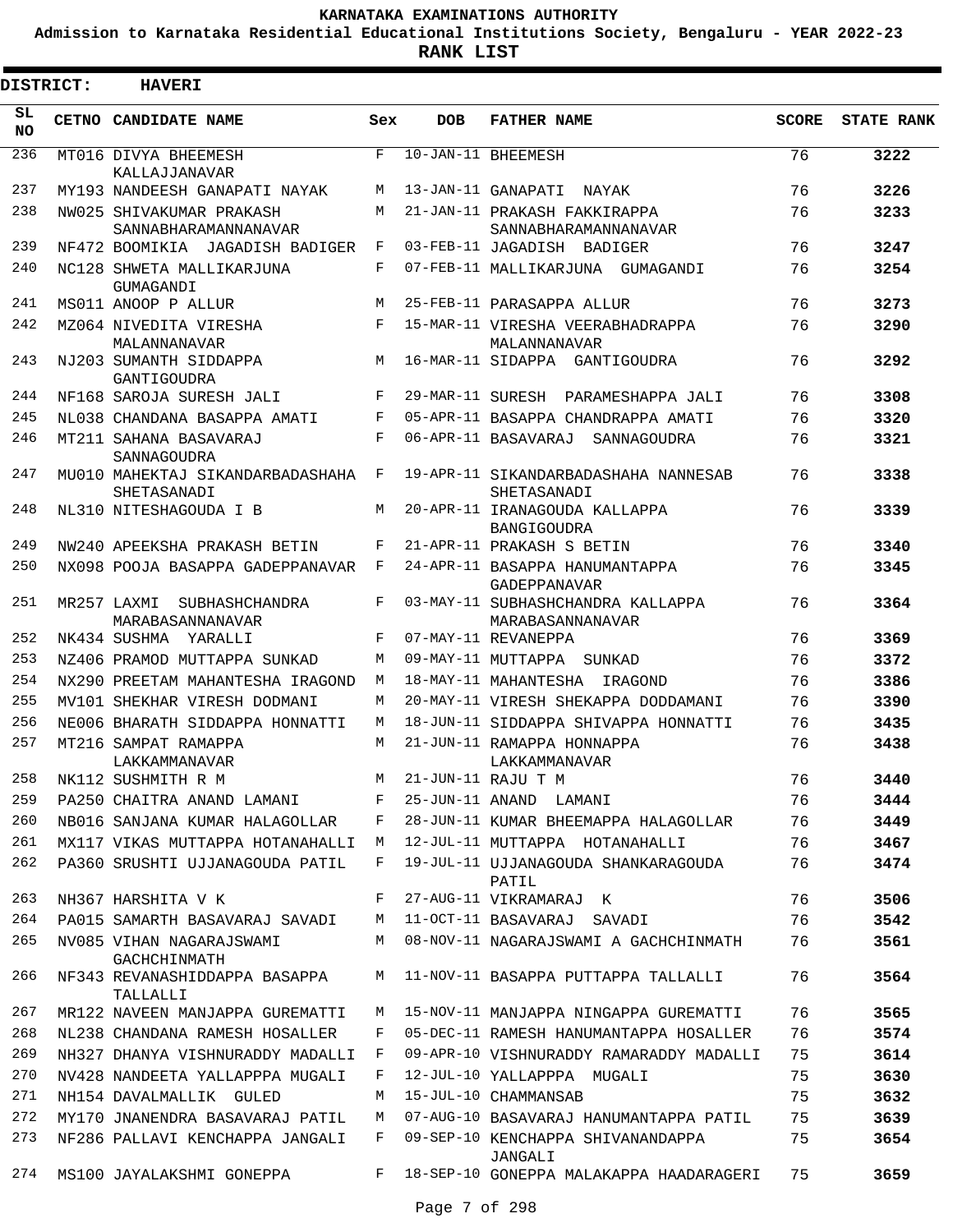**Admission to Karnataka Residential Educational Institutions Society, Bengaluru - YEAR 2022-23**

 $\blacksquare$ 

**RANK LIST**

|            | <b>DISTRICT:</b> | <b>HAVERI</b>                                      |     |                 |                                                          |              |                   |
|------------|------------------|----------------------------------------------------|-----|-----------------|----------------------------------------------------------|--------------|-------------------|
| SL.<br>NO. |                  | CETNO CANDIDATE NAME                               | Sex | <b>DOB</b>      | <b>FATHER NAME</b>                                       | <b>SCORE</b> | <b>STATE RANK</b> |
|            |                  | HAADARAGERI                                        |     |                 |                                                          |              |                   |
| 275        |                  | NE410 VINAYAK MALATESH JADAR                       | M   |                 | 22-SEP-10 MALATESH<br>JADAR                              | 75           | 3663              |
| 276        |                  | MZ230 MANASA IRANAGOUDA PATIL                      | F   |                 | 04-OCT-10 IRANAGOUDA VIRUPANAGOUDA<br>PATIL              | 75           | 3674              |
| 277        |                  | MX133 SHASHIKUMAR KARIYAPPA<br>TALAWAR             | М   |                 | 10-OCT-10 KARIYAPPA<br>TALAWAR                           | 75           | 3684              |
| 278        |                  | NG227 SHAMBHULINGA MANJAPPA HUGAR M                |     |                 | 19-OCT-10 MANJAPPA CHANDRASHEKHARAPPA<br><b>HUGAR</b>    | 75           | 3694              |
| 279        |                  | NR254 SHASHANK SHARANAPPA RADDER                   | М   |                 | 19-OCT-10 SHARANAPPA SHANKARAPPA RADDER                  | 75           | 3695              |
| 280        |                  | MW084 MANIKANTH MANJAPPA<br>NADAGOUDRA             | M   |                 | 22-OCT-10 MANJAPPA RUDRAPPA NADAGOUDRA                   | 75           | 3701              |
| 281        |                  | NM080 LAVANYA HANUMANTAPPA<br>IDARAMANI            | F   |                 | 24-OCT-10 HANUMANTAPPA NINGAPPA<br>IDARAMANI             | 75           | 3703              |
| 282        |                  | NE094 VINOD DHARMANNA MARATHE                      | M   |                 | 04-NOV-10 DHARMANNA KRUSHNAPPA MARATHE                   | 75           | 3712              |
| 283        |                  | NJ144 BASAVARAJ MOUNESH BADIGERA                   | M   |                 | 11-NOV-10 MOUNESH BASAPPA BADIGERA                       | 75           | 3717              |
| 284        |                  | NM275 ANUSHA J K                                   | F   |                 | 16-NOV-10 JAGADEESH K B                                  | 75           | 3721              |
| 285        |                  | NH160 NAVEEN MALAKAPPA RAMAPUR                     | M   |                 | 04-DEC-10 MALAKAPPA RAMAPUR                              | 75           | 3737              |
| 286        |                  | NG207 PUNITHKUMAR VEERANAGOUDA<br>SANKAMMANAVAR    | M   |                 | 11-DEC-10 VEERANAGOUDA CHANABASANAGOUDA<br>SANKAMMANAVAR | 75           | 3743              |
| 287        |                  | NF213 RAGHURAJA BASAVARAJA<br>DEVASURU             | M   |                 | 30-DEC-10 BASAVARAJA SHIVAPPA DEVASURU                   | 75           | 3762              |
| 288        |                  | NE188 VIJAYALAXMI NAGARAJ<br><b>DODDAKURUBAR</b>   | F   |                 | 03-FEB-11 NAGARAJ MALLAPPA DODDAKURUBAR                  | 75           | 3800              |
| 289        |                  | NR213 JAYANTHGOWDA NAGANGOWDA<br>KAREGOWDAR        | M   |                 | 01-MAR-11 NAGANGOWDA - KAREGOWDAR                        | 75           | 3824              |
| 290        |                  | NT206 PARNIKA SOMESH K                             | F   |                 | 30-MAR-11 SOMESH K                                       | 75           | 3856              |
| 291        |                  | NG335 LAXMIKANT ASHOK BARADI                       | M   | 05-APR-11 ASHOK | BARADI                                                   | 75           | 3862              |
| 292        |                  | MT233 RAKSHITA RAMESH KUNDAGOLA                    | F   |                 | 07-APR-11 RAMESH SHANTAPPA KUNDAGOLA                     | 75           | 3864              |
| 293        |                  | NT259 FARHAN RAJASAB ODEHOSUR                      | M   |                 | 14-APR-11 RAJASAB PEERSAB ODEHOSUR                       | 75           | 3874              |
| 294        |                  | NN070 PRATEEKSHA PRABHAYYA<br>HALEWADIMATH         | F   |                 | 16-APR-11 PRABHAYYA                                      | 75           | 3876              |
| 295        |                  | MX203 SHIVAKUMAR MALATESH<br>YATNALLI              | М   |                 | 18-APR-11 MALATESH ADIVEPPA YATNALLI                     | 75           | 3884              |
| 296        |                  | MS511 SHREEGOURI UMESH HONDAD                      |     |                 | 26-APR-11 UMESH HONDAD                                   | 75           | 3897              |
| 297        |                  | NG233 MADHUSHREE MALAGUND                          | M   |                 | 11-MAY-11 VEERABHADRAPPA MALGUND                         | 75           | 3917              |
| 298        |                  | PA375 SINCHANA SHANTAKUMAR<br>MAHAJANSHETTAR       | F   |                 | 11-MAY-11 SHANTAKUMAR SOMASHEKAR<br>MAHAJANSHETTAR       | 75           | 3919              |
| 299        |                  | NV241 AKASH BASAVARAJ NAREGAL                      | M   |                 | 17-MAY-11 BASAVARAJ SHIVARUDRAPPA<br>NAREGAL             | 75           | 3924              |
| 300        |                  | MY232 TANUSHREE RAGHAVENDRA<br><b>BADIGER</b>      | F   |                 | 17-MAY-11 RAGHAVENDRA SHANKRAPPA<br>BADIGER              | 75           | 3927              |
| 301        |                  | NR033 MALATESH NAGARAJ NADIGER                     | М   |                 | 01-JUN-11 NAGARAJ GANGADHARAPPA NADIGER                  | 75           | 3947              |
| 302        |                  | NF426 TIMMARADDI SHRINIVASARADDI<br>SHETTEPPANAVAR | M   |                 | 13-JUN-11 SHRINIVASARADDI RAMARADDI<br>SHETTEPPANAVAR    | 75           | 3960              |
| 303        |                  | NK503 TEJU G D                                     | F   |                 | 14-JUN-11 GANGADHAR SHEKAPPA<br><b>DODDAGOUDRA</b>       | 75           | 3963              |
| 304        |                  | MX055 YUVARAJ D D                                  | М   |                 | 16-JUN-11 DEVARAJ S D                                    | 75           | 3968              |
| 305        |                  | MY161 PRATHAM VEERAPPA<br>KAREGONDAR               | M   |                 | 17-JUN-11 VEERAPPA PUTTAPPA KAREGONDAR                   | 75           | 3969              |
| 306        |                  | NJ159 CHINMAY AKKI                                 | M   |                 | 05-JUL-11 CHANAVEERAPPA AKKI                             | 75           | 3993              |
| 307        |                  | NS130 SAGAR HONNAPPA HANAGI                        | M   |                 | 19-JUL-11 HONNAPPA HANAGI                                | 75           | 4012              |
| 308        |                  | NL150 CHANDANA                                     | F   |                 | 23-JUL-11 RAVIKUMAR                                      | 75           | 4018              |
| 309        |                  | NS188 INCHARA P DODDAUJJAPPANAVAR F                |     |                 | 25-JUL-11 PRAKASH DODDAUJJAPPANAVAR                      | 75           | 4022              |
| 310        |                  | NH360 MAMATHA KUMARSWAMY<br>HIREMATH               | F   |                 | 01-AUG-11 KUMARASWAMY NAGAYYA HIREMATH                   | 75           | 4032              |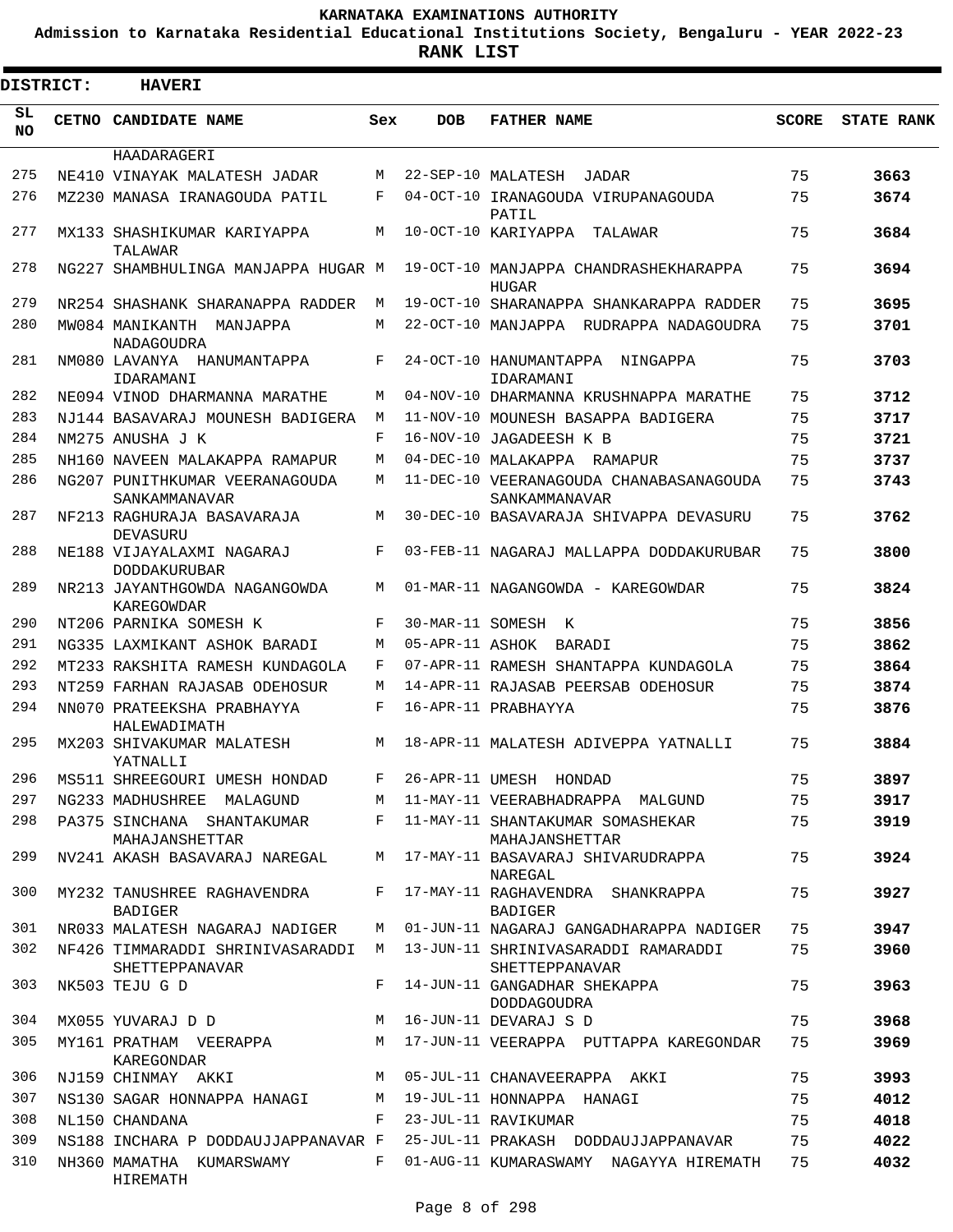**Admission to Karnataka Residential Educational Institutions Society, Bengaluru - YEAR 2022-23**

| <b>DISTRICT:</b> | <b>HAVERI</b>                                                          |     |                  |                                                                                  |              |                   |
|------------------|------------------------------------------------------------------------|-----|------------------|----------------------------------------------------------------------------------|--------------|-------------------|
| SL<br><b>NO</b>  | CETNO CANDIDATE NAME                                                   | Sex | <b>DOB</b>       | <b>FATHER NAME</b>                                                               | <b>SCORE</b> | <b>STATE RANK</b> |
| 311              | NG194 SARVESH SHIVASHANKARASWAMY<br>HIREMATH                           | M   |                  | 01-AUG-11 SHIVASHANKARASWAMY                                                     | 75           | 4033              |
| 312              | NG090 MANOJ GURURAJA<br>BUSHAPPANAVARA                                 | M   |                  | 11-AUG-11 GURURAJA CHANDRAPPA<br>BUSHAPPANAVARA                                  | 75           | 4043              |
| 313              | NT016 VISHNU NATARAJ DYAVANKATTI                                       | M   |                  | 16-OCT-11 NATARAJ HANUMANTPPAA<br>DYAVANKATTI                                    | 75           | 4121              |
| 314              | NR334 NANDEESH CHINNAPPA MELMURI                                       | M   |                  | 22-DEC-11 CHINNAPPA MELMURI                                                      | 75           | 4158              |
| 315              | NB251 SUMIT MAHANTESH DHARWAD                                          | M   |                  | 25-DEC-11 MAHENTESH VIRUPAKSHAYA<br>DHARWAD                                      | 75           | 4161              |
| 316              | NE057 VAISHNAVI SHAMBHULINGAYYA<br>HIREMATH                            | F   |                  | 06-JAN-12 SHAMBHULINGAYYA SOMAYYA<br>HIREMATH                                    | 75           | 4164              |
| 317              | NC048 PRAJVAL BHIMAPPA HARIJAN                                         | М   |                  | 15-MAR-10 BHIMAPPA GUDDAPPA HARIJAN                                              | 74           | 4198              |
| 318              | NK102 RAHUL MOUNESH CHINNIKATTI                                        | M   |                  | 24-MAY-10 MOUNESH VEERABHADRAPP<br>CHINNIKATTI                                   | 74           | 4209              |
| 319              | NU308 RAGHAVENDRA G URMI                                               | М   |                  | 27-AUG-10 GUDDAPPA K URMI                                                        | 74           | 4239              |
| 320              | NK013 VAISHNAVI VASANTH VADENPUR                                       | F   |                  | 02-SEP-10 VASANTH N VADENAPUR                                                    | 74           | 4243              |
| 321              | MV299 VANUJA PARAMESHAPPA MALAGI                                       | F   |                  | 01-NOV-10 PARAMESHAPPA                                                           | 74           | 4286              |
| 322              | NU357 AMRUTA M MATHAD                                                  | F   |                  | 02-NOV-10 MARULASIDDAYYA S MATHAD                                                | 74           | 4287              |
| 323              | NW287 DRAKSHAYINI SIDDALINGAPPA<br>GODDEMMI                            | F   |                  | 08-NOV-10 SIDDALINGAPPA BASAVARAJ<br>GODDEMMI                                    | 74           | 4296              |
| 324              | NF389 BINDHU RAMESH MUDIGOUDRA                                         | F   | 10-NOV-10 RAMESH | MUDIGOUDRA                                                                       | 74           | 4298              |
| 325              | MW068 KHUSHALA SHANKRAPPA<br>BIDARAGADDI                               | F   |                  | 13-NOV-10 SHANKRAPPA HULLEPPA<br><b>BIDARAGADDI</b>                              | 74           | 4304              |
| 326              | NY141 PRAGATI REVANASHIDDAYYA<br>HALLIKOPPADAMATH                      | F   |                  | 30-NOV-10 REVANASHIDDAYYA<br>HALLIKOPPADAMATH                                    | 74           | 4324              |
| 327              | NJ270 SIDDARTH KUMARASWAMI<br>HINDINMANI                               | М   |                  | 12-DEC-10 KUMARASWAMI PARASAPPA<br>HINDINMANI                                    | 74           | 4343              |
| 328              | MY185 HEMANT MAHESH TALAWAR                                            | M   |                  | 30-DEC-10 MAHESH TALAWAR                                                         | 74           | 4366              |
| 329              | NK046 SHASHANK MALLIKARJUN PUJAR                                       | M   |                  | 11-JAN-11 MALLIKARJUNA CHANDRASHEKHAR<br>PUJAR                                   | 74           | 4388              |
| 330              | NV261 GOUTAM IRAGOND                                                   | M   |                  | 03-FEB-11 SHIVANAND IRAGOND                                                      | 74           | 4405              |
| 331              | NW325 RAJESWARI RUDRAPPA<br>MANNANNAVAR                                | F   |                  | 06-FEB-11 RUDRAPPA BASAPPA MANNANNAVAR                                           | 74           | 4409              |
| 332              | NV444 SAKSHI MOUNESH KAMMAR                                            | F   |                  | 06-FEB-11 MOUNESH CHANDRAPPA KAMMAR                                              | 74           | 4410              |
|                  | GIRISINAKOPPA                                                          |     |                  | 333 MY103 GOUTAM SHANTAKUMAR M 11-FEB-11 SHANTAKUMAR KHIRAPPA<br>GIRISINAKOPPA   | 74           | 4415              |
|                  | 334 MY044 CHETANA BASAVARAJ F 15-FEB-11 BASAVARAJ<br>KARABHIMANNANAVAR |     |                  |                                                                                  | 74           | 4419              |
| 335              | ALADAKATTI                                                             |     |                  | MZ097 ADARSH HANAMANTAPPA M 25-FEB-11 HANAMANTAPPA BASAVANTAPPA<br>ALADAKATTI    | 74           | 4430              |
| 336              | NINGAPUR                                                               |     |                  | NO048 NISHCHALAKUMAR HANUMANTAPPA M 10-MAR-11 HANUMANTAPPA TIRAKAPPA<br>NINGAPUR | 74           | 4450              |
| 337              |                                                                        |     |                  | NW327 VENKTESH RAVIKUMAR BADNI M 13-MAR-11 RAVIKUMAR MANGALEPPA BADNI            | 74           | 4451              |
| 338              |                                                                        |     |                  | NL321 KRUTIKA BASAVARAJ BANAKAR F 14-MAR-11 BASAVARAJ CHANNABASAPPA<br>BANAKAR   | 74           | 4453              |
| 339              |                                                                        |     |                  | NS150 SPOORTI KRISHNAPPA KADASALI F 22-MAR-11 KRISHNAPPA FAKKIRAPPA<br>KADASALI  | 74           | 4464              |
| 340              | DODDAGOUDRA                                                            |     |                  | NY322 ANANYA VIRANAGOUDA F 07-APR-11 VIRANAGOUDA BASANAGOUDA<br>DODDAGOUDRA      | 74           | 4485              |
| 341              |                                                                        |     |                  | NY266 HEMAVATI BASAYYA HIREMATH   F   11-APR-11 BASAYYA CHANNAYYA HIREMATH       | 74           | 4494              |
| 342              |                                                                        |     |                  | NV435 KISHOR SUBHAS SURANAGI M 22-APR-11 SUBHAS MALLIKARJUNAPPA<br>SURANAGI      | 74           | 4506              |
| 343              | NK259 KAVANA MALLIKARJUN F 26-APR-11 MALLIKARJUN<br>PATTANSHETTI       |     |                  |                                                                                  | 74           | 4514              |
|                  | 344 NY228 MANJUNATH MANAPPA PATTAR M 03-MAY-11 MANAPPA PATTAR          |     |                  |                                                                                  | 74           | 4524              |
| 345              | NS007 SUMANTH S                                                        |     |                  | M 26-MAY-11 SATISH KARABASAPPA                                                   | 74           | 4560              |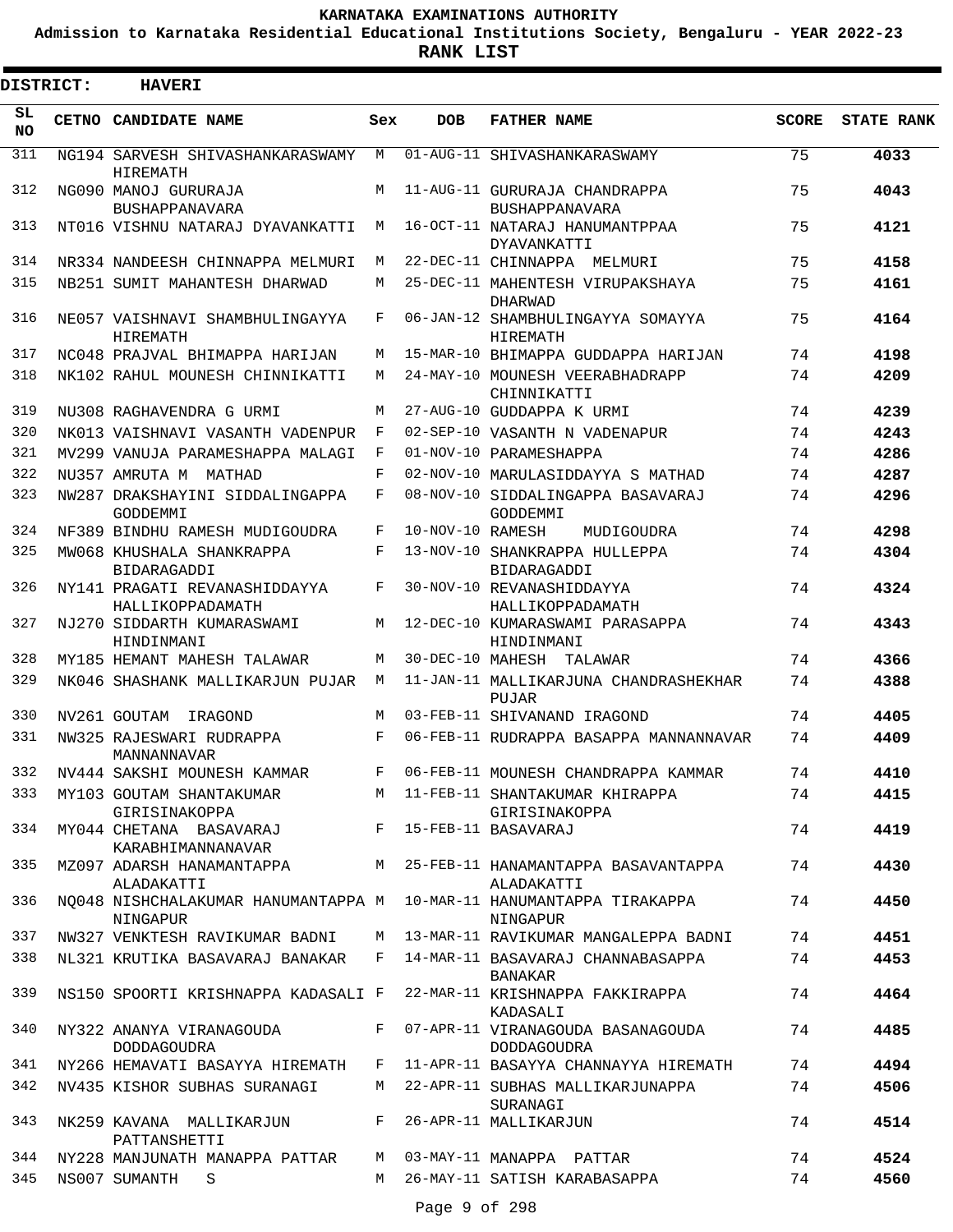**Admission to Karnataka Residential Educational Institutions Society, Bengaluru - YEAR 2022-23**

**RANK LIST**

Е

| <b>DISTRICT:</b> | <b>HAVERI</b>                                         |         |            |                                                          |       |                   |
|------------------|-------------------------------------------------------|---------|------------|----------------------------------------------------------|-------|-------------------|
| SL.<br>NO.       | CETNO CANDIDATE NAME                                  | Sex     | <b>DOB</b> | <b>FATHER NAME</b>                                       | SCORE | <b>STATE RANK</b> |
|                  | KARIPUTTAKKALAVAR                                     |         |            | KARIPUTTAKKALAVAR                                        |       |                   |
| 346              | MU211 KHUSHI CHANDRASHEKHAR<br>SAJJANSHETTAR          | F       |            | 03-JUN-11 CHANDRASHEKHAR BASAVARAJ<br>SAJJANSHETTAR      | 74    | 4567              |
| 347              | MV097 SAHANA BHARAMAPPA                               | F       |            | 21-JUN-11 BHARAMAPPA SHIVAPUTRAPPA                       | 74    | 4592              |
| 348              | MALIYANNANAVAR<br>NV321 HARSHITA GADIGEPPA ANNIGERI F |         |            | MALIYANNANAVAR<br>03-JUL-11 GADIGEPPA SHANTAPPA ANNIGERI | 74    | 4606              |
| 349              | NP156 SHREYA M MADAR                                  | F       |            | 21-JUL-11 MAHANTESH D MADAR                              | 74    | 4638              |
| 350              | MX158 NANDHISH PAKKIRAPPA                             | M       |            | 01-AUG-11 PAKKIRAPPA YALLAPPA                            | 74    | 4655              |
|                  | SAIDANNANAVAR                                         |         |            | SAIDANNANAVAR                                            |       |                   |
| 351              | NV476 JAGRUTI RAGHAVENDRA GITTE                       | F       |            | 08-AUG-11 RAGHAVENDRA SHANKR RAO GITTE                   | 74    | 4662              |
| 352              | NW034 KAVYA GADIGESH DANANNANAVAR F                   |         |            | 09-SEP-11 GADIGESH MANJAPPA<br>DANANNANAVAR              | 74    | 4687              |
| 353              | NL155 BASANAGOUDA M UJJAPPANAVAR                      | M       |            | 31-OCT-11 MALLANAGOUDA                                   | 74    | 4727              |
| 354              | NY119 ARJUN MANJUNATH CHAKRASALI                      | M       |            | 13-NOV-11 MANJUNATH ERAPPA CHAKRASALI                    | 74    | 4741              |
| 355              | NW003 DINESH CHANNAPPA BARKI                          | M       |            | 18-NOV-11 CHANNAPPA NINGAPPA BARKI                       | 74    | 4746              |
| 356              | NG274 NIRANJAN SANJEEVAPPA JADAR                      | M       |            | 29-JAN-12 SANJEEVAPPA D JADAR                            | 74    | 4774              |
| 357              | NK074 NETRA SHANKARGOUDA PATIL                        | F       |            | 21-JUL-10 SHANKARGOUDA                                   | 73    | 4816              |
| 358              | NA180 BHARAT SHANMUKAPPA<br>HEGGANNANAVAR             | M       |            | 28-SEP-10 SHANMUKAPPA HEGGANNANAVAR                      | 73    | 4858              |
| 359              | MX134 SINCHANA PARAMESHAPPA<br>MANNAMMANAVAR          | F       |            | 28-SEP-10 PARAMESHAPPA BASAVANEPPA<br>MANNAMMANAVAR      | 73    | 4859              |
| 360              | NS158 VIJAYALAKSHMI LOKESHAPPA<br>AGASANAHALLI        | F       |            | 06-OCT-10 LOKESHAPPA HANUMANTAPPA<br>AGASANAHALLI        | 73    | 4865              |
| 361              | MW030 SUJAN PARASHURAM MELLALLI                       | M       |            | 21-NOV-10 PARASHURAM RAMAPPA MELLALLI                    | 73    | 4921              |
| 362              | MS425 JEEVANAGOUDA<br>VEERABHADRAGOUDA PATIL          | M       |            | 09-DEC-10 VEERABHADRAGOUDA MALLANAGOUDA<br>PATIL         | 73    | 4943              |
| 363              | NL019 SINCHANA MAHESHAGOUDA<br>MUDIGOUDAR             | F       |            | 11-DEC-10 MAHESHAGOUDA MUDIGOUDAR                        | 73    | 4946              |
| 364              | MX093 SHALINI VEERABHADRAPPA<br><b>VADDAR</b>         | F       |            | 15-JAN-11 VEERABHADRAPPA VADDAR                          | 73    | 4984              |
| 365              | NB012 KAVANA MANJUNATH<br><b>DURAGAPPANAVAR</b>       | F       |            | 19-JAN-11 MANJUNATH HANUMANTAPPA<br>DURAGAPPANAVAR       | 73    | 4987              |
| 366              | NL015 NANDINI CHANNABASANAGOUDA<br>MUDIGOUDRA         | $F$ and |            | 28-JAN-11 CHANNABASANAGOUDA<br>HANUMANTAPPA MUDIGOUDRA   | 73    | 4997              |
| 367              | NB078 DEEKSHA RUDRAPPA HANNI                          | F       |            | 03-FEB-11 RUDRAPPA SHIVANADAPPA HANNI                    | 73    | 5005              |
| 368              | NN195 NITEESH NAGARAJ KOTIHALA                        | М       |            | 26-FEB-11 NAGARAJ KOTIHALA                               | 73    | 5024              |
| 369              | NE193 ANUSHA UDACHAPPA DEEPALI                        | F       |            | 01-MAR-11 UDACHAPPA DEEPALI                              | 73    | 5027              |
| 370              | NF180 RENUKA SHIVAPPA HARIJAN                         | F       |            | 15-MAR-11 SHIVAPPA BASAPPA HARIJAN                       | 73    | 5046              |
| 371              | MT223 AKASH VEERABHADRAYYA<br>VIRAKTAMATH             | M       |            | 17-MAR-11 VEERABHADRAYYA LESHAYYA<br>VIRAKTAMATH         | 73    | 5049              |
| 372              | NW097 AMRUTHSWAMI MANJUNATH<br>ICHANGIMATH            | M       |            | 19-MAR-11 MANJUNATH RAJASHEKHAIAH<br>ICHANGIMATH         | 73    | 5051              |
| 373              | NJ210 RAMYA SIDDANAGOUDA<br><b>DALEGOUDRA</b>         | F       |            | 21-MAR-11 SIDDANAGOUDA                                   | 73    | 5060              |
| 374              | NK187 KAVANA S UJJAPPANAVAR                           | F       |            | 29-MAR-11 SIDDANAGOUDA                                   | 73    | 5069              |
| 375              | NW172 LAXMI MANTESH BASAVANAYKAR                      | F       |            | 02-APR-11 MANTESH BASAPPA BASAVANAYKAR                   | 73    | 5075              |
| 376              | MW076 BANASHREE RAJU HANCHINMANI                      | F       |            | 05-APR-11 RAJU MALLESHAPPA HANCHINMANI                   | 73    | 5087              |
| 377              | MY022 PRATAPA SHIVANAND MALAGUND                      | M       |            | 05-APR-11 SHIVANAND FAKKIRAPPA MALAGUND                  | 73    | 5088              |
| 378              | NF249 SHIVALINGESH V KULKARNI                         | M       |            | 08-APR-11 VIRAYYA B KULKARNI                             | 73    | 5095              |
| 379              | NF377 ABHISHEKA PARASAPPA DANDINA M                   |         |            | 09-APR-11 PARASAPPA SOMAPPA DANDINA                      | 73    | 5097              |
| 380              | MU016 DIVYA BASAVARAJ MATTIMANI                       | F       |            | 23-APR-11 BASAVRAJ SHIDDAPPA MATTIMANI                   | 73    | 5116              |
| 381              | MS562 GANDHARVA GANGADHAR<br><b>BHADANKAR</b>         | M       |            | 23-APR-11 GANGADHAR MURALIDHAR<br>BHADANKAR              | 73    | 5117              |
| 382              | NL016 DEELIP PARAMESHWARAPPA<br>DASANAKOPPA           | M       |            | 01-MAY-11 PARAMESHWARAPPA DASANAKOPPA                    | 73    | 5130              |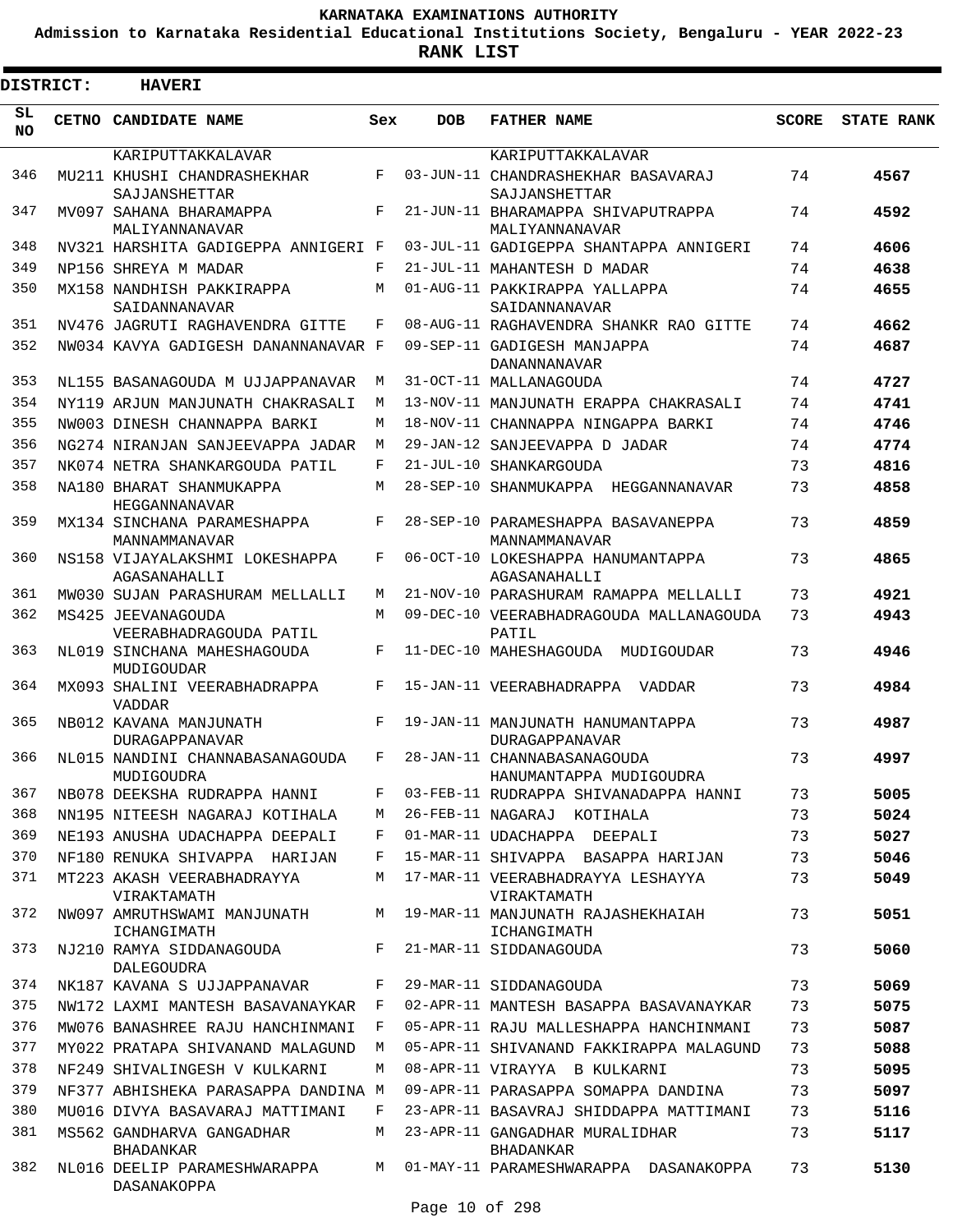**Admission to Karnataka Residential Educational Institutions Society, Bengaluru - YEAR 2022-23**

**RANK LIST**

| <b>DISTRICT:</b> | <b>HAVERI</b>                                                          |            |                   |                                                            |              |                   |
|------------------|------------------------------------------------------------------------|------------|-------------------|------------------------------------------------------------|--------------|-------------------|
| SL<br><b>NO</b>  | CETNO CANDIDATE NAME                                                   | Sex        | <b>DOB</b>        | <b>FATHER NAME</b>                                         | <b>SCORE</b> | <b>STATE RANK</b> |
| 383              | NO332 KRUTIKA S C                                                      | $_{\rm F}$ |                   | 08-MAY-11 SHIDDAPPA                                        | 73           | 5134              |
| 384              | NE056 SHREYA PANCHAKSHARAYYA<br>HIREMATH                               | F          |                   | 23-MAY-11 PANCHAKSHARAYYA CHINNAYYA<br>HIREMATH            | 73           | 5160              |
| 385              | NN158 ANUSHA<br>M                                                      | F          |                   | 25-MAY-11 MALATESH                                         | 73           | 5165              |
| 386              | PA217 APURVA YALLAPPAGOUDA PATIL                                       | F          |                   | 02-JUN-11 YALLAPPAGOUDA PATIL                              | 73           | 5181              |
| 387              | NV087 KIRAN AVAPPA KUMBAR                                              | М          |                   | 05-JUN-11 AVAPPA GADDEPPA KUMBAR                           | 73           | 5187              |
| 388              | NU270 SRUJAN MALLIKARJUN M                                             | M          |                   | 22-JUN-11 MALLIKARJUN M                                    | 73           | 5224              |
| 389              | NB218 KEERTANA ARAVIND<br>REVANNANAVAR                                 | $_{\rm F}$ |                   | 05-JUL-11 ARAVIND REVANNANAVAR                             | 73           | 5239              |
| 390              | NG357 DISHAREDDY SANJEEVAREDDY<br>MAGADI                               | F          |                   | 15-JUL-11 SANJEEVAREDDY MADEVAPPA<br>MAGADI                | 73           | 5250              |
| 391              | MZ167 AMULYA RAJAPPA HANCHINAMANI F                                    |            |                   | 25-JUL-11 RAJAPPA HANUMANTAPPA<br>HANCHINAMANI             | 73           | 5262              |
| 392              | NJ304 SUKANYA HANUMANTAPPA<br><b>KAREGOUDRA</b>                        | F          |                   | 02-AUG-11 HANUMANTAPPA SHIVANANDAPPA<br><b>KAREGOUDRA</b>  | 73           | 5277              |
| 393              | NM214 CHANDANA SHEKAPPA CHOUTI                                         | F          |                   | 05-AUG-11 SHEKAPPA YALLAPPA CHOUTI                         | 73           | 5280              |
| 394              | NM249 AKSHARA<br>SARVADE                                               | F          |                   | 17-AUG-11 KRISHNAPPA<br>SARVADE                            | 73           | 5295              |
| 395              | NW384 KARTIKA MANJUNATH ADUR                                           | M          |                   | 25-AUG-11 MANJUNATH YALLAPPA ADUR                          | 73           | 5305              |
| 396              | MZ232 JIVAN RAJU PATIL                                                 | M          |                   | 01-SEP-11 RAJU BASANGOUDA PATIL                            | 73           | 5313              |
| 397              | NY070 BIBIMINAZ HAZARATALI<br><b>BENCHALLI</b>                         | F          |                   | 20-OCT-11 HAZARATALI HUSENKHAN<br><b>BENCHALLI</b>         | 73           | 5355              |
| 398              | MT075 AKASH NAGARAJ PUJAR                                              | M          | 10-NOV-11 NAGARAJ |                                                            | 73           | 5379              |
| 399              | NT264 SANIKA YELEDAHALLI                                               | F          |                   | 30-DEC-11 SHIVANAND                                        | 73           | 5410              |
| 400              | NM151 VINAYAKA NAGARAJ MULER                                           | М          | 11-JUN-10 NAGARAJ | MULER                                                      | 72           | 5464              |
| 401              | NK570 NATARAJ<br>I GUBBER                                              | M          |                   | 21-JUL-10 IRAPPA B GUBBER                                  | 72           | 5475              |
| 402              | NE454 NETRA SHIVAKUMAR ARALI                                           | F          |                   | 24-JUL-10 SHIVAKUMAR CHAMBANNA ARALI                       | 72           | 5477              |
| 403              | PA194 VINAYAKA BENAKANAHALLI                                           | М          |                   | 29-JUL-10 UMESH NINGAPPA BENAKANAHALLI                     | 72           | 5480              |
| 404              | MT189 TEJU SUBHASAPPA MOTEBENNUR                                       | F          |                   | 10-AUG-10 SUBHASAPPA                                       | 72           | 5486              |
| 405              | NV358 RAKSHITA CHANDRASHEKAR<br>NAGAPPANAVAR                           | F          |                   | 18-AUG-10 CHANDRASHEKAR PUTTAPPA<br>NAGAPPANAVAR           | 72           | 5489              |
| 406              | NJ131 RANGANATH RAMACHANDRAGOUDA<br>KEMPEGOUDR                         | М          |                   | 11-OCT-10 RAMACHANDRAGOUDA KEMPEGOUDA<br><b>KEMPEGOUDR</b> | 72           | 5521              |
| 407              | NV107 SUBRAMANYA MURAGAYYA<br>KALMATH                                  | M          |                   | 12-NOV-10 MURAGAYYA PAKKIRAYYA KALMATH                     | 72           | 5557              |
| 408              | MU149 PUSPHA PUTTAPPA ORALAGI                                          | F          |                   | 29-NOV-10 PUTTAPPA VEERABASAPPA ORALAGI                    | 72           | 5583              |
| 409              | NS276 BHOOMIKA SHRIKANTHA ELAKURI F                                    |            |                   | 05-DEC-10 SHRIKANTHA                                       | 72           | 5593              |
| 410              | NK381 SHASHANK MANJAPPA PUJAR                                          | M          |                   | 19-DEC-10 MANJAPPA                                         | 72           | 5607              |
| 411              | NB139 AKSHAY BASAVARAJA SALUNKE                                        | M          |                   | 27-DEC-10 BASAVARAJA TUKARAMA SALUNKE                      | 72           | 5615              |
| 412              | NC081 SOUMYA SANJEEV POOJAR                                            | F          |                   | 28-DEC-10 SANJEEV POOJAR                                   | 72           | 5617              |
| 413              | NV499 SAVITRI NAGANGOUDA<br>HIREGOUDRA                                 | F          |                   | 12-JAN-11 NAGANGOUDA NOORANGOUDA<br>HIREGOUDRA             | 72           | 5644              |
| 414              | NK406 NAVYA S CHANDRIKER                                               | $F$ and    |                   | 25-JAN-11 SHYAM CHANDRIKER                                 | 72           | 5659              |
| 415              | MW060 PRUTHVIRAJ RAJASHEKAR<br>KARADAGI                                |            |                   | M 25-JAN-11 RAJSHEKAR SHIVAPPA                             | 72           | 5662              |
| 416              | NF234 TIRAKANAGOUDA BEERANAGOUDA M<br><b>BHARAMAGOUDR</b>              |            |                   | 25-JAN-11 BEERANAGOUDA T BHARAMAGOUDR                      | 72           | 5663              |
| 417              | MU015 HARSHITA MANJUNATHA<br>AMMINABHAVI                               |            |                   | F 10-FEB-11 MANJUNATHA BASAVANTHAPPA<br>AMMINABHAVI        | 72           | 5685              |
| 418              | NY467 PRUTHVI RAMAPPA<br>NADAVINAMANI                                  | $F$ –      |                   | 19-FEB-11 RAMAPPA NADAVINAMANI                             | 72           | 5698              |
| 419              | NM056 DARSHANA TIPPESHA<br>KAKKARAGOLA                                 |            |                   | M 17-MAR-11 TIPPESHA KAKKARAGOLA                           | 72           | 5734              |
| 420              | NF086 GAGAN SATISH BANDI M 30-MAR-11 SATISH                            |            |                   |                                                            | 72           | 5749              |
| 421              | NE099 VIJAYALAXMI CHADRASHEKHAR   F  30-MAR-11 CHADRASHEKHAR MADEVAPPA |            |                   |                                                            | 72           | 5752              |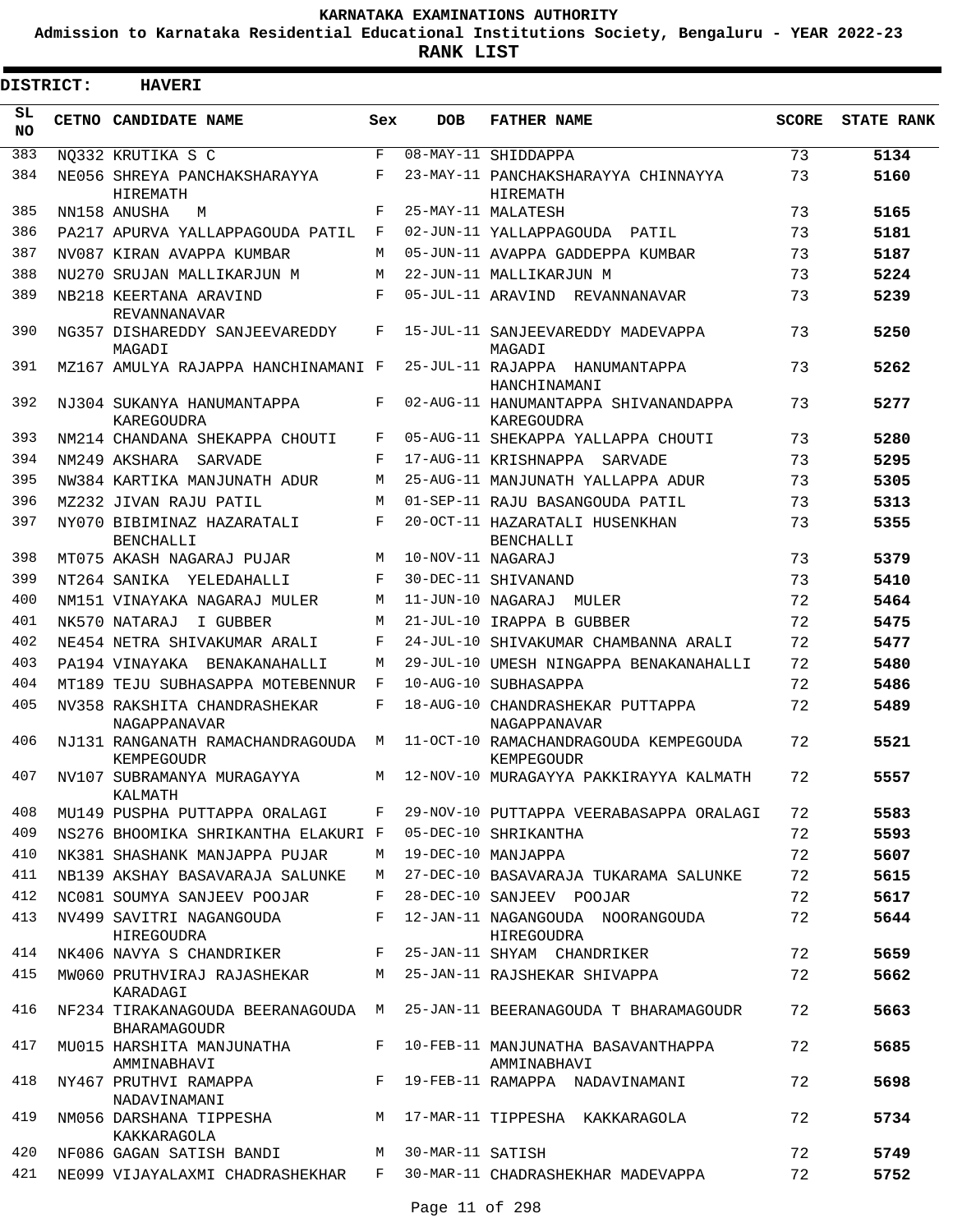**Admission to Karnataka Residential Educational Institutions Society, Bengaluru - YEAR 2022-23**

| <b>DISTRICT:</b> | <b>HAVERI</b>                                                        |       |                   |                                                        |       |                   |
|------------------|----------------------------------------------------------------------|-------|-------------------|--------------------------------------------------------|-------|-------------------|
| SL<br><b>NO</b>  | CETNO CANDIDATE NAME                                                 | Sex   | <b>DOB</b>        | <b>FATHER NAME</b>                                     | SCORE | <b>STATE RANK</b> |
|                  | DODDANNANAVAR                                                        |       |                   | <b>DODDANNANAVAR</b>                                   |       |                   |
| 422              | MS497 AKSHAYA UJJAPPA SANAKAMBI                                      | M     |                   | 14-APR-11 UJJAPPA SANAKAMBI                            | 72    | 5773              |
| 423              | NE310 SADHANA MURARJI KAKADE                                         | F     |                   | 17-APR-11 MURARJI SHIVANAGOUDA KAKADE                  | 72    | 5782              |
| 424              | NY451 ROHAN BASAVARAJ SHIRSHI                                        | М     |                   | 19-APR-11 BASAVARAJ RUDRAPPA SHIRSHI                   | 72    | 5786              |
| 425              | PA025 BASANAGOUDA PRABHUGOUDA<br>PATIL                               | М     |                   | 06-MAY-11 PRABHUGOUDA PATIL                            | 72    | 5803              |
| 426              | NL329 VINUTA B D                                                     | F     |                   | 12-MAY-11 BASANAGOUDA DODDAGOUDA<br><b>DODDAGOUDRA</b> | 72    | 5813              |
| 427              | NC111 POOJITA CHANDRAPPA<br><b>SURALESHWAR</b>                       | F     |                   | 14-MAY-11 CHANDRAPPA SURALESHWAR                       | 72    | 5815              |
| 428              | NG111 KANTESH HANUMANTAPPA<br>TALAVAR                                | M     |                   | 19-MAY-11 HANUMANTAPPA SHIVAPPA<br>TALAVAR             | 72    | 5830              |
| 429              | NE070 FAKKIRESH HANUMANTAPPA<br>KURUBAR                              | M     |                   | 25-MAY-11 HANUMANTAPPA NINGAPPA KURUBAR                | 72    | 5841              |
| 430              | MW101 SANDHYA MALATESH<br>GULAPANNANAVAR                             | F     |                   | 26-MAY-11 MALATESH GULAPANNANAVAR                      | 72    | 5844              |
| 431              | NE283 ARUN BABU LAMANI                                               | М     |                   | 28-MAY-11 BABU FAKKIRAPPA LAMANI                       | 72    | 5848              |
| 432              | NJ050 NIKHITA U PATIL                                                | F     |                   | 14-JUN-11 UJJANAGOUDA R PATIL                          | 72    | 5881              |
| 433              | MX159 PRIYANKA RAMESH HARIJAN                                        | F     |                   | 09-JUL-11 RAMESH FAKKIRAPPA HARIJAN                    | 72    | 5919              |
| 434              | MY061 PANKAJAKUMAR GUDDAPPA<br>HONDANNANAVAR                         | M     |                   | 13-JUL-11 GUDDAPPA HONDANNANAVAR                       | 72    | 5924              |
| 435              | NA202 SAMRATH KUMAR NEERALAGI                                        | М     |                   | 17-JUL-11 KUMAR BASAPPA NEERALAGI                      | 72    | 5933              |
| 436              | MT028 SANDEEPAGOUDA BASANAGOUDA<br>HUDED URF PATIL                   | M     |                   | 17-JUL-11 BASANAGOUDA RUDRAGOUDA HUDED<br>URF PATIL    | 72    | 5934              |
| 437              | NH089 PRUTHVI PRAKASH ANKALAKOTI                                     | F     | 25-JUL-11 PRAKASH |                                                        | 72    | 5944              |
| 438              | PA327 APEKSHA FIROZ KAMANAHALLI                                      | F     |                   | 16-AUG-11 FIROZ KAMANAHALLI                            | 72    | 5971              |
| 439              | NN069 TEJASHWINI CHANDRAPPA<br>KONGER                                | F     |                   | 17-AUG-11 CHANDRAPPA KONGER                            | 72    | 5973              |
| 440              | NW326 VIVEK MANJUNATH GANJIGATTI                                     | M     |                   | 18-AUG-11 MANJUNATH GANJIGATTI                         | 72    | 5974              |
| 441              | MU151 KRISHNA SHIVANANDA<br>SHIDROLLI                                | M     |                   | 22-AUG-11 SHIVANANDA TIPPANNA SHIDROLLI                | 72    | 5979              |
| 442              | NJ218 DEEPASHREE SHIVABASAPPA<br>HADIMANI                            | F     |                   | 12-SEP-11 SHIVABASAPPA SHIDDAPPA<br>HADIMANI           | 72    | 6005              |
| 443              | NE059 ABHISHEK SIDDAPPA MAKARABBI M 15-SEP-11 SIDDAPPA HANUMANTHAPPA |       |                   | MAKARABBI                                              | 72    | 6007              |
| 444              | NF337 Deepa YALLAPPA YANGAADI                                        | $F$ – |                   | 01-OCT-11 YALLAPPA TIPPANNA YANGAADI                   | 72    | 6021              |
| 445              | NW217 NAYANA RUDRAGOUD NEGALUR                                       | F     |                   | 29-OCT-11 RUDRAGOUD GOUDAPPAGOUD<br>NEGALUR            | 72    | 6048              |
| 446              | NV248 DANESHWARI FAKKIRAYYA<br>HIREMATH                              | F     |                   | 06-NOV-11 FAKKIRAYYA                                   | 72    | 6052              |
| 447              | NL294 MALLIKARJUN RAMESH<br>CHARKASALI                               | M     |                   | 18-NOV-11 RAMESH CHANNAMALLAPPA<br>CHARKASALI          | 72    | 6062              |
| 448              | MY019 DARSHAN MALAKAPPA<br>TIPPAGONDRA                               | M     |                   | 19-JAN-12 MALAKAPPA SIDDAPPA<br>TIPPAGONDRA            | 72    | 6093              |
| 449              | NS330 LAVANYA NAGARAJ<br>IANGALAGONDI                                | $F -$ |                   | 21-FEB-10 NAGARAJ IANGALAGONDI                         | 71    | 6122              |
| 450              | NK510 BHARAT VENKATESH KODLERA                                       | M     |                   | 03-MAY-10 VENKATESH KODLERA                            | 71    | 6135              |
| 451              | NV089 RESHMA SANJEEVAGOUDA GOUDRA F                                  |       |                   | 19-JUL-10 SANJEEVAGOUDA GOOVINDAGOUDA<br>GOUDRA        | 71    | 6149              |
| 452              | NL280 KEERTANA BEERESH HALLALLI                                      | F     |                   | 09-AUG-10 BEERESH HONNAPPA HALLALLI                    | 71    | 6157              |
| 453              | NF227 CHETAN HEMANTAKUMARA<br>SHIDDAPURA                             | M     |                   | 04-SEP-10 HEMANTAKUMARA BASAVARAJA<br>SHIDDAPURA       | 71    | 6166              |
| 454              | NF466 RAGHAVENDRA L HALERITTI                                        | М     |                   | 11-SEP-10 LOHITHKUMAR                                  | 71    | 6170              |
| 455              | NE397 KAVYA GUDDAPPA MAROL                                           | F     |                   | 20-OCT-10 GUDDAPPA NAGAPPA MAROL                       | 71    | 6207              |
| 456              | MV271 UDAYAKUMAR KARABASAPPA                                         | M     |                   | 30-OCT-10 KARABASAPPA CHANNABASAPPA                    | 71    | 6222              |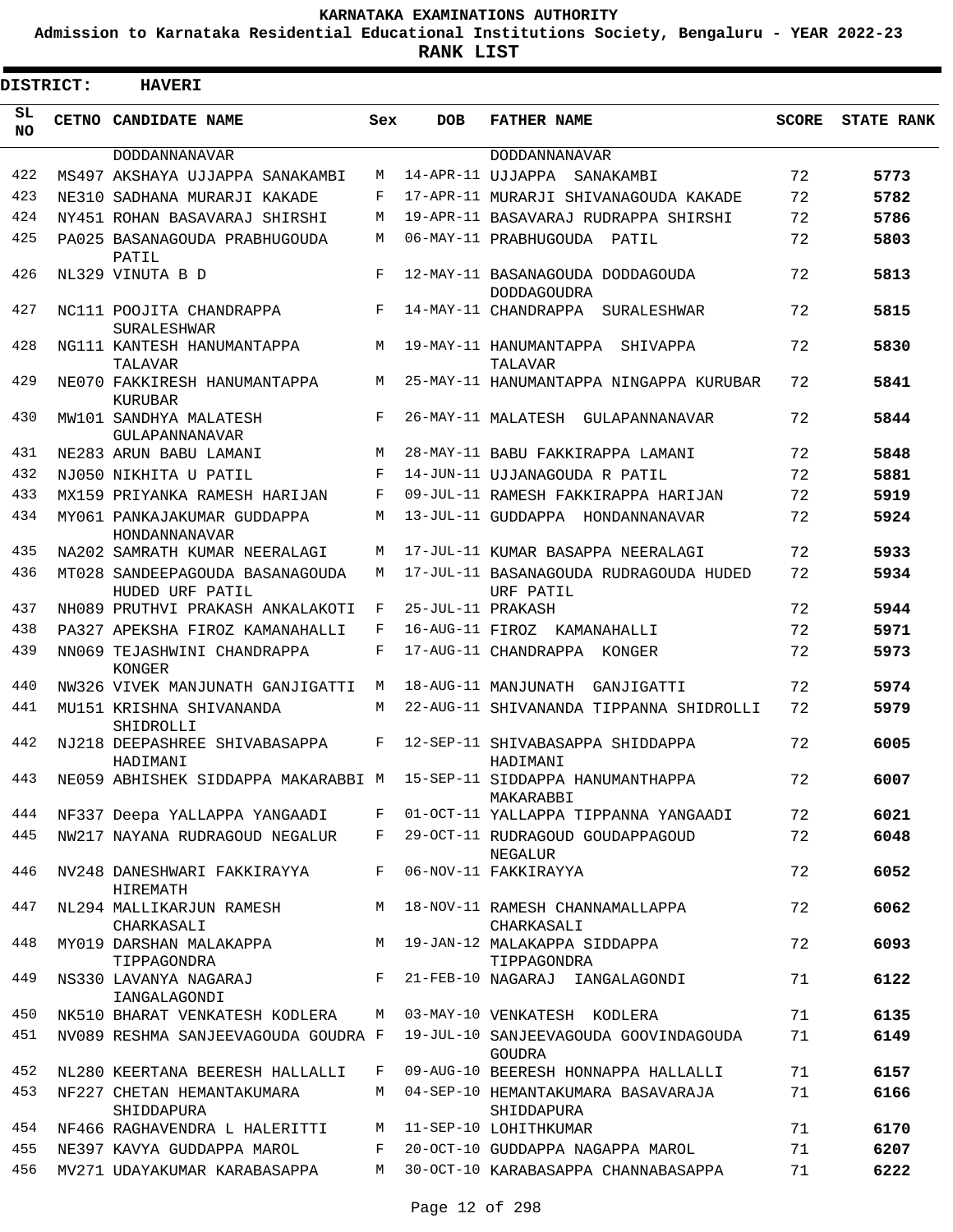**Admission to Karnataka Residential Educational Institutions Society, Bengaluru - YEAR 2022-23**

**RANK LIST**

Е

| <b>DISTRICT:</b> | <b>HAVERI</b>                                              |            |                  |                                                              |              |                   |
|------------------|------------------------------------------------------------|------------|------------------|--------------------------------------------------------------|--------------|-------------------|
| SL<br><b>NO</b>  | CETNO CANDIDATE NAME                                       | Sex        | <b>DOB</b>       | <b>FATHER NAME</b>                                           | <b>SCORE</b> | <b>STATE RANK</b> |
|                  | ALADAKATTI                                                 |            |                  | ALADAKATTI                                                   |              |                   |
| 457              | MT226 CHETAN PAKEERAPPA ALLIKATTI M                        |            |                  | 13-NOV-10 PAKEERAPPA GUDDAPPA ALLIKATTI                      | 71           | 6238              |
| 458              | NL030 BASAVARAJ C M                                        | M          |                  | 18-NOV-10 CHANDRASHEKAR                                      | 71           | 6242              |
| 459              | NV366 MEENAKSHI APPANNA HADAPAD                            | F          |                  | 28-NOV-10 APPANNA HADAPAD                                    | 71           | 6250              |
| 460              | NK229 MAMATA RAJU LAMANI                                   | $_{\rm F}$ |                  | 29-NOV-10 RAJU NAGAPPA LAMANI                                | 71           | 6252              |
| 461              | MU214 PRAGATI RAJESH KARAGUDARI                            | F          |                  | 01-DEC-10 RAJESH KARAGUDARI                                  | 71           | 6256              |
| 462              | ND180 CHINMAYAGOUDA VEERANAGOUDA M<br><b>DYAMANAGOUDRA</b> |            |                  | 16-DEC-10 VEERANAGOUDRA GADIGEPPAGOUDA<br>DYAMANAGOUDRA      | 71           | 6273              |
| 463              | MU044 BHUMIKA SHAMBHULINGAPPA<br><b>BUDANUR</b>            | F          |                  | 04-JAN-11 SHAMBHULINGAPPA HANAMANTAPPA<br><b>BUDANUR</b>     | 71           | 6298              |
| 464              | NV283 RANJETA NAGARAJ SHIVALLI                             | F          |                  | 08-JAN-11 NAGARAJ SHEKAPPA SHIVALLI                          | 71           | 6306              |
| 465              | NK502 VEENA GANESHA CHOGACHIKOPPA F                        |            |                  | 17-JAN-11 GANESHA MADEVAPPA<br>CHOGACHIKOPPA                 | 71           | 6320              |
| 466              | NM154 GEETA NINGAPPA KHANADAMANI                           | F          |                  | 24-JAN-11 NINGAPPA K KHANADAMANI                             | 71           | 6326              |
| 467              | NV151 ABHILASH PRAKASH GOGGI                               | М          |                  | 03-FEB-11 PRAKASH GOGGI                                      | 71           | 6342              |
| 468              | NR236 SUPRIYA KRISHNAPPA SAVUKAR                           | F          |                  | 12-FEB-11 KRISHNAPPA SAVUKAR                                 | 71           | 6360              |
| 469              | NB074 MANOJ LINGARAJ<br><b>BISHTAPPANAVAR</b>              | M          |                  | 24-FEB-11 LINGARAJ MUKAPPA<br><b>BISHTAPPANAVAR</b>          | 71           | 6383              |
| 470              | MX184 CHANDAN RUDRAYYA HIREMATH                            | М          |                  | 26-FEB-11 RUDRAYYA SHADAKSHARAYYA<br>HIREMATH                | 71           | 6386              |
| 471              | NA166 BHAGYA NAGAPPA MUNDALAMANI                           | F          |                  | 27-FEB-11 NAGAPPA MUNDALAMANI                                | 71           | 6388              |
| 472              | NN205 KARTHIK DYAMAPPA NOOKAPUR                            | М          |                  | 12-MAR-11 DAYAMAPPA NAGAPPA NOOKAPUR                         | 71           | 6408              |
| 473              | NE052 SHREYA CHOUKIMATH                                    | F          |                  | 13-MAR-11 VEERAYYA<br>CHOUKIMATH                             | 71           | 6412              |
| 474              | NC090 SUMAN S D                                            | M          |                  | 17-MAR-11 SHEKHARAJAPPA D                                    | 71           | 6416              |
| 475              | NB033 SHARATH MANJUNATH BHAJANTRI M                        |            |                  | 27-MAR-11 MAANJUNATH KHANDAPPA<br>BHAJANTRI                  | 71           | 6431              |
| 476              | NK233 SRUJAN JAGADISH GUBBER                               | М          |                  | 29-MAR-11 JAGADISH GUBBER                                    | 71           | 6436              |
| 477              | NG283 IRANNA BASAPPA MAKARABBI                             | M          |                  | 17-APR-11 BASAPPA DYAMAPPA MAKARABBI                         | 71           | 6463              |
| 478              | MV134 RANJITA MUTTAPPA<br>MANNAMMANAVAR                    | F          |                  | 19-APR-11 MUTTAPPA NINGAPPA<br>MANNAMMANAVAR                 | 71           | 6465              |
| 479              | NE281 SUMANT HUNASHIMARAD                                  | M          | 29-APR-11 LAXMAN |                                                              | 71           | 6484              |
| 480              | MR188 MRUTUNJAYA VEERABASAYYA<br>HIREMATH                  | M          |                  | 08-MAY-11 VEERABASAYYA                                       | 71           | 6500              |
| 481              | NK314 GOURI NANJUNDESHWAR BASUR                            | F          |                  | 15-MAY-11 NANJUNDESHWAR BASUR                                | 71           | 6511              |
| 482              | NK541 RITESH R C                                           | M          |                  | 16-MAY-11 RAVIKUMAR                                          | 71           | 6514              |
| 483              | NF134 HANAMANTA DURUGAPPA<br>MADIVALAR                     | M          |                  | 22-MAY-11 DURUGAPPA NAGAPPA MADIVALAR                        | 71           | 6524              |
| 484              | MS443 CHANDAN SOMASHEKHAR KONNUR                           | М          |                  | 29-MAY-11 SOMASHEKHAR SANGANBASAPPA<br><b>KONNUR</b>         | 71           | 6541              |
| 485              | NV152 SHIVANNA RAMAPPA VAGGANAVAR M                        |            |                  | 29-MAY-11 RAMAPPA GUDDAPPA VAGGANAVAR                        | 71           | 6544              |
| 486              | NE128 TANU CHAMANAGOUDA PATIL                              | F          |                  | 31-MAY-11 CHAMANAGOUDA MAHADEVAGOUDA<br>PATIL                | 71           | 6549              |
| 487              | NE169 HARSHITA H                                           | F          |                  | 06-JUN-11 VENKATESH                                          | 71           | 6559              |
| 488              | NU197 HEMANTH MANJUNATH KOLUR                              | М          |                  | 06-JUN-11 MANJUNATH KOLUR                                    | 71           | 6560              |
| 489              | NK540 SOUMYA MANJUNATHA LAKKOLLI                           | F          |                  | 20-JUN-11 MANJUNATHA MALLESHAPPA<br>LAKKOLLI                 | 71           | 6592              |
| 490              | NF071 MALATESH KOTRESH NEGALUR                             | М          |                  | 10-JUL-11 KOTRESH BHARAMAPPA NEGALUR                         | 71           | 6623              |
| 491              | MT057 YASHODHA MAHESH HITTALAMANI F                        |            | 13-JUL-11 MAHESH |                                                              | 71           | 6629              |
| 492              | NM256 SANJANA SURENDRA KUNDAGOLA                           | F          |                  | 20-JUL-11 SURENDRA M KUNDAGOLA                               | 71           | 6647              |
| 493              | NW123 CHAYA BASAVARAJ BOLAKATTI                            | F          |                  | 25-AUG-11 BASAVARAJ SHANTAPPA BOLAKATTI                      | 71           | 6703              |
| 494              | NA208 SHARAVATI FAKKIRGOUDA<br>HIREGOUDRA                  | F          |                  | 27-AUG-11 FAKKIRGOUDA SHANKARAGOUDA<br>HIREGOUDRA            | 71           | 6710              |
| 495              | NM276 RAHUL SUBHASHASHANKARGOUDA<br>MUDUKANAGOUDA          | M          |                  | 02-SEP-11 SUBHASHASHANKARGOUDA<br>SHIVANAGOUDA MUDUKANAGOUDA | 71           | 6716              |

Page 13 of 298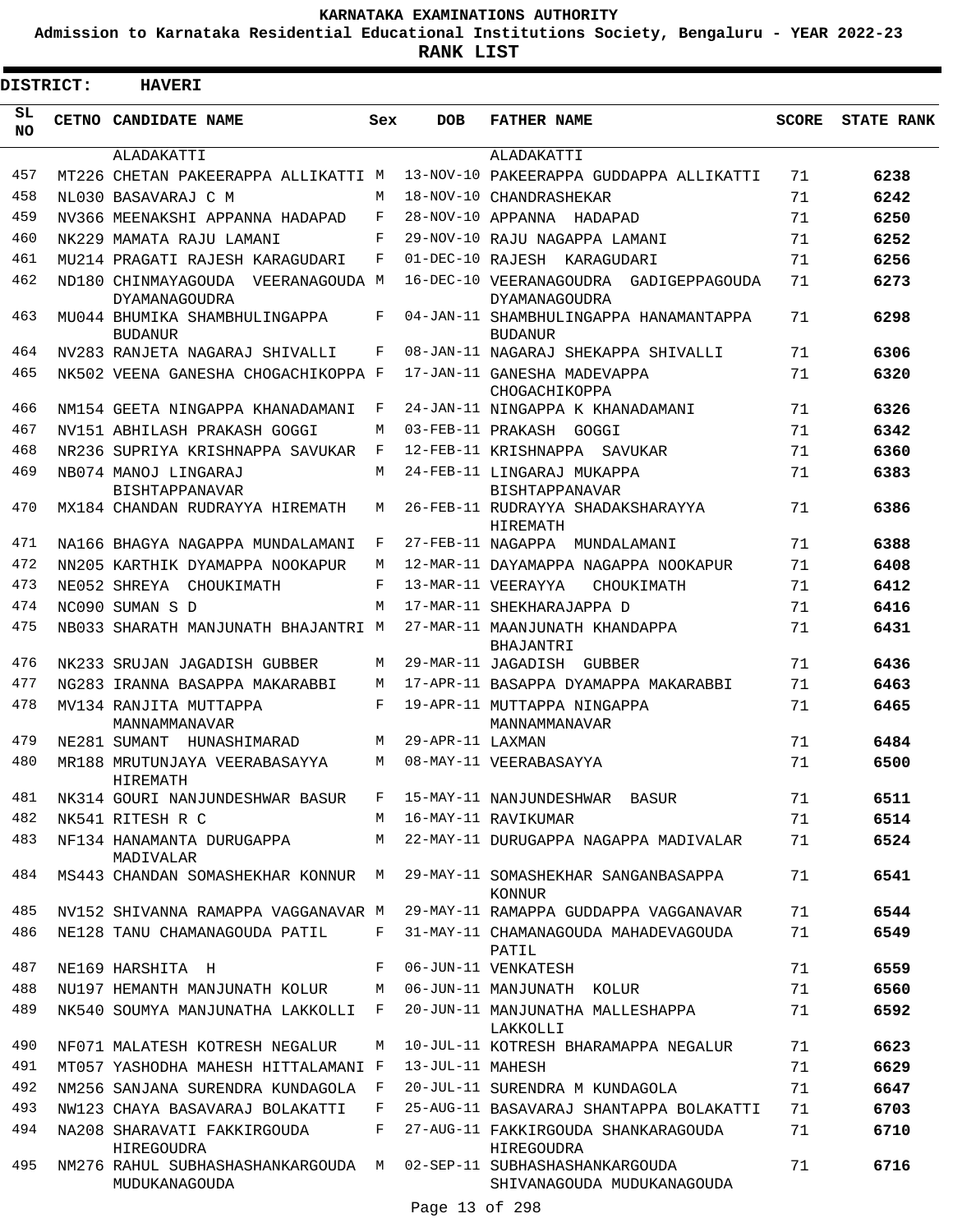**Admission to Karnataka Residential Educational Institutions Society, Bengaluru - YEAR 2022-23**

**RANK LIST**

ı

| <b>DISTRICT:</b> | <b>HAVERI</b>                                                         |     |                   |                                                                             |              |                   |
|------------------|-----------------------------------------------------------------------|-----|-------------------|-----------------------------------------------------------------------------|--------------|-------------------|
| SL<br><b>NO</b>  | CETNO CANDIDATE NAME                                                  | Sex | <b>DOB</b>        | <b>FATHER NAME</b>                                                          | <b>SCORE</b> | <b>STATE RANK</b> |
| 496              | MV232 KANCHANA PARAMESH<br>TALAVAR                                    | F   |                   | 21-SEP-11 PARAMESH<br>BASAPPA TALAVAR                                       | 71           | 6732              |
| 497              | NK374 ESHWARI RAJAPPA BATTIKOPPA                                      | F   |                   | 22-SEP-11 RAJAPPA<br>BATTIKOPPA                                             | 71           | 6734              |
| 498              | MV145 SANDEEP BASAVARAJ SALI                                          | М   |                   | 28-SEP-11 BASAVARAJ BASAVANNEPPA SALI                                       | 71           | 6740              |
| 499              | MS355 BHARAT BABU SHIVAMMANAVAR                                       | М   | 03-OCT-11 BABU    |                                                                             | 71           | 6745              |
| 500              | NY137 JEEVAN NAGARAJ KONAPUR                                          | М   | 05-OCT-11 NAGARAJ | KONAPUR                                                                     | 71           | 6749              |
| 501              | MS456 NINGARAJ K BANAKAR                                              | M   | 17-NOV-11 KALLESH | BANAKAR                                                                     | 71           | 6796              |
| 502              | NA110 PREMA SHANKRAPPA DODDAVAD                                       | F   |                   | 13-DEC-11 SHANKRAPPA YALLAPPA DODDAVAD                                      | 71           | 6811              |
| 503              | NF470 HARSHITA MALATESH<br>SHIVANNAVAR                                | F   |                   | 14-DEC-11 MALATESH SHIVALINGAPPA<br>SHIVANNAVAR                             | 71           | 6812              |
| 504              | MY120 UDAYAKUMARASWAMY<br>MAHANTASWAMY BHAVIMATH                      | M   |                   | 06-JAN-12 MAHANTASWAMY<br>CHANDRASHEKHARAYYA BHAVIMATH                      | 71           | 6821              |
| 505              | NP100 SIDDARTA ADUKAYUVAVAR                                           | М   |                   | 19-JAN-12 SHARANAPPA                                                        | 71           | 6822              |
| 506              | NV493 AISWARYA ASHOK ANNIGERI                                         | F   |                   | 24-FEB-12 ASHOK ANNIGERI                                                    | 71           | 6829              |
| 507              | NE206 KIRAN SUBHASH TALAVARA                                          | М   |                   | 04-DEC-09 SUBHASH DYAMAPPA TALAVARA                                         | 70           | 6841              |
| 508              | NH029 MALATESH BHIMAPPA VASAN                                         | М   |                   | 01-FEB-10 BHUMAPPA<br>VASAN                                                 | 70           | 6848              |
| 509              | NR094 HEMANT ASHOK MASANAGI                                           | М   |                   | 23-APR-10 ASHOK SHIVAPPA MASANAGI                                           | 70           | 6858              |
| 510              | NW400 ROHIT MARALASIDDAPPA<br><b>BIDARALLI</b>                        | M   |                   | 29-JUL-10 MARALASIDDAPPA RIDARALLI                                          | 70           | 6881              |
| 511              | NY440 NANDITA HANUMANTAPPA<br><b>BENGERI</b>                          | F   |                   | 07-AUG-10 HANUMANTAPPA BENGERI                                              | 70           | 6887              |
| 512              | NK114 SHASHIDHAR BANGER                                               | М   |                   | 20-AUG-10 DEVARAJ BANGER                                                    | 70           | 6893              |
| 513              | NZ209 UDAYAKUMAR HANUMANT MADAR                                       | М   |                   | 01-SEP-10 HANUMANT MADEVAPPA MADAR                                          | 70           | 6903              |
| 514              | NS108 VINOD BASAVARAJ BANNIHATTI                                      | М   |                   | 02-SEP-10 BASAVARAJ<br>BANNIHATTI                                           | 70           | 6908              |
| 515              | MW024 SAYED MOHAMMAD RAYEES<br>ALLABAKSH MALLIGAR                     | М   |                   | 19-SEP-10 ALLABAKSH<br>MALLIGAR                                             | 70           | 6931              |
| 516              | NF345 KRUTIKA BASAVARAJA<br>DESHAGATI                                 | F   |                   | 05-OCT-10 BASAVARAJA KEMPANNA                                               | 70           | 6947              |
| 517              | NK136 MANOJA HULAGAPPA KORAVAR                                        | М   |                   | 07-OCT-10 HULAGAPPA KARABASAPPA KORAVAR                                     | 70           | 6950              |
| 518              | MV197 POORVIKA MALATESH SANGUR                                        | F   |                   | 08-OCT-10 MALATESH<br>SANGUR                                                | 70           | 6951              |
| 519              | NG325 KRUSHNA ADIVEPPA TOTAD                                          | М   |                   | 01-NOV-10 ADIVEPPA KARIYAPPA TOTAD                                          | 70           | 6971              |
| 520              | NB164 SUPRIYA FAKKIRASWAMI<br>HITTALAMANI                             | F   |                   | 02-NOV-10 FAKKIRASWAMI ISWARAPPA<br>HITTALAMANI                             | 70           | 6974              |
| 521              | MT138 RAKSHITA YOGEESH ARADYAMATH F                                   |     |                   | 06-NOV-10 YOGEESH SHIVARUDRAYYA<br>ARADYAMATH                               | 70           | 6979              |
| 522              | NM050 LAKSHMI PATIL                                                   | F   |                   | 20-NOV-10 BASAVANAGOWDA PATIL                                               | 70           | 6992              |
| 523              | NK361 SUSHMITA FAKKIRAPPA<br>KARIYANNANAVAR                           | F   |                   | 04-DEC-10 FAKKIRAPPA KARIYANNANAVAR                                         | 70           | 7014              |
| 524              | NW074 KRISHNA CHANDRU<br>BASAVANAYKAR                                 | M   |                   | 22-DEC-10 CHANDRU SHANTAPPA<br>BASAVANAYKAR                                 | 70           | 7034              |
| 525              | NL104 SHANKARA SHANTESHA TALAVAR M                                    |     |                   | 29-JAN-11 SHANTESHA TALAVAR                                                 | 70           | 7095              |
| 526              | ND184 HULIRAJ ANJANEYAPPA PUJAR                                       | M   |                   | 08-FEB-11 ANJANEYAPPA CHANDRAPPA PUJAR                                      | 70           | 7112              |
| 527              | NB020 CHANDANA BASAVANAGOUDA<br>PATIL                                 | F   |                   | 18-FEB-11 BASAVANGOUDA VIRUPAKSHAGOUDA<br>PATIL                             | 70           | 7128              |
| 528              | MX200 PREETAM MALATESH<br>MALLAKKANAVAR                               | M   |                   | 10-MAR-11 MALATESH                                                          | 70           | 7172              |
| 529              | NL195 CHETAN HANUMANTAPPA UKKUNDA M 11-MAR-11 HANUMANTAPPA GANESHAPPA |     |                   | UKKUNDA                                                                     | 70           | 7173              |
| 530              | NK280 KISHOR B KARAGI                                                 | M   |                   | 13-MAR-11 BASAVARAJAPPA KARAGI                                              | 70           | 7177              |
| 531              | NV357 VIJAY SHIVANAND<br>HUCHAPPANAVAR                                | M   |                   | 14-MAR-11 SHIVANAND NINGAPPA<br>HUCHAPPANAVAR                               | 70           | 7181              |
| 532              | MR086 GAGAN BASAVARAJ SHIVAREDDI M                                    |     |                   | 30-MAR-11 BASAVARAJ                                                         | 70           | 7212              |
| 533              | NX286 KRUTTIKA SHEKHARGOUDA HUDED F                                   |     |                   | 09-APR-11 SHEKHARGOUDA HUDED                                                | 70           | 7231              |
| 534              | MX195 BINDU SATEESH KORAMAR                                           | F   |                   | 11-APR-11 SATEESH MAHADEVAPPA KORAMAR                                       | 70           | 7236              |
| 535              |                                                                       |     |                   | NV035 AISHWARYA SHEKARGOUDA PATIL F 12-APR-11 SHEKARGOUDA NIMBANGOUDA PATIL | 70           | 7238              |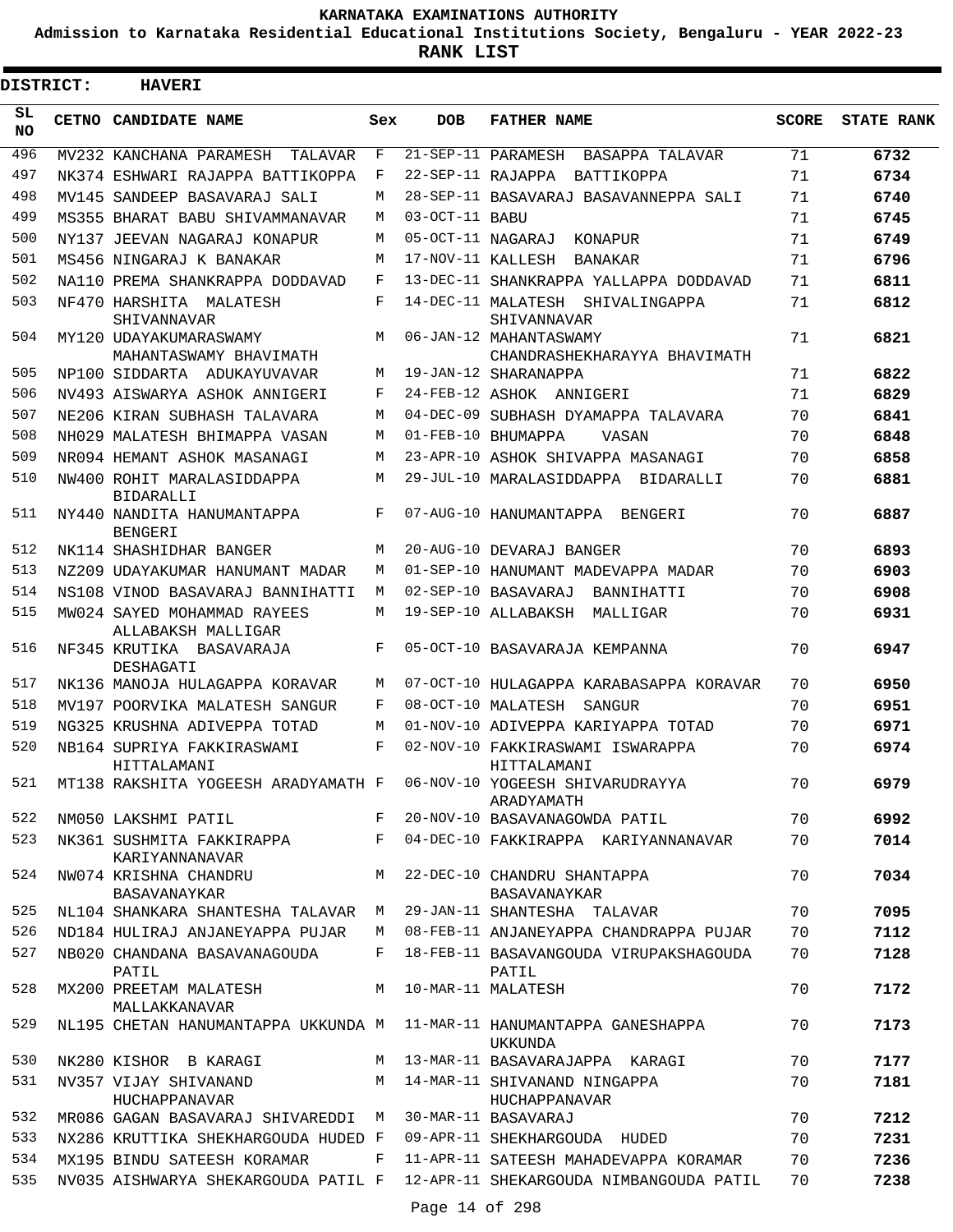**Admission to Karnataka Residential Educational Institutions Society, Bengaluru - YEAR 2022-23**

|           | <b>DISTRICT:</b> | <b>HAVERI</b>                                                              |              |                   |                                                     |              |                   |
|-----------|------------------|----------------------------------------------------------------------------|--------------|-------------------|-----------------------------------------------------|--------------|-------------------|
| SL.<br>NO |                  | CETNO CANDIDATE NAME                                                       | Sex          | <b>DOB</b>        | <b>FATHER NAME</b>                                  | <b>SCORE</b> | <b>STATE RANK</b> |
| 536       |                  | NJ230 MANOJ IRAPPA HADAPAD                                                 | M            |                   | 14-APR-11 IRAPPA DYAMAPPA HADAPAD                   | 70           | 7241              |
| 537       |                  | NR032 MAYURA R PUJAR                                                       | М            | 17-APR-11 RAVI    |                                                     | 70           | 7244              |
| 538       |                  | MW196 ROHAN DESHYA LAMANI                                                  | М            | 18-APR-11 DESHYA  |                                                     | 70           | 7245              |
| 539       |                  | NG098 SWAPNA VIJAYRADDI RADDER                                             | F            |                   | 18-APR-11 VIJAYRADDI SHEKHARADDI RADDER             | 70           | 7246              |
| 540       |                  | NB277 TANUSHKA YATTINAHALLI                                                | F            | 19-APR-11 VEERESH |                                                     | 70           | 7248              |
| 541       |                  | NV533 RENUKA CHANDRAPPA<br>SHIVANNANAVAR                                   | F            |                   | 25-APR-11 CHANDRAPPA BARAMAPPA<br>SHIVANNANAVAR     | 70           | 7257              |
| 542       |                  | NJ016 SHIVAKUMAR BADDI                                                     | M            |                   | 30-APR-11 MALATESH                                  | 70           | 7268              |
| 543       |                  | NT299 LAKSHMI U S                                                          | F            | 03-MAY-11 SATHISH |                                                     | 70           | 7272              |
| 544       |                  | NE048 SANGEETA TIRAKAPPA BARKI                                             | F            |                   | 17-MAY-11 TIRAKAPPA PARASAPPA BARKI                 | 70           | 7291              |
| 545       |                  | NU189 PRIYANKA PRAMOD DIGGAVI                                              | F            |                   | 26-MAY-11 PRAMOD DIGGAVI                            | 70           | 7302              |
| 546       |                  | PA346 GAGAN BASAPPA KANKANWAD                                              | М            |                   | 28-MAY-11 BASAPPA KANKANWAD                         | 70           | 7308              |
| 547       |                  | NW134 KANCHAN MAHADEVAPPA MATTUR                                           | F            |                   | 02-JUN-11 MAHADEVAPPA SHANKRAPPA MATTUR             | 70           | 7318              |
| 548       |                  | NT248 PUTTARAJ HANUMANTHAPPA<br>GONEPPANAVARA                              | М            |                   | 10-JUN-11 HANUMANTHAPPA ULUVEPPA<br>GONEPPANAVARA   | 70           | 7333              |
| 549       |                  | NC046 NITYA PARASHURAMA PATIL                                              | F            |                   | 13-JUN-11 PARASHURAMA L PATIL                       | 70           | 7340              |
| 550       |                  | NJ018 MOULA ALI KHALANDAR GUTTAL                                           | M            |                   | 16-JUN-11 KHALANDAR FAKRUDDIN GUTTAL                | 70           | 7349              |
| 551       |                  | NE079 KIRANA MANJAPPA SARATHI                                              | M            |                   | 30-JUN-11 MANJAPPA SARATHI                          | 70           | 7373              |
| 552       |                  | NG037 KARTHIK DEVENDRAPPA<br>MULIMANI                                      | M            |                   | 16-JUL-11 DEVENDRAPPA BEERAPPA MULIMANI             | 70           | 7414              |
| 553       |                  | NJ137 KANAKA KANTESH BOODAGATTI                                            | F            | 17-JUL-11 KANTESH |                                                     | 70           | 7417              |
| 554       |                  | NB149 SAYINATH RUDRAGOUDA PATIL                                            | М            |                   | 21-JUL-11 RUDRAGOUDA PATIL                          | 70           | 7424              |
| 555       |                  | NH314 VINODA GANAPATI BUTTI                                                | F            |                   | 22-JUL-11 GANAPATI                                  | 70           | 7428              |
| 556       |                  | MX190 NANDISH RAMANAGOUDA PATIL                                            | М            |                   | 23-JUL-11 RAMANAGOUDA SATANAGOUDA PATIL             | 70           | 7430              |
| 557       |                  | MS477 AMITHRAVI RAMACHANDRAPPA<br>AJJAPPALAVAR                             | M            |                   | 25-JUL-11 RAMACHANDRAPPA                            | 70           | 7433              |
| 558       |                  | NX020 NANDA FAKKEERGOUDA BUDIHAL                                           | F            |                   | 29-JUL-11 FAKKEERGOUDA BUDIHAL                      | 70           | 7445              |
| 559       |                  | NJ200 SHREYA MADEVAPPA ITAGI                                               | F            |                   | 13-AUG-11 MADEVAPPA ITAGI                           | 70           | 7464              |
| 560       |                  | NR281 MANOJ NINGAPPA MADIVALAR                                             | М            |                   | 24-AUG-11 NINGAPPA                                  | 70           | 7483              |
| 561       |                  | NK163 RAMACHANDRA PATEL                                                    | M            |                   | 25-AUG-11 RAVINDRA PATEL                            | 70           | 7488              |
| 562       |                  | NM126 CHANDANA RAJASHEKHAR<br><b>BADIGER</b>                               | F            |                   | 08-SEP-11 RAJASHEKHAR MARTANDAPPA<br><b>BADIGER</b> | 70           | 7500              |
| 563       |                  | MS146 DHARMAVATI SOMESH KULKARNI F                                         |              |                   | 04-OCT-11 SOMESH CHINNAPPA KULKARNI                 | 70           | 7530              |
| 564       |                  | NG046 LAKSHMI MANJAPPA AMBIGER F                                           |              |                   | 07-OCT-11 MANJAPPA AMBIGER                          | 70           | 7532              |
| 565       |                  | NO369 SANTOSH YALLAREDDI<br>KENCHAREDDY                                    | M            |                   | 07-OCT-11 YALLAREDDI KENCHAREDDY                    | 70           | 7534              |
| 566       |                  | MS376 APSANA HASANSAB NADAF                                                | F            |                   | 09-OCT-11 HASANSAB JAMALSAB NADAF                   | 70           | 7536              |
| 567       |                  | NV390 BHUVANA LALATASWAMI<br>DESAYIMATH                                    | F            |                   | 20-OCT-11 LALATASWAMI MURAGAYYA<br>DESAYIMATH       | 70           | 7549              |
| 568       |                  | ND168 BHARAT SHREEKANTA<br>YATTINAHALLI                                    |              |                   | M 29-OCT-11 SHREEKANT RAMAPPA<br>YATTINAHALLI       | 70           | 7563              |
| 569       |                  | NG337 MOHAMMAD TOUFIQ AKBARALI<br>HUBBALLI                                 |              |                   | M 11-NOV-11 AKBARALI BHASHESAB HUBBALLI             | 70           | 7574              |
| 570       |                  | MZ074 SMITA IRAPPA MURARI                                                  | F            |                   | 28-NOV-11 IRAPPA HANUMANTHAPPA MURARI               | 70           | 7591              |
| 571       |                  | NF246 SUKANYA ISHVARAPPA SHIDENUR F                                        |              |                   | 21-DEC-11 ISHVARAPPA SIDDAPPA SHIDENUR              | 70           | 7610              |
| 572       |                  | NE245 MOUNESH B MAYACHAR                                                   | M            |                   | 07-JUN-10 BASAVARAJ MAYACHAR                        | 69           | 7691              |
| 573       |                  | NS014 SANIYA RAJASAB DODDAMANI                                             | F            |                   | 28-JUL-10 RAJASAB DODDAMANI                         | 69           | 7712              |
| 574       |                  | MV154 SHANTAVVA ADIVEPPA HEBBAL                                            | $\mathbf{F}$ |                   | 14-AUG-10 ADIVEPPA MAHESHAPPA HEBBAL                | 69           | 7722              |
| 575       |                  | MS504 BASKAR M DASAR                                                       | M            |                   | 21-AUG-10 MARUTI H DASAR                            | 69           | 7726              |
| 576       |                  | NK176 KANTESH JAVALER                                                      | M            | 23-AUG-10 PRAKASH |                                                     | 69           | 7727              |
| 577       |                  | MV263 VINAYAK REVANASIDDAPPA M 23-AUG-10 REVANASIDDAPPA DEVASUR<br>DEVASUR |              |                   |                                                     | 69           | 7729              |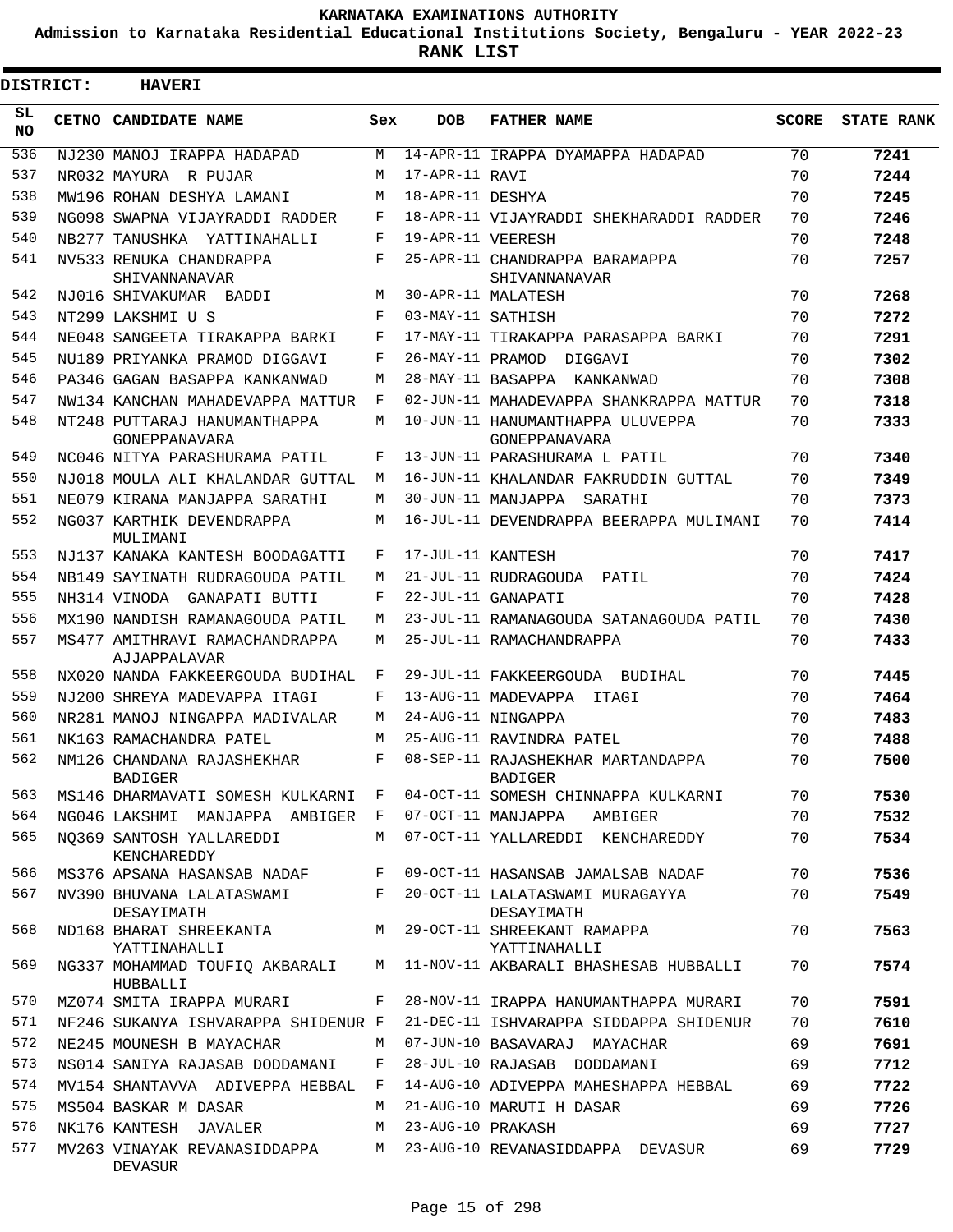**Admission to Karnataka Residential Educational Institutions Society, Bengaluru - YEAR 2022-23**

**RANK LIST**

E

| <b>DISTRICT:</b> | <b>HAVERI</b>                                           |     |                   |                                                           |              |                   |
|------------------|---------------------------------------------------------|-----|-------------------|-----------------------------------------------------------|--------------|-------------------|
| SL<br><b>NO</b>  | CETNO CANDIDATE NAME                                    | Sex | <b>DOB</b>        | <b>FATHER NAME</b>                                        | <b>SCORE</b> | <b>STATE RANK</b> |
| 578              | MS327 SHRAVANAKUMAR SIDDALINGAPPA M<br><b>GUREMATTI</b> |     |                   | 26-AUG-10 SIDDALINGAPPA BASAPPA<br>GUREMATTI              | 69           | 7731              |
| 579              | MV087 CHANDANA CHANNAVEERAPPA<br><b>VADDAR</b>          | F   |                   | 18-SEP-10 CHANNAVEERAPPA RAMAPPA VADDAR                   | 69           | 7749              |
| 580              | NF352 HARSHA MANJAPPA HADAGALI                          | М   |                   | 13-OCT-10 MANJAPPA MALLAPPA HADAGALI                      | 69           | 7773              |
| 581              | NL323 GIRISH BHIMESH BARKI                              | М   |                   | 14-OCT-10 BHIMESH BARKI                                   | 69           | 7774              |
| 582              | MY027 RAKSHITA MAHANTESH PATEEL                         | F   |                   | 18-OCT-10 MAHANTESH                                       | 69           | 7777              |
| 583              | NL299 DIVYA VIJAYAKUMAR VADENAPUR F                     |     |                   | 20-OCT-10 VIJAYAKUMAR                                     | 69           | 7780              |
| 584              | NT153 ARUN KUMAR NAGARAJ LAMANI                         | М   | 02-NOV-10 NAGARAJ | NAIK                                                      | 69           | 7793              |
| 585              | NK160 TANUSHRI NAGARAJ<br>GUNDAKKANAVAR                 | F   | 06-NOV-10 NAGARAJ | GUNDAKKANAVAR                                             | 69           | 7801              |
| 586              | NH178 BHAGYASHREE S KARAJAGI                            | F   |                   | 07-DEC-10 SHIVANAND B KARJAGI                             | 69           | 7836              |
| 587              | NK338 RAKESH MANJAPPA<br>GODACHIKONDA                   | M   |                   | 19-DEC-10 MANJAPPA GODACHIKONDA                           | 69           | 7849              |
| 588              | NW378 THIPPANNA RAMAPPA<br><b>BHAGEVADI</b>             | M   |                   | 12-JAN-11 RAMAPPA THIPPANNA BHAGEVADI                     | 69           | 7893              |
| 589              | NF307 MAHAMMADAGOUS<br>MAKABULHAMAD M<br><b>NEGALUR</b> |     |                   | 22-JAN-11 MAKABULHAMMAD<br>NEGALUR                        | 69           | 7903              |
| 590              | NE020 CHETAN FAKKIRESH<br><b>JOGAPPANAVAR</b>           | M   |                   | 24-JAN-11 FAKKIRESH B JOGAPPANAVAR                        | 69           | 7907              |
| 591              | NE041 KARTIK HANUMANTAPPA<br>MUDUKAPPANAVAR             | M   |                   | 15-FEB-11 HANUMANTAPPA PUTTAPPA<br>MUDUKAPPANAVAR         | 69           | 7940              |
| 592              | MZ005 ARUN MALLIKARJUN<br>SHETTAR                       | М   |                   | 19-FEB-11 MALLIRARJUN VIRUPAKSHAPPA<br>SHETTAR            | 69           | 7944              |
| 593              | NY233 KRUTIKA SHARANABASAPPA<br>PYATI                   | F   |                   | 01-MAR-11 SHARANABASAPPA HANUMANTAPPA<br>PYATI            | 69           | 7961              |
| 594              | NO201 TANUSHREE B M                                     | F   |                   | 06-MAR-11 BASAVARAJ<br>MUDIGOUDRA                         | 69           | 7978              |
| 595              | NR240 PAVAN RAMAPPA TALAWAR                             | M   |                   | 21-MAR-11 RAMAPPA S TALAWAR                               | 69           | 8015              |
| 596              | NA003 PAVAN SHAMBHULINGA HEBBALLI M                     |     |                   | 23-MAR-11 SHAMBHULINGA HEBBALLI                           | 69           | 8022              |
| 597              | NY331 VISHWADITYA SANTOSH MULE                          | М   |                   | 23-MAR-11 SANTOSH MULE                                    | 69           | 8024              |
| 598              | MZ051 NANDANGOUDA CHANDRAGOUDA<br>PATIL                 | M   |                   | 25-MAR-11 CHANDRAGOUDA DYMANAGOUDA<br>PATIL               | 69           | 8025              |
| 599              | MV244 BHARATH PRAKASH LAMANT                            | M   | 27-MAR-11 PRAKASH |                                                           | 69           | 8028              |
| 600              | MT005 NISARGA RAVEENDRA KARADER                         | F   |                   | 31-MAR-11 RAVEENDRA NINGAPPA KARADER                      | 69           | 8035              |
| 601              | NN203 DARSHAN BASAPPA OLEKAR                            | M   |                   | 03-APR-11 BASAPPA OLEKAR                                  | 69           | 8046              |
| 602              | NV460 SHWETA NEELAPPA KALASAGERI                        | F   |                   | 05-APR-11 NEELAPPA                                        | 69           | 8050              |
| 603              | NF172 SRUJAN VALAD                                      | M   |                   | 06-APR-11 MINDEPPA VALAD                                  | 69           | 8055              |
| 604              | NK067 BASANAGOUDA CHANABASAPPA<br>HALAGERI              | M   |                   | 23-APR-11 CHANABASAPPA HALAGERI                           | 69           | 8090              |
| 605              | MS510 SINCHANA SOMESHWAR<br>SALIYAVAR                   | F   |                   | 27-APR-11 SOMESHWAR PUTTAPPA SALIYAVAR                    | 69           | 8107              |
| 606              | NO183 NANDEESH SHIVAPUTRAPPA<br>KADARAMANDALAGI         | M   |                   | 28-APR-11 SHIVAPUTRAPPA VEERABHADRAPPA<br>KADARAMANDALAGI | 69           | 8109              |
| 607              | MV183 SHREYA GUDDAPPA MUDER                             | F   |                   | 28-APR-11 GUDDAPPA V MUDER                                | 69           | 8112              |
| 608              | NA177 PRAKRUTI CHANNABASAPPA<br><b>MANNUR</b>           | F   |                   | 08-MAY-11 CHANNABASAPPA IRAPPA MANNUR                     | 69           | 8126              |
| 609              | NS152 VIVEK MALATESH HOSALLI                            | M   |                   | 23-MAY-11 MALATESH HOSALLI                                | 69           | 8156              |
| 610              | MV261 NAGARAJ SHIVAPPA KURADI                           | M   |                   | 24-MAY-11 SHIVAPPA V KURADI                               | 69           | 8159              |
| 611              | MV071 SAHANA BAIROJ SALUNKE                             | F   |                   | 26-MAY-11 BAIROJ SALUNKE                                  | 69           | 8164              |
| 612              | MW005 PAVAN GANESH CHAPPARADALLI M                      |     |                   | 01-JUN-11 GANESH BASAVANTAPPA<br>CHAPPARADALLI            | 69           | 8171              |
| 613              | MU071 VARUN P SIRSI                                     | M   |                   | 02-JUN-11 PEERAPPA                                        | 69           | 8178              |
| 614              | NH249 GIRISHGOUDA GUDDANAGOUDA<br>PATIL                 | M   |                   | 05-JUN-11 GUDDANAGOUDA SHANKARGOUDA<br>PATIL              | 69           | 8185              |
| 615              | PA241 KAVITA HANUMANTA                                  | F   | Page 16 of 298    | 05-JUN-11 HANUMANTA TEMMINAKOPPA                          | 69           | 8186              |
|                  |                                                         |     |                   |                                                           |              |                   |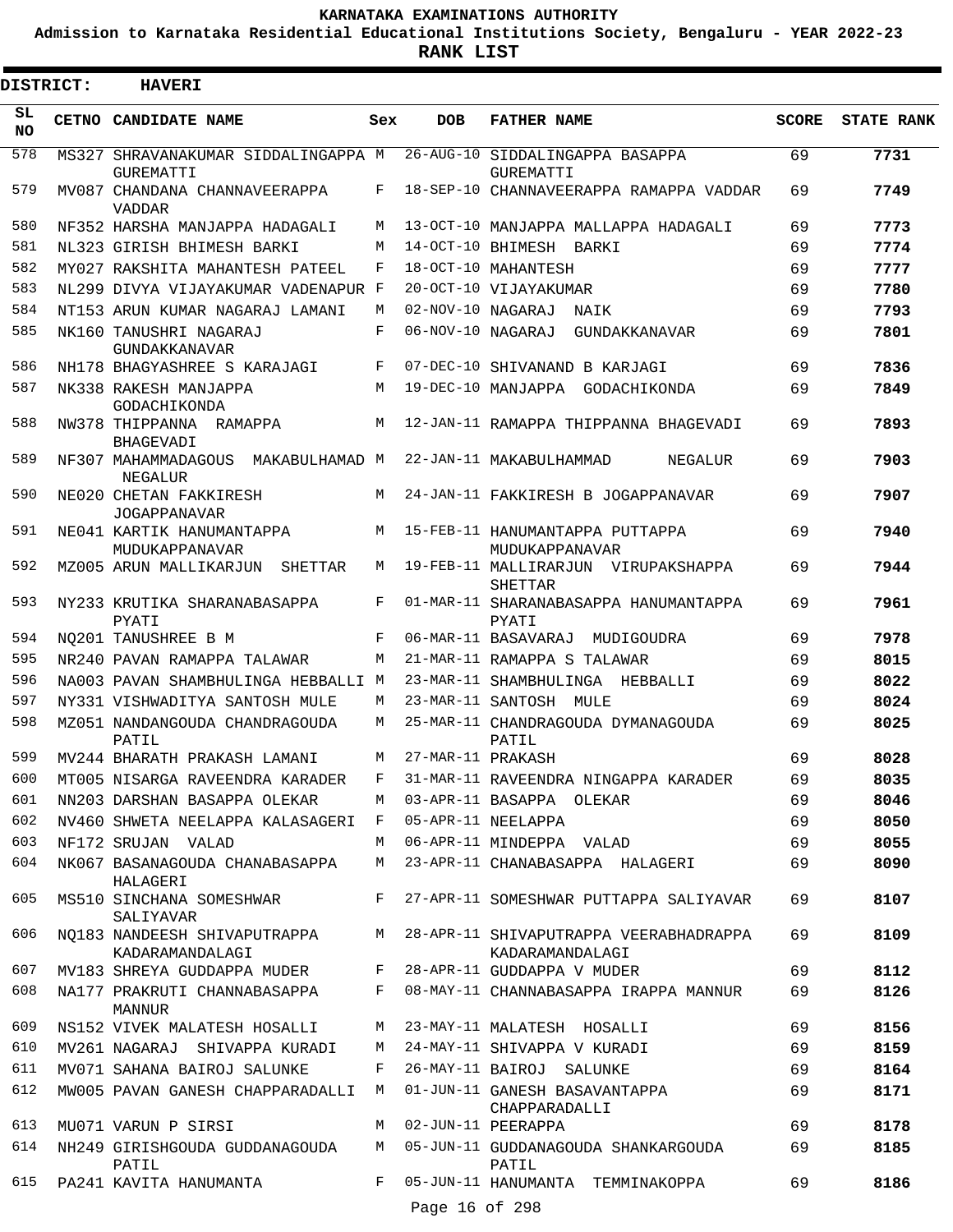**Admission to Karnataka Residential Educational Institutions Society, Bengaluru - YEAR 2022-23**

| <b>DISTRICT:</b> | <b>HAVERI</b>                                          |         |                 |                                                       |              |                   |
|------------------|--------------------------------------------------------|---------|-----------------|-------------------------------------------------------|--------------|-------------------|
| SL<br><b>NO</b>  | CETNO CANDIDATE NAME                                   | Sex     | <b>DOB</b>      | <b>FATHER NAME</b>                                    | <b>SCORE</b> | <b>STATE RANK</b> |
|                  | TEMMINAKOPPA                                           |         |                 |                                                       |              |                   |
| 616              | NY295 ABHISHEK GOPAL BONGALE                           | M       | 12-JUN-11 GOPAL | PUNDALIKAPPA BONGALE                                  | 69           | 8195              |
| 617              | NJ023 ANJALI SHIVAPUTRAPPA<br>ARALIKATTI               | F       |                 | 13-JUN-11 SHIVAPUTRAPPA SHIVAPPA<br>ARALIKATTI        | 69           | 8198              |
| 618              | NM078 DIGANT ASHOK HOTTER                              | М       |                 | 24-JUN-11 ASHOK B HOTTER                              | 69           | 8223              |
| 619              | MT103 PRAVINA RUDRAYYA HIREMATH                        | М       |                 | 07-JUL-11 RUDRAYYA                                    | 69           | 8242              |
| 620              | NJ070 USHA RAMESHA HADAGALI                            | F       |                 | 12-JUL-11 RAMESHA HANUMANTHAPPA<br>HADAGALI           | 69           | 8252              |
| 621              | NV255 RUDRESH K S                                      | M       |                 | 21-JUL-11 KARIBASAPPA                                 | 69           | 8267              |
| 622              | NF001 PRATHAM PRAKASH BARKI                            | М       |                 | 26-JUL-11 PRAKASH BARKI                               | 69           | 8277              |
| 623              | MV280 NAVYA HANUMANTARAV JADHAV                        | F       |                 | 18-AUG-11 HANUMANTARAV PARASHURAM<br>JADHAV           | 69           | 8327              |
| 624              | MV056 LAVANYA TARAKESH GODI                            | F       |                 | 20-AUG-11 TARAKESH VEERABADRAPPA GODI                 | 69           | 8332              |
| 625              | NK289 INDRAJEETH C                                     | M       |                 | 21-AUG-11 CHANDRAPPA                                  | 69           | 8334              |
| 626              | NV103 ANKITA RAJSHEKAR HARIJAN                         | F       |                 | 01-SEP-11 RAJSHEKAR BASAPPA HARIJAN                   | 69           | 8352              |
| 627              | MS472 PRASANNA SOMAPPA HAVANUR                         | M       |                 | 01-SEP-11 SOMAPPA DYAMAPPA HAVANUR                    | 69           | 8354              |
| 628              | NB158 PAVITRA PRAKASH GONDER                           | F       |                 | 07-SEP-11 PRAKASH MAILARAPPA GONDER                   | 69           | 8367              |
| 629              | MY016 GANGADHAR BASAVANNEPPA<br><b>BADIGER</b>         | М       |                 | 10-SEP-11 BASAVANNEPPA BADIGER                        | 69           | 8370              |
| 630              | MT183 LAKSHMI PRANESHA MYAGERI                         | F       |                 | 05-OCT-11 PRANESHA<br>MYAGERI                         | 69           | 8402              |
| 631              | NJ019 VINAYAK CHANNAVEERAYYA<br>KULAKARNI              | М       |                 | 02-NOV-11 CHANNAVEERAYYA KOTRAYYA<br>KULAKARNI        | 69           | 8435              |
| 632              | MY211 SHWETHA FAKKIRESH BHANGI                         | F       |                 | 07-NOV-11 FAKKIRESH IRAPPA BHANGI                     | 69           | 8442              |
| 633              | NV156 SOUJANAYYA BASALINGAPPA<br>MASALAWAD             | F       |                 | 23-NOV-11 BASALINGAPPA CHANDRAPPA<br>MASALAWAD        | 69           | 8456              |
| 634              | NL298 HARISH VEERESH HATTIMATTUR                       | M       |                 | 13-DEC-11 VEERESH UJJAPPA HATTIMATTUR                 | 69           | 8481              |
| 635              | MS239 SANJANA CHANDRAGOUDA PATIL                       | F       |                 | 14-DEC-11 CHANDRAGOUDA                                | 69           | 8484              |
| 636              | NP053 MALTESH MALLESHAPPA KALER                        | М       |                 | 06-FEB-12 MALLESHAPPA KALER                           | 69           | 8510              |
| 637              | NX275 HEMAVATI ANUMESHA KALIWAL                        | F       |                 | 27-JUL-12 ANUMESHA KALIWAL                            | 69           | 8518              |
| 638              | MW045 VAISHNAVI CHANDRAKANTH<br>MAREYANNANAVAR         | F       |                 | 05-FEB-10 CHANDRAKANTH MAREYANNANAVAR                 | 68           | 8543              |
| 639              | MY047 MADANKUMAR MUTTAPPA<br>KAREBASANNANAVAR          | М       |                 | 23-FEB-10 MUTTAPPA<br>KAREBASANNANAVAR                | 68           | 8547              |
| 640              | NC177 SHASHANK DEVRAJ TODAMAL                          | M       |                 | 20-MAY-10 DEVRAJ T TODAMAL                            | 68           | 8570              |
| 641              | NP155 KSHAMA S B                                       | F       |                 | 13-JUN-10 SIDDAPPA VIRUPAKSHAPPA<br><b>BALLARI</b>    | 68           | 8577              |
| 642              | NF435 ISHWARI SHANKARALINGAPPA<br>BADIGER              |         |                 | F 04-AUG-10 SHANKARALINGAPPA<br>SHIVAPUTRAPPA BADIGER | 68           | 8604              |
| 643              | NJ092 SPANDANA I PANCHANANA                            | F       |                 | 17-AUG-10 IRAPPA PANCHANANA                           | 68           | 8613              |
| 644              | MX122 AKSHATA KRISHNAPPA SUNAGAR F                     |         |                 | 25-AUG-10 KRISHNAPPA SUNAGAR                          | 68           | 8621              |
| 645              | NG060 MANOJ RUDRAPPA LAMANI                            |         |                 | M 10-SEP-10 RUDRAPPA BADEPPA LAMANI                   | 68           | 8633              |
| 646              | NA021 VIJAYALAKSHMI SHANMUKHAPPA F<br>KALLI            |         |                 | 07-OCT-10 SHANMUKHAPPA KALLI                          | 68           | 8667              |
| 647              | MR017 SHARATH PARASHURAM BOODER                        | M       |                 | 10-OCT-10 PARASHURAM SHANKRAPPA BOODER                | 68           | 8673              |
| 648              | PA186 SHREYA MANJUNATH BARIGIDAD F                     |         |                 | 15-OCT-10 MANJUNATH BARIGIDAD                         | 68           | 8680              |
| 649              | NK463 GOUTAM P PRABHAKAR<br>NIRUMBALI                  | M       |                 | 18-OCT-10 PRABHAKAR KALAVEERAPPA<br>NIRUMBALI         | 68           | 8682              |
| 650              | NK496 DEVIKA KUMAR HALAGERI F 22-OCT-10 KUMAR HALAGERI |         |                 |                                                       | 68           | 8686              |
| 651              | NX240 DEEPATI SHEKAPPA<br><b>GUDDANNAVAR</b>           | $F$ and |                 | 10-NOV-10 SHEKAPPA MALLAPPA GUDDANNAVAR               | 68           | 8703              |
| 652              | NE253 YUVARAJ JAGADESH BARKI                           | M       |                 | 06-DEC-10 JAGADESH BARKI                              | 68           | 8734              |
| 653              | NF407 BINDU B KAMMAR                                   | F       |                 | 07-DEC-10 BASAVARAJ                                   | 68           | 8736              |
| 654              | NF295 ARPITA YAMANAPPA BHAJANTRI F                     |         |                 | 11-DEC-10 YAMANAPPA                                   | 68           | 8741              |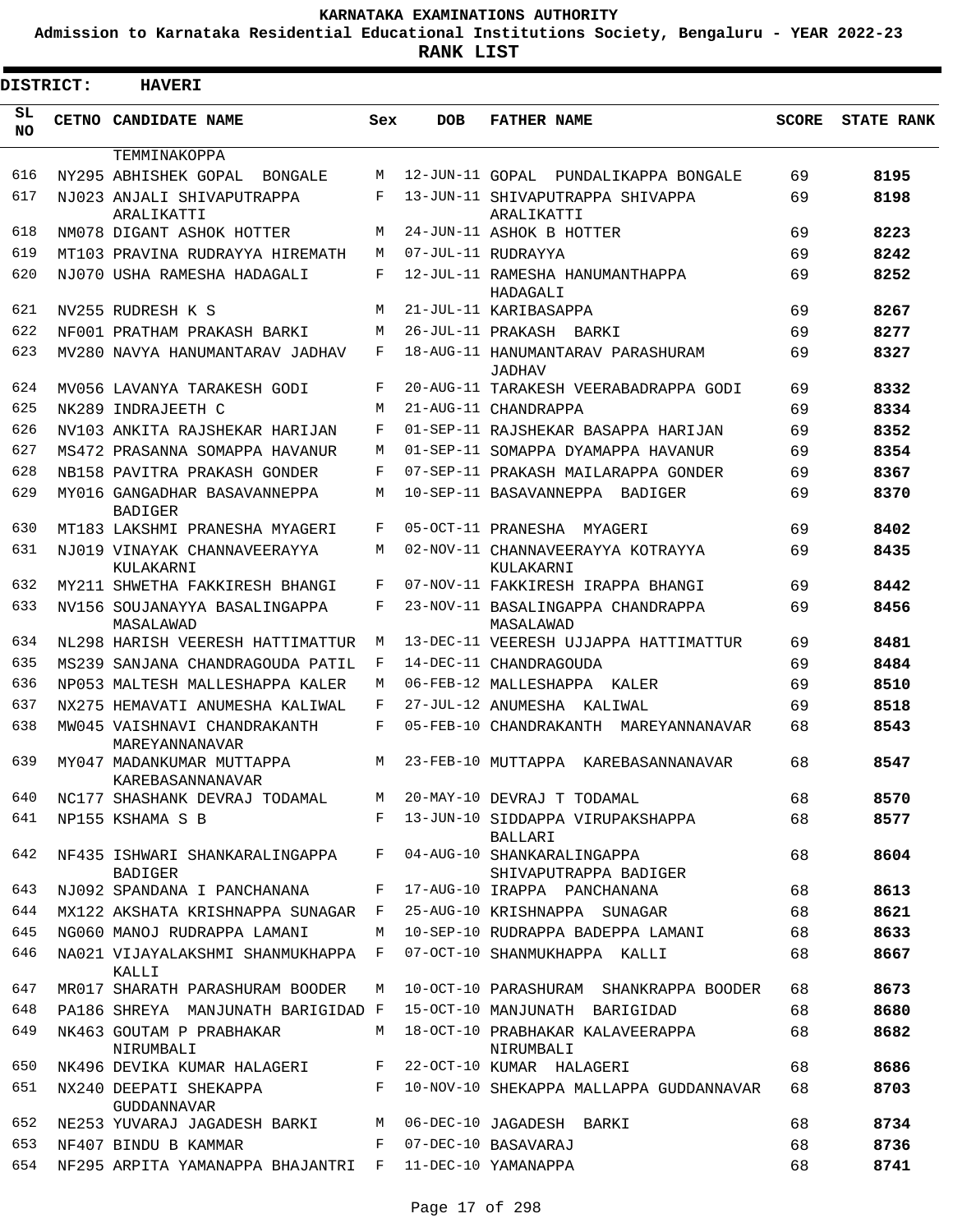**Admission to Karnataka Residential Educational Institutions Society, Bengaluru - YEAR 2022-23**

**RANK LIST**

ı

|                 | <b>DISTRICT:</b> | <b>HAVERI</b>                                    |     |                   |                                                         |              |                   |
|-----------------|------------------|--------------------------------------------------|-----|-------------------|---------------------------------------------------------|--------------|-------------------|
| SL<br><b>NO</b> |                  | CETNO CANDIDATE NAME                             | Sex | <b>DOB</b>        | <b>FATHER NAME</b>                                      | <b>SCORE</b> | <b>STATE RANK</b> |
| 655             |                  | NZ323 BHAGYA CHANNABASAPPA<br>CHAKRASALI         | F   | $11 - DEC - 10$   | CHANNABASAPPA CHANNAPPA<br>CHAKRASALI                   | 68           | 8742              |
| 656             |                  | NC029 SHREYANKITHA P KODIHALLI                   | F   |                   | 16-DEC-10 PUTTAPPA G KODIHALLI                          | 68           | 8750              |
| 657             |                  | MW130 ARPITA YALLAPPA BYADAGI                    | F   |                   | 13-JAN-11 YALLAPPA SANNASIDDAPPA<br>BYADAGI             | 68           | 8786              |
| 658             |                  | NV238 RAKSHITA MALLAPPA ICHCHANGI F              |     |                   | 14-JAN-11 MALLAPPA<br>ICHCHANGI                         | 68           | 8794              |
| 659             |                  | NY246 AKSHAY SHRIKANAT DEVAGIRI                  | М   |                   | 18-JAN-11 SHRIKANAT<br>DEVAGIRI                         | 68           | 8799              |
| 660             |                  | NE141 YALLAPPA SANJEEVAPPAA<br>SANJEEVANNANAVARA | М   |                   | 05-FEB-11 SANJEEVAPPA YALLAPPA<br>SANJEEVNNANAVARA      | 68           | 8833              |
| 661             |                  | NG170 HANUMANTAPPA PARASHURAM<br>BENDIGERI       | М   |                   | 06-FEB-11 PARASHURAM BENDIGERI                          | 68           | 8834              |
| 662             |                  | PA055 ABHIJNA SUDHAKAR DAIVAJNA                  | F   |                   | 10-FEB-11 SUDHAKAR<br>DAIVAJNA                          | 68           | 8845              |
| 663             |                  | MX044 GANESH NAGENDRA<br><b>JYOTIBANAVAR</b>     | M   |                   | 10-FEB-11 NAGENDRA GANESHAPPA<br><b>JYOTIBANAVAR</b>    | 68           | 8846              |
| 664             |                  | NF163 VINAYAK NAGARAJ KADAKOLA                   | М   |                   | 14-FEB-11 NAGARAJ RAMAPPA KADAKOLA                      | 68           | 8855              |
| 665             |                  | NY481 PRIYA RAGHAVENDRA<br>SOORYAVANSHI          | F   |                   | 02-MAR-11 RAGHAVENDRA SOORYAVANSHI                      | 68           | 8887              |
| 666             |                  | MU198 VARSHA CHANDRAGOUDA<br>HAKKALAMANI         | F   |                   | 06-MAR-11 CHADRAGOUDA                                   | 68           | 8900              |
| 667             |                  | MX009 SINCHANA CHANDRAPPA<br>KALLAVADDAR         | F   |                   | 10-MAR-11 CHANDRAPPA KALLAVADDAR                        | 68           | 8910              |
| 668             |                  | MY077 KARTHIK SHARANABASAPPA<br>HURAKADLI        | М   |                   | 15-MAR-11 SHARANABASAPPA PARAMAPPA<br>HURAKADLI         | 68           | 8917              |
| 669             |                  | NH186 MANOJ<br>ANGADI                            | М   |                   | 17-MAR-11 JAGADISH                                      | 68           | 8919              |
| 670             |                  | NZ234 RACHAN SHIVANAND GORAVI                    | F   |                   | 22-MAR-11 SHIVANAND DEVAPPA GORAVI                      | 68           | 8933              |
| 671             |                  | MV161 ROHIT UMESH KALASALLI                      | М   |                   | 22-MAR-11 UMESH NINGAPPA KALASALLI                      | 68           | 8934              |
| 672             |                  | NF384 VAISHNAVI BHOJAPPA GONDI                   | F   |                   | 24-MAR-11 BHOJAPPA FAKKEERAPPA GONDI                    | 68           | 8938              |
| 673             |                  | NN142 PALLAVI SOMAPPA DODDAMANI                  | F   |                   | 27-MAR-11 SOMAPPA DODDAMANI                             | 68           | 8945              |
| 674             |                  | NS324 ANUSHA NAGARAJ<br>KADARAMANDALAGI          | F   | 29-MAR-11 NAGARAJ |                                                         | 68           | 8951              |
| 675             |                  | NB146 KIRTI KALAVEERAPPA GANAGER                 | F   |                   | 31-MAR-11 KALAVEERAPPA RAYVAPPA GANAGER                 | 68           | 8964              |
| 676             |                  | NK011 VAISHNAVI I KENCHANAGOUDRA                 | F   |                   | 04-APR-11 ISHWARAGOUDA KENCHANAGOUDRA                   | 68           | 8975              |
| 677             |                  | NF202 LINGANAGOUDA VEERANAGOUDA<br>SOLABAGOUDRA  | М   |                   | 06-APR-11 VEERANAGOUDA CHANNAVEERAGOUDA<br>SOLABAGOUDRA | 68           | 8978              |
| 678             |                  | MZ233 SUBHAS CHANDRAPPA KUDAL                    | М   |                   | 07-APR-11 CHANDRAPPA KUDAL                              | 68           | 8983              |
| 679             |                  | MX013 SAHANA NAGARAJ<br><b>SHESHAPPANAVAR</b>    | F   |                   | 09-APR-11 NAGARAJ NARAYAN<br>SHESHAPPANAVAR             | 68           | 8989              |
| 680             |                  | NX229 CHANDANA NINGAPPA AKKUR                    | F   |                   | 10-APR-11 NINGAPPA AKKUR                                | 68           | 8991              |
| 681             |                  | NO128 MADHU L GONENNAVAR                         | F   |                   | 15-APR-11 LAKKAPPA                                      | 68           | 9007              |
| 682             |                  | NS355 PRANATI C KATTISHETTAR                     | F   |                   | 15-APR-11 CHANDRASHEKHAR KATTISHETTAR                   | 68           | 9008              |
| 683             |                  | MZ061 MEGHANA JAGADEESH HAVANAGI                 | F   |                   | 16-APR-11 JAGADEESH MADEVAPPA HAVANAGI                  | 68           | 9011              |
| 684             |                  | NY060 SANJANA MANJAPPA BUDIGER                   | F   |                   | 27-APR-11 MANJAPPA NAGAPPA BUDIGER                      | 68           | 9037              |
| 685             |                  | NG179 NAGAVENI SHANKRAPPA KAMBALI F              |     |                   | 30-APR-11 SHANKRAPPA MARTANDAPPA<br>KAMBALI             | 68           | 9044              |
| 686             |                  | NW201 NINGRAJ PRAKASH MAILAR                     | М   |                   | 08-MAY-11 PRAKASH MAILAR                                | 68           | 9068              |
| 687             |                  | NE369 SANJANA ASHOK BOODAGATTI                   | F   |                   | 14-MAY-11 ASHOKA MARIYAPPA BOODAGATTI                   | 68           | 9078              |
| 688             |                  | NN154 NIRANJAN NEELAPPA KODIHALLI M              |     |                   | 18-MAY-11 NEELAPPA SHANKRAPPA KODIHALLI                 | 68           | 9087              |
| 689             |                  | NV115 NAGANAGOUD BASANAGOUD<br>ARALIHALLI        | М   |                   | 19-MAY-11 BASANAGOUD NAGANAGOUD<br>ARALIHALLI           | 68           | 9091              |
| 690             |                  | NZ123 ABHIJNANI NEELAKANTH<br>HUBBALLI           | F   |                   | 20-MAY-11 NEELAKANTH HUBBALLI                           | 68           | 9093              |
| 691             |                  | MY030 BRUNDA RAMESH HARAVI                       | F   |                   | 20-MAY-11 RAMESH HARAVI                                 | 68           | 9095              |
| 692             |                  | MY118 DANESHWARI SHIVAKUMAR<br>SHIVANNANAVAR     | F   |                   | 23-MAY-11 SHIVAKUMAR BASAPPA<br>SHIVANNANAVAR           | 68           | 9100              |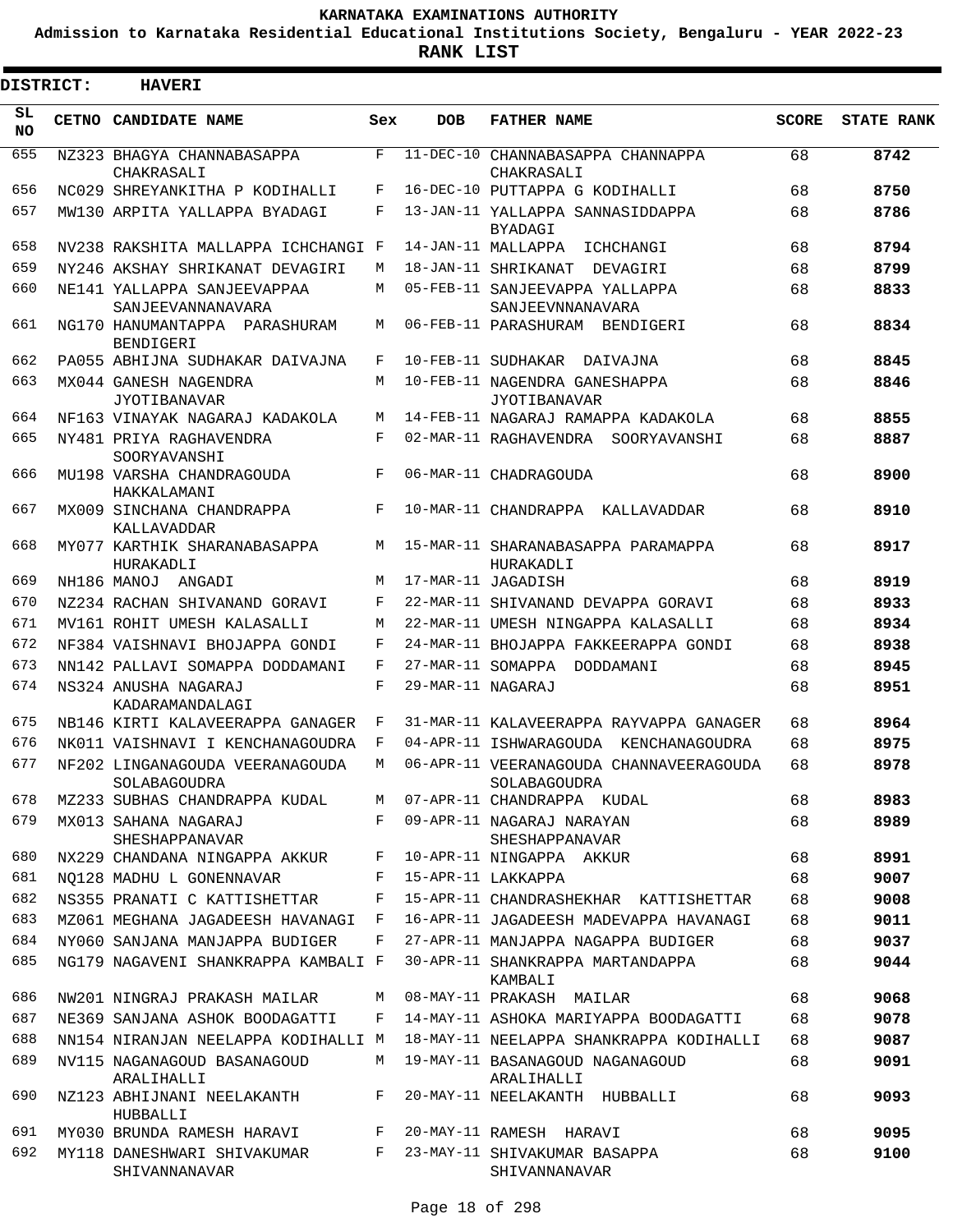**Admission to Karnataka Residential Educational Institutions Society, Bengaluru - YEAR 2022-23**

**RANK LIST**

| <b>DISTRICT:</b> | <b>HAVERI</b>                                                            |              |                  |                                                                                 |              |                   |
|------------------|--------------------------------------------------------------------------|--------------|------------------|---------------------------------------------------------------------------------|--------------|-------------------|
| SL<br><b>NO</b>  | CETNO CANDIDATE NAME                                                     | Sex          | <b>DOB</b>       | <b>FATHER NAME</b>                                                              | <b>SCORE</b> | <b>STATE RANK</b> |
| 693              | NB076 SANJANA RAMESH DOLESHWAR                                           | F            |                  | 02-JUN-11 RAMESH GADIGEPPA DOLESHWAR                                            | 68           | 9131              |
| 694              | MR027 DHANUSHREE MD                                                      | F            |                  | 23-JUN-11 MALLESHAPPA DYAVANNAVAR                                               | 68           | 9194              |
| 695              | NT084 DEEPAK P ELEHOLI                                                   | M            |                  | 24-JUN-11 PRADEEP ELEHOLI                                                       | 68           | 9197              |
| 696              | MR212 LOHITKUMAR HANUMANTAPPA<br>TAREDAHALLI                             | М            |                  | 27-JUN-11 HANUMANTAPPA TAREDAHALLI                                              | 68           | 9212              |
| 697              | NA198 SUMANTH RAJENDRAKUMAR<br><b>GADDAD</b>                             | M            |                  | 10-JUL-11 RAJENDRAKUMAR AYYAPPA GADDAD                                          | 68           | 9243              |
| 698              | NS123 VISHNU NAGARAJ<br>CHINNAPPANNANAVAR                                | M            |                  | 11-JUL-11 NAGARAJ LAKSHMAN<br>CHINNAPPANNANAVAR                                 | 68           | 9245              |
| 699              | PA140 BHARATI RAGHAVENDRA<br>KELAGINAMANI                                | F            |                  | 13-JUL-11 RAGHAVENDRA KELAGINAMANI                                              | 68           | 9249              |
| 700              | MS449 BHAVANA SURESH BANNIHATTI                                          | F            | 14-JUL-11 SURESH |                                                                                 | 68           | 9250              |
| 701              | NR002 YUVARAJ R VADERAHALLI                                              | М            |                  | 09-AUG-11 RAMESH VADERAHALLI                                                    | 68           | 9307              |
| 702              | NR097 LOHITH KARABASAPPA ANGADI                                          | М            |                  | 21-AUG-11 KARABASAPPA HALAPPA ANGADI                                            | 68           | 9337              |
| 703              | PA074 KARTIK UMESH HUBBALI                                               | М            |                  | 22-AUG-11 UMESH HUBBALI                                                         | 68           | 9339              |
| 704              | NH129 GOURAMMA KOTRESH GADAD                                             | F            |                  | 31-AUG-11 KOTRESH CHANDRASHEKARAPPA<br>GADAD                                    | 68           | 9352              |
| 705              | NS373 BHUVAN RAJU                                                        | M            | 07-SEP-11 RAJU   |                                                                                 | 68           | 9359              |
| 706              | MV125 SAHANA DEVENDRAPPA<br>YANKANAVARA                                  | F            |                  | 12-SEP-11 DEVENDRAPPA SOMAPPA<br>YANKANAVARA                                    | 68           | 9372              |
| 707              | NC059 DEEPA KRISHNAPPA PUJAR                                             | F            |                  | 13-SEP-11 KRISHNAPPA GOPALAPPA PUJAR                                            | 68           | 9375              |
| 708              | MZ179 KARTIK NAGARAJ KIVUDANAVAR M                                       |              |                  | 21-SEP-11 NAGARAJ FAKKIRAPPA<br>KIVUDANAVAR                                     | 68           | 9386              |
| 709              | NM159 DINESHA SIDDANAGOWDA PATIL                                         | М            |                  | 24-SEP-11 SIDDANAGOWDA PATIL                                                    | 68           | 9392              |
| 710              | MV273 M S PRUTHVIRAJ                                                     | М            |                  | 28-SEP-11 SHANMUKAPPA MUCHCHANDI                                                | 68           | 9397              |
| 711              | NN212 RAJEEV RAMESH DYAVAKKALAVAR M                                      |              |                  | 29-SEP-11 RAMESH VEERABASAPPA<br>DYAVAKKALAVAR                                  | 68           | 9399              |
| 712              | NV098 ABHISHEK ASHOK GUNJAL                                              | M            |                  | 21-OCT-11 ASHOK BASAPPA GUNJAL                                                  | 68           | 9422              |
| 713              | NG187 KHUSHI JAGADEESH<br>HATTIMATTUR                                    | F            |                  | 24-OCT-11 JAGADEESH SHIVAMURTHAPPA<br>HATTIMATTUR                               | 68           | 9429              |
| 714              | NY207 PRERANA VIJAYKUMAR GUDAGERI F                                      |              |                  | 25-OCT-11 VIJAYKUMAR                                                            | 68           | 9430              |
| 715              | NH079 TEJASHWINI LAVESH<br>SOMANAKATTI                                   | F            |                  | 28-OCT-11 LAVESH HANUMANTAPPA<br>SOMANAKATTI                                    | 68           | 9434              |
| 716              | ND063 RAJESHWARI SHEKAPPA BARADUR F                                      |              |                  | 01-NOV-11 SHEKAPPA KOTRAPPA BARADUR                                             | 68           | 9437              |
| 717              | NX199 TRUPTI SHRIKANTH INGALGI F                                         |              |                  | 08-NOV-11 SHRIKANTH INGALGI                                                     | 68           | 9446              |
| 718              | NV312 SINCHANA DHILLEPPA HARAVI F                                        |              |                  | 09-NOV-11 DHILLEPPA CHANDRAPPA HARAVI                                           | 68           | 9448              |
| 719              | NU135 LAVANYA G G                                                        | $\mathbf{F}$ |                  | 10-NOV-11 GUDDADAYYA GOLLAR                                                     | 68           | 9449              |
| 720              | NE304 ABHISHEK SHAMBHULINGA M<br>GOPALI                                  |              |                  | 16-NOV-11 SHAMBHULINGA NISSIMAPPA<br>GOPALI                                     | 68           | 9453              |
| 721              |                                                                          |              |                  | NF193 VISHWANATH SURESH GOURIMANI M 20-DEC-11 SURESH CHANNABASAPPA<br>GOURIMANI | 68           | 9487              |
| 722              | MX022 LAKSHMI PRANATHI F 06-JAN-12 ANAND                                 |              |                  |                                                                                 | 68           | 9504              |
| 723              |                                                                          |              |                  | NM094 VINAYAK MALLAPPA BANNIHATTI M 10-FEB-12 MALLAPPA HONNAPPA BANNIHATTI      | 68           | 9510              |
| 724              | NW140 PAVITRA JAYARAMAPPA F 11-AUG-09 JAYARAMAPPA HALLAKAYI<br>HALLAKAYI |              |                  |                                                                                 | 67           | 9523              |
| 725              | NF162 PALLAVI SHIVAYYA F<br>MUPPAYYANAVAR                                |              |                  | 22-APR-10 SHIVAYYA                                                              | 67           | 9556              |
| 726              |                                                                          |              |                  | NC091 NAYANA RAMESH PUJAR F 20-JUN-10 RAMESH PUJAR                              | 67           | 9568              |
| 727              |                                                                          |              |                  | NK183 SUSHMA K SATENAHALLI F 28-JUN-10 KOTRESHA K SATENAHALLI                   | 67           | 9572              |
| 728              | NV299 DANESHWARI JAGADEESHAGOUDA F<br>PATIL                              |              |                  | 27-AUG-10 JAGADEESHAGOUDA PATIL                                                 | 67           | 9604              |
| 729              | NN078 CHETAN ASHOK HADRIHALLI                                            | M            |                  | 04-SEP-10 ASHOK HADRIHALLI                                                      | 67           | 9610              |
| 730              | NM114 MADHUKAR HALAPPA RATHOD M 07-SEP-10 HALAPPA REVNEPPA               |              |                  |                                                                                 | 67           | 9613              |
| 731              | MY095 PARASHURAM NARAYANAPPA                                             |              |                  | M 18-SEP-10 NARAYANAPPA KRISHNPPA HIROJI                                        | 67           | 9621              |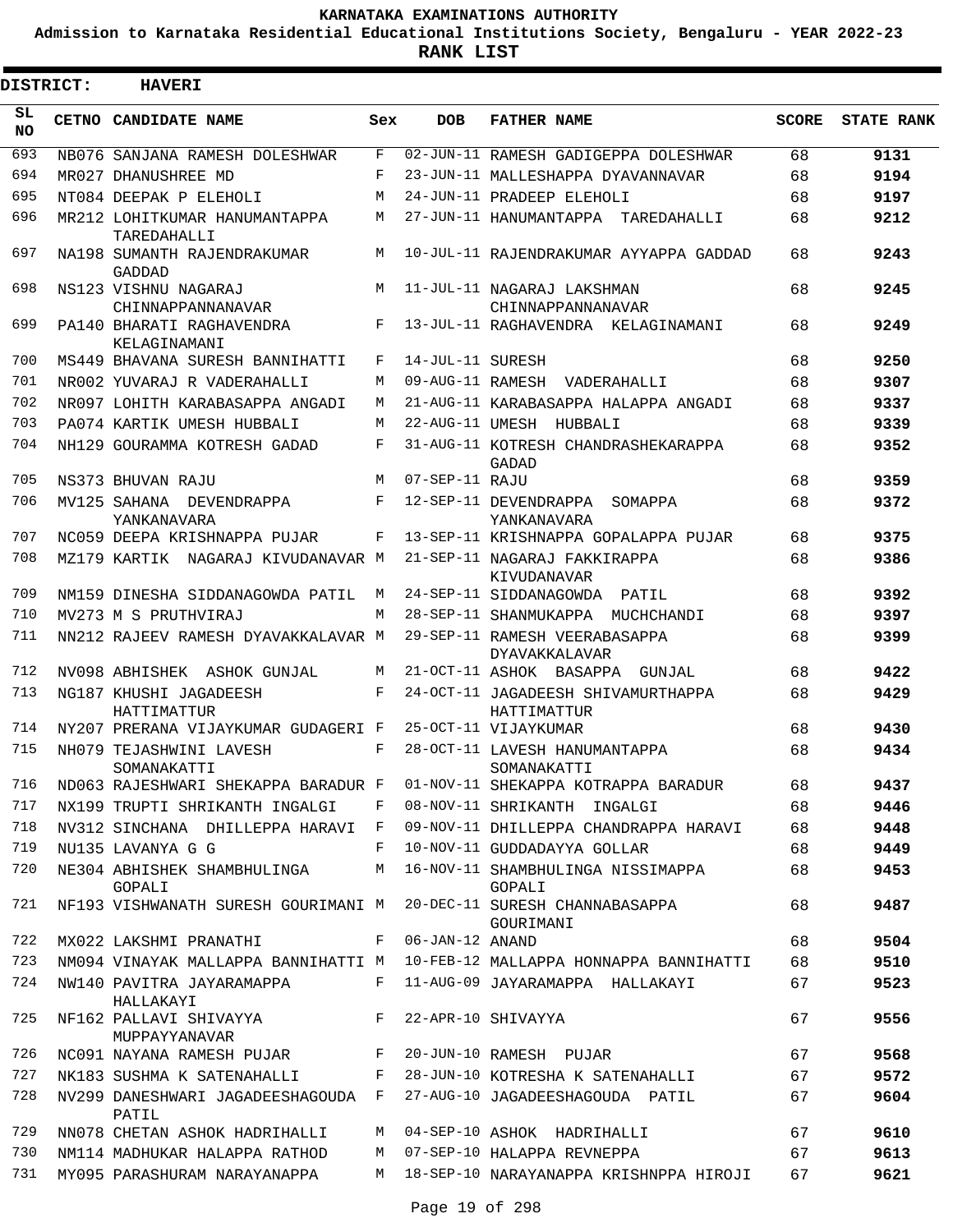**Admission to Karnataka Residential Educational Institutions Society, Bengaluru - YEAR 2022-23**

**RANK LIST**

Е

| <b>DISTRICT:</b> | <b>HAVERI</b>                                   |            |                  |                                                    |              |                   |
|------------------|-------------------------------------------------|------------|------------------|----------------------------------------------------|--------------|-------------------|
| SL<br><b>NO</b>  | CETNO CANDIDATE NAME                            | Sex        | <b>DOB</b>       | <b>FATHER NAME</b>                                 | <b>SCORE</b> | <b>STATE RANK</b> |
|                  | HIROJI                                          |            |                  |                                                    |              |                   |
| 732              | MV276 AKSHAY BHAJANTRI                          | M          |                  | 13-OCT-10 PARASHURAM BHAJANTRI                     | 67           | 9635              |
| 733              | NO204 LAKSHMI HALESH CHAVHAN                    | F          |                  | 20-OCT-10 HALESH LOKAPPA CHAVHAN                   | 67           | 9645              |
| 734              | NF382 GIRISH NELAPPA CHURI                      | M          |                  | 25-OCT-10 NELAPPA CHURI                            | 67           | 9653              |
| 735              | NZ007 SINCHANA BASAVARAJ LAMANI                 | F          |                  | 16-NOV-10 BASAVARAJ<br>LAMANI                      | 67           | 9684              |
| 736              | MU145 GANESH BASAVARAJ<br>NISHIMANNANAVAR       | M          |                  | 27-NOV-10 BASAVARAJ VEERAPPA<br>NISHIMANNANAVAR    | 67           | 9697              |
| 737              | MV021 PRAJWAL JAGADEESH<br>CHOTANNANAVAR        | M          |                  | 02-DEC-10 JAGADEESH VAJRAPPA<br>CHOTANNANAVAR      | 67           | 9708              |
| 738              | MW149 DEVAKKA RAMACHANDRA<br>KASHIBAYI          | F          |                  | 08-DEC-10 RAMACHANDRA YAKKAPPA<br>KASHIBAYI        | 67           | 9720              |
| 739              | NX114 AKKAMMA MAHESH GOUDAGERI                  | F          | 09-DEC-10 MAHESH |                                                    | 67           | 9721              |
| 740              | NJ047 SANTOSH TIMMANNA BHANGI                   | M          |                  | 16-DEC-10 TIMMANNA<br>BHANGI                       | 67           | 9737              |
| 741              | ND115 MANOJ MAHESH KALLER                       | М          |                  | 26-DEC-10 MAHESH TAMMANNAPPA KALLER                | 67           | 9751              |
| 742              | MW120 SHASHANKA N AMBIGERA                      | М          |                  | 05-JAN-11 NAGARAJ S AMBIGERA                       | 67           | 9778              |
| 743              | NE309 OMKAR BASAVARAJ KAYAKAD                   | M          |                  | 20-JAN-11 BASAVARAJ                                | 67           | 9804              |
| 744              | NF069 HARISH CHANDRASHEKHAR<br><b>SUNGAR</b>    | M          |                  | 26-JAN-11 CHANDRASHEKHAR HONNAPPA<br>SUNGAR        | 67           | 9812              |
| 745              | NU007 SUMALATA VENKATESH<br>MALAGOUDAR          | F          |                  | 01-FEB-11 VENKATESH MALAGOUDAR                     | 67           | 9821              |
| 746              | MV149 LAXMI RAJU ULLAGADDI                      | F          |                  | 03-FEB-11 RAJU SHIVALINGAPPA ULLAGADDI             | 67           | 9825              |
| 747              | NZ352 UDAYAGOUDA BASANAGOUDA<br>PATIL           | M          |                  | 12-FEB-11 BASANAGOUDA MALLANAGOUDA<br>PATIL        | 67           | 9848              |
| 748              | NM032 BHARATH SOMASEKAR SUNKAPURA M             |            |                  | 17-FEB-11 SOMASEKAR<br>SUNKAPURA                   | 67           | 9857              |
| 749              | MT160 VANITHA S BANAKAR                         | $_{\rm F}$ |                  | 22-FEB-11 SANTOSH B BANAKAR                        | 67           | 9869              |
| 750              | NR204 SHIVARAJ M BANAKAR                        | М          |                  | 01-MAR-11 MALLIKARJUN B BANAKAR                    | 67           | 9883              |
| 751              | NN105 SHANKARGOUDA BHARAMAGOUDA<br>KAREGOUDRA   | M          |                  | 06-MAR-11 BHARAMAGOUDA BASANAGOUDA<br>KAREGOUDRA   | 67           | 9898              |
| 752              | NE093 ARATI JAGADISH                            | F          |                  | 16-MAR-11 JAGADISH MALLAPPA                        | 67           | 9916              |
| 753              | NF393 BHAGYALAKSHMI VEERAYYA<br>HIREMATH        | F          |                  | 20-MAR-11 VEERAYYA HIREMATH                        | 67           | 9924              |
| 754              | MS045 YUVARAJ RAGAVENDRA OLEKAR                 | M          |                  | 25-MAR-11 RAGHAVENDRA VEERAPPA OLEKAR              | 67           | 9940              |
| 755              | NU294 BHOOMIKA M KARJAGI                        | F          |                  | 28-MAR-11 MALLIKARJUN KARJAGI                      | 67           | 9947              |
| 756              | NL205 PRITHI CHIKKAPPA KODIHALLI F              |            |                  | 29-MAR-11 CHIKKAPPA MAHADEVAPPA<br>KODIHALLI       | 67           | 9950              |
| 757              | MW044 LAVANAGOUDA SURESH PATIL                  | М          |                  | 30-MAR-11 SURESH LAVANGOUDA PATIL                  | 67           | 9952              |
| 758              | NL001 MOHAMMAD SAOIB MULLA                      | M          |                  | 10-APR-11 MUMUWARALI MULLA                         | 67           | 9975              |
| 759              | MS550 ISWARYA PRAKASH SAGAR                     | F          |                  | 14-APR-11 PRAKASH KARABASAPPA SAGAR                | 67           | 9985              |
| 760              | PA372 ANJALI PUTTAPPA LAMANI                    | F          |                  | 24-APR-11 PUTTAPPA PEERAPPA LAMANI                 | 67           | 10005             |
| 761              | MY092 GOUTAM SATISHA ILIGER                     | М          |                  | 26-APR-11 SATISHA ILIGER                           | 67           | 10008             |
| 762              | NH317 SUMANTH MANJUNATH DIDAGUR                 | M          |                  | 28-APR-11 MANJUNATH SHIVABASAPPA<br><b>DIDAGUR</b> | 67           | 10014             |
| 763              | NK302 CHANDNA SHRAVANAKUMARA<br>DANIGONDRA      | F          |                  | 02-MAY-11 SHRAVANAKUMARA H DANIGONDRA              | 67           | 10022             |
| 764              | MU140 NAVYA VEERANAGOUDA<br>CHANNAGOUDRA        | F          |                  | 11-MAY-11 VEERANAGOUDA CHANNAGOUDRA                | 67           | 10051             |
| 765              | NF453 NANDEESHA SHEKAPPA<br>CHANAVEERAPPANAVARA | M          |                  | 18-MAY-11 SHEKAPPA A CHANAVEERAPPANAVAR            | 67           | 10072             |
| 766              | NW261 ABHISHEK BASAVARAJ SHIDENUR M             |            |                  | 03-JUN-11 BASAVARAJ NAGAPPA SHIDENUR               | 67           | 10109             |
| 767              | NF413 DIGANTH H S                               | M          |                  | 04-JUN-11 SUDHEER H S                              | 67           | 10114             |
| 768              | NB215 CHANDANA FAKKIRANNA<br>HANUMAKKANAVAR     | F          |                  | 07-JUN-11 FAKKIRANNA                               | 67           | 10123             |
| 769              | NU338 KAVANA REVANAPPA HORAKERI                 | F          |                  | 19-JUN-11 REVANAPPA V H                            | 67           | 10157             |
| 770              | NR168 GAGANGOUDA P PATIL                        | M          |                  | 20-JUN-11 PUTTANAGOUDA PATIL                       | 67           | 10160             |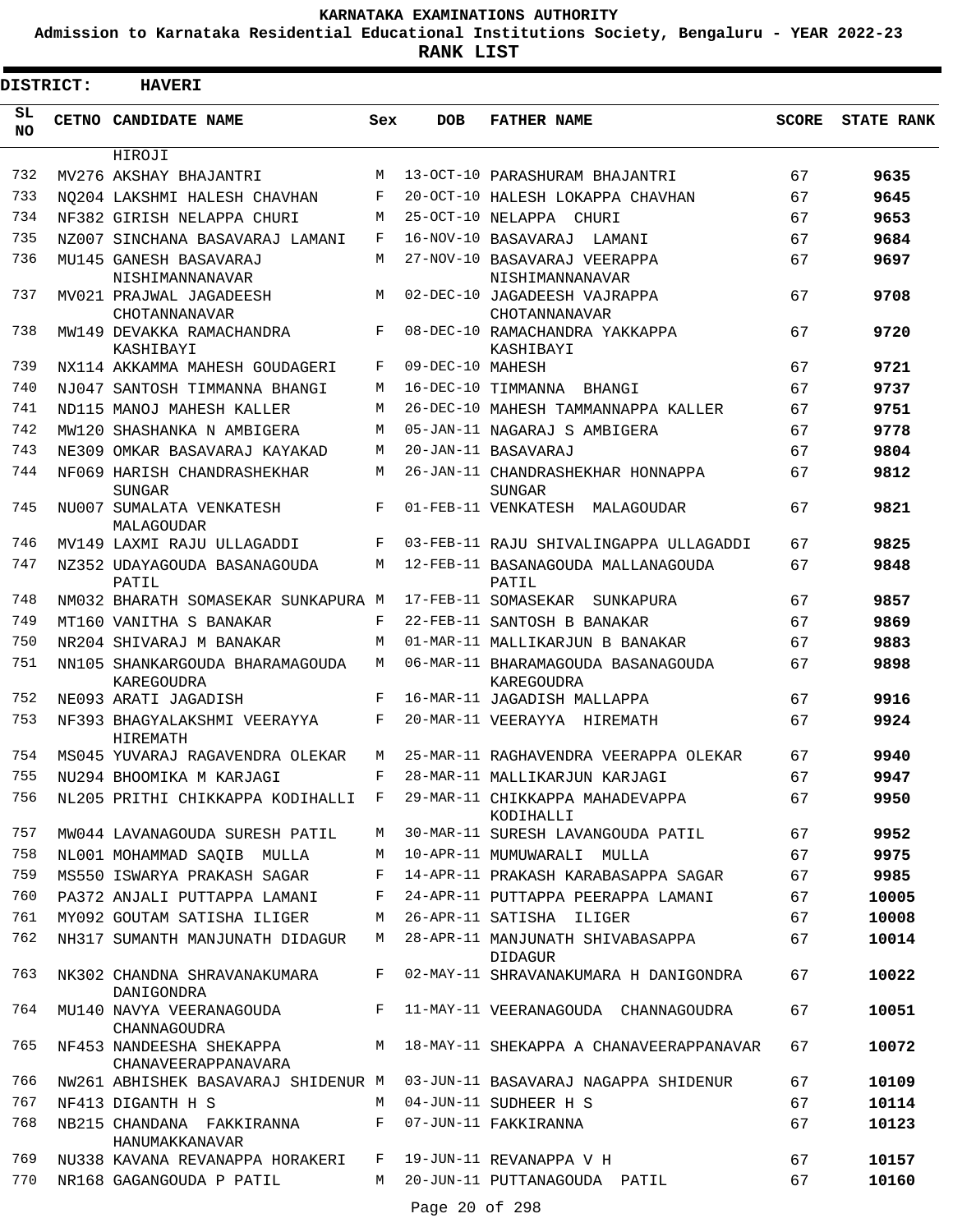**Admission to Karnataka Residential Educational Institutions Society, Bengaluru - YEAR 2022-23**

3

**RANK LIST**

| <b>DISTRICT:</b> | <b>HAVERI</b>                                                                      |     |                  |                                                      |              |                   |
|------------------|------------------------------------------------------------------------------------|-----|------------------|------------------------------------------------------|--------------|-------------------|
| SL<br><b>NO</b>  | CETNO CANDIDATE NAME                                                               | Sex | <b>DOB</b>       | <b>FATHER NAME</b>                                   | <b>SCORE</b> | <b>STATE RANK</b> |
| 771              | NJ192 PRATIKSHA SURESH MUDDI                                                       | F   |                  | 08-JUL-11 SURESH KALLAPPA MUDDI                      | 67           | 10206             |
| 772              | MR088 GEETA ASHOK ANGADI                                                           | F   |                  | 18-JUL-11 ASHOK RUDRAPPA ANGADI                      | 67           | 10231             |
| 773              | MY082 GURURAJ SHIVANAGOUDA PATEEL M                                                |     |                  | 31-JUL-11 SHIVANAGOUDA                               | 67           | 10269             |
| 774              | NV168 GOWTHAM H                                                                    | M   | 13-AUG-11 ASHOKA |                                                      | 67           | 10292             |
| 775              | NE395 SHRIRAKSHA MOUNESH<br>KAREMMANAVAR                                           | F   |                  | 13-AUG-11 MOUNESH NINGAPPA KAREMMANAVAR              | 67           | 10293             |
| 776              | NR170 SHAMBHAVI GURURAJ HADAPADA                                                   | F   |                  | 17-AUG-11 GURURAJ GANGADARAPA HADAPADA               | 67           | 10300             |
| 777              | NK072 CHAITHANYA R B                                                               | F   |                  | 19-AUG-11 RAMESH A B                                 | 67           | 10306             |
| 778              | NB201 MEGHANA DASHARATHAPPA<br>HAVALANNANAVARA                                     | F   |                  | 28-AUG-11 DASHARATHAPPA ANANTAPPA<br>HAVALANNANAVARA | 67           | 10325             |
| 779              | NT037 ARHAAN AYUB KATHEWADI                                                        | М   |                  | 04-SEP-11 AYUB A KATHEWADI                           | 67           | 10330             |
| 780              | NW350 CHANDRASHEKARA SHAMBULING<br><b>DEVASUR</b>                                  | М   |                  | 15-SEP-11 SHAMBULING SHANKRAPPA DEVASUR              | 67           | 10348             |
| 781              | NW399 DEEPA MALLIKARJUNA<br>YERESHIMI                                              | F   |                  | 01-OCT-11 MALLIKARJUNA CHANNABASAPPA<br>YERESHIMI    | 67           | 10371             |
| 782              | NC031 SNEHA HONNAPPA SARAGI                                                        | F   |                  | 06-OCT-11 HONNAPPA RAMANNA SARAGI                    | 67           | 10376             |
| 783              | NO334 BHARATKUMAR MUDDAPPALAVAR                                                    | M   |                  | 14-OCT-11 CHANNABASAPPA J MUDDAPPALAVAR              | 67           | 10388             |
| 784              | NV259 KRUTHIKA                                                                     | F   |                  | 19-OCT-11 JAGADISH                                   | 67           | 10394             |
| 785              | MW128 NEELAMMA JAYALINGAPPA AKKI                                                   | F   |                  | 31-OCT-11 JAYALINGAPPA SHIVAPUTRAPPA<br>AKKI         | 67           | 10407             |
| 786              | NA156 PAWAN JAGADEESH WADEYAR                                                      | М   |                  | 31-OCT-11 JAGADEESH HANUMANTAPPA<br>WADEYAR          | 67           | 10408             |
| 787              | NC120 MAMATA JAYAPPA MELLAGATTI                                                    | F   |                  | 02-NOV-11 JAYAPPA RUDRAPPA MELLAGATTI                | 67           | 10411             |
| 788              | MT084 PRIYA SHEKAPPA YATTINAMANI                                                   | F   |                  | 09-NOV-11 SHEKAPPA YATTINAMANI                       | 67           | 10419             |
| 789              | NT078 MEGHANA RAMESH YADACHI                                                       | F   |                  | 19-NOV-11 RAMESH YADACHI                             | 67           | 10435             |
| 790              | MX130 ADITYA YALLAPPA PYATI                                                        | М   |                  | 08-DEC-11 YALLAPPA NINGAPPA PYATI                    | 67           | 10448             |
| 791              | NG072 TANUJA CHANDRAGOWDA<br>EDEGOWDRA                                             | F   |                  | 30-DEC-11 CHANDRAGOWDA SHIVANAGOWDA<br>EDEGOWDRA     | 67           | 10473             |
| 792              | NX283 DIVYA                                                                        | F   |                  | 17-FEB-10 NEELAPPA KALI                              | 66           | 10522             |
| 793              | NEELAPPA KALI<br>NB063 VIKASH RAMESH GIRISINAKOPPA M 22-MAR-10 RAMESH HANUMANTAPPA |     |                  | GIRISINAKOPPA                                        | 66           | 10530             |
|                  | 794 MX020 AISHWARYA ANAND<br>GIRISINAKOPPA                                         |     |                  | F 05-JUN-10 ANAND KEERAPPA GIRISINAKOPPA             | 66           | 10553             |
| 795              | NU111 AKSHAYA ANJANI<br>KAMATANAHALLI                                              | M   |                  | 06-JUL-10 ANJANI KAMATANAHALLI                       | 66           | 10568             |
| 796              | MS227 KAVYA SURESHA MADIVAALARA                                                    | F   |                  | 10-JUL-10 SURESHA TIRAKAPPA MADIVAALARA              | 66           | 10569             |
| 797              | MS566 VIKAS VEERANAGOUDA PATIL                                                     | M   |                  | 23-JUL-10 VEERANAGOUDA S PATIL                       | 66           | 10576             |
| 798              | NB320 PAVAN MANJUNATH<br>DODDANNANAVAR                                             | M   |                  | 21-AUG-10 MANJUNATH DODDANNAVAR                      | 66           | 10593             |
| 799              | NS349 PRAJWAL KARABASAPPA<br>AANISHETRU                                            | M   |                  | 31-AUG-10 KARABASAPPA AANISHETRU                     | 66           | 10603             |
| 800              | MT230 AISHWARYA MAHESH ATTIKATTI                                                   | F   |                  | 06-SEP-10 MAHESH PUTTAPPA ATTIKATTI                  | 66           | 10610             |
| 801              | NK251 LATA VIJAY NADAR                                                             | F   |                  | 21-SEP-10 VIJAY KARABASAPPA NADAR                    | 66           | 10622             |
| 802              | NZ188 MANTESH NAGAPPA SHEREVAD                                                     | М   |                  | 09-OCT-10 NAGAPPA NINGAPPA SHEREVAD                  | 66           | 10638             |
| 803              | NE194 BHAVYA CHANNABASAYYA<br>MATHAPATI                                            | F   |                  | 13-OCT-10 CHANNABASAYYA BASAYYA<br>MATHAPATI         | 66           | 10646             |
| 804              | MV270 VEERESH BASAVARJ JAVALI                                                      | М   |                  | 14-OCT-10 BASAVARAJ NGAPPA JAVALI                    | 66           | 10650             |
| 805              | NR030 GAGAN SURESH HEGGANNANAVAR M                                                 |     |                  | 18-OCT-10 SURESH HEGGAPPA HEGGANNANAVAR              | 66           | 10660             |
| 806              | NF231 VISVANATH KALAPPA KAMMAR                                                     | M   |                  | 21-OCT-10 KALAPPA IRAPPA KAMMAR                      | 66           | 10665             |
| 807              | PA214 AKSHATA PARASHURAM<br>SANNAMANI                                              | F   |                  | 22-OCT-10 PARASHURAM SANNAMANI                       | 66           | 10666             |
| 808              | NA158 SUMAN PARASHURAM TALAVAR M 14-NOV-10 PARASHURAM HANUMANTAPPA                 |     |                  | TALAVAR                                              | 66           | 10695             |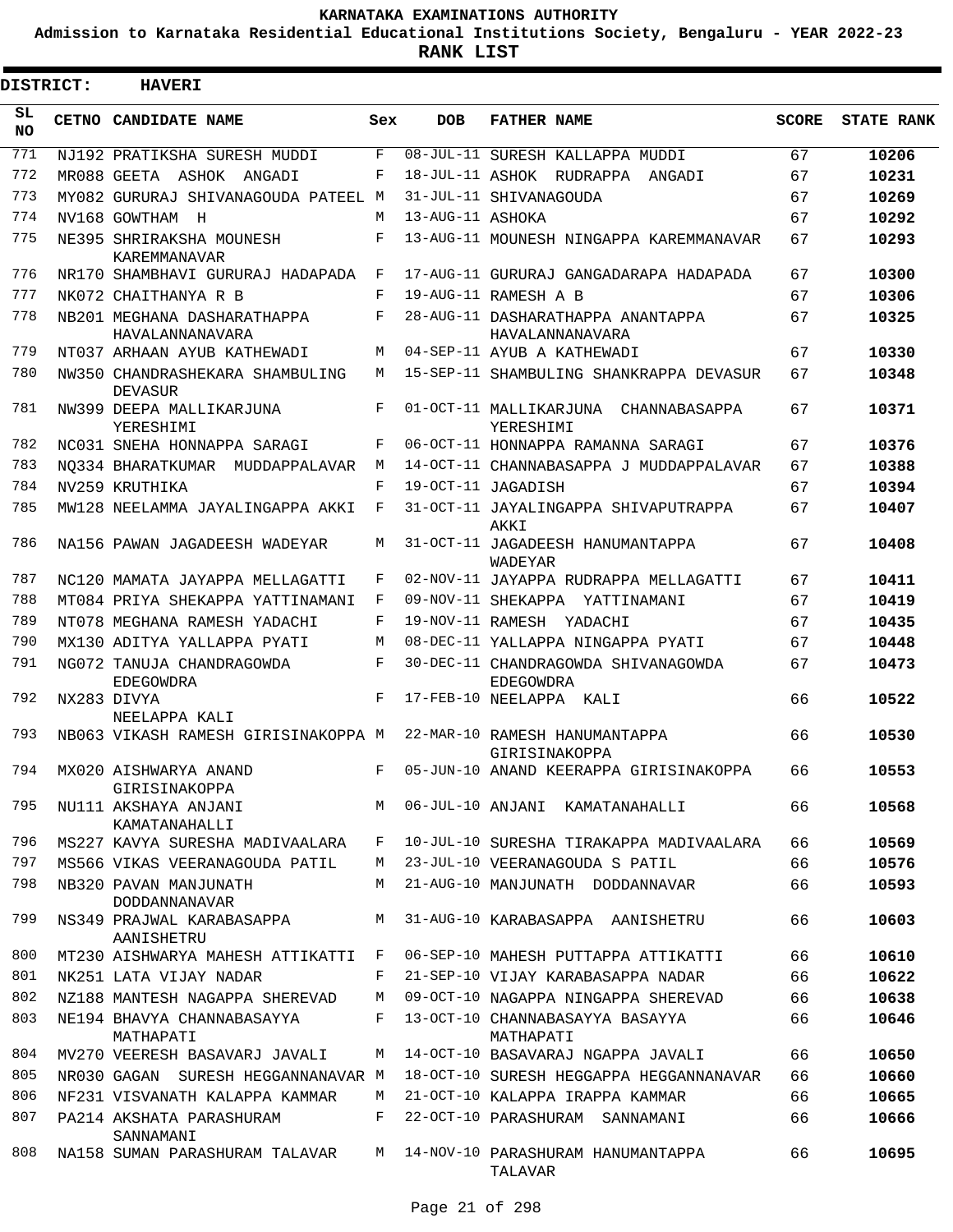**Admission to Karnataka Residential Educational Institutions Society, Bengaluru - YEAR 2022-23**

|                 | <b>DISTRICT:</b> | <b>HAVERI</b>                                                                  |     |                     |                                                                                      |              |                   |
|-----------------|------------------|--------------------------------------------------------------------------------|-----|---------------------|--------------------------------------------------------------------------------------|--------------|-------------------|
| SL<br><b>NO</b> |                  | CETNO CANDIDATE NAME                                                           | Sex | <b>DOB</b>          | <b>FATHER NAME</b>                                                                   | <b>SCORE</b> | <b>STATE RANK</b> |
| 809             |                  | MZ203 TANUJA MALLESH LAMANI                                                    | F   | $24-NOV-10$ MALLESH | LAMANI                                                                               | 66           | 10704             |
| 810             |                  | NZ129 DILEEP MAHANTESH KAMMAR                                                  | М   |                     | 28-NOV-10 MAHANTESH MAHADEVAPPA KAMMAR                                               | 66           | 10710             |
| 811             |                  | NK159 SINCHANA SHEKARAPPA ANGADI                                               | F   |                     | 09-DEC-10 SHEKARAPPA                                                                 | 66           | 10730             |
| 812             |                  | NZ340 SHIVANAND RAJAKUMAR<br>HARAKUNI                                          | M   |                     | 14-DEC-10 RAJAKUMAR HARAKUNI                                                         | 66           | 10735             |
| 813             |                  | NR218 PRATIBHA SHRAVANAKUMAR<br>POOJAR                                         | F   |                     | 18-DEC-10 SHRAVANAKUMAR POOJAR                                                       | 66           | 10744             |
| 814             |                  | NE356 PRIYA JAGANNAT DISALE                                                    | F   |                     | 27-DEC-10 JAGANNAT SHIVAJAPPA DISALE                                                 | 66           | 10755             |
| 815             |                  | MS015 PRASHANT CHANNABASAPPA<br>POLICE                                         | М   |                     | 03-JAN-11 CHANNABASAPPA                                                              | 66           | 10772             |
| 816             |                  | NE272 BHARATHI NAGAPPA<br>KATTENNANAVAR                                        | F   |                     | 04-JAN-11 NAGAPPA CHANDRAPPA<br>KATTENNANAVAR                                        | 66           | 10774             |
| 817             |                  | NE312 MANIKANTH HANUMANTAPPA<br>AKKUR                                          | M   |                     | 15-JAN-11 HANUMANTAPPA DURAGAPPA AKKUR                                               | 66           | 10795             |
| 818             |                  | NV384 VEERESH MAHANTESH<br>SHYABANAVAR                                         | М   |                     | 20-JAN-11 MAHANTESH SHYABANAVAR                                                      | 66           | 10805             |
| 819             |                  | MV235 PRATEEKGOUDA<br>MALLIKARJUNAGOUDA PATIL                                  | M   |                     | 25-JAN-11 MALLIKARJUNAGOUDA RUDRAGOUDA<br>PATIL                                      | 66           | 10814             |
| 820             |                  | NO213 TANUJA SURESH SANNAGOUDRA                                                | F   |                     | 26-JAN-11 SURESH SANNAGOUDRA                                                         | 66           | 10818             |
| 821             |                  | NV329 SUMIT MANJUNATH MARATHE                                                  | М   |                     | 05-FEB-11 MANJUNATH YALLAPPA MARATHE                                                 | 66           | 10839             |
| 822             |                  | NK500 APOORVA G SUTTUKOTI                                                      | F   |                     | 15-FEB-11 GURUBASAPPA                                                                | 66           | 10854             |
| 823             |                  | MR155 POORNACHANDRA PARAMESH<br>MALAVALLI                                      | М   |                     | 18-FEB-11 PARAMESH CHANDRAPPA MALAVALLI                                              | 66           | 10860             |
| 824             |                  | NH083 YOGESH SHANKRAPPA BADAD                                                  | M   |                     | 27-FEB-11 SHANKRAPPA G BADAD                                                         | 66           | 10879             |
| 825             |                  | NK412 VARSHINI CHANDRAPPA<br>KELAGINAMANI                                      | F   |                     | 05-MAR-11 CHANDRAPPA HANUMANTAPPA<br>KELAGINAMANI                                    | 66           | 10888             |
| 826<br>827      |                  | NK377 BHAVYA SHANTAPPA<br>CHOGACHIKOPPA<br>PA304 CHANDANA SHIVANAND DEVAGIRI F | F   |                     | 13-MAR-11 SHANTESH BASAPPA<br>CHOGACHIKOPPA<br>14-MAR-11 SHIVANAND MALLAPPA DEVAGIRI | 66<br>66     | 10907<br>10911    |
| 828             |                  | MS285 KRUTIKA PRAKASH KULKARNI                                                 | F   |                     | 14-MAR-11 PRAKASH R KULKARNI                                                         | 66           | 10915             |
| 829             |                  | NS250 PRASHANTA ASHOKA KUMBARA                                                 | М   |                     | 14-MAR-11 ASHOKA KANAKAPPA KUMBARA                                                   | 66           | 10918             |
| 830             |                  | NN009 PAVANKUMAR G<br>KATAGIHALLIMATH                                          | M   |                     | 19-MAR-11 GOURISHSHANKAR S K                                                         | 66           | 10932             |
| 831             |                  | ND164 SUDEEP GANGADAR ADAVI                                                    | M   |                     | 02-APR-11 GANGADAR S ADAVI                                                           | 66           | 10963             |
| 832             |                  | MV002 PAVITRA BHIMAPPA VARDI                                                   | F   |                     | 04-APR-11 BHIMAPPA SHIVAPPA VARDI                                                    | 66           | 10966             |
| 833             |                  | NM105 VEDACHARI S BADIGER                                                      | M   |                     | 09-APR-11 SHESHACHARI                                                                | 66           | 10977             |
| 834             |                  | NL152 ALFAZ BUDANASAB DODDAMANI                                                | M   |                     | 11-APR-11 BUDANASAB DODDAMANI                                                        | 66           | 10981             |
| 835             |                  | NJ033 SANJANA NAGARAJ HOLIKATTI                                                | F   |                     | 18-APR-11 NAGARAJ SHANTAPPA HOLIKATTI                                                | 66           | 11005             |
| 836             |                  | NZ086 YASHASWINI NAGARAJ<br>SHIGGATTI                                          | F   |                     | 23-APR-11 NAGARAJ BASAPPA SHIGGATTI                                                  | 66           | 11020             |
| 837             |                  | NK278 TASKEEN DODDAMANI                                                        | F   |                     | 25-APR-11 IBRAHIM DODDAMANI                                                          | 66           | 11023             |
| 838             |                  | NK101 SAPNA CHANDRAPPA OLEKAR                                                  | F   |                     | 28-APR-11 CHANDRAPPA OLEKAR                                                          | 66           | 11031             |
| 839             |                  | NX221 TAMANNABANU MAHABUBALI<br>NADAF                                          | F   |                     | 28-APR-11 MAHABUBALI KHADARSAB NADAF                                                 | 66           | 11033             |
| 840             |                  | NE453 BHAVANI NINGAPPA MATTUR                                                  | F   |                     | 29-APR-11 NINGAPPA GUDDAPPA MATTUR                                                   | 66           | 11035             |
| 841             |                  | MV222 CHAITRA SHIVAPPA WADDAR                                                  | F   |                     | 30-APR-11 SHIVAPPA HANAMANTAPPA WADDAR                                               | 66           | 11036             |
| 842             |                  | NA116 CHINMAYI MANJUNATH AREGOPPA F                                            |     |                     | 05-MAY-11 MANJUNATH BASAVANTAPPA<br>AREGOPPA                                         | 66           | 11047             |
| 843             |                  | NY169 VIDYA NEELANAGOUDA<br>GAJIGOUDARA                                        | F   |                     | 09-MAY-11 NEELANAGOUDA BHARAMAGOUDA<br>GAJIGOUDARA                                   | 66           | 11056             |
| 844             |                  | NL006 SHREYAS KRISHNAKUMAR<br><b>BONGALE</b>                                   |     |                     | M 10-MAY-11 KRISHNAKUMAR VASUDEV BONGALE                                             | 66           | 11058             |
| 845             |                  | MY208 RITIKA BASAVANNAYYA<br>HALLIKOPPADAMATH                                  |     |                     | F 15-MAY-11 BASAVANNAYYA MUTTAYYA<br>HALLIKOPPADAMATH                                | 66           | 11074             |
| 846             |                  | NP167 NIKIL PAKKIRAPPA KUSUGUR M 18-MAY-11 PAKKIRAPPA KUSUGUR                  |     | Page 22 of 298      |                                                                                      | 66           | 11079             |
|                 |                  |                                                                                |     |                     |                                                                                      |              |                   |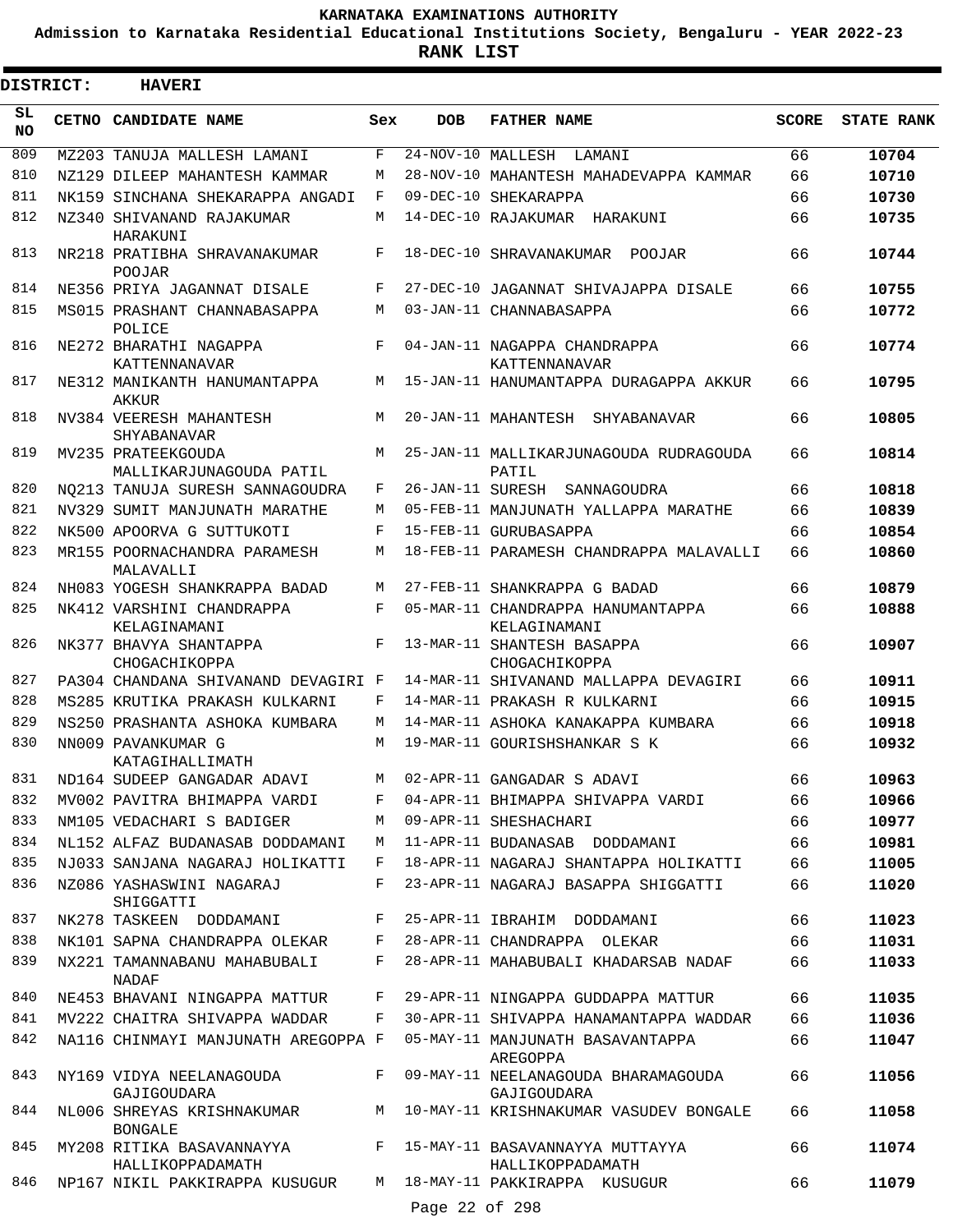**Admission to Karnataka Residential Educational Institutions Society, Bengaluru - YEAR 2022-23**

 $\blacksquare$ 

**RANK LIST**

| <b>DISTRICT:</b> | <b>HAVERI</b>                                             |              |                 |                                                                          |              |                   |
|------------------|-----------------------------------------------------------|--------------|-----------------|--------------------------------------------------------------------------|--------------|-------------------|
| SL.<br>NO.       | CETNO CANDIDATE NAME                                      | Sex          | <b>DOB</b>      | <b>FATHER NAME</b>                                                       | <b>SCORE</b> | <b>STATE RANK</b> |
| 847              | MZ163 ARYAN SANJU SHADAGARAVALLI                          | М            |                 | 19-MAY-11 SANJU SUBHASCHANDRA<br>SHADAGARAVALLI                          | 66           | 11081             |
| 848              | NG112 PRAJWAL BHIMANNA AGADI                              | М            |                 | 21-MAY-11 BHIMANNA HANUMANTAPPA AGADI                                    | 66           | 11087             |
| 849              | NE204 JAYASHREE<br>SANNINGAMMANAVAR F                     |              |                 | 22-MAY-11 FAKKEERESH                                                     | 66           | 11090             |
| 850              | MV205 GIRISH PRAKASH MADIVALAR                            | M            |                 | 23-MAY-11 PRAKASH BASAVANTAPPA<br>MADIVALAR                              | 66           | 11093             |
| 851              | NC109 SANJAY MALATESH BARKI                               | М            |                 | 27-MAY-11 MALATESH MALLAPPA BARKI                                        | 66           | 11103             |
| 852              | NN005 ARPITA GANESHAPPA<br>KARIYANNANAVAR                 | F            |                 | 06-JUN-11 GANESHAPPA SHIVAPUTRAPPA<br>KARIYANNANAVAR                     | 66           | 11128             |
| 853              | NU119 SOMASHEKHAR GUDDAPPA<br>KOMBALI                     | М            |                 | 06-JUN-11 GUDDAPPA SHANKARAPPA KOMBALI                                   | 66           | 11131             |
| 854              | MW058 PUNEET VIRUPAKSHAPPA<br>KUNTANAHOSALLI              | M            |                 | 10-JUN-11 VIRUPAKSHAPPA BASAVANNEPPA<br>KUNTANAHOSALLI                   | 66           | 11142             |
| 855              | NA032 KAVYA TIPPANNA LAMANI                               | F            |                 | 17-JUN-11 TIPPANNA MALLESHAPPA LAMANI                                    | 66           | 11165             |
| 856              | MS085 DARSHAN ARUNKUMAR MASUR                             | М            |                 | 20-JUN-11 ARUNKUMAR MASUR                                                | 66           | 11173             |
| 857              | MV142 BHAGYALAKSHMI MAHESH<br>HAVALANNANAVAR              | F            |                 | 01-JUL-11 MAHESH HAVALANNANAVAR                                          | 66           | 11195             |
| 858              | NU074 SRUSHTI GANESH KALAL                                | F            |                 | 03-JUL-11 GANESH PARASAPPA KALAL                                         | 66           | 11203             |
| 859              | NA051 YASHASHWINI CHANDRASHEKAR<br>GALI                   | F            |                 | 13-JUL-11 CHANDRASHEKAR GALI                                             | 66           | 11228             |
| 860              | NS295 LEKHANA NARAYAN PATIL                               | F            |                 | 24-JUL-11 NARAYAN PATIL                                                  | 66           | 11255             |
| 861              | NZ120 GANESH SURESH TALAVAR                               | М            |                 | 31-AUG-11 SURESH SHIVAPPA TALAVAR                                        | 66           | 11334             |
| 862              | MZ220 SHAMASHUDDIN NAREGAL                                | М            |                 | 01-SEP-11 RIYAZ NAREGAL                                                  | 66           | 11335             |
| 863              | NV105 RAMESH CHANDRASHEKHAR<br>HOSALLI                    | M            |                 | 03-SEP-11 CHANDRAKANTH HOSALLI                                           | 66           | 11338             |
| 864              | NF325 HARISH SHIVAPPA GORAVAR                             | M            |                 | 23-SEP-11 SHIVAPPA DEVINDRAPPA GORAVAR                                   | 66           | 11370             |
| 865              | NN013 NAVYA PRAVEENKUMAR POOJAR                           | F            |                 | 27-SEP-11 PRAVEENKUMAR POOJAR                                            | 66           | 11376             |
| 866              | NP238 HANUMANTARADDI RUDRAPPA<br>SANKLAPUR                | M            |                 | 08-OCT-11 RUDRAPPA BASAPPA SANKLAPUR                                     | 66           | 11391             |
| 867              | MT201 NAGAVENI HONNAPPA HALLER                            | F            |                 | 16-OCT-11 HONNAPPA HANUMAPPA HALLER                                      | 66           | 11403             |
| 868              | PA204 AKASH GOULI                                         | M            | 24-OCT-11 UMESH |                                                                          | 66           | 11413             |
| 869              | NA038 NAGARAJ FAKIRAPPA BHAJANTRI M                       |              |                 | 25-OCT-11 FAKIRAPPA BHAJANTRI                                            | 66           | 11415             |
| 870              | NA095 NUHA NAZNEEN S M                                    | F            |                 | 25-OCT-11 SIRAJUDDIN                                                     | 66           | 11416             |
| 871              | NF150 DANESHWARI ASHOK SAVANUR F                          |              |                 | 31-OCT-11 ASHOK FAKKIRAPPA SAVANUR                                       | 66           | 11424             |
| 872              | NG019 HEMA ANAND KALLIHAL                                 | F            |                 | 17-NOV-11 ANANDA RUDRAPPA KALLIHALL 66                                   |              | 11439             |
| 873              | PA302 NAGAVENI RAMESH KICHADI F                           |              |                 | 29-NOV-11 RAMESH KALLAPPA KICHADI 66                                     |              | 11457             |
| 874              | NY257 SOUMYA R BINDALI                                    | F            | 04-DEC-11 RAJU  |                                                                          | 66           | 11464             |
| 875              | NE229 SABAKOUSAR SULEMAN BENNI                            | $\mathbf{F}$ |                 | 06-SEP-09 SULEMAN H BENNI                                                | 65           | 11512             |
| 876              | MS588 JYOTHI MALLAPPA BANAKAR                             | F            |                 | 22-NOV-09 MALLAPPA BASAPPA BANAKAR                                       | 65           | 11519             |
| 877              | NH112 SHIVANANDA CHANNABASAPPA<br>HOTTEPPANAVAR           | М            |                 | 18-FEB-10 CHANNABASAPPA S HOTTEPPANAVAR                                  | 65           | 11545             |
| 878              | MX206 SANDESH SHIVAKUMAR PATIL                            |              |                 | M 27-APR-10 SHIVAKUMAR SIDDANAGOUDA PATIL                                | 65           | 11568             |
| 879              | PA020 CHANNABASAV SHANTAVERAPPA<br>BADDI                  | M            |                 | 08-MAY-10 SHANTAVERAPPA VISHWANATH<br>BADDI                              | 65           | 11570             |
| 880              | MS509 JYOTHI SHAMBHULINGA HUGAR                           |              |                 | F 23-AUG-10 SHAMBHULINGA BASAVANNEPPA<br><b>HUGAR</b>                    | 65           | 11629             |
| 881              | MT167 NANDISH GANESHAPPA<br>BALAGONDAR                    |              |                 | M 14-SEP-10 GANESHAPPA                                                   | 65           | 11647             |
| 882              | NANDIHALLI                                                |              |                 | NQ179 YASHWANTH SHANKARAPPA M 15-SEP-10 SHANKARAPPA NANDIHALLI           | 65           | 11648             |
| 883              | NV337 RENUKA GUDDAPPA JADAR F 27-SEP-10 GUDDAPPA JADAR    |              |                 |                                                                          | 65           | 11662             |
| 884              | AGASIBAGILU                                               |              |                 | MX207 GOURAMMA VENKATESH F 11-OCT-10 VENKATESH LAXMANAPPA<br>AGASIBAGILU | 65           | 11679             |
| 885              | NG340 GALEMMA DURAGAPPA PUJAR F 19-OCT-10 DURAGAPPA PUJAR |              |                 |                                                                          | 65           | 11684             |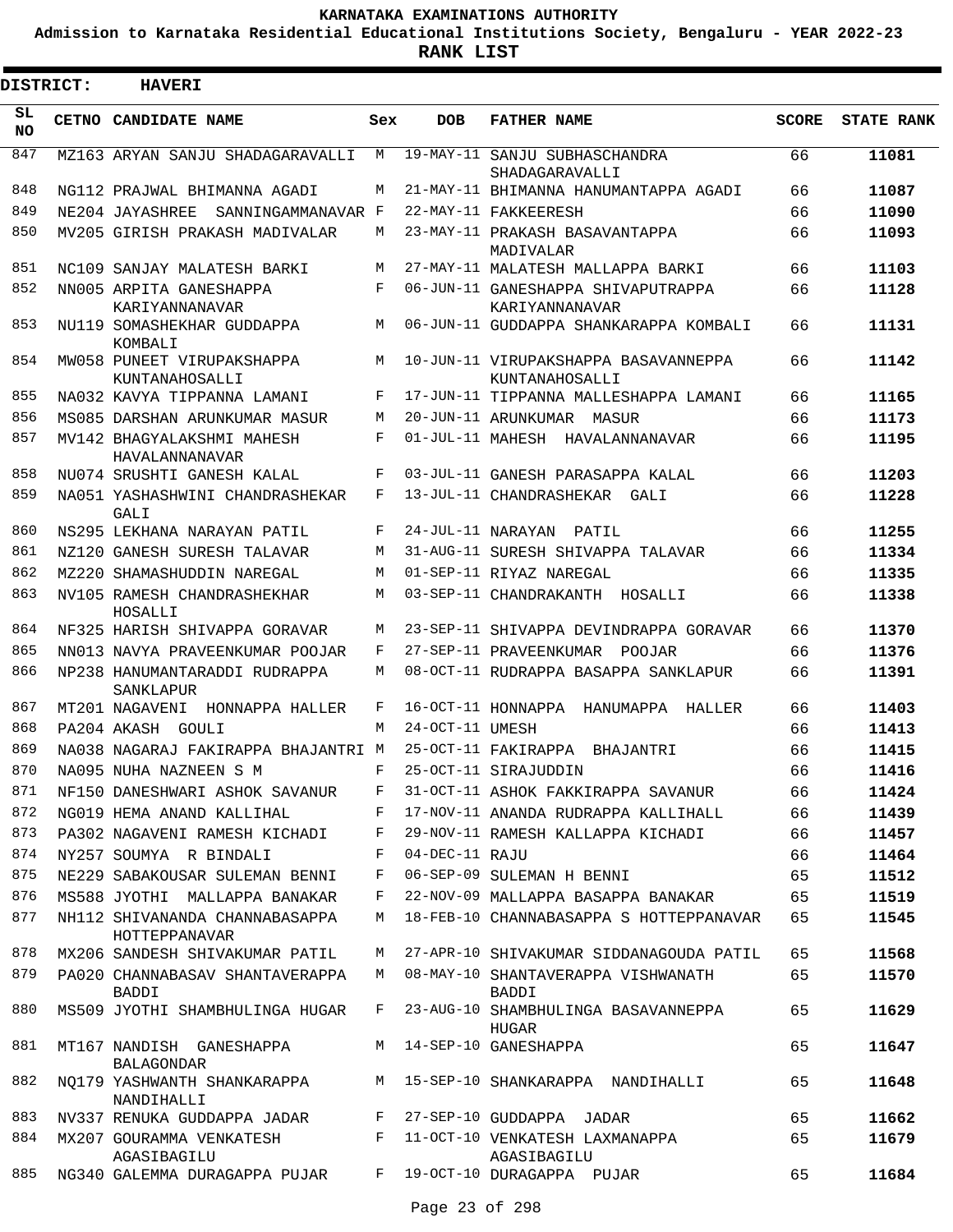**Admission to Karnataka Residential Educational Institutions Society, Bengaluru - YEAR 2022-23**

 $\blacksquare$ 

**RANK LIST**

Е

| <b>DISTRICT:</b> | <b>HAVERI</b>                                |            |                   |                                                             |              |                   |
|------------------|----------------------------------------------|------------|-------------------|-------------------------------------------------------------|--------------|-------------------|
| SL.<br>NO.       | CETNO CANDIDATE NAME                         | Sex        | <b>DOB</b>        | <b>FATHER NAME</b>                                          | <b>SCORE</b> | <b>STATE RANK</b> |
| 886              | NP116 SPURTI RAJU MATTERA                    | F          | 20-OCT-10 RAJU    |                                                             | 65           | 11685             |
| 887              | NY040 CHETAN PURAPPA CHAVAN                  | М          |                   | 23-OCT-10 PURAPPA CHAVAN                                    | 65           | 11688             |
| 888              | NB269 LAVANYA MANJUNATH                      | F          |                   | 24-OCT-10 MANJUNATH LAXMAN                                  | 65           | 11691             |
| 889              | HUCHCHANNANAVAR<br>NR067 ROHINI ASHOK INDURA | F          |                   | HUCHCHANNANAVAR<br>03-NOV-10 ASHOK FAKKIRAPPA INDURA        | 65           | 11707             |
| 890              | NY269 GEETA ISHWARAGOUDA PATIL               | F          |                   | 09-NOV-10 ISHWARAGOUDA                                      | 65           | 11714             |
| 891              | NZ039 KHUSHI TIPPANNANAVAR                   | F          |                   | 13-NOV-10 SHIVAPPA TIPPANNAVAR                              | 65           | 11722             |
| 892              | MU070 SINCHANA CHANDRASHEKHAR                | F          |                   | 19-NOV-10 CHANDRASHEKHAR PUTTAPPA                           | 65           | 11735             |
|                  | SAVIKERI                                     |            |                   | SAVIKERI                                                    |              |                   |
| 893              | NK270 HARSHA MALKAPPA HADAMANI               | M          |                   | 26-NOV-10 MALKAPPA B HADAMANI                               | 65           | 11747             |
| 894              | NW218 MADHU SANGAPPA MAGADI                  | F          |                   | 20-DEC-10 SANGAPPA SHAMBANNA MAGADI                         | 65           | 11780             |
| 895              | NC155 VARSHA GUDDAPPA                        | $_{\rm F}$ |                   | 01-JAN-11 GUDDAPPA SIDDAPPA                                 | 65           | 11811             |
|                  | RAMANNANAVAR                                 |            |                   | RAMANNANAVAR                                                |              |                   |
| 896              | ND139 VARSHINI PARASHURAM<br>CHIKKANAGI      | F          |                   | 03-JAN-11 PARASHURAM PEERAPPA<br>CHIKKANAGI                 | 65           | 11819             |
| 897              | NF467 POORVI KORISHETTAR                     | F          |                   | 05-JAN-11 NAGARAJ KORISHETTAR                               | 65           | 11824             |
| 898              | PA098 SHANKRAPPA BANKAPPA DANAGAL M          |            |                   | 07-JAN-11 BANKAPPA DANAGAL                                  | 65           | 11830             |
| 899              | NK286 PAVANA ANJANEYA<br>HANCHINAMANI        | M          |                   | 08-JAN-11 ANJANEYA VASANTAPPA<br>HANCHINAMANI               | 65           | 11832             |
| 900              | MZ012 CHETHAN LOKAPPA HYAPANAVAR M           |            | 13-JAN-11 LOKESH  |                                                             | 65           | 11841             |
| 901              | NY021 MUNIR AHMAD MOULALI<br>SULEMANAVAR     | M          |                   | 13-JAN-11 MOULALI CHANDASAB SULEMANAVAR                     | 65           | 11843             |
| 902              | NU028 AISHWARYA SIRIGERIMATH                 | F          |                   | 25-JAN-11 THIPPESWAMY SIRIGERIMATH                          | 65           | 11869             |
| 903              | MW052 ROHIT FAKKIRAPPA KANNESHWAR M          |            |                   | 26-JAN-11 FAKKIRAPPA KANNESHWAR                             | 65           | 11872             |
| 904              | NB135 SANGEETA R J                           | F          | 29-JAN-11 RAMAPPA |                                                             | 65           | 11876             |
| 905              | NV090 LAVANYA NAGARAJ JANNU                  | F          |                   | 10-FEB-11 NAGARAJ SOMESHEKAR JANNU                          | 65           | 11891             |
| 906              | NX084 ANJUMA MOULASB HITTALAMANI             | F          |                   | 18-FEB-11 MOULASB HITTALAMANI                               | 65           | 11911             |
| 907              | NM189 MEGHARAJ RAMESH MAYACHARI              | M          |                   | 19-FEB-11 RAMESH PURVACHARI MAYACHARI                       | 65           | 11915             |
| 908              | MX084 YASHSWINI PUJAR                        | F          |                   | 26-FEB-11 BASAVARAJ PUJAR                                   | 65           | 11934             |
| 909              | NO015 SAMPATA PRAKASH PATIL                  | M          | 14-MAR-11 PRAKASH |                                                             | 65           | 11971             |
| 910              | NL137 SANJU BICHAGATTI                       | M          |                   | 17-MAR-11 MANJANATHA R BICHAGATTI                           | 65           | 11978             |
| 911              | NB292 SAGAR SANTOSH LAMANI                   | M          |                   | 21-MAR-11 SANTOSH SANNAPPA LAMANI                           | 65           | 11986             |
| 912              | MS302 SIDDU M SOMAPUR                        | M          |                   | 25-MAR-11 MAHADEVAPPA K SOMAPUR                             | 65           | 11993             |
| 913              | MU152 SPOORTI SUNIL HONNATTI                 | F          |                   | 12-APR-11 SUNIL HONNATTI                                    | 65           | 12038             |
| 914              | PA158 SANJANA TIRAKANGOUDA<br>KALAKANAGOUDRA | F          |                   | 14-APR-11 TIRAKANGOUDA KALAKANAGOUDRA                       | 65           | 12045             |
| 915              | NF017 JEEVAN M TERADAL                       | М          |                   | 25-APR-11 MANJUNATH H TERADAL                               | 65           | 12075             |
| 916              | NN214 SHRIKANT SHIVANAGOUDA<br>NILANAGOUDRA  | M          |                   | 27-APR-11 SHIVANAGOUDA<br>SOMALINGANAGOUDRA<br>NILANAGOUDRA | 65           | 12084             |
| 917              | NL013 SANIKA C KHANDIBAGUR                   | F          |                   | 01-MAY-11 CHETAN C KHANDIBAGUR                              | 65           | 12094             |
| 918              | NG348 ABHILASH PRAKASH BEGOOR                | М          |                   | 03-MAY-11 PRAKASH NAGAPPA BEGOOR                            | 65           | 12098             |
| 919              | MW118 KAVANA                                 | F          |                   | 07-MAY-11 SHANMUKHAPPA MADEVAPPA<br>HAMPANNANAVAR           | 65           | 12107             |
| 920              | NA157 SAGAR SANTOSH TORAVANDA                | М          |                   | 11-MAY-11 SANTOSH NAGAPPA TORAVANDA                         | 65           | 12115             |
| 921              | MS002 PALLAVI NADUVINAKERI                   | F          |                   | 13-MAY-11 MANJUNATH                                         | 65           | 12120             |
| 922              | NV277 GURUNATH BASAVARAJ DOLLIN              | М          |                   | 16-MAY-11 BASAVARAJ SHIVAPPA DOLLIN                         | 65           | 12126             |
| 923              | NV372 AKSHAY JAGADISH HEBASUR                | М          |                   | 19-MAY-11 JAGADISH HEBASUR                                  | 65           | 12131             |
| 924              | NE236 KUSUMA MRUTYUNJAYA<br>VADAKANNANAVAR   | F          |                   | 03-JUN-11 MRUTYUNJAYA NINGAPPA<br>VADAKANNANAVAR            | 65           | 12174             |
| 925              | MU009 KEERTHANA MAHESH TUKKOJI               | F          |                   | 04-JUN-11 MAHESH LAXMANAPPA TUKKOJI                         | 65           | 12176             |
| 926              | NY448 BHUMIKA F                              | F          |                   | 09-JUN-11 FAKIRAPPA                                         | 65           | 12192             |
| 927              | NA193 IRAVVA GUDDAPPA                        | F          |                   | 16-JUN-11 GUDDAPPA GANGAPPA                                 | 65           | 12208             |

Page 24 of 298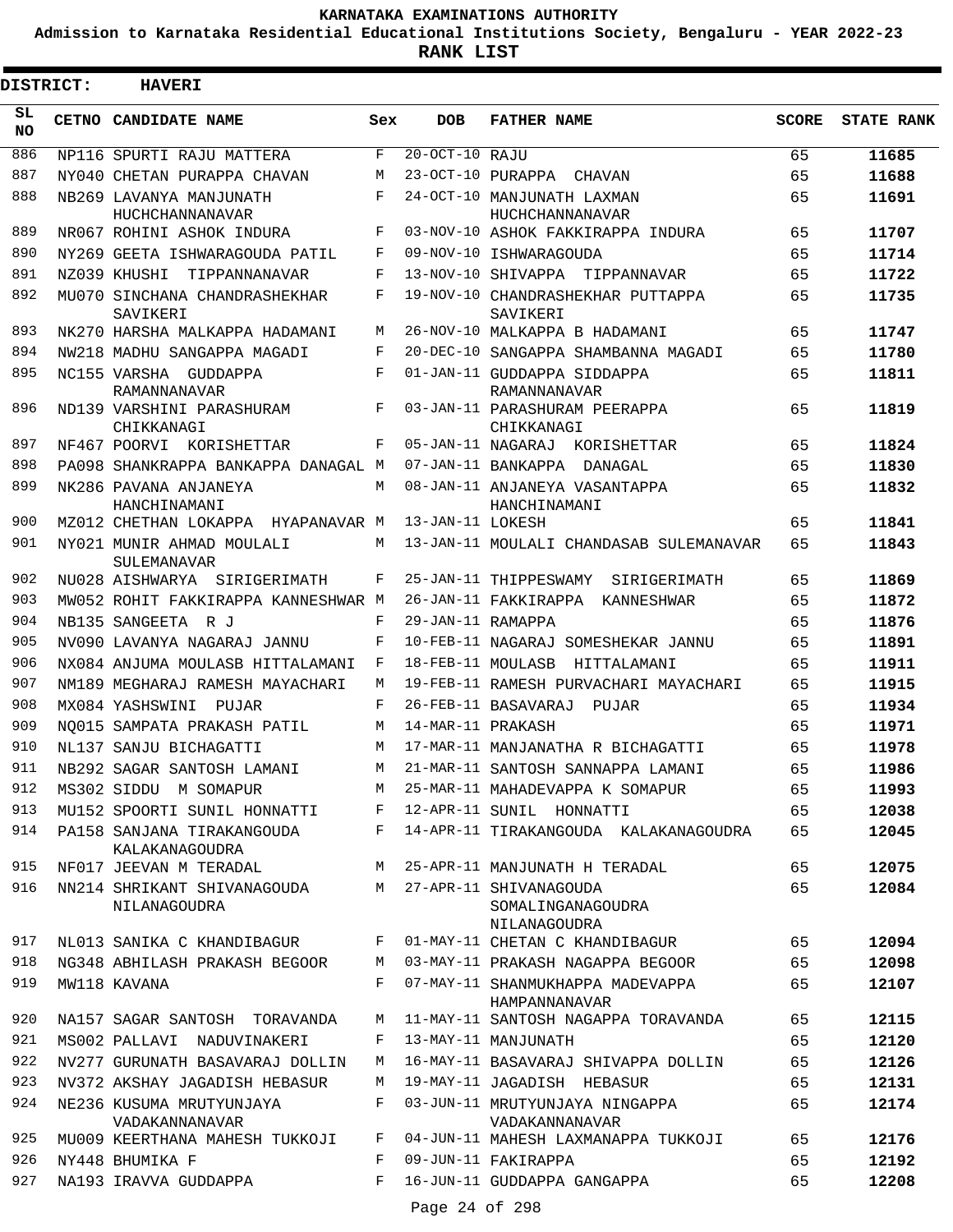**Admission to Karnataka Residential Educational Institutions Society, Bengaluru - YEAR 2022-23**

**RANK LIST**

Е

| DISTRICT:       | <b>HAVERI</b>                                       |         |            |                                                                |              |                   |
|-----------------|-----------------------------------------------------|---------|------------|----------------------------------------------------------------|--------------|-------------------|
| SL<br><b>NO</b> | CETNO CANDIDATE NAME                                | Sex     | <b>DOB</b> | <b>FATHER NAME</b>                                             | <b>SCORE</b> | <b>STATE RANK</b> |
|                 | NISSIMMMANNAVAR                                     |         |            | NISSIMMMANNAVAR                                                |              |                   |
| 928             | NY441 SHAMBHULINGAYYA SHIVAYYA<br>MATHAPATI         | M       |            | 04-JUL-11 SHIVAYYA MATHPATI                                    | 65           | 12258             |
| 929             | NM184 ISHVARI RAMESH PUJAR                          | F       |            | 13-JUL-11 RAMESH IRAPPA PUJAR                                  | 65           | 12283             |
| 930             | MS184 SACHIN SHIVARUDRAPPA<br>SHIDDAPUR             | М       |            | 17-JUL-11 SHIVARUDRAPPA IRAPPA<br>SHIDDAPUR                    | 65           | 12297             |
| 931             | NJ195 LAVANYA MAHADEVAPPA KATAGI                    | F       |            | 22-JUL-11 MAHADEVAPPA DYAMAPPA KATAGI                          | 65           | 12308             |
| 932             | NK200 PRIYANKA KARIBASAPPA<br>SUTTAKOTI             | F       |            | 03-AUG-11 KARIBASAPPA                                          | 65           | 12344             |
| 933             | NV405 KUMARGOUDA YALLAPPAGOUDA<br>PATIL             | M       |            | 24-AUG-11 YALLAPPAGOUDA PATIL                                  | 65           | 12395             |
| 934             | MY130 ROSHANISHRI MUTHURAJ HADLI                    | F       |            | 02-SEP-11 MUTHURAJ NAGAPPA HADLI                               | 65           | 12419             |
| 935             | NB053 SHREEKANTAGOUDA<br>SHIVANAGOUDA PATIL         | М       |            | 11-SEP-11 SHIVANAGOUDA SHE PATIL                               | 65           | 12435             |
| 936             | NK536 SHREYA D G                                    | F       |            | 12-SEP-11 DEVENDRA                                             | 65           | 12438             |
| 937             | NH359 JAYALAKSHMI BASANAGOUDA<br><b>DODDAGOUDRA</b> | F       |            | 21-SEP-11 BASANAGOUDA DYAMANAGOUDA<br><b>DODDAGOUDRA</b>       | 65           | 12466             |
| 938             | NG341 ANUSHA NINGAPPA NEGALUR                       | F       |            | 26-SEP-11 NINGAPPA SHIVAPUTRAPPA<br>NEGALUR                    | 65           | 12477             |
| 939             | MW015 PRUTVIRAJ SANTOSH NAYKA                       | М       |            | 27-SEP-11 SANTOSH NAYKA                                        | 65           | 12480             |
| 940             | PA341 VIKASAGOUDA VASANTAGOUDA<br>PATIL             | M       |            | 12-OCT-11 VASANTAGOUDA RAJSHEKARAGOUDA<br>PATIL                | 65           | 12500             |
| 941             | NT036 YASHODHA RAGHAVENDRA BATTAL F                 |         |            | 14-OCT-11 RAGHAVENDRA SHIVAPPA BATTAL                          | 65           | 12508             |
| 942             | NK491 SNEHA M LAMANI                                | F       |            | 19-OCT-11 MAHADEVAPPA B LAMANI                                 | 65           | 12519             |
| 943             | NB089 ANJALI KOMARAPPA BALUTI                       | F       |            | 22-OCT-11 KOMARAPPA YALAGURADAPPA<br><b>BALUTI</b>             | 65           | 12523             |
| 944             | NF137 NAVYA VEERANAGOUDA TALAMANI F                 |         |            | 28-OCT-11 VEERANAGOUDA<br>TALAMANI                             | 65           | 12530             |
| 945             | MY147 PRIYA MAHADEVAGOUDA<br>SHIVANAGOUDRA          | F       |            | 11-NOV-11 MAHADEVAGOUDA SHIDRAMAGOUDA<br>SHIVANAGOUDRA         | 65           | 12552             |
| 946             | MV180 SAMANVEETA PRABHAYYA<br><b>HIREMATH</b>       | F       |            | 12-NOV-11 PRABHAYYA SHIVALINGAYYA<br><b>HIREMATH</b>           | 65           | 12554             |
| 947             | NK413 KAVANA RAJASHEKHAR<br>SANKANAGOUDRA           | F       |            | 16-NOV-11 RAJASHEKHAR SANKANAGOUDRA                            | 65           | 12557             |
| 948             | NH351 JAYARAJ SURESH BALLARI                        |         |            | M 23-NOV-11 SURESH HANUMANTAPPA BALLARI                        | 65           | 12564             |
| 949             | NE017 ARCHNA SHIVAPPA<br>SANGANNANAVAR              | $F -$   |            | 07-DEC-11 SHIVAPPA SANGANNANAVAR                               | 65           | 12582             |
| 950             | NW310 RIJVAN MAHMADPARUK<br>KEMPAMODINASABANAVAR    |         |            | M 12-DEC-11 MAHMADPARIIK AMEERAHMADSAB<br>KEMPAMODINASABANAVAR | 65           | 12586             |
| 951             | PA353 ROHIT GURAPPA KAMANAHALLI                     | M       |            | 27-DEC-11 GURAPPA KAMANAHALLI                                  | 65           | 12599             |
| 952             | MU168 MALLAMMA RUDRAPPA KONANAVAR F                 |         |            | 31-DEC-11 RUDRAPPA GADIGEPPA KONANAVAR                         | 65           | 12604             |
| 953             | NJ087 SHIVANGOUDA PARAMAGOUDA<br>BISTANAGOUDAR      | M       |            | 20-FEB-12 PARAMAGOUDA BASANAGOUDA<br>BISTANAGOUDAR             | 65           | 12619             |
| 954             | NF157 NIKHITA SURESHARADDI<br>GIRADDI               | $F -$   |            | 11-OCT-09 SURESHARADDI GIRADDI                                 | 64           | 12643             |
| 955             | NT076 NANDINI HOLEYAPPA<br>HILEDAHALLI              | $F$ and |            | 01-JAN-10 HOLEYAPPA NILAPPA<br>HILEDAHALLI                     | 64           | 12652             |
| 956             | NW085 ABHISHEK PARASAPPA HARAVI                     |         |            | M 03-JAN-10 PARASAPPA HARAVI                                   | 64           | 12655             |
| 957             | NH006 SHARANA VEERESHA TALAVARA                     | M       |            | 28-JAN-10 VEERESHA HANUMANTHAPPA<br>TALAVARA                   | 64           | 12660             |
| 958             | MS083 VIDYASAGAR HANUMANTAPPA<br>SHIRAGAMBI         | M       |            | 05-JUL-10 HANUMANTAPPA SHIRAGAMBI                              | 64           | 12704             |
| 959             | NO110 ANITA ASHOK LAMANI                            | F       |            | 16-AUG-10 ASHOK RAMAPPA LAMANI                                 | 64           | 12726             |
| 960             | MR224 GAYATRI VEERANAHOUDA<br>ARALIHALLI            | F       |            | 20-SEP-10 VEERANAGOUDA SHIDDANAGOUDA<br>ARALIHALLI             | 64           | 12752             |
| 961             | MT137 ARPITA PRABHU ANWERI                          | F       |            | 05-OCT-10 PRABHU MADEVAPPA ANWERI                              | 64           | 12769             |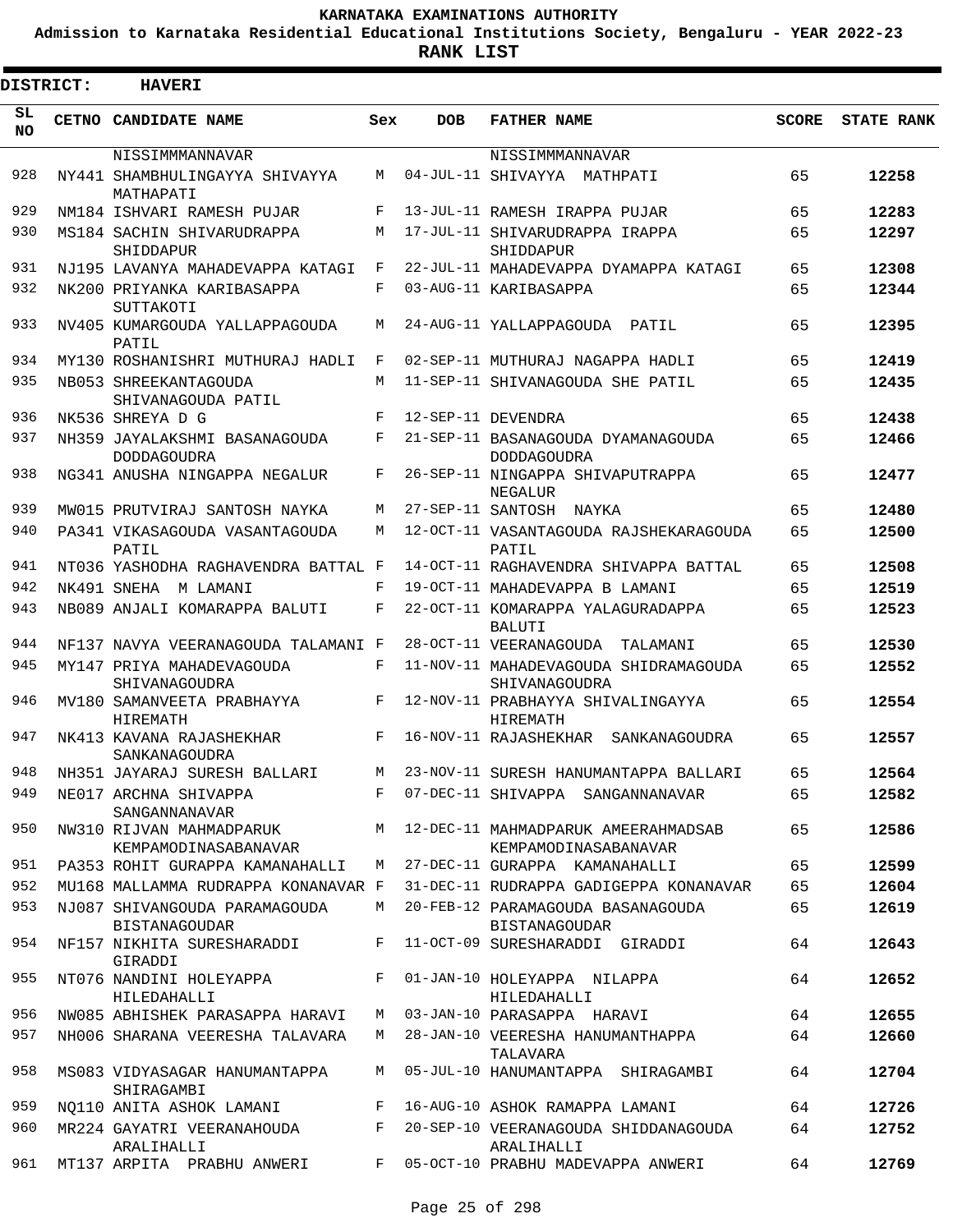**Admission to Karnataka Residential Educational Institutions Society, Bengaluru - YEAR 2022-23**

**RANK LIST**

 $\blacksquare$ 

| <b>DISTRICT:</b> |  | <b>HAVERI</b>                                  |              |                   |                                                       |              |                   |
|------------------|--|------------------------------------------------|--------------|-------------------|-------------------------------------------------------|--------------|-------------------|
| SL.<br>NO.       |  | CETNO CANDIDATE NAME                           | Sex          | <b>DOB</b>        | <b>FATHER NAME</b>                                    | <b>SCORE</b> | <b>STATE RANK</b> |
| 962              |  | MX108 GAGAN DUSHANT JOGAPPANAVAR               | М            |                   | 18-OCT-10 DUSHANT BASAVANTAPPA<br><b>JOGAPPANAVAR</b> | 64           | 12788             |
| 963              |  | NA069 BARAMALINGAPPA VEERAPPA<br>SHIVOOR       | М            |                   | 20-OCT-10 VEERAPPA                                    | 64           | 12791             |
| 964              |  | NW226 SAMPATKUMAR DURAGESH<br>MARAGANNANAVAR   | М            |                   | 03-NOV-10 DURAGESH MARAGANNANAVAR                     | 64           | 12820             |
| 965              |  | MS382 SAINAJBEGAM MARDANSAB NADAF F            |              |                   | 05-NOV-10 MARDANSAB HUCHHUSAB NADAF                   | 64           | 12822             |
| 966              |  | MV199 SANDYA VIJAYKUMAR JAIN                   | F            |                   | 09-NOV-10 VIJAYKUMAR<br>JAIN                          | 64           | 12826             |
| 967              |  | NB317 DINESH MALATESH MELLALLI                 | M            |                   | 18-NOV-10 MALATESH NINGAPPA<br>MELLALLI               | 64           | 12840             |
| 968              |  | NO235 DARSHAN HONNAPPA BELAKERI                | М            |                   | 11-DEC-10 HONNAPPA BIDDADEPPA BELAKERI                | 64           | 12889             |
| 969              |  | NM045 VARSHA KUMAR BARKI                       | F            |                   | 22-DEC-10 KUMAR HALAPPA BARKI                         | 64           | 12909             |
| 970              |  | MR169 TANUSHRI MAHESH CHINNIKATTI F            |              |                   | 30-DEC-10 MAHESH LINGARAAJA CHINNIKATTI               | 64           | 12922             |
| 971              |  | PA193 ROHIT SURESH DAVANAGERI                  | М            |                   | 02-JAN-11 SURESH DAVANAGERI                           | 64           | 12938             |
| 972              |  | NZ250 SAIPRASAD MADAR                          | M            | 03-JAN-11 SURESH  |                                                       | 64           | 12942             |
| 973              |  | ND077 USHA YALLAPPA HADAPAD                    | F            |                   | 06-JAN-11 YALLAPPA HADAPAD                            | 64           | 12956             |
| 974              |  | NQ299 AKASH JAGADEESH SOPPIN                   | М            |                   | 07-JAN-11 JAGADEESH SHIVAPPA SOPPIN                   | 64           | 12957             |
| 975              |  | NF033 MANASVI GIRISH ANKALKOTI                 | F            |                   | 18-JAN-11 GIRISH ANKALKOTI                            | 64           | 12979             |
| 976              |  | NY432 UDAYA SHIVANAND<br>NADUVINAMANI          | М            |                   | 03-FEB-11 SHIVANAND BASAPPA<br>NADUVINAMANI           | 64           | 13015             |
| 977              |  | NN079 YASHAVANTH BASAVARAJ<br>VADENAPUR        | M            |                   | 26-FEB-11 BASAVARAJ VADENAPUR                         | 64           | 13058             |
| 978              |  | MV204 REVATI MANJUNATH APPAJJI                 | F            |                   | 10-MAR-11 MANJUNATH SOMANNA APPAJI                    | 64           | 13084             |
| 979              |  | NY129 BASAVARAJ MAHANTESH<br>HITTALAMANI       | M            |                   | 11-MAR-11 MAHANTESH BASAPPA HITTALAMANI               | 64           | 13085             |
| 980              |  | MV020 HEMANTKUMAR SOMAPPA LAMANI               | М            |                   | 15-MAR-11 SOMAPPA KUBEPPA LAMANI                      | 64           | 13095             |
| 981              |  | NK298 CHANDANA UMESH PATIL                     | F            |                   | 04-APR-11 UMESH SHANKARAGOUDA PATIL                   | 64           | 13153             |
| 982              |  | MV258 CHINTANA RAJEDRA KOLUR                   | М            |                   | 04-APR-11 RAJEDRA CHINNAPPA KOLUR                     | 64           | 13155             |
| 983              |  | NY292 NAGARAJ RUDRAMUNI<br>CHAKRASALI          | М            |                   | 05-APR-11 RUDRAMUNI BASAVARAJ<br>CHAKRASALI           | 64           | 13157             |
| 984              |  | MV298 NAYANA UMESH GEJJIHALLI                  | F            |                   | 07-APR-11 UMESH HEGGAPPA GEJJIHALLI                   | 64           | 13163             |
| 985              |  | NE297 PAVITRA VEERAPPA UPPINAKAI               | F            |                   | 09-APR-11 VEERAPPA<br>UPPINAKAI                       | 64           | 13173             |
| 986              |  | NK546 HARSHA LINGARAJ MALAVALLI                | М            |                   | 19-APR-11 LINGARAJ                                    | 64           | 13199             |
| 987              |  | NW191 RATNA BASAVANNEPPA LAGATTI               | $\mathbf{F}$ |                   | 19-APR-11 BASAVANNEPPA ULUVAPPA LAGATTI               | 64           | 13201             |
| 988              |  | MS344 NANDINI RANGAJJA<br><b>BULLAPPANAVAR</b> | F            |                   | 20-APR-11 RANGAJJA BULLAPPANAVAR                      | 64           | 13204             |
| 989              |  | NM301 UDAYKUMAR NAGARAJ KAVALI                 | M            |                   | 26-APR-11 NAGARAJ SIDDAPPA KAVALI                     | 64           | 13220             |
| 990              |  | NR050 LATA RAMESH GABARI                       | F            |                   | 02-MAY-11 RAMESH GABARI                               | 64           | 13235             |
| 991              |  | MZ164 BINDU CHANNAPPA KALER                    | F            |                   | 04-MAY-11 CHANNAPPA BHIMAPA KALER                     | 64           | 13244             |
| 992              |  | MX103 KOMAL DANAPPA LAMANI                     | М            |                   | 08-MAY-11 DANAPPA LAMANI                              | 64           | 13252             |
| 993              |  | MU130 SUDARSHAN SURESH KUMAR<br>KABBUR         | М            |                   | 13-MAY-11 SURESH KUMAR KABBUR                         | 64           | 13268             |
| 994              |  | NR026 PAVAN NAGARAJ BILLAHALLI                 | М            |                   | 15-MAY-11 NAGARAJ C BILLAHALLI                        | 64           | 13275             |
| 995              |  | NT028 BHARATH HEMAPPA HORAKERI                 | М            | 21-MAY-11 HEMAPPA |                                                       | 64           | 13290             |
| 996              |  | NO241 VIDYA SHIVANANDA KOTIHAL                 | F            |                   | 02-JUN-11 SHIVANDA KOTIHAL                            | 64           | 13329             |
| 997              |  | NA086 NANDEESH SHAMBULINGA<br>DWARALLI         | М            |                   | 03-JUN-11 SHAMBULINGA DWARALLI                        | 64           | 13334             |
| 998              |  | NX123 AKASH CHANDRAPPA LAMANI                  | М            |                   | 11-JUN-11 CHANDRAPPA RUDRAPPA LAMANI                  | 64           | 13355             |
| 999              |  | NU115 NANDITHA MANJUNATHA<br>CHALAVADI         | F            |                   | 13-JUN-11 MANJUNATHA PARAMESHAPPA<br>CHALAVADI        | 64           | 13359             |
| 1000             |  | NG206 LAXMI BASAVARAJ KERUR                    | F            |                   | 26-JUN-11 BASAVARAJ KALLAPPA KERUR                    | 64           | 13394             |
| 1001             |  | MU175 TANU ANAND GVADYALA                      | F            |                   | 28-JUN-11 ANAND VENKAPPA GVADYALA                     | 64           | 13402             |
| 1002             |  | NV387 POORNIMA UMESH DASAR                     | F            |                   | 08-JUL-11 UMESH TIRAKAPPA DASAR                       | 64           | 13426             |
| 1003             |  | MW180 TANUSHREE PRABHULINGA                    | F            |                   | 08-JUL-11 PRABHULINGA KOLLAVAR                        | 64           | 13428             |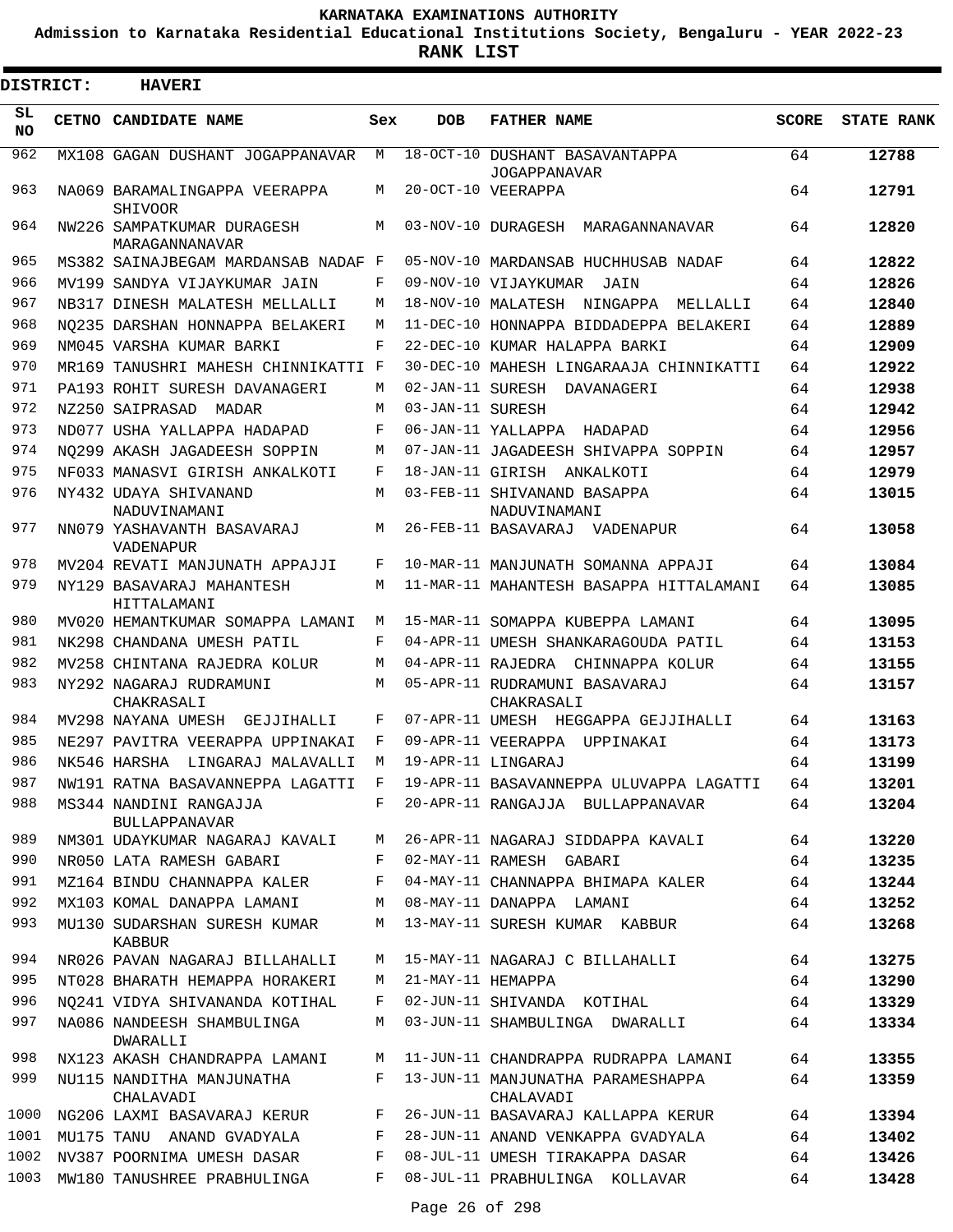**Admission to Karnataka Residential Educational Institutions Society, Bengaluru - YEAR 2022-23**

**RANK LIST**

Е

| DISTRICT:       | <b>HAVERI</b>                                 |              |                   |                                                   |              |                   |
|-----------------|-----------------------------------------------|--------------|-------------------|---------------------------------------------------|--------------|-------------------|
| SL<br><b>NO</b> | CETNO CANDIDATE NAME                          | Sex          | <b>DOB</b>        | <b>FATHER NAME</b>                                | <b>SCORE</b> | <b>STATE RANK</b> |
|                 | KOLLAVAR                                      |              |                   |                                                   |              |                   |
| 1004            | MW054 RENUKA DEVENDRAPPA KUBATUR              | F            |                   | 13-JUL-11 DEVENDRAPPA PUTTAPPA KUBATUR            | 64           | 13445             |
| 1005            | NH099 PAVAN CHANNABASAPPA HASESI              | M            |                   | 14-JUL-11 CHANNABASAPPA GUDDAPPA HASESI           | 64           | 13450             |
| 1006            | NZ206 PAVITRA RAVI KYALAKONAD                 | F            |                   | 19-JUL-11 RAVI UDACHAPPA KYALAKONAD               | 64           | 13463             |
| 1007            | NB198 SRUJAN SANTOSH RAJAYI                   | M            |                   | 19-JUL-11 SANTOSH RAJAYI                          | 64           | 13466             |
| 1008            | MS418 SRUSHTHI BANGARAGOUDA PATIL F           |              |                   | 20-JUL-11 BANGARAGOUDA SHANKARGOUDA<br>PATIL      | 64           | 13467             |
| 1009            | MV269 AMRUTA MALATESH HULLIKUPPI              | F            |                   | 21-JUL-11 MALATESH                                | 64           | 13469             |
| 1010            | NS262 VAISHNAVI GANESH SHIRNALLI              | F            |                   | 21-JUL-11 GANESH SHIRNALLI                        | 64           | 13471             |
| 1011            | NS105 KAVITA MANJUNATHA DIVATARA F            |              |                   | 28-JUL-11 MANJUNATHA SHAKRAPPA DIVATARA           | 64           | 13486             |
| 1012            | NU272 SPANDANA ASHOKA<br>CHIPPALAKATTI        | F            |                   | 03-AUG-11 ASHOKA BASAPPA CHIPPALAKATTI            | 64           | 13505             |
| 1013            | NR323 SAMRUDDHI S PATIL                       | F            |                   | 04-AUG-11 SHARANABASAVARAJ B PATIL                | 64           | 13507             |
| 1014            | NN194 NANDITA BASAVARAJ SHIDENUR              | F            |                   | 08-AUG-11 BASAVARAJ NAGAPPA SHIDENUR              | 64           | 13512             |
| 1015            | NO370 NIHARIKA DHARAMAPPA<br>RANASOTH         | F            |                   | 17-AUG-11 DHARAMAPPA H RANASOTH                   | 64           | 13539             |
| 1016            | NL186 VIJAYALAXMI SHANKARAGOUDA<br>MAJIGOUDAR | F            |                   | 20-AUG-11 SHANKARGOUDA MALLANAGOUDA<br>MAJIGOUDAR | 64           | 13549             |
| 1017            | NA151 VINAYAKA SIDDAPPA PATHAT                | M            |                   | 23-AUG-11 SIDDAPPA ADAVEPPA PATHAT                | 64           | 13554             |
| 1018            | MZ185 DHANUSH MANJUNATH<br>KANNANAYKNAVAR     | M            |                   | 27-AUG-11 MANJUNATH YALLAPPA<br>KANNANAYKNAVAR    | 64           | 13560             |
| 1019            | NA108 GOWRISH P DANAPPANAVAR                  | M            | 31-AUG-11 PRAKASH |                                                   | 64           | 13574             |
| 1020            | NO261 PRAGATI BASAVARAJ BANAKAR               | F            |                   | 31-AUG-11 BASAVARAJ HALAPPA BANAKAR               | 64           | 13576             |
| 1021            | NL224 RAKSITHA YOGARAJ<br>SATTIGIHALLI        | $\mathbf{F}$ | 03-SEP-11 YOGARAJ | SATTIGIHALLI                                      | 64           | 13586             |
| 1022            | NJ120 PREMA PRAKASH GADDAD                    | F            |                   | 27-SEP-11 PRAKASH NINGAPPA GADDAD                 | 64           | 13627             |
| 1023            | MS067 SANJANA NINGAPPA PHASI                  | F            |                   | 10-OCT-11 NINGAPPA PHAKKIRAPPA PHASI              | 64           | 13648             |
| 1024            | NV025 SHAKUNTALA NEELAPPA HAKARI              | F            |                   | 31-OCT-11 NEELAPPA HAKARI                         | 64           | 13674             |
| 1025            | NU027 BHUMIKA GUTTEPPA PUJAR                  | F            |                   | 01-NOV-11 GUTTEPPA                                | 64           | 13675             |
| 1026            | NW192 SANJIV BHIRAPPA KALLI                   | M            |                   | 05-NOV-11 BHIRAPPA SIDDAPPPA KALLI                | 64           | 13687             |
| 1027            | NK569 TARUN RANGAPPA VADDAR                   | M            |                   | 06-NOV-11 RANGAPPA HANUMANTHAPPA VADDAR           | 64           | 13689             |
|                 | 1028 NT270 PAVITRA LAGAMANNA<br>CHILABHAVI    | F            |                   | 28-NOV-11 LAGAMANNA BASANNA CHILABHAVI            | 64           | 13719             |
| 1029            | NJ206 VISHWANATH SHEKAPPA TALAVAR M           |              |                   | 15-DEC-11 SHEKAPPA SHIVAPPA TALAVAR               | 64           | 13738             |
| 1030            | NC118 AMAL MAHAVEERA MAGADUMMA                | M            |                   | 21-DEC-11 MAHAVEERA BHARAMAPPA<br>MAGADUMMA       | 64           | 13743             |
| 1031            | NF303 NIRANJAN PANDURANGA KOTWAL              | M            |                   | 24-DEC-11 PANDURANGA MARUTEPPA KOTWAL             | 64           | 13747             |
| 1032            | NV071 SUNEEL RAMESH BARKI                     | М            |                   | 30-DEC-11 RAMESH ANNAPPA BARKI                    | 64           | 13754             |
| 1033            | NH090 PAVAN HONNAPPA RAVAJI                   | М            |                   | 03-JAN-12 HONNAPPA HANUMANTHAPPA RAVAJI           | 64           | 13759             |
| 1034            | NF147 SAMARTH RAJKUMAR KARADI                 | M            |                   | 24-JAN-12 RAJKUMAR BASAVARAJ KARADI               | 64           | 13769             |
| 1035            | MS039 MOHAN GANESH NAYAK                      | М            |                   | 16-FEB-10 GANESH R LAMANI                         | 63           | 13826             |
| 1036            | NK193 GANESH BASAVARAJ KITTAD                 | M            |                   | 08-MAY-10 BASAVARAJ SHANKAPPA KITTAD              | 63           | 13848             |
| 1037            | NJ088 PRASHANT HANUMANTAPPA<br>HADAGALI       | М            |                   | 29-MAY-10 HANUMANTAPPA BASAPPA HADAGALI           | 63           | 13856             |
| 1038            | NM071 SHARATH SOMAPPA BANAKAR                 | M            |                   | 06-JUN-10 SOMAPPA BANAKAR                         | 63           | 13864             |
| 1039            | NK407 KAVYA SHIVANANDA<br>INGALAGONDI         | F            |                   | 09-JUN-10 SHIVANANDA RAMAPPA<br>INGALAGONDI       | 63           | 13866             |
| 1040            | NM253 CHAITRA HANUMANTA LAMANI                | F            |                   | 05-JUL-10 HANUMANTA ERANAIK LAMANI                | 63           | 13879             |
| 1041            | NU076 SAHANA HONNAPPA HALLER                  | F            |                   | 17-JUL-10 HONNAPPA AJJAPPA HALLER                 | 63           | 13889             |
| 1042            | NV221 MEGHA YALLAPPA BHANDARI                 | F            |                   | 07-SEP-10 YALLAPPA BHANDARI                       | 63           | 13926             |
| 1043            | NN055 RAMYA GUTTEPPA<br>NINGAMMANAVARA        | F            |                   | 11-SEP-10 GUTTEPPA NINGAPPA<br>NINGAMMANAVARA     | 63           | 13933             |
|                 | 1044 NS314 ROHIT SURESH KANNAL                |              |                   | M 09-OCT-10 SURESH HONNAPPA KANNAL                | 63           | 13978             |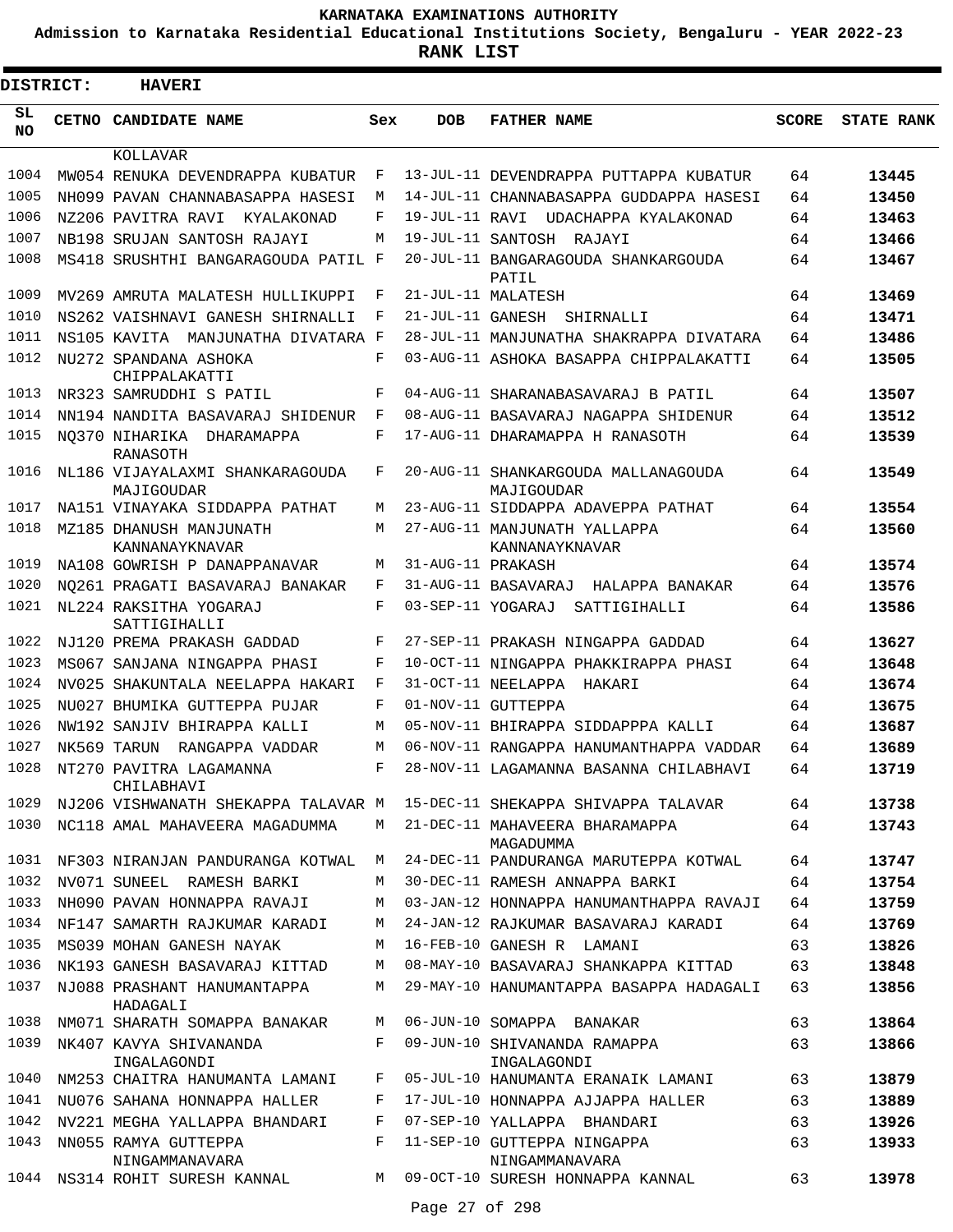**Admission to Karnataka Residential Educational Institutions Society, Bengaluru - YEAR 2022-23**

| <b>DISTRICT:</b> | <b>HAVERI</b>                                   |         |                |                                                                               |              |                   |
|------------------|-------------------------------------------------|---------|----------------|-------------------------------------------------------------------------------|--------------|-------------------|
| SL<br><b>NO</b>  | CETNO CANDIDATE NAME                            | Sex     | <b>DOB</b>     | <b>FATHER NAME</b>                                                            | <b>SCORE</b> | <b>STATE RANK</b> |
| 1045             | NF354 VASRHINI BASANAGOUDA PATIL F              |         |                | 14-OCT-10 BASANAGOUDA HALLANAGOUDA<br>PATIL                                   | 63           | 13990             |
| 1046             | NF228 LOKESH SHIVANAND<br>MARAMESHATTI          | M       |                | 24-OCT-10 SHIVANAND<br>SHEKAPPA<br>PARAMASHATTI                               | 63           | 14010             |
| 1047             | NK571 MALLESH JAGADEESH<br>ARALIKATTI           | M       |                | 01-NOV-10 JAGADEESH HANUMANTAPPA<br>ARALIKATTI                                | 63           | 14027             |
| 1048             | MZ014 PRASAN S BANDIWADDAR                      | M       |                | 08-NOV-10 SIDDAPPA                                                            | 63           | 14041             |
| 1049             | MZ152 SHANKRAMMA VIRUPAKSHAPPA<br>KOODAL        | F       |                | 09-NOV-10 VIRUPAKSHAPPA KOODAL                                                | 63           | 14045             |
| 1050             | NB291 SPOORTI PARAMESH KODIHALLI                | F       |                | 20-NOV-10 PARAMESH SHIVAMURTEPPA<br>KODIHALLI                                 | 63           | 14067             |
| 1051             | NC014 MANASA HEMAPPA MATTIMANI                  | F       |                | 28-NOV-10 HEMAPPA MATTIMANI                                                   | 63           | 14080             |
| 1052             | NA078 ISHWARAGOUDA RUDRAGOUDA<br>PATIL          | M       |                | 17-DEC-10 RUDRAGOUD BHIMANAGOUDA PATIL                                        | 63           | 14105             |
| 1053             | MV267 DIGANTH VENKATESH GOUDAR                  | M       |                | 21-DEC-10 VENKATESH BHIMAPPA GOUDAR                                           | 63           | 14117             |
| 1054             | NY427 AKARSH BASAVARAJ YALI                     | M       |                | 26-DEC-10 BASAVARAJ<br>YAT.T                                                  | 63           | 14128             |
| 1055             | NW271 REKHA MANJAPPA KARJAGI                    | F       |                | 02-JAN-11 MANJAPPA HANAMANTAPPA KARJAGI                                       | 63           | 14160             |
| 1056             | MV122 DIVYA GANESHAPPA LAMANI                   | F       |                | 11-JAN-11 GANESHAPPA NINGAPPA LAMANI                                          | 63           | 14178             |
| 1057             | ND021 KIRAN VISHNUPATH PAWAR                    | M       |                | 17-JAN-11 VISHNUPATH PAWAR                                                    | 63           | 14193             |
| 1058             | MV032 BHOOMIKA KUMAR LAMANI                     | F       |                | 23-JAN-11 KUMAR PAKKIRAPPA LAMANI                                             | 63           | 14202             |
| 1059             | NV121 AKASH RAJU KRUSHNAPPANAVAR                | М       | 29-JAN-11 RAJU |                                                                               | 63           | 14214             |
| 1060             | NB266 SPOORTI RUDRAPPA SAJJANAR                 | F       |                | 04-FEB-11 RUDRAPPA SHIVAPPA SAJJANAR                                          | 63           | 14229             |
| 1061             | NK149 SUMANTH NAGARAJ CHOUTI                    | М       |                | 07-FEB-11 NAGARAJ SANTAPPA CHOUTI                                             | 63           | 14235             |
| 1062             | MU065 AISHWARYA KANTAPPA TALAWAR                | F       |                | 12-FEB-11 KANTAPPA HANUMANTAPPA TALAWAR                                       | 63           | 14244             |
| 1063             | ND029 DIGANTH<br>PARAMESH HOSAMANI              | M       |                | 17-FEB-11 PARAMESH SHANTAPPA HOSAMANI                                         | 63           | 14256             |
| 1064             | PA108 SWATHI PRAKASHA HUBBALLI                  | F       |                | 01-MAR-11 PRAKASHA YALLAPPA HUBBALLI                                          | 63           | 14277             |
| 1065             | MT030 VISHWA KUMARSWAMI HIREMATH                | M       |                | 03-MAR-11 KUMARSWAMI KOTRAYYA HIREMATH                                        | 63           | 14286             |
| 1066             | MR026 LAKSHMI SHANMUKAPPA VALMIKI F             |         |                | 04-MAR-11 SHANMUKAPPA GUDDAPPA VALMIKI                                        | 63           | 14287             |
| 1067             | NP082 T M SAHANA                                | F       |                | 11-MAR-11 MRUTYUNJAYA SHIVAPUTRAPPA<br>TAGADINAMANI                           | 63           | 14306             |
| 1068             | NB322 TANUSHREE VEERAYYA MATAD                  | F       |                | 12-MAR-11 VEERAYYA MATAD                                                      | 63           | 14308             |
|                  | 1069 NS342 KUSHAL R KAGADAGAR                   |         |                | M 13-MAR-11 RAJESH G KAGADAGAR                                                | 63           | 14310             |
| 1070             | NB052 RAKESHREDDI MALLAREDDI ADUR M             |         |                | 21-MAR-11 MALLAREDDI RUDRAPPA ADUR                                            | 63           | 14330             |
| 1071             | MS408 BHARGAVI CHANNAVEERAGOUDA<br>BASANAGOUDRA | $F$ and |                | 26-MAR-11 CHANNAVEERAGOUDA BHIMANAGOUDA<br><b>BASANAGOUDRA</b>                | 63           | 14351             |
| 1072             | MW043 LAXMI MALAKAPPA CHAVATI                   | F       |                | 27-MAR-11 MALAKAPPA SHIVARAYAPPA<br>CHAVATI                                   | 63           | 14354             |
| 1073             | MS232 SANDYA J DODDMANI                         | F       |                | 27-MAR-11 JAYAPPA DODDMANI                                                    | 63           | 14359             |
| 1074             | MS008 DEEKSHITKUMAR KALLAPPA<br>KADAMMANAVAR    | M       |                | 29-MAR-11 KALLAPPA DURUGAPPA<br>KADAMMANAVAR                                  | 63           | 14361             |
| 1075             | MR256 LOKESH SOMASHEKHAR KACHAVI M              |         |                | 06-APR-11 SOMASHEKHAR BASAVANTAPPA<br>KACHAVI                                 | 63           | 14378             |
| 1076             | MW008 POOJA SHANKRAPPA SUNKAD                   | F       |                | 18-APR-11 SHANKRAPPA BASANAGOUDA SUNKAD                                       | 63           | 14411             |
| 1077             | MV302 NAGARAJ SHIVANDA KYAMIJI                  | M       |                | 20-APR-11 SHIVANDA KYAMIJI                                                    | 63           | 14417             |
| 1078             | MV148 MANUSHA NINGAPPA GEJJIHALLI F             |         |                | 21-APR-11 NINGAPPA HEGGAPPA GEJJIHALLI                                        | 63           | 14421             |
| 1079             | NN191 SPURTI MANJUNATHA<br>PUTTALINGANNANAVAR   | F       |                | 27-APR-11 MANJUNATHA<br>PUTTALINGANNANAVAR                                    | 63           | 14440             |
| 1080             | PA145 NINGARAJ N HAVERI                         | M       |                | 30-APR-11 NEELAPPA                                                            | 63           | 14443             |
| 1081             | NW204 AKSHAYAKUMAR RAMESH HATTI                 | M       |                | 07-MAY-11 RAMESH HANUMANTAPPA HATTI                                           | 63           | 14452             |
| 1082             | MZ055 AISHWARYA CHANNABASAPPA<br>HOSAMANI       | F       |                | 11-MAY-11 CHANNABASAPPA VEERABADRAGOWDA<br>HOSAMANI                           | 63           | 14462             |
| 1083             | NE358 NIKHIL SATHISHARADDI<br>MANJALAPURA       |         |                | M 14-MAY-11 SATHISHARADDI HANUMARADDI<br>MANJALAPURA                          | 63           | 14469             |
|                  |                                                 |         | Page 28 of 298 | 1084 NV368 PAVITRA TIRUKAPPA BANKAPUR F 15-MAY-11 TIRUKAPPA NINGAPPA BANKAPUR | 63           | 14472             |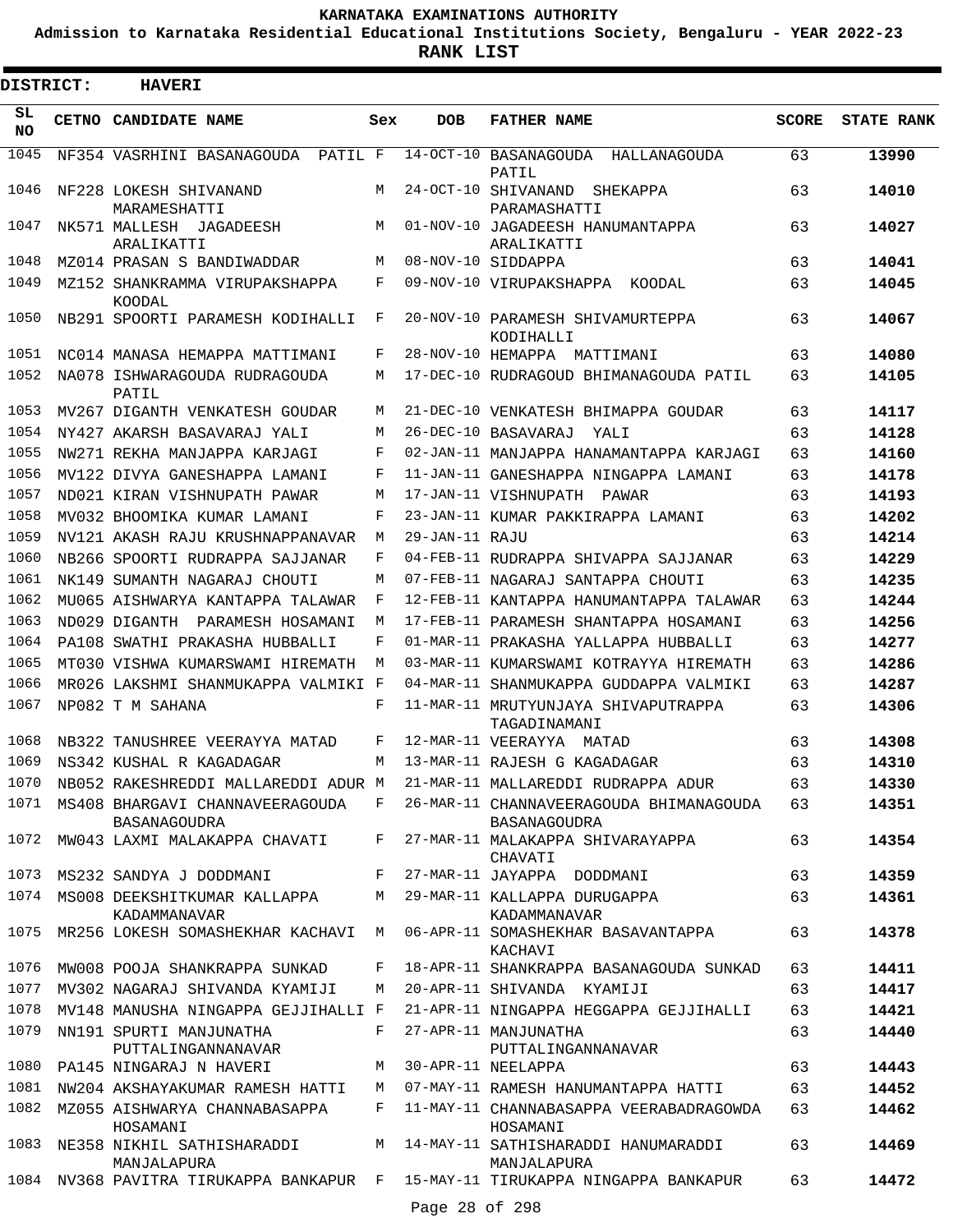**Admission to Karnataka Residential Educational Institutions Society, Bengaluru - YEAR 2022-23**

ı

| <b>DISTRICT:</b> | <b>HAVERI</b>                                                     |         |                   |                                                                 |              |                   |
|------------------|-------------------------------------------------------------------|---------|-------------------|-----------------------------------------------------------------|--------------|-------------------|
| SL<br>NO.        | CETNO CANDIDATE NAME                                              | Sex     | <b>DOB</b>        | <b>FATHER NAME</b>                                              | <b>SCORE</b> | <b>STATE RANK</b> |
| 1085             | NK301 CHANDANA CHANDRAGOUDA<br><b>SHANTAGOUDRA</b>                | F       |                   | 30-MAY-11 CHANDRAGOUDA BASANAGOUDA<br>SHANTAGOUDRA              | 63           | 14518             |
| 1086             | NX155 SAIYADALI CHANDUSAB NADAF                                   | M       |                   | 31-MAY-11 CHANDUSAB HUSENSAB NADAF                              | 63           | 14524             |
| 1087             | PA096 VIRUPAKSHGOUDA S PATIL                                      | М       |                   | 03-JUN-11 SHANKRAGOUDA R PATIL                                  | 63           | 14539             |
| 1088             | NK363 HARSHITA GIRISH VADENAPUR                                   | F       |                   | 05-JUN-11 GIRISH HANUMANTAPPA VADENAPUR                         | 63           | 14545             |
| 1089             | NV057 HARESH SATEESH TALAWAR                                      | М       |                   | 06-JUN-11 SATEESH SHANKRAPPA TALAWAR                            | 63           | 14549             |
| 1090             | NR157 DIVYA IRAPPA POOJAR                                         | F       |                   | 11-JUN-11 IRAPPA VEERABHADRAPPA POOJAR                          | 63           | 14567             |
| 1091             | MR170 PRAJWAL<br>BASAVARAJ KAKOL                                  | M       |                   | 11-JUN-11 BASAVARAJ                                             | 63           | 14569             |
| 1092<br>1093     | MW126 NEELAMBIKA FAKKIRESH<br>KOUDAKI<br>NZ383 GANGAMMA BASAVARAJ | F<br>F  |                   | 14-JUN-11 FAKKIRESH KOUDAKI<br>17-JUN-11 BASAVARAJ HALEPPANAVAR | 63<br>63     | 14573<br>14584    |
|                  | HALEPPANAVAR                                                      |         |                   |                                                                 |              |                   |
| 1094             | NL113 PALAVI MALLESHAPPA ASUNDI                                   | F       |                   | 21-JUN-11 MALLESHAPPA ASUNDI                                    | 63           | 14598             |
| 1095             | NJ273 NANDINI RAJAPPA GONDI                                       | F       |                   | 23-JUN-11 RAJAPPA RAMAPPA GONDI                                 | 63           | 14606             |
| 1096             | NO393 VANDANA CHANDRAPPA KARIGAR                                  | F       |                   | 28-JUN-11 CHANDRAPPA HANUMANTAPPA<br>KARIGAR                    | 63           | 14622             |
| 1097             | NV116 MEGHA FAKKIRESH<br>HONNAKKANAVAR                            | F       |                   | 05-JUL-11 FAKKIRESH HONNAKKANAVAR                               | 63           | 14642             |
| 1098             | MV093 PAVANKUMAR SUBHAS MUDUR                                     | М       |                   | 07-JUL-11 SUBHAS DODDAPPA MUDUR                                 | 63           | 14648             |
| 1099             | NA169 PRUTHVI SIDDALINGAPPA<br>MARIREVANNANAVAR                   | М       |                   | 07-JUL-11 SIDDALINGAPPA RUDRAPPA<br>MARIREVANNANAVAR            | 63           | 14649             |
| 1100             | NH133 TANU LAMANI                                                 | F       | 10-JUL-11 NAGAPPA |                                                                 | 63           | 14656             |
| 1101             | MR267 SHAMBHU GADIGAPPA CHIKRERI                                  | M       |                   | 12-JUL-11 GADIGAPPA CHIKRERI                                    | 63           | 14663             |
| 1102             | MV006 ANUPA RAVINDRA<br>CHALLAKKANAVAR                            | M       |                   | 14-JUL-11 RAVINDRA GUTTEPPA<br>CHALLAKKANAVAR                   | 63           | 14668             |
| 1103             | NN128 PRAJWAL M N                                                 | М       |                   | 21-JUL-11 MANJUNATH KALAVIRAPPA<br>NIRUMBALI                    | 63           | 14688             |
| 1104             | PA225 DHAVAN HIRAGAPPANAVAR                                       | M       |                   | 22-JUL-11 PARAMESHAPPA HIRAGAPPANAVAR                           | 63           | 14692             |
| 1105             | NO327 UMA NAGARAJA KANNAPPALAVAR                                  | F       |                   | 22-JUL-11 NAGARAJA MARASIDDAPPA<br>KANNAPPALAVAR                | 63           | 14695             |
| 1106             | MR114 HARSHIT GUDDAPPA NAGANOOR                                   | М       |                   | 30-JUL-11 GUDDAPPA SHAMBAPPA NAGANOOR                           | 63           | 14715             |
| 1107             | NH373 NAVEEN KOTEPPA DURAGAD                                      | М       |                   | 30-JUL-11 KOTEPPA MALLAPPA DURAGAD                              | 63           | 14717             |
| 1108             | NO190 PRASAD PRASHANT BARATAKKE                                   | M       |                   | 04-AUG-11 PRASHANT                                              | 63           | 14731             |
| 1109<br>1110     | NV325 KRISHNAKANT KUMAR BHAJANTRI M                               |         |                   | 09-AUG-11 KUMAR RAMANNA BHAJANTRI                               | 63           | 14741             |
|                  | NT127 MITHUN SHASHIDHAR MEDLERI                                   | M       |                   | 10-AUG-11 SHASHIDHAR B MEDLERI                                  | 63           | 14747             |
| 1112             | 1111 MV186 GOUTAM VINAYAK BALLARI<br>MR097 ESHWARI V KENDADAMATH  | M<br>F  |                   | 13-AUG-11 VINAYAK BALLARI<br>16-AUG-11 VISHWANTH NEELAKANTAYYA  | 63<br>63     | 14754<br>14761    |
| 1113             | MT168 SHASHIDHAR BUDDIVANTHA<br>HANJAGI                           | М       |                   | KENDADAMATH<br>17-AUG-11 BUDDIVANTHA KESHAPPA HANJAGI           | 63           | 14766             |
|                  | 1114 NH331 CHAITRA BEERAPPA MAJI                                  | F       |                   | 24-AUG-11 BEERAPPA KARIYAPPA MAJI                               | 63           | 14781             |
| 1115             | NS221 SHRUSHTI UMESH SAWAKAR                                      | F       |                   | 08-SEP-11 UMESH PANDAPPA SAWAKAR                                | 63           | 14806             |
| 1116             | MY109 SANJAY GANAPATI<br>AGASANAHALLI                             |         |                   | M 15-SEP-11 GANAPATI MALLAPPA<br>AGASANAHALLI                   | 63           | 14823             |
| 1117             | MS482 MANOJ SHIVAPPA LAMANI                                       | M       |                   | 25-SEP-11 SHIVAPPA                                              | 63           | 14841             |
| 1118             | NE267 YASHVANTH ANANDAPPA SANADI M                                |         |                   | 02-OCT-11 ANANDAPPA SHEKAPPA SANADI                             | 63           | 14856             |
| 1119             | MZ136 MOHAN VEERABHADRAPPA<br>HARIJAN                             | M       |                   | 16-OCT-11 VEERABHADRAPPA HARIJAN                                | 63           | 14880             |
| 1120             | NX233 SANKET NAGARAJ GONI                                         | M       |                   | 21-OCT-11 NAGARAJ GONI                                          | 63           | 14890             |
| 1121             | NS237 TEJASHWINI MALLAPPA MALAGI F                                |         |                   | 28-OCT-11 MALLAPPA SANGAPPA MALAGI                              | 63           | 14900             |
|                  | 1122 NM171 TRIVENI MALLIKARJUN BADGER F                           |         |                   | 28-OCT-11 MALLIKARJUN MOUNESHAPPA<br><b>BADGER</b>              | 63           | 14901             |
| 1123             | NB228 NIKHITHA VISHWANATH<br>SHIRIHALLI                           | $F$ and |                   | 04-NOV-11 VISHWANATH BHARAMAPPA<br>SHIRIHALLI                   | 63           | 14911             |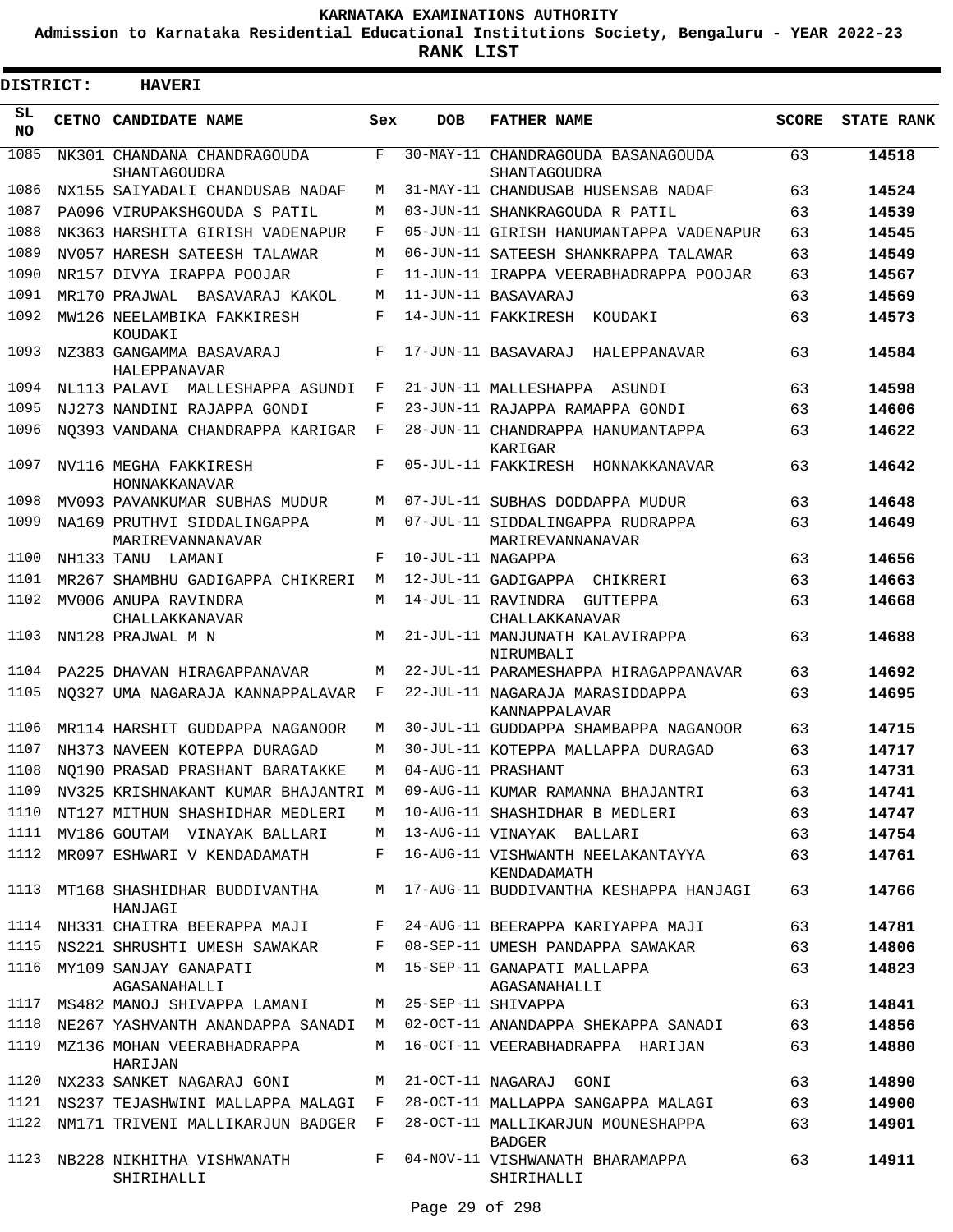**Admission to Karnataka Residential Educational Institutions Society, Bengaluru - YEAR 2022-23**

| DISTRICT:  | <b>HAVERI</b>                                    |              |                  |                                                                                      |              |                   |
|------------|--------------------------------------------------|--------------|------------------|--------------------------------------------------------------------------------------|--------------|-------------------|
| SL.<br>NO. | CETNO CANDIDATE NAME                             | Sex          | <b>DOB</b>       | <b>FATHER NAME</b>                                                                   | <b>SCORE</b> | <b>STATE RANK</b> |
| 1124       | NE292 ISHWAR SOMESH LAMANI                       | М            |                  | 19-NOV-11 SOMESH PANCHAPPA LAMANI                                                    | 63           | 14929             |
| 1125       | MX179 SHRINIVAS MANJUNATH<br>MANAKATTI           | М            |                  | 30-NOV-11 MANJUNATH MANAKATTI                                                        | 63           | 14947             |
| 1126       | NO102 THARUNA PUTTAPPA MADIVALAR                 | M            |                  | 05-DEC-11 PUTTAPPA                                                                   | 63           | 14954             |
| 1127       | MV184 AKSHATA RAVI AKKIVALLI                     | F            |                  | 18-DEC-11 RAVI DURAGAPPA AKKIVALLI                                                   | 63           | 14964             |
| 1128       | NS318 RAKSHA MARUTI AMASI                        | F            | 21-DEC-11 MARUTI |                                                                                      | 63           | 14969             |
| 1129       | NX244 PRAJVALAGOUDA<br>MANJUNATHGOUDA PATIL      | M            |                  | 10-FEB-12 MANJUNATHGOUDA VIRUPAKSHGOUDA<br>PATIL                                     | 63           | 15000             |
| 1130       | MV287 SAHANA SURESH HALEBANKAPUR                 | F            |                  | 13-DEC-09 SURESH PARASAPPA HALEBANKAPUR                                              | 62           | 15032             |
| 1131       | NW030 AKKAMMA HONKERAPPA GADDI                   | F            |                  | 03-MAR-10 HONKERAPPA GADDI                                                           | 62           | 15045             |
| 1132       | MV147 MANIKANTHA KRISHNAPPA<br>KIRAWADI          | М            |                  | 07-JUL-10 KRISHNAPPA MALLAPPA KIRAWADI                                               | 62           | 15085             |
| 1133       | MR262 LOHITHKUMAR DURUGAPPA KAKOL M              |              |                  | 30-AUG-10 DURUGAPPA KAKOL                                                            | 62           | 15131             |
| 1134       | NF365 VIDYA GUDDAPPA<br>SHIDLANNANAVAR           | F            |                  | 15-SEP-10 GUDDAPPA BHIMAPPA<br>SHIDLANNANAVAR                                        | 62           | 15146             |
| 1135       | MT186 ARAVINDA MANJAPPA GUREMATTI M              |              |                  | 09-OCT-10 MANJAPPA SANGAPPA GUREMATTI                                                | 62           | 15185             |
| 1136       | MY043 YOGESH PRAKASH VALIKAR                     | М            |                  | 14-OCT-10 PRAKASH LAKSHMAN VALIKAR                                                   | 62           | 15194             |
| 1137       | MS426 RAKESH RAMESH HALAMMANAVAR                 | М            |                  | 30-OCT-10 RAMESH HALAMMANAVAR                                                        | 62           | 15223             |
| 1138       | NE265 POOJA S ARALIKATTI                         | F            |                  | 09-NOV-10 SIDDAPPA                                                                   | 62           | 15246             |
| 1139       | MW125 SAVANTRAVVA RAMESH<br>TUMMANNANAVAR        | F            | 12-NOV-10 RAMESH |                                                                                      | 62           | 15256             |
| 1140       | NU172 MEGHANA VINAYAKUMAR SHEPUR                 | $\mathbf{F}$ |                  | 28-NOV-10 VINAYKUMAR KRISHNAMURTHY<br><b>SHEPOOR</b>                                 | 62           | 15289             |
| 1141       | NW337 NIKITA JAGADEESH<br>DEVAGAPPANAVAR         | F            |                  | 04-DEC-10 JAGADEESH HANUMANTAPPA<br>DEVAGAPPANAVAR                                   | 62           | 15299             |
| 1142       | NR105 VISHALASHANKAR MALLESH<br>MALAGI           | M            |                  | 05-DEC-10 MALLESH NEELAPPA MALAGI                                                    | 62           | 15305             |
| 1143       | NE080 SWAPNA<br>BASAVARAJ RUDAGI                 | F            |                  | 08-DEC-10 BASAVARAJ H RUDAGI                                                         | 62           | 15314             |
| 1144       | NZ351 VANITA MALLESHAPPA MATTUR F                |              |                  | 08-DEC-10 MALLESHAPPA<br>MATTUR                                                      | 62           | 15315             |
| 1145       | NY072 FIJA ANJUM DIWANSAB<br><b>BUKETGAR</b>     | F            |                  | 12-DEC-10 DIWANSAB HUSENSAB BUKETGAR                                                 | 62           | 15330             |
| 1146       | NX157 YASHODA DEVENDRAPPA HADAPAD F              |              |                  | 22-DEC-10 DEVENDRAPPA                                                                | 62           | 15352             |
| 1147       | NH170 VINUTA GIRJI                               | F            |                  | 23-DEC-10 ASHOK GIRJI                                                                | 62           | 15354             |
|            |                                                  |              |                  | 1148 NS186 DILEEP NAGAPPA KUDURIHALA M 27-DEC-10 NAGAPPA KUDURIHALA                  | 62           | 15360             |
|            | SHABANNAVAR                                      |              |                  | 1149 NZ037 RAXITA MALLESHAPPA F 05-JAN-11 MALLESHAPPA SHABANNAVAR                    | 62           | 15392             |
|            | HIREGOUDRA                                       |              |                  | 1150 NT195 SANGEETA HONNAPPA F 09-JAN-11 HONNAPPA DEVENDRAPPA<br>HIREGOUDRA          | 62           | 15399             |
|            |                                                  |              |                  | 1151 NW372 SUDHA NAGAPPA KOPPAD F 09-JAN-11 NAGAPPA KOPPAD                           | 62 6         | 15400             |
|            |                                                  |              |                  | 1152 NT210 CHANDANA M MALLANAGOUDRA F 11-JAN-11 MRUTHUNJAYAGOUDA B<br>MALLANAGOUDRA  | 62           | 15408             |
|            | 1153 MS434 SHRUSHTI FAKKIRESH<br>KALLIMANI       |              |                  | F 13-JAN-11 FAKKIRESH MANJAPPA KALLIMANI                                             | 62           | 15413             |
|            | 1154 NK562 DHANALAKSHMI RAMESH F<br>HANCHINAMANI |              |                  | 21-JAN-11 RAMESH HANCHINAMANI                                                        | 62           | 15432             |
|            | HORAKERI                                         |              |                  | 1155 NT011 POORNIMA SOMANAGOUDA F 26-JAN-11 SOMANAGOUDA HORAKERI                     | 62           | 15445             |
|            |                                                  |              |                  | 1156 MV286 NANDITA RAGAVENDRA TALAVAR F 29-JAN-11 RAGAVENDRA HANUMANTAPPA<br>TALAVAR | 62           | 15453             |
|            | 1157 MZ139 CHANDRASHEKAR RUDRAYYA<br>HIREMATH    |              |                  | M 14-FEB-11 RUDRAYYA HIREMATH                                                        | 62           | 15484             |
| 1158       | KARIYANNANAVAR                                   |              |                  | NK454 NAVEEN PRAKASH MARAM MARAM 20-FEB-11 PRAKASH HANUMANTAPPA<br>KARIYANNANAVAR    | 62           | 15496             |
|            |                                                  |              |                  | 1159 MX031 ARPITA SOMAPPA LAMANI F 02-MAR-11 SOMAPPA DEVALAPPA LAMANI                | 62 6         | 15526             |
|            | 1160 NZ138 AMRUTA NAGARAJ S F 05-MAR-11 NAGARAJ  |              |                  |                                                                                      | 62           | 15532             |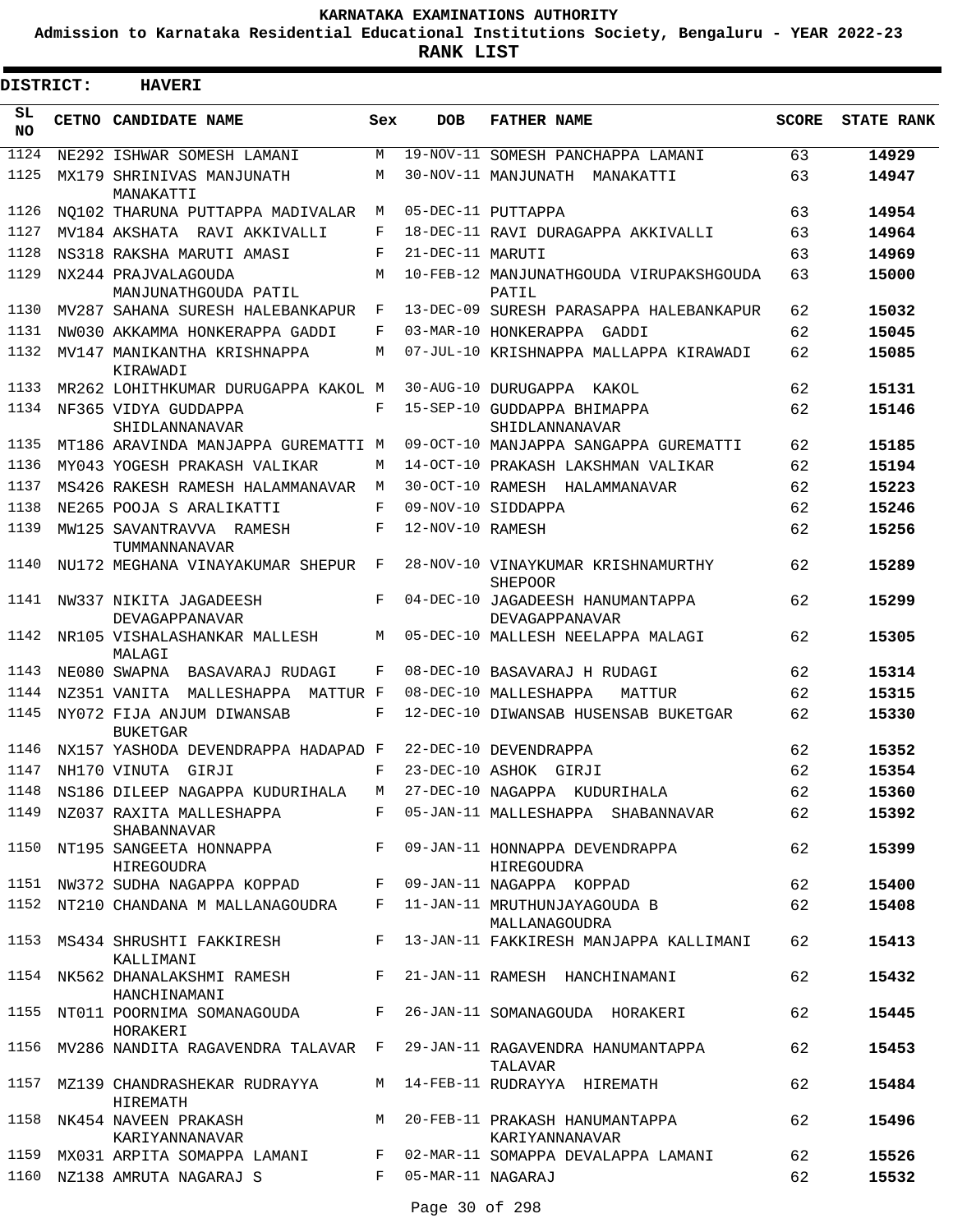**Admission to Karnataka Residential Educational Institutions Society, Bengaluru - YEAR 2022-23**

ı

| <b>DISTRICT:</b> | <b>HAVERI</b>                                             |     |            |                                                        |              |                   |
|------------------|-----------------------------------------------------------|-----|------------|--------------------------------------------------------|--------------|-------------------|
| SL<br><b>NO</b>  | CETNO CANDIDATE NAME                                      | Sex | <b>DOB</b> | <b>FATHER NAME</b>                                     | <b>SCORE</b> | <b>STATE RANK</b> |
| 1161             | NL209 SINDHU MANJAPPA BANGER                              | F   |            | 06-MAR-11 MANJAPPA FAKKIRAPPA BANGER                   | 62           | 15542             |
| 1162             | NT048 CHINMAYI KOTRAYYA<br>SHIVAPUJIMATHA                 | F   |            | 07-MAR-11 KOTRAYYA SHIVAPUJIMATHA                      | 62           | 15546             |
| 1163             | NW349 SHIVAKUMAR BASAVARAJ GOULER M                       |     |            | 07-MAR-11 BASAVARAJ PARAMESHWARAPPA<br>GOULER          | 62           | 15548             |
| 1164             | NZ246 PRUTHVI GURUPADAPPA<br>KATTIMANI                    | F   |            | 08-MAR-11 GURUPADAPPA SHIVANAND<br>KATTIMANI           | 62           | 15554             |
| 1165             | NK247 SADHIQ LALASHASAB DODDMANI                          | M   |            | 09-MAR-11 LALASHASAB MOULASAB DODDMANI                 | 62           | 15567             |
| 1166             | MZ028 APOORVA DEVARAJ BELLIKOPPA                          | F   |            | 12-MAR-11 DEVARAJ BEEMAPPA BELLIKOPPA                  | 62           | 15574             |
| 1167             | NY386 AISHWARYA MANJUNATH<br><b>BELAVALKOPPA</b>          | F   |            | 21-MAR-11 MANJUNATH NINGAPPA<br><b>BELAVALKOPPA</b>    | 62           | 15604             |
| 1168             | NK191 DEEKSHA RAVIKUMAR NAYAK                             | F   |            | 02-APR-11 RAVIKUMAR FAKKIRAPPA NAYAK                   | 62           | 15653             |
| 1169             | NY301 PRAMOD PRABHU KATTIMANI                             | M   |            | 02-APR-11 PRABHU BHIMAPPA KATTIMANI                    | 62           | 15654             |
| 1170             | NS167 PRATIBHA RAMAPPA<br>NURANDAPPANAVARA                | F   |            | 02-APR-11 RAMAPPA LAXMAPPA<br>NURANDAPPANAVARA         | 62           | 15655             |
| 1171             | NA006 AKASH KENCHAPPA KODIHALLI                           | M   |            | 07-APR-11 KENCHAPPA YALLAPPA KODIHALLI                 | 62           | 15670             |
| 1172             | NK350 SRUSHTI SIDDANAGOUDA<br>SORATUR                     | F   |            | 07-APR-11 SIDDANAGOUDA SHANKARGOUDA<br>SORATUR         | 62           | 15675             |
| 1173             | NL108 VAISHNAVI MANOHAR HAKLAR                            | F   |            | 07-APR-11 MANOHAR HAKLAR                               | 62           | 15676             |
| 1174             | MT108 MANU RAMESHA HOSALLI                                | М   |            | 24-APR-11 RAMESHA GUDDAPPA HOSALLI                     | 62           | 15731             |
| 1175             | NU183 KHUSHAL MANJAPPA KUNCHUR                            | M   |            | 25-APR-11 MANJAPPA BHARAMAPPA KUNCHUR                  | 62           | 15736             |
| 1176             | NY188 GANESH NAGAPPA GOBBI                                | М   |            | 26-APR-11 NAGAPPA SHANKRAPPA GOBBI                     | 62           | 15738             |
| 1177             | NZ449 VIHAN SHIVANAND THONDUR                             | M   |            | 05-MAY-11 SHIVANAND<br>THONDUR                         | 62           | 15763             |
| 1178             | NO155 RANJITA GANESHAPPA<br>CHAKRASALI                    | F   |            | 13-MAY-11 GANESHAPPA N CHAKRASALI                      | 62           | 15787             |
| 1179             | MR225 SHIVAMURTEYYA<br>VEERUPAKSHAYYA PURANIKAMATH        | М   |            | 18-MAY-11 VEERUPAKSHAYYA SHIVAMURTEYYA<br>PURANIKAMATH | 62           | 15802             |
| 1180             | MS332 DEEPAK CHANABASAPPA HALLI                           | М   |            | 28-MAY-11 CHANABASAPPA VEERAPPA HALLI                  | 62           | 15828             |
| 1181             | NH234 NEELAMATI NAGAPPA<br>AMARAPPANAVAR                  | F   |            | 30-MAY-11 NAGAPPA GADIGEPPA<br>AMARAPPANAVAR           | 62           | 15833             |
| 1182             | NF437 AKSHAYKUMAR PRAKASH<br>BYAGADI                      | М   |            | 31-MAY-11 PRAKASH LACHAPPA BYAGADI                     | 62           | 15838             |
| 1183             | MX003 SARASWATI NAGENDRAPPA<br>DODDASUNAGAR               | F   |            | 31-MAY-11 NAGENDRAPPA BARAMALINGAPPA<br>DODDASUNAGAR   | 62           | 15840             |
| 1184             | NE359 VAISHNAVI VENKARADDI<br>SASVIHALLI                  | F   |            | 03-JUN-11 VENKARADDI TIMMARADDI<br>SASVIHALLI          | 62           | 15855             |
| 1185             | NF250 SIDDALINGESH SHASHIDHAR<br>SHIGIHALLI               | M   |            | 05-JUN-11 SHASHIDHAR S SHIGIHALLI                      | 62           | 15864             |
| 1186             | MY119 PRADEEP MARUTI KURTAKOTI                            | М   |            | 10-JUN-11 MARUTI MALLAPPA KURTAKOTI                    | 62           | 15887             |
| 1187             | NY077 ANIL NINGAPPA SHIVALLI                              | М   |            | 14-JUN-11 NINGAPPA HANAMANTAPPA<br>SHIVALLI            | 62           | 15897             |
| 1188             | NH025 JAYALAKSHMI SHIVAPPA<br>DESALLI                     | F   |            | 18-JUN-11 SHIVAPPA IRAPPA DESALLI                      | 62           | 15904             |
| 1189             | NY339 PREETHAM MALLAPPA                                   | M   |            | 21-JUN-11 MALLAPPA TEGGINAMANI                         | 62           | 15920             |
| 1190             | TEGGINAMANI<br>MT073 CHANDRADHARA GANGADHARAYYA<br>MATHAD | M   |            | 25-JUN-11 GANGADHARAYYA PARAMESHWARAYYA<br>MATHAD      | 62           | 15934             |
| 1191             | NX187 AKASH YALLAPPA UNDALLI                              | M   |            | 26-JUN-11 YALLAPPA UNDALLI                             | 62           | 15937             |
| 1192             | NZ010 CHANDANA GURUNATH<br><b>DAREPPANAVAR</b>            | F   |            | 27-JUN-11 GURUNATH DAREPPANAVAR                        | 62           | 15942             |
| 1193             | NS092 VAISHNAVI HEMAPPA SARTHI                            | F   |            | 27-JUN-11 HEMAPPA SARTHI                               | 62           | 15945             |
|                  | 1194 NZ193 PRATIKSHA SUNEEL AREGOPPA                      | F   |            | 28-JUN-11 SUNEEL AREGOPPA                              | 62           | 15947             |
| 1195             | NK054 HARSHA RAMESH SHIRGAMBI                             | М   |            | 02-JUL-11 RAMESH BASANAGOUDA SHIRGAMBI                 | 62           | 15966             |
| 1196             | NB278 HEMA BASALINGAPPA KORAKOORI F                       |     |            | 09-JUL-11 BASALINGAPPA PHAKKIRAPPA<br>KORAKOORI        | 62           | 15995             |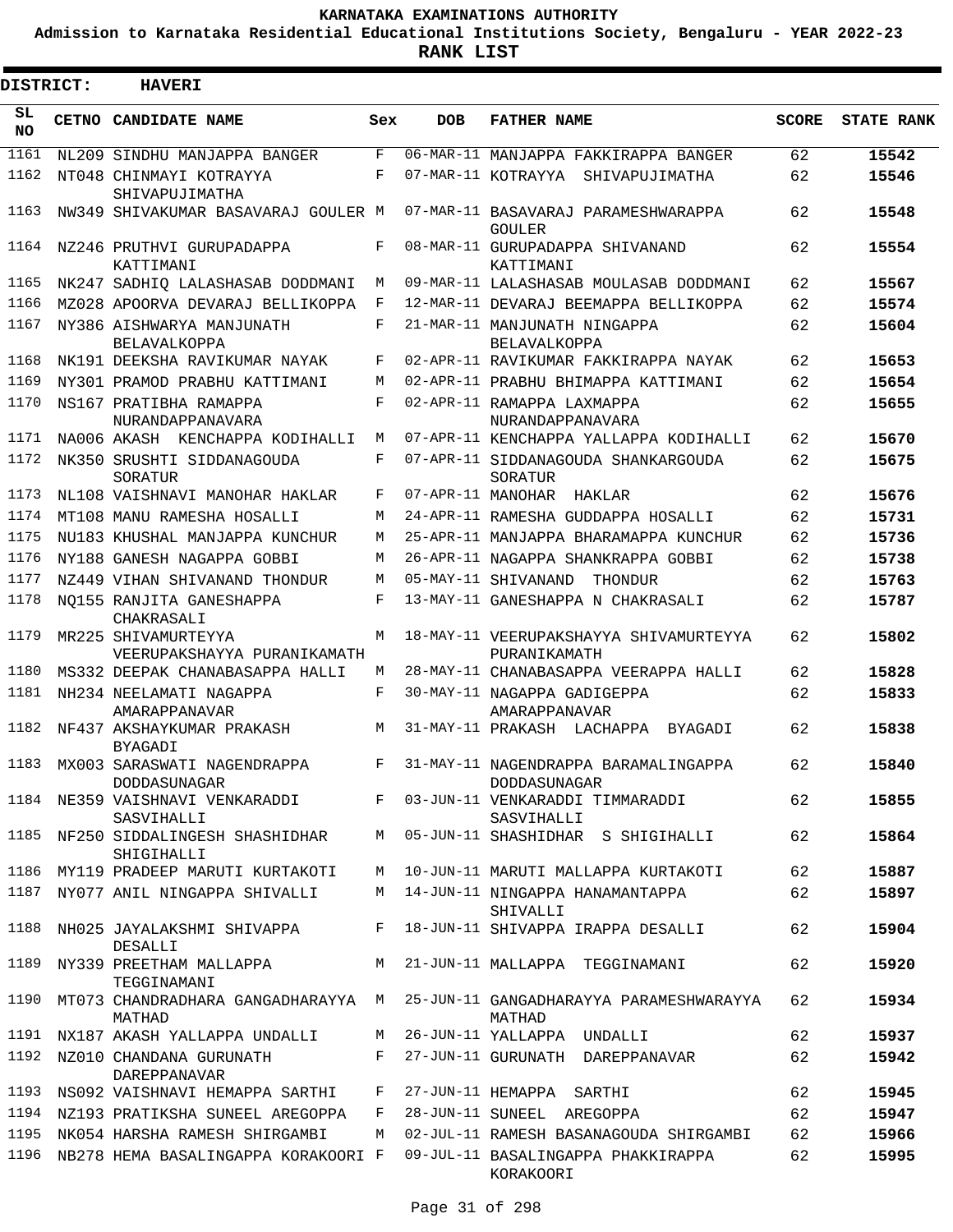**Admission to Karnataka Residential Educational Institutions Society, Bengaluru - YEAR 2022-23**

| <b>DISTRICT:</b> | <b>HAVERI</b>                                                      |     |                  |                                                                                      |              |                   |
|------------------|--------------------------------------------------------------------|-----|------------------|--------------------------------------------------------------------------------------|--------------|-------------------|
| SL.<br><b>NO</b> | CETNO CANDIDATE NAME                                               | Sex | <b>DOB</b>       | <b>FATHER NAME</b>                                                                   | <b>SCORE</b> | <b>STATE RANK</b> |
| 1197             | NR084 NIRMALA MALLAPPA LAMANI                                      | F   |                  | 11-JUL-11 MALLAPPA SENKARAPPA LAMANI                                                 | 62           | 16003             |
| 1198             | NO338 VIDYA RAVI KOLAKARA                                          | F   |                  | 25-JUL-11 RAVI REVANAPPA KOLAKARA                                                    | 62           | 16050             |
| 1199             | MY250 VINUTA BASANAGOUDA PATIL                                     | F   |                  | 28-JUL-11 BASANAGOUDA AJJANAGOUDRA<br>PATIL                                          | 62           | 16065             |
| 1200             | NR354 PRATHAM<br>M                                                 | М   |                  | 29-JUL-11 MANJAPPA B N                                                               | 62           | 16068             |
| 1201             | NC045 LAKSHMI RAVIGOUDA PATIL                                      | F   |                  | 03-AUG-11 RAVIGOUDA CHANNAVIRAGOUDA<br>PATIL                                         | 62           | 16080             |
| 1202             | NL120 HARSHA ARAVIND KOTAGIMANI                                    | M   |                  | 07-AUG-11 ARAVIND N KOTAGIMANI                                                       | 62           | 16089             |
| 1203             | PA157 VARUN SATISH SAVANUR                                         | М   |                  | 10-AUG-11 SATISH SAVANUR                                                             | 62           | 16103             |
| 1204             | NZ165 DILIP SHAMBHULINGAPPA<br>DODDAMANI                           | М   |                  | 27-AUG-11 SHAMBHULINGAPPA                                                            | 62           | 16137             |
| 1205             | NZ068 SAMEER MUKTUMSAB MAKANADAR                                   | М   |                  | 27-AUG-11 MUKTUMSAB SAIDUSAB MAKANADAR                                               | 62           | 16138             |
| 1206             | NF317 BHUVANESH KUMAR SHIVASHIMPI M                                |     |                  | 07-SEP-11 KUMAR SHIVAPPA SHIVASHIMPI                                                 | 62           | 16161             |
| 1207             | NL302 DEEKSHITA SHANMUKHAPPA<br>KAGINALLI                          | F   |                  | 12-SEP-11 SHANMUKHAPPA KAGINALLI                                                     | 62           | 16168             |
| 1208             | NK001 SRHUSTI JAGADISHA KADEMANI                                   | F   |                  | 13-SEP-11 JAGADISHA JAYAPPA KADEMANI                                                 | 62           | 16173             |
| 1209             | NA098 KAVYANJALI<br>CHANNABASANAGAUDA PATIL                        | F   |                  | 21-SEP-11 CHANNABASANAGAUDA                                                          | 62           | 16188             |
| 1210             | NU215 VAISHNAVI BASAVANGOUDA<br>PATIL                              | F   |                  | 16-OCT-11 BASAVANGOUDA HALANGOUDA PATIL                                              | 62           | 16241             |
| 1211             | NB014 VISHWANATH GADIGEPPA ANGADI M                                |     |                  | 20-OCT-11 GADIGEPPA ANGDI                                                            | 62           | 16249             |
| 1212             | NH192 FAKKIRESH SATESH SAVADATTI                                   | М   |                  | 21-OCT-11 SATESH VEERAPPA SAVADATTI                                                  | 62           | 16251             |
| 1213             | NF448 SANKET MOHAN EKABOTE                                         | М   | 28-NOV-11 MOHAN  |                                                                                      | 62           | 16305             |
| 1214             | NC099 RAKSHA RAMESH MADIVALAR                                      | F   |                  | 10-DEC-11 RAMESH MADIVALAR                                                           | 62           | 16321             |
| 1215             | NF287 PUNEETH MALLESH BARKI                                        | М   |                  | 18-DEC-11 MALLESH HANUMANTAPPA BARKI                                                 | 62           | 16334             |
| 1216             | NM023 SINCHANA PK                                                  | F   |                  | 23-DEC-11 PARAMESHWARAPPA                                                            | 62           | 16340             |
| 1217             | MS306 BASANAGOUDA SIDRAMAGOUDA<br>SANNAGOUDRA                      | М   |                  | 03-MAR-12 SIDRAMAGOUDA SANNAGOUDRA                                                   | 62           | 16366             |
| 1218             | MU210 SHIVARAJ HANUMANTHPPA<br>KADLIKOPPA                          | M   |                  | 04-MAR-12 HANUMANTHPPA                                                               | 62           | 16367             |
| 1219             | NS281 PRAGATI SURESH HAVALADAR                                     | F   | 10-MAR-12 SURESH |                                                                                      | 62           | 16370             |
| 1220             | PA039 SOURAB SURESH BISANALLI                                      | M   |                  | 22-JUN-12 SURESH BISANALLI                                                           | 62           | 16385             |
|                  |                                                                    |     |                  | 1221 NF093 MUTTURAJ RAMESH M 09-MAY-10 RAMESH YALLAPPA                               | 61           | 16441             |
|                  | HOSAGOUDRA                                                         |     |                  |                                                                                      |              | 16456             |
|                  |                                                                    |     |                  | 1223 NJ256 PAYAJSAB MOULASAB NADAF M 29-JUN-10 MOULASAB TIPPUSAB NADAF               | 61 — 10      | 16464             |
|                  | CHINNANNANAVAR                                                     |     |                  | 1224 NR345 GODHAVARI BHEEMAPPA F 01-JUL-10 BHEEMAPPA CHINNANNANAVAR                  | 61 — 10      | 16465             |
|                  |                                                                    |     |                  | 1225 NE162 FAKKIRESH SURESH BELAVATTI M 17-JUL-10 SURESH CHANNAPPA BELAVATTI         | 61 — 10      | 16482             |
|                  | 1226 NF121 NETRA PRAKASHA<br>BALANNANAVARA                         |     |                  | F 18-JUL-10 PRAKASHA BALANNANAVAR                                                    | 61 — 10      | 16486             |
|                  |                                                                    |     |                  | 1227 NV472 NETRAWATI RAMESH HARIJAN F 21-JUL-10 RAMESH DURGAPPA HARIJAN              | 61 — 10      | 16487             |
|                  |                                                                    |     |                  | 1228 NA168 KOMAL SATESH DASAPPANAVAR F 27-JUL-10 SATESH HANUMANTAPPA<br>DASAPPANAVAR | 61 — 10      | 16490             |
|                  | 1229 MS555 MANU MANTHESH MUCHCHATTI                                |     |                  | M 09-AUG-10 MANTHESH MARADIBASAPPA<br>MUSHSHATTI                                     | 61           | 16503             |
|                  | HAROMUCHADI                                                        |     |                  | 1230 NL327 TANUSHREE KARABASAPPA F 16-AUG-10 KARABASAPPA HAROMUCHADI                 | 61           | 16516             |
|                  |                                                                    |     |                  | 1231 NG200 SPOORTI LAKSHMAN HOSURU F 23-AUG-10 LAKSHMAN HOSURU                       | 61 — 10      | 16527             |
|                  | 1232 MS068 MUBARAK SHABBIRAHMAD M 01-SEP-10 SHABBIRSAB<br>HALAGERI |     |                  |                                                                                      | 61           | 16533             |
|                  |                                                                    |     |                  | 1233 NK476 MUKHESH MAKANUR M 07-SEP-10 SHIVASHANKAR CHANDARSHEKHAR<br>MAKANUR        | 61 — 10      | 16537             |
|                  |                                                                    |     | Page 32 of 298   | 1234 NV081 SAHANA DEVENDRAPPA AMARAPUR F 08-SEP-10 DEVENDRAPPA AMARAPUR              | 61 — 10      | 16539             |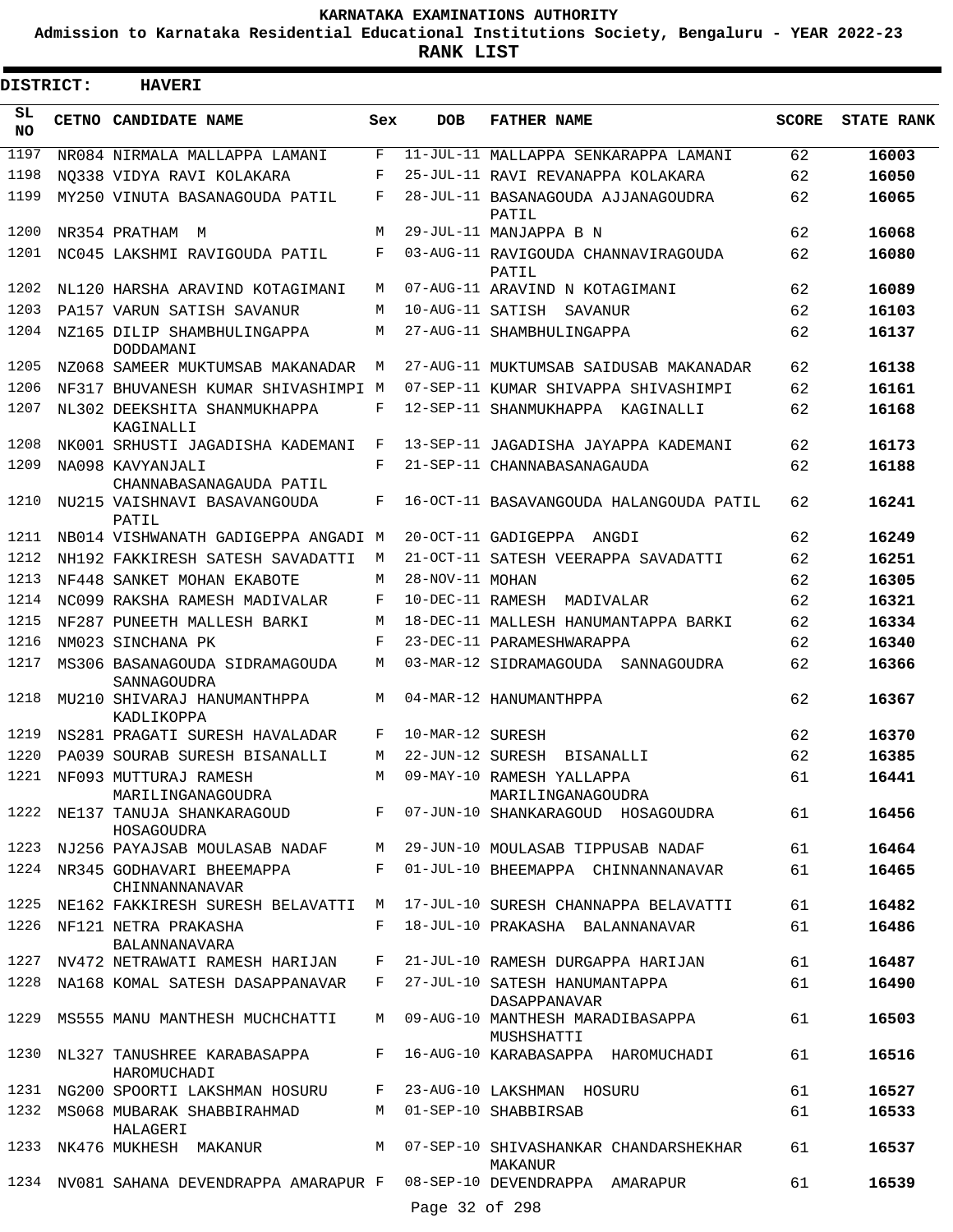**Admission to Karnataka Residential Educational Institutions Society, Bengaluru - YEAR 2022-23**

**RANK LIST**

ı

| DISTRICT:       | <b>HAVERI</b>                                                      |              |                   |                                                            |       |                   |  |  |  |  |  |
|-----------------|--------------------------------------------------------------------|--------------|-------------------|------------------------------------------------------------|-------|-------------------|--|--|--|--|--|
| SL<br><b>NO</b> | CETNO CANDIDATE NAME                                               | Sex          | <b>DOB</b>        | <b>FATHER NAME</b>                                         | SCORE | <b>STATE RANK</b> |  |  |  |  |  |
| 1235            | MY017 YOGISHWAR SHAMBANNA<br>TAVARGERI                             | M            |                   | 15-SEP-10 SHAMBANNA TAVARGERI                              | 61    | 16547             |  |  |  |  |  |
| 1236            | NF335 MAMATA M DODDAMANI                                           | F            | 16-SEP-10 MARUTI  |                                                            | 61    | 16548             |  |  |  |  |  |
| 1237            | MY162 SUMAYA MOULALI KAJJARI                                       | F            | 17-SEP-10 MOULALI | KAJJARI                                                    | 61    | 16550             |  |  |  |  |  |
| 1238            | MW167 PRAPHULLA PRABHU ALADAKATTI F                                |              | 20-SEP-10 PRABHU  | ALADAKATTI                                                 | 61    | 16553             |  |  |  |  |  |
| 1239            | NE238 LOKESH GANAPATI<br><b>GUNDAJJANAVAR</b>                      | M            |                   | 27-SEP-10 GANAPATI BASAPPA<br>GUNDAJJANAVAR                | 61    | 16566             |  |  |  |  |  |
| 1240            | MX054 RAKSHA GUTTEPPA HARIJAN                                      | F            |                   | 17-OCT-10 GUTTEPPA SIDDAPPA HARIJAN                        | 61    | 16604             |  |  |  |  |  |
| 1241            | ND122 VIDYA SHIVANANDA BANAKAR                                     | F            |                   | 22-OCT-10 SHIVANANDA MALLAPPA BANAKAR                      | 61    | 16616             |  |  |  |  |  |
| 1242            | MR185 NIRANJAN SIDDAPPA BENNI                                      | M            |                   | 17-NOV-10 SIDDAPPA SHIVAPPA BENNI                          | 61    | 16651             |  |  |  |  |  |
| 1243            | ND179 PRAJWAL P G                                                  | M            |                   | 28-NOV-10 PARAMESHWAR GADIHUCHCHANAVAR                     | 61    | 16676             |  |  |  |  |  |
| 1244            | NL167 ABHAY SHASHIDHARA<br><b>BANAPPANAVAR</b>                     | M            |                   | 04-DEC-10 SHASHIDHARA SHIVAMURTEPPA<br><b>BANAPPANAVAR</b> | 61    | 16689             |  |  |  |  |  |
| 1245            | MX091 KSHEMA PHIROJI KODIHALLI                                     | F            |                   | 06-DEC-10 PHIROJI YALLAPPA KODIHALLI                       | 61    | 16699             |  |  |  |  |  |
| 1246            | ND111 AKASH EAKANATH MADHURKAR                                     | M            |                   | 20-DEC-10 EAKANATH NAGAPPA MADHURKAR                       | 61    | 16727             |  |  |  |  |  |
| 1247            | NH218 MYAITRI SHANTAVEERAPPA<br>SHETTARA                           | F            |                   | 25-DEC-10 SHANTAVEERAPPA NAGAPPA<br>SHETTARA               | 61    | 16740             |  |  |  |  |  |
| 1248            | MS090 MRUTUNJAYA GADIGEYYA<br>HONDADAMATH                          | M            |                   | 01-JAN-11 GADIGEYYA ADIVAYYA<br>HONDADAMATH                | 61    | 16762             |  |  |  |  |  |
| 1249            | NF188 PRASHANT PAKKIRAPPA KUMARI                                   | М            |                   | 04-JAN-11 PAKKIRAPPA BASAVANTAPPA<br>KUMARI                | 61    | 16775             |  |  |  |  |  |
| 1250            | NT103 AKSHAY PARAMESH YALAMELI                                     | M            |                   | 07-JAN-11 PARAMESH GULYAPPA YALAMELI                       | 61    | 16783             |  |  |  |  |  |
| 1251            | MZ212 MAHALAXMI MAHESH BANJIGAR                                    | F            |                   | 14-JAN-11 MAHESH PARASAPPA BANJIGAR                        | 61    | 16800             |  |  |  |  |  |
| 1252            | NM039 ARCHANA SUBHAS RANEBENNUR                                    | F            |                   | 16-JAN-11 SUBHAS RANEBENNUR                                | 61    | 16805             |  |  |  |  |  |
| 1253            | MV304 MANOJ BABU BHAJANTRI                                         | М            |                   | 18-JAN-11 BABU FAKKIRAPPA BHAJANTRI                        | 61    | 16808             |  |  |  |  |  |
| 1254            | NK299 TANVI M ABALUR                                               | F            |                   | 23-JAN-11 MALLIKARJUN B ABALUR                             | 61    | 16819             |  |  |  |  |  |
| 1255            | NY418 PAVITHRA DUNDIGOUDR                                          | F            |                   | 02-FEB-11 BASANAGOUDA DUNDIGOUDR                           | 61    | 16841             |  |  |  |  |  |
| 1256            | MZ032 VISHWASH SHIVANAND<br>YATTINAHALLI                           | M            |                   | 08-FEB-11 SHIVANAND<br>YATTINAHALLI                        | 61    | 16860             |  |  |  |  |  |
| 1257            | NS280 KAVANA SHIVAPPA KAVALUR                                      | F            |                   | 14-FEB-11 SHIVAPPA PAKKIRAPPA KAVALUR                      | 61    | 16874             |  |  |  |  |  |
| 1258            | NY338 ARUN ISHWARAPPA KUSLAPUR                                     | M            |                   | 16-FEB-11 ISHWARAPPA KUSLAPUR                              | 61    | 16877             |  |  |  |  |  |
|                 | 1259 NZ278 NANDEESH GANIGER                                        |              |                   | M 18-FEB-11 SHANKRAPPA GANIGER                             | 61    | 16884             |  |  |  |  |  |
| 1260            | MW041 SHIVALINGAGOUD ISHWARAGOUD M<br>RANGANAGOUDR                 |              |                   | 19-FEB-11 ISHWARAGOUD HOLEYAPPAGOUD<br>RANGANAGOUDR        | 61    | 16887             |  |  |  |  |  |
|                 | 1261 NZ445 YASHAWANT BASAVARAJ GANGUR M 28-FEB-11 BASAVARAJ GANGUR |              |                   |                                                            | 61    | 16918             |  |  |  |  |  |
| 1262            | NS141 PALLAVI GOVINDA<br>GOLLARAHALLI                              | F            |                   | 05-MAR-11 GOVINDA HANUMANTAPPA<br>GOLLARAHALLI             | 61    | 16925             |  |  |  |  |  |
| 1263            | NM194 RAKSHA BASANAGOUDA<br>KENCHALLI                              | $F$ and      |                   | 09-MAR-11 BASANAGOUDA KENCHALLI                            | 61    | 16948             |  |  |  |  |  |
|                 | 1264 NH344 LOOKESH NAGAPPA DONNI                                   |              |                   | M 10-MAR-11 NAGAPPA BHARAMAPPA DONNI                       | 61    | 16954             |  |  |  |  |  |
| 1265            | ND098 PRAJWAL G RAVINDRANATH<br>GUDDEKOPPA                         | M            |                   | 18-MAR-11 G RAVINDRANATH GUDDEKOPPA                        | 61    | 16980             |  |  |  |  |  |
| 1266            | NB105 GANGA YALLAPPA<br>DODDALINGANNANAVAR                         | $F$ and $F$  |                   | 26-MAR-11 YALLAPPA SHEKHAPPA<br>DODDALINGANNANAVAR         | 61    | 17006             |  |  |  |  |  |
|                 | 1267 NS272 AYAN MUNEER SHEKSANDI                                   | M            |                   | 06-APR-11 MUNEER AHMED SHEKSANDI                           | 61    | 17038             |  |  |  |  |  |
| 1268            | NA115 KAVANA KENCHAPPA CHAVATI                                     | $\mathbf{F}$ |                   | 11-APR-11 KENCHAPPA CHAVATI                                | 61    | 17056             |  |  |  |  |  |
| 1269            | NG298 JEEVAN K B                                                   | M            |                   | 14-APR-11 KARABASAPPA P BARKI                              | 61    | 17068             |  |  |  |  |  |
| 1270            | NF455 VINAYAK SANJIVAKUMAR<br>JAMPANNANAVAR                        | M            |                   | 21-APR-11 SANJIVAKUMAR JAYAPPA<br>JAMPANNANAVAR            | 61    | 17089             |  |  |  |  |  |
| 1271            | NE025 SANJAY YALLAPPA SAWOOR                                       | М            |                   | 26-APR-11 YALLAPPA ERAPPA SAWOOR                           | 61    | 17116             |  |  |  |  |  |
| 1272            | NC146 ARUN KANTAPPA AMBIGER                                        | М            |                   | 04-MAY-11 KANTAPPA BASAVANNEPPA AMBIGER                    | 61    | 17131             |  |  |  |  |  |
| 1273            | NG136 VIJAYALSKHMI KUMAR<br>KAREGOUDRA                             | F            |                   | 05-MAY-11 KUMAR SHIVANDAPPA KAREGOUDRA                     | 61    | 17137             |  |  |  |  |  |
|                 | 1274 NY400 ABHISHEK RAMANNA HARIJAN                                |              |                   | M 11-MAY-11 RAMANNA SUBBANNA HARIJAN                       | 61    | 17155             |  |  |  |  |  |
|                 |                                                                    |              | Page 33 of 298    |                                                            |       |                   |  |  |  |  |  |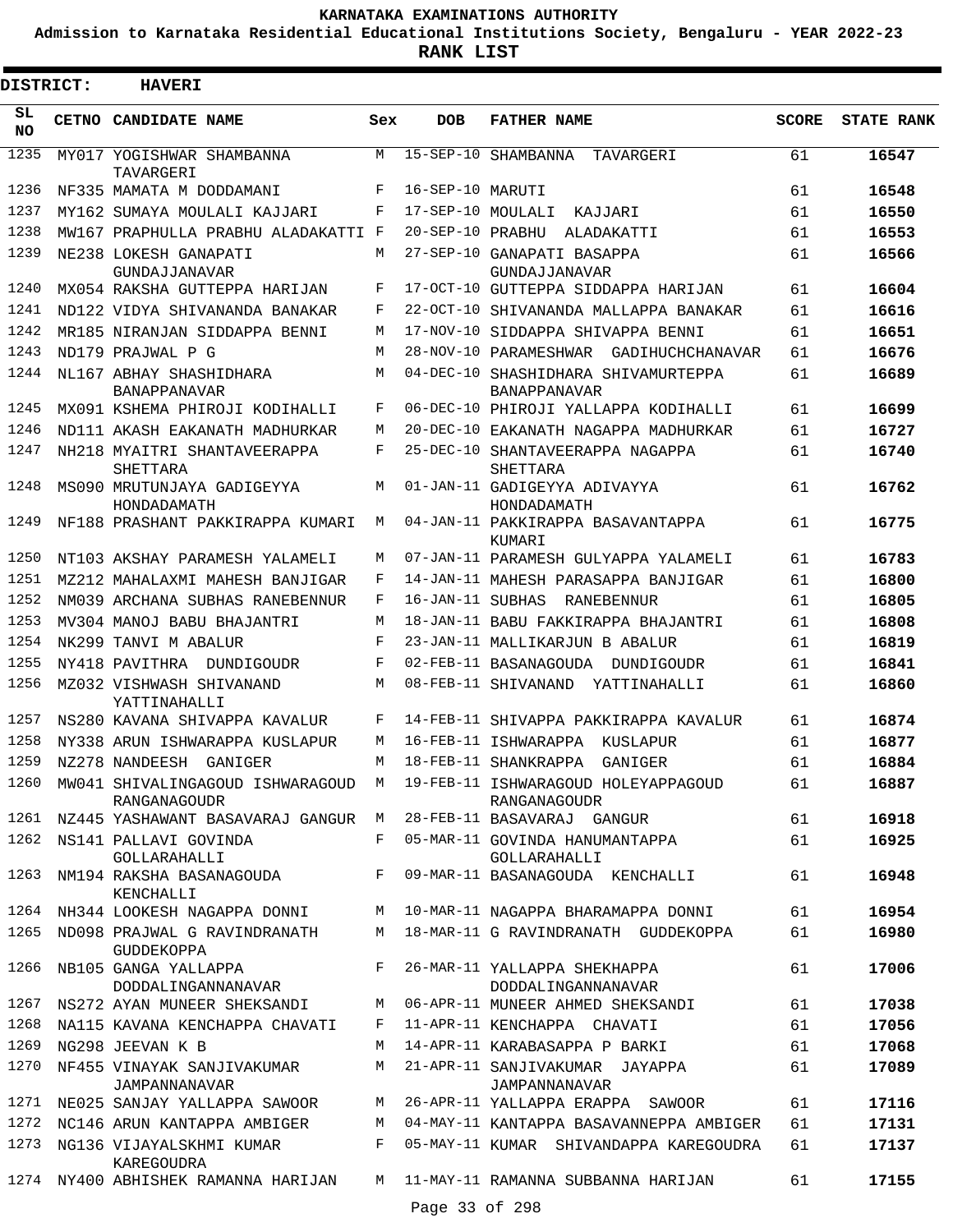**Admission to Karnataka Residential Educational Institutions Society, Bengaluru - YEAR 2022-23**

**RANK LIST**

Е

| <b>DISTRICT:</b> |  | <b>HAVERI</b>                                      |              |                 |                                                                                        |              |                   |
|------------------|--|----------------------------------------------------|--------------|-----------------|----------------------------------------------------------------------------------------|--------------|-------------------|
| SL.<br>NO.       |  | CETNO CANDIDATE NAME                               | Sex          | <b>DOB</b>      | <b>FATHER NAME</b>                                                                     | <b>SCORE</b> | <b>STATE RANK</b> |
| 1275             |  | NG350 MANU PRAKASH CHANDANNANAVAR M                |              |                 | 11-MAY-11 PRAKASH TIRAKAPPA<br>CHANDANNANAVAR                                          | 61           | 17156             |
| 1276             |  | NJ099 MAMATA CHANNAPPA ANISHETRA                   | $\mathbf{F}$ |                 | 12-MAY-11 CHANNAPPA SHIVALINGAPPA<br>ANISHETRA                                         | 61           | 17164             |
| 1277             |  | NX073 SOHILTANVEER MAHAMADSADIO<br>HAIDARKHANAVAR  | М            |                 | 13-MAY-11 MAHAMADSADIO HAIDARKHANAVAR                                                  | 61           | 17173             |
| 1278             |  | PA067 KARTHIK SORATUR                              | М            |                 | 15-MAY-11 GURAPPA SORATUR                                                              | 61           | 17176             |
| 1279             |  | NU253 YATISHKUMAR RAMESH NAYAKAR                   | M            |                 | 19-MAY-11 RAMESH NAYAKAR                                                               | 61           | 17192             |
| 1280             |  | NT271 BHARATHGOUDA KUBERGOUDA<br>PATIL             | М            |                 | 22-MAY-11 KUBERGOUDA BASAVANAGOUDA<br>PATIL                                            | 61           | 17195             |
| 1281             |  | MT229 NANDISH S N                                  | М            |                 | 25-MAY-11 SIDDAPPA H N                                                                 | 61           | 17207             |
| 1282             |  | NG319 DHANUSH SUBHASH LAMANI                       | М            |                 | 26-MAY-11 SUBHASH NURAPPA LAMANI                                                       | 61           | 17209             |
| 1283             |  | NH015 VISHNU ASHOK NUKAPUR                         | M            | 30-MAY-11 ASHOK | NUKAPUR                                                                                | 61           | 17226             |
| 1284             |  | NC024 RANJITA SHIVANANDA SANGUR                    | F            |                 | 31-MAY-11 SHIVANANDA NAGAPPA SANGUR                                                    | 61           | 17230             |
| 1285             |  | MU212 KARAN HANUMANTHAPPA ALUR                     | М            |                 | 04-JUN-11 HANUMANTHAPPA TAVAREPPA ALUR                                                 | 61           | 17248             |
| 1286             |  | NO233 MEGHA CHANNAGOUDA PATIL                      | F            |                 | 08-JUN-11 CHANNAGOUDA RAMANGOUDA PATIL                                                 | 61           | 17262             |
| 1287             |  | NV078 MALATESH SHANMUKH KURUBAR                    | M            |                 | 12-JUN-11 SHANMUKH HANUMANTAPPA KURUBAR                                                | 61           | 17271             |
| 1288             |  | NL039 SIDDU SHIVAPPA BALAGAVI                      | M            |                 | 21-JUN-11 SHIVAPPA BEERAPPA BALAGAVI                                                   | 61           | 17309             |
| 1289             |  | NZ244 SHWETA HUVANAGOUDA PATIL                     | F            |                 | 25-JUN-11 HUVANAGOUDA VEERABHADRAGOUDA<br>PATIL                                        | 61           | 17321             |
| 1290             |  | NX104 SHASHIKUMAR SAHUKAR                          | M            |                 | 17-JUL-11 SHIVANAND                                                                    | 61           | 17410             |
| 1291             |  | NH166 GEETHA MALATHESH ITAGI                       | F            |                 | 24-JUL-11 MALATHESH BASAPPA ITAGI                                                      | 61           | 17426             |
| 1292             |  | NZ447 INDRAJIT VIDYADHAR<br>JAKKANNAVAR            | M            |                 | 25-JUL-11 VIDYADHAR JAKKANNAVAR                                                        | 61           | 17430             |
| 1293             |  | NF175 NAGARAJ MAHESH GANIGER                       | М            |                 | 26-JUL-11 MAHESH NINGAPPA GANIGER                                                      | 61           | 17433             |
| 1294             |  | NL326 VINAYAKA                                     | M            |                 | 27-JUL-11 KURUVATTAPPA                                                                 | 61           | 17439             |
| 1295             |  | NJ102 ANJALI RAMAPPA GOUDRA                        | F            |                 | 29-JUL-11 RAMAPPA MALLAPPA GOUDRA                                                      | 61           | 17443             |
| 1296             |  | NV188 SHAHIDRAJA BABAJAN KERUR                     | M            |                 | 06-AUG-11 BABAJAN DIVANASAB KERUR                                                      | 61           | 17474             |
| 1297             |  | NZ077 SANDESH JEEVAPPA LAMANI                      | M            |                 | 09-AUG-11 JEEVAPPA LAMANI                                                              | 61           | 17487             |
| 1298             |  | NZ405 VERESH MAHARUDRAYYA<br>TEVARIMATH            | М            |                 | 09-AUG-11 MAHARUDRAYYA MALAKAYYA<br>TEVARIMATH                                         | 61           | 17490             |
| 1299             |  | NP224 KAVERI ASHOKAPPA ULLAGADDI                   | F            |                 | 17-AUG-11 ASHOKAPPA ULLAGADDI                                                          | 61           | 17508             |
|                  |  | 1300 PA135 ASHLESHA TIRAKAPPA<br>VAGANNAVAR        | F            |                 | 18-AUG-11 TIRAKAPPA RAMACHANDRAPPA<br>VAGANNAVAR                                       | 61           | 17510             |
|                  |  | 1301 NR057 POORNIMA MALASIDDAPPA F<br>GUGGARI      |              |                 | 28-AUG-11 MALASIDDAPPA UJJAPPA GUGGARI                                                 | 61           | 17546             |
|                  |  | 1302 NF248 BHAGYA RAMESH HALLAKARA                 | $\mathbf{F}$ |                 | 29-AUG-11 RAMESH NINGAPPA HALLAKARA                                                    | 61           | 17547             |
|                  |  | 1303 MZ004 SOUBHAGYA GIREESH<br>SAJJANASHETTAR     | F            |                 | 04-SEP-11 GIREESH MAHADEVAPPA<br>SAJJANASHETTAR                                        | 61           | 17563             |
|                  |  | 1304 MX129 SAHANA RUDRAGOUDA PATIL                 |              |                 | F 05-SEP-11 RUDRAGOUDA PATIL                                                           | 61           | 17565             |
| 1305             |  | NT167 CHANDANA MADIVALAR                           | M            |                 | 13-SEP-11 KARIYAPPA                                                                    | 61           | 17586             |
| 1306             |  | TIRAKANAGODRA                                      |              |                 | NJ142 CHANNAVEERAGOUD BASANAGOUDA M 15-SEP-11 BASANAGOUD TIRAKANAGOUD<br>TIRAKANAGODRA | 61           | 17589             |
| 1307             |  | NG167 MANOJ NEELAPPA PATTANADA                     |              |                 | M 23-SEP-11 NEELAPPA GUDLEPPA PATTANADA                                                | 61           | 17611             |
| 1308             |  | NM022 MEGHANA BASANAGOUDA<br>MUDIGOUDRA            | F            |                 | 26-SEP-11 BASANAGOUDA SHEDIYAPPA<br>MUDIGOUDRA                                         | 61           | 17614             |
| 1309             |  | MX067 NAVYA MANJUNATH POOJAR                       | F            |                 | 29-SEP-11 MANJUNATH POOJAR                                                             | 61           | 17618             |
| 1310             |  | NO339 SOHAN SURESH GONIMATH                        | M            |                 | 03-OCT-11 SURESH GONIMATH                                                              | 61           | 17629             |
|                  |  | 1311 NY138 VIJAY R MARAMBEED                       | М            |                 | 06-OCT-11 RANGAPPA H MARAMBEED                                                         | 61           | 17638             |
| 1312             |  | NH159 VARSHINI V HARIZAN                           | F            |                 | 18-OCT-11 VEERABHADRAPPA                                                               | 61           | 17661             |
| 1313             |  | NM097 PALLAVISHRI R M<br>and the state of the Fig. |              |                 | 24-OCT-11 REVANEPPA                                                                    | 61           | 17676             |
| 1314             |  | NE037 DIVYASHRE HONNAPPA F<br>KANAVALLI            |              |                 | 25-OCT-11 HONNAPPA MANJAPPA KANAVALLI                                                  | 61           | 17677             |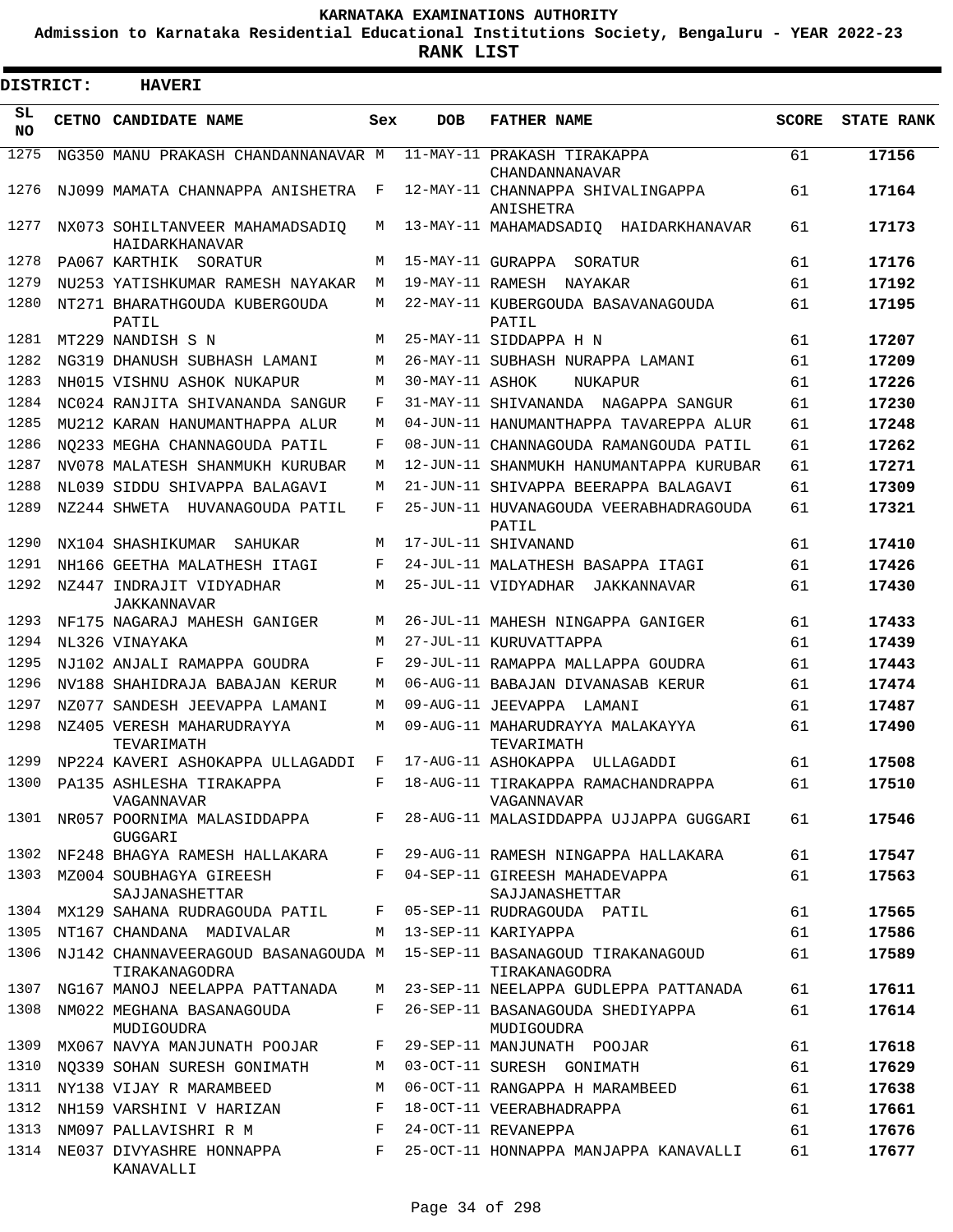**Admission to Karnataka Residential Educational Institutions Society, Bengaluru - YEAR 2022-23**

**RANK LIST**

ı

| <b>DISTRICT:</b> | <b>HAVERI</b>                                                           |            |            |                                                                           |              |                   |
|------------------|-------------------------------------------------------------------------|------------|------------|---------------------------------------------------------------------------|--------------|-------------------|
| SL.<br>NO.       | CETNO CANDIDATE NAME                                                    | Sex        | <b>DOB</b> | <b>FATHER NAME</b>                                                        | <b>SCORE</b> | <b>STATE RANK</b> |
| 1315             | NR173 MALLIKARIHAN CHANDUSAB<br>DODDAMANI                               | M          |            | 25-OCT-11 CHANDUSAB BABUSAB DODDAMANI                                     | 61           | 17678             |
| 1316             | NR330 DEEKSHITA<br>HANDIJOGER                                           | F          |            | 06-NOV-11 DURAGAPPA HANDIJOGER                                            | 61           | 17691             |
| 1317             | NF204 BASAVARAJ<br>UMESH SADAR                                          | M          |            | 07-NOV-11 UMESH BASAPPA<br>SADAR                                          | 61           | 17693             |
| 1318             | NH268 SHANTHAVVA DAYANANDAYYA<br>NIRALAGIHIREMATT                       | $_{\rm F}$ |            | 14-NOV-11 DAYANANDAYYA<br>CHANDRASHEKHARAYYA<br>NIRALAGIHIREMATT          | 61           | 17707             |
| 1319             | PA162 SHASHIKALA SHIVANAND<br>BADRASHETTI                               | F          |            | 16-NOV-11 SHIVANAND SAHADEVAPPA<br>BADRASHETTI                            | 61           | 17711             |
| 1320             | NS043 DHANUSHRI SHIVANDAPPA MAJJI F                                     |            |            | 18-NOV-11 SHIVANDAPPA                                                     | 61           | 17715             |
| 1321             | NU279 DIKSHIT RAJA KARIGAR                                              | M          |            | 18-NOV-11 RAJA DHARMAPPA KARIGAR                                          | 61           | 17716             |
| 1322             | NV407 KARTIK NAGARAJ<br>SANKAPPANAVAR                                   | M          |            | 27-DEC-11 NAGARAJ<br>SANKAPPANAVAR                                        | 61           | 17759             |
| 1323             | NH305 PAVAN NEELAPPA LAMANI                                             | M          |            | 17-JAN-12 NEELAPPA<br>LAMANI                                              | 61           | 17778             |
| 1324             | NS131 LEELA MAHESHGOUDA<br><b>DODDAGOUDRA</b>                           | F          |            | 31-JAN-12 MAHESHGOUDA<br>DODDAGOUDRA                                      | 61           | 17782             |
| 1325             | NP087 NIVEDITHA V                                                       | F          |            | 14-MAR-12 VIJAYKUMAR                                                      | 61           | 17787             |
| 1326             | NG308 JAINY JAIN                                                        | F          |            | 22-NOV-09 KAMALESH KUMAR                                                  | 60           | 17818             |
| 1327             | MZ111 MANOJ AJJAPPA BANGER                                              | M          |            | 16-APR-10 AJJAPPA CHANDRAPP BANGER                                        | 60           | 17862             |
| 1328             | NY409 ARCHANA ARJUNA<br>HONDADAKATTI                                    | F          |            | 28-JUN-10 ARJUNA HONDADAKATTI                                             | 60           | 17898             |
| 1329<br>1330     | NZ450 CHETANA<br>CHANNABASAPPA<br>KODI                                  | F          |            | 30-JUL-10 CHANNABASAPPA VIRUPAKSHAPPA<br>KODI                             | 60           | 17918             |
|                  | NF102 SHARANA PRAKASHA KUDARIHALA M                                     |            |            | 27-AUG-10 PRAKASHA<br>KUDARIHALA                                          | 60           | 17952             |
| 1331             | NJ021 GULANAGOWDA SHIVANNAGOWDA<br>HIREGOWDRA                           | M          |            | 27-SEP-10 SHIVANAGOWDA                                                    | 60           | 17987             |
| 1332             | NV488 PRUTVI SHIVANANDA BALIGAR                                         | F          |            | 28-SEP-10 SHIVANANDA SANGAPPA<br>BALIGAR                                  | 60           | 17991             |
| 1333             | NT207 MEGHANA<br>- S<br>BANAKAR                                         | F<br>F     |            | 05-OCT-10 SADASHIV                                                        | 60           | 18006             |
| 1334<br>1335     | MY152 VIJAYALXMI VASANTAPPA<br>KSHOURAD<br>NA068 VINAYAK VEERABHADRAPPA | M          |            | 09-OCT-10 VASANTAPPA FAKKIRAPPA<br>KSHOURAD<br>18-OCT-10 VEERABHADRAPPA   | 60<br>60     | 18014<br>18034    |
|                  | YALAGUDI                                                                |            |            | CHANDRASHEKARAPPA YALAGUDI                                                |              |                   |
| 1336             | NT052 CHAITANYA VENKATESH<br>SHIVAPUR                                   | F          |            | 28-OCT-10 VENKATESH<br>SHIVAPUR                                           | 60           | 18061             |
| 1337             | MZ114 ANUSHA CHANDRASHEKHAR<br>KURIYAVAR                                |            |            | F 04-NOV-10 CHANDRASHEKHAR BASAVANNAPPA<br>KURIYAVAR                      | 60           | 18070             |
|                  |                                                                         |            |            | 1338 PA367 DIVYA MUTTAPPA GUDAGERI F 17-NOV-10 MUTTAPPA ADIVEPPA GUDAGERI | 60           | 18098             |
| 1339             | NT097 VIKAS KENCHAPPA UKKADAGATRI M                                     |            |            | 22-NOV-10 KENCHAPPA KARABASAPPA<br><b>UKKADAGATRI</b>                     | 60           | 18113             |
| 1340             | NK319 ADITHYA TIRUPATI GUTTALA                                          |            |            | M 24-NOV-10 TIRUPATI THEERTAPPA GUTTALA                                   | 60           | 18117             |
|                  | 1341 NC119 DARSHINI FAKKIRASWAMI<br><b>JYOTIBANNAVAR</b>                | F          |            | 28-NOV-10 FAKKIRASWAMI DHARMANNA<br>JYOTIBANNAVAR                         | 60           | 18123             |
| 1342             | NV208 SHIVARAJ BASAVARAJ<br>JAKKANNANAVAR                               |            |            | M 03-DEC-10 BASAVARAJ SHIVARUDRAPPA<br>JAKKANNANAVAR                      | 60           | 18136             |
| 1343             | NQ142 RAMESH BASAVARAJ<br>VENKANNANAVAR                                 | M          |            | 20-DEC-10 BASAVARAJ VENKANNANAVAR                                         | 60           | 18160             |
|                  | 1344 NY124 BHAGYASHREE BASAVARAJ<br>MADIVALAR                           |            |            | F 25-DEC-10 BASAVARAJ DYAMAPPA MADIVALA                                   | 60           | 18169             |
| 1345             | NK365 MANASA LAXMAPPA JADAR                                             | F          |            | 27-DEC-10 LAXMAPPA MALLAPPA JADAR                                         | 60           | 18173             |
| 1346             | MY254 ABDULATEEF KIRAWADI                                               | M          |            | 28-DEC-10 MAKHABOOLAAHMAD KIRAVADI                                        | 60           | 18175             |
| 1347             | NC114 NANDEESH CHANDRASHEKHAR<br>SHIVUR                                 | M          |            | 01-JAN-11 CHANDRASHEKHAR SHIVAMURTEPPA<br>SHIVUR                          | 60           | 18194             |
| 1348             | NC018 POORNIMA NINGAPPA IPPIKOPPA F                                     |            |            | 02-JAN-11 NINGAPPA NAGAPPA IPPIKOPPA                                      | 60           | 18209             |
| 1349             | NW341 PRATIBHA GANGADHAR IRAGOND F                                      |            |            | 08-JAN-11 GANGADHAR MARTANDEPPA IRAGOND                                   | 60           | 18222             |
| 1350             | NW235 SHIVASHANKAR SHIVABASAPPA                                         | M          |            | 10-JAN-11 SHIVABASAPPA SHIVAPUTRAPPA                                      | 60           | 18226             |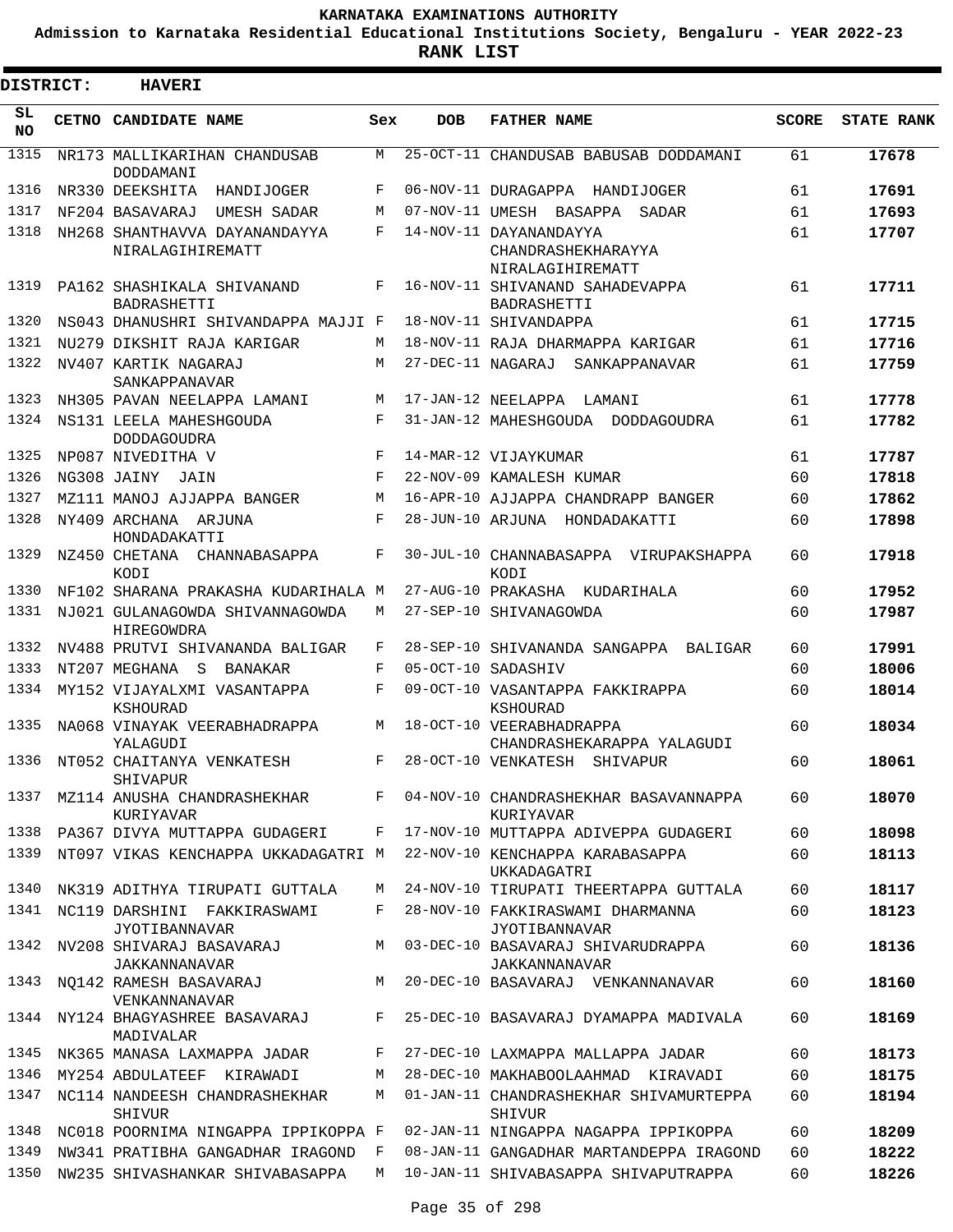**Admission to Karnataka Residential Educational Institutions Society, Bengaluru - YEAR 2022-23**

**RANK LIST**

| DISTRICT:  | <b>HAVERI</b>                                                         |       |                  |                                                      |              |                   |
|------------|-----------------------------------------------------------------------|-------|------------------|------------------------------------------------------|--------------|-------------------|
| SL.<br>NO. | CETNO CANDIDATE NAME                                                  | Sex   | <b>DOB</b>       | <b>FATHER NAME</b>                                   | <b>SCORE</b> | <b>STATE RANK</b> |
|            | GONDI                                                                 |       |                  | GONDI                                                |              |                   |
| 1351       | MV108 JYOTI KRISHNAPPA PAWAR                                          | F     |                  | 21-JAN-11 KRISHNAPPA ERAPPA PAWAR                    | 60           | 18249             |
| 1352       | NL272 SHREYA B M                                                      | F     |                  | 28-JAN-11 BASANAGOUDA M MUDAKANAGOUDA                | 60           | 18265             |
| 1353       | NV260 SHABEENA NABISAB<br>BADAKAPPANAWAR                              | F     |                  | 13-FEB-11 NABISAB FHAKARUSAB<br>BADAKAPPANAWAR       | 60           | 18307             |
| 1354       | NF254 KARTHIK MANJUNATH KABBUR                                        | М     |                  | 15-FEB-11 MANJUNATH KABBUR                           | 60           | 18308             |
| 1355       | NM299 HARIPRASAD<br>PATIL                                             | М     |                  | 17-FEB-11 KUBERAGOUDA                                | 60           | 18317             |
| 1356       | MR157 ROHITH RAVI NIMBANNANNAVAR                                      | M     |                  | 23-FEB-11 RAVI NIMBANNANNAVAR                        | 60           | 18331             |
| 1357       | NF110 NITHYASHREE SHIVANAND BADAD                                     | F     |                  | 26-FEB-11 SHIVANAND IRAPPA BADAD                     | 60           | 18336             |
| 1358       | NH275 PRAJWAL SHIVABASAPPA<br>NEERALAGI                               | М     |                  | 28-FEB-11 SHIVABASAPPA PUTTAPPA<br>NEERALAGI         | 60           | 18344             |
| 1359       | MU006 TEJASWINI RAJU MALAGUND                                         | F     |                  | 28-FEB-11 RAJU BIMANNA MALAGUND                      | 60           | 18346             |
| 1360       | NF391 MANASA HANUMANTAPPA<br>YALAVATTI                                | F     |                  | 01-MAR-11 HANUMANTAPPA BASAPPA<br>YALAVATTI          | 60           | 18350             |
| 1361       | MS490 SANDHYA KANNAPPA<br><b>BULLAPPANAVAR</b>                        | F     |                  | 04-MAR-11 KANNAPPA BULLAPPANAVAR                     | 60           | 18357             |
| 1362       | ND055 SANJANA PUTTAPPA SANGUR                                         | F     |                  | 04-MAR-11 PUTTAPPA NINGAPPA SANGAUR                  | 60           | 18359             |
| 1363       | NV079 SNEHA DASHARATH HATTI                                           | F     |                  | 05-MAR-11 DASHARATH NEELAPPA HATTI                   | 60           | 18363             |
| 1364       | NZ456 CHINMAYGOUDA<br>PATIL                                           | M     |                  | 09-MAR-11 JAYAPRAKASHGOUDA<br>PATIL                  | 60           | 18377             |
| 1365       | NE071 SADHANA SHIVAPPA BALLARY                                        | F     |                  | 11-MAR-11 SHIVAPPA FAKKIRAPPA BALLARY                | 60           | 18385             |
| 1366       | NX163 MABOOLI SABANNASAB NADAF                                        | М     |                  | 13-MAR-11 SABANNASAB NADAF                           | 60           | 18392             |
| 1367       | MW092 RAKESH RAVIRAJ                                                  | М     |                  | 20-MAR-11 RAVIRAJ VEERABASAPPA                       | 60           | 18411             |
| 1368       | <b>DYAVANNANAVAR</b><br>NY117 AJAYAKUMAR BHARMAPPA<br>DANAGAL         | M     |                  | DYAVANNANAVAR<br>23-MAR-11 BHARMAPPA<br>DANAGAL      | 60           | 18418             |
| 1369       | ND079 TEEJU BASAPPA AMBIGER                                           | М     |                  | 23-MAR-11 BASAPPA FAKKIRAPPA AMBIGER                 | 60           | 18421             |
| 1370       | NE324 SHIVARAJ BEERAPPA KOTIHAL                                       | M     |                  | 24-MAR-11 BEERAPPA YALLAPPA KOTIHAL                  | 60           | 18425             |
| 1371       | NV133 SUMA BASANAGOUDA                                                | F     |                  | 01-APR-11 BASANAGOUDA FAKKIRGOUDA                    | 60           | 18445             |
| 1372       | DYAMANAGOUDRA<br>NX226 SAMART GUDDAPPA BEERABBI                       | М     |                  | DYAMANAGOUDRA<br>02-APR-11 GUDDAPPA SOMAPPA BEERABBI | 60           | 18450             |
| 1373       | NT126 HARISH CHANDRAPPA                                               | М     |                  | 04-APR-11 CHANDRAPPA<br>RODDANAVAR                   | 60           | 18456             |
|            | <b>RODDANAVAR</b>                                                     |       |                  |                                                      |              |                   |
| 1374       | NE087 HARSHIT PRAKASH BANAKAR                                         | M     |                  | 13-APR-11 PRAKASH BANAKAR                            | 60           | 18496             |
| 1375       | MX164 SRUJAN BASAVARAJ GOORANAVAR M 13-APR-11 BASAVARAJ CHANNABASAPPA |       |                  | GOORANAVAR                                           | 60           | 18502             |
| 1376       | MR068 JAMEER AHMAD M MELLEGATTI                                       | M     |                  | 14-APR-11 MARADANASAB MELLEGATTI                     | 60           | 18503             |
| 1377       | NO270 NIHARIHAB SABBIRASAB<br>HALAGERI                                | F     |                  | 20-APR-11 SHABBIRASAB                                | 60           | 18535             |
| 1378       | NE205 TANUJA BHARAMAPPA<br>DASANNANAVAR                               | $F$ – |                  | 20-APR-11 BHARAMAPPA SHEDIYAPPA<br>DASANNANAVAR      | 60           | 18538             |
| 1379       | NS121 JYOTI MALLIKARJUN KOPPAD                                        | F     |                  | 25-APR-11 MALLIKARJUN KOPPAD                         | 60           | 18555             |
| 1380       | NQ330 CHAITRA DODDASIDDAPPA<br>GOUDRA                                 | F     |                  | 26-APR-11 DODDASIDDAPPA HONNAPPA GOUDRA              | 60           | 18559             |
| 1381       | MW139 RAKESH BASAVARAJ SANGUR                                         | М     |                  | 03-MAY-11 BASAVARAJ SANGUR                           | 60           | 18582             |
| 1382       | NX021 MOHIT MAHADEVAPPA<br>GADEPPANAVAR                               | M     |                  | 05-MAY-11 MAHADEVAPPA CHANBASAPPA<br>GADEPPANAVAR    | 60           | 18585             |
| 1383       | NV065 KUMAR NAGAPPA MASANAKATTI                                       | M     |                  | 07-MAY-11 NAGAPPA SHAMABANNA<br>MASANAKATTI          | 60           | 18596             |
| 1384       | NW117 SIDDANA GOWDA                                                   | М     |                  | 07-MAY-11 MALANNA GOWDA                              | 60           | 18597             |
| 1385       | NB209 PRITHVIRAJ M K                                                  | M     |                  | 13-MAY-11 MANJUNATH KOTRANNANAVAR                    | 60           | 18616             |
| 1386       | NZ330 ANUP RAGAVENDRA ASWALEKHAR                                      | M     |                  | 14-MAY-11 RAGAVENDRA ASWALEKHAR                      | 60           | 18617             |
| 1387       | NC108 TEJU SURESH BHAIRAKKANAVAR                                      | M     | 17-MAY-11 SURESH |                                                      | 60           | 18632             |
| 1388       | ND069 RAMYA BASANAGOUDA PATIL                                         | $F -$ |                  | 22-MAY-11 BASANAGOUDA SHIVANAGOUDA<br>PATIL          | 60           | 18651             |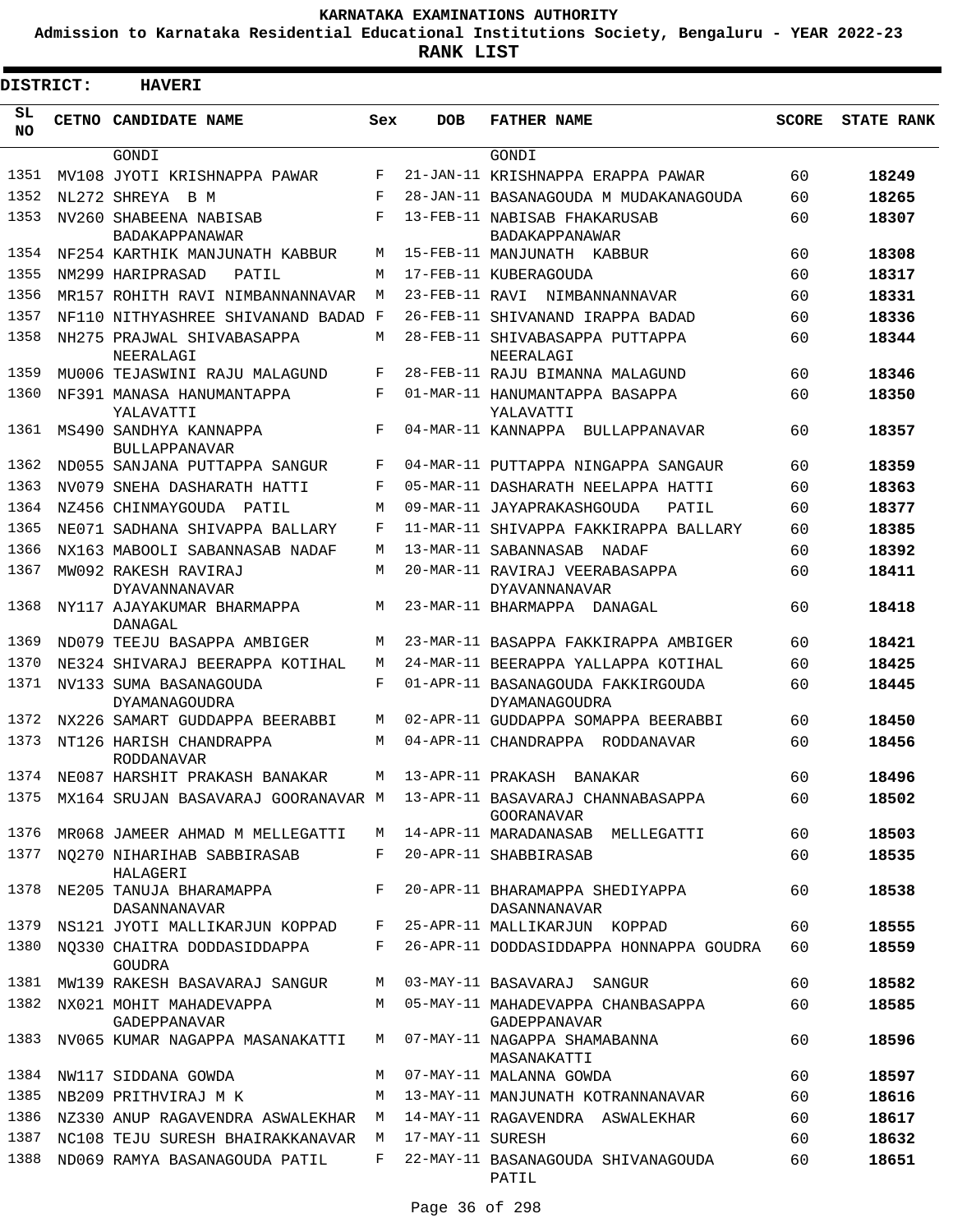**Admission to Karnataka Residential Educational Institutions Society, Bengaluru - YEAR 2022-23**

ı

| <b>DISTRICT:</b> | <b>HAVERI</b>                                                      |        |                  |                                                                         |          |                   |
|------------------|--------------------------------------------------------------------|--------|------------------|-------------------------------------------------------------------------|----------|-------------------|
| SL<br><b>NO</b>  | <b>CETNO CANDIDATE NAME</b>                                        | Sex    | <b>DOB</b>       | <b>FATHER NAME</b>                                                      | SCORE    | <b>STATE RANK</b> |
| 1389             | MV065 AKASH SHRIKANT SURALESHWAR                                   | М      |                  | 28-MAY-11 SHRIKANT                                                      | 60       | 18666             |
| 1390             | NX112 VENKATESH FHAKKIRAPPA<br>KANAKANNANAVAR                      | M      |                  | 02-JUN-11 FHAKKIRAPPA KANAKAPPA<br>KANAKANNANAVAR                       | 60       | 18691             |
| 1391             | NS160 VARSHA RAVI NAYAK                                            | F      |                  | 03-JUN-11 RAVI NAYAK                                                    | 60       | 18696             |
| 1392             | NW307 AMRUTA YALLAPPA TEGGIHALLI                                   | F      |                  | 05-JUN-11 YALLAPPA KRISHNAPPA<br>TEGGIHALLI                             | 60       | 18701             |
| 1393             | NE228 KIRTANA SHEKHAPPA BASAGANNI F                                |        |                  | 05-JUN-11 SHEKHAPPA VIRUPAKSHAPPA<br>BASAGANNI                          | 60       | 18703             |
| 1394             | NV395 VARSHA BASAVANNAYYA<br>HIREMATH                              | F      |                  | 05-JUN-11 BASAVANNAYYA GADHIGAYYA<br>HIREMATH                           | 60       | 18706             |
| 1395             | NG352 MADANKUMAR CHANAVEERAPPA<br>TOTEGER                          | M      |                  | 09-JUN-11 CHANAVEERAPPA                                                 | 60       | 18721             |
| 1396             | NB166 GAGAN NAGENDRA<br>MUDDAKKANAVAR                              | M      |                  | 10-JUN-11 NAGENDRA TIPPANNA<br>MUDDAKKANAVAR                            | 60       | 18723             |
| 1397             | MU105 SPOORTI MARUTI KOPPAD                                        | F      |                  | 11-JUN-11 MARUTI MALAKAPPA KOPPAD                                       | 60       | 18728             |
| 1398             | MV102 TANMAYA VEERAYYA PUJAR                                       | M      |                  | 13-JUN-11 VEERAYYA CHANDRASHEKARAYYA<br><b>PUJAR</b>                    | 60       | 18736             |
| 1399             | MZ047 TEJASWINI SURESH KALER                                       | F      |                  | 13-JUN-11 SURESH YALLAPPA KALER                                         | 60       | 18737             |
| 1400             | MS503 VINAY ASHOK DONNER                                           | М      |                  | 28-JUN-11 ASHOK DONNER                                                  | 60       | 18796             |
| 1401             | NA133 BASAVARAJ MAHESH SHIRAHATTI M                                |        |                  | 02-JUL-11 MAHESH SHIVAPPA SHIRAHATTI                                    | 60       | 18808             |
| 1402             | NR203 NAVEEN DEVENDRAPPA NAGAVAT                                   | M      |                  | 07-JUL-11 DEVENDRAPPA SHANKRAPPA<br>NAGAVAT                             | 60       | 18825             |
| 1403             | NS080 SHREYAS NATARAJ BENNUR                                       | М      |                  | 10-JUL-11 NATARAJ KARABASAPPA BENNUR                                    | 60       | 18846             |
| 1404             | ND066 CHANNABASAV MALLESHAPPA<br>MAVINAMARAD                       | M      |                  | 11-JUL-11 MALLESHAPPA MAVINAMARAD                                       | 60       | 18848             |
| 1405             | NN115 SUCHITRA NAGARAJ HARNALLE                                    | F      |                  | 12-JUL-11 NAGARAJ SIDDAPPA HARNALLE                                     | 60       | 18854             |
| 1406             | MV293 ANUSHA SHANKARAGOUDA PATIL                                   | F      |                  | 19-JUL-11 SHANKARAGOUDA MALLANAGOUDA<br>PATIL                           | 60       | 18876             |
| 1407             | NJ114 DRONACHARI S BADIGER                                         | M      | 21-JUL-11 SUBASH |                                                                         | 60       | 18883             |
| 1408             | NV298 LALITA HANAMANTAPPA OLEKAR                                   | F      |                  | 24-JUL-11 HANAMANTAPPA OLEKAR                                           | 60       | 18892             |
| 1409             | MS018 MAHAMAD ASHRAF SAMEER<br>UKKADAGATRI                         | М      |                  | 25-JUL-11 SAMEER SHARIFSAB UKKADAGATRI                                  | 60       | 18898             |
| 1410             | NJ220 PRATIBHA DYAMAPPA GODDAVAR                                   | F      |                  | 30-JUL-11 DYAMAPPA DURUGAPPA GODDAVAR                                   | 60       | 18914             |
|                  | 1411 MV233 HEMANTHAGOWDA MP                                        | М      |                  | 31-JUL-11 MALLANAGOWDA PATIL                                            | 60       | 18915             |
| 1412             | NX309 FAIZAN KALANDAR MATTUR                                       | М      |                  | 01-AUG-11 KALANDAR SHARIPASAB MATTUR                                    | 60       | 18921             |
| 1413             | MZ075 PRADEEP NAGAPPA HAVANAGI                                     | М      |                  | 01-AUG-11 NAGAPPA PARAPPA HAVANAGI                                      | 60       | 18923             |
| 1414             | MS158 SACHIN SOMESHA MALAPURA                                      | М      |                  | 04-AUG-11 SOMESHA BANAPPA MALAPURA                                      | 60       | 18931             |
| 1415<br>1416     | MS241 NIVEDITA BASAVARAJ NAVALI<br>MV178 MANOJAGOUDA GURUPADAGOUDA | F<br>М |                  | 09-AUG-11 BASAVARAJ IRAPPA NAVALI<br>13-AUG-11 GURUPADAGOUDA RUDRAGOUDA | 60<br>60 | 18939<br>18950    |
| 1417             | PATIL                                                              |        |                  | PATIL                                                                   |          |                   |
| 1418             | NE385 ISHWARI PRAKASHA HIREMATHA<br>NH242 MARTANDAPPA MALLAPPA     | F<br>М |                  | 21-AUG-11 PRAKASHA HIREMATHA<br>31-AUG-11 MALLAPPA MARTANDAPPA AMBIGER  | 60<br>60 | 18975<br>19007    |
| 1419             | AMBIGER<br>NH027 RAMYA MANJAPPA PADIGODI                           | F      |                  | 31-AUG-11 MANJAPPA PADIGODI                                             | 60       | 19009             |
| 1420             | NV505 AKSHATA GIREESH THALAWAR                                     | F      |                  | 03-SEP-11 GIREESH YALLAPPA THALAWAR                                     | 60       | 19016             |
| 1421             | NL303 SPANDANA SURESHA BADDER                                      | F      |                  | 06-SEP-11 SURESHA HANUMANTHAPPA BADDER                                  | 60       | 19024             |
| 1422             | NS203 BHUMIKA DILLEPPA<br>HEELADAHALLI                             | F      |                  | 07-SEP-11 DILLEPPA RAMAPPA HEELADAHALLI                                 | 60       | 19027             |
| 1423             | NC140 SANJANA GADIGEPPA KALLER                                     | F      |                  | 11-SEP-11 GADIGEPPA TAMMANNAPPA KALLER                                  | 60       | 19037             |
| 1424             | NU175 CHETAN PARASHURAM KOPPAD                                     | М      |                  | 16-SEP-11 PARASHURAM KOPPAD                                             | 60       | 19054             |
| 1425             | NU012 SUMANTH AJJAPPA SURVE                                        | М      |                  | 19-SEP-11 AJJAPPA SURVE                                                 | 60       | 19063             |
| 1426             | NA099 JUNJAPPA MARTANDAPPA<br>NEGALUR                              | М      |                  | 23-SEP-11 MARTANDAPPA NEGALUR                                           | 60       | 19074             |
| 1427             | MS353 DANAMMA RUDRAGOUDA                                           | F      |                  | 06-OCT-11 RUDRAGOUDA MALLAPPA                                           | 60       | 19095             |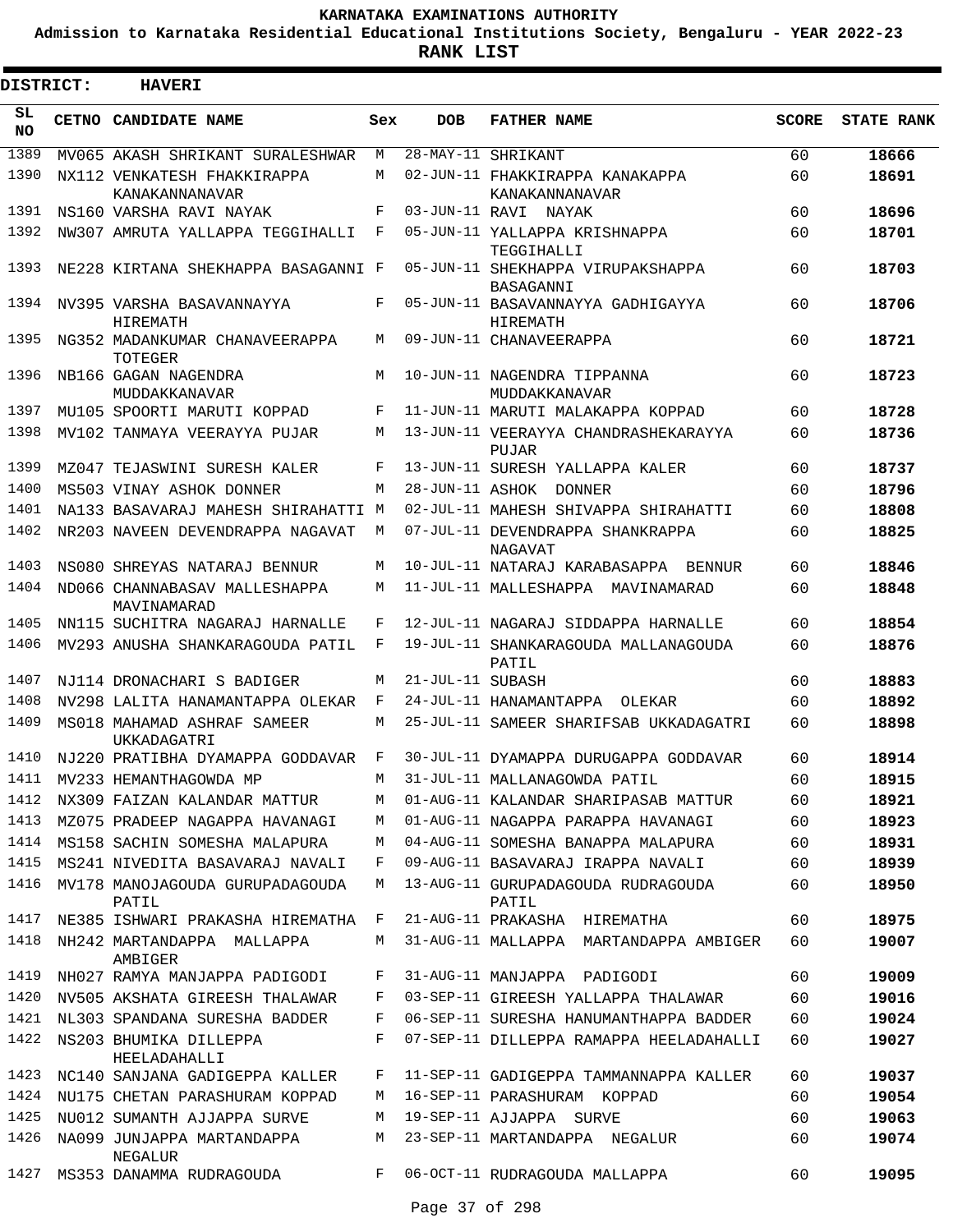**Admission to Karnataka Residential Educational Institutions Society, Bengaluru - YEAR 2022-23**

| DISTRICT:       | <b>HAVERI</b>                                   |     |                  |                                                        |              |                   |
|-----------------|-------------------------------------------------|-----|------------------|--------------------------------------------------------|--------------|-------------------|
| SL<br><b>NO</b> | CETNO CANDIDATE NAME                            | Sex | <b>DOB</b>       | <b>FATHER NAME</b>                                     | <b>SCORE</b> | <b>STATE RANK</b> |
|                 | <b>BHADRAGOUDRA</b>                             |     |                  | <b>BHADRAGOUDRA</b>                                    |              |                   |
| 1428            | MV257 SAMARATH KIRAN DAMODAR                    | M   |                  | 07-NOV-11 KIRAN SURESH DAMODAR                         | 60           | 19168             |
| 1429            | NE403 PRAMOD RAMESH DEEPALI                     | М   | 12-NOV-11 RAMESH |                                                        | 60           | 19178             |
| 1430            | NU214 SHRIHARI HANUMANTARAJ<br>VIJAPUR          | М   |                  | 17-NOV-11 HANUMANTARAJ SATYANARAYAN<br>VIJAPUR         | 60           | 19187             |
| 1431            | NO182 MANASA MARUTI KACHHARBI                   | F   |                  | 20-NOV-11 MARUTI SHENKRAPPA KACHHARBI                  | 60           | 19193             |
| 1432            | MY249 PRIYANKA SUBHASH<br><b>BISTHANNANAVAR</b> | F   |                  | 21-NOV-11 SUBHASH BISTHANNANAVAR                       | 60           | 19194             |
| 1433            | MY060 ANANYA AJJANAGOUDA PATIL                  | F   |                  | 28-NOV-11 AJJANAGOUDA PATIL                            | 60           | 19207             |
| 1434            | NE233 MAMATA MANJUNATH KSHOURAD                 | F   |                  | 28-NOV-11 MANJUNATH MALLESHAPPA<br>KSHOURAD            | 60           | 19208             |
| 1435            | NB024 ANANYA MANTESH BARKI                      | F   |                  | 08-DEC-11 MANTESH BARKI                                | 60           | 19221             |
| 1436            | NV088 ISHWARI IRAPPA GUDAGERI                   | F   |                  | 09-DEC-11 IRAPPA NINGAPPA GUDAGERI                     | 60           | 19224             |
| 1437            | NC097 KARTIK MANJUNATH ANAVATTI                 | М   |                  | 11-DEC-11 MANJUNATH<br>ANAVATTI                        | 60           | 19226             |
| 1438            | NG094 GOUTAM CHANNAPPA LAMANI                   | М   |                  | 16-DEC-11 CHANNAPPA GEMAPPA LAMANI                     | 60           | 19235             |
| 1439            | NH313 PRASHANT IRANNA BHARADI                   | М   | 03-MAY-12 IRANNA | BHARADI                                                | 60           | 19274             |
| 1440            | NF124 DHANARAJ KRISHNAPPA<br>MARALINGANNANAVAR  | М   |                  | 09-JAN-10 KRISHNAPPA NINGAPPA<br>MARALINGANNANAVAR     | 59           | 19306             |
| 1441            | NE187 KANTESH<br>DODDAMANI                      | M   |                  | 26-JUN-10 CHIKKAPPA DODDAMANI                          | 59           | 19379             |
| 1442            | NJ056 HONNAPPA SANNINGAPPA<br>MARALINGANNANAVAR | М   |                  | 07-JUL-10 SANNINGAPPA HONNAPPA<br>MARALINGANNANAVAR    | 59           | 19383             |
| 1443            | PA038 SHINCHANA SHIDDALINGESHA<br>KOUDI         | F   |                  | 09-AUG-10 SHIDDALINGESHA SHARANAPPA<br>KOUDI           | 59           | 19419             |
| 1444            | NC141 KAVERI CHANDRAPPA MUDUR                   | F   |                  | 03-SEP-10 CHANDRAPPA SANNAHANUMANTAPPA<br><b>MUDUR</b> | 59           | 19441             |
| 1445            | NV063 ROOPA BASAVARAJ HIREGOUDRA                | F   |                  | 19-SEP-10 BASAVARAJ SHIVAMURTEPPA<br>HIREGOUDRA        | 59           | 19462             |
| 1446            | ND181 AMITH SRIDHAR SHIRIHALLI                  | М   |                  | 20-SEP-10 SRIDHAR SHIVAPPA SHIRIHALLI                  | 59           | 19464             |
| 1447            | NA131 SRUJANGOUDA<br>CHANDRAGOUDA<br>PATIL      | М   |                  | 25-SEP-10 CHANDRAGOUDA                                 | 59           | 19476             |
| 1448            | MY039 SACHIN HULLAPPA IDAGOD                    | М   |                  | 26-SEP-10 HULLAPPA HALAPPA IDAGOD                      | 59           | 19480             |
| 1449            | NH384 RAHUL<br>SUNAGAR                          | М   | 01-OCT-10 RAVI   | SUNAGAR                                                | 59           | 19485             |
| 1450            | MS552 NAVEEN VEERAYYA<br>LOKANAGOUDAR           | М   |                  | 11-OCT-10 VEERAYYA JAYADEVAYYA<br>LOKANAGOUDAR         | 59           | 19506             |
| 1451            | MY165 NIKHIL IRAPPA KACHAVI                     |     |                  | M 15-OCT-10 IRAPPA RUDRAPPA KACHAVI                    | 59           | 19515             |
| 1452            | NG296 MARUTI MAHANTESH<br><b>JALAMMANAVAR</b>   | M   |                  | 17-OCT-10 MAHANTESH HONNAPPA<br>JALAMMANAVAR           | 59           | 19521             |
| 1453            | NC098 ANUSH DEVARAJ BARKI                       | F   |                  | 28-OCT-10 DEVARAJ BASAVANEPPA BARKI                    | 59           | 19544             |
| 1454            | NU141 KEERTANA SHIVU MADIVALAR                  | F   |                  | 02-NOV-10 SHIVU BANDEPPA MADIVALAR                     | 59           | 19556             |
| 1455            | NL263 NANDINI KALLAPPA BANAKAR                  | F   |                  | 08-NOV-10 KALLAPPA CHANDRAPPA BANAKAR                  | 59           | 19568             |
| 1456            | NV047 YOGISHA BASAVARAJ<br>GONEPPANAVAR         | М   |                  | 10-NOV-10 BASAVARAJ DYAMAPPA<br>GONEPPANAVAR           | 59           | 19577             |
| 1457            | NC016 LAXMI MUTTAPPA BIDARI                     | F   |                  | 13-NOV-10 MUTTAPPA ADIVEPPA BIDARI                     | 59           | 19581             |
| 1458            | NE163 MANJUNATHAYYA MALLAYYA<br>MATHAPATI       | M   |                  | 28-NOV-10 MALLAYYA BASAYYA MATHAPATI                   | 59           | 19612             |
| 1459            | NR196 SUMA PRAKASHYYA HANJGIMATH                | F   |                  | 29-NOV-10 PRAKASHAYYA BASAVARAJAYYA<br>HANJGIMATH      | 59           | 19615             |
| 1460            | NR135 PURNIMA VIJAY OLEKAR                      | F   |                  | 03-DEC-10 VIJAY OLEKAR                                 | 59           | 19622             |
| 1461            | NJ128 SHASHANK HANUMANTAPPA<br>bhajantri        | М   |                  | 15-DEC-10 HANUMANTAPPA YALLAPPA<br>BHAJANTRI           | 59           | 19649             |
| 1462            | NF283 HARISH BASAPPA DAPPER                     | M   |                  | 25-DEC-10 BASAPPA DAPPER                               | 59           | 19667             |
| 1463            | NY423 MANOJ MANJUNATHA SURAGOND                 | M   |                  | 26-DEC-10 MANJUNATHA SHANKRAPPA<br>SURAGOND            | 59           | 19670             |
| 1464            | NW359 NINGAMMA MANJUNATHA ULLATTI F             |     |                  | 29-DEC-10 MANJUNATHA BASAVANTAPPA<br>ULLATTI           | 59           | 19675             |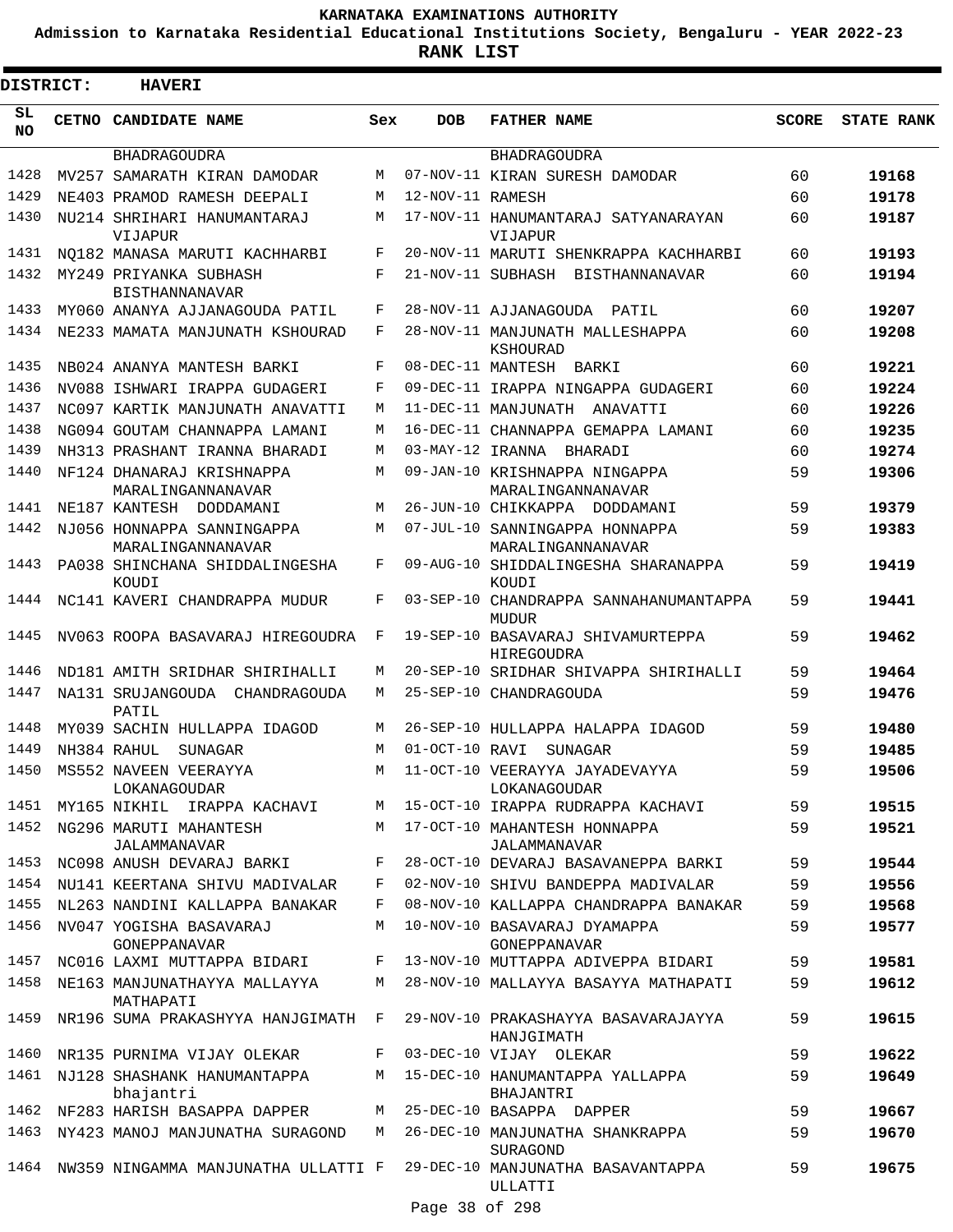**Admission to Karnataka Residential Educational Institutions Society, Bengaluru - YEAR 2022-23**

 $\blacksquare$ 

**RANK LIST**

Е

| DISTRICT:        | <b>HAVERI</b>                                   |     |            |                                                    |              |                   |
|------------------|-------------------------------------------------|-----|------------|----------------------------------------------------|--------------|-------------------|
| SL.<br><b>NO</b> | CETNO CANDIDATE NAME                            | Sex | <b>DOB</b> | <b>FATHER NAME</b>                                 | <b>SCORE</b> | <b>STATE RANK</b> |
| 1465             | NX034 PRAKASH MUTTAPPA KATAGI                   | М   |            | 29-DEC-10 MUTTAPPA GIDDAPPA KATAGI                 | 59           | 19676             |
| 1466             | NF444 TANMAY SHIVARAJ MAHUR                     | М   |            | 30-DEC-10 SHIVARAJ VIRUPAKSHAPPA MAHUR             | 59           | 19684             |
| 1467             | PA190 SAHANA RAMESHA BAJANTRI                   | F   |            | 01-JAN-11 RAMESHA NAGAPPA BAJANTRI                 | 59           | 19698             |
| 1468             | MX090 MANOJ MALLAPPA VADDARA                    | M   |            | 05-JAN-11 MALLAPPA BASAVATAPPA VADDARA             | 59           | 19717             |
| 1469             | NF108 MAHAMMAD MUBARAK<br>BASUR M               |     |            | 09-JAN-11 HAJARATALI BASUR                         | 59           | 19724             |
| 1470             | NP185 DHANYASHREE NEELAKANTA<br><b>BOGER</b>    | F   |            | 10-JAN-11 NEELAKANTAPPA GANGAPPA BOGER             | 59           | 19725             |
| 1471             | MW051 SUJAY BASAVARAJ MANDYA                    | M   |            | 15-JAN-11 BASAVARAJ<br>MANDYA                      | 59           | 19734             |
| 1472             | MT070 BINDU NEELAPPA<br>CHIKKANAGOUDRA          | F   |            | 19-JAN-11 NEELAPPA                                 | 59           | 19743             |
| 1473             | MX035 MADANKUMAR SHIVAPPA LAMANI                | М   |            | 19-JAN-11 SHIVAPPA HANUMANTAPPA LAMANI             | 59           | 19744             |
| 1474             | NM108 SHANKAR MANOHARA MATTUR                   | M   |            | 22-JAN-11 MANOHARA BASAVARAJAPPA MATTUR            | 59           | 19754             |
| 1475             | NK288 BHOOMIKA SHIVALINGAPPA<br><b>KAYAKAD</b>  | F   |            | 01-FEB-11 SHIVALINGAPPA CHANNABASAPPA<br>KAYAKAD   | 59           | 19784             |
| 1476             | MV196 GAGANA                                    | F   |            | 04-FEB-11 MALLIKARJUN                              | 59           | 19797             |
| 1477             | MV210 SHIVARAJ SHIVABASAPPA<br>HURAKADLI        | M   |            | 04-FEB-11 SHIVABASAPPA                             | 59           | 19801             |
| 1478             | MW099 KRUTIKA HARICHANDRA<br>IRANNANAVAR        | F   |            | 14-FEB-11 HARICHANDRA SHEKARAPPA<br>IRANNANAVAR    | 59           | 19821             |
| 1479             | MY113 BHAGYA MAHANTESH DIDAGUR                  | F   |            | 24-FEB-11 MAHANTESH NISHIMAPPA DIDAGUR             | 59           | 19855             |
| 1480             | PA347 MAHAMMEDAYAN IRFAN<br>KAMADOLLI           | М   |            | 26-FEB-11 IRFAN KAMADOLLI                          | 59           | 19856             |
| 1481             | PA115 SANGAMESH GANGADHAR<br>KAMBALIMATH        | М   |            | 27-FEB-11 GANGADHAR<br>GADAGAYYA<br>KAMBALIMATH    | 59           | 19860             |
| 1482             | MS337 MANOJ MAHESH GADDAD                       | М   |            | 01-MAR-11 MAHESH VEERAPPA GADDAD                   | 59           | 19868             |
| 1483             | NS125 GOUTAMA HANUMANTAPPA<br>KOTTURU           | M   |            | 04-MAR-11 HANUMANTAPPA KOTTURU                     | 59           | 19882             |
| 1484             | NV339 CHANDAN MAHENDRA MAYUR                    | M   |            | 08-MAR-11 MAHENDRA SAHADEVAPPA MAYUR               | 59           | 19894             |
| 1485             | NA175 KARTIK IRESH LAMANI                       | М   |            | 08-MAR-11 IRESH FAKKIRAPPA LAMANI                  | 59           | 19895             |
| 1486             | NO051 SRUJAN SANTOSHKUMAR MADALLI M             |     |            | 09-MAR-11 SANTOSHKUMAR VENKARADDI<br>MADALLI       | 59           | 19903             |
| 1487             | MX071 SHAMBHAVI JAGADISH MALALI                 | F   |            | 10-MAR-11 JAGADISH BASAVARAJ MALALI                | 59           | 19905             |
|                  | 1488 NC117 SRUSHTI PARASAPPA SAVANURA           |     |            | F 16-MAR-11 PARASAPPA SAVANURA                     | 59           | 19933             |
| 1489             | NB200 TARUN NARAYANAPPA<br>MALAPPANAVAR         | M   |            | 23-MAR-11 NARAYANAPPA                              | 59           | 19960             |
| 1490             | NS239 SHRAVANTI PARASHURAMAPPA<br>MUDIGOUDRA    | F   |            | 24-MAR-11 PARASHURAMAPPA TIMMAPPA<br>MUDIGOUDRA    | 59           | 19964             |
| 1491             | NB030 HEMANTH SHAMBHULINGAPPA<br>TALAWAR        | M   |            | 25-MAR-11 SHAMHBULINGAPPA TALAWAR                  | 59           | 19965             |
| 1492             | NR098 BHUVAN MALATESH HEDIYAL                   | M   |            | 27-MAR-11 MALATESH BHARAMAGOUDA HEDIYAL            | 59           | 19971             |
| 1493             | NF056 SANTOSH PRAKASH BINGI                     | M   |            | 28-MAR-11 PRAKASHA BINGI                           | 59           | 19978             |
| 1494             | MX197 SUJIT PRABU VASANAD                       | M   |            | 07-APR-11 PRABU NAGAPPA VASANAD                    | 59           | 20009             |
| 1495             | NP147 VIJAYAKUMAR<br>SHIVAKUMARAGOUDA PATIL     | М   |            | 08-APR-11 SHIVAKUMARAGOUDA PATIL                   | 59           | 20015             |
| 1496             | MS573 HEMANT NINGAPPA<br>DASANNANAVAR           | М   |            | 11-APR-11 NINGAPPA DASANNANAVAR                    | 59           | 20025             |
| 1497             | NW094 AMRUTA YALLAPPA BANKAPUR                  | F   |            | 12-APR-11 YALLAPPA BANKAPUR                        | 59           | 20029             |
| 1498             | MX027 MEGHANA HONNAGOUDA<br>UDDEGOUDRA          | F   |            | 14-APR-11 HONNAGOUDA                               | 59           | 20038             |
| 1499             | NP179 MEGHARAJA SHIVANGOUDA<br><b>BELLUR</b>    | М   |            | 14-APR-11 SHIVANGOUDA BASANAGOUDA<br><b>BELLUR</b> | 59           | 20039             |
| 1500             | MZ143 NAVEEN K HEGADE                           | M   |            | 20-APR-11 KANNAPPA                                 | 59           | 20056             |
| 1501             | MS183 MEGHANA MALATESH MADIWALAR                | F   |            | 21-APR-11 MALATESH BASAPPA MADIWALAR               | 59           | 20059             |
| 1502             | NA103 SHANKARASWAMI KUMARASWAMI<br>DEVAGIRIMATH | М   |            | 30-APR-11 KUMARASWAMI DEVAGIRIMATH                 | 59           | 20089             |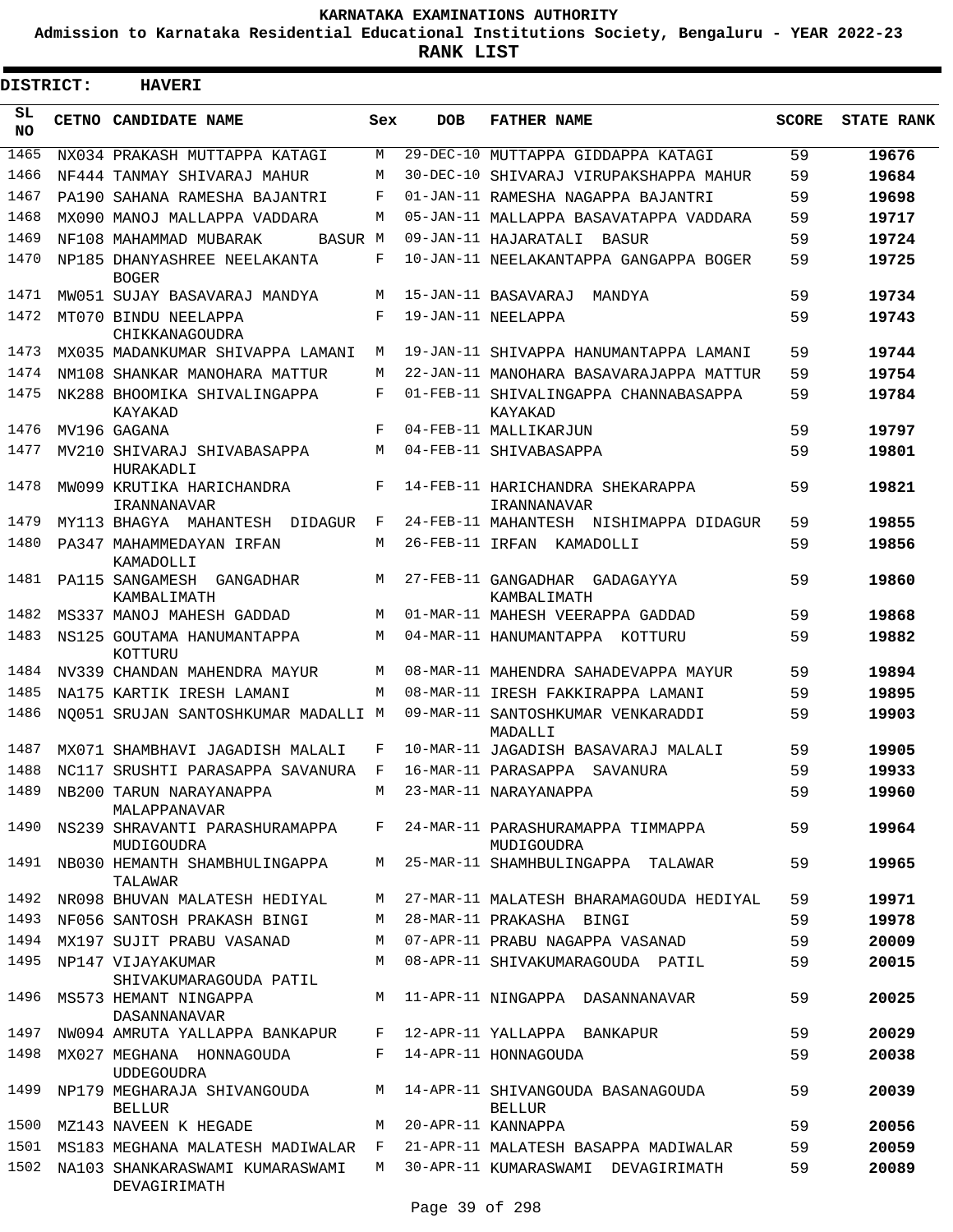**Admission to Karnataka Residential Educational Institutions Society, Bengaluru - YEAR 2022-23**

ı

| <b>DISTRICT:</b> | <b>HAVERI</b>                                  |              |                  |                                                           |              |                   |
|------------------|------------------------------------------------|--------------|------------------|-----------------------------------------------------------|--------------|-------------------|
| SL<br><b>NO</b>  | CETNO CANDIDATE NAME                           | Sex          | <b>DOB</b>       | <b>FATHER NAME</b>                                        | <b>SCORE</b> | <b>STATE RANK</b> |
| 1503             | MV285 CHANNAVEERGOUDA<br>SHEKHANAGOUDA PATIL   | M            |                  | 01-MAY-11 SHEKHANAGOUDA RUDRAGOUDA<br>PATIL               | 59           | 20093             |
| 1504             | NB244 VARSHA R                                 | F            | 01-MAY-11 RAVI N |                                                           | 59           | 20096             |
| 1505             | NN152 ALINA                                    | F            |                  | 02-MAY-11 CHAMANMIYA ADWANI                               | 59           | 20097             |
| 1506             | NF289 ANIL PANCHAKSHARI YALIGAR                | М            |                  | 11-MAY-11 PANCHAKSHARI SHEKAPPA YALIGAR                   | 59           | 20133             |
| 1507             | MR249 PAVAN MALATESH SHETTIYAVAR               | M            |                  | 16-MAY-11 MALATESH DURUGAPPA<br>SHETTIYAVAR               | 59           | 20148             |
| 1508             | NY014 SHIVANAND<br>$\mathbf{J}$                | М            |                  | 22-MAY-11 JAGADEESH HALLALLI                              | 59           | 20169             |
| 1509             | NL261 GAYITRA BHARAMAGOUDA<br>SORATUR          | F            |                  | 23-MAY-11 BHARAMAGOUDA KAREGOUDA<br>SORATUR               | 59           | 20171             |
| 1510             | MY154 ABHISHEKA BHOJAPPA<br>KAREKYATANAHALLI   | M            |                  | 26-MAY-11 BHOJAPPA YANKAPPA<br>KAREKYATANAHALLI           | 59           | 20187             |
| 1511             | NZ002 MANJUNATH SHIVANAND<br>YALLIMANI         | М            |                  | 26-MAY-11 SHIVANAND YALLIMANI                             | 59           | 20190             |
| 1512             | NR187 SHREYA JALANDHARA JOGAR                  | F            |                  | 30-MAY-11 JALANDHARA JOGAR                                | 59           | 20215             |
| 1513             | NX166 SHANKRAPPA NINGAPPA<br>SANNABALAPPANAVAR | M            |                  | 04-JUN-11 NINGAPPA SHANKRAPPA<br>SANNABALAPPANAVAR        | 59           | 20239             |
| 1514             | NK082 TANUJA LOKAPPA HOTTIGOUDRA               | F            |                  | 13-JUN-11 LOKAPPA BASAVARAJAPPA<br>HOTTIGOUDRA            | 59           | 20271             |
| 1515             | NF265 TEJASHWINI H BARKI                       | F            |                  | 13-JUN-11 HANUMANTAPPA                                    | 59           | 20273             |
| 1516             | NE268 NAVEEN BEERAPPA NEGALUR                  | M            |                  | 15-JUN-11 BEERAPPA NEGALUR                                | 59           | 20282             |
| 1517             | NV173 SOUMYA NINGANGOUDA<br>BOOMMANGOUDRA      | F            |                  | 19-JUN-11 NINGANGOUDA SIDDANGOUDA<br><b>BOOMMANGOUDRA</b> | 59           | 20296             |
| 1518             | NF107 SAMARJITH MADHUKAR GORAVAR               | M            |                  | 24-JUN-11 MADHUKAR GANGADHAR GORAVAR                      | 59           | 20315             |
| 1519             | NO295 LATA MANJUNATH<br>MARINAGAMMANAVAR       | F            |                  | 27-JUN-11 MANJUNATH HANUMANTAPPA<br>MARINAGAMMANAVAR      | 59           | 20331             |
| 1520             | MS139 NIKHITA RAMANAGOUDA PATIL                | F            |                  | 27-JUN-11 RAMANAGOUDA BARAMAGOUDA PATIL                   | 59           | 20332             |
| 1521             | NV137 VINAYAK SUBHAS YALIGAR                   | М            | 01-JUL-11 SUBHAS | YALIGAR                                                   | 59           | 20354             |
| 1522             | NS215 RAHUL BHARAMAPPA KUMBAR                  | М            |                  | 06-JUL-11 BHARAMAPPA KUMBAR                               | 59           | 20383             |
| 1523             | MX169 VINUTH SHIVAPPA HALLAD                   | М            |                  | 15-JUL-11 SHIVAPPA BASAVANTHAPPA HALLAD                   | 59           | 20415             |
| 1524             | NW178 KARTIK SHANKAR KALAL                     | М            |                  | 18-JUL-11 SHANKAR KALLAPPA KALAL                          | 59           | 20421             |
| 1525             | NB275 SINCHANA VEERABHADRAPPA<br>HEDIYAL       | $\mathbf{F}$ |                  | 19-JUL-11 VEERABHADRAPPA HEDIYAL                          | 59           | 20425             |
| 1526             | PA151 GURURAJ MAHESHWAR VIJAPUR                | M            |                  | 24-JUL-11 MAHESHWAR GURULINGAPPA<br>VIJAPUR               | 59           | 20444             |
| 1527             | MT013 VANAJA BHEEMAPPA<br>GIDDANNANAVAR        | $F$ –        |                  | 27-JUL-11 BHEEMAPPA                                       | 59           | 20456             |
| 1528             | NG184 KAVITA BASAPPA GUDAGUR                   | F            |                  | 30-JUL-11 BASPPA NINGAPPA GUDAGUR                         | 59           | 20470             |
| 1529             | MR102 MANDIRA C                                | F            |                  | 01-AUG-11 CHANDRASHEKAR                                   | 59           | 20477             |
| 1530             | NS252 PRAJWAL FAKEERAPPA<br>CHALAVADI          | M            |                  | 04-AUG-11 PAKEERAPPA RANGAPPA CHALAVADI                   | 59           | 20491             |
| 1531             | NG137 PRAJWAL VIJENDRA HIREMATH                | M            |                  | 05-AUG-11 VIJENDRA VEERAYYA HIREMATH                      | 59           | 20495             |
| 1532             | MS380 PRAJVAL                                  | M            |                  | 06-AUG-11 HUVYA NAIKA                                     | 59           | 20499             |
| 1533             | NK427 SAMPAT BASAVARAJ KANAKERI                | M            |                  | 09-AUG-11 BASAVARAJ HANUMANTAPPA<br>KANAKERI              | 59           | 20512             |
|                  | 1534 NV275 SANJANA D PATIL                     | F            |                  | 13-AUG-11 DARIYAPPAGOUDA H PATIL                          | 59           | 20524             |
| 1535             | NK225 APEKSHA NARAYAN DUSGEKAR                 | F            |                  | 14-AUG-11 NARAYAN LAKSMANA DUSGEKAR                       | 59           | 20528             |
| 1536             | NH372 SIDDESH JAYAPPA HYDALA                   | M            |                  | 22-AUG-11 JAYAPPA SIDDAPPA HYADALA                        | 59           | 20550             |
| 1537             | MR259 AKSHATA MANJAPPA KUMBARA                 | F            |                  | 28-AUG-11 MANJAPPA                                        | 59           | 20568             |
| 1538             | NB268 KAVANA MAHESH AVAKKANAVAR                | F            |                  | 02-SEP-11 MAHESH<br>AVAKKANAVAR                           | 59           | 20585             |
| 1539             | NL068 CHANDAN PARAMESHAPPA<br>BHARAMANNANAVAR  | M            |                  | 15-SEP-11 PARAMESHAPPA BHARAMANNANAVAR                    | 59           | 20616             |
| 1540             | NX149 SAHANA MANJUNATH<br>DANANNANAVAR         |              |                  | F 15-SEP-11 MANJUNATH BASAVANNEPPA<br>DANANNANAVAR        | 59           | 20617             |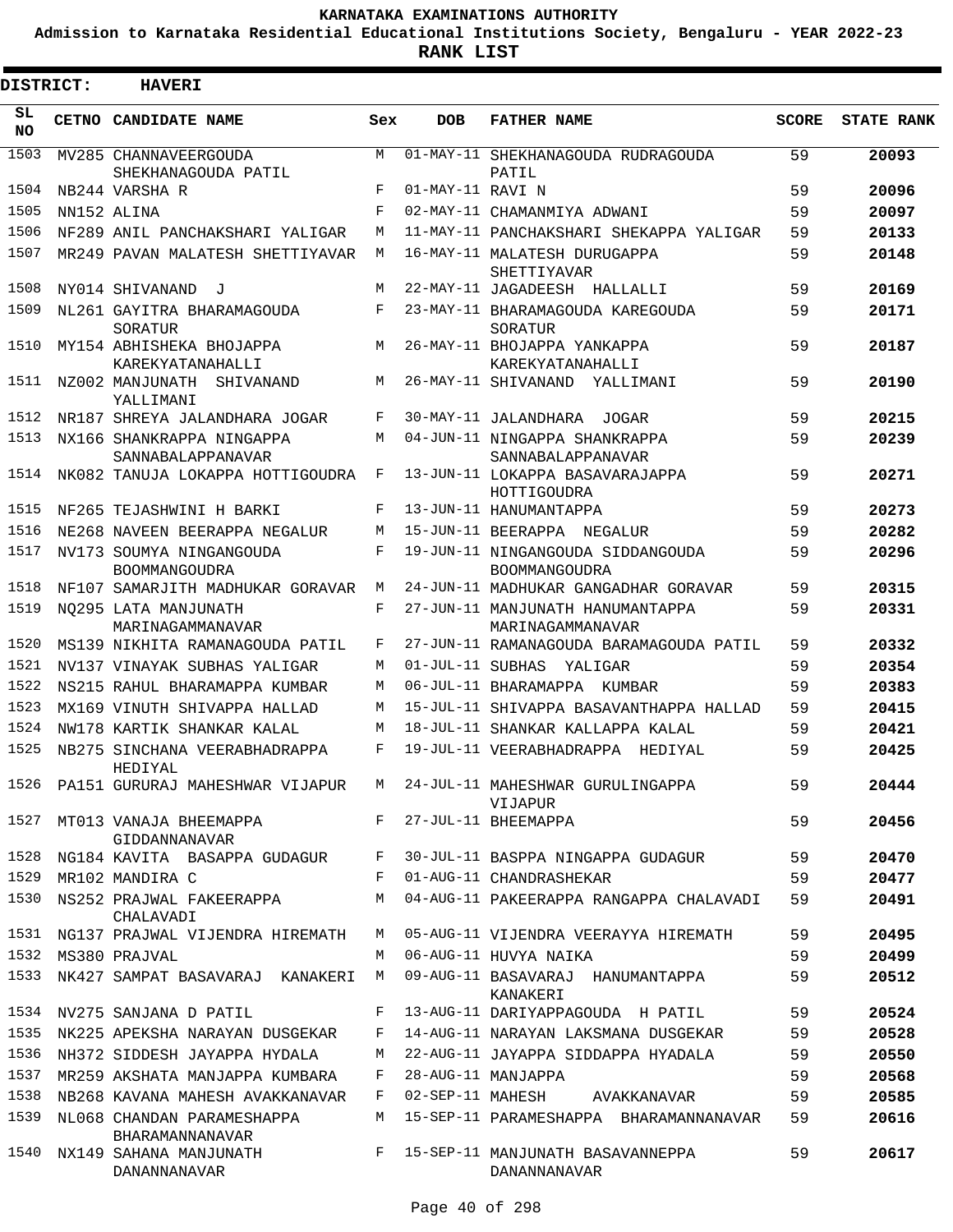**Admission to Karnataka Residential Educational Institutions Society, Bengaluru - YEAR 2022-23**

 $\blacksquare$ 

**RANK LIST**

| <b>DISTRICT:</b> | <b>HAVERI</b>                                                                  |       |                   |                                                                                  |              |                   |
|------------------|--------------------------------------------------------------------------------|-------|-------------------|----------------------------------------------------------------------------------|--------------|-------------------|
| SL<br>NO.        | CETNO CANDIDATE NAME                                                           | Sex   | <b>DOB</b>        | <b>FATHER NAME</b>                                                               | <b>SCORE</b> | <b>STATE RANK</b> |
| 1541             | NG305 ASHWINI<br>PARASAPPA MAILARI                                             | F     |                   | 19-SEP-11 PARASAPPA GUDDAPPA MAILARI                                             | 59           | 20625             |
| 1542             | NE215 KARTIK IRAPPA BOMMANNANAVAR M                                            |       |                   | 22-SEP-11 IRAPPA SHIVABASAPPA                                                    | 59           | 20632             |
| 1543             | NV080 LAKSHMI JAYAPRAKASH<br>GADAGOLI                                          | F     |                   | <b>BOMMANNANAVAR</b><br>08-OCT-11 JAYAPRAKASH SHREEKRISHN<br>GADAGOLI            | 59           | 20665             |
| 1544             | PA358 VAIBHAVI SHANKRAPPA<br>KODLIVAD                                          | F     |                   | 20-OCT-11 SHANKRAPPA SHIVAPPA KODLIVAD                                           | 59           | 20690             |
| 1545             | NT025 ANKITA KARABASAPPA KADEMANI F                                            |       |                   | 23-OCT-11 KARABASAPPA BASAPPA KADEMANI                                           | 59           | 20696             |
| 1546             | NF267 DEEPAK ASHOK GULED                                                       | М     |                   | 26-OCT-11 ASHOK FAKKIRAPPA GULED                                                 | 59           | 20702             |
| 1547             | NN119 PAVANAKUMAR BASAVARAJ ITER                                               | M     |                   | 31-OCT-11 BASAVARAJ<br>ITER                                                      | 59           | 20711             |
| 1548             | NS143 NIKHILGOUDA                                                              | M     |                   | 02-NOV-11 SURESH GOUDA MUDIGOUDRA                                                | 59           | 20714             |
| 1549             | NE058 SHASHIKUMAR GANESHAPPA<br>LAMANI                                         | M     |                   | 06-NOV-11 GANESHAPPA TIRAKAPPA LAMANI                                            | 59           | 20721             |
| 1550             | MS252 KIRANKUMAR RAMAPPA RITTI                                                 | М     |                   | 15-NOV-11 RAMAPPA SOMAPPA RITTI                                                  | 59           | 20750             |
| 1551             | NW385 SWATI NINGANAGOUDRA<br>HOSAMANI                                          | F     |                   | 18-NOV-11 NINGANAGOUDRA HOSAMANI                                                 | 59           | 20757             |
| 1552             | MW075 SANDIP MANJUNATH BALIHALLI                                               | М     |                   | 26-NOV-11 MANJUNATH BHARAMAPPA<br>BALIHALLI                                      | 59           | 20780             |
| 1553             | MV229 SNEHA BASAVARAJ HALAGOLLAR                                               | F     |                   | 20-DEC-11 BASAVARAJ BHIMAPPA HALAGOLLAR                                          | 59           | 20816             |
| 1554             | NO367 TEJASH MANJUNATHA MADIWALAR M                                            |       |                   | 22-DEC-11 MANJUNATHA                                                             | 59           | 20819             |
| 1555             | MV194 VIJAY KRISHNAPPA KOLAKAR                                                 | М     |                   | 27-DEC-11 KRISHNAPPA NILAPPA KOLAKAR                                             | 59           | 20831             |
| 1556             | MS028 CHETANA VEERESH DONNIYAVARA F                                            |       | 27-FEB-12 VEERESH |                                                                                  | 59           | 20863             |
| 1557             | NF481 NINGARAJ BHARAMAPPA<br>MAKARABBI                                         | М     |                   | 25-SEP-09 BHARAMAPPA NINGAPPA MAKARABBI                                          | 58           | 20890             |
| 1558             | NF494 BHAGYALAKSHMI SHIVARADDI<br>KENCHARADDER                                 | F     |                   | 20-NOV-09 SHIVARADDI RANGARADDI<br>KENCHARADDER                                  | 58           | 20897             |
| 1559             | NL105 SANGEETA PATIL                                                           | F     |                   | 21-JUN-10 KAREGOUDA                                                              | 58           | 20961             |
| 1560             | NZ338 DEEPA MAHESH MURIGENNAVAR                                                | F     |                   | 05-JUL-10 MAHESH MURIGENNAVAR                                                    | 58           | 20969             |
| 1561             | NA080 RAKSHITHA CHANNAPPA DODMANI F                                            |       |                   | 23-JUL-10 CHANNAPPA NINGAPPA DODMANI                                             | 58           | 20980             |
| 1562             | NJ198 MANU MAILAREPPA BANAKAR                                                  | M     |                   | 12-AUG-10 MAILAREPPA HANUMANTAPPA<br><b>BANAKAR</b>                              | 58           | 21000             |
| 1563             | MW197 SIDDALINGANAGOUDA<br>MANJANGOUDA DANDIN                                  | M     |                   | 25-AUG-10 MANJANGOUDA NINGANAGOUDA<br>DANDIN                                     | 58           | 21019             |
|                  | 1564 MS044 TEJU NAGARAJ SUDAMBI                                                | M     |                   | 12-SEP-10 NAGARAJ BASAVANTAPPA SUDAMBI                                           | 58           | 21043             |
|                  | 1565 MW145 PRIYANKA BASAVARAJ TALAWAR F                                        |       |                   | 14-SEP-10 BASAVARAJ BASAPPA TALAWAR                                              | 58           | 21047             |
|                  | 1566 NA054 GEERISH MARUTI VENKANNAVAR M 20-SEP-10 MARUTI BASAVANNEPPA          |       |                   | VENKANNAVAR                                                                      | 58           | 21059             |
|                  | 1567 NN215 DHANUSHA SURESHA<br>ELUKOLAGADA                                     |       |                   | M 15-OCT-10 SURESHA PUTTAPPA ELUKOLAGADA                                         | 58           | 21099             |
|                  | KALABURGI                                                                      |       |                   | 1568 NH179 SHIVARAJ SHIVABASAPPA       M   19-OCT-10 SHIVABASAPPA  KALABURGI     | 58           | 21115             |
|                  | 1569 NK494 MOHAMMAD AYAN IMTIYAZ M 20-OCT-10 IMTIYAZ IMAMKHASIM<br>SHETASANADI |       |                   | SHETASANADI                                                                      | 58           | 21117             |
|                  | 1570 NF340 BILVATEJ BARKI                                                      |       |                   | M 22-OCT-10 RAMESH BARKI                                                         | 58           | 21122             |
|                  | BELLIKATTI                                                                     |       |                   | 1571 NA055 YOGINI HANUMANTAPPA F 09-NOV-10 HANUMANTAPPA FAKKIRAPPA<br>BELLIKATTI | 58           | 21152             |
|                  |                                                                                |       |                   | 1572 NL121 PRATIK IRAPPA CHALAVADI M 11-NOV-10 IRAPPA RAMAPPA CHALAVADI          | 58           | 21156             |
|                  | 1573 ND124 PRAJWAL VIRUPAKSHAPPA<br>HAVERI                                     | M     |                   | 20-NOV-10 VIRUPAKSHAPPA SHEKAPPA HAVERI                                          | 58           | 21168             |
|                  | 1574 MS010 REKHA SHIVANANDA ANGADI                                             |       |                   | F 25-NOV-10 SHIVANANDA                                                           | 58           | 21177             |
|                  | 1575 NL146 DARSHAN CHANDRACHARI<br>BADIGER                                     | M     |                   | 27-NOV-10 CHANDRACHARI VEERABHADRAPPA<br>BADIGER                                 | 58           | 21182             |
|                  | 1576 NS061 PALLAVI CHINNAPPA AMBALI                                            |       |                   | F 01-DEC-10 CHINNAPPA                                                            | 58           | 21194             |
|                  | 1577 NS375 CHAITRA BASALINGAPPA<br>CHANNAGOUDRA                                | $F$ – |                   | 16-DEC-10 BASALINGAPPA CHANNAGOUDRA                                              | 58           | 21235             |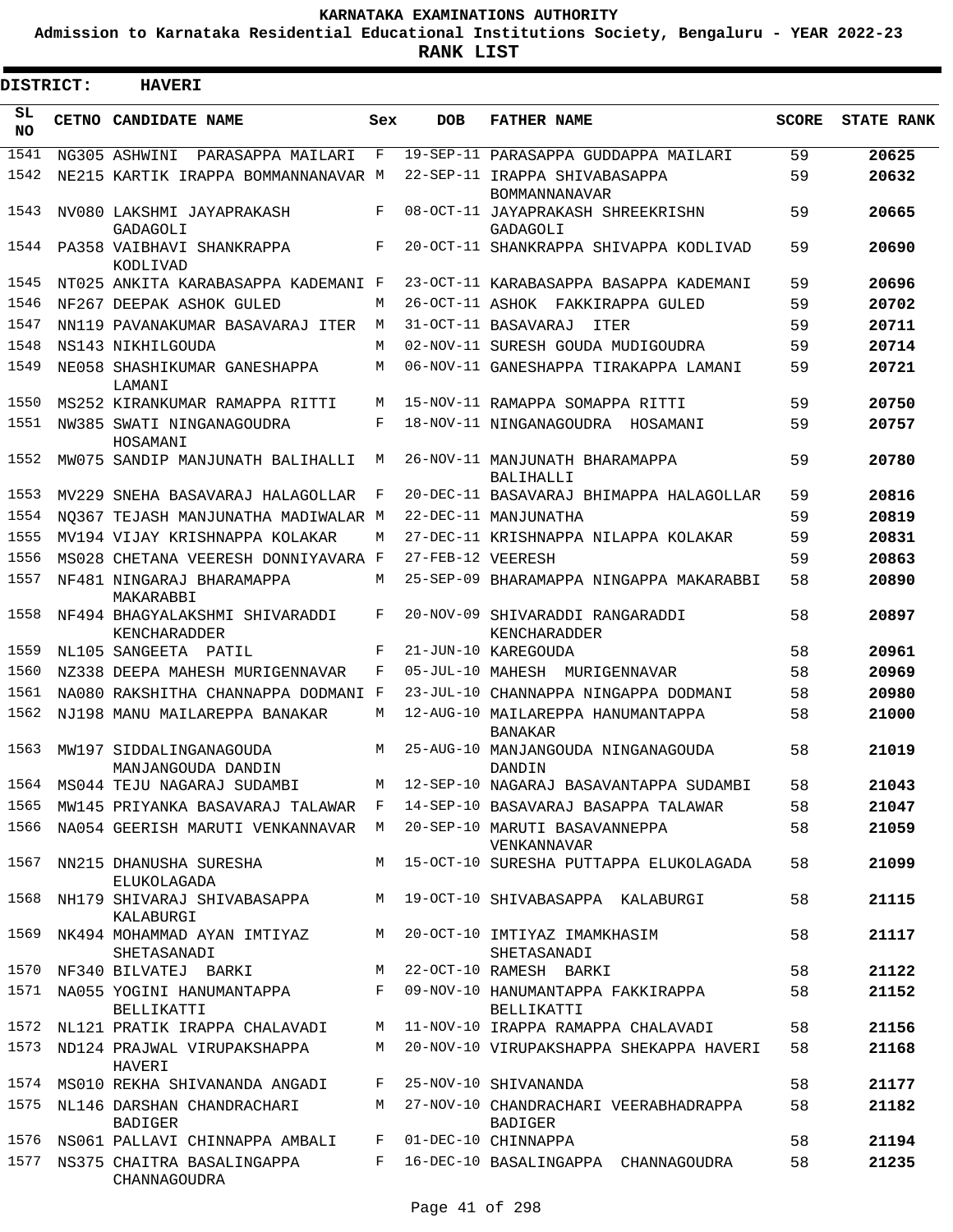**Admission to Karnataka Residential Educational Institutions Society, Bengaluru - YEAR 2022-23**

**RANK LIST**

ı

| <b>DISTRICT:</b> |  | <b>HAVERI</b>                                       |     |                   |                                                             |              |                   |
|------------------|--|-----------------------------------------------------|-----|-------------------|-------------------------------------------------------------|--------------|-------------------|
| SL.<br><b>NO</b> |  | CETNO CANDIDATE NAME                                | Sex | <b>DOB</b>        | <b>FATHER NAME</b>                                          | <b>SCORE</b> | <b>STATE RANK</b> |
| 1578             |  | NB133 LAKSHMI MALATESH AMBIGER                      | F   |                   | 20-DEC-10 MALATESH SHIVAPPA AMBIGER                         | 58           | 21242             |
| 1579             |  | MU096 CHETAN MANJAPPA SANGUR                        | M   |                   | 01-JAN-11 MANJAPPA SANGUR                                   | 58           | 21267             |
| 1580             |  | NF366 PAKKIRESHA KALINGARAJ<br>OBANNANAVARA         | M   |                   | 04-JAN-11 KALINGARAJ                                        | 58           | 21292             |
| 1581             |  | NV279 ANANYA GIRISH MUDUGAL                         | F   | 05-JAN-11 GIRISH  | MUDUGAL                                                     | 58           | 21293             |
| 1582             |  | NT172 KEERTHANA UJJAPPA<br>KYATAMMANAVAR            | F   |                   | 06-JAN-11 UJJAPPA SIDDAPPA                                  | 58           | 21296             |
| 1583             |  | NX120 PRATIBHA YALLAPPA<br>HONNAHALLI               | F   |                   | 06-JAN-11 YALLAPPA NELAPPA HONNAHALLI                       | 58           | 21297             |
| 1584             |  | MV260 SANDYA HEMAPPA BALIHALLI<br>AKA HONNAMMANAVAR | F   |                   | 07-JAN-11 HEMAPPA BHARAMAPPA BALIHALLI<br>AKA HONNAMMANAVAR | 58           | 21304             |
| 1585             |  | MR162 SUNIL ASHOK NAVALI                            | M   |                   | 09-JAN-11 ASHOK GANESHAPPA NAVALI                           | 58           | 21317             |
| 1586             |  | NG328 SHAHABAJ ALLABHAKSHA MULLA                    | M   |                   | 10-JAN-11 ALLABHAKSHA CHANDASAB MULLA                       | 58           | 21322             |
| 1587             |  | NM124 LIKHITA BANGAREPPA KICHADER F                 |     |                   | 14-JAN-11 BANGAREPPA PHAKEERAPPA<br>KICHADER                | 58           | 21333             |
| 1588             |  | MW109 AJAY FAKKIRAPPA HARIJAN                       | M   |                   | 17-JAN-11 FAKKIRAPPA HARIJAN                                | 58           | 21340             |
| 1589             |  | NY249 KAVYA BHAIRAPPA<br><b>JOGANNANAVAR</b>        | F   |                   | 17-JAN-11 BHAIRAPPA SHIVAPUTRAPPA<br>JOGANNANAVAR           | 58           | 21342             |
| 1590             |  | MS448 ISHWARYA ONKARAYYA HAVERI                     | F   |                   | 29-JAN-11 ONKARAYYA HAVERI                                  | 58           | 21372             |
| 1591             |  | NK380 NIHARIKA SIDDAPPA HEGADER                     | F   |                   | 01-FEB-11 SIDDAPPA M HEGADER                                | 58           | 21385             |
| 1592             |  | NJ308 SHIVARAJ FAKKIRESH TALLALLI M                 |     |                   | 15-FEB-11 FAKKIRESH NINGAPPA TALLALLI                       | 58           | 21426             |
| 1593             |  | NA112 ANUSHA SANTOSH BHAJANTRI                      | F   |                   | 22-FEB-11 SANTOSH ANJAPPA BHAJANTRI                         | 58           | 21443             |
| 1594             |  | NK538 RAKESH DILLEPPA<br>JADIYANNANAVAR             | M   |                   | 23-FEB-11 DILLEPPA BEERAPPA<br>JADIYANNANAVAR               | 58           | 21447             |
| 1595             |  | NB281 SINCHANA PRAKASH NAYAK                        | F   |                   | 24-FEB-11 PRAKASH NAYAK                                     | 58           | 21452             |
| 1596             |  | MV236 VAISHNAVI SURESH BADIGER                      | F   |                   | 27-FEB-11 SURESH NINGAPPA BADIGER                           | 58           | 21461             |
| 1597             |  | NK451 KIRAN MANJAPPA DANAPPANAVAR M                 |     |                   | 01-MAR-11 MANJAPPA UJJAPPA DANAPPANAVAR                     | 58           | 21469             |
| 1598             |  | NK089 CHIDANANDA A                                  | M   |                   | 07-MAR-11 ANJANEYA M                                        | 58           | 21487             |
| 1599             |  | MV117 LAXMI MARUTI KELAGINAMANI                     | F   |                   | 09-MAR-11 MARUTI BHARAMAPPA<br>KELAGINAMANI                 | 58           | 21500             |
| 1600             |  | PA274 RENUKA NAGAPPA LALATTI                        | F   |                   | 14-MAR-11 NAGAPPA YALLAPPA LALATTI                          | 58           | 21515             |
| 1601             |  | NV421 POORVI MURAGESH MIRJI                         | F   |                   | 18-MAR-11 MURAGESH S MIRJI                                  | 58           | 21530             |
|                  |  | 1602 NG253 SUPRIT A CHIGARER                        | M   |                   | 19-MAR-11 ANANT CHIGARER                                    | 58           | 21538             |
| 1603             |  | NA053 PUSHPA SHANKRAPPA BENNUR                      | F   |                   | 20-MAR-11 SHANKRAPPA NINGAPPA BENNUR                        | 58           | 21540             |
| 1604             |  | NB285 NANDEESH PRAKASH HARAVI                       | М   |                   | 22-MAR-11 PRAKASH S HARAVI                                  | 58           | 21552             |
| 1605             |  | NU268 NIVEDITA GADIGEPPA TOTADA                     | F   |                   | 22-MAR-11 GADIGEPPA ERAPPA TOTADA                           | 58           | 21553             |
| 1606             |  | NF023 SANGEETA MANTESH GORAVAR                      | F   |                   | 31-MAR-11 MANTESH BIDDADEPPA GORAVAR                        | 58           | 21595             |
| 1607             |  | NR285 SANTHOSH MANJANAGOUDA<br>GOOLANAGOUDRA        | М   |                   | 01-APR-11 MANJANAGOUDA BHARAMAGOUDA<br>GOOALNAGOUDRA        | 58           | 21600             |
| 1608             |  | NZ090 VIDYA CHANNABASAPPA<br>HAVALAKONDA            | F   |                   | 08-APR-11 CHANNABASAPPA                                     | 58           | 21633             |
| 1609             |  | NG080 KARTHIKA BASAYYA MATHAPATI                    | M   |                   | 10-APR-11 BASAYYA CHANNAYYA MATHAPATI                       | 58           | 21642             |
| 1610             |  | NO368 SATWIK N                                      | M   |                   | 15-APR-11 NAGENDRAPPA D                                     | 58           | 21664             |
| 1611             |  | MT130 ROOPA MANJAPPA ANGARAGATTI                    | F   |                   | 19-APR-11 MANJAPPA ANGARAGATTI                              | 58           | 21679             |
| 1612             |  | NW333 HARISH RAVI SANKAPPANAVAR                     | M   |                   | 20-APR-11 RAVI GADIGEPPA SANKAPPANAVAR                      | 58           | 21681             |
| 1613             |  | MR135 UMANSU SANDEEPASINGHA<br>CHOUDHARI            | M   |                   | 21-APR-11 SANDEEPASINGHA JASWANTSING<br>CHOUDHARI           | 58           | 21687             |
| 1614             |  | NZ286 JEEVAN RAMESH GUDISAGAR                       | М   |                   | 24-APR-11 RAMESH GUDISAGAR                                  | 58           | 21698             |
| 1615             |  | NM133 SAGAR N D                                     | M   | 25-APR-11 NAGARAJ |                                                             | 58           | 21702             |
| 1616             |  | NK516 BINDU CHANDRASHEKAR<br>YALAVADAHALLI          | F   |                   | 27-APR-11 CHANDRASHEKAR REVANEPPA<br>YALAVADAHALLI          | 58           | 21712             |
| 1617             |  | NF179 SRUSHTI SATEESH KASAMBI                       | F   |                   | 01-MAY-11 SATEESH SIDDAPPA KASAMBI                          | 58           | 21735             |
| 1618             |  | NG318 KUMAR PRAKASH KURI                            | M   |                   | 07-MAY-11 PRAKASH NEELAPPA KURI                             | 58           | 21755             |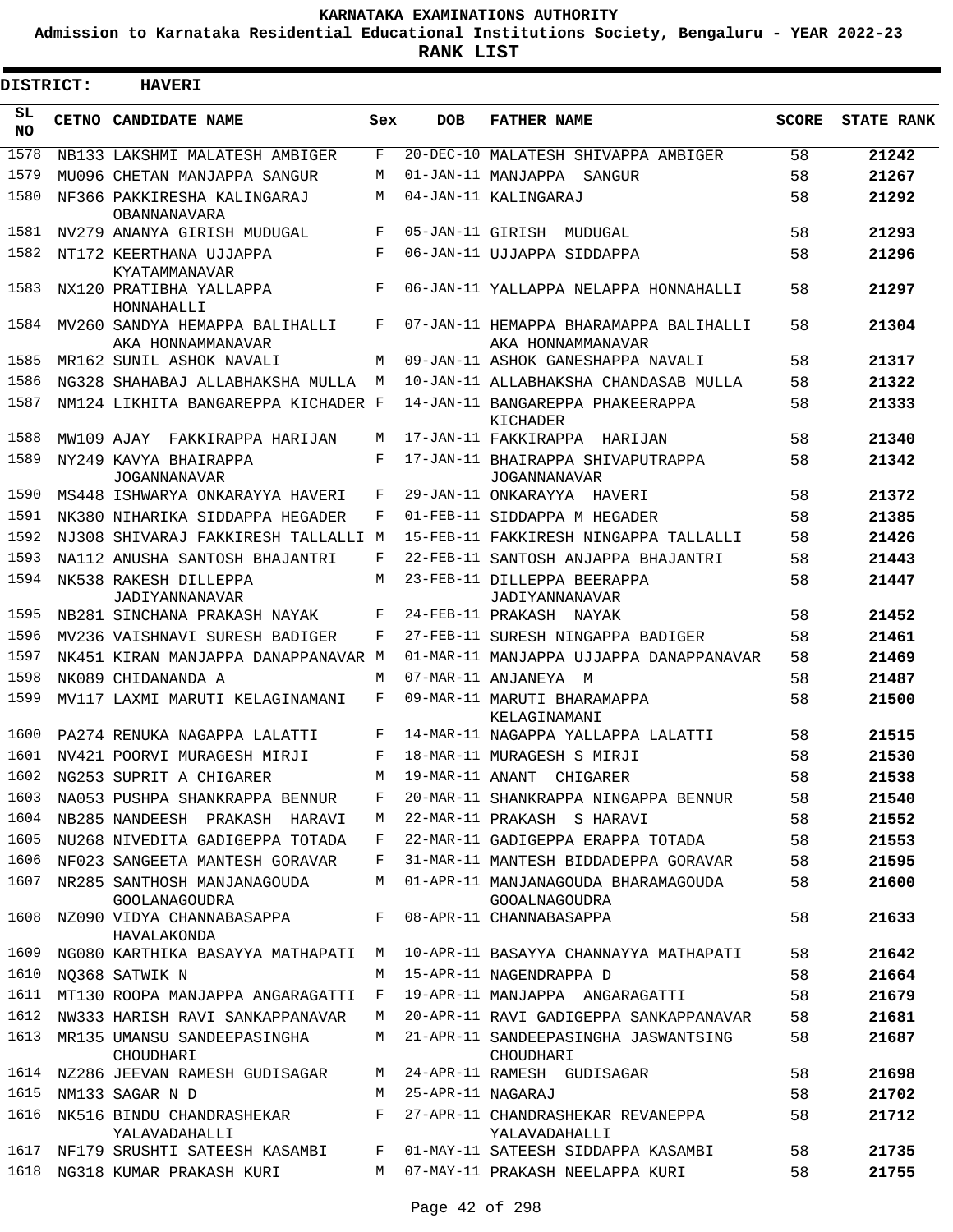**Admission to Karnataka Residential Educational Institutions Society, Bengaluru - YEAR 2022-23**

| <b>DISTRICT:</b> | <b>HAVERI</b>                                   |     |                |                                                                                  |       |                   |
|------------------|-------------------------------------------------|-----|----------------|----------------------------------------------------------------------------------|-------|-------------------|
| SL<br><b>NO</b>  | CETNO CANDIDATE NAME                            | Sex | <b>DOB</b>     | <b>FATHER NAME</b>                                                               | SCORE | <b>STATE RANK</b> |
| 1619             | NK141 DEEPA SUBHAS SHIDENOOR                    | F   |                | 11-MAY-11 SUBHAS SHIDENOOR                                                       | 58    | 21778             |
| 1620             | NK017 TARUN GANESH KUPPELUR                     | М   |                | 13-MAY-11 GANESH TIRAKAPPA KUPPELUR                                              | 58    | 21790             |
| 1621             | MU046 PRASANNA S DIDAGUR                        | М   |                | 14-MAY-11 SHARANABASAPPA DIDAGUR                                                 | 58    | 21791             |
| 1622             | NK143 ARIF AHMAD<br>RANEBENNUR                  | М   |                | 15-MAY-11 SHAFI AHMAD                                                            | 58    | 21794             |
| 1623             | NL342 SUPRITA S SURESHANAYAK                    | F   |                | 16-MAY-11 SURESHANAYAK KARABASANAYAK                                             | 58    | 21803             |
| 1624             | MS243 YASHASWINI HALAPPA JADHAV                 | F   |                | 19-MAY-11 HALAPPA SHIVAJAPPA JADHAV                                              | 58    | 21811             |
| 1625             | NP180 NUTAN JATTEPPA ARIKATTI                   | М   |                | 24-MAY-11 JATTEPPA ARIKATTI                                                      | 58    | 21828             |
| 1626             | NV537 CHAMANABI HAJARATAALI<br>KALAKOTI         | F   |                | 26-MAY-11 HAJARATAALI CHAMANASAB<br>KALAKOTI                                     | 58    | 21831             |
| 1627             | NS247 SAKAMMA GUDDAPPA KENGONDADA F             |     |                | 29-MAY-11 GUDDAPPA THIRAKAPPA<br>KENGONDADA                                      | 58    | 21843             |
| 1628             | ND152 LOHITH KADAPATTI                          | М   |                | 31-MAY-11 MANJUNATH                                                              | 58    | 21850             |
| 1629             | NA012 ROHAN KUMAR BARKI                         | M   |                | 31-MAY-11 RAJENDRA BARKI                                                         | 58    | 21852             |
| 1630             | MZ161 BASAMMA VERASANGAPPA<br>GURANNANAVAR      | F   |                | 03-JUN-11 VERASANGAPPA GURANNANAVAR                                              | 58    | 21870             |
| 1631             | NF339 PRIYA GUDDAPPA KARAVALI                   | F   |                | 03-JUN-11 GUDDAPPA IRAPPA KARAVALI                                               | 58    | 21872             |
| 1632             | NX162 PRATIKSHA GULAPPA HOSAMANI F              |     |                | 06-JUN-11 GULAPPA PARAPPA HOSAMANI                                               | 58    | 21889             |
| 1633             | NY108 NAGARATNA FAKKIRAPPA ARALI                | F   |                | 07-JUN-11 FAKKIRAPPA SHIDDAPPA ARALI                                             | 58    | 21894             |
| 1634             | MR007 ABHISHEK GURUSHANT<br><b>DODDAGOUDRA</b>  | М   |                | 08-JUN-11 GURUSHANT DODDAGOUDRA                                                  | 58    | 21897             |
| 1635             | MS569 ABHISHEK S C                              | M   |                | 20-JUN-11 SANGAIAH                                                               | 58    | 21942             |
| 1636             | NO147 GAGANGOUDA REVANAGOUDA<br>GIRIGOUDRA      | М   |                | 20-JUN-11 REVANAGOUDA MANJANAGOUDA<br>GIRIGOUDRA                                 | 58    | 21943             |
| 1637             | NH224 KAVYA KUMAR HULLAL                        | F   |                | 20-JUN-11 KUMAR MALLAPPA HULLAL                                                  | 58    | 21945             |
| 1638             | MR166 SHRUSTI CHANDRAPPA CHIGARI                | F   |                | 20-JUN-11 CHANDAPPA CHIGARI                                                      | 58    | 21947             |
| 1639             | NE227 Divya Hanumantappa Kwati                  | F   |                | 22-JUN-11 HANUMANTAPPA KWATI                                                     | 58    | 21953             |
| 1640             | NF217 CHAITRA NAGAPPA MATTUR                    | F   |                | 25-JUN-11 NAGAPPA SHIVAPPA MATTUR                                                | 58    | 21962             |
| 1641             | NK465 DIVYA RUDRAPPA OLEKAR                     | F   |                | 25-JUN-11 RUDRAPPA OLEKAR                                                        | 58    | 21964             |
| 1642             | PA163 CHANDAN BASAVARAJ SUNAGAR                 | М   |                | 26-JUN-11 BASAVARAJ NAGAPPA SUNAGAR                                              | 58    | 21968             |
| 1643             | NG159 TEJASHWINI HANAMANTAGOUDA<br>BHIMANGOUDRA | F   |                | 27-JUN-11 HANAMANTHGOUDA                                                         | 58    | 21976             |
|                  | 1644 NN162 PRAMOD SUDAMBI                       | M   |                | 08-JUL-11 CHANDRAPPA                                                             | 58    | 22016             |
|                  | MASANAGI                                        |     |                | 1645 NX062 NAVEEN YALLANAGOUDA MARIA 12-JUL-11 YALLANAGOUDA MASANAGI             | 58    | 22037             |
|                  | SHETASANADI                                     |     |                | 1646 NA204 SHREYA PAKKIRESH F 13-JUL-11 PAKKIRESH HANUMANTAPPA<br>SHETASANADI    | 58    | 22045             |
|                  | KOLUR                                           |     |                | 1647 MW080 SHRADDHA HANUMANTHARAYA F 19-JUL-11 HANUMANTHARAYA KOLUR              | 58    | 22067             |
|                  | 1648 MX101 NAVEEN MALLIKARJUNA<br>KONANAVAR     |     |                | M 08-AUG-11 MALLIKARJUNA GADIGEPPA<br>KONANAVAR                                  | 58    | 22138             |
|                  |                                                 |     |                | 1649 NP203 NAYANA MOUNESH BUDIHAL F 08-AUG-11 MOUNESH BASAVANTAPPA BUDIHAL       | 58    | 22139             |
|                  |                                                 |     |                | 1650 NG143 NAMEETA MAHADEVAPPA ADUR F 11-AUG-11 MAHADEVAPPA FAKKIRAPPA ADUR      | 58    | 22152             |
|                  | 1651 NS213 JEEVAN NAGAPPA<br>GUDDADEVAPPANAVAR  |     |                | M 12-AUG-11 NAGAPPA DURAGAPPA<br>GUDDADEVAPPANAVAR                               | 58    | 22155             |
|                  | MANAGOUDRA                                      |     |                | 1652 NV512 MALATESHGOUD RAMANGOUD M 13-AUG-11 RAMANGOUD JAYANGOUDA<br>MANAGOUDRA | 58    | 22158             |
|                  | 1653 NH091 SAGAR NAGARAJ KANAVI                 |     |                | M 15-AUG-11 NAGARAJ HEMAPPA KANAVI 58                                            |       | 22166             |
|                  |                                                 |     |                | 1654 NW276 ABHISHEK BASAVARAJ BADNI M 17-AUG-11 BASAVARAJ RAMANNA BADNI 58       |       | 22177             |
|                  | 1655 MZ050 AMULYA PRAKASHA<br>HITTALADAVARA     |     |                | F 18-AUG-11 PRAKASHA PUTTAPPA<br>HITTALADAVARA                                   | 58    | 22182             |
|                  |                                                 |     |                | 1656 NW001 LINGARAJ SHIVAJI BARKI M 21-AUG-11 SHIVAJI NINGAPPA BARKI             | 58    | 22193             |
|                  | 1657 NE361 SHARANABASAV BASAVANTAPPA<br>KERI    |     |                | M 24-AUG-11 BASAVANTAPPA BASAVANNEPPA<br>KERI                                    | 58    | 22201             |
|                  | 1658 NE394 PRUTHVIRAJ KURAGUND                  |     |                | M 28-AUG-11 NINGAPPA KURGUND                                                     | 58    | 22219             |
|                  |                                                 |     | Page 43 of 298 |                                                                                  |       |                   |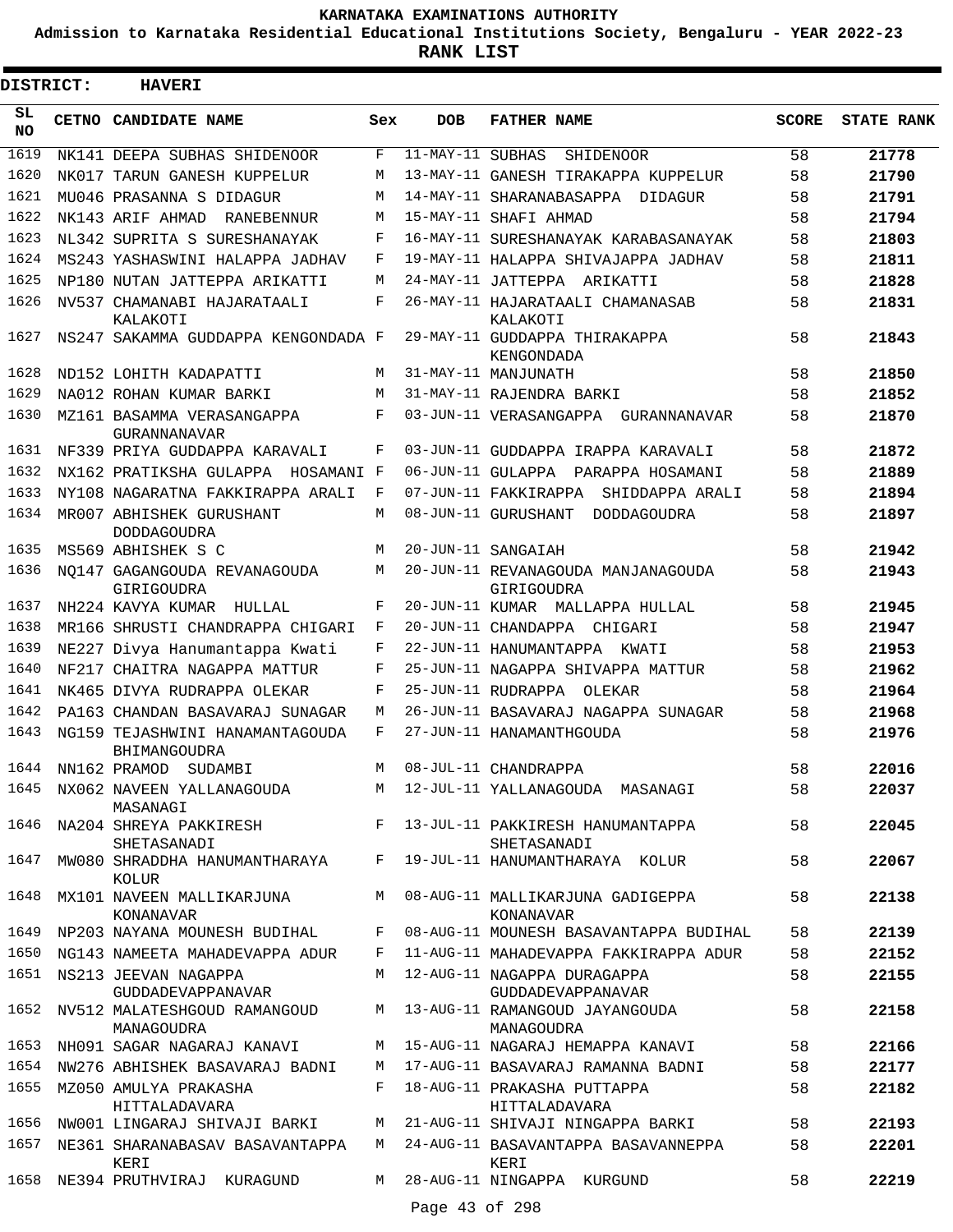**Admission to Karnataka Residential Educational Institutions Society, Bengaluru - YEAR 2022-23**

**RANK LIST**

| <b>DISTRICT:</b> |       | <b>HAVERI</b>                                |            |                   |                                                                           |              |                   |
|------------------|-------|----------------------------------------------|------------|-------------------|---------------------------------------------------------------------------|--------------|-------------------|
| SL<br><b>NO</b>  | CETNO | CANDIDATE NAME                               | Sex        | <b>DOB</b>        | <b>FATHER NAME</b>                                                        | <b>SCORE</b> | <b>STATE RANK</b> |
| 1659             |       | NZ356 SOUJANYA J MARAMBEED                   | F          | $12 - SEP - 11$   | JAGADISH D MARAMBEED                                                      | 58           | 22253             |
| 1660             |       | PA339 PRASHANTH<br>KUNNUR                    | M          |                   | 13-SEP-11 MANJUNATH<br>KUNNUR                                             | 58           | 22257             |
| 1661             |       | NX271 RENUKA NAGARAJ AMMANAVAR               | F          | 13-SEP-11 NAGARAJ | AMMANAVAR                                                                 | 58           | 22258             |
| 1662             |       | NK416 SPOORTI MAHADEVAPPA<br>VEERAPUR        | F          |                   | 16-SEP-11 MAHADEVAPPA<br>VEERAPUR                                         | 58           | 22267             |
| 1663             |       | NL292 ARSHITHA<br>CHANDRAPPA BAIROL F        |            |                   | 22-SEP-11 CHANDRAPPA SIDDAPPA BAIROL                                      | 58           | 22275             |
| 1664             |       | NS101 KAVANA C D                             | F          |                   | 22-SEP-11 CHIDANANDA                                                      | 58           | 22279             |
| 1665             |       | NF445 HEMA BASAVARAJ INGALAGI                | F          |                   | 23-SEP-11 BASAVARAJ LAKSHMAN INGALAGI                                     | 58           | 22283             |
| 1666             |       | NH248 YOGESH RUDRAPPA ANGADI                 | М          |                   | 03-OCT-11 RUDRAPPA MUDAKAPPA ANGADI                                       | 58           | 22311             |
| 1667             |       | NJ301 SHAMBHAVI FAKKIRAYYA<br>KULAKRNI       | F          |                   | 06-OCT-11 FAKKIRAYYA JAGADAYYA KULAKRNI                                   | 58           | 22318             |
| 1668             |       | NB085 SAMBHRAM SANTOSH APPAJI                | M          | 21-OCT-11 SANTOSH | APPAJI                                                                    | 58           | 22344             |
| 1669             |       | NY130 PAVANKUMAR MANJAPPA VALMIKI M          |            |                   | 23-OCT-11 MANJAPPA MALLAPPA VALMIKI                                       | 58           | 22349             |
| 1670             |       | MY136 PRAVEEN TAVAREPPA MALAPUR              | М          |                   | 25-OCT-11 TAVAREPPA<br>MALAPUR                                            | 58           | 22351             |
| 1671             |       | NC131 YASHAVANTA BASAVARAJ<br>MASANAGI       | M          |                   | 14-NOV-11 BASAVARAJ CHANDRASHEKHARAPPA<br>MASANAGI                        | 58           | 22389             |
| 1672             |       | NP227 POORNIMA SHIVANAND<br>NINGAPURA        | F          |                   | 16-NOV-11 SHIVANAND                                                       | 58           | 22394             |
| 1673             |       | NT295 BHARAT PRASHANTA MALLADADA             | М          |                   | 27-NOV-11 PRASHANTA N MALLADADA                                           | 58           | 22416             |
| 1674             |       | NM008 VINAY ERAPPA BADIGER                   | М          |                   | 28-NOV-11 ERAPPA RUDRAPPA BADIGER                                         | 58           | 22424             |
| 1675             |       | NM139 SUNILGOUDA RANGANAGOUDA<br>BALANGOUDRA | М          |                   | 16-DEC-11 RANGANAGOUDA NAGANAGOUDA<br><b>BALANGOUDRA</b>                  | 58           | 22451             |
| 1676             |       | NT113 BINDU HOLABASAPPA MUDIHAL              | F          |                   | 27-DEC-11 HOLABASAPPA KARABASAPPA<br>MUDIHAL                              | 58           | 22468             |
| 1677             |       | NF037 MAHMMADSAIF SHIRAJAHMADA<br>GADAGA     | М          |                   | 27-MAR-10 SHIRAJ AHAMMADA<br>GADAGA                                       | 57           | 22567             |
| 1678             |       | NK134 NAVEEN GIRISH BANAKAR                  | М          | 24-JUN-10 GIRISH  | BANAKAR                                                                   | 57           | 22609             |
| 1679             |       | NB127 AMULYA J G                             | $_{\rm F}$ |                   | 16-AUG-10 JAGADEESH GADADARA                                              | 57           | 22650             |
| 1680             |       | MZ158 KARTIK PARASHURAM DEVASUR              | М          |                   | 05-SEP-10 PARASHURAM<br>DEVASUR                                           | 57           | 22683             |
| 1681             |       | MS050 MADHU PARAMESHAPPA POOJARA             | F          |                   | 07-SEP-10 PARAMESHAPPA NAAGAPPA POOJARA                                   | 57           | 22685             |
| 1682             |       | MS164 NANDESHA BASAVARAAJ<br>HALAVAAGIL      | M          |                   | 13-SEP-10 BASAVARAAJ VERAPPA HALVAAGIL                                    | 57           | 22694             |
| 1683             |       | NU198 VASAVI TIPPESH BELLUDI                 |            |                   | 14-SEP-10 TIPPANNA VENKAPPA BELLUDI                                       | 57           | 22695             |
| 1684             |       | NL087 HARISHA KK                             | M          |                   | 20-SEP-10 KOTRESHAPPA BK                                                  | 57           | 22701             |
| 1685             |       | NK563 SINCHANA HANUMANTAPPA<br>DIVIGIHALLI   |            |                   | F 25-SEP-10 HANUMANTAPPA CHANNABASPPA<br>DIVIGIHALLI                      | 57           | 22707             |
| 1686             |       | MY141 SINCHANA VENKATESH LAMANI              | F          |                   | 27-SEP-10 VENKATESH HANAMANTAPPA LAMANI                                   | 57           | 22713             |
| 1687             |       | MX105 ANITA SHEKHAPPA SONTOLLI               | F          |                   | 03-OCT-10 SHEKHAPPA PAKKIRAPPA SONTOLLI                                   | 57           | 22727             |
| 1688             |       | MR228 BHARATH C                              | M          |                   | 10-OCT-10 CHANDRAPPA CHAVATGER                                            | 57           | 22748             |
| 1689             |       | NF030 MUTTURAJ SHRIKANTHA GADDAD             | М          |                   | 10-OCT-10 SHRIKANTHA GADDADA                                              | 57           | 22750             |
| 1690             |       | NU318 SAIKUMAR T P                           | M          |                   | 13-OCT-10 THIPPESH PUJAR                                                  | 57           | 22754             |
| 1691             |       | MS519 AISHWARYA MANJAPPA<br>BIDARAGERI       | F          |                   | 20-OCT-10 MANJAPPA BIDARAGERI                                             | 57           | 22769             |
| 1692             |       | NT157 HRUSHIKESH JNANAMURTHY<br>BANDARI      | M          |                   | 24-OCT-10 JNANAMURTHY GURUNATHAPPA<br>BANDARI                             | 57           | 22785             |
| 1693             |       | MT001 NIKHITA BASAVANNEPPA<br>KERUDI         | F          |                   | 24-OCT-10 BASAVANNEPPA DODDIRAPPA<br>KERUDI                               | 57           | 22786             |
|                  |       | 1694 NH114 ADITYA PANCHAPPA BARKER           |            |                   | M 25-OCT-10 PANCHAPPA BHEEMAPPA BARKER                                    | 57           | 22788             |
| 1695             |       | NH171 SUNIL NAGENDRAPPA MADIVALAR M          |            |                   | 25-OCT-10 NAGENDRAPPA NINGAPPA<br>MADIVALAR                               | 57           | 22791             |
| 1696             |       | MZ196 PALLAVI ADAPPA VEERAPUR                | F          |                   | 29-OCT-10 ADAPPA NEMACHANDRAPPA<br>VEERAPUR                               | 57           | 22800             |
| 1697             |       | MS171 PRIYA PARASHURAM HIRUR                 | F          |                   | 11-NOV-10 PARASHURAM HANUMANTAPPA HIRUR                                   | 57           | 22828             |
| 1698             |       |                                              |            |                   | NL250 JEEVAN LOKESH NAGANNANAVAR M 12-NOV-10 LOKESH MANJAPPA NAGANNANAVAR | 57           | 22832             |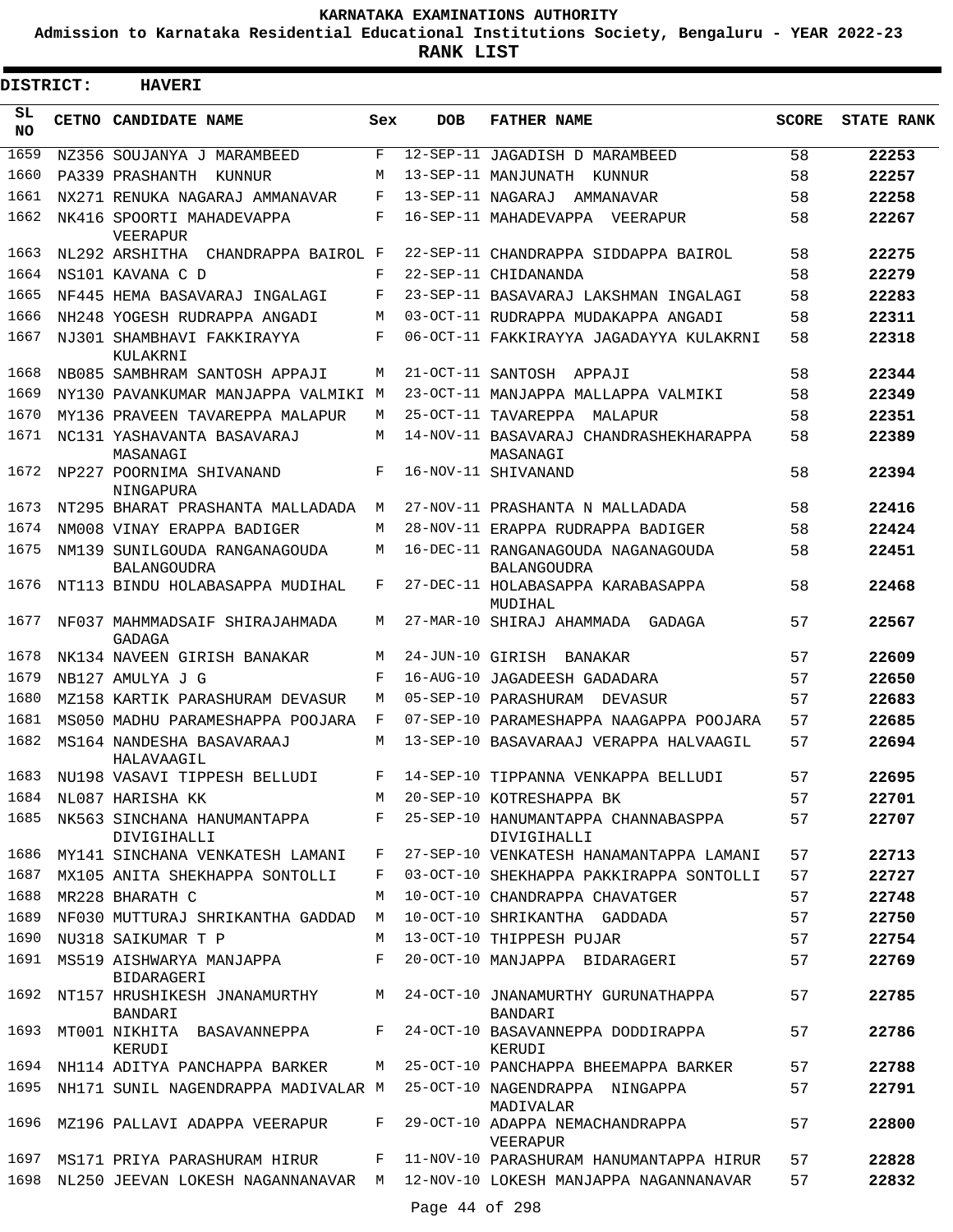**Admission to Karnataka Residential Educational Institutions Society, Bengaluru - YEAR 2022-23**

 $\blacksquare$ 

**RANK LIST**

| DISTRICT:       | <b>HAVERI</b>                                           |              |                     |                                                                                      |              |                   |
|-----------------|---------------------------------------------------------|--------------|---------------------|--------------------------------------------------------------------------------------|--------------|-------------------|
| SL<br><b>NO</b> | CETNO CANDIDATE NAME                                    | Sex          | <b>DOB</b>          | <b>FATHER NAME</b>                                                                   | <b>SCORE</b> | <b>STATE RANK</b> |
| 1699            | MU067 PRIYA MANJAPPA TATTER                             | F            |                     | 14-NOV-10 MANJAPPA<br>TATTER                                                         | 57           | 22835             |
| 1700            | NE383 BINDHU MALLAPPA ARASANAL                          | F            |                     | 17-NOV-10 MALLAPPA NINGAPPA ARASANAL                                                 | 57           | 22838             |
| 1701            | NW231 CHANNABASAVA YASHAVANTA<br>KUMBAR                 | M            |                     | 19-NOV-10 YASHAVANTA KUMBAR                                                          | 57           | 22839             |
| 1702            | NS024 SAHANA MANJAPPA MASANAGI                          | F            |                     | 27-NOV-10 MANJAPPA BASAVARAJAPPA<br>MASANAGI                                         | 57           | 22862             |
| 1703            | NM308 RAVITEJA SHIVASHANKARAPPA<br>KUSAGUR              | M            |                     | 03-DEC-10 SHIVASHANKARAPPA KUSAGUR                                                   | 57           | 22873             |
| 1704            | NG001 MAHMADJUNEDA SHABBIRASAB<br>GANDIGER              | M            |                     | 05-DEC-10 SHABBIRASAB MARDANSAB<br>GANDIGER                                          | 57           | 22883             |
| 1705            | NG265 BASAVARAJ<br>BANDARI                              | M            |                     | 06-DEC-10 PRAKASH R BHANDARI                                                         | 57           | 22885             |
| 1706            | NA141 KAVERI MALATHESH                                  | F            |                     | 21-DEC-10 MALATESH NIMBANNANAVAR                                                     | 57           | 22925             |
| 1707            | NIMBANNANAVAR<br>MS165 CHAITRA SIDDANAGOUDA PATIL       | $\mathbf{F}$ |                     | 22-DEC-10 SIDDANAGOUDA PATIL                                                         | 57           | 22928             |
| 1708            | NK008 KUSUMA SURESH TIPPAYIKOPPA F                      |              |                     | 06-JAN-11 SURESH BASAVANNEPPA<br>TIPPAYIKOPPA                                        | 57           | 22978             |
| 1709            | NZ112 SAHANA NINGAPPA NIROLLI                           | F            |                     | 06-JAN-11 NINGAPPA NIROLLI                                                           | 57           | 22980             |
| 1710            | NB178 SNEHA MAHALINGAPPA HADI                           | F            |                     | 09-JAN-11 MAHALINGAPPA BASAVANTAPPA<br>HADI                                          | 57           | 22991             |
| 1711            | NF013 SHARADA<br>MUDDER                                 | F            |                     | 11-JAN-11 DODDAFAKKIRAPPA NEELAPPA<br>MUDDER                                         | 57           | 22998             |
| 1712            | NV355 BHAGYASHREE MALATESH SOPPIN F                     |              |                     | 19-JAN-11 MALATESH SOPPIN                                                            | 57           | 23018             |
| 1713            | NO263 MALATESHA GUDDAPPA<br>KALLIMANI                   | M            |                     | 20-JAN-11 GUDDAPPA HEGGAPPA KALLIMANI                                                | 57           | 23025             |
| 1714            | NN006 SOUMYA MOHAN DODDAMA NI                           | F            |                     | 20-JAN-11 MOHAN YALLAPPA DODDAMA NI                                                  | 57           | 23027             |
| 1715            | NU154 NEETU G KAMBLI                                    | F            |                     | 21-JAN-11 GUTTEPPA M KAMBLI                                                          | 57           | 23028             |
| 1716            | NF434 TRIVEENI PARAMESHAPPA<br>GADAGI                   | F            |                     | 22-JAN-11 PARAMESHAPPA RUDRAPPA GADAGI                                               | 57           | 23034             |
| 1717            | NK186 PRIYA RAMANAGOUDA<br>DHANIGOUNDAR                 | F            |                     | 23-JAN-11 RAMANAGOUDA DHANIGOUNDAR                                                   | 57           | 23037             |
| 1718            | PA229 MURALI NAXMANA KONANAVAR                          | M            |                     | 24-JAN-11 NAXMANA KONANAVAR                                                          | 57           | 23041             |
| 1719            | NU312 BASAVANNEVVA NANJAPPA<br>OLEKAR                   | F            |                     | 31-JAN-11 NANJAPPA OLEKAR                                                            | 57           | 23064             |
|                 | 1720 NQ322 SOUMYA PRAKASH<br>HONNAPPANAVAR              |              |                     | F 05-FEB-11 PRAKASH YALLAPPA<br>HONNAPPANAVAR                                        | 57           | 23078             |
|                 | 1721 NA162 DEVIKA RAVI                                  |              |                     | F 08-FEB-11 RAVI SHIVAPPA                                                            | 57           | 23084             |
|                 | KAREKYATANAHALLI                                        |              |                     | KAREKYATANAHALLI                                                                     |              |                   |
|                 | 1722 NE320 SRUSHTI MIRAJKAR F 09-FEB-11 SURESH MIRAJKAR |              |                     |                                                                                      | 57           | 23096             |
|                 |                                                         |              |                     | 1723 NG034 PALLAVI PARASAPPA MANTAGANI F 11-FEB-11 PARASAPPA SURESHAPPA<br>MANTAGANI | 57           | 23099             |
|                 | 1724 NW330 AKSHATA BASAVARAJ CHAVHAN                    |              |                     | F 12-FEB-11 BASAVARAJ VASANTAPPA CHAVHAN                                             | 57           | 23100             |
|                 | 1725 NH008 SANGEETA R KONANAVAR                         |              | F 13-FEB-11 RAMAPPA |                                                                                      | 57           | 23105             |
|                 | 1726 NY365 SUMANTH PARASHURAM LAMANI                    | M            |                     | 15-FEB-11 PARASHURAM LAMANI                                                          | 57           | 23112             |
|                 | 1727 NC174 SEVANTI MARTANDAPPA TEPPAD F                 |              |                     | 17-FEB-11 MARTANDAPPA TEPPADA                                                        | 57           | 23124             |
|                 |                                                         |              |                     | 1728 PA099 TANUSHREE DODDAMANI F 17-FEB-11 DEVENDRA SHIVAPPA DODDAMANI               | 57           | 23125             |
|                 | 1729 NW348 SHAKHALANDAR BHASHASAB<br>MAJIGOUDRA         |              |                     | M 20-FEB-11 BHASHASAB BABUSAB MAJIGOUDRA                                             | 57           | 23132             |
|                 | 1730 MS331 VINAY BIMAPPA HULLAKKANAVAR M                |              |                     | 21-FEB-11 BIMAPPA BASAPPA HULLAKKANAVAR                                              | 57           | 23138             |
|                 | 1731 NZ416 BHUVAN P HIREMATH                            |              |                     | M 27-FEB-11 PRABHAYYA N HIREMATH                                                     | 57           | 23155             |
|                 | 1732 MR133 KOMALA CHANNAPPA BARANGI                     | F            |                     | 14-MAR-11 CHANNAPPA                                                                  | 57           | 23200             |
|                 | 1733 NK211 MALATESH POORVACHARI<br>BADIGER              |              |                     | M 18-MAR-11 POORVACHARI MOUNESHAPPA<br>BADIGER                                       | 57           | 23212             |
|                 | 1734 NK224 SNEHA YALLAPPA KATAPPANAVAR F                |              |                     | 20-MAR-11 YALLAPPA HANUMAPPA<br>KATAPPANAVAR                                         | 57           | 23221             |
|                 |                                                         |              |                     | 1735 NT042 TEJASAWNI SURESHA OLEKAR   F   23-MAR-11 SURESHA NINGAPPA OLEKAR          | 57           | 23230             |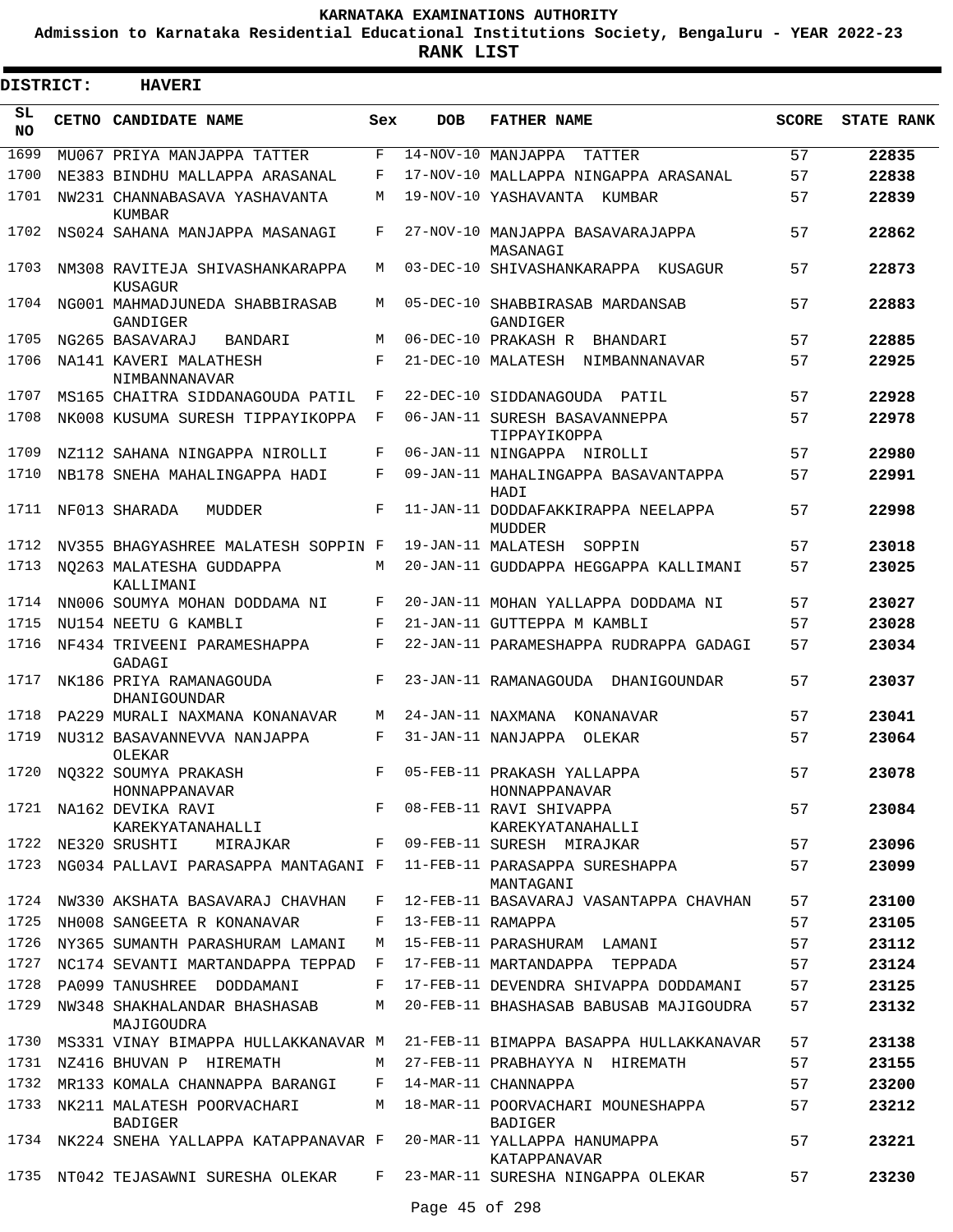**Admission to Karnataka Residential Educational Institutions Society, Bengaluru - YEAR 2022-23**

**RANK LIST**

Е

| <b>DISTRICT:</b> | <b>HAVERI</b>                                                         |     |                   |                                                                                                                                                    |              |                   |
|------------------|-----------------------------------------------------------------------|-----|-------------------|----------------------------------------------------------------------------------------------------------------------------------------------------|--------------|-------------------|
| SL<br>NO.        | CETNO CANDIDATE NAME                                                  | Sex | <b>DOB</b>        | <b>FATHER NAME</b>                                                                                                                                 | <b>SCORE</b> | <b>STATE RANK</b> |
| 1736             | MR220 TEJASHVINI KARABASAPPA<br><b>BADDIYAVAR</b>                     | F   |                   | 24-MAR-11 KARABASAPPA                                                                                                                              | 57           | 23237             |
| 1737             | NS228 NAYANA BEERESH EREKUPPI                                         | F   | 25-MAR-11 BEERESH |                                                                                                                                                    | 57           | 23241             |
| 1738             | PA336 NISARGA BASAVARAJ BALAGANUR F                                   |     |                   | 29-MAR-11 BASAVARAJ DYAVAPPA BALAGANUR                                                                                                             | 57           | 23255             |
| 1739             | MV113 TANUJA MALATESHA KADEMANI                                       | F   |                   | 30-MAR-11 MALATESHA YALLAPPA KADEMANI                                                                                                              | 57           | 23262             |
| 1740             | NY206 PREETAM PRAKASH VADAVI                                          | M   |                   | 05-APR-11 PRAKASH VEERAPPA VADAVI                                                                                                                  | 57           | 23288             |
| 1741             | NF191 BIBIJAN AKBARSAB NADAF                                          | F   |                   | 06-APR-11 AKBARSAB ISMAILSAB NADAF                                                                                                                 | 57           | 23291             |
| 1742             | NV538 MAHAMMADHANIF HUSENSAB<br>NADAF                                 | M   |                   | 15-APR-11 HUSENSAB MAHAMMADSAB NADAF                                                                                                               | 57           | 23318             |
| 1743             | NN017 VINAY MANJAPPA<br>HUCCHAPPALAVAR                                | M   |                   | 15-APR-11 MANJAPPA S H                                                                                                                             | 57           | 23325             |
| 1744             | NO029 PRASANNAKUMAR DILLEPPA<br>GADARI                                | M   |                   | 17-APR-11 DILLEPPA LEKAPPA GADARI                                                                                                                  | 57           | 23331             |
| 1745             | NS050 SAVITA RAVI KANNAGOUDRA                                         | F   |                   | 18-APR-11 RAVI SHIVANAGOUDA KANNAGOUDRA                                                                                                            | 57           | 23334             |
| 1746             | NL091 NAVEEN RAVI AJJAPPANAVAR                                        | М   |                   | 20-APR-11 RAVI RAMAPPA AJJAPPANAVAR                                                                                                                | 57           | 23339             |
| 1747             | MR001 JAKEERAHMAD GHANISAB NADAF                                      | M   |                   | 22-APR-11 GHANISAB NADAF                                                                                                                           | 57           | 23343             |
| 1748             | NA025 ADARSHA SHIVAPPA<br>SATANAHALLI                                 | M   |                   | 25-APR-11 SHIVAPPA SATANAHALLI                                                                                                                     | 57           | 23359             |
| 1749             | NJ204 VIJAYALAXMI BEERAPPA KOLERA F                                   |     |                   | 26-APR-11 BEERAPPA SIDDAPPA KOLERA                                                                                                                 | 57           | 23371             |
| 1750             | NO106 BEERESH L PUJAR                                                 | M   |                   | 30-APR-11 LAKKAPPA PUJAR                                                                                                                           | 57           | 23383             |
| 1751             | NZ012 DIGANTAGOUDA VEERANAGOUDA<br>PATIL                              | M   |                   | 30-APR-11 VEERANAGOUDA YALLAPPAGOUDA<br>PATIL                                                                                                      | 57           | 23384             |
| 1752             | MU079 BASAVARAJ SHIVAPPA<br>DODDAMANI                                 | M   |                   | 02-MAY-11 SHIVAPPA MALLAPPA DODDAMANI                                                                                                              | 57           | 23393             |
| 1753             | NT239 APOORVA PRAKASH MAGODA                                          | F   |                   | 03-MAY-11 PRAKASH PUTTAPPA MAGODA                                                                                                                  | 57           | 23403             |
| 1754             | PA060 VINEETH MANJUNATHA<br>MANNANNAVAR                               | M   |                   | 05-MAY-11 MANJUNATH MANNANNAVAR                                                                                                                    | 57           | 23418             |
| 1755             | NF370 HARSHITA SASALAVAD                                              | F   |                   | 09-MAY-11 BASAVARAJ VIRUPAKSHAPPA<br>SASALAVAD                                                                                                     | 57           | 23433             |
| 1756             | MY090 KAVYA MANJAPPA BANAVASI                                         | F   |                   | 10-MAY-11 MANJAPPA KERIYAPPA BANAVASI                                                                                                              | 57           | 23438             |
| 1757             | NK396 APOORVA BASAVARAJ TALAWAR                                       | F   |                   | 17-MAY-11 BASAVARAJ BASAPPA TALAWAR                                                                                                                | 57           | 23464             |
| 1758             | MT151 REKHA CHANDRASHEKHAR<br>ANAVER T                                | F   |                   | 17-MAY-11 CHANDRASHEKHAR HANUMANTAPPA<br>ANAVER T                                                                                                  | 57           | 23466             |
|                  |                                                                       |     |                   | 1759 NF174 NAGARAJ FAKKIRASH KATAGI M 18-MAY-11 FAKKERASH DURAGAPPA KATAGI                                                                         | 57 — 17      | 23469             |
|                  | PATIL                                                                 |     |                   | 1760 NZ414 DARSHANAGOUDA BAPUGOUDA M 19-MAY-11 BAPUGOUDA YALLAPPAGOUDA PATIL                                                                       | 57 — 17      | 23473             |
|                  | 1761 NY007 SHREYAS MAYANNAVAR M 22-MAY-11 BASAPPA MAYANNAVAR          |     |                   |                                                                                                                                                    | 57 — 17      | 23488             |
|                  |                                                                       |     |                   | 1762 NU178 SHREYASH RAJENDRA KULKARNI M 25-MAY-11 RAJENDRA KULKARNI                                                                                | 57           | 23501             |
|                  | 1763 NZ202 DHARANESH BASAVARAJ M 27-MAY-11 BASAVARAJ<br>MENASAGI      |     |                   |                                                                                                                                                    | 57           | 23505             |
|                  | 1764 NL249 SUPRIYA BASAVANTAPPA F 01-JUN-11 BASAVANTAPPA<br>CHALAVADI |     |                   |                                                                                                                                                    | 57           | 23528             |
|                  |                                                                       |     |                   | 1765 NK324 KEERTHI CB                     F   03-JUN-11 CHANDRAPPA<br>1766 NP018 KISHORA MUKAPPA               M   03-JUN-11 MUKAPPA CHANNABASAPPA | 57           | 23534             |
|                  | AGASIBAAGILA                                                          |     |                   | AGASIBAAGILA                                                                                                                                       | 57           | 23536             |
|                  | HITTALAMANI                                                           |     |                   |                                                                                                                                                    | 57           | 23545             |
|                  |                                                                       |     |                   | 1768 NZ292 PARTIBHA BASAVARAJ DOLLIN   F   10-JUN-11 BASAVARAJ CHANNABASAPPA<br>DOLLIN                                                             | 57           | 23568             |
|                  | MUTTAGISHETTAR                                                        |     |                   | 1769 NS173 PRATEEKSHA MRUTYUNJAYA F 11-JUN-11 MRUTYUNJAYA MUTTAGISHETTAR                                                                           | 57           | 23577             |
|                  | BANNIHATTI                                                            |     |                   | 1770 MS465 PRATHEEK PRAKASH M 11-JUN-11 PRAKASH SAHADEVAPPA<br>BANNIHATTI                                                                          | 57           | 23578             |
|                  |                                                                       |     |                   | 1771 PA138 SOUMYA DYAMANAGOUDA KOTUR F 14-JUN-11 DYAMANAGOUDA KOTUR                                                                                | 57           | 23594             |
|                  |                                                                       |     |                   | 1772 MS388 KAVERI NAGARAJ MOTEBENNUR F 16-JUN-11 NAGARAJ FAKKIRAPPA MOTEBENNUR                                                                     | 57 — 17      | 23599             |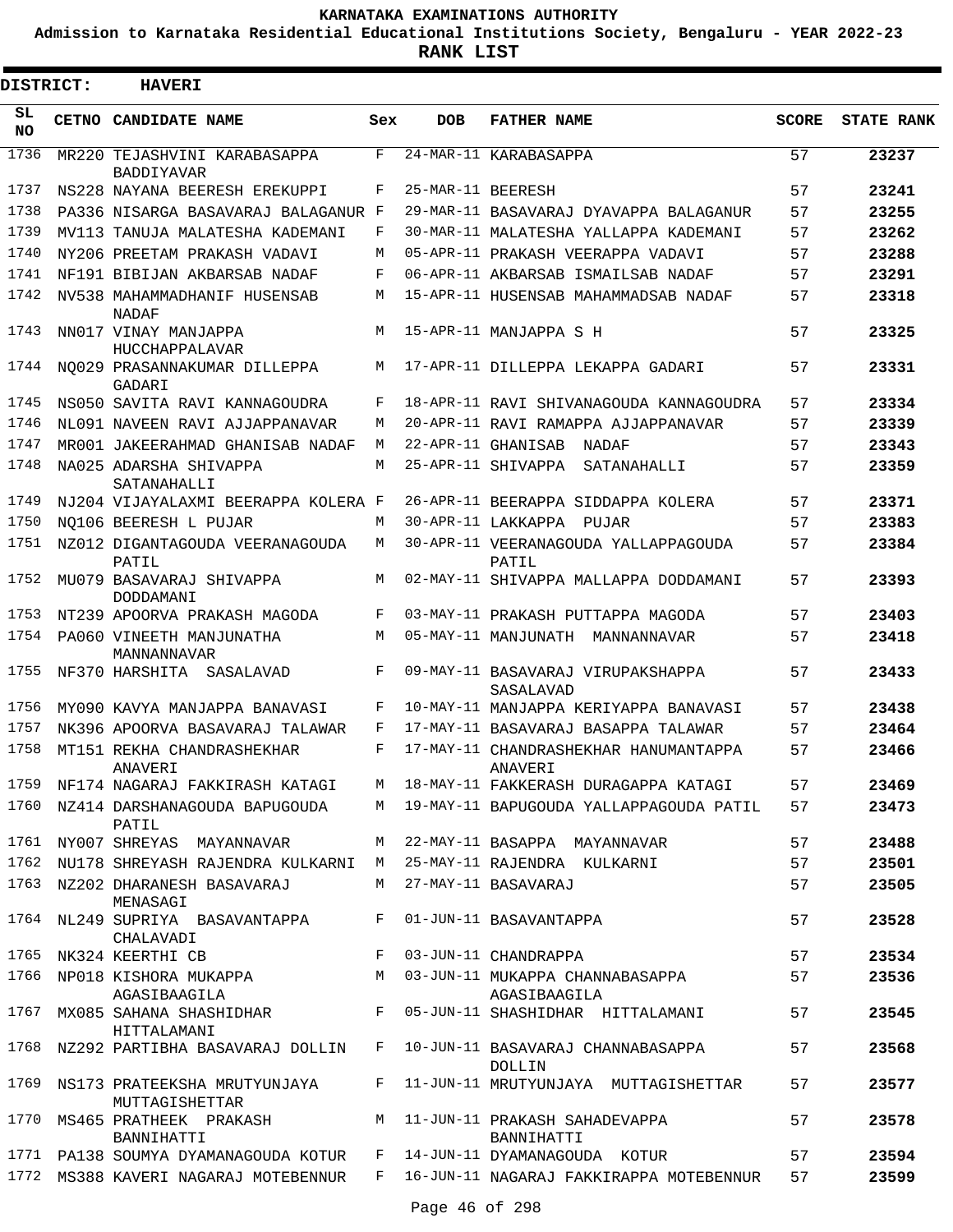**Admission to Karnataka Residential Educational Institutions Society, Bengaluru - YEAR 2022-23**

| DISTRICT:       | <b>HAVERI</b>                                                |            |                 |                                                        |              |                   |
|-----------------|--------------------------------------------------------------|------------|-----------------|--------------------------------------------------------|--------------|-------------------|
| SL<br><b>NO</b> | CETNO CANDIDATE NAME                                         | Sex        | <b>DOB</b>      | <b>FATHER NAME</b>                                     | <b>SCORE</b> | <b>STATE RANK</b> |
| 1773            | NC180 DARSHINI SURESH<br>DODDASIDDANNANAVAR                  | F          |                 | 24-JUN-11 SURESH HANUMANTAPPA<br>DODDASIDDANNANAVAR    | 57           | 23633             |
| 1774            | NS350 CHETAN PARASHURAM BARKI                                | M          |                 | 25-JUN-11 PARASHURAM BARKI                             | 57           | 23642             |
| 1775            | NM067 MANVI GIRISH HULMANI                                   | F          |                 | 04-JUL-11 GIRISH HULMANI                               | 57           | 23677             |
| 1776            | MV029 VAISHNAVI JAGADEESH AMBIGER F                          |            |                 | 04-JUL-11 JAGADEESH RAMACHANDRA AMBIGER                | 57           | 23682             |
| 1777            | NH060 MEGHA SURESH DODDAKURUBAR                              | F          |                 | 05-JUL-11 SURESH SHIVAPPA DODDAKURUBAR                 | 57           | 23685             |
| 1778            | NB050 DARSHAN SIDRAMAPPA VASANAD                             | М          |                 | 11-JUL-11 SIDRAMAPPA                                   | 57           | 23711             |
| 1779            | MV051 VIJAYALAXMI BASAVARAJ<br>KODIHALLI                     | F          |                 | 11-JUL-11 BASAVARAJ NINGAPPA KODIHALLI                 | 57           | 23714             |
| 1780            | NB055 CHINMAYI KOTRAYYA HIREMATH                             | F          |                 | 16-JUL-11 KOTRAYYA MALLAYYA HIREMATH                   | 57           | 23738             |
| 1781            | NL322 DEEPIKA HARIJANA                                       | F          |                 | 20-JUL-11 JAGADEESHA                                   | 57           | 23754             |
| 1782            | NJ311 PREMA ANNAPPA HALEMANI                                 | F          |                 | 22-JUL-11 ANNAPPA NAGENDRAPPA HALEMANI                 | 57           | 23768             |
| 1783            | NZ320 SHIVARAJ SHANKRAPPA<br>KHUBIHAL                        | M          |                 | 27-JUL-11 SHANKRAPPA KUBIHAL                           | 57           | 23796             |
| 1784            | NJ288 PRAJWAL NAGESH NAGANNAVAR                              | M          |                 | 28-JUL-11 NAGESH FAKKIRAPPA NAGANNAVAR                 | 57           | 23798             |
| 1785            | MY149 KAVERI ANNAPPA<br>RANGANNANAVAR                        | $_{\rm F}$ |                 | 29-JUL-11 ANNAPPA RAMMANNA<br>RANGANNANAVAR            | 57           | 23800             |
| 1786            | MR158 PRANATI SOMESH MALAPUR                                 | F          |                 | 04-AUG-11 SOMESH BANAPPA MALAPUR                       | 57           | 23825             |
| 1787            | NA206 RUSHIL SIDDANAGOUDA PATIL                              | M          |                 | 05-AUG-11 SIDDANAGOUDA NAGANAGOUDA<br>PATIL            | 57           | 23831             |
| 1788            | NF170 HANUMANTAPPA<br>BASAPPA<br>HOTTEPPANAVAR               | M          |                 | 16-AUG-11 BASAPPA GUDDAPA<br>HOTTEPPANAVAR             | 57           | 23880             |
| 1789            | NP078 SOUMYA BASANAGOUDA PATIL                               | F          |                 | 22-AUG-11 BASANAGOUDA SHIDDANAGOUDA<br>PATIL           | 57           | 23910             |
| 1790            | NU271 DEEPAK RAMESH DYAVANAKATTI                             | M          |                 | 23-AUG-11 RAMESH SIDLINGAPPA<br>DYAVANAKATTI           | 57           | 23912             |
| 1791            | NW264 SHREESHAIL MANOHAR ROGI                                | M          |                 | 24-AUG-11 MANOHAR MALLESHAPPA ROGI                     | 57           | 23917             |
| 1792            | NF495 MALATESH ARVIND HARIJAN                                | M          |                 | 26-AUG-11 ARVIND FAKIRAPPA HARIJAN                     | 57           | 23924             |
| 1793            | NJ146 BINDU PARASAPPA MANNUR                                 | F          |                 | 27-AUG-11 PARASAPPA GADIGEPPA MANNUR                   | 57           | 23927             |
| 1794            | MU106 RAJANI MAHANTAPPA BANAKAR                              | F          |                 | 01-SEP-11 MAHANTAPPA SHIVAPUTRAPPA<br><b>BANAKAR</b>   | 57           | 23949             |
| 1795            | MU137 RANJITA CHANDRAPPA<br>KODIHALLI                        | F          |                 | 02-SEP-11 CHANDRAPPA PUTTAPPA KODIHALLI                | 57           | 23952             |
| 1796            | NV130 HARISH SHANBU TOTAD                                    | М          |                 | 06-SEP-11 SHANBU SHANKARAPPA TOTAD                     | 57           | 23960             |
| 1797            | PA199 SHREENIDHI MANJUNATH BHOVE F 08-SEP-11 MANJUNATH BHOVE |            |                 |                                                        | 57           | 23968             |
| 1798            | MS505 POORNIMA KUMAR SAVADATTI                               | F          | 14-SEP-11 KUMAR |                                                        | 57           | 23984             |
| 1799            | NB060 SANJANA BANGARAPPA ANAVATTI F                          |            |                 | 17-SEP-11 BANGARAPPA ANAVATTI                          | 57           | 23996             |
| 1800            | NJ245 PARVATI CHANNABASAPPA<br>ADRAKATTI                     | F          |                 | 07-OCT-11 CHANNABASAPPA SANGAPPA<br>ADRAKATTI          | 57           | 24042             |
| 1801            | NA007 PALLAVI SHEKHAPPA<br><b>BIDARANNANAVAR</b>             | F          |                 | 13-OCT-11 SHEKHAPPA MADEVAPPA<br><b>BIDARANNANAVAR</b> | 57           | 24065             |
| 1802            | NG294 DEEPA KARIYAPPA KOTIHAL                                | F          |                 | 14-OCT-11 KARIYAPPA YALLAPPA KOTIHAL                   | 57           | 24068             |
| 1803            | NT133 ANUPAMA HALASWAMI MATHAD                               | F          |                 | 15-OCT-11 HALASWAMI HALAPAYYA MATHAD                   | 57           | 24073             |
|                 | 1804 NK203 SANDYA ASHOK BANAKAR                              | F          |                 | 01-NOV-11 ASHOK BANAKAR                                | 57           | 24116             |
| 1805            | MR252 KAVYA RAMANAGOUDA PATIL                                | F          |                 | 04-NOV-11 RAMANAGOUDA NANJANAGOUDA<br>PATIL            | 57           | 24121             |
|                 | 1806 NF400 USHA FAKKIRAPPA HARIJAN                           | F          |                 | 15-NOV-11 FAKKIRAPPA HARIJAN                           | 57           | 24159             |
| 1807            | NP024 RASHMI CHANDRU TALAVARA                                | F          |                 | 17-NOV-11 CHANDRU SHIVAPPA TALAVARA                    | 57           | 24163             |
| 1808            | MX185 SANJANA IRANAGOUDA<br><b>CHENNAGOUDR</b>               | F          |                 | 19-NOV-11 IRANAGOUDA CHENNAGOUDR                       | 57           | 24169             |
| 1809            | NK307 SRUSHTI SHIDDANAGOUDA<br>CHANNABASALLERA               | F          |                 | 19-NOV-11 SHIDDANAGOUDA                                | 57           | 24171             |
| 1810            | NS166 INDRA KOTEPPA CHALAVADI                                |            |                 | F 12-DEC-11 KOTEPPA HANUMAPPA CHALAVADI                | 57           | 24213             |
| 1811            | NX245 KIRANA PUTTAPPA MATTIMANI                              |            |                 | M 12-DEC-11 PUTTAPPA MALLAPPA MATTIMANI                | 57           | 24214             |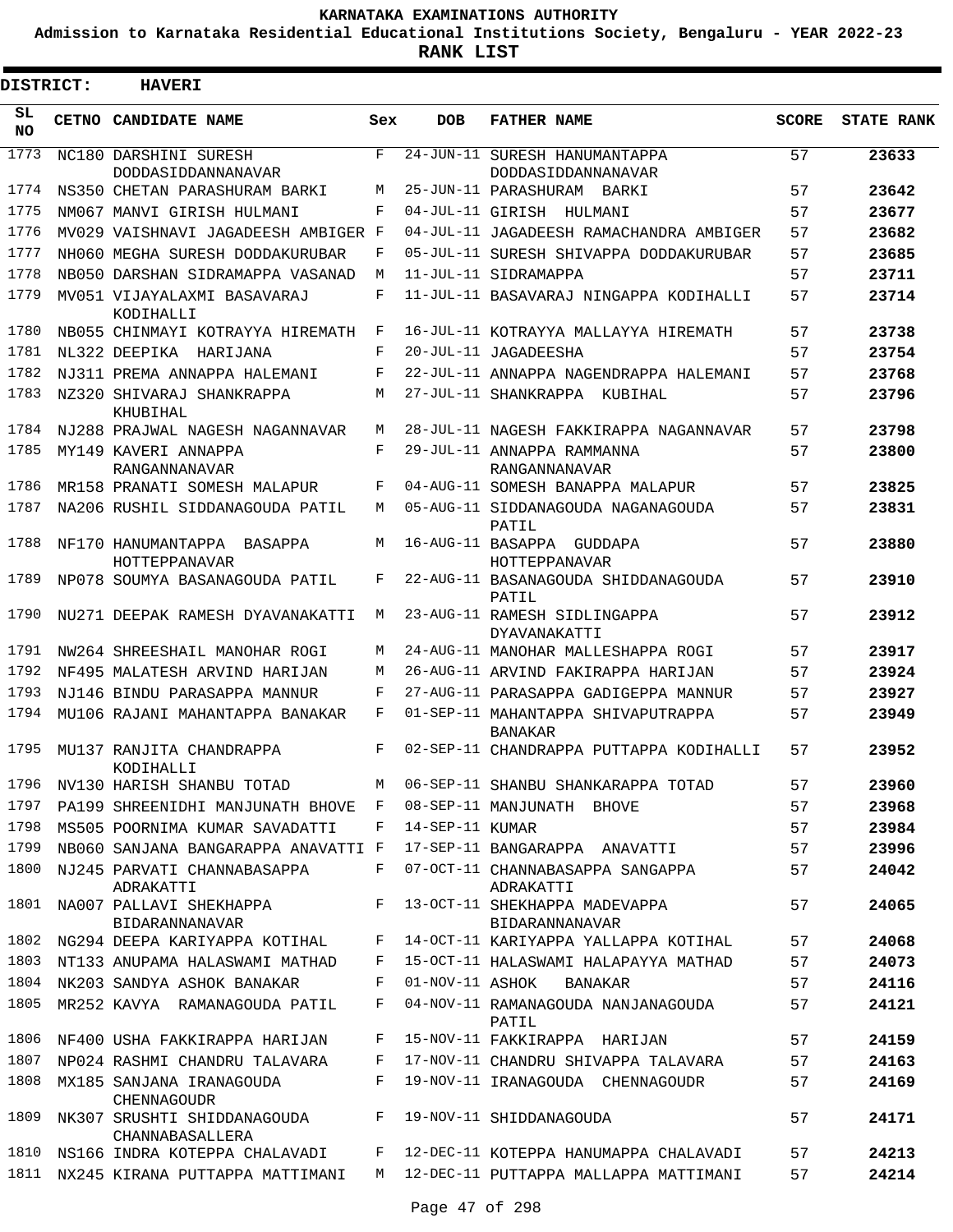**Admission to Karnataka Residential Educational Institutions Society, Bengaluru - YEAR 2022-23**

| <b>DISTRICT:</b> | <b>HAVERI</b>                                    |     |                  |                                                     |              |                   |
|------------------|--------------------------------------------------|-----|------------------|-----------------------------------------------------|--------------|-------------------|
| SL<br><b>NO</b>  | CETNO CANDIDATE NAME                             | Sex | <b>DOB</b>       | <b>FATHER NAME</b>                                  | <b>SCORE</b> | <b>STATE RANK</b> |
| 1812             | NY392 CHAITRA VIRESH KODLIWAD                    | F   |                  | 22-DEC-11 VIRESH KODLIWAD                           | 57           | 24227             |
| 1813             | NG026 PRASHANT MALLAPPA HALLUR                   | M   |                  | 14-MAR-12 MALLAPPA<br>HALLUR                        | 57           | 24271             |
| 1814             | NE390 AKASH RAJU JAMBUR                          | М   | 17-MAR-12 RAJU   | JAMBUR                                              | 57           | 24273             |
| 1815             | NV218 SOUMYA SANGAPPA BHADRAPUR                  | F   |                  | 20-MAR-12 SANGAPPA BASAVANNEPPA<br><b>BHADRAPUR</b> | 57           | 24274             |
| 1816             | NZ131 MAHESH NAGAPPA<br>SHATTANNAVAR             | M   |                  | 18-JUN-12 NAGAPPA<br>SHATTANNAVAR                   | 57           | 24285             |
| 1817             | MZ054 ANANNYA MALLIKARJUN DALAWAI F              |     |                  | 06-JAN-10 MALLIKARJUN SHIDDAPPA DALAWAI             | 56           | 24313             |
| 1818             | NO391 RAGHAVENDRA MALATESH<br>TALAVAR            | М   |                  | 22-JAN-10 MALATESH HONNAPPA TALAVAR                 | 56           | 24320             |
| 1819             | NJ042 BHAGYALAKSHMI KUMAR KATAGI                 | F   |                  | 26-JUN-10 KUMAR TIPPANNA KATAGI                     | 56           | 24380             |
| 1820             | NH182 KEERTI MANJAPPA ARALI                      | F   |                  | 10-JUL-10 MANJAPPA                                  | 56           | 24389             |
| 1821             | MW097 HONNAPPA CHANNAVEERAPPA<br>HUGAR           | М   |                  | 21-JUL-10 CHANNAVEERAPPA KODEPPA HUGAR              | 56           | 24397             |
| 1822             | NK402 SUDEEP IRAPPA PUJAR                        | M   |                  | 02-AUG-10 IRAPPA GANGAPPA PUJAR                     | 56           | 24407             |
| 1823             | NW072 PUSHAPA JAGADISH ICHCHANGI                 | F   |                  | 08-AUG-10 JAGADISH NINGAPPA ICHCHANGI               | 56           | 24415             |
| 1824             | MS176 SHASHANK CHANDRASHEKRAYYA<br>HIREMATHA     | М   |                  | 27-AUG-10 CHANDRASHEKRAYYA HIREMATHA                | 56           | 24441             |
| 1825             | MW096 RANJITA MALLANAGOUDA PATIL                 | F   |                  | 02-SEP-10 MALLANAGOUDA VEERABHADRAGOUDA<br>PATIL    | 56           | 24449             |
| 1826             | MW142 HEMALATHA MANJAPPA<br>SHRINGERI            | F   |                  | 03-OCT-10 MANJAPPA HANUMANTAPPA<br>SHRINGERI        | 56           | 24505             |
| 1827             | MR151 RAHUL BASAVARAJ BIDARAKATTI M              |     |                  | 09-OCT-10 BASAVARAJ SHIVAPPA<br>BIDARAKATTI         | 56           | 24522             |
| 1828             | NK168 NAYANA PALAKSHA NEJKAR                     | F   |                  | 11-OCT-10 PALAKSHA SURESHBABU NEJKAR                | 56           | 24528             |
| 1829             | MW206 SUMATI SHANTAPPA LANKER                    | F   |                  | 13-OCT-10 SHANTAPPA FAKKIRAPPA LANKER               | 56           | 24533             |
| 1830             | NO214 JYOTI SHIVAKUMAR KARUR                     | F   |                  | 15-OCT-10 SHIVAKUMAR HANUMANTAPPA KARUR             | 56           | 24536             |
| 1831             | NG351 PAVITRA SULTANAPPA<br>BANNIMATTI           | F   |                  | 20-OCT-10 SULTANAPPA DYAMAPPA<br>BANNIMATTI         | 56           | 24552             |
| 1832             | NG250 HARISH RAMESH<br>BANAKAR                   | M   | 21-OCT-10 RAMESH |                                                     | 56           | 24553             |
| 1833             | NR332 MALLAPPA SUBHAS BATI                       | М   | 28-OCT-10 SUBHAS |                                                     | 56           | 24561             |
| 1834             | NL164 PRABHUDEV HANUMANTAPPA<br>DODDAMANI        | M   |                  | 30-OCT-10 HANUMANTAPPA SHIVAPPA<br>DODDAMANI        | 56           | 24567             |
| 1835             | NA062 RAKESH NAKUL<br>KARIBHIMANNANAVAR          |     |                  | M 09-NOV-10 NAKUL KARIBHIMANNANAVAR                 | 56           | 24586             |
| 1836             | ND020 YASHAVANTH FAKKIRAPPA<br>KARADI            |     |                  | M 12-NOV-10 FAKKIRAPPA BHARAMAPPA KARADI            | 56           | 24598             |
| 1837             | NX115 REKHA CHANDRAPPA<br>MALEPPANAVAR           |     |                  | F 16-NOV-10 CHANDRAPPA MAHADEVAPPA<br>MALEPPANAVAR  | 56           | 24611             |
| 1838             | MS097 SHAKUNTALA BEERAPPA<br>ADINAVAR            |     |                  | F 17-NOV-10 BEERAPPA HANUMANTAPPA<br>ADINAVAR       | 56           | 24613             |
|                  | 1839 NH323 SAHANA BASAVARAJ NEGALUR              |     |                  | F 23-NOV-10 BASAVARAJ SHIVAPUTRAPPA<br>NEGALUR      | 56           | 24629             |
|                  | 1840 MU189 VEERAYYA CHANNABASAYYA<br>KAMMARAMATH |     |                  | M 08-DEC-10 CHANNABASAYYA                           | 56           | 24671             |
|                  | 1841 MZ225 SUDARSHAN GUDDAPPA DOMBAR             | M   |                  | 12-DEC-10 GUDDAPPA HANUMANTAPPA DOMBAR              | 56           | 24680             |
| 1842             | MR103 SAROJA RAMANNA JIGALIKOPPA                 | F   |                  | 14-DEC-10 RAMANNA JIGALIKOPPA                       | 56           | 24684             |
| 1843             | NT093 SINCHANA SHIVAPPA MEVUNDI                  | F   |                  | 14-DEC-10 SHIVAPPA BASAPPA MEVUNDI                  | 56           | 24685             |
| 1844             | NU109 RAVI GOVINDAPPA TALAWAR                    | М   |                  | 15-DEC-10 GOVINDAPPA BHEEMAPPA TALAWAR              | 56           | 24688             |
| 1845             | MW159 SUNIL RAMAPPA KASHIBAYI                    | М   |                  | 16-DEC-10 RAMAPPA ARJUNAPPA KASHIBAYI               | 56           | 24690             |
| 1846             | NR356 VASANTH KOLAKARA                           | M   |                  | 19-DEC-10 DILEPPA REVANEPPA KOLAKARA                | 56           | 24698             |
| 1847             | NU245 VARUNRADDI BHEEMARADDI<br>VENKAPPANAVAR    | М   |                  | 21-DEC-10 BHEEMARADDI VENKAPPANAVAR                 | 56           | 24701             |
| 1848             | MZ077 ISHWAR SHIVASHANKAR PATIL                  | M   |                  | 22-DEC-10 SHIVASHANKAR PATIL                        | 56           | 24703             |
| 1849             | NK096 SACHIN GOPINAIK LAMANI                     | M   |                  | 24-DEC-10 GOPINAIK                                  | 56           | 24708             |
|                  |                                                  |     | Page 48 of 298   |                                                     |              |                   |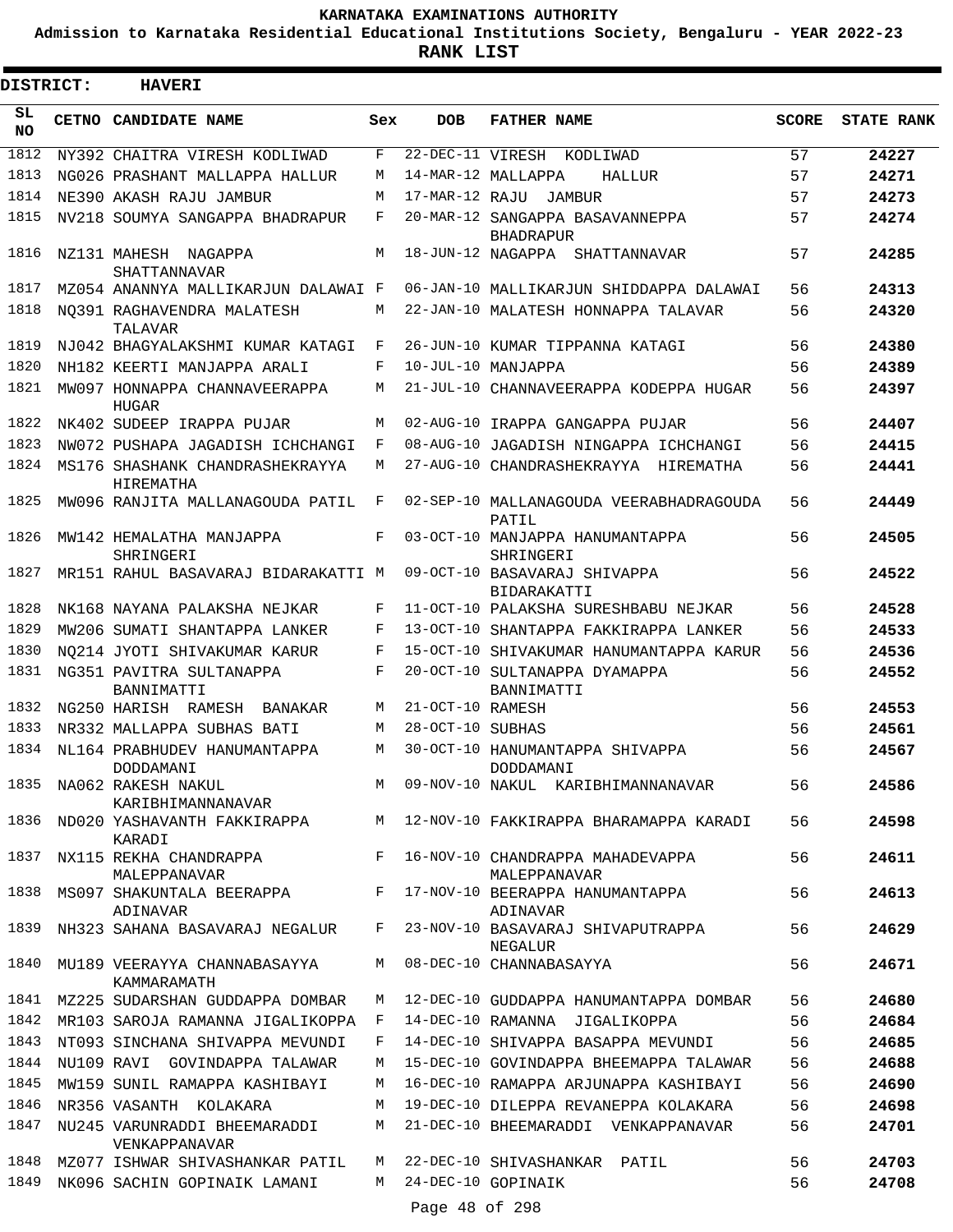**Admission to Karnataka Residential Educational Institutions Society, Bengaluru - YEAR 2022-23**

**RANK LIST**

 $\blacksquare$ 

| DISTRICT:       | <b>HAVERI</b>                                                                     |            |                  |                                                                         |              |                   |
|-----------------|-----------------------------------------------------------------------------------|------------|------------------|-------------------------------------------------------------------------|--------------|-------------------|
| SL<br><b>NO</b> | <b>CETNO CANDIDATE NAME</b>                                                       | Sex        | <b>DOB</b>       | <b>FATHER NAME</b>                                                      | <b>SCORE</b> | <b>STATE RANK</b> |
| 1850            | NM168 SUHANA SHAREEFSAB KANAMANI                                                  | F          | $29-DEC-10$      | SHAREEFSAB RAJASAB KANAMANI                                             | 56           | 24720             |
| 1851            | NT029 SINCHANA RAJAPPA MUDENUR                                                    | F          |                  | 01-JAN-11 RAJAPPA NINGAPPA MUDENUR                                      | 56           | 24744             |
| 1852            | NF223 SPOORTI MALATESH<br>OBANNANAVAR                                             | $_{\rm F}$ |                  | 02-JAN-11 MALATESH BASAVANNEPPA<br>OBANNANAVAR                          | 56           | 24752             |
| 1853            | MV140 BHAVYASHRI LAXMAPPA KORAMAR F                                               |            |                  | 03-JAN-11 LAXMAPPA NAGAPPA KORAMAR                                      | 56           | 24753             |
| 1854            | NZ005 YASHODA NEELAPPAGOUD<br>MANAKATTI                                           | F          |                  | 03-JAN-11 NEELAPPAGOUD FHAKKIRAGOUD<br>MANAKATTI                        | 56           | 24756             |
| 1855            | NZ325 YASHODHA SUBHAS UDOJI                                                       | F          |                  | 04-JAN-11 SUBHAS UDOJI                                                  | 56           | 24760             |
| 1856            | NV177 JAHNAVI RAGHAVENDRA<br>YALLAPUR                                             | F          |                  | 05-JAN-11 RAGHAVENDRA YALLAPUR                                          | 56           | 24761             |
| 1857            | NL055 APOORVA HARIJANA                                                            | $_{\rm F}$ |                  | 06-JAN-11 MANJUNATHA<br>HARIJANA                                        | 56           | 24764             |
| 1858            | NK277 SADIO MAHABOOB SAB NADAF                                                    | M          |                  | 07-JAN-11 MAHABOOB SAB NADAF                                            | 56           | 24770             |
| 1859            | NK320 USHA TIMMAPPA KALPADI                                                       | F          |                  | 15-JAN-11 TIMMAPPA DURUGAPPA KALPADI                                    | 56           | 24799             |
| 1860            | NH155 MALATESH HANUMANTHAPPA<br><b>ANGOOR</b>                                     | M          |                  | 22-JAN-11 HANUMANTHAPPA NINGAPPA ANGOOR                                 | 56           | 24822             |
| 1861            | NS222 SUDEEP GANESH BULLAMMANAVAR M                                               |            | 30-JAN-11 GANESH |                                                                         | 56           | 24842             |
| 1862            | NA052 SAKSHI MADIVALAGOUDA PATIL                                                  | F          |                  | 05-FEB-11 MADIVALAGOUDA VIRUPANAGOUDA<br>PATIL                          | 56           | 24860             |
| 1863            | NZ211 SHAMBHANAGOUDA DUNDIGOUDRA M                                                |            |                  | 05-FEB-11 BAPANAGOUDA DUNDIGOUDRA                                       | 56           | 24864             |
| 1864            | NZ392 SUMANT ASHOK BADIGER                                                        | M          |                  | 05-FEB-11 ASHOK IRAPPA BADIGER                                          | 56           | 24865             |
| 1865            | NS363 SANDHYA ANJANAPPA VADLAVAR                                                  | F          |                  | 06-FEB-11 ANJANAPPA BASAVANTAPPA<br>VADLAVAR                            | 56           | 24871             |
| 1866            | MR287 SOUMYA S M                                                                  | F          |                  | 10-FEB-11 SHANMUKHA MUTTALLI                                            | 56           | 24882             |
| 1867            | MT185 ABHINASH IRAPPA LAMANI                                                      | М          |                  | 11-FEB-11 IRAPPA MALLESHAPPA LAMANI                                     | 56           | 24883             |
| 1868            | NF457 NANDINI BAPU ARABAGOND                                                      | F          | 14-FEB-11 BAPU   |                                                                         | 56           | 24892             |
| 1869            | PA371 HARSHITA JAGDEESH NAREGAL                                                   | F          |                  | 17-FEB-11 JAGDEESH<br>NAREGAL                                           | 56           | 24903             |
| 1870            | MR075 SUDARSHAN BASAVARAJ<br>HULLAKKANAVAR                                        | М          |                  | 18-FEB-11 BASAVARAJ NAGAPPA<br>HULLAKKANAVAR                            | 56           | 24909             |
| 1871            | ND149 TRUPTI RUDRESH POOJAR                                                       | F          |                  | 19-FEB-11 RUDRESH YALLAPPA POOJAR                                       | 56           | 24913             |
| 1872            | NL009 PRIYANKA VISHWACHARI<br>MAYACHARI                                           | F          |                  | 20-FEB-11 VISHWACHARI NAGARAJ MAYACHARI                                 | 56           | 24916             |
| 1873            | MS348 NANDINI CHANNABASAPPA<br>KALVIHALLI                                         | F          |                  | 24-FEB-11 CHANNABASAPPA<br>KALVIHALLI                                   | 56           | 24924             |
| 1874            |                                                                                   |            |                  | MR029 NIVEDITA JAYADEV DODMANI   F   25-FEB-11 JAYADEV SHEKAPPA DODMANI | 56           | 24927             |
| 1875            | NZ107 ARIHANTAPRANAV YOUVARAJ<br>LANGOTI                                          | M          |                  | 28-FEB-11 YURAJ JAIPALAPPA LANGOTI                                      | 56           | 24937             |
| 1876            | NU008 NEELA CHANDRAGOUDA<br>MUDIGOUDRA                                            | F          |                  | 28-FEB-11 CHANDRAGOUDA MUDIGOUDRA                                       | 56           | 24939             |
| 1877            | MW073 SHIVARAJ BASAVARAJ BANGER                                                   | M          |                  | 02-MAR-11 BASAVARAJ HANUMANTAPPA BANGER                                 | 56           | 24947             |
| 1878            | NF479 GOUTAMI NINGANAGOUDA<br>BASANAGOUDRA                                        | F          |                  | 03-MAR-11 NINGANAGOUDA GUDDANAGOUDA<br>BASANAGOUDRA                     | 56           | 24949             |
| 1879            | NP006 ASHA NAGESHA LAMANI                                                         |            |                  | F 07-MAR-11 NAGESHA CHANDEPPA LAMANI                                    | 56           | 24964             |
| 1880            | NR073 SHWETHA RAMAPPA<br>$\mathbf{F}$ and the set of $\mathbf{F}$<br>KALAPPANAVAR |            |                  | 07-MAR-11 RAMAPPA BASAPPA KALAPPANAVAR                                  | 56           | 24968             |
| 1881            | NV424 SNEHA SUBHASHA MAJJAGI                                                      | F          |                  | 07-MAR-11 SUBHASHA SIDDAPPA MAJJAGI                                     | 56           | 24969             |
| 1882            | NM285 MAHAMAD GOUSH SHAFFIVULLA<br>BALIKAYI                                       | M          |                  | 19-MAR-11 SHAFI BALIKAYI                                                | 56           | 25010             |
| 1883            | MW182 DEVARAJ SUBHASCHANDRA<br>MAREKKANAVAR                                       | M          |                  | 23-MAR-11 SUBHASCHANDRA                                                 | 56           | 25028             |
| 1884            | NM265 REVATI NAGARAJ VADDAR                                                       | F          |                  | 24-MAR-11 NAGARAJ TIMMAPPA VADDAR                                       | 56           | 25034             |
| 1885            | MX149 BHAKTI RAMALINGAYYA<br>SAVANURAMATH                                         | $F -$      |                  | 26-MAR-11 RAMALINGAYYA SHIDDAYYA<br>SAVANURAMATH                        | 56           | 25038             |
| 1886            | NK145 RAGHU REVANAPPA GONDER                                                      | M          |                  | 29-MAR-11 REVANAPPA HANUMANTHAPPA<br>GONDER                             | 56           | 25053             |
| 1887            | NR358 GEETHA BASAVARAJ                                                            | F          | Page 49 of 298   | 31-MAR-11 BASAVARAJ BAILAPPANAVAR                                       | 56           | 25065             |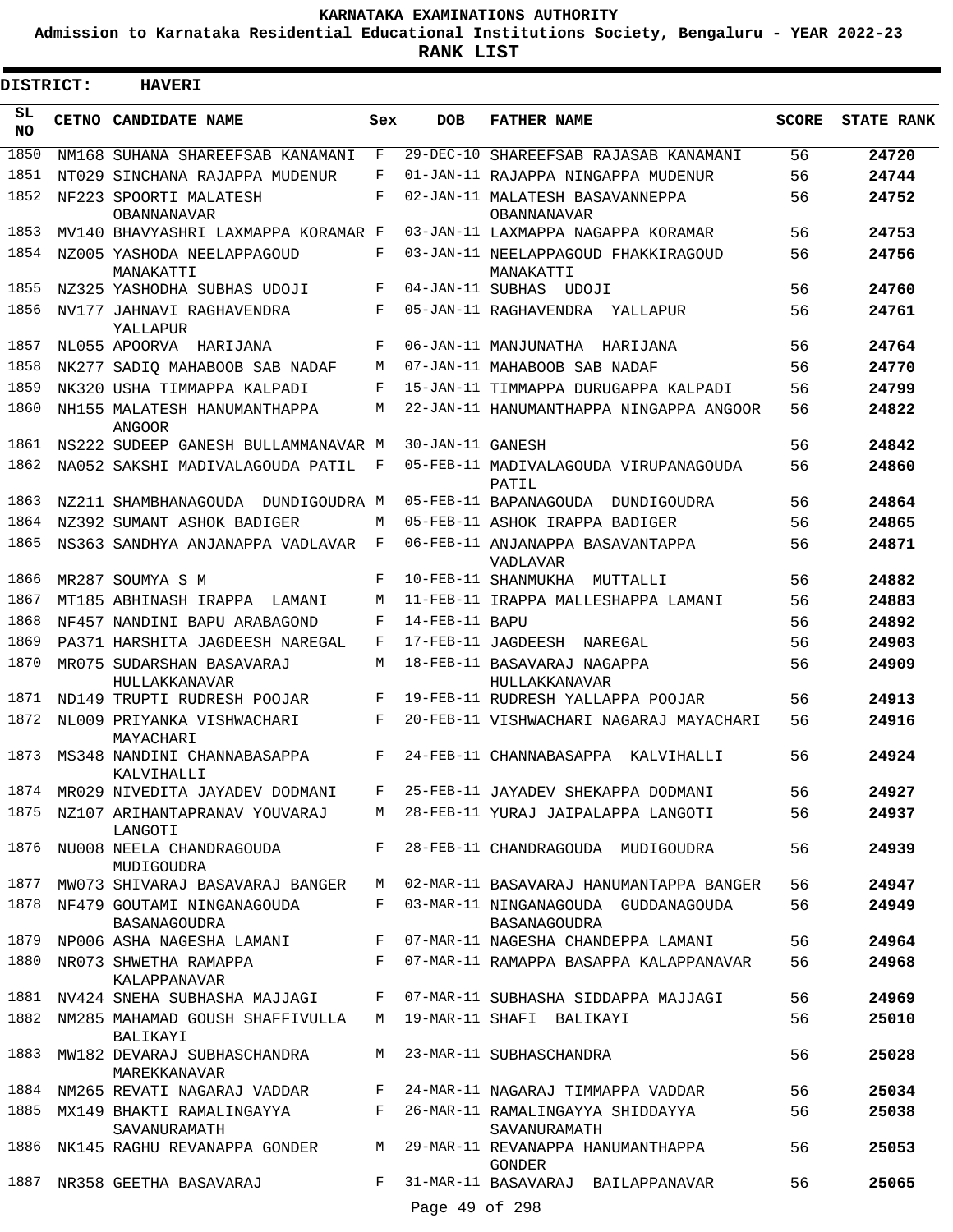**Admission to Karnataka Residential Educational Institutions Society, Bengaluru - YEAR 2022-23**

| <b>DISTRICT:</b> | <b>HAVERI</b>                                                        |     |                  |                                                                    |              |                   |
|------------------|----------------------------------------------------------------------|-----|------------------|--------------------------------------------------------------------|--------------|-------------------|
| SL<br><b>NO</b>  | CETNO CANDIDATE NAME                                                 | Sex | <b>DOB</b>       | <b>FATHER NAME</b>                                                 | <b>SCORE</b> | <b>STATE RANK</b> |
|                  | BAILAPPANAVAR                                                        |     |                  |                                                                    |              |                   |
| 1888             | NB224 ASHA ASHOKA TALAWAR                                            | F   | 03-APR-11 ASHOKA | TALAWAR                                                            | 56           | 25079             |
| 1889             | ND104 SHASHI MALLAPPA GULED                                          | M   |                  | 03-APR-11 MALLAPPA NINGAPPA GULED                                  | 56           | 25081             |
| 1890             | MR099 CHANDAN RAJKUMAR                                               | M   |                  | 04-APR-11 RAJKUMAR BASAVARAJ                                       | 56           | 25083             |
|                  | KATENAHALLI                                                          |     |                  | KATENAHALLI                                                        |              |                   |
| 1891             | NK403 CHETAN MURUGESH<br>HEDIYALAMATH                                | M   |                  | 04-APR-11 MURUGESH SHIVAYOGAYYA<br>HEDIYALAMATH                    | 56           | 25084             |
| 1892             | NE311 JEEVAN SHIVANANDA HARIJAN                                      | M   |                  | 05-APR-11 SHIVANANDA YALLAPPA HARIJAN                              | 56           | 25089             |
| 1893             | NF215 VIKASA JAGADEESHA<br>KOLEPPANAVAR                              | M   |                  | 06-APR-11 JAGADEESHA SHIVAPUTRAPPA<br>KOLEPPANAVAR                 | 56           | 25097             |
| 1894             | NG302 KALLAPPA HANUMANTAPPA MADAR M                                  |     |                  | 10-APR-11 HANUMANTAPPA MADAR                                       | 56           | 25117             |
| 1895             | NX011 HARSHITA JAGADESH BANKAPUR                                     | F   |                  | 12-APR-11 JAGAGDESH RAJAPPA BANKAPUR                               | 56           | 25134             |
| 1896             | NC079 DHANUSHGOUDA BASANAGOUDA<br>PATIL                              | M   |                  | 13-APR-11 BASANAGOUDA<br>PATIL                                     | 56           | 25138             |
| 1897             | NV039 SHAHIDRAJA NISARAHMAD<br>DODMANI                               | M   |                  | 13-APR-11 NISARAHMAD HASANASAB DODMANI                             | 56           | 25140             |
| 1898             | MS439 HARSHITA MANJAPPA<br>SAPPANNANAVAR                             | F   |                  | 14-APR-11 MANJAPPA SAPPANNANAVAR                                   | 56           | 25142             |
| 1899             | NL288 SINDHU UMESH LAMANI                                            | F   |                  | 14-APR-11 UMESH LALEPPA LAMANI                                     | 56           | 25146             |
| 1900             | NV422 JAYANT GUDDAPPA AMBIGER                                        | M   |                  | 16-APR-11 GUDDAPPA PAKKEERAPPA AMBIGER                             | 56           | 25154             |
| 1901             | NM286 SRUSHTI MALIYAPPA SARAD                                        | F   |                  | 16-APR-11 MALIYAPPA KARABASAPPA SARAD                              | 56           | 25158             |
| 1902             | NC144 BHOOMIKA BASAVARAJ KARADI                                      | F   |                  | 22-APR-11 BASAVARAJ SANKAPPA KARADI                                | 56           | 25182             |
| 1903             | MR186 REKHA BASAPPA GUREMATTI                                        | F   |                  | 05-MAY-11 BASAPPA SHIVAPUTRAPPA<br>GUREMATTI                       | 56           | 25234             |
| 1904             | NL138 SUPREETA NAGARAJA LAMANI                                       | F   |                  | 08-MAY-11 NAGARAJA KHANDALANAYKA LAMANI                            | 56           | 25252             |
| 1905             | MZ071 DIVYA MALLAPPA ANAVATTI                                        | F   |                  | 16-MAY-11 MALLAPPA ANAVATI                                         | 56           | 25272             |
| 1906             | MY112 ANAND<br>PAKKIRESH DODDAMANI                                   | M   |                  | 20-MAY-11 PAKKIRESH KANTEPPA DODDAMANI                             | 56           | 25290             |
| 1907             | NH329 RAJESAB MAHAMMDRAFIK<br>NEGALUR                                | M   |                  | 23-MAY-11 MAHAMMADSADIK SHAKIRSAB<br>NEGALUR                       | 56           | 25306             |
| 1908             | NK199 GEETA ASHOK KARAGER                                            | F   | 24-MAY-11 ASHOK  |                                                                    | 56           | 25310             |
| 1909             | MX143 BHOOMIKA SURESH<br>TUMMANNANAVAR                               | F   | 25-MAY-11 SURESH |                                                                    | 56           | 25314             |
| 1910             | NP099 SAHANA NAGARAJ<br>TONKKAPPANAVAR                               | F   |                  | 25-MAY-11 NAGARAJ V TONKKAPPANAVAR                                 | 56           | 25316             |
|                  | 1911 NS351 SANJANA SHIVAKUMAR BANGARI F 27-MAY-11 SHIVAKUMAR BANGARI |     |                  |                                                                    | 56           | 25326             |
| 1912             | NS086 VARSHA B KUPPELUR                                              | F   |                  | 02-JUN-11 BABU B KUPPELUR                                          | 56           | 25359             |
| 1913             | NR229 VARSHITA MAHESHWAR BANAKAR F                                   |     |                  | 02-JUN-11 MAHESHWAR                                                | 56           | 25360             |
|                  | 1914 MS563 VASANT KARABASAPPA MADLUR                                 | M   |                  | 02-JUN-11 KARABASAPPA BASAVANTAPPA<br><b>MADLIJR</b>               | 56           | 25361             |
| 1915             | MV242 VIVEKANADA NINGAYYA<br>KULKARNI                                | M   |                  | 03-JUN-11 NINGAYYA BASAVARAJYYA<br>KULKARNI                        | 56           | 25370             |
|                  | 1916 NV280 PREETI HANUMANTAGOUDA<br>BAGAVANTAGOUDRA                  | F   |                  | 04-JUN-11 HANUMANTAGOUDA<br>CHANNABASAVANAGOUDA<br>BAGAVANTAGOUDRA | 56           | 25375             |
| 1917             | NJ274 SANVIKA SHAMBAYYA MATHAD                                       |     |                  | F 07-JUN-11 SHAMBAYYA CHANNAVIRAYYA<br>MATHAD                      | 56           | 25384             |
|                  | 1918 NZ274 ASHOK NAGAPPA BISHETTI                                    | M   |                  | 08-JUN-11 NAGAPPA BASAPPA BISHETTI                                 | 56           | 25387             |
| 1919             | PA112 PRIYANKA RAGHAVENDRA<br>SANNAMANI                              | F   |                  | 09-JUN-11 RAGHAVENDRA SANNAMANI                                    | 56           | 25397             |
| 1920             | NG093 REVANAGOUDA BASANAGOUDA<br>BISHTANAGOUDRA                      |     |                  | M 11-JUN-11 BASANAGOUDA NINGANAGOUDA<br>BISHTANAGOUDRA             | 56           | 25407             |
| 1921             | NK012 YASHASWINI HNUMANTAPPA<br>MEGALAMANI                           | F   |                  | 15-JUN-11 HNUMANTAPPA MAHADEVAPPA<br>MEGALAMANI                    | 56           | 25417             |
| 1922             | MS107 SRUSTI NAGARAJ DIDAGUR                                         | F   |                  | 18-JUN-11 NAGARAJ B DIDAGUR                                        | 56           | 25432             |
|                  | 1923 MU203 VAISHNAVI MAHESH                                          | F   |                  | 19-JUN-11 MAHESH KYATAPPA BEVINAMARAD                              | 56           | 25437             |
|                  |                                                                      |     | Page 50 of 298   |                                                                    |              |                   |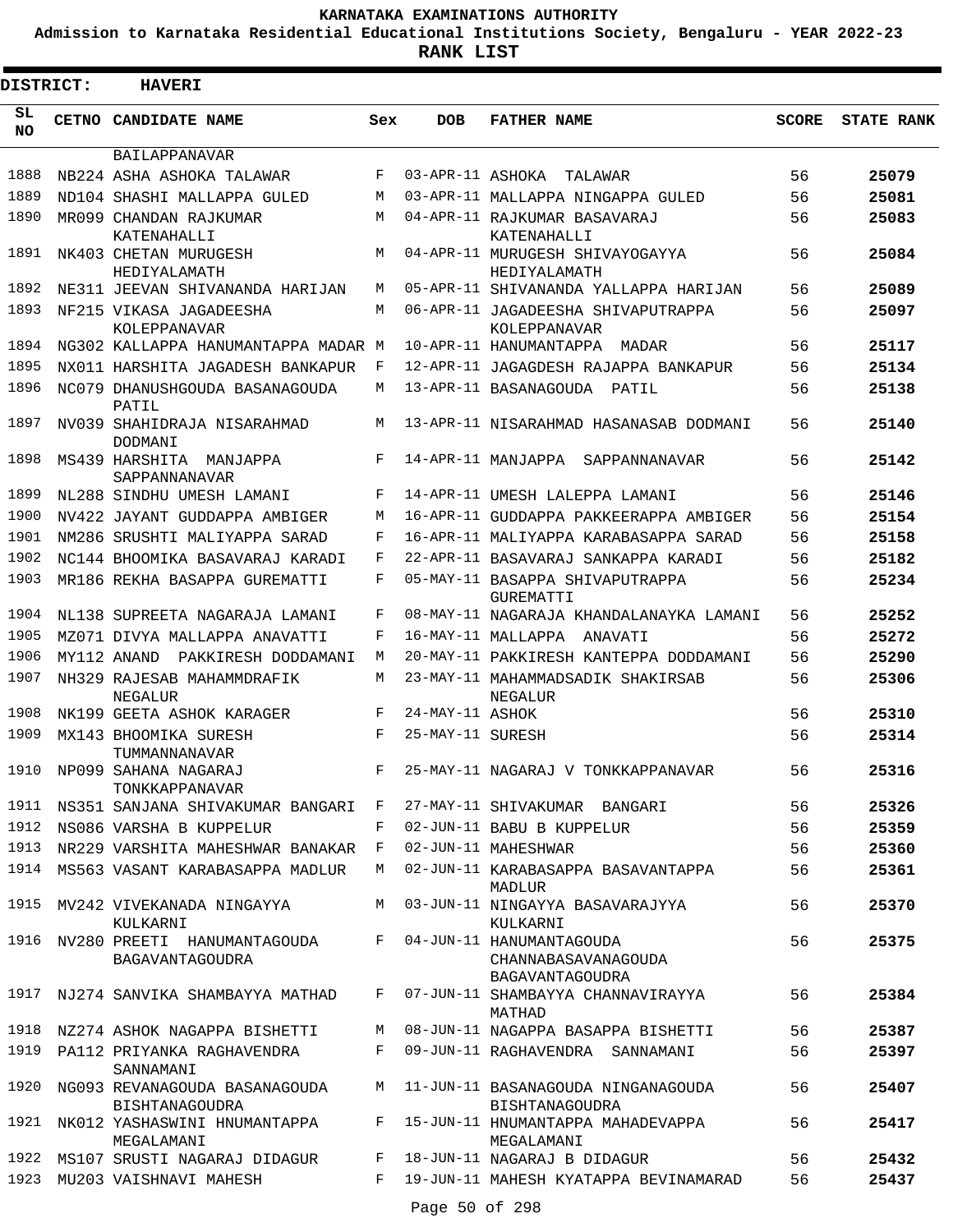**Admission to Karnataka Residential Educational Institutions Society, Bengaluru - YEAR 2022-23**

| <b>DISTRICT:</b> | <b>HAVERI</b>                                      |     |                  |                                                    |              |                   |
|------------------|----------------------------------------------------|-----|------------------|----------------------------------------------------|--------------|-------------------|
| SL<br><b>NO</b>  | CETNO CANDIDATE NAME                               | Sex | <b>DOB</b>       | <b>FATHER NAME</b>                                 | <b>SCORE</b> | <b>STATE RANK</b> |
|                  | BEVINAMARAD                                        |     |                  |                                                    |              |                   |
| 1924             | NP122 VISHAVANATHA<br>SHIVANANDAPPA M<br>CHIGARERA |     |                  | 20-JUN-11 SHIVANANDAPPA CHIGARERA                  | 56           | 25443             |
| 1925             | NK557 SHWETA ADAVEPPA KUNKAMAGAR                   | F   |                  | 22-JUN-11 ADAVEPPA KRUSHNAPPA                      | 56           | 25451             |
| 1926             | NU314 VARUN VENKATESHACHARI<br><b>BADIGER</b>      | M   |                  | KUNKAMAGAR<br>28-JUN-11 VENKATESHACHARI<br>BADIGER | 56           | 25488             |
| 1927             | NM107 NANDA JAYAPPA NADUVINAMANI                   | F   |                  | 02-JUL-11 JAYAPPA NAGAPPA NADUVINAMANI             | 56           | 25508             |
| 1928             | NS031 SANJANA SHEKAPPA LAMANI                      | F   |                  | 05-JUL-11 SHEKAPPA U LAMANI                        | 56           | 25520             |
| 1929             | MY110 DEEKSHA PARASHURAM<br>NAGARAVALLI            | F   |                  | 09-JUL-11 PARASHURAM HANUMANTAPPA<br>NAGARAVALLI   | 56           | 25539             |
| 1930             | NE126 CHANDRAKALA GUDDAPPA                         | F   |                  | 10-JUL-11 GUDDAPPA                                 | 56           | 25543             |
| 1931             | SOTTANNANAVAR<br>MU101 NANDANKUMAR IRAPPA BADIGER  | M   |                  | 10-JUL-11 IRAPPA BADIGER                           | 56           | 25546             |
| 1932             | ND005 TARUN PRAKASH SIDROLLI                       | М   |                  | 10-JUL-11 PRAKASH SHIVAPPA SIDROLLI                | 56           | 25551             |
| 1933             | NE026 PRATIBHA MAHADEVAPPA MALAGI F                |     |                  | 14-JUL-11 MAHADEVAPPA HANUMANTAPPA<br>MALAGI       | 56           | 25565             |
| 1934             | NG178 SAHANA RAVI ARIKATTI                         | F   |                  | 19-JUL-11 RAVI CHANABASAPPA ARIKATTI               | 56           | 25581             |
| 1935             | NO050 MANJULA RAJAPPA DODMANI                      | F   |                  | 25-JUL-11 RAJAPPA DURAGAPPA DODMANI                | 56           | 25604             |
| 1936             | NT285 NAGARATNA PARAMESHAPPA<br>HONNATTI           | F   |                  | 03-AUG-11 PARAMESHAPPA HONNATTI                    | 56           | 25633             |
| 1937             | NP080 PRAVEENKUMAR HANUMANTAPPA<br>MADIVALAR       | М   |                  | 03-AUG-11 HANUMANTAPPA SIDDAPPA<br>MADIVALAR       | 56           | 25636             |
| 1938             | MX048 RAVI VEERAPPA SOOLI                          | М   |                  | 06-AUG-11 VEERAPPA SOOLI                           | 56           | 25649             |
| 1939             | NK395 MEGHANA A GAYAKWAD                           | F   |                  | 10-AUG-11 ARUN KUMAR                               | 56           | 25664             |
| 1940             | MU056 BHAVUYA SHEKHARAYYA<br>HIREMATH              | F   |                  | 11-AUG-11 SHEKHARAYYA PUTTAYYA HIREMATH            | 56           | 25668             |
| 1941             | MS069 CHETANA PATIL                                | F   |                  | 19-AUG-11 JAGADEESH YALLANAGOUDA PATIL             | 56           | 25695             |
| 1942             | NO381 AJAY GOVINDARADDI RADDER                     | М   |                  | 27-AUG-11 GOVINDARADDI K RADDER                    | 56           | 25724             |
| 1943             | MW150 CHANDANA SHAMBHULINGAPPA<br>PASARAD          | F   |                  | 28-AUG-11 SHAMBHULINGAPPA IRAPPA<br>PASARAD        | 56           | 25730             |
| 1944             | NV155 SINDHU SHANKARAGOUD<br><b>JEKINAKATTI</b>    | F   |                  | 28-AUG-11 SHANKARAGOUD VEERANAGOUD<br>JEKINAKATTI  | 56           | 25732             |
|                  | 1945 NM167 SANAULLA ISMAILSAB<br>DODDAMANI         |     |                  | M 29-AUG-11 ISMAILSAB ALLISAB DODDAMANI            | 56           | 25735             |
| 1946             | MR008 MEGHANA PARAMESHAPPA TEVARI F                |     |                  | 30-AUG-11 PARAMESHAPPA BASAPPA TEVARI              | 56           | 25737             |
| 1947             | NY181 RAJESHWARI DHARMANNA<br>CHANDUKAR            | F   |                  | 01-SEP-11 DHARMANNA CHANDUKAR                      | 56           | 25745             |
| 1948             | ND096 VINAYAKA YALLAPPA TATTURA M                  |     |                  | 01-SEP-11 YALLAPPA SHIVAPPA TATTURA                | 56           | 25747             |
| 1949             | NF159 TARUN P METI                                 | М   |                  | 03-SEP-11 PARAMESH                                 | 56           | 25752             |
| 1950             | PA309 SANDEEP BASAVANNEPPA<br>HALAPPANAVAR         | М   |                  | 06-SEP-11 BASAVANNEPPA HALAPPANAVAR                | 56           | 25770             |
| 1951             | NY063 CHAITRA VEERAPPA GIJRI                       | F   |                  | 09-SEP-11 VEERAPPA BASAPPA GIJRI                   | 56           | 25778             |
| 1952             | MX199 LAKSHMI RAJU AJAGONDA                        | F   |                  | 16-SEP-11 RAJU SUBHAS AJAGONDA                     | 56           | 25796             |
| 1953             | NT130 AISHWARYA BASAVARAJA PALED                   | F   |                  | 18-SEP-11 BASAVARAJA SHANKRGOUDA PALED             | 56           | 25806             |
| 1954             | NH203 AMRUTHA DOLE                                 | F   |                  | 23-SEP-11 PRABHU DOLE                              | 56           | 25824             |
| 1955             | NM259 NIKHITA SURESH LAMANI                        | F   | 28-SEP-11 SURESH |                                                    | 56           | 25838             |
| 1956             | NT245 VINAYAKA BHARAMAPPA POOJARA M                |     |                  | 06-OCT-11 BHARAMAPPA GUTTEPPA POOJARA              | 56           | 25866             |
| 1957             | MW184 PARVATI RUDRAGOUDA PATIL                     | F   |                  | 09-OCT-11 RUDRAGOUDA VEERANGOUDA PATIL             | 56           | 25871             |
| 1958             | NZ022 SANJANA CHANNABASANAGOUDA F<br>PATIL         |     |                  | 13-OCT-11 CHANNABASANAGOUDA<br>SHIVANAGOUDA PATIL  | 56           | 25879             |
| 1959             | NF431 KRUTIKA SANTOSH MAJJAGI                      | F   |                  | 17-OCT-11 SANTOSH LAKSHMAN MAJJAGI                 | 56           | 25892             |
| 1960             | NQ358 SANJANA GANESH ANGADI                        | F   | 21-OCT-11 GANESH | ANGADI                                             | 56           | 25907             |
| 1961             | NE016 SAANVI VITHALADAS DASAR                      | F   |                  | 25-OCT-11 VITHALADAS DASAR                         | 56           | 25918             |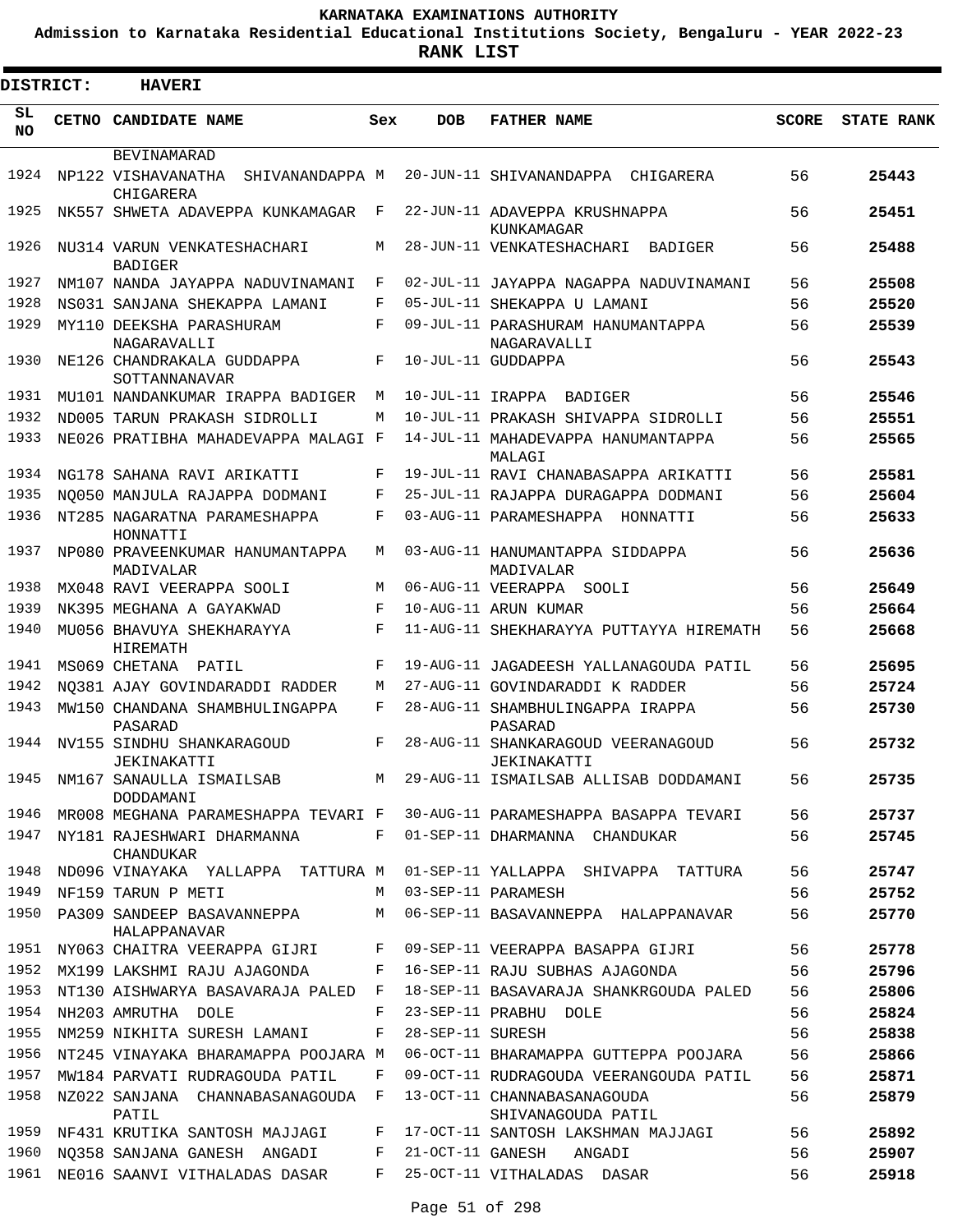**Admission to Karnataka Residential Educational Institutions Society, Bengaluru - YEAR 2022-23**

**RANK LIST**

Е

| DISTRICT:        | <b>HAVERI</b>                                             |     |                   |                                                                                                    |              |                   |
|------------------|-----------------------------------------------------------|-----|-------------------|----------------------------------------------------------------------------------------------------|--------------|-------------------|
| SL.<br><b>NO</b> | <b>CETNO CANDIDATE NAME</b>                               | Sex | DOB               | <b>FATHER NAME</b>                                                                                 | <b>SCORE</b> | <b>STATE RANK</b> |
| 1962             | MZ109 LAXMI GURUNATH LAMANI                               | F   |                   | 26-OCT-11 GURUNATH TULAJAPPA LAMANI                                                                | 56           | 25921             |
| 1963             | NH336 ISHWARYA NINGAPPA HAVERI                            | F   |                   | 27-OCT-11 NINGAPPA SHIVAPPA HAVERI                                                                 | 56           | 25924             |
| 1964             | MT228 VEENA MAHESH HOSAMANI                               | F   |                   | 27-OCT-11 MAHESH HANUMANTAPPA HOSAMANI                                                             | 56           | 25927             |
| 1965             | MX057 DEEPA JAGADEESH GONDI                               | F   |                   | 30-OCT-11 JAGADEESH TIPPANNA GONDI                                                                 | 56           | 25934             |
| 1966             | NV441 HARSHITA ASHOK KURI                                 | F   |                   | 30-OCT-11 ASHOK KURI                                                                               | 56           | 25935             |
| 1967             | NF390 JAHNAVI PRASHANT<br>TIPPAMMANAVAR                   | F   |                   | 02-NOV-11 PRASHANT NEELAKANTAPPA<br>TIPPAMMANAVAR                                                  | 56           | 25942             |
| 1968             | MS215 AMRUTHA GOPALAKRISHNA<br>REVANAKAR                  | F   |                   | 06-NOV-11 GOPALAKRISHNA REVANAKAR                                                                  | 56           | 25952             |
| 1969             | MV095 SHILPA RAMESH VALIKAR                               | F   |                   | 15-NOV-11 RAMESH FAKKIRAPPA VALIKAR                                                                | 56           | 25978             |
| 1970             | NB315 BHARAT SUBHAS TAHASHILDAR                           | М   |                   | 18-NOV-11 SUBHAS LAXMAPPA TAHASHILDAR                                                              | 56           | 25985             |
| 1971             | NK050 MANOJ GANESHA LAMANI                                | M   |                   | 18-NOV-11 GANESHA LAMANI                                                                           | 56           | 25987             |
| 1972             | MZ101 PRUTHVI RAVI GIREGONDRA                             | F   |                   | 22-NOV-11 RAVI GADIGEPPA GIREGONDRA                                                                | 56           | 26002             |
| 1973             | NF319 SANGEETA RUDRAYYA MATHAPATI F                       |     |                   | 29-DEC-11 RUDRAYYA SHEKHARAYYA<br>MATHAPATI                                                        | 56           | 26086             |
| 1974             | NJ246 KIRAN NAGAPPA CHINCHALI                             | М   |                   | 02-MAR-12 NAGAPPA DUNDAPPA CHINCHALI                                                               | 56           | 26115             |
| 1975             | NO193 KAVYA SHREENIVASA SAVVI                             | F   |                   | 14-MAR-01 SHREENIVASA NARASAPPA SAVVI                                                              | 55           | 26131             |
| 1976             | NJ060 VINAYAKA KOTEPPA<br>SANNACHIKKANNANAVAR             | М   | 08-OCT-09 KOTEPPA |                                                                                                    | 55           | 26146             |
| 1977             | MW029 BHAGYASHREE KRISHNA SANGUR                          | F   |                   | 07-APR-10 KRISHNA HANUMATAPPA SANGUR                                                               | 55           | 26192             |
| 1978             | NF192 SHRUSTI NAGAPPA BANAKAR                             | F   |                   | 12-APR-10 NAGAPPA DEVAPPA BANAKAR                                                                  | 55           | 26198             |
| 1979             | PA188 ASHA NINGAPPA<br>HONNAKERAPPANAVAR                  | F   |                   | 16-MAY-10 NINGAPPA LAVAPPA<br>HONNAKERAPPANAVAR                                                    | 55           | 26219             |
| 1980             | NH405 BINDU MANJUNATH RADDER                              | F   |                   | 30-MAY-10 MANJUNATH BHIMAPPA RADDER                                                                | 55           | 26228             |
| 1981             | NJ126 VINAYAK VEERAYYA HIREMATH                           | М   |                   | 01-JUN-10 VEERAYYA HIREMATH                                                                        | 55           | 26233             |
| 1982             | MR136 MANU GUNDAPPA SANNAGOWDRA                           | M   |                   | 20-JUN-10 GUNDAPPA HEMAPPA SANNAGOWDRA                                                             | 55           | 26245             |
| 1983             | MZ214 SHAMBHU SANTOSH SHIGGAON                            | M   |                   | 09-JUL-10 SANTOSH IRAPPA SHIGGAON                                                                  | 55           | 26264             |
| 1984             | NT262 BASAVARJ GOVINDAPPA SURVE                           | M   |                   | 12-AUG-10 GOVINDAPPA BASAPPA SURVE                                                                 | 55           | 26291             |
| 1985             | MZ174 SMITA MANJAPPA<br>GIRIYANNANAVAR                    | F   |                   | 15-AUG-10 MANJAPPA TIMMANNA<br>GIRIYANNANAVAR                                                      | 55           | 26295             |
| 1986             | PA338 VIKASGOUDA MALLANAGOUDA<br>PATIL                    | M   |                   | 02-SEP-10 MALLANAGOUDA PATIL                                                                       | 55           | 26316             |
|                  | <b>GUMMAGOOLA</b>                                         |     |                   | 1987 NV227 KAVERI GUMMAGOL SHANKRAPPA F 15-SEP-10 SHANKRAPPA BASAPPA GUMMAGOOLA 55                 |              | 26335             |
|                  |                                                           |     |                   | 1988 NV402 MANOJ PARAMESHA M 04-OCT-10 PARAMESHA GUDDAPPA                                          | 55           | 26376             |
|                  |                                                           |     |                   | MALLAMMANAVAR MALLAMMANAVAR MALLAMMANAVAR NJ141 MENAKA BHOJARAJ CHOORI F 05-OCT-10 BHOJARAJ CHOORI | 55           | 26379             |
|                  | 1990 NE139 BINDU VASANT DIDAGUR F 21-OCT-10 VASANT        |     |                   | 55                                                                                                 |              | 26407             |
|                  | DABBANNANAVAR                                             |     |                   | 1991 NJ011 SIDDAVVA IRAPPA $F$ 21-OCT-10 IRAPPA HONNAPPA DABBANNANAVAR 55                          |              | 26409             |
|                  | TIPPAYIKOPPA                                              |     |                   | 1992 NM164 UMA HANUMANTAPPA F 25-OCT-10 HANUMANTAPPA TIPPAYIKOPPA 55                               |              | 26416             |
|                  |                                                           |     |                   | 1993 MS405 VIKASA SHIVAPPA MENASAGI MAN 27-OCT-10 SHIVAPPA MENASAGI                                | 55           | 26418             |
|                  |                                                           |     |                   | 1994 NY455 SRUSHTI GANAPATI BADIGER F 30-OCT-10 GANAPATI SOMAPPA BADIGER 55                        |              | 26425             |
|                  | 1995 NZ096 SUDEEP R HARIJAN                               |     |                   | M 02-NOV-10 REVANEPPA S HARIJAN<br>$\sim$ 55                                                       |              | 26430             |
|                  |                                                           |     |                   | 1996 MV139 RAMYA SUBHASCHANDRA YALLUR F 04-NOV-10 SUBHASCHANDRA RAMAPPA YALLUR 55                  |              | 26435             |
|                  | ARALIKATTI                                                |     |                   | 1997 MR032 VIJAYALAKSHMI MALAKAPPA F 07-NOV-10 MALAKAPPA ARALIKATTI                                | 55           | 26445             |
|                  | UDDANNANAVAR                                              |     |                   | 1998 NE231 SHARAT JAGADESH M 10-NOV-10 JAGADESH LAXMAN UDDANNANAVAR                                | 55           | 26459             |
|                  | 1999 NQ365 BHAGYALAXMI BANAKAR F 11-NOV-10 DILLEP BANAKAR |     |                   |                                                                                                    | 55           | 26462             |
|                  | 2000 NU169 VARSHA G U F 12-NOV-10 UMESH                   |     |                   |                                                                                                    | 55           | 26469             |
|                  |                                                           |     |                   | 2001 PA322 DANISH NAJEER AHMAD ADAVANI M 13-NOV-10 NAJEER AHMAD HUSENASAB 55<br>ADAVANI            |              | 26471             |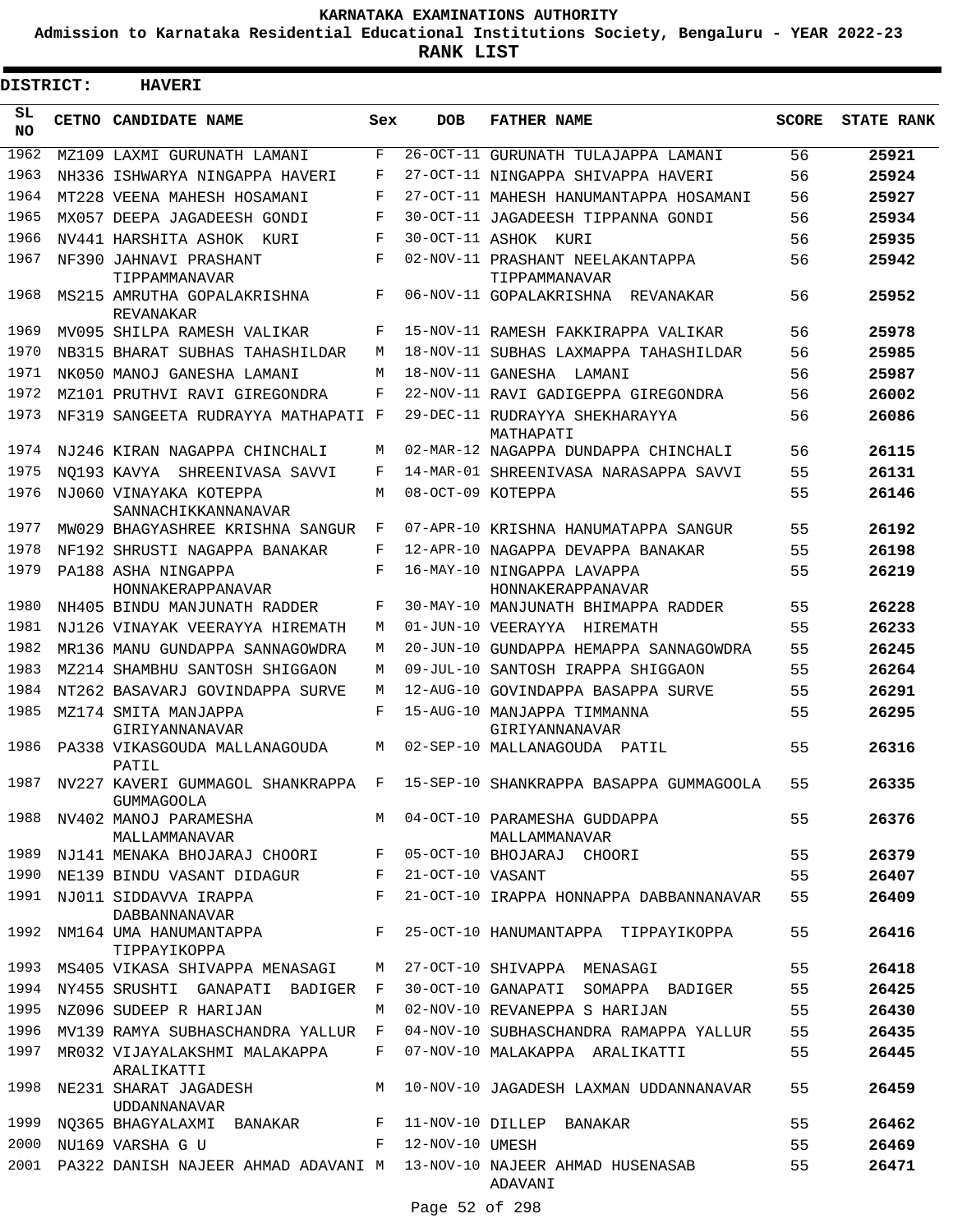**Admission to Karnataka Residential Educational Institutions Society, Bengaluru - YEAR 2022-23**

3

**RANK LIST**

Е

| <b>DISTRICT:</b> |  | <b>HAVERI</b>                                        |     |                   |                                                           |              |                   |
|------------------|--|------------------------------------------------------|-----|-------------------|-----------------------------------------------------------|--------------|-------------------|
| SL.<br>NO.       |  | <b>CETNO CANDIDATE NAME</b>                          | Sex | <b>DOB</b>        | <b>FATHER NAME</b>                                        | <b>SCORE</b> | <b>STATE RANK</b> |
| 2002             |  | MX050 FURKHAN SAYEDMAHABOOB<br>SAVANURZ              | M   |                   | 13-NOV-10 SAYEDMAHABOOB MIYAZANSAB<br>SAVANUR             | 55           | 26472             |
| 2003             |  | NL337 BASAVARAJ MALLESHAPPA<br>DIMMALLI              | M   |                   | 15-NOV-10 MALLESHAPPA NEELAPPA DIMMALLI                   | 55           | 26478             |
| 2004             |  | NE322 BEERESH MALATESH DEVIHOSUR                     | M   |                   | 15-NOV-10 MALATESH LAXMAN DEVIHOSUR                       | 55           | 26479             |
| 2005             |  | NT062 DILEEP B KAMBALI                               | M   | 15-NOV-10         | BEERAPPA<br>KAMBALI                                       | 55           | 26480             |
| 2006             |  | NS198 PRUTWI S GANGIMALAMMANAVAR                     | F   | $20 - NOV - 10$   | SHANKAR D GANGIMALAMMANAVAR                               | 55           | 26494             |
| 2007             |  | NF082 LIKHITH LOKAPPA DIDDIBAGILA M                  |     | 26-NOV-10 LOKAPPA |                                                           | 55           | 26509             |
| 2008             |  | NY025 MADHU NINGAPPA KUMBAR                          | F   | $28 - NOV - 10$   | NINGAPPA MUDAKAPPA KUMBAR                                 | 55           | 26517             |
| 2009             |  | MS370 LAXMI BASAVARAJ BELAKERI                       | F   | $30 - NOV - 10$   | BASAVARAJ C BELAKERI                                      | 55           | 26527             |
| 2010             |  | NE103 SOUNDARYA RAMESHAPPA<br>APINAKOPPA             | F   |                   | 06-DEC-10 RAMESHAPPA PARAMESHAPPA<br>APINAKOPPA           | 55           | 26544             |
| 2011             |  | PA091 SUCHITRA MANGALESH LAMANI                      | F   |                   | 15-DEC-10 MANGALESH LAMANI                                | 55           | 26566             |
| 2012             |  | MW166 DEEPA MANJUNATH KALLAPUR                       | F   | $21 - DEC - 10$   | MANJUNATH NINGAPPA KALLAPUR                               | 55           | 26577             |
| 2013             |  | MW116 KOTRESH MALLESHAPPA<br><b>BENCHIHALLI</b>      | М   | $23 - DEC - 10$   | MALLESHAPPA GURUSIDDAPPA<br><b>BENCHIHALLI</b>            | 55           | 26583             |
| 2014             |  | NV462 ROHAN DYAMANNA LAMANT                          | М   |                   | 30-DEC-10 DYAMANNA LAKSHMAPPA LAMANI                      | 55           | 26606             |
| 2015             |  | NB008 TANU RAGHAVENDRA TALAWAR                       | F   |                   | 31-DEC-10 RAGHAVENDRA BASAVANTAPPA<br>TALAWAR             | 55           | 26611             |
| 2016             |  | NV118 NEERAJ MANJUNATH HEBASUR                       | M   |                   | 01-JAN-11 MANJUNATH HEBASUR                               | 55           | 26628             |
| 2017             |  | NJ255 INDRA ASHOKA KITTURA                           | M   |                   | 03-JAN-11 ASHOKA AJJAPPA KITTURA                          | 55           | 26640             |
| 2018             |  | NY142 ALOK ARAVIND                                   | M   | 12-JAN-11 ARAVIND |                                                           | 55           | 26662             |
| 2019             |  | NJ059 YUVARAJ<br>RAMESH LAMANI                       | М   |                   | 13-JAN-11 RAMESH NAGAPPA LAMANI                           | 55           | 26671             |
| 2020             |  | MU182 CHETAN SURESH ANGADI                           | M   |                   | 19-JAN-11 SURESH SHIDDAPPA ANGADI                         | 55           | 26685             |
| 2021             |  | PA264 PRASAN BHIRAPPA<br><b>JATTEPPANAVAR</b>        | M   |                   | 24-JAN-11 BHIRAPPA YALLAPPA<br>JATTEPPANAVAR              | 55           | 26706             |
| 2022             |  | NH274 NAVEEN SATISH HEGGANNANAVAR M                  |     | 27-JAN-11 SATISH  |                                                           | 55           | 26718             |
| 2023             |  | NO087 NAVEENAGOUDA HALANAGOUDA<br>VEERABASAPPANAVARA | М   |                   | 29-JAN-11 HALANAGOUDA HARIHARAGOUDA<br>VEERABASAPPANAVARA | 55           | 26725             |
| 2024             |  | NE226 SACHIN RAMAPPA<br>MUDAKAPPANAVAR               | M   | 29-JAN-11 RAMAPPA |                                                           | 55           | 26727             |
| 2025             |  | MR230 SHRAVANTHI VIJAYAKUMAR<br>BHAJANTRI            | F   |                   | 03-FEB-11 VIJAYAKUMAR BHAJANTRI                           | 55           | 26740             |
| 2026             |  | NJ238 CHAITRA MAHESH ANGADI                          | F   |                   | 09-FEB-11 MAHESH ANGADI                                   | 55           | 26761             |
| 2027             |  | NY106 PRIYA SHEKHARAGOUD<br>POLICEPATIL              | F   |                   | 12-FEB-11 SHEKHARAGOUD VEERANAGOUDA<br>POLICEPATIL        | 55           | 26771             |
| 2028             |  | NM076 TARUN RAVI LAMANI                              | М   |                   | 13-FEB-11 RAVI BADIYANAYAK LAMANI                         | 55           | 26777             |
| 2029             |  | NX237 MALLIKARJUN IRAYYA HIREMATH M                  |     |                   | 15-FEB-11 IRAYYA SHIVAPUTRAYYA HIREMATH                   | 55           | 26783             |
| 2030             |  | MY201 HARSHINI ASHOK HARAVI                          | F   |                   | 16-FEB-11 ASHOK HARAVI                                    | 55           | 26787             |
| 2031             |  | NF129 ROOPA KALLAYYA HIREMATH                        | F   |                   | 22-FEB-11 KALLAYYA BASAYYA HIREMATH                       | 55           | 26808             |
| 2032             |  | MS019 OMSHRE NELANAGOUDA<br>NAADAGOUDRA              | F   |                   | 23-FEB-11 NELANAGOUDA BASANAGOUDA<br>NAADAGOUDRA          | 55           | 26811             |
| 2033             |  | NH188 DANESWARI SHANKRAYYA<br>KALLIMATH              | F   |                   | 24-FEB-11 SHANKRAYYA MAHANTAYYA<br>KALLIMATH              | 55           | 26814             |
| 2034             |  | MU004 MADHU YALLAPPA HARIJAN                         | M   |                   | 24-FEB-11 YALLAPPA FAKKIRAPPA HARIJAN                     | 55           | 26815             |
| 2035             |  | NH252 GIREESHA BASAPPA SHIVUPURA                     | M   |                   | 03-MAR-11 BASAPPA HANUMANTAPPA<br>SHIVUPURA               | 55           | 26837             |
| 2036             |  | NS290 LIKHIT UJJAPPA KOPPAD                          | М   |                   | 10-MAR-11 UJJAPPA KOPPAD                                  | 55           | 26877             |
| 2037             |  | NE165 DYAMANNA BASAVARAJA KARI                       | М   |                   | 11-MAR-11 BASAVARAJA DYAMANNA KARI                        | 55           | 26880             |
| 2038             |  | ND188 PUTTARAJ CHANNAPPA<br>KANNESHWAR               | M   |                   | 15-MAR-11 CHANNAPPA                                       | 55           | 26897             |
| 2039             |  | NH291 POORNIMA SIDDAPPA GORAVAR                      | F   |                   | 16-MAR-11 SIDDAPPA MALLESHAPPA GORAVAR                    | 55           | 26902             |
| 2040             |  | NE296 SHABANAM ABDULKHADAR<br>JAMALKHANAVAR          | F   |                   | 16-MAR-11 ABDULKHADAR MAHMEDHANEEF<br>JAMALKHANAVAR       | 55           | 26905             |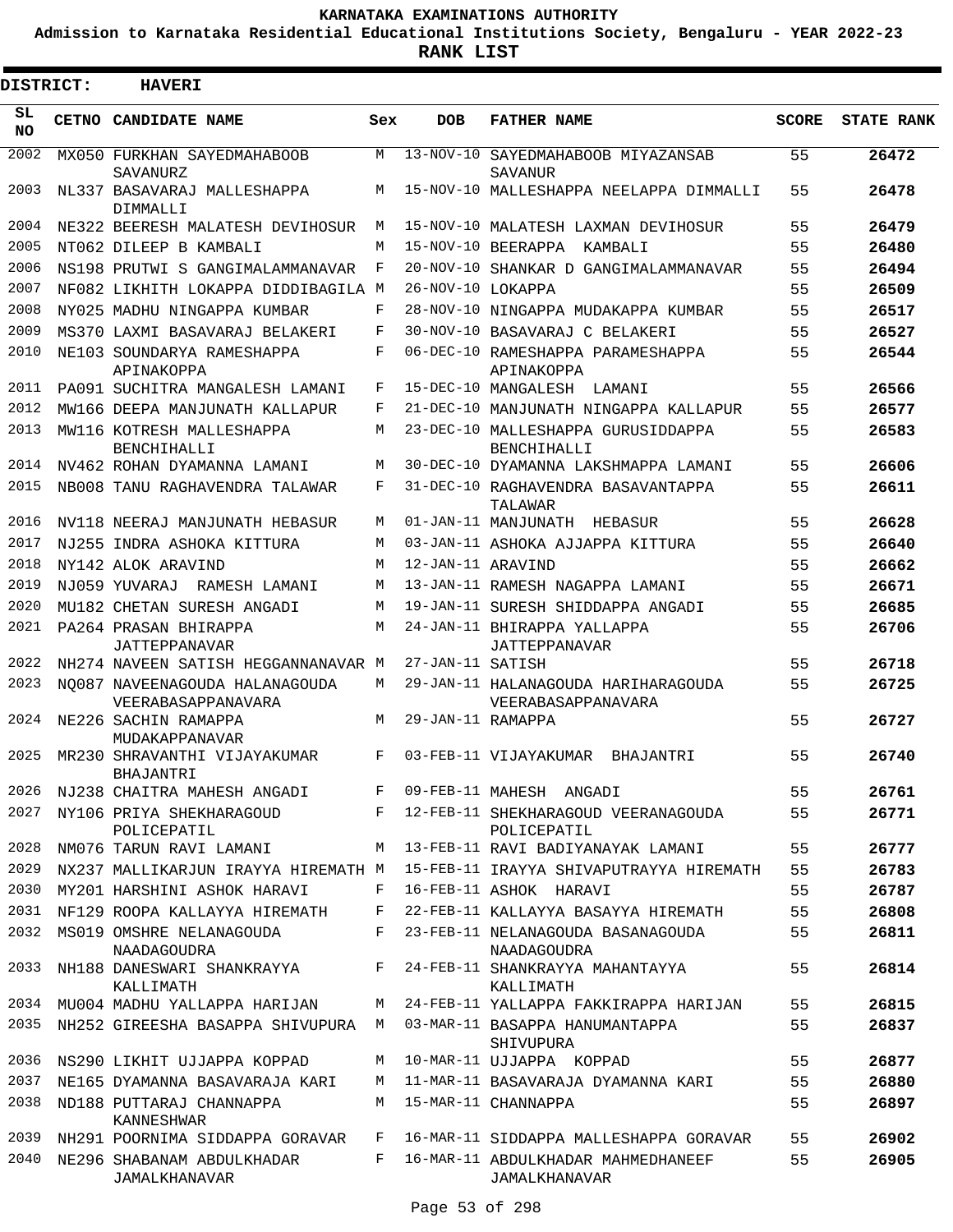**Admission to Karnataka Residential Educational Institutions Society, Bengaluru - YEAR 2022-23**

ı

| <b>DISTRICT:</b> | <b>HAVERI</b>                                                                |            |                   |                                                                                  |              |                   |
|------------------|------------------------------------------------------------------------------|------------|-------------------|----------------------------------------------------------------------------------|--------------|-------------------|
| SL<br><b>NO</b>  | CETNO CANDIDATE NAME                                                         | Sex        | <b>DOB</b>        | <b>FATHER NAME</b>                                                               | <b>SCORE</b> | <b>STATE RANK</b> |
| 2041             | NP118 RAKSHITA P HULLATTI                                                    | F          | 21-MAR-11 PRABHU  |                                                                                  | 55           | 26923             |
| 2042             | NR116 NAITIK NAGARAJ MALODE                                                  | М          | 22-MAR-11 NAGARAJ | MALODE                                                                           | 55           | 26928             |
| 2043             | ND134 SUMAN SHANKRAPPA SOGALI                                                | М          |                   | 23-MAR-11 SHANKRAPPA LAKSHMANA SOGALI                                            | 55           | 26938             |
| 2044             | NR009 TEJASHWINI DATARAJ<br>TULAJANNANAVAR                                   | $_{\rm F}$ |                   | 23-MAR-11 DATARAJ MAILARAPPA<br>TULAJANNANAVAR                                   | 55           | 26939             |
| 2045             | NW242 JYOTI MRUTYUNJAYA HIREMATH                                             | F          |                   | 29-MAR-11 MRUTYUNJAYA SIDRAMAYYA<br>HIREMATH                                     | 55           | 26962             |
| 2046             | MV255 KAVYA NAGARAJ JIGALIKOPPA                                              | F          |                   | 30-MAR-11 NAGARAJ PUTTAPPA JIGALIKOPPA                                           | 55           | 26968             |
| 2047             | MU138 MAINA VIRUPAKSHAPPA<br>MUKANAVAR                                       | F          |                   | 01-APR-11 VIRUPAKSHAPPA SHIVALINAGAPPA<br>MUKANAVAR                              | 55           | 26973             |
| 2048             | NW390 DANESHWARI MALLESHAPPA<br>BOLAKATTI                                    | F          |                   | 02-APR-11 MALLESHAPPA BASALINGAPPA<br><b>BOLAKATTI</b>                           | 55           | 26975             |
| 2049             | NH361 SANDEEPREDDI BASAVAREDDI<br><b>RADDER</b>                              | М          |                   | 03-APR-11 BASAVAREDDI SHEKARADDI RADDER                                          | 55           | 26982             |
| 2050             | NX188 BASAVARAJ RAMESH KURI                                                  | М          | 04-APR-11 RAMESH  | KURI                                                                             | 55           | 26984             |
| 2051             | NG256 MAMMADA ASLAAM MOULASAB<br><b>NADAF</b>                                | M          |                   | 04-APR-11 MOULASAB PEERSAB NADAF                                                 | 55           | 26986             |
| 2052             | MS587 NITIN MAHESH PARAPPAGOUDRA                                             | M          | 05-APR-11 MAHESH  | HANUMAGOUDA<br>PARAPPAGOUDRA                                                     | 55           | 26991             |
| 2053             | NJ058 ADIKESHAVARADDI MANJUNATHA<br>VENKAPPANAVAR                            | M          |                   | 07-APR-11 MANJUNATH BASVAREDDY<br><b>VENKAPPANAVAR</b>                           | 55           | 27004             |
| 2054             | NK511 AKASH KARIYALLAPPA GORAVAR                                             | M          |                   | 08-APR-11 KARIYALLAPPA NINGAPPA GORAVAR                                          | 55           | 27009             |
| 2055             | NV397 ANJALI DANAPPA LAMANI                                                  | F          |                   | 08-APR-11 DANAPPA GANNAPPA LAMANI                                                | 55           | 27010             |
| 2056             | MX119 SINCHANA NAGARAJ HYAPANAVAR F                                          |            |                   | 09-APR-11 NAGARAJ PHAKKIRAPPA<br><b>HYAPANAVAR</b>                               | 55           | 27019             |
| 2057             | NM113 SAKSHI KANTESH ILIGER                                                  | F          |                   | 12-APR-11 KANTESH ILIGER                                                         | 55           | 27035             |
| 2058             | NH106 LAVITHKUMAR B BALLARI                                                  | М          |                   | 13-APR-11 BASAVARAJ                                                              | 55           | 27039             |
| 2059             | NF385 SHIVAGANGAVVA CHANNABSAPPA<br>KARIDYAMANNANAVAR                        | F          |                   | 13-APR-11 CHANNABSAPPA DUNDEPPA<br>KARIDYAMANNANAVAR                             | 55           | 27042             |
| 2060             | NV174 RAMESH SHANKRAPPA NEKAR                                                | М          |                   | 18-APR-11 SHANKRAPPA SHIVAPPA NEKAR                                              | 55           | 27063             |
| 2061             | NJ303 NETRA RAVI MUCHCHIKAPPNAVAR F                                          |            |                   | 20-APR-11 RAVI HANUMAPPA<br>MUCHCHIKKAPANAVAR                                    | 55           | 27070             |
| 2062             | NY024 KEERTI HANUMANTAGOUDA PATIL F                                          |            |                   | 26-APR-11 HANUMANTAGOUDA SHANKARAGOUDA<br>PATIL                                  | 55           | 27095             |
|                  |                                                                              |            |                   | 2063 MR124 SHASHANK SHAMBU HIREMATH M 28-APR-11 SHAMBU SIDDAYYA HIREMATH         | 55           | 27101             |
|                  | KORAGAR                                                                      |            |                   | 2064 NE372 CHANDANA HANUMANTAPPA F 01-MAY-11 HANUMANTAPPA FAKKIRAPPA<br>KORAGAR  | 55           | 27122             |
|                  | KELAGINAMANI                                                                 |            |                   | 2065 NK235 NANDITA MALLESHAPPA F 04-MAY-11 MALLESHAPPA KELAGINAMANI              | 55           | 27136             |
|                  | 2066 NV469 MANIKANTH CHANDRASHEKAR M 05-MAY-11 CHANDRASHEKAR<br>MAREMMANAVAR |            |                   |                                                                                  | 55           | 27141             |
|                  | 2067 NL256 VINAY PARAMESHAPPA HONDAD                                         |            |                   | M 05-MAY-11 PARAMESHAPPA HONDAD                                                  | 55           | 27146             |
|                  |                                                                              |            |                   | 2068 NY450 VINAYA SHIVANANDA THONDOOR M 05-MAY-11 SHIVANANDA THONDOOR            | 55           | 27147             |
|                  |                                                                              |            |                   | 2069 MS128 SOUMYA MALLANAGOUDA PATEEL F 09-MAY-11 MALLANAGOUDA PATEEL            | 55           | 27176             |
|                  | 2070 NH396 MANJUNATHA DANAPPA<br>DESHAGATTI                                  |            |                   | M 11-MAY-11 DANAPPA DESHAGATTI                                                   | 55           | 27184             |
|                  | DODMANI                                                                      |            |                   | 2071 NL320 MANJUNATH SURESHAPPA M 12-MAY-11 SURESHAPPA FAKKIRAPPA DODMANI        | 55           | 27188             |
|                  | 2072 NN141 PAVANA LAMANI KAMANI F 14-MAY-11 JAYANAIK LAMANI                  |            |                   |                                                                                  | 55           | 27198             |
|                  |                                                                              |            |                   | 2073 NF487 VAIBHAV GIRISH MALAGAVI M 14-MAY-11 GIRISH VISHNU MALAGAVI            | 55           | 27201             |
|                  | 2074 NE269 BHARAT FAKKIRAPPA<br>KALASANNANAVAR                               |            |                   | M 21-MAY-11 FAKKIRAPPA GUDDAPPA<br>KALASANNANAVAR                                | 55           | 27233             |
|                  | CHALAGERI                                                                    |            |                   | 2075 NR166 JEEVAN KUMAR GURUMURTHY M 23-MAY-11 GURUMURTHY KOTTRAPPA<br>CHALAGERI | 55           | 27245             |
|                  | 2076 NS118 DINESH KIVUDANNANAVAR                                             |            |                   | M 27-MAY-11 SHIVANANDA                                                           | 55           | 27260             |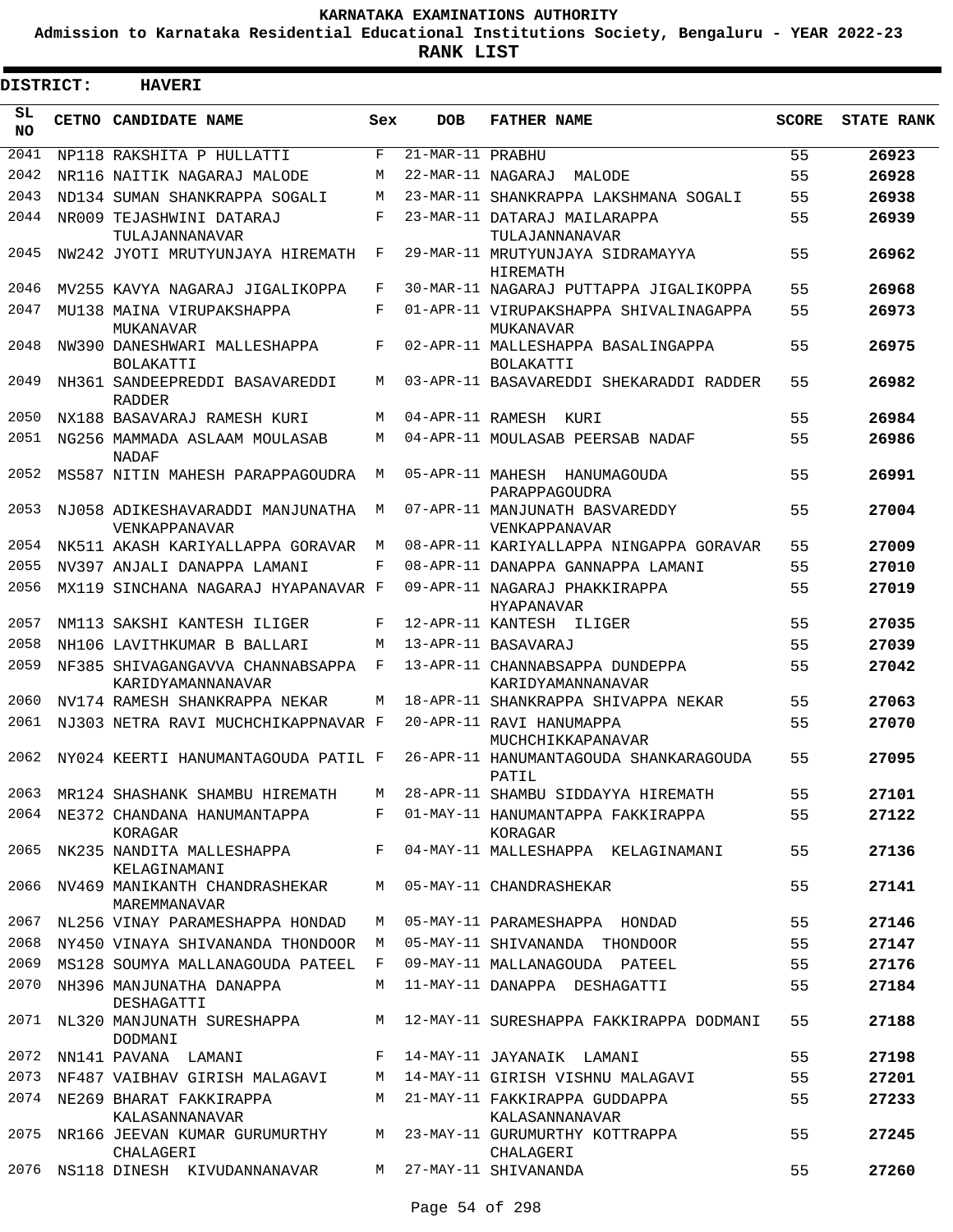**Admission to Karnataka Residential Educational Institutions Society, Bengaluru - YEAR 2022-23**

**RANK LIST**

| DISTRICT:       |            | <b>HAVERI</b>                                |            |                   |                                                        |              |                   |
|-----------------|------------|----------------------------------------------|------------|-------------------|--------------------------------------------------------|--------------|-------------------|
| SL<br><b>NO</b> |            | CETNO CANDIDATE NAME                         | Sex        | <b>DOB</b>        | <b>FATHER NAME</b>                                     | <b>SCORE</b> | <b>STATE RANK</b> |
| 2077            |            | MW172 MOHAMMED SUHAN MAOBOOL<br>AHMED BALUR  | M          |                   | 28-MAY-11 MAQBOOL AHMED<br>BALUR                       | 55           | 27269             |
| 2078            |            | NA040 AMITH DILIP KALLER                     | М          |                   | 30-MAY-11 DILIP TIRAKAPPA KALLER                       | 55           | 27272             |
| 2079            |            | NL223 NANDEESH SHIVANDAPPA<br>HARIJAN        | M          |                   | 31-MAY-11 SHIVANANDAPPA BASAPPA HARIJAN                | 55           | 27281             |
| 2080            |            | NH107 PANKAJ RAMESH MADHURKAR                | М          |                   | 11-JUN-11 RAMESH BASAVARAJAPPA<br>MADHURKAR            | 55           | 27345             |
| 2081            |            | MS213 SINDHU<br>MALATESH HALLER              | F          |                   | 13-JUN-11 MALATESH                                     | 55           | 27360             |
| 2082            | MS293 TEJU | NAGESH<br>PUJAR                              | F          | 13-JUN-11 NAGESH  | PUJAR                                                  | 55           | 27361             |
| 2083            |            | MV067 NAMITA MANJUNATH BASTI                 | $_{\rm F}$ |                   | 14-JUN-11 MANJUNATH<br>BASTI                           | 55           | 27365             |
| 2084            |            | PA223 PRAVEEN<br>BASAVARAJ<br>SANDIKERI      | М          |                   | 17-JUN-11 BASAVARAJ GADIGEPPA SANDIKERI                | 55           | 27376             |
| 2085            |            | NB151 SANDY SOMANNA SOMANNANAVAR             | F          |                   | 25-JUN-11 SOMANNA DEVAPPA SOMANNANAVAR                 | 55           | 27410             |
| 2086            |            | NB167 SANJANA RAMESH GONDI                   | F          |                   | 26-JUN-11 RAMESH GADIGEPPA GONDI                       | 55           | 27415             |
| 2087            |            | NB212 ARPITHA MALTHESH ROTTER                | $_{\rm F}$ |                   | 27-JUN-11 MALTHESH MAILARAPPA ROTTER                   | 55           | 27419             |
| 2088            |            | NP183 SOMU RAJASHEKHAR<br>HUCHAGONDRA        | M          |                   | 28-JUN-11 RAJASHEKHAR SOMAPPA<br>HICHAGONDRA           | 55           | 27424             |
| 2089            |            | NC092 ARPITHA SHIVAMURTEPPA<br>KWATIHALLI    | F          |                   | 30-JUN-11 SHIVAMURTEPPA SHANTAPPA<br>KWATIHALLI        | 55           | 27431             |
| 2090            |            | MY137 VINAYAKA MARUTI TALAVAR                | М          |                   | 30-JUN-11 MARUTI SANNATIMMAPPA TALAVAR                 | 55           | 27434             |
| 2091            |            | NS368 MEGHANA SHIVAPPA ABALUR                | F          |                   | 05-JUL-11 SHIVAPPA ABALUR                              | 55           | 27452             |
| 2092            |            | NG095 SANDEEP SHANKRAPPA<br>YATTINAHALLI     | М          |                   | 12-JUL-11 SHANKRAPPA JUNJAPPA<br>YATTINAHALLI          | 55           | 27481             |
| 2093            |            | MU090 HANUMANTAPPA KRISHNAPPA<br>ANAVATTI    | М          |                   | 15-JUL-11 KRISHNAPPA ANAVATTI                          | 55           | 27494             |
| 2094            |            | NV154 ROOPABAYI HEMANTSHING<br>RAJAPUT       | F          |                   | 20-JUL-11 HEMANTSHING HANUMANTASINGH<br>RAJAPUT        | 55           | 27521             |
| 2095            |            | MT128 ANUSHA NAGARAJ KOPPAD                  | F          | 21-JUL-11 NAGARAJ | KOPPAD                                                 | 55           | 27522             |
| 2096            |            | NP015 CHANDRASHEKHAR UMESH ULLER             | M          |                   | 22-JUL-11 UMESH EESHVARAPPA ULLER                      | 55           | 27528             |
| 2097            |            | NT301 CHANDANKUMAR V<br>HULAGINAHOLEMATH     | М          |                   | 23-JUL-11 VAGEESH J HULAGINAHOLEMATH                   | 55           | 27538             |
| 2098            |            | NK076 ASHA VIJAYAKUMAR<br>DANAMMANAVAR       | F          |                   | 25-JUL-11 VIJAYAKUMAR GADIGESH<br><b>DANAMMANAVAR</b>  | 55           | 27545             |
| 2099            |            | NF408 VASANT SURESH<br>MUCHHIKOPPANAVAR      |            |                   | M 26-JUL-11 SURESH RAMAPPA<br>MUCHHIKOPPANAVAR         | 55           | 27553             |
| 2100            |            | NV023 MABUSAB AKBARSAB NADAF                 | M          |                   | 29-JUL-11 AKBARSAB KAREEMSAB NADAF                     | 55           | 27561             |
|                 |            | 2101 NL222 DIVYA MADIVALAR                   | F          |                   | 31-JUL-11 RAMESHA MADIVALAR                            | 55           | 27566             |
|                 |            | 2102 NF200 BHAVANA HONNAPPA KANAVALLI        | F          |                   | 10-AUG-11 HONNAPPA GANGAPPA KANAVALLI                  | 55           | 27613             |
| 2103            |            | MS463 BHUVAN MAHADEVAPPA GUDAGUR             | M          |                   | 11-AUG-11 MAHADEVAPPA SHIVAPPA GUDAGUR                 | 55           | 27619             |
| 2104            |            | NM073 NAGARATNA CHANNABASAPPA<br>MALAGI      | F          |                   | 13-AUG-11 CHANNABASAPPA ESWARAPPA<br>MALAGI            | 55           | 27630             |
| 2105            |            | MU167 SANDEEP PARAMESHWAR DALER              | M          |                   | 14-AUG-11 PARAMESHWAR GUTHYAPPA DALER                  | 55           | 27635             |
| 2106            |            | MV268 BASAVANNEPPA HANUMANTAPPA<br>MARAGADI  |            |                   | M 15-AUG-11 HANUMANTHAPPA SANNAIRAPPA<br>MARAGADI      | 55           | 27639             |
| 2107            |            | NH013 ISHWARI MALLANAGOUDA<br>KAREGOUDR      | F          |                   | 16-AUG-11 MALLANAGOUDA I KAREGOUDR                     | 55           | 27642             |
|                 |            | 2108 MS469 ANUSHA SHANKRAPPA LAMANI          | F          |                   | 17-AUG-11 SHANKRAPPA LAMANI                            | 55           | 27648             |
| 2109            |            | ND089 VIKASA KARIYAPPA<br>DODDASIDDANNANAVAR |            |                   | M 22-AUG-11 KARIYAPPA FAKKIRAPPA<br>DODDASIDDANNANAVAR | 55           | 27665             |
| 2110            |            | NX276 GANESH BASAVARAJ<br>BIDARAGADDI        | М          |                   | 31-AUG-11 BASAVARAJ BASALINGAPPA<br>BIDARAGADDI        | 55           | 27689             |
| 2111            |            | NN108 BINDU NAGARAJ SANKOLLI                 | F          |                   | 03-SEP-11 NAGARAJ HANUMANTAPPA SANKOLLI                | 55           | 27697             |
|                 |            | 2112 MZ024 NAVEEN N PUJAR                    | M          |                   | 07-SEP-11 NAGARAJ PUJARA                               | 55           | 27706             |
| 2113            |            | NK387 PRIYANKA RANGAPPA ANGADI               | F          |                   | 23-SEP-11 RANGAPPA RAMAPPA ANGADI                      | 55           | 27764             |
| 2114            |            | MZ085 PUTTARAJ VIRUPAKSHAPPA                 | M          |                   | 23-SEP-11 VIRUPAKSHAPPA SHANKRAYYA                     | 55           | 27765             |
|                 |            |                                              |            | Page 55 of 298    |                                                        |              |                   |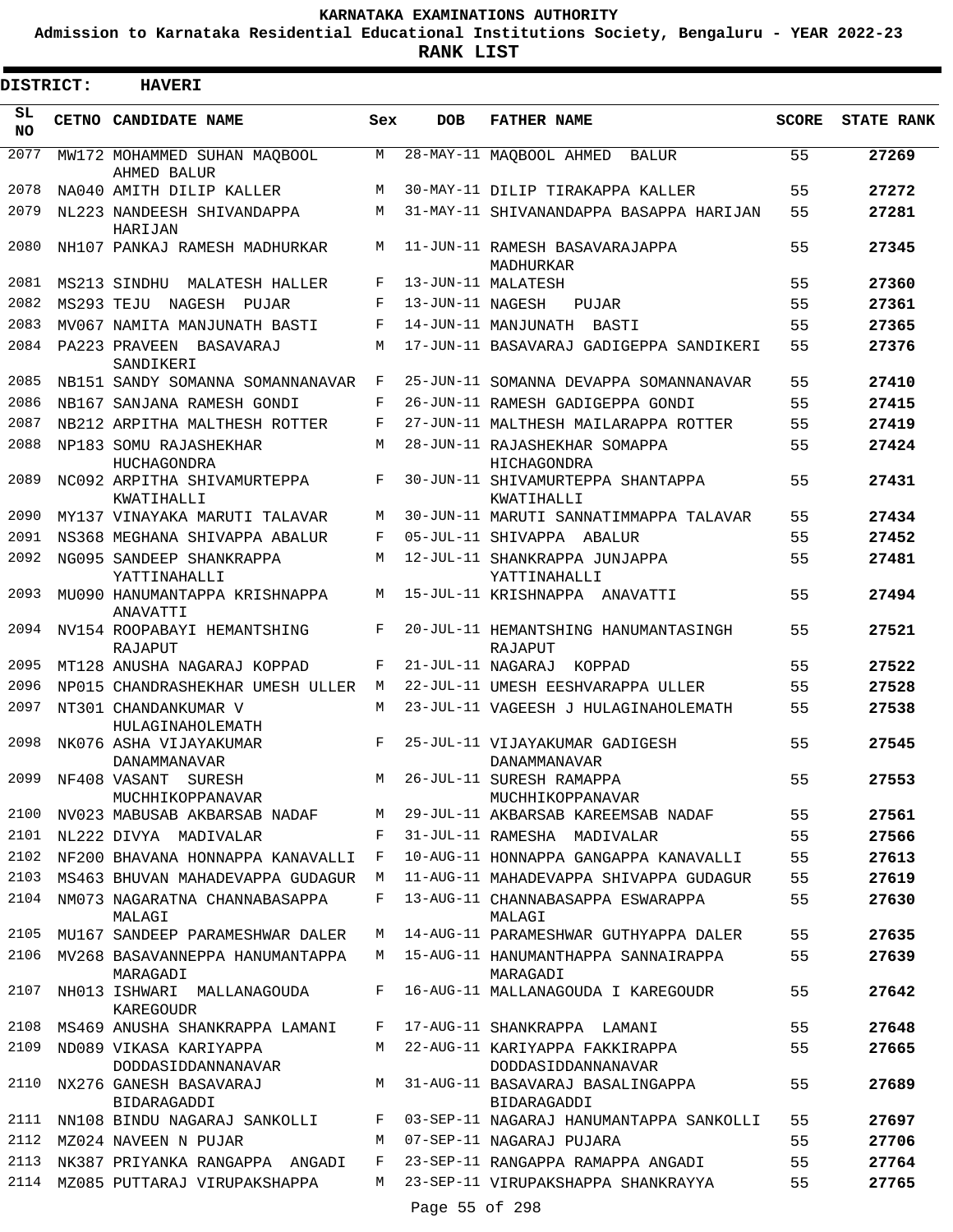**Admission to Karnataka Residential Educational Institutions Society, Bengaluru - YEAR 2022-23**

**RANK LIST**

| DISTRICT:       | <b>HAVERI</b>                                        |        |                   |                                                                                  |              |                   |
|-----------------|------------------------------------------------------|--------|-------------------|----------------------------------------------------------------------------------|--------------|-------------------|
| SL<br><b>NO</b> | CETNO CANDIDATE NAME                                 | Sex    | <b>DOB</b>        | <b>FATHER NAME</b>                                                               | <b>SCORE</b> | <b>STATE RANK</b> |
|                 | VASTRADAMATH                                         |        |                   | VASTRADAMATH                                                                     |              |                   |
| 2115            | MS518 BHUVAN N AJJAMMANAVAR                          | M      |                   | 03-OCT-11 NINGAPPA N AJJAMMANAVAR                                                | 55           | 27797             |
| 2116            | NE351 HANUMAREDDI VINAYAKRADDI<br>MADAPURA           | M      |                   | 11-OCT-11 VINAYAKRADDI NINGARADDI<br>MADAPURA                                    | 55           | 27818             |
| 2117            | NM069 K DHANUSH KUMAR BADIGER                        | M      |                   | 17-OCT-11 Y KUMAR Y                                                              | 55           | 27838             |
| 2118            | NP232 KAVANA IRAPPA POOJAR                           | F      | 19-OCT-11 IRAPPA  | POOJAR                                                                           | 55           | 27846             |
| 2119            | NS370 PREETAM<br>PRAKASH SORATUR                     | M      | 21-OCT-11 PRAKASH | SORATUR                                                                          | 55           | 27853             |
| 2120            | NV534 SHREYA FAKKIRAPPA SUNKAD                       | F      |                   | 10-NOV-11 FAKKIRAPPA NIMBANNA SUNKAD                                             | 55           | 27914             |
| 2121            | MS447 KUMARASWAMI VIRESH HIREMATH M<br>HIREMATH      |        | 15-NOV-11 VIRESH  |                                                                                  | 55           | 27926             |
| 2122            | MZ160 HANUMESH SHIVAYOGI<br>CHALLAKKANAVAR           | M      |                   | 18-NOV-11 SHIVAYOGI GOVINDAPPA<br>CHALLAKKANAVAR                                 | 55           | 27937             |
| 2123            | NN061 PRIYA IRAPPA AGASANAHALLI                      | F      |                   | 09-DEC-11 IRAPPA AGASANAHALLI                                                    | 55           | 27976             |
| 2124            | NU304 SINCHANA VASANTH PATTER                        | F      |                   | 20-DEC-11 VASANTH BASAVANNEPPA PATTER                                            | 55           | 27996             |
| 2125            | MV238 TEJAS SHIVAYOGI BALIHALI                       | M      |                   | 21-DEC-11 SHIVAYOGI CHANDRAPPA BALIHALI                                          | 55           | 27999             |
| 2126            | NK192 SANJANA RAJU UKKUNDA                           | F      |                   | 24-DEC-11 RAJU SHIVANANDAPPA UKKUNDA                                             | 55           | 28008             |
| 2127            | MW050 SINCHANA BARKER                                | F      |                   | 28-DEC-11 CHANNABASAPPA BHARAKERA                                                | 55           | 28018             |
| 2128            | MS228 REVATI BASAVARAJ<br>ANGARAGATTI                | F      |                   | 12-FEB-12 BASAVARAJ YALLAPPA<br>ANGARAGATTI                                      | 55           | 28057             |
| 2129            | MR229 SANJANA MANJAPPA MALAPUR                       | F      |                   | 10-APR-10 MANJAPPA PUTTAPPA MALAPUR                                              | 54           | 28152             |
| 2130            | ND030 SAKSHI SOMANNA ALUR                            | F      |                   | 18-JUN-10 SOMANNA RANGAPPA ALUR                                                  | 54           | 28188             |
| 2131            | NU048 CHAITRA KUMAR SARAVARI                         | F      |                   | 05-JUL-10 KUMAR SAHADEVAPPA SARAVARI                                             | 54           | 28199             |
| 2132            | MU181 KRUTHIKA DEVENDRA<br>HUNASIHALLI               | F      |                   | 09-JUL-10 DEVENDRA<br>HUNASIHALLI                                                | 54           | 28202             |
| 2133            | NM111 PAVAN<br>MANJAPPA MARIGOUDAR                   | M      |                   | 13-JUL-10 MANJAPPA                                                               | 54           | 28205             |
| 2134            | MY091 YOGESH PRAKASH BARKI                           | M      |                   | 23-JUL-10 PRAKASH MAREPPA BARKI                                                  | 54           | 28213             |
| 2135            | NR344 CHETAN RAVI BEERAJJER                          | M      |                   | 01-AUG-10 RAVI BEERAPPA BEERAJJER                                                | 54           | 28218             |
| 2136            | NN113 VISHWAS<br>M HANUMANTAGOUDRA                   | M      |                   | 06-AUG-10 MALLANAGOUDA<br>R<br>HANUMANTAGOUDRA                                   | 54           | 28232             |
| 2137            | NO152 NAVEEN BASAVARAJA KUMBAR                       | M      |                   | 10-AUG-10 BASAVARAJA                                                             | 54           | 28238             |
| 2138            | NJ222 PRAJVAL SHIVAPPA GODDER                        | M      |                   | 12-AUG-10 SHIVAPPA GUDDAPPA DODDER                                               | 54           | 28241             |
| 2139            | PA185 ASHWINI MAILAREPPA<br>GURAMMANAVAR             | F      |                   | 01-SEP-10 MAILAREPPA GUDDAPPA<br>GURAMMANAVAR                                    | 54           | 28266             |
| 2140            | HEGGANNANAVAR                                        |        |                   | NG331 SUMANTH BASAVARAJ M 07-SEP-10 BASAVARAJ C HEGGANNANAVAR                    | 54           | 28282             |
| 2141            | NB046 VARUNA MANJUNATH GUREGONDAR M                  |        |                   | 30-SEP-10 MANJUNATH PARAMESH GUREGONDAR                                          | 54           | 28323             |
| 2142            | MS303 FAKKIRESH HANAMANTA HELAVAR M                  |        |                   | 09-OCT-10 HANAMANTA HELAVAR                                                      | 54           | 28341             |
| 2143<br>2144    | NL011 PRARTHANA<br>NP140 DHARANESH SHRIDHAR          | F<br>M |                   | 09-OCT-10 KARIBASAPPA<br>VAALI SHETTAR<br>14-OCT-10 SHRIDHAR SHIDDAPPA ARKACHARI | 54<br>54     | 28342<br>28355    |
| 2145            | ARKACHARI<br>NL309 CHANDANA GUDDAPPA<br>HANCHINAMANI | F      |                   | 21-OCT-10 GUDDAPPA NEELAPPA<br>HANCHINAMANI                                      | 54           | 28372             |
| 2146            | MX040 ABHI SHAMBANNA DODDAMANI                       | М      |                   | 28-OCT-10 SHAMBANNA RAMANNA DODDAMANI                                            | 54           | 28385             |
| 2147            | NB062 BHOOMIKA NINGAPPA KURADI                       | F      |                   | 03-NOV-10 NINGAPPA BASAVANTAPPA KURADI                                           | 54           | 28397             |
| 2148            | NX154 AKSHAY CHANDRAPPA KAMMAR                       | М      |                   | 10-NOV-10 CHANDRAPPA MUDAKAPPA KAMMAR                                            | 54           | 28410             |
| 2149            | NP162 PRIYANKA                                       | F      |                   | 12-NOV-10 GANESHAPPA                                                             | 54           | 28417             |
| 2150            | NK480 TEJAS HEMAPPA VALMIKI                          | М      | 17-NOV-10 HEMAPPA |                                                                                  | 54           | 28429             |
| 2151            | NE051 RAVITEJA CHANNAMALLAPPA<br>MELMURI             | М      |                   | 19-NOV-10 CHANNAMALLAPPA DODDABASAPPA<br>MELMURI                                 | 54           | 28435             |
| 2152            | NB308 PRASANNA DURAGAPPA<br>MOOKANAVAR               | M      |                   | 20-NOV-10 DURAGAPPA GOVINDAPPA<br>MOOKANAVAR                                     | 54           | 28440             |
| 2153            | NK457 DEERAJ CHANDRAPPA YARALLI                      |        |                   | M 01-DEC-10 CHANDRAPPA HANUMANTAPPA<br>YARALLI                                   | 54           | 28469             |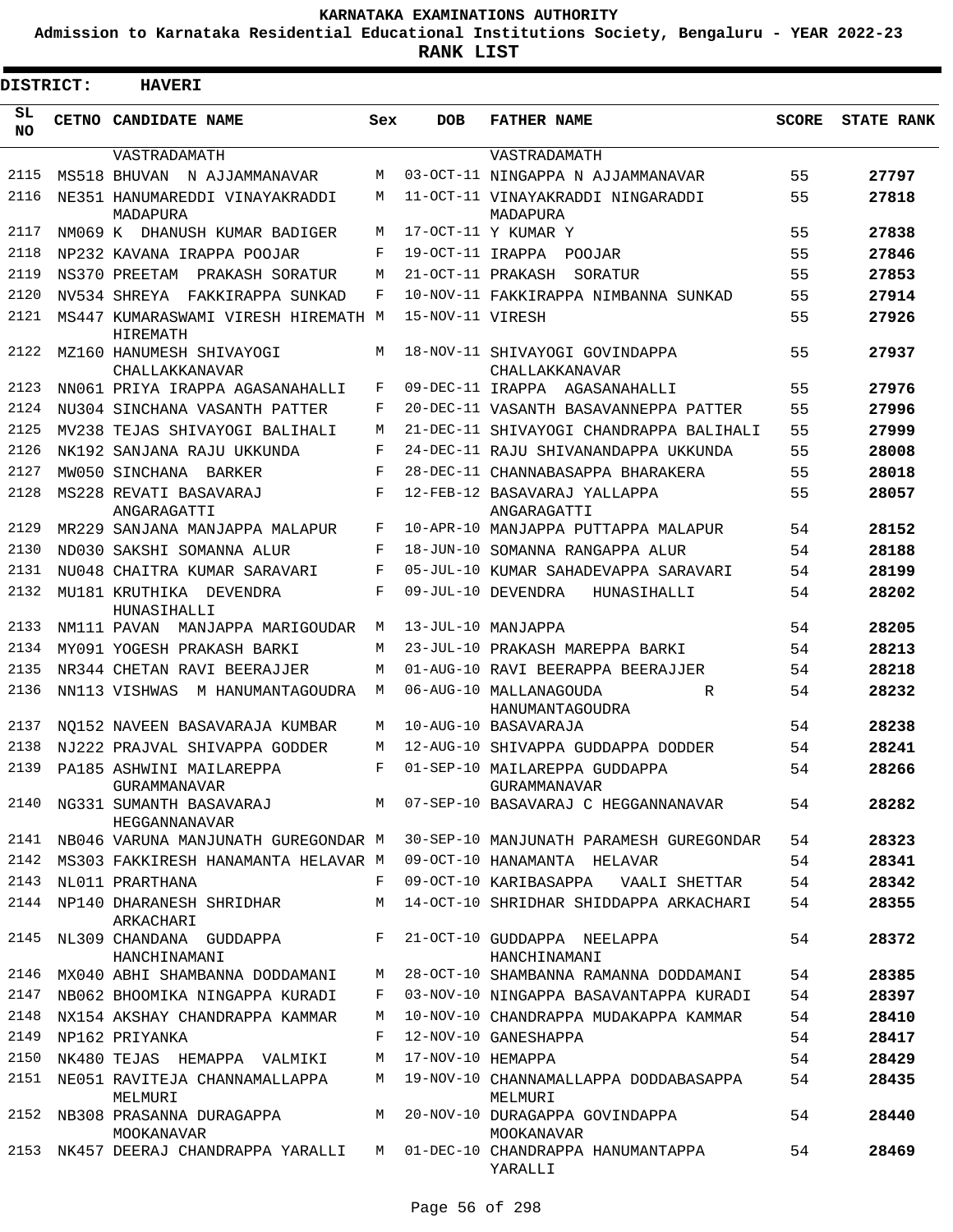**Admission to Karnataka Residential Educational Institutions Society, Bengaluru - YEAR 2022-23**

 $\blacksquare$ 

**RANK LIST**

Е

| <b>DISTRICT:</b> | <b>HAVERI</b>                                                     |              |                  |                                                                    |              |                   |
|------------------|-------------------------------------------------------------------|--------------|------------------|--------------------------------------------------------------------|--------------|-------------------|
| SL.<br><b>NO</b> | <b>CETNO CANDIDATE NAME</b>                                       | Sex          | <b>DOB</b>       | <b>FATHER NAME</b>                                                 | <b>SCORE</b> | <b>STATE RANK</b> |
| 2154             | NK343 KARTIK UMESH ANNANNERA                                      | М            |                  | 04-DEC-10 UMESH YALLAPPA ANNANNERA                                 | 54           | 28480             |
| 2155             | NT033 ARPITA BASAPPA NAYAR                                        | F            |                  | 18-DEC-10 BASAPPA DYAMAPPA NAYAR                                   | 54           | 28535             |
| 2156             | NL332 KEERTI CHANNABASAPPA KOLLI                                  | F            | 19-DEC-10        | CHANNABASAPPA KOLLI                                                | 54           | 28536             |
| 2157             | NV311 VIDYA MANJUNATH SALIMATH                                    | F            | 20-DEC-10        | MANJUNATH SALIMATH                                                 | 54           | 28540             |
| 2158             | NO331 DILEEP MALATESH GANTER                                      | M            |                  | 22-DEC-10 MALATESH SANNAGUDDAPPA GANTER                            | 54           | 28544             |
| 2159             | ND042 AMULYA ANNAPPA RANEBENNUR                                   | F            |                  | 27-DEC-10 ANNAPPA HANUMANTAPPA<br>RANEBENNUR                       | 54           | 28558             |
| 2160             | NV516 PRIYANKA GANESHA HALASUR                                    | F            |                  | 01-JAN-11 GANESHA SIDDAPPA HALASUR                                 | 54           | 28582             |
| 2161             | NV416 CHETAN CHANNAPPA<br>BASAVANAYKAR                            | М            |                  | 02-JAN-11 CHANNAPPA BASAVANAYKAR                                   | 54           | 28587             |
| 2162             | NK177 LAKSHMI ASHOK KARIYANDRA                                    | F            |                  | 04-JAN-11 ASHOK ADIVEPPA KARIYANDRA                                | 54           | 28592             |
| 2163             | NW008 MANJULA ANJANEYA PATIL                                      | F            |                  | 10-JAN-11 ANJANEYA TRYAMBAK PATIL                                  | 54           | 28612             |
| 2164             | MR176 GANGA MRUTHYUNJAY<br><b>BASHETTIYAVAR</b>                   | F            |                  | 14-JAN-11 MRUTHYUNJAY BASHETTIYAVAR                                | 54           | 28618             |
| 2165             | NE153 USHA SURESH NAGAMMANAVAR                                    | F            |                  | 14-JAN-11 SURESH NINGAPPA NAGAMMANAVAR                             | 54           | 28622             |
| 2166             | NB082 RAJESHWARI GANGADHARA<br>TARAVAND                           | F            |                  | 16-JAN-11 GANGADHA IRAPPA TARAVAND                                 | 54           | 28629             |
| 2167             | NT146 KUMAR RAVEENDRA NITTUR                                      | М            |                  | 18-JAN-11 RAVEENDRA<br>NITTUR                                      | 54           | 28636             |
| 2168             | PA192 SHRINIVAS SIDDARAMAPPA<br>KADARAKOPPA                       | М            |                  | 21-JAN-11 SIDDARAMAPPA KADARAKOPPA                                 | 54           | 28647             |
| 2169             | NY086 SHRIDHAR GANGADHAR GANAGER                                  | М            |                  | 01-FEB-11 GANGADHAR DAYASHEEL GANAGER                              | 54           | 28689             |
| 2170             | NS269 MANIKANTA VIKRAM TALAWAR                                    | М            | 05-FEB-11 VIKRAM | TALAWAR                                                            | 54           | 28701             |
| 2171             | MW083 GANGOTRI PRAKASH PUJAR                                      | F            |                  | 06-FEB-11 PRAKASH RAMANNA PUJAR                                    | 54           | 28705             |
| 2172             | ND158 AMRUTA PUTTAPPA KUNDUR                                      | F            |                  | 12-FEB-11 PUTTAPPA PARASAPPA KUNDUR                                | 54           | 28725             |
| 2173             | NO324 P N VIKASH                                                  | М            |                  | 12-FEB-11 NAGARAJ EESWARAPPA PARULLI                               | 54           | 28726             |
| 2174             | NB222 SAMPATKUMARA RAMESHA<br>MAASTERA                            | М            |                  | 12-FEB-11 RAMESHA SIDDAPPA MAASTERA                                | 54           | 28727             |
| 2175             | NH383 RAJESH UMESH BADIGER                                        | М            |                  | 22-FEB-11 UMESH BADIGER                                            | 54           | 28768             |
| 2176             | NZ093 GANESH DHARMAPPA HARIJAN                                    | М            |                  | 23-FEB-11 DHARMAPPA DURGAPPA HARIJAN                               | 54           | 28773             |
| 2177             | NG281 RADIKA BASAVARAJ KOTIMANI                                   | F            |                  | 23-FEB-11 BASAVARAJ CHIKAPPA KOTIMANI                              | 54           | 28774             |
| 2178             | NZ013 MALIKARIHAN BASHASAB<br>JIGALUR                             | М            |                  | 26-FEB-11 BASHASAB MOULASAB JIGALUR                                | 54           | 28784             |
| 2179             | NM020 YASHANANTA MALATESHA<br><b>BADIGEER</b>                     | M            |                  | 26-FEB-11 MALATESHA VEERACHRA BADIGEER                             | 54           | 28786             |
| 2180             | NF068 SANJANA PRAKASH BEVINAKATTI F                               |              |                  | 01-MAR-11 PRAKASH DURUGAPPA BEVINAKATTI                            | 54           | 28799             |
| 2181             | MU098 CHANDRU NITYANAND TALAWAR                                   | M            |                  | 07-MAR-11 NITYANAND RAMAPPA TALAWAR                                | 54           | 28826             |
| 2182             | NW083 LAVA NEELAPPA BADIGER                                       | M            |                  | 10-MAR-11 NEELAPPA BASAVANTAPPA BADIGER                            | 54           | 28840             |
| 2183             | PA092 AISHWARYA DYAMANNA HARIJAN                                  | $\mathbf{F}$ |                  | 11-MAR-11 DYAMANNA MAHADEVAPPA HARIJAN                             | 54           | 28844             |
| 2184<br>2185     | NS005 VANDANA<br>MS255 VIDYA SOMAPPA KURIYAVAR                    | F<br>F       |                  | 12-MAR-11 PARAMESHAPPA MATTIMANI<br>12-MAR-11 SOMAPPA HANUMANTAPPA | 54<br>54     | 28850<br>28852    |
| 2186             | NB123 ABHILASH ASHOK VALIKAR                                      |              |                  | KURIYAVAR<br>M 18-MAR-11 ASHOK VALIKAR                             | 54           | 28877             |
| 2187             | NG303 YASAVANTA PRAKASH GODI M                                    |              |                  | 26-MAR-11 PRAKASH REVANAPPA GODI 54                                |              | 28918             |
| 2188             | NK446 JAANAVI IRANAGOUDA<br>SUNAKOPPAD                            | F            |                  | 28-MAR-11 IRANAGOUDA SUNAKOPPAD                                    | 54           | 28926             |
| 2189             | MV086 GEETA BASAVARAJ MADLI                                       | F            |                  | 30-MAR-11 BASAVARAJ CHANNABASAPPA MADLI                            | 54           | 28936             |
| 2190             | NJ236 PRAKASH ANNAPPA PAKKED                                      | M            |                  | 30-MAR-11 ANNAPPA HANAMANTHAPPA PAKJKED                            | 54           | 28939             |
| 2191             | NG320 SINDHU M N                                                  | F            |                  | 30-MAR-11 MANJUNATH S NIKKAMMANAVAR                                | 54           | 28945             |
| 2192             | NK124 SINDHU NAGENDRAPPA<br>HUCHHANNANAVAR                        | F            |                  | 31-MAR-11 NAGENDRAPPA                                              | 54           | 28953             |
| 2193             |                                                                   |              |                  | MX038 AKSHAY SOMAPPA NAYAK MO7-APR-11 SOMAPPA SHIVAPPA NAYAK       | 54           | 28985             |
| 2194             | NH104 PRAGATI HIREMATH F                                          |              |                  | 10-APR-11 SHANTHAVEERASWAMY HIREMATH                               | 54           | 29005             |
| 2195             | NF189 SHAMBHULINGA VEERABASAPPA M 11-APR-11 VEERABASAPPA VEERAPPA |              |                  |                                                                    | 54           | 29014             |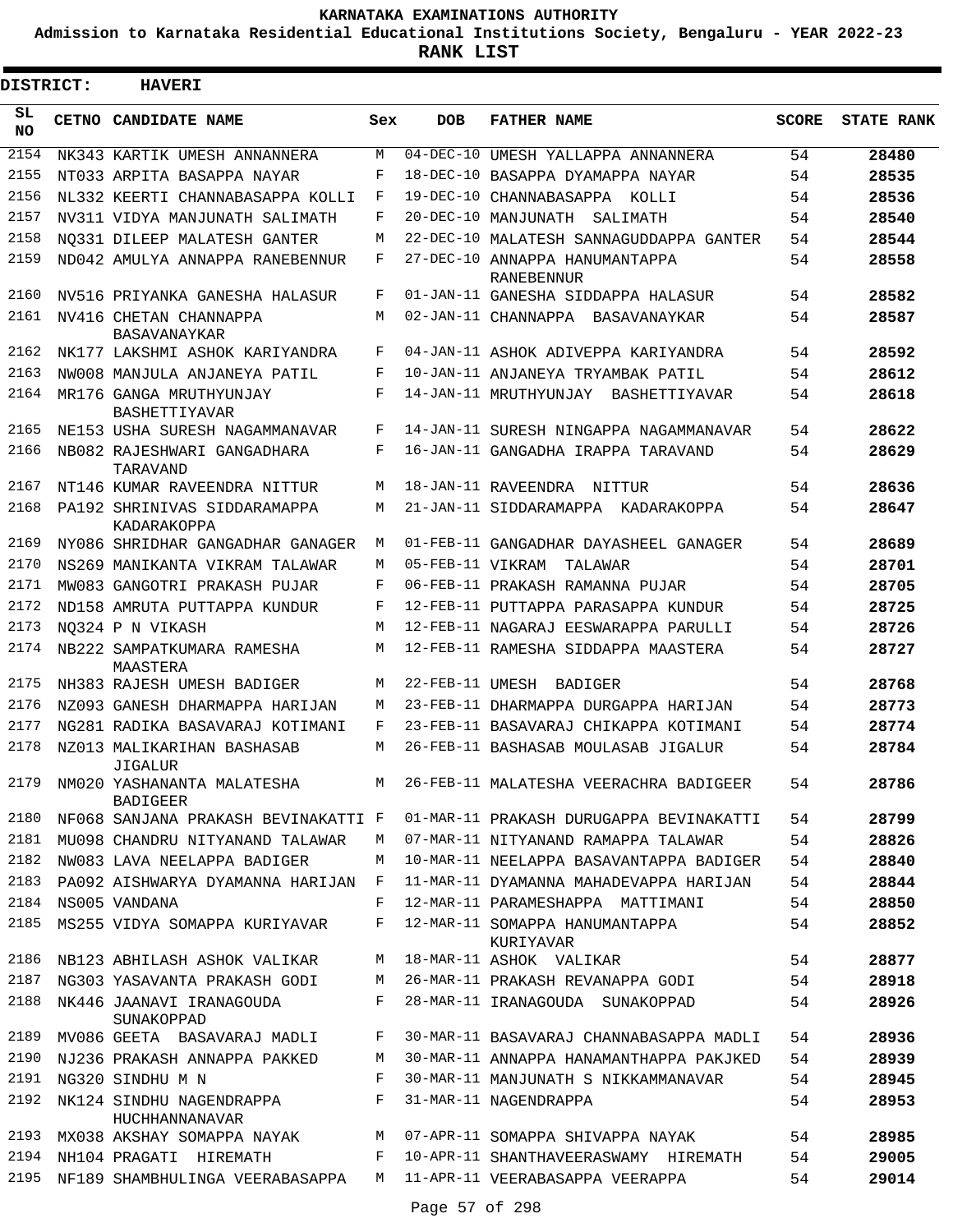**Admission to Karnataka Residential Educational Institutions Society, Bengaluru - YEAR 2022-23**

| <b>DISTRICT:</b> | <b>HAVERI</b>                                    |            |                   |                                                     |              |                   |
|------------------|--------------------------------------------------|------------|-------------------|-----------------------------------------------------|--------------|-------------------|
| SL<br><b>NO</b>  | CETNO CANDIDATE NAME                             | Sex        | <b>DOB</b>        | <b>FATHER NAME</b>                                  | <b>SCORE</b> | <b>STATE RANK</b> |
|                  | HANUMANAHALLI                                    |            |                   | HANUMANAHALLI                                       |              |                   |
| 2196             | NM009 PREETI R MEGALAMANI                        | F          |                   | 16-APR-11 RAMESH N MEGALAMANI                       | 54           | 29039             |
| 2197             | NT211 PREETAM RAMESH KOMBALI                     | М          |                   | 17-APR-11 RAMESH SHANKRAPPA KOMBALI                 | 54           | 29048             |
| 2198             | NM281 SPOORTHI GANESHA<br>CHIKKAMAGADI           | $_{\rm F}$ | 17-APR-11 GANESHA | CHIKKAMAGADI                                        | 54           | 29052             |
| 2199             | NE407 APOORVA RAVI DESAI                         | F          |                   | 18-APR-11 RAVI RAJASEKHARAPPA DESAI                 | 54           | 29054             |
| 2200             | NA017 UDAYA MALLESHAPPA WALIKAR                  | M          |                   | 24-APR-11 MALLESHAPPA<br>BASAPPA<br>WALIKAR         | 54           | 29091             |
| 2201             | NY026 GOUTAMI PRAKASHA CHAKRASALI F              |            |                   | 26-APR-11 PRAKASHA YALLAPPA CHAKRASALI              | 54           | 29101             |
| 2202             | NZ348 SAMEERAHMED AKBARSAB SUNKAD M              |            |                   | 28-APR-11 AKBARSAB RAJESAB SUNKAD                   | 54           | 29113             |
| 2203             | NL123 BASANAGOUDA CHANDRAPPA<br>HONDAD           | М          |                   | 29-APR-11 CHANDRAPPA<br>HONDAD                      | 54           | 29116             |
| 2204             | NZ187 AMIT K M MOHAN KUMAR                       | М          |                   | 04-MAY-11 MOHAN KUMAR K G JULEGOUDA K T             | 54           | 29146             |
| 2205             | NY189 APURVA NINGAPPA OLEKAR                     | F          |                   | 06-MAY-11 NINGAPPA SHIVAPPA OLEKAR                  | 54           | 29160             |
| 2206             | NY019 SWARNA CHANDRAPPA ANGADI                   | F          |                   | 10-MAY-11 CHANDRAPPA ANGADI                         | 54           | 29177             |
| 2207             | NC182 BHIMANNA RAMESHA<br>NAYAKA                 | М          | 12-MAY-11 RAMESHA | NAYAKA                                              | 54           | 29189             |
| 2208             | MX077 RAKSHITA SHANTAVEERAYYA<br>BENDIGERIMATH   | F          |                   | 16-MAY-11 SHANTAVEERAYYA MADEVAYYA<br>BENDIGERIMATH | 54           | 29208             |
| 2209             | NY443 KALMESH LAXMAN VALIKAR                     | М          |                   | 17-MAY-11 LAXMAN VALIKAR                            | 54           | 29211             |
| 2210             | NZ429 DIVYA RAJU HULAGUR                         | F          |                   | 21-MAY-11 RAJU HOLALAPPA HULAGUR                    | 54           | 29230             |
| 2211             | NF113 NAGARATNA FAKKIRAPPA<br><b>BHARADI</b>     | $_{\rm F}$ |                   | 21-MAY-11 FAKKIRAPPA BASAPPA BHARADI                | 54           | 29231             |
| 2212             | MZ235 GOUTAM RAVINDRA SAPAKALE                   | М          |                   | 24-MAY-11 RAVINDRA<br>SAPAKALE                      | 54           | 29243             |
| 2213             | MU173 BASAVARAJ JAGADEESH KUMBARI M              |            |                   | 25-MAY-11 JAGADEESH RACHOTAPPA KUMBARI              | 54           | 29248             |
| 2214             | NW257 GANGAMMA MOTAPPA TALAVAR                   | F          | 25-MAY-11 MOTAPPA | TALAVAR                                             | 54           | 29251             |
| 2215             | NT073 JABIULLA ANWARSAB KUPPELUR                 | M          |                   | 26-MAY-11 ANWARSAB HASANASAB KUPPELUR               | 54           | 29257             |
| 2216             | MY174 YASHWANTH M K                              | M          |                   | 26-MAY-11 MANJAPPA BELLEPPA KABBUR                  | 54           | 29264             |
| 2217             | MZ206 VINAYAKUMAR SHIVAJI<br>KOPPARASHIKOPPA     | М          |                   | 31-MAY-11 SHIVAJI NINGAPPA<br>KOPPARASHIKOPPA       | 54           | 29292             |
| 2218             | MX082 BHAGYALAKSHMI MANJUNATH<br><b>DHANAGAR</b> | F          |                   | 01-JUN-11 MANJUNATH SHIDDAPPA DHANAGAR              | 54           | 29295             |
| 2219             | MS416 UDAYA VIRUPAKSHAPPA<br>KALLAPPANAVAR       | М          |                   | 01-JUN-11 VIRUPAKSHAPPA KALLAPPANAVAR               | 54           | 29304             |
| 2220             | NC116 KAVYA MANJUNATH MADIWALAR                  | F          |                   | 03-JUN-11 MANJUNATH RAMAPPA MADIWALAR               | 54           | 29312             |
| 2221             | MV181 PRAVEENA HONNAPPA EETI                     | М          |                   | 06-JUN-11 HONNAPPA EETI                             | 54           | 29325             |
| 2222             | NX294 ERBASAVVA DARAMANNA<br>SHIDDAPUR           | F          |                   | 08-JUN-11 DARAMANNA SHIDDAPPA SHIDDAPUR             | 54           | 29335             |
| 2223             | NA111 UDAYAKUMAR AJJAPPA<br><b>CHANNAPUR</b>     | М          |                   | 09-JUN-11 AJJAPPA NAGAPPA CHANNAPUR                 | 54           | 29348             |
| 2224             | PA083 VIJAYALAXMI BASAVARAJ<br>KALLIMANI         | $F$ –      |                   | 09-JUN-11 BASAVARAJ CHANABASAPPA<br>KALLIMANI       | 54           | 29349             |
| 2225             | NT228 RENUKA DILLEPPA<br>BADAPPALAVAR            | F          |                   | 10-JUN-11 DILLEPPA                                  | 54           | 29353             |
| 2226             | NQ059 MARUTHI DILLEPPA KANAVALLI                 | М          |                   | 11-JUN-11 DILLEPPA MUKUNDAPPA KANAVALLI             | 54           | 29359             |
| 2227             | NB279 MALATESH GUDDAPPA KALLAPUR                 | M          |                   | 12-JUN-11 GUDDAPPA BASAVANTAPPA<br>KALLAPUR         | 54           | 29363             |
| 2228             | NY179 MALLIKARJUN PRAKASH GIRJI                  | M          | 17-JUN-11 PRAKASH |                                                     | 54           | 29389             |
| 2229             | NK405 SUMAN PRABHU SURAHONNI                     | M          |                   | 18-JUN-11 PRABHU RAMAPPA SURAHONNI                  | 54           | 29398             |
| 2230             | NE399 SAMARTH RAJENDRASWAMI<br>HIREMATH          | M          |                   | 21-JUN-11 RAJENDRASWAMI VEERAYYA<br>HIREMATH        | 54           | 29408             |
| 2231             | MV061 DHARMESH CHANNAPPA GUDIKOTI M              |            |                   | 22-JUN-11 CHANNAPPA VASAPPA GUDIKOTI                | 54           | 29412             |
| 2232             | NR301 SHRESHTA T                                 | F          |                   | 22-JUN-11 PRAKASH T                                 | 54           | 29417             |
| 2233             | MT122 DEEPA NAGARAJ HOSAMANI                     | F          |                   | 23-JUN-11 NAGARAJ PUTTAPPA HOSAMANI                 | 54           | 29419             |
| 2234             | NV051 LAVANYA ASHOK SHIROORA                     | F          |                   | 27-JUN-11 ASHOK LAXMAN SHIROORA                     | 54           | 29438             |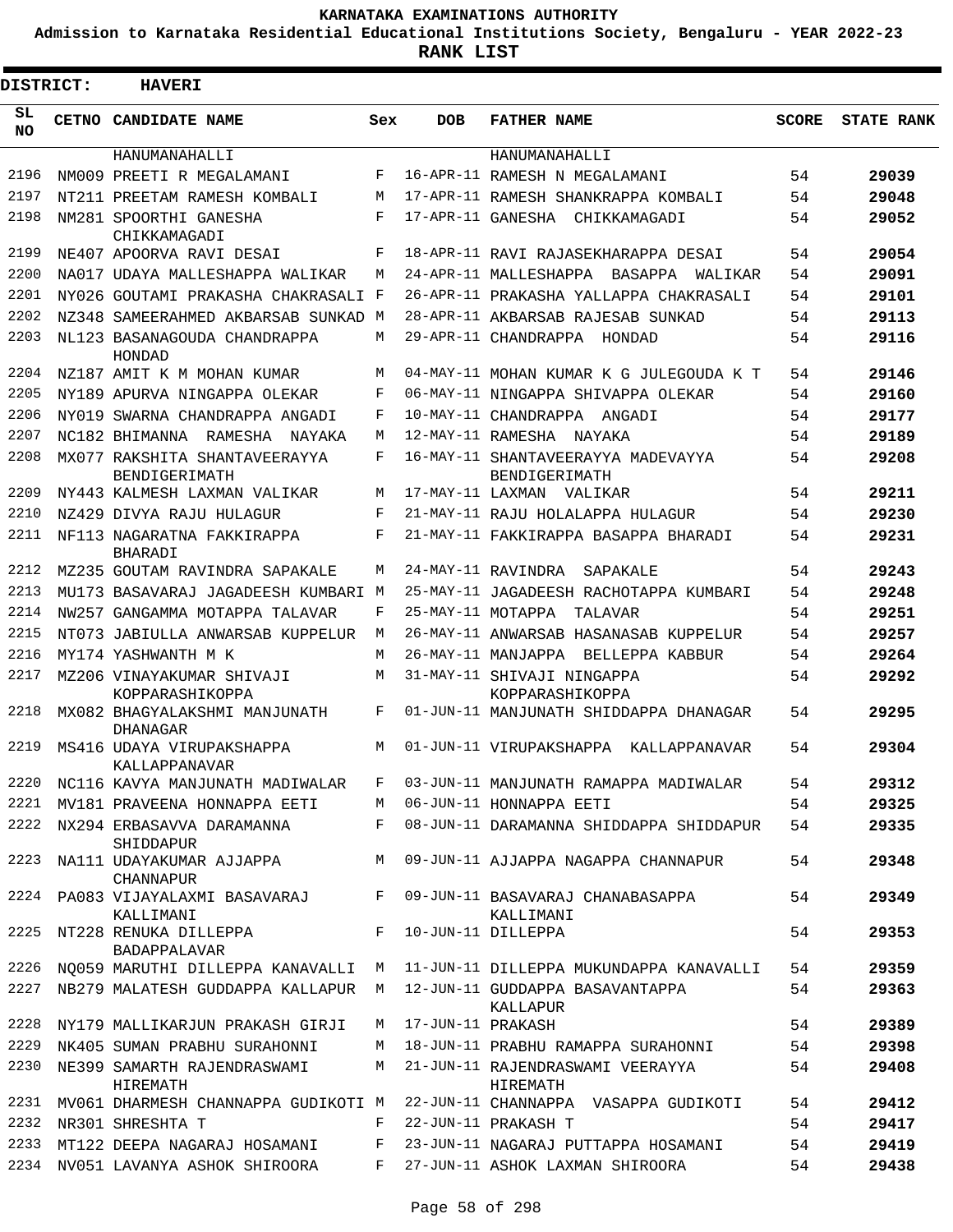**Admission to Karnataka Residential Educational Institutions Society, Bengaluru - YEAR 2022-23**

**RANK LIST**

ı

| <b>DISTRICT:</b> |  | <b>HAVERI</b>                                                              |     |                  |                                                    |              |                   |
|------------------|--|----------------------------------------------------------------------------|-----|------------------|----------------------------------------------------|--------------|-------------------|
| SL.<br><b>NO</b> |  | CETNO CANDIDATE NAME                                                       | Sex | <b>DOB</b>       | <b>FATHER NAME</b>                                 | <b>SCORE</b> | <b>STATE RANK</b> |
| 2235             |  | NE211 SACHEEN MAHESH HARAVI                                                | M   |                  | 30-JUN-11 MAHESH DEVINDRAPPA HARAVI                | 54           | 29453             |
| 2236             |  | NO007 KARTHIK RAMESH LAMANI                                                | М   |                  | 01-JUL-11 RAMESH SHIVAPPA LAMANI                   | 54           | 29458             |
| 2237             |  | NK474 KUMARI TANAJI GALEVVAR                                               | F   |                  | 01-JUL-11 TANAJI D GALEVVAR                        | 54           | 29460             |
| 2238             |  | NY078 VAIBHAVAGOUDA<br>S PATIL                                             | М   |                  | 03-JUL-11 SHANKARAGOUDA                            | 54           | 29478             |
| 2239             |  | NG349 RENUKA MANJUNATH MELMURI                                             | F   |                  | 05-JUL-11 MANJUNATH SHEKHAPPA MELMURI              | 54           | 29489             |
| 2240             |  | NT152 POORNIMA N S                                                         | F   |                  | 09-JUL-11 NAGARAJ CHANDRAPPA S                     | 54           | 29513             |
| 2241             |  | NF115 SINCHANA<br><b>BILLAR</b>                                            | F   |                  | 09-JUL-11 DELLEPPA BILLAR                          | 54           | 29520             |
| 2242             |  | PA118 MANOJ MANJUNATH ANGADI                                               | М   |                  | 10-JUL-11 MANJUNATH GADIGEPPA ANGADI               | 54           | 29521             |
| 2243             |  | MX096 RAYANNA PRADHANAPPA GADDE                                            | М   |                  | 10-JUL-11 PRADHANAPPA SIDDAPPA GADDE               | 54           | 29522             |
| 2244             |  | MY140 TARUNAKUMAR SHIVAPPA<br><b>BEVINAHALLI</b>                           | M   |                  | 10-JUL-11 SHIVAPPA                                 | 54           | 29524             |
| 2245             |  | MT050 RAMYA ASHOK KADEMANI                                                 | F   |                  | 19-JUL-11 ASHOK KADEMANI                           | 54           | 29571             |
| 2246             |  | ND085 CHANDANA BAPANAGOUDA PATIL F                                         |     |                  | 21-JUL-11 BAPANAGOUDA CHANNAVEERAGOUDA<br>PATIL    | 54           | 29585             |
| 2247             |  | ND130 VARSHA BABANNA KORAVAR                                               | F   |                  | 31-JUL-11 BABANNA YALLAPPA KORAVAR                 | 54           | 29645             |
| 2248             |  | NZ094 HARISH ASHOK RAMAGERI                                                | M   |                  | 01-AUG-11 ASHOK RAMAGERI                           | 54           | 29649             |
| 2249             |  | NS099 PAVAN NINGANAGOUDA DURGAD                                            | M   |                  | 04-AUG-11 NINGANAGOUDA SHIDDANAGOUDA<br>DURGAD     | 54           | 29668             |
| 2250             |  | NV031 NAGARAJ GURUSHIDDAPPA<br>HASABI                                      | М   |                  | 06-AUG-11 GURUSHIDDAPPA SHANTAPPA<br>HASABI        | 54           | 29679             |
| 2251             |  | MU034 SUSMITA CHANDRAPPA<br>GURANNANAVAR                                   | F   |                  | 07-AUG-11 CHANDRAPPA FAKKIRAPPA                    | 54           | 29687             |
| 2252             |  | NK348 GOURAMMA MALLAPPA HAROGOPPA F                                        |     |                  | 14-AUG-11 MALLAPPA HANUMANTAPPA<br>HAROGOPPA       | 54           | 29714             |
| 2253             |  | NV503 VEENA NINGAPPA HAVANUR                                               | F   |                  | 17-AUG-11 NINGAPPA SHANTAPPA HAVANUR               | 54           | 29731             |
| 2254             |  | NO064 HARSHITA BASAVARAJ<br>SHIVALINGAPPANAVAR                             | F   |                  | 20-AUG-11 BASAVARAJ                                | 54           | 29744             |
| 2255             |  | NN189 VIDYA RAMESHA KUMBAR                                                 | F   |                  | 23-AUG-11 RAMESHA CHANNABASAPPA KUMBAR             | 54           | 29753             |
| 2256             |  | NA150 GAYITHRI SHANTAPPA<br><b>BOODAGATTI</b>                              | F   |                  | 24-AUG-11 SHANTAPPA LAKSMAPPA<br><b>BOODAGATTI</b> | 54           | 29757             |
| 2257             |  | NO057 KAVITA SURESH<br>KARLINGAPPANAVAR                                    | F   |                  | 26-AUG-11 SURESH KARLINGAPPANAVAR                  | 54           | 29763             |
| 2258             |  | NN024 PALLAVI BASAVARAJ VALMIKI                                            | F   |                  | 30-AUG-11 BASAVARAJ SHIDDAPPA VALMIKI              | 54           | 29780             |
| 2259             |  | MS565 PRASHANT SHANKRAPPA<br>SOMASAGAR                                     | M   |                  | 30-AUG-11 SHANKRAPPA BASAVANTAPPA<br>SOMASAGAR     | 54           | 29781             |
| 2260             |  | NF279 ADARSH HONNAPPA KALLIMANI M 01-SEP-11 HONNAPPA                       |     |                  |                                                    | 54           | 29788             |
| 2261             |  | MY085 NIKHITA SHIVAJI SALUNKE                                              | F   |                  | 04-SEP-11 SHIVAJI NARAYANAPPA SALUNKE              | 54           | 29803             |
| 2262             |  | MR076 BASAVARAJ JAGADEESH<br>CHAVATIGER                                    | M   |                  | 09-SEP-11 JAGADEESH                                | 54           | 29818             |
|                  |  | 2263 NF243 HARSHAN                                                         | M   | 09-SEP-11 IRANNA |                                                    | 54           | 29819             |
| 2264             |  | NG131 GANESH RUDRAPPA KORI                                                 | M   |                  | 16-SEP-11 RUDRAPPA V KORI                          | 54           | 29856             |
| 2265             |  | NH406 KIRAN BASAVANNEPPA DIDAGUR M                                         |     |                  | 20-SEP-11 BASAVANNEPPA S DIDAGUR                   | 54           | 29869             |
| 2266             |  | NY446 POORVIKA RAVI NELLIKOPPA                                             | F   |                  | 27-SEP-11 RAVI NELLIKOPPA                          | 54           | 29889             |
| 2267             |  | MW062 HONNAMMA MANJAPPA VALMIKI                                            | F   |                  | 06-OCT-11 MANJAPPA NAGAPPA VALMIKI                 | 54           | 29913             |
| 2268             |  | NV350 DEEPA FAKKIRAPPA DEVARAMANI F                                        |     |                  | 13-OCT-11 FAKKIRAPPA GALEPPA DEVARAMANI            | 54           | 29936             |
| 2269             |  | NH294 DIVYA KARIYAPPA KOTIHAL                                              | F   |                  | 14-ОСТ-11 КАRІҮАРРА ҮАLLАРРА КОТІНАL               | 54           | 29941             |
| 2270             |  | NG061 VASANTH DHARMANNA LAMANI                                             | M   |                  | 16-OCT-11 DHARMANNA LAMANI                         | 54           | 29954             |
| 2271             |  | NK566 A VEERESH                                                            | M   |                  | 18-OCT-11 V ANAND                                  | 54           | 29957             |
| 2272             |  | MZ187 KANTESH MANJAPPA M M 23-OCT-11 MANJAPPA BHARAMAPPA<br>KARIGIDDANAVAR |     |                  | KARIGIDDANAVAR                                     | 54           | 29971             |
|                  |  | ANNAYYANAVAR                                                               |     |                  | 27-OCT-11 RUDRAPPA MAYAPPA ANNAYYANAVAR            | 54           | 29983             |
|                  |  | 2274 NQ138 KEERTHANA SURESH GOLLAR                                         |     |                  | F 30-OCT-11 SURESH FAKKERAPPA GOLLAR               | 54           | 29990             |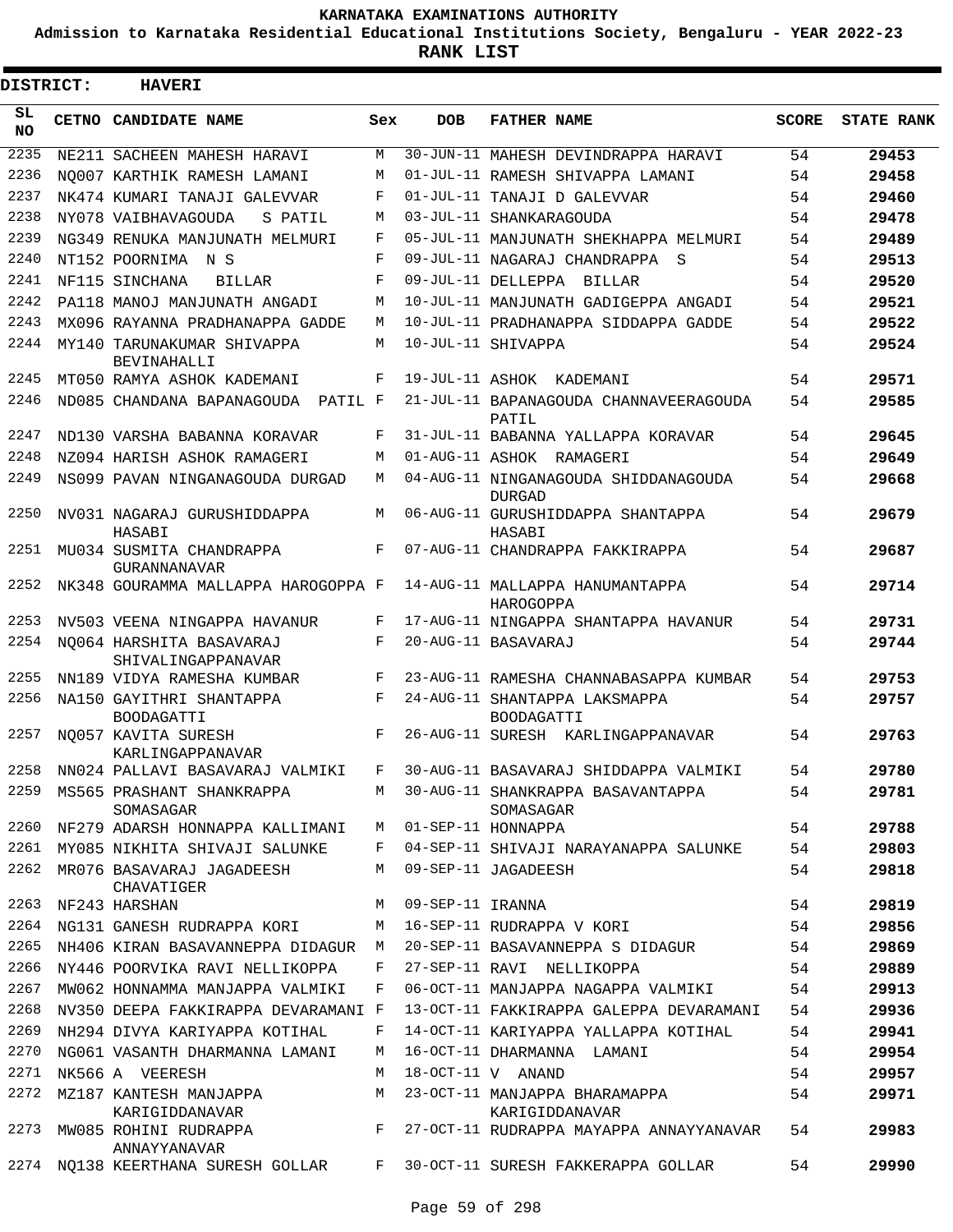**Admission to Karnataka Residential Educational Institutions Society, Bengaluru - YEAR 2022-23**

**RANK LIST**

| <b>DISTRICT:</b> | <b>HAVERI</b>                                        |     |            |                                                               |              |                   |
|------------------|------------------------------------------------------|-----|------------|---------------------------------------------------------------|--------------|-------------------|
| SL<br>NO.        | CETNO CANDIDATE NAME                                 | Sex | <b>DOB</b> | <b>FATHER NAME</b>                                            | <b>SCORE</b> | <b>STATE RANK</b> |
| 2275             | NX070 BHARATHI PAKKIRAPPA GAJI                       | F   | 31-OCT-11  | PAKKIRAPPA PUTTAPPA GAJI                                      | 54           | 29994             |
| 2276             | NG128 YASHODHA DUNDEPPA                              | F   |            | 31-OCT-11 DUNDEPPA KOTRAPPA                                   | 54           | 29999             |
| 2277             | UGGABHARAMANNANAVAR<br>NF361 AMAYA UJJANAGOUDA PATIL | М   |            | UGGABHARAMANNANAVAR<br>02-NOV-11 UJJANAGOUDA RUDRAGOUDA PATIL | 54           | 30002             |
| 2278             | MARIGOUDAR<br>NA084 PRATEEXA MANJUNATH<br>TILAVALLI  | F   |            | MARIGOUDAR<br>02-NOV-11 MANJUNATH VENKAPPA TILAVALLI          | 54           | 30006             |
| 2279             | PA279 VIDYASHRI BASAVARAJ<br><b>BYAHATTI</b>         | F   |            | 08-NOV-11 BASAVARAJ HANUMANTAPPA<br><b>BYAHATTI</b>           | 54           | 30023             |
| 2280             | NZ369 SAMARTH VIVEKANANDA<br>HAVANAGI                | М   |            | 19-NOV-11 VIVEKANANDA<br>HAVANAGI                             | 54           | 30057             |
| 2281             | NL344 KRISHNA MALATESH DODMANI                       | M   |            | 20-NOV-11 MALATESH RAMAPPA DODMANI                            | 54           | 30059             |
| 2282             | NY045 VISHVANATH CHANDRAPPA PUJAR M                  |     |            | 21-NOV-11 CHANDRAPPA BASAPPA PUJAR                            | 54           | 30066             |
| 2283             | NW248 BHAVANI NAGAPPA HADAPAD                        | F   |            | 26-NOV-11 NAGAPPA GUDDAPPA HADAPAD                            | 54           | 30076             |
| 2284             | NU205 ANKUSHGOUDA R RAVIGOUDA                        | М   |            | 07-DEC-11 RAVIGOUDA KANTESHGOUDA                              | 54           | 30107             |
| 2285             | NK086 ANUSHA SURESH MAVINAKAYI                       | F   |            | 07-DEC-11 SURESH IRAPPA MAVINAKAYI                            | 54           | 30108             |
| 2286             | MY253 MANOJ MALATESHA LAKMAPURA                      | М   |            | 17-DEC-11 MALATESHA BASAPPA LAKMAPURA                         | 54           | 30125             |
| 2287             | NE072 AJAYA BASAVARAJ BANI                           | М   |            | 24-DEC-11 BASAVARAJ HEMAPPA BANI                              | 54           | 30137             |
| 2288             | NV532 PREEYA<br>MANE                                 | F   |            | 28-DEC-11 YALLAPPA BASAPPA MAANE                              | 54           | 30141             |
| 2289             | NK282 SRUSTI<br>BARKI                                | F   |            | 29-DEC-11 CHOUDAPPA                                           | 54           | 30143             |
| 2290             | NB113 HANUMANTHAPPA PRABHAKAR<br><b>DODDAKURUBAR</b> | М   |            | 12-JAN-12 PRABHAKAR                                           | 54           | 30169             |
| 2291             | NT049 PRAJWAL P HOREMATH                             | М   |            | 28-JAN-12 PANCHAKSHARAYYA F HOREMATH                          | 54           | 30181             |
| 2292             | NT015 SHREYA MANJUNATHA<br>SANTANAVARA               | F   |            | 08-FEB-12 MANJUNATHA SHEKHRAPPA<br>SANTANAVARA                | 54           | 30184             |
| 2293             | NF411 MANIKYA S R REVANASIDDAPPA                     | М   |            | 24-FEB-12 REVANASIDDAPPA                                      | 54           | 30189             |
| 2294             | NV069 SHIVARAJ MALLAPPA LAMANI                       | М   |            | 03-MAR-10 MALLAPPA<br>LAMANI                                  | 53           | 30278             |
| 2295             | HARIJAN F<br>NH035 VARSHINI<br>NEELAPPA              |     |            | 08-APR-10 NEELAPPA<br>G<br>HARIJAN                            | 53           | 30295             |
| 2296             | NF009 SHIVARAJ P                                     | М   |            | 11-APR-10 PUTTAPPA<br>HARVI                                   | 53           | 30297             |
| 2297             | MW161 HARISH VEERABHADRAPPA ALUR                     | М   |            | 22-APR-10 VEERABHADRAPPA<br>ALIJR                             | 53           | 30302             |
| 2298             | NN071 SOUNDARYA VEERESH DESAI                        | F   |            | 07-MAY-10 VEERESH GANGANAGOUDA DESAI                          | 53           | 30317             |
| 2299             | NW138 PALLAVI MAHARUDRAYYA<br>MATAPATHI              | F   |            | 19-JUN-10 MAHARUDRAYYA CHANNAVEERAYYA<br>MATAPATHI            | 53           | 30353             |
| 2300             | NG078 RAMESH SHIVALINGAPPA<br>NEGALUR                | М   |            | 02-JUL-10 SHIVALINGAPPA GUDDAPPA<br>NEGALUR                   | 53           | 30367             |
| 2301             | MU139 AMRUTHA SHIVAPPA MUDURU                        | F   |            | 12-JUL-10 SHIVAPPA SIDDAPPA MUDURU                            | 53           | 30374             |
| 2302             | MS366 MAHAMMAD NAVAZ G HOMBARADI                     | М   |            | 26-JUL-10 GOUSMIYA HOMBARADI                                  | 53           | 30385             |
| 2303             | NW290 KIRAN SHANMUKAPPA DYAVANUR                     | М   |            | 30-JUL-10 SHANMUKHAPPA SIVAPPA DYAVANUR                       | 53           | 30388             |
| 2304             | NG129 HEMAVATI KOTEPPA KAMBALI                       | F   |            | 09-AUG-10 KOTEPPA BASAPPA KAMBALI                             | 53           | 30405             |
| 2305             | NH105 NAVEEN PUTTAPPA YARIMANI                       | М   |            | 16-AUG-10 PUTTAPPA DURAGAPPA YARIMANI                         | 53           | 30416             |
| 2306             | NS323 KARTIK SUBHASAPPA JIGALI                       | М   |            | 03-SEP-10 SUBHASAPPA REVANEPPA JIGALI                         | 53           | 30449             |
| 2307             | NE042 GANGAMMA BENDIGERI                             | F   |            | 04-SEP-10 GIRIYAPPA BENDIGERI                                 | 53           | 30451             |
| 2308             | MY245 GANESH JANAGUNDI                               | М   |            | 12-SEP-10 MUKUNDA NINGAPPA JANAGUNDI                          | 53           | 30463             |
| 2309             | NM213 DEEPU S KOTIHAL                                | М   |            | 22-SEP-10 SANNAGOUDA KOTIHAL                                  | 53           | 30476             |
| 2310             | ND186 SOUNDARYA HANUMANTAPPA<br><b>BALOOR</b>        | F   |            | 18-OCT-10 HANUMANTAPPA                                        | 53           | 30542             |
| 2311             | NZ343 SHRAVAN SURESH CHAVAN                          | М   |            | 22-OCT-10 SURESH CHAVAN                                       | 53           | 30554             |
| 2312             | MZ178 LAXMI LAXMIKANAT BADIGER                       | F   |            | 23-OCT-10 LAXMIKANAT BADIGER                                  | 53           | 30558             |
| 2313             | NT012 SUNEHABEGAM KALLIMANI                          | F   |            | 02-NOV-10 MUNIRSAB                                            | 53           | 30581             |
| 2314             | NC056 SUKANYA SIDDAPPA JADED                         | F   |            | 03-NOV-10 SIDDAPPA                                            | 53           | 30584             |
| 2315             | NV060 VINAYAK BASAVARAJ BANAKAR                      | М   |            | 04-NOV-10 BASAVARAJ KARIYAPPA BANAKAR                         | 53           | 30586             |
| 2316             | NC067 ANNAPOORNA PARASHURAM<br>CHAKRASALI            | F   |            | 11-NOV-10 PARASHURAM CHANNABASAPPA<br>CHAKRASALI              | 53           | 30599             |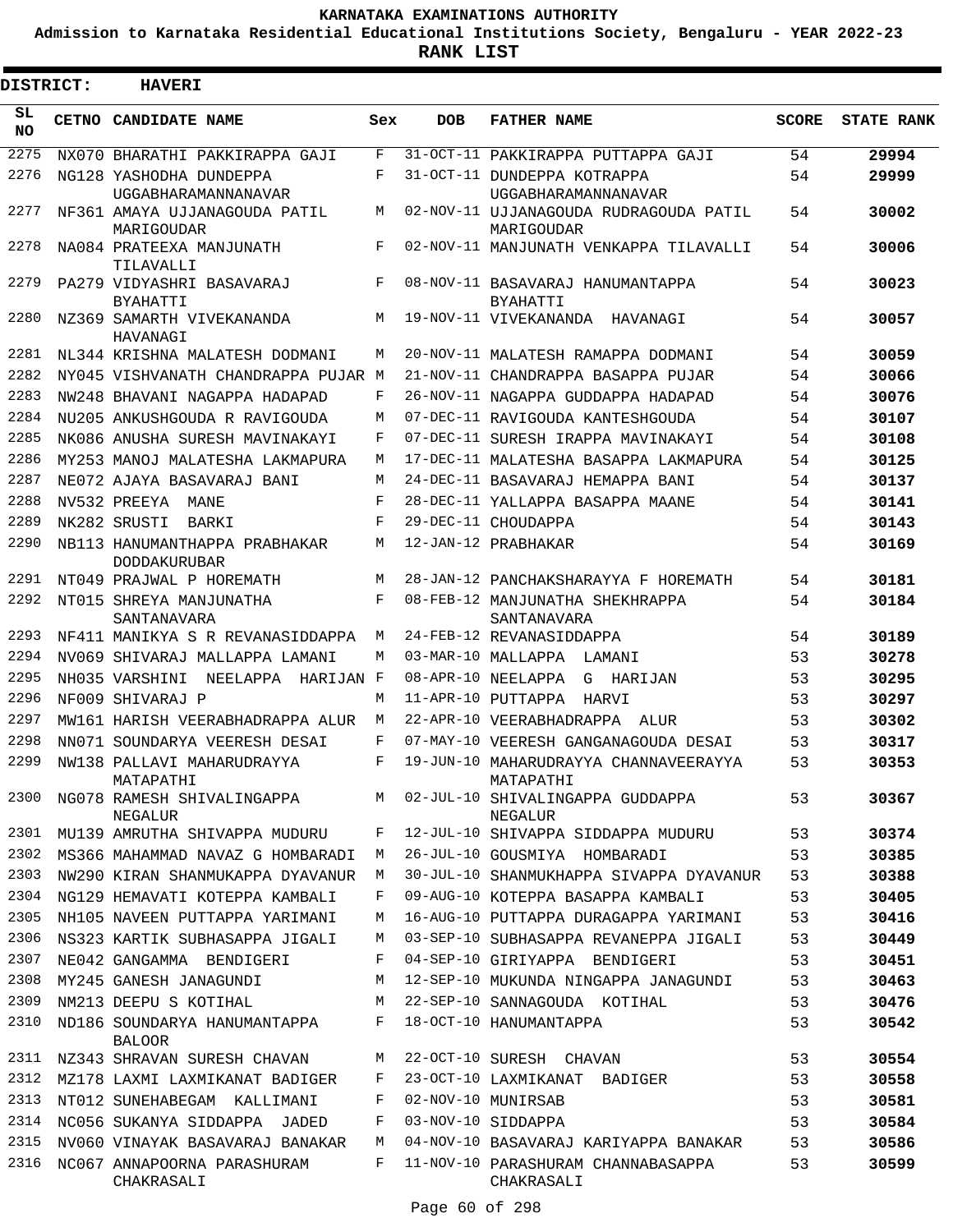**Admission to Karnataka Residential Educational Institutions Society, Bengaluru - YEAR 2022-23**

ı

| DISTRICT:       | <b>HAVERI</b>                                                             |              |                 |                                                                                  |              |                   |
|-----------------|---------------------------------------------------------------------------|--------------|-----------------|----------------------------------------------------------------------------------|--------------|-------------------|
| SL<br><b>NO</b> | CETNO CANDIDATE NAME                                                      | Sex          | <b>DOB</b>      | <b>FATHER NAME</b>                                                               | <b>SCORE</b> | <b>STATE RANK</b> |
| 2317            | MV126 HANUMESH SOMANNA WALIKAR                                            | M            | $20 - NOV - 10$ | SOMANNA HANUMANTAPPA WALIKAR                                                     | 53           | 30617             |
| 2318            | NG021 SHAYIRABANU HASANSAB TANDUR F                                       |              | 20-NOV-10       | HASANSAB PAKRUSAB TANDUR                                                         | 53           | 30620             |
| 2319            | MZ173 PRAJWAL RUDRAGOUDA PATIL                                            | M            | $22 - NOV - 10$ | RUDRAGOUDA PATIL                                                                 | 53           | 30623             |
| 2320            | NG186 SANJANA<br>PATIL                                                    | F            | $30 - NOV - 10$ | SHANKARAOUDA                                                                     | 53           | 30650             |
| 2321            | MS454 CHANDAN VENKATESH BARKI                                             | M            |                 | 01-DEC-10 VENKATESH                                                              | 53           | 30653             |
| 2322            | NA097 GANGAVATI MANJAPPA BAVIMANI F                                       |              | $01 - DEC - 10$ | MANJAPPA B BAVIMANI                                                              | 53           | 30655             |
| 2323            | NL157 SUDDEP PARAMESHAPPA HARIJAN M                                       |              | $02 - DEC - 10$ | PARAMESHAPPA TIRAKAPPA<br>HARIJAN                                                | 53           | 30664             |
| 2324            | NJ109 SHASHIKALA MANJAPPA BARKI                                           | F            |                 | 15-DEC-10 MANJAPPA NINGAPPA BARKI                                                | 53           | 30699             |
| 2325            | NW048 PRAKASH NEELAPPA<br>HUNASEEMARAD                                    | M            |                 | 16-DEC-10 NEELAPPA DYAMANNA<br>HUNASEEMARAD                                      | 53           | 30702             |
| 2326            | NU274 SANGEETA NAGARAJ YALIGAR                                            | F            |                 | 16-DEC-10 NAGARAJ VEERABHADRAPPA<br>YALIGAR                                      | 53           | 30704             |
| 2327            | NA142 SOUPARANIKA PRAKASH<br>KHANAVAR                                     | F            |                 | 16-DEC-10 PRAKASH KHANAVAR                                                       | 53           | 30705             |
| 2328            | NH173 SHRIKANT CHANDRASHEKHAR<br><b>BETAGERI</b>                          | M            |                 | 21-DEC-10 CHANDRASHEKHAR SHIVAPPA<br><b>BETAGERI</b>                             | 53           | 30723             |
| 2329            | NV032 PRERANA SANGAPPA NEERALAGI                                          | F            |                 | 29-DEC-10 SANGAPPA GADIGEPPA NEERALAGI                                           | 53           | 30737             |
| 2330            | NO078 ARATI SHIVAPPA KURIYAVAR                                            | F            |                 | 05-JAN-11 SHIVAPPA<br>KUR TYAVAR                                                 | 53           | 30779             |
| 2331            | NX081 SANJEEV BASAVARAJ BARKI                                             | M            |                 | 10-JAN-11 BASAVARAJ HANUMANTAPPA BARKI                                           | 53           | 30803             |
| 2332            | NK272 TANUSHRI BASAVARAJ<br>GAYAKAVAD                                     | F            |                 | 10-JAN-11 BASAVARAJ<br>GAYAKAVAD                                                 | 53           | 30805             |
| 2333            | MS023 ANUSHA SHIVAPPA PURLI                                               | F            |                 | 13-JAN-11 SHIVAPPA VEERAPPA PURLI                                                | 53           | 30817             |
| 2334            | NM070 LAKSHMIKANTA BASAVARAJ<br>LAMANI                                    | M            |                 | 13-JAN-11 BASAVARAJ                                                              | 53           | 30819             |
| 2335            | NR319 LAXMI RAMAPPA BIDARI                                                | F            |                 | 13-JAN-11 RAMAPPA BIDARI                                                         | 53           | 30820             |
| 2336            | MR104 SAVITA CHANNABASAYYA<br>INDAVALLI                                   | F            |                 | 13-JAN-11 CHANNABASAYYA SHIVAYYA<br>INDAVALLI                                    | 53           | 30822             |
| 2337            | NU194 KAVITA SHIVAPPA<br>KENCHANNANAVAR                                   | F            |                 | 21-JAN-11 SHIVAPPA DILLEPPA<br>KENCHANNANAVAR                                    | 53           | 30843             |
| 2338            | NT123 DIVYA PAKKIRAPPA GANAD                                              | F            |                 | 22-JAN-11 PAKKIRAPPA BASAPPA GANAD                                               | 53           | 30848             |
| 2339            | MW022 PREETI TULASIDAS LAMANI                                             | F            |                 | 22-JAN-11 TULASIDAS PEERAPPA LAMANI                                              | 53           | 30849             |
| 2340            | NG042 SHARAT SURESH LALI                                                  | M            |                 | 28-JAN-11 SURESH RAMAPPA LALI                                                    | 53           | 30868             |
|                 | 2341 NH302 NAVEEN KARIYAPPA<br>HALLAMMANAVAR                              | M            |                 | 29-JAN-11 KARIYAPPA NAGAPPA<br>HALLAMMANAVAR                                     | 53           | 30870             |
| 2342            |                                                                           |              |                 | NV374 APURVA RAJU JADAR F 31-JAN-11 RAJU SHANTAPPA JADAR                         | 53           | 30878             |
| 2343            | NK431 ARCHANA BASAVANTAPPA JADAR F                                        |              |                 | 04-FEB-11 BASAVANTAPPA                                                           | 53           | 30899             |
| 2344            | NS104 SNEHA SHANKRAPPA MAGANUR                                            | $\mathbf{F}$ |                 | 04-FEB-11 SHANKRAPPA HEDDIGEPPA MAGANUR                                          | 53           | 30901             |
| 2345            | NW011 ABDULKHADARJILANI<br>MAHMADGOUSU NADAF                              | M            |                 | 13-FEB-11 MAHMADGOUSU RASULSAB NADAF                                             | 53           | 30933             |
|                 | 2346 NZ177 KIRTI GULAPPA SORATUR F 15-FEB-11 GULAPPA SORATUR              |              |                 |                                                                                  | 53           | 30946             |
| 2347            | NQ272 HARSHA S R                                                          |              |                 | M 16-FEB-11 RAJEEV S                                                             | 53           | 30951             |
| 2348            | NP013 HARSHITHA R                                                         |              |                 | F 17-FEB-11 RAMACHANDRA B                                                        | 53           | 30956             |
| 2349            | NN130 MALATESH RAJU HARIJAN                                               | M            | 19-FEB-11 RAJU  |                                                                                  | 53           | 30965             |
|                 | 2350 MV284 KAVYA KEDARAPPA PAWAR                                          | $\mathbf{F}$ |                 | 04-MAR-11 KEDARPPA MARKANDAPPA PAWAR                                             | 53           | 31022             |
|                 | 2351 NH018 MAHMEDJUBER MAHMEDYASIN M 09-MAR-11 MAHMEDYASIN MULLA<br>MULLA |              |                 |                                                                                  | 53           | 31051             |
|                 | 2352 MT198 SANDHYA HONNAPPA KOLLAPUR                                      | $F$ and      |                 | 09-MAR-11 HONNAPPA MATANGEPPA KOLLAPUR                                           | 53           | 31052             |
| 2353            | MX081 MADUSHREE ARALESHWAR                                                | F            |                 | 11-MAR-11 KRISHNAPPA NAGAPPA ARALESHWAR                                          | 53           | 31063             |
|                 | 2354 MZ098 KESHAVA MANJUNATHA<br>BAIRAKKANAVAR                            | M            |                 | 14-MAR-11 MANJUNATHA BAIRAKKANAVAR                                               | 53           | 31073             |
|                 | 2355 NL234 SOUJANYA M D                                                   |              |                 | F 15-MAR-11 MANJAPPA N DODDATALAVAR                                              | 53           | 31083             |
| 2356            | POLICEGOUDR                                                               |              |                 | NZ384 SUDHA GADIGEPPAGOUDA F 16-MAR-11 GADIGEPPAGOUDA BASANAGOUDA<br>POLICEGOUDR | 53           | 31088             |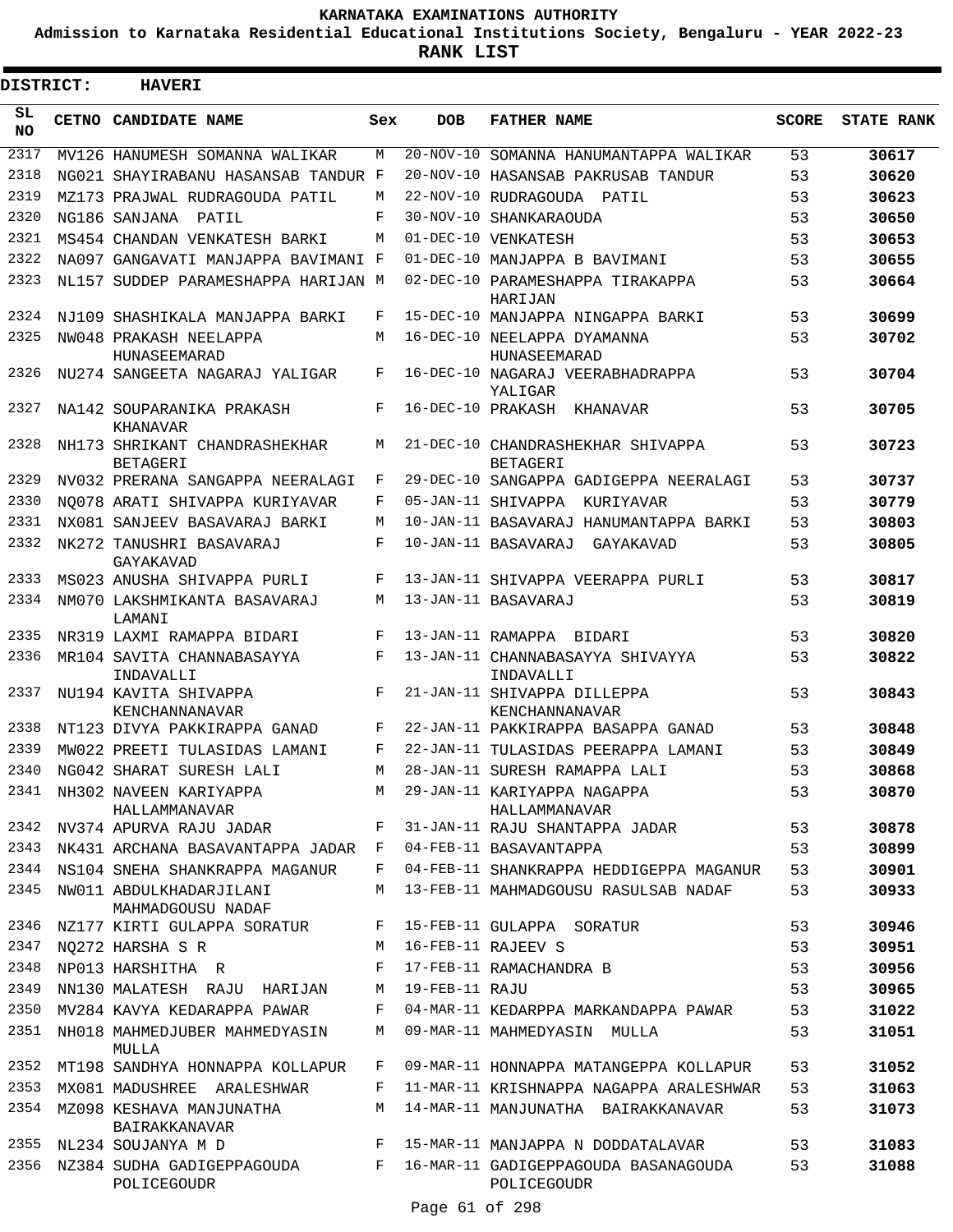**Admission to Karnataka Residential Educational Institutions Society, Bengaluru - YEAR 2022-23**

**RANK LIST**

Е

| <b>DISTRICT:</b> | <b>HAVERI</b>                                                    |     |                  |                                                                      |              |                   |
|------------------|------------------------------------------------------------------|-----|------------------|----------------------------------------------------------------------|--------------|-------------------|
| SL<br><b>NO</b>  | CETNO CANDIDATE NAME                                             | Sex | <b>DOB</b>       | <b>FATHER NAME</b>                                                   | <b>SCORE</b> | <b>STATE RANK</b> |
| 2357             | NZ176 DARSHINI<br>ISHWARGOUDA<br>MARIGOUDA                       | F   |                  | 17-MAR-11 ISHWARAGOUDA<br>S<br>MARIGOUDA                             | 53           | 31091             |
| 2358             | NM257 THARUNAKUMAR GURUBASAPPA<br>YALIVALADA                     | M   |                  | 19-MAR-11 GURUBASAPPA SHIVAYOGEPPA<br>YALIVALADA                     | 53           | 31105             |
| 2359             | NR348 ROHINI LINGARAJ BALIKAYI                                   | F   |                  | 22-MAR-11 LINGARAJ SIDAPPA BALIKAYI                                  | 53           | 31116             |
| 2360             | NV330 VINAYAK SHIVAPPA PEDDAR                                    | М   |                  | 22-MAR-11 SHIVAPPA<br>PEDDAR                                         | 53           | 31118             |
| 2361             | NV230 VARSHA RAJASHEKHAR KURI                                    | F   |                  | 24-MAR-11 RAJASHEKHAR FAKKIRAPPA KURI                                | 53           | 31128             |
| 2362             | MT024 VEERESHA GIRISHATADASADA                                   | М   |                  | 25-MAR-11 GIRISHA CHANNABASAPPA<br>TADASADA                          | 53           | 31133             |
| 2363             | NT231 KARIBASAVA BHOODEPPA MAKARI M                              |     |                  | 30-MAR-11 BHOODEPPA MAKARI                                           | 53           | 31147             |
| 2364             | MW141 SINCHANA SOMAPPA BADNI                                     | F   |                  | 31-MAR-11 SOMAPPA PUTTAPPA BADNI                                     | 53           | 31159             |
| 2365             | NH398 DIVYASHREE RAJASHEKHAR<br>SALAGERI                         | F   |                  | 02-APR-11 RAJASHEKHAR<br>SALAGERI                                    | 53           | 31167             |
| 2366             | MS051 ASWINI SHIVAYOGI KAGINELLI F                               |     |                  | 03-APR-11 SHIVAYOGI MUKHAPPA KAGINELLI                               | 53           | 31172             |
| 2367             | MZ126 ANUSHA MUKESH TALAWAR                                      | F   |                  | 07-APR-11 MUKESH GUTTEPPA TALAWAR                                    | 53           | 31183             |
| 2368             | NS127 PANKAJ PARASHURAM<br><b>SANGANAVAR</b>                     | M   |                  | 15-APR-11 PARASHURAM SIDDAPPA<br>SANGANAVAR                          | 53           | 31216             |
| 2369             | MS330 SANJANA CHIDANANDA<br>KARAVAJJANAVAR                       | F   |                  | 15-APR-11 CHIDANANDA                                                 | 53           | 31218             |
| 2370             | MX209 SHANKRU MUTTAPPA BADAGOUDRA M                              |     |                  | 16-APR-11 MUTTAPPA SHANKRAPPA<br><b>BADAGOUDRA</b>                   | 53           | 31222             |
| 2371             | MU099 GANESH RAJU KOPPAD                                         | M   |                  | 17-APR-11 RAJU SHIVALINGAPPA KOPPAD                                  | 53           | 31225             |
| 2372             | MZ137 ROJA PRAKASH GORAVAR                                       | F   |                  | 18-APR-11 PRAKASH MALLAPPA GORAVAR                                   | 53           | 31234             |
| 2373             | MT204 NIKITA RAMANAGOUDA PATIL                                   | F   |                  | 20-APR-11 RAMANAGOUDA RATNAGOUDA PATIL                               | 53           | 31246             |
| 2374             | NZ337 DIGANT DHARMAPPA KONANAVAR                                 | M   |                  | 23-APR-11 DHARMAPPA KONANAVAR                                        | 53           | 31259             |
| 2375             | NG255 SHIVARAJ GANESH<br>LINGADAHALLI                            | M   |                  | 23-APR-11 GANESH SHIVAPPA LINGADAHALLI                               | 53           | 31261             |
| 2376             | NM291 PAVAN SHEKAPPA TALAVAR                                     | М   |                  | 24-APR-11 SHEKAPPA<br>TALAVAR                                        | 53           | 31265             |
| 2377             | MS343 AKASH NAGARAJ AGASANAHALLI                                 | М   |                  | 28-APR-11 NAGARAJ MALLAPPA AGASANAHALLI                              | 53           | 31290             |
| 2378             | MT182 RUDRESH IRAPPA KULAKARNI                                   | М   | 02-MAY-11 IRAPPA | KULAKARNI                                                            | 53           | 31320             |
| 2379             | NW253 NAGARAJ MALATESH SAVANUR                                   | М   |                  | 06-MAY-11 MALATESH BASAPPA SAVANUR                                   | 53           | 31338             |
| 2380             | PA147 NIKITA BASAVARAJ KODLI                                     | F   |                  | 08-MAY-11 BASAVARAJ<br>KODLI                                         | 53           | 31348             |
| 2381             | NH145 MEGHA NAGAPPA HOSAMANI                                     | F   |                  | 11-MAY-11 NAGAPPA HONNAPPA HOSAMANI                                  | 53           | 31363             |
| 2382             | NS015 POORNIMA ASHOKAGOUDA<br>KEROODI                            |     |                  | F 14-MAY-11 ASHOKAGOUDA CHIKKANAGOUDA<br>KEROODI                     | 53           | 31384             |
| 2383             | NO278 PRIYANKA KRISHNAPPA<br>CHOURADDI                           |     |                  | F 15-MAY-11 KRISHNAPPA CHOURADDI                                     | 53           | 31389             |
| 2384             | NP095 RANJITA SURESH SUNNADAKOPPA F                              |     |                  | 17-MAY-11 SURESH KALAPPA SUNNADAKOPPA                                | 53           | 31399             |
| 2385             | NU330 BEERESH DHARMAPPA MANIGER                                  | М   |                  | 18-MAY-11 DHARMAPPA RAMAPPA MANIGER                                  | 53           | 31404             |
| 2386<br>2387     | MW162 RAHUL BASAPPA HANCHINAMANI<br>NP070 SUSHMITA SHIVANANDAPPA | F   |                  | M 25-MAY-11 BASAPPA GUTTEPPA HANCHINAMANI<br>25-MAY-11 SHIVANANDAPPA | 53<br>53     | 31448<br>31454    |
| 2388             | GAVIYAPPANAVAR<br>MS190 VEERESH BASAVARAJ                        | M   |                  | 25-MAY-11 BASAVARAJ KALLAPPANAVAR                                    | 53           | 31455             |
| 2389             | KALLAPPANAVAR<br>NE012 JEEVAN B UPPAR                            |     |                  | M 27-MAY-11 BASAVARAJ                                                | 53           | 31460             |
| 2390             | MV193 SHASHIKALA BHARAMAPPA                                      |     |                  | F 30-MAY-11 BHARAMAPPA BASAPPA KALANGI                               | 53           | 31473             |
|                  | KALANGI<br>2391 NK462 ARPITHA SURESH BANAKAR                     | F   |                  | 01-JUN-11 SURESH YANKAPPA BANAKAR                                    | 53           | 31481             |
| 2392             | NE368 LAKSHMI KARIYAPPA                                          | F   |                  | 05-JUN-11 KARIYAPPA NINGAPA                                          | 53           | 31514             |
|                  | KATENAHALLI<br>2393 NV334 SOUMYA ANNAPPA DODDAMANI               | F   |                  | KATENAHALLI<br>05-JUN-11 ANNAPPA SUBHASHA DODDAMANI                  | 53           | 31518             |
| 2394             | NY459 GANGAMMA NAGAPPA KADAKOL                                   | F   |                  | 07-JUN-11 NAGAPPA KADAKOL                                            | 53           | 31527             |
| 2395             | NK564 KEERTI RAMESH KENCHAKALLER                                 | F   |                  | 07-JUN-11 RAMESH BASAPPA KENCHAKALLER                                | 53           |                   |
| 2396             | NV442 SIDDARTH ISHWARAPPA                                        | М   |                  | 09-JUN-11 ISHWARAPPA SIDDAPPA HADIMANI                               | 53           | 31530<br>31537    |
|                  |                                                                  |     |                  |                                                                      |              |                   |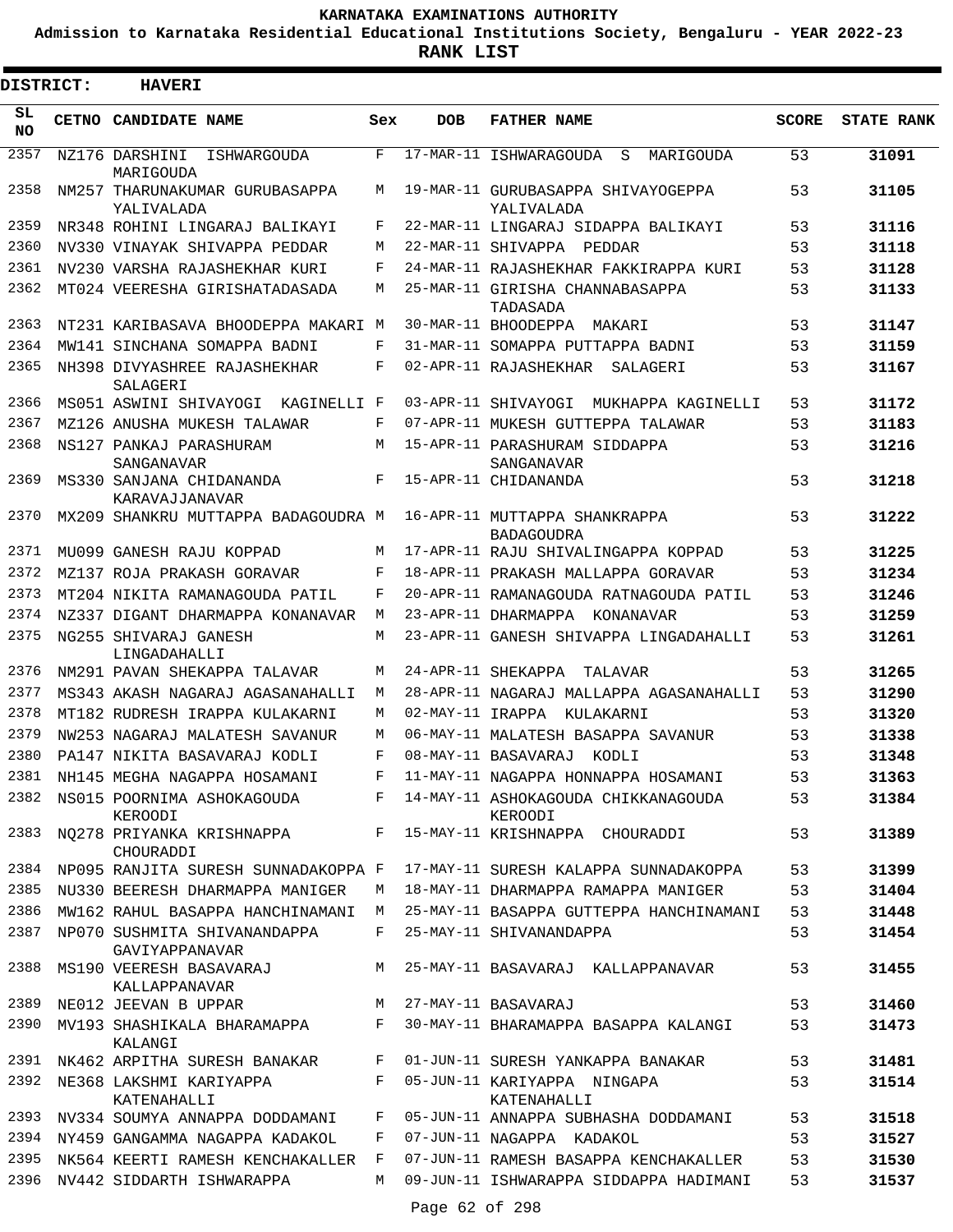**Admission to Karnataka Residential Educational Institutions Society, Bengaluru - YEAR 2022-23**

ı

| DISTRICT: |  | <b>HAVERI</b>                                    |              |            |                                                         |              |                   |
|-----------|--|--------------------------------------------------|--------------|------------|---------------------------------------------------------|--------------|-------------------|
| SL<br>NO. |  | CETNO CANDIDATE NAME                             | Sex          | <b>DOB</b> | <b>FATHER NAME</b>                                      | <b>SCORE</b> | <b>STATE RANK</b> |
|           |  | HADIMANI                                         |              |            |                                                         |              |                   |
| 2397      |  | ND045 MADHU SHANKRAPPA BARKI                     | F            |            | 12-JUN-11 SHANKRAPPA<br>BARKI                           | 53           | 31560             |
| 2398      |  | MY069 NITYA HANUMANTHAPPA<br><b>BOLAMMANAVAR</b> | F            |            | 12-JUN-11 HANUMANTHAPPA GUTTEPPA<br><b>BOLAMMANAVAR</b> | 53           | 31563             |
| 2399      |  | NU254 PRADEEP SHIVARAJ YALAMANI                  | М            |            | 15-JUN-11 SHIVARAJ YALAMANI                             | 53           | 31580             |
| 2400      |  | MZ205 SAGAR RAJESH CHAVAN                        | М            |            | 17-JUN-11 RAJESH DAKAPPA CHAVAN                         | 53           | 31595             |
| 2401      |  | NB299 GANESH HANUMANTAPPA HURULI                 | М            |            | 20-JUN-11 HANUMANTAPPA BHIMAPPA HURULI                  | 53           | 31612             |
| 2402      |  | NB157 ARUN NAGARAJ CHOUTI                        | М            |            | 21-JUN-11 NAGARAJ CHANDRASHEKARAPPA<br>CHOUTI           | 53           | 31617             |
| 2403      |  | NX007 SATEESH BASAVARAJ TEGGALLI                 | M            |            | 25-JUN-11 BASAVARAJ FAKKIRAPPA TEGGALLI                 | 53           | 31637             |
| 2404      |  | ND050 SHAMBHULINGA<br>SANNABENDIGERI             | М            |            | 02-JUL-11 CHANNABASAPPA<br>SANNABENDIGERI               | 53           | 31671             |
| 2405      |  | NK257 KAVARI SURESH GONDI                        | F            |            | 04-JUL-11 SURESH HANUMANTAPPA GONDI                     | 53           | 31677             |
| 2406      |  | NO168 ULLAS C H                                  | M            |            | 08-JUL-11 CHANDRAPPA HIREBIDARI                         | 53           | 31697             |
| 2407      |  | NJ049 TARUN PRASANNA BENNUR                      | M            |            | 10-JUL-11 PRASANNA NAGAPPA BENNUR                       | 53           | 31707             |
| 2408      |  | MS154 PAVITHRA NAGAPPA<br>GUMMANAHALLI           | F            |            | 14-JUL-11 NAGAPPA BASAPPA GUMMANAHALLI                  | 53           | 31731             |
| 2409      |  | NN043 GAGANA BASAVARAJA<br>CHANNAGOUDRA          | M            |            | 18-JUL-11 BASAVARAJA NAGANAGOUDA<br>CHANNAGOUDRA        | 53           | 31743             |
| 2410      |  | MU162 MALIKROSHAN KHALANDAR<br>CHALLAL           | М            |            | 18-JUL-11 KHALANDAR HAJARESAB CHALLAL                   | 53           | 31744             |
| 2411      |  | NF378 NIRANJAN RAMESH PUJAR                      | M            |            | 18-JUL-11 RAMESH NEELAPPA PUJAR                         | 53           | 31745             |
| 2412      |  | NL315 AKASH R V                                  | М            |            | 20-JUL-11 RAVIKUMAR N T                                 | 53           | 31754             |
| 2413      |  | MV007 NAVYA SHIVARAYAPPA<br>CHANDANNANAVAR       | F            |            | 20-JUL-11 SHIVARAYAPPA DEVENDRAPPA<br>CHANDANNANAVAR    | 53           | 31757             |
| 2414      |  | NG276 SANJAYKUMAR SOMMANNA DABALI M              |              |            | 24-JUL-11 SOMANNA SANNAHANAMAPPA DABALI                 | 53           | 31780             |
| 2415      |  | NU249 PURNIMA KARIYAPPA HADORA                   | F            |            | 26-JUL-11 KARIYAPPA NINGAPPA HADORA                     | 53           | 31785             |
| 2416      |  | NM038 SPOORTI C G GAJENDRA C B                   | F            |            | 28-JUL-11 GAJENDRA C B BASAPPA C                        | 53           | 31803             |
| 2417      |  | MY012 VAISHNAVI RAMESH GUDIGAR                   | F            |            | 30-JUL-11 RAMESH GANAPATEPPA GUDIGAR                    | 53           | 31812             |
| 2418      |  | NP190 SINCHANA RAVIKUMAR<br><b>BALAKKANAVAR</b>  | F            |            | 15-AUG-11 RAVIKUMAR RAMAPPA<br><b>BALAKKANAVAR</b>      | 53           | 31890             |
| 2419      |  | NP137 CHANDU MUTTESH KORAVAR                     | М            |            | 20-AUG-11 MUTTESH HANUMANTAPPA KORAVAR                  | 53           | 31907             |
| 2420      |  | NE401 CHANDAN LOKAPPA LAMANI                     | M            |            | 28-AUG-11 LOKAPPA KESHAPPA LAMANI                       | 53           | 31936             |
|           |  | 2421 NV269 POOJA SUBHAS GOUDANNANAVAR F          |              |            | 28-AUG-11 SUBHAS YALLAPPA GOUDANNANAVAR                 | 53           | 31939             |
| 2422      |  | NX141 KAVITA MUTTAPPA BENCHALLI                  | F            |            | 01-SEP-11 MUTTAPPA BENCHALLI                            | 53           | 31949             |
| 2423      |  | NL119 SAMANVITHA MURUGESHA<br><b>BANAKAR</b>     | F            |            | 05-SEP-11 MURUGESH D BANAKAR                            | 53           | 31967             |
| 2424      |  | NU180 YASHODHA CHANNAPPA<br>KARABANNANAVAR       |              |            | F 05-SEP-11 CHANNAPPA CHIKKAPPA<br>KARABANNANAVAR       | 53           | 31968             |
| 2425      |  | NM200 SHASHANK K MUDDER                          | M            |            | 06-SEP-11 KARBASAPPA                                    | 53           | 31972             |
| 2426      |  | NF313 MALLAVVA JAGADISH MULAGUND F               |              |            | 09-SEP-11 JAGADISH MULAGUND                             | 53           | 31984             |
| 2427      |  | MR042 GANGAMMA ASHOK MARATHE                     | F            |            | 10-SEP-11 ASHOK NARASAPPA MARATHE                       | 53           | 31990             |
| 2428      |  | NY126 SHAMBULINGA GULAPPA<br>CHAKRASALI          | M            |            | 15-SEP-11 GULAPPA RUDRAPPA CHAKRASALI                   | 53           | 32002             |
| 2429      |  | NE384 NAGALINGA CHANDRAHSEKAR<br>BADNIKAYI       |              |            | M 01-OCT-11 CHANDRASHEKAR TIRAKAPPA<br>BADNIKAYI        | 53           | 32060             |
| 2430      |  | MW211 NAVYA DODDAMALLAPPA<br>RAMANNANAVAR        | $F -$        |            | 01-OCT-11 DODDAMALLAPPA RAMANNANAVAR                    | 53           | 32061             |
| 2431      |  | NZ136 NEERAJ YALLAPPA SUNKAD                     | М            |            | 01-OCT-11 YALLAPPA SUNKAD                               | 53           | 32062             |
| 2432      |  | NO280 GANAVI RAJU PATIL                          | $\mathbf{F}$ |            | 07-OCT-11 RAJU LAXMAN PATIL                             | 53           | 32089             |
| 2433      |  | NE032 CHANDANA VIRUPAKSHAPPA<br>ANGADI           | F            |            | 12-OCT-11 VIRUPAKSHAPPA ANGADI                          | 53           | 32109             |
|           |  | 2434 NL028 RAJESHWARI KRISHNANAYAK<br>LAMANI     |              |            | F 17-OCT-11 KRUSHNANAYAK RAMAPPA LAMANI                 | 53           | 32129             |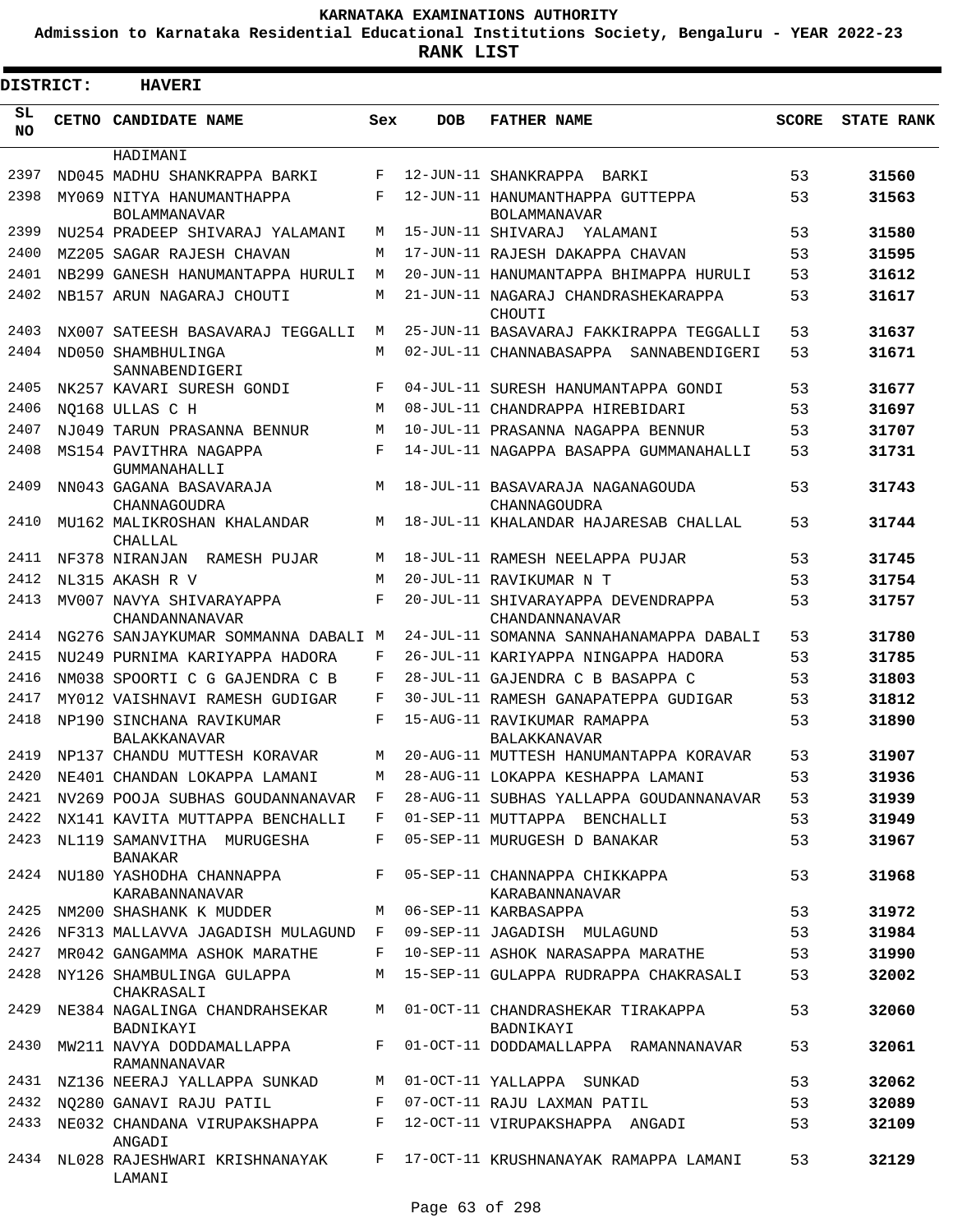**Admission to Karnataka Residential Educational Institutions Society, Bengaluru - YEAR 2022-23**

ı

**RANK LIST**

| <b>DISTRICT:</b> | <b>HAVERI</b>                                                        |            |                  |                                                                                        |              |                   |
|------------------|----------------------------------------------------------------------|------------|------------------|----------------------------------------------------------------------------------------|--------------|-------------------|
| SL<br><b>NO</b>  | CETNO CANDIDATE NAME                                                 | Sex        | <b>DOB</b>       | <b>FATHER NAME</b>                                                                     | <b>SCORE</b> | <b>STATE RANK</b> |
| 2435             | NB058 AKSHATA CHANDRAPPA<br>CHINNANNANAVARA                          | F          |                  | 21-OCT-11 CHANDRAPPA PAKKIRAPPA<br>CHINNANNANAVARA                                     | 53           | 32141             |
| 2436             | NC019 PREMA SHAMBULINGAPPA MAVALI F                                  |            |                  | 21-OCT-11 SHAMBULINGAPPA FAKKIRAPPA<br>MAVALI                                          | 53           | 32145             |
| 2437             | NW040 NANDA MALINGAPPA<br>NAGAPPANAVAR                               | F          |                  | 22-OCT-11 MALINGAPPA SHANKRAPPA<br>NAGAPPANAVAR                                        | 53           | 32148             |
| 2438             | NS306 PALLAVI RAMARADDI<br>GUDDARADDI                                | F          |                  | 24-OCT-11 RAMARADDI DEVENDRAPPA<br>GUDDARADDI                                          | 53           | 32155             |
| 2439             | NK140 AMULYA S T                                                     | F          |                  | 30-OCT-11 SHANTHAPPA                                                                   | 53           | 32166             |
| 2440             | NT183 YOGESH MALATESH SIDDALI                                        | M          |                  | 30-OCT-11 MALATESH                                                                     | 53           | 32169             |
| 2441             | NS133 SHREYAS DEVARAJ PALMERI                                        | M          |                  | 01-NOV-11 DEVARAJ SUBASAPPA PALMERI                                                    | 53           | 32172             |
| 2442             | NJ057 ROHINI PARAMESHAPPA<br><b>BISHTAKKANAVAR</b>                   | F          |                  | 05-NOV-11 PARAMESHAPPA CHANNABASAPPA<br><b>BISHTAKKANAVAR</b>                          | 53           | 32182             |
| 2443             | NX055 SNEHA RAJU LAMANI                                              | F          |                  | 07-NOV-11 RAJU RAYAPPA LAMANI                                                          | 53           | 32187             |
| 2444             | NG238 SANGEETA KARIYAPPA<br>DEVIHOSUR                                | F          |                  | 08-NOV-11 KARIYAPPA SIDDAPPA DEVIHOSUR                                                 | 53           | 32190             |
| 2445             | MY223 SREEGOURI SUBRAMANYA MOODI                                     | F          |                  | 09-NOV-11 SUBRAMANYA MOODI                                                             | 53           | 32196             |
| 2446             | ND100 GOURAMMA MAHESH HOSAMANI                                       | F          | 10-NOV-11 MAHESH |                                                                                        | 53           | 32198             |
| 2447             | NP037 LAVANYA TIRUPATI LAMANI                                        | $_{\rm F}$ |                  | 10-NOV-11 TIRUPATI RAMANAIK LAMANI                                                     | 53           | 32200             |
| 2448             | NY199 ARCHANA NAGAPPA BANKAPUR                                       | F          |                  | 11-NOV-11 NAGAPPA FAKKIRAPPA BANKAPUR                                                  | 53           | 32205             |
| 2449             | MR121 SUDEEP IRAPPA YELI                                             | М          |                  | 15-NOV-11 IRAPPA REVANASIDDAPPA YELI                                                   | 53           | 32227             |
| 2450             | MW214 NAVITA RAVI LAMANI                                             | F          |                  | 21-NOV-11 RAVI SHANKRAPPA LAMANI                                                       | 53           | 32246             |
| 2451             | NF055 NEELAMMA MANJAPPA<br>MATANNANAVAR                              | F          |                  | 13-DEC-11 MANJAPPA NEELAPPA<br>MATANNANAVAR                                            | 53           | 32297             |
| 2452<br>2453     | MZ053 PALLAVI SAHADEVARADDI<br>KALLINGAPPANAVAR                      | F<br>M     |                  | 15-DEC-11 SAHADEVARADDI<br>KALLINGAPPANAVAR                                            | 53           | 32302             |
| 2454             | MX196 ROHAN MUDKI                                                    | F          |                  | 21-DEC-11 SHIVAYOGI MUDKI                                                              | 53           | 32314<br>32315    |
| 2455             | MW037 ROHINI KARABASAPPA<br>KAGANNANAVAR<br>NY474 VANIJA SAHADEVAPPA | F          |                  | 21-DEC-11 KARABASAPPA BASAVARAJAPPA<br>KAGANNANAVAR<br>22-JUN-09 SAHADEVAPPA MALLADADA | 53<br>52     | 32396             |
| 2456             | MALLADADA<br>NT149 NIVEDITA CHANDRAPPA MASUR                         | F          |                  | 11-JAN-10 CHANDRAPPA HANUMANTHAPPA                                                     | 52           | 32426             |
| 2457             |                                                                      |            |                  | MASUR<br>01-MAY-10 PARUSHARAM SHETTAR                                                  |              |                   |
| 2458             | MW017 NITIN PARUSHARAM SHETTAR<br>NW170 GUDADAYYA GOOVINDAPPA        | М          |                  | M 18-MAY-10 GOOVINDAPPA TIRAKAPPA                                                      | 52<br>52     | 32470             |
| 2459             | BAJENTRI<br>MX163 SHRINIVAS RAMESH ILIGER                            |            |                  | BAJENTRI<br>M 22-MAY-10 RAMESH ILIGER                                                  | 52           | 32477<br>32479    |
| 2460             | NE449 VISHWA ASHOK DANDIN                                            | M          |                  | 14-JUN-10 ASHOK VEERAPPA DANDIN                                                        | 52           | 32496             |
| 2461             | NS326 MAHESH S TOTAD                                                 | M          |                  | 27-JUN-10 SHIVAKUMAR M TOTAD                                                           | 52           | 32504             |
| 2462             | NC102 MARDANALI SHETSANDI                                            | M          |                  | 09-JUL-10 ABDULKHADER SHETSANDI                                                        | 52           | 32516             |
| 2463             | PA211 NAGARATNA BASAVARAJ<br>CHAKRASALI                              | F          |                  | 12-AUG-10 BASAVARAJ PUTTAPPA CHAKRASALI                                                | 52           | 32554             |
|                  | 2464 NK079 CHAITRA BASAVANNEPPA<br>AKKAMMANAVAR                      | $F$ and    |                  | 16-AUG-10 BASAVANNEPPA KARABASAPPA<br>AKKAMMANAVAR                                     | 52           | 32558             |
|                  | 2465 NP109 GIRISH RUDRAPPA DODMANI                                   |            |                  | M 26-AUG-10 RUDRAPPA DODDAPPA DODMANI                                                  | 52           | 32568             |
| 2466             | MW193 CHARANA CHANDRAPPA HULMANI                                     | M          |                  | 04-SEP-10 CHANDRAPPA SANNAFAKKIRAPPA<br>HULMANI                                        | 52           | 32588             |
| 2467             | NU290 PREMA KAREGOUDA KIRAGERI                                       | F          |                  | 15-SEP-10 KAREGOUDA REVANEPPA KIRAGERI                                                 | 52           | 32607             |
| 2468             | NV110 JAYANT SHILPACHARI KAMMAR                                      | M          |                  | 18-SEP-10 SHILPACHARI DANAPPA KAMMAR                                                   | 52           | 32611             |
| 2469             | NE120 PRATHIBHA MUTTU<br>KOKKARAGUNDI                                | F          |                  | 28-SEP-10 MUTTU NEELAPPA KOKKARAGUNDI                                                  | 52           | 32623             |
| 2470             | MX106 VANI CHANDRAPPA<br>MALLAPPANAVAR                               | F          |                  | 29-SEP-10 CHANDRAPPA SIDDAPPA<br>MALLAPPANAVAR                                         | 52           | 32628             |
|                  | 2471 MR048 D AJEYA                                                   | M          |                  | 03-OCT-10 C DHARMANAIK                                                                 | 52           | 32636             |
| 2472             | NC133 HARISH MALATESH                                                | М          |                  | 03-OCT-10 MALATSH VEERAPPA                                                             | 52           | 32637             |
|                  |                                                                      |            | Page 64 of 298   |                                                                                        |              |                   |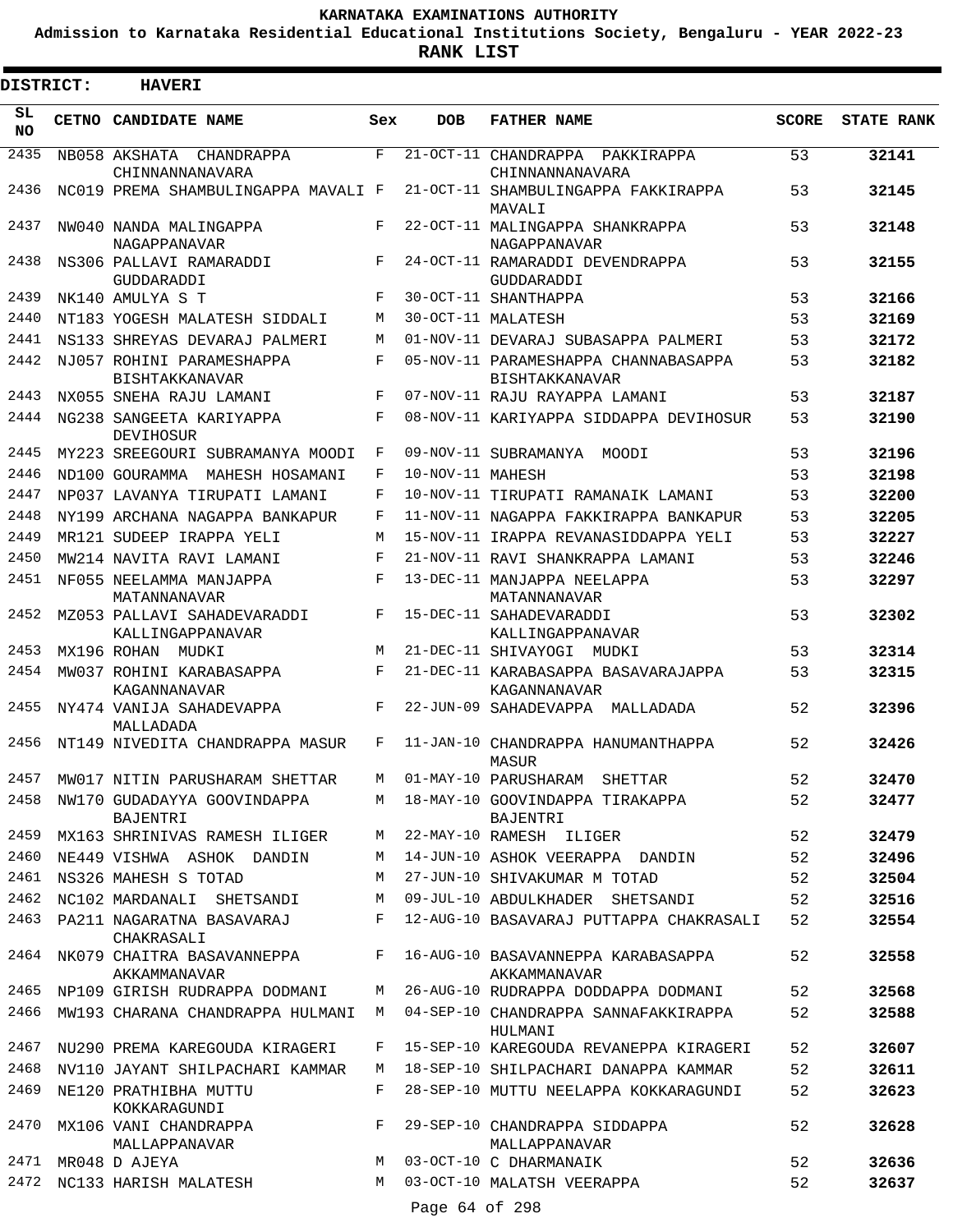**Admission to Karnataka Residential Educational Institutions Society, Bengaluru - YEAR 2022-23**

| <b>DISTRICT:</b> | <b>HAVERI</b>                                                   |     |                 |                                                        |              |                   |
|------------------|-----------------------------------------------------------------|-----|-----------------|--------------------------------------------------------|--------------|-------------------|
| SL<br><b>NO</b>  | CETNO CANDIDATE NAME                                            | Sex | <b>DOB</b>      | <b>FATHER NAME</b>                                     | <b>SCORE</b> | <b>STATE RANK</b> |
|                  | NISHIMANNANAVAR                                                 |     |                 | NISHIMANNANAVAR                                        |              |                   |
| 2473             | NG024 BHUMIKA NINGAPPA BANAKAR                                  | F   |                 | 14-OCT-10 NINGAPPA BASAPPA BANAKAR                     | 52           | 32659             |
| 2474             | NE049 CHANDRAMMA MAHESH MUNNENI                                 | F   |                 | 18-OCT-10 MAHESH DURGAPPA MUNNENI                      | 52           | 32671             |
| 2475             | NR048 SHIVARAJKUMAR HONNAPPA<br>VADLAVAR                        | М   |                 | 05-NOV-10 HONNAPPA BASAVANTAPPA<br>VADLAVAR            | 52           | 32731             |
| 2476             | NU281 TEJU B<br>JYOTI                                           | M   |                 | 07-NOV-10 BASAVARAJ<br>JYOTI                           | 52           | 32738             |
| 2477             | NJ228 MAHAMAD AYAN SULEMAN BENNI                                | M   |                 | 09-NOV-10 SULEMAN H BENNI                              | 52           | 32742             |
| 2478             | NC072 MEGHA MARUTI DAVANGERI                                    | F   |                 | 17-NOV-10 MARUTI HANUMANTAPPA<br>DAVANAGERI            | 52           | 32768             |
| 2479             | NK242 NIRAJ HEMLAPPA LAMANI                                     | М   |                 | 21-NOV-10 HEMLAPPA VALEPPA LAMANI                      | 52           | 32775             |
| 2480             | NE130 VIRABHADRAPPA MAHADEVAPPA<br><b>BALALAKOPPA</b>           | М   |                 | 07-DEC-10 MAHADEVAPPA VIRABHADRAPPA<br>BALALAKOPPA     | 52           | 32815             |
| 2481             | NS360 SHREYA MALATESHA KAMMARA                                  | F   |                 | 15-DEC-10 MALATESHA NAGAPPA KAMMARA                    | 52           | 32844             |
| 2482             | NB186 TANVEERKHAN SHAFI AHMED<br><b>LALKHANAVAR</b>             | M   |                 | 18-DEC-10 SHAFI AHMED MAHABOOB ALI KHAN<br>LALKHANAVAR | 52           | 32852             |
| 2483             | MV277 SHIVARAJ SOMASHEKHAR GANJI                                | М   |                 | 19-DEC-10 SOMASHEKHAR                                  | 52           | 32854             |
| 2484             | NV050 VARSHA SHANTHAPPA BADIGERA                                | F   |                 | 20-DEC-10 SHANTHAPPA SOOMANNA BADIGERA                 | 52           | 32859             |
| 2485             | NZ055 ANNAPURNA SOMAPPA VADDAR                                  | F   | $21 - DEC - 10$ | SOMAPPA VADDAR                                         | 52           | 32862             |
| 2486             | NV409 ROHITH                                                    | M   |                 | 22-DEC-10 HAVALAPPA BIDHYADEPPA<br>DEVARAGUDDA         | 52           | 32868             |
| 2487             | NH200 UMA MAHADEVAGOUDA PATIL                                   | F   |                 | 22-DEC-10 MAHADEVAGOUDA C PATIL                        | 52           | 32869             |
| 2488             | MY084 SREEKANTH GURUSANGAPPA<br><b>SHETTAR</b>                  | М   |                 | 24-DEC-10 GURUSANGAPPA CHANABASAPPA<br>SHETTAR         | 52           | 32881             |
| 2489             | NZ080 SHARADA GOVINDAPPA BARAKER                                | F   |                 | 27-DEC-10 GOVINDAPPA MAHADEVAPPA<br><b>BARAKER</b>     | 52           | 32893             |
| 2490             | NM181 PRATHIBHA BASAVARAJAPPA<br>NAREGOUDRA                     | F   |                 | 28-DEC-10 BASAVARAJAPPA                                | 52           | 32895             |
| 2491             | MR236 TEJU CHANNABASSAPPA HARIJAN F                             |     |                 | 31-DEC-10 CHANNABASSAPPA GUDDAPPA<br>HARIJAN           | 52           | 32907             |
| 2492             | MV223 YASHAVANTH KUMAR BHAJANTRI                                | М   |                 | 02-JAN-11 KUMAR SHIVAPPA BHAJANTRI                     | 52           | 32931             |
| 2493             | NY013 MALIKREHAN NAZEERAHMED<br>SAVANUR                         | М   |                 | 06-JAN-11 NAZEERAHMED                                  | 52           | 32944             |
| 2494             | NA114 SANTOSH CHANDRAKANTH BARKI                                | M   |                 | 10-JAN-11 CHANDRAKANTH FAKKIRAPPA BARKI                | 52           | 32961             |
| 2495             | NG229 NINGARAJ M DODDAMANI                                      | M   |                 | 19-JAN-11 MANJUNATH                                    | 52           | 32993             |
| 2496             | NO212 PRUTHVIK SHARANABASAPPA<br>SHIDAGANALA                    |     |                 | M 20-JAN-11 SHARANABASAPPA NEELAPPA<br>SHIDAGANALA     | 52           | 32996             |
| 2497             | MZ025 RAKESHA SHEKHAPPA HARIJAN                                 | M   |                 | 28-JAN-11 SHEKHAPPA PAKKIRAPPA HARIJAN                 | 52           | 33023             |
| 2498             | NV033 TARUNKUMAR BALLARI                                        |     |                 | M 30-JAN-11 VIRUPAKSHAPPA TIRAKAPPA<br>BALLARI         | 52           | 33031             |
| 2499             | MU170 GAYITRI UDACHAPPA SUNKAD                                  | F   |                 | 03-FEB-11 UDACHAPPA SUNKAD                             | 52           | 33050             |
| 2500             | NG221 SAI DEEKSHITH M                                           | М   |                 | 06-FEB-11 MANJUNATHA M                                 | 52           | 33066             |
| 2501             | NR355 LOHITH G Y                                                | M   |                 | 10-FEB-11 YATHISHAIYA                                  | 52           | 33084             |
| 2502             | NB253 APEKSHA VITAL PEESHE                                      |     |                 | F 15-FEB-11 VITAL PEESHE                               | 52           | 33098             |
| 2503             | NP115 HEMAVATI RAMESH CHIKKAMORAB F                             |     |                 | 16-FEB-11 RAMESH HANUMANTAPPA<br>CHIKKAMORAB           | 52           | 33102             |
| 2504             | NP085 HARSHITA SIDDANAGOUDA<br>MUTTAGI                          | F   |                 | 17-FEB-11 SIDDANAGOUDA BOODIGOUDA<br>MUTTAGI           | 52           | 33105             |
| 2505             | NS364 MANASA RAMESH SUNKAPUR                                    | F   |                 | 20-FEB-11 RAMESH KENCHAPPA SUNKAPUR                    | 52           | 33116             |
| 2506             | NV486 ANNAPOORNA RAJASHEKARAYYA<br>KALMATHA                     | F   |                 | 23-FEB-11 RAJASHEKARAYYA SHIVAYYA<br>KALMATHA          | 52           | 33125             |
| 2507             | NE019 AAJAD NURSAB MULLA                                        | M   |                 | 07-MAR-11 NURSAB HAJARESAB MULLA                       | 52           | 33183             |
| 2508             | NL208 CHETAN KUMAR GIDDAPPAGOUDAR M 08-MAR-11 KUMAR MAHADEVAPPA |     |                 | GIDDAPPAGOUDAR                                         | 52           | 33195             |
| 2509             | MW063 CHETANA PARSHAPPA<br>HAVALANNANAVAR                       |     |                 | M 08-MAR-11 PARSHAPPA KANTAPPA<br>HAVALANNANAVAR       | 52           | 33196             |
|                  |                                                                 |     | Page 65 of 298  |                                                        |              |                   |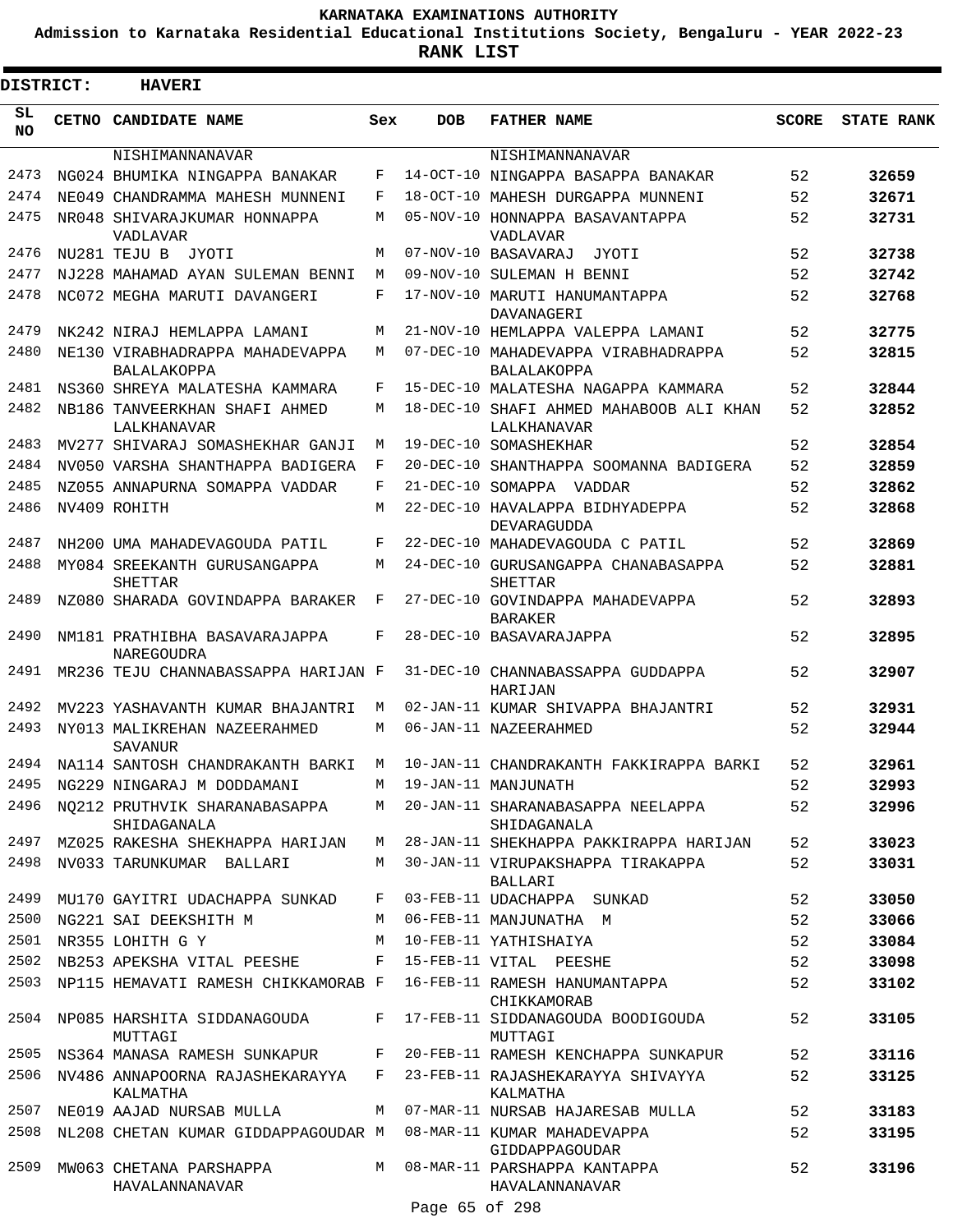**Admission to Karnataka Residential Educational Institutions Society, Bengaluru - YEAR 2022-23**

 $\blacksquare$ 

**RANK LIST**

| <b>DISTRICT:</b> | <b>HAVERI</b>                                                          |              |            |                                                                                    |              |                   |
|------------------|------------------------------------------------------------------------|--------------|------------|------------------------------------------------------------------------------------|--------------|-------------------|
| SL<br><b>NO</b>  | <b>CETNO CANDIDATE NAME</b>                                            | Sex          | <b>DOB</b> | <b>FATHER NAME</b>                                                                 | <b>SCORE</b> | <b>STATE RANK</b> |
| 2510             | NT095 VINAYAKA DANAMURTY<br>PORAMMANAVAR                               | M            |            | 11-MAR-11 DANAMURTY MARTANDAPPA<br>PORAMMANAVAR                                    | 52           | 33210             |
| 2511             | NJ101 KARTHIK NAGANAGOUDA PATIL                                        | М            |            | 13-MAR-11 NAGANAGOUDA MALLANAGOUDA<br>PATIL                                        | 52           | 33220             |
| 2512             | MS438 SARASWATHI MALLAYYA<br><b>HTREMATH</b>                           | F            |            | 13-MAR-11 MALLAYYA JAMBHAYYA HIREMATH                                              | 52           | 33222             |
| 2513             | NZ425 LAKSHMI BASAPPA JOLAD                                            | F            |            | 19-MAR-11 BASAPPA MAHADEVAPPA JOLAD                                                | 52           | 33248             |
| 2514             | NM082 MANUJA MANJAPPA PUJAR                                            | F            |            | 19-MAR-11 MANJAPPA SHIVARUDRAPPA PUJAR                                             | 52           | 33249             |
| 2515             | MZ182 RAKSHA SHANTESH NELLIKOPPAD F                                    |              |            | 21-MAR-11 SHANTESH KUBERAPPA<br>NELLIKOPPAD                                        | 52           | 33261             |
| 2516             | NR169 TARUN MAHANTESH UPPIN                                            | М            |            | 23-MAR-11 MAHANTESH NINGAPPA UPPIN                                                 | 52           | 33272             |
| 2517             | MR091 TANUSHA ERAPPA BANGER                                            | F            |            | 25-MAR-11 ERAPPA BIDDADEPPA BANGER                                                 | 52           | 33280             |
| 2518             | NK432 BHUMIKA MALLESHAPPA<br>DANDAGIHALLI                              | F            |            | 28-MAR-11 MALLESHAPPA                                                              | 52           | 33288             |
| 2519             | MY255 SUKANYA NINGAPPA<br><b>DONDAGENAVAR</b>                          | F            |            | 28-MAR-11 NINGAPPA RAMANNA DONDAGENAVAR                                            | 52           | 33292             |
| 2520             | NZ267 JEVAN BASAVARAJ HARIJAN                                          | M            |            | 02-APR-11 BASAVARAJ<br>HARIJAN                                                     | 52           | 33320             |
| 2521             | NN137 GAYITRA MANJU KADAKOLA                                           | F            |            | 07-APR-11 MANJU KADAKOLA                                                           | 52           | 33343             |
| 2522             | MR246 VANDANA HANUMANTAPPA SUNKAD F                                    |              |            | 08-APR-11 HANUMANTAPPA SUNKAD                                                      | 52           | 33347             |
| 2523             | NK554 BRUNDA VEERESH MAYACHART                                         | F            |            | 09-APR-11 VEERESH MAYACHARI                                                        | 52           | 33351             |
| 2524             | NL111 KAVANA KUMAR HULMANI                                             | F            |            | 09-APR-11 KUMAR PARVATAPPA HULMANI                                                 | 52           | 33352             |
| 2525             | NK555 MEGHA VEERESH MAYACHARI                                          | F            |            | 09-APR-11 VEERESH MAYACHARI                                                        | 52           | 33355             |
| 2526             | NK507 KUMADVATI NAGARAJ<br><b>DODDAGOUDRA</b>                          | F            |            | 10-APR-11 NAGARAJ SIDDALINGAPPA<br>DODDAGOUDRA                                     | 52           | 33361             |
| 2527             | NU123 PRAKASH TIMMAPPA<br>RANGANNANAVAR                                | M            |            | 15-APR-11 TIMMAPPA RANGANNANAVAR                                                   | 52           | 33390             |
| 2528             | NV361 JEEVANKUMAR DURAGAPPA PUJAR M                                    |              |            | 16-APR-11 DURAGAPPA SANNADYAMANNA PUJAR                                            | 52           | 33395             |
| 2529             | NH195 SUKANYA MANJUNATH HOSAMANI                                       | F            |            | 16-APR-11 MANJUNATH B HOSAMANI                                                     | 52           | 33403             |
| 2530             | NW146 SINCHANA ISHWAR LAMANI                                           | F            |            | 19-APR-11 ISHWAR PANDAPPA LAMANI                                                   | 52           | 33417             |
| 2531             | NZ024 BHAVYA HANUMANTAPPA JOLAD                                        | F            |            | 23-APR-11 HANUMANTAPPA JOLAD                                                       | 52           | 33439             |
| 2532             | MS420 POOJA KARABASAPPA<br>HARAMAGATTI                                 | F            |            | 24-APR-11 KARABASAPPA NAGAPPA<br>HARAMAGATTI                                       | 52           | 33442             |
|                  | 2533 NM006 PARAMESH MANJAPPA<br>KALAVIRAKKANAVAR                       | M            |            | 29-APR-11 MANJAPPA PARAMESHAPPA<br>KALAVIRAKKANAVAR                                | 52           | 33462             |
|                  | 2534 NY324 SHREEDEVI MARUTI DODDAMANI F                                |              |            | 29-APR-11 MARUTI DODDAMANI                                                         | 52           | 33463             |
| 2535             | NS309 PRAJWAL RAVIKUMAR<br>GUDDADAGULI                                 |              |            | M 03-MAY-11 RAVIKUMAR GUDDADAGULI                                                  | 52           | 33487             |
| 2536             | MY181 SAMARTH MAHANTESH HOSAMANI                                       | M            |            | 03-MAY-11 MAHANTESH CHANNABASAPPA<br>HOSAMANI                                      | 52           | 33489             |
| 2537             | NJ064 ISHWARI AJJAPPA ITTIGUDI                                         | F            |            | 04-MAY-11 AJJAPPA ITTIGUDI                                                         | 52           | 33495             |
| 2538             | NV229 KEERTANA CHANNAPPA KUMBAR                                        | F            |            | 07-MAY-11 CHANNAPPA MADEVAPPA KUMBAR                                               | 52           | 33511             |
| 2539             | MU057 SAHANA BHARAMAPPA ODEYAR                                         | F            |            | 09-MAY-11 BHARAMAPPA ODEYAR                                                        | 52           | 33520             |
| 2540             | MS005 VEDA SANKAPPA AMBALI                                             | F            |            | 10-MAY-11 SANKAPPA AMBALI                                                          | 52           | 33527             |
| 2541             | NG145 MAMATA NAGAPPA HOSAMANI                                          | F            |            | 11-MAY-11 NAGAPPA HONNAPPA HOSAMANI                                                | 52           | 33529             |
| 2542             | NL173 PRAMOD NAGARAJ                                                   | M            |            | 11-MAY-11 NAGARAJ FAKKIRAPPA                                                       | 52           | 33531             |
| 2543             | GIRIJAPPANAVAR                                                         |              |            | GIRIJAPPANAVAR<br>MX058 AJJAYYA FAKKIRAPPA MARTI 20-MAY-11 FAKKIRAPPA HANUMANTAPPA | 52           | 33560             |
|                  | GHANTEPPANAVAR                                                         |              |            | GHANTEPPANAVAR                                                                     |              |                   |
| 2544             | MZ145 SAHANA DWARAKESH KADANAVAR F                                     |              |            | 18-MAY-11 DWARAKESH YALLAPPA KADANAVAR                                             | 52           | 33564             |
| 2545             | NP105 INDU BASANAGOUDA HANDORI                                         | $\mathbf{F}$ |            | 23-MAY-11 BASANAGOUDA SANNAKALLAPPA<br>HANDORI                                     | 52           | 33591             |
| 2546             | NF348 KAVERI BASAVARAJ MADIVALAR F                                     |              |            | 23-MAY-11 BASAVARAJ MADIVALAR                                                      | 52           | 33592             |
|                  | 2547 MY157 GAYITRI MUTTAPPA MANASHETTI F 24-MAY-11 MUTTAPPA PAKKIRAPPA |              |            | MANASHETTI                                                                         | 52           | 33596             |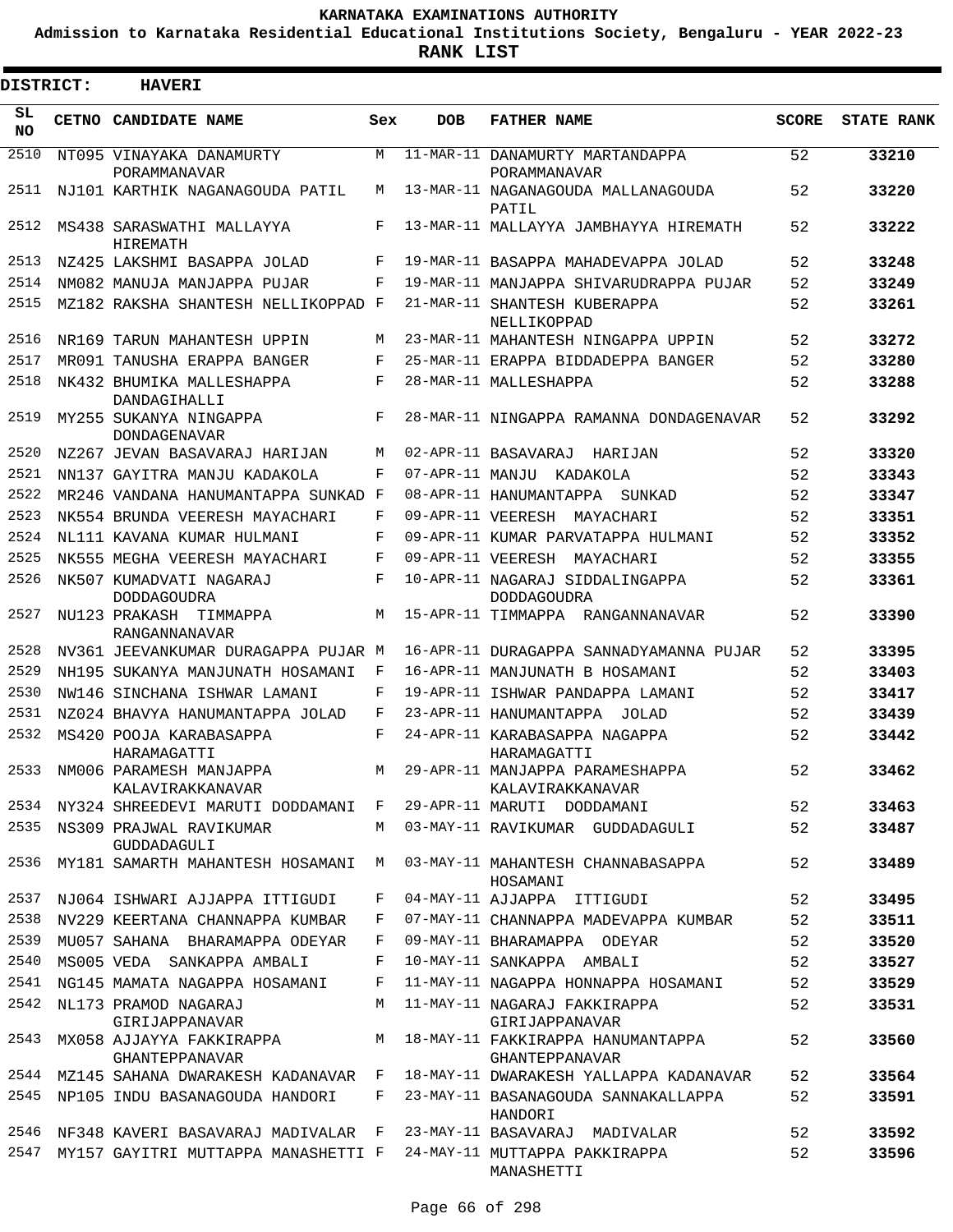**Admission to Karnataka Residential Educational Institutions Society, Bengaluru - YEAR 2022-23**

| <b>DISTRICT:</b> | <b>HAVERI</b>                                        |        |                  |                                                                          |              |                   |
|------------------|------------------------------------------------------|--------|------------------|--------------------------------------------------------------------------|--------------|-------------------|
| SL.<br>NO.       | CETNO CANDIDATE NAME                                 | Sex    | <b>DOB</b>       | <b>FATHER NAME</b>                                                       | <b>SCORE</b> | <b>STATE RANK</b> |
| 2548             | NW256 HARSHITA VEERANNA ARALI                        | F      |                  | 26-MAY-11 VEERANNA MURIGEPPA ARALI                                       | 52           | 33607             |
| 2549             | NB165 NAVYA KRISHNA VALMIKI                          | F      |                  | 29-MAY-11 KRISHNA FAKIRAPPA VALMIKI                                      | 52           | 33622             |
| 2550             | NV514 LAKSHMI MANJUNATH SHIRUR                       | F      |                  | 31-MAY-11 MANJUNATH SHANKRAPPA SHIRUR                                    | 52           | 33638             |
| 2551             | NA035 GOUTAM<br>HOMBALI                              | М      | 05-JUN-11 GOUTAM | HOMBALI                                                                  | 52           | 33680             |
| 2552             | NB107 MANIKANTH SURESH<br>JAKKANNANAVAR              | М      | 07-JUN-11 SURESH |                                                                          | 52           | 33697             |
| 2553             | NU200 PRAMOD YALLAPPA<br>ALALAGERI M                 |        |                  | 07-JUN-11 YALLAPPA HANUMAPPA<br>ALALAGERI                                | 52           | 33699             |
| 2554             | NS208 MANOJ CHANNAPPA VARAD                          | М      |                  | 09-JUN-11 CHANNAPPA                                                      | 52           | 33704             |
| 2555             | NW184 RAKSHITA SHIVAPPA<br>MALIGEPPANAVAR            | F      |                  | 10-JUN-11 SHIVAPPA PUTTAPPA<br>MALIGEPPANAVAR                            | 52           | 33710             |
| 2556             | NF486 MANIKANTA MUTTAPPA<br>MARIYAPPANAVAR           | M      |                  | 11-JUN-11 MUTTAPPA NEELAPPA<br>MARIYAPPANAVAR                            | 52           | 33715             |
| 2557             | NK329 MADHUKESHAVA ANNAPPA ASUNDI M                  |        |                  | 12-JUN-11 ANNAPPA GONEPPA ASUNDI                                         | 52           | 33720             |
| 2558             | NR010 PRIYA N BANNIMATTI                             | F      |                  | 12-JUN-11 NINGAPPA BANNIMATTI                                            | 52           | 33721             |
| 2559             | NL128 TEJAS GOVINDAPPA DASAR                         | М      |                  | 13-JUN-11 GOVINDAPPA CHOUDAPPA DASAR                                     | 52           | 33727             |
| 2560             | NF268 BHAGYALKSHMI BHARAMAPPA<br><b>BALANNANAVAR</b> | F      |                  | 17-JUN-11 BHARAMAPPA KISHNAPPA<br>BALANNANAVAR                           | 52           | 33746             |
| 2561             | NJ207 KAVERI PARAMESHAPPA<br>CHANNAGIRI              | F      |                  | 19-JUN-11 PARAMESHAPPA DEVAPPA<br>CHANNAGIRI                             | 52           | 33761             |
| 2562<br>2563     | PA285 BEEREESH PARSHURAM<br>JATTEPPANAVAR            | М<br>F |                  | 24-JUN-11 PARSHURAM SHIMURTEPPA<br>JATTEPPANAVAR                         | 52           | 33792             |
|                  | NX102 INCHARA PRAKSH<br>KARABASAMMANAVAR             |        |                  | 26-JUN-11 PRAKSH GUDDAPPA<br>KARABASAMMANAVAR                            | 52           | 33802             |
| 2564             | NX088 VINAYAKA PARASAPPA TIPPOJI                     | М      |                  | 27-JUN-11 PARASAPPA YALLAPPA TIPPOJI                                     | 52           | 33815             |
| 2565             | NB255 MOHAMMAD SHAHID ABDUL<br>KHADAR BEGANAVAR      | М      |                  | 28-JUN-11 ABDUL KHADAR BEGANAVAR                                         | 52           | 33819             |
| 2566             | NJ140 MAHESH NINGAPPA LAMANI                         | М      |                  | 02-JUL-11 NINGAPPA LAMANI                                                | 52           | 33847             |
| 2567             | NW315 APPORVA RAVI GANIGERA                          | F      |                  | 06-JUL-11 RAVI UMESHA GANIGERA                                           | 52           | 33870             |
| 2568             | NX242 PRIYANKA<br>ITAGI                              | F      |                  | 06-JUL-11 MANJUNATH<br>ITAGI                                             | 52           | 33877             |
| 2569             | NZ160 SANJANA SURESH KERODI                          | F      |                  | 07-JUL-11 SURESH KERODI                                                  | 52           | 33884             |
| 2570             | NZ108 BASAVARAJ GURAPPA GORAVAR                      | M      |                  | 09-JUL-11 GURAPPA VIRUPAKSHAPPA GORAVAR                                  | 52           | 33893             |
| 2571             | PA037 SHIASHANKARAYYA NAGAYYA<br>HIREMATH            | M      |                  | 17-JUL-11 NAGAYYA FAKKIRAYA HIREMATH                                     | 52           | 33933             |
| 2572             | NF117 SHINDU DANAPPA GIRJI                           |        |                  | F 18-JUL-11 DANAPPA GOORAPPA GIRJI                                       | 52           | 33941             |
| 2573             | NR104 SHAMANTH SANTOSH GUNDER                        | M      |                  | 21-JUL-11 SANTOSH ONKARAPPA GUNDER                                       | 52           | 33956             |
| 2574             | MY015 APOORVA VIRUPAYYA HIREMATH F                   |        |                  | 22-JUL-11 VIRUPAYYA RUDRAYYA HIREMATH                                    | 52           | 33957             |
| 2575             | NV095 KANTESH KARABASAPPA<br>KARAJAGI                | M      |                  | 23-JUL-11 KARABASAPPA NINGAPPA KARAJAGI                                  | 52           | 33962             |
|                  | 2576 NG285 CHANDRASHEKAR GUTTEPPA<br>MAYAKNAVAR      | M      |                  | 29-JUL-11 GUTTEPPA MAYAKNAVAR                                            | 52           | 33995             |
|                  | 2577 NV475 BHUVANEESWARI GURURAJ<br><b>BENTUR</b>    | F      |                  | 02-AUG-11 GURURAJ PUTRAPPA BENTUR                                        | 52           | 34018             |
|                  | 2578 MV209 MRUTYUNJAYYA<br>SHIDDHALINGAYYA HIREMATH  |        |                  | M 03-AUG-11 SHIDDHALINGAYYA NAGAYYA<br>HIREMATH                          | 52           | 34025             |
| 2579             | NJ243 PRMOODA MUTTAPPA<br>KAREBHARAMANNAVARA         |        |                  | M 04-AUG-11 MUTTAPPA KAREBHARAMANNAVAR                                   | 52           | 34031             |
|                  | 2580 NT267 RAKSHITA GUNDAPPALAVAR                    | F      | 06-AUG-11 GANESH |                                                                          | 52           | 34039             |
|                  | 2581 NZ166 PAVAN BURLI                               | M      |                  | 08-AUG-11 PRABHU SURESH BURLI                                            | 52           | 34046             |
| 2582             | MR203 KAVITA KURAVATTEPPA<br>ALALAGERI               |        |                  | F 13-AUG-11 KURAVATTEPPA RUDRAPPA<br>ALALAGERI                           | 52           | 34070             |
| 2583             | NW347 ARAFANAZ ISMAIL SURANAGI                       | F      |                  | 18-AUG-11 ISMAIL IBRAHIMSAB SURANAGI                                     | 52           | 34101             |
| 2584             |                                                      |        |                  | NM155 GIREESHA FAKIRAPPA KABBUR   M   18-AUG-11 FAKIRAPPA HULEPPA KABBUR | 52           | 34102             |
| 2585             | MV112 SAHANA MALLIKARJUN<br>KYALAKOND                | F      |                  | 20-AUG-11 MALLIKARJUN BASAVANTAPPA<br>KYALAKOND                          | 52           | 34114             |
|                  |                                                      |        | Page 67 of 298   |                                                                          |              |                   |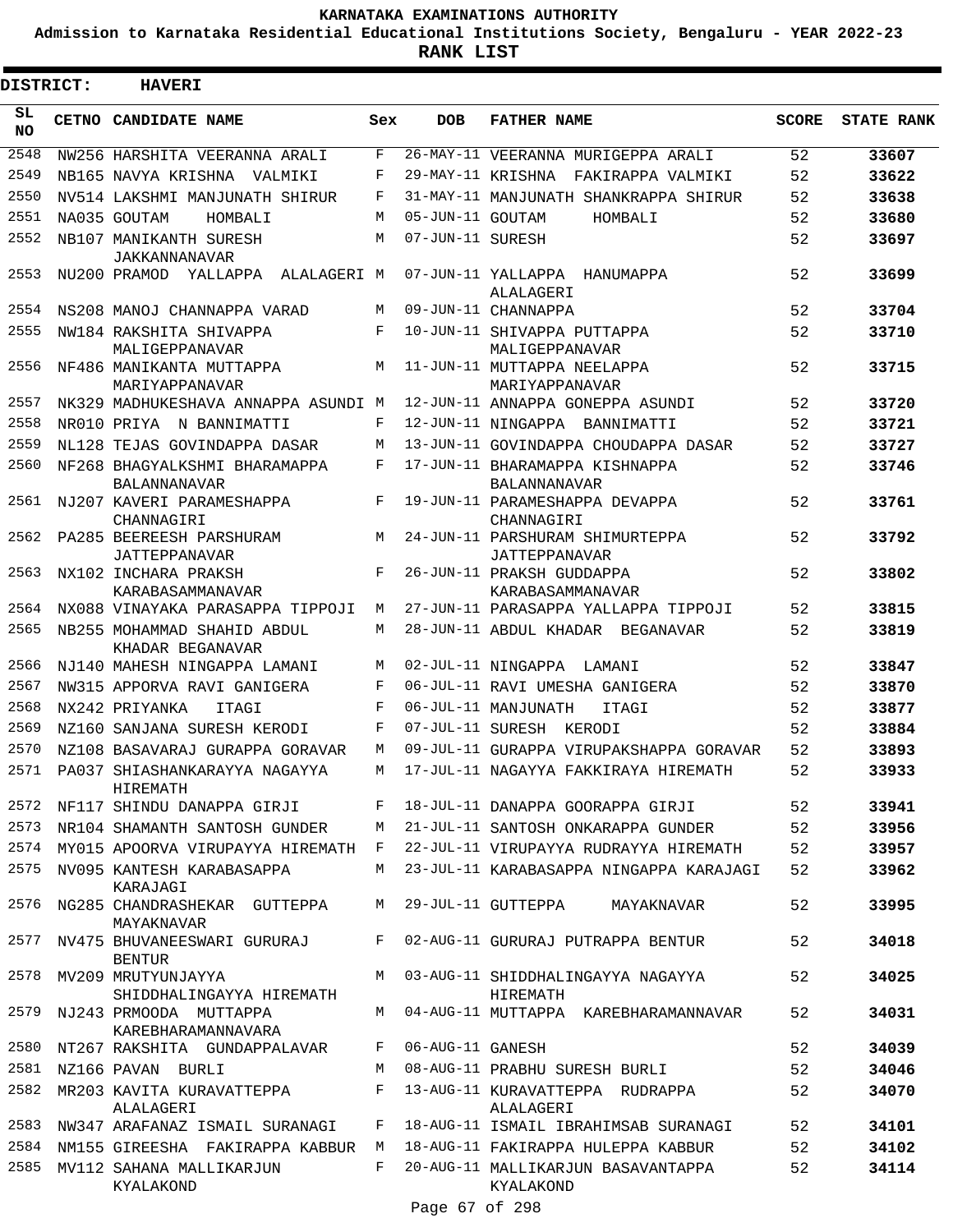**Admission to Karnataka Residential Educational Institutions Society, Bengaluru - YEAR 2022-23**

 $\blacksquare$ 

**RANK LIST**

| <b>DISTRICT:</b> |       | <b>HAVERI</b>                                                                            |     |                     |                                                   |              |                   |
|------------------|-------|------------------------------------------------------------------------------------------|-----|---------------------|---------------------------------------------------|--------------|-------------------|
| SL<br><b>NO</b>  | CETNO | <b>CANDIDATE NAME</b>                                                                    | Sex | <b>DOB</b>          | <b>FATHER NAME</b>                                | <b>SCORE</b> | <b>STATE RANK</b> |
| 2586             |       | MR138 SINCHANA BHARAMAPPA<br>KUDARIHAL                                                   | F   | 20-AUG-11           | BHARAMAPPA HANUMAPPA<br>KUDARIHAL                 | 52           | 34115             |
| 2587             |       | NH354 AKSHAYA BASAVARAJ MALLAPUR                                                         | M   |                     | 22-AUG-11 BASAVRAJ SIDDAPPA MALLAPUR              | 52           | 34121             |
| 2588             |       | NR142 SAHANA KARNAKUMAR CHALAGERI F                                                      |     |                     | 22-AUG-11 KARNAKUMAR CHALAGERI                    | 52           | 34126             |
| 2589             |       | PA231 VANDANA PUKHARAJ PUROHIT                                                           | F   |                     | 23-AUG-11 PUKHARAJ<br>PUROHIT                     | 52           | 34129             |
| 2590             |       | NW109 VINAYAK PARAMESHAPPA<br><b>BALIGAR</b>                                             | М   |                     | 24-AUG-11 PARAMESHAPPA IFRAPPA BALIGAR            | 52           | 34137             |
| 2591             |       | MY083 MEGHA SUBHAS KAREGALL                                                              | F   |                     | 28-AUG-11 SUBHAS BEEMAPPA KAREGALL                | 52           | 34155             |
| 2592             |       | NX030 MADHU M MELINAMANI                                                                 | F   |                     | 30-AUG-11 MANJANAGOUDA                            | 52           | 34163             |
| 2593             |       | NK248 SHREYA SATISH KUMAR BALLER                                                         | F   |                     | 30-AUG-11 SATISH KUMAR<br>BALLER                  | 52           | 34167             |
| 2594             |       | NU083 RAJU JAGADESHA POLISH                                                              | M   |                     | 02-SEP-11 JAGADESHA HANUMANTAPPA POLISH           | 52           | 34187             |
| 2595             |       | ND051 REKHA CHANNABASAYYA<br>BANKAPURMATH                                                | F   |                     | 02-SEP-11 CHANNABASAYYA GADIGEYYA<br>BANKAPURMATH | 52           | 34188             |
| 2596             |       | MU005 YASHWANT RAJU MALLIGAR                                                             | M   |                     | 05-SEP-11 RAJU HANUMANTAPPA MALLIGAR              | 52           | 34205             |
| 2597             |       | NB310 BINDU RAMAPPA MYAGALAMANI                                                          | F   |                     | 06-SEP-11 RAMAPPA MALLAPPA MYAGALAMANI            | 52           | 34208             |
| 2598             |       | NZ219 DHANALAXMI SANTOSH<br><b>RASALAKAR</b>                                             | F   |                     | 09-SEP-11 SANTOSH SHANKRAPPA RASALAKAR            | 52           | 34218             |
| 2599             |       | MR058 ABDUL VAHAB KHASIM ALI<br>MATTIHALLI                                               | M   |                     | 12-SEP-11 KHASIM ALI<br>MATTIHALLI                | 52           | 34230             |
| 2600             |       | NE154 KAVERI BASAPPA GOREPPANAVAR F                                                      |     | 20-SEP-11 BASAPPA   |                                                   | 52           | 34273             |
| 2601             |       | NZ296 TANUSHRI HANUMANTAPPA<br>INGALAGI                                                  | F   |                     | 21-SEP-11 HANUMANTAPPA RAMANNA INGALAGI           | 52           | 34282             |
| 2602             |       | NJ165 NINGARAJ<br>PURAD                                                                  | M   |                     | 24-SEP-11 FAKKIRAPPA NINGAPPA PURAD               | 52           | 34291             |
| 2603             |       | MW183 BHAGYA GIRIYAPPA<br>MALENNANAVAR                                                   | F   |                     | 27-SEP-11 GIRIYAPPA MAHADEVAPPA<br>MALENNANAVAR   | 52           | 34299             |
| 2604             |       | NV489 VARSHA NAGARAJ HANJER                                                              | F   | 30-SEP-11 NAGARAJ   | HANJER                                            | 52           | 34314             |
| 2605             |       | NK234 NANDEESH KAREGOUDA PATIL                                                           | M   |                     | 01-OCT-11 KAREGOUDA SHIVANAGOUDA PATIL            | 52           | 34316             |
| 2606             |       | NR209 VAISHNAVI C SANDYAL                                                                | F   |                     | 11-OCT-11 CHANDRASHEKHAR C SANDYAL                | 52           | 34345             |
| 2607             |       | NV247 CHETANAKUMAR YALLAPPA<br>HOSAMANI                                                  | M   |                     | 12-OCT-11 YALLAPPA MALLAPPA HOSAMANI              | 52           | 34346             |
| 2608             |       | NJ289 SHRINIVAS PRAKASH KATAGI                                                           | М   |                     | 16-OCT-11 PRAKASH NINGAPPA KATAGI                 | 52           | 34361             |
| 2609             |       | MS506 HARSHITA<br>CHIDANANDAYYA<br>HIREMATH                                              | F   |                     | 20-OCT-11 CHIDANANDAYYA MALLAYYA<br>HIREMATH      | 52           | 34370             |
|                  |       | 2610 NG140 MANOJA NAGAPPA MAILARI                                                        |     |                     | M 23-OCT-11 NAGAPPA KARIYALLAPPA MAILARI          | 52           | 34381             |
| 2611             |       | MS546 MADAN SHIDDANAGOUDA PATIL                                                          | M   |                     | 28-OCT-11 SHIDDANAGOUDA DANAPPAGOUDA<br>PATIL     | 52           | 34399             |
|                  |       | 2612 NM047 VAISHNAVI SATEESH BADIGER                                                     | F   |                     | 01-NOV-11 SATEESH BADIGER                         | 52           | 34420             |
|                  |       | 2613 NO340 GANAVI BASAVARAJ<br>KARABASALLAVAR                                            | F   |                     | 04-NOV-11 BASAVARAJ SIDDAPPA<br>KARABASALLAVAR    | 52           | 34426             |
|                  |       | 2614 NG057 MANGALAGOURI VEERAYYA<br>KITTURAMATH                                          |     |                     | F 10-NOV-11 VEERAYYA MURAGAYYA KITTURMATH         | 52           | 34447             |
|                  |       | 2615 ND167 HANUMANTAPPA REVANASIDDAPPA M 16-NOV-11 REVANASIDDAPPA NAGAPPA<br>TIMMAPUR    |     |                     | TIMMAPUR                                          | 52           | 34459             |
| 2616             |       | MU193 SHREYA BASAVARAJ DODDAMANI F                                                       |     |                     | 17-NOV-11 BASAVARAJ MALLESHAPPA<br>DODDAMANI      | 52           | 34463             |
| 2617             |       | NP016 GEETA ERAPPA SOPPIN                                                                | F   |                     | 01-DEC-11 ERAPPA KENCHAPPA SOPPIN                 | 52           | 34517             |
|                  |       | 2618 NP038 DARSHAN M                                                                     | M   |                     | 04-DEC-11 NAGARAJ CHIKKAPPA MADIVALAR             | 52           | 34524             |
| 2619             |       | NM042 VIKAS RAMAPPA DODMANI                                                              |     | M 10-DEC-11 RAMAPPA |                                                   | 52           | 34547             |
| 2620             |       | NB039 POOJA SIDDALINGAPPA KURUBAR F                                                      |     |                     | 12-DEC-11 SIDDALINGAPPA MADEVAPPA<br>KURUBAR      | 52           | 34554             |
| 2621             |       | NL010 MANOJ HAKYALAVAR                                                                   |     |                     | M 16-DEC-11 BAPUGOUDA HAKYALAVAR                  | 52           | 34559             |
|                  |       | 2622 NC041 MEGHA MALLIKARJUNA KALA SERI TERLETA MALLIKARJUNA MADEVAPPA<br>KARIYANNANAVAR |     |                     | KARIYANNANAVAR                                    | 52           | 34560             |
| 2623             |       | NM297 HARSHITA SOMASHEKAR JAVAJI F                                                       |     |                     | 21-DEC-11 SOMASHEKAR JAVAJI                       | 52           | 34570             |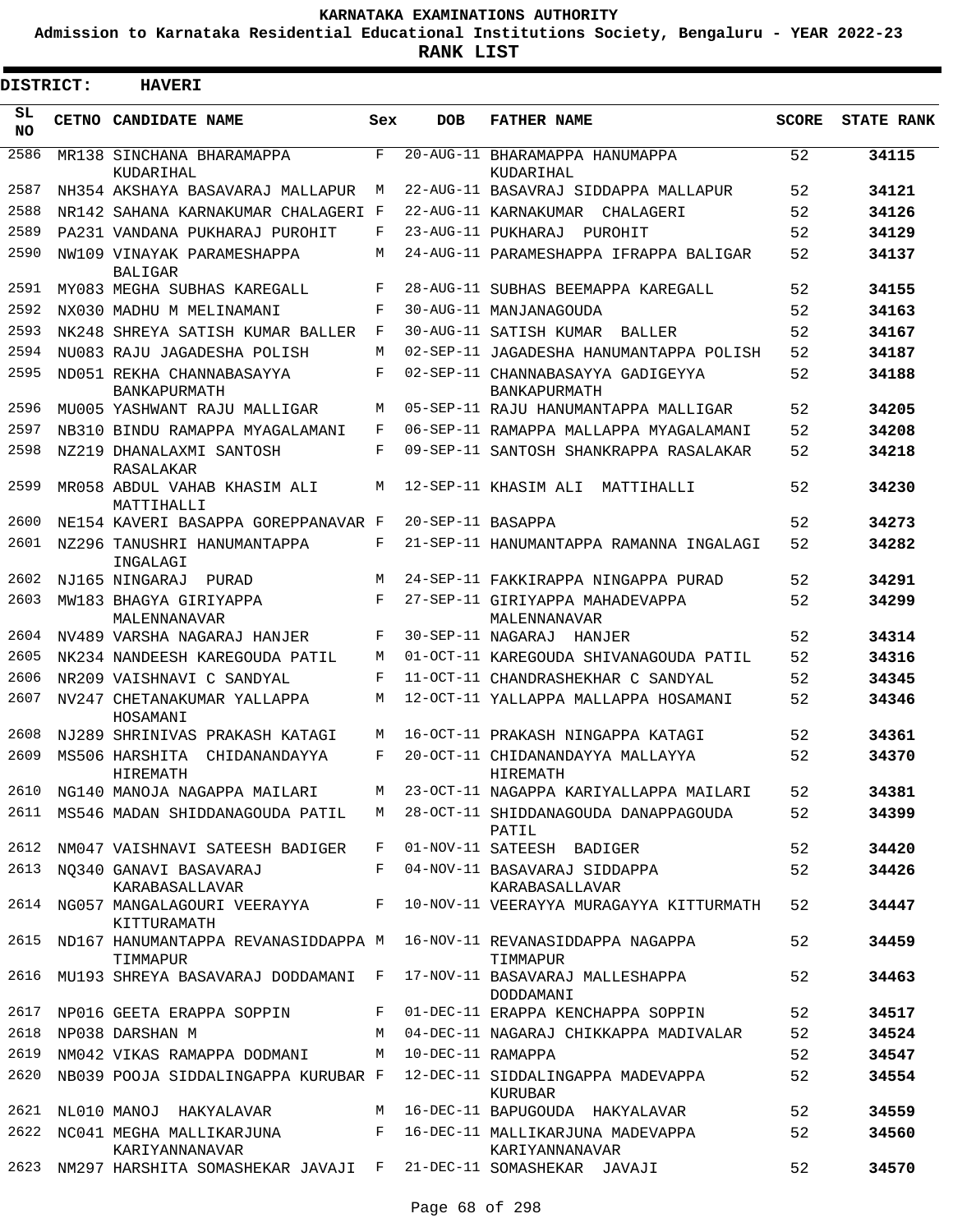**Admission to Karnataka Residential Educational Institutions Society, Bengaluru - YEAR 2022-23**

**RANK LIST**

Е

| <b>DISTRICT:</b> |  | <b>HAVERI</b>                                    |     |                   |                                                                                        |              |                   |
|------------------|--|--------------------------------------------------|-----|-------------------|----------------------------------------------------------------------------------------|--------------|-------------------|
| SL.<br><b>NO</b> |  | CETNO CANDIDATE NAME                             | Sex | <b>DOB</b>        | <b>FATHER NAME</b>                                                                     | <b>SCORE</b> | <b>STATE RANK</b> |
| 2624             |  | MX074 TEJASHWINI GUDADAYYA MALI                  | F   |                   | 22-DEC-11 GUDADAYYA PRABHANNA MALI                                                     | 52           | 34572             |
| 2625             |  | NT010 YASHASWINI R S                             | F   |                   | 24-DEC-11 RANGARADDI<br>SHIDAGANALA                                                    | 52           | 34576             |
| 2626             |  | NS365 KIRAN NAGARAJA HALAGERI                    | М   |                   | 27-DEC-11 NAGARAJA MALLESHAPPA HALAGERI                                                | 52           | 34586             |
| 2627             |  | NU117 INDU VASANTRAJ<br>KALLAPPAGOUDRA           | F   |                   | 05-JAN-12 VASANTRAJ REVANAGOUDA<br>KALLAPPAGOUDRA                                      | 52           | 34608             |
| 2628             |  | NO174 RAGHAVENDRA NEELAPPA MUDDI                 | М   |                   | 16-JAN-12 NEELAPPA                                                                     | 52           | 34620             |
| 2629             |  | NG163 RAKSHITA NINGAPPA BAJJI                    | F   |                   | 17-JAN-12 NINGAPPA<br>BAJJI                                                            | 52           | 34621             |
| 2630             |  | MT210 VIJAYALAKSHMI SURESH YELI                  | F   |                   | 29-SEP-09 SURESH YELI                                                                  | 51           | 34670             |
| 2631             |  | NK285 MHAMMAD ILIYAS<br>PATIL                    | М   |                   | 31-JAN-10 SHABEERALI<br>PATIL                                                          | 51           | 34706             |
| 2632             |  | NZ273 SAVITA GOVINDAPPA<br>MAMADAPUR             | F   |                   | 23-FEB-10 GOVINDAPPA NINGAPPA MAMADAPUR                                                | 51           | 34720             |
| 2633             |  | NX304 SAHANA SANJIV SATAMMANAVAR                 | F   |                   | 16-MAR-10 SANJIV MANAPPA SATAMMANAVAR                                                  | 51           | 34728             |
| 2634             |  | NH397 SHIVAPPA MANTESH MANTAGANI                 | М   |                   | 21-APR-10 MANTESH SHIVAPUTRAPPA<br>MANTAGANI                                           | 51           | 34747             |
| 2635             |  | NP237 SOUMYA RAJU                                | F   |                   | 03-MAY-10 RAJU PARASAPPA VALMIKI                                                       | 51           | 34752             |
| 2636             |  | NR322 VIDYA RAMESH KUDUPALI                      | F   |                   | 16-MAY-10 RAMESH H KUDUPALI                                                            | 51           | 34758             |
| 2637             |  | NF362 MANOJGOUDA<br>CHANNABASANAGOUDA PATIL      | M   |                   | 02-JUL-10 CHANNABASANAGOUDA PATIL                                                      | 51           | 34788             |
| 2638             |  | MY242 SANDHYA SANJEEV HADI                       | F   |                   | 21-JUL-10 SANJEEV SHANKRAPPA HADI                                                      | 51           | 34809             |
| 2639             |  | NA067 CHAITRA NEELAKANTHAGOWDA                   | F   |                   | 05-AUG-10 NEELAKANTHAGOWDA YALLANAGOWDA                                                | 51           | 34828             |
|                  |  | PATIL                                            |     |                   | PATIL                                                                                  |              |                   |
| 2640             |  | MX043 NAGAVENI MALLESH KONDOJI                   | F   |                   | 10-AUG-10 MALLESH MARIYAPPA KONDOJI                                                    | 51           | 34841             |
| 2641             |  | NK409 SANGEETHA PEERYANAIK LAMANI F              |     |                   | 24-AUG-10 PEERYANAIK RAMJINAIK LAMAN                                                   | 51           | 34868             |
| 2642             |  | NV244 SHWETA CHANNAVIRAYYA<br>PRABHAYYANAVARMATH | F   |                   | 27-AUG-10 CHANNAVIRAYYA<br>RABHAYYANAVPARMATH                                          | 51           | 34872             |
| 2643             |  | NF065 SUHANA ISMAILSAB HAVANUR                   | F   |                   | 03-SEP-10 ISMAILSAB                                                                    | 51           | 34881             |
| 2644             |  | NW227 NINGAPPA MANTESH AIHOLE                    | М   |                   | 13-SEP-10 MANTESH NINGAPPA AIHOLE                                                      | 51           | 34901             |
| 2645             |  | NO081 BHUVAN NAGARAJ FIROJ                       | М   | 16-SEP-10 NAGARAJ | FIROJ                                                                                  | 51           | 34905             |
| 2646             |  | MZ201 ARCHANA BASAVARAJ<br>NAYAKANAVAR           | F   |                   | 20-SEP-10 BASAVARAJ PARASAPPA<br>NAYAKANAVAR                                           | 51           | 34916             |
| 2647             |  | NU179 NIRAJ KRISHNAPPA KUNKUR                    | М   |                   | 21-SEP-10 KRISHNAPPA KUNKUR                                                            | 51           | 34919             |
| 2648             |  | NA199 AJAYA GANAPATI VADDAR                      | M   |                   | 01-OCT-10 GANAPATI HANUMATAPPA VADDAR                                                  | 51           | 34939             |
| 2649             |  | NG125 PARASHURAM NAGAPPA<br>SIDDAPURA            | М   |                   | 02-OCT-10 NAGAPPA BASAPPA SIDDAPURA                                                    | 51           | 34947             |
| 2650             |  | NC165 RADHIKA KUMARASWAMI<br>VENKATAPURAMATH     |     |                   | F 08-OCT-10 KUMARASWAMI SHANKRAYYA<br>VENKATAPURAMATH                                  | 51           | 34962             |
|                  |  | 2651 NV370 SHILPA SHEKAPPA RATHOD                |     |                   | F 12-OCT-10 SHEKAPPA LOKAPPA RATHOD                                                    | 51           | 34979             |
| 2652             |  | GAJIGOUDRA                                       |     |                   | NF052 YASHAVANTGOWDA PAKKIRAGOUDA M 12-OCT-10 PAKKIRAGOUDA SHANKARAGOUDA<br>GAJIGOUDRA | 51           | 34981             |
| 2653             |  | NZ121 JYOTIKA YASHAVANTH LAMANI                  | F   |                   | 16-OCT-10 YASHAVANTH LAMANI                                                            | 51           | 34990             |
| 2654             |  | NH350 PRAJWAL TANAJI JAGATAPA                    | М   |                   | 16-OCT-10 TANAJI NEELAPPA JAGATAPA                                                     | 51           | 34991             |
| 2655             |  | NS384 SHRUTHI SOMAREDDY GODIHALA F               |     |                   | 19-OCT-10 SOMAREDDY HANUMAREDDY<br>GODIHALA                                            | 51           | 34999             |
| 2656             |  | NT082 VIJAY BEERAPPA PUJAR                       | М   |                   | 29-OCT-10 BEERAPPA                                                                     | 51           | 35017             |
| 2657             |  | NP083 SRIKANTA PANCHAKSHARI<br>HANUMANTGIUDAR    | M   |                   | 31-OCT-10 PANCHAKSHARI GIRIYAPPA<br>HANUMANTGIUDAR                                     | 51           | 35022             |
| 2658             |  | NQ092 LAKSHMI MANJAPPA KAYAKADA                  | F   |                   | 05-NOV-10 MANJAPPA KAYAKADA                                                            | 51           | 35042             |
| 2659             |  | NG108 BASAVARAJ MALATESH VALMIKI                 | M   |                   | 12-NOV-10 MALATESH VALMIKI                                                             | 51           | 35068             |
| 2660             |  | MR231 SHREYANKA MARUTI JADHAV                    | F   |                   | 13-NOV-10 MARUTI RAMANNA JADHAV                                                        | 51           | 35076             |
| 2661             |  | MR072 VINAYAK SHANTAPPA MOOLIKERI M              |     |                   | 15-NOV-10 SHANTAPPA V MOOLIKERI                                                        | 51           | 35079             |
| 2662             |  | NA201 AKSHATA BHAGAVANTAPPA<br>VEERAPUR          | F   |                   | 08-DEC-10 BHAGAVANTAPPA SUBHASA<br>VEERAPUR                                            | 51           | 35147             |
| 2663             |  | NV012 MUBARAK MEHABOOBSAB NADAF                  | M   |                   | 10-DEC-10 MEHABOOBSAB ALLISAB NADAF                                                    | 51           | 35154             |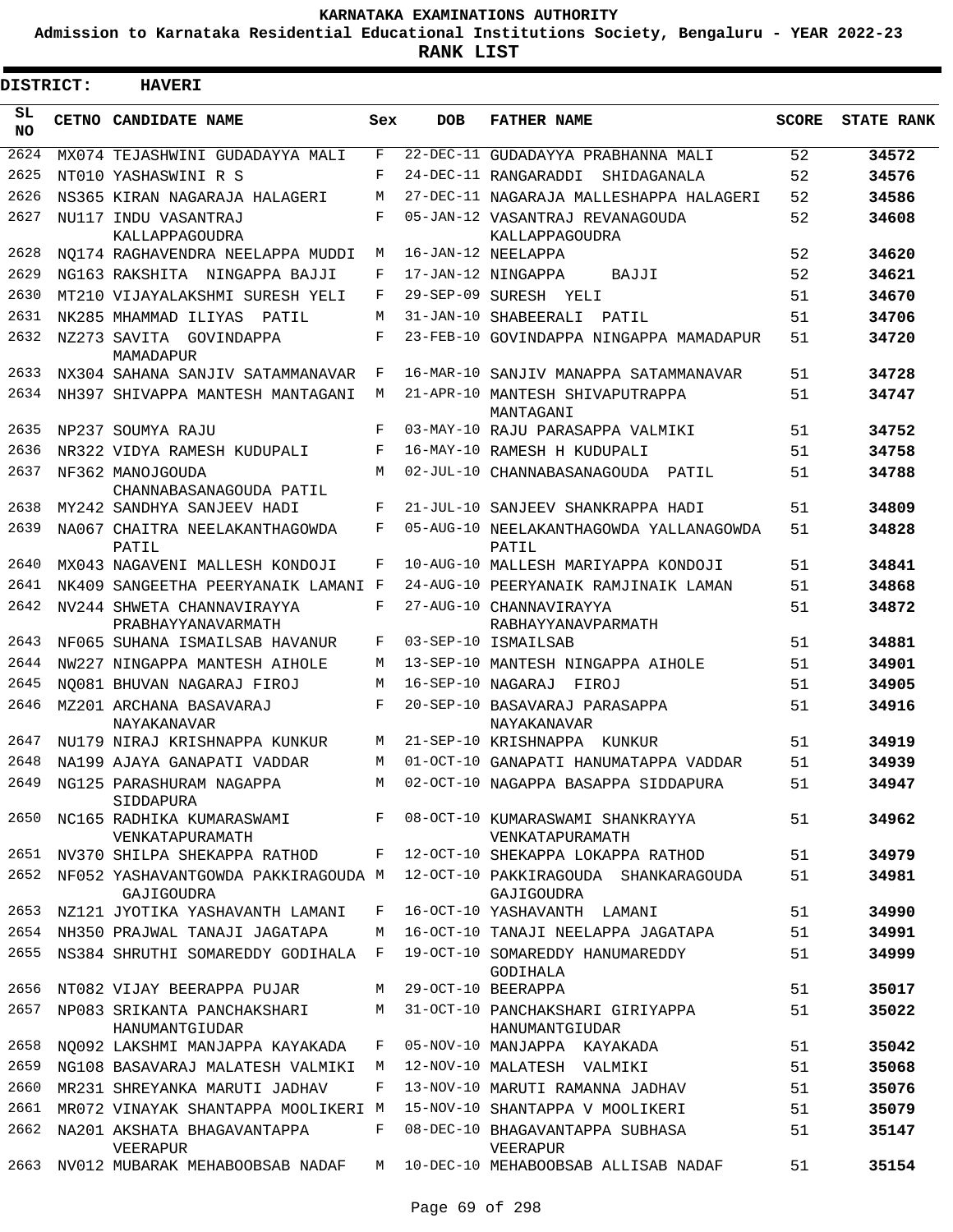**Admission to Karnataka Residential Educational Institutions Society, Bengaluru - YEAR 2022-23**

| DISTRICT:       | <b>HAVERI</b>                                        |     |            |                                                     |              |                   |
|-----------------|------------------------------------------------------|-----|------------|-----------------------------------------------------|--------------|-------------------|
| SL<br><b>NO</b> | CETNO CANDIDATE NAME                                 | Sex | <b>DOB</b> | <b>FATHER NAME</b>                                  | <b>SCORE</b> | <b>STATE RANK</b> |
| 2664            | NN099 KIRAN GANGADHARA LAMANI                        | M   |            | $13-\text{DEC}-10$ GANGADHARA<br>LAMANI             | 51           | 35163             |
| 2665            | MW174 SHRISHA GANADHAR GYAI                          | F   |            | 17-DEC-10 GANADHAR BASAVANNEPPA GYAI                | 51           | 35180             |
| 2666            | NE150 SANTOSH RAJAPPA<br>MARALINGANNANAVAR           | M   |            | 20-DEC-10 RAJAPPA NAGAPPA<br>MARALINGANNANAVAR      | 51           | 35188             |
| 2667            | NH207 KIRIAN VIJAYAKUMAR<br>KADDIPUDI                | M   |            | 21-DEC-10 VIJAYAKUMAR SHANKRAPPA<br>KADDIPUDI       | 51           | 35191             |
| 2668            | NM060 SUDARSHAN<br>DODMANI                           | M   |            | 23-DEC-10 BASAVANNEPPA                              | 51           | 35197             |
| 2669            | NR342 PAVITRA PRAKASH MARIGOUDRA                     | F   |            | 27-DEC-10 PRAKASH ISHWARAPPA MARIGOUDRA             | 51           | 35210             |
| 2670            | NO018 ADITYA BHIMAPPA NAYAK                          | M   |            | 30-DEC-10 BHIMAPPA RAMAPPA NAYAK                    | 51           | 35214             |
| 2671            | NB236 PRATIBHA MALLAPPA SAVANUR                      | F   |            | 30-DEC-10 MALLAPPA SHIVAPUTRAPPA<br>SAVANUR         | 51           | 35217             |
| 2672            | NS337 ARPITA LAKSHMAN LAMANI                         | F   |            | 03-JAN-11 LAKSHMAN REKHAPPA LAMANI                  | 51           | 35252             |
| 2673            | NZ047 SAMAREENBANU<br>SULEMANAVAR                    | F   |            | 11-JAN-11 ALLAUDDINSAB AHMADSAB<br>SULEMANAVAR      | 51           | 35285             |
| 2674            | NZ162 SAVITA MAILARAPPA<br>HUNASIMARAD               | F   |            | 20-JAN-11 MAILARAPPA MALLAPPA<br>HUNASIMARAD        | 51           | 35305             |
| 2675            | PA258 PALLAVI ISHWARAGOUDA PATIL                     | F   |            | 24-JAN-11 ISHWARAGOUDA ULAVANAGOUDA<br>PATIL        | 51           | 35317             |
| 2676            | NJ025 SIDDANAGOUDA DYAMANAGOUDA<br><b>HIREGOUDRA</b> | М   |            | 26-JAN-11 DYAMANAGOUDA SHANKRAGOUDA<br>HIREGOUDRA   | 51           | 35326             |
| 2677            | MR271 AKASH KARABASAPPA BYADGI                       | M   |            | 28-JAN-11 KARABASAPPA SIDDAPPA BYADGI               | 51           | 35332             |
| 2678            | MW143 ABHI YALLAPUR                                  | M   |            | 03-FEB-11 SADANAND YALLAPUR                         | 51           | 35352             |
| 2679            | NF332 KAVERI FAKKIRESH RATER                         | F   |            | 03-FEB-11 FAKKIRESH RATER                           | 51           | 35355             |
| 2680            | NS219 SHAKTHIRAJ GIRISH BYADGI                       | M   |            | 03-FEB-11 GIRISH ASHOK BYADGI                       | 51           | 35358             |
| 2681            | NS211 GAGAN RAJASHEKHAR<br>BIDARAKATTI               | M   |            | 04-FEB-11 RAJASHEKHAR SHIVARUDRAPPA<br>BIDARAKATTI  | 51           | 35363             |
| 2682            | NS199 YASHAVANTA JAGADISH<br>DIVIGIHALLI             | M   |            | 10-FEB-11 JAGADISH BASAVANTAPPA<br>DIVIGIHALLI      | 51           | 35391             |
| 2683            | NJ211 AMRUTA RAMANNA<br>KADAPPANAVAR                 | F   |            | 12-FEB-11 RAMANNA PAKKIRAPPA<br>KADAPPANAVAR        | 51           | 35395             |
| 2684            | PA320 POOJA SHIVANAND HUNASIKATTI F                  |     |            | 14-FEB-11 SHIVANAND NISSIMAPPA<br>HUNASIKATTI       | 51           | 35408             |
| 2685            | NB068 NAYANA VINAYAK KAREGALLA                       | F   |            | 15-FEB-11 VINAYAK PEERAPPA KAREGALLA                | 51           | 35412             |
|                 | 2686 MS500 SINCHANA MANJUNATH KUNTE                  |     |            | F 28-FEB-11 MANJUNATH RAMAKRISHANA KUNTE            | 51           | 35464             |
| 2687            | NV256 CHETAN VEERABHADRAPPA<br>ANTARAGOLI            | M   |            | 08-MAR-11 VEERABHADRAPPA ANTARGOLI                  | 51           | 35512             |
| 2688            | MS461 CHAITRA JAYAPPA HITLAR                         | F   |            | 09-MAR-11 JAYAPPA HITLAR                            | 51           | 35519             |
| 2689            | NM210 CHETAN PARAMESHAPPA<br>ARALIKATTI              | M   |            | 11-MAR-11 PARAMESHAPPA SHIVAPPA<br>ARALIKATTI       | 51           | 35530             |
| 2690            | NQ039 MANOJ DYAMAPPA VASARAD                         | М   |            | 14-MAR-11 DYAMAPPA                                  | 51           | 35539             |
| 2691            | NK104 ANITHA BAPUGOUDA ENNER                         | F   |            | 17-MAR-11 BAPUGOWDA ENNER                           | 51           | 35549             |
| 2692            | NE147 SIDDARTHA PARASHURAM KAMMAR M                  |     |            | 18-MAR-11 PARASHURAM NAGAPPA KAMMAR                 | 51           | 35561             |
| 2693            | MW137 SINDHU JAGADEESH AMBIGER                       | F   |            | 23-MAR-11 JAGADEESH SHEKAPPA AMBIGER                | 51           | 35585             |
| 2694            | NZ142 BASAVARAJ ASHOK RATAGERI                       | M   |            | 28-MAR-11 ASHOK RATAGERI                            | 51           | 35606             |
| 2695            | NO247 KRISHNAKUMAR FAKKIRADDI<br>RADDI               | M   |            | 28-MAR-11 FAKKIRADDI RADDI                          | 51           | 35609             |
| 2696            | NK568 KAVYA CHANNABASAPPA SIDGERI F                  |     |            | 29-MAR-11 CHANNABASAPPA                             | 51           | 35615             |
| 2697            | NM028 BASANAGOUDA RAMANAGOUDA<br><b>GOUDAR</b>       | M   |            | 01-APR-11 RAMANAGOUDA HANUMANTAPPA<br><b>GOUDAR</b> | 51           | 35636             |
| 2698            | ND008 LAVNYA GANESH KURAVATTI                        | F   |            | 05-APR-11 GANESH NANDEPPA KURAVATTI                 | 51           | 35662             |
| 2699            | MR120 NAGAVENI CHANDRAPPA PAWADAD F                  |     |            | 05-APR-11 CHANDRAPPA GANESHAPPA PAWADAD             | 51           | 35663             |
| 2700            | NM232 KAVYA HANUMANTAPPA HOSALLI F                   |     |            | 07-APR-11 HANUMANTAPPA BASAPPA HOSALLI              | 51           | 35675             |
| 2701            | NZ399 BASAVARAJ GANESH MATTI                         | M   |            | 08-APR-11 GANESH GURUSIDDAPPA MATTI                 | 51           | 35679             |
| 2702            | MY198 MADAN IRAPPA JADED                             | M   |            | 08-APR-11 IRAPPA NEELAPPA JADED                     | 51           | 35682             |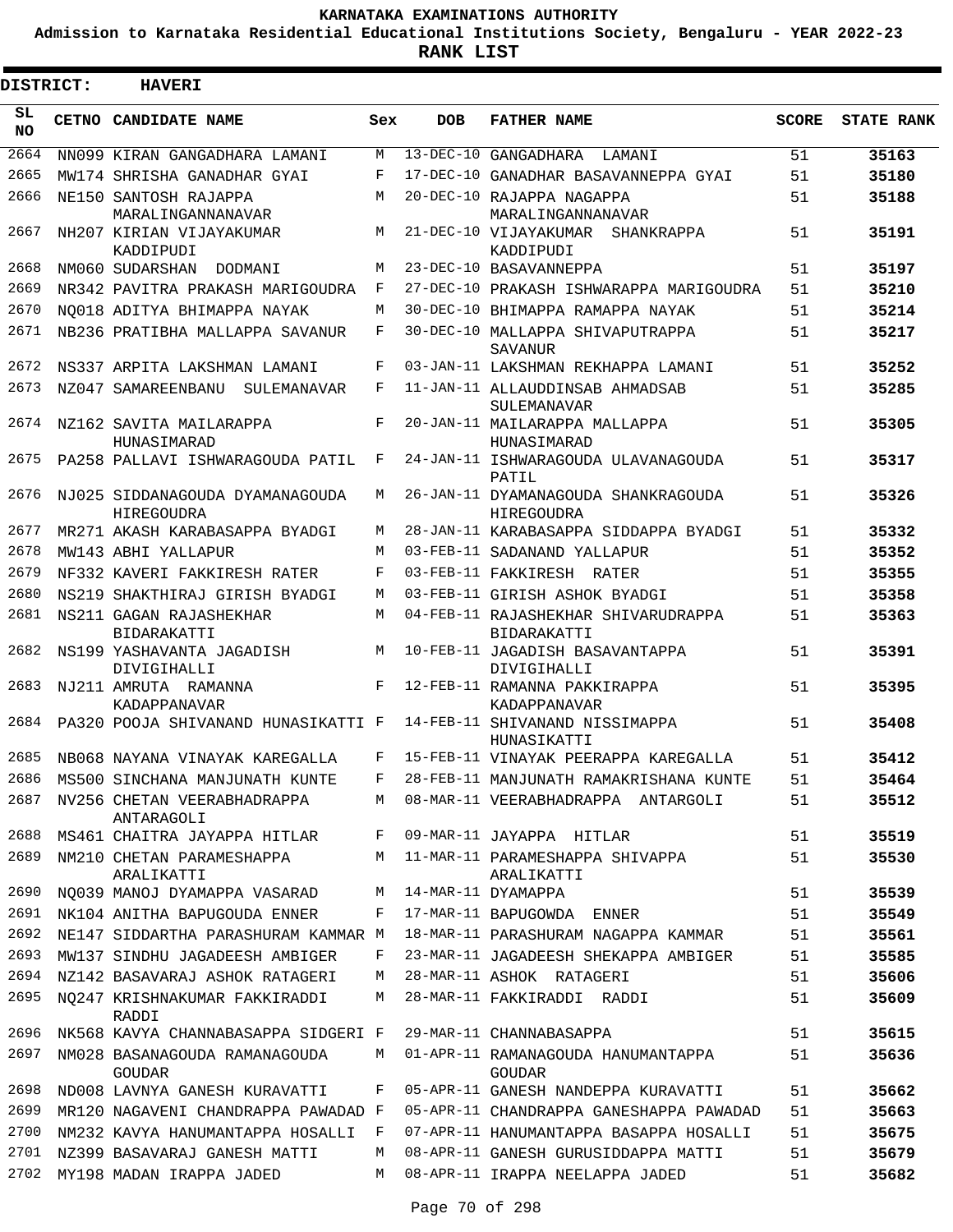**Admission to Karnataka Residential Educational Institutions Society, Bengaluru - YEAR 2022-23**

**RANK LIST**

| <b>DISTRICT:</b> | <b>HAVERI</b>                                  |     |                   |                                                     |              |                   |
|------------------|------------------------------------------------|-----|-------------------|-----------------------------------------------------|--------------|-------------------|
| SL<br><b>NO</b>  | <b>CETNO CANDIDATE NAME</b>                    | Sex | <b>DOB</b>        | <b>FATHER NAME</b>                                  | <b>SCORE</b> | <b>STATE RANK</b> |
| 2703             | NM084 VINAYAKA RAJAPPA HAKARI                  | M   | 08-APR-11 RAJAPPA | HAKARI                                              | 51           | 35688             |
| 2704             | NF054 NEELAVATI KARALINGAPPA<br>HOOVAJJANAVAR  | F   |                   | 09-APR-11 KARALINGAPPA H HOOVAJJANAVAR              | 51           | 35692             |
| 2705             | NK041 HEMA KUMAR MALLUR                        | F   | 11-APR-11 KUMAR   |                                                     | 51           | 35702             |
| 2706             | NK006 MOKSHITA GIRISH<br><b>UMMANNANAVAR</b>   | F   |                   | 15-APR-11 GIRISH ANANDAPP UMMANNANAVAR              | 51           | 35719             |
| 2707             | NV477 SHASHANK REVANASIDDAPPA<br>MATHAPATI     | М   |                   | 19-APR-11 REVANASIDDAPPA VEERBHADRAYYA<br>MATHAPATI | 51           | 35738             |
| 2708             | NX274 ABISHEK<br>HIREMATH                      | M   |                   | 25-APR-11 GURUPADAYYA                               | 51           | 35765             |
| 2709             | NX137 DARSHAN JAMADAGNI TARIKOPPA M            |     |                   | 29-APR-11 KAMADAGNI ERAPPA TARIKOPPA                | 51           | 35785             |
| 2710             | NO356 DEEKSHA B BAGUR                          | F   |                   | 29-APR-11 BASAVARAJ<br>H BAGUR                      | 51           | 35786             |
| 2711             | MS551 SUDEEP SHIVANAGOUDA<br>PARAPPAGOUDRA     | М   |                   | 30-APR-11 SHIVANAGOUDA HANUMAGOUDA<br>PARAPPAGOUDRA | 51           | 35797             |
| 2712             | MW064 YUVARAJA SIDDAPPA<br><b>DYAMANAKOPPA</b> | M   |                   | 04-MAY-11 SIDDAPPA BASAPPA DYAMANAKOPPA             | 51           | 35812             |
| 2713             | NN106 MAINA CHANDRAPPA KUMARI                  | F   |                   | 05-MAY-11 CHANDRAPPA DURUGAPPA KUMARI               | 51           | 35815             |
| 2714             | NE303 HARSHITA MOHAN GOUDA                     | F   |                   | 10-MAY-11 MOHAN JATTEPPA GOUDA                      | 51           | 35838             |
| 2715             | NW309 SUMAYA K SOMAPUR                         | F   |                   | 11-MAY-11 KHADARASAB                                | 51           | 35847             |
| 2716             | NC078 AMRUTA ANANDA WALIKAR                    | М   |                   | 14-MAY-11 ANANDA TIPPANNA WALIKAR                   | 51           | 35860             |
| 2717             | NY314 ROHIT KUNDGOL                            | М   |                   | 16-MAY-11 FIROJI KUNDGOL                            | 51           | 35877             |
| 2718             | MS021 TRIVENI BASANAGOUDA<br>SANNAGOUDR        | F   |                   | 16-MAY-11 BASANAGOUDA<br>SANNAGOUDR                 | 51           | 35879             |
| 2719             | MU063 YOGESH PARASHURAMA<br>BHAJANTRI          | M   |                   | 20-MAY-11 PARASHURAMA BHAJANTRI                     | 51           | 35897             |
| 2720             | NU343 JEEVAN PARASHURAM POOJAR                 | М   |                   | 22-MAY-11 PARASHURAM LAKSHAMAPPA POOJAR             | 51           | 35906             |
| 2721             | NB185 MALATESH NAGARAJ ROTTI                   | M   |                   | 27-MAY-11 NAGARAJ MAILARAPPA ROTTI                  | 51           | 35935             |
| 2722             | NA046 SHREYANKA KALLESHAPPA<br>CHALAWADI       | F   |                   | 27-MAY-11 KALLESHAPPA<br>CHALAWADI                  | 51           | 35939             |
| 2723             | NJ275 AKSHATHA SHIVANANDAPPA<br>OLEKAR         | F   |                   | 02-JUN-11 SHIVANANDAPPA GUDDAPPA OLEKAR             | 51           | 35972             |
| 2724             | NM019 CHARAN CHANDRAPPA DANDUR                 | M   |                   | 04-JUN-11 CHANDRAPPA VEERAPPA DANDUR                | 51           | 35989             |
| 2725             | NE090 DRUVA MEVUNDI                            | М   |                   | 04-JUN-11 YALLAPPA B MEVUNDI                        | 51           | 35990             |
| 2726             | NX273 KAVITA YALLAPPA BARAKER                  | F   |                   | 05-JUN-11 YALLAPPA CHANDRAPPA BARAKER               | 51           | 35994             |
| 2727             | NX174 HARSHITA SHIVAPPA AMBIGER                | F   |                   | 06-JUN-11 SHIVAPPA GUDDAPPA AMBIGER                 | 51           | 36005             |
| 2728             | NE348 PRADEEP BEERAPPA KURI                    | M   |                   | 07-JUN-11 BEERAPPA CHIKKAPPA KURI                   | 51           | 36016             |
| 2729             | NY422 POOJA BASAVARAJ BADNI                    | F   |                   | 13-JUN-11 BASAVARAJ RAMAPPA BADNI                   | 51           | 36053             |
| 2730             | NV518 BASAVARAJ MALLESHAPPA<br>LAMANI          | M   |                   | 15-JUN-11 MALLESHAPPA LAMANI                        | 51           | 36069             |
| 2731             | MR150 MAHESH TEVARI                            | M   |                   | 18-JUN-11 RAMESHAPPA                                | 51           | 36094             |
| 2732             | NX052 SHRIDEEVI IRANNA TALAKALLA F             |     |                   | 21-JUN-11 IRANNA RAMANNA TALAKALLA                  | 51           | 36113             |
| 2733             | MY101 HARISH MRUTYUNJAYA<br>BHAVIMATH          | М   |                   | 29-JUN-11 MRUTYUNJAYA BHAVIMATH                     | 51           | 36150             |
| 2734             | MS476 PRIYANKA RUDRAPPA HIRUR                  | F   |                   | 29-JUN-11 RUDRAPPA SHIVAPPA HIRUR                   | 51           | 36151             |
| 2735             | NB114 VEERESH CHANDRAPPA BAILAVAL M            |     |                   | 30-JUN-11 CHANDRAPPA BASAPPA BAILAVAL               | 51           | 36164             |
| 2736             | NB202 CHETAN MAHESH BAILAPPANAVAR M            |     |                   | 01-JUL-11 MAHESH CHANDRASHEKARAPPA<br>BAILAPPANAVAR | 51           | 36165             |
| 2737             | NU263 KAILASA HANUMANTAPPA VADDAR M            |     |                   | 05-JUL-11 HANUMANTAPPA FAKKEERAPPA<br>VADDAR        | 51           | 36195             |
| 2738             | MX137 MANOOJA MAILAREPPA VADDAR                | М   |                   | 06-JUL-11 MAILAREPPA GIDDAPPA VADDAR                | 51           | 36205             |
| 2739             | NO014 PRIYANKA RAVINDRA<br>NARASANAYAKAR       | F   |                   | 07-JUL-11 RAVINDRA NARASANAYAKAR                    | 51           | 36213             |
| 2740             | ND113 PRATHIKSHA R PADMOJI                     | F   |                   | 09-JUL-11 RAVIRAJ V PADMOJI                         | 51           | 36227             |
| 2741             | NU276 LIKHITA CHANNAPPA TEMBADA                | F   |                   | 12-JUL-11 CHANNAPPA                                 | 51           | 36238             |
| 2742             | NV335 ASHWIN RAMESH LAMANI                     | M   |                   | 13-JUL-11 RAMESH SHIVAPPA LAMANI                    | 51           | 36243             |

Page 71 of 298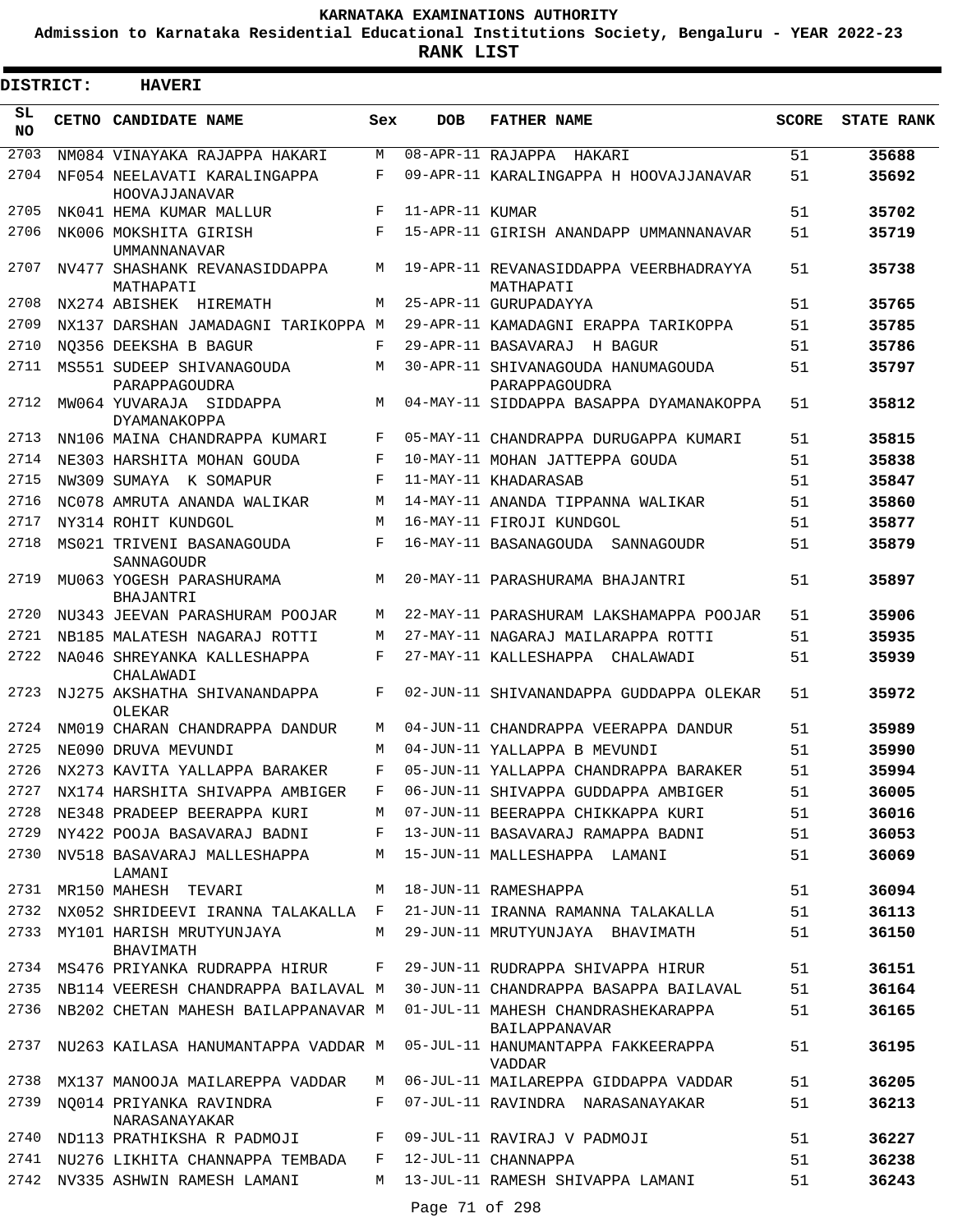**Admission to Karnataka Residential Educational Institutions Society, Bengaluru - YEAR 2022-23**

| <b>DISTRICT:</b> | <b>HAVERI</b>                                        |              |                  |                                                                              |              |                   |
|------------------|------------------------------------------------------|--------------|------------------|------------------------------------------------------------------------------|--------------|-------------------|
| SL<br><b>NO</b>  | CETNO CANDIDATE NAME                                 | Sex          | <b>DOB</b>       | <b>FATHER NAME</b>                                                           | <b>SCORE</b> | <b>STATE RANK</b> |
| 2743             | NE104 BHOOMIKA MRUTHYNJAYA HALAGI F                  |              |                  | 14-JUL-11 MRUTHYNJAYA                                                        | 51           | 36252             |
| 2744             | NV490 DEEPA MALLAYYA NEERALAGI                       | F            |                  | 14-JUL-11 MALLAYYA SHIVANAGOUDA<br>NEERALAGI                                 | 51           | 36254             |
| 2745             | NB296 GAJENDRA KARBASANGOUDA<br>PATIL                | М            |                  | 18-JUL-11 KARBASANGOUDA PATIL                                                | 51           | 36280             |
| 2746             | NV287 KARTIK SHIVAKUMAR<br>SHYABANAVAR               | М            |                  | 21-JUL-11 SHIVAKUMAR<br>SHYABANAVAR                                          | 51           | 36300             |
| 2747             | NO219 SHAMSHAD<br>TUMMINAKATTI                       | F            |                  | 21-JUL-11 MOULASAB                                                           | 51           | 36304             |
| 2748             | NR249 LOHIT GOUDA HUCHCHANA GOUDA M<br><b>GOUDAR</b> |              |                  | 24-JUL-11 HUCHCHANA GOUDA PAKKIRAGOUDA<br><b>GOUDAR</b>                      | 51           | 36322             |
| 2749             | MV167 BHAVANI PARASHURAM<br>CHOLAPPANAVAR            | F            |                  | 27-JUL-11 PARASHURAM JAGANATH<br>CHOLAPPANAVAR                               | 51           | 36338             |
| 2750             | MX138 CHETAN SHANKAR HALLER                          | М            |                  | 29-JUL-11 SHANKAR NAGAPPA HALLER                                             | 51           | 36355             |
| 2751             | NY449 KARTHIK SHIVAKUMAR JAVALI                      | M            |                  | 30-JUL-11 SHIVAKUMAR JAVALI                                                  | 51           | 36360             |
| 2752             | NF308 BHARAKAT ALI HUSENSAB NADAF                    | M            |                  | 02-AUG-11 HUSENSAB HONNURSAB NADAF                                           | 51           | 36381             |
| 2753             | NU288 SAIYADALI MEHABOOBSAB<br>KANADAAMANI           | М            |                  | 06-AUG-11 MEHABOOBSAB KASIMSAB<br>KANADAAMANI                                | 51           | 36401             |
| 2754             | MY134 NIVEDITA PARASHURAM<br><b>BETAGERI</b>         | F            |                  | 08-AUG-11 PARASHURAM BETAGERI                                                | 51           | 36406             |
| 2755             | NS335 NUTANA MANJAPPA HALAGERI                       | F            |                  | 08-AUG-11 MANJAPPA SIDDAPPA HALAGERI                                         | 51           | 36407             |
| 2756             | PA328 MOHAMMADRUMAN ABDULKHADAR<br>MAKANDAR          | М            |                  | 14-AUG-11 ABDULKHADAR                                                        | 51           | 36440             |
| 2757             | NG218 DATTATREYA SHANKRAPPA JADAR M                  |              |                  | 18-AUG-11 SHANKRAPPA HANUMAPPA JADAR                                         | 51           | 36460             |
| 2758             | NK084 DIVYA PRABHU TADAGANI                          | F            | 18-AUG-11 PRABHU | TADAGANI                                                                     | 51           | 36462             |
| 2759             | NK492 CHITRA RUDRAPPA HORAKERI                       | F            |                  | 19-AUG-11 RUDRAPPA BASAPPA HORAKERI                                          | 51           | 36466             |
| 2760             | MZ056 TAYABA ABADULKHADAR AGASARA F                  |              |                  | 20-AUG-11 ABDULKHADAR AGASARA                                                | 51           | 36473             |
| 2761             | NV196 VINAYAK SURESH LAMANI                          | М            |                  | 25-AUG-11 SURESH BASAPPA LAMANI                                              | 51           | 36502             |
| 2762             | NL227 HARIKRISHANA S A                               | М            |                  | 27-AUG-11 AJITH BABU S R                                                     | 51           | 36505             |
| 2763             | NF131 KANTESH PUTTAPPA HALAGI                        | М            |                  | 29-AUG-11 PUTTAPPA HALAGI                                                    | 51           | 36512             |
| 2764             | NE276 SOUJANYA SHREEKANT<br><b>HUCHHAMMANAVAR</b>    | F            |                  | 08-SEP-11 SHREEKANT KARIYAPPA<br>HUCHHAMMANAVAR                              | 51           | 36550             |
| 2765             | MY123 PAVANKUMAR ASHOK<br><b>HUCCHANNANAVAR</b>      | М            |                  | 13-SEP-11 ASHOK HUCHANNANAVAR                                                | 51           | 36577             |
|                  | 2766 NY420 RAJSHEKHAR MAHESH<br>BHUSARADDI           |              |                  | M 16-SEP-11 MAHESH SOMAPPA BHUSARADDI                                        | 51           | 36593             |
| 2767             | NQ126 DRUVA<br>M                                     |              |                  | M 24-SEP-11 MAHESH C                                                         | 51           | 36620             |
|                  | NIMBANNANAVAR                                        |              |                  | 2768 MS223 YASHAVANTA SHANKRAPPA MUMAN MO2-OCT-11 SHANKRAPPA NIMBANNANAVAR   | 51           | 36651             |
| 2769             | NU255 THEJASWINI B ULLADADDI                         |              |                  | F 06-OCT-11 BASAVARAJ G ULLAGADDI                                            | 51           | 36668             |
|                  | 2770 MV230 RENUKA DHARANENDRAPPA<br>BANNIKOPPA       |              |                  | F 09-OCT-11 DHARANENDRAPPA SHIVARAYAPPA<br>BANNIKOPPA                        | 51           | 36679             |
| 2771             | MX017 SAHANA PRABHU KALLIYAVAR                       | $F$ –        |                  | 14-OCT-11 PRABHU LAKSHMANA KALLIYAVAR                                        | 51           | 36703             |
|                  | 2772 NL067 KARTHIK BHIJARAJA SUTTAKOTI M             |              |                  | 17-OCT-11 BHOJARAJA                                                          | 51           | 36711             |
|                  | 2773 NW203 MANGALA SHIDDAPPA NAVALI                  | $\mathbf{F}$ |                  | 21-OCT-11 SHIDDAPPA SHIVANAGAPPA NAVALI                                      | 51           | 36723             |
|                  | 2774 NV266 NIVEDITA BASAVARAJ<br>MAILAMMANAVAR       | F            |                  | 01-NOV-11 BASAVARAJ FAKKEERAPPA<br>MAILAMMANAVAR                             | 51           | 36753             |
| 2775             | NJ217 PRAVEENKUMAR PUTTAPPA<br>SHIGLI                |              |                  | M 03-NOV-11 PUTTAPPA NAGAPPA SHIGLI                                          | 51           | 36760             |
|                  | 2776 MW026 SINDHU FAKKIRAPPA HARIJAN                 | F            |                  | 03-NOV-11 FAKKIRAPPA GUDDAPPA HARIJAN                                        | 51           | 36761             |
| 2777             | MU087 TANUSHREE JYOTEPPA LAMANI                      |              |                  | F 05-NOV-11 JYOTEPPA LAMANI                                                  | 51           | 36770             |
| 2778             | MV127 LAVANYA MANJUNATH<br>TAHASHILDAR               | $F -$        |                  | 09-NOV-11 MANJUNATH DEVENDRAPPA<br>TAHASHILDAR                               | 51           | 36779             |
| 2779             |                                                      |              |                  | MV070 USHA FAKKIRESH MADIVALAR     F   14-NOV-11 FAKKIRESH GONEPPA MADIVALAR | 51           | 36803             |
| 2780             | NO336 VAISHNAVI NAGAYYA<br>AJJEVADIMATH              |              |                  | F 17-NOV-11 NAGAYYA SHIVANANDAYYA<br>AJJEVADIMATH                            | 51           | 36818             |
|                  |                                                      |              | Page 72 of 298   |                                                                              |              |                   |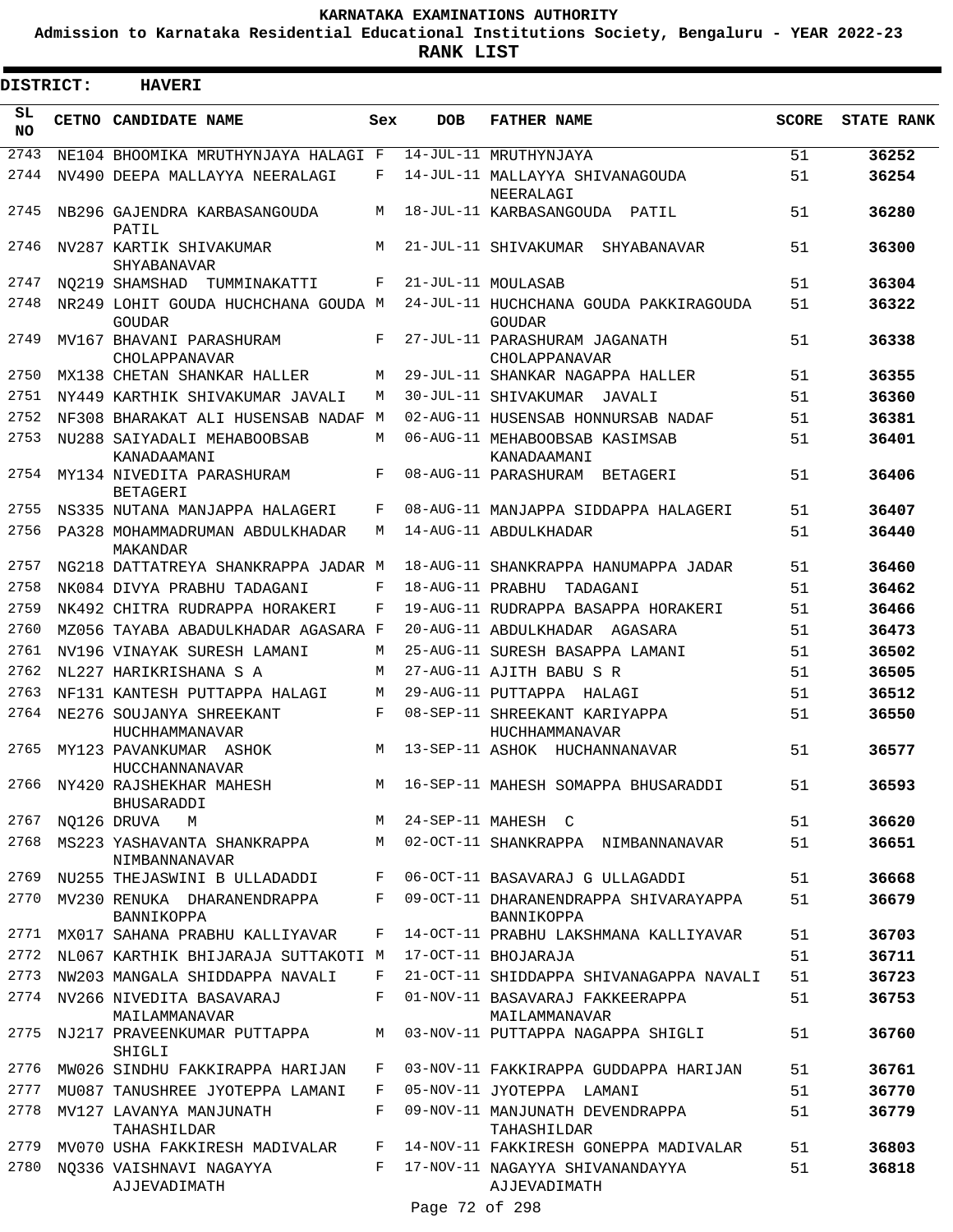**Admission to Karnataka Residential Educational Institutions Society, Bengaluru - YEAR 2022-23**

**RANK LIST**

Е

| DISTRICT:        | <b>HAVERI</b>                                                                  |     |                        |                                                                                 |              |                   |
|------------------|--------------------------------------------------------------------------------|-----|------------------------|---------------------------------------------------------------------------------|--------------|-------------------|
| SL.<br><b>NO</b> | <b>CETNO CANDIDATE NAME</b>                                                    | Sex | <b>DOB</b>             | <b>FATHER NAME</b>                                                              | <b>SCORE</b> | <b>STATE RANK</b> |
| 2781             | NU132 SHRISHANT VENKARADDI<br>CHAKALABBI                                       | M   |                        | 20-NOV-11 VENKARADDI<br>CHAKALABBI                                              | 51           | 36830             |
| 2782             | NP216 CHAITRA BIRAPPA KAREGAR                                                  | F   |                        | 21-NOV-11 BIRAPPA KAREGAR                                                       | 51           | 36833             |
| 2783             | NY027 GIREESH KARABASAYYA<br>HIREMATH                                          | M   |                        | 24-NOV-11 KARABASAYYA CHANDRAYYA<br>HIREMATH                                    | 51           | 36844             |
| 2784             | PA317 PAVAN PARASHURAM MESHRIKOTI M                                            |     |                        | 27-NOV-11 PARASHURAM MESHRIKOTI                                                 | 51           | 36858             |
| 2785             | NJ294 YALLAPPA SHEKAPPA DODDAMANI M                                            |     |                        | 06-DEC-11 SHEKAPPA YALLAPPA DODDAMANI                                           | 51           | 36887             |
| 2786             | NB069 GAYITRI ARUN CHANDAPUR                                                   | F   |                        | 14-DEC-11 ARUN MURALIDHAR CHANDAPUR                                             | 51           | 36911             |
| 2787             | MV300 DEVARAJ PRAKASH BALLARI                                                  | M   |                        | 15-DEC-11 PRAKASH FAKKIRAPPA BALLARI                                            | 51           | 36915             |
| 2788             | ND054 AKASHGOUDA SHANKARGOUDA<br>PATIL                                         | M   |                        | 18-DEC-11 SHANKARGOUDA GANAPATHIGOUDA<br>PATIL                                  | 51           | 36923             |
| 2789             | NB009 ANANNYA RAGHAVENDRA<br>NAGARAVALLI                                       | F   |                        | 24-DEC-11 RAGHAVENDRA KARIYAPPA<br>NAGARAVALLI                                  | 51           | 36929             |
| 2790             | MT203 GOUTAM MALATESH KALYANI                                                  | M   |                        | 17-JAN-10 MALATESH GANESHAPPA KALYANI                                           | 50           | 37047             |
| 2791             | MZ207 SHWETA KRUSHNAPPA LAMANI                                                 | F   | $20 - FEB - 10$        | KRUSHNAPPA VALAPPA LAMANI                                                       | 50           | 37056             |
| 2792             | NO371 RADHIKA SANTHOSH LAMANI                                                  | F   | 25-JUN-10              | SANTHOSH SARPANNA LAMANI                                                        | 50           | 37118             |
| 2793             | NV531 MANOJ RAMESH GUDIGERI                                                    | M   | $14 - JUL-10$          | RAMESH MALLAPPA GUDIGERI                                                        | 50           | 37131             |
| 2794             | NN022 TEJASWINI BASARAVARAJ<br>MATTIHALLI                                      | F   |                        | 20-JUL-10 BASARAVARAJ SHIVAPPA<br>MATTIHALLI                                    | 50           | 37136             |
| 2795             | NE170 NAVEEN ERAPPA ANGUR                                                      | M   |                        | 27-JUL-10 ERAPPA ANGUR                                                          | 50           | 37143             |
| 2796             | NZ305 SHREYASH SHIVANANDA<br>HADIMANI                                          | M   | $28 - JUL - 10$        | SHIVANANDA HADIMANI                                                             | 50           | 37145             |
| 2797             | MR255 AISHWARY SHIVANANDA SALI                                                 | F   | $13 - \text{AUG} - 10$ | SHIVANANDA S SALI                                                               | 50           | 37167             |
| 2798             | NV465 SANTOSH PRAKASH LAMANI                                                   | M   | $16 - \text{AUG} - 10$ | PRAKASH PARASAPPA LAMANI                                                        | 50           | 37176             |
| 2799             | NH315 ANNAPORNESHWARI<br>BASAVANNEYYA HAVERIMATH                               | F   |                        | 01-SEP-10 BASAVANNEYYA KOTRAYYA<br>HAVERIMATH                                   | 50           | 37199             |
| 2800             | NW243 SANAT ASHOK<br>ASHOKBAMMAKKANAVAR                                        | M   |                        | 02-SEP-10 ASHOK ADIVEPPA BAMMAKKANAVAR                                          | 50           | 37202             |
| 2801             | MR152 NANDITA DAYANANDAYYA<br>CHIKKAMATH                                       | F   |                        | 10-SEP-10 DAYANANDAYYA VEERABHADRAYYA<br>CHIKKAMATH                             | 50           | 37218             |
| 2802             | NT237 ROHIT MANJAPPA MATTUR                                                    | M   |                        | 12-SEP-10 MANJAPPA CHANNABASAPPA MATTUR                                         | 50           | 37222             |
| 2803             | NK410 SINCHANA<br>SHANKRYANAIK<br>LAMANI                                       | F   |                        | 19-SEP-10 SHANKRYANAIK SOMLYANAIK<br>LAMANI                                     | 50           | 37234             |
|                  |                                                                                |     |                        | 2804 NQ127 CHANDANA JATTEPPA KASAMBI F 26-SEP-10 JATTEPPA BHARAMAPPA KASAMBI    | 50           | 37245             |
|                  | 2805 NR015 VIJAYAKUMAR CHIKKAPPA MUDDI M 29-SEP-10 CHIKKAPPA                   |     |                        |                                                                                 | 50           | 37252             |
| 2806             | NA148 RAKSHA PRABHU PATIL                                                      |     |                        | F 04-OCT-10 PRABHU SUBHASAGOUDA PATIL 50                                        |              | 37261             |
| 2807             |                                                                                |     |                        | NW408 ARCHANA SHIVASHANKAR ANGADI F 15-OCT-10 SHIVASHANKAR BASAVARAJ ANGADI 50  |              | 37300             |
| 2808             |                                                                                |     |                        | MS431 CHETAN BASAVARAJ BADAGADDI M 23-OCT-10 BASAVARAAJ PHAKIRAPPA<br>BADAGADDI | 50           | 37325             |
| 2809             |                                                                                |     |                        | NT013 CHIRANJEEVI MALATESH MANATESH MALATESH BASAVANTAPPA                       | 50           | 37329             |
| 2810             | KANAKAPPANAVAR<br>NN030 ABHISHEK B M M 25-OCT-10 BASAVARJ M                    |     |                        | KANAKAPPANAVAR                                                                  | 50           | 37332             |
|                  |                                                                                |     |                        | 2811 NV497 SUBRAMANYA SHRIKANT KUDARI M 26-OCT-10 SHRIKANT KUDARI               | 50           | 37338             |
|                  |                                                                                |     |                        | 2812 NZ113 DIPAK TIPPANNA CHAVVAN M 27-OCT-10 TIPPANNA RATNAPPA CHAUHAN 50      |              | 37341             |
|                  |                                                                                |     |                        | 2813 NN040 KAYYA SHANKARGOUDA F 27-OCT-10 SHANKARGOUDA UJJANAGOUDA              | 50           | 37342             |
|                  | SUNNAKOPPAD<br>2814 NX002 KHAJAMAINUDDIN HAIDARALI M 27-OCT-10 HAIDARALI KHAJI |     |                        | SUNNAKOPPAD                                                                     | 50           |                   |
|                  | KHAJI                                                                          |     |                        |                                                                                 |              | 37343             |
|                  |                                                                                |     |                        | 2815 NR255 JYOTI SURESH DEVARAGUDDA F 05-NOV-10 SURESH MAILAPPA DEVARAGUDDA     | 50           | 37368             |
|                  | HALAGERI                                                                       |     |                        | 2816 NR269 BHARATH KURUVATTEPPA M 09-NOV-10 KURUVATTEPPA BASAPPA HALAGERI       | 50           | 37379             |
| 2817             | MAMADAPUR                                                                      |     |                        | NY284 SANJANA MAILARAPPA F 13-NOV-10 MAILARAPPA FEERAPPA MAMADAPUR              | 50           | 37390             |
| 2818             |                                                                                |     |                        | MU042 TANUJA PANDURANGA JADHAV F 13-NOV-10 PANDURANGA TIPPANNA JADHAV           | 50           | 37392             |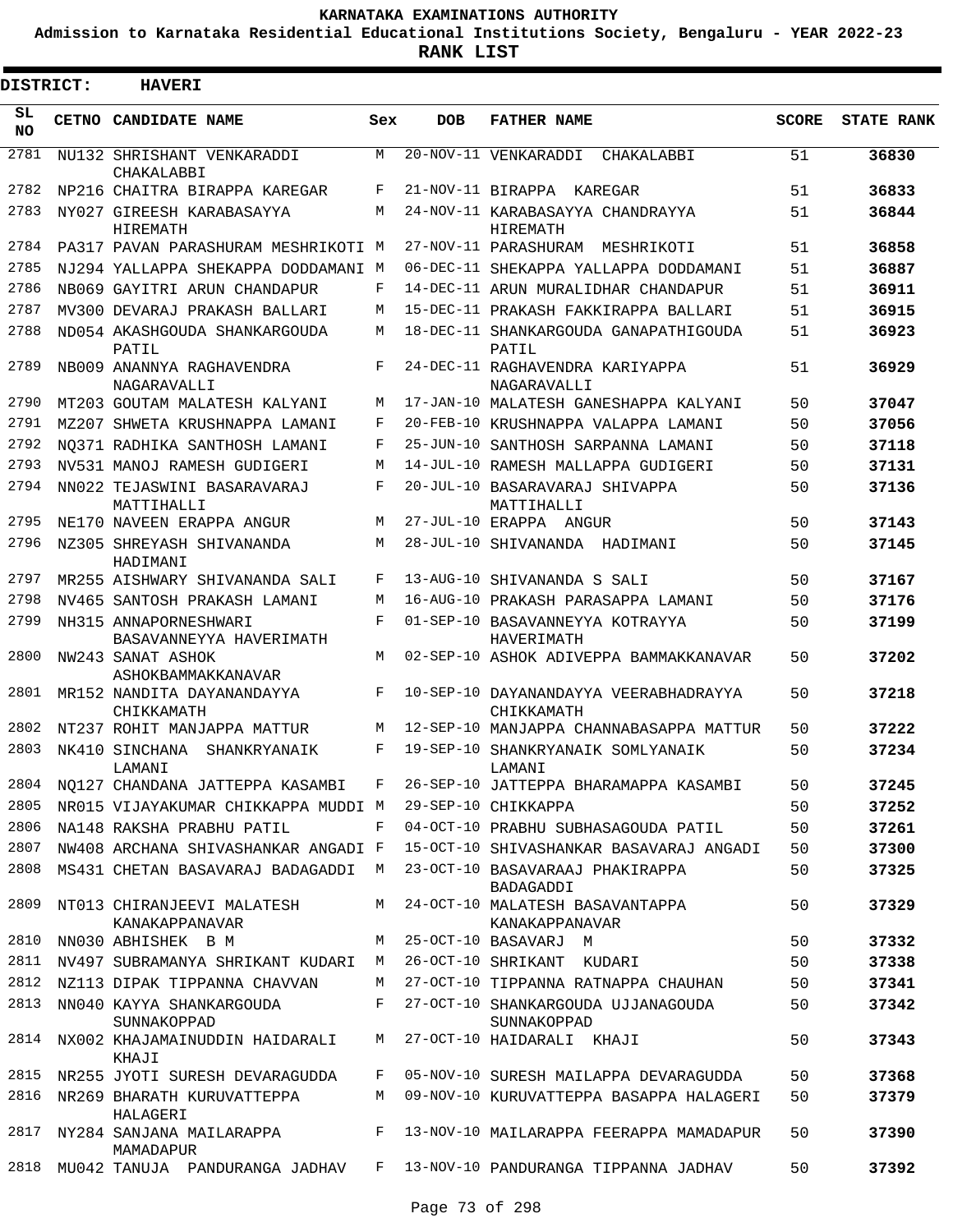**Admission to Karnataka Residential Educational Institutions Society, Bengaluru - YEAR 2022-23**

 $\blacksquare$ 

**RANK LIST**

| DISTRICT: | <b>HAVERI</b>                                  |            |                  |                                                 |              |                   |
|-----------|------------------------------------------------|------------|------------------|-------------------------------------------------|--------------|-------------------|
| SL<br>NO. | CETNO CANDIDATE NAME                           | Sex        | <b>DOB</b>       | <b>FATHER NAME</b>                              | <b>SCORE</b> | <b>STATE RANK</b> |
| 2819      | MY183 SUMA MAILAREPPA DODDAKOVI                | F          |                  | 27-NOV-10 MAILAREPPA GUDDAPPA DODDAKOVI         | 50           | 37439             |
| 2820      | NR025 DIVYA RUDRAPPA KODIHALLI                 | F          |                  | 13-DEC-10 RUDRAPPA CHANNAPPA KODIHALLI          | 50           | 37479             |
| 2821      | NK241 KEERTANA BHARAMAPPA<br>BATTIKOPPA        | F          |                  | 21-DEC-10 BHARAMAPPA KENCHAPPA<br>BATTIKOPPA    | 50           | 37502             |
| 2822      | NP184 SRUJANA SHARANAPPA RAMAGIRI F            |            |                  | 21-DEC-10 SHARANAPPA KARABASAPPA<br>RAMAGIRI    | 50           | 37504             |
| 2823      | NO099 RAGHAVENDRA NAGARAJ<br>KANNAGOUDRA       | M          |                  | 23-DEC-10 NAGARAJ RUDRAGOUDA<br>KANNAGOUDRA     | 50           | 37512             |
| 2824      | NC022 KARUNA BASAPPA KONANAKOPPA M             |            |                  | 30-DEC-10 BASAPPA BHEEMAPPA<br>KONANAKOPPA      | 50           | 37539             |
| 2825      | NO329 ABHI JAGADEESH NANDYAL                   | M          |                  | 01-JAN-11 JAGADEESH NAGAPPA NANDYAL             | 50           | 37550             |
| 2826      | MR014 NIRMALA SHIVANANDAYYA<br>SALIMAT         | F          |                  | 01-JAN-11 SHIVANANDAYYA SALIMAT                 | 50           | 37563             |
| 2827      | NW269 TEJASWINI VEERAYYA<br>CHARANTHIMATH      | F          |                  | 05-JAN-11 VEERAYYA PUTTAYYA<br>CHARANTHIMATH    | 50           | 37596             |
| 2828      | NH198 CHAITRA MUTTAPPA<br>KALLIMANI            | F          |                  | 12-JAN-11 MUTTAPPA<br>KALLIMANI                 | 50           | 37621             |
| 2829      | NJ004 APOORVA NAGARAJ KATTI                    | F          |                  | 15-JAN-11 NAGARAJ KENCHAPPA KATTI               | 50           | 37632             |
| 2830      | NM109 UDAY RAJU KURUBAR                        | M          |                  | 16-JAN-11 RAJU NINGAPPA KURUBAR                 | 50           | 37637             |
| 2831      | PA299 ANU NAGAPPA SUNKAD                       | F          |                  | 23-JAN-11 NAGAPPA SUNKAD                        | 50           | 37659             |
| 2832      | NY431 TEJASHWINI N                             | $_{\rm F}$ |                  | 27-JAN-11 NAGARAJA M                            | 50           | 37675             |
| 2833      | NY393 PRITAM MAHADEVAPPA<br>SANNAMANI          | М          |                  | 03-FEB-11 MAHADEVAPPA SANNAMANI                 | 50           | 37700             |
| 2834      | NB276 PUNEET LOKESH KACHAVI                    | M          | 09-FEB-11 LOKESH |                                                 | 50           | 37723             |
| 2835      | MY126 SHRAVYA MANJUNATH BOVER                  | F          |                  | 10-FEB-11 MANJUNATH GULIYAPPA BOVER             | 50           | 37729             |
| 2836      | MS059 USHA KENCHAPPA<br>HARAPANAHALLI          | $_{\rm F}$ |                  | 10-FEB-11 KENCHAPPA HARAPANAHALLI               | 50           | 37730             |
| 2837      | NW060 GIRISH MAHESH AMMINAGAD                  | M          |                  | 11-FEB-11 MAHESH AMMINAGAD                      | 50           | 37733             |
| 2838      | NG202 PALLAVI YALLAPPA KAMATAR                 | F          |                  | 19-FEB-11 YALLAPPA SHEKHAPPA KAMATAR            | 50           | 37770             |
| 2839      | NW254 PAVITRA PRAKASH GUNJAL                   | F          |                  | 19-FEB-11 PRAKASH BASAPPA GUNJAL                | 50           | 37771             |
| 2840      | MW002 PREETAM CHANDRAPPA MALLADAD M            |            |                  | 20-FEB-11 CHANDRAPPA HANUMANTAPPA<br>MALLADAD   | 50           | 37772             |
| 2841      | NC160 SANDHYA SOMASHEKHARA<br>TALAVAR          | F          |                  | 21-FEB-11 SOMASHEKHARA NAGAPPA TALAVAR          | 50           | 37777             |
| 2842      | NU018 RAKSHITA CHANDRAKANT<br><b>BANDALKAR</b> | $F$ and    |                  | 23-FEB-11 CHANDRAKANT BANDALKAR                 | 50           | 37782             |
| 2843      | PA131 BASAVARAJ VEERESH KOLUR                  | M          |                  | 25-FEB-11 VEERESH MAILARAPPA KOLUR              | 50           | 37791             |
| 2844      | NA165 SHIVARAJ KANTESH ASUNDI                  | M          |                  | 02-MAR-11 KANTESH HANUMANTAPPA ASUNDI           | 50           | 37809             |
| 2845      | MW108 PARINITH DHRMMAPPA<br>KADANAVAR          | F          |                  | 08-MAR-11 DHRMMAPPA HANUMANTHAPPA<br>KADANAVAR  | 50           | 37836             |
| 2846      | NY245 BEERESHA LOKESHA<br>JAVALAGATTI          | M          |                  | 12-MAR-11 LOKESHA NINGAPPA JAVALAGATTI          | 50           | 37854             |
| 2847      | NV021 MANOJGOUDA GULANAGOUDA<br>KADAKOL        | M          |                  | 15-MAR-11 GULANAGOUDA NAGANGOUDA<br>KADAKOL     | 50           | 37876             |
| 2848      | PA270 SHASHANK MANJUNATH PUJAR                 | M          |                  | 17-MAR-11 MANJUNATH BASAVANNEPPA PUJAR          | 50           | 37894             |
| 2849      | NX107 RENUKA KOTEPPA NADUVINAMANI F            |            |                  | 22-MAR-11 KOTEPPA DURAGAPPA<br>NADUVINAMANI     | 50           | 37917             |
| 2850      | NR284 NANDITA ANTROLAPPA PUJAR                 | F          |                  | 24-MAR-11 ANTROLAPPA                            | 50           | 37932             |
| 2851      | NK425 GAGANADEEPA SHEKARAPPA<br>NAYAK          | M          |                  | 28-MAR-11 SHEKARAPPA TAVAREPPA NAYAK            | 50           | 37960             |
| 2852      | MS202 MADHU CHANDRAPPA<br>KALAKANAVAR          | F          |                  | 29-MAR-11 CHANDRAPPA KALAKANAVAR                | 50           | 37966             |
| 2853      | ND177 SHIVARAJ DHARMARAJ<br>KELAGINAMANE       | M          |                  | 30-MAR-11 DHARMARAJ SHIVAMURTHY<br>KELAGINAMANE | 50           | 37970             |
| 2854      | NU070 NAGAMMA MUDUKAPPA                        | F          |                  | 02-APR-11 MUDUKAPPA HEELADAHALLI                | 50           | 37980             |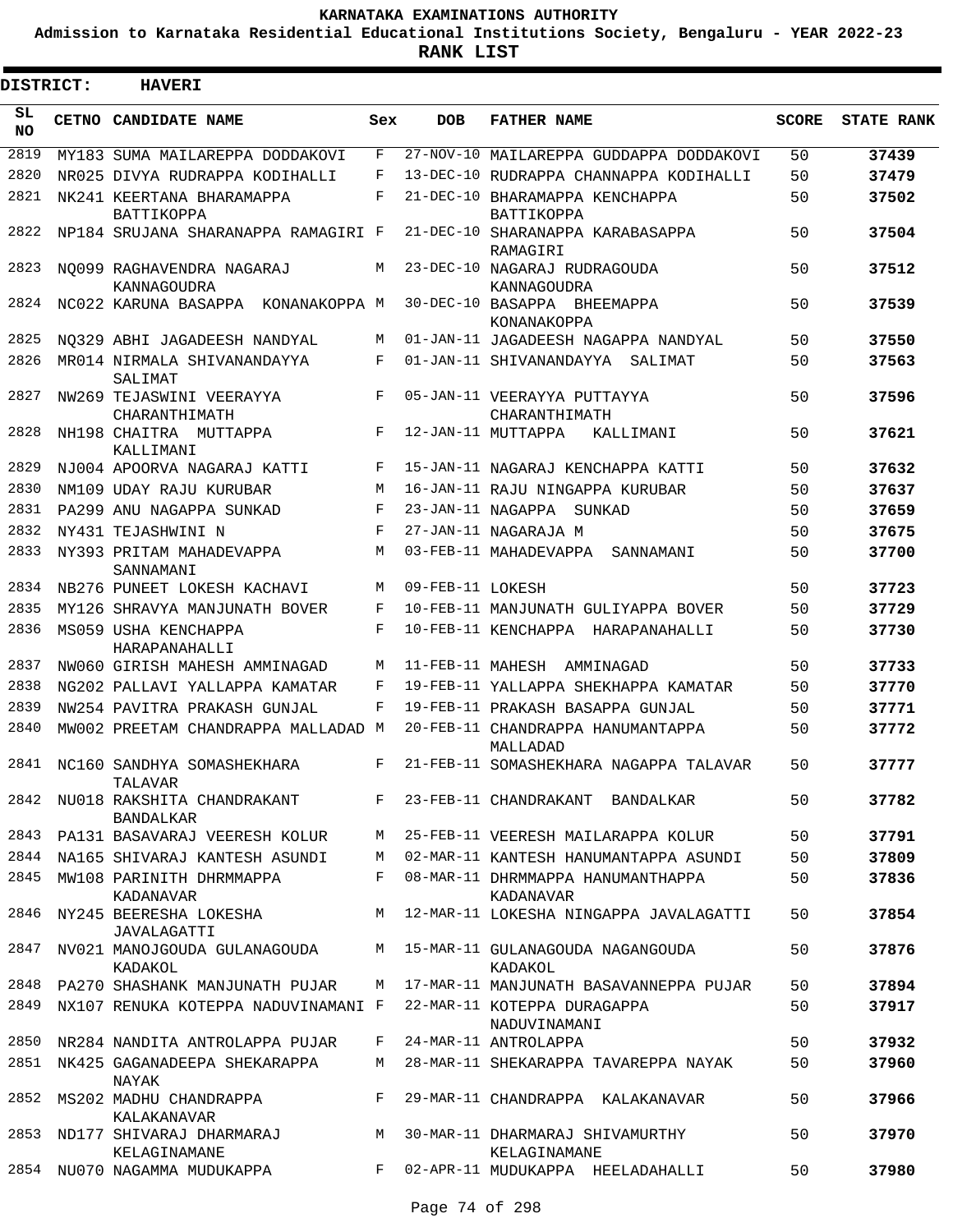**Admission to Karnataka Residential Educational Institutions Society, Bengaluru - YEAR 2022-23**

| <b>DISTRICT:</b> |            | <b>HAVERI</b>                                                        |                    |                  |                                                                 |              |                   |  |  |  |  |  |
|------------------|------------|----------------------------------------------------------------------|--------------------|------------------|-----------------------------------------------------------------|--------------|-------------------|--|--|--|--|--|
| SL<br><b>NO</b>  |            | CETNO CANDIDATE NAME                                                 | Sex                | <b>DOB</b>       | <b>FATHER NAME</b>                                              | <b>SCORE</b> | <b>STATE RANK</b> |  |  |  |  |  |
|                  |            | HEELADAHALLI                                                         |                    |                  |                                                                 |              |                   |  |  |  |  |  |
| 2855             |            | MZ165 ABHIVISHVA KANTAPPA<br>GOKANAKATTI                             | M                  |                  | 04-APR-11 KANTAPPA DURAGAPPA<br>GOKANAKATTI                     | 50           | 37984             |  |  |  |  |  |
| 2856             |            | NY374 PRATIKSHA GOVIND DODDAMANI                                     | F                  |                  | 04-APR-11 GOVIND BHIMAPPA DODDAMANI                             | 50           | 37988             |  |  |  |  |  |
| 2857             |            | NY410 PRIYA<br>ISHWARAPPA KERUDI                                     | F                  |                  | 06-APR-11 ISHWARAPPA KERUDI                                     | 50           | 37998             |  |  |  |  |  |
| 2858             |            | NM035 CHANDU TIRAKAPPA LAMANI                                        | M                  |                  | 11-APR-11 TIRAKAPPA<br>LAMANI                                   | 50           | 38030             |  |  |  |  |  |
| 2859             |            | ND133 PRAJVAL MALLAYYA HIREMATH                                      | M                  |                  | 11-APR-11 MALLAYYA BASAYYA HREMATH                              | 50           | 38034             |  |  |  |  |  |
| 2860             |            | NL291 GOUTAM RAMESH LAMANI                                           | M                  |                  | 13-APR-11 RAMESH DYAMAPPA LAMANI                                | 50           | 38045             |  |  |  |  |  |
| 2861             |            | MY131 PREETI KALAVEERAPPA<br>MUDALINGANAVAR                          | $\mathbf{F}% _{0}$ |                  | 13-APR-11 KALAVEERAPPA                                          | 50           | 38048             |  |  |  |  |  |
| 2862             |            | MR020 RENUKA BASANAGOUDA                                             | F                  |                  | 13-APR-11 BASANAGOUDA<br>HOSAGOUDRA                             | 50           | 38049             |  |  |  |  |  |
| 2863             |            | HOSAGOUDRA<br>NA124 MAHENDRA NAGARAJ HERUR                           | M                  |                  | 14-APR-11 NAGARAJ BASAVRAJ HERUR                                | 50           | 38056             |  |  |  |  |  |
| 2864             |            | NE053 MEGHA<br>SIDDAPPA                                              | F                  |                  | 16-APR-11 SIDDAPPA BEERAPPA                                     | 50           | 38065             |  |  |  |  |  |
|                  |            | DILLEPPANAVAR                                                        |                    |                  | DILLEPPANAVAR                                                   |              |                   |  |  |  |  |  |
| 2865             |            | NL265 POOJA MALLESH HAUNSBHAVI                                       | F                  |                  | 16-APR-11 MALLESH HAUNSBHAVI                                    | 50           | 38067             |  |  |  |  |  |
| 2866             | MS109 NEHA | FAKKIRESH BANGER                                                     | F                  |                  | 20-APR-11 FAKKIRESH BIDDADEPPA BANGER                           | 50           | 38085             |  |  |  |  |  |
| 2867             |            | MS421 NANDITA HANUMANTAPPA<br>SANTAMMANAVAR                          | F                  |                  | 21-APR-11 HANUMANTAPPA BHARAMAPPA<br>SANTAMMANAVAR              | 50           | 38089             |  |  |  |  |  |
| 2868             |            | NE077 BASAVARAJ UDACHAPPA BARKI                                      | M                  |                  | 24-APR-11 UDACHAPPA HANUMANTAPPA BARKI                          | 50           | 38106             |  |  |  |  |  |
| 2869             |            | MZ166 BHOOMIKA NAGANAGOUDA<br>DYAMANAGOUDRA                          | $_{\rm F}$         |                  | 24-APR-11 NAGANAGOUDA SHIVANAGOUDA<br>DYAMANAGOUDRA             | 50           | 38107             |  |  |  |  |  |
| 2870             |            | NU323 TANUJA SURESH VADATERA                                         | F                  | 24-APR-11 SURESH | VADATERA                                                        | 50           | 38112             |  |  |  |  |  |
| 2871             |            | NV464 PRUTHVIRAJ PARAMEESHPPA<br><b>BHAJANTRI</b>                    | M                  |                  | 26-APR-11 PARAMEESHPPA SHANKRAPPA<br>BHAJANTRI                  | 50           | 38124             |  |  |  |  |  |
| 2872             |            | NR275 LIKHITGOUDA RAMANAGOUDA<br>JEEVANAGOUDRA                       | M                  |                  | 03-MAY-11 RAMANAGOUDA JEEVANAGOUDRA                             | 50           | 38158             |  |  |  |  |  |
| 2873             |            | MZ068 NAGAVENI<br>VASANT KOTYAN                                      | F                  |                  | 03-MAY-11 VASANT SUNDAR KOTYAN                                  | 50           | 38160             |  |  |  |  |  |
| 2874             |            | NC101 SINDHU BASAVARAJ<br>KAMBALIMATH                                | F                  |                  | 04-MAY-11 BASAVARAJ SHIVAMURTHAYYA<br>KAMBALIMATH               | 50           | 38165             |  |  |  |  |  |
| 2875             |            | MZ209 KISHOR RUDRAPPA<br>MATTT                                       | M                  |                  | 05-MAY-11 RUDRAPPA                                              | 50           | 38170             |  |  |  |  |  |
| 2876             |            | NP217 MEGHANA HANUMANTAPPA<br><b>BALLESHVAR</b>                      | $_{\rm F}$         |                  | 06-MAY-11 HANUMANTAPPA LAKSHMAPPA<br><b>BALLESHVAR</b>          | 50           | 38177             |  |  |  |  |  |
| 2877             |            | NK258 VANI P CHAWAN                                                  | F                  |                  | 06-MAY-11 PRAKASH CHAWAN                                        | 50           | 38178             |  |  |  |  |  |
| 2878             |            | NK087 VISMAI S KOLLER                                                | М                  |                  | 06-MAY-11 SOMAPPA M KOLLER                                      | 50           | 38181             |  |  |  |  |  |
| 2879<br>2880     |            | MR219 KIRANGOUDA BASANGOUDA<br>CHANNAGOUDRA                          | М                  |                  | 07-MAY-11 BASANGOUDA                                            | 50           | 38183             |  |  |  |  |  |
| 2881             |            | MY231 KRISHNA REVANAPPA ALUR                                         | М<br>М             |                  | 13-MAY-11 REVANAPPA ALUR<br>17-MAY-11 MARUTI HANUMANTAPPA BHOVI | 50           | 38213<br>38230    |  |  |  |  |  |
| 2882             |            | NR159 GAGAN MARUTI BHOVI                                             |                    |                  | 22-MAY-11 FAKKIRESH CHIKKAPPA VALIKAR                           | 50           |                   |  |  |  |  |  |
| 2883             |            | NC164 SHRINIDHI FAKKIRESH VALIKAR F                                  | M                  |                  | 23-MAY-11 NASURULLA A SUNKAD                                    | 50<br>50     | 38257<br>38261    |  |  |  |  |  |
| 2884             |            | NP092 KALANDAR NASURULLA SUNKADA<br>NV381 KAVERI HEMANNA PANCHAGATTI | F                  |                  | 23-MAY-11 HEMANNA PANCHAGATTI                                   | 50           | 38262             |  |  |  |  |  |
| 2885             |            | NC139 GAGANA BASAVARAJ MALLADAD                                      | М                  |                  | 25-MAY-11 BASAVARAJA RAMANNA MALLADAD                           | 50           | 38271             |  |  |  |  |  |
| 2886             |            | NW331 SIDDARTHA LAXMAN RATHOD                                        | М                  |                  | 25-MAY-11 LAXMAN GANGAPPA RATHOD                                | 50           | 38275             |  |  |  |  |  |
| 2887             |            | NL140 CHIRANJEEVI S BHAVIKATTI                                       | М                  |                  | 29-MAY-11 SHIVAKUMAR BHAVIKATTI                                 | 50           | 38298             |  |  |  |  |  |
| 2888             |            | MX066 ANURAGH LINGAPPA NALLIBEED                                     | М                  |                  | 01-JUN-11 LINGAPPA SAKRAPPA NALLIBEED                           | 50           | 38313             |  |  |  |  |  |
| 2889             |            | MS033 UDAYAKUMARA SUBHASH TALAVAR M                                  |                    |                  | 02-JUN-11 SUBHASH MARTA DAPPA TALAVAR                           | 50           | 38332             |  |  |  |  |  |
| 2890             |            | NF084 JYOTI GUDDAPPA<br>SOMANNANAVAR                                 | F                  |                  | 07-JUN-11 GUDDAPPA SHIVAPPA<br>SOMANNANAVAR                     | 50           | 38360             |  |  |  |  |  |
| 2891             |            | NN202 KEERTI ADIVEPPA ILIGERA                                        | F                  |                  | 08-JUN-11 ADIVEPPA RAMAPPA ILIGERA                              | 50           | 38361             |  |  |  |  |  |
| 2892             |            | NU289 MUBARAK CHAMANASAB CHOTER                                      | М                  |                  | 08-JUN-11 CHAMANASAB JAMALASAB CHOTER                           | 50           | 38363             |  |  |  |  |  |
| 2893             |            | NM125 NAINA DHARMARAJA DODAMANI                                      | F                  |                  | 24-JUN-11 DHARMARAJA GUDDAPPA DODAMANI                          | 50           | 38464             |  |  |  |  |  |
| 2894             |            | NM102 ANUJA RAMESH HADRIHALLI                                        | F                  |                  | 27-JUN-11 RAMESH GADIGEPPA HADRIHALLI                           | 50           | 38477             |  |  |  |  |  |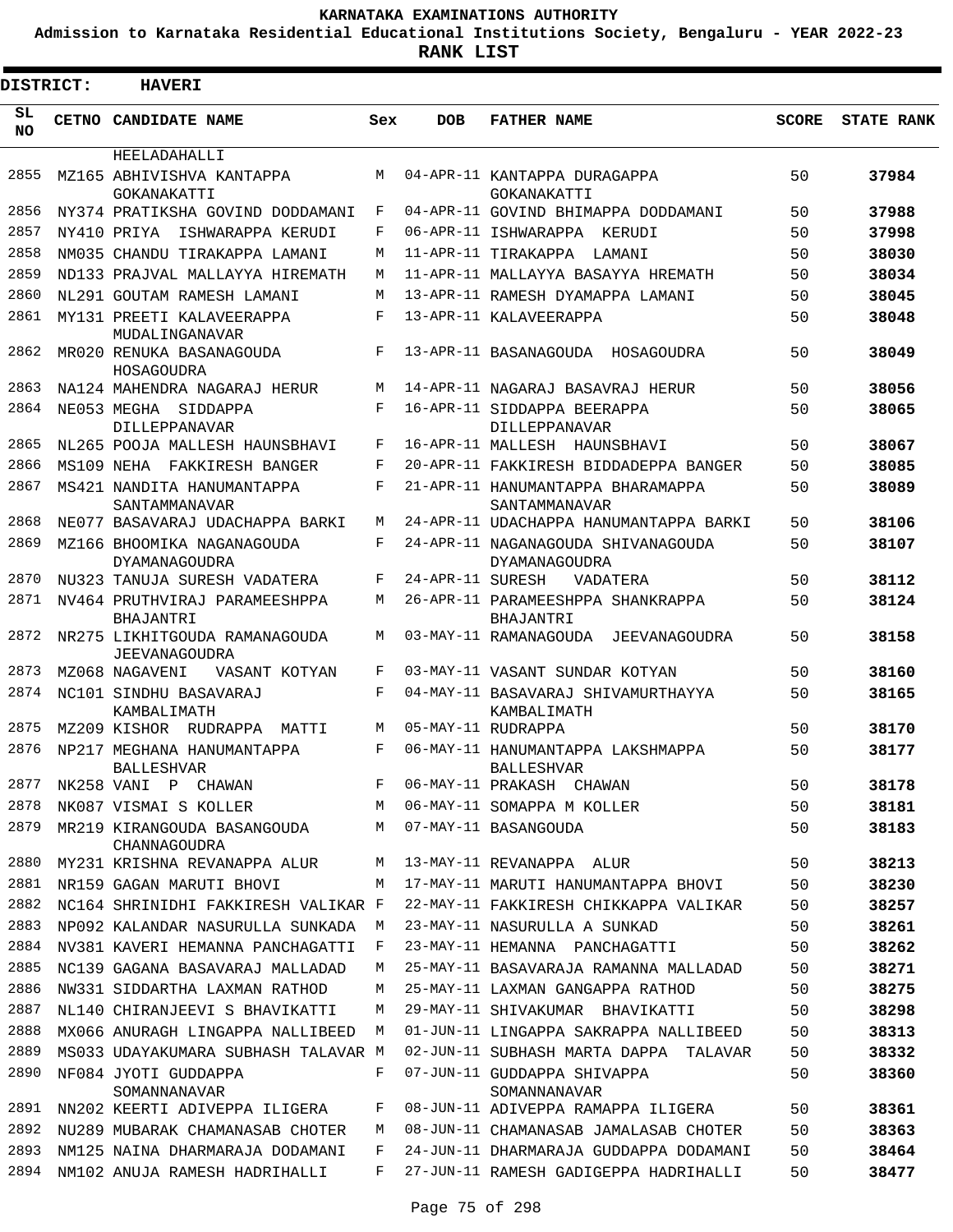**Admission to Karnataka Residential Educational Institutions Society, Bengaluru - YEAR 2022-23**

| DISTRICT:       | <b>HAVERI</b>                                                     |       |                   |                                                                |              |                   |
|-----------------|-------------------------------------------------------------------|-------|-------------------|----------------------------------------------------------------|--------------|-------------------|
| SL<br><b>NO</b> | CETNO CANDIDATE NAME                                              | Sex   | <b>DOB</b>        | <b>FATHER NAME</b>                                             | <b>SCORE</b> | <b>STATE RANK</b> |
| 2895            | MZ042 MANJAYYA SHANTAYYA<br>RAMAYYANAVAR                          | M     |                   | 27-JUN-11 SHANTAYYA RUDRAYYA<br>RAMAYYANAVAR                   | 50           | 38481             |
| 2896            | NL219 KUMAR LAMANI                                                | M     |                   | 30-JUN-11 GANESH LAMANI                                        | 50           | 38500             |
| 2897            | NC126 PRAJWAL TIPPANNA<br>TAHASHILDAR                             | М     |                   | 30-JUN-11 TIPPANNA SHEKAPPA TAHASHILDAR                        | 50           | 38501             |
| 2898            | NO154 HARSHA BASAVARAJ PUJAR                                      | F     |                   | 03-JUL-11 BASAVARAJ PUJAR                                      | 50           | 38521             |
| 2899            | NK240 ANNAPOORNA SHRIKANTH<br>ANGARAGATTI                         | F     |                   | 08-JUL-11 SHRIKANTH ANGARAGATTI                                | 50           | 38554             |
| 2900            | NL062 HABIBABANU ABDUL VAHAB<br>NAYIKWADI                         | F     |                   | 18-JUL-11 ABDUL VAHAB BASHIRSAB<br>NAYIKWADI                   | 50           | 38614             |
| 2901            | NV162 ANUSHA SHRINIVAS MANJALAPUR F                               |       |                   | 21-JUL-11 SHRINIVAS MANJALAPUR                                 | 50           | 38629             |
| 2902            | NK109 SWETA NARENDRAGOUDA SORTUR                                  | F     |                   | 21-JUL-11 NARENDRAGOUDA DHARMAPPA<br>SORTUR                    | 50           | 38638             |
| 2903            | NR278 SUJATA KUBERGOUDA<br>GIREGOUDAR                             | F     |                   | 22-JUL-11 KUBERGOUDA MANJANAGOUDA<br>GIREGOUDAR                | 50           | 38640             |
| 2904            | NC171 SAIYAD FARHAN MAHAMMAD<br>MUJAHARULLA MAKANDAR              | М     |                   | 23-JUL-11 MAHAMMAD MUJAHARULLA<br>MAKANDAR                     | 50           | 38646             |
| 2905            | NR337 RESHMA VASANT LAMANI                                        | F     | 24-JUL-11 VASANT  |                                                                | 50           | 38652             |
| 2906            | NU044 SADANANDA MOUNESH HALAVAGAL M                               |       | 27-JUL-11 MOUNESH |                                                                | 50           | 38663             |
| 2907            | NN151 KARTIK RUDRGOUDA HULAMNI                                    | М     |                   | 30-JUL-11 RUDRGOUDA SANNAIRAPPA HULAMNI                        | 50           | 38682             |
| 2908            | NO314 VEENA SHAMBHANAGOUDA PATIL                                  | F     |                   | 31-JUL-11 SHAMBHANAGOUDA PATIL                                 | 50           | 38687             |
| 2909            | MS414 BHARAT SURESH KALLALLI                                      | М     |                   | 02-AUG-11 SURESH ISHAPPA KALLALLI                              | 50           | 38695             |
| 2910            | NY065 SHARANAYYA SIDDALINGAYYA<br>PUJAR                           | M     |                   | 02-AUG-11 SIDDALINGAYYA CHANDRAYYA<br>PUJAR                    | 50           | 38697             |
| 2911            | NH272 NAVYA NINGARAJ KURAGODI                                     | F     |                   | 09-AUG-11 NINGARAJ MARTANDAPPA KURAGODI                        | 50           | 38728             |
| 2912            | NL077 JEEVANGOUDA PATIL                                           | М     |                   | 12-AUG-11 SADASHIVANGOUDA                                      | 50           | 38745             |
| 2913            | MU055 GOUTHAMI SHARANAPPA SHETTAR F                               |       |                   | 14-AUG-11 SHARANAPPA MALAKAPPA SHETTAR                         | 50           | 38752             |
| 2914            | NY464 GUDDAPPA DODDAYALLAPPA<br>HARIJAN                           | М     |                   | 15-AUG-11 DODDAYALLAPPA BASAVANEPPA<br>HARIJAN                 | 50           | 38761             |
| 2915            | NU283 CHETAN VEERABHADRACHARI<br><b>BADIGER</b>                   | М     |                   | 19-AUG-11 VEERABHADRACHARI BADIGER                             | 50           | 38781             |
| 2916            | NJ226 VIDYA BASAVANNEPPA<br>MALAGOUDRA                            | F     |                   | 24-AUG-11 BASAVANNEPPA SHIVAPPA<br>MALAGOUDRA                  | 50           | 38810             |
|                 | 2917 MU184 MENAKA RAMESH HAVANAGI                                 | $F -$ |                   | 25-AUG-11 RAMESH MADEVAPPA HAVANAGI                            | 50           | 38814             |
| 2918            | NY456 SUPRITA SHIVALINGAYYA<br>MUDDANAGOUDRA                      | F     |                   | 10-SEP-11 SHIVALINGAYYA THIPPAYYA<br>MUDDANAGOUDRA             | 50           | 38883             |
| 2919            | NB094 SUBHAS SANNAPPA KURUDANAVAR M                               |       |                   | 18-SEP-11 SANNAPPA TIMMANNA KURUDANAVAR                        | 50           | 38912             |
| 2920<br>2921    | NM011 VIDYA SHIVAPPA KARGER                                       | F     | 19-SEP-11 SHAMBHU | 19-SEP-11 SHIVAPPA                                             | 50<br>50     | 38920             |
| 2922            | MW019 VISHWA SHAMBHU SUNAGAR<br>NR063 HAREESHA YALLAPPA           | M     |                   |                                                                |              | 38921             |
| 2923            | MUDAKAMMANAVAR                                                    | F     |                   | M 22-SEP-11 YALLAPPA MARUTEPPA<br>MUDAKAMMANAVAR               | 50           | 38929             |
| 2924            | PA259 SNEHA NAGAPPA SOORAGOND<br>NS134 KISHAN HANUMANTAPPA BADARI | M     |                   | 25-SEP-11 NAGAPPA SOORAGOND                                    | 50           | 38943             |
| 2925            | NT209 RAGHAVENDR CHANDRAPPA                                       | М     |                   | 29-SEP-11 HANUMANTAPPA BADARI<br>29-SEP-11 CHANDRAPPA ICHHANGI | 50<br>50     | 38959<br>38961    |
| 2926            | ICHHANGI<br>NF373 AKASH KENCHAPPA DAPPER                          | М     |                   | 30-SEP-11 KENCHAPPA BASAVANNEPPA DAPPER                        | 50           | 38965             |
| 2927            | MU017 DEEPA NINGAPPA ANNAPPANAVAR F                               |       |                   | 30-SEP-11 NINGAPPA SHIVARAYAPPA                                | 50           | 38966             |
| 2928            | NJ241 MALLIKARJUN MARAGABBIN                                      | М     |                   | ANNAPPANAVAR<br>02-OCT-11 VEERESH SIDDAPPA MARAGABBIN          | 50           | 38974             |
| 2929            | MZ007 AVINASHA SHANKRAPPA WALIKAR M                               |       |                   | 08-OCT-11 SHANKRAPPA NINGAPPA WALIKAR                          | 50           | 38995             |
| 2930            | NG171 SANGEETA NAGAYYA<br>NIRWANIMATH                             | F     |                   | 16-OCT-11 NAGAYYA GANGAYYA NIRWANIMATH                         | 50           | 39022             |
| 2931            | NR265 DILEEP NEELAPPA OLEKAR                                      | M     |                   | 19-OCT-11 NEELAPPA MALLAPPA OLEKAR                             | 50           | 39034             |
| 2932            | NQ215 KAVERI MANJUNATH OLEKAR                                     | F     |                   | 21-OCT-11 MANJUNATH                                            | 50           | 39046             |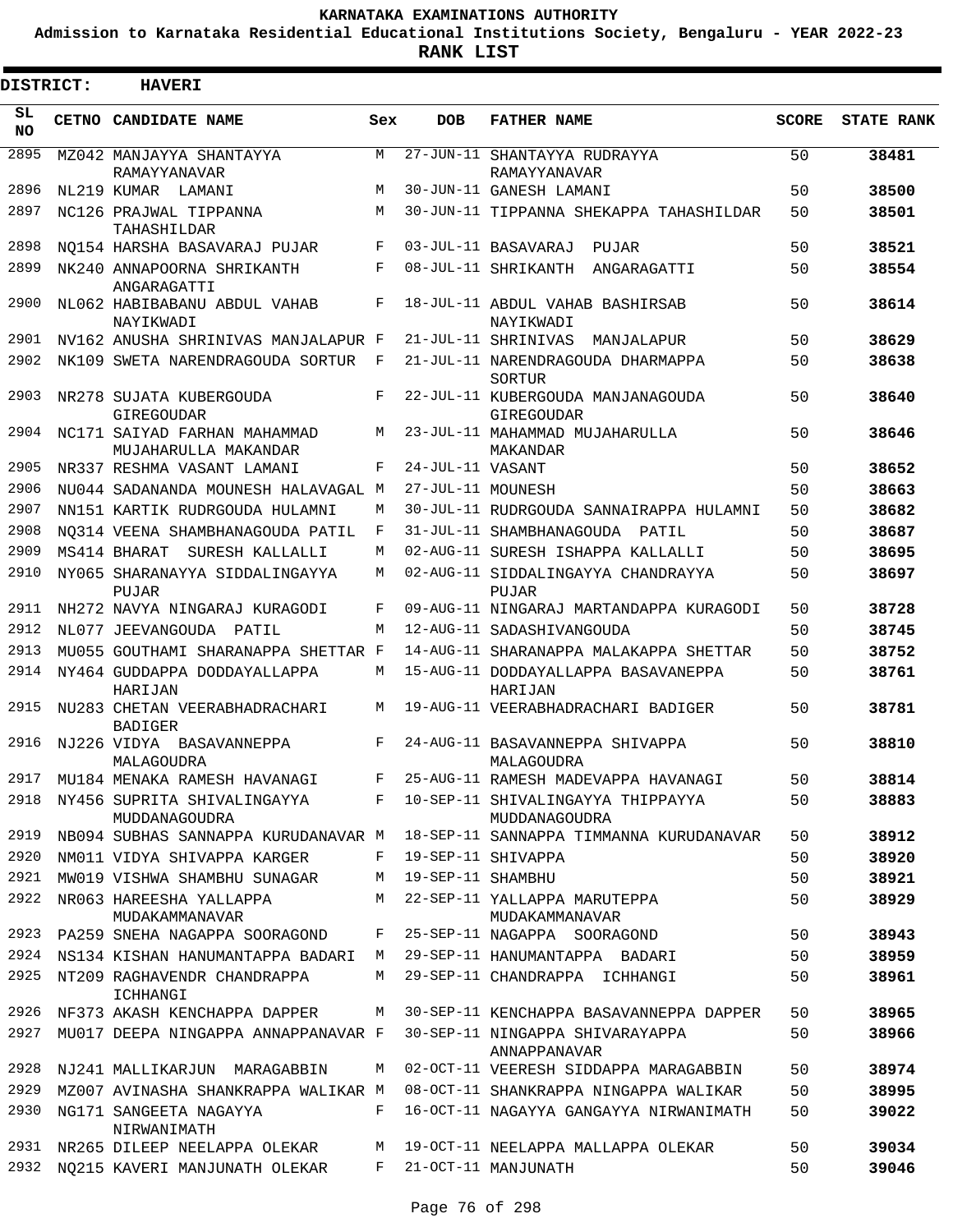**Admission to Karnataka Residential Educational Institutions Society, Bengaluru - YEAR 2022-23**

| <b>DISTRICT:</b> |  | <b>HAVERI</b>                                          |     |                     |                                                                               |              |                   |
|------------------|--|--------------------------------------------------------|-----|---------------------|-------------------------------------------------------------------------------|--------------|-------------------|
| SL.<br><b>NO</b> |  | CETNO CANDIDATE NAME                                   | Sex | <b>DOB</b>          | <b>FATHER NAME</b>                                                            | <b>SCORE</b> | <b>STATE RANK</b> |
| 2933             |  | NH109 MADAVI KOTEPPA BARKI                             | F   | 22-OCT-11 KOTEPPA   | BARKI                                                                         | 50           | 39048             |
| 2934             |  | NO392 PRAVEENKUMAR VEERESH<br>RAYADURGA                | М   |                     | 24-OCT-11 VEERESH BASAPPA RAYADURGA                                           | 50           | 39058             |
| 2935             |  | NZ009 PUSHPA BASAYYA POOJAR                            | F   |                     | 25-OCT-11 BASAYYA PUTTAYYA POOJAR                                             | 50           | 39065             |
| 2936             |  | MZ170 PRAJWAL BHOJAPPA LAMANI                          | М   |                     | 26-OCT-11 BHOJAPPA DEVALAPPA LAMANI                                           | 50           | 39068             |
| 2937             |  | NJ085 NAVEEN PRAKASH<br>SHETTAMMANAVAR                 | М   |                     | 29-OCT-11 PRAKASH<br>SHETTAMMANAVAR                                           | 50           | 39078             |
| 2938             |  | PA042 SNEHA RAMESH KAMMAR                              | F   |                     | 31-OCT-11 RAMESH GANESHAPPA KAMMAR                                            | 50           | 39086             |
| 2939             |  | NT045 ROHAN ANANDARADDI MALLADAD                       | М   |                     | 04-NOV-11 ANANDARADDI TIRUKARADDI<br>MALLADAD                                 | 50           | 39098             |
| 2940             |  | NL264 AJAYA KRUSHNAPPA POOJAR                          | М   |                     | 09-NOV-11 KRUSHNAPPA RAMAPPA PUJAR                                            | 50           | 39112             |
| 2941             |  | NR195 VIJAYA DANDEPPA<br>MARADINGANAVAR                | М   |                     | 12-NOV-11 DADEPPA DONNEPPA<br>MARADINGANAVAR                                  | 50           | 39135             |
| 2942             |  | ND059 BASAVARAJ RAVICHANDRA<br>TARVANDA                | М   |                     | 21-NOV-11 RAVICHANDRA IRAPPA TARAVANDA                                        | 50           | 39166             |
| 2943             |  | NL035 PRAJVAL LAKSHMANA LAMANI                         | М   |                     | 21-NOV-11 LAKSHMANA HANUMANTHAPPA<br>LAMANI                                   | 50           | 39169             |
| 2944             |  | NH358 VARSHINI UMESH<br>GOUDAPPANAVAR                  | F   | 23-NOV-11 UMESH     | GOUDAPPANAVAR                                                                 | 50           | 39175             |
| 2945             |  | NL024 KARTIK KURUBAR                                   | М   |                     | 29-NOV-11 SHIDLINGAPPA<br>KURUBAR                                             | 50           | 39195             |
| 2946             |  | NP136 SPURTI KOTEPPA HARIJANA                          | F   |                     | 01-DEC-11 KOTEPPA HARIJANA                                                    | 50           | 39203             |
| 2947             |  | NK415 SHREYASMITA HANUMANTAPPA<br><b>VADDAR</b>        | F   |                     | 03-DEC-11 HANUMANTAPPA PAKIRAPPA VADDAR                                       | 50           | 39209             |
| 2948             |  | NV181 VEENA VEERAYYA MATHAPATI                         | F   |                     | 10-DEC-11 VEERAYYA PHAKKIRAYYA<br>MATHAPATI                                   | 50           | 39221             |
| 2949             |  | NO144 CHAITRA B C BASANAGOUDA<br>CHANNAGOUDRA          | F   |                     | 12-DEC-11 BASANAGOUDA NAGANAGOUDA<br>CHANNAGOUDR                              | 50           | 39224             |
| 2950             |  | NB214 TANUSHRI SOMANAGOUDA<br>DODDAGOUDRA              | F   |                     | 22-DEC-11 SOMANAGOUDA GADIGEPPAGOUDA<br><b>DODDAGOUDRA</b>                    | 50           | 39247             |
| 2951             |  | NO395 BHARATH GURUPUTRA BAGILAVAR M                    |     |                     | 01-JAN-12 GURUPUTRA SHARANAPPA<br><b>BAGILAVAR</b>                            | 50           | 39265             |
| 2952             |  | MW203 NAMITHA MALATESH BENCHALLI                       | F   |                     | 02-JAN-12 MALATESH FAKKIRAPPA BENCHALLI                                       | 50           | 39276             |
| 2953             |  | NR234 LOKESH HANUMANTAPPA<br>HITTALAMANI               | М   |                     | 04-JAN-12 HANUMANTAPPA HITTALAMANI                                            | 50           | 39280             |
|                  |  | 2954 NS008 HARSHITHA PRASHANTAYYA<br>KENCHEERANNANAVAR |     |                     | F 09-JAN-12 PRASHANTAYYA VEERAYYA<br>KENCHEERANNANAVAR                        | 50           | 39287             |
| 2955             |  | NV029 SANJANA MAHADEVAPPA<br><b>BANKAPUR</b>           |     |                     | F 17-FEB-12 MAHADEVAPPA BANKAPUR                                              | 50           | 39308             |
|                  |  |                                                        |     |                     | 2956 NV158 NEELAMMA BASAYYA GADADAVAR F 19-MAR-12 BASAYYA MADEVAYYA GADADAVAR | 50           | 39323             |
|                  |  | 2957 NZ134 PRARTHANA RAVI PUJAR                        |     |                     | F 26-FEB-00 RAVI PUJAR                                                        | 49           | 39356             |
|                  |  | 2958 NH108 SAVITRI ANGADI                              |     | F 14-DEC-09 NAGARAJ |                                                                               | 49           | 39393             |
| 2959             |  | NM052 SIDDAPPA SHIVALINGAPPA<br>PUJAR                  |     |                     | M 21-JUN-10 SHIVALINGAPPA PUJAR                                               | 49           | 39515             |
| 2960             |  | PA278 SHANTARAJ SAHADEVAPPA<br>HURALIKUPPI             |     |                     | M 21-JUL-10 SAHADEVAPPA HURALIKUPPI                                           | 49           | 39537             |
|                  |  | 2961 NQ386 ABHISHEK AANJANEYAPPA<br>KAMAGGI            |     |                     | M 05-AUG-10 AANJANEYAPPA NAGAPPA KAMAGGI                                      | 49           | 39562             |
|                  |  | 2962 NE434 PRATIBHA MATTIHALLI                         |     |                     | F 14-AUG-10 BASAVARAJ MATTIHALLI                                              | 49           | 39573             |
|                  |  | 2963 NV165 AKSHATA YALLAPPA<br>YANKANNANAVAR           |     |                     | F 21-AUG-10 YALLAPPA BASAVANNEPPA<br>YANKAMMANAVAR                            | 49           | 39582             |
|                  |  | 2964 PA048 MAHMADSADHIK MOULALI<br>HULAGUR             |     |                     | M 21-SEP-10 MOULALI HULAGOOR                                                  | 49           | 39648             |
|                  |  | 2965 NF394 MILAN KUMAR LAMANI                          |     | M 28-SEP-10 KUMAR   |                                                                               | 49           | 39659             |
|                  |  | 2966 NJ224 BHAGYALAKSHMI MARIYAPPA<br>MAYAPPANAVAR     |     |                     | F 02-OCT-10 MARIYAPPA FAKKIRAPPA<br>MAYAPPANAVAR                              | 49           | 39673             |
|                  |  | 2967 MZ057 LAXMI KUMAR LAMANI                          |     |                     | F 02-OCT-10 KUMAR DANAPPA LAMANI                                              | 49           | 39674             |
|                  |  |                                                        |     | Page 77 of 298      |                                                                               |              |                   |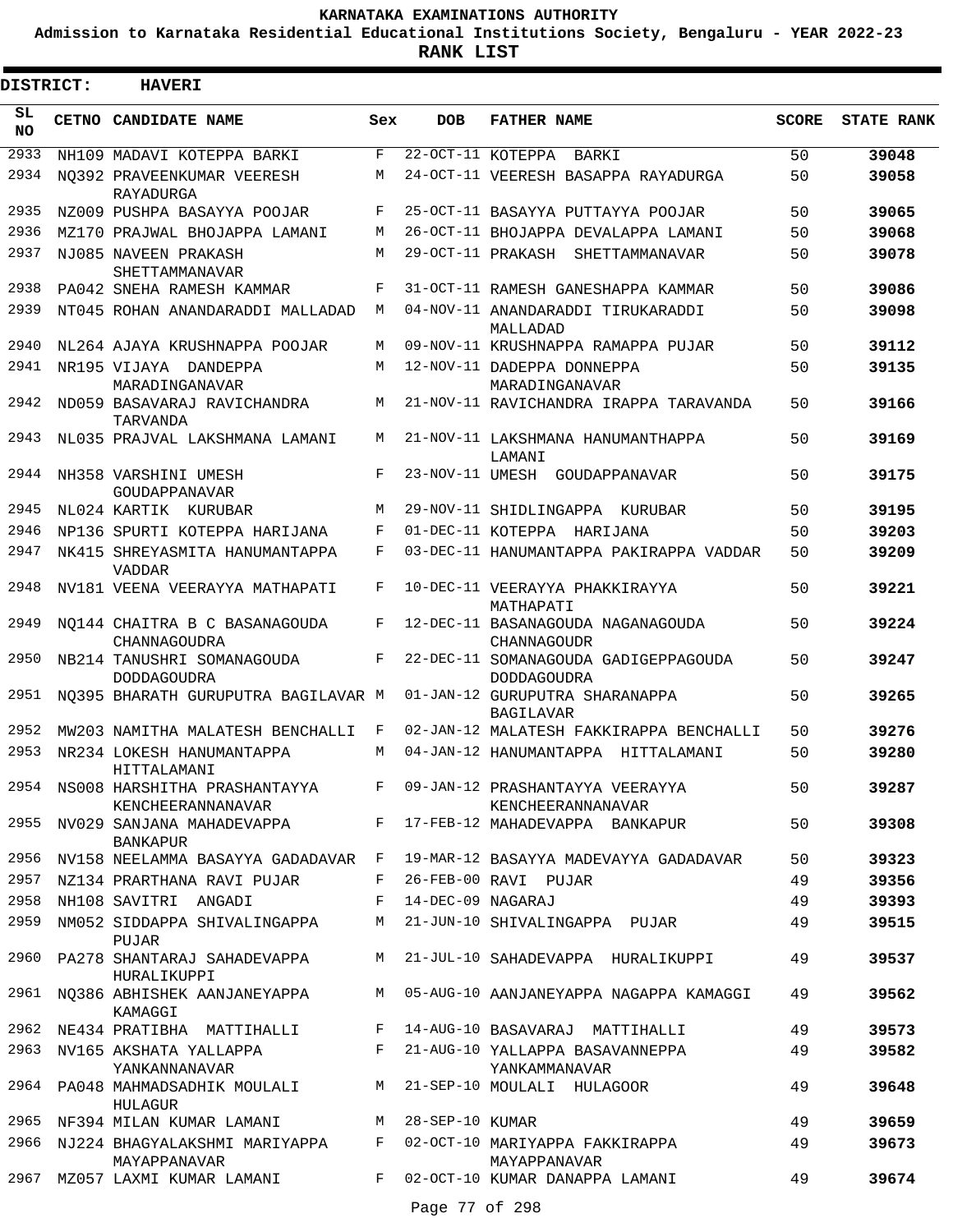**Admission to Karnataka Residential Educational Institutions Society, Bengaluru - YEAR 2022-23**

 $\blacksquare$ 

**RANK LIST**

| <b>DISTRICT:</b> |  | <b>HAVERI</b>                                     |        |             |                                                      |              |                   |
|------------------|--|---------------------------------------------------|--------|-------------|------------------------------------------------------|--------------|-------------------|
| SL<br><b>NO</b>  |  | CETNO CANDIDATE NAME                              | Sex    | <b>DOB</b>  | <b>FATHER NAME</b>                                   | <b>SCORE</b> | <b>STATE RANK</b> |
| 2968             |  | NY101 POORNIMA LAKSHMANA MADOJI                   | F      | $03-OCT-10$ | LAKSHMANA MADOJI                                     | 49           | 39679             |
| 2969             |  | NV401 MALATESH NINGAPPA KATTI                     | M      |             | 05-OCT-10 NINGAPPA FAKKEERAPPA KATTI                 | 49           | 39683             |
| 2970             |  | NH061 PUNIT MALATESH<br>PIDDENNANAVAR             | М      |             | 06-OCT-10 MALATESH PARAMESHAPPA<br>PIDDENNANAVAR     | 49           | 39687             |
| 2971             |  | MV044 MEGHA SHIVANAND PUJAR                       | F      |             | 07-OCT-10 SHIVANAND LAXMAN PUJAR                     | 49           | 39692             |
| 2972             |  | MS415 PRADEEP VIJAY GUREMATTI                     | M      |             | 08-OCT-10 VIJAY HANUMANTAPPA GUREMATTI               | 49           | 39694             |
| 2973             |  | NF405 POOJA FAKKIRESHA MARADURA                   | F      |             | 15-OCT-10 FAKKIRESHA YALLAPPA MARADURA               | 49           | 39712             |
| 2974             |  | MX070 NAVYA KARABASANAGOUDA<br><b>DODDAGOUDRA</b> | F      |             | 25-OCT-10 KARABASANAGOUDA DODDAGOUDRA                | 49           | 39753             |
| 2975             |  | NZ254 ABHISHEK VEERAYYA MATHAPATI M               |        |             | 26-OCT-10 VEERAYYA CHANNAYYA MATHAPATI               | 49           | 39756             |
| 2976             |  | NF497 HARSHAD A NANDIHALLI                        | M      |             | 26-OCT-10 AKBARSAB                                   | 49           | 39757             |
| 2977             |  | NE349 SUKANYA GUDDAPPA TALAWAR                    | F      |             | 29-OCT-10 GUDDAPPA HONNAPPA TALAWAR                  | 49           | 39770             |
| 2978             |  | MV294 SAVITRA NAGAPPA CHOUTER                     | F      |             | 31-OCT-10 NAGAPPA GUTTEPPA CHOUTER                   | 49           | 39775             |
| 2979             |  | NV169 DEEPA BHIMANNA BANKAPUR                     | F      |             | 01-NOV-10 BHIMANNA BANKAPUR                          | 49           | 39778             |
| 2980             |  | MT196 NISHCHITH CHANDRAPPA<br><b>BANAKAR</b>      | М      |             | 03-NOV-10 CHANDRAPPA<br><b>BANAKAR</b>               | 49           | 39786             |
| 2981             |  | NO378 NANDITA BASAVARAJ<br>ADAVINAYKAR            | F      |             | 08-NOV-10 BASAVARAJ                                  | 49           | 39801             |
| 2982             |  | NW393 SOUMYA BASAVARAJ MATTI                      | F      |             | 13-NOV-10 BASAVARAJ<br>MATTI                         | 49           | 39821             |
| 2983             |  | NS102 SRUSHTI ANNAPPA ARKACHARI                   | F      |             | 14-NOV-10 ANNAPPA VEERAPPA ARKACHARI                 | 49           | 39823             |
| 2984             |  | NY182 PANKAJ FAKKIRESH SUNKAD                     | M      |             | 15-NOV-10 FAKKIRESH                                  | 49           | 39825             |
| 2985             |  | MZ058 BEERAPPA SURESH HUNASIKATTI M               |        |             | 25-NOV-10 SURESH HANUMANTHAPPA<br>HUNASIKATTI        | 49           | 39847             |
| 2986             |  | MR089 GOURAMMA BASAVARAJ GUTTAL                   | F      |             | 25-NOV-10 BASAVARAJ<br>SHANKRAPPA GUTTAL             | 49           | 39848             |
| 2987             |  | NB199 ABHAYA SHIVANANDA KUNKOOR                   | М      |             | 26-NOV-10 SHIVANANDA                                 | 49           | 39853             |
| 2988             |  | MX198 SHIVAPRAKASH GANGADHARAYA<br>HIREMATH       | М      |             | 30-NOV-10 GANGADHARAYA<br>HIREMATH                   | 49           | 39871             |
| 2989             |  | PA236 SHAMBANAGOUDA UMMANAGOUDA<br>POLICEGOUDRA   | М      |             | 03-DEC-10 UMMANAGOUDA<br>POLICEGOUDRA                | 49           | 39880             |
| 2990             |  | MZ149 SHRADDHA RAVI KOTIMANI                      | F      |             | 04-DEC-10 RAVI BASAVANTAPPA KOTIMANI                 | 49           | 39883             |
| 2991             |  | NW386 PRAVEENGOUD SHIVANGOUD<br>BACHCHAPPAGOUDRA  | М      |             | 08-DEC-10 SHIVANGOUD YALLANAGOUD<br>BACHCHAPPAGOUDRA | 49           | 39892             |
|                  |  | 2992 NP161 DEEPIKA CHANDRAPPA ANGADI              |        |             | F 14-DEC-10 CHANDRAPPA SHIVAPPA ANGADI               | 49           | 39914             |
| 2993             |  | NN107 BHOOMIKA KARABASAPPA PUJAR F                |        |             | 16-DEC-10 KARABASAPPA GANGAPPA PUJAR                 | 49           | 39921             |
| 2994             |  | NP192 ANJALI BASAVANNEPPA KORAGAR F               |        |             | 29-DEC-10 BASAVANNEPPA SHIVAPUTRAPPA<br>KORAGAR      | 49           | 39966             |
| 2995             |  | NY341 SUSMITA SHIVANAND HULASOGI F                |        |             | 29-DEC-10 SHIVANAND HANUMANTAPPA<br>HULASOGI         | 49           | 39970             |
| 2996             |  | NY265 ANJALI MANJUNATH HIRURA                     | F      |             | 01-JAN-11 MANJUNATH HIRURA                           | 49           | 39985             |
| 2997             |  | NW150 BHAVANI MANTESH TURABI                      | F      |             | 03-JAN-11 MANTESH SHIVAPPA TURABI                    | 49           | 40016             |
| 2998             |  | NF051 JEEVAN JAGADEESH BARKI                      | М      |             | 05-JAN-11 JAGADEESH                                  | 49           | 40026             |
| 2999<br>3000     |  | MR211 JEEVAN VEERESHKUMAR MULER                   | M<br>F |             | 06-JAN-11 VEERESHKUMAR MALLESHAPPA<br>MULER          | 49           | 40034             |
|                  |  | NF096 JOTHI BASAVARAJ<br>DURAGANNANAVAR           |        |             | 07-JAN-11 BASAVARAJ<br>DURAGANNANAVAR                | 49           | 40040             |
| 3001             |  | NQ341 ARPITA GIRISH PASARADA                      | F      |             | 19-JAN-11 GIRISH PASARADA                            | 49           | 40085             |
| 3002             |  | NO325 HARSHA MANAPPA LAMANI                       | M      |             | 20-JAN-11 MANAPPA KUBEPPA LAMANI                     | 49           | 40090             |
| 3003             |  | NU326 PRADEEP BASAVARAJ KOMATE                    | M      |             | 24-JAN-11 BASAVARAJ BHIMAPPA KOMATE                  | 49           | 40108             |
| 3004             |  | MS576 AKASH KUBER LAMANI                          | M      |             | 30-JAN-11 KUBER DAKAPPA LAMANI                       | 49           | 40131             |
| 3005             |  | PA128 GIRISH MAHADEVAPPA MASALI                   | M      |             | 03-FEB-11 MAHADEVAPPA BASAVANNEPPA<br>MASALI         | 49           | 40145             |
| 3006             |  | NW136 SARASWATI MOUNESH KAMMAR                    | F      |             | 03-FEB-11 MOUNESH KAMMAR                             | 49           | 40147             |
| 3007             |  | NY376 VIKRAM SHIVAPPA<br>MUNDALAMANI              | M      |             | 04-FEB-11 SHIVAPPA DYAMANNA<br>MUNDALAMANI           | 49           | 40150             |

Page 78 of 298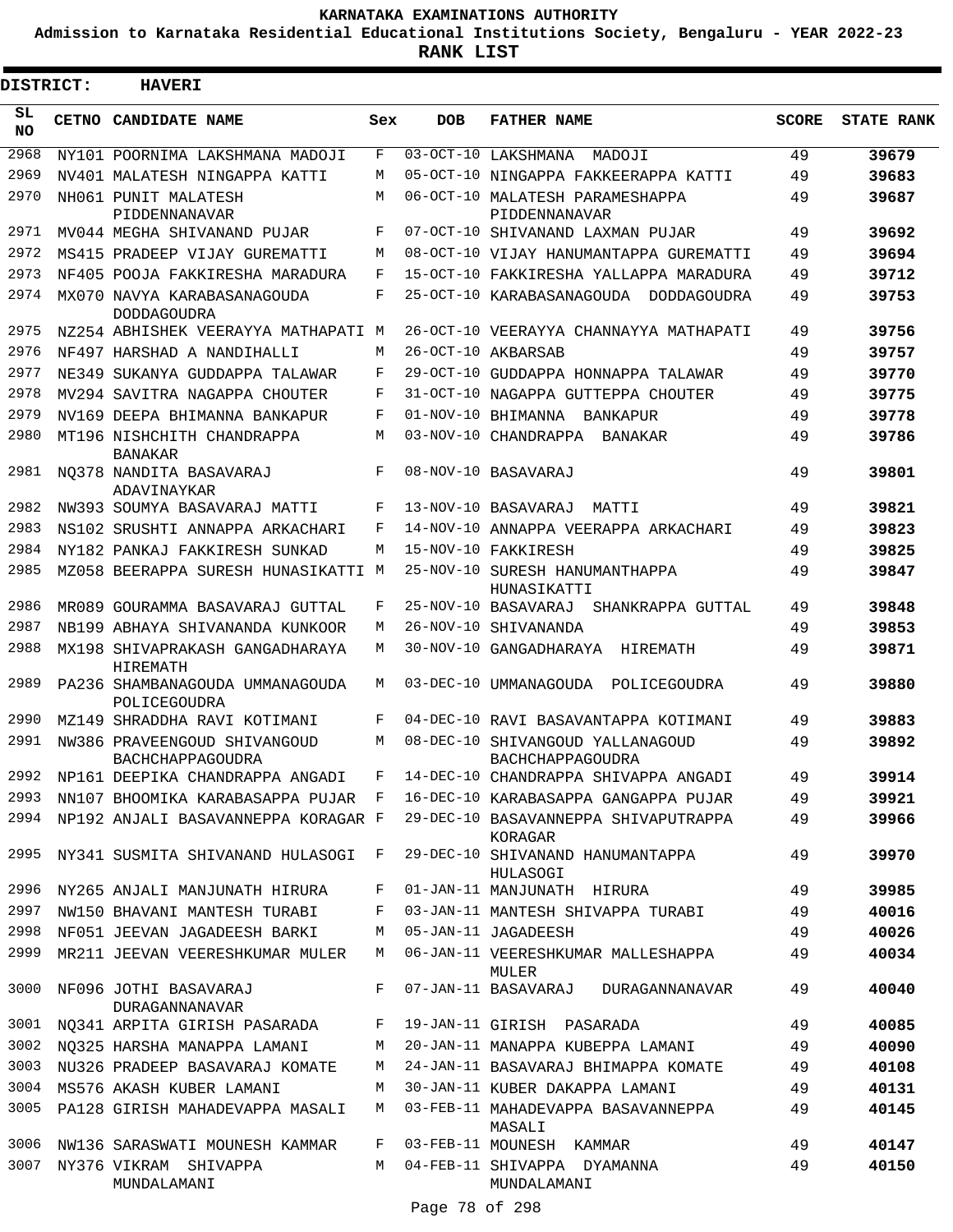**Admission to Karnataka Residential Educational Institutions Society, Bengaluru - YEAR 2022-23**

**RANK LIST**

| DISTRICT:       | <b>HAVERI</b>                                     |     |                   |                                                     |              |                   |
|-----------------|---------------------------------------------------|-----|-------------------|-----------------------------------------------------|--------------|-------------------|
| SL<br><b>NO</b> | CETNO CANDIDATE NAME                              | Sex | <b>DOB</b>        | <b>FATHER NAME</b>                                  | <b>SCORE</b> | <b>STATE RANK</b> |
| 3008            | NM112 SNEHA V                                     | F   |                   | 06-FEB-11 VEERESH RUDRAPPA ANGADI                   | 49           | 40160             |
| 3009            | NT280 SAHANA UMESH MALLADAD                       | F   |                   | 09-FEB-11 UMESH S MALLADAD                          | 49           | 40170             |
| 3010            | NE175 VISHWANATH LOKESH ELIGER                    | М   |                   | 12-FEB-11 LOKESH PARAMESHAPPA ELIGER                | 49           | 40184             |
| 3011            | NK553 VISHWANATH NAGARAJ GONAGERI M               |     |                   | 12-FEB-11 NAGARAJ VEERABASAPPA GONAGERI             | 49           | 40185             |
| 3012            | MZ155 MANOJ FAKKIRAPPA YALLUR                     | M   |                   | 13-FEB-11 FAKKIRAPPA<br>YALLUR                      | 49           | 40187             |
| 3013            | NE331 SINDHUR SHANKRAPPA<br>MAREYANNAVAR          | F   |                   | 14-FEB-11 SHANKRAPPA BASAVANNEPPA<br>MAREYANNAVAR   | 49           | 40194             |
| 3014            | NC124 SUPRIYA SURESH HARIJAN                      | F   |                   | 14-FEB-11 SURESH LAXMAN HARIJAN                     | 49           | 40196             |
| 3015            | NS241 YUVARAJ SHIVAPPA LAMANI                     | М   |                   | 26-FEB-11 SHIVAPPA DYAMAPPA LAMANI                  | 49           | 40252             |
| 3016            | NS379 SHIVARAJ BASAPPA BEERAL                     | М   |                   | 02-MAR-11 BASAPPA BEERAPPA BEERAL                   | 49           | 40271             |
| 3017            | PA256 PRUTHVI RAJ<br>GODI                         | M   |                   | 15-MAR-11 BASAVARAJ                                 | 49           | 40333             |
| 3018            | MZ120 MADHAN BHIMAPPA HARIJAN                     | М   |                   | 23-MAR-11 BHIMAPPA HONNAPPA HARIJAN                 | 49           | 40377             |
| 3019            | NK237 SUMANT PRAKASH<br>KYASANUR                  | М   |                   | 24-MAR-11 PRAKASH MALAKAPPA KYASANUR                | 49           | 40388             |
| 3020            | MS026 SANJEEV GUDDAPPA MEGALAMANI M               |     |                   | 26-MAR-11 GUDDAPPA FAKKIRAPPA<br>MEGALAMANI         | 49           | 40398             |
| 3021            | MV027 KEERTI SURESH<br>MARALINGANNANAVAR          | F   |                   | 29-MAR-11 SURESH HANAMANTAPPA<br>MARALINGANNANAVAR  | 49           | 40407             |
| 3022            | MW216 MANJUNATH HANUMANTAPPA<br><b>ARALESHVAR</b> | М   |                   | 29-MAR-11 HANUMANTPPA MANJAPPA<br><b>ARALESHVAR</b> | 49           | 40408             |
| 3023            | PA237 GAYATHRI ISHWARGOUDA<br>MUDIGOUDRA          | F   |                   | 01-APR-11 ISHWARGOUDA SHIVANAGOUDA<br>MUDIGODRA     | 49           | 40425             |
| 3024            | NO004 ARUN PARAMESH YALLAPUR                      | M   |                   | 13-APR-11 PARAMESH CHIKKAPPA YALLAPUR               | 49           | 40499             |
| 3025            | NO344 DARSHAN A                                   | M   |                   | 13-APR-11 HANUMANTHAPPA A                           | 49           | 40500             |
| 3026            | NW187 DEEPA MANJUNATH<br>SINDAGI                  | F   |                   | 13-APR-11 MANJUNATH SHIVAPPA SINDAGI                | 49           | 40501             |
| 3027            | NJ240 SHREENIVASA RAMESHA<br>TERADAHALLI          | М   |                   | 13-APR-11 RAMESHA HANUMANTAPPA<br>TERADAHALLI       | 49           | 40503             |
| 3028            | NJ278 PALLAVI NAGAPPA<br>KAMBALI                  | F   |                   | 18-APR-11 NAGAPPA SIDDAPPA KAMBALI                  | 49           | 40527             |
| 3029            | NT291 BHARGAVA NINGAPPA KALLUTTI                  | M   |                   | 20-APR-11 NINGAPPA RUDRAPPA KALLUTTI                | 49           | 40537             |
| 3030            | NE192 BASAVARAJ NAGAPPA BANAKAR                   | М   |                   | 24-APR-11 NAGAPPA DYA BANAKAR                       | 49           | 40553             |
| 3031            | MY213 GAJENDRA NAGAPPA<br>HONNAPPANAVAR           | M   |                   | 26-APR-11 NAGAPPA FAKKIRAPPA<br>HONNAPPANAVAR       | 49           | 40564             |
| 3032            | NS016 JYOTHI A HOSALLI                            | F   |                   | 26-APR-11 ASHOK D HOSALLI                           | 49           | 40566             |
| 3033            | MV272 VISHWARADHYA KUMARSWAMI<br>HIREMATH         | М   |                   | 29-APR-11 KUMARSWAMI SIDDABASAYYA<br>HIREMATH       | 49           | 40586             |
| 3034            | MR156 PRIYANKA PRAVEENKUMAR GALER F               |     |                   | 30-APR-11 PRAVEENKUMAR HANUMANTH GALER              | 49           | 40590             |
| 3035            | MV129 TEJASHWINI NINGAPPA SUNAGAR F               |     |                   | 11-MAY-11 NINGAPPA IRAPPA SUNAGAR                   | 49           | 40653             |
| 3036            | MY072 MANOJ RAJAPPA KAMANAHALLI                   | М   | 13-MAY-11 RAJAPPA |                                                     | 49           | 40668             |
| 3037            | NV332 SACHIN MALLAPPA LAMANI                      | M   |                   | 13-MAY-11 MALLAPPA SAKRAPPA LAMANI                  | 49           | 40669             |
| 3038            | NO026 PRASANNA NAGARAJ BILAHALLI                  | M   |                   | 15-MAY-11 NAGARAJ CHANDRAPPA BILAHALLI              | 49           | 40681             |
| 3039            | NB312 KAVANA MALATESH BELAVATTI                   | F   |                   | 25-MAY-11 MALATESH BELAVATTI                        | 49           | 40747             |
| 3040            | NN093 CHAITRA ERAPPA BANAKAR                      | F   |                   | 29-MAY-11 ERAPPA MALLAPPA BANAKAR                   | 49           | 40770             |
| 3041            | MV121 CHAITRA MUKAPPA GAJI                        | F   |                   | 30-MAY-11 MUKAPPA VAJARAPPA GAJI                    | 49           | 40781             |
| 3042            | MX115 VANDANA DYAMANNA PUJAR                      | F   |                   | 03-JUN-11 DYAMANNA HANUMANTAPPA PUJAR               | 49           | 40822             |
| 3043            | NM138 NAVYA PRABHUGOUDA PATIL                     | F   |                   | 04-JUN-11 PRABHUGOUDA SHIDDANAGOUDA<br>PATIL        | 49           | 40825             |
| 3044            | NP022 ANUSHA JAGADEESH BIDARI                     | F   |                   | 06-JUN-11 JAGADEESH BASAVANTAPPA BIDARI             | 49           | 40830             |
| 3045            | NW370 PRAJWAL SHIVAMURTHI LAMANI M                |     |                   | 09-JUN-11 SHIVAMURTHI KALLAPPA LAMANI               | 49           | 40856             |
| 3046            | NR293 TEJAS J H                                   | М   |                   | 09-JUN-11 JAGADEESH H                               | 49           | 40858             |
| 3047            | NP079 PARVATI CHANDRAGOUDA<br>HOSAGOUDRA          | F   |                   | 10-JUN-11 CHANDRAGOUDA DODDAGOUDA<br>HOSAGOUDRA     | 49           | 40866             |
| 3048            | NP178 KAVYA NINGAPPA SANNARAGER                   | F   |                   | 14-JUN-11 NINGAPPA REVANEPPA SANNARAGER             | 49           | 40889             |
| 3049            | NW296 NANDEESH FAKKIREESH KOOLI                   | M   |                   | 15-JUN-11 FAKKIREESH BASAVANNEPPA KOOLI             | 49           | 40893             |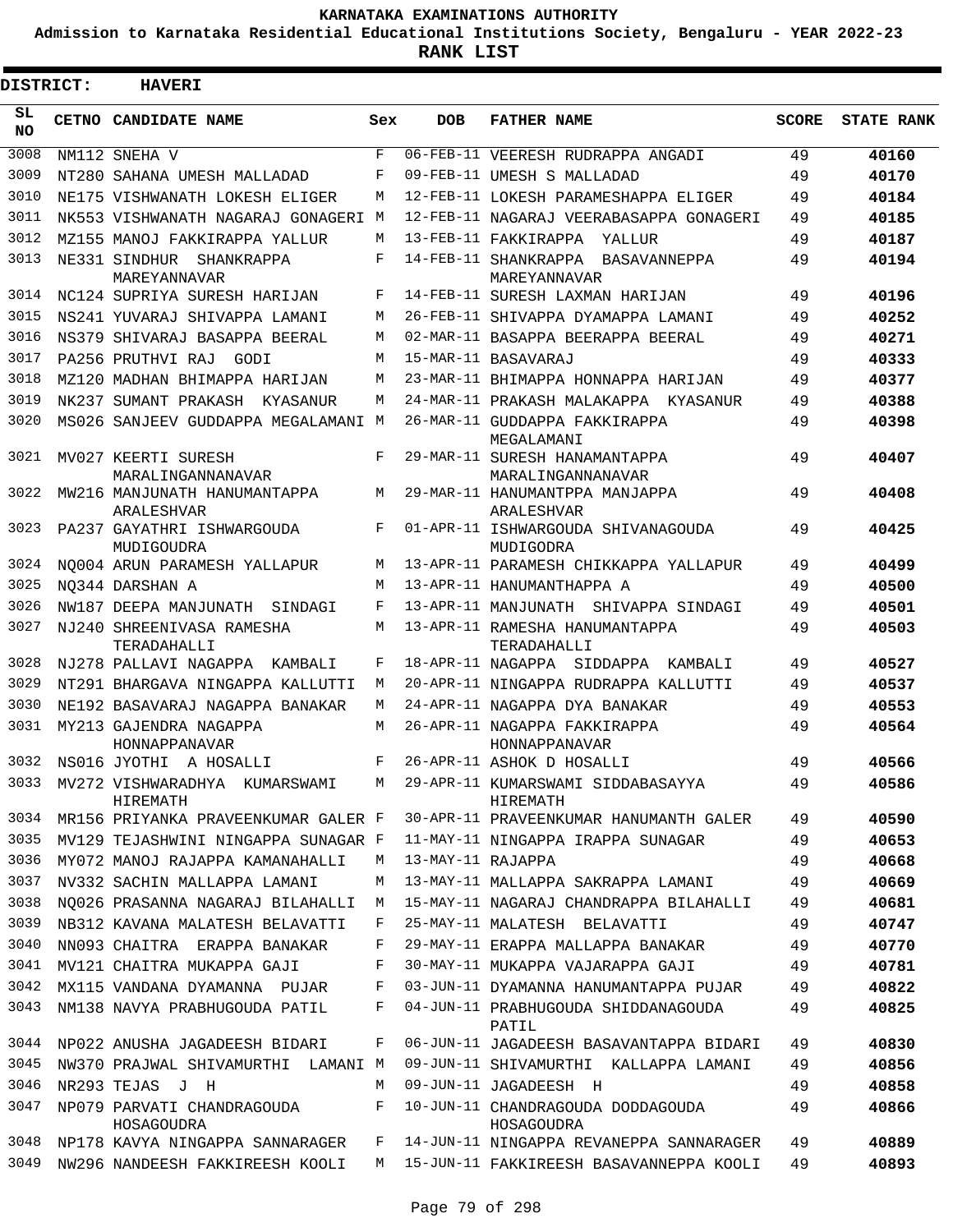**Admission to Karnataka Residential Educational Institutions Society, Bengaluru - YEAR 2022-23**

**RANK LIST**

ı

| <b>DISTRICT:</b> |  | <b>HAVERI</b>                             |     |                   |                                                  |              |                   |
|------------------|--|-------------------------------------------|-----|-------------------|--------------------------------------------------|--------------|-------------------|
| SL.<br><b>NO</b> |  | CETNO CANDIDATE NAME                      | Sex | <b>DOB</b>        | <b>FATHER NAME</b>                               | <b>SCORE</b> | <b>STATE RANK</b> |
| 3050             |  | NW216 PREETAM PRAKASH ARER                | М   |                   | 15-JUN-11 PRAKASH RAMAKRISHANAPPA ARER           | 49           | 40895             |
| 3051             |  | NF244 HARSH<br>TIRAKANNANAVAR             | М   | 16-JUN-11 SURESH  |                                                  | 49           | 40902             |
| 3052             |  | NV049 SUNANDA SHIVAPPA GUDIMANI           | F   |                   | 21-JUN-11 SHIVAPPA DURAGAPPA GUDIMANI            | 49           | 40944             |
| 3053             |  | NW318 SANGEETA FAKKIRESH KALAKOTI F       |     |                   | 22-JUN-11 FAKKIRESH BASAPPA KALAKOTI             | 49           | 40948             |
| 3054             |  | MY197 KAVYA RAMESH SHIDENUR               | F   |                   | 23-JUN-11 RAMESH GUDDAPPA SHIDENUR               | 49           | 40953             |
| 3055             |  | NP014 KUSHAL JAYARAJ LAMANI               | М   |                   | 23-JUN-11 JAYARAJ MANJYANAIK LAMANI              | 49           | 40955             |
| 3056             |  | NL102 CHETAN RAJAPPA KORI                 | М   |                   | 25-JUN-11 RAJAPPA KORI                           | 49           | 40969             |
| 3057             |  | MT184 NAVEEN SUBHAS HANJAGI               | М   | 25-JUN-11 SUBHAS  | HANJAGI                                          | 49           | 40972             |
| 3058             |  | MS486 ASHWATH MOUNESH BADIGER             | М   |                   | 27-JUN-11 MOUNESH RUDRAPPA BADIGER               | 49           | 40977             |
| 3059             |  | MX180 BASAVARAJ RAMAPPA HARIJAN           | М   |                   | 27-JUN-11 RAMAPPA BASAPPA HARIJAN                | 49           | 40978             |
| 3060             |  | MR067 NAYANA NAGARAJ TALAWAR              | F   | 30-JUN-11 NAGARAJ | TALAWAR                                          | 49           | 41000             |
| 3061             |  | MT207 AMBRUTA CHANNABASAPPA<br>UPADYAY    | F   |                   | 01-JUL-11 CHANNABASAPPA BASAPPA UPADYAY          | 49           | 41002             |
| 3062             |  | MS084 MOHAN RAVIKUMAR HULIKERI            | М   |                   | 06-JUL-11 RAVIKUMAR VEERAPPA HULIKERI            | 49           | 41041             |
| 3063             |  | NF257 NINGARAJ MANJAPPA KURAVATTI M       |     |                   | 08-JUL-11 MANJAPPA BASAPPA KURAVATTI             | 49           | 41049             |
| 3064             |  | NG025 YALLAMMA IRAPPA KITTUR              | F   |                   | 18-JUL-11 IRAPPA FAKKIRAPPA KITTUR               | 49           | 41118             |
| 3065             |  | NH254 KOTRESH CHANDRASHEKAR<br>SHEDAD     | М   |                   | 20-JUL-11 CHANDRASHEKAR<br>SHEDAD                | 49           | 41129             |
| 3066             |  | NL339 VIJAYKUMAR NAGARAJ<br>CHOGACHIKOPPA | М   |                   | 25-JUL-11 NAGARAJ MAHADEVAPPA<br>CHOGACHIKOPPA   | 49           | 41158             |
| 3067             |  | MW028 SHIVAKUMAR BASAVARAJ JADAR          | М   |                   | 26-JUL-11 BASAVARAJ SUBHASH JADAR                | 49           | 41164             |
| 3068             |  | NK153 MAALA MANJUNATH<br>HALLAPPANAVAR    | F   |                   | 29-JUL-11 MANJUNATH MAHESHAPPA<br>HALLAPPANAVAR  | 49           | 41180             |
| 3069             |  | NP164 AMRUTA JAGADEESHA MALAVALLI F       |     |                   | 02-AUG-11 JAGADEESHA SHIVAPPA MALAVALLI          | 49           | 41208             |
| 3070             |  | NG116 SANKRAMMA BASAVARAJ YALIGAR F       |     |                   | 03-AUG-11 BASAVARAJ SHIVANAGAPPA<br>YALIGAR      | 49           | 41215             |
| 3071             |  | NS302 ABHISHEK M AJJER                    | М   |                   | 04-AUG-11 MAHESH HANUMANTHAPPA                   | 49           | 41218             |
| 3072             |  | NU207 AJJAYYA K M                         | М   |                   | 08-AUG-11 JAGADEESH                              | 49           | 41240             |
| 3073             |  | MS009 TANUSHREE SHIVAPPA BANAKAR          | F   |                   | 08-AUG-11 SHIVAPPA                               | 49           | 41247             |
| 3074             |  | NN081 BHARATAGOUDA KAREGOUDA<br>MAGANUR   | М   |                   | 10-AUG-11 KAREGODA SIDDAPPA MAGANUR              | 49           | 41256             |
| 3075             |  | NT055 SWAPNA SUBHAS HALAVAGILA            | F   | 15-AUG-11 SUBHAS  | HALAVAGILA                                       | 49           | 41284             |
| 3076             |  | NZ327 MAYOOR KRISHNAPPA ARER              | М   |                   | 19-AUG-11 KRISHNAPPA MANTAPPA ARER               | 49           | 41301             |
| 3077             |  | MV116 VISHWA MALATESHA GUDDERA            | M   |                   | 21-AUG-11 MALATESHA GUDDAPPA GUDDERA             | 49           | 41314             |
| 3078             |  | NR095 SUJATA CHANDRAPPA LAMANI            | F   |                   | 23-AUG-11 CHANDRAPPA IRAPPA LAMANI               | 49           | 41319             |
| 3079             |  | MZ030 SUMITRA RAVI GONDI                  | F   |                   | 23-AUG-11 RAVI BANGARAPPA GONDI                  | 49           | 41320             |
| 3080             |  | NM162 KISHORGOUDA<br>KALAVEERAKKANAVAR    | M   |                   | 24-AUG-11 HANUMANTHAGOUDA S<br>KALAVEERAKKANAVAR | 49           | 41326             |
| 3081             |  | NP113 NANJUNDA BALU NANDIGUDI             | М   |                   | 25-AUG-11 BALU NANDIGUDI                         | 49           | 41332             |
| 3082             |  | MX123 KAVYA VIRUPAKSHAPPA<br>SAVANUR      | F   |                   | 28-AUG-11 VIRUPAKSHAPPA CHINNAPPA<br>SAVANUR     | 49           | 41348             |
| 3083             |  | NL203 GANESH ASHOK KARIYANNANAVAR M       |     |                   | 29-AUG-11 ASHOK VEERAPPA KARIYANNANAVAR          | 49           | 41354             |
| 3084             |  | NQ153 KIRAN ASHOK BATTURI                 | М   |                   | 03-SEP-11 ASHOK KOTEPPA BATTURI                  | 49           | 41377             |
| 3085             |  | NY390 VINAYAK SHIVANAND HASABI            | М   |                   | 03-SEP-11 SHIVANAND MAHADEVAPPA HASABI           | 49           | 41382             |
| 3086             |  | NS135 JEEVAN KONANATAMBIGE                | М   |                   | 12-SEP-11 PARASAPPA                              | 49           | 41413             |
| 3087             |  | NZ189 CHANNAVEER PAPANNA AKKASALI M       |     |                   | 15-SEP-11 PAPANNA CHANDRAPPA AKKASALI            | 49           | 41426             |
| 3088             |  | NX117 ANU MALLESHAPPA KURUBAR             | F   |                   | 17-SEP-11 MALLESHAPPA KURUBAR                    | 49           | 41437             |
| 3089             |  | NY248 HEMAVATI BEEMAPPA SHERAKAR          | F   |                   | 22-SEP-11 BEEMAPPA KEDARAPPA SHERAKAR            | 49           | 41463             |
| 3090             |  | NV481 MONIKA BASAVARAJ HOTTUR             | F   |                   | 26-SEP-11 BASAVARAJ RAMANNA HOTTUR               | 49           | 41476             |
| 3091             |  | NR346 VEENA NINGAPPA MAKARABBI            | F   |                   | 30-SEP-11 NINGAPPA BASAPPA MAKARABBI             | 49           | 41490             |
| 3092             |  | NF336 LAKSHMI JUNJAPPA ICHHANGI           | F   |                   | 02-OCT-11 JUNJAPPA<br>ICHHANGI                   | 49           | 41494             |
| 3093             |  | NJ035 SACHIN FAKKIRESH                    | М   |                   | 03-OCT-11 FAKKIRESH SAVANTRAVVA                  | 49           | 41500             |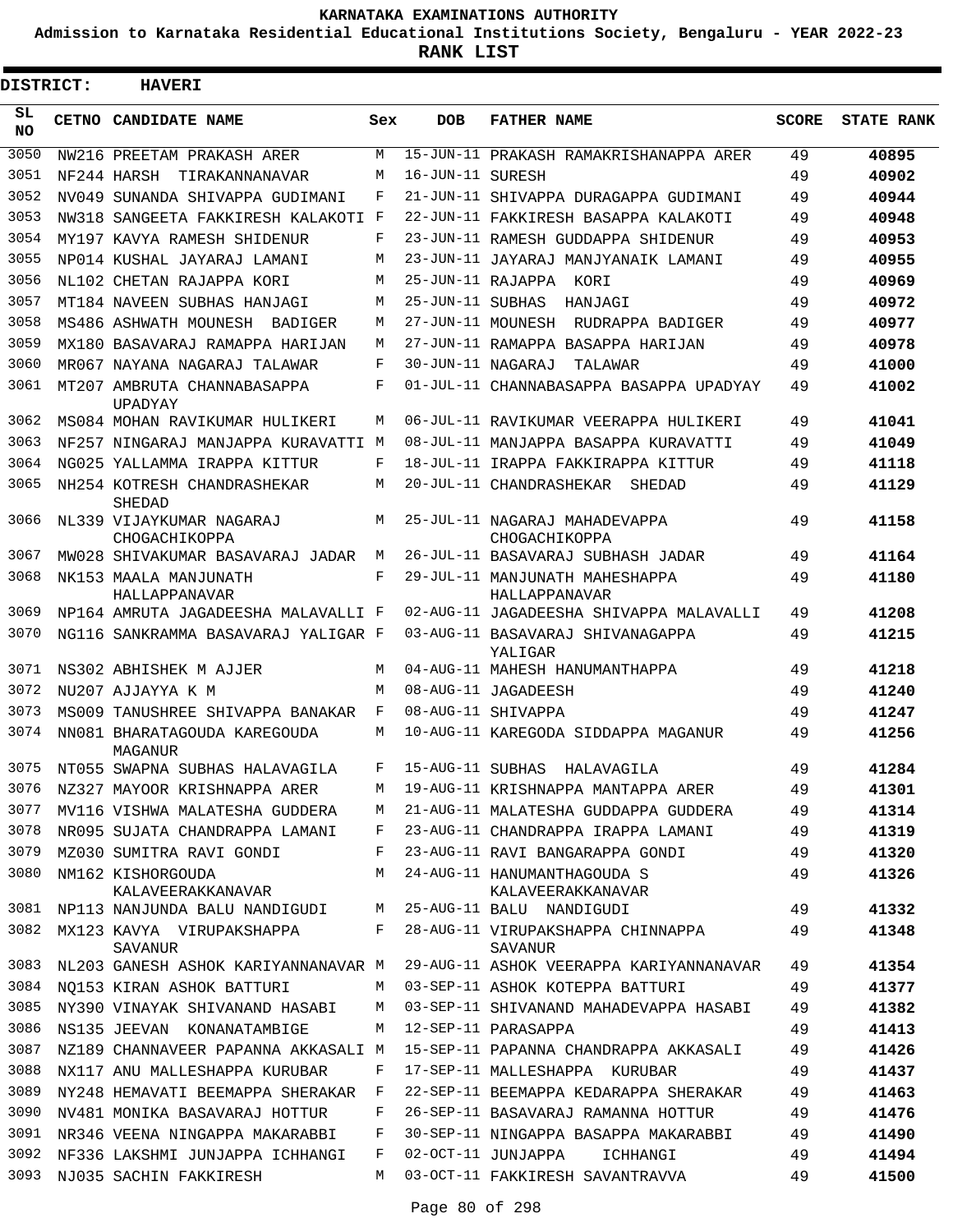**Admission to Karnataka Residential Educational Institutions Society, Bengaluru - YEAR 2022-23**

| <b>DISTRICT:</b> | <b>HAVERI</b>                                                    |        |                   |                                                      |              |                   |
|------------------|------------------------------------------------------------------|--------|-------------------|------------------------------------------------------|--------------|-------------------|
| SL<br><b>NO</b>  | CETNO CANDIDATE NAME                                             | Sex    | <b>DOB</b>        | <b>FATHER NAME</b>                                   | <b>SCORE</b> | <b>STATE RANK</b> |
|                  | SUNKAMMANAVAR                                                    |        |                   | SUNKAMMANAVAR                                        |              |                   |
| 3094             | NE219 DHANLAKSHMI SHIVANAGOUD<br>PATIL                           | F      |                   | 04-OCT-11 SHIVANAGOUD FAKKIRAGOUD PATIL              | 49           | 41503             |
| 3095             | NS303 DIVYA B BELLAD                                             | F      |                   | 06-OCT-11 BASAVARAJ H BELLAD                         | 49           | 41510             |
| 3096             | NX125 SANGEETA KHANDAPPA NEGALUR                                 | F      |                   | 09-OCT-11 KHANDAPPA ISHWARAPPA NEGALUR               | 49           | 41523             |
| 3097             | NT292 VENKATESH HANUMARADDI<br>YERESHEEMI                        | М      |                   | 21-OCT-11 HANUMARADDI<br>YERESHEEMT                  | 49           | 41570             |
| 3098             | MS339 MADHU MANJAPPA NANDIHALLI                                  | F      |                   | 22-OCT-11 MANJAPPA SHIVAPPA NANDIHALLI               | 49           | 41572             |
| 3099             | MV266 PREETAM                                                    | М      |                   | 25-OCT-11 HANUMANTAPPA                               | 49           | 41584             |
| 3100             | NZ174 SIDDARTH PRABHU HUBBALLI                                   | M      |                   | 25-OCT-11 PRABHU SHIDRAMAPPA HUBBALLI                | 49           | 41585             |
| 3101             | NR333 NIVEDITHA ANANDA                                           | F      |                   | 29-OCT-11 ANANDA MAHADEVAPPA                         | 49           | 41603             |
| 3102             | KADLEPPANAVAR                                                    |        |                   | KADLEPPANAVAR<br>01-NOV-11 NINGAPPA                  |              |                   |
| 3103             | NE005 BHARGAVA NINGAPPA SAPPIN                                   | М<br>F |                   | SAPPIN                                               | 49           | 41616             |
| 3104             | NU331 MAHIMA S PRASAD                                            | М      |                   | 04-NOV-11 SUDARSHAN PRASAD                           | 49           | 41623             |
|                  | NE393 MALLIKARJUN VEERANAGOUDA<br>PATIL                          |        |                   | 04-NOV-11 VEERANAGOUDA PUTTANAGOUDA<br>PATIL         | 49           | 41624             |
| 3105             | NV500 KEEMAMMA DHANAPPA LAMANI                                   | F      |                   | 14-NOV-11 DHANAPPA VENKAPPA LAMANI                   | 49           | 41656             |
| 3106             | MS161 SUJANACHARI ASHOK KAMMAR                                   | M      |                   | 16-NOV-11 ASHOK KAMMAR                               | 49           | 41669             |
| 3107             | NK325 SINCHANA MANJAPPA<br>KALLAHNUMANNANAVAR                    | F      |                   | 21-NOV-11 MANJAPPA                                   | 49           | 41689             |
| 3108             | NM250 RAMYA MALLESHPPA<br>MUGALIHALLI                            | F      |                   | 23-NOV-11 MALLESHPPA<br>MUGALIHALLI                  | 49           | 41696             |
| 3109             | NL177 RESHMA FAKKAIRAPPA<br>ELUR                                 | F      |                   | 23-NOV-11 FAKKAIRAPPA<br>BASAPPA<br>ELUR             | 49           | 41697             |
| 3110             | NN067 SUDEEP BASAVARAJ HAROGOPPA                                 | M      |                   | 24-NOV-11 BASAVARAJ SHIVAPPA HAROGOPPA               | 49           | 41701             |
| 3111             | NE246 NINGARAJ FAKKIRESH<br>HEGGAPPANAVAR                        | М      |                   | 01-DEC-11 FAKKIRESH NINGAPPA<br>HEGGAPPANAVAR        | 49           | 41721             |
| 3112             | MS430 POORVI BHIMANAGOUDA<br>HOSAGOUDRA                          | F      |                   | 05-DEC-11 BHIMANAGOUDA HOSAGOUDRA                    | 49           | 41731             |
| 3113             | NO268 ANJALI HANUMANTAPPA<br>BHEEMANAGOUDRA                      | F      |                   | 06-DEC-11 HANUMANTAPPA                               | 49           | 41734             |
| 3114             | NS196 TIPPU ALI                                                  | M      |                   | 21-DEC-11 ASLAM DODMANI                              | 49           | 41776             |
| 3115             | NZ205 KARTHIK MARTANDAPPA<br><b>ADAKAYAVAR</b>                   | М      |                   | 23-DEC-11 MARTANDAPPA ADAKAYAVAR                     | 49           | 41783             |
| 3116             | NP138 JAHNAVI PREMRAJ KOPPAD                                     | F      |                   | 26-DEC-11 PREMRAJ GIRIYAPPA KOPPAD                   | 49           | 41789             |
| 3117             | NW091 ANUSHA RAMESH LAMANI                                       | F      |                   | 01-JAN-12 RAMESH LALAPPA LAMANI                      | 49           | 41807             |
| 3118             | NR074 CHETANA SHIVANDA TOTAD                                     | F      |                   | 02-JAN-12 SHIVANDA TOTAD                             | 49           | 41816             |
| 3119             | NG234 SOUNDARYA DEVENDRAPPA<br>KOODASETTAR                       | F      |                   | 02-JAN-12 DEVENDRAPPA SHIVAMURTEPPA<br>KOODASETTAR   | 49           | 41817             |
| 3120             | NF380 BHUVAN SURESH BADIGER                                      | М      |                   | 22-JAN-12 SURESH SHANKRAPPA BADIGER                  | 49           | 41838             |
| 3121             | NO112 BHASKAR JAYADEV RANGAREDDI                                 | M      | 12-APR-12 JAYADEV |                                                      | 49           | 41870             |
|                  | 3122 NY319 SHILPA RAMESH CHAVVI                                  | F      |                   | 20-OCT-12 RAMESH CHAVVI                              | 49           | 41883             |
| 3123             | NY183 AKASH GANGAPPA ALAGAWADI                                   | М      |                   | 10-MAY-09 GANGAPPA BASAPPA ALAGAWADI                 | 48           | 41894             |
| 3124             | NP129 SHIVAMANI BASAVARAJAYYA<br>HIREMATH                        | М      |                   | 12-MAR-10 BASAVARAJAYYA<br>SHANKARAYYASWAMI HIREMATH | 48           | 41961             |
| 3125             | NM027 ROHIT SHANMUKHAPPA BANAKAR M                               |        |                   | 31-MAR-10 SHANMUKH BANAKAR                           | 48           | 41973             |
| 3126             | NE115 PREMAKUMAR GUDDAPPA HARIJAN M                              |        |                   | 27-APR-10 GUDDAPPA HRIJANA                           | 48           | 41991             |
| 3127             | NW194 DHANESHWARI MANJUNATH<br>BARAKER                           | F      |                   | 02-MAY-10 MANJUNATH SHANKRAPPA BARAKER               | 48           | 41996             |
| 3128             | NF270 KAVITA HANUMANTAPPA<br>NAGANNANAVAR                        | $F$ –  |                   | 08-JUN-10 HANUMANTAPPA LAKSHMAN<br>NAGANNANAVAR      | 48           | 42019             |
| 3129             | NT002 RAJESH BEERAPPA PASHAGAR                                   | M      |                   | 22-JUN-10 BEERAPPA DILLEPPA PASHAGAR                 | 48           | 42028             |
| 3130             | NV134 DARSHAN ASHOKA OBBAKKANAVAR M 04-JUL-10 ASHOKA SHEKHARAPPA |        |                   | OBBAKKANAVAR                                         | 48           | 42042             |
|                  | 3131 MW107 AISHARYA NARAYANA KOLEKAR                             | $F$ –  |                   | 11-JUL-10 NARAYANA KOLEKAR                           | 48           | 42051             |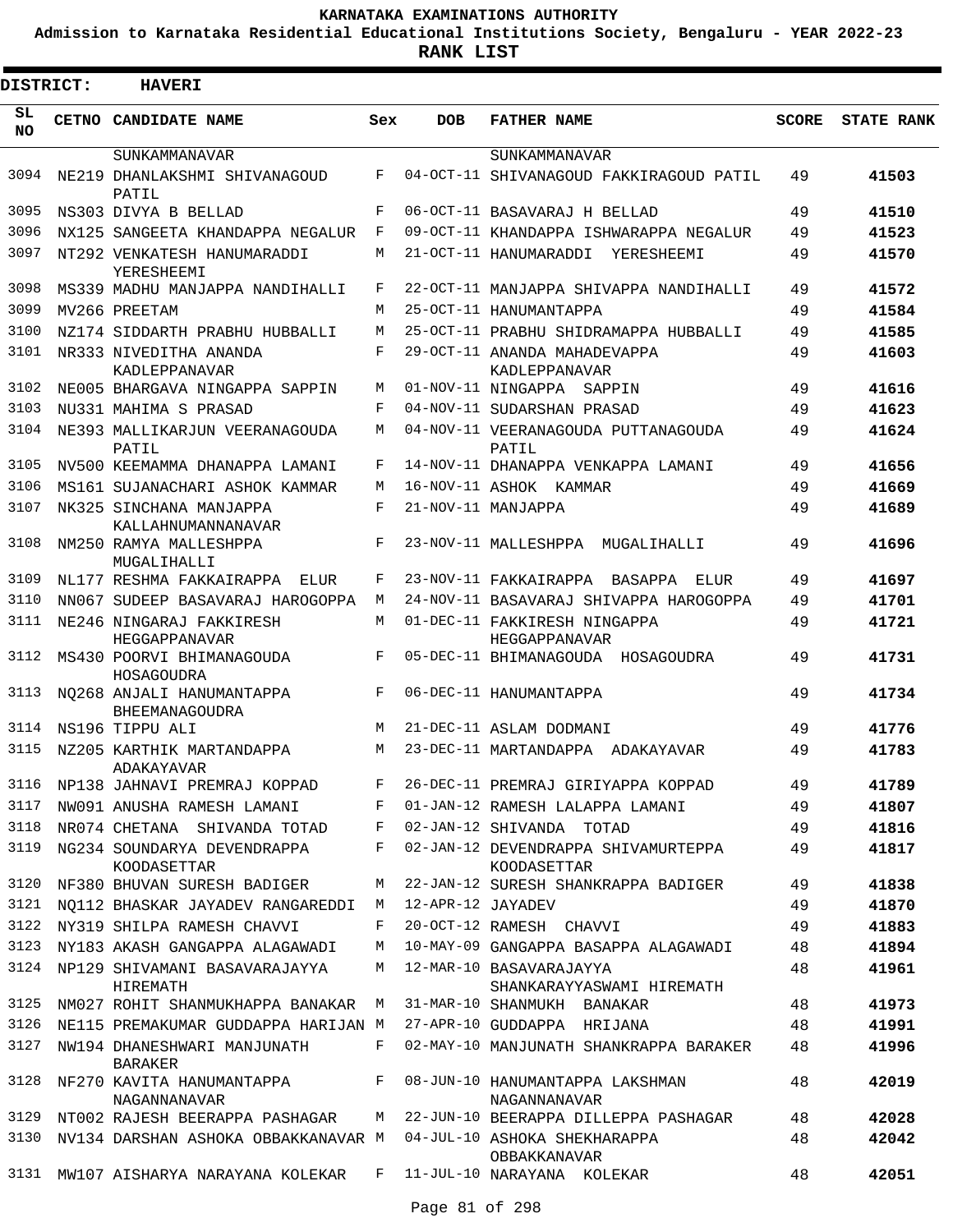**Admission to Karnataka Residential Educational Institutions Society, Bengaluru - YEAR 2022-23**

| <b>DISTRICT:</b> | <b>HAVERI</b>                                  |       |                   |                                                         |              |                   |
|------------------|------------------------------------------------|-------|-------------------|---------------------------------------------------------|--------------|-------------------|
| SL<br><b>NO</b>  | <b>CETNO CANDIDATE NAME</b>                    | Sex   | <b>DOB</b>        | <b>FATHER NAME</b>                                      | <b>SCORE</b> | <b>STATE RANK</b> |
| 3132             | NZ333 RESHMA PARASHURAM LAMANI                 | F     |                   | 07-AUG-10 PARASHURAM LAMANI                             | 48           | 42081             |
| 3133             | MT193 SANDYA MANJAPPA KYALUR                   | F     |                   | 21-AUG-10 MANJAPPA DEVINDRAPPA KYALUR                   | 48           | 42114             |
| 3134             | NL018 KRISHNA<br>$\mathbb P$                   | М     |                   | 01-SEP-10 PARASAPPA RAMAPPA<br>INGALAGONDI              | 48           | 42129             |
| 3135             | NC001 VIRESH BASAVARAJ KAMMAR                  | M     |                   | 03-SEP-10 BASAVARAJ                                     | 48           | 42136             |
| 3136             | MS568 KISHAN RAJU URANKAR                      | М     |                   | 05-SEP-10 RAJU URANKAR                                  | 48           | 42139             |
| 3137             | NT297 GOUTAMA VEERESH KURAGOD                  | М     |                   | 20-SEP-10 VEERESH KURAGOD                               | 48           | 42170             |
| 3138             | NT115 POOJA MANJAPPA LAMANI                    | F     |                   | 27-SEP-10 MANJAPPA<br>LAMANI                            | 48           | 42185             |
| 3139             | NW010 PAVANKUMAR BASAVARAJ<br><b>BIJAPUR</b>   | М     |                   | 30-SEP-10 BASAVARAJ<br>BIJAPUR                          | 48           | 42190             |
| 3140             | NV123 MALLESH BASAPPA UNDALLI                  | M     | 01-OCT-10 BASAPPA | UNDALLI                                                 | 48           | 42192             |
| 3141             | NL304 DARSHAN C BANAKAR                        | М     |                   | 04-OCT-10 CHANNABASAPPA                                 | 48           | 42199             |
| 3142             | NH301 HULIGEMMA FAKKIRAPPA<br>VADAKANNANAVAR   | F     |                   | 10-OCT-10 FAKKIRAPPA VADAKANNANAVAR                     | 48           | 42220             |
| 3143             | NV425 SANDEEP SURESH HALLI                     | М     |                   | 11-OCT-10 SURESH SHIVAPPA HALLI                         | 48           | 42224             |
| 3144             | MW181 YOGARAJA HANUMANTAPPA<br>SUDAMBI         | М     |                   | 13-OCT-10 HANUMANTAPPA HUCHHAPPA<br>SUDAMBI             | 48           | 42230             |
| 3145             | NK081 DARSHAN HANUMANTAPPA<br>TALAVAR          | М     |                   | 15-OCT-10 HANUMANTAPPA MALLAPPA TALAVAR                 | 48           | 42233             |
| 3146             | NF475 MINAKSHI MALLAPPA MANENAVAR F            |       |                   | 20-OCT-10 MALLAPPA MANENAVAR                            | 48           | 42244             |
| 3147             | MV004 SUSMITA MALATESH GUDI                    | F     |                   | 22-OCT-10 MALATESH NEELAPPA GUDI                        | 48           | 42257             |
| 3148             | PA097 PRAJWAL SHIVARAJ KALLIMANI               | M     |                   | 23-OCT-10 SHIVARAJ                                      | 48           | 42260             |
| 3149             | NH148 KANTESH SURESH KOLUR                     | М     |                   | 27-OCT-10 SURESH CHANABASAPPA KOLUR                     | 48           | 42266             |
| 3150             | NF241 MADHU SHEKAPPA LAMANI                    | F     |                   | 27-OCT-10 SHEKAPPA BHANAPPA LAMANI                      | 48           | 42268             |
| 3151             | NY442 MEGHA SHIVANAND BILEKUDARI               | F     |                   | 01-NOV-10 SHIVANAND CHANABASAPPA<br><b>BILEKUDARI</b>   | 48           | 42283             |
| 3152             | NC026 ABHI JAGADEESH KALLER                    | М     |                   | 04-NOV-10 JAGADEESH RAMAPPA KALLER                      | 48           | 42287             |
| 3153             | NV327 SHAILA PRAKASH KALASUR                   | F     |                   | 04-NOV-10 PRAKASH MALLAPPA KALASUR                      | 48           | 42293             |
| 3154             | NT208 RAJASHREE S M                            | F     |                   | 05-NOV-10 MALATHESH S M                                 | 48           | 42296             |
| 3155             | NL178 CHIRANJEEVI MAHESH HARNALLI M            |       |                   | 10-NOV-10 MAHESH HARNALLI                               | 48           | 42322             |
| 3156             | NL252 PRIYANKA NEELAKANTHPPA<br>JADIKER        | F     |                   | 11-NOV-10 NEELAKANTAPPA                                 | 48           | 42326             |
| 3157             | NH250 JAGADESH GUDDAPPA<br>MUCHHIKAPPANAVAR    | M     |                   | 12-NOV-10 GUDDAPPA PAKKIRAPPA<br>MUCHHIKAPPANAVAR       | 48           | 42330             |
| 3158             | NF294 SANGEETA HANUMANTAPPA<br>KUMMANNANAVAR   |       |                   | F 17-NOV-10 HANUMANTAPPA DODDADURGAPPA<br>KUMMANNANAVAR | 48           | 42350             |
| 3159             | NK311 ADITHYA MAHESHAPPA SORATUR M             |       |                   | 20-NOV-10 MAHESHAPPA H SORATUR                          | 48           | 42359             |
| 3160             | NH110 SANDEEP KOTEPPA KATAGI                   | М     |                   | 21-NOV-10 KOTEPPA MARTRANDAPPA KATAGI                   | 48           | 42366             |
| 3161             | NA034 MADHUSHREE MARUTHI AMBIGER F             |       |                   | 28-NOV-10 MARUTHI RAMAPPA AMBIGER                       | 48           | 42381             |
|                  | 3162 NV439 JEEVAN RAJASHEKHAR GADAGI           | M     |                   | 08-DEC-10 RAJASHEKHAR SHIVANANDA GADAGI                 | 48           | 42412             |
|                  | 3163 NW149 GOURAMMA MALIKARJUN<br>ANNEGEERI    | F     |                   | 09-DEC-10 MALIKARJUN PARASAPPA<br>ANNEGEERI             | 48           | 42414             |
|                  | 3164 NK379 GEETA UMESH MALAVALLI               | F     |                   | 11-DEC-10 UMESH DHARMAPPA MALAVALLI                     | 48           | 42425             |
| 3165             | NV530 SARASWATI NEELAPPA KALAKOTI F            |       |                   | 21-DEC-10 NEELAPPA NINGAPPA KALAKOTI                    | 48           | 42453             |
| 3166             | ND120 SAHANA KUMAR LAMANI                      | F     |                   | 22-DEC-10 KUMAR PUTTAPPA LAMANI                         | 48           | 42456             |
| 3167             | NL129 MOOKSHA SHANKRACHARI KAMMAR F            |       |                   | 26-DEC-10 SHANKRACHARI ERAPPA KAMMAR                    | 48           | 42467             |
| 3168             | NM120 PUNEETH MAHARUDRAPPA<br>KUSUNUR          | M     |                   | 28-DEC-10 MAHARURDAPPA KUSUNUR                          | 48           | 42473             |
| 3169             | NX270 POORNIMA MAHADEVAPPA<br>TAYAMMANAVAR     | F     |                   | 04-JAN-11 MAHADEVAPPA DODDABASAVANNEPPA<br>TAYAMMANAVAR | 48           | 42527             |
|                  | 3170 NF356 PRAKASH MAHANTESH M<br>GORAPPANAVAR |       |                   | 04-JAN-11 MAHANTESH BEERAPPA<br>GORAPPANAVAR            | 48           | 42528             |
|                  | 3171 NL355 CHANDANA HANUMANTAPPA<br>NAYKAR     | $F -$ |                   | 07-JAN-11 HANUMANTAPPA BASAPPA NAYKAR                   | 48           | 42545             |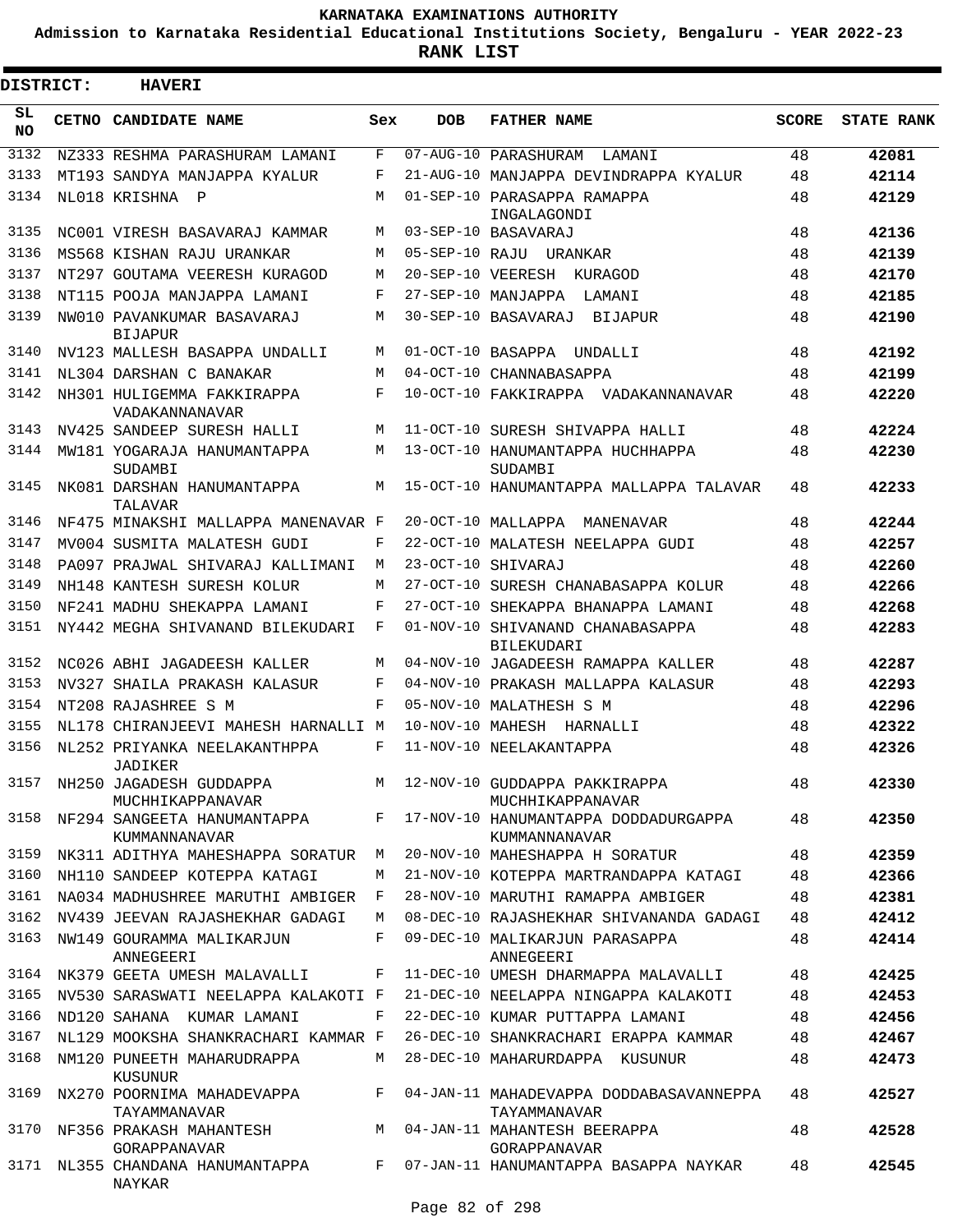**Admission to Karnataka Residential Educational Institutions Society, Bengaluru - YEAR 2022-23**

3

**RANK LIST**

Е

| DISTRICT:        | <b>HAVERI</b>                                                                |            |                   |                                                      |              |            |
|------------------|------------------------------------------------------------------------------|------------|-------------------|------------------------------------------------------|--------------|------------|
| SL.<br><b>NO</b> | CETNO CANDIDATE NAME                                                         | Sex        | <b>DOB</b>        | <b>FATHER NAME</b>                                   | <b>SCORE</b> | STATE RANK |
| 3172             | NL318 SRUSHTI SHIVANGOUDA<br>DEVAKKALAVAR                                    | F          |                   | 11-JAN-11 SHIVANGOUDA CHANNABASAPPA<br>DEVAKKALAVAR  | 48           | 42570      |
| 3173             | NK506 SWAPNA GOVINDAPPA TALAVARA                                             | F          |                   | 15-JAN-11 GOVINDAPPA MANJAPPA TALAVARA               | 48           | 42584      |
| 3174             | NF355 RENUKA DURAGAPPA GALAGANATH F                                          |            |                   | 21-JAN-11 DURAGAPPA PUTTAPPA GALAGANATH              | 48           | 42609      |
| 3175             | MS495 SUMANTH RAJU KARADAD                                                   | М          |                   | 28-JAN-11 RAJU KARADAD                               | 48           | 42630      |
| 3176             | MZ063 YUVARAJ RAMACHANDRA KOTI                                               | М          |                   | 31-JAN-11 RAMACHANDRA SUBHASCHANDRA<br><b>KOTT</b>   | 48           | 42645      |
| 3177             | NN019 KAVANA NAGARAJA ASADHI                                                 | F          |                   | 08-FEB-11 NAGARAJA HANUMAPPA ASADHI                  | 48           | 42674      |
| 3178             | NW313 LOHIT LAXMAN                                                           | М          |                   | 10-FEB-11 LAXMAN CHANNABASAPPA                       | 48           | 42684      |
| 3179             | KARABASAMMANAVAR<br>NT075 SHARATH MANJAPPA SIRIGERI                          | M          |                   | KARABASAMMANAVAR<br>10-FEB-11 MANJAPPA SIRIGERI      | 48           | 42687      |
| 3180             | NO321 SMITA KRUSHNAPPA<br>VADERAHALLI                                        | F          |                   | 10-FEB-11 KRUSHNAPPA VADERAHALLI                     | 48           | 42688      |
| 3181             | NO129 MARUTI MALATESH KUDRIHAL                                               | М          |                   | 11-FEB-11 MALATESH PUTTAPPA KUDRIHAL                 | 48           | 42692      |
| 3182             | NZ191 AISHWARYA BALIGAR                                                      | F          |                   | 16-FEB-11 SHANKAR CHANNAPPA BALIGAR                  | 48           | 42705      |
| 3183             | NP117 BHARATA BASAVARAJ ANVERI                                               | М          |                   | 18-FEB-11 BASAVARAJ CHANNAVEERAPPA<br>ANVERI         | 48           | 42720      |
| 3184             | NJ287 PAVAN MOUNESH KAMMAR                                                   | M          | 21-FEB-11 MOUNESH | VENKAPPA KAMMAR                                      | 48           | 42739      |
| 3185             | NR289 MOHAMMED ANAS<br>TEPPAD                                                | M          |                   | 23-FEB-11 BARKATH ALI<br>TEPPAD                      | 48           | 42745      |
| 3186             | NK479 REVATHI                                                                | $_{\rm F}$ |                   | 23-FEB-11 ANANDA MADIVALAR                           | 48           | 42746      |
| 3187             | NG053 SHWETA BASAVARAJ<br>GURAPPANAVAR                                       | F          |                   | 23-FEB-11 BASAVARAJ GURAPPANAVAR                     | 48           | 42750      |
| 3188             | NG258 ISHWARI KALLAPPA KALLEDEVAR F                                          |            |                   | 26-FEB-11 KALLAPPA KALLEDEVAR                        | 48           | 42758      |
| 3189             | NV418 PALLAVI NAGAPPA KUMBAR                                                 | F          |                   | 26-FEB-11 NAGAPPA SHIDDALINGAPPA KUMBAR              | 48           | 42761      |
| 3190             | MX036 KARTIK MARTANDAPPA<br>DODDAKOVI                                        | М          |                   | 28-FEB-11 MARTANDAPPA KRISHNAPPA<br><b>DODDAKOVI</b> | 48           | 42767      |
| 3191             | NP131 ASHOK PARASAPPA ARALIKATTI                                             | M          |                   | 03-MAR-11 PARASAPPA HANUMANTAPPA<br>ARALIKATTI       | 48           | 42780      |
| 3192             | MZ016 PRASANNA GANESH AMBIGER                                                | М          |                   | 08-MAR-11 GANESH PAKKIRAPPA AMBIGER                  | 48           | 42802      |
| 3193             | NE254 LAVANYA D P                                                            | F          |                   | 09-MAR-11 PADMANABHA D P                             | 48           | 42806      |
| 3194             | NW228 SANJANA ASHOK KURI                                                     | F          |                   | 13-MAR-11 ASHOK KURI                                 | 48           | 42832      |
| 3195             | NO151 SINDHU MANJAPPA RANASOT                                                | F          |                   | 13-MAR-11 MANJAPPA VALAPPA RANASOT                   | 48           | 42833      |
| 3196             | NV135 VINAY MAHESH AGADI                                                     | M          |                   | 13-MAR-11 MAHESH AGADI                               | 48           | 42835      |
| 3197             | MZ046 LAKSHMI SHIVAPUTRAPPA      F  14-MAR-11 SHIVAPUTRAPPA<br>HONDADA KATTI |            |                   |                                                      | 48           | 42838      |
| 3198             | MV156 TANUSHREE HANUMANTAGOUDA<br>PATIL                                      |            |                   | F 16-MAR-11 HANUMANTAGOUDA DEVINDRAGOUDA<br>PATIL    | 48           | 42854      |
| 3199             | NA076 RAKSHITA RAMESH<br>CHALLAKKANAVAR                                      | $F -$      |                   | 17-MAR-11 RAMESH ASHOKAPPA<br>CHALLAKKANAVAR         | 48           | 42857      |
| 3200             | NP218 PREETHI                                                                | F          |                   | 20-MAR-11 YALLAPPA KATAPPANAVAR                      | 48           | 42870      |
| 3201             | NW380 TANUJA K BADIGER F                                                     |            |                   | 22-MAR-11 KUMAR S BADIGER                            | 48           | 42894      |
| 3202             | NM197 SACHIN MAHESH BEJAVADI M                                               |            | 25-MAR-11 MAHESH  |                                                      | 48           | 42911      |
| 3203             | MS435 NAGARAJ GADIGEPPA<br>SATENAHALLI                                       | M          |                   | 30-MAR-11 GADIGEPPA SATENAHALLI                      | 48           | 42947      |
|                  | 3204 NC077 PRATAP VENKATESH VADDAR                                           | M          |                   | 31-MAR-11 VENKATESH BASAVANTAPPA VADDAR              | 48           | 42956      |
| 3205             | NV222 GANGADHAR MARUTI KALAKANI                                              | M          |                   | 01-APR-11 MARUTI JUNJAPPA KALAKANI                   | 48           | 42964      |
| 3206             | NS095 DIVYA CHANDRASHEKHAR<br>MENASINAHAL                                    | F          |                   | 02-APR-11 CHANDRASHEKHAR MAHADEVAPPA<br>MENASINAHAL  | 48           | 42969      |
| 3207             | NL193 VISHNU N C                                                             | M          |                   | 07-APR-11 NAGAPPA H CHALAVADI                        | 48           | 43000      |
| 3208             | NE232 ARPITA PRAKASH DISALE F                                                |            |                   | 10-APR-11 PRAKASH DISALE                             | 48           | 43019      |
| 3209             | MR208 SINCHANA DURUGESH DESAI F                                              |            |                   | 14-APR-11 DURUGESH DESAI                             | 48           | 43049      |
| 3210             | NK326 TANUSHRI KAREGOUDA PATIL                                               | F          |                   | 20-APR-11 KAREGOUDA                                  | 48           | 43071      |
| 3211             | NJ036 ANUSHRI YALLAPPA BAGILAD                                               | F          |                   | 21-APR-11 YALLAPPA NAGAPPA BAGILAD                   | 48           | 43074      |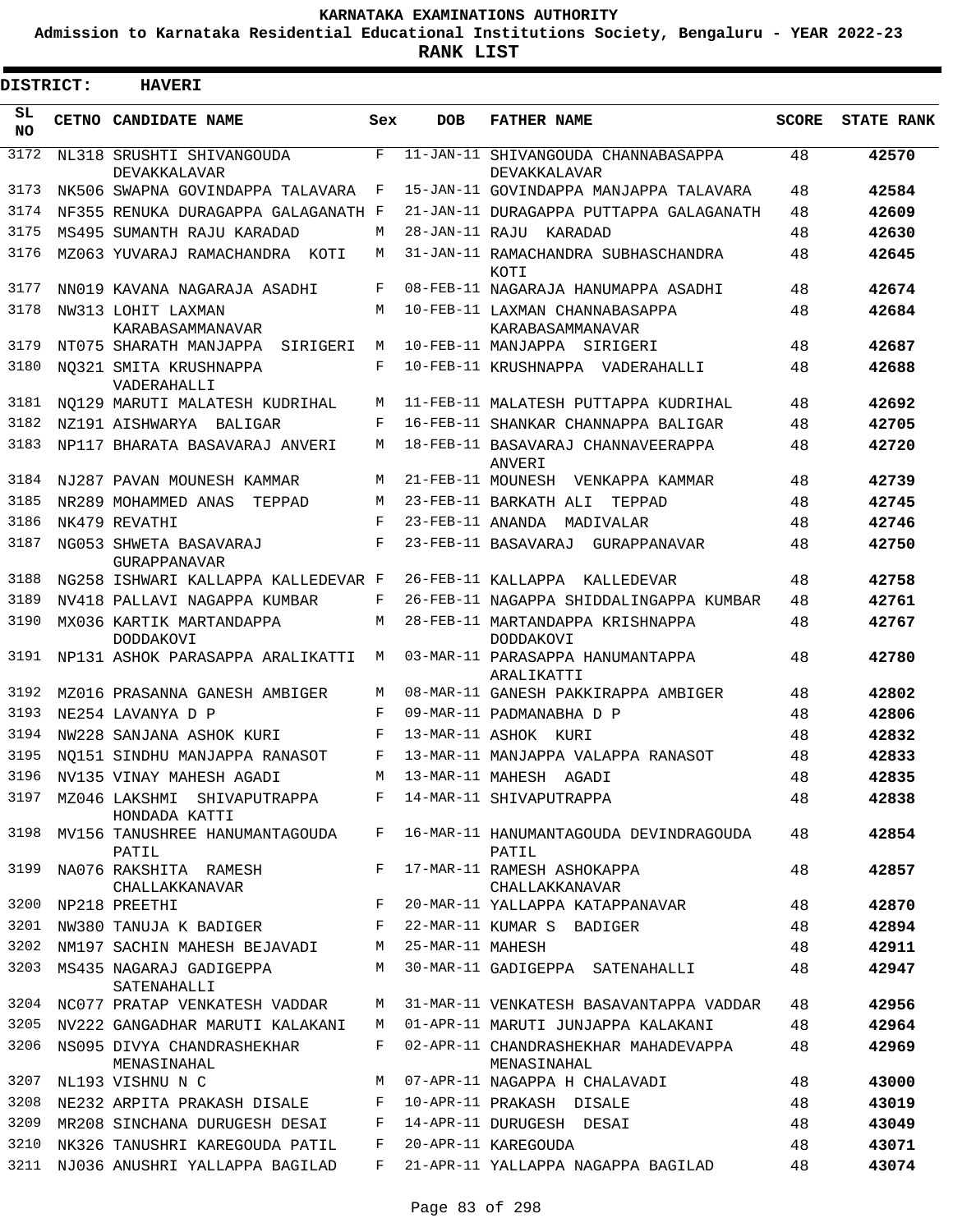**Admission to Karnataka Residential Educational Institutions Society, Bengaluru - YEAR 2022-23**

ı

| <b>DISTRICT:</b> | <b>HAVERI</b>                                                                  |       |                 |                                                                                                                   |              |                   |
|------------------|--------------------------------------------------------------------------------|-------|-----------------|-------------------------------------------------------------------------------------------------------------------|--------------|-------------------|
| SL<br><b>NO</b>  | <b>CETNO CANDIDATE NAME</b>                                                    | Sex   | DOB             | <b>FATHER NAME</b>                                                                                                | <b>SCORE</b> | <b>STATE RANK</b> |
| 3212             | PA156 YASHODA PARASHURAM LAMANI                                                | F     |                 | 22-APR-11 PARASHURAM LAMANI                                                                                       | 48           | 43088             |
| 3213             | NZ159 BRUNDA VIRUPAKSHAPPA<br><b>GULANNAVAR</b>                                | F     |                 | 25-APR-11 VIRUPAKSHAPPA RUDRAPPA<br>GULANNAVAR                                                                    | 48           | 43103             |
| 3214             | NY458 CHANNAMMA FAKKIRAGOUDA<br>HOSAMANI                                       | F     |                 | 25-APR-11 FAKKIRAGOUDA HOSAMANI                                                                                   | 48           | 43104             |
| 3215             | NK181 GANESH CHANDRAPPA SUNKAD                                                 | М     |                 | 27-APR-11 CHANDRAPPA                                                                                              | 48           | 43116             |
| 3216             | NE024 ANUSHRI NEELAPPA KODIHALLI                                               | F     |                 | 28-APR-11 NEELAPPA                                                                                                | 48           | 43120             |
| 3217             | MW192 SUNANDA MAILARAPPA<br>NIMBANAGOUDRA                                      | F     |                 | 29-APR-11 MAILARAPPA BASAVANEPPA<br>NIMBANGOUDRA                                                                  | 48           | 43127             |
| 3218             | MZ023 CHARANRAJ VINOD RAVAL                                                    | М     |                 | 07-MAY-11 VINOD CHANDRAPPA RAVAL                                                                                  | 48           | 43157             |
| 3219             | NY092 SHARANABASAPPA SHANKRAPPA<br>KUNDUR                                      | М     |                 | 07-MAY-11 SHANKRAPPA BASALINGAPPA<br>KUNDUR                                                                       | 48           | 43161             |
| 3220             | MT021 CHANDAN NAGARAJ MULER                                                    | M     |                 | 08-MAY-11 NAGARAJ MALLESHAPPA MULER                                                                               | 48           | 43165             |
| 3221             | NU174 LAKSHMI MALATESH BARKI                                                   | F     |                 | 08-MAY-11 MALATESH BARKI                                                                                          | 48           | 43166             |
| 3222             | NL255 JEEVAN NAGARAJ LAMANI                                                    | M     |                 | 09-MAY-11 NAGARAJ SEYYANAIK LAMANI                                                                                | 48           | 43170             |
| 3223             | NB059 MEENAKSHI HANUMANTAPPA<br>SAMMASAGI                                      | F     |                 | 13-MAY-11 HANUMANTAPPA MADEVAPPA<br>SAMMASAGI                                                                     | 48           | 43194             |
| 3224             | NF031 MEGHANA NAGAPPA UNDI                                                     | F     |                 | 13-MAY-11 NAGAPPA MALLAPA UNDI                                                                                    | 48           | 43195             |
| 3225             | NG150 PRAJWAL DYAMAPPA DASAR                                                   | М     |                 | 15-MAY-11 DYAMAPPA BHIMAPPA DASAR                                                                                 | 48           | 43215             |
| 3226             | NK111 NIRANJAN<br>ESLAMPURA                                                    | М     |                 | 18-MAY-11 SHIVAPPA<br><b>ESLAMPURA</b>                                                                            | 48           | 43230             |
| 3227             | PA374 NAVEEN NAGAPPA MUDUR                                                     | М     |                 | 20-MAY-11 NAGAPPA MUDUR                                                                                           | 48           | 43245             |
| 3228             | NL143 PARAVIN M P                                                              | F     |                 | 20-MAY-11 MUNEER SAB                                                                                              | 48           | 43246             |
| 3229             | MY155 VASANTH FAKKIRAPPA MANNANGI M                                            |       |                 | 20-MAY-11 FAKKIRAPPA TIRAKAPPA MANNANGI                                                                           | 48           | 43249             |
| 3230             | NC074 SHRINIVAS LOKESH MOODI                                                   | М     |                 | 23-MAY-11 LOKESH NAGENDRAPPA MOODI                                                                                | 48           | 43266             |
| 3231             | NZ103 SAHANA MANJUNATH BARKI                                                   | F     |                 | 25-MAY-11 MANJUNATH MALLAPPA BARKI                                                                                | 48           | 43279             |
| 3232             | NT099 RAKSHITA PARAMESH ANGALERA                                               | F     |                 | 28-MAY-11 PARAMESH DHARMAPPA ANGALERA                                                                             | 48           | 43299             |
| 3233             | MZ200 SHRUTHI<br>LAMANI                                                        | F     |                 | 28-MAY-11 KHIRAPPA<br>NAYAKA                                                                                      | 48           | 43301             |
| 3234             | NL206 SACHIN GANGADHARA HULLATTI                                               | М     |                 | 30-MAY-11 GANGADHARA LAKSHMANAPPA<br>HULLATTI                                                                     | 48           | 43312             |
| 3235             | NW250 ANITA CHANABASAPPA AKKI                                                  | F     |                 | 01-JUN-11 CHANABASAPPA SHANTAPPA AKKI                                                                             | 48           | 43320             |
| 3236             | NP068 MANASA MALLIKARJUN SUNAGAR                                               | F     |                 | 03-JUN-11 MALLIKARJUN SUNAGAR                                                                                     | 48           | 43335             |
| 3237             | NO377 SHRUTI KRUSHNAPPAA LAMANI                                                | F     |                 | 03-JUN-11 KRUSHNAPPAA<br>LAMANI                                                                                   | 48           | 43336             |
|                  | 3238 NW104 MAHENDRASING PARASHURAMSING M 07-JUN-11 PARASHURAMSING ALUR<br>ALUR |       |                 |                                                                                                                   | 48           | 43363             |
| 3239             | NO075 KEERTI RAMESH KAMMAR F 08-JUN-11 RAMESH KAMMAR                           |       |                 |                                                                                                                   | 48           | 43371             |
|                  | MADYANADAVAR                                                                   |       |                 | 3240 MS457 PALLAVI KALLAVEERAPPA F 09-JUN-11 KALLAVEERAPPA MADYANADAVAR                                           | 48           | 43382             |
|                  | 3241 NV211 KAVYANJALI JAGADEESH F 13-JUN-11 JAGADEESH BASAPPA<br>GULANNANAVAR  |       |                 | GULANNANAVAR                                                                                                      | 48           | 43410             |
|                  | 3242 NK117 PRIYA RAJU GANGAYIKOPPA F 17-JUN-11 RAJU GANGAYIKOPPA               |       |                 |                                                                                                                   | 48           | 43444             |
|                  | 3243 NF260 RENUKA NEELAPPA HARATI F 17-JUN-11 NEELAPPA                         |       |                 | <b>HARATI</b>                                                                                                     | 48           | 43445             |
|                  | 3244 MY215 BAHUBALI<br>NAGARAJ<br>HADIMANI                                     |       |                 | M 21-JUN-11 NAGARAJ FAKKIRAPPA HADIMANI<br>3245 NZ316 MALATESH GUDDAPPA M 21-JUN-11 GUDDAPPA YALLAPPA GIDDANNAVAR | 48<br>48     | 43466<br>43470    |
|                  | GIDDANNAVAR                                                                    |       |                 |                                                                                                                   |              |                   |
|                  | 3246 NV234 DHANUSH NAGAPPA MANNANGI                                            |       |                 | M 22-JUN-11 NAGAPPA HANUMANTAPPA MANNANGI                                                                         | 48           | 43479             |
| 3247<br>3248     | NO275 DEVIKA NATARAJ HARIHARMATH F                                             | $F$ – |                 | 24-JUN-11 NATARAJ HARIHARMATH                                                                                     | 48           | 43490             |
| 3249             | NY413 CHETANA MOHAN HALEMANI                                                   | F     | 26-JUN-11 MOHAN |                                                                                                                   | 48           | 43501             |
| 3250             | NZ249 SANJANA MANJUNATH PETAKAR                                                |       |                 | 08-JUL-11 MANJUNATH PETAKAR                                                                                       | 48           | 43581             |
|                  | NX250 SHARATKUMAR CHANDRAPPA<br>JADAR                                          |       |                 | M 09-JUL-11 CHANDRAPPA SHIVAPPA JADAR                                                                             | 48           | 43587             |
|                  | CHANNAPUR                                                                      |       |                 | 3251 ND038 ALFIYABANU ALTAJAHMAD F 10-JUL-11 ALTAJAHMAD BABAJAN CHANNAPUR                                         | 48           | 43589             |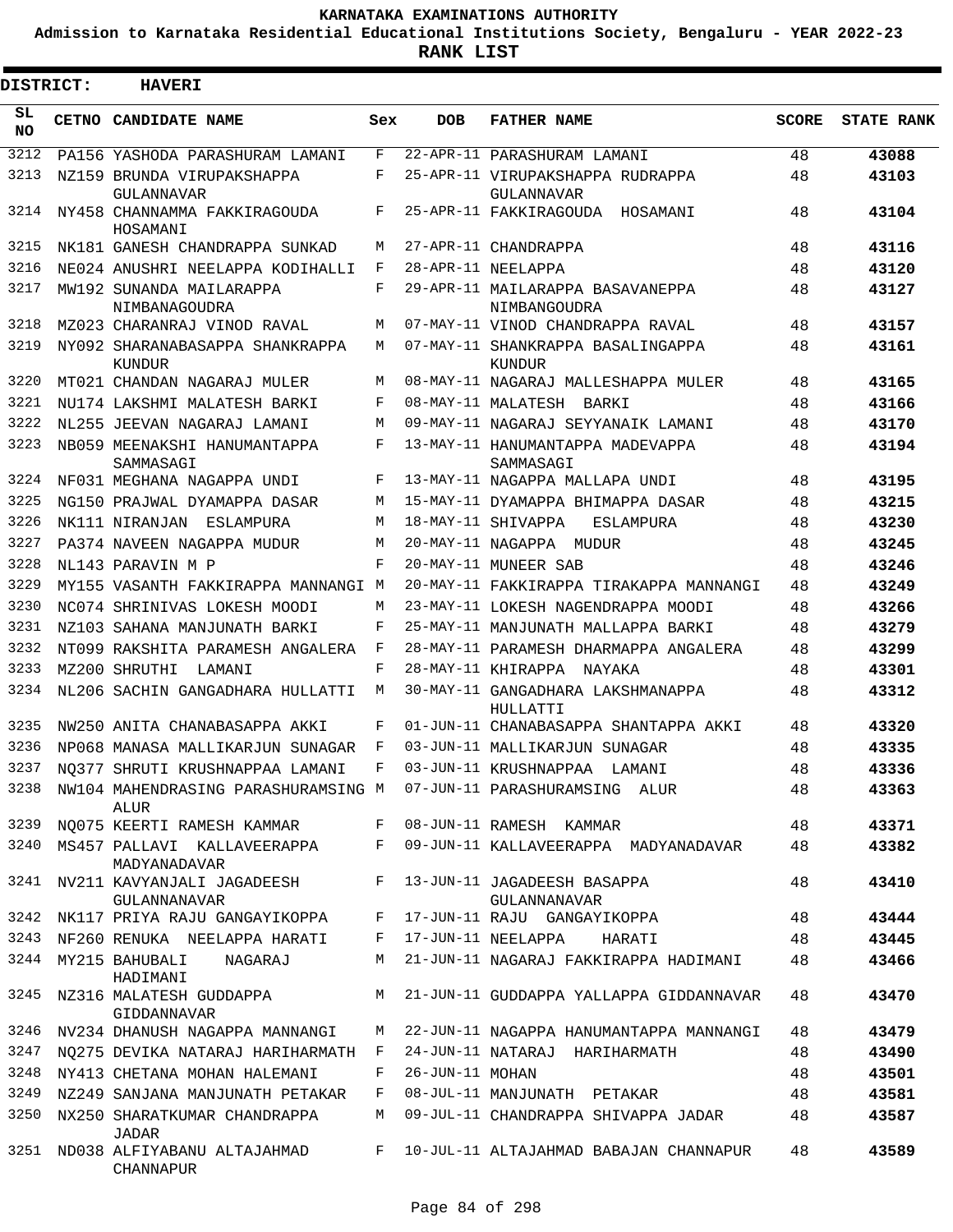**Admission to Karnataka Residential Educational Institutions Society, Bengaluru - YEAR 2022-23**

.

**RANK LIST**

| <b>DISTRICT:</b> | <b>HAVERI</b>                                         |     |                  |                                                       |              |                   |
|------------------|-------------------------------------------------------|-----|------------------|-------------------------------------------------------|--------------|-------------------|
| SL<br>NO.        | CETNO CANDIDATE NAME                                  | Sex | <b>DOB</b>       | <b>FATHER NAME</b>                                    | <b>SCORE</b> | <b>STATE RANK</b> |
| 3252             | MT109 KAVYA IRAPPA TEREDAHALLI                        | F   | 10-JUL-11 IRAPPA | TEREDAHALLI                                           | 48           | 43592             |
| 3253             | NZ210 VIJAYA GUDDAPPA ULLAGADDI                       | М   |                  | 11-JUL-11 GUDDAPPA ULLAGADDI                          | 48           | 43605             |
| 3254             | NK400 YASHAVNTA HANUMANTAGOUDA<br>KERUR               | М   |                  | 13-JUL-11 HANUMANTAGOUDA KERUR                        | 48           | 43617             |
| 3255             | NF468 DARANHESH SURESH<br>KORISHETTAR                 | М   |                  | 14-JUL-11 SURESH ADAVEPPA<br>KORISHETTAR              | 48           | 43620             |
| 3256             | NV040 SANDIPAGOUD SOMANAGOUD<br>HALLI                 | M   |                  | 18-JUL-11 SOMANAGOUD SANNAGOUD HALLI                  | 48           | 43651             |
| 3257             | NH324 PAVITRA MUTTAPPA<br>PUTTANNANAVARA              | F   |                  | 23-JUL-11 MUTTAPPA MALLAPPA<br>PUTTANNANAVARA         | 48           | 43678             |
| 3258             | NV024 VAISHNAVI SHIVAKUMARSWAMI<br>PRABHAYYANAVARMATH | F   |                  | 26-JUL-11 SHIVAKUMARSWAMI<br>PRABHAYYANAVARMATH       | 48           | 43697             |
| 3259             | NW016 LAKSHMI MARUTI THALAWAR                         | F   |                  | 30-JUL-11 MARUTI YALLAPPA THALAWAR                    | 48           | 43718             |
| 3260             | ND163 ROHIT NINGAPPA DASANNAVAR                       | М   |                  | 30-JUL-11 NINGAPPA DASANNAVAR                         | 48           | 43720             |
| 3261             | NN204 POOJA BOODIGOUDA GOUDARA                        | F   |                  | 03-AUG-11 BOODIGOUDA SHIDDANAGOUDA<br>GOUDARA         | 48           | 43743             |
| 3262             | NS093 PRAJWAL GADIGEPPA<br><b>RODDANAVAR</b>          | М   |                  | 05-AUG-11 GADIGEPPA RODDANAVAR                        | 48           | 43757             |
| 3263             | NF007 NIKHILA ASHOKA NAVALE                           | М   |                  | 08-AUG-11 ASHOKA BHEEMAPPA NAVALE                     | 48           | 43772             |
| 3264             | NL072 REKHA RANGAPPA DODDAMANI                        | F   |                  | 09-AUG-11 RANGAPPA DYAMAPPA DODDAMANI                 | 48           | 43780             |
| 3265             | NX287 BHAGYALAXMI BASANAGOUDA<br>HALLI                | F   |                  | 10-AUG-11 BASANAGOUDA SIDDANGOUDA HALLI               | 48           | 43786             |
| 3266             | NR082 DHARANESH DYAMAPPA GOUDAR                       | М   |                  | 11-AUG-11 DYAMAPPA                                    | 48           | 43796             |
| 3267             | NR056 BHARATH MANJAPPA<br>GUTTIKKANAVAR               | M   |                  | 12-AUG-11 MANJAPPA GUTTIKKANAVR                       | 48           | 43799             |
| 3268             | NY260 SAMARTH NAGARAJ VADAVI                          | М   |                  | 14-AUG-11 NAGARAJ VEERAPPA VADAVI                     | 48           | 43815             |
| 3269             | NF018 SALLAUDDIN MAINUDDIN NADAF M                    |     |                  | 15-AUG-11 MAINUDDIN ALLABHAKSHSAB NADAF               | 48           | 43819             |
| 3270             | NF136 SUDARSHAN<br>ANKALAKOTI                         | М   |                  | 15-AUG-11 DODDABASAPPA ANKALAKOTI                     | 48           | 43824             |
| 3271             | MW102 TANUSHREE TOTAPPA TUPPAD                        | F   |                  | 19-AUG-11 TOTAPPA TUPPAD                              | 48           | 43848             |
| 3272             | NL029 AISHWARYA BASAVARAJA<br>HOLIYAMMANAVAR          | F   |                  | 21-AUG-11 BASAVARAJA BHARAMAPPA<br>HOLIYAMMANAVAR     | 48           | 43856             |
| 3273             | NK393 VINAY KAREGOUDA PATIL                           | M   |                  | 23-AUG-11 KAREGOUDA                                   | 48           | 43867             |
| 3274             | NY009 SINCHANA SUBHASH<br>KAMANAHALLI                 | F   |                  | 24-AUG-11 SUBHASH FAKKIRAPPA<br>KAMANAHALLI           | 48           | 43873             |
| 3275             | MS368 MALLIKREHAN ALLASAB NADAF                       | M   |                  | 25-AUG-11 ALLASAB PAKKIRSAB NADAF                     | 48           | 43877             |
| 3276             | MV164 DARSHINI SURESH PATIL                           | F   |                  | 26-AUG-11 SURESH PATIL                                | 48           | 43882             |
| 3277             | NO072 GAJENDRA FAKKIRAPPA<br>MEGALAMANI               | M   |                  | 27-AUG-11 FAKKIRAPPA                                  | 48           | 43884             |
| 3278             | NK020 SHANKARGOUDA MALLIKARJUN<br>BARAGI              | M   |                  | 27-AUG-11 MALLIKARJUN BARAGI                          | 48           | 43888             |
| 3279             | NR200 MADHU ASHOKA MADIVALAR                          | F   |                  | 29-AUG-11 AHOKA MADIVALAR MADIVALAR                   | 48           | 43895             |
| 3280             | MR036 ANNAPURNA VIRUPAKSHAPPA<br><b>BALAPPAR</b>      | F   |                  | 31-AUG-11 VIRUPAKSHAPPA CHANDRAPPA<br><b>BALAPPAR</b> | 48           | 43903             |
|                  | 3281 NZ303 POOJA SHANKRAPPA MALLADADA F               |     |                  | 01-SEP-11 SHANKARAPPA DURAGAPPA<br>MALLADADA          | 48           | 43909             |
| 3282             | NO333 POORVI GUDDAPPA<br>SAVAKKANAVAR                 | F   |                  | 01-SEP-11 GUDDAPPA SAVAKKANAVAR                       | 48           | 43910             |
| 3283             | NL135 SANTOSH DURAGAPPA UPPAR                         | М   |                  | 09-SEP-11 DURAGAPPA PHAKKEERAPPA UPPAR                | 48           | 43939             |
| 3284             | NU137 DIVYA REVANEPPA KODERA                          | F   |                  | 13-SEP-11 REVANEPPA KODERA                            | 48           | 43956             |
| 3285             | NM238 NISHA RAMESH LAMANI                             | F   |                  | 16-SEP-11 RAMESH NARAYANAPPA LAMANI                   | 48           | 43979             |
| 3286             | NG009 SVAROOP GIREESH HOLAL                           | M   |                  | 16-SEP-11 GIREESH BASAPPA HOLAL                       | 48           | 43980             |
| 3287             | NR350 GURURAJ MARUTI GARADIMANI                       | М   |                  | 20-SEP-11 MARUTI GARADIMANI                           | 48           | 43993             |
| 3288             | NL277 MUSKAN BANU AMANULLA<br>BYADAGI                 | F   |                  | 22-SEP-11 AMANULLA KHADARSAB BYADAGI                  | 48           | 44005             |
| 3289             | NX139 ANIL HANUMANTAPPA KURI                          | М   |                  | 23-SEP-11 HANUMANTAPPA KURI                           | 48           | 44008             |
|                  |                                                       |     | Page 85 of 298   |                                                       |              |                   |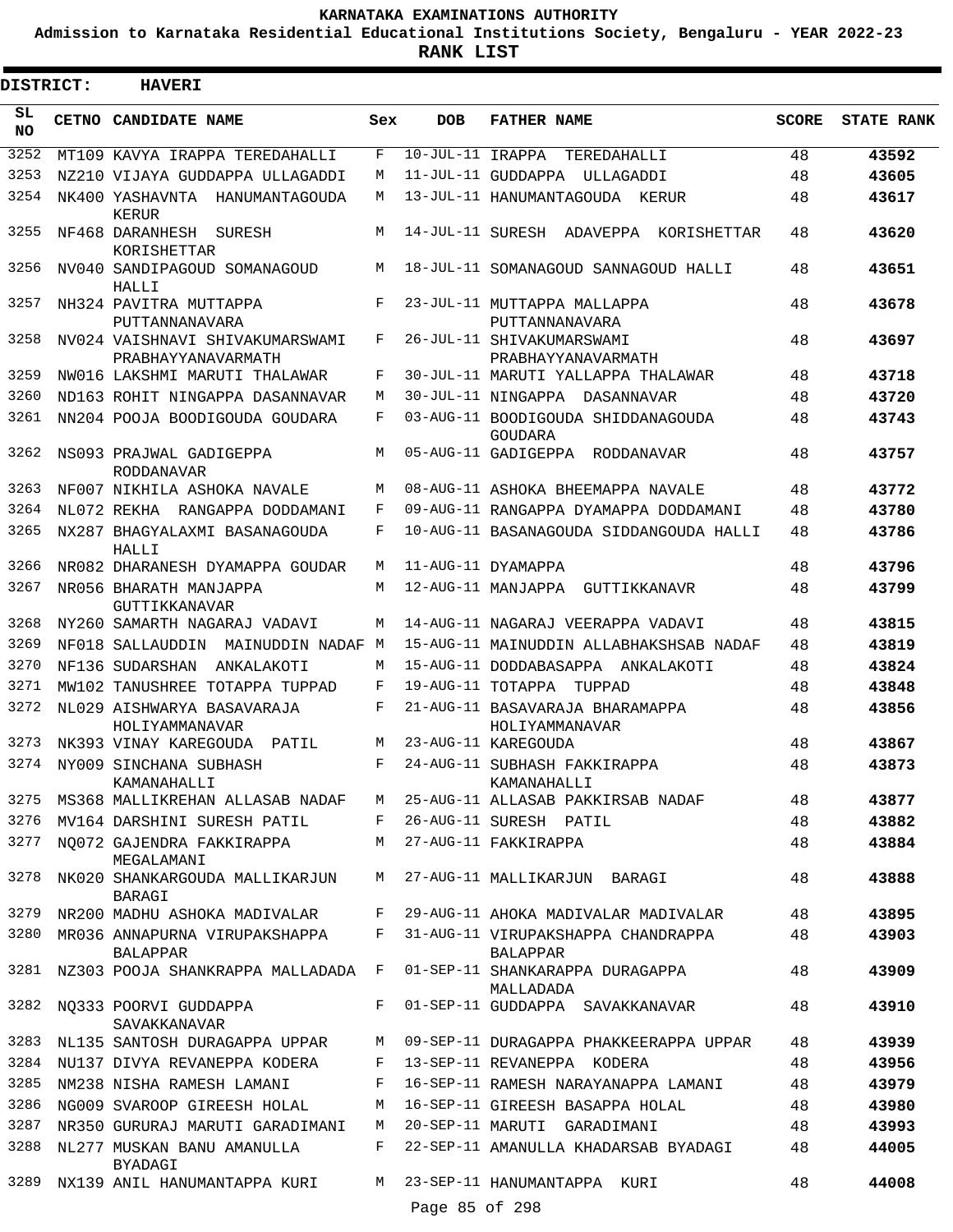**Admission to Karnataka Residential Educational Institutions Society, Bengaluru - YEAR 2022-23**

| <b>DISTRICT:</b> | <b>HAVERI</b>                              |       |                   |                                                     |              |                   |
|------------------|--------------------------------------------|-------|-------------------|-----------------------------------------------------|--------------|-------------------|
| SL<br><b>NO</b>  | CETNO CANDIDATE NAME                       | Sex   | <b>DOB</b>        | <b>FATHER NAME</b>                                  | <b>SCORE</b> | <b>STATE RANK</b> |
| 3290             | MS559 USHA SURESH ALUR                     | F     | 05-OCT-11 SURESH  | ALUR                                                | 48           | 44058             |
| 3291             | NC083 HARISH SUNKAD                        | М     |                   | 07-OCT-11 SURESHSUNKAD                              | 48           | 44067             |
| 3292             | NG169 PRASANNAKUMAR R DANDIN               | M     | 12-OCT-11 RAJEEV  |                                                     | 48           | 44094             |
| 3293             | NW129 GOUTAM RAVI AJJANNANAVAR             | М     |                   | 18-OCT-11 RAVI AJJANNANAVAR                         | 48           | 44114             |
| 3294             | NV301 PUSHPA MANJUNATH<br>PARASANNANAVAR   | F     |                   | 18-OCT-11 MANJUNATH NINGAPPA<br>PARASANNANAVAR      | 48           | 44119             |
| 3295             | NO387 KUSHAL KUMAR BILLAL                  | М     |                   | 19-OCT-11 KUMAR BILLAL                              | 48           | 44123             |
| 3296             | NF240 CHETANA NINGAPPA SANGUR              | F     |                   | 24-OCT-11 NINGAPPA BIRAPPA SANGUR                   | 48           | 44141             |
| 3297             | NX004 DEEPIKA SHEKAPPA LAMANI              | F     |                   | 25-OCT-11 SHEKAPPA MALLAPPA LAMANI                  | 48           | 44145             |
| 3298             | NR014 ABAJAL MUJAMIL VALEKAR               | M     |                   | 03-NOV-11 MUJAMIL RAHIMANSAB VALEKAR                | 48           | 44172             |
| 3299             | NH282 HALAMMA NAGARAJ MADIVALAR            | F     |                   | 12-NOV-11 NAGARAJ HANUMAPPA MADIVALAR               | 48           | 44204             |
| 3300             | MZ190 VINAYAK TIRAKAPPA<br>OMAKARANNANAVAR | М     |                   | 14-NOV-11 TIRAKAPPA OMAKARANNANAVAR                 | 48           | 44215             |
| 3301             | NC103 KUMAR NAGARAJ<br>SAJJANSHETTAR       | М     | 15-NOV-11 NAGARAJ |                                                     | 48           | 44216             |
| 3302             | NN197 PREETI ANANDAPPA HITLALLI            | F     |                   | 23-NOV-11 ANANDAPPA BHARAMAPPA HITLALLI             | 48           | 44250             |
| 3303             | NE202 MALATESH SANGAPPA KOLAKAR            | М     |                   | 24-NOV-11 SANGAPPA GUDDAPPA KOLAKAR                 | 48           | 44256             |
| 3304             | NZ284 SAVITA MANJAPPA KURATTI              | F     |                   | 01-DEC-11 MANJAPPA FAKKIRAPPA KURATTI               | 48           | 44282             |
| 3305             | MS150 SHASHIKALA RAVI<br>PUTTAPPANAVAR     | F     | 23-DEC-11 RAVI    |                                                     | 48           | 44330             |
| 3306             | NV001 RAJESWARI NINGAPPA ANNIGERI F        |       |                   | 26-DEC-11 NINGAPPA ANNIGERI                         | 48           | 44342             |
| 3307             | NH196 SHRAVANTHI RAMANAGOUDA<br>KAKADE     | F     |                   | 23-JAN-12 RAMANAGOUDA MUTTHANAGOUDA<br>KAKADE       | 48           | 44387             |
| 3308             | NU176 LAXMI GIRISH PARVATER                | F     |                   | 25-OCT-09 GIRISH CHANABASAPPA PARVATER              | 47           | 44453             |
| 3309             | MX132 DEEPA CHANDRAPPA KUSANUR             | F     |                   | 27-OCT-09 CHANDRAPPA HANUMANTHAPPA<br>KUSANUR       | 47           | 44454             |
| 3310             | PA029 NIKHITA ANAND KALAKATTI              | F     |                   | 06-FEB-10 ANAND FAKKIRAPPA KALAKATTI                | 47           | 44496             |
| 3311             | NW147 ASHWINI GANESH LAMANI                | F     |                   | 05-APR-10 GANESH KALAPPA LAMANI                     | 47           | 44520             |
| 3312             | MV022 TULAJARAM ARJUN GAYAKAVAD            | M     |                   | 14-APR-10 ARJUN BASAVARAJ GAYAKAVAD                 | 47           | 44527             |
| 3313             | NJ073 KAVANA NINGAPPA KAMBALI              | F     |                   | 10-MAY-10 NINGAPPA                                  | 47           | 44541             |
| 3314             | NH113 PRASHANT KOTEPPA UNDI                | М     |                   | 04-JUN-10 KOTEPPA FAKKIRAPPA UNDI                   | 47           | 44555             |
| 3315             | NW063 MANOJ CHANNAPPA HALAGALI             | М     |                   | 01-JUL-10 CHANNAPPA MALLAPPA HALAGALI               | 47           | 44575             |
| 3316             | NJ199 SHWETA FAKKIRAPPA<br>SHIDLANNANAVAR  | F     |                   | 22-JUL-10 FAKKIRAPPA HANAMANTAPPA<br>SHIDLANNANAVAR | 47           | 44598             |
| 3317             | NU269 SUMAYYA JAKEER MULLA                 | $F -$ |                   | 12-AUG-10 JAKEER BABUSAB MULLA                      | 47           | 44624             |
| 3318             | PA159 SHIDDALINGAPPA CHANNAPPA<br>HARAKI   | М     |                   | 19-AUG-10 CHANNAPPA MURUGEPPA HARAKI                | 47           | 44630             |
| 3319             | NM172 GURUMURTI MEGARAJ LAMANI             | M     | 24-AUG-10 MEGARAJ |                                                     | 47           | 44636             |
| 3320             | NY256 GOUTAM PRASHANTH KHAJJI              | М     |                   | 18-SEP-10 PRASHANTH                                 | 47           | 44692             |
| 3321             | MR275 GURURAJ PARAMESHWAR KAYAKAD M        |       |                   | 26-SEP-10 PARAMESHWAR S KAYAKAD                     | 47           | 44702             |
| 3322             | NR352 KISHOR KARABASAPPA SUTAR             | М     |                   | 30-SEP-10 KARABASAPPA SUTAR                         | 47           | 44711             |
| 3323             | MU037 NARMADA CHANDRASHEKAR HIRUR F        |       |                   | 02-OCT-10 CHANDRASHEKAR PHAKKEERAPPA<br>HIRUR       | 47           | 44720             |
|                  | 3324 MV146 HEMANTH GIRISH KAREMMANAVAR M   |       |                   | 04-OCT-10 GIRISH KAREMMANAVAR                       | 47           | 44724             |
| 3325             | NK052 CHINNUNAIK KARABASYANAIK<br>LAMANI   | М     |                   | 14-OCT-10 KARABASYANAIK DEEPLANAIK<br>LAMANI        | 47           | 44753             |
| 3326             | NY399 DAYANANDA RUDRAPPA LAMANI            | M     |                   | 14-OCT-10 RUDRAPPA SHANKRAPPA LAMANI                | 47           | 44754             |
| 3327             | NK420 TARUN KADEMANI                       | М     |                   | 14-OCT-10 SUNILKUMAR                                | 47           | 44755             |
| 3328             | NR059 VISHALA M GALAGANATH                 | F     |                   | 20-OCT-10 MANJUNATH GALAGANATH                      | 47           | 44773             |
| 3329             | NB001 BASVARAJ SIDDALINGAPPA<br>ANGADI     | М     |                   | 25-OCT-10 SIDDALINGAPPA ULAVAPPA ANGADI             | 47           | 44785             |
| 3330             | NV535 YALLAMMA PARAMESHAPPA PUJAR F        |       |                   | 25-OCT-10 PARAMESHAPPA YALLAPPA PUJAR               | 47           | 44787             |
| 3331             | NP003 IBRAHIM NAJARULLA BALLARI            | M     |                   | 01-NOV-10 NAJARULLA BALLARI                         | 47           | 44807             |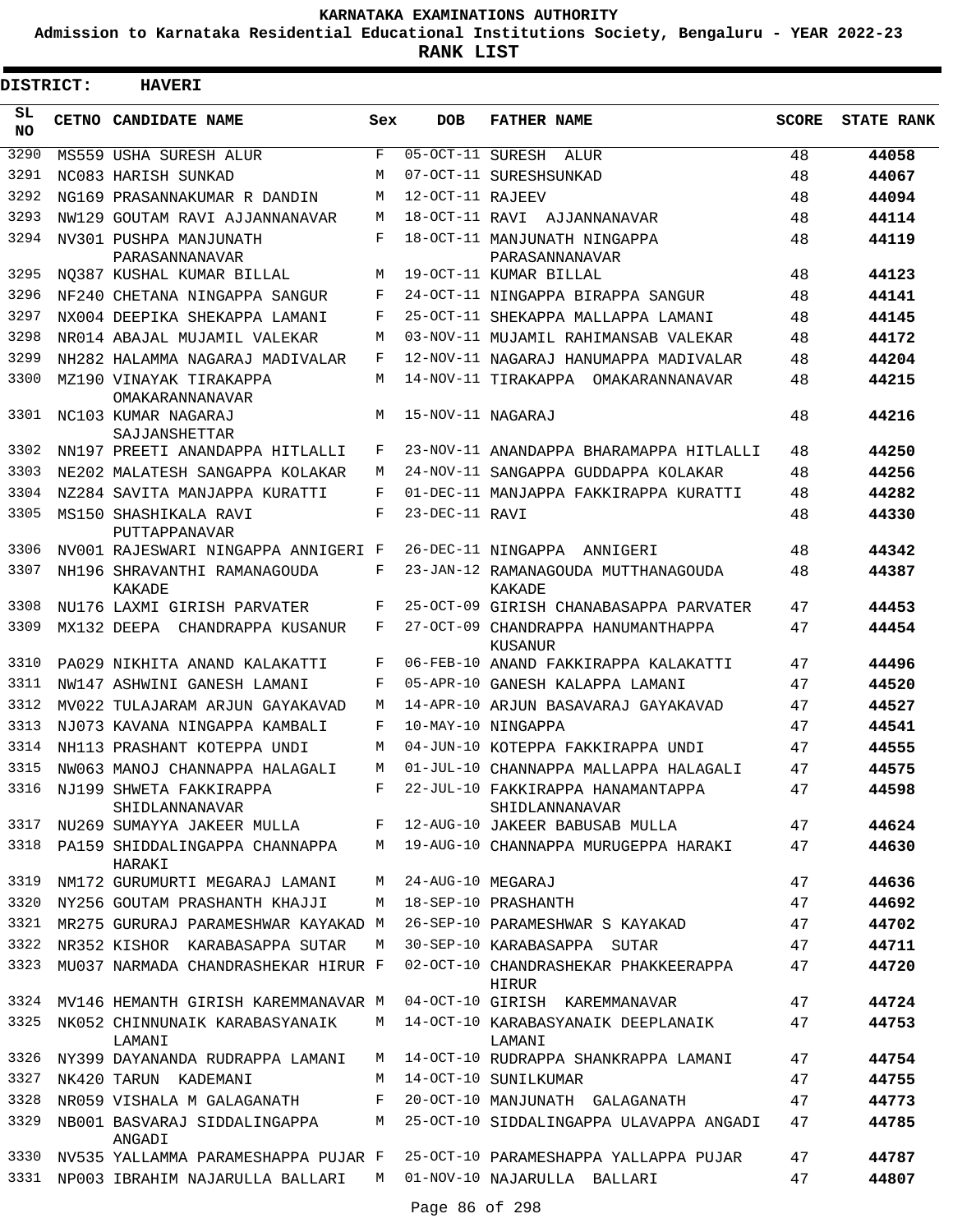**Admission to Karnataka Residential Educational Institutions Society, Bengaluru - YEAR 2022-23**

| <b>DISTRICT:</b> | <b>HAVERI</b>                                                  |              |                   |                                                      |              |                   |
|------------------|----------------------------------------------------------------|--------------|-------------------|------------------------------------------------------|--------------|-------------------|
| SL<br><b>NO</b>  | CETNO CANDIDATE NAME                                           | Sex          | <b>DOB</b>        | <b>FATHER NAME</b>                                   | <b>SCORE</b> | <b>STATE RANK</b> |
| 3332             | NG321 VIVEK SHIDDLINGAPPA BALUR                                | М            | $02 - NOV - 10$   | SHIDDLINGAPPA<br>BALUR                               | 47           | 44811             |
| 3333             | NN180 CHETAN SHIVANAGOUD                                       | М            |                   | 07-NOV-10 SHIVANAGOD TIRAKANAGOUD                    | 47           | 44820             |
| 3334             | GURANIGODR<br>MX026 NIVEDITA JAGADISH                          | F            |                   | GURANIGODR<br>08-NOV-10 JAGADISH GANGAPPA UGGINAKERI | 47           | 44826             |
| 3335             | UGGINAKERI<br>MW154 PRAMOD BASAVARAJ SAVANUR                   | М            |                   | 09-NOV-10 BASAVARAJ NAGAPPA SAVANUR                  | 47           | 44828             |
| 3336             | MW032 SANJANA MARUTI AMBIGER                                   | F            |                   | 09-NOV-10 MARUTI LAKSHMANA AMBIGER                   | 47           | 44832             |
| 3337             | NB161 ARUN YOGESH ARALESHWAR                                   | М            |                   | 10-NOV-10 YOGESH ADAVEPPA ARALESHWAR                 | 47           | 44838             |
| 3338             | MW090 PRAJWAL MALATESH ALUR                                    | М            |                   | 13-NOV-10 MALATESH HANUMANTAPPA ALUR                 | 47           | 44849             |
| 3339             | NL020 RAKSHA JAGADEESH AREGAR                                  | F            |                   | 13-NOV-10 JAGADEESH<br>AREGAR                        | 47           | 44850             |
| 3340             | NU101 SAVITRA G BANGER                                         | F            | 14-NOV-10 GUTEPPA |                                                      | 47           | 44854             |
| 3341             | NL278 SHAHINA BHASHA DESUR                                     | F            | 25-NOV-10 BHASHA  |                                                      | 47           | 44894             |
| 3342             | MU011 VEENA PARAMESHA PUJAR                                    | F            |                   | 06-DEC-10 PARAMESHA SHIVAPPA PUJAR                   | 47           | 44922             |
| 3343             | NO363 JEEVAN RAVI BELAKERI                                     | M            |                   | 09-DEC-10 RAVI TIRUKAPPA BELAKERI                    | 47           | 44932             |
| 3344             | PA260 NIVEDITA PRAKASH MANAYI                                  | F            |                   | 09-DEC-10 PRAKASH NARAYANAPPA MANAYI                 | 47           | 44934             |
| 3345             | NN192 RANGASWAMI KARABASAPPA<br><b>BUDIHAL</b>                 | М            |                   | 10-DEC-10 KARABASAPPA ADIVEPPA BUDIHAL               | 47           | 44936             |
| 3346             | MX073 BHAVYA BHARAMAPPA<br>TIMMANNANAVAR                       | F            |                   | 12-DEC-10 BHARAMAPPA BASAPPA<br>TIMMANNANAVAR        | 47           | 44942             |
| 3347             | MS324 CHAITRA NAGENDRAPPA HARIJAN F                            |              |                   | 15-DEC-10 NAGENDRAPPA KENCHAPPA HARIJAN              | 47           | 44951             |
| 3348             | NZ314 NIVEDITA NAGARABHAVIMATH                                 | F            |                   | 15-DEC-10 SIDDALINGAYYA<br>NAGARABHAVIMATH           | 47           | 44954             |
| 3349             | MY033 SUMITRA MAHESH ADIGANNAVAR                               | F            |                   | 17-DEC-10 MAHESH HEMAPPA ADIGANNAVAR                 | 47           | 44968             |
| 3350             | NT106 PAVITRA PARUSHURAM<br>HALAVAGALA                         | F            |                   | 22-DEC-10 PARUSHURAM HALAVAGALA                      | 47           | 44984             |
| 3351             | MV092 NAVYASHREE RAMESH MEDAR                                  | F            | 29-DEC-10 RAMESH  | MEDAR                                                | 47           | 45006             |
| 3352             | NF275 DHANANJAYA SHARANAPPA<br><b>BYALAHUNASI</b>              | М            |                   | 04-JAN-11 SHARANAPA HALAPA BYALAHUNASI               | 47           | 45059             |
| 3353             | NL037 TAMANNA<br>TILAVALLI                                     | F            | 07-JAN-11 AKBAR   | TILAVALLI                                            | 47           | 45075             |
| 3354             | MZ234 RAKESH KUMAR MUDALASEEMI                                 | М            |                   | 08-JAN-11 KUMAR NAGAPPA MUDALASEEMI                  | 47           | 45077             |
| 3355             | NN110 PAVAN SANNABHARAMAPPA ENNER M                            |              |                   | 09-JAN-11 SANNABARAMAPPA                             | 47           | 45079             |
| 3356             | MU176 LAVANYA MALATESH BALAMBEED                               | F            |                   | 13-JAN-11 MALATESH IRAPPA BALAMBEED                  | 47           | 45088             |
| 3357             | NK512 SHIVAKUMAR S HOSAMANI                                    | М            |                   | 20-JAN-11 SHANMUKHAPPA HOSAMANI                      | 47           | 45127             |
| 3358             | NC027 AISHWARYA ARJUN CHAVHAN                                  | F            |                   | 01-FEB-11 ARJUN SHANKRAPPA CHAWAN                    | 47           | 45172             |
| 3359             | NB128 KAVYA MALLESHA ALADAKATTI                                | $\mathbf{F}$ |                   | 01-FEB-11 MALLESHA ALADAKATTI                        | 47           | 45174             |
| 3360             | MU093 DEEPA SIDDAPPA NAVANI                                    | F            |                   | 12-FEB-11 SIDDAPPA MADEVAPPA NAVANI                  | 47           | 45216             |
| 3361             | MT116 VIDYA VEERABHADRAPPA<br>BANAKAR                          | F            |                   | 12-FEB-11 VEERABHADRAPPA BANAKAR                     | 47           | 45222             |
| 3362             | NF490 KAVYA HALAYYA HIREMATH                                   | F            |                   | 16-FEB-11 HALAYYA CHANABASAYYA HIREMATH              | 47           | 45237             |
| 3363             | ND145 SUSHMA GIREESH SHESHAGIRI                                | F            |                   | 17-FEB-11 GIREESH SHIVAPPA SHESHAGIRI                | 47           | 45244             |
| 3364             | NR298 MEGHANA KRISHNAPPA BADIGER F                             |              |                   | 18-FEB-11 KRISHNAPPA SIDDAPPA BADIGER                | 47           | 45247             |
| 3365             | NA071 POONAM RAMACHANDRA MALADKAR F                            |              |                   | 18-FEB-11 RAMACHANDRA BABURAO MALADKAR               | 47           | 45251             |
| 3366             | NP050 BARATH S P                                               | М            |                   | 27-FEB-11 SIDDANAGOUDA PUTTAKKALAVAR                 | 47           | 45285             |
| 3367             | NH213 KARABASANAGOUDA<br>KRISHNAGOUDA<br>CHANABASANAGOUDA PATI | M            |                   | 02-MAR-11 CHANABASANAGOUDA<br>KARABASANAGOUDA PATIL  | 47           | 45299             |
| 3368             | MS436 GANESH HANUMANTAPPA MALAPUR M                            |              |                   | 03-MAR-11 HANUMANTAPPA BASALINGAPPA<br>MALAPUR       | 47           | 45308             |
| 3369             | NN094 SAMARTH MUDIYAPPA<br>DODDAKARIYAPPANAVAR                 | М            |                   | 05-MAR-11 MUDIYAPPA KARIYAPPA<br>DODDAKARIYAPPANAVAR | 47           | 45319             |
| 3370             | NQ108 SHRAVANTI GUDDAPPA PANGARA F                             |              |                   | 06-MAR-11 GUDDAPPA NAGAPPA PANGAR                    | 47           | 45325             |
| 3371             | MU097 DEEPA BASAVARAJ HAVANAGI                                 | F            |                   | 08-MAR-11 BASAVARAJ BASAVANNEPPA<br>HAVANAGI         | 47           | 45336             |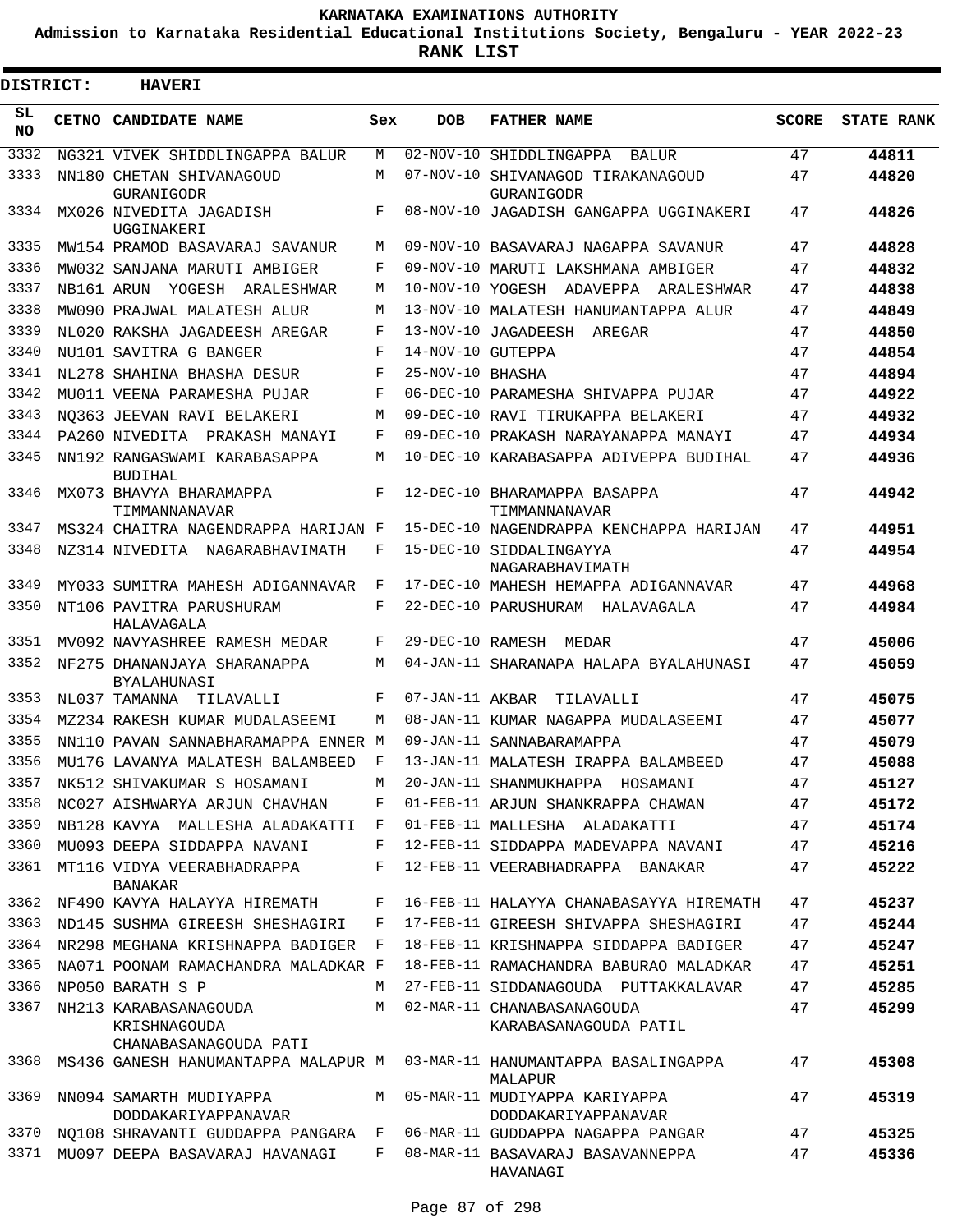**Admission to Karnataka Residential Educational Institutions Society, Bengaluru - YEAR 2022-23**

ı

| <b>DISTRICT:</b> | <b>HAVERI</b>                                                       |     |            |                                                                                              |              |                   |
|------------------|---------------------------------------------------------------------|-----|------------|----------------------------------------------------------------------------------------------|--------------|-------------------|
| SL.<br>NO.       | <b>CETNO CANDIDATE NAME</b>                                         | Sex | <b>DOB</b> | <b>FATHER NAME</b>                                                                           | <b>SCORE</b> | <b>STATE RANK</b> |
| 3372             | NZ431 CHANVEERAGOUDA RANGANAGOUDA M<br><b>BYALIGOUDAR</b>           |     |            | 09-MAR-11 RANGANAGOUDA BYALIGOUDAR                                                           | 47           | 45342             |
| 3373             | NP154 DIVYA RAMESH KADEMANI                                         | F   |            | 09-MAR-11 RAMESH RANGAPPA KADEMANI                                                           | 47           | 45344             |
| 3374             | NT282 VAIBHAV MANJUNATH<br>TADAKANAHALLI                            | M   |            | 12-MAR-11 MANJUNATH TADAKANAHALLI                                                            | 47           | 45364             |
| 3375             | NU042 VEDHA VENKATESH LAMANI                                        | F   |            | 13-MAR-11 VENKATESH SOMAPPA LAMANI                                                           | 47           | 45370             |
| 3376             | NY080 KIRANKUMAR DYAMAPPA<br>TUGALADONI                             | M   |            | 14-MAR-11 DYAMAPPA YAMANAPPA TUGALADONI                                                      | 47           | 45377             |
| 3377             | NB150 ANNAPURNA SHIVABASAPPA<br>DALAVAYI                            | F   |            | 16-MAR-11 SHIVABASAPPA SURESH DALAVAYI                                                       | 47           | 45387             |
| 3378             | MS296 MEGHANA RAJAPPA BOMMANAL                                      | F   |            | 18-MAR-11 RAJAPPA BOMMANAL                                                                   | 47           | 45402             |
| 3379             | NL232 RADHIKA HANUMANTAPPA<br>CHIGARER                              | F   |            | 19-MAR-11 HANUMANTAPPA RANGAPPA<br>CHIGARER                                                  | 47           | 45409             |
| 3380             | NT242 TARUNKUMAR P CHINNIKATTI                                      | M   |            | 23-MAR-11 PRAKASH CHINNIKATTI                                                                | 47           | 45436             |
| 3381             | NF422 PARAMESHGOUDA SHIVANAGOUDA<br>GANGANAGOUDRA                   | М   |            | 25-MAR-11 SHIVANAGOUDA                                                                       | 47           | 45450             |
| 3382             | MS508 SAMARTH RAGHAVENDRA<br>MADIVALAR                              | M   |            | 27-MAR-11 RAGHAVENDRA RUDRAPPA<br>MADIVALAR                                                  | 47           | 45466             |
| 3383             | NH311 SNEHA DURUGAPPA CHALAWADI                                     | F   |            | 28-MAR-11 DURUGAPPA NINGAPPA CHALAWADI                                                       | 47           | 45472             |
| 3384             | MS361 BRUNDA NAGARAJASWAMY<br>SHIVAMOGGA                            | F   |            | 03-APR-11 NAGARAJASWAMY<br>SHIVAMOGGA                                                        | 47           | 45507             |
| 3385             | NW193 LAKSHMI KUBERAPPA RATHOD                                      | F   |            | 03-APR-11 KUBERAPPA HANUMANTAPPA RATHOD                                                      | 47           | 45509             |
| 3386             | NH023 BALAKASHABANU RAJESAB<br>RATIMANI                             | F   |            | 04-APR-11 RAJESAB BADESAB RATIMANI                                                           | 47           | 45514             |
| 3387             | NW366 VIJAYAKUMAR BABURAPPA<br>KADEMANI                             | M   |            | 09-APR-11 BABURAPPA REVAPPA KADEMANI                                                         | 47           | 45541             |
| 3388             | NR220 BASAVARAJ REVANEPPA<br>UJJAPPANAVAR                           | M   |            | 12-APR-11 REVANEPPA UJJAPPANAVAR                                                             | 47           | 45550             |
| 3389             | NL301 ANJALI MANJUNATHA VADDAR                                      | F   |            | 13-APR-11 MANJUNATHA M G                                                                     | 47           | 45559             |
| 3390             | NR102 NINGARAJA ADIVEPPA JOGER                                      | M   |            | 15-APR-11 ADIVEPPA BEERAPPA<br>JOGER                                                         | 47           | 45575             |
| 3391             | NF310 AISHWARYA NINGAPPA KURUBAR                                    | F   |            | 16-APR-11 NINGAPPA HANAMANTAPPA KURUBAR                                                      | 47           | 45578             |
| 3392             | NW156 MANASA MARUTI BADIGER                                         | F   |            | 16-APR-11 MARUTI DURAGAPPA BADIGER                                                           | 47           | 45579             |
| 3393             | MS056 RAKSHITA TAREDAHALLI                                          | F   |            | 17-APR-11 BIDDADEPPA NINGAPPA<br>TAREDAHALLI                                                 | 47           | 45590             |
|                  |                                                                     |     |            | 3394 NM085 RAMYA SHIVANAGOUDA SORATUR F 18-APR-11 SHIVANAGOUDA SHANKARGOUDA<br>SORATUR       | 47           | 45595             |
|                  | GIRINAYKAR                                                          |     |            | 3395 NA146 FAKKIRESH JAGADISH M 19-APR-11 JAGADISH FAKKIRAPPA<br>GIRINAYKAR                  | 47           | 45598             |
|                  | VADDAR                                                              |     |            | 3396 MV301 NAGARATNA DEVENDRAPPA F 22-APR-11 DEVENDRAPPA NALLAPPA VADDAR                     | 47           | 45617             |
|                  |                                                                     |     |            | 3397 NL314 SANJU PRABHU DODDAGOUDRA M 26-APR-11 PRABHU MALLIKARJUNAGOUDA<br>DODDAGOUDRA      | 47           | 45644             |
|                  | 3398 MR006 SOUMYA SOMAPPA VALMKI F 28-APR-11 SOMAPPA VALMKI         |     |            |                                                                                              | 47           | 45655             |
| 3399             |                                                                     |     |            | ND172 PAVITRA CHANDRU AGADI F 30-APR-11 CHANDRU NAGAPPA AGADI 47                             |              | 45666             |
|                  | 3400 NU227 LAVANYA MUKKANNANAVAR F 03-MAY-11 KARABASAPPA            |     |            | 47                                                                                           |              | 45694             |
|                  |                                                                     |     |            | 3401 NY426 LAXMI KALAVEERAPPA GUDAGERI F 04-MAY-11 KALAVEERAPPA CHANNABASAPPA 47<br>GUDAGERI |              | 45698             |
|                  |                                                                     |     |            | 3402 NQ124 CHAITANYA VIJAYA BHUDIHAL F 05-MAY-11 VIJAYA BASAPPA BHUDIHAL 47                  |              | 45704             |
|                  | KALAGONDAR                                                          |     |            | 3403 MY124 NANDISH MARTANDAPPA M 06-MAY-11 MARTANDAPPA KALAGONDAR 47                         |              | 45711             |
|                  |                                                                     |     |            | 3404 NK535 SUKESH S ANGADI M 06-MAY-11 SHIVANAND M ANGADI                                    | 47           | 45714             |
|                  | 3405 PA344 HARSHITA HEMAPPA SALAGERI 8 F 09-MAY-11 HEMAPPA SALAGERI |     |            |                                                                                              | 47           | 45726             |
|                  | 3406 NZ058 HARSHITH T S SUBHASH M 09-MAY-11 SUBHASH                 |     |            |                                                                                              | 47           | 45727             |
| 3407             | MU150 SHINCHANA SANJEV LAMANI F                                     |     |            | 12-MAY-11 SANJEVA LAMANI                                                                     | 47           | 45748             |
| 3408             |                                                                     |     |            | MU213 SUKANYA MANJUNATH F 15-MAY-11 MANJUNATH BASAVARAJ                                      | 47           | 45774             |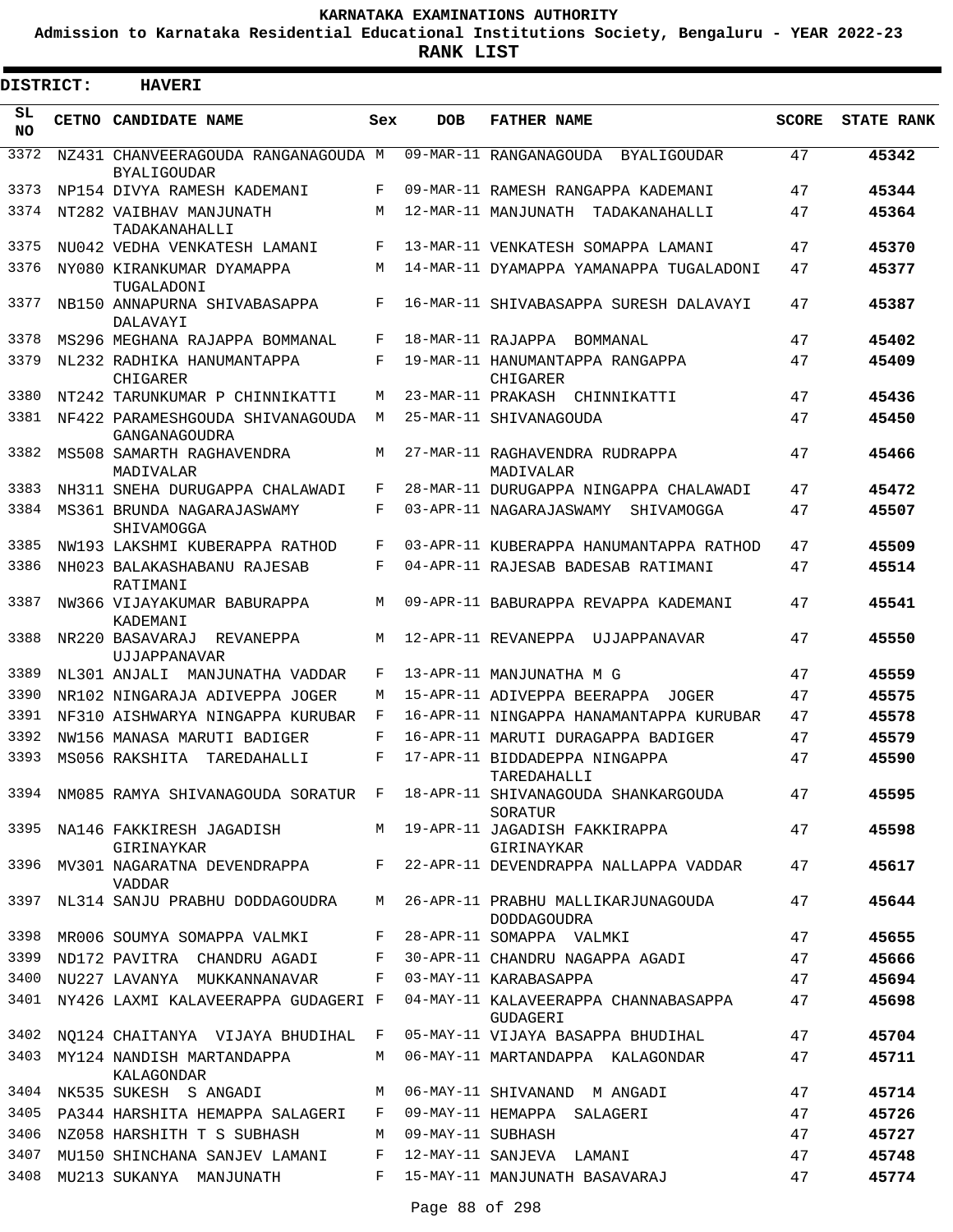**Admission to Karnataka Residential Educational Institutions Society, Bengaluru - YEAR 2022-23**

**RANK LIST**

| DISTRICT:       | <b>HAVERI</b>                                    |              |                   |                                                       |              |                   |
|-----------------|--------------------------------------------------|--------------|-------------------|-------------------------------------------------------|--------------|-------------------|
| SL<br><b>NO</b> | CETNO CANDIDATE NAME                             | Sex          | <b>DOB</b>        | <b>FATHER NAME</b>                                    | <b>SCORE</b> | <b>STATE RANK</b> |
|                 | YALLAKKANAVAR                                    |              |                   | YALLAKKANAVAR                                         |              |                   |
| 3409            | NB071 KAILAS MAHALINGAPPA MALAGI                 | М            |                   | 17-MAY-11 MAHALINGAPPA                                | 47           | 45780             |
| 3410            | NO085 TANU PARASHURAM CHAKRASALI                 | F            |                   | 17-MAY-11 PARASHURAM BASAPPA CHAKRASALI               | 47           | 45785             |
| 3411            | NY234 NEHA SHIVANAGOUDA<br>HUTTANAGOUDRA         | F            |                   | 21-MAY-11 SHIVANAGOUDA SHANKARAGOUDA<br>HUTTANAGOUDRA | 47           | 45807             |
| 3412            | NF484 DEEPIKA RUDRAPPA<br><b>DODDAKURUBAR</b>    | F            |                   | 26-MAY-11 RUDRAPPA BEERAPPA<br><b>DODDAKURUBAR</b>    | 47           | 45835             |
| 3413            | NF230 SHIVABASAYYA DEVENDRAYYA<br>KULKARNI       | M            |                   | 28-MAY-11 DEVENDRAYYA KULKARNI                        | 47           | 45851             |
| 3414            | NN062 SUHANA JAMALUDDEEN<br>MALAGIMANI           | F            |                   | 28-MAY-11 JAMALUDDEEN HUSENASAB<br>MALAGIMANI         | 47           | 45852             |
| 3415            | NW057 VINAYAKUMAR SHIVANAGOUDA<br>SHIVANAGOUDA   | М            |                   | 28-MAY-11 SHIVANAGOUDA<br>SHIVANAGOUDA                | 47           | 45853             |
| 3416            | PA340 MAHALAXMI RAJENDRA<br>HONNAPPANAVAR        | $\mathbf{F}$ |                   | 29-MAY-11 RAJENDRA<br>HONNAPPANAVAR                   | 47           | 45857             |
| 3417            | NU010 MANOJ AMBARISHRADDY<br>MAINALLI            | M            |                   | 31-MAY-11 AMBARISHRADDY DEVENDRARADDY<br>MAINALLI     | 47           | 45872             |
| 3418            | MS359 GOUTAM GUDDAPPA<br>GANGAMMANAVAR           | M            |                   | 01-JUN-11 GUDDAPPA KOTEPPA<br>GANGAMMANAVAR           | 47           | 45882             |
| 3419            | NF451 KAVERI SATISH MATHAD                       | F            |                   | 03-JUN-11 SATISH TEJOMAYYA MATHAD                     | 47           | 45902             |
| 3420            | NW198 PALLAVI<br>BASAVARAJ RITTI                 | F            |                   | 11-JUN-11 BASAVARAJ RITTI                             | 47           | 45965             |
| 3421            | NK339 RAMYA MUKAPPA TALAVAR                      | F            | 12-JUN-11 MUKAPPA | TALAVAR                                               | 47           | 45969             |
| 3422            | NC136 PRAMODA B A                                | M            |                   | 18-JUN-11 BANGAREPPA H A                              | 47           | 46006             |
| 3423            | NV511 SARASWATI SHANKARAGOUDA                    | F            |                   | 18-JUN-11 SHANKARAGOUDA KHANAGOUDRA                   | 47           | 46008             |
|                 | KHANAGOUDRA                                      |              |                   |                                                       |              |                   |
| 3424            | NV386 SNEHA SHIVANANDA BADNI                     | F            |                   | 18-JUN-11 SHIVANANDA YANKAPPA BADNI                   | 47           | 46009             |
| 3425            | NV167 CHANNABASAPPA<br>PRAKASH<br><b>SUNAGAR</b> | М            |                   | 19-JUN-11 PRAKASH CHANNABASAPPA SUNAGAR               | 47           | 46010             |
| 3426            | NB194 GOUTAM NAGARAJ HADAPAD                     | M            |                   | 20-JUN-11 NAGARAJ SANGAPPA HADAPAD                    | 47           | 46020             |
| 3427            | NR256 CHAITRA V<br>KALAVEERAPPANAVAR             | F            |                   | 26-JUN-11 VASANTARADDI<br>KALAVEERAPPANAVAR           | 47           | 46071             |
| 3428            | NW164 PREETAM RAJAPPA TONDUR                     | М            |                   | 26-JUN-11 RAJAPPA BHIMAPPA TONDUR                     | 47           | 46076             |
| 3429            | NA187 VIREESH MANJUNATH AKKI                     | М            |                   | 26-JUN-11 MANJUNATH PAKKIRAPPA AKKI                   | 47           | 46080             |
| 3430            | NV419 ANKITA IRANAGOUDA PATIL                    | F            |                   | 29-JUN-11 IRANAGOUDA AHEKHARAGOUDA<br>PATIL           | 47           | 46090             |
| 3431            | NA057 PRAJVAL LAXMAPPA BANAVASI                  | M            |                   | 01-JUL-11 LAXMAPPA HANUMANTAPPA<br>BANAVASI           | 47           | 46105             |
|                 | 3432 PA315 TANUJA FAKKIRAPP VALMIKI              | F            |                   | 02-JUL-11 FAKKIRAPP YALLAPPA VALMIKI                  | 47           | 46112             |
| 3433            | NY238 DEEKSHEETA CHANDRAPPA<br>MULIMANI          | F            |                   | 03-JUL-11 CHANDRAPPA JAYAPPA MULIMANI                 | 47           | 46115             |
| 3434            | NR331 MAMATA NINGANAGOUDA<br>SHIDDAPPALAVAR      | F            |                   | 04-JUL-11 NINGANAGOUDA GUDDANAGOUDA<br>SHIDDAPPALAVAR | 47           | 46120             |
|                 | 3435 NP193 NEETUSHREE RAGHAVENDRA<br>BADAGERA    | F            |                   | 04-JUL-11 RAGHAVENDRA ESHWARAPPA<br>BADAGERA          | 47           | 46122             |
| 3436            | NY028 NIHARIKA RAMPOORE                          | F            |                   | 05-JUL-11 SHYAM RAMPOORE                              | 47           | 46129             |
| 3437            | MT140 AKASH BHADRAPPA KEROODI                    | M            |                   | 07-JUL-11 BHADRAPPA GURUSHANTAPPA<br>KEROODI          | 47           | 46138             |
| 3438            | NA184 PALLAVI SURESH JAVOJI                      | F            |                   | 07-JUL-11 SURESH FAKKIRAPPA JAVOJI                    | 47           | 46142             |
| 3439            | MZ008 SINCHANA PRAVEEN SUKALI                    | F            |                   | 14-JUL-11 PRAVEEN SUKALI                              | 47           | 46196             |
| 3440            | NY083 SHREYA TEERTH                              | F            |                   | 22-JUL-11 SHARANAPPA FAKKIRAPPA TEERTHA               | 47           | 46253             |
| 3441            | MR062 APSARA RAMESHA DASARA                      | F            |                   | 26-JUL-11 RAMESHA MALATESHAPPA DASARA                 | 47           | 46274             |
| 3442            | NJ193 APTAB NURAHAMMAD MIRJANAVAR M              |              |                   | 28-JUL-11 NURAHAMMAD IMAMSAB MIRJANAVAR               | 47           | 46284             |
| 3443            | NS231 KAVYA BHASKAR A                            | F            |                   | 28-JUL-11 BHASKAR A                                   | 47           | 46286             |
| 3444            | NM283 CHANDANA RAJU MUDENAIKAR                   | F            |                   | 01-AUG-11 RAJU BASAPPA MUDENAIKAR                     | 47           | 46316             |
| 3445            | NC085 NAGARAJ CHANDRU PYATI                      | M            |                   | 07-AUG-11 CHANDRU SHANKRAPPA PYATI                    | 47           | 46356             |
|                 |                                                  |              | Page 89 of 298    |                                                       |              |                   |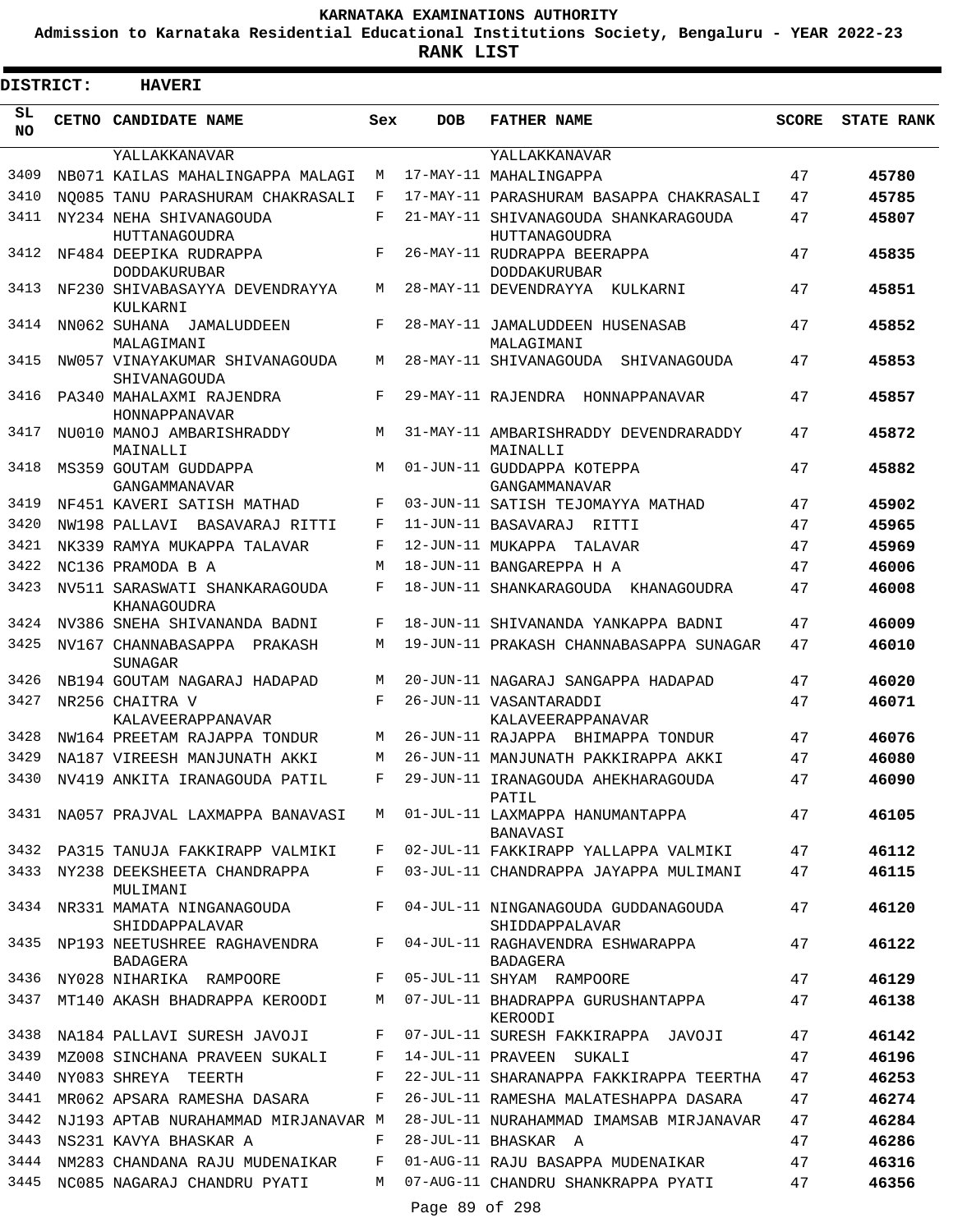**Admission to Karnataka Residential Educational Institutions Society, Bengaluru - YEAR 2022-23**

ı

| <b>DISTRICT:</b> |  | <b>HAVERI</b>                                  |         |            |                                                     |              |                   |
|------------------|--|------------------------------------------------|---------|------------|-----------------------------------------------------|--------------|-------------------|
| SL.<br><b>NO</b> |  | CETNO CANDIDATE NAME                           | Sex     | <b>DOB</b> | <b>FATHER NAME</b>                                  | <b>SCORE</b> | <b>STATE RANK</b> |
| 3446             |  | NF040 NANDITHA CHANNABASAPPA<br><b>DURGAD</b>  | F       |            | 08-AUG-11 CHANNABASAPPA<br>DURAGAD                  | 47           | 46364             |
| 3447             |  | NL008 KARTIK GANESH BADIGER                    | M       |            | 13-AUG-11 GANESH BADIGER                            | 47           | 46383             |
| 3448             |  | NJ239 KALPANA NEELAPPA DODMANI                 | F       |            | 17-AUG-11 NEELAPPA CHIKKAPPA DODMANI                | 47           | 46400             |
| 3449             |  | NY107 DEEPA VEERABHADRAPPA KAMMAR F            |         |            | 18-AUG-11 VEERABHADRAPPA SHIVAPUTRAPPA<br>KAMMAR    | 47           | 46406             |
| 3450             |  | NU072 YOGESH BEERAPPA KUNTAGOUDRA M            |         |            | 23-AUG-11 BEERAPPA                                  | 47           | 46427             |
| 3451             |  | MZ086 KUMAR RAMESH JADAR                       | М       |            | 26-AUG-11 RAMESH MALLAPPA JADAR                     | 47           | 46438             |
| 3452             |  | NM199 HEMANTH<br>P G                           | М       |            | 27-AUG-11 PARAMESHAPPA D G                          | 47           | 46443             |
| 3453             |  | NP133 SUDEEP NARAYANA LAMANI                   | М       |            | 29-AUG-11 NARAYANA                                  | 47           | 46453             |
| 3454             |  | NX012 HEMA BASANAGOUD PATIL                    | F       |            | 30-AUG-11 BASANAGOUD NAGANGOUD PATIL                | 47           | 46456             |
| 3455             |  | NJ190 ARJUN SUBHASH LAXMESHWAR                 | М       |            | 02-SEP-11 SUBHASH NINGAPPA LAXMESHWAR               | 47           | 46468             |
| 3456             |  | NH126 VINUTA MANJUNATH<br>BANDIVADDAR          | F       |            | 05-SEP-11 MANJUNATH HULIGEPPA                       | 47           | 46491             |
| 3457             |  | NT056 BHAVANA MALLAPPA RANGARADDI F            |         |            | 07-SEP-11 MALLAPPA RAMAPPA RANGARADDI               | 47           | 46496             |
| 3458             |  | MY199 REVATHI GADIGEPPA KUBATUR                | F       |            | 11-SEP-11 GADIGEPPA SHIVAPPA KUBATUR                | 47           | 46520             |
| 3459             |  | NG082 MANOJA HANUMESH HALERITTI                | М       |            | 12-SEP-11 HANUMESH<br>HALERITTI                     | 47           | 46524             |
| 3460             |  | MU117 KAVERI MANOHAR<br>GADIYANNANAVAR         | F       |            | 16-SEP-11 MANOHAR AJJANAGOUDA<br>GADIYANNANAVAR     | 47           | 46547             |
| 3461             |  | NV398 VAISHNAVI HANUMANTH<br>MENASAGI          | F       |            | 19-SEP-11 HANUMANTH BHIMAPPA MENASAGI               | 47           | 46566             |
| 3462             |  | MR131 VAISHNAVI NAGARAJ<br>BANNIHATTI          | F       |            | 19-SEP-11 NAGARAJ BASAVANNA BANNIHATTI              | 47           | 46567             |
| 3463             |  | NZ269 KIRANKUMAR BASAVARAJ<br>JALLAPUR         | М       |            | 22-SEP-11 BASAVARAJ SANNAPPA JALLAPUR               | 47           | 46574             |
| 3464             |  | NL343 HEMANTH V B                              | М       |            | 23-SEP-11 VEERAPPA<br>S B                           | 47           | 46579             |
| 3465             |  | NF376 SHEKAPPA NAGESH BIJAPUR                  | M       |            | 24-SEP-11 NAGESH SHEKAPPA BIJAPUR                   | 47           | 46585             |
| 3466             |  | ND007 NANDAN TIPPESH PARAKKANAVAR M            |         |            | 01-OCT-11 TIPPESH PARAKKANAVAR                      | 47           | 46611             |
| 3467             |  | NW171 ANANNYA JAGADEESH KALASUR                | F       |            | 04-OCT-11 JAGADEESH MALLAPPA KALASUR                | 47           | 46619             |
| 3468             |  | MS096 KANTESH VEERESH HAMPANNAVAR M            |         |            | 08-OCT-11 VEERESH KHANAPPA HAMPANNAVAR              | 47           | 46636             |
| 3469             |  | MY207 ANKITA YALLAPPA DALI                     | F       |            | 13-OCT-11 YALLAPPA SANNAYALLAPPA DALI               | 47           | 46653             |
| 3470             |  | MS145 CHAITANYA PARAMESHWARA<br>ARKASALI       | F       |            | 13-OCT-11 PARAMESHWARA G ARKASALI                   | 47           | 46654             |
|                  |  | 3471 MR161 CHETAN IRANNA SHIDENUR              |         |            | M 13-OCT-11 IRANNA GUDDAPPA SHIDENUR                | 47           | 46656             |
| 3472             |  | NN170 HAREESH JAGADEESH<br>BALAMBEEDA          |         |            | M 21-OCT-11 JAGADEESH KARABASANAGOUDA<br>BALAMBEEDA | 47           | 46692             |
| 3473             |  | NQ093 SHRIDHAR VAMADEVAPPA KATTER M            |         |            | 28-OCT-11 VAMADEVAPPA KATTER                        | 47           | 46735             |
| 3474             |  | MV028 AYUSH BASAVARAJ BHADRAPUR                | M       |            | 09-NOV-11 BASAVARAJ BHADRAPUR                       | 47           | 46773             |
| 3475             |  | NE095 MIZABA ABDULRAJAK SUNKAD                 | F       |            | 13-NOV-11 ABDULRAJAK SUNKAD                         | 47           | 46784             |
| 3476             |  | NT171 SINDHU NAGAPPA GUDIVARA                  | F       |            | 20-NOV-11 NAGAPPA KENCHAPPA GUDIVARA                | 47           | 46812             |
| 3477             |  | NV507 SHANKARANAG PARASHURAM<br>BANKAPUR       | M       |            | 21-NOV-11 PARASHURAM HUCHHAPPA BANKAPUR             | 47           | 46816             |
| 3478             |  | NJ034 DHNARAJ SHASHIDHAR HOLAL                 | M       |            | 23-NOV-11 SHASHIDHAR TIRAKAPPA HOLAL                | 47           | 46822             |
| 3479             |  | NK520 SANJANA MANJAPPA KITTAD                  | F       |            | 02-DEC-11 MANJAPPA MAHADEVAPPA KITTAD               | 47           | 46864             |
| 3480             |  | NT303 ANUSHA NEELAPPA CHANDAPURA F             |         |            | 06-DEC-11 NEELAPPA KARIYAPPA CHANDAPURA             | 47           | 46881             |
| 3481             |  | NG079 CHANDRAKANTH BASAVARAJ<br>KARJAGI        | M       |            | 13-DEC-11 BASAVARAJ GUDDAPPA KARJAGI                | 47           | 46907             |
|                  |  | 3482 NY148 SHRISHAIL BHEERAPPA<br>HULAGANNAVAR |         |            | M 16-DEC-11 BHEERAPPA RAMAPPA<br>HULAGANNAVAR       | 47           | 46917             |
| 3483             |  | NR182 SUPRITA NAGARAJ KUDARIHAL F              |         |            | 31-DEC-11 NAGARAJ SANGANABASAPPA<br>KUDARIHAL       | 47           | 46964             |
|                  |  | 3484 NS047 KAVANA G DODDANAGALLI               |         |            | F 08-JAN-12 GURUSHANTA S DODDANAGALLI               | 47           | 46982             |
|                  |  | 3485 NF309 SHAKUNTHALABAI AMARGOL              | $F$ and |            | 25-JAN-12 PAKASHSING                                | 47           | 46999             |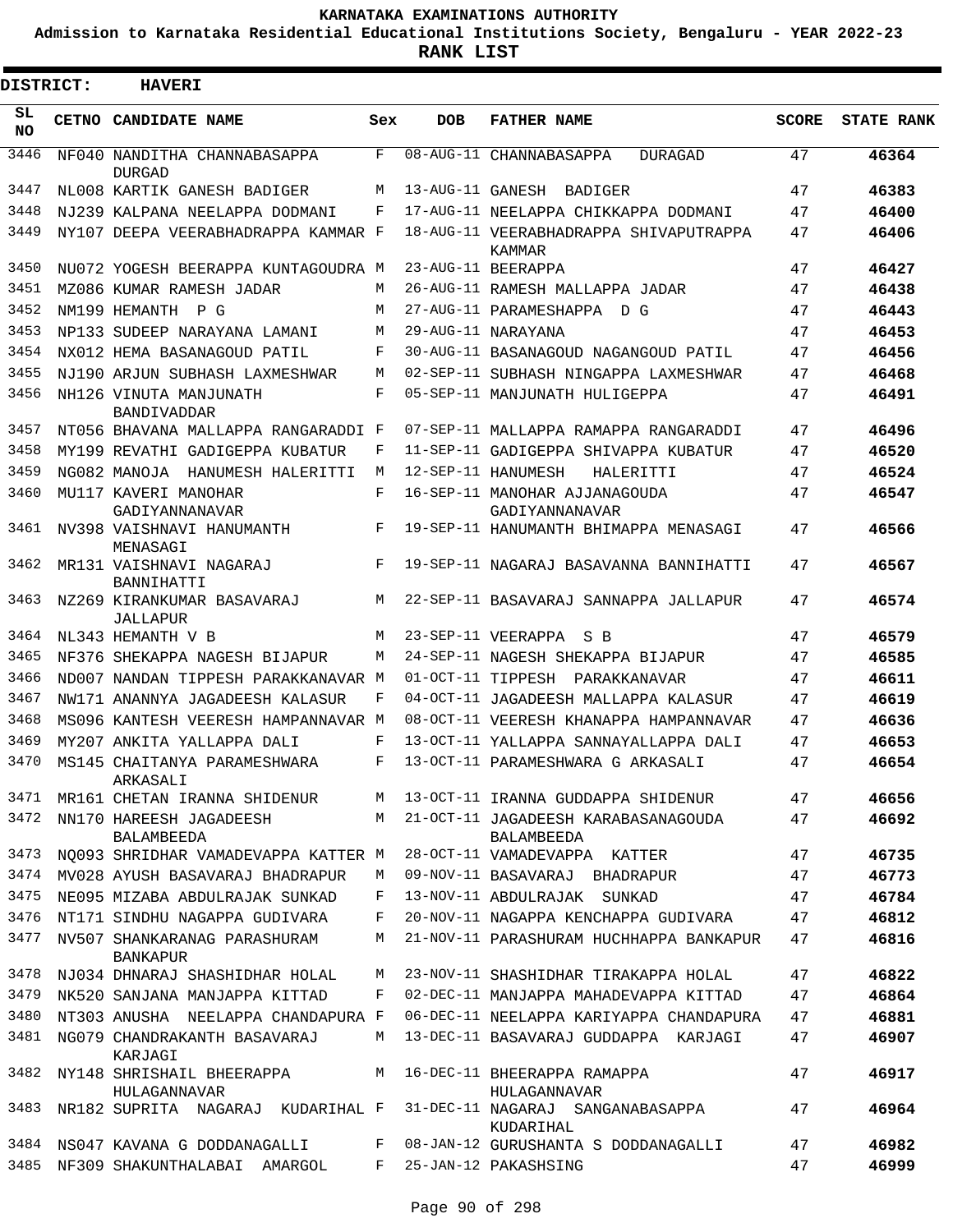**Admission to Karnataka Residential Educational Institutions Society, Bengaluru - YEAR 2022-23**

| <b>DISTRICT:</b> | <b>HAVERI</b>                                      |     |                   |                                                        |              |                   |
|------------------|----------------------------------------------------|-----|-------------------|--------------------------------------------------------|--------------|-------------------|
| SL<br><b>NO</b>  | CETNO CANDIDATE NAME                               | Sex | <b>DOB</b>        | <b>FATHER NAME</b>                                     | <b>SCORE</b> | <b>STATE RANK</b> |
| 3486             | NO131 DHARMENDRAKUMAR JAGADEESH<br>NAGARAHALLI     | М   |                   | 27-JAN-12 JAGADEESH VEERAPPA<br>NAGARAHALLI            | 47           | 47001             |
| 3487             | NL350 SHARANKUMAR LAMANI                           | M   |                   | 06-FEB-12 ANNAPPA LAMANI                               | 47           | 47010             |
| 3488             | NV393 SADASHIVA VEERAYYA KALIVAL                   | М   |                   | 21-MAR-12 VEERAYYA<br>KALIVAL                          | 47           | 47021             |
| 3489             | NO354 DARSHAN BASAVARAJ KALI                       | M   |                   | 05-SEP-09 BASAVARAJ SHANTAPPA KALI                     | 46           | 47069             |
| 3490             | NH030 LAKSMI MANJAPPA BILLAR                       | F   |                   | 19-DEC-09 MANJAPPA BILLAR                              | 46           | 47085             |
| 3491             | NT243 NAGARAJ BASAVARADDI<br>CHOURADDI             | M   |                   | 01-JAN-10 BASAVARADDI                                  | 46           | 47098             |
| 3492             | NF398 SHRUSHTI PRAKASH ARALIKATTI F                |     |                   | 21-JAN-10 PRAKASH SANNAVEERAPPA<br>ARALIKATTI          | 46           | 47111             |
| 3493             | PA023 SHIVALILA GIRISH<br>GUNDANNAVAR              | F   |                   | 15-FEB-10 GIRISH S GUNDANNAVAR                         | 46           | 47134             |
| 3494             | NN114 SANJEEVA JATTEPPA MULAGUNDA M                |     |                   | 26-MAR-10 JATTEPPA<br>MULAGUNDA                        | 46           | 47158             |
| 3495             | NS153 SHIVANAGOUDA B<br>KENCHANAGOUDRA             | M   |                   | 13-APR-10 BASANAGOUDA K KENCHANAGOUDRA                 | 46           | 47167             |
| 3496             | NL168 YASHAVANTH SATYAPPA HELAVAR M                |     |                   | 01-JUN-10 SATYAPPA M HELAVAR                           | 46           | 47203             |
| 3497             | MT192 ARUNA IRAPPA HADAPAD                         | M   | 09-JUN-10 IRAPPA  | HADAPAD                                                | 46           | 47211             |
| 3498             | MS249 PAVITRA PRABHU GUGGARI                       | F   | 17-JUN-10 PRABHU  | GUGGARI                                                | 46           | 47214             |
| 3499             | NE151 BEERESHI SHEKAPPA ANNI                       | M   |                   | 27-JUL-10 SHEKAPPA<br>ANNI                             | 46           | 47248             |
| 3500             | NE255 SALMA JANGLISAB NADAF                        | F   |                   | 02-AUG-10 JANGLISAB MAHABOOBSAB NADAF                  | 46           | 47255             |
| 3501             | NB243 CHAITHRA<br>RAMAPPA LAMANI                   | F   | 03-AUG-10 RAMAPPA | TATRAPPA LAMANI                                        | 46           | 47256             |
| 3502             | NT266 ABHISHEK UMESH LAMANI                        | M   |                   | 25-AUG-10 UMESH SHIVAPPA LAMANI                        | 46           | 47290             |
| 3503             | MZ080 SHIVAPRASAD SHIVARUDRAPPA<br><b>HALASOOR</b> | M   |                   | 29-AUG-10 SHIVARUDRAPPA                                | 46           | 47300             |
| 3504             | NW141 KIRANAKUMAR MANJUNATH<br><b>SAHUKAR</b>      | M   |                   | 30-AUG-10 MANJUNATH DYAVAPPA SAHUKAR                   | 46           | 47301             |
| 3505             | NL174 ASHWATH KARABASAPPA<br>SANNAJJER             | M   |                   | 07-SEP-10 KARABASAPPA                                  | 46           | 47316             |
| 3506             | MS065 ANITA NAGAPPA GORAVARA                       | F   |                   | 08-SEP-10 NAGAPPA KARIYAPPA GORAVARA                   | 46           | 47319             |
| 3507             | NZ422 PREMA GANESH LAMANI                          | F   |                   | 16-SEP-10 GANESH LAMANI                                | 46           | 47341             |
| 3508             | NN181 PRAVEEN KUMAR R MALAGI                       | M   |                   | 29-SEP-10 REVANAPPA                                    | 46           | 47358             |
| 3509             | NL230 PRIYA CHANDRAPPA ADAGANTI                    | F   |                   | 03-OCT-10 CHANDRAPPA SHADAKSHARAPPA<br><b>ADAGANTI</b> | 46           | 47366             |
| 3510             | NP187 DEELIP GUTTEPPA AJJERA                       | M   |                   | 04-OCT-10 GUTTEPPA HANUMANTAPPA AJJERA                 | 46           | 47368             |
|                  | 3511 NN057 NITYA SHIVAYOGI<br><b>BENAKANAKONDA</b> |     |                   | F 06-OCT-10 SHIVAYOGI CHANNABASAPPA<br>BENAKANAKONDA   | 46           | 47380             |
|                  | 3512 NF190 MANOJ FAKKIRAPPA MAGALADA               | M   |                   | 07-OCT-10 FAKKIRAPPA BASAPPA MAGALADA                  | 46           | 47382             |
| 3513             | NK150 ANUSHA CHANDRAGOUDA<br>KAREGOUDAR            | F   |                   | 08-OCT-10 CHANDRAGOUDA HANUMANTAGOUDA<br>KAREGOUDAR    | 46           | 47384             |
|                  | 3514 NH080 JAYALAXMI MARUTI PUJAR F                |     |                   | 16-OCT-10 MARUTI RAMANNA PUJAR                         | 46           | 47410             |
| 3515             | MT051 KAVITA BASAVARAJ<br><b>JOGANNANAVAR</b>      | F   |                   | 16-OCT-10 BASAVARAJ PARASAPPA<br>JOGANNANAVAR          | 46           | 47412             |
| 3516             | NZ061 CHETAN SHAMBHU SOMANNAVAR                    | M   |                   | 22-OCT-10 SHAMBHU SHIVAPPA SOMANNAVAR                  | 46           | 47434             |
|                  | 3517 MU199 DIVYA SATISH SHESHAGERI                 | F   |                   | 31-OCT-10 SATISH SHESHAGERI                            | 46           | 47455             |
| 3518             | NK477 SRUJAN RAMAPPA HARIJAN                       | M   |                   | 10-NOV-10 RAMAPPA TIRAKAPPA HARIJAN                    | 46           | 47499             |
| 3519             | NE178 TEJASWINI RAMESH DESALLI                     | F   |                   | 11-NOV-10 RAMESH PUTTAPPA DESALLI                      | 46           | 47504             |
| 3520             | NW133 PARASHURAM MANTAGANI                         | M   |                   | 12-NOV-10 FAKKIRASH MANTAGANI                          | 46           | 47505             |
| 3521             | NX171 SANKET LYAVAPPA HARIJAN                      | M   |                   | 17-NOV-10 LYAVAPPA NINGAPPA HARIJAN                    | 46           | 47513             |
| 3522             | MY145 BHIMESH BHARAMAPPA VALIKAR M                 |     |                   | 19-NOV-10 BHARAMAPPA BHIMAPPA VALIKAR                  | 46           | 47521             |
| 3523             | PA307 ROJA SURESH VADDAR                           | F   |                   | 20-NOV-10 SURESH VADDAR                                | 46           | 47529             |
| 3524             | NY163 YALLAMMA SURESH IMMADI                       | F   |                   | 26-NOV-10 SURESH BASAPPA IMMADI                        | 46           | 47555             |
| 3525             | NA008 ABISHAEKA SHIVAKUMAR M<br>HALEKOTE           |     |                   | 30-NOV-10 SHIVAKUMAR MAILARPPA HALEKOTE                | 46           | 47564             |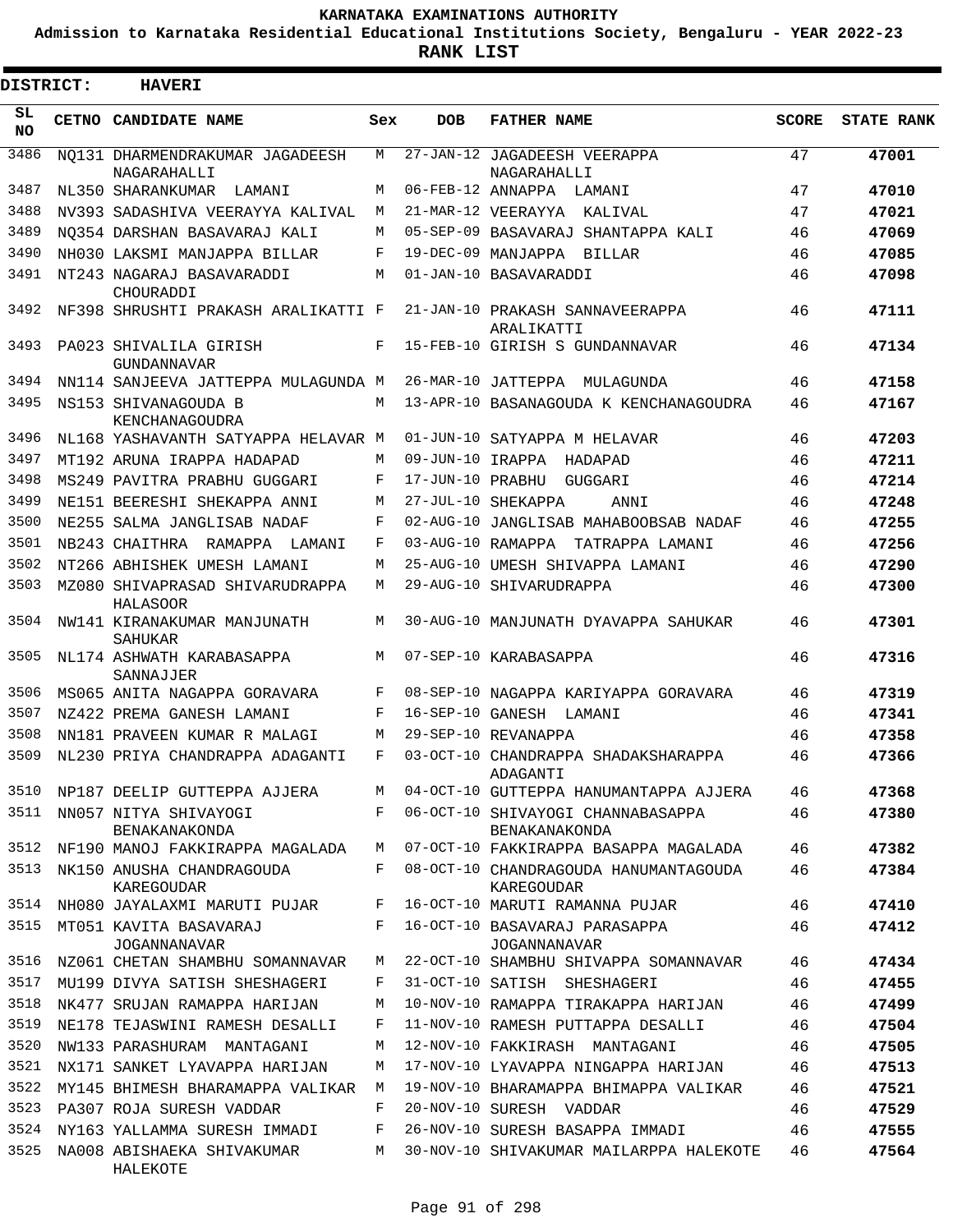**Admission to Karnataka Residential Educational Institutions Society, Bengaluru - YEAR 2022-23**

| <b>DISTRICT:</b> | <b>HAVERI</b>                                                    |       |                   |                                                                                       |              |                   |
|------------------|------------------------------------------------------------------|-------|-------------------|---------------------------------------------------------------------------------------|--------------|-------------------|
| SL<br><b>NO</b>  | CETNO CANDIDATE NAME                                             | Sex   | <b>DOB</b>        | <b>FATHER NAME</b>                                                                    | <b>SCORE</b> | <b>STATE RANK</b> |
| 3526             | NM240 NAVEEN SIDDAPPA HULLATTI                                   | М     |                   | 01-DEC-10 SIDDAPPA RUDRAPPA HULLATTI                                                  | 46           | 47571             |
| 3527             | NB286 SAVITHRA RAMESH PARANGI                                    | F     |                   | 02-DEC-10 RAMESH SIDDAPPA PARANGI                                                     | 46           | 47576             |
| 3528             | MU206 KARTIK KULENUR                                             | M     |                   | 05-DEC-10 RAMESHAPPA PUTTAPPA KULENUR                                                 | 46           | 47584             |
| 3529             | NE440 MANU ADIKESHAVA BADIGER                                    | M     |                   | 05-DEC-10 ADIKESHAVA MALLAPPA BADIGER                                                 | 46           | 47585             |
| 3530             | ND070 REKHA R H RAJAPPA<br>HAKKALAMANI                           | F     |                   | 06-DEC-10 RAJAPPA HAKKALAMANI                                                         | 46           | 47586             |
| 3531             | NB080 SUNIL HALAPPA WADDAR                                       | M     | 06-DEC-10 HALAPPA | WADDAR                                                                                | 46           | 47588             |
| 3532             | NW336 SANGEETA GUDDAPPA HARIJAN                                  | F     |                   | 12-DEC-10 GUDDAPPA DEEVEENDRAPPA<br>HARIJAN                                           | 46           | 47614             |
| 3533             | NG355 SAGARA FAKKIRAPPA HOLAL                                    | M     |                   | 13-DEC-10 FAKKIRAPPA KANAKAPPA HOLAL                                                  | 46           | 47617             |
| 3534             | MU075 TANUJAKSHI MALATESH NEGALUR F                              |       |                   | 15-DEC-10 MALATESH BASAVANNEPPA NEGALUR                                               | 46           | 47632             |
| 3535             | NY350 HAJARESAB MOULASAB NADAF                                   | M     |                   | 16-DEC-10 MOULASAB                                                                    | 46           | 47633             |
| 3536             | NE412 PRADEEP UMESH JINGADI                                      | M     |                   | 16-DEC-10 UMESH BABANNA JINGADI                                                       | 46           | 47634             |
| 3537             | NG043 TIPPAVVA SHANKRAPPA<br>TIPPAMMANAVAR                       | F     |                   | 17-DEC-10 SHANKRAPPA BARAMAPPA<br>TIPPAMMANAVAR                                       | 46           | 47642             |
| 3538             | NV224 MUSKAN DADAPIR DALAYAT                                     | F     |                   | 18-DEC-10 DADAPIR PAKRUSAB DALAYAT                                                    | 46           | 47643             |
| 3539             | NU075 TEJAS G MYAGERI                                            | M     | 19-DEC-10 GANESH  |                                                                                       | 46           | 47647             |
| 3540             | MY150 VARUN SHAMBULINGA<br>CHAKKARSALI                           | M     |                   | 19-DEC-10 SHAMBULINGA CHAKKARSALI                                                     | 46           | 47648             |
| 3541             | NU130 RASHMITHA ESHWARAPPA<br><b>HIREMORAB</b>                   | F     |                   | 21-DEC-10 ESHWARAPPA SHIVAMURTHEPPA<br>HIREMORAB                                      | 46           | 47653             |
| 3542             | MU183 RAHUL BASAVARAJ BYATANAL                                   | M     |                   | 23-DEC-10 BASAVARAJ<br>BYATANAL                                                       | 46           | 47661             |
| 3543             | MS520 TANISHKA JAGADEESH MANKAVI                                 | F     |                   | 31-DEC-10 JAGADEESH                                                                   | 46           | 47684             |
| 3544             | NS317 BHOOMIKA PRAKASH<br>NEELAPPANAVAR                          | F     | 04-JAN-11 PRAKASH |                                                                                       | 46           | 47732             |
| 3545             | MU197 HARISH GANGAPPA DIDAGUR                                    | М     |                   | 05-JAN-11 GANGAPPA<br>DIDAGUR                                                         | 46           | 47741             |
| 3546             | NZ238 JYOTI KALAPPA PATTAR                                       | F     |                   | 05-JAN-11 KALAPPA RAMACHANDRA PATTAR                                                  | 46           | 47743             |
| 3547             | NO130 MEGHANA VEERABHADRAPPA<br><b>BUDAPANAHALLI</b>             | F     |                   | 07-JAN-11 VEERABHADRAPPA MAHARUDRAPPA<br>BUDAPANAHALLI                                | 46           | 47757             |
| 3548             | NN196 RANJITA ERANAIK LAMANI                                     | F     |                   | 08-JAN-11 ERANAIK NEELYANAIK LAMANI                                                   | 46           | 47764             |
| 3549             | NT181 AVINASH KOTEPPA<br>BAMBAREPPANAVAR                         | M     |                   | 14-JAN-11 KOTEPPA NINGAPPA<br>BAMBAREPPANAVAR                                         | 46           | 47786             |
|                  | 3550 ND057 KOTESH SIDDAPPA BANGER                                |       |                   | M 15-JAN-11 SIDDAPPA BASAPPA BANGER                                                   | 46           | 47798             |
|                  | 3551 NS236 PUNIT KUMAR KUDARI                                    |       |                   | M 15-JAN-11 KUMAR SHIVAPPA KUDARI                                                     | 46           | 47799             |
| 3552             |                                                                  |       |                   | NS218 USHA MANJAPPA PATTANASHETTI F 15-JAN-11 MANJAPPA BASAVARAJAPPA<br>PATTANASHETTI | 46           | 47801             |
| 3553             | MX188 VINAYAK SHANKARGOUD<br>HALEGOUDRA                          |       |                   | M 16-JAN-11 SHANKARGOUDA CHENNAVEERAGOUD<br>HALEGOUDRA                                | 46           | 47809             |
| 3554             | NR347 PRAJWAL VITHAL KAKANUR                                     |       |                   | M 21-JAN-11 VITHAL HANUMANTAPPA KAKANUR                                               | 46           | 47835             |
| 3555             | NX208 PRITAM BASAVARAJ<br>YALAGACHCHA                            |       |                   | M 24-JAN-11 BASAVARAJ NELAPPA YALAGACHCHA                                             | 46           | 47849             |
| 3556             | NQ385 PUNITH SHIVAKUMAR KOTIHAL                                  |       |                   | M 25-JAN-11 SHIVAKUMAR                                                                | 46           | 47855             |
| 3557             | NN184 PRIYANKA RANGAPPA<br>TIPPANNANAVAR                         | $F$ – |                   | 27-JAN-11 RANGAPPA LAKSHAMAPPA<br>TIPPANNANAVAR                                       | 46           | 47862             |
| 3558             | NK367 SHIDDU MALLIKARJUNA PUJAR                                  | M     |                   | 30-JAN-11 MALLIKARJUNA VEERAPPA PUJAR                                                 | 46           | 47879             |
| 3559             | MS400 ANAND MALLAPP MADAR                                        | M     |                   | 03-FEB-11 MALLAPPA GUDDAPPA MADAR                                                     | 46           | 47888             |
| 3560             | MS248 CHANDRAKALA MAHESH DASAR                                   | F     |                   | 05-FEB-11 MAHESH TIRAKAPPA DASAR                                                      | 46           | 47897             |
| 3561             | MV009 SUPRITH PARASHURAM TONDUR                                  | F     |                   | 06-FEB-11 PARUSHARAM RAMANNA TONDUR                                                   | 46           | 47905             |
| 3562             | NL165 JAYALAXMI MALLIKARJUN<br>KENCHARADDI                       | F     |                   | 07-FEB-11 MALLIKARJUN BASAVARAJAPPA<br>KENCHARADDI                                    | 46           | 47907             |
| 3563             | NE214 LOKESHA DEVAPPA ANGADI                                     | M     |                   | 10-FEB-11 DEVAPPA MUDAKAPPA ANGADI                                                    | 46           | 47925             |
| 3564             | NT246 CHANDRU KATIGER                                            | M     |                   | 15-FEB-11 DILLEPPA HUCCHAPPA KATIGER                                                  | 46           | 47943             |
| 3565             | NB210 SOUMYA CHAMARAJ KANNESHWAR F 17-FEB-11 CHAMARAJ KANNESHWAR |       |                   |                                                                                       | 46           | 47954             |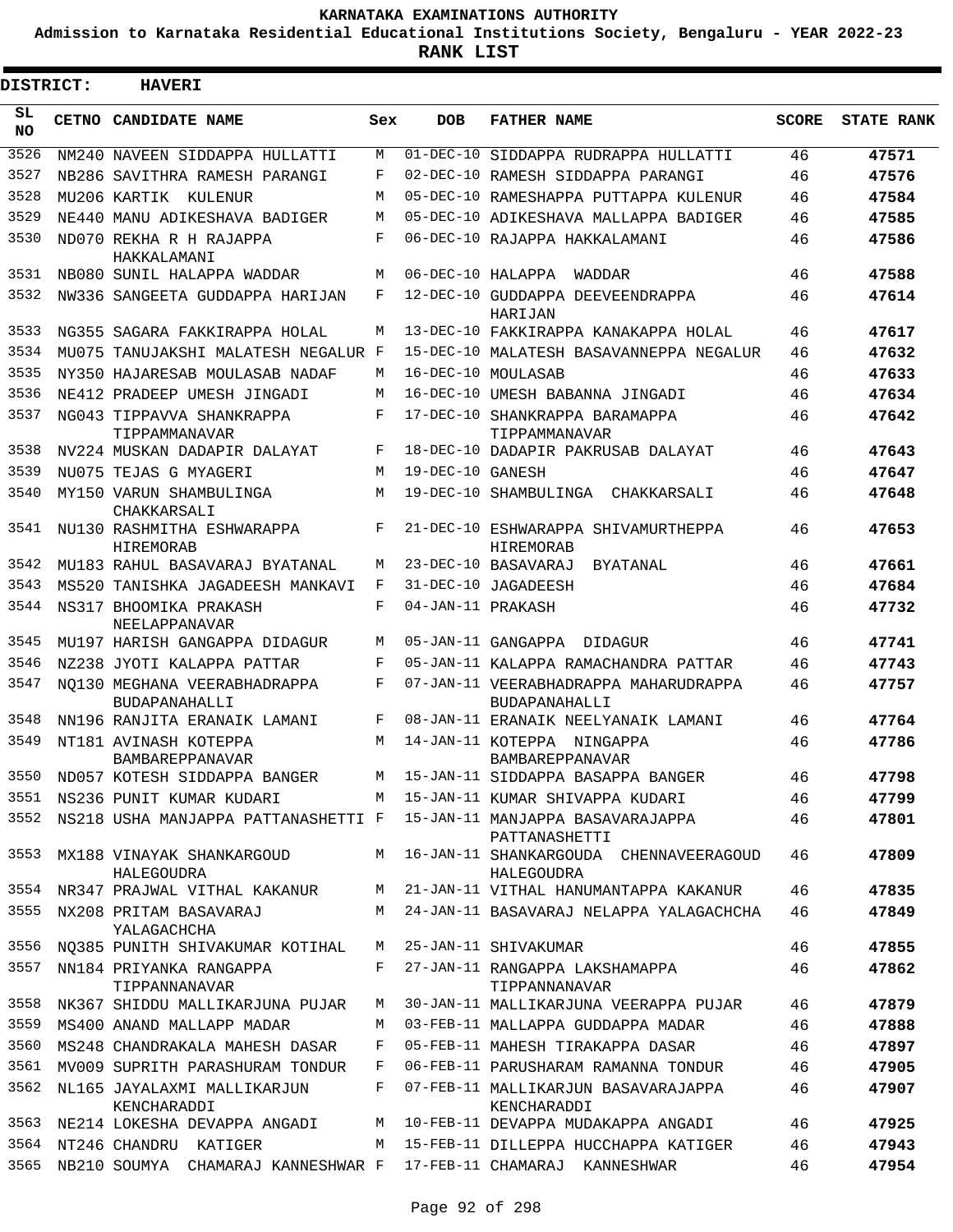**Admission to Karnataka Residential Educational Institutions Society, Bengaluru - YEAR 2022-23**

**RANK LIST**

| DISTRICT:       | <b>HAVERI</b>                                                                  |        |                   |                                                                               |              |                   |
|-----------------|--------------------------------------------------------------------------------|--------|-------------------|-------------------------------------------------------------------------------|--------------|-------------------|
| SL<br><b>NO</b> | <b>CETNO CANDIDATE NAME</b>                                                    | Sex    | <b>DOB</b>        | <b>FATHER NAME</b>                                                            | <b>SCORE</b> | <b>STATE RANK</b> |
| 3566            | NR310 DARSHAN P B                                                              | M      |                   | 18-FEB-11 PRABHU N B                                                          | 46           | 47957             |
| 3567            | NM191 PAVANKUMAR MANJUNATH<br>DEEVIGIHALLI                                     | М      |                   | 23-FEB-11 MANJUNATH DEEVIGIHALLI                                              | 46           | 47995             |
| 3568            | MU094 PALLAVI<br>SHEKHAPPA<br><b>HYAPANAVARA</b>                               | F      |                   | 25-FEB-11 SHEKHAPPA<br>DURAGAPPA<br><b>HYAPANAVARA</b>                        | 46           | 48006             |
| 3569            | NY388 RAMYA RAJKUMAR VERNEKAR                                                  | F      |                   | 27-FEB-11 RAJKUMAR VERNEKAR                                                   | 46           | 48015             |
| 3570            | NB140 BHAGYALAXMI CHANDRASHEKHAR<br>KONANAVAR                                  | F      |                   | 01-MAR-11 CHANDRASHEKHAR MALLAPPA<br>KONANAVAR                                | 46           | 48023             |
| 3571            | NC127 MADHU GUDAPPA KHANAVAVAR                                                 | F      | 01-MAR-11 GUDAPPA | KHANAVAVAR                                                                    | 46           | 48026             |
| 3572            | NR041 JEEVITA MALATESH HUCHAGARKI F                                            |        |                   | 02-MAR-11 MALATESH NINGAPPA HUCHAGARKI                                        | 46           | 48032             |
| 3573            | NJ191 KARTHIK MAREKKANAVAR                                                     | M      |                   | 02-MAR-11 SHEKHARGOUDA MAREKKANAVAR                                           | 46           | 48033             |
| 3574            | NO105 SHREEKANT MALATESH SALER                                                 | M      |                   | 02-MAR-11 MALATESH SALER                                                      | 46           | 48038             |
| 3575            | NR141 PRIYA BHARAMAPPA<br>HUNASIMARADA                                         | F      |                   | 05-MAR-11 BHARAMAPPA HUNASIMARADA                                             | 46           | 48052             |
| 3576            | NG358 DEEKSHA UDAYA KAREMMANAVAR                                               | F      |                   | 06-MAR-11 UDAYA SHIDDAPPA KAREMMANAVAR                                        | 46           | 48055             |
| 3577            | NH222 VIDYA BSAVNNEPPA                                                         | F      |                   | 06-MAR-11 BASAVANNEPPA SADEVAPPA                                              | 46           | 48061             |
|                 | KAREMMANAVARA                                                                  |        |                   | KAREMMANAVARA                                                                 |              |                   |
| 3578<br>3579    | PA263 MEHABUBBI NADAP                                                          | F      |                   | 07-MAR-11 SHABUDDIN                                                           | 46           | 48066             |
| 3580            | NH408 CHAITRA CHANDRASHEKAR<br><b>KANAVT</b><br>NE443 SHASHIKUMAR SHIVASHANKAR | F<br>М |                   | 08-MAR-11 CHANDRASHEKAR<br>KANAVI<br>10-MAR-11 SHIVASHANKAR V HOSAMANI        | 46<br>46     | 48071<br>48085    |
| 3581            | HOSAMANI<br>NL241 ABDULWAHAB MOHAMMADJAFAR                                     | М      |                   | 11-MAR-11 MOHAMMAD<br>LOHAR                                                   | 46           | 48087             |
| 3582            | LOHAR<br>MT117 BASAVARAJ GANGADARAPPA                                          | М      |                   | 11-MAR-11 GANGADHARAPPA                                                       | 46           | 48088             |
| 3583            | PUJAR<br>NV352 BASAVARAJ KIRANKUMAR KANTI                                      | M      |                   | 12-MAR-11 KIRANKUMAR SHIVAPPA KANTI                                           | 46           | 48091             |
| 3584            | MT179 MAYUR NAGARAJ RITTI                                                      | М      |                   | 17-MAR-11 NAGARAJ DHARMANNA RITTI                                             | 46           | 48129             |
| 3585            | NN018 LATA VEERESH BATTIKOPPA                                                  | F      | 21-MAR-11 VEERESH | BATTIKOPPA                                                                    | 46           | 48152             |
| 3586            | NS009 NANDINI BEERAPPA LAMANI                                                  | F      |                   | 23-MAR-11 BEERAPPA<br>LAMANI                                                  | 46           | 48165             |
| 3587            | NY085 DAVALASAB HASANASAB NADAF                                                | M      |                   | 26-MAR-11 HASANASAB MOULASAB NADAF                                            | 46           | 48186             |
| 3588            | NG311 YOGESH DEVENDRAPPA<br>BANNIMATTI                                         | М      |                   | 26-MAR-11 DEVENDRAPPA FAKKIRAPPA<br>BANNIMATTI                                | 46           | 48188             |
| 3589            | NS334 PARVATI ELUKOTI<br>GUDDANNANAVAR                                         |        |                   | F 27-MAR-11 ELUKOTI SHAMBHANNA<br>GUDDANNANAVAR                               | 46           | 48194             |
| 3590            | NL181 JASHWANTH GANGADHAR<br>KHANDIBAGUR                                       |        |                   | M 28-MAR-11 GANGADHAR S KHANDIBAGUR                                           | 46           | 48200             |
| 3591            | HIREKOUNSHI                                                                    |        |                   | MW036 MAHALAXMI FAKKIRAPPA F 28-MAR-11 FAKKIRAPPA BASAVANTAPPA<br>HIREKOUNSHI | 46           | 48202             |
| 3592            | NF465 MANOJ SHIVAPPA<br>MUDIYAPPANAVAR                                         |        |                   | M 28-MAR-11 SHIVAPPA BARAMAPPA<br>MUDIYAPPANAVAR                              | 46           | 48203             |
| 3593            | NX266 BHARATKUMAR DHARMARAJ<br>GOURANNANAVAR                                   |        |                   | M 03-APR-11 DHARMARAJ TIPPANNA<br>GOURANNANAVAR                               | 46           | 48235             |
| 3594            | NA060 CHIRAG ASHOK KUMAR PATIL                                                 |        |                   | M 04-APR-11 ASHOK KUMAR PATIL                                                 | 46           | 48241             |
| 3595            | MU123 CHANDANA SHIVAPUTRAPPA<br>MADDIYAVAR                                     |        |                   | F 05-APR-11 SHIVAPUTRAPPA SANNAFAKIRAPPA<br>MADDIYAVAR                        | 46           | 48247             |
| 3596            | MY053 SAGAR SHREEKANTH TELAGAR                                                 |        |                   | M 07-APR-11 SHREEKANTA MARUTEPPA TELAGAR                                      | 46           | 48263             |
| 3597            | MU155 APOORVA MALLIKARJUNA<br>DEVASURA                                         |        |                   | F 14-APR-11 MALLIKARJUNA DEVASURA                                             | 46           | 48302             |
| 3598            | NY411 SRUSHTI MANJUNATH METI                                                   | F      |                   | 19-APR-11 MANJUNATH VIRUPAKSHAPPA METI                                        | 46           | 48330             |
| 3599            | MW086 ANUSHA MALLIKARJUNA HALLAD F                                             |        |                   | 20-APR-11 MALLIKARJUNA SHIVAPPA HALLAD                                        | 46           | 48335             |
| 3600            | NY010 BINDU GANGADHAR JAVALI                                                   | F      |                   | 20-APR-11 GANGADHAR JAVALI                                                    | 46           | 48336             |
| 3601            | NE191 HASSANRAZA MOULALSAB<br>NADAGER                                          | M      |                   | 24-APR-11 MOULALSAB                                                           | 46           | 48365             |
|                 | 3602 NG188 PRAJWAL RAMAPPA M 27-APR-11 RAMAPPA DODDABASAPPA                    |        |                   |                                                                               | 46           | 48381             |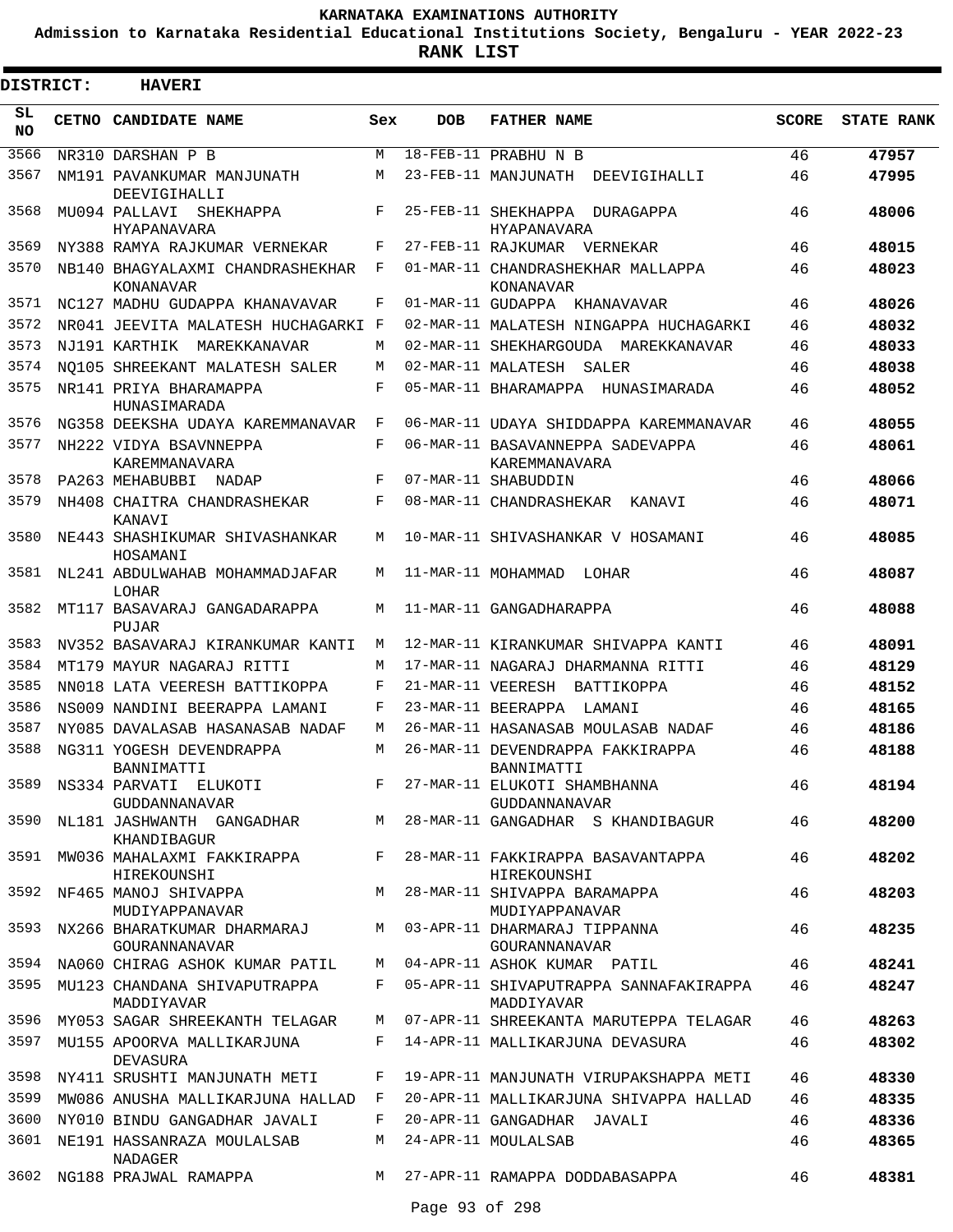**Admission to Karnataka Residential Educational Institutions Society, Bengaluru - YEAR 2022-23**

ı

| <b>DISTRICT:</b> | <b>HAVERI</b>                                                                            |             |            |                                                  |              |                   |
|------------------|------------------------------------------------------------------------------------------|-------------|------------|--------------------------------------------------|--------------|-------------------|
| SL.<br>NO.       | <b>CETNO CANDIDATE NAME</b>                                                              | Sex         | <b>DOB</b> | <b>FATHER NAME</b>                               | <b>SCORE</b> | <b>STATE RANK</b> |
|                  | VADAKANNANAVAR                                                                           |             |            | VADAKANNANAVAR                                   |              |                   |
| 3603             | NH217 CHANDRASHEKAR PARAMESHAPPA<br><b>KADEMANT</b>                                      | M           |            | 01-MAY-11 PARAMESHAPPA KADEMANI                  | 46           | 48404             |
| 3604             | MV200 MANIKANTH PARASAPPA HARIJAN M                                                      |             |            | 01-MAY-11 PARASAPPA                              | 46           | 48405             |
| 3605             | NU131 VARSHA R RATTIHALLIMATH                                                            | F           |            | 02-MAY-11 RAJASHEKARAYYA V<br>RATTIHALLIMATH     | 46           | 48412             |
| 3606             | NG189 NIVEDITA BASAVARAJ<br>DEVARAMANI                                                   | F           |            | 04-MAY-11 BASAVARAJ NEELAPPA DEVARAMANI          | 46           | 48427             |
| 3607             | NN116 VARSHINI CHANABASAPPA<br>MADIVALARA                                                | F           |            | 07-MAY-11 CHANABASAPPA MADIVALARA                | 46           | 48445             |
| 3608             | NE123 Ambika Vasudev DEVASUR                                                             | F           |            | 09-MAY-11 VASUDEV NINGAPPA DEVASUR               | 46           | 48452             |
| 3609             | NF369 PAVAN ATMARAMA SAHANE                                                              | M           |            | 14-MAY-11 ATMARAMA SUDHAKAR SAHANE               | 46           | 48493             |
| 3610             | NE002 TAJUDDIN DADAPEERSAB MAKASI M                                                      |             |            | 14-MAY-11 DADAPEERSAB<br>MAKASI                  | 46           | 48495             |
| 3611             | NW241 RAMYA PUTTAPPA MALLIKERI                                                           | F           |            | 16-MAY-11 PUTTAPPA MAHADEEVAPPA<br>MALLIKERI     | 46           | 48506             |
| 3612             | PA219 SARASWATI<br>VADAKANNAVAR                                                          | F           |            | 19-MAY-11 CHANDRAPPA VADAKANNAVAR                | 46           | 48529             |
| 3613             | MW198 YASHAVANT ASHOK BANAKAR                                                            | M           |            | 19-MAY-11 ASHOK SHIVAPPA BANAKAR                 | 46           | 48530             |
| 3614             | NK333 SHAMBHAVI IRAPPA KUDARER                                                           | F           |            | 20-MAY-11 IRAPPA MALLESHAPPA KUDARER             | 46           | 48541             |
| 3615             | NF415 SHIVARAJ SANTAPPA GONNI                                                            | M           |            | 27-MAY-11 SANTAPPA PUTTAPPA GONNI                | 46           | 48589             |
| 3616             | NK444 VANDANA GANGADHAR<br>MATTIHALLI                                                    | F           |            | 01-JUN-11 GANGADHAR CHANNABASAPPA<br>MATTIHALLI  | 46           | 48630             |
| 3617             | MW067 VISHNU MANJUNATH KURAVALLI                                                         | M           |            | 01-JUN-11 MANJUNATH UDUGAPPA KURAVALLI           | 46           | 48633             |
| 3618             | NU325 KARTHIK SHANKARAGOUDA<br>GOUDAR                                                    | M           |            | 03-JUN-11 SHANKARAGOUDA BASANAGOUDA<br>GOUDAR    | 46           | 48647             |
| 3619             | MS062 KIRAN KUMAR BASAVARAJ<br>KASAMBI                                                   | M           |            | 03-JUN-11 BASAVARAJ SIDDAPPA KASAMBI             | 46           | 48648             |
| 3620             | NJ300 RAMESH BASAVARAJ BADIGER                                                           | M           |            | 04-JUN-11 BASAVARAJ RAMANNA BADIGER              | 46           | 48661             |
| 3621             | NV129 AKKAMMA RAMESH LAMANI                                                              | F           |            | 07-JUN-11 RAMESH DEVALAPPA LAMANI                | 46           | 48672             |
| 3622             | NO070 MANOJ HANUMANTAPPA<br>KERANNANAVAR                                                 | M           |            | 13-JUN-11 HANUMANTAPPA KERANNANAVAR              | 46           | 48719             |
| 3623             | NV145 NINGARAJ GUDDAPPA MALLADAD                                                         | M           |            | 14-JUN-11 GUDDAPPA MALLADAD                      | 46           | 48730             |
| 3624             | MS041 SUSHMITA MANJUNATHA<br>BADIGERA                                                    | F           |            | 14-JUN-11 MANJUNATHA                             | 46           | 48734             |
| 3625             | NR327 SHREYAS PRABHU KITTUR                                                              | M           |            | 20-JUN-11 PRABHU KITTUR                          | 46           | 48768             |
| 3626             | ND019 SULOCHANA SUBHAS<br>MUDAKAPPANAVAR                                                 | $F$ and $F$ |            | 20-JUN-11 SUBHAS MUDAKAPPANAVAR                  | 46           | 48770             |
| 3627             | MU012 PREETI MANJAPPA BODANAVAR                                                          | F           |            | 23-JUN-11 MANJAPPA YALLAPPA BODANAVAR            | 46           | 48794             |
| 3628             | NK467 AKASHKUMAR RAMAPPA MALLADAD M                                                      |             |            | 26-JUN-11 RAMAPPA CIKKAPPA MALLADAD              | 46           | 48810             |
| 3629             | NG134 SHIVARAJ NINGAPPA<br>GUDDANNANAVAR                                                 | M           |            | 28-JUN-11 NINGAPPA KARIYALLAPPA<br>GUDDANNANAVAR | 46           | 48837             |
| 3630             | NY281 MALLAPPA DHARMANNA                M   29-JUN-11 DHARMANNA M BELAVATTI<br>BELAVATTI |             |            |                                                  | 46           | 48840             |
| 3631             | NU059 VATSALA MRUTHYUNJAYA KAMMAR F                                                      |             |            | 29-JUN-11 MRUTHYUNJAYA KAMMAR                    | 46           | 48844             |
| 3632             | NY403 VIKAS MADEVAPPA KUNDAGOL                                                           | М           |            | 29-JUN-11 MADEVAPPA KUNDAGOL                     | 46           | 48845             |
| 3633             | MZ108 MANOJ VASANTHA DALER                                                               | M           |            | 04-JUL-11 VASANTHA GUDDAPPA DALER                | 46           | 48882             |
| 3634             | NH386 SANJANA HANUMANTAGOUDA<br>MALLAPUR                                                 | F           |            | 11-JUL-11 HANUMANTAGOUDA BASANAGOUDA<br>MALLAPUR | 46           | 48930             |
| 3635             | NZ288 VISHWANATH SHRIKANT<br>MATHAPATI                                                   |             |            | M 12-JUL-11 SHRIKANT CHANNAYYA MATHAPATI         | 46           | 48940             |
| 3636             | NS030 SINCHANA SURESH MALODE                                                             | F           |            | 17-JUL-11 SURESH MALODE                          | 46           | 48972             |
| 3637             | NL114 ARJUN DEVARAJ BANAKAR                                                              | M           |            | 20-JUL-11 DEVARAJ LAKSHMAPPA BANAKAR             | 46           | 48996             |
| 3638             | NS147 VIDYA SHIVANAGOWDA PAATIL                                                          | F           |            | 26-JUL-11 SHIVANAGOWDA KARIBASAYYA<br>PAATIL     | 46           | 49037             |
| 3639             | MV228 NAVEEN RAVI KALAGOUDRA                                                             |             |            | M 03-AUG-11 RAVI BASANAGOUDRA KALAGOUDRA         | 46           | 49077             |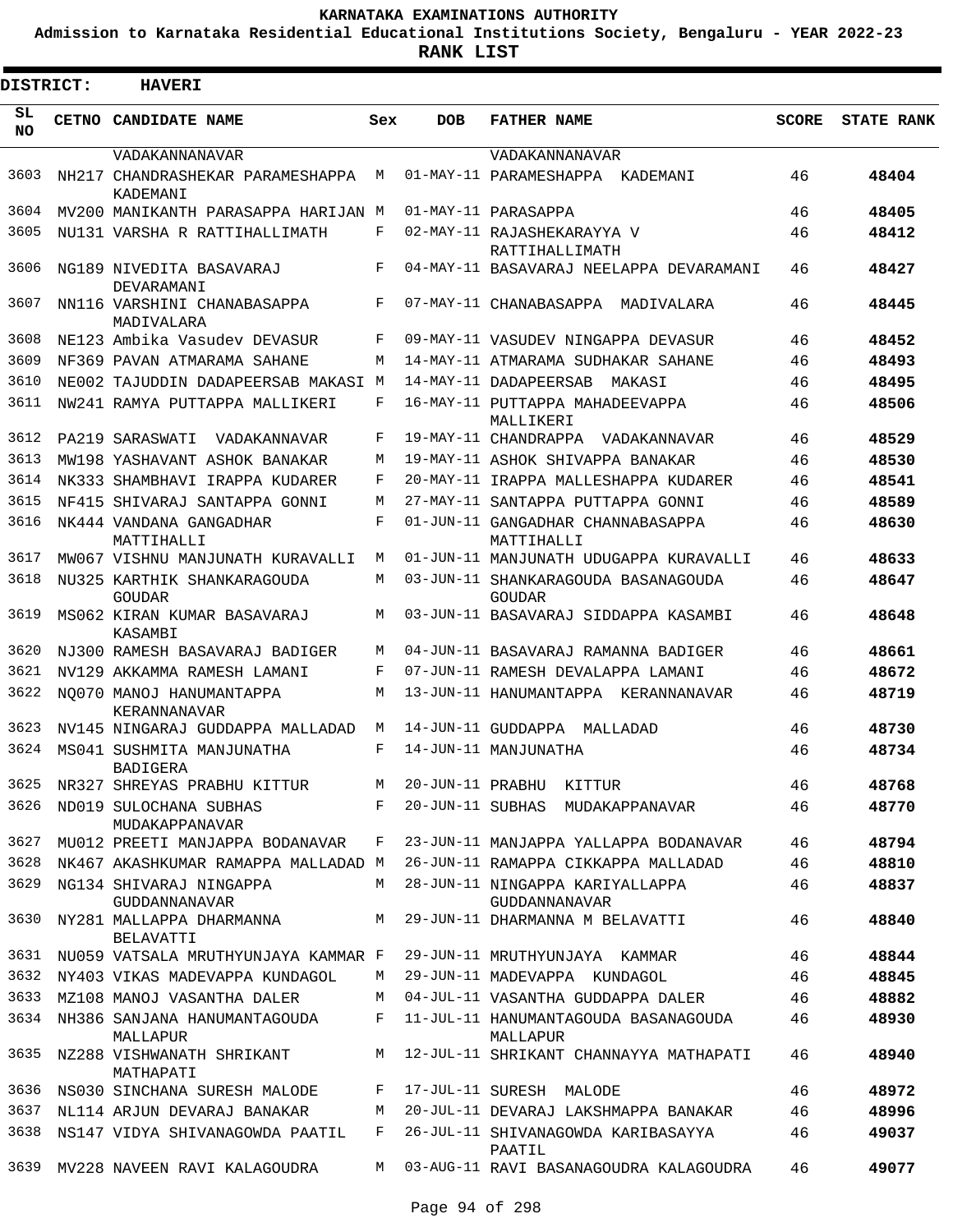**Admission to Karnataka Residential Educational Institutions Society, Bengaluru - YEAR 2022-23**

 $\blacksquare$ 

| <b>DISTRICT:</b> | <b>HAVERI</b>                                                                  |     |                   |                                                                                 |              |                   |
|------------------|--------------------------------------------------------------------------------|-----|-------------------|---------------------------------------------------------------------------------|--------------|-------------------|
| SL.<br>NO.       | CETNO CANDIDATE NAME                                                           | Sex | <b>DOB</b>        | <b>FATHER NAME</b>                                                              | <b>SCORE</b> | <b>STATE RANK</b> |
| 3640             | MR012 SANJEEVA MANJAPPA POOJARA                                                | M   |                   | 04-AUG-11 MANJAPPA                                                              | 46           | 49080             |
| 3641             | NN091 SIDDESHI KARABASAPPA<br>MUDAGOL                                          | М   |                   | 06-AUG-11 KARABASAPPA SHIVAPPA MUDAGOL                                          | 46           | 49095             |
| 3642             | NH082 BHARAT<br>CHANDRASHEKAR<br>SARAVAND                                      | М   |                   | 10-AUG-11 CHANDRASHEKAR<br>HANUMAPPA<br>SARAVAND                                | 46           | 49118             |
| 3643             | NH143 SRAVANA MAHANTESH KAMMAR                                                 | М   |                   | 17-AUG-11 MAHANTESH BASANATAPPA KAMMAR                                          | 46           | 49158             |
| 3644             | NK309 VEERESH BASAVARAJ KANASOGI                                               | М   |                   | 18-AUG-11 BASAVARAJ VEERABASAPPA<br>KANASOGI                                    | 46           | 49166             |
| 3645             | NV454 LAXMI MUTTAPPA KERI                                                      | F   |                   | 20-AUG-11 MUTTAPPA RAMAPPA KERI                                                 | 46           | 49172             |
| 3646             | NO125 UDAY CANDRAPPA JOGER                                                     | М   |                   | 22-AUG-11 CHANDRAPPA MALLESHAPPA JOGER                                          | 46           | 49184             |
| 3647             | NG063 KAVERI KARABASAPPA KURUBAR                                               | F   |                   | 24-AUG-11 KARABASAPPA GUDDAPPA KURUBAR                                          | 46           | 49192             |
| 3648             | NV504 KAVYA SOMASAGAR                                                          | F   |                   | 24-AUG-11 SHANKRAPPA SANGAPPA SOMASAGAR                                         | 46           | 49193             |
| 3649             | NS021 KANCHANA N B                                                             | F   |                   | 25-AUG-11 NAGARAJ M B                                                           | 46           | 49199             |
| 3650             | NZ442 ROHIT UMESH BURLI                                                        | М   |                   | 25-AUG-11 UMESH MAILARAPPA BURLI                                                | 46           | 49205             |
| 3651             | MY096 LAKSHMI RAMESH MADAR                                                     | F   |                   | 27-AUG-11 RAMESH KENCHAPPA MADAR                                                | 46           | 49219             |
| 3652             | NP158 MANIKANTHA RAMACHANDRAPPA<br>SORATURU                                    | М   |                   | 02-SEP-11 RAMACHANDRAPPA                                                        | 46           | 49253             |
| 3653             | MT089 MRUTYUNJAYA BASAVARAJ<br>HIREMATH                                        | М   |                   | 07-SEP-11 BASAVARAJ VRUPAKSHAPPA<br>HIREMATH                                    | 46           | 49282             |
| 3654             | NY401 THAVARAPPA CHANNAPPA LAMANI M                                            |     |                   | 14-SEP-11 CHANNAPPA SHIVAPPA LAMANI                                             | 46           | 49321             |
| 3655             | NW148 DEVARAJA MAHANTESH MAIDUR                                                | М   |                   | 15-SEP-11 MAHANTESH BHARAMAPPA MAIDUR                                           | 46           | 49325             |
| 3656             | NZ122 SINDHU VEERANNA HALEMANI                                                 | F   |                   | 21-SEP-11 VEERANNA                                                              | 46           | 49357             |
| 3657             | MS377 MADHUSHREE MAHADEVAPPA<br><b>BANAKAR</b>                                 | F   |                   | 25-SEP-11 MAHADEVAPPA                                                           | 46           | 49371             |
| 3658             | NP150 SHARAT HALESHAPPA NINGAPUR                                               | М   |                   | 02-OCT-11 HALESHAPPA IRAPPA NINGAPUR                                            | 46           | 49400             |
| 3659             | NK206 CHANDANA GANESH<br>DYAMAKKANAVAR                                         | F   |                   | 13-OCT-11 GANESH PUTTAPPA DYAMAKKANAVAR                                         | 46           | 49443             |
| 3660             | NM192 KOUSARBANU SUBANSAB<br>SANNAMANI                                         | F   |                   | 16-OCT-11 SUBANSAB NABISAB SANNAMANI                                            | 46           | 49457             |
| 3661             | MR022 NAVEEN SHANKARAPPA<br>HALLADAVAR                                         | M   |                   | 19-OCT-11 SHANKARAPPA HALLADAVAR                                                | 46           | 49470             |
| 3662             | NP229 VARSHA BASAVARAJ HARIJAN                                                 | F   |                   | 24-OCT-11 BASAVARAJ KENCHAPPA HARIJAN                                           | 46           | 49493             |
| 3663             | NS200 RAVIGOUDA MALLANAGOUDA<br>PATTI,                                         | М   |                   | 27-OCT-11 MALLANAGOUDA BASANAGOUDA<br>PATIL                                     | 46           | 49505             |
| 3664             | NC178 AISHWARYA MAHESHAPPA<br>NUGGIMALLAPUR                                    |     |                   | F 29-OCT-11 MAHESHAPPA CHANDRAPPA<br>NUGGIMALLAPUR                              | 46           | 49512             |
| 3665             | HIRAGANNANAVAR                                                                 |     |                   | NY366 DEVARAJ MANJUNATH MANJUNATH MANJUNATH HIRAGANNANAVAR                      | 46           | 49556             |
| 3666             |                                                                                |     |                   | NT163 NAVEEN SHANKRAPPA LAMANI     M   27-NOV-11 SHANKRAPPA NAGAPPA LAMANI      | 46           | 49617             |
| 3667             | NC043 MANGALA SHIVANAND<br>GADIYANNANAVAR                                      | F   |                   | 29-NOV-11 SHIVANAND SHIVALINGAPPA<br>GADIYANNANAVAR                             | 46           | 49619             |
| 3668             | NX146 DIVYA JAGADESH HULAGUR                                                   | F   |                   | 04-DEC-11 JAGADESH BASAVARAJ HULAGUR                                            | 46           | 49637             |
| 3669             |                                                                                |     |                   | NG235 CHETANA BIDDADEPPA DEEPALI F 06-DEC-11 BIDDADEPPA HANUMANTAPPA<br>DEEPALI | 46           | 49641             |
| 3670             | MS334 KOUSHIK GANESH MOODI                                                     |     |                   | M 13-DEC-11 GANESH MOODI                                                        | 46           | 49671             |
|                  | 3671 MV203 SINDHU MAILARAPPA PARANGI                                           |     |                   | F 14-DEC-11 MAILARAPPA BASAVANNEPPA<br>PARANGI                                  | 46           | 49675             |
| 3672             | MW088 SANJAYA UMESH BANAKAR                                                    |     | M 21-DEC-11 UMESH |                                                                                 | 46           | 49695             |
| 3673             |                                                                                |     |                   | MZ150 GAGAN SHANMUKAPPA SANAKAMBI M 22-DEC-11 SHANMUKAPPA VASANTH SANAKAMBI     | 46           | 49699             |
| 3674             | MT213 BHUVANESHWARI ASHOK<br>BANNIHALLI                                        | F   |                   | 28-DEC-11 ASHOK BANNIHALLI                                                      | 46           | 49718             |
| 3675             | MR199 KOTESH MOUNESH KAMMAR                                                    |     |                   | M 09-JAN-12 MOUNESH KAMMAR                                                      | 46           | 49744             |
| 3676             |                                                                                |     |                   | NO198 TEJUKUMAR MYLARAPPA VADAROR M  14-JAN-12 MYLARAPPA YALLAPPA VADAROR       | 46           | 49752             |
| 3677             | NA102 MOHAMMAD ZEESHAN ISMAIL M 15-JAN-12 ISMAIL BUKKITGAR<br><b>BUKKITGAR</b> |     |                   |                                                                                 | 46           | 49753             |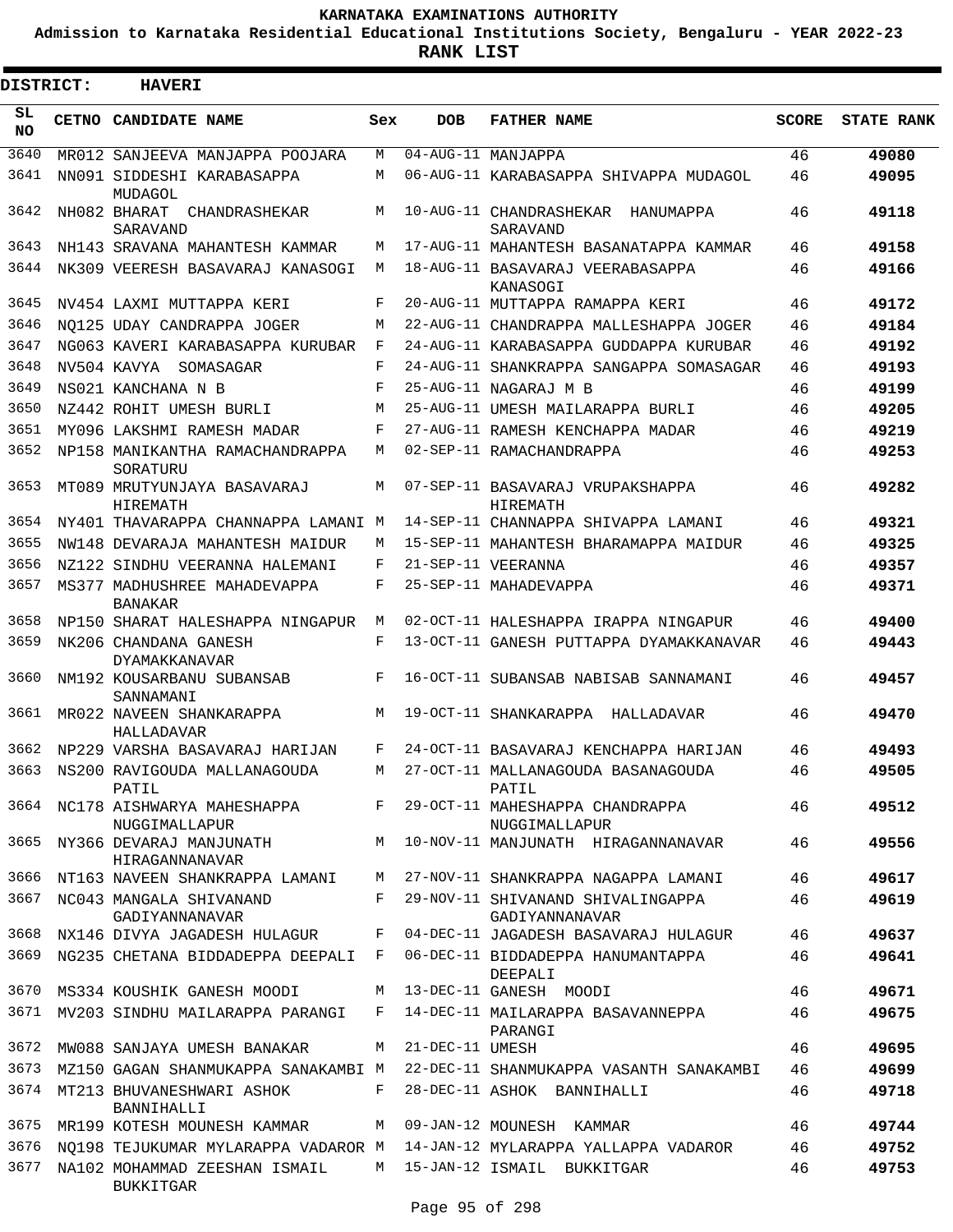**Admission to Karnataka Residential Educational Institutions Society, Bengaluru - YEAR 2022-23**

**RANK LIST**

| DISTRICT:       | <b>HAVERI</b>                               |         |            |                                                             |              |                   |
|-----------------|---------------------------------------------|---------|------------|-------------------------------------------------------------|--------------|-------------------|
| SL<br><b>NO</b> | CETNO CANDIDATE NAME                        | Sex     | <b>DOB</b> | <b>FATHER NAME</b>                                          | <b>SCORE</b> | <b>STATE RANK</b> |
| 3678            | NT235 AKSHATA KARIYAPPA<br>HITTALAMANI      | F       |            | 28-JAN-12 KARIYAPPA<br>SHIVAPPA<br>HITTALAMANI              | 46           | 49770             |
| 3679            | NO046 SINDU BASAVARAJ<br>ANTHARAVALLI       | F       |            | 28-JAN-12 BASAVARAJ REVANADIDDAPPA<br>ANTHARAVALLI          | 46           | 49772             |
| 3680            | MV237 KHUSHI MALLIKARJUN MALAGUND F         |         |            | 30-JAN-12 MALLIKARJUN DOEDABASAPPA<br>MALAGUND              | 46           | 49774             |
| 3681            | NG359 APEKSHA IRANNA GIRJI                  | F       |            | 01-FEB-12 IRANNA GIRJI                                      | 46           | 49778             |
| 3682            | MY194 KISHOR MALLAPPA HULAGUR               | M       |            | 03-MAR-12 MALLAPPA NINGAPPA HULAGUR                         | 46           | 49797             |
| 3683            | NM051 NANDEESHA PUTTAYYA HIREMATA M         |         |            | 25-DEC-09 PUTTAYYA HIREMATHA                                | 45           | 49867             |
| 3684            | NZ226 LAKSHMI<br>SORATUR                    | F       |            | 26-FEB-10 KAREPPA GULAPPA SORATUR                           | 45           | 49906             |
| 3685            | NF430 SHASHANK APAGUNDI                     | M       |            | 08-MAR-10 KIRANKUMAR APAGUNDI                               | 45           | 49909             |
| 3686            | MS585 LOKESH MANJAPPA<br>KARINAGANNANAVAR   | M       |            | 16-APR-10 MANJAPPA BASAPPA<br>KARINAGANNANAVAR              | 45           | 49936             |
| 3687            | NG264 BHARAT<br>KALLIHAL                    | M       |            | 30-APR-10 SHIVANAND                                         | 45           | 49945             |
| 3688            | MR198 ANJALI ANANDA KORAVAR                 | F       |            | 08-JUN-10 ANANDA GONIBASAPPA KORAVAR                        | 45           | 49979             |
| 3689            | NH005 KOTRESH SHAMBANNA ANGADI              | M       |            | 13-JUN-10 SHAMBANNA ANGADI                                  | 45           | 49986             |
| 3690            | NZ279 AMBIKA BASAVARAJ BYAHATTI             | F       |            | 04-AUG-10 BASAVARAJ HANUMANTAPPA<br><b>RYAHATTI</b>         | 45           | 50046             |
| 3691            | MS575 MEGHARAJ SURESH VARADA                | M       |            | 10-AUG-10 SURESH CHANNAVEERAPPA VARADA                      | 45           | 50058             |
| 3692            | NU297 CHANDRIKA CHANDRAPPA<br>ANTARAVALLI   | F       |            | 14-AUG-10 CHANDRAPPA SHEKHAPPA<br>ANTARAVALLI               | 45           | 50063             |
| 3693            | NF305 SRUJAN CHANNAPPA NAIAK                | M       |            | 26-AUG-10 CHANNAPPA NAIAK                                   | 45           | 50089             |
| 3694            | NK158 ANKITA MALLESH LAMANI                 | F       |            | 29-AUG-10 MALLESH GURYNAIK LAMANI                           | 45           | 50094             |
| 3695            | NR208 KOMALA G MATHAD                       | F       |            | 03-SEP-10 GURUSHANTAYYA MATHAD                              | 45           | 50096             |
| 3696            | NV178 DIVYA KRISHNAPPA LAMANI               | F       |            | 07-SEP-10 KRISHNAPPA HOOVAPPA LAMANI                        | 45           | 50102             |
| 3697            | NJ280 SHRIDHAR M NEKAR                      | M       |            | 18-SEP-10 MALLIKARJUNA                                      | 45           | 50136             |
| 3698            | NZ257 GAYITRI BIRAPPA<br>SANNATAMMANAVAR    | F       |            | 01-OCT-10 BIRAPPA BASAVANNEPPA<br>SANNATAMMANAVAR           | 45           | 50175             |
| 3699            | NF327 JAYASHRI VEERABHADRAYYA<br>PUJAR      | F       |            | 03-OCT-10 VEERABHADRAYYA PUJAR                              | 45           | 50180             |
| 3700            | MU027 KIRAN SHIVAPUTRAPPA<br>SAKANALLI      | M       |            | 11-OCT-10 SHIVAPUTRAPPA FAKKIRAPPA<br>SAKANALLI             | 45           | 50218             |
|                 | 3701 NY282 MOHAN FAKKIRESH WALMIKI          |         |            | M 11-OCT-10 FAKKIRESH MANJAPPA WALMIKI                      | 45           | 50219             |
|                 | 3702 NK033 JEEVAN SHIVAJEPPA LAMANI         |         |            | M 16-OCT-10 SHIVAJEPPA GOPALAPPA LAMANI                     | 45           | 50235             |
| 3703            | NP044 ANNAPOORNA JAGADEESHA<br>HANCHINAMANI | F       |            | 22-OCT-10 JAGADEESHA BASAVARAJAPPA<br>HANCHINAMANI          | 45           | 50258             |
|                 | 3704 NU307 CHANDANA RAVICHANDRA SARTHI F    |         |            | 22-OCT-10 RAVICHANDRA SARTHI                                | 45           | 50259             |
| 3705            | NB019 SHAMBHU NAGARAJ KADEMANI              | M       |            | 30-OCT-10 NAGARAJ BASAVANTAPPA KADEMANI                     | 45           | 50289             |
| 3706            | MT227 SANDYA HANUMANTAPPA SALI              | F       |            | 31-OCT-10 HANUMANTAPPA                                      | 45           | 50295             |
| 3707            | MY099 ABHIESHEK KOTELINGESHWAR<br>BELAGALAD | M       |            | 04-NOV-10 KOTELINGESHWAR VEERABHADRAPPA<br><b>BELAGALAD</b> | 45           | 50312             |
| 3708            | NF181 PRADEPA NINGAPPA HARIJAN              | M       |            | 04-NOV-10 NINGAPPA BALAPPA HARIJAN                          | 45           | 50314             |
| 3709            | NL131 SUMANT BASAVARAJAPPA<br>HULLATTI      | M       |            | 06-NOV-10 BASAVARAJPPA SHIVAPPA<br>HULLATTI                 | 45           | 50322             |
| 3710            | NE142 ANUSHA NADUVINAMANI                   | F       |            | 13-NOV-10 MARIYAPPA NADUVINAMANI                            | 45           | 50344             |
| 3711            | NO114 NAGAVENI IRAPPA DONNI                 | F       |            | 13-NOV-10 IRAPPA HANUMANTAPPA DONNI                         | 45           | 50346             |
| 3712            | NE421 SHRAVANKUMAR SURESH<br>DODDAMANI      | M       |            | 13-NOV-10 SURESH DODDAMANI                                  | 45           | 50349             |
|                 | 3713 NZ437 RAKSHITA BASAVARAJ AMATI         | F       |            | 14-NOV-10 BASAVARAJ SAHADEVAPPA AMATI                       | 45           | 50353             |
|                 | 3714 NU043 LAKSHMI MALLIKARJUN<br>CHANNALLI | F       |            | 19-NOV-10 MALLIKARJUN                                       | 45           | 50368             |
|                 | 3715 NW397 GOURAVVA HANUMANTAPPA<br>VALMIKI | F       |            | 21-NOV-10 HANUMANTAPPA FAKKIRAPPA<br>VALMIKI                | 45           | 50377             |
|                 | 3716 MU031 ANUSHA SUBHAS OLEKAR             | $F$ and |            | 22-NOV-10 SUBHAS NINGAPPA OLEKAR                            | 45           | 50380             |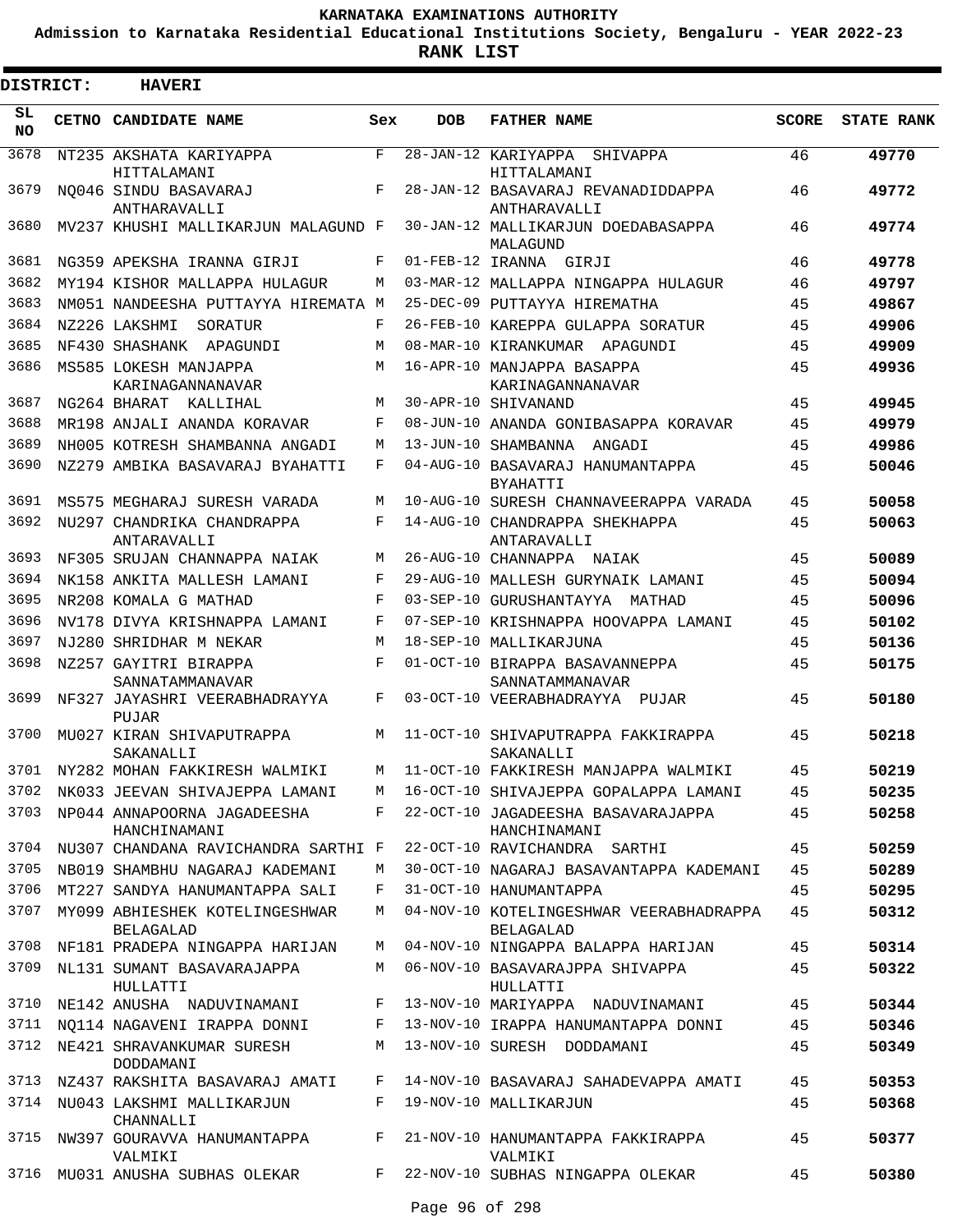**Admission to Karnataka Residential Educational Institutions Society, Bengaluru - YEAR 2022-23**

**RANK LIST**

ı

| <b>DISTRICT:</b> | <b>HAVERI</b>                                    |     |                   |                                                  |              |                   |
|------------------|--------------------------------------------------|-----|-------------------|--------------------------------------------------|--------------|-------------------|
| SL<br><b>NO</b>  | CETNO CANDIDATE NAME                             | Sex | <b>DOB</b>        | <b>FATHER NAME</b>                               | <b>SCORE</b> | <b>STATE RANK</b> |
| 3717             | NZ259 VANITA MANJUNATH SAVANUR                   | F   | 22-NOV-10         | MANJUNATH CHANNAPPA SAVANUR                      | 45           | 50383             |
| 3718             | NV237 KALPANA BASAPPA SHIGGAVI                   | F   |                   | 25-NOV-10 BASAPPA ISHWARAPPA SHIGGAVI            | 45           | 50396             |
| 3719             | MT219 SPANDANA KANTESH DALER                     | F   | 07-DEC-10 KANTESH |                                                  | 45           | 50441             |
| 3720             | NO209 BINDU BHARAMAPPA CHLAGERI                  | F   |                   | 11-DEC-10 BHARAMAPPA RAMESHA CHLAGERI            | 45           | 50459             |
| 3721             | MZ222 ABHISHEK MARUTI DUMMIHAL                   | М   |                   | 12-DEC-10 MARUTI HANUMANTAPPA DUMMIHAL           | 45           | 50460             |
| 3722             | PA206 SHREYA<br>HARIJAN                          | F   |                   | 15-DEC-10 MANJUNATH<br>HARIJAN                   | 45           | 50472             |
| 3723             | NC062 REVATHI PARASAPPA GADADAR                  | F   | $20 - DEC - 10$   | PARASAPPA GUTTEPPA GADADAR                       | 45           | 50489             |
| 3724             | MY070 SAHANA MUTTURAJ<br>DANANNANAVAR            | F   |                   | 20-DEC-10 MUTTURAJ VIRUPAKSHAPPA<br>DANANNANAVAR | 45           | 50490             |
| 3725             | MW021 BHUMIKA NAGAYYA MEVUNDI                    | F   |                   | 24-DEC-10 NAGAYYA AJJAYYA MEVUNDI                | 45           | 50501             |
| 3726             | NM147 BHARAT PRABHU BANAKAR                      | M   |                   | 26-DEC-10 PRABHU SHIVAMURTEPPA BANAKAR           | 45           | 50510             |
| 3727             | NF263 MAMATA BASAVARAJ<br>YNKANNANAVAR           | F   |                   | 26-DEC-10 BASAVARAJ FAKKIRAPPA<br>YNKANNANAVAR   | 45           | 50512             |
| 3728             | NV148 MANOJA KRISHNA TALAVAR                     | М   |                   | 26-DEC-10 KRISHNA BEEMANNA<br>TALAVAR            | 45           | 50513             |
| 3729             | MU109 MANU BASAVARAJ<br>BARKI                    | М   |                   | 27-DEC-10 BASAVARAJ FAKKIRAPPA BARKI             | 45           | 50515             |
| 3730             | MS583 RANJITA RAMAPPA<br>AGASANAHALLI            | F   |                   | 30-DEC-10 RAMAPPA AGASANAHALLI                   | 45           | 50530             |
| 3731             | MS053 YASHAVANT BHADRAPPA LAMANI                 | М   |                   | 01-JAN-11 BHADRAPPA HARISHCHANDRAPPA<br>LAMANI   | 45           | 50574             |
| 3732             | NZ183 AKSHAYAKUMAR GOPAL AKKASALI M              |     |                   | 03-JAN-11 GOPAL PULASINGAPPA AKKASALI            | 45           | 50581             |
| 3733             | NH028 AISWARYA YALLAPPA HULMANI                  | F   |                   | 08-JAN-11 YALLAPPA PARAMESH HULMANI              | 45           | 50599             |
| 3734             | NW086 NIRANJAN MANJUNATH BADIGER                 | М   |                   | 09-JAN-11 MANJUNATH BADIGER                      | 45           | 50610             |
| 3735             | NC064 DEEPA MAHAVEER VEERAPUR                    | F   |                   | 10-JAN-11 MAHAVEER JINNAPPA VEERAPUR             | 45           | 50614             |
| 3736             | NL245 FAIZAN KHALANDAR SUBANI<br>HARIHAR         | М   | 10-JAN-11 SUBANI  | HARIHAR                                          | 45           | 50616             |
| 3737             | NH098 HARSHITHA ANANDA YALIGAR                   | F   |                   | 10-JAN-11 ANAND LAKSMAN YAKIGAR                  | 45           | 50617             |
| 3738             | NL269 DANUSHRI BP                                | F   |                   | 12-JAN-11 BASAVARAJANP                           | 45           | 50625             |
| 3739             | NS278 CHARAN LOKESH KANNAL                       | М   |                   | 13-JAN-11 LOKESH KANNAL                          | 45           | 50628             |
| 3740             | NK573 KAILASH NANJUNDASWAMY DASAR M              |     |                   | 14-JAN-11 NANJUNDASWAMY KRISHNAPPA<br>DASAR      | 45           | 50633             |
| 3741             | NJ170 SHIVARAJ MAILARAPPA KATTI                  | M   |                   | 14-JAN-11 MAILARAPPA<br>KATHI                    | 45           | 50637             |
| 3742             | NY300 AISHWARYA NAGAPPA<br><b>SUNKANNAVAR</b>    | F   |                   | 20-JAN-11 NAGAPPA YALLAPPA SUNKANNAVAR           | 45           | 50657             |
| 3743             | NH368 DARSHITA RAGHAVENDRARADDI<br><b>RADDER</b> | M   |                   | 21-JAN-11 RAGHAVENDRARADDI RADDER                | 45           | 50661             |
| 3744             | MS212 MADHU RUDRAGOUDA<br>CHANNAGOUDRA           | F   |                   | 22-JAN-11 RUDRAGOUDA                             | 45           | 50666             |
| 3745             | NU082 MANOJ SHIVARAJ GOLLAR                      | M   |                   | 23-JAN-11 SHIVARAJ GOLLAR                        | 45           | 50672             |
| 3746             | NR099 NAYANA NEELAPPA LAMANI                     | F   |                   | 26-JAN-11 NEELAPPA MANAPPA LAMANI                | 45           | 50682             |
| 3747             | NG154 PAVAN DINESH GOUDA                         | M   |                   | 28-JAN-11 DINESH HANUMANTH GOUDA                 | 45           | 50688             |
| 3748             | MW155 PRAKASH FAKKIRAPPA<br>AGISIBAGIL           | М   |                   | 28-JAN-11 FAKKIRAPPA HANUMANTAPPA<br>AGISIBAGIL  | 45           | 50689             |
| 3749             | MV089 SINCHANA CHANNAPPA KUMBAR                  | F   |                   | 29-JAN-11 CHANNAPPA NINGAPPA KUMBAR              | 45           | 50697             |
| 3750             | NN027 NAYANA                                     | F   |                   | 30-JAN-11 CHANDRAGOUDA PATIL                     | 45           | 50703             |
| 3751             | NZ033 BHIMAVVA YALLAPPA HOSUR                    | F   |                   | 31-JAN-11 YALLAPPA DODDANAGAPPA HOSUR            | 45           | 50708             |
| 3752             | NH127 SAVITA BASAVANNEPPA HARIJAN F              |     |                   | 05-FEB-11 BASAVANNEPPA GUDDAPPA HARIJAN          | 45           | 50732             |
| 3753             | NH232 DARSHINI BASAVARAJ KORI                    | F   |                   | 08-FEB-11 BASVARAJ SHIVAPPA KORI                 | 45           | 50739             |
| 3754             | NP004 KIRANKUMAR SUDEER BAJANTRI                 | М   |                   | 15-FEB-11 SUDEER BAJANTRI                        | 45           | 50777             |
| 3755             | MS253 TARUN SHEKAPPA<br><b>BYATAPPANAVAR</b>     | M   |                   | 17-FEB-11 SHEKAPPA BYATAPPANAVAR                 | 45           | 50790             |
| 3756             | MS297 MALATESH RAMESH ALALAGERI                  | M   |                   | 18-FEB-11 RAMESH YELLAPPA ALALAGERI              | 45           | 50792             |
| 3757             | NK045 BASAVARAJ KANTESH<br>SUNNADAKOPPA          | M   |                   | 23-FEB-11 KANTESH HANUMANTAPPA<br>SUNNADAKOPPA   | 45           | 50819             |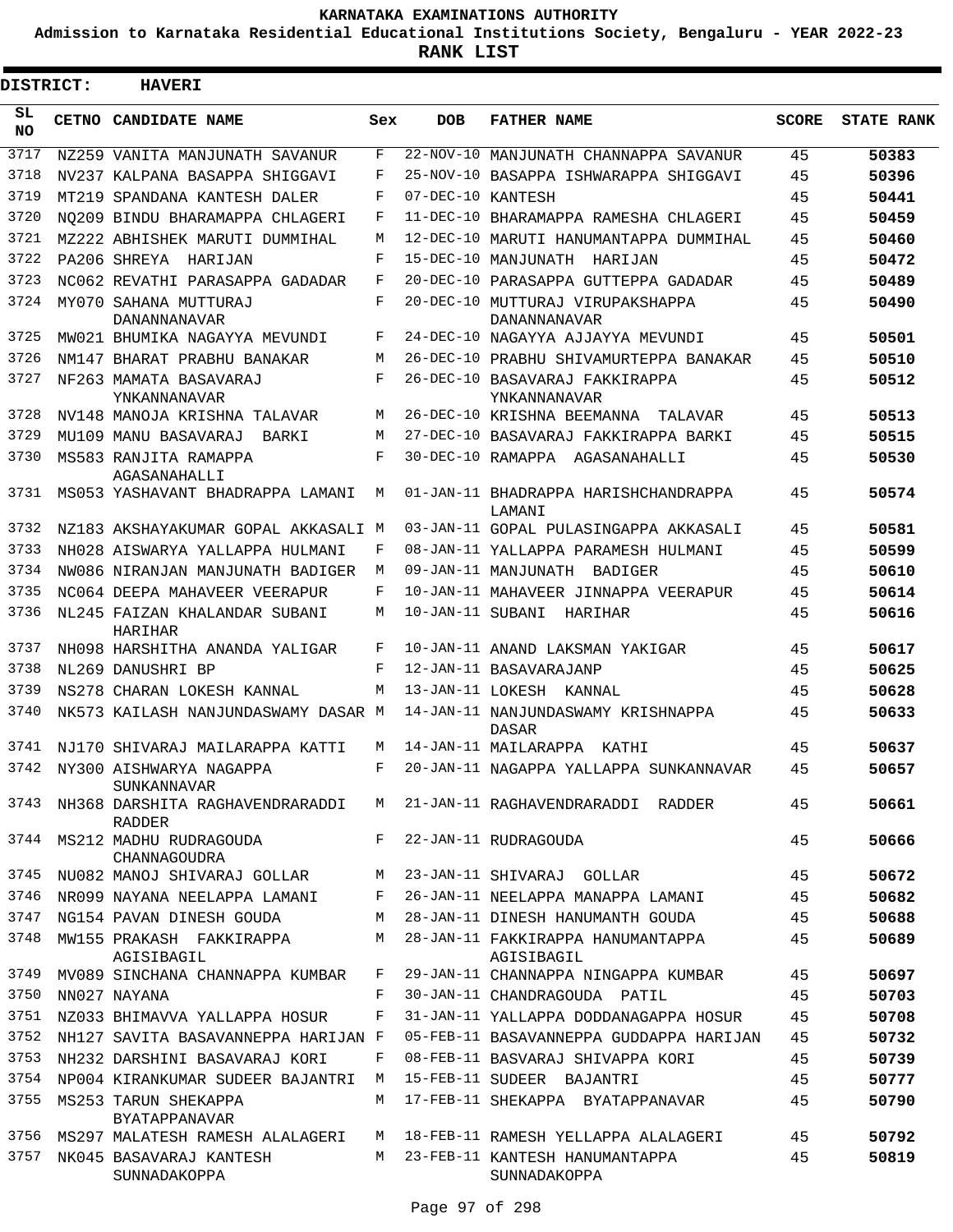**Admission to Karnataka Residential Educational Institutions Society, Bengaluru - YEAR 2022-23**

ı

| <b>DISTRICT:</b> |  | <b>HAVERI</b>                                  |         |                  |                                                       |              |                   |
|------------------|--|------------------------------------------------|---------|------------------|-------------------------------------------------------|--------------|-------------------|
| SL<br><b>NO</b>  |  | CETNO CANDIDATE NAME                           | Sex     | <b>DOB</b>       | <b>FATHER NAME</b>                                    | <b>SCORE</b> | <b>STATE RANK</b> |
| 3758             |  | NP176 RAKSHITH CHANDRAPPA MATTUR               | М       | $23$ -FEB-11     | CHANDRAPPA<br>MATTUR                                  | 45           | 50820             |
| 3759             |  | MR080 VIDYA PRABHU PARMANNANAVAR               | F       |                  | 25-FEB-11 PRABHU SHIVAPPA PARMANNANAVAR               | 45           | 50843             |
| 3760             |  | MS103 RAKESH MARUTI KOLLAPUR                   | M       |                  | 01-MAR-11 MARUTI HANUMANTAPPA KOLLAPUR                | 45           | 50863             |
| 3761             |  | NZ379 CHANDANA SHAMBHULINGA VARAD              | F       |                  | 03-MAR-11 SHAMBHULINGA VARAD                          | 45           | 50877             |
| 3762             |  | NY391 PRUTHVI UMESHA DADEBAI                   | F       |                  | 07-MAR-11 UMESHA BHARAMAPPA DADEBAI                   | 45           | 50892             |
| 3763             |  | NC055 MAMATA MANJUNATH BAVIMANI                | F       |                  | 08-MAR-11 MANJUNATH HANAMANTAPPA<br>BAVIMANI          | 45           | 50898             |
| 3764             |  | NV251 SHRUTI CHANDRAPPA SAVANUR                | F       |                  | 08-MAR-11 CHANDRAPPA BASAVANNEPPA<br>SAVANUR          | 45           | 50901             |
| 3765             |  | NH197 LAXMAN SHANKRAPPA LAMANI                 | M       |                  | 09-MAR-11 SHANKRAPPA                                  | 45           | 50904             |
| 3766             |  | NC052 PRAJWAL MANJUNATH VADDAR                 | M       |                  | 09-MAR-11 MANJUNATH PAKKIRAPPA VADDAR                 | 45           | 50907             |
| 3767             |  | MW204 VAIBHAV MANJUNATH HULLUR                 | M       |                  | 11-MAR-11 MANJUNATH SHANKRAPPA HULLUR                 | 45           | 50927             |
| 3768             |  | NW303 LOHITA PRAKASHA BANAKAR                  | M       |                  | 14-MAR-11 PRAKASHA PUTTAPPA BANAKAR                   | 45           | 50939             |
| 3769             |  | NS124 SPANDANA S MACHENAHALLI                  | F       |                  | 14-MAR-11 SANJAY KALAPPA MACHENAHALLI                 | 45           | 50941             |
| 3770             |  | NT227 KARTHIK RAMESH SARTHI                    | M       | 16-MAR-11 RAMESH | SARTHI                                                | 45           | 50947             |
| 3771             |  | NN020 MANOJ VEERAYYA HALAGERIMATH M            |         |                  | 16-MAR-11 VEERAYYA VEERAPPAYYA<br><b>HALAGERIMATH</b> | 45           | 50948             |
| 3772             |  | MR002 HEMANTA MALATESHA HALEMANI               | M       |                  | 17-MAR-11 MALATESHA                                   | 45           | 50955             |
| 3773             |  | NO161 MANOJ SHIVANANDA SHIRAGERI               | M       |                  | 18-MAR-11 SHIVANANDA ESHWARAPPA<br>SHIRAGERI          | 45           | 50961             |
| 3774             |  | PA054 SUSMITA RAMESH ILAGER                    | F       | 18-MAR-11 RAMESH | ILAGER                                                | 45           | 50965             |
| 3775             |  | NO005 CHAITANNYA LOHITHA KARUR                 | F       |                  | 19-MAR-11 LOHITHA SIDDAPPA KARUR                      | 45           | 50966             |
| 3776             |  | NF119 PUNEETKUMAR MANJUNATH<br>HAVERI          | M       |                  | 20-MAR-11 MANJUNATH NINGAPPA HAVERI                   | 45           | 50974             |
| 3777             |  | MS372 MADHU KUMAR MUDDI                        | F       |                  | 26-MAR-11 KUMAR OMKAREPPA MUDDI                       | 45           | 51016             |
| 3778             |  | PA016 LAXMI NAKUL HARIJAN                      | F       |                  | 27-MAR-11 NAKUL YALLAPPA HARIJAN                      | 45           | 51025             |
| 3779             |  | NF488 RAKESH<br>BANDI                          | M       |                  | 27-MAR-11 MALLESHAPPA                                 | 45           | 51027             |
| 3780             |  | NC086 GANESH SURESH TALAGERI                   | M       | 29-MAR-11 SURESH | TALAGERI                                              | 45           | 51035             |
| 3781             |  | NK452 SHRAVANAKUMAR MANJAPPA<br>HURALI         | M       |                  | 29-MAR-11 MANJAPPA GADIGEPPA HURALI                   | 45           | 51041             |
| 3782             |  | MX016 PRUTHVI SUNKAD                           | F       |                  | 01-APR-11 PARAMESHWARAPPA SUNKAD                      | 45           | 51058             |
| 3783             |  | NK188 BHARAT HANUMAGOUDA PATIL                 | M       |                  | 03-APR-11 HANUMAGOUDA SHIVANAGOUDA<br>PATIL           | 45           | 51067             |
| 3784             |  | NG147 PUNEET SHANKRAPPA LAMANI                 | M       |                  | 03-APR-11 SHANKRAPPA LAMANI                           | 45           | 51070             |
| 3785             |  | NL354 ABHISHEK HANUMANTAGOUDA<br>SORATUR       | M       |                  | 07-APR-11 HANUMANTAGOUDA MALLANAGOUDA<br>SORATUR      | 45           | 51095             |
| 3786             |  | NR335 VIKASREDDI MALLESHAPPA<br>ANVERI         | M       |                  | 08-APR-11 MALLESHAPPA ANVERI                          | 45           | 51103             |
| 3787             |  | NX214 VEDA NINGANAGOUD PATIL                   | M       |                  | 09-APR-11 NINGANAGOUD FAKKIRAGOUD PATIL               | 45           | 51109             |
| 3788             |  | NZ354 NINGARAJ JAGADEESH SOPPIN                | M       |                  | 10-APR-11 JAGADEESH VIRUPAXAPPA SOPPIN                | 45           | 51116             |
| 3789             |  | NN087 MAHENDRA PATIL                           | M       |                  | 12-APR-11 TIPPESHA                                    | 45           | 51129             |
| 3790             |  | NM175 SRUSTI HUCHCHAPPA<br><b>DASANNANAVAR</b> | F       |                  | 13-APR-11 HUCHCHAPPA GONEPPA<br>DASANNANAVAR          | 45           | 51139             |
| 3791             |  | NP225 SALMANA CHAMANASAB MANAKUR               | M       |                  | 14-APR-11 CHAMANASAB GOUSAMODIN MANAKUR               | 45           | 51146             |
| 3792             |  | ND090 SAHANA NAGAPPA BARKI                     | F       |                  | 17-APR-11 NAGAPPA RAMACHANDRAPPA BARKI                | 45           | 51161             |
| 3793             |  | NR109 RAKESH PARUSHURAM<br>CHINNANNANAVAR      | M       |                  | 18-APR-11 PARUSHURAM HANUMANTHAPPA<br>CHINNANNANAVAR  | 45           | 51169             |
| 3794             |  | MR083 KHADIRA RASHIDSAB BADIGER                | F       |                  | 19-APR-11 RASHIRSAB HASANASAB BADIGER                 | 45           | 51171             |
| 3795             |  | NL248 JAYANTH MOHITE                           | M       |                  | 25-APR-11 VITAL RAO                                   | 45           | 51218             |
| 3796             |  | MZ141 PRAMOD CHANDRAPPA<br>MULATHALLI          | M       |                  | 25-APR-11 CHANDRAPPA                                  | 45           | 51221             |
| 3797             |  | NQ067 JYOTHI HANUMANTHAPPA<br>PARASANNANAVARA  | $F$ and |                  | 26-APR-11 HANUMANTHAPPA<br>PARASANNANAVARA            | 45           | 51228             |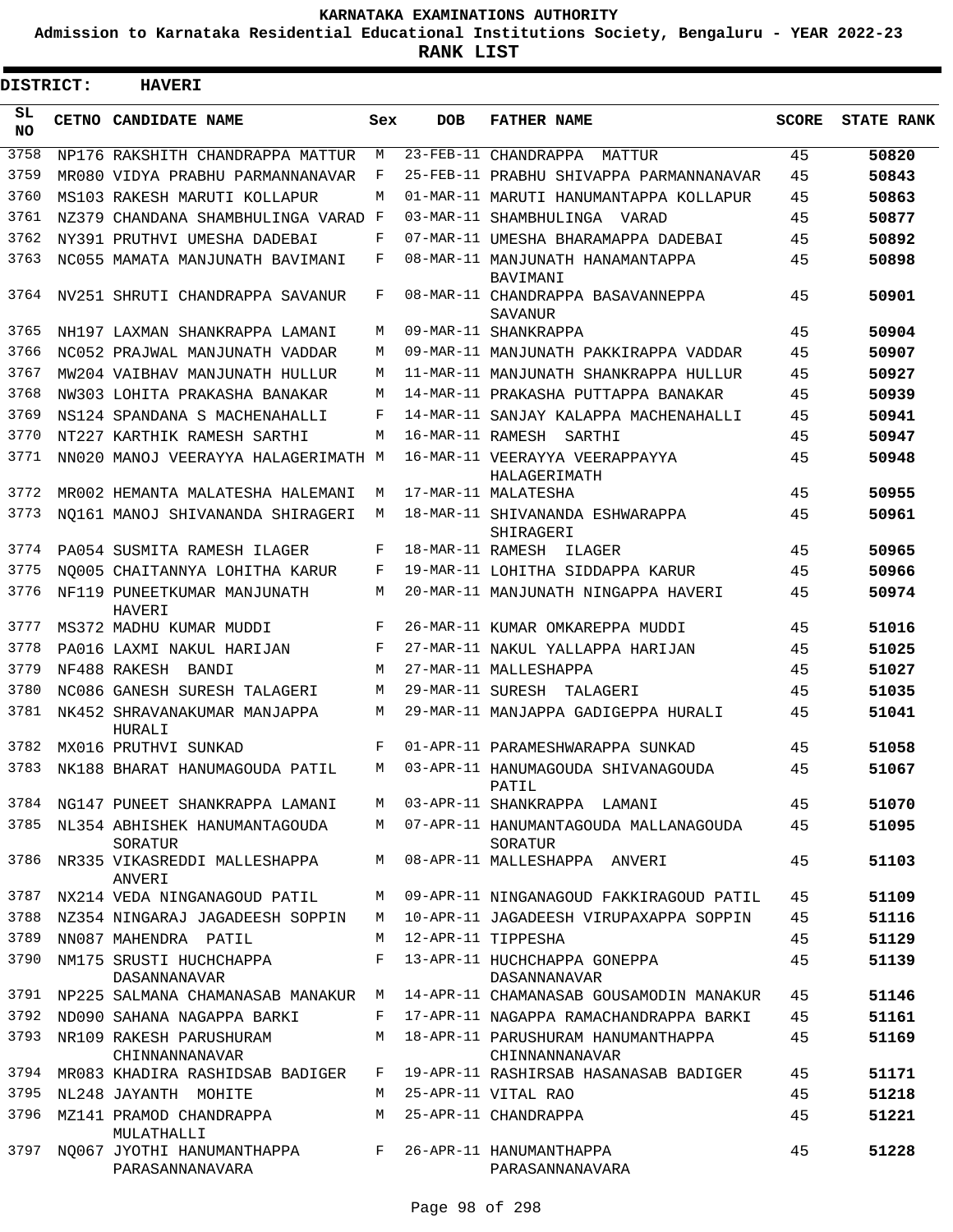**Admission to Karnataka Residential Educational Institutions Society, Bengaluru - YEAR 2022-23**

**RANK LIST**

Е

| <b>DISTRICT:</b> | <b>HAVERI</b>                                         |     |                   |                                                            |              |                   |
|------------------|-------------------------------------------------------|-----|-------------------|------------------------------------------------------------|--------------|-------------------|
| SL<br><b>NO</b>  | CETNO CANDIDATE NAME                                  | Sex | <b>DOB</b>        | <b>FATHER NAME</b>                                         | <b>SCORE</b> | <b>STATE RANK</b> |
| 3798             | NP058 RAKSHITA SHEKHAPPA<br>GOUDANNANAVAR             | F   |                   | 28-APR-11 SHEKHAPPA HANUMANTAPPA<br>GOUDANNANAVAR          | 45           | 51238             |
| 3799             | ND081 AKHTARRAZA UMARALI NAGNUR                       | М   |                   | 01-MAY-11 UMARALI SHAREEF NAGNUR                           | 45           | 51255             |
| 3800             | MU026 CHANDANA CHANDRAPPA BADIGER F                   |     |                   | 01-MAY-11 CHANDRAPPA PUTTAPPA BADIGER                      | 45           | 51257             |
| 3801             | NZ097 KEERTI SHANKRAPPA SAMSHI                        | F   |                   | 02-MAY-11 SHANKRAPPA                                       | 45           | 51266             |
| 3802             | PA040 PRIYA PRAKASH ARKASALI                          | F   |                   | 02-MAY-11 PRAKASH KARAVEERAPPA ARKASALI                    | 45           | 51268             |
| 3803             | MT133 NIKHITA CHOUDAPPA KANAVALLI F                   |     |                   | 03-MAY-11 CHOUDAPPA HONNAPPA KANAVALLI                     | 45           | 51279             |
| 3804             | PA349 MAHMMADMADANI ABDULKHADAR<br>BENDIGERI          | M   |                   | 04-MAY-11 ABDULKHADAR HAJERESAB<br><b>BENDIGERI</b>        | 45           | 51290             |
| 3805             | MR263 NANDA B GUTTAL                                  | F   |                   | 04-MAY-11 BASAVARAJ P GUTTAL                               | 45           | 51291             |
| 3806             | MX128 JVAYA JUKEL GOUDAR                              | M   | 05-MAY-11 JUKEL   | GOUDAR                                                     | 45           | 51299             |
| 3807             | NL212 DEEPIKA RAJU LAMANI                             | F   |                   | 14-MAY-11 RAJU TAVARYANAIK LAMANI                          | 45           | 51351             |
| 3808             | NX151 SHWETA RAGHAVENDRA MUDAGAL                      | F   |                   | 14-MAY-11 RAGHAVENDRA<br>MUDAGAL                           | 45           | 51358             |
| 3809             | ND052 SANJANA VENKATESH<br>MUDIYANNANAVAR             | F   |                   | 15-MAY-11 VENKATESH<br>MUDIYANNANAVAR                      | 45           | 51362             |
| 3810             | NV316 POOJA SHAMBHU NEERALAGI                         | F   | 16-MAY-11 SHAMBHU | NEERALAGI                                                  | 45           | 51367             |
| 3811             | NL005 TIMMANNA CHANNABASAPPA<br>CHOUDAKKANAVAR        | M   |                   | 20-MAY-11 CHANNABASAPPA MARADEPPA<br>CHOUDAKKANAVAR        | 45           | 51395             |
| 3812             | NE183 KALANDAR MAHAMMADALI NADAF                      | M   |                   | 23-MAY-11 MAHAMMADALI ABDULANAJIRSAB<br><b>NADAF</b>       | 45           | 51410             |
| 3813             | NC060 POORNIMA BASAVARAJ HIREMATH F                   |     |                   | 25-MAY-11 BASAVARAJ KOTRAYYA HIREMATH                      | 45           | 51426             |
| 3814             | NV523 SHAKUNTAL SHIVANAND GANJI                       | F   |                   | 26-MAY-11 SHIVANAND                                        | 45           | 51439             |
| 3815             | NX311 KAVITA CHANNABASAPPA<br>KURABAR                 | F   |                   | 03-JUN-11 CHANNABASAPPA BASAVANNEPPA<br>KURABAR            | 45           | 51493             |
| 3816             | NH236 VARSHA KENCHANAGOUDA HULYAL F                   |     |                   | 03-JUN-11 KENCHANAGOUDA                                    | 45           | 51496             |
| 3817             | NV242 ROOPA BASAPPA MALLADAD                          | F   |                   | 05-JUN-11 BASAPPA TIRAKAPPA MALLADAD                       | 45           | 51506             |
| 3818             | NE122 SANTOSH SHANKRAPPA<br>MUDIYAPPANAVAR            | М   |                   | 05-JUN-11 SHANKRAPPA GUDDAPPA<br>MUDIYAPPANAVAR            | 45           | 51507             |
| 3819             | NZ101 ANKITA LAXMAN CHAKALABBI                        | F   |                   | 06-JUN-11 LAXMAN CHAKALABBI                                | 45           | 51509             |
| 3820             | NE092 SAMARTH SHANTAKUMAR TELKAR                      | M   |                   | 06-JUN-11 SHANTAKUMAR<br>TELKAR                            | 45           | 51514             |
| 3821             | NF367 HEMANTA<br>CHANDRAPPA<br>HANAKANAHALLI          | M   |                   | 07-JUN-11 CHANDRAPPA SHANKRAPPA<br>HANAKANAHALLI           | 45           | 51517             |
| 3822             | NR246 GURUSIDDANAGOUDA<br>CHANDRAGOUDA KENCHANAGOUDRA | M   |                   | 08-JUN-11 CHANDRAGOUDA HEMANAGOUDA<br>KENCHANAGOUDRA       | 45           | 51529             |
| 3823             | MT190 PRIYANKA BASAVARAJ KUMMUR                       | F   |                   | 09-JUN-11 BASAVARAJ NINGAPPA KUMMUR                        | 45           | 51548             |
| 3824             | NN046 UDAYA MANTAYYA MATHADA                          | M   |                   | 11-JUN-11 MANTAYYA BASAYYA MATHADA                         | 45           | 51567             |
| 3825             | NG267 VIDYASHRI BARAMAPPA KARIGAR F                   |     |                   | 11-JUN-11 BARAMAPPA RAMAPPA KARIGAR                        | 45           | 51568             |
| 3826             | NA001 SANGEETA PUTTAYYA<br>VENKATAPURAMATH            | F   |                   | 13-JUN-11 PUTTAYYA CHANNABASAYYA<br>VENKATAPURAMATH        | 45           | 51577             |
| 3827             | NA092 AAKASH SHIVAJI<br>SUNNADAKOPPA                  | M   |                   | 14-JUN-11 SHIVAJI BANGARAPPA<br>SUNNADAKOPPA               | 45           | 51587             |
| 3828             | MU014 MAHAMMADSHIFAN<br>MAHAMMADSALIM SHETASANADI     | M   |                   | 18-JUN-11 MAHAMMADSALIM IBRAHIMSAB<br>SHETASANADI          | 45           | 51623             |
| 3829             | NY096 APURVA NAGAPPA<br>GALEPPANAVARA                 | F   |                   | 20-JUN-11 NAGAPPA FAKKIRAPPA<br>GALEPPANAVARA              | 45           | 51634             |
| 3830             | NV264 MAHMADAYAN ALLABAKSHA GODI                      | М   |                   | 20-JUN-11 ALLABAKSHA BHASHASAB GODI                        | 45           | 51639             |
| 3831             | NU353 SNEHA NAGESH KADATADA                           | F   |                   | 20-JUN-11 NAGESH GUDDAPPA KADATADA                         | 45           | 51642             |
| 3832             | NR055 NINGARAJ RAMESH BANAKAR                         | M   |                   | 23-JUN-11 RAMESH NINGAPPA BANAKAR                          | 45           | 51665             |
| 3833             | MW127 SHREYA N ARADYAMATH                             | F   |                   | 23-JUN-11 NIRANJANAYYASWAMI<br>MALLIKHARJUNAYYA ARADYAMATH | 45           | 51666             |
|                  | 3834 NZ026 RATNAMMA RUDRUMUNI ALUR                    | F   |                   | 24-JUN-11 RUDRUMUNI ALUR                                   | 45           | 51670             |
| 3835             | NY385 SINCHANA KRISHNAPPA LAMANI                      | F   |                   | 24-JUN-11 KRISHNAPPA SHEELAPPA LAMANI                      | 45           | 51671             |
| 3836             | PA146 ADARSH GANIGAR                                  | M   |                   | 25-JUN-11 RAMESH GANIGAR                                   | 45           | 51672             |
| 3837             | NP055 NOORTAJ BABUSAB                                 | F   |                   | 27-JUN-11 BABUSAB JAMALSAB                                 | 45           | 51686             |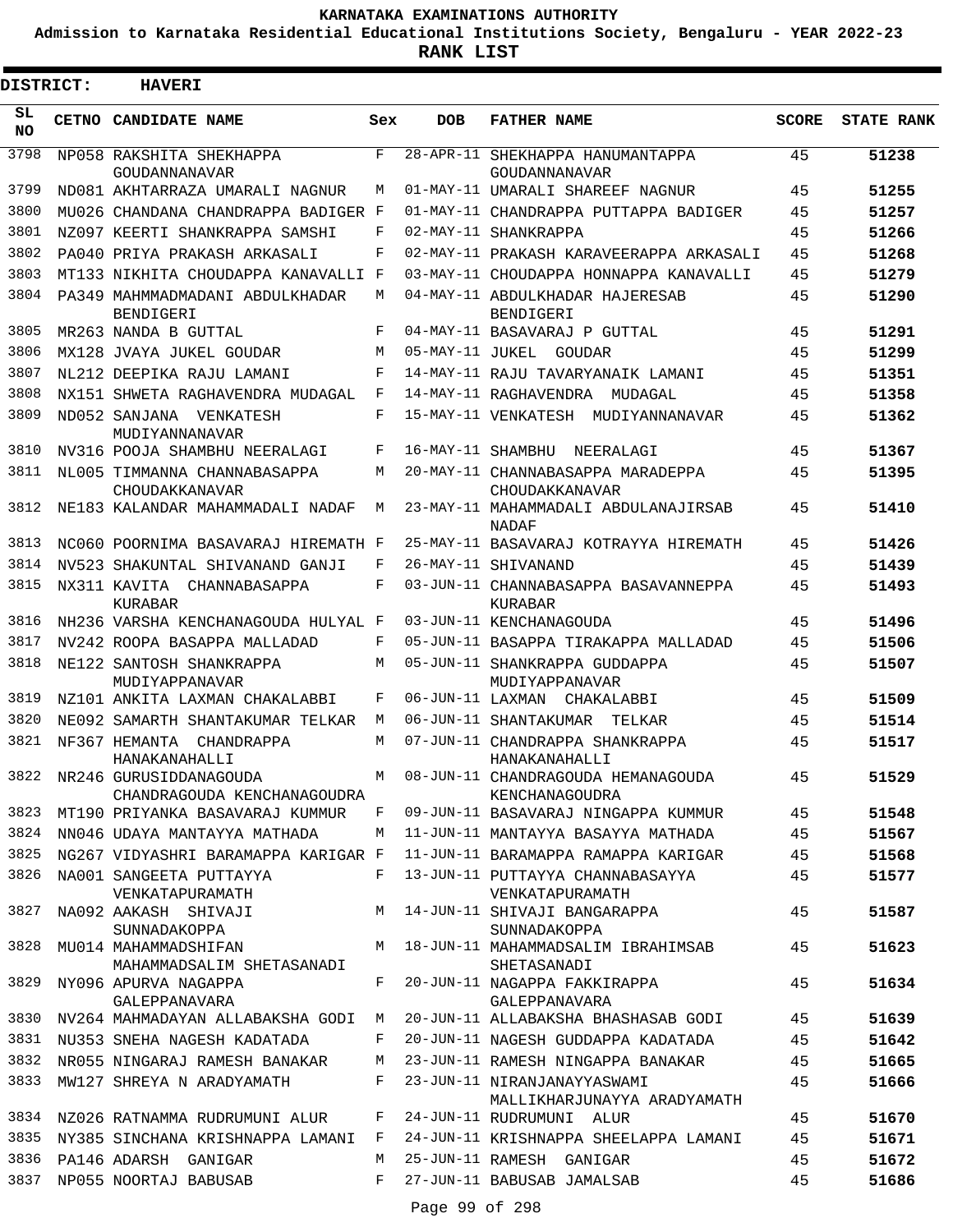**Admission to Karnataka Residential Educational Institutions Society, Bengaluru - YEAR 2022-23**

**RANK LIST**

Е

| DISTRICT: | <b>HAVERI</b>                                                |     |            |                                                              |       |                   |
|-----------|--------------------------------------------------------------|-----|------------|--------------------------------------------------------------|-------|-------------------|
| SL<br>NO. | <b>CETNO CANDIDATE NAME</b>                                  | Sex | <b>DOB</b> | <b>FATHER NAME</b>                                           | SCORE | <b>STATE RANK</b> |
|           | THANDAPPANAVAR                                               |     |            | THANDAPPANAVAR                                               |       |                   |
| 3838      | NK527 ARPITA HUVAPPA HAROMUCHADI                             | F   |            | 28-JUN-11 HUVAPPA HAROMUCHADI                                | 45    | 51691             |
| 3839      | PA314 SANDEEP BASAPPA HINDASAGERI M                          |     |            | 01-JUL-11 BASAPPA SIDDAPPA HINDASAGERI                       | 45    | 51727             |
| 3840      | NY283 HARSHITA GIRISH BADIGER                                | F   |            | 03-JUL-11 GIRISH BADIGER                                     | 45    | 51740             |
| 3841      | MV159 RADHIKA RAJENDRA BANGER                                | F   |            | 03-JUL-11 RAJENDRA HANUMANATAPPA BANGER                      | 45    | 51745             |
| 3842      | NA163 SUCHITRA DURGAPPA HARIJAN                              | F   |            | 06-JUL-11 DURGAPPA KARIYAPPA HARIJAN                         | 45    | 51760             |
| 3843      | NE009 PRIYANKA KARIYAPPA AMBIGER                             | F   |            | 07-JUL-11 KARIYAPPA NINGAPPA AMBIGER                         | 45    | 51766             |
| 3844      | NY036 KHUSHI<br>TELAKAR                                      | F   |            | 10-JUL-11 RAMACHANDRA TELAKAR                                | 45    | 51783             |
| 3845      | NJ252 DARSHAN FAKKIRAPPA KALI                                | M   |            | 11-JUL-11 FAKKIRAPPA KALI                                    | 45    | 51792             |
| 3846      | MX212 POOJA JAYANANDAYYA HIREMATH F                          |     |            | 12-JUL-11 JAYANANDAYYA SHIVALINGAYYA<br>HIRE<br>MATH         | 45    | 51800             |
| 3847      | PA006 ATMANAND SHIVAPPA<br>RAMANNAVAR                        | M   |            | 15-JUL-11 SHIVAPPA SANKAPPA RAMANNAVAR                       | 45    | 51815             |
| 3848      | NH034 BHARAT PUNDALIK MADHURKAR                              | M   |            | 15-JUL-11 PUNDALIK NAGPPA MADHURKAR                          | 45    | 51816             |
| 3849      | NK222 DARSHAN RAMESH KALAGUDDI                               | M   |            | 15-JUL-11 RAMESH MALLESHAPPA KALAGUDDA                       | 45    | 51817             |
| 3850      | NB240 NIKHIL MALATESH<br>MANNAMMANAVAR                       | M   |            | 15-JUL-11 MALATESH                                           | 45    | 51819             |
| 3851      | NS284 PRIYADARSHINI RAGHAVENDRA<br>MURADAPPANAVAR            | F   |            | 15-JUL-11 RAGHAVENDRA MURADAPPANAVAR                         | 45    | 51820             |
| 3852      | NH140 DAKSHAYINI NEELAPPA<br>VARASIDDANNANAVAR               | F   |            | 16-JUL-11 NEELAPPA BASAPPA<br>VARASIDDANNANAVAR              | 45    | 51825             |
| 3853      | NA005 NANDISH MUTTAPPA SUNAGAR                               | M   |            | 18-JUL-11 MUTTAPPA FAKKIRAPPA SUNAGAR                        | 45    | 51841             |
| 3854      | MX002 MEGHA CHANNAPPA PATHAT                                 | F   |            | 20-JUL-11 CHANNAPPA VIRAPPA PATAT                            | 45    | 51862             |
| 3855      | NA127 HARISH DUNDAPPA HARIJAN                                | M   |            | 24-JUL-11 DUNDAPPA HALAPPA HARIJAN                           | 45    | 51890             |
| 3856      | MR258 RAGHU YALLAPPA ANGARAGATTI                             | M   |            | 28-JUL-11 YALLAPPA ANGARAGATTI                               | 45    | 51920             |
| 3857      | NW186 AJJAYYA FAKKIRAYYA ANIMATH                             | M   |            | 30-JUL-11 FAKKIRAYYA SHIVAPUTRAYYA<br>ANIMATH                | 45    | 51931             |
| 3858      | ND043 HEMALATA PARAMESHWAR<br><b>BALAMBEED</b>               | F   |            | 01-AUG-11 PARAMESHWAR KRISHNAPPA<br><b>BALAMBEED</b>         | 45    | 51938             |
| 3859      | NF035 NIRANJAN VIRAPPA MADIVALAR                             | M   |            | 02-AUG-11 VIRAPPA NEELAPPA MADIVALAR                         | 45    | 51952             |
| 3860      | NW404 RANJITA YALLAPPA TALAVAR                               | F   |            | 06-AUG-11 YALLAPPA PAKKIRAPPA TALAVAR                        | 45    | 51972             |
| 3861      | NP096 RAKESH HANUMANTHAPPA<br>MADIVALAR                      | M   |            | 13-AUG-11 HANUMANTHAPPA                                      | 45    | 52018             |
|           | 3862 NC134 PAVAN REVANEPPA GANIGER                           |     |            | M 28-AUG-11 REVANEPPA GANAGER                                | 45    | 52104             |
|           | 3863 PA007 AKSHATA BHARAMGOUDA<br>BHARAMAGOUDRA              |     |            | F 31-AUG-11 BHARAMGOUDA ULAVANAGOUDA<br><b>BHARAMAGOUDRA</b> | 45    | 52117             |
|           | 3864 NE179 VARUN SANJEEVKUMAR GUTTAL                         |     |            | M 02-SEP-11 SANJEEVKUMAR DYAMAPPA GUTTAL                     | 45    | 52134             |
|           | 3865 MY241 KOTESH MAHANTESH KURI                             | M   |            | 04-SEP-11 MAHANTESH BASAVANNAPPA KURI                        | 45    | 52141             |
| 3866      | NZ293 MUTTU BASAVARAJ PUJAR                                  | M   |            | 05-SEP-11 BASAVARAJ LAXMAPPA PUJAR                           | 45    | 52147             |
| 3867      | NY305 SAHANA SHIVANANDA<br>CHAKRASALI                        |     |            | F 12-SEP-11 SHIVANANDA CHANNAPPA<br>CHAKRASALI               | 45    | 52185             |
| 3868      | NF152 VIDYA FAKKIRAPPA<br>TIMMANNANAVAR                      | F   |            | 13-SEP-11 FAKKIRAPPA FAKKIRAPPA<br>TIMMANNANAVAR             | 45    | 52192             |
| 3869      | NU239 YASHAVANTH PUTTAPPA SHIRUR M 13-SEP-11 PUTTAPPA SHIRUR |     |            |                                                              | 45    | 52193             |
|           | 3870 MR034 SANU HANUMANTAPPA<br>HANUMAMMANAVAR               |     |            | F 16-SEP-11 HANUMANTAPPA HANUMAMMANAVAR                      | 45    | 52200             |
|           | 3871 NG052 LINGARAJ MAHALINGAPPA<br>HADAPAD                  |     |            | M 17-SEP-11 MAHALINGAPPA                                     | 45    | 52203             |
| 3872      | NE264 MAHAMAD AYAN RAZA MODHULAL M 22-SEP-11 GOUS MOHIDDIN   |     |            |                                                              | 45    | 52223             |
| 3873      | NN001 MEGHANA MUDIGOUDRA                                     |     |            | F 25-SEP-11 RAJANAGOUDA M                                    | 45    | 52240             |
| 3874      | NT165 MANOJ BASAVARAJ<br>DODDAUJJAMANAVAR                    |     |            | M 26-SEP-11 BASAVARAJ                                        | 45    | 52245             |
| 3875      | NL331 SINCHANA BASAVARAJA GUBBERA F                          |     |            | 30-SEP-11 BASAVARAJA GANGAPPA GUBBERA                        | 45    | 52262             |
| 3876      | NW007 BASAVARAJ GURURAJ BADIGER M 03-OCT-11 GURURAJ BADIGER  |     |            |                                                              | 45    | 52273             |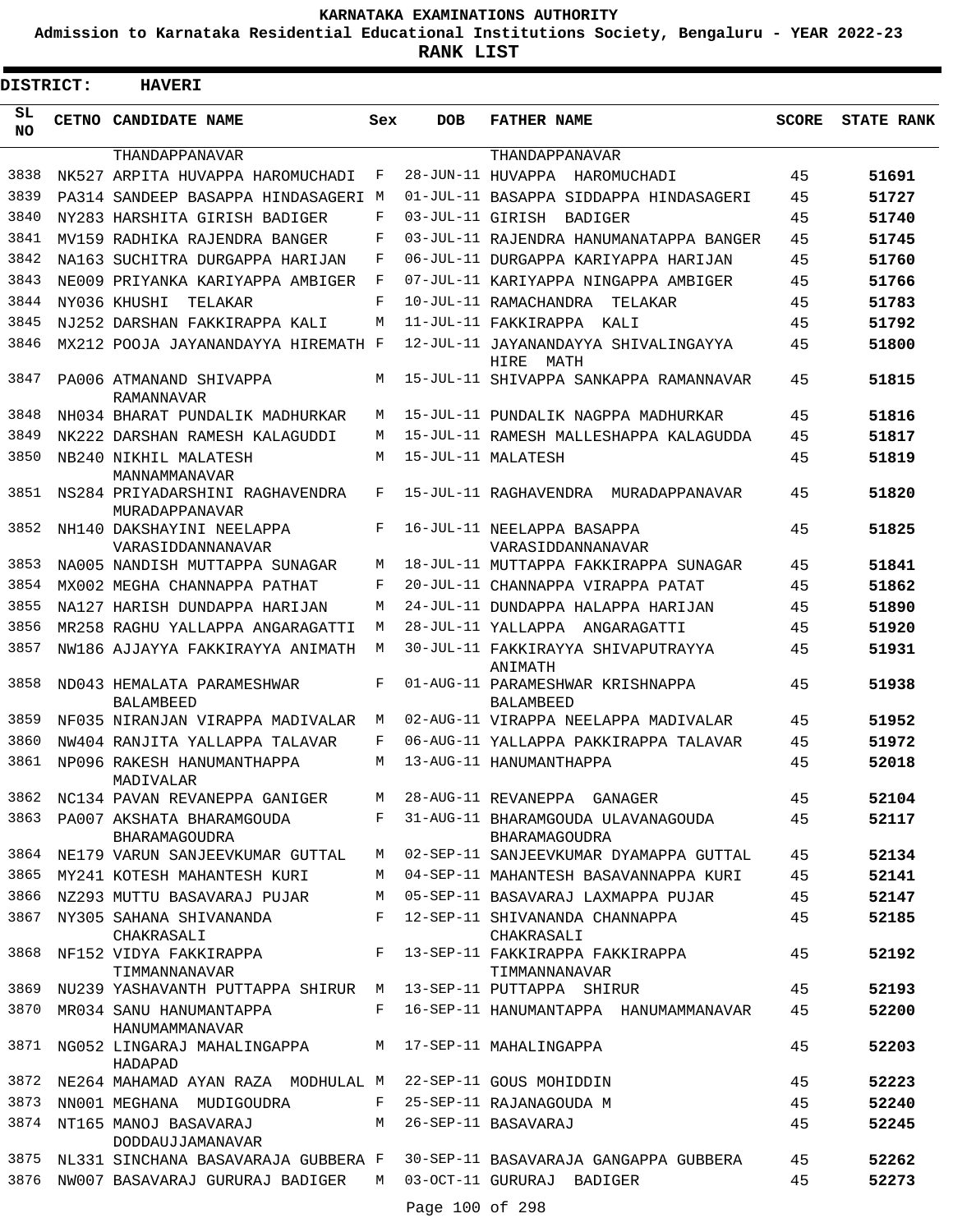**Admission to Karnataka Residential Educational Institutions Society, Bengaluru - YEAR 2022-23**

**RANK LIST**

| DISTRICT:       | <b>HAVERI</b>                                              |            |                  |                                                                            |              |                   |
|-----------------|------------------------------------------------------------|------------|------------------|----------------------------------------------------------------------------|--------------|-------------------|
| SL<br><b>NO</b> | CETNO CANDIDATE NAME                                       | Sex        | <b>DOB</b>       | <b>FATHER NAME</b>                                                         | <b>SCORE</b> | <b>STATE RANK</b> |
| 3877            | NU359 SANTOSH GANESH CHALAGERI                             | M          |                  | 09-OCT-11 GANESH CHALAGERI                                                 | 45           | 52312             |
| 3878            | NG291 JYOTI SHIVAPPA SANNAMANI                             | F          |                  | 12-OCT-11 SHIVAPPA SANNAMANI                                               | 45           | 52325             |
| 3879            | MY153 SHARAN RAMESH BANANNANAVAR                           | M          | 13-OCT-11 RAMESH |                                                                            | 45           | 52335             |
| 3880            | NB234 SUKANYA MAHESH ULLAGADDI                             | F          |                  | 22-OCT-11 MAHESH SHIVAPPA ULLAGADDI                                        | 45           | 52372             |
| 3881            | MS070 SAHANA MALATESH<br>KARIYAPPANAVAR                    | F          |                  | 23-OCT-11 MALATESH BASAPPA<br>KARIYAPPANAVAR                               | 45           | 52377             |
| 3882            | NL185 SHIVAKUMAR VASANTA POOJAR                            | M          |                  | 23-OCT-11 VASANTA SHIVAPUTRAPPA POOJAR                                     | 45           | 52379             |
| 3883            | NB109 LAKSHMI MAHADEVAPPA<br>MANNANGI                      | F          |                  | 27-OCT-11 MAHADEVAPPA YALLAPPA MANNANGI                                    | 45           | 52399             |
| 3884            | NG132 AKASH RAMESH NAREGALL                                | M          |                  | 28-OCT-11 RAMESH GUDDAPPA NAREGALL                                         | 45           | 52402             |
| 3885            | NE085 SINCHANA MANJAPPA<br>YANKANNANAVAR                   | F          |                  | 28-OCT-11 MANJAPPA FAKKIRAPPA<br>YANKANNANAVAR                             | 45           | 52405             |
| 3886            | NP086 NAGARAJ VASANT KITTAD                                | M          |                  | 03-NOV-11 VASANT KITTAD                                                    | 45           | 52433             |
| 3887            | NH340 PRUTHVI BEERAPPA MEDLERI                             | M          |                  | 06-NOV-11 BEERAPPA FAKKIRAPPA MEDLERI                                      | 45           | 52449             |
| 3888            | NO317 KARIYAPPA PARASAPPA<br>BARIKATTI                     | M          |                  | 12-NOV-11 PARASAPPA SIDDAPPA BARIKATTI                                     | 45           | 52485             |
| 3889            | NU321 AJAKUMAR NAGARAJ PUJAR                               | M          |                  | 17-NOV-11 NAGARAJ SHIVAPPA PUJAR                                           | 45           | 52507             |
| 3890            | NR212 HALAMMA SHIVAKUMAR MUDDI                             | F          |                  | 17-NOV-11 SHIVAKUMAR MUDDI                                                 | 45           | 52510             |
| 3891            | NY412 PRAJWAL TIPPANNA<br>KELAGINAMANI                     | M          |                  | 17-NOV-11 TIPPANNA KELAGINAMANI                                            | 45           | 52513             |
| 3892            | NC192 SHREYAS RAMACHANDRA<br>DODDAMANI                     | M          |                  | 19-NOV-11 RAMACHANDRA                                                      | 45           | 52520             |
| 3893            | MS423 KUSUMA M BYADAGI                                     | $_{\rm F}$ |                  | 21-NOV-11 MALISHANTAPPA M BYADAGI                                          | 45           | 52525             |
| 3894            | NS369 MALLIKARJUN K H                                      | M          |                  | 27-NOV-11 KUMAR HORAKERI                                                   | 45           | 52558             |
| 3895            | NU116 MEGHA RAMESH BISHTANNANAVR                           | F          |                  | 29-NOV-11 RAMESH BISHTANNANAVR                                             | 45           | 52573             |
| 3896            | MV274 SRUSTI VITHOBA JADHAV                                | F          |                  | 01-DEC-11 VITHOBA SIDDAPPA JADHAV                                          | 45           | 52582             |
| 3897            | NS181 CHETAN N I                                           | M          |                  | 06-DEC-11 NINGAPPA IRANI                                                   | 45           | 52591             |
| 3898            | NU161 HUSEN JAMALSAB MULLA                                 | M          |                  | 08-DEC-11 JAMALSAB JAMALALI MULLA                                          | 45           | 52601             |
| 3899            | NR222 SAMANTH M BADAPPANAVAR                               | $_{\rm F}$ |                  | 16-DEC-11 MALATESH                                                         | 45           | 52632             |
| 3900            | NE290 YASHAWANT RAJANNA<br>BANDIVADDAR                     | M          |                  | 22-DEC-11 RAJANNA LAKSHMANA BANDIVADDAR                                    | 45           | 52652             |
|                 | 3901 NA185 NIVEDITA NAGANAGOUDA<br>SANKANAGOUDA            |            |                  | F 30-DEC-11 NAGANAGOUDA SANKANAGOUDA                                       | 45           | 52674             |
| 3902            | ELIGER                                                     |            |                  | MX109 VIJAYAKUMAR FAKKIRAYYA M 06-JAN-12 FAKKIRAYYA HANUMANTAYYA<br>ELIGER | 45           | 52698             |
| 3903            | MY006 ANKITHA SHRIKANT TANDALE F                           |            |                  | 12-JAN-12 SHRIKANT NAMADEVAPPA TANDALE                                     | 45           | 52707             |
| 3904            | NH194 NITIN BUDDIVANTAPPA<br>HOSALLI                       | M          |                  | 15-MAR-12 BUDDIVANTAPPA BASAVARAJAPPA<br>HOSALLI                           | 45           | 52758             |
| 3905            | NK175 CHARANRAJ HAROGOPPAD                                 | M          |                  | 09-MAR-01 GURUNATHA HAROGOPPAD                                             | 44           | 52780             |
| 3906            | MY052 SHIVUKUMAR GUTTEPPA TALAVAR M                        |            |                  | 16-DEC-09 GUTTEPPA SHIVAPPA TALAVAR                                        | 44           | 52821             |
| 3907<br>3908    | NA049 SUNITA GOPAL LAMANI<br>NR075 ANITA MALATESH          | F<br>F     |                  | 01-JAN-10 GOPAL LAMANI<br>21-MAR-10 MALATESH                               | 44<br>44     | 52838<br>52882    |
| 3909            | HOLEYAPPANAVAR<br>NB323 ARAVIND YALLAPPA                   |            |                  | M 02-APR-10 YALLAPPA MALLAPPA                                              | 44           | 52890             |
| 3910            | <b>BHAGANNANAVAR</b><br>NF142 KAVERI NEELAPPA PATTEDAVAR F |            |                  | BHAGANNANAVAR<br>16-MAY-10 NEELAPPA PATTEDAVAR                             | 44           | 52924             |
| 3911            | MX034 JEEVAN JAGADEESH MALAGUND                            | M          |                  | 28-JUN-10 JAGADEESH MALAGAON                                               | 44           | 52961             |
| 3912            | MV043 ANITA IRAPPA GIRISINAKOPPA F                         |            |                  | 08-JUL-10 IRAPPA HANUMANTAPPA<br>GIRISINAKOPPA                             | 44           | 52972             |
| 3913            | ND049 CHANDANA YALLAPPA BELAGAL                            | F          |                  | 12-JUL-10 YALLAPPA MALLAPPA BELAGAL                                        | 44           | 52978             |
| 3914            | MV291 GANESH P HATTIYAVAR                                  | M          |                  | 27-JUL-10 PANCHAKSHARI HATTIYAVAR                                          | 44           | 52997             |
| 3915            | NJ072 CHANDRIKA MALATESH<br>HUCHCHAMMANAVAR                | F          |                  | 29-JUL-10 MALATESH AJJAPPA<br>HUCHCHAMMANAVAR                              | 44           | 53000             |
|                 | 3916 NM176 KEERTHANA MANJAPPA F                            |            |                  | 03-SEP-10 MANJAPPA                                                         | 44           | 53073             |
|                 |                                                            |            | Page 101 of 298  |                                                                            |              |                   |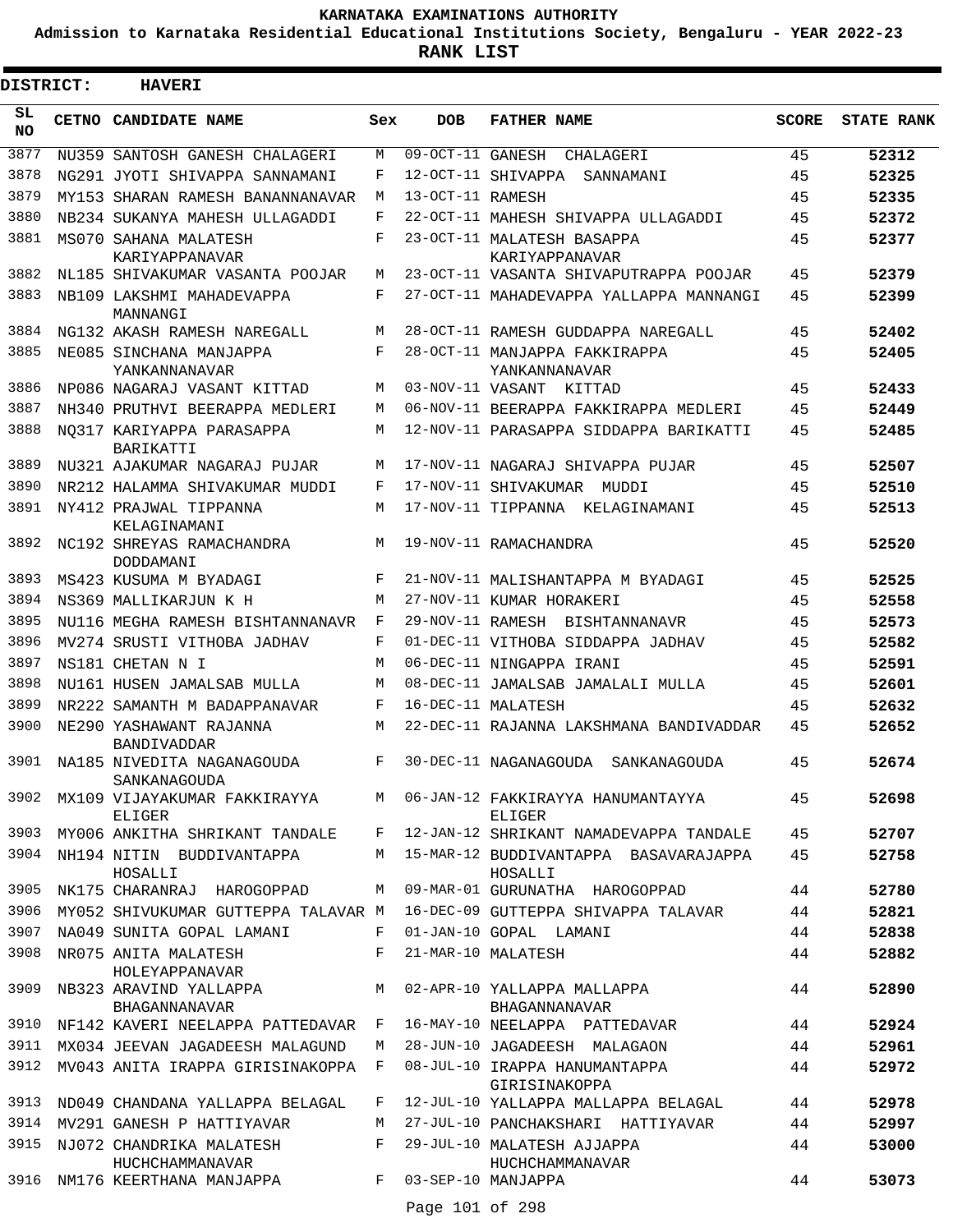**Admission to Karnataka Residential Educational Institutions Society, Bengaluru - YEAR 2022-23**

| DISTRICT:       | <b>HAVERI</b>                                   |            |                   |                                                    |              |                   |
|-----------------|-------------------------------------------------|------------|-------------------|----------------------------------------------------|--------------|-------------------|
| SL<br><b>NO</b> | CETNO CANDIDATE NAME                            | Sex        | <b>DOB</b>        | <b>FATHER NAME</b>                                 | <b>SCORE</b> | <b>STATE RANK</b> |
|                 | DODDAMANI                                       |            |                   |                                                    |              |                   |
| 3917            | NF404 YALLAPPA SHANKRAPPA<br>HALAGANCHANNAVAR   | M          |                   | 03-SEP-10 SHANKRAPPA                               | 44           | 53076             |
| 3918            | NU045 HARSH BABU AVATADE                        | M          |                   | 06-SEP-10 BABU MAILARAPPA AVATADE                  | 44           | 53080             |
| 3919            | NY279 VEENA PUTTAPPA HIRUR                      | F          |                   | 14-SEP-10 PUTTAPPA CHANDRAPPA HIRUR                | 44           | 53098             |
| 3920            | NY098 PALLAVI<br>HULAGUR                        | F          |                   | 23-SEP-10 REVANASIDDAPPA HULAGUR                   | 44           | 53116             |
| 3921            | NK129 KAVANA RAMESH VARAHAD                     | $_{\rm F}$ |                   | 01-OCT-10 RAMESH HANUMANTAPPA VARAHAD              | 44           | 53136             |
| 3922            | MR018 VEENA SHANKRAPPA MASALI                   | F          |                   | 05-OCT-10 SHANKRAPPA HANUMANTAPPA<br>MASALI        | 44           | 53154             |
| 3923            | NN025 TEJASHVINI NAGAPPA PUJAR                  | F          |                   | 10-OCT-10 NAGAPPA DEVENDRAPPA PUJAR                | 44           | 53172             |
| 3924            | NU152 TEJURANI P YALEHOLI                       | F          | 10-OCT-10 PRABHU  | YALEHOLI                                           | 44           | 53174             |
| 3925            | MU053 VIJAYALAKSHMI PANDURANGA<br>RAMANNANAVAR  | F          |                   | 17-OCT-10 PANDURANGA RAJAPPA<br>RAMANNANAVAR       | 44           | 53191             |
| 3926            | NZ285 ANAND PARASHURAM LINGADALLI M             |            |                   | 18-OCT-10 PARASHURAM LINGADALLI                    | 44           | 53193             |
| 3927            | NH011 SHAMBAYYA<br>RUDRAYYA<br>HIREMATH         | М          |                   | 21-OCT-10 RUDRAYYA VEERAYYA HIREMATH               | 44           | 53205             |
| 3928            | NK157 SONU NAGARAJ KUDARIHAL                    | F          |                   | 21-OCT-10 NAGARAJ SANGANABASAPPA<br>KUDARIHAL      | 44           | 53206             |
| 3929            | NT105 VEERESH PULAKESHI<br>MALIYAPPANAVAR       | M          |                   | 27-OCT-10 PULAKESHI CHANABASAPPA<br>MALIYAPPANAVAR | 44           | 53225             |
| 3930            | MT200 DEEPA GUDDAPPA ADINAVAR                   | F          |                   | 11-NOV-10 GUDDAPPA ADINAVAR                        | 44           | 53269             |
| 3931            | MX075 RANJEETA MANDAKKI MANJUNATH F<br>MANDAKKI |            |                   | 14-NOV-10 MANJUNATH SHIVAPPA MANDAKKI              | 44           | 53282             |
| 3932            | NE088 SANIYA REKHAPPA LAMANI                    | F          |                   | 15-NOV-10 REKHAPPA                                 | 44           | 53290             |
| 3933            | NP059 SINCHANA KAREGOWDA HULLATTI F             |            |                   | 16-NOV-10 KAREGOWDA UJJAPPA HULLATTI               | 44           | 53292             |
| 3934            | NK556 NANDA RAMAPPA HITLALLI                    | F          | 19-NOV-10 RAMAPPA | HITLALLI                                           | 44           | 53304             |
| 3935            | MY167 VARSHINI PRAKASHGOUDA<br>KARAKANAGOUDA    | F          |                   | 23-NOV-10 PRAKASHGOUDA KAREGOUDA<br>KARAKANAGOUDA  | 44           | 53317             |
| 3936            | MW168 PRASHANTA SADANANDA KADAM                 | М          |                   | 06-DEC-10 SADANANDA PARASAPPA KADAM                | 44           | 53367             |
| 3937            | MS590 AMITH PARASHURAAM HALLI                   | М          |                   | 09-DEC-10 PARASHURAAM BASAVANTAPPA<br>HALLI        | 44           | 53378             |
| 3938            | PA221 CHETANA PARAMESHAPPA KABBER F             |            |                   | 10-DEC-10 PARAMESHAPPA                             | 44           | 53383             |
| 3939            | NF306 MAHMADSUHAN LALASAB BANI                  | M          | 11-DEC-10 LALASAR |                                                    | 44           | 53389             |
| 3940            | MW152 BASAVARAJ SURESH NEGALUR                  | М          |                   | 17-DEC-10 SURESH GUNDAPPA NEGALUR                  | 44           | 53408             |
| 3941            | MU074 SANAJANA DEVENDRPPA<br><b>CHOUTTER</b>    | $F$ and    |                   | 18-DEC-10 DEVENDRPPA GUTTEPPA CHOUTTER             | 44           | 53421             |
| 3942            | NV104 NAVEEN SHIDDAPPA KARADAGI                 | M          |                   | 26-DEC-10 SHIDDAPPA BHARAMAPPA KARADAGI            | 44           | 53456             |
| 3943            | NK034 ROOPA MANJUNATH LAMANI                    | F          |                   | 30-DEC-10 MANJUNATH POMYANAIK LAMANI               | 44           | 53471             |
| 3944            | NU346 VEENA SHEKHAPPA<br>BISTANNANAVAR          | F          |                   | 01-JAN-11 SHEKHAPPA LAKSHMAPPA<br>BISTANNANAVAR    | 44           | 53514             |
| 3945            | NV253 YUGMA JAGADISH RONAD                      | F          |                   | 02-JAN-11 JAGADISH REVANEPPA RONAD                 | 44           | 53521             |
| 3946            | MR003 PRAJWAL BASAPPA<br>PUTTAPPANAVAR          | M          |                   | 04-JAN-11 BASAPPA HANUMAPPA<br>PUTTAPPANAVAR       | 44           | 53529             |
|                 | 3947 MT045 REKHA RAMESH KARCHED                 | F          |                   | 05-JAN-11 RAMESH TAYAPPA KARCHED                   | 44           | 53530             |
|                 | 3948 NZ359 KUMAR HANUMANTAPPA<br>KANGALEKAR     | M          |                   | 06-JAN-11 HANUMANTAPPA KANGALEKAR                  | 44           | 53533             |
| 3949            | MU068 DARSHAN SANGAPPA<br>KURUVATTEPPANAVAR     | M          |                   | 10-JAN-11 SANGAPPA BASAPPA<br>KURUVATTEPPANAVAR    | 44           | 53547             |
| 3950            | NR153 SHARAT ASHOK KALAGOND                     | М          |                   | 11-JAN-11 ASHOK BASAVANNEPPA KALAGOND              | 44           | 53555             |
| 3951            | NK399 DEEPIKA GADIGEPPA<br>MAJIGOUDRA           | F          |                   | 14-JAN-11 GADIGEPPA SHANKARAGOUDA<br>MAJIGOUDRA    | 44           | 53571             |
|                 | 3952 PA275 KAVERI SHIVAPPA GORAVAR              | F          |                   | 14-JAN-11 SHIVAPPA NINGAPPA GORAVAR                | 44           | 53573             |
| 3953            | MW215 CHAITRA MALLESH YALIGAR                   | F          |                   | 15-JAN-11 MALLESH SHIVAPPA YALIGAR                 | 44           | 53575             |
| 3954            | NY112 MEGHA MAHESH AKKI                         | F          |                   | 16-JAN-11 MAHESH SHANKRAPPA AKKI                   | 44           | 53581             |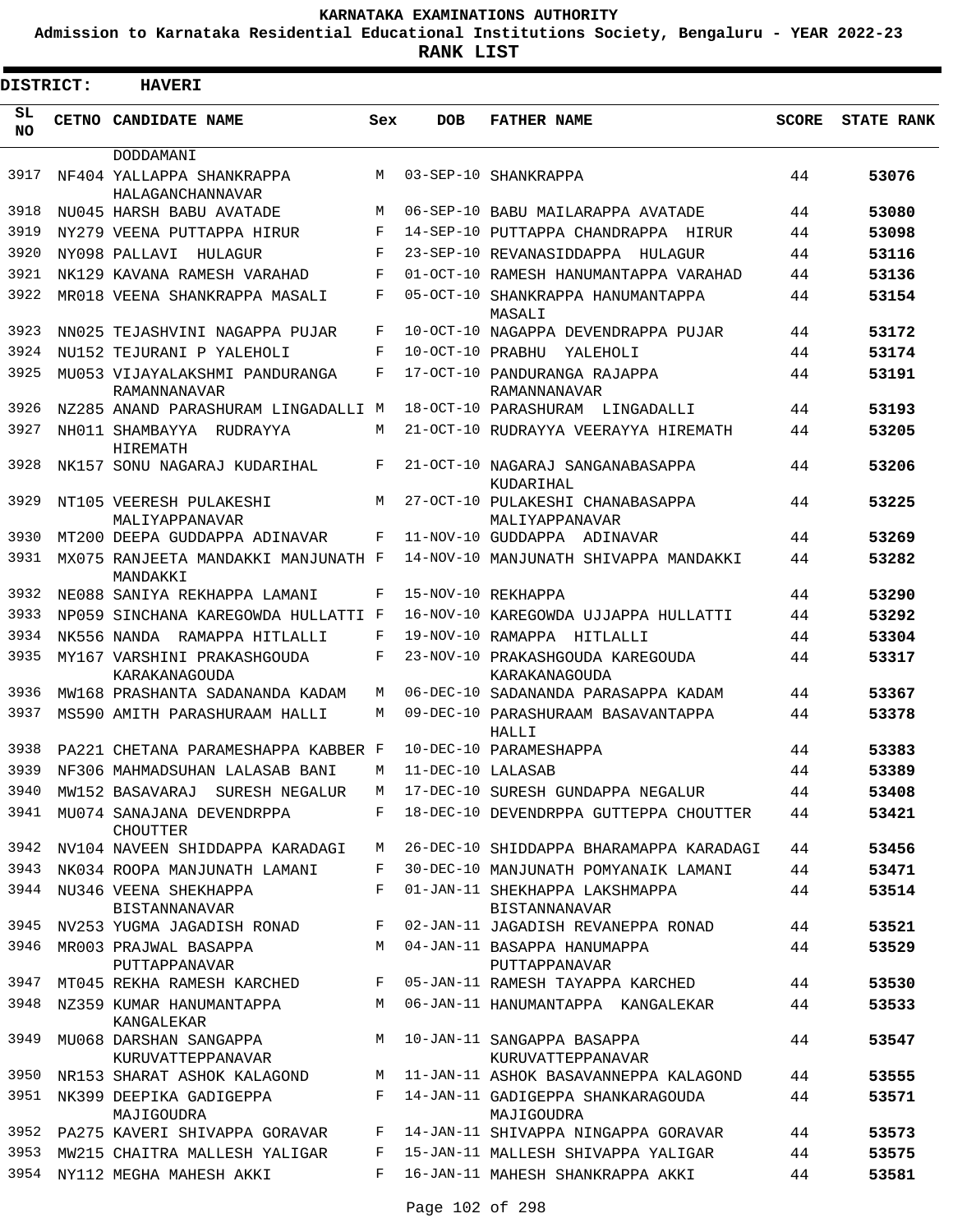**Admission to Karnataka Residential Educational Institutions Society, Bengaluru - YEAR 2022-23**

**RANK LIST**

| <b>DISTRICT:</b> | <b>HAVERI</b>                                                                 |     |                   |                                                          |              |                   |
|------------------|-------------------------------------------------------------------------------|-----|-------------------|----------------------------------------------------------|--------------|-------------------|
| SL<br><b>NO</b>  | CETNO CANDIDATE NAME                                                          | Sex | <b>DOB</b>        | <b>FATHER NAME</b>                                       | <b>SCORE</b> | <b>STATE RANK</b> |
| 3955             | NV102 VIVEKANANADA MANJUNATHGOUDA M 17-JAN-11 MANJUNATHGOUDA Y PATIL<br>PATIL |     |                   |                                                          | 44           | 53585             |
| 3956             | MR191 MANIKANTHA BASAVARAJ<br>KANAVALLI                                       | M   |                   | 18-JAN-11 BASAVARAJ BASAPPA KANAVALLI                    | 44           | 53593             |
| 3957             | NB192 PRAMODA DEVARAJ<br>MUDDAKKANAVAR                                        | M   | 18-JAN-11 DEVARAJ |                                                          | 44           | 53594             |
| 3958             | NK137 SWATI KUMAR DYAWANNANAWAR                                               | F   |                   | 20-JAN-11 KUMAR CHANDRAMMA<br><b>DYAWANNANAWAR</b>       | 44           | 53603             |
| 3959             | NE008 PARAMESH CHANDRAPPA PAKKED                                              | М   |                   | 24-JAN-11 CHANDRAPPA BASAPPA PAKKED                      | 44           | 53615             |
| 3960             | MT015 SNEHA DEVINDRAPPA ADUR                                                  | F   |                   | 27-JAN-11 DEVINDRAPPA                                    | 44           | 53634             |
| 3961             | NW183 SAVITRI NINGAPPA TOPIN                                                  | F   |                   | 04-FEB-11 NINGAPPA DEVAPPA TOPIN                         | 44           | 53664             |
| 3962             | NR202 DIKSHITA DAYAVAPPA KOLATI                                               | F   |                   | 06-FEB-11 DYAVAPPA BHIMAPPA KOLATE                       | 44           | 53670             |
| 3963             | NB318 SANTOSH RAVI GOLLAR                                                     | М   |                   | 06-FEB-11 RAVI RUDRAPPA GOLLAR                           | 44           | 53672             |
| 3964             | NM269 SAHANA GADIGEPPA KAREGOUDRA F                                           |     |                   | 11-FEB-11 GADIGEPPA KAREGOUDRA                           | 44           | 53695             |
| 3965             | MX214 PREETAM RAVI LAMANI                                                     | M   |                   | 12-FEB-11 RAVI LAKKAPPA LAMANI                           | 44           | 53699             |
| 3966             | MS214 PRAJWAL BASVARAJ OLEKAR                                                 | М   |                   | 16-FEB-11 BASAVARAJ<br>OLEKAR                            | 44           | 53715             |
| 3967             | MW124 MEGHA DEVARAJ PATIL                                                     | F   |                   | 18-FEB-11 DEVARAJ PATIL                                  | 44           | 53728             |
| 3968             | NG322 HARSHITA YALLAPPA<br><b>HULUKELLAPPANAVAR</b>                           | F   |                   | 19-FEB-11 YALLAPPA                                       | 44           | 53733             |
| 3969             | MT038 SWAPNA RAJAPPA DODDAMANI                                                | F   |                   | 27-FEB-11 RAJAPPA DURAGAPPA DODDAMANI                    | 44           | 53781             |
| 3970             | NZ036 SUJATHA ARJUN SAVNOORA                                                  | F   |                   | 04-MAR-11 ARJUNA MANAPPA SAVNOORA                        | 44           | 53814             |
| 3971             | MV110 PANDURANGA MANJUNATH<br>TALLALLI                                        | M   |                   | 06-MAR-11 MANJUNATH FAKKIRAPPA TALLALLI                  | 44           | 53819             |
| 3972             | MT136 SHILPA SHIVARAYAPPA<br>SATANNANAVAR                                     | F   |                   | 08-MAR-11 SHIVARAYAPPA SATANNANAVAR                      | 44           | 53836             |
| 3973             | NF333 SUVARNA NINGAPPA KURUBAR                                                | F   |                   | 12-MAR-11 NINGAPPA GUDDAPPA KURUBAR                      | 44           | 53856             |
| 3974             | NA139 KALANDAR CHAMANSAB HARIHAR                                              | M   |                   | 14-MAR-11 CHAMANSAB ALLABAGAS SAB<br>HARIHAR             | 44           | 53867             |
| 3975             | NY079 SANJU BABANNA LAMANI                                                    | М   |                   | 14-MAR-11 BABANNA LAMANI                                 | 44           | 53870             |
| 3976             | NR126 HEMAGIRI BASAVARAJAYYA<br>HIREMATH                                      | M   |                   | 16-MAR-11 BASAVARAJAYYA HIREMATH                         | 44           | 53884             |
| 3977             | NZ035 RENUKA PARASAPPA<br>KELAGINAMANI                                        | F   |                   | 16-MAR-11 PARASAPPA KELAGINAMANI                         | 44           | 53886             |
| 3978             | PA268 KARNA BASAVARAJA SANDIMANI M                                            |     |                   | 18-MAR-11 BASAVARAJA SANDIMANI                           | 44           | 53891             |
| 3979             | NK197 MAMATHA NARASIMHAPPA<br>BALLARI                                         | F   |                   | 18-MAR-11 NARASIMHAPPA NAGAPPA BALLARI                   | 44           | 53894             |
| 3980             | NW052 SHILPA GURUPUTRAYYA<br>HULASOOGEMATHA                                   | F   |                   | 19-MAR-11 GURUPUTRAYYA SIDDAYYA<br><b>HULASOOGEMATHA</b> | 44           | 53901             |
| 3981             | MT062 TARUN AJJANAGOUDA HADIMANI                                              | М   |                   | 22-MAR-11 AJJANAGOUDA MALLAPPA HADIMANI                  | 44           | 53922             |
| 3982             | NB154 PRAJWAL CHANDRAPPA HOSALLI                                              | M   |                   | 23-MAR-11 CHANDRAPPA NAGAPPA HOSALLI                     | 44           | 53932             |
| 3983             | MR154 PRAJWAL MANJAPPA UPPAR                                                  | М   |                   | 25-MAR-11 MANJAPPA UPPAR                                 | 44           | 53947             |
| 3984             | NW116 SUMA GANESH LAMANI                                                      | F   |                   | 28-MAR-11 GANESH PUTTAPPA LAMANI                         | 44           | 53973             |
| 3985             | NL065 YASHAVANTA PRAKASH LAMANI                                               | M   |                   | 28-MAR-11 PRAKASH KUBERAPPA LAMANI                       | 44           | 53975             |
| 3986             | NP213 KISHOR SATEESHA<br>CHAPPARADAHALLI                                      | M   |                   | 29-MAR-11 SATEESHA HANUMANTHAPPA<br>CHAPPARADAHALLI      | 44           | 53981             |
| 3987             | NK300 MADAN H G                                                               | M   |                   | 30-MAR-11 HANUMANTHAPPA                                  | 44           | 53996             |
| 3988             | NK355 SACHIN PARASHURAM KAPALER                                               | M   |                   | 01-APR-11 PARASHURAM HANUMANTAPPA<br>KAPALER             | 44           | 54006             |
| 3989             | NK051 SAHANA SURESH VARAHAD                                                   | F   |                   | 01-APR-11 SURESH VEERABHADRAPPA VARAHAD                  | 44           | 54007             |
| 3990             | NG103 BASAVARAJ SANTOSH<br>HARAMGATTI                                         | M   |                   | 04-APR-11 SANTOSH BASAVARAJ HARAMGATTI                   | 44           | 54025             |
| 3991             | MS203 SHRILAKSHMI MALATESH<br>ALALAGERI                                       | F   |                   | 04-APR-11 MALATESH SHANKRAPPA ALALAGERI                  | 44           | 54030             |
| 3992             | NM203 LEELA BASANAGOUDA<br>HAROMUCHADI                                        | F   |                   | 06-APR-11 BASANAGOUDA VEERABHADRAPPA<br>HAROMUCHADI      | 44           | 54038             |
|                  |                                                                               |     | Page 103 of 298   |                                                          |              |                   |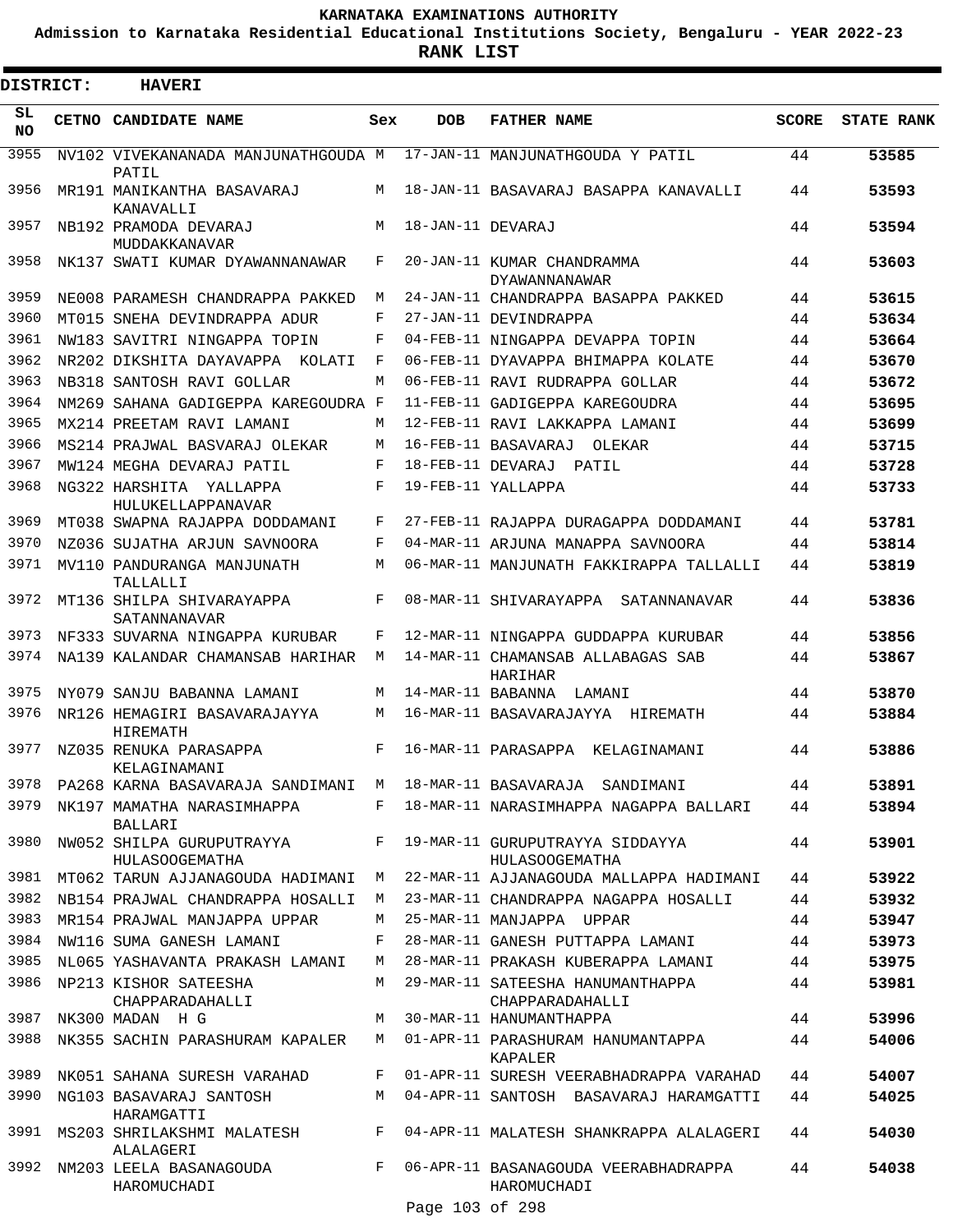**Admission to Karnataka Residential Educational Institutions Society, Bengaluru - YEAR 2022-23**

|                 | <b>DISTRICT:</b> | <b>HAVERI</b>                                                     |              |                  |                                                                                    |          |                   |
|-----------------|------------------|-------------------------------------------------------------------|--------------|------------------|------------------------------------------------------------------------------------|----------|-------------------|
| SL<br><b>NO</b> |                  | CETNO CANDIDATE NAME                                              | Sex          | <b>DOB</b>       | <b>FATHER NAME</b>                                                                 | SCORE    | <b>STATE RANK</b> |
| 3993            |                  | ND101 MAHENDRA MAHANTESHA KUNNURA M                               |              |                  | 08-APR-11 MAHANTESHA HANUMANTAPPA<br>KUNNURA                                       | 44       | 54058             |
| 3994            |                  | NL351 VARSHA NIRANJAN JOGONDRA                                    | F            |                  | 09-APR-11 NIRANJAN CHANDRAPPA JOGONDRA                                             | 44       | 54066             |
| 3995            |                  | MY166 VARSHINI MOHAN SALUNKE                                      | F            |                  | 09-APR-11 MOHAN HANUMANTAPPA SALUNKE                                               | 44       | 54067             |
| 3996            |                  | NO008 SACHIN KARIYAPPA KATIGER                                    | М            |                  | 15-APR-11 KARIYAPPA KATIGER                                                        | 44       | 54118             |
| 3997            |                  | MS433 RAGINI CHANNABASAPPA HERUR                                  | F            |                  | 18-APR-11 CHANNABASAPPA HERUR                                                      | 44       | 54131             |
| 3998            |                  | NS374 ABHISHEK RAMESH KONI                                        | М            | 20-APR-11 RAMESH |                                                                                    | 44       | 54141             |
| 3999            |                  | NB025 NANDEESH SIDDAPPA<br>SHESHAGIRI                             | M            |                  | 21-APR-11 SIDDAPPA HANUMANTAPPA<br>SHESHAGIRI                                      | 44       | 54144             |
| 4000            |                  | NB112 NAVEEN SHREEKANTH<br>MUDIYAPPANAVARA                        | M            |                  | 21-APR-11 SHREEKANTH TIRAKAPPA<br>MUDIYAPPANAVARA                                  | 44       | 54145             |
| 4001            |                  | NM129 BHARAMAGOUDA SHANMUKHA<br>NAYAK                             | М            |                  | 23-APR-11 SHANMUKHA VEERABHADRAPPA<br>NAYAK                                        | 44       | 54154             |
| 4002            |                  | NL305 PRADIP<br>DODMANI                                           | M            |                  | 29-APR-11 MANJAPPA                                                                 | 44       | 54206             |
| 4003            |                  | NL033 PRASHANTA KARABASAPPA<br>GONIMATHA                          | M            |                  | 01-MAY-11 KARABASAPPA GONIMATH                                                     | 44       | 54226             |
| 4004            |                  | PA008 LAVANYA PARASURAM JADHAV                                    | F            |                  | 03-MAY-11 PARASURAM YALLAPPA JADHAV                                                | 44       | 54238             |
| 4005            |                  | NY197 MADAN KUMAR SURESH HARIJANA M                               |              |                  | 03-MAY-11 SURESH RUDRAPPA HARIJAN                                                  | 44       | 54240             |
| 4006            |                  | NU240 SANJANA SHIVARAJA<br>NAGANAGOUDRU                           | $_{\rm F}$   |                  | 04-MAY-11 SHIVARAJA HUCHCHAPPA<br>NAGANAGOUDRU                                     | 44       | 54251             |
| 4007            |                  | PA009 VINAYAK BASAVARAJ HUGAR                                     | М            |                  | 05-MAY-11 BASAVARAJ NINGAPPA HUGAR                                                 | 44       | 54262             |
| 4008            |                  | MX170 MANOJ BASSAPPA SUBARGATTI                                   | M            |                  | 06-MAY-11 BASSAPPA BASALINGAPPA<br>SUBARAGATTI                                     | 44       | 54264             |
| 4009            |                  | NG047 VANAJASKHI MALATESH GADDI                                   | F            |                  | 07-MAY-11 MALATESH GUDDAPPA GADDI                                                  | 44       | 54276             |
| 4010            |                  | NV064 BHUVAN VEERABHADRAYYA<br>PURANIKMATH                        | М            |                  | 10-MAY-11 VEERABHADRAYYA PURANIKMATH                                               | 44       | 54295             |
| 4011            |                  | MW160 SINDHU SHAMBHULINGAPPA<br><b>BHADRANNANAVAR</b>             | F            |                  | 11-MAY-11 SHAMBHULINGAPPA BASALINGAPPA<br>BHADRANNANAVAR                           | 44       | 54315             |
| 4012            |                  | NM242 ROHITH M G                                                  | M            |                  | 16-MAY-11 LATE GANESH K M                                                          | 44       | 54342             |
| 4013            |                  | MX001 NAVYA BASAVARAJ KAMBALI                                     | F            |                  | 18-MAY-11 BASAVARAJ<br>KAMBALI                                                     | 44       | 54354             |
| 4014            |                  | NN098 NIRANJAN MANJAPPA<br>GUNDAPALLI                             | M            |                  | 18-MAY-11 MANJAPPA SHEKAPPA GUNDAPALLI                                             | 44       | 54356             |
| 4015            |                  | MW078 RANJITA RAMESH VAARADA                                      | $\mathbf{F}$ |                  | 18-MAY-11 RAMESH MALLAPPA VAARADA                                                  | 44       | 54357             |
| 4016<br>4017    |                  | NR107 YASHWITA N MALLAPUR         F   19-MAY-11 NAGARAJ  MALLAPUR |              |                  | MT236 YUVARAJ PARASAPPA M 19-MAY-11 PARASAPPA HANUMANTAPPA                         | 44<br>44 | 54366<br>54367    |
|                 |                  | KURIYAVARA                                                        |              |                  | KURIYAVARA                                                                         |          |                   |
| 4018            |                  | NB237 BINDUSHRI SHIVAPUTRAPPA<br>HARAVI                           | $F -$        |                  | 24-MAY-11 SHIVAPUTRAPPA HARAVI                                                     | 44       | 54391             |
| 4019            |                  | ND044 SAHANA KARABASAPPA<br>BHAIRAKKANAVAR                        |              |                  | F 26-MAY-11 KARABASAPPA                                                            | 44       | 54405             |
| 4020            |                  | MS231 DEEPA RUDRAPPA BANNIHALLI                                   | F            |                  | 27-MAY-11 RUDRAPPA G BANNIHALLI                                                    | 44       | 54412             |
| 4021            |                  | NX269 APOORVA GUDDAPPA CHAPPARAD F                                |              |                  | 28-MAY-11 GUDDAPPA                                                                 | 44       | 54419             |
| 4022            |                  | NK313 EKANTA NAGARAJ BILLALLI                                     | M            |                  | 02-JUN-11 NAGARAJ HANUMATAPPA BILLALLI                                             | 44       | 54486             |
| 4023            |                  | NF182 KANCHANA BASAVARAJ<br>MYSOORAGI                             | F            |                  | 03-JUN-11 BASAVARAJ ASHOK MYSOORAGI                                                | 44       | 54501             |
| 4024            |                  | MX012 PREETAMGOUDA SHANKARGOUDA<br>KALLANGOUDRU                   | M            |                  | 04-JUN-11 SHANKARGOUDA KALLANGOUDRU                                                | 44       | 54510             |
| 4025            |                  | NH051 SHWETA NAGARAJ BHAJANTRI                                    | F            |                  | 04-JUN-11 NAGARAJ YALLAPPA                                                         | 44       | 54513             |
| 4026            |                  | NU047 BINDU GUTTEPPA TALAVARA                                     | F            |                  | 05-JUN-11 GUTTEPPA SHIDDAPPA TALAVARA                                              | 44       | 54516             |
| 4027            |                  | NW130 BASAVARAJ SHANKRAPPA M<br>DODDAMANI                         |              |                  | 09-JUN-11 SHANKRAPPA BASAPPA DODDAMANI                                             | 44       | 54543             |
| 4028            |                  | NJ094 PAVITRA SHIVAPPA LAMANI                                     | F            |                  | 11-JUN-11 SHIVAPPA TOGAPPA LAMANI                                                  | 44       | 54567             |
| 4029            |                  |                                                                   |              |                  | NG177 BHUVAN PARASHURAM MADIVALAR M 17-JUN-11 PARASHURAM SHIVABASAPPA<br>MADIVALAR | 44       | 54610             |
| 4030            |                  |                                                                   |              |                  | NH304 BHOJARAJ YOGISH BHAJANTRI    M   18-JUN-11 YOGISHA   BHAJANTRI               | 44       | 54618             |
|                 |                  |                                                                   |              | Page 104 of 298  |                                                                                    |          |                   |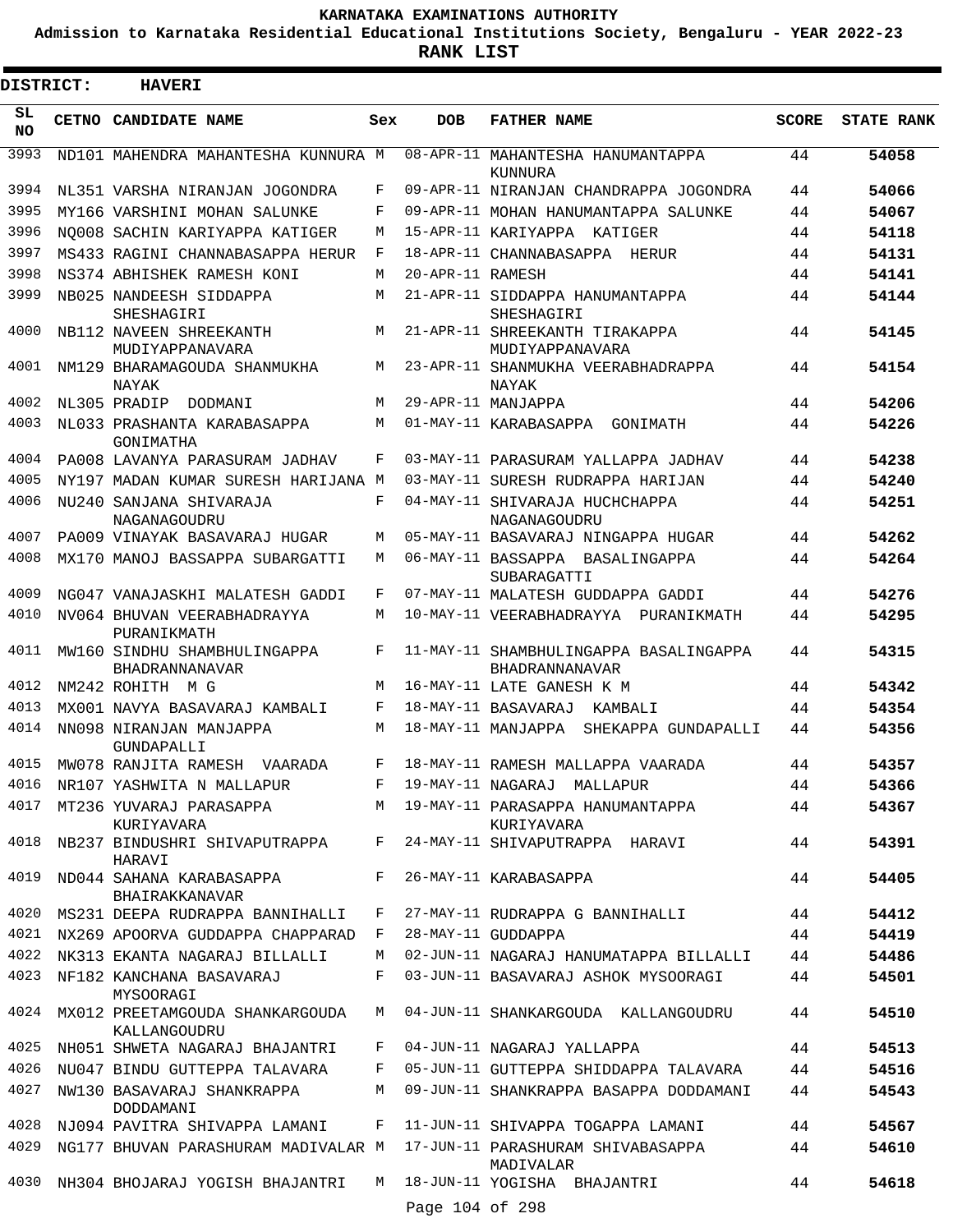**Admission to Karnataka Residential Educational Institutions Society, Bengaluru - YEAR 2022-23**

ı

| <b>DISTRICT:</b> | <b>HAVERI</b>                                 |              |            |                                                  |              |                   |
|------------------|-----------------------------------------------|--------------|------------|--------------------------------------------------|--------------|-------------------|
| SL.<br>NO.       | <b>CETNO CANDIDATE NAME</b>                   | Sex          | <b>DOB</b> | <b>FATHER NAME</b>                               | <b>SCORE</b> | <b>STATE RANK</b> |
| 4031             | NW082 DAYANAND NAGAPPA PUJAR                  | M            |            | 23-JUN-11 NAGAPPA LAKSHMAPPA PUJAR               | 44           | 54653             |
| 4032             | NO017 CHANDANA LINGARAJ MARER                 | F            |            | 24-JUN-11 LINGARAJ<br>MARER                      | 44           | 54660             |
| 4033             | NF116 NEELA BASAVARAJ PUJAR                   | F            |            | 27-JUN-11 BASAVARAJ<br>PUJAR                     | 44           | 54685             |
| 4034             | MW100 NINGARAJA MALLESH KABBUR                | M            |            | 02-JUL-11 MALLESH KABBUR                         | 44           | 54728             |
| 4035             | MY195 SWAPNA SHANKARAPPA<br>MADIVALAR         | F            |            | 04-JUL-11 SHANKARAPPA NINGAPPA<br>MADIVALAR      | 44           | 54740             |
| 4036             | MV076 MEGHA RAJENDRA KONDER                   | F            |            | 05-JUL-11 RAJENDRA RAMAPPA KONDER                | 44           | 54743             |
| 4037             | NR261 SUMA K BUDAPANAHALLI                    | F            |            | 06-JUL-11 KARABASAPPA BUDAPANAHALLI              | 44           | 54756             |
| 4038             | MX162 PRASHANT KUMAR BODANAVAR                | M            |            | 07-JUL-11 KUMAR YALLAPPA BODANAVAR               | 44           | 54764             |
| 4039             | NE195 SAHANA BHEEMAPPA MUTTAGI                | F            |            | 07-JUL-11 BHEEMAPPA MUTTAGI                      | 44           | 54767             |
| 4040             | NG027 MOHIT MANJAYYA KULKARNI                 | M            |            | 08-JUL-11 MANJAYYA AJJAYYA KULKARNI              | 44           | 54774             |
| 4041             | NP106 RAVIKUMARA ERAPPA<br>SHIRAGAMBI         | M            |            | 09-JUL-11 ERAPPA BASAVANNEPPA<br>SHIRAGAMBI      | 44           | 54784             |
| 4042             | NY286 ROHIT PRAKASH PUJAR                     | M            |            | 09-JUL-11 PRAKASH FAKKIRAPPA PUJAR               | 44           | 54785             |
| 4043             | MT162 DANUSH H                                | M            |            | 15-JUL-11 HANUMANTAPPA S                         | 44           | 54823             |
| 4044             | NE181 MALATHESH YALLAPPA HOSAMANI M           |              |            | 15-JUL-11 YALLAPPA DODDARASAPPA<br>HOSAMANI      | 44           | 54825             |
| 4045             | NO355 SUSHMITHA FAKKIRNAIK LAMANI F           |              |            | 15-JUL-11 FAKKIRNAIK TAVARYANAIK LAMANI          | 44           | 54830             |
| 4046             | MU124 DEEPA CHANDRAKANTA<br>MAREKKANAVAR      | F            |            | 16-JUL-11 CHANDRAKANTA PUTTAPPA<br>MAREKKANAVAR  | 44           | 54836             |
| 4047             | NK063 SANDEEP GADIGEPPA MUSARER               | M            |            | 16-JUL-11 GADIGEPPA BARAMAPPA MUSARER            | 44           | 54837             |
| 4048             | NW200 VANI BEERAPPA AJJANNANAVAR              | F            |            | 22-JUL-11 BEERAPPA BASAPPA AJJANNANAVAR          | 44           | 54893             |
| 4049             | NS137 ANUPAMA BEERESH DODMANI                 | F            |            | 23-JUL-11 BEERESH MAILAPPA DODMANI               | 44           | 54894             |
| 4050             | NF342 ANU SHIVAPPA HARAMAGATTI                | F            |            | 25-JUL-11 SHIVAPPA HANUMANTAPPA<br>HARAMAGATTI   | 44           | 54909             |
| 4051             | MS483 KOTRESH RAJAPPA GUTTAL                  | M            |            | 01-AUG-11 RAJAPPA KOTREPPA GUTTAL                | 44           | 54962             |
| 4052             | MX114 RADHA BASAPPA HULAGUR                   | F            |            | 05-AUG-11 BASAPPA BHIMAPPA HULAGUR               | 44           | 54982             |
| 4053             | MT097 RATNA CHANNAPPA<br>KENCHANGOWDRA        | F            |            | 05-AUG-11 CHANNAPPA NAGAPPA<br>KENCHANGOWDRA     | 44           | 54983             |
| 4054             | NF416 SANDEEP JAYAPPA KATTIMANI               | M            |            | 07-AUG-11 JAYAPPA YALLAPPA KATTIMANI             | 44           | 54998             |
| 4055             | NG104 SHRUTHI FAKKIRAGOUDA HULYAL F           |              |            | 13-AUG-11 FAKKIRGOUDA                            | 44           | 55036             |
| 4056             | MT141 RAKSHITA MANJAPPA SOMASAGAR F           |              |            | 14-AUG-11 MANJAPPA CHANNABASAPPA<br>SOMASAGAR    | 44           | 55043             |
| 4057             | NL210 SANJANA PARAMESHAPPA ANGADI F           |              |            | 15-AUG-11 PARAMESHAPPA SHEKAPPA ANGADI           | 44           | 55053             |
| 4058             | NW317 SUMANTA TAMMANNA<br>JAGANNANAVAR        | M            |            | 15-AUG-11 TAMMANNA JINNAPPA<br>JAGANNANAVAR      | 44           | 55056             |
| 4059             | NX074 SANA DAVALASAB NADAF                    | F            |            | 29-AUG-11 DAVALASAB MARADANASAB NADAF            | 44           | 55145             |
| 4060             | NO158 MUPPINEPPA KARIYAPPA<br>PAKKIRANNANAVAR | M            |            | 30-AUG-11 KARIYAPPA KARIYAPPA<br>PAKKIRANNANAVAR | 44           | 55154             |
| 4061             | NO098 BINDU MALATESH GORAVAR                  | F            |            | 08-SEP-11 MALATESH HANUMANTAPPA GORAVAR          | 44           | 55201             |
| 4062             | NG105 RAKSITHA NAGARAJ<br>CHIKKANNANAVAR      | F            |            | 15-SEP-11 NAGARAJ SANKAPPA<br>CHIKKANNANAVAR     | 44           | 55237             |
| 4063             | NK207 LAVANYA HAREESH YALAKKI                 | F            |            | 16-SEP-11 HAREESH GANESHAPPA YALAKKI             | 44           | 55242             |
| 4064             | NW365 HARSHITA BASAVARAJ ATTIGERI F           |              |            | 23-SEP-11 BASAVARAJ FAKKIRAPPA ATTIGERI          | 44           | 55277             |
| 4065             | NU144 DAYANA HEGGAPPA DODMNI                  | F            |            | 24-SEP-11 HEGGAPPA GUJJAPPA DODMNI               | 44           | 55280             |
| 4066             | NF338 AHAMAD NIJAMUDDIN NADAF                 | М            |            | 27-SEP-11 NIJAMUDDIN HASANSAB NADAF              | 44           | 55292             |
| 4067             | NP157 SHRAVANTI TIPPESHA TALAVAR              | $\mathbf{F}$ |            | 30-SEP-11 TIPPESHA BHEEMAPPA TALAVAR             | 44           | 55311             |
| 4068             | NG254 BHARGHAV YALLAPPA<br>TIMMANNANAVAR      | M            |            | 02-OCT-11 YALLAPPA ARJUNAPPA<br>TIMMANNANAVAR    | 44           | 55327             |
| 4069             | MY031 YUVARAJA PARASHURAMA<br>TALAVAR         |              |            | M 04-OCT-11 PARASHURAMA LAKSHMANA TALAVAR        | 44           | 55343             |
| 4070             | NA016 KARTIK KARIYAPPA SUNAGAR                | M            |            | 07-OCT-11 KARIYAPPA GUDDAPPA SUNAGAR             | 44           | 55354             |
| 4071             | NE427 NIKHITA HOSALLI                         | F            |            | 07-OCT-11 BASAVARAJ HOSALLI                      | 44           | 55356             |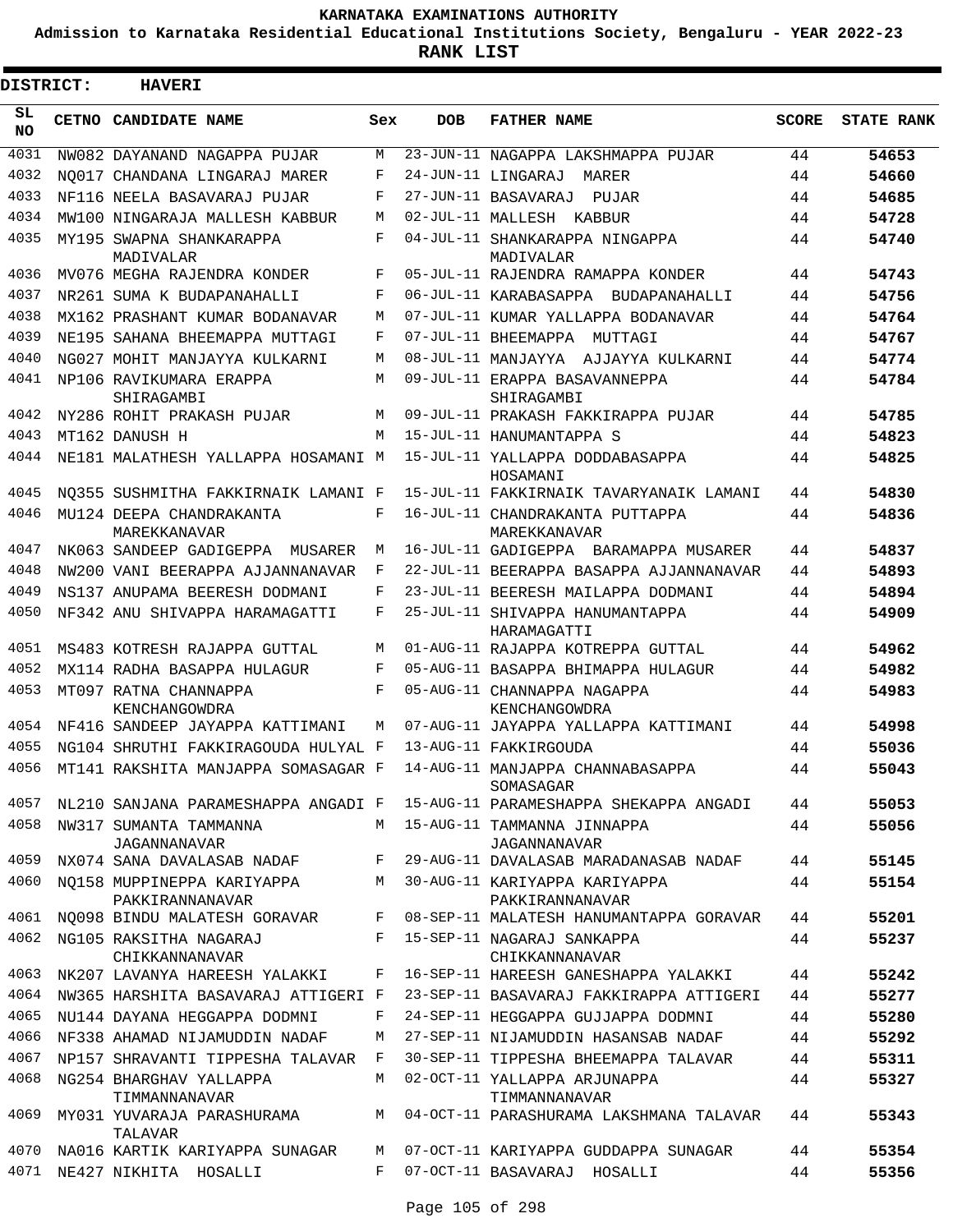**Admission to Karnataka Residential Educational Institutions Society, Bengaluru - YEAR 2022-23**

**RANK LIST**

ı

| DISTRICT:       | <b>HAVERI</b>                                       |         |                   |                                                           |              |                   |
|-----------------|-----------------------------------------------------|---------|-------------------|-----------------------------------------------------------|--------------|-------------------|
| SL<br><b>NO</b> | CETNO CANDIDATE NAME                                | Sex     | <b>DOB</b>        | <b>FATHER NAME</b>                                        | <b>SCORE</b> | <b>STATE RANK</b> |
| 4072            | NP090 GAYATRI MALATESHA<br>SHIVANNANAVR             | F       |                   | 09-OCT-11 MALATESHA SHIVANNANAAR                          | 44           | 55364             |
| 4073            | MZ129 LEELAVATI SHARANAPPA<br>GUDAGUDI              | F       |                   | 13-OCT-11 SHARANAPPA SHIVAPUTRAPPA<br>GUDAGUDI            | 44           | 55384             |
| 4074            | MU048 SINDHU LAXAMANA LAMANI                        | F       |                   | 16-OCT-11 LAXAMANA SOMAPPA LAMANI                         | 44           | 55395             |
| 4075            | NO137 VAISHNAVI ASHOK SAVANT                        | F       |                   | 17-OCT-11 ASHOK BASAVARAJAPPA SAVANT                      | 44           | 55404             |
| 4076            | NR280 ADARSHA RUDRAPPA AMBALI                       | M       |                   | 20-OCT-11 RUDRAPPA IRAPPA AMBALI                          | 44           | 55416             |
| 4077            | MS507 MOHITA MALATESH BARKI                         | F       |                   | 23-OCT-11 MALATESH BARKI                                  | 44           | 55438             |
| 4078            | NE105 AADARSHA KALAPPA GONDI                        | M       |                   | 25-OCT-11 KALAPPA NAGAPPA GONDI                           | 44           | 55446             |
| 4079            | NU164 BHARATH RAMACHANDRAPPA<br><b>BALAPPANAVAR</b> | M       |                   | 31-OCT-11 RAMACHANDRAPPA HANUMAPPA<br><b>BALAPPANAVAR</b> | 44           | 55480             |
| 4080            | MS266 SWATI DURGAPPA<br>NARASANNANAVAR              | F       |                   | 05-NOV-11 DURGAPPA HANUMANTAPPA<br>NARASANNANAVAR         | 44           | 55500             |
| 4081            | PA247 CHANNAVEERESH KALYANAMATH                     | M       |                   | 06-NOV-11 BASAVARAJ CHANNABASAYYA<br>KALYANAMATH          | 44           | 55502             |
| 4082            | NW362 PRASHANT NEELAPPA SURANAGI                    | М       |                   | 09-NOV-11 NEELAPPA MALLAPPA SURANAGI                      | 44           | 55513             |
| 4083            | MT234 AISHWARYA SIDDANAGOUDA<br>PATIL               | F       |                   | 12-NOV-11 SIDDANAGOUDA PATIL                              | 44           | 55527             |
| 4084            | NK126 VARSHITA KURIYAVAR                            | F       |                   | 12-NOV-11 NAGARAJA HANUMANTAPPA<br>KURIYAVAR              | 44           | 55530             |
| 4085            | NA192 SIDDALINGESH PRAKASH<br>MELLIHALLI            | M       |                   | 13-NOV-11 PRAKASH BASAVANTHAPPA<br>MELLIHALLI             | 44           | 55535             |
| 4086            | NZ241 SRUSHTI BASALINGAPPA<br>ULLAGADDI             | F       |                   | 30-NOV-11 BASALINGAPPA NIMBANNA<br>ULLAGADDI              | 44           | 55610             |
| 4087            | NK077 GOUTAMI KAREGOUDRA                            | F       |                   | 01-DEC-11 SHIVAYOGI                                       | 44           | 55612             |
| 4088            | NN171 PREETAM MALTESH NEGALUR                       | M       |                   | 01-DEC-11 MALTESH DEVAPPA NEGALUR                         | 44           | 55616             |
| 4089            | NG174 DIVYA GUDADAYYA DEVARAMANI                    | F       |                   | 02-DEC-11 GUDADAYYA DEVARAMANI                            | 44           | 55617             |
| 4090            | NF155 CHETAN KILARI                                 | М       |                   | 12-DEC-11 DUNDAPPA KILARI                                 | 44           | 55658             |
| 4091            | NO364 NAGENDRA KARABASAPPA<br>MAILANNANAVAR         | M       |                   | 13-DEC-11 KARABASAPPA RUDRAPPA<br>MAILANNANAVAR           | 44           | 55662             |
| 4092            | NO279 ANU MANJAPPA TALAVAR                          | F       |                   | 15-DEC-11 MANJAPPA SHIVAPPA TALAVAR                       | 44           | 55667             |
| 4093            | NE305 MANOJGOUDA S<br>KHANDEPPAGOUDRA               | M       |                   | 20-DEC-11 SHIVANAGOUDA                                    | 44           | 55690             |
|                 | 4094 MT004 SAMEKSHA MARTANADA SHELAR                | $F$ and |                   | 22-DEC-11 MARTANADA RAJAPPA SHELAR                        | 44           | 55702             |
| 4095            | NA200 SINDHU SHRIKANTH HARIJAN                      | F       |                   | 28-DEC-11 SHRIKANTH                                       | 44           | 55719             |
| 4096            | NH382 VIKAS PRASANNAKUMAR BHARADI M                 |         |                   | 19-JAN-12 PRASANNAKUMAR NAGAPPA BHARADI                   | 44           | 55755             |
| 4097            | NE301 VEEDA CHANNAPPA EITI                          | F       |                   | 03-MAR-12 CHANNAPPA TIRAKAPPA EITI                        | 44           | 55784             |
| 4098            | NV084 LOOHIT SANKARAPPA BHAKSHAD                    | M       |                   | 10-FEB-09 SANKARAPPA BHAKSHAD                             | 43           | 55826             |
| 4099            | NK449 MANJESH L K                                   | М       |                   | 19-DEC-09 LAKSHMAN K K                                    | 43           | 55863             |
| 4100            | NR167 KUBHER NINGAPPA<br>NIMBANNANAVAR              | M       |                   | 25-MAR-10 NINGAPPA NINBAPPA<br>NIMBANNANAVAR              | 43           | 55916             |
| 4101            | NY346 KARTIK SANJEEVAPPA MAHAR                      | M       |                   | 10-APR-10 SANJEEVAPPA KALAPPA MAHAR                       | 43           | 55929             |
| 4102            | NO171 BHIMAVVA RAMACHANDRAPPA<br>GANTI              | F       |                   | 08-MAY-10 RAMACHANDRAPPA HANUMANTAPPA<br>GANTI            | 43           | 55951             |
| 4103            | MS283 VARSHANA BASAVARAJ JANTLI                     | F       |                   | 16-MAY-10 BASAVARAJ CHANABASAPPA JANTLI                   | 43           | 55959             |
|                 | 4104 NZ313 VINITH DURGARAM KOLLAPUR                 | M       |                   | 07-JUN-10 DURGARAM ASHOK KOLLAPUR                         | 43           | 55985             |
| 4105            | NF299 NETRA B BARKI                                 | F       | 23-JUL-10 BASAPPA |                                                           | 43           | 56035             |
| 4106            | MR274 PRAMOD NAGARAJ MATTIMANI                      | M       |                   | 07-AUG-10 NAGARAJ BASAVANTAPPA<br>MATTIMANI               | 43           | 56064             |
| 4107            | NW084 BASIRA KHADARASAB NADAF                       | F       |                   | 10-AUG-10 JHADARASAB NADAF                                | 43           | 56072             |
| 4108            | NE242 KARABASAGOUD YANKANAGOUD<br>SADAR             | M       |                   | 17-AUG-10 YANKANAGOUD NAGANAGOUDA SADAR                   | 43           | 56085             |
| 4109            | NM029 GEETA KALLANAGOUDA<br>MOOLIMANI               |         |                   | F 24-AUG-10 KALLANAGOUDA                                  | 43           | 56099             |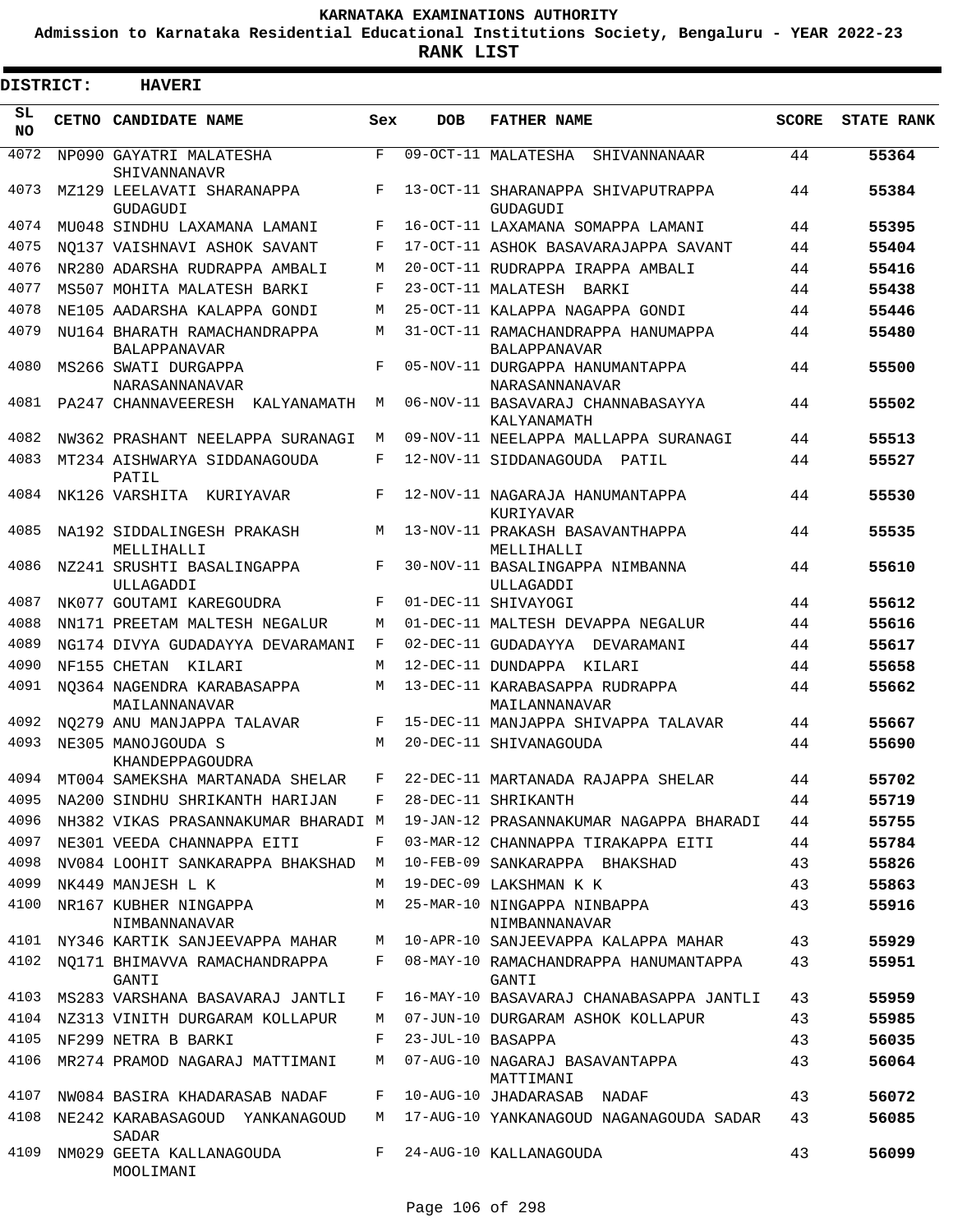**Admission to Karnataka Residential Educational Institutions Society, Bengaluru - YEAR 2022-23**

**RANK LIST**

| DISTRICT:       |              | <b>HAVERI</b>                                                 |            |                   |                                                      |              |                   |
|-----------------|--------------|---------------------------------------------------------------|------------|-------------------|------------------------------------------------------|--------------|-------------------|
| SL<br><b>NO</b> | <b>CETNO</b> | <b>CANDIDATE NAME</b>                                         | Sex        | <b>DOB</b>        | <b>FATHER NAME</b>                                   | <b>SCORE</b> | <b>STATE RANK</b> |
| 4110            |              | NB004 SOMALING NAGAPPA DODDAMANI                              | М          |                   | 30-AUG-10 NAGAPPA SOMAPPA DODDAMANI                  | 43           | 56111             |
| 4111            |              | MV195 KEDARANATH PRAKASH NAYAK                                | М          |                   | 03-SEP-10 PRAKASH NAYAK                              | 43           | 56117             |
| 4112            |              | MS207 POOJA CHANNABASAPPA TOTAD                               | F          |                   | 10-SEP-10 CHANNABASAPPA BIDDADEPPA<br>TOTAD          | 43           | 56143             |
| 4113            |              | NJ171 SAHANA RAJASHEKHAR<br>KUMMANNANAVAR                     | F          |                   | 21-SEP-10 RAJASHEKHAR GADIGEPPA<br>KUMMANNANAVAR     | 43           | 56173             |
| 4114            |              | NF021 SULEMAN NURSAB MANNUR                                   | M          | 27-SEP-10 NURSAB  |                                                      | 43           | 56183             |
| 4115            |              | NB233 NANDIT CHANNABASANAGOUDA<br>PATIL                       | M          |                   | 05-OCT-10 CHANNABASANAGOUDA<br>SIDDANAGOUDA PATIL    | 43           | 56206             |
| 4116            |              | NT032 SUMANTH HANUMANTAPPA SOPPIN M                           |            |                   | 07-OCT-10 HANUMANTAPPA BHIMAPPA SOPPIN               | 43           | 56212             |
| 4117            |              | NE337 RAMESH<br>SHIVAPPA KURABAR                              | М          |                   | 09-OCT-10 SHIVAPPA NINGAPPA KURABAR                  | 43           | 56216             |
| 4118            |              | NL110 SHAMBHULINGA VEERAPPA<br>SHIGGAVI                       | М          |                   | 14-OCT-10 VEERAPPA CHANNABASAPPA<br>SHIGGAVI         | 43           | 56229             |
| 4119            |              | MX065 KARTIK BENAKAPPA CHALAVADI                              | M          |                   | 16-OCT-10 BENAKAPPA RAMCHANDRAPPA<br>CHALAVADI       | 43           | 56235             |
| 4120            |              | MV160 ARCHANA SHAMBHULINGA<br>BHAGANNANAVAR                   | $_{\rm F}$ |                   | 26-OCT-10 SHAMBHULINGA FAKKIRAPPA<br>BHAGANNANAVAR   | 43           | 56264             |
| 4121            |              | NR251 PRIYANKA MALLAPPAGANAL<br>SHIDAGANAL                    | F          |                   | 28-OCT-10 MALLAPPA HANUMAPPA SHIDAGANAL              | 43           | 56273             |
| 4122            |              | NN144 RAKSHITHA NAGARAJ VIBHUTI                               | F          |                   | 29-OCT-10 NAGARAJ SHIVAPPA VIBHUTI                   | 43           | 56280             |
| 4123            |              | ND142 ANANYA SUBHASAPPA ANAVATTI                              | F          |                   | 30-OCT-10 SUBHASAPPA GUDDAPA ANAVATTI                | 43           | 56283             |
| 4124            |              | NK318 SHANTA SHIVANANDAPPA<br>HANCHINAMANI                    | F          |                   | 01-NOV-10 SHIVANANDAPPA SOMALINGAPPA<br>HANCHINAMANI | 43           | 56293             |
| 4125            |              | MS101 VIKAS<br>YOGESH GANIGER                                 | M          |                   | 01-NOV-10 YOGESH TIRAKAPPA GANIGER                   | 43           | 56294             |
| 4126            |              | NH376 NAGARTNA NELAPPA DONNI                                  | F          |                   | 05-NOV-10 NELAPPA NINGAPPA DONNI                     | 43           | 56304             |
| 4127            |              | NZ256 PRASHANTGOUDA                                           | M          |                   | 08-NOV-10 VIRUPAKSHAGOUDA                            | 43           | 56317             |
| 4128            |              | VIRUPAKSHAGOUDA PATIL<br>MT020 SUMA PARAMESHAPPA<br>MADIVALAR | F          |                   | 15-NOV-10 PARAMESHAPPA                               | 43           | 56343             |
| 4129            |              | NW265 MAILARI NINGAPPA VALMIKI                                | М          |                   | 25-NOV-10 NINGAPPA RAMANNA VALMIKI                   | 43           | 56383             |
| 4130            |              | NO240 MANOJ R NAVALE                                          | М          |                   | 28-NOV-10 RAGHAVENDRA S NAVALE                       | 43           | 56395             |
| 4131            |              | NJ232 YASHVANTA CHANNAPPA<br>YERESIME                         | M          |                   | 07-DEC-10 CHANNAPPA BEERAPPA YERESIME                | 43           | 56428             |
| 4132            |              | MV130 PRADEEPA TOTAPPA SHRUNGERI                              | M          |                   | 10-DEC-10 TOTAPPA NINGAPPA SHRUNGERI                 | 43           | 56443             |
|                 |              | 4133 MZ112 GEETA RUDRAPPA ANGADI                              | F          |                   | 11-DEC-10 RUDRAPPA KURUVATEPPA ANGADI                | 43           | 56448             |
|                 |              | 4134 MZ017 ADARSHA GUTTEPPA KOLAGI                            | М          |                   | 18-DEC-10 GUTTEPPA SHIVAPPA KOLAGI                   | 43           | 56466             |
| 4135            |              | NU106 AFROZ SHAFIMUNNA SOPPIN                                 | M          |                   | 22-DEC-10 SHAFIMUNNA SOPPIN                          | 43           | 56483             |
| 4136            |              | NL089 SUMANTH SOMANAGOUDA<br>RAGIKOPPA                        | М          |                   | 22-DEC-10 SOMANAGOUDA RAGIKOPPA                      | 43           | 56488             |
| 4137            |              | NE010 REKHA BASAVANNEPPA<br>TALAWAR                           | F          |                   | 25-DEC-10 BASAVANNEPPA                               | 43           | 56497             |
| 4138            |              | NB188 MUSKANBANU MOULALI MALLUR                               | F          |                   | 27-DEC-10 MOULALI IMAMSAB MALLUR                     | 43           | 56506             |
| 4139            |              | NA056 SANTHOSH                                                | M          |                   | 29-DEC-10 MANJUNATH                                  | 43           | 56519             |
|                 |              | 4140 PA366 BEBI BASAPPA KUNNUR                                | F          |                   | 30-DEC-10 BASAPPA CHANABASAPPA KUNNUR                | 43           | 56520             |
|                 |              | 4141 NS242 NIKHITA VEERANAGOUDA<br>RAMALINGANNANAVAR          | F          |                   | 01-JAN-11 VEERANGOUDA KAREGOUDA<br>RAMALINGANNANAVAR | 43           | 56544             |
| 4142            |              | NY285 MANJUNATH NINGAPPA<br>KATTIMANI                         | M          |                   | 04-JAN-11 NINGAPPA SHIVAPPA KATTIMANI                | 43           | 56564             |
|                 |              | 4143 MY098 PALLAVI RAVI BARANGI                               | F          |                   | 06-JAN-11 RAVI SHIVAPPA BARANGI                      | 43           | 56574             |
|                 |              | 4144 NY244 AMRUTA BASAVARAJ ANGADI                            | F          |                   | 10-JAN-11 BASAVARAJ VEERAYYA ANGADI                  | 43           | 56589             |
| 4145            |              | NC113 LAXMI DEVARAJ TUMMANNANAVAR F                           |            | 18-JAN-11 DEVARAJ |                                                      | 43           | 56625             |
| 4146            |              | MX086 MEGHA MANJAPPA MULANGI                                  | F          |                   | 21-JAN-11 MANJAPPA SHIVAPUTRAPPA<br>MULANGI          | 43           | 56639             |
|                 |              | 4147 NV383 MADHUMATI JADAYYA<br>KEMBHAVIMATH                  | $F$ –      |                   | 22-JAN-11 JADAYYA VEERAYYA KEMBHAVIMATH              | 43           | 56643             |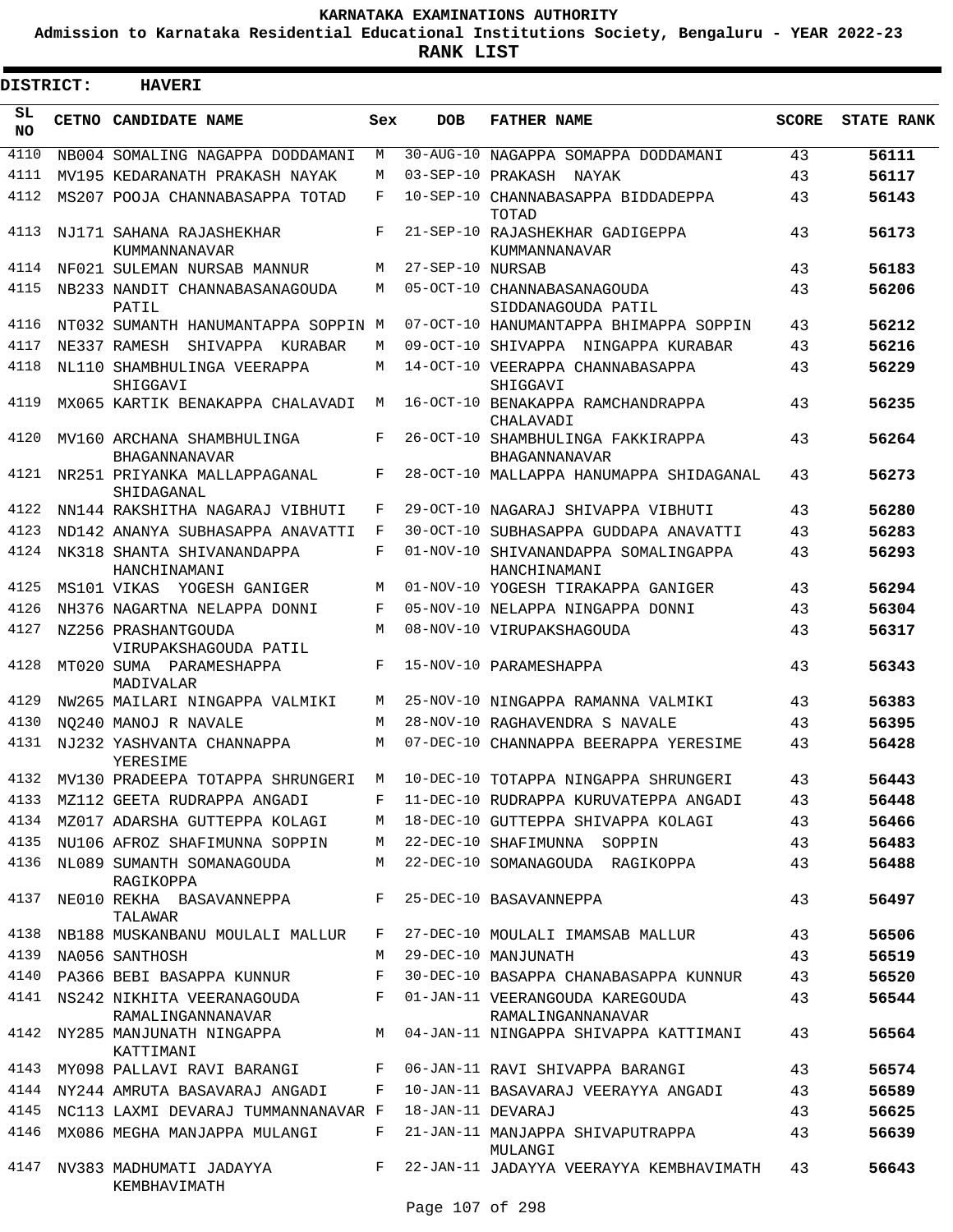**Admission to Karnataka Residential Educational Institutions Society, Bengaluru - YEAR 2022-23**

.

**RANK LIST**

| <b>DISTRICT:</b> |  | <b>HAVERI</b>                                      |     |                   |                                                         |              |                   |
|------------------|--|----------------------------------------------------|-----|-------------------|---------------------------------------------------------|--------------|-------------------|
| SL<br><b>NO</b>  |  | CETNO CANDIDATE NAME                               | Sex | <b>DOB</b>        | <b>FATHER NAME</b>                                      | <b>SCORE</b> | <b>STATE RANK</b> |
| 4148             |  | MW110 MANU MOHAN DANAPPANAVAR                      | F   |                   | 22-JAN-11 MOHAN CHANNABASAPPA<br>DANAPPANAVAR           | 43           | 56644             |
| 4149             |  | NM169 RAKESH MANJAPPA VADERAHALLI M                |     |                   | 26-JAN-11 MANJAPPA VADERAHALLI                          | 43           | 56655             |
| 4150             |  | NN083 RAKSHA NINGAPPA CHOUTAGER                    | F   |                   | 27-JAN-11 NINGAPPA RAMAPPA CHOUTAGER                    | 43           | 56658             |
| 4151             |  | NN036 MD NOUMAAN ATAULLARAHIMAN<br>BHAVIKATTI      | M   |                   | 31-JAN-11 ATAULLARAHIMAN                                | 43           | 56672             |
| 4152             |  | MX141 SUJAL SURESH MULIMANI                        | М   |                   | 06-FEB-11 SURESH MULIMANI                               | 43           | 56707             |
| 4153             |  | MV157 GOUTAM MALLIKARJUNA<br>CHANNAGOUDRA          | M   |                   | 07-FEB-11 MALLIKARJUNA CHANNAGOUDRA                     | 43           | 56708             |
| 4154             |  | NK484 MAHAMADAMEER JAHIROODDIN<br>SHETHSANADI      | М   |                   | 10-FEB-11 JAHIROODDIN EMAMKHASIMSABA<br>SHETHSANADI     | 43           | 56731             |
| 4155             |  | NU139 KAVYA RAMAPPA CHALAGERI                      | F   |                   | 12-FEB-11 RAMAPPA HANUMAPPA CHALAGERI                   | 43           | 56739             |
| 4156             |  | MW003 POOJA MANJUNATHA YALLURA                     | F   |                   | 15-FEB-11 MANJUNATHA MALLAPPA YALLURA                   | 43           | 56757             |
| 4157             |  | NO166 MANJUNATH FAKKIRAPPA<br>KATAGER              | М   |                   | 18-FEB-11 FAKKIRAPPA H KATAGER                          | 43           | 56778             |
| 4158             |  | MS216 PRIYA PRABHU PADIYANNANAVAR F                |     |                   | 18-FEB-11 PRABHU NINGAPPA<br>PADIYANNANAVAR             | 43           | 56782             |
| 4159             |  | NO251 BHAGYA MALATESH MALAGI                       | F   |                   | 21-FEB-11 MALATESH HONNAPPA MALAGI                      | 43           | 56792             |
| 4160             |  | NF063 AKSATHA KURVATTEPPA MATTI                    | F   |                   | 22-FEB-11 KURVATTEPP BASAVANNEPPA MATTI                 | 43           | 56800             |
| 4161             |  | MS276 PRIYANKAA PRAKASHA SUNAGAR F                 |     |                   | 26-FEB-11 PRAKASHA KALLAVERAPPA SUNAGAR                 | 43           | 56822             |
| 4162             |  | MS092 YASHODHA MALLANAGOUDA<br>TALAMANI            | F   |                   | 26-FEB-11 MALLANAGOUDA<br>TALAMANI                      | 43           | 56824             |
| 4163             |  | NR119 RAHUL BASAVARAJ KATTIMANI                    | М   |                   | 27-FEB-11 BASAVARAJ SHEKHAPPA KATTIMANI                 | 43           | 56827             |
| 4164             |  | NO232 BHOOMIKA CHANDRAPPA JOGER                    | F   |                   | 28-FEB-11 CHANDRAPPA BEERAPPA JOGER                     | 43           | 56828             |
| 4165             |  | NH033 CHANDRASHEKAR HONNAPPA<br>TOTIGER            | M   |                   | 28-FEB-11 HONNAPPA NINGAPPA TOTAGER                     | 43           | 56829             |
| 4166             |  | NY362 SHIVANI MANJAPPA UGGANAVAR                   | F   |                   | 03-MAR-11 MANJAPPA                                      | 43           | 56859             |
| 4167             |  | NY347 PAVAN KUMAR LAMANI                           | M   |                   | 07-MAR-11 KUMAR LACHHAPPA LAMANI                        | 43           | 56881             |
| 4168             |  | NP052 CHANDANA HONNAPPA<br>TUMMINAKATTI            | F   |                   | 08-MAR-11 HONNAPPA BASAVANNEPPA<br>TUMMINAKATTI         | 43           | 56884             |
| 4169             |  | NO234 VIKAS HALAPPA ANGADI                         | М   |                   | 08-MAR-11 HALAPPA SOMASHEKARAPPA ANGADI                 | 43           | 56889             |
| 4170             |  | MW111 SHASHIDHAR CHANDRASHEKHAR<br>MYAKALAVAR      | М   |                   | 16-MAR-11 CHANDRASHEKHAR DURGAPPA<br>MYAKALAVAR         | 43           | 56946             |
|                  |  | 4171 NB106 CHANDANA GANESHAPPA<br>KSHOURAD         | F   |                   | 18-MAR-11 GANESHAPPA MALLAPPA KSHOURAD                  | 43           | 56956             |
|                  |  | 4172 MT180 MOHAN RUDRAPPA BIDARI                   | M   |                   | 18-MAR-11 RUDRAPPA VEERAPPA BIDARI                      | 43           | 56959             |
| 4173             |  | NJ071 HARISHA LAMANI                               |     |                   | M 19-MAR-11 SHEKHAPPA LAMANI                            | 43           | 56962             |
|                  |  | 4174 NP204 MANU CHANDRAPPA<br>DODDADYAVANNANAVAR   | M   |                   | 20-MAR-11 CHANDRAPPA HANUMANTAPPA<br>DODDADYAVANNANAVAR | 43           | 56974             |
|                  |  | 4175 NL201 YASHAVANTA PAKKIRAPPA KADUR M           |     |                   | 26-MAR-11 PAKKIRAPPA                                    | 43           | 57029             |
| 4176             |  | NO308 DEEPA CHOUDAPPA OLEKAR                       | F   |                   | 28-MAR-11 CHOUDAPPA                                     | 43           | 57038             |
| 4177             |  | NN210 SINCHANA PARAMESHAPPA<br>YALIGARA            | F   |                   | 28-MAR-11 PARAMESHAPPA PALAKSHAPPA<br>YALIGARA          | 43           | 57043             |
| 4178             |  | MR140 MALA MALLIKARJUN MUDDI                       | F   |                   | 29-MAR-11 MALLIKARJUN OMKAREPPA MUDDI                   | 43           | 57050             |
| 4179             |  | NF441 SINDHU NINGAPPA NAYAK                        | F   |                   | 30-MAR-11 NINGAPPA SHIVAPPA NAYAK                       | 43           | 57059             |
| 4180             |  | NW174 DIVYA SHANTAVEERESH JAMBAGI F                |     |                   | 02-APR-11 SHANTAVEERESH JAMBAGI                         | 43           | 57080             |
| 4181             |  | MZ090 MAANASA MANJU BHAJANTRI                      | F   |                   | 02-APR-11 MANJU HANUMANTAPPA BHAJANTRI                  | 43           | 57082             |
| 4182             |  | NP089 VARUN VASANT BANAKAR                         | М   | 08-APR-11 VASANTA |                                                         | 43           | 57131             |
| 4183             |  | NH016 BINDU BASAVARAJ ARABAGONDA F                 |     |                   | 14-APR-11 BASAVARAJ M ARABAGONDA                        | 43           | 57164             |
|                  |  | 4184 MS284 SAYIL ALLABHAKSHA BALENAVAR M           |     |                   | 18-APR-11 ALLABHAKSHA BALENAVAR                         | 43           | 57200             |
| 4185             |  | NR124 BINDU D                                      | F   |                   | 20-APR-11 GANGANAIK D                                   | 43           | 57211             |
|                  |  | 4186 MY236 CHANNABASAVVA<br>GURUSHANTHAPPA HALASUR | F   |                   | 21-APR-11 GURUSHANTHAPPA FAKKIRAPPA<br>HALASUR          | 43           | 57222             |
| 4187             |  | NL289 YUKTI BUDIGOUDA                              | F   | Page 108 of 298   | 21-APR-11 BUDIGOUDA MALLANAGOUDA                        | 43           | 57230             |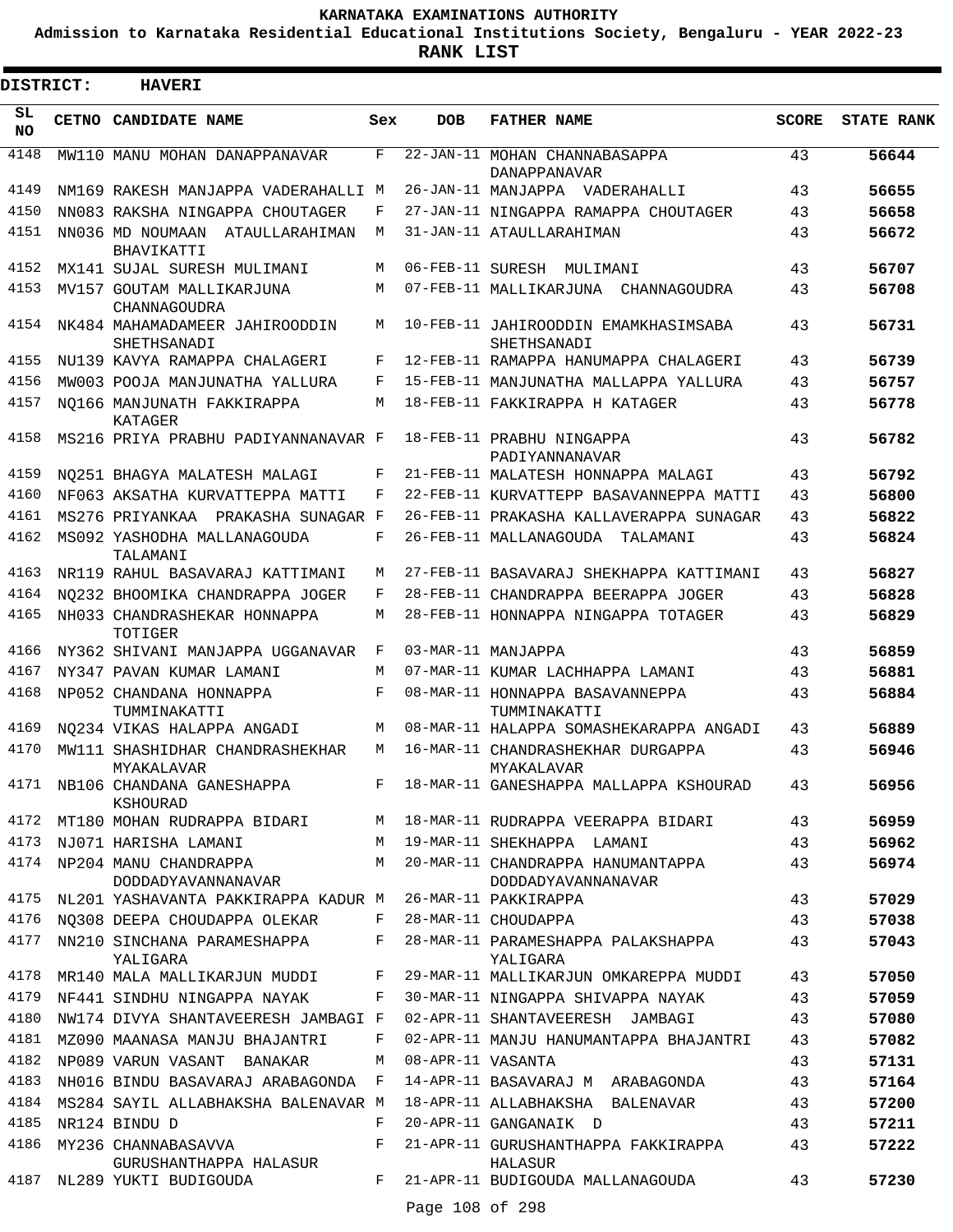**Admission to Karnataka Residential Educational Institutions Society, Bengaluru - YEAR 2022-23**

| <b>DISTRICT:</b> | <b>HAVERI</b>                                          |            |                   |                                                                                |              |                   |
|------------------|--------------------------------------------------------|------------|-------------------|--------------------------------------------------------------------------------|--------------|-------------------|
| SL<br>NO.        | CETNO CANDIDATE NAME                                   | Sex        | <b>DOB</b>        | <b>FATHER NAME</b>                                                             | <b>SCORE</b> | <b>STATE RANK</b> |
|                  | SHANTAGOUDRA                                           |            |                   | SHANTAGOUDRA                                                                   |              |                   |
| 4188             | NH216 CHINNU MANJUNATHA NELOGAL                        | F          |                   | 27-APR-11 MANJUNATHA<br>NELOGAL                                                | 43           | 57264             |
| 4189             | NK559 GEETA KARABASAPPA VADDAR                         | F          |                   | 27-APR-11 KARABASAPPA NAGAPPA VADDAR                                           | 43           | 57266             |
| 4190             | MY247 KARUNYA SHIVAPPA<br>LACHAMANNAVAR                | F          |                   | 27-APR-11 SHIVAPPA NINGAPPA<br>LACHAMANNAVAR                                   | 43           | 57267             |
| 4191             | NY215 REKHA SHIVAPPA KOPPAD                            | F          |                   | 28-APR-11 SHIVAPPA KOPPAD                                                      | 43           | 57271             |
| 4192             | MS179 KAVYA NAGAPPA HONNATTI                           | F          |                   | 07-MAY-11 NAGAPPA HONNATTI                                                     | 43           | 57330             |
| 4193             | MR248 KHUSHI LINGASWAMI JINGADE                        | F          |                   | 07-MAY-11 LINGASWAMI<br>JINGADE                                                | 43           | 57331             |
| 4194             | NJ229 DHANUSH ASHOK BADIGER                            | M          |                   | 10-MAY-11 ASHOK BADIGER                                                        | 43           | 57345             |
| 4195             | NF145 MADHU NAGAPPA HOSAMANI                           | F          |                   | 11-MAY-11 NAGAPPA HONNAPPA HOSAMANI                                            | 43           | 57357             |
| 4196             | ND071 NIKHITA CHANDRAPPA ALUR                          | F          |                   | 13-MAY-11 CHANDRAPPA RAMAPPA ALUR                                              | 43           | 57368             |
| 4197             | MS131 MALIKARJUN NINGAPPA<br>HIREHALLI                 | М          |                   | 14-MAY-11 NINGAPPA HIREHALLI                                                   | 43           | 57375             |
| 4198             | MR286 RAKESH BANGAREPPA KULUMI                         | М          |                   | 15-MAY-11 BANGAREPPA                                                           | 43           | 57388             |
| 4199             | NR223 ANITHA MALATHESHA HAKARI                         | F          |                   | 17-MAY-11 MALATHESHA<br>HAKARI                                                 | 43           | 57393             |
| 4200             | NP197 LAKSHMI KESHAPPA KAMMAR                          | F          |                   | 18-MAY-11 KESHAPPA<br>KAMMAR                                                   | 43           | 57404             |
| 4201             | MW093 NAMRATHA<br>T                                    | $_{\rm F}$ |                   | 18-MAY-11 MALLIKARJUNA T                                                       | 43           | 57406             |
| 4202             | NZ192 SUPREET SHRIKANT LAMANI                          | M          |                   | 22-MAY-11 SHRIKANT<br>LAMANI                                                   | 43           | 57433             |
| 4203             | NC075 KARTIKA NARSINGAPPA<br>JYOTIBANAVAR              | М          |                   | 23-MAY-11 NARSINGAPPA RAMACHANDRAPPA<br>JYOTIBANAVAR                           | 43           | 57436             |
| 4204             | NM304 LAXMI<br>B HOSAMANI                              | F          |                   | 23-MAY-11 BARAMAGOUDA                                                          | 43           | 57437             |
| 4205             | NA043 HARISH MAILARAPPA<br>SURALESHWAR                 | М          |                   | 26-MAY-11 MAILARAPPA<br>SURALESHWAR                                            | 43           | 57453             |
| 4206             | NU237 JHENKAR M P                                      | M          |                   | 27-MAY-11 MANJUNATH RAMACHANDRAPPA<br>PUTTAKKANAVAR                            | 43           | 57459             |
| 4207             | NT225 SHIVARAJ FAKKIRAPPA TOTAGER M                    |            |                   | 27-MAY-11 FAKKIRAPPA<br>TOTAGER                                                | 43           | 57463             |
| 4208             | NT220 ZAINSAGAR MANJUNATH NAYAK                        | М          |                   | 27-MAY-11 MANJUNATH LAXMAPPA NAYAK                                             | 43           | 57467             |
| 4209             | NA041 GANGA TUKKAPPA LAMANI                            | F          |                   | 02-JUN-11 TUKKAPPA<br>LAMANI                                                   | 43           | 57516             |
| 4210             | ND166 USHA NINGAPPA HURALI                             | F          |                   | 02-JUN-11 NINGAPPA LAKSHMAN HURALI                                             | 43           | 57526             |
| 4211             | NF320 CHANDRIKA DILLEPPA DONNI                         | F          |                   | 03-JUN-11 DILLEPPA                                                             | 43           | 57529             |
| 4212             | NZ386 NINGARAJ NAGARAJ SULLALLI                        | М          | 03-JUN-11 NAGARAJ | SULLALLI                                                                       | 43           | 57531             |
| 4213             | NN033 TANUJA RANGAPPA SAVAJJI                          | F          |                   | 08-JUN-11 RANGAPPA RAMACHANDRAPPA                                              | 43           | 57583             |
|                  | 4214 NH193 MANASA MAHADEVAPPA<br>HANUMANAHALLI         |            |                   | SAVAJJI<br>F 09-JUN-11 MAHADEVAPPA                                             | 43           | 57587             |
|                  | 4215 PA166 SPOORTHI RAJESHKUMAR F<br>TALAWAR           |            |                   | 09-JUN-11 RAJESHKUMAR TALAWAR                                                  | 43           | 57595             |
|                  |                                                        |            |                   | 4216 NT081 PREMKUMAR GANESH AGASIBAGIL M  11-JUN-11 GANESH NINGAPPA AGASIBAGIL | 43           | 57608             |
| 4217             | NL229 PAVITRA BASANAGOUDA<br>MUDIGOUDRA                | F          |                   | 12-JUN-11 BASANAGOUDA BYLAPPA<br>MUDIGOUDRA                                    | 43           | 57612             |
| 4218             | NQ002 GOURAMMA MALAPPA PUJAR F 13-JUN-11 MALAPPA PUJAR |            |                   |                                                                                | 43           | 57619             |
| 4219             | PA072 BRUNDE DEVINDRAPPA<br>BHAJANTRI                  |            |                   | F 15-JUN-11 DEVINDRAPPA BHAJANTRI                                              | 43           | 57632             |
| 4220             | NO119 PAVANAKUMARA BASANAGOUDA<br>GOOLANAGOUDRA        | M          |                   | 17-JUN-11 BASANAGOUDA BHARAMAGOUDA<br><b>GOOLANAGOUDRA</b>                     | 43           | 57657             |
|                  | 4221 MY220 GOURAVVA MALLAPPA VADDAR                    | F          |                   | 18-JUN-11 MALLAPPA HONNAPPA VADDAR                                             | 43           | 57662             |
| 4222             | NF456 YURAJ BASAVARAJ KODABAL                          | М          |                   | 20-JUN-11 BASAVARAJ GURUBASAPPA KODBAL                                         | 43           | 57682             |
| 4223             | NX239 SRUSTI REVANNEPPA YATNALLI                       | F          |                   | 22-JUN-11 REVANNEPPA BASAVANEPPA<br>YATNALLI                                   | 43           | 57696             |
|                  | 4224 NV351 MANTESH SHIVAPPA HADAPAD                    | М          |                   | 24-JUN-11 SHIVAPPA IRAPPA HADAPAD                                              | 43           | 57715             |
| 4225             | NM093 NAGARAJ DEVAPPA NICHHALAD                        |            |                   | M 25-JUN-11 DEVAPPA LAKSHMAPPA NICHHALAD                                       | 43           | 57719             |
| 4226             | NL189 KAVERI PARAMRSH ILIGERA                          | F          |                   | 06-JUL-11 PARAMESH CHANDRAPPA ILIGERA                                          | 43           | 57803             |
| 4227             | NQ351 LATA SANTOSH YANGI                               | F          |                   | 09-JUL-11 SANTOSH YALLAPPA YANGI                                               | 43           | 57826             |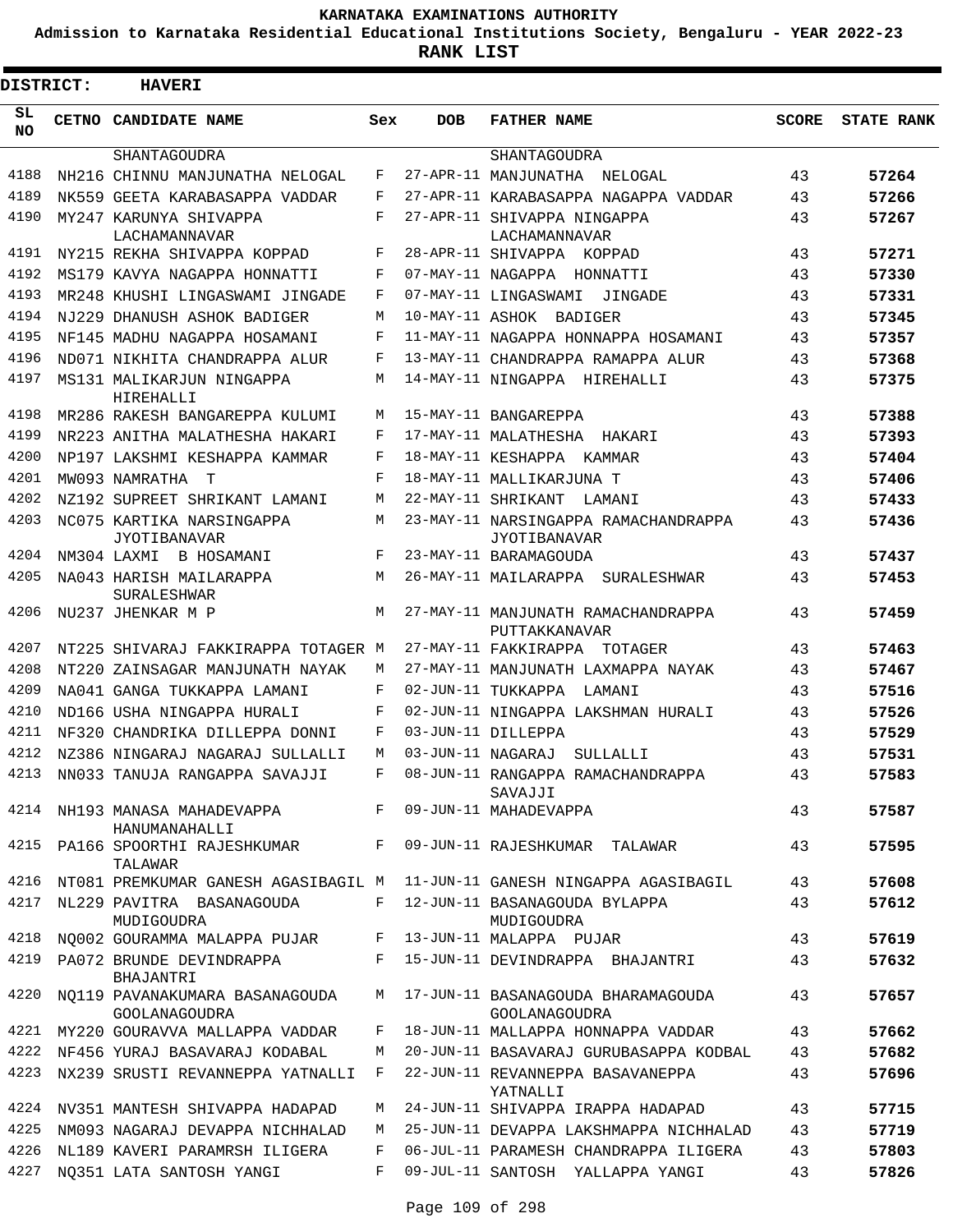**Admission to Karnataka Residential Educational Institutions Society, Bengaluru - YEAR 2022-23**

**RANK LIST**

ı

| <b>DISTRICT:</b> | <b>HAVERI</b>                                                           |       |                      |                                                        |              |                   |
|------------------|-------------------------------------------------------------------------|-------|----------------------|--------------------------------------------------------|--------------|-------------------|
| SL<br>NO.        | <b>CETNO CANDIDATE NAME</b>                                             | Sex   | <b>DOB</b>           | <b>FATHER NAME</b>                                     | <b>SCORE</b> | <b>STATE RANK</b> |
| 4228             | NE299 NAGARAJ BASAPPA BARKI                                             | M     | $11$ -JUL-11 BASAPPA |                                                        | 43           | 57849             |
| 4229             | NY253 NIKITA MAHESH PAPOJI                                              | F     |                      | 12-JUL-11 MAHESH TAKAPPA PAPOJI                        | 43           | 57860             |
| 4230             | PA224 REKHA GIRISH<br>KUMBAR                                            | F     |                      | 14-JUL-11 GIRISH BASAVANTAPPA KUMBAR                   | 43           | 57883             |
| 4231             | NK121 SINCHANA UMESH BEJAVADI                                           | F     |                      | 16-JUL-11 UMESH DURGAPPA BEJAVADI                      | 43           | 57900             |
| 4232             | MS142 GIRISH R H                                                        | M     | 17-JUL-11 RAMESH     |                                                        | 43           | 57904             |
| 4233             | PA141 KAVERI ASHOK OLEKAR                                               | F     |                      | 17-JUL-11 ASHOK HUVAPPA OLEKAR                         | 43           | 57906             |
| 4234             | NO296 CHIDANANDA SHANKRAPPA KARUR M                                     |       |                      | 18-JUL-11 SHANKRAPPA KARUR                             | 43           | 57913             |
| 4235             | NO028 PRIYANKA MARADEPPA HULLATTI F                                     |       |                      | 18-JUL-11 MARADEPPA HULLATTI                           | 43           | 57916             |
| 4236             | MR245 SHASHIKUMAR HANUMANTAPPA<br>CHURI                                 | M     |                      | 19-JUL-11 HANUMANTAPPA MAHADEVAPPA<br>CHURI            | 43           | 57921             |
| 4237             | PA103 KAVERI MANJUNATH KALI                                             | F     |                      | 23-JUL-11 MANJUNATH SHANKRAPPA KALI                    | 43           | 57954             |
| 4238             | NR110 MALATESH BASAVARAJ<br>INDASAGERI                                  | M     |                      | 23-JUL-11 BASAVARAJ CHANNABASAPPA<br>INDASAGERI        | 43           | 57955             |
| 4239             | NF090 VARUN BASAVARAJ KUNDUR                                            | M     |                      | 25-JUL-11 BASAVARAJ S KUNDUR                           | 43           | 57966             |
| 4240             | NS293 MUSKAN SHAFIULLA SHEK<br>SANADI                                   | F     |                      | 03-AUG-11 SHAFIULLA MAHAMMAD SAB SHEK<br>SANADI        | 43           | 58037             |
| 4241             | NU358 RAJESHWARI NEELAPPA KAMBALI F                                     |       |                      | 05-AUG-11 NEELAPPA                                     | 43           | 58051             |
| 4242             | NY180 GURUSIDDAMMA BASAYYA<br>CHARANTHIMATA                             | F     |                      | 14-AUG-11 BASAYYA SHEKHAYYA<br>CHARANTHIMATA           | 43           | 58102             |
| 4243             | NR302 DEVIKA GURUSHANTAPPA<br>HORAKERI                                  | F     |                      | 16-AUG-11 GURUSHANTAPPA JATTEPPA<br>HORAKERI           | 43           | 58115             |
| 4244             | NF187 CHANDANA BASAVARAJ<br>SALABANNANAVAR                              | F     |                      | 18-AUG-11 BASAVARAJ SHANKRAPPA<br>SALABANNANAVAR       | 43           | 58126             |
| 4245             | NY008 CHETAN FAKKIRAPPA<br>SANGANNAVAR                                  | М     |                      | 18-AUG-11 FAKKIRAPPA SRIKANTAPPA<br>SANGANNAVAR        | 43           | 58129             |
| 4246             | MV054 AYUSH CHIDANANDA<br>SADAGARAVALLI                                 | M     |                      | 20-AUG-11 CHIDANANDA SADAGARAVALLI                     | 43           | 58141             |
| 4247             | MY148 AMBIKA PARASHURAM ADAGUNTI                                        | F     |                      | 21-AUG-11 PARASURAM KARIYAPPA ADAGUNTI                 | 43           | 58148             |
| 4248             | NL096 BINDUSHRI B K                                                     | F     |                      | 22-AUG-11 BASAVARAJ E                                  | 43           | 58164             |
| 4249             | NT071 VARUNA KOTEPPA ANTARAVALLI                                        | F     |                      | 22-AUG-11 KOTEPPA HOLIYAPPA ANTARAVALLI                | 43           | 58169             |
| 4250             | NS216 PRAMODGOUDA HANUMANTHGOUDA<br>SHIVANAGOUDRA                       | М     |                      | 31-AUG-11 HANUMANTHGOUDA SHIVANAGOUDA<br>SHIVANAGOUDRA | 43           | 58222             |
| 4251             | NV272 VIJAYALAKSHMI NAGARAJ<br>TADASAD                                  | F     |                      | 05-SEP-11 NAGARAJ BASAVANNEPPA TADASAD                 | 43           | 58262             |
| 4252             | NE382 NIRAJ FAKKIRAPPA M 09-SEP-11 FAKKIRAPPA BHEEMAPPA<br>AGASANAMATTI |       |                      | AGASANAMATTI                                           | 43           | 58282             |
| 4253             | NU284 HONNAMMA HONNAPPA DEVAGIRI F                                      |       |                      | 12-SEP-11 HONNAPPA SOMAPPA DEVAGIRI                    | 43           | 58300             |
| 4254             | NR279 TANUJA MRUTYUNJAYA PATIL                                          | F     |                      | 26-SEP-11 MRUTYUNJAYA NAGAYYA PATIL                    | 43           | 58371             |
| 4255             | NM010 MAHALAKSHMI MAHESHAPPA<br>KACHAVI                                 | F     |                      | 28-SEP-11 MAHESHAPPA SOMAPPA KACHAVI                   | 43           | 58375             |
| 4256             | MS557 SINCHANA SURESHA HARIJAN                                          | F     |                      | 30-SEP-11 SURESHA HARIJAN                              | 43           | 58384             |
| 4257             | NF410 YASHAVANTH MALTESH<br>MADIVALAR                                   | M     |                      | 03-OCT-11 MALTESH MADIVALAR                            | 43           | 58397             |
| 4258             | NX267 BHAGYASHREE LAXMAN<br>BEVINAHALLI                                 | $F$ – |                      | 05-OCT-11 LAXMAN DODDAHANUMANTAPPA<br>BEVINAHALLI      | 43           | 58401             |
| 4259             | MS318 VIJAYALAXMI RAJAPPA PADMOJI F                                     |       | 06-OCT-11 RAJAPPA    |                                                        | 43           | 58408             |
| 4260             | NG301 GIRISH FAKKIRESH MAKI                                             | M     |                      | 08-OCT-11 FAKKIRESH D,B MAKI                           | 43           | 58416             |
| 4261             | NR118 DEEPA MUDIHALA                                                    | F     |                      | 10-OCT-11 MALISHANTAPPA                                | 43           | 58429             |
| 4262             | NS187 DHANARAJA MAHESHAPPA M<br>BELAKERI                                |       |                      | 10-OCT-11 MAHESHAPPA BHIMAPPA BELAKERI                 | 43           | 58430             |
| 4263             | NB148 MALLIKARJUNA PRABHU M<br>ULLAGADDI                                |       |                      | 10-OCT-11 PRABHU SHAMBHANNA ULLAGADDI                  | 43           | 58431             |
| 4264             | NO076 SHRUSHTI BASAVARAJ MALLUR                                         | F     |                      | 14-OCT-11 BASAVARAJ MALLUR                             | 43           | 58453             |
| 4265             | NF440 SINCHANA HANUMANTAPPA<br>OLEKAR                                   | F     |                      | 19-OCT-11 HANUMANTAPPA NEELAPPA OLEKAR                 | 43           | 58471             |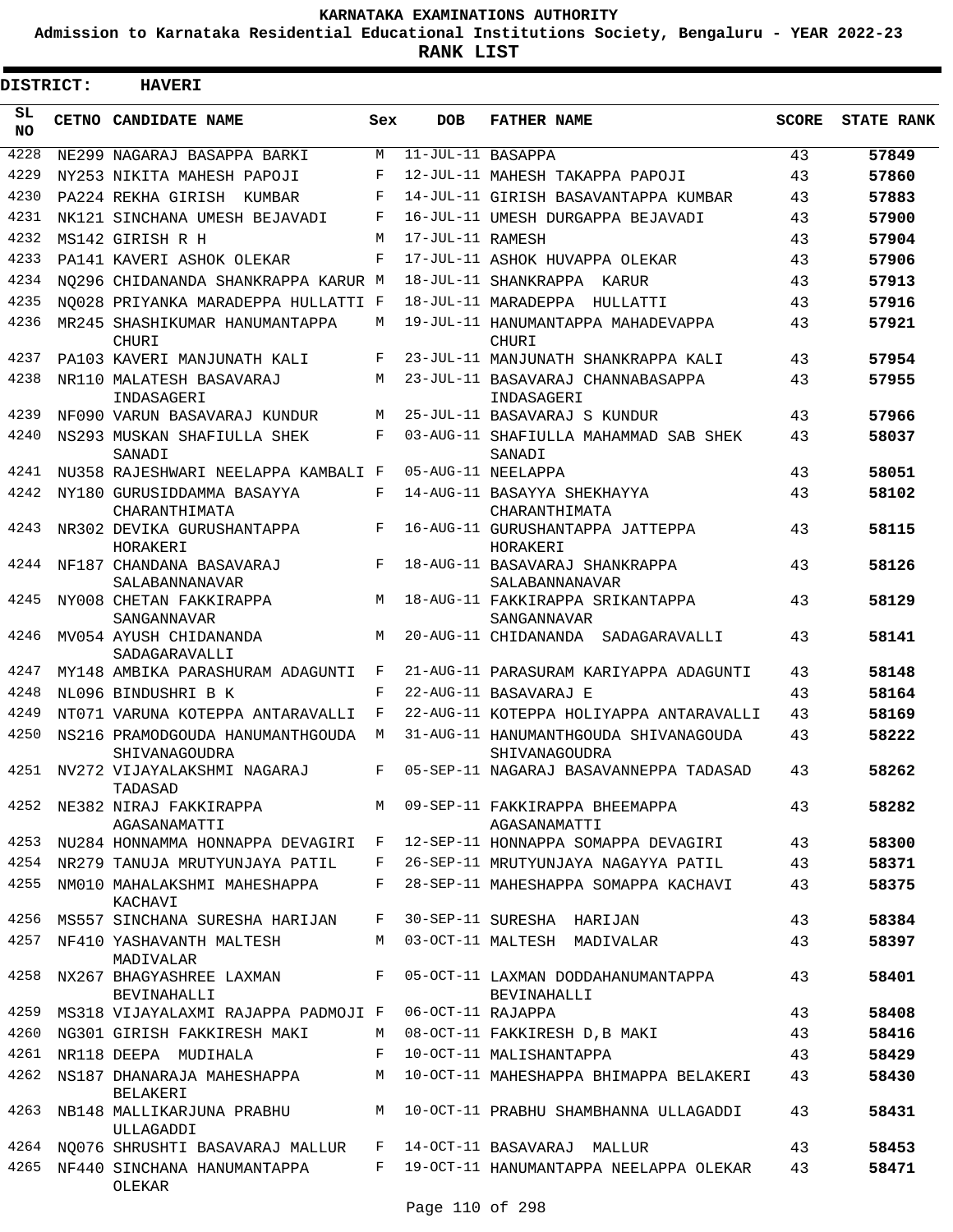**Admission to Karnataka Residential Educational Institutions Society, Bengaluru - YEAR 2022-23**

ı

| <b>DISTRICT:</b> | <b>HAVERI</b>                                                        |     |                   |                                                      |              |                   |
|------------------|----------------------------------------------------------------------|-----|-------------------|------------------------------------------------------|--------------|-------------------|
| SL<br><b>NO</b>  | <b>CETNO CANDIDATE NAME</b>                                          | Sex | <b>DOB</b>        | <b>FATHER NAME</b>                                   | <b>SCORE</b> | <b>STATE RANK</b> |
| 4266             | NV147 SATISHGOUDA JAGADIGOUDA<br>ONTIGOUDRA                          | M   |                   | 20-OCT-11 JAGADISHGOUDA FAKKIRAGOUDA<br>ONTIGOUDRA   | 43           | 58477             |
| 4267             | NH339 NINGARAJ SHIVAPPA KURUBAR                                      | М   |                   | 24-OCT-11 SHIVAPPA NINGAPPA KURUBAR                  | 43           | 58499             |
| 4268             | NE391 KRUTIKA SHIVARAJKUMAR<br>KAYAKAD                               | F   |                   | 31-OCT-11 SHIVARAJKUMAR                              | 43           | 58521             |
| 4269             | MS198 NANDINI ANANDA KORAVAR                                         | F   |                   | 01-NOV-11 ANANDA GONIBASAPPA KORAVAR                 | 43           | 58530             |
| 4270             | NK202 KEERTHI BASAVARAJ<br>MURADAKKANAVAR                            | F   |                   | 02-NOV-11 BASAVARAJ<br>MURADAKKANAVAR                | 43           | 58538             |
| 4271             | MW119 GADIGEPPA FAKKIRESH GONDI                                      | М   |                   | 08-NOV-11 FAKKIRESH GADIGEPPA GONDI                  | 43           | 58565             |
| 4272             | MS410 CHETANA HANUMANTAPPA<br>CHALAGERI                              | F   |                   | 09-NOV-11 HANUMANTAPPA ERAPPA CHALAGERI              | 43           | 58571             |
| 4273             | MT105 LAKSMI IRAPPA LAKKANNANAVAR F                                  |     |                   | 11-NOV-11 IRAPPA GADIGEPPA<br>LAKKANNANAVAR          | 43           | 58580             |
| 4274             | NW319 BHARAT SHANKRAPPA NANDELLI                                     | М   |                   | 19-NOV-11 SHANKRAPPA CHANNAPPA NANDELLI              | 43           | 58608             |
| 4275             | ND128 SHREYA NAGARAJ AMBIGER                                         | F   |                   | 19-NOV-11 NAGARAJ SHIVANAND AMBIGER                  | 43           | 58612             |
| 4276             | NV150 RAGHAVENDRA MANJUNATH<br>KOONCHIGEERI                          | М   |                   | 23-NOV-11 MANJUNATH FAKKIRAPPA<br>KOONCHIGEERI       | 43           | 58626             |
| 4277             | NE423 TANUSHA BELLAKKI                                               | F   |                   | 24-NOV-11 MALLAPPA BELLAKKI                          | 43           | 58633             |
| 4278             | MY010 SOUJANYA PRAKASH AADUR                                         | F   |                   | 25-NOV-11 PRAKASH NINGAPPA AADUR                     | 43           | 58641             |
| 4279             | NF072 SINCHANA CHANABASAPPA<br>RAMANNANAVAR                          | F   |                   | 02-DEC-11 CHANABASAPPA MARIYAPPA<br>RAMANNANAVA      | 43           | 58673             |
| 4280             | NT040 DINESH KUBERAPPA BEERAJJER                                     | М   |                   | 03-DEC-11 KUBERAPPA BEERAPPA BEERAJJER               | 43           | 58676             |
| 4281             | NT139 HEMA RAJU GIRADDI                                              | F   |                   | 14-DEC-11 RAJU TIRAKAPPA GIRADDI                     | 43           | 58721             |
| 4282             | NE096 LAKSHMI BASAPPA<br>HALAKANNANAVAR                              | F   |                   | 23-DEC-11 BASAPPA NINGAPPA<br>HALAKANNANAVAR         | 43           | 58748             |
| 4283             | MW190 VIJAYALAKSHMI MANJAPPA<br>MALLADAD                             | F   |                   | 24-DEC-11 MANJAPPA HANUMANTAPPA<br>MALLADAD          | 43           | 58754             |
| 4284             | NH266 PRAJWAL<br>PRAKASH MELLALLI                                    | М   |                   | 28-DEC-11 PRAKASH GULAPPA MELLALLI                   | 43           | 58768             |
| 4285             | MW040 CHANDANA BAJANTRI                                              | F   |                   | 08-JAN-12 NAGAPPA MALLAPPA BAJANTRI                  | 43           | 58807             |
| 4286             | NZ057 SUMA BHANDEPPA GADDE                                           | F   |                   | 23-JAN-12 BHANDEPPA MARUTEPPA GADDE                  | 43           | 58824             |
| 4287             | NW037 PRATEEK PARAMESH AKKIGUND                                      | М   |                   | 05-APR-09 PARAMESH<br>AKKIGUND                       | 42           | 58882             |
| 4288             | NF446 SANDEEP FAKKIRAPPA<br>DODDAKARIYAPPANAVAR                      | M   |                   | 05-MAR-10 FAKKIRAPPA YALLAPPA<br>DODDAKARIYAPPANAVAR | 42           | 58959             |
| 4289             | NK073 TANUJA SHIVANANDA HEDIYAL F 29-APR-10 SHIVANANDA BASAVARAJAPPA |     |                   | HEDIYAL                                              | 42           | 58997             |
| 4290             | NJ015 SHRILAXMI RAGHAVENDRA<br>ANAVATTI                              |     |                   | F 18-MAY-10 RAGHAVENDRA                              | 42           | 59022             |
| 4291             | MU186 TANUSHRI PRABHAYYA<br>HIREMATH                                 |     |                   | F 24-JUN-10 PRABHAYYA NINGAYYA HIREMATH              | 42           | 59060             |
| 4292             | NR083 KAVYA BASAPPA<br>HULIBHEEMANNANAVAR                            |     |                   | F 25-JUN-10 BASAPPA HONNAPPA<br>HULIBHEEMANNANAVAR   | 42           | 59061             |
| 4293             | MX010 ARZOO KHALANDER SHETHSANDI F 01-JUL-10 KHALANDER SHETHSANDI    |     |                   |                                                      | 42           | 59074             |
| 4294             | NR315 KARIYAPPA B PUJAR                                              |     |                   | M 17-JUL-10 BEEESH PUJAR                             | 42           | 59093             |
| 4295             | NK125 SHANMUKHA BASAVARAJ<br>MALAVALLI                               |     |                   | M 17-JUL-10 BASAVARAJ DHARMAPPA MALAVALLI            | 42           | 59094             |
| 4296             | NE114 ANITA MARIYAPPA BANDARI                                        | F   |                   | 16-AUG-10 LAKSHMAVVA MARIYAPPA BANDARI               | 42           | 59157             |
| 4297             | NS297 SHIVAMURTHY SURESH LAMANI                                      | M   |                   | 16-AUG-10 SURESH HEMAPPA LAMANI                      | 42           | 59159             |
| 4298             | NB197 JEEVAN BHEEMAPPA LAMANI                                        | M   |                   | 21-AUG-10 BHEEMAPPA S LAMANI                         | 42           | 59164             |
| 4299             | NR017 GANESH S                                                       | M   | 23-AUG-10 SHANKAR |                                                      | 42           | 59168             |
| 4300             | NG315 AMARANATH BASAVANNEYYA<br>HAVERIMATH                           | M   |                   | 01-SEP-10 BASAVANNEYYA KOTRAYYA<br>HAVERIMATH        | 42           | 59195             |
|                  | 4301 NA191 LAXMI PARASURAM BALIHALLI                                 |     |                   | F 02-SEP-10 PARASURAM TIMANNNA BALIHALLI             | 42           | 59197             |
| 4302             | NY221 CHETHAN PARAMESH ONIKERI                                       | M   |                   | 05-SEP-10 PARAMESH                                   | 42           | 59205             |
| 4303             | NW197 SUCHITRA GANGADHAR PUJAR                                       | F   |                   | 25-SEP-10 GANGADHAR FAKKIRAPPA PUJAR                 | 42           | 59260             |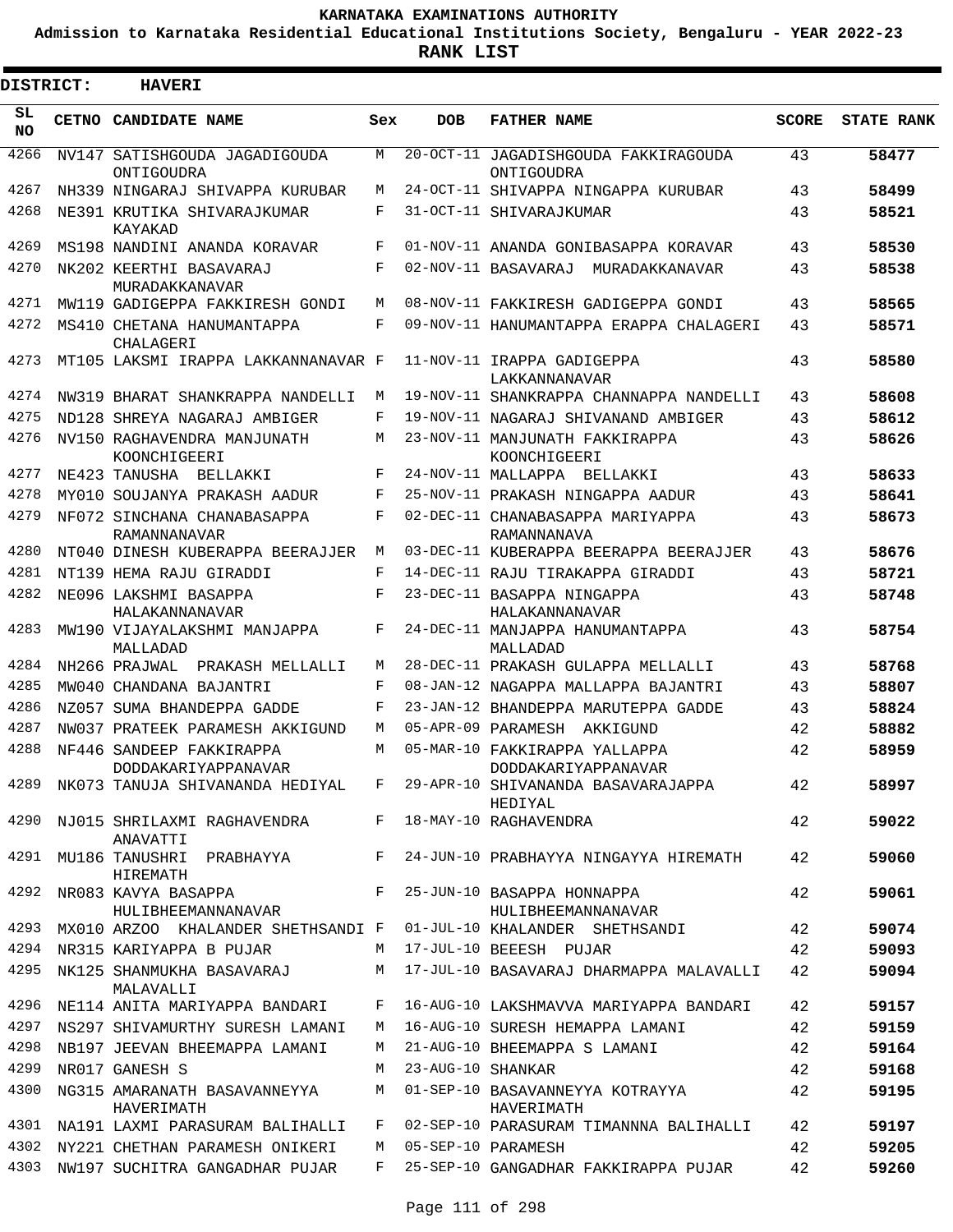**Admission to Karnataka Residential Educational Institutions Society, Bengaluru - YEAR 2022-23**

**RANK LIST**

Е

| <b>DISTRICT:</b> | <b>HAVERI</b>                                     |              |                   |                                                        |              |                   |
|------------------|---------------------------------------------------|--------------|-------------------|--------------------------------------------------------|--------------|-------------------|
| SL<br><b>NO</b>  | CETNO CANDIDATE NAME                              | Sex          | <b>DOB</b>        | <b>FATHER NAME</b>                                     | <b>SCORE</b> | <b>STATE RANK</b> |
| 4304             | NX247 KANTESH CHANDRAPPA ILAGER                   | М            |                   | 01-OCT-10 CHANDRAPPA BASAVANEPPA ILAGER                | 42           | 59272             |
| 4305             | NO362 TARINI MALATESH<br><b>BADANNANAVAR</b>      | $_{\rm F}$   |                   | 03-OCT-10 MALATESH BADANNANAVAR                        | 42           | 59287             |
| 4306             | NG038 AKASH DEVINDRAPPA<br>MUKAMMANAVAR           | M            |                   | 04-OCT-10 DEVINDRAPPA SOMAPPA<br>MUKAMMANAVAR          | 42           | 59288             |
| 4307             | NY378 SANJANA MANJUNATH GUNOJI                    | F            |                   | 06-OCT-10 MANJUNATH GUNOJI                             | 42           | 59294             |
| 4308             | NH149 PRADEEP KOTEPPA<br>PARAMAKKANAVAR           | M            |                   | 14-OCT-10 KOTEPPA YALLAPPA<br>PARAMAKKANAVAR           | 42           | 59316             |
| 4309             | NY136 ANILAKUMAR YALLAPPA<br>BHIRAPPANAVAR        | М            |                   | 18-OCT-10 YALLAPPA BEERAPPA<br><b>BEERAPPANAVAR</b>    | 42           | 59335             |
| 4310             | MZ001 SHAMBHU MAHABALESHWARA<br>YALIGAR           | М            |                   | 19-OCT-10 MAHABALESHWARA SHIVARUDRAPPA<br>YALIGAR      | 42           | 59341             |
| 4311             | NO074 JAMALSAB FAKRUSAB BALIGAR                   | М            |                   | 26-OCT-10 FAKRUSAB JAMALSAB BALIGAR                    | 42           | 59366             |
| 4312             | PA168 NAKSHATRA MUTTURAJ KERI                     | F            |                   | 28-OCT-10 MUTTURAJ RAMANNA KERI                        | 42           | 59378             |
| 4313             | NG121 HARSHA RAJASHEKHAR MUGADUR                  | M            |                   | 29-OCT-10 RAJASHEKHAR MAHADEVAPPA<br>MUGADUR           | 42           | 59380             |
| 4314             | NZ072 GUDDAPPA BURLI                              | M            |                   | 31-OCT-10 BASAVANTAPPA BHIMAPPA BURLI                  | 42           | 59388             |
| 4315             | NT191 SANJU SHANKRAPPA DONAGONDI                  | F            |                   | 05-NOV-10 SHANKRAPPA DONAGONDI                         | 42           | 59407             |
| 4316             | NK360 RASHMI R B                                  | F            |                   | 06-NOV-10 RAJU BASAVARAJAPPA BASSAPUR                  | 42           | 59412             |
| 4317             | NK196 BHARATH SHIVAPPA HONDAD                     | М            |                   | 10-NOV-10 SHIVAPPA<br>HONDAD                           | 42           | 59430             |
| 4318             | MU081 SAKSHI SUBHASH MANGLE                       | F            |                   | 12-NOV-10 SUBHASH SHIVAJEPPA MANGLE                    | 42           | 59445             |
| 4319             | NG161 SAMARTH RAJU SHIMI                          | М            |                   | 04-DEC-10 RAJU SHEKHAPPA SHIMI                         | 42           | 59538             |
| 4320             | NE167 NATARAJ MARIYAPPA<br>KARIYAMMANAVAR         | М            |                   | 05-DEC-10 MARIYAPPA HANUMAPPA<br>KARIYAMMANAVAR        | 42           | 59541             |
| 4321             | MT238 NAVEENKUMAR GUDDAPPA PUJAR                  | М            |                   | 05-DEC-10 GUDDAPPA                                     | 42           | 59542             |
| 4322             | NT122 PRITHI BASAVARAJ NAIK                       | $_{\rm F}$   |                   | 10-DEC-10 BASAVARAJ SHIVAPPA NAIK                      | 42           | 59561             |
| 4323             | NV019 MAHMADHANIF FAKRUDDIN<br>ATTIGERI           | М            |                   | 11-DEC-10 FAKRUDDIN ATTIGERI                           | 42           | 59565             |
| 4324             | NG217 SHRADDHA NINGAPPA PUJAR                     | F            |                   | 13-DEC-10 NINGAPPA JEEVAPPA PUJAR                      | 42           | 59574             |
| 4325             | NB250 SHREYA GANAPATHI MALAGUNDA                  | F            |                   | 13-DEC-10 GANAPATHI KANNAPPA MALAGUNDA                 | 42           | 59575             |
| 4326             | NX099 HARSHITA CHANDRASHEKAR<br>KULENUR           | F            |                   | 15-DEC-10 CHANDRASHEKAR CHANNAVEERAPPA<br>KULENUR      | 42           | 59581             |
|                  | 4327 NF207 VISHWANATH SIDDAPPA<br><b>BANKAPUR</b> | M            |                   | 20-DEC-10 SIDDAPPA GULAPPA BANKAPUR                    | 42           | 59606             |
|                  | 4328 NY135 SARASWATHI SHIDDAPPA KALI              | $\mathbf{F}$ |                   | 22-DEC-10 SHIDDAPPA YALLAPPA KALI                      | 42           | 59610             |
| 4329             | NZ346 AKSHATA BASAVARAJ VASTER                    | F            |                   | 23-DEC-10 BASAVARAJ PANDURANG VASTER                   | 42           | 59611             |
| 4330             | NZ053 ASHWINI BASAVARAJ<br>PARASANNAVARA          | F            |                   | 26-DEC-10 BASAVARAJ SHIVAPPA<br>PARASANNAVARA          | 42           | 59621             |
| 4331             | NR140 TEJASWINI CHOUDAPPA<br>HALAVAGAL            | F            |                   | 31-DEC-10 CHOUDAPPA HALAVAGAL                          | 42           | 59645             |
|                  | 4332 NS184 BHUMIKA GUDDAPPA SHIROOR               | F            |                   | 05-JAN-11 GUDDAPPA SHIROOR                             | 42           | 59704             |
| 4333             | MR254 PRAGATI SHEKHARAYYA<br>HYADLAMATH           | F            |                   | 05-JAN-11 SHEKHARAYYA FAKKIRAYA<br>HYADLAMATH          | 42           | 59706             |
| 4334             | NG068 KANCHANA RAVIKANTH LAMANI F                 |              |                   | 06-JAN-11 RAVIKANTH                                    | 42           | 59713             |
| 4335             | NS195 JYOTIKA BASAVANNEPPA<br>PARVATER            | F            |                   | 07-JAN-11 BASAVANNEPPA CHANABASAPPA<br>PARVATER        | 42           | 59717             |
| 4336             | MS238 BINDU HONNAPPA KOPPAD                       | F            |                   | 11-JAN-11 HONNAPPA NINGAPPA KOPPAD                     | 42           | 59732             |
| 4337             | NF236 SUMA BASAVRAJ ANVERI                        | F            |                   | 11-JAN-11 BASAVRAJ MHADEVAPPA ANVERI                   | 42           | 59739             |
| 4338             | NG326 JEEVANRAJ RAMESH LAMANI                     | М            |                   | 12-JAN-11 RAMESH NAGAPPA LAMANI                        | 42           | 59745             |
| 4339             | MY111 KAVYA SHEKHAPPA<br>KYATAPPANAVAR            | F            |                   | 17-JAN-11 SHEKHAPPA SANNABASAVANNEPPA<br>KYATAPPANAVAR | 42           | 59766             |
| 4340             | MY200 SAMARTH NAGARAJ KAMMAR                      | М            | 17-JAN-11 NAGARAJ |                                                        | 42           | 59767             |
| 4341             | NX109 VISHAVANATH RAJSHEKAR HATTI M               |              |                   | 17-JAN-11 RAJSHEKAR ULLAVAPPA HATTI                    | 42           | 59769             |
|                  | 4342 NG173 KAVERI BHARAMAPPA ITAGI                | F            |                   | 18-JAN-11 BHARAMAPPA MAHALINGAPPA ITAGI                | 42           | 59770             |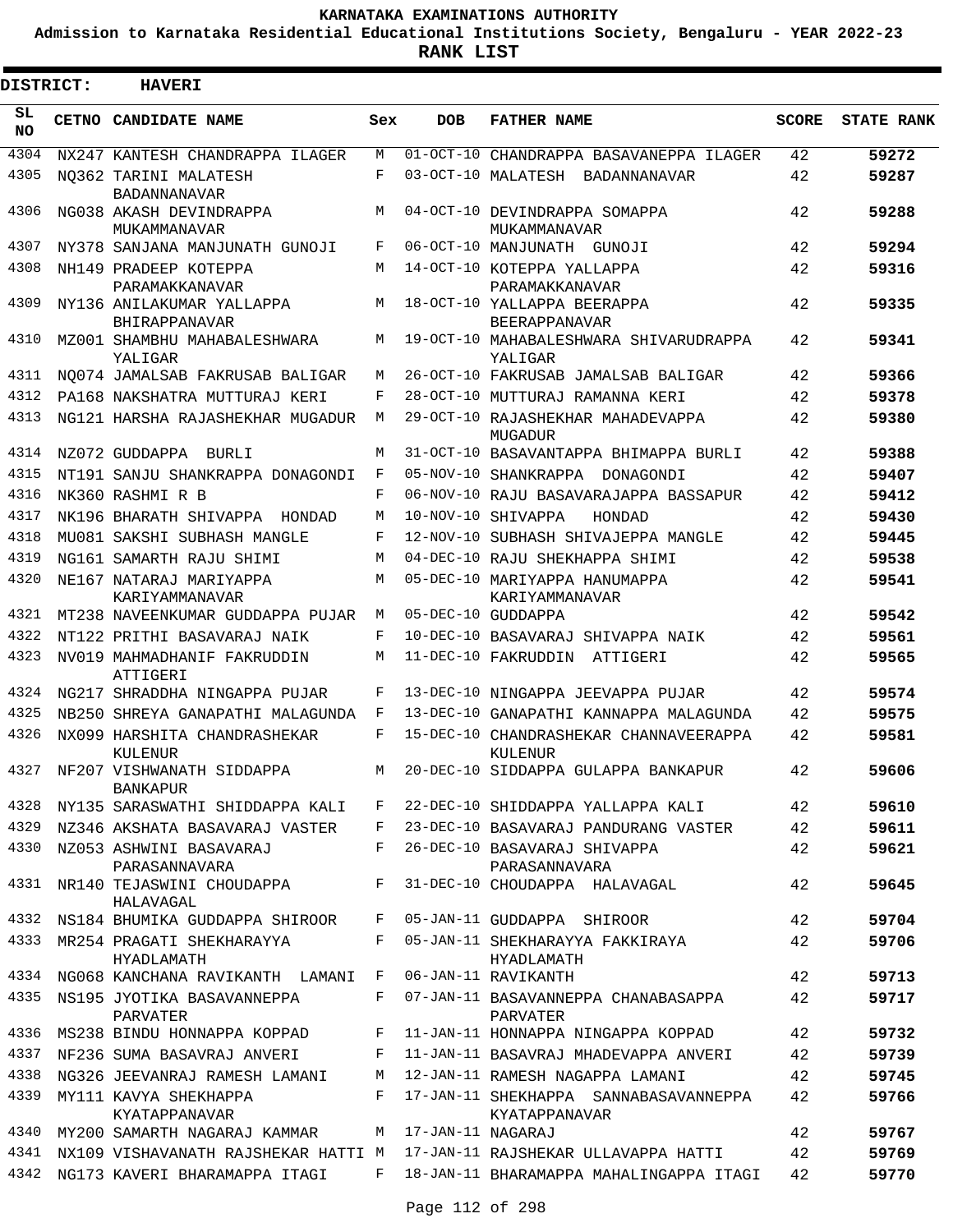**Admission to Karnataka Residential Educational Institutions Society, Bengaluru - YEAR 2022-23**

**RANK LIST**

| <b>DISTRICT:</b> |  | <b>HAVERI</b>                                |         |                   |                                                                                            |              |                   |
|------------------|--|----------------------------------------------|---------|-------------------|--------------------------------------------------------------------------------------------|--------------|-------------------|
| SL<br>NO         |  | CETNO CANDIDATE NAME                         | Sex     | <b>DOB</b>        | <b>FATHER NAME</b>                                                                         | <b>SCORE</b> | <b>STATE RANK</b> |
| 4343             |  | NU036 KAVYA GANGADHAR BENNUR                 | F       |                   | 19-JAN-11 GANGADHAR                                                                        | 42           | 59774             |
| 4344             |  | NC147 DHARSHAN MOHAN SAMMASAGI               | M       | 21-JAN-11 MOHAN   | SAMMASAGI                                                                                  | 42           | 59786             |
| 4345             |  | NM305 PRAJWALAGOUDA BHARAMAGOUDRA M          |         |                   | 24-JAN-11 RUDRAGOUDA G BHARAMAGOUDRA                                                       | 42           | 59800             |
| 4346             |  | NT006 SPANDANA NAGARAJ AIRANI                | F       | 28-JAN-11 NAGARAJ | AIRANI                                                                                     | 42           | 59824             |
| 4347             |  | NN188 BHARATA MAHESHAGOUD<br>KENCHANAGOUDRA  | M       |                   | 02-FEB-11 MAHESHAGOUD HANAMANAGOUD<br>KENCHANAGOUDRA                                       | 42           | 59845             |
| 4348             |  | NF101 HARISH KOOTEPPA KAMBALI                | M       |                   | 04-FEB-11 KOOTEPPA KAMBALI                                                                 | 42           | 59858             |
| 4349             |  | NG295 FARDEEN MAKHABULSAB<br>YALAVIGI        | М       |                   | 11-FEB-11 MAKHABULSAB                                                                      | 42           | 59883             |
| 4350             |  | NM090 RENUKA KARABASAPPA<br>TUMMINAKATTI     | F       |                   | 11-FEB-11 KARABASAPPA TUMMINAKATTI                                                         | 42           | 59885             |
| 4351             |  | NO120 LOHITH HONNAPPA KALLIMANI              | М       |                   | 12-FEB-11 HONNAPPA BASAPPA KALLIMANI                                                       | 42           | 59889             |
| 4352             |  | NY372 NAGARAJ VEERABASAPPA<br>KAKANUR        | М       |                   | 12-FEB-11 VEERABASAPPA RUDRAPPA KAKANUR                                                    | 42           | 59890             |
| 4353             |  | NV359 SUKANYA CHANNAPPAGOUDA<br>PATIL        | F       |                   | 15-FEB-11 CHANNAPPAGOUDA KENCHANAGOUDA<br>PATIL                                            | 42           | 59908             |
| 4354             |  | MS515 MARUTI LOKESH<br>TADASAD               | М       |                   | 21-FEB-11 LOKESH HANUMANTAPPA TADASAD                                                      | 42           | 59944             |
| 4355             |  | NX263 MAHTAJ KHAJAHUSAIN<br>SHIGGANVI        | F       |                   | 22-FEB-11 KHAJAHUSAIN NANNEMIYA<br>SHIGGANVI                                               | 42           | 59950             |
| 4356             |  | NJ160 GANGA MARUTHI BELAVIGI                 | F       | 23-FEB-11 MARUTHI | BELAVIGI                                                                                   | 42           | 59957             |
| 4357             |  | NU218 THANUJA MALAKAPPA GODERA               | F       |                   | 24-FEB-11 MALAKAPPA GODERA                                                                 | 42           | 59971             |
| 4358             |  | NN200 SHRUSTI<br>DAMODAR                     | F       |                   | 27-FEB-11 KOTESH M DAMODAR                                                                 | 42           | 59983             |
| 4359             |  | NT296 LAKSHMI SURESH DODMANI                 | F       |                   | 04-MAR-11 SURESH FAKKIRAPPA DODMANI                                                        | 42           | 60011             |
| 4360             |  | NL136 MANU IRAPPA GORVAR                     | М       |                   | 06-MAR-11 IRAPPA GORVAR                                                                    | 42           | 60029             |
| 4361             |  | NF357 CHETAN RAJU BINJALBAVI                 | M       |                   | 09-MAR-11 RAJU BINJALBAVI                                                                  | 42           | 60044             |
| 4362             |  | NZ008 PAVITRA GANGADHAR LAMANI               | F       |                   | 10-MAR-11 GANGADHAR LAKSHAPPA LAMANI                                                       | 42           | 60055             |
| 4363             |  | MX019 SAKKUBAYI KARABASAPPA<br>MALLIGAR      | F       |                   | 11-MAR-11 KARABASAPPA GOPALAPPA<br>MALLIGAR                                                | 42           | 60061             |
| 4364             |  | NS083 VINAYAK HANUMANTAPPA<br>KENCHARAGATTI  | М       |                   | 12-MAR-11 HANUMANTAPPA AJJAPPA<br>KENCHARAGATTI                                            | 42           | 60067             |
| 4365             |  | NM026 KAVERI R K                             | F       |                   | 19-MAR-11 RAJU GALEPPA KADEMANI                                                            | 42           | 60112             |
| 4366             |  | NK515 ROOJA CHANDRASHEKAR LAMANI             | F       |                   | 22-MAR-11 CHANDRASHEKAR LAMANI                                                             | 42           | 60136             |
|                  |  | 4367 PA046 ANTYKSHARI SHEKAPPA<br>DEVARAMANI | $F$ and |                   | 24-MAR-11 SHEKAPPA MALLAPPA DEVARAMANI                                                     | 42           | 60150             |
|                  |  | 4368 NP165 AKASH RAMANAGOUD<br>KENCHANAGOUDR |         |                   | M 27-MAR-11 RAMANAGOUD BASANAGOUD<br>KENCHANAGOUDR                                         | 42           | 60166             |
| 4369             |  | NC121 KAVYA BASAVARAJ KALLER                 | F       |                   | 29-MAR-11 BASAVARAJ PHAKIRAPPA KALLER                                                      | 42           | 60183             |
| 4370             |  | NZ186 SAVITRI MANJAPPA MANI                  | F       |                   | 30-MAR-11 MANJAPPA BANKAPPA MANI                                                           | 42           | 60190             |
| 4371             |  | MS560 MALATESH ASHOK GANIGER                 | M       | 31-MAR-11 ASHOK   |                                                                                            | 42           | 60196             |
| 4372             |  | NG071 KARIYAMMA BASAVARAJ UNDI               | F       |                   | 02-APR-11 BASAVARAJ MALLAPPA UNDI                                                          | 42           | 60219             |
| 4373             |  | MR163 SUDHA KALLAPPA KAYAKADA                | F       |                   | 02-APR-11 KALLAPPA SHEKHAPPA KAYAKADA                                                      | 42           | 60222             |
| 4374             |  | NS183 CHETAN YALLAPPA TIPPALLER              | М       |                   | 05-APR-11 YALLAPPA TIPPALLER                                                               | 42           | 60234             |
| 4375             |  | NK179 ANUSHA PARAMESHAPPA MARER              | F       |                   | 07-APR-11 PARAMESHAPPA SHEKHAPPA MARER                                                     | 42           | 60249             |
| 4376             |  | NP208 VIDHYA MAHESH VAGGARANI                | F       |                   | 08-APR-11 MAHESH HANUMANTAPPA VAGGARANI                                                    | 42           | 60259             |
| 4377             |  | NH306 HANAMANTAPPA MUDAKAPPA<br>HARIJAN      | М       |                   | 09-APR-11 MUDAKAPPA                                                                        | 42           | 60263             |
| 4378             |  |                                              |         |                   | NW275 SACHIN ANNAPPA KALAPPANAVAR M 11-APR-11 ANNAPPA KALLAPPA KALAPPANAVAR                | 42           | 60283             |
| 4379             |  | MS394 YASHODA PARAMESHAPPA<br>HANUMUNAHALLI  | F       |                   | 12-APR-11 PARAMESHAPPA                                                                     | 42           | 60292             |
|                  |  | 4380 NR120 KAVYA HALAPPA SHETASANIDI         |         |                   | F 14-APR-11 HALAPPA SOMAPPA SHETASANIDI                                                    | 42           | 60299             |
|                  |  |                                              |         |                   | 4381 MS035 MAHEK NOORA AHAMMAD KUSUNUR F 15-APR-11 NOORA AHAMMAD GHOSH MODINSAB<br>KUSUNUR | 42           | 60306             |
|                  |  | PATIL                                        |         |                   | 4382 NV204 PAVANGOUDA MALLIKARJUNGOUDA M 16-APR-11 MALLIKARJUNGOUDA SHIDRAMGOUDA<br>PATIL  | 42           | 60317             |
|                  |  |                                              |         |                   |                                                                                            |              |                   |

Page 113 of 298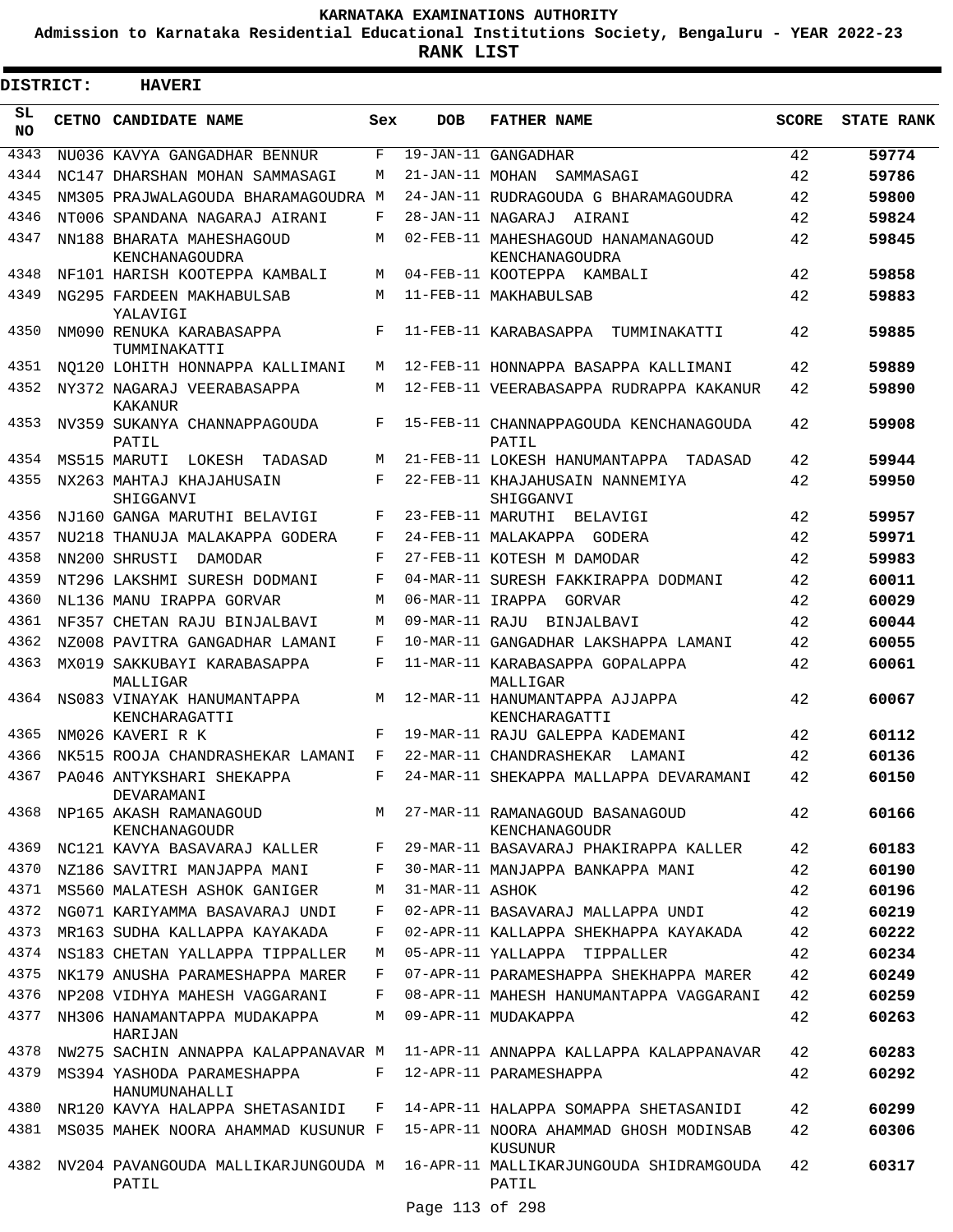**Admission to Karnataka Residential Educational Institutions Society, Bengaluru - YEAR 2022-23**

**RANK LIST**

.

| DISTRICT: | <b>HAVERI</b>                                              |     |                  |                                                    |              |                   |  |  |  |  |  |
|-----------|------------------------------------------------------------|-----|------------------|----------------------------------------------------|--------------|-------------------|--|--|--|--|--|
| SL<br>NO. | CETNO CANDIDATE NAME                                       | Sex | DOB              | <b>FATHER NAME</b>                                 | <b>SCORE</b> | <b>STATE RANK</b> |  |  |  |  |  |
| 4383      | MX126 RAKESHA JAGADEESHA HOSURA                            | M   |                  | 18-APR-11 JAGADEESHA IRAPPA HOSURA                 | 42           | 60336             |  |  |  |  |  |
| 4384      | NT160 RAKSHITA RAVI YELLAKKANAVAR F                        |     |                  | 20-APR-11 RAVI BASAPPA YELLAKKANAVAR               | 42           | 60348             |  |  |  |  |  |
| 4385      | MR240 ARUN KUMAR                                           | M   | 21-APR-11 ANANDA |                                                    | 42           | 60351             |  |  |  |  |  |
| 4386      | MR015 BHUMIKA MARUTI BANDIVADDAR                           | F   | 23-APR-11 MARUTI |                                                    | 42           | 60361             |  |  |  |  |  |
| 4387      | NH394 NARAYAN JNANESHWAR TELKAR                            | M   |                  | 26-APR-11 JNANESHWAR<br>TELKAR                     | 42           | 60377             |  |  |  |  |  |
| 4388      | NW067 DAYANANDA GUDDAPPA GOUDRA                            | M   |                  | 29-APR-11 GUDDAPPA BASANAGOUDA GOUDRA              | 42           | 60390             |  |  |  |  |  |
| 4389      | NY102 TANAYA MALATESH GANIGER                              | F   |                  | 29-APR-11 MALATESH GANIGER                         | 42           | 60395             |  |  |  |  |  |
| 4390      | NK290 DINESH BASAVARAJA<br>MADIVALARA                      | M   |                  | 30-APR-11 BASAVARAJA MAHADEVAPPA<br>MADIVALARA     | 42           | 60399             |  |  |  |  |  |
| 4391      | NW288 CHAYA SURESH TALAWAR                                 | F   |                  | 01-MAY-11 SURESH YALLAPPA TALAWAR                  | 42           | 60409             |  |  |  |  |  |
| 4392      | NY178 BHAGYA SURESHA<br>KENCHAMMANAVAR                     | F   |                  | 03-MAY-11 SURESHA NINGPPA<br>KENCHAMMANAVAR        | 42           | 60428             |  |  |  |  |  |
| 4393      | NV101 ANIL FAKKIRESH BARKI                                 | M   |                  | 05-MAY-11 FAKKIRESH MAHADEVAPPA BARKI              | 42           | 60444             |  |  |  |  |  |
| 4394      | NK529 KAVYA G                                              | F   |                  | 07-MAY-11 GANESHAPPA                               | 42           | 60460             |  |  |  |  |  |
| 4395      | MY173 PREETHAM RAGHAVENDRA NAIK                            | M   |                  | 09-MAY-11 RAGHAVENDRA RAMAKANT NAIK                | 42           | 60481             |  |  |  |  |  |
| 4396      | MS484 NAGARATNA REVANASIDDA KODAD F                        |     |                  | 11-MAY-11 REVANASIDDA KODAD                        | 42           | 60504             |  |  |  |  |  |
| 4397      | ND023 MAHAMADRIZAVANSHA<br>MAHABUBSHAHA<br>KARKUMIYYANAVAR | M   |                  | 15-MAY-11 MAHABUBSHAHA NAZIRSAB<br>KARKUMIYYANAVAR | 42           | 60526             |  |  |  |  |  |
| 4398      | NB027 ROHIT ANIL VERNEKAR                                  | M   |                  | 16-MAY-11 ANIL RAGHUNATH VERNEKAR                  | 42           | 60541             |  |  |  |  |  |
| 4399      | NY251 BASAVARAJ ASHOK JADAR                                | M   |                  | 19-MAY-11 ASHOK JADAR                              | 42           | 60558             |  |  |  |  |  |
| 4400      | MR280 YASHAVANT SHIVAPPA LAMANI                            | M   |                  | 19-MAY-11 SHIVAPPA SOMAPPA LAMANI                  | 42           | 60564             |  |  |  |  |  |
| 4401      | NW233 BASAVARAJ MAJNUNATH<br>SOMASAGAR                     | M   |                  | 20-MAY-11 MAJNUNATH MALLAPPA SOMASAGAR             | 42           | 60565             |  |  |  |  |  |
| 4402      | NF160 BHOOMIKA GANESH DALAVE                               | F   |                  | 21-MAY-11 GANESH TUKARAM DALAVE                    | 42           | 60570             |  |  |  |  |  |
| 4403      | NG334 MUNNIRABANU ABDULKARIM<br>MALAGI                     | F   |                  | 22-MAY-11 ABDULKARIM                               | 42           | 60581             |  |  |  |  |  |
| 4404      | MZ076 KIRAN RAMESH BANAKAR                                 | M   |                  | 23-MAY-11 RAMESH SHIVAPUTRAPPA BANAKAR             | 42           | 60587             |  |  |  |  |  |
| 4405      | NE173 MAHALSKMI BASAVARAJ HOLALU                           | F   |                  | 27-MAY-11 BASAVARAJ PUTTAPPA HOLALU                | 42           | 60613             |  |  |  |  |  |
| 4406      | MV017 APOORVA PARASHURAM<br>CHALLAKKANAVAR                 | F   |                  | 30-MAY-11 PARASHURAM GUTTEPPA<br>CHALLAKKANAVAR    | 42           | 60629             |  |  |  |  |  |
| 4407      | NO143 FAYAZ RAIMANASAB DODMANI                             | М   |                  | 31-MAY-11 RAIMANASAB                               | 42           | 60635             |  |  |  |  |  |
|           | 4408 NT088 DILEEP NINGAPPA SAMALAR M 01-JUN-11 NINGAPPA    |     |                  |                                                    | 42           | 60647             |  |  |  |  |  |
|           | 4409 NS217 PADMAVATHI SHIVAPPA F<br>HOSAMANI               |     |                  | 03-JUN-11 SHIVAPPA HOSAMANI                        | 42           | 60679             |  |  |  |  |  |
| 4410      | NV054 SHARAT MALLIKARJUN KUNDAGOL M                        |     |                  | 03-JUN-11 MALLIKARJUN KUNDAGOL                     | 42           | 60683             |  |  |  |  |  |
|           | 4411 NY216 RAVIRAJGOUD MALLASARJANGOUD M<br>PATIL          |     |                  | 05-JUN-11 MALLASARJANGOUD SHIVANGOUD<br>PATIL      | 42           | 60700             |  |  |  |  |  |
|           | 4412 NY273 SINCHANA HONNAGOUDR                             | F   |                  | 07-JUN-11 DEVARAJAGOUDA HONNAGOUDR                 | 42           | 60724             |  |  |  |  |  |
|           | 4413 NO311 ANITA MALLAPPA MALAGI F                         |     |                  | 08-JUN-11 MALLAPPA MALAGI                          | 42           | 60726             |  |  |  |  |  |
|           | 4414 NF284 BAVANA CHANDRAPPA<br>SALABANNANAVAR             | F   |                  | 08-JUN-11 CHANDRAPPA SHANKRAPPA<br>SALABANNANAVAR  | 42           | 60728             |  |  |  |  |  |
| 4415      | MS287 MEGHA BEVINAMARDA                                    | F   |                  | 08-JUN-11 ANANDA MARUTEPPA BEVINAMARDA             | 42           | 60733             |  |  |  |  |  |
| 4416      | NE157 NINGARAJ KENCHAPPA<br>HADAGALI                       | M   |                  | 08-JUN-11 KENCHAPPA                                | 42           | 60734             |  |  |  |  |  |
| 4417      | NT124 MANAMOHAN TIRAKAPPA<br>BALIGAR                       |     |                  | M 09-JUN-11 TIRAKAPPA RANGAPPA BALIGAR             | 42           | 60742             |  |  |  |  |  |
|           | 4418 NS245 NINGARAJ BEERESH ANNER                          | M   |                  | 14-JUN-11 BEERESH ANNER                            | 42           | 60783             |  |  |  |  |  |
| 4419      | NB232 APARNA                                               | F   |                  | 17-JUN-11 MALATESH                                 | 42           | 60808             |  |  |  |  |  |
| 4420      | NL175 HARSHA P SANNAGOUDAR                                 | М   |                  | 22-JUN-11 PRBHUGOUDA                               | 42           | 60847             |  |  |  |  |  |
| 4421      | NW087 ANSUYA DODDABASAYYAR<br>HIREMATH                     | M   |                  | 25-JUN-11 DODDABASAYYAR VEERABASAYYA<br>HIREMATH   | 42           | 60871             |  |  |  |  |  |
|           | 4422 NG088 CHANDRU BEERAPPA<br>MUDIYAPPANAVAR              |     | Page 114 of 298  | M 25-JUN-11 BEERAPPA NINGAPPA<br>MUDIYAPPANAVAR    | 42           | 60873             |  |  |  |  |  |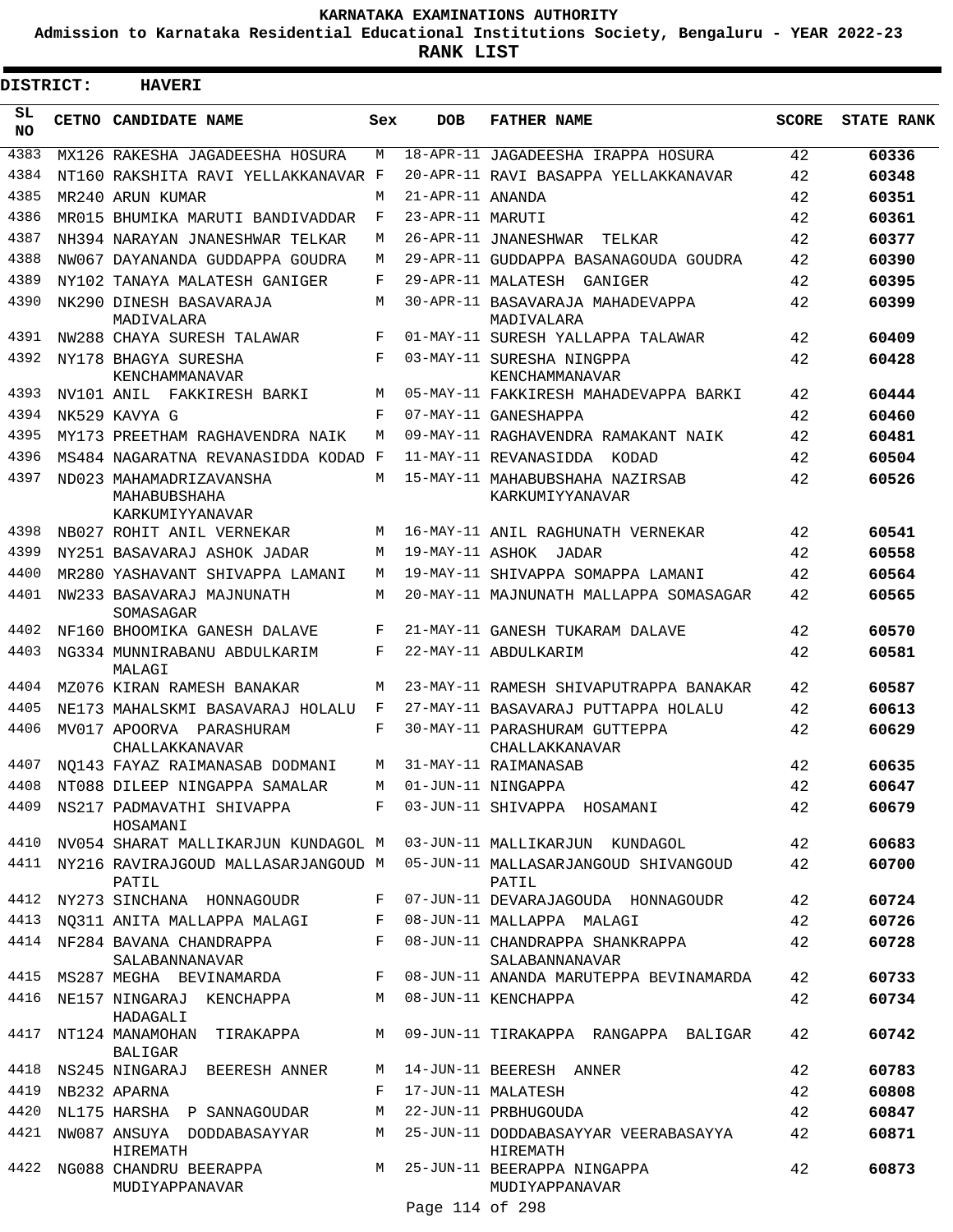**Admission to Karnataka Residential Educational Institutions Society, Bengaluru - YEAR 2022-23**

**RANK LIST**

ı

| <b>DISTRICT:</b> | <b>HAVERI</b>                                                 |              |                   |                                                                                 |       |                   |
|------------------|---------------------------------------------------------------|--------------|-------------------|---------------------------------------------------------------------------------|-------|-------------------|
| SL<br>NO.        | <b>CETNO CANDIDATE NAME</b>                                   | Sex          | <b>DOB</b>        | <b>FATHER NAME</b>                                                              | SCORE | <b>STATE RANK</b> |
| 4423             | MS591 FATEEMA BASHASAB NADAF                                  | F            |                   | 30-JUN-11 BASHASAB KASHIMASAB NADAF                                             | 42    | 60906             |
| 4424             | NW157 CHETAN RAJAPPA KURI                                     | М            | 04-JUL-11 RAJAPPA |                                                                                 | 42    | 60941             |
| 4425             | MR106 PAVAN JAYAPPA MASANAGI                                  | M            |                   | 08-JUL-11 JAYAPPA MASANAGI                                                      | 42    | 60981             |
| 4426             | NV310 DAVOODALI MAHABUBALI<br>DEEVAGIRE                       | M            |                   | 11-JUL-11 MAHABUBALI RAJESAB DEEVAGIRE                                          | 42    | 61008             |
| 4427             | NZ052 GOURAMMA GURUPADGOUD PATIL                              | F            |                   | 11-JUL-11 GURUPADGOUD AYYANAGOUD PATIL                                          | 42    | 61011             |
| 4428             | NH366 SANDEEP KOTESH OLEKAR                                   | М            | 12-JUL-11 KOTESH  |                                                                                 | 42    | 61022             |
| 4429             | MY020 ANITA CHANDRAPPA VADDAR                                 | F            |                   | 16-JUL-11 CHANDRAPPA HANUMANTAPPA<br>VADDAR                                     | 42    | 61039             |
| 4430             | NY421 VINAYAK<br>YALLAPPA KADEDMANI M                         |              |                   | 19-JUL-11 YALLAPPA KADEDMANI                                                    | 42    | 61059             |
| 4431             | NK372 DHANUSHA NAGARAJ MALUR                                  | М            |                   | 20-JUL-11 NAGARAJ BASAVANTAPPA MALUR                                            | 42    | 61062             |
| 4432             | NO255 MANOJ SUDHAMARADDI KARADDER M                           |              |                   | 20-JUL-11 SUDHAMARADDI KARADDER                                                 | 42    | 61064             |
| 4433             | NZ128 POOJA MAHADEVAPPA LAMANI                                | F            |                   | 20-JUL-11 MAHADEVAPPA LAMANI                                                    | 42    | 61065             |
| 4434             | NF045 GAGAN BASAVARAJ MADIVALAR                               | М            |                   | 21-JUL-11 BASAVARAJ NINGAPPA MADIVALAR                                          | 42    | 61070             |
| 4435             | NK292 DILIP RANGANATH<br><b>BULLANNANAVR</b>                  | M            |                   | 23-JUL-11 RANGANATH GADIGEPPA<br><b>BULLANNANAVR</b>                            | 42    | 61086             |
| 4436             | NZ300 SHARANAPPA NAGARAJ NARAGUND M                           |              |                   | 23-JUL-11 NAGARAJ SHEKHAPPA NARAGUND                                            | 42    | 61089             |
| 4437             | MR041 CHETAN BARAMAPPA DUMMIHAL                               | М            |                   | 29-JUL-11 BARAMAPPA                                                             | 42    | 61137             |
| 4438             | NV062 CHETAN SHIVAPPA LAMANI                                  | М            |                   | 30-JUL-11 SHIVAPPA DAKAPPA LAMANI                                               | 42    | 61143             |
| 4439             | NC061 SURENDRA JAYARAMA KALLER                                | М            |                   | 01-AUG-11 JAYARAMA SHIVAPPA KALLER                                              | 42    | 61167             |
| 4440             | NE408 TANUSH YUVARAJ<br>MUKKANNANAVAR                         | М            | 06-AUG-11 YUVARAJ | MUKKANNANAVAR                                                                   | 42    | 61193             |
| 4441             | NW320 ABHISHEK DYAMANNA<br>BIKKIMATTA                         | M            |                   | 07-AUG-11 DYAMANNA BIKKIMATTA                                                   | 42    | 61195             |
| 4442             | NG198 DILEEP BEERAPPA<br>DILLENNANAVAR                        | M            |                   | 08-AUG-11 BEERAPP KARIYAPPA<br>DILLENNANAVAR                                    | 42    | 61206             |
| 4443             | NE182 FAKKIREH HONNAPPA HARIJAN                               | М            |                   | 13-AUG-11 HONNAPPA BHIMAPPA HARIJAN                                             | 42    | 61235             |
| 4444             | NG197 DEVIKA MANJUNATH TALAWAR                                | F            |                   | 16-AUG-11 MANJUNATH                                                             | 42    | 61257             |
| 4445             | NF111 SHAMBULINGA NINGAPPA<br>KALLIHAL                        | М            |                   | 17-AUG-11 NINGAPPA KALLIHAL                                                     | 42    | 61266             |
| 4446             | NE091 TEJASHWINI SHIVARRADDI<br>NANDIHALLI                    | F            |                   | 18-AUG-11 SHIVAREDDY NAGAPPA NANDIHALLI                                         | 42    | 61269             |
|                  | 4447 NK128 UMMEZUBERIYA H MAKANDAR                            |              |                   | F 18-AUG-11 HUNNURUVALI MAKANDAR                                                | 42    | 61270             |
|                  | 4448 MY264 VARSHINI SHRIKANT<br>KADAPPANAVAR                  |              |                   | F 18-AUG-11 SHRIKANT MALLAPPA<br>KADAPPANAVAR                                   | 42    | 61271             |
|                  | 4449 NL243 RAJESHWARI RAMESH DURGAD F                         |              |                   | 21-AUG-11 RAMESH PARAMESHAPPA DURGAD                                            | 42    | 61292             |
| 4450             | NP011 SRUSHTI BASAVANAGOUDA                                   | F            |                   | 28-AUG-11 BASAVANAGOUDA                                                         | 42    | 61343             |
| 4451             | <b>BALEKOPPADA</b><br>NK274 SUKANYA MUKANAGOUDA F<br>KANAKERI |              |                   | GURUSIDDAPPAGOUDA BALEKOPPADA<br>29-AUG-11 MUKANAGOUDA PUTTANAGOUDA<br>KANAKERI | 42    | 61349             |
|                  | 4452 NV394 USHA SHIDDAPPA BARADUR                             | $\mathbf{F}$ |                   | 29-AUG-11 SHIDDAPPA NINGAPPA BARADUR                                            | 42    | 61351             |
| 4453             | NB100 DEVAKKA BHEEMAPPA LAMANI                                | F            |                   | 01-SEP-11 BHEEMAPPA KASANEPPA LAMANI                                            | 42    | 61358             |
| 4454             | NZ283 VINAYAK KALLAPPA MALLALLI                               | М            |                   | 05-SEP-11 KALLAPPA MALLALLI                                                     | 42    | 61394             |
| 4455             | MT010 SHREYAS NATARAJA CHALAGERI                              | M            |                   | 09-SEP-11 NATARAJA                                                              | 42    | 61421             |
| 4456             | NR183 HANUMANTA VEERANNA GIRADDI                              | M            |                   | 18-SEP-11 VEERANNA HANUMAREDDI GIRADDI                                          | 42    | 61458             |
| 4457             | NX105 CHETAN IRAPPA KAXHSHAVARAD                              | M            |                   | 20-SEP-11 IRAPPA TIRAKAPPA KAXHSHAVARAD                                         | 42    | 61466             |
| 4458             | NB230 SAHANA MALLAPPA<br>SANNAPPANAVAR                        | F            |                   | 23-SEP-11 MALLAPPA PARASAPPA<br>SANNAPPANAVAR                                   | 42    | 61481             |
| 4459             | NN039 KALPANA JAGADEESHA BUDIHALA F                           |              |                   | 26-SEP-11 JAGADEESHA MAILAPPA BUDIHALA                                          | 42    | 61493             |
| 4460             | MX140 TARUN PARASHURAM ILIGER                                 | M            |                   | 30-SEP-11 PARASHURAM IRAPPA ILIGER                                              | 42    | 61519             |
| 4461             | NP222 ADARSH SHATESH BANAKAR                                  | M            |                   | 05-OCT-11 SHATESH BANAKAR                                                       | 42    | 61535             |
| 4462             | NF095 CHANDRIKA MAYLARPPA<br>BISTAPPANAVAR                    | F            |                   | 06-OCT-11 MAYLARPPA BISTAPPANAVAR                                               | 42    | 61540             |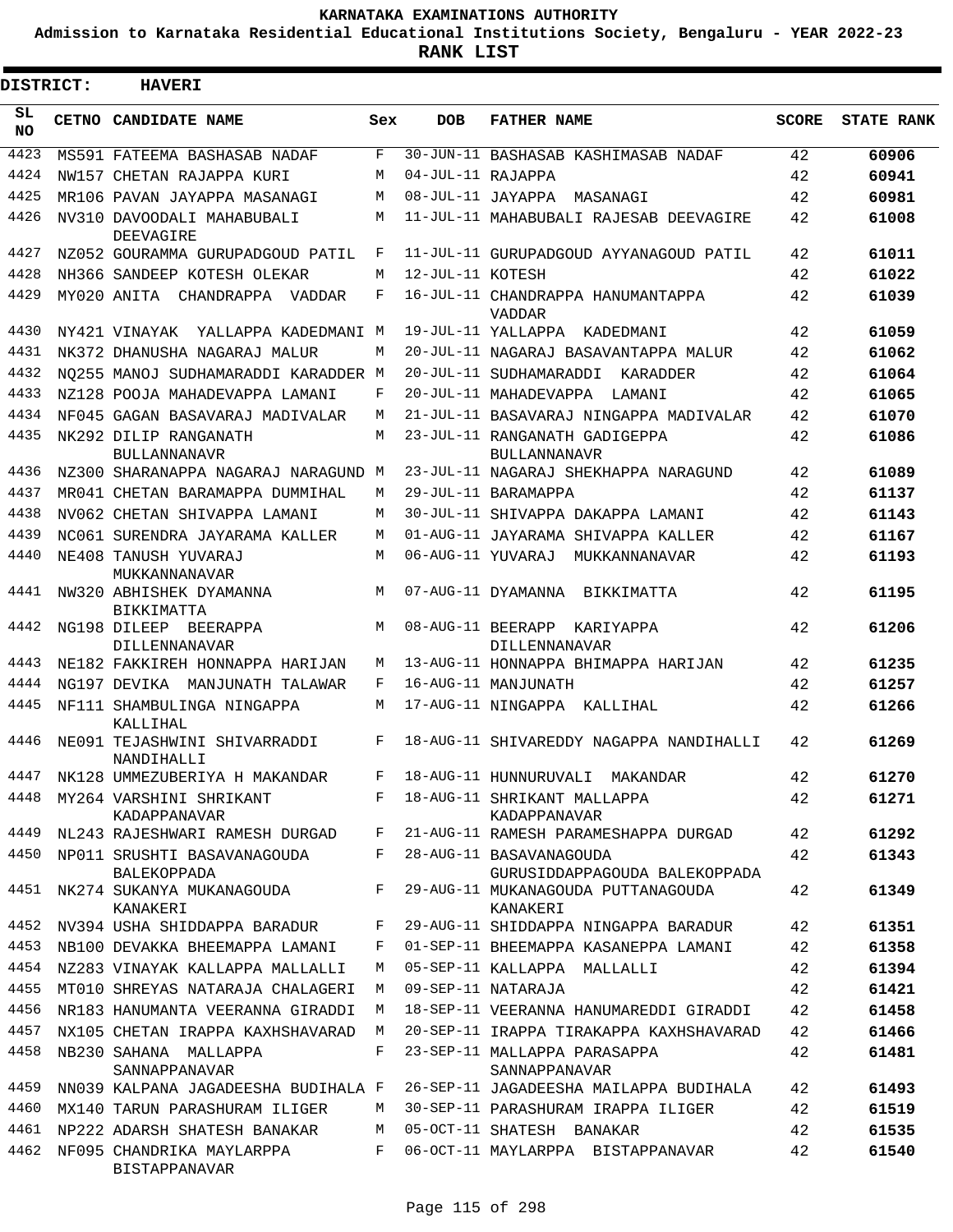**Admission to Karnataka Residential Educational Institutions Society, Bengaluru - YEAR 2022-23**

| <b>DISTRICT:</b> | <b>HAVERI</b>                                                      |            |                 |                                                       |              |                   |
|------------------|--------------------------------------------------------------------|------------|-----------------|-------------------------------------------------------|--------------|-------------------|
| SL.<br><b>NO</b> | CETNO CANDIDATE NAME                                               | Sex        | <b>DOB</b>      | <b>FATHER NAME</b>                                    | <b>SCORE</b> | <b>STATE RANK</b> |
| 4463             | MS387 SUMANTH MALLESHAPPA KALLER                                   | M          |                 | 09-OCT-11 MALLESHPPA                                  | 42           | 61554             |
| 4464             | NU190 SUNILKUMAR NINGAPPA KABBUR                                   | M          |                 | 09-OCT-11 NINGAPPA PANDAPPA KABBUR                    | 42           | 61555             |
| 4465             | MR054 CHETAN MAHESH GULER                                          | M          |                 | 13-OCT-11 MAHESH CHANNBASAPPA GULER                   | 42           | 61572             |
| 4466             | NR093 DHANANJAY P PATIL                                            | M          |                 | 21-OCT-11 PUTTANAGOUDA PATIL                          | 42           | 61610             |
| 4467             | NR155 KRUTHIKA GANGADHAR BUDANUR                                   | F          |                 | 24-OCT-11 GANGADHAR CHANNAPPA BUDANUR                 | 42           | 61625             |
| 4468             | NE307 YASHODHA KRUSHNAPPA LAMANI                                   | F          |                 | 30-OCT-11 KRUSHNAPPA<br>LAMANI                        | 42           | 61659             |
| 4469             | NP172 BHUMIKA MANJUNATH TAMBAKAD                                   | F          |                 | 01-NOV-11 MANJUNATH<br>B TAMBAKAD                     | 42           | 61664             |
| 4470             | NA145 PALLAVI FAKKIRAPPA VADDAR                                    | F          |                 | 02-NOV-11 FAKKIRAPPA<br>VADDAR                        | 42           | 61672             |
| 4471             | NT185 SAHANA SHIVANANDA KARUR                                      | F          |                 | 04-NOV-11 SHIVANANDA                                  | 42           | 61678             |
| 4472             | MR235 SHARANAKUMAR HANUMAPPA<br><b>BASUR</b>                       | M          |                 | 05-NOV-11 HANUMAPPA HANUMANTAPPA BASUR                | 42           | 61686             |
| 4473             | NM179 THEJU SHANTESH DONNER                                        | M          |                 | 05-NOV-11 SHANTESH MUKAPPA DONNER                     | 42           | 61689             |
| 4474             | NK018 CHETAN NAGESH CHOUTAGI                                       | M          |                 | 09-NOV-11 NAGESH MANJAPPA CHOUTAGI                    | 42           | 61704             |
| 4475             | MW018 VIJAYALAXMI MANJUNATH<br>AKKIVALLI                           | $_{\rm F}$ |                 | 12-NOV-11 MANJUNATH NAGAPPA AKKIVALLI                 | 42           | 61725             |
| 4476             | NR165 BHUMIKA                                                      | $_{\rm F}$ |                 | 21-NOV-11 KENCHAPPA                                   | 42           | 61770             |
| 4477             | MS501 TEJASHWINI RAJENDRA<br>HARAMAGATTI                           | F          |                 | 24-NOV-11 RAJENDRA HARAMAGATTI                        | 42           | 61793             |
| 4478             | NF039 NAVEEN NAGARAJ KOTIHAL                                       | M          |                 | 26-NOV-11 NAGARAJ BASAPPA KOTIHAL                     | 42           | 61804             |
| 4479             | NE237 BHOMIKA BASAVARAJ BICCHALI                                   | F          |                 | 29-NOV-11 BASAVARAJ GUDADERAPPA<br><b>BICCHALI</b>    | 42           | 61819             |
| 4480             | NZ025 KARTIK PARASAPPA BANAJAGER                                   | M          |                 | 29-NOV-11 PARASAPPA TIRAKAPPA BANAJAGER               | 42           | 61825             |
| 4481             | NK276 KEERTI R H                                                   | F          |                 | 03-DEC-11 RAJAPPA HITTALAMANI                         | 42           | 61844             |
| 4482             | NN213 HARSHITA SANTOSHA<br>SAJJANASHETRA                           | M          |                 | 13-DEC-11 SANTOSHA JAYAPPA<br>SAJJANASHETRA           | 42           | 61877             |
| 4483             | NW125 NANDINI IRANNA MADAPUR                                       | F          |                 | 13-DEC-11 IRANNA BASAPPA MADAPUR                      | 42           | 61880             |
| 4484             | NS267 ZAKEERHUSEN KARIMSAB<br>DVARAMANI                            | M          |                 | 13-DEC-11 KARIMSAB DEVARAMANI                         | 42           | 61883             |
| 4485             | NK336 VEENA HUCHCHAPPA                                             | F          |                 | 26-DEC-11 HUCHCHAPPA HADRIHALLI                       | 42           | 61927             |
| 4486             | ND138 BHAGYA NAGARAJ SHIDLAPUR                                     | F          |                 | 27-DEC-11 NAGARAJ SHIVAPUTRAPPA<br>SHIDLAPUR          | 42           | 61929             |
| 4487             | NR068 LILAVATI SHANMUKAPPA<br>CHAKRASALI                           | F          |                 | 04-JAN-12 SHANMUKAPPA KOTRAPPA<br>CHAKRASALI          | 42           | 61960             |
| 4488             | ND121 SNEHA BASAVARAJ ONIKERI                                      |            |                 | F 08-MAR-12 BASVARAJ SHAMBANNA ONIKERI                | 42           | 62015             |
| 4489             | NE260 PUNITH KUMAR HANUMANTAPPA<br>LAMANI                          |            |                 | M 17-OCT-09 HANUMANTAPPA                              | 41           | 62076             |
| 4490             | NC082 MANJUNATH RAVI HADAPAD                                       |            |                 | M 25-FEB-10 RAVI HADAPAD                              | 41           | 62128             |
| 4491             | MS224 SOUMYA VEERAPPA<br>NOORANDANAVAR                             | F          |                 | 01-MAR-10 VEERAPPA NOORANDANAVAR                      | 41           | 62130             |
| 4492             | MT166 HARISH RAMAPPA KARABANNAVAR M 24-MAR-10 RAMAPPA KARABANNAVAR |            |                 |                                                       | 41           | 62146             |
| 4493             | NB260 RAMYA RAVI SUDAMBI                                           | F          |                 | 05-MAY-10 RAVI RUDRAPPA SUDAMBI                       | 41           | 62184             |
| 4494             | NS039 AKASH REVANASIDDAPP<br>KARIYANNANAVAR                        | M          |                 | 01-JUN-10 REVANSIDDAPPA KARIYANNANAVAR                | 41           | 62205             |
| 4495             | NE075 SANTOSH DYAMANNA ASUNDI                                      | М          |                 | 01-JUL-10 DYAMANNA<br>ASUNDI                          | 41           | 62240             |
| 4496             | NV306 KAVYA SHIDAPPA BASAVANAL                                     | F          |                 | 10-JUL-10 SHIDAPPA NAGAPPA BASAVANAL                  | 41           | 62252             |
| 4497             | NW102 PRASHANT PARAMESHAPPA<br>DEVAGIRI                            | M          |                 | 16-JUL-10 PARAMESHAPPA SHIVAPPA<br>DEVAGIRI           | 41           | 62258             |
| 4498             | NG211 SANJANA FAKKIRAPPA VADDAR F                                  |            |                 | 31-JUL-10 FAKKIRAPPA DURAGAPPA VADDAR                 | 41           | 62279             |
| 4499             | NU238 SANJANA PAKKEERAPPA<br>SHYANABOGAR                           |            |                 | F 31-JUL-10 PAKKEERAPPA SHYANABOGAR                   | 41           | 62280             |
| 4500             | MV057 VIKAS CHANDRAPPA GOTAGODI                                    | M          |                 | 05-AUG-10 CHANDRAPPA GOTAGODI                         | 41           | 62300             |
|                  | 4501 NZ149 AKKAMMA HANAMANTAPPA<br>BANDIVADDAR                     | $F -$      |                 | 20-AUG-10 HANAMANTAPPA YALLAPPA<br><b>BANDIVADDAR</b> | 41           | 62333             |
| 4502             | NP048 SINDHU SHIVYANAIK LAMANI                                     | F          | Page 116 of 298 | 04-SEP-10 SHIVYANAIK RAMANAIK LAMANI                  | 41           | 62370             |
|                  |                                                                    |            |                 |                                                       |              |                   |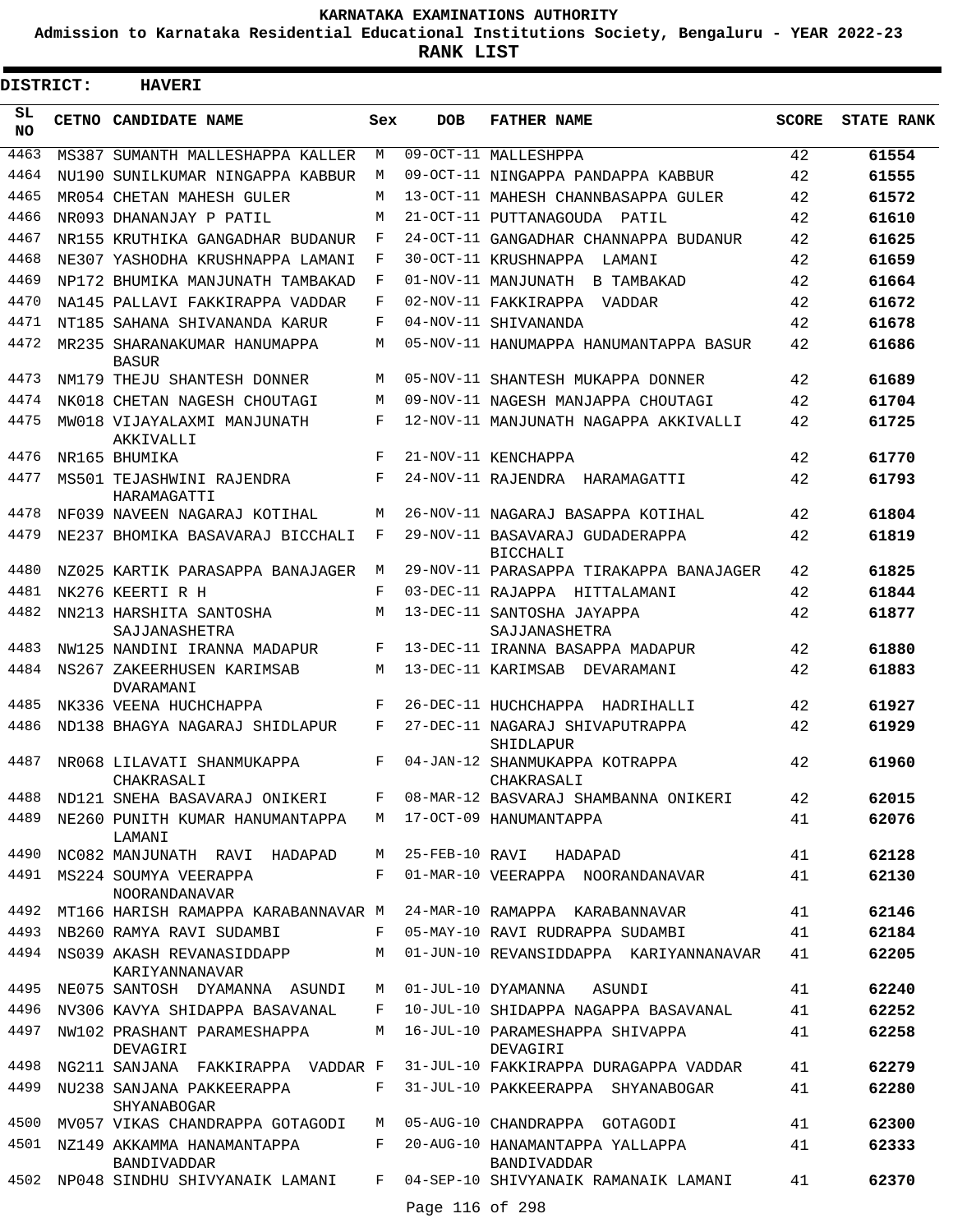**Admission to Karnataka Residential Educational Institutions Society, Bengaluru - YEAR 2022-23**

**RANK LIST**

Ξ

| <b>DISTRICT:</b> | <b>HAVERI</b>                                                      |     |                   |                                                                               |              |                   |
|------------------|--------------------------------------------------------------------|-----|-------------------|-------------------------------------------------------------------------------|--------------|-------------------|
| SL.<br><b>NO</b> | CETNO CANDIDATE NAME                                               | Sex | <b>DOB</b>        | <b>FATHER NAME</b>                                                            | <b>SCORE</b> | <b>STATE RANK</b> |
| 4503             | NF195 TIPPANNA BASAPPA KALKOTI                                     | M   | 05-SEP-10 BASAPPA | KALKOTI                                                                       | 41           | 62371             |
| 4504             | NR217 RAHUL PARASAPPA<br>AJAGAPPANAVAR                             | М   |                   | 06-SEP-10 PARASAPPA BASAPPA<br>AJAGAPPANAVAR                                  | 41           | 62376             |
| 4505             | NF420 AISHWARYA TIPPANNA<br>DABBANNANAVAR                          | F   |                   | 09-SEP-10 TIPPANNA DABBANNANAVAR                                              | 41           | 62379             |
| 4506             | NY091 PAVAN SORATUR                                                | M   | 16-SEP-10 GOLAPPA | SORATUR                                                                       | 41           | 62405             |
| 4507             | NH144 DAYANANDA MANJAPPA<br><b>BALANNANAVAR</b>                    | M   |                   | 22-SEP-10 MANJAPPA HUCHCHAPPA<br><b>BALANNANAVAR</b>                          | 41           | 62417             |
| 4508             | MZ192 POOJA RUDRAPPA BADIGER                                       | F   |                   | 23-SEP-10 RUDRAPPA IRAPPA BADIGER                                             | 41           | 62420             |
| 4509             | NF130 RAKSHITA MALATESH<br>KALASANNANAVAR                          | F   |                   | 25-SEP-10 MALATESH R KALASANNANAVAR                                           | 41           | 62427             |
| 4510             | NO172 EESHVARI NINGANAGOUDA PATIL F                                |     |                   | 28-SEP-10 NINGANAGOUDA PATIL                                                  | 41           | 62435             |
| 4511             | NV146 SAHANA HONNAPPA<br><b>BAMMAKKANAVAR</b>                      | F   |                   | 29-SEP-10 HONNAPPA MAHADEVAPPA<br><b>BAMMAKKANAVAR</b>                        | 41           | 62439             |
| 4512             | NK389 KIRAN SHANMUKHAPPA ANGADI                                    | М   |                   | 30-SEP-10 SHANMUKHAPPA SHIVAPPA ANGADI                                        | 41           | 62442             |
| 4513             | MW020 MANOJ CHANDRASHEKHAR<br>KALANGI                              | M   |                   | 06-OCT-10 CHANDRASHEKHAR KALANGI                                              | 41           | 62471             |
| 4514             | NF447 MANJUNATH HONNAPPA<br><b>DUNDAMMANAVAR</b>                   | M   |                   | 12-OCT-10 HONNAPPA FAKKEERAPPA<br>DUNDAMMANAVAR                               | 41           | 62498             |
| 4515             | NZ339 SUMANTH MANJUNATH CHILAKWAD M                                |     |                   | 15-OCT-10 MANJUNATH PARAPPA CHILAKWAD                                         | 41           | 62508             |
| 4516             | NX026 VEERESH KRISHNAPPA<br>BHAJANTRI                              | М   |                   | 20-OCT-10 KRISHNAPPA HANAMANTAPPA<br>BHAJANTRI                                | 41           | 62524             |
| 4517             | MV003 CHAITANYA MANJUNATH<br>LACHAMANNANAVARA                      | F   |                   | 23-OCT-10 MANJUNATH SHIDDAPPA<br>LACHAMANNANAVARA                             | 41           | 62528             |
| 4518             | NY258 HARSHITAGOUD<br>CHANNAVEERAGOUD POLICEPATIL                  | M   |                   | 28-OCT-10 CHANNAVEERAGOUD<br>POLICEPATIL                                      | 41           | 62550             |
| 4519             | PA165 PRAJWAL MAILAREPPA HARIJAN                                   | M   |                   | 03-NOV-10 MAILAREPPA BASAPPA HARIJAN                                          | 41           | 62566             |
| 4520             | NK130 PUJA BALAPPA KARIYANNANAVAR F                                |     |                   | 03-NOV-10 BALAPPA SAKAPPA<br>KARIYANNANAVAR                                   | 41           | 62567             |
| 4521             | NB022 NAVEEN DYAVAPPA HARIJAN                                      | M   |                   | 04-NOV-10 DYAVAPPA SHIVAPPA HARIJAN                                           | 41           | 62569             |
| 4522             | NB101 JAYASHREE YALAPPA VANAHALLI F                                |     | 05-NOV-10 YALAPPA | VANAHALLI                                                                     | 41           | 62574             |
| 4523             | NK369 ROHINI NAGAPPA MALAGI                                        | F   |                   | 05-NOV-10 NAGAPPA BASAPPA MALAGI                                              | 41           | 62577             |
| 4524             | NS174 BHUMIKA CHANDRAPPA SURVE                                     | F   |                   | 08-NOV-10 CHANDRAPPA RUDRAPPA SURVE                                           | 41           | 62588             |
| 4525             | MT037 RENUKA MADIVALAR                                             | F   |                   | 10-NOV-10 SHANMUKAPPA MADIVALAR                                               | 41           | 62607             |
| 4526             | MV096 SUMANTH KOTESH KONDOJI                                       | M   |                   | 12-NOV-10 KOTESH KONDOJI                                                      | 41           | 62617             |
| 4527<br>4528     | NE444 SAVITA SHIDDAPPA PATTEDAVAR F<br>NJ116 DARSHAN CHANNABASAYYA | M   |                   | 18-NOV-10 SHIDDAPPA PUTTAPPA PATTEDAVAR<br>02-DEC-10 CHANNABASAYYA M KULKARNI | 41<br>41     | 62638<br>62685    |
| 4529             | KULKARNI<br>MR092 JYOTI MALATESHA KOTIHALA                         | F   |                   | 04-DEC-10 MALATESHA KOTIHALA                                                  | 41           | 62698             |
| 4530             | MS351 SAHANA NAGARAJ BARKI                                         | F   |                   | 11-DEC-10 NAGARAJ BARKI                                                       | 41           | 62726             |
| 4531             | NZ119 PURVI HEBBALLI                                               | F   |                   | 13-DEC-10 NAGARAJ MALLAPPA HEBBALLI                                           | 41           | 62734             |
| 4532             | NF148 SINCHANA SHRIDHAR PAKKED                                     | F   |                   | 13-DEC-10 SHRIDHAR PAKKED                                                     | 41           | 62735             |
| 4533             | MW156 MARUTI HANUMANTAPPA HARIJAN M                                |     |                   | 18-DEC-10 HANUMANTAPPA HALAPPA HARIJAN                                        | 41           | 62759             |
|                  | 4534 NB249 RAKSHITA MALATESH KALASUR                               | F   |                   | 21-DEC-10 MALATESH KALASUR                                                    | 41           | 62775             |
|                  | 4535 NY160 PRATIBA PRAKASH TONDUR                                  | F   |                   | 28-DEC-10 PRAKASH DYAVAPPA TONDUR                                             | 41           | 62799             |
| 4536             | NY219 NAVEENGOUDA PRAKASHGOUDA<br>GADAG                            | М   |                   | 30-DEC-10 PRAKASHGOUDA GADAG                                                  | 41           | 62807             |
| 4537             | MS578 NIRMALA DHANIKEPPA LAMANI                                    | F   |                   | 02-JAN-11 DHANIKEPPA RATNAPPA LAMANI                                          | 41           | 62867             |
| 4538             | NM048 REKHA SOMALINGAPPA<br>MEGALAMANI                             | F   |                   | 06-JAN-11 SOMALINGAPPA MAHADEVAPPA<br>MEGALAMANI                              | 41           | 62894             |
| 4539             | ND048 BASAVARAJ ANANT KUNNUR                                       | М   |                   | 08-JAN-11 ANANT B KUNNUR                                                      | 41           | 62909             |
| 4540             | NS103 SHWETHA NAGARAJ YALIGAR                                      | F   |                   | 09-JAN-11 NAGARAJ YALIGAR                                                     | 41           | 62919             |
| 4541             | NJ133 DHANU BASAVARAJ JALAGAR                                      | M   |                   | 10-JAN-11 BASAVARAJ KARABASAPPA JALAGAR                                       | 41           | 62921             |
| 4542             | NZ243 PRIYA KARABASAPPA ITI                                        | F   | Page 117 of 298   | 20-JAN-11 KARABASAPPA YALLAPPA ITI                                            | 41           | 62966             |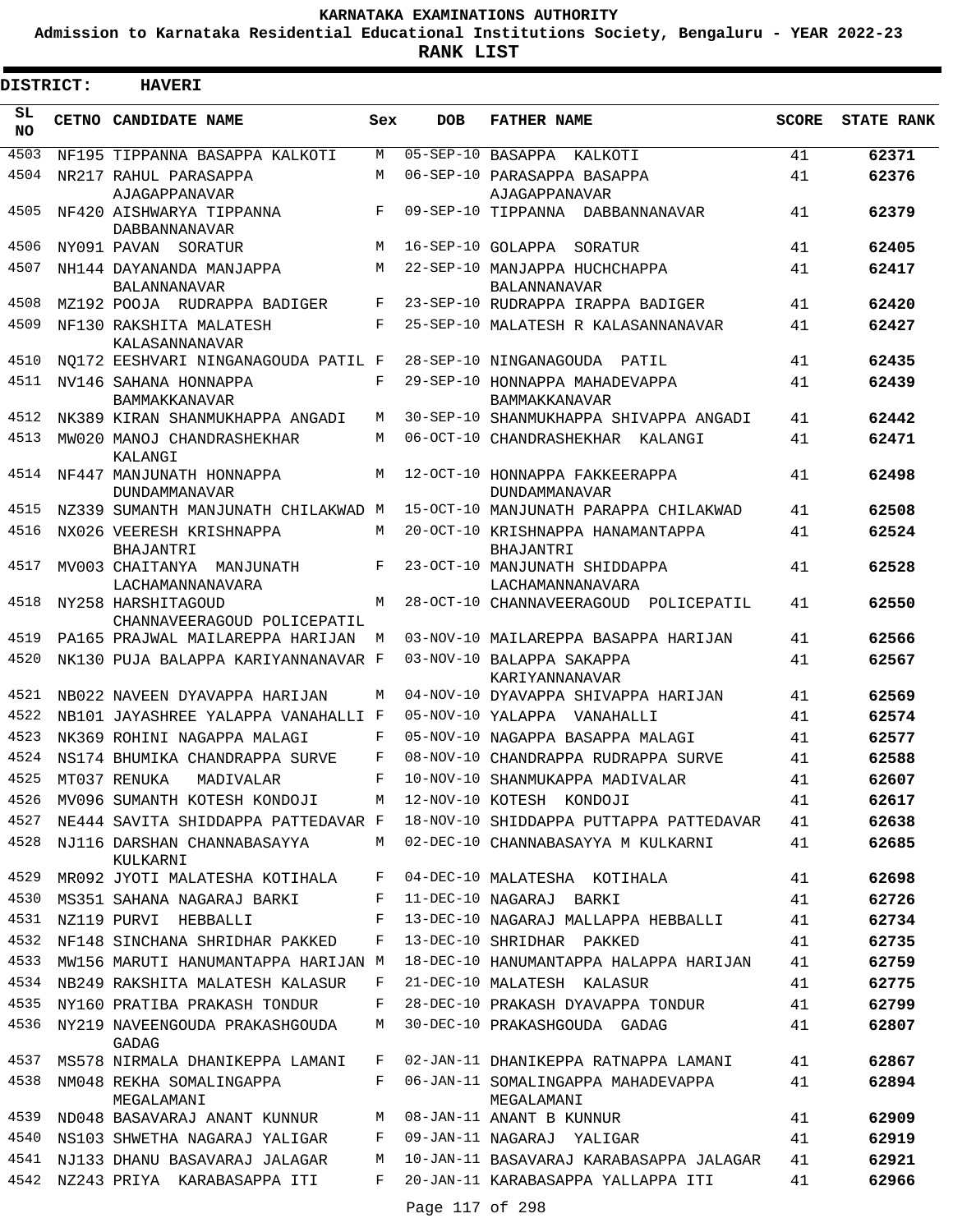**Admission to Karnataka Residential Educational Institutions Society, Bengaluru - YEAR 2022-23**

**RANK LIST**

ı

| <b>DISTRICT:</b> | <b>HAVERI</b>                                                              |     |                 |                                                           |              |                   |
|------------------|----------------------------------------------------------------------------|-----|-----------------|-----------------------------------------------------------|--------------|-------------------|
| SL<br><b>NO</b>  | CETNO CANDIDATE NAME                                                       | Sex | <b>DOB</b>      | <b>FATHER NAME</b>                                        | <b>SCORE</b> | <b>STATE RANK</b> |
| 4543             | NZ297 PRIYA KRISHNAPPA LAMANI                                              | F   |                 | 25-JAN-11 KRISHNAPPA LAMANI                               | 41           | 62990             |
| 4544             | MS329 ARUN JAGADISH SAVIKERI                                               | М   |                 | 29-JAN-11 JAGADISH                                        | 41           | 63009             |
| 4545             | NV160 POOJA CHANDRAPPA KALASHETTI F                                        |     |                 | 29-JAN-11 CHANDRAPPA CHENNAVEERAPPA<br>KALASHETTI         | 41           | 63012             |
| 4546             | NM211 BHUVAN R K RAMESH K                                                  | M   |                 | 01-FEB-11 RAMESH H K                                      | 41           | 63024             |
| 4547             | NS057 ASHWINI JUNJAPPA<br>BEVINAMARADA                                     | F   |                 | 02-FEB-11 JUNJAPPA BEVINAMARADA                           | 41           | 63031             |
| 4548             | NK058 RANJAN SHAMKUMAR HONNALI                                             | M   |                 | 03-FEB-11 SHAMKUMAR HANUMANTAPPA<br>HONNALI               | 41           | 63038             |
| 4549             | MS006 SAHANABAYI NARAYANASINGH<br>RAJAPUTH                                 | F   |                 | 04-FEB-11 NARAYANASINGH RAJAPUTH                          | 41           | 63042             |
| 4550             | NH161 AKRAM NAJEERAHMAD NADAF                                              | M   |                 | 06-FEB-11 NAJEERAHMAD MARDANSAB NADAF                     | 41           | 63050             |
| 4551             | PA173 BHARAT MANJAPPA<br><b>DUNDPPANAVAR</b>                               | M   |                 | 09-FEB-11 MANJAPPA CHANNAPPA<br><b>DUNDPPANAVAR</b>       | 41           | 63065             |
| 4552             | ND074 KEERTI MAHANTESH<br>HUNASIKATTI                                      | F   |                 | 11-FEB-11 MAHANTESH SHIVAPPA<br>HUNASIKATTI               | 41           | 63078             |
| 4553             | PA005 UDAYA SHIVAJI LAMANI                                                 | М   |                 | 13-FEB-11 SHIVAJI HEERAPPA LAMANI                         | 41           | 63095             |
| 4554             | NZ370 MANJULA SHANKRAPPA LAMANI                                            | F   |                 | 18-FEB-11 SHANKRAPPA DHARMAPPA LAMANI                     | 41           | 63115             |
| 4555             | NY041 SAHIL KHADARSAB HULAGUR                                              | М   |                 | 24-FEB-11 KHADARSAB<br>HULAGUR                            | 41           | 63153             |
| 4556             | NV153 YOGISH SURESH CHITTI                                                 | M   |                 | 26-FEB-11 SURESH CHITTI                                   | 41           | 63166             |
| 4557             | NL106 VINAYAK BOODISWAMI MATHAD                                            | М   |                 | 02-MAR-11 BOODISWAMI GURUMURTAYYA<br>MATHAD               | 41           | 63203             |
| 4558             | MU084 NIRANJANA RAMESH<br>UJJANNANAVAR                                     | M   |                 | 05-MAR-11 RAMESH UJJANNANAVAR                             | 41           | 63219             |
| 4559             | NO156 BHAGYA GUDDAPPA<br>SANNANEELAPPANAVAR                                | F   |                 | 06-MAR-11 GUDDAPPA SANNANEELAPPANAVAR                     | 41           | 63225             |
| 4560             | NK261 VAJRAGOUDA BHARAMAGOUDA<br>DODDAMANI OR PATIL                        | М   |                 | 06-MAR-11 BHARAMAGOUDA SHIVANAGOUDA<br>DODDAMANI OR PATIL | 41           | 63230             |
| 4561             | NH238 ASHA MAHATESH HOMBARDI                                               | F   |                 | 10-MAR-11 MAHATESH KAMALAPPA HOMBARDI                     | 41           | 63258             |
| 4562             | NK436 VINUTA ARUNKUMAR CHOUTI                                              | F   |                 | 12-MAR-11 ARUNKUMAR CHOUTI                                | 41           | 63269             |
| 4563             | NB305 KARTIK RAJU YALAKKI                                                  | M   |                 | 13-MAR-11 RAJU HANUMANTAPPA YALAKKI                       | 41           | 63272             |
| 4564             | NN169 CHAITALI NAGARAJ<br>THORANAGATTI                                     | F   |                 | 14-MAR-11 NAGARAJ HANUMANTAPPA<br>THORANAGATTI            | 41           | 63277             |
|                  | 4565 NK049 KIRANKUMAR S DYAVAKKALAVAR M 15-MAR-11 SIDDAPPA                 |     |                 |                                                           | 41           | 63282             |
| 4566             | NH084 PAVITRA KUMAR KILLEDAR                                               | F   | 17-MAR-11 KUMAR |                                                           | 41           | 63300             |
| 4567             | NV360 PRATIKSHA DEVENDRAGOUDA F<br>PATIL                                   |     |                 | 19-MAR-11 DEVENDRAPPA PATIL                               | 41           | 63323             |
| 4568             | MX213 PRAJWAL NAGAPPA HALLIBAIL M 20-MAR-11 NAGAPPA HANAMANTAPPA           |     |                 | HALLIBAIL                                                 | 41           | 63329             |
| 4569             | MY081 MANOJ PANGANAVAR                                                     |     |                 | M 22-MAR-11 MAILARAPPA PANGANAVAR                         | 41           | 63339             |
| 4570             | MT123 RUDRESH SATISH KAMMAR                                                | M   |                 | 22-MAR-11 SATISH VEERAPPA KAMMAR                          | 41           | 63344             |
| 4571             | NR123 GIRIJA NAGAPPA NAGENAHALLI F                                         |     |                 | 25-MAR-11 NAGAPPA BASAPPA NAGENAHALLI                     | 41           | 63357             |
|                  | 4572 MY235 BHARATH NIRANJANAYYA<br>SALIMATH                                | M   |                 | 28-MAR-11 NIRANJANAYYA SALIMATH                           | 41           | 63384             |
| 4573             | NM227 BHUMESHA CHOUDAPPA M 28-MAR-11 CHOUDAPPA HALADAPPA<br>KATAGANNANAVAR |     |                 | KATAGANNANAVAR                                            | 41           | 63385             |
|                  | 4574 NM083 RAKSHITA NAGARAJ BARKI F                                        |     |                 | 02-APR-11 NAGARAJ BARKI                                   | 41           | 63432             |
|                  | 4575 NN047 PRIYANKA SHIVAJAPPA<br>KENCHANNANAVAR                           |     |                 | F 04-APR-11 SHIVAJAPPA BHARAMAPPA<br>KENCHANNANAVAR       | 41           | 63448             |
| 4576             | MU104 ABHISHEK NAGARAJ KAMMAR                                              | M   |                 | 07-APR-11 NAGARAJ BASAVANTAPPA KAMMAR                     | 41           | 63471             |
|                  | 4577 NB179 AJAYA PARAMESHAPPA CHAVATI M 07-APR-11 PARAMESHAPPA CHAVATI     |     |                 |                                                           | 41           | 63472             |
| 4578             | NW260 KANCHANA BASAVARAJ<br><b>BHOOMANNANAVAR</b>                          | F   |                 | 08-APR-11 BASAVARAJ BHOOMANNANAVAR                        | 41           | 63478             |
|                  | 4579 MY221 LAKSHMI MAHADEVAPPA<br>HALIGERI                                 |     |                 | F 11-APR-11 MAHADEVAPPA NINGAPPA HALIGERI                 | 41           | 63509             |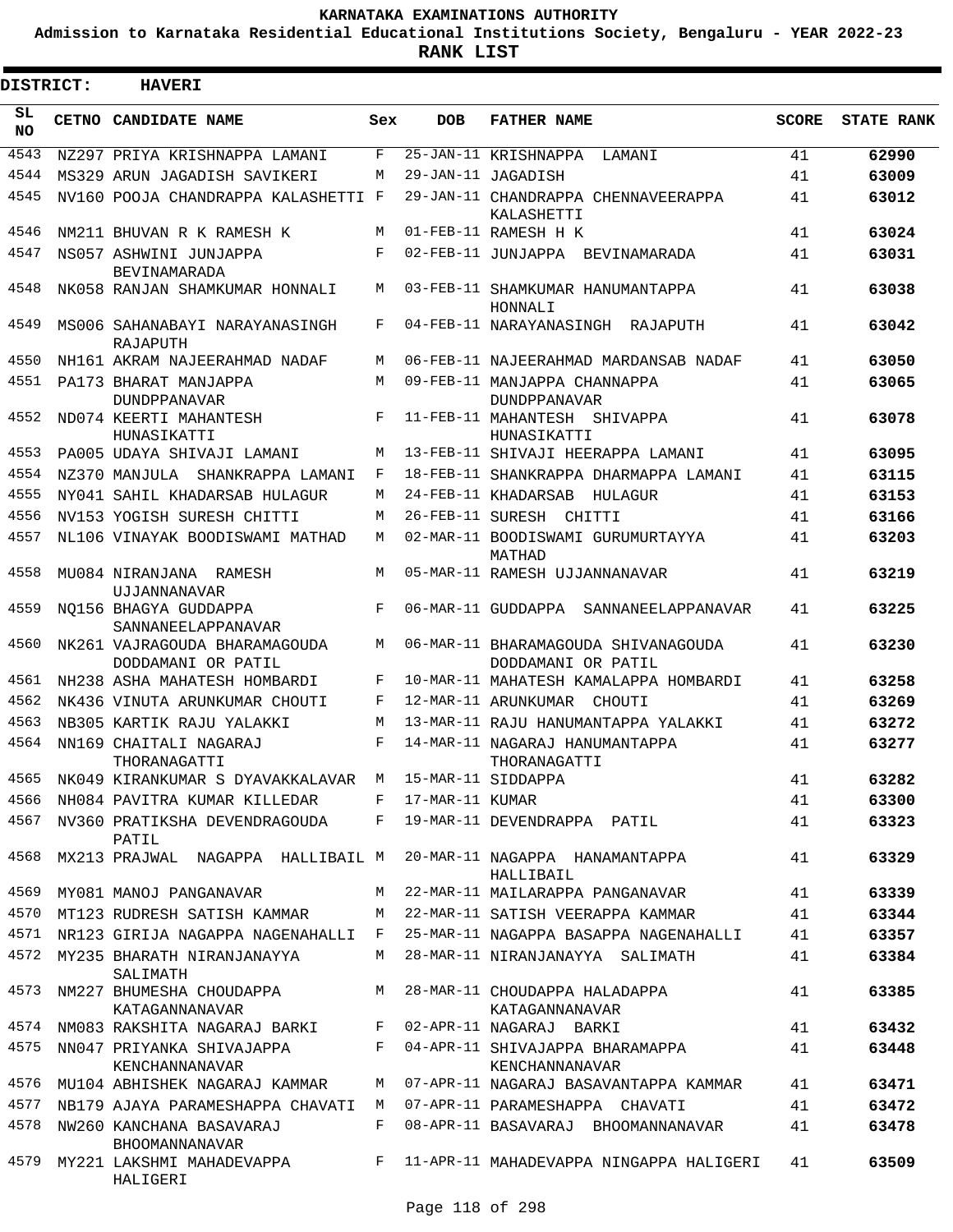**Admission to Karnataka Residential Educational Institutions Society, Bengaluru - YEAR 2022-23**

| <b>DISTRICT:</b> | <b>HAVERI</b>                                                    |       |                  |                                                                                      |              |                   |
|------------------|------------------------------------------------------------------|-------|------------------|--------------------------------------------------------------------------------------|--------------|-------------------|
| SL<br><b>NO</b>  | CETNO CANDIDATE NAME                                             | Sex   | <b>DOB</b>       | <b>FATHER NAME</b>                                                                   | <b>SCORE</b> | <b>STATE RANK</b> |
| 4580             | NF498 SHABEENABANU MAHABOOBSAB<br>HUBBALLI                       | F     |                  | 14-APR-11 MAHABOOBSAB MALIKSAB HUBBALLI                                              | 41           | 63529             |
| 4581             | NL042 SHWETA MARULASIDDAPPA<br><b>BANAKAR</b>                    | F     |                  | 15-APR-11 MARULASIDDAPPA                                                             | 41           | 63535             |
| 4582             | NR127 DARSHAN MANJAPPA HOSALLI                                   | M     |                  | 23-APR-11 MANJAPPA NAGAPPA HOSALLI                                                   | 41           | 63592             |
| 4583             | NZ095 AMRUTA HANUMATAGOUDA PATIL                                 | F     |                  | 24-APR-11 HANUMATAGOUDA BASANGOUDA<br>PATIL                                          | 41           | 63599             |
| 4584             | NO348 BINDU KAREGOUDA KADUR                                      | F     |                  | 24-APR-11 KAREGOUDA SIDDAPPA KADUR                                                   | 41           | 63600             |
| 4585             | MS036 CHAITRA BASANAGOUDA<br>NINGANAGOUDRA                       | F     |                  | 25-APR-11 BASANAGOUDA NINGANAGOUDRA                                                  | 41           | 63606             |
| 4586             | NA081 KAVANA MARUTI BHAJANTRI                                    | F     |                  | 27-APR-11 MARUTI FAKKIRAPPA BHAJANTRI                                                | 41           | 63621             |
| 4587             | NJ221 SHARANABASANAGOUD<br>SHIVANGOUD MYAGERI                    | M     |                  | 28-APR-11 SHIVANGOUD<br>MYAGERI                                                      | 41           | 63628             |
| 4588             | NB298 VISHAL KRISHNAPPA LAMANI                                   | M     |                  | 30-APR-11 KRISHNAPPA VACHAPPA LAMANI                                                 | 41           | 63642             |
| 4589             | NU143 SANDEEP RAMESH MEDAR                                       | M     |                  | 04-MAY-11 RAMESH MEDAR                                                               | 41           | 63674             |
| 4590             | MY244 SNEHA BASAVARAJ VASANAD                                    | F     |                  | 07-MAY-11 BASAVARAJ                                                                  | 41           | 63691             |
| 4591             | MY212 HEMANTH LAKSHMAN MUDLIYAVAR M                              |       |                  | 09-MAY-11 LAKSHMAN DEVENDRAPPA<br>MUDLIYAVAR                                         | 41           | 63708             |
| 4592             | NE327 SAPNA SUBHAS KORAVAR                                       | F     | 11-MAY-11 SUBHAS | KORAVAR                                                                              | 41           | 63721             |
| 4593             | NB110 ARCHANA SUBHAS RAVAL                                       | F     |                  | 15-MAY-11 SUBHAS DHARMANNA RAVAL                                                     | 41           | 63747             |
| 4594             | MS545 LAKSHMEE GANESH MOODI                                      | F     |                  | 19-MAY-11 GANESH MOODI                                                               | 41           | 63786             |
| 4595             | NJ186 MANOJ DILLESHWAR MANNUR                                    | M     |                  | 19-MAY-11 DILLESHWAR PARAMAPPA MANNUR                                                | 41           | 63787             |
| 4596             | NU003 PRIYANKA MALLIKARJUNA<br>CHALAVADI                         | F     |                  | 23-MAY-11 MALLIKARJUNA HOLIYAPPA<br>CHALAVADI                                        | 41           | 63809             |
| 4597             | NP239 TRISHA SHIVANAGOUDA SORATUR F                              |       |                  | 23-MAY-11 SHIVANAGOUDA SORATUR                                                       | 41           | 63813             |
| 4598             | NC129 ANITA SUBHASH GONDI                                        | F     |                  | 24-MAY-11 SUBHASH KARBASSAPPA GONDI                                                  | 41           | 63814             |
| 4599             | MV245 NAVEEN FAKKIRAYYA ILAGER                                   | M     |                  | 24-MAY-11 FAKKIRAYYA DEVENDRAPPA ILAGER                                              | 41           | 63819             |
| 4600             | NF464 KAVITA PURVACHARI KAMMAR                                   | F     |                  | 25-MAY-11 PURVACHARI<br>KAMMAR                                                       | 41           | 63824             |
| 4601             | NX131 MEENAKSHI CHANNAPPA LAMANI                                 | F     |                  | 25-MAY-11 CHANNAPPA BEEMAPPA LAMANI                                                  | 41           | 63825             |
| 4602             | NX136 SHREYA SOMASHEKAR MANNUR                                   | F     |                  | 27-MAY-11 SOMASHEKAR BASAPPA MANNUR                                                  | 41           | 63841             |
| 4603             | NP077 VINAYAKA BASANAGOUDA<br>MALASHETTI                         | M     |                  | 28-MAY-11 BASANAGOUDA VEERABASAPPA<br>MALASHETTI                                     | 41           | 63843             |
|                  | 4604 NU080 PRAJWAL SHANKRAPPA NAIK                               | M     |                  | 30-MAY-11 SHANKRAPPA G NAIK                                                          | 41           | 63858             |
|                  | MARAYANAVAR                                                      |       |                  | 4605 MS130 SINCHANA KALLANAGOWDA BARAT-11 KALLANAGOWDA SHIVAPUTHRAPPA<br>MARAYANAVAR | 41           | 63860             |
|                  |                                                                  |       |                  | 4606 NR230 ANUSHA ASHOKAPPA HAROGOPPA F 04-JUN-11 ASHOKAPPA LAXMAPPA HAROGOPPA       | 41           | 63902             |
|                  | 4607 NK275 GIRISH SOMASHEKARAPPA<br>CHATNALLI                    |       |                  | M 04-JUN-11 SOMASHEKARAPPA RANGAPPA<br>CHATNALLI                                     | 41           | 63904             |
| 4608             | DYAVAKKANAVAR                                                    |       |                  | MW094 KEERTHI MALATESH F 04-JUN-11 MALATESH HANUMANTAPPA<br>DYAVAKKANAVAR            | 41           | 63906             |
| 4609             | NL286 HARSHA MAHESHA HANCHINAMANI M 05-JUN-11 MAHESHA VASANTAPPA |       |                  | HANCHINAMANI                                                                         | 41           | 63915             |
| 4610             | ND032 KANTESH RUDRAPPA DODDAMANI M                               |       |                  | 05-JUN-11 RUDRAPPA CHANNAPPA DODDAMANI                                               | 41           | 63916             |
|                  | 4611 NW027 DARSHAN MANJUNATH LAMANI                              |       |                  | M 09-JUN-11 MANJUNATH MANAPPA LAMANI                                                 | 41           | 63963             |
|                  | 4612 NN138 SHREYA PRAKASH CHALAVADI                              | F     |                  | 09-JUN-11 PRAKASH KARIYAPPA CHALAVADI                                                | 41           | 63967             |
| 4613             | ND068 ANU ERAPPA KALER                                           | $F -$ |                  | 11-JUN-11 ERAPPA SANNABASAPPA KALER                                                  | 41           | 63977             |
|                  |                                                                  |       |                  | 4614 NG282 NINGARAJ NAGAPPA NEGALUR 15-JUN-11 NAGAPPA TIRAKAPPA NEGALUR              | 41           | 64011             |
|                  | 4615 NY158 CHANNAMMA SHANKRAPPA<br>HITTALAMANI                   |       |                  | F 16-JUN-11 SHANKRAPPA RUDRAPPA<br>HITTALAMANI                                       | 41           | 64022             |
| 4616             | NG015 BHOOMIKA MAHESH HOSAMANI                                   | F     |                  | 18-JUN-11 MAHESH B HOSAMANI                                                          | 41           | 64038             |
| 4617             | MY238 BINDU                                                      |       |                  | F 22-JUN-11 NAGARAJA MADARA                                                          | 41           | 64079             |
| 4618             | MY003 UMA REVANASIDDAPPA MADLUR                                  | F     |                  | 22-JUN-11 REVANASIDDAPPA NINGAPPA<br>MADLUR                                          | 41           | 64086             |
| 4619             | NL004 VISHALAKSHI GUDDESHA                                       |       | Page 119 of 298  | F 22-JUN-11 GUDDESHA MANJAPPA MADIVALARA                                             | 41           | 64087             |
|                  |                                                                  |       |                  |                                                                                      |              |                   |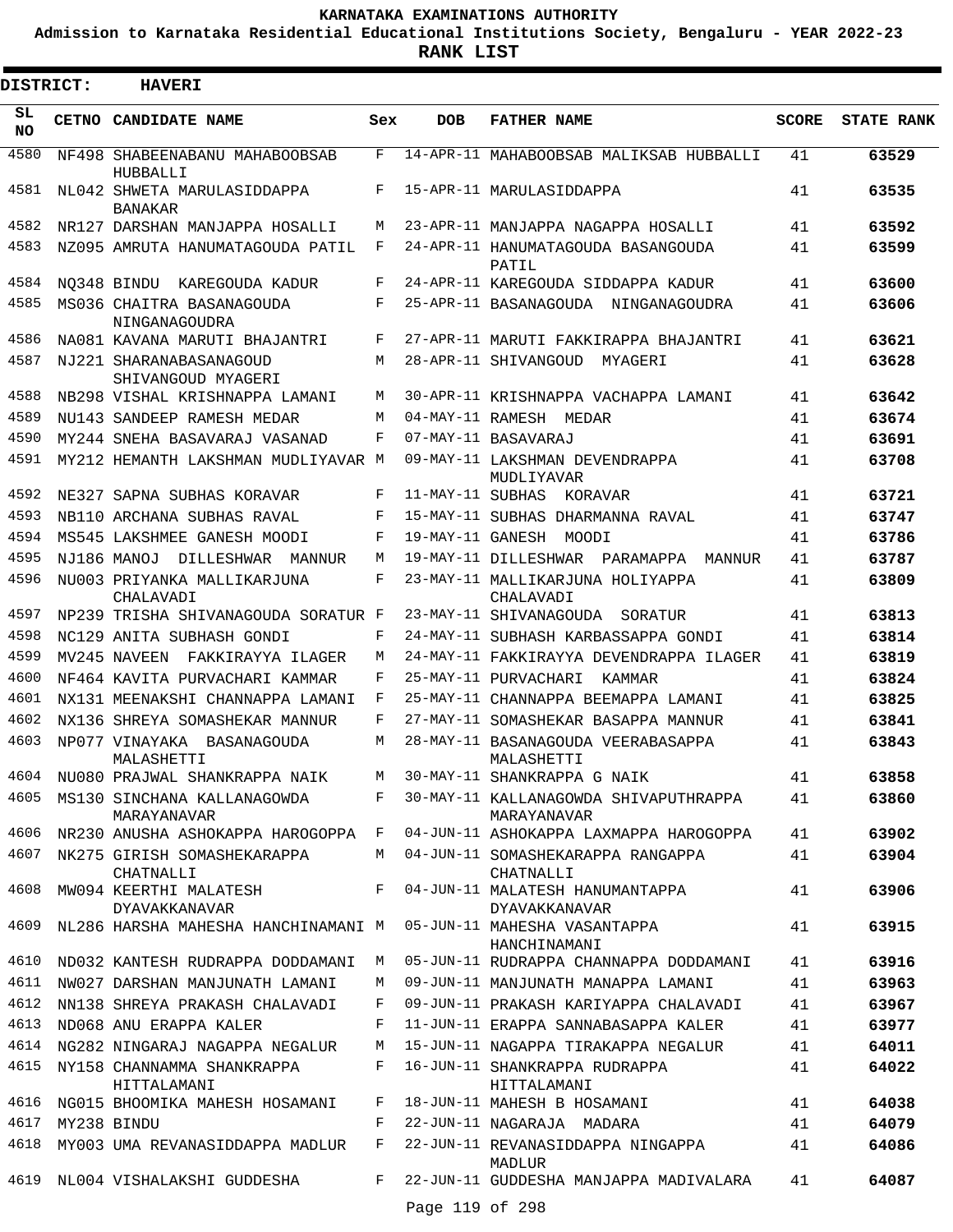**Admission to Karnataka Residential Educational Institutions Society, Bengaluru - YEAR 2022-23**

| <b>DISTRICT:</b> | <b>HAVERI</b>                                                                  |            |                   |                                                          |              |                   |
|------------------|--------------------------------------------------------------------------------|------------|-------------------|----------------------------------------------------------|--------------|-------------------|
| SL<br><b>NO</b>  | CETNO CANDIDATE NAME                                                           | Sex        | <b>DOB</b>        | <b>FATHER NAME</b>                                       | <b>SCORE</b> | <b>STATE RANK</b> |
|                  | MADIVALARA                                                                     |            |                   |                                                          |              |                   |
| 4620             | PA330 PRAJWAL SANJEEV PALED                                                    | M          |                   | 25-JUN-11 SANJEEV SHIVANAND PALED                        | 41           | 64108             |
| 4621             | MV212 SAMMED IRAPPA UMACHAGI                                                   | M          |                   | 27-JUN-11 IRAPPA JINNAPPA UMACHAGI                       | 41           | 64126             |
| 4622             | MV219 SINCHANA MALLIKARJUN GOKAK                                               | F          |                   | 28-JUN-11 MALLIKARJUN YALLAPPA GOKAK                     | 41           | 64134             |
| 4623             | MZ231 VAISHNAVI SHEKAPPA ILIGER                                                | F          |                   | 01-JUL-11 SHEKAPPA<br>ILIGER                             | 41           | 64161             |
| 4624             | MT153 ADITYA JAYAPPA LAMANI                                                    | M          |                   | 03-JUL-11 JAYAPPA YANKAPPA LAMANI                        | 41           | 64173             |
| 4625             | NK100 DISHA                                                                    | F          | 04-JUL-11 SOMESHA |                                                          | 41           | 64186             |
| 4626             | MS487 NAGAVEENA KOPPAD                                                         | $_{\rm F}$ |                   | 04-JUL-11 PUTTAPPA                                       | 41           | 64187             |
| 4627             | NO379 RUTIKA CHANDRAPPA BENNUR                                                 | F          |                   | 04-JUL-11 CHANDRAPPA HANUMANTAPPA<br><b>BENNUR</b>       | 41           | 64190             |
| 4628             | MW074 PRAMOD GADIGEPPA TALAVAR                                                 | M          |                   | 06-JUL-11 GADIGEPPA SAHADEVAPPA TALAVAR                  | 41           | 64207             |
| 4629             | NS313 MANU RAMAPPA NEGALUR                                                     | M          |                   | 09-JUL-11 RAMAPPA SOMAPPA NEGALUR                        | 41           | 64232             |
| 4630             | NX169 NANDITA FAKKIRESH DOLLIN                                                 | F          |                   | 09-JUL-11 FAKKIRESH DOLLIN                               | 41           | 64233             |
| 4631             | NY472 SANJANA SHAMBULINGA<br>MARAMBEED                                         | F          |                   | 09-JUL-11 SHAMBULINGA BASAPPA MARAMBEED                  | 41           | 64236             |
| 4632             | NF026 GANGA MALLANAGOUDA<br>GOUDAPPANAVAR                                      | F          |                   | 12-JUL-11 MALLANAGOUDA GOUDAPPANAVAR                     | 41           | 64263             |
| 4633             | NF273 LAXMI PARASAPPA BENCHIHALLI F                                            |            |                   | 14-JUL-11 PARASAPPA<br>BENCHIHALLI                       | 41           | 64284             |
| 4634             | NJ081 SABIYA RAHAMANSAB NADAF                                                  | F          |                   | 15-JUL-11 RAHAMANSAB FAKKIRSAB NADAF                     | 41           | 64300             |
| 4635             | NU273 BINDU HALAPPA NAYAK                                                      | F          |                   | 16-JUL-11 HALAPPA DAKAPPA NAYAK                          | 41           | 64301             |
| 4636             | PA106 PRATIKSHA SUBHASA VALMIKI                                                | F          |                   | 16-JUL-11 SUBHASA VALMIKI                                | 41           | 64305             |
| 4637             | MZ216 DEEPA SHIVAYOGI HARAVI                                                   | F          |                   | 18-JUL-11 SHIVAYOGI SHANKRAPPA HARAVI                    | 41           | 64322             |
| 4638             | NC190 DANESHWARI SHAMBHULINGAPPA<br><b>BHADRANNANAVAR</b>                      | F          |                   | 19-JUL-11 SHAMBHULINGAPPA<br><b>BHADRANNANAVAR</b>       | 41           | 64328             |
| 4639             | NX023 KANCHANA FAKKIRESH TIMMAPUR F                                            |            |                   | 29-JUL-11 FAKKIRESH BASAVANNEPPA<br>TIMMAPUR             | 41           | 64412             |
| 4640             | NK065 MEGHANA NAGARAJ NAYAK                                                    | F          |                   | 31-JUL-11 NAGARAJ DYAMAPPA NAYAK                         | 41           | 64426             |
| 4641             | NM135 GAYITRA GADIGEPPA<br>KENCHANAYKAR                                        | F          |                   | 01-AUG-11 GADIGEPPA BASAPPA<br>KENCHANAYKAR              | 41           | 64434             |
| 4642             | NX293 SHIVU BHARAMAPPA BIDARI                                                  | M          |                   | 03-AUG-11 BHARAMAPPA BIDARI                              | 41           | 64448             |
| 4643             | NE212 RENUKA<br>SHIVAPUTRPPA BARKI                                             | F          |                   | 05-AUG-11 SHIVAPUTRPPA NEELAPPA BARKI                    | 41           | 64459             |
| 4644             | MS513 MUBHARAK SHAHABUDDIN<br>UPPUNASI                                         | M          |                   | 06-AUG-11 SHAHABUDDIN<br>UPPUNASI                        | 41           | 64465             |
| 4645             | NZ207 SHAMBHULINGA THADI                                                       | M          |                   | 08-AUG-11 MAHADEVAPPA THADI                              | 41           | 64487             |
| 4646             | MU082 VARSHA BASAVARAJ SANGURA                                                 | F          |                   | 08-AUG-11 BASAVARAJ KOTEPPA SANGURA                      | 41           | 64488             |
| 4647             | NZ334 GANGAVVA YALLAPPA BALOJI                                                 | F          |                   | 12-AUG-11 YALLAPPA GURUSHANTAPPA BALOJI                  | 41           | 64520             |
| 4648<br>4649     | MZ002 DEVARAJA GUDDAPPA<br>AGASIBAGILA                                         | M<br>F     |                   | 17-AUG-11 GUDDAPPA HEGGAPPA AGASIBAGILA                  | 41<br>41     | 64553             |
| 4650             | NE274 SANJANA RAMESH<br><b>DYAVANNANAVAR</b><br>NM040 VASUDEV MANJUNATH LAMANI | M          | 23-AUG-11 RAMESH  | 23-AUG-11 MANJUNATH VENKYANAIK LAMANI                    | 41           | 64601<br>64603    |
| 4651             | NV210 MANJUNATH DILEPPA AGADER                                                 | M          |                   | 24-AUG-11 DILEPPA MADEVAPPA AGADER                       | 41           | 64607             |
|                  | 4652 NS345 JEEVAN HOLEYAPPANNAVAR                                              | M          |                   | 28-AUG-11 HOLIYAPPA                                      | 41           | 64624             |
| 4653             | NP091 MOHANA SHASHIDHARA TALAVARA M                                            |            |                   | 29-AUG-11 SHASHIDHARA RANGAPPA TALAVARA                  | 41           | 64637             |
| 4654             | MT188 PAVITRA SOMESHA HIREGOUDRA F                                             |            | 30-AUG-11 SOMESHA |                                                          | 41           | 64642             |
| 4655             | NK394 AMRUTHA RAJU JADAR                                                       | F          |                   | 31-AUG-11 RAJU K H JADAR                                 | 41           | 64647             |
| 4656             | NR288 LAKSHMI RAJEEVAPPA                                                       | F          |                   | 01-SEP-11 RAJEEVAPPA AGASANAHALLI                        | 41           | 64658             |
| 4657             | AGASANAHALLI<br>NL074 ARPITA ASHOK ONTKAR                                      | F          |                   |                                                          |              | 64662             |
| 4658             |                                                                                | M          |                   | 02-SEP-11 ASHOK GANESHAPPA ONTKAR<br>03-SEP-11 DEVARAJ S | 41           |                   |
| 4659             | NO229 THRISHANTH D S<br>NU062 PRIYANKA HANUMANTAPPA                            | F          |                   | 04-SEP-11 HANUMANTAPPA HANUMANTAPPA                      | 41<br>41     | 64678<br>64681    |
| 4660             | MUDAKAPPANAVAR<br>NX037 PRASHANT RAJSHEKAR TALAWAR M                           |            |                   | MUDAKAPPANAVAR<br>06-SEP-11 RAJSHEKAR LAXMAN TALAWAR     | 41           | 64692             |
|                  |                                                                                |            | Page 120 of 298   |                                                          |              |                   |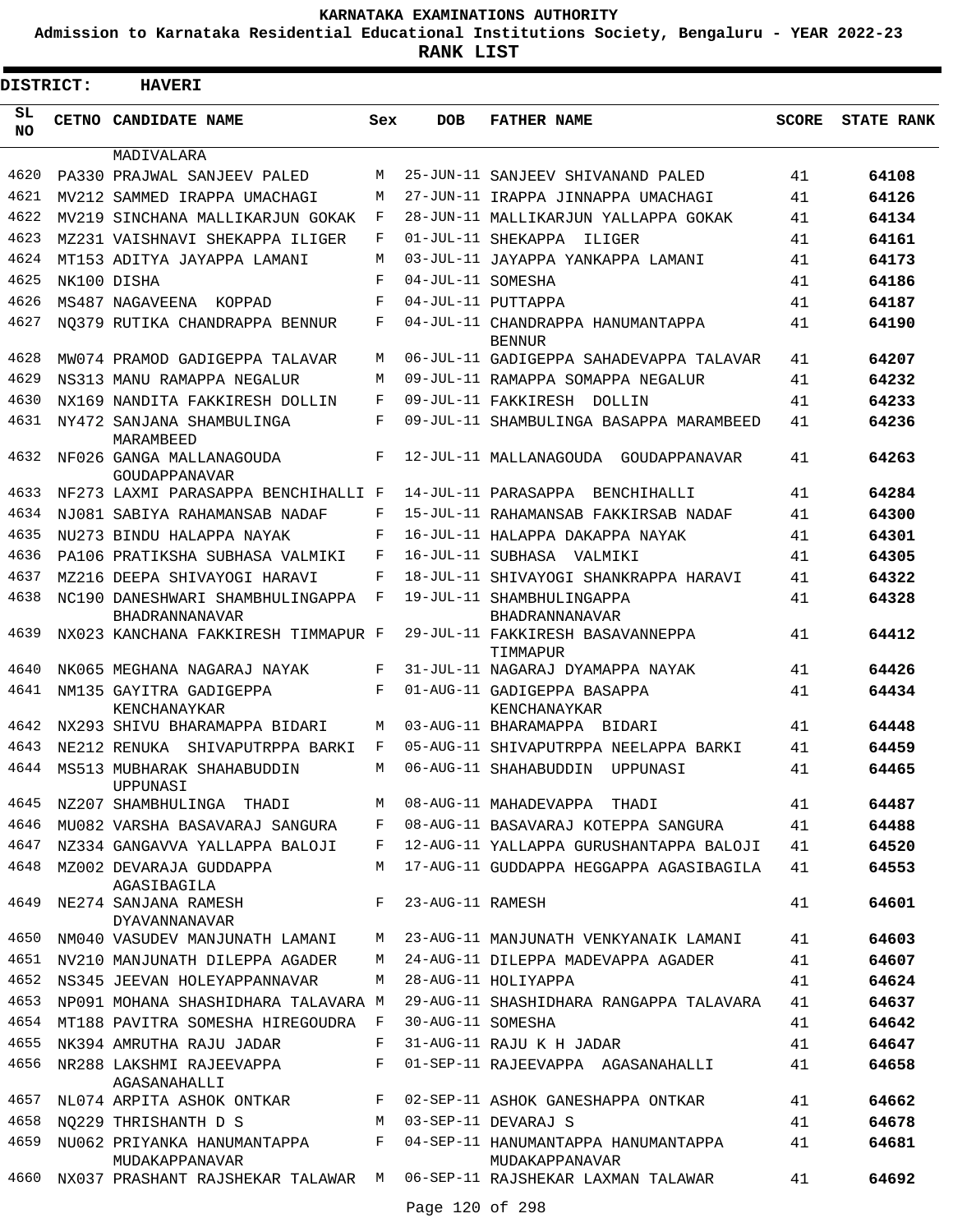**Admission to Karnataka Residential Educational Institutions Society, Bengaluru - YEAR 2022-23**

 $\blacksquare$ 

| <b>DISTRICT:</b> | <b>HAVERI</b>                                   |     |                   |                                                       |              |                   |
|------------------|-------------------------------------------------|-----|-------------------|-------------------------------------------------------|--------------|-------------------|
| SL<br><b>NO</b>  | CETNO CANDIDATE NAME                            | Sex | <b>DOB</b>        | <b>FATHER NAME</b>                                    | <b>SCORE</b> | <b>STATE RANK</b> |
| 4661             | NG222 PAVITRA<br>RAJAPPA TALAVAR                | F   |                   | 07-SEP-11 RAJAPPA NINGAPPA TALAVAR                    | 41           | 64697             |
| 4662             | NB211 KALPANA HANUMANTAPPA<br><b>JOGALLI</b>    | F   |                   | 10-SEP-11 HANUMANTAPPA TIMMANNA JOGALLI               | 41           | 64718             |
| 4663             | NU142 ANUSHA SURESH HADIMANI                    | F   |                   | 14-SEP-11 SURESH CHANNABASAPPA HADIMANI               | 41           | 64735             |
| 4664             | NX006 AYAAN CHAMANSAB AGADI                     | M   |                   | 14-SEP-11 CHAMANSAB<br>AGADI                          | 41           | 64736             |
| 4665             | NY053 SHRADDHA                                  | F   |                   | 15-SEP-11 KALKAPPA NEERALOTE                          | 41           | 64743             |
| 4666             | NT197 RADHIKA MAHADEVAPPA<br>INGALAGONDI        | F   |                   | 18-SEP-11 MAHADEVAPPA KARABASAPPA<br>INGALAGONDI      | 41           | 64760             |
| 4667             | MY218 SHREYA SHRIKANT MAILARAD                  | F   |                   | 23-SEP-11 SHRIKANT<br>MAILARAD                        | 41           | 64789             |
| 4668             | NM153 AISHWARYA RAJASHEKHAR<br>SIDDAPPAGOUDAR   | F   |                   | 26-SEP-11 RAJASHEKHAR NAGENDRAPPA<br>SIDDAPPAGOUDAR   | 41           | 64799             |
| 4669             | ND103 PRIYANKA BASANAGOUDA PATIL                | F   |                   | 28-SEP-11 BASANAGOUDA BHARAMAGOUDA<br>PATIL           | 41           | 64808             |
| 4670             | NH100 SUSHMITA IRAYYA HIREMATH                  | F   | 28-SEP-11 IRAYYA  | HIREMATH                                              | 41           | 64810             |
| 4671             | NO373 RAGHAVENDRARADDY PULIKESHI<br>HARIHAR     | M   |                   | 29-SEP-11 PULIKESHI HANUMANTAPPA<br>HARIHAR           | 41           | 64814             |
| 4672             | ND046 KIRAN SHIDDAPPA KATLER                    | М   |                   | 04-OCT-11 SHIDDAPPA SHANKARAPPA KATLER                | 41           | 64839             |
| 4673             | NK335 VIJAY HANUMANTAPPA GUBBI                  | М   |                   | 05-OCT-11 HANUMANTAPPA BASAPPA GUBBI                  | 41           | 64849             |
| 4674             | NF220 VINUTA SHIVAYOGI HUGAR                    | F   |                   | 07-OCT-11 SHIVAYOGI VEERAPPA HUGAR                    | 41           | 64863             |
| 4675             | MZ045 SANJANA PRASHANT KOLLAPUR                 | F   |                   | 09-OCT-11 PRASHANT VISHNU KOLLAPUR                    | 41           | 64870             |
| 4676             | NO273 VIDYA HANUMAPPA<br>HIRIYAKKANAVAR         | F   |                   | 15-OCT-11 HANUMAPPA                                   | 41           | 64906             |
| 4677             | NC044 SHREYA UMESH VITTOJI                      | F   |                   | 17-OCT-11 UMESH MUKAPPA VITTOJI                       | 41           | 64910             |
| 4678             | MV289 KALPANA SHIVABASAPPA<br><b>BASAPUR</b>    | F   |                   | 18-OCT-11 SHIVABASAPPA PUTTAPPA BASAPUR               | 41           | 64912             |
| 4679             | NH335 SANDEEP GIREESH CHOUKIMATH                | М   |                   | 19-OCT-11 GIREESH SHASHIDHARAYYA<br>CHOUKIMATH        | 41           | 64922             |
| 4680             | NR259 ANJUM BABUSAB BUDDAMMANAVAR F             |     |                   | 20-OCT-11 BABUSAB RAJEASAB<br><b>BUDDAMMANAVAR</b>    | 41           | 64926             |
| 4681             | MS347 HARISH RAJU RAGER                         | M   | 21-OCT-11 RAJU    |                                                       | 41           | 64933             |
| 4682             | NR325 PRUTHVI<br>R SANGANNANAVAR                | М   |                   | 21-OCT-11 RAGHAVENDRA<br>SANGANNANAVAR                | 41           | 64936             |
| 4683             | NK164 PARSHURAM CHANDRAPPA JADAR                | M   |                   | 27-OCT-11 CHANDRAPPA SHIDDALINGAPPA<br>JADAR          | 41           | 64963             |
| 4684             | NU206 HARSHA DILLEPPA GASTER                    | M   |                   | 29-OCT-11 DILLEPPA KENCHAPPA GASTER                   | 41           | 64969             |
| 4685             | NR186 SANJEEV MUDIYAPPA<br>KAREHUCHCHANNANAVAR  |     |                   | M 29-OCT-11 MUDIYAPPA NEELAPPA<br>KAREHUCHCHANNANAVAR | 41           | 64972             |
| 4686             | NJ307 ROJABANU SHARIPHASAB JUNJUR F             |     |                   | 07-NOV-11 SHARIPHASAB JUNJUR                          | 41           | 65028             |
| 4687             | NE326 SOUNDARYA KRISHNAPPA<br>TALLALLI          | F   |                   | 08-NOV-11 KRISHNAPPA<br>TALLALLI                      | 41           | 65039             |
| 4688             | NR172 PRUTHVI NINGAPPA KOMBALI                  | F   |                   | 09-NOV-11 NINGAPPA KOMBALI                            | 41           | 65047             |
| 4689             | NZ232 SIDDALINGESHWAR RUDRAYYA<br>HIREMATH      | M   |                   | 09-NOV-11 RUDRAYYA FAKKIRAYYA HIREMATH                | 41           | 65048             |
| 4690             | NT241 UDAY SIDDAPPA MALLAPUR                    | M   |                   | 11-NOV-11 SIDDAPPA MALLESHAPPA MALLAPUR               | 41           | 65061             |
| 4691             | NM152 HARSHAVARDAN M GIRANI                     | М   | 14-NOV-11 MANOHAR |                                                       | 41           | 65070             |
| 4692             | NL200 RAHUL BASAVARAJ KOTAGIMANI                | M   |                   | 17-NOV-11 BASAVARAJ                                   | 41           | 65095             |
| 4693             | NM003 PRUTHVI MANJUNATHA KORAVAR                | M   |                   | 22-NOV-11 MANJUNATH YAMANAPPA KORAVAR                 | 41           | 65116             |
| 4694             | NY280 ARCHANA BASAVARAJ<br>KARALINGAPPANAVAR    | F   |                   | 26-NOV-11 BASAVARAJ MADEVAPPA<br>KARALINGAPPANAVAR    | 41           | 65133             |
| 4695             | NV294 GAYATRI BHIMANAGOUDA GOUDRA F             |     |                   | 02-DEC-11 BHIMANAGOUDA MALLANAGOUDA<br><b>GOUDRA</b>  | 41           | 65167             |
| 4696             | MX064 PARASURAMA VASAPPA VADDAR                 | M   |                   | 03-DEC-11 VASAPPA MALLAPPA VADDAR                     | 41           | 65172             |
| 4697             | NJ262 SAYYADSHIFTAIN<br>MAHAMMADSHAFI KAGINELLI | M   |                   | 03-DEC-11 MAHAMMADSHAFI HUSSAINSAB<br>KAGINELLI       | 41           | 65174             |
| 4698             | MR269 SANGEETHA HANUMANTAPPA<br>KADAMMANAVAR    | F   |                   | 05-DEC-11 HANUMANTAPPA HONNAPPA<br>KADAMMANAVAR       | 41           | 65178             |
|                  |                                                 |     | Page 121 of 298   |                                                       |              |                   |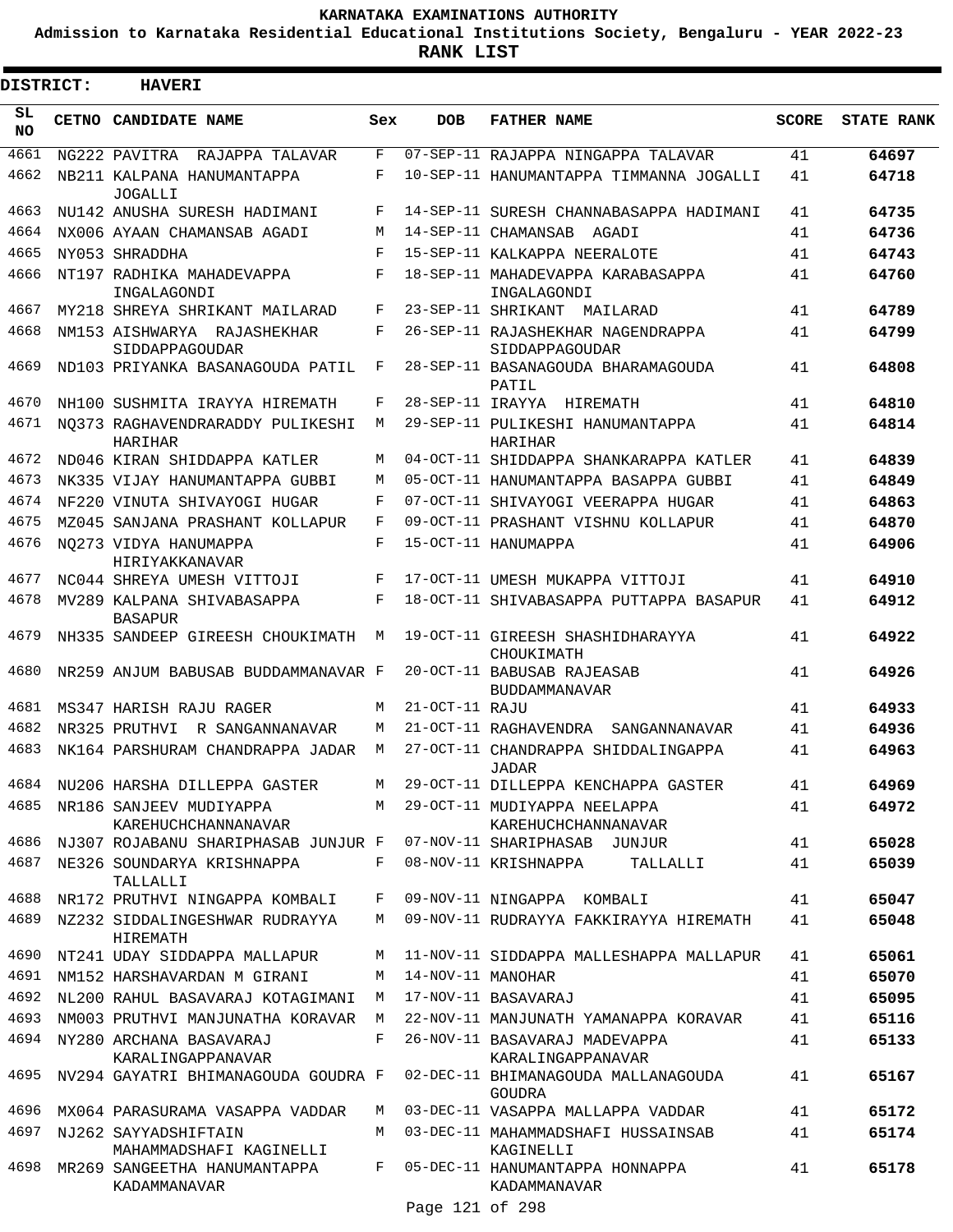**Admission to Karnataka Residential Educational Institutions Society, Bengaluru - YEAR 2022-23**

ı

| <b>DISTRICT:</b> | <b>HAVERI</b>                                |     |                   |                                                 |              |                   |
|------------------|----------------------------------------------|-----|-------------------|-------------------------------------------------|--------------|-------------------|
| SL<br><b>NO</b>  | <b>CETNO CANDIDATE NAME</b>                  | Sex | <b>DOB</b>        | <b>FATHER NAME</b>                              | <b>SCORE</b> | <b>STATE RANK</b> |
| 4699             | NY407 SUPRIYA NAGARAJ KUNKUR                 | F   |                   | 07-DEC-11 NAGARAJ TIPANNA KUNKUR                | 41           | 65189             |
| 4700             | NU349 SHREYA KARABASAPPA HADIMANI F          |     |                   | 15-DEC-11 KARABASAPPA BASAPPA HADIMANI          | 41           | 65223             |
| 4701             | NK088 RAGINI PARASAPPA<br>DEEVIGIHALLI       | F   |                   | 23-DEC-11 PARASAPPA                             | 41           | 65257             |
| 4702             | NV485 MAHANTESH NILAPPA SUNAGAR              | M   |                   | 13-JAN-12 NILAPPA HANAMANTAPPA SUNAGAR          | 41           | 65318             |
| 4703             | NS299 PRAKASH NAGAPPA BHARAMABOVI M          |     |                   | 02-MAR-12 NAGAPPA FAKKIRAPPA<br>BHARAMABOVI     | 41           | 65361             |
| 4704             | MS455 MALATESH PRAKASH YELIGAR               | М   | 17-NOV-09 PRAKASH |                                                 | 40           | 65435             |
| 4705             | NT173 GIREESH HONNAPPA<br>DODDADYAVAPPANAVAR | M   |                   | 09-APR-10 HONNAPPA<br>DODDADYAVAPPANAVAR        | 40           | 65535             |
| 4706             | NT148 AMRUTHA K R                            | F   |                   | 15-APR-10 RAMAPPA H K                           | 40           | 65538             |
| 4707             | NF271 PRUTVI MANJUNATH BHAJANTRI             | F   |                   | 13-MAY-10 MANJUNATH FAKKIRAPPA<br>BHAJANTRI     | 40           | 65552             |
| 4708             | MR182 MAITRI CHAKRAPANI KALYANI              | F   |                   | 15-JUL-10 CHAKRAPANI LAKSHMANA KALYANI          | 40           | 65622             |
| 4709             | MV033 MOUNESH SURESH HARIJAN                 | M   |                   | 15-JUL-10 SURESH HARIJAN                        | 40           | 65623             |
| 4710             | NV300 KARTIK KARABASAPPA<br>SHINGANNANAVAR   | M   |                   | 11-AUG-10 KARABASAPPA SHINGANNANAVAR            | 40           | 65665             |
| 4711             | MR171 YASHAVANTHA MANJAPPA<br>BELAKINAKONDA  | M   |                   | 18-AUG-10 MANJAPPA MADEVAPPA<br>BELAKINAKONDA   | 40           | 65681             |
| 4712             | MU172 APOORVA HANUMANTHAPPA<br>DODDAMANI     | F   |                   | 16-SEP-10 HANUMANTHAPPA FAKKIRAPPA<br>DODDAMANI | 40           | 65745             |
| 4713             | MZ194 CHETANA MALLAPPA KARADI                | F   |                   | 18-SEP-10 MALLAPPA SANKAPPA KARADI              | 40           | 65751             |
| 4714             | NK053 SANJEEV BASAVARAJ KUDUPALI             | M   |                   | 23-SEP-10 BASAVARAJ H KUDUPALI                  | 40           | 65766             |
| 4715             | MV249 CHETANKUMAR RAJU<br>KOPPARSIKOPPA      | M   |                   | 25-SEP-10 RAJU NINGAPPA KOPPARSIKOPPA           | 40           | 65771             |
| 4716             | MR213 SHRIKANT DODDABASAPPA<br>HADENNANAVAR  | M   |                   | 06-OCT-10 DODDABASAPPA                          | 40           | 65812             |
| 4717             | ND037 NIKHIL MAHESH BALAMBEED                | М   |                   | 11-OCT-10 MAHESH SHIVAPPA BALAMBEED             | 40           | 65839             |
| 4718             | NW284 KARTIK NINGAPPA HOSAMANI               | M   |                   | 30-OCT-10 NINGAPPA MALLAPAP HOSAMANI            | 40           | 65909             |
| 4719             | NY353 PRAJWAL GADIGEPPA HADIMANI             | М   |                   | 03-NOV-10 GADIGEPPA BASAPPA HADIMANI            | 40           | 65932             |
| 4720             | PA287 SUCHITRA SHIVAMURTI PAPOJI             | F   |                   | 03-NOV-10 SHIVAMURTI TAKAPPA PAPOJI             | 40           | 65934             |
| 4721             | NH157 PRAMOD BHARAMGOUD KAREGOUDR M          |     |                   | 04-NOV-10 BHARAMGOUD FAKIRGOUD<br>KAREGOUDR     | 40           | 65935             |
| 4722             | MW105 PRAJVAL RAVI BARKI                     | М   |                   | 05-NOV-10 RAVI HULLAPPA BARKI                   | 40           | 65940             |
| 4723             | NX051 PRIYA CHANNAPPA BENDIGERI              | F   |                   | 06-NOV-10 CHANNAPPA PARASAPPA BENDIGERI         | 40           | 65946             |
| 4724             | NN015 SHIVANAGOUDA RANGAPPA<br>HUNASIKONI    | М   |                   | 08-NOV-10 RANGAPPA HANUMANTHAPPA<br>HUNASIKONI  | 40           | 65957             |
| 4725             | MR132 GANESH NARAYAN BORAT                   | M   |                   | 09-NOV-10 NARAYAN SHIVAPPA BORAT                | 40           | 65959             |
| 4726             | NU316 PRAKASH MALLAPPA LAMANI                | М   |                   | 12-NOV-10 MALLAPPA MUNIYAPPA LAMANI             | 40           | 65979             |
| 4727             | NX064 HARISH BHEEMAPPA BARKI                 | М   |                   | 13-NOV-10 BHEEMAPPA THIPPANNA BARKI             | 40           | 65981             |
| 4728             | NP012 SRUSHTHI SURESHA CHALAVADI             | F   |                   | 15-NOV-10 SURESHA HUCHANGEPPA CHALAVADI         | 40           | 65993             |
| 4729             | PA326 RAJEALI AKBAR BASHA<br>DODDAMANI       | M   |                   | 17-NOV-10 AKBARABASHA KHARASAB<br>DODDAMANI     | 40           | 66001             |
| 4730             | NG344 RUKMINI RAMESH DODDAMANI               | F   |                   | 23-NOV-10 RAMESH VENKAPPAREDDY<br>DODDAMANI     | 40           | 66015             |
| 4731             | MU077 KAVYA SHANKARAPPA GOULI                | F   |                   | 24-NOV-10 SHANKARAPPA BISHTAPPA GOULI           | 40           | 66021             |
| 4732             | NE435 PRIYANKA SANTOSHKUMAR<br>AREPALLI      | F   |                   | 01-DEC-10 SANTOSHKUMAR SRINIVAS<br>AREPALLI     | 40           | 66048             |
| 4733             | MW006 CHETANA SANGAPPA SAVANUR               | F   |                   | 06-DEC-10 SANGAPPA MAHADEVAPPA SAVANUR          | 40           | 66066             |
| 4734             | PA176 TANUSHA BASAPPA MANNAVADDAR F          |     |                   | 08-DEC-10 BASAPPA MANNAVADDAR                   | 40           | 66084             |
| 4735             | MZ013 BHAVANA RAVI MALLIHALLI                | F   |                   | 09-DEC-10 RAVI GULAPPA MALLIHALLI               | 40           | 66085             |
| 4736             | NU087 BHAVANA GOPALAPPA LAMANI               | F   |                   | 11-DEC-10 GOPALAPPA                             | 40           | 66098             |
| 4737             | NU099 SAMRUDDHI RAMAPPA<br>BHANUVALLI        | F   |                   | 19-DEC-10 RAMAPPA BHANUVALLI                    | 40           | 66133             |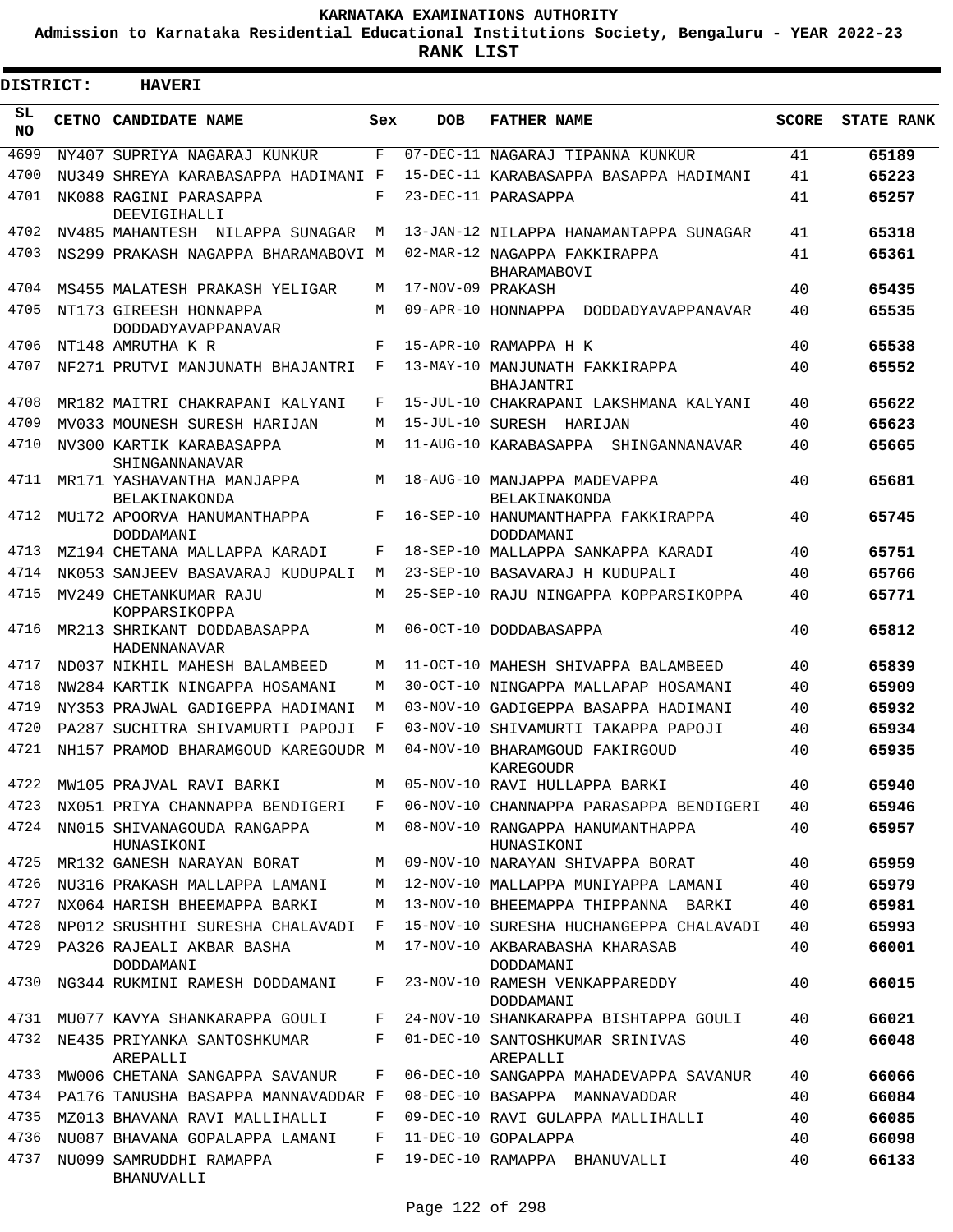**Admission to Karnataka Residential Educational Institutions Society, Bengaluru - YEAR 2022-23**

| <b>DISTRICT:</b> | <b>HAVERI</b>                                                                  |     |                   |                                                                                            |              |                   |
|------------------|--------------------------------------------------------------------------------|-----|-------------------|--------------------------------------------------------------------------------------------|--------------|-------------------|
| SL<br><b>NO</b>  | CETNO CANDIDATE NAME                                                           | Sex | <b>DOB</b>        | <b>FATHER NAME</b>                                                                         | <b>SCORE</b> | <b>STATE RANK</b> |
| 4738             | NK223 SANTOSH SHIVANANDA PUJAR                                                 | M   |                   | 20-DEC-10 SHIVANANDA BASAVANNEPPA PUJAR                                                    | 40           | 66135             |
| 4739             | NA010 SHRINIVASA GOPALAPPA<br>MUNDINAMANI                                      | М   |                   | 20-DEC-10 GOPAL SHIVAPPA MUNDINAMANI                                                       | 40           | 66137             |
| 4740             | NA179 LAKSHMI NINGAPPA HARIJAN                                                 | F   |                   | 24-DEC-10 NINGAPPA SHEKAPPA HARIJAN                                                        | 40           | 66146             |
| 4741             | NC069 MAMATA ASHOKA ULLAGADDI                                                  | F   |                   | 25-DEC-10 ASHOKA PHAKKIRAPPA ULLAGADDI                                                     | 40           | 66149             |
| 4742             | MZ121 BHAGYAJYOTI AJJAPPA<br><b>UJJANNANAVAR</b>                               | F   | 28-DEC-10 AJJAPPA |                                                                                            | 40           | 66161             |
| 4743             | NM220 SAHANA NEELAPPA KARLEPPAR                                                | F   |                   | 29-DEC-10 NEELAPPA TIPPAYYA KARLEPPAR                                                      | 40           | 66170             |
| 4744             | ND018 SRUSHTI NAGANAGOUDA<br>KENCHANAGOUDRA                                    | F   |                   | 30-DEC-10 NAGANAGOUDA KENCHANAGOUDRA                                                       | 40           | 66174             |
| 4745             | NE207 NANDA SHIVAKUMAR ARALIKATTI F                                            |     |                   | 02-JAN-11 SHIVAKUMAR ARALIKATTI                                                            | 40           | 66231             |
| 4746             | NY035 PRIYA CHANABASAPPA<br>KAMANAHALLI                                        | F   |                   | 04-JAN-11 CHANABASAPPA RAMAPPA<br>KAMANAHALLI                                              | 40           | 66242             |
| 4747             | MW195 JYOTHI RAJAPPA BARKI                                                     | F   |                   | 05-JAN-11 RAJAPPA VIRUPAKSHAPPA BARKI                                                      | 40           | 66251             |
| 4748             | NR163 GAJA RAVI LAMANI                                                         | M   |                   | 06-JAN-11 RAVI GANGAPPA LAMANI                                                             | 40           | 66255             |
| 4749             | PA238 AYANARAJA MAHAMMADHANEEF<br>HALEBANKAPUR                                 | М   |                   | 12-JAN-11 MAHAMMADHANEEF BAKSHUSAB<br>HALEBANKAPUR                                         | 40           | 66283             |
| 4750             | ND150 NANDINI SHIVAKUMAR PATIL                                                 | F   |                   | 18-JAN-11 SHIVAKUMAR BABUGOUDA PATIL                                                       | 40           | 66315             |
| 4751             | NE248 KAVYA RAJENDRABABU MOODI                                                 | F   |                   | 19-JAN-11 RAJENDRABABU CHANDRAPPA MOODI                                                    | 40           | 66321             |
| 4752             | NS070 SAHANA DYAMAPPA DODDAMANI                                                | F   |                   | 22-JAN-11 DYAMAPPA DYAMAPPA DODDAMANI                                                      | 40           | 66342             |
| 4753             | MT029 PAVITRA NAGARAJ BANAKARA                                                 | F   | 25-JAN-11 NAGARAJ | BANAKARA                                                                                   | 40           | 66353             |
| 4754             | MV246 PREETAM PAKKIRAPPA<br>RAMANNANAVAR                                       | М   |                   | 26-JAN-11 PAKKIRAPPA SHIVAPPA<br>RAMANNANAVAR                                              | 40           | 66359             |
| 4755             | MY239 SAHANA NINGAPPA DODDAKOVI                                                | F   |                   | 27-JAN-11 NINGAPPA NEELAPPA DODDAKOVI                                                      | 40           | 66367             |
| 4756             | NM015 NAVEEN NAGARAJ KORADUR                                                   | M   | 29-JAN-11 NAGARAJ | KORADUR                                                                                    | 40           | 66381             |
| 4757             | NZ272 GANGADHAR BASAVANNEPPA<br>HUGAR                                          | М   |                   | 03-FEB-11 BASAVANNEPPA SANKAPPA HUGAR                                                      | 40           | 66415             |
| 4758             | NY043 PREETI                                                                   | F   |                   | 03-FEB-11 VEERUPAKSHAPPA GADENNAVAR                                                        | 40           | 66419             |
| 4759             | NM303 GANESH PUTTANAGOUDA<br>GIDDAPPAGOUDAR                                    | М   |                   | 04-FEB-11 PUTTANAGOUDA GIRIYAPPA<br>GIDDAPPAGOUDAR                                         | 40           | 66422             |
| 4760             | NL279 MADHU ASHOK SATENAHALLI                                                  | F   |                   | 05-FEB-11 ASHOK SHEKAPPA SATENAHALLI                                                       | 40           | 66425             |
| 4761             | MS031 SHASHANK DANAPPA KANAVALLI                                               | M   |                   | 06-FEB-11 DANAPPA MAHADEVAPPA KANAVALLI                                                    | 40           | 66431             |
|                  | 4762 NW278 MEGHA GADIGEPPAGOUD PATIL F 08-FEB-11 GADIGEPPAGOUD PATIL           |     |                   |                                                                                            | 40           | 66437             |
|                  | 4763 NY408 CHETAN ULAVAPPA<br>DUNDAPPANAVAR                                    |     |                   | M 09-FEB-11 ULAVAPPA DUNDAPPANAVAR                                                         | 40           | 66440             |
|                  | 4764 MY216 SHRADHA SADANANDA F 14-FEB-11 SADANANDA GANESHAPPA<br>SUBBANNANAVAR |     |                   | SUBBANNANAVAR                                                                              | 40           | 66471             |
|                  | RAMANAGOUDRA                                                                   |     |                   | 4765 NJ153 ERANNA HONNAPPA M 15-FEB-11 HONNAPPA DODDAERAPPA<br>RAMANAGOUDRA                | 40           | 66475             |
|                  | 4766 MY093 SOUJANYA VIRESH HONNATTI                                            |     |                   | F 15-FEB-11 VIRESH NAGAPPA HONNATTI                                                        | 40           | 66481             |
|                  | 4767 NS182 MANOJ NINGAPPA SUNAGAR                                              |     |                   | M 18-FEB-11 NINGAPPA SUNAGAR                                                               | 40           | 66493             |
|                  | 4768 MV078 PAVANAKUMAR MANJUNATH<br>DEVIHOSUR                                  |     |                   | M 19-FEB-11 MANJUNATH FAKKIRAPPA<br>DEVIHOSUR                                              | 40           | 66503             |
|                  | 4769 NS371 RAGHAVENDRA ACHAR S                                                 |     |                   | M 22-FEB-11 SHANKARACHARI                                                                  | 40           | 66516             |
|                  | UDDANAKAAL                                                                     |     |                   | 4770 MV259 SUMA HANUMANTAPPA         F   22-FEB-11 HANUMANTAPPA BASAVANNEPPA<br>UDDANAKAAL | 40           | 66522             |
|                  | 4771 MW087 NETRA BASAVARAJA<br>KORLAKATTI                                      |     |                   | F 25-FEB-11 BASAVARAJA BHEEMAPPA<br>KORLAKATTI                                             | 40           | 66539             |
|                  | 4772 NE118 BHARATI GUDDAPPA F 27-FEB-11 GUDDAPPA SHIVAPPA<br>HOTTIRAPPANAVAR   |     |                   | HOTTIRAPPANAVAR                                                                            | 40           | 66546             |
|                  | HALASUR                                                                        |     |                   | 4773 NF311 YASHAVANTH VIJAY KUMAR M 27-FEB-11 VIJAY KUMAR SHANTHAPPA<br>HALASUR            | 40           | 66548             |
|                  | 4774 NV408 GAGAN NEELAPPA MUGADUR                                              |     |                   | M 04-MAR-11 NEELAPPA GULAPPA MUGADUR                                                       | 40           | 66588             |
|                  | 4775 NF363 SANGEETA RAMESH POOJAR                                              |     |                   | F 07-MAR-11 RAMESH SHANKRAPPA POOJAR                                                       | 40           | 66616             |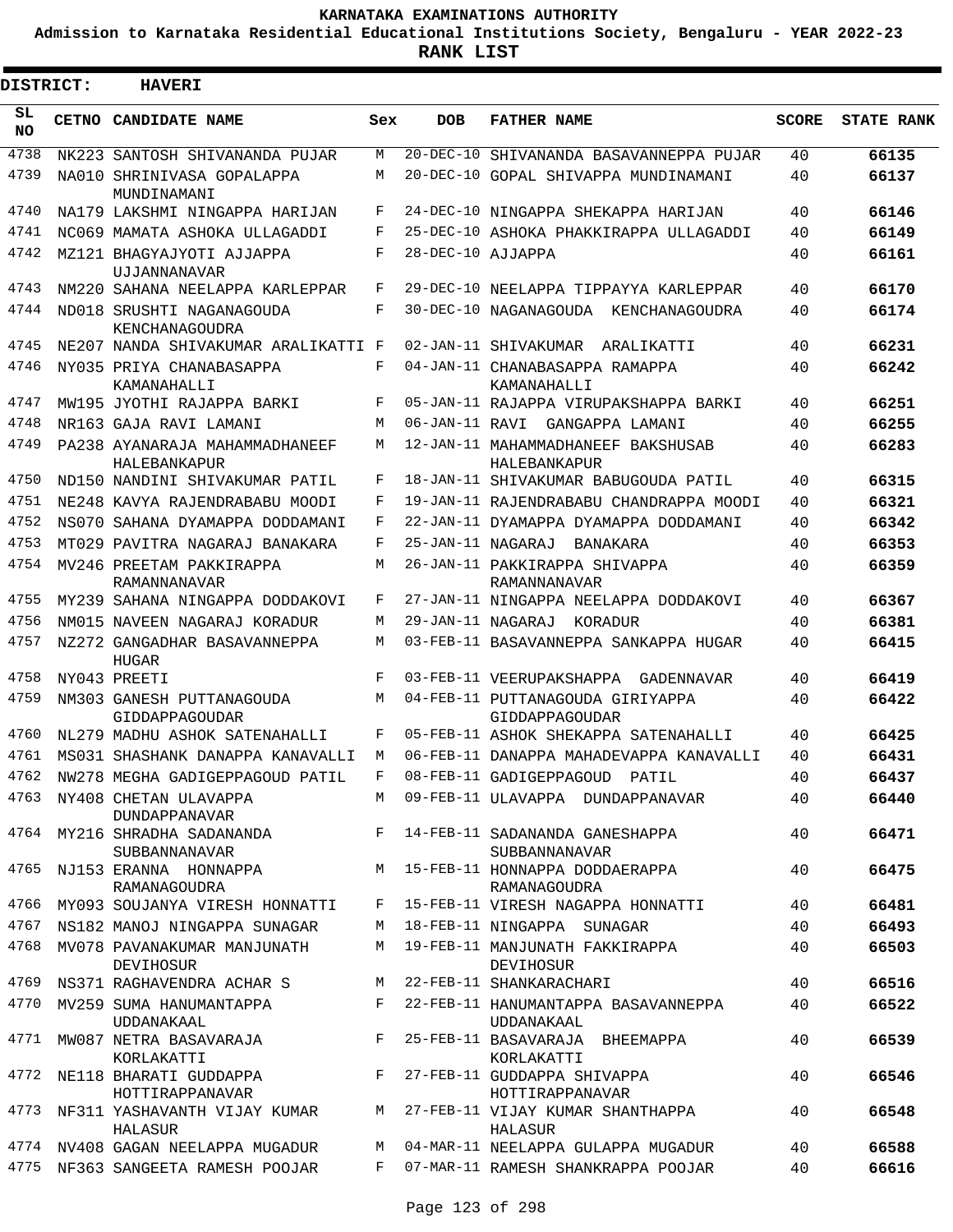**Admission to Karnataka Residential Educational Institutions Society, Bengaluru - YEAR 2022-23**

**RANK LIST**

| DISTRICT:  | <b>HAVERI</b>                               |     |            |                                                                                          |              |                   |
|------------|---------------------------------------------|-----|------------|------------------------------------------------------------------------------------------|--------------|-------------------|
| SL.<br>NO. | CETNO CANDIDATE NAME                        | Sex | <b>DOB</b> | <b>FATHER NAME</b>                                                                       | <b>SCORE</b> | <b>STATE RANK</b> |
| 4776       | NG236 TWASHI TIRAKAPPA<br>TIMMANNANAVAR     | F   |            | 10-MAR-11 TIRAKAPPA                                                                      | 40           | 66637             |
| 4777       | NM100 KAVANA RAJAPPA AJJERA                 | F   |            | 11-MAR-11 RAJAPPA HANMANTAPPA AJJERA                                                     | 40           | 66642             |
| 4778       | MY088 HAREESH ANNAPPA BELAVATTI             | M   |            | 16-MAR-11 ANNAPPA FAKKIRAPPA BELAVATTI                                                   | 40           | 66667             |
| 4779       | NV431 SAMARTH PARASHURAM WALMIKI            | М   |            | 16-MAR-11 PARASHURAM HANUMANTAPPA<br>WALMIKI                                             | 40           | 66671             |
| 4780       | NU320 UDAY JAGADEESH BANDIVADDAR            | М   |            | 19-MAR-11 JAGADEESH HULAGAPPA<br><b>BANDIVADDAR</b>                                      | 40           | 66695             |
| 4781       | MS208 CHANDANA IRAPPA<br>BELAVANTANAKOPPA   | F   |            | 20-MAR-11 IRAPPA NAGAPPA<br>BELAVANTANAKOPPA                                             | 40           | 66699             |
| 4782       | ND173 PRUTHVI VIJAYKUMAR<br>CHAPPALAGAVI    | М   |            | 23-MAR-11 VIJAYKUMAR CHAPPALAGAVI                                                        | 40           | 66729             |
| 4783       | NW095 JYOOTI KOOTREESH MASALAWAD            | F   |            | 26-MAR-11 KOOTREESH VEERANNA MASALAWAD                                                   | 40           | 66742             |
| 4784       | NF298 MAINUSAB RAJESAB NADAF                | М   |            | 28-MAR-11 RAJESB MARDHANSAB NADAF                                                        | 40           | 66754             |
| 4785       | MW034 VANITA IRAPPA VADDAR                  | F   |            | 31-MAR-11 IRAPPA FAKKIRAPPA VADDAR                                                       | 40           | 66785             |
| 4786       | NO309 SAUMYA SHIVAPPA SARTHI                | F   |            | 01-APR-11 SHIVAPPA<br>SARTHI                                                             | 40           | 66797             |
| 4787       | NH070 SAVITHA MUTTAPPA LAMANI               | F   |            | 01-APR-11 MUTTAPPA BANAPPA LAMANI                                                        | 40           | 66798             |
| 4788       | MT042 SINCHANA ISHWARAPPA<br>HALAGERI       | F   |            | 02-APR-11 ISHWARAPPA HALAGERI                                                            | 40           | 66812             |
| 4789       | NL127 SUMITRA RAVI SUTTAKOTE                | F   |            | 04-APR-11 RAVI NAGAPPA SUTTAKOTE                                                         | 40           | 66830             |
| 4790       | MU028 ANU BASAVARAJ MUDUR                   | F   |            | 08-APR-11 BASSAVARAJ YALLAPPA MUDUR                                                      | 40           | 66859             |
| 4791       | MU164 SHARAVVA PARASAPPA<br>HARIJAN F       |     |            | 08-APR-11 PARASAPPA ERAPPA HARIJAN                                                       | 40           | 66866             |
| 4792       | NS288 SUHANA MAHABOOBSAB NADAF              | F   |            | 08-APR-11 MAHABOOBSAB S NADAF                                                            | 40           | 66867             |
| 4793       | MY066 IRAMMA MAHALINGAPPA MANTUR            | F   |            | 11-APR-11 MAHALINGAPPA MANTUR                                                            | 40           | 66893             |
| 4794       | NO211 SPOORTHI NAGAPPA<br>BEVINAHALLI       | F   |            | 11-APR-11 NAGAPPA CHANABASAPPA<br><b>BEVINAHALLI</b>                                     | 40           | 66897             |
| 4795       | NO035 M GIREESH                             | M   |            | 13-APR-11 PEMYANAIK                                                                      | 40           | 66906             |
| 4796       | NG149 SHIMA JAGADEESHGOUDA AGADI            | F   |            | 13-APR-11 JAGADEESHGOUDA NIGANGOUDA<br>AGADI                                             | 40           | 66910             |
| 4797       | NU319 SUMA BASAVARAJ KODAD                  | F   |            | 13-APR-11 BASAVARAJ RAMAPPA KODAD                                                        | 40           | 66915             |
| 4798       | MV243 NAGARAJ MARUTI IBAKKANAVAR            | М   |            | 14-APR-11 MARUTI CHOUDAPPA IBAKKANAVAR                                                   | 40           | 66920             |
| 4799       | NO197 GIRISH C CHAKRASALI                   | М   |            | 15-APR-11 CHANDRASHEKHAR K CHAKRASALI                                                    | 40           | 66924             |
|            | PATIL                                       |     |            | 4800 MS140 SANGEETA BASAVANNEPPAGOUDA F 16-APR-11 BASAVANNEPPAGOUDA DYAMANGOUDA<br>PATIL | 40           | 66934             |
|            | 4801 NW068 DHANARAJ BHIMAPPA LAMANI         | M   |            | 23-APR-11 BHIMAPPA GANAPATI LAMANI                                                       | 40           | 66980             |
| 4802       | NB013 AIMAN RIYAZ AHMED BELAGALI F          |     |            | 24-APR-11 RIYAZ AHMED BELAGALI                                                           | 40           | 66985             |
| 4803       | NR353 PRABHU NAGARAJ GOUDRA                 | М   |            | 24-APR-11 NAGARAJ GOUDRA                                                                 | 40           | 66991             |
| 4804       | NK238 SHASHSNK R<br>M                       | М   |            | 25-APR-11 RAMESH MAHADEVAPPA MADIVALAR                                                   | 40           | 66999             |
| 4805       | MX173 GIRISH PARAMESHWAR KURUBAR            | M   |            | 27-APR-11 PARAMESHWAR SANNAPPA KURUBAR                                                   | 40           | 67005             |
| 4806       | NE121 SACHIN PRAKASH TALAVAR                | M   |            | 28-APR-11 PRAKASH MAHADEVAPPA TALAVAR                                                    | 40           | 67014             |
| 4807       | NJ293 NAGAMMA YALLAPPA KOTENAVAR            | F   |            | 02-MAY-11 YALLAPPA GUDDAPPA KOTENAVAR                                                    | 40           | 67052             |
| 4808       | MS307 TANVEERAHMED R MALLUR                 | M   |            | 04-MAY-11 RIYAZAHMED N MALLUR                                                            | 40           | 67072             |
| 4809       | PA059 GOUTAM GURUNATH<br>GALEMMANAVAR       | M   |            | 05-MAY-11 GURUNATH GALEMMANAVAR                                                          | 40           | 67075             |
| 4810       | NH230 VISHWA HANUMANTAPPA BYADAGI M         |     |            | 05-MAY-11 HANUMANTAPPA BYADAGI                                                           | 40           | 67079             |
| 4811       | NK009 KAVANA MUDDANAGOUDA PATIL             | F   |            | 08-MAY-11 MUDDANAGOUDA VEERABADRAGOUDA<br>PATIL                                          | 40           | 67097             |
| 4812       | NR243 KAVYA MALLESHAPPA<br>TIMALAPURA       | F   |            | 08-MAY-11 MALLESHAPPA TIMALAPUR                                                          | 40           | 67098             |
| 4813       | MS580 VIJETA DILLEPPA SIRAGAMBI F           |     |            | 09-MAY-11 DILLEPPA NINGAPPA SIRAGAMBI                                                    | 40           | 67109             |
| 4814       | NE221 SAVITRI HANAMANTAPPA<br>HONNALLI      | F   |            | 10-MAY-11 HANAMANTAPPA NINGAPPA<br>HONNALLI                                              | 40           | 67118             |
| 4815       | MU122 ARCHANA CHANDRAPPA<br>GANESHANNANAVAR | F   |            | 11-MAY-11 CHANDRAPPA NAGAPPA<br>GANESHANNANAVAR                                          | 40           | 67124             |

Page 124 of 298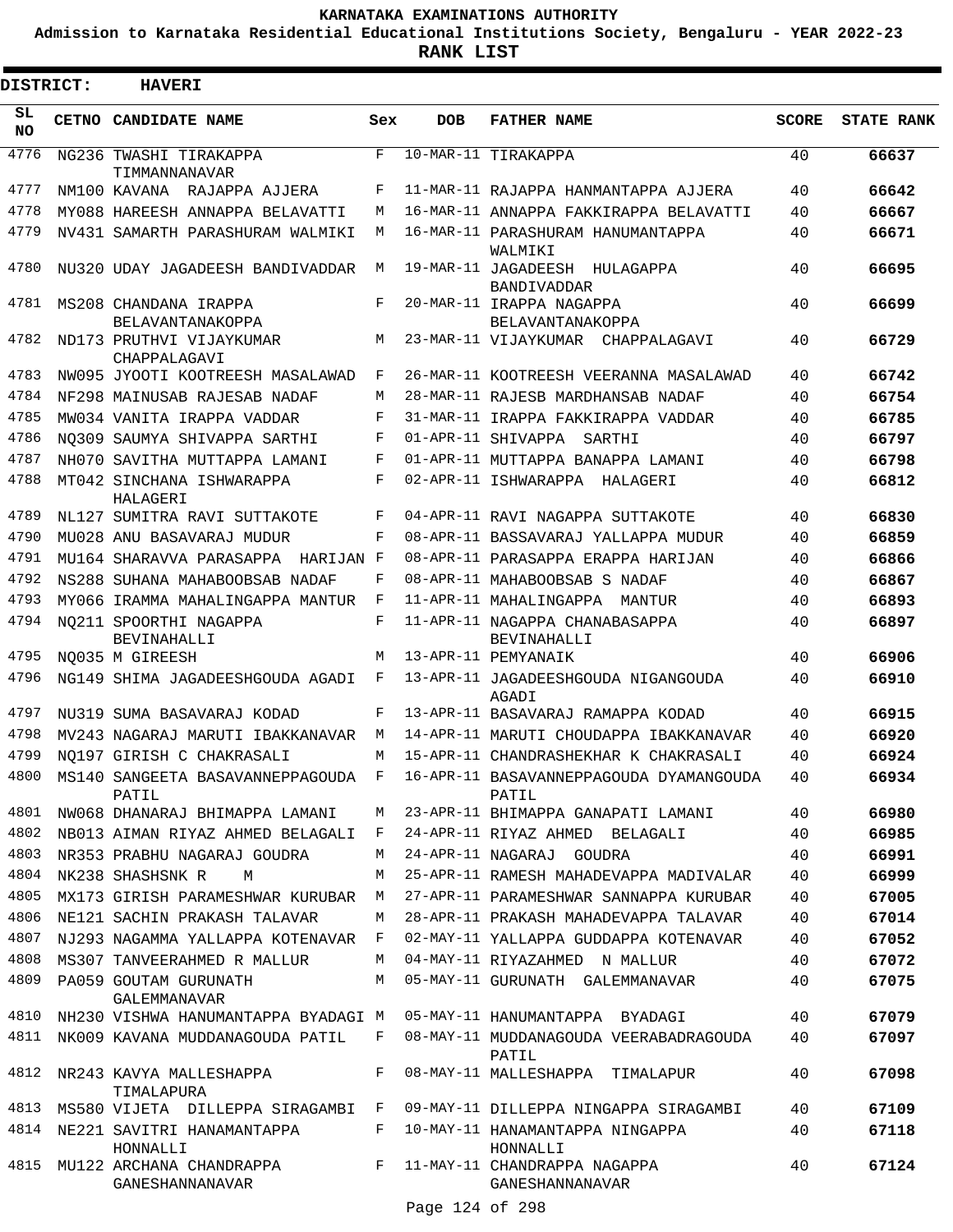**Admission to Karnataka Residential Educational Institutions Society, Bengaluru - YEAR 2022-23**

 $\blacksquare$ 

| <b>DISTRICT:</b> |  | <b>HAVERI</b>                                                      |              |                  |                                                                           |              |                   |
|------------------|--|--------------------------------------------------------------------|--------------|------------------|---------------------------------------------------------------------------|--------------|-------------------|
| SL<br><b>NO</b>  |  | CETNO CANDIDATE NAME                                               | Sex          | <b>DOB</b>       | <b>FATHER NAME</b>                                                        | <b>SCORE</b> | <b>STATE RANK</b> |
| 4816             |  | NP188 CHETAN MALLANAGOUD PATEL                                     | M            |                  | 11-MAY-11 MALLANAGOUD UJJANAGOUD PATEL                                    | 40           | 67125             |
| 4817             |  | NX241 MANOJ MANJUNATH JADI                                         | М            |                  | 11-MAY-11 MANJUNATH GUDDAPPA JADI                                         | 40           | 67129             |
| 4818             |  | NZ271 BHAVANI SURESH JOLAD                                         | F            | 12-MAY-11 SURESH | JOLAD                                                                     | 40           | 67135             |
| 4819             |  | NX013 GIREESH GULAPPA BUDIHAL                                      | M            |                  | 14-MAY-11 GULAPPA BHEEMANNA BUDIHAL                                       | 40           | 67150             |
| 4820             |  | MS540 SANGEETHA MANJAPPA KEPPER                                    | F            |                  | 14-MAY-11 MANJAPPA KEPPER                                                 | 40           | 67157             |
| 4821             |  | NZ124 MURIGEYYA<br>CHANDRASHEKHARAYYA HIREMATH                     | M            |                  | 15-MAY-11 CHANDRASHEKHARAYYA<br>CHANNABASAYYA HIREMATH                    | 40           | 67162             |
| 4822             |  | NS261 PALLAVI ASHOKGOUDA PATIL                                     | F            |                  | 15-MAY-11 ASHOKGOUDA KOTRAGOUDA PATIL                                     | 40           | 67163             |
| 4823             |  | NO267 PRATHIKSHA V MUDIGOUDRU                                      | F            |                  | 15-MAY-11 V MUDIGOUDRU                                                    | 40           | 67165             |
| 4824             |  | MT156 NANDINI RAMESH KAREMMANAVAR F                                |              |                  | 17-MAY-11 RAMESH LOHITAPPA KAREMMANAVAR                                   | 40           | 67179             |
| 4825             |  | NU122 RAJESHWARI DILLEPPA BARKI                                    | F            |                  | 17-MAY-11 DILLEPPA CHOUDAPPA BARKI                                        | 40           | 67182             |
| 4826             |  | NU058 VISHALA S B                                                  | F            |                  | 17-MAY-11 SHRINIVAS BISHTANNANAVAR                                        | 40           | 67191             |
| 4827             |  |                                                                    | М            |                  |                                                                           |              |                   |
|                  |  | NX019 SAMARTH SHIVAKUMAR ADUR                                      |              |                  | 25-MAY-11 SHIVAKUMAR BASAVALINGAPPA<br>ADUR                               | 40           | 67236             |
| 4828             |  | NM091 CHETAN RANGAPPA KOTAGIMANI                                   | М            |                  | 29-MAY-11 RANGAPPA                                                        | 40           | 67258             |
| 4829             |  | NZ218 PRAJWALKUMAR DEVENDRAPPA<br>KURUBAR                          | М            |                  | 30-MAY-11 DEVENDRAPPA SANNANINGAPPA<br>KURUBAR                            | 40           | 67267             |
| 4830             |  | NO066 MAHADEVAPPA NINGAPPA<br>AGASANAHALLI                         | М            |                  | 31-MAY-11 NINGAPPA<br>GUDDAPPA<br>AGASANAHALLI                            | 40           | 67271             |
| 4831             |  | NY152 KAVITA MALATESH SANSHI                                       | F            |                  | 04-JUN-11 MALATESH NINGAPPA SANSHI                                        | 40           | 67322             |
| 4832             |  | NL273 KESHANJALI MALATESH GORAVAR F                                |              |                  | 04-JUN-11 MALATESH<br>GORAVAR                                             | 40           | 67323             |
| 4833             |  | MV034 KAVYA DYAMAJJA BAILASEEMI                                    | F            |                  | 05-JUN-11 DYAMAJJA SHANKARAPPA                                            | 40           | 67333             |
| 4834             |  | NV356 MEGHANA SHANKRAPPA JADAR                                     | F            |                  | BAILASEEMI<br>07-JUN-11 SHANKRAPPA VIRUPAKSHAPPA<br>JADAR                 | 40           | 67362             |
| 4835             |  | NH004 KALPANA NAGAPPA<br><b>DODDAKURUBAR</b>                       | F            |                  | 15-JUN-11 NAGAPPA YALAPPA DODDAKURUBAR                                    | 40           | 67435             |
| 4836             |  | NF151 BHARAT LAKSHMAN GULED                                        | M            |                  | 16-JUN-11 LAKHSMANA<br>GULED                                              | 40           | 67448             |
| 4837             |  | NT234 PRAVEEN HANUMAPPA MALAGER                                    | M            |                  | 16-JUN-11 HANUMAPPA GUDDAPPA MALAGER                                      | 40           | 67455             |
| 4838             |  | NA077 POOJA SOMALINGA BANDIVADDAR F                                |              |                  | 17-JUN-11 SOMALINGA GURAPPA BANDIVADDAR                                   | 40           | 67462             |
| 4839             |  | NZ087 SAHANA DARMANNA KASHANNAVAR F                                |              |                  | 17-JUN-11 DARMANNA                                                        | 40           | 67463             |
| 4840             |  | NU088 BHAVANI NAGARAJ KAKOL                                        | F            |                  | 18-JUN-11 NAGARAJ DURUGAPPA KAKOL                                         | 40           | 67469             |
| 4841             |  | ND140 PAVAN GANESHAPPA KARIGAR                                     | М            |                  | 19-JUN-11 GANESHAPPA SHIVAPPA KARIGAR                                     | 40           | 67481             |
| 4842             |  | NV200 AMRUTHA BAASAVARAJ ULLATTI F                                 |              |                  | 20-JUN-11 BAASAVARAJ ISWARAPPA ULLATTI                                    | 40           | 67486             |
| 4843             |  | MZ021 LAKSHMI RUDRAPPA YATNALLI                                    | $\mathbf{F}$ |                  | 21-JUN-11 RUDRAPPA YATNALLI                                               | 40           | 67504             |
| 4844             |  | NK156 MADHU DEVENDRAPPA<br>MEGALAMANI                              | F            |                  | 27-JUN-11 DEVENDRAPPA                                                     | 40           | 67564             |
|                  |  | 4845 MU045 KAVYA PRABHU<br>DHARANEPPANAVAR                         | $F$ and      |                  | 30-JUN-11 PRABHU NILAPPA<br>DHARANEPPANAVAR                               | 40           | 67592             |
| 4846             |  | NE302 ARPITA FAKKIRESH NEGALUR F                                   |              |                  | 03-JUL-11 FAKKIRESH BAILAPPA NEGALUR                                      | 40           | 67622             |
| 4847             |  | NX067 HARSHA HANAMANTAPPA                                          | M            |                  | 03-JUL-11 HANUMANTAPPA GWANAGI                                            | 40           | 67624             |
| 4848             |  | NA210 MAMATA BHEEMANAGOUDA<br>JAPARADARA                           |              |                  | F  05-JUL-11 BHEEMANAGOUDA BASAVANAGOUDA<br><b>JAPARADARA</b>             | 40           | 67647             |
| 4849             |  | VASANAD                                                            |              |                  | MR090 MAHESH CHANNABASAPPA M 06-JUL-11 CHANNABASAPPA NAGAPPA VASANAD      | 40           | 67655             |
| 4850             |  | NM116 ANJALI KARABASYANAIK LAMANI F 07-JUL-11 KARABASYANAIK LAMANI |              |                  |                                                                           | 40           | 67664             |
| 4851             |  | NO061 HANUMANTHA THIPPESHA<br>SUNKANNANAVAR                        |              |                  | M 10-JUL-11 THIPPESHA CHOUDAPPA<br>SUNKANNANAVAR                          | 40           | 67696             |
| 4852             |  |                                                                    |              |                  | NQ027 KAVITA DANDELAPPA BHOVI     F   12-JUL-11 DANDELAPPA RANGAPPA BHOVI | 40           | 67722             |
| 4853             |  |                                                                    |              |                  | NS191 GURUPRASAD BEEREESH POOJAR M 15-JUL-11 BEEREESH GUTTEPPA POOJAR     | 40           | 67743             |
|                  |  | 4854 MS004 PRAJWAL BASAVRAJ<br>HANCHINMANI                         |              |                  | M 15-JUL-11 BASAVRAJ FAKKIRAPPA<br>HANCHINMANI                            | 40           | 67745             |
|                  |  | 4855 NF133 GAGAN SHANTAPPA UDAGATTI                                |              |                  | M 17-JUL-11 SHANTAPPA KALLAPPA UDAGATTI                                   | 40           | 67754             |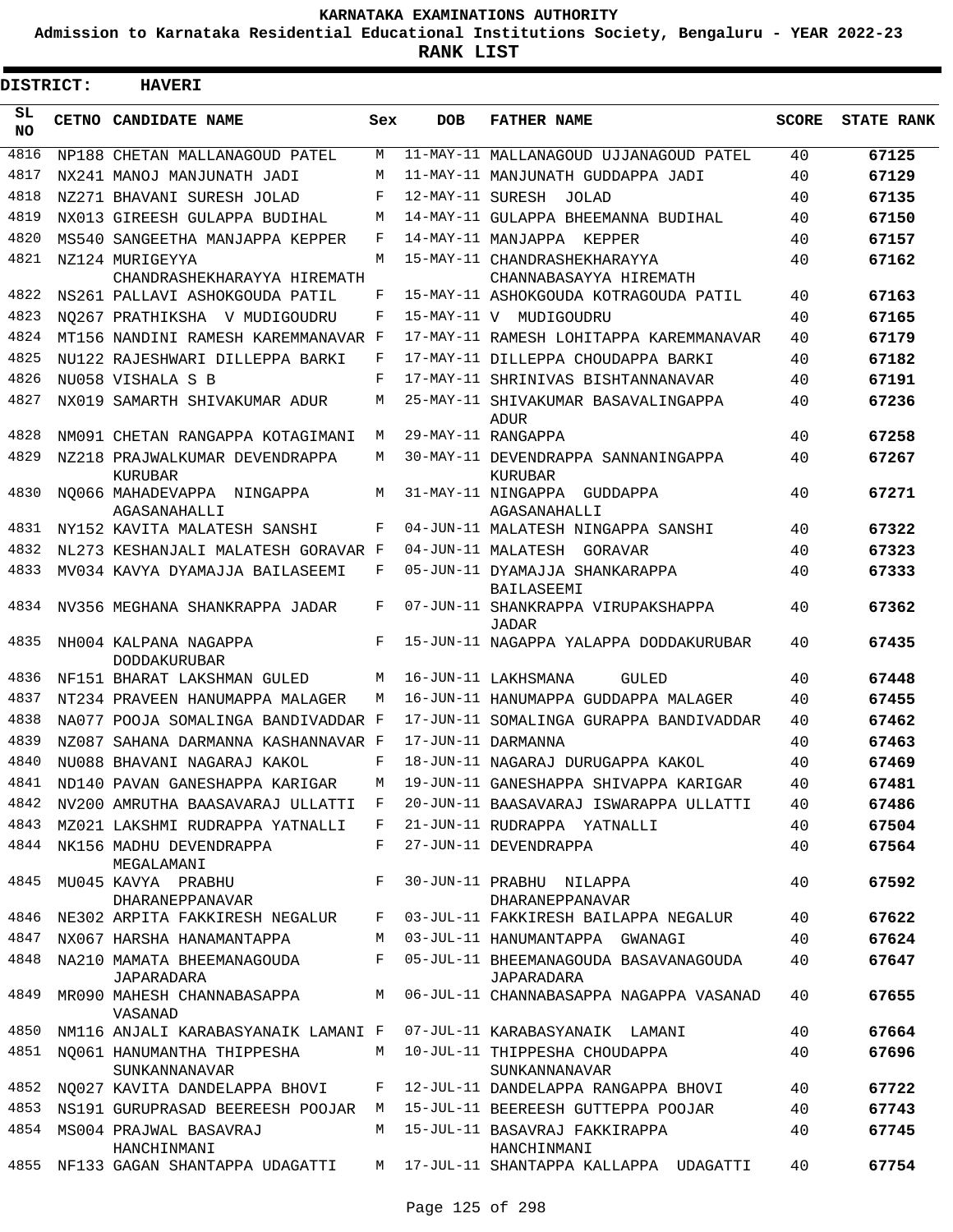**Admission to Karnataka Residential Educational Institutions Society, Bengaluru - YEAR 2022-23**

 $\blacksquare$ 

**RANK LIST**

Е

| <b>DISTRICT:</b> | <b>HAVERI</b>                                 |     |                   |                                                                            |              |                   |
|------------------|-----------------------------------------------|-----|-------------------|----------------------------------------------------------------------------|--------------|-------------------|
| SL<br><b>NO</b>  | <b>CETNO CANDIDATE NAME</b>                   | Sex | <b>DOB</b>        | <b>FATHER NAME</b>                                                         | <b>SCORE</b> | <b>STATE RANK</b> |
| 4856             | NX218 GEETA SANKAPPA TADASAD                  | F   |                   | 18-JUL-11 SANKAPPA MALAKAPPA TADASAD                                       | 40           | 67758             |
| 4857             | NM247 AKASH BASAVARAJ LAMANI                  | М   |                   | 21-JUL-11 BASAVARAJ VALEPPA LAMANI                                         | 40           | 67786             |
| 4858             | NZ225 DEVINDRA HANUMANTAPPA<br>KARIYANNANAVAR | М   |                   | 27-JUL-11 HANUMANTAPPA BASAPPA<br>KARIYANNANAVAR                           | 40           | 67843             |
| 4859             | NL078 VIJAYAKUMAR PATIL                       | M   |                   | 27-JUL-11 CHANDRUGOUDA PATIL                                               | 40           | 67850             |
| 4860             | NE239 KAVITA MAHESH PUTTANNANAVAR F           |     |                   | 04-AUG-11 MAHESH GUDDAPPA PUTTANNANAVAR                                    | 40           | 67900             |
| 4861             | NU022 RAJESHWARI NAGARAJ BASAPUR              | F   |                   | 05-AUG-11 NAGARAJ DURUGAPPA BASAPUR                                        | 40           | 67912             |
| 4862             | NC132 TARUN GADIGEYYA HIREMATH                | M   |                   | 07-AUG-11 GADIGEYYA SHANKRAYYA HIREMATH                                    | 40           | 67924             |
| 4863             | NK368 VEENA MONESHA KAMMAR                    | F   |                   | 09-AUG-11 MONESHA KAMMAR                                                   | 40           | 67931             |
| 4864             | NR130 YUVARAJ VAGISH CHALAGERI                | M   | 10-AUG-11 VAGISH  |                                                                            | 40           | 67939             |
| 4865             | NS209 JAYALAKSHMI CHANDRAPPA<br>BENAKANAKONDA | F   |                   | 12-AUG-11 CHANDRAPPA SHANKRAPPA<br><b>BENAKANAKONDA</b>                    | 40           | 67948             |
| 4866             | NR054 JYOTHI GONIBASAPPA<br>DODDAGONEPPANAVAR | F   |                   | 14-AUG-11 GONIBASAPPA<br>DODDAGONEPPANAVAR                                 | 40           | 67964             |
| 4867             | NV484 BHARAT RAVI DEVAGERI                    | M   | 15-AUG-11 RAVI    |                                                                            | 40           | 67969             |
| 4868             | NW023 SHASHANK SOMASAGAR                      | М   |                   | 16-AUG-11 MANJAPPA SOMASAGAR                                               | 40           | 67982             |
| 4869             | NK230 CHETAN BEERAPPA<br>JADIYANNANAVAR       | M   |                   | 19-AUG-11 BEERAPPA HANUMANTAPPA<br>JADIYANNANAVAR                          | 40           | 67997             |
| 4870             | NJ267 SRUSHTI BASAVARAJ MONOOR                | F   |                   | 23-AUG-11 BASAVARAJ MONOOR                                                 | 40           | 68031             |
| 4871             | MY107 MADHU MALLAPPA NELLIBEEDA               | F   |                   | 24-AUG-11 MALLAPPA SANGAPPA NELLIBEEDA                                     | 40           | 68036             |
| 4872             | NT128 ANITA DILLEPPA<br>KANNAMMANAVAR         | F   |                   | 25-AUG-11 DILLEPPA GUDDAPPA<br>KANNAMMANAVAR                               | 40           | 68040             |
| 4873             | NC149 PRIYANKA RUDRAYYA HIREMATH              | F   |                   | 01-SEP-11 RUDRAYYA VEERABHADRAYYA<br>HIREMATH                              | 40           | 68102             |
| 4874             | NF292 SANJANA SURAPPA LAMANI                  | F   |                   | 06-SEP-11 SURAPPA RAMAPPA LAMANI                                           | 40           | 68145             |
| 4875             | NF098 BHOOMIKA UPPAR                          | F   |                   | 07-SEP-11 NAGESH UPPAR                                                     | 40           | 68148             |
| 4876             | NY236 PRITAM SURESH DEEPANNAVAR               | М   |                   | 07-SEP-11 SURESH JINNAPPA DEEPANNAVAR                                      | 40           | 68151             |
| 4877             | PA345 SANGEETA MANJUNATH<br>TIPPANAGOUDAR     | F   |                   | 07-SEP-11 MANJUNATH SHIVANAGGAPPA<br>TIPPANAGOUDAR                         | 40           | 68152             |
| 4878             | NG332 PAVANA HALAPPA THUMBAVARA               | M   |                   | 08-SEP-11 HALAPPA DURUGAVVA THUMBAVARA                                     | 40           | 68160             |
| 4879             | NX127 IRANNA MRUTYUNJAYYA<br>HIREMATHA        | M   |                   | 12-SEP-11 MRUTYUNJAYYA KOTRAYYA<br>HIREMATHA                               | 40           | 68179             |
| 4880             | NZ436 CHAITRA V DAMANIYAVAR                   | F   |                   | 16-SEP-11 VEERABHADRAPPA                                                   | 40           | 68200             |
|                  | 4881 NV427 SANJU UDACHAPPA VALIKAR            | M   |                   | 16-SEP-11 UDACHAPPA FAKKIRAPPA VALIKAR                                     | 40           | 68209             |
|                  | 4882 NF314 KIRANKUMAR M SITARAHALLI           | M   | 20-SEP-11 MANTESH |                                                                            | 40           | 68243             |
| 4883             | MS020 KISHAN ASHOK BANNIHALLI                 | M   |                   | 20-SEP-11 ASHOK BANNIHALLI                                                 | 40           | 68244             |
| 4884             | NK442 MANOJ DHARMAPPA<br>SANNAPPANAVAR        | M   |                   | 28-SEP-11 DHARMAPPA HANUMANTAPPA<br>SANNAPPANAVAR                          | 40           | 68300             |
| 4885             | NY389 RANJITA SHEKHAPPA MAKAPUR               | F   |                   | 30-SEP-11 SHEKHAPPA BASAVANNEPPA<br>MAKAPUR                                | 40           | 68314             |
| 4886             | NF094 TEJU SANGAPPA KORISHETTAR F             |     |                   | 30-SEP-11 SANGAPPA ADAVEPPA<br>KORISHETTAR                                 | 40           | 68318             |
| 4887             | MX171 NAVEEN GURUNANJAPPA<br>MAVINAMARAD      |     |                   | M 01-OCT-11 GURUNANJAPPA MAVINAMARAD                                       | 40           | 68320             |
| 4888             |                                               |     |                   | NM174 PRADEEP BASAVARAJ HULLATTI  M  04-OCT-11 BASAVARAJ YALLAPPA HULLATTI | 40           | 68341             |
| 4889             | NZ260 SUSHMITA PRABHUGOUDA PATIL              | F   |                   | 05-OCT-11 PRABHUGOUDA PATIL                                                | 40           | 68351             |
| 4890             | NK113 DIVYA HONNAPPA HARIJAN                  | F   |                   | 15-OCT-11 HONNAPPA DYAMAPPA HARIJAN                                        | 40           | 68408             |
| 4891             | NY336 MANOJ BAHUBALI KURAKURI                 | M   |                   | 19-OCT-11 BAHUBALI DEVAPPA KURAKURI                                        | 40           | 68436             |
| 4892             | NX063 PRATIBHA KALLAPPA SANGATI               | F   |                   | 21-OCT-11 KALLAPPA HALAPPA SANGATI                                         | 40           | 68453             |
| 4893             | MS542 POOJA BEERAPPA BYADGI                   | F   |                   | 25-OCT-11 BEERAPPA MALLAPPA BYADGI                                         | 40           | 68480             |
| 4894             | NK201 SUDEEPA SHEKAPPA ILIGERA                | M   |                   | 25-OCT-11 SHEKAPPA                                                         | 40           | 68483             |
| 4895             | NT174 NAYANA HALAPPA BINGERA                  | F   |                   | 29-OCT-11 HALAPPA HUCHCHENGAPPA BINGERA                                    | 40           | 68499             |
|                  | 4896 NJ122 YOGESHA SIDDAPPA AKKUR             | M   |                   | 30-OCT-11 SIDDAPPA AKKUR                                                   | 40           | 68509             |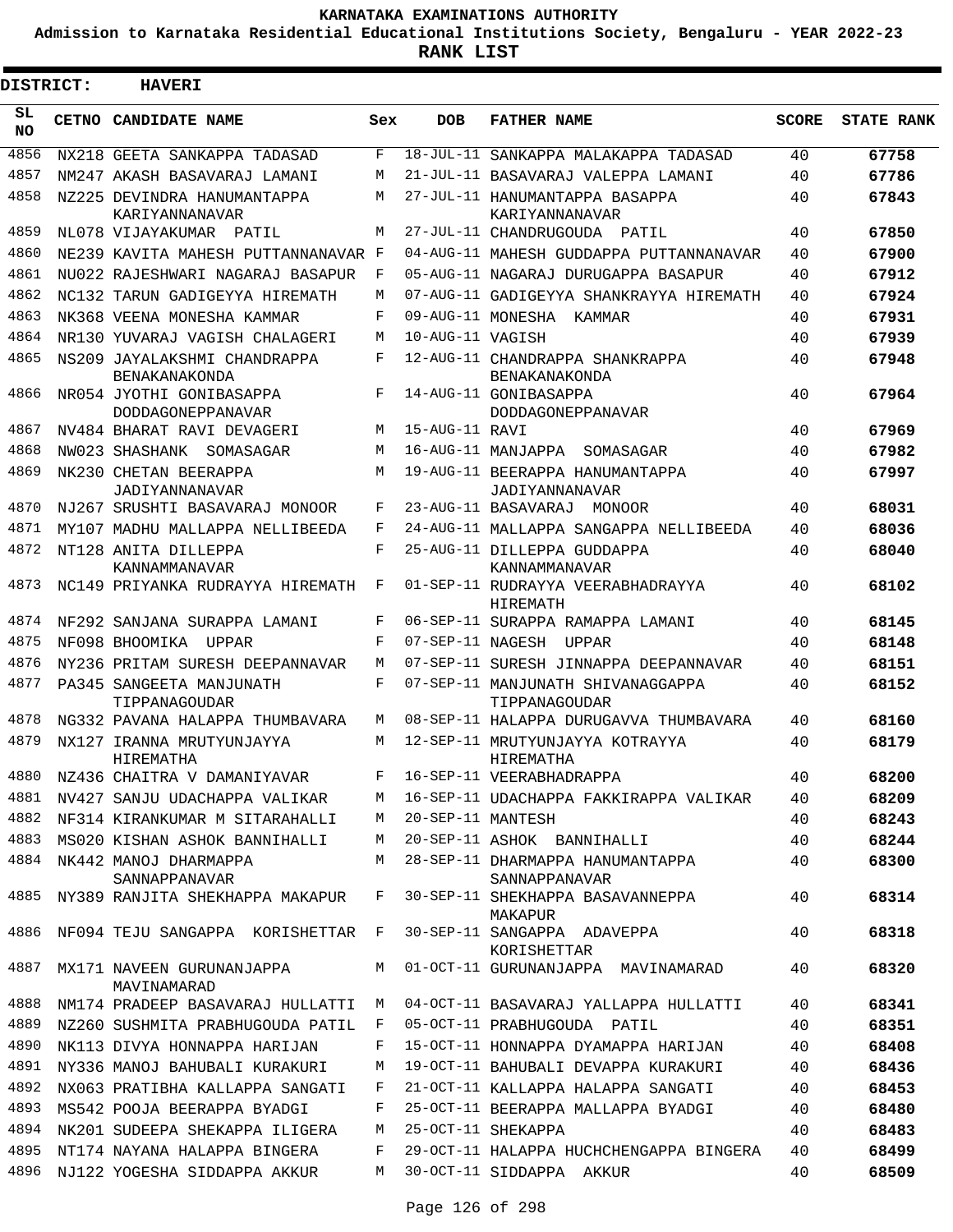**Admission to Karnataka Residential Educational Institutions Society, Bengaluru - YEAR 2022-23**

**RANK LIST**

 $\blacksquare$ 

| <b>DISTRICT:</b> | <b>HAVERI</b>                                     |     |            |                                                      |              |                   |
|------------------|---------------------------------------------------|-----|------------|------------------------------------------------------|--------------|-------------------|
| SL.<br>NO.       | CETNO CANDIDATE NAME                              | Sex | <b>DOB</b> | <b>FATHER NAME</b>                                   | <b>SCORE</b> | <b>STATE RANK</b> |
| 4897             | NR133 SHASHANK DEVARAJ PALMERI                    | М   |            | $\overline{01}$ -NOV-11 DEVARAJ<br>PALMERI           | 40           | 68525             |
| 4898             | MR184 GOUTAMI SHIDDALINGAPPA<br>PATIL             | F   |            | 04-NOV-11 SHIDDALINGAPPA PATIL                       | 40           | 68541             |
| 4899             | NY015 DANESHWARI NINGAPPA YALIGAR F               |     |            | 08-NOV-11 NINGAPPA YALIGAR                           | 40           | 68561             |
| 4900             | MS441 VAISHNAVI MUTTAPPA BANAKAR                  | F   |            | 09-NOV-11 MUTTAPPA KALLAPPA BANAKAR                  | 40           | 68568             |
| 4901             | NX003 DEEPA N NINGARAJ                            | F   |            | 10-NOV-11 NINGRAJA                                   | 40           | 68571             |
| 4902             | MV040 AJIT KRISHNAPPA<br>HEGGANNANAVAR            | М   |            | 13-NOV-11 KRISHNAPPA MAILARAPPA<br>HEGGANNANAVAR     | 40           | 68591             |
| 4903             | MY009 SARALA CHANDRAPPA KOTIMANI                  | F   |            | 17-NOV-11 CHANDRAPPA FAKKIRAPPA<br>KOTIMANI          | 40           | 68615             |
| 4904             | NS344 NAGARAJ MANJUNATHA HALAGERI M               |     |            | 22-NOV-11 MANJUNATHA N HALAGERI                      | 40           | 68637             |
| 4905             | NW128 PRADEEP NINGAPPA METI                       | М   |            | 23-NOV-11 NINGAPPA KURAVATTEPPA METI                 | 40           | 68643             |
| 4906             | NW182 KAVERI RUDRAYYA HADAPAD                     | F   |            | 27-NOV-11 RUDRAYYA SAHADEVAPPA HADAPAD               | 40           | 68661             |
| 4907             | NY354 RANJEETA IRANNA ULLAGADDI                   | F   |            | 01-DEC-11 IRANNA CHINNAPPA ULLAGADDI                 | 40           | 68695             |
| 4908             | NO259 SWAPNA RAGHAVENDR TELKAR                    | F   |            | 01-DEC-11 RAGHAVENDR<br>TELKAR                       | 40           | 68698             |
| 4909             | NS366 AKHILESH U L                                | М   |            | 08-DEC-11 UMESH LAMANI                               | 40           | 68722             |
| 4910             | NF038 SAHANA NINGAPPA KAMADOD                     | F   |            | 12-DEC-11 NINGAPPA YALLAPPA KAMADOD                  | 40           | 68742             |
| 4911             | NZ415 SAKSHI PRAVEEN KOLLAPUR                     | F   |            | 13-DEC-11 PRAVEEN ASHOK KOLLAPUR                     | 40           | 68753             |
| 4912             | ND187 PRATIBHA RAGHAVENDRA<br>DODDAMANI           | F   |            | 14-DEC-11 RAGHAVENDRA BASAVARAJ<br>DODDAMANI         | 40           | 68759             |
| 4913             | NK408 MANOJA VIRUPAKSHAPPA<br>NIMBALLI            | M   |            | 15-DEC-11 VIRUPAKSHAPPA BHIMAPPA<br>NIMBALLI         | 40           | 68763             |
| 4914             | NG148 PAVITRA SURESH GUDAGI                       | F   |            | 18-DEC-11 SURESH BEERAPPA GUDAGI                     | 40           | 68773             |
| 4915             | NB096 NAVEEN VENKATESHA KORAGAR                   | М   |            | 23-DEC-11 VENKATESHA BHEEMAPPA KORAGAR               | 40           | 68794             |
| 4916             | MT107 BHOOMIKA RUDRAPPA UDAGATTI                  | F   |            | 24-DEC-11 RUDRAPPA KURUVATTEPPA<br>UDAGATTI          | 40           | 68798             |
| 4917             | NJ124 PARASHURAM SANGAPPA<br><b>BHUMAKKANAVAR</b> | М   |            | 27-DEC-11 SANGAPPA HULEGEPPA<br><b>BHUMAKKANAVAR</b> | 40           | 68816             |
| 4918             | NS119 RAMYA DILLEPPA LAMANI                       | F   |            | 28-DEC-11 DILLEPPA CHANDRAPPA LAMANI                 | 40           | 68823             |
| 4919             | NR019 ABHI BEERAPPA<br>KARABANNANAVAR             | М   |            | 01-JAN-12 BEERAPPA KARABANNANAVAR                    | 40           | 68838             |
| 4920             | NO086 KEERTANA SURESHACHARI<br>KAMMAR             | F   |            | 04-MAR-12 SURESHACHARI MALLACHARI<br>KAMMAR          | 40           | 68923             |
| 4921             | MT212 SHIVARAJ MALATESH HALLER                    | М   |            | 29-OCT-09 MALATESH                                   | 39           | 68996             |
| 4922             | MR049 BASAVARAJA ADIVEPPA POOJAR                  | M   |            | 20-DEC-09 ADIVEPPA LAXMAPPA POOJAR                   | 39           | 69008             |
| 4923             | MS323 MANIKANTH GUDDAPPA KOTNER                   | M   |            | 01-JAN-10 GUDDAPPA HONNAPPA KOTNER                   | 39           | 69018             |
| 4924             | PA080 YASHODA NISHEEMAPPA MAVUR                   | F   |            | 09-FEB-10 NISHEEMAPPA FAKKIRAPPA MAVUR               | 39           | 69045             |
| 4925             | NG346 RACHANA NAGAPPA LAMANI                      | F   |            | 12-MAR-10 NAGAPPA TOGAPPA LAMANI                     | 39           | 69060             |
| 4926             | NZ407 MANIKANTHA NISHIMAPPA JOLAD M               |     |            | 28-APR-10 NISHIMAPPA JOLAD                           | 39           | 69094             |
| 4927             | NB125 CHANDRASHEKHAR GAJENDRA<br>GIRINAYKAR       | М   |            | 11-MAY-10 GAJENDRA KANTHEPPA GIRINAYKAR              | 39           | 69107             |
| 4928             | NW294 MANOJ BHIMAPPA KURI                         | М   |            | 26-MAY-10 BHIMAPPA GUDDAPPA KURI                     | 39           | 69126             |
| 4929             | NY308 SUDEEP VEERAPPA PUJAR                       | M   |            | 09-JUN-10 VEERAPPA BASAPPA PUJAR                     | 39           | 69138             |
| 4930             | MZ128 RAKESH LINGARAJ CHAVATI                     | M   |            | 21-JUN-10 LINGARAJ S CHAVATI                         | 39           | 69150             |
| 4931             | NV498 SANJANA BASAVARAJ ICHANALLI F               |     |            | 01-JUL-10 BASAVARAJ FAKKIRAPPA                       | 39           | 69165             |
| 4932             | NF346 SUPRIYA MARISIDDAPPA<br>KASAMBI             | F   |            | 02-JUL-10 MARISIDDAPPA SANKAPPA KASAMBI              | 39           | 69167             |
| 4933             | NJ282 MANOJ RAJAPPA KAMBALI                       | М   |            | 15-JUL-10 RAJAPPA PUTTAPPA KAMBALI                   | 39           | 69177             |
| 4934             | NM261 AJJAYYA CHANDRAPPA<br>HIREMATTUR            | М   |            | 28-JUL-10 CHANDRAPPA MUPPANNA<br>HIREMATTUR          | 39           | 69189             |
| 4935             | NJ258 VINAY MALLESHAPPA KOLUR                     | M   |            | 04-AUG-10 MALLESHAPPA GADIGAPPA KOLUR                | 39           | 69201             |
| 4936             | MS274 NANDEESHAGOUDA NAGARAJ<br>PATIL             | M   |            | 11-AUG-10 NAGARAJ SHEKKHARAGOUDA PATIL               | 39           | 69213             |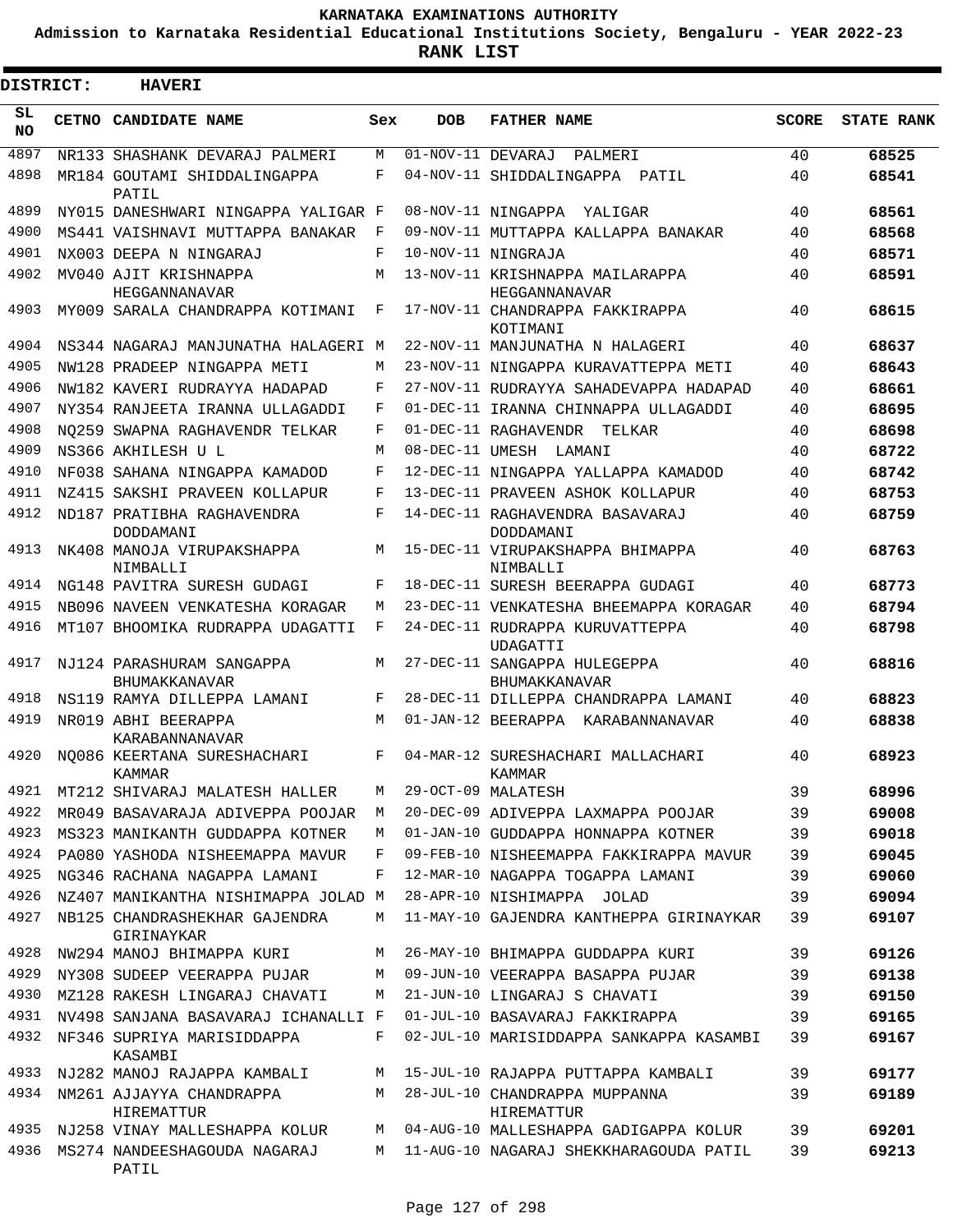**Admission to Karnataka Residential Educational Institutions Society, Bengaluru - YEAR 2022-23**

| <b>DISTRICT:</b> | <b>HAVERI</b>                                                                      |              |                   |                                                                                             |              |                   |
|------------------|------------------------------------------------------------------------------------|--------------|-------------------|---------------------------------------------------------------------------------------------|--------------|-------------------|
| SL<br><b>NO</b>  | CETNO CANDIDATE NAME                                                               | Sex          | <b>DOB</b>        | <b>FATHER NAME</b>                                                                          | <b>SCORE</b> | <b>STATE RANK</b> |
| 4937             | NB120 CHANDAN GANGAPPA LAMANI                                                      | M            |                   | 20-AUG-10 GANGAPPA                                                                          | 39           | 69235             |
| 4938             | MT202 ABHISHEKGOUDA<br>HANAMANTHGOUDA PATIL                                        | М            |                   | 21-AUG-10 HANAMANTOUDAHG<br>PATIL                                                           | 39           | 69238             |
| 4939             | PA172 PRITI RAMAPPA TANDOLKAR                                                      | F            | 24-AUG-10 RAMAPPA | TANDOLKAR                                                                                   | 39           | 69247             |
| 4940             | MR283 BASAVARAJA S DODMANI                                                         | М            |                   | 28-AUG-10 SHANKRAPPA B DODMANI                                                              | 39           | 69253             |
| 4941             | NH288 PARAMESH NAGARAJ                                                             | M            |                   | 31-AUG-10 NAGARAJ HANUMANTAPPA                                                              | 39           | 69261             |
| 4942             | MX210 GOWRAMMA ANAND<br>HOLIYANNANAVAR                                             | $\mathbf{F}$ |                   | 01-SEP-10 ANAND NINGAPPA HOLIYANNANAVAR                                                     | 39           | 69263             |
| 4943             | NT119 BHUMIKA FAKKEERAPPA<br>BHAJANTRI                                             | F            |                   | 04-SEP-10 FAKKEERAPPA DURAGAPPA<br>BHAJANTRI                                                | 39           | 69271             |
| 4944             | NX289 PAVITRA NAGAPPA MARADUR                                                      | F            |                   | 04-SEP-10 NAGAPPA SHIVAPPA MARADUR                                                          | 39           | 69272             |
| 4945             | NS249 BHOOMIKA ISHWARAPPA<br>MALIYANNANAVAR                                        | F            |                   | 18-SEP-10 ISHWARAPPA MALIYANNANAVAR                                                         | 39           | 69311             |
| 4946             | MS156 SANJEEV RAJU SANKANNANAVAR                                                   | М            | 25-SEP-10 RAJU    | SANKANNANAVAR                                                                               | 39           | 69341             |
| 4947             | NX254 MEGHA RAMESH GOUDANNANAVAR                                                   | F            |                   | 05-OCT-10 RAMESH REVANAPPA<br>GOUDANNANAVAR                                                 | 39           | 69379             |
| 4948             | NB220 ABDULRAHIM MOHAMMADHANIF<br>DODDAMANI                                        | М            |                   | 11-OCT-10 MOHAMMADHANIF<br>DODDAMANI                                                        | 39           | 69405             |
| 4949             | NX079 VIJAYAKUMAR HANAMANTHAGOUDA M<br><b>KOPPAD</b>                               |              |                   | 14-OCT-10 HANAMANTHAGOUDA RUDRAGOUDA<br>KOPPAD                                              | 39           | 69426             |
| 4950             | MX116 GAJENDRA MALLESHAPPA HEGADE M                                                |              |                   | 18-OCT-10 MALLESHAPPA NISHIMAPPA HEGADE                                                     | 39           | 69434             |
| 4951             | NF316 BASANAGOUDA CHANDRAGOUDA<br>KALLEGOUDRA                                      | M            |                   | 25-OCT-10 CHANDRAGOUDA LAXMANAGOUDA<br>KALLEGOUDRA                                          | 39           | 69454             |
| 4952             | NL134 SHIVAYOGI GURUMURTI<br>CHAKRASALI                                            | М            |                   | 01-NOV-10 GURUMURTI CHAKRASALI                                                              | 39           | 69482             |
| 4953             | NT238 LAKSHMI NINGAPPA ANNERA                                                      | F            |                   | 02-NOV-10 NINGAPPA MALLAPPA ANNERA                                                          | 39           | 69486             |
| 4954             | MW069 MANU DEVARAJA GALAPUJI                                                       | М            |                   | 07-NOV-10 DEVARAJA SHEKARAPPA GALAPUJI                                                      | 39           | 69509             |
| 4955             | NR239 BHUMIKA PARASHURAM JADHAV                                                    | F            |                   | 10-NOV-10 PARASHURAM<br>JADAV                                                               | 39           | 69520             |
| 4956             | MS027 CHANDU KALLAPPA GODEKAR                                                      | F            |                   | 19-NOV-10 KALLAPPA<br>GODEKAR                                                               | 39           | 69557             |
| 4957             | NP023 SRUSHTI BHARAMAPPA<br>MOODABAGILU                                            | F            |                   | 20-NOV-10 BHARAMAPPA                                                                        | 39           | 69563             |
| 4958             | NJ172 ABHISHEK BASAVARAJ HARIJAN                                                   | М            |                   | 21-NOV-10 BASAVARAJ FAKKIRAPPA HARIJAN                                                      | 39           | 69565             |
| 4959             | NW145 GOURAMMA HANUMANTAPPA<br>HARIJAN                                             | F            |                   | 21-NOV-10 HANUMANTAPPA PUTTAPPA HARIJAN                                                     | 39           | 69566             |
|                  | 4960 NF371 VINODA CHANDRAPPA F 21-NOV-10 CHANDRAPPA PARAMAPPA<br>MARALINGANNANAVAR |              |                   | MARALINGANNANAVAR                                                                           | 39           | 69572             |
|                  | KALLANAGOUDRA                                                                      |              |                   | 4961 NU196 ABHILASH KALLAPPA MAN 22-NOV-10 KALLAPPA KALLANAGOUDRA                           | 39           | 69573             |
|                  | MURADAPPANAVAR                                                                     |              |                   | 4962 NR147 PAVANAKUMAR REVANASIDDAPPA M 30-NOV-10 REVANASIDDAPPA PUTTAPPA<br>MURADAPPANAVAR | 39           | 69599             |
|                  | 4963 PA137 SUMANGALA SURESH MELLAGATTI F 04-DEC-10 SURESH MELLAGATTI               |              |                   |                                                                                             | 39           | 69629             |
|                  | 4964 NV144 NAGAVENI BANKAPPA<br>PUTTAPPANAVAR                                      |              |                   | F 06-DEC-10 BANKAPPA SHANKRAPPA<br>PUTTAPPANAVAR                                            | 39           | 69635             |
|                  | 4965 NX148 NANDITA MAHESH MALAGIMANI                                               |              |                   | F 07-DEC-10 MAHESH BASAVANTAPPA<br>MALAGIMANI                                               | 39           | 69640             |
|                  | 4966 MS451 SINCHANA GANGADHARAYYA<br>CHILLURMAT                                    |              |                   | F 10-DEC-10 GANGADHARAYYA CHILLURMAT                                                        | 39           | 69653             |
|                  | 4967 NL043 NAGARAJ BASAPPA SORATUR                                                 |              |                   | M 11-DEC-10 BASAPPA HANUMANTPPA SORATUR                                                     | 39           | 69655             |
|                  | 4968 MW135 GOUTAM SURESH ILAGER                                                    |              |                   | M 12-DEC-10 SURESH ILAGER                                                                   | 39           | 69656             |
| 4969             | NG064 KAVANA NAGANAGOUDA<br>CHANNAGOUDRA                                           |              |                   | F 12-DEC-10 NAGANAGOUDA VEERABHADRAGOUDA<br>CHANNAGOUDRA                                    | 39           | 69657             |
|                  |                                                                                    |              |                   | 4970 NF288 CHETAN NAGAPPA DABALI M 14-DEC-10 NAGAPPA SANNAHNUMANTAPPA<br>DABALI             | 39           | 69661             |
|                  |                                                                                    |              |                   | 4971 NP031 SAMPATA SATISHA KADEMANI M 15-DEC-10 SATISHA JAYAPPA KADEMANI                    | 39           | 69668             |
|                  | 4972 MR116 HARSHITA RAMESH                                                         |              |                   | F 24-DEC-10 RAMESH MALLESHAPPA                                                              | 39           | 69695             |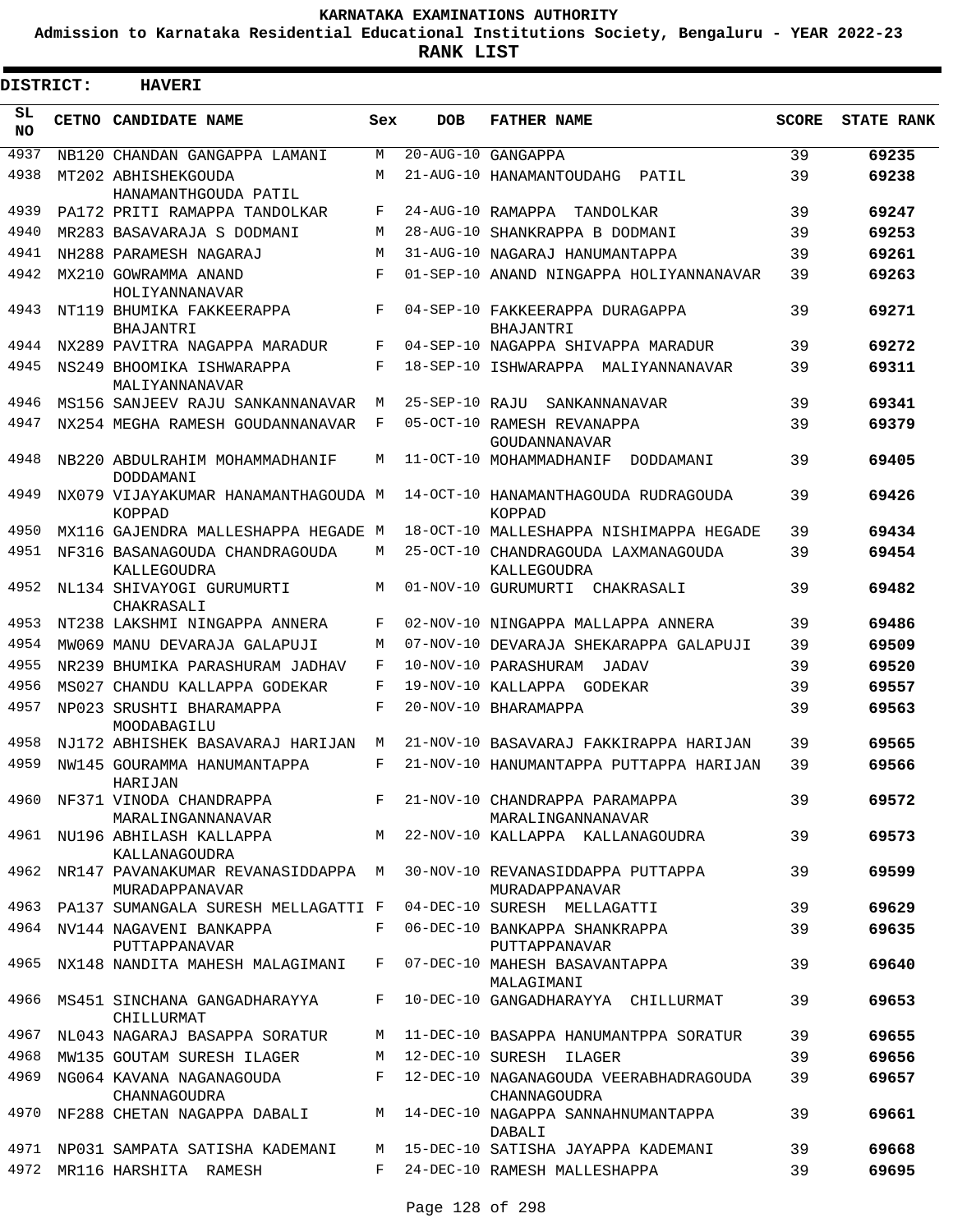**Admission to Karnataka Residential Educational Institutions Society, Bengaluru - YEAR 2022-23**

| <b>DISTRICT:</b> | <b>HAVERI</b>                                  |     |                   |                                                |              |                   |
|------------------|------------------------------------------------|-----|-------------------|------------------------------------------------|--------------|-------------------|
| SL<br><b>NO</b>  | CETNO CANDIDATE NAME                           | Sex | <b>DOB</b>        | <b>FATHER NAME</b>                             | <b>SCORE</b> | <b>STATE RANK</b> |
|                  | NAGANNANAVAR                                   |     |                   | NAGANNANAVAR                                   |              |                   |
| 4973             | NY402 PUSHPA YALLAPPA MARATHI                  | F   |                   | 30-DEC-10 YALLAPPA PARASAPPA MARATHI           | 39           | 69722             |
| 4974             | NG012 NINGARAJ CHANNAPPA<br>ARALIKATTI         | M   |                   | 31-DEC-10 CHANNAPPA ARALIKATTI                 | 39           | 69732             |
| 4975             | NH316 VARSHA IRAPPA MELLALLI                   | F   |                   | 31-DEC-10 IRAPPA PUTTAPPA MELLALLI             | 39           | 69733             |
| 4976             | NR161 GANESH SOMALINGAPPA MUDDER               | М   |                   | 01-JAN-11 SOMALINGAPPA MUDDER                  | 39           | 69760             |
| 4977             | NE409 SINCHANA KARIYAPPA TALAVAR               | F   |                   | 05-JAN-11 KARIYAPPA NANJAPPA TALAVAR           | 39           | 69830             |
| 4978             | NG120 BEERESH NINGAPPA MUDDI                   | М   |                   | 06-JAN-11 NINGAPPA MALLAPPA MUDDI              | 39           | 69833             |
| 4979             | MV311 CHETAN RUDRAPPA PURLI                    | М   |                   | 06-JAN-11 RUDRAPPA YALLAPPA PURLI              | 39           | 69834             |
| 4980             | NJ219 BHOOMIKA SOMESH<br>SOMANNANAVAR          | F   |                   | 07-JAN-11 SOMESH SOMANNANAVAR                  | 39           | 69843             |
| 4981             | MS582 MAMTA CHANDRAPPA LINGADALLI F            |     |                   | 17-JAN-11 CHANDRAPPA GANGAPPA<br>LINGADALLI    | 39           | 69902             |
| 4982             | PA030 SACHIN KARABASAPPA SAVANUR               | M   |                   | 17-JAN-11 KARABASAPPA<br>SAVANUR               | 39           | 69903             |
| 4983             | NT194 SHAISTABANU BABUJAN<br><b>DUGGATTI</b>   | F   | 17-JAN-11 BABUJAN | DUGGATTI                                       | 39           | 69904             |
| 4984             | MW186 VEENA BASAVARAJA SANGANALA               | F   |                   | 17-JAN-11 BASAVARAJA SANGANALA                 | 39           | 69905             |
| 4985             | NT086 SUDEEP BASAVARAJ BANGER                  | М   |                   | 18-JAN-11 BASAVARAJ CHANDRAPPA BANGER          | 39           | 69910             |
| 4986             | NF024 PRIYANKA KOTEPPA<br>HADDANNANAVAR        | F   |                   | 19-JAN-11 KOTEPPA FAKKIRAPPA<br>HADDANNANAVAR  | 39           | 69917             |
| 4987             | NG002 ARJUN LAKSHMANA<br>JALAMMANAVAR          | M   | 20-JAN-11 LAXMAN  |                                                | 39           | 69920             |
| 4988             | NY057 SAHANA ANAND LAMANI                      | F   | 21-JAN-11 ANAND   | LAMANI                                         | 39           | 69927             |
| 4989             | NY270 MAHESHWARI<br>MUGALIKATTI                | F   |                   | 22-JAN-11 LOKAPPA MUGALIKATTI                  | 39           | 69928             |
| 4990             | NT087 GEETA REVANAGOUDA PATIL                  | F   |                   | 23-JAN-11 REVANAGOUDA HANUMAGOUDA PATIL        | 39           | 69932             |
| 4991             | NL194 KANTESH CHANDRAPPA<br>SULAGANNI          | M   |                   | 23-JAN-11 CHANDRAPPA                           | 39           | 69933             |
| 4992             | NB257 RAKESH MALATESH HUNASALLI                | М   |                   | 24-JAN-11 MALATESH<br>HUNASALLI                | 39           | 69939             |
| 4993             | NV250 SOMANA GOWDA                             | M   |                   | 24-JAN-11 JAGADISH GOWDA                       | 39           | 69941             |
| 4994             | NE436 TARUN VISHVANATH DANIGAL                 | М   |                   | 27-JAN-11 VISHVANATH SIDRAMAPPA DANIGAL        | 39           | 69953             |
| 4995             | NY343 SHANTINATH JINNAPPA KOTI                 | М   |                   | 28-JAN-11 JINNAPPA KOTI                        | 39           | 69963             |
| 4996             | NV286 CHAITRA SHANTAPPA SAVANUR                | F   |                   | 02-FEB-11 SHANTAPPA YALLAPPA SAVANUR           | 39           | 69990             |
| 4997             | NU344 ARCHANA ASUNDI                           | F   |                   | 04-FEB-11 KARIYAPPA                            | 39           | 70001             |
| 4998             | NS383 BHUMIKA R                                | F   |                   | 07-FEB-11 RAGHAVENDRA SIDDAPPA KORAVAR         | 39           | 70024             |
| 4999             | NL228 TANU P GIDDAMASTI                        | F   |                   | 12-FEB-11 PAKKIRAPPA                           | 39           | 70053             |
| 5000             | NM130 VEDA MALATESH CHINNIKATTI                | F   |                   | 12-FEB-11 MALATESH CHINNIKATTI                 | 39           | 70054             |
| 5001             | NN045 ARAPITA MAHESHAPPA PALEDA                | F   |                   | 13-FEB-11 MAHESHAPPA HANUMANTAPP PALEDA        | 39           | 70055             |
| 5002             | MX069 SANJANA HANUMANTAPPA<br>JALAGAR          | F   |                   | 13-FEB-11 HANUMANTAPPA JALAGAR                 | 39           | 70059             |
| 5003             | PA342 MENAKA SURESH MANNAWADDAR                | F   |                   | 14-FEB-11 SURESH MANNAWADDAR                   | 39           | 70067             |
| 5004             | MW010 MAHMADKHALANDAR CHAMANSAB<br>NIRAMANIGAR | М   |                   | 15-FEB-11 CHAMANSAB NIRAMANIGAR                | 39           | 70070             |
| 5005             | NV009 PAVAN BHARAMAPPA<br>JAGANNANAVAR         | М   |                   | 15-FEB-11 BHARAMAPPA JAGANNANAVAR              | 39           | 70071             |
| 5006             | NK459 SAHANA NINGARAJ OLEKAR                   | F   |                   | 19-FEB-11 NINGAPPA OLEKAR                      | 39           | 70090             |
| 5007             | NH296 SUVANA NOORSAB NELOGALLA                 | F   |                   | 19-FEB-11 NOORSAB MOULASAB NELOGALLA           | 39           | 70092             |
| 5008             | NE066 BHUMIKA MARKANDEPPA<br>JALANNANAVAR      | F   |                   | 23-FEB-11 MARKENDAPPA GUDDAPPA<br>JALANNANAVAR | 39           | 70111             |
| 5009             | NV513 KANTESH BASAPPA GADDIYAVAR M             |     |                   | 25-FEB-11 BASAPPA SIDDAPPA GADDIYAVAR          | 39           | 70122             |
| 5010             | NK287 BHUMIKA RAGAVENDRA YADACHI               | F   |                   | 27-FEB-11 RAGAVENDRA BHEEMAPPA YADACHI         | 39           | 70131             |
| 5011             | NG016 LAXMI MANTESH PURAD                      | F   |                   | 28-FEB-11 MANTESH MADEVAPPA PURAD              | 39           | 70137             |
| 5012             | NH364 USHA SHIVANAND HADIMANI                  | F   |                   | 28-FEB-11 SHIVANAND GALEPPA HADIMANI           | 39           | 70139             |
| 5013             | NY457 SHIVARANJANI BASAVARAJ                   | F   |                   | 02-MAR-11 BASAVARAJ HANAGAL                    | 39           | 70147             |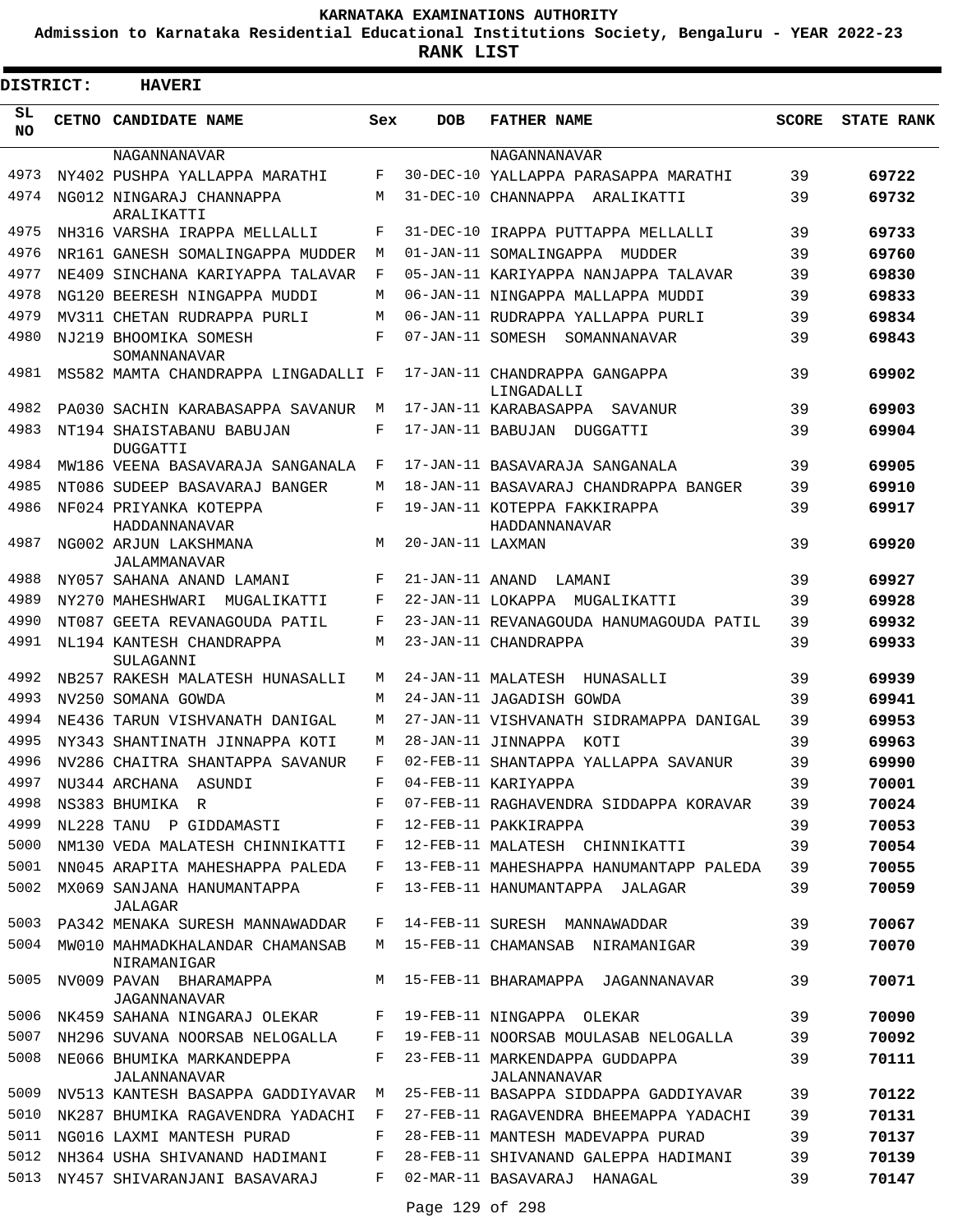**Admission to Karnataka Residential Educational Institutions Society, Bengaluru - YEAR 2022-23**

| DISTRICT: | <b>HAVERI</b>                                     |     |                   |                                                    |              |                   |
|-----------|---------------------------------------------------|-----|-------------------|----------------------------------------------------|--------------|-------------------|
| SL<br>NO. | CETNO CANDIDATE NAME                              | Sex | <b>DOB</b>        | <b>FATHER NAME</b>                                 | <b>SCORE</b> | <b>STATE RANK</b> |
|           | HANAGAL                                           |     |                   |                                                    |              |                   |
| 5014      | NT305 GIRISH HANUMANTAPPA<br>MANNAMMANAVAR        | M   |                   | 03-MAR-11 HANUMANTAPPA NEELAPPA<br>MANNAMMANAVAR   | 39           | 70153             |
| 5015      | MU061 VIKASAGOUDA CHANDRAGOUDA<br>KARENNANAVAR    | M   |                   | 06-MAR-11 CHANDRAGOUDA NAGANAGOUDA<br>KARENNANAVAR | 39           | 70180             |
| 5016      | NX111 CHANNABASAGOUDA<br>VIRUPAKSHAGOUDA HOSAMANI | M   |                   | 08-MAR-11 VIRUPAKSHAGOUDA KALLANGOUDA<br>HOSAMANI  | 39           | 70191             |
| 5017      | MT144 SAHANA MANJUNATH GODDEMMI                   | F   |                   | 09-MAR-11 MANJUNATH SHIVAPPA GODDEMMI              | 39           | 70195             |
| 5018      | NT252 DRAKSHAYINI PAKKIRAPPA<br>GIDDAMMANAVARA    | F   |                   | 10-MAR-11 PAKKIRAPPA SIDDDAPPA<br>GIDDAMMANAVARA   | 39           | 70198             |
| 5019      | NM205 ANU DHARMAPPA GUNGARAGOPPA                  | F   |                   | 11-MAR-11 DHARMAPPA GULAPPA<br>GUNGARAGOPPA        | 39           | 70202             |
| 5020      | MT080 AKASH MALLESHAPPA LAMANI                    | М   |                   | 16-MAR-11 MALLESHAPPA                              | 39           | 70243             |
| 5021      | NX292 BHUMIKA BASAPPA HARIJAN                     | F   |                   | 16-MAR-11 BASAPPA HALAPPA HARIJAN                  | 39           | 70244             |
| 5022      | ND110 NAVYA VIJAYENDRA AMBIGER                    | F   |                   | 16-MAR-11 VIJAYENDRA HANUMANTAPPA<br>AMBIGER       | 39           | 70249             |
| 5023      | NO167 CHETANA NINGAPPA<br>KARADEMMANAVAR          | F   |                   | 22-MAR-11 NINGAPPA NAGAPPA<br>KARADEMMANAVAR       | 39           | 70287             |
| 5024      | MR115 TEJASWINI NAGARAJ HAVANUR                   | F   | 23-MAR-11 NAGARAJ | HAVANUR                                            | 39           | 70300             |
| 5025      | NZ309 TOUOIRRAZA<br><b>BUDDESABNAVAR</b>          | М   |                   | 23-MAR-11 MAQBOOL AHMED BUDDESABNAVAR              | 39           | 70301             |
| 5026      | NU251 NANDITA NAGARAJ HALLYALA                    | F   | 24-MAR-11 NAGARAJ | HALLYALA                                           | 39           | 70303             |
| 5027      | NZ020 SUKANYA LAXMAN CHAVHAN                      | F   |                   | 24-MAR-11 LAKSHMAN DEVAPPA CHAVHAN                 | 39           | 70308             |
| 5028      | PA306 SHRIDEVI SHRIKANT<br>MUNDINAMANI            | F   |                   | 25-MAR-11 SHRIKANT MAHADEVAPPA<br>MUNDINAMANI      | 39           | 70316             |
| 5029      | NH041 SACHIN PARASAPPA ANGUR                      | М   |                   | 29-MAR-11 PARASAPPA NEELAPPA ANGUR                 | 39           | 70343             |
| 5030      | NO169 GAGAN JAYAPPA POOJAR                        | М   |                   | 30-MAR-11 JAYAPPA POOJAR                           | 39           | 70347             |
| 5031      | NX056 ARTIKA SAHADEVAPPA JALLAPUR F               |     |                   | 31-MAR-11 SAHADEVAPPA NINGAPPA JALLAPUR            | 39           | 70352             |
| 5032      | NS227 CHETAN P H                                  | M   |                   | 31-MAR-11 PARASHURAM<br>HARIJAN                    | 39           | 70353             |
| 5033      | NG172 HANUMAVVA BASAPPA<br>TIPPANAVAR             | F   |                   | 31-MAR-11 BASAPPA HANUMANTAPPA<br>TIPPANAVAR       | 39           | 70354             |
| 5034      | NB159 RAMYA RAVI LAMANI                           | F   |                   | 04-APR-11 RAVI GOPAL LAMANI                        | 39           | 70382             |
| 5035      | NX186 ANNAPURNESHWARI NAGARAJ<br><b>BANKAPUR</b>  | F   | 06-APR-11 NAGARAJ | BANKAPUR                                           | 39           | 70394             |
| 5036      | NC179 VIJAY PARAMESHAPPA CHAVATI M                |     |                   | 07-APR-11 PARAMESHAPPA CHAVATI                     | 39           | 70404             |
| 5037      | NW024 HASANASAB BABAJAN KANAVALLI M               |     |                   | 08-APR-11 BABAJAN IMAMSAB KANAVALLI                | 39           | 70406             |
| 5038      | NV003 KIRANAKUMAR BASAVARAJ<br>KARCHANNANAVAR     | М   |                   | 09-APR-11 BASAVARAJ PAKKIRAPPA<br>KARCHANNANAVAR   | 39           | 70413             |
| 5039      | MU038 BINDU MANJAPPA HULLAL                       | F   |                   | 12-APR-11 MANJAPPA UDACHAPPA HULLAL                | 39           | 70438             |
| 5040      | NN058 ABHI BALU LAMANI                            | М   | 13-APR-11 BALU    |                                                    | 39           | 70442             |
| 5041      | MZ096 DINESH SHIVAPPA CHOUTER                     | М   |                   | 13-APR-11 SHIVAPPA GUTTEPPA CHOUTER                | 39           | 70448             |
| 5042      | NJ271 NAYANA NAGAPPA BIDARAGADDI                  | F   |                   | 13-APR-11 NAGAPPA PAKKIRAPPA<br>BIDARAGADDI        | 39           | 70451             |
| 5043      | NU242 BEERESH SHIVAPPA MUDDI                      | М   |                   | 15-APR-11 SHIVAPPA                                 | 39           | 70464             |
| 5044      | MZ175 CHANDANA GURUSIDDAPPA<br>RAMANNANAVAR       | F   |                   | 15-APR-11 GURUSIDDAPPA SIDDAPPA<br>RAMANNANAVAR    | 39           | 70465             |
| 5045      | MX072 BINDU MUTTAPPA LAMANI                       | F   |                   | 17-APR-11 MUTTAPPA DAKAPPA LAMANI                  | 39           | 70480             |
| 5046      | NU322 NAVEEN RAJU LAMANI                          | M   |                   | 19-APR-11 RAJU PARAMESHAPPA LAMANI                 | 39           | 70495             |
| 5047      | NK171 PRADEEP IRAPPA PUJAR                        | М   |                   | 20-APR-11 IRAPPA VEERABHADRAPPA PUJAR              | 39           | 70507             |
| 5048      | NV456 CHETAN HANUMANTAPPA LAMANI                  | М   |                   | 22-APR-11 HANUMANTAPPA PUTTAPPA LAMANI             | 39           | 70514             |
| 5049      | NJ017 YOGITA MAHESHWAR HANDRAL                    | F   |                   | 22-APR-11 MAHESHWAR BANGARAPPA HANDRAL             | 39           | 70518             |
| 5050      | NH353 BHOOMIKA H GADIGER                          | F   |                   | 24-APR-11 HANUMANTAPPA                             | 39           | 70528             |
| 5051      | NE389 JYOTHI BASAVARAJ TIMMAPUR                   | F   |                   | 24-APR-11 BASAVARAJ HEMAGIRIYAPPA<br>TIMMAPUR      | 39           | 70531             |
| 5052      | NX183 BASAVARAJ PHAKKIRAPPA                       | М   | Page 130 of 298   | 25-APR-11 PHAKKIRAPPA SIDDHAPPA WALIKAR            | 39           | 70538             |
|           |                                                   |     |                   |                                                    |              |                   |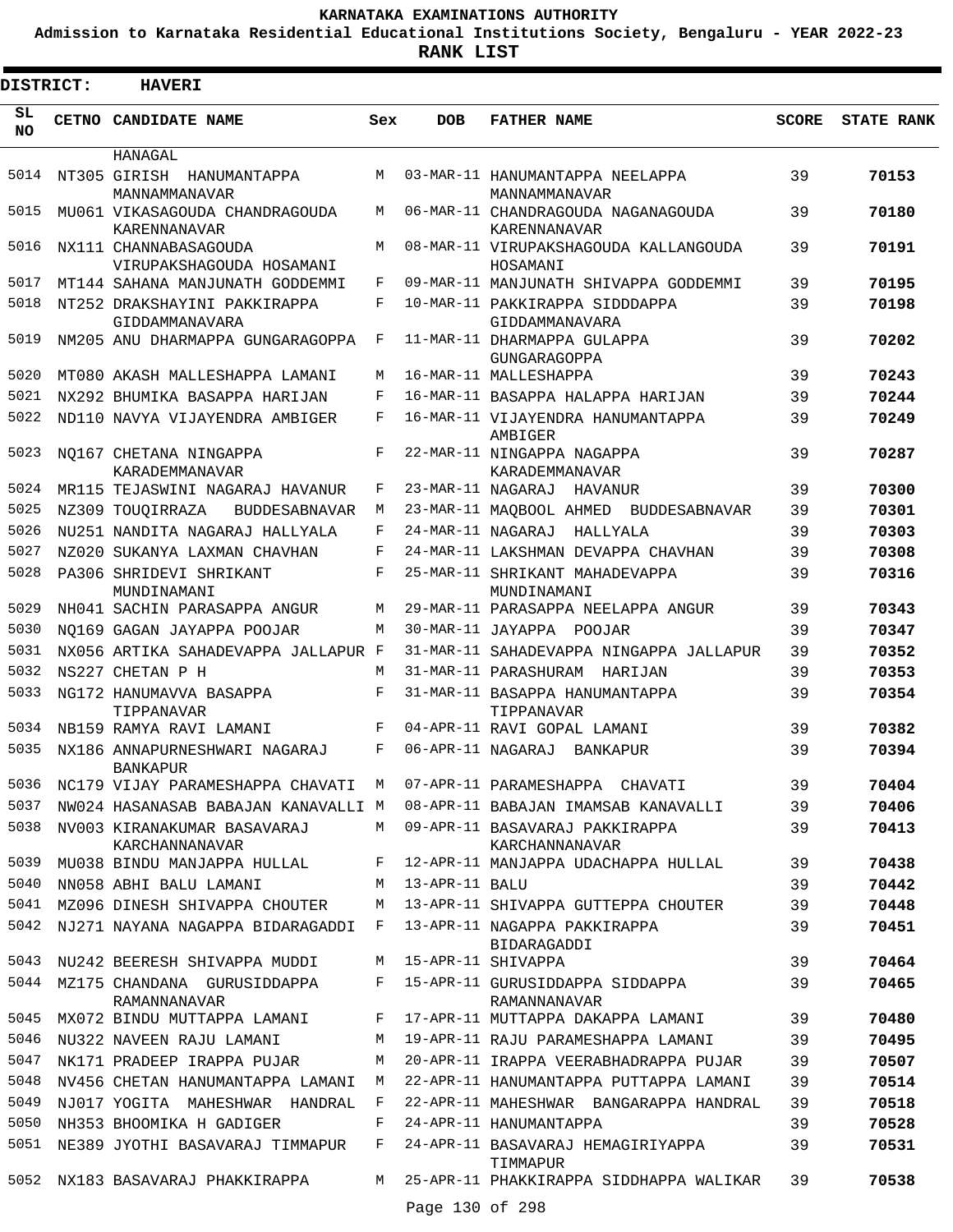**Admission to Karnataka Residential Educational Institutions Society, Bengaluru - YEAR 2022-23**

**RANK LIST**

 $\blacksquare$ 

| DISTRICT:       | <b>HAVERI</b>                                     |     |                   |                                                              |              |                   |
|-----------------|---------------------------------------------------|-----|-------------------|--------------------------------------------------------------|--------------|-------------------|
| SL<br><b>NO</b> | CETNO CANDIDATE NAME                              | Sex | <b>DOB</b>        | <b>FATHER NAME</b>                                           | <b>SCORE</b> | <b>STATE RANK</b> |
|                 | WALIKAR                                           |     |                   |                                                              |              |                   |
| 5053            | NV496 RAGHAVENDR NURAPPA LAMANI                   | М   |                   | 26-APR-11 NURAPPA RAMANINGAPPA LAMANI                        | 39           | 70551             |
| 5054            | NS096 PRADEEPA HANUMANTAPPA<br>HOSAMANI           | M   |                   | 27-APR-11 HANUMANTAPPA NEELAKANTHAPPA<br>HOSAMANI            | 39           | 70559             |
| 5055            | NR314 DHURVA SHIVAKUMAR PYATIMANI M               |     |                   | 30-APR-11 SHIVAKUMAR<br>PYATIMANI                            | 39           | 70581             |
| 5056            | NS346 MEGHA RAVI LAMANI                           | F   |                   | 01-MAY-11 RAVI SHANKRAPPA LAMANI                             | 39           | 70588             |
| 5057            | NW274 VIJAYALAXMI PANDAPPA<br>TIPPAKKANAVAR       | F   |                   | 04-MAY-11 PANDAPPA GUDDAPPA<br>TIPPAKKANAVAR                 | 39           | 70612             |
| 5058            | NK552 ASHWINI BASAVARAJ NIRALAGI                  | F   |                   | 08-MAY-11 BASAVARAJ SHAMBAPPA NIRALAGI                       | 39           | 70644             |
| 5059            | NV450 RAMYA MANJUNATHA AGASAR                     | F   |                   | 09-MAY-11 MANJUNATHA MADIWALEPPA AGASAR                      | 39           | 70654             |
| 5060            | NK332 TANUJA CHANDRAGOUDA<br>SHANTANGOUDRA        | F   |                   | 13-MAY-11 CHANDRAGOUDA<br>CHANNABASANAGOUDA<br>SHANTANGOUDRA | 39           | 70685             |
| 5061            | MX131 POOJA VIRUPAKSHAPPA<br>LACHAMANNANAVAR      | F   |                   | 14-MAY-11 VIRUPAKSHAPPA                                      | 39           | 70688             |
| 5062            | NY321 SACHIN SHRIKANTH DURGAD                     | М   |                   | 14-MAY-11 SHRIKANTH DURGAD                                   | 39           | 70691             |
| 5063            | NH124 SHRUSHTI HONNAPPA KANAVI                    | F   |                   | 14-MAY-11 HONNAPPA HANUMMANTHAPPA<br>KANAVI                  | 39           | 70693             |
| 5064            | NW207 MALLESH BASAVANEEPPA<br>HALEMANI            | M   |                   | 16-MAY-11 BASAVANEEPPA<br>HALEMANI                           | 39           | 70702             |
| 5065            | MY051 ROHIT CHANARASHEKHAR POOJAR M               |     |                   | 16-MAY-11 CHANARASHEKHAR PUTAPPA POOJAR                      | 39           | 70704             |
| 5066            | NR088 DARSHAN GUDDAPPA GANTI                      | M   |                   | 18-MAY-11 GUDDAPPA BHARAMAPPA GANTI                          | 39           | 70720             |
| 5067            | NO394 HEMA ESHWAR ARKACHARI                       | F   |                   | 18-MAY-11 ESHWAR MALATHESHAPPA<br>ARKACHARI                  | 39           | 70721             |
| 5068            | NK204 VINAYAK BASAVARAJ<br>CHIKKAMATTUR           | M   |                   | 19-MAY-11 BASAVARAJ NAGAPPA<br>CHIKKAMATTUR                  | 39           | 70733             |
| 5069            | MR011 MALATESH GANESH<br>LAKKAMMANAVAR            | M   |                   | 21-MAY-11 GANESH MALLAPPA LAKKAMMANAVAR                      | 39           | 70747             |
| 5070            | NY344 ABHISHEK BALAMBIDA                          | М   |                   | 22-MAY-11 NINGARAJ<br>BALAMBIDA                              | 39           | 70752             |
| 5071            | NS367 AJAY MALATESH<br><b>UDACHAPPANAVAR</b>      | M   |                   | 23-MAY-11 MALATESH KENCHAPPA<br><b>UDACHAPPANAVAR</b>        | 39           | 70757             |
| 5072            | NY232 MANAVIT RUDRAPPA PUJAR                      | M   |                   | 23-MAY-11 RUDRAPPA<br>PUJAR                                  | 39           | 70764             |
| 5073            | ND094 SACHIN SURESHA MAHARAJPET                   | M   |                   | 25-MAY-11 SURESH SIDDAPPA MAHARAJPET                         | 39           | 70782             |
| 5074            | NQ121 SUSHMITA MAHADEVAPPA<br>LEKKAPPANAVAR       | F   |                   | 25-MAY-11 MAHADEVAPPA NINGAPPA<br>LEKKAPPANAVAR              | 39           | 70787             |
| 5075            | MT087 SHANTHA L AMATI                             | F   |                   | 27-MAY-11 LAKSHMAN AMATI                                     | 39           | 70809             |
| 5076            | NW058 SWAPANA VIDYADAR BADIVADDAR F               |     |                   | 28-MAY-11 VIDYADAR NARASAPPA BADIVADDAR                      | 39           | 70819             |
| 5077            | NW051 AKASH CHANNABASAPPA<br>KSHOURAD             | М   |                   | 29-MAY-11 CHANNABASAPPA KSHOURAD                             | 39           | 70822             |
| 5078            | NM274 BASAVARAJ RAMESH HEDIYAL                    | М   |                   | 30-MAY-11 RAMESH FAKKIRAPPA HEDIYAL                          | 39           | 70833             |
| 5079            | MZ049 ARANTH PADAMAPPA HADIMANI                   | М   |                   | 31-MAY-11 PADAMAPPA SANKAPPA HADIMANI                        | 39           | 70842             |
| 5080            | NS171 IRFANSAB BADESAB PINJAR                     | М   |                   | 31-MAY-11 BADESAB DODDASAB PINJAR                            | 39           | 70845             |
| 5081            | NE336 SINCHANA GUTTEPPA HEDIGONDA F               |     |                   | 01-JUN-11 GUTTEPPA YALLAPPA HEDIGONDA                        | 39           | 70871             |
| 5082            | MT093 KAMALA MARADEPPA SHIDENUR                   | F   |                   | 02-JUN-11 MURADEPPA SHIDENUR                                 | 39           | 70877             |
| 5083            | NX060 NINGANAGOUDA RAMESHAGOUDA<br>HULLEPPAGOUDRA | М   |                   | 04-JUN-11 RAMESHAGOUDA NINGANAGOUDA<br>HULLEPPAGOUDRA        | 39           | 70899             |
| 5084            | NT027 REKHA PARAMESHAPPA TUVAR                    | F   |                   | 05-JUN-11 PARAMESHAPPA TUVAR                                 | 39           | 70909             |
| 5085            | NZ141 SHOBA ISWARA BIRAMALI                       | F   |                   | 06-JUN-11 YALLAIAH                                           | 39           | 70919             |
| 5086            | MX052 DEEPPA GOUDAPPAGOUDA PATIL                  | F   |                   | 07-JUN-11 GOUDAPPAGOUDA SHANKARAGOUDA<br>PATIL               | 39           | 70928             |
| 5087            | NF247 HAMSIKA NINGAPPA BARKI                      | F   |                   | 07-JUN-11 NINGAPPA BASAVANNAPPA BARKI                        | 39           | 70929             |
| 5088            | NS165 MANJUNATHA MAILARLINGAPPA<br>MALADAR        | М   |                   | 07-JUN-11 MAILARLINGAPPA                                     | 39           | 70934             |
| 5089            | NJ298 MAMATA NAGARAJ YARESIMI                     | F   | 08-JUN-11 NAGARAJ |                                                              | 39           | 70949             |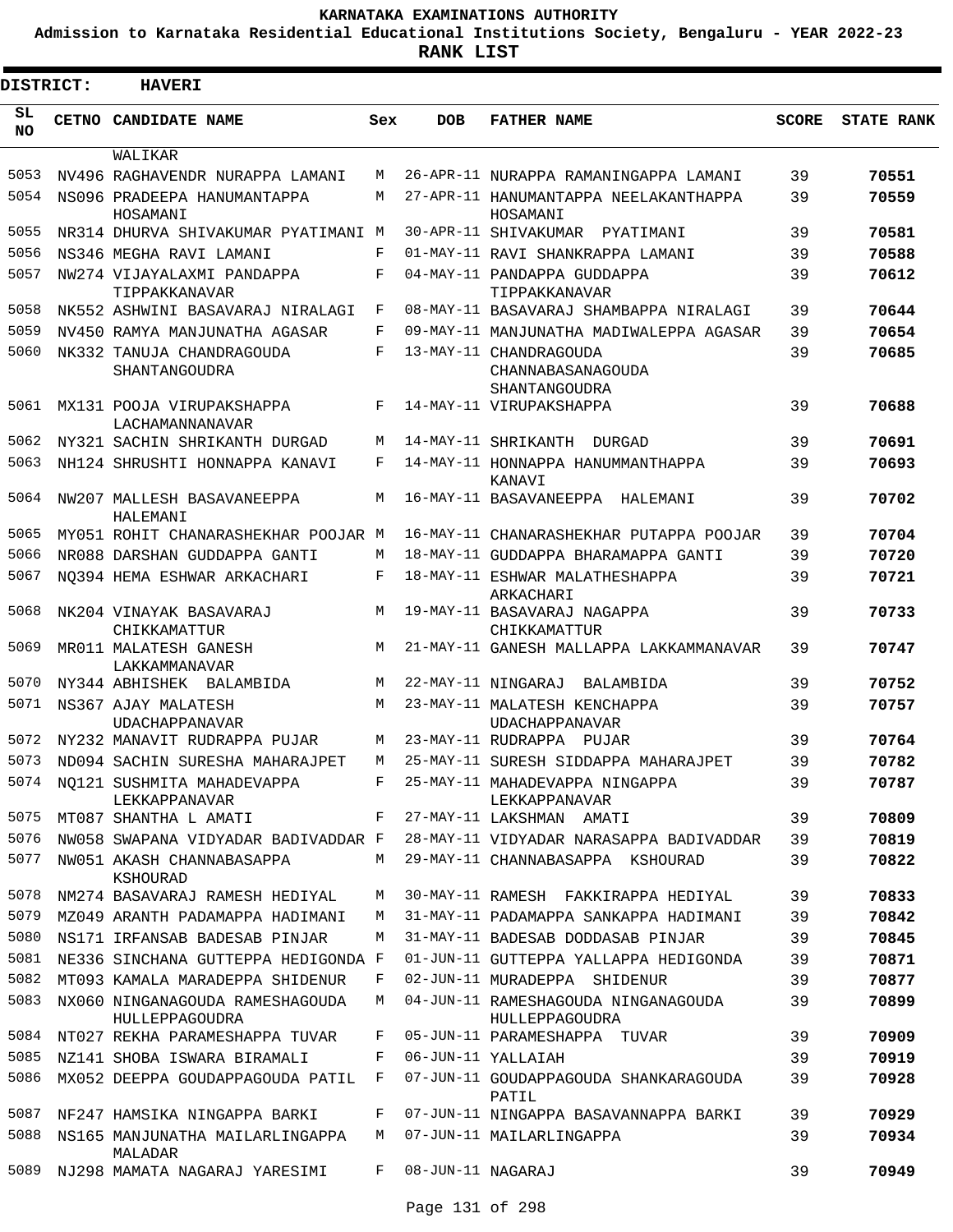**Admission to Karnataka Residential Educational Institutions Society, Bengaluru - YEAR 2022-23**

 $\blacksquare$ 

**RANK LIST**

Е

| <b>DISTRICT:</b> | <b>HAVERI</b>                                                         |     |                  |                                                                                         |              |                   |
|------------------|-----------------------------------------------------------------------|-----|------------------|-----------------------------------------------------------------------------------------|--------------|-------------------|
| SL<br><b>NO</b>  | <b>CETNO CANDIDATE NAME</b>                                           | Sex | <b>DOB</b>       | <b>FATHER NAME</b>                                                                      | <b>SCORE</b> | <b>STATE RANK</b> |
| 5090             | NE086 PAVAN KUMAR S B                                                 | M   |                  | 09-JUN-11 SIDDU B F                                                                     | 39           | 70961             |
| 5091             | NC049 DEEPA SHANKRAPPA VADAGERI                                       | F   |                  | 11-JUN-11 SHANKRAPPA<br>VADAGERI                                                        | 39           | 70979             |
| 5092             | NH369 PUSHPA BASAVARAJ ERIMANI                                        | F   |                  | 11-JUN-11 BASAVARAJ PARAMESHAPPA<br>ERIMANI                                             | 39           | 70980             |
| 5093             | NK414 ROHANKUMAR M HOSANGADI                                          | M   |                  | 12-JUN-11 MAGADEPPA HOSANGADI                                                           | 39           | 70988             |
| 5094             | NM025 ROOPA MOUNESH MALASHETTI                                        | F   |                  | 13-JUN-11 MOUNESH VEERABASAPPA<br>MALASHETTI                                            | 39           | 70997             |
| 5095             | NV528 SURESHGOUDA MANJANAGOUDA<br>LAXMESWAR                           | M   |                  | 13-JUN-11 MANJANAGOUDA RAMANAGOUDA<br>LAXMESWAR                                         | 39           | 71002             |
| 5096             | NO239 SINCHANA PARAMESHA<br><b>BOODAGATTI</b>                         | F   |                  | 14-JUN-11 PARAMESHA GIRIYAPPA<br><b>BOODAGATTI</b>                                      | 39           | 71011             |
| 5097             | NE116 SAVITHA BASAVARAJ MALLUR                                        | F   |                  | 16-JUN-11 BASAVARAJ SHIVAPPA MALLUR                                                     | 39           | 71032             |
| 5098             | ND012 BHOOMIKA BASAVARAJ SUDAMBI                                      | F   |                  | 17-JUN-11 BASAVARAJ IRAPPPA SUDAMBI                                                     | 39           | 71034             |
| 5099             | NS348 PRARTHANA PRABHU MAKANUR                                        | F   | 17-JUN-11 PRABHU |                                                                                         | 39           | 71037             |
| 5100             | NT085 NAYANA PARAMESHA LAMANI                                         | F   |                  | 19-JUN-11 PARAMESHA KOTRAPPA LAMANI                                                     | 39           | 71059             |
| 5101             | PA182 PRAVEEN GANGADHAR KARADI                                        | M   |                  | 21-JUN-11 GANGADHAR VEERAPPA KARADI                                                     | 39           | 71091             |
| 5102             | NZ139 MADHU KALLAPPA SAUNSHI                                          | F   |                  | 24-JUN-11 KALLAPPA IRAPPA SAUNSHI                                                       | 39           | 71116             |
| 5103             | NG175 DIVYA MALATESH YANNIYAVAR                                       | F   |                  | 25-JUN-11 MALATESH YANNIYAVAR                                                           | 39           | 71128             |
| 5104             | MZ048 MALLESH PARAMESHWARA<br>TALLUR                                  | M   |                  | 26-JUN-11 PARAMESHWARA MALAKAPPA TALLUR                                                 | 39           | 71138             |
| 5105             | NK499 VINAYA SHIVAPPA HARIHARAD                                       | M   |                  | 29-JUN-11 SHIVAPPA NAGAPPA HARIHARAD                                                    | 39           | 71175             |
| 5106             | PA321 HARIKRISHNAGOUDA VENKAGOUDA M<br>HUTTANAGOUDRA                  |     |                  | 02-JUL-11 VENKAGOUDA<br>HUTTANAGOUDRA                                                   | 39           | 71195             |
| 5107             | NL162 UMESH SHANKRAPPA LAMANI                                         | М   |                  | 02-JUL-11 SHANKRAPPA MOTLEPPA LAMANI                                                    | 39           | 71201             |
| 5108             | NX005 MARUTI YALLAPPA KALALAKONDA M                                   |     |                  | 03-JUL-11 YALLAPPA NINGAPPA KALALAKONDA                                                 | 39           | 71207             |
| 5109             | MU112 SANJANA HANUMANTHAPPA<br>KADANVAR                               | F   |                  | 03-JUL-11 HANUMANTHAPPA KADANVAR                                                        | 39           | 71209             |
| 5110             | NH263 SAJANA NAGARAJ ABBIGERI                                         | F   |                  | 04-JUL-11 NAGARAJ HANUMATAPPA ABBIGERI                                                  | 39           | 71215             |
| 5111             | MV218 SHRUJAN SHIVAKUMAR TALAWAR                                      | M   |                  | 08-JUL-11 SHIVAKUMAR SIDDAPPA TALAWAR                                                   | 39           | 71257             |
| 5112             | MR066 POORANIMA SHANTAPPA KARJAGI F                                   |     |                  | 09-JUL-11 SHANTAPPA YALLAPPA KARJAGI                                                    | 39           | 71264             |
| 5113             | NX243 MEGHA BHIMAPPA SHEREWAD                                         | F   |                  | 10-JUL-11 BHIMAPPA TIPPANNA SHEREWAD                                                    | 39           | 71272             |
| 5114             | NM239 SIRIGOURI SHEKHARAPPA<br>SANNAKKI                               | F   |                  | 11-JUL-11 SHEKHARAPPA PUTTAPPA SANNAKKI                                                 | 39           | 71290             |
| 5115             |                                                                       |     |                  | MS586 SOMESH MANJAPPA PUNEDAHALLI M  11-JUL-11 MANJAPPA NINGAPPA PUNEDAHALLI            | 39           | 71291             |
|                  | 5116 MX005 ABHISHEKA GANGAPPA<br>SOMASAGARA                           |     |                  | M 12-JUL-11 GANGAPPA MAHADEVAPPA<br>SOMASAGARA                                          | 39           | 71294             |
| 5117             | NU184 SANGEETA PRAKASH BELAKERI                                       | F   |                  | 13-JUL-11 PRAKASH BASAPPA BELAKERI                                                      | 39           | 71310             |
| 5118             | MS040 BHARATH BEERAPPA HONNATTI                                       | M   |                  | 16-JUL-11 BEERAPPA BIDDADEPPA HONNATTI                                                  | 39           | 71326             |
| 5119             | NV122 SANGEETA RAMESH<br>HADDANNANAVAR                                | F   | 16-JUL-11 RAMESH |                                                                                         | 39           | 71329             |
|                  | 5120 MS547 TRISHA R NAIK F 18-JUL-11 RAMESH                           |     |                  | NAIK                                                                                    | 39           | 71345             |
|                  | 5121 MR192 ANKITHA HANUMANTHAPPA F<br>GHALAPUJI                       |     |                  | 23-JUL-11 HANUMANTHAPPA AJJAPPA<br>GHALAPUJI                                            | 39           | 71378             |
| 5122             |                                                                       |     |                  | NR311 SANJANA MANJUNAGOUDA GOUDAR F 23-JUL-11 MANJANAGOUDA BASANAGOUDA<br><b>GOUDAR</b> | 39           | 71380             |
|                  | HOTTEGOUDRA                                                           |     |                  | 5123 NE038 LAVANYA MANJAPPA MARA MARA MARAJAPA WEERAPPA HOTTEGOUDRA                     | 39           | 71384             |
|                  | 5124 NM237 VISHVANATH PRAKASH HUGAR M 24-JUL-11 PRAKASH NAGAPPA HUGAR |     |                  |                                                                                         | 39           | 71391             |
| 5125             | NG212 GAGAN YALLAPPA<br>HULAKELLAPPANAVAR                             | M   |                  | 25-JUL-11 YALLAPPA  HULAKELLAPPANAVAR                                                   | 39           | 71394             |
|                  |                                                                       |     |                  | 5126 NM062 APSANA JAMALSAB GUBBI F 28-JUL-11 JAMALSAB HUSENSAB GUBBI                    | 39           | 71418             |
| 5127             | NE125 PAVITHRA SHANKRAPPA F<br>HOGESOPPINAVARA                        |     |                  | 28-JUL-11 SHANRAPPA CHANAVEERAPPA<br>HOGESOPPINAVARA                                    | 39           | 71419             |
|                  | 5128 NC035 HEMANTH NAGARAJA M 29-JUL-11 NAGARAJA SHEKHAPPA            |     |                  |                                                                                         | 39           | 71428             |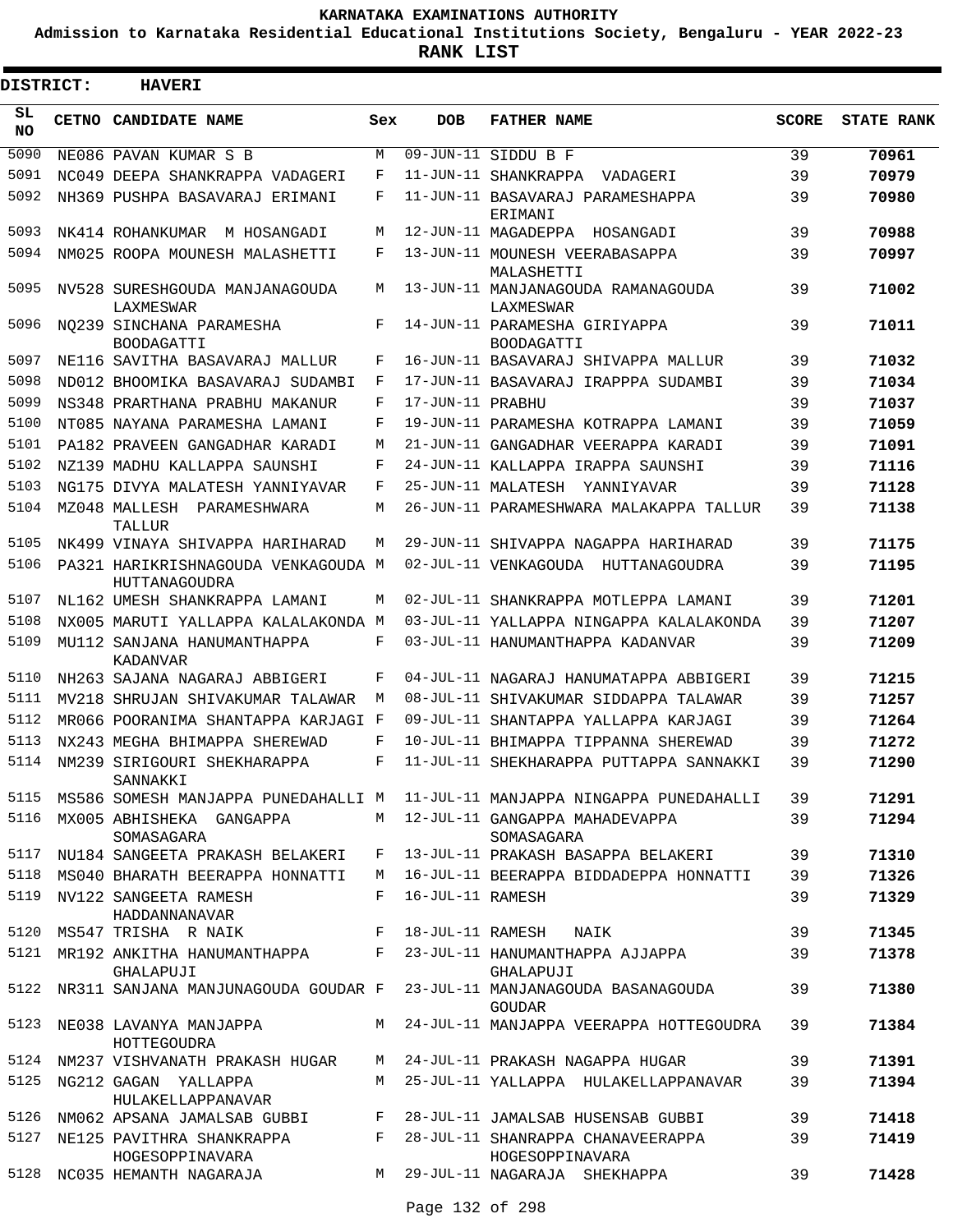**Admission to Karnataka Residential Educational Institutions Society, Bengaluru - YEAR 2022-23**

| <b>DISTRICT:</b> |             | <b>HAVERI</b>                                                                   |        |                  |                                                                                    |              |                   |
|------------------|-------------|---------------------------------------------------------------------------------|--------|------------------|------------------------------------------------------------------------------------|--------------|-------------------|
| SL<br><b>NO</b>  |             | CETNO CANDIDATE NAME                                                            | Sex    | <b>DOB</b>       | <b>FATHER NAME</b>                                                                 | <b>SCORE</b> | <b>STATE RANK</b> |
|                  |             | CHIKKANSHI                                                                      |        |                  | CHIKKANSHI                                                                         |              |                   |
| 5129             |             | ND182 PALLAVI KRISHNAPPA<br>HANCHINAMANI                                        | F      |                  | 29-JUL-11 KRISHNAPPA                                                               | 39           | 71433             |
| 5130             |             | MZ091 VARSHINI PRAKASH DOOGANAVAR F                                             |        |                  | 29-JUL-11 PRAKASH SHIVANANDA DOOGANAVAR                                            | 39           | 71435             |
| 5131             |             | MV135 GOURAMMA SOMASHEKHAR NERKI                                                | F      |                  | 01-AUG-11 SOMASHEKHAR IRAPPA NERKI                                                 | 39           | 71447             |
| 5132             |             | MV192 TANUSHREE LAXMANA<br>KAMANAHALLI                                          | F      |                  | 01-AUG-11 LAXMANA GUDDAPPA KAMANAHALLI                                             | 39           | 71454             |
| 5133             |             | NK178 MOHAN LOKESH PUJAR                                                        | M      |                  | 02-AUG-11 LOKESH BHARAMAPPA PUJAR                                                  | 39           | 71458             |
| 5134             |             | NB280 RENUKASWAMY KOTRAYYA<br>KULKARNI                                          | М      |                  | 02-AUG-11 KOTRAYYA MURAGAYYA KULKARNI                                              | 39           | 71461             |
| 5135             |             | NT186 SIDDAPPA KENCHAPPA HAKARI                                                 | М      |                  | 02-AUG-11 KENCHAPPA<br>HAKARI                                                      | 39           | 71462             |
| 5136             |             | MS341 RENUKA MARADEPPA KICHADI                                                  | F      |                  | 04-AUG-11 MARADEPPA RAMAPPA KICHADI                                                | 39           | 71472             |
| 5137             |             | NC015 MADHU NISHIMAPPA DEVAGIRI                                                 | F      |                  | 06-AUG-11 NISHIMAPPA DEVENDRAPPA<br>DEVAGIRI                                       | 39           | 71484             |
| 5138             |             | NE196 NETRA MAILAREPPA GUTTAL                                                   | F      |                  | 08-AUG-11 MAILAREPPA BASAPPA GUTTAL                                                | 39           | 71499             |
| 5139             |             | NF097 RASHMEETA KALAGOND                                                        | F      |                  | 09-AUG-11 VEERAPPA                                                                 | 39           | 71507             |
| 5140             |             | NE371 YOGESHWARI CHANDRAPPA<br>DEVAGIRI                                         | F      |                  | 10-AUG-11 CHANDRAPPA GUDDAPPA DEVAGIRI                                             | 39           | 71512             |
| 5141             |             | NH226 PALLAVI ASHOK BHOVI                                                       | F      |                  | 11-AUG-11 ASHOK BASAVENNAPPA BHOVI                                                 | 39           | 71517             |
| 5142             |             | MS392 JEEVAN NAGARAJ KACHAVI                                                    | М      |                  | 13-AUG-11 NAGARAJ M KACHAVI                                                        | 39           | 71536             |
| 5143             |             | NT253 JEEVAN RAMESH KARUR                                                       | M      |                  | 13-AUG-11 RAMESH MAYAPPA KARUR                                                     | 39           | 71537             |
| 5144             |             | MW007 SARALA GADIGEPPA<br>MANNAMMANAVAR                                         | F      |                  | 16-AUG-11 GADIGEPPA MANNAMMANAVAR                                                  | 39           | 71555             |
| 5145             |             | NY247 VARSHINI SHANKRAPPA<br>SHIGGAON                                           | F      |                  | 16-AUG-11 SHANKRAPPA<br>SHIGGAON                                                   | 39           | 71559             |
| 5146             |             | NJ001 MAHMADGOUS SHARIFSAB NADAF M                                              |        |                  | 17-AUG-11 SHARIFSAB                                                                | 39           | 71562             |
| 5147             |             | NK514 NAYANA PRABULINGAPPA<br>BANAKAR                                           | F      |                  | 19-AUG-11 PRABULINGAPPA<br>BANAKAR                                                 | 39           | 71578             |
| 5148             |             | NJ097 NIKITA P KALLIHAL                                                         | F      |                  | 21-AUG-11 PARASHURAM KALLIHAL                                                      | 39           | 71590             |
| 5149             |             | NR294 VANDANA GANESH BILLALLI                                                   | F      |                  | 23-AUG-11 GANESH BILLALLI                                                          | 39           | 71601             |
| 5150             |             | PA197 VINAYAK SIDDAPPA VALMIKI                                                  | M      |                  | 24-AUG-11 SIDDAPPA HANUMANTAPPA VALMIKI                                            | 39           | 71609             |
| 5151             |             | NK308 VINAYAKA S MAJIGOUDAR                                                     | М<br>F |                  | 24-AUG-11 SHIVANAGOUDA                                                             | 39           | 71610             |
|                  |             | 5152 PA364 CHAYA MANJUNATHA HARIJAN                                             |        |                  | 25-AUG-11 MANJUNATHA NINGAPPA HARIJAN                                              | 39           | 71612             |
| 5153<br>5154     |             | NK070 SANJANA PUTTAPPA KORAGAR F<br>NB124 MADAN NAGARAJ JADAR                   | M      |                  | 25-AUG-11 PUTTAPPA KORAGAR<br>29-AUG-11 NAGARAJ BASAVANEPPA JADAR 39               | 39           | 71618<br>71646    |
| 5155             |             | NP205 PRAJWAL ERAPPA PUJAR                                                      | M      |                  | 31-AUG-11 ERAPPA MARADEPPA PUJAR                                                   | 39           | 71655             |
| 5156             |             |                                                                                 |        |                  | NJ173 SPOORTI CHANDRASHEKHAR F 02-SEP-11 CHANDRASHEKHAR BASAVANTAPPA               | 39           | 71678             |
| 5157             |             | MARATHE<br>PA187 DIVYA MUDAKAPPA<br>KELAGINAMANI                                |        |                  | MARATHE<br>F 03-SEP-11 MUDAKAPPA BASAVANNEPPA<br>KELAGINAMANI                      | 39           | 71682             |
| 5158             |             | NQ063 CHIKKAPPA DILLEPPA GONNER                                                 |        |                  | M 10-SEP-11 DILLEPPA GONNER                                                        | 39           | 71726             |
| 5159             |             | NG260 ISHWARI BASAVARAJ<br>ARALESHWAR                                           |        |                  | F 11-SEP-11 BASAVARAJ SHIDAPPA ARALESHWAR                                          | 39           | 71737             |
| 5160             | MX186 SALIM |                                                                                 |        |                  | M 13-SEP-11 DADAPEER KHAJA SAB CHOUTI                                              | 39           | 71752             |
| 5161             |             | NT216 ANNAPURNA MALATESH $F$ 18-SEP-11 MALATESH GUDDANAGOUDA<br>SHIDDAPPALLAVAR |        |                  | SHIDDAPPALLAVAR                                                                    | 39           | 71771             |
| 5162             |             | NK323 RAKSHITA RAMESH VADDAR                                                    | F      |                  | 24-SEP-11 RAMESH PUTTAPPA VADDAR                                                   | 39           | 71825             |
| 5163             |             | NW379 SATISH VASANT GOUDAGERI                                                   | M      | 28-SEP-11 VASANT |                                                                                    | 39           | 71853             |
| 5164             |             | NN134 RAKSHITA BASAVARAJAPPA KORI F                                             |        |                  | 29-SEP-11 BASAVARAJAPPA GASIGEPPA KORI                                             | 39           | 71858             |
| 5165             |             | NE220 NIRANJAN BASALINGAYYA                                                     |        |                  | M 01-OCT-11 BASALINGAYYA HUCHHAYYA                                                 | 39           | 71869             |
| 5166             |             | HIREMATA                                                                        |        |                  | HIREMATA<br>NV502 PRABHU HANAMANTHAPPA         M   01-OCT-11 HANAMANTHAPPA RAMANNA | 39           | 71870             |
|                  |             | NEERALAGI                                                                       |        |                  | NEERALAGI                                                                          |              |                   |
|                  |             | 5167 PA378 PREMA NINGAPPA SANNAKKI F                                            |        | Page 133 of 298  | 08-OCT-11 NINGAPPA SHIVAPPA SANNAKKI                                               | 39           | 71908             |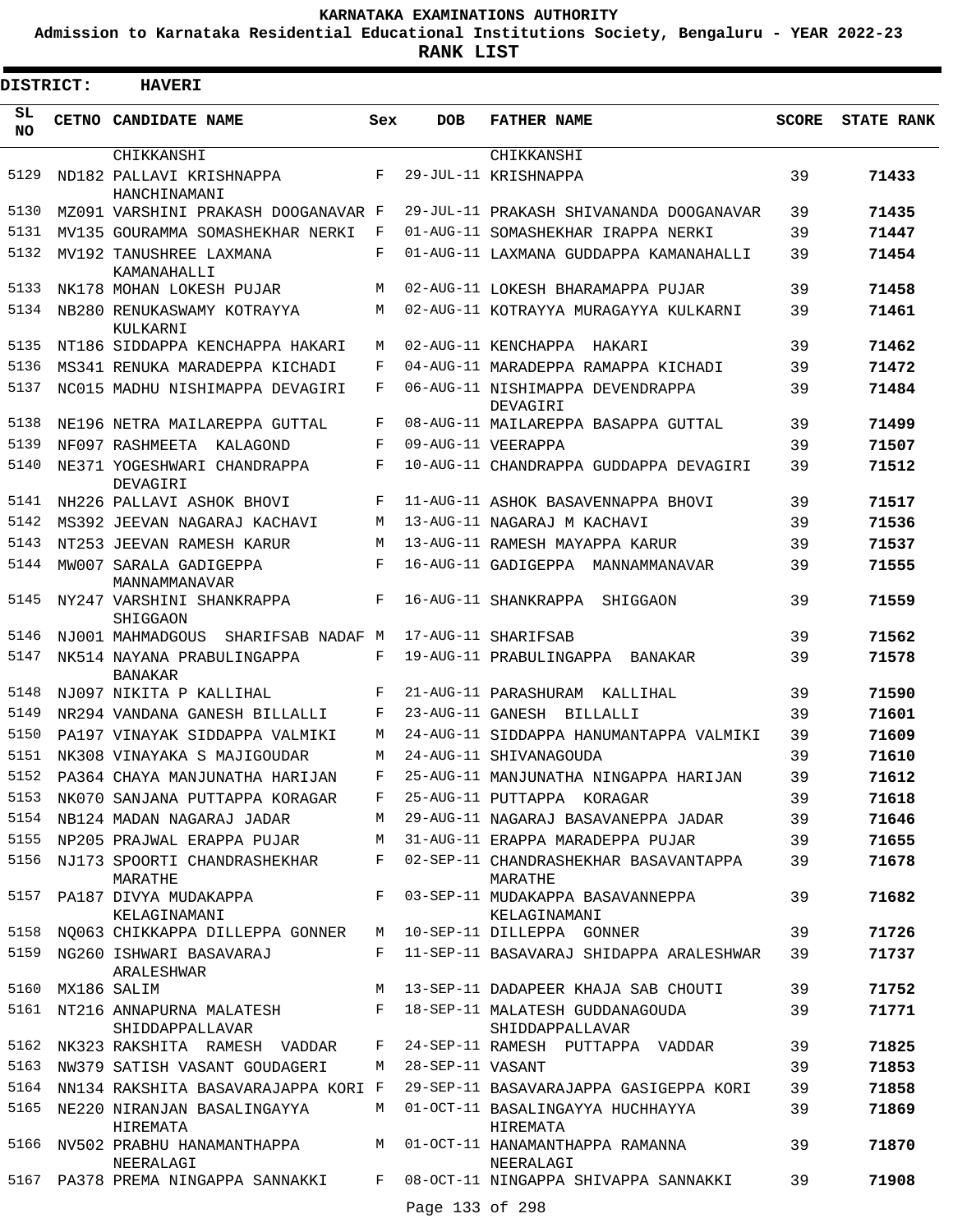**Admission to Karnataka Residential Educational Institutions Society, Bengaluru - YEAR 2022-23**

**RANK LIST**

 $\blacksquare$ 

| DISTRICT:       |       | <b>HAVERI</b>                                                                |            |                |                                                                                                  |              |                   |
|-----------------|-------|------------------------------------------------------------------------------|------------|----------------|--------------------------------------------------------------------------------------------------|--------------|-------------------|
| SL<br><b>NO</b> | CETNO | <b>CANDIDATE NAME</b>                                                        | Sex        | <b>DOB</b>     | <b>FATHER NAME</b>                                                                               | <b>SCORE</b> | <b>STATE RANK</b> |
| 5168            |       | NM158 SATWIK<br>M T                                                          | M          |                | 08-OCT-11 MOUNESHA F T                                                                           | 39           | 71910             |
| 5169            |       | NW208 DEEPA BASAVARAJ MENASINKAYI F                                          |            |                | 12-OCT-11 BASAVARAJ NINGAPPA<br>MENASINKAYI                                                      | 39           | 71931             |
| 5170            |       | NT061 BHAGYALAKSHMI DEVENDRAPPA<br><b>ERESEEMI</b>                           | F          |                | 14-OCT-11 DEVENDRAPPA<br>ERESEEMI                                                                | 39           | 71946             |
| 5171            |       | NR188 DEEPA NAGAPPA PUJAR                                                    | F          |                | 27-OCT-11 NAGAPPA DURAGAPPA PUJAR                                                                | 39           | 72022             |
| 5172            |       | MU129 ADARSHA NAGARAJA HIREMATA                                              | М          |                | 31-OCT-11 NAGARAJA SHAMBHAYYA HIREMATA                                                           | 39           | 72031             |
| 5173            |       | MS383 GOURAMMA<br>MANJAPPA RITTI                                             | $_{\rm F}$ |                | 03-NOV-11 MANJAPPA                                                                               | 39           | 72046             |
| 5174            |       | NE445 LAXMI YALLANAGOUDA<br><b>BADEGOUDRA</b>                                | F          |                | 07-NOV-11 YALLANAGOUDA BASANAGOUDA<br><b>BADEGOUDRA</b>                                          | 39           | 72068             |
| 5175            |       | NJ309 SHREYA MALLIKARJUN<br>MUSTIGERI                                        | F          |                | 10-NOV-11 MALLIKARJUN<br>MUSTIGERI                                                               | 39           | 72082             |
| 5176            |       | NY134 SRUSTHI RAVI<br>HARTJAN                                                | F          | 11-NOV-11 RAVI | NINGAPPA HARIJAN                                                                                 | 39           | 72090             |
| 5177            |       | MV099 CHETAN HANUMANTAPPA<br>DODDAMANI                                       | М          |                | 15-NOV-11 HANUMANTAPPA TIRUKAPPA<br>DODDAMANI                                                    | 39           | 72101             |
| 5178            |       | MS251 GEETA RAJSHEKHAR HURAGEJJI                                             | F          |                | 18-NOV-11 RAJSHEKHAR MURIGEPPA<br>HURAGEJJI                                                      | 39           | 72115             |
| 5179            |       | NG003 SUNITA DILLEPPA KATTHI                                                 | F          |                | 28-NOV-11 DILLEPPA<br>KATTHI                                                                     | 39           | 72167             |
| 5180            |       | NB238 PRAVEEN SHIVAPPA LAMANI                                                | М          |                | 29-NOV-11 SHIVAPPA<br>LAMANI                                                                     | 39           | 72173             |
| 5181            |       | NO111 DARSHAN NINGAPPA BANAKAR                                               | М          |                | 30-NOV-11 NINGAPPA DILLEPPA BANAKAR                                                              | 39           | 72177             |
| 5182            |       | NZ444 GOUTAM<br>MAGAL                                                        | М          |                | 01-DEC-11 JAGADEESH<br>MAGAL                                                                     | 39           | 72186             |
| 5183            |       | MX104 SANDEEP DODDALINGAPPA<br>KATTIMANI                                     | М          |                | 07-DEC-11 DODDALINGAPPA SAHADEVAPPA<br>KATTIMANI                                                 | 39           | 72217             |
| 5184            |       | NA019 MAMATA MANJUNATH BUDIHALLI                                             | F          |                | 08-DEC-11 MANJUNATH CHANDRASHEKHARAPPA<br><b>BUDIHALLI</b>                                       | 39           | 72222             |
| 5185            |       | ND114 GURUSHANTAYYA CHANDRAYYA<br><b>HIREMATH</b>                            | М          |                | 09-DEC-11 CHANDRAYYA GURUSHANTAYYA<br><b>HIREMATH</b>                                            | 39           | 72223             |
| 5186            |       | NR241 RAHUL SHIVAPPA LAMANI                                                  | М          |                | 26-DEC-11 SHIVAPPA BHIMAPPA LAMANI                                                               | 39           | 72303             |
| 5187            |       | MU131 BASAVARAJ MALLAPPA<br>NEERALAGI                                        | М          |                | 17-JUN-10 MALLAPPA GADIGEPPA NEERALAGI                                                           | 38           | 72666             |
| 5188            |       | NO196 GOUTAMGOUDA MOOGANAGOUDA<br><b>BASOOR</b>                              | M          |                | 27-JUL-10 MOOGANAGOUDA SHEKHARGOUDA<br><b>BASOOR</b>                                             | 38           | 72704             |
| 5189            |       | NM165 SANKETH N PATIL                                                        | M          |                | 30-JUL-10 NAGARAJ S PATIL                                                                        | 38           | 72716             |
|                 |       | 5190 NZ308 MUTTESHA YALLAPPA<br>DHARAMANNAVAR                                |            |                | M 20-AUG-10 YALLAPPA YANKAPPA<br>DHARAMANNAVAR                                                   | 38           | 72760             |
|                 |       | AMARAGUNDIMATH                                                               |            |                | 5191 NR115 PANCHAKSHARAYYA KUMARASWAMY M 25-AUG-10 KUMARASWAMY PANCHAKSHARAYYA<br>AMARAGUNDIMATH | 38           | 72777             |
|                 |       | 5192 NH221 SANTOSH SHIVAPPA KUDIRAL                                          |            |                | M 28-AUG-10 SHIVAPPA DILLEPPA KUDIRAL                                                            | 38           | 72788             |
|                 |       | 5193 PA334 PARASHURAM<br>SATYANARAYANAPRASAD MISHRA                          |            |                | M 01-SEP-10 SATYANARAYANAPRASAD MISHRA                                                           | 38           | 72798             |
|                 |       | 5194 NT232 VIJAYAKUMAR CHANDRASHEKAR<br>UPPINA                               |            |                | M 02-SEP-10 CHANDRASHEKAR NANJUNDAPPA<br>UPPINA                                                  | 38           | 72804             |
|                 |       | 5195 MT149 CHOUDAVVA KARABASAPPA<br>HANCHER                                  |            |                | F 04-SEP-10 KARABASAPPA                                                                          | 38           | 72806             |
|                 |       | 5196 NM226 BIBIASHA SHAFIULLA F 05-SEP-10 SHAFIULLA RAJESAB<br>RAJESABANAVAR |            |                | RAJESABANAVAR                                                                                    | 38           | 72811             |
|                 |       | 5197 NG280 PAVITRA BASAVARAJ DANDIN                                          |            |                | F 09-SEP-10 BASAVARAJ NAGAPPA DANDIN                                                             | 38           | 72825             |
|                 |       | 5198 NZ230 CHETANKUMAR PARASAPPA<br>JATTEPPANAVAR                            |            |                | M 12-SEP-10 PARASAPPA SOMAPPA<br>JATTEPPANAVAR                                                   | 38           | 72838             |
|                 |       | 5199 NA107 VEERESH SHIVALINGAYYA<br>KOODALAMATH                              |            |                | M 14-SEP-10 SHIVALINGAYYA MALLAYYA<br>KOODALAMATH                                                | 38           | 72849             |
|                 |       | 5200 NL097 MANU YALLAPPA<br>SANNINGANNANAVAR                                 |            |                | M 16-SEP-10 YALLAPPA HANUMANTAPPA<br>SANNINGANNANAVAR                                            | 38           | 72855             |
|                 |       | 5201 NP001 VINAYA MAHANTESHA GONIGERI M 26-SEP-10 MAHANTESHA                 |            |                |                                                                                                  | 38           | 72881             |
|                 |       | 5202 NK025 VINAYAKA KARIBASAPPA<br>MARIKOPPA                                 |            |                | M 01-OCT-10 KARIBASAPPA B M                                                                      | 38           | 72892             |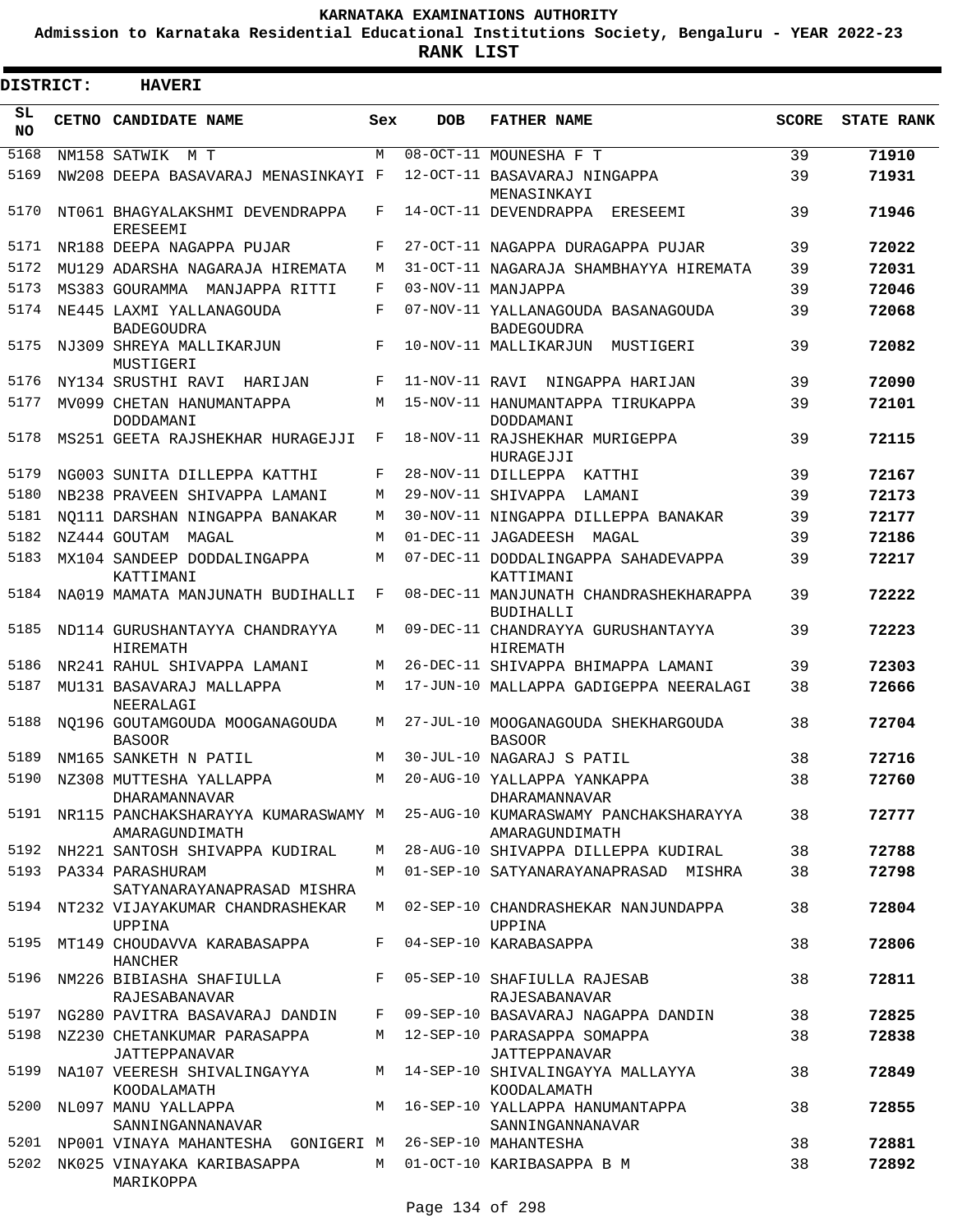**Admission to Karnataka Residential Educational Institutions Society, Bengaluru - YEAR 2022-23**

| <b>DISTRICT:</b> | <b>HAVERI</b>                                   |       |                   |                                                       |              |                   |
|------------------|-------------------------------------------------|-------|-------------------|-------------------------------------------------------|--------------|-------------------|
| SL<br><b>NO</b>  | <b>CETNO CANDIDATE NAME</b>                     | Sex   | <b>DOB</b>        | <b>FATHER NAME</b>                                    | <b>SCORE</b> | <b>STATE RANK</b> |
| 5203             | NW401 MANJULA NINGAPPA KATTI                    | F     |                   | 05-OCT-10 NINGAPPA<br>KATTI                           | 38           | 72906             |
| 5204             | NR262 PRAVIN DODDADYAMANNA<br>KALASANNANAVAR    | М     |                   | 08-OCT-10 DODDADYAMANNA TIRAKAPPA<br>KALASANNANAVAR   | 38           | 72921             |
| 5205             | MT035 RAKSHITA NINGAPPA HAVANUR                 | F     |                   | 12-OCT-10 NINGAPPA HAVANUR                            | 38           | 72934             |
| 5206             | NM244 SUNAINA RAJABHAKSHA<br><b>ERESEEME</b>    | F     |                   | 15-OCT-10 RAJABHAKSHA CHANDPEERSAB<br><b>ERESEEME</b> | 38           | 72947             |
| 5207             | NV480 MAHAMADSUFHIYAN MAHABOOBSAB M<br>ATTIGERI |       |                   | 18-OCT-10 MAHABOOBSAB ANKUSAB ATTIGERI                | 38           | 72954             |
| 5208             | NB160 PAVAN SIDDAPPA KERIYAVAR                  | М     |                   | 21-OCT-10 SIDDAPPA NIMBANNA KERIYAVAR                 | 38           | 72962             |
| 5209             | ND112 SHVETA UMESH HULAGUR                      | F     |                   | 22-OCT-10 UMESH NAGAPPA HULAGUR                       | 38           | 72968             |
| 5210             | NK344 LIKHITH RK                                | M     | 23-OCT-10 RAMESHA |                                                       | 38           | 72971             |
| 5211             | NB226 SHIVAJI MANJAPPA HARIJAN                  | M     |                   | 23-OCT-10 MANJAPPA NEELAPPA HARIJAN                   | 38           | 72975             |
| 5212             | NE402 RENUKA RAMESH GULAPPANAVAR                | F     |                   | 25-OCT-10 RAMESH BASAVANNEPPA<br><b>GULAPPANAVAR</b>  | 38           | 72984             |
| 5213             | NW291 RAMESH SOMANNA GOUDAGERI                  | М     | 01-NOV-10 SOMANNA |                                                       | 38           | 73009             |
| 5214             | NN037 RENUKA SURESHA KAREGAR                    | F     |                   | 01-NOV-10 SURESHA SIDDAPPA KAREGAR                    | 38           | 73010             |
| 5215             | MZ237 RUTHUKESHAGOWDA<br>PARVATHAGOWDA PATIL    | M     |                   | 06-NOV-10 PARVTHAGOWDA<br>PATIL                       | 38           | 73029             |
| 5216             | NW316 HARISH SHANKRAPPA NAYAK                   | M     |                   | 11-NOV-10 SHANKRAPPA MAHADEVAPPA NAYAK                | 38           | 73053             |
| 5217             | MU100 PRAVEEN SHIVANANDA KALASAD                | M     |                   | 11-NOV-10 SHIVANANDA PRABHANNA KALASAD                | 38           | 73055             |
| 5218             | PA085 PRADEEP YALLAPPA OLEKAR                   | M     |                   | 14-NOV-10 YALLAPPA BASAPPA OLEKAR                     | 38           | 73069             |
| 5219             | NO271 SARIKA RAMESH PARVATER                    | F     |                   | 15-NOV-10 RAMESH CHANABASAPPA PARVATER                | 38           | 73074             |
| 5220             | NJ269 SINDU GUTTEPPA MATTIHALLI                 | F     |                   | 15-NOV-10 GUTTEPPA FAKKIRAPPA<br>MATTIHALLI           | 38           | 73076             |
| 5221             | NZ441 DIVYA SURESH ADDERI                       | F     |                   | 16-NOV-10 SURESH ADDERI                               | 38           | 73079             |
| 5222             | NK004 SAYYADALI NAVABSAB HEDIYAL                | M     |                   | 21-NOV-10 NAVABSAB<br>HEDIYAL                         | 38           | 73100             |
| 5223             | MW212 VARSHA JAGADEESH AMBLER                   | F     |                   | 23-NOV-10 JAGADEESH GUDDAPPA AMBLER                   | 38           | 73109             |
| 5224             | NK105 PRIYA RAVEENDRA HUDED                     | F     |                   | 27-NOV-10 RAVEENDRA                                   | 38           | 73129             |
| 5225             | NF208 KARTHIK HONNAPPA<br>CHAPPARAMANI          | М     |                   | 28-NOV-10 HONNAPPA CHIKKAPPA<br>CHAPPARAMANI          | 38           | 73131             |
| 5226             | ND123 MOHITH BASAVARAJ MALLAPUR                 | M     |                   | 30-NOV-10 BASAVARAJ IRAPPA MALLAPUR                   | 38           | 73148             |
| 5227             | NP019 PURNIMA<br>MALLUR                         | F     | 01-DEC-10 NAGARAJ |                                                       | 38           | 73152             |
| 5228             | NE078 PRAMOD LAXMAN BHAJANTRI                   | М     |                   | 03-DEC-10 LAXMAN SHIVAPPA BHAJANTRI                   | 38           | 73162             |
| 5229             | NH031 BHUMIKA CHANDRAPPA<br>DIDDIBAGILU         | $F$ – |                   | 07-DEC-10 CHANDRAPPA                                  | 38           | 73172             |
| 5230             | NJ089 MAHMADHUSEN AJIJSAB<br>KURAVATTI          | M     |                   | 08-DEC-10 AJIJSAB SAIDUSAB KURAVATTI                  | 38           | 73176             |
| 5231             | NX227 GAYATRI VITHOBA<br>CHOLAMMANAVAR          | $F -$ | 11-DEC-10 VITHOBA |                                                       | 38           | 73184             |
| 5232             | NY241 SPOORTI VEERAPPA MADLI                    |       |                   | F 15-DEC-10 VEERAPPA MADLI                            | 38           | 73210             |
| 5233             | NG263 JYOTI NAGAPPA BARKI                       | F     |                   | 18-DEC-10 NAGAPPA DAYMANNA BARKI                      | 38           | 73220             |
| 5234             | MX089 PAVITRA GANESH SATANAHALLI F              |       |                   | 20-DEC-10 GANESH SATANAHALLI                          | 38           | 73231             |
| 5235             | NC151 DANESHWARI SUBHAS BALADAVAR F             |       |                   | 23-DEC-10 SUBHAS BHARAMAPPA BALADAVAR                 | 38           | 73245             |
| 5236             | MS261 SUSHMITA RAMESH<br>TADASANAHALLI          | F     |                   | 24-DEC-10 RAMESH NILAPPA TADASANAHALLI                | 38           | 73260             |
| 5237             | MS043 MAANASA KALLAPPA HULMANI                  | F     |                   | 26-DEC-10 KALLAPPA NAGAPPA HULMANI                    | 38           | 73266             |
| 5238             | NW229 NANDA ISHWARAGOUDA<br>HUTTANAGOUDRA       | F     |                   | 01-JAN-11 ISHWARAGOUDA BSANAGOUDA<br>HUTTANAGOUDRA    | 38           | 73318             |
| 5239             | NG076 SONIKA SHEKAPPA MALLADAD                  | F     |                   | 01-JAN-11 SHEKAPPA DYAMAPPA MALLADAD                  | 38           | 73333             |
| 5240             | MV262 MOULALI MAINUDDIN MATTUR                  | М     |                   | 04-JAN-11 MAINUDDIN MATTUR                            | 38           | 73358             |
| 5241             | MS362 SHILPA RAJAPPA<br>KENCHANNANAVAR          | F     |                   | 05-JAN-11 RAJAPPA NEELAPPA<br>KENCHANNANAVAR          | 38           | 73369             |
|                  | 5242 MZ070 KARTIK PARAMESH HULMANI              |       |                   | M 09-JAN-11 PARAMESH BHIMAPPA HULMANI                 | 38           | 73387             |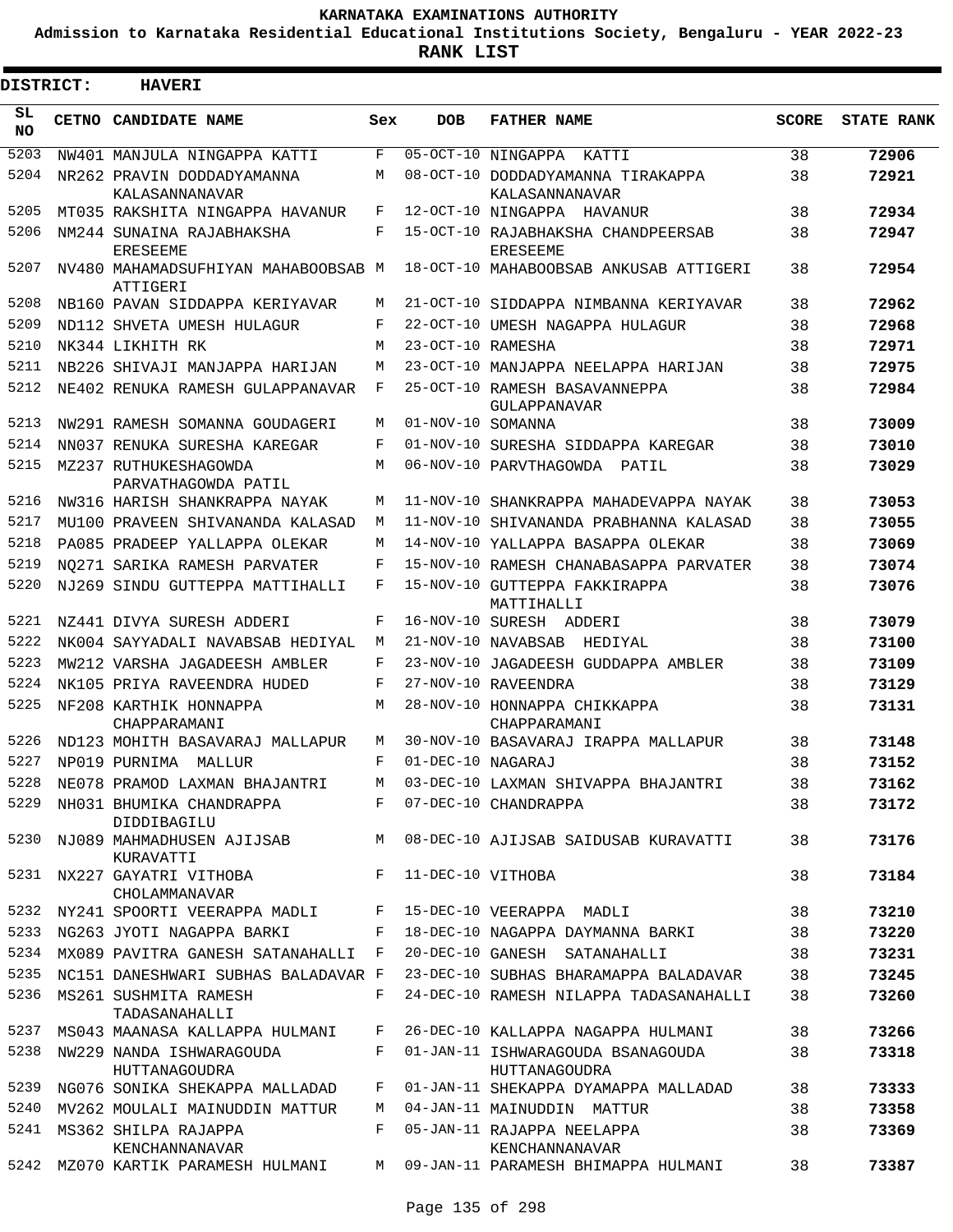**Admission to Karnataka Residential Educational Institutions Society, Bengaluru - YEAR 2022-23**

**RANK LIST**

Е

 $\blacksquare$ 

| DISTRICT: | <b>HAVERI</b>                                  |     |            |                                                       |              |                   |
|-----------|------------------------------------------------|-----|------------|-------------------------------------------------------|--------------|-------------------|
| SL<br>NO. | CETNO CANDIDATE NAME                           | Sex | <b>DOB</b> | <b>FATHER NAME</b>                                    | <b>SCORE</b> | <b>STATE RANK</b> |
| 5243      | NZ294 SANDEEP DHARMAPPA<br>GORAMMANAVAR        | M   |            | 11-JAN-11 DHARMAPPA KANNAPPA<br>GORAMMANAVAR          | 38           | 73400             |
| 5244      | PA262 SOUJANYA NAGAPPA<br>KENCHAMMANAVAR       | F   |            | 12-JAN-11 NAGAPPA KOTRAPPA<br>KENCHAMMANAVAR          | 38           | 73409             |
| 5245      | MR094 BHARATH PRAKASH RODDANAVAR               | M   |            | 13-JAN-11 PRAKASH RODDANAVAR                          | 38           | 73412             |
| 5246      | MV100 AKASH VIJAYENDRA BANGER                  | M   |            | 15-JAN-11 VIJAYENDRA GUDDAPPA BANGER                  | 38           | 73422             |
| 5247      | NS353 VIDYA MANJUNATH HADAPAD                  | F   |            | 15-JAN-11 MANJUNATH HADAPAD                           | 38           | 73426             |
| 5248      | NP151 SAMPRITA CHANDRASHEKHARA<br>HAMPANNAVARA | F   |            | 16-JAN-11 CHANDRASHEKHARA SIDDAPPA<br>HAMPANNAVARA    | 38           | 73427             |
| 5249      | MW140 VINUTANA BASAVARAJ BALIKAYI F            |     |            | 16-JAN-11 BASAVARAJ TIRAKAPPA BALIKAYI                | 38           | 73428             |
| 5250      | NF176 CHAITRA NAGAPPA MASANAGI                 | F   |            | 18-JAN-11 NAGAPPA AJJAPPA MASANAGI                    | 38           | 73434             |
| 5251      | NN029 KEERTANA BASAVAKUMAR<br>MADIVALAR        | F   |            | 20-JAN-11 BASAVAKUMAR GANESHAPPA<br>MADIVALAR         | 38           | 73443             |
| 5252      | NO194 GANGAMMA RAMESH KHETAVAT                 | F   |            | 23-JAN-11 RAMESH MALLAPPA KHETVAT                     | 38           | 73457             |
| 5253      | NJ234 SHESHANKA ANANDA BHAJANTRI               | M   |            | 24-JAN-11 ANANDA BANNEPPA BHAJANTRI                   | 38           | 73466             |
| 5254      | NV157 RADHA NINGAPPA KOTI                      | F   |            | 28-JAN-11 NINGAPPA SUBHAS KOTI                        | 38           | 73487             |
| 5255      | NY066 YASHODA YALLAPPA<br>HONNANNAVAR          | F   |            | 30-JAN-11 YALLAPPA SHIVALINGAPPA<br>HONNANNAVAR       | 38           | 73503             |
| 5256      | MW009 BHARATH RAMAKRISHNA<br>KARJAGI           | M   |            | 31-JAN-11 RAMAKRISHNA KARJAGI                         | 38           | 73504             |
| 5257      | NM187 SHRUSHTI AJJAYYA OLEKAR                  | F   |            | 05-FEB-11 AJJAYYA SHIVAPPA OLEKAR                     | 38           | 73532             |
| 5258      | NB272 DHANUSH NAGARAJ DOLLESHWAR               | M   |            | 07-FEB-11 NAGARAJ SHIVANAND DOLLESHWAR                | 38           | 73543             |
| 5259      | NR300 MANJUNATH FAKKIRAPPA<br>BHARADI          | M   |            | 08-FEB-11 FAKKIRAPPA BASAVANTAPPA<br>BHARADI          | 38           | 73549             |
| 5260      | NF428 DIXIT HEMANTKUMAR TATTER                 | M   |            | 10-FEB-11 HEMANTKUMAR RAMACHANDRAPPA<br>TATTER        | 38           | 73555             |
| 5261      | NS059 LATHA MAHESHAPPA KIRAGERI                | F   |            | 10-FEB-11 MAHESHAPPA HANUMANTAPPA<br>KIRAGERI         | 38           | 73560             |
| 5262      | NW402 LAXMI RAVI LAMANI                        | F   |            | 11-FEB-11 RAVI TAVREPPA LAMANI                        | 38           | 73567             |
| 5263      | MZ110 SANTOSH SADANAND PATIL                   | М   |            | 11-FEB-11 SADANAND GUDDAPPA PATIL                     | 38           | 73570             |
| 5264      | NO037 AKASH MALLAPPA TAGADINAMANI M            |     |            | 14-FEB-11 MALLAPPA YANKAPPA<br>TAGADINAMANI           | 38           | 73578             |
| 5265      | MR073 ASHVINI PARAMESHAYYA<br>HIREMATH         | F   |            | 14-FEB-11 PARAMESHAYYA RAJASHAKHARAYYA<br>HIREMATH    | 38           | 73580             |
| 5266      | PA107 IRANNA CHANDRASHEKAR<br>KUBASAD          |     |            | M 15-FEB-11 CHANDRASHEKAR BASAPPA KUBASAD             | 38           | 73594             |
| 5267      | NU114 HEMA KARIYAPPA BILLALA                   | F   |            | 17-FEB-11 KARIYAPPA BASAPPA BILLALA                   | 38           | 73603             |
| 5268      | NU064 MAYURRADDI BABU SHIRNALLI M              |     |            | 18-FEB-11 BABU VENKAPPA SHIRANALLI                    | 38           | 73609             |
| 5269      | NL048 ARPITA SIDDAPPA<br>PUTTAKKALAVAR         | F   |            | 28-FEB-11 SIDDAPPA SHIVAPPA<br>PUTTAKKALAVAR          | 38           | 73673             |
| 5270      | NT312 VANAJA NAGARAJA ANGADI                   | F   |            | 01-MAR-11 NAGARAJA CHANDRAPPA ANGADI                  | 38           | 73687             |
| 5271      | NX278 SAMPRITA GIRISH KSHOURAD                 | F   |            | 04-MAR-11 GIRISH VEERABHADRAPPA<br>KSHOURAD           | 38           | 73704             |
| 5272      | MS063 PRIYANKA MANJAPPA BIDARI                 | F   |            | 05-MAR-11 MANJAPPA HANUMANTHAPPA BIDARI               | 38           | 73715             |
| 5273      | ND107 ROHIT VAJANNA BANKAPUR                   | M   |            | 06-MAR-11 VAJANNA SHIVAPUTRAPPA<br><b>BANKAPUR</b>    | 38           | 73724             |
| 5274      | MV046 KARABASAPPA SHEKHAPPA<br>GOLLAR          | M   |            | 12-MAR-11 SHEKHAPPA DASAPPA GOLLAR                    | 38           | 73771             |
| 5275      | NC087 DEVARAJ RAMANAGOUDA<br>KALLEGOUDRA       |     |            | M 13-MAR-11 RAMANAGOUDA HANUMANTAGOUDA<br>KALLEGOUDRA | 38           | 73782             |
| 5276      | NU260 ROHITH B P                               | M   |            | 13-MAR-11 PARAMESH B                                  | 38           | 73787             |
| 5277      | NA082 NANDHISH BHARAMMAPPA<br>UGGANAVAR        | M   |            | 14-MAR-11 BHARAMMAPPA BASAPPA UGGANAVAR               | 38           | 73797             |
| 5278      | NV086 AADESH GOVINDAPPA BADIGER                | M   |            | 17-MAR-11 GOVINDAPPA ISHWARAPPA BADIGER               | 38           | 73812             |
| 5279      | NZ261 BHAGYALAKSHMI SHEKARAYYA                 |     |            | F 17-MAR-11 SHEKARAYYA CHANNAVEERAYYA                 | 38           | 73813             |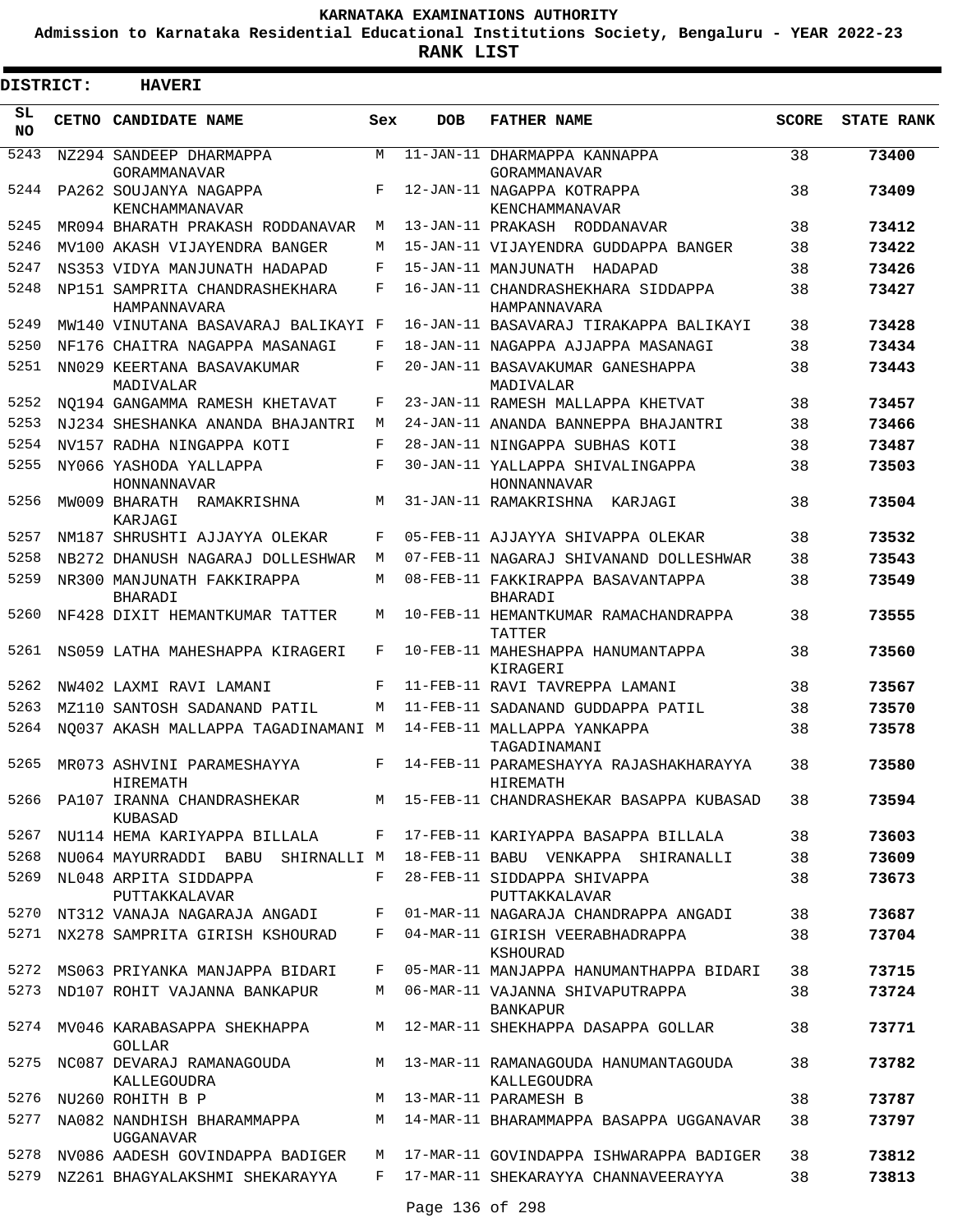**Admission to Karnataka Residential Educational Institutions Society, Bengaluru - YEAR 2022-23**

|                 | <b>DISTRICT:</b> | <b>HAVERI</b>                                                           |     |                  |                                                                                    |              |                   |
|-----------------|------------------|-------------------------------------------------------------------------|-----|------------------|------------------------------------------------------------------------------------|--------------|-------------------|
| SL<br><b>NO</b> |                  | CETNO CANDIDATE NAME                                                    | Sex | <b>DOB</b>       | <b>FATHER NAME</b>                                                                 | <b>SCORE</b> | <b>STATE RANK</b> |
|                 |                  | HIREMATH                                                                |     |                  | HIREMATH                                                                           |              |                   |
| 5280            |                  | NT214 DEEKSHA R A                                                       | F   |                  | 17-MAR-11 RAGHAVENDRA ANGADI                                                       | 38           | 73814             |
| 5281            |                  | NT107 TEJASWINI RAMESH KHALAJI                                          | F   |                  | 19-MAR-11 RAMESH SHANTAPPA KHALAJI                                                 | 38           | 73826             |
| 5282            |                  | MS466 PRAMOD RAMESH KOPPAD                                              | M   |                  | 20-MAR-11 RAMESH KOPPAD                                                            | 38           | 73830             |
| 5283            |                  | NT230 RANJITHA BASAVARAJ ANNER                                          | F   |                  | 21-MAR-11 BASAVARAJ THIRUKAPPA ANNER                                               | 38           | 73839             |
| 5284            |                  | NB038 SHIVANI BASANAGOUDA<br><b>DYAVANNANAVAR</b>                       | F   |                  | 24-MAR-11 BASANAGOUDA NINGANAGOUDA<br>DYAVANNANAVAR                                | 38           | 73867             |
| 5285            |                  | NX173 SINCHANA RAJU<br>GHATAGE                                          | F   |                  | 25-MAR-11 RAJU SIDDAPPA GHATAGE                                                    | 38           | 73876             |
| 5286            |                  | NO302 ARPITHA D K                                                       | F   |                  | 29-MAR-11 DONNEPPA D K                                                             | 38           | 73901             |
| 5287            |                  | NC168 VARUN SHANKRAPPA<br>GADIYANNANAVAR                                | M   |                  | 30-MAR-11 SHANKRAPPA SIDDANNA<br>GADIYANNANAVAR                                    | 38           | 73913             |
| 5288            |                  | MW138 DAIVIK NAMADEV URANAKAR                                           | M   |                  | 02-APR-11 NAMADEV DEVAJIBA URANAKAR                                                | 38           | 73928             |
| 5289            |                  | MU128 DRAKSHAYANI HANUMANTA<br>LAMANI                                   | F   |                  | 03-APR-11 HANAMANTA LAMANI                                                         | 38           | 73938             |
| 5290            |                  | NY471 LAXMI YALLAPPA KAMMAR                                             | F   |                  | 03-APR-11 YALLAPPA AKANDAPPA KAMMAR                                                | 38           | 73939             |
| 5291            |                  | NX215 SHIVAKUMAR PARAMESHAPPA<br>DODDAMANI                              | М   |                  | 03-APR-11 PARAMESHAPPA SHIDDAPPA<br>DODDAMANI                                      | 38           | 73942             |
| 5292            |                  | NP093 HANUMANTAPPA FAKKIRAPPA<br><b>UPPAR</b>                           | M   |                  | 07-APR-11 FAKKIRAPPA SIDDAPPA UPPAR                                                | 38           | 73974             |
| 5293            |                  | NR028 D BEERAPPA                                                        | M   |                  | 09-APR-11 D MALLAPPA                                                               | 38           | 73984             |
| 5294            |                  | NK255 SHARAT MANJUNATH<br>KELAGINAMANI                                  | M   |                  | 11-APR-11 MANJUNATH TIRUKAPPA<br>KELAGINAMANI                                      | 38           | 74008             |
| 5295            |                  | MY226 HEMANT MALATESH PUJAR                                             | M   |                  | 12-APR-11 MALATESH SIDDPPA PUJAR                                                   | 38           | 74013             |
| 5296            |                  | PA308 RUKSANA RAJESAB NADAF                                             | F   |                  | 13-APR-11 RAJESAB MOULASAB NADAF                                                   | 38           | 74027             |
| 5297            |                  | NJ250 PRATHIBHA CHANDRAPPA GONNI                                        | F   |                  | 14-APR-11 CHANDRAPPA HUCHAPPA GONNI                                                | 38           | 74037             |
| 5298            |                  | NP009 PAVAN KARABASAPPA<br>KENCHAKALLER                                 | M   |                  | 16-APR-11 KARABASAPPA MAHADEVAPPA<br>KENCHAKALLER                                  | 38           | 74054             |
| 5299            |                  | NM173 CHANDRAKALA REVANAPPA ITAGI F                                     |     |                  | 17-APR-11 REVANAPPA SIDDAPPA ITAGI                                                 | 38           | 74062             |
| 5300            |                  | NV228 RENUKA MUTTAPPA BENNI                                             | F   |                  | 18-APR-11 MUTTAPPA                                                                 | 38           | 74075             |
| 5301            | ND092 ANU        | SIDDAPPA MATTIKATTI                                                     | F   |                  | 19-APR-11 SIDDAPPA HANUMANTAPPA<br>MATTIKATTI                                      | 38           | 74078             |
| 5302            |                  | MS564 RAKSHITA MALATESH LAMANI                                          | F   |                  | 19-APR-11 MALATESH MANAPPA LAMANI                                                  | 38           | 74083             |
|                 |                  | 5303 MY132 ADITYA CHANNABASAPPA SAMSHI M 22-APR-11 CHANNABASAPPA SAMSHI |     |                  |                                                                                    | 38           | 74097             |
|                 |                  | 5304 NZ084 AISHWARYA RAMESH MAVUR F                                     |     |                  | 22-APR-11 RAMESH SAHADEVAPPA MAVUR                                                 | 38           | 74098             |
| 5305            |                  | MU169 SAHANA SHASHIDHAR SIDDAPUR F                                      |     |                  | 22-APR-11 SHASHIDHAR NINGAPPA SIDDAPUR                                             | 38           | 74102             |
| 5306            |                  | ND080 YASHAVANTHA SHARANAPPA<br>HOSAGOUDRA                              |     |                  | M 22-APR-11 SHARANAPPA SHIVANAGOUDA<br>HOSAGOUDRA                                  | 38           | 74105             |
| 5307            |                  | NR260 ANITA KANNAPPA HEELADAHALLI F                                     |     |                  | 26-APR-11 KANNAPPA                                                                 | 38           | 74132             |
| 5308            |                  | MS064 GANGA YALLAPPA SAJJAN                                             |     |                  | F 26-APR-11 YALLAPPA SAJJAN                                                        | 38           | 74133             |
| 5309            |                  | NE318 SHASHIDHAR MANJUNATH<br>PANIGATTI                                 |     |                  | M 30-APR-11 MANJUNATH BEERAPPA PANIGATTI                                           | 38           | 74161             |
| 5310            |                  | NR181 BASAVARAJ HONNAPPA M<br>MUDINAYAKAR                               |     |                  | 02-MAY-11 HONNAPPA SOMAPPA MUDINAYAKAR                                             | 38           | 74174             |
| 5311            |                  | MULLA                                                                   |     |                  | NW322 PARVEJ AKMAL SAIYADROSHAN M 04-MAY-11 SAIYADROSHAN AKBARASAB MULLA           | 38           | 74194             |
|                 |                  | 5312 NS142 SANDYA MARUTHI LAMANI                                        |     |                  | F 05-MAY-11 MARUTHI LAMANI                                                         | 38           | 74201             |
|                 |                  | 5313 NB147 TANUJA MANJAPPA<br>BALAKKANAVAR                              |     |                  | F 05-MAY-11 MANJAPPA HANUMANTAPPA<br>BALAKKANAVAR                                  | 38           | 74202             |
|                 |                  | 5314 NH002 KAVAN HOLAGI                                                 | F   | 06-MAY-11 SATISH |                                                                                    | 38           | 74209             |
| 5315            |                  | HONAKERI                                                                |     |                  | MR144 GOUTAMI GANGADHAR F 07-MAY-11 GANGADHAR MALLESHAPPA<br>HONAKERI              | 38           | 74218             |
|                 |                  | 5316 NL325 SUMANTH V                                                    |     |                  | M 07-MAY-11 VENKATESH                                                              | 38           | 74222             |
|                 |                  |                                                                         |     |                  | 5317 NM204 LAKSHMI BASAVARAJ KOPPADA F 08-MAY-11 BASAVARAJ VEERABASAPPA<br>KOPPADA | 38           | 74226             |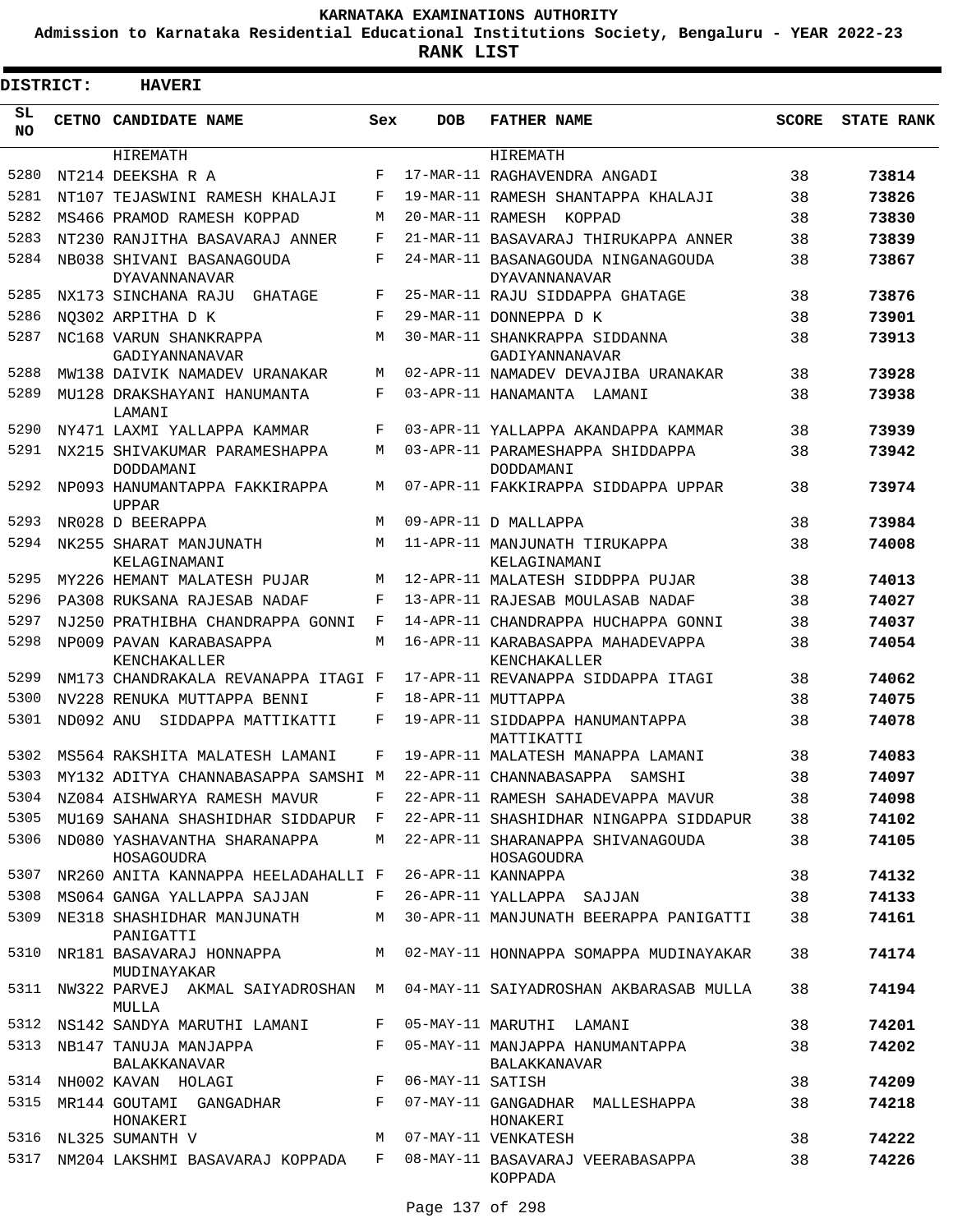**Admission to Karnataka Residential Educational Institutions Society, Bengaluru - YEAR 2022-23**

| <b>DISTRICT:</b> | <b>HAVERI</b>                                                            |     |                   |                                                     |              |                   |
|------------------|--------------------------------------------------------------------------|-----|-------------------|-----------------------------------------------------|--------------|-------------------|
| SL<br><b>NO</b>  | CETNO CANDIDATE NAME                                                     | Sex | <b>DOB</b>        | <b>FATHER NAME</b>                                  | <b>SCORE</b> | <b>STATE RANK</b> |
| 5318             | NY200 SNEHA JAGADISH PAPOJI                                              | F   |                   | 08-MAY-11 JAGADISH HANUMANTAPPA PAPOJI              | 38           | 74231             |
| 5319             | MZ218 SNEHA SURESH PATTANASHETTY                                         | F   |                   | 08-MAY-11 SURESH PATTANASHETTY                      | 38           | 74232             |
| 5320             | NA024 PRAMOD ANNAPPA<br>GONIBASANNANAVAR                                 | M   | 10-MAY-11 ANNAPPA |                                                     | 38           | 74246             |
| 5321             | PA313 RAJASHEKARAYYA GOUDAR                                              | M   | 14-MAY-11 HALAYYA |                                                     | 38           | 74276             |
| 5322             | NA105 LAKSHMI VIRUPAKSHA<br>CHANNAGOUDRA                                 | F   |                   | 16-MAY-11 VIRUPAKSHA HONNAGOUDRA<br>CHANNAGOUDRA    | 38           | 74289             |
| 5323             | NR044 PRASANNA HUCHHAPPA MUDDER                                          | М   |                   | 17-MAY-11 HUCHHAPPA                                 | 38           | 74300             |
| 5324             | MY146 AKASH HANUMANTAPPA TALAVAR                                         | М   |                   | 18-MAY-11 HANUMANTAPPA SHEKAPPA TALAVAR             | 38           | 74304             |
| 5325             | MW065 NAVEENKUMAR ASHOK<br>SHIDDALINGANNANAVAR                           | M   |                   | 18-MAY-11 ASHOK SAHADEVAPPA<br>SHIDDALINGANNANAVAR  | 38           | 74310             |
| 5326             | NS189 HANUMAGOUDA TIPPANNA<br>KOTAGIGOUDRA                               | М   |                   | 20-MAY-11 TIPPANNA KOTAGIGOUDRA                     | 38           | 74332             |
| 5327             | MV025 PRAVEEN MARTANDAPPA<br>KIRAVADI                                    | М   |                   | 21-MAY-11 MARTANDAPPA BASAVANEPPA<br>KIRAVADI       | 38           | 74340             |
| 5328             | NA125 PRIYANKA PRAVEEN HONNATTI                                          | F   |                   | 22-MAY-11 PRAVEEN<br>HONNATTI                       | 38           | 74347             |
| 5329             | NV385 KARTIK NAGRAJ UPPAR                                                | М   |                   | 23-MAY-11 NAGRAJ SHIVAMURTI UPPAR                   | 38           | 74352             |
| 5330             | NU002 ANUSHA BHARAMAPPA<br>CHOUDAKKANAVAR                                | F   |                   | 25-MAY-11 BHARAMAPPA HANUMANTAPPA<br>CHOUDAKKANAVAR | 38           | 74366             |
| 5331             | NT101 PRATHIKA                                                           | F   |                   | 25-MAY-11 DAYANANDA                                 | 38           | 74370             |
| 5332             | MS401 CHETANA MANABASAPPA ANGADI                                         | М   |                   | 29-MAY-11 MANABASAPPA MAHADEVAPPA<br>ANGADI         | 38           | 74405             |
| 5333             | NY171 SUDEEP RAVI LAMANI                                                 | M   |                   | 29-MAY-11 RAVI SHIVAPPA LAMANI                      | 38           | 74411             |
| 5334             | PA222 CHETAN<br>BASAVARAJ<br>RATAGERI M                                  |     |                   | 30-MAY-11 BASAVARAJ<br>KARISIDDAPPA<br>RATAGERI     | 38           | 74416             |
| 5335             | MY068 SNEHA SHIVAKUMAR KODIHALLI                                         | F   |                   | 30-MAY-11 SHIVAKUMAR BASAVANTAPPA<br>KODIHALLI      | 38           | 74422             |
| 5336             | NJ281 ARUN HUCCHAPPA ALALAGERI                                           | М   |                   | 02-JUN-11 HUCCHAPPA PARASAPPA ALALAGERI             | 38           | 74449             |
| 5337             | NY405 KAVYA GURUPADAPPA PYATI                                            | F   |                   | 03-JUN-11 GURUPADAPPA VEERABHADRAPPA<br>PYATI       | 38           | 74464             |
| 5338             | NR053 PRADEEP MALLANA KASHI                                              | M   | 03-JUN-11 MALLANA | GOWDA                                               | 38           | 74470             |
| 5339             | NT286 KUSUMA SANTOSH<br><b>TOTAGER</b>                                   | F   |                   | 04-JUN-11 SANTOSH GUDDAPPA TOTAGER                  | 38           | 74475             |
| 5340             | NG018 AJAMPATEL HASANPATEL<br>ALIGOUDRA                                  | М   |                   | 05-JUN-11 HASANPATEL M ALLIGOUDRA                   | 38           | 74485             |
| 5341             | NW301 HEMA NAGENDRA ICHACHANGI                                           |     |                   | F 05-JUN-11 NAGENDRA GUDDAPPA ICHACHANGI            | 38           | 74488             |
| 5342             | NE455 KEERTHI VINAYAK KUBASAD                                            |     |                   | F 05-JUN-11 VINAYAK SHAMBHULINGAPPA<br>KUBASAD      | 38           | 74490             |
| 5343             | NS154 SUMANT DUNDEPPA MASANAGI                                           | M   |                   | 06-JUN-11 DUNDEPPA MASANAGI                         | 38           | 74504             |
| 5344             | MR100 MADHU SHANKARAPPA LAMANI                                           | F   |                   | 08-JUN-11 SHANKARAPPA                               | 38           | 74518             |
| 5345             | MS294 ARCHANA NINGAPPA BANNIHALLI F                                      |     |                   | 10-JUN-11 NINGAPPA SAHADEVAPPA<br>BANNIHALLI        | 38           | 74537             |
| 5346             | PA291 PARAVVA BASAVARAJ<br>BIDARGATTI                                    | F   |                   | 10-JUN-11 BASAVARAJ ULAVAPPA BIDARGATTI             | 38           | 74546             |
| 5347             | NS161 SPANDANA YALLAREDDI<br>DODDABIDARI                                 |     |                   | F 11-JUN-11 YALLAREDDI DODDABIDARI                  | 38           | 74563             |
| 5348             | NF022 SHIDDALINGESH<br>SHAMBHULINGAPPA HALLIKERI                         |     |                   | M 12-JUN-11 SHAMBHULINGAPPA                         | 38           | 74571             |
| 5349             | PA161 SOMESH ISHWAR VALIKAR                                              |     |                   | M 13-JUN-11 ISHWAR VALIKAR                          | 38           | 74582             |
| 5350             | NK026 R NIRANJANA                                                        | M   |                   | 14-JUN-11 RUDRAPPA AJJAPPANAVAR                     | 38           | 74590             |
| 5351             | NJ158 SHIVARAJ RANGAPPA JALAGAR                                          | M   |                   | 14-JUN-11 RANGAPPA KARABASAPPA JALAGAR              | 38           | 74591             |
| 5352             | NO045 SHAILU HANUMANTAPPA LAMANI F 15-JUN-11 HANUMANATAPPA               |     |                   |                                                     | 38           | 74600             |
| 5353             | NV331 ROOPA FAKKIRESH<br>SIDDAKKANAVAR                                   |     |                   | F 16-JUN-11 FAKKIRESH BEERAPPA<br>SIDDAKKANAVAR     | 38           | 74616             |
|                  | 5354 NW375 PARASHURAM KRISHNAPPA M 18-JUN-11 KRISHNAPPA LAMANI<br>LAMANI |     |                   |                                                     | 38           | 74638             |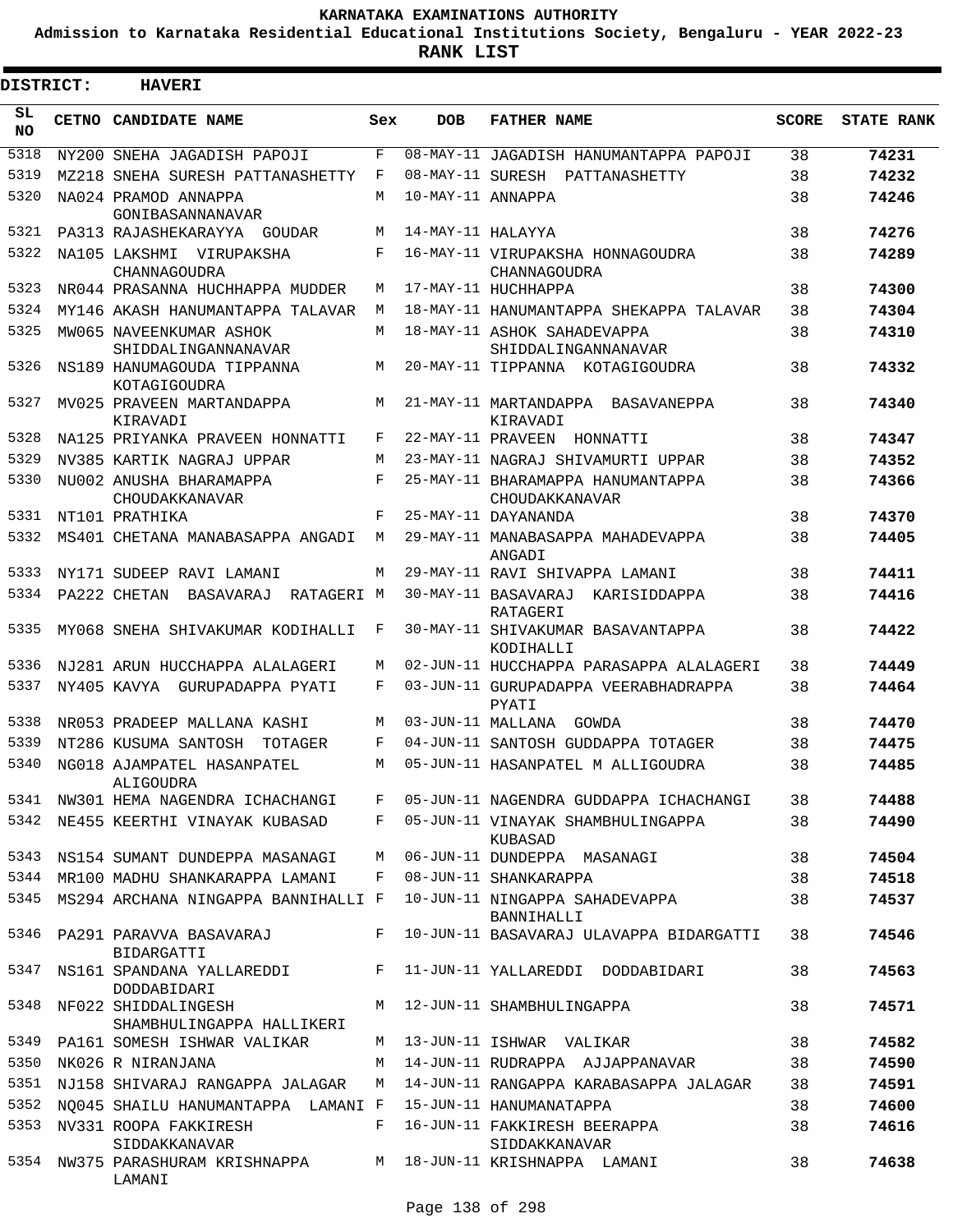**Admission to Karnataka Residential Educational Institutions Society, Bengaluru - YEAR 2022-23**

| <b>DISTRICT:</b> | <b>HAVERI</b>                                        |            |            |                                                         |              |                   |
|------------------|------------------------------------------------------|------------|------------|---------------------------------------------------------|--------------|-------------------|
| SL<br><b>NO</b>  | CETNO CANDIDATE NAME                                 | Sex        | <b>DOB</b> | <b>FATHER NAME</b>                                      | <b>SCORE</b> | <b>STATE RANK</b> |
| 5355             | NH267 SANJANA BASAVARAJ KORAGAR                      | F          |            | 21-JUN-11 BASAVARAJ BANNEPPA KORAGAR                    | 38           | 74670             |
| 5356             | NH319 SHARATKUMAR<br>MAHADEVAYYA<br>HIREMATH         | M          |            | 22-JUN-11 MAHADEVAYYA<br>HUCHAYA<br>HIREMATH            | 38           | 74685             |
| 5357             | NH375 SHEKHARAGOUDA NAGANAGODA<br><b>DODDAGOUDRA</b> | M          |            | 24-JUN-11 NAGANAGOUDA SHIVANAGOUDA<br><b>DODDAGOUDA</b> | 38           | 74711             |
| 5358             | NX024 ANKITA HOLIYAPPA AKKI                          | F          |            | 27-JUN-11 HOLIYAPPA AKKI                                | 38           | 74729             |
| 5359             | MS404 HONNAMMA RAJAPPA SOTTER                        | F          |            | 27-JUN-11 RAJAPPA<br>SOTTER                             | 38           | 74733             |
| 5360             | MS288 VANI CHANDRAGOUDA PATIL                        | F          |            | 29-JUN-11 CHANDRAGOUDA VIRUPAKSHAPPA<br>PATIL           | 38           | 74759             |
| 5361             | NB092 ANITA SHIVANAND RANGANAVAR                     | F          |            | 30-JUN-11 SHIVANAND SANNAPAKKIRAPPA<br>RANGANAVAR       | 38           | 74762             |
| 5362             | NW297 SHARANAPPA GUDADERAPPA<br><b>BALIGAR</b>       | M          |            | 30-JUN-11 GUDADERAPPA RUDRAPPA BALIGAR                  | 38           | 74769             |
| 5363             | NX134 NEELAKANTAYA MAHANTAYA<br>HIREMAT              | M          |            | 03-JUL-11 MAHANTAYA HIREMAT                             | 38           | 74800             |
| 5364             | NT288 SOUNDARYA                                      | $_{\rm F}$ |            | 07-JUL-11 KUMARANAIK                                    | 38           | 74841             |
| 5365             | MU062 ABHISHEKANJALI KUMAR LAMANI F                  |            |            | 08-JUL-11 KUMAR BHIMAPPA LAMANI                         | 38           | 74843             |
| 5366             | NP236 PRIYA PRABHUGOUDA HULLER                       | F          |            | 08-JUL-11 PRABHUGOUDA<br>HULLER                         | 38           | 74851             |
| 5367             | NX100 RAKSHITA KURAVATTEPPA BENNI F                  |            |            | 17-JUL-11 KURAVATTEPPA FHAKKIRAPPA<br><b>BENNT</b>      | 38           | 74931             |
| 5368             | NW340 SAKSHI GADIGEPPA<br>MUDAKANNANAVAR             | F          |            | 19-JUL-11 GADIGEPPA HANAMANTAPPA<br>MUDAKANNANAVAR      | 38           | 74952             |
| 5369             | MZ223 SURENDRASINGH MANGUSINGH<br>RAJAPUT            | M          |            | 20-JUL-11 MANGUSINGH RAJAPUT                            | 38           | 74965             |
| 5370             | MR251 PRAJWAL RAJIVA HADI                            | M          |            | 21-JUL-11 RAJIVA SHANKRAPPA HADI                        | 38           | 74967             |
| 5371             | NM072 CHETANA FAKKIRAPPA<br>GONENNANAVAR             | F          |            | 22-JUL-11 FAKKIRAPPA GONENNANAVAR                       | 38           | 74974             |
| 5372             | NF143 SAVITRI HEMAPPA TELAGI                         | F          |            | 23-JUL-11 HEMAPPA PANCHAPPA TELAGI                      | 38           | 74991             |
| 5373             | NU126 LOKESH JAGADEESH AJJANAVAR                     | М          |            | 24-JUL-11 JAGADEESH NAGAPPA AJJANAVAR                   | 38           | 74998             |
| 5374             | MY209 VARUN RAJENDRA GAJIPURA                        | M          |            | 24-JUL-11 RAJENDRA RUDRAPPA GAJIPURA                    | 38           | 75004             |
| 5375             | NO003 KIRAN BIRESH GANGOCCI                          | M          |            | 25-JUL-11 BIRESH SHEKHAPPA GANGOCCI                     | 38           | 75011             |
| 5376             | MW079 UDAYA NAGARAJ SIDDOJI                          | M          |            | 25-JUL-11 NAGARAJ BASAVANTHAPPA SIDDOJI                 | 38           | 75017             |
| 5377             | NB065 SACHIN GIRISH TALAWAR                          | М          |            | 26-JUL-11 GIRISH GADIGEPPA TALAWAR                      | 38           | 75019             |
| 5378             | NO139 PRASHANTA NAGAPPA ANNIGERI                     | M          |            | 28-JUL-11 NAGAPPA DYAVAPPA ANNIGERI                     | 38           | 75041             |
| 5379             | MS211 RAKESH ANNAPPA MATTIMANI                       | M          |            | 29-JUL-11 ANNAPPA SHANTAPPA MATTIMANI                   | 38           | 75052             |
| 5380             | NW043 NAGARAJ BASAVARAJ MANTAGANI M                  |            |            | 30-JUL-11 BASAVARAJ YALLAPPA MANTAGANI                  | 38           | 75058             |
| 5381             | ND026 DEEKSHA KRISHNAMURTHY<br><b>BADIGER</b>        | F          |            | 01-AUG-11 KRISHNAMURTHY BADIGER                         | 38           | 75079             |
| 5382             | NJ216 PRADEEP MANTESH BAJJALLI                       | M          |            | 01-AUG-11 MANTESH REVANAPPA BAJJALLI                    | 38           | 75083             |
| 5383             | NY299 MADHANKUMAR MOUNESHWAR<br>KURAGODI             | M          |            | 08-AUG-11 MOUNESHWAR MAHADEVAPPA<br>KURAGODI            | 38           | 75126             |
| 5384             | PA148 VEERABHADRAGOUDA<br>CHANABASANAGOUDA PATIL     | M          |            | 12-AUG-11 CHANABASANAGOUDA PATIL                        | 38           | 75156             |
| 5385             | NY227 ANUPAMA MAHESH KARJAGI                         | F          |            | 13-AUG-11 MAHESH HULIGEPPA<br>KARJAGINIRMALA            | 38           | 75158             |
| 5386             | NS285 PAVAN NAGAPPA UDAGATTI                         | M          |            | 14-AUG-11 NAGAPPA GUDDAPPA UDAGATTI                     | 38           | 75169             |
| 5387             | MY229 CHANDANA BASAVARAJ HARIJAN                     | М          |            | 17-AUG-11 BASAVARAJ YALLAPPA HARIJAN                    | 38           | 75183             |
| 5388             | NY384 TANUJA DAYAVAPPA KURDIKERI                     | F          |            | 19-AUG-11 DYAVAPPA BASAVANNEPPA<br>KURDIKERI            | 38           | 75204             |
| 5389             | NK291 TIPPESH BENNUR                                 | M          |            | 22-AUG-11 HANUMANTAPPA                                  | 38           | 75229             |
| 5390             | NN120 KRUTIKA NAVINAKUMAR MADAR                      | F          |            | 23-AUG-11 NAVINAKUMAR MADAR                             | 38           | 75232             |
|                  | 5391 NE073 NAVEENA MALATESHA KADEMANI                | M          |            | 27-AUG-11 MALATESHA SANNANINGAPPA<br>KADEMANI           | 38           | 75267             |
| 5392             | NE223 KULDEEP MATTUR                                 | M          |            | 29-AUG-11 RAMESH MATTUR                                 | 38           | 75279             |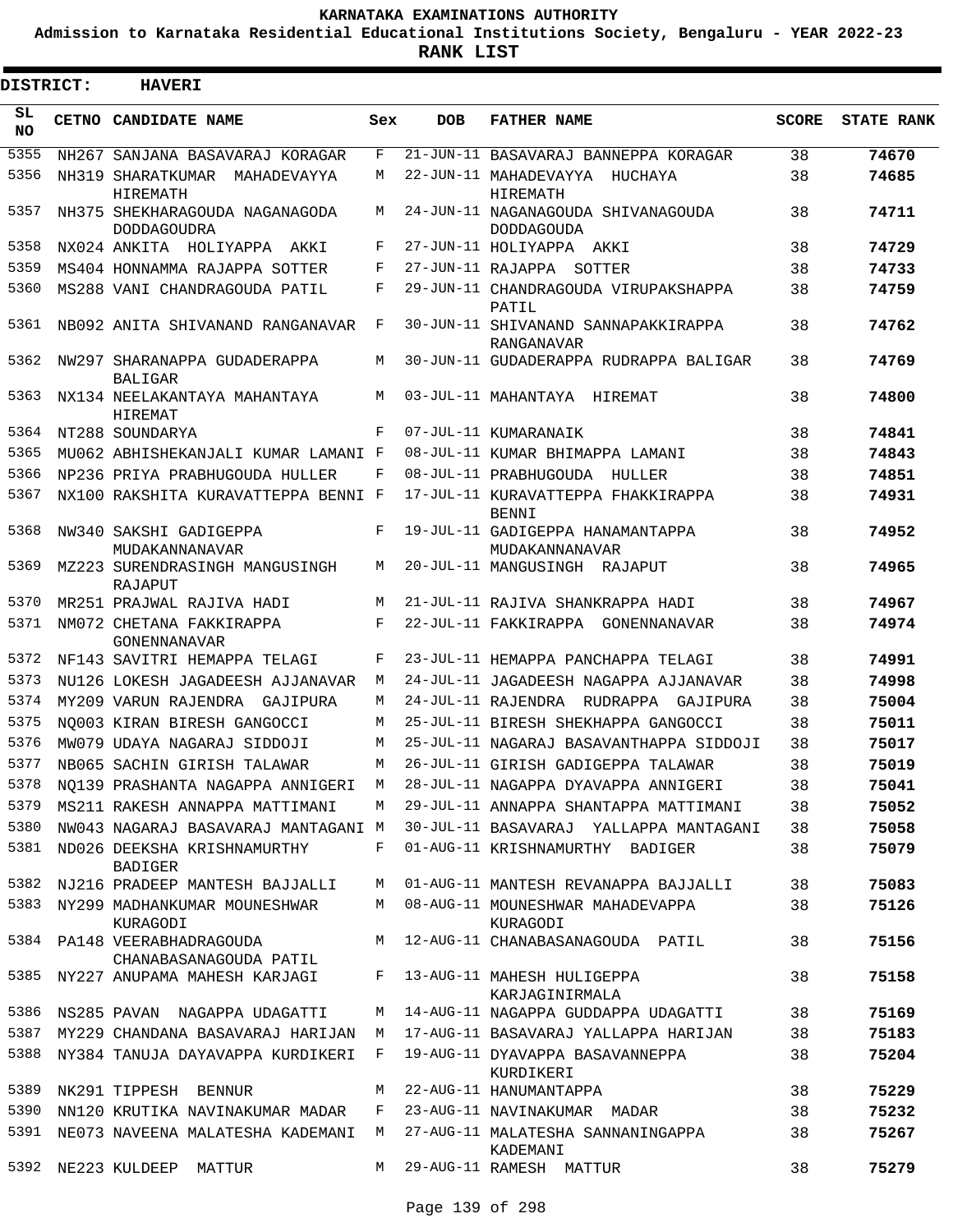**Admission to Karnataka Residential Educational Institutions Society, Bengaluru - YEAR 2022-23**

ı

| <b>DISTRICT:</b> | <b>HAVERI</b>                                  |     |            |                                                        |              |                   |
|------------------|------------------------------------------------|-----|------------|--------------------------------------------------------|--------------|-------------------|
| SL<br><b>NO</b>  | CETNO CANDIDATE NAME                           | Sex | <b>DOB</b> | <b>FATHER NAME</b>                                     | <b>SCORE</b> | <b>STATE RANK</b> |
| 5393             | NK495 GANESH SIDDAPPA THALAVR                  | M   |            | 02-SEP-11 SIDDAPPA                                     | 38           | 75303             |
| 5394             | MU195 GANESH NAGARAJ KABBUR                    | М   |            | 10-SEP-11 NAGARAJ BELLIYAPPA KABBUR                    | 38           | 75355             |
| 5395             | MW208 DRAKSHAYINI LAKSHMAN PUJAR               | F   |            | 12-SEP-11 LAKSHMAN BEERAPPA PUJAR                      | 38           | 75373             |
| 5396             | NN082 DEEPA MOUNESHA ARKACHARI                 | F   |            | 15-SEP-11 MOUNESHA ARKACHARI                           | 38           | 75402             |
| 5397             | NH081 RAHIMAT PEERASAB NADAF                   | F   |            | 17-SEP-11 PEERASAB HAJARESAB NADAF                     | 38           | 75413             |
| 5398             | MR181 SAVITA SOMAPPA<br>LINGADEVARAKOPPA       | F   |            | 17-SEP-11 SOMAPPA CHOUDAPPA<br>LINGADEVARAKOPPA        | 38           | 75415             |
| 5399             | MR187 SINDHU HEGAPPA LAMANI                    | F   |            | 17-SEP-11 HEGAPPA NARASAPPA LAMANI                     | 38           | 75416             |
| 5400             | NM217 AKASHA CHANDRAPPA BALIGAR                | М   |            | 18-SEP-11 CHANDRAPPA BALIGAR                           | 38           | 75419             |
| 5401             | NK513 VIDYA ANAND TADAKANAHALLI                | F   |            | 18-SEP-11 ANAND BASAPPA TADAKANAHALLI                  | 38           | 75423             |
| 5402             | NR003 BASAVANNEPPA CHANDRAPPA<br>HUBBALLI      | М   |            | 20-SEP-11 CHANDRAPPA HUBBALLI                          | 38           | 75432             |
| 5403             | NR108 HARSHITA SANJEEVA HALAGERI               | F   |            | 22-SEP-11 SANJEEVA SHIDDAPPA HALAGERI                  | 38           | 75445             |
| 5404             | NH001 MAHAMAD AFSAR RAJESAB<br><b>DIDAGURU</b> | M   |            | 23-SEP-11 RAJESAB DIDAGURU                             | 38           | 75452             |
| 5405             | NG192 VEENA NARAYAN SHINDHE                    | F   |            | 23-SEP-11 NARAYAN SHANKRAPPA SHINDHE                   | 38           | 75456             |
| 5406             | NF008 SAPNA DURAGAPPA<br>VEERABHADRANNANAVR    | F   |            | 26-SEP-11 DURAGAPPA SHIVAPPA<br>VEERABHADRANNANAVR     | 38           | 75469             |
| 5407             | MR050 DEEPIKA Y H                              | F   |            | 28-SEP-11 YAMANAPPA M HARIJAN                          | 38           | 75474             |
| 5408             | NS338 SANJANA RAMESHA<br>MARIYAPPANAVARA       | F   |            | 28-SEP-11 RAMESHA SOMALINGAPPA<br>MARIYAPPANAVARA      | 38           | 75479             |
| 5409             | NX158 KAVERI GUDDAPPA BALLARI                  | F   |            | 30-SEP-11 GUDDAPPA SHEKHAPPA BALLARI                   | 38           | 75490             |
| 5410             | NR001 A JEEVINI                                | F   |            | 02-OCT-11 A PRABHU KOTRABASAPPA<br>ARASIKERI           | 38           | 75501             |
| 5411             | NW118 DIVYA NAGAPPA<br>HUCHCHAPPANAVAR         | F   |            | 10-OCT-11 NAGAPPA NINGAPPA<br>HUCHCHAPPANAVAR          | 38           | 75555             |
| 5412             | MS234 SATEESH SHIVAPPA ARASAPUR                | М   |            | 10-OCT-11 SHIVAPPA NINGAPPA ARASAPUR                   | 38           | 75559             |
| 5413             | NF425 POORNIMA SHIVABASAPPA PUJAR F            |     |            | 11-OCT-11 SHIVABASAPPA MAHADEVAPPA<br>PUJAR            | 38           | 75564             |
| 5414             | MR130 BHAGYALAXMI<br>HANUMANTAPPA<br>KOLUR     | F   |            | 14-OCT-11 HANUMANTAPPA CHANNABASAPPA<br>KOLUR          | 38           | 75579             |
| 5415             | NH333 SANIYA MARDANALI<br>KOTENNANAVAR         | F   |            | 14-OCT-11 MARDANALI HUSENASAB<br>KOTENNANAVAR          | 38           | 75584             |
| 5416             | PA179 GANGA POOJAR                             | F   |            | 20-OCT-11 CHANNAYYA IRAYYA POOJAR                      | 38           | 75625             |
| 5417             | PA356 SANDHYA SATYAPPANAVAR                    | F   |            | 21-OCT-11 MANJUNATHA SATYAPPANAVAR                     | 38           | 75631             |
| 5418             | MZ009 SHRUSTI HANUMATARAYA<br>DAIVAGNA         | F   |            | 29-OCT-11 HANUMATARAYA BALAPPA DAIVAGNA                | 38           | 75683             |
| 5419             | MU114 PUTTARAJ BASAVARAJ<br>HIRALLI            | M   |            | 30-OCT-11 BASAVARAJ PUTTAPPA HIRALLY                   | 38           | 75687             |
|                  | 5420 NS010 BINDUSHREE                          | F   |            | 31-OCT-11 DURUGAPPA OLEKAR                             | 38           | 75692             |
| 5421             | NJ119 NAGARAJ MARADEPPA MARADI                 | M   |            | 02-NOV-11 MARADEPPA MARADI                             | 38           | 75704             |
| 5422             | NP062 SHIVARAJ PRAKASH PANERA                  | M   |            | 02-NOV-11 PRAKASH PANERA                               | 38           | 75706             |
| 5423             | MS143 SUJITH KUMAR DH                          | M   |            | 04-NOV-11 DEVARAJA                                     | 38           | 75724             |
|                  | 5424 NE426 DEEPA SHIVAYOGISWAMI<br>BALLARIMATH | F   |            | 06-NOV-11 SHIVAYOGISWAMI VEERABHADRAYYA<br>BALLARIMATH | 38           | 75733             |
| 5425             | MR209 PALLAVI MANJAPPA MALLADAD                | F   |            | 10-NOV-11 MANJAPPA MALLADAD                            | 38           | 75757             |
| 5426             | NY318 RENUKA PRABHU DODDAMANI                  | F   |            | 12-NOV-11 PRABHU DODDAMANI                             | 38           | 75772             |
| 5427             | NW245 MANIKHANTAGOUDA<br>NINGANAGOUDA HOSAMANI | М   |            | 16-NOV-11 NINGANAGOUDA BHARAMAGOUDA<br>HOSAMANI        | 38           | 75799             |
| 5428             | NJ253 ABHISHEK BASAVARADDI<br>MUNDAVAD         | M   |            | 20-NOV-11 BASAVARADDI HANUMARADDI<br>MUNDAVAD          | 38           | 75820             |
| 5429             | NR317 JYOTI S MALLAPUR                         | F   |            | 20-NOV-11 SHIVAKUMAR MALLAPUR                          | 38           | 75822             |
| 5430             | NW059 CHIRANJEEVI MATTHURA                     | М   |            | 23-NOV-11 CHANDRAPPA RANGAPPA MATTHURU                 | 38           | 75840             |
| 5431             | NE144 RAJESHWARI MALLAPPA                      | F   |            | 23-NOV-11 MALLAPPA MAHADEVAPPA                         | 38           | 75841             |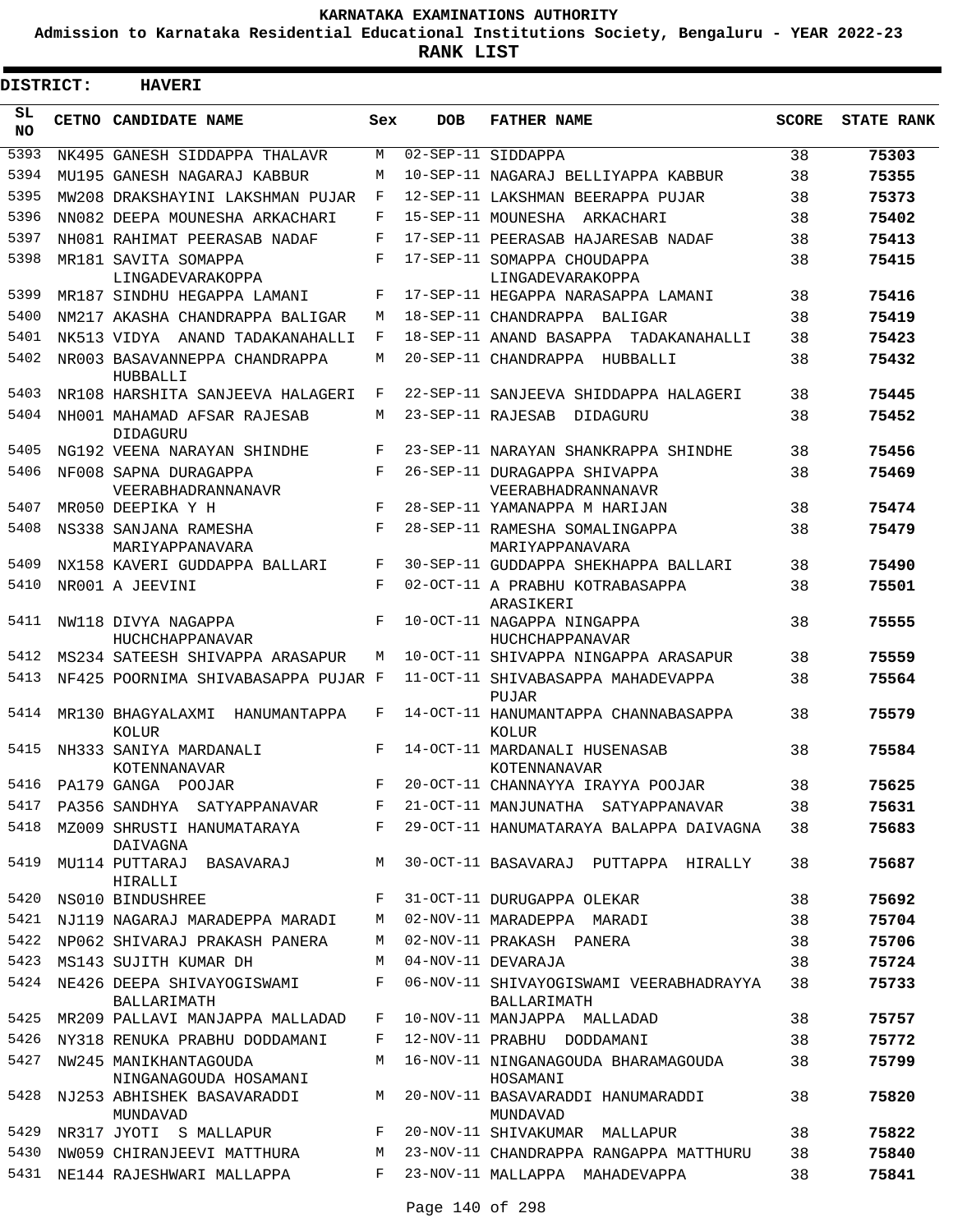**Admission to Karnataka Residential Educational Institutions Society, Bengaluru - YEAR 2022-23**

ı

| <b>DISTRICT:</b> | <b>HAVERI</b>                                                                                            |             |                 |                                                                           |              |                   |
|------------------|----------------------------------------------------------------------------------------------------------|-------------|-----------------|---------------------------------------------------------------------------|--------------|-------------------|
| SL<br><b>NO</b>  | CETNO CANDIDATE NAME                                                                                     | Sex         | <b>DOB</b>      | <b>FATHER NAME</b>                                                        | <b>SCORE</b> | <b>STATE RANK</b> |
|                  | MALLAPPANAVR                                                                                             |             |                 | MALLAPPANAVR                                                              |              |                   |
| 5432             | NK458 ROHAN CHIDANAND GUGGER                                                                             | M           |                 | 23-NOV-11 CHIDANAND BASAVANTAPPA GUGGER                                   | 38           | 75842             |
| 5433             | NS243 MAMATA KHANDEPPA ANGADI                                                                            | F           |                 | 26-NOV-11 KHANDEPPA                                                       | 38           | 75855             |
| 5434             | NX264 SAKKUBAI HANAMANTAPPA HOSUR F                                                                      |             |                 | 28-NOV-11 HANAMANTAPPA RAMANNA HOSUR                                      | 38           | 75866             |
| 5435             | NU261 KARIYAMMA BASAVARAJ<br>TIMMAJJI                                                                    | F           |                 | 29-NOV-11 BASAVARAJ SHANKRAPPA TIMMAJJI                                   | 38           | 75870             |
| 5436             | NH123 BHARAT GUDDAPPA KADDER                                                                             | M           |                 | 02-DEC-11 GUDDAPPA BASAPPA KADDER                                         | 38           | 75889             |
| 5437             | MV241 MADHUKESHWAR GANAPATI<br><b>MUGUR</b>                                                              | M           |                 | 02-DEC-11 GANAPATI<br>MUGUR                                               | 38           | 75890             |
| 5438             | NZ423 NIVEDITA SHIVANANDA<br>AKKASALI                                                                    | F           |                 | 03-DEC-11 SHIVANANDA KHEMAPPA AKKASALI                                    | 38           | 75896             |
| 5439             | MV150 ASHWATH SATHISH MULIMANI                                                                           | M           |                 | 06-DEC-11 SATHISH NAGAPPA MULIMANI                                        | 38           | 75908             |
| 5440             | NT147 CHETANA SHIVKUMAR<br><b>BENAKANAKONDA</b>                                                          | F           |                 | 07-DEC-11 SHIVKUMAR RAMAPPA<br><b>BENAKANAKONDA</b>                       | 38           | 75911             |
| 5441             | NY103 HARSHITA MALLIKARJUN<br>MOODASALI                                                                  | F           |                 | 15-DEC-11 MALLIKARJUN NAGAPPA MOODASALI                                   | 38           | 75954             |
| 5442             | NO080 REVATHI KEMPANNA GOLLAR                                                                            | F           |                 | 15-DEC-11 KEMPANNA HALAPPA GOLLAR                                         | 38           | 75957             |
| 5443             | MT091 RAKSHITA LAXMAN LAMANI                                                                             | F           |                 | 20-DEC-11 LAXMAN DYAMAPPA LAMANI                                          | 38           | 75976             |
| 5444             | NB111 MANIKANTHA ARJUN VADDAR                                                                            | M           |                 | 23-DEC-11 ARJIN YALLAPPA VADDAR                                           | 38           | 75984             |
| 5445             | NS229 VENKATESH<br>GOPI<br>DODDAMANI                                                                     | M           | 27-DEC-11 GOPI  | DODDAMANI                                                                 | 38           | 76008             |
| 5446             | NY095 AJAY GANESH VADDAR                                                                                 | M           |                 | 28-DEC-11 GANESH VADDAR                                                   | 38           | 76009             |
| 5447             | NJ285 LAXMI HANUMANTHAPP<br>BORAGALLAPPANAVAR                                                            | F           |                 | 31-DEC-11 HANUMANTHAPPA DURAGAPPA<br>BORAGALLAPPANAVAR                    | 38           | 76025             |
| 5448             | NR158 VISMAYA LOKESH BARIMARAD                                                                           | F           |                 | 31-DEC-11 LOKESH CHANNABASAPPA<br><b>BARIMARAD</b>                        | 38           | 76028             |
| 5449             | NO206 LAKSHMEPRASAD REMESH<br>CHOUTAGI                                                                   | M           |                 | 02-JAN-12 REMESH SIDDAPPA CHOUTAGI                                        | 38           | 76044             |
| 5450             | NU199 VARNITHA M MALLAPUR                                                                                | F           |                 | 07-JAN-12 MANJUNATH MALLAPUR                                              | 38           | 76059             |
| 5451             | NB084 SHANTESH MALLIKARJUN<br>HUKKERI                                                                    | M           |                 | 13-JAN-12 MALLIKARJUN MAHALINGAPPA<br>HUKKERI                             | 38           | 76066             |
| 5452             | MS104 KAVYA KRISHNAPPA MADIVALAR                                                                         | F           |                 | 24-JAN-12 KRISHNAPPA                                                      | 38           | 76079             |
| 5453             | NT251 SHIVAPRASAD MANJUNATH<br><b>BOODIHAL</b>                                                           | M           |                 | 05-FEB-12 MANJUNATH<br><b>BOODIHAL</b>                                    | 38           | 76092             |
| 5454<br>5455     | NG306 LAKSHMI HANAMANTHAPPA<br>MAGALA<br>NR291 PRATEKSHA DRUVAKUMAR $F$ 11-MAR-12 DRUVAKUMAR MARTHANDRAO |             |                 | F 12-FEB-12 HANAMANTHAPPA BASAPPA MAGALA                                  | 38           | 76097             |
|                  | KULKARNI<br>5456 NZ127 BHEEMANNA HANUMANTAPPA M 22-DEC-09 HANUMANTAPPA MALLADADA                         |             |                 | KULKARNI                                                                  | 38<br>37     | 76116<br>76232    |
|                  | MALLADADA                                                                                                |             |                 |                                                                           |              |                   |
|                  | 5457 NH185 RAJESHWARI PAKKIRESH KALER F 02-JAN-10 PAKKIRESH KALER                                        |             |                 |                                                                           | 37           | 76248             |
| 5458             | NP029 BHUVANESH RAVI MODIGOUDAR                                                                          | M           |                 | 10-FEB-10 RAVI HANUMANTHAPPA MODIGOUDAR                                   | 37           | 76273             |
| 5459             | NR250 ANKITHA KARIYAPPA SANNANAJI F                                                                      |             |                 | 18-FEB-10 KARIYAPPA NAGAPPA SANNANAJI                                     | 37           | 76280             |
| 5460             | NN112 AKASH JAYAPPA VALMIKI                                                                              |             |                 | M 27-FEB-10 JAYAPPA VALMIKI                                               | 37           | 76289             |
|                  | 5461 NE288 MALATESH NAGAPPA<br><b>BADAPPANAVAR</b>                                                       |             |                 | M 24-MAR-10 NAGAPPA HANUMANTAPPA<br>BADAPPANAVAR                          | 37           | 76312             |
|                  | 5462 NE433 SUMA DAKKAPPA LAMANI                                                                          | $F$ and $F$ |                 | 30-MAR-10 DHAKAPPA                                                        | 37           | 76319             |
| 5463             |                                                                                                          |             |                 | NV038 RAJESHWARI IRAPPA TIRAKUNI F 13-APR-10 IRAPPA BASAVANNEPPA TIRAKUNI | 37           | 76329             |
| 5464             | NW268 SINCHANA PRAKASH<br>PATTANASHETTI                                                                  | F           |                 | 08-MAY-10 PRAKASH BASAPPA PATTANASHETTI                                   | 37           | 76357             |
| 5465             | MT231 LAAVANYA MALATESH<br>PATAPPANAVAR                                                                  |             |                 | F 13-MAY-10 MALATESH GNESHAPPA<br>PATAPPANAVAR                            | 37           | 76367             |
|                  | 5466 NW306 SAVITA SHIVAPA BANAKAR F                                                                      |             |                 | 29-MAY-10 SHIVAPPA SHEKAPPA BANAKAR                                       | 37           | 76382             |
| 5467             | NH068 SANTOSH HULAGEPPA<br>GANGANANAVAR                                                                  | M           |                 | 04-JUN-10 HULAGEPPA                                                       | 37           | 76395             |
|                  | 5468 NV473 PRITI RAVI LAMANI                                                                             | $F$ and     |                 | 22-JUN-10 RAVI HANUMANTAPPA LAMANI                                        | 37           | 76420             |
|                  |                                                                                                          |             | Page 141 of 298 |                                                                           |              |                   |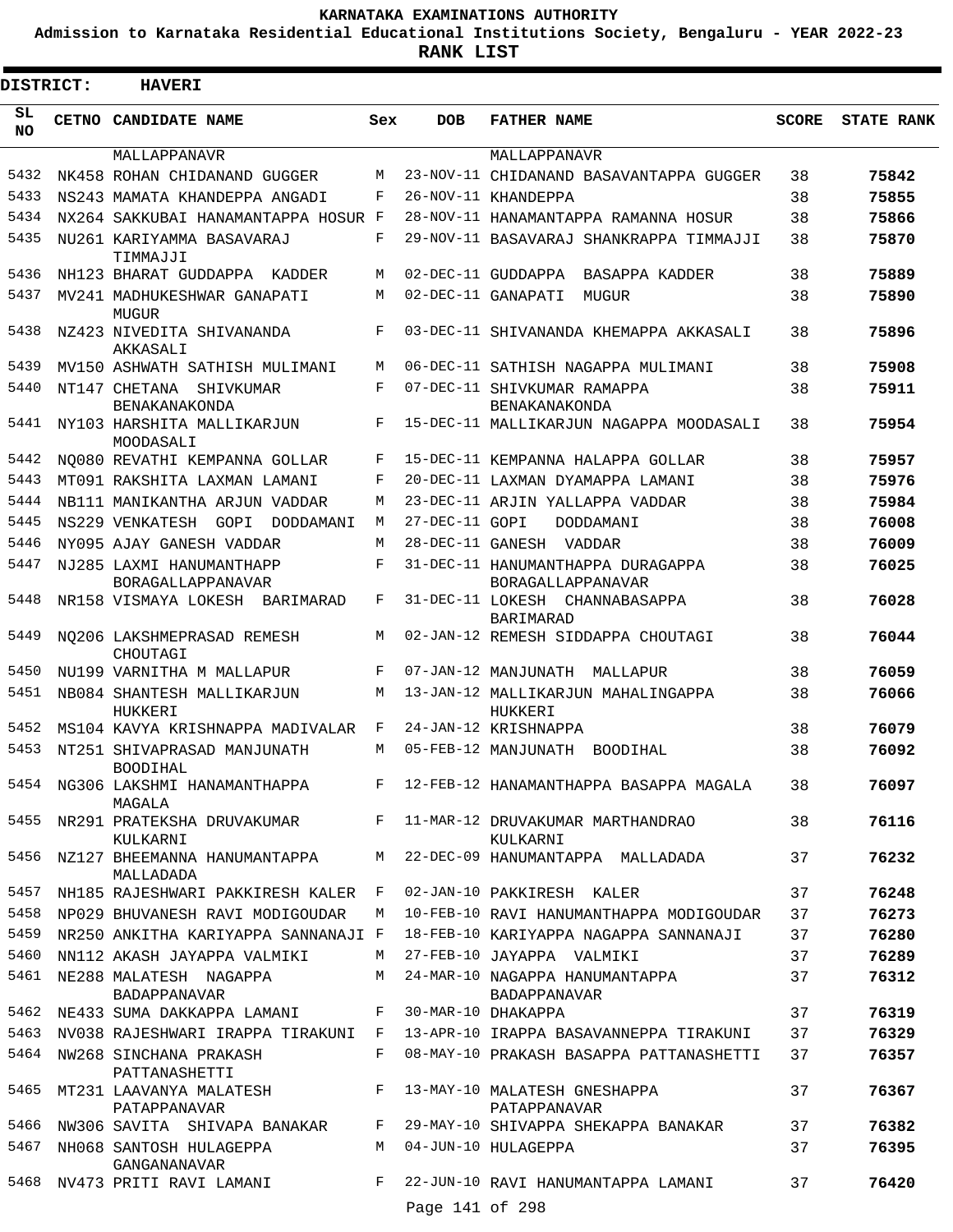**Admission to Karnataka Residential Educational Institutions Society, Bengaluru - YEAR 2022-23**

| <b>DISTRICT:</b> | <b>HAVERI</b>                                     |     |                 |                                                       |              |                   |
|------------------|---------------------------------------------------|-----|-----------------|-------------------------------------------------------|--------------|-------------------|
| SL<br><b>NO</b>  | CETNO CANDIDATE NAME                              | Sex | <b>DOB</b>      | <b>FATHER NAME</b>                                    | <b>SCORE</b> | <b>STATE RANK</b> |
| 5469             | NE308 MUBEENA HUSENASAB NADAF                     | F   |                 | 23-JUN-10 HUSENASAB HONNURASAB NADAF                  | 37           | 76422             |
| 5470             | NW251 SOUMYA DEVAPPA GUNJAL                       | F   |                 | 03-JUL-10 DEVAPPA DYAMANNA GUNJAL                     | 37           | 76433             |
| 5471             | NN050 NIRAJ RAJU SANNAMANI                        | М   |                 | 14-JUL-10 RAJU HANUMAGOUD SANNAMANI                   | 37           | 76451             |
| 5472             | NE209 POOJA YALLAPPA HARIJAN                      | F   |                 | 19-JUL-10 YALLAPPA                                    | 37           | 76461             |
| 5473             | NU046 NANDISHGOUDA CHANDRUGOUDA<br>KENCHANAGOUDRA | М   |                 | 20-JUL-10 CHANDRUGOUDA SHANKRAGOUDA<br>KENCHANAGOUDRA | 37           | 76466             |
| 5474             | NL142 ROJA SHABUDDEENSAB YENNI                    | F   |                 | 01-AUG-10 SHABUDDEENSAB<br>YENNI                      | 37           | 76485             |
| 5475             | MS475 VIJAYALAKSHMI RAJAPPA<br><b>BADIGER</b>     | F   |                 | 01-AUG-10 RAJAPPA THIRUKAPPA BADIGER                  | 37           | 76487             |
| 5476             | NP007 KISHAN MANJAPPA ALLALLI                     | M   |                 | 03-AUG-10 MANJAPPA NARASIMHAPPA ALLALLI               | 37           | 76489             |
| 5477             | NV171 MANIKANTHA HULAGAPPA<br>BHAJANTRI           | М   |                 | 09-AUG-10 HULAGAPPA SUBHASH BHAJANTRI                 | 37           | 76504             |
| 5478             | NT066 MANOJ KUMAR JADAV                           | М   | 12-AUG-10 KUMAR | JADAV                                                 | 37           | 76515             |
| 5479             | NK404 PRAVEEN NAGAPPA MUGALAGERI                  | М   |                 | 13-AUG-10 NAGAPPA<br>MUGALAGERI                       | 37           | 76518             |
| 5480             | NB047 VIKAS RAVI CHAVHAN                          | М   | 28-AUG-10 RAVI  |                                                       | 37           | 76555             |
| 5481             | MV239 GOURI ANNAPPA KORACHAR                      | F   |                 | 03-SEP-10 ANNAPPA TAMMANNA KORACHAR                   | 37           | 76568             |
| 5482             | MS235 KALAVATHI BASAPPA TALAVAR                   | F   |                 | 05-SEP-10 BASAPPA SHIVAPPA TALAVAR                    | 37           | 76574             |
| 5483             | NM279 DEEKSHITH PRABHU MEGALAMANI                 | М   |                 | 15-SEP-10 PRABHU BASAPPA MEGALAMANI                   | 37           | 76612             |
| 5484             | NY255 LAXMI KRUSHNAPPA LAMANI                     | F   |                 | 16-SEP-10 KRUSHNAPPA LAMANI                           | 37           | 76618             |
| 5485             | NT065 RAJAPPA KENCHAPPA KILARAD                   | М   | $18 - SEP - 10$ | KENCHAPPA KARIYAPPA KILARAD                           | 37           | 76628             |
| 5486             | MY128 JAGADEESHA KUMAR<br>KAREKYATANAHALLI        | М   |                 | 24-SEP-10 KUMAR GANESHAPPA<br>KAREKYATANAHALLI        | 37           | 76648             |
| 5487             | NF489 VENKATESHREDDI                              | М   |                 | 04-OCT-10 MANJUNATHRADDI                              | 37           | 76671             |
| 5488             | MR273 KANTESH MALLIKARJUN PUJAR                   | М   |                 | 08-OCT-10 MALLIKARJUN HANUMANTAPPA<br>PUJAR           | 37           | 76686             |
| 5489             | NU127 SEETA<br>HANUMANTAPPA NAYAK                 | F   |                 | 09-OCT-10 HANUMANTAPPA UDDEPPA NAYAK                  | 37           | 76693             |
| 5490             | NE354 TANUJA<br>GONDALE                           | F   | 09-OCT-10 SUNIL | GONDALE                                               | 37           | 76694             |
| 5491             | NL124 YASODA BASANAGOUDA<br>GANGANAGOUDRA         | F   |                 | 12-OCT-10 BASANAGOUDA                                 | 37           | 76711             |
| 5492             | NV124 VIJAYLAXMI CHANNAPPA GULED                  | F   | 17-OCT-10       | CHANNAPPA MAHADEEVAPPA GULED                          | 37           | 76736             |
| 5493             | NZ275 ANUSHA RUDRAPPA<br>SOLABAKKANAVAR           | F   |                 | 19-OCT-10 RUDRAPPA VIRUPAKSHAPPA<br>SOLABAKKANAVAR    | 37           | 76741             |
| 5494             | NV108 SAHIL NAVABSAB DODDAMANI                    |     |                 | M 19-OCT-10 NAVABSAB KHADARSAB DODDAMANI              | 37           | 76744             |
| 5495             | NF073 POOJA PRAKASH BARKI                         | F   |                 | 20-OCT-10 PRAKASH HANUMANTHAPPA BARKI                 | 37           | 76746             |
| 5496             | NY332 SAVITRI FAKKIRAPPA<br>BHAJANTRI             | F   |                 | 22-OCT-10 FAKKIRAPPA BHAJANTRI                        | 37           | 76753             |
| 5497             | NB116 RAKESH MANJUNATH CHANNAPUR                  | M   |                 | 31-OCT-10 MANJUNATH NAGAPPA CHANNAPUR                 | 37           | 76786             |
| 5498             | NW281 PARVATI MALLAPPA<br>PAVADEPPANAVAR          | F   |                 | 02-NOV-10 MALLAPPA GUDDAPPA<br>PAVADEPPANAVAR         | 37           | 76795             |
| 5499             | NV445 PRADEEP NINGAPPA GOULEER                    | M   |                 | 04-NOV-10 NINGAPPA RAMANNA GOULEER                    | 37           | 76805             |
|                  | 5500 NV323 KHAJAMAINUDDIN MAHMADGOUS<br>NADAF     | M   |                 | 07-NOV-10 MAHMADGOUS HAZARATSAB NADAF                 | 37           | 76813             |
| 5501             | NA065 GUTTEMMA DEVEDRAPPA POOJAR F                |     |                 | 08-NOV-10 DEVENDRAPPA SHIVAPPA POOJAR                 | 37           | 76815             |
|                  | 5502 PA335 SURAJ VEERESH<br>MAHAJANSHETTAR        | M   |                 | 09-NOV-10 VEERESH NAGAPPA<br>MAHAJANSHETTAR           | 37           | 76822             |
|                  | 5503 NR299 KEERTHI ANANDA KAJJARI                 | F   |                 | 12-NOV-10 ANANDA NARAYANAPPA KAJJARI                  | 37           | 76836             |
|                  | 5504 NH189 SANTOSH KRISHNAPPA<br>AGASALLER        | M   |                 | 14-NOV-10 KRISHNAPPA                                  | 37           | 76847             |
| 5505             | PA018 BASAVARAJ BASAVANTAPPA<br>TALAVAR           | M   |                 | 20-NOV-10 BASAVANTAPPA BASAPPA TALAVAR                | 37           | 76861             |
| 5506             | NK411 ANU BHEEMAPPA LAMANI                        | F   |                 | 24-NOV-10 BHEEMAPPA DENAPPA LAMANI                    | 37           | 76876             |
| 5507             | NT004 MEGHA SIDDAPPA HADIMANI                     | F   |                 | 27-NOV-10 SIDDAPPA KARIYALLAPPA<br>HADIMANI           | 37           | 76891             |
| 5508             | NV245 SHRUNGERI NEELAPPA                          | F   | Page 142 of 298 | 27-NOV-10 NEELAPPA ELABENCHI                          | 37           | 76894             |
|                  |                                                   |     |                 |                                                       |              |                   |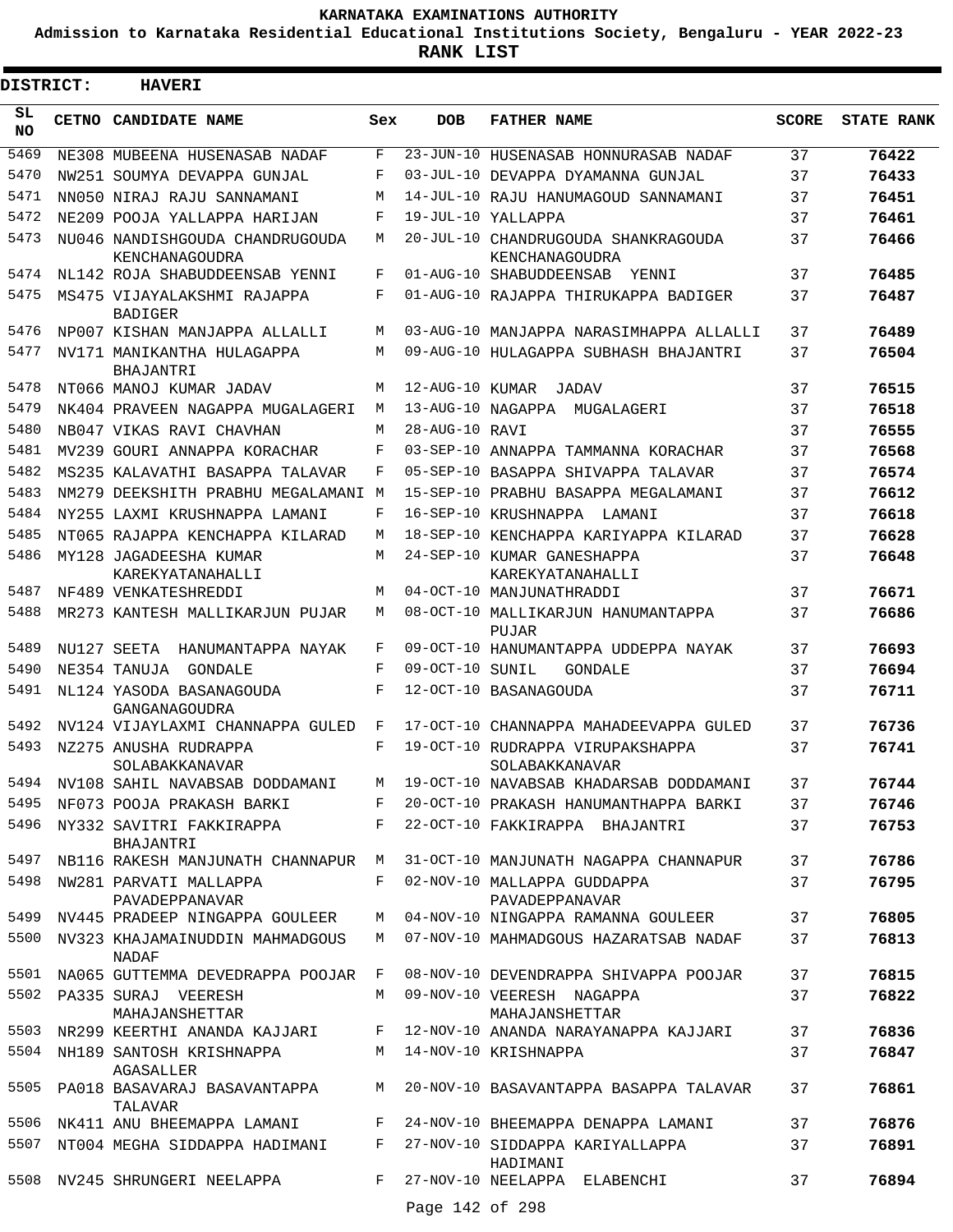**Admission to Karnataka Residential Educational Institutions Society, Bengaluru - YEAR 2022-23**

| <b>DISTRICT:</b> | <b>HAVERI</b>                                                                |     |                   |                                                |              |                   |
|------------------|------------------------------------------------------------------------------|-----|-------------------|------------------------------------------------|--------------|-------------------|
| SL<br><b>NO</b>  | CETNO CANDIDATE NAME                                                         | Sex | <b>DOB</b>        | <b>FATHER NAME</b>                             | <b>SCORE</b> | <b>STATE RANK</b> |
|                  | ELABENCHI                                                                    |     |                   |                                                |              |                   |
| 5509             | MX030 MAHESH RAJAPPA KONANAKOPPA                                             | М   |                   | 29-NOV-10 RAJAPPA TIMMAPPA KONANAKOPPA         | 37           | 76902             |
| 5510             | NU134 SHREYA MAHESHGOUDA<br>KALLANAGODRA                                     | F   |                   | 29-NOV-10 MAHESHGOUDA KALLANAGODRA             | 37           | 76905             |
| 5511             | NX234 SINCHANA RAMANAGOUDA PATIL                                             | F   |                   | 02-DEC-10 RAMANAGOUDA SOMANAGOUDA PATIL        | 37           | 76920             |
| 5512             | NQ266 MAHAMADHUSEN MABUSAB NADAF                                             | М   | 03-DEC-10 MABUSAB | NADAF                                          | 37           | 76922             |
| 5513             | NY370 ROHIT KUMAR LAMANI                                                     | М   |                   | 03-DEC-10 KUMAR CHANDAPPA LAMANI               | 37           | 76925             |
| 5514             | NE365 NITIN SHIVYA NAYAK                                                     | М   | 05-DEC-10 SHIVYA  |                                                | 37           | 76937             |
| 5515             | NX206 VEENA ASHOK GOLLAR                                                     | F   |                   | 05-DEC-10 ASHOK TIRAKAPPA GOLLAR               | 37           | 76940             |
| 5516             | NA161 AKASH HAVALI                                                           | M   |                   | 10-DEC-10 YALLAPPA BASAPPA HAVALI              | 37           | 76956             |
| 5517             | MU066 VEDA JAYAPPA LAMANI                                                    | F   |                   | 11-DEC-10 JAYAPPA FAKKIRAPPA LAMANI            | 37           | 76963             |
| 5518             | NA113 VINAYAK RUDRAPPA KORAGAR                                               | M   |                   | 11-DEC-10 RUDRAPPA<br>TIRAKAPPA<br>KORAGAR     | 37           | 76964             |
| 5519             | NJ062 SACHIN DYAVANNA PUJAR                                                  | М   |                   | 13-DEC-10 DYAVANNA KRUSHNAPPA PUJAR            | 37           | 76972             |
| 5520             | NK095 SHARAN PUTTAPPA<br>YATTINAHALLI                                        | M   |                   | 13-DEC-10 PUTTAPPA BHARAMAPPA<br>YATTINAHALLI  | 37           | 76973             |
| 5521             | NG013 YASHVANTH CHALAVADI                                                    | М   |                   | 19-DEC-10 RAJASHEKAR<br>CHALVADI               | 37           | 77000             |
| 5522             | MV296 SHRIDEVI BASAVARAJ KYASANUR F                                          |     |                   | 20-DEC-10 BASAVARAJ PUTTAPPA KYASANUR          | 37           | 77005             |
| 5523             | NJ048 LAKSHMI CHIKKAPPA TALAWAR                                              | F   |                   | 21-DEC-10 CHIKKAPPA BASAVNNEPPA TALAWAR        | 37           | 77012             |
| 5524             | NV322 MAHMEDSHABHIR HAJARESAB<br>NADAF                                       | М   |                   | 21-DEC-10 HAJARESAB<br>NADAF                   | 37           | 77013             |
| 5525             | NE200 SUDEEP HANUMANTAPPA<br>KOKERGUNDI                                      | М   |                   | 21-DEC-10 HANUMANTAPPA KOKERGUNDI              | 37           | 77014             |
| 5526             | MS299 ANUSHA VIJAYA CHIKKANAJI                                               | F   |                   | 25-DEC-10 VIJAYA BASAVANNEPPA<br>CHIKKANAJI    | 37           | 77026             |
| 5527             | MZ169 TANUJA SHIVARAJA NAREGALLA                                             | F   |                   | 31-DEC-10 SHIVARAJA MAHALINGAPPA<br>NAREGALLA  | 37           | 77068             |
| 5528             | NV317 SHREEKANT SURESH LAMANI                                                | М   |                   | 01-JAN-11 SURESH GURAPPA LAMANI                | 37           | 77111             |
| 5529             | NO103 NAVYA KARABASAPPA FATTEPUR                                             | F   |                   | 02-JAN-11 KARABASAPPA<br>FATTEPUR              | 37           | 77122             |
| 5530             | NK014 NOORIAFSAN M MULLA                                                     | F   |                   | 03-JAN-11 MEHABOOBALI<br>MULLA                 | 37           | 77126             |
| 5531             | NN008 AMRUTA LAKSHMAPPA<br>GUDIHINDLAR                                       | F   |                   | 04-JAN-11 LAKSHMAPPA BHARAMAPPA<br>GUDIHINDLAR | 37           | 77130             |
| 5532             | NS051 ARJUN SHEKAR KANDIKERI                                                 | М   |                   | 04-JAN-11 SHEKAR TIMMANNA KANDIKERI            | 37           | 77131             |
| 5533             | NN186 VIJAYALAKSHMI NAGARAJ<br>KADAGAD                                       | F   | 06-JAN-11 NAGARAJ |                                                | 37           | 77149             |
| 5534             | NM208 RAKSHA LINGARAJ<br>JADIYANNANAVAR                                      |     |                   | F 07-JAN-11 LINGARAJ RAMAPPA<br>JADIYANNANAVAR | 37           | 77152             |
| 5535             | NE448 NIKIL KUMAR B BANKAR                                                   |     |                   | M 12-JAN-11 BASAVA RAJ S                       | 37           | 77184             |
| 5536             | MU160 AKASHA SANTOSHA TALAVARA                                               | M   |                   | 14-JAN-11 SANTOSHA SHEKHAPPA TALAVARA          | 37           | 77191             |
| 5537             | NF439 VEDA SHANKRAPPA DESUR                                                  | F   |                   | 17-JAN-11 SHANKRAPPA<br>DESUR                  | 37           | 77211             |
| 5538             | NR248 VINAYAK HANUMANTAPPA LAMANI M                                          |     |                   | 18-JAN-11 HANUMANTAPPA SAMAPPA LAMANI          | 37           | 77217             |
| 5539             | NU292 PAVITRA K KENCHAPPANAVAR                                               | F   |                   | 19-JAN-11 KARABASAPPA B KENCHAPPANAVAR         | 37           | 77221             |
| 5540             | NF232 PRAJVALLA BEERAPPA HARABI                                              | M   |                   | 25-JAN-11 BEERAPPA MAILARAPPA HARABI           | 37           | 77253             |
| 5541             | NT024 RAJU MANJAPPA GANGAMMANAVAR M                                          |     |                   | 25-JAN-11 MANJAPPA BASAPPA<br>GANGAMMANAVAR    | 37           | 77254             |
| 5542             | NE155 KAVYA SURESH HULAGUR                                                   | F   |                   | 30-JAN-11 SURESH H HULAGUR                     | 37           | 77279             |
| 5543             | NL293 GANESH KANNAPPA HARIJAN                                                | M   |                   | 04-FEB-11 KANNAPPA HARIJAN                     | 37           | 77306             |
|                  | 5544 NE258 VIJAYAKUMAR ANNAPPA MYALAR                                        | M   |                   | 04-FEB-11 ANNAPPA SHEKAPPA MYALAR              | 37           | 77312             |
| 5545             | NV113 VINOD HEMLAPPA LAMANI                                                  | М   |                   | 09-FEB-11 HEMLAPPA MANGAPPA LAMANI             | 37           | 77335             |
| 5546             | NP175 DEVARAJ BASAVARAJ<br>GORAKKANAVAR                                      | M   |                   | 10-FEB-11 BASAVARAJ                            | 37           | 77337             |
| 5547             | NB041 MAHMADAYASEEN MAHABUBALI<br>GUMJAD                                     |     |                   | M 12-FEB-11 MAHABUBALI PEERASAB GUMJAD         | 37           | 77348             |
|                  | 5548 PA114 MANJUNATH SHEKAPPA HARIJAN M 13-FEB-11 SHEKAPPA HANUMAPPA HARIJAN |     |                   |                                                | 37           | 77353             |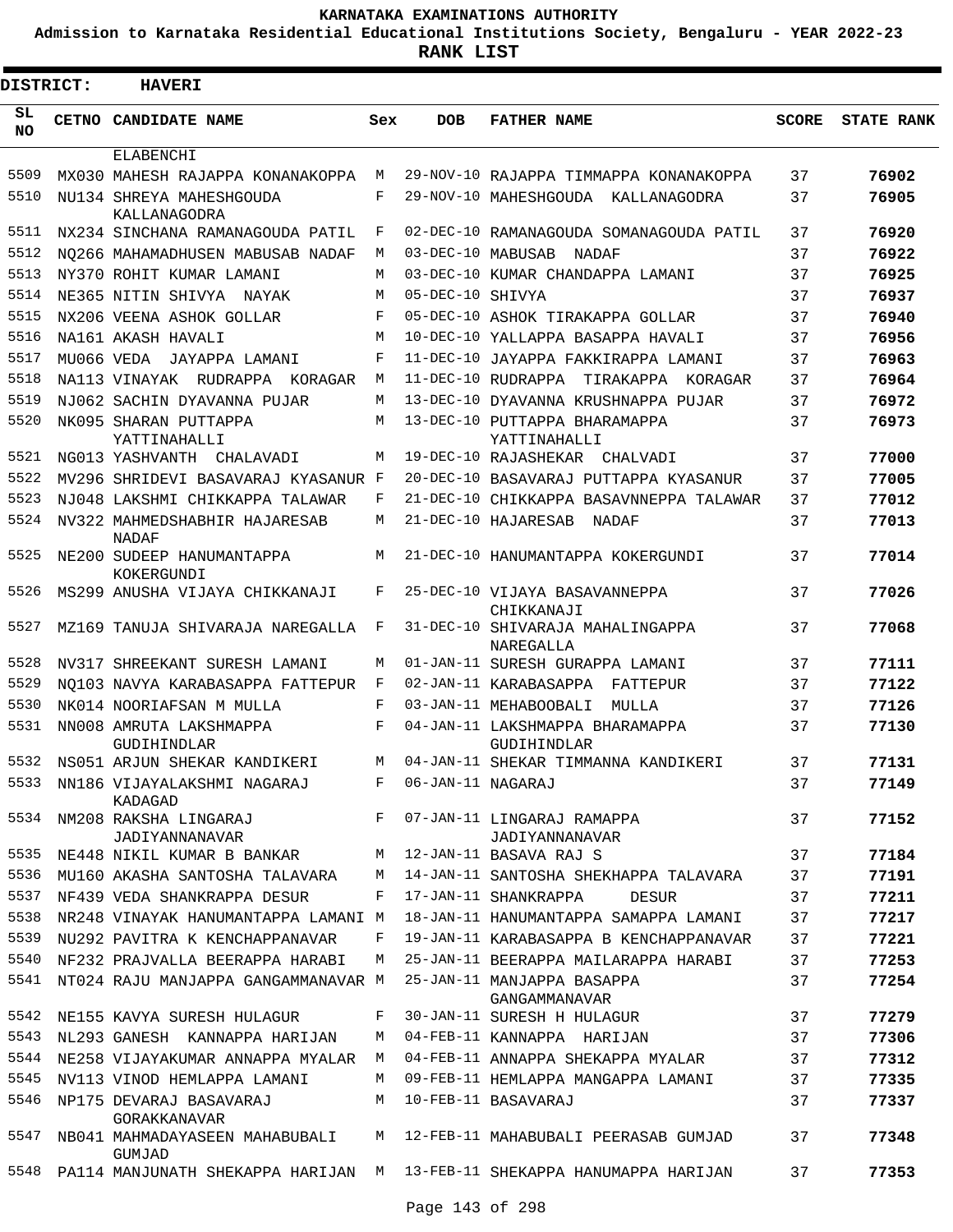**Admission to Karnataka Residential Educational Institutions Society, Bengaluru - YEAR 2022-23**

**RANK LIST**

Е

| DISTRICT:       |  | <b>HAVERI</b>                                               |              |                   |                                                                          |              |                   |
|-----------------|--|-------------------------------------------------------------|--------------|-------------------|--------------------------------------------------------------------------|--------------|-------------------|
| SL<br><b>NO</b> |  | CETNO CANDIDATE NAME                                        | Sex          | <b>DOB</b>        | <b>FATHER NAME</b>                                                       | <b>SCORE</b> | <b>STATE RANK</b> |
| 5549            |  | NM043 ROHINI BASAVARAJ                                      | $_{\rm F}$   |                   | 13-FEB-11 BASAVARAJ<br>ARADHYAMATH                                       | 37           | 77354             |
| 5550            |  | ARADHYAMATH<br>MU153 MEGHANA RAMAPPA BEVINAHALLI F          |              | 19-FEB-11 RAMAPPA |                                                                          | 37           | 77391             |
| 5551            |  | NZ387 SANDYA PRAKASH BANKANNAVAR                            | F            |                   | 19-FEB-11 PRAKASH TIPPANNA BANKANNAVAR                                   | 37           | 77392             |
| 5552            |  | NG248 VIJAY RAMESH KANBALI                                  | M            |                   | 21-FEB-11 RAMESH PARASAPPA KANBALI                                       | 37           | 77409             |
| 5553            |  | NP097 NIMEETA CHANABASAPPA                                  | F            |                   | 23-FEB-11 CHANABASAPPA SHIVAPPA BANAKAR                                  | 37           | 77420             |
| 5554            |  | <b>BANAKAR</b><br>NK572 GIRIJAVVA NAGARAJ NAYAKAR           | $_{\rm F}$   |                   | 24-FEB-11 NAGARAJ MALLAPPA NAYAKAR                                       | 37           | 77432             |
| 5555            |  | NX299 SHIVAKKA KANNAPPA VARAD                               | F            |                   | 27-FEB-11 KANNAPPA NEELAPPA VARAD                                        | 37           | 77449             |
| 5556            |  | MZ219 SAHANA PUTTAPPA                                       | F            |                   | 28-FEB-11 PUTTAPPA SHIVANAGOUDA                                          | 37           | 77453             |
|                 |  | NAGANAGOUDRA                                                |              |                   | NAGANAGOUDRA                                                             |              |                   |
| 5557            |  | NR027 GAGANA MANJAPPA MADAR                                 | M            |                   | 02-MAR-11 MANJAPPA HANUMANTAPPA MADAR                                    | 37           | 77467             |
| 5558            |  | NU181 SHIVARAJ MALLESHAPPA<br>MAILAR                        | M            |                   | 02-MAR-11 MALLESHAPPA KANNAPPA MAILAR                                    | 37           | 77474             |
| 5559            |  | NU103 SHIVARAJ RAVI LAMANI                                  | M            |                   | 02-MAR-11 RAVI UMLEPPA LAMANI                                            | 37           | 77475             |
| 5560            |  | NM201 ANU CHANNABASAPPA<br>CHANNABASAPPA SUTTAKOTI          | F            |                   | 04-MAR-11 CHANNABASAPPA ANANDAPPA<br>SUTTAKOTI                           | 37           | 77486             |
| 5561            |  | MW179 SHASHIDHAR MANJAPPA<br>MOGADOOR                       | M            |                   | 06-MAR-11 MANJAPPA MOGADOOR                                              | 37           | 77510             |
| 5562            |  | NW338 CHAITANYA MAHENDRA MAYUR                              | F            |                   | 08-MAR-11 MAHENDRA SAHADEVAPPA MAYUR                                     | 37           | 77515             |
| 5563            |  | NJ078 DRUVA MALATESH HOOGAR                                 | M            |                   | 10-MAR-11 MALATESH KAMANNA HOOGAR                                        | 37           | 77537             |
| 5564            |  | NZ403 SOUMYA MANJUNATH DAVANGERI F                          |              |                   | 13-MAR-11 MANJUNAT<br>DAVANGERI                                          | 37           | 77566             |
| 5565            |  | NY293 VINAYAKA BASAVARAJ NAYKAR                             | M            |                   | 15-MAR-11 BASAVARAJ BATTAPPA NAYKAR                                      | 37           | 77578             |
| 5566            |  | NM245 CHANDU GEERISH NADUVINAMANI F                         |              |                   | 16-MAR-11 GEERISH MANJAPPA NADUVINAMANI                                  | 37           | 77580             |
| 5567            |  | NE375 HARSHITA MANJUNATH KADARI                             | F            |                   | 16-MAR-11 MANJUNATH SHIVAPPA KADARI                                      | 37           | 77582             |
| 5568            |  | MS269 KANTESH HANUMANTAPPA MASALI M                         |              |                   | 19-MAR-11 HANUMANTAPPA RAMAPPA MASALI                                    | 37           | 77601             |
| 5569            |  | MW213 NAVEEN NAGARAJ RAVATOOR                               | M            |                   | 20-MAR-11 NAGARAJ VIRUPAKSHPPA RAVATOOR                                  | 37           | 77610             |
| 5570            |  | MW202 PRATHAM GANAPATI PALA                                 | М            |                   | 22-MAR-11 GANAPATI LAKSHMAN PALA                                         | 37           | 77626             |
| 5571            |  | NV446 APOORVA SANJEEV DALAWAI                               | F            |                   | 23-MAR-11 SANJEEV LINGAPPA DALAWAI                                       | 37           | 77628             |
| 5572            |  | NC076 RANJAN RAMESH SUDAMBI                                 | M            |                   | 23-MAR-11 RAMESH SUDAMBI                                                 | 37           | 77634             |
| 5573            |  | NU350 VENKATESH RAMACHANDRASHETTI M<br><b>BELLUDI</b>       |              |                   | 23-MAR-11 RAMACHANDRASHETTI VENKAPPA<br>BELLUDI                          | 37           | 77638             |
|                 |  | 5574 NB073 PRAJWAL CHANDRAPPA LAMANI                        | M            |                   | 27-MAR-11 CHANDRAPPA TAVAREPPA LAMANI                                    | 37           | 77663             |
|                 |  | 5575 NJ178 PUTTARAJ SANJEEVA<br>KARIYANNANAVAR              |              |                   | M 27-MAR-11 SANJEEVA YALLAPPA<br>KARIYANNANAVAR                          | 37           | 77664             |
|                 |  | 5576 NT283 GAYATRA SHIVAKUMAR BALLARI F                     |              |                   | 29-MAR-11 SHIVAKUMAR ESWARAPPA BALLARI                                   | 37           | 77681             |
| 5577            |  | NY157 RAKSHITA RAMESH BANKAPUR                              | $\mathbf{F}$ |                   | 31-MAR-11 RAMESH GANGAPPA BANKAPUR                                       | 37           | 77700             |
| 5578            |  | MS178 SUDHA MANJAPPA HEDIYAL                                |              |                   | F 01-APR-11 MANJAPPA HEDIYAL                                             | 37           | 77718             |
| 5579            |  | NR152 SHRAVANTI CHANDRAPPA<br>SHIRAGERI                     | F            |                   | 04-APR-11 CHANDRAPPA                                                     | 37           | 77748             |
|                 |  | 5580 NH137 CHANDANA VEERAPPA YALIGAR F 05-APR-11 VEERAPPA   |              |                   |                                                                          | 37           | 77755             |
|                 |  | 5581 NE136 MANOJKUMAR HONNAPPA KALIVAL M 08-APR-11 HONNAPPA |              |                   |                                                                          | 37           | 77787             |
| 5582            |  | NB097 VANDANA MAHARUDRAPPA<br>MANNANGI                      |              |                   | F 08-APR-11 MAHARUDRAPPA IRAPPA MANNANGI                                 | 37           | 77792             |
| 5583            |  | ND075 VIJAYKUMAR NINGAPPA<br>NAVALAGUND                     |              |                   | M 08-APR-11 NINGAPPA BASAPPA NAVALAGUND                                  | 37           | 77795             |
|                 |  | 5584 NL082 KANTESHA MALLAPPA BELLUDI                        |              |                   | M 09-APR-11 MALLAPPA MALLAPPA BELLUDI                                    | 37           | 77797             |
| 5585            |  | MR093 PRIYA MARUTI DODDAMANI                                |              |                   | F 09-APR-11 MARUTI MALLAPPA DODDAMANI                                    | 37           | 77798             |
| 5586            |  | NM193 VIJAYA N C                                            | M            |                   |                                                                          | 37           | 77799             |
| 5587            |  | NV267 TRIVENI FAKKIRESH BALLOLLI F                          |              |                   | 10-APR-11 FAKKIRESH VEERABHADRAPPA<br>BALLOLLI                           | 37           | 77811             |
|                 |  | 5588 PA063 MEGHA ERAPPA MIRJI                               |              |                   | F 11-APR-11 IRAPPA NINGAPPA MIRJI                                        | 37           | 77817             |
|                 |  |                                                             |              |                   | 5589 NW039 SUKANYYA BASAVARAJ UNADI F 11-APR-11 BASAVARAJ MALLAPPA UNADI | 37           | 77820             |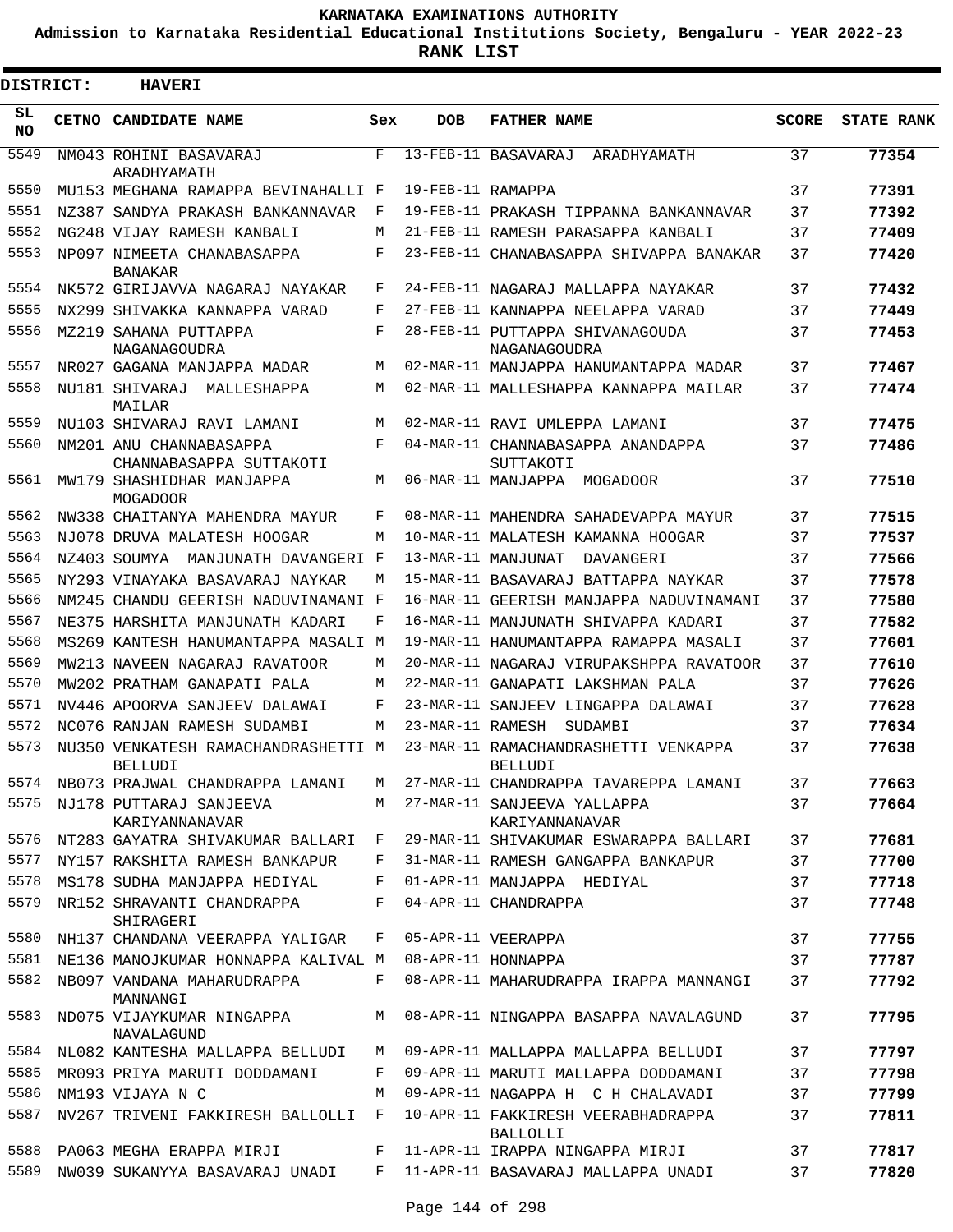**Admission to Karnataka Residential Educational Institutions Society, Bengaluru - YEAR 2022-23**

**RANK LIST**

Е

| <b>DISTRICT:</b> | <b>HAVERI</b>                                |            |                   |                                                       |              |                   |
|------------------|----------------------------------------------|------------|-------------------|-------------------------------------------------------|--------------|-------------------|
| SL<br><b>NO</b>  | <b>CETNO CANDIDATE NAME</b>                  | Sex        | <b>DOB</b>        | <b>FATHER NAME</b>                                    | <b>SCORE</b> | <b>STATE RANK</b> |
| 5590             | PA171 ABHIJIT TIPPANNA JAVALI                | M          |                   | 15-APR-11 TIPPANNA IRAPPA JAVALI                      | 37           | 77843             |
| 5591             | PA154 MAHESWARI MOUNESH<br>SANNAPPANAVAR     | F          | 21-APR-11 MOUNESH | SANNAPPANAVAR                                         | 37           | 77881             |
| 5592             | NP230 JOTHI VEERUPAKSHAPPA<br><b>BANAKAR</b> | $_{\rm F}$ |                   | 24-APR-11 VEERUPAKSHAPPA BANAKAR                      | 37           | 77918             |
| 5593             | MZ122 LAKSHMI MANJAPPA<br>GUTTENNANAVAR      | F          |                   | 27-APR-11 MANJAPPA BANGAREPPA<br><b>GUTTENNANAVAR</b> | 37           | 77941             |
| 5594             | MV030 MANJUNATHA PARASHURAM<br>MALIGER       | М          |                   | 29-APR-11 PARASHURAM HANUMATAPPA<br>MALIGER           | 37           | 77959             |
| 5595             | NR034 JAYASHREE MANJAPPA SHETTARA F          |            |                   | 30-APR-11 MANJAPPA CHAMBANNA SHETTARA                 | 37           | 77964             |
| 5596             | NB182 MANIKATHA MALLESHAPPA<br>DONAGI        | M          |                   | 30-APR-11 MALLESHAPPA BHIMARAYA DONAGI                | 37           | 77965             |
| 5597             | MT034 LAKSHMI SUBHASH HASIHASERA             | F          | 03-MAY-11 SUBHASH | HASIHASERA                                            | 37           | 77991             |
| 5598             | NJ005 SURESH SHIVAPPA LAMANI                 | M          |                   | 03-MAY-11 SHIVAPPA SHANKRAPPA LAMANI                  | 37           | 77998             |
| 5599             | NA094 VEDHA SAHADEV VADDAR                   | F          |                   | 05-MAY-11 SAHADEV HANUMANTAPPA VADDAR                 | 37           | 78016             |
| 5600             | NV320 KISHOR RAMESH LAMANI                   | М          |                   | 06-MAY-11 RAMESH HARISHCHNDRAPPA LAMANI               | 37           | 78019             |
| 5601             | NU093 VIJAY<br>UMESH<br>CHAKRASALI           | M          | 06-MAY-11 UMESH   | IRAPPA CHAKRASALI                                     | 37           | 78023             |
| 5602             | NN198 AADITYA<br>BANAKAR                     | М          |                   | 07-MAY-11 SHIVAYOGI<br>BANAKAR                        | 37           | 78025             |
| 5603             | NH342 MANU SHANTAPPA LAMANI                  | M          |                   | 07-MAY-11 SHANTAPPA<br>LAMANI                         | 37           | 78027             |
| 5604             | NH165 PRITI FAKKIRAPPA LAMANI                | F          |                   | 07-MAY-11 FAKKIRAPPA<br>LAMANI                        | 37           | 78029             |
| 5605             | NL014 AYISHA JAMALSAB ANTARAVALLI F          |            |                   | 08-MAY-11 JAMALSAB FAKIRSAB ANTARAVALLI               | 37           | 78036             |
| 5606             | NM081 NANDA JAYARUDRAPPA GOGGADA             | F          |                   | 10-MAY-11 JAYARUDRAPPA VEERABHADRAPPA<br>GOGGADA      | 37           | 78061             |
| 5607             | NA172 AJAYA ASHOK JADAR                      | M          |                   | 13-MAY-11 ASHOK NEELAPPA JADAR                        | 37           | 78081             |
| 5608             | NH298 RENUKA HEMANAGOUDA<br>GUDDANAGOUDRA    | F          |                   | 13-MAY-11 HEMANGOUDA GUDDANGOUDRA                     | 37           | 78087             |
| 5609             | NX152 RAJESHWARI RAMESH TALAWAR              | F          | 15-MAY-11 RAMESH  | TALAWAR                                               | 37           | 78098             |
| 5610             | NV140 NAGARAJ JAYAPPA RAGI                   | M          |                   | 18-MAY-11 JAYAPPA BASAVANNEPPA RAGI                   | 37           | 78122             |
| 5611             | NB173 SUSHILA MAILARAPPA JADAR               | F          |                   | 24-MAY-11 MAILARAPPA BASAVANNEPPA JADAR               | 37           | 78168             |
| 5612             | NL268 RAKSHITA NAYKAR                        | F          |                   | 26-MAY-11 VENKATESH NAYKAR                            | 37           | 78182             |
| 5613             | NL044 SANJAN GIRISH RADDER                   | F          |                   | 28-MAY-11 GIRISH RADDER                               | 37           | 78201             |
| 5614             | NL347 SANJAY MAHESHAPPA<br>SARJAPPALAVAR     | M          |                   | 30-MAY-11 MAHESHAPPA BASAPPA<br>SARJAPPALAVAR         | 37           | 78228             |
| 5615             | MX120 APEKSHA B GONDI                        | F          |                   | 31-MAY-11 BASAVARAJ                                   | 37           | 78231             |
| 5616             | NO146 POOJA NAGARAJ HYADLAR                  | F          |                   | 01-JUN-11 NAGARAJ DASAPPA HYADLAR                     | 37           | 78254             |
| 5617             | MW132 VEENA<br>CHADRAKANTHA<br>KALAKATTI     | F          |                   | 02-JUN-11 CHANDRAKANTHA YALLAPPA<br>KALAKATTI         | 37           | 78272             |
| 5618             | MR061 NAGARAJA PUTTAPPA KATTIMANI M          |            |                   | 03-JUN-11 PUTTAPPA KATTIMANI                          | 37           | 78286             |
| 5619             | MR070 HARSHAVARDAN MURALIGOUDA<br>KITTUR     | M          |                   | 05-JUN-11 MURALIGOUDA KITTUR                          | 37           | 78296             |
| 5620             | MR095 YASHODA RAMESH HARIJAN                 | F          |                   | 07-JUN-11 RAMESH DAVENDRAPPA HARIJAN                  | 37           | 78322             |
| 5621             | NE177 POOJA PARAMESH LAMANI                  | F          |                   | 09-JUN-11 PARAMESH TAVAREPPA LAMANI                   | 37           | 78338             |
| 5622             | MR194 SAMARTH NAGARAJ EMMI                   | M          |                   | 09-JUN-11 NAGARAJ EMMI                                | 37           | 78340             |
| 5623             | NN209 PRAMODA NAGANGOWDA<br>NADUVINMANI      | М          |                   | 10-JUN-11 NAGANGOWDA NADUVINMANI                      | 37           | 78351             |
| 5624             | NZ114 GANGAMMA NEELKANTAPPA<br>HARIJAN       | F          |                   | 12-JUN-11 NEELKANTAPPA SHEKAPPA HARIJAN               | 37           | 78363             |
| 5625             | NU167 NIVEDITA SHANKRAPPA KADUR              | F          |                   | 14-JUN-11 SHANKRAPPA                                  | 37           | 78380             |
| 5626             | NP114 HARSHIT MALLARAPPA PAWAR               | M          |                   | 15-JUN-11 MALLARAPPA NINGAPPA PAWAR                   | 37           | 78383             |
| 5627             | NS377 VAISHNAVI MOHAN BANAKAR                | F          |                   | 15-JUN-11 MOHAN PREMANANDA BANAKAR                    | 37           | 78390             |
| 5628             | NF128 PREETHI DANANAGOUDA SUKALI             | F          |                   | 18-JUN-11 DANANAGOUDA PARAMAGOUDA<br>SUKALI           | 37           | 78414             |
| 5629             | NL220 KAVYA NAGARAJ<br>PUTTALINGANNANAVARA   | F          |                   | 20-JUN-11 NAGARAJ PUTTALINGANNANAVARA                 | 37           | 78432             |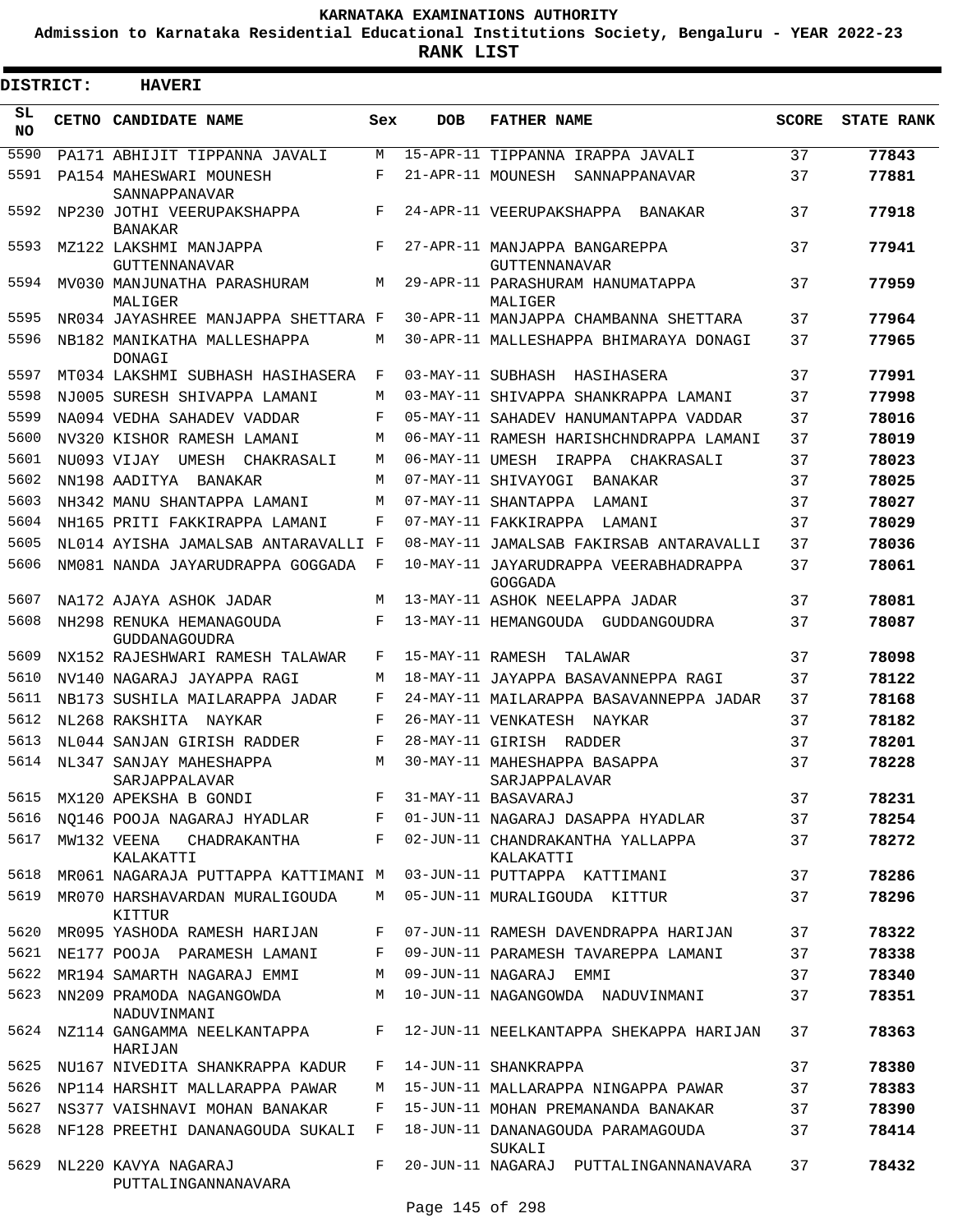**Admission to Karnataka Residential Educational Institutions Society, Bengaluru - YEAR 2022-23**

**RANK LIST**

Е

 $\blacksquare$ 

| <b>DISTRICT:</b> | <b>HAVERI</b>                                                                |            |                |                                                                                       |              |                   |
|------------------|------------------------------------------------------------------------------|------------|----------------|---------------------------------------------------------------------------------------|--------------|-------------------|
| SL.<br>NO.       | <b>CETNO CANDIDATE NAME</b>                                                  | Sex        | <b>DOB</b>     | <b>FATHER NAME</b>                                                                    | <b>SCORE</b> | <b>STATE RANK</b> |
| 5630             | NO113 SUJANA BASALINGAPPA KASAVAL M                                          |            |                | 22-JUN-11 BASALINGAPPA KASAVAL                                                        | 37           | 78461             |
| 5631             | NO132 NEELAMMA RAYAPPA MAGI                                                  | F          |                | 23-JUN-11 RAYAPPA BHEEMAPPA MAGI                                                      | 37           | 78467             |
| 5632             | NW124 TIRAKAPPA DYAMANNA DOOLLINA M                                          |            |                | 24-JUN-11 DYAMANNA TIRAKAPPA DOOLLINA                                                 | 37           | 78485             |
| 5633             | MX100 NIVEDITA MANJUNATH<br>GULAPPANAVAR                                     | F          |                | 27-JUN-11 MANJUNATH GULAPPANAVAR                                                      | 37           | 78506             |
| 5634             | NU265 ANANDA TIPPESH CHOUDKI                                                 | M          |                | 28-JUN-11 TIPPESH NEELAPPA CHOUDKI                                                    | 37           | 78511             |
| 5635             | NS212 BASAVARAJ SHIVARAJ UDARATTI M                                          |            |                | 28-JUN-11 SHIVARAJ UDARATTI                                                           | 37           | 78512             |
| 5636             | NS357 MOHAMAD RUHULAMEEN JULPIKAR M                                          |            |                | 28-JUN-11 RUHULAMEEN ANNAVARSAB<br>JULPIKAR                                           | 37           | 78514             |
| 5637             | NG164 VINAYAKA DURAGAPPA<br>GALEPPANAVAR                                     | M          |                | 29-JUN-11 DURAGAPPA                                                                   | 37           | 78528             |
| 5638             | NX277 ARCHANA BHARAMAPPA KARJAGI                                             | F          |                | 01-JUL-11 BHARAMAPPA BASAPPA KARJAGI                                                  | 37           | 78542             |
| 5639             | NR201 HARSHITA HA<br>CHAVADANNANAVAR                                         | $_{\rm F}$ |                | 02-JUL-11 HANUMANTAPPA                                                                | 37           | 78554             |
| 5640             | MR172 PAVAN VEERAPPA<br>BUDAPPANAHALLI                                       | M          |                | 02-JUL-11 VEERAPPA SHANKRAPPA<br>BUDAPPANAHALLI                                       | 37           | 78559             |
| 5641             | NE076 KAVANA PAKKIRAPPA<br>NADUVINAMANI                                      | $_{\rm F}$ |                | 03-JUL-11 PAKKIRAPPA SHIVAPPA<br>NADUVINAMANI                                         | 37           | 78567             |
| 5642             | NH233 ANUSHA H P                                                             | $_{\rm F}$ |                | 07-JUL-11 PRABHU GOUDA                                                                | 37           | 78599             |
| 5643             | NG144 PRAMOD MALLAREDDI RADDER                                               | M          |                | 07-JUL-11 MALLAREDDI SHEKHARADDI RADDER                                               | 37           | 78604             |
| 5644             | NH380 LAKSHMI YALLAPPA ANNI                                                  | F          |                | 10-JUL-11 YALLAPPA SANNASIDDAPPA ANNI                                                 | 37           | 78634             |
| 5645             | NV189 PAVAN RAVI GOUDAGERI                                                   | M          | 16-JUL-11 RAVI |                                                                                       | 37           | 78694             |
| 5646             | MT148 SADANANDA MANJAPPA<br>MUDIGOWDRA                                       | M          |                | 18-JUL-11 MANJAPPA GUDDAPPA MUDIGOWDRA                                                | 37           | 78721             |
| 5647             | NP182 SUMANTHA IARAPPA POOJAR                                                | M          |                | 19-JUL-11 IARAPPA G POOJAR                                                            | 37           | 78733             |
| 5648             | NT204 SUKANYA MANJANAGOUDA<br>LINGANAGOUDRA                                  | $_{\rm F}$ |                | 20-JUL-11 MANJANAGOUDA BASANAGOUDA<br>LINGANAGOUDRA                                   | 37           | 78742             |
| 5649             | NR274 DHARANESH LOKESH LAMANI                                                | M          |                | 21-JUL-11 LOKESH TAKAREPPA LAMANI                                                     | 37           | 78746             |
| 5650             | NK294 PALLAVI NAGARAJA KAYAKAD                                               | F          |                | 24-JUL-11 NAGARAJA BASAVARAJAPPA<br>KAYAKAD                                           | 37           | 78772             |
| 5651             | NT021 AMIT NAGAPPA PUJAR                                                     | M          |                | 25-JUL-11 NAGAPPA MAILAVVA PUJAR                                                      | 37           | 78776             |
| 5652             | ND102 AHAMADRAJA MOULALI<br>SETASANADI                                       | M          |                | 27-JUL-11 MOULALI SETASANADI                                                          | 37           | 78794             |
|                  |                                                                              |            |                | 5653 NY357 AKSHAY VEERAPPA KONCHIGERI M 27-JUL-11 VEERAPPA BASAVANNEPPA<br>KONCHIGERI | 37           | 78795             |
|                  |                                                                              |            |                | 5654 NH228 CHINNAVVA SURESHA HESARI F 27-JUL-11 SURESHA DAYMANNA HESARI 37            |              | 78796             |
|                  | 5655 NS257 CHETAN SANNAPPA KOTIHAL M 28-JUL-11 SANNAPPA KOTIHAL              |            |                | $\overline{37}$                                                                       |              | 78814             |
|                  | 5656 MS539 SINDHU RAJU PUJAR                                                 |            |                | F 31-JUL-11 RAJU VEERAYYA PUJAR 37                                                    |              | 78851             |
|                  | RAGHANNAVAR                                                                  |            |                | 5657 NY218 ABHAY CHANNABASAPPA M 01-AUG-11 CHANNABASAPPA VADAKAPPA 37<br>RAGHANNAVAR  |              | 78854             |
|                  | MALALI                                                                       |            |                | KAGHANNAVAR<br>5658 NJ297 MUBHASIREEN IMAMAHUSEN F 01-AUG-11 IMAMAHUSEEN MALALI       | 37           | 78861             |
|                  | VALIKAR                                                                      |            |                | 5659 NG266 ARCHANA NAGENDRAPPA F 03-AUG-11 NAGENDRAPPA F VALIKAR                      | 37           | 78875             |
|                  | NELLIHARAVI                                                                  |            |                | 5660 MV138 NAGARATNA YALLAPPA F 03-AUG-11 YALLAPPA HANUMANTAPPA                       | 37           | 78877             |
|                  | 5661 NK418 RAMYA N M                                                         |            |                | I NELLIHARAVI<br>F 05-AUG-11 NAGARAJAPPA M MARIGOUDAR 37                              |              | 78897             |
|                  | 5662 NA036 VIDYASHREE SHRIDHAR F 05-AUG-11 SHRIDHAR TOPANNA<br>KESHAMMANAVAR |            |                | KESHAMMANAVAR                                                                         | 37           | 78898             |
|                  | 5663 NQ276 ANJANA SHANKRAPPA CHALAGERI F 07-AUG-11 SHANKRAPPA                |            |                |                                                                                       | 37           | 78911             |
|                  |                                                                              |            |                | 5664 NZ417 AMOGHA B MIRJI M M 09-AUG-11 BASAVARAJ K MIRJI                             | 37           | 78924             |
|                  |                                                                              |            |                | 5665 MS360 ABHISHEK JAGADEESH UPPUNASI M 10-AUG-11 JAGADEESH REVANEPPA UPPUNASI 37    |              | 78929             |
|                  |                                                                              |            |                | 5666 NA047 MANISH UMESH KOTI M 12-AUG-11 UMESH MAHADEVAPPA KOTI 37                    |              | 78948             |
|                  |                                                                              |            |                | 5667 NP108 PRAJWAL NAGARAJA RAGI       M   16-AUG-11 NAGARAJA VEERABHADRAPPA RAGI     | 37           | 78981             |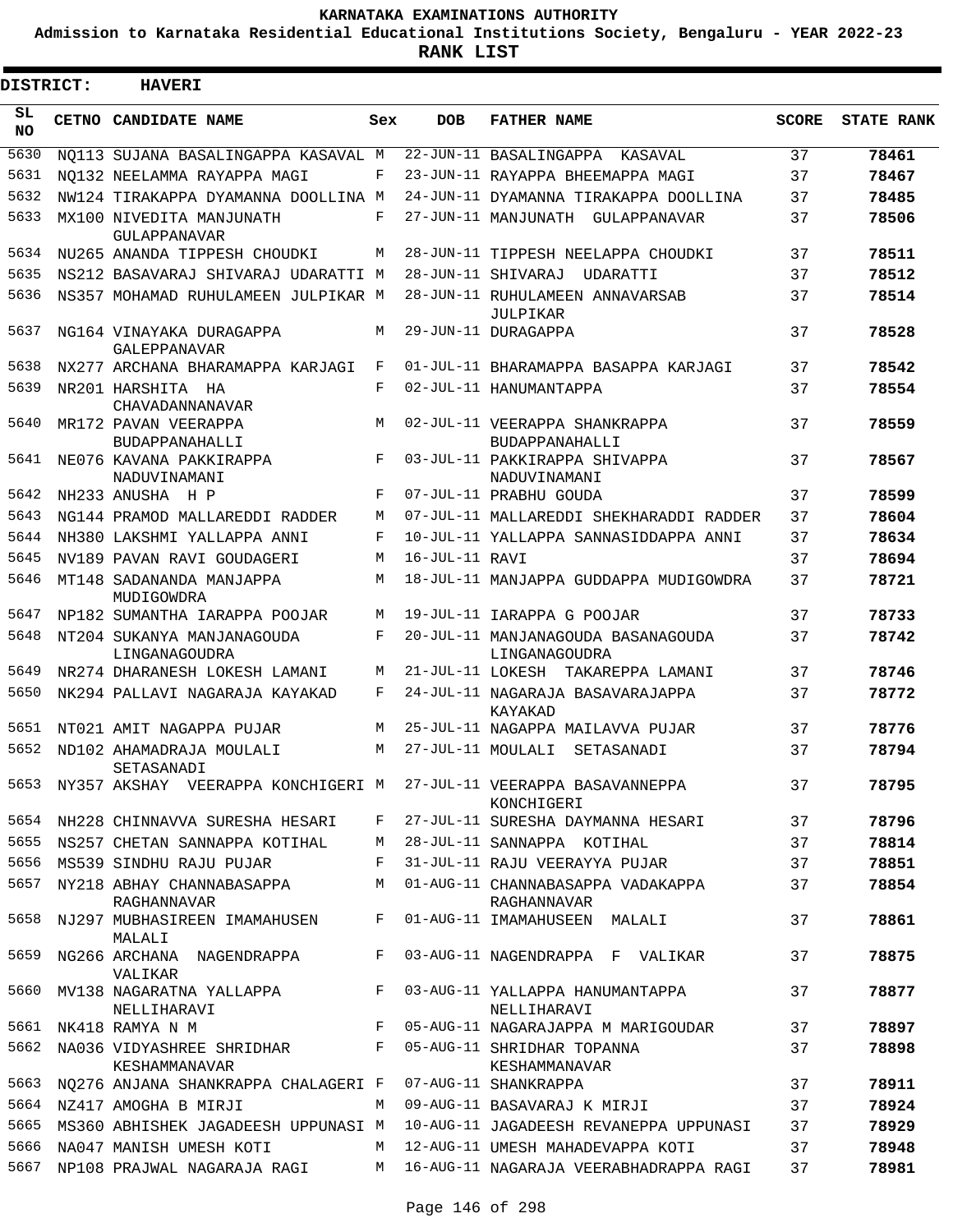**Admission to Karnataka Residential Educational Institutions Society, Bengaluru - YEAR 2022-23**

**RANK LIST**

 $\blacksquare$ 

| DISTRICT:       | <b>HAVERI</b>                                      |     |                 |                                                        |              |                   |
|-----------------|----------------------------------------------------|-----|-----------------|--------------------------------------------------------|--------------|-------------------|
| SL<br><b>NO</b> | CETNO CANDIDATE NAME                               | Sex | <b>DOB</b>      | <b>FATHER NAME</b>                                     | <b>SCORE</b> | <b>STATE RANK</b> |
| 5668            | ND146 BHARGAV KARABASAPPA<br>DEVAGIRI              | M   |                 | 17-AUG-11 KARABASAPPA TIPPANNA DEVAGIRI                | 37           | 78986             |
| 5669            | MW123 PREETI VEERANAGOUDA<br>KALLANGOUDRA          | F   |                 | 17-AUG-11 VEERANAGOUDA KALLANGOUDRA                    | 37           | 78990             |
| 5670            | NL101 SRUJAN ASHOK MANIGAR                         | М   |                 | 19-AUG-11 ASHOK MANIGAR                                | 37           | 79016             |
| 5671            | NH225 GANGAMMA ASHOK MALLADAD                      | F   |                 | 21-AUG-11 ASHOK S MALLADAD                             | 37           | 79032             |
| 5672            | MS356 SAHANA BASAVARAJ KOTRALLI                    | F   |                 | 23-AUG-11 BASAVARAJ                                    | 37           | 79053             |
| 5673            | NX132 KAVYA BEERAPPA                               | F   |                 | 25-AUG-11 BEERAPPA                                     | 37           | 79066             |
| 5674            | NG215 SUJATA MALLAPPA BASAPUR                      | F   |                 | 26-AUG-11 MALLAPPA G BASAPUR                           | 37           | 79071             |
| 5675            | MS262 PUNITH NAYAKA                                | M   |                 | 01-SEP-11 PRAKASH NAYAKA                               | 37           | 79110             |
| 5676            | NS310 RAKSHITA PARASHURAM<br>HIRIYAKKNAVA          | F   |                 | 03-SEP-11 PARASHURAM HANUAMATAPPA<br>HIRIYAKKNAVA      | 37           | 79127             |
| 5677            | NZ223 SRUSHTI BASAVARAJ<br><b>BANDIVADDAR</b>      | F   |                 | 03-SEP-11 BASAVARAJ HANAMANTAPPA<br><b>BANDIVADDAR</b> | 37           | 79130             |
| 5678            | NC073 AISHWARYA CHANDRU<br>CHIKKANNANAVAR          | F   |                 | 04-SEP-11 CHANDRU HEMANNA<br>CHIKKANNANAVAR            | 37           | 79135             |
| 5679            | NS230 NAGAVEENA BASAPPA<br>GERAMMANAVAR            | F   |                 | 04-SEP-11 BASAPPA ISHVARAPPA<br>GERAMMANAVAR           | 37           | 79140             |
| 5680            | NT138 POOJA BIRESH KUDARIHAL                       | F   |                 | 06-SEP-11 BIRESH LAKKAPPA KUDARIHALA                   | 37           | 79154             |
| 5681            | NM260 DARSHITA BASAVARAJAPPA<br>HITTALAMANI        | F   |                 | 07-SEP-11 BASAVARAJAPPA HANUMANTAPPA<br>HITTALAMANI    | 37           | 79160             |
| 5682            | NV302 POOJA NIJALINGAPPA HADAPAD                   | F   |                 | 07-SEP-11 NIJALINGAPPA HADAPAD                         | 37           | 79162             |
| 5683            | NV034 KARTEEK KARAJAGI                             | M   |                 | 09-SEP-11 JAGADISH NINGAPPA KARAJAGI                   | 37           | 79174             |
| 5684            | NP104 KESHAVA<br>BUDYAPPA<br>GAVIYAPPANAVAR        | M   |                 | 09-SEP-11 BUDYAPPA                                     | 37           | 79175             |
| 5685            | NM263 KUMARA KALLAPPA GURALI                       | M   |                 | 09-SEP-11 KALLAPPA IRAPPA GURALI                       | 37           | 79176             |
| 5686            | NT306 RAKESH VITHAL BORAGAVI                       | M   |                 | 09-SEP-11 VITHAL SIDDAPPA BORAGAVI                     | 37           | 79178             |
| 5687            | NE201 TANU MARUTI BALANNANAVAR                     | F   |                 | 11-SEP-11 MARUTI BIDDADEPPA<br><b>BALANNANAVAR</b>     | 37           | 79205             |
| 5688            | NX153 DEEPA UMESH BARAKER                          | F   |                 | 13-SEP-11 UMESH PAKKIRAPPA BARAKER                     | 37           | 79213             |
| 5689            | NX108 ASHAPAKAHMAD MAULALI<br>MATTESABNAVAR        | M   |                 | 14-SEP-11 MAULALI MATTESABNAVAR                        | 37           | 79218             |
| 5690            | NV061 BHUMIKA SURESH ICHHANGI                      | F   |                 | 14-SEP-11 SURESH NINGAPPA ICHHANGI                     | 37           | 79219             |
| 5691            | NR238 DHRUVA NAGARAJA KUNABEVU                     | M   |                 | 14-SEP-11 NAGARAJA SIDDAPPA KUNABEVU                   | 37           | 79222             |
|                 | 5692 MU178 CHETANA DWARAKESH BADIGER               | F   |                 | 15-SEP-11 DWARAKESH BADIGER                            | 37           | 79231             |
| 5693            | NB288 SATVIK NAGARAJ HUNDEKAR                      | M   |                 | 15-SEP-11 NAGARAJ CHANDRSHEKHAR<br>HUNDEKAR            | 37           | 79234             |
| 5694            | NV013 PRIYANKA UMESH HURALIKUPPI                   | F   |                 | 16-SEP-11 UMESH LAKSHMAPPA HURALIKUPPI                 | 37           | 79245             |
| 5695            | NV525 NIKHIL GANESH SANKLIPUR                      | М   |                 | 18-SEP-11 GANESH UDACHAPPA SANKLIPUR                   | 37           | 79254             |
| 5696            | MT083 MARUTI SURESH<br>SANJIVANNANAVAR             | M   |                 | 19-SEP-11 SURESH SANJIVANNANAVAR                       | 37           | 79259             |
| 5697            | NY084 SHANKAR PEERAPPA VALIKAR                     | M   |                 | 19-SEP-11 PEERAPPA YALLAPPA VALIKAR                    | 37           | 79261             |
| 5698            | NG107 VIVEK MALATESH KATENAVAR                     | M   |                 | 20-SEP-11 MALATESH RAMANNA KATENAVAR                   | 37           | 79277             |
| 5699            | MZ105 YOGESHWARI SUBHAS KAMMAR                     | F   |                 | 20-SEP-11 SUBHAS RAMANNA KAMMAR                        | 37           | 79278             |
| 5700            | NK283 DIVYA GOPAL JEENALI                          | F   |                 | 24-SEP-11 GOPAL GOVINDAPPA JEENALLI                    | 37           | 79304             |
| 5701            | NK439 SANJANA ASHOK MAKARI                         | F   |                 | 25-SEP-11 ASHOK BASAVARAJAPPA MAKARI                   | 37           | 79309             |
| 5702            | NS169 CHINNU RAMAPPA NAYAK                         | F   |                 | 29-SEP-11 RAMAPPA RAJAPPA NAYAK                        | 37           | 79330             |
| 5703            | NU182 VAISHNAVI SANNATIPPESWAMI<br>PUJAR           | F   |                 | 30-SEP-11 SANNATIPPESWAMI NINGAPPA<br>PUJAR            | 37           | 79343             |
| 5704            | NS145 NAVYASHREE KEERTIKUMAR<br>KARIYALADAPPANAVAR | F   |                 | 01-OCT-11 KEERTIKUMAR GANGAPPA<br>KARIYALADAPPANAVAR   | 37           | 79348             |
| 5705            | MU209 TEJASWINI PARAMESH HALLI                     | F   |                 | 01-OCT-11 PARAMESH SIDDAPPA HALLI                      | 37           | 79355             |
| 5706            | NO052 PREMA TIPPESH LAMANI                         | F   |                 | 07-OCT-11 TIPPESH LAMANI                               | 37           | 79395             |
| 5707            | MV131 BHOOMIKA HAVANUR                             | F   |                 | 11-OCT-11 HALAPPA HAVANUR                              | 37           | 79418             |
|                 |                                                    |     | Page 147 of 298 |                                                        |              |                   |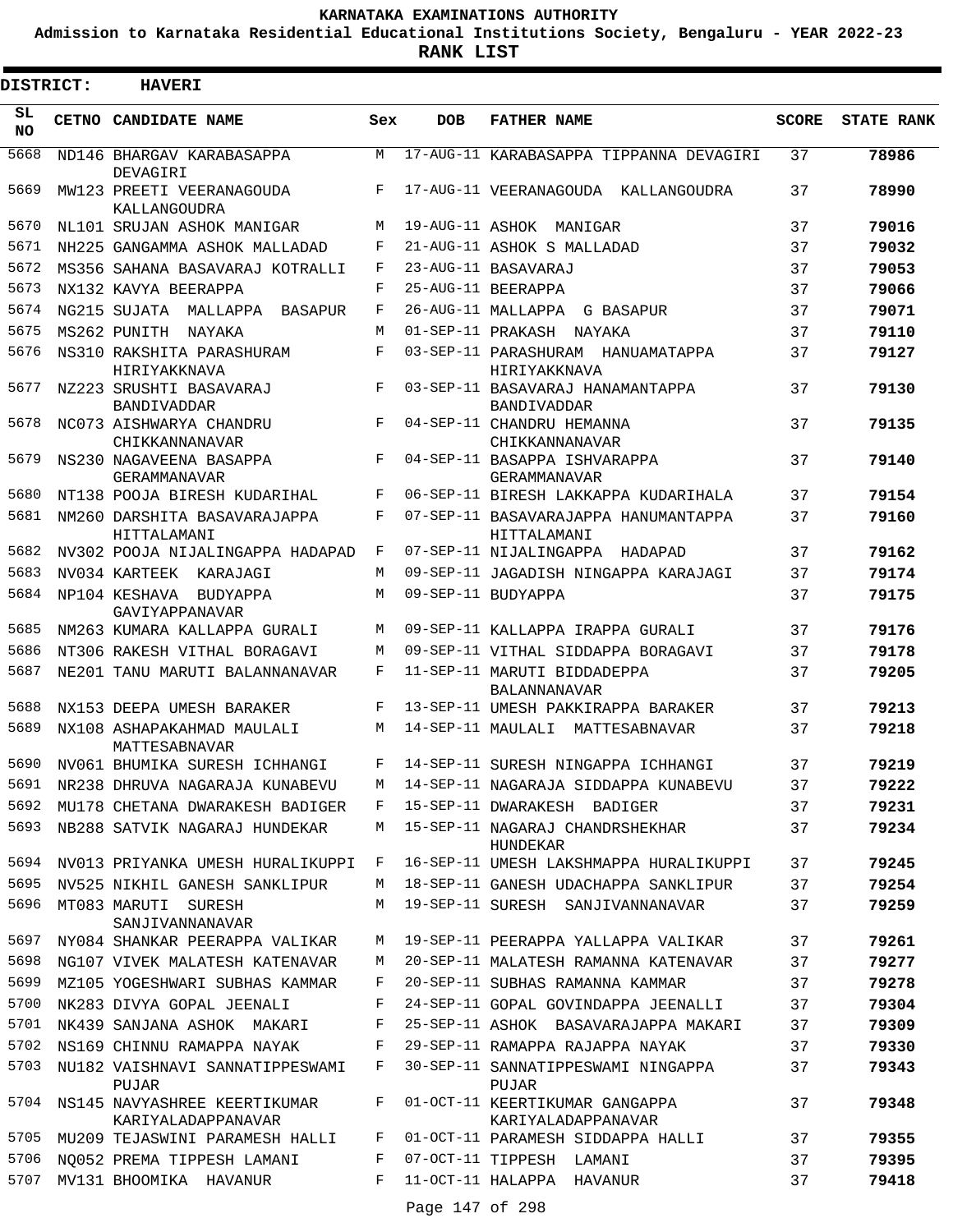**Admission to Karnataka Residential Educational Institutions Society, Bengaluru - YEAR 2022-23**

| DISTRICT:       | <b>HAVERI</b>                                                  |     |                   |                                                                                                                                      |              |                   |
|-----------------|----------------------------------------------------------------|-----|-------------------|--------------------------------------------------------------------------------------------------------------------------------------|--------------|-------------------|
| SL<br><b>NO</b> | <b>CETNO CANDIDATE NAME</b>                                    | Sex | <b>DOB</b>        | <b>FATHER NAME</b>                                                                                                                   | <b>SCORE</b> | <b>STATE RANK</b> |
| 5708            | NU317 CHAITANYA MANJUNATH<br>KYADAGI                           | F   |                   | 12-OCT-11 MANJUNATH                                                                                                                  | 37           | 79425             |
| 5709            | MS319 BHARAT MADEVAPPA HARIJAN                                 | M   |                   | 13-OCT-11 MADEVAPPA KENCHAPPA HARIJAN                                                                                                | 37           | 79431             |
| 5710            | NW286 RANJIT SHEKAPPA LAMANI                                   | M   |                   | 15-OCT-11 SHEKAPPA LAXAMAN LMANI                                                                                                     | 37           | 79450             |
| 5711            | NP028 ARPITA CHANDRAPPA IMMADI                                 | F   |                   | 17-OCT-11 CHANDRAPPA FAKKIRAPPA IMMADI                                                                                               | 37           | 79461             |
| 5712            | MZ026 KAVITA MANJUNATH HULIKATTI F                             |     |                   | 18-OCT-11 MANJUNATH<br>HULIKATTI                                                                                                     | 37           | 79469             |
| 5713            | NV343 MEGHA LAKSHMANA LAMANI                                   | F   |                   | 22-OCT-11 LAKSHMAN HEGGAPPA LAMANI                                                                                                   | 37           | 79498             |
| 5714            | NS146 MANASA PRAKASH GONEMMANAVAR F                            |     |                   | 23-OCT-11 PRAKASH KEMPANNA GONEMMANAVAR                                                                                              | 37           | 79504             |
| 5715            | MS442 NIKITA NEELAPPA<br>LEKKAMMANAVAR                         | F   |                   | 24-OCT-11 NEELAPPA LEKKAMMANAVAR                                                                                                     | 37           | 79513             |
| 5716            | NY016 ABHISHEKAGOUDA<br>CHANDANAGOUDRA                         | M   |                   | 29-OCT-11 CHANDANAGOUDA UJJANGOUDA<br>CHANDANAGOUDRA                                                                                 | 37           | 79547             |
| 5717            | NZ306 ROHITH SHIVARAJA MOTENAVAR                               | М   |                   | 31-OCT-11 SHIVARAJA NARAYANAPPA<br>MOTENAVAR                                                                                         | 37           | 79573             |
| 5718            | NH357 SUMA SANTOSH RAVAJI                                      | F   |                   | 04-NOV-11 SANTOSH GUDDAPPA RAVAJI                                                                                                    | 37           | 79601             |
| 5719            | MS003 FAKKIRAMMA GUDDAPPA MAGAL                                | F   |                   | 08-NOV-11 GUDDAPPA MALLESHAPPA MAGAL                                                                                                 | 37           | 79619             |
| 5720            | NY377 VARSHINI DHRANEPPANAVAR                                  | F   |                   | 12-NOV-11 AJIT BHARAMAPPA<br>DHRANEPPANAVAR                                                                                          | 37           | 79645             |
| 5721            | NL076 RAJEEV SHIVAPPA KORAGAR                                  | M   |                   | 13-NOV-11 SHIVAPPA BASAVANTAPPA KORAGAR                                                                                              | 37           | 79650             |
| 5722            | NM134 KAVITA JAGADEESHA<br>CHIKKONTI                           | F   |                   | 17-NOV-11 JAGADEESHA MAHADEVAPPA<br>CHIKKONTI                                                                                        | 37           | 79675             |
| 5723            | NE347 ABHISHEK SIDDAPPA KAJJARI                                | M   |                   | 20-NOV-11 SIDDAPPA TIRAKAPPA KAJJARI                                                                                                 | 37           | 79693             |
| 5724            | NG166 ASHWINI KUBERAPPA HARIJAN                                | F   |                   | 22-NOV-11 KUBERAPPA BASAPPA HARIJAN                                                                                                  | 37           | 79708             |
| 5725            | NX025 PAVANA UDACHAPPA<br>BASAVANAYKARA                        | M   |                   | 28-NOV-11 UDACHAPPA SHIVAPPA<br>BASAVANAYKRA                                                                                         | 37           | 79735             |
| 5726            | MX006 NANDITA SURESHA GONDI                                    | F   |                   | 29-NOV-11 SURESHA NEELAPPA GONDI                                                                                                     | 37           | 79746             |
| 5727            | NB083 HANUMANTA NAGARAJ KAMMAR                                 | M   | 02-DEC-11 NAGARAJ |                                                                                                                                      | 37           | 79770             |
| 5728            | MR123 DIVYA PADMAPPA HONNALI                                   | F   |                   | 03-DEC-11 PADMAPPA HONNALI                                                                                                           | 37           | 79775             |
| 5729            | NY104 ANUSHA MARUTI<br>SHETTEPPANAVAR                          | F   |                   | 12-DEC-11 MARUTHI<br>SHETTEPPANAVAR                                                                                                  | 37           | 79819             |
| 5730            | MR204 PREETAM MALATESH KALYANI                                 | M   |                   | 18-DEC-11 MALATESH GANESHAPPA KALYANI                                                                                                | 37           | 79843             |
| 5731            | MU080 RAJESH PUTTAPPA MELLIGATTI                               | M   |                   | 20-DEC-11 PUTTAPPA MALLAPPA MELLIGATTI                                                                                               | 37           | 79849             |
|                 |                                                                |     |                   | 5732 NK003 NANDINI MAHADEPPA KANASOGI F 23-DEC-11 MAHADEPPA BASAPPA KANASOGI                                                         | 37           | 79859             |
|                 |                                                                |     |                   | 5733 NE146 RAMYA NAGESH HURAKADLI B 25-DEC-11 NAGESH CHANABASAPPA HURAKADLI 37                                                       |              | 79867             |
|                 |                                                                |     |                   | 5734 MT032 SHWETA EERAPPA BADIGER F 30-DEC-11 EERAPPA MANAPPA BADIGER                                                                | 37           | 79887             |
| 5735            | NH047 SHREYA RAMESH KUNDUR F 13-JAN-12 RAMESH KUNDUR           |     |                   |                                                                                                                                      | 37           | 79925             |
| 5736            |                                                                |     |                   | NQ019 SNEHA MALLIKARJUN BANAKAR F 19-JAN-12 MALLIKARJUN BANAKAR                                                                      | 37           | 79935             |
|                 | SANGAPPANAVAR                                                  |     |                   | 5737 NU124 KUSHAL CHANABASAPPA M 05-FEB-12 CHANABASAPPA SHIVARUDRAPPA<br>SANGAPPANAVAR                                               | 37           | 79949             |
|                 |                                                                |     |                   | 5738 NJ244 SHIVUKUMAR VIRAYYA KULKARNI M 18-FEB-12 VIRAYYA KULKARNI                                                                  | 37           | 79960             |
|                 | 5739 NB216 GAYITRI CHANDRAPPA<br>KERIYAVAR                     |     |                   | F 20-FEB-12 CHANDRAPPA GADIGEPPA<br>KERIYAVAR                                                                                        | 37           | 79961             |
|                 | 5740 NQ221 GOWRI S GANGAN GOUDAR F 20-MAR-12 SURESH GOWDA      |     |                   |                                                                                                                                      | 37           | 79993             |
|                 |                                                                |     |                   | 5741 NQ312 NAYANA MARUTI CHANDAPUR F 08-MAY-12 MARUTI CHANDAPUR                                                                      | 37           | 80016             |
|                 | 5742 MT041 VISHNU NAGAPPA LAMANI M 25-JAN-10 NAGAPPA           |     |                   |                                                                                                                                      | 36           | 80134             |
|                 |                                                                |     |                   | 5743 NE111 MALLESH SIDDAPPA BANNIMATTI M 28-JAN-10 SIDDAPPA MALLAPPA BANNIMATTI 36                                                   |              | 80136             |
|                 | YALAVIGI                                                       |     |                   | 5744 NV006 TEJASHWINI YALLAPPA     F  02-APR-10 YALLAPPA PUTTAPPA YALAVIGI                                                           | 36           | 80186             |
|                 | 5745 PA019 JAGADISH SATISH NAMA MAN 13-APR-10 SATISH UDACHAPPA |     |                   | CHOTAPPANAVAR CHOTAPPANAVAR CHOTAPPANAVAR CHOTAPPANAVAR CHOTAPPANAVAR CHOTAPPANAVAR S<br>M 24-APR-10 GUDDAPPA IRAPPA TIMMANNANAVAR S | 36           | 80195             |
|                 | TIMMANNANAVAR                                                  |     |                   |                                                                                                                                      | 36           | 80210             |
|                 |                                                                |     |                   | 5747 NW285 TEJASHWINI S BYAGADI F 22-JUN-10 SHIVALINGAPPA BYAGADI                                                                    | 36           | 80299             |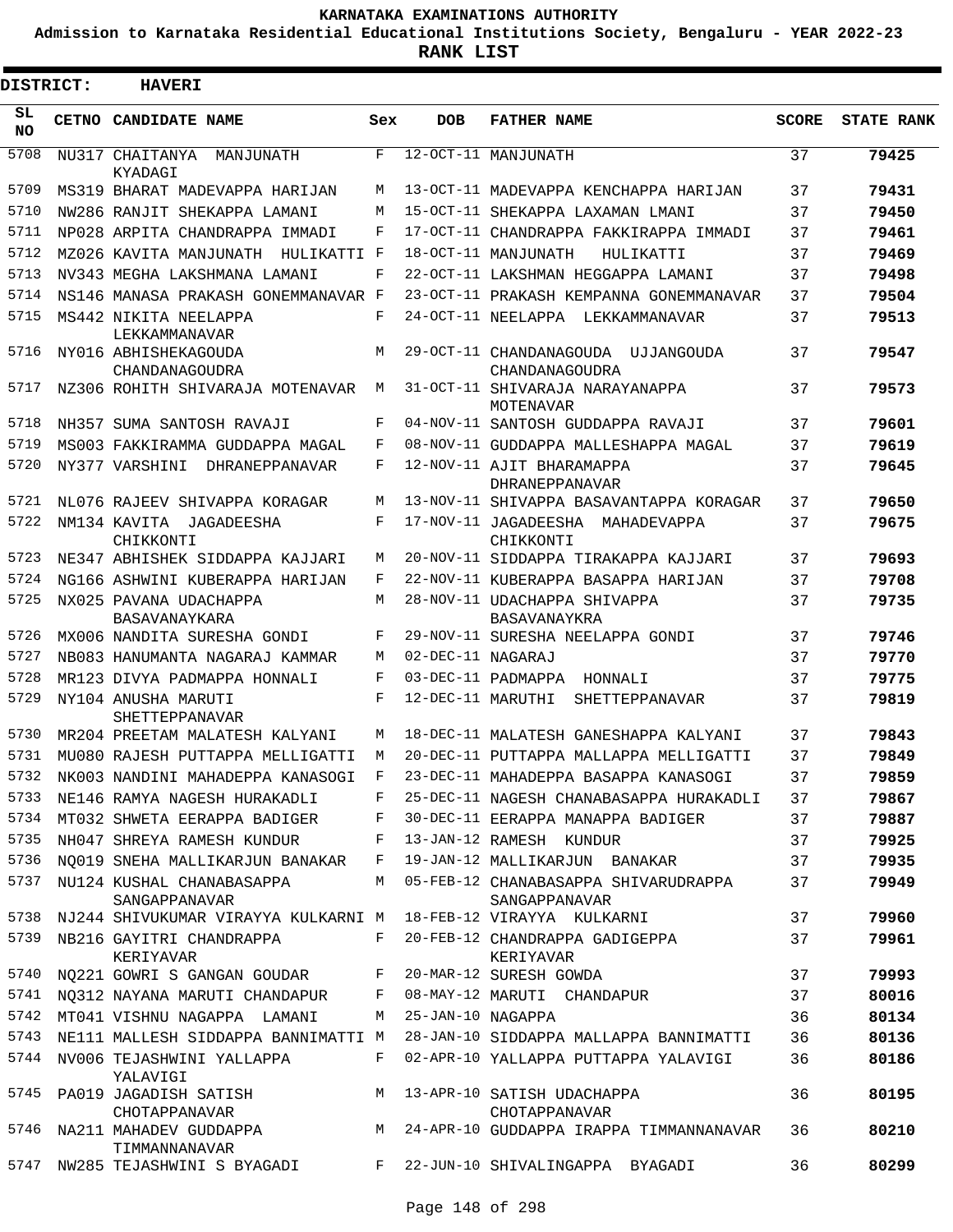**Admission to Karnataka Residential Educational Institutions Society, Bengaluru - YEAR 2022-23**

| <b>DISTRICT:</b> | <b>HAVERI</b>                                      |       |                 |                                                      |              |                   |
|------------------|----------------------------------------------------|-------|-----------------|------------------------------------------------------|--------------|-------------------|
| SL<br><b>NO</b>  | <b>CETNO CANDIDATE NAME</b>                        | Sex   | <b>DOB</b>      | <b>FATHER NAME</b>                                   | <b>SCORE</b> | <b>STATE RANK</b> |
| 5748             | NF492 SUNIL RAJAPPA CHAVADI                        | M     |                 | 23-JUN-10 RAJAPPA NINGAPPA CHAVADI                   | 36           | 80301             |
| 5749             | MY158 SANDYA PAKKIRESH HAVALI                      | F     |                 | 29-JUN-10 PAKKIRESH DEVENDRAPPA HAVALI               | 36           | 80310             |
| 5750             | MT239 VEERESH RAMAPPA JYOTI                        | М     |                 | 27-JUL-10 RAMAPPA SHIVAMURTEPPA JYOTI                | 36           | 80362             |
| 5751             | NF302 CHETAN HANUMANTAPPA<br><b>BOODAGATTI</b>     | М     |                 | 29-JUL-10 HANUMANTAPPA PARSAPPA<br><b>BOODAGATTI</b> | 36           | 80364             |
| 5752             | MZ208 JYOTI BASAVARAJ KOLAKAR                      | F     |                 | 04-AUG-10 BASAVARAJ YALLAPPA KOLAKAR                 | 36           | 80381             |
| 5753             | MX202 PRAJVAL GANGADHAR MATTIMANI M                |       |                 | 04-AUG-10 GANGADHAR VEERAPPA MATTIMANI               | 36           | 80384             |
| 5754             | NX202 NINGARAJ KARIYALLAPPA<br>CHAVADI             | М     |                 | 08-AUG-10 KARIYALLAPPA CHAVADI                       | 36           | 80391             |
| 5755             | NN076 ABHISHEK JAGADEESH GOUDAR                    | M     |                 | 13-AUG-10 JAGADEESH                                  | 36           | 80403             |
| 5756             | NK028 NEELAMMA GIREESHA<br>SHIDLINGAPPANAVAR       | F     |                 | 13-AUG-10 GIREESHA HANUMANTAPPA<br>SHIDLINGAPPANAVAR | 36           | 80404             |
| 5757             | NS170 PRIYANKA REVANASIDDAPPA<br>HADAPAD           | F     |                 | 13-AUG-10 REVANASIDDAPPA                             | 36           | 80405             |
| 5758             | NS159 ARUNKUMAR N KIVUDANAVAR                      | M     |                 | 22-AUG-10 NAGARAJ H KIVUDANAVAR                      | 36           | 80422             |
| 5759             | NO036 VANI KUMAR<br>LAMANI                         | F     | 01-SEP-10 KUMAR |                                                      | 36           | 80447             |
| 5760             | NE432 VISHNU<br>YALLAPPA<br><b>BULLANNANAVAR</b>   | М     |                 | 02-SEP-10 YALLAPPA BHIMAPPA<br>BULLAMMANAVAR         | 36           | 80451             |
| 5761             | NK482 KEERTI<br>GURUSHIDDAPPA<br>KUMBAR            | F     |                 | 04-SEP-10 GURUSHIDDAPPA<br>KUMBAR                    | 36           | 80454             |
| 5762             | NS172 KIRAN RUDRAPPA SADAR                         | М     |                 | 06-SEP-10 RUDRAPPA IRAPPA SADAR                      | 36           | 80461             |
| 5763             | NY303 LAKSHMI RAMESH MALLADAD                      | F     |                 | 15-SEP-10 RAMESH JOTEPPA MALLADAD                    | 36           | 80485             |
| 5764             | NY120 ARUN RAMESH BHOGARE                          | М     |                 | 25-SEP-10 RAMESH ASHOK BHOGARE                       | 36           | 80512             |
| 5765             | NC021 BASAVARAJ VEERESH BARKI                      | М     |                 | 30-SEP-10 VEERESH BASAVANEPPA BARKI                  | 36           | 80526             |
| 5766             | NJ259 PREMA ULIVEPPA<br>GONEMMANAVAR               | F     |                 | 30-SEP-10 ULIVEPPA                                   | 36           | 80529             |
| 5767             | NK349 LAXMI NAGARAJ MOODI                          | F     |                 | 05-OCT-10 NAGARAJ CHIKKAPPA MOODI                    | 36           | 80548             |
| 5768             | NE119 SHRIDEVI MANJAYYA KULAKARNI                  | F     |                 | 22-OCT-10 MANJAYYA TIRAKAYYA KULAKARNI               | 36           | 80633             |
| 5769             | NY167 PREETI SHANKREPPA KUMBAR                     | F     |                 | 24-OCT-10 SHANKREPPA TIPPANNA KUMBAR                 | 36           | 80639             |
| 5770             | NK461 SIDDANAGOUDA RANGAPPA<br><b>BYADAGOUDARA</b> | M     |                 | 29-OCT-10 RANGAPPA SIDDAPPA BYADAGOUDAR              | 36           | 80666             |
| 5771             | NC032 ROOPA KALLAPPA PUJAR                         | F     |                 | 06-NOV-10 KALLAPPA SANNASIDDAPPA PUJAR               | 36           | 80695             |
|                  | 5772 NN011 CHAITRA ANANDAPPA MADAR                 | $F -$ |                 | 08-NOV-10 ANANDAPPA MADAR                            | 36           | 80705             |
| 5773             | PA298 ANUSHA MARUTEPPA VADDAR                      | F     |                 | 15-NOV-10 MARUTEPPA TIPPANNA VADDAR                  | 36           | 80739             |
| 5774             | NC003 SAHANA SURESH<br>KARIGIDDANAVAR              | F     |                 | 16-NOV-10 SURESH YALLAPPA<br>KARIGIDDANAVAR          | 36           | 80747             |
| 5775             | NW363 AAJANEEYA NIGAPPA BARKI                      | М     |                 | 22-NOV-10 NIGAPPA HANUMANTAPPA BARKI                 | 36           | 80766             |
| 5776             | NZ221 KAVYA MALTESH ALADAKATTI                     | F     |                 | 22-NOV-10 MALTESH NINGAPPA ALADAKATTI                | 36           | 80768             |
| 5777             | PA136 VANDANA MANJUNATH TALAWAR                    | F     |                 | 23-NOV-10 MANJUNATH NINGAPPA TALAWAR                 | 36           | 80785             |
| 5778             | NW367 KAVITA SHANKRAPPA LAMANI                     | F     |                 | 24-NOV-10 SHANKRAPPA FHAKKIRAPPA LAMANI              | 36           | 80787             |
| 5779             | NZ435 PAVITRA VALAPPA LAMANI                       | F     |                 | 25-NOV-10 VALAPPA LAMANI                             | 36           | 80795             |
| 5780             | NM075 SACHIN HANUMANTAGOUDA PATIL M                |       |                 | 25-NOV-10 HANUMANTAGOUDA SHIVANAGOUDA<br>PATIL       | 36           | 80796             |
| 5781             | NR207 SUMANT D SANNAPPANAVAR                       | M     |                 | 28-NOV-10 DEVANAND SANNAPPANAVAR                     | 36           | 80815             |
| 5782             | MS525 DARSHAN BHARAMAPPA CHOUTER                   | М     |                 | 29-NOV-10 BHARAMAPPA BASAPPA CHOUTER                 | 36           | 80816             |
| 5783             | NK354 RAKSHA UVARAJ HIREKONATI                     | F     |                 | 07-DEC-10 UVARAJ PARAMESHAPPA<br>HIREKONATI          | 36           | 80854             |
| 5784             | NE198 HANUMANTHAPPA NINGAPPA<br>BELAVIGI           | М     |                 | 10-DEC-10 NINGAPPA BELAVIGI                          | 36           | 80865             |
| 5785             | NL058 HARSHITA GANESH BADIGER                      | F     |                 | 23-DEC-10 GANESH ERAPPA BADIGER                      | 36           | 80931             |
| 5786             | ND192 NAVEEN MALATESH LAMANI                       | М     |                 | 24-DEC-10 MALATESH RAMAPPA LAMANI                    | 36           | 80940             |
| 5787             | MS398 MANTESH GUTTEPPA MEDLERI                     | М     |                 | 25-DEC-10 GUTTEPPA DILLEPPA MEDLERI                  | 36           | 80944             |
| 5788             | MT110 CHAITRA NAGAPPA CHALAGERI                    | F     |                 | 01-JAN-11 NAGAPPA BASAPPA CHALAGERI                  | 36           | 80975             |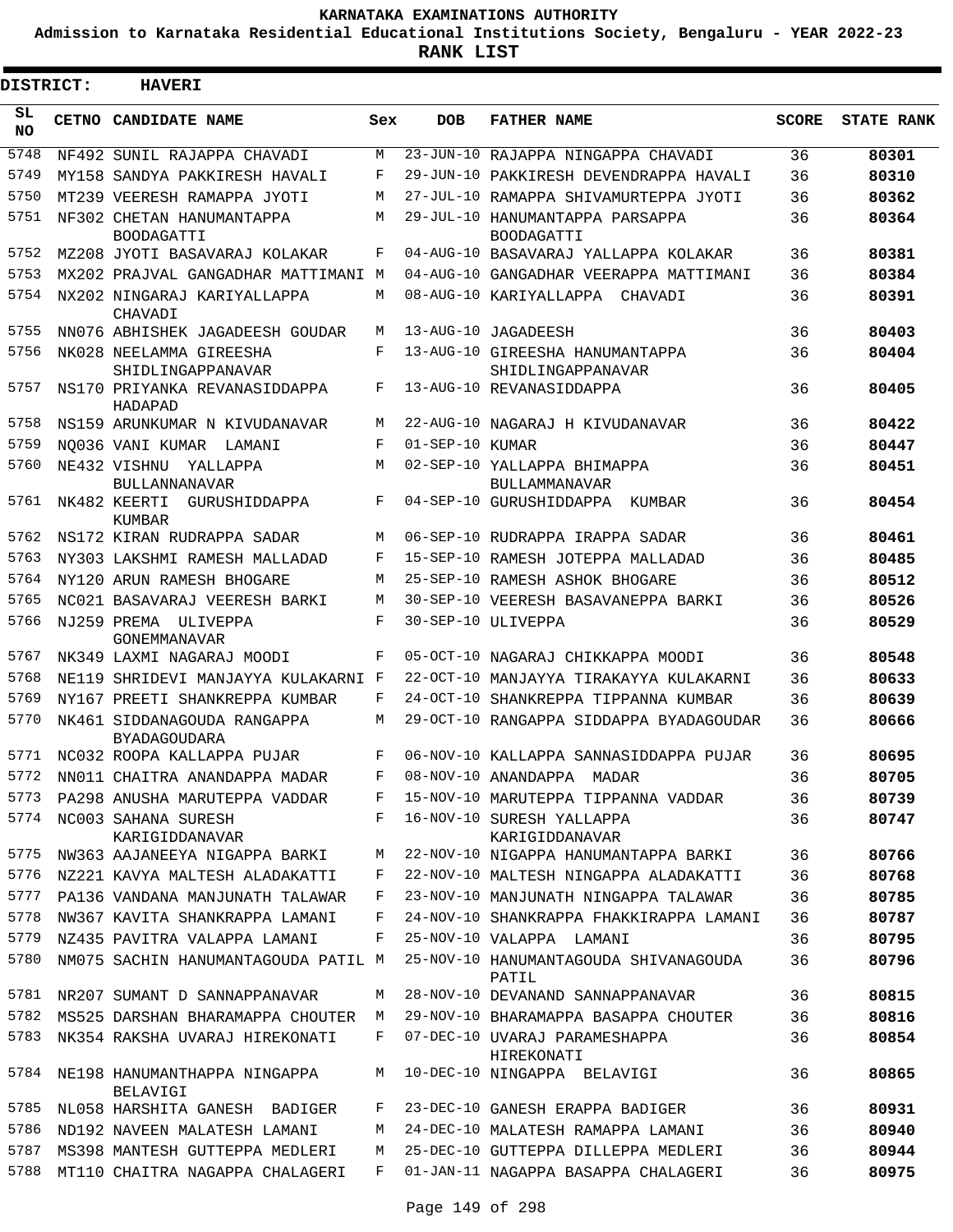**Admission to Karnataka Residential Educational Institutions Society, Bengaluru - YEAR 2022-23**

**RANK LIST**

 $\blacksquare$ 

3

| <b>DISTRICT:</b> | <b>HAVERI</b>                                        |     |                   |                                                |              |            |
|------------------|------------------------------------------------------|-----|-------------------|------------------------------------------------|--------------|------------|
| SL<br><b>NO</b>  | CETNO CANDIDATE NAME                                 | Sex | <b>DOB</b>        | <b>FATHER NAME</b>                             | <b>SCORE</b> | STATE RANK |
| 5789             | NG356 MANASA PHAKKIRAPPA<br>DAVANAGERI               | F   |                   | 01-JAN-11 PHAKKIRAPPA<br>DAVANAGERI            | 36           | 80996      |
| 5790             | NE189 NAVEENA BASAVARAJA MARADURA M                  |     |                   | 01-JAN-11 BASAVARAJA YALLAPPA MARADURA         | 36           | 81000      |
| 5791             | NG086 NEEVEDITHA M HIREMATH                          | F   |                   | 01-JAN-11 MAHANTESH HIREMATH                   | 36           | 81001      |
| 5792             | NK139 VARSHINI RAJU HARIJANA                         | F   |                   | 02-JAN-11 RAJU BHARAMAPPA HARIJANA             | 36           | 81030      |
| 5793             | NZ184 VIRUPAKSHAPPA IRAPPA MALALI M                  |     |                   | 02-JAN-11 IRAPPA MALLIKARJUNAPPA MALALI        | 36           | 81031      |
| 5794             | NO055 PRIYANKA MANJUNATHA<br>MULIMANI                | F   |                   | 06-JAN-11 MANJUNATHA BHARAMAGOUDA<br>MULIMANI  | 36           | 81058      |
| 5795             | NH122 PREETAM SHIVAPPA LAMANI                        | M   |                   | 07-JAN-11 SHIVAPPA SAKRAPPA LAMANI             | 36           | 81067      |
| 5796             | NM087 MADHU DODMANI                                  | M   |                   | 11-JAN-11 KUMAR DODMANI                        | 36           | 81086      |
| 5797             | NB093 ALPAJAKHAN MOODINKHAN<br>NAGAROLLI             | M   |                   | 13-JAN-11 MOODINKHAN NAJEERAKHAN<br>NAGAROLLI  | 36           | 81097      |
| 5798             | NV455 ANUSHA CHANDRASHEKHAR<br>LAMANI                | F   |                   | 13-JAN-11 CHANDRASHEKHAR KALAPPA LAMANI        | 36           | 81098      |
| 5799             | NR307 BASAMMA SHIVAJI NAGARAJJI                      | F   | 13-JAN-11 SHIVAJI |                                                | 36           | 81099      |
| 5800             | NK469 VARUN ASHOK DOMBAR                             | M   |                   | 16-JAN-11 ASHOK SHIVAPPA DOMBAR                | 36           | 81119      |
| 5801             | NF461 SUSHMITA GUDDAPPA MALAGI                       | F   |                   | 17-JAN-11 GUDDAPPA BASAPPA MALAGI              | 36           | 81125      |
| 5802             | NK108 VIKAS MALLESHAPPA BANKAR                       | М   |                   | 18-JAN-11 MALLESHAPPA REVANAPPA BANKAR         | 36           | 81134      |
| 5803             | NZ132 POOJA NARAYANA LAMANI                          | F   |                   | 23-JAN-11 NARAYANA TAVARAPPA LAMANI            | 36           | 81153      |
| 5804             | NO192 SHASHNKA RAVI LAMANI                           | М   |                   | 26-JAN-11 RAVI VALAPPA LAMANI                  | 36           | 81170      |
| 5805             | MW013 KARTIK MAHESH TOTAD                            | M   |                   | 28-JAN-11 MAHESH KEDARAPPA TOTAD               | 36           | 81175      |
| 5806             | NT257 SINDHU RUDRAPPA LAMANI                         | F   |                   | 30-JAN-11 RUDRAPPA LOKAPPA LAMANI              | 36           | 81193      |
| 5807             | MS147 ISHWARYA GUDADESHA<br>NELLIKOPPA               | F   |                   | 01-FEB-11 GUDADESHA NELLIKOPPA                 | 36           | 81204      |
| 5808             | PA034 GEETA NAGANAGOUDA PATIL                        | F   |                   | 04-FEB-11 NAGANAGOUDA PATIL                    | 36           | 81222      |
| 5809             | NB242 LAXMI UJJAPPA DAANAGONDAR                      | F   |                   | 04-FEB-11 UJJAPPA VEERAPPA DAANAGONDAR         | 36           | 81225      |
| 5810             | ND083 LOCHANA MARUTI                                 | F   | 04-FEB-11 MARUTI  |                                                | 36           | 81226      |
| 5811             | MALLAKKANAVAR<br>NO023 NAGAVENI CHIKKAPPA HADIMANI F |     |                   | 05-FEB-11 CHIKKAPPA KARIYALLAPPA               | 36           | 81232      |
| 5812             | NM252 SINDHU                                         | F   |                   | HADIMANI<br>06-FEB-11 PRABHUGOUDA              | 36           | 81243      |
| 5813             | NA100 ANITA VENKATESH HARIJAN                        | F   |                   | 08-FEB-11 VENKATESH NEELAGIRIYAPPA             | 36           | 81255      |
|                  |                                                      |     |                   | HARIJAN                                        |              |            |
| 5814             | NU148 CHANDRU DURAGAPPA PUJAR                        | M   |                   | 09-FEB-11 DURAGAPPA                            | 36           | 81260      |
| 5815             | NM218 LOHITH HONNAPPA TALAWAR                        | M   |                   | 10-FEB-11 HONNAPPA NAGAPPA TALAWAR             | 36           | 81268      |
| 5816             | NW014 AKSHATA CHANDRAPPA HULLURA                     | F   |                   | 11-FEB-11 CHANDRAPPA MARIYAPPA HULLURA         | 36           | 81275      |
| 5817             | NE273 ANUSHREE PAKKIRAGOUDA PATIL F                  |     |                   | 11-FEB-11 PAKKIRAGOUDA PATIL                   | 36           | 81276      |
| 5818             | MX142 SACHIN MANJANATH KUNDOOR                       | M   |                   | 12-FEB-11 MANJUNATH BASAPPA KUNDOOR            | 36           | 81286      |
| 5819             | MS221 ANUSHRI CHANNAVEERAYYA<br>KATTIMAT             | F   |                   | 15-FEB-11 CHANNAVEERAYYA KATTIMAT              | 36           | 81306      |
| 5820             | NH391 PAVITRA HANUMANTAPPA<br>TALAWAR                | F   |                   | 16-FEB-11 HANUMANTAPPA MADEVAPPA<br>TALAWAR    | 36           | 81317      |
|                  | 5821 NL007 POOJA SHIVALINGAPPA<br>MADIWALAR          | F   |                   | 22-FEB-11 SHIVALINGAPPA MADEVAPPA<br>MADIWALAR | 36           | 81354      |
| 5822             | NS094 BHUMIKA BASAVARADDI<br><b>DYAVANUR</b>         | F   |                   | 25-FEB-11 BASAVARADDI PANDAPPA DYAVANUR        | 36           | 81364      |
| 5823             | NO207 BHAGIRATHI PRAKASH LAMANI                      | F   |                   | 27-FEB-11 PRAKASH GANGAPPA LAMANI              | 36           | 81371      |
| 5824             | NX101 SAMPATH MANJUNATH MULLALLA M                   |     |                   | 01-MAR-11 MANJUNATH MULLALLA                   | 36           | 81385      |
| 5825             | NG185 VINAYAKA HONNAPPA<br>BYALAHUNASI               | M   |                   | 01-MAR-11 HONNAPPA H BYALAHUNASI               | 36           | 81387      |
| 5826             | NQ375 MARUTHI NAGARAJ KORAVAR                        | M   |                   | 02-MAR-11 NAGARAJ RAJAPPA KORAVAR              | 36           | 81389      |
| 5827             | MV060 PALLAVI VEERABASAPPA HARAVI F                  |     |                   | 05-MAR-11 VEERABASAPPA                         | 36           | 81416      |
| 5828             | MT011 UMMI MADIYA KALYAL                             | F   |                   | 08-MAR-11 ASGAR ALI KALYAL                     | 36           | 81449      |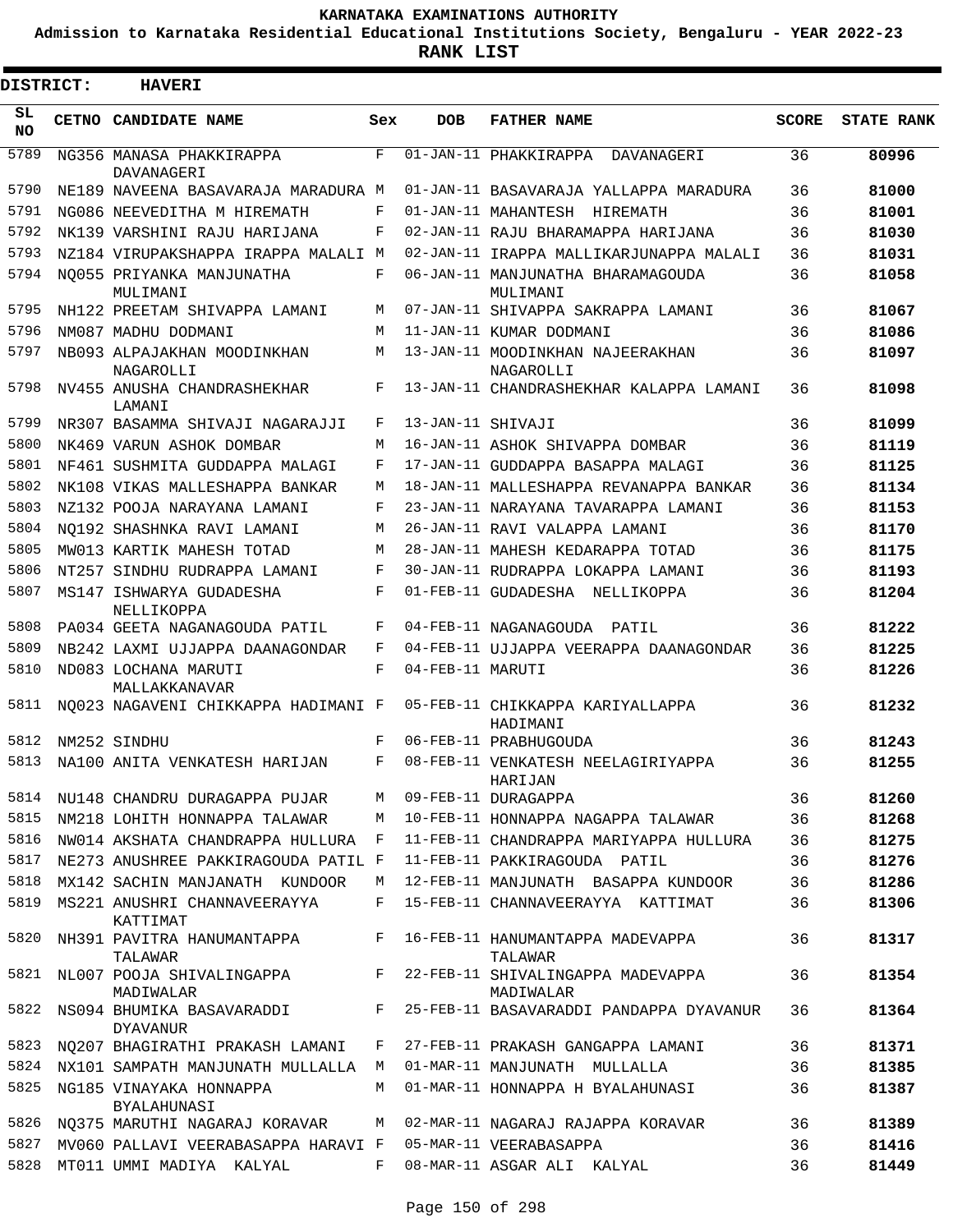**Admission to Karnataka Residential Educational Institutions Society, Bengaluru - YEAR 2022-23**

| DISTRICT:       | <b>HAVERI</b>                                  |       |                 |                                                            |       |                   |
|-----------------|------------------------------------------------|-------|-----------------|------------------------------------------------------------|-------|-------------------|
| SL<br><b>NO</b> | CETNO CANDIDATE NAME                           | Sex   | <b>DOB</b>      | <b>FATHER NAME</b>                                         | SCORE | <b>STATE RANK</b> |
| 5829            | NH094 SINCHANA NAGAPPA LAMANI                  | F     |                 | 09-MAR-11 NAGAPPA SHIVAPPA LAMANI                          | 36    | 81458             |
| 5830            | NS331 NEHA D PATIL                             | F     |                 | 10-MAR-11 DEVARAJ PATIL                                    | 36    | 81461             |
| 5831            | NE367 SHWETA VISHWANTH<br><b>BUSANURAMATH</b>  | F     |                 | 14-MAR-11 VISHWANTH                                        | 36    | 81498             |
| 5832            | PA021 TAHEERA LALASAB NADAF                    | F     |                 | 14-MAR-11 LALASAB SHOUKAT ALI NADAF                        | 36    | 81500             |
| 5833            | NN117 SHARADA PARAMESHAPPA PUJAR F             |       |                 | 15-MAR-11 PARAMESHAPPA BASAVANNEAPPA<br>PUJAR              | 36    | 81513             |
| 5834            | MY079 DIVYA YALLAPPA LAMANI                    | F     |                 | 16-MAR-11 YALLAPPA CHANDRAPPA LAMANI                       | 36    | 81516             |
| 5835            | NL141 NANDITA UJJAPPA YADACHI                  | F     |                 | 16-MAR-11 UJJAPPA BASAPPA YADACHI                          | 36    | 81518             |
| 5836            | PA271 SANDEEP ASHOK BINDALAGI                  | M     |                 | 16-MAR-11 ASHOK BINDALAGI                                  | 36    | 81520             |
| 5837            | NK271 PRATIBHA SUNGAR                          | F     |                 | 20-MAR-11 RAJU K SUNGAR                                    | 36    | 81543             |
| 5838            | NU084 PRITAM PANDURANGA<br>NAMADEVSHIMPI       | M     |                 | 21-MAR-11 PANDURANGA KRISHNAPPA<br>NAMADEVSHIMPI           | 36    | 81550             |
| 5839            | NG023 REKHA HOBAPPA LAMANI                     | F     |                 | 21-MAR-11 HOBAPPA GANESH LAMANI                            | 36    | 81551             |
| 5840            | NY047 NIVEDITA NINGAPPA SULLESWAR F            |       |                 | 24-MAR-11 NINGAPPA SULLESWAR                               | 36    | 81577             |
| 5841            | NF433 YASHAVANT PARASHURAM<br>MYLARAPPANAVAR   | M     |                 | 25-MAR-11 PARASHURAM                                       | 36    | 81588             |
| 5842            | MT155 NAVYA PRAKASH<br>SHIDDANNAMAVAR          | F     |                 | 30-MAR-11 PRAKASH SHIDDANNAMAVAR                           | 36    | 81623             |
| 5843            | PA094 PUNIT BASAVARAJ HADAPAD                  | M     |                 | 01-APR-11 BASAVARAJ MAHALINGAPPA<br>HADAPAD                | 36    | 81646             |
| 5844            | NS089 SANGEETA KARIYAPPA HOLALA                | F     |                 | 03-APR-11 KARIYAPPA                                        | 36    | 81666             |
| 5845            | MR142 ANANYA NAGARAJ KALLAPUR                  | F     |                 | 04-APR-11 NAGARAJ CHANDRASHEKARAPPA<br>KALLAPUR            | 36    | 81668             |
| 5846            | NH164 DEEPIKA MAYAPPA HARIJAN                  | F     |                 | 04-APR-11 MAYAPPA H HARIJAN                                | 36    | 81669             |
| 5847            | NF383 VARSHA RAMESH ELIGER                     | F     |                 | 04-APR-11 RAMESH PANDAPP ELIGER                            | 36    | 81677             |
| 5848            | MR278 DEEPA RAMESH NARASAKKANAVAR F            |       |                 | 08-APR-11 RAMESH HANUMANTAPPA<br>NARASAKKANAVAR            | 36    | 81703             |
| 5849            | NY379 VISHNUPRIYA PRABHAKAR<br>KAMMAR          | F     |                 | 08-APR-11 PRABHAKAR KAMMAR                                 | 36    | 81714             |
|                 | 5850 NY375 DYAMANAGOUDA ISHWARGOUDA<br>PATIL   | M     |                 | 09-APR-11 ISHWARGOUDA                                      | 36    | 81716             |
| 5851            | NP073 TANUSHREE NAGARAJ NAYAK                  | $F^-$ |                 | 09-APR-11 NAGARAJ SHIVAPPA NAYAKA                          | 36    | 81721             |
| 5852            | MZ151 HARISH SIDDAPPA CHIKKANSI                | M     |                 | 13-APR-11 SIDDAPPA YALLAPPA CHIKKANSI                      | 36    | 81753             |
| 5853            | MR168 MITHUN IRANNA KULKARNI                   | M     |                 | 14-APR-11 IRANNA SHEKAPPA KULKARNI                         | 36    | 81763             |
|                 | 5854 NE380 SAMARTH SHIVAYOGI<br>UDACHAMMANAVAR | M     |                 | 18-APR-11 SHIVAYOGI UDACHAMMANAVAR                         | 36    | 81797             |
| 5855            | NW223 PADMA HULLAPPA<br>KARABASAMMANAVAR       |       |                 | F 20-APR-11 HULLAPPA HANAMANTAPPA<br>KARABASAMMANAVAR      | 36    | 81808             |
| 5856            | NR162 YASHAVANT MANJAPPA<br>MACHENAHALLI       | M     |                 | 21-APR-11 MANJAPPA MACHENAHALLI                            | 36    | 81817             |
| 5857            | CHALAVADI                                      |       |                 | MS492 BHUVAN MALLESHAPPA M 23-APR-11 MALLESHAPPA CHALAVADI | 36    | 81828             |
| 5858            | MS517 SINCHANA REVANESH GANIGER                | F     |                 | 24-APR-11 REVANESH GANIGER                                 | 36    | 81842             |
| 5859            | MW098 ANKITA PARASAPPA<br>TAHASHILDAR          |       |                 | F 25-APR-11 PARASAPPA PAKKIRAPPA<br>TAHASHILDAR            | 36    | 81851             |
| 5860            | MW033 RAM APPANA SHETVERNEKAR                  | M     |                 | 26-APR-11 APPANA SHETVERNEKAR                              | 36    | 81862             |
| 5861            | MY222 SHREYA SRIDHAR BYAGAWADI                 | F     |                 | 26-APR-11 SRIDHAR GUDDAPPA BYAGAWADI                       | 36    | 81865             |
| 5862            | NR164 SOUKAT ALI TIPPUSAB<br>ITAGIBATTI        | M     |                 | 26-APR-11 TIPPUSAB                                         | 36    | 81866             |
| 5863            | NA020 POORNIMA BHIMAPPA LAMANI F               |       |                 | 30-APR-11 BHIMAPPA LAMANI                                  | 36    | 81896             |
| 5864            | NE298 RAJABHAKSHI MAHMADRAFIK M<br>OLEKAR      |       |                 | 30-APR-11 MAHMADRAFIK IMAMASAB OLEKAR                      | 36    | 81897             |
| 5865            | MS538 CHETAN RUDRAPPA KAYAKAD M                |       |                 | 02-MAY-11 RUDRAPPA                                         | 36    | 81915             |
| 5866            | NN063 LAVANYA HOLABASAPPA                      | F     |                 | 02-MAY-11 HOLABASAPPA BASAPPA                              | 36    | 81917             |
|                 |                                                |       | Page 151 of 298 |                                                            |       |                   |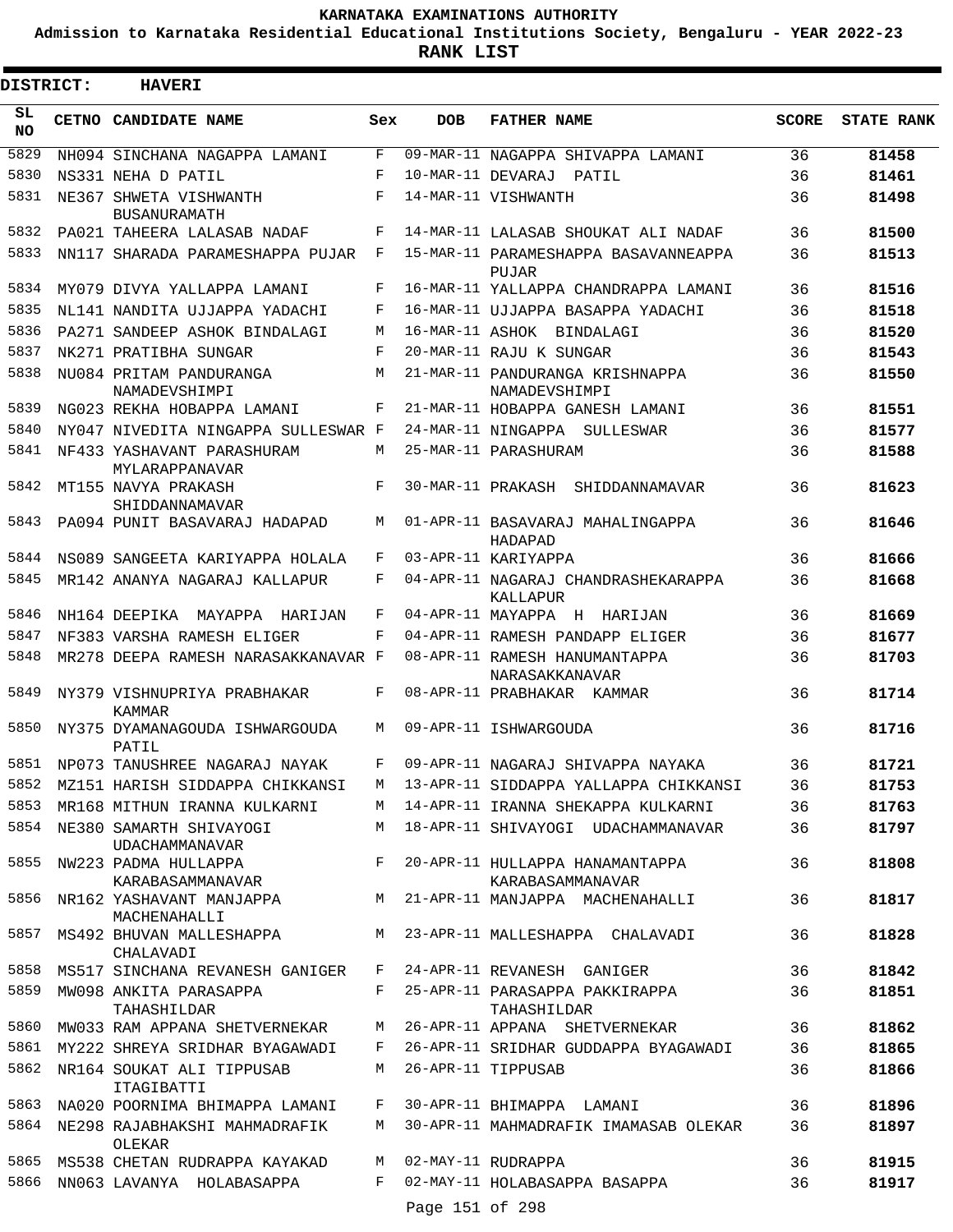**Admission to Karnataka Residential Educational Institutions Society, Bengaluru - YEAR 2022-23**

| <b>DISTRICT:</b> | <b>HAVERI</b>                                       |             |                 |                                                                                           |              |                   |
|------------------|-----------------------------------------------------|-------------|-----------------|-------------------------------------------------------------------------------------------|--------------|-------------------|
| SL<br><b>NO</b>  | <b>CETNO CANDIDATE NAME</b>                         | Sex         | <b>DOB</b>      | <b>FATHER NAME</b>                                                                        | <b>SCORE</b> | <b>STATE RANK</b> |
|                  | KATENAHALLI                                         |             |                 | KATENAHALLI                                                                               |              |                   |
| 5867             | NK169 ANU BASAVARAJA BARKI                          | F           |                 | 03-MAY-11 BASAVARAJ                                                                       | 36           | 81924             |
| 5868             | NO286 MANIKANTA RAMESH KORAVARA                     | M           |                 | 04-MAY-11 RAMESH HANUMANTAPPA KORAVARA                                                    | 36           | 81936             |
| 5869             | NW114 HARISH YAMANAPPA BARKI                        | M           |                 | 06-MAY-11 YAMANAPPA DURAGAPPA BARKI                                                       | 36           | 81950             |
| 5870             | NR137 KRUTIKA MANJU MAVINATOP                       | F           | 06-MAY-11 MANJU | MAVINATOP                                                                                 | 36           | 81954             |
| 5871<br>5872     | MV120 PRANEET P NADOR                               | M           |                 | 07-MAY-11 PUTTURAJ M NADAR                                                                | 36           | 81969             |
| 5873             | NS138 MANJUNATHA UDAGATTI                           | M<br>M      |                 | 08-MAY-11 UDCHAPPA I<br>UDAGATTI                                                          | 36           | 81977             |
|                  | MR081 MALATESH BASAPPA<br>BASAPPANAVAR              |             |                 | 11-MAY-11 BASAPPA GUDDAPPA BASAPPANAVAR                                                   | 36           | 82003             |
| 5874             | MV049 PRAJWAL GANAPATI CHIKKERI                     | M           |                 | 12-MAY-11 GANAPATI MAILARAPPA CHIKKERI                                                    | 36           | 82015             |
| 5875             | MS196 PRAVEEN VEERABHADRAPPA<br>MULER               | M           |                 | 14-MAY-11 VEERABHADRAPPA GANGADHARAPPA<br>MULER                                           | 36           | 82033             |
| 5876             | NR148 NINGARAJ MANJAMMA HARIJAN                     | M           |                 | 15-MAY-11 MANJAMMA HARIJAN                                                                | 36           | 82045             |
| 5877             | NA090 PRAVEEN MANJUNATH PUJAR                       | M           |                 | 16-MAY-11 MANJUNATH LAXMAN PUJAR                                                          | 36           | 82056             |
| 5878             | NK317 RAJESHWARI SAHADEVAPPA<br>MULIMANI            | F           |                 | 16-MAY-11 SAHADEVAPPA BIDDADEPPA<br>MULIMANI                                              | 36           | 82058             |
| 5879             | MR128 RAJESHWARI KUMAR<br>GUTTAL                    | F           |                 | 17-MAY-11 KUMAR CHANDRAPPA GUTTAL                                                         | 36           | 82070             |
| 5880             | MT147 SANJAY KUMAR NAGARAJ<br>SOTTAMMANAVAR         | M           |                 | 17-MAY-11 KUMAR B SOTTAMMANAVAR                                                           | 36           | 82071             |
| 5881             | PA205 BHARAT NINGAPPA MATTUR                        | M           |                 | 20-MAY-11 NINGAPPA MATTUR                                                                 | 36           | 82094             |
| 5882             | PA082 DEEPA ASHOKA RAMANAKOPPA                      | F           |                 | 21-MAY-11 ASHOKA RUDRAPPA RAMANAKOPPA                                                     | 36           | 82102             |
| 5883             | NT114 PUNEET JAYAPPA RANASOT                        | M           |                 | 25-MAY-11 JAYAPPA BHEEMAPPA RANASOT                                                       | 36           | 82133             |
| 5884             | MV253 SACHIN SURESH<br>KUNTANAHOSALLI               | M           |                 | 26-MAY-11 SURESH KUNTANAHOSALLI                                                           | 36           | 82141             |
| 5885             | NB134 VAISHNAVI RAMESHGOUDA<br><b>GUREGONDAR</b>    | F           |                 | 27-MAY-11 RAMESHGOUDA<br>BASANAGOUDA<br><b>GUREGONDAR</b>                                 | 36           | 82150             |
| 5886             | NW277 DHARMAGOUD BHARAMAGOUD<br><b>NINGANAGOUDR</b> | М           |                 | 29-MAY-11 BHARAMAGOUD<br>NINGANAGOUDR                                                     | 36           | 82162             |
| 5887             | NL242 NINGARAJ MUKESH LAMANI                        | М           |                 | 29-MAY-11 MUKESH KRISHNAPPA LAMANI                                                        | 36           | 82164             |
| 5888             | NK519 SACHIN MAHESHA PUTTALLAVAR                    | M           |                 | 30-MAY-11 MAHESHA MALLESHAPPA<br>PUTTALLAVAR                                              | 36           | 82177             |
| 5889             | NB265 SANDHYA SANJEEVA KOTRALLI                     | F           |                 | 31-MAY-11 SANJEEVA MANJAPPA KOTRALLI                                                      | 36           | 82181             |
|                  | 5890 MS160 VEENA RAJAPPA KAMMAR                     | F           |                 | 05-JUN-11 RAJAPPA KAMMAR                                                                  | 36           | 82263             |
|                  | CHANDAPUR                                           |             |                 | 5891 PA286 BHUVANESHWARI SHANNMUKHAPPA F 06-JUN-11 SHANNMUKHAPPA MAHADEVAPPA<br>CHANDAPUR | 36           | 82269             |
|                  |                                                     |             |                 | 5892 NX200 RENUKA PARASHURAM DAMODAR F 06-JUN-11 PARASHURAM VITTAPPA DAMODAR              | 36           | 82275             |
|                  | 5893 NV142 NAGARATNA MUTTAPPA<br>YALAGACHA          |             |                 | F 07-JUN-11 MUTTAPPA FAKKIRAPPA YALAGACHA                                                 | 36           | 82291             |
|                  | 5894 NJ299 SEVANTHI BHARAMAPPA<br>OLEKAR            |             |                 | F 07-JUN-11 BHARAMAPPA S OLEKAR                                                           | 36           | 82294             |
| 5895             | NA213 BHUVANESWARI NAGARAJ<br>MANEGAR               | $F$ –       |                 | 09-JUN-11 NAGARAJ MANEGAR                                                                 | 36           | 82314             |
|                  | 5896 NV443 PRIYA MALLESH BANAKAR                    | $F$ and $F$ |                 | 10-JUN-11 MALLESH GUDDAPPA BANAKAR                                                        | 36           | 82332             |
|                  | 5897 NZ353 MAMATA GOOLAPPA BARAKER                  |             |                 | F 11-JUN-11 GOOLAPPA BASAVANTAPPA BARAKER                                                 | 36           | 82344             |
| 5898             | NE334 MOULASAB SULTANSAB NADAF                      | M           |                 | 12-JUN-11 SULTANSAB HONNURUSAB NADAF                                                      | 36           | 82351             |
| 5899             | NL081 SANJANA HANUMANTGOUDA<br>LAKKANAGOUDARA       | $F -$       |                 | 13-JUN-11 HANUMANTGOUDA SHIVANGOUDA<br>LAKKANAGOUDARA                                     | 36           | 82366             |
| 5900             | NF010 SAPNABANU HAJARESAB NADAF                     |             |                 | F 15-JUN-11 HAJARESAB NADAF                                                               | 36           | 82385             |
| 5901             | NK574 YASHAVANT PRAKASH<br>BEVINAHALLI              |             |                 | M 15-JUN-11 PRAKASH BEVINAHALLI                                                           | 36           | 82389             |
| 5902             | MV042 FAIJAN AHAMED R                               |             |                 | M 19-JUN-11 MAHAMMED RAFEEO                                                               | 36           | 82417             |
| 5903             |                                                     |             |                 | NO170 GOUTAMI GUDDAPPA JAKKALI   F   20-JUN-11 GUDDAPPA NINGAPPA JAKKALI                  | 36           | 82430             |
| 5904             | NP220 SANJANA PARAMESHAPPA<br>BEVINAHALLI           |             |                 | F 21-JUN-11 PARAMESHAPPA KOTRAPPA<br>BEVINAHALLI                                          | 36           | 82446             |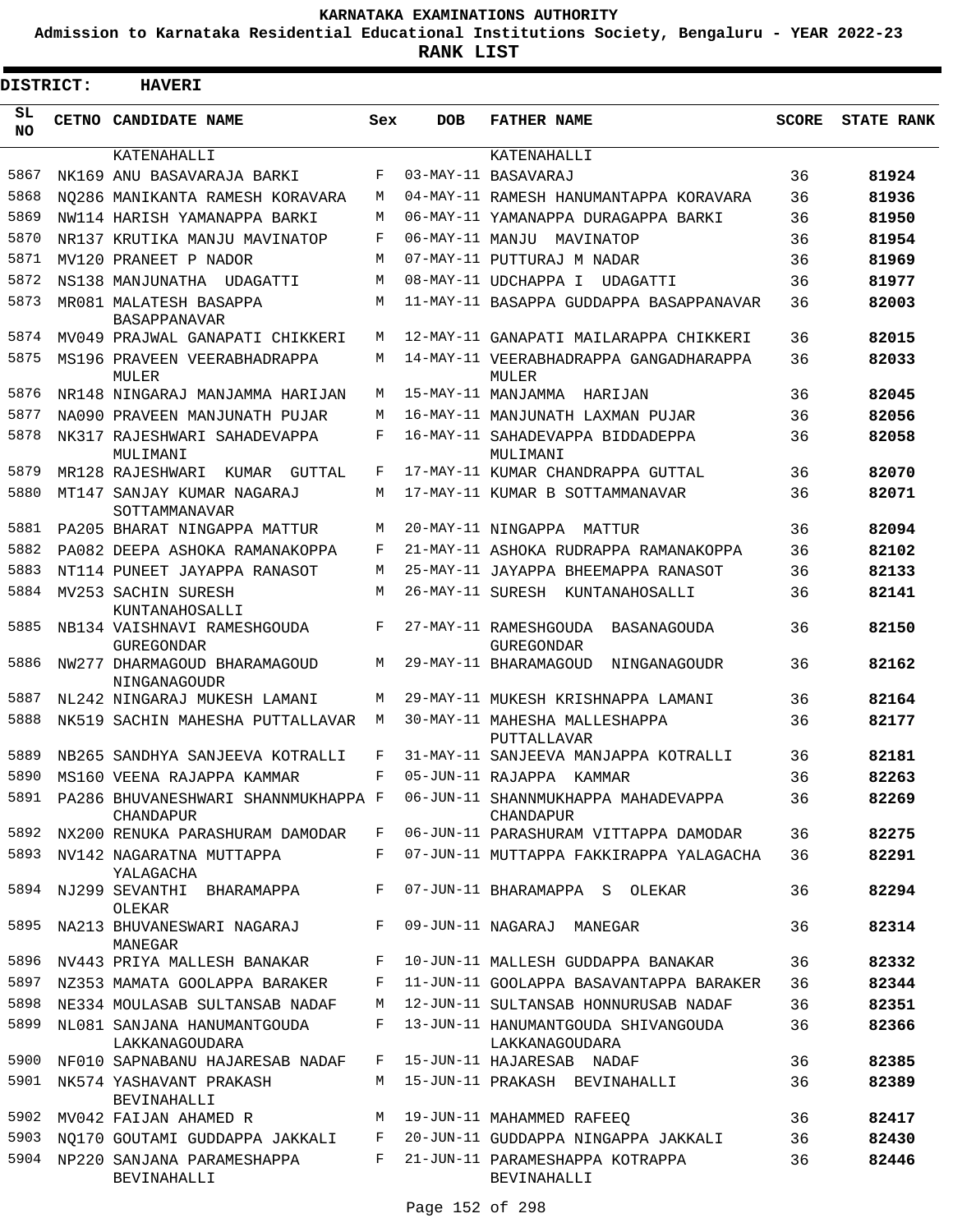**Admission to Karnataka Residential Educational Institutions Society, Bengaluru - YEAR 2022-23**

**RANK LIST**

ı

| DISTRICT:       | <b>HAVERI</b>                                 |            |                   |                                                  |              |                   |
|-----------------|-----------------------------------------------|------------|-------------------|--------------------------------------------------|--------------|-------------------|
| SL<br><b>NO</b> | CETNO CANDIDATE NAME                          | Sex        | <b>DOB</b>        | <b>FATHER NAME</b>                               | <b>SCORE</b> | <b>STATE RANK</b> |
| 5905            | MZ131 SOMASHEKHARA UDACHAPPA<br>SHIVANNANAVAR | M          |                   | 21-JUN-11 UDACHAPPA                              | 36           | 82450             |
| 5906            | NY002 SANDEEP MANJUNATH<br>MADIVALARA         | M          |                   | 23-JUN-11 MANJUNATH VIRUPAXAPPA<br>MADIVALAR     | 36           | 82480             |
| 5907            | MZ135 AISHWARYA YALLAPPA<br>MALANNANAVAR      | F          |                   | 24-JUN-11 YALLAPPA HANUMANTAPPA<br>MALANNANAVAR  | 36           | 82482             |
| 5908            | NC089 PALLAVI KUMARGOUDA PATIL                | F          |                   | 25-JUN-11 KUMARGOUDA PATIL                       | 36           | 82504             |
| 5909            | NE131 REVATI NAGARAJ TEREDAHALLI F            |            |                   | 25-JUN-11 NAGARAJ HANUMANTAPPA<br>TEREDAHALLI    | 36           | 82505             |
| 5910            | NK198 LEKHAN PYATER                           | M          |                   | 27-JUN-11 RAMAPPA PYATER                         | 36           | 82527             |
| 5911            | MV206 VEENA SHANKRAPPA KALLI                  | F          |                   | 29-JUN-11 SHANKRAPPA GULAPPA KALLI               | 36           | 82554             |
| 5912            | NE252 VIJAYAKUMAR SHIVAPPA<br>DESALLI         | M          |                   | 30-JUN-11 SHIVAPPA RAMANNA DESALLI               | 36           | 82566             |
| 5913            | NL047 PRASHANTA SANTOSHA LAMANI               | M          |                   | 02-JUL-11 SANTOSHA LAMANI                        | 36           | 82587             |
| 5914            | NN183 AJAYAKUMAR MANJAPPA ITAGI               | M          |                   | 04-JUL-11 MANJAPPA SIDDAPPA ITAGI                | 36           | 82600             |
| 5915            | MX032 HEMANTH NAGAPPA BARKI                   | M          |                   | 04-JUL-11 NAGAPPA SIDDAPPA BARKI                 | 36           | 82601             |
| 5916            | NV400 NIKHITA MANTESH RATHOD                  | F          |                   | 05-JUL-11 MANTESH CHANDAPPA RATHOD               | 36           | 82616             |
| 5917            | MT170 AMRUTA MANJAPPA<br>AMBLEPPANAVAR        | $_{\rm F}$ |                   | 09-JUL-11 MANJAPPA NINGAPPA<br>AMBLEPPANAVAR     | 36           | 82662             |
| 5918            | MY100 RAVI MANJUNATH MARANABEED               | M          |                   | 09-JUL-11 MANJUNATH BASAVANNEPPA<br>MARANABEED   | 36           | 82668             |
| 5919            | NT254 MANU SHIVAPPA HYADLAR                   | M          |                   | 10-JUL-11 SHIVAPPA KENCHAPPA HYADLAR             | 36           | 82676             |
| 5920            | MT163 SRUJAN JAGADEESH JADAR                  | M          |                   | 13-JUL-11 JAGADEESH NEELAPPA JADAR               | 36           | 82698             |
| 5921            | MW047 VIRESH PARASHURAM JADAR                 | M          |                   | 16-JUL-11 PARASHURAM IRAPPA JADAR                | 36           | 82730             |
| 5922            | NA147 USHA MAILAREPPA KABBUR                  | F          |                   | 20-JUL-11 MAILAREPPA SHIVARAYAPPA<br>KABBUR      | 36           | 82779             |
| 5923            | MU202 DHANUSH DINESH TUKKOJI                  | M          |                   | 21-JUL-11 DINESH TUKKOJI                         | 36           | 82782             |
| 5924            | NW100 AISHWARYA KRISHNAPPA<br>KUNDAGOL        | F          |                   | 25-JUL-11 KRISHNAPPA NINGAPPA KUNDAGOL           | 36           | 82822             |
| 5925            | NU051 MANJUNATH SYAMANNA OLEKARA              | M          |                   | 25-JUL-11 SYAMANNA UDACHAPPA OLEKARA             | 36           | 82828             |
| 5926            | NF256 MAHMADABJAL ALLABAKSH<br>KUNDAGOL       | M          |                   | 27-JUL-11 ALLABAKSH MADARSAB KUNDAGOL            | 36           | 82852             |
| 5927            | NW209 MANOJ CHANNABASAPPA<br>HOSAMANI         | M          |                   | 27-JUL-11 CHANNABASAPPA GADIGEPPA<br>HOSAMANI    | 36           | 82853             |
| 5928            | PA003 FAKKIRAPPA SHIVAPPA YALIGAR M           |            |                   | 28-JUL-11 SHIVAPPA YALIGAR                       | 36           | 82868             |
| 5929            | NG051 SHREYA BASAVARAJ KATAGI                 | F          |                   | 28-JUL-11 BASAVARAJ LAXMANA                      | 36           | 82874             |
| 5930            | NG314 SANDEEP MALLAPPA SUTAMANI M             |            |                   | 29-JUL-11 MALLAPPA                               | 36           | 82881             |
| 5931            | NY229 NANDHA MHADEVAPPA<br>GUDDAPPANVAR       | F          |                   | 30-JUL-11 MHADEVAPPA MALLESHAPPA<br>GUDDAPPANVAR | 36           | 82888             |
| 5932            | MZ146 SINCHANA JADADESH PUJAR                 | F          |                   | 30-JUL-11 JADADESH PUJAR                         | 36           | 82889             |
| 5933            | NT201 NAGARATNA RAMAPPA MUGADUR               | F          | 01-AUG-11 RAMAPPA |                                                  | 36           | 82905             |
|                 | 5934 NT063 RAJABHAKSHA DUPADAHALLI            | M          |                   | 01-AUG-11 MAHAMADRAFFIK DUPADAHALLI              | 36           | 82906             |
| 5935            | NW247 ROHINI YALLAPPA KERI                    | F          |                   | 01-AUG-11 YALLAPPA TIRAKAPPA KERI                | 36           | 82907             |
| 5936            | NY231 SHRUSTHI PRAKASH HARIJAN                | F          |                   | 01-AUG-11 PRAKASH FAKKIRAPPA HARIJAN             | 36           | 82911             |
| 5937            | MX018 DIVYA MANJUNATHA<br>NIMBAKKANAVAR       | F          |                   | 02-AUG-11 MANJUNATHA GUTTEPPA<br>NIMBAKKANAVAR   | 36           | 82915             |
| 5938            | NL300 SOUMYA BUDIGOUDA PATIL                  | F          |                   | 02-AUG-11 BUDIGOUDA JATTIGOUDA PATIL             | 36           | 82923             |
| 5939            | PA142 YASHODHA CHANDRAPPA MADAR               | F          |                   | 02-AUG-11 CHANDRAPPA FAKKIRAPPA MADAR            | 36           | 82928             |
| 5940            | NT308 PRAVEEN KUBER LAMANI                    | M          | 06-AUG-11 KUBER   |                                                  | 36           | 82962             |
| 5941            | NU090 TEJASHWINI MAHESHAPPA<br>BURUDIKATTI    | F          |                   | 07-AUG-11 MAHESHAPPA BHEEMAPPA<br>BURUDIKATTI    | 36           | 82971             |
| 5942            | NP145 VINAYA PRAKASH MADLUR                   | М          | 11-AUG-11 PRAKASH |                                                  | 36           | 83007             |
| 5943            | NY466 PRASANNA SURESH KADAKOL                 | М          |                   | 12-AUG-11 SURESH S KADAKOL                       | 36           | 83009             |
| 5944            | MW053 BASANAGOUDA PRAKASHGOUDA                | M          |                   | 13-AUG-11 PRAKASHGOUDA BASAVANNEPPA              | 36           | 83011             |
|                 |                                               |            | Page 153 of 298   |                                                  |              |                   |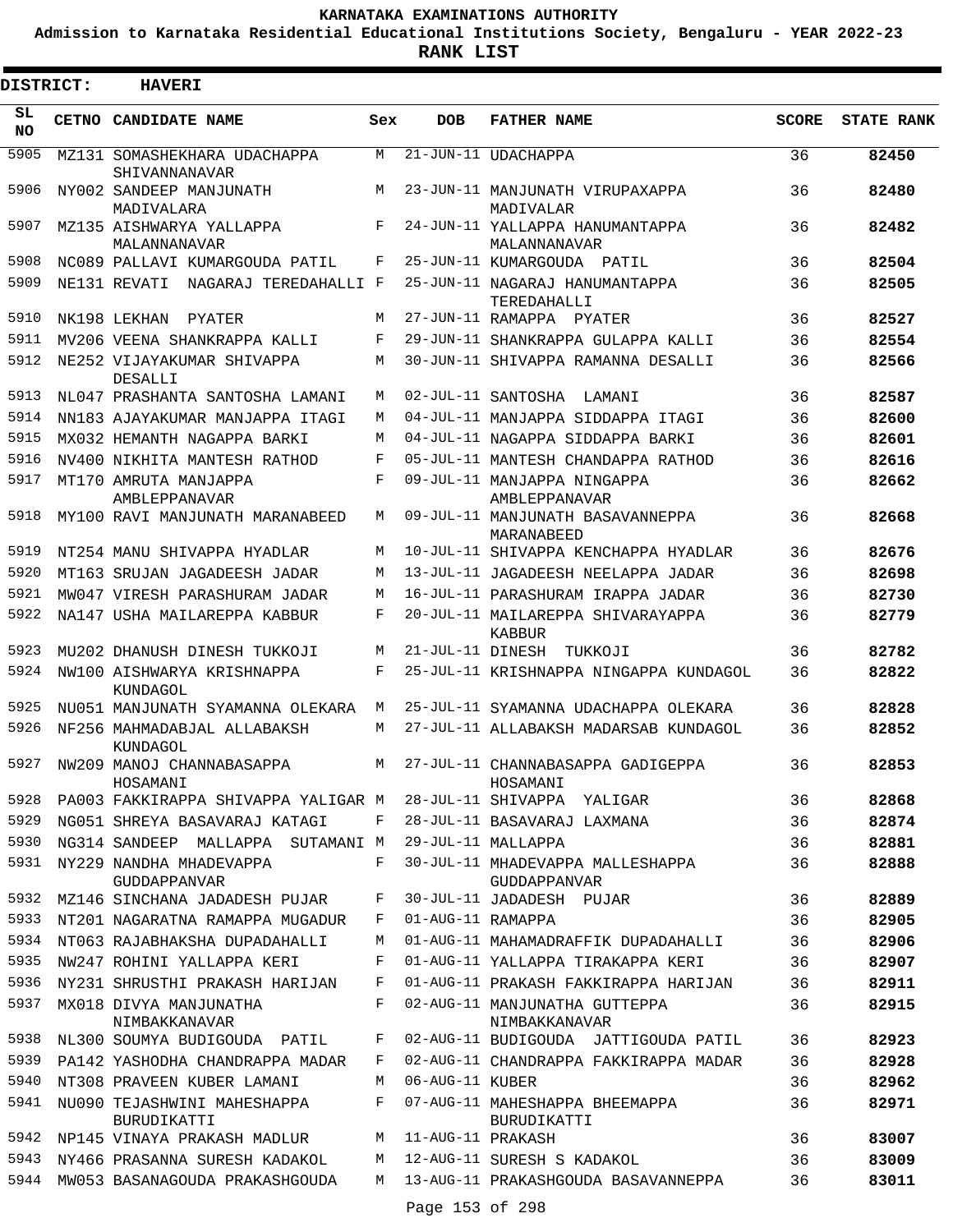**Admission to Karnataka Residential Educational Institutions Society, Bengaluru - YEAR 2022-23**

| <b>DISTRICT:</b> | <b>HAVERI</b>                                                |        |                   |                                                                                  |              |                   |
|------------------|--------------------------------------------------------------|--------|-------------------|----------------------------------------------------------------------------------|--------------|-------------------|
| SL<br><b>NO</b>  | CETNO CANDIDATE NAME                                         | Sex    | <b>DOB</b>        | <b>FATHER NAME</b>                                                               | <b>SCORE</b> | <b>STATE RANK</b> |
|                  | KAREGOUDRA                                                   |        |                   | KAREGOUDRA                                                                       |              |                   |
| 5945             | NX291 SATISHA MANJUNATHA<br>BASAVANAYKARA                    | M      |                   | 15-AUG-11 MANJUNATHA<br>SHIVAPPA<br><b>BASAVANAYKARA</b>                         | 36           | 83026             |
| 5946             | NJ105 ARUN SIDDLINGAPPA DAMBAL                               | М      |                   | 16-AUG-11 SIDDLINGAPPA GANGADHAR DAMBAL                                          | 36           | 83032             |
| 5947             | NO246 DHARANESH BHOJARAJA NYAMATI                            | M      |                   | 16-AUG-11 BHOJARAJA BASAVARAJ NYAMATI                                            | 36           | 83035             |
| 5948             | MT150 DIVYA MALLIKARJUN<br>SANKLIPUR                         | F      |                   | 16-AUG-11 MALLIKARJUN<br>SANKLIPUR                                               | 36           | 83036             |
| 5949             | MR242 KAVITA BHIMAPPA RITTI                                  | F      |                   | 17-AUG-11 BHIMAPPA SUBHASAPPA RITTI                                              | 36           | 83049             |
| 5950             | NV246 RANJITA SHANKRAPPA BADIGER                             | F      |                   | 18-AUG-11 SHANKRAPPA SADEVAPPA BADIGER                                           | 36           | 83058             |
| 5951             | NO244 SINCHANA<br>SADANANDACHARI<br><b>BADIGER</b>           | F      |                   | 18-AUG-11 SADANANDACHARI BADIGERA                                                | 36           | 83062             |
| 5952             | NH407 CHANDANA JAGADEESH HELAVAR                             | F      |                   | 19-AUG-11 JAGADEESH                                                              | 36           | 83066             |
| 5953             | NP094 ASHA NINGAPPA LAMANI                                   | F      |                   | 22-AUG-11 NINGAPPA CHATREPPA LAMANI                                              | 36           | 83080             |
| 5954             | MV023 PRAJWAL G V GOPAL VADDAR                               | М      |                   | 24-AUG-11 GOPAL DURGAPPA VADDAR                                                  | 36           | 83103             |
| 5955             | NA178 CHAYA MAHALINGAPPA<br>DASANNANVAR                      | F      |                   | 25-AUG-11 MAHALINGAPPA IRAPPA<br><b>DASANNANVAR</b>                              | 36           | 83107             |
| 5956             | MY169 KAVANA SHIVARAJ HADORA                                 | F      |                   | 25-AUG-11 SHIVARAJ ANNAPURNA HADORA                                              | 36           | 83110             |
| 5957             | NC084 SAIKUMAR PARASURAM MANE                                | М      |                   | 27-AUG-11 PARASURAM NAGAPPA MANE                                                 | 36           | 83129             |
| 5958             | NN021 REVATI JAGADEESH PUJAR                                 | F      |                   | 02-SEP-11 JAGADEESH BUDDAPPA PUJAR                                               | 36           | 83180             |
| 5959             | NJ201 BEERAPPA PARAMESH KITTUR                               | М      |                   | 11-SEP-11 PARAMESH YALLAPPA KITTUR                                               | 36           | 83244             |
| 5960             | NK032 DHANUSHRI SHIVAYOGI<br>JALIKONI                        | F      |                   | 12-SEP-11 SHIVAYOGI<br>JALIKONI                                                  | 36           | 83257             |
| 5961             | NM202 SANKETH NAGARAJ ZIGANDE                                | М      | 12-SEP-11 NAGARAJ | ZIGANDE                                                                          | 36           | 83259             |
| 5962             | NO060 ERAMMA MUDUKAPPA CHINCHALI                             | F      |                   | 18-SEP-11 MUDUKAPPA GURUVAPPA CHINCHALI                                          | 36           | 83297             |
| 5963             | MW077 KAVERI SHANTHAVEERAYYA<br>HIREMATH                     | F      |                   | 20-SEP-11 SHANTHAVEERAYYA RUDRAYYA<br>HIREMATH                                   | 36           | 83311             |
| 5964             | NY396 BHAGYA RAMANNA KAYAVAR                                 | F      |                   | 23-SEP-11 RAMANNA BASAVANTAPPA KAYAVAR                                           | 36           | 83327             |
| 5965             | MX039 MANJULA GULAPPA HARIJAN                                | F      |                   | 26-SEP-11 GULAPPA HONNAPPA HARIJAN                                               | 36           | 83351             |
| 5966             | MX152 MEENAKSHI<br>UMESH AJAGUNDI                            | F      |                   | 26-SEP-11 UMESH CHANNAVEERAPPA AJAGUNDI                                          | 36           | 83352             |
| 5967             | MR005 MOUNA PARAMESH<br>KARIYAMMANAPUJAR                     | F      |                   | 26-SEP-11 PARAMESH KARIYAMMANAPUJAR                                              | 36           | 83353             |
| 5968             | NF403 AKSHAYAKUMAR ASHOK RAJAPOOT M                          |        |                   | 29-SEP-11 ASHOK PRATAP RAJAPOOT                                                  | 36           | 83374             |
| 5969             | NF100 SWAPNA FAKKIRAPPA<br>DASANNANAVAR                      | F      |                   | 29-SEP-11 FAKKIRAPPA DASAPPA<br>DASANNANAVAR                                     | 36           | 83381             |
| 5970             | NH285 RAGHU FAKKIRAPPA PATARAD                               | M      |                   | 30-SEP-11 FAKKIRAPPA HANUMANTAPPA<br>PATARAD                                     | 36           | 83384             |
| 5971             | MW144 SUDEEP ANANDA BARKI                                    | М      |                   | 30-SEP-11 ANANDA BARKI                                                           | 36           | 83388             |
| 5972             | NO079 BHUVAN KUMAR TEMBADA                                   | М      | 03-OCT-11 KUMAR   |                                                                                  | 36           | 83402             |
| 5973             | NO223 JYOTI HOOVAPPA UPANAL                                  | F      |                   | 06-OCT-11 HOOVAPPA UPANAL                                                        | 36           | 83419             |
| 5974<br>5975     | NU262 VIDYASHRI GUDDAPPA BARKI<br>NV291 NINGARAJU FAKKIRESH  | F<br>М |                   | 07-OCT-11 GUDDAPPA PUTTAPPA BARKI<br>10-OCT-11 FAKKIRESHA SUNAGAR                | 36<br>36     | 83432<br>83446    |
|                  | SUNAGAR                                                      |        |                   |                                                                                  |              |                   |
| 5976             | NT277 TANUJA B BANAKAR                                       | F      |                   | 10-OCT-11 BASAPPA BANAKAR                                                        | 36           | 83449             |
| 5977             | NK005 SINDHU ASHOKA JOGAPPANAVAR F                           |        |                   | 14-OCT-11 ASHOKA PARASAPPA JOGAPPANAVAR                                          | 36           | 83476             |
| 5978             | NS244 SINDHU BASAVARAJ TEMBADA                               | F      |                   | 14-OCT-11 BASAVARAJ                                                              | 36           | 83477             |
| 5979             | NU066 KANCHANA DEVARAJ ERESIMI                               | F      |                   | 19-OCT-11 DEVARAJ ERESIMI                                                        | 36           | 83504             |
| 5980             | MU022 LAXMI YALLAPPA BELAGALI                                | F      |                   | 19-OCT-11 YALLAPPA RAMANNA BELAGALI                                              | 36           | 83506             |
| 5981<br>5982     | NY139 RISHAB GANGADHAR GARAG                                 | М      |                   | 26-OCT-11 GANGADHAR GARAG                                                        | 36           | 83553             |
| 5983             | NK263 PREETI HANUMANYAPPA TALAVAR F<br>NY023 SAKSHI MENASAGI | F      |                   | 29-OCT-11 HANUMANTAPPA GUTTEPPA TALAVAR<br>29-OCT-11 BASAVARAJ SHIVAPPA MENASAGI | 36<br>36     | 83578<br>83580    |
| 5984             | NS361 CHINNAMMA KIVUDANNANAVAR                               | F      |                   | 31-OCT-11 CHANDRAPPA                                                             | 36           | 83590             |
| 5985             | PA126 PREETAMGOUDA HANAMANTAGOUDA M                          |        |                   | 01-NOV-11 HANAMANTAGOUDA BASANAGOUDA                                             | 36           | 83605             |
|                  | MALLAGOUDRA                                                  |        |                   | MALLAGOUDRA                                                                      |              |                   |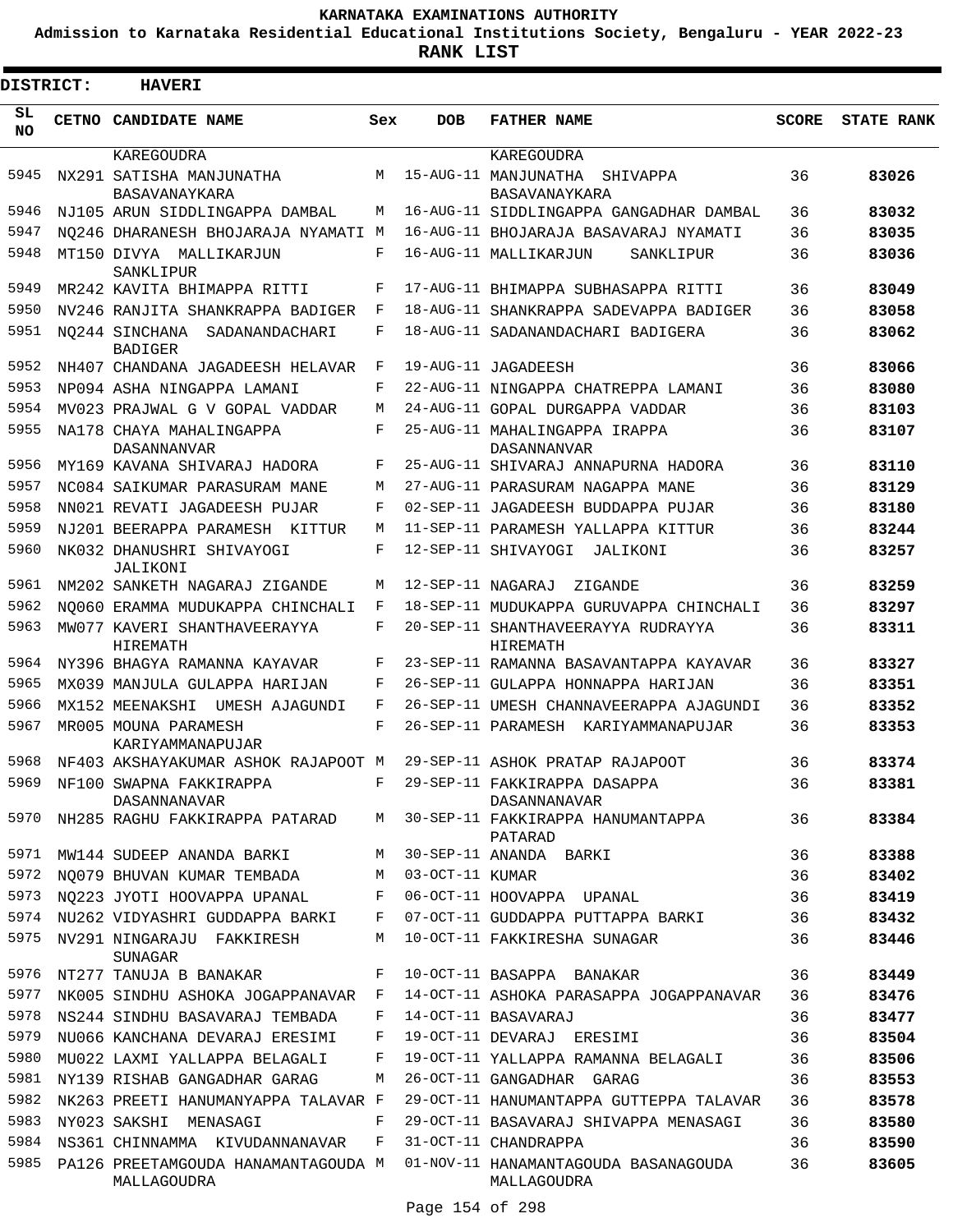**Admission to Karnataka Residential Educational Institutions Society, Bengaluru - YEAR 2022-23**

 $\blacksquare$ 

**RANK LIST**

Е

| <b>DISTRICT:</b> | <b>HAVERI</b>                                                                       |            |                   |                                                               |              |                   |
|------------------|-------------------------------------------------------------------------------------|------------|-------------------|---------------------------------------------------------------|--------------|-------------------|
| SL<br><b>NO</b>  | CETNO CANDIDATE NAME                                                                | Sex        | <b>DOB</b>        | <b>FATHER NAME</b>                                            | <b>SCORE</b> | <b>STATE RANK</b> |
| 5986             | NF103 RANJITA RAMESH BARKI                                                          | F          |                   | 03-NOV-11 RAMESH NINGAPPA BARKI                               | 36           | 83615             |
| 5987             | NY224 GEETA BASAVARAJ SANGANNAVAR F                                                 |            |                   | 04-NOV-11 BASAVARAJ BARAMAPPA<br>SANGANNAVAR                  | 36           | 83619             |
| 5988             | MS530 VIJAYALAXMI MARGEPPA BADNAL F                                                 |            |                   | 05-NOV-11 MARGEPPA BADNAL                                     | 36           | 83627             |
| 5989             | MS317 CHAITRA NAGARAJ BALLARI                                                       | F          |                   | 08-NOV-11 NAGARAJ HANUMANTAPPA BALLARI                        | 36           | 83642             |
| 5990             | MX007 ISHWARI LAKSHMANA BARKI                                                       | F          |                   | 13-NOV-11 LAKSHMANA PAKEERAPPA BARKI                          | 36           | 83687             |
| 5991             | NK385 SHIVARAJ SHIVANANDAPPA<br>IMMADI                                              | М          |                   | 13-NOV-11 SHIVANANDAPPA S IMMADI                              | 36           | 83689             |
| 5992             | NL170 VARSHINI KANTESHA BASURA                                                      | F          |                   | 13-NOV-11 KANTESHA BASURA                                     | 36           | 83692             |
| 5993             | NG142 SHARADA ANADA<br>GANTISIDDAPPANAVAR                                           | F          |                   | 14-NOV-11 ANADA NAGAPPA<br>GANTISIDDAPPANAVAR                 | 36           | 83698             |
| 5994             | MS048 MANOJ U L                                                                     | М          |                   | 18-NOV-11 UMESH M L                                           | 36           | 83726             |
| 5995             | NS107 K U NISARGA                                                                   | $_{\rm F}$ |                   | 19-NOV-11 UMESH VEERAYYA K                                    | 36           | 83731             |
| 5996             | MT106 RAGHAVA MALLESHAPPA VARADA                                                    | М          |                   | 23-NOV-11 MALLESHAPPA BASAVARAJAPPA<br><b>VARADA</b>          | 36           | 83752             |
| 5997             | NK154 REVATI MANJAPPA TALAWAR                                                       | F          |                   | 23-NOV-11 MANJAPPA BASAPPA TALAWAR                            | 36           | 83753             |
| 5998             | NY380 KANTESH SOMALINGAPPA<br>PARASANNAVAR                                          | М          |                   | 30-NOV-11 SOMALINGAPPA SHIVAPPA<br>PARASANNAVAR               | 36           | 83792             |
| 5999             | MY104 SANDHYA DODDALINGAPPA<br>KATTIMANI                                            | F          |                   | 07-DEC-11 DODDALINGAPPA SAHADEVAPPA<br>KATTIMANI              | 36           | 83822             |
| 6000             | NJ077 ANJALI DURGAPPA DUMMAL                                                        | F          |                   | 08-DEC-11 DURGAPPA RAJAPPA DUMMAL                             | 36           | 83824             |
| 6001             | NS126 PRAGNYA CHANDRAPPA MAGANUR                                                    | F          |                   | 08-DEC-11 CHANDRAPPA MAGANUR                                  | 36           | 83827             |
| 6002             | NN157 VISHWANATH SHIVAPPA ITAGI                                                     | М          |                   | 09-DEC-11 SHIVAPPA ITAGI                                      | 36           | 83836             |
| 6003             | NJ196 KAVERI<br>SHIDDARAMAYYA<br>MALLURMATH                                         | F          |                   | 11-DEC-11 SHIDDARAMAYYA G MALLURMATH                          | 36           | 83843             |
| 6004             | NP072 PRUTHVIKUMAR K M                                                              | М          |                   | 13-DEC-11 KUBERAPPA GUTTEPPA M                                | 36           | 83851             |
| 6005             | NS017 HEMASHREE MANJUNATHA<br><b>BUKKASHETTAR</b>                                   | F          |                   | 14-DEC-11 MANJUNATHA                                          | 36           | 83853             |
| 6006             | NV176 MANYA VIRAPPA ANGADI                                                          | F          |                   | 17-DEC-11 VIRAPPA BASAVANEPPA ANGADI                          | 36           | 83871             |
| 6007             | NN014 NAYANA AJJAYYA JADHAV                                                         | F          | 19-DEC-11 AJJAYYA | JADHAV                                                        | 36           | 83881             |
| 6008             | NH048 ROOPA BASAVARAJ SUNKAD                                                        | F          |                   | 21-DEC-11 BASAVARAJ LAKKAPP SUNKAD                            | 36           | 83891             |
| 6009             | NE065 MALLIKREHAN RAJESAB NEGALUR M                                                 |            |                   | 30-DEC-11 RAJESAB JAMALASAB NEGALUR                           | 36           | 83938             |
| 6010             | NV406 NIKHITA PARASAPPA<br>BALANNAVAR                                               | F          |                   | 19-JAN-12 PARASAPPA BASAVANNEPPA<br>BALANNAVAR                | 36           | 83991             |
| 6011             | NS122 PRITHAM LAMANI                                                                | M          |                   | 26-JAN-12 RUPLAPPA LAMANI                                     | 36           | 84003             |
| 6012             | NN133 SATHWIK KSHATRER                                                              | M          | 26-JAN-12 PRATHAP |                                                               | 36           | 84004             |
|                  | 6013 MV248 MOKSHA TIRUKAPPA HADIMANI                                                | F          |                   | 05-FEB-12 TIRUKAPPA HADIMANI                                  | 36           | 84018             |
|                  | 6014 NE342 DANNAMMA PANCHAPPA<br>HOUSABHAVI                                         | F          |                   | 16-FEB-12 PANCHAPPA HOUSABHAVI                                | 36           | 84028             |
|                  | 6015 NE405 CHETANA FAKKIRESH MARADUR                                                | F          |                   | 25-FEB-12 FAKKIRESH YALLAPPA MARADUR                          | 36           | 84038             |
|                  | 6016 NL145 CHANDRU CHANNABASAPPA<br>GUDIMANI                                        |            |                   | M 15-DEC-12 CHANNABASAPPA KALLAPPA<br>GUDIMANI                | 36           | 84082             |
| 6017             | NW395 VIJAY BASAVARAJ HARIJAN                                                       | M          |                   | 26-JUN-09 BASAVARAJ KAREPPA HARIJAN                           | 35           | 84100             |
| 6018             | MS549 KAVERI DILLEPPA GADARI                                                        | F          |                   | 01-JAN-10 DILLEPPA GADARI                                     | 35           | 84132             |
| 6019             | NA216 PRAJWALA MALLANAGOUDA<br>HITTALAMANI                                          |            |                   | M 03-MAR-10 MALLANAGOUDA LATE<br>SHIVABASANAGOUDA HITTALAMANI | 35           | 84178             |
| 6020             | NW080 SHASHIKANTAGOUDA MARIGOUDA M 11-APR-10 MARIGOUDA NINGANAGOUDA<br>UMMANAGOUDRU |            |                   | UMMANAGOUDRU                                                  | 35           | 84217             |
|                  | 6021 NJ147 DHANUSH BANNIMATTI                                                       |            |                   | M 31-MAY-10 SHIVANANDA SHANTHAPPA<br>BANNIMATTI               | 35           | 84267             |
|                  | 6022 NR286 BEERESH RAMESH URMI                                                      |            |                   | M 05-JUN-10 RAMESH MAILAPPA URMI                              | 35           | 84280             |
| 6023             | NT162 SAKSHI BASAVARAJ SOORVE                                                       | F          |                   | 09-JUN-10 BASAVARAJ KAREHANUMANTAPPA<br><b>SOORVE</b>         | 35           | 84286             |
|                  | 6024 NH337 SHABIRA IBRAHIM RATIMANI                                                 |            |                   | F 26-JUL-10 IBRAHIM SANNAFAKIRASAB                            | 35           | 84340             |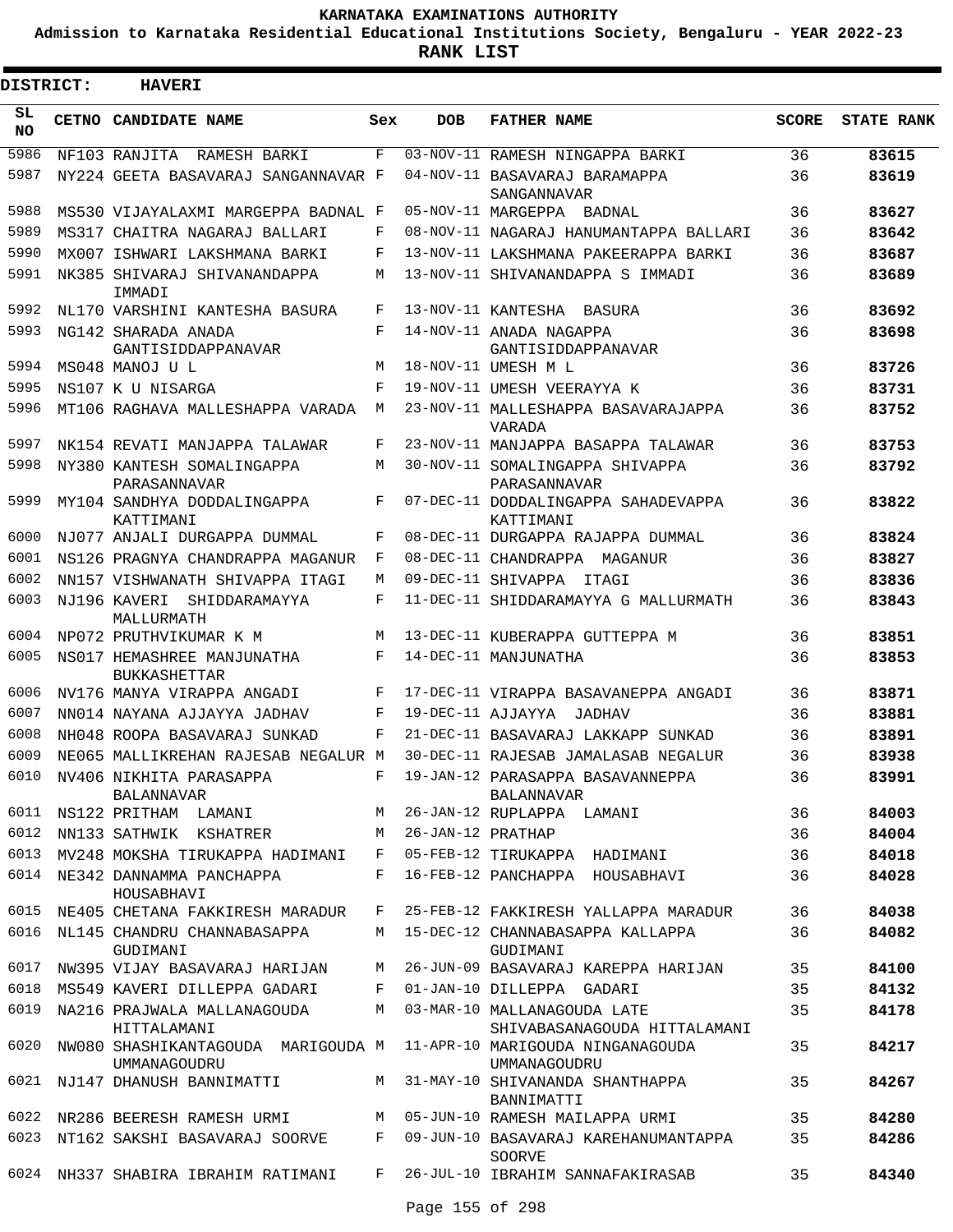**Admission to Karnataka Residential Educational Institutions Society, Bengaluru - YEAR 2022-23**

**RANK LIST**

E

| DISTRICT:       | <b>HAVERI</b>                                                   |            |                   |                                                                                         |              |                   |
|-----------------|-----------------------------------------------------------------|------------|-------------------|-----------------------------------------------------------------------------------------|--------------|-------------------|
| SL<br><b>NO</b> | CETNO CANDIDATE NAME                                            | Sex        | <b>DOB</b>        | <b>FATHER NAME</b>                                                                      | <b>SCORE</b> | <b>STATE RANK</b> |
|                 |                                                                 |            |                   | RATIMANI                                                                                |              |                   |
| 6025            | NK488 SHWETHA UJJAPPA                                           | F          |                   | 30-JUL-10 UJJAPPA CHANNABASAPPA                                                         | 35           | 84347             |
| 6026            | HUCHAGOUDAR<br>MV133 RADHA HONNAPPA BARKI                       | $_{\rm F}$ |                   | HUCHAGOUDAR<br>11-AUG-10 HONNAPPA GUTTEPPA BARKI                                        | 35           | 84376             |
| 6027            | NT203 KAVERI DILLEPPA MUDDI                                     | F          |                   | 20-AUG-10 DILLEPPA YALLAPPA MUDDI                                                       | 35           | 84398             |
| 6028            | NK062 DADAPEER MAHAMADRAFIO MEDUR M                             |            |                   | 27-AUG-10 MAHAMADRAFIO NAJIRSAB MEDUR                                                   | 35           | 84416             |
| 6029            | NN103 CHANDARASHEKHAR R B                                       | M          |                   | 28-AUG-10 RAVI B M                                                                      | 35           | 84420             |
| 6030            | MU001 SUHANA KHADARSAB NADAF                                    | F          |                   | 01-SEP-10 KHADARSAB<br>NADAF                                                            | 35           | 84428             |
| 6031            | NE069 VARUN BHARAMAPPA KAMANI                                   | M          |                   | 01-SEP-10 BHARAMAPPA SHIVAPPA KAMANI                                                    | 35           | 84430             |
| 6032            | NE249 ANU SHIVAYOGI KALI                                        | F          |                   | 07-SEP-10 SHIVAYOGI SHIDDAPPA KALI                                                      | 35           | 84447             |
| 6033            | PA318 VINAYAK RAMESH ARALEKATTI                                 | M          |                   | 07-SEP-10 RAMESH ARALEKATTI                                                             | 35           | 84448             |
| 6034            | NY034 SUKSHIT<br>PATIL                                          | M          |                   | 13-SEP-10 KIRANAGOUDA PATIL                                                             | 35           | 84469             |
| 6035            | PA357 NIKITA MAILAREPPA DUNDI                                   | F          |                   | 21-SEP-10 MAILAREPPA SHIVAPPA DUNDI                                                     | 35           | 84494             |
| 6036            | MR165 SAHANA MALATESH<br>LINGANNANAVAR                          | F          |                   | 23-SEP-10 MALATESH LINGANNANAVAR                                                        | 35           | 84500             |
| 6037            | NN159 BINDU ERAPPA PUJAR                                        | F          |                   | 25-SEP-10 ERAPPA NINGAPPA PUJAR                                                         | 35           | 84503             |
| 6038            | MY122 SHANTALA MALLAPPA HADAPAD                                 | F          |                   | 27-SEP-10 MALLAPPA SANGAPPA HADAPAD                                                     | 35           | 84517             |
| 6039            | MY172 JISHAN MAMADANIF<br>AMASHYANAVAR                          | M          |                   | 29-SEP-10 MAMADANIF AMASHYANAVAR                                                        | 35           | 84520             |
| 6040            | NK390 KISHAN VEERESH HANCHINAMANI M                             |            | 30-SEP-10 VEERESH |                                                                                         | 35           | 84527             |
| 6041            | MX182 PRABHU ARJUNAPPA MARATHI                                  | M          |                   | 01-OCT-10 ARJUNAPPA PARASHAPPA MARATHI                                                  | 35           | 84531             |
| 6042            | NX295 SHASHANK FAKKIRAPPA ARER                                  | M          |                   | 07-OCT-10 FAKKIRAPPA SHIVAPPA ARER                                                      | 35           | 84572             |
| 6043            | PA331 KUMAR SHIDDAPPA<br>MUDUVANNAVAR                           | M          |                   | 12-OCT-10 SHIDDAPPA TIRAKAPPA<br>MUDUVANNAVAR                                           | 35           | 84594             |
| 6044            | NM161 RAKESHA TIRAKAPPA HARIJANA                                | M          |                   | 14-OCT-10 TIRAKAPPA GUDDAPPA HARIJANA                                                   | 35           | 84606             |
| 6045            | NX224 CHANDANI DYAMANNA<br><b>BEVINAHALLI</b>                   | F          |                   | 17-OCT-10 DYAMANNA NINGAPPA BEVINAHALLI                                                 | 35           | 84619             |
| 6046            | NH326 ADARSH SANTOSH GHORAPADE                                  | M          | 19-OCT-10 SANTOSH | GHORAPADE                                                                               | 35           | 84626             |
| 6047            | MS219 SHIVARAJ NAGARAJ<br>HADENNANAVAR                          | М          | 19-OCT-10 NAGARAJ |                                                                                         | 35           | 84631             |
| 6048            | NS362 RUDRESH HANUMANTAPPA<br>TALAVAR                           | M          |                   | 23-OCT-10 HANUMANTAPPA HONNAPPA TALAVAR                                                 | 35           | 84650             |
| 6049            | NG228 LOHIT SHIVANAD<br>PARAMASHATTI                            |            |                   | M 24-OCT-10 SHIVANAD SHEKAPPA<br>PARAMASHATTI                                           | 35           | 84652             |
|                 | 6050 NU223 LAKSHMI SURESH LOKI F 07-NOV-10 SURESH LOKI          |            |                   |                                                                                         | 35           | 84711             |
|                 |                                                                 |            |                   | 6051 NQ164 LAKSMI BASAVARAJ HADRIHALLI F 07-NOV-10 BASAVARAJ HANUMANTAPPA<br>HADRIHALLI | 35           | 84712             |
|                 | KUNTANAHOSALLI                                                  |            |                   | 6052 MV216 GOUTAM BHARAMAPPA M 13-NOV-10 BHARAMAPPA UDACHAPPA<br>KUNTANAHOSALLI         | 35           | 84737             |
|                 | GURAPPANAVAR                                                    |            |                   | GURAPPANAVAR                                                                            | 35           | 84742             |
|                 | 6054 NR143 DEEPAK BADNIKAYI M 16-NOV-10 FAKKIRESHA              |            |                   |                                                                                         | 35           | 84755             |
|                 |                                                                 |            |                   | 6055 NO383 SANGEETHA NINGAPPA ADIVERA F 16-NOV-10 NINGAPPA RAMACHANDRA ADIVERA          | 35           | 84760             |
| 6056            | NN178 ANU NAGARAJA LAKAMAPUR                                    | $F$ and    |                   | 21-NOV-10 NAGARAJA SIDDAPPA LAKAMAPUR                                                   | 35           | 84778             |
| 6057            | MY117 RAKSHITA NILAPPA KALAKERI                                 | $F$ and    |                   | 01-DEC-10 NILAPPA KALAKERI                                                              | 35           | 84813             |
|                 | 6058 MY032 SHEKHAR RAJU DODDAMANI                               | M          |                   | 01-DEC-10 RAJU HEMALAPPA DODDAMANI                                                      | 35           | 84815             |
|                 | 6059 NF029 MALLIKARJUN SHANMUKHAPPA<br>AKKASALI                 | M          |                   | 06-DEC-10 SHANMUKHAPPA AKKASALI                                                         | 35           | 84841             |
|                 | 6060 NQ159 BEERESH MANJAPPA KILARAD                             |            |                   | M 09-DEC-10 MANJAPPA KILARAD                                                            | 35           | 84856             |
|                 | 6061 NV467 PRAVEEN VERUPAKSHAPPA<br>LAMANI                      |            |                   | M 09-DEC-10 VERUPAKSHAPPA NORAPPA LAMANI                                                | 35           | 84861             |
| 6062            | BANDIVADDAR                                                     |            |                   | NZ064 PRASHANT BHARAMANNA             M   10-DEC-10 BHARAMANNA  BANDIVADDAR             | 35           | 84866             |
|                 | 6063 NR047 AMRUTA FAKKIRAPPA GANTI F 12-DEC-10 FAKKIRAPPA GANTI |            |                   |                                                                                         | 35           | 84871             |
|                 |                                                                 |            | Page 156 of 298   |                                                                                         |              |                   |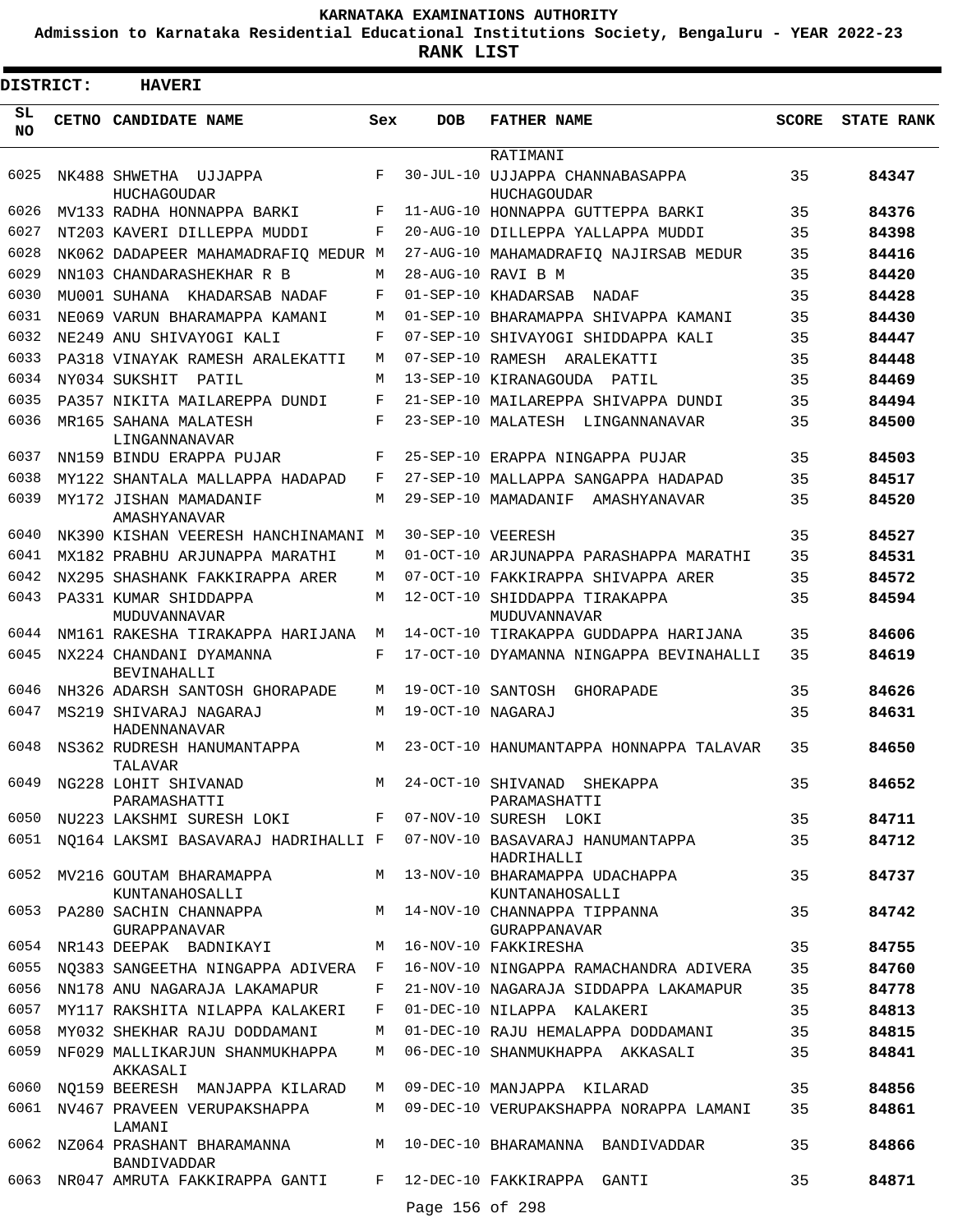**Admission to Karnataka Residential Educational Institutions Society, Bengaluru - YEAR 2022-23**

**RANK LIST**

Е

3

| <b>DISTRICT:</b> | <b>HAVERI</b>                                |     |                 |                                                                       |              |                   |
|------------------|----------------------------------------------|-----|-----------------|-----------------------------------------------------------------------|--------------|-------------------|
| SL.<br>NO.       | CETNO CANDIDATE NAME                         | Sex | <b>DOB</b>      | <b>FATHER NAME</b>                                                    | <b>SCORE</b> | <b>STATE RANK</b> |
| 6064             | NE044 APASANABANU MABUSABA NADAF             | F   | $12 - DEC - 10$ | MABUSABA PAKKEERASABA NADAF                                           | 35           | 84872             |
| 6065             | NH007 LINGU GUDDAPPA KALLIHAL                | М   | $17 - DEC - 10$ | GUDDAPPA KALLIHAL                                                     | 35           | 84900             |
| 6066             | MS320 SANGEETA NAGENDRAPPA<br>ARALIKATTI     | F   |                 | 23-DEC-10 NAGENDRAPPA ARALIKATTI                                      | 35           | 84926             |
| 6067             | NR051 HEMANTH SHANKRAPPA CHAWAN              | М   |                 | 24-DEC-10 SHANKRAPPA DYAMAPPA CHAWAN                                  | 35           | 84932             |
| 6068             | NS339 PRAJWALSING M PATIL                    | M   |                 | 28-DEC-10 MANJUSING RAMASING<br>PATIL                                 | 35           | 84950             |
| 6069             | NY417 VINOD ASHOK KARADI                     | М   |                 | 28-DEC-10 ASHOK KARADI                                                | 35           | 84953             |
| 6070             | NT121 GURU PARAMESH LAMANI                   | M   |                 | 29-DEC-10 PARAMESH DURUGAPPA LAMANI                                   | 35           | 84956             |
| 6071             | MT086 MANU NEELAPPA ASUNDI                   | М   |                 | 01-JAN-11 NEELAPPA                                                    | 35           | 84999             |
| 6072             | MS313 NAGARATNA KARIYAPPA GADARI             | F   |                 | 01-JAN-11 KARIYAPPA GADARI                                            | 35           | 85002             |
| 6073             | NT279 DHANUSH NINGAPPA LAMANI                | М   |                 | 04-JAN-11 NINGAPPA RAMAPPA LAMANI                                     | 35           | 85047             |
| 6074             | ND056 KAVERI BASAYYA HIREMATH                | F   |                 | 04-JAN-11 BASAYYA CHANDRASHEKHARAYYA<br>HIREMATH                      | 35           | 85050             |
| 6075             | NX091 VIJAY SHANTAPPA NAYAK                  | M   |                 | 08-JAN-11 SHANTAPPA SHANKRAPPA NAYAK                                  | 35           | 85076             |
| 6076             | NR271 SAPANA SHRINIVASA<br><b>MOTEBRNNUR</b> | F   |                 | 10-JAN-11 SHRINIVASA BASAVARADDI<br>MOTEBRNNUR                        | 35           | 85086             |
| 6077             | MY127 SUDEEP BASAVARAJ HOSAMANI              | М   |                 | 10-JAN-11 BASAVARAJ SAHADEVAPPA<br>HOSAMANI                           | 35           | 85088             |
| 6078             | NY204 MUSTAF KARIMASAB<br>TAHASHILDAR        | М   |                 | 19-JAN-11 KARIMASAB TAHASHILDAR                                       | 35           | 85149             |
| 6079             | NY239 SREEDEVI PARUSURAM<br>MATTIGATTI       | F   |                 | 21-JAN-11 PARUSURAM NINGAPPA MATTIGATTI                               | 35           | 85160             |
| 6080             | NT005 BHUMIKA BASAVARAJ CHALAVADI F          |     |                 | 23-JAN-11 BASAVARAJ HANUMANTAPPA<br>CHALAVADI                         | 35           | 85173             |
| 6081             | NH352 SAHANA MANJUNATH TALAVAR               | F   |                 | 23-JAN-11 MANJUNATH KRISHNAPPA TALAVAR                                | 35           | 85177             |
| 6082             | NS038 SANJAY SIDDAPPA MEDAR                  | M   |                 | 24-JAN-11 SIDDAPPA MEDAR                                              | 35           | 85180             |
| 6083             | MY191 SUPRITA PAKKIRESH<br>BURADIKATTI       | F   |                 | 26-JAN-11 PAKKIRESHA SANNAYALLAPPA<br><b>BURADIKATTI</b>              | 35           | 85193             |
| 6084             | NZ434 TANU ARJUNAGOUDA<br>TIMMANAGOUDRA      | F   |                 | 28-JAN-11 ARJUNAGOUDA HANAMANTAGOUDA<br>TIMMANAGOUDRA                 | 35           | 85200             |
| 6085             | MW055 SANDHYA BASAVARAJ HALABAVI             | F   |                 | 05-FEB-11 BASVARAJ SHIVAPPA HALABAVI                                  | 35           | 85249             |
| 6086             | MT131 SPANDANA R KAKOL                       | F   |                 | 05-FEB-11 RAMESH R KAKOL                                              | 35           | 85252             |
|                  | 6087 NE235 VIKRAM DHARMARAJ KAMMAR           |     |                 | M 06-FEB-11 DHARMARAJ PUTTAPPA KAMMAR                                 | 35           | 85260             |
| 6088             | NR270 BHAVANI HNUMANTAPPA<br>KUNTAGOUDRA     |     |                 | F 08-FEB-11 HANUMANTAPPA                                              | 35           | 85271             |
| 6089             | NA203 SOUJANNYA MANJAPPA GUDAGERI F          |     |                 | 09-FEB-11 MANJAPPA GUDAGERI                                           | 35           | 85283             |
| 6090             | NM289 ANUSHREE BASAVARAJ VADDAR              | F   |                 | 10-FEB-11 BASAVARAJ MALLESHAPPA VADDAR                                | 35           | 85284             |
| 6091             | NB152 CHAYA SHAMBANNA KAMMAR                 | F   |                 | 11-FEB-11 SHAMBANNA                                                   | 35           | 85288             |
| 6092             | NF321 DEEPA SOMALINGAPPA<br>KARENNANAVAR     | F   |                 | 11-FEB-11 SOMALINGAPPA HANUMANTHAPPA<br>KARENNANAVAR                  | 35           | 85289             |
| 6093             | MT056 POORNIMA IRAPPA MEDALERI               | F   |                 | 21-FEB-11 ERAPPA GUDDAPPA MEDALERI                                    | 35           | 85357             |
| 6094             | MX167 LATA PRAKASH JOGIHALLI                 | F   |                 | 23-FEB-11 PRAKASH JOGIHALLI                                           | 35           | 85370             |
| 6095             | NZ439 BHUVAN GOPAL PAPOJI                    | М   |                 | 24-FEB-11 GOPAL HANUMANTAPPA PAPOJI                                   | 35           | 85377             |
| 6096             | NC063 NAGAVENI SHAMBHU PUJAR                 | F   |                 | 26-FEB-11 SHAMBHANNA CHANNABASAPPA<br>PUJAR                           | 35           | 85399             |
| 6097             | NA045 NANDA PUTTAPPA<br>HANCHINAMANI         | F   |                 | 26-FEB-11 PUTTAPA FKKIRAPPA HANCINAMANI                               | 35           | 85400             |
| 6098             | NV258 RACHANA SOOMANNA KURI                  | F   |                 | 26-FEB-11 SOOMANNA NAGAPPA KURI                                       | 35           | 85401             |
| 6099             | MS399 AMBIKA MAILARAPPA GORAVARA             | F   |                 | 09-MAR-11 MAILARAPPA NINGAPPA GORAVARA                                | 35           | 85485             |
| 6100             | NP215 SAKSHI TIRAKAPPA NESHWI                | F   |                 | 09-MAR-11 TIRAKAPPA PARAMESHAPPA NESHWI                               | 35           | 85488             |
| 6101             | NP173 LAXMIDEVI RAJAPPA<br>DIVIGIHALLI       | F   |                 | 10-MAR-11 RAJAPPA BHARAMAPPA<br>DIVIGIHALLI                           | 35           | 85495             |
| 6102             | KILLIKYATAR                                  |     |                 | NW195 RAJESHWARI RAJAPPA     F 12-MAR-11 RAJAPPA GIDDAPPA KILLIKYATAR | 35           | 85510             |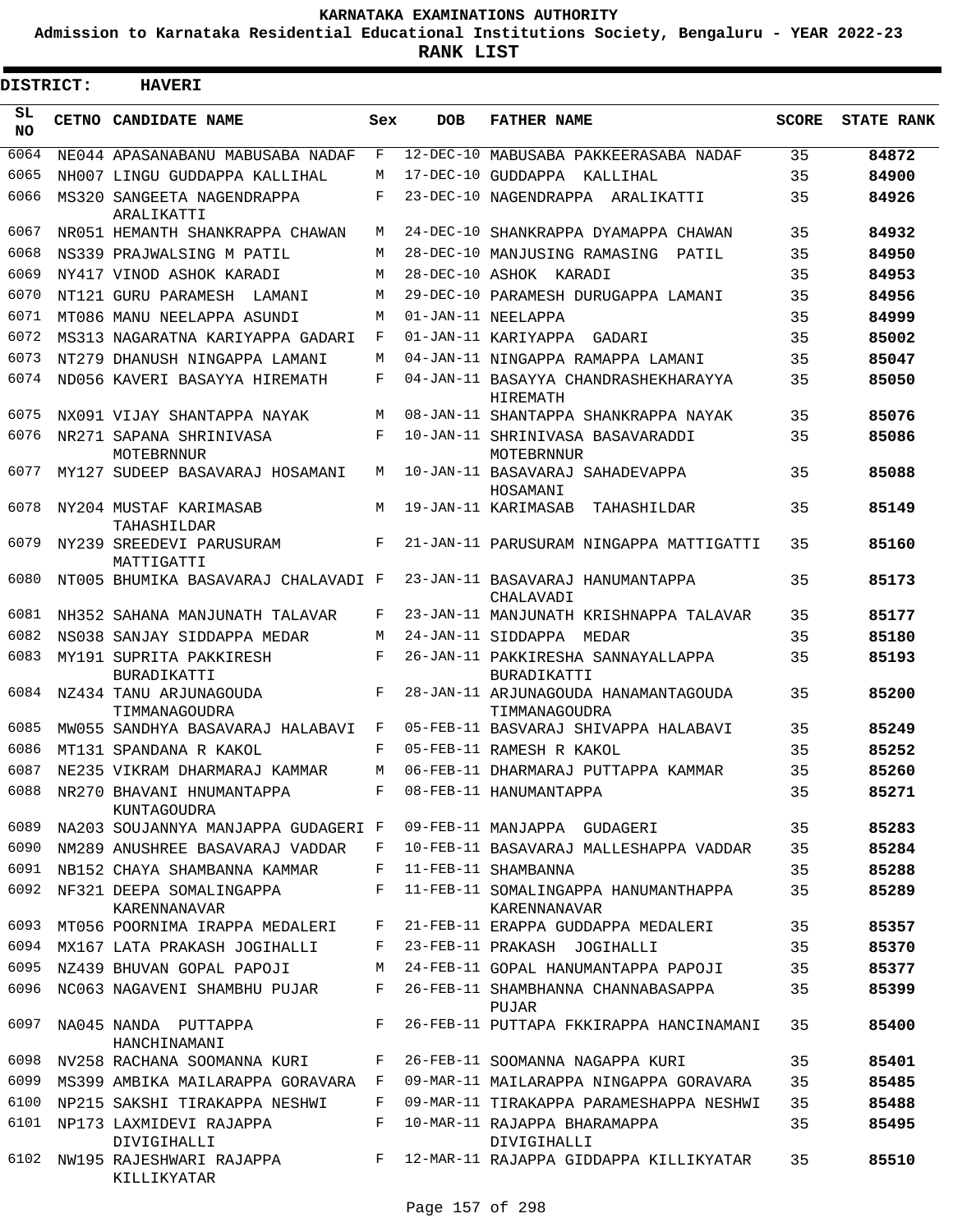**Admission to Karnataka Residential Educational Institutions Society, Bengaluru - YEAR 2022-23**

**RANK LIST**

 $\blacksquare$ 

| <b>DISTRICT:</b> | <b>HAVERI</b>                                  |              |                     |                                                 |              |                   |
|------------------|------------------------------------------------|--------------|---------------------|-------------------------------------------------|--------------|-------------------|
| SL<br><b>NO</b>  | CETNO CANDIDATE NAME                           | Sex          | <b>DOB</b>          | <b>FATHER NAME</b>                              | <b>SCORE</b> | <b>STATE RANK</b> |
| 6103             | NX191 SHWETA BASAVARAJ KALLIMANI               | $\mathbf{F}$ |                     | 16-MAR-11 BASAVARAJ BASALINGAPPA<br>KALLIMANI   | 35           | 85556             |
| 6104             | NM258 AKSHAY NAGARAJA JADAR                    | М            | 18-MAR-11 NAGARAJ   |                                                 | 35           | 85567             |
| 6105             | ND109 DEELIP MALATESH HARIJAN                  | M            |                     | 18-MAR-11 MALATESH MALLAPPA HARIJAN             | 35           | 85569             |
| 6106             | NB066 MALATESH MALLAPPA AGADI                  | М            |                     | 18-MAR-11 MALLAPPA GULAPPA AGADI                | 35           | 85571             |
| 6107             | NC145 MAYUR GANGADAR HOTANAHALI                | M            |                     | 18-MAR-11 GANGADAR MALIKARJUNAPPA<br>HOTANALLI  | 35           | 85573             |
| 6108             | NP130 RAKHESH MANJAPPA<br><b>BALANNANAVAR</b>  | M            |                     | 18-MAR-11 MANJAPPA                              | 35           | 85576             |
| 6109             | NS011 KAVYA CHANDRAPPA<br>HULAGINAHOLE         | F            |                     | 19-MAR-11 CHANDRAPPA                            | 35           | 85583             |
| 6110             | NE068 PRATIK NEELAPPA<br>HUCCHANNANAVAR        | M            |                     | 20-MAR-11 NEELAPPA BIDDADEPPA<br>HUCCHANNANAVAR | 35           | 85594             |
| 6111             | PA089 PRITHVI MUKAPPANAVAR                     | F            |                     | 20-MAR-11 PAKKIRAPPA MUKAPPANAVAR               | 35           | 85595             |
| 6112             | NM005 ROHAN DANESH TUMMINAKATTI                | М            |                     | 22-MAR-11 DANESH TUMMINAKATTI                   | 35           | 85614             |
| 6113             | NV403 ROOPA SHIVAPPA LAMANI                    | F            |                     | 22-MAR-11 SHIVAPPA RAMANNA LAMANI               | 35           | 85617             |
| 6114             | NS116 RUTVIK NAGARAJ MALODE                    | М            | 22-MAR-11 NAGARAJ   | MALODE                                          | 35           | 85618             |
| 6115             | NR283 SINCHANA SATISH T S                      | F            |                     | 22-MAR-11 SATISH RAMAPPA                        | 35           | 85623             |
| 6116             | NN085 TANOOJA SHIVANDA BADIGER                 | М            |                     | 23-MAR-11 SHIVANDA VEERACHARA BADIGER           | 35           | 85637             |
| 6117             | NL311 RANGANATA MAHESHAPPA<br><b>BALLARI</b>   | М            |                     | 25-MAR-11 MAHESHAPPA KENCHAPPA BALLARI          | 35           | 85650             |
| 6118             | NY312 JAVIDA HAVANAGI                          | М            |                     | 27-MAR-11 SHABIRHEMMAD HAVANAGI                 | 35           | 85661             |
| 6119             | NS359 BASAVARAJ FAKKIRAPPA<br><b>ELEHOLE</b>   | М            |                     | 28-MAR-11 FAKKIRAPPA ELEHOLE                    | 35           | 85667             |
| 6120             | NZ242 RAJESH MAHANTESH CHAVHAN                 | М            |                     | 28-MAR-11 MAHANTESH RAJAPPA CHAVHAN             | 35           | 85673             |
| 6121             | MY129 RAKSHITA SANJU LAMANI                    | F            |                     | 28-MAR-11 SANJU SOMALAPPA LAMANI                | 35           | 85674             |
| 6122             | MS167 GANGADHAR MANJUNATH PUJAR                | М            |                     | 30-MAR-11 MANJUNATH                             | 35           | 85682             |
| 6123             | NN216 PAVANGOUDA S MAJIGOUDAR                  | М            |                     | 01-APR-11 SIDDANAGOUDA                          | 35           | 85705             |
| 6124             | MR215 SHRAVANTHI DEVARAGUDDA                   | F            |                     | 03-APR-11 ARUNA DEVARAGUDDA                     | 35           | 85724             |
| 6125             | NH017 MAHESH SURESH<br>SANNINGANNANAVAR        | M            |                     | 04-APR-11 SURESH TIRAKAPPA<br>SANNINGANNANAVAR  | 35           | 85730             |
| 6126             | NA140 APOORVA BASAVARAJ BHAJANTRI F            |              |                     | 07-APR-11 BASAVARAJ IRAPPA BHAJANTRI            | 35           | 85760             |
|                  | 6127 NE419 USHA TIRAKAPPA SANNAMANI            | $\mathbf{F}$ |                     | 07-APR-11 TIRAKAPPA KUSHAPPA SANNAMANI          | 35           | 85763             |
| 6128             | NF253 KIRAN PARASHURAM KOPPAL                  |              |                     | M 11-APR-11 PARASHURAM KOPPAL                   | 35           | 85796             |
| 6129             | MS532 PRAGATI REVANASHIDDAPPA<br>MATANAVAR     | F            |                     | 12-APR-11 REVANASHIDDAPPA MATANAVAR             | 35           | 85807             |
| 6130             | NG162 CHETANAGOUDA BASANAGOUDA<br>PATIL        |              |                     | M 14-APR-11 BASANAGOUDA MALINGAPPA PATIL        | 35           | 85821             |
| 6131             | NG123 MALLESH NAGAPPA HADIMANI                 |              | M 14-APR-11 NAGAPPA |                                                 | 35           | 85825             |
| 6132             | NP177 MANOJ KARABASAPPA<br>KANAKANNANAVAR      | M            |                     | 14-APR-11 KARABASAPPA KANAKANNANAVAR            | 35           | 85827             |
| 6133             | MS081 MEGHA EERAPPA GORAPPANAVAR               | F            |                     | 14-APR-11 EERAPPA GORAPPANAVAR                  | 35           | 85829             |
| 6134             | NZ248 ANANYA UMESH HANCHATE                    | F            |                     | 15-APR-11 UMESH HANCHATE                        | 35           | 85836             |
| 6135             | MR039 BASAVARAJ SUBHAS HARIJAN                 | M            |                     | 18-APR-11 SUBHAS HARIJAN                        | 35           | 85865             |
| 6136             | NX255 SHRUSHTI SHANMUKAPPA<br>BADIGIR          | F            |                     | 19-APR-11 SHANMUKAPPA SHAMBANNA BADIGIR         | 35           | 85875             |
| 6137             | MS381 SAVITHA ERAPPA BANAKAR                   | F            |                     | 21-APR-11 ERAPPA SIDDAPPA BANAKAR               | 35           | 85883             |
|                  | 6138 NF324 MANOJ MADEVAPPA HEDIGOND            | M            |                     | 22-APR-11 MADEVAPPA HEDIGOND                    | 35           | 85890             |
| 6139             | NE230 SHIVARAJ BASAVARAJ KADEMANI M            |              |                     | 22-APR-11 BASAVARAJ SHIVAPPA KADEMANI           | 35           | 85891             |
| 6140             | MZ133 JAYALAKSHMI MAHESH AJAGUNDI F            |              |                     | 25-APR-11 MAHESH CHANNAVEERAPPA<br>AJAGUNDI     | 35           | 85920             |
| 6141             | NM182 BASAVARAJ GIREESH MAILAR                 | М            |                     | 26-APR-11 GIREESH BASAVARAJ MAILAR              | 35           | 85929             |
| 6142             | NE270 ABHISHEK HANUMANTAPPA<br><b>BELLATTI</b> | M            |                     | 28-APR-11 HANUMANTAPPA SHIVAPPA<br>BELLATTI     | 35           | 85947             |
|                  |                                                |              |                     |                                                 |              |                   |

Page 158 of 298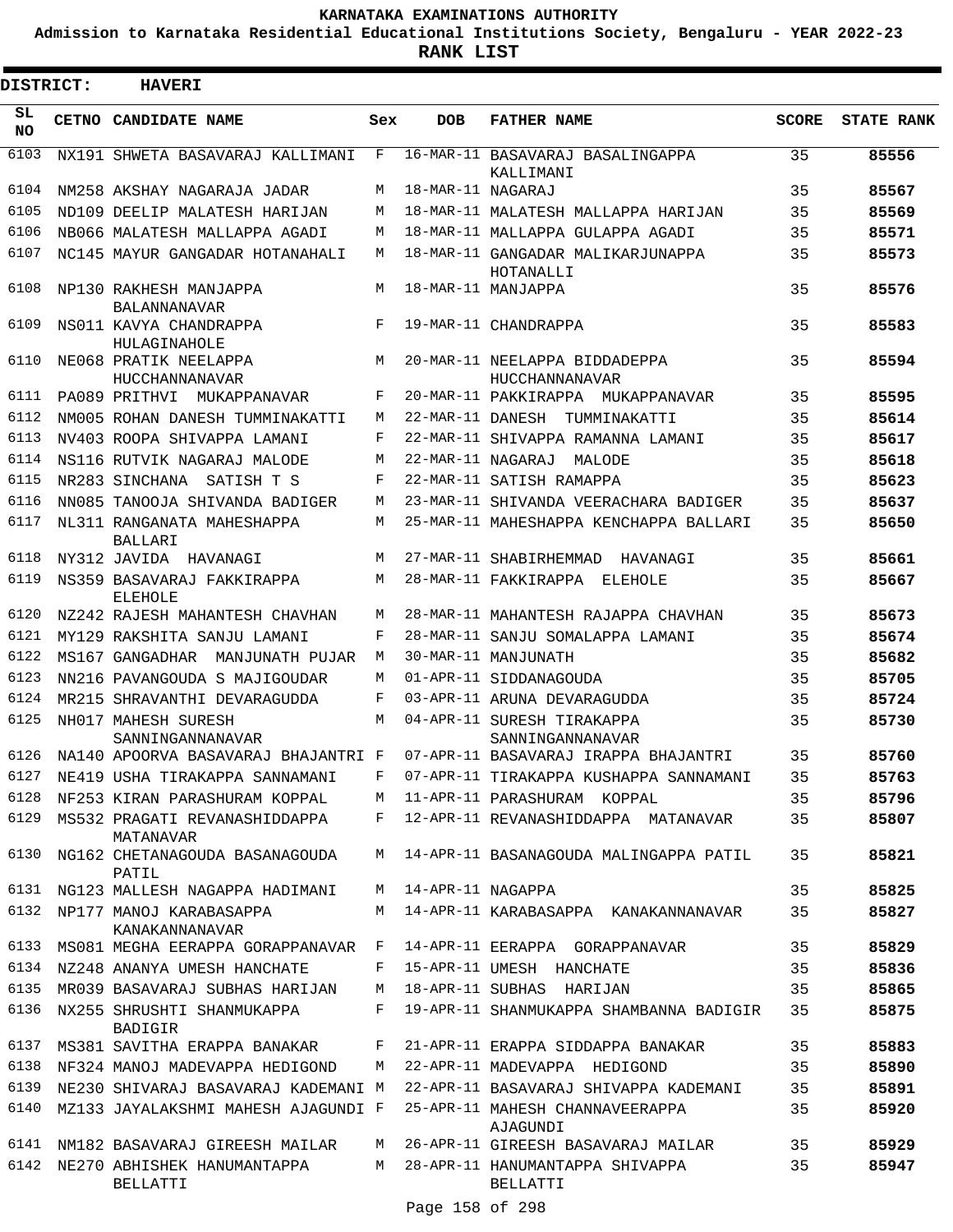**Admission to Karnataka Residential Educational Institutions Society, Bengaluru - YEAR 2022-23**

| <b>DISTRICT:</b> | <b>HAVERI</b>                                                                    |            |                   |                                                      |              |                   |
|------------------|----------------------------------------------------------------------------------|------------|-------------------|------------------------------------------------------|--------------|-------------------|
| SL<br><b>NO</b>  | CETNO CANDIDATE NAME                                                             | Sex        | <b>DOB</b>        | <b>FATHER NAME</b>                                   | <b>SCORE</b> | <b>STATE RANK</b> |
| 6143             | MR221 KANTEESHA CHANNABASAPPA<br>KONANAVARA                                      | M          |                   | 29-APR-11 CHANNABASAPPA KONANAVARA                   | 35           | 85955             |
| 6144             | NB189 VILAS VISHWANATH LANGATI                                                   | M          |                   | 30-APR-11 VISHWANATH LANGATI                         | 35           | 85967             |
| 6145             | NY147 SOUMYA ANAND IRAPPANAVAR                                                   | F          |                   | 02-MAY-11 ANAND NINGAPPA IRAPPANAVAR                 | 35           | 85984             |
| 6146             | NZ235 LAXMI SHIVAPPA KALI                                                        | F          |                   | 03-MAY-11 SHIVAPPA YALLAPPA KALI                     | 35           | 85987             |
| 6147             | NP134 SANGEETA BHIMAPPA KORAGAR                                                  | F          |                   | 04-MAY-11 BHIMAPPA CHIKKAPPA KORAGAR                 | 35           | 85998             |
| 6148             | NW064 AYAN M NEGALUR                                                             | M          | 07-MAY-11 MUSTAK  |                                                      | 35           | 86023             |
| 6149             | NT218 SHILPA SIDHAPPA LAMANI                                                     | $_{\rm F}$ |                   | 07-MAY-11 SIDHAPPA KURVATEPPA LAMANI                 | 35           | 86029             |
| 6150             | NR090 SAVITA SHIVANANDAPPA<br>KEPPANEELAPPANAVAR                                 | F          |                   | 12-MAY-11 SHIVANANDAPPA<br>KEPPANEELAPPANAVAR        | 35           | 86088             |
| 6151             | MX174 MANOJ GUTTEPPA BALAKKANAVAR M                                              |            |                   | 13-MAY-11 GUTTEPPA BALAKKANAVAR                      | 35           | 86093             |
| 6152             | NW371 CHETANAGOUDA ISHWARAGOUDA<br>PUTTANAGOUDRA                                 | М          |                   | 14-MAY-11 ISHWARAGOUDA GURANAGOUDA<br>PUTTANAGOUDRA  | 35           | 86102             |
| 6153             | MZ147 MALATESH MAILARAPPA JADAR                                                  | М          |                   | 14-MAY-11 MAILARAPPA JADAR                           | 35           | 86104             |
| 6154             | NJ237 MAHANTESH FAKKIRESH<br>SANNINGANNANAVAR                                    | М          |                   | 16-MAY-11 FAKKIRESH TIRAKAPPA<br>SANNINGANNANAVAR    | 35           | 86113             |
| 6155             | NF245 LATA ANANDAKUMAR<br>JUNJANNANAVAR                                          | F          |                   | 18-MAY-11 ANANDAKUMAR SHEKAPPA<br>JUNJANNANAVARA     | 35           | 86128             |
| 6156             | NP202 NANDEESHA NAGARAJ<br>ALADAKATTI                                            | M          |                   | 18-MAY-11 NAGARAJA ALADAKATTI                        | 35           | 86131             |
| 6157             | NL259 NETRAVATI NAGARAJA MALLUR                                                  | F          |                   | 18-MAY-11 NAGARAJA                                   | 35           | 86133             |
| 6158             | NS294 LAXMI BASAVARAJ KAMMAR                                                     | F          |                   | 19-MAY-11 BASAVARAJ KAMMAR                           | 35           | 86139             |
| 6159             | NB282 YASHAVANT SUBHASH<br><b>BIDARAMALLI</b>                                    | М          |                   | 19-MAY-11 SUBHASH BASAVANTAPPA<br><b>BIDARAMALLI</b> | 35           | 86144             |
| 6160             | NK485 SAMEER SUHILSAB SHETASANADI M                                              |            |                   | 22-MAY-11 SUHILSAB SHETASANADI                       | 35           | 86168             |
| 6161             | NT154 AISHWARYA ESHWARPPA LAMANI                                                 | F          |                   | 23-MAY-11 ESHWARPPA YANKAPPA LAMANI                  | 35           | 86169             |
| 6162             | NM185 KAVYA VEERABHADRAPPA ANGADI F                                              |            |                   | 23-MAY-11 VEERABHADRAPPA CHANABASAPPA<br>ANGADI      | 35           | 86172             |
| 6163             | NM156 AKASHA HANUMANTAPPA<br>KELAGINAMANI                                        | М          |                   | 24-MAY-11 HANUMANTAPPA KELAGINAMANI                  | 35           | 86179             |
| 6164             | NX253 GIRISH MANTESH MUSTAGER                                                    | М          | 24-MAY-11 MANTESH | MUSTAGER                                             | 35           | 86185             |
| 6165             | NA195 MANISHA RAJAPPA LAMANI                                                     | F          |                   | 25-MAY-11 RAJAPPA CHANDRAPPA LAMANI                  | 35           | 86200             |
| 6166             | NO104 SHIVAKUMAR RUDRAPPA MARER                                                  | М          |                   | 27-MAY-11 RUDRAPPA DUNDEPPA MARER                    | 35           | 86225             |
| 6167<br>6168     | NL253 AISHWARYA BASAVARAJ UPPAR<br>MS118 PRIYANKA MALLESHAPPA                    | F          |                   | 28-MAY-11 BASAVARAJ TIRAKAPPA UPPAR                  | 35           | 86226             |
|                  | RITTI                                                                            | F          |                   | 28-MAY-11 MALLESHAPPA GANGAPPA RITTI                 | 35           | 86231             |
| 6169             | NW321 CHAITRA SANTOSH DALAWAI                                                    | F          |                   | 29-MAY-11 SANTOSH NINGAPPA DALAWAI                   | 35           | 86235             |
| 6170             | NY170 SANOBAR KALANDARSAB<br><b>SULEMANAVAR</b><br>6171 NH169 YASHWANT MAHANTESH | F          |                   | 29-MAY-11 KALANDARSAB HUSENSAB<br>SULEMANAVAR        | 35           | 86240             |
|                  | HULUKELLAPPANAVAR                                                                | M          |                   | 31-MAY-11 MAHANTESH                                  | 35           | 86262             |
| 6172             | NQ010 KAVERI SHREENIVAS GADI                                                     | $_{\rm F}$ |                   | 04-JUN-11 SHREENIVAS BASAPPA GADI                    | 35           | 86335             |
| 6173             | NB227 MOONISHA RAMESH LAMANI                                                     | F          |                   | 07-JUN-11 RAMESH SHEKAPPA LAMANI                     | 35           | 86370             |
|                  | 6174 MV053 MANJUNATH PRAKASH KOLUR                                               | M          |                   | 09-JUN-11 PRAKASH KOLUR                              | 35           | 86391             |
| 6175             | NM246 MAHAMMADREHAN JAFAR MATTUR                                                 | M          | 10-JUN-11 JAFAR   |                                                      | 35           | 86404             |
| 6176             | MR107 PRAMODAGOUDA PUTTANAGOUDA<br>IDEGOUDRA                                     | М          |                   | 12-JUN-11 PUTTANAGOUDA BASANAGOUDA<br>IDEGOUDRA      | 35           | 86419             |
| 6177             | NT269 REETU SANTOSH BURADIKATTI                                                  | F          |                   | 12-JUN-11 SANTOSH ADAVEPPA BURADIKATTI               | 35           | 86421             |
| 6178             | MT224 NAVEEN RAJU PATIL                                                          | М          |                   | 14-JUN-11 RAJU SHIDDANAGOUDA PATIL                   | 35           | 86438             |
| 6179             | NX016 SHRIMURTI SHIVAPPA LAMANI                                                  | М          |                   | 14-JUN-11 SHIVAPPA LAMANI                            | 35           | 86445             |
| 6180<br>6181     | NZ374 HEMA YALLAPPA ALAGAVADI                                                    | F          |                   | 15-JUN-11 YALLAPPA ALAGAVADI                         | 35           | 86450             |
|                  | NE456 SHASHANK YASHAVANT<br><b>BISHTTANNANAVAR</b>                               | М          |                   | 21-JUN-11 YASHAVABT GADIGEPPA<br>BISHTTANNANAVAR     | 35           | 86510             |
|                  | 6182 NV440 SHASHANK ANDANAYYA                                                    |            | Page 159 of 298   | M 23-JUN-11 ANDANAYYA MANAKWADMATH                   | 35           | 86526             |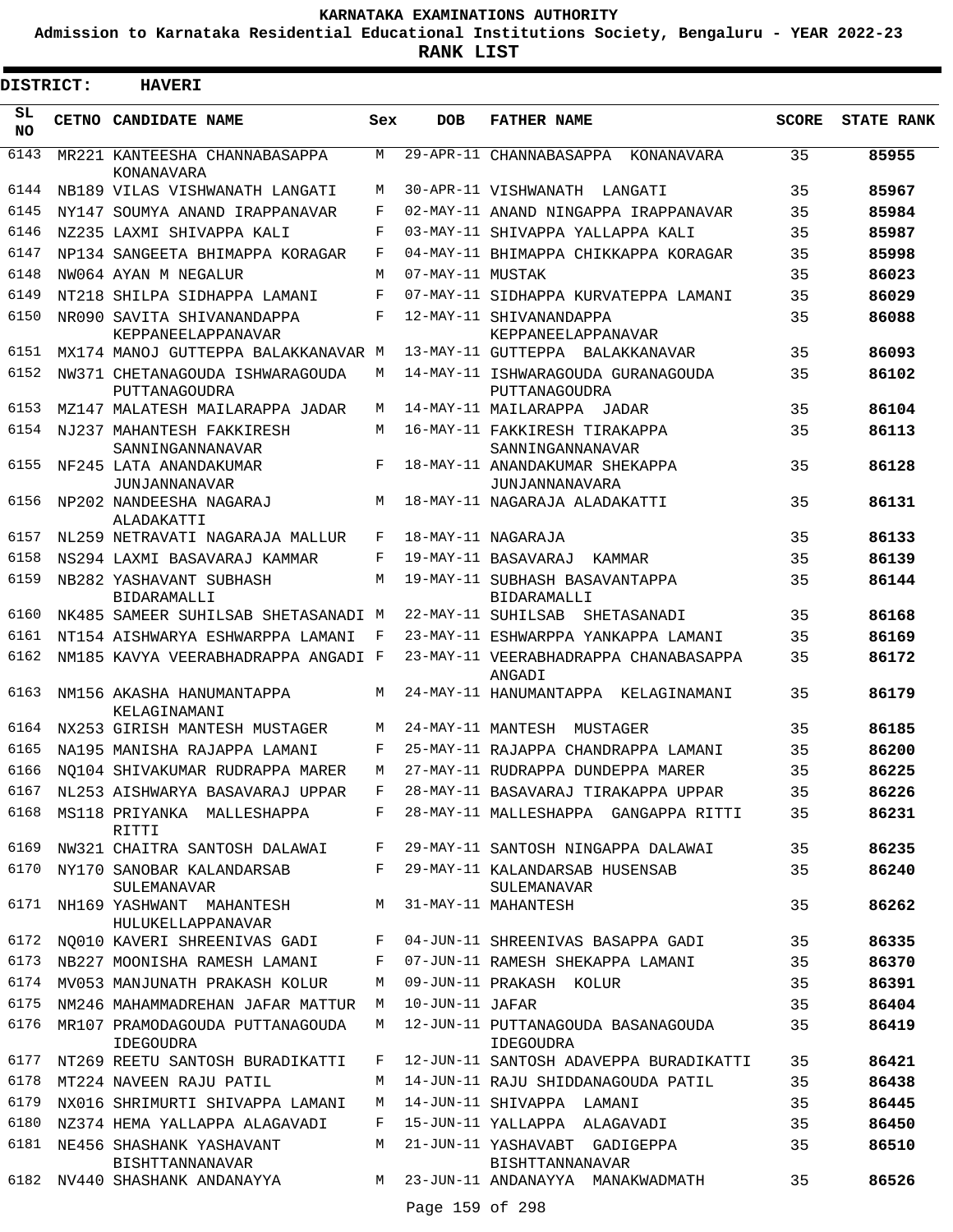**Admission to Karnataka Residential Educational Institutions Society, Bengaluru - YEAR 2022-23**

| DISTRICT:       |  | <b>HAVERI</b>                                    |     |                   |                                                     |              |                   |
|-----------------|--|--------------------------------------------------|-----|-------------------|-----------------------------------------------------|--------------|-------------------|
| SL<br><b>NO</b> |  | CETNO CANDIDATE NAME                             | Sex | <b>DOB</b>        | <b>FATHER NAME</b>                                  | <b>SCORE</b> | <b>STATE RANK</b> |
|                 |  | MANAKWADMATH                                     |     |                   |                                                     |              |                   |
| 6183            |  | MV016 VEENA KOTEPPA<br>HANCHINAMANI              | F   | 24-JUN-11 KOTEPPA | GADIGEPPA<br>HANCHINAMANI                           | 35           | 86541             |
| 6184            |  | MS526 BHAVANI HANUMANTAPPA<br>HIRIYAKKANAVAR     | F   |                   | 26-JUN-11 HANUMANTAPPA<br>HIRIYAKKANAVAR            | 35           | 86555             |
| 6185            |  | NJ225 HARISHA RAMESH<br>VAGGANNANAVAR            | М   | 28-JUN-11 RAMESH  |                                                     | 35           | 86574             |
| 6186            |  | MV264 INCHARA PANDURANGA NAGOJI                  | F   |                   | 28-JUN-11 PANDURANGA PARASAPPA NAGOJI               | 35           | 86575             |
| 6187            |  | NV420 AISHWARYA VEERANAGOUDA<br>PATIL            | F   |                   | 29-JUN-11 VEERANAGOUDA SHEKHARAGOUDA<br>PATIL       | 35           | 86580             |
| 6188            |  | NO210 ARPITA KARABASAPPA BARKI                   | F   |                   | 29-JUN-11 KARABASAPPA NAGAPPA BARKI                 | 35           | 86583             |
| 6189            |  | NK550 SHREENIVAS BASAVARAJ<br>CHALAVADI          | М   |                   | 29-JUN-11 BASAVARAJ                                 | 35           | 86590             |
| 6190            |  | NO109 KARTIKGOUDA GUDDANAGOUDA<br>MUKANAGOUDAR   | М   |                   | 30-JUN-11 GUDDANAGOUDA PUTTANAGOUDA<br>MUKANAGOUDAR | 35           | 86604             |
| 6191            |  | NT091 HEMANTH NAGAPPA BAGILAVAR                  | М   | 03-JUL-11 NAGAPPA |                                                     | 35           | 86641             |
| 6192            |  | NE060 CHAYATRA BASAPPA KATIHOLADA F              |     | 06-JUL-11 BASAPPA | KATIHOLADA                                          | 35           | 86683             |
| 6193            |  | NZ421 MADHUMATI FAKKIRESH HARIJAN F              |     |                   | 07-JUL-11 FAKKIRESH                                 | 35           | 86700             |
| 6194            |  | NG004 MANTESH MUTTAPPA HARIJAN                   | M   |                   | 09-JUL-11 MUTTAPPA NINGAPPA HARIJAN                 | 35           | 86722             |
| 6195            |  | NN122 REVATI PARASHURAMAPPA<br>HAMALI            | F   |                   | 10-JUL-11 PARASHURAMAPPA HANUMANTAPPA<br>HAMALI     | 35           | 86738             |
| 6196            |  | NL099 ROHIT TIRUPATI CHIGIRER                    | М   |                   | 10-JUL-11 TIRUPATI<br>CHIGIRER                      | 35           | 86739             |
| 6197            |  | NO173 CHANDRUGOUDA M<br>RAMALINGANNANAVAR        | M   |                   | 11-JUL-11 MANJANAGOUDA<br>RAMALINGANNANAVAR         | 35           | 86745             |
| 6198            |  | NW398 SUNIL HULAGAPPA SHIRAGOND                  | М   |                   | 11-JUL-11 HULAGAPPA NINGAPPA SHIRAGOND              | 35           | 86756             |
| 6199            |  | MZ034 NAGARAJ MANJAPPA CHAKRASALI M              |     |                   | 12-JUL-11 MANJAPPA VEERAPPA CHAKRASALI              | 35           | 86761             |
| 6200            |  | PA209 NAVEEN SANJEEVA LAMANI                     | М   |                   | 13-JUL-11 SANJEEVA LAMANI                           | 35           | 86772             |
| 6201            |  | NZ173 DHANESHWARI IRANNA DHOLESHI F              |     |                   | 14-JUL-11 IRAPPA BASAPPA DHOLESHI                   | 35           | 86778             |
| 6202            |  | NB086 BHAVANA SURESH GUDAGERI                    | F   |                   | 15-JUL-11 SURESH GUDAGERI                           | 35           | 86790             |
| 6203            |  | MZ020 MANOJ CHANDRAPPA VADDAR                    | M   |                   | 16-JUL-11 CHANDRAPPA HANUMANTAPPA<br>VADDAR         | 35           | 86804             |
| 6204            |  | PA289 GANESHA YAMANAPPA GONI                     | М   |                   | 18-JUL-11 YAMANAPPA IRAPPA GONI                     | 35           | 86824             |
| 6205            |  | NE350 UMESH NINGAPPA PARARI                      | М   |                   | 18-JUL-11 NINGAPPA SHIVAPPA PARARI                  | 35           | 86834             |
| 6206            |  | NZ060 SHREYA MANJUNATH HONNIHALLI F              |     |                   | 21-JUL-11 MANJUNATH HONNIHALLI                      | 35           | 86876             |
| 6207            |  | NK066 RADHIKA SOMAPPA MADIVALAR                  | F   |                   | 23-JUL-11 SOMAPPA SUBASHAPPA MADIVALAR              | 35           | 86895             |
| 6208            |  | NV239 LAVANNYA ANILKUMAR GONI                    | F   |                   | 24-JUL-11 ANILKUMAR GONI                            | 35           | 86898             |
| 6209            |  | NX048 AJAYA NILAPPA LAMANI                       | М   |                   | 26-JUL-11 NILAPPA HANUMANTAPPA LAMANI               | 35           | 86913             |
| 6210            |  | NB145 VISHAL GANESH MADIVALAR                    | М   |                   | 26-JUL-11 GANESH CHANDRASHEKAR<br>MADIVALAR         | 35           | 86917             |
| 6211            |  | NV353 MALLIKJAN MABUSAB<br>KAREEMANAVAR          | М   |                   | 28-JUL-11 MABUSAB KHADARSAB<br>KAREEMANAVAR         | 35           | 86932             |
| 6212            |  | PA351 SANJEEV SHAMBHU BADIGER                    | М   |                   | 29-JUL-11 SHAMBHU MALLAPPA BADIGER                  | 35           | 86944             |
| 6213            |  | NC137 HARSHITHA SOMAPPA NEERALGI                 | F   |                   | 30-JUL-11 SOMAPPA CHNDRASHEKARAPPA<br>NEERALGI      | 35           | 86949             |
| 6214            |  | NZ319 APARNA RUDRAPPA KENGANNAVAR F              |     |                   | 02-AUG-11 RUDRAPPA RUDRAPPA<br>KENGANNAVAR          | 35           | 86972             |
| 6215            |  | NV164 MAHMADSADIK ISMAILSAB LOHAR M              |     |                   | 05-AUG-11 ISMAILSAB ABDULSAB LOHAR                  | 35           | 87002             |
| 6216            |  | NG240 DINESH NINGAPPA TALAWAR                    | М   |                   | 07-AUG-11 NINGAPPA HANUMANTAPPA TALAWAR             | 35           | 87018             |
| 6217            |  | NO145 NANDITA HUCHCHANAGOUDA<br><b>GOUDARA</b>   | F   |                   | 08-AUG-11 HUCHCHANAGOUDA BASANAGOUDA<br>GOUDARA     | 35           | 87024             |
| 6218            |  | NA064 NETRAVATI VIRUPAKSHAYYA<br>SIDRAMANNANAVAR | F   |                   | 08-AUG-11 VIRUPAKSHAYYA RUDRAYYA<br>SIDRAMANNANQVAR | 35           | 87028             |
| 6219            |  | MV252 NIVEDITA ASHOK<br>PUTTANAGOUDAR            | F   |                   | 08-AUG-11 ASHOK PUTTANAGOUDAR                       | 35           | 87030             |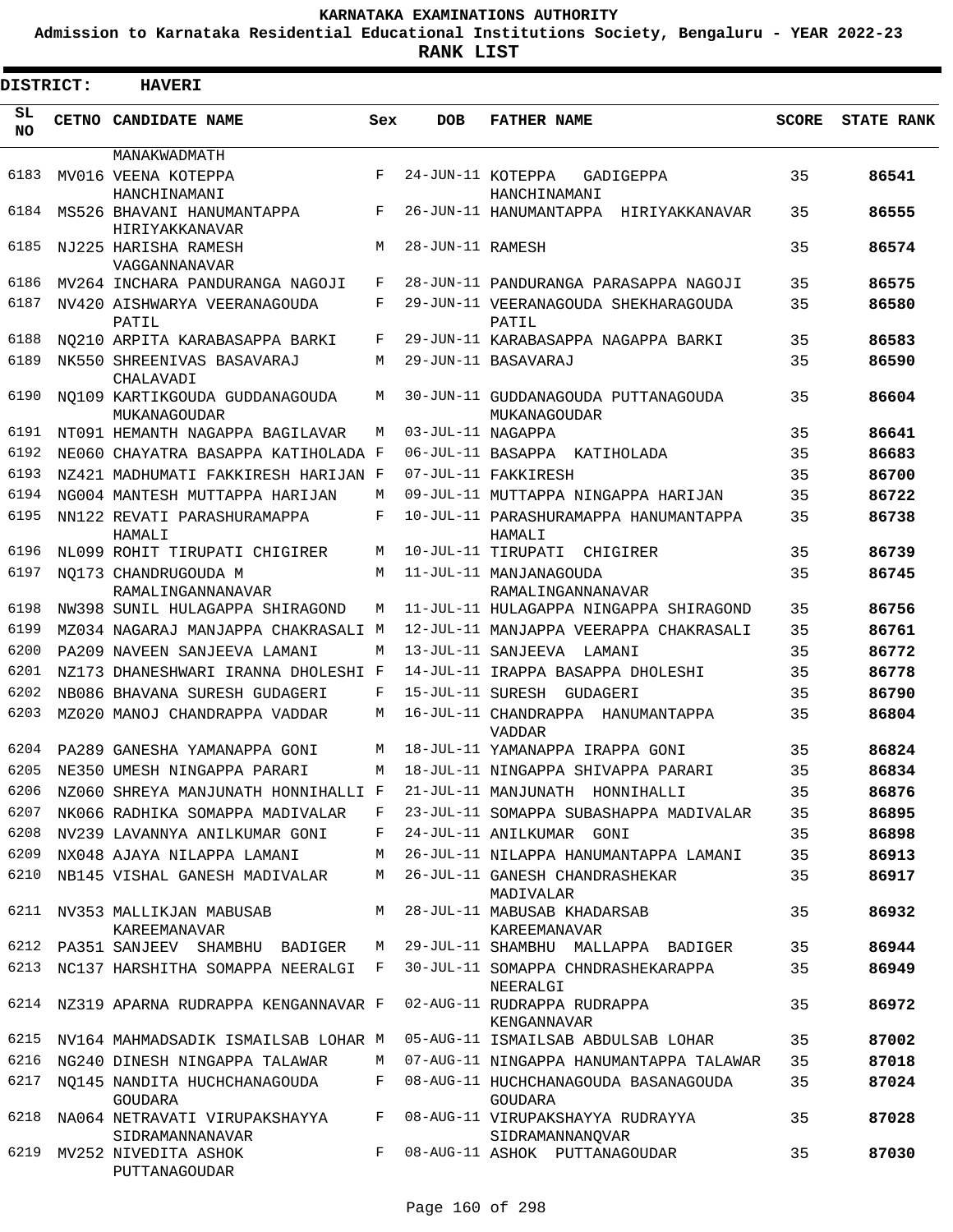**Admission to Karnataka Residential Educational Institutions Society, Bengaluru - YEAR 2022-23**

| <b>DISTRICT:</b> | <b>HAVERI</b>                                                               |        |                   |                                                            |              |                   |
|------------------|-----------------------------------------------------------------------------|--------|-------------------|------------------------------------------------------------|--------------|-------------------|
| SL<br><b>NO</b>  | CETNO CANDIDATE NAME                                                        | Sex    | <b>DOB</b>        | <b>FATHER NAME</b>                                         | <b>SCORE</b> | <b>STATE RANK</b> |
| 6220             | NS036 BIRESH RAMESHAPPA NOOKAPUR                                            | M      |                   | 09-AUG-11 RAMESHAPPA MUNIYAPPA NOOKAPUR                    | 35           | 87036             |
| 6221             | NH202 ESHWARI PADMANNA BANNI                                                | F      |                   | 09-AUG-11 PADMANNA BANNI                                   | 35           | 87038             |
| 6222             | NR062 PALLAVI BASAVARAJ<br><b>BULLAMMANAVAR</b>                             | F      |                   | 11-AUG-11 BASAVARAJ                                        | 35           | 87058             |
| 6223             | PA292 SAMPATKUMAR BASAVARAJ<br>MARADI                                       | М      |                   | 12-AUG-11 BASAVARAJ NINGAPPA MARADI                        | 35           | 87067             |
| 6224             | MX127 KAVYA VEERABHADRAPPA<br><b>SHIVOOR</b>                                | F      |                   | 13-AUG-11 VEERABHADRAPPA                                   | 35           | 87074             |
| 6225             | NY087 TEJASWINI SHANKRAPPA<br>HUNASIKATTI                                   | F      |                   | 13-AUG-11 SHANKRAPPA HUNASIKATTI                           | 35           | 87078             |
| 6226             | MS204 SANGEETA NAGARAJ ALOOR                                                | F      | 16-AUG-11 NAGARAJ | ALOOR                                                      | 35           | 87106             |
| 6227             | NW132 PRITESH REDDY GOUDAGERI                                               | М      |                   | 17-AUG-11 REDDY HANUMANTAPPA GOUDAGERI                     | 35           | 87112             |
| 6228             | NK182 SHREEDHAR BHARAMAGOUDRA                                               | М      | 18-AUG-11 LOKAPPA |                                                            | 35           | 87125             |
| 6229             | NA066 SIDDHAROODA MALATESHA BOVI                                            | М      |                   | 19-AUG-11 MALATESHA SIDDAPPA BOVI                          | 35           | 87137             |
| 6230             | NU040 SHWETHA MADEEVAPPA HOSALLI                                            | F      |                   | 20-AUG-11 MADEEVAPPA HANUMANTHAPPA<br>HOSALLI              | 35           | 87153             |
| 6231             | NK378 SHINCANA SHIVANANDAPPA<br>HOSAMANI                                    | F      |                   | 22-AUG-11 SHIVANANDAPPA HOSAMANI                           | 35           | 87173             |
| 6232             | NY118 KAVERI IRAPPA MOODASALI                                               | F      |                   | 24-AUG-11 IRAPPA NAGAPPA MOODASALI                         | 35           | 87191             |
| 6233             | MU207 CHANDANA SURESH TOGARALLI                                             | F      |                   | 25-AUG-11 SURESH EERAPPA TOGARALLI                         | 35           | 87196             |
| 6234             | NE023 NAGABUSHAN NAGARAJ<br>BADNIKAYI                                       | М      |                   | 25-AUG-11 NAGARAJ TIRAKAPPA BANDIKAYI                      | 35           | 87198             |
| 6235             | ND091 GANESH RAGHAVENDRA MOGARE                                             | М      |                   | 30-AUG-11 RAGHAVENDRA KRISHNAPPA MOGARE                    | 35           | 87232             |
| 6236             | NU295 SAVITRA SHANKAR LAMANI                                                | F      |                   | 01-SEP-11 SHANKAR RAMAPPA LAMANI                           | 35           | 87242             |
| 6237             | NK297 PAVITRA PRAKASH<br>MURUDAPPANAVARA                                    | F      |                   | 04-SEP-11 PRAKASH MURUDAPPA<br>MURUDAPPANAVARA             | 35           | 87270             |
| 6238             | NY325 ANITA HANUMANTAPPA LAMANI                                             | F      |                   | 05-SEP-11 HANUMANTAPPA BHAJNEPPA LAMANI                    | 35           | 87275             |
| 6239             | NY094 SHIVARAJ PAKSHAPPA JOLAD                                              | М      |                   | 07-SEP-11 PAKSHAPPA JOLAD                                  | 35           | 87293             |
| 6240             | PA310 GOODUSAB MOULALI HULAGOOR                                             | М      |                   | 08-SEP-11 MOULALI HULAGOOR                                 | 35           | 87297             |
| 6241             | MV172 MUBARAK MADAR SAB TOTAD                                               | М      |                   | 09-SEP-11 MADAR SAB GANI SAB TOTAD                         | 35           | 87310             |
| 6242             | NW221 GANHAVI<br>KADAM                                                      | F      |                   | 10-SEP-11 BASAVANTARAO<br>KADAM                            | 35           | 87321             |
| 6243             | NW267 SANGEETA HANUMAPPA KORADUR                                            | F      |                   | 12-SEP-11 HANUMAPPA SHNAKRAPPA KORADUR                     | 35           | 87335             |
|                  | 6244 NL236 CHIRANJEEVI PARAMESH LAMANI M 15-SEP-11 PARAMESH PATTEPPA LAMANI |        |                   |                                                            | 35           | 87359             |
| 6245             | NW013 SANJANA BASAPPA AMMANAVAR                                             | F      |                   | 18-SEP-11 BASAPPA AMMANAVAR                                | 35           | 87376             |
| 6246             | NQ203 SAKAMMA CHANDRAPPA OLEKAR                                             | F      |                   | 23-SEP-11 CHANDRAPPA HONNAPPA OLEKAR                       | 35           | 87423             |
| 6247             | ND061 KOTESHA KIRANAKUMARA BARKI                                            | M      |                   | 25-SEP-11 KIRANAKUMARA SHIVAPPA BARKI                      | 35           | 87435             |
| 6248             | NG006 ARUN FAKKIRESH POOJAR                                                 | М      |                   | 06-OCT-11 FAKKIRESH SHIVAPPA POOJAR                        | 35           | 87497             |
| 6249             | NH117 BHUMIKA MANJAPPA MARADI                                               | F      |                   | 08-OCT-11 LAKSHMI DYAMAPPA MARADI                          | 35           | 87512             |
| 6250             | NE392 AISHWARYA MANJUNATH KAYAKAD F                                         |        |                   | 13-OCT-11 MANJUNATH GUDLAPPA KAYAKAD                       | 35           | 87540             |
|                  | 6251 PA041 RAJIYABEGAM SHARIFSAB NADAF F                                    |        |                   | 13-OCT-11 SHARIFSAB RAJESAB NADAF                          | 35           | 87548             |
| 6252<br>6253     | NT294 ARJUN BASAVARAJ KURUBAR<br>NG330 NAJANENBANU CHAMANSAB                | М<br>F |                   | 15-OCT-11 BASAVARAJ KURUBAR<br>15-OCT-11 CHAMANSAB VALIKAR | 35<br>35     | 87557<br>87561    |
| 6254             | VALIKAR<br>MS403 VIJAYALAKSHMI PUTTAPPA                                     | F      |                   | 16-OCT-11 PUTTAPPA GUDDAPPA HONAKERI                       | 35           | 87568             |
|                  | HONAKERI                                                                    |        |                   |                                                            |              |                   |
| 6255             | NS286 KAVERI RAMESHA HANAGODI                                               | F      |                   | 18-OCT-11 RAMESHA HANAGODI                                 | 35           | 87576             |
| 6256             | NJ009 GAYATRI RAVI LAMANI                                                   | F      |                   | 19-OCT-11 RAVI GANESHAPPA LAMANI                           | 35           | 87584             |
| 6257             | NS022 NANDINI KARIYAPPA KILARAD                                             | F      |                   | 21-OCT-11 KARIYAPPA HUCHHAPPA KILARAD                      | 35           | 87604             |
| 6258             | NY093 SANJANA SHANKRAPPA MYAGERI                                            | F      |                   | 22-OCT-11 SHANKRAPPA BASAVANTAPPA<br>MYAGERI               | 35           | 87617             |
| 6259             | MX176 DEEPA GURUPADAPPA JAVALI                                              | F      |                   | 27-OCT-11 GURUPADAPPA RACHAPPA JAVALI                      | 35           | 87649             |
| 6260             | NY277 REKHA SHANKRAPPA DYAVANUR                                             | F      |                   | 31-OCT-11 SHANKRAPPA SHIVAPPA DYAVANUR                     | 35           | 87671             |
| 6261             | NQ306 CHANDRU PRABHU HALAVAGAL                                              | M      |                   | 03-NOV-11 PRABHU SOMAPPA HALAVAGAL                         | 35           | 87685             |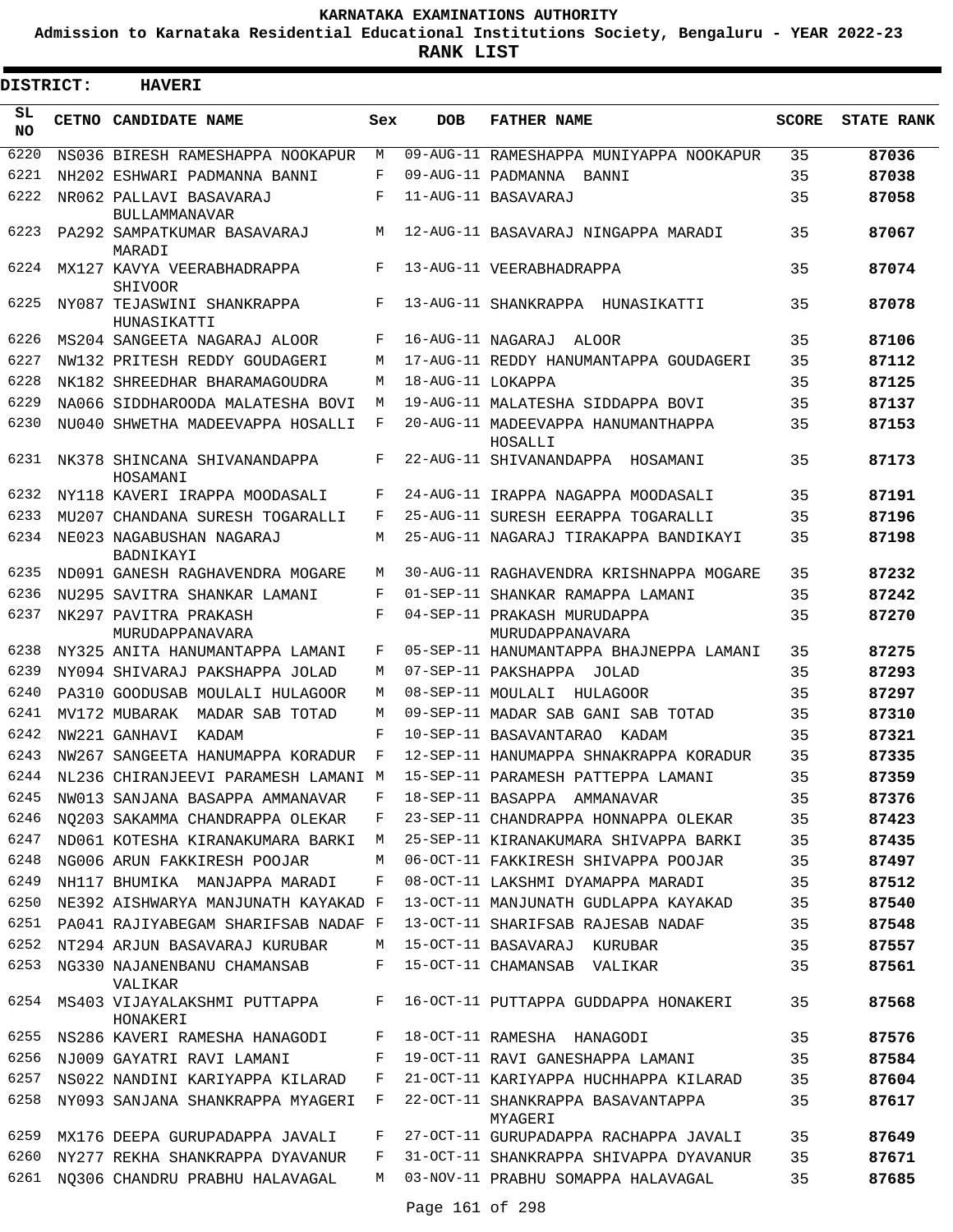**Admission to Karnataka Residential Educational Institutions Society, Bengaluru - YEAR 2022-23**

| <b>DISTRICT:</b> | <b>HAVERI</b>                                   |              |                               |                                                      |              |                   |
|------------------|-------------------------------------------------|--------------|-------------------------------|------------------------------------------------------|--------------|-------------------|
| SL<br><b>NO</b>  | CETNO CANDIDATE NAME                            | Sex          | <b>DOB</b>                    | <b>FATHER NAME</b>                                   | <b>SCORE</b> | <b>STATE RANK</b> |
| 6262             | NU212 SRUSHTI UMESH MOTEBENNUR                  | F            | $\overline{04}$ -NOV-11 UMESH | MOTEBENNUR                                           | 35           | 87696             |
| 6263             | NT054 SWAPNA HONNAPPA<br>CHAVADANNANAVAR        | F            |                               | 05-NOV-11 HONNAPPA GADIGEPPA<br>CHAVADANNANAVAR      | 35           | 87703             |
| 6264             | NV524 MANOJA BASAVARAJ<br><b>BASAVAPATAN</b>    | M            |                               | 18-NOV-11 BASAVARAJ SHIVAJAPPA<br><b>BASAVAPATAN</b> | 35           | 87784             |
| 6265             | PA178 KAVITA YALLAPPA MALLADAD                  | F            |                               | 20-NOV-11 YALLAPPA JOTEPPA MALLADAD                  | 35           | 87793             |
| 6266             | MZ038 VARSHINI UMESH ETTER                      | F            | 20-NOV-11 UMESH               |                                                      | 35           | 87801             |
| 6267             | NV379 NAVYA BASAVARAJ GAJUNAVAR                 | F            |                               | 23-NOV-11 BASAVARAJ PARASAPPA GAJUNAVAR              | 35           | 87811             |
| 6268             | NZ382 SHREYA PADMARAJ DHARAWAD                  | F            |                               | 24-NOV-11 PADMARAJ<br>DHARAWAD                       | 35           | 87821             |
| 6269             | NY140 ARUN MANJUNATH JAVALAGI                   | M            |                               | 28-NOV-11 MANJUNATH<br>JAVALAGI                      | 35           | 87843             |
| 6270             | NS304 PRUTHVI REVANASIDDAPPA<br>PUTTAKKANAVAR   | F            |                               | 28-NOV-11 REVANASIDDAPPA SHIDDAPPA<br>PUTTAKKANAVAR  | 35           | 87848             |
| 6271             | MS119 SINDHU BASAVARAJ<br>SANKANNANAVAR         | F            |                               | 28-NOV-11 BASAVARAJ<br>SANKANNANAVAR                 | 35           | 87849             |
| 6272             | NR112 JAGANATH R                                | M            |                               | 29-NOV-11 RAJIV REDDY                                | 35           | 87852             |
| 6273             | NT102 KARTIKE BIRAPPA BENNUR                    | M            |                               | 30-NOV-11 BIREPPA HANUMANTHEPPA BENNUR               | 35           | 87863             |
| 6274             | MT206 DANESHWARI HANUMANTAPPA<br>ALALAGERI      | F            |                               | 01-DEC-11 HANUMANTAPPA DANAPPA<br>ALALAGERI          | 35           | 87867             |
| 6275             | MU200 ISHWARI ANAND HULLAGADDI                  | F            | 02-DEC-11 ANAND               |                                                      | 35           | 87880             |
| 6276             | NM302 ABHINANDANA SHIDDAPPA<br>GUDADALLI        | M            |                               | 09-DEC-11 SHIDDAPPA UJJAPPA GUDADALLI                | 35           | 87910             |
| 6277             | NJ112 VIDYA DAYANANDA MADIVALAR                 | F            |                               | 10-DEC-11 DAYANANDA NINGAPPA MADIVALAR               | 35           | 87917             |
| 6278             | MV201 DARSHAN<br>SANGAYYA ILAGER                | M            |                               | 13-DEC-11 SANGAYYA NARASAYYA ILAGER                  | 35           | 87931             |
| 6279             | NJ249 HEMA JAGADEESH DOLLIN                     | F            |                               | 15-DEC-11 JAGADEESH SHANKRAPPA DOLLIN                | 35           | 87945             |
| 6280             | NE171 SANJANA MANJUNATH MAKANUR                 | F            |                               | 15-DEC-11 MANJUNATH RAMACHNANDRA<br>MAKANUR          | 35           | 87946             |
| 6281             | NU329 MAINA RAMESH RATHOD                       | F            |                               | 16-DEC-11 RAMESH TUKKAPPA RATHOD                     | 35           | 87951             |
| 6282             | NB217 SWAPNA RAVI BOODAPPANAVAR                 | F            |                               | 19-DEC-11 RAVI MAHADEVAPPA<br><b>BOODAPPANAVAR</b>   | 35           | 87974             |
| 6283             | NF099 ROHIT CHANDRAPPA LAMANI                   | M            |                               | 20-DEC-11 CHANDRAPPA LAXMAN LAMANI                   | 35           | 87980             |
| 6284             | NS316 PAVITRA MALLAPPA LAMANI                   | F            |                               | 28-DEC-11 MALLAPPA MUNIYAPPA LAMANI                  | 35           | 88014             |
| 6285             | MT126 BHOOMIKA SHAMBHU<br>UJJAKKALAVAR          | F            | 10-JAN-12 SHAMBHU             | UJJAKKALAVAR                                         | 35           | 88069             |
| 6286             | MS121 HANUMANTA KANTESH UPANAL                  | M            |                               | 17-JAN-12 KANTESH HANUMANTAPPA UPANAL                | 35           | 88084             |
| 6287             | MT036 RADHA MAILAPPA BALANNAVARA                | $\mathbf{F}$ |                               | 23-JAN-12 MAILAPPA                                   | 35           | 88096             |
| 6288             | NY352 MOHAN BARAKERA                            | M            |                               | 09-FEB-12 YALLAPPA BARAKERA                          | 35           | 88110             |
| 6289             | NU165 SANJU ANNAPPA POOJARA                     | M            |                               | 18-FEB-12 ANNAPPA NAGAPPA POOJARA                    | 35           | 88118             |
| 6290             | NG011 LAVANYA MRUTHUNJAYASWAMI<br>CHARANTIMATH  | F            |                               | 16-MAR-12 MRUTHUNJAYASWAMI<br>CHARANTIMATH           | 35           | 88135             |
| 6291             | NR338 MAMATA SHARANAPPA KANAVI                  | F            |                               | 30-MAY-12 SHARANAPPA KANAVI                          | 35           | 88157             |
| 6292             | NK346 NAYANA MUCHADI                            | F            |                               | 04-NOV-12 SHIVAMURTI MUCHADI                         | 35           | 88167             |
| 6293             | MS046 VIDYA REVANNEPPA GUREMATTI                | F            |                               | 01-JAN-10 REVANEPPA SHIVAPUTRAPPA<br>GUREMATTI       | 34           | 88274             |
| 6294             | NZ161 RADHA ARUN MYSORE                         | F            |                               | 03-FEB-10 ARUN MYSORE                                | 34           | 88296             |
| 6295             | NH244 HARISH HONNAMMANAVAR                      | М            |                               | 04-MAR-10 RAMACHANDRAPPA HONNAMMANAVAR               | 34           | 88317             |
| 6296             | NO226 KARIYAMMA KARIYAPPA NITTUR                | F            |                               | 09-MAR-10 KARIYAPPA NITTUR                           | 34           | 88325             |
| 6297             | NV048 SUSHMITA MANTESH HEBASUR                  | F            |                               | 21-MAR-10 MANTESH HEBASUR                            | 34           | 88339             |
| 6298             | PA180 MADHU DEVAPPA MIRIJI                      | F            |                               | 16-APR-10 DEVAPPA MIRIJI                             | 34           | 88360             |
| 6299             | NF388 DAKAPPA SHIDDAPPA LAMANI                  | M            |                               | 16-MAY-10 SHIDDAPPA TAVAREPPA LAMANI                 | 34           | 88406             |
| 6300             | NH183 NITASHIVINI SHIVAMURTEPPA<br>HAREMMANAVAR | F            |                               | 28-MAY-10 SHIVAMURTEPPA VEERAPPA<br>HAREMMANAVAR     | 34           | 88419             |
| 6301             | NM118 KAVANA RAJAPPA BULLAPURA                  | $F$ –        |                               | 06-JUN-10 RAJAPPA HANUMANTAPPA<br><b>BULLAPURA</b>   | 34           | 88433             |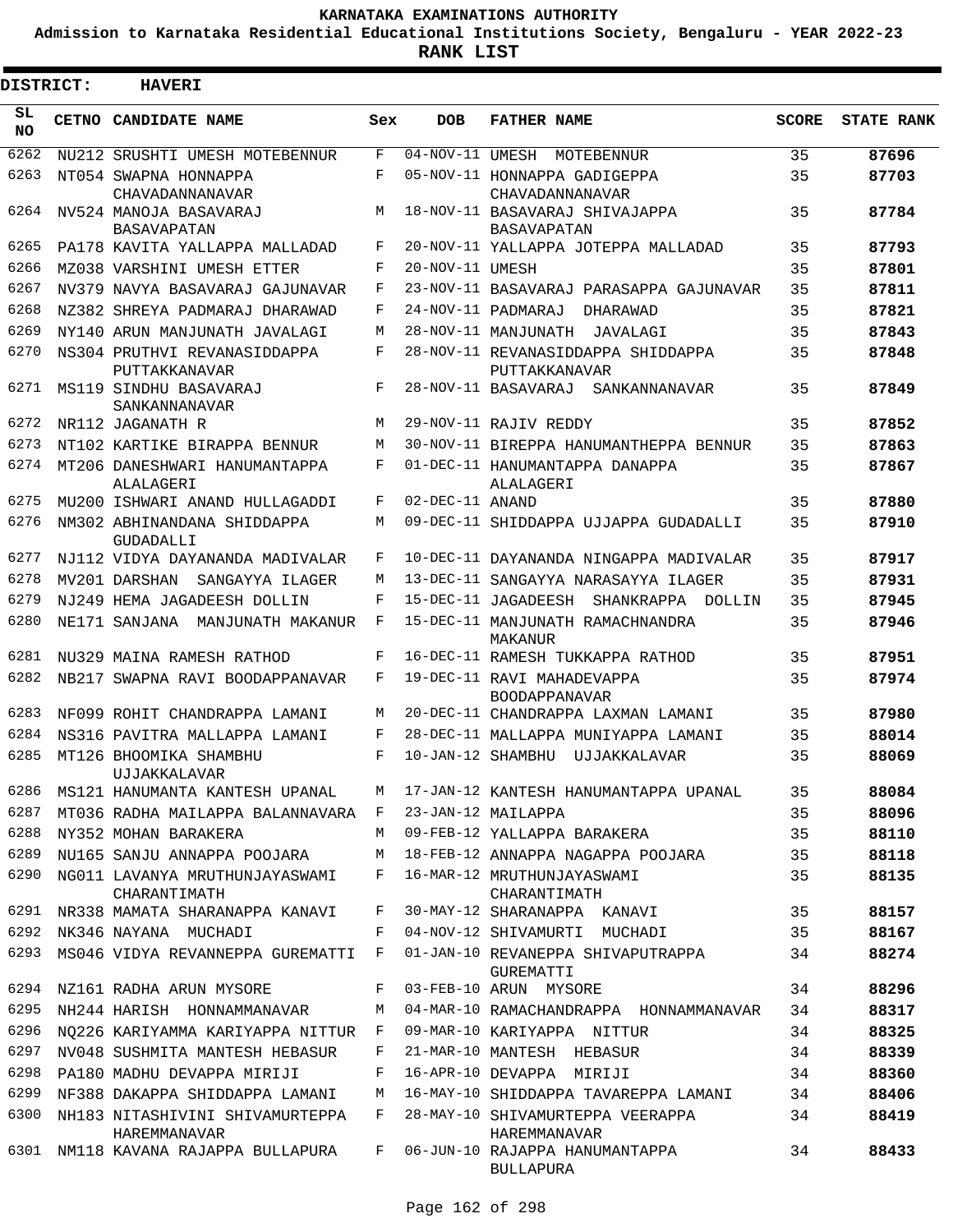**Admission to Karnataka Residential Educational Institutions Society, Bengaluru - YEAR 2022-23**

| <b>DISTRICT:</b> | <b>HAVERI</b>                                                               |     |                   |                                                                                          |              |                   |
|------------------|-----------------------------------------------------------------------------|-----|-------------------|------------------------------------------------------------------------------------------|--------------|-------------------|
| SL<br><b>NO</b>  | CETNO CANDIDATE NAME                                                        | Sex | <b>DOB</b>        | <b>FATHER NAME</b>                                                                       | <b>SCORE</b> | <b>STATE RANK</b> |
| 6302             | NZ059 YALLAMMA FAKKIRAPPA HARIJAN F                                         |     |                   | 14-JUN-10 FAKKIRAPPA HANUMANTAPPA<br>HARIJAN                                             | 34           | 88440             |
| 6303             | NG293 DURGESH VIRUPAKSHAPPA<br>DODDAMANI                                    | М   |                   | 20-JUL-10 VIRUPAKSHAPPA GALEPPA<br>DODDAMANI                                             | 34           | 88488             |
| 6304             | NK576 MAHAMMAD AKMAL DADAFEER<br>SHIDENUR                                   | М   |                   | 29-JUL-10 DADAFEER HASANSAB SHIDENUR                                                     | 34           | 88512             |
| 6305             | NO320 SOUMYA BEERESH BASAPUR                                                | F   | 16-AUG-10 BEERESH | BASAPUR                                                                                  | 34           | 88549             |
| 6306             | NX160 PRAKASH MALLESH<br>DHULAMMANAVAR                                      | М   |                   | 02-SEP-10 MALLESH RAMANNA DHULAMMANAVAR                                                  | 34           | 88593             |
| 6307             | NS006 SAMRUDDI MANJUNATH AIRANI F                                           |     |                   | 10-SEP-10 MANJUNATH MONOHARAPPA AIRANI                                                   | 34           | 88619             |
| 6308             | MZ088 TARUN BASAPPA BALIKAYI                                                | М   |                   | 11-SEP-10 BASAPPA SANGAPPA BALIKAYI                                                      | 34           | 88623             |
| 6309             | NS018 ASMA BANU HAZRAT KHADRI<br>MANAKUR                                    | F   |                   | 12-SEP-10 HAZRAT KHADRI<br>MANAKUR                                                       | 34           | 88625             |
| 6310             | NU235 TIPPESH KOTTRAPPA LAGUBIGI                                            | М   |                   | 13-SEP-10 KOTTRAPPA TAMMANNA LAGUBIGI                                                    | 34           | 88632             |
| 6311             | NZ233 NEETRA SHEKAPPA MASALI                                                | F   |                   | 14-SEP-10 SHEKAPPA BASAVANNEPPA MASALI                                                   | 34           | 88633             |
| 6312             | NC008 MADARSHA USMANSAB MULLA                                               | М   |                   | 16-SEP-10 USMANSAB MODINSAB MULLA                                                        | 34           | 88639             |
| 6313             | NY262 RANJITA SIDDAPPA VALIKAR                                              | F   |                   | 19-SEP-10 SIDDAPPA VALIKAR                                                               | 34           | 88648             |
| 6314             | NS037 MALATESH HANUMANTAPPA<br>OLEKAR                                       | М   |                   | 22-SEP-10 HANUMANTAPPA BHEEMAPPA OLEKAR                                                  | 34           | 88659             |
| 6315             | NJ157 SOUMYA GONEPPA VADAGERI                                               | F   |                   | 28-SEP-10 GONEPPA GUDDAPPA VADAGERI                                                      | 34           | 88676             |
| 6316             | NG316 BIRAPPA HANUMANTAPPA<br><b>BHARADI</b>                                | М   |                   | 29-SEP-10 HANUMANTAPPA HUCCHAPPA<br>BHARADI                                              | 34           | 88678             |
| 6317             | NT274 BEERESH UMESH PUJAR                                                   | М   |                   | 30-SEP-10 UMESH NAGAPPA PUJAR                                                            | 34           | 88683             |
| 6318             | NR339 KAVANA MALLIKARJUN JYOTI                                              | F   |                   | 02-OCT-10 MALLIKARJUN VEERAPPA JYOTI                                                     | 34           | 88692             |
| 6319             | MR260 NAVYATA M                                                             | F   |                   | 05-OCT-10 MANJUNATH                                                                      | 34           | 88705             |
| 6320             | NO032 LOKESH KRISHNA LAMANI                                                 | М   |                   | 14-OCT-10 KRISHNA LACHAPPA LAMANI                                                        | 34           | 88758             |
| 6321             | NV028 KARTHIK FAKKIRAPPA<br>BASAVANAYKAR                                    | М   |                   | 17-OCT-10 FAKKIRAPPA SAHADEVAPPA<br>BASAVANAYKAR                                         | 34           | 88772             |
| 6322             | NL075 JEEVAN PARASHURAM<br>CHAKRASALI                                       | М   |                   | 18-OCT-10 PARASHURAM RUDRAPPA<br>CHAKRASALI                                              | 34           | 88774             |
| 6323             | NL237 SANDYA PRAKASH BANAKAR                                                | F   |                   | 19-OCT-10 PRAKASH SHANKRAPPA BANAKAR                                                     | 34           | 88780             |
| 6324             | MS291 SUDEEP KARABASAPPA<br>GIRIMALLAPPANAVAR                               | М   |                   | 19-OCT-10 KARABASAPPA TIRAKAPPA<br>GIRIMALLAPPANAVAR                                     | 34           | 88781             |
| 6325             | ND132 KAVITA GURUNANJAPPA<br>SHIVANNANAVAR                                  | F   |                   | 20-OCT-10 GURUNANJAPPA SANGAPPA<br>SHIVANNANAVAR                                         | 34           | 88783             |
| 6326             | NP027 NANDISHA CHANDRAPPA ANGADI M                                          |     |                   | 25-OCT-10 CHANDRAPPA ANGADI                                                              | 34           | 88810             |
| 6327             | NX050 REVATI ASHOK GOUDANNANAVAR F                                          |     |                   | 01-NOV-10 ASHOK NINGAPPA GOUDANNANAVAR                                                   | 34           | 88844             |
| 6328             | NY348 MOULALI MARDANALI NADAF                                               | М   |                   | 02-NOV-10 MARDANALI NADAF                                                                | 34           | 88850             |
| 6329             | NR282 PRIYANKA LOKESH MAGANUR                                               | F   |                   | 03-NOV-10 LOKESH HEDDINGEPPA MAGANUR                                                     | 34           | 88853             |
| 6330             | NW188 PAVANKUMAR MALLAPPA RATI                                              | M   |                   | 05-NOV-10 MALLAPPA NAGAPPA RATI                                                          | 34           | 88864             |
|                  | 6331 NF474 DYAMESH HALAPPA PATIL                                            | M   |                   | 06-NOV-10 HALAPPA NINGANAGOUDA PATIL                                                     | 34           | 88869             |
| 6332             | NH146 ASHA PARAMESHAPPA KALAGOND F                                          |     |                   | 08-NOV-10 PARAMESHAPPA KALAGOND                                                          | 34           | 88877             |
| 6333             | NL153 SAKSHI LAXMANAYKA LAMANI                                              | F   |                   | 15-NOV-10 LAXMANAYKA REKHANAYKA LAMANI                                                   | 34           | 88923             |
|                  | 6334 NW092 NEELAVVA VEERANNA BALLOLLI F                                     |     |                   | 16-NOV-10 VEERANNA VEERABHADRAPPA<br>BALLOLLI                                            | 34           | 88928             |
|                  | 6335 NY012 ISMAIL KHALANDAR SAB<br>HUCHCHANAVAR                             |     |                   | M 19-NOV-10 KHALANDAR SAB HUCHCHANAVAR                                                   | 34           | 88948             |
| 6336             | NZ050 MARADANABI MUSTAKALI<br>BHAVIKATTI                                    | F   |                   | 20-NOV-10 MUSTAKALI BHAVIKATTI                                                           | 34           | 88953             |
| 6337             | NV536 MOHAMMADJAFAR MODINSAB<br>ICHCHANGI                                   |     |                   | M 24-NOV-10 MODINSAB ABDULSAB ICHCHANGI                                                  | 34           | 88971             |
| 6338             | NM143 SAMBRIN MAHAMMADHUSEN F 25-NOV-10 MAHAMMADHUSEN ABDULSAB<br>DODDAMANI |     |                   | DODDAMANI                                                                                | 34           | 88977             |
|                  |                                                                             |     |                   | 6339 MV151 SANDHYA SHIVANANDAPPA PUJAR F 27-NOV-10 SHIVANANDAPPA RAMACHANDRAPPA<br>PUJAR | 34           | 88987             |
|                  |                                                                             |     | Page 163 of 298   |                                                                                          |              |                   |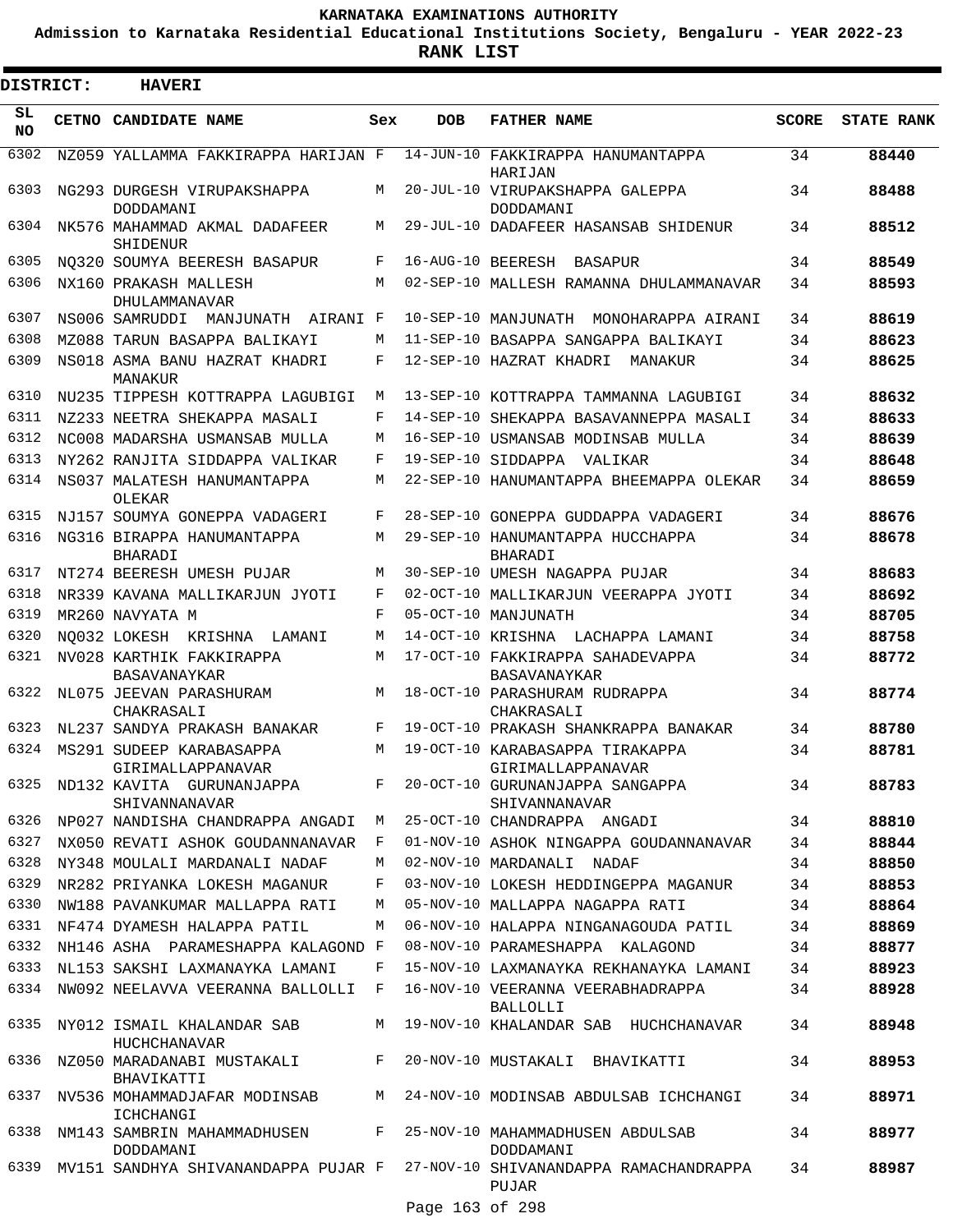**Admission to Karnataka Residential Educational Institutions Society, Bengaluru - YEAR 2022-23**

**RANK LIST**

Е

 $\blacksquare$ 

| DISTRICT:       |              | <b>HAVERI</b>                                                          |              |                   |                                                     |              |                   |
|-----------------|--------------|------------------------------------------------------------------------|--------------|-------------------|-----------------------------------------------------|--------------|-------------------|
| SL<br><b>NO</b> | <b>CETNO</b> | <b>CANDIDATE NAME</b>                                                  | Sex          | <b>DOB</b>        | <b>FATHER NAME</b>                                  | <b>SCORE</b> | <b>STATE RANK</b> |
| 6340            |              | NU128 HONNAVVA HANUMANTAPPA<br>ALLALLI                                 | $\mathbf{F}$ |                   | 28-NOV-10 HANUMANTAPPA DODDABASAPPA<br>ALLALLI      | 34           | 88990             |
| 6341            |              | NW105 SOUJANYA CHANNAPPA<br>DODDAMANI                                  | F            |                   | 28-NOV-10 CHANNAPPA FAKKEERAPPA<br>DODDAMANI        | 34           | 88995             |
| 6342            |              | NY465 HARISH NAGARAJ KUMBHOJI                                          | M            | 29-NOV-10 NAGARAJ | KUMBHOJI                                            | 34           | 88997             |
| 6343            |              | PA130 MANOJ NAGAPPA MUDUR                                              | M            |                   | 01-DEC-10 NAGAPPA MUDUR                             | 34           | 89007             |
| 6344            |              | NU341 RAJANI MAHESHAPPA<br>MUDAKANAGOUDRA                              | F            |                   | 02-DEC-10 MAHESHAPPA MUDAKANAGOUDRA                 | 34           | 89013             |
| 6345            |              | NN129 HANUMANTH SURESH VALMIKI                                         | M            |                   | 04-DEC-10 SURESH KOTRAPPA VALMIKI                   | 34           | 89022             |
| 6346            |              | MS558 NAVEEN G KENCHANNANAVAR                                          | М            |                   | 04-DEC-10 GUDDAPPA C KENCHANNANAVAR                 | 34           | 89023             |
| 6347            |              | NF003 SAKKU CHIKKAPPA KATENAHALLI F                                    |              |                   | 05-DEC-10 CHIKKAPPA KARIYAPPA<br>KATENAHALLI        | 34           | 89032             |
| 6348            |              | NC012 ASHWINI RAGHAVENDRA<br>KAMANAHALLI                               | F            |                   | 07-DEC-10 RAGHAVENDRA                               | 34           | 89036             |
| 6349            |              | MS157 KANTESH RAVI UPPAR                                               | M            | 12-DEC-10 RAVI    | UPPAR                                               | 34           | 89066             |
| 6350            |              | NB321 KRISHNA SHIVABASAPPA<br><b>BHAJANTRI</b>                         | M            |                   | 12-DEC-10 SHIVABASAPPA<br>HANUMANTAPPA<br>BHAJANTRI | 34           | 89068             |
| 6351            |              | NJ162 DIVYA MALLIKARJUN<br>HALERITTI                                   | F            |                   | 15-DEC-10 MALLIKARJUN N HALERITTI                   | 34           | 89095             |
| 6352            |              | NW088 DHANALAKSHMI MAHESHGOUDA<br>PATIL                                | F            |                   | 24-DEC-10 MAHESHGOUDA DHARIYAPPAGOUDA<br>PATIL      | 34           | 89144             |
| 6353            |              | MR232 MAHESH MANJAPPA ALADAKATTI                                       | М            |                   | 26-DEC-10 MANJAPPA                                  | 34           | 89159             |
| 6354            |              | NH393 AMEER HASANASAB MULLA                                            | М            |                   | 27-DEC-10 HASANSAB                                  | 34           | 89164             |
| 6355            |              | NG100 ABHISHEK HANUMANTHAPPA<br>KUDIRAL                                | M            |                   | 28-DEC-10 HANUMANTHAPPA GUDADAPPA<br>KUDIRAL        | 34           | 89167             |
| 6356            |              | MV281 CHAITRA PRABHU HALUNDI                                           | F            |                   | 29-DEC-10 PRABHU SHEKHAPPA HALUNDI                  | 34           | 89176             |
| 6357            |              | MY180 SUNIL RAMESH HAVANAGI                                            | M            |                   | 01-JAN-11 RAMESH NISHIMAPPA HAVANAGI                | 34           | 89257             |
| 6358            |              | NP008 VARSHINI LAKSHMAPPA<br>GUDIHINDLAR                               | F            |                   | 04-JAN-11 LAKSHMAPPA BHARAMAPPA<br>GUDIHINDLAR      | 34           | 89279             |
| 6359            |              | NK547 NANDISH VEERANAGOUDA<br>MATTIMANI                                | M            |                   | 05-JAN-11 VEERANAGOUDA                              | 34           | 89282             |
| 6360            |              | ND031 SANJU MALATHESHA<br>MASANAKATTI                                  | M            |                   | 09-JAN-11 MALATHESHA MADEVAPPA<br>MASANAKATTI       | 34           | 89305             |
|                 |              | 6361 NC034 FAKKIRAVVA VADDAR<br>PARASHURAM VADDAR                      |              |                   | F 12-JAN-11 PARASHURAM KEMPANNA VADDAR              | 34           | 89328             |
|                 |              | 6362 NV017 HUSENAMIYA NOUSHADAHMAD<br>HUDUD                            |              |                   | M 14-JAN-11 NOUSHADAHMAD BABAJAN HUDUD              | 34           | 89341             |
| 6363            |              | NA075 BHARATA NAGARAJA ULLAGADDI                                       | M            |                   | 16-JAN-11 NAGARAJA BASAPPA ULLAGADDI                | 34           | 89354             |
| 6364            |              | NP211 ABHI RAJAPPA KUNCURU                                             | M            |                   | 21-JAN-11 RAJAPPA KUNCURU                           | 34           | 89390             |
| 6365            |              | MW209 KAVYA FAKKIRAPPA KALLI                                           | F            |                   | 28-JAN-11 FAKKIRAPPA ERAPPA KALLI                   | 34           | 89427             |
| 6366            |              | NC110 VIJALAKSHMI TIRAKANAGAUDA<br>PATIL                               | F            |                   | 06-FEB-11 TIRAKANAGAUDA MADEGAUDA PATIL             | 34           | 89485             |
| 6367            |              | NN176 LATA RAMESH MULER                                                | F            |                   | 09-FEB-11 RAMESH MULER                              | 34           | 89500             |
| 6368            |              | NX130 AMRUTA SHANTAPPA LAMANI                                          | F            |                   | 11-FEB-11 SHANTAPPA TOTAPPA LAMANI                  | 34           | 89515             |
| 6369            |              | NZ433 INDU LAMANI                                                      | F            |                   | 15-FEB-11 BHOJAPPA NANAPPA LAMANI                   | 34           | 89550             |
| 6370            |              | NC100 MAHAMADHANIF RIYAZAHMEAD<br>MIRJANAVAR                           | M            |                   | 17-FEB-11 RIYAZAHMEAD MIRJANAVAR                    | 34           | 89569             |
| 6371            |              | NR210 POORNIMA KOTRAGOUDA PATIL                                        | F            |                   | 17-FEB-11 KOTRAGOUDA RUDRAGOUDA PATIL               | 34           | 89570             |
| 6372            |              | NC057 SAVITA SHAMBAPPA<br>SOTTAMMANAVAR                                | F            |                   | 17-FEB-11 SHAMBAPPA UDACHAPPA<br>SOTTAMMANAVAR      | 34           | 89572             |
| 6373            |              | NE113 ARUN DODDMUDAKAPPA HOSAMANI M                                    |              |                   | 18-FEB-11 DODDMUDAKAPPA HANUMANTHAPPA<br>HOSAMANI   | 34           | 89576             |
| 6374            |              | NV014 BHUMIKA H R                                                      | F            |                   | 23-FEB-11 REVANASIDDAPPA RAMACHANDRAPPA<br>Н        | 34           | 89611             |
| 6375            |              | NG054 EKANTA MAHANTESH KARAVALI M 26-FEB-11 MAHANTESH NAGAPPA KARAVALI |              |                   |                                                     | 34           | 89637             |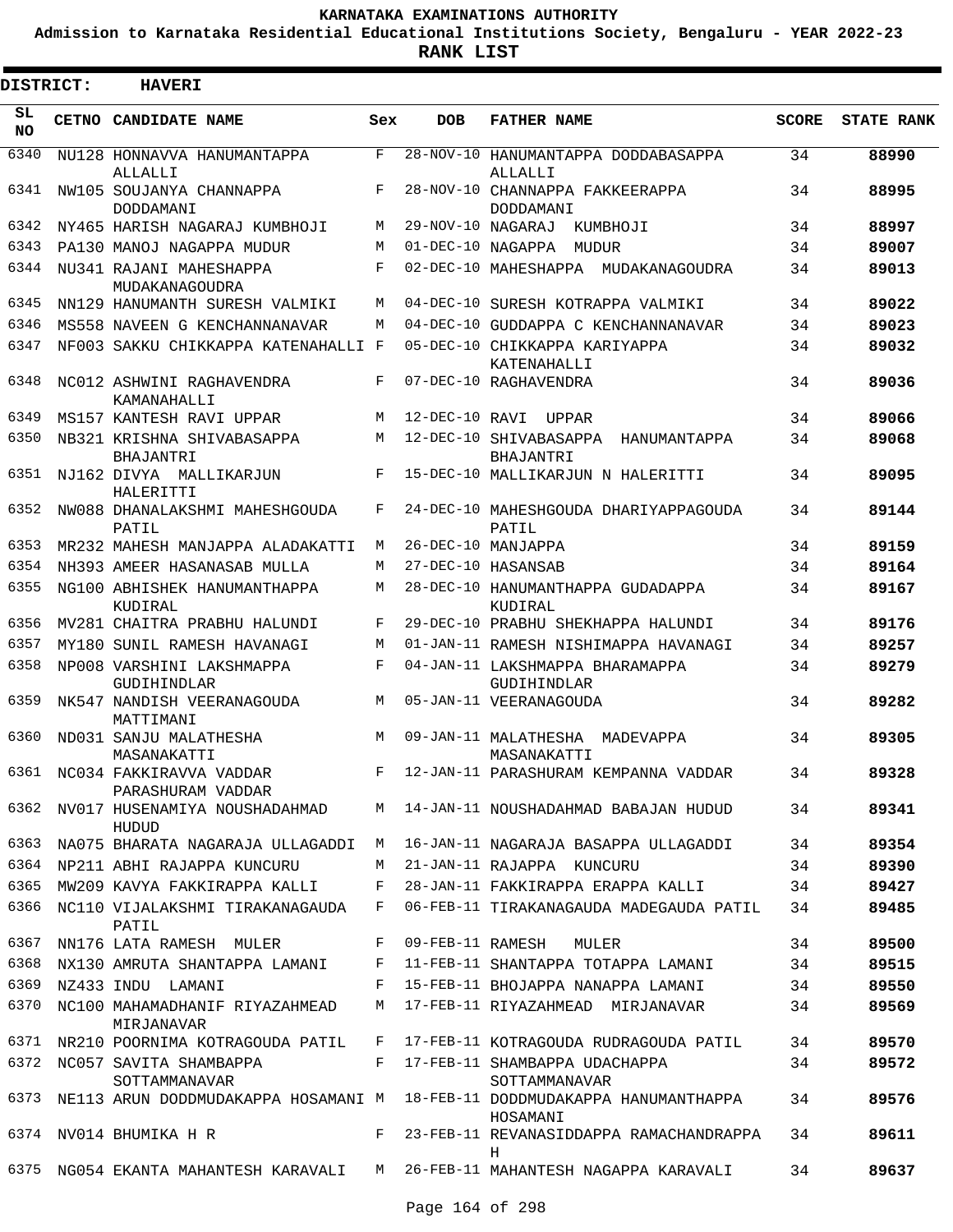**Admission to Karnataka Residential Educational Institutions Society, Bengaluru - YEAR 2022-23**

**RANK LIST**

Е

 $\blacksquare$ 

| <b>DISTRICT:</b> |  | <b>HAVERI</b>                                  |     |                |                                                  |              |                   |
|------------------|--|------------------------------------------------|-----|----------------|--------------------------------------------------|--------------|-------------------|
| SL<br>NO.        |  | CETNO CANDIDATE NAME                           | Sex | DOB            | <b>FATHER NAME</b>                               | <b>SCORE</b> | <b>STATE RANK</b> |
| 6376             |  | MR037 NANADEESH JAMADAGNI BARKI                | M   |                | 26-FEB-11 JAMADAGNI PARASAPPA BARKI              | 34           | 89638             |
| 6377             |  | NZ083 GOVINDARAJA MEDHAR                       | M   |                | 28-FEB-11 FAKKIRAPPA MEDHAR                      | 34           | 89657             |
| 6378             |  | NL335 PRAJWAL HANUMANTAPPA<br>KALLIMANI        | М   |                | 28-FEB-11 HANUMANTAPPA KALLIMANI                 | 34           | 89659             |
| 6379             |  | NT018 MALLIK BABUSAB NADAF                     | M   |                | 01-MAR-11 BABUSAB NADAF                          | 34           | 89667             |
| 6380             |  | NK382 HARSHA BASAVARAJ BALUL                   | M   |                | 02-MAR-11 BASAVARAJ NANDEPPA BALUL               | 34           | 89677             |
| 6381             |  | NT170 JAYAMMA NAGAPPA<br>KANNAMMANAVAR         | F   |                | 02-MAR-11 NAGAPPA GUDDAPPA<br>KANNAMMANAVAR      | 34           | 89678             |
| 6382             |  | NM195 VISHWAKUMAR K H                          | М   |                | 02-MAR-11 KOTESHAPPA GUDDAPPA HARIJAN            | 34           | 89682             |
| 6383             |  | NH280 SHIVARAJ BASAPPA CHANNAGIRI M            |     |                | 03-MAR-11 BASAPPA FAKKIRAPPA CHANNAGIRI          | 34           | 89688             |
| 6384             |  | NB247 SAVITA SUBHAS HANAGI                     | F   |                | 05-MAR-11 SUBHAS PILAKAPPA HANAGI                | 34           | 89706             |
| 6385             |  | MS076 BINDU GOPI LAMANI                        | F   | 07-MAR-11 GOPI |                                                  | 34           | 89717             |
| 6386             |  | MU040 LAGHUMUTTYA KARIYAPPA<br><b>SHENDAGE</b> | М   |                | 07-MAR-11 KARIYAPPA SHENDAGE                     | 34           | 89723             |
| 6387             |  | NV236 VARSHA VENKATESH HADAPAD                 | F   |                | 09-MAR-11 VENKATESH SHARANAPPA HADAPAD           | 34           | 89739             |
| 6388             |  | MX148 PREETAM PARAMESH<br>HUNASHIKATTI         | М   |                | 10-MAR-11 PARAMESH HUNASHIKATTI                  | 34           | 89744             |
| 6389             |  | NE282 SANTOSH MAHAVEERAPPA<br>SHIGGAVI         | M   |                | 16-MAR-11 MAHAVEERAPPA R SHIGGAVI                | 34           | 89789             |
| 6390             |  | NC153 AVINASH CHANDRAPPA BUDIGER               | М   |                | 17-MAR-11 CHANDRAPPA HANUMANTAPPA<br>BUDIGER     | 34           | 89797             |
| 6391             |  | NC033 SANJAY ANNAPPA BHAGAVANTI                | М   |                | 17-MAR-11 ANNAPPA BHARAMAPPA BHAGAVANTI          | 34           | 89801             |
| 6392             |  | NJ127 SANTOSH BASAVARAJ MANEGAR                | М   |                | 17-MAR-11 BASAVARAJ SHIVAPPA MANEGAR             | 34           | 89802             |
| 6393             |  | MV221 SAVITA BANGAREPPA SANGUR                 | F   |                | 17-MAR-11 BANGAREPPA TIPPANNA SANGUR             | 34           | 89803             |
| 6394             |  | NW342 MEGHA UMESH HATTI                        | F   |                | 18-MAR-11 UMESH VASAPPA HATTI                    | 34           | 89813             |
| 6395             |  | MU166 MALLANAGOUDA MAHESH PATIL                | M   |                | 21-MAR-11 MAHESH SHIVAPUTRAGOUDA PATIL           | 34           | 89834             |
| 6396             |  | NK236 RAGHU NAGARAJ PUTTANAYKAR                | M   |                | 21-MAR-11 NAGARAJ RAMAPPA PUTTANAYKAR            | 34           | 89840             |
| 6397             |  | NU005 ROHINI CHANADRAPPA<br>HITTALAMANI        | F   |                | 22-MAR-11 CHANDRAPPA HANUMANTAPPA<br>HITTALAMANI | 34           | 89848             |
| 6398             |  | PA120 SHRIDEVI TULAJAPPA ARER                  | F   |                | 22-MAR-11 TULAJAPPA ARER                         | 34           | 89849             |
| 6399             |  | NG216 VINAYAK MANJUNATH BASAPUR                | M   |                | 22-MAR-11 MANJUNATH PUTTAPPA BASAPUR             | 34           | 89854             |
| 6400             |  | NM004 ANANDA RAJAPPA<br>LAXMANNANAVAR          | M   |                | 23-MAR-11 RAJAPPA LAXMANNANAVAR                  | 34           | 89857             |
| 6401             |  | MS345 NITESH SANTOSH KONNUR                    | M   |                | 24-MAR-11 SANTOSH SANGANABASAPPA KONNUR          | 34           | 89869             |
| 6402             |  | NV268 YALLAVVA MALATESH GORAVAR                | F   |                | 27-MAR-11 MALATESH SANNA NINGAPPA<br>GORAVAR     | 34           | 89901             |
| 6403             |  | MV069 BHARAT B HUGGIYAVARA                     | M   |                | 28-MAR-11 BASAVARAJ MABALESHWAR<br>HUGGIYAVARA   | 34           | 89902             |
| 6404             |  | NZ216 SHARANU MALLIKARJUN KARJAGI M            |     |                | 28-MAR-11 MALLIKARJUN BASAVANNEPPA<br>KARJAGI    | 34           | 89912             |
| 6405             |  | NE251 FAKKIRESH DURGAPPA CHAPALI               | М   |                | 30-MAR-11 DURGAPPA DYAMAPPA CHAPALI              | 34           | 89922             |
| 6406             |  | NW237 MANOJ IRAPPA GAJANOOR                    | М   |                | 30-MAR-11 IRAPPA BASAPPA GAJANOOR                | 34           | 89926             |
| 6407             |  | MV251 SHARATH SHANKARAPPA BARKI                | М   |                | 30-MAR-11 SHANKARAPPA BANGARAPPA BARKI           | 34           | 89929             |
| 6408             |  | NE378 SANTHOSH PUTTAPPA KOTYAL                 | М   |                | 03-APR-11 PUTTAPPA FAKKIRAPPA KOTYAL             | 34           | 89968             |
| 6409             |  | NZ371 CHAITRA IRAPPA BADNI                     | F   |                | 05-APR-11 IRAPPA HALAPPA BADNI                   | 34           | 89983             |
| 6410             |  | MW151 MANIKANTHA SHIVAPPA SANGUR               | M   |                | 05-APR-11 SHIVAPPA SHIDDAPPA SANGUR              | 34           | 89988             |
| 6411             |  | MY190 DINESH SHEKHAPPA PURLI                   | M   |                | 09-APR-11 SHEKHAPPA SHIVAPPA PURLI               | 34           | 90014             |
| 6412             |  | NB018 HANAMESH FAKKIRESH WALIKAR               | М   |                | 09-APR-11 FAKKIRESH HONNAPPA WALIKAR             | 34           | 90016             |
| 6413             |  | NW230 KARTIK SHAMBULING KAKAMBI                | М   |                | 09-APR-11 SHAMBULING DYAMANNA KAKAMBI            | 34           | 90018             |
| 6414             |  | NS072 NANDINI CHANDRAPPA BEERAL                | F   |                | 11-APR-11 CHANDRAPPA NINGAPPA BEERAL             | 34           | 90046             |
| 6415             |  | NN100 PUNEET KUMAR HALAKKER                    | М   |                | 12-APR-11 KUMAR BIDDADEPPA HALAKKER              | 34           | 90057             |
| 6416             |  | NY307 SNEHA SIDDAPPA ADUR                      | F   |                | 12-APR-11 SIDDAPPA BEERAPPA ADUR                 | 34           | 90060             |
| 6417             |  | NY326 SINCHANA NINGAPPA LAMANI                 | F   |                | 13-APR-11 NINGAPPA LOKAPPA LAMANI                | 34           | 90068             |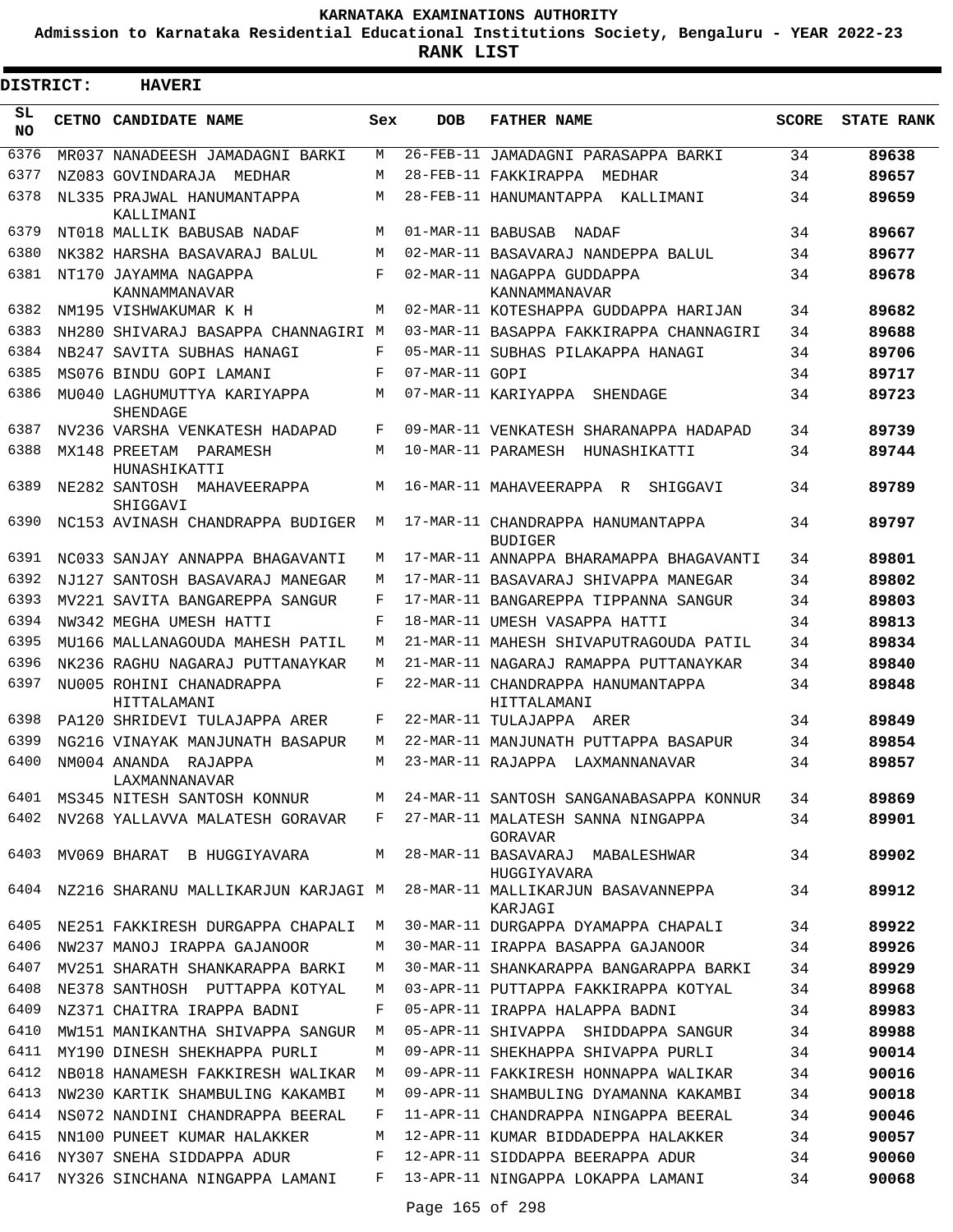**Admission to Karnataka Residential Educational Institutions Society, Bengaluru - YEAR 2022-23**

**RANK LIST**

ı

| <b>DISTRICT:</b> |  | <b>HAVERI</b>                                  |     |                   |                                                      |              |                   |
|------------------|--|------------------------------------------------|-----|-------------------|------------------------------------------------------|--------------|-------------------|
| SL<br><b>NO</b>  |  | CETNO CANDIDATE NAME                           | Sex | <b>DOB</b>        | <b>FATHER NAME</b>                                   | <b>SCORE</b> | <b>STATE RANK</b> |
| 6418             |  | NU160 CHETAN SHANKRAPPA LAMANI                 | M   |                   | 17-APR-11 SHANKRAPPA<br>LAMANI                       | 34           | 90098             |
| 6419             |  | MT092 NAGARAJ MANJUNATHA AGADI                 | М   |                   | 17-APR-11 MANJUNATHA NAGAPPA AGADI                   | 34           | 90100             |
| 6420             |  | NK228 SHANMUKA PRAKASH<br>KANNAKKANAVAR        | M   | 17-APR-11 PRAKASH |                                                      | 34           | 90104             |
| 6421             |  | MR051 DURUGAMMA HANUMANTAPPA<br>TALAVAR        | F   |                   | 19-APR-11 HANUMANTAPPA<br>TALAVAR                    | 34           | 90112             |
| 6422             |  | MV031 AKASHA SUJAT BALIGAR                     | М   |                   | 20-APR-11 SUJAT SHEKAPPA BALIGAR                     | 34           | 90121             |
| 6423             |  | NY447 BHARGAVI REVANAYYA HIREMATH F            |     |                   | 20-APR-11 REVANAYYA B HIREMATH                       | 34           | 90123             |
| 6424             |  | NM262 YASHAVANTA GOPI BASUR                    | M   |                   | 21-APR-11 GOPI TIMMANAGOUD BASUR                     | 34           | 90135             |
| 6425             |  | NM287 PRAMOD SHANMUKHAPPA<br>AGASANAHALLI      | М   |                   | 22-APR-11 SHANMUKHAPPA SHIVARUDRAPPA<br>AGASANAHALLI | 34           | 90141             |
| 6426             |  | NZ391 ANIL VASAPPA LAMANI                      | М   |                   | 23-APR-11 VASAPPA GANGAPPA LAMANI                    | 34           | 90144             |
| 6427             |  | NJ002 NETRA GUDDAPPA HALLUR                    | F   |                   | 23-APR-11 GUDDAPPA BASAPPA HALLUR                    | 34           | 90148             |
| 6428             |  | NU159 KAVITA NINGAPPA<br>GORAVAR               | F   |                   | 24-APR-11 NINGAPPA GUDDAPPA GORAVAR                  | 34           | 90158             |
| 6429             |  | PA324 JEEVAN BASAVANTRAO PATIL                 | М   |                   | 25-APR-11 BASAVAVTRAO<br>PATIL                       | 34           | 90170             |
| 6430             |  | NV290 MADHU PRAKASH GULED                      | F   |                   | 29-APR-11 PRAKASH MAHADEVAPPA GULED                  | 34           | 90212             |
| 6431             |  | NE213 DIVYA BASAVARAJ NIVALAKAR                | F   |                   | 30-APR-11 BASAVARAJ GUNDAPPA NIVALAKAR               | 34           | 90217             |
| 6432             |  | NV170 CHAITRA GANESHA AANIYAVAR                | F   |                   | 01-MAY-11 GANESHA SHANKRAPPA AANIYAVAR               | 34           | 90232             |
| 6433             |  | MW104 DEEPA BASAVARAJ MELLALLI                 | F   |                   | 01-MAY-11 BASAVARAJ SHEKAPPA MELLALLI                | 34           | 90236             |
| 6434             |  | NK019 CHETAN DEVENDRAPPA                       | М   |                   | 02-MAY-11 DEVENDRAPPA GONEPPA                        | 34           | 90245             |
|                  |  | HALASABAL                                      |     |                   | HALASABAL                                            |              |                   |
| 6435             |  | NU107 LAKSHMAN ASANTAPPA YALLAPUR M            |     |                   | 02-MAY-11 ASANTAPPA BHOJAPPA YALLAPUR                | 34           | 90247             |
| 6436             |  | NJ045 AAKASH YALLAPPA MADIVAL                  | M   |                   | 04-MAY-11 YALLAPPA MADIVAL                           | 34           | 90258             |
| 6437             |  | MT025 VEERAYYA RUDRAYYA HIREMATH               | M   |                   | 04-MAY-11 RUDRAYYA NAGAYYA HIREMATH                  | 34           | 90268             |
| 6438             |  | NY054 BASAVARAJ NAGAPPA KADEMANI               | M   |                   | 05-MAY-11 NAGAPPA SANNA KARIYAPPA<br>KADEMANI        | 34           | 90269             |
| 6439             |  | MS042 VAISHNAVI DUGGAPPA<br>SHIVANNANAVAR      | F   |                   | 06-MAY-11 DUGGAPPA GOUDEPPA<br>SHIVANNANAVAR         | 34           | 90288             |
| 6440             |  | NM198 KANTESH BHIMANAGOUDA GOUDRA M            |     |                   | 07-MAY-11 BHIMANAGOUDA GOUDRA                        | 34           | 90293             |
| 6441             |  | NU208 SINDU ANTARAVALLEPPA KOOLI               | F   |                   | 08-MAY-11 ANTARAVALLEPPA KOOLI                       | 34           | 90311             |
| 6442             |  | NB137 SRUSHTI SHRIDHAR<br>SHIRALAKOPPA         | F   |                   | 09-MAY-11 SHRIDHAR SHIRALAKOPPA                      | 34           | 90323             |
| 6443             |  | NB057 SANGEETHA MAHADEVAPPA<br>WALIKAR         | F   |                   | 12-MAY-11 MAHADEVAPPA FAKKIARAPPA<br>WALIKAR         | 34           | 90349             |
| 6444             |  | MU205 VIDYA PRAKASH ARALIKATTI                 | F   |                   | 13-MAY-11 PRAKASH KALLAPPA ARALIKATTI                | 34           | 90362             |
| 6445             |  | NF032 HONNAMMA MANJAPPA<br>DANAMMANAVAR        |     |                   | F 14-MAY-11 MANJAPPA FAKKIRAPPA<br>DANAMMANAVAR      | 34           | 90364             |
| 6446             |  | MS153 SANDESH IRAPPA LAMANI                    | M   |                   | 14-MAY-11 IRAPPA RATNAPPA LAMANI                     | 34           | 90368             |
| 6447             |  | MS468 PRASHANT RAVIKUMAR<br><b>BALLENNAVER</b> | M   |                   | 15-MAY-11 RAVIKUMAR BALEPPA BALLENNAVER              | 34           | 90379             |
| 6448             |  | NU351 MUTTU VENKATESH LAMANI                   | M   |                   | 16-MAY-11 VENKATESH ANANDAPPA LAMANI                 | 34           | 90385             |
| 6449             |  | MS413 NETRA SHIDDAPPA SOMASAGAR                | F   |                   | 18-MAY-11 SHIDDAPPA CHANNABASAPPA<br>SOMASAGAR       | 34           | 90397             |
| 6450             |  | NJ093 SAVITRI SOMANNA ULLAGADDI                | F   |                   | 18-MAY-11 SOMANNA NINGAPPA ULLAGADDI                 | 34           | 90401             |
| 6451             |  | NB129 ANUSHA SURESH HARIJAN                    | F   |                   | 19-MAY-11 SURESH SIDDAPPA HARIJAN                    | 34           | 90407             |
|                  |  | 6452 NW127 MADAN MOUNESH SAVANUR               | М   |                   | 19-MAY-11 MOUNESH SAVANUR                            | 34           | 90411             |
| 6453             |  | NG039 PRAJWAL PAKKIRESH<br>MUDIYAMMANAVAR      | М   |                   | 19-MAY-11 PAKKIRESH DURAGAPPA<br>MUDIYAMMANAVAR      | 34           | 90413             |
| 6454             |  | NW255 SHREYA SANTOSH GUNJAL                    | F   |                   | 19-MAY-11 SANTOSH GUNJAL                             | 34           | 90417             |
| 6455             |  | NZ214 VEENA PARAMESHWARAPPA<br>TALAWAR         | F   |                   | 20-MAY-11 PARAMESHWARAPPA TALAWAR                    | 34           | 90429             |
| 6456             |  | NB205 BHOOMIKA RAMESH DASAR                    | F   |                   | 21-MAY-11 RAMESH LAKSHMAPPA DASAR                    | 34           | 90430             |
| 6457             |  | NZ001 SAYEDJUNED ABDULMAJID<br>HANCHINAMANI    | M   |                   | 21-MAY-11 ABDULMAJID HANCHINAMANI                    | 34           | 90437             |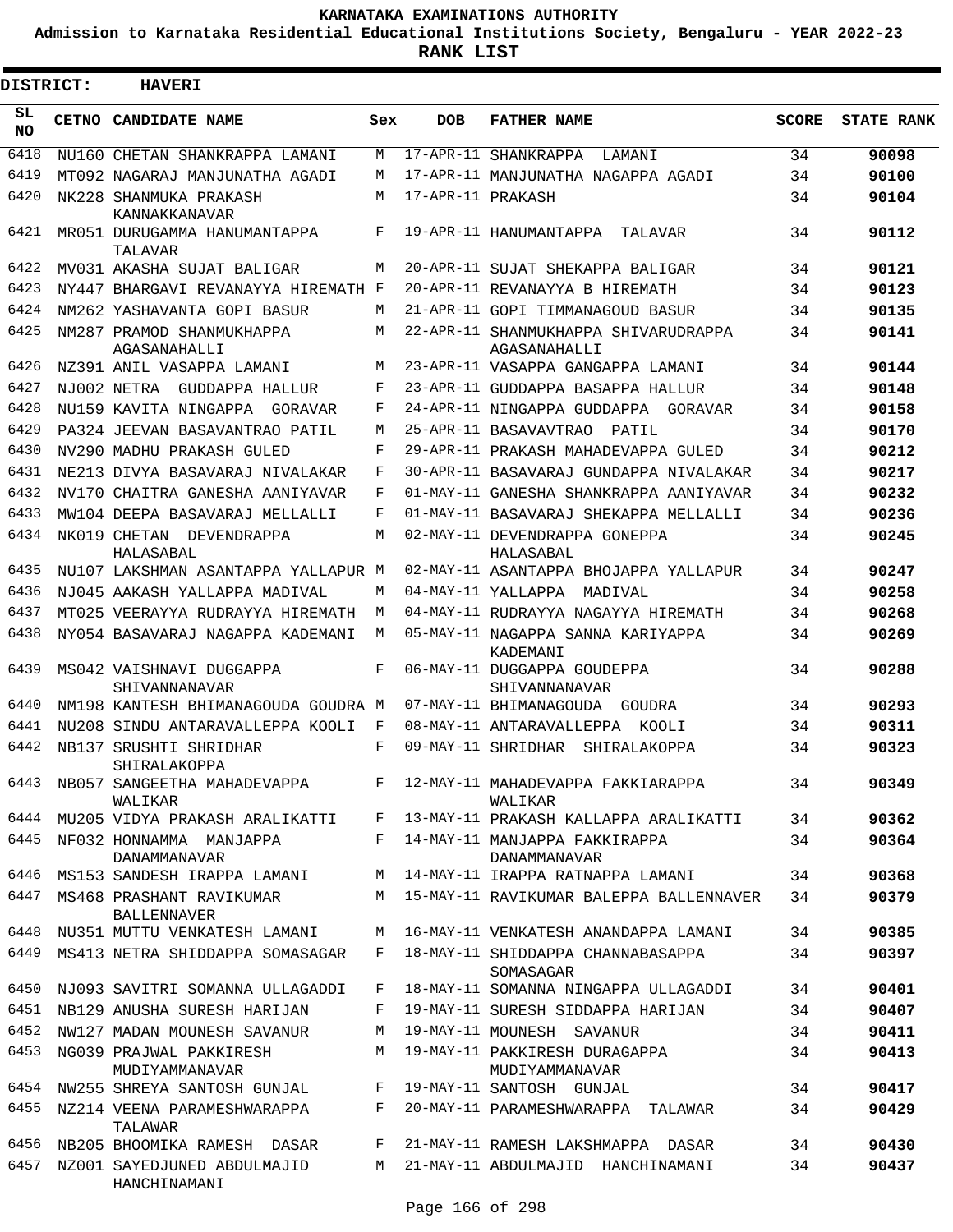**Admission to Karnataka Residential Educational Institutions Society, Bengaluru - YEAR 2022-23**

**RANK LIST**

Е

| DISTRICT:       | <b>HAVERI</b>                                     |            |                   |                                                      |              |                   |
|-----------------|---------------------------------------------------|------------|-------------------|------------------------------------------------------|--------------|-------------------|
| SL<br><b>NO</b> | <b>CETNO CANDIDATE NAME</b>                       | Sex        | <b>DOB</b>        | <b>FATHER NAME</b>                                   | <b>SCORE</b> | <b>STATE RANK</b> |
| 6458            | MT218 KARTEEK SHASHIDHAR<br>KANAVALLI             | M          |                   | 23-MAY-11 SHASHIDHAR                                 | 34           | 90448             |
| 6459            | NS312 RAKESH NAGAPPA UDAGATTI                     | M          |                   | 25-MAY-11 NAGAPPA NINGAPPA UDAGATTI                  | 34           | 90478             |
| 6460            | MY026 TANU KOTEPPA HARIJAN                        | F          |                   | 25-MAY-11 KOTEPPA MARIYAPPA HARIJAN                  | 34           | 90483             |
| 6461            | NL083 DIVYA NAGARAJ MADIVALAR                     | F          |                   | 26-MAY-11 NAGARAJ MALLAPPA MADIVALAR                 | 34           | 90485             |
| 6462            | NU219 JIVAN P TELAGI                              | M          | 26-MAY-11 PRAKASH | TELAGI                                               | 34           | 90486             |
| 6463            | NL348 GOUTAM NAGARAJ JADHAV                       | M          |                   | 27-MAY-11 NAGARAJ RAMAPPA JADHAV                     | 34           | 90496             |
| 6464            | NA144 BASAVANEMMA BASANAGOUDA<br>PATIL            | F          |                   | 28-MAY-11 BASANAGOUDA PATIL                          | 34           | 90501             |
| 6465            | MW023 PARAMESH HANUMANTAPPA GONDI M               |            |                   | 28-MAY-11 HANUMANTAPPA RAMAPPA GONDI                 | 34           | 90507             |
| 6466            | MU156 RAKSHITA HANUMANTHAPPA<br><b>BUDIGER</b>    | F          |                   | 28-MAY-11 HANUMANTHAPPA BUDIGER                      | 34           | 90508             |
| 6467            | NZ376 AMITH SURESH<br>SHIVANNAVAR                 | M          | 30-MAY-11 SURESH  | SHIVANNAVAR                                          | 34           | 90519             |
| 6468            | MR164 BHOJARAJ MANJAPPA<br>KENCHANAGOUDAR         | М          |                   | 01-JUN-11 MANJAPPA                                   | 34           | 90538             |
| 6469            | NU037 G B ANJALI                                  | $_{\rm F}$ |                   | 01-JUN-11 G BASAVARAJAPPA                            | 34           | 90540             |
| 6470            | NV067 PALLAVI CHANNAPPA DEVASUR                   | F          |                   | 02-JUN-11 CHANNAPPA GIDDAPPA DEVASUR                 | 34           | 90564             |
| 6471            | NK539 AVINASH KRISHNANAIK LAMANI                  | M          |                   | 04-JUN-11 KRISHNANAIK DAKRYANAIK LAMANI              | 34           | 90585             |
| 6472            | NA123 SAHANA LINGARAJ MALLIGAR                    | F          |                   | 04-JUN-11 LINGARAJ MALLIGAR                          | 34           | 90592             |
| 6473            | NB002 SUKANYA HARACHANDRAPPA<br>LAMANI            | F          |                   | 04-JUN-11 HARACHANDRAPPA HOOBEPPA<br>LAMANI          | 34           | 90595             |
| 6474            | NS266 VARSHITA SURESH KOLUR                       | F          |                   | 05-JUN-11 SURESH KOLUR                               | 34           | 90611             |
| 6475            | PA216 SANJANA MARUTI SHIGGATTI                    | F          |                   | 08-JUN-11 MARUTI SHIVAPPA SHIGGATTI                  | 34           | 90651             |
| 6476            | MT040 PAVAN MALTESH BARKI                         | M          | 10-JUN-11 MALTESH | BARKI                                                | 34           | 90667             |
| 6477            | NF004 SINDHU KUBERAPPA LAMANI                     | F          |                   | 10-JUN-11 KUBERAPPA NEELAPPA LAMANI                  | 34           | 90676             |
| 6478            | NK170 MALLIKARJUN JEEVESH<br>GODACHIKONDA         | M          |                   | 11-JUN-11 JEEVESH MALLIKARJUN<br>GODACHIKONDA        | 34           | 90683             |
| 6479            | NU078 NAVENA SHEKAPPA<br>SHIDAGANAL               | M          |                   | 14-JUN-11 SHEKAPPA GUDDAPPA SHIDAGANAL               | 34           | 90709             |
| 6480            | NG127 NINGAVVA BASANAGOUDA<br><b>BHARAMAGOUDR</b> | F          |                   | 15-JUN-11 BASANAGOUDA J BHARAMAGOUDR                 | 34           | 90719             |
| 6481            | NU355 SATVIK ANIL MALODE                          | M          | 16-JUN-11 ANIL    | MALODE                                               | 34           | 90726             |
| 6482            | MR043 JAYANTH KALLAPPA HAVANUR                    | M          |                   | 18-JUN-11 KALLAPPA RAMAPPA HAVANUR                   | 34           | 90746             |
| 6483            | NF458 SHREEANU SHIVABASAPPA<br>ANGADI             | F          |                   | 18-JUN-11 SHIVABASAPPA RUDRAPPA                      | 34           | 90754             |
| 6484            | NR320 AISHWARYA GANESH IRANI                      | F          |                   | 19-JUN-11 GANESH NARAYAN IRANI                       | 34           | 90756             |
| 6485            | NN066 GAYATRA YOGINDRACHAR<br>ARKACHARI           | F          |                   | 20-JUN-11 YOGINDRACHAR HEMACHARI<br>ARKACHARI        | 34           | 90771             |
| 6486            | NT289 SUHANABANU RAJABHAKSHA<br>BUDDAJJI          | F          |                   | 21-JUN-11 RAJABHAKSHA HUSENASAB<br>BUDDAJJI          | 34           | 90790             |
| 6487            | NZ195 SAGAR YALLAPPA JANGALI                      | М          |                   | 22-JUN-11 YALLAPPA SHEKAPPA JANGALI                  | 34           | 90794             |
| 6488            | NG232 SINCHANA ASHOK VARDI                        | F          |                   | 22-JUN-11 ASHOK BASAVENNAPPA VARDI                   | 34           | 90797             |
| 6489            | NV276 SANJIV BARAMAPPA JADAR                      | М          |                   | 23-JUN-11 BARAMAPPA JADAR                            | 34           | 90811             |
| 6490            | NV131 NEELAPPA SHIVANAND ANNIGERI M               |            |                   | 24-JUN-11 SHIVANAND ANNIGERI                         | 34           | 90818             |
| 6491            | PA282 RAKESH GIREESH ALADAKATTI                   | М          |                   | 24-JUN-11 GIREESH ALADAKATTI                         | 34           | 90819             |
| 6492            | NH389 GANGAMMA MALAMMANAVAR                       | F          |                   | 25-JUN-11 HONNAPPA                                   | 34           | 90829             |
| 6493            | MY013 SANJANA RAVI MADIWALAR                      | F          |                   | 26-JUN-11 RAVI SHETTYAPPA MADIWALAR                  | 34           | 90845             |
| 6494            | NU188 SUNITA SHIVAJI ARALIKATTI                   | F          |                   | 26-JUN-11 SHIVAJI SHIVABASAPPA<br>ARALIKATTI         | 34           | 90846             |
| 6495            | NH115 KALPANA ANANDA KONAPUR                      | F          |                   | 02-JUL-11 ANANDA BHARAMAPPA KONAPUR                  | 34           | 90897             |
| 6496            | NF206 KAVYA ASHOK NIKKAMMANAVAR                   | F          |                   | 02-JUL-11 ASHOK NIKKAMMANAVAR                        | 34           | 90898             |
| 6497            | NA137 HARSHITA SHIVAKUMAR<br><b>DOLLESHWAR</b>    | F          |                   | 03-JUL-11 SHIVAKUMAR FAKKIRAPPA<br><b>DOLLESHWAR</b> | 34           | 90912             |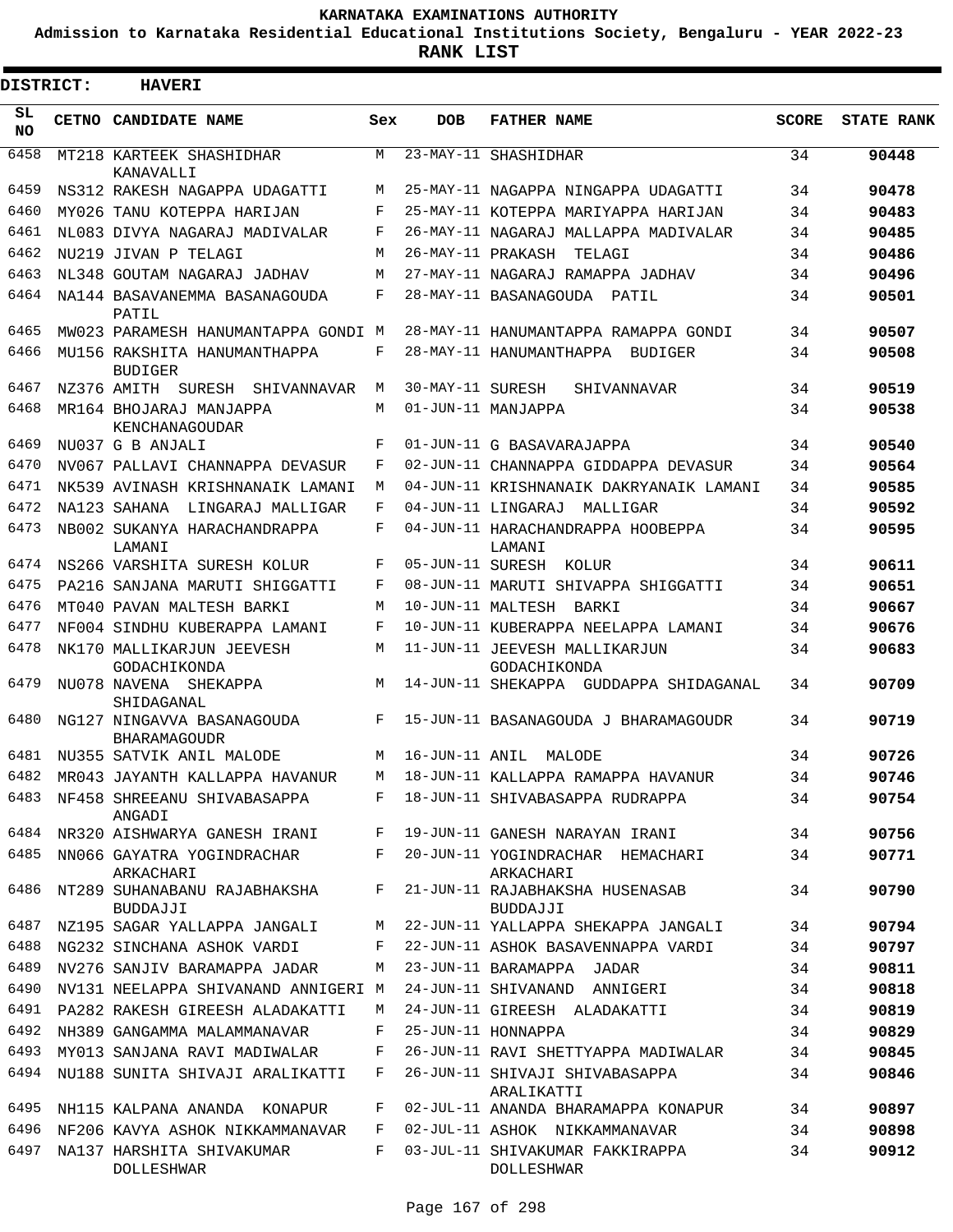**Admission to Karnataka Residential Educational Institutions Society, Bengaluru - YEAR 2022-23**

ı

| <b>DISTRICT:</b> | <b>HAVERI</b>                                        |     |                 |                                                        |              |                   |
|------------------|------------------------------------------------------|-----|-----------------|--------------------------------------------------------|--------------|-------------------|
| SL.<br>NO.       | <b>CETNO CANDIDATE NAME</b>                          | Sex | <b>DOB</b>      | <b>FATHER NAME</b>                                     | <b>SCORE</b> | <b>STATE RANK</b> |
| 6498             | NC071 SHIVAKUMAR                                     | M   |                 | 04-JUL-11 PANCHAKSHARAYYA                              | 34           | 90933             |
| 6499             | NG102 ISHWARI<br>RAMESH<br>HOSAMANI                  | F   |                 | 06-JUL-11 RAMESH . HOSAMANI                            | 34           | 90945             |
| 6500             | NZ290 BHUVNESHWARI<br>HIRAGAMMANAVR F                |     |                 | 08-JUL-11 MANJAPPA BURADAPPA<br>HIRAGAMMANAVR          | 34           | 90970             |
| 6501             | NO012 PRAVEEN RAJAPPA LAMANI                         | M   |                 | 08-JUL-11 RAJAPPA REVANEPPA LAMANI                     | 34           | 90981             |
| 6502             | NF290 SHRIKANT RAJARAM<br>BADEPPANAVAR               | M   |                 | 09-JUL-11 RAJARAM RAMANNA BADEPPANAVAR                 | 34           | 90991             |
| 6503             | NG014 AKSHATA NINGAPPA MELINAMANI F                  |     |                 | 10-JUL-11 NINGAPPA KARIYAPPA MELINAMANI                | 34           | 90994             |
| 6504             | NT184 AKASH NAGARAJ KORAVAR                          | M   |                 | 12-JUL-11 NAGARAJ MARIYAPPA KORAVAR                    | 34           | 91023             |
| 6505             | NG180 BHARAT SHIVARUDRACHAR<br>KAMMAR                | M   |                 | 15-JUL-11 SHIVARUDRACHAR MARTANDAPPA<br>KAMMAR         | 34           | 91056             |
| 6506             | NV126 JAGADEESH KUMAR CHAVHAN                        | M   | 15-JUL-11 KUMAR | CHAVHAN                                                | 34           | 91059             |
| 6507             | MY028 MANOJ CHANDRAPPA TALAVAR                       | M   |                 | 16-JUL-11 CHANDRAPPA SHIVAPPA TALAVAR                  | 34           | 91077             |
| 6508             | NK210 VINAYAK NAGARAJ HEDIYAL                        | M   |                 | 16-JUL-11 NAGARAJ BASAVARAJAPPA HEDIYAL                | 34           | 91089             |
| 6509             | NR139 NIRANJAN BASAVANTAPPA<br>UJJAPPALAVAR          | M   |                 | 17-JUL-11 BASAVANTAPPA GOOLAPPA<br>UJJAPPALAVAR        | 34           | 91096             |
| 6510             | NT035 ANJALI SHANKRAPPA LAMANI                       | F   |                 | 18-JUL-11 SHANKRAPPA TIKEPPA LAMANI                    | 34           | 91101             |
| 6511             | NC088 CHANDRASHEKA CHAMARAJA<br>BARKI                | M   |                 | 18-JUL-11 CHAMARAJA CHANDRAPPA BARKI                   | 34           | 91103             |
| 6512             | NO022 BASAVARAJ NINGAPPA JAGATI                      | M   |                 | 19-JUL-11 NINGAPPA SANNABASAPPA JAGATI                 | 34           | 91113             |
| 6513             | NU041 SHASHIKALA NAGAPPA<br>RODDAMALAPPANAVAR        | F   |                 | 21-JUL-11 NAGAPPA RODDAMALAPPANAVAR                    | 34           | 91147             |
| 6514             | NG048 SHASHIKALA MALLAPPA<br>DODDAMANI               | F   |                 | 22-JUL-11 MALLAPPA                                     | 34           | 91157             |
| 6515             | NJ037 PARGATI FAKKIRESHA BARKI                       | F   |                 | 25-JUL-11 FAKKIRESHA RAMAPPA BARKI                     | 34           | 91190             |
| 6516             | NV417 ANITA MALATESH GULED                           | F   |                 | 27-JUL-11 MALATESH CHANBASAPPA GULED                   | 34           | 91205             |
| 6517             | NU104 KARABASAYYA VEERABHADRAYYA<br>MATADA           | M   |                 | 29-JUL-11 VEERABHADRAYYA PARAMESWARAYYA<br>MATADA      | 34           | 91228             |
| 6518             | MY018 HEMA PRABHU HALEKOTI                           | F   |                 | 30-JUL-11 PRABHU DURGAPPA HALEKOTI                     | 34           | 91239             |
| 6519             | NR214 TEJASVINI SURESH DOLLIN                        | F   |                 | 02-AUG-11 SURESH MARIYAPPA DOLLIN                      | 34           | 91278             |
| 6520             | MS544 PRUTHVIRAJ CHANNABASAPPA<br>KUNCHUR            | M   |                 | 03-AUG-11 CHANNABASAPPA VIRAPPA KUNCHUR                | 34           | 91283             |
| 6521             | MW175 SOUMAY ASHOKA PATIL                            | F   |                 | 06-AUG-11 ASHOKA DEVINDRAPPA PATIL                     | 34           | 91303             |
| 6522             | NK331 NANDA BASAVARAJA<br>DANAPPANAVAR               | F   |                 | 08-AUG-11 BASAVARAJA DANAPPANAVAR                      | 34           | 91313             |
| 6523             | NS352 PRAJWAL N DOMBAR M                             |     |                 | 11-AUG-11 NAGAPPA MALLAPPA DOMBAR                      | 34           | 91352             |
| 6524             | MY233 MANOJ U<br>$\mathbb{M}$                        |     | 12-AUG-11 UMESH |                                                        | 34           | 91368             |
| 6525             | NN056 CHETAN IRAPPA BATTURI                          | M   |                 | 15-AUG-11 IRAPPA BATTURI                               | 34           | 91389             |
| 6526             | NB174 CHANDANA SUNIL YERER                           | F   |                 | 18-AUG-11 SUNIL BASAPPA YERER                          | 34           | 91422             |
| 6527             | NY461 SAGAR YALLAPPA MATTUR                          | М   |                 | 18-AUG-11 YALLAPPA MATTUR                              | 34           | 91425             |
| 6528             | NY483 ANITA MAHADEVAPPA KAMMAR                       | F   |                 | 21-AUG-11 MAHADEVAPPA KAMMAR                           | 34           | 91446             |
| 6529             | NE145 GIREESH NAGAPPA GUTTAL                         | М   |                 | 25-AUG-11 NAGAPPA NINGAPPA GUTTAL                      | 34           | 91471             |
| 6530             | NX209 NITYA CHANNAPPA AGADI                          | F   |                 | 25-AUG-11 CHANNAPPA DYAMANNA AGADI                     | 34           | 91477             |
| 6531             | NW022 SAGAR PAKKIRAPPA RITTI                         | М   |                 | 28-AUG-11 PAKKIRAPPA NINGAPPA RITTI                    | 34           | 91502             |
| 6532<br>6533     | NJ043 SHAFNAZ GUDUSAB MATTIHALLI F                   |     |                 | 01-SEP-11 GUDUSAB DAVALSAB MATTIHALLI                  | 34           | 91543             |
|                  | NF399 RUSHABENDRAKUMAR SIDDAPPA<br>ELIGAR            | M   |                 | 02-SEP-11 SIDDAPPA A ELIGAR                            | 34           | 91551             |
| 6534             | NS162 BHUVANKUMAR K LAMANI                           | M   |                 | 07-SEP-11 KRISHNAPPA                                   | 34           | 91587             |
| 6535             | MR148 SHINDHU MALATESH                               | F   |                 | 08-SEP-11 MALATESH NAGAPPA                             | 34           | 91605             |
|                  | GIDDANNANAVAR<br>6536 NX265 ARAVIND KRISHNAPPA LMANI | M   |                 | GIDDANNANAVAR<br>09-SEP-11 KRISHNAPPA TAVAREPPA LAMANI | 34           | 91609             |
| 6537             | MZ072 PRASHANT KOLININGANNANAVAR M                   |     |                 | 10-SEP-11 BASAVARAJA KOLININGANNANAVAR                 | 34           | 91623             |
| 6538             | NC158 VIDYA PRAKASH HULLALA                          | F   |                 | 10-SEP-11 PRAKASH GUTTEPPA HULLALA                     | 34           | 91627             |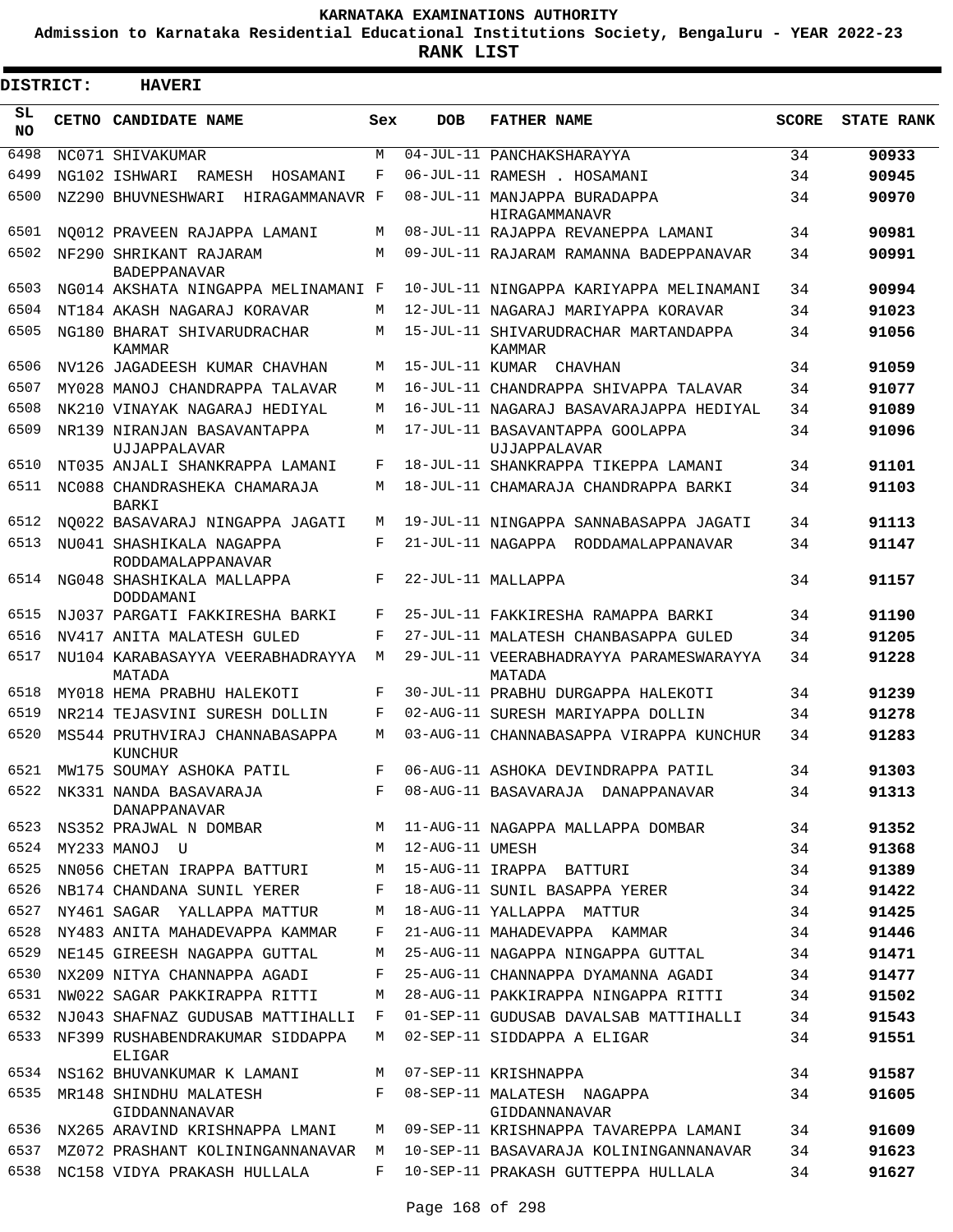**Admission to Karnataka Residential Educational Institutions Society, Bengaluru - YEAR 2022-23**

| <b>DISTRICT:</b> | <b>HAVERI</b>                                                             |             |                   |                                                                                |              |                   |
|------------------|---------------------------------------------------------------------------|-------------|-------------------|--------------------------------------------------------------------------------|--------------|-------------------|
| SL<br><b>NO</b>  | CETNO CANDIDATE NAME                                                      | Sex         | <b>DOB</b>        | <b>FATHER NAME</b>                                                             | <b>SCORE</b> | <b>STATE RANK</b> |
| 6539             | MS123 SAHANA PRAKASH HARIJAN                                              | F           |                   | 11-SEP-11 PRAKASH HANUMANTAPPA HARIJAN                                         | 34           | 91632             |
| 6540             | NX126 VIDYA MALLANAGOUDA<br>MARIGOUDRA                                    | F           |                   | 12-SEP-11 MALLANAGOUDA MARIGOUDRA                                              | 34           | 91641             |
| 6541             | NZ051 SHAMBHU BANKAPPA HARIJAN                                            | M           |                   | 13-SEP-11 BANKAPPA MAHADEVAPPA HARIJAN                                         | 34           | 91651             |
| 6542             | MS060 HONNAMMA ERAPPA HAVERI                                              | F           |                   | 16-SEP-11 ERAPPA SHIVAPPA HAVERI                                               | 34           | 91672             |
| 6543             | NV175 SAVAN SHRIDHAR CHAVAN                                               | М           |                   | 17-SEP-11 SHRIDHAR MAANSINGH CHAVAN                                            | 34           | 91686             |
| 6544             | MS389 SINDHU SHIVAPPA SHIDENUR                                            | F           |                   | 18-SEP-11 SHIVAPPA SHIDENUR                                                    | 34           | 91693             |
| 6545             | PA064 BASAVARAJ GURUPADAPPA<br>MAKAPUR                                    | М           |                   | 20-SEP-11 GURUPADAPPA MALLAPPA MAKAPUR                                         | 34           | 91700             |
| 6546             | NU287 ARPITHA                                                             | $_{\rm F}$  |                   | 22-SEP-11 NARASIMHAPPA                                                         | 34           | 91717             |
| 6547             | NK060 HALESHA MOUNESHA<br>WADDINAKATTI                                    | М           |                   | 22-SEP-11 MOUNESHA HALAPPA WADDINAKATTI                                        | 34           | 91719             |
| 6548             | MT169 HARSHITA MRUTUNJAYA<br>HITLALLI                                     | F           |                   | 22-SEP-11 MRUTUNJAYA BASAPPA HITLALLI                                          | 34           | 91722             |
| 6549             | NH199 NIRMALA DURGAPPA MYAGERI                                            | F           |                   | 24-SEP-11 DURGAPPA MYAGERI                                                     | 34           | 91734             |
| 6550             | MV208 SOWJANYA JAYAPPA KALAGOND                                           | F           |                   | 24-SEP-11 JAYAPPA YALLAPPA KALAGOND                                            | 34           | 91735             |
| 6551             | NT043 HALESH M BADAPPANAVAR                                               | M           |                   | 26-SEP-11 MANJAPPA                                                             | 34           | 91749             |
| 6552             | NC156 SHIVARAJ KENCHAPPA<br><b>BANDAVVANAVAR</b>                          | М           |                   | 28-SEP-11 KENCHAPPA PUTTAPPA<br><b>BANDAVVANAVAR</b>                           | 34           | 91765             |
| 6553             | NK147 KEERTHANA MANJAPPA CHOUTGI                                          | F           |                   | 01-OCT-11 MANJAPPA KARIYAPPA CHOUTGI                                           | 34           | 91792             |
| 6554             | NL156 BHAVANA PRABHU BULLAPUR                                             | F           |                   | 02-OCT-11 PRABHU BULLAPUR                                                      | 34           | 91802             |
| 6555             | NT284 BHOOMIKA BHARAMAPPA TALAVAR F                                       |             |                   | 04-OCT-11 BHARAMAPPA HANUMANTAPPA<br>TALAVAR                                   | 34           | 91824             |
| 6556             | NW335 SANJANA NAGAPPA GOUDRA                                              | F           | 06-OCT-11 NAGAPPA |                                                                                | 34           | 91846             |
| 6557             | NY029 VIJAYLAXMI RAVI VENKOJI                                             | F           |                   | 06-OCT-11 RAVI VENKOJI                                                         | 34           | 91849             |
| 6558<br>6559     | NZ056 GANESHA JAGADISHA<br>LANDETTINAVARA<br>NF109 NEMANAGOUD FAKKIRAGOUD | М<br>М      |                   | 07-OCT-11 JAGADISHA YALLAPPA<br>LANDETTINAVARA<br>09-OCT-11 FAKKIRAGOUD PATIL  | 34           | 91852             |
| 6560             | PATIL<br>NZ104 SHIVAJI<br>PARASHURAM                                      | М           |                   | 19-OCT-11 PARASHURAM<br>SALANKE                                                | 34<br>34     | 91869<br>91945    |
| 6561             | SALANKE                                                                   | М           |                   |                                                                                |              |                   |
| 6562             | MU095 PAVAN SANGAPPA YARESHIMI<br>NO227 SRUSHTI NEELAPPA UDAGATTI         | F           |                   | 21-OCT-11 SANGAPPA RAVALAPPA YARESHIMI<br>23-OCT-11 NEELAPPA GUDDAPPA UDAGATTI | 34<br>34     | 91964<br>91978    |
| 6563             | MU165 CHANDRU GUDDAPPA BARKI                                              | M           |                   | 24-OCT-11 GUDDAPPA SHANKRAPPA BARKI                                            | 34           | 91979             |
|                  | 6564 NB119 VEERESHA BASAVARAJA                                            |             |                   | M 26-OCT-11 BASAVARAJA DASHARATHAPPA                                           | 34           | 92006             |
| 6565             | <b>DODDATOTAD</b><br>MS325 SRUSHTI PRABHU NAGUR                           | $F$ and     |                   | DODDATOTAD<br>31-OCT-11 PRABHU NINGAPPA NAGUR                                  | 34           | 92042             |
| 6566             | MR265 GAYITRI BHOJAPPA POOJAR F                                           |             |                   | 03-NOV-11 BHOJAPPA POOJAR                                                      | 34           | 92066             |
|                  | 6567 NT202 SHRUTI BASAPPA HARIJAN                                         | F           |                   | 05-NOV-11 BASAPPA HALAPPA HARIJAN                                              | 34           | 92087             |
| 6568             | NJ121 VIVEKANAND SHIVAYOGEPPA<br>SOGI                                     | М           |                   | 11-NOV-11 SHIVAYOGEPPA M SOGI                                                  | 34           | 92131             |
| 6569             | NK490 SONU KAREGOUDA KODIGOUDRA                                           | F           |                   | 13-NOV-11 KAREGOUDA SHIVANAGOUDA<br>KODIGOUDRA                                 | 34           | 92145             |
|                  | 6570 PA061 POORNIMA SHANKRAPPA LAMANI                                     | F           |                   | 15-NOV-11 SHANKRAPPA LAKSHMANA LAMANI                                          | 34           | 92161             |
|                  | 6571 NF218 PAVITRA SANTOSH BARKI                                          | F           |                   | 20-NOV-11 SANTOSH BARKI                                                        | 34           | 92201             |
| 6572             | NY037 SHREYA MAHADEVAPPA<br>BARAMANNAVAR                                  | $F$ and     |                   | 21-NOV-11 MAHADEVAPPA BASAVANTHAPPA<br>BARAMANNAVAR                            | 34           | 92209             |
| 6573             | NR309 TULISI K K                                                          |             |                   | F 24-NOV-11 KUBERA GOUDA                                                       | 34           | 92233             |
|                  | 6574 NV375 MAHMADAKHAIF MUNAPASAB<br>BUDIHAL                              | M           |                   | 26-NOV-11 MUNAPASAB DIVANASAB BUDIHAL                                          | 34           | 92248             |
| 6575             | NQ300 HARISH BIMMAPPA NAYAK                                               | M           |                   | 27-NOV-11 BIMMAPPA  CHANDAPPPA NAYAK                                           | 34           | 92257             |
| 6576             | NU210 VAISHNAVI MAHADEVAPPA<br>RANGAREDDI                                 | $F$ and     |                   | 28-NOV-11 MAHADEVAPPA RANGAREDDI                                               | 34           | 92268             |
|                  | 6577 NC142 SAHANA SIDDAPPA OLEKAR                                         | $F$ and $F$ |                   | 04-DEC-11 SIDDAPPA DURAGAPPA OLEKAR                                            | 34           | 92296             |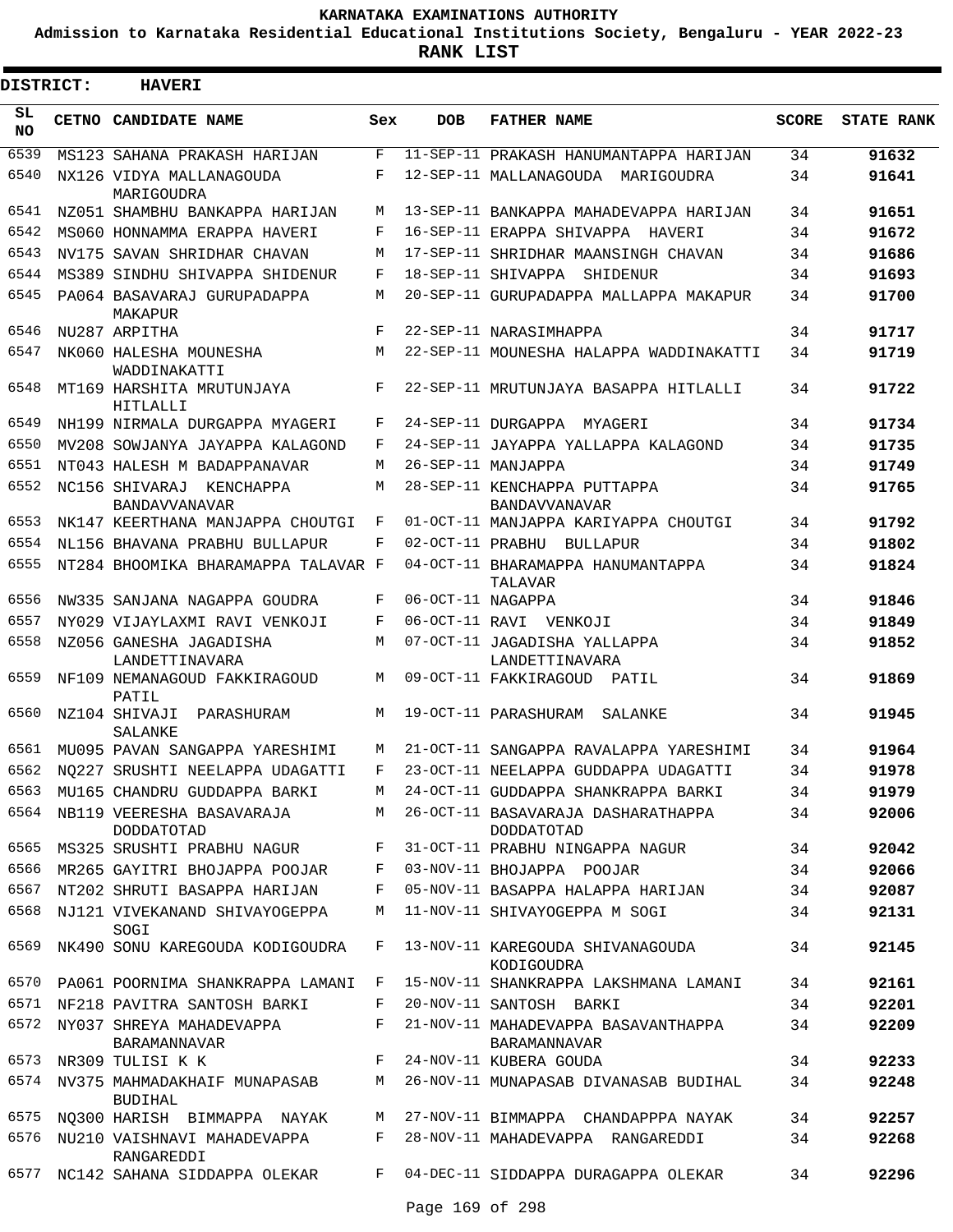**Admission to Karnataka Residential Educational Institutions Society, Bengaluru - YEAR 2022-23**

**RANK LIST**

Е

 $\blacksquare$ 

| <b>DISTRICT:</b> | <b>HAVERI</b>                                                 |     |                  |                                                                                 |              |                   |
|------------------|---------------------------------------------------------------|-----|------------------|---------------------------------------------------------------------------------|--------------|-------------------|
| SL<br>NO.        | CETNO CANDIDATE NAME                                          | Sex | <b>DOB</b>       | <b>FATHER NAME</b>                                                              | <b>SCORE</b> | <b>STATE RANK</b> |
| 6578             | NP042 POOJA IRAPPA DODDMANI                                   | F   |                  | 05-DEC-11 IRAPPA YANKAPPA DODDAMANI                                             | 34           | 92300             |
| 6579             | NA093 DASHARATHAKUMAR SUNKAPPA<br>DURAMURAGI                  | M   |                  | 06-DEC-11 SUNKAPPA<br>DURAMURAGI                                                | 34           | 92302             |
| 6580             | NF144 SHREYA MALAPPA KALLIHAL                                 | F   |                  | 09-DEC-11 MALLAPPA<br>KALLIHAL                                                  | 34           | 92323             |
| 6581             | NP047 VARUNI SHIVAKUMARASWAMY<br><b>HIREMATH</b>              | F   |                  | 09-DEC-11 SHIVAKUMARASWAMY HIREMATH                                             | 34           | 92324             |
| 6582             | PA273 MANOJ IRAPPA GOTAGODI                                   | M   |                  | 16-DEC-11 IRAPPA SOMAPPA GOTAGODI                                               | 34           | 92371             |
| 6583             | NU300 ROOPA KALLAPPA KUMARI                                   | F   |                  | 20-DEC-11 KALLAPPA GUDDAPPA KUMARI                                              | 34           | 92404             |
| 6584             | MY008 PRASANNA ASHOK GANIGER                                  | M   |                  | 26-DEC-11 ASHOK SHEKHAPPA GANIGER                                               | 34           | 92432             |
| 6585             | NZ115 SRUSTI DHARIGOUD AWATE                                  | F   |                  | 30-DEC-11 DHARIGOUD                                                             | 34           | 92454             |
| 6586             | NV509 KALPANA BASANAGOUDA<br>KONANATAMBAGI                    | F   |                  | 05-FEB-12 BASANAGOUDA CHANNABASANAGOUDA<br>KONANATAMBAGI                        | 34           | 92545             |
| 6587             | NS341 SHREYA M HALAGERI                                       | F   |                  | 06-MAR-12 MALATESH G HALAGERI                                                   | 34           | 92574             |
| 6588             | NO013 SINCHANA R                                              | F   | 21-MAR-12 RAJU   |                                                                                 | 34           | 92585             |
| 6589             | MS309 CHETANKUMAR KUMAR                                       | M   | 08-AUG-12 KUMAR  |                                                                                 | 34           | 92622             |
| 6590             | NH379 KARTIK SHARANAPPA NAVI                                  | M   |                  | 21-DEC-12 SHARANAPPA CHANAVEERAPPA NAVI                                         | 34           | 92627             |
| 6591             | MZ093 GANGAVVA SANJEEVAPPA<br>DURAMURAGI                      | F   |                  | 01-DEC-09 SANJEEVAPPA<br>DURAMURAGI                                             | 33           | 92692             |
| 6592             | NZ360 HEMANNA PARAMESHAPPA<br>SAVANUR                         | M   |                  | 26-FEB-10 PARAMESHAPPA PUTTAPPA SAVANUR                                         | 33           | 92777             |
| 6593             | MZ115 ONKARESH JAGADEESHAPPA<br><b>SAVANUR</b>                | M   |                  | 22-MAR-10 JAGADEESHAPPA HONNAPPA<br>SAVANUR                                     | 33           | 92797             |
| 6594             | NF285 RAKSHITA GUDADAYYA CHOUTAGI F                           |     |                  | 01-APR-10 GUDADAYYA BASAVANNEPPA<br>CHOUTAGI                                    | 33           | 92809             |
| 6595             | NG257 RAHUL NEELAPPA GOUDANAYKAR                              | M   |                  | 12-APR-10 NEELAPPA<br>GOUDNAYKAR                                                | 33           | 92825             |
| 6596             | NH032 HARISHA ASHOKA ANVERI                                   | M   |                  | 22-APR-10 ASHOKA KARALINGAYYA ANVERI                                            | 33           | 92837             |
| 6597             | MT006 RESHMA GUDDAPPA ADINAVAR                                | F   |                  | 28-APR-10 GUDDAPPA NINGAPPA ADINAVAR                                            | 33           | 92842             |
| 6598             | NB177 SANKET CHANDRAPPA HARIJAN                               | M   |                  | 28-APR-10 CHANDRAPPA BASAPPA HARIJAN                                            | 33           | 92843             |
| 6599             | NV202 GANESH CHANNABASAPPA<br>KARJAGI                         | М   |                  | 21-MAY-10 CHANNABASAPPA NINGAPPA<br>KARJAGI                                     | 33           | 92874             |
| 6600             | NK438 DARSHAN<br>ANANDA BILKI                                 | М   | 28-MAY-10 ANANDA | FAKKAIRAPPA<br>BILKI                                                            | 33           | 92882             |
| 6601             | PA312 MAHMADSADIO GOUSMODIN<br>MUNDINAMANI                    | М   |                  | 16-JUN-10 GOUSMODIN<br>MUNDINAMANI                                              | 33           | 92915             |
| 6602             | NR079 DEELIPA BIRAPPA<br>KANNAMMANAVAR                        |     |                  | M 04-JUL-10 BIRAPPA KARIYAPPA<br>KANNAMMANAVAR                                  | 33           | 92940             |
| 6603             | SHIDENUR                                                      |     |                  | MS493 PUTTARAJ MRUTUNJAYA MANA MANA MATUL-10 MRUTUNJAYA SANNINGAPPA<br>SHIDENUR | 33           | 92941             |
| 6604             | NL115 HARISH N BANGADAVAR                                     |     |                  | M 12-JUL-10 NAGARAJ H BANGADAVAR                                                | 33           | 92951             |
| 6605             | NM115 HARSHA N BANGADAVAR                                     | M   |                  | 12-JUL-10 NAGARAJ H BANGADAVAR                                                  | 33           | 92952             |
| 6606             | MS445 ARUNDATI TIPPANNA HUGAR                                 | F   |                  | 10-AUG-10 TIPPANNA BHARAMAPPA HUGAR                                             | 33           | 93010             |
| 6607             | NR194 JAYASHREE UMESH LAMANI                                  | F   |                  | 12-AUG-10 UMESH LAMANI                                                          | 33           | 93015             |
| 6608             | MS079 BHAVYA PUTTAPPA<br>MUDAKAMMANAVAR                       | F   |                  | 20-AUG-10 PUTTAPPA MUDAKAMMANAVAR                                               | 33           | 93040             |
| 6609             | MV166 SANKET MALATESH DWARALLI                                | M   |                  | 25-AUG-10 MALATESH HALAPPA DWARALLI                                             | 33           | 93059             |
| 6610             | NB118 SHIVAYOGI VIRUPAKSHAYYA<br>KULKARNI                     | M   |                  | 28-AUG-10 VIRUPAKSHAYYA MURAGAYYA<br>KULKARNI                                   | 33           | 93070             |
| 6611             | MW134 VENKATESH NAGAPPA SANABANGI M                           |     |                  | 31-AUG-10 NAGAPPA SANABANGI                                                     | 33           | 93076             |
| 6612             | MX208 VIDYA                                                   | F   |                  | 06-SEP-10 VIRUPAKSHAPPA S                                                       | 33           | 93096             |
| 6613             | NG182 SIDHARTA KARIYAPPA                                      | M   |                  | 09-SEP-10 KARIYAPPA RAMAPPA                                                     | 33           | 93109             |
|                  | JALANNANAVAR<br>6614 NE377 PREETI PARAMESHAPPA                |     |                  | JALANNANAVAR<br>F 10-SEP-10 PARAMESHAPPA BASAPPA                                | 33           | 93113             |
|                  | BHAJANTRI<br>6615 NZ029 GANESHAGOUDA<br>YASHAVANTAGOUDA PATIL |     |                  | BHAJANTRI<br>M 12-SEP-10 YASHAVANTAGOUDA NINGANAGOUDA<br>PATIL                  | 33           | 93121             |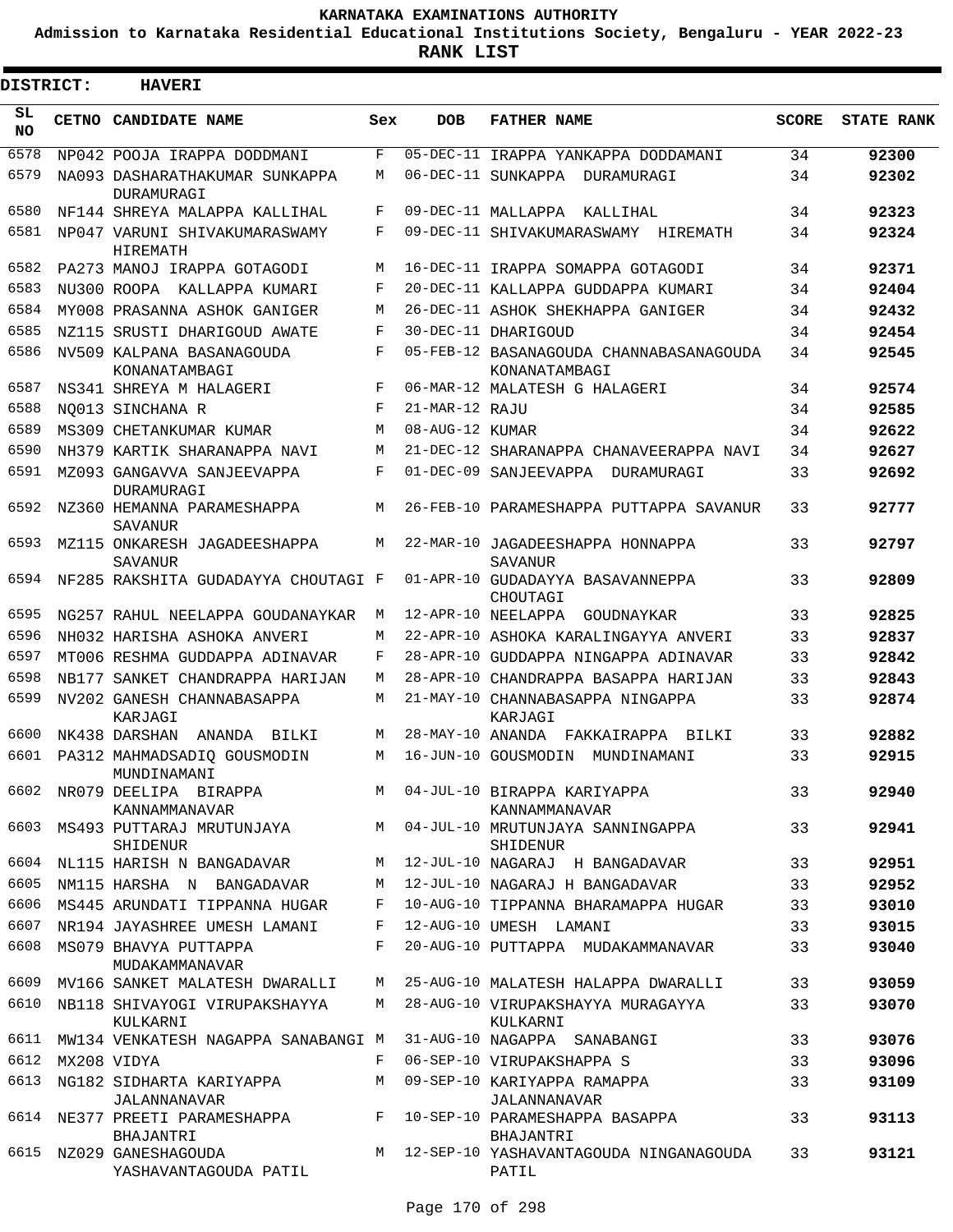**Admission to Karnataka Residential Educational Institutions Society, Bengaluru - YEAR 2022-23**

**RANK LIST**

Е

 $\blacksquare$ 

| <b>DISTRICT:</b> | <b>HAVERI</b>                                                                        |              |                   |                                                    |              |                   |
|------------------|--------------------------------------------------------------------------------------|--------------|-------------------|----------------------------------------------------|--------------|-------------------|
| SL<br><b>NO</b>  | CETNO CANDIDATE NAME                                                                 | Sex          | <b>DOB</b>        | <b>FATHER NAME</b>                                 | <b>SCORE</b> | <b>STATE RANK</b> |
| 6616             | NL240 NANDISH MANJAPPA HULMANI                                                       | M            |                   | 14-SEP-10 MANJAPPA SIDAPPA HULMANI                 | 33           | 93129             |
| 6617             | MY142 BAIRESH NAGARAJA<br>MAVINAMARAD                                                | M            |                   | 15-SEP-10 NAGARAJA<br>MAVINAMARAD                  | 33           | 93131             |
| 6618             | NH237 MUTTURAJ FAKKIRAPPA ASUNDI                                                     | M            |                   | 15-SEP-10 FAKKIRAPPA DURGAPPA ASUNDI               | 33           | 93133             |
| 6619             | NN092 SHIVANAGA KARABASAPPA<br>CHIKKAMAGADI                                          | M            |                   | 19-SEP-10 KARABASAPPA CHIKKAMAGADI                 | 33           | 93151             |
| 6620             | NH073 AMBIKA BASAPPA HAVANUR                                                         | F            | 23-SEP-10 RASAPPA |                                                    | 33           | 93164             |
| 6621             | NX297 SUMA HALAPPA KILLIKAYATAR                                                      | F            |                   | 26-SEP-10 HALAPPA HANUMANTAPPA<br>KILLIKAYATAR     | 33           | 93178             |
| 6622             | MS022 RENUKAVVA CHANDRAPPA IMMADI F                                                  |              |                   | 27-SEP-10 CHANDRAPPA BASAPPA IMMADI                | 33           | 93180             |
| 6623             | NN163 VIDYA BHARAMAPPA CHAPPARAD                                                     | F            |                   | 29-SEP-10 BHARAMAPPA HUCHAPPA CHAPPARAD            | 33           | 93188             |
| 6624             | NJ111 YALLAPPA NAGAPPA TALAWAR                                                       | M            | 29-SEP-10 NAGAPPA |                                                    | 33           | 93190             |
| 6625             | MR108 ARJUN NAGAVATH                                                                 | M            | $01-OCT-10$       | GANESHA NIAKA                                      | 33           | 93193             |
| 6626             | MZ035 KARTHIK MADEVAPPA NAYAK                                                        | M            |                   | 01-OCT-10 MADEVAPPA SHIVAPPA NAYAK                 | 33           | 93195             |
| 6627             | NH103 NIVEDITA SHIVAPUTRAPPA<br>SHIRAHATTI                                           | F            | $11 - OCT - 10$   | SHIVAPUTRAPPA BEERAPPA<br>SHIRAHATTI               | 33           | 93245             |
| 6628             | NZ367 SHWETA JAYAPPA LAMANI                                                          | F            | 13-OCT-10         | JAYAPPA NEELAPPA LAMANI                            | 33           | 93253             |
| 6629             | MY189 REVANSIDDAPPA PAKKIRAPPA<br>KARABASAMMANAVAR                                   | M            |                   | 14-OCT-10 PAKKIRAPPA BHARMAPPA<br>KARABASAMMANAVAR | 33           | 93261             |
| 6630             | NY428 ANNAPURNA MANJUNATH MURARI                                                     | F            |                   | 17-OCT-10 MANJUNATH MURARI                         | 33           | 93269             |
| 6631             | NJ260 POOJA DURUGAPPA NEGALUR                                                        | F            |                   | 17-OCT-10 DURUGAPPA PUTTAPPA NEGALUR               | 33           | 93273             |
| 6632             | MY097 TARA GOPAL AGASIBAGIL                                                          | F            |                   | 21-OCT-10 GOPAL BASAVANTAPPA AGASIBAGIL            | 33           | 93296             |
| 6633             | MR282 NAGARAJA GUDDAPPA<br>KADARAMANDALAGI                                           | M            |                   | 26-OCT-10 GUDDAPPA MAHANTESH<br>KADARAMANDALAGI    | 33           | 93316             |
| 6634             | NB162 MAHAMMADRAJAK REHAMANASAB<br>GUDAGI                                            | М            |                   | 08-NOV-10 REHAMANASAB MAKABULSAB GUDAGI            | 33           | 93385             |
| 6635             | NX170 ISHWARYA HANAMANTAPPA<br>LAMANI                                                | F            |                   | 10-NOV-10 HANAMANTPPA LAMANI                       | 33           | 93394             |
| 6636             | NL196 SHARATH SHIVAPPA HONDAD                                                        | M            |                   | 10-NOV-10 SHIVAPPA<br>HONDAD                       | 33           | 93399             |
| 6637             | NN096 ANJANEYA JAGADEESH<br>HARANAGIRI                                               | M            |                   | 11-NOV-10 JAGADEESH DEVENDRAPPA<br>HARANAGIRI      | 33           | 93401             |
| 6638             | NM293 AISHWARYA KUMAR JEENALLI                                                       | F            |                   | 14-NOV-10 KUMAR HANUMANTAPPA JEENALLI              | 33           | 93422             |
|                  | 6639 NZ038 BHAGYALAXMI SHETTEPPA<br>HARIJAN                                          | F            |                   | 18-NOV-10 SHETTEPPA HARIJAN                        | 33           | 93439             |
| 6640             | NW018 DAVALASAB MAHABUBSAB MANA 19-NOV-10 MAHABUBSAB GAFHARSAB<br><b>RAVATANAVAR</b> |              |                   | RAVATANAVAR                                        | 33           | 93444             |
|                  | 6641 NA149 RAKESHA RAVI RANGANNANAVAR M                                              |              |                   | 24-NOV-10 RAVI RAMANNA RANGANNANAVAR               | 33           | 93474             |
| 6642             | NC042 ANJU ANNAPPA KURUBAR                                                           | $\mathbf{F}$ |                   | 25-NOV-10 ANNAPPA SHIVAPPA KURUBAR                 | 33           | 93475             |
| 6643             | NV198 SAHANA CHANDRASHEKHAR<br>HATTI                                                 | F            |                   | 27-NOV-10 CHANDRASHEKHAR YALLAPPA<br>HATTI         | 33           | 93486             |
| 6644             | NW089 SUSHMITA SAHADEVAPPA<br>HARIJAN                                                | $F -$        |                   | 29-NOV-10 SAHADEVAPPA NILAPPA HARIJAN              | 33           | 93497             |
| 6645             | MS049 FAKKIRESH NAGARAJ BADDER                                                       | M            |                   | 01-DEC-10 NAGARAJ SHIVAPPA BADDER                  | 33           | 93503             |
| 6646             | MR023 TANUJA GUDDAPPA TALAWAR                                                        | F            |                   | 01-DEC-10 GUDDAPPA DURAGAPPA TALAWAR               | 33           | 93509             |
| 6647             | NF429 LOHIT RAVI DEVIHOSUR                                                           | М            |                   | 03-DEC-10 RAVI HAVEREPPA DEVIHOSUR                 | 33           | 93520             |
| 6648             | NA002 BASAVARAJ GUDDAPPA HADIMANI M                                                  |              |                   | 04-DEC-10 GUDDAPPA BHARAMAPPA HADIMANI             | 33           | 93525             |
| 6649             | NF197 DEEPA NEELAPPA HULMANI                                                         | F            |                   | 06-DEC-10 NEELAPPA                                 | 33           | 93533             |
| 6650             | PA228 VISHWA MANJUNATHA ANGADI                                                       | M            |                   | 06-DEC-10 MANJUNATHA IRAPPA ANGADI                 | 33           | 93537             |
| 6651             | MY258 AMRUT GUNDAPPA PAPANNANAVAR M                                                  |              |                   | 08-DEC-10 GUNDAPPA DYAMANNA<br>PAPANNANAVAR        | 33           | 93547             |
| 6652             | MR110 PRAKRUTI M SOTTALLEPPANAVAR F                                                  |              |                   | 09-DEC-10 MANJAPPA K SOTTALLEPPANAVAR              | 33           | 93555             |
| 6653             | NU267 JAMALASAB RAJAKASAB<br><b>GAVVENAVAR</b>                                       | M            |                   | 11-DEC-10 RAJAKASAB JAMALASAB<br>GAVVENAVAR        | 33           | 93564             |
|                  | 6654 NL328 MANUSHA RAVEENDRA F 11-DEC-10 RAVINDRA S                                  |              |                   |                                                    | 33           | 93566             |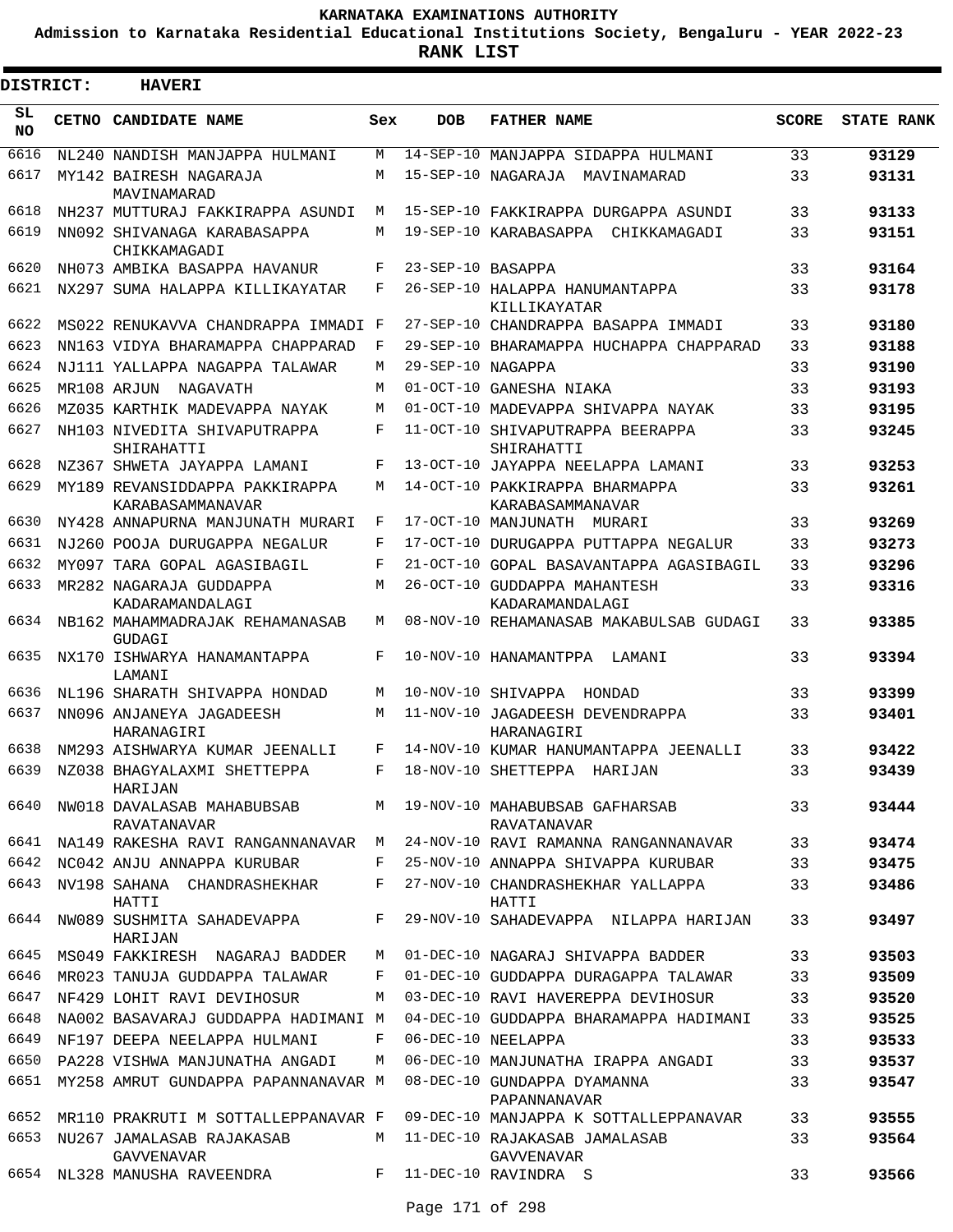**Admission to Karnataka Residential Educational Institutions Society, Bengaluru - YEAR 2022-23**

| <b>DISTRICT:</b> | <b>HAVERI</b>                                                                |     |                   |                                                    |              |                   |
|------------------|------------------------------------------------------------------------------|-----|-------------------|----------------------------------------------------|--------------|-------------------|
| SL<br><b>NO</b>  | CETNO CANDIDATE NAME                                                         | Sex | <b>DOB</b>        | <b>FATHER NAME</b>                                 | <b>SCORE</b> | <b>STATE RANK</b> |
|                  | SOLLENNANAVR                                                                 |     |                   |                                                    |              |                   |
| 6655             | NM068 SHRUTHI DHARMAPPA VADDAR                                               | F   |                   | 11-DEC-10 DHARMAPPA GURUVAPPA VADDAR               | 33           | 93570             |
| 6656             | MW178 LAKSHMI HANUMANTAPPA<br>SHIGIHALLI                                     | F   |                   | 15-DEC-10 HANUMANTAPPA LACCHAPPA<br>SHIGIHALLI     | 33           | 93586             |
| 6657             | NN060 BINDU SOMAPPA MADIVALAR                                                | F   | 17-DEC-10 SOMAPPA |                                                    | 33           | 93600             |
| 6658             | NL358 SHASHIDHAR TUKKAPPA<br><b>SUNKANAVAR</b>                               | М   |                   | 18-DEC-10 TUKKAPPA                                 | 33           | 93609             |
| 6659             | NL180 AISHWARYA NAGARAJ<br>SANNAGOWDRU                                       | F   | 19-DEC-10 NAGARAJ |                                                    | 33           | 93610             |
| 6660             | MV189 VIJETH NANJUNDESHWARA<br>CHAVATI                                       | М   |                   | 19-DEC-10 NANJUNDESHWARA NINGAPPA<br>CHAVATI       | 33           | 93618             |
| 6661             | NW279 MALATESHAGOUDA GUDDANAGOUDA M<br>NEERALAGI                             |     |                   | 21-DEC-10 GUDDANAGOUDA NINGANAGOUDA<br>NEERALAGI   | 33           | 93626             |
| 6662             | NG214 GANESH FAKKIRAPPA BARKI                                                | М   |                   | 27-DEC-10 FAKKIRAPPA SHANTAPPA BARKI               | 33           | 93655             |
| 6663             | NY345 RAKSHITA KAREPPA REVADIHAL                                             | F   |                   | 27-DEC-10 KAREPPA KAREPPA REVADIHAL                | 33           | 93658             |
| 6664             | MT072 PRAJWAL JAGADEESH<br>CHANDRAPPANAVAR                                   | М   |                   | 28-DEC-10 JAGADEESH CHANDRAPPANAVAR                | 33           | 93664             |
| 6665             | NJ277 BHOMIKA BASAPPA<br>SANKAMMANAVAR                                       | F   |                   | 29-DEC-10 BASAPPA VADAKAPPA<br>SANKAMMANAVAR       | 33           | 93672             |
| 6666             | NZ028 POORNIMA FAKKIRAGOUDA PATIL F                                          |     |                   | 29-DEC-10 FAKKIRAGOUDA SHANKARAGOUDA<br>PATIL      | 33           | 93674             |
| 6667             | NH175 LAKSMI MANJAPPA MALLADAD                                               | F   |                   | 01-JAN-11 MANJAPPA SHIVAPPA MALLADAD               | 33           | 93720             |
| 6668             | MS314 NANDA KARIYAPPA GADARI                                                 | F   |                   | 01-JAN-11 KARIYAPPA GADARI                         | 33           | 93735             |
| 6669             | NF239 DILEEP MANJAPPA ARASANAL                                               | М   |                   | 07-JAN-11 MANJAPPA HANAMANTHAPPA<br>ARASANAL       | 33           | 93809             |
| 6670             | NR052 JAGADISH TIRAKAPPA<br>CHAUDAKKANAVAR                                   | М   |                   | 07-JAN-11 TIRAKAPPA HANUMANTAPPA<br>CHAUDAKKANAVAR | 33           | 93813             |
| 6671             | NZ148 ADARSHA BIRAPPA BHOTHE                                                 | М   |                   | 08-JAN-11 BIRAPPA BHOTHE                           | 33           | 93819             |
| 6672             | MV165 SOUJANYA H VADDAR                                                      | F   |                   | 09-JAN-11 HANUMANTHAPPA N VADDAR                   | 33           | 93827             |
| 6673             | NM196 ANJALI KUBERNAIK LAMANI                                                | F   |                   | 10-JAN-11 KUBERNAIK SANKRYANAIK LAMANI             | 33           | 93830             |
| 6674             | NL139 ARUNKUMAR RAMESH LAMANI                                                | М   |                   | 10-JAN-11 RAMESH GANGAPPA LAMANI                   | 33           | 93831             |
| 6675             | NO294 BASAVARAJ BEERAPPA<br>KUNTAGOUDRA                                      | М   |                   | 13-JAN-11 BEERAPPA                                 | 33           | 93853             |
|                  | 6676 NE247 PARASARAM NAGAPPA ULLAGADDI M 15-JAN-11 NAGAPPA BASAPPA ULLAGADDI |     |                   |                                                    | 33           | 93871             |
| 6677             | MY054 KISHAN IRAPPA LAMANI                                                   | М   |                   | 19-JAN-11 IRAPPA SHEKAPPA LAMANI                   | 33           | 93901             |
| 6678             | NJ235 MEGHA SURESHAREDDY<br>DODDAMANI                                        | F   |                   | 22-JAN-11 SURESHAREDDY KENCHAPPA<br>DODDAMANI      | 33           | 93916             |
| 6679             | NH088 PALLAVI BHIMANNA HOSAMANI                                              | F   |                   | 26-JAN-11 BHIMANNA HOSAMANI                        | 33           | 93944             |
| 6680             | NV254 AISHWARYA NINGAPPA SUNAGAR F                                           |     |                   | 27-JAN-11 NINGAPPA GUDDAPPA SUNAGAR                | 33           | 93951             |
| 6681             | NX161 SANGEETA SHIVAPPA LAMANI                                               | F   |                   | 27-JAN-11 SHIVAPPA BHIMAPPA LAMANI                 | 33           | 93955             |
| 6682             | NT217 AKASH SIDDAPPA HAKARI                                                  | М   |                   | 01-FEB-11 SIDDAPPA                                 | 33           | 93985             |
| 6683             | NK312 MADHU MALATESH DODDAKARAGI                                             | M   |                   | 01-FEB-11 MALATESH DODDAKARAGI                     | 33           | 93988             |
| 6684             | MV124 PRAVEEN CHANNAPPA ANGADI                                               | M   |                   | 04-FEB-11 CHANNAPPA REVANEPPA ANGADI               | 33           | 94012             |
| 6685             | NK509 PRARTHANA VK                                                           | F   |                   | 08-FEB-11 VEERANAGOWDA                             | 33           | 94053             |
| 6686             | NQ292 LAXMI MOUNESHAPPA GOUDRA                                               | F   |                   | 09-FEB-11 MOUNESHAPPA                              | 33           | 94064             |
| 6687             | NP186 CHETAN NEELAPPA HARIJAN                                                | М   |                   | 10-FEB-11 NEELAPPA HARIJANA                        | 33           | 94069             |
| 6688             | NX046 PALLAVI MANJUNATH SURANAGI                                             | F   |                   | 11-FEB-11 MANJUNATH DODDANINGAPPA<br>SURANAGI      | 33           | 94079             |
| 6689             | NQ253 VINAY PRABHU GOLLAR                                                    | М   |                   | 13-FEB-11 PRABHU LAKSHMAPPA GOLLAR                 | 33           | 94090             |
| 6690             | MZ104 DARSHAN GOVINDAGOUDA<br>KALLEGOUDRA                                    | М   |                   | 15-FEB-11 GOVINDAGOUDA BASANAGOUDA<br>KALLEGOUDRA  | 33           | 94103             |
| 6691             | MZ236 SINDHU GULAPPA BANAD                                                   | F   |                   | 15-FEB-11 GULAPPA GADIGEPPA BANAD                  | 33           | 94113             |
| 6692             | NQ282 POOJA RAMESH LAMANI                                                    | F   |                   | 16-FEB-11 RAMESH JANAPPA LAMANI                    | 33           | 94121             |
| 6693             | NB021 DIVYA VASANTA HANAGAL                                                  | F   |                   | 17-FEB-11 VASANTA DEVNDRAPPA HANAGAL               | 33           | 94128             |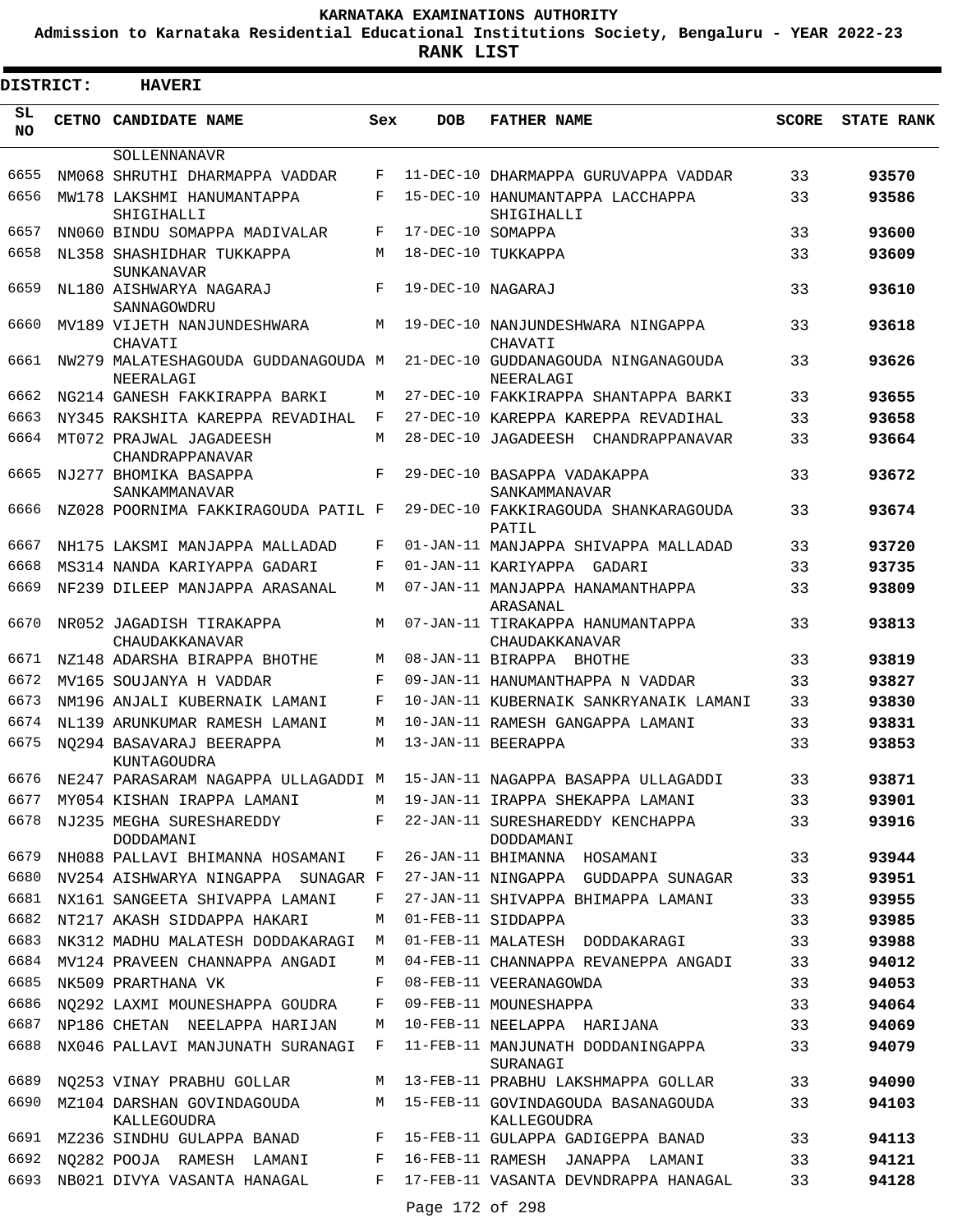**Admission to Karnataka Residential Educational Institutions Society, Bengaluru - YEAR 2022-23**

| <b>DISTRICT:</b> | <b>HAVERI</b>                                                                               |             |                   |                                                                                 |              |                   |
|------------------|---------------------------------------------------------------------------------------------|-------------|-------------------|---------------------------------------------------------------------------------|--------------|-------------------|
| SL<br><b>NO</b>  | CETNO CANDIDATE NAME                                                                        | Sex         | <b>DOB</b>        | <b>FATHER NAME</b>                                                              | <b>SCORE</b> | <b>STATE RANK</b> |
| 6694             | MX147 GANGOTRI MADHUKESHWAR<br>ANAVATTI                                                     | F           |                   | 19-FEB-11 MADHUKESHWAR SHIDDAPPA<br>ANAVATTI                                    | 33           | 94140             |
| 6695             | MY038 PRABHA IRAYYA<br>GOLAYYANAVARAMATH                                                    | F           |                   | 20-FEB-11 IRAYYA BASAYYA<br>GOLAYYANAVARAMATH                                   | 33           | 94147             |
| 6696             | ND141 PRAJWAL CHANDRAPPA SUNKADA                                                            | M           |                   | 21-FEB-11 CHANDRAPPA FAKKIRAPPA SUNKADA                                         | 33           | 94153             |
| 6697             | MW136 SUPRIYA PITAPPA LAMANI                                                                | F           |                   | 23-FEB-11 PITAPPA RAMAPPA LAMANI                                                | 33           | 94174             |
| 6698             | NW352 SALAM HUSEN SAB KANAVI                                                                | М           |                   | 27-FEB-11 HUSEN SAB MAKTUM SAB KANAVI                                           | 33           | 94199             |
| 6699             | NO388 JAYALAKSHMI MANJAPPA<br>MUDIGOUDRU                                                    | F           |                   | 01-MAR-11 MANJAPPA                                                              | 33           | 94208             |
| 6700             | NH270 ANNAPURNA KESHAPPA LAMANI                                                             | F           |                   | 02-MAR-11 KESHAPPA SHIVAPPA LAMANI                                              | 33           | 94214             |
| 6701             | NR292 AFRIN HATHIMSAB KALLIMANI                                                             | F           |                   | 04-MAR-11 HATHIMSAB RAJASAB KALLIMANI                                           | 33           | 94226             |
| 6702             | NE083 NAGAVENI NINGANAGOUDA<br>KHANDEPPAGOUDR                                               | F           |                   | 04-MAR-11 NINGANAGOUDA G KHANDEPPAGOUDR                                         | 33           | 94228             |
| 6703             | NH069 LAKSHMI HANUMANTAPPA<br>ATTIGERI                                                      | F           |                   | 10-MAR-11 HANUMANTAPPA LAKSHMANA<br>ATTIGERI                                    | 33           | 94291             |
| 6704             | NW332 MALATESH MALLESH HARIJAN                                                              | М           |                   | 10-MAR-11 MALLESH DAYAMANNA HARIJAN                                             | 33           | 94294             |
| 6705             | NG130 CHETAN MALLESH MANEGAR                                                                | М           |                   | 14-MAR-11 MALLESH BASAPPA MANEGAR                                               | 33           | 94315             |
| 6706             | NY328 NANDITA SUBHASA TAMMANNAVAR F                                                         |             | 15-MAR-11 SUBHAS  | TAMMANNANAVAR                                                                   | 33           | 94332             |
| 6707             | NX027 SAVAMMA CHANNAPPA VALMIKI                                                             | F           |                   | 16-MAR-11 CHANNAPPA HANAMANTAPPA<br>VALMIKI                                     | 33           | 94345             |
| 6708             | NV399 SANGEETA LAXMAN MADAR                                                                 | F           |                   | 17-MAR-11 LAXMAN NEELAPPA MADAR                                                 | 33           | 94355             |
| 6709             | NK384 SHRUSTHI LOKESH LAMANI                                                                | F           |                   | 17-MAR-11 LOKESH MALLESHAPPA LAMANI                                             | 33           | 94356             |
| 6710             | NM216 MANU RAVI KANDENNANAVAR                                                               | М           | 18-MAR-11 RAVI    |                                                                                 | 33           | 94358             |
| 6711             | NW368 RAJU BASAPPA DODAMANI                                                                 | М           |                   | 18-MAR-11 BASAPPA MALLAPPA DODAMANI                                             | 33           | 94364             |
| 6712             | NV159 ROSHAN MANJAPPA LAMANI                                                                | М           |                   | 21-MAR-11 MANJAPPA SHEKHAPPA LAMANI                                             | 33           | 94383             |
| 6713             | NH290 SHIVANAND SUBHAS MUNNENI                                                              | М           |                   | 21-MAR-11 SUBHAS B MUNNENI                                                      | 33           | 94386             |
| 6714             | NG138 VIDYA PARAMESHAPPA BANNALLI F                                                         |             |                   | 21-MAR-11 PARAMESHAPPA NAGAPPA BANNALLI                                         | 33           | 94390             |
| 6715             | NG155 RANJITA GANGADHAR<br>KARIYANNANAVAR                                                   | F           |                   | 22-MAR-11 GANGADHAR RACHAPPA<br>KARIYANNANAVAR                                  | 33           | 94395             |
| 6716             | MW117 VINAYAKA MUKAPPA JALIHAL                                                              | М           |                   | 22-MAR-11 MUKAPPA CHANDRAPPA JALIHAL                                            | 33           | 94401             |
| 6717             | NL109 SHASHIKUMAR PARAMESHAPPA<br>HALLER                                                    | M           |                   | 27-MAR-11 PARAMESHAPPA HANUMANTAPPA<br>HALLER                                   | 33           | 94453             |
|                  | 6718 NH095 SUDEEPA MANJUNATHA MALAGI M                                                      |             |                   | 28-MAR-11 MANJUNATHA SANGAPPA MALAGI                                            | 33           | 94465             |
| 6719             | MX042 BHEEMANNA GIREESHA SAVANUR M                                                          |             |                   | 29-MAR-11 GIREESHA BHEEMANNA SAVANUR                                            | 33           | 94467             |
| 6720<br>6721     | NK383 SHARATH LAKSHMAPPA MYAGERI M 29-MAR-11 LAKSHMAPPA MYAGERI<br>NH245 APOORVA CHANDRAPPA |             |                   | F 01-APR-11 CHANDRAPPA KANNAPPA                                                 | 33<br>33     | 94478<br>94507    |
|                  | <b>BADDIYAVAR</b>                                                                           |             |                   | BADDIYAVAR                                                                      |              |                   |
| 6722             | NH085 KAVYA NAGAPPA KAREMMANAVARA F                                                         |             |                   | 04-APR-11 NAGAPPA NEELAPPA<br>KAREMMANAVARA                                     | 33           | 94552             |
| 6723             | NJ213 CHANABASAPPA CHANDRAPPA<br>SAVANUR                                                    |             |                   | M 05-APR-11 CHANDRAPPA CHANABASAPPA<br>SAVANUR                                  | 33           | 94558             |
|                  | 6724 NQ225 DEEPA KADAPPA HALAVAGAL                                                          | F           | 05-APR-11 KADAPPA |                                                                                 | 33           | 94560             |
| 6725             | NW206 DEVARAJ ANAND DODDAMANI                                                               | М           |                   | 05-APR-11 ANAND DEVAKKA DODDAMANI                                               | 33           | 94561             |
| 6726             | MV026 PAVAN FAKKIRAPPA BALUR                                                                | М           |                   | 05-APR-11 FAKKIRAPPA HANUMANTAPPA BALUR                                         | 33           | 94570             |
| 6727             | NY395 DURGAPPA GUDDAPPA HARIJAN                                                             | M           |                   | 07-APR-11 GUDDAPPA HARIJAN                                                      | 33           | 94590             |
| 6728             | MW059 PALLAVI MALATHEHA<br>MALAGUNDA                                                        | F           |                   | 08-APR-11 MALATHESHA MALAGUNDA                                                  | 33           | 94607             |
|                  | 6729 NU220 KAVYA BASAVARAJA CHAKARI                                                         | $F$ and $F$ |                   | 09-APR-11 BASAVARAJA                                                            | 33           | 94617             |
| 6730             | MZ033 POORNIMA MALATESH<br>MALAGIMANI                                                       |             |                   | F 09-APR-11 MALATESH NINGAPPA MALAGIMANI                                        | 33           | 94619             |
|                  | SUDAMBI                                                                                     |             |                   | 6731 NN054 MAHAMMADKHADEER HIDAYATULLA M 14-APR-11 HIDAYATULLA AMIRASAB SUDAMBI | 33           | 94667             |
|                  | 6732 NH235 VIJETH SHAMBULINGAPPA<br>HITTALAMANI                                             |             |                   | M 14-APR-11 SHAMBULINGAPPA<br>CHANDRASHEKHARAPPA                                | 33           | 94674             |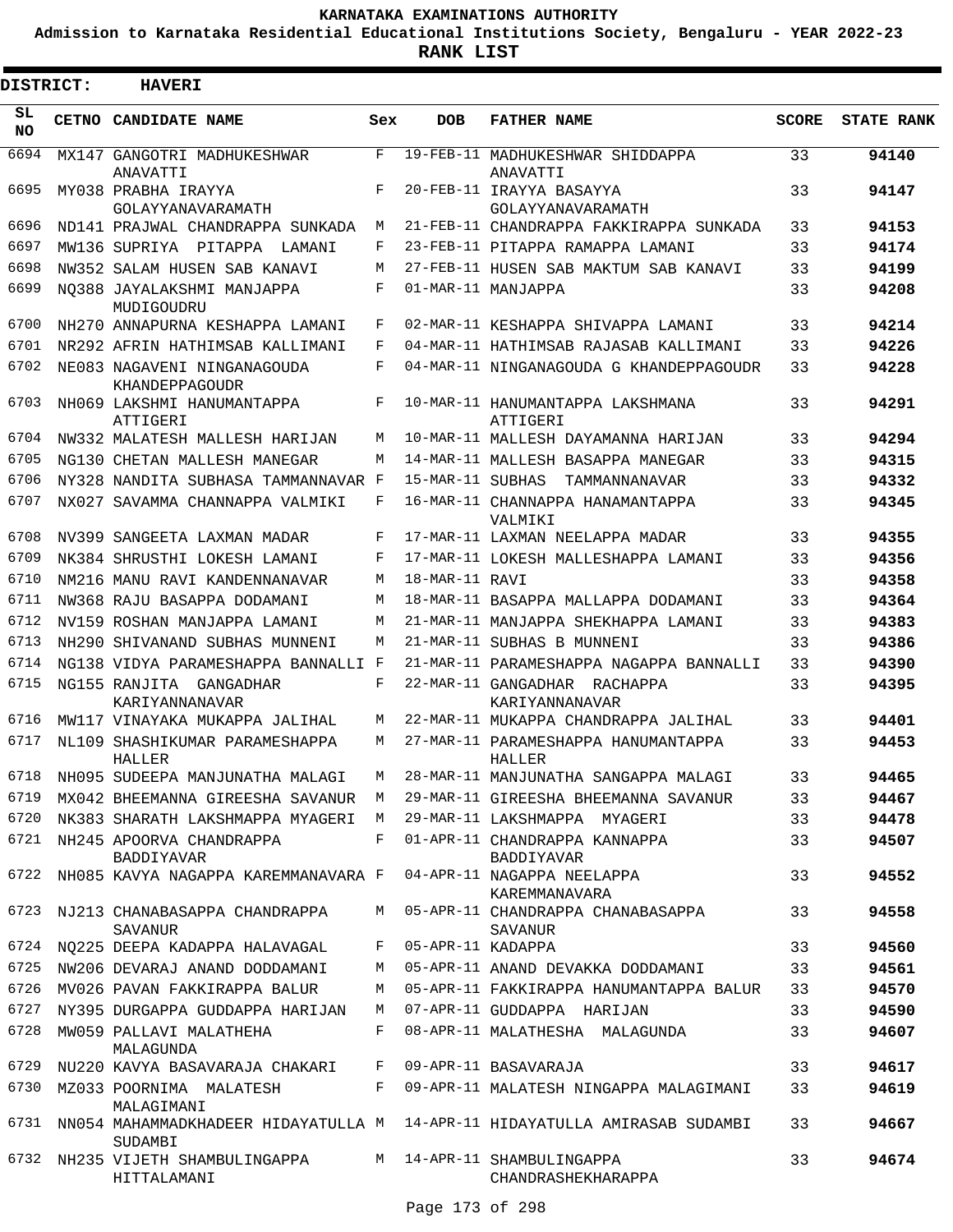**Admission to Karnataka Residential Educational Institutions Society, Bengaluru - YEAR 2022-23**

**RANK LIST**

Е

| <b>DISTRICT:</b> |  | <b>HAVERI</b>                                                          |       |            |                                                                         |              |                   |
|------------------|--|------------------------------------------------------------------------|-------|------------|-------------------------------------------------------------------------|--------------|-------------------|
| SL<br>NO.        |  | CETNO CANDIDATE NAME                                                   | Sex   | <b>DOB</b> | <b>FATHER NAME</b>                                                      | <b>SCORE</b> | <b>STATE RANK</b> |
|                  |  |                                                                        |       |            | HITTALAMANI                                                             |              |                   |
| 6733             |  | MS533 ANUPAMA SHEKHAPPA LAMANI                                         | F     |            | 17-APR-11 SHEKHAPPA REVANEPPA LAMANI                                    | 33           | 94689             |
| 6734             |  | NX122 MANTESHAGOUD ANANDAGOUD<br>NINGANAGOUDR                          | М     |            | 20-APR-11 ANANDAGOUD TAKANAGOUD<br>NINGANAGOUDR                         | 33           | 94717             |
| 6735             |  | NB045 PRAJNA PUTTAPPA VADDAR                                           | F     |            | 22-APR-11 PUTTAPPA CHANNAPPA VADDAR                                     | 33           | 94739             |
| 6736             |  | NV434 RENUKA SHIDDAPPA HARIJAN                                         | F     |            | 22-APR-11 SHIDDAPPA NAGAPPA HARIJAN                                     | 33           | 94740             |
| 6737             |  | NL336 YASHAVANTA JAGADEESH<br>ARKACHARI                                | M     |            | 22-APR-11 JAGADEESH ARKACHARI                                           | 33           | 94744             |
| 6738             |  | NE398 YUVARAJ NARAYAN VADDAR                                           | М     |            | 23-APR-11 NARAYAN VADDAR                                                | 33           | 94760             |
| 6739             |  | NG245 GAGAN VEERAYYA HIREMATH                                          | М     |            | 26-APR-11 VEERAYYA BASAYYA HIREMATH                                     | 33           | 94789             |
| 6740             |  | NF139 NAGARAJ YALLAPPA MUDDI                                           | М     |            | 27-APR-11 YALLAPPA                                                      | 33           | 94799             |
| 6741             |  | MU033 SHARATAKUMAR SHANKRAPPA<br>KADARAMANDALAGI                       | М     |            | 27-APR-11 SHANKRAPPA TIPPANNA<br>KADARAMANDALAGI                        | 33           | 94801             |
| 6742             |  | MW103 JAYALAXMI SHIVASHANKAR<br>ENNEKOPPA                              | F     |            | 01-MAY-11 SHIVASHANKAR YALLAPPA<br>ENNEKOPPA                            | 33           | 94835             |
| 6743             |  | NX261 MALLIKRIHAN JILANI HALAGI                                        | M     |            | 01-MAY-11 JILANI MAHABUBABASHA HALAGI                                   | 33           | 94837             |
| 6744             |  | MS016 NIVEDITA CHANDRASHEKHARAPPA F<br>MEDLERI                         |       |            | 02-MAY-11 CHANDRASHEKHARAPPA MALLAPPA<br>MEDLERI                        | 33           | 94851             |
| 6745             |  | ND171 SINCHANA                                                         | F     |            | 02-MAY-11 V Y RAMESHA                                                   | 33           | 94857             |
| 6746             |  | NT108 SINCHANA CHANABASAPPA PUJAR F                                    |       |            | 03-MAY-11 CHANABASAPPA SHEKHAPPA PUJAR                                  | 33           | 94865             |
| 6747             |  | MS113 SINCHANA AJJAYYA KURGOD                                          | F     |            | 04-MAY-11 AJJAYYA HULEGEPPA KURGOD                                      | 33           | 94874             |
| 6748             |  | NG230 VINAY HANUMANTAPPA BYADAGI                                       | M     |            | 05-MAY-11 HANUMANTAPPA BYADAGI                                          | 33           | 94893             |
| 6749             |  | MX011 CHAITRA GUDDAPPA<br>SHETASANADI                                  | F     |            | 07-MAY-11 GUDDAPPA BHARAMAPPA<br>SHETASANADI                            | 33           | 94904             |
| 6750             |  | PA379 CHAYA SHARNAYYA GOURIMATH                                        | F     |            | 08-MAY-11 SHARANAYYA SHANTHAYYA<br>GOURIMATH                            | 33           | 94917             |
| 6751             |  | MS012 SUNEEL MUKAPPA TILAVALLI                                         | М     |            | 09-MAY-11 MUKKAPPA MALLAPPA TILAVALLI                                   | 33           | 94933             |
| 6752             |  | NH063 PADMA TIRAKAPPA HURAKADLI                                        | F     |            | 13-MAY-11 TIRAKAPPA CHANABASAPPA<br>HURAKADLI                           | 33           | 94964             |
| 6753<br>6754     |  | NU243 PAVITHRA<br>ND116 SAHITYA MANJUNATH TARIKOPPA F                  | F     |            | 13-MAY-11 BARMAPPA KABBERA                                              | 33           | 94966             |
|                  |  |                                                                        |       |            | 13-MAY-11 MANJUNATH HANUMANTHAPPA<br>TARIKOPPA                          | 33<br>33     | 94969<br>94970    |
| 6756             |  | 6755 NQ134 TIPPESH JAGADEESH CHALAVADI M 13-MAY-11 JAGADEESH CHALAVADI | F     |            |                                                                         |              |                   |
| 6757             |  | MS412 VARSHA NINGAPPA CHURI<br>NW355 AKSHATA MANJUNATHA KAMMARA F      |       |            | 14-MAY-11 NINGAPPA CHURI<br>17-MAY-11 MANJUNATHA NAGENDRAPPA<br>KAMMARA | 33<br>33     | 94980<br>95005    |
| 6758             |  | NH120 PRATIKA PARASAPPA JAGADAR                                        | F     |            | 18-MAY-11 PARASAPPA RAMANNA JAGADAR                                     | 33           | 95021             |
| 6759             |  | MX112 RAVIKUMAR NAGARAJ<br>MAKARAVALLI                                 |       |            | M 19-MAY-11 NAGARAJ MOOKAPPA MAKARVALLI                                 | 33           | 95036             |
| 6760             |  | NN156 BHUMIKA KUMAR GONERA                                             | F     |            | 20-MAY-11 KUMAR HANUMANTAPPA GONERA                                     | 33           | 95038             |
| 6761             |  | NK184 SANJAY RAJU NAGAVANDA                                            |       |            | M 25-MAY-11 RAJU RUDRAGOUDA NAGAVANDA                                   | 33           | 95102             |
| 6762             |  | NR199 KAVERI PARASAPPA<br>NINGAMMANAVAR                                | $F -$ |            | 28-MAY-11 PARASAPPA MAILAPPA<br>NINGAMMANAVAR                           | 33           | 95138             |
| 6763             |  | NR081 SINCHANA ABHIMANYU GORAVAR F                                     |       |            | 31-MAY-11 ABHIMANYU DHARMAPPA GORAVAR                                   | 33           | 95162             |
|                  |  | 6764 NC047 KEVINNA CHANNABASAPPA<br><b>GOLLAR</b>                      | M     |            | 01-JUN-11 CHANNABASAPPA DASAPPA GOLLAR                                  | 33           | 95176             |
| 6765             |  | NG110 MALATESH KUMAR SHIVAYOGI<br>HANCHINALA                           | М     |            | 01-JUN-11 SHIVAYOGI B HANCHINALA                                        | 33           | 95177             |
| 6766             |  | NE420 MANU BASAVARAJ TALVAR                                            | М     |            | 01-JUN-11 BASAVRAJ NILAVVA TALVAR                                       | 33           | 95178             |
| 6767             |  | MR143 KAVERI NAGARAJ MALLADAD                                          | F     |            | 03-JUN-11 NAGARAJ MALLADAD                                              | 33           | 95216             |
| 6768             |  | MS125 MALATESH CHANDRAPPA<br>ADINAVAR                                  | М     |            | 03-JUN-11 CHANDRAPPA NINGAPPA ADINAVAR                                  | 33           | 95219             |
| 6769             |  | NU039 SHIVARAJA CHANABASAPPA<br>BENEKANAKONDA                          | M     |            | 05-JUN-11 CHANABASAPPA BASAVANNEPPA<br>BENAKANAKONDA                    | 33           | 95249             |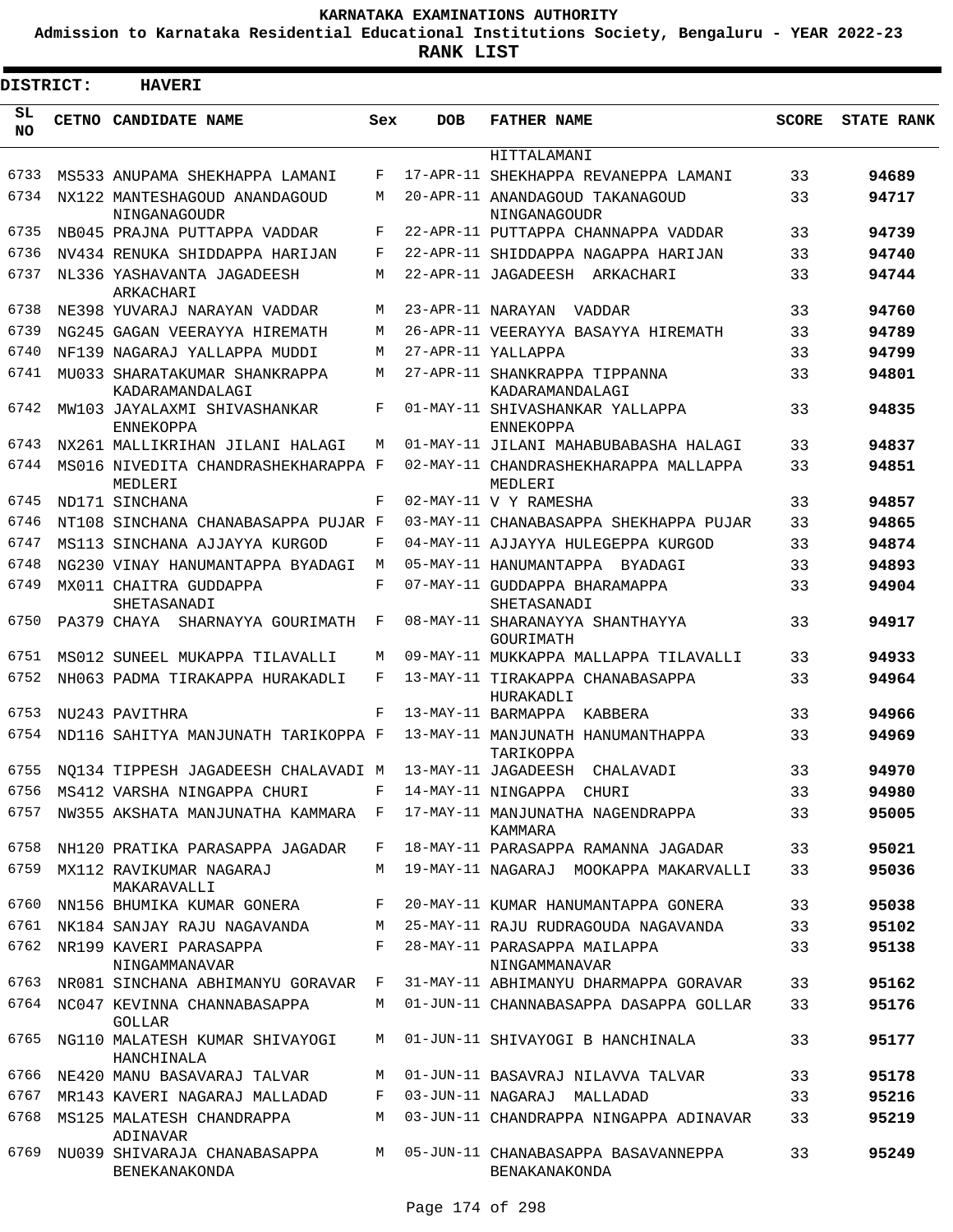**Admission to Karnataka Residential Educational Institutions Society, Bengaluru - YEAR 2022-23**

.

| <b>DISTRICT:</b> | <b>HAVERI</b>                                                                   |     |                 |                                                       |              |                   |
|------------------|---------------------------------------------------------------------------------|-----|-----------------|-------------------------------------------------------|--------------|-------------------|
| SL<br><b>NO</b>  | CETNO CANDIDATE NAME                                                            | Sex | <b>DOB</b>      | <b>FATHER NAME</b>                                    | <b>SCORE</b> | <b>STATE RANK</b> |
| 6770             | MZ065 VEERESH CHANNABASAPPA<br>MANNANGI                                         | M   | 05-JUN-11       | CHANNABASAPPA VEERAPPA<br>MANNANGI                    | 33           | 95252             |
| 6771             | NW093 VENKATESH HANUMANTAPPA<br>LAMANI                                          | M   |                 | 05-JUN-11 HANUMANTAPPA MANGALEPPA<br>LAMANI           | 33           | 95253             |
| 6772             | NM001 MALIKRIHAN SHAFIULLA<br><b>BIJAPUR</b>                                    | М   |                 | 06-JUN-11 SHAFIULLA MAHAMMAD HANIF<br><b>BIJAPUR</b>  | 33           | 95262             |
| 6773             | MT094 PRAJWAL RAJSHEKHAR<br>KAGINELLI                                           | М   |                 | 08-JUN-11 RAJSHEKHAR NINGAPPA KAGINELLI               | 33           | 95290             |
| 6774             | MY237 PRADIP MARUTI DEVIHOSUR                                                   | М   |                 | 09-JUN-11 MARUTI BASAVANNEPPA DEVIHOSUR               | 33           | 95303             |
| 6775             | NH077 AKSHATA JUNJAPPA<br>SANNATANGER                                           | F   |                 | 10-JUN-11 JUNJAPPA HANUMAPPA<br>SANNATANGER           | 33           | 95312             |
| 6776             | NZ046 ROOPA MAHESH BHAJANTRI                                                    | F   |                 | 13-JUN-11 MAHESH BHAJANTRI                            | 33           | 95354             |
| 6777             | NN211 TEJAS RAGHAVENDRA GUNDER                                                  | М   |                 | 13-JUN-11 RAGHAVENDRA LAKSHMAPPA GUNDER               | 33           | 95356             |
| 6778             | MY225 JAYALAXMI DEVAPPA<br>PARASHETTI                                           | F   |                 | 15-JUN-11 DEVAPPA PARASHETTI                          | 33           | 95374             |
| 6779             | MU154 BHAVANA SHIDDAPPA<br><b>BIDARAKOPPA</b>                                   | F   |                 | 16-JUN-11 SHIDDAPPA BASAVNTAPPA<br><b>BIDARAKOPPA</b> | 33           | 95386             |
| 6780             | MS194 MANIKANTA PARASAPPA<br>KOLLAPUR                                           | M   |                 | 16-JUN-11 PARASAPPA DYAMAPPA KOLLAPUR                 | 33           | 95389             |
| 6781             | NP120 BHAVANA SHIVAPPA MAILAR                                                   | F   |                 | 17-JUN-11 SHIVAPPA SOMAPPA MAILAR                     | 33           | 95396             |
| 6782             | NR226 GIREESH MALATESH BEERAL                                                   | M   |                 | 20-JUN-11 MALATESH NINGAPPA BEERAL                    | 33           | 95433             |
| 6783             | NJ152 SHRIDHAR P DODDAMANI                                                      | М   |                 | 20-JUN-11 PUTTAPPA                                    | 33           | 95443             |
| 6784             | NR004 TIPPESWAMI RAMAPPA<br>DODDAMANI                                           | М   |                 | 20-JUN-11 RAMAPPA BHEEMAPPA DODDAMANI                 | 33           | 95446             |
| 6785             | MV279 MADHU FAKKIRESH HIRUR                                                     | F   |                 | 22-JUN-11 FAKKIRESH HANUMANTHAPPA HIRUR               | 33           | 95463             |
| 6786             | NY226 NAGARAJ<br>HIRAGAMMANAVAR                                                 | М   |                 | 22-JUN-11 IRAPPA NAGAPPA HIRAGAMMANAVAR               | 33           | 95467             |
| 6787             | NT198 SHAMBHAVI SIDDAPPA IMMADI                                                 | F   |                 | 25-JUN-11 SIDDAPPA KUBERAPPA IMMADI                   | 33           | 95506             |
| 6788             | NN041 LOHITH<br>BANAKAR                                                         | М   |                 | 27-JUN-11 VEERENDRA                                   | 33           | 95527             |
| 6789             | NJ006 MAHMADSADHIK ABBASALI<br>KUKANUR                                          | M   |                 | 29-JUN-11 ABBASALI<br>KUKANUR                         | 33           | 95543             |
| 6790             | MU020 OMANA NAGARAJA REVALA                                                     | F   |                 | 29-JUN-11 NAGARAJA SHARANAPPA REVALA                  | 33           | 95545             |
| 6791             | NL084 SNEHA R ANNAYANAVAR                                                       | F   |                 | 05-JUL-11 RUDRAGOUDA ANNAYANAVAR                      | 33           | 95633             |
| 6792             | NB015 NAGARAJ NIRANJAN SHIDLAPUR                                                | M   |                 | 07-JUL-11 NIRANJAN MALLAPPA SHIDLAPUR                 | 33           | 95649             |
|                  | 6793 NF064 SHARAT MANJUNATH<br>HOGESOPPINAVAR                                   | M   |                 | 08-JUL-11 MANJUNATH DODDABASAPPA<br>HOGESOPPINAVAR    | 33           | 95666             |
| 6794             | NM206 SPANDANNA HANUMAGOUDA<br><b>BALANAGOUDAR</b>                              | F   |                 | 09-JUL-11 HANUMAGOUDA LAKSHMANAGOUDA<br>BALANAGOUDAR  | 33           | 95679             |
| 6795             | NH239 CHINMAYI NEELAPPA CHAVADI                                                 | F   |                 | 10-JUL-11 NEELAPPA PARAMAPPA CHAVADI                  | 33           | 95686             |
|                  | 6796 PA022 TARUN KUMAR PRAKASH KODLI M                                          |     |                 | 10-JUL-11 PRAKASH<br>KODLI                            | 33           | 95694             |
| 6797             | NJ014 MAHAMMADASIF MOULALI<br>YATNALLI                                          | М   |                 | 13-JUL-11 MOULALI EMAMSAB YATNALLI                    | 33           | 95726             |
| 6798             | NJ010 PRUTHVI RAJU LAMANI                                                       | F   |                 | 13-JUL-11 RAJU RAMANNA LAMANI                         | 33           | 95730             |
| 6799             | NC166 NANDITA NAGESH SANDADAVAR                                                 | F   |                 | 14-JUL-11 NAGESH SANDADAVAR                           | 33           | 95740             |
| 6800             | NZ299 BASAVVA NAGANAGOUDA<br>RAYNGOUDRA                                         | F   |                 | 15-JUL-11 NAGANAGOUDA RAYNGOUDRA                      | 33           | 95747             |
| 6801             | NE259 PRIYA PRAKASH SADAR                                                       | F   |                 | 16-JUL-11 PRAKASH NAGAPPA SADAR                       | 33           | 95758             |
| 6802             | NS114 SANTOSH JAYAPPA LAMANI                                                    | М   |                 | 16-JUL-11 JAYAPPA KRUSHNAPPA LAMANI                   | 33           | 95760             |
| 6803             | NY337 AKASH BHEEMAPPA KAMMAR                                                    | M   |                 | 19-JUL-11 BHEEMAPPA KAMMAR                            | 33           | 95785             |
| 6804             | NB190 NAVEENA RANGAPPA<br>KAREKYATANAHALLI                                      | M   |                 | 19-JUL-11 RANGAPPA BHEEMAPPA<br>KAREKYATANAHALLI      | 33           | 95786             |
|                  | 6805 NG310 REKHA SURESH LINGADAHALLI                                            | F   |                 | 20-JUL-11 SURESH SHIVAPPA LINGADAHALLI                | 33           | 95804             |
| 6806             | NT067 DEVIKA PARAMESHAPPA<br>HONNATTI                                           | F   |                 | 22-JUL-11 PARAMESHAPPA HONNATTI                       | 33           | 95823             |
| 6807             | MZ036 MOHAMMADMOHASIN HAJARATALI M 23-JUL-11 HAJARATALI RAJESAAB<br>BASANAKOPPA |     |                 | BASANAKOOPPA                                          | 33           | 95838             |
|                  |                                                                                 |     | Page 175 of 298 |                                                       |              |                   |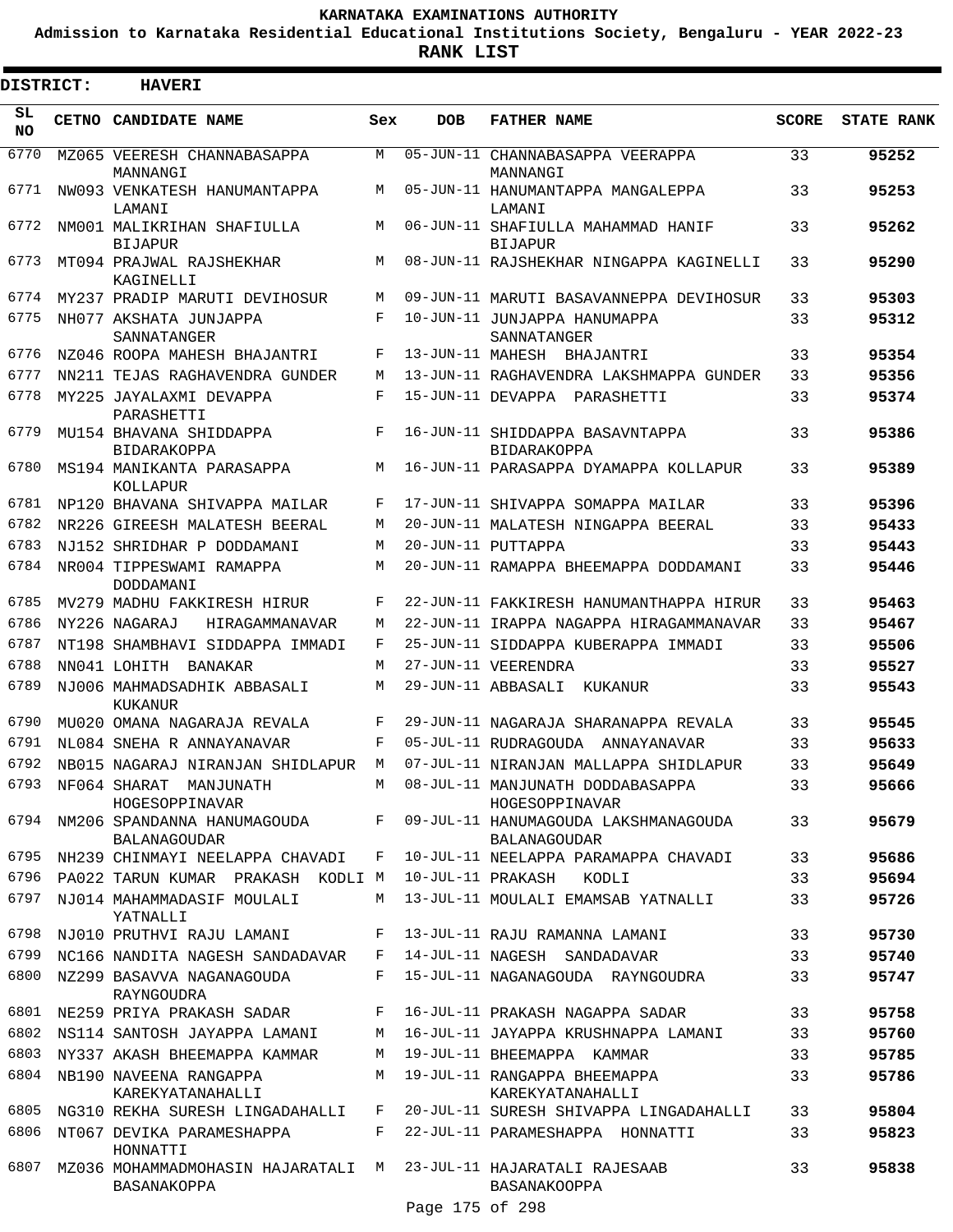**Admission to Karnataka Residential Educational Institutions Society, Bengaluru - YEAR 2022-23**

ı

| <b>DISTRICT:</b> | <b>HAVERI</b>                                    |     |     |                                                                                           |              |                   |
|------------------|--------------------------------------------------|-----|-----|-------------------------------------------------------------------------------------------|--------------|-------------------|
| SL<br><b>NO</b>  | <b>CETNO CANDIDATE NAME</b>                      | Sex | DOB | <b>FATHER NAME</b>                                                                        | <b>SCORE</b> | <b>STATE RANK</b> |
| 6808             | NO195 BHAVANA KENCHAPPA KILARAD<br>URF MULANGI   | F   |     | 27-JUL-11 KENCHAPPA HUCHHAPPA KILARAD<br>URF MULANGI                                      | 33           | 95875             |
| 6809             | NR185 NINGARAJ SURESH YALLAPUR                   | M   |     | 27-JUL-11 SURESH ERAPPA YALLAPUR                                                          | 33           | 95881             |
| 6810             | NB306 SHIVASHANKAR SIDDAROODH<br>KALLIMANI       | М   |     | 27-JUL-11 SIDDARUUDH MARTANDAPPA<br>KALLIMANI                                             | 33           | 95885             |
| 6811             | NB208 BASAVARAJ KALLAPPA<br>MAHARAJAPETH         | M   |     | 29-JUL-11 KALLAPPA FAKKIRAPPA<br>MAHARAJAPETH                                             | 33           | 95903             |
| 6812             | NF334 SHAMEER SHARIFASAB NADAF                   | М   |     | 29-JUL-11 SHARIFASAB MOLASAB NADAF                                                        | 33           | 95910             |
| 6813             | NJ174 ULLAS JEEVANAGOUDA KAKADE                  | М   |     | 29-JUL-11 JEEVANAGOUDA SHIVANAGOUDA<br>KAKADE                                             | 33           | 95912             |
| 6814             | NF344 HARISH MUTTAPPA KOLUR                      | М   |     | 30-JUL-11 MUTTAPPA CHANDRAPPA KOLUR                                                       | 33           | 95917             |
| 6815             | NL257 SANGEETA SURESHANAIK LAMANI F              |     |     | 30-JUL-11 SURESHANAIK DURGYANAIK LAMANI                                                   | 33           | 95924             |
| 6816             | NP064 POOJA MANJUNATHA YADACHI                   | F   |     | 05-AUG-11 MANJUNATHA HANUMANTAPPA<br>YADACHI                                              | 33           | 95980             |
| 6817             | MR214 MANIKANTA BASAVARAJ GAJI                   | М   |     | 06-AUG-11 BASAVARAJ MARTANDAPPA GAJI                                                      | 33           | 95990             |
| 6818             | NV106 RANJITA IRAYYA GADADAVAR                   | F   |     | 06-AUG-11 IRAYYA VEERABHADRAYYA<br><b>GADADAVAR</b>                                       | 33           | 95994             |
| 6819             | NO200 VISHWANATH RAJASHEKHAR<br>PUJAR            | М   |     | 07-AUG-11 RAJASHEKHAR MALLAPPA PUJAR                                                      | 33           | 96009             |
| 6820             | NB005 SANJANA PARAMESH NALLEBEED                 | F   |     | 13-AUG-11 PARAMESH<br>NALLEBEED                                                           | 33           | 96060             |
| 6821             | NF379 SHREEDEVI SHAMBHANAGOUDA<br>PATIL          | F   |     | 16-AUG-11 SHAMBHANAGOUDA SHIVANGOUDA<br>PATIL                                             | 33           | 96087             |
| 6822             | MV090 DEEPIKA KRISHNAPPA SUNKAD                  | F   |     | 17-AUG-11 KRISHNAPPA SHEKHANAGOUDA<br>SUNKAD                                              | 33           | 96090             |
| 6823             | NC173 SHREYA MAHABALESHGOUDA<br>PATIL            | F   |     | 17-AUG-11 MAHABALESHGOUDA PATIL                                                           | 33           | 96098             |
| 6824             | MW114 CHANDRAKANTH AJJAPPA BARKI                 | М   |     | 18-AUG-11 AJJAPPA GUDDAPPA BARKI                                                          | 33           | 96101             |
| 6825             | NY453 SUPRITA NINGAPPA<br><b>BANDIVADDAR</b>     | F   |     | 20-AUG-11 NINGAPPA BANDIVADDAR                                                            | 33           | 96118             |
| 6826             | NX184 NIJABA BANU DAVALSAB<br>NAGARAL            | F   |     | 21-AUG-11 DAVALSAB ISMAIL SAB NAGARAL                                                     | 33           | 96128             |
| 6827             | NZ063 MANJUNATH BASAVARAJ HARIJAN M              |     |     | 24-AUG-11 BASAVARAJ BHIMAPPA HARIJAN                                                      | 33           | 96157             |
| 6828             | MT209 CHETANA NAGARAJ BADIGERA                   | F   |     | 25-AUG-11 NAGARAJ GUDDAPPA BADIGERA                                                       | 33           | 96164             |
| 6829             | NT092 VIDYA MANJUNAT BADIGER                     | F   |     | 25-AUG-11 MANJUNATH                                                                       | 33           | 96171             |
|                  |                                                  |     |     | 6830 MW148 NANDESH NINGAPPA KALASALLI M 28-AUG-11 NINGAPPA MAHADEVAPPA<br>KALASALLI       | 33           | 96189             |
|                  | F 29-AUG-11 CHIDANANDA<br>6831 NR086 MEGHANA C K |     |     |                                                                                           | 33           | 96200             |
|                  | DASAR                                            |     |     | 6832 NE357 VIJAYALAKSHMI PUTTAPPA F 29-AUG-11 PUTTAPPA TIPPANNA DASAR                     | 33           | 96208             |
|                  | 6833 MS114 VINAYAK HALAPPA<br>SHIVANNANAVAR      |     |     | M 31-AUG-11 HALAPPA SHIVANNANAVAR                                                         | 33           | 96223             |
|                  | AYYANAGOUDRA                                     |     |     | 6834 NZ342 HARISHAGOUDA SURESHGOUDA M 02-SEP-11 SURESHGOUDA AYYANAGOUDRA                  | 33           | 96237             |
|                  | 6835 NK501 TEJU BHOVI<br>M 03-SEP-11 FAKKIRAPPA  |     |     |                                                                                           | 33           | 96258             |
|                  | NADUVINAMANI                                     |     |     | 6836 NM086 BINDU UJJANAGOUDA F 06-SEP-11 UJJANAGOUDA SHEKHAPPA<br>NADUVINAMANI            | 33           | 96283             |
|                  |                                                  |     |     | 6837 NF229 TASMIYA SIRAJAHMAD KARAJGI F 06-SEP-11 SIRAJAHMAD KARAJGI                      | 33           | 96287             |
|                  | 6838 MY206 ANUSHA SHIVAYYA KOODALAMATH F         |     |     | 10-SEP-11 SHIVAYYA RUDRAYYA KOODALAMATH 33                                                |              | 96317             |
|                  | NIMBANNANAVAR                                    |     |     | 6839 NT188 GOUTAMI PARAMESHAPPA F 10-SEP-11 PARAMESHAPPA HANUMANTAPPA 33<br>NIMBANNANAVAR |              | 96319             |
|                  |                                                  |     |     | 6840 NX225 BASAVARAJ SHEKAPPA HARAKUNI M 13-SEP-11 SHEKAPPA BASAVANNEPPA<br>HARAKUNI      | 33           | 96342             |
|                  |                                                  |     |     | 6841 MW207 SHWETHA VEERAPPA VARDI F 14-SEP-11 VEERAPPA VARDI                              | 33           | 96357             |
|                  |                                                  |     |     | 6842 NN182 AMRUTA HANUMANTANAIK LAMANI F 15-SEP-11 HANUMANTANAIK DHARMANAIK 33<br>LAMANI  |              | 96360             |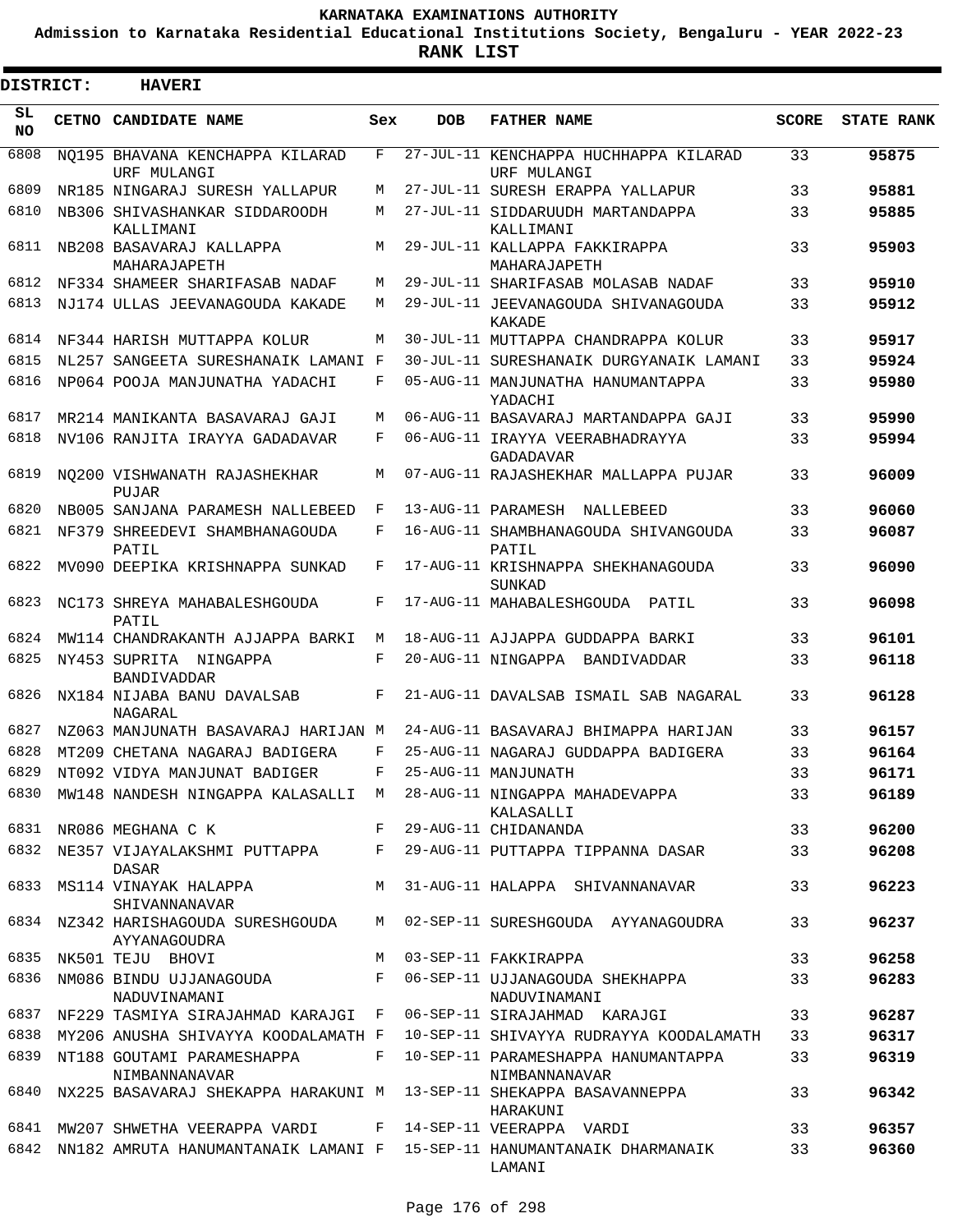**Admission to Karnataka Residential Educational Institutions Society, Bengaluru - YEAR 2022-23**

**RANK LIST**

ı

| <b>DISTRICT:</b> | <b>HAVERI</b>                                    |     |                  |                                                                                  |              |                   |
|------------------|--------------------------------------------------|-----|------------------|----------------------------------------------------------------------------------|--------------|-------------------|
| SL<br><b>NO</b>  | CETNO CANDIDATE NAME                             | Sex | <b>DOB</b>       | <b>FATHER NAME</b>                                                               | <b>SCORE</b> | <b>STATE RANK</b> |
| 6843             | NR340 VINAY BASAVESH<br>MALIYAPPANAVARA          | M   |                  | 21-SEP-11 BASAVESH KARABASAPPA<br>MALIYAPPANAVARA                                | 33           | 96410             |
| 6844             | NU155 HARISH GUDDAPPA<br>KADAMMANAVAR            | M   |                  | 22-SEP-11 GUDDAPPA KADAMMANAVAR                                                  | 33           | 96411             |
| 6845             | NB079 CHIRAG SUNIL GOUNDI                        | М   |                  | 24-SEP-11 SUNIL SHANKARAPPA GOUNDI                                               | 33           | 96425             |
| 6846             | NV365 MITHUNKUMAR LAXMAN VALMIKI                 | M   |                  | 24-SEP-11 LAXMAN RAMAPPA VALMIKI                                                 | 33           | 96429             |
| 6847             | NZ023 NIKHITA FAKKIRESHA HADIMANI F              |     |                  | 25-SEP-11 FAKKIRESHA HADIMANI                                                    | 33           | 96434             |
| 6848             | ND028 VINUTA ISHWAR KURABAR                      | F   |                  | 25-SEP-11 ISHWAR SHIVAPPA KURABAR                                                | 33           | 96436             |
| 6849             | NH229 PREMA RAMESH CHOORI                        | F   | 26-SEP-11 RAMESH |                                                                                  | 33           | 96441             |
| 6850             | NL340 ANUSHA RAMESHAYYA BOLER                    | F   |                  | 28-SEP-11 RAMESHAYYA SHIVAYOGAYYA BOLER                                          | 33           | 96451             |
| 6851             | MX135 SPURTI VEERAPPA<br>MALLIGAR                | F   |                  | 29-SEP-11 VEERAPPA BASAPPA MALLIGAR                                              | 33           | 96470             |
| 6852             | NH255 ANJUMA MOULASAB NADAF                      | F   |                  | 07-OCT-11 MOULASAB TIPUSAB NADAF                                                 | 33           | 96521             |
| 6853             | PA288 AISHU SIDDAPPA JADAGER                     | F   |                  | 08-OCT-11 SIDDAPPA YALLAPPA JADAGER                                              | 33           | 96524             |
| 6854             | NE430 SAHANA RAMESH MALLAPPANAVR F               |     |                  | 09-OCT-11 RAMESH DODDABASAPPA<br>MALLAPPANAVR                                    | 33           | 96541             |
| 6855             | NK264 KEERTANA KALLAPPA<br>KALLEDEVAR            | F   |                  | 10-OCT-11 KALLAPPA SIDDAPPA KALLEDEVAR                                           | 33           | 96554             |
| 6856             | NK002 CHANDRA ROOPA CHANNAKESHAVA F<br>DODDAMANI |     |                  | 12-OCT-11 CHANNAKESHAVA HALAPPA<br>DODDAMANI                                     | 33           | 96580             |
| 6857             | NE063 VIKAS FAKKIRAPPA<br>HANUMANAHALLI          | M   |                  | 12-OCT-11 FAKKIRAPPA HANUMANAHALLI                                               | 33           | 96590             |
| 6858             | NG195 HEMAGIRI KOTEPPA<br>GIRIYAPPANAVR          | M   |                  | 13-OCT-11 KOTEPPA CHANABASAPPA<br>GIRIYAPPANAVR                                  | 33           | 96594             |
| 6859             | MV198 NAVEEN ANANDA LAMANI                       | M   |                  | 15-OCT-11 ANANDA PURAPPA LAMANI                                                  | 33           | 96610             |
| 6860             | NE437 DIVYA SHANKRAPPA UPPINAKAYI F              |     |                  | 16-OCT-11 SHANKRAPPA<br>NAGAPPA<br>UPPINAKAYI                                    | 33           | 96614             |
| 6861             | NT168 KARTHIK G NAGANURU                         | М   |                  | 18-OCT-11 GADIGEPPA P NAGANURU                                                   | 33           | 96630             |
| 6862             | NF161 MANOJ KUMAR PAKKIRESH<br>SUNAGAR           | M   |                  | 18-OCT-11 PAKKIRESH<br>SUNAGAR                                                   | 33           | 96632             |
| 6863             | MR074 POOJA PRABHAKARA SHETRA                    | F   |                  | 18-OCT-11 PRABHAKAR SHEKHAPPA SHETRA                                             | 33           | 96634             |
| 6864             | NP210 PRATIBHA PARASHAPPA<br><b>DODDARER</b>     | F   |                  | 19-OCT-11 PARASHAPPA DODDARER                                                    | 33           | 96644             |
| 6865             | NS082 DIVYA GUDDAPPA HARIJAN                     | F   |                  | 20-OCT-11 GUDDAPPA                                                               | 33           | 96646             |
| 6866             | NK398 ISHU CHANDRAPPA MADIWALAR                  | F   |                  | 22-OCT-11 CHANDRAPPA NEELAPPA MADIWALAR                                          | 33           | 96665             |
| 6867             | NK040 VAISHNAVI RAVICHANDRA PATIL F              |     |                  | 22-OCT-11 RAVICHANDRA                                                            | 33           | 96671             |
| 6868             | NW120 MADHUMATI VEERAPPA ANGADI                  | F   |                  | 23-OCT-11 VEERAPPA RUDRAPPA ANGADI                                               | 33           | 96675             |
| 6869             | NA014 SANGEETHA MALATESH<br>MADIWALAR            | F   |                  | 25-OCT-11 MALATHESH MADIWALAR                                                    | 33           | 96699             |
| 6870             | MV068 VENKATESHA SANKAPPA LAMANI                 | M   |                  | 25-OCT-11 SANKAPPA YANKAPPA LAMANI                                               | 33           | 96700             |
| 6871             | NZ245 VINAY MALATESH MATTUR                      | M   |                  | 26-OCT-11 MALATESH MATTUR                                                        | 33           | 96704             |
| 6872             | MS378 PREETI KARABASAYYA PATIL                   | F   |                  | 27-OCT-11 KARABASAYYA NAGAYYA PATIL                                              | 33           | 96711             |
| 6873             | NM119 KSAMIKA DODDAMANI                          | F   |                  | 02-NOV-11 MALTESH DODDAMANI                                                      | 33           | 96759             |
| 6874             | MS133 CHANDANA ANJANEYA KURAKUNDI F              |     |                  | 06-NOV-11 ANJANEYA KURAKUNDI                                                     | 33           | 96794             |
| 6875             | NL049 SADANAND H                                 | M   |                  | 10-NOV-11 HANUMANTH                                                              | 33           | 96847             |
| 6876             | NH332 USHA MALLAPPA GADDI                        | F   |                  | 13-NOV-11 MALLAPPA GADDI                                                         | 33           | 96867             |
| 6877             |                                                  |     |                  | NV100 HAREESHA JAGADEESHA HELAVAR M 14-NOV-11 JAGADEESHA HANUMANTAPPA<br>HELAVAR | 33           | 96870             |
| 6878             | MX205 PREETI PREMANANDA ANGADI                   | F   |                  | 17-NOV-11 PREMACHANDA MAHALINGAPPA<br>ANGADI                                     | 33           | 96896             |
| 6879             | NJ257 MEGHANA AJJAPPA TALAVAR                    | F   |                  | 18-NOV-11 AJJAPPA HANUMANTAPPA TALAVAR                                           | 33           | 96902             |
| 6880             | NB026 MADANA AJJAPPAGOUDA PATIL                  | M   |                  | 19-NOV-11 AJJAPPAGOUDA PATIL                                                     | 33           | 96909             |
| 6881             | MV227 LOHIT NINGAPPA KALASUR                     | M   |                  | 20-NOV-11 NINGAPPA KALASUR                                                       | 33           | 96916             |
| 6882             | NP234 YALLAMMA MALATESHA SANABIN F               |     |                  | 26-NOV-11 MALATESHA SADEVAPPA SANABIN                                            | 33           | 96965             |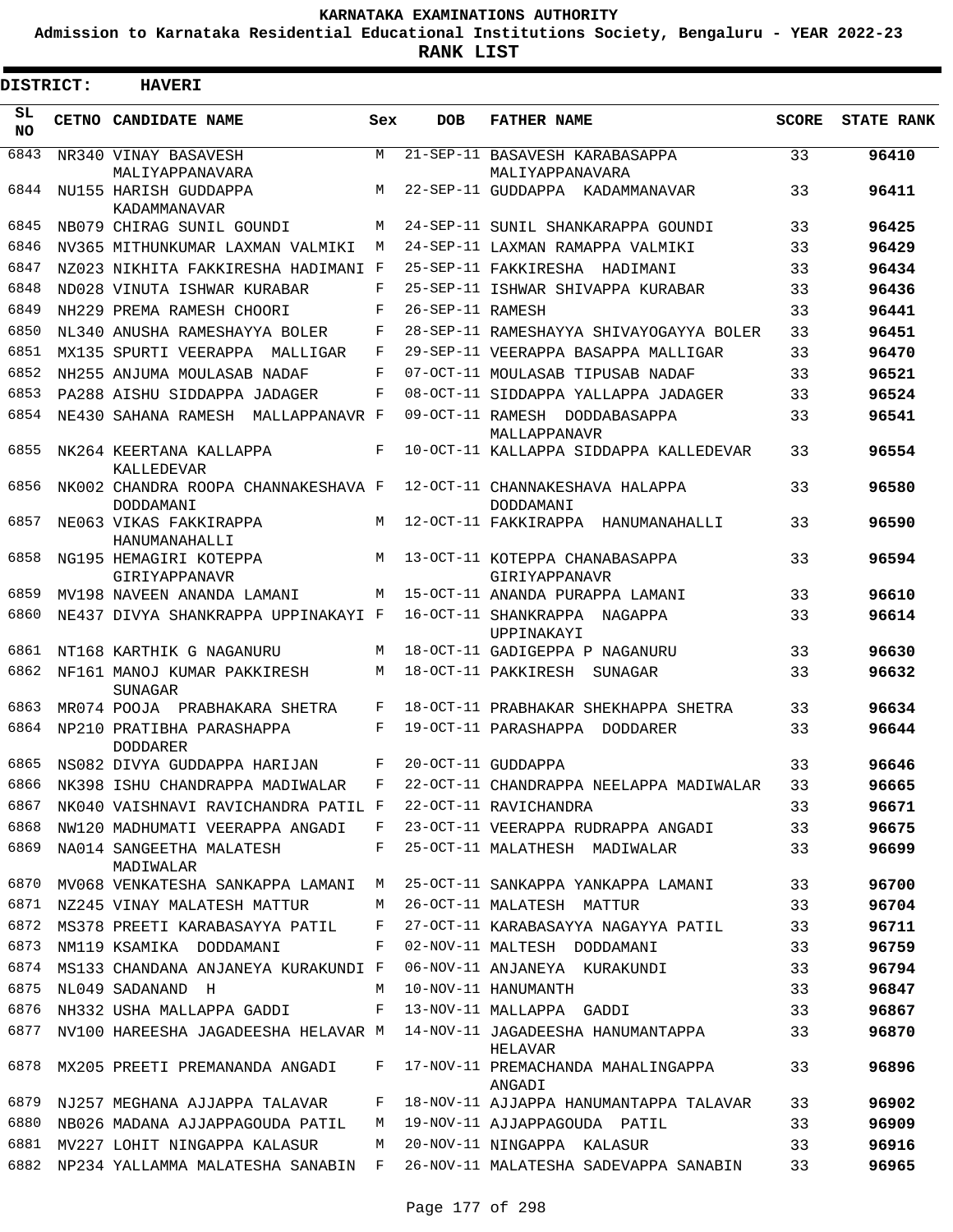**Admission to Karnataka Residential Educational Institutions Society, Bengaluru - YEAR 2022-23**

 $\blacksquare$ 

**RANK LIST**

Е

| <b>DISTRICT:</b> | <b>HAVERI</b>                                             |     |                   |                                                      |              |                   |
|------------------|-----------------------------------------------------------|-----|-------------------|------------------------------------------------------|--------------|-------------------|
| SL<br><b>NO</b>  | <b>CETNO CANDIDATE NAME</b>                               | Sex | <b>DOB</b>        | <b>FATHER NAME</b>                                   | <b>SCORE</b> | <b>STATE RANK</b> |
| 6883             | NL270 RADIKA SUBHAS SILLIKYATAR                           | F   | 30-NOV-11 SUBHAS  | SILLIKYATAR                                          | 33           | 96988             |
| 6884             | NC039 SHARADA ANNAPPA<br>BETTER                           | F   | 30-NOV-11 ANNAPPA | <b>BETTER</b>                                        | 33           | 96990             |
| 6885             | MZ204 CHAITRA NAGARAJ SUNAGAR                             | F   |                   | 06-DEC-11 NAGARAJ NINGAPPA SUNAGAR                   | 33           | 97017             |
| 6886             | MR126 ASHOK RAMESH DODDAMANI                              | М   |                   | 08-DEC-11 RAMESH TIPPAPPA DODDAMANI                  | 33           | 97029             |
| 6887             | NZ350 FATIMA MARDAN SAB NADAF                             | F   |                   | 09-DEC-11 MARDAN SAB BABU SAB NADAF                  | 33           | 97035             |
| 6888             | MV265 JYOTHI UMESH KANASOGI                               | F   |                   | 13-DEC-11 UMESH MARUTEPPA KANASOGER                  | 33           | 97061             |
| 6889             | NB156 PALLAVI JAGANATH OSAR                               | F   |                   | 17-DEC-11 JAGANATH VEERABHADRAPPA OSAR               | 33           | 97089             |
| 6890             | NC122 MANASA SHIVAMOORTI<br>KODIHALLI                     | F   |                   | 18-DEC-11 SHIVAMOORTI BASAVANNEPPA<br>KODIHALLI      | 33           | 97097             |
| 6891             | NM248 PRUTHVI PRABHAKAR CHALAGERI M                       |     |                   | 18-DEC-11 PRABHAKAR<br>CHALAGERI                     | 33           | 97100             |
| 6892             | NE124 KEERTHI MANJAPPA TAMBALI                            | F   |                   | 21-DEC-11 MANJAPPA KARIYAPPA TAMBALI                 | 33           | 97112             |
| 6893             | NZ251 SANJANA CHANNAPPA ITI                               | F   |                   | 22-DEC-11 CHANNAPPA FAKKIRAPPA ITI                   | 33           | 97123             |
| 6894             | NU019 BHUVANESHWARE C K                                   | F   |                   | 27-DEC-11 CHANDRAPPA                                 | 33           | 97148             |
| 6895             | NT069 PRIYANKA PARASAPPA GODDEMMI F                       |     |                   | 28-DEC-11 PARASAPPA GODDEMMI                         | 33           | 97159             |
| 6896             | NH180 AKKAMMA TIMMANNA HOMBARADI                          | F   |                   | 31-DEC-11 TIMMANNA KOLLAPPA HOMBARADI                | 33           | 97181             |
| 6897             | PA311 MAHMADASHARIF RAJESAB NADAF M                       |     |                   | 04-JAN-12 RAJESAB BABUSAB NADAF                      | 33           | 97218             |
| 6898             | NS079 PRATIKSHA KOTEPPA<br>RAJANAHALLI                    | F   |                   | 25-JAN-12 KOTEPPA BHARAMAPPA<br>RAJANAHALLI          | 33           | 97258             |
| 6899             | NU097 DHANUSH LOKESH MADIVALAR                            | M   |                   | 27-JAN-12 LOKESH MADIVALAR                           | 33           | 97262             |
| 6900             | NZ021 MAHIMA BANU MAKABULASAB<br>SULEMANAVAR              | F   |                   | 02-FEB-12 MAKBULSAB AMMUSAB SULEMANAVAR              | 33           | 97272             |
| 6901             | NK526 PUNEET SANTHOSH CHALAVADI                           | М   | 24-FEB-12         | SANTHOSH<br>CHALAVADI                                | 33           | 97301             |
| 6902             | NJ138 DEEPA PRAVEEN HUNIGINAHALLI F                       |     |                   | 15-MAR-12 PRAVEEN PARASAPPA<br>HUNIGINAHALLI         | 33           | 97313             |
| 6903             | NS265 SANGEETA SANTOSH HOSARITTI                          | F   |                   | 28-MAR-12 SANTOSH HOSARITTI                          | 33           | 97322             |
| 6904             | MZ153 SOUBHAGYA HANUMANTAPPA<br>HARIJAN                   | F   |                   | 10-MAY-09 HANUMANTAPPA                               | 32           | 97395             |
| 6905             | NH022 LAKSHMI CHANABASAYYA<br>NANDIKOLAMATH               | F   |                   | 01-FEB-10 CHANABASAYYA CHANABASAYYA<br>NANDIKOLAMATH | 32           | 97478             |
| 6906             | NO316 PRATAP HANUMANTAPPA<br>BISTANNANAVARA               | М   |                   | 04-FEB-10 HANUMANTAPPA BISTANNANAVARA                | 32           | 97482             |
| 6907             | NO077 PARIMALA KUBERAPPA LAMANI                           | F   |                   | 09-FEB-10 KUBERAPPA GUDAPPA LAMANI                   | 32           | 97486             |
| 6908             | NH309 AKASH JAYAPPA LAMANI                                |     |                   | M 30-MAR-10 JAYAPPA NEELAPPA LAMANI                  | 32           | 97535             |
| 6909             | NR012 CHANNESH RAMESH<br>BASANAGOUDRA                     |     |                   | M 14-APR-10 RAMESH VEERAPPA BASANAGOUDRA             | 32           | 97555             |
| 6910             | NY151 HAREESH MANTESH BHAJANTRI                           |     |                   | M 27-APR-10 MAHANTESH BHAJANTRI                      | 32           | 97574             |
|                  | 6911 NV430 CHIRANJIVI PAKKIRAPPA<br>MYAGERI               |     |                   | M 08-JUN-10 PAKKIRAPPA BHARAMAPPA MYAGERI            | 32           | 97629             |
|                  | 6912 ND185 MALLIKARJUNAYYA PRABHAYYA<br>HIREMATH          | M   |                   | 24-JUN-10 PRABHAYYA HIREMATH                         | 32           | 97653             |
|                  | 6913 NW219 SUVARNA SHIVAPPA NEGALUR                       |     |                   | F 05-JUL-10 SHIVAPPA BASAVANEPPA NEGALUR             | 32           | 97681             |
|                  | 6914 MT152 MANOJ HANUMANTAPPA<br>KALLIMANI                |     |                   | M 15-JUL-10 HANUMANTAPPA RAMAPPA<br>KALLIMANI        | 32           | 97694             |
|                  | 6915 NS115 HANUMANTA MANJAPPA<br>HALAVAGAL                |     |                   | M 26-JUL-10 MANJAPPA HALAVAGAL                       | 32           | 97708             |
|                  | 6916 MR261 SANTOSH KRUSHNAPPA<br>BALAKKANAVAR             |     |                   | M 07-AUG-10 KRUSHNAPPA                               | 32           | 97734             |
|                  | 6917 NL036 FEERU BASAVARAJ LAMANI                         |     |                   | M 08-AUG-10 BASAVARAJ BADIYANAIK LAMANI              | 32           | 97740             |
| 6918             | MY214 DAYANANDA RAVI NAYAK                                |     |                   | M 10-AUG-10 RAVI NAGAPPA NAYAK                       | 32           | 97745             |
| 6919             | NH052 AALADAVVA HANUMANTAPPA<br>DODDAMANI                 |     |                   | F 14-AUG-10 HANUMANTAPPA DODDAMANI                   | 32           | 97759             |
| 6920             | NU015 YASHAVANT NINGARADDI<br>HANUMARADDER                |     |                   | M 17-AUG-10 NINGARADDI HANUMARADDI<br>HANUMARADDER   | 32           | 97768             |
|                  | 6921 NG279 DYAMAVVA GUDDAPPA HARIJAN F 25-AUG-10 GUDDAPPA |     |                   |                                                      | 32           | 97788             |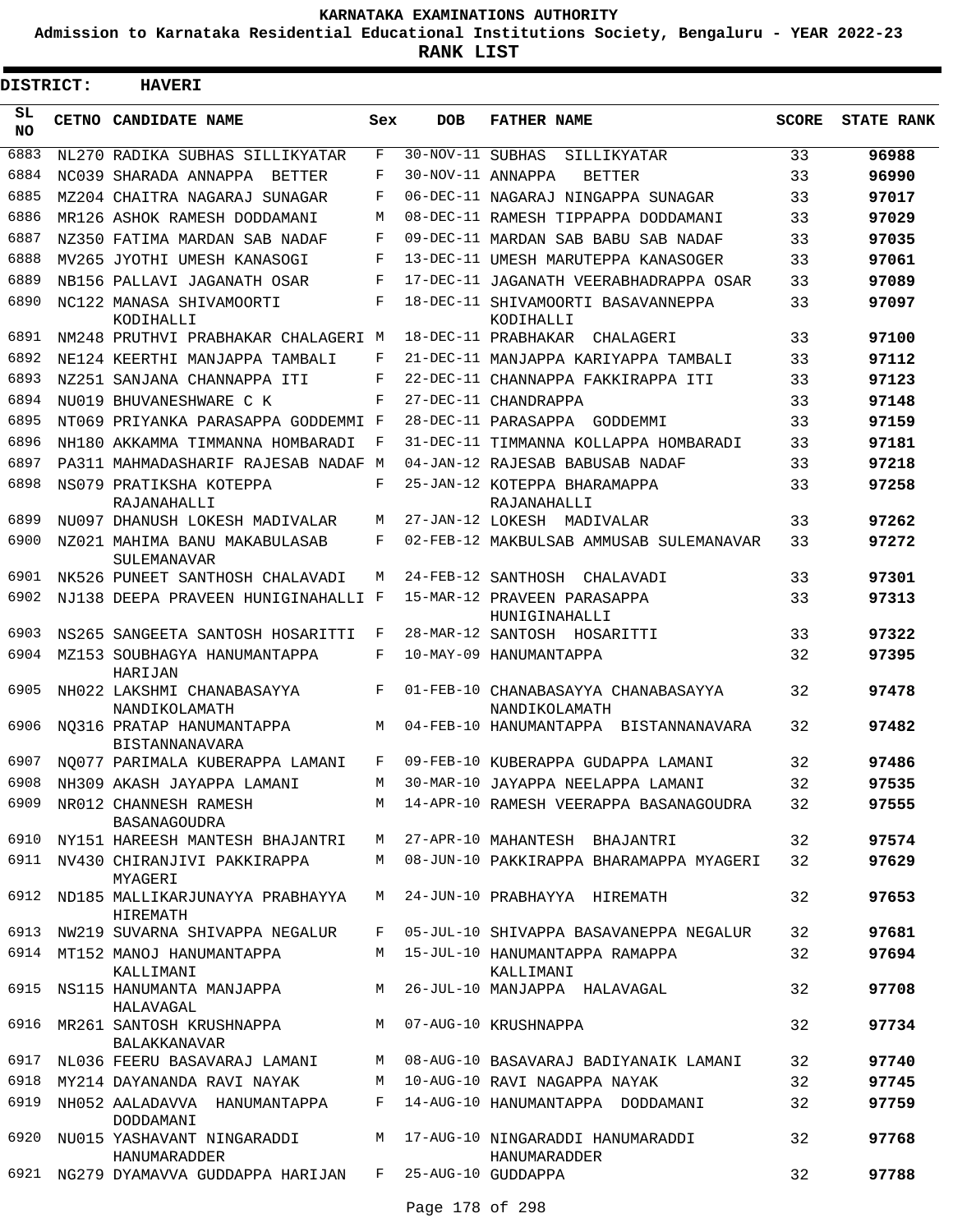**Admission to Karnataka Residential Educational Institutions Society, Bengaluru - YEAR 2022-23**

**RANK LIST**

ı

| <b>DISTRICT:</b> |                  | <b>HAVERI</b>                                     |       |                      |                                                                   |              |                   |
|------------------|------------------|---------------------------------------------------|-------|----------------------|-------------------------------------------------------------------|--------------|-------------------|
| SL<br><b>NO</b>  |                  | CETNO CANDIDATE NAME                              | Sex   | <b>DOB</b>           | <b>FATHER NAME</b>                                                | <b>SCORE</b> | <b>STATE RANK</b> |
| 6922             |                  | NA004 SUDEEP GUDDAPPA KURUBAR                     | M     | $27 - \text{AUG}-10$ | GUDDAPPA                                                          | 32           | 97796             |
| 6923             |                  | NF469 CHANDRU KRUSHNAPPA KAJRI                    | M     | 29-AUG-10            | KRUSHNAPPA HANUMANTAPPA KAJRI                                     | 32           | 97801             |
| 6924             |                  | ND154 SHWETA DANAPPA NAYAK                        | F     | 29-AUG-10            | DANAPPA<br>NAYAK                                                  | 32           | 97803             |
| 6925             |                  | NX268 NANDISHA SANJEEV DESAI                      | M     | $14 - SEP - 10$      | SANJEEV KENCHAPPA DESAI                                           | 32           | 97843             |
| 6926             |                  | NB048 POORNIMA MANJAPPA BANAKAR                   | F     | $22 - SEP - 10$      | MANJAPPA                                                          | 32           | 97870             |
| 6927             |                  | NO352 SHREYA JAYAPPA BASAPURA                     | F     | $22 - SEP - 10$      | JAYAPPA BARAMMAPA BASAPURA                                        | 32           | 97871             |
| 6928             |                  | NF482 REKHA HANUMANTAPPA<br><b>BETAGERI</b>       | F     | 26-SEP-10            | HANUMANTAPPA MARTANDAPPA<br><b>BETAGERI</b>                       | 32           | 97886             |
| 6929             |                  | NK565 RAJU ANIL SUNNADAKOPPA                      | M     |                      | 30-SEP-10 ANIL SUNNADAKOPPA                                       | 32           | 97905             |
| 6930             |                  | NF351 RESHMA YALLAPPA CHINDI                      | F     |                      | 04-OCT-10 YALLAPPA                                                | 32           | 97924             |
| 6931             |                  | NH162 SATEESH KAPPATAPPA<br>MARELLAPPANAVAR       | M     |                      | 04-OCT-10 KAPPATAPPA MALLAPPA<br>MARELLAPPANAVAR                  | 32           | 97925             |
| 6932             |                  | NV522 DEEPA VENKAPPA BANAKAR                      | F     |                      | 07-OCT-10 VENKAPPA SHEKAPPA BANAKAR                               | 32           | 97938             |
| 6933             |                  | NY173 SHREEYANKA VEERAPPA<br>SHEKHANNAVAR         | F     |                      | 08-OCT-10 VEERAPPA BASAVANNEPPA<br>SHEKHANNAVAR                   | 32           | 97946             |
| 6934             |                  | NZ172 BASAVARAJ ISHWARAPPA<br>HARAKUNI            | M     |                      | 13-OCT-10 ISHWARAPPA RAMAPPA HARAKUNI                             | 32           | 97971             |
| 6935             |                  | MS471 SAGAR SHIVAYOGI PATIL                       | M     |                      | 13-OCT-10 SHIOVAYOGI SHIVANAGOUDA PATIL                           | 32           | 97978             |
| 6936             |                  | NG252 PRAVEEN NINGAPPA KURI                       | M     |                      | 14-OCT-10 NINGAPPA<br>KURI                                        | 32           | 97985             |
| 6937             |                  | MR197 GOUSAPEERA MUSTAK AHMAD<br>HUNASIMARAD      | M     |                      | 24-OCT-10 MUSTAK AHMAD<br>HUNASIMARAD                             | 32           | 98032             |
| 6938             |                  | MV052 SHIVAKUMARA FAKKIRAPPA<br>CHALAVADI         | M     |                      | 24-OCT-10 FAKKIRAPPA SHIVAPPA CHALAVADI                           | 32           | 98040             |
| 6939             |                  | MT129 UDAY GOOLAPPA PUJAR                         | M     | $28 - OCT - 10$      | GOOLAPPA PUJAR                                                    | 32           | 98057             |
| 6940             |                  | MS093 KIRAN MARUTI KALAPPANAVAR                   | M     | $29 - OCT - 10$      | MARUTI MANOHAR KALAPPANAVAR                                       | 32           | 98060             |
| 6941             |                  | PA198 JUBERA<br>TOTAD                             | M     | $01 - NOV - 10$      | MAHMADASAB HAJRESAB TOTAD                                         | 32           | 98075             |
| 6942             |                  | NO044 PALLAVI MALATESH TALAVAR                    | F     | $04 - NOV - 10$      | MALATESH<br>TALAVAR                                               | 32           | 98095             |
| 6943             |                  | ND153 BHARAT SHAMBHULINGAPPA<br>MYAGERI           | M     |                      | 06-NOV-10 SHAMBHULINGAPPA GURUPADAPPA<br>MYAGERI                  | 32           | 98103             |
| 6944             |                  | NR100 TARUN S SHIVALINGAPPANAVAR M                |       |                      | 06-NOV-10 SIDDAPPA<br>SHIVALINGAPPANAVAR                          | 32           | 98109             |
| 6945             |                  | NS074 ISMAILSAB REHAMANSAB<br>HULMANI             | M     |                      | 07-NOV-10 REHAMANSAB P HULMANI                                    | 32           | 98113             |
|                  | 6946 NL176 KAVYA |                                                   | F     |                      | 16-NOV-10 RAJU MULIMANI                                           | 32           | 98155             |
| 6947             |                  | NH299 SAGAR KALLIHALA                             |       |                      | M 16-NOV-10 NINGAPPA                                              | 32           | 98157             |
| 6948             |                  | SOMALAPURA                                        |       |                      | NN168 NIKATHBANU ABDULSAB F 19-NOV-10 ABDULSAB ALLISAB SOMALAPURA | 32           | 98177             |
| 6949             |                  | NS113 SINDHU DIKKAPPA LAMANI F                    |       |                      | 20-NOV-10 DIKKAPPA CHANDAPPA LAMANI                               | 32           | 98188             |
| 6950             |                  | NL231 KAVANA GANESHACHARI<br>MOUNACHARI           | $F -$ |                      | 22-NOV-10 GANESHACHARI KALAVEERAPPA<br>MOUNACHARI                 | 32           | 98194             |
| 6951             |                  | NY437 SHARANABASAPPA<br>SHIDDALINGESHWAR KODI     | M     |                      | 22-NOV-10 SHIDDALINGESHWAR MAHANTAPPA<br>KODI                     | 32           | 98196             |
| 6952             |                  | NR008 VANDANA PARAMESHAPPA<br>KURUBAR             | F     |                      | 22-NOV-10 PARAMESHAPPA HANUMANTHAPPA<br>KURUBAR                   | 32           | 98198             |
|                  |                  | 6953 NZ372 PREETAM BISHTAPPA GUDIMANI M           |       |                      | 25-NOV-10 BISHTAPPA GUDIMANI                                      | 32           | 98210             |
|                  |                  | 6954 NR175 ANU MANJAPPA MUDDI                     | F     |                      | 26-NOV-10 MANJAPPA KALLAPPA MUDDI                                 | 32           | 98213             |
| 6955             |                  | MZ059 KAVERI GIRIMALLAPPA<br><b>BHAGANNANAVAR</b> | F     |                      | 27-NOV-10 GIRIMALLAPPA RUDRAPPA<br>BHAGANNANAVAR                  | 32           | 98220             |
| 6956             |                  | PA218 SANJANA GUDDAPPA NELOGAL                    | F     |                      | 28-NOV-10 GUDDAPPA ELOGAL                                         | 32           | 98231             |
| 6957             |                  | NZ040 SAVITRI YALLAPPA<br>JANAPPANAVAR            | F     |                      | 28-NOV-10 YALLAPPA LAKSHAPPA<br>JANAPPANAVAR                      | 32           | 98232             |
| 6958             |                  | NP146 SHRADDA MALATESH MADIVALAR F                |       |                      | 29-NOV-10 MALATESH GUDDAPPA MADIVALAR                             | 32           | 98242             |
| 6959             |                  | NE225 YASODHA RAVI<br>HAVERAPPANAVAR              | F     |                      | 30-NOV-10 RAVI BARAMAPPA HAVERAPPANAVAR                           | 32           | 98249             |
| 6960             |                  | MW072 MOHAN PUTTAPPA MAHAR                        |       |                      | M 02-DEC-10 PUTTAPPA VEERABASAPPA MAHAR                           | 32           | 98258             |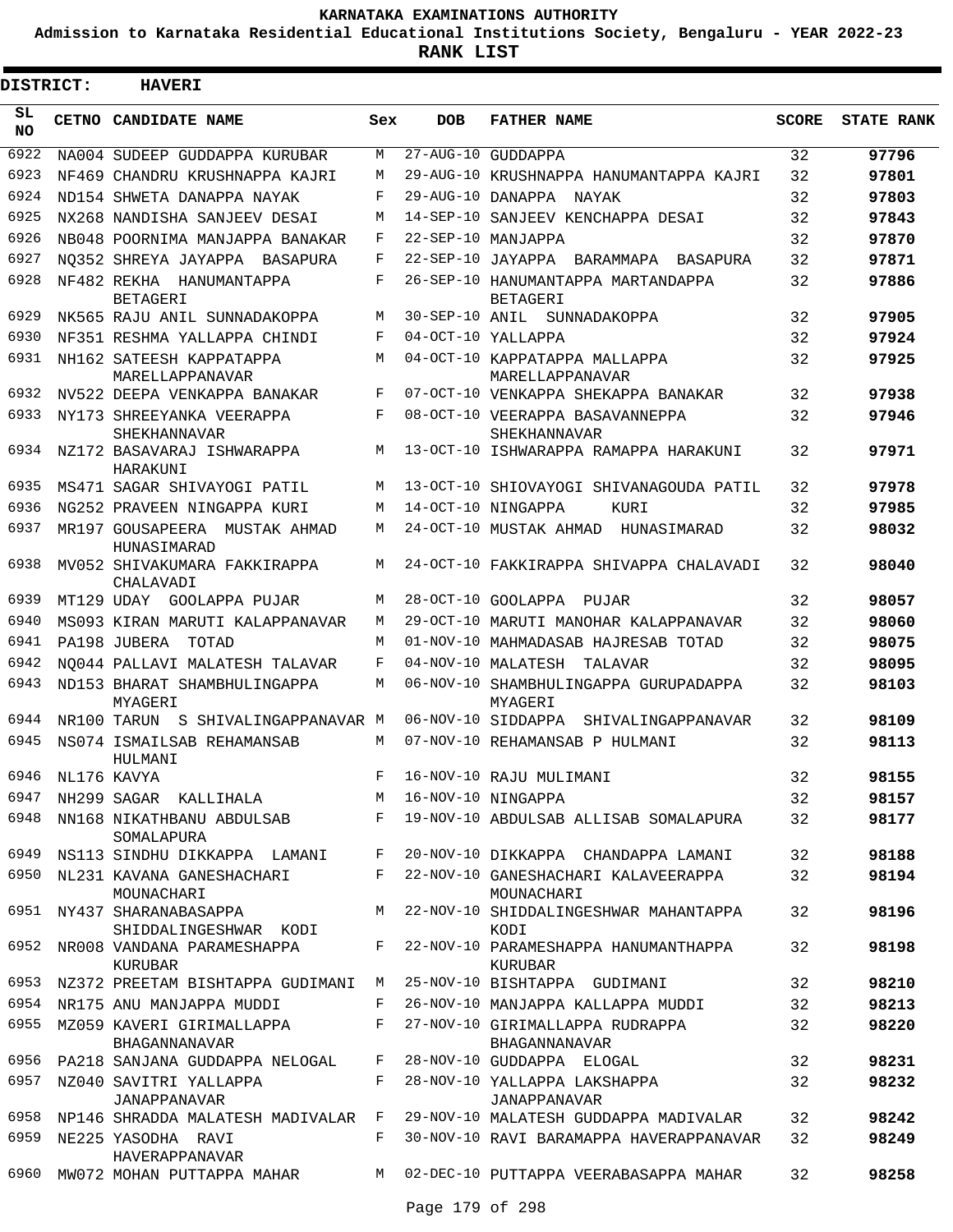**Admission to Karnataka Residential Educational Institutions Society, Bengaluru - YEAR 2022-23**

**RANK LIST**

Е

3

| <b>DISTRICT:</b> |  | <b>HAVERI</b>                                                         |     |                 |                                                        |              |                   |
|------------------|--|-----------------------------------------------------------------------|-----|-----------------|--------------------------------------------------------|--------------|-------------------|
| SL<br><b>NO</b>  |  | CETNO CANDIDATE NAME                                                  | Sex | <b>DOB</b>      | <b>FATHER NAME</b>                                     | <b>SCORE</b> | <b>STATE RANK</b> |
| 6961             |  | NB196 ARPITA CHANDRAPPA HONKAN                                        | F   | $07 - DEC - 10$ | CHANDRAPPA FAKIRAPPA HONKAN                            | 32           | 98290             |
| 6962             |  | MS258 MANGALA RAMAPPA LAMANI                                          | F   | $07 - DEC - 10$ | RAMAPPA SOMAPPA LAMANI                                 | 32           | 98292             |
| 6963             |  | NH076 RUKUMA SHIVANANDAPPA<br>VAGGANNANAVAR                           | F   | $07 - DEC - 10$ | SHIVANANDAPPA SHIVAPUTRAPPA<br>VAGGANNANAVAR           | 32           | 98293             |
| 6964             |  | NE343 NINGARAJ PRAKASH HULMANI                                        | M   |                 | 09-DEC-10 PRAKASH HULMANI                              | 32           | 98304             |
| 6965             |  | NY097 KIRTHI PARASAPPA<br><b>BALAGANNAVAR</b>                         | F   |                 | 10-DEC-10 PARASAPPA BALAGANNAVAR                       | 32           | 98307             |
| 6966             |  | NH087 KANTESH HONNAPPA RAVAJI                                         | M   |                 | 11-DEC-10 HONNAPPA BUDDIVANTAPPA RAVAJI                | 32           | 98315             |
| 6967             |  | NA106 YALLAMMA FAKKIRAPPA<br>BHAJANTRI                                | F   |                 | 12-DEC-10 FAKKIRAPPA<br>YALLAPPA<br><b>BHAJANTRI</b>   | 32           | 98322             |
| 6968             |  | NC017 SHIVARAJ BASAVARAJ<br>KOODALAMATH                               | M   |                 | 14-DEC-10 BASAVARAJ AJJAYYA KOODALAMATH                | 32           | 98334             |
| 6969             |  | MT214 ROHITKUMAR CHANDRAPPA<br>HANCHINMANI                            | M   |                 | 18-DEC-10 CHANDRAPPA<br>HANCHINMANI                    | 32           | 98352             |
| 6970             |  | NW222 SHAHEDA MAKBULSAB<br>HATTIMATTUR                                | F   |                 | 21-DEC-10 MAKBULSAB BABUSAB HATTIMATTUR                | 32           | 98365             |
| 6971             |  | MS014 ADILSHA MAKABULSAB NADAF                                        | M   |                 | 23-DEC-10 MAKABULSAB<br>NADAF                          | 32           | 98372             |
| 6972             |  | NS197 NITHIN K KADAJJI                                                | M   |                 | 31-DEC-10 KENCHAPPA KADAJJI                            | 32           | 98418             |
| 6973             |  | NJ040 RENUKA DYAMAPPA HARIJAN                                         | F   |                 | 01-JAN-11 DYAMAPPA NAGAPPA HARIJAN                     | 32           | 98499             |
| 6974             |  | NJ076 VIDYA SIDDAPPA CHANNUR                                          | F   |                 | 01-JAN-11 SIDDAPPA HANUMANTAPPA CHANNUR                | 32           | 98516             |
| 6975             |  | NB316 ARUN MAREKKANAVAR                                               | M   |                 | 04-JAN-11 HANUMANTHAPPA MAREKKANAVAR                   | 32           | 98541             |
| 6976             |  | NS132 CHIRANJEEVI RUDRAPPA<br>KAMATHALLI                              | M   |                 | 05-JAN-11 RUDRAPPA KAMATHALLI                          | 32           | 98553             |
| 6977             |  | NV027 RAJESH TIPPANNA LAMANI                                          | M   |                 | 05-JAN-11 TIPPANNA RAMANNA LAMANI                      | 32           | 98555             |
| 6978             |  | NZ298 GAYATRI MANJUNATH DALAWAY                                       | F   |                 | 08-JAN-11 MANJUNATH NAGAPPA DALAWAYI                   | 32           | 98582             |
| 6979             |  | MY187 SAUNDARYA LAXMAN HURALI                                         | F   |                 | 09-JAN-11 LAXMAN SHIVALINGAPPA HURALI                  | 32           | 98591             |
| 6980             |  | NA085 NAYANA C                                                        | F   |                 | 12-JAN-11 CHANDRAPPA                                   | 32           | 98616             |
| 6981             |  | NS235 LAKSHMI KAREGOUDA<br>VEERABASAPPANAVAR                          | F   |                 | 13-JAN-11 KAREGOUDA HARIHARAGOUDA<br>VEERABASAPPANAVAR | 32           | 98621             |
| 6982             |  | NS025 SANGEETA KARIYAPPA DONNER                                       | F   |                 | 14-JAN-11 KARIYAPPA                                    | 32           | 98633             |
| 6983             |  | MU023 JYOTI YALLAPPA DURAMURAGI                                       | F   |                 | 16-JAN-11 YALLAPPA DURAMURAGI                          | 32           | 98646             |
| 6984             |  | NT287 VANITA BEERAPPA KUNTAGOUDRA F                                   |     |                 | 20-JAN-11 BEERAPPA                                     | 32           | 98678             |
| 6985             |  | NY061 MANOJ RAMAPPA HARIJAN                                           | M   |                 | 22-JAN-11 RAMAPPA HARIJAN                              | 32           | 98685             |
| 6986             |  | PA235 MANOJKUMAR SURESH BHAJANTRI M                                   |     |                 | 22-JAN-11 SURESH HANUMANTAPPA BHAJANTRI                | 32           | 98686             |
| 6987             |  | NQ298 UDAY GOVINDAPPA BYADAGOUDRA M 24-JAN-11 GOVINDAPPA HANUMANTAPPA |     |                 | <b>BYADAGOUDRA</b>                                     | 32           | 98701             |
| 6988             |  | NX047 CHIDANAND FAKKIRAPPA<br>HARIJAN                                 | M   |                 | 25-JAN-11 FAKKIRAPPA DHARAMAPPA HARIJAN                | 32           | 98705             |
| 6989             |  | MZ217 PRASHANT MARUTI VADDAR                                          | M   |                 | 25-JAN-11 MARUTI VADDAR                                | 32           | 98710             |
| 6990             |  | PA200 SANGEETHA SHANKARGOUDA<br>PATIL                                 | F   |                 | 25-JAN-11 SHANKARGOUDA BASANAGOUDA<br>PATIL            | 32           | 98716             |
| 6991             |  | NY005 IMRAN MANNUSAB NADAF                                            | М   |                 | 28-JAN-11 MANNUSAB RAJESAB NADAF                       | 32           | 98733             |
| 6992             |  | NU177 VINOD SHANKRAPPA RANASOT                                        | М   |                 | 28-JAN-11 SHANKRAPPA NANDEPPA RANASOT                  | 32           | 98741             |
| 6993             |  | MY050 SAHANA HANUMANTHAPPA VADDAR F                                   |     |                 | 29-JAN-11 HANUMANTHAPPA YANKAPPA VADDAR                | 32           | 98744             |
| 6994             |  | NE387 VINAYAK CHANDRAPP BANAKAR M                                     |     |                 | 29-JAN-11 CHANDRAPPA BANAKAR                           | 32           | 98747             |
| 6995             |  | NL088 SUNIL R JADEYANNANAVAR                                          | М   |                 | 30-JAN-11 REVANEEPA                                    | 32           | 98752             |
| 6996             |  | MS534 MANGALA RAMESH KATENAHALLI                                      | F   |                 | 01-FEB-11 RAMESH MALLAPPA KATENAHALLI                  | 32           | 98763             |
| 6997             |  | NB006 PANDURANGA GANAPATI NAGOJI                                      | М   |                 | 04-FEB-11 GANAPATI YALLAPPA NAGOJI                     | 32           | 98785             |
| 6998             |  | NC011 MAHAMMAD GOUS DAVUD SAB<br>KANAKYANAVAR                         | M   |                 | 13-FEB-11 DAVUD SAB KANAKYANAVAR                       | 32           | 98848             |
| 6999             |  | NB309 NINGAPPA NAGARAJ VALMIKI                                        | M   |                 | 14-FEB-11 NAGARAJ VALMIKI                              | 32           | 98860             |
| 7000             |  | NE031 RAKSITHA SHEKAPPA<br>BANNIMATTI                                 | F   |                 | 17-FEB-11 SHEKAPPA GUDDAPPA BANNIMATTI                 | 32           | 98890             |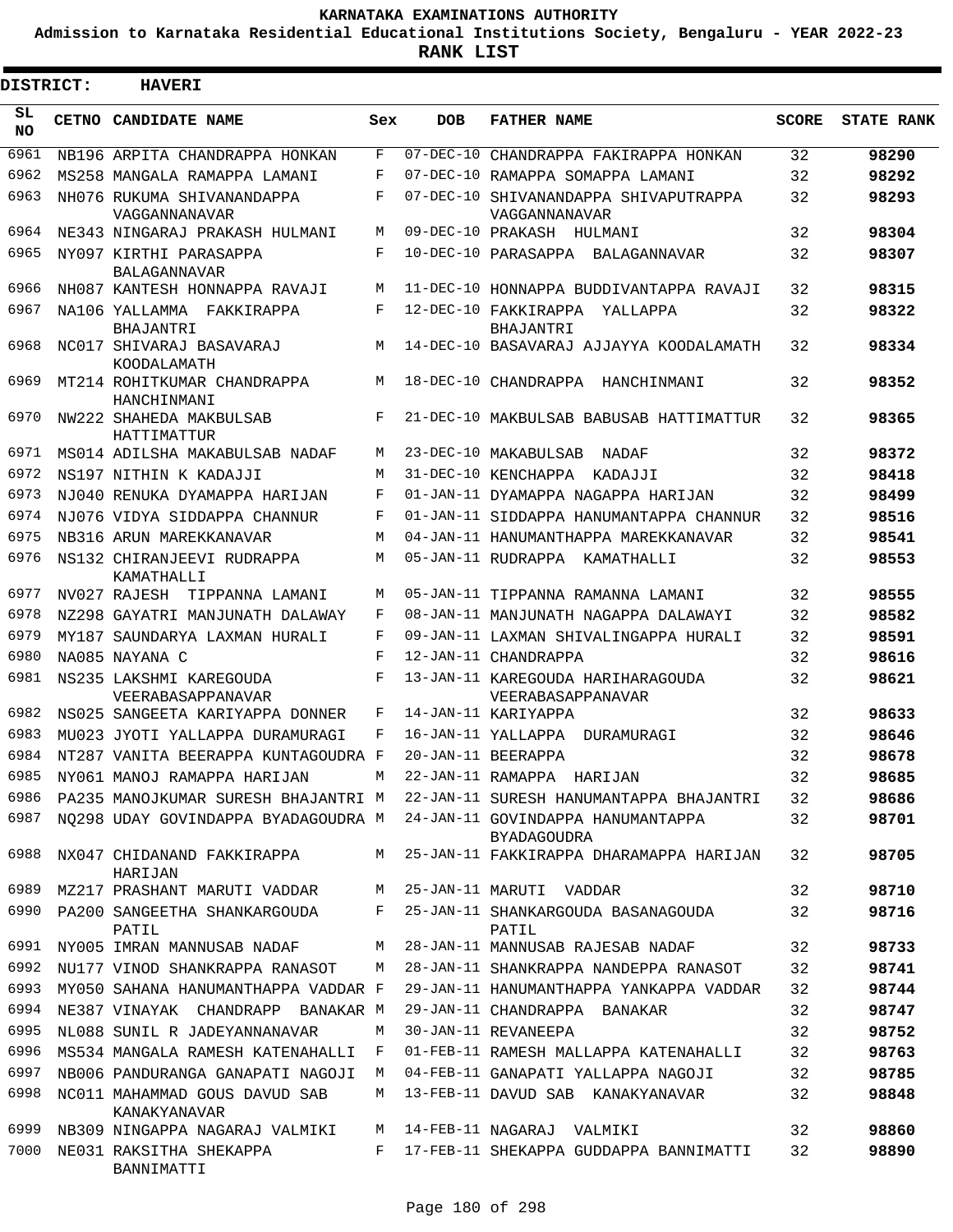**Admission to Karnataka Residential Educational Institutions Society, Bengaluru - YEAR 2022-23**

ı

| <b>DISTRICT:</b> | <b>HAVERI</b>                                 |              |                   |                                                   |              |                   |
|------------------|-----------------------------------------------|--------------|-------------------|---------------------------------------------------|--------------|-------------------|
| SL<br><b>NO</b>  | CETNO CANDIDATE NAME                          | Sex          | <b>DOB</b>        | <b>FATHER NAME</b>                                | <b>SCORE</b> | <b>STATE RANK</b> |
| 7001             | NY150 SHAKUNTHALA IRAPPA<br>NEERALAGI         | F            |                   | 17-FEB-11 IRAPPA SHAMBANNA NEERALAGI              | 32           | 98891             |
| 7002             | NF106 ANUSHRI CHANDRAPPA<br>TATTEPPANAVAR     | F            |                   | 20-FEB-11 CHANDRAPPA                              | 32           | 98908             |
| 7003             | NR045 TANUSHRI SHIVAMURTY PUJAR               | F            |                   | 21-FEB-11 SHIVAMURTY                              | 32           | 98924             |
| 7004             | NN077 PRAJVAL MOHAN DODDAMANI                 | M            | 22-FEB-11 MOHAN   |                                                   | 32           | 98927             |
| 7005             | MU110 SANDHYA MALATESH<br>MALAMMANAVAR        | F            |                   | 22-FEB-11 MALATESH<br>MALAMMANAVAR                | 32           | 98930             |
| 7006             | MY002 SANDEEP GANGADHAR ENNIKOPPA M           |              |                   | 23-FEB-11 GANGADHAR BARAMAPPA ENNIKOPPA           | 32           | 98936             |
| 7007             | NZ073 BASALINGAPPA KUBERAPPA<br>MADLI         | M            |                   | 26-FEB-11 KUBERAPPA BASALINGAPPA MADLI            | 32           | 98951             |
| 7008             | MZ092 PRADEEP SHEKAPPA MATTIKATTI M           |              |                   | 28-FEB-11 SHEKAPPA HANUMANTAPPA<br>MATTIKATTI     | 32           | 98964             |
| 7009             | NU256 SAVITRA CHANDRAPPA SAMALAR              | F            |                   | 28-FEB-11 CHANDRAPPA                              | 32           | 98965             |
| 7010             | NR150 JAGADEESH GUTTEPPA MEDLERI              | M            |                   | 01-MAR-11 GUTTEPPA MEDLERI                        | 32           | 98970             |
| 7011             | NM266 VARSHA R T                              | F            |                   | 01-MAR-11 RAMESH HANUMANTAPPA TALAVAR             | 32           | 98976             |
| 7012             | MS182 PRAJWAL GUTTEPPA HARIJAN                | M            |                   | 03-MAR-11 GUTTEPPA UDACHAPPA HARIJAN              | 32           | 98986             |
| 7013             | NN088 AJAY M H                                | M            |                   | 04-MAR-11 MALLIKARJUNA M H                        | 32           | 98990             |
| 7014             | NK022 DAYANANDA MURUGENDRAPPA<br>HADIMANI     | M            |                   | 05-MAR-11 MURUGENDRAPPA P<br>HADIMANI             | 32           | 99009             |
| 7015             | NP060 DEEPAK R MALAGI                         | M            |                   | 05-MAR-11 RAMESH B MALAGI                         | 32           | 99010             |
| 7016             | NY330 PAVAN KRUSHNAPPA LAMANI                 | M            |                   | 07-MAR-11 KRUSHNAPPA RAMACHANDRA LAMANI           | 32           | 99038             |
| 7017             | NU001 SIDDESH<br>K B                          | M            |                   | 08-MAR-11 BEERAPPA<br>K H                         | 32           | 99050             |
| 7018             | NR267 ASHWINI A PASIGAR                       | F            | 09-MAR-11 ASHOK   |                                                   | 32           | 99054             |
| 7019             | NW220 SHIDDAMMA TIPPESH PUJAR                 | F            | 10-MAR-11 TIPPESH | PUJAR                                             | 32           | 99071             |
| 7020             | NJ031 PAVAN PRADEEP HALLALLI                  | M            | 11-MAR-11 PRADEEP |                                                   | 32           | 99073             |
| 7021             | NZ388 RAHUL SANTOSH LAMANI                    | M            | 11-MAR-11 SANTOSH | LAMANI                                            | 32           | 99074             |
| 7022             | NX212 NINGARAJ MANJAPPA HOMBALI               | M            |                   | 12-MAR-11 MANJAPPA CHANBASAPPA HOMBALI            | 32           | 99081             |
| 7023             | NL353 BINDU KHEERYANAIK LAMANI                | F            |                   | 15-MAR-11 KHEERYANAIK DEEPLANAIK LAMANI           | 32           | 99117             |
| 7024             | MX178 DEVARAJ JAGADEESH<br>AMATIMARAD         | M            |                   | 16-MAR-11 JAGADEESH MAILAREPPA<br>AMATIMARAD      | 32           | 99133             |
| 7025             | NG075 POOJA HONNAPPA BANNIMATTI               | F            |                   | 16-MAR-11 HONNAPPA DODDADURGAPPA<br>BANNIMATTI    | 32           | 99135             |
|                  | 7026 NF005 PAVANA PUTTAPPA BARKI              |              |                   | M 17-MAR-11 PUTTAPPA SHIVARAYAPPA BARKI           | 32           | 99147             |
| 7027             | NR121 BHOOMIKA MAHESH SURANAGI F              |              |                   | 18-MAR-11 MAHESH NINGAPPA SURANAGI                | 32           | 99153             |
| 7028             | NY128 ROOPA KALLAPPA KADAHALLI                | F            |                   | 18-MAR-11 KALLAPPA MAHADEVAPPA<br>KADAHALLI       | 32           | 99160             |
| 7029             | NZ315 POOJA CHANNAVEERAGOUDA<br>PATIL         | F            |                   | 20-MAR-11 CHANNAVEERAGOUDA<br>SHANKARAGOUDA PATIL | 32           | 99179             |
| 7030             | NT261 VIDYA BASAVANTAPPA MYAGERI F            |              |                   | 20-MAR-11 BASAVANTAPPA MAHADEVAPPA<br>MYAGERI     | 32           | 99184             |
|                  | 7031 PA150 CHAITRA MADEVAPPA<br>ALADAKATTI    | $F -$        |                   | 22-MAR-11 MADEVAPPA ALADAKATTI                    | 32           | 99198             |
|                  | 7032 NS291 NIRANJAN NAGARAJ M<br>NADUVINAKERI |              |                   | 23-MAR-11 NAGARAJ HANUMANTAPPA<br>NADUVINAKERI    | 32           | 99207             |
|                  | 7033 ND169 PALLAVI UDACHAPPA SANNAMANI F      |              |                   | 23-MAR-11 UDACHAPPA TUKKAPPA SANNAMANI            | 32           | 99208             |
|                  | 7034 NG122 BHAVYA SHIVAPPA ARALIKATTI F       |              |                   | 27-MAR-11 SHIVAPPA KALLAPPA ARALIKATTI            | 32           | 99251             |
| 7035             | MS137 M ASHWINI                               | F            |                   | 28-MAR-11 MALLESHNAIK                             | 32           | 99261             |
| 7036             | NB290 MAMATA FAKKIRAPPA<br>KARENNANAVAR       | $\mathbf{F}$ |                   | 28-MAR-11 FAKKIARAPPA KARENNANAVAR                | 32           | 99262             |
| 7037             | NH308 DEEPA SANGAPPA POOJAR F                 |              |                   | 29-MAR-11 SANGAPPA SHEKHAPPA POOJAR               | 32           | 99269             |
| 7038             | NA164 KUMAR CHANNAVIRESH JAVALI               | M            |                   | 29-MAR-11 CHANNAVIRESH MAHALINGAPPA<br>JAVALI     | 32           | 99271             |
| 7039             | NK352 GAYITRI PAKKIRANNANAVAR                 | F            |                   | 30-MAR-11 TARAKESHAPPA PAKKIRANNANAVAR            | 32           | 99282             |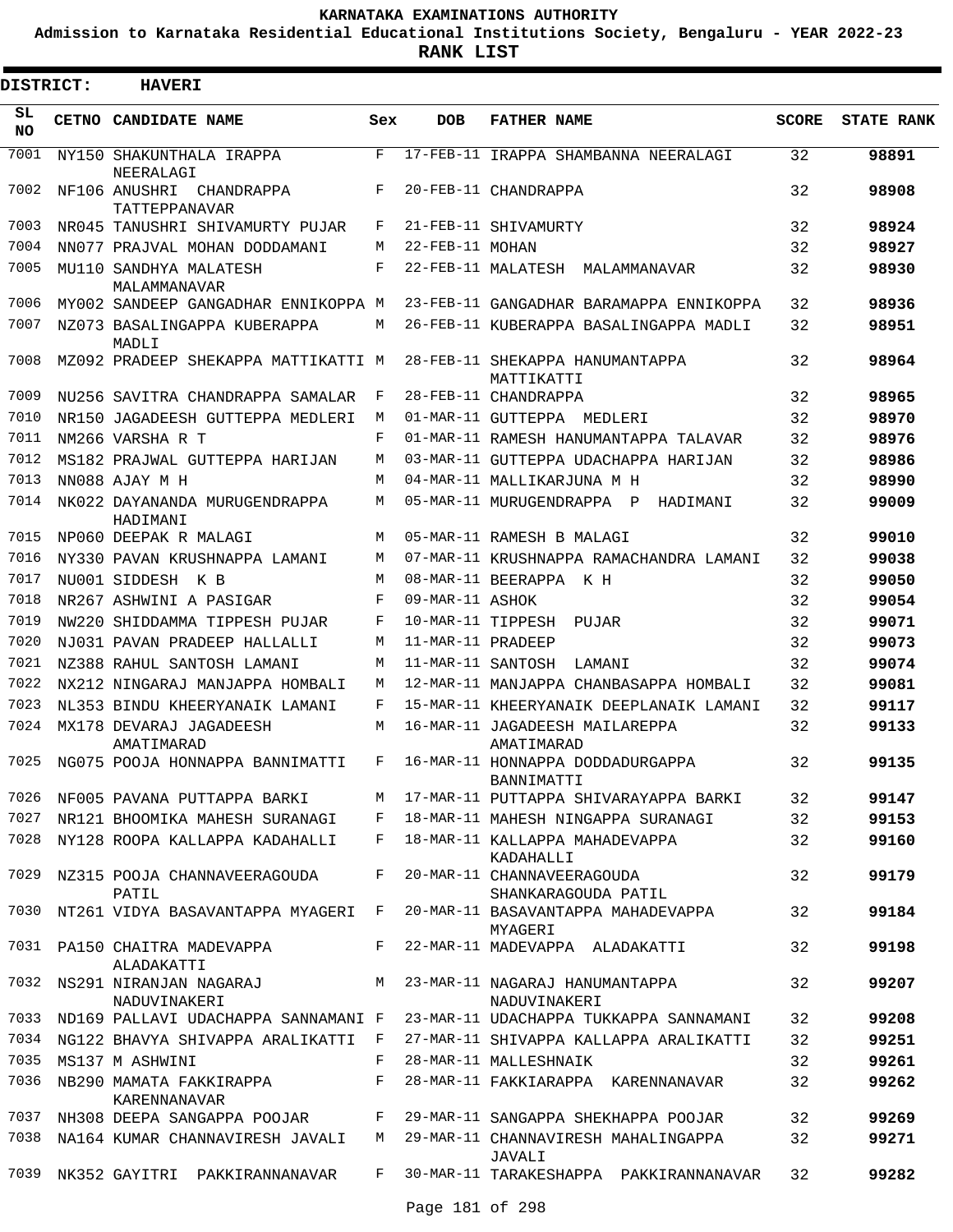**Admission to Karnataka Residential Educational Institutions Society, Bengaluru - YEAR 2022-23**

**RANK LIST**

Е

| <b>DISTRICT:</b> | <b>HAVERI</b>                                         |            |                   |                                                                               |              |                   |
|------------------|-------------------------------------------------------|------------|-------------------|-------------------------------------------------------------------------------|--------------|-------------------|
| SL<br><b>NO</b>  | CETNO CANDIDATE NAME                                  | Sex        | <b>DOB</b>        | <b>FATHER NAME</b>                                                            | <b>SCORE</b> | <b>STATE RANK</b> |
| 7040             | ND009 GOPAL FAKKIRAPPA MALAPUR                        | M          |                   | 31-MAR-11 FAKKIRAPPA MOTAPPA MALAPUR                                          | 32           | 99288             |
| 7041             | NV448 NANDEESH IRAPPA DESAI                           | M          |                   | 31-MAR-11 IRAPPA CHANBASAPPA DESAI                                            | 32           | 99289             |
| 7042             | PA102 SRUSHTI MALATESH YALAVIGI                       | F          |                   | 31-MAR-11 MALATESH NAGAPPA YALAVIGI                                           | 32           | 99296             |
| 7043             | MY156 BHAVANI<br>HANUMANTAPPA<br>TEPPAD               | F          |                   | 02-APR-11 HANUMANTAPPA MAHADEVAPPA<br><b>TEPPAD</b>                           | 32           | 99306             |
| 7044             | NA104 LAKSHMI HANUMAGOUDA PATIL                       | F          |                   | 02-APR-11 HANUMAGOUDA SHIVANAGOUDA<br>PATIL                                   | 32           | 99313             |
| 7045             | NY213 POOJA MALLESHAPPA MADLIGI                       | F          |                   | 02-APR-11 MALLESHAPPA BASAVANTAPPA<br>MADLIGI                                 | 32           | 99316             |
| 7046             | NY089 ARJUN KRISHNAPPA LAMANI                         | M          |                   | 03-APR-11 KRISHNAPPA SOMANNA LAMANI                                           | 32           | 99324             |
| 7047             | NS256 LAXMAN VENKATESH LAMANI                         | M          |                   | 03-APR-11 VENKATESH DHODAPPA LAMANI                                           | 32           | 99330             |
| 7048             | NV453 RAKSHITA BASAPPA<br>KAREMMANAVAR                | F          |                   | 03-APR-11 BASAPPA KRUSHNAPPA<br>KAREMMANAVAR                                  | 32           | 99333             |
| 7049             | NY230 BASAVVA NINGAPPA KARIKOPPA                      | F          |                   | 04-APR-11 NINGAPPA SIDDHAPPA KARIKOPPA                                        | 32           | 99340             |
| 7050             | NF364 PRATIBHA FAKKIRAPPA HARIJAN F                   |            |                   | 04-APR-11 FAKKIRAPPA S HARIJAN                                                | 32           | 99347             |
| 7051             | MV217 LOHITGOUDA LOKANGOUDA PATIL M                   |            |                   | 05-APR-11 LOKANGOUDA PATIL                                                    | 32           | 99361             |
| 7052             | NJ068 RAMANAGOUDA RAVINDRAGOUDA<br>MANNANGI           | М          |                   | 05-APR-11 RAVINDRAGOUDA SANGANAGOUDA<br>MANNANGI                              | 32           | 99364             |
| 7053             | NA134 SHARATGOUDA RAMANAGOUDA<br>PATIL                | M          |                   | 07-APR-11 RAMANAGOUDA PATIL                                                   | 32           | 99390             |
| 7054             | NK146 VINODA BASAVARAJ HADRIHALLI F                   |            |                   | 08-APR-11 BASAVARAJ HADRIHALLI                                                | 32           | 99399             |
| 7055             | NK528 AJAYKUMAR SD                                    | M          |                   | 11-APR-11 SHAM DODDAPPA DODDANNANVAR                                          | 32           | 99422             |
| 7056             | NM101 NAYANA BASAVANAGOUDA<br>MARIGONDARA             | F          |                   | 12-APR-11 BASAVANAGOUDA RAMAPPA                                               | 32           | 99435             |
| 7057             | MY133 SAHANA KUMARSWAMI HIREMATH                      | F          |                   | 12-APR-11 KUMARSWAMI PANCHAYYA HIREMATH                                       | 32           | 99437             |
| 7058             | NP127 RUDRAYYA RENUKAYYA HIREMATH M                   |            |                   | 13-APR-11 RENUKAYYA HIREMATH                                                  | 32           | 99447             |
| 7059             | MU194 PRAJVAL JINNAPPA LAMANI                         | M          |                   | 16-APR-11 JINNAPPA DARAGAPPA LAMANI                                           | 32           | 99482             |
| 7060             | NK542 PRAMODGOUDA SANNAGOUDA<br>MARIGOUDRA            | M          |                   | 18-APR-11 SANNAGOUDA HALANAGOUDA<br>MARIGOUDRA                                | 32           | 99502             |
| 7061             | MV141 RANJITHA SAHADEVAPPA<br>WALIKAR                 | F          |                   | 21-APR-11 SAHADEVAPPA FAKKIRAPPA<br>WALIKAR                                   | 32           | 99520             |
| 7062             | NH116 VEERANNA BHIMAPPA KALMANI                       | M          |                   | 23-APR-11 BHIMAPPA KALMANI                                                    | 32           | 99546             |
|                  | BADAMI                                                |            |                   | 7063 NV209 KHUSHIKUMAR CHANDRASHEKAR M 24-APR-11 CHANDRASHEKAR BASAPPA BADAMI | 32           | 99552             |
|                  | 7064 MZ127 SANJEEV BASAVARAJ MATTIMANI M              |            |                   | 25-APR-11 BASAVARAJ KUBERAPPA MATTIMANI                                       | 32           | 99566             |
| 7065             | MW129 GANESH PARASAPPA AGASARA                        | M          |                   | 27-APR-11 PARASAPPA HANUMANTAPPA<br>AGASARA                                   | 32           | 99577             |
| 7066             | NY111 MALIK REHAN KAMADOLLI                           | M          |                   | 28-APR-11 AHAMMADABASHA KAMADOLLI                                             | 32           | 99589             |
| 7067             | NS356 INDRAJITHA MANJUNATHA<br>HALAGI                 | M          |                   | 29-APR-11 MANJUNATHA HALAGI                                                   | 32           | 99597             |
| 7068             | NL163 SINCHANA KARABASAPPA<br>RATTIHALLI              | $F$ $\sim$ |                   | 02-MAY-11 KARABASAPPA BASAVANEPPA<br>RATTIHALLI                               | 32           | 99633             |
| 7069             | NQ260 BHARAT SHIVAPPA LAMANI M                        |            |                   | 05-MAY-11 SHIVAPPA LAMANI                                                     | 32           | 99657             |
| 7070             | NZ182 ESHWARI GANESH KALAL                            | F          |                   | 06-MAY-11 GANESH SHANTAPPA KALAL                                              | 32           | 99669             |
| 7071             | NK561 VIJAYALAXMI PRAKASH PATIL                       | F          | 06-MAY-11 PRAKASH |                                                                               | 32           | 99676             |
| 7072             | MS561 KARTHIK BASAPPA MARAGI                          | M          |                   | 07-MAY-11 BASAPPA V MARAGI                                                    | 32           | 99683             |
| 7073             | NK533 MAHESH GONIBASAPPA YALIGAR M                    |            |                   | 07-MAY-11 GONIBASAPPA YALIGAR                                                 | 32           | 99684             |
| 7074             | NZ357 PAVITRA BASAVARAJ KUNDAGOL F                    |            |                   | 08-MAY-11 BASAVARAJ MALLESHAPPA<br>KUNDAGOL                                   | 32           | 99692             |
| 7075             | NW002 AMRENBANU DUDDUSAB KANVALLI F                   |            |                   | 09-MAY-11 DUDDUSAB BASHASAB KANVALLI                                          | 32           | 99699             |
| 7076             | NO297 PUSHPA KARABASAPPA<br>BYADAGOUDRA               | F          |                   | 09-MAY-11 KARABASAPPA GADIGEPPA<br><b>BYADAGOUDRA</b>                         | 32           | 99710             |
| 7077             | NQ238 RATNA NAGARAJ MALAGI F 09-MAY-11 NAGARAJ MALAGI |            |                   |                                                                               | 32           | 99711             |
| 7078             |                                                       |            |                   | NS019 LINGARAJ GADIGEPPA KAMBALI M 10-MAY-11 GADIGEPPA LINGAPPA KAMBALI       | 32           | 99720             |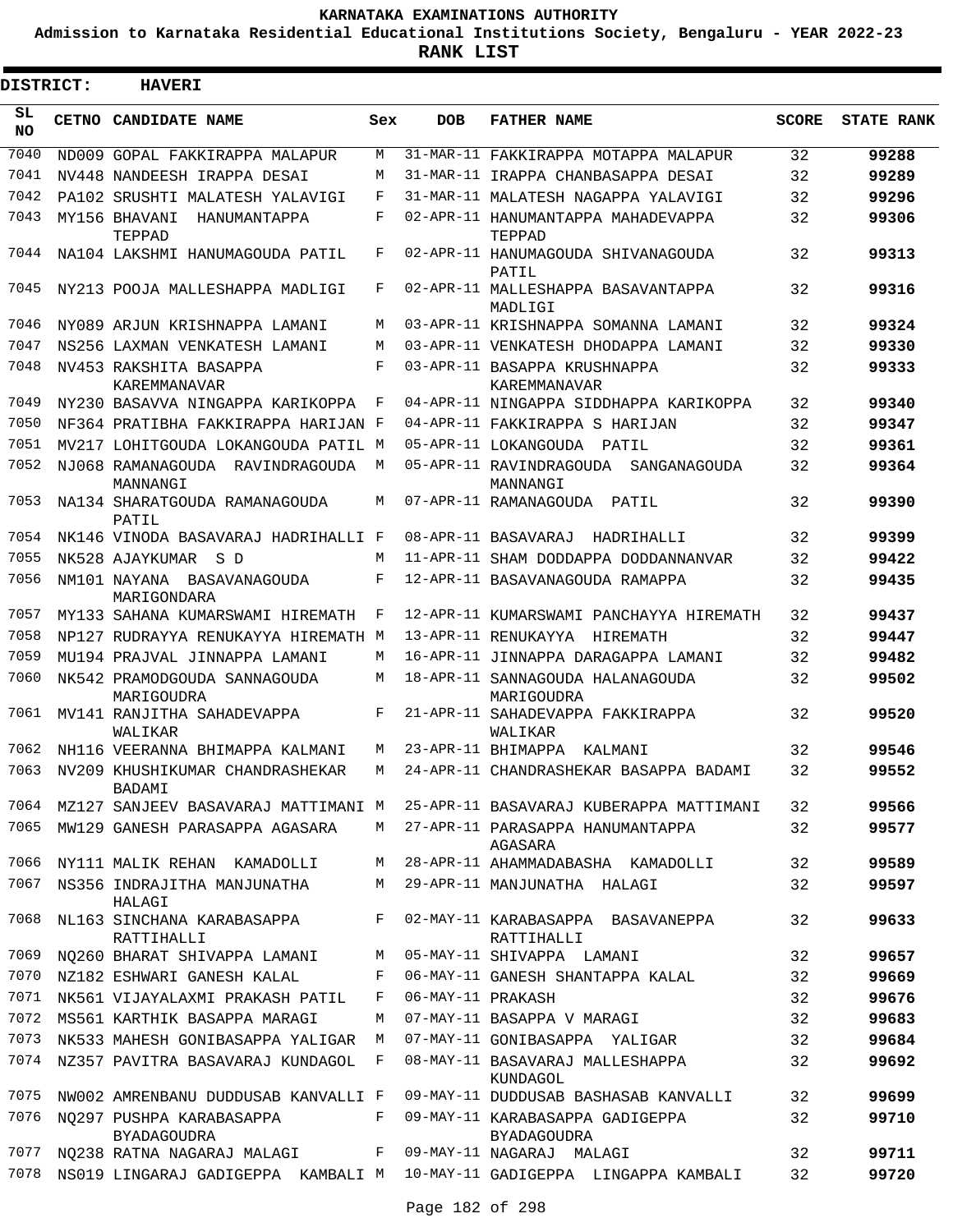**Admission to Karnataka Residential Educational Institutions Society, Bengaluru - YEAR 2022-23**

| <b>DISTRICT:</b> | <b>HAVERI</b>                                  |              |                   |                                                     |              |                   |
|------------------|------------------------------------------------|--------------|-------------------|-----------------------------------------------------|--------------|-------------------|
| SL<br><b>NO</b>  | CETNO CANDIDATE NAME                           | Sex          | <b>DOB</b>        | <b>FATHER NAME</b>                                  | <b>SCORE</b> | <b>STATE RANK</b> |
| 7079             | MS514 P KISHOR                                 | M            |                   | 11-MAY-11 PRAKASHNAIK                               | 32           | 99730             |
| 7080             | MV072 REKHA FAKKIRAPPA NAREGAL                 | F            |                   | 11-MAY-11 FAKKIRAPPA NAREGAL                        | 32           | 99735             |
| 7081             | PA255 ROHANAGOUDA VEERANAGOUDA<br>HUDEDAGOUDRA | M            |                   | 12-MAY-11 VEERANAGOUDA RUDRAGOUDA<br>HUDEDAGOUDRA   | 32           | 99747             |
| 7082             | NJ079 BHAGYA YALLANAGOUD<br>TIMMANAGOUDRA      | F            |                   | 16-MAY-11 YALLANAGOUD NINGANAGOUD<br>TIMMANAGOUDRA  | 32           | 99784             |
| 7083             | NA153 SPOORTI PRAKASH BALIGAR                  | F            | 16-MAY-11 PRAKASH |                                                     | 32           | 99791             |
| 7084             | MT221 TANOJAKUMAR GUDDAPPA<br><b>DAMODAR</b>   | M            |                   | 17-MAY-11 GUDDAPPA DAMODAR                          | 32           | 99799             |
| 7085             | MV170 TARUN VENKATESH KANAMANI                 | М            |                   | 17-MAY-11 VENKATESH<br>KANAMANI                     | 32           | 99800             |
| 7086             | NT003 SHARATHA ERAPPA BANGI                    | M            |                   | 22-MAY-11 ERAPPA PUTTAPPA BANGI                     | 32           | 99853             |
| 7087             | MV038 BINDU RAGHAVENDRA AMBIGER                | F            |                   | 23-MAY-11 RAGHAVENDRA AMBIGER                       | 32           | 99857             |
| 7088             | NL334 PRASHANTA HANUMANTAPPA<br>BARKI          | М            |                   | 23-MAY-11 HANUMANTAPPA<br>BARKI                     | 32           | 99867             |
| 7089             | MU102 KAVYA<br>PRAKASH HARIJAN                 | F            |                   | 25-MAY-11 PRAKASH HARIJAN                           | 32           | 99886             |
| 7090             | NB036 MAHMAD SADHIK SIKANDAR<br><b>BENNUR</b>  | М            |                   | 26-MAY-11 SIKANDAR<br>BENNUR                        | 32           | 99905             |
| 7091             | NE441 KISHOR KOTEPPA BADIGER                   | M            |                   | 27-MAY-11 KOTEPPA MANAPPA BADIGER                   | 32           | 99919             |
| 7092             | MY219 RANJITA NAGAPPA BETAGERI                 | F            |                   | 28-MAY-11 NAGAPPA SANGAPPA BETAGERI                 | 32           | 99929             |
| 7093             | NW374 CHETAN SOMANNA ALALAGERI                 | M            |                   | 29-MAY-11 SOMANNA DARMAPPA ALALAGERI                | 32           | 99932             |
| 7094             | NY214 NAGARAJ PARAMESHAPPA MAVUR               | M            |                   | 29-MAY-11 PARAMESHAPPA SAHADEVAPPA<br>MAVUR         | 32           | 99937             |
| 7095             | NJ046 TARUN HANUMANTHAPPA<br>KANAVALLI         | М            |                   | 29-MAY-11 HANAMANTHAPPA SHIVAPPA<br>KANAVALLI       | 32           | 99942             |
| 7096             | NU136 PARVATI SURESHAPPA MAGANUR               | F            |                   | 30-MAY-11 SURESHAPPA PUTTAPPA MAGANUR               | 32           | 99954             |
| 7097             | NO091 LAVANYA GUDDAPPA KUGARA                  | F            |                   | 31-MAY-11 GUDDAPPA PUTTAPPA KUGARA                  | 32           | 99964             |
| 7098             | NK215 PRASHANT SHIVARAYAPPA<br>HARIJAN         | М            |                   | 01-JUN-11 SHIVARAYAPPA DHARMAPPA<br>HARIJAN         | 32           | 99994             |
| 7099             | NS315 DIVYA DURUGAPPA<br>KATENAHALLI           | F            |                   | 03-JUN-11 DURUGAPPA                                 | 32           | 100026            |
| 7100             | NJ013 CHETAN DURAGAPPA HARIJAN                 | M            |                   | 05-JUN-11 DURAGAPPA GUTTHEPPA HARIJANA              | 32           | 100051            |
| 7101             | NU236 SINCHANA KUMARA OLEKARA                  | F            |                   | 07-JUN-11 KUMARA HONNAPPA OLEKARA                   | 32           | 100095            |
| 7102             | NX296 SRUVANTI GANESHA LAXMESWAR               | $\mathbf{F}$ |                   | 07-JUN-11 GANESHA SHANTAPPA LAXMESWAR               | 32           | 100097            |
| 7103             | MV211 SEVANTI DEVENDRAGOUDA PATIL F            |              |                   | 09-JUN-11 DEVENDRAGOUDA PATIL                       | 32           | 100121            |
| 7104             | NE216 CHANDRAKAL MANJAPPA<br>MAKARABBI         | F            |                   | 10-JUN-11 MANJAPPA NAGAPPA MAKARABBI                | 32           | 100130            |
| 7105             | NT307 POORVI M DEVARAGUDDA                     | F            |                   | 11-JUN-11 MALLESHA DEVARAGUDDA                      | 32           | 100156            |
| 7106             | NR125 PRARTHANA GUDDESH<br>KARECHIKKAPPANAVARA | F            |                   | 11-JUN-11 GUDDESH NEELAPPA<br>KARECHIKKAPPANAVAR    | 32           | 100158            |
| 7107             | NW246 GAJA SHASHIKUMAR GOUDAGERI               | М            |                   | 16-JUN-11 SHASHIKUMAR MANJAPPA<br>GOUDAGERI         | 32           | 100214            |
| 7108             | MS529 SHITAL MANJAPPA HAVERI                   | М            |                   | 16-JUN-11 MANJAPPA HAVERI                           | 32           | 100220            |
| 7109             | NT222 BHAVANA C KARIGAR                        | F            |                   | 18-JUN-11 CHANDRAPPA DHARMAPPA KARIGAR              | 32           | 100248            |
| 7110             | NW190 SAVANTRAMMA PANCHAYYA<br>HIREEMATHA      | F            |                   | 18-JUN-11 PANCHAYYA CHANBASAYYA<br>HIREEMATHA       | 32           | 100259            |
| 7111             | MV081 ESWARI BAPUGOUDA PATIL                   | F            |                   | 19-JUN-11 BAPUGAUGDA SHIVANAGOUDA PATIL             | 32           | 100263            |
| 7112             | NV437 GANGADARAYYA MANJUNATHAYYA M<br>MATAPATI |              |                   | 19-JUN-11 MANJUNATHAYYA CHANNAVEERAYYA<br>MATAPATI  | 32           | 100264            |
| 7113             | NK522 SUBHASHA RAVINDRA<br>SANNATHAYI          | M            |                   | 21-JUN-11 RAVINDRA SIDDAPPA SANNATHAYI              | 32           | 100295            |
| 7114             | MS480 ABHISHEK BASAVARAJ HUBBALLI M            |              |                   | 22-JUN-11 BASAVARAJ IRAPPA HUBBALLI                 | 32           | 100297            |
| 7115             | NT240 VISHWANATH SHAMBHU HADAPADA M            |              |                   | 24-JUN-11 SHAMBHU NINGAPPA HADAPADA                 | 32           | 100335            |
| 7116             | NP020 AKSHITA BASAVARAJAPPA<br>KARIYANNANAVAR  | F            |                   | 25-JUN-11 BASAVARAJAPPA DURUGAPPA<br>KARIYANNANAVAR | 32           | 100337            |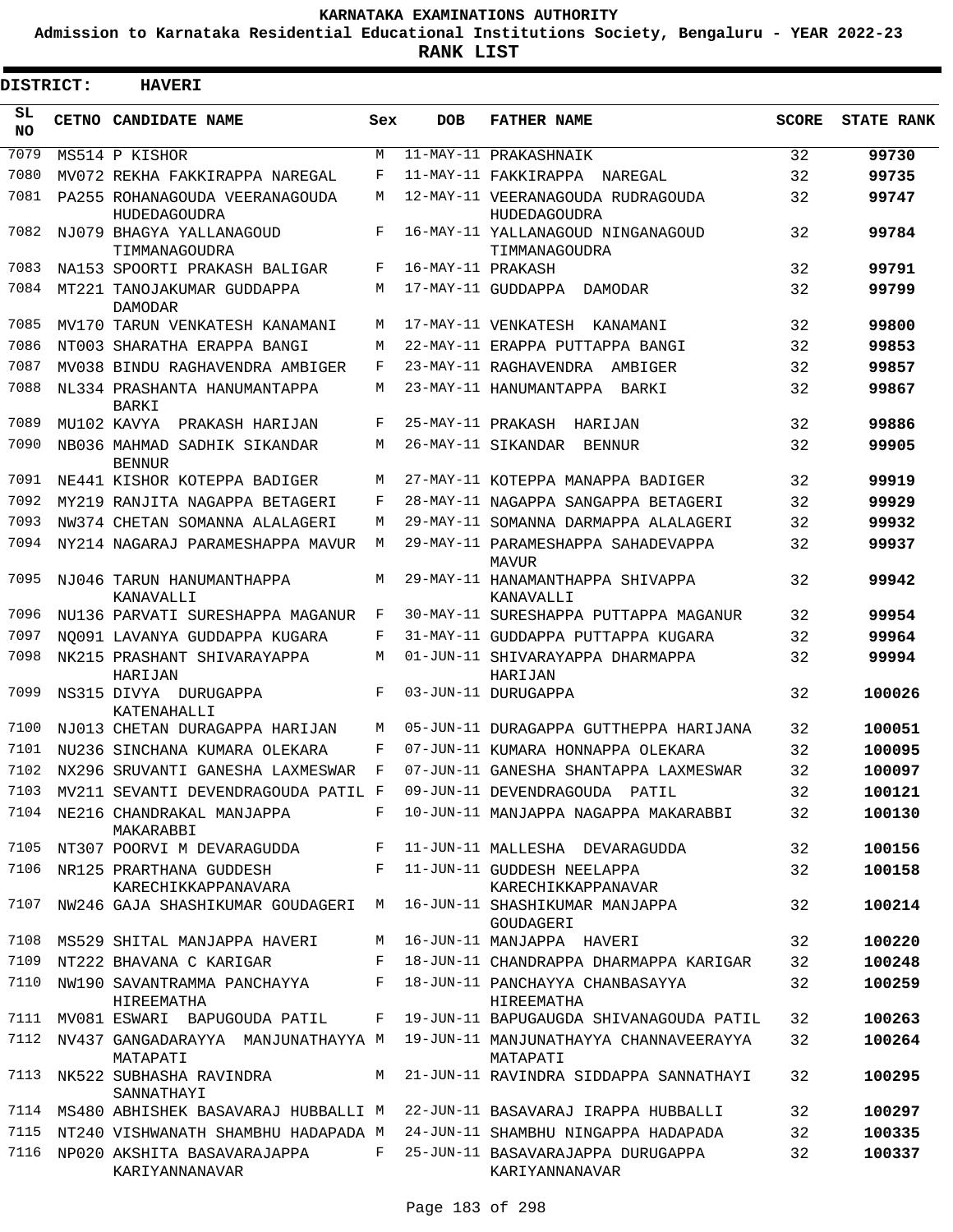**Admission to Karnataka Residential Educational Institutions Society, Bengaluru - YEAR 2022-23**

| <b>DISTRICT:</b> | <b>HAVERI</b>                                       |     |                  |                                                      |              |                   |
|------------------|-----------------------------------------------------|-----|------------------|------------------------------------------------------|--------------|-------------------|
| SL<br><b>NO</b>  | CETNO CANDIDATE NAME                                | Sex | <b>DOB</b>       | <b>FATHER NAME</b>                                   | <b>SCORE</b> | <b>STATE RANK</b> |
| 7117             | NA173 CHINMAY SIDDAPPA<br>SHYADAGUPPI               | M   |                  | 26-JUN-11 SIDDAPPA FAKKIRAPPA<br>SHYADAGUPPI         | 32           | 100360            |
| 7118             | NC176 POOJA REVANEPPA HALASUR                       | F   |                  | 26-JUN-11 REVANEPPA FAKKIRAPPA HALASUR               | 32           | 100364            |
| 7119             | NG336 SHVETA MALLAYA HIREMATH                       | F   |                  | 26-JUN-11 MALLAYYA HAMPAYYA HIREMATH                 | 32           | 100373            |
| 7120             | NF300 KANTESH MANTESH<br>ARALESHWAR M               |     |                  | 28-JUN-11 MATESH NAGAPPA ARALESHWAR                  | 32           | 100391            |
| 7121             | NV344 MALLAYYA LINGAYYA HIREMATH                    | М   |                  | 30-JUN-11 LINGAYYA CHANNAVEERAYYA<br>HIREMATH        | 32           | 100408            |
| 7122             | MS290 NANDITA KANTESH LAMANI                        | F   |                  | 01-JUL-11 KANTESH SHAKRAPPA LAMANI                   | 32           | 100422            |
| 7123             | MV153 PARASHURAM LAXMAN TOTAGER                     | М   | 01-JUL-11 LAXMAN |                                                      | 32           | 100423            |
| 7124             | MZ184 SAHANA GURUPUTRAPPA BANNI                     | F   |                  | 01-JUL-11 GURUPUTRAPPA SHIVAPUTRAPPA<br><b>BENNI</b> | 32           | 100427            |
| 7125             | NZ199 MAHAMMADAYAN HAJARATALI<br>KYALAKONDA         | М   |                  | 02-JUL-11 HAJARATALI KYALAKONDA                      | 32           | 100440            |
| 7126             | NV303 AISHWARY NINGAPPA ATTIGERI                    | F   |                  | 03-JUL-11 NINGAPPA MALLAPPA ATTIGERI                 | 32           | 100448            |
| 7127             | NY153 SHARANAPPA MANJUNATH HUGAR                    | М   |                  | 03-JUL-11 MANJUNATH BHEEMA HUGAR                     | 32           | 100458            |
| 7128             | NL233 AKSATA JAGADISHA<br>GUDDANNANAVAR             | F   |                  | 05-JUL-11 JAGADISHA GUDDANNANAVAR                    | 32           | 100478            |
| 7129             | NR136 MUBARAK MAHAMADSAB<br>DODDAMANI               | М   |                  | 06-JUL-11 MAHAMADSAB HASANSAB DODDAMANI              | 32           | 100495            |
| 7130             | NC065 KIRAN HANAMANTAPPA<br>KORLAKATTI              | М   |                  | 10-JUL-11 HANAMANTAPPA BASAPPA<br>KORLAKATTI         | 32           | 100537            |
| 7131             | NW406 NINGARAJ CHANDRAKANT PANASE M                 |     |                  | 11-JUL-11 CHANDAKANATA PANASE                        | 32           | 100554            |
| 7132             | MS335 TULASI LAKSHMAN LAMANI                        | F   |                  | 11-JUL-11 LAKSHMAN GOPALAPPA LAMANI                  | 32           | 100561            |
| 7133             | NK426 KEERTI HANUMANTAPPA KATIGER F                 |     |                  | 12-JUL-11 HANUMANTAPPA                               | 32           | 100567            |
| 7134             | NU016 SANGEETA UJJAPPA HORAKERI F                   |     |                  | 13-JUL-11 UJJAPPA NINGAPPA HORAKERI                  | 32           | 100586            |
| 7135             | NY469 DANESHWARI<br>NANJANNAVAR                     | F   |                  | 15-JUL-11 SHEKARAGOUDA NANJANNAVAR                   | 32           | 100602            |
| 7136             | MS094 KIRAN RAJA GUTTAL                             | М   |                  | 15-JUL-11 RAJA TIPPANNA GUTTAL                       | 32           | 100604            |
| 7137             | NZ019 RAMYA SHIVAJI GANAPPANAVAR                    | F   |                  | 16-JUL-11 SHIVAJI BABANNA GANAPPANAVAR               | 32           | 100628            |
| 7138             | NR277 SOUMYA RAVI CHAVAN                            | F   | 16-JUL-11 RAVI   |                                                      | 32           | 100634            |
| 7139             | NW073 SAHISTABANU BHASHASABA<br>MURADI              | F   |                  | 18-JUL-11 BHASHASABA HUSENSAB MURADI                 | 32           | 100661            |
| 7140             | NF184 SINCHANA UDACHAPPA HOSAMANI F                 |     |                  | 20-JUL-11 UDACHAPPA MALLAPPA HOSAMANI                | 32           | 100690            |
|                  | 7141 NR349 NAGAVVA HANUMANTAPPA<br>SANNAMANI        | F   |                  | 24-JUL-11 HANUMANTAPPA GOVINDAPPA<br>SANNAMANI       | 32           | 100723            |
|                  | 7142 PA036 AKASH JAGADISH BALAGANUR                 | M   |                  | 25-JUL-11 JAGADISH FAKKIRAPPA BALAGANUR              | 32           | 100728            |
| 7143             | NJ223 RAJESHWARI AJJAPPA HADAPAD F                  |     |                  | 25-JUL-11 AJJAPPA MALLAPPA HADAPAD                   | 32           | 100736            |
|                  | 7144 NM271 VARSHINI IRANAGOUDA<br>HARANAHALLI       | F   |                  | 26-JUL-11 IRANAGOUDA                                 | 32           | 100749            |
| 7145             | NJ148 VINAYAK TAKAPPA LAMANI                        | М   |                  | 26-JUL-11 TAKAPPA KHEMANNA LAMANI                    | 32           | 100750            |
| 7146             | NV059 VINAYAKA YAMANAPPA<br>DODDAMANI               | M   |                  | 26-JUL-11 YAMANAPPA GANGAPPA DODDAMANI               | 32           | 100751            |
| 7147             | MZ079 ARUNA FAKKIRAPPA<br>BELLAMUDDI                | M   |                  | 27-JUL-11 FAKKIRAPPA SHIDDAPPA<br>BELLAMUDDI         | 32           | 100755            |
| 7148             | NL059 RAGHU SURESH VALMIKI                          | M   |                  | 29-JUL-11 SURESH BASAVANTAPPA VALMIKI                | 32           | 100788            |
| 7149             | NF164 REKH A SOMAPPA KATAGAR                        | F   |                  | 29-JUL-11 SOMAPPA KATAGAR                            | 32           | 100789            |
| 7150             | NM033 SHWETHA RAVI DEVANGAD                         | F   |                  | 29-JUL-11 RAVI DEVANGAD                              | 32           | 100791            |
| 7151             | NM018 BHUMIKA VEERANAGOUDA<br>MUDIGOUDRA            | F   |                  | 30-JUL-11 VEERANAGOUDA SHIDDANAGOUDA<br>MUDIGOUDRA   | 32           | 100795            |
| 7152             | NL026 SINCHANA PALAKSHAGOUDA<br><b>BALANAGOUDRA</b> | F   |                  | 31-JUL-11 PALAKSHAGOUDA SIDDANAGOUDA<br>BALANAGOUDRA | 32           | 100809            |
| 7153             | NA212 ANU MALLESHAPPA<br>PUTTAMALLANNANAVAR         | F   |                  | 06-AUG-11 MALLESHAPPA GUDDAPPA<br>PUTTAMALLANNANAVAR | 32           | 100871            |
|                  | 7154 NZ287 SUSHMITA SHIVAJI TUKKOJI                 | F   |                  | 08-AUG-11 SHIVAJI PARASAPPA TUKKOJI                  | 32           | 100914            |
|                  | 7155 PA075 JAGALING SABANNA                         | M   |                  | 10-AUG-11 SABANNA KUNTALLAPPANAVAR                   | 32           | 100934            |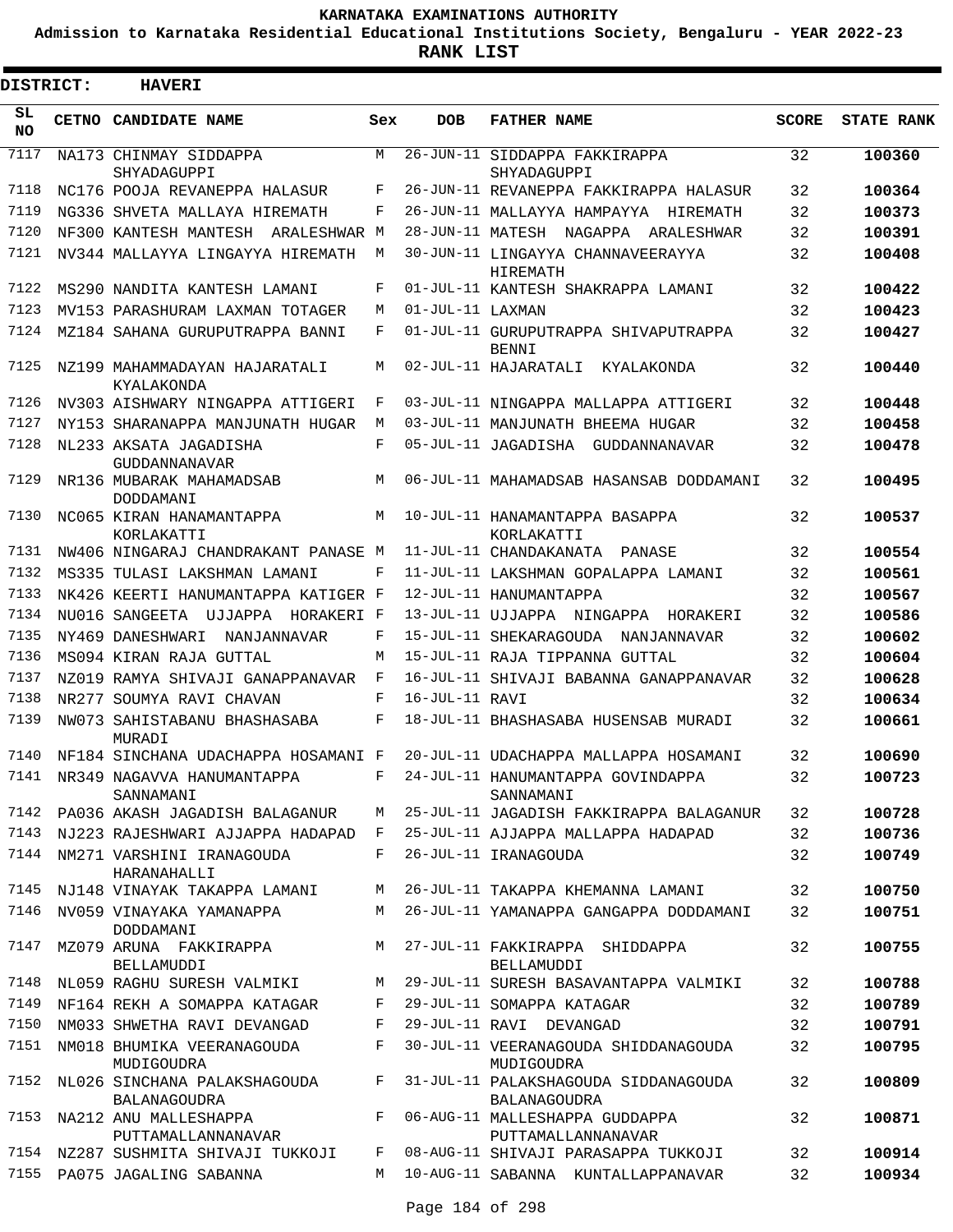**Admission to Karnataka Residential Educational Institutions Society, Bengaluru - YEAR 2022-23**

| <b>DISTRICT:</b> | <b>HAVERI</b>                                                   |            |                   |                                                   |              |                   |
|------------------|-----------------------------------------------------------------|------------|-------------------|---------------------------------------------------|--------------|-------------------|
| SL.<br>NO.       | CETNO CANDIDATE NAME                                            | Sex        | <b>DOB</b>        | <b>FATHER NAME</b>                                | <b>SCORE</b> | <b>STATE RANK</b> |
|                  | KUNTALLAPPANAVAR                                                |            |                   |                                                   |              |                   |
| 7156             | MR129 ADARSHA PARAMESHAPPA<br>KARINAGANNANAVAR                  | M          |                   | 11-AUG-11 PARAMESHAPPA ERAPPA<br>KARINAGANNANAVAR | 32           | 100945            |
| 7157             | NJ051 POOJA SHIDDALINGAYYA<br>KALYANAMAT                        | F          |                   | 11-AUG-11 SHIDDALINGAYYA KALYANAMAT               | 32           | 100951            |
| 7158             | NF459 BHAGYALAXMI BASAVARAJ<br>GOURAPUR                         | F          |                   | 12-AUG-11 BASAVARAJ HANUMANTAPPA<br>GOURAPUR      | 32           | 100960            |
| 7159             | NR211 VARAMAHALAKSHMI NAGARAJ<br><b>BURUDIKATTI</b>             | F          |                   | 12-AUG-11 NAGARAJ BASAPPA BURUDIKATTI             | 32           | 100972            |
| 7160             | NT224 RANGITHA NAGRAJ<br>VEGGAPPANAVER                          | F          |                   | 14-AUG-11 NAGRAJ BASELINGAPPA<br>VEGGAPPANAVER    | 32           | 100987            |
| 7161             | NG287 BHARATH MANJUNATH BARKI                                   | М          |                   | 15-AUG-11 MANJUNATH BARKI                         | 32           | 100989            |
| 7162             | MT119 VEENA BASAVARAJ TOTAGER                                   | F          |                   | 17-AUG-11 BASAVARAJ NAGAPPA TOTAGER               | 32           | 101018            |
| 7163             | NN002 ASWINI GUDDAPPA BANAKAR                                   | F          |                   | 20-AUG-11 GUDDAPPA MALLAPPA BANAKAR               | 32           | 101040            |
| 7164             | MT111 RAJESHWARI RAVI HONNATTI                                  | F          |                   | 20-AUG-11 RAVI BASAPPA HONNATTI                   | 32           | 101046            |
| 7165             | NM273 VAISHNAVI MRUTYUNJAYA KORI                                | F          |                   | 21-AUG-11 MRUTYUNJAYA BASAPPA KORI                | 32           | 101056            |
| 7166             | NW009 VIDYASHREE MAHADEVAPPA<br>KUMBAR                          | F          |                   | 23-AUG-11 MAHADEVAPPA<br>KUMBAR                   | 32           | 101075            |
| 7167             | NE050 KAVYANJALI RUDRAPPA KOTTUR                                | F          |                   | 25-AUG-11 RUDRAPPA SHEKAPPA KOTTUR                | 32           | 101092            |
| 7168             | NY105 VEERESH RUDRAPPA BAILWAL                                  | М          |                   | 25-AUG-11 RUDRAPPA SANGAPPA BAILWAL               | 32           | 101100            |
| 7169             | NT019 BHARAT VENKATESH LAMANI                                   | М          |                   | 26-AUG-11 VENTAKEST LOKESHAPPA LAMANI             | 32           | 101101            |
| 7170             | NK093 DEEPA BASAPPA MALAVALLI                                   | F          | 31-AUG-11 BASAPPA | MALAVALLI                                         | 32           | 101145            |
| 7171             | MU116 PRAJWAL MALATESH MATTIMANI                                | М          |                   | 31-AUG-11 MALATESH MATTIMANI                      | 32           | 101151            |
| 7172             | NO084 SINDU MALATESHA LAMANI                                    | F          |                   | 01-SEP-11 MALATESHA<br>LAMANI                     | 32           | 101170            |
| 7173             | MR264 SHASHANK BASAVARAJ HARIJAN                                | М          |                   | 03-SEP-11 BASAVARAJ HOLABASPPA HARIJAN            | 32           | 101184            |
| 7174             | NY001 VINAYAKA MANJUNATHA<br>KANAKAPPANAVAR                     | М          |                   | 03-SEP-11 MANJUNATHA KANAKAPPANAVAR               | 32           | 101191            |
| 7175             | MV240 SINDHU SHRIKANTH GONDI                                    | F          |                   | 04-SEP-11 SHRIKANTH FAKIRAPPA GONDI               | 32           | 101195            |
| 7176             | NW391 ANAND SHIVANAGOUDA<br>MANDIGANAL                          | M          |                   | 05-SEP-11 SHIVANAGOUDA NINGANAGOUDA<br>MANDIGANAL | 32           | 101196            |
| 7177             | NX128 BHAGYALAKSHMI RAMESH BALLRI F                             |            |                   | 07-SEP-11 RAMESH BASAVANNEPPA BALLARI             | 32           | 101210            |
| 7178             | NH118 PRAJWAL KOTRAPPA BELAVIGI                                 | М          |                   | 07-SEP-11 KOTRAPPA BELAVIGI                       | 32           | 101214            |
| 7179             | NT205 JANAVI RAVICHANDRA NAYKA                                  | $_{\rm F}$ |                   | 08-SEP-11 RAVICHANDRA KRISHNAPPA NAYKA            | 32           | 101219            |
|                  | 7180 MX045 MANOJAGOUDA MALATESHAGOUDA M 08-SEP-11 MANTESHAGOUDA |            |                   |                                                   | 32           | 101221            |
|                  | PATIL                                                           |            |                   | SHIVAPUTRAGOUDA PATIL                             |              |                   |
|                  | 7181 MY151 PARASHURAM SHIVARAYAPPA<br>HARIJAN                   |            |                   | M 09-SEP-11 SHIVARAYAPPA RAMANNA HARIJAN          | 32           | 101227            |
| 7182             | NB171 GOUSIYABANU MAHABUBALI<br>MULLA                           | F          |                   | 11-SEP-11 MAHABUBALI HANIFASAB MULLA              | 32           | 101244            |
|                  | 7183 NR245 NAGAVENI BEERAPPA MAGGADA                            | F          |                   | 11-SEP-11 BEERAPPA KARIYAPPA MAGGADA              | 32           | 101247            |
| 7184             | NY022 MAHMMADASHADAB SHARIF<br>BASARIKATTI                      | M          |                   | 12-SEP-11 SHARIF BASARIKATTI                      | 32           | 101256            |
| 7185             | NM229 CHETAN BASAPPA CHIKKAMATTUR M                             |            |                   | 18-SEP-11 BASAPPA PUTTAPPA CHIKKAMATTUR           | 32           | 101299            |
| 7186             | NE062 CHAITRA SHANTHAPPA GUBBI                                  | F          |                   | 20-SEP-11 SHANTHAPPA HONNAPPA GUBBI               | 32           | 101311            |
| 7187             | PA160 KOUSHIK VENKATESH G                                       | M          |                   | 20-SEP-11 VENKATESH G M                           | 32           | 101316            |
| 7188             | MS429 VINUTHA SHIVARAJ<br>CHIKKONATHI                           | F          |                   | 20-SEP-11 SHIVARAJ CHIKKONATHI                    | 32           | 101324            |
| 7189             | NA214 ANU SOMALINGA GUDI                                        | F          |                   | 22-SEP-11 SOMALINGA GOVINDAPPA GUDI               | 32           | 101341            |
| 7190             | NY168 JAILANI MAHMAD SAB MULLA                                  | М          |                   | 22-SEP-11 MAHMAD SAB QASIM SAB MULLA              | 32           | 101342            |
| 7191             | MT053 MALATESH KALLAPPA UPPUNASI                                | M          |                   | 22-SEP-11 KALLAPPA GURUSHANTAPPA<br>UPPUNASI      | 32           | 101345            |
| 7192             | MU007 SHARAT SHARANAPPA ALUR                                    | M          |                   | 24-SEP-11 SHARANAPPA BHASKARAPPA ALUR             | 32           | 101360            |
| 7193             | NB303 AKASH MAREKKANAVAR                                        | М          |                   | 26-SEP-11 CHANDRAPPA MAREKKANAVAR                 | 32           | 101368            |
|                  | 7194 MT175 PAVITRA SUBHASA MULIMANI                             | F          |                   | 27-SEP-11 SUBHASA SOMAPPA MULIMANI                | 32           | 101386            |
|                  |                                                                 |            | Page 185 of 298   |                                                   |              |                   |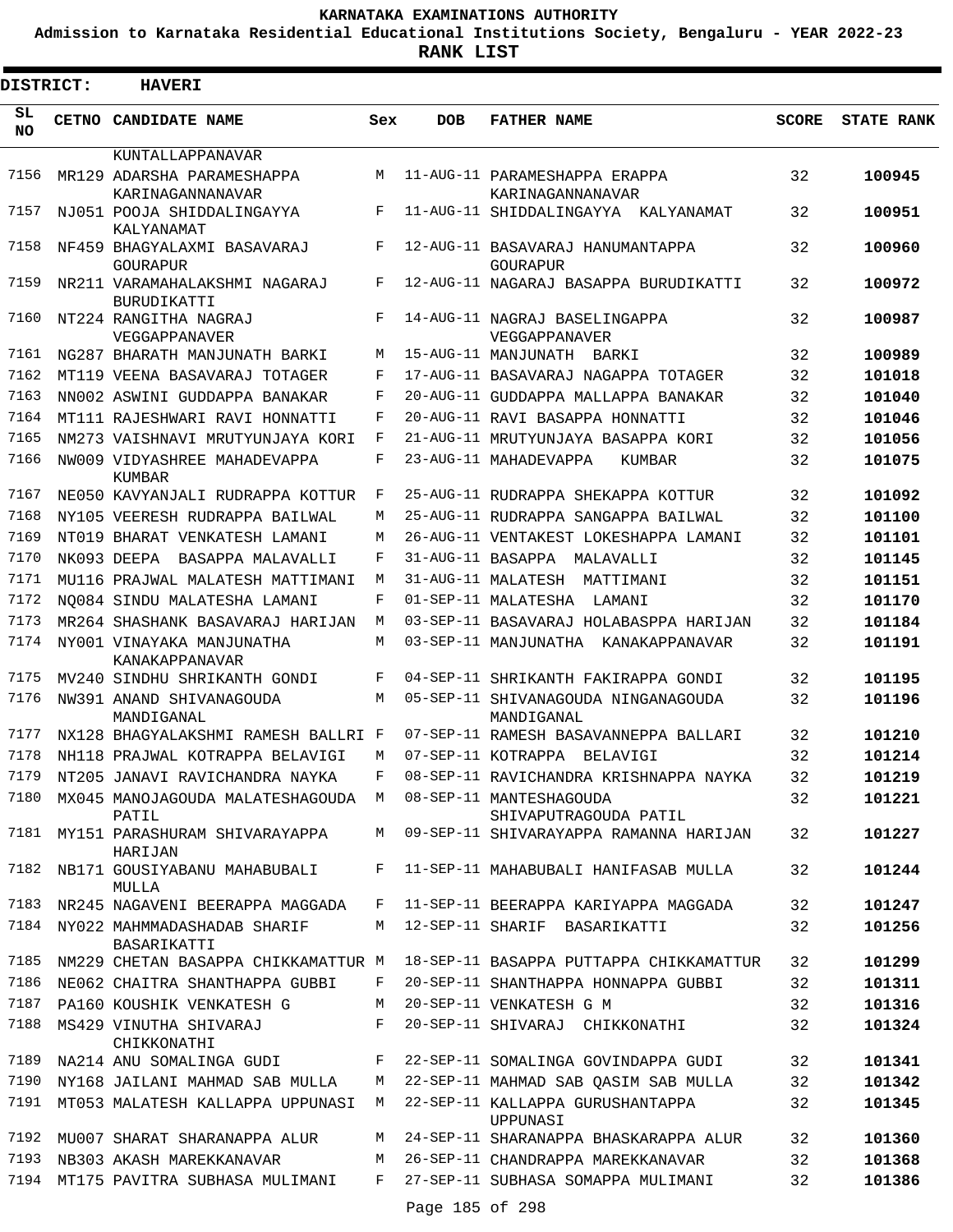**Admission to Karnataka Residential Educational Institutions Society, Bengaluru - YEAR 2022-23**

**RANK LIST**

| DISTRICT:       | <b>HAVERI</b>                                                                     |              |                   |                                                                              |              |                   |
|-----------------|-----------------------------------------------------------------------------------|--------------|-------------------|------------------------------------------------------------------------------|--------------|-------------------|
| SL<br><b>NO</b> | CETNO CANDIDATE NAME                                                              | Sex          | <b>DOB</b>        | <b>FATHER NAME</b>                                                           | <b>SCORE</b> | <b>STATE RANK</b> |
| 7195            | NP166 PUJA KENCHAPPA POTI                                                         | $\mathbf{F}$ |                   | 27-SEP-11 KENCHAPPA YALLAPPA POTI                                            | 32           | 101389            |
| 7196            | ND027 ANUSHA ASHOK                                                                | F            |                   | 28-SEP-11 ASHOK GUTTEPPA BULLANNANAVARA                                      | 32           | 101393            |
| 7197            | BULLANNANAVARA<br>NS100 RAKSHITA SANTOSH<br>UKKADAGATRI                           | F            |                   | 29-SEP-11 SANTOSH<br>UKKADAGATRI                                             | 32           | 101413            |
| 7198            | NJ052 NAVEENA SHIVANAAGAPPA KOLUR M                                               |              |                   | 01-OCT-11 SHIVANAAGAPPA KOLUR                                                | 32           | 101429            |
| 7199            | NO122 PAVANA ANNAPPA                                                              | F            |                   | 01-OCT-11 ANNAPPA TIRUKAPPA                                                  | 32           | 101434            |
| 7200            | HUCHHAPPALAVAR<br>NR360 GANESH HOLIBASAPPA KUNCHUR                                | M            |                   | HUCHHAPPALAVAR<br>06-OCT-11 HOLIBASAPPA ERAPPA KUNCHUR                       | 32           | 101469            |
| 7201            | NO228 MRUTYUNJAYA ANNAPPA<br>SHIDDALA                                             | М            | 06-OCT-11 ANNAPPA |                                                                              | 32           | 101473            |
| 7202            | NT199 GIREESH NAGARAJ SAVANT                                                      | М            | 07-OCT-11 NAGARAJ | SAVANT                                                                       | 32           | 101482            |
| 7203            | NM096 RENUKA NAGAPPA TALAVAR                                                      | F            |                   | 11-OCT-11 NAGAPPA BASAVANTAPPA TALAVAR                                       | 32           | 101512            |
| 7204            | NA132 SANDEEP DURGAPPA<br>HULIGEMMANAVAR                                          | М            |                   | 15-OCT-11 DURGAPPA BASAVANTAPPA<br>HULIGEMMANAVAR                            | 32           | 101539            |
| 7205            | NK220 MEGHANA NAGAPPA SALI                                                        | F            |                   | 16-OCT-11 NAGAPPA HANUMANTAPPA SALI                                          | 32           | 101545            |
| 7206            | NP228 VAISHNAVI VEERAPPA KOMANAL                                                  | F            |                   | 16-OCT-11 VEERAPPA                                                           | 32           | 101550            |
| 7207            | MS264 BEERAPPA BHARAMAPPA<br>ADINAVAR                                             | М            |                   | 20-OCT-11 BHARAMAPPA ADINAVAR                                                | 32           | 101576            |
| 7208            | NW121 DEEPA RAVI HARIJAN                                                          | F            | 23-OCT-11 RAVI    |                                                                              | 32           | 101595            |
| 7209            | NF493 MADHU RAMESH BARKI                                                          | F            |                   | 23-OCT-11 RAMESH MARIYAPPA BARKI                                             | 32           | 101596            |
| 7210            | MT078 MANIKANTHA SHANTAPPA<br>MARALIHALLI                                         | М            |                   | 28-OCT-11 SHANTAPPA NAGAPPA MARALIHALLI                                      | 32           | 101627            |
| 7211            | NN111 NANDU NINGARAJ BANAKAR                                                      | F            |                   | 28-OCT-11 NINGARAJ PARAMESHAPPA BANAKAR                                      | 32           | 101628            |
| 7212            | NK221 MEGHA PARAMESHAPPA KATAKATI F                                               |              |                   | 30-OCT-11 PARAMESHAPPA KARIYAPPA<br>KATAKATI                                 | 32           | 101648            |
| 7213            | NV119 KARTIK NINGAPPA BANNIMATTI                                                  | M            |                   | 02-NOV-11 NINGAPPA IRAPPA BANNIMATTI                                         | 32           | 101677            |
| 7214            | NJ306 RENUKA PARASAPPA<br><b>KAREMMANAVAR</b>                                     | F            |                   | 02-NOV-11 PARASAPPA DODDABASAPPA<br>KAREMMANAVAR                             | 32           | 101679            |
| 7215            | MT154 BASAVARAJ NAGARAJ GOSAL                                                     | M            |                   | 03-NOV-11 NAGARAJ GOSAL                                                      | 32           | 101682            |
| 7216            | NA033 ROOPA TIPPANNA VALMIKI                                                      | F            |                   | 04-NOV-11 TIPPANNA BHIMAPPA VALMIKI                                          | 32           | 101694            |
| 7217            | NR060 SANGEETA MURADAPPA TALAVAR                                                  | F            |                   | 05-NOV-11 MURADAPPA<br>TALAVAR                                               | 32           | 101706            |
| 7218            | NF258 NINGARAJ G BISHTAKKNAVAR                                                    | M            |                   | 06-NOV-11 GUDDAPPA N BISHTAKKNAVAR                                           | 32           | 101714            |
|                 | 7219 MY204 CHANDRASHEKHAR NAGARAJ M 08-NOV-11 NAGARAJ HONNAPPA<br>DHARIYAPPANAVAR |              |                   | DHARIYAPPANAVAR                                                              | 32           | 101728            |
|                 | <b>DODDANNANAVAR</b>                                                              |              |                   | 7220 NK448 MANJUNATHA KARABASAPPA M 10-NOV-11 KARABASAPPA DODDANNANAVAR      | 32           | 101738            |
| 7221            | NP196 CHETANA GUTTEPPA MALLADADA M                                                |              |                   | 11-NOV-11 GUTTEPPA ADIVEPPA MALLADADA                                        | 32           | 101744            |
| 7222            | NM034 MEHTAB NISAR GANJI                                                          | M            |                   | 12-NOV-11 NISAR MAJIDSAB GANJI                                               | 32           | 101754            |
| 7223<br>7224    | NV097 KANTESH MALLIKARJUN SINDAGI M<br>NK027 HARISH SIDDAPPA HULLATTI             | M            |                   | 16-NOV-11 MALLIKARJUN SHIVAPPA SINDAGI<br>18-NOV-11 SIDDAPPA SHANMUKHAPPA    | 32<br>32     | 101787<br>101804  |
|                 | 7225 NE084 MOUNESHA GUDDAPPA KABBOOR                                              |              |                   | HULLATTI<br>M 19-NOV-11 GUDDAPPA MARTANADAPPA KABBOOR                        | 32           | 101816            |
|                 | 7226 NE266 PRIYA SHANMUKHAPPA                                                     |              |                   | F 21-NOV-11 SHANMUKHAPPA KARACHANNANAVAR                                     | 32           | 101832            |
| 7227            | KARACHANNANAVAR<br>MY125 PREETI MANJAYYA HIREMATH F 22-NOV-11 MANJAYYA HIREMATH   |              |                   |                                                                              | 32           | 101848            |
| 7228            | NE040 PRIYANKA MANJAPPA                                                           | $F$ and      |                   | 25-NOV-11 MANJAPPA KIDIGANNANAVAR                                            | 32           | 101862            |
| 7229            | KIDIGANNANAVAR<br>NS268 SANJANA RAVI LAMANI F 25-NOV-11 RAVI                      |              |                   |                                                                              | 32           | 101863            |
| 7230            |                                                                                   |              |                   | NB301 BHOOMIKA SHARANAPPA F 27-NOV-11 SHARANAPPA VEERABHADRAPPA              | 32           | 101874            |
|                 | YALAVATTI<br>7231 MZ132 ANIL DHARMAPPA BHAJANTRI M 29-NOV-11 DHARMAPPA SHANKREPPA |              |                   | YALAVATTI                                                                    | 32           | 101898            |
|                 |                                                                                   |              |                   | BHAJANTRI                                                                    |              |                   |
|                 |                                                                                   |              |                   | 7232 NA176 CHANDRIKA NAGARAJ NAREGAL F 01-DEC-11 NAGARAJ MAHADEVAPPA NAREGAL | 32           | 101922            |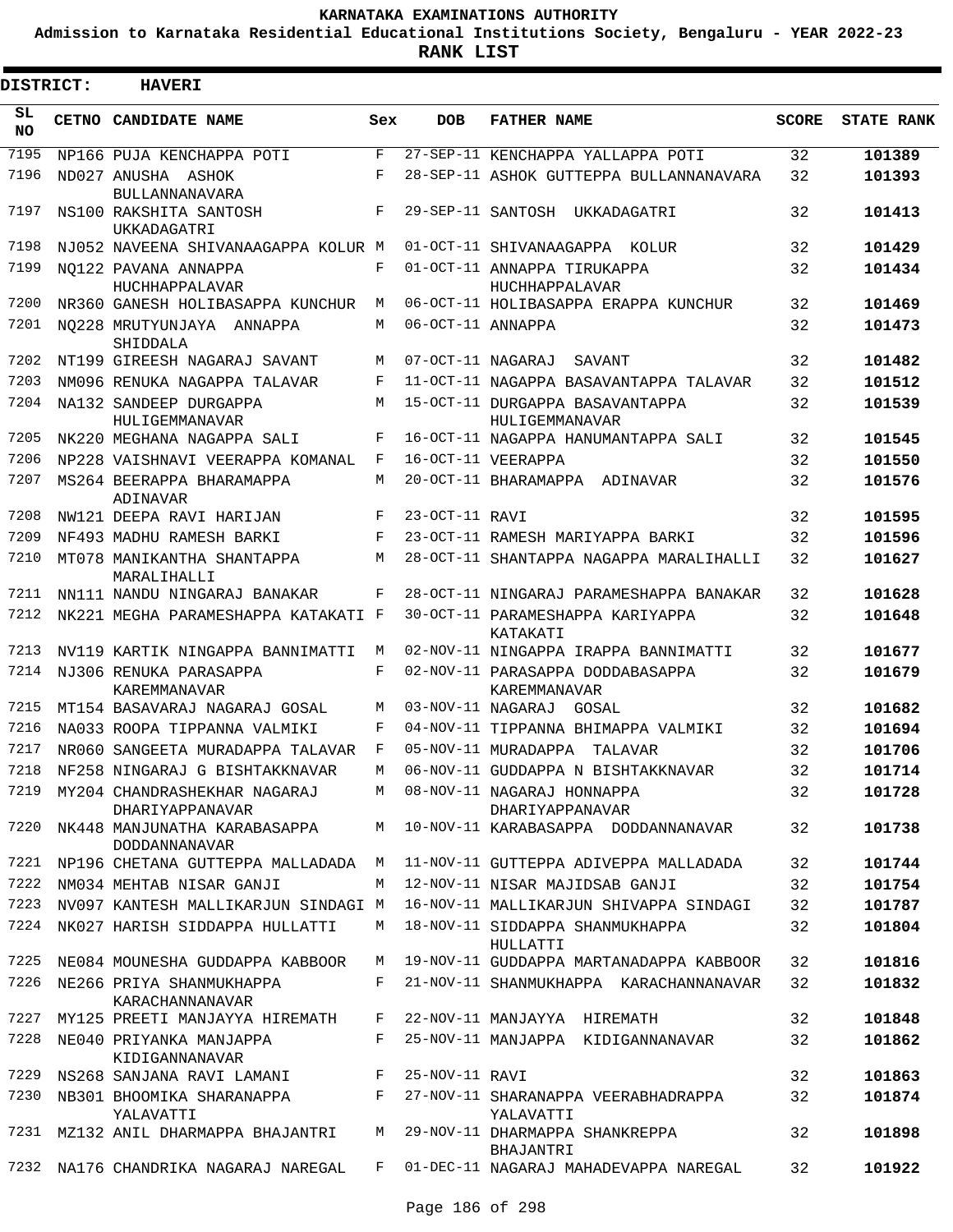**Admission to Karnataka Residential Educational Institutions Society, Bengaluru - YEAR 2022-23**

**RANK LIST**

ı

| <b>DISTRICT:</b> | <b>HAVERI</b>                                 |     |                   |                                                         |              |                   |
|------------------|-----------------------------------------------|-----|-------------------|---------------------------------------------------------|--------------|-------------------|
| SL<br><b>NO</b>  | CETNO CANDIDATE NAME                          | Sex | <b>DOB</b>        | <b>FATHER NAME</b>                                      | <b>SCORE</b> | <b>STATE RANK</b> |
| 7233             | MS112 GIRESHA BASAPPA<br>CHIKKANAGOUDRA       | M   | 01-DEC-11 BASAPPA |                                                         | 32           | 101923            |
| 7234             | MV132 PAVANA BHARAMAPPA HUGARA                | M   |                   | 01-DEC-11 BHARAMAPPA SHIVAPPA HUGARA                    | 32           | 101926            |
| 7235             | MV152 DIVYA SURESH MUGALI                     | F   |                   | 03-DEC-11 SURESH NINGAPPA MUGALI                        | 32           | 101938            |
| 7236             | NF427 CHAITRA VENKATESH LAMANI                | F   |                   | 04-DEC-11 VENKATESH TIPPANNA LAMANI                     | 32           | 101941            |
| 7237             | NC095 IMAMHUSEN MAHAMMADJAFAR<br>DANDIN       | М   |                   | 05-DEC-11 MAHAMMADJAFAR NANNESAB DANDIN                 | 32           | 101948            |
| 7238             | MS172 MADESH MANJAPPA TEREDAHALLI M           |     |                   | 06-DEC-11 MANJAPPA<br>TEREDAHALLI                       | 32           | 101954            |
| 7239             | NH056 KEERTI SANGAPPA MELMURI                 | F   |                   | 08-DEC-11 SANGAPPA CHANNABASAPPA<br>MELMURI             | 32           | 101963            |
| 7240             | MT066 NANJUNDI BASAVARAJAPPA<br>VASANAD       | М   |                   | 12-DEC-11 BASAVARAJAPPA VASANAD                         | 32           | 101994            |
| 7241             | NH125 KARTIK HANUMANTAPPA<br><b>MUGADOOR</b>  | M   |                   | 13-DEC-11 HANUMANTAPPA NINGAPPA<br><b>MUGADOOR</b>      | 32           | 102002            |
| 7242             | MV037 RAKESHA LAXMANA KATAKERA                | M   |                   | 13-DEC-11 LAXMANA KATAGERA                              | 32           | 102004            |
| 7243             | NU163 ASEEF MAHABOOB<br>GULAKAVVANAVAR        | М   |                   | 17-DEC-11 MAHABOOB ALMASAB<br>GULAKAVVANAVAR            | 32           | 102024            |
| 7244             | NY274 AKSHETA KARIGAR                         | F   |                   | 19-DEC-11 MANJAPPA MADEVAPPA KARIGAR                    | 32           | 102038            |
| 7245             | NU013 YASHODHA NAGARAJ BASENAIKAR F           |     | 25-DEC-11 NAGARAJ | BASENAIKAR                                              | 32           | 102075            |
| 7246             | NS376 YOGESH BASAVARAJ KUMBAR                 | М   |                   | 21-JAN-12 BASAVARAJ KARIBASAPPA KUMBAR                  | 32           | 102186            |
| 7247             | NZ453 NAVYA REVANASIDDAYA<br>HIREMATH         | F   |                   | 26-JAN-12 REVANASIDDAYA<br>GURUSHANTAYA<br>HIREMATH     | 32           | 102193            |
| 7248             | NT050 VINAYAKRADDY SAHADEVREDDY G M           |     |                   | 15-DEC-09 SAHADEVREDDY                                  | 31           | 102336            |
| 7249             | NJ279 IRANNA HUCHHAPPA<br>SHIDRAMANNAVARA     | М   |                   | 18-JAN-10 HUCHHAPPA                                     | 31           | 102378            |
| 7250             | NT141 DEEKSHITA SHANKARAPPA<br>HEDIYAL        | F   |                   | 22-JAN-10 SHANKARAPPA BHARAMAGOUDA<br>HEDIYAL           | 31           | 102381            |
| 7251             | MS536 MALATESH RUDRAPPA TINAKAPUR M           |     |                   | 24-JAN-10 RUDRAPPA KALLAPPA TINAKAPUR                   | 31           | 102382            |
| 7252             | NV520 PREETI RAMESH ARER                      | F   |                   | 13-MAY-10 RAMESH NAGAPPA ARER                           | 31           | 102500            |
| 7253             | NL352 SALIM MOULALI HEDIYAL                   | М   |                   | 28-MAY-10 MOULALI NANNESAB HEDIYAL                      | 31           | 102520            |
| 7254             | MU076 MAHESH OMKARAPPA<br>GULAPANNANAVAR      | M   |                   | 06-AUG-10 OMKARAPPA NINGAPPA<br>GULAPANNANAVAR          | 31           | 102655            |
| 7255             | NK107 HARISH GADIGEPPA ADUR                   | M   |                   | 08-AUG-10 GADIGEPPA BASAPPA ADUR                        | 31           | 102664            |
| 7256             | NK239 KARTIK SHARIF CHALAVADI                 | M   |                   | 09-AUG-10 SHARIF RAMAPPA CHALAVADI                      | 31           | 102668            |
| 7257             | NT177 SHASHIKALA RAJESHA LAMANI               | F   | 09-AUG-10 RAJESHA |                                                         | 31           | 102669            |
| 7258             | MT023 MUTTU CHANDRAPPA<br>JAKKAPPANAVAR       | M   |                   | 03-SEP-10 CHANDRAPPA M JAKKAPPANAVAR                    | 31           | 102756            |
| 7259             | MS295 SHIVAKUMAR PARAMESHAPPA<br>HANJER       | M   |                   | 03-SEP-10 PARAMESHAPPA CHANDRAPPA<br>HANJER             | 31           | 102759            |
| 7260             | NG022 NAGAMMA HANUMANTAGOWDA<br>SHIVANAGOWDRA | F   |                   | 12-SEP-10 HANUMANTAGOWDA SHIDDANAGOWDA<br>SHIVANAGOWDRA | 31           | 102788            |
| 7261             | NK174 ROHITH R K                              | M   |                   | 12-SEP-10 RAVIGOUDA S K                                 | 31           | 102790            |
| 7262             | NU094 NIVEDITA BASAVARAJ<br>MUDINAYKAR        | F   |                   | 13-SEP-10 BASAVARAJ RUDRAPPA MUDINAYKAR                 | 31           | 102791            |
| 7263             | NP139 MANASA RAVIKUMARA<br>KAREGOUDRA         | F   |                   | 06-OCT-10 RAVIKUMARA MALLANAGOUDA<br>KAREGOUDRA         | 31           | 102881            |
| 7264             | NW354 SHRUSTI HANUMANTHAPPA<br>CHANNAGIRI     | F   |                   | 09-OCT-10 HANUMANTHAPPA CHANNAGIRI                      | 31           | 102897            |
| 7265             | NT096 TEJU JAGADISH AMARAVATHI                | M   |                   | 10-OCT-10 JAGADISH VEERAPPA AMARAVATHI                  | 31           | 102909            |
| 7266             | MZ003 NANDA SHAMBHANNA SARVI                  | F   |                   | 11-OCT-10 SHAMBHANNA SHEKAPPA SARVI                     | 31           | 102911            |
| 7267             | NM221 JAGADEESHA PRABHU TALAVARA              | M   |                   | 12-OCT-10 PRABHU HANUMANTHAPPA TALAVARA                 | 31           | 102914            |
| 7268             | NB003 SINDHU SHIVAPPA KARABULLI               | F   |                   | 13-OCT-10 SHIVAPPA PAKKIRAPPA KARABULLI                 | 31           | 102922            |
| 7269             | NG030 SUNIL SURESH BHOVI                      | M   |                   | 13-OCT-10 SURESH MALLAPPA BHOVI                         | 31           | 102923            |
| 7270             | NY113 PARASHURAM VENKAPPA LAMANI              | M   |                   | 17-OCT-10 VENKAPPA HUVAPPA LAMANI                       | 31           | 102943            |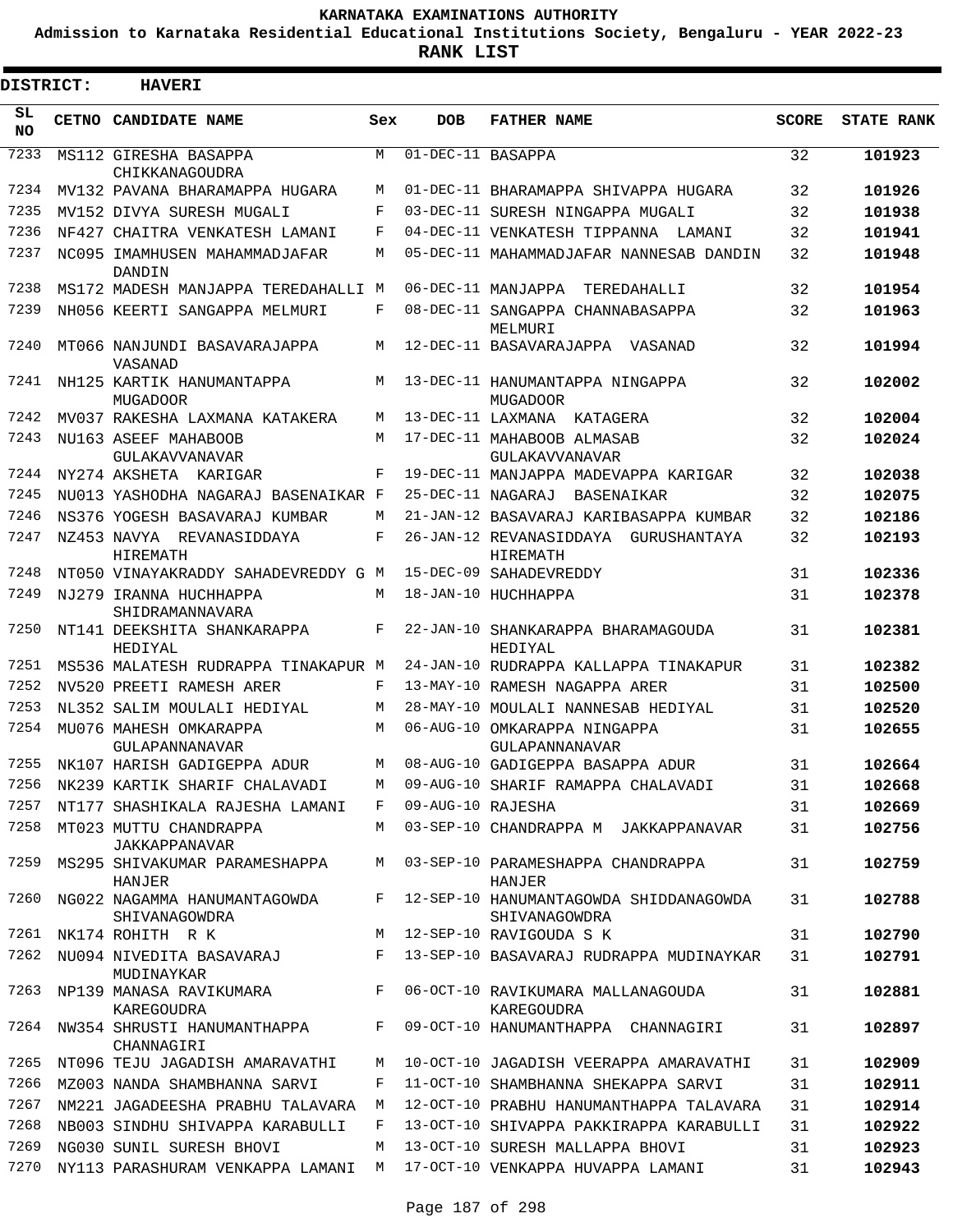**Admission to Karnataka Residential Educational Institutions Society, Bengaluru - YEAR 2022-23**

ı

| <b>DISTRICT:</b> | <b>HAVERI</b>                                    |     |                   |                                                        |              |                   |
|------------------|--------------------------------------------------|-----|-------------------|--------------------------------------------------------|--------------|-------------------|
| SL<br><b>NO</b>  | <b>CETNO CANDIDATE NAME</b>                      | Sex | <b>DOB</b>        | <b>FATHER NAME</b>                                     | <b>SCORE</b> | <b>STATE RANK</b> |
| 7271             | MS091 KIRANKUMAR KOTEPPA MANNURA                 | M   |                   | 29-OCT-10 KOTEPPA PUTTAPPA MANNURA                     | 31           | 102991            |
| 7272             | NK357 VIJEYALAKSMI KARABASAPPA<br>VANTELLARA     | F   |                   | 29-OCT-10 KARABASAPPA VANTELLARA                       | 31           | 102994            |
| 7273             | NX177 GOPAL DHANJAPPA LAMANI                     | М   |                   | 02-NOV-10 DHANJAPPA CHANNAPPA LAMANI                   | 31           | 103013            |
| 7274             | NE363 LAXMI MURAREPPA KAGINELLI                  | F   |                   | 04-NOV-10 MURAREPPA CHANDRAPPA<br>KAGINELLI            | 31           | 103028            |
| 7275             | NB141 SANGAMESH BASAVARAJ VARDI                  | М   |                   | 05-NOV-10 BASAVARAJ VEERAPPA VARDI                     | 31           | 103037            |
| 7276             | NO347 NANDISH UMESHA SHAMANUR                    | М   |                   | 08-NOV-10 UMESHA SHIVANANDAPPA SHAMANUR                | 31           | 103047            |
| 7277             | PA301 SHRADDA RAMAPPA HYATENNAVAR F              |     |                   | 08-NOV-10 RAMAPPA HYATENNAVAR                          | 31           | 103049            |
| 7278             | NO068 TULASI KRISHNAPPA CHAVAN                   | F   |                   | 09-NOV-10 KRISHNAPPA DYAMAPPA CHAVAN                   | 31           | 103055            |
| 7279             | NU328 SAGARA DURAGAPPA BINGERA                   | М   |                   | 14-NOV-10 DURAGAPPA<br><b>BINGERA</b>                  | 31           | 103080            |
| 7280             | NX310 ANUSHA JAGADEESH BADDI                     | F   |                   | 19-NOV-10 JAGADEESH<br>BADDI                           | 31           | 103096            |
| 7281             | MY202 AKASH GULAPPA BADIGER                      | М   |                   | 03-DEC-10 GULAPPA BADIGER                              | 31           | 103167            |
| 7282             | NH038 KENCHAVVA NAGAPPA<br>KUNCHIKORAVAR         | F   |                   | 05-DEC-10 NAGAPPA RAMAPPA KUNCHIKORAVAR                | 31           | 103181            |
| 7283             | PA319 NIVEDITA SANTOSH<br>VADDAMMANAVAR          | F   | 05-DEC-10 SANTOSH | VADDAMMANAVAR                                          | 31           | 103184            |
| 7284             | MX049 AKSHATA TIPPESH KARAGI                     | F   |                   | 06-DEC-10 TIPPESH RAMAPPA KARAGI                       | 31           | 103186            |
| 7285             | NL080 PRATEEK HANUMANTAGOUDA<br>PUTTAPPAGOUDAR   | М   |                   | 10-DEC-10 HANUMANTAGOUDA MALLESHAPPA<br>PUTTAPPAGOUDAR | 31           | 103217            |
| 7286             | NG201 AKASH NEELAPPA ALALAGERI                   | М   |                   | 11-DEC-10 NEELAPPA MALLAPPA ALALAGERI                  | 31           | 103219            |
| 7287             | NJ130 ANIL NAGARAJA HAREMMANAVAR                 | M   |                   | 16-DEC-10 NAGARAJA VEERAPPA<br>HAREMMANAVAR            | 31           | 103247            |
| 7288             | MS017 CHETAN<br>LAMANI                           | M   |                   | 17-DEC-10 SOMAPPA LAMANI                               | 31           | 103254            |
| 7289             | NL057 KARTIK CHANDRAPPA<br>SAVAKKANAVAR          | М   | 18-DEC-10         | CHANDRAPPA HANUMANTAPPA<br>SAVAKKANAVAR                | 31           | 103264            |
| 7290             | NK016 KHALANDAR NIJAM NAYAKAVADI                 | М   |                   | 19-DEC-10 NIJAM ABDULREHAMAN NAYAKAVADI                | 31           | 103268            |
| 7291             | NY196 MARDANBI MOHAMMED ALI<br>BHAVIKATTI        | F   |                   | 19-DEC-10 MOHAMMED ALI<br>BHAVIKATTI                   | 31           | 103269            |
| 7292             | MT052 VARSHA REVANASIDDAPPA<br><b>GURUKAJJER</b> | F   |                   | 20-DEC-10 REVANASIDDAPPA KOTRAPPA<br>GURUKAJJER        | 31           | 103283            |
| 7293             | MT171 SHIVALINGESH RAMESH<br>GUREMATTI           | М   |                   | 24-DEC-10 RAMESH HANUMANTAPPA GUREMATTI                | 31           | 103308            |
| 7294             | NE030 MOHAN KOTEPPA HUNASIMARAD                  | M   |                   | 25-DEC-10 KOTEPPA PUTTAPPA HUNASIMARAD                 | 31           | 103312            |
| 7295             | NG081 MUJAMIL GOUSMOHIDDEEN<br>MOTEBENNUR        | M   |                   | 25-DEC-10 GOUSMOHIDDEEN HASANASAB<br>MOTEBENNUR        | 31           | 103313            |
| 7296             | MU036 KISHAN S                                   | M   |                   | 29-DEC-10 SHREEKANTHA S                                | 31           | 103333            |
| 7297             | NB087 RENUKA PARASAPPA VADDAR                    | F   |                   | 29-DEC-10 PARASAPPA NAGAPPA VADDAR                     | 31           | 103337            |
| 7298             | MZ176 RAKESHAGOUD GANESHAGOUD<br>HEBBAL          | М   |                   | 30-DEC-10 GANESHAGOUD GANGANAGOUD<br>HEBBAL            | 31           | 103344            |
| 7299             | NN173 NIVEDITA PATIL                             | F   |                   | 01-JAN-11 DEVANAGOUD                                   | 31           | 103396            |
| 7300             | MZ180 POOJA SANTOSHA DOLLI                       | F   |                   | 01-JAN-11 SANTOSHA MANJAPPA DOLLI                      | 31           | 103400            |
| 7301             | NE243 KIRAN JAYAPPA MANTAGANI                    | M   |                   | 06-JAN-11 JAYAPPA MARIYAPPA MANTAGANI                  | 31           | 103467            |
| 7302             | NZ208 AYAAN MOULALI TADAS                        | M   |                   | 11-JAN-11 MOULALI TADAS                                | 31           | 103504            |
| 7303             | NA190 JEEVAN PULAKESH TALAVAR                    | M   |                   | 11-JAN-11 PULAKESH                                     | 31           | 103505            |
| 7304             | NY349 YASEEN NADAF                               | М   |                   | 12-JAN-11 SIKANADARBASHA NADAF                         | 31           | 103511            |
| 7305             | MW113 CHETAN IRAPPA LAMANI                       | М   |                   | 14-JAN-11 IRAPPA LAMANI                                | 31           | 103519            |
| 7306             | NT298 SHILPA NAGAPPA RANASOT                     | F   |                   | 20-JAN-11 NAGAPPA RAMAPPA RANASOT                      | 31           | 103559            |
| 7307             | MT077 BHUMIKA FAKKIRAPPA MALAGI                  | F   |                   | 22-JAN-11 FAKKIRAPPA MALAGI                            | 31           | 103565            |
| 7308             | NV458 MADHUMATI MALLESHAPPA YAMMI F              |     |                   | 22-JAN-11 MALLESHAPPA                                  | 31           | 103566            |
| 7309             | NU100 BAANU SHEKAPPA LAMANI                      | F   |                   | 23-JAN-11 SHEKAPPA PEERAPPA LAMANI                     | 31           | 103570            |
| 7310             | ND058 PAVAN ASHOKA HARIJAN                       | M   | 24-JAN-11 ASHOKA  |                                                        | 31           | 103581            |
| 7311             | NT023 BEERAPPA RAMESH                            | M   | 25-JAN-11 RAMESH  |                                                        | 31           | 103586            |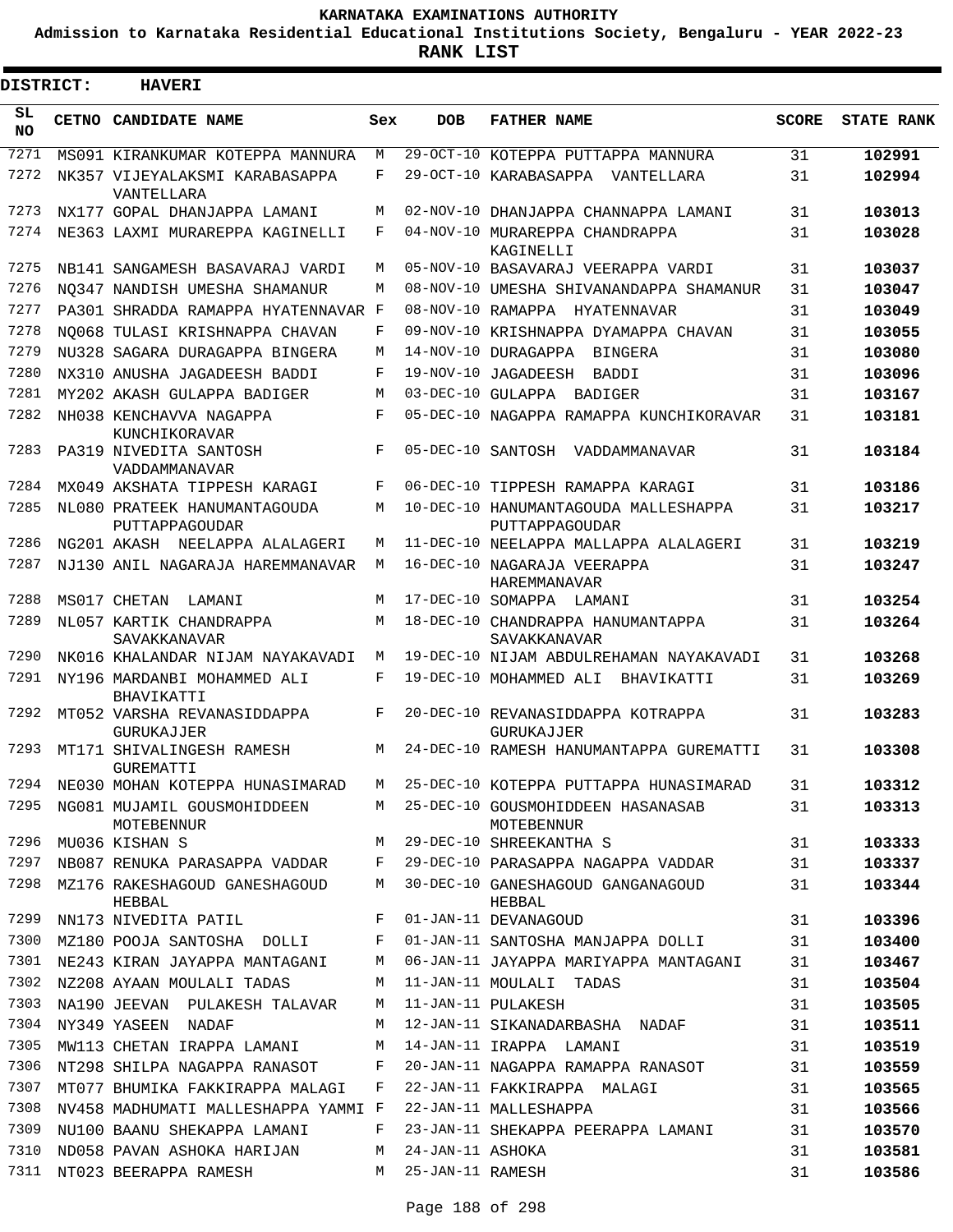**Admission to Karnataka Residential Educational Institutions Society, Bengaluru - YEAR 2022-23**

**RANK LIST**

Е

| <b>DISTRICT:</b> |  | <b>HAVERI</b>                           |     |                  |                                                  |              |                   |
|------------------|--|-----------------------------------------|-----|------------------|--------------------------------------------------|--------------|-------------------|
| SL<br><b>NO</b>  |  | CETNO CANDIDATE NAME                    | Sex | <b>DOB</b>       | <b>FATHER NAME</b>                               | <b>SCORE</b> | <b>STATE RANK</b> |
|                  |  | <b>DABBANADAVAR</b>                     |     |                  |                                                  |              |                   |
| 7312             |  | NX094 ARCHANA DURAGAPPA KUNDUR          | F   |                  | 26-JAN-11 DURAGAPPA HANUMANTAPPA KUNDUR          | 31           | 103593            |
| 7313             |  | NO288 ANKITA VENKATESH NAYAK            | F   |                  | 27-JAN-11 VENKATESH LUMBAPPA NAYAK               | 31           | 103600            |
| 7314             |  | NE197 GURU NINGAPPA DANDIN              | М   |                  | 28-JAN-11 NINGAPPA NAGAPPA DANDIN                | 31           | 103615            |
| 7315             |  | NR018 VIDYA DILLEPPA<br>BHANDARI        | F   |                  | 28-JAN-11 DILLEPPA NEELAPPA BHANDARI             | 31           | 103621            |
| 7316             |  | NS034 ABHINAYA DODMANI                  | F   | 30-JAN-11 AJJAPA |                                                  | 31           | 103627            |
| 7317             |  | MU086 SANDEEP BASAPPA<br>MALLAKKANAVAR  | М   |                  | 30-JAN-11 BASAPPA MALLAPPA<br>MALLAKKANAVAR      | 31           | 103629            |
| 7318             |  | NK249 APPU CHANNALLI                    | М   |                  | 01-FEB-11 KUMAR CHANNALLI                        | 31           | 103638            |
| 7319             |  | ND137 PURUSHOTTAM SURESH VADDAR         | М   |                  | 02-FEB-11 SURESH LOKAPPA VADDAR                  | 31           | 103647            |
| 7320             |  | NB144 SPURTI BASANAGOUDA PATIL          | F   |                  | 03-FEB-11 BASANAGOUDA NAGANAGOUDA PATIL          | 31           | 103655            |
| 7321             |  | NX258 BEEBITAMANNA TAJUDDIN MULLA F     |     |                  | 06-FEB-11 TAJUDDIN MULLA                         | 31           | 103671            |
| 7322             |  | NW382 PALLAVI IRAPPA MADAR              | F   |                  | 07-FEB-11 IRAPPA MAILAPPA MADAR                  | 31           | 103685            |
| 7323             |  | NT175 AMULYA RAMACHARI ARKACHARI        | F   |                  | 10-FEB-11 RAMACHARI SHIVARUDRAPPA<br>ARKACHARI   | 31           | 103701            |
| 7324             |  | NF417 ABHISHEK ASHOK HONNATTI           | М   |                  | 12-FEB-11 ASHOK SIDDAPPA HONNATTI                | 31           | 103725            |
| 7325             |  | MS322 AKSHATA GANESH LAMANI             | F   |                  | 12-FEB-11 GANESH GOVINDAPPA LAMANI               | 31           | 103726            |
| 7326             |  | NK310 ARPITA HANUMANTAPPA<br>KRISHNAPUR | F   |                  | 15-FEB-11 HANUMANTAPPA DURUGAPPA<br>KRISHNAPUR   | 31           | 103749            |
| 7327             |  | NR176 DIVYA CHANDRAPPA LAMANI           | F   |                  | 15-FEB-11 CHANDRAPPA HEGGAPPA LAMANI             | 31           | 103752            |
| 7328             |  | NA197 KEERTI SHEKHAPPA KUMBAR           | F   |                  | 15-FEB-11 SHEKHAPPA MALLAPPA KUMBAR              | 31           | 103754            |
| 7329             |  | NN185 VARSHA PRAKASH KORAVAR            | F   |                  | 15-FEB-11 PRAKASH HANUMANTAPPA KORAVAR           | 31           | 103762            |
| 7330             |  | NK430 ANU RAJU<br>HALLER                | F   |                  | 19-FEB-11 RAJU HANUMATHAPPA HALLER               | 31           | 103785            |
| 7331             |  | MV012 APARNA SIDDAPPA CHAKRASALI        | F   |                  | 22-FEB-11 SIDDAPPA SHEKARAPPA<br>CHAKRASALI      | 31           | 103810            |
| 7332             |  | ND151 DEEKSHA SUBHAS KASHIBAYI          | F   |                  | 22-FEB-11 SUBHAS RAMANNA KASHIBAYI               | 31           | 103815            |
| 7333             |  | NN166 BASAMMA<br>UJJAPPA<br>MALAVALLI   | F   |                  | 24-FEB-11 UJJAPPA RAMAPPA<br>MALAVALLI           | 31           | 103838            |
| 7334             |  | MR047 KALPANA SUBBAPPA LAMANI           | F   |                  | 24-FEB-11 SUBBAPPA TAVAREPPA LAMANI              | 31           | 103840            |
| 7335             |  | MT181 SHREYA BASAVARAJ LAMINI           | F   |                  | 24-FEB-11 BASAVARAJ DEVALAPPA LAMANI             | 31           | 103847            |
| 7336             |  | MX062 VEERESH MANJUNATH KAMMARA         | М   |                  | 24-FEB-11 MANJUNATH RAMANNA KAMMARA              | 31           | 103851            |
| 7337             |  | NE089 MALATESH MANJAPPA                 | М   |                  | 26-FEB-11 MANJAPPA GUDDAPPA                      | 31           | 103861            |
|                  |  | GUTTENNANAVAR                           |     |                  | GUTTENNANAVAR                                    |              |                   |
| 7338             |  | NF212 PREETAM UMESH HULAGUR             | М   |                  | 26-FEB-11 UMESH MOHAN HULAGUR                    | 31           | 103863            |
| 7339             |  | NL160 BHARAT NINGAPPA<br>YATTINAHALLI   | M   |                  | 28-FEB-11 NINGAPPA SHIVALINGAPPA<br>YATTINAHALLI | 31           | 103875            |
| 7340             |  | NU310 GAYITRA MAHESH ALUR               | F   |                  | 03-MAR-11 MAHESH CHANABASAPPA ALUR               | 31           | 103907            |
| 7341             |  | NS336 SHWETHA RAVI LAMANI               | F   |                  | 04-MAR-11 RAVI MALLESH LAMANI                    | 31           | 103923            |
| 7342             |  | NH130 SUDHA NAGARAJ ANAGODI             | F   |                  | 05-MAR-11 NAGARAJ ANAGODI                        | 31           | 103935            |
| 7343             |  | NB043 JEEVAN RAMESH VADDAR              | M   |                  | 09-MAR-11 RAMESH NAGAPPA VADDAR                  | 31           | 103961            |
| 7344             |  | NH214 MANOJ GUNDAPPA BYALI              | M   |                  | 09-MAR-11 GUNDAPPA GUNDELINGPPA BYALI            | 31           | 103963            |
| 7345             |  | NS259 MALLIKREHAN MOULASAB NADAF        | М   |                  | 11-MAR-11 MOULASAB HANEEPASAB NADAF              | 31           | 103979            |
| 7346             |  | NA159 KAVERI RAMESH TALAWAR             | F   |                  | 14-MAR-11 RAMESH RUDRAPPA TALAWAR                | 31           | 104010            |
| 7347             |  | NL284 KARABASAPPA SURESH PRASADVI M     |     |                  | 19-MAR-11 SURESH BIDDADEPPA PRASADVI             | 31           | 104055            |
| 7348             |  | NV510 FAKKIRAYYA RUDRAYYA<br>HIREMATH   | М   |                  | 20-MAR-11 RUDRAYYA FAKKIRAYYA HIREMATH           | 31           | 104061            |
| 7349             |  | MX004 JAGADEESHA SHIVAJI DOMBAR         | М   |                  | 20-MAR-11 SHIVAJI DOMBAR                         | 31           | 104062            |
| 7350             |  | NT134 PRAVEEN TIPPANNA GOUDRA           | М   |                  | 20-MAR-11 TIPPANNA GOUDRA                        | 31           | 104065            |
| 7351             |  | NU280 TANUSHREE ASHOK AVATADE           | F   |                  | 23-MAR-11 ASHOK MAILARAPPA AVATADE               | 31           | 104094            |
| 7352             |  | NC150 TEJAS SHIVABASAYYA<br>SALIMATH    | М   |                  | 23-MAR-11 SHIVABASAYYA SALIMATH                  | 31           | 104095            |
| 7353             |  | NT140 NISHANT ANJANEY TALAVAR           | М   |                  | 24-MAR-11 ANJANEYA BHIMAPPA TALAVAR              | 31           | 104106            |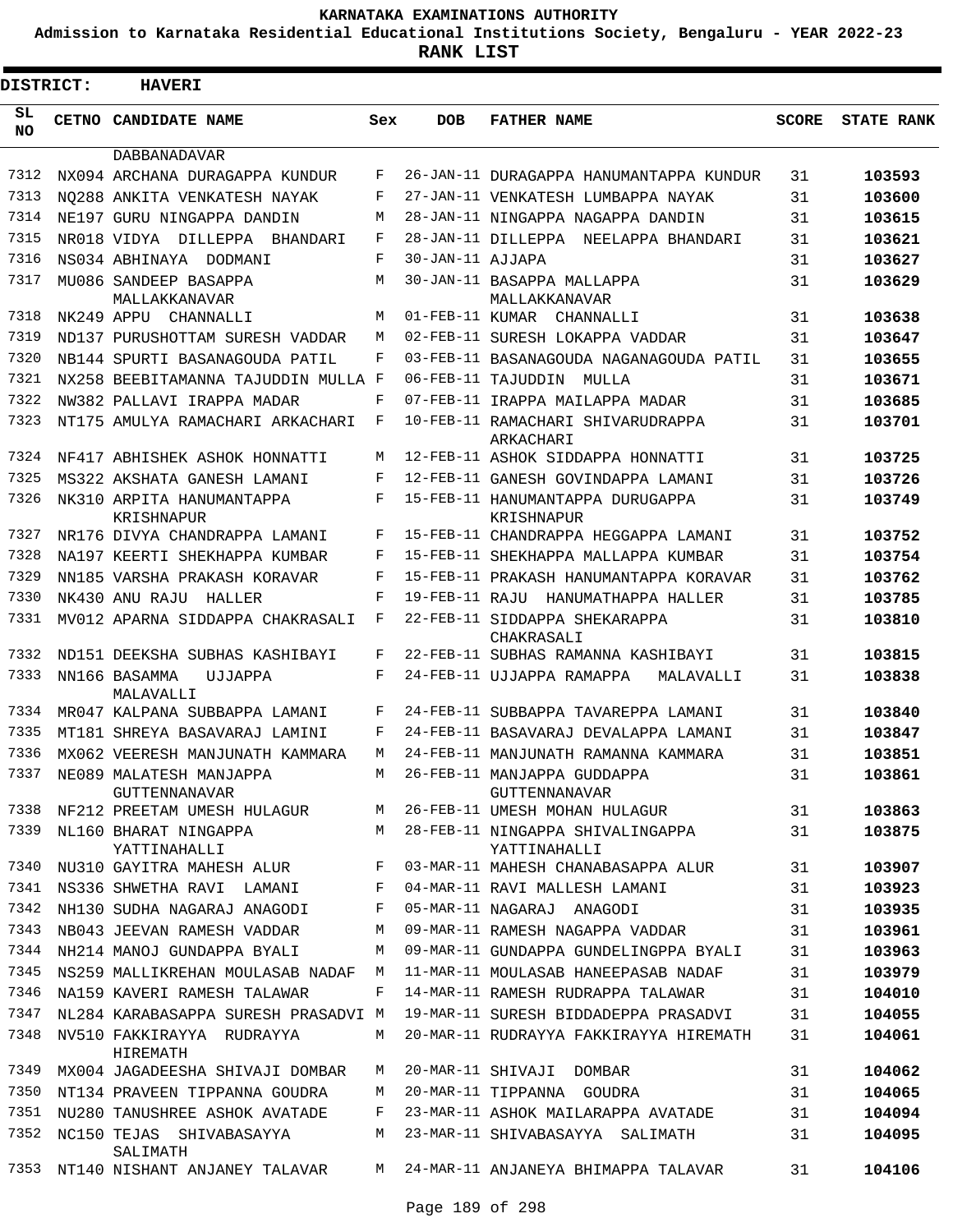**Admission to Karnataka Residential Educational Institutions Society, Bengaluru - YEAR 2022-23**

| <b>DISTRICT:</b> | <b>HAVERI</b>                                     |            |                   |                                                      |              |                   |
|------------------|---------------------------------------------------|------------|-------------------|------------------------------------------------------|--------------|-------------------|
| SL<br><b>NO</b>  | CETNO CANDIDATE NAME                              | Sex        | <b>DOB</b>        | <b>FATHER NAME</b>                                   | <b>SCORE</b> | <b>STATE RANK</b> |
| 7354             | NT278 SINDU MAHESH SHIDENUR                       | F          |                   | 25-MAR-11 MAHESH SANKAPPA SHIDENUR                   | 31           | 104114            |
| 7355             | NM235 DRAKSHAYANI<br>N<br>HOGISOPPINAVAR          | F          |                   | 27-MAR-11 NAGARAJU HOGISOPPINAVAR                    | 31           | 104130            |
| 7356             | NK464 KHUSHI RAGHAVENDRA BALIGARA F               |            |                   | 29-MAR-11 RAGHAVENDRA BHIMAPPA BALIGARA              | 31           | 104155            |
| 7357             | NV099 GEETANJALI BASAVARAJ<br>HURALIKUPPI         | F          |                   | 31-MAR-11 BASAVARAJ GIRIYAPPA<br>HURALIKUPPI         | 31           | 104173            |
| 7358             | NV308 SHOIB AHMED<br>SHABBIR AHMAD<br>MALLADAD    | M          |                   | 31-MAR-11 SHABBIR AHMAD<br>HAJARESAB<br>MALLADAD     | 31           | 104181            |
| 7359             | NE250 SUDHA BASAVARAJ<br>HUCHCHAMMANAVAR          | F          |                   | 31-MAR-11 BASAVARAJ NINGAPPA<br>HUCHCHAMMANAVAR      | 31           | 104183            |
| 7360             | NU286 SHASHIKUMAR SHANMUKAPPA<br>LOKI             | М          |                   | 01-APR-11 SHANMUKAPPA LOKI                           | 31           | 104194            |
| 7361             | NY003 SOUMYA CHAVAN                               | F          |                   | 02-APR-11 PUNDALIKAPPA CHOWHAN                       | 31           | 104207            |
| 7362             | NO357 CHETAN SURESH ANKASAAPUR                    | M          | 03-APR-11 SURESH  | ANKASAAPUR                                           | 31           | 104209            |
| 7363             | NV010 SACHIN SIDDAPPA SADAR                       | М          |                   | 03-APR-11 SIDDAPPA BHARAMAPPA SADAR                  | 31           | 104212            |
| 7364             | NC104 SHARATH JAGADEESHA<br>KUDARIYAVAR           | М          |                   | 03-APR-11 JAGADEESHA HANUMANTAPPA<br>KUDARIYAVAR     | 31           | 104213            |
| 7365             | NK445 DINESHA HANUMANTAPPA<br>ELEDALLI            | М          |                   | 04-APR-11 HANUMANTAPPA HALAPPA<br><b>ELEDAHALLI</b>  | 31           | 104221            |
| 7366             | NS140 CHAITRA<br>SHANMUKAPPA<br>KAYAKADA          | F          |                   | 05-APR-11 SHANMUKAPPA BASAVARAJAPPA<br>KAYAKADA      | 31           | 104238            |
| 7367             | NL275 CHETANA YALLAPPA DAMMALLI                   | F          |                   | 05-APR-11 YALLAPPA DAMMALLI                          | 31           | 104240            |
| 7368             | MX110 SHILPA NINGAPPA KADEMANI                    | F          |                   | 06-APR-11 NINGAPPA FAKKIRAPPA KADEMANI               | 31           | 104257            |
| 7369             | ND011 AFTAB AHMAD TAJU PATIL                      | М          | 09-APR-11 TAJU    |                                                      | 31           | 104283            |
| 7370             | NX246 TANUSHRI<br>UMESHKUMAR<br>BHAJANTRI         | $_{\rm F}$ |                   | 10-APR-11 UMESHKUMAR<br>CHIKKAHANUMANTAPPA BHAJANTRI | 31           | 104305            |
| 7371             | NJ091 HARSHA NINGAPPA POOJAR                      | F          |                   | 11-APR-11 NINGAPPA HULIGEPA POOJAR                   | 31           | 104314            |
| 7372             | NA126 SHASHANK SHIVAPPA KALI                      | М          |                   | 11-APR-11 SHIVAPPA GANGAPPA KALI                     | 31           | 104320            |
| 7373             | NS088 CHANDRASHEKHARA KARIYAPPA<br>DYAMANNANAVARA | М          |                   | 12-APR-11 KARIYAPPA PUTTAPPA<br>DYAMANNANAVARA       | 31           | 104327            |
| 7374             | NK359 SANJANA SHAMBHULINGAPPA<br>LAKAMAPURA       | F          |                   | 12-APR-11 SHAMBULINGAPPA TIMMANNA<br>LAKAMAPURA      | 31           | 104332            |
|                  | 7375 NJ169 SHILPA                                 | F          |                   | 12-APR-11 KOTRESH KATTIMANI                          | 31           | 104334            |
|                  | 7376 NL207 SUMA JAGADEESH KITTAD                  |            |                   | F 12-APR-11 JAGADEESH RUDRAPPA KITTAD                | 31           | 104337            |
| 7377             | NY064 CHANDRIKA NAGARAJ<br>BANDIVADDAR            | F          |                   | 14-APR-11 NAGARAJ BABANNA BANDIVADDAR                | 31           | 104348            |
| 7378             | NE222 KAVYA VARDHAMAN KALASUR                     | F          |                   | 15-APR-11 VARDHAMAN KALASUR                          | 31           | 104359            |
| 7379             | NP152 RAKESH BASAVARAJ NIRALGI                    | M          |                   | 17-APR-11 BASAVARAJ<br>NIRALGI                       | 31           | 104383            |
| 7380             | NL133 ROHITH NAGARAJ JADAR                        | M          | 18-APR-11 NAGARAJ |                                                      | 31           | 104397            |
| 7381             | NK472 VAISHALI ELUKOTEPPA<br>MIRAJKAR             | F          |                   | 18-APR-11 ELUKOTEPPA MALATHESHAPPA<br>MIRAJKAR       | 31           | 104399            |
| 7382             | MX216 ROOPA IRAPPA KOTRALLI                       | F          |                   | 19-APR-11 IRAPPA MANJAPPA KOTRALLI                   | 31           | 104407            |
| 7383             | NG261 MANOJ MARADEPPA KURI                        | М          |                   | 20-APR-11 MARADEPPA HANAMAPPA KURI                   | 31           | 104418            |
| 7384             | NF087 BASAVARAJ RAMESH BELAVIGI                   | М          |                   | 23-APR-11 RAMESH BASAVANTAPPA BELAVIGI               | 31           | 104447            |
| 7385             | NW299 POOJA KALLAPPA BHOVI                        | F          |                   | 23-APR-11 KALLAPPA BHOVI                             | 31           | 104451            |
| 7386             | NF326 AKASH MANJUNATH TOTAGER                     | М          |                   | 24-APR-11 MANJUNATH NAGAPPA TOTAGER                  | 31           | 104455            |
| 7387             | NL073 AMRUTA CHANDRAPPA BHAJANTRI F               |            |                   | 24-APR-11 CHANDRAPPA RAMAPPA BHAJANTRI               | 31           | 104456            |
| 7388             | NX308 ADILBHASHA MALLIKSAB<br>KALAGHATAGI         | М          |                   | 25-APR-11 MALLIKSAB HACHELSAB<br>KALAGHATAGI         | 31           | 104469            |
| 7389             | NV391 KUMAR PRAKASH TONDUR                        | М          |                   | 25-APR-11 PRAKASH FAKKIRAPPA TONDUR                  | 31           | 104472            |
| 7390             | NS224 HARISH HEGGAPPA KALLIMANI                   | М          |                   | 28-APR-11 HEGGAPPA B KALLIMANI                       | 31           | 104500            |
| 7391             | NJ134 SANTOSH RUDRAPPA KACHHARABI M               |            |                   | 28-APR-11 RUDRAPPA KACHHARABI                        | 31           | 104503            |
| 7392             | NZ014 SATISH ARJUN SHINDHE                        | М          |                   | 29-APR-11 ARJUN MAHADEVAPPA SHINDHE                  | 31           | 104515            |
| 7393             | NF261 DAYANANDA KARIYALLAPPA                      | М          |                   | 30-APR-11 KARIYALLAPPA YALLAPPA HOTTI                | 31           | 104522            |
|                  |                                                   |            | Page 190 of 298   |                                                      |              |                   |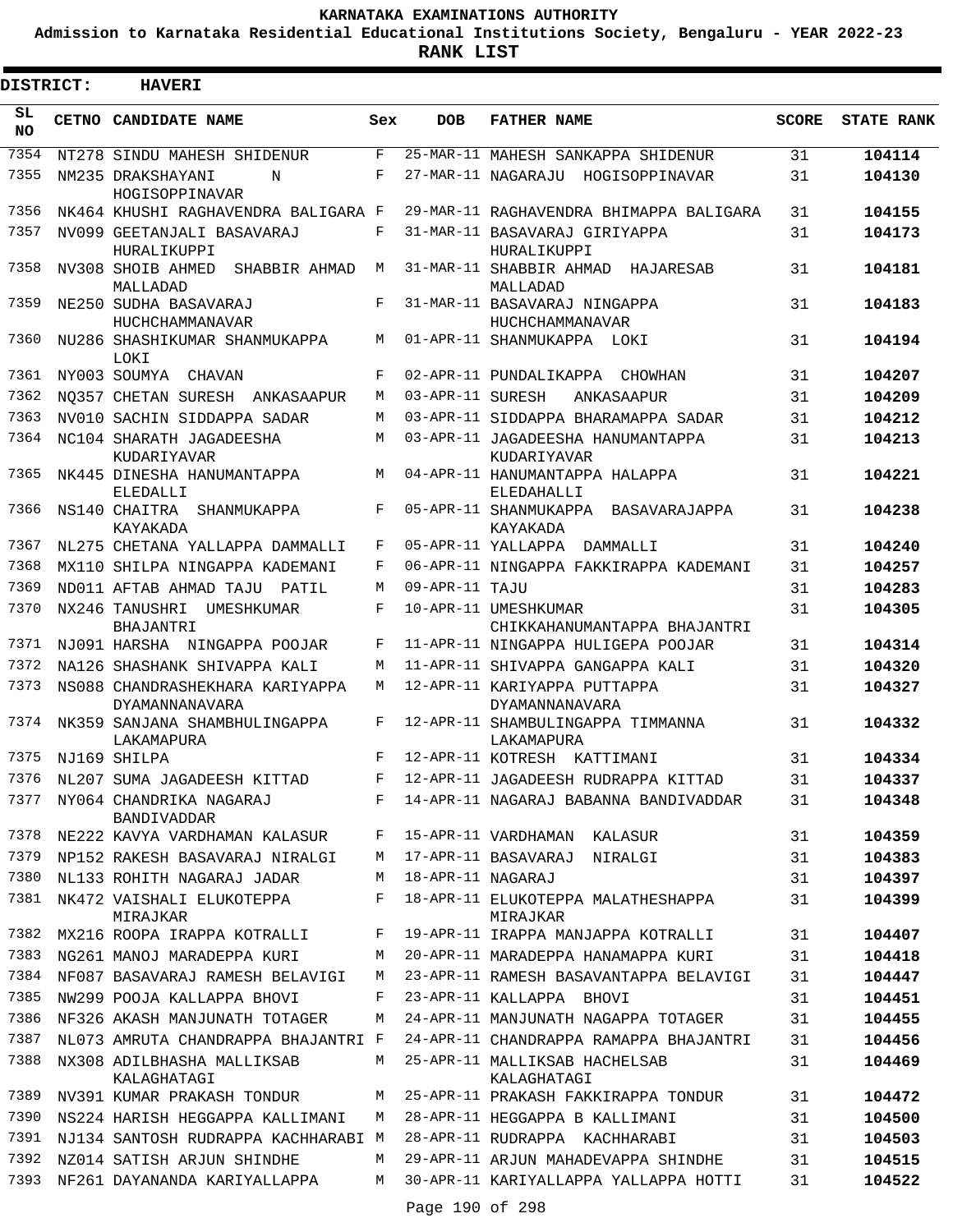**Admission to Karnataka Residential Educational Institutions Society, Bengaluru - YEAR 2022-23**

| <b>DISTRICT:</b> | <b>HAVERI</b>                                  |     |                   |                                                  |              |                   |
|------------------|------------------------------------------------|-----|-------------------|--------------------------------------------------|--------------|-------------------|
| SL<br><b>NO</b>  | CETNO CANDIDATE NAME                           | Sex | <b>DOB</b>        | <b>FATHER NAME</b>                               | <b>SCORE</b> | <b>STATE RANK</b> |
|                  | HOTTI                                          |     |                   |                                                  |              |                   |
| 7394             | NY439 SAMARTHA A DHARWAD                       | M   | 30-APR-11 ANNAPPA | DHARWAD                                          | 31           | 104529            |
| 7395             | MU089 SINCHANA CHANDRAPPA<br>NAGAROLLI         | F   |                   | 03-MAY-11 CHANDRAPPA AYYAPPA NAGAROLLI           | 31           | 104555            |
| 7396             | NF432 VISHNU KUBERAPPA BADIGER                 | М   |                   | 04-MAY-11 KUBERAPPA HANUMANTAPPA BADIER          | 31           | 104568            |
| 7397             | NN104 ABHISHEK DODMANI                         | M   | 06-MAY-11 RAVI    |                                                  | 31           | 104581            |
| 7398             | NV257 KAVANA KRISHNAPPA LAMANI                 | F   |                   | 08-MAY-11 KRISHNAPPA LAKSHMAN LAMANI             | 31           | 104611            |
| 7399             | NX312 KEERTHI HANAMANTAPPA<br>GUDAGERI         | F   |                   | 08-MAY-11 HANAMANTAPPA GURUPADAPPA<br>GUDAGERI   | 31           | 104612            |
| 7400             | NX192 RAKSHITA FAKKIRESH MAHAR                 | F   |                   | 10-MAY-11 FAKKIRESH TIRAKAPPA MAHAR              | 31           | 104642            |
| 7401             | NC169 MAMATA SURESH HADAPAD                    | F   |                   | 11-MAY-11 SURESH MAHADEVAPPA HADAPAD             | 31           | 104648            |
| 7402             | NW213 MEGHARAJ MANJUNATH HADAPAD               | М   |                   | 11-MAY-11 MANJUNATH GUDDAPPA HADAPAD             | 31           | 104650            |
| 7403             | MT195 KESHAVA SHIVAPUTRAPPA<br>HOSALLI         | М   |                   | 14-MAY-11 SHIVAPUTRAPPA MALLAPPA<br>HOSALLI      | 31           | 104684            |
| 7404             | NT281 REVAN SIDDAPPA B                         | М   |                   | 15-MAY-11 BHEERAPPA B                            | 31           | 104701            |
| 7405             | NW392 NIRANJAN APPANNA HEBASUR                 | M   | 17-MAY-11 APPANNA | HEBASUR                                          | 31           | 104722            |
| 7406             | NB037 TANUJA BEELAPPA LAMANI                   | F   |                   | 17-MAY-11 BEELAPPA ITAPPA LAMANI                 | 31           | 104725            |
| 7407             | NR287 YALLAMMA RAJAPPA ARALIKATTI              | F   | 18-MAY-11 RAJAPPA | ARALIKATTI                                       | 31           | 104736            |
| 7408             | NG251 YOGESH NAGAPPA AKKIVALLI                 | М   |                   | 19-MAY-11 NAGAPPA VEERAPPA AKKIVALLI             | 31           | 104748            |
| 7409             | NL130 DIVYA HANUMANTAPPA MATTER                | F   |                   | 22-MAY-11 HANUMANTAPPA CHANNABASAPPA<br>MATTER   | 31           | 104780            |
| 7410             | NL158 PRIYANKA SURESH BOOMALLER                | F   |                   | 22-MAY-11 SURESH R BOOMALLER                     | 31           | 104785            |
| 7411             | MS315 ARCHANA MHAANTESHA<br>KANNAMMANAVAR      | F   |                   | 23-MAY-11 MHAANTESHA NEELAPPA<br>KANNAMMANAVAR   | 31           | 104790            |
| 7412             | PA244 SACHIN IRANNA AKKI                       | М   |                   | 24-MAY-11 IRANNA AKKI                            | 31           | 104806            |
| 7413             | NZ401 SURESH HANUMANTAPPA<br>MEELINAMANI       | М   |                   | 25-MAY-11 HANUMANTAPPA FAKKIRAPPA<br>MEELINAMANI | 31           | 104824            |
| 7414             | MZ018 TANU REVANAPPA<br>SHIVANNANAVAR          | F   |                   | 27-MAY-11 REVANAPPA GURAPPA<br>SHIVANNANAVAR     | 31           | 104846            |
| 7415             | NB207 MOHAMMEDUZEF MOUNUDDIN<br>CHIGALLI       | М   |                   | 29-MAY-11 MOUNUDDIN<br>CHIGALLI                  | 31           | 104860            |
| 7416             | MW133 SHREYA IRAPPA GABAGADI                   | F   |                   | 29-MAY-11 IRAPPA TIRAKAPPA GABAGADI              | 31           | 104862            |
| 7417             | NZ277 ASHWINI PUTTAPPA KYALAKOND               | F   |                   | 30-MAY-11 PUTTAPPA                               | 31           | 104869            |
| 7418             | NY452 LAVANYA UMESH SHYABANNAVAR F             |     |                   | 30-MAY-11 UMESH SHYABANNAVAR                     | 31           | 104872            |
| 7419             | MT058 SUMANBHANU DAVALSAB<br>MAKANDAR          | F   |                   | 30-MAY-11 DAVALSAB MAHAMMADALISAB<br>MAKANDAR    | 31           | 104878            |
| 7420             | NF057 MAMATA SURESH HULLATTI                   | F   |                   | 01-JUN-11 SURESH KALLAPPA HULLATTI               | 31           | 104907            |
| 7421             | NZ440 POOJA SHIDARAMAGOUDA<br>HUTTANAGOUDAR    | F   |                   | 01-JUN-11 SHIDARAMAGOUDA HUTTANAGOUDAR           | 31           | 104913            |
| 7422             | NV026 SOUMYA MANJUNATH GOJANUR                 | F   |                   | 01-JUN-11 MANJUNATH SHIVAPPA GOJANUR             | 31           | 104926            |
| 7423             | NM166 ANU SOMAPPA<br>GIRIMALLAPPANAVAR         | F   |                   | 03-JUN-11 SOMAPPA ADIVEPPA<br>GIRIMALLAPPANAVAR  | 31           | 104948            |
|                  | 7424 NS002 SUMA BASAPPA KUDARIHAL              | F   |                   | 03-JUN-11 BASAPPA KARIMALLAPPA<br>KUDARIHAL      | 31           | 104961            |
| 7425             | MS350 VINODHA MANJAPPA KATHARI                 | F   |                   | 03-JUN-11 MANJAPPA AANANTAPPA KATHARI            | 31           | 104965            |
| 7426             | MV059 VIDYA KRISHNAPPA LAMANI                  | F   |                   | 04-JUN-11 KRISHNAPPA BHEEMAPPA LAMANI            | 31           | 104972            |
| 7427             | NN072 ABISHEK                                  | М   |                   | 05-JUN-11 RAJUNAIK                               | 31           | 104974            |
| 7428             | NU166 BELAKERAPPA NINGAPPA JALLER M            |     |                   | 05-JUN-11 NINGAPPA HONNAPPA JALLER               | 31           | 104976            |
| 7429             | PA272 REVANASIDDESH CHANDRAPPA<br>NADAVINAMANI | M   |                   | 05-JUN-11 CHANDRAPPA NADAVINAMANI                | 31           | 104992            |
| 7430             | PA101 SUPRITH MAHANTESH<br>NAVALAGUNDA         | М   |                   | 05-JUN-11 MAHANTESH NAVALAGUNDA                  | 31           | 104995            |
| 7431             | NZ030 VISWA JAGADESH SHIGGAVI                  | М   |                   | 05-JUN-11 JAGADESH SHIGGAVI                      | 31           | 104999            |
| 7432             | NP046 SUMALATHA NARASIMHAPPA                   | F   |                   | 07-JUN-11 NARASIMHAPPA NAGAPPA                   | 31           | 105030            |
|                  |                                                |     | Page 191 of 298   |                                                  |              |                   |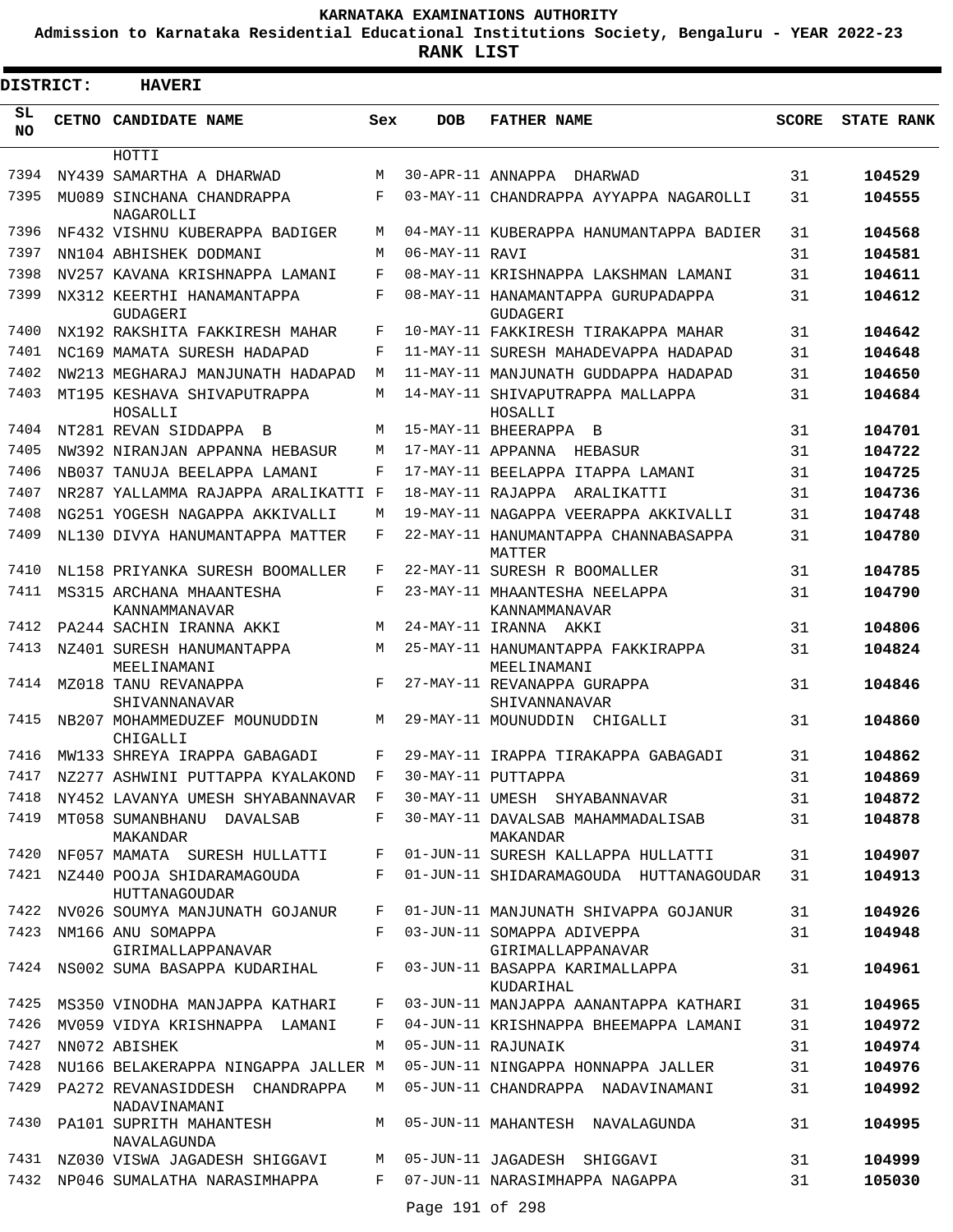**Admission to Karnataka Residential Educational Institutions Society, Bengaluru - YEAR 2022-23**

| <b>DISTRICT:</b> | <b>HAVERI</b>                                  |              |                   |                                                                                 |              |                   |
|------------------|------------------------------------------------|--------------|-------------------|---------------------------------------------------------------------------------|--------------|-------------------|
| SL<br>NO.        | CETNO CANDIDATE NAME                           | Sex          | <b>DOB</b>        | <b>FATHER NAME</b>                                                              | <b>SCORE</b> | <b>STATE RANK</b> |
|                  | <b>HUCHCHANAVARA</b>                           |              |                   | HUCHCHANAVARA                                                                   |              |                   |
| 7433             | MS055 SANJANA NA                               | F            |                   | 08-JUN-11 NAGARAJA ADURA                                                        | 31           | 105042            |
| 7434             | NV527 ASHWINI MALLESHAPPA MADAR                | F            |                   | 09-JUN-11 MALLESHAPPA MALLAPPA MADAR                                            | 31           | 105046            |
| 7435             | NX213 BHAVYA MANTAGOUDA<br>DODDAGOUDRA         | F            |                   | 09-JUN-11 MANTAGOUDA FAKKIRAGOUDA<br><b>DODDAGOUDRA</b>                         | 31           | 105047            |
| 7436             | MS481 AKASH KALLAPPA HUGAR                     | М            |                   | 10-JUN-11 KALLAPPA BHARAMAPPA HUGAR                                             | 31           | 105060            |
| 7437             | MT044 ISHWARYA VALAGUNDI                       | F            |                   | 11-JUN-11 NAGARAJA<br>OLAGUNDI                                                  | 31           | 105086            |
| 7438             | MS162 VAISHNAVI N                              | F            |                   | 11-JUN-11 NANDYALA KENCHAPPA                                                    | 31           | 105095            |
| 7439             | NZ410 NAYANA KOTRAPPA HIREMANI                 | F            |                   | 14-JUN-11 KOTRAPPA DURAGAPPA HIREMANI                                           | 31           | 105132            |
| 7440             | NO264 AKSHITA KALLANAGOUDA PATIL               | F            |                   | 15-JUN-11 KALLANAGOUDA BASAVANAGOUDA<br>PATIL                                   | 31           | 105142            |
| 7441             | MR046 PREETI RAVI MUTTALLI                     | F            |                   | 15-JUN-11 RAVI MALLAPPA MUTTALLI                                                | 31           | 105145            |
| 7442             | NL266 SACHIT RAMESH MUDAGOL                    | М            |                   | 15-JUN-11 RAMESH BASAVARAJAPPA MUDAGOL                                          | 31           | 105147            |
| 7443             | NS035 SAHANA<br>JANAPPA MALAGI                 | F            | 16-JUN-11 JANAPPA | MALAGI                                                                          | 31           | 105159            |
| 7444             | NT187 MEENAKSHI MALATESH<br>AGASANAHALLI       | F            |                   | 18-JUN-11 MALATESH AGASANAHALLI                                                 | 31           | 105178            |
| 7445             | NF183 SUHANA ABDUL WAHAB MASUTI                | F            |                   | 18-JUN-11 ABDUL WAHAB RAJESAB MASUTI                                            | 31           | 105181            |
| 7446             | NY415 BHOOMIKA MAHESH BADAD                    | F            |                   | 22-JUN-11 MAHESH BADAD                                                          | 31           | 105219            |
| 7447             | MS152 DIVYA GUDDAPPA<br>GWARAPPANAVAR          | F            |                   | 23-JUN-11 GUDDAPPA<br>GWARAPPANAVAR                                             | 31           | 105234            |
| 7448             | MV075 MALLAMMA MANJUNATH AKKI                  | F            |                   | 23-JUN-11 MANJUNATH NINGAPPA AKKI                                               | 31           | 105236            |
| 7449             | NU246 VIDYA DURUGAPPA NANDIGAVI                | F            |                   | 29-JUN-11 DURUGAPPA SHIVAPPA NANDIGAVI                                          | 31           | 105319            |
| 7450             | NR070 SUDHA CHANDRAPPA HOSALLI                 | F            |                   | 30-JUN-11 CHANDRAPPA NAGAPPA HOSALLI                                            | 31           | 105331            |
| 7451             | NF452 KAVYANHJALI BEERAPPA<br>YARESEEMI        | F            |                   | 01-JUL-11 BEERAPPA DODDAHANUMANTAPPA<br>YARESHEEMI                              | 31           | 105341            |
| 7452             | PA070 NAAJIYA HANIFSAB<br>KHADARSABNAVAR       | F            |                   | 02-JUL-11 HANIFSAB MAHAMMAD HANIF<br>KHADARSABNAVAR                             | 31           | 105361            |
| 7453             | NT070 DURGANAGOUDA GUDDANAGOUDA<br>PATIL       | M            |                   | 03-JUL-11 GUDDANAGOUDA YALLANAGOUDA<br>PATIL                                    | 31           | 105369            |
| 7454             | NY154 PAVITRA MAYAPPA KOSURU                   | F            |                   | 03-JUL-11 MAYAPPA BASAVANNEPPA KOSURU                                           | 31           | 105375            |
| 7455             | NR197 CHAITRA BEERAPPA TOPIN                   | F            |                   | 05-JUL-11 BEERAPPA HANUMAPPA TOPIN                                              | 31           | 105390            |
| 7456             | NN090 VISHWANATH KARABASAYYA<br>HIREMATH       | М            |                   | 05-JUL-11 KARABASAYYA IRAYYA HIREMATH                                           | 31           | 105409            |
| 7457             | NV326 PRATIKSHA NAGARAJ KALAL                  | F            |                   | 06-JUL-11 NAGARAJ YALLAPPA KALAL                                                | 31           | 105425            |
| 7458             | NS205 ROHIT RANGAPPA LAMANI                    | М            |                   | 07-JUL-11 RANGAPPA RUKMAPPA LAMANI                                              | 31           | 105437            |
| 7459             | NU211 RATNAMMA SHANKRAYYA<br>KABBINAKANTIMATHA | F            |                   | 08-JUL-11 SHANKRAYYA PARAMESHAYYA<br>KABBINAKANTIMATHA                          | 31           | 105450            |
| 7460             | ND126 SUSHMITA YALLAPPA<br>CHINNANNANAVARA     | $F -$        |                   | 08-JUL-11 YALLAPPA GANAPPA<br>CHINNANNANAVARA                                   | 31           | 105453            |
| 7461             | NT031 PAVAN FAKKIRAPPA LAMANI                  | М            |                   | 09-JUL-11 FAKKIRAPPA DENAPPA LAMANI                                             | 31           | 105457            |
| 7462             | NP074 ASWINI                                   | F            |                   | 10-JUL-11 B S TEERTHA NAIK                                                      | 31           | 105466            |
| 7463             | NO382 RAGHAVENDR MANJAPPA<br>BANNIMATTI        | М            |                   | 10-JUL-11 MANJAPPA BANNIMATTI                                                   | 31           | 105468            |
| 7464             | MT118 NANDINI ASHOK<br>KARINAGANNANAVAR        |              |                   | F 13-JUL-11 ASHOK GANESHAPPA<br>KARINAGANNANAVAR                                | 31           | 105508            |
| 7465             | NF006 VEERUPAKSHA SUBHASA GURUVIN M            |              |                   | 13-JUL-11 SUBHASA PAKKIRAPPA GURUVIN                                            | 31           | 105515            |
| 7466             | NV132 GEETA HANUMANTAPPA LAMANI                | $\mathbf{F}$ |                   | 14-JUL-11 HANUMANTAPPA SOMANNA LAMANI                                           | 31           | 105521            |
| 7467             | NE185 PAVITRA BOMMANNA BYALI                   | F            |                   | 15-JUL-11 BOMMANNA SANGAPPA BYALI                                               | 31           | 105536            |
| 7468             | NN053 PRAJWAL KARABASAPPA<br>KADEMANI          |              |                   | M 15-JUL-11 KARABASAPPA HANUMANTAPPA<br>KADEMANI                                | 31           | 105538            |
|                  |                                                |              |                   | 7469 PA246 KANTESH RAVEENDRA SANAMANI M 17-JUL-11 RAVEENDRA SATEERAPPA SANAMANI | 31           | 105566            |
| 7470             | NH102 PRAJWAL RAJESH HARIJAN                   | M            |                   | 17-JUL-11 RAJESH HARIJAN                                                        | 31           | 105569            |
| 7471             | MW095 MUJABA BASHASAB SHIRALLI                 | $F$ –        |                   | 18-JUL-11 BASHASAB MAHAMMADGOUS<br>SHIRALLI                                     | 31           | 105580            |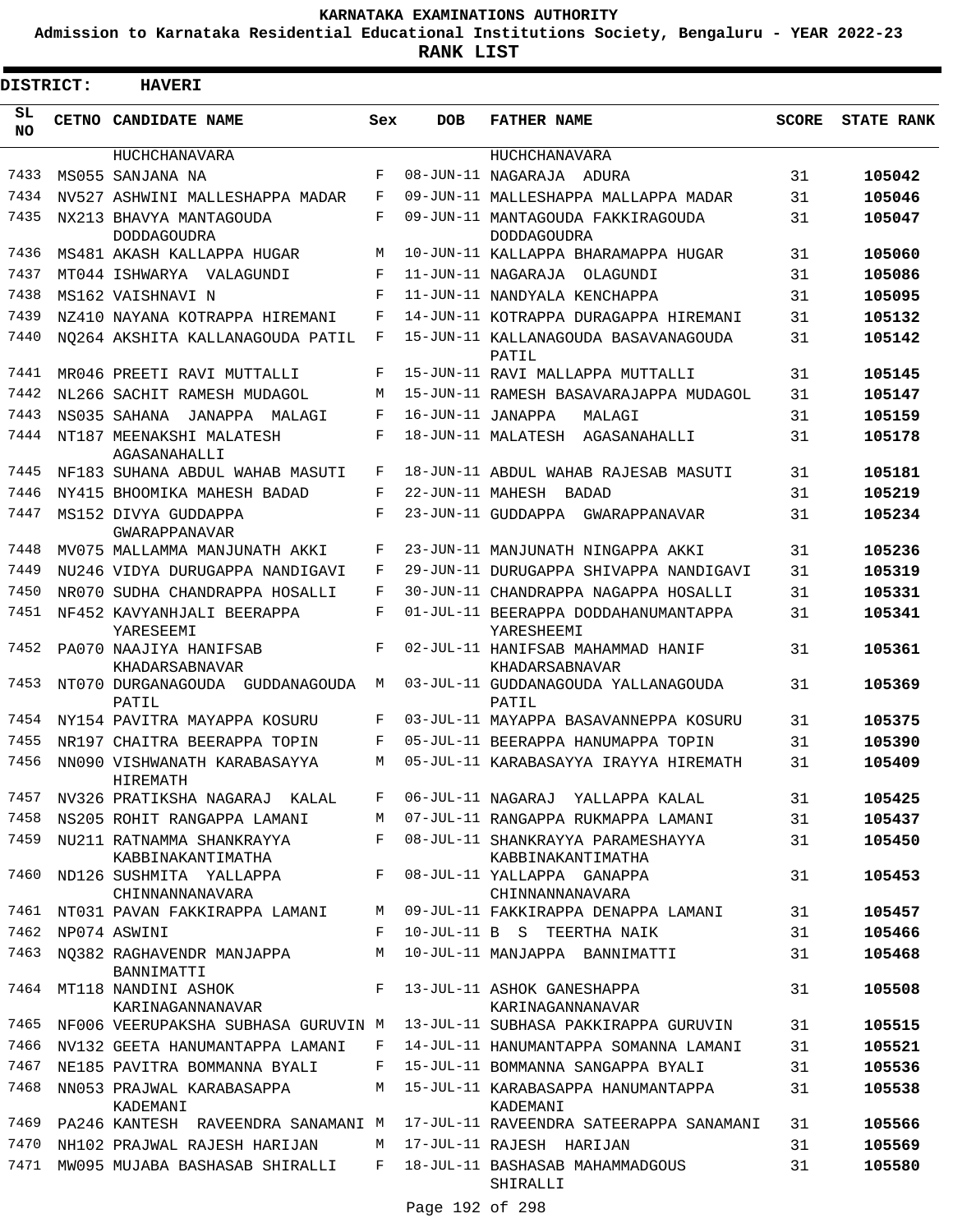**Admission to Karnataka Residential Educational Institutions Society, Bengaluru - YEAR 2022-23**

 $\blacksquare$ 

**RANK LIST**

| DISTRICT:  | <b>HAVERI</b>                                     |     |                   |                                                  |              |                   |
|------------|---------------------------------------------------|-----|-------------------|--------------------------------------------------|--------------|-------------------|
| SL.<br>NO. | CETNO CANDIDATE NAME                              | Sex | <b>DOB</b>        | <b>FATHER NAME</b>                               | <b>SCORE</b> | <b>STATE RANK</b> |
| 7472       | NZ344 SRUSTI MAHAVEER<br>AVARADHI                 | F   |                   | 19-JUL-11 MAHAVEER<br>RAYAPPA AVARADHI           | 31           | 105594            |
| 7473       | MV162 MUBARK MARDANSAB<br>SURANGI                 | М   |                   | 21-JUL-11 MARDANSAB<br>KHASIMSAB<br>SURANGI      | 31           | 105618            |
| 7474       | NP195 VINAYAKUMAR PRAKASH<br>HOTTIGOUDRA          | М   |                   | 26-JUL-11 PRAKASH BASAVARAJAPPA<br>HOTTIGOUDRA   | 31           | 105685            |
| 7475       | NZ016 SANJU MANJUNATH UNAKAL                      | М   |                   | 27-JUL-11 MANJUNATH UNAKAL                       | 31           | 105695            |
| 7476       | PA354 NANDAN MANJUNATH<br>SUBARAGATTI             | М   |                   | 28-JUL-11 MANJUNATH SHIVALINGAPPA<br>SUBARAGATTI | 31           | 105710            |
| 7477       | NG270 PUSHPA HONNAPPA<br>MISIHONNAPPANAVAR        | F   |                   | 29-JUL-11 HONNAPPA GUDDAPPA<br>MISIHONNAPPANAVAR | 31           | 105723            |
| 7478       | NF312 ARAVIND NANDAPPA LAMANI                     | М   |                   | 01-AUG-11 NANDAPPA KRUSHNAPPA LAMANI             | 31           | 105751            |
| 7479       | NL066 SHREENIVAS SUBHAS VADDAR                    | М   |                   | 01-AUG-11 SUBHASH SANNAHALAPPA VADDARA           | 31           | 105762            |
| 7480       | MY177 SHREYA CHANDRASHEKHAR<br>JADEDA             | F   |                   | 03-AUG-11 CHANDRASHEKHAR MAILARAPPA<br>JADEDA    | 31           | 105777            |
| 7481       | PA362 RAKSHITA BOODAPPA LAMANI                    | F   |                   | 05-AUG-11 BOODAPPA REKAPPA LAMANI                | 31           | 105800            |
| 7482       | NZ362 RAKSHA SHARANAPPA SHETTAR                   | F   |                   | 06-AUG-11 SHARANAPPA SHEKHAPPA SHETTAR           | 31           | 105811            |
| 7483       | MS240 AKASH BASAPPA KULAKARNI                     | М   | 08-AUG-11 BASAPPA | KULAKARNI                                        | 31           | 105826            |
| 7484       | NG286 NAGARATNA KOTEPPA KOLLI                     | F   |                   | 08-AUG-11 KOTEPPA HANUMANTHAPPA KOLLI            | 31           | 105831            |
| 7485       | MT191 NAVEEN HANUMANTAPPA HEGGERI                 | М   |                   | 08-AUG-11 HANUMANTAPPA HEGGERI                   | 31           | 105833            |
| 7486       | NW162 PAVAN ANJANEYA HATTI                        | M   |                   | 09-AUG-11 ANJANEYA NEELAPPA HATTI                | 31           | 105848            |
| 7487       | NX029 SOUMYA MANJU KITTUR                         | F   |                   | 09-AUG-11 MANJU GUDDAPPA KITTUR                  | 31           | 105852            |
| 7488       | NZ065 PRASANNAKUMAR YALLAPPA<br>SHIRUR            | М   |                   | 10-AUG-11 YALLAPPA RUDRAPPA SHIRUR               | 31           | 105869            |
| 7489       | MZ198 SUSHMITHA NAGAPPA TALLUR                    | F   |                   | 10-AUG-11 NAGAPPA MALAKAPPA TALLUR               | 31           | 105871            |
| 7490       | PA056 AKSHATA GOPAL WADDAR                        | F   | 11-AUG-11 GOPAL   |                                                  | 31           | 105873            |
| 7491       | NJ082 CHETANA GUDDANAGOUDA<br><b>BHARAMAGOUDR</b> | F   |                   | 14-AUG-11 GUDDANAGOUDA Y BHARAMAGOUDR            | 31           | 105905            |
| 7492       | NS076 SAJANA HANUMANTAPPA<br>KUDARIHAL            | F   |                   | 14-AUG-11 HANUMANTAPPA<br>KUDARIHAL              | 31           | 105911            |
| 7493       | NR036 VINAYAK DYAMAPPA GOBBI                      | М   |                   | 14-AUG-11 DYAMAPPA                               | 31           | 105918            |
| 7494       | NT176 MANOJ GANESH LAMANI                         | М   |                   | 16-AUG-11 GANESH HEMEPPA LAMANI                  | 31           | 105936            |
| 7495       | NM307 VINAY V P                                   | М   |                   | 17-AUG-11 VEERESHA PUTTANNANAVARA                | 31           | 105952            |
| 7496       | NH286 SANGEETHA LAKKAPPA GONNI                    | F   |                   | 18-AUG-11 LAKKAPPA TIRAKAPPA GONNI               | 31           | 105962            |
| 7497       | NY254 ANKITA SHIVAJI LAMANI                       | F   |                   | 20-AUG-11 SHIVAJI TIPPANNA LAMANI                | 31           | 105974            |
| 7498       | NH201 KEERTANA PAKKIRESH GADDADA F                |     |                   | 24-AUG-11 PAKKIRESH SHIVAPPA GADDADA             | 31           | 106009            |
| 7499       | MV312 NITIN AJIT DUNDANNANAVAR                    | M   |                   | 25-AUG-11 AJIT DUNDANNANAVAR                     | 31           | 106025            |
| 7500       | PA380 RAMAJANSAB MAMMADRAFI<br>DEVARAMANI         | M   |                   | 30-AUG-11 MAMMADRAFI LALSAB DEVARAMANI           | 31           | 106066            |
| 7501       | NL216 GANESHA KUMARA TALAVAR                      | M   | 31-AUG-11 KUMARA  |                                                  | 31           | 106071            |
| 7502       | MX139 BHAGYALAKSMI RAMANNA<br>TALAVAR             | F   |                   | 02-SEP-11 RAMANNA TALAVAR                        | 31           | 106088            |
| 7503       | NS333 PRAMOD BASAVANAGOUDA GOUDR M                |     |                   | 05-SEP-11 BASAVANAGOUDA VEERABASAPPA<br>GOUDR    | 31           | 106125            |
| 7504       | MW188 PAVANKUMAR SURESH METI                      | М   |                   | 06-SEP-11 SURESH IRAPPA METI                     | 31           | 106134            |
| 7505       | NR096 BHUMIKA H BOVI                              | F   |                   | 07-SEP-11 HONNAPPA H BOVI                        | 31           | 106145            |
| 7506       | NS192 SHWETA LAXMAN LAMANI                        | F   |                   | 07-SEP-11 LAXMAN SHIVAPPA LAMANI                 | 31           | 106149            |
| 7507       | NM230 SAGAR DAYANANDA HUGGER                      | M   |                   | 08-SEP-11 DAYANANDA BASAVANTAPPA HUGGER          | 31           | 106157            |
| 7508       | MV190 AKASH VIRABHADRAPPA BADIGER M               |     |                   | 10-SEP-11 VIRABHADRAPPA                          | 31           | 106168            |
| 7509       | MT069 GAYITRI BASVARAJ<br>MARIYAMMANAVAR          | F   |                   | 13-SEP-11 BASVARAJ MARIYAMMANAVAR                | 31           | 106204            |
| 7510       | NZ377 YALAJA BASAVARAJ ALHALAGERI F               |     |                   | 16-SEP-11 BASAVARAJ ALHALAGERI                   | 31           | 106237            |
| 7511       | MS567 VEENA KARABASAPPA<br><b>BIRAKKANAVAR</b>    |     |                   | F 17-SEP-11 KARABASAPPA BIRAKKANAVAR             | 31           | 106249            |
| 7512       | NU049 VIKAS PUTTAPPA GORAVAR                      |     |                   | M 20-SEP-11 PUTTAPPA HUCHCHAPPA GORAVAR          | 31           | 106277            |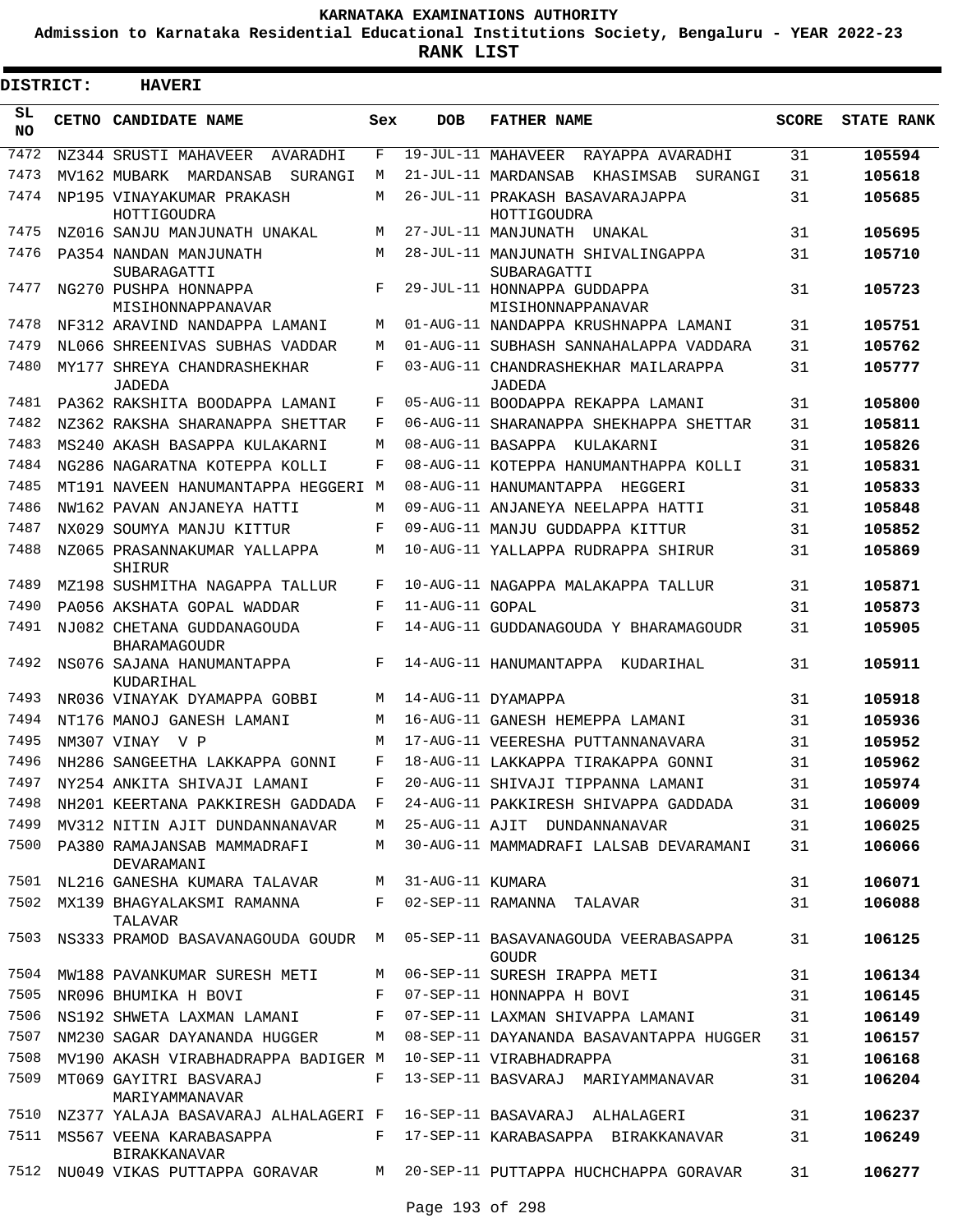**Admission to Karnataka Residential Educational Institutions Society, Bengaluru - YEAR 2022-23**

ı

| <b>DISTRICT:</b> |  | <b>HAVERI</b>                                  |     |                |                                                                            |              |                   |
|------------------|--|------------------------------------------------|-----|----------------|----------------------------------------------------------------------------|--------------|-------------------|
| SL<br><b>NO</b>  |  | CETNO CANDIDATE NAME                           | Sex | <b>DOB</b>     | <b>FATHER NAME</b>                                                         | <b>SCORE</b> | <b>STATE RANK</b> |
| 7513             |  | NR065 CHETAN FAKKIRAPPA TALAVAR                | M   |                | 25-SEP-11 FAKKIRAPPA                                                       | 31           | 106310            |
| 7514             |  | NM089 MANOJ MANJAPPA ARKACHARI                 | M   |                | 25-SEP-11 MANJAPPA                                                         | 31           | 106313            |
| 7515             |  | MS001 RUDRAMMA RAVI<br>SHIDLANNANAVAR          | F   | 27-SEP-11 RAVI | SHIDLANNANAVAR                                                             | 31           | 106335            |
| 7516             |  | NK397 VIJAYALAKSHMEE BASAVARAJA<br>KADADAKATTI | F   |                | 27-SEP-11 BASAVARAJA SHEKARAPPA<br>KADADAKATTI                             | 31           | 106336            |
| 7517             |  | NG290 ANKITHA RAMESH LAMANI                    | F   |                | 01-OCT-11 RAMESH LAMANI                                                    | 31           | 106369            |
| 7518             |  | NB183 SNEHA MANJUNATH OLEKAR                   | F   |                | 01-OCT-11 MANJUNATH KALLAPPA OLEKAR                                        | 31           | 106376            |
| 7519             |  | NS063 GAJANDRAGOUDA JAGADESHA<br>MUDIGOUDAR    | M   |                | 05-OCT-11 JAGADESHA MALLANGOUDA<br>MUDIGOUDAR                              | 31           | 106409            |
| 7520             |  | NZ088 NITEESH NINGAPPA GADDE                   | M   |                | 07-OCT-11 NINGAPPA GANGADHAR GADDE                                         | 31           | 106424            |
| 7521             |  | NG091 SAVITA BASAVARAJ BADAMI                  | F   |                | 08-OCT-11 BASAVARAJ A BADAMI                                               | 31           | 106435            |
| 7522             |  | MR217 U AISHWARYA                              | F   |                | 08-OCT-11 UMESHNAIK                                                        | 31           | 106437            |
| 7523             |  | NB143 PUNEETH<br>P BALLARI                     | M   |                | 12-OCT-11 PUTTAPPA                                                         | 31           | 106460            |
| 7524             |  | MX111 ESHWARI SHANKRAPPA<br>KANAVALLI          | F   |                | 15-OCT-11 SHANKRAPPA SHIVAPPA KANAVALLI                                    | 31           | 106478            |
| 7525             |  | NT007 UJVAL SHIVAPPA VADATERA                  | M   |                | 15-OCT-11 SHIVAPPA S VADATERA                                              | 31           | 106480            |
| 7526             |  | NV463 JEEVA JUNJAPPA HARIJAN                   | M   |                | 16-OCT-11 JUNJAPPA NEELAPPA HARIJAN                                        | 31           | 106484            |
| 7527             |  | MR071 KARTIK GONEPPA ANAVERI                   | M   |                | 17-OCT-11 GONEPPA BASAVANNEPPA ANAVERI                                     | 31           | 106489            |
| 7528             |  | MS357 RAJU BEERAPPA MEDLERI                    | M   |                | 17-OCT-11 BEERAPPA MEDLERI                                                 | 31           | 106494            |
| 7529             |  | NG181 BIBIMAHENOOR HONDADSAHEB                 | F   |                | 18-OCT-11 MAHAMADISAQ HONDADSAHEB                                          | 31           | 106499            |
| 7530             |  | NO335 SAVITRA MAHESHAPPA MANGAVAR F            |     |                | 18-OCT-11 MAHESHAPPA FAKKIRAPPA<br>MANGAVVAR                               | 31           | 106505            |
| 7531             |  | NL239 SIDDAPPA SHEKAPPA<br>SANNAPPANAVAR       | M   |                | 19-OCT-11 SHEKAPPA BASAVARAJAPPA<br>SANNAPPANAVAR                          | 31           | 106515            |
| 7532             |  | NM278 SALPIYA MAHABUBALI SUNKADA               | F   |                | 21-OCT-11 MAHABUBALI<br>SUNKADA                                            | 31           | 106525            |
| 7533             |  | NL132 SHIVANADA PATIL<br>S G                   | M   |                | 21-OCT-11 SHASHIKUMAR                                                      | 31           | 106526            |
| 7534             |  | MY073 LAXMI CHANDRAPPA UPPAR                   | F   |                | 26-OCT-11 CHANDRAPPA GOVINDAPPA UPPAR                                      | 31           | 106559            |
| 7535             |  | PA013 ASKAR ALI<br>NADAF                       | M   |                | 30-OCT-11 MOHAMMADJAFAR LALSAB NADAF                                       | 31           | 106584            |
| 7536             |  | NU291 NAVYASHREE YOGESH<br>GANGAVVANAVAR       | F   |                | 30-OCT-11 YOGESH VEERABHADRAPPA<br>GANGAVVANAVAR                           | 31           | 106591            |
| 7537             |  | NZ252 SHASHANK ISHWARGOUDA<br>DODDAGOUDRA      | M   |                | 02-NOV-11 ISHWARGOUDA BASANAGOUDA<br>DODDAGOUDRA                           | 31           | 106625            |
| 7538             |  | MAKANDAR                                       |     |                | NC013 MOHAMMADTAHEER NADEEM        M  05-NOV-11 NADEEM MEHABUBSAB MAKANDAR | 31           | 106643            |
| 7539             |  | NF194 BINDU GUDDAPPA<br>LINGADAHALLI           | F   |                | 09-NOV-11 GUDDAPPA TIPPANNA<br>LINGADAHALLI                                | 31           | 106682            |
| 7540             |  | MS577 ANITA MALLENGOUDA PATIL                  | F   |                | 16-NOV-11 MALLANGOUDA NAGANGOUDA PATIL                                     | 31           | 106723            |
| 7541             |  | NO030 KIRAN SHIVAPPA KAYAKAD                   | M   |                | 16-NOV-11 SHIVAPPA GOOLAPPA KAYAKAD                                        | 31           | 106726            |
| 7542             |  | NQ254 SANPATARADDI RAMESHA<br>JAKKARADDI       | М   |                | 16-NOV-11 RAMESHA JAKKARADDI                                               | 31           | 106731            |
| 7543             |  | NW159 AYISHABANU H N                           | F   |                | 19-NOV-11 NOORAHAMAD                                                       | 31           | 106748            |
| 7544             |  | MS254 PAVITRA SHIVANAGOUD TOTAD                | F   |                | 26-NOV-11 SHIVANAGOUD TOTAD                                                | 31           | 106815            |
| 7545             |  | MX015 YASHVANT SHANMUKHAPPA<br>YALIGAR         | M   |                | 26-NOV-11 SHANMUKHAPPA VEERABHADRAPPA<br>YALIGAR                           | 31           | 106818            |
| 7546             |  | NA027 ROHITH KRISHNAPPA LAMANI                 | M   |                | 27-NOV-11 KRISHNAPPA LAMANI                                                | 31           | 106824            |
| 7547             |  | NO001 A BHAVYA                                 | F   |                | 29-NOV-11 A VEERABHADRAPPA                                                 | 31           | 106828            |
| 7548             |  | NY479 ADITYA MANJUNATH MUDASALI                | М   |                | 29-NOV-11 MANJUNATH PARASAPPA MUDASALI                                     | 31           | 106829            |
| 7549             |  | NN146 DIVYA KANTESH OLEKAR                     | F   |                | 04-DEC-11 KANTESH NAGAPPA OLEKAR                                           | 31           | 106870            |
| 7550             |  | NT039 ISHWARI BHEEMAPPA SUNAGAR                | F   |                | 09-DEC-11 BHEEMAPPA BASAVANTAPPA<br>SUNAGAR                                | 31           | 106906            |
| 7551             |  | NY006 IRAVVA VIRUPAKSHAPPA TONDUR F            |     |                | 10-DEC-11 VIRUPAKSHAPPA TONDUR                                             | 31           | 106913            |
| 7552             |  | NW196 NIVEDITA ULAVAPPA KUMBAR                 | F   |                | 13-DEC-11 ULAVAPPA SHANKRAPPA KUMBAR                                       | 31           | 106936            |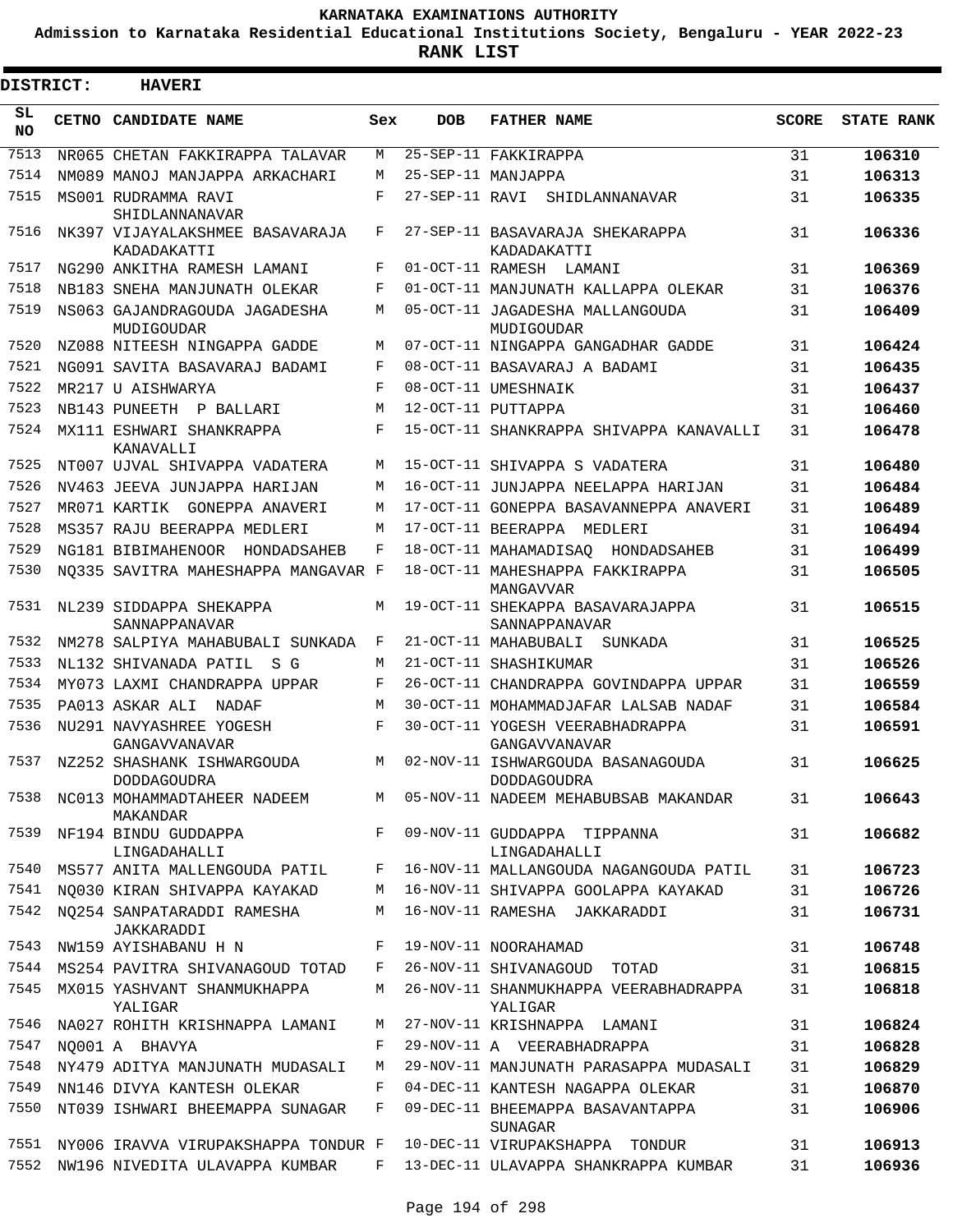**Admission to Karnataka Residential Educational Institutions Society, Bengaluru - YEAR 2022-23**

| <b>DISTRICT:</b> | <b>HAVERI</b>                               |       |                   |                                                    |              |                   |
|------------------|---------------------------------------------|-------|-------------------|----------------------------------------------------|--------------|-------------------|
| SL<br><b>NO</b>  | <b>CETNO CANDIDATE NAME</b>                 | Sex   | <b>DOB</b>        | <b>FATHER NAME</b>                                 | <b>SCORE</b> | <b>STATE RANK</b> |
| 7553             | ND106 YALLAPPA LAKSHAMANA PYATI             | M     |                   | 15-DEC-11 LAKSHAMANA GIRIYAPPA PYATI               | 31           | 106949            |
| 7554             | NW259 PALLAVI SHARANAPPA<br>LAKSHMESHWAR    | F     |                   | 17-DEC-11 SHARANAPPA NEELAPPA<br>LAKSHMESHWAR      | 31           | 106961            |
| 7555             | NG196 SUMITRA NINGAPPA BASAPUR              | F     |                   | 17-DEC-11 NINGAPPA GUDDAPPA BASAPUR                | 31           | 106963            |
| 7556             | NM215 SUPRITA SOMASHEKAR<br>DIVIGIHALLI     | F     |                   | 22-DEC-11 SOMASHEKAR HANUMANTHAPPA<br>DIVIGIHALLI  | 31           | 107000            |
| 7557             | NR235 BEERESH HONNAPPA THELEGER             | M     |                   | 23-DEC-11 HONNAPPA THIRAKAPPA THELEGER             | 31           | 107002            |
| 7558             | NM309 BHAVANA HANUMANTAPPA<br>KANAGOTAGI    | F     |                   | 24-DEC-11 HANUMANTAPPA DEVENDRAPPA<br>KANAGOTAGI   | 31           | 107010            |
| 7559             | MS444 KEERTHI SURESH<br>KARIYAMMANAPUJAR    | F     |                   | 24-DEC-11 SURESH KARIYAMMANAPUJAR                  | 31           | 107013            |
| 7560             | MV079 BINDU VASANTA NOTADAVARA              | F     |                   | 25-DEC-11 VASANTA BHARAMAPPA NOTADAVARA            | 31           | 107022            |
| 7561             | MS459 PREETI GUDDAPPA DODDAMANI             | F     |                   | 28-DEC-11 GUDDAPPA KARIYAPPA DODDAMANI             | 31           | 107041            |
| 7562             | NM074 AKASHA HANUMANTAPPA<br>MEGALAMANI     | M     |                   | 30-DEC-11 HANUMANTAPPA HONNAPPA<br>MEGALAMANI      | 31           | 107048            |
| 7563             | NX106 SHRUSHTI MANJUNATH<br>DODDAMANI       | F     |                   | 30-DEC-11 MANJUNATH YALLAPPA DODDAMANI             | 31           | 107052            |
| 7564             | NK090 POOJA HUCHAPPA SAVANUR                | F     |                   | 24-FEB-12 HUCHAPPA MANJAPPA SAVANUR                | 31           | 107159            |
| 7565             | NX189 ABHISHEK HANAMANTAPPA<br>SUGANNAVAR   | M     |                   | 19-MAR-12 HANAMANTAPPA MAHADEVAPPA<br>SUGANNAVAR   | 31           | 107176            |
| 7566             | NV328 BHOOMIKA ANANDA SATAPATI              | F     |                   | 25-SEP-09 ANANDA SHEKAPPA SATAPATI                 | 30           | 107273            |
| 7567             | NZ032 SUMANGALA NAGAPPA<br>CHAKALABBI       | F     |                   | 20-DEC-09 NAGAPPA VIRAPPA CHAKALABBI               | 30           | 107299            |
| 7568             | NW144 MANJULA BASAPPA GOUDAGERI             | F     |                   | 01-JAN-10 BASAPPA HANAMANTAPPA<br>GOUDAGERI        | 30           | 107321            |
| 7569             | PA047 MASABBI HAZRATALI<br>TAHASHILDAR      | F     |                   | 26-JAN-10 HAJARATALI                               | 30           | 107350            |
| 7570             | NM224 AJITHKUMAR MANJAPPA KYATAR            | М     |                   | 27-FEB-10 MANJAPPA HOLIBASAPPA KYATAR              | 30           | 107380            |
| 7571             | MY139 SAMPATTAKUMAR BASAVARAJ<br>MALLADAD   | М     |                   | 03-MAR-10 BASAVARAJ NINGAPPA MALLADAD              | 30           | 107386            |
| 7572             | MU192 CHETAN IRAPPA ALUR                    | М     |                   | 19-MAR-10 IRAPPA TUKKAPPA ALUR                     | 30           | 107400            |
| 7573             | PA210 TARUN NAGAPPA NIROLLI                 | M     |                   | 01-APR-10 NAGAPPA NIROLLI                          | 30           | 107416            |
| 7574             | NF177 NAGARAJ PARASAPPA KORAVAR             | М     |                   | 02-APR-10 PARASAPPA PUTTAPPA KORAVAR               | 30           | 107417            |
| 7575             | NU113 ANANDA HUCHCHAPPA BARKI               | M     |                   | 30-MAY-10 HUCHCHAPPA BARKI                         | 30           | 107496            |
| 7576             | NU151 MANU RAMANNA HULMANI                  | М     | 16-JUN-10 RAMANNA |                                                    | 30           | 107539            |
| 7577             | NJ176 PRASANNA PARAMESH BADIGER             | M     |                   | 27-JUN-10 PARAMESH SHANKRAPPA BADIGER              | 30           | 107548            |
| 7578             | NE166 VINAY HANUMANTAPPA GADAG              | M     |                   | 01-JUL-10 HANUMANTAPPA HANUMANTAPPA<br>GADAG       | 30           | 107559            |
| 7579             | NU201 PREETHAM S S                          | М     |                   | 07-JUL-10 SANJEEV RAYAPPA SARTHI                   | 30           | 107568            |
| 7580             | NS311 ASHWATH MANJAPPA KONANAVAR            | M     |                   | 11-JUL-10 MANJAPPA NAGAPPA KONANAVAR               | 30           | 107574            |
| 7581             | NW053 SUDEEP KUMAR LAMANI                   | M     |                   | 03-AUG-10 KUMAR DEVAPPA LAMANI                     | 30           | 107625            |
| 7582             | NN109 SHIVAKUMAR RAVI<br>CHIKKABIDARI       | M     |                   | 05-AUG-10 RAVI SHIVAPPA CHIKKABIDARI               | 30           | 107632            |
| 7583             | MZ199 HARISHA ADAPPA ADAVI                  |       |                   | M 09-AUG-10 ADAPPA DEVENNDRAPPA ADAVI              | 30           | 107648            |
| 7584             | NG118 HANUMANTA JAGADISH<br>HUNASIMARADA    |       |                   | M 18-AUG-10 JAGADISH BASAVARAJAPPA<br>HUNASIMARADA | 30           | 107667            |
| 7585             | NF070 ABHI KOTEPPA MANTAGANI                | M     |                   | 20-AUG-10 KOTEPPA SHIVAPUTRAPPA<br>MANTAGANI       | 30           | 107677            |
| 7586             | NX228 JYOTI BASAVARAJ<br>KADANNANAVAR       | $F -$ |                   | 21-AUG-10 BASAVARAJ KURUVATTEPPA<br>KADANNANAVAR   | 30           | 107684            |
| 7587             | NF046 LAXMI HANUMANTAPPA CHAVADI F          |       |                   | 24-AUG-10 HANUMANTAPPA                             | 30           | 107691            |
| 7588             | NZ081 NIRMALA RAMESH LAMANI                 | F     |                   | 07-SEP-10 RAMESH RAMAPPA LAMANI                    | 30           | 107745            |
| 7589             | NE241 SHAMBULINGA RUDRAPPA<br>SUGGANNANAVAR | M     |                   | 08-SEP-10 RUDRAPPA NAGAPPA<br>SUGGANNANAVAR        | 30           | 107749            |
| 7590             | NK468 PRIYANKABAI NAGARAJ LAMANI F          |       | Page 195 of 298   | 20-SEP-10 NAGARAJ LAMANI                           | 30           | 107800            |
|                  |                                             |       |                   |                                                    |              |                   |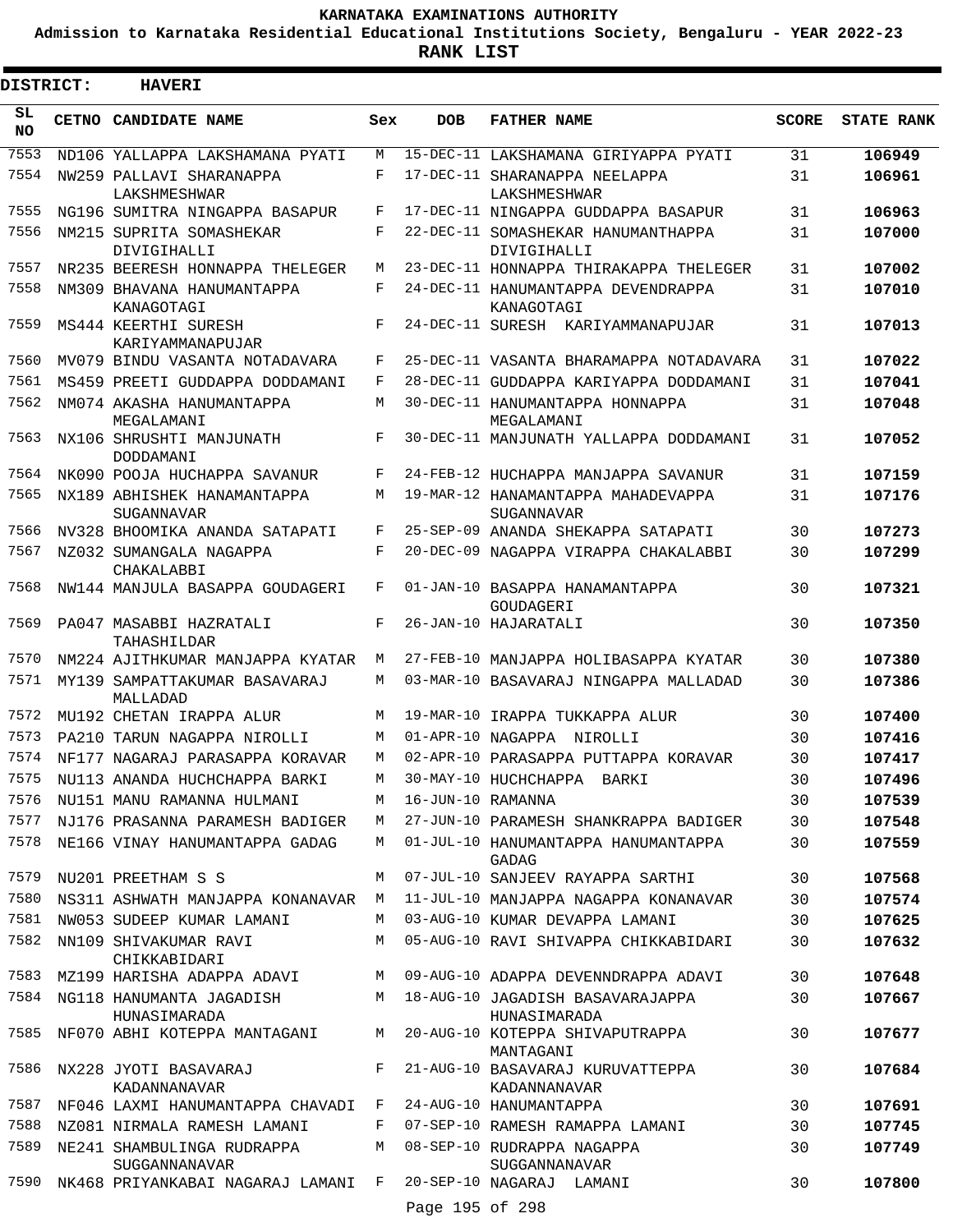**Admission to Karnataka Residential Educational Institutions Society, Bengaluru - YEAR 2022-23**

**RANK LIST**

| <b>DISTRICT:</b> | <b>HAVERI</b>                                              |        |                        |                                                                                      |              |                   |
|------------------|------------------------------------------------------------|--------|------------------------|--------------------------------------------------------------------------------------|--------------|-------------------|
| SL<br><b>NO</b>  | CETNO CANDIDATE NAME                                       | Sex    | <b>DOB</b>             | <b>FATHER NAME</b>                                                                   | <b>SCORE</b> | <b>STATE RANK</b> |
| 7591             | MV220 RAMESH KALLAPPA BANNE                                | M      |                        | 20-SEP-10 KALLLAPPA SIDDAPPA BANNE                                                   | 30           | 107802            |
| 7592             | NH259 DEEPA PRAKASH KURI                                   | F      | 29-SEP-10 PRAKASH      |                                                                                      | 30           | 107828            |
| 7593             | MR087 PURNIMA DEVARAJ<br>SAVAKKANAVAR                      | F      | 30-SEP-10 DEVARAJ      |                                                                                      | 30           | 107839            |
| 7594             | NS075 KANTESH K B                                          | M      |                        | 02-OCT-10 BASAVARAJ                                                                  | 30           | 107849            |
| 7595             | NK486 ROJA R MARIGOUDAR                                    | F      |                        | 03-OCT-10 RAJAPPA H MARIGOUDAR                                                       | 30           | 107855            |
| 7596             | NM131 SOUMYA MALATESH BHAJANTRI                            | F      |                        | 10-OCT-10 MALATESH BHAJANTRI                                                         | 30           | 107893            |
| 7597             | MS061 LAXMI RAMANNA KENGONDA                               | F      |                        | 11-OCT-10 RAMANNA DURAGAPPA KENGONDA                                                 | 30           | 107898            |
| 7598             | NJ286 BHOOMIKA MALATESH<br>HOLEYANNANAVAR                  | F      |                        | 12-OCT-10 MALATESH HANUMANTAPPA<br>HOLEYANNANAVAR                                    | 30           | 107904            |
| 7599             | NF329 FAYAZ NADAF                                          | М      |                        | 12-OCT-10 SHARIFSAB                                                                  | 30           | 107905            |
| 7600             | NM014 SAHANA MABUSAB HUBBALLI                              | F      |                        | 16-OCT-10 MABUSAB SHABBIRSAB HUBBALLI                                                | 30           | 107931            |
| 7601             | NO135 SHENA KRISHNAPPA LAMANAI                             | F      |                        | 19-OCT-10 KRISHNAPPA<br>SOMALLEPPA<br>LAMANAI                                        | 30           | 107943            |
| 7602             | NN016 DHANUSH<br>SOMANAHALLI                               | М      |                        | 22-OCT-10 SHIVAPPA SOMANAHALLI                                                       | 30           | 107956            |
| 7603             | NV415 PRASHANTA BASAPPA<br>GADIGENNAVAR                    | М      |                        | 22-OCT-10 BASAPPA HANUMANTAPPA<br>GADIGENNAVAR                                       | 30           | 107961            |
| 7604             | PA177 FAKKIRESH MOGALAYI                                   | M      |                        | 24-OCT-10 RAVI MOGALYI                                                               | 30           | 107969            |
| 7605             | MS336 BASAVARAJ MANJAPPA<br>KOTIYAVAR                      | M      |                        | 25-OCT-10 MANJAPPA BASAPPA KOTIYAVAR                                                 | 30           | 107974            |
| 7606             | NE314 GANGAPPA ASHOK<br>MANGAMMANAVAR                      | М      |                        | 26-OCT-10 ASHOK GANGAPPA MANGAMMANAVAR                                               | 30           | 107988            |
| 7607             | NZ455 YASHODA KASHAPPA MADAR                               | F      |                        | 01-NOV-10 KASHAPPA SANNAFAKKIRAPPA<br><b>MADAR</b>                                   | 30           | 108036            |
| 7608             | PA044 LAXMI ASHOK SOKAPPANAVAR                             | F      | 06-NOV-10 ASHOK        | SOKAPPANAVAR                                                                         | 30           | 108062            |
| 7609             | NP194 YASHODHA EERAPPA UPPAR                               | F      | $08 - \text{NOV} - 10$ | EERAPPA UPPAR                                                                        | 30           | 108086            |
| 7610             | NE028 PRIYANK DEVENDRAPPA LAMANI                           | F      |                        | 15-NOV-10 DEVENDRAPPA LAMANI                                                         | 30           | 108121            |
| 7611             | PA220 SUSHILA SHEKAPPA CHAKRASALI F                        |        | 15-NOV-10              | SHEKAPPA MUDAKAPPA CHAKRASALI                                                        | 30           | 108122            |
| 7612<br>7613     | NB195 SHAMBHU SHRIKANT TAMBULI<br>NP169 BASAVARAJ MANJAPPA | М<br>М |                        | 17-NOV-10 SHRIKANT SADANANDDAPPA<br>TAMBULI<br>20-NOV-10 MANJAPPA DUNDEPPA SULAGANNI | 30<br>30     | 108133<br>108147  |
| 7614             | SULAGANNI<br>MY263 LAKSHMI HANUMANTAPPA                    | F      |                        | 20-NOV-10 HANUMANTAPPA SHIVAPPA KACHAVI                                              | 30           | 108148            |
| 7615             | KACHAVI<br>MV111 MEGHANA BASAVARAJA ROTTER                 | F      |                        | 23-NOV-10 BASAVARAJA VENKAPPA ROTTER                                                 | 30           | 108167            |
| 7616             | NX043 BASAVARAJ PRAKASH MADAR                              | M      |                        | 26-NOV-10 PRAKASH MADAR                                                              | 30           | 108179            |
| 7617             | NU293 KUSUMA NIRANJAN BADIGER                              | F      |                        | 03-DEC-10 NIRANJAN VEERAPPA BADIGER                                                  | 30           | 108217            |
| 7618             | NF140 SAVITRA NAGAPPA KUDIRYALA                            | F      |                        | 03-DEC-10 NAGAPPA BASAVANNEPPA<br>KUDIRYALA                                          | 30           | 108222            |
| 7619             | NK252 KEERTANA CHANDRAPPA TALAVAR F                        |        |                        | 09-DEC-10 CHANDRAPPA                                                                 | 30           | 108257            |
| 7620             | NH246 MANOJ MANJUNATH HAVERI                               | М      |                        | 13-DEC-10 MANJUNATH CHANNABASAPPA<br>HAVERI                                          | 30           | 108283            |
| 7621             | MT031 MEGHA DURUGAPPA BOODIHALA                            | F      |                        | 13-DEC-10 DURUGAPPA BOODIHALA                                                        | 30           | 108284            |
| 7622             | NG288 SHARAT NAGAPPA DABALI                                | M      |                        | 14-DEC-10 NAGAPPA SANNAHNUMANTAPPA<br>DABALI                                         | 30           | 108294            |
| 7623             | NM267 UDAY SANNAGOUD GURANIGOUDR                           | M      |                        | 15-DEC-10 SANNAGOUD NINGANAGOUD<br>GUARANIGODR                                       | 30           | 108303            |
| 7624             | NZ229 VINAY NAGAPPA DODDAMANI                              | M      |                        | 15-DEC-10 NAGAPPA DODDAMANI                                                          | 30           | 108304            |
| 7625             | ND118 KARTIK NINGANAGOUDA<br>HANCHINAMANI                  | M      |                        | 21-DEC-10 NINGANAGOUDA BHARAMAGOUDA<br>HANCHINAMANI                                  | 30           | 108337            |
| 7626             | MV288 SAVITRI ISHVARAGOUDA<br>HUTTANAGOUDRA                | $F -$  |                        | 22-DEC-10 ISHVARAGOUDA RANGANAGOUDA<br>HUTTANAGOUDRA                                 | 30           | 108344            |
| 7627             | PA381 CHETANA NEELAPPA<br>NEELAMMANAVAR                    | F      |                        | 24-DEC-10 NEELAPPA NEELAMMANAVAR                                                     | 30           | 108358            |
| 7628             | NK388 PRIYANKA RANGAPPA TOTAGANTI F                        |        | Page 196 of 298        | 27-DEC-10 RANGAPPA SHIVAPPA TOTAGANTI                                                | 30           | 108377            |
|                  |                                                            |        |                        |                                                                                      |              |                   |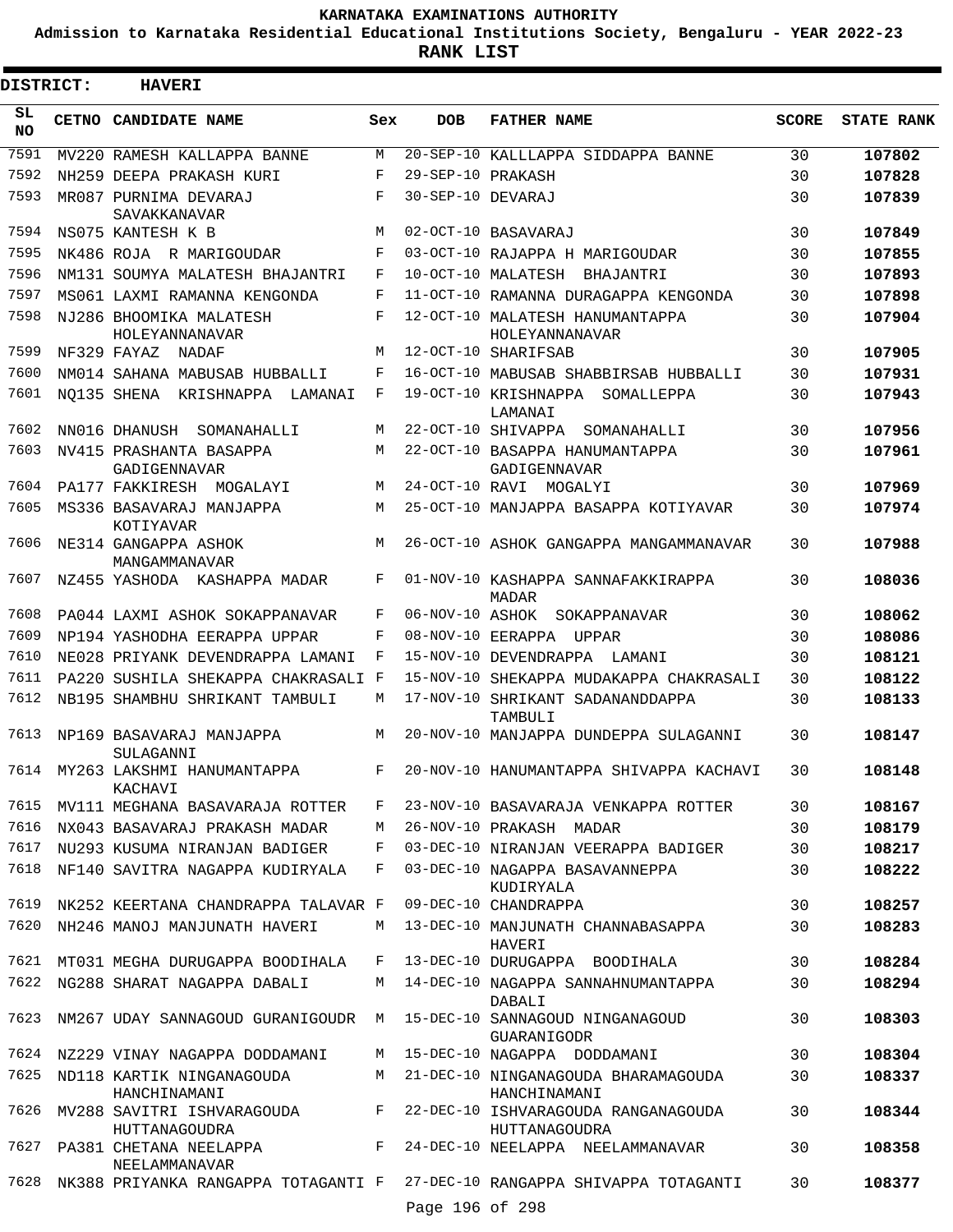**Admission to Karnataka Residential Educational Institutions Society, Bengaluru - YEAR 2022-23**

**RANK LIST**

| DISTRICT: | <b>HAVERI</b>                                  |              |                   |                                                 |              |                   |
|-----------|------------------------------------------------|--------------|-------------------|-------------------------------------------------|--------------|-------------------|
| SL<br>NO. | CETNO CANDIDATE NAME                           | Sex          | <b>DOB</b>        | <b>FATHER NAME</b>                              | <b>SCORE</b> | <b>STATE RANK</b> |
| 7629      | PA215 SAVITRI VEERAPPA<br>KAMANAHALLI          | $_{\rm F}$   |                   | 28-DEC-10 VEERAPPA KAMANAHALLI                  | 30           | 108383            |
| 7630      | NG313 GOTHAMA ANNAPPA HADAGALI                 | M            |                   | 30-DEC-10 ANNAPPA DEEVANNA HADAGALI             | 30           | 108392            |
| 7631      | PA113 PRASHANT IRAPPA LAMANI                   | M            |                   | 04-JAN-11 IRAPPA KEEMANNA LAMANI                | 30           | 108513            |
| 7632      | NF135 DYAMAPPA CHANNAPPA LAMANI                | M            |                   | 09-JAN-11 CHANNAPPA MEGLEPPA LAMANI             | 30           | 108545            |
| 7633      | ND064 NANDA MAHAVEER VEERAPUR                  | F            |                   | 10-JAN-11 MAHAVEER JINNAPPA VEERAPUR            | 30           | 108556            |
| 7634      | NK334 AKASH GUDDAPPA<br>MARIYANNANAVAR         | M            |                   | 11-JAN-11 GUDDAPPA MARIYANNANAVAR               | 30           | 108558            |
| 7635      | NH261 CHENNAMMA MUTTAYYA PATIL                 | F            |                   | 14-JAN-11 MUTTAYYA CHANABASAYYA PATIL           | 30           | 108584            |
| 7636      | NK375 AKSHAYAKUMAR RAMESH<br>HUBBALLER         | M            |                   | 15-JAN-11 RAMESH YALLAPPA HUBBALLER             | 30           | 108593            |
| 7637      | NU336 UMESH SANNANILAPPA HADIMANI M            |              |                   | 15-JAN-11 SANNANILAPPA SIDDAPPA<br>HADIMANI     | 30           | 108597            |
| 7638      | NO053 RANJITA PARAMESH RANASOT                 | F            |                   | 16-JAN-11 PARAMESH CHANDRAPPA RANASOT           | 30           | 108604            |
| 7639      | NS289 RUJWAN VADEHOSUR                         | M            |                   | 16-JAN-11 FAKRUSAB                              | 30           | 108605            |
| 7640      | MX014 TASAMIYABANU MAHMADARAFIK<br>SHETASANADI | F            |                   | 20-JAN-11 MAHMADARAFIK<br>SHETASANADI           | 30           | 108628            |
| 7641      | NN044 TEJASHVINI IRAPPA KOTAMBRI               | F            |                   | 24-JAN-11 IRAPPA SHIDDAPPA KOTAMBRI             | 30           | 108652            |
| 7642      | NR306 PRIYANKA RAMAPPA KAMBALI                 | F            | 25-JAN-11 RAMAPPA | KAMBALI                                         | 30           | 108658            |
| 7643      | NA118 PRIYADARSHINI SUBHASH<br>DONAGI          | F            | 27-JAN-11 SUBHASH | DONAGI                                          | 30           | 108673            |
| 7644      | MV308 RENUKA CHANNAPPA GOLLAR                  | F            |                   | 28-JAN-11 CHANNAPPA YALLAPPA GOLLAR             | 30           | 108688            |
| 7645      | NM280 NAYANA UJJAPPA ARIKATTI                  | F            |                   | 30-JAN-11 UJJAPPA TIMMAPPA ARIKATTI             | 30           | 108701            |
| 7646      | MX155 GOURAMMA FAKKIRAPPA DODMANI F            |              |                   | 01-FEB-11 FAKKIRAPPA GUTTEPPA DODMANI           | 30           | 108710            |
| 7647      | MY252 VIRESH GANGAPPA KORAGAR                  | M            |                   | 01-FEB-11 GANGAPPA HANUMANTAPPA KORAGAR         | 30           | 108715            |
| 7648      | NO096 SINDHU DILLEPPA HADADI                   | F            |                   | 03-FEB-11 DILLEPPA TIRAKAPPA HADADI             | 30           | 108735            |
| 7649      | ND191 ADITYA BASAVANTAPPA LAMANI               | M            |                   | 04-FEB-11 BASAVANTAPPA LAMANI                   | 30           | 108741            |
| 7650      | NZ171 CHETAN FAKKIRAPPA RAMAGERI               | M            |                   | 07-FEB-11 FAKKIRAPPA BASAVANTAPPA<br>RAMAGERI   | 30           | 108758            |
| 7651      | MV041 BHAVANI BHEEMAPPA<br>IBAKKANAVAR         | F            |                   | 08-FEB-11 BHEEMAPPA PARASAPPA<br>IBAKKANAVAR    | 30           | 108766            |
| 7652      | NF123 SHIVARAJ NINGAPPA MARATHE                | М            |                   | 09-FEB-11 NINGAPPA<br>MARATHE                   | 30           | 108781            |
|           | 7653 NV030 ANITA DEVAPPA RATHOD                | F            |                   | 10-FEB-11 DEVAPPA NINGAPPA RATHOD               | 30           | 108783            |
|           | 7654 MV168 BRUNDA PRAKASH<br>HONNANNANAVAR     | $F$ and      |                   | 10-FEB-11 PRAKASH BASAVANTAPPA<br>HONNANNANAVAR | 30           | 108784            |
| 7655      | NS111 LAKSHMANA TEJAPPA LAMANI                 | M            |                   | 10-FEB-11 TEJAPPA KASANAPPA LAMANI              | 30           | 108787            |
| 7656      | NX069 PRATIBHA GONEPPA TALAWARA                | F            |                   | 11-FEB-11 GONEPPA BASAVANTAPPA<br>TALAWARA      | 30           | 108796            |
| 7657      | NN135 SUMA HANUMANTAPPA GUBBI                  | F            |                   | 11-FEB-11 HANUMANTAPPA GUBBI                    | 30           | 108799            |
| 7658      | NS110 YASHAVANT CHANDRAPPA LAMANI M            |              |                   | 11-FEB-11 CHANDRAPPA KENCHAPPA LAMANI           | 30           | 108801            |
| 7659      | NX054 RANJITA FAKKIRESH DODDAMANI F            |              |                   | 12-FEB-11 FAKKIRESH PAKKIRAPPA<br>DODDAMANI     | 30           | 108805            |
| 7660      | MV082 VINUTA PARASHURAM KASHAMBI               | F            |                   | 14-FEB-11 PARASHURAM KASHAMBI                   | 30           | 108825            |
| 7661      | MZ191 ANNAPURANA PANCHAKSHARI<br>SHETTAR       | F            |                   | 18-FEB-11 PANCHAKSHARI GURUPADAPPA<br>SHETTAR   | 30           | 108848            |
| 7662      | NX138 ASWINI ARVIND GOULER                     | F            |                   | 18-FEB-11 ARVIND VASAPPA GOULER                 | 30           | 108849            |
| 7663      | NF222 MAHESH RAMESH MALAMMANAVAR               | M            |                   | 18-FEB-11 RAMESH YALLAPPA MALAMMANAVAR          | 30           | 108854            |
| 7664      | NX121 PARAMESHI MANJUNATH<br>GOUDAGERI         | M            |                   | 21-FEB-11 MANJUNATH                             | 30           | 108878            |
| 7665      | NF397 SINCHANA KOTRESH MADIVALAR               | $\mathbf{F}$ |                   | 22-FEB-11 KOTRESH MADIVALAR                     | 30           | 108888            |
| 7666      | PA350 FAKRUDDIN                                | M            |                   | 24-FEB-11 RAJABAKSH DADUNAVAR                   | 30           | 108897            |
| 7667      | NY155 DARSHAN NAGAPPA BALIKAYI                 | М            |                   | 25-FEB-11 NAGAPPA SAHADEVAPPA BALIKAYI          | 30           | 108907            |
| 7668      | NV016 MEGHANA HANUMANTAPPA<br>VALMIKI          | F            |                   | 27-FEB-11 HANUMANTAPPA KURUVATTEPPA<br>VALMIKI  | 30           | 108929            |
|           |                                                |              |                   |                                                 |              |                   |

Page 197 of 298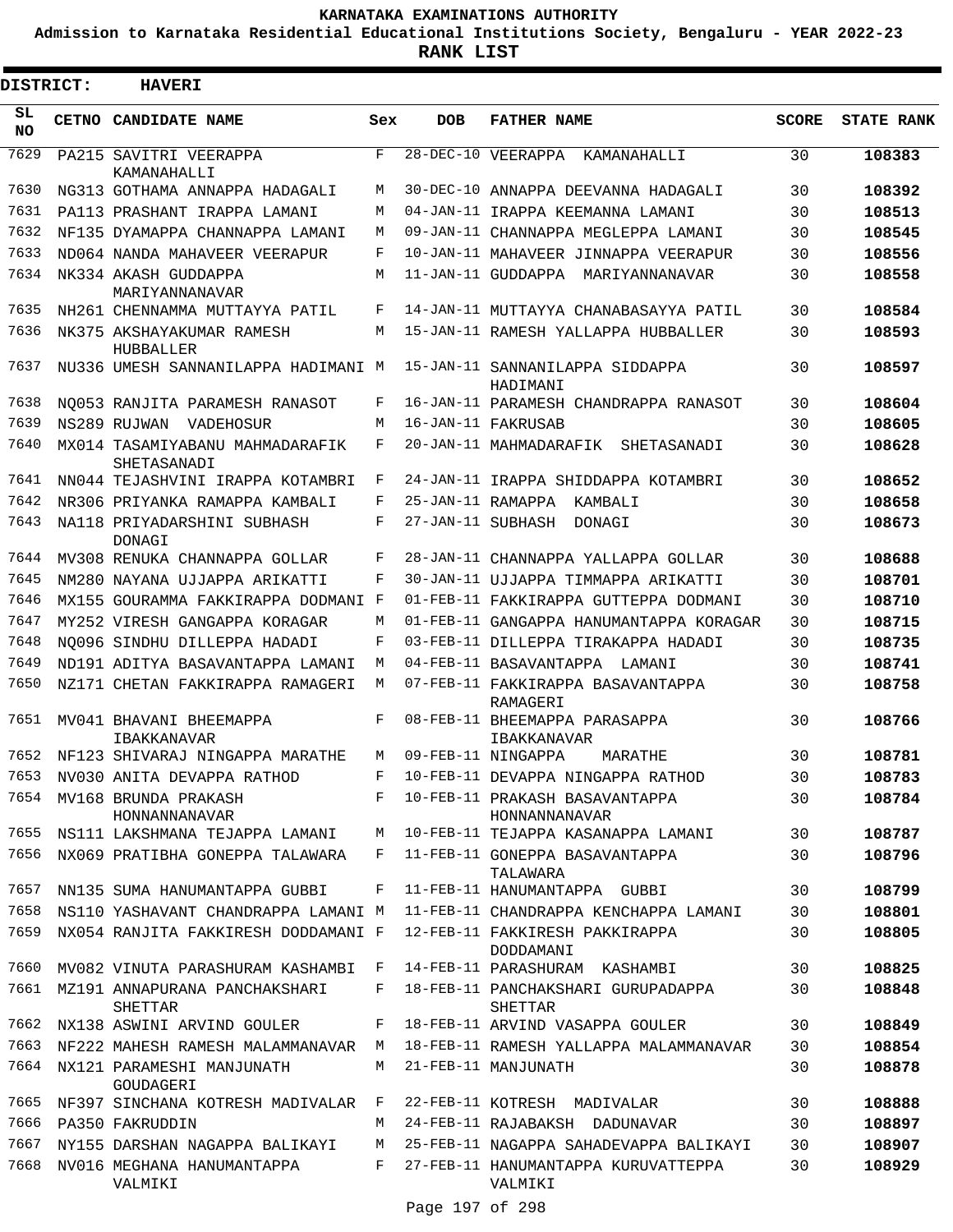**Admission to Karnataka Residential Educational Institutions Society, Bengaluru - YEAR 2022-23**

 $\blacksquare$ 

**RANK LIST**

| <b>DISTRICT:</b> | <b>HAVERI</b>                                                |              |                   |                                                               |              |                   |
|------------------|--------------------------------------------------------------|--------------|-------------------|---------------------------------------------------------------|--------------|-------------------|
| SL.<br>NO.       | <b>CETNO CANDIDATE NAME</b>                                  | Sex          | <b>DOB</b>        | <b>FATHER NAME</b>                                            | <b>SCORE</b> | <b>STATE RANK</b> |
| 7669             | NH343 LAXMI KENCHAPPA NAVI                                   | F            |                   | 07-MAR-11 KENCHAPPA SHEKAPPA NAVI                             | 30           | 109005            |
| 7670             | NE074 PARASHURAM PARAMESHAPPA<br>CHAVADI                     | M            |                   | 09-MAR-11 PARAMESHAPPA                                        | 30           | 109025            |
| 7671             | NJ292 BHAVANI<br>KOTEPPA<br>TALAVARA                         | F            |                   | 10-MAR-11 KOTEPPA TALAVARA                                    | 30           | 109029            |
| 7672             | NV297 VISHWNATH GANGANAGOUD<br>NINGANGOUDRA                  | М            |                   | 10-MAR-11 GANGANAGOUD NINGANGOUDRA                            | 30           | 109046            |
| 7673             | NH378 SAGAR RAMESH PUTANIKAR                                 | М            |                   | 11-MAR-11 RAMESH SHANKRAPPA PUTANIKAR                         | 30           | 109052            |
| 7674             | NR272 GOUTHAMI V                                             | F            |                   | 12-MAR-11 PAMPANAIK V                                         | 30           | 109057            |
| 7675             | NN153 VARSHINI MAHANTESH VADENPUR F                          |              |                   | 12-MAR-11 MAHANTESH BASAVANTAPPA<br>VADENPUR                  | 30           | 109062            |
| 7676             | NS090 VIJAYAKUMAR MAHADEVAREDDI<br><b>BANAKAR</b>            | М            |                   | 12-MAR-11 MAHADEVAREDDI BHARAMAREDDI<br><b>BANAKAR</b>        | 30           | 109063            |
| 7677             | NX129 VIRESHKUMAR REVAPPA LAMANI                             | М            |                   | 12-MAR-11 REVAPPA RAMASINGAPPA LAMANI                         | 30           | 109064            |
| 7678             | NM144 BHARATH NAGAPPA HITTALAMANI M                          |              |                   | 15-MAR-11 NAGAPPA HANUMANTAPPA<br>HITTALAMANI                 | 30           | 109088            |
| 7679             | NK483 KARTIK M                                               | M            |                   | 15-MAR-11 MANJAPPA J                                          | 30           | 109089            |
| 7680             | NY275 MANOJ RAMESH LAMANI                                    | М            |                   | 17-MAR-11 RAMESH SHEKAPPA LAMANI                              | 30           | 109106            |
| 7681             | NJ268 HONAMMA FAKKEERESH SURANAGI F                          |              |                   | 18-MAR-11 FAKKEERESH BASAVANTAPPA<br>SURANAGI                 | 30           | 109111            |
| 7682             | NA072 PUNITH UMESH KALAL                                     | М            | 20-MAR-11 UMESH   |                                                               | 30           | 109139            |
| 7683             | PA373 NANDINI UMESH BANKANNAVAR                              | F            |                   | 22-MAR-11 UMESH TIPPANNA BANKANNAVAR                          | 30           | 109161            |
| 7684             | PA303 NIKHITA SHANKRAPPA<br>SANNAMANI                        | F            |                   | 24-MAR-11 SHANKRAPPA<br>SANNAMANI                             | 30           | 109181            |
| 7685             | NY298 HANUMANTHA MALAKAPPA<br>KABANUR                        | М            |                   | 26-MAR-11 MALAKAPPA SAHADEVAPPA KABANUR                       | 30           | 109196            |
| 7686             | NX022 RESHAM IMAMSAB MULAGUNDA                               | F            |                   | 27-MAR-11 IMAMSAB MABUSAB MULAGUNDA                           | 30           | 109211            |
| 7687             | MX181 PRAMODHA JAGADEESHA<br>MAKARAVALLI                     | М            |                   | 01-APR-11 JAGADEESHA VEERABASAPPA<br>MAKARAVALLI              | 30           | 109259            |
| 7688             | NW343 YAMUNA LAXMAN LAMANI                                   | F            |                   | 01-APR-11 LAXMAN GURAPPA LAMANI                               | 30           | 109267            |
| 7689             | NH065 FAKKIRAGOUDA<br>CHANNAVEERAGOUDA<br><b>DODDAGOUDRA</b> | М            |                   | 03-APR-11 CHANNAVEERAGOUDA FAKKIRAGOUDA<br><b>DODDAGOUDRA</b> | 30           | 109284            |
| 7690             | NF274 CHETAN SANJEEV HAVANAGI                                | M            | 05-APR-11 SANJEEV | HAVANGI                                                       | 30           | 109296            |
| 7691             | NH026 PAVITRA MANJAPPA<br>GONEPPANAVAR                       | F            |                   | 05-APR-11 MANJAPPA GONEPPANAVAR                               | 30           | 109300            |
| 7692             | NS277 HANUMANT ASHOK MURADAJJAR                              | M            |                   | 06-APR-11 ASHOK MURADAJJAR                                    | 30           | 109306            |
| 7693             | NP219 CHETANKUMAR MANJAPPA<br>HULLATTI                       | M            |                   | 07-APR-11 MANJAPPA HANUMANTAPPA<br>HULLATTI                   | 30           | 109313            |
| 7694             | NB130 LOKESH NINGAPPA LAMANI                                 | M            |                   | 09-APR-11 NINGAPPA SOMANNA LAMANI                             | 30           | 109335            |
| 7695             | NN084 TEJASWINI RAMAKRUSHNA<br>GANGAMMANAVAR                 | F            |                   | 09-APR-11 RAMAKRUSHNA SIDDAPPA<br>GANGAMMANAVAR               | 30           | 109337            |
| 7696             | NF210 MANOJ BHARAMAPPA<br>GONEPPANAVAR                       |              |                   | M 15-APR-11 BHARAMAPPA NAGAPPA<br>GONEPPANAVAR                | 30           | 109388            |
| 7697             | NC107 PRIYA PRABHU HANAGAL                                   | F            |                   | 16-APR-11 PRABHU GOVINDPPA HANAGAL                            | 30           | 109404            |
| 7698             | NS305 SIDDARTH BASAVARAJ<br>KENCHAPPANAVAR                   | M            |                   | 19-APR-11 BASAVARAJ KARIYAPPA<br>KENCHAPPANAVAR               | 30           | 109425            |
| 7699             | NO123 AISHWARYA MANJUNAGOUDA<br>PATIL                        | F            |                   | 21-APR-11 MANJUNATHA SANKANAGOUDA PATIL                       | 30           | 109441            |
| 7700             | NY342 ABHISHEKA DIKKAPPA LAMANI                              | M            |                   | 23-APR-11 DIKKAPPA LAMANI                                     | 30           | 109460            |
| 7701             | NY404 SANJEETA BASAPPA HARIJAN                               | F            |                   | 24-APR-11 BASAPPA HARIJAN                                     | 30           | 109478            |
| 7702             | NT089 KAVYA GANGAPPA NAGAVATHA                               | $\mathbf{F}$ |                   | 26-APR-11 GANGAPPA LACHAPPA NAGAVATHA                         | 30           | 109494            |
| 7703             | NM231 SANJAYA GANESHAPPA<br>MUGALIHALLI                      | M            |                   | 27-APR-11 GANESHAPPA HALAPPA<br>MUGALIHALLI                   | 30           | 109519            |
| 7704             | NR257 SHWETA BASAVARAJ MALAGI                                | F            |                   | 28-APR-11 BASAVARAJ HUCHCHAPPA MALAGI                         | 30           | 109526            |
| 7705             | NL063 SOURABH MOTA                                           | M            |                   | 28-APR-11 JANAKIVALLABH                                       | 30           | 109530            |

Page 198 of 298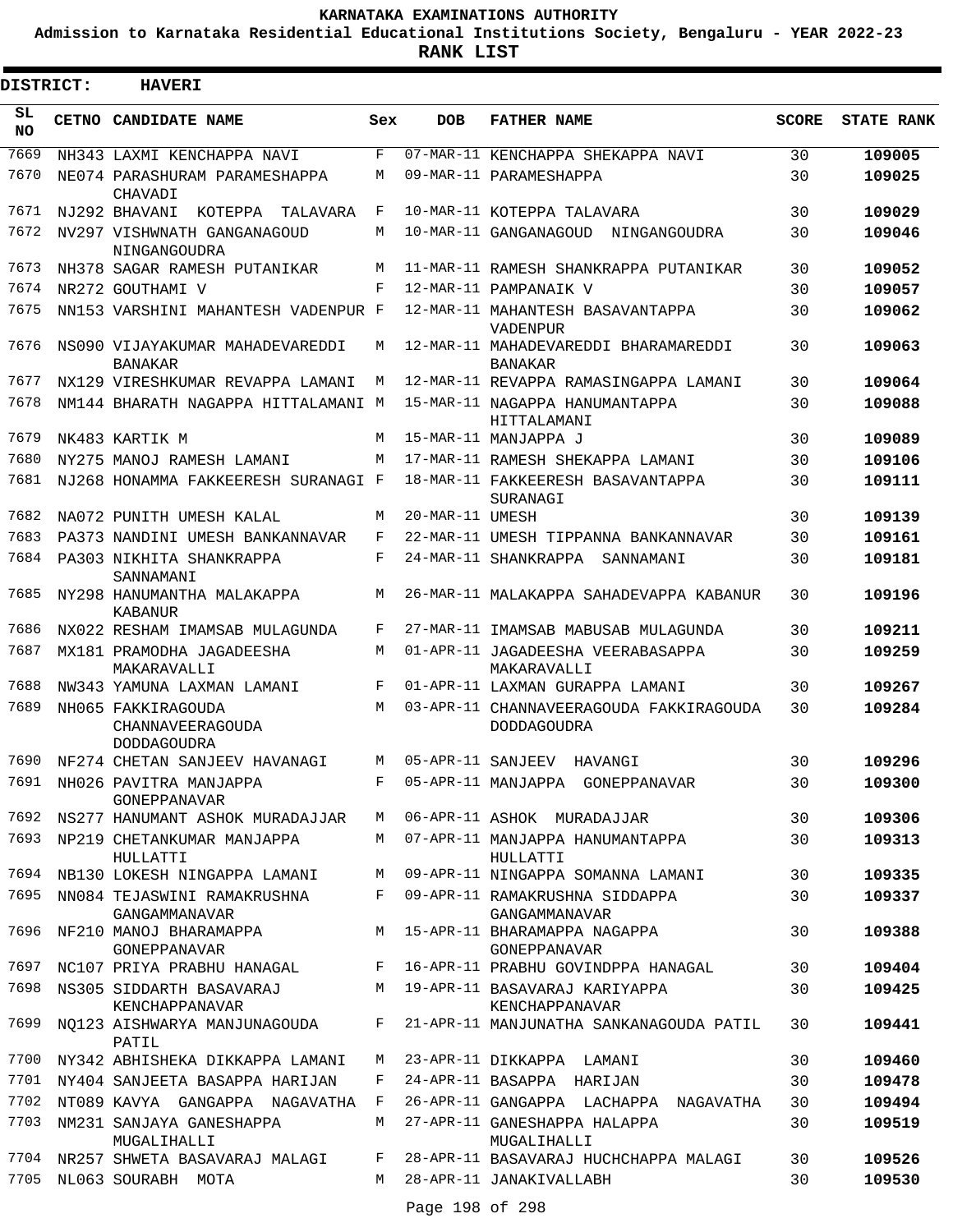**Admission to Karnataka Residential Educational Institutions Society, Bengaluru - YEAR 2022-23**

**RANK LIST**

Е

3

| DISTRICT:  | <b>HAVERI</b>                                         |     |                      |                                                           |              |                   |
|------------|-------------------------------------------------------|-----|----------------------|-----------------------------------------------------------|--------------|-------------------|
| SL.<br>NO. | CETNO CANDIDATE NAME                                  | Sex | <b>DOB</b>           | <b>FATHER NAME</b>                                        | <b>SCORE</b> | <b>STATE RANK</b> |
| 7706       | NS087 ADHITYA MANJAPPA LAMANI                         | M   |                      | 30-APR-11 MANJAPPA HANUMATAPPA LAMANI                     | 30           | 109547            |
| 7707       | NT249 TEJASWINI J D                                   | F   |                      | 30-APR-11 JAGADEESH K D                                   | 30           | 109552            |
| 7708       | NK227 AYISHA BUDANSAB DODDAMANI                       | F   |                      | 01-MAY-11 BUDANSAB JANGLISAB DODDAMANI                    | 30           | 109555            |
| 7709       | NK155 SANJANA SHIVANANDA HOSALLI                      | F   |                      | 01-MAY-11 SHIVANANDA GADIGEPPA HOSALLI                    | 30           | 109568            |
| 7710       | MR244 VISHNU HANUMANTAGOUDA<br>SANNAGOUDR             | М   |                      | 01-MAY-11 HANUMANTAGOUDA SANNAGOUDR                       | 30           | 109572            |
| 7711       | NA167 ABHISHEK RAJESHWAR<br><b>BAICHAVALLI</b>        | М   |                      | 02-MAY-11 RAJESHWAR PARAMESHWARAPPA<br><b>BAICHAVALLI</b> | 30           | 109575            |
| 7712       | NH174 SURESH GUDDAPPA HALLUR                          | M   |                      | 05-MAY-11 GUDDAPPA DURGAPPA HALLUR                        | 30           | 109616            |
| 7713       | MV202 KAVYA FAKKIRAPPA VADDAR                         | F   |                      | 06-MAY-11 FAKKIRAPPA VADDAR                               | 30           | 109622            |
| 7714       | MZ052 TIRUPATI HANUMANTAPPA<br>JANAGERI               | M   |                      | 06-MAY-11 HANUMANTAPPA JANAGERI                           | 30           | 109631            |
| 7715       | NE218 RAMYA RAJEEV KARIYANNANAVAR F                   |     |                      | 07-MAY-11 RAJEEV DYAMAPPA<br>KARIYANNANAVAR               | 30           | 109643            |
| 7716       | NP143 ANITHA CHANDRAPPA ANTRAVALL F                   |     |                      | 11-MAY-11 CHANDRAPPA NINGAPPA ANTRAVALL                   | 30           | 109684            |
| 7717       | MS464 YALLAMMA NAGARAJ<br>ANGARAGATTI                 | F   |                      | 11-MAY-11 NAGARAJ BHIMAPPA ANGARAGATTI                    | 30           | 109696            |
| 7718       | NK358 MOORTI RAJAPPA<br>KENCHANNANAVAR                | M   | 14-MAY-11 RAJAPPA    |                                                           | 30           | 109721            |
| 7719       | NW356 RAHUL SHARANABASAPPA NAVALI M                   |     |                      | 18-MAY-11 SHARANABASAPPA VIRUPAKSHAPPA<br>NAVALI          | 30           | 109762            |
| 7720       | NX175 GOUTAMI VENKATESH BHAJANTRI F                   |     |                      | 23-MAY-11 VENKATESH RAMANNA BHAJANTRI                     | 30           | 109806            |
| 7721       | NK151 PRIYA KUMAR DODDAGOUDRA                         | F   |                      | 24-MAY-11 KUMAR RUDRAGOUDA DODDAGOUDRA                    | 30           | 109822            |
| 7722       | NO372 SANDESH HANUMANTAPPA<br>KUNABEVU                | М   |                      | 25-MAY-11 HANUMANTAPPA NILAPPA KUNABEVU                   | 30           | 109835            |
| 7723       | NR058 SANDHYA HALESH LAMANI                           | F   |                      | 27-MAY-11 HALESH HOBAPPA LAMANI                           | 30           | 109872            |
| 7724       | NN065 ASHA RAJAPPA<br>GUTTIKALLANNANAVAR              | F   |                      | 28-MAY-11 RAJAPPA HARIYAPPA<br>GUTTIKALLANNANAVAR         | 30           | 109875            |
| 7725       | NE450 CHETAN BASAVARAJ KOPPAD                         | М   |                      | 28-MAY-11 BASAVARAJ DYAMANNA KOPPAD                       | 30           | 109877            |
| 7726       | NZ262 SAVITRA VIRESH BADIGER                          | F   |                      | 28-MAY-11 VIRESH SHIVARUDRAPPA BADIGER                    | 30           | 109886            |
| 7727       | NZ041 ARAHAM KHADARAGOUSE<br>MAKKUBAYI                | M   |                      | 30-MAY-11 KHADARAGOUSE MAKKUBAYI                          | 30           | 109902            |
| 7728       | NZ076 RADHA NINGAPPA<br>KALLAPPANAVAR                 | F   |                      | 30-MAY-11 NINGAPPA KALLAPPANAVAR                          | 30           | 109909            |
| 7729       | NG183 RAJESAB MOULASAB<br><b>JANGLENNANAVAR</b>       |     | M 03-JUN-11 MOULASAB |                                                           | 30           | 110002            |
| 7730       | MW165 KIRANA HANAMANTHAPPA<br><b>NARANAVARA</b>       |     |                      | M 04-JUN-11 HANAMANTHAPPA BASAVANNEPPA<br>NARANAVARA      | 30           | 110010            |
| 7731       | NN174 MARUTI HANUMANTAPPA<br>CHALUVADI                | M   |                      | 04-JUN-11 HANUMANTAPPA BHEEMAPPA<br>CHALUVADI             | 30           | 110013            |
| 7732       | MS553 ARUN SOMESHWARA CHAVATI                         | M   |                      | 06-JUN-11 SOMESHWARA                                      | 30           | 110038            |
| 7733       | NB223 HARISHA MANJUNATH HIROJI                        | M   |                      | 06-JUN-11 MANJUNATH HONNAPPA HIROJI                       | 30           | 110043            |
| 7734       | NO191 MOHANRADDI HANUMARADDI<br><b>ITAGI</b>          | М   |                      | 08-JUN-11 HANUMARADDI NAGAPPA ITAGI                       | 30           | 110074            |
| 7735       | NF350 DEELIP PARAMESH LAMANI                          | M   |                      | 09-JUN-11 PARAMESH NAGAPPA LAMANI                         | 30           | 110084            |
| 7736       | NG277 MANJUNATH YALLAPPA<br>MALAGIMANI                | M   |                      | 09-JUN-11 YALLAPPA RAMANNA MALAGIMANI                     | 30           | 110089            |
| 7737       | NL022 SANDEEP MAILAPPA<br>KADARMUNDALAGI              | M   |                      | 09-JUN-11 MAILAPPA                                        | 30           | 110101            |
| 7738       | NW295 NETRA FAKKERAPPA BANAKAR                        | F   |                      | 11-JUN-11 FAKKERAPPA NEELAPPA BANAKAR                     | 30           | 110123            |
| 7739       | MS395 PRASANNA BASAVARAJ ANGADI M                     |     |                      | 12-JUN-11 BASAVARAJ RUDRAPPA ANGADI                       | 30           | 110132            |
| 7740       | NZ181 JAGADISH FAKKIRAPPA                             | М   |                      | 18-JUN-11 FAKKIRAPPA MADEVAPPA                            | 30           | 110207            |
| 7741       | SIDDANAIKAR<br>NS062 SANJANA BEERAPPA<br>HORAGINAMANI |     |                      | SIDDANAIKAR<br>F 18-JUN-11 BEERAPPA NAGAPPA HORAGINAMANI  | 30           | 110216            |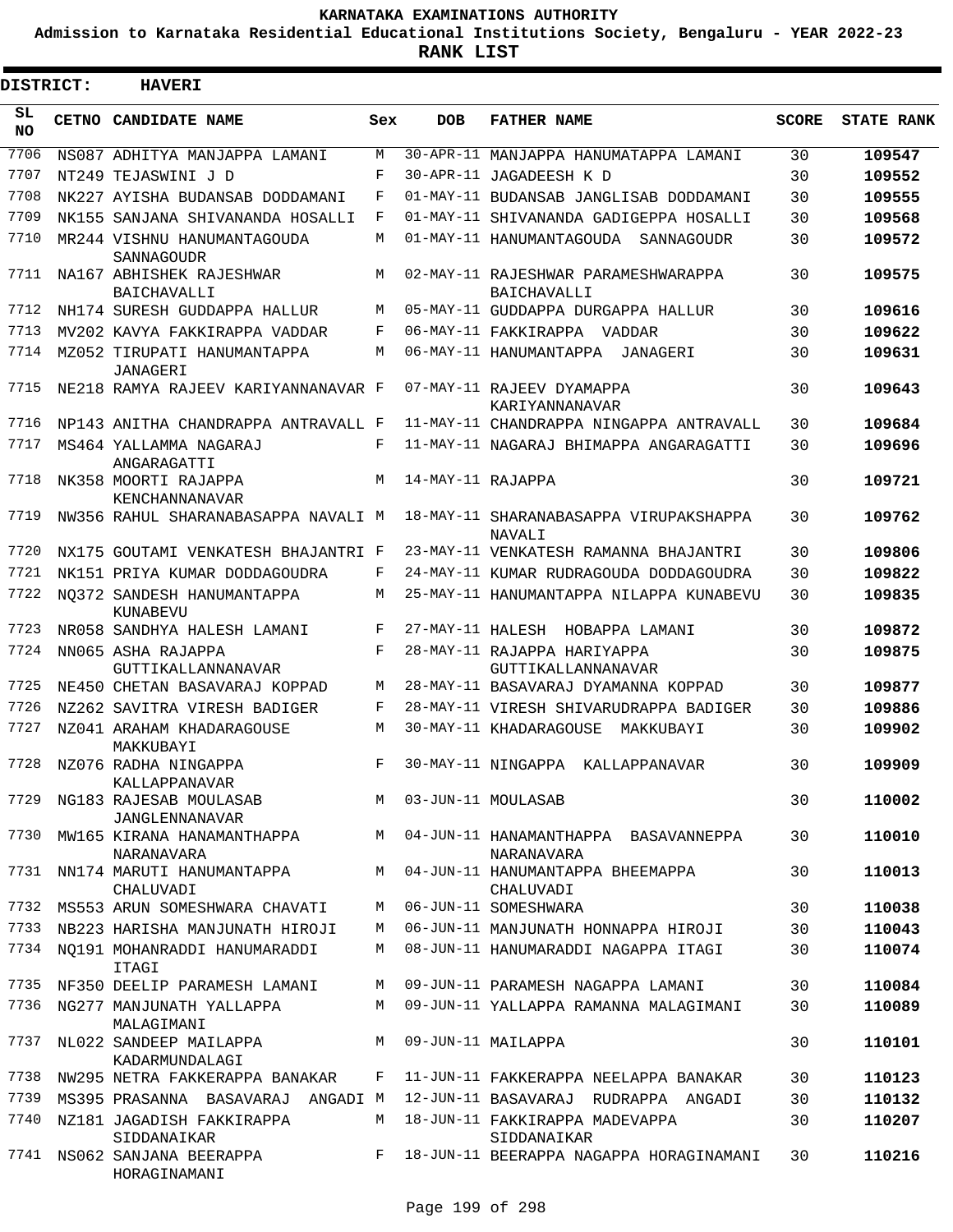**Admission to Karnataka Residential Educational Institutions Society, Bengaluru - YEAR 2022-23**

3

**RANK LIST**

Е

| <b>DISTRICT:</b> | <b>HAVERI</b>                                      |     |                   |                                                       |              |                   |
|------------------|----------------------------------------------------|-----|-------------------|-------------------------------------------------------|--------------|-------------------|
| SL<br>NO.        | <b>CETNO CANDIDATE NAME</b>                        | Sex | <b>DOB</b>        | <b>FATHER NAME</b>                                    | <b>SCORE</b> | <b>STATE RANK</b> |
| 7742             | NK537 BASAVARAJ DEVENDRANAIK<br>LAMANI             | М   |                   | 20-JUN-11 DEVENDRANAIK MALLYANAIK<br>LAMANI           | 30           | 110230            |
| 7743             | MV083 BHARATH HANUMANTAPPA<br>MELLIGATTI           | М   |                   | 20-JUN-11 HANUMANTAPPA RUDRAPPA<br>MELLIGATTI         | 30           | 110231            |
| 7744             | MU058 PREETAMA SOMANATHA LAMANI                    | M   |                   | 20-JUN-11 SOMANATHA NAANAPPA LAMANI                   | 30           | 110242            |
| 7745             | NV042 MADHU DEVINDRAGOUDA<br>NADUVINAMANI          | F   |                   | 21-JUN-11 DEVINDRAGOUDA BASANAGOUDA<br>NADUVINAMANI   | 30           | 110250            |
| 7746             | MZ183 SANJAY MALLESHAPPA UPPUNASI M                |     |                   | 23-JUN-11 MALLESHAPPA UPPUNASI                        | 30           | 110282            |
| 7747             | NF471 DARSHAN NAGAPPA KAMANI                       | М   |                   | 24-JUN-11 NAGAPPA PAKKIRAPPA KAMANI                   | 30           | 110287            |
| 7748             | NF219 SHARANKUMAR SHIVAPPA LAMANI                  | M   |                   | 24-JUN-11 SHIVAPPA MALLESHAPPA LAMANI                 | 30           | 110294            |
| 7749             | NK548 ANU PAKKIRAPPA DODDAMANI                     | F   |                   | 26-JUN-11 PAKKIRAPPA BASAVANNEPPA<br>DODDAMANI        | 30           | 110318            |
| 7750             | NU305 HONNAMMA LAKKAPPA BENDIGERI F                |     |                   | 28-JUN-11 LAKKAPPA KENCHAPPA BENDIGERI                | 30           | 110350            |
| 7751             | NY434 MANJULA SHANKAREPPA LAMANI                   | F   |                   | 28-JUN-11 SHANKAREPPA RAMAPPA LAMANI                  | 30           | 110351            |
| 7752             | NN147 SPANDANA PRAVEENA HOTTERA                    | F   |                   | 29-JUN-11 PRAVEENA SANNAGOUDA HOTTERA                 | 30           | 110369            |
| 7753             | MW158 VANDANA NISHIMAPPA KUNDUR                    | F   |                   | 29-JUN-11 NISHIMAPPA BASAPPA KUNDUR                   | 30           | 110373            |
| 7754             | MT068 FAROOQ BHASHASAB NADAF                       | М   |                   | 30-JUN-11 BHASHASAB                                   | 30           | 110379            |
| 7755             | NM178 KISHOR MALLESHA<br>SOTTAPPANAVAR             | М   |                   | 30-JUN-11 MALLESHA BASAVARAJAPPA<br>SOTTAPPANAVAR     | 30           | 110386            |
| 7756             | NF076 AISHWARYA SANAFAKKIRAPPA<br>GUDDAJJANAVAR    | F   |                   | 01-JUL-11 SANNAFAKKIRAPPA RAMAPPA<br>GUDDAJJANAVAR    | 30           | 110391            |
| 7757             | NV166 ANUSHA DURGAPPA WADDAR                       | F   |                   | 01-JUL-11 DURGAPPA SHANKARAPPA WADDAR                 | 30           | 110393            |
| 7758             | MR178 PRAVEEN<br>JAYAPPA LAMANI                    | М   |                   | 01-JUL-11 JAYAPPA LAMANI                              | 30           | 110405            |
| 7759             | NU020 KARIYAPPA HEMAPPA KOLAKAR                    | М   |                   | 05-JUL-11 HEMAPPA KARIYAPPA KOLAKAR                   | 30           | 110450            |
| 7760             | NA207 SAHIL MAQBOOLAHMAD HARAVI                    | M   |                   | 05-JUL-11 MAQBOOLAHMAD MARDANSAB HARAVI               | 30           | 110459            |
| 7761             | NK366 PRADEEP MALLANAGOUDA<br>MUDIGOUDAR           | M   |                   | 06-JUL-11 MALLANAGOUDA HANUMANTAPPA<br>MUDIGOUDAR     | 30           | 110472            |
| 7762             | NU275 SAVITRA HALAPPA KONANAVAR                    | F   |                   | 06-JUL-11 HALAPPA MAHADEVAPPA KONANAVAR               | 30           | 110476            |
| 7763             | NY042 PRADEEP CHANDRAPPA LAMANI                    | М   |                   | 07-JUL-11 CHANDRAPPA BABANNA LAMANI                   | 30           | 110487            |
| 7764             | NE064 BHARAT MANJUNATH<br>HOGESOPPINAVAR           | M   |                   | 08-JUL-11 MANJUNATH DODDABASAPPA<br>HOGESOPPINAVAR    | 30           | 110499            |
| 7765             | MS407 PALLAVI BASAVARAJ LAMANI                     | F   |                   | 08-JUL-11 BASAVARAJ LAMANI                            | 30           | 110503            |
| 7766             | MR207 SHARATHKUMAR MARUTHI<br><b>BYATAPPANAVAR</b> | M   | 08-JUL-11 MARUTHI |                                                       | 30           | 110508            |
| 7767             | NV199 ABHISHEK NAGAPPA HADAPAD                     | M   |                   | 11-JUL-11 NAGAPPA HADAPAD                             | 30           | 110537            |
| 7768             | NW328 GADIGEPPA IRAPPA KONIYAVAR                   | M   |                   | 11-JUL-11 IRAPPA BASAVANNEPPA KONIYAVAR               | 30           | 110542            |
| 7769             | NT020 NAVEEN BEERAPPA<br><b>JANAPPANAVAR</b>       | M   |                   | 12-JUL-11 BEERAPPA BHARAMAPPA<br>JANAPPANAVAR         | 30           | 110558            |
| 7770             | PA043 JEEVANA NEELAPPA HARIJAN                     | M   |                   | 13-JUL-11 NEELAPPA FAKKIRAPPA HARIJAN                 | 30           | 110568            |
| 7771             | NF225 MADANKUMAR MANJUNATH<br><b>BANGALORE</b>     | M   |                   | 13-JUL-11 MANJUNATH GOPINATHREDDY<br><b>BANGALORE</b> | 30           | 110569            |
| 7772             | MX177 MALLIKARJUN CHANDRAPPA<br><b>DIDAGUR</b>     | M   |                   | 14-JUL-11 CHANDRAPPA BHIMAPPA DIDAGUR                 | 30           | 110580            |
| 7773             | NO100 SNEHA RAVI HEELADAHALLI                      | F   |                   | 15-JUL-11 RAVI JAYAPPA HEELADAHALLI                   | 30           | 110608            |
| 7774             | NY004 NINGAPPA VASAPPA HEGADE                      | M   |                   | 16-JUL-11 VASAPPA BEERAPPA HEGADE                     | 30           | 110618            |
| 7775             | NO185 ARUSHI RAJASHEKHAR PARVATER F                |     |                   | 17-JUL-11 RAJASHEKHAR PARVATER                        | 30           | 110629            |
| 7776             | NF226 SHWETA PARASAPPA<br>GOVINDAPPANAVAR          | F   |                   | 18-JUL-11 PARASAPPA                                   | 30           | 110639            |
| 7777             | NR296 SINCHANA SHANKRAPPA KARUR                    | F   |                   | 18-JUL-11 SHANKRAPPA KARUR                            | 30           | 110640            |
| 7778             | NC066 VIDYA MALLAPPA KALAKERI                      | F   |                   | 18-JUL-11 MALLAPPA BASAPPA KALAKERI                   | 30           | 110641            |
| 7779             | NU296 SAMARTH V HIREMATH                           | М   |                   | 19-JUL-11 VEEREESH HIREMATH                           | 30           | 110654            |
| 7780             | MZ027 SANGEETA RAJENDRA ELIGER                     | F   |                   | 19-JUL-11 RAJENDRA ELIGER                             | 30           | 110656            |
| 7781             | NV056 CHETAN RAMACHANDRA VERNEKAR M                |     |                   | 22-JUL-11 RAMACHANDRA VERNEKAR                        | 30           | 110698            |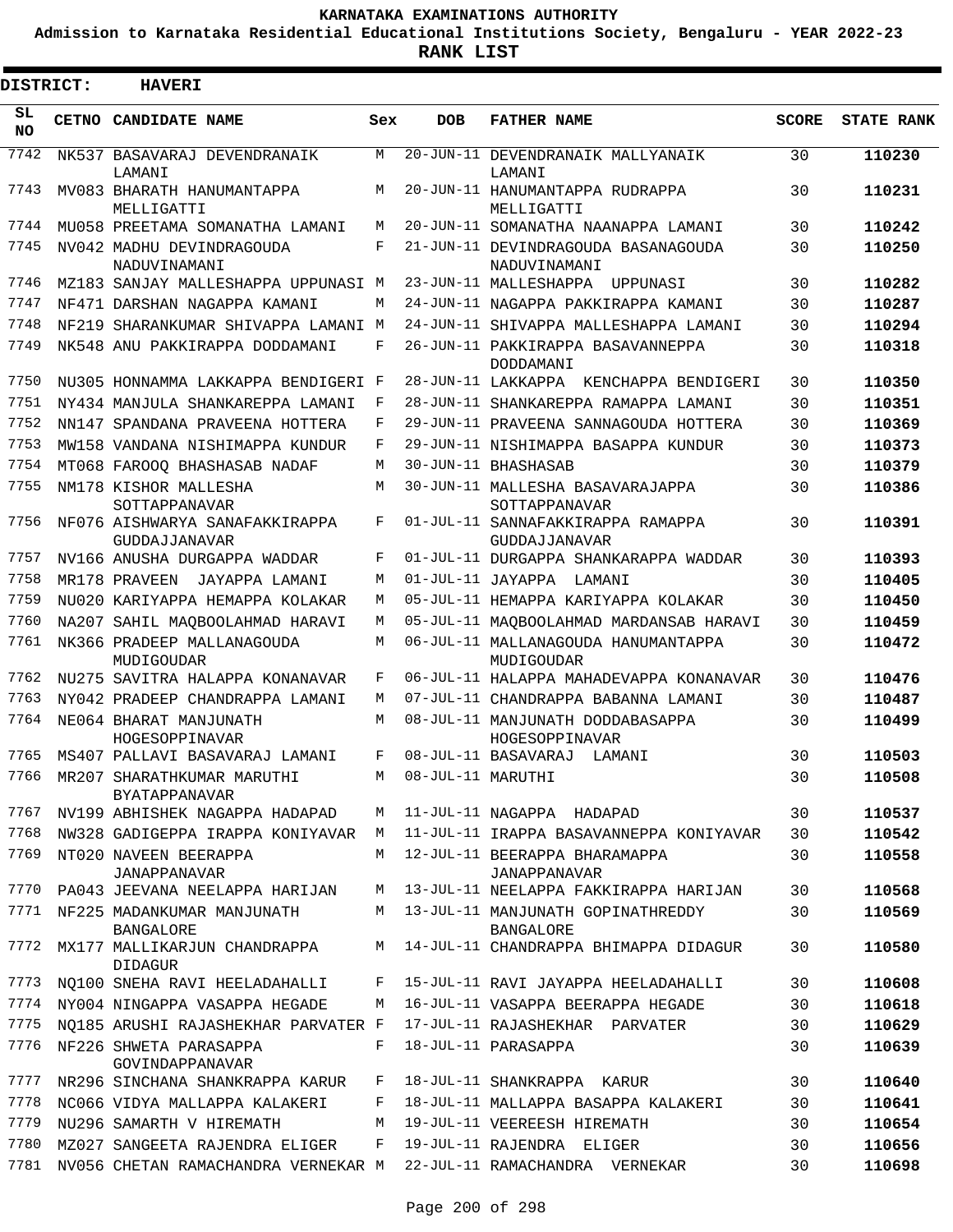**Admission to Karnataka Residential Educational Institutions Society, Bengaluru - YEAR 2022-23**

 $\blacksquare$ 

**RANK LIST**

Е

| <b>HAVERI</b>             |                                                                                                                                                                                                                                                                                                                                                                                                                                                                                                                                                                                                                                                                                                                                                                                                                                                                                                                                                                                                                                                                                                                                                                |                                                                                                                                                                       |                    |                                                                                                                                                                                                                                                                                                                                                                                                                                                                                                                                                                                                                                                                                                                                                                                                                                                                                                                                                                                                                                                                                                                                                                                                                                                                                                                                                                                                                                                               |                   |
|---------------------------|----------------------------------------------------------------------------------------------------------------------------------------------------------------------------------------------------------------------------------------------------------------------------------------------------------------------------------------------------------------------------------------------------------------------------------------------------------------------------------------------------------------------------------------------------------------------------------------------------------------------------------------------------------------------------------------------------------------------------------------------------------------------------------------------------------------------------------------------------------------------------------------------------------------------------------------------------------------------------------------------------------------------------------------------------------------------------------------------------------------------------------------------------------------|-----------------------------------------------------------------------------------------------------------------------------------------------------------------------|--------------------|---------------------------------------------------------------------------------------------------------------------------------------------------------------------------------------------------------------------------------------------------------------------------------------------------------------------------------------------------------------------------------------------------------------------------------------------------------------------------------------------------------------------------------------------------------------------------------------------------------------------------------------------------------------------------------------------------------------------------------------------------------------------------------------------------------------------------------------------------------------------------------------------------------------------------------------------------------------------------------------------------------------------------------------------------------------------------------------------------------------------------------------------------------------------------------------------------------------------------------------------------------------------------------------------------------------------------------------------------------------------------------------------------------------------------------------------------------------|-------------------|
|                           |                                                                                                                                                                                                                                                                                                                                                                                                                                                                                                                                                                                                                                                                                                                                                                                                                                                                                                                                                                                                                                                                                                                                                                | <b>DOB</b>                                                                                                                                                            | <b>FATHER NAME</b> | <b>SCORE</b>                                                                                                                                                                                                                                                                                                                                                                                                                                                                                                                                                                                                                                                                                                                                                                                                                                                                                                                                                                                                                                                                                                                                                                                                                                                                                                                                                                                                                                                  | <b>STATE RANK</b> |
| <b>AJAGONDRA</b>          | F                                                                                                                                                                                                                                                                                                                                                                                                                                                                                                                                                                                                                                                                                                                                                                                                                                                                                                                                                                                                                                                                                                                                                              |                                                                                                                                                                       | AJAGONDRA          | 30                                                                                                                                                                                                                                                                                                                                                                                                                                                                                                                                                                                                                                                                                                                                                                                                                                                                                                                                                                                                                                                                                                                                                                                                                                                                                                                                                                                                                                                            | 110714            |
| CHALAVADI                 | M                                                                                                                                                                                                                                                                                                                                                                                                                                                                                                                                                                                                                                                                                                                                                                                                                                                                                                                                                                                                                                                                                                                                                              |                                                                                                                                                                       |                    | 30                                                                                                                                                                                                                                                                                                                                                                                                                                                                                                                                                                                                                                                                                                                                                                                                                                                                                                                                                                                                                                                                                                                                                                                                                                                                                                                                                                                                                                                            | 110715            |
|                           | M                                                                                                                                                                                                                                                                                                                                                                                                                                                                                                                                                                                                                                                                                                                                                                                                                                                                                                                                                                                                                                                                                                                                                              |                                                                                                                                                                       |                    | 30                                                                                                                                                                                                                                                                                                                                                                                                                                                                                                                                                                                                                                                                                                                                                                                                                                                                                                                                                                                                                                                                                                                                                                                                                                                                                                                                                                                                                                                            | 110723            |
|                           | M                                                                                                                                                                                                                                                                                                                                                                                                                                                                                                                                                                                                                                                                                                                                                                                                                                                                                                                                                                                                                                                                                                                                                              |                                                                                                                                                                       |                    | 30                                                                                                                                                                                                                                                                                                                                                                                                                                                                                                                                                                                                                                                                                                                                                                                                                                                                                                                                                                                                                                                                                                                                                                                                                                                                                                                                                                                                                                                            | 110726            |
| CHIKANNANAVAR             | F                                                                                                                                                                                                                                                                                                                                                                                                                                                                                                                                                                                                                                                                                                                                                                                                                                                                                                                                                                                                                                                                                                                                                              |                                                                                                                                                                       |                    | 30                                                                                                                                                                                                                                                                                                                                                                                                                                                                                                                                                                                                                                                                                                                                                                                                                                                                                                                                                                                                                                                                                                                                                                                                                                                                                                                                                                                                                                                            | 110749            |
|                           | F                                                                                                                                                                                                                                                                                                                                                                                                                                                                                                                                                                                                                                                                                                                                                                                                                                                                                                                                                                                                                                                                                                                                                              |                                                                                                                                                                       |                    | 30                                                                                                                                                                                                                                                                                                                                                                                                                                                                                                                                                                                                                                                                                                                                                                                                                                                                                                                                                                                                                                                                                                                                                                                                                                                                                                                                                                                                                                                            | 110765            |
|                           | F                                                                                                                                                                                                                                                                                                                                                                                                                                                                                                                                                                                                                                                                                                                                                                                                                                                                                                                                                                                                                                                                                                                                                              |                                                                                                                                                                       |                    | 30                                                                                                                                                                                                                                                                                                                                                                                                                                                                                                                                                                                                                                                                                                                                                                                                                                                                                                                                                                                                                                                                                                                                                                                                                                                                                                                                                                                                                                                            | 110772            |
| ARASANAL                  | M                                                                                                                                                                                                                                                                                                                                                                                                                                                                                                                                                                                                                                                                                                                                                                                                                                                                                                                                                                                                                                                                                                                                                              |                                                                                                                                                                       | ARASANAL           | 30                                                                                                                                                                                                                                                                                                                                                                                                                                                                                                                                                                                                                                                                                                                                                                                                                                                                                                                                                                                                                                                                                                                                                                                                                                                                                                                                                                                                                                                            | 110790            |
| <b>KYATARA</b>            | M                                                                                                                                                                                                                                                                                                                                                                                                                                                                                                                                                                                                                                                                                                                                                                                                                                                                                                                                                                                                                                                                                                                                                              |                                                                                                                                                                       |                    | 30                                                                                                                                                                                                                                                                                                                                                                                                                                                                                                                                                                                                                                                                                                                                                                                                                                                                                                                                                                                                                                                                                                                                                                                                                                                                                                                                                                                                                                                            | 110799            |
|                           |                                                                                                                                                                                                                                                                                                                                                                                                                                                                                                                                                                                                                                                                                                                                                                                                                                                                                                                                                                                                                                                                                                                                                                |                                                                                                                                                                       |                    | 30                                                                                                                                                                                                                                                                                                                                                                                                                                                                                                                                                                                                                                                                                                                                                                                                                                                                                                                                                                                                                                                                                                                                                                                                                                                                                                                                                                                                                                                            | 110804            |
|                           | М                                                                                                                                                                                                                                                                                                                                                                                                                                                                                                                                                                                                                                                                                                                                                                                                                                                                                                                                                                                                                                                                                                                                                              |                                                                                                                                                                       |                    | 30                                                                                                                                                                                                                                                                                                                                                                                                                                                                                                                                                                                                                                                                                                                                                                                                                                                                                                                                                                                                                                                                                                                                                                                                                                                                                                                                                                                                                                                            | 110812            |
|                           | F                                                                                                                                                                                                                                                                                                                                                                                                                                                                                                                                                                                                                                                                                                                                                                                                                                                                                                                                                                                                                                                                                                                                                              |                                                                                                                                                                       |                    | 30                                                                                                                                                                                                                                                                                                                                                                                                                                                                                                                                                                                                                                                                                                                                                                                                                                                                                                                                                                                                                                                                                                                                                                                                                                                                                                                                                                                                                                                            | 110832            |
|                           | M                                                                                                                                                                                                                                                                                                                                                                                                                                                                                                                                                                                                                                                                                                                                                                                                                                                                                                                                                                                                                                                                                                                                                              |                                                                                                                                                                       |                    | 30                                                                                                                                                                                                                                                                                                                                                                                                                                                                                                                                                                                                                                                                                                                                                                                                                                                                                                                                                                                                                                                                                                                                                                                                                                                                                                                                                                                                                                                            | 110840            |
|                           | M                                                                                                                                                                                                                                                                                                                                                                                                                                                                                                                                                                                                                                                                                                                                                                                                                                                                                                                                                                                                                                                                                                                                                              |                                                                                                                                                                       |                    | 30                                                                                                                                                                                                                                                                                                                                                                                                                                                                                                                                                                                                                                                                                                                                                                                                                                                                                                                                                                                                                                                                                                                                                                                                                                                                                                                                                                                                                                                            | 110847            |
|                           | $_{\rm F}$                                                                                                                                                                                                                                                                                                                                                                                                                                                                                                                                                                                                                                                                                                                                                                                                                                                                                                                                                                                                                                                                                                                                                     |                                                                                                                                                                       |                    | 30                                                                                                                                                                                                                                                                                                                                                                                                                                                                                                                                                                                                                                                                                                                                                                                                                                                                                                                                                                                                                                                                                                                                                                                                                                                                                                                                                                                                                                                            | 110861            |
|                           | F                                                                                                                                                                                                                                                                                                                                                                                                                                                                                                                                                                                                                                                                                                                                                                                                                                                                                                                                                                                                                                                                                                                                                              |                                                                                                                                                                       | PATIL              | 30                                                                                                                                                                                                                                                                                                                                                                                                                                                                                                                                                                                                                                                                                                                                                                                                                                                                                                                                                                                                                                                                                                                                                                                                                                                                                                                                                                                                                                                            | 110865            |
|                           | F                                                                                                                                                                                                                                                                                                                                                                                                                                                                                                                                                                                                                                                                                                                                                                                                                                                                                                                                                                                                                                                                                                                                                              |                                                                                                                                                                       |                    | 30                                                                                                                                                                                                                                                                                                                                                                                                                                                                                                                                                                                                                                                                                                                                                                                                                                                                                                                                                                                                                                                                                                                                                                                                                                                                                                                                                                                                                                                            | 110866            |
|                           | M                                                                                                                                                                                                                                                                                                                                                                                                                                                                                                                                                                                                                                                                                                                                                                                                                                                                                                                                                                                                                                                                                                                                                              |                                                                                                                                                                       | <b>BANAKAR</b>     | 30                                                                                                                                                                                                                                                                                                                                                                                                                                                                                                                                                                                                                                                                                                                                                                                                                                                                                                                                                                                                                                                                                                                                                                                                                                                                                                                                                                                                                                                            | 110909            |
|                           | M                                                                                                                                                                                                                                                                                                                                                                                                                                                                                                                                                                                                                                                                                                                                                                                                                                                                                                                                                                                                                                                                                                                                                              |                                                                                                                                                                       |                    | 30                                                                                                                                                                                                                                                                                                                                                                                                                                                                                                                                                                                                                                                                                                                                                                                                                                                                                                                                                                                                                                                                                                                                                                                                                                                                                                                                                                                                                                                            | 110941            |
|                           | M                                                                                                                                                                                                                                                                                                                                                                                                                                                                                                                                                                                                                                                                                                                                                                                                                                                                                                                                                                                                                                                                                                                                                              |                                                                                                                                                                       | HOSAVADDAR         | 30                                                                                                                                                                                                                                                                                                                                                                                                                                                                                                                                                                                                                                                                                                                                                                                                                                                                                                                                                                                                                                                                                                                                                                                                                                                                                                                                                                                                                                                            | 110960            |
|                           | F                                                                                                                                                                                                                                                                                                                                                                                                                                                                                                                                                                                                                                                                                                                                                                                                                                                                                                                                                                                                                                                                                                                                                              |                                                                                                                                                                       |                    | 30                                                                                                                                                                                                                                                                                                                                                                                                                                                                                                                                                                                                                                                                                                                                                                                                                                                                                                                                                                                                                                                                                                                                                                                                                                                                                                                                                                                                                                                            | 110967            |
| TILAVALLI                 | F                                                                                                                                                                                                                                                                                                                                                                                                                                                                                                                                                                                                                                                                                                                                                                                                                                                                                                                                                                                                                                                                                                                                                              |                                                                                                                                                                       |                    | 30                                                                                                                                                                                                                                                                                                                                                                                                                                                                                                                                                                                                                                                                                                                                                                                                                                                                                                                                                                                                                                                                                                                                                                                                                                                                                                                                                                                                                                                            | 110971            |
|                           | М                                                                                                                                                                                                                                                                                                                                                                                                                                                                                                                                                                                                                                                                                                                                                                                                                                                                                                                                                                                                                                                                                                                                                              |                                                                                                                                                                       |                    | 30                                                                                                                                                                                                                                                                                                                                                                                                                                                                                                                                                                                                                                                                                                                                                                                                                                                                                                                                                                                                                                                                                                                                                                                                                                                                                                                                                                                                                                                            | 110984            |
|                           |                                                                                                                                                                                                                                                                                                                                                                                                                                                                                                                                                                                                                                                                                                                                                                                                                                                                                                                                                                                                                                                                                                                                                                |                                                                                                                                                                       |                    |                                                                                                                                                                                                                                                                                                                                                                                                                                                                                                                                                                                                                                                                                                                                                                                                                                                                                                                                                                                                                                                                                                                                                                                                                                                                                                                                                                                                                                                               | 111000            |
|                           | F                                                                                                                                                                                                                                                                                                                                                                                                                                                                                                                                                                                                                                                                                                                                                                                                                                                                                                                                                                                                                                                                                                                                                              |                                                                                                                                                                       |                    | 30                                                                                                                                                                                                                                                                                                                                                                                                                                                                                                                                                                                                                                                                                                                                                                                                                                                                                                                                                                                                                                                                                                                                                                                                                                                                                                                                                                                                                                                            | 111001            |
|                           | M                                                                                                                                                                                                                                                                                                                                                                                                                                                                                                                                                                                                                                                                                                                                                                                                                                                                                                                                                                                                                                                                                                                                                              |                                                                                                                                                                       |                    | 30                                                                                                                                                                                                                                                                                                                                                                                                                                                                                                                                                                                                                                                                                                                                                                                                                                                                                                                                                                                                                                                                                                                                                                                                                                                                                                                                                                                                                                                            | 111007            |
|                           | М                                                                                                                                                                                                                                                                                                                                                                                                                                                                                                                                                                                                                                                                                                                                                                                                                                                                                                                                                                                                                                                                                                                                                              |                                                                                                                                                                       |                    | 30                                                                                                                                                                                                                                                                                                                                                                                                                                                                                                                                                                                                                                                                                                                                                                                                                                                                                                                                                                                                                                                                                                                                                                                                                                                                                                                                                                                                                                                            | 111020            |
| MAKANDAR                  | M                                                                                                                                                                                                                                                                                                                                                                                                                                                                                                                                                                                                                                                                                                                                                                                                                                                                                                                                                                                                                                                                                                                                                              |                                                                                                                                                                       | MAKANDAR           | 30                                                                                                                                                                                                                                                                                                                                                                                                                                                                                                                                                                                                                                                                                                                                                                                                                                                                                                                                                                                                                                                                                                                                                                                                                                                                                                                                                                                                                                                            | 111031            |
| JIGALIKOPPA               |                                                                                                                                                                                                                                                                                                                                                                                                                                                                                                                                                                                                                                                                                                                                                                                                                                                                                                                                                                                                                                                                                                                                                                |                                                                                                                                                                       |                    | 30                                                                                                                                                                                                                                                                                                                                                                                                                                                                                                                                                                                                                                                                                                                                                                                                                                                                                                                                                                                                                                                                                                                                                                                                                                                                                                                                                                                                                                                            | 111074            |
|                           |                                                                                                                                                                                                                                                                                                                                                                                                                                                                                                                                                                                                                                                                                                                                                                                                                                                                                                                                                                                                                                                                                                                                                                |                                                                                                                                                                       |                    | 30                                                                                                                                                                                                                                                                                                                                                                                                                                                                                                                                                                                                                                                                                                                                                                                                                                                                                                                                                                                                                                                                                                                                                                                                                                                                                                                                                                                                                                                            | 111080            |
|                           |                                                                                                                                                                                                                                                                                                                                                                                                                                                                                                                                                                                                                                                                                                                                                                                                                                                                                                                                                                                                                                                                                                                                                                |                                                                                                                                                                       |                    | 30                                                                                                                                                                                                                                                                                                                                                                                                                                                                                                                                                                                                                                                                                                                                                                                                                                                                                                                                                                                                                                                                                                                                                                                                                                                                                                                                                                                                                                                            | 111083            |
|                           | M                                                                                                                                                                                                                                                                                                                                                                                                                                                                                                                                                                                                                                                                                                                                                                                                                                                                                                                                                                                                                                                                                                                                                              |                                                                                                                                                                       |                    | 30                                                                                                                                                                                                                                                                                                                                                                                                                                                                                                                                                                                                                                                                                                                                                                                                                                                                                                                                                                                                                                                                                                                                                                                                                                                                                                                                                                                                                                                            | 111098            |
| KASHAPPANAVAR             | F                                                                                                                                                                                                                                                                                                                                                                                                                                                                                                                                                                                                                                                                                                                                                                                                                                                                                                                                                                                                                                                                                                                                                              |                                                                                                                                                                       | KASHAPPANAVAR      | 30                                                                                                                                                                                                                                                                                                                                                                                                                                                                                                                                                                                                                                                                                                                                                                                                                                                                                                                                                                                                                                                                                                                                                                                                                                                                                                                                                                                                                                                            | 111129            |
|                           | М                                                                                                                                                                                                                                                                                                                                                                                                                                                                                                                                                                                                                                                                                                                                                                                                                                                                                                                                                                                                                                                                                                                                                              |                                                                                                                                                                       |                    | 30                                                                                                                                                                                                                                                                                                                                                                                                                                                                                                                                                                                                                                                                                                                                                                                                                                                                                                                                                                                                                                                                                                                                                                                                                                                                                                                                                                                                                                                            | 111133            |
|                           |                                                                                                                                                                                                                                                                                                                                                                                                                                                                                                                                                                                                                                                                                                                                                                                                                                                                                                                                                                                                                                                                                                                                                                |                                                                                                                                                                       |                    | 30                                                                                                                                                                                                                                                                                                                                                                                                                                                                                                                                                                                                                                                                                                                                                                                                                                                                                                                                                                                                                                                                                                                                                                                                                                                                                                                                                                                                                                                            | 111141            |
|                           | M                                                                                                                                                                                                                                                                                                                                                                                                                                                                                                                                                                                                                                                                                                                                                                                                                                                                                                                                                                                                                                                                                                                                                              |                                                                                                                                                                       |                    | 30                                                                                                                                                                                                                                                                                                                                                                                                                                                                                                                                                                                                                                                                                                                                                                                                                                                                                                                                                                                                                                                                                                                                                                                                                                                                                                                                                                                                                                                            | 111166            |
|                           |                                                                                                                                                                                                                                                                                                                                                                                                                                                                                                                                                                                                                                                                                                                                                                                                                                                                                                                                                                                                                                                                                                                                                                |                                                                                                                                                                       | BANAKAR            | 30                                                                                                                                                                                                                                                                                                                                                                                                                                                                                                                                                                                                                                                                                                                                                                                                                                                                                                                                                                                                                                                                                                                                                                                                                                                                                                                                                                                                                                                            | 111171            |
|                           | M                                                                                                                                                                                                                                                                                                                                                                                                                                                                                                                                                                                                                                                                                                                                                                                                                                                                                                                                                                                                                                                                                                                                                              |                                                                                                                                                                       | CHAYAPPANAVAR      | 30                                                                                                                                                                                                                                                                                                                                                                                                                                                                                                                                                                                                                                                                                                                                                                                                                                                                                                                                                                                                                                                                                                                                                                                                                                                                                                                                                                                                                                                            | 111181            |
|                           | M                                                                                                                                                                                                                                                                                                                                                                                                                                                                                                                                                                                                                                                                                                                                                                                                                                                                                                                                                                                                                                                                                                                                                              |                                                                                                                                                                       |                    | 30                                                                                                                                                                                                                                                                                                                                                                                                                                                                                                                                                                                                                                                                                                                                                                                                                                                                                                                                                                                                                                                                                                                                                                                                                                                                                                                                                                                                                                                            | 111185            |
|                           | F                                                                                                                                                                                                                                                                                                                                                                                                                                                                                                                                                                                                                                                                                                                                                                                                                                                                                                                                                                                                                                                                                                                                                              |                                                                                                                                                                       |                    | 30                                                                                                                                                                                                                                                                                                                                                                                                                                                                                                                                                                                                                                                                                                                                                                                                                                                                                                                                                                                                                                                                                                                                                                                                                                                                                                                                                                                                                                                            | 111189            |
| DISTRICT:<br>7804<br>7814 | CETNO CANDIDATE NAME<br>MS333 CHAITRA CHANNABASAPPA<br>NU071 CHARAN KUMAR NAGARAJ<br>NS240 DARSHAN SANTOSH KANNALAVAR<br>NC159 MALATESH RAVI PUJAR<br>MS159 GANGASHRI HONNAPPA<br>NF078 POOJA JAYAPPA LAMANI<br>NK493 VARSHA S<br>NO284 KRUSHNA HANUMANTHAPPA<br>NK122 CHANDRAPPA GANGADHARA<br>NW258 FAIJAN FAIROJ KANAVI<br>MU008 RAMYA RAMESH VADDAR<br>NV382 NAGARAJ IRAPPA MADAR<br>PA033 UTSAV ALUR<br>NH347 FATIMA MABUSAB PINJAR<br>MS277 PALLAVI RAMANAGOUDA PATIL<br>MV073 PRIYANKA ASHOK NANDIKOL<br>NA194 RAKESH M B<br>NO082 JEEVA RAJEEV CHALAGERI<br>NC148 SUDEEP PRAKASH HOSAVADDAR<br>NZ419 GANGOTRI ISHWAR KUDAL<br>NF237 ANASUYA CHANDRAPPA<br>MW071 SHIVARAJ CHANDRU JADAR<br>7805 NQ009 GANESH YOGESH GUTTAL<br>NE271 ISHWARYA MALATESH KALI<br>NY030 VIKAS VANAHALLI<br>NJ156 SHRAVANT SUNAGAR<br>NV479 NADEEMSHA SHIKANDARSHA<br>MS115 MANJUNATH NIRANJAN<br>MW004 OMKAR MANJUNATHA PATIL<br>NF423 AISHWARYA SHIVABASAPPA<br>MU147 GANESH KARIYAPPA BARKI<br>NW061 VINAYAKA BAPUJI BALEHOSUR<br>NL092 NIKHITA SHANKRAPPA BANAKAR<br>NE234 NUTAN ASHOK CHAYAPPANAVAR<br>NY290 HARISH PARAMESH HARIJAN<br>NY159 POOJA VENKATESH BHAJANTRI | NJ103 MANJUNATH SURESH KAREGONDRA M<br>NV270 BASAVARAJ NAGAPPA GOUDAGERI M<br>NS065 KAVANA HEGGAPPA HARIJANA F<br>NV172 SHRIDEVI MALLAPPA SOMASAGAR F<br>$\mathbf{F}$ | Sex<br><b>M</b>    | 23-JUL-11 CHANNABASAPPA SIDDAPPA<br>23-JUL-11 NAGARAJ CHALAVADI<br>24-JUL-11 SANTOSH KARIYAPPA KANNALAVAR<br>24-JUL-11 RAVI PUJAR<br>26-JUL-11 HONNAPPA B CHIKANNANAVAR<br>27-JUL-11 JAYAPPA<br>27-JUL-11 SURESH SHANKRYANAIK LAMANI<br>30-JUL-11 HANUMANTHAPPA RAMAPPA<br>31-JUL-11 GANGADHARA DURUGAPPA KYATARA<br>31-JUL-11 SURESH NAGAPPA KAREGONDRA<br>01-AUG-11 FAIROJ MOULA SAB KANAVI<br>02-AUG-11 RAMESH YALAPPA VADDAR<br>03-AUG-11 IRAPPA KARIYAPPA MADAR<br>03-AUG-11 ONKARESH<br>05-AUG-11 MABUSAB HASANASAB PINJAR<br>05-AUG-11 RAMANAGOUDA VEERANAGOUDA<br>05-AUG-11 ASHOK SHIVAPPA NANDIKOL<br>09-AUG-11 MALLESHAPPA HANUMANTAPPA<br>12-AUG-11 RAJEEV T CHALAGERI<br>13-AUG-11 PRAKASH HANUMANTAPPA<br>14-AUG-11 ISHWAR SHIVAPPA KUDAL<br>15-AUG-11 CHANDRAPPA ADIVEPPA TILAVALLI<br>15-AUG-11 CHANDRU SHIVAPPA JADAR<br>M 17-AUG-11 YOGESH VEERAPPA GUTTAL<br>17-AUG-11 MALATESH KALI<br>17-AUG-11 JAGADEESH VANAHALLI<br>18-AUG-11 NAGAPPA SUNAGAR<br>19-AUG-11 SHIKANDARSHA JAINULLASHA<br>24-AUG-11 NIRANJAN JIGALIKOPPA<br>25-AUG-11 NAGAPPA<br>25-AUG-11 HEGGAPPA NEELAPPA HSRIJANA<br>26-AUG-11 MANJUNATHA PATIL<br>30-AUG-11 SHIVABASAPPA SHIVARUDRAPPA<br>30-AUG-11 KARIYAPPA GUDDAPPA BARKI<br>30-AUG-11 MALLARAPPA SOMASAGAR<br>02-SEP-11 BAPUJI DHULAPPA BALEHOSUR<br>03-SEP-11 SHANKRAPPA HANUMANTAPPA<br>04-SEP-11 ASHOK HANUMANTAPPA<br>05-SEP-11 PARAMESH GALEPPA HARIJAN<br>05-SEP-11 VENKATESH BHAJANTRI<br>Page 201 of 298 | 30                |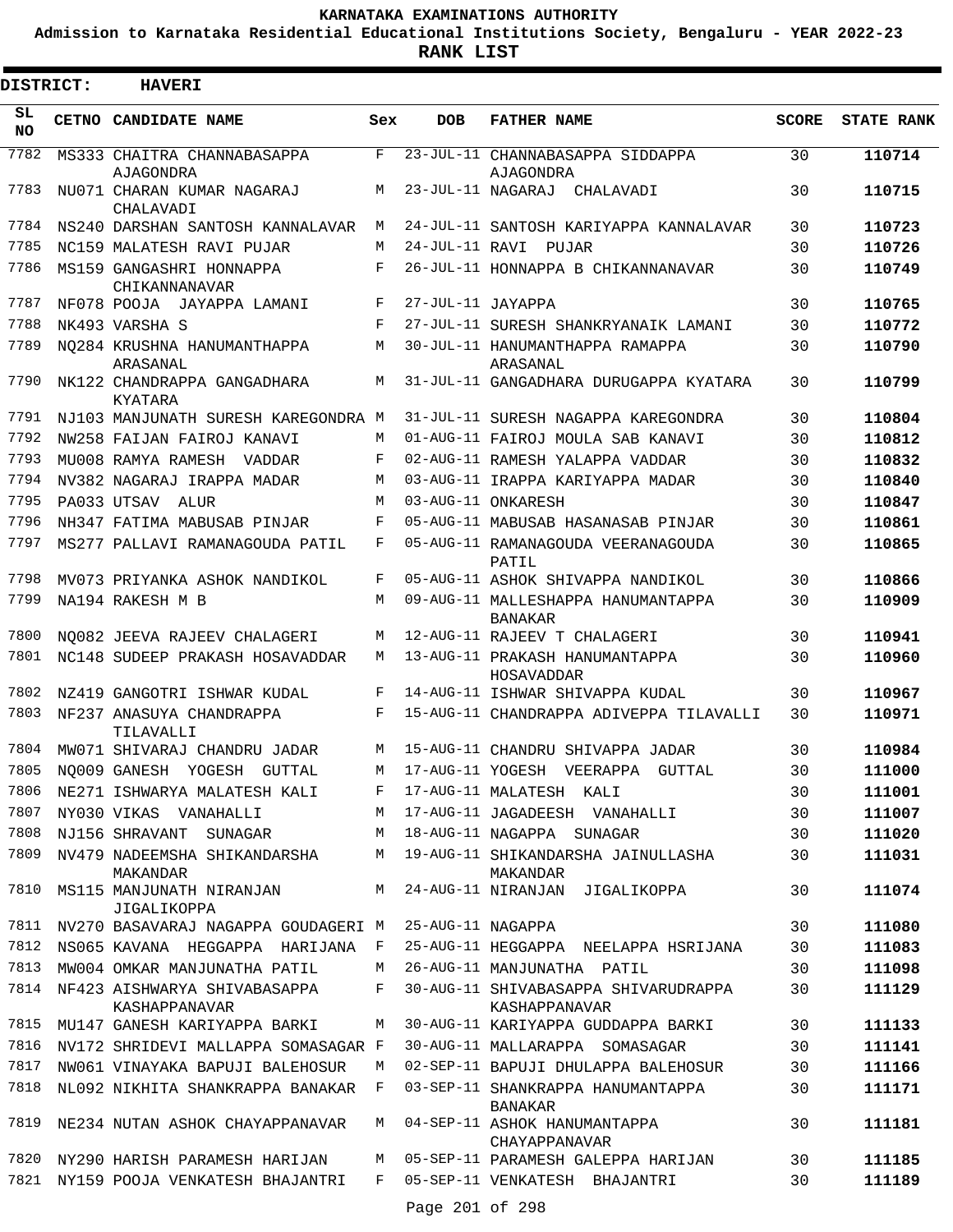**Admission to Karnataka Residential Educational Institutions Society, Bengaluru - YEAR 2022-23**

| DISTRICT:       | <b>HAVERI</b>                                                      |       |                   |                                                                                 |              |                   |
|-----------------|--------------------------------------------------------------------|-------|-------------------|---------------------------------------------------------------------------------|--------------|-------------------|
| SL<br><b>NO</b> | CETNO CANDIDATE NAME                                               | Sex   | <b>DOB</b>        | <b>FATHER NAME</b>                                                              | <b>SCORE</b> | <b>STATE RANK</b> |
| 7822            | NE007 NEERAJ ASHOK BANAKAR                                         | M     |                   | 08-SEP-11 ASHOK SOMANNA BANAKAR                                                 | 30           | 111216            |
| 7823            | NM030 GOUTHAMI<br>SALI                                             | F     |                   | 10-SEP-11 MANJUNATHA<br>SALI                                                    | 30           | 111237            |
| 7824            | MV123 SHRUSTIKA SHIVAMURTI<br>KURABAR                              | F     |                   | 11-SEP-11 SHIVAMURTI YALLAPPA KURABAR                                           | 30           | 111247            |
| 7825            | MX037 MUSKAN KHATIB                                                | F     |                   | 12-SEP-11 IMAMASAB<br>KHATIB                                                    | 30           | 111253            |
| 7826            | MR149 MADEVI NAGAPPA<br>GUMMANAHALLI                               | F     |                   | 13-SEP-11 NAGAPPA ERAPPA GUMMANAHALLI                                           | 30           | 111265            |
| 7827            | MX146 GANESH HANUMANTAPPA<br>KARLANNAVAR                           | M     |                   | 17-SEP-11 HANUMANTAPPA GUDDAPPA<br>KARLANNAVAR                                  | 30           | 111291            |
| 7828            | NV282 MANU MARUTI KALLIMANI                                        | M     |                   | 17-SEP-11 MARUTI VENKAPPA KALLIMANI                                             | 30           | 111297            |
| 7829            | MZ172 ALPHAN MABOOBALI<br>HANCHINMANI                              | M     |                   | 18-SEP-11 MABOOBALI ALLABHAKSH<br>HANCHINMANI                                   | 30           | 111301            |
| 7830            | NO021 VINOD KOTEPPA HALLALLI                                       | М     |                   | 18-SEP-11 KOTEPPA HALLALLI                                                      | 30           | 111304            |
| 7831            | MR247 ANIL HONNAPPA NAYAKAR                                        | М     |                   | 19-SEP-11 HONNAPPA NAYAKAR                                                      | 30           | 111306            |
| 7832            | NB088 KESHAV BHARAMAPPA<br><b>HUCHCHODRA</b>                       | М     |                   | 23-SEP-11 BHARAMAPPA TIRAKAPPA<br>HUCHCHODRA                                    | 30           | 111349            |
| 7833            | NW266 RANJANI CHANNAPPA DESUR                                      | F     |                   | 27-SEP-11 CHANNAPPA DESUR                                                       | 30           | 111381            |
| 7834            | NU004 CHETAN SIDDAPPA<br>MALANAYAKNAHALLI                          | M     |                   | 29-SEP-11 SIDDAROD FAKKIRAPPA<br>MALANAYAKNAHALLI                               | 30           | 111394            |
| 7835            | NF418 LEELAVATI SHIVAPPA KORAVAR                                   | F     |                   | 29-SEP-11 SHIVAPPA FAKKIRAPPA KORAVAR                                           | 30           | 111399            |
| 7836            | MS124 RAKESH VEERAPPA MULIMANI                                     | М     |                   | 29-SEP-11 VEERAPPA MULIMANI                                                     | 30           | 111405            |
| 7837            | NE431 RASHMI GURURAJ CHITRADURGA                                   | F     |                   | 29-SEP-11 GURURAJ SHIVANNA CHITRADURGA                                          | 30           | 111406            |
| 7838            | NK115 TEJASWINI MANJAPPA<br>MUGULAGERI                             | F     |                   | 01-OCT-11 MANJAPPA SHIVAPPA MUGULAGERI                                          | 30           | 111423            |
| 7839            | NH243 YASHAVANTH NELOGAL                                           | М     |                   | 02-OCT-11 RAJASHEKHAR                                                           | 30           | 111435            |
| 7840            | NS049 NANDAN NAGAPPA JAKKARADDI                                    | M     |                   | 03-OCT-11 NAGAPPA<br>JAKKARADDI                                                 | 30           | 111442            |
| 7841            | NT083 SHIVAMURTY HEMAYYA HIREMATH M                                |       | 03-OCT-11 HEMAYYA | HIREMATH                                                                        | 30           | 111446            |
| 7842            | NU337 GOUTAM R MARATHA                                             | М     |                   | 07-OCT-11 REVANESHI N MARATHA                                                   | 30           | 111462            |
| 7843            | MZ100 VINAYAK SANGAPPA YALIGAR                                     | М     |                   | 14-OCT-11 SANGAPPA GURUSHANTAPPA<br>YALIGAR                                     | 30           | 111546            |
| 7844            | NS282 PRAJWAL<br>MANJAPPA KAYAKAD                                  | М     |                   | 19-OCT-11 MANJAPPA GOOLAPPA KAYAKAD                                             | 30           | 111583            |
| 7845            | NR066 RAKSHITH AJJAPPA BELAVIGI                                    | F     |                   | 20-OCT-11 AJJAPPA CHANNABASPPA BELAVIGI                                         | 30           | 111596            |
| 7846            | NV183 DIVYA HANUMANTAPPA<br>DODDAMANI                              |       |                   | F 21-OCT-11 HANUMANTAPPA DODDAMANI                                              | 30           | 111600            |
| 7847            | PA239 MARUTHI                                                      |       |                   | M 22-OCT-11 MURULIDHARA OLEKARA                                                 | 30           | 111616            |
| 7848            |                                                                    |       |                   | NU063 PRUTHVI KARABASAPPA MAKANUR F 25-OCT-11 KARABASAPPA FAKKIRAPPA<br>MAKANUR | 30           | 111649            |
| 7849            | NT200 SHARADA GANESHA KOTIHAL                                      |       |                   | F 25-OCT-11 GANESHA GUDDAPPA KOTIHAL                                            | 30           | 111652            |
| 7850            | PA073 PRUTHVIK PRAKASH MEDAR                                       | М     |                   | 26-OCT-11 PRAKASH MEDAR                                                         | 30           | 111658            |
| 7851            | NO188 MANTESH MUTTURAJ RAHUT                                       | М     |                   | 03-NOV-11 MUTTURAJ RAMAPPA RAHUT                                                | 30           | 111716            |
| 7852            | NX260 PRADEEP GADIGEPPAGOUDA<br>MARIGOUDRA                         | M     |                   | 04-NOV-11 GADIGEPPAGOUDA JAYANAGOUDA<br>MARIGOUDRA                              | 30           | 111728            |
| 7853            | NG353 ANNAPOORNA MOHAN JADAV                                       | F     | 07-NOV-11 MOHAN   |                                                                                 | 30           | 111749            |
|                 | 7854 NE415 DEEPA RAMESHA NANDIHALLI                                | $F$ – |                   | 07-NOV-11 RAMESHA HANUMANTAPPA<br>NANDIHALLI                                    | 30           | 111752            |
| 7855            | NP076 DINESH VEERESH NITAVALLI                                     | M     | 11-NOV-11 VEERESH |                                                                                 | 30           | 111795            |
|                 | 7856 NQ222 VIJAYAKUMAR BIDDADEPPA<br>KAMBALI                       | M     |                   | 13-NOV-11 BIDDADEPPA THIPPANNA KAMBALI                                          | 30           | 111824            |
| 7857            | NS179 VINOD JATTEPPA CHAKRASALI                                    |       |                   | M 14-NOV-11 JATTEPPA                                                            | 30           | 111835            |
| 7858            | MT205 CHAYA VEERABHADRAPPA<br>GANIGER                              | F     |                   | 15-NOV-11 VEERABHADRAPPA GANIGER                                                | 30           | 111839            |
| 7859            | MS453 BHARGAV VIRUPAKSHAPPA<br>BYADAGI                             |       |                   | M 17-NOV-11 VIRUPAKSHAPPA                                                       | 30           | 111857            |
|                 | 7860 NG032 SUPRIYA ASHOK BARKI NARA TI7-NOV-11 ASHOK DEVAPPA BARKI |       |                   |                                                                                 | 30           | 111864            |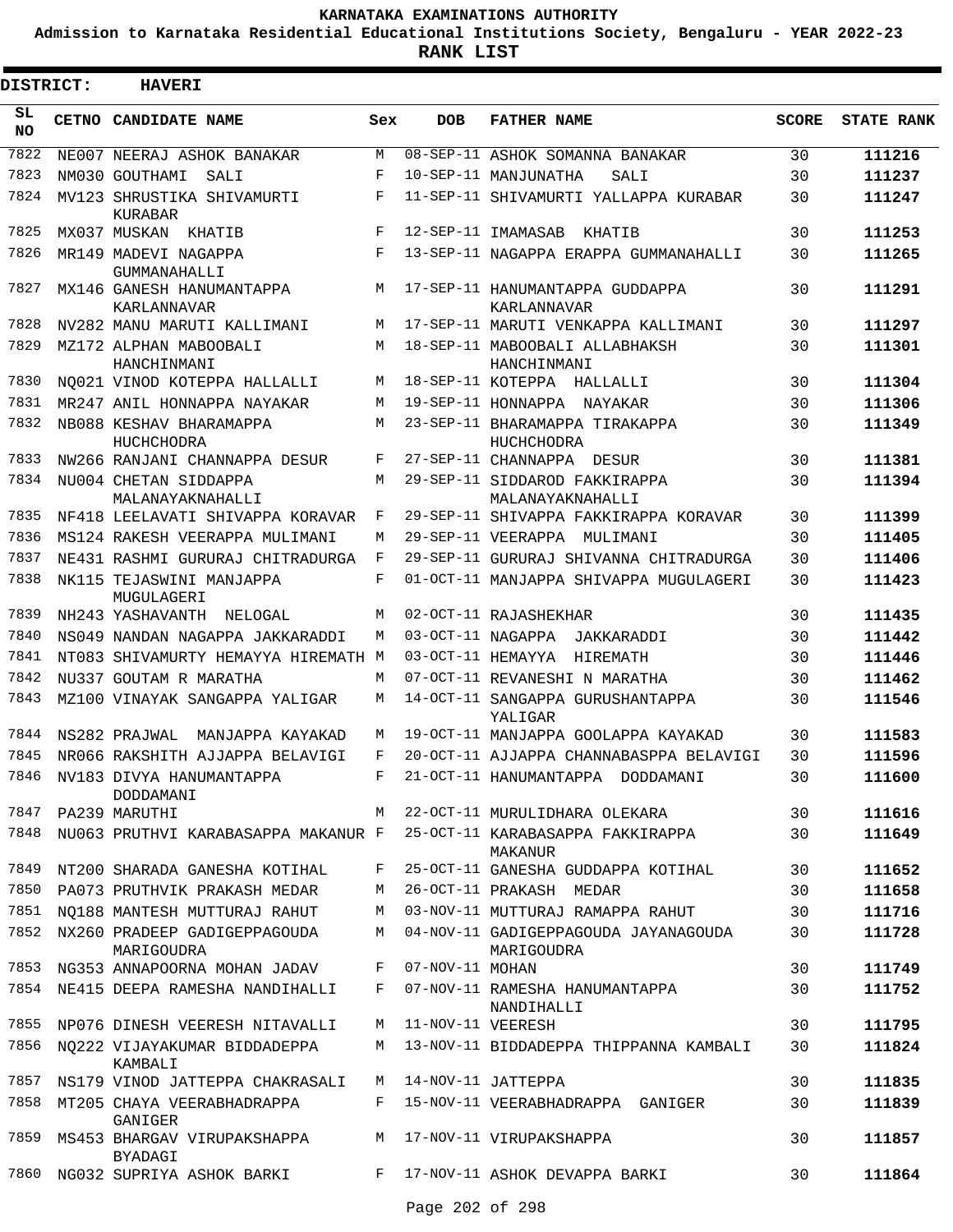**Admission to Karnataka Residential Educational Institutions Society, Bengaluru - YEAR 2022-23**

**RANK LIST**

| DISTRICT:       | <b>HAVERI</b>                                                                     |            |                 |                                                            |              |                   |
|-----------------|-----------------------------------------------------------------------------------|------------|-----------------|------------------------------------------------------------|--------------|-------------------|
| SL<br><b>NO</b> | CETNO CANDIDATE NAME                                                              | Sex        | <b>DOB</b>      | <b>FATHER NAME</b>                                         | <b>SCORE</b> | <b>STATE RANK</b> |
| 7861            | MS521 RAKSHITA<br>MANJAPPA<br>KARIMALLANNANAVAR                                   | F          |                 | 20-NOV-11 MANJAPPA<br>VEERABASAPPA<br>KARIMALLANNANAVAR    | 30           | 111885            |
| 7862            | NE447 KAVEERI GUTTEPPA<br>DURUGAMMANAVAR                                          | F          |                 | 25-NOV-11 GUTTEPPA DURUGAMMANAVAR                          | 30           | 111922            |
| 7863            | NH055 NAVYA NAGARAJ ANVERI                                                        | F          |                 | 25-NOV-11 NAGARAJ VASAPPA ANVERI                           | 30           | 111924            |
| 7864            | NJ012 RAGHAVENDRA MAHADEVAPPA<br>MOMMAGANAVAR                                     | M          |                 | 25-NOV-11 MAHADEVAPPA MALLAPPA<br>MOMMAGANAVAR             | 30           | 111928            |
| 7865            | NY110 AHMADRAJA ABDULRAJAK NADAF                                                  | M          |                 | 26-NOV-11 ABDULRAJAK HUSENSAB NADAF                        | 30           | 111933            |
| 7866            | MR084 MANJULA GUTTEPPA MADAR                                                      | F          |                 | 26-NOV-11 GUTTEPPA SANNAFAKKIRAPPA<br><b>MADAR</b>         | 30           | 111940            |
| 7867            | NZ054 RENUKA NINGAPPA LAKKIKOPPA                                                  | F          |                 | 26-NOV-11 NINGAPPA BASAVANNEPPA<br>LAKKIKOPPA              | 30           | 111941            |
| 7868            | ND022 KANTESH FAKKIRAPPA<br>DURAMURAGI                                            | М          |                 | 29-NOV-11 FAKKIRAPPA GIDDAPPA<br><b>DURAMURAGI</b>         | 30           | 111962            |
| 7869            | NS117 POORNIMA SOMAPPA GONDYALI                                                   | F          |                 | 30-NOV-11 SOMAPPA GONDYALI                                 | 30           | 111971            |
| 7870            | MX151 GOUTAMI SHIVAPUTRA<br>CHAKRASALI                                            | $_{\rm F}$ |                 | 01-DEC-11 SHIVAPUTRA BASAVARAJAPPA<br>CHAKRASALI           | 30           | 111984            |
| 7871            | NE149 MANJUNATH VEERAYYA HIREMATH M                                               |            |                 | 03-DEC-11 VEERAYYA HIREMATH                                | 30           | 111997            |
| 7872            | NT072 MARUTI SURESH TIMMAJJI                                                      | M          |                 | 06-DEC-11 SURESH SIDDAPPA TIMMAJJI                         | 30           | 112021            |
| 7873            | NW351 VARSHA VIRUPAKSHAPPA BADNI                                                  | F          |                 | 10-DEC-11 VIRUPAKSHAPPA RAMANNA BADNI                      | 30           | 112042            |
| 7874            | NR297 TANUJA KENCHAPPA BELAVAGI                                                   | F          |                 | 17-DEC-11 KENCHAPPA BELAVAGI                               | 30           | 112086            |
| 7875            | NK376 SHASHANK RUDRAGOUDA<br><b>DODDAGOUDRA</b>                                   | М          |                 | 27-DEC-11 RUDRAGOUDRA MAHADEVAGOUDA<br><b>DODDAGOUDRA</b>  | 30           | 112155            |
| 7876            | NU327 APPU AMBRISHA LAMANI                                                        | М          |                 | 30-DEC-11 AMBRISHA<br>NARAYAN LAMANI                       | 30           | 112171            |
| 7877            | NZ075 KALIL AHEMAD ABDULSAB<br>MATTEKANAVAR                                       | M          |                 | 06-FEB-12 ABDULSAB<br>MATTEKANAVAR                         | 30           | 112271            |
| 7878            | MT240 IRANAGOUDA BASAVARAJ KABBUR M                                               |            |                 | 29-FEB-12 BASAVARAJ BIMANAGOUDA KABBUR                     | 30           | 112301            |
| 7879            | NZ147 POOJA BASAVARAJ INGALAGI                                                    | F          |                 | 01-JUN-12 BASAVARAJ<br>INGALAGI                            | 30           | 112338            |
| 7880            | MR117 PRAVEENKUMAR CHANNAIKET                                                     | M          |                 | 29-DEC-09 R CHETANNAIK                                     | 29           | 112445            |
| 7881<br>7882    | NW346 SAIYADSHAPIULLA SAIYADBASHA M<br>MAKANDAR                                   | F          |                 | 01-JAN-10 SAIYADAFEER MAHAMUDASHA<br>MAKANDAR              | 29           | 112473            |
| 7883            | NJ251 MADHU<br>PARAMESH<br><b>BANAKAR</b>                                         | F          |                 | 10-JAN-10 PARAMESH<br>BANAKAR                              | 29           | 112494            |
| 7884            | NJ135 PRATHIBHA SAHADEVAPPA<br>CHANNADASAR<br>NU014 MALAVIKA CHIKKAPPA PALLAKKI F |            |                 | 07-FEB-10 SAHADEVAPPA BANGAREPPA<br>CHANNADASAR            | 29           | 112519<br>112526  |
| 7885            | NV201 RENUKA SHANKARAPPA GALI                                                     | F          |                 | 12-FEB-10 CHIKKAPPA<br>22-FEB-10 SHANKARAPPA MUTTAPPA GALI | 29           | 112536            |
| 7886            | NC125 PRAJWAL RAMESH MATTIMANI                                                    | М          |                 | 15-MAR-10 RAMESH MATTIMANI                                 | 29           |                   |
| 7887            | NW323 ARAMAN NISARAHMED BANKAPUR                                                  | M          |                 | 02-JUN-10 NISARAHMED                                       | 29<br>29     | 112558<br>112661  |
| 7888            | MS066 YASHAVANTA BHARAMAGOUDA<br>KARIYANNANAVAR                                   | М          |                 | 02-JUN-10 BHARAMAGOUDA S KARIYANNANAVAR                    | 29           | 112665            |
| 7889            | MX192 DILLEPPA NAGAPPA HONNATTI                                                   | M          |                 | 01-JUL-10 NAGAPPA HONNATTI                                 | 29           | 112713            |
| 7890            | NW038 SHIVALINGESHWARA SANGAPPA<br>KOLAR                                          | M          |                 | 01-JUL-10 SANGAPPA RACHAPPA KOLAR                          | 29           | 112715            |
| 7891            | NS044 PUTTAMMA SHIVANAGOUDA<br><b>BELAKERI</b>                                    | F          |                 | 27-JUL-10 SHIVANAGOUDA                                     | 29           | 112775            |
|                 | 7892 NT219 SUMA MAILAPPA MALAGI                                                   | F          |                 | 04-AUG-10 MAILAPPA MALAGI                                  | 29           | 112787            |
| 7893            | NH281 BHAGYA DILEPPA<br>HOTTEPPANAVAR                                             | F          |                 | 06-AUG-10 DILLEPPA GUDDAPPA<br>HOTTEPPANAVAR               | 29           | 112795            |
|                 | 7894 NT022 RENUKA MEGHARAJ MUDDI                                                  | F          |                 | 10-AUG-10 MEGHARAJ MUDDI                                   | 29           | 112810            |
| 7895            | NB023 YOGESH DURAGAPPA DURAMURAGI M                                               |            |                 | 19-AUG-10 DURAGAPPA DURAMURAGI                             | 29           | 112841            |
| 7896            | PA369 MALLIKARJUN CHANDRASHEKAR<br>PYATI                                          | M          |                 | 21-AUG-10 CHANDRASHEKAR PYATI                              | 29           | 112846            |
| 7897            | ND036 HARISH BASAPPA SHIGIHALLI                                                   | M          |                 | 30-AUG-10 BASAPPA SHIGIHALLI                               | 29           | 112868            |
| 7898            | NM037 KAVANA GANESH SANNAJJER                                                     | F          |                 | 03-SEP-10 GANESH SANNASIDDAPPA<br>SANNAJJER                | 29           | 112884            |
|                 |                                                                                   |            | Page 203 of 298 |                                                            |              |                   |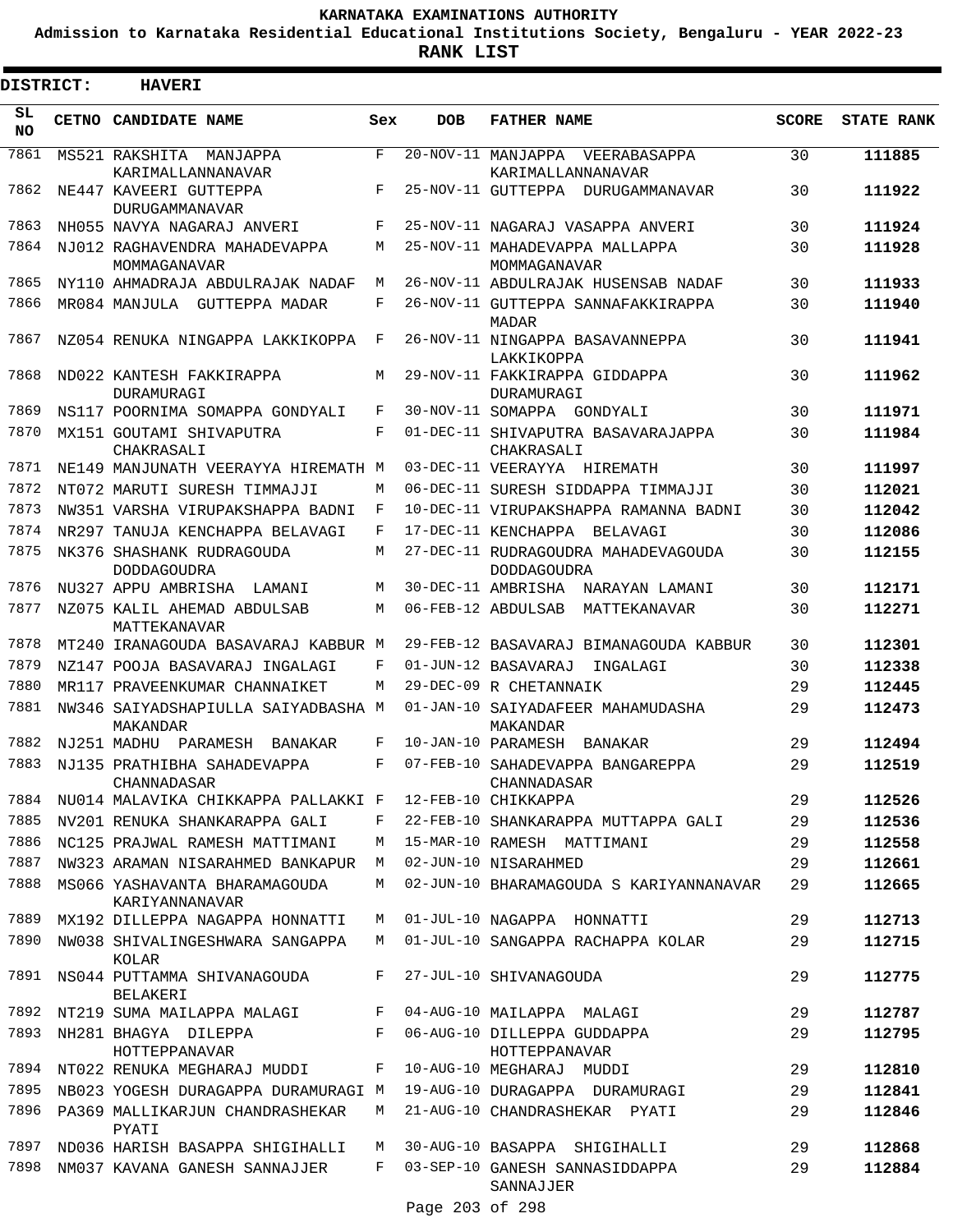**Admission to Karnataka Residential Educational Institutions Society, Bengaluru - YEAR 2022-23**

ı

| <b>DISTRICT:</b> | <b>HAVERI</b>                                                         |     |                   |                                               |              |                   |
|------------------|-----------------------------------------------------------------------|-----|-------------------|-----------------------------------------------|--------------|-------------------|
| SL<br><b>NO</b>  | CETNO CANDIDATE NAME                                                  | Sex | <b>DOB</b>        | <b>FATHER NAME</b>                            | <b>SCORE</b> | <b>STATE RANK</b> |
| 7899             | NF322 JYOTI NINGAPPA PAPANESHI                                        | F   | $04 - SEP - 10$   | NINGAPPA SHIVAPPA PAPANESHI                   | 29           | 112889            |
| 7900             | MW205 AKASH PRAKASH MALAGI                                            | М   |                   | 05-SEP-10 PRAKASH FAKKIRAGOUDA MALAGI         | 29           | 112893            |
| 7901             | NS109 NAYANA HANUMANTHAPPA BUDERA F                                   |     | 08-SEP-10         | HANUMANTHAPPA RANGAPP BUDERA                  | 29           | 112916            |
| 7902             | NZ304 PRASHANTH SHIVAJI LAMANI                                        | М   | $10 - SEP - 10$   | SHIVAJI LAMANI                                | 29           | 112920            |
| 7903             | MS474 R O ANNAPOORNESHWARI                                            | F   |                   | 29-SEP-10 BR OMAYYA NAIK                      | 29           | 112983            |
| 7904             | MV018 HEMANT LAXMAN HOSURA                                            | М   |                   | 06-OCT-10 LAXMAN PUTTAPPA HOSURA              | 29           | 113013            |
| 7905             | NH064 MANIKANTH VEERAPPA AGADI                                        | М   |                   | 06-OCT-10 VEERAPPA N AGADI                    | 29           | 113014            |
| 7906             | NK131 TRIVENI BASAVARAJ<br><b>GUTTEVVANAVAR</b>                       | F   |                   | 10-OCT-10 BASAVARAJ GUDDAPPA<br>GUTTEVVANAVAR | 29           | 113036            |
| 7907             | NK021 JYOTI G B                                                       | F   |                   | 15-OCT-10 BASAVARAJ R U                       | 29           | 113062            |
| 7908             | NX159 ABHISHEK RAMESH HARIJAN                                         | M   |                   | 17-OCT-10 RAMESH YALLAMMA HARIJAN             | 29           | 113069            |
| 7909             | NV252 SANJANA DULAPPA HEBASUR                                         | F   |                   | 21-OCT-10 DULAPPA HEBASUR                     | 29           | 113089            |
| 7910             | NW004 UDAYKUMAR RUDRAPPA TADASAD                                      | М   |                   | 25-OCT-10 RUDRAPPA SHANKRAPPA TADASAD         | 29           | 113111            |
| 7911             | NH190 GANGAMMA SHIVAPPA SIDDAPUR                                      | F   | $01 - NOV - 10$   | SHIVAPPA NINGAPPA SIDDAPUR                    | 29           | 113144            |
| 7912             | NG067 LAXMI HANUMANTAPPA HULLUR                                       | F   |                   | 05-NOV-10 HANUMANTAPPA<br>HULLUR              | 29           | 113166            |
| 7913             | NO262 PRIYANKA DHARMAPPA OLEKAR                                       | F   |                   | 05-NOV-10 DHARMAPPA NINGAPPA OLEKAR           | 29           | 113169            |
| 7914             | MU158 VIJAYALAKSHMI<br>NINGAPPA<br>NEGALUR                            | F   |                   | 07-NOV-10 NINGAPPA HOLABASAPPA NEGALUR        | 29           | 113184            |
| 7915             | NR072 BHARATH HUCHHAPPA TOTAD                                         | M   |                   | 10-NOV-10 HUCHHAPPA TOTAD                     | 29           | 113198            |
| 7916             | NZ154 KAVITA MOUNESH HADAPAD                                          | F   |                   | 12-NOV-10 MOUNESH HADAPAD                     | 29           | 113215            |
| 7917             | MZ084 NAGAPPA IRAPPA BALAMBEED                                        | M   | 14-NOV-10 IRAPPA  | BALAMBEED                                     | 29           | 113222            |
| 7918             | NZ220 SUNANDA SHEKAPPA CHAKRASALI F                                   |     |                   | 15-NOV-10 SHEKAPPA MUDUKAPPA CHAKRASALI       | 29           | 113232            |
| 7919             | NO345 CHANDRAMMA GUDDAPPA<br>MULIMANI                                 | F   |                   | 20-NOV-10 GUDDAPPA                            | 29           | 113251            |
| 7920             | MZ157 MANJU NAGARAJ GONDI                                             | M   | 23-NOV-10 NAGARAJ | GONDI                                         | 29           | 113267            |
| 7921             | NE039 SANTOSH VIJAY KANNAPPANAVAR M                                   |     |                   | 26-NOV-10 VIJAY MARIYAPPA KANNAPPANAVAR       | 29           | 113284            |
| 7922             | MU171 SOUMYA SOMANNA NAYAK                                            | F   | $26-NOV-10$       | SOMANNA BANNAPPA NAYAK                        | 29           | 113287            |
| 7923             | NX280 ARCHANA KURAVATTEPPA PUJAR                                      | F   |                   | 27-NOV-10 KURAVTTEPPA GOVINDAPPA PUJAR        | 29           | 113289            |
| 7924             | NL330 MANASA BASAVARAJ KALLER                                         | F   |                   | 28-NOV-10 BASAVARAJ FHAKKERAPPA KALLER        | 29           | 113299            |
| 7925             | NF347 HANUMANTAPPA DEVENDRAPPA<br>TALAVAR                             | М   |                   | 29-NOV-10 DEVENDRAPPA HANUMANTAPPA<br>TALAVAR | 29           | 113305            |
| 7926             | MY205 PRASHANTH PREMANANDA ANGADI M 30-NOV-10 PREMANANDA MAHALINGAPPA |     |                   | ANGADI                                        | 29           | 113312            |
| 7927             | PA014 SAVITA NINGAPPA HARIJAN                                         | F   |                   | 04-DEC-10 NINGAPPA HARIJAN                    | 29           | 113341            |
| 7928             | NF091 VEENA MALATESH<br>HAVALEPPANAVAR                                | F   |                   | 05-DEC-10 MALATESH                            | 29           | 113348            |
| 7929             | NF402 BHARAT TIRAKAPPA KUNCHUR                                        | M   |                   | 06-DEC-10 TIRAKAPPA BHARAMAPPA KUNCHUR        | 29           | 113351            |
| 7930             | NX033 AKASH REVANAPPA ANGADI                                          | М   |                   | 10-DEC-10 REVANAPPA ANGADI                    | 29           | 113369            |
| 7931             | NM310 DIVYA LAKSHMANA OLEKAR                                          | F   |                   | 14-DEC-10 LAKSHMANA NAGAPPA OLEKAR            | 29           | 113401            |
| 7932             | ND087 AMEETH MANIKAPPA<br>NEMANNANAVAR                                | M   |                   | 15-DEC-10 MANIKAPPA NEMANNANAVAR              | 29           | 113407            |
| 7933             | NA120 ASKAR ALI REHAMAN SAB<br>AVALAKKI                               | M   |                   | 17-DEC-10 REHAMAN SAB HUSEN SAB<br>AVALAKKI   | 29           | 113418            |
| 7934             | MZ040 AKASH PARASHURAM HARIJAN                                        | М   |                   | 18-DEC-10 PARASHURAM BASAVANTHAPPA<br>HARIJAN | 29           | 113424            |
| 7935             | MT079 MANOJ SURESH KEPPER                                             | М   |                   | 22-DEC-10 SURESH DYAMAPPA KEPPER              | 29           | 113464            |
| 7936             | NM128 KISHOR BASAVARAJ DOOPAD                                         | М   |                   | 24-DEC-10 BASAVARAJ MAREPPA DOOPAD            | 29           | 113480            |
| 7937             | MY246 ARUNDHATI PARASHURAMA JADED F                                   |     |                   | 27-DEC-10 PARASHURAMA MAILARAPPA JADED        | 29           | 113500            |
| 7938             | MR127 LOHITA BASAVARAJ KUSAGATTI                                      | М   |                   | 27-DEC-10 BASAVARAJ AJJAPPA KUSAGATTI         | 29           | 113503            |
| 7939             | NT137 ANNAPURNA NAGARAJ LAMANI                                        | F   |                   | 01-JAN-11 NAGARAJ SHIVAPPA LAMANI             | 29           | 113550            |
| 7940             | NH355 SHASHIKANT HONNAPPA BARKI                                       | M   |                   | 01-JAN-11 HONNAPPA SHIVAPPA BARKI             | 29           | 113619            |
| 7941             | NV219 SUBHAS SHIVALINGAPPA                                            | M   |                   | 01-JAN-11 SHIVALINGAPPA DHULAPPA              | 29           | 113633            |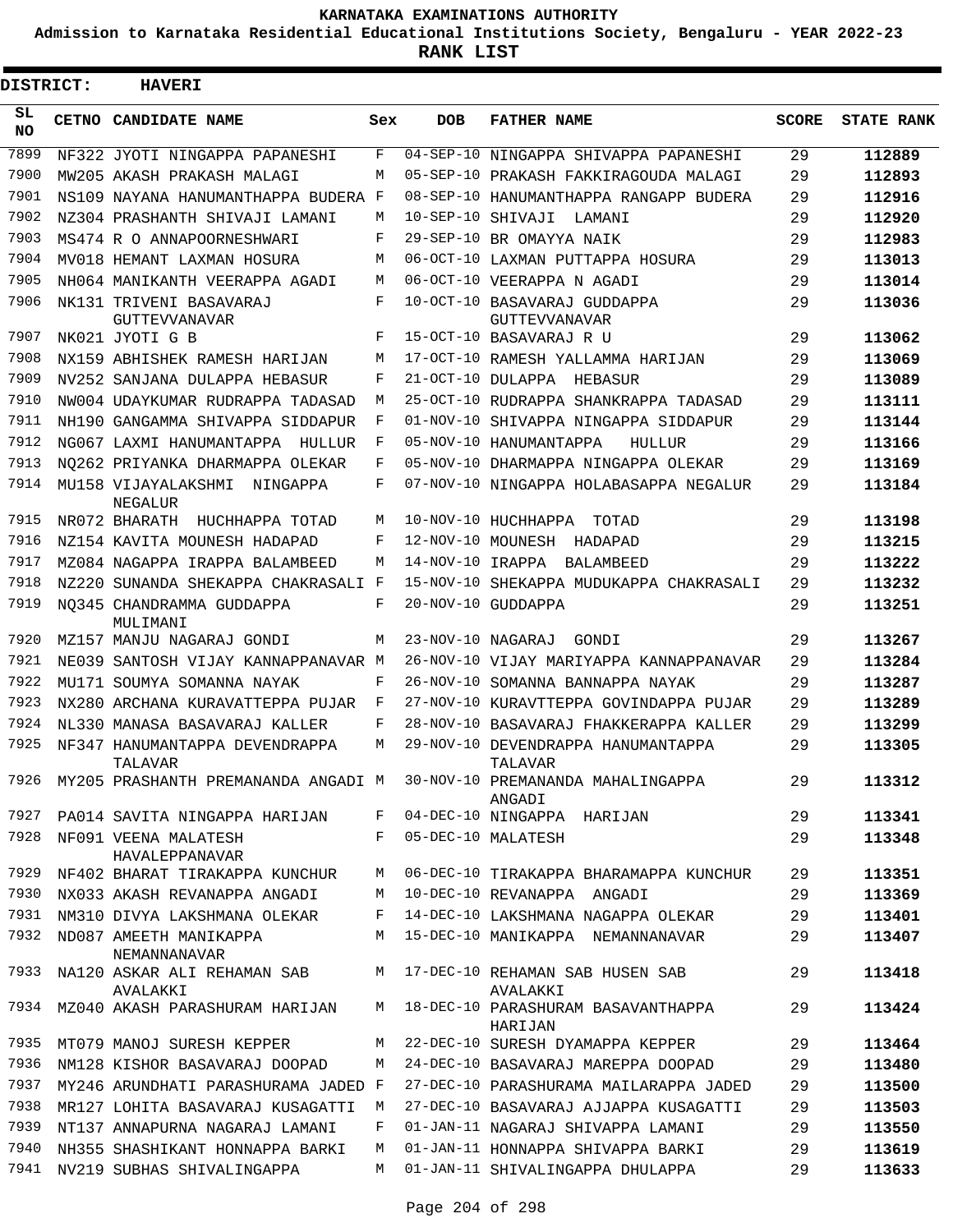**Admission to Karnataka Residential Educational Institutions Society, Bengaluru - YEAR 2022-23**

| <b>DISTRICT:</b> | <b>HAVERI</b>                                       |     |                   |                                                     |              |                   |
|------------------|-----------------------------------------------------|-----|-------------------|-----------------------------------------------------|--------------|-------------------|
| SL<br><b>NO</b>  | CETNO CANDIDATE NAME                                | Sex | <b>DOB</b>        | <b>FATHER NAME</b>                                  | <b>SCORE</b> | <b>STATE RANK</b> |
|                  | KURIGAR                                             |     |                   | KURIGAR                                             |              |                   |
| 7942             | NG069 PUTTAVVA CHANNAYYA HIREMATH F                 |     |                   | 02-JAN-11 CHANNAYYA RUDRAYYA HIREMATH               | 29           | 113655            |
| 7943             | MX189 LAXMI MANJAPPA<br>KANAKAPPANAVAR              | F   |                   | 04-JAN-11 MANJAPPA NINGAPPA<br>KANAKAPPANAVAR       | 29           | 113668            |
| 7944             | ND183 NANDINI<br>PARAMESH NAYAK                     | F   |                   | 04-JAN-11 PARAMESH TUKYANAYAK NAYAK                 | 29           | 113669            |
| 7945             | NH348 VIRESH BASAYYA KULAKARNI                      | M   |                   | 04-JAN-11 BASAYYA SHIVARUDRAYYA<br>KULAKARNI        | 29           | 113676            |
| 7946             | NS202 CHETAN<br>MUDENUR                             | M   |                   | 06-JAN-11 SHIVAPPA<br>MUDENUR                       | 29           | 113681            |
| 7947             | NZ302 JAYAMMA RAMESH<br>KALLAMMANAVAR               | F   |                   | 06-JAN-11 RAMESH ADIVEPPA KALLAMMANAVAR             | 29           | 113683            |
| 7948             | MT061 NAGAPPA DURAGAPPA DURMURGI                    | M   |                   | 06-JAN-11 DURAGAPPA<br>DURMURGI                     | 29           | 113687            |
| 7949             | NZ427 GAYATRI GANAPATI LAMANI                       | F   |                   | 11-JAN-11 GANAPATI<br>LAMANI                        | 29           | 113718            |
| 7950             | MR146 SHARATH SHANKRAPPA KABBUR                     | М   |                   | 11-JAN-11 SHANKRAPPA CHENNABASAPPA<br><b>KABBUR</b> | 29           | 113722            |
| 7951             | NZ430 SHRINIVASA RAVI AKKASALI                      | М   |                   | 11-JAN-11 RAVI SOMAPPA AKKASALI                     | 29           | 113723            |
| 7952             | NE291 VIJAYALAKSHMI SHIDDALINGESH F<br>APPANNANAVAR |     |                   | 11-JAN-11 SHIDDALINGESH A APPANNANAVAR              | 29           | 113726            |
| 7953             | NK551 BASANAGOUDA<br>SHIVANAGOUDA<br>KAREGOUDR      | М   |                   | 19-JAN-11 SHIVANAGOUDA<br>KAREGOUDA<br>KAREGOUDAR   | 29           | 113783            |
| 7954             | NY316 SHRUSTI GADIGEPPA KSHAVARAD F                 |     |                   | 19-JAN-11 GADIGEPPA KSHAVARAD                       | 29           | 113790            |
| 7955             | NW300 GIREESH KOTEPPA KAYAKAD                       | М   |                   | 21-JAN-11 KOTEPPA MALLESHAPPA KAYAKAD               | 29           | 113803            |
| 7956             | NW119 AKASH PANDAPPA KADEMANI                       | М   |                   | 28-JAN-11 PANDAPPA RUDRAPPA KADEMANI                | 29           | 113852            |
| 7957             | NG101 SINCHANA MALTESH GAJI                         | F   |                   | 28-JAN-11 MALTESH YALAPPA GAJI                      | 29           | 113862            |
| 7958             | NS343 SAHANA SATISHRADDI<br>BAVIKATTI               | F   |                   | 29-JAN-11 SATISHRADDI LAKSHMANA<br>BAVIKATTI        | 29           | 113865            |
| 7959             | NB054 RANJITHA PARASHURAM SUNKAD                    | F   |                   | 30-JAN-11 PARASHURAM ADIVEPPA SUNKAD                | 29           | 113872            |
| 7960             | NY062 RESHMA SOMANNA RANOJI                         | F   |                   | 31-JAN-11 SOMANNA NEELAPPA RANOJI                   | 29           | 113882            |
| 7961             | PA065 DEEPA IRAPPA LAMANI                           | F   |                   | 04-FEB-11 IRAPPA HEGGAPPA LAMANI                    | 29           | 113920            |
| 7962             | MY021 GYAN PRAKASH TAHASHILDAR                      | M   | 05-FEB-11 PRAKASH | TAHASHILDAR                                         | 29           | 113929            |
| 7963             | MV207 KEDARLING TUKARAM TOTAD                       | M   |                   | 05-FEB-11 TUKARAM VEDARAPPA TOTAD                   | 29           | 113931            |
| 7964             | NW028 MEGHA GUDDAPPA MALAGI                         | F   |                   | 05-FEB-11 GUDDAPPA NEETAPPA MALAGI                  | 29           | 113932            |
| 7965             | NX103 SHASHANK SANNAPPA KUMBAR                      | М   |                   | 07-FEB-11 SANNAPPA IRAPPA KUMBAR                    | 29           | 113945            |
| 7966             | NM103 ARUN SHIVAKUMAR LAMANI                        | М   |                   | 08-FEB-11 SHIVAKUMAR SOMLYANAIK LAMANI              | 29           | 113948            |
| 7967             | NU311 SANDHYA MARUTHI<br>SAVAKKANAVARA              | F   |                   | 09-FEB-11 MARUTHI NINGAPPA<br>SAVAKKANAVARA         | 29           | 113972            |
| 7968             | NZ378 AJAY MANTESH BHAGAYI                          | М   |                   | 11-FEB-11 MANTESH RAMANNA BHAGAYI                   | 29           | 113986            |
| 7969             | NZ329 SHIVA DEVAPPA LAMANI                          | М   |                   | 11-FEB-11 DEVAPPA KESHAPPA LAMANI                   | 29           | 113994            |
| 7970             | NC023 VINAYAK SHEKHAPPA THALAGERI M                 |     |                   | 11-FEB-11 SHEKHAPPA BEERAPPA THALAGERI              | 29           | 113999            |
| 7971             | NW302 USHA NINGANGOUDA PATIL                        | F   |                   | 12-FEB-11 NINGANGOUDA SHIVANGOUDA PATIL             | 29           | 114006            |
| 7972             | MY094 MANJULA RAJU KALLIMANI                        | F   |                   | 15-FEB-11 RAJU MANJAPPA KALLIMANI                   | 29           | 114028            |
| 7973             | NB011 MAHMAD JUBER MAHMAD RAFIK<br>KOPPAL           | М   |                   | 18-FEB-11 MAHMAD RAFIK ANWARSAB KOPPAL              | 29           | 114051            |
| 7974             | NZ089 MANOJ MANUNATH ILIGER                         | М   |                   | 18-FEB-11 MANJUNATH MAHADEVAPPA ILIGER              | 29           | 114055            |
| 7975             | MT132 AKSHATA NAGANAGOUDA PATIL                     | F   |                   | 20-FEB-11 NAGANAGOUDA FAKKIRAGOUDA<br>PATIL         | 29           | 114068            |
| 7976             | MS071 BASAVARAJ NAGARAJ HARAVI                      | М   |                   | 21-FEB-11 NAGARAJ KOTRAPPA HARAVI                   | 29           | 114076            |
| 7977             | NM104 RAGHU SIDDAPPA DANAPPANAVAR M                 |     |                   | 21-FEB-11 SIDDAPPA UJAPPA DANAPPANAVAR              | 29           | 114081            |
| 7978             | NU217 KAVYA SIDDAPPA KADEMANI                       | F   |                   | 22-FEB-11 SIDDAPPA SHIVAPPA KADEMANI                | 29           | 114088            |
| 7979             | MY086 MADAN RAMESH HURULIKUPPI                      | M   |                   | 22-FEB-11 RAMESH HURULIKUPPI                        | 29           | 114089            |
| 7980             | MR281 P SEHVAG                                      | М   |                   | 24-FEB-11 PEERYANAIK                                | 29           | 114110            |
| 7981             | PA277 PUNITH GADIGEPPA MADAR                        | M   |                   | 25-FEB-11 GADIGEPPA                                 | 29           | 114116            |
| 7982             | MV036 BHANUPRATAP                                   | М   |                   | 01-MAR-11 GANAPATHI LAMANI                          | 29           | 114151            |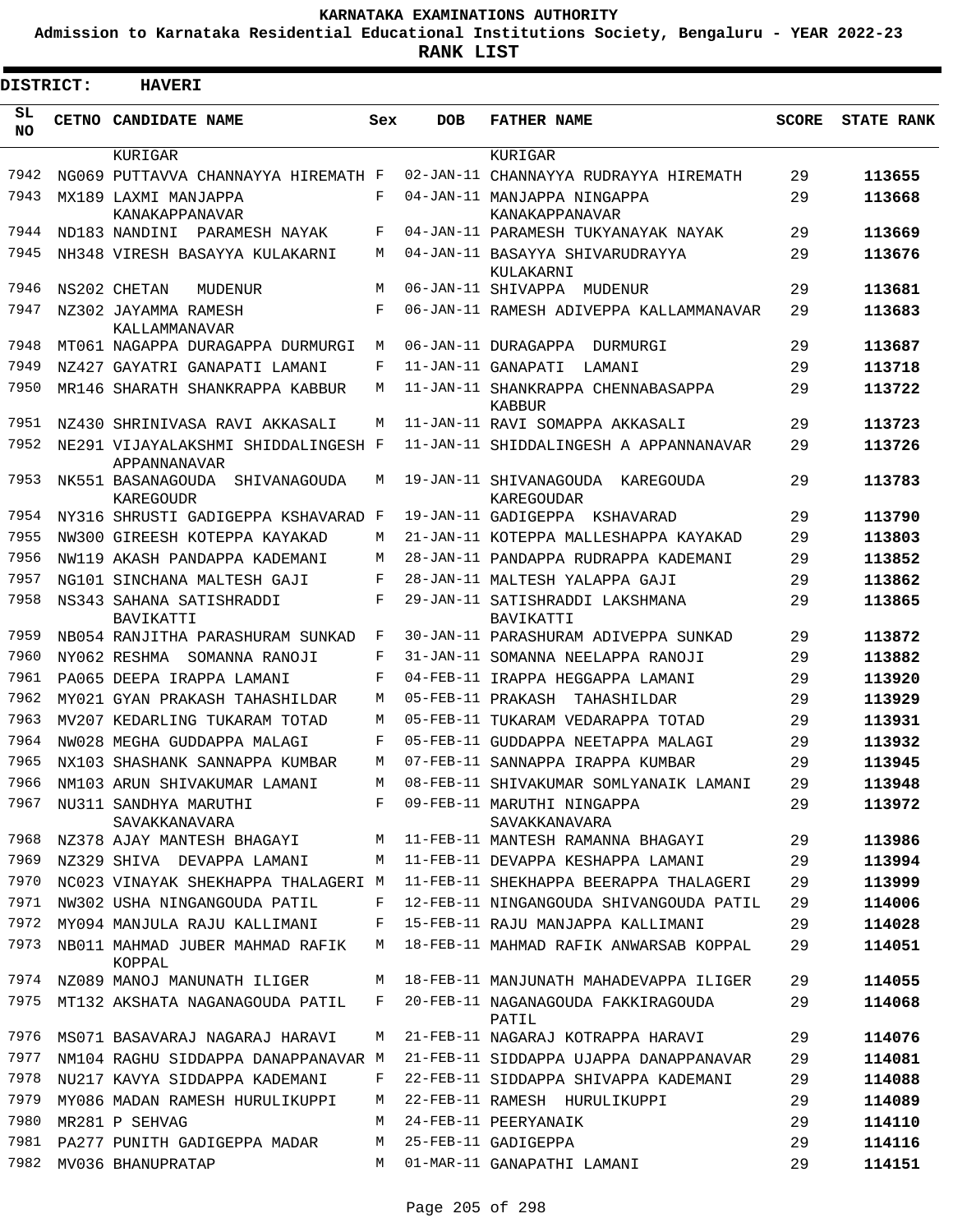**Admission to Karnataka Residential Educational Institutions Society, Bengaluru - YEAR 2022-23**

| <b>DISTRICT:</b> | <b>HAVERI</b>                                      |     |            |                                                                                     |              |                   |
|------------------|----------------------------------------------------|-----|------------|-------------------------------------------------------------------------------------|--------------|-------------------|
| SL<br><b>NO</b>  | CETNO CANDIDATE NAME                               | Sex | <b>DOB</b> | <b>FATHER NAME</b>                                                                  | <b>SCORE</b> | <b>STATE RANK</b> |
| 7983             | NK071 BHARAT GANESH<br>BAGODI                      | М   |            | 01-MAR-11 GANESH ANANDAPPA BAGODI                                                   | 29           | 114152            |
| 7984             | NW179 PRAMOD MANJAPPA DANDIN                       | М   |            | 03-MAR-11 MANJAPPA NAGAPPA DANDIN                                                   | 29           | 114177            |
| 7985             | NE199 SHIDDAPPA PAKKIRAPPA<br><b>BUDIHAL</b>       | М   |            | 04-MAR-11 PAKKIRAPPA DYAMAPPA BUDIHAL                                               | 29           | 114185            |
| 7986             | NC189 MOHAMMED HASANRAZA<br>MAINUDDIN BOMMANAHALLI | M   |            | 05-MAR-11 MAINUDDIN MADARSAB<br>BOMMANAHALLI                                        | 29           | 114192            |
| 7987             | PA284 PREM MARUTI KUMKUMAGAR                       | М   |            | 07-MAR-11 MARUTHI KUNKUMAGAR                                                        | 29           | 114218            |
| 7988             | NH395 ANITHA RAJU LAMANI                           | F   |            | 08-MAR-11 RAJU LAMANI                                                               | 29           | 114223            |
| 7989             | NH020 LOHITKUMAR NINGAPPA<br>MANTRODI              | М   |            | 10-MAR-11 NINGAPPA SHIDDAPPA MANTRODI                                               | 29           | 114252            |
| 7990             | NV521 KAVYA SHANTAPPA ITAGI                        | F   |            | 11-MAR-11 SHANTAPPA AKHANDAPA ITAGI                                                 | 29           | 114258            |
| 7991             | NB191 ASHWINI MALLAPPA KALI                        | F   |            | 14-MAR-11 MALLAPPA KALI                                                             | 29           | 114288            |
| 7992             | NN038 PALLAVI MARULASIDDAYYA<br><b>HIREMATH</b>    | F   |            | 14-MAR-11 MARULASIDDAYYA SHIVAMURTAYYA<br>HIREMATH                                  | 29           | 114296            |
| 7993             | NW075 ALLABI HUSENSAB NADAF                        | F   |            | 15-MAR-11 HUSENSAB LALSAB NADAF                                                     | 29           | 114303            |
| 7994             | NX172 SANTOSH MOUNESHWAR HADAPAD                   | М   |            | 20-MAR-11 MOUNESHWAR MALINGAPPA HADAPAD                                             | 29           | 114357            |
| 7995             | NN140 VARSHITA SHIVAPPA MADAR                      | F   |            | 21-MAR-11 SHIVAPPA VALLAPPA MADAR                                                   | 29           | 114367            |
| 7996             | MX088 MARUTHI AJJAPPA BANAKAR                      | М   |            | 24-MAR-11 AJJAPPA BASAVANTAPPA BANAKAR                                              | 29           | 114392            |
| 7997             | MS272 NEELAMMA MALLIKARJUN<br>KENCHANNANAVAR       | F   |            | 28-MAR-11 MALLIKARJUN BASAPPA<br>KENCHANNANAVAR                                     | 29           | 114440            |
| 7998             | NU203 SUDHA GANGAPPA<br>KANABASANNANAVAR           | F   |            | 31-MAR-11 GANGAPPA CHOUDAPPA<br>KANABASANNANAVAR                                    | 29           | 114473            |
| 7999             | NV278 SANJIV DURAGAPPA<br>SIDDAKKANAVAR            | М   |            | 02-APR-11 DURAGAPPA BEERAPPA<br>SIDDAKKANAVAR                                       | 29           | 114490            |
| 8000             | NP040 CHANDRU KAREGOUDA SANNAKKI                   | М   |            | 05-APR-11 KAREGOUDA                                                                 | 29           | 114514            |
| 8001             | MV048 SAMARTH MARUTI GOLLAR                        | М   |            | 05-APR-11 MARUTI FAKKIRAPPA GOLLAR                                                  | 29           | 114518            |
| 8002             | NX193 ANUSHA MAHADEVAPPA LAMANI                    | F   |            | 07-APR-11 MAHADEVAPPA DEVALAPPA LAMANI                                              | 29           | 114539            |
| 8003             | NG329 MALLIKREHAN MAHABOOBSAB<br>DODDAMANI         | М   |            | 08-APR-11 MAHABOOBSAB<br>DODDAMANI                                                  | 29           | 114553            |
| 8004             | NJ272 VEDHA NINGARAJ<br>MUDUKAMMANAVAR             | F   |            | 09-APR-11 NINGARAJ DURAGAPPA<br>MUDUKAMMANAVAR                                      | 29           | 114573            |
| 8005             | MY234 JYOTHI KRISHNAPPA ONIMANI                    | F   |            | 10-APR-11 KRISHNAPPA BHARAMAPPA ONIMANI                                             | 29           | 114575            |
| 8006             | MT114 HAREESH MANTESH MANEGAR                      | M   |            | 11-APR-11 MANTESH BASAPPA MANEGAR                                                   | 2.9          | 114591            |
| 8007             | NO115 HEMANTH KRISHANAPPA KUNDUR M                 |     |            | 12-APR-11 KRISHANAPPA KUNDUR                                                        | 29           | 114604            |
| 8008             | NP221 AKASH PUTTAYYA UJJANIMATH                    |     |            | M 13-APR-11 PUTTAYYA SHIDLINGAYYA<br>UJJANIMATH                                     | 29           | 114613            |
| 8009             | NR076 CHANDRU HALESH KATAGI                        |     |            | M 14-APR-11 HALESH HANUMAPPA KATAGI                                                 | 29           | 114631            |
| 8010             | NG073 HUCHHANGEMMA BASAPPA<br>HARIJAN              |     |            | F 14-APR-11 BASAPPA HARIJAN                                                         | 29           | 114633            |
|                  | 8011 NJ145 DEEPA NAGARAJ KUBASAD                   | F   |            | 15-APR-11 NAGARAJ VIRUPAKSHAPPA KUBASAD                                             | 29           | 114650            |
| 8012             | MT081 PRAVEEN HULAGAPPA KORAVAR                    | M   |            | 16-APR-11 HULAGAPPA PUTTAPPA KORAVAR                                                | 29           | 114663            |
| 8013             | NG242 MANJU NAGAPPA<br>CHOUDAMMANAVAR              |     |            | M 19-APR-11 NAGAPPA FAKKIRAPPA<br>CHOUDAMMANAVAR                                    | 29           | 114698            |
|                  | 8014 NU081 SACCHIN LAMBANI                         |     |            | M 19-APR-11 GANESH NAIK LAMBANI                                                     | 29           | 114701            |
| 8015             | NL215 TANUJA SHIVARUDRAPPA<br>SVINNANAVAR          |     |            | F 19-APR-11 SHIVARUDRAPPA SVINNANAVAR                                               | 29           | 114703            |
|                  | 8016 NB264 RENUKA SOMANNA KARLANNAVAR F            |     |            | 22-APR-11 SOMANNA KARLANNAVAR                                                       | 29           | 114734            |
| 8017             | MW194 MANOJ NARAYANAPPA MALAGI                     | M   |            | 24-APR-11 NARAYANAPPA MAHADEVAPPA<br>MALAGI                                         | 29           | 114752            |
| 8018             |                                                    |     |            | ND014 RESHMA JAGADEVAPPA CHIKKERI F 26-APR-11 JAGADEVAPPA CHANNABASAPPA<br>CHIKKERI | 29           | 114773            |
| 8019             | MS467 BASANAGOUDA RANGANAGOUDA<br>BHAGAVANTAGOUDAR |     |            | M 28-APR-11 RANGANAGOUDA<br>BHAGAVANTAGOUDAR                                        | 29           | 114791            |
|                  | 8020 PA297 SANGEETA LAXMAN GURANNAVAR F            |     |            | 28-APR-11 LAXMAN YALLAPPA GURANNAVAR                                                | 29           | 114797            |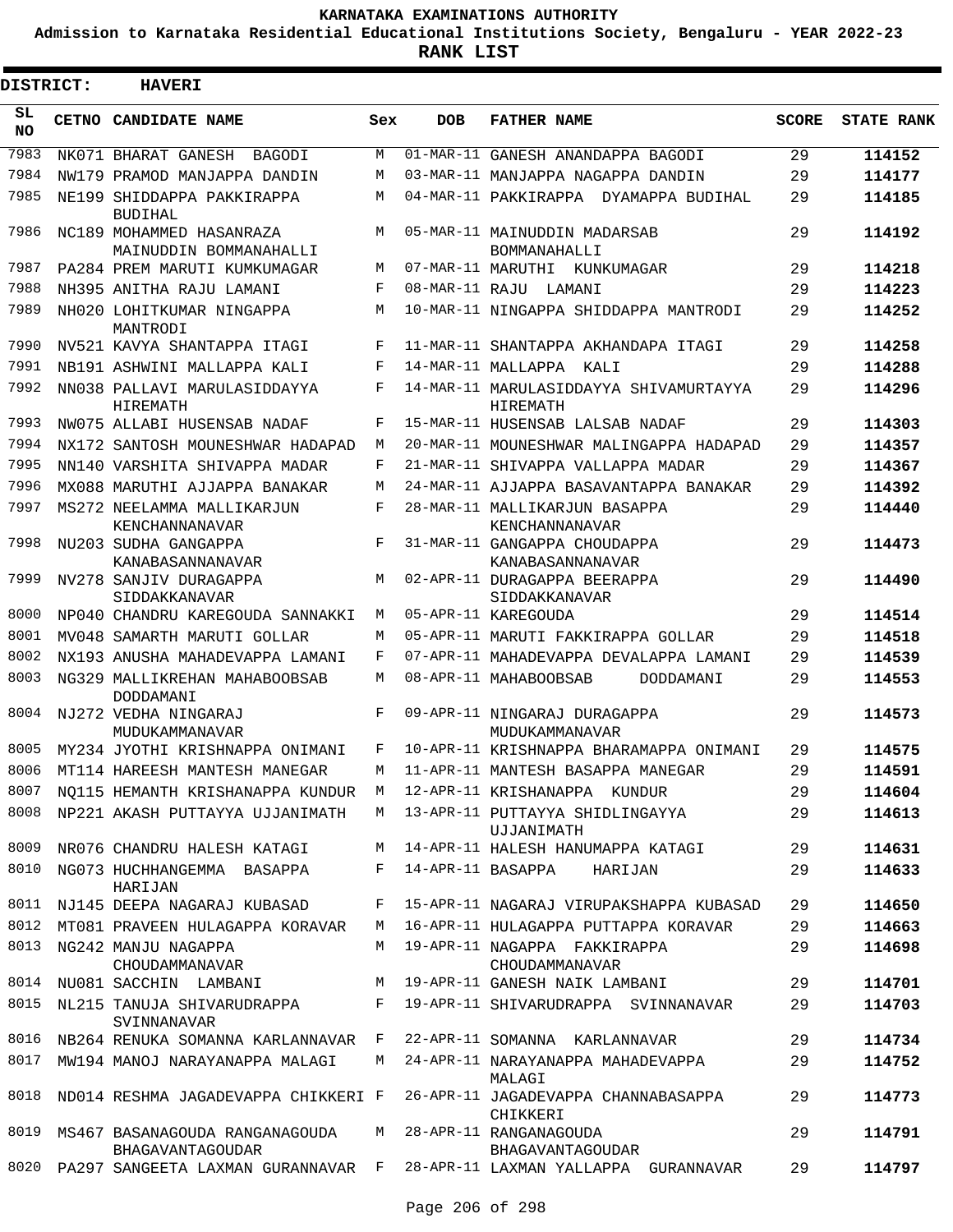**Admission to Karnataka Residential Educational Institutions Society, Bengaluru - YEAR 2022-23**

ı

| DISTRICT:       | <b>HAVERI</b>                                                       |     |                   |                                                  |              |                   |
|-----------------|---------------------------------------------------------------------|-----|-------------------|--------------------------------------------------|--------------|-------------------|
| SL<br><b>NO</b> | CETNO CANDIDATE NAME                                                | Sex | <b>DOB</b>        | <b>FATHER NAME</b>                               | <b>SCORE</b> | <b>STATE RANK</b> |
| 8021            | PA167 VISHVAS BASAVARAJ AKKI                                        | M   |                   | 30-APR-11 BASAVARAJ AKKI                         | 29           | 114822            |
| 8022            | MV058 CHARANKUMAR VEERABHADRAPPA<br>CHAKRASALI                      | M   |                   | 02-MAY-11 VEERABHADRAPPA RUDRAPPA<br>CHAKRASALI  | 29           | 114837            |
| 8023            | NL258 SINCHANA SUBHASH<br>KANNANNANAVAR                             | F   |                   | 02-MAY-11 SUBHASH KANNAPPA<br>KANNANNANAVAR      | 29           | 114844            |
| 8024            | NA083 ANJANEYA HANAMANTAPPA<br>DODDAMANI                            | M   |                   | 03-MAY-11 HANAMANTAPPA                           | 29           | 114849            |
| 8025            | MR177 LAVANYA SHAMBU MUDURA                                         | F   | 03-MAY-11 SHAMBU  |                                                  | 29           | 114851            |
| 8026            | NN049 ULLAS CHANDRAPPA VADDAR                                       | M   |                   | 03-MAY-11 CHANDRAPPA KARIYAPPA VADDAR            | 29           | 114858            |
| 8027            | NZ167 JAYAMALA TIPPANNA ADI                                         | F   |                   | 04-MAY-11 TIPPANNA VEERUPAKSHAPPA ADI            | 29           | 114867            |
| 8028            | NW049 PRAJWALGOUDA YALLAPPAGOUDA<br>HOSAMANI                        | M   |                   | 04-MAY-11 YALLAPPAGOUDA BHARAMAGOUDA<br>HOSAMANI | 29           | 114871            |
| 8029            | MR234 MITAN SANTOSH HOLAJOGI                                        | M   |                   | 05-MAY-11 SANTOSH BASAPPA HOLAJOGI               | 29           | 114884            |
| 8030            | NU009 MARTHANDA KOTRAPPA<br>KIVADANAVAR                             | M   |                   | 06-MAY-11 KOTRAPPA MALLAPPA KIVADANAVAR          | 29           | 114900            |
| 8031            | NG268 KARTHIK BHARAMAPPA<br>MATTIHALLI                              | M   |                   | 07-MAY-11 BHARAMAPPA MATTIHALLI                  | 29           | 114906            |
| 8032            | NC138 BHAVANA NAGARAJ ANAVATTI                                      | F   |                   | 10-MAY-11 NAGARAJ LAKSHMAN ANAVATTI              | 29           | 114942            |
| 8033            | PA071 SHIREEN HAJARESAB BANDIWAD                                    | F   |                   | 12-MAY-11 HAJARESAB KHADARSAB BANDIWAD           | 29           | 114976            |
| 8034            | NF067 NINGARAJ FAKKIRESH<br>VADNIKOPPA                              | M   |                   | 13-MAY-11 FAKKIRESH BASAPPA VADNIKOPPA           | 29           | 114983            |
| 8035            | NE400 PRIYA GADIGEPPAGUDRA<br>BASAVANAGOUDRA                        | F   |                   | 13-MAY-11 GADIGEPPAGOUDRA<br>BASANAGOUDRA        | 29           | 114987            |
| 8036            | NG117 SAHANA DHARMACHARI KAMMAR                                     | F   |                   | 13-MAY-11 DHARMACHARI KAMMAR                     | 29           | 114988            |
| 8037            | NK532 TARUN SHIVAPPA LAMANI                                         | M   |                   | 13-MAY-11 SHIVAPPA RAMAPPA LAMANI                | 29           | 114989            |
| 8038            | NR341 SUPRIYA KRISHNAPPA<br>CHANNAKERI                              | F   |                   | 14-MAY-11 KRISHNAPPA HANUMANTAPPA<br>CHANNAKERI  | 29           | 114996            |
| 8039            | NY052 PRASHANT GUDDAPPA SUNAGAR                                     | M   |                   | 15-MAY-11 GUDDAPPA PAKKIRAPPA SUNAGAR            | 29           | 115006            |
| 8040            | NK232 NAVEEN HALESHA TIMALAPUR                                      | M   |                   | 17-MAY-11 HALESHA HANUMANTAPPA<br>TIMALAPUR      | 29           | 115028            |
| 8041            | MR119 NAVEEN BASAVARAJ DESHI                                        | M   |                   | 18-MAY-11 BASAVARAJ CHANNAPPA DESHI              | 29           | 115045            |
| 8042            | NF454 SNEHA SHIVAKUMAR<br><b>GUDANNANAVAR</b>                       | F   |                   | 18-MAY-11 SHIVAKUMAR LAXMAPPA<br>GUDDANNANAVAR   | 29           | 115048            |
|                 | 8043 NR184 K M SIDDESH                                              |     |                   | M 19-MAY-11 MANJUNATHA<br>KARISIDDAPPANAVARA     | 29           | 115055            |
|                 | 8044 NF438 PRUTHVI KORAWAR                                          | F   |                   | 21-MAY-11 PARASHURAM                             | 29           | 115084            |
| 8045            | ND004 GAGAN SHRIKANT KORAVAR M                                      |     |                   | 23-MAY-11 SHRIKANT                               | 29           | 115093            |
| 8046            | NZ011 GEETA CHANDRAPPA LAMANI                                       | F   |                   | 24-MAY-11 CHANDRAPPA LAMANI                      | 29           | 115106            |
| 8047            | NL098 SOUNDARYA DURUGAPPA KODAD                                     | F   |                   | 24-MAY-11 DURUGAPPA DODDABASAPPA KODAD           | 29           | 115121            |
| 8048            | NY202 GANGADHAR RAMAPPA SHIVALLI M                                  |     |                   | 26-MAY-11 RAMAPPA SIDDAPPA SHIVALLI              | 29           | 115142            |
| 8049            | NX306 CHAITRA TIPPANNA HARIJAN                                      | F   |                   | 27-MAY-11 TIPPANNA YELLAPPA HARIJAN              | 29           | 115147            |
| 8050            | NE422 BHAGHYA UNCHENGAPPA MYAGERI F                                 |     |                   | 28-MAY-11 UNCHENGAPPA MYAGERI                    | 29           | 115152            |
| 8051            | PA376 DARSHINI AJEETH<br>TAVANAPPANAVAR                             | F   |                   | 28-MAY-11 AJEETH SHANKRAPPA<br>TAVANAPPANAVAR    | 29           | 115153            |
| 8052            | NP101 REVATI MANJAPPA TALAVAR                                       | F   |                   | 28-MAY-11 MANJAPPA TALAVAR                       | 29           | 115162            |
| 8053            | NK353 SANTOSH SUNKAPPA DURAMURAGI M                                 |     |                   | 30-MAY-11 SUNKAPPA DURAMURAGI                    | 29           | 115191            |
| 8054            | NU342 LAXMI RAJASHEKAR ARALAGUPPI F                                 |     |                   | 31-MAY-11 RAJASHEKAR SHEKARAPPA<br>ARALAGUPPI    | 29           | 115201            |
| 8055            | NU301 H AKASH                                                       | M   |                   | 01-JUN-11 RAVINAIK                               | 29           | 115216            |
| 8056            | MS485 VIDYASHREE NAGAYYA F<br>LOKANAGOUDRA                          |     | 02-JUN-11 NAGAYYA |                                                  | 29           | 115253            |
| 8057            | NU348 SAHANA BASAPPA MALLADAD F                                     |     |                   | 03-JUN-11 BASAPPA LAKSHMAPPA MALLADAD            | 29           | 115265            |
| 8058            | NY056 VINAYAK BASAVARAJ TALLALLI M 04-JUN-11 BASAVARAJ HANUMANTAPPA |     |                   | TALLALLI                                         | 29           | 115284            |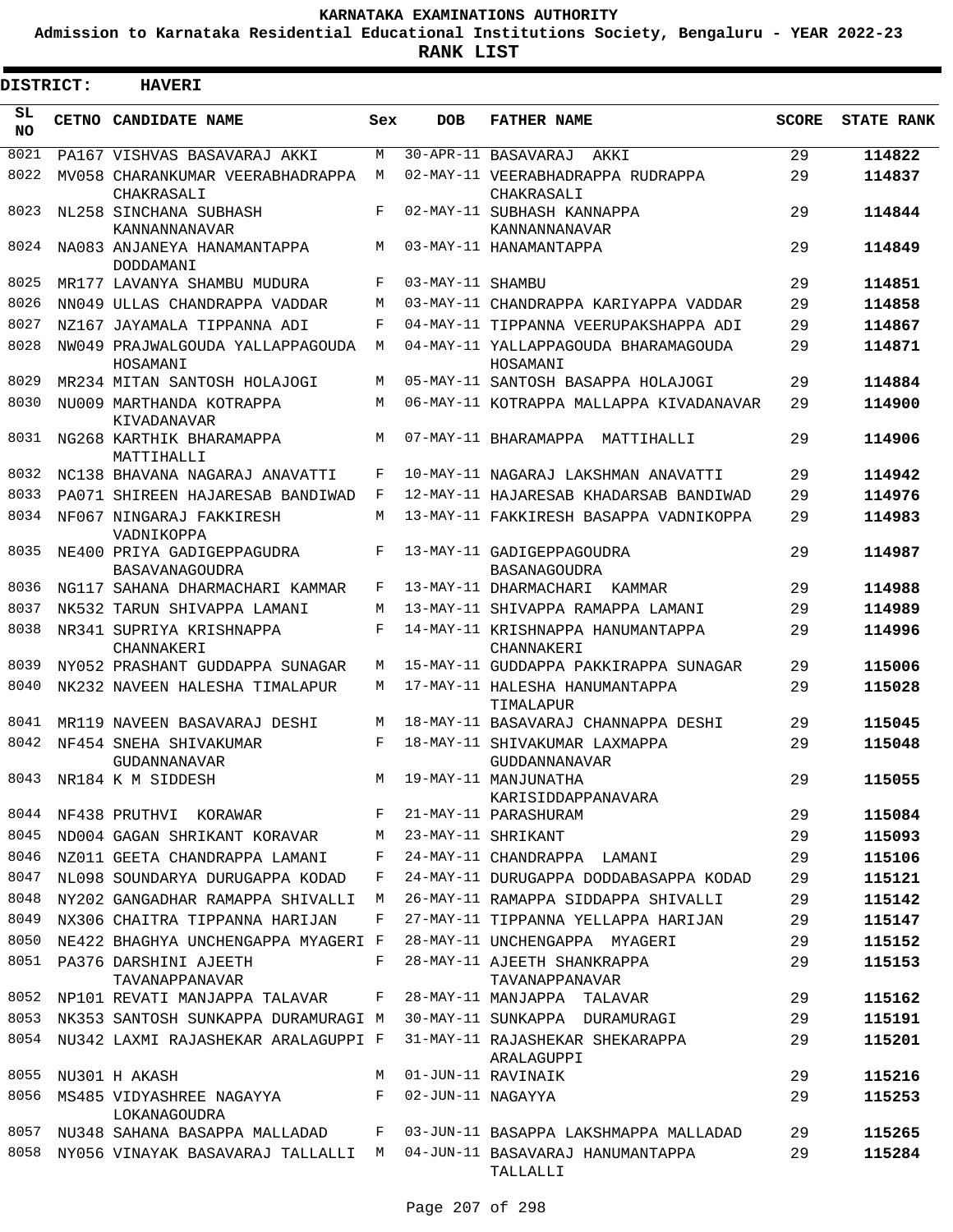**Admission to Karnataka Residential Educational Institutions Society, Bengaluru - YEAR 2022-23**

| <b>DISTRICT:</b> | <b>HAVERI</b>                                                       |         |                   |                                                    |              |                   |
|------------------|---------------------------------------------------------------------|---------|-------------------|----------------------------------------------------|--------------|-------------------|
| SL<br><b>NO</b>  | <b>CETNO CANDIDATE NAME</b>                                         | Sex     | <b>DOB</b>        | <b>FATHER NAME</b>                                 | <b>SCORE</b> | <b>STATE RANK</b> |
| 8059             | NU340 DIVYA DYAVAPPA KAMMAR                                         | F       |                   | 06-JUN-11 DYAVAPPA<br>KAMMAR                       | 29           | 115311            |
| 8060             | NM055 VANAJA SHIVANANDA<br>SHIRAGAMBI                               | F       |                   | 07-JUN-11 SHIVANANDA BHARAMAPPA<br>SHIRAGAMBI      | 29           | 115338            |
| 8061             | NU068 JEEVAN HUCCHAPPA MALAGI                                       | М       |                   | 08-JUN-11 HUCCHAPPA DURAGAPPA MALAGI               | 29           | 115343            |
| 8062             | NK473 PRAMODA BASAVARAJA MUGADI                                     | М       |                   | 08-JUN-11 BASAVARAJA MAHADEVAPPA MUGADI            | 29           | 115352            |
| 8063             | MU059 REVANASIDDAPPA MANJAPPA<br>RAMANNANAVAR                       | M       |                   | 08-JUN-11 MANJAPPA                                 | 29           | 115354            |
| 8064             | NY268 NIYAJGOUDA GUDUGOUDA PATIL                                    | М       |                   | 13-JUN-11 GUDUGOUDA IMAMAGOUDA PATIL               | 29           | 115415            |
| 8065             | NS046 SANJAY CHANDRAPPA<br>KANNAPPALAVAR                            | М       |                   | 14-JUN-11 CHANDRAPPA KANNAPPALAVAR                 | 29           | 115439            |
| 8066             | NT064 SUSHMITA CHANDRAPPA DOLLIN                                    | F       |                   | 14-JUN-11 CHANDRAPPA FAKKEERAPPA DOLLIN            | 29           | 115444            |
| 8067             | MU047 CHAITANYA SHREEKANT PUJAR                                     | F       |                   | 15-JUN-11 SHREEKANT SURESH PUJAR                   | 29           | 115449            |
| 8068             | NY320 VAIBHAVI SHAMBULINGAYYA<br>HIREMATH                           | F       |                   | 15-JUN-11 SHAMBULINGAYYA HIREMATH                  | 29           | 115461            |
| 8069             | NL086 YUVARAJA SURESHAPPA TALAVAR M                                 |         |                   | 15-JUN-11 SURESHAPPA<br>TALAVAR                    | 29           | 115464            |
| 8070             | NV093 SHWETA CHANAVEERGOUDA PATIL F                                 |         |                   | 18-JUN-11 CHANAVEERGOUDA LYAVANGOUDA<br>PATIL      | 29           | 115497            |
| 8071             | NH271 AKASH MANTESH MELINAMANI                                      | М       |                   | 19-JUN-11 MANTESH KARIYAPPA MELINAMANI             | 29           | 115501            |
| 8072             | NR103 UJAPPA MOUNESHAPPA KADUR                                      | М       |                   | 19-JUN-11 MOUNESHAPPA SAHADEVAPPA KADUR            | 29           | 115518            |
| 8073             | MY065 VINOD CHANDRAPPA BANKAPUR                                     | F       |                   | 20-JUN-11 CHANDRAPPA FAKKIRAPPA<br><b>BANKAPUR</b> | 29           | 115535            |
| 8074             | NT080 SAHANA GULAPPA CHATNLLI                                       | F       |                   | 21-JUN-11 GULAPPA RANGAPPA CHATNLLI                | 29           | 115543            |
| 8075             | NE134 SAVAKKA CHANDRAPPA LAMANI                                     | F       |                   | 24-JUN-11 CHANDRAPPA LAMANI                        | 29           | 115593            |
| 8076             | MR233 DIVYA BHOJAPPA LAMANI                                         | F       |                   | 25-JUN-11 BHOJAPPA DUGGEPPA LAMANI                 | 29           | 115607            |
| 8077             | NU129 NINGARAJ SOMAPPA SHIGLI                                       | М       |                   | 25-JUN-11 SOMAPPA MARUTEPPA SHIGLI                 | 29           | 115608            |
| 8078             | NW373 CHANNAMMA PARASHURAM JADI                                     | F       |                   | 26-JUN-11 PARASHURAM MALLESHAPPA JADI              | 29           | 115619            |
| 8079             | MS417 KRISHNA NAIK AMAGHOTH                                         | М       |                   | 26-JUN-11 SURESH NAIK A                            | 29           | 115621            |
| 8080             | NW175 HEMA TIPPANNA GOUDAGERI                                       | F       |                   | 27-JUN-11 TIPPANNA HANAMANTAPPA<br>GOUDAGERI       | 29           | 115639            |
| 8081             | NU026 VARSHA BEERAPPA KODER                                         | F       |                   | 29-JUN-11 BEERAPPA KODER                           | 29           | 115668            |
| 8082             | MS298 KARTIK SHIVANAGOUDA<br>MUDIGOUDRA                             | М       |                   | 30-JUN-11 SHIVANAGOUDA NAGANAGOUDA<br>MUDIGOUDRA   | 29           | 115679            |
|                  | 8083 MR227 LAKSHMAVVA SURESH LAMANI F                               |         |                   | 03-JUL-11 SURESH LACHCHAPPA LAMANI                 | 29           | 115731            |
|                  | 8084 MY227 VIDHYA PRABHULINGA<br>GOUDAMBALI                         | $F$ and |                   | 04-JUL-11 PRABHULINGA GOUDAMBALI                   | 29           | 115757            |
| 8085             | NQ034 ASHWINI RAMESH LAMANI F                                       |         |                   | 05-JUL-11 RAMESH UMESHAPPA LAMANI                  | 29           | 115761            |
| 8086             | NK119 PRATIKSHA ANJANEYA<br>HALLAPPANAVAR                           | $F -$   |                   | 06-JUL-11 ANJANEYA HALLAPPANAVAR                   | 29           | 115784            |
| 8087             | NX049 CHETAN RAVINDRA BADIGER                                       | М       |                   | 08-JUL-11 RAVINDRA PUTTAPPA BADIGER                | 29           | 115798            |
| 8088             | NX178 HANISABI MUNAVARKHAN<br>KHANJADE                              | $F -$   |                   | 09-JUL-11 MUNAVARKHAN KAREEMKHAN<br>KHANJADE       | 29           | 115812            |
| 8089             | MV019 KAVYA VEERABASAPPA BANKAPUR F 10-JUL-11 VEERABASAPPA NINGAPPA |         |                   | <b>BANKAPUR</b>                                    | 29           | 115829            |
| 8090             | NE244 DANESHWARI NISSIMAYYA<br>MATHAPATI                            | F       |                   | 11-JUL-11 NISSIMAYYA SHEKHAYYA<br>MATHAPATI        | 29           | 115842            |
| 8091             | NC181 MANASA SANJEEVA DADDIKOPPA F                                  |         |                   | 11-JUL-11 SANJEEVA DEVENDRAPPA<br>DADDIKOPPA       | 29           | 115844            |
| 8092             | ND176 BINDU NAGARAJ GOLLAR                                          | $F -$   | 14-JUL-11 NAGARAJ |                                                    | 29           | 115862            |
| 8093             | ND157 DHARMAGOUDA NINGANAGOUDA<br>PATIL                             |         |                   | M 14-JUL-11 NINGANAGOUDA SHEKARAGOUDA<br>PATIL     | 29           | 115863            |
| 8094             | MW031 GOUTAMI YALLAPPA HULAGUR                                      | $F -$   |                   | 17-JUL-11 YALLAPPA NINGAPPA HULAGUR                | 29           | 115901            |
| 8095             | MT104 KARTHIKA A K                                                  | M       |                   | 17-JUL-11 MALATESH RAMAPPA AK                      | 29           | 115903            |
| 8096             | NW151 SHIVARAJ PRAKASH MEKKI                                        | М       |                   | 17-JUL-11 PRAKASH MURIGEPPA MEKKI                  | 29           | 115908            |
| 8097             | NE034 SPOORTHI NINGAPPA TALAVAR                                     | $F$ and |                   | 17-JUL-11 NINGAPPA TALAVAR                         | 29           | 115909            |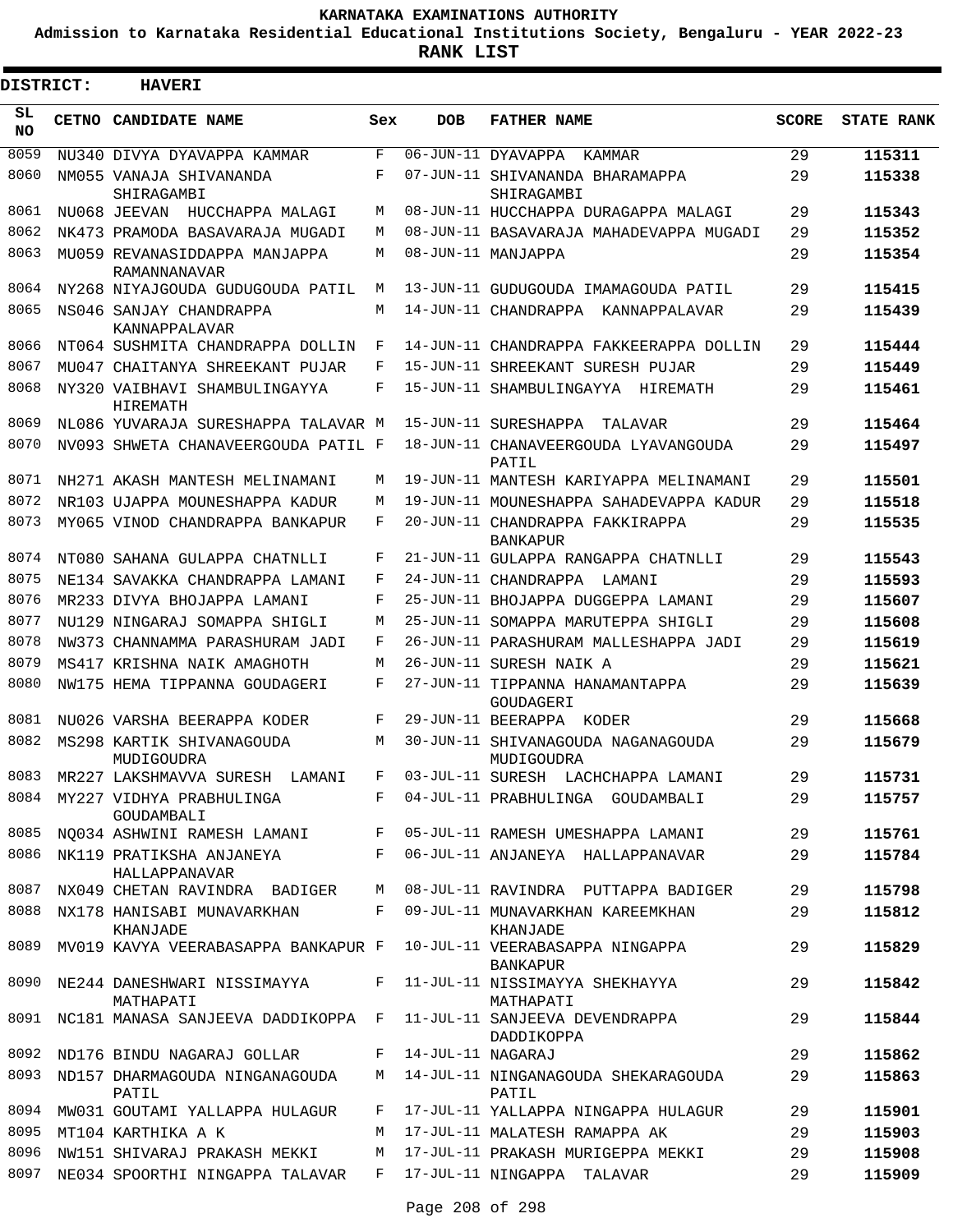**Admission to Karnataka Residential Educational Institutions Society, Bengaluru - YEAR 2022-23**

**RANK LIST**

Е

| <b>DISTRICT:</b> | <b>HAVERI</b>                                     |     |                   |                                                      |       |                   |
|------------------|---------------------------------------------------|-----|-------------------|------------------------------------------------------|-------|-------------------|
| SL.<br><b>NO</b> | CETNO CANDIDATE NAME                              | Sex | <b>DOB</b>        | <b>FATHER NAME</b>                                   | SCORE | <b>STATE RANK</b> |
| 8098             | MU052 GAYATRI CHANNAPPA SAVANUR                   | F   |                   | 18-JUL-11 CHANNAPPA NAGAPPA SAVANUR                  | 29    | 115913            |
| 8099             | NW396 SOUMYA CHANNAPPA DODDAMANI                  | F   |                   | 18-JUL-11 CHANNAPPA NINGAPPA DODDAMANI               | 29    | 115920            |
| 8100             | GUDDAPPA POOJAR<br>NH322 CHAITRA                  | F   |                   | 20-JUL-11 GUDDAPPA MARTANMDAPPA POOOJAR              | 29    | 115938            |
| 8101             | NZ332 GANESH AGADI                                | M   |                   | 21-JUL-11 CHANNAPPA BASAPPA AGADI                    | 29    | 115953            |
| 8102             | NX305 PRASHANTA SHEKHAPPA MUGADUR M               |     |                   | 22-JUL-11 SHEKHAPPA SHANMUKHAPPA<br>MUGADUR          | 29    | 115977            |
| 8103             | NS380 NIKHITA BASAPPA KATIGER                     | F   |                   | 25-JUL-11 BASAPPA HANUMANTAPPA KATIGER               | 29    | 116005            |
| 8104             | NF169 KARHIK S BHAJANTRI                          | M   |                   | 27-JUL-11 SHANMUKHAPPA                               | 29    | 116029            |
| 8105             | MU157 SHWETA LOKAPPA HAVERI                       | F   |                   | 28-JUL-11 LOKAPPA CHOUDAPPA HAVERI                   | 29    | 116054            |
| 8106             | NM041 KAILASH VASUDEV MAKAR                       | M   | 30-JUL-11 VASUDEV |                                                      | 29    | 116084            |
| 8107             | NJ265 VIJAYALAKSHMI JAGADEESH<br>TALAVAR          | F   |                   | 30-JUL-11 JAGADEESH BASAVANTAPPA<br>TALAVAR          | 29    | 116095            |
| 8108             | MS375 MAHAMADYASIN BADESAB NADAF                  | M   | 01-AUG-11 BADESAB | NADAF                                                | 29    | 116105            |
| 8109             | NP098 VINAYAKA RAVI LAMANI                        | M   |                   | 01-AUG-11 RAVI SHANKRAPPA LAMANI                     | 29    | 116120            |
| 8110             | NP201 PRAGATI S KOLLI                             | F   |                   | 04-AUG-11 SHAMBHU LINGAPPA KOLLI                     | 29    | 116143            |
| 8111             | NV411 MUBARAK IMAMSAB KATAGI                      | F   |                   | 05-AUG-11 IMAMSAB BASUSAB KATAGI                     | 29    | 116151            |
| 8112             | NR295 NANDEESH NAGAPPA MALAGER                    | M   | 09-AUG-11 NAGAPPA | MALAGER                                              | 29    | 116200            |
| 8113             | NW113 MALVIKA LAXMAN LAMANI                       | F   |                   | 11-AUG-11 LAXMAN YANKAPPA LAMANI                     | 29    | 116220            |
| 8114             | NY099 SIDDU BASAPPA<br>HIRAGAMMANAVAR             | M   |                   | 11-AUG-11 BASAPPA DUNDAPPA<br>HIRAGAMMANAVAR         | 29    | 116224            |
| 8115             | NY358 JEEVAN MARUTI HULASOGI                      | M   |                   | 12-AUG-11 MARUTI HULASOGI                            | 29    | 116231            |
| 8116             | MV282 KAVYA SAHADEVAPPA<br>MUDDINAKOPPA           | F   |                   | 15-AUG-11 SAHADEVAPPA FAKIRAPPA<br>MUDDINAKOPPA      | 29    | 116268            |
| 8117             | MX166 DIVYA MANJUNATH MATTIHALLI                  | F   |                   | 17-AUG-11 MANJUNATH GURUPADAPPA<br>MATTIHALLI        | 29    | 116289            |
| 8118             | NK435 THEEJU S KADEMANI                           | M   |                   | 17-AUG-11 HANUMANTAPPA                               | 29    | 116295            |
| 8119             | NU050 CHANDAN SANAGOUDA                           | M   |                   | 20-AUG-11 SANAGOUDA HANUMANTAPPA                     | 29    | 116321            |
| 8120             | MUDUKANGOUDRA<br>NA128 NIRANJAN MALATESH BARKI    | M   |                   | MUDUKANGOUDRA<br>23-AUG-11 MALATESH BARKI            | 29    | 116354            |
| 8121             | NH303 VARSHA PUTTAPPA TIMMAPUR                    | F   |                   | 23-AUG-11 PUTTAPPA DYAMANNA TIMMAPUR                 | 29    | 116364            |
| 8122             | MX145 VEENA BASAYYA HIREMATH                      | F   |                   | 23-AUG-11 BASAYYA VEERABHADRAYYA<br>HIREMATH         | 29    | 116365            |
| 8123             | NJ266 BHARAMAGOUDA SHANKARGOUDA M<br>BASANAGOUDRA |     |                   | 24-AUG-11 SHANKARGOUDA JAVAHARGOUDA<br>BASANAGOUDRA  | 29    | 116369            |
| 8124             | MT199 DEEPA MANJAPPA THIMAKAPUR                   | F   |                   | 24-AUG-11 MANJAPPA DANAPPA THIMAKAPUR                | 29    | 116370            |
| 8125             | NA154 HARISH CHANDRAPPA AMBIGER                   | M   |                   | 25-AUG-11 CHANDRAPPA FAKKIRAPPA AMBIGER              | 29    | 116380            |
| 8126             | NK440 SHWETA BASANAGOUDA MAGANUR F                |     |                   | 25-AUG-11 BASANAGOUDA RUDRAPPA MAGANUR               | 29    | 116386            |
| 8127             | NV094 VIDYA NAGAPPA YALLANNANAVAR F               |     |                   | 25-AUG-11 NAGAPPA YALLAPPA<br>YALLANNANAVAR          | 29    | 116388            |
| 8128             | NG074 KIRAN JAYAPPA HARAPANALLI                   | M   |                   | 26-AUG-11 JAYAPPA HARAPANALLI                        | 29    | 116398            |
| 8129             | NV011 LAXMI BASAVARAJ KARANJI                     | F   |                   | 26-AUG-11 BASAVARAJ SHANTAPPA KARANJI                | 29    | 116400            |
| 8130             | MT178 PARASHURAM MANJAPPA<br>KADARAMANDALAGI      | M   |                   | 26-AUG-11 MANJAPPA HANUMANTAPPA<br>KADARAMANDALAGI   | 29    | 116403            |
| 8131             | NV043 SAVITA SURESH BALLARI                       | F   |                   | 27-AUG-11 SURESH BASAPPA BALLARI                     | 29    | 116411            |
| 8132             | NZ317 MEGHA NEELAPPA MANEGAR                      | F   |                   | 29-AUG-11 NEELAPPA MANEGAR                           | 29    | 116435            |
| 8133             | NY176 POOJA REVANAPPA<br>HULAKELLAPPANAVAR        | F   |                   | 30-AUG-11 REVANAPPA PAKKIRAPPA<br>HULAKELLAPPANAVAR  | 29    | 116451            |
| 8134             | MZ168 VIJAYKUMAR SANTOSH<br>TOGARALLI             | M   |                   | 30-AUG-11 SANTOSH FAKKIRAPPA TORARALLI               | 29    | 116457            |
| 8135             | NZ451 RAJESHWARI RAMANAGOUDA<br>HUTTANAGOUDRA     | F   |                   | 31-AUG-11 RAMANAGOUDA VIRUPANAGOUDA<br>HUTTANAGOUDRA | 29    | 116461            |
| 8136             | NV262 SAJEENA SULEMAN HADAGALI                    | F   |                   | 31-AUG-11 SULEMAN BABUSAB HADAGALI                   | 29    | 116462            |
| 8137             | NK337 RAMYA KARABASAPPA MARER                     |     |                   | F 02-SEP-11 KARABASAPPA NINGAPPA MARER               | 29    | 116483            |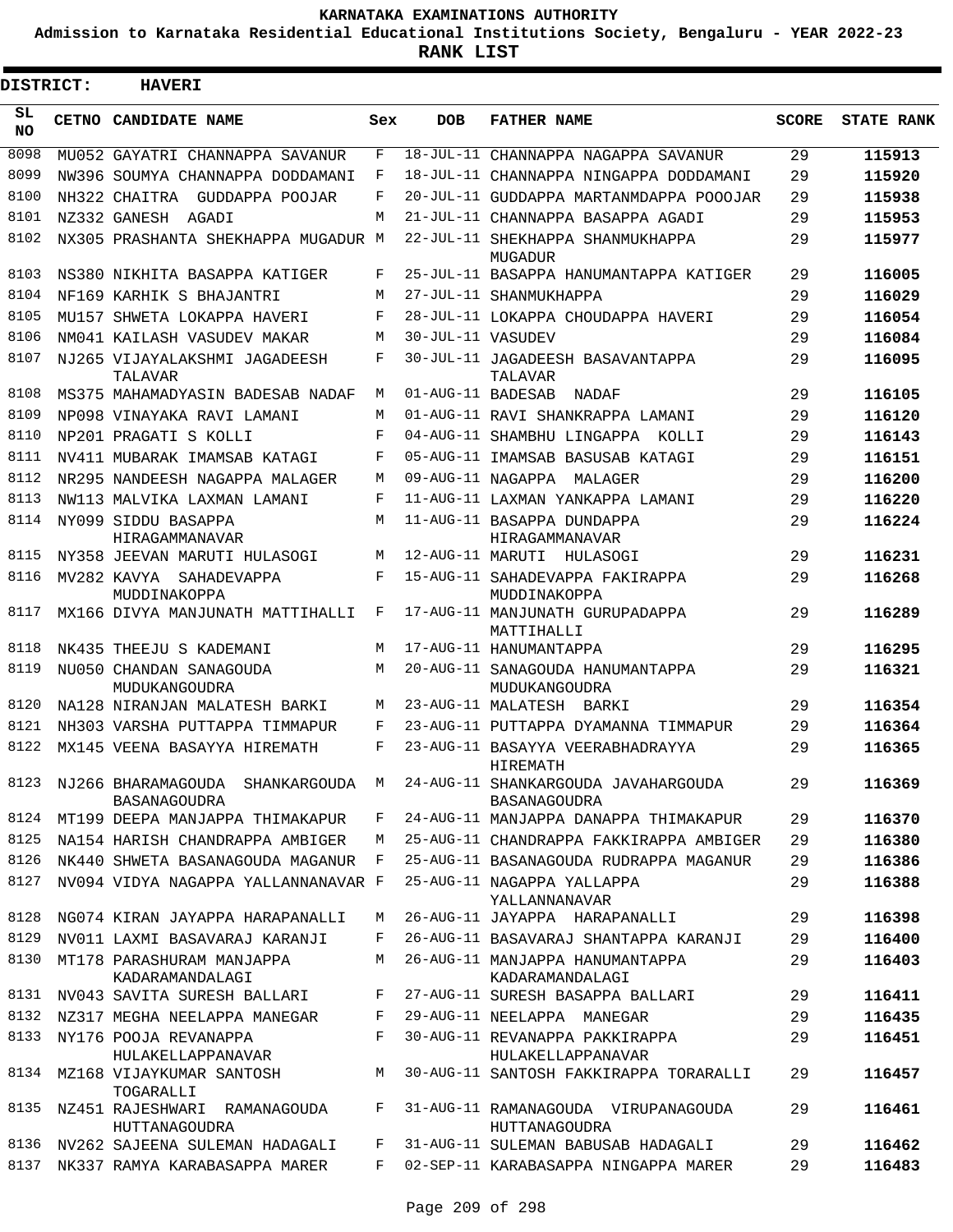**Admission to Karnataka Residential Educational Institutions Society, Bengaluru - YEAR 2022-23**

.

**RANK LIST**

| <b>DISTRICT:</b> | <b>HAVERI</b>                                    |     |                  |                                                          |              |                   |
|------------------|--------------------------------------------------|-----|------------------|----------------------------------------------------------|--------------|-------------------|
| SL<br>NO.        | CETNO CANDIDATE NAME                             | Sex | <b>DOB</b>       | <b>FATHER NAME</b>                                       | <b>SCORE</b> | <b>STATE RANK</b> |
| 8138             | NT034 YASHAVANT RAMESH<br>LAMANI                 | М   | 02-SEP-11 RAMESH |                                                          | 29           | 116490            |
| 8139             | MW048 TUKARAM NARAYANA LAMANI                    | М   |                  | 03-SEP-11 NARAYANA CHANDRAPPA LAMANI                     | 29           | 116501            |
| 8140             | MU146 SHIVAMMA GIRISH APPAJI                     | F   |                  | 04-SEP-11 GIRISH NINGAPPA APPAJI                         | 29           | 116506            |
| 8141             | PA267 HASANASAB NABISAB<br><b>BAALESABANAVAR</b> | М   |                  | 06-SEP-11 NABISAB MAHMADSAB<br><b>BAALESABANAVAR</b>     | 29           | 116527            |
| 8142             | NX205 KAVYA BASAVANNEPPA<br>MANNUAR              | F   |                  | 07-SEP-11 BASAVANNEPPA PUTTAPPA<br><b>MANNUAR</b>        | 29           | 116541            |
| 8143             | NW143 KIRAN SURESH LAMANI                        | M   |                  | 07-SEP-11 SURESH SHAMBANNA LAMANI                        | 29           | 116542            |
| 8144             | NK265 GANESH MALLAPPA NESHWI                     | M   |                  | 10-SEP-11 MALLAPPA BASAPPA NESHWI                        | 29           | 116569            |
| 8145             | NS004 SANTOSH SHIVANANDANNA UPPAR M              |     |                  | 11-SEP-11 SHIVANANDANNA<br>UPPAR                         | 29           | 116588            |
| 8146             | NO071 SWAPNA NAGAPPA NEGALURU                    | F   |                  | 11-SEP-11 NAGAPPA HANUMANTAPPA NEGALURU                  | 29           | 116590            |
| 8147             | NO248 KAVERI HANUMANTAPPA<br>KONANAVAR           | F   |                  | 14-SEP-11 HANUMANTAPPA KONANAVAR                         | 29           | 116620            |
| 8148             | NE262 MEGHA NILAPPA HAVANUR                      | F   |                  | 16-SEP-11 NILAPPA NAGAPPA HAVANUR                        | 29           | 116635            |
| 8149             | ND088 LAKSHMI CHANDRAPPA DALER                   | F   |                  | 17-SEP-11 CHANDRAPPA GUDDAPPA DALER                      | 29           | 116640            |
| 8150             | NL213 LIKHIT RAVI KATENAHALLI                    | M   |                  | 17-SEP-11 RAVI KATENAHALLI                               | 29           | 116642            |
| 8151             | NG031 UDAYA BASAVARAJA<br>KENCHAMMANAVAR         | М   |                  | 17-SEP-11 BASAVARAJA MYLAPPA<br>KENCHAMMANAVAR           | 29           | 116644            |
| 8152             | NM223 AJAYA SOMESH HAVERI                        | М   |                  | 18-SEP-11 SOMESH B HAVERI                                | 29           | 116646            |
| 8153             | NH320 RAJESHWARI PARASAPPA<br><b>GHORPADE</b>    | F   |                  | 18-SEP-11 PARASAPPA NAGAPPA GHORPADE                     | 29           | 116653            |
| 8154             | NH150 VINAYAK RAVIKUMAR MAROL                    | M   |                  | 18-SEP-11 RAVIKUMAR TULASAPPA MAROL                      | 29           | 116657            |
| 8155             | NS204 BHEEMAMMA MADIVALAPPA<br>YARAJERI          | F   |                  | 22-SEP-11 MADIVALAPPA YARAJERI                           | 29           | 116695            |
| 8156             | MU159 LAXMI<br>PUTTAPPA SALI                     | F   |                  | 23-SEP-11 PUTTAPPA SHIVAPPA<br>SALI                      | 29           | 116703            |
| 8157             | NA091 DAYANA PRAKASH KABBUR                      | F   |                  | 24-SEP-11 PRAKASH BELLIYAPPA KABBUR                      | 29           | 116706            |
| 8158             | NH227 PRAJVAL RAMAKRUSHNA<br>GORAKNATHA          | М   |                  | 27-SEP-11 RAMAKRUSHNA MARUTEPPA<br>GORAKNATHA            | 29           | 116739            |
| 8159             | NV092 PARVATI SHEKAPPA MATTI                     | F   |                  | 28-SEP-11 SHEKAPPA BASAVANTAPPA MATTI                    | 29           | 116744            |
| 8160             | NV519 KEERTI MAREPPA BUDAGATTI                   | F   |                  | 29-SEP-11 MAREPPA MOTHER<br>YALLAVVA<br><b>BUDAGATTI</b> | 29           | 116754            |
|                  | 8161 NT057 JOYTHI KRISHNAPPA LAMANI              | F   |                  | 30-SEP-11 KRISHNAPPA MANAPPA LAMANI                      | 29           | 116762            |
| 8162             | MT125 KAVERI NAGARAJ ADINAVAR                    |     |                  | F 02-OCT-11 NAGARAJ SIDDAPPA ADINAVAR                    | 29           | 116786            |
| 8163             | NU011 RAHAMATALI GOODUSAB<br>DODDAMANI           | М   |                  | 04-OCT-11 GOODUSAB BABUSAB DODDAMANI                     | 29           | 116804            |
| 8164             | NE210 LAKSMI NINGAPPA BARAKER                    | F   |                  | 06-OCT-11 NINGAPPA HANUMANTHAPPA<br>BARAKER              | 29           | 116818            |
| 8165             | NY145 MADHU YALLAPPA MANEGAR                     | F   |                  | 06-OCT-11 YALLAPPA MANEGAR                               | 29           | 116819            |
| 8166             | NR336 JEEVITA RAMAPPA BUDANUR                    | F   |                  | 11-OCT-11 RAMAPPA TIRAKAPPA BUDANUR                      | 29           | 116872            |
| 8167             | MR052 SHREYA CHOUDAPPA<br>JOGAMMANAVAR           | F   |                  | 11-OCT-11 CHOUDAPPA JOGAMMANAVAR                         | 29           | 116874            |
| 8168             | NY383 SUMITRA BASAPPA LAMANI                     | F   |                  | 13-OCT-11 BASAPPA HEMAPPA LAMANI                         | 29           | 116898            |
| 8169             | NK575 ASHWINI VIRAPPA MATTUR                     | F   |                  | 15-OCT-11 VIRAPPA SOMAPPA MATTUR                         | 29           | 116913            |
| 8170             | NF020 ROHINI LINGARAJ KODIHALLI                  | F   |                  | 16-OCT-11 LINGARAJ SHANTAPPA KODIHALLI                   | 29           | 116935            |
| 8171             | NU186 USHA CHANDRAPPA MASANAGI                   | F   |                  | 17-OCT-11 CHANDRAPPA VIRUPAKSHAPPA<br>MASANAGI           | 29           | 116947            |
| 8172             | NM049 KIRAN BASAVARAJ MADIVALAR                  | M   |                  | 20-OCT-11 BASAVARAJ MAILARAPPA<br>MADIVALAR              | 29           | 116971            |
| 8173             | NJ227 PRAVEEN SHANKARAPPA<br>VADAKANNANAVAR      | M   |                  | 21-OCT-11 SHANKARAPPA GOOLAPPA<br>VADAKANNANAVAR         | 29           | 116981            |
| 8174             | NR263 DEEPA HALAPPA KABBARA                      | F   |                  | 27-OCT-11 HALAPPA KABBARA                                | 29           | 117038            |
| 8175             | NR146 RENUKA PARASHURAM HARIJAN                  | F   |                  | 29-OCT-11 PARASHURAM FAKKIRAPPA HARIJAN                  | 29           | 117058            |
| 8176             | NJ055 NAVEEN PRAKASH BAREGAR                     | М   |                  | 30-OCT-11 PRAKASH M BAREGAR                              | 29           | 117065            |
| 8177             | NE203 KARTIK NAGAPPA RITTI                       | М   |                  | 02-NOV-11 NAGAPPA NINGAPPA RITTI                         | 29           | 117088            |
|                  |                                                  |     | Page 210 of 298  |                                                          |              |                   |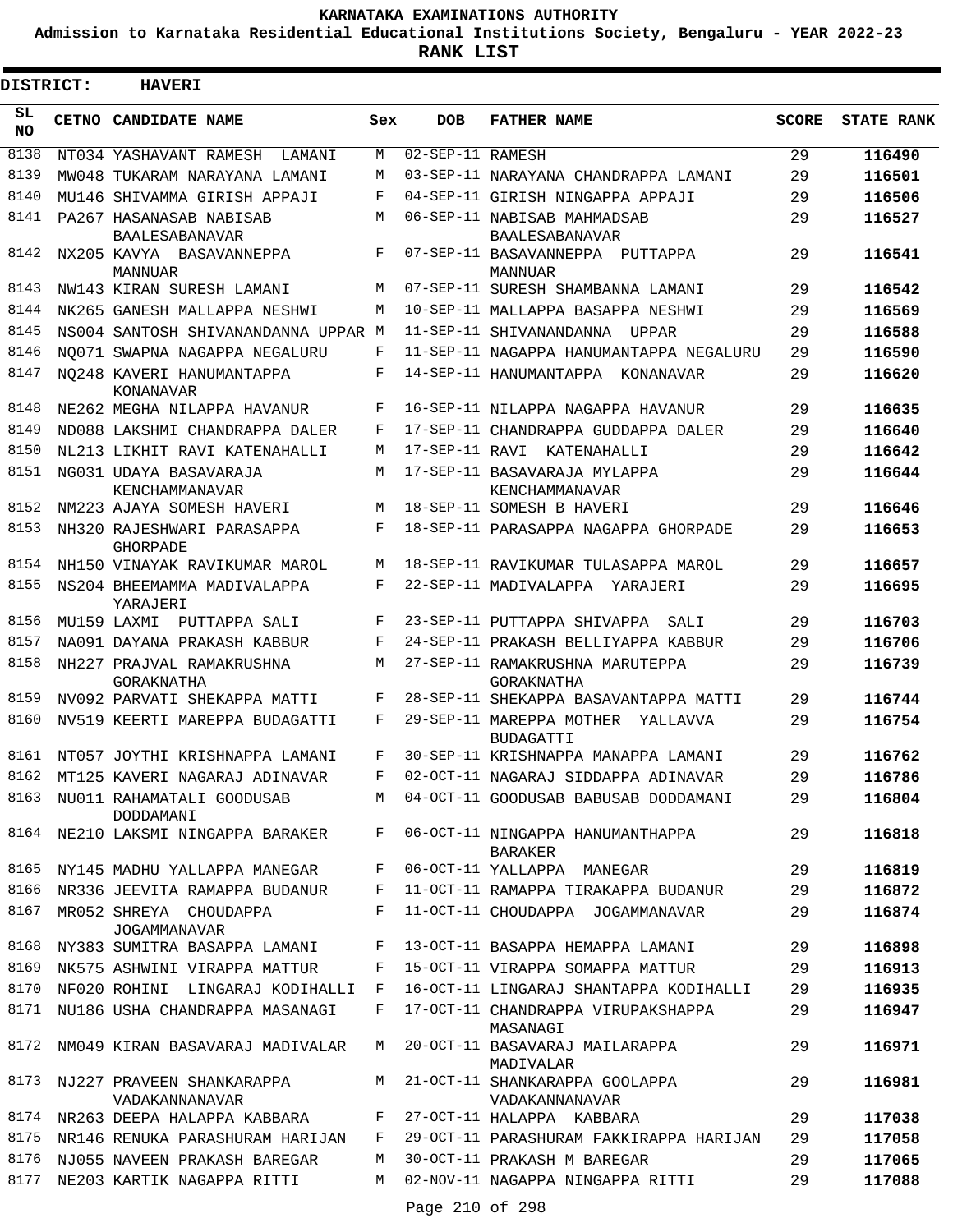**Admission to Karnataka Residential Educational Institutions Society, Bengaluru - YEAR 2022-23**

| <b>DISTRICT:</b> | <b>HAVERI</b>                                                          |            |                   |                                                                               |              |                   |
|------------------|------------------------------------------------------------------------|------------|-------------------|-------------------------------------------------------------------------------|--------------|-------------------|
| SL.<br><b>NO</b> | CETNO CANDIDATE NAME                                                   | Sex        | <b>DOB</b>        | <b>FATHER NAME</b>                                                            | <b>SCORE</b> | <b>STATE RANK</b> |
| 8178             | NP214 PRAJWAL SHIVAPPA HARIJANA                                        | M          |                   | 02-NOV-11 SHIVAPPA KENCHAPPA HARIJANA                                         | 29           | 117092            |
| 8179             | SURESH BHAJANTRI F<br>NX180 SARASWATI                                  |            |                   | 05-NOV-11 SURESH BHARAMAPPA<br>BHAJANTRI                                      | 29           | 117116            |
| 8180             | NU216 SHUBHAM MANJUNATH HOLALU                                         | M          |                   | 05-NOV-11 MANJUNATH HOLALU                                                    | 29           | 117118            |
| 8181             | NG083 SUNITHA DYAMAPPA                                                 | $_{\rm F}$ |                   | 06-NOV-11 DYAMAPPA SHIVAPPA                                                   | 29           | 117129            |
|                  | MARIDYAMANNANAVAR                                                      |            |                   | MARIDYAMANNANAVAR                                                             |              |                   |
| 8182             | NO175 LAKSHMI MANJAPPA CHOUTAGI                                        | F          |                   | 07-NOV-11 MANJAPPA CHOUTAGI                                                   | 29           | 117133            |
| 8183             | NK180 MANTESHA HANUMANTAPPA                                            | M          |                   | 07-NOV-11 HANUMANTAPPA                                                        | 29           | 117134            |
| 8184             | <b>BALANNANAVAR</b><br>NR024 BASAVANNEVVA HEMAPPA<br>DHULAPPANAVAR     | F          |                   | 08-NOV-11 HEMAPPA DHULAPPANAVAR                                               | 29           | 117142            |
| 8185             | NH141 VIJAY BASAVARAJ MAGI                                             | M          |                   | 08-NOV-11 BASAVARAJ                                                           | 29           | 117152            |
| 8186             | NM136 IRANAGOUDA JAGADISH                                              | M          |                   | 09-NOV-11 JAGADISH<br>SHIRAGAMBI                                              | 29           | 117159            |
|                  | SHIRAGAMBI                                                             |            |                   |                                                                               |              |                   |
| 8187             | NK295 ANUSHA CHANDRAGOUDA<br>MAJIGOUDAR                                | F          |                   | 10-NOV-11 CHANDRAGOUDA                                                        | 29           | 117165            |
| 8188             | NW070 MARUTI GUDDAPPA KOTI                                             | M          |                   | 12-NOV-11 GUDDAPPA NEELAPPA KOTI                                              | 29           | 117193            |
| 8189             | NR273 MEENAKSHI UMESH RANASOT                                          | F          |                   | 12-NOV-11 UMESH CHANNAPPA RANASOT                                             | 29           | 117194            |
| 8190             | PA251 AKSHATA HANUMANTAPPA<br><b>BASAVANNER</b>                        | F          |                   | 13-NOV-11 HANUMANTAPPA MALLAPPA<br>BASAVANNER                                 | 29           | 117198            |
| 8191             | PA261 VINAYAKA SHIVANANDA DEVATI                                       | M          |                   | 14-NOV-11 SHIVANANDA MAHADEVAPPA DEVATI                                       | 29           | 117210            |
| 8192             | NY038 MADHU RAMANNA KURIYAVAR                                          | F          |                   | 17-NOV-11 RAMANNA SIDDAPPA KURIYAVAR                                          | 29           | 117237            |
| 8193             | MV015 JEEVANAGOUDA RUDRAGOUDA<br>PATIL                                 | M          |                   | 18-NOV-11 RUDRAGOUDA PATIL                                                    | 29           | 117243            |
| 8194             | NX249 APEKSHA RAJESH MATHAPATI                                         | F          |                   | 23-NOV-11 RAJESH SHIDDAYYA MATHAPATI                                          | 29           | 117283            |
| 8195             | NU332 JAYANTH SANNAPPA MOTEBENNUR M                                    |            |                   | 28-NOV-11 SANNAPPA MOTEBENNUR                                                 | 29           | 117315            |
| 8196             | MV275 SHASHANK DHARMANNA                                               | M          |                   | 30-NOV-11 DHARMANNA YALLAPPA                                                  | 29           | 117331            |
|                  | HALEBANKAPUR                                                           |            |                   | HALEBANKAPUR                                                                  |              |                   |
| 8197             | NF235 SHIVARAJ MUTTAPPA BALLARI                                        | M          |                   | 04-DEC-11 MUTTAPPA BALLARI                                                    | 29           | 117355            |
| 8198             | NE208 MALAVVA GUDDAPPA MATTURU                                         | F          |                   | 09-DEC-11 GUDDAPPA MALLAPPA MATTURU                                           | 29           | 117384            |
| 8199             | NU162 PRYANKA MALLESH<br>T AMANT                                       | F          | 09-DEC-11 MALLESH | DHODEPPA LAMANI                                                               | 29           | 117389            |
| 8200             | NL003 KOUSHALYA MANJAPPA VIBHUTI                                       | F          |                   | 11-DEC-11 MANJAPPA SIDDAPPA VIBHUTI                                           | 29           | 117400            |
| 8201             | NL198 SANJAY RAMAPPA THADASAD                                          | M          | 15-DEC-11 RAMAPPA | THADASAD                                                                      | 29           | 117434            |
|                  |                                                                        |            |                   | 8202 MZ069 MADHUSHRI NAGAPPA DODDAMANI F 17-DEC-11 NAGAPPA SAKRAPPA DODDAMANI | 29           | 117446            |
|                  | 8203 NU333 PRADEEP BASAVARAJ KALLIMANI M 18-DEC-11 BASAVARAJ KALLIMANI |            |                   |                                                                               | 29           | 117456            |
| 8204             | NE152 CHETANRADDI DEVARADDI<br>HADIMANI                                |            |                   | M 24-DEC-11 DEVARADDI NINGARADDI HADIMANI                                     | 29           | 117499            |
| 8205             | NB098 NITIN CHANDRAPPA HYAPANAVAR M 24-DEC-11 CHANDRAPPA BASAVANTAPPA  |            |                   | HYAPANAVAR                                                                    | 29           | 117506            |
| 8206             | MY041 GEETA DANAPPA LAMANI                                             |            |                   | F 28-DEC-11 DANAPPA LAMANI                                                    | 29           | 117532            |
| 8207             | NU185 FAKKIRAMMA MAHADEVAPPA F<br>GUMMANAHALLI                         |            |                   | 30-DEC-11 MAHADEVAPPA GUDDAPPA<br>GUMMANAHALLI                                | 29           | 117549            |
| 8208             | NV076 SAYYAD SHA CHAMAN SHA<br>MAKANDAR                                |            |                   | M 30-DEC-11 CHAMAN SHA BHASHU SAB<br>MAKANDAR                                 | 29           | 117552            |
|                  | 8209 NR225 DIVAKAR KENCHAPPA KAMBALI                                   |            |                   | M 31-DEC-11 KENCHAPPA                                                         | 29           | 117557            |
| 8210             | NL122 PAVAN MANJAPPA MALLUR                                            | M          |                   | 05-JAN-12 MANJAPPA HANUMANTAPPA MALLUR                                        | 29           | 117601            |
| 8211             | NM046 ARUNA MANJAPPA MULAGUNDA                                         | M          |                   | 18-JAN-12 MANJAPPA FHAKKERAPPA<br>MULAGUNDA                                   | 29           | 117629            |
| 8212             | MV283 MANVI SUNIL GOULI                                                | F          |                   | 26-JAN-12 SUNIL MOHAN GOULI                                                   | 29           | 117649            |
| 8213             | NR198 BHARAT RAJAPPA<br>BAMBAREPPANAVAR                                |            |                   | M 16-FEB-12 RAJAPPA GUDDAPPA<br>BAMBAREPPANAVAR                               | 29           | 117679            |
| 8214             | NH277 NAGAVENI NAGAPPA TALAVAR                                         | F          |                   | 16-FEB-12 NAGAPPA HANUMANTAPPA TALAVAR                                        | 29           | 117680            |
| 8215             | NR228 NAGARAJ BASAVARAJ SAMSHI                                         | M          |                   | 24-APR-12 BASAVARAJ                                                           | 29           | 117727            |
| 8216             | NS033 BHEERAPPA YALLAPPA IGAL                                          | М          |                   | 26-JUL-09 YALLAPPA                                                            | 28           | 117792            |
| 8217             | NO186 KIRAN ASHOK KIDIGANNI                                            | М          | 19-AUG-09 ASHOK   |                                                                               | 28           | 117799            |
|                  |                                                                        |            | Page 211 of 298   |                                                                               |              |                   |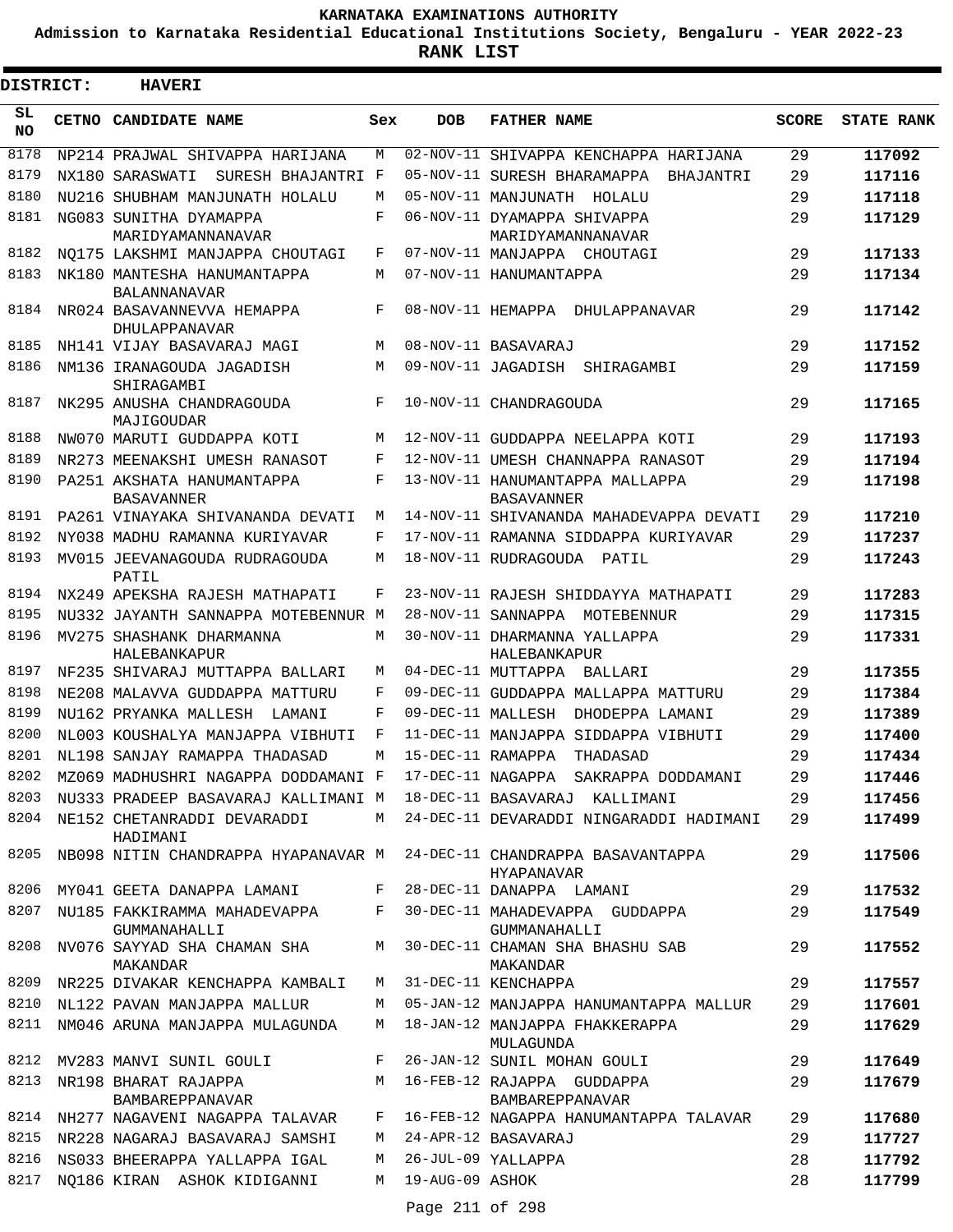**Admission to Karnataka Residential Educational Institutions Society, Bengaluru - YEAR 2022-23**

**RANK LIST**

 $\blacksquare$ 

| DISTRICT:       | <b>HAVERI</b>                                                     |     |                   |                                                    |              |                   |
|-----------------|-------------------------------------------------------------------|-----|-------------------|----------------------------------------------------|--------------|-------------------|
| SL<br><b>NO</b> | CETNO CANDIDATE NAME                                              | Sex | <b>DOB</b>        | <b>FATHER NAME</b>                                 | <b>SCORE</b> | <b>STATE RANK</b> |
| 8218            | NF476 PRAVEEN PARAMESHAPPA<br>KARIGAR                             | M   | $17 - SEP - 09$   | PARAMESHAPPA<br>KARIGAR                            | 28           | 117808            |
| 8219            | NF149 SUMANGALA VENKATESH RAIKAR                                  | F   |                   | 13-NOV-09 VENKATESH GANAPATI RAIKAR                | 28           | 117829            |
| 8220            | NF025 MANJUNATH SHANKRAPPA<br><b>BADIGER</b>                      | М   |                   | 08-DEC-09 SHANKRAPPA<br>BADIGER                    | 28           | 117837            |
| 8221            | NV376 PREEMA DYAMANNA LAMANI                                      | F   |                   | 21-DEC-09 DYAMANNA HANKEPPA LAMANI                 | 28           | 117840            |
| 8222            | NS308 MALLIKARJUN HANUMANTAPPA<br>ANGADI                          | М   |                   | 12-JAN-10 HANUMANTAPPA                             | 28           | 117894            |
| 8223            | MY260 BHUVANA NEELAKANTA TUPPAD                                   | М   |                   | 13-JAN-10 NEELAKANTA<br>TUPPAD                     | 28           | 117896            |
| 8224            | NY306 SAGAR SHIVAPPA SHIGGOAVI                                    | М   |                   | 26-JAN-10 SHIVAPPA SHIGGOAVI                       | 28           | 117911            |
| 8225            | NK029 BHARATA SHAMBULINGAPPA<br>GUMMANA                           | М   |                   | 11-FEB-10 SHAMBHULINGAPPA                          | 28           | 117930            |
| 8226            | MX095 MANU LOKAPPA HOLIYANNANAVAR M                               |     |                   | 26-FEB-10 LOKAPPA YALLAPPA<br>HOLIYANNANAVAR       | 28           | 117948            |
| 8227            | MS267 MARTANDA GANESH SUNAGAR                                     | М   |                   | 23-MAR-10 GANESH GUDDAPPA SUNAGAR                  | 28           | 117983            |
| 8228            | MX153 PRETAM<br>NINGANAGOUDA<br>PATIL M                           |     |                   | 26-MAR-10 NINGANAGOUDA                             | 28           | 117987            |
| 8229            | NV128 RAHUL NINGAPPA LAMANI                                       | М   |                   | 04-APR-10 NINGAPPA PUTTAPPA LAMANI                 | 28           | 117994            |
| 8230            | NJ264 NITHEESH CHANDRAPPA AMBIGER M                               |     | $01 - MAX - 10$   | CHANDRAPPA                                         | 28           | 118031            |
| 8231            | NV333 YALLAPPA TIRAKAPPA KURUBAR                                  | M   |                   | 11-MAY-10 TIRAKAPPA BIRAPPA KURUBAR                | 28           | 118048            |
| 8232            | NT150 CHANDRU MANJAPPA<br>TALAVAR                                 | М   |                   | 21-MAY-10 MANJAPPA<br>TALAVAR                      | 28           | 118060            |
| 8233            | NO361 SIDDHARTH GARADIMANI                                        | M   |                   | 31-MAY-10 SHRIKANTA GARADIMANI                     | 28           | 118069            |
| 8234            | NO180 NANDISH MARER                                               | M   |                   | 25-JUN-10 JAGADEESH MARER                          | 28           | 118113            |
| 8235            | NY355 SANDEEP SHANKRAPPA<br>NINGAPPANAVARA                        | M   |                   | 28-JUN-10 SHANKRAPPA NINGAPPANAVARA                | 28           | 118119            |
| 8236            | NF104 KARTIK SHIVABASAPPA D                                       | M   |                   | 15-JUL-10 SHIVABASAPPA                             | 28           | 118147            |
| 8237            | NS273 SANJANA BASAPPA<br>KARIYAPPANAVAR                           | F   |                   | 17-JUL-10 BASAPPA SHIVAPPA<br>KARIYAPPANAVAR       | 28           | 118151            |
| 8238            | NH045 GIREESH KURUVATTEPPA<br>HALLEMMANAVAR                       | М   |                   | 27-JUL-10 KURUVATTEPPA PAKKIRAPPA<br>HALLEMMANAVAR | 28           | 118167            |
| 8239            | NF027 MADAN MALATESH HARIJAN                                      | M   |                   | 20-AUG-10 MALATESH MARIYAPPA HARIJAN               | 28           | 118232            |
| 8240            | MR010 MUBARAK M SALI                                              | М   |                   | 29-AUG-10 MUZAHIDULLA<br>SALI                      | 28           | 118255            |
| 8241            | NP045 SANJEEVA MALLESHAPPA<br>DUDIHALLI                           | M   |                   | 03-SEP-10 MALLESHAPPA NILAPPA DUDIHALLI            | 28           | 118276            |
| 8242            | NO293 VINAYAK MANJUNATH MAIDUR                                    |     |                   | M 04-SEP-10 MANJUNATH KOTEPPA MAIDUR               | 28           | 118282            |
| 8243            | NB181 BHARATHI MARUTI VADDAR                                      | F   |                   | 05-SEP-10 MARUTI SHIVAPPA VADDAR                   | 28           | 118284            |
| 8244            | NY302 HEMAVATI RAMAPPA VIJAPOOR                                   | F   |                   | 06-SEP-10 RAMAPPA VIJAPOOR                         | 28           | 118289            |
| 8245            | NV111 RADHIKA HANUMANTAPPA BARKI                                  | F   |                   | 12-SEP-10 HANUMANTAPPA BARKI                       | 28           | 118317            |
| 8246            | NF323 SHIVARAJ NAGAPPA GUBBER                                     | M   | 16-SEP-10 NAGAPPA |                                                    | 28           | 118336            |
| 8247            | NC112 GIRISH ULAVEPPA<br>SHEELAVANTAR                             | M   |                   | 20-SEP-10 ULAVAPPA CHANNABASAPPA<br>SHEELAVANTAR   | 28           | 118346            |
| 8248            | MT047 SHOBHA SUDHAMA TALAVAR                                      | F   |                   | 23-SEP-10 SUDHAMA BASAVANTAPPA TALAVAR             | 28           | 118356            |
| 8249            | NE108 MANJULA NAGARAJ<br>MANNAMMANAVAR                            | F   |                   | 24-SEP-10 NAGARAJ TIPPANNA NAGARAJ                 | 28           | 118358            |
| 8250            | PA111 SANJANA BHEEMANNA LAMANI                                    | F   |                   | 25-SEP-10 BHEEMANNA BABANNA LAMANI                 | 28           | 118365            |
| 8251            | MZ099 LOHIT LAXMAN KANAMANI                                       | M   |                   | 26-SEP-10 LAXMAN KANAMANI                          | 28           | 118367            |
| 8252            | NJ233 CHANNAVEERAGOUDA<br><b>JAGADEESHGOUDA</b><br>KENCHANAGOUDRA | M   |                   | 06-OCT-10 JAGADEESHGOUDA                           | 28           | 118407            |
| 8253            | NX303 MARUTI RAJAPPA TALAVAR                                      | M   |                   | 06-OCT-10 RAJAPPA NAGAPPA TALAVAR                  | 28           | 118408            |
| 8254            | NA048 MANOJ SHEKAPPA GAJIYAVAR                                    | M   |                   | 09-OCT-10 SHEKAPPA NEELAPPA GAJIYAVAR              | 28           | 118426            |
| 8255            | NH295 MAHAMMAD FAYAZ MABUSAB<br>PINJAR                            | M   | 11-OCT-10 MABUSAB |                                                    | 28           | 118434            |
| 8256            | NS071 DIVYA HANUMANTHAPPA<br>TAGADINAMANI                         | F   |                   | 12-OCT-10 HANUMANTHAPPA CHANNAPPA<br>TAGADINAMANI  | 28           | 118439            |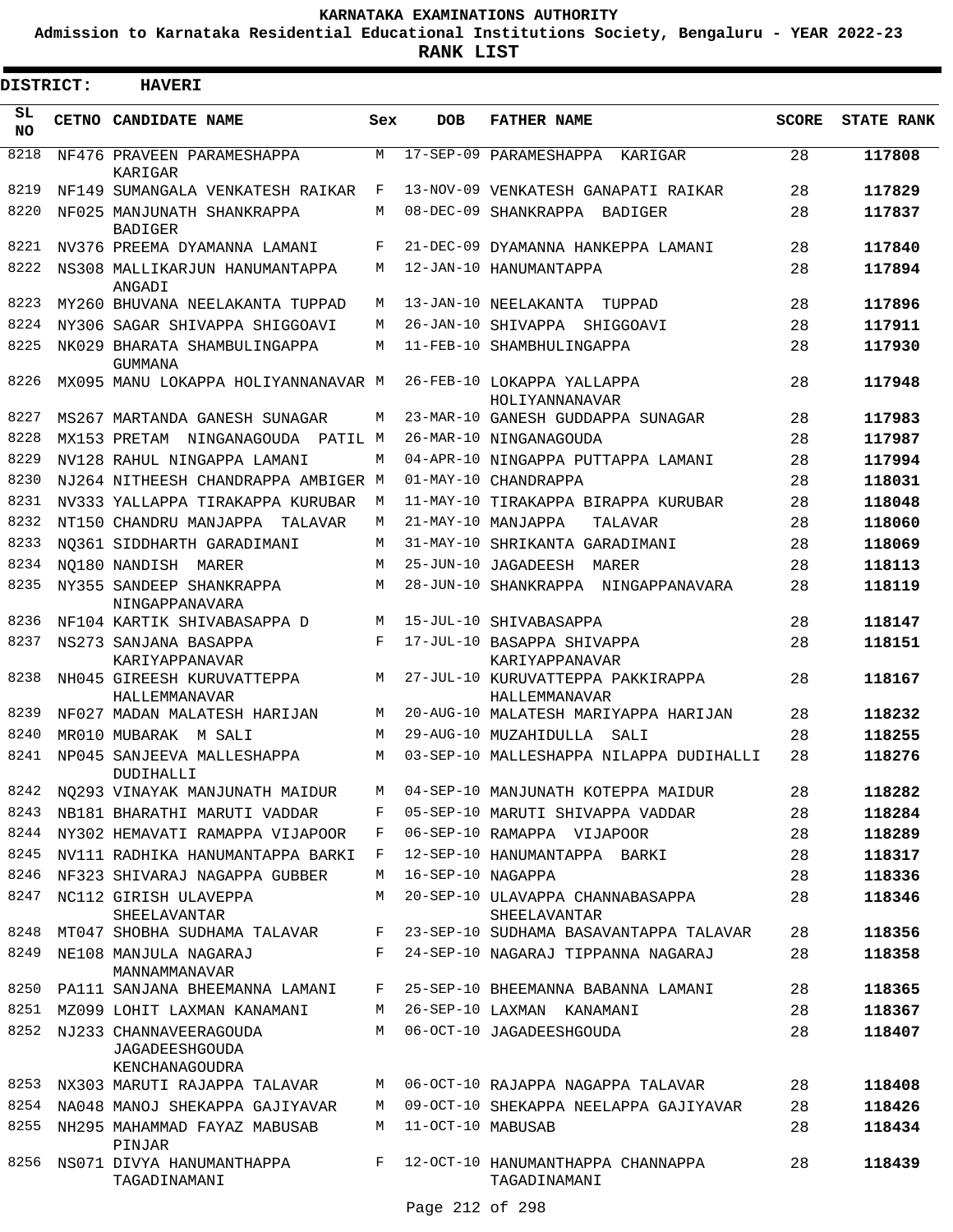**Admission to Karnataka Residential Educational Institutions Society, Bengaluru - YEAR 2022-23**

 $\blacksquare$ 

**RANK LIST**

Е

| <b>DISTRICT:</b> | <b>HAVERI</b>                                   |     |                     |                                                       |       |                   |
|------------------|-------------------------------------------------|-----|---------------------|-------------------------------------------------------|-------|-------------------|
| SL.<br>NO.       | <b>CETNO CANDIDATE NAME</b>                     | Sex | <b>DOB</b>          | <b>FATHER NAME</b>                                    | SCORE | <b>STATE RANK</b> |
| 8257             | NO148 SUMA RAMAPPA NALAVAGAL                    | F   | $13-OCT-10$ RAMAPPA |                                                       | 28    | 118449            |
| 8258             | NU060 SANJEEV T KENCHAKKANAVAR                  | M   | 15-OCT-10 TIPPESH   | KENCHAKKANAVAR                                        | 28    | 118465            |
| 8259             | NX042 PRAGNA<br>SHEKAPPA MATTUR                 | F   |                     | 17-OCT-10 SHEKAPPA H MATTUR                           | 28    | 118469            |
| 8260             | NK478 ROOPA NAGESH LAMANI                       | F   | 18-OCT-10 NAGESH    |                                                       | 28    | 118479            |
| 8261             | NJ080 SUPRITA NAGAPPA LAMANI                    | F   | 18-OCT-10 NAGAPPA   | LAMANI                                                | 28    | 118481            |
| 8262             | NR264 DEEPA KAREGOUDA<br>CHAPPARADAHALLI        | F   |                     | 21-OCT-10 KAREGOUDA SIDDAPPA<br>CHAPPARADAHALLI       | 28    | 118493            |
| 8263             | NP034 RAMU MARUTI BENDATRI                      | M   |                     | 21-OCT-10 MARUTI DURUGAPPA BENDATRI                   | 28    | 118498            |
| 8264             | MW106 GANGANAGOUDA CHANDRAGOUDA<br>HEBBAL       | M   |                     | 22-OCT-10 CHANDRAGOUDA HEBBAL                         | 28    | 118503            |
| 8265             | NZ365 YALLAMMA SHIVAPPA THEERTH                 | F   | 04-NOV-10           | SHIVAPPA SATYAPPA THEERTH                             | 28    | 118562            |
| 8266             | NG300 RAMANAGOUDA MARIGOUDA<br>GAJIGOUDRA       | M   |                     | 06-NOV-10 MARIGOUDRA<br>SHANKARAGOUDA<br>GAJIGOUDRA   | 28    | 118573            |
| 8267             | NV182 BASAVARAJ RUDRAPPA GOJANUR                | М   |                     | 08-NOV-10 RUDRAPPA BASAPPA GOJANUR                    | 28    | 118582            |
| 8268             | NT026 BHARAT PARASAPPA HARIJANA                 | M   |                     | 09-NOV-10 PARASAPPA                                   | 28    | 118587            |
| 8269             | MS584 SHIVARAJ ERAPPA GUREMATTI                 | M   |                     | 10-NOV-10 ERAPPA SHIVAPPA GUREMATTI                   | 28    | 118597            |
| 8270             | MS422 KARTIK HANUMESH<br>HITTALAMANI            | M   |                     | 11-NOV-10 HANUMESH HUCHAPPA HITTALAMANI               | 28    | 118601            |
| 8271             | ND105 PRAMOD BASAVARAJ CHIKKANSI                | М   |                     | 18-NOV-10 BASAVARAJ BASAVANNEPPA<br>CHIKKANSI         | 28    | 118632            |
| 8272             | MX092 SOUJANYA KABBER<br>SANTOSHKUMAAR KABBER   | F   |                     | 21-NOV-10 SANTOSHKUMAAR BASAVANNEPPA<br><b>KABBER</b> | 28    | 118645            |
| 8273             | NE004 PRAVEEN KALLAPPA KOTIHAL                  | М   |                     | 23-NOV-10 KALLAPPA SIDDAPPA KOTIHAL                   | 28    | 118649            |
| 8274             | NX252 KARTHIK HULAGEPPA BHAJANTRI M             |     |                     | 24-NOV-10 HULAGEPPA IRAPPA BHAJANTRI                  | 28    | 118655            |
| 8275             | NE046 BHAGYA HANAMANTAPPA<br><b>BELAVIGI</b>    | F   |                     | 28-NOV-10 HANAMANTAPPA                                | 28    | 118664            |
| 8276             | NB155 MEGHANA GUDDAPPA<br><b>HURUKANNANAVAR</b> | F   |                     | 28-NOV-10 GUDDAPPA KENCHAPPA<br>HURUKANNANAVAR        | 28    | 118668            |
| 8277             | NP168 KAILASH KUMARNAIK LAMANI                  | M   |                     | 10-DEC-10 KUMARNAIK LAMANI                            | 28    | 118734            |
| 8278             | NU209 SHARATKUMAR JAYADEV HAVANUR M             |     |                     | 14-DEC-10 JAYADEV HAVANUR                             | 28    | 118770            |
| 8279             | NC010 VEERESH ADIVEPPA AMATI                    | M   |                     | 14-DEC-10 ADIVEPPA VEERAPPA AMATI                     | 28    | 118772            |
| 8280             | NE033 ANU CHANDRASHEKHAR ATTIGERI F             |     |                     | 17-DEC-10 CHANDRASHEKHAR LAKSHMANA<br>ATTIGERI        | 28    | 118793            |
| 8281             | NV341 SHIVAKUMAR SURESH TARIKOPPA M             |     |                     | 19-DEC-10 SURESH SHIVAPPA TARIKOPPA                   | 28    | 118811            |
| 8282             | NL025 GURU KUMAR SHIDDANNANAVAR                 | М   |                     | 21-DEC-10 KUMAR NAGAPPA SHIDDANNANAVAR                | 28    | 118816            |
| 8283             | NJ182 MAHAMMED HUSEN M MULLA                    | М   |                     | 22-DEC-10 MARDANSAB H MULLA                           | 28    | 118821            |
| 8284             | NO224 AKSHATA MAHESH<br>DODDAUJJAMANAVAR        | F   | 25-DEC-10 MAHESH    |                                                       | 28    | 118841            |
| 8285             | MV128 SAANIKA HULLAPPA<br>KUNTANAHOSALLI        | F   |                     | 27-DEC-10 HULLAPPA SHIVARAMAPPA<br>KUNTANAHOSALLI     | 28    | 118853            |
| 8286             | MV050 MALATESH RAJAPPA HARIJAN                  | M   |                     | 28-DEC-10 RAJAPPA SHANTAPPA HARIJAN                   | 28    | 118857            |
| 8287             | NY205 REKHA DANDIN                              | F   |                     | 29-DEC-10 MANTESHA DANDIN                             | 28    | 118863            |
| 8288             | MS209 KHADEERA IBRAHIM MASUTI                   | F   |                     | 02-JAN-11 IBRAHIM DAVALSAB MASUTI                     | 28    | 118987            |
| 8289             | MZ066 VIKAS MALATESH HEBBALLI                   | M   |                     | 03-JAN-11 MALATESH HEBBALLI                           | 28    | 119000            |
| 8290             | NE035 GAYATRI SIDDAPPA KAMATAD                  | F   |                     | 07-JAN-11 SIDDAPPA KAMATAD                            | 28    | 119025            |
| 8291             | MT039 REKHA BEERAPPA MEDLERI                    | F   |                     | 09-JAN-11 BEERAPPA GUDDAPPA MEDLERI                   | 28    | 119044            |
| 8292             | PA208 PEERAHMED ABDULKHADER MULLA M             |     |                     | 14-JAN-11 ABDULKHADER MULLA                           | 28    | 119076            |
| 8293             | NP043 ABHISHEK CHANDRU DUPAGAR                  | M   |                     | 17-JAN-11 CHANDRU DUPAGAR                             | 28    | 119093            |
| 8294             | NV494 PRAJWAL MANTESH AMBIGER                   | M   |                     | 17-JAN-11 MANTESH GUDDAPPA AMBIGER                    | 28    | 119097            |
| 8295             | MT112 MOHITH PADMARAJ KAMBI                     | M   |                     | 22-JAN-11 PADMARAJ                                    | 28    | 119145            |
| 8296             | PA290 SANJU TAVAREPPA LAMANI                    | М   |                     | 27-JAN-11 TAVAREPPA LAMANI                            | 28    | 119172            |
| 8297             | MS195 SAMARTH SHANMUKAPPA<br>YALLANNANAVAR      | М   |                     | 30-JAN-11 SHANMUKAPPA YALLANNANAVAR                   | 28    | 119192            |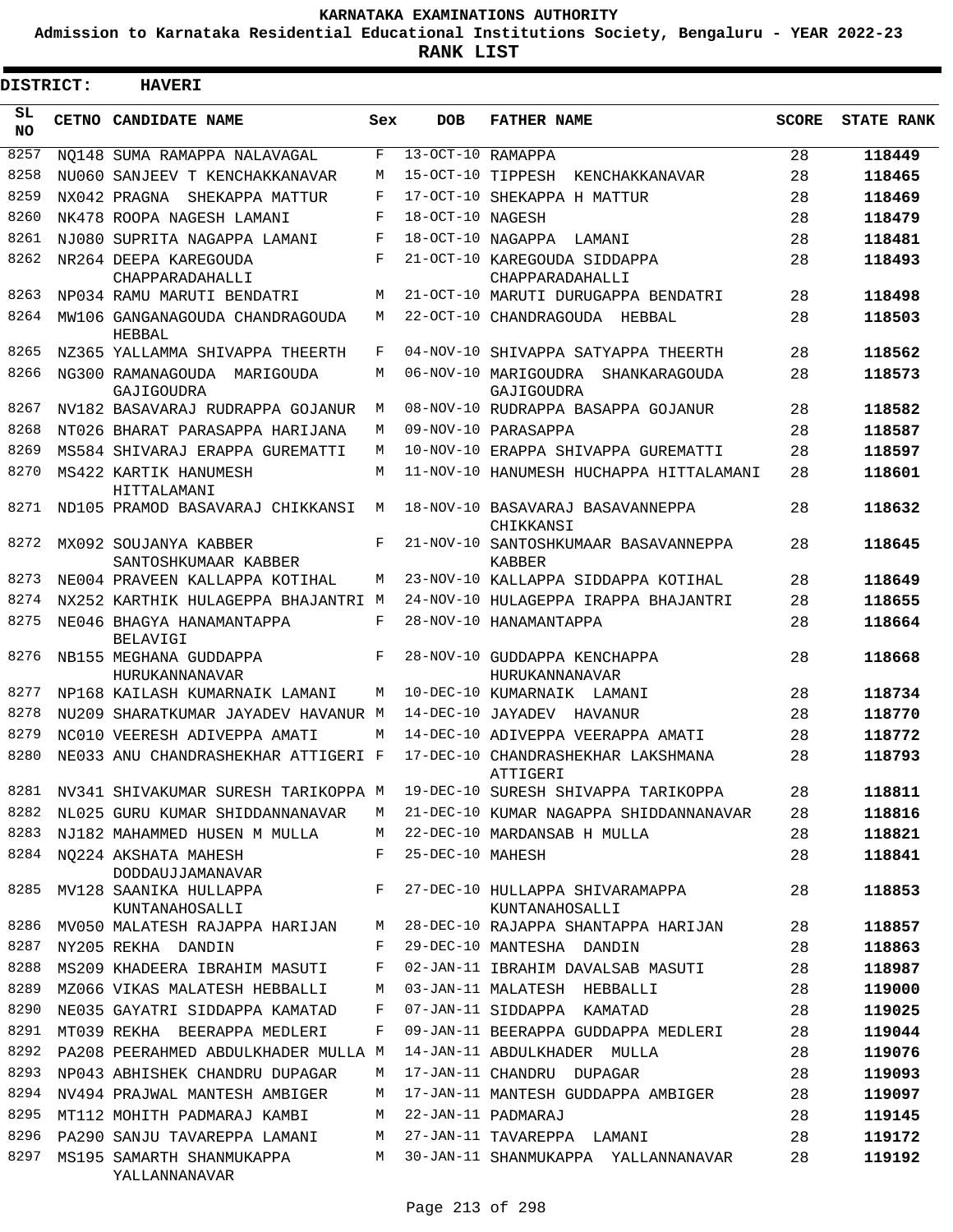**Admission to Karnataka Residential Educational Institutions Society, Bengaluru - YEAR 2022-23**

ı

| <b>DISTRICT:</b> | <b>HAVERI</b>                                    |              |                   |                                                                                |              |                   |
|------------------|--------------------------------------------------|--------------|-------------------|--------------------------------------------------------------------------------|--------------|-------------------|
| SL.<br><b>NO</b> | CETNO CANDIDATE NAME                             | Sex          | <b>DOB</b>        | <b>FATHER NAME</b>                                                             | <b>SCORE</b> | <b>STATE RANK</b> |
| 8298             | MR239 PRAJWAL JAGADEESH SANMANI                  | M            |                   | 31-JAN-11 JAGADEESH                                                            | 28           | 119196            |
| 8299             | NY235 MADHU SHIVANAND HARIJAN                    | F            |                   | 01-FEB-11 SHIVANAND HARIJAN                                                    | 28           | 119206            |
| 8300             | MS122 SINDHU NAGAPPA LAMANI                      | F            |                   | 01-FEB-11 NAGAPPA RATNAPPA LAMANI                                              | 28           | 119214            |
| 8301             | PA230 SHASHANK POORVACHARI<br><b>BADIGER</b>     | М            |                   | 02-FEB-11 POORVACHARI GOPANNA BADIGER                                          | 28           | 119219            |
| 8302             | MU191 KOMAL VINAYAK KUNTHE                       | M            | 03-FEB-11 VINAYAK |                                                                                | 28           | 119225            |
| 8303             | NY288 YASHODHA SHIVAPPA<br>NEELAMMANAVAR         | F            |                   | 05-FEB-11 SHIVAPPA YALLAPPA<br>NEELAMMANAVAR                                   | 28           | 119239            |
| 8304             | NJ181 SUNKAPPA VALIKAR H                         | M            |                   | 06-FEB-11 HANUMANTHA VALIKAR                                                   | 28           | 119244            |
| 8305             | MV182 REKHA YALLAPPA<br>KUDARISIDDANAVAR         | F            |                   | 08-FEB-11 YALLAPPA YALLAPPA<br>KUDARISIDDANAVAR                                | 28           | 119260            |
| 8306             | NW377 SHIVARAJ RAMESH DODMANI                    | М            |                   | 08-FEB-11 RAMESH SHIVAPPA DODMANI                                              | 28           | 119262            |
| 8307             | NY267 HARISHGOUDA YALLAPPAGOUDA<br>PATIL         | M            |                   | 15-FEB-11 YALLAPPAGOUDA SHEKHARAGOUDA<br>PATIL                                 | 28           | 119305            |
| 8308             | NV292 POORNIMA APPAYYA NIRVANI                   | F            |                   | 18-FEB-11 APPAYYA NIRVANI                                                      | 28           | 119324            |
| 8309             | NF049 ARUN FAKKIRAPPA KILLIKYATAR M              |              |                   | 19-FEB-11 FAKKIRAPPA BHEEMAPPA<br>KILLIKYATAR                                  | 28           | 119327            |
| 8310             | MY262 KHADRIYA RAJHESAB<br>LAXMESHWAR            | М            |                   | 20-FEB-11 RAJHESAB<br>LAXMESHWAR                                               | 28           | 119338            |
| 8311             | MS155 CHANDRU PARASAPPA<br>KALAKKANAVAR          | M            |                   | 22-FEB-11 PARASAPPA KALAKKANAVAR                                               | 28           | 119356            |
| 8312             | NK347 PRATIBHA GUTTEPPA<br>MEGALAMANI            | F            |                   | 22-FEB-11 GUTTEPPA HANUMANTAPPA<br>MEGALAMANI                                  | 28           | 119358            |
| 8313             | MV118 VASANT SANMUKHAPPA<br>DODDAMANI            | M            |                   | 22-FEB-11 SANMUKHAPPA VASUDEV DODDAMANI                                        | 28           | 119362            |
| 8314             | NY240 MADEVI BASAPPA KALAGODI                    | F            |                   | 24-FEB-11 BASAPPA KALLAGUDI                                                    | 28           | 119372            |
| 8315             | NW055 POORNIMA POMANNA LAMANI                    | F            |                   | 24-FEB-11 POMANNA SAKRAPPA LAMANI                                              | 28           | 119375            |
| 8316             | NL184 ABHISHEKA RAMESH KARNALLI                  | М            |                   | 28-FEB-11 RAMESH MARIHONNAPPA KARNALLI                                         | 28           | 119407            |
| 8317             | NS151 DRASKHAYANI PARASAPPA<br>BAGILAVAR         | F            |                   | 28-FEB-11 PARASAPPA BAGILAVAR                                                  | 28           | 119409            |
| 8318             | NV336 ABHISHEK GANGADHARAYYA<br>PUJAR            | М            |                   | 01-MAR-11 GANGADHARAYYA PUJAR                                                  | 28           | 119412            |
|                  | 8319 NV187 SHIVANI VASANT HONDAD                 | F            |                   | 02-MAR-11 VASANT SHIVAPPA HONDAD                                               | 28           | 119441            |
|                  | 8320 MY025 BHAVANA SHANTAPPA KAMMAR F            |              |                   | 06-MAR-11 SHANTAPPA FAKKIRAPPA KAMMAR                                          | 28           | 119474            |
|                  | 8321 NY187 GANESH BHAJANTARI                     | M            |                   | 06-MAR-11 MARUTI FAKKIRAPPA BHAJANTARI                                         | 28           | 119476            |
| 8322             | NE438 BHAGYA                                     | F            |                   | 08-MAR-11 BASAVARAJA MEUNDI                                                    | 28           | 119496            |
| 8323             | NZ454 JYOTI BASAVARAJ JAVALI                     | F            |                   | 08-MAR-11 BASAVARAJ NAGAPPA JAVALI                                             | 28           | 119498            |
|                  | 8324 MT139 SANJANA G SHIVANNANAVAR               | F            |                   | 08-MAR-11 GUTTEPPA S SHIVANNANAVAR                                             | 28           | 119502            |
|                  | 8325 MS342 CHETAN MOOKESH KAMMAR                 | М            |                   | 09-MAR-11 MOOKESH KAMMAR                                                       | 28           | 119507            |
| 8326             | NV232 LAXMANA BASAVANNEPPA<br>MANTAGANI          | М            |                   | 09-MAR-11 BASAVANNEPPA LAXMANA<br>MANTAGANI                                    | 28           | 119510            |
|                  | 8327 NJ231 SANJANA MALATESH AMBIGER              | F            |                   | 09-MAR-11 MALATESH AMBIGER                                                     | 28           | 119514            |
| 8328             | NN023 SIDDARTH S G                               | M            |                   | 10-MAR-11 SHIVAKUMAR H GOULANNANAVAR                                           | 28           | 119531            |
| 8329             | NN007 VARSHINI MATTIMANI                         |              |                   | F 12-MAR-11 PARAMESHAPPA MATTIMANI                                             | 28           | 119551            |
|                  | 8330 MR145 POOJA NAGAPPA BARKI                   |              |                   | F 13-MAR-11 NAGAPPA NINGAPPA BARKI                                             | 28           | 119558            |
|                  | 8331 NJ107 TIPPAVVA DEVAPPA<br>MARILINGANAGOUDRA |              |                   | F 14-MAR-11 DEVAPPA HANUMANTAPPA<br>MARILINGANAGOUDRA                          | 28           | 119574            |
| 8332             | KAMBALIMATH                                      |              |                   | NL090 PRASHANTA JAYANNA $M$ 19-MAR-11 JAYANNA MALLAYYA KAMBALIMATH             | 28           | 119610            |
|                  |                                                  |              |                   | 8333 NY039 PRIYA SHIVAPPA BETADUR F 19-MAR-11 SHIVAPPA NAGAPPA BETADUR         | 28           | 119611            |
|                  |                                                  |              |                   | 8334 MR159 ANJALI HONNAPPA HARIJANA   F   22-MAR-11 HONNAPPA BIDDAPPA HARIJANA | 28           | 119634            |
| 8335             | NB184 REVATI RAMESHA BEVINAHALLI                 | $\mathbf{F}$ | 22-MAR-11 RAMESHA |                                                                                | 28           | 119638            |
| 8336             | NR276 ANU HANUMANTA NEELAPPANAVAR F              |              |                   | 27-MAR-11 HANUMANT                                                             | 28           | 119684            |
| 8337             | MY188 HAZARATBI IMAMSAB HARAVI                   | F            |                   | 28-MAR-11 IMAMSAB ALLISAB HARAVI                                               | 28           | 119696            |
|                  |                                                  |              | Page 214 of 298   |                                                                                |              |                   |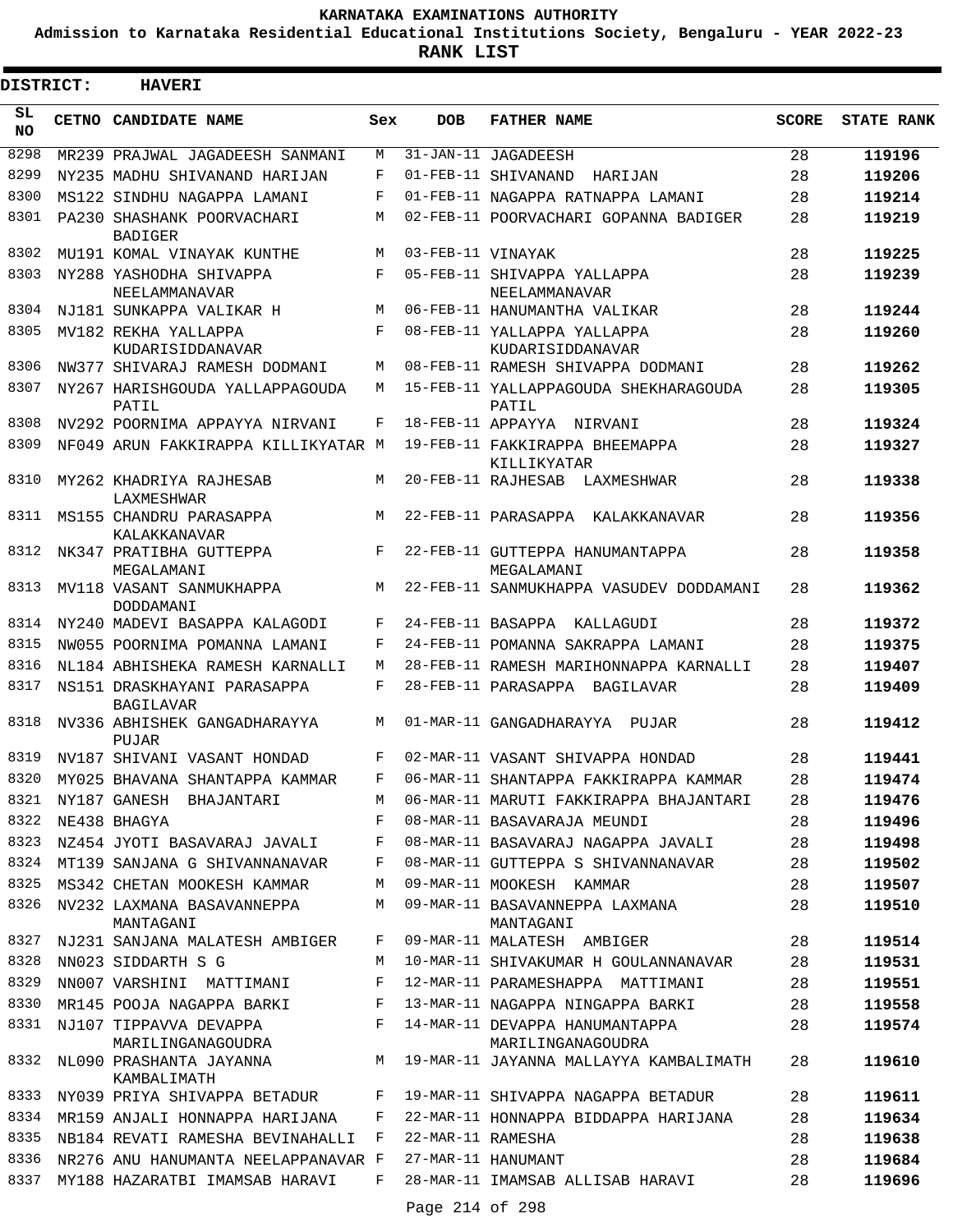**Admission to Karnataka Residential Educational Institutions Society, Bengaluru - YEAR 2022-23**

ı

| DISTRICT:       | <b>HAVERI</b>                                           |     |                |                                                                                   |              |                   |
|-----------------|---------------------------------------------------------|-----|----------------|-----------------------------------------------------------------------------------|--------------|-------------------|
| SL<br><b>NO</b> | CETNO CANDIDATE NAME                                    | Sex | DOB            | <b>FATHER NAME</b>                                                                | <b>SCORE</b> | <b>STATE RANK</b> |
| 8338            | NE003 SHIVARAJ NINGAPPA HONNATTHI M                     |     |                | 29-MAR-11 NINGAPPA<br>HONNATTHI                                                   | 28           | 119712            |
| 8339            | NK205 SINDHU CHANDRAPPA TALAWAR                         | F   |                | 30-MAR-11 CHANDRAPPA PUTTAPPA TALAWAR                                             | 28           | 119721            |
| 8340            | NS056 MANOJ HANUMANTAPPA LAMANI                         | M   |                | 03-APR-11 HANUMANTAPPA KOTRESH LAMANI                                             | 28           | 119765            |
| 8341            | MV085 CHETANA RAVI CHATRADALLER                         | F   | 04-APR-11 RAVI | CHATRADALLER                                                                      | 28           | 119776            |
| 8342            | NG156 KALANDAR HAIDARALI KATAGI                         | M   |                | 04-APR-11 HAIDARALI HASANASAB KATAGI                                              | 28           | 119778            |
| 8343            | NW381 CHETANKUMAR IRANNA MUGALI                         | M   |                | 05-APR-11 IRANNA GUDAPPA MUGALI                                                   | 28           | 119785            |
| 8344            | MV303 ANJANEYA SHIVANANDAPPA<br>SHADAGARAVALLI          | M   |                | 06-APR-11 SHIVANAND<br>SHADAGARAVALLI                                             | 28           | 119800            |
| 8345            | NM002 KAVANA GOURAPPA CHOUTAGERI                        | F   |                | 07-APR-11 GOURAPPA CHOUTAGERI                                                     | 28           | 119818            |
| 8346            | ND095 TANVEERAHMAD MAQBULAHMAD<br>KALAIGAR              | М   |                | 07-APR-11 MAQBULAHMAD KALAIGAR                                                    | 28           | 119824            |
| 8347            | NL161 ANKITHA VINAYAKA BARKI                            | F   |                | 08-APR-11 VINAYAK MUKAPPA BARKI                                                   | 28           | 119830            |
| 8348            | NK212 KAVYA RAJU<br>DODDAGOUDRA                         | F   |                | 11-APR-11 RAJU SHIDLIGAPPA DODDAGOUDRA                                            | 28           | 119870            |
| 8349            | SHIDDAPPA HARIJAN<br>MY240 NANDA                        | F   |                | 11-APR-11 SHIDDAPPA SHIVAPPA HARIJAN                                              | 28           | 119875            |
| 8350            | NL144 MANU MANJAPPA GUBBI                               | M   |                | 13-APR-11 MANJAPPA SHIVAPPA GUBBI                                                 | 28           | 119890            |
| 8351            | NT212 SIDDAPPA UJJAPPA JIGALI                           | M   |                | 13-APR-11 UJJAPPA SHIDDAPPA JIGALI                                                | 28           | 119893            |
| 8352            | NZ168 JAYAMMA KANTEPPANAVAR                             | F   |                | 14-APR-11 MAILARAPPA NINGAPPA<br>KANTEPPANAVAR                                    | 28           | 119897            |
| 8353            | NM190 MANJUNATH M LEKKAPPALAVAR                         | M   |                | 14-APR-11 MALLIKARJUN                                                             | 28           | 119900            |
| 8354            | NF443 SRUVANTI SAHADEVAPPA HASABI F                     |     |                | 15-APR-11 SAHADEVAPPA HASABI                                                      | 28           | 119921            |
| 8355            | NV036 HONNAMMA ERAPPA HARIJAN                           | F   |                | 16-APR-11 ERAPPA NEELAPPA HARIJAN                                                 | 28           | 119924            |
| 8356            | NV284 SANDESHA NINGAPPA<br><b>BIDARALLI</b>             | M   |                | 17-APR-11 NINGAPPA SAHADEVAPPA<br>BIDARALLI                                       | 28           | 119944            |
| 8357            | NE168 RAVI PARASAPPA<br>KALASAPPANAVAR                  | M   |                | 18-APR-11 PARASAPPA MUDAKAPPA<br>KALASAPPANAVAR                                   | 28           | 119947            |
| 8358            | NV482 SACHIN BHARAMAPPA<br>MAVINAKAYI                   | M   |                | 21-APR-11 BHARAMAPPA PHAKKIRAPPA<br>MAVINAKAYI                                    | 28           | 119973            |
| 8359            | NA030 HARISH RUDRAGOUDA PATIL                           | M   |                | 22-APR-11 RUDRAGOUDA GURULINGANAGOUDA<br>PATIL                                    | 28           | 119979            |
| 8360            | PA058 SHASHANKGOUDA FAKKIRAGOUDA<br>PATIL               | M   |                | 24-APR-11 FAKKIRAGOUDA VEERANAGOUDA<br>PATIL                                      | 28           | 120012            |
| 8361            | MT177 DAYANANDA CHAMANAPPA<br>KUMMANNANAVAR             | M   |                | 27-APR-11 CHAMANAPPA<br>KUMMANNANAVAR                                             | 28           | 120029            |
| 8362            | NT309 SHARATH MALLIKARJUN ADAVER M                      |     |                | 27-APR-11 MALLIKARJUNA ADAVER                                                     | 28           | 120035            |
| 8363            | NK545 SAHANA SIDDAPPA YADACHI                           | F   |                | 28-APR-11 SIDDAPPA BASAVANNEPPA YADACHI                                           | 28           | 120043            |
| 8364            | MZ177 PRATIKSHA<br>CHANDRASHEKHARAGOUDA<br>HANAMAGOUDRA |     |                | F 29-APR-11 CHANDRASHEKHARAGOUDA<br>DYAMANAGOUDA HANAMAGOUDRA                     | 28           | 120050            |
|                 | 8365 MV185 CHETAN CHANDRAPPA MULIMANI M                 |     |                | 30-APR-11 CHANDRAPPA FAKKIRAPPA<br>MULIMANI                                       | 28           | 120057            |
| 8366            | NW360 RENUKA SURESH TALLIHALLI                          | F   |                | 30-APR-11 SURESH TALLIHALLI                                                       | 28           | 120061            |
| 8367            | NN208 TANU MADHU HALADAMMANAVAR                         | F   |                | 30-APR-11 MADHU MANJAPPA HALADAMMANAVAR                                           | 28           | 120063            |
| 8368            | MS363 RATNA RAMAPPA GALAGANATH                          | F   |                | 01-MAY-11 RAMAPPA GALAGANATH                                                      | 28           | 120071            |
| 8369            | MT174 LAXMI PAKKIRAPPA<br>SANKANNANAVAR                 | F   |                | 03-MAY-11 PAKKIRAPPA SHEMBAPPA<br>SANKANNANAVAR                                   | 28           | 120080            |
| 8370            | SANNAPPANAVAR                                           |     |                | NN059 LOKESH CHANDRAPPA M M 03-MAY-11 CHANDRAPPA MUDIYAPPA<br>SANNAPPANAVAR       | 28           | 120081            |
|                 |                                                         |     |                | 8371 MW185 DARSHAN HEGGAPPA LAMANI M 05-MAY-11 HEGGAPPA GOPANNA LAMANI            | 28           | 120106            |
| 8372            |                                                         |     |                | NZ420 MANORAJ MARTANDAPPA HARIJAN M 05-MAY-11 MARTANDAPPA DEEVINDRAPPA<br>HARIJAN | 28           | 120108            |
| 8373            | NB049 VIJAYKUMAR KANTRAJ NAGANUR                        | M   |                | 05-MAY-11 KANTRAJ NAGANUR                                                         | 28           | 120116            |
| 8374            | PA212 AISHWARYA LAKSHMAN LAMANI                         | F   |                | 07-MAY-11 LAKSHMAN BHEEMAPPA LAMANI                                               | 28           | 120124            |
| 8375            | NJ215 BASAVARAJ MAHESH PATTANAD                         | M   |                | 07-MAY-11 MAHESH SHIVAPPA PATTANAD                                                | 28           | 120125            |
| 8376            | NH284 MAHESH DEVALAPPA LAMANI                           | M   |                | 07-MAY-11 DEVALAPPA BHIMAPPA LAMANI                                               | 28           | 120129            |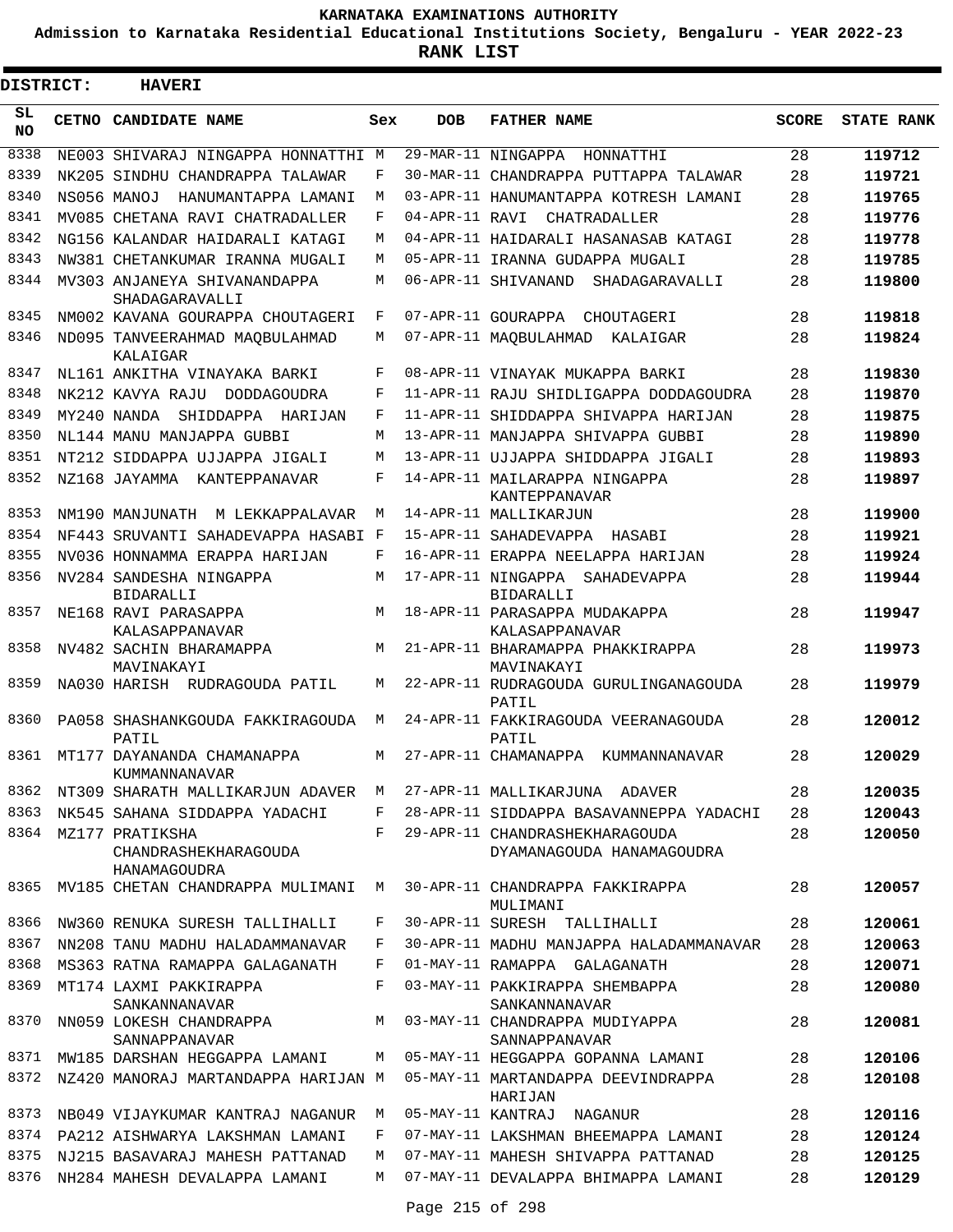**Admission to Karnataka Residential Educational Institutions Society, Bengaluru - YEAR 2022-23**

**RANK LIST**

ı

| <b>DISTRICT:</b> |              | <b>HAVERI</b>                                                          |        |                   |                                                                             |              |                   |
|------------------|--------------|------------------------------------------------------------------------|--------|-------------------|-----------------------------------------------------------------------------|--------------|-------------------|
| SL<br><b>NO</b>  | <b>CETNO</b> | <b>CANDIDATE NAME</b>                                                  | Sex    | <b>DOB</b>        | <b>FATHER NAME</b>                                                          | <b>SCORE</b> | <b>STATE RANK</b> |
| 8377             |              | NV213 SHUSHMITA MANJAYYA<br>RAMAPURAMATH                               | F      | $07 - MAX - 11$   | MANJAYYA REVANAYYA<br>RAMAPURAMATH                                          | 28           | 120132            |
| 8378             |              | NJ310 VIJAYA BHIMAPPA LAMANI                                           | M      |                   | 07-MAY-11 BHIMAPPA LAMANI                                                   | 28           | 120134            |
| 8379             |              | NN086 KAVYA UMESH MAKARI                                               | F      |                   | 08-MAY-11 UMESH KARABASAPPA MAKARI                                          | 28           | 120136            |
| 8380             |              | NM255 ASHOK NAGARAJA LAMANI                                            | М      |                   | 09-MAY-11 NAGARAJA CHANDRAPPA LAMANI                                        | 28           | 120141            |
| 8381             |              | MS281 HANUMANTAPPA HIRIYAPPA<br>SIRAGAMBI                              | М      |                   | 09-MAY-11 HIRIYAPPA SHIVAPPA SIRAGAMBI                                      | 28           | 120143            |
| 8382             |              | MS087 SUPRIYATA MAHAVEERA AMBOJI                                       | F      |                   | 09-MAY-11 MAHAVEERA                                                         | 28           | 120154            |
| 8383             |              | NB051 NIVEDITA CHANDRASHEKHAR<br><b>BANKAPUR</b>                       | F      |                   | 10-MAY-11 CHANDRASHEKHAR IRAPPA<br><b>BANKAPUR</b>                          | 28           | 120171            |
| 8384             |              | MR111 DURUGAVVA NAGAPPA LAMANI                                         | F      |                   | 12-MAY-11 NAGAPPA LACHCHAPPA LAMANI                                         | 28           | 120192            |
| 8385             |              | PA383 RANJITA CHANNAPPA HARIJAN                                        | F      |                   | 12-MAY-11 CHANNAPPA NINGAPPA HARIJAN                                        | 28           | 120194            |
| 8386             |              | NM117 BASAVANAGOWDA                                                    | М      |                   | 13-MAY-11 CHANDRAGOWDA                                                      | 28           | 120199            |
| 8387             |              | NO319 USHA MALLESH MADAR                                               | F      | 15-MAY-11 MALLESH |                                                                             | 28           | 120223            |
| 8388             |              | NR326 SINDHU MANJAPPA LAMANI                                           | F      |                   | 16-MAY-11 MANJAPPA SOMAPPA LAMANI                                           | 28           | 120232            |
| 8389             |              | NE413 TARUN BASAVARAJ LAMANI                                           | М      |                   | 17-MAY-11 BASAVARAJ LAMANI                                                  | 28           | 120241            |
| 8390             |              | NC051 NANDINI CHANNABASAPPA<br>HANGAL                                  | F      |                   | 18-MAY-11 CHANNABASAPPA RUDRAPPA HANGAL                                     | 28           | 120250            |
| 8391             |              | NY156 NIRMALA NINGAPPA SUNAGAR                                         | F      |                   | 19-MAY-11 NINGAPPA YALLAPPA SUNAGAR                                         | 28           | 120262            |
| 8392             |              | NU056 YASHWANTA MOUNESH BADIGERA                                       | M      |                   | 19-MAY-11 MOUNESH KALAPPA BADIGERA                                          | 28           | 120267            |
| 8393             |              | NY364 GANGAVVA LALAPPA LAMANI                                          | F      |                   | 20-MAY-11 LALAPPA PIRAPPA LAMANI                                            | 28           | 120276            |
| 8394             |              | PA293 HANAMANT BASAVARAJ<br>SHIVANAPOOR                                | М      |                   | 21-MAY-11 BASAVARAJ FAKEERAPPA<br>SHIVANAPOOR                               | 28           | 120292            |
| 8395             |              | MV001 KAVYA HANUMANTAPPA MUGUR                                         | F      |                   | 22-MAY-11 HANUMANTAPPA NAGAPPA MUGUR                                        | 28           | 120304            |
| 8396             |              | MW089 BASAMMA DODDAGOUDA<br>NEERALAGI                                  | F      |                   | 23-MAY-11 DODDAGOUDA NEERALAGI                                              | 28           | 120308            |
| 8397             |              | NW387 KAVERI YALLAPPA<br>AJJANNANAVAR                                  | F      |                   | 23-MAY-11 YALLAPPA RAMANNA AJJANNANAVAR                                     | 28           | 120310            |
| 8398             |              | NT131 GOUTHAMI MALLIKARJUNA<br>LAGUBIGI                                | F      |                   | 25-MAY-11 MALLIKARJUNA LAGUBIGI                                             | 28           | 120332            |
| 8399             |              | NK165 NAGAMMA LOKESH INGALAGONDI                                       | F      |                   | 25-MAY-11 LOKESH BASAPPA INGALAGONDI                                        | 28           | 120334            |
| 8400             |              | NS264 NAVEEN KUMAR KARIYAPPA<br>BARKI                                  | М      |                   | 30-MAY-11 KARIYAPPA BARKI                                                   | 28           | 120387            |
|                  |              | 8401 NG231 PREETHI K TATTEPPANAVAR                                     | F      |                   | 30-MAY-11 KARABASAPPA B TATTEPPANAVAR                                       | 28           | 120388            |
| 8402             |              | NH049 REVATI NEELAPPA MYAGERI                                          | F      |                   | 30-MAY-11 NEELAPPA DYAMAPPA MYAGERI                                         | 28           | 120390            |
| 8403<br>8404     |              | NC157 JEEVAN NAGARAJ NAGANUR<br>MW170 SPHOORTHY CHANDRAPPA             | М<br>F |                   | 01-JUN-11 NAGARAJ MADEVAPPA NAGANUR<br>01-JUN-11 CHANDRAPPA<br>THIPPANNA    | 28<br>28     | 120421<br>120438  |
| 8405             |              | HADAPADA                                                               |        |                   | HADAPADA                                                                    |              |                   |
| 8406             |              | MS073 HAREESH SHANKRAPPA BANAKAR                                       | M      |                   | 04-JUN-11 SHANKRAPPA BANAKAR<br>06-JUN-11 SOMESHWARA                        | 28<br>28     | 120471            |
| 8407             |              | MS554 TARUNA SOMESHWARA CHAVATI                                        | M<br>F |                   |                                                                             | 28           | 120511            |
| 8408             |              | NT008 GUTTEMMA SURESH PUJAR                                            | F      |                   | 07-JUN-11 SURESH SALAKAPPA PUJAR                                            | 28           | 120517            |
| 8409             |              | NK424 SINCHANA RAMESH LAMANI<br>NF276 SHRAVAN SHRIKANTH DALAVI         | М      |                   | 07-JUN-11 RAMESH SURESHAPPA LAMANI<br>09-JUN-11 SHRIKANTH ARJUNARAO DALAVI  | 28           | 120532            |
| 8410             |              |                                                                        | М      |                   | 09-JUN-11 NINGAPPA MALLAPPA MUDDI                                           | 28           | 120557<br>120560  |
| 8411             |              | NR313 TARUN NINGAPPA MUDDI                                             | М      |                   | 12-JUN-11 FAKKIRAPPA SANKANNANAVAR                                          | 28           |                   |
| 8412             |              | MS174 KARTHIK FAKKIRAPPA<br>SANKANNANAVAR                              | F      |                   | 16-JUN-11 DYAMAPPA                                                          |              | 120597            |
|                  |              | NU345 LAKSHMI DYAMAPPA DODMANI                                         |        |                   |                                                                             | 28           | 120661            |
| 8413             |              | MU039 DINESH SHANKRAPPA<br>GOURAKKANAVAR                               |        |                   | M 17-JUN-11 SHANKRAPPA MAILARAPPA<br>GOURAKKANAVAR                          | 28           | 120677            |
|                  |              | 8414 NL271 SAHANA GOVINDAPPA<br>KALLAHANUMANNANAVAR                    | F      |                   | 17-JUN-11 GOVINDAPPA                                                        | 28           | 120685            |
| 8416             |              | 8415 NT196 HANUMANTH CHANDRAPPA BARKI M<br>NL034 MAHAMADAJAPAR RAJASAB | M      |                   | 20-JUN-11 CHANDRAPPA HANUMANTHAPPA<br>BARKI<br>21-JUN-11 RAJASAB GUNDAGATTI | 28<br>28     | 120714<br>120733  |
|                  |              |                                                                        |        | Page 216 of 298   |                                                                             |              |                   |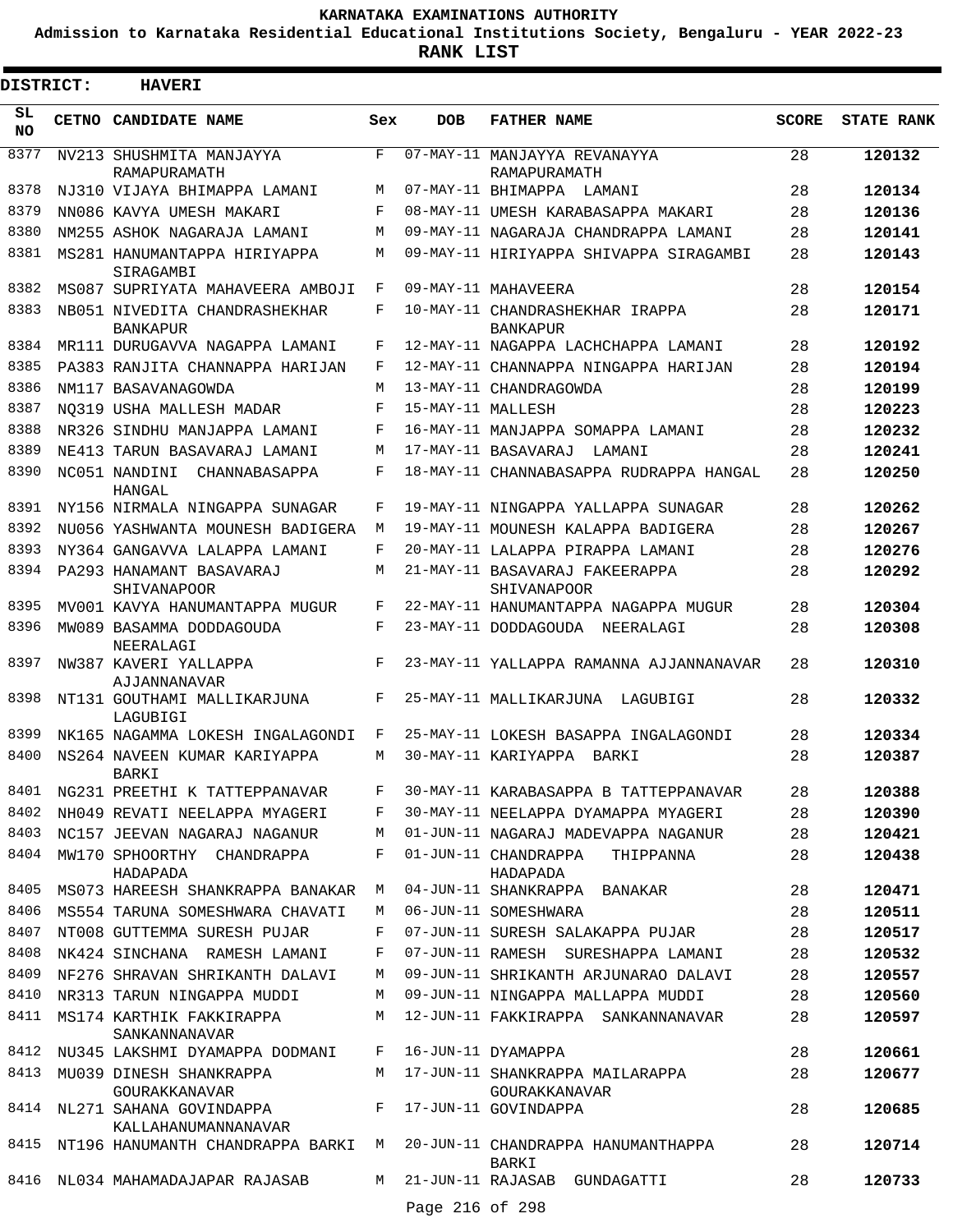**Admission to Karnataka Residential Educational Institutions Society, Bengaluru - YEAR 2022-23**

.

**RANK LIST**

| DISTRICT:    | <b>HAVERI</b>                                |              |                   |                                                       |              |                   |
|--------------|----------------------------------------------|--------------|-------------------|-------------------------------------------------------|--------------|-------------------|
| SL.<br>NO.   | <b>CETNO CANDIDATE NAME</b>                  | Sex          | <b>DOB</b>        | <b>FATHER NAME</b>                                    | <b>SCORE</b> | <b>STATE RANK</b> |
|              | GUNDAGATTI                                   |              |                   |                                                       |              |                   |
| 8417         | NK219 SARASWATI KUMAR DIVIGIHALLI F          |              |                   | 23-JUN-11 KUMAR LAKSMAPPA DIVIGIHALLI                 | 28           | 120759            |
| 8418         | NK373 SHASHANK PARAMESHAPPA<br>HALIKATTI     | M            |                   | 23-JUN-11 PARAMESHAPPA HUVAPPA<br>HALIKATTI           | 28           | 120760            |
| 8419         | NW282 SUBHASH MUTTAPPA GANJI                 | M            |                   | 24-JUN-11 MUTTAPPA SHARANAPPA GANJI                   | 28           | 120776            |
| 8420         | MW169 MALLAMMA SHIVANANDAPPA                 | F            |                   | 25-JUN-11 SHIVANANDAPPA BASAPPA SAVANUR               | 28           | 120783            |
|              | SAVANUR                                      |              |                   |                                                       |              |                   |
| 8421         | NJ110 MANOJ SHIVAPPA LAMANI                  | M            |                   | 25-JUN-11 SHIVAPPA SAKRAPPA LAMANI                    | 28           | 120784            |
| 8422         | NX181 VEENA MANJAPPA                         | $_{\rm F}$   |                   | 27-JUN-11 MANJAPPA PARAMAPPA                          | 28           | 120823            |
| 8423         | SIDDAMMANAVAR<br>MT142 USHA SUBHAS MOODER    | F            |                   | SIDDAMMANAVAR<br>28-JUN-11 SUBHAS SHIVARAYAPPA MOODER | 28           | 120836            |
| 8424         | NS185 NAYANA VEERESH BEDAR                   | F            |                   | 05-JUL-11 VEERESH BEDAR                               | 28           | 120928            |
| 8425         | NL012 SINDHU NIJALANGAPPA                    | $\mathbf{F}$ |                   | 07-JUL-11 NIJALINGAPPA SIDDAPPA                       | 28           | 120961            |
|              | KARIYANNAVAR                                 |              |                   | KARIYANNAVAR                                          |              |                   |
| 8426         | MZ195 SANJANA SHIVAPPA                       | F            |                   | 08-JUL-11 SHIVAPPA SANNAPPA                           | 28           | 120978            |
|              | MALLADADAVAR                                 |              |                   | MALLADADAVAR                                          |              |                   |
| 8427         | NF419 VIVEK UMESH RAVAL                      | M            | 11-JUL-11 UMESH   |                                                       | 28           | 121022            |
| 8428         | MU120 BHARATH NINGAPPA AKKIVALLI             | M            |                   | 12-JUL-11 NINGAPPA LAKSHAMAPPA<br>AKKIVALLI           | 28           | 121025            |
| 8429         | NV483 MADHU FAKKIRAPPA                       | F            |                   | 13-JUL-11 FAKKIRAPPA KANAKAMMANAVAR                   | 28           | 121034            |
|              | KANAKAMMANAVAR                               |              |                   |                                                       |              |                   |
| 8430         | NB091 JYOTIK PRASHANT VAAVHAL                | M            |                   | 16-JUL-11 PRASHANT NARAYANA VAAVHAL                   | 28           | 121082            |
| 8431         | NP126 SHREYA R B                             | F            |                   | 16-JUL-11 RAMESH CHNNAPPA B                           | 28           | 121092            |
| 8432         | NE022 VIJAYAKUMAR PUTTAPPA                   | M            |                   | 16-JUL-11 PUTTAPPA GUDDAPPA                           | 28           | 121096            |
| 8433         | GUDDANNANAVAR<br>NZ432 SANDEEP SURESH RATHOD | M            |                   | GUDDANNANAVAR<br>20-JUL-11 SURESH RAJAPPA RATHOD      | 28           | 121142            |
| 8434         | NW202 VIJAYALAXMI SURESH JOOGER              | F            |                   | 21-JUL-11 SURESH TOPANNA JOOGER                       | 28           | 121159            |
| 8435         | MY143 CHANDANA AJJAPPA BHAJANTRI             | F            | 22-JUL-11 AJJAPPA |                                                       | 28           | 121161            |
| 8436         | NT059 LIKIT MOUNESH ARKACHARI                | М            |                   | 24-JUL-11 MOUNESH VIRUPAKSHAPPA                       | 28           | 121189            |
|              |                                              |              |                   | ARKACHARI                                             |              |                   |
| 8437         | NT074 PRAJWALL NIGAPPA LAMANI                | M            |                   | 24-JUL-11 NIGAPPA KUBAPPA LAMANI                      | 28           | 121193            |
| 8438         | NL338 AMRUTHA MANJAPPA NAYKARA               | F            |                   | 25-JUL-11 MANJAPPA DEVENDRAPPA NAYKARA                | 28           | 121200            |
|              | 8439 NW369 PRITAM NINGAPPA HARIJAN           | M            |                   | 27-JUL-11 NINGAPPA IRAPPA HARIJAN                     | 28           | 121229            |
| 8440         | PA329 AKSHATA KARABASAPPA OLEKAR             | $\mathbb{F}$ |                   | 31-JUL-11 KARABASAPPA B OLEKAR                        | 28           | 121284            |
| 8441         | NY114 NAGARAJ KUMAR LAMANI                   | М            |                   | 31-JUL-11 KUMAR SOMAPPA LAMANI                        | 28           | 121292            |
| 8442         | NV005 MINAKSHI TIRUPATI LAMANI               | F            |                   | 01-AUG-11 TIRUPATI SHANKRAPPA LAMANI                  | 28           | 121305            |
| 8443         | MU163 MAHMADAJAFAR MAHMADASADIK              | M            |                   | 02-AUG-11 MAHMADASADIK MAHMADAMUSTAFA                 | 28           | 121313            |
| 8444         | DAVANAGERI<br>NF301 MALA CHIDANAND SUNAGAR   | F            |                   | DAVANAGERI<br>02-AUG-11 CHIDANAND MALLESHAPPA SUNAGAR | 28           | 121314            |
| 8445         | NC020 PRADEEP DEVARAJ                        | М            |                   | 03-AUG-11 DEVARAJ NINGAPPA KARENNANAVAR               | 28           | 121325            |
|              | KARENNANAVAR                                 |              |                   |                                                       |              |                   |
| 8446         | NP061 PREMA RANGAPPA BALAPPANAVAR F          |              |                   | 03-AUG-11 RANGAPPA BASAVANNEPPA                       | 28           | 121326            |
|              |                                              |              |                   | <b>BALAPPANAVAR</b>                                   |              |                   |
| 8447         | NY435 PRAJVAL CHOLAPPA LAMANI                | M            |                   | 06-AUG-11 CHOLAPPA CHIMANAPPA LAMANI                  | 28           | 121359            |
| 8448         | MS428 CHANDANA RAMESH BARANGI                | F            | 09-AUG-11 RAMESH  |                                                       | 28           | 121391            |
| 8449         | MS151 JAYAMMA BASAVARAJ RITTI                | F            |                   | 09-AUG-11 BASAVARAJ SUBHASAPPA RITTI                  | 28           | 121396            |
| 8450         | MR025 SAVITHA GULAPPA GORAVAR                | F            |                   | 09-AUG-11 GULAPPA CHANBASAPPA GORAVAR                 | 28           | 121401            |
| 8451<br>8452 | PA232 SUMITRA SANTOSH KALAGUDARI F           |              |                   | 09-AUG-11 SANTOSH NAGAPPA KALAGUDARI                  | 28           | 121405            |
|              | NT125 DEEPA RAJASHEKHARAYYA<br>HIREMATH      | F            |                   | 16-AUG-11 RAJASHEKHARAYYA VEERAYYA<br>HIREMATH        | 28           | 121487            |
| 8453         | MT049 SPURTI PRAKSHA ILIGERA                 | F            |                   | 16-AUG-11 PRAKSHA ILIGERA                             | 28           | 121500            |
| 8454         | NW107 PRIYANKA TOTAPPA SAVANUR               | F            |                   | 19-AUG-11 TOTAPPA YALLAPPA SAVANUR                    | 28           | 121535            |
| 8455         | MW057 NUTHAN IRAPPA JAVALI                   | М            |                   | 20-AUG-11 IRAPPA SHEKAPPA JAVALI                      | 28           | 121546            |
|              |                                              |              |                   |                                                       |              |                   |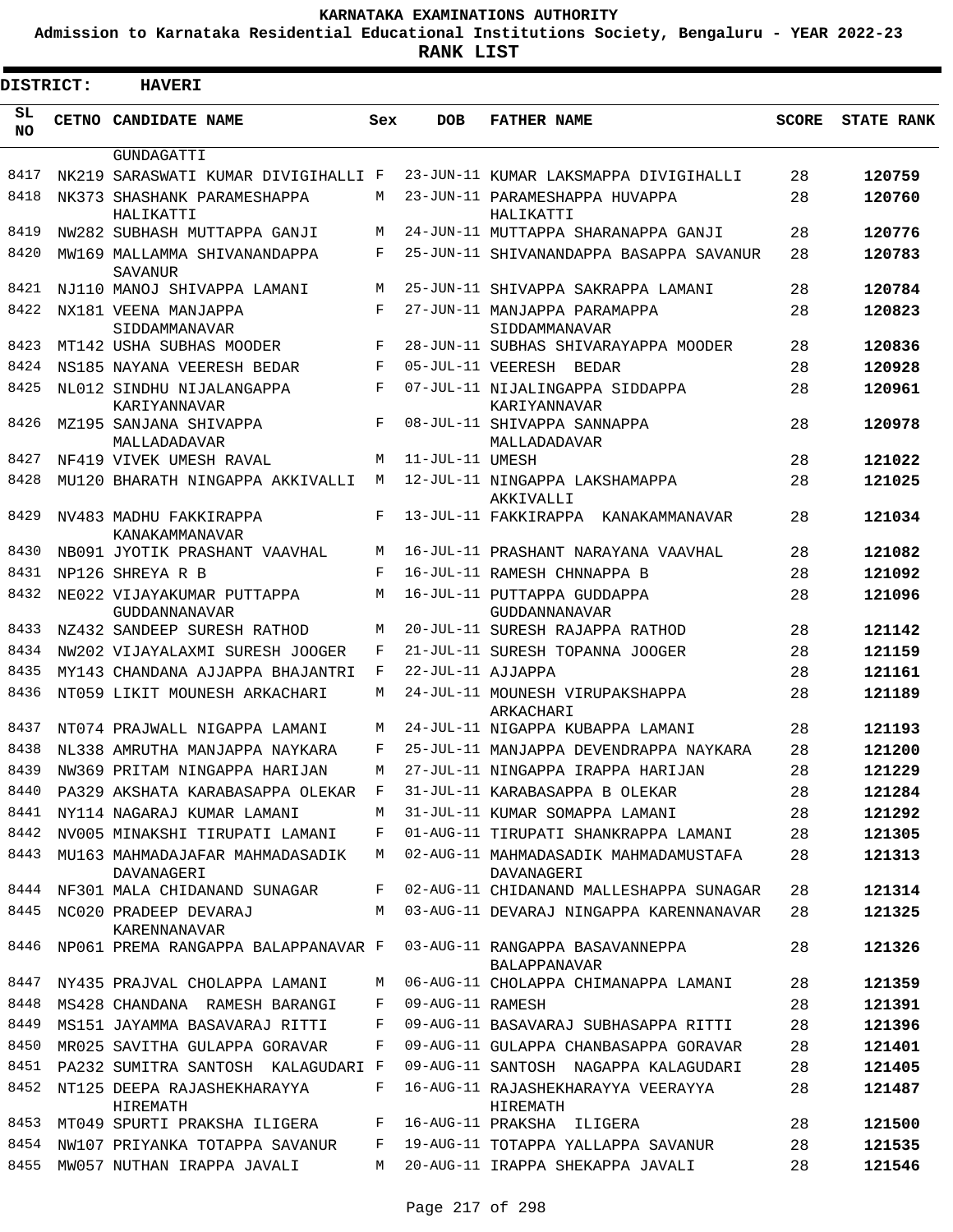**Admission to Karnataka Residential Educational Institutions Society, Bengaluru - YEAR 2022-23**

 $\blacksquare$ 

**RANK LIST**

Е

| <b>DISTRICT:</b> | <b>HAVERI</b>                                                                |     |                  |                                                                                        |              |                   |
|------------------|------------------------------------------------------------------------------|-----|------------------|----------------------------------------------------------------------------------------|--------------|-------------------|
| SL<br>NO.        | CETNO CANDIDATE NAME                                                         | Sex | <b>DOB</b>       | <b>FATHER NAME</b>                                                                     | <b>SCORE</b> | <b>STATE RANK</b> |
| 8456             | NY088 VINAYAK IRAPPA MAHALINGAPUR M                                          |     |                  | 21-AUG-11 IRAPPA MAHADEVAPPA<br>MAHALINGAPUR                                           | 28           | 121557            |
| 8457             | NK558 DEEVARAJ BHIMAPPA<br>HITTALAMANI                                       | M   |                  | 22-AUG-11 BHIMAPPA FAKKIRAPPA<br>HITTALAMANI                                           | 28           | 121562            |
| 8458             | NY424 PREETI VITTAL CHAVHAN                                                  | F   | 24-AUG-11 VITHAL | CHOWHAN                                                                                | 28           | 121579            |
| 8459             | MT100 SHARATHGOUDA MARTANDAGOUDA<br>PATIL                                    | M   |                  | 25-AUG-11 MARTANDAGOUDA FAKKIRGOUDA<br>PATIL                                           | 28           | 121595            |
| 8460             | NY387 SINCHANA PRABHUGOUDA PATIL                                             | F   |                  | 25-AUG-11 PRABHUGOUDA PATIL                                                            | 28           | 121597            |
| 8461             | MR288 HEMANTHKUMAR BASAVARAJ<br>DODDAMANI                                    | М   |                  | 26-AUG-11 BASAVARAJ CHOUDAPPA DODDAMANI                                                | 28           | 121607            |
| 8462             | NE158 PRIYANKA HAVEREPPA<br>BRNAKANAHALLI                                    | F   |                  | 27-AUG-11 HAVEREPPA SANNASIDDAPPA<br>BRNAKANAHALLI                                     | 28           | 121632            |
| 8463             | NK217 SHWETA BASAVARAJ DODDAMANI                                             | F   |                  | 27-AUG-11 BASAVARAJ<br>DODDAMANI                                                       | 28           | 121633            |
| 8464             | NE174 NEETRA FAKKIRAPPA HARIJAN                                              | F   |                  | 30-AUG-11 FAKKIRAPPA HARIJAN                                                           | 28           | 121671            |
| 8465             | MZ039 SAHANA ISHAWAR<br>MALIGUTTIENNANAVAR                                   | F   |                  | 30-AUG-11 ISHAWAR DYAVAPPA<br>MALIGUTTIENNANAVAR                                       | 28           | 121674            |
| 8466             | PA203 SUHANA HAJARESAB NAGANUR                                               | F   |                  | 31-AUG-11 HAJARESAB IMAMHUSAIN NAGANUR                                                 | 28           | 121683            |
| 8467             | NY069 MOHAN MANJAPPA NILAGURI                                                | M   |                  | 02-SEP-11 MANJAPPA YALLAPPA NEELAGURI                                                  | 28           | 121698            |
| 8468             | NH276 RAHUL SURESH BELAGAL                                                   | M   |                  | 02-SEP-11 SURESH DYAMAPPA BELAGAL                                                      | 28           | 121699            |
| 8469             | MS077 KASTURI ANANDA LAMANI                                                  | F   |                  | 09-SEP-11 ANANDA TAVAREPPA<br>LAMANI                                                   | 28           | 121770            |
| 8470             | NW185 RIYAN MABUSAB GIDDAMASI                                                | M   |                  | 09-SEP-11 MABUSAB GULABSAB GIDDAMASI                                                   | 28           | 121776            |
| 8471             | NR043 NINGARAJA HALESHAPPA<br><b>BHANGER</b>                                 | M   |                  | 10-SEP-11 HALESHAPPA SAHADEVAPPA<br><b>BHANGER</b>                                     | 28           | 121785            |
| 8472             | NK401 ARJUNA HANUMANTAPPA BARKI                                              | М   |                  | 11-SEP-11 HANUMANTAPPA ERAPPA BARKI                                                    | 28           | 121790            |
| 8473             | NE346 SHINDHU KUMAR HOSAMANI                                                 | F   |                  | 12-SEP-11 KUMAR MUDAKAPPA HOSAMANI                                                     | 28           | 121801            |
| 8474             | NK064 DHANJAYA BOODISWAMI MATHAD                                             | M   |                  | 13-SEP-11 BOODISWAMI AJJAYYA MATHAD                                                    | 28           | 121804            |
| 8475             | NE029 SHASHANK BASAVARAJ BYDAGI                                              | М   |                  | 13-SEP-11 BASAVARAJ<br>BYADGI                                                          | 28           | 121810            |
| 8476             | MR270 KALPANA HANUMANTHAPPA<br>BEVINAMARAD                                   | F   |                  | 15-SEP-11 HANUMANTHAPPA BASAPPA<br><b>BEVINAMARAD</b>                                  | 28           | 121822            |
| 8477             | NY127 SAMPRITA BAGILADAVAR                                                   | F   |                  | 15-SEP-11 HANUMANTAPPA BAGILADAVAR                                                     | 28           | 121824            |
| 8478             | NT260 PARUSHURAM RAMACHANDRAPPA<br>CHALAVADI                                 | М   |                  | 20-SEP-11 RAMACHANDRAPPA                                                               | 28           | 121869            |
| 8479             | NE027 PRIYANKA TIMMANNA UDAGATTI                                             | F   |                  | 21-SEP-11 TIMMANNA KALLAPPA UDAGATTI                                                   | 28           | 121879            |
|                  |                                                                              |     |                  | 8480 MW042 KIRAN SHIVALINGAPPA POOJAR M 22-SEP-11 SHIVALINGAPPA DYAVAPPA POOJAR        | 28           | 121886            |
|                  | 8481 NT244 VANARAJ BASAVARAJAPPA M 22-SEP-11 BASAVARAJAPPA<br>NITTUR         |     |                  |                                                                                        | 28           | 121892            |
|                  | HARIJAN                                                                      |     |                  | 8482 NC068 GUTTEMMA VIRUPAKSHAPPA F 23-SEP-11 VIRUPAKSHAPPA GUDDAPPA<br>HARIJAN        | 28           | 121896            |
|                  | SANLKIPUR                                                                    |     |                  | 8483 NW161 SHANKRAMMA NAGAPPA F 23-SEP-11 NAGAPPA UDACHAPPA SANKLIPUR                  | 28           | 121901            |
|                  | 8484 MZ041 RAHUL SHEKAPPA PUJAR M 24-SEP-11 SHEKAPPA VASU PUJAR              |     |                  |                                                                                        | 28           | 121914            |
|                  | 8485 NA058 MAHESHA M                                                         |     |                  | M 25-SEP-11 MANJAPPA H                                                                 | 28           | 121922            |
|                  | 8486 PA174 SANJAYKUMAR MANTESH M 28-SEP-11 MANTESHA SOMAPPA<br>LANDETTINAVAR |     |                  | LANDETTINAVARA                                                                         | 28           | 121955            |
|                  |                                                                              |     |                  | 8487 NQ360 TANU GUDDAPPA DULEHOLI F 30-SEP-11 GUDDAPPA DULEHOLI                        | 28           | 121973            |
|                  | BANAKAR                                                                      |     |                  | 8488 NS214 TANUSHREE MUPPINAPPA F 01-OCT-11 MUPPINAPPA N BANAKAR                       | 28           | 121993            |
|                  | DODDAMANI                                                                    |     |                  | 8489 NY296 NIRMALA HANUMANTAPPA F 02-OCT-11 HANUMANTAPPA DODDAMANI                     | 28           | 121997            |
|                  |                                                                              |     |                  | 8490 NF266 BHOOMIKA MALLAREPPA MELMURI F 03-OCT-11 MALLAREPPA SWAMILINGAPPA<br>MELMURI | 28           | 121999            |
|                  |                                                                              |     |                  | 8491 NH260 HALESH DAKAPPA LAMANI M 04-OCT-11 DAKAPPA RAMAPPA LAMANI                    | 28           | 122011            |
|                  |                                                                              |     |                  | 8492 NZ201 SUNITA MANTESH YARAGUPPI F 12-OCT-11 MANTESH SIDDAPPA YARAGUPPI             | 28           | 122090            |
|                  | 8493 PA343 SHRAVANTI BASAVARAJ DODMANI F 14-OCT-11 BASAVARAJ DODMANI         |     |                  |                                                                                        | 28           | 122109            |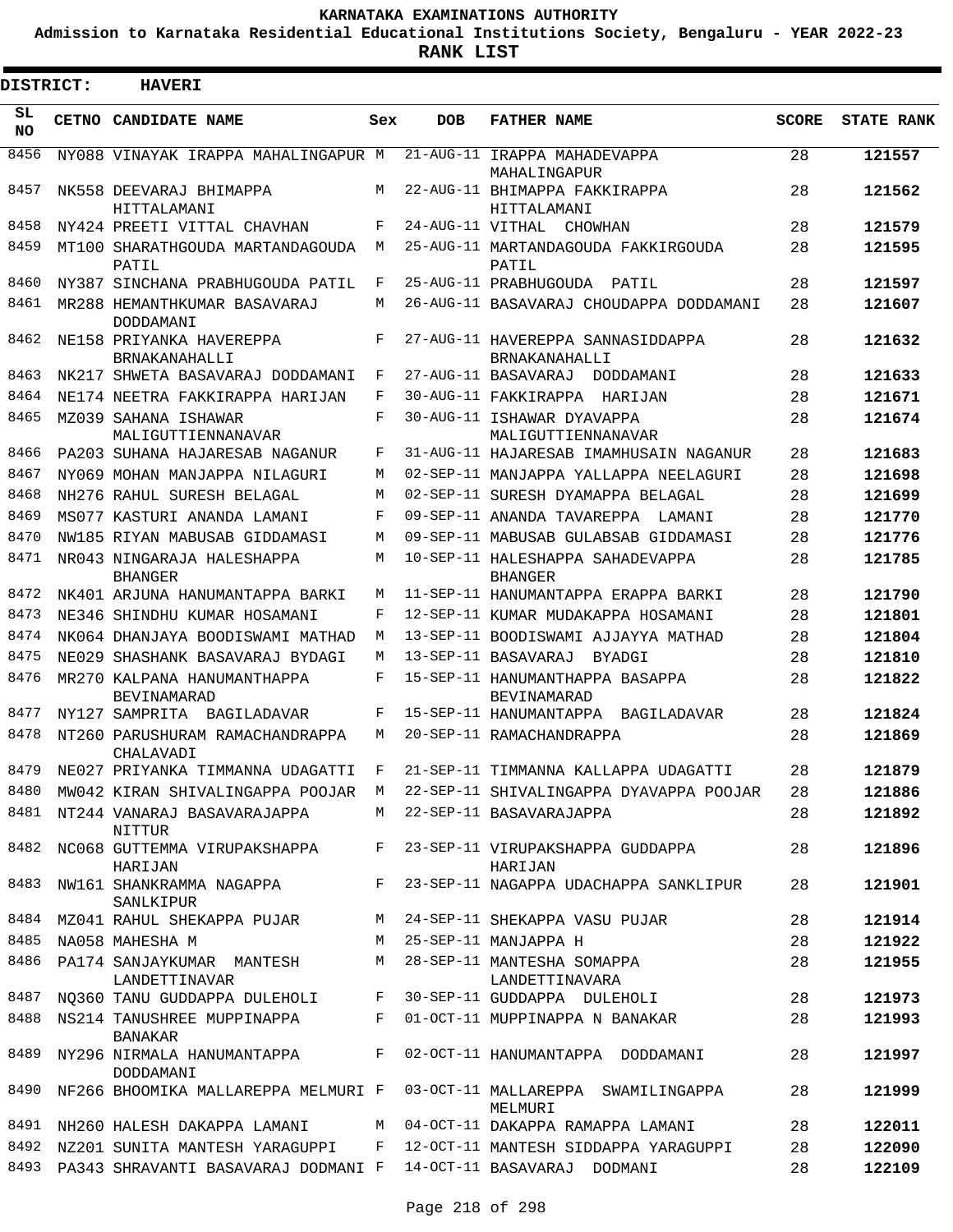**Admission to Karnataka Residential Educational Institutions Society, Bengaluru - YEAR 2022-23**

**RANK LIST**

 $\blacksquare$ 

3

| <b>DISTRICT:</b> | <b>HAVERI</b>                                                                       |     |                  |                                                                        |              |                   |
|------------------|-------------------------------------------------------------------------------------|-----|------------------|------------------------------------------------------------------------|--------------|-------------------|
| SL<br><b>NO</b>  | CETNO CANDIDATE NAME                                                                | Sex | <b>DOB</b>       | <b>FATHER NAME</b>                                                     | <b>SCORE</b> | <b>STATE RANK</b> |
| 8494             | MX041 VIKASGOWDA SURESHGOWDA<br>PATIL                                               | M   |                  | 15-OCT-11 SURESHGOWDA BASANAGOWDA PATIL                                | 28           | 122122            |
| 8495             | NM311 BASAVARAJA MAHESHAPPA<br>KUSAGUR                                              | M   |                  | 16-OCT-11 MAHESHAPPA BASAVANTAPPA<br>KUSUGUR                           | 28           | 122125            |
| 8496             | NV413 PRABHU MANTESH HOSAMANI                                                       | M   |                  | 17-OCT-11 MANTESH NEELAPPA HOSAMANI                                    | 28           | 122139            |
| 8497             | NP198 BASAVARAJ<br>ADMANI                                                           | M   |                  | 18-OCT-11 SHIVAKUMAR                                                   | 28           | 122143            |
| 8498             | NV410 MAHAMADHUSEN BASHASAB<br>MULLANAVAR                                           | M   |                  | 20-OCT-11 BASHASAB MABUSAB MULLANAVAR                                  | 28           | 122170            |
| 8499             | NT143 PRATIK MAHESH BANAKAR                                                         | M   | 24-OCT-11 MAHESH |                                                                        | 28           | 122213            |
| 8500             | MV080 SHREEDEVI SIDDHALINGESH<br><b>DUNDER</b>                                      | F   |                  | 24-OCT-11 SIDDHALINGESH BASAVANNEPPA<br><b>DUNDER</b>                  | 28           | 122216            |
| 8501             | NF014 GUTTEVVA KARIYAPPA GONNI                                                      | F   |                  | 25-OCT-11 KARIYAPPA BIDDADEPPA GONNI                                   | 28           | 122219            |
| 8502             | MZ171 AYANAHAMAD SADHIK TARIN                                                       | M   |                  | 29-OCT-11 SADHIK ALLAVUDDIN TARIN                                      | 28           | 122258            |
| 8503             | MR118 NIVEDEETA GUDDAPPA<br>HIREGOUDARA                                             | F   |                  | 29-OCT-11 GUDDAPPA                                                     | 28           | 122263            |
| 8504             | NV195 ANUSHA NINGAPPA HARIJAN                                                       | F   |                  | 02-NOV-11 NINGAPPA BASAVANNEPPA HARIJAN                                | 28           | 122296            |
| 8505             | MT121 KAVYA BYADGI                                                                  | F   |                  | 02-NOV-11 KARABASAPPA SHANKRAPPA BYADGI                                | 28           | 122303            |
| 8506             | NK256 DARSHAN<br>LAMANI                                                             | M   |                  | 06-NOV-11 NAGYANAYAK<br>LAMANI                                         | 28           | 122344            |
| 8507             | NS340 LAVANYA BEERESH VAGGANAVAR                                                    | F   |                  | 11-NOV-11 BEERESH DILLEPPA VAGGANAVAR                                  | 28           | 122385            |
| 8508             | NV515 RAJEEVA CHANABASAPPA JADAR M                                                  |     |                  | 11-NOV-11 CHANABASAPPA PAKKIRAPPA<br>JADAR                             | 28           | 122387            |
| 8509             | NJ118 ANIL KUMAR SHIGLI                                                             | M   |                  | 12-NOV-11 KUMAR RUDRAPPA SHIGLI                                        | 28           | 122391            |
| 8510             | NE143 CHETANA FAKKIRAPPA ADUR                                                       | F   |                  | 12-NOV-11 FAKKIRAPPA GUDDAPPA ADUR                                     | 28           | 122392            |
| 8511             | NR305 KISHOR ASHOKRADDI MALLADAD                                                    | M   |                  | 13-NOV-11 ASHOKRADDI FAKKIRADDI<br>MALLADAD                            | 28           | 122401            |
| 8512             | NK544 JNANENDRA PARAMESHAPPA<br>GEJJIVADDAR                                         | M   |                  | 15-NOV-11 PARAMESHAPPA                                                 | 28           | 122426            |
| 8513             | NK218 LAVANYA H                                                                     | F   |                  | 16-NOV-11 HANUMANTAPPA BASAPPA HALAGERI                                | 28           | 122438            |
| 8514             | NK345 NISHANTH SHRINIVAS<br>BHAIRAPPANAVAR                                          | M   |                  | 17-NOV-11 SHRINIVAS HANUMANTAPPA<br>BHAIRAPPANAVAR                     | 28           | 122446            |
| 8515             | NK534 NANDITHA NAVEENKUMAR<br>SAJJANSETTER                                          | F   |                  | 25-NOV-11 NAVEENKUMAR SHAMBHULINGAPPA<br>SAJJANSETTER                  | 28           | 122503            |
| 8516             | MR112 PRAJWAL<br>MANJUNATH BARADI                                                   | M   |                  | 27-NOV-11 MANJUNATH NINGAPPA BARADI                                    | 28           | 122521            |
| 8517             | NZ412 SHWETA UDESH KORISHETTAR                                                      | F   |                  | 29-NOV-11 UDESH BASETEPPA KORISHETTAR                                  | 28           | 122541            |
| 8518             | NG168 SUREESH YALAAPPA KATTI                                                        | M   |                  | 29-NOV-11 YALAAPPA KATTI                                               | 28           | 122542            |
| 8519             | PA105 RANJITA SHARANAPPA NARAGUND F                                                 |     |                  | 30-NOV-11 SHARANAPPA NARAGUND                                          | 28           | 122549            |
| 8520             | MV066 ADITYA KALLAPPA SAVANUR                                                       | M   |                  | 02-DEC-11 KALLAPPA CHINNAPPA SAVANUR                                   | 28           | 122565            |
| 8521<br>8522     | NS234 SUMANTH HANUMANTAPPA<br>MALLADAD<br>MS270 DEEPA JAGADEESH F                   | M   |                  | 02-DEC-11 HANUMANTAPPA MALLADAD<br>04-DEC-11 JAGADEESH SANNAFAKKIRAPPA | 28<br>28     | 122572<br>122576  |
|                  | TAGADINAMANI                                                                        |     |                  | TAGADINAMANI                                                           |              |                   |
| 8524             | 8523 NT255 ANJALI SURESHA PUJAR F<br>NP171 MAMATA MANJAPPA CHALAVADI                |     |                  | 05-DEC-11 SURESHA SHIVAPPA PUJAR                                       | 28           | 122581<br>122599  |
| 8525             |                                                                                     | F   |                  | 07-DEC-11 MANJAPPA CHALAVADI                                           | 28           |                   |
|                  | NZ428 RAHUL PRAKASH LAMANI                                                          | M   |                  | 07-DEC-11 PRAKASH RAMANNA LAMANI                                       | 28<br>28     | 122601            |
| 8526             | NY430 DHANANJAYA RAMAJEPPA<br>LAMANI                                                | M   |                  | 16-DEC-11 RAMAJEPPA LAMANI                                             |              | 122654            |
| 8527             | $\mathbf{F}$ and the set of $\mathbf{F}$<br>MT007 NEELAMBARI NAGARAJ<br>HANCHINMANI |     |                  | 16-DEC-11 NAGARAJ NILAPPA HANCHINMANI                                  | 28           | 122659            |
| 8528             | NB324 MALLIKREHAN MAHAMMD YUSUF<br>DIDUGURA                                         |     |                  | M 17-DEC-11 MAHAMMD YUSUF DIDUGURA                                     | 28           | 122664            |
| 8529             | NG275 NAGARAJ SHEKAPPA BARKI                                                        | M   |                  | 21-DEC-11 SHEKAPPA NEELAPPA BARKI                                      | 28           | 122696            |
| 8530             | NS156 MANOJKUMAR HANUMANTAPPA<br><b>BENNUR</b>                                      | M   |                  | 25-DEC-11 HANUMANTAPPA HANUMAPPA BENNUR                                | 28           | 122729            |
| 8531             | NK243 AYANMALLIK J                                                                  | M   |                  | 29-DEC-11 JAMSHIDAHMED                                                 | 28           | 122753            |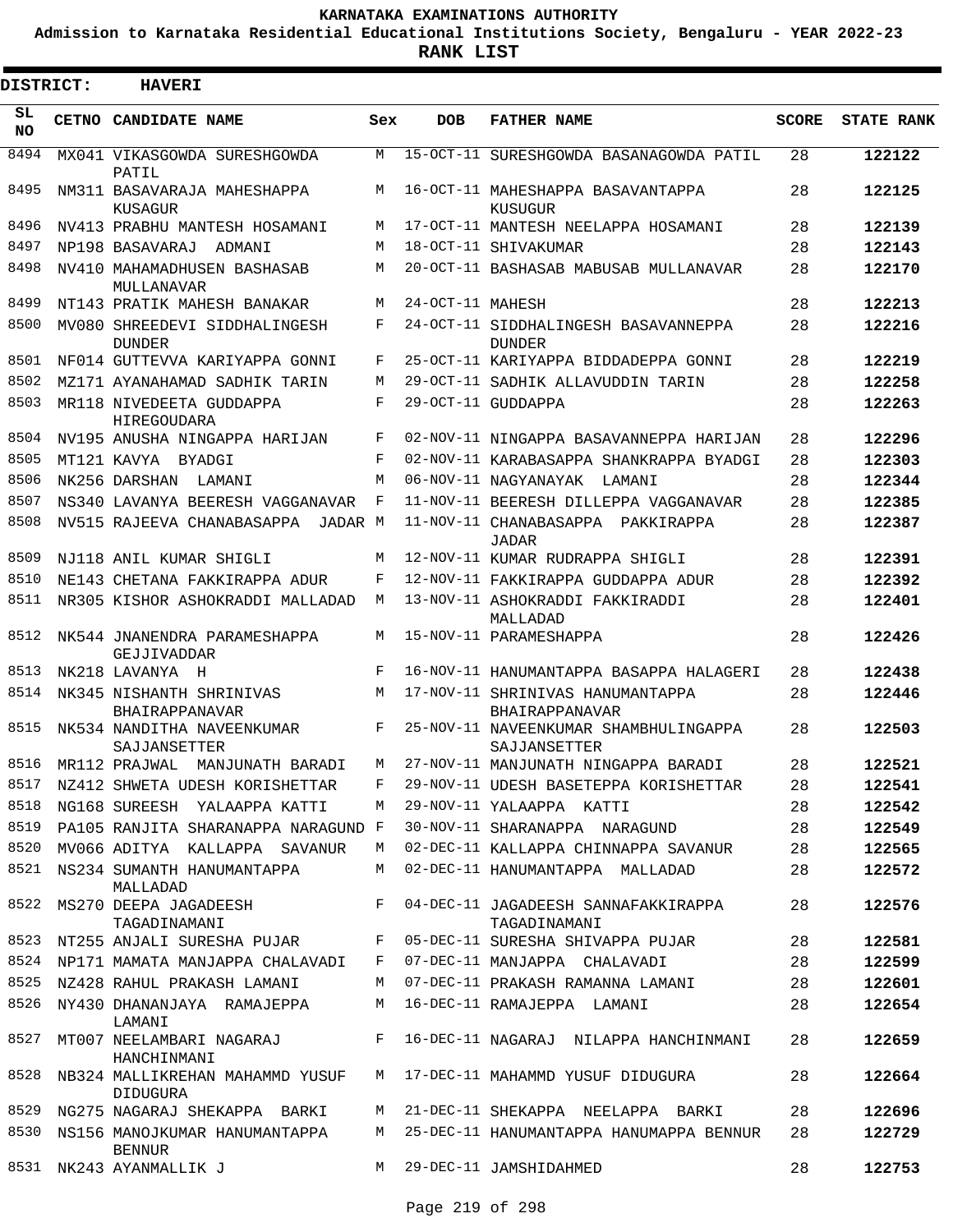**Admission to Karnataka Residential Educational Institutions Society, Bengaluru - YEAR 2022-23**

**RANK LIST**

| <b>DISTRICT:</b> | <b>HAVERI</b>                                     |              |                   |                                                      |              |                   |
|------------------|---------------------------------------------------|--------------|-------------------|------------------------------------------------------|--------------|-------------------|
| SL<br><b>NO</b>  | CETNO CANDIDATE NAME                              | Sex          | <b>DOB</b>        | <b>FATHER NAME</b>                                   | <b>SCORE</b> | <b>STATE RANK</b> |
| 8532             | NG347 BHUMIKA SOMAPPA HALAGI                      | F            |                   | 29-DEC-11 SOMAPPA BEEMAPPA HALAGI                    | 28           | 122754            |
| 8533             | NK120 SUMA SANNAGOUDA PATIL                       | F            |                   | 01-JAN-12 SANNAGOUDA PATIL                           | 28           | 122818            |
| 8534             | NK142 KIRANA GUDDAPPA MULAGUNDA                   | M            |                   | 21-JAN-12 GUDDAPPA FHAKKERAPPA<br>MULAGUNDA          | 28           | 122871            |
| 8535             | NS157 ADITYA JAGADEESH NALLANAVAR M               |              |                   | 03-FEB-12 JAGADEESH FAKKEERAPPA<br>NALLANAVAR        | 28           | 122896            |
| 8536             | NJ177 KAVANA RAJU SHAVI                           | F            |                   | 08-FEB-12 RAJU HANAMANTAPPA SHAVI                    | 28           | 122902            |
| 8537             | PA081 SANDESH SHIVAPPA SUTAGATTI                  | M            |                   | 16-FEB-12 SHIVAPPA HANAMANTPPA<br>SUTAGATTI          | 28           | 122912            |
| 8538             | MS037 SAKKU MANJAPPA BHOSLE                       | F            |                   | 20-FEB-12 MANJAPPA BHOSLE                            | 28           | 122915            |
| 8539             | MV013 YALLAMMA ISHWARAPPA<br>SANTANNANAVAR        | F            |                   | 18-AUG-09 ISHWARAPPA SANTAPPA<br>SANTANNANAVAR       | 27           | 123037            |
| 8540             | NC105 MANOJ YALLAPPA VENKATAPUR                   | М            |                   | 26-JAN-10 YALLAPPA CHANABSAPPA<br>VENKATAPUR         | 27           | 123131            |
| 8541             | PA189 MUKTA PRAVEEN LJANTAKAR                     | F            | 28-FEB-10 PRAVEEN | IJANTAKAR                                            | 27           | 123180            |
| 8542             | NH257 JEEVAN SHRINATH NAYAK                       | M            |                   | 07-APR-10 SHRINATH SANNAPPA NAYAK                    | 27           | 123217            |
| 8543             | NN127 NAVEEN KUMAR<br>CHAPPARADAHALLI             | M            |                   | 08-APR-10 KUMAR CHAPPARADAHALLI                      | 27           | 123218            |
| 8544             | NA121 DEVIKA VEERABADRAPPA<br>KURAGUNDA           | F            |                   | 22-MAY-10 VEERABADRAPPA<br>KURAGUNDA                 | 27           | 123274            |
| 8545             | NF066 CHANDRU PARASAPPA DODMANI                   | М            |                   | 01-JUN-10 PARASAPPA SHIVAKKA DODMANI                 | 27           | 123291            |
| 8546             | NZ452 HARISH VENKATESH<br><b>BANDIVADDAR</b>      | М            |                   | 22-JUN-10 VENKATESH BANDIVADDAR                      | 27           | 123328            |
| 8547             | NO343 SANKETH RAVI TEMBAD                         | M            |                   | 03-JUL-10 RAVI SHIVAPPA TEMBAD                       | 27           | 123350            |
| 8548             | NW236 MAMHEADSOHEL ASLAM<br>JAMAKANDI             | M            |                   | 04-JUL-10 ASLAM BASHASAB JAMAKANDI                   | 27           | 123352            |
| 8549             | NH219 GOUTAM SIDDAPPA KAYAKAD                     | М            |                   | 27-JUL-10 SIDDAPPA NINGAPPA KAYAKAD                  | 27           | 123389            |
| 8550             | NM234 LAKSHMISHA M H                              | M            |                   | 03-AUG-10 MAHESHA H G                                | 27           | 123404            |
| 8551             | NH075 NAVEENKUMAR NEELAPPA<br>DESURKARIYAPPANAVAR | M            |                   | 03-AUG-10 NELLAPPA BHARAMAPPA<br>DESURKARIYAPPANAVAR | 27           | 123406            |
| 8552             | NG278 RUKMINI MANJAPPA HAVERI                     | F            |                   | 16-AUG-10 MANJAPPA MAYAPPA HAVERI                    | 27           | 123447            |
| 8553             | NM290 NAGARATNA RAMESHA MADIVALAR F               |              |                   | 08-SEP-10 RAMESHA BASAVARAJAPPA<br>MADIVALAR         | 27           | 123525            |
|                  | 8554 NU244 NETRA ASHOK TIRAKANAGOUDR              | $\mathbf{F}$ |                   | 22-SEP-10 ASHOK PUTTAPPA TIRAKANAGOUDR               | 27           | 123573            |
| 8555             | NV508 SHRIPAD BASAVARAJ GANACHARI M               |              |                   | 22-SEP-10 BASAVARAJ<br>GANACHARI                     | 27           | 123576            |
| 8556             | NN118 BHAGYA SIDDAPPA KADUR                       | F            |                   | 27-SEP-10 SIDDAPPA BASAPPA KADUR                     | 27           | 123594            |
| 8557             | NF196 ADARSHA NAGARAJ HAVERI                      | М            |                   | 07-OCT-10 NAGARAJ PUTTAPPA HAVERI                    | 27           | 123637            |
| 8558             | NM272 RENUKA KANTESH KUMBAR                       | F            |                   | 07-OCT-10 KANTESH NAGAPPA KUMBAR                     | 27           | 123641            |
| 8559             | NJ044 MAHMEDSINAN ROHIL BAGAWAN                   | М            |                   | 09-OCT-10 ROHIL BABUSAB BAGAWAN                      | 27           | 123647            |
| 8560             | NY242 MANOJ I BHAJANTRI                           | М            |                   | 09-OCT-10 IRAPPA S BHAJANTRI                         | 27           | 123648            |
| 8561             | NE127 RAHUL ANANDAPPA LAMANI                      | М            |                   | 12-OCT-10 ANANDAPPA VENKAPPA LAMANI                  | 27           | 123672            |
| 8562             | NM141 SANJANA CHANDRAPPA<br>MALLAVARA             | F            |                   | 12-OCT-10 CHANDRAPPA MALLAVARA                       | 27           | 123673            |
| 8563             | NW054 BHAGYA NAGANAGOUDA PATIL                    | F            |                   | 18-OCT-10 NAGANAGOUDA SHEKHARAGOUDA<br>PATIL         | 27           | 123698            |
| 8564             | NB180 SUPRIYA SUBHASH LAMANI                      | F            |                   | 19-OCT-10 SUBHASH KAMALAPPA LAMANI                   | 27           | 123706            |
| 8565             | NG225 SHASHI MALLAPPA DODDAMANI                   | M            |                   | 20-OCT-10 MALLAPPA<br>DODDAMANI                      | 27           | 123712            |
| 8566             | MS502 KAVITA SOMASHEKAR BETAGERI                  | F            |                   | 27-OCT-10 SOMASHEKAR NAGAPPA BETAGERI                | 27           | 123758            |
| 8567             | NP209 MARUTI NAGAPPA TALAVARA                     | М            |                   | 30-OCT-10 NAGAPPA SHIVAPPA TALAVAR                   | 27           | 123780            |
| 8568             | MS570 G S ROHITH                                  | М            |                   | 02-NOV-10 SHIVPUTRAPPA GURAPPANAVAR                  | 27           | 123791            |
| 8569             | NY075 NAVEEN YALLAPPA HARIJAN                     | М            |                   | 02-NOV-10 YALLAPPA HARIJAN                           | 27           | 123793            |
| 8570             | NZ395 PRIYA RAJSHEKAR SURAGOND                    | F            |                   | 02-NOV-10 RAJSHEKAR SIVAPPA SURGOND                  | 27           | 123795            |
| 8571             | NE313 KHAJAMAINUDEEN HUSENSAB<br>OLEKAR           | M            |                   | 04-NOV-10 HUSENSAB ISMAILSAB OLEKAR                  | 27           | 123810            |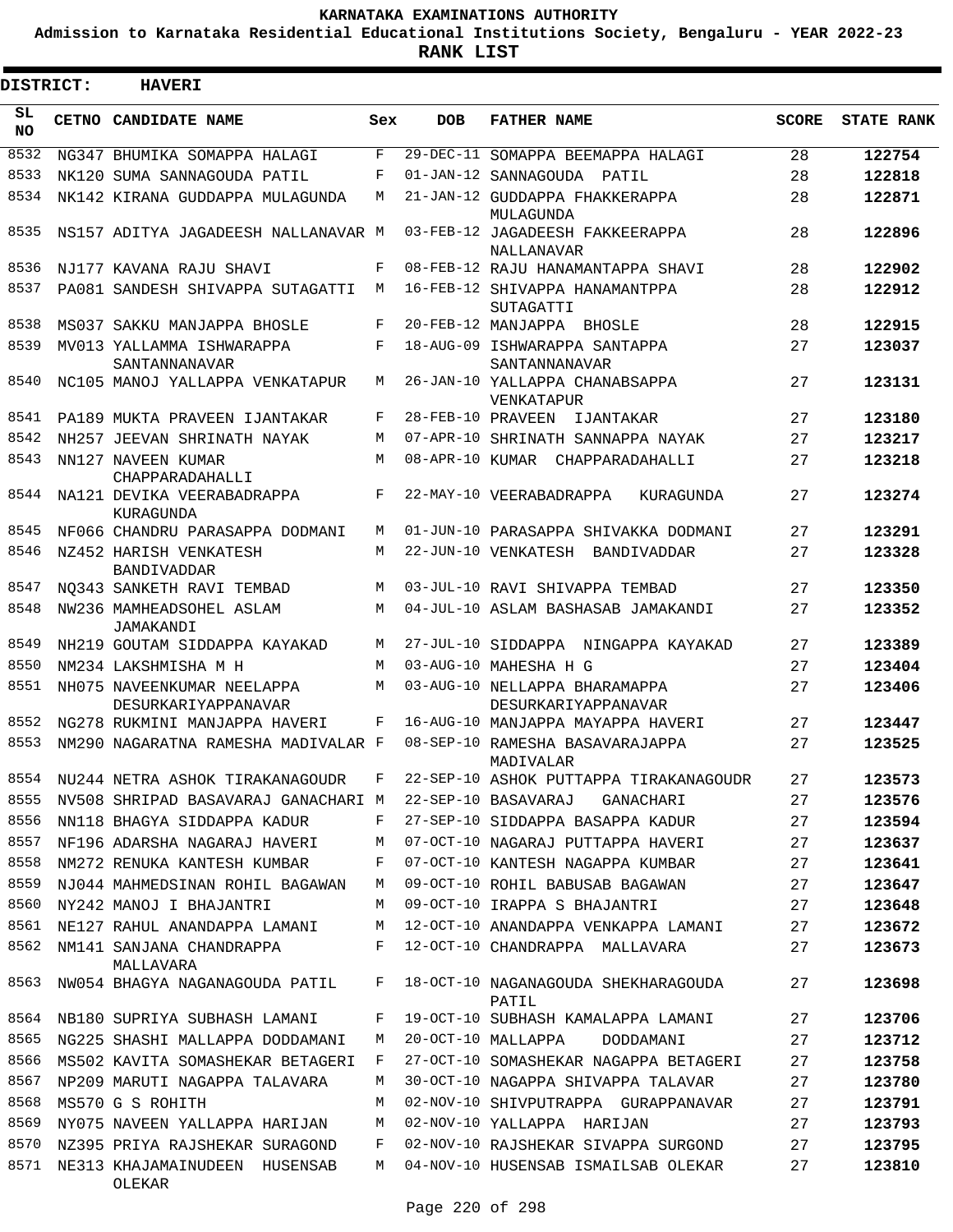**Admission to Karnataka Residential Educational Institutions Society, Bengaluru - YEAR 2022-23**

**RANK LIST**

Е

| DISTRICT: |  | <b>HAVERI</b>                                  |     |                 |                                               |              |                   |
|-----------|--|------------------------------------------------|-----|-----------------|-----------------------------------------------|--------------|-------------------|
| SL.<br>NO |  | CETNO CANDIDATE NAME                           | Sex | <b>DOB</b>      | <b>FATHER NAME</b>                            | <b>SCORE</b> | <b>STATE RANK</b> |
| 8572      |  | NZ381 RAMESH GANESH LAMANI                     | M   |                 | 06-NOV-10 GANESH YANKAPPA LAMANI              | 27           | 123826            |
| 8573      |  | NK059 REVATI SHIVAJI DIVIGIHALLI               | F   |                 | 06-NOV-10 SHIVAJI SANNABASAPPA<br>DIVIGIHALLI | 27           | 123827            |
| 8574      |  | MT235 SUSHMITA CHANNABASAPPA<br><b>DODMANI</b> | F   |                 | 11-NOV-10 CHANNABASAPPA RAMAPPA DODMANI       | 27           | 123862            |
| 8575      |  | MS273 ANITA NAGAPPA<br>KAJJARI                 | F   |                 | 12-NOV-10 NAGAPPA<br>SHIVAPPA KAJJARI         | 27           | 123866            |
| 8576      |  | NA015 SHOBHA MANJAPPA SHIVOOR                  | F   |                 | 12-NOV-10 MANJAPPA SHIVANANDAPPA<br>SHIVOOR   | 27           | 123869            |
| 8577      |  | NF414 ALPIYA MAHABUBKHAN PASTONI               | F   |                 | 13-NOV-10 MAHABUBKHAN<br>PASTONI              | 27           | 123870            |
| 8578      |  | NK296 GOPAL DEVENDRAPPA<br>JOGAR               | М   |                 | 14-NOV-10 DEVENDRAPPA GADIGEPPA JOGAR         | 27           | 123877            |
| 8579      |  | NS045 VISHWANATH LAKSHMAN HULYAL               | М   |                 | 14-NOV-10 LAKSHMAN                            | 27           | 123881            |
| 8580      |  | MU088 BHARATH NINGAPPA KATTIMANI               | М   |                 | 16-NOV-10 NINGAPPA                            | 27           | 123887            |
| 8581      |  | NZ194 DEEPA<br>SORATUR                         | F   |                 | 16-NOV-10 SURESH SORATUR                      | 27           | 123889            |
| 8582      |  | PA242 DEEPA MANJUNATH HONNALLI                 | F   |                 | 16-NOV-10 MANJUNATH HONNALLI                  | 27           | 123890            |
| 8583      |  | NY194 KAVITHA SURESH GULED                     | F   |                 | 16-NOV-10 SURESH GURUSHANTAPPA GULED          | 27           | 123892            |
| 8584      |  | NE340 SAVITA BASAVARAJ ASUNDI                  | F   |                 | 19-NOV-10 BASAVARAJ                           | 27           | 123908            |
| 8585      |  | ND047 ABHINAYA HONNAPPA GANIGER                | F   |                 | 26-NOV-10 HONNAPPA RUDRAPPA GANIGER           | 27           | 123932            |
| 8586      |  | NF015 BASAVRAJ SURESH<br>DAMBARAMATTUR         | М   |                 | 29-NOV-10 SURESH BASAVRAJ DAMBARAMATTUR       | 27           | 123951            |
| 8587      |  | NX118 SAVITRI NEELAPPA KOPPAD                  | F   |                 | 30-NOV-10 NEELAPPA LAKSHMANA KOPPAD           | 27           | 123957            |
| 8588      |  | NR180 MONOJ BEERAPPA MYLAR                     | М   |                 | 02-DEC-10 BEERAPPA NAGAPPA MYLAR              | 27           | 123964            |
| 8589      |  | NB099 UMA MARTANDAPPA SUNAGAR                  | F   |                 | 02-DEC-10 MARTANDAPPA MALLAPPA SUNAGAR        | 27           | 123968            |
| 8590      |  | NU086 APOORVA RUDRAPPA MALAGI                  | F   |                 | 09-DEC-10 RUDRAPPA MALAGI                     | 27           | 123999            |
| 8591      |  | MS191 PRIYA BHEEMAPPA JADATALI                 | F   |                 | 12-DEC-10 BHEEMAPPA<br>JADATALI               | 27           | 124020            |
| 8592      |  | NA087 SUJATHA NAGAPPA HIREMAGADI               | F   |                 | 16-DEC-10 NAGAPPA HANUMANTAPPA<br>HIREMAGADI  | 27           | 124046            |
| 8593      |  | NE164 CHETAN MALLESHAPPA<br><b>BANDIVADDAR</b> | M   |                 | 17-DEC-10 MALLESHAPPA                         | 27           | 124050            |
| 8594      |  | NZ137 PAVITRA SHEKHAPPA LAMANI                 | F   |                 | 19-DEC-10 SHEKHAPPA MALLAPPA LAMANI           | 27           | 124064            |
| 8595      |  | NP160 SANJANA SOMESH MYAGERI                   | F   |                 | 22-DEC-10 SOMESH BHARAMAPPA MYAGERI           | 27           | 124091            |
| 8596      |  | NL085 MANOJ<br>SHEKAPPA BURADIKATTI M          |     |                 | 24-DEC-10 SHEKAPPA GALEPPA BURADIKATTI        | 27           | 124101            |
|           |  | 8597 NY482 SANJU A BHAJANTRI                   | M   | 26-DEC-10 ASHOK |                                               | 27           | 124112            |
| 8598      |  | MS117 PRAMODA FAKKIRAPPA<br>DYAMAKKANAVAR      |     |                 | M 29-DEC-10 FAKKIRAPPA DYAMAKKANAVAR          | 27           | 124130            |
| 8599      |  | NV388 TEJASHWINI BASAVARAJ F<br>HARIJAN        |     |                 | 31-DEC-10 BASAVARAJ DHARAMAPPA HARIJAN        | 27           | 124147            |
| 8600      |  | NB064 SUDEEPA GANGAPPA GANTER                  | М   |                 | 01-JAN-11 GANGAPPA GANTER                     | 27           | 124246            |
|           |  | 8601 NU264 JEEVAN M PYATI                      | M   |                 | 05-JAN-11 MALLESHAPPA MAHADEVAPPA PYATI       | 27           | 124281            |
| 8602      |  | NW205 SHIVANAND NINGAPPA BENNI                 | М   |                 | 05-JAN-11 NINGAPPA                            | 27           | 124285            |
| 8603      |  | NP121 SUSHEEL ASHOK KALLER                     | M   |                 | 05-JAN-11 ASHOK KALLER                        | 27           | 124287            |
| 8604      |  | NB245 SUDEEPA NAGARAJ<br>HOLIYANNANAVAR        | М   |                 | 09-JAN-11 NAGARAJ BUDEPPA<br>HOLIYANNANAVAR   | 27           | 124316            |
| 8605      |  | NL287 DIVYA RAJAPPA KADEMANI                   | F   |                 | 11-JAN-11 RAJAPPA BASAPP KADEMANI             | 27           | 124331            |
| 8606      |  | PA155 PRAVEEN NEELAPPA MELMURI                 | M   |                 | 11-JAN-11 NEELAPPA MALLAPPA MELMURI           | 27           | 124334            |
| 8607      |  | NG176 PARASHURAM NAGARAJ<br>ANGANAKATTI        | M   |                 | 16-JAN-11 NAGARAJ RAMANNA ANGANAKATTI         | 27           | 124357            |
| 8608      |  | NS091 BHOOMIKA MARUTEPPA SALI                  | F   |                 | 20-JAN-11 MARUTEPPA MAHADEVAPPA SALI          | 27           | 124392            |
| 8609      |  | NP071 DILEEP NINGYANAIK LAMANI                 | M   |                 | 20-JAN-11 NINGYANAIK HANUMANTNAIK<br>LAMANI   | 27           | 124393            |
| 8610      |  | NT247 ARJUN NAGAPPA KHETAVAT                   | М   |                 | 30-JAN-11 NAGAPPA HALAPPA KHETAVAT            | 27           | 124462            |
| 8611      |  | MU204 MADHU MANJAPPA HOSAVADAAR                | F   |                 | 30-JAN-11 MANJAPPA GADIGEPPA HOSAVADDAR       | 27           | 124466            |
| 8612      |  | NY476 SNEHA SHIVANAND MADLI                    | F   |                 | 02-FEB-11 SHIVANAND MADLI                     | 27           | 124490            |
| 8613      |  | NH388 GOPAL IRAPPA LAMANI                      | M   |                 | 04-FEB-11 IRAPPA LAMANI                       | 27           | 124500            |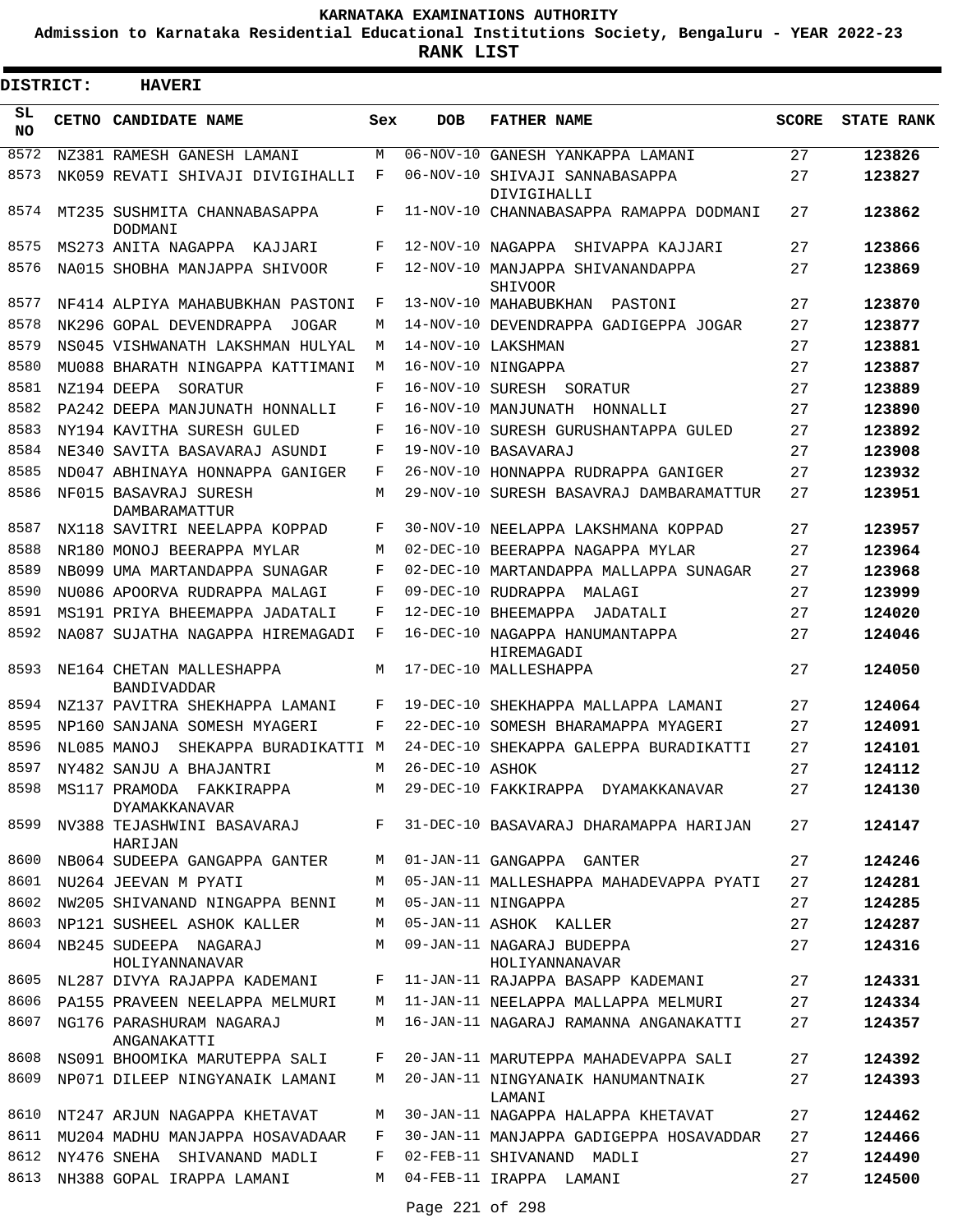**Admission to Karnataka Residential Educational Institutions Society, Bengaluru - YEAR 2022-23**

ı

| <b>DISTRICT:</b> | <b>HAVERI</b>                                |     |                  |                                                     |              |                   |
|------------------|----------------------------------------------|-----|------------------|-----------------------------------------------------|--------------|-------------------|
| SL.<br>NO.       | <b>CETNO CANDIDATE NAME</b>                  | Sex | <b>DOB</b>       | <b>FATHER NAME</b>                                  | <b>SCORE</b> | <b>STATE RANK</b> |
| 8614             | MT071 DEEPIKA PANDAPPA<br>LAMANI             | F   |                  | 06-FEB-11 PANDAPPA VENKAPPA LAMANI                  | 27           | 124523            |
| 8615             | NY031 MAHANTESHGOUDA NINGANAGOUDA M<br>PATIL |     |                  | 07-FEB-11 NINGANAGOUDA PATIL                        | 27           | 124529            |
| 8616             | NK322 PRITI YOGESHA OLEKARA                  | F   |                  | 08-FEB-11 YOGESHA CHANDRAPPA OLEKARA                | 27           | 124542            |
| 8617             | NS175 ABHISHEK RAMACHARI<br>ARKACHARI        | M   |                  | 10-FEB-11 RAMACHARI SHIVARUDRAPPA<br>ARKACHARI      | 27           | 124552            |
| 8618             | NY360 SANGEETHA LAXMAN TALAWAR               | F   |                  | 11-FEB-11 LAXMAN MADEVAPPA TALAWAR                  | 27           | 124572            |
| 8619             | NX298 AISHWARYA IRAPPA PUJAR                 | F   |                  | 12-FEB-11 IRAPPA SHIVARUDRAPPA PUJAR                | 27           | 124580            |
| 8620             | ND135 YALLAMMA MANJAPPA<br>APPANNANAVAR      | F   |                  | 12-FEB-11 MANJAPPA PAKKIRAPPA<br>APPANNANAVAR       | 27           | 124586            |
| 8621             | MU208 JAYANT JAYAPAL DASAR                   | М   |                  | 14-FEB-11 JAYAPAL GIRIYAPPA DASAR                   | 27           | 124592            |
| 8622             | NB108 KAVANA                                 | F   |                  | 15-FEB-11 MANJAPPA HOSAVADDAR                       | 27           | 124600            |
| 8623             | NW033 LATA YALLAPPA ENGALAGI                 | F   |                  | 15-FEB-11 YALLAPPA GURUPADAPPA ENGALAGI             | 27           | 124602            |
| 8624             | NE180 NINGARAJ SHIVANANDA MUDDER M           |     |                  | 15-FEB-11 SHAVANAND NINGAPPA MUDDER                 | 27           | 124603            |
| 8625             | NL312 AISHVARYA MALATESH KORAVAR             | F   |                  | 17-FEB-11 MALATESH SHIVAPPA KORAVAR                 | 27           | 124613            |
| 8626             | ND078 PRATIKSHA JAGADEESHA<br><b>BANGERA</b> | F   |                  | 17-FEB-11 JAGADEESHA BASAVANTAPPA<br><b>BANGERA</b> | 27           | 124615            |
| 8627             | NG113 SUMA JAGADISH MALAGI                   | F   |                  | 19-FEB-11 JAGADISH<br>NALAGI                        | 27           | 124632            |
| 8628             | NB142 HULAGEPPA RAVICHANDRA<br>KARJIGI       | М   |                  | 21-FEB-11 RAVICHANDRA GUDDAPPA KARJIGI              | 27           | 124645            |
| 8629             | MV047 PRAJVL YALLAPPA SANADI                 | М   |                  | 22-FEB-11 YALLAPPA DYAMAPPA SANADI                  | 27           | 124660            |
| 8630             | NP119 SANDEEPA MARUTI<br>YATTINAHALLI        | M   |                  | 22-FEB-11 MARUTI NAGAPPA YATTINAHALLI               | 27           | 124662            |
| 8631             | MT158 ANITHA M                               | F   |                  | 23-FEB-11 MANJYANAIK                                | 27           | 124665            |
| 8632             | MS136 NANDEESHA MALLIKARJUNA<br>GOUDA PATIL  | M   |                  | 24-FEB-11 MALLIKARJUNA GOUDA PATIL                  | 27           | 124672            |
| 8633             | MV107 TANUJA MOUNESH HOSAMANI                | F   |                  | 24-FEB-11 MOUNESH RAMAPPA HOSAMANI                  | 27           | 124676            |
| 8634             | NL023 BASAVARAJ RAVI<br>KENCHAPPALAVAR       | М   |                  | 25-FEB-11 RAVI NAGAPPA KENCHAPPALAVAR               | 27           | 124678            |
| 8635             | NM284 MAHMEDKHALANDAR DADAFEER<br>DODDAMANI  | M   |                  | 03-MAR-11 DADAPEER MAKABOOLSAB<br>DODDAMANI         | 27           | 124737            |
| 8636             | MZ011 SANGEETA RAMAPPA HARIJAN               | F   |                  | 03-MAR-11 RAMAPPA HARIJAN                           | 27           | 124740            |
| 8637             | NP163 SHREYA CHANDRAPPA BILIKI               | F   |                  | 04-MAR-11 CHANDRAPPA N BILIKI                       | 27           | 124756            |
| 8638             | MS193 NAVEEN MALATESH<br>MUKAMMANAVAR        | M   |                  | 06-MAR-11 MALATESH SANNAMALLAPPA<br>MUKAMMANAVAR    | 27           | 124773            |
| 8639             | MT208 VINAYA MALATESHA PEDDAR                | M   |                  | 06-MAR-11 MALATESHA GANGADHARAPPA<br>PEDDAR         | 27           | 124777            |
| 8640             | NS052 CHETAN VENKATESH RANASOT               | M   |                  | 08-MAR-11 VENKATESH RAMAPPA RANASOT                 | 27           | 124791            |
| 8641             | MW146 MAHESH GUDDAPPA BARKI                  | М   |                  | 08-MAR-11 GUDDAPPA CHANNABASAPPA BARKI              | 27           | 124797            |
| 8642             | MT076 LOKESH SOMESH YATNALLI                 | М   | 09-MAR-11 SOMESH |                                                     | 27           | 124812            |
| 8643             | NS270 SANJANA ANIL PAWAR                     | F   | 10-MAR-11 ANIL   |                                                     | 27           | 124822            |
| 8644             | NK441 NANDEESH BASAVARAJ<br>INGALAGONDI      | М   |                  | 11-MAR-11 BASAVARAJ SHANMUKHAPPA<br>INGALAGONDI     | 27           | 124828            |
| 8645             | NJ295 IRSHADALI RAJESAB GALAPUR M            |     |                  | 12-MAR-11 RAJESAB R GALAPOOJI                       | 27           | 124836            |
| 8646             | MT161 KEERTANA IRAPPA HARIJAN                | F   |                  | 13-MAR-11 IRAPPA HANUMANTAPPA HARIJAN               | 27           | 124849            |
| 8647             | NU108 HEMANTKUMAR CHANDRAPPA<br>MALLALLI     | М   |                  | 16-MAR-11 CHANDRAPPA HANUMANTAPPA<br>MALLALLI       | 27           | 124874            |
| 8648             | NC175 RANJITA KUMAR LAMANI                   | F   |                  | 18-MAR-11 KUMAR CHENNAPPA LAMANI                    | 27           | 124899            |
| 8649             | MU050 JYOTI DURAGAPPA DURAMURAGI             | F   |                  | 20-MAR-11 DURAGAPPA DURAMURAGI                      | 27           | 124910            |
| 8650             | MU091 ANUSHA NAGARAJ<br>SUBBANNANAVAR        | F   |                  | 21-MAR-11 NAGARAJ SHAMBHOJAPP<br>SUBBANNANAVAR      | 27           | 124919            |
| 8651             | NW142 CHAITRA NAGARAJ AGADI                  | F   |                  | 23-MAR-11 NAGARAJ RUDRAPPA AGADI                    | 27           | 124937            |
| 8652             | MX144 ARUN ANNAPPA CHOORI                    | М   |                  | 26-MAR-11 ANNAPPA KALLAPPA CHOORI                   | 27           | 124967            |
| 8653             | NP021 MADHU BASAPPA HARIJANA                 | F   |                  | 26-MAR-11 BASAPPA HANUMANTHAPPA                     | 27           | 124975            |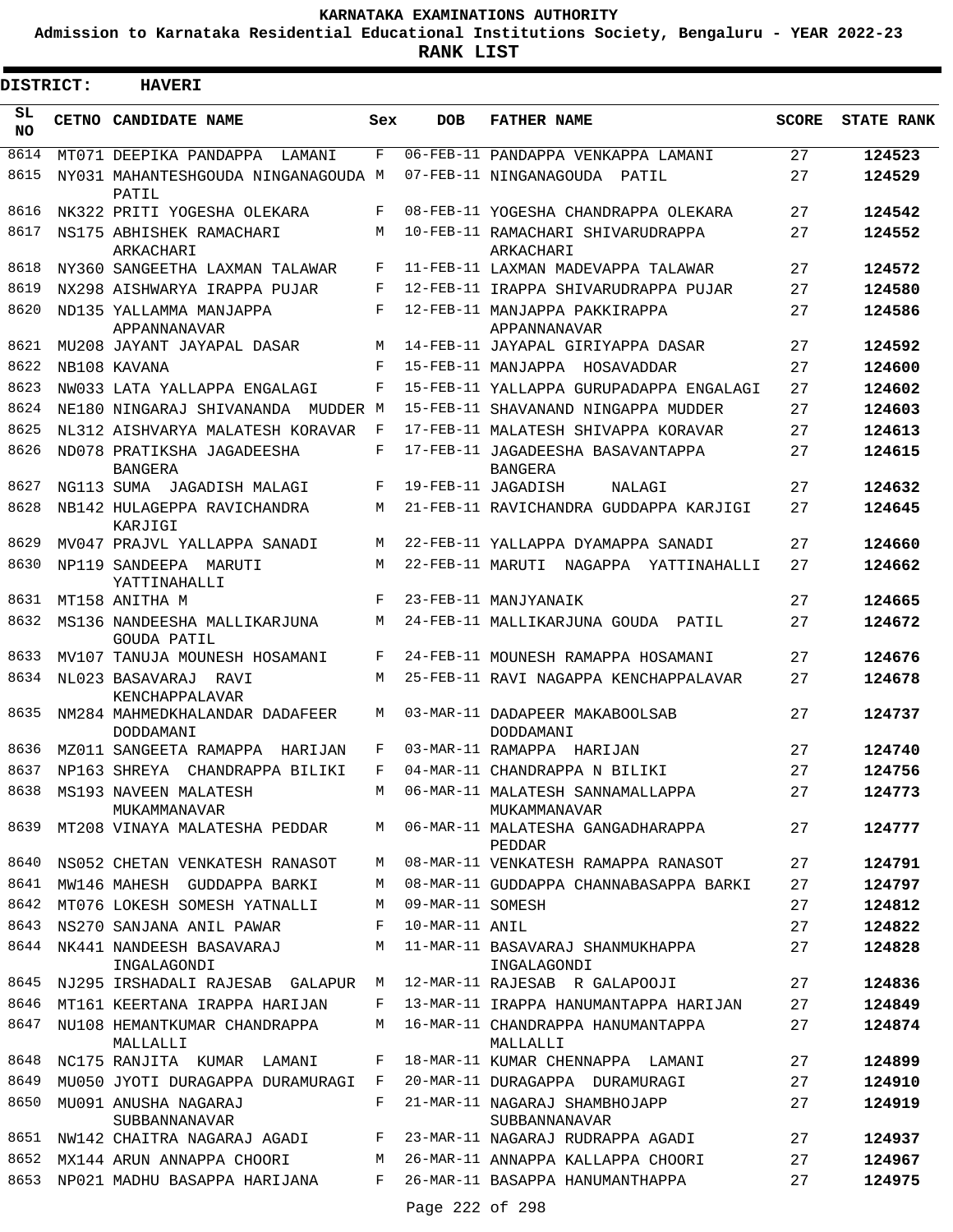**Admission to Karnataka Residential Educational Institutions Society, Bengaluru - YEAR 2022-23**

**RANK LIST**

Е

| <b>DISTRICT:</b> | <b>HAVERI</b>                                                 |        |                  |                                                                           |              |                   |
|------------------|---------------------------------------------------------------|--------|------------------|---------------------------------------------------------------------------|--------------|-------------------|
| SL<br>NO.        | CETNO CANDIDATE NAME                                          | Sex    | <b>DOB</b>       | <b>FATHER NAME</b>                                                        | <b>SCORE</b> | <b>STATE RANK</b> |
|                  |                                                               |        |                  | HARIJANA                                                                  |              |                   |
| 8654             | MZ094 YOGESHWAR RAJU LAMANI                                   | М      |                  | 26-MAR-11 RAJU SOMANATH LAMANI                                            | 27           | 124979            |
| 8655             | NX135 YASHODHA MAILAREPPA MALAGI                              | F      |                  | 27-MAR-11 MAILAREPPA GUDDAPPA MALAGI                                      | 27           | 124986            |
| 8656             | NZ196 ABBASALI MOULALI ATTIGERI                               | М      |                  | 28-MAR-11 MOULALI BHASHASAB ATTIGERI                                      | 27           | 124987            |
| 8657             | NO136 SANIYA SHARIFSAB DODDAMANI                              | F      |                  | 01-APR-11 SHARIFSAB FEERASAB DODDAMANI                                    | 27           | 125027            |
| 8658             | NX300 ASHWINI KUMAR LAMANI                                    | F      |                  | 02-APR-11 KUMAR MALLAPPA LAMANI                                           | 27           | 125031            |
| 8659             | MS579 SACHIN MANJUNATH DAVANAGERI                             | M      |                  | 02-APR-11 MANJUNATH NAGAPPA DAVANAGERI                                    | 27           | 125041            |
| 8660             | NO346 HAREESH HANUMANTAPPA<br>KENGONDA                        | М      |                  | 05-APR-11 HANUMANTAPPA FAKKIRAPPA<br>KENGONDA                             | 27           | 125073            |
| 8661             | MS173 NEERAJ NEELAPPA<br>MARIYAMMANAVAR                       | M      |                  | 05-APR-11 NEELAPPA<br>MARIYAMMANAVAR                                      | 27           | 125078            |
| 8662             | MU013 PRAVIN BHEEMAPPA<br>KILLIKYATAR                         | М      |                  | 10-APR-11 BHEEMAPPA BASVARAJAPPA<br>KILLIKYATAR                           | 27           | 125132            |
| 8663             | NP135 HEMANTA HANUMANTAPPA<br>MALLADAD                        | М      |                  | 12-APR-11 HANUMANTAPPA NAGAPPA MALLADAD                                   | 27           | 125148            |
| 8664             | NN190 BHARATH NAGARAJ HARIJAN                                 | М      |                  | 13-APR-11 NAGARAJ KENCHAPPA HARIJAN                                       | 27           | 125157            |
| 8665             | NH241 DHANUSH VEERAPPA BALIKAYI                               | М      |                  | 13-APR-11 VEERAPPA ANAND BALIKAYI                                         | 27           | 125160            |
| 8666             | NW154 SHIVANAGOUDA JAGADEESHGOUDA M<br>AGADI                  |        |                  | 13-APR-11 JAGADEESHGOUDA AGADI                                            | 27           | 125165            |
| 8667             | MS522 PRAJVAL YOGESH DODMANI                                  | М      |                  | 14-APR-11 YOGESH DURAGAPPA DODMANI                                        | 27           | 125176            |
| 8668             | MS197 MAHAMMDASHAN DADAPEER<br>MALAGIMANI                     | М      |                  | 15-APR-11 DADAPEER MALAGIMANI                                             | 27           | 125186            |
| 8669             | NY165 MAMATAJ NABISAB HARAKUNI                                | F      |                  | 16-APR-11 NABISAB KHADARASAB HARAKUNI                                     | 27           | 125201            |
| 8670             | NL148 PRATIBHA MANJUNATH TOTAD                                | F      |                  | 16-APR-11 MANJUNATH HANUMANTAPPA TOTAD                                    | 27           | 125204            |
| 8671             | NC115 UDYAKUMAR MAHANTESH<br>SAVADATHI                        | М      |                  | 18-APR-11 MAHANTESH GANGAPPA SAVADATHI                                    | 27           | 125223            |
| 8672             | NC094 PAVITRA SOMAPPA LAMANI                                  | F      |                  | 20-APR-11 SOMAPPA KRISHNAPPA LAMANI                                       | 27           | 125244            |
| 8673             | NF462 KEERTANA GUDDAPPA MULIMANI                              | F      |                  | 21-APR-11 GUDDAPPA BASAPPA MULIMANI                                       | 27           | 125254            |
| 8674             | NJ123 NAGARAJ MAHANTHESH LAMANI                               | М      |                  | 21-APR-11 MAHANTHESH LAMANI                                               | 27           | 125255            |
| 8675             | MY196 BHUMIKA N K                                             | F      | 23-APR-11 NAGESH | KAREVADDANAVAR                                                            | 27           | 125277            |
| 8676             | NY462 SAMARTH KUMAR MAHUR                                     | М      |                  | 25-APR-11 KUMAR MAHUR                                                     | 27           | 125306            |
| 8677             | NK268 KRUTIKA SIDDANAGOUDA<br>GIDDAPPALAVAR                   | F      |                  | 26-APR-11 SIDDANAGOUDA DODDALINGAPPA<br>GIDDAPPALAVAR                     | 27           | 125313            |
| 8678             |                                                               |        |                  | NJ212 SHARANAPPA BASAPPA BANAKAR M 28-APR-11 BASAPPA SHIVANADAPPA BANAKAR | 27           | 125339            |
| 8679             | MS247 SHIVARAJ KANNAPPA<br>ARALIMARAD                         | M      |                  | 28-APR-11 KANNAPPA ARALIMARAD                                             | 27           | 125340            |
| 8680             | PA127 LAXMI KALLAPP MIRJI                                     | F      |                  | 03-MAY-11 KALLAPP DEVAPPA MIRJI                                           | 27           | 125395            |
| 8681             | NU168 PUTTAPPA GANAPPA JITTER                                 | М      |                  | 03-MAY-11 GANAPPA PUTTAPPA JITTER                                         | 27           | 125399            |
| 8682<br>8683     | NB029 SOUJANYA NAGARAJ MATAD<br>MU108 CHANDRAKANTH GOVINDAPPA | F<br>M |                  | 03-MAY-11 NAGARAJ SHIVAYOGAYYA MATAD<br>04-MAY-11 GOVINDAPPA              | 27<br>27     | 125403<br>125406  |
| 8684             | <b>GOUDAGER</b><br>NA039 SANJANA KALLAPPA ADUR                | F      |                  | 04-MAY-11 KALLAPPA ADUR                                                   | 27           | 125412            |
| 8685             | NF156 AMRUTA RAVI GADAGIN                                     | F      |                  | 05-MAY-11 RAVI HANAMAPPA GADAGIN                                          | 27           | 125414            |
| 8686             | NN073 MANJU NAGAPPA MEDUR                                     | M      |                  | 05-MAY-11 NAGAPPA RUDRAPPA MEDUR                                          | 27           | 125415            |
| 8687             | MV035 MUTTAPPA LAKSHAMANA BANASE                              | М      |                  | 05-MAY-11 LAKSHAMANA SHANKRAPPA BANASE                                    | 27           | 125416            |
| 8688             | MW122 VIJAYA GUDDAPPA DEVASUR                                 | М      |                  | 05-MAY-11 GUDDAPPA<br>DEVASUR                                             | 27           | 125429            |
| 8689             | NV404 MALTESH YALLAPPA ATTIGERI                               | M      |                  | 07-MAY-11 YALLAPPA MAHADEVAPPA ATTIGERI                                   | 27           | 125451            |
| 8690             | NZ150 AKSHATA JAGADESH SAVANUR                                | F      |                  | 13-MAY-11 JAGADESH SAVANUR                                                | 27           | 125514            |
| 8691             | NV127 MANOJ MALLAPPA BANAKAR                                  | М      |                  | 13-MAY-11 MALLAPPA HANUMANTAPPA BANAKAR                                   | 27           | 125520            |
| 8692             | NO258 MOHAMMED LIBNAN<br>CHAMANSHARIF WALEKAR                 | М      |                  | 13-MAY-11 CHAMANSHARIF WALEKAR                                            | 27           | 125522            |
| 8693             | MU069 GANGAMMA SHIVAPPA HADIMANI F                            |        |                  | 14-MAY-11 SHIVAPPA BHARAMAPPA HADIMANI                                    | 27           | 125534            |
| 8694             | NT145 MAITRA MANJAPPA                                         | F      |                  | 14-MAY-11 MANJAPPA BASAPPA                                                | 27           | 125539            |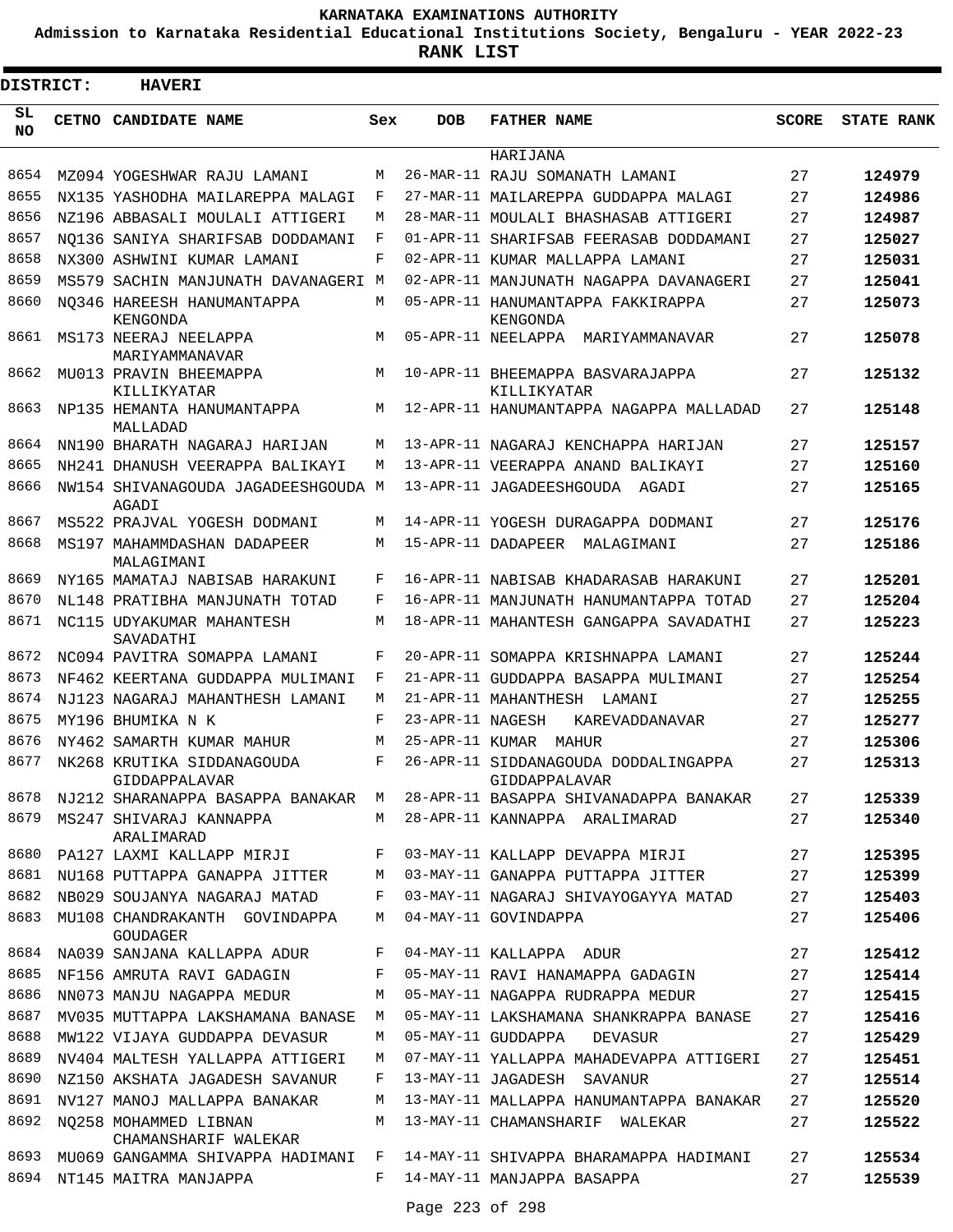**Admission to Karnataka Residential Educational Institutions Society, Bengaluru - YEAR 2022-23**

| DISTRICT:       | <b>HAVERI</b>                                                    |     |                   |                                                                                 |              |                   |
|-----------------|------------------------------------------------------------------|-----|-------------------|---------------------------------------------------------------------------------|--------------|-------------------|
| SL<br><b>NO</b> | CETNO CANDIDATE NAME                                             | Sex | <b>DOB</b>        | <b>FATHER NAME</b>                                                              | <b>SCORE</b> | <b>STATE RANK</b> |
|                 | KANNAYKANAVAR                                                    |     |                   | KANNAYKANAVAR                                                                   |              |                   |
| 8695            | NK195 NAVEENKUMAR HANUMANTAPPA<br>KULER                          | М   |                   | 17-MAY-11 HANUMANTAPPA HUCHCHAPPA KULER                                         | 27           | 125571            |
| 8696            | PA316 BHOOMIKA MANJUNATH MELLALLI F                              |     |                   | 18-MAY-11 MANJUNATH HANUMANTAPPA<br>MELLALLI                                    | 27           | 125576            |
| 8697            | MS181 PUSHPA VIRUPAKSHAPPA<br>GANIGER                            | F   |                   | 18-MAY-11 VIRUPAKSHAPPA<br>GANTGER                                              | 27           | 125581            |
| 8698            | PA153 HEGGAPPA MANTESH HALAHOOR                                  | М   | 21-MAY-11 MANTESH | HALAHOOR                                                                        | 27           | 125617            |
| 8699            | NF053 NIKHITA ASHOK BIDARGADDI                                   | F   | 21-MAY-11 ASHOK   | BIDARGADDI                                                                      | 27           | 125622            |
| 8700            | MT124 AISHWARYA GADIGEPPA LAMANI                                 | F   |                   | 23-MAY-11 GADIGEPPA LALAPPA LAMANI                                              | 27           | 125639            |
| 8701            | NP107 GAYATRI LOKAPPA INGALAGONDI F                              |     |                   | 24-MAY-11 LOKAPPA VEERABASAPPA<br>INGALAGONDI                                   | 27           | 125658            |
| 8702            | NJ189 MANOJ CHANDRAPPA OLEKAR                                    | М   |                   | 25-MAY-11 CHANDRAPPA FAKKIRAPPA OLEKAR                                          | 27           | 125669            |
| 8703            | NK039 SHASHANK SHANTAPPA NAYKAR                                  | М   |                   | 25-MAY-11 SHANTAPPA HANUMANTAPPA NAYKAR                                         | 27           | 125673            |
| 8704            | NN136 SOUMYA KARABASAPPA<br>MARAVALLI                            | F   |                   | 25-MAY-11 KARABASAPPA MALLESHAPPA<br>MARAVALLI                                  | 27           | 125677            |
| 8705            | MS080 HANOKA YESHAYA CHINDAVALA                                  | М   |                   | 26-MAY-11 YESHAYA CHINDAVALA                                                    | 27           | 125682            |
| 8706            | NL187 SUSHMITA HOSALLI                                           | F   |                   | 27-MAY-11 RAVIGOUDA                                                             | 27           | 125700            |
| 8707            | NG028 CHANDRAKALA SANNASIDDAPPA<br>HUCCHAMMANAVAR                | F   |                   | 28-MAY-11 SANNASIDDAPPA<br>HUCCHAMMANAVAR                                       | 27           | 125706            |
| 8708            | NF396 DANESVARI ALADAKATTI                                       | F   | 28-MAY-11 SURESH  |                                                                                 | 27           | 125708            |
| 8709            | NO020 DEEPA POOJAR                                               | F   | 28-MAY-11 GANESH  |                                                                                 | 27           | 125709            |
| 8710            | NF173 CHAITRA BASAVARAJ LAMANI                                   | F   |                   | 30-MAY-11 BASAVARAJ UMLEPPA LAMANI                                              | 27           | 125728            |
| 8711            | MY105 SHIVAKUMAR SHIVALINGAPPA<br>KOTRANNANAVAR                  | М   |                   | 30-MAY-11 SHIVALINGAPPA IRAPPA<br>KOTRANNANAVAR                                 | 27           | 125737            |
| 8712            | NH046 NANDINI DURGAPPA GOULI                                     | F   |                   | 02-JUN-11 DURGAPPA RAMAPPA GOULI                                                | 27           | 125804            |
| 8713            | NL027 VAISHNAVI H S                                              | F   |                   | 03-JUN-11 HANUMANTAPPA                                                          | 27           | 125821            |
| 8714            | NK433 HARINI ASHOKA KOLEKAR                                      | F   | 05-JUN-11 ASHOKA  |                                                                                 | 27           | 125838            |
| 8715            | PA010 VEERABHADRA LAKSHMANA<br><b>BADIGER</b>                    | М   |                   | 05-JUN-11 LAKSHMANA BADIGER                                                     | 27           | 125846            |
| 8716            | NR318 MANI BHARAMAPPA HIREKERUR                                  | М   |                   | 07-JUN-11 RHARAMAPPA                                                            | 27           | 125876            |
| 8717            | MS379 ROJA PARASAPPA GORAVARA                                    | F   |                   | 07-JUN-11 PARASAPPA BASAPPA GORAVARA                                            | 27           | 125880            |
| 8718            | NB300 SAHANA SUBHASCHANDRA KUDARI F                              |     |                   | 08-JUN-11 SUBHASCHANDRA DUNDAPPA KUDARI                                         | 27           | 125893            |
|                 | 8719 NE362 PRAJWAL BASAVARAJ KAMMAR M 09-JUN-11 BASAVARAJ KAMMAR |     |                   |                                                                                 | 27           | 125906            |
|                 | 8720 MZ117 MANOJ PRADEEPA PUJAR                                  |     |                   | M 11-JUN-11 PRADEEPA PUJAR                                                      | 27           | 125940            |
|                 | 8721 MX193 MEGHA ESHWARAPPA<br>DODDAMASTI                        |     |                   | F 16-JUN-11 ESHWARAPPA DURAGAPPA<br>DODDAMASTI                                  | 27           | 125996            |
| 8722            |                                                                  |     |                   | NN201 YOGESH RAJU KELAGINAMANI M 16-JUN-11 RAJU KELAGINAMANI                    | 27           | 126004            |
|                 | 8723 NL100 SEVANTI NAGESHA<br>CHIKKAMAGADI                       | F   |                   | 18-JUN-11 NAGESHA CHIKKAMAGADI                                                  | 27           | 126027            |
|                 | 8724 NV002 AFREEN ALLABAKSH NAIKWADI                             | F   |                   | 19-JUN-11 ALLABAKSH                                                             | 27           | 126032            |
| 8725            | MX061 DIVYA FAKKIRGOUDA<br><b>DODDAGOUDRA</b>                    | F   |                   | 19-JUN-11 FAKKIRGOUDA DODDAGOUDRA                                               | 27           | 126038            |
| 8726            | NK328 GOUTHAMI RAMAPPA MASURU                                    | F   |                   | 20-JUN-11 RAMAPPA MASURU                                                        | 27           | 126054            |
| 8727            | NJ054 POORNIMA MALLAPPA MADAR                                    | F   |                   | 20-JUN-11 MALLAPPA HANUMANTAPPA MADAR                                           | 27           | 126058            |
|                 | 8728 NZ358 SANJANA SAHADEVAPPA MAGODI F                          |     |                   | 20-JUN-11 SAHADEVAPPA S MAGODI                                                  | 27           | 126060            |
| 8729            | NQ062 DEEPA NAGARAJ KENGAL                                       | F   | 23-JUN-11 NAGARAJ |                                                                                 | 27           | 126087            |
| 8730            | NN075 MAILARI PRAKASHAPPPA<br>KADARAMANDALAGI                    | M   |                   | 23-JUN-11 PRAKASHAPPPA GUDDAPPA<br>KADARAMANDALAGI                              | 27           | 126092            |
|                 | KENCHAMMANAVAR                                                   |     |                   | 8731 NH040 SANJITA DEVENDRA F 24-JUN-11 DEVENDRA BASAVANNEPPA<br>KENCHAMMANAVAR | 27           | 126112            |
|                 | DESALLI                                                          |     |                   | 8732 NH147 BASAVARAJ SHIVABASAPPA M 28-JUN-11 SHIVABASAPPA MUPPANNA DESALLI     | 27           | 126158            |
|                 | 8733 NP191 HAJARAT UMAR DODDAMANI                                |     | Page 224 of 298   | M 29-JUN-11 MAHMAD GOUS                                                         | 27           | 126169            |
|                 |                                                                  |     |                   |                                                                                 |              |                   |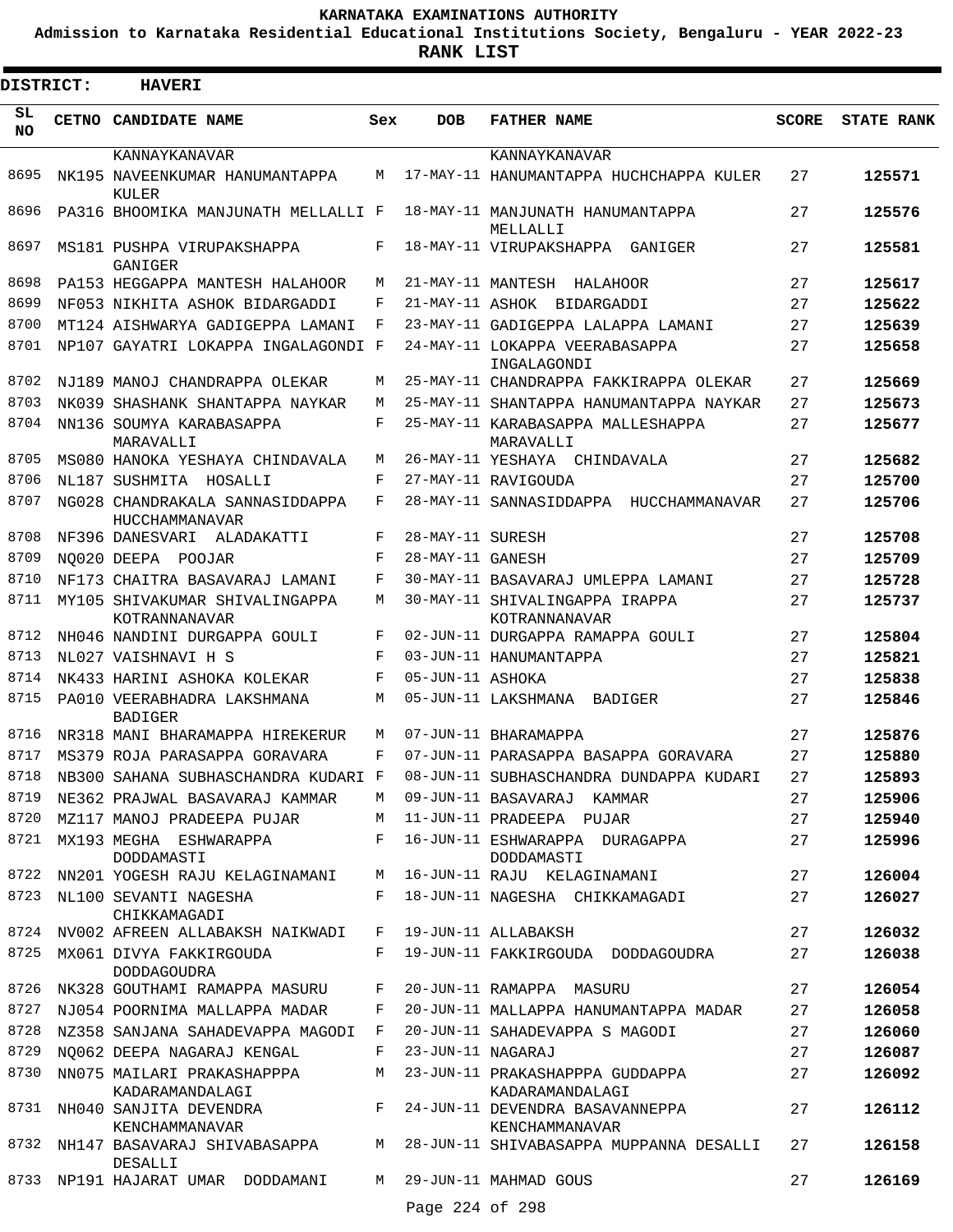**Admission to Karnataka Residential Educational Institutions Society, Bengaluru - YEAR 2022-23**

 $\blacksquare$ 

| <b>DISTRICT:</b> | <b>HAVERI</b>                                              |            |                   |                                                        |              |                   |
|------------------|------------------------------------------------------------|------------|-------------------|--------------------------------------------------------|--------------|-------------------|
| SL<br><b>NO</b>  | CETNO CANDIDATE NAME                                       | Sex        | <b>DOB</b>        | <b>FATHER NAME</b>                                     | <b>SCORE</b> | <b>STATE RANK</b> |
| 8734             | MS163 KAVYA NINGAPPA HAVANUR                               | F          |                   | 30-JUN-11 NINGAPPA<br>HAVANUR                          | 27           | 126183            |
| 8735             | NR216 AMRUTA HANUMANTAPPA KOPPAD                           | F          |                   | 02-JUL-11 HANUMANTAPPA NEELAPPA KOPPAD                 | 27           | 126208            |
| 8736             | NN101 DEEPA HANUMANTAPPA<br>KALLANNANAVAR                  | F          |                   | 03-JUL-11 HANUMANTAPPA KANAKAPPA<br>KALLANNANAVAR      | 27           | 126219            |
| 8737             | NY475 MANOJ BASAVANNEPPA GUDI                              | М          |                   | 03-JUL-11 BASAVANNEPPA MAHADEVAPPA GUDI                | 27           | 126225            |
| 8738             | NH058 YOGESH IRAPPA LAMANI                                 | М          |                   | 03-JUL-11 IRAPPA LAKSMAPPA LAMANI                      | 27           | 126232            |
| 8739             | NG244 KALLANGOUDA SHIVARUDRAGOUDA M<br><b>DODDDAGOUDRA</b> |            |                   | 04-JUL-11 SHIVARUDRAGOUDA                              | 27           | 126236            |
| 8740             | NK152 ROSHAN HAJARATH DODDAMANI                            | М          |                   | 04-JUL-11 HAJARATH H DODDAMANI                         | 27           | 126244            |
| 8741             | NM065 SAHANA PRAKASHA<br>HALIVANAD                         | F          |                   | 04-JUL-11 PRAKASHA DILLEPPA HALIVANAD                  | 27           | 126245            |
| 8742             | NP199 MAILARI LOKESH MADDAER                               | М          | 06-JUL-11 LOKESH  |                                                        | 27           | 126272            |
| 8743             | NV313 PRIYA JAGADEESHA<br>PATTANASHETTI                    | F          |                   | 06-JUL-11 JAGADEESHA SIDDALINGAPPA<br>PATTANASHETTI    | 27           | 126279            |
| 8744             | NW042 SUKANYA GANESHAPPA<br>TIPPAKKANAVAR                  | F          |                   | 06-JUL-11 GANESHAPPA SHIVAPPA<br>TIPPAKKANAVAR         | 27           | 126283            |
| 8745             | NE404 KAAVERI UMESH UDAGATTI                               | F          |                   | 08-JUL-11 UMESH BASAVANNEPPA UDAGATTI                  | 27           | 126314            |
| 8746             | NX142 PRAKASHA NEELAPPA LAMANI                             | M          |                   | 08-JUL-11 NEELAPPA HANAMANTAPPA LAMANI                 | 27           | 126318            |
| 8747             | MX136 MANJAPPA SHEKAPPA ATTANAGI M                         |            |                   | 09-JUL-11 SHEKAPPA BASAVANNEPPA<br>ATTANAGI            | 27           | 126328            |
| 8748             | ND174 JEEVAN G                                             | M          |                   | 10-JUL-11 GUDADHAYA                                    | 27           | 126343            |
| 8749             | MW177 MANJULA BASAVARAJ<br>SANKAPPANAVAR                   | $_{\rm F}$ |                   | 10-JUL-11 BASAVARAJ NAGAPPA<br>SANKAPPANAVAR           | 27           | 126344            |
| 8750             | NU193 PRAJWAL MANJAPPA LAMANI                              | M          |                   | 10-JUL-11 MANJAPPA SHIVAPPA LAMANI                     | 27           | 126347            |
| 8751             | NS248 NAYANA HANUMANTARADDI<br>HOSANYAMATI                 | F          |                   | 12-JUL-11 HANUMANTARADDI SHIVARADDI<br>HOSANYAMATI     | 27           | 126374            |
| 8752             | NW311 SHIVAKKA BASAVANNEPPA<br>TALAWAR                     | F          |                   | 13-JUL-11 BASAVANNEPPA FAKKIRAPPA<br>TALAWAR           | 27           | 126390            |
| 8753             | NB252 VIDYASHREE SHIDDALINGAPPA<br><b>BYATANAL</b>         | F          |                   | 13-JUL-11 SHIDDALINGAPPA FAKKIRAPPA<br><b>BYATANAL</b> | 27           | 126393            |
| 8754             | NZ247 YOGEESH<br>SAJJANSHETTAR                             | M          | 13-JUL-11 PRAKASH | SAJJANSHETTAR                                          | 27           | 126394            |
| 8755             | NM296 BHAVANI JAYAPPA HORIHOLI                             | F          |                   | 14-JUL-11 JAYAPPA MALLESHAPPA HORIHOLI                 | 27           | 126398            |
| 8756             | MS402 ABHI PARAMESH LAMANI                                 | М          |                   | 16-JUL-11 PARAMESH JANEPPA LAMANI                      | 27           | 126426            |
| 8757             | PA012 GAGANADEEP VEERAPPA MAHUR                            | М          |                   | 18-JUL-11 VEERAPPA<br>MAHUR                            | 27           | 126445            |
| 8758             | ND117 PRATIBHA PARASHURAM HARIJAN F                        |            |                   | 19-JUL-11 PARASHURAM YALLAPPA HARIJAN                  | 27           | 126462            |
| 8759             | MR045 SAHANA PUTTANAGOUDA PATIL                            | F          |                   | 19-JUL-11 PUTTANAGOUDA PATIL                           | 27           | 126466            |
| 8760             | NS246 SANJEEV DILLEPPA BEERAL                              | M          |                   | 19-JUL-11 DILLEPPA KARIYAPPA BEERAL                    | 27           | 126467            |
| 8761             | MR063 DHANAJAY DURAGAPPA<br>HUNASIKATTI                    | M          |                   | 22-JUL-11 DURAGAPPA HUNASIKATTI                        | 27           | 126503            |
| 8762             | NU352 DIVYA CHAVHANA                                       | F          |                   | 23-JUL-11 LAKYA NAIKA                                  | 27           | 126517            |
| 8763             | NZ044 DYAMANNA YALLAPPA KALYANI                            | M          |                   | 23-JUL-11 YALLAPPA TIMMAPPA KALYANI                    | 27           | 126518            |
| 8764             | NR266 ANJALI GORAPPA LAMANI                                | F          |                   | 25-JUL-11 GORAPPA HEMAPPA LAMANI                       | 27           | 126536            |
| 8765             | MT159 TUNGASHRI HONNAPPA<br>CHIKKANNANAVAR                 | F          |                   | 26-JUL-11 HONNAPPA BASAVANTAPPA<br>CHIKKANNANAVAR      | 27           | 126563            |
| 8766             | NR224 AJAYAKUMAR GUDDAPPA<br>KACHCHARAVI                   | М          |                   | 28-JUL-11 GUDDAPPA KACHCHARAVI                         | 27           | 126591            |
| 8767             | ND025 GAYATRI AJJAPPA KSHOURAD                             | F          |                   | 04-AUG-11 AJJAPPA KSHOURAD                             | 27           | 126680            |
| 8768             | NV044 ISHWARYA SOMANNA BARKI                               | F          |                   | 04-AUG-11 SOMANNA BARKI                                | 27           | 126681            |
| 8769             | NM053 KARNAKUMARA HUCHHAPPA<br>DEEVIGIHALLI                | M          |                   | 04-AUG-11 HUCHAPPA NAGAPPA DIVIGIHALLI                 | 27           | 126682            |
| 8770             | NT180 REKHA CHANDRAPPA<br>DODDACHIKKANNANAVAR              | F          |                   | 05-AUG-11 CHANDRAPPA MAILAREPPA<br>DODDACHIKKANNANAVAR | 27           | 126705            |
| 8771             | MV215 AISHWARAYA YALLAPPA SULAKE F                         |            |                   | 07-AUG-11 YALLAPPA MARUTI SULAKE                       | 27           | 126723            |
| 8772             | MT046 NANDEESH SHANKARAPPA<br>GADIGOL                      | M          |                   | 07-AUG-11 SHANKARAPPA GADIGOL                          | 27           | 126730            |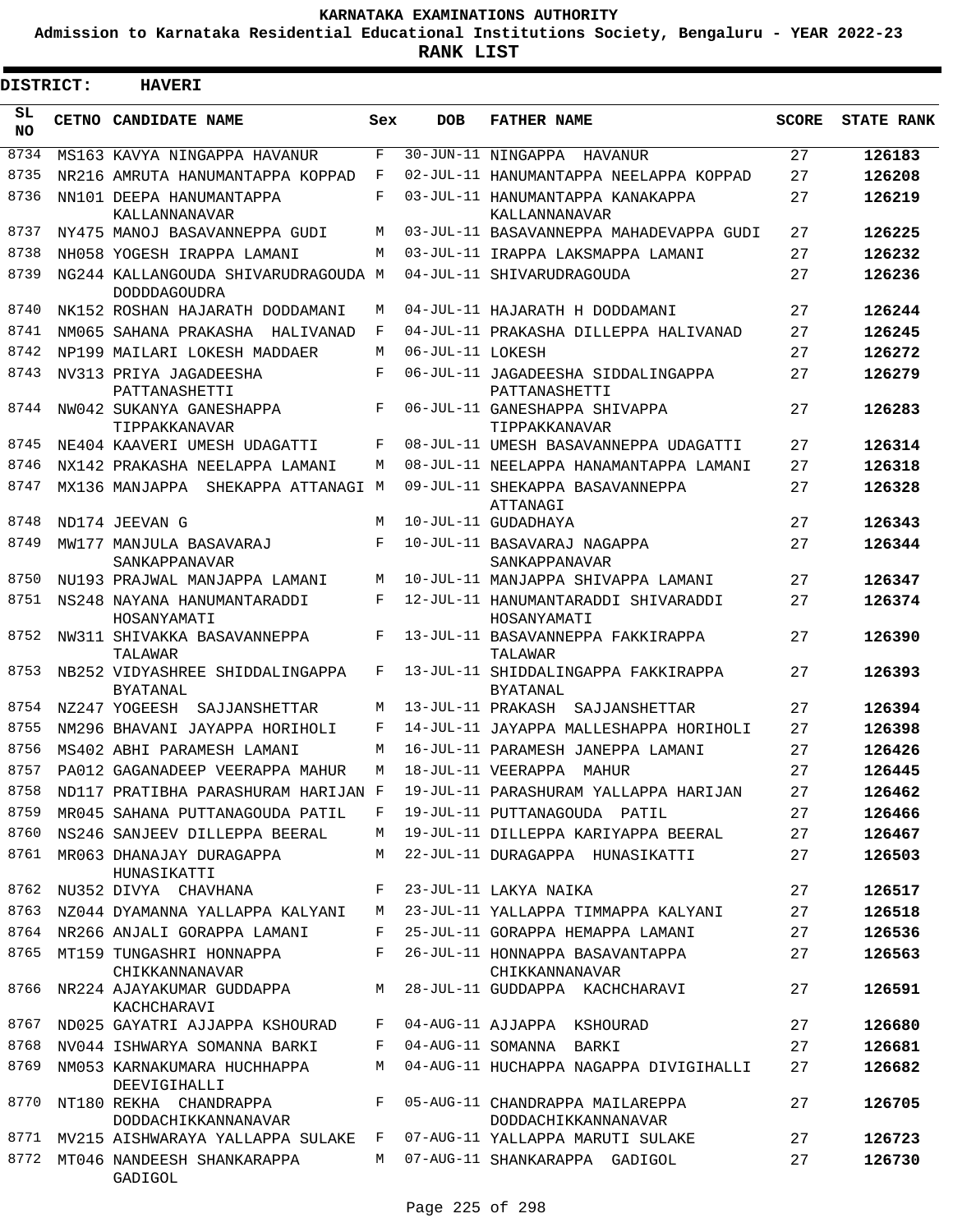**Admission to Karnataka Residential Educational Institutions Society, Bengaluru - YEAR 2022-23**

ı

| <b>DISTRICT:</b> | <b>HAVERI</b>                                       |     |            |                                                   |              |                   |
|------------------|-----------------------------------------------------|-----|------------|---------------------------------------------------|--------------|-------------------|
| SL<br><b>NO</b>  | CETNO CANDIDATE NAME                                | Sex | <b>DOB</b> | <b>FATHER NAME</b>                                | <b>SCORE</b> | <b>STATE RANK</b> |
| 8773             | NZ336 YASHAVANTHGOUDA BASANAGOUDA M<br>HUTTANGOUDAR |     |            | 08-AUG-11 BASANAGOUDA HUTTANGOUDAR                | 27           | 126747            |
| 8774             | NR221 YASHAVANTHA ASHOKA HALAGERI M                 |     |            | 09-AUG-11 ASHOKA MALLESHAPPA HALAGERI             | 27           | 126761            |
| 8775             | NL183 YASHWANT LINGARAJ MAJJIGERI M                 |     |            | 09-AUG-11 LINGARAJ GUDDAPPA MAJJIGERI             | 27           | 126762            |
| 8776             | MZ029 BHUVANESHWARI<br>MALLIKARJUNAPPA HATTIMATTUR  | F   |            | 10-AUG-11 MALLIKARJUNAPPA RUDRAPPA<br>HATTIMATTUR | 27           | 126764            |
| 8777             | NY220 ASHWINI GANGAPPA HADAPAD                      | F   |            | 13-AUG-11 GANGAPPA NAGAPPA HADAPAD                | 27           | 126791            |
| 8778             | NL079 NANDAN BASAVARAJ<br>BHANGIGOUDRA              | М   |            | 15-AUG-11 BASAVARAJ KAREGOUDA<br>BHANGIGOUDRA     | 27           | 126809            |
| 8779             | NL276 PUNITH DYAMAPPA LAMANI                        | М   |            | 17-AUG-11 DYAMAPPA SHETTAPPA LAMANI               | 27           | 126839            |
| 8780             | NW046 SANIYA SHARIFSAB NADAF                        | F   |            | 17-AUG-11 SHAIFSAB HUSENASAB NADAF                | 27           | 126840            |
| 8781             | NY149 SHREEDHAR CHANDRAPPA JAVALI M                 |     |            | 20-AUG-11 CHANDRAPPA VIRUPAKSHAPPA<br>JAVALI      | 27           | 126866            |
| 8782             | MZ102 FARAHAN HAJARATALI NEGALUR                    | М   |            | 22-AUG-11 HAJARATALI MOULALI NEGALUR              | 27           | 126886            |
| 8783             | NO237 VARSHINI LOKESH ANGADI                        | F   |            | 23-AUG-11 LOKESH BASAPPA ANGADI                   | 27           | 126900            |
| 8784             | NY195 SHIVARAJ VEERUPAKSHAPPA<br>KUNDAGOLA          | М   |            | 25-AUG-11 VEERUPAKSHAPPA BASAPPA<br>KUNDAGOLA     | 27           | 126917            |
| 8785             | NO043 RAKSHITHA M KEMPANNANAVAR                     | F   |            | 30-AUG-11 MANJUNATHA M KEMPANNANAVAR              | 27           | 126969            |
| 8786             | NB206 SHASHANK SURESH MELLALLI                      | М   |            | 30-AUG-11 SURESH MAHALINGAPPA MELLALLI            | 27           | 126970            |
| 8787             | NM007 NAVEEN HALESHNAIK LAMANI                      | М   |            | 31-AUG-11 HALESHNAIK DHARMANAIK LAMANI            | 27           | 126976            |
| 8788             | NB258 VINAYAK DANESH CHANNALLI                      | М   |            | 02-SEP-11 DANESH KARABASAPPA CHANNALLI            | 27           | 127004            |
| 8789             | NL211 PRADEEP PRAKASH KADUR                         | М   |            | 10-SEP-11 PRAKASH SUBHASA KADUR                   | 27           | 127080            |
| 8790             | NM121 DHANUSH HUCHHAPPA MADAR                       | M   |            | 14-SEP-11 HUCHHAPPA                               | 27           | 127122            |
| 8791             | PA355 VAIBHAVI DEVENDRAGOUDA<br>YAKKIKOPPA          | F   |            | 19-SEP-11 DEVENDRAGOUDA<br>YAKKIKOPPA             | 27           | 127178            |
| 8792             | NJ115 VANITA BASAVARAJ MADAPUR                      | F   |            | 19-SEP-11 BASAVARAJ DHAMANNA MADAPUR              | 27           | 127179            |
| 8793             | MU072 PAVITRA DURAGAPPA KUDAL                       | F   |            | 22-SEP-11 DURAGAPPA<br>KUDAL                      | 27           | 127202            |
| 8794             | NX147 SUPRIYA KEERAPPA LAMANI                       | F   |            | 26-SEP-11 KEERAPPA SHIVAPPA LAMANI                | 27           | 127249            |
| 8795             | PA296 PRASHANT KALLAPPA HADAPAD                     | М   |            | 27-SEP-11 KALLAPPA YALLAPPA HADAPAD               | 27           | 127254            |
| 8796             | NM183 PURNIMA LOKESH HARIHARAD                      | F   |            | 27-SEP-11 LOKESH SHANKRAPPA HARIHARAD             | 27           | 127256            |
| 8797             | NJ069 CHANDRAKALA HANUMANTAPPA<br>KOTENAVAR         | F   |            | 29-SEP-11 HANUMANTAPPA HONNAPPA<br>KOTENAVAR      | 27           | 127269            |
| 8798             | NW210 IRANNA DYAMANNA GUDAGERI                      | М   |            | 29-SEP-11 DYAMANNA NAGAPPA GUDAGERI               | 27           | 127271            |
| 8799             | PA201 RAKESH DEVIHAL                                | M   |            | 30-SEP-11 RAMANNA MUDUKAPPA DEVIHAL               | 27           | 127280            |
| 8800             | NK422 MEGHANA BUDESH INGALAGONDI                    | F   |            | 02-OCT-11 BUDESH VIRUPAKSHAPPA<br>INGALAGONDI     | 27           | 127295            |
| 8801             | NG109 BHARAT KODIBASAPPA MADAR                      | М   |            | 04-OCT-11 KODIBASAPPA MADAR                       | 27           | 127316            |
| 8802             | NE321 DIVYA RAMACHANDRA DANDIN                      | F   |            | 04-OCT-11 RAMACHANDRA SOMAPPA DANDIN              | 27           | 127318            |
| 8803             | PA024 DEEPA IRAPPA MADLI                            | F   |            | 05-OCT-11 IRAPPA SHANKRAPPA MADLI                 | 27           | 127330            |
| 8804             | NR021 YOGESH LAKUMAPPA PUJAR                        | М   |            | 08-OCT-11 LAKUMAPPA NAGAPPA PUJAR                 | 27           | 127369            |
| 8805             | NE388 GAGANDEEP PUTTAPPA LAMANI                     | М   |            | 14-OCT-11 PUTTAPPA LAXMAN LAMANI                  | 27           | 127417            |
| 8806             | NV517 PRAJWAL MANJAPPA<br>GADIGENAVAR               | M   |            | 17-OCT-11 MANJAPPA HANUMANTAPPA<br>GADIGENAVAR    | 27           | 127455            |
| 8807             | MT176 CHAYA S KICHADI                               | F   |            | 19-OCT-11 SHANTAPPA                               | 27           | 127476            |
| 8808             | MU073 SAVITRI ASHOK BATTUR                          | F   |            | 19-OCT-11 ASHOK MAILARAPPA BATTUR                 | 27           | 127485            |
| 8809             | NB256 USMANALI MABUSAB TADAPATRI                    | M   |            | 20-OCT-11 MABUSAB TADAPATRI                       | 27           | 127497            |
| 8810             | NJ132 POOJA RAVI HOSUR                              | F   |            | 23-OCT-11 RAVI NAGAPPA HOSUR                      | 27           | 127515            |
| 8811             | NY033 PRADEEP SHIVANAGOUDA<br><b>DODDAGOUDARA</b>   | M   |            | 24-OCT-11 SHIVANAGOUDA DODDAGOUDARA               | 27           | 127518            |
| 8812             | NH256 BEEBIMADINA DADAPIR NEGALUR F                 |     |            | 02-NOV-11 DADAPIR NEGALUR                         | 27           | 127599            |
| 8813             | NZ169 KRISHNAPPA YALLAPPA LAMANI                    | M   |            | 03-NOV-11 YALLAPPA TUKKAPPA LAMANI                | 27           | 127616            |
| 8814             | NY414 REVATI REVANSIDDAPPA<br>KURAGODI              | F   |            | 05-NOV-11 REVANSIDDAPPA MAHADEVAPPA<br>KURAGODI   | 27           | 127633            |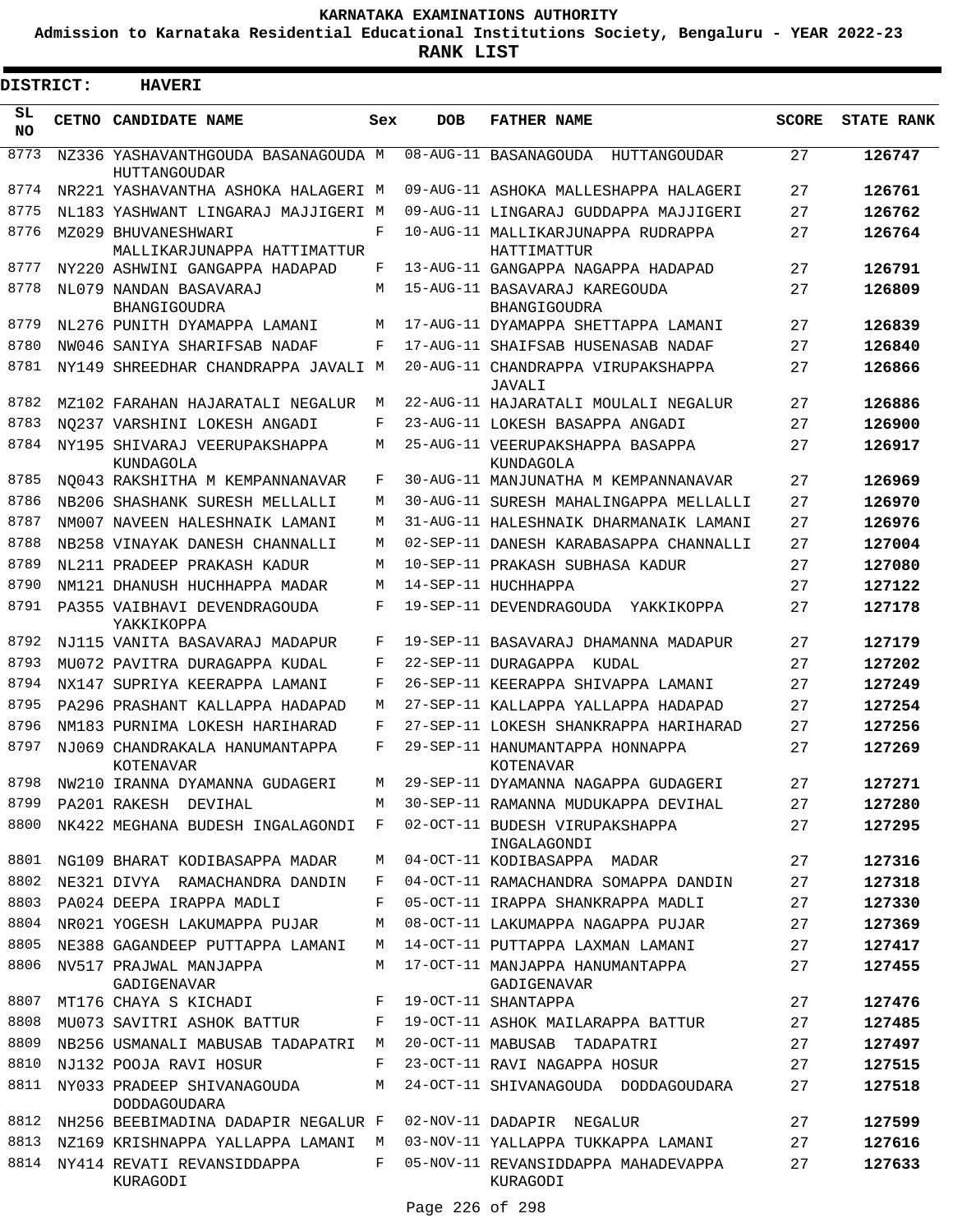**Admission to Karnataka Residential Educational Institutions Society, Bengaluru - YEAR 2022-23**

| <b>DISTRICT:</b> | <b>HAVERI</b>                                                |            |                    |                                                                                      |              |                   |
|------------------|--------------------------------------------------------------|------------|--------------------|--------------------------------------------------------------------------------------|--------------|-------------------|
| SL.<br>NO.       | CETNO CANDIDATE NAME                                         | Sex        | <b>DOB</b>         | <b>FATHER NAME</b>                                                                   | <b>SCORE</b> | <b>STATE RANK</b> |
| 8815             | NF238 DAYANANDA HANUMAPPA<br>MALAMMANAVAR                    | М          |                    | 06-NOV-11 HANUMAPPA AJJAPPA<br>MALAMMANAVAR                                          | 27           | 127636            |
| 8816             | NG243 REESHIT SHIVAGI DAVANGERI                              | M          |                    | 06-NOV-11 SHIVAGI KOOTRAPPA DAVANGERI                                                | 27           | 127640            |
| 8817             | NM298 DARSHAN VIRUPAKSHAPPA UPPAR M                          |            |                    | 07-NOV-11 VIRUPAKSHAPPA HANUMANTAPPA<br><b>UPPAR</b>                                 | 27           | 127647            |
| 8818             | MT090 DHANUSHRI HANUMANTAPPA<br>ANGARAGATTI                  | F          |                    | 08-NOV-11 HANUMANTAPPA ANGARAGATTI                                                   | 27           | 127658            |
| 8819             | NV389 KAVERI NAGAPPA SHIRAGUPPI                              | F          |                    | 08-NOV-11 NAGAPPA YAMANAPPA SHIRAGUPPI                                               | 27           | 127662            |
| 8820             | MX194 SUDEEP MALATESHA ANGADI                                | M          |                    | 08-NOV-11 MALATESHA YALLAPPA ANGADI                                                  | 27           | 127665            |
| 8821             | MV109 BASAVARAJ ERAPPA ANGADI                                | M          |                    | 10-NOV-11 ERAPPA GANGAPPA ANGADI                                                     | 27           | 127672            |
| 8822             | NR128 UMESHA CHIKKAPPA KAMBALI                               | M          |                    | 11-NOV-11 CHIKKAPPA                                                                  | 27           | 127688            |
| 8823             | NR178 MALLIKARUJAN ANADA ANGADI                              | M          |                    | 14-NOV-11 ANADA ANGADI                                                               | 27           | 127722            |
| 8824             | NY438 CHAITHRA KSHAVARADA                                    | F          |                    | 15-NOV-11 GANESH BASAVANNEPPA<br>KSHAVARADA                                          | 27           | 127725            |
| 8825             | NB090 PRIYANKA MOUNESH KAMMAR                                | F          |                    | 15-NOV-11 MOUNESH GIRIYAPPA KAMMAR                                                   | 27           | 127732            |
| 8826             | MT172 PRATIBHA MANJUNATHA<br>CHANNALA                        | $_{\rm F}$ |                    | 16-NOV-11 MANJUNATHA HANAMANTAPPA<br>CHANNALA                                        | 27           | 127741            |
| 8827             | MS338 BHARATH MALLESHAPPA LAMANI                             | M          |                    | 27-NOV-11 MALLESHAPPA KUBEPPA LAMANI                                                 | 27           | 127820            |
| 8828             | NU204 SHUSHMITA NEELAPPA<br>CHIKKAPPANAVARA                  | F          |                    | 29-NOV-11 NEELAPPA NINGAPPA<br>CHIKKAPPANAVARA                                       | 27           | 127852            |
| 8829             | NM092 SANTOSH TIKAPPA PUJAR                                  | M          |                    | 02-DEC-11 TIKAPPA GUDDAPPA PUJAR                                                     | 27           | 127881            |
| 8830             | NM295 SANJEEVA CHANDRAPPA<br>HUCHAKKANAVAR                   | M          |                    | 03-DEC-11 CHANDRAPPA HANUMANTAPPA<br>HUCHAKKANAVAR                                   | 27           | 127886            |
| 8831             | NB034 NANDITA NAGARAJ<br>GORAVIKATTI                         | F          |                    | 05-DEC-11 NAGARAJ SHIVAPPA GORAVIKATTI                                               | 27           | 127899            |
| 8832             | NE406 PRAJWAL GANESH POOJAR                                  | M          |                    | 05-DEC-11 GANESH RANGASWAMI POOJAR                                                   | 27           | 127901            |
| 8833             | PA265 SHANKRAMMA NARAYANA<br><b>JOGANNANAVAR</b>             | F          |                    | 05-DEC-11 NARAYANA SUBHAS JOGANNANAVAR                                               | 27           | 127904            |
| 8834             | NR134 SHREYA BARAMAPPA MASUR                                 | F          |                    | 07-DEC-11 BARAMAPPA GOVINDAPPA MASUR                                                 | 27           | 127913            |
| 8835             | NK132 BHAVANA PRABHU<br>SHIDLANNANAWAR                       | F          |                    | 08-DEC-11 PRABHU NAGAPPA SHIDLANNANAWAR                                              | 27           | 127919            |
| 8836             | MS289 BASAVARAJ DILLEPPA MEDLERI                             | M          |                    | 09-DEC-11 DILLEPPA MEDLERI                                                           | 27           | 127925            |
| 8837             | NP206 VINOD HANUMANTAPPA<br>MATTIMANI                        | M          |                    | 10-DEC-11 HANUMANTAPPA YALLAPPA<br>MATTIMANI                                         | 27           | 127944            |
| 8838             |                                                              |            |                    | ND093 UMA RAMESH KATTIMANI F 11-DEC-11 RAMESH YANKAPPA KATTIMANI 27                  |              | 127952            |
| 8839             |                                                              |            |                    | NH172 AKKAMMA BASAVARAJ GORAVAR F 15-DEC-11 BASAVARAJ KARIYAPPA GORAVAR              | 27           | 127978            |
| 8840             | NS194 RESHMA SHIVAPPA ELEHOLE F                              |            |                    | 15-DEC-11 SHIVAPPA ELEHOLE                                                           | 27           | 127981            |
|                  | 8841 NK429 SUPREETA NAGARAJ VAGGARANI F                      |            |                    | 15-DEC-11 NAGARAJ HANUMANTAPPA<br>VAGGARANI                                          | 27           | 127982            |
|                  | 8842 NJ183 LAXMI RAMANNA NEGALUR                             | F          |                    | 16-DEC-11 RAMANNA CHANABASAPPA NEGALUR                                               | 27           | 127986            |
|                  | 8843 NA031 RAKSHITHA G                                       |            |                    | F 20-DEC-11 GANESHAPPA S                                                             | 27           | 128017            |
|                  |                                                              |            |                    | 8844 NM058 LAXMI PRASHANT MIRAJAKAR F 25-DEC-11 PRASHANT PANDURANG MIRAJAKAR         | 27           | 128040            |
| 8845             | MX097 BHAIRAVA DIGGAPPA LAMANI                               |            |                    | M 26-DEC-11 DIGGAPPA CHANDRAPPA LAMANI                                               | 27           | 128046            |
| 8846             | GANGANNANAVAR                                                |            |                    | NR359 BHARATHGOUDA EKANAGOUDA M 26-DEC-11 EKANAGOUDA RAMANAGOUDA<br>GANGANNANAVAR    | 27           | 128047            |
| 8847             | KENCHAMMANAVAR                                               |            |                    | NY175 SUNITA BHARAMAPPA F 27-DEC-11 BHARAMAPPA NINGAPPA<br>KENCHAMMANAVAR            | 27           | 128067            |
| 8848             |                                                              |            |                    | NG114 MANU NINGAPPA DILLEPPANAVAR M 30-DEC-11 NINGAPPA BASAPPA<br>DILLEPPANAVAR      | 27           | 128077            |
|                  |                                                              |            |                    | 8849 MS225 SHARAT ERIMANI M 30-DEC-11 FAKKIRAPPA MAHADEVAPPA<br>ERIMANI              | 27           | 128080            |
|                  |                                                              |            |                    | 8850 NZ446 PRAJWAL PRAKASH SOMANNAVAR M 31-DEC-11 PRAKASH BASAVANNEPPA<br>SOMANNAVAR | 27           | 128090            |
|                  | 8851 MZ224 ROHITH R                                          |            | M 05-JAN-12 RAVI H |                                                                                      | 27           | 128127            |
|                  | 8852 MT217 KEERTHI NAGARAJ KERUDI F 08-JAN-12 NAGARAJ KERUDI |            |                    |                                                                                      | 27           | 128135            |
|                  |                                                              |            | Page 227 of 298    |                                                                                      |              |                   |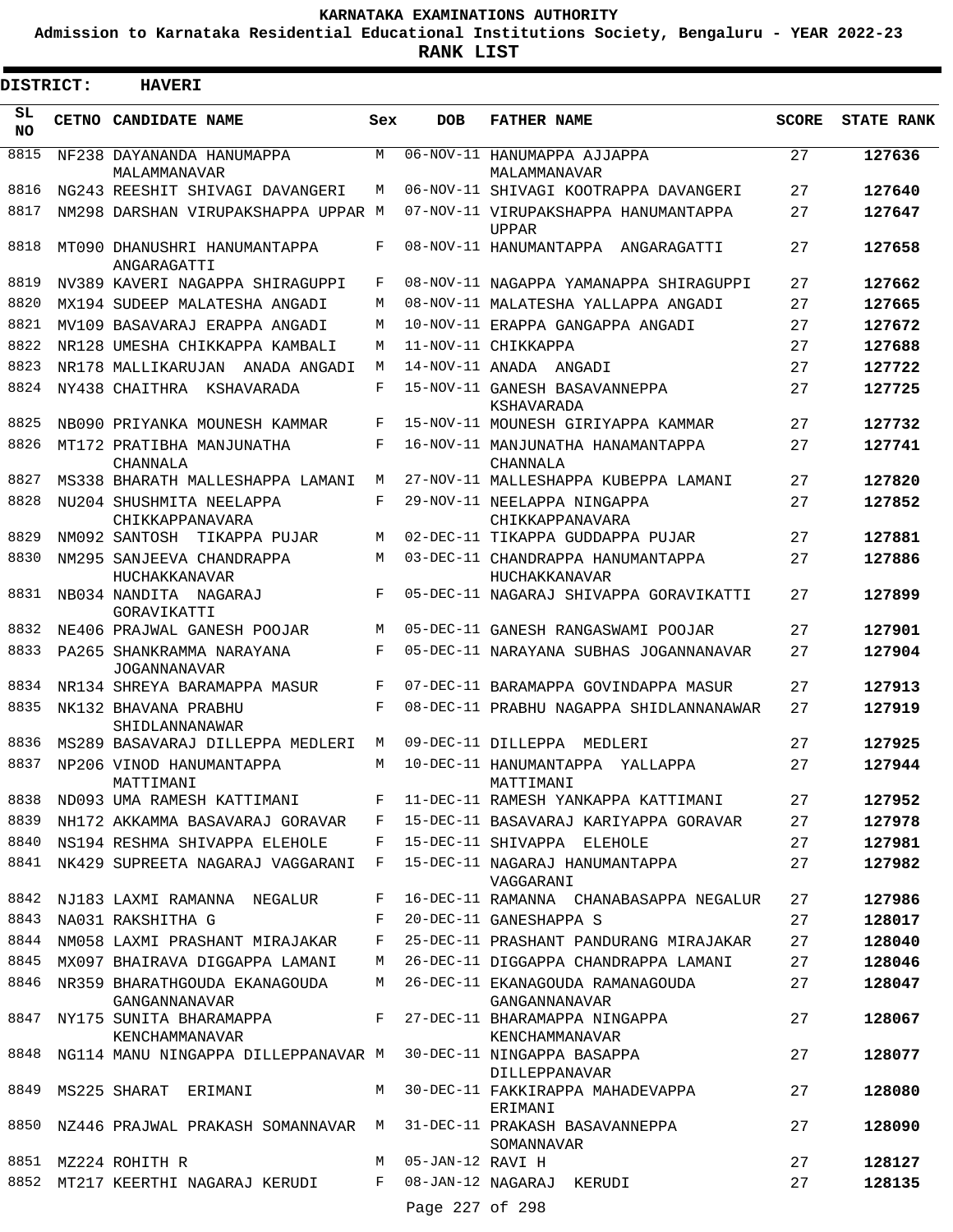**Admission to Karnataka Residential Educational Institutions Society, Bengaluru - YEAR 2022-23**

| DISTRICT:       | <b>HAVERI</b>                                   |     |                  |                                                          |              |                   |
|-----------------|-------------------------------------------------|-----|------------------|----------------------------------------------------------|--------------|-------------------|
| SL<br><b>NO</b> | CETNO CANDIDATE NAME                            | Sex | <b>DOB</b>       | <b>FATHER NAME</b>                                       | <b>SCORE</b> | <b>STATE RANK</b> |
| 8853            | NA013 IBRAHIM<br>ABDUL KAREEM<br>ARKSALI        | M   |                  | 09-JAN-12 ABDUL KAREEM<br>ABDUL KHADAR<br>ARKSALI        | 27           | 128137            |
| 8854            | NJ136 NINGARAJA MANJUNATHA<br><b>HIREGOUDRA</b> | M   |                  | 19-JAN-12 MANJUNATHA SHIDDALINGAPPA<br><b>HIREGOUDRA</b> | 27           | 128159            |
| 8855            | MX094 CHETANA MRUTYUNJAYYA<br>HIREMATH          | F   |                  | 26-FEB-12 MRUTYUNJAYYA HIREMATH                          | 27           | 128213            |
| 8856            | NH021 YASMINBANU MABUSAB ANGADI                 | F   |                  | 08-MAR-12 MABUSAB H ANGADI                               | 27           | 128220            |
| 8857            | MS364 KANTESH MANJAPPA SHIDENUR                 | М   |                  | 08-NOV-09 MANJAPPA                                       | 26           | 128339            |
| 8858            | NB307 GAJENDRA BASAVARAJ MARATI                 | М   |                  | 11-DEC-09 BASAVARAJ YALLAPPA MARATI                      | 26           | 128341            |
| 8859            | NU057 BASAVARAJ MAILAREPPA<br>GUMMANAHALLI      | М   |                  | 01-JAN-10 MAILAREPPA GUMMANAHALLI                        | 26           | 128353            |
| 8860            | MS029 VINAYAK MUTTAPPA MULIKERI                 | М   |                  | 21-JAN-10 MUTTAPPA<br>MULIKERI                           | 26           | 128404            |
| 8861            | NV206 VINAY MAHANTAYYA HIREMATH                 | М   |                  | 08-FEB-10 MAHANTAYYA HIREMATH                            | 26           | 128418            |
| 8862            | NW339 CHANDANA NAGAPPA<br>NARAYANAPUR           | М   |                  | 10-FEB-10 NAGAPPA YASHAVANTAPPA<br>NARAYANPUR            | 26           | 128419            |
| 8863            | NH151 FAKKIRAVVA KARIYALLAPPA<br>VATAVATI       | F   |                  | 06-MAR-10 KARIYALLAPPA                                   | 26           | 128450            |
| 8864            | NO303 RENUKAYALLAMMA SURESH<br>ADIVER           | F   | 08-MAR-10 SURESH |                                                          | 26           | 128452            |
| 8865            | NJ038 ASHOK DHARMANNA<br>MAHANTA                | М   |                  | 22-MAR-10 DHARMANNA<br>GIRIYAPPA<br>MAHANTA              | 26           | 128469            |
| 8866            | NS066 PRAJWAL HALESH CHAVHAN                    | М   | 26-APR-10 HALESH |                                                          | 26           | 128499            |
| 8867            | NE055 YALLANAGOUDA MANJANAGOUDA                 | М   |                  | 30-APR-10 MANJANAGOUDA                                   | 26           | 128502            |
| 8868            | PATIL<br>NZ408 MANOJAKUMAR GUDIMANI             | M   |                  | SANNAYALLANAGOUDA PATIL<br>31-MAY-10 HEGGAPPA GUDIMANI   | 26           | 128535            |
| 8869            | NK419 JIVAN UMESHGOUDA PATIL                    | M   |                  | 02-JUN-10 UMESHGOUDA SHIVANAGOUDA PATIL                  | 26           | 128551            |
| 8870            | NB273 BANDAMMA SHIVASHANKARA                    | F   |                  | 16-JUL-10 SHIVASHANKARA SHEKAPPA                         | 26           | 128617            |
|                 | DHARANEPPANAVAR                                 |     |                  | <b>DHARANEPPANAVAR</b>                                   |              |                   |
| 8871            | MS206 ANU CHANDRAPPA<br>KANDERAYANAHALLI        | F   |                  | 17-JUL-10 CHANDRAPPA BASAPPA<br>KANDERAYANAHALLI         | 26           | 128619            |
| 8872            | NJ291 LAKSHMI SOMAPPA LAMANI                    | F   |                  | 03-AUG-10 SOMAPPA POVAPPA LAMANI                         | 26           | 128661            |
| 8873            | NH152 NAGAPPA RUDRAPPA KURUBAR                  | М   |                  | 09-AUG-10 RUDRAPPA VEERAPPA KURUBAR                      | 26           | 128676            |
| 8874            | NO016 BASAVARAJ NAGARAJ HAVALERA                | M   |                  | 23-AUG-10 NAGARAJ BHEEMAPPA HAVALERA                     | 26           | 128707            |
| 8875            | MS328 PANKAJ NAGAPPA HONNAKERI                  | M   |                  | 27-AUG-10 NAGAPPA FHAKKIRAPPA HONNAKERI                  | 26           | 128724            |
| 8876            | NH156 NINGARAJA CHANNAPURA                      | M   |                  | 03-SEP-10 HANUMANTHAPPA CHANNAPURA                       | 26           | 128747            |
| 8877            | NV136 MEGHA MANJUNATH GUNJAL                    | F   |                  | 09-SEP-10 MANJUNATH GUNJAL                               | 26           | 128766            |
| 8878            | MV106 GOURAVVA CHANDRAPPA<br><b>BEVINAHALLI</b> | F   |                  | 11-SEP-10 CHANDRAPPA                                     | 26           | 128771            |
| 8879            | NU202 NAGARAJA BIRESH KUNABEVU                  | М   |                  | 13-SEP-10 BIRESH BULLAPPA KUNABEVU                       | 26           | 128778            |
| 8880            | NH205 ANITHA PARASAPPA VALIKAR                  | F   |                  | 25-SEP-10 PARASAPPA VALIKAR                              | 26           | 128812            |
| 8881            | NL274 VINAY NAGARAJ HITTALAMANI                 | M   |                  | 29-SEP-10 NAGARAJ GADIGEPPA HITTALAMANI                  | 26           | 128832            |
| 8882            | NQ088 CHANDRAGOUD FAKKEERGOUD<br>TIRAKANAGOUDRA | М   |                  | 02-OCT-10 FAKKEERGOUD RUDRAGOUD<br>TIRAKANAGOUDRA        | 26           | 128846            |
| 8883            | NG084 MANJULA HANUMANTAPPA<br><b>BASAPURA</b>   | F   |                  | 06-OCT-10 HANUMANTAPPA BASAVARADDI<br><b>BASAPURA</b>    | 26           | 128869            |
| 8884            | NW069 TANUJA ISHWARAPPA KOLLIWAD                | F   |                  | 07-OCT-10 ISHWARAPPA NAGAPPA KOLLIWAD                    | 26           | 128876            |
| 8885            | NF368 NEELAMMA MAHANTESH DODMANI                | F   |                  | 08-OCT-10 MAHANTESH DODMANI                              | 26           | 128879            |
| 8886            | NP032 VISHNU BASAVARAJ RATTIHALLI M             |     |                  | 08-OCT-10 BASAVARAJ PARASAPPA<br>RATTIHALLI              | 26           | 128883            |
| 8887            | NH264 MADHU GUDDAPPA KANNAGORAVAR F             |     |                  | 11-OCT-10 GUDDAPPA                                       | 26           | 128897            |
| 8888            | MU148 POORNIMA NAGARAJ HANAGAL                  | F   |                  | 15-OCT-10 NAGARAJ BASAPPA HANAGAL                        | 26           | 128917            |
| 8889            | MX059 YASHVANT DEVENDRAPPA MADAR                | М   |                  | 18-OCT-10 DEVENDRAPPA HUNAGANAHALLI                      | 26           | 128927            |
| 8890            | NF224 CHANDRU CHIDABARAPPA MAJI                 | М   |                  | 22-OCT-10 CHIDABARAPPA KARIYAPPA MAJI                    | 26           | 128956            |
| 8891            | NY144 PRAJWAL PARASAPPA VADDAR                  | М   |                  | 22-OCT-10 PARASAPPA TIPPANNA VADDAR                      | 26           | 128958            |
| 8892            | NF409 LAXMI MAHANTESH                           | F   |                  | 25-OCT-10 MAHANTESH MAHADEVAPPA                          | 26           | 128965            |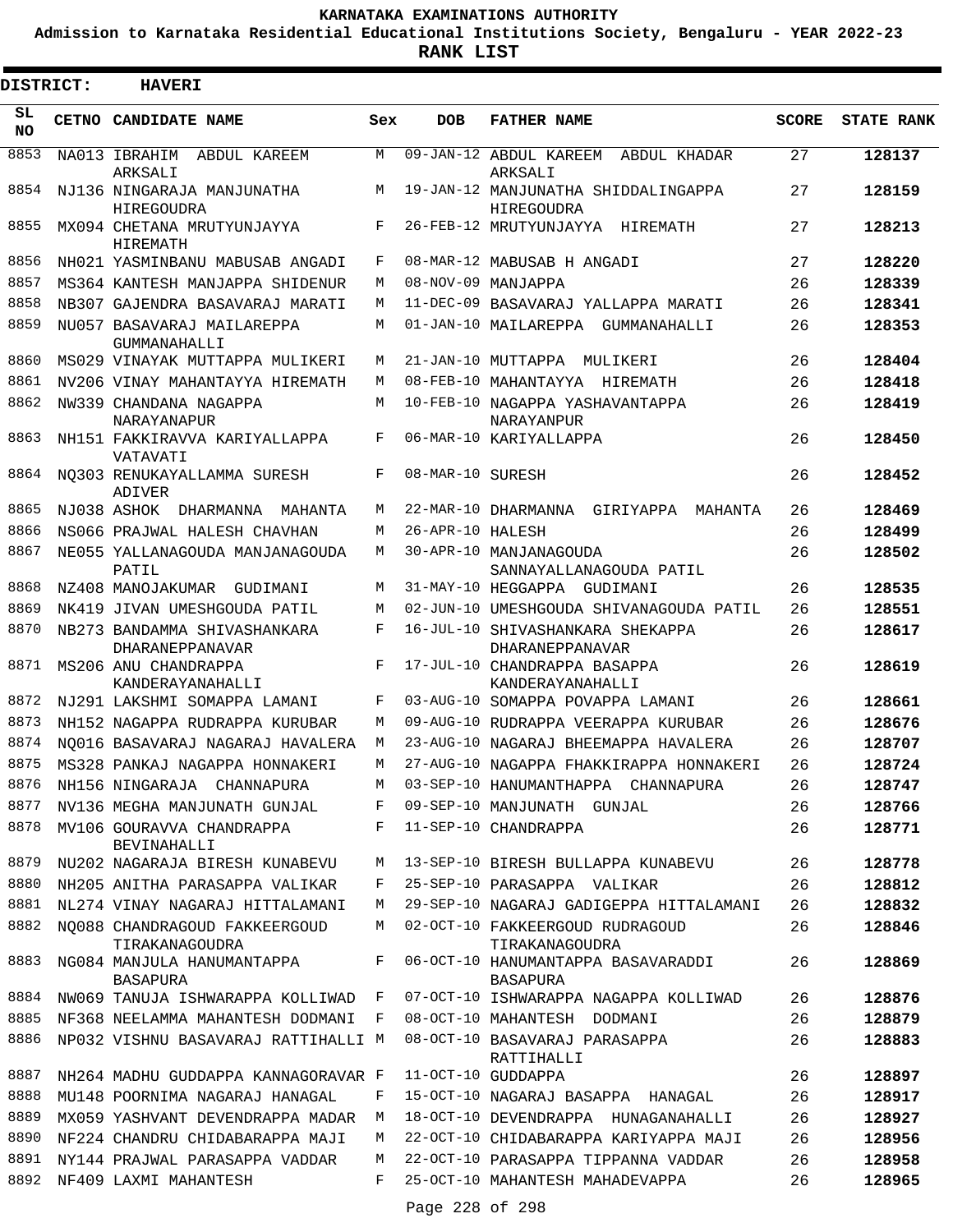**Admission to Karnataka Residential Educational Institutions Society, Bengaluru - YEAR 2022-23**

**RANK LIST**

| <b>DISTRICT:</b> |  | <b>HAVERI</b>                                        |             |                  |                                                         |              |                   |
|------------------|--|------------------------------------------------------|-------------|------------------|---------------------------------------------------------|--------------|-------------------|
| SL<br><b>NO</b>  |  | <b>CETNO CANDIDATE NAME</b>                          | Sex         | <b>DOB</b>       | <b>FATHER NAME</b>                                      | <b>SCORE</b> | <b>STATE RANK</b> |
|                  |  | MALLAPPANAVR                                         |             |                  | MALLAPPANAVR                                            |              |                   |
| 8893             |  | NG208 BHIMAVVA IRANNA RITTI                          | F           | 01-NOV-10 IRANNA |                                                         | 26           | 128985            |
| 8894             |  | MU121 NANDA KURUVATTEPPA<br>KURUVATTEPPANAVAR        | F           |                  | 08-NOV-10 KURUVATTEPPA<br>KURUVATTEPPANAVAR             | 26           | 129026            |
| 8895             |  | ND136 UMA BALARAM<br>DODDALINGANNANAVAR              | $\mathbf F$ |                  | 09-NOV-10 BALARAM NINGAPPA<br><b>DODDALINGANNANAVAR</b> | 26           | 129031            |
| 8896             |  | NF092 SUCHITRA MALLAPPA<br>TALAWAR F                 |             |                  | 15-NOV-10 MALLAPPA<br>TALAWAR                           | 26           | 129073            |
| 8897             |  | NG299 PRAJWAL S ADAGANTI                             | М           | 17-NOV-10 SATISH |                                                         | 26           | 129082            |
| 8898             |  | MW066 SHREENIVAS KUBHERAPPA<br>LAMANI                | М           |                  | 17-NOV-10 KUBHERAPPA BHEEMAPPA LAMANI                   | 26           | 129083            |
| 8899             |  | NZ190 UZVAL<br>MARADI                                | М           |                  | 19-NOV-10 RAMAPPA NINGAPPA MARADI                       | 26           | 129101            |
| 8900             |  | NU354 PRAKASH M JAGATI                               | М           |                  | 22-NOV-10 MANJAPPA JAGATI                               | 26           | 129125            |
| 8901             |  | NK455 HALASWAMI RAJASHEKHARAYYA<br>HULAGINAKATTI     | М           |                  | 23-NOV-10 RAJASHEKHARAYYA HALAYYA<br>HULAGINAKATTI      | 26           | 129127            |
| 8902             |  | NH321 SAGAR BASAVARAJ NEGALUR                        | M           |                  | 23-NOV-10 BASAVARAJ SHIVAPUTRAPPA<br>NEGALUR            | 26           | 129128            |
| 8903             |  | NX133 DANEESWARI MUTTANGOUDA<br>PATIL                | F           |                  | 25-NOV-10 MUTTANGOUDA SHIVANGOUDA PATIL                 | 26           | 129143            |
| 8904             |  | NE159 KANTESH SIDDAPPA KURIYAVAR                     | M           |                  | 01-DEC-10 SIDDAPPA NEELAPPA KURIYAVAR                   | 26           | 129174            |
| 8905             |  | PA384 NANDAA GANGADHAR LAMANI                        | F           |                  | 01-DEC-10 GANGADHAR LAMANI                              | 26           | 129176            |
| 8906             |  | NS001 CHANDPEER MOHAMMAD RAFEEQ<br>DODDAMANI         | M           |                  | 05-DEC-10 MOHAMMAD RAFEEO DODDAMANI                     | 26           | 129194            |
| 8907             |  | NV233 AKASHA HANUMANTAPPA TALAWAR M                  |             |                  | 06-DEC-10 HANUMANTAPPA RUDRAPPA TALAWAR                 | 26           | 129197            |
| 8908             |  | NH167 MALATESH NINGAPPA<br>TIPPANNANAVAR             | M           |                  | 07-DEC-10 NINGAPPA JUNJAPPA<br>TIPPANNANAVAR            | 26           | 129203            |
| 8909             |  | NC009 AMRUTA RAVINDRA HANCHIN                        | F           |                  | 08-DEC-10 RAVINDRA HANCHIN                              | 26           | 129207            |
| 8910             |  | ND155 DARSHAN GUTTEPPA<br><b>DYAVANNANAVAR</b>       | M           |                  | 08-DEC-10 GUTTEPPA SHEKAPPA<br>DYAVANNANAVAR            | 26           | 129209            |
| 8911             |  | NG246 PAVAN KALLANAGODA TALAMANI                     | M           |                  | 08-DEC-10 KALLANAGODA TALAMANI                          | 26           | 129211            |
| 8912             |  | NR171 CHETAN YANKAPPA NAYAK                          | М           |                  | 10-DEC-10 YANKAPPA SHANKRAPPA NAYAK                     | 26           | 129228            |
| 8913             |  | NG141 KAVYA ANGADI                                   | F           | 10-DEC-10 ASHOK  |                                                         | 26           | 129231            |
| 8914             |  | NJ003 KIRANAKUMAR<br>HONNAPPA<br><b>DANAMMANAVAR</b> | M           |                  | 10-DEC-10 HONNAPPA LAKSHMANA<br>DANAMMANAVAR            | 26           | 129232            |
| 8915             |  | ND175 PUNITAKUMAR MANJAPPA GONDI M                   |             |                  | 10-DEC-10 MANJAPPA GONDI                                | 26           | 129237            |
| 8916             |  | MR016 SINCHANA KARABASAPPA<br>PARASAMMANAVAR         |             |                  | F 11-DEC-10 KARABASAPPA SHIVAPPA<br>PARASAMMANAVAR      | 26           | 129246            |
| 8917             |  | MZ081 CHAITANYA GUDDAPPA<br>MADIVALAR                | F           |                  | 16-DEC-10 GUDDAPPA MADIVALAR                            | 26           | 129268            |
| 8918             |  | MX191 MANJU LAXAMAN GODACHI                          | М           |                  | 17-DEC-10 LAXAMAN YAMANAPPA GODACHI                     | 26           | 129273            |
| 8919             |  | NV007 IRFAN DUDDUSAB KADAKOL                         | M           |                  | 20-DEC-10 DUDDUSAB KHADARSAB KADAKOL                    | 26           | 129289            |
| 8920             |  | MY087 HALAPPA KALAPPA LAMANI                         | M           |                  | 22-DEC-10 KALAPPA MEETAPPA LAMANI                       | 26           | 129298            |
| 8921             |  | NY172 HUTTAMMA CHANNAVIRAGOUDA<br>AYYANAGOUDRA       | F           |                  | 22-DEC-10 CHANNAVIRAGOUDA AYYANAGOUDRA                  | 26           | 129299            |
| 8922             |  | MS367 APSANA KHANAM                                  | F           |                  | 24-DEC-10 PEER KHAN                                     | 26           | 129313            |
| 8923             |  | MS427 HARISH NAGARAJ BARKI                           | М           |                  | 24-DEC-10 NAGARAJ MAHANTAPPA BARKI                      | 26           | 129314            |
| 8924             |  | NA205 PRIYA RAJU SULAKHE                             | F           |                  | 24-DEC-10 RAJU MAHADEVAPPA SULAKHE                      | 26           | 129317            |
| 8925             |  | PA110 KHASHIMA SAB AHMAD SAB<br>MAMADUNAVAR          | M           |                  | 26-DEC-10 AHMAD SAB HUSENSAB<br>MAMADUNAVAR             | 26           | 129326            |
| 8926             |  | NE316 VEDHA BHIMAPPA BALANNANAVAR F                  |             |                  | 26-DEC-10 BHIMAPPA BALANNANAVAR                         | 26           | 129330            |
| 8927             |  | NK245 MOHAMMED GOUSE A SAVANUR                       | М           |                  | 27-DEC-10 ATHAVULLA                                     | 26           | 129332            |
| 8928             |  | NC030 AMITH SHYAMANNA HANGAL                         | М           |                  | 29-DEC-10 SHYAMANNA HANGAL                              | 26           | 129341            |
| 8929             |  | MX154 MANIKATHA BASAPPA THALAGERI M                  |             |                  | 29-DEC-10 BASAPPA BEERAPPA THALAGERI                    | 26           | 129342            |
| 8930             |  | NH153 DEEPA ADIVEPPA KARIGAR                         | F           |                  | 31-DEC-10 ADIVEPPA BEERAPPA KARIGAR                     | 26           | 129349            |
| 8931             |  | MV105 VIRESH NAGAPPA MUDOOR                          | М           |                  | 31-DEC-10 NAGAPPA MUDOOR                                | 26           | 129357            |

Page 229 of 298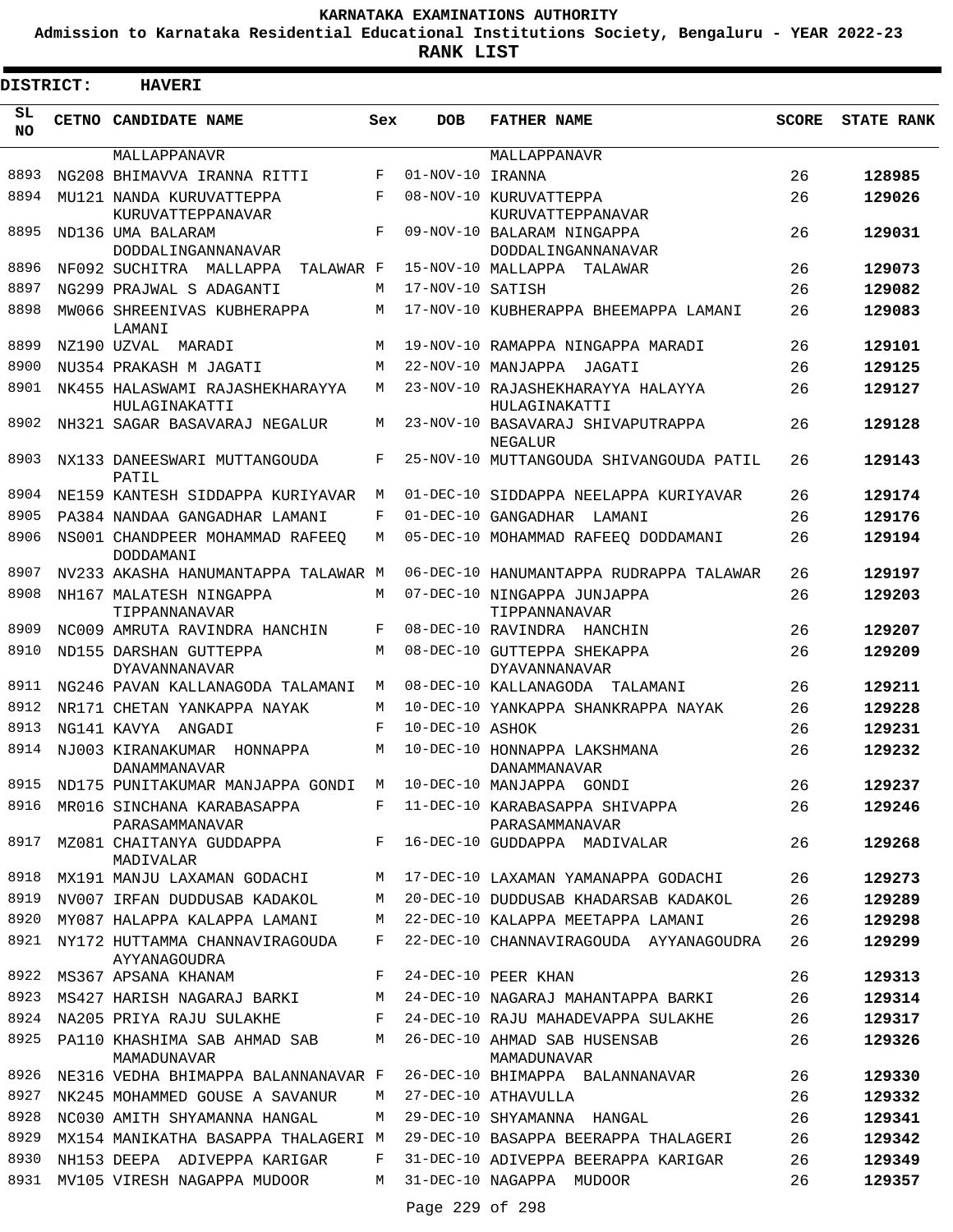**Admission to Karnataka Residential Educational Institutions Society, Bengaluru - YEAR 2022-23**

| <b>DISTRICT:</b> | <b>HAVERI</b>                                                          |     |                  |                                                                                   |              |                   |
|------------------|------------------------------------------------------------------------|-----|------------------|-----------------------------------------------------------------------------------|--------------|-------------------|
| SL.<br>NO.       | CETNO CANDIDATE NAME                                                   | Sex | <b>DOB</b>       | <b>FATHER NAME</b>                                                                | <b>SCORE</b> | <b>STATE RANK</b> |
| 8932             | NA109 ANUSHA JAGADEESH HARIJAN                                         | F   |                  | 01-JAN-11 JAGADEESH NEELAPPA HARIJAN                                              | 26           | 129366            |
| 8933             | NF059 ARJUNA TUKKAPPA LAMANI                                           | М   |                  | 01-JAN-11 TUKKAPPA<br>LAMANI                                                      | 26           | 129367            |
| 8934             | NB035 DIVYA LINGAPPA LAMANI                                            | F   |                  | 01-JAN-11 LINGAPPA<br>LAMANI                                                      | 26           | 129390            |
| 8935             | NZ398 MAMATA KHUBAPPA LAMANI                                           | F   |                  | 01-JAN-11 KHUBAPPA RUPLAPPA LAMANI                                                | 26           | 129410            |
| 8936             | NY125 PARASHURAM CHOLAPPA LAMANI                                       | М   |                  | 01-JAN-11 CHOLAPPA CHANDRAPPA LAMANI                                              | 26           | 129420            |
| 8937             | MR056 PRIYA HANUMANTAPPA MUDDI                                         | F   |                  | 01-JAN-11 HANUMANTAPPA ONKAREPPA MUDDI                                            | 26           | 129430            |
| 8938             | NL247 AHIMMAD RAZA MAHAMMADRAFI<br>NITTUR                              | М   |                  | 02-JAN-11 MAHAMMADRAFI NAJIRSAB NITTUR                                            | 26           | 129469            |
| 8939             | PA121 GIRISH NEELAPPA GUDADAVARA                                       | М   |                  | 02-JAN-11 NEELAPPA                                                                | 26           | 129470            |
| 8940             | MT101 PRASHANTH LOKESH HARIJANA                                        | М   | 03-JAN-11 LOKESH |                                                                                   | 26           | 129481            |
| 8941             | MV179 RAMACHANDRA MANJAPPA<br>MAALAGI                                  | М   |                  | 04-JAN-11 MANJAPPA RAMAPPA MAALAGI                                                | 26           | 129486            |
| 8942             | MY049 JYOTHI BASVARAJ HONNALLI                                         | F   |                  | 06-JAN-11 BASAVARAJ<br>HONNALLI                                                   | 26           | 129496            |
| 8943             | NM066 NEELAKANTA SURESH ASUNDI                                         | M   |                  | 08-JAN-11 SURESH MAHADEVAPPA ASUNDI                                               | 26           | 129521            |
| 8944             | NY071 JISHAN HASANSAB NADAF                                            | М   |                  | 10-JAN-11 HASANSAB IMAMSAB NADAF                                                  | 26           | 129528            |
| 8945             | NK189 BHOOMIKA NAGAPPA MEGALAMANI F                                    |     |                  | 12-JAN-11 NAGAPPA HONNAPPA MEGALAMANI                                             | 26           | 129538            |
| 8946             | NF036 RENUKA NINGAPPA<br>GUDDANNANAVAR                                 | F   |                  | 12-JAN-11 NINGAPPA FAKKIRAPPA<br><b>GUDDANNANAVAR</b>                             | 26           | 129543            |
| 8947             | NV263 RIZWANABANU DADAFEER<br>KALAKOTI                                 | F   |                  | 19-JAN-11 DADAFEER CHAMANASAB KALAKOTI                                            | 26           | 129588            |
| 8948             | NG085 AISHWARYA VENKATESH KORAGAR F                                    |     |                  | 22-JAN-11 VENKATESH BANNEPPA KORAGAR                                              | 26           | 129608            |
| 8949             | NZ253 PRAJWAL NILAPPA LAMANI                                           | М   |                  | 22-JAN-11 NEELAPPA BHIMAPPA LAMANI                                                | 26           | 129614            |
| 8950             | ND067 SAKKUBAYI PARASHURAMA<br>NAGANNANAVAR                            | F   |                  | 22-JAN-11 PARSHURAM HANUMANTAPPA<br>NAGANNAVAR                                    | 26           | 129616            |
| 8951             | NS164 NAGARATNA BASAPPA UKKUND                                         | F   |                  | 24-JAN-11 BASAPPA NEELAPPA UKKUND                                                 | 26           | 129629            |
| 8952             | PA087 RAMESH BASALINGAPPA<br>CHAKRASALI                                | М   |                  | 24-JAN-11 BASALINGAPPA RAMANNA<br>CHAKRASALI                                      | 26           | 129632            |
| 8953             | NJ100 VIJAYAKUMAR<br>KALLAPPA<br><b>HOOGAR</b>                         | М   |                  | 25-JAN-11 KALLAPPA FAKKIRAPPA<br>HOOGAR                                           | 26           | 129642            |
| 8954             | PA363 LOHITGOUDA KUMARGOUDA<br>HIREGOUDAR                              | М   |                  | 27-JAN-11 KUMARGOUDA SHEKHARGOUDA<br>HIREGOUDAR                                   | 26           | 129651            |
| 8955             | NV072 ANNAPOORNESARI SHAMBULING<br>AKKUR                               | F   |                  | 31-JAN-11 PRABHULING SHIVAPPA AKKUR                                               | 26           | 129681            |
| 8956             | MW039 HANUMAVVA FAKKIRAPPA F<br>WALIKAR                                |     |                  | 31-JAN-11 FAKKIRAPPA                                                              | 26           | 129683            |
|                  |                                                                        |     |                  | 8957 MS528 PRIYANKA MALATESH TALAVAR F 02-FEB-11 MALATESH TALAVAR                 | 26           | 129700            |
| 8958             | MV176 PAVITRA SHANKRAPPA<br>KAREKYATANAHALLI                           |     |                  | F 05-FEB-11 SHANKRAPPA RAMAPPA<br>KAREKYATANAHALLI                                | 26           | 129726            |
| 8959             | NZ156 SANJEEV KUKANUR                                                  |     |                  | M 05-FEB-11 PARASHURAM KUKANUR                                                    | 26           | 129728            |
| 8960             |                                                                        |     |                  | NC005 SINCHANA PARAMESHWAR LAMANI F 05-FEB-11 PARAMESHWAR GANGAPPA LAMANI         | 26           | 129731            |
|                  | 8961 NE102 SMEETA NINGAPPA CHANNAPUR F 07-FEB-11 NINGAPPA BASAVANTAPPA |     |                  | CHANNAPUR                                                                         | 26           | 129742            |
|                  | 8962 NM236 NAGARAJ PRABHU ANVERI                                       |     |                  | M 08-FEB-11 PRABHU RAMAPPA ANVERI                                                 | 26           | 129750            |
|                  | BHAJANTRI                                                              |     |                  | 8963 MX118 VIRENDRA SHEKHAPPA M 08-FEB-11 SHEKHAPPA HANUMANTHAPPA<br>BHAJANTRI    | 26           | 129754            |
|                  |                                                                        |     |                  | 8964 NY100 VISWA ERAPPA KUNDAGOL M 08-FEB-11 ERAPPA KUNDAGOL                      | 26           | 129755            |
| 8965             |                                                                        |     |                  | NF127 SARALA ASHOK SAVANUR F 10-FEB-11 ASHOK RUDRAPPA SAVANUR                     | 26           | 129771            |
| 8966             |                                                                        |     |                  | MU113 MALATESH YALLAPPA HOMBARADI M 12-FEB-11 YALLAPPA HOMBARADI                  | 26           | 129779            |
| 8967             |                                                                        |     |                  | PA129 SHARANA MAHESH BOMMANAHALLI M 18-FEB-11 MAHESH HANUMANTAPPA<br>BOMMANAHALLI | 26           | 129828            |
| 8968             |                                                                        |     |                  | NE300 PRIYA KOTRESH AGADI F 20-FEB-11 KOTRESH B AGADI                             | 26           | 129845            |
| 8969             | KULLANNANAVAR                                                          |     |                  | NE376 NIRMALA NAGAPPA (F 22-FEB-11 NAGAPPA TIPPANNA<br>KULLANNANAVAR              | 26           | 129863            |
|                  |                                                                        |     |                  | 8970 ND072 SUMA VADDAR TIPPANNA VADDAR F 23-FEB-11 TIPPANNA DURGAPPA VADDAR       | 26           | 129873            |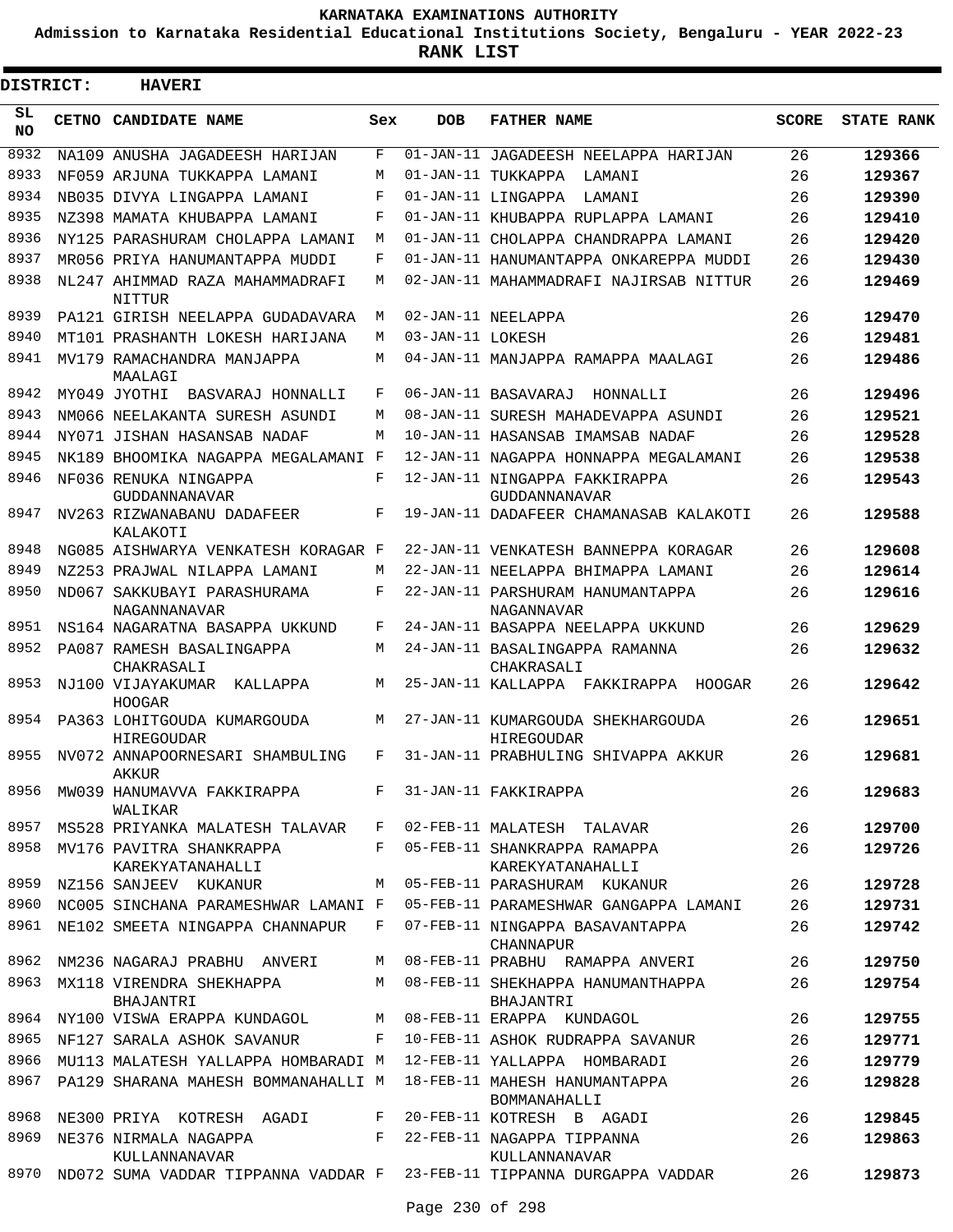**Admission to Karnataka Residential Educational Institutions Society, Bengaluru - YEAR 2022-23**

| <b>DISTRICT:</b> | <b>HAVERI</b>                                                                |     |                   |                                                                                    |              |                   |
|------------------|------------------------------------------------------------------------------|-----|-------------------|------------------------------------------------------------------------------------|--------------|-------------------|
| SL<br><b>NO</b>  | <b>CETNO CANDIDATE NAME</b>                                                  | Sex | <b>DOB</b>        | <b>FATHER NAME</b>                                                                 | <b>SCORE</b> | <b>STATE RANK</b> |
| 8971             | NR227 ABHILASH BASAPPA A K                                                   | M   | 25-FEB-11 BASAPPA | AK                                                                                 | 26           | 129886            |
| 8972             | MS088 AVINASH AJJAPPA SAVIKERI                                               | М   |                   | 01-MAR-11 AJJAPPA SHEKAPPA SAVIKERI                                                | 26           | 129913            |
| 8973             | NE036 KAVITA NAGAPPA LAMANI                                                  | F   |                   | 03-MAR-11 NAGAPPA UMLEPPA LAMANI                                                   | 26           | 129931            |
| 8974             | NH293 MANU YALLAPPA BHANGI                                                   | М   |                   | 03-MAR-11 YALLAPPA MALLAPPA BHANGI                                                 | 26           | 129932            |
| 8975             | NK543 SINCHAN SANTHOSH HARIJAN                                               | F   |                   | 03-MAR-11 SANTHOSH V HARIJAN                                                       | 26           | 129939            |
| 8976             | NJ302 SHOBHA KASEEM MUNDARAGI                                                | F   |                   | 06-MAR-11 KASEEM SABAPPA MUNDARAGI                                                 | 26           | 129963            |
| 8977             | NY143 DHARMARAJ MANJAPPA TALAWAR                                             | M   |                   | 07-MAR-11 MANJAPPA RAMAPPA TALAWAR                                                 | 26           | 129966            |
| 8978             | NZ157 CHAITRA RAMESH MUDUR                                                   | F   |                   | 08-MAR-11 RAMESH MALLAPPA MUDUR                                                    | 26           | 129976            |
| 8979             | NK370 HARISHA NAGARAJ AMBRIKOPPA                                             | М   | 09-MAR-11 NAGARAJ | AMBRIKOPPA                                                                         | 26           | 129986            |
| 8980             | NR174 SHIVARAJ BASAVARAJ PUJAR                                               | M   |                   | 09-MAR-11 BASAVARAJ SHIVAPUTRAPPA PUJAR                                            | 26           | 129992            |
| 8981             | NA029 PRITAM NAGARAJ BAGER                                                   | M   |                   | 10-MAR-11 NAGARAJ NIMBANNA BAGER                                                   | 26           | 130001            |
| 8982             | NE263 MAHMADTOUFIQ RAJJABSAB<br><b>BAGALKOTI</b>                             | M   |                   | 12-MAR-11 RAJJABSAB RAJESAB BAGALKOTI                                              | 26           | 130014            |
| 8983             | MV091 VIDYASHRI PARAMESH<br>HONNANNANAVAR                                    | F   |                   | 12-MAR-11 PARAMESH GUDDAPPA<br>HONNANNANAVAR                                       | 26           | 130021            |
| 8984             | NX113 MAHESH MUTTAPPA<br>SIDDAKKANAVAR                                       | М   |                   | 14-MAR-11 MUTTAPPA SIDDAKKANAVAR                                                   | 26           | 130040            |
| 8985             | NK356 SAMPAT KUMARAPPA<br>PUTTANNANAVAR                                      | M   |                   | 15-MAR-11 KUMARAPPA PUTTANNANAVAR                                                  | 26           | 130054            |
| 8986             | NR205 HAMSIKA RAMESH LAMANI                                                  | F   |                   | 16-MAR-11 RAMESH TOPAPPA LAMANI                                                    | 26           | 130064            |
| 8987             | NN172 KEERTI RAVIRAJ LAMANI                                                  | F   |                   | 16-MAR-11 RAVIRAJ GOPALAPPA LAMANI                                                 | 26           | 130065            |
| 8988             | NG059 PRIYANK HANUMANTHAPPA<br>LAMANI                                        | F   |                   | 16-MAR-11 HANUMANTHAPPA RAMAPPA LAMANI                                             | 26           | 130068            |
| 8989             | NO054 BEERESHA DILLEPPA TANGODA                                              | М   |                   | 17-MAR-11 DILLEPPA DURAGAPPA TANGODA                                               | 26           | 130079            |
| 8990             | NW280 ABHISHEKGOUDA HOLALAPPAGOUD M<br>PATIL                                 |     |                   | 18-MAR-11 HOLALAPPAGOUD NINGANAGOUD<br>PATIL                                       | 26           | 130087            |
| 8991             | MX023 MURALI YALLAPPA SOTNAVAR                                               | М   |                   | 18-MAR-11 YALLAPPA DODDASIDDAPPA<br>SOTNAVAR                                       | 26           | 130094            |
| 8992             | NB204 LAXMI PARASHURAM GHALAPUJI                                             | F   |                   | 21-MAR-11 PARASHURAM GHALAPUJI                                                     | 26           | 130119            |
| 8993             | NR252 PRAJWAL NINGAPPA<br>KANNAPPANAVAR                                      | М   |                   | 21-MAR-11 NINGAPPA GUDDAPPA<br>KANNAPPANAVAR                                       | 26           | 130121            |
| 8994             | NO117 ABHISHEK RAMESH LAMANI                                                 | M   |                   | 23-MAR-11 RAMESH CHIKKAPPA LAMANI                                                  | 26           | 130130            |
|                  | 8995 NE129 NIVEDITA IRAPPA GOPALI                                            | F   |                   | 24-MAR-11 IRAPPA MADEVAPPA GOPALI                                                  | 26           | 130141            |
|                  | KAMARAGATTI                                                                  |     |                   | 8996 NT144 BEERESHI GANEESH MAR-11 GANEESH THIPPANNA KAMARAGATTI                   | 26           | 130148            |
|                  | 8997 NH374 DANESHVARI MANJAPPA F 26-MAR-11 MANJAPPA NAGAPPA<br>HOTTEPPANAVAR |     |                   | HOTTEPPANAVAR                                                                      | 26           | 130165            |
|                  |                                                                              |     |                   | 8998 MS396 MADHU CHANDRAPPA LAMANI F 26-MAR-11 CHANDRAPPA NOOREPPA LAMANI          | 26           | 130168            |
|                  | 8999 NM145 ANNAPPA ASHOK VADDAR                                              |     |                   | M 27-MAR-11 ASHOK SANNAHALAPPA VADDAR                                              | 26           | 130176            |
|                  | 9000 MR206 GULAMIGOUSE SAYADALI<br>KURUBGOND                                 |     |                   | M 28-MAR-11 SAYADALI KHADARSAB KURUBGOND                                           | 26           | 130186            |
|                  | 9001 NC191 BHOOMIKA BASAPPA CHALAVADI F 01-APR-11 BASAPPA HANUMANTAPPA       |     |                   | CHALAVADI                                                                          | 26           | 130217            |
|                  | 9002 NK371 SHIVAKUMAR NAGARAJ ASUNDI                                         |     |                   | M 01-APR-11 NAGARAJ ASUNDI                                                         | 26           | 130223            |
|                  | 9003 MR098 SRAVNTHI HANUMANTAPPA<br>KAYAKAD                                  |     |                   | F 03-APR-11 HANUMANTAPPA KAYAKAD                                                   | 26           | 130241            |
|                  | 9004 NF146 ANUSHA NINGAPPA GUDI F 04-APR-11 NINGAPPA S GUDI                  |     |                   |                                                                                    | 26           | 130242            |
|                  | 9005 NB102 MOHINUDDIN MAHMADSADHIK M 04-APR-11 MAHMADSADHIK<br>SHIRGOD       |     |                   |                                                                                    | 26           | 130245            |
|                  | SHIRAGAMBI                                                                   |     |                   | 9006 NP231 CHARAN GADIGEPPA M 05-APR-11 GADIGEPPA HANUMANTAPPA<br>SHIRAGAMBI       | 26           | 130254            |
|                  |                                                                              |     |                   | 9007 NF132 AJAY RAMESH AVVAKKANAVAR M 06-APR-11 RAMESH GURUPADAPPA<br>AVVAKKANAVAR | 26           | 130262            |
|                  | 9008 NL052 CHAITRA SHEKHAPPA<br>MOODABAGILA                                  |     |                   | F 06-APR-11 SHEKHAPPA HANUMANTAPPA<br>MOODABAGILA                                  | 26           | 130264            |
|                  |                                                                              |     | Page 231 of 298   |                                                                                    |              |                   |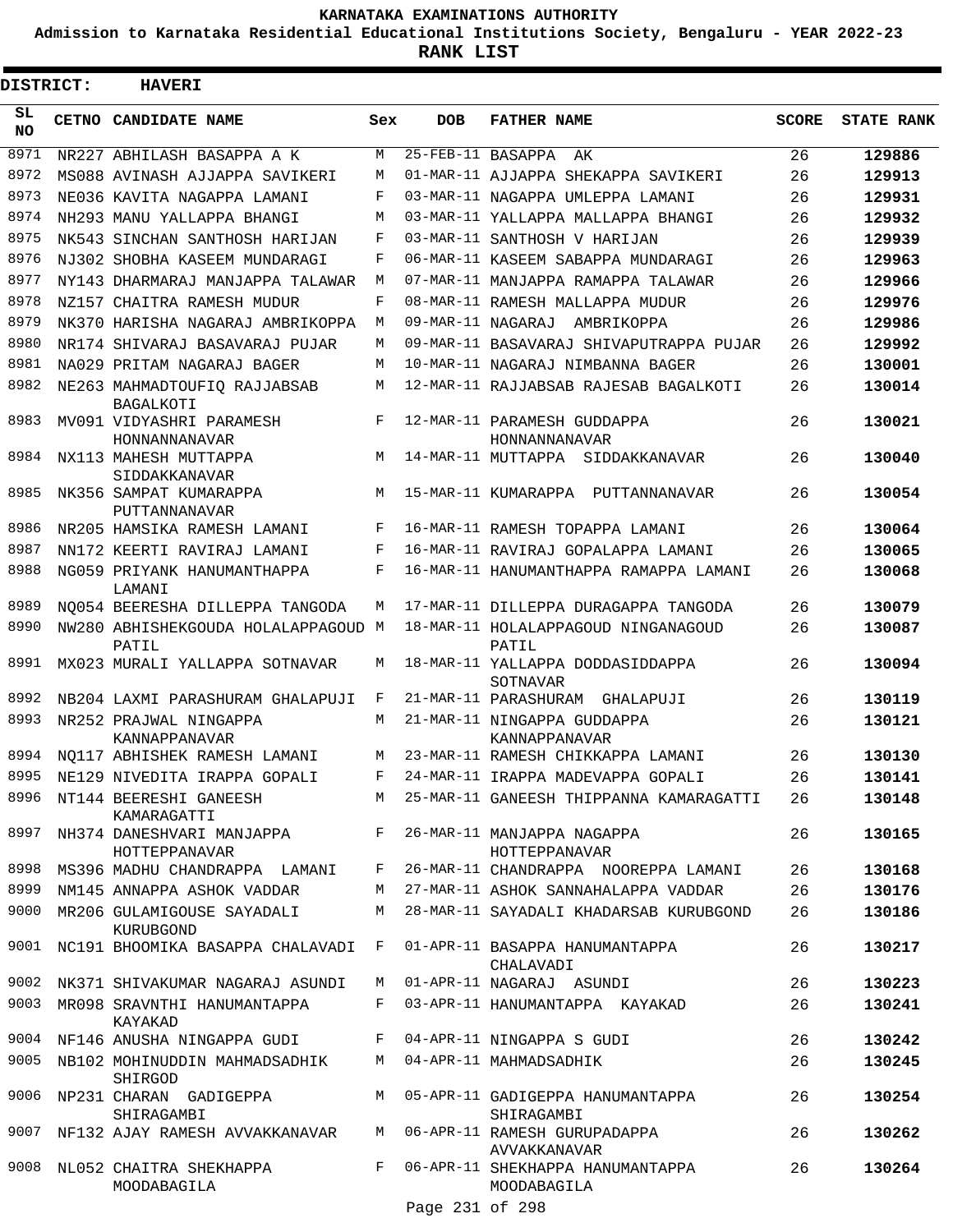**Admission to Karnataka Residential Educational Institutions Society, Bengaluru - YEAR 2022-23**

**RANK LIST**

Е

| <b>DISTRICT:</b> |  | <b>HAVERI</b>                                       |     |                   |                                                         |              |                   |  |  |  |  |  |  |
|------------------|--|-----------------------------------------------------|-----|-------------------|---------------------------------------------------------|--------------|-------------------|--|--|--|--|--|--|
| SL.<br><b>NO</b> |  | CETNO CANDIDATE NAME                                | Sex | <b>DOB</b>        | <b>FATHER NAME</b>                                      | <b>SCORE</b> | <b>STATE RANK</b> |  |  |  |  |  |  |
| 9009             |  | NY018 ISHWAR SAMANNA LAMANI                         | M   |                   | 07-APR-11 SAMANNA NANAPPA LAMANI                        | 26           | 130279            |  |  |  |  |  |  |
| 9010             |  | NZ389 DEEPA SHIDDAPPA JADHAV                        | F   |                   | 09-APR-11 SHIDDAPPA SHEKAPPA JADHAV                     | 26           | 130304            |  |  |  |  |  |  |
| 9011             |  | NC152 KAVYA MANJUNATH HIRUR                         | F   |                   | 09-APR-11 MANJUNATH                                     | 26           | 130305            |  |  |  |  |  |  |
| 9012             |  | NA059 PRAMOD HALAPPA GOLLAR                         | M   |                   | 09-APR-11 HALAPPA YALLAPPA GOLLAR                       | 26           | 130311            |  |  |  |  |  |  |
| 9013             |  | NZ364 SANJU LAXMAN LAMANI                           | M   | 10-APR-11 LAXMAN  | LAMANI                                                  | 26           | 130327            |  |  |  |  |  |  |
| 9014             |  | NZ098 HARSHITA ANAND LAMANI                         | F   |                   | 11-APR-11 ANAND TOPANNA LAMANI                          | 26           | 130331            |  |  |  |  |  |  |
| 9015             |  | NT310 SUDHA KEMAPPA LAMANI                          | F   |                   | 11-APR-11 KEMAPPA LAMANI                                | 26           | 130338            |  |  |  |  |  |  |
| 9016             |  | NU147 HEMANT TIRUKAPPA ANNIGERI                     | M   |                   | 12-APR-11 TIRUKAPPA GUDDAPPA ANNIGERI                   | 26           | 130344            |  |  |  |  |  |  |
| 9017             |  | NL060 POOJA KANTESH MULER                           | F   | 12-APR-11 KANTESH | MULER                                                   | 26           | 130349            |  |  |  |  |  |  |
| 9018             |  | NL306 SHRIRAM BASAVARAJ MADDER                      | M   |                   | 12-APR-11 BASAVARAJ                                     | 26           | 130354            |  |  |  |  |  |  |
| 9019             |  | NX010 MANOHAR GOPINATH LAMANI                       | M   |                   | 14-APR-11 GOPINATH PEERAPPA LAMANI                      | 26           | 130372            |  |  |  |  |  |  |
| 9020             |  | MY029 MALATESH MAILARAPPA TALAVAR M                 |     |                   | 15-APR-11 MAILARAPPA FAKKIRAPPA TALAVAR                 | 26           | 130383            |  |  |  |  |  |  |
| 9021             |  | NP144 PRAJWALA RAMESHA CHALAVADI                    | M   |                   | 15-APR-11 RAMESHA GUDDAPPA CHALAVADI                    | 26           | 130388            |  |  |  |  |  |  |
| 9022             |  | NX001 KHALADARAKHAN<br>TOFIKAAHMADKHANA PATIL       | M   |                   | 22-APR-11 TOFIKAAHMADKHANA IBRAHIMKHAN<br>PATIL         | 26           | 130468            |  |  |  |  |  |  |
| 9023             |  | NZ146 SPANDANA MADAR                                | F   |                   | 22-APR-11 SHIVANAND                                     | 26           | 130474            |  |  |  |  |  |  |
| 9024             |  | MY163 AKASHA RAMESHA CHANNAPUR                      | M   |                   | 24-APR-11 RAMESHA PARASAPPA CHANNAPUR                   | 26           | 130486            |  |  |  |  |  |  |
| 9025             |  | NV293 SHASHIDAR BASAVARAJ<br>GADIGENNANAVAR VALIKAR | M   |                   | 25-APR-11 BASAVARAJ TIRAKAPPA<br>GADIGENNANAVAR VALIKAR | 26           | 130501            |  |  |  |  |  |  |
| 9026             |  | NB121 BHAVANI PARAMESHAPPA<br>MUSHANNANAVAR         | F   |                   | 26-APR-11 PARAMESHAPPA MUSHANNANAVAR                    | 26           | 130504            |  |  |  |  |  |  |
| 9027             |  | NB028 KARTHIK FAKKIRAPPA<br>BHIMANAIK               | M   |                   | 27-APR-11 FAKKIRAPPA BHIMANAIK                          | 26           | 130516            |  |  |  |  |  |  |
| 9028             |  | NY211 GANESH SURESH SOTTANAVAR                      | M   |                   | 28-APR-11 SURESH GADIGEPPA SOTTANAVAR                   | 26           | 130523            |  |  |  |  |  |  |
| 9029             |  | NU091 KIRAN PARASAPPA ADAVINAYKAR M                 |     |                   | 28-APR-11 PARASAPPA                                     | 26           | 130524            |  |  |  |  |  |  |
| 9030             |  | NH043 GOUSAMODIN MOHAMMADRAFIO<br>YALAVIGI          | M   |                   | 30-APR-11 MOHAMMADRAFIQ CHAMANSAB<br>YALAVIGI           | 26           | 130542            |  |  |  |  |  |  |
| 9031             |  | NT118 NAVEEN GUDDAPPA DODDAMANI                     | M   |                   | 30-APR-11 GUDDAPPA                                      | 26           | 130548            |  |  |  |  |  |  |
| 9032             |  | NA070 NEMINATHA PURUSHOTHAM<br>HALLIYAVAR           | M   |                   | 30-APR-11 PURUSHOTHAM HALLIYAVAR                        | 26           | 130549            |  |  |  |  |  |  |
| 9033             |  | NB017 SANJANA BASAVARAJ<br>ADIGANNANAVAR            | F   |                   | 30-APR-11 BASAVARAJ RUDRAPPA<br>ADIGANNANAVAR           | 26           | 130553            |  |  |  |  |  |  |
| 9034             |  | NV203 RADHA NEELAPPA HARIJAN                        | F   |                   | 01-MAY-11 NEELAPPA CHOLAPPA HARIJAN                     | 26           | 130565            |  |  |  |  |  |  |
| 9035             |  | NF028 LAKSHMI MARUTI MALLUR                         | F   |                   | 03-MAY-11 MARUTI PUTTAPPA MALLUR                        | 26           | 130583            |  |  |  |  |  |  |
| 9036             |  | MW035 MEGHA RAMACHANDRAPPA<br>SUDAMBI               | F   |                   | 03-MAY-11 RAMACHANDRAPPA HANUMANTAPPA<br>SUDAMBI        | 26           | 130586            |  |  |  |  |  |  |
| 9037             |  | NR329 RAKSHITA JAYAPPA LAMANI                       | F   |                   | 03-MAY-11 JAYAPPA LUMBAPPA LAMANI                       | 26           | 130592            |  |  |  |  |  |  |
| 9038             |  | NF186 DYAMAVVA NAGAPPA NEGALUR                      | F   | 04-MAY-11 NAGAPPA | NEGALUR                                                 | 26           | 130598            |  |  |  |  |  |  |
| 9039             |  | NK061 CHANDANA SHANTAPPA<br>PARASALLI               | F   |                   | 05-MAY-11 SHANTAPPA KANNAPPA PARASALLI                  | 26           | 130608            |  |  |  |  |  |  |
| 9040             |  | NV414 AKSHATA NINGANGOUDA PATIL                     | F   |                   | 08-MAY-11 NINGANGOUDA KENCHANAGOUDA<br>PATIL            | 26           | 130632            |  |  |  |  |  |  |
| 9041             |  | NS180 PAVANA CHALAVADI CHALAVADI                    | М   |                   | 10-MAY-11 CHALAVADI HALAPPA CHALAVADI                   | 26           | 130667            |  |  |  |  |  |  |
| 9042             |  | MS217 ARUN VEERANNA CHIKKANAJI                      | M   |                   | 11-MAY-11 VEERANNA BASAVANEPPA<br>CHIKKANAJI            | 26           | 130674            |  |  |  |  |  |  |
| 9043             |  | NF211 MANU CHANDRAPPA ALLALLI                       | М   |                   | 11-MAY-11 CHANDRAPPA SHIVAPPA ALLALLI                   | 26           | 130678            |  |  |  |  |  |  |
| 9044             |  | NA186 GULAMAMAHEDDIN<br>SHAKURAAHAMAD SETASANADI    | M   |                   | 12-MAY-11 SHAKURAAHAMAD SETASANADI                      | 26           | 130684            |  |  |  |  |  |  |
| 9045             |  | NF282 MANU MARUTI WALIKARA                          | M   |                   | 13-MAY-11 MARUTI SHEDIYAPPA WALIKARA                    | 26           | 130703            |  |  |  |  |  |  |
| 9046             |  | NL094 PAVITRA KARABASAPPA HUGGER                    | F   |                   | 13-MAY-11 KARABASAPPA SIDDAPPA HUGGER                   | 26           | 130707            |  |  |  |  |  |  |
| 9047             |  | NX092 PAVITRA BASAVARAJ VADDAR                      | F   |                   | 15-MAY-11 BASAVARAJ TIMMANNA VADDAR                     | 26           | 130725            |  |  |  |  |  |  |
| 9048             |  | NW364 KAVITA RAMESH LAMANI                          | F   |                   | 16-MAY-11 RAMESH SHANKRAPPA LAMANI                      | 26           | 130731            |  |  |  |  |  |  |
| 9049             |  | MY106 ULAVEPPA CHANNABASAPPA                        | M   |                   | 20-MAY-11 CHANNABASAPPA KODEPPA HUGAR                   | 26           | 130780            |  |  |  |  |  |  |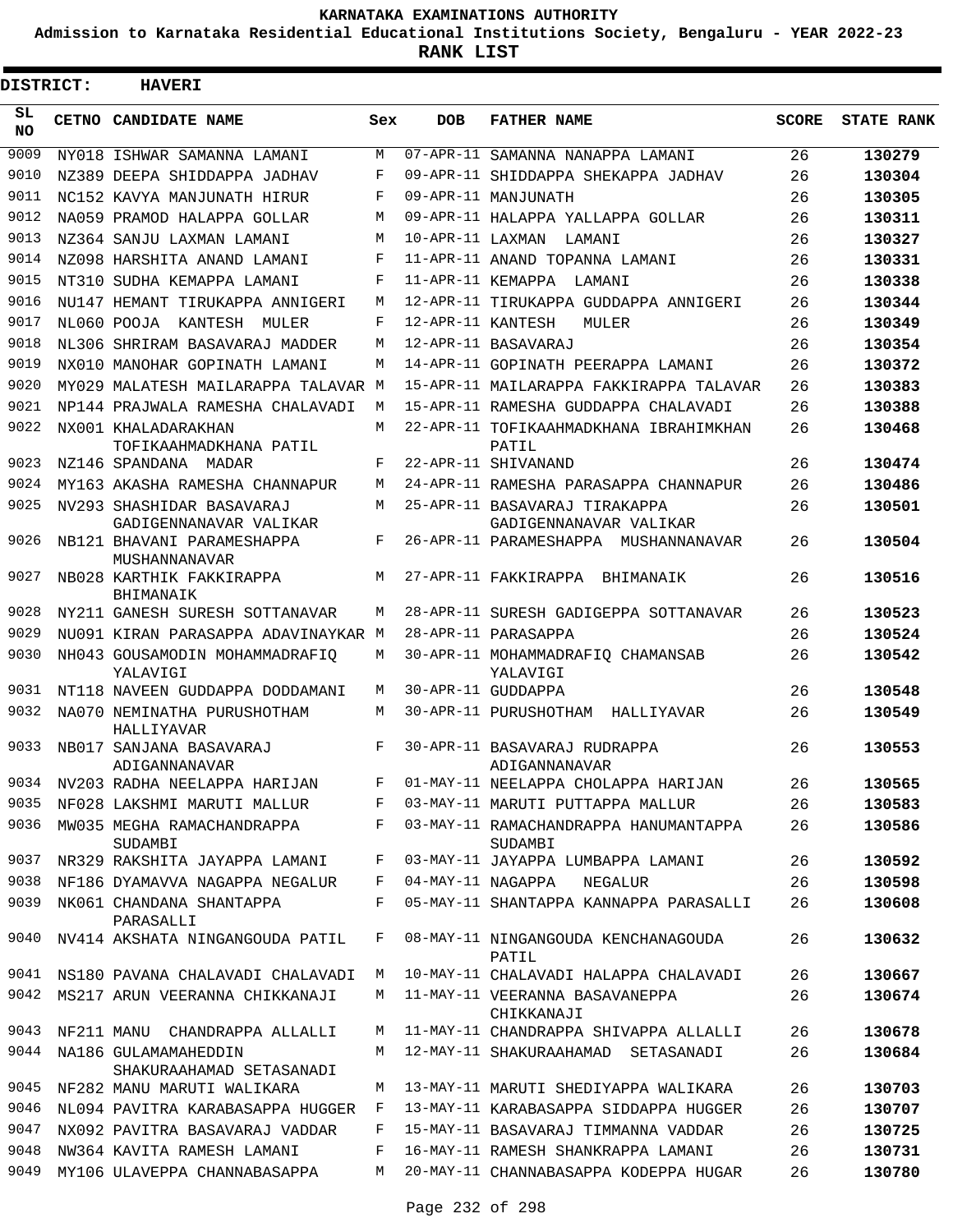**Admission to Karnataka Residential Educational Institutions Society, Bengaluru - YEAR 2022-23**

| <b>DISTRICT:</b> | <b>HAVERI</b>                                  |     |                   |                                                                           |              |                   |
|------------------|------------------------------------------------|-----|-------------------|---------------------------------------------------------------------------|--------------|-------------------|
| SL<br><b>NO</b>  | CETNO CANDIDATE NAME                           | Sex | <b>DOB</b>        | <b>FATHER NAME</b>                                                        | <b>SCORE</b> | <b>STATE RANK</b> |
|                  | <b>HUGAR</b>                                   |     |                   |                                                                           |              |                   |
| 9050             | NZ237 CHINMAYI YALLAPPA TONDIKAYI F            |     |                   | 23-MAY-11 YALLAPPA RAMAPPA TONDIKAYI                                      | 26           | 130797            |
| 9051             | NU299 DIVYA<br>LAMBANI                         | F   |                   | 27-MAY-11 HANUMANTHA NAIK<br>LAMBANI                                      | 26           | 130843            |
| 9052             | NB246 SHREYA RAMESH GUDDADAKERI                | F   |                   | 28-MAY-11 RAMESH YALLAPPA GUDDADAKERI                                     | 26           | 130866            |
| 9053             | NK106 CHARANKUMAR BASAVARAJ<br>GUDADALLI       | М   |                   | 29-MAY-11 BASAVARAJ SIDDAPPA GUDADALLI                                    | 26           | 130869            |
| 9054             | MY045 GUDADAYYA NAGARJUN<br>BAIRANNANAVAR      | М   |                   | 29-MAY-11 NAGARJUN YALLAPPA<br>BAIRANNANAVAR                              | 26           | 130871            |
| 9055             | NN139 KIRAN RAVI SAVAKKANAVAR                  | M   |                   | 02-JUN-11 RAVI MATANGEPPA SAVAKKANAVAR                                    | 26           | 130944            |
| 9056             | NU335 CHANDANA MANJAPPA RYAVALARA F            |     |                   | 04-JUN-11 MANJAPPA MUDIYAPPA RYAVALARA                                    | 26           | 130963            |
| 9057             | NW036 CHADRASHEKAR CHANNAPPA<br>RITTI          | М   |                   | 09-JUN-11 CHANNAPPA NINGAPPA RITTI                                        | 26           | 131036            |
| 9058             | NR242 MAMATA VALAPPA KHETAVAT                  | F   |                   | 09-JUN-11 VALAPPA HALAPPA KHETAVAT                                        | 26           | 131045            |
| 9059             | MS312 MANUKUMAR ASHOK MADAR                    | M   |                   | 09-JUN-11 ASHOK TIPPNNA MADAR                                             | 26           | 131046            |
| 9060             | MS075 VARSHA RAJU CHIKKERI                     | F   | 09-JUN-11 RAJU    | CHIKKERI                                                                  | 26           | 131049            |
| 9061             | NE067 KARTHIK FAKKIRAPPA HARIJAN               | M   |                   | 11-JUN-11 FAKKIRAPPA NINGAPPA HARIJAN                                     | 26           | 131078            |
| 9062             | NA119 NEMINATH BASAVARAJ<br><b>BELAGALI</b>    | М   |                   | 13-JUN-11 BASAVARAJ RAMANNA BELAGALI                                      | 26           | 131100            |
| 9063             | MR200 SANTOSH IRAPPA<br>KURADAMMANAVAR         | M   |                   | 14-JUN-11 IRAPPA MARIYAPPA<br>KURADAMMANAVAR                              | 26           | 131119            |
| 9064             | MV174 ARCHANA ANNAPPA GUDIYAVAR                | F   |                   | 15-JUN-11 ANNAPPA BHIMAPPA GUDIYAVAR                                      | 26           | 131122            |
| 9065             | NS020 VANITA HANUMANTAPPA GOUDRA               | F   |                   | 17-JUN-11 HANUMANTAPPA                                                    | 26           | 131155            |
| 9066             | MV144 JEEVAN SIDDANAGOUDA<br>MARIGOUDRA        | М   |                   | 19-JUN-11 SIDDANAGOUDA BHEEMANAGOUD<br>MARIGOUDRA                         | 26           | 131173            |
| 9067             | MZ130 TANUJ FAKKIRAPPA HARIJAN                 | М   |                   | 24-JUN-11 FAKKIRAPPA                                                      | 26           | 131244            |
| 9068             | NP063 SAGAR ANANDAPPA NADUGERI                 | М   |                   | 26-JUN-11 ANANDAPPA MARUGONEPPA<br>NADUGERI                               | 26           | 131272            |
| 9069             | NA215 ANANTAKUMAR SHREEDHAR<br>ENNEKOPPA       | М   |                   | 28-JUN-11 SHREEDHAR YALLAPPA ENNEKOPPA                                    | 26           | 131286            |
| 9070             | NU259 NAVEEN SHANKAR DIDAGUR                   | М   | 28-JUN-11 SHANKAR | DIDAGUR                                                                   | 26           | 131294            |
| 9071             | NS279 MOHAN NAGAPPA LAMANI                     | M   |                   | 29-JUN-11 NAGAPPA SHANKRAPPA LAMANI                                       | 26           | 131302            |
| 9072             | NE176 KARTIK NAGAPPA MALAMMANAVAR M            |     |                   | 01-JUL-11 NAGAPPA AJJAPPA MALAMMANAVAR                                    | 26           | 131322            |
| 9073             | NY210 MAILARI SHIVAPPA ADIN                    | М   |                   | 07-JUL-11 SHIVAPPA                                                        | 26           | 131420            |
| 9074             | NL171 POORNIMA KOTEPPA AGASARA                 | F   |                   | 08-JUL-11 KOTEPPA BASAPPA AGASARA                                         | 26           | 131438            |
| 9075             | NW098 ROOPA ARUNKUMAR NEERALAGI                | F   |                   | 09-JUL-11 ARUNKUMAR SHIVANAGOUDA                                          | 26           | 131452            |
| 9076             | PA196 ABHISHEK MANJUNATH HADAKAR M             |     |                   | NEERALAGI<br>11-JUL-11 MANJUNATH HADAKAR                                  | 26           | 131476            |
| 9077             | MW070 PRIYANKA IRAPPA KYASANAKERI F            |     |                   | 11-JUL-11 IRAPPA MALLIKARJUNAPPA<br>KYASANAKERI                           | 26           | 131483            |
| 9078             | NZ411 BASANGOUD NINGANGOUD PATIL               |     |                   | M 12-JUL-11 NINGANGOUD BAJUGOUD PATIL                                     | 26           | 131486            |
| 9079             |                                                |     |                   | NO097 VANAJAKSHI KARABASANAGOUDA F 13-JUL-11 KARABASANAGOUDA NINGANAGOUDA | 26           | 131507            |
| 9080             | PATIL<br>NZ126 YASHODHA HADIBASAPPA<br>KADAKOL |     |                   | PATIL<br>F 13-JUL-11 HADIBASAPPA KADAKOL                                  | 26           | 131509            |
| 9081             | NF315 NIKIL BABU LAMANI                        | M   |                   | 16-JUL-11 BABU RUDRAPPA LAMANI                                            | 26           | 131551            |
|                  | 9082 NH138 PALLAVI PARUSHURAM AGADI            | F   |                   | 16-JUL-11 PARUSHURAM NILAPPA AGADI                                        | 26           | 131553            |
| 9083             | NY445 TARUNA BANKAPPA BARIGEDAD                | M   |                   | 16-JUL-11 BANKAPPA BARIGEDAD                                              | 26           | 131560            |
| 9084             | NE366 DARSHAN CHANNABASAPPA<br>SHIVANAGOUDR    | M   |                   | 19-JUL-11 CHANNABASAPPA                                                   | 26           | 131590            |
| 9085             | MR243 SHARADA CHANDRASHEKAR<br>KUMBAR          | F   |                   | 19-JUL-11 CHANDRASHEKAR KUMBAR                                            | 26           | 131601            |
| 9086             | PA227 SUKANYA MALLAYYA HIREMATH                | F   |                   | 19-JUL-11 MALLAYYA DUNDAYYA HIREMATH                                      | 26           | 131603            |
| 9087             | NW249 SUMA HANAMANTAPPA HULLUR                 | F   |                   | 19-JUL-11 HANAMANTAPPA RAMANNA HULLUR                                     | 26           | 131604            |
| 9088             | MR069 CHAMANSAB AMEERRAMJU                     | М   |                   | 20-JUL-11 AMEERRAMJU ALADAKATTI                                           | 26           | 131608            |
|                  |                                                |     | Page 233 of 298   |                                                                           |              |                   |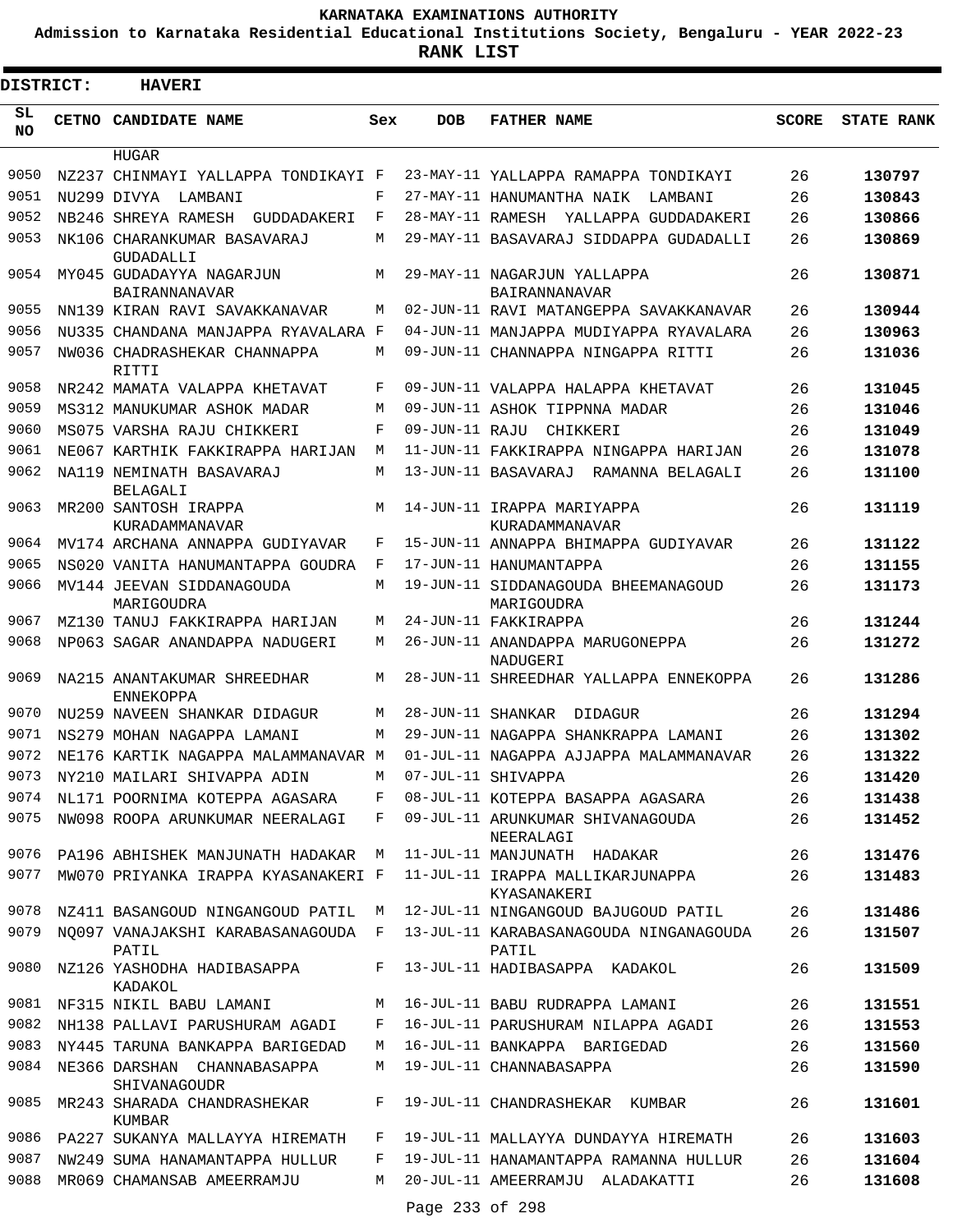**Admission to Karnataka Residential Educational Institutions Society, Bengaluru - YEAR 2022-23**

| <b>DISTRICT:</b> | <b>HAVERI</b>                                  |            |                   |                                                         |              |                   |
|------------------|------------------------------------------------|------------|-------------------|---------------------------------------------------------|--------------|-------------------|
| SL<br><b>NO</b>  | CETNO CANDIDATE NAME                           | Sex        | <b>DOB</b>        | <b>FATHER NAME</b>                                      | <b>SCORE</b> | <b>STATE RANK</b> |
|                  | ALADAKATTI                                     |            |                   |                                                         |              |                   |
| 9089             | NZ079 NAGAVENI MALLAYYA<br>VIRAKTAMATH         | F          |                   | 22-JUL-11 MALLAYYA VEERASANGAYYA<br>VIRAKTAMATH         | 26           | 131641            |
| 9090             | NU105 SIDDU KRISHNAPPA MUDDERA                 | М          |                   | 26-JUL-11 KRISHNAPPA MUDDERA                            | 26           | 131688            |
| 9091             | PA202 NANDITA NEELAGURI                        | F          |                   | 28-JUL-11 SATYAPPA KENCHAPPA NEELAGURI                  | 26           | 131714            |
| 9092             | NK386 PRATISHA SHIVANANDA<br>NADUVINMANI       | М          |                   | 28-JUL-11 SHIVANANDA NADUVINMANI                        | 26           | 131717            |
| 9093             | NR324 CHETAN REVANEPPA POOJAR                  | М          |                   | 29-JUL-11 REVANEPPA<br>POOJAR                           | 26           | 131724            |
| 9094             | NS190 TUSHAR BASAVARAJ NAYAK                   | М          |                   | 30-JUL-11 BASAVARAJ SAKRAPA NAYAK                       | 26           | 131750            |
| 9095             | NY329 ARAVIND ASHOK VADDAR                     | M          |                   | 31-JUL-11 ASHOK HANAMANTAPP VADDAR                      | 26           | 131753            |
| 9096             | NP017 RAGHUVEER MANJAPPA MEDUR                 | М          |                   | 31-JUL-11 MANJAPPA H MEDUR                              | 26           | 131758            |
| 9097             | NF089 KEERTI NINGAPPA<br>SANKAMMANAVAR         | F          |                   | 01-AUG-11 NINGAPPA DURUGAPPA<br>SANKAMMANAVAR           | 26           | 131766            |
| 9098             | NM088 MOHANKUMAR BASAVARAJ JADAR               | М          |                   | 02-AUG-11 BASAVARAJ RAMAPPA JADAR                       | 26           | 131781            |
| 9099             | MW171 AHMEDRAJA HASHAMPEER<br>MODINAYAKAR      | М          |                   | 03-AUG-11 HASHAMPEER                                    | 26           | 131793            |
| 9100             | NY367 SAMPRITA BHIMAPPA SANDIMANI M            |            |                   | 03-AUG-11 BHIMAPPA ARJUNAPPA SANDIMANI                  | 26           | 131801            |
| 9101             | MR284 SHAKEELABANU JAMALSAB NADAF F            |            |                   | 03-AUG-11 JAMALSAB NADAF                                | 26           | 131804            |
| 9102             | ND086 SANGEETA YALLAPPA JADAR                  | F          |                   | 04-AUG-11 YALLAPPA NEELAPPA JADAR                       | 26           | 131816            |
| 9103             | MT134 ISHWARI NAGARAJ ALOOR                    | F          | 09-AUG-11 NAGARAJ | ALOOR                                                   | 26           | 131868            |
| 9104             | NU347 NAGESH NAIK LAMBANI                      | М          |                   | 11-AUG-11 DUGYA NAIK LAMBANI                            | 26           | 131899            |
| 9105             | NL125 JEEVAN BHARAMAGOUD SIRAGERI M            |            |                   | 12-AUG-11 BHARAMAGOUD CHANNABASAPPA<br>SIRAGERI         | 26           | 131905            |
| 9106             | MX121 PREETHAM                                 | M          |                   | 12-AUG-11 MARUTHI K Y                                   | 26           | 131912            |
| 9107             | MU078 VIJAYALXSHMI NAGAPPA<br>KARIBEEMNNANAVAR | $_{\rm F}$ |                   | 12-AUG-11 NAGAPPA HANUMANTPPA<br>KARIBEEMANNANAVAR      | 26           | 131918            |
| 9108             | MR040 KANTESHA ELUKOTEPPA MADARA               | М          |                   | 13-AUG-11 ELUKOTEPPA                                    | 26           | 131923            |
| 9109             | NW135 BASAVARAJ MAILAREPPA JADAR               | M          |                   | 15-AUG-11 MAILAREPPA BASAVANNEPPA JADAR                 | 26           | 131940            |
| 9110             | NK162 SAMPATAKUMAR MALLAPPA<br>MADLER          | M          |                   | 16-AUG-11 MALLAPPA<br>MADLER                            | 26           | 131957            |
| 9111             | NL317 MANJU SHIVANAGA BEVINAHALLI M            |            |                   | 27-AUG-11 SHIVANAGA SHIVAPPA<br>BEVINAHALLI             | 26           | 132062            |
|                  | 9112 MZ113 YALLAMMA RAMALINGAPPA<br>DEVAGIRI   | F          |                   | 27-AUG-11 RAMALINGAPPA BASAVANNEPPA<br>DEVAGIRI         | 26           | 132067            |
| 9113             | MW027 MOHANKUMAR YALLAPPA VADDAR M             |            |                   | 29-AUG-11 YALLAPPA MOREPPA VADDAR                       | 26           | 132089            |
| 9114             | MR079 POOJA BASAVARAJ BADAGERI                 | F          |                   | 30-AUG-11 BASAVARAJ BADAGERI                            | 26           | 132097            |
| 9115             | NJ022 TIRAKAVVA CHANABASAPPA<br>OLEKAR         | F          |                   | 30-AUG-11 CHANABASAPPA A OLEKAR                         | 26           | 132103            |
| 9116             | MR241 POORNIMA BASAVARAJ KARAGI                | F          |                   | 01-SEP-11 BASAVARAJ KARAGI                              | 26           | 132120            |
| 9117             | MY160 RANJITA SHEKARAJ HARIJAN                 | F          |                   | 02-SEP-11 SHEKARAJ NINGAPPA HARIJAN                     | 26           | 132129            |
| 9118             | NG249 SHREYA PRAKASHGOUDA HARTHI F             |            |                   | 02-SEP-11 PRAKASHGOUDA CHANABASANAGOUDA<br>HARTHI       | 26           | 132131            |
| 9119             | MS116 MAHANTESH SHANKRAPPA KUMARI M            |            |                   | 04-SEP-11 SHANKRAPPA KUMARI                             | 26           | 132147            |
| 9120             | NR022 DILIP GUTTEPPA GORAVER                   | M          |                   | 07-SEP-11 GUTTEPPA GUDDAPPA GORAVER                     | 26           | 132181            |
| 9121             | NA028 PRAJWAL DEVENDRAPPA<br>MANNAVADDAR       | М          |                   | 07-SEP-11 DEVENDRAPPA MANNAVADDAR                       | 26           | 132185            |
| 9122             | NJ129 JEEVAN MADEVAPPA<br>BISHTAKKANAVAR       |            |                   | M 08-SEP-11 MADEVAPPA SHIVAPPA<br><b>BISHTAKKANAVAR</b> | 26           | 132192            |
| 9123             | NH362 ARUN HULLAPPA<br>HOTTIRAPPANAVAR         | M          |                   | 10-SEP-11 HULLAPPA SHIVAPPA<br>HOTTIRAPPANAVAR          | 26           | 132213            |
| 9124             | MZ193 GAGAN GANGADHAR KUMBAR                   | M          |                   | 10-SEP-11 GANGADHAR VRUPAXAPPA KUMBAR                   | 26           | 132214            |
| 9125             | NW081 SAINGOUDA YALLAPPAGOUDA<br>PATIL         | M          |                   | 11-SEP-11 YYELLAPPAGOUDA PATIL                          | 26           | 132227            |
| 9126             | NK456 SINDHU BASAVARAJ YADAGODI                | $F -$      |                   | 11-SEP-11 BASAVARAJ J YADAGODI                          | 26           | 132229            |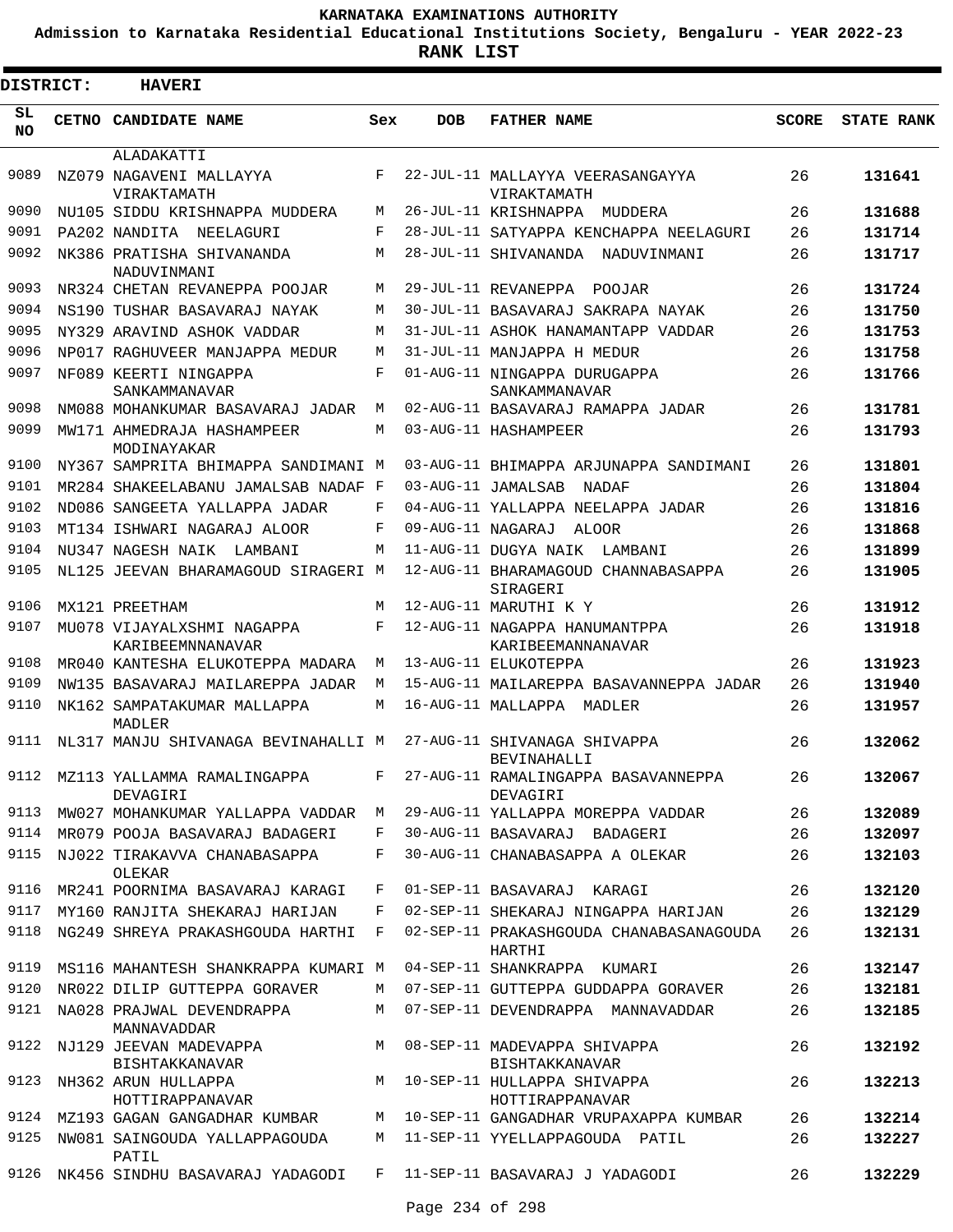**Admission to Karnataka Residential Educational Institutions Society, Bengaluru - YEAR 2022-23**

| <b>DISTRICT:</b> | <b>HAVERI</b>                                  |       |                  |                                                                           |              |                   |
|------------------|------------------------------------------------|-------|------------------|---------------------------------------------------------------------------|--------------|-------------------|
| SL<br><b>NO</b>  | CETNO CANDIDATE NAME                           | Sex   | <b>DOB</b>       | <b>FATHER NAME</b>                                                        | <b>SCORE</b> | <b>STATE RANK</b> |
| 9127             | NH292 ARCHANA SURESH VADDAR                    | F     | 12-SEP-11 SURESH | VADDAR                                                                    | 26           | 132233            |
| 9128             | NG115 SHWETHA AJJANAGOUDA<br>BHANGIGOUDRA      | F     |                  | 13-SEP-11 AJJANAGOUDA<br>BHANGIGOUDRA                                     | 26           | 132255            |
| 9129             | NN068 VINAYAKASWAMI KARABASAYYA<br>MATHADA     | М     |                  | 13-SEP-11 KARABASAYYA RUDRAYYA MATHADA                                    | 26           | 132257            |
| 9130             | NO049 CHETANA LAKSHMAN LAMANI                  | F     |                  | 15-SEP-11 LAKSHMAN VIRUPAKSHAPPA LAMANI                                   | 26           | 132270            |
| 9131             | NA022 NANDINI RAMESH KONDER                    | F     |                  | 15-SEP-11 RAMESH DURAGAPPA KONDER                                         | 26           | 132274            |
| 9132             | NJ312 JEEVA FAKKIRESH LAMANI                   | М     |                  | 20-SEP-11 FAKKIRESH LAMANI                                                | 26           | 132312            |
| 9133             | NS048 KEERTANA IRAPPA KAKOL                    | F     |                  | 21-SEP-11 IRAPPA GUDDAPPA KAKOL                                           | 26           | 132326            |
| 9134             | NY174 SHEETAL MANJUNATH ANGADI                 | М     |                  | 23-SEP-11 MANJUNATH DEVAPPA ANGADI                                        | 26           | 132341            |
| 9135             | MS246 MADHU HANUMAPPA HOSAMANI                 | F     |                  | 26-SEP-11 HANUMAPPA<br>HOSAMANI                                           | 26           | 132363            |
| 9136             | NJ030 MEGHA<br>MARADEPPA ANNI                  | F     |                  | 26-SEP-11 MARADEPPA BHARAMAPPA ANNI                                       | 26           | 132364            |
| 9137             | NT166 SINCHANA MALATESH<br>HUCHHAPPALAVAR      | F     |                  | 27-SEP-11 MALATESH TIRUKAPPA<br>HUCHHAPPALAVAR                            | 26           | 132381            |
| 9138             | NG269 LAKSHMI GALEPPA<br>JALAMMANAVAR          | F     |                  | 28-SEP-11 GALEPPA NINGAPPA JALAMMANAVAR                                   | 26           | 132384            |
| 9139             | NS077 TEJASVINI RAJU LAMANI                    | F     |                  | 30-SEP-11 RAJU SOMAPPA LAMANI                                             | 26           | 132419            |
| 9140             | PA348 SUHANA BASEERASAB SOUDATTI               | F     |                  | 05-OCT-11 BASEERASAB SAIYADSAB SOUDATTI                                   | 26           | 132470            |
| 9141             | NF341 BASAVARAJ MAYAPPA<br><b>BALANNANAVAR</b> | M     |                  | 09-OCT-11 MAYAPPA BASAVANNEPPA<br><b>BALANNANAVAR</b>                     | 26           | 132502            |
| 9142             | NO326 SAGAR UDAYAKUMAR<br>ALADAKATTIMATH       | М     |                  | 09-OCT-11 UDAYAKUMAR SIDDAYYA<br>ALADAKATTIMATH                           | 26           | 132504            |
| 9143             | NO165 CHOUDAMMA SIDDAPPA VAGGARA               | F     |                  | 10-OCT-11 SIDDAPPA VAGGARA                                                | 26           | 132507            |
| 9144             | NR215 SIDDARTH DILLEPPA KAMBALI                | М     |                  | 17-OCT-11 DILLEPPA                                                        | 26           | 132570            |
| 9145             | ND160 SOUNDARYA SUNKAPPA KORAVAR               | F     |                  | 22-OCT-11 SUNKAPPA DEVINDRAPPA KORAVAR                                    | 26           | 132608            |
| 9146             | NH039 MALATESH BEERAPPA KIDAGANNI              | M     |                  | 23-OCT-11 BEERAPPA<br>KIDAGANNI                                           | 26           | 132614            |
| 9147             | NV138 SHANTA NINGAPPA DODDAMANI                | F     |                  | 24-OCT-11 NINGAPPA MALLAPPA DODDAMANI                                     | 26           | 132623            |
| 9148             | MZ211 SHARATH GOOLAPPA GANIGER                 | М     |                  | 24-OCT-11 GOOLAPPA SANNABASAPPA GANIGER                                   | 26           | 132624            |
| 9149             | NM017 NIRANJAN KALLESHAPPA KULERA M            |       |                  | 28-OCT-11 KALLESHAPPA KULERA                                              | 26           | 132662            |
| 9150             | NF264 MAHAMADJISHAN MAKBULSAB<br>MULLA         | М     |                  | 01-NOV-11 MAKBULSAB MAHABOOBSAB MULLA                                     | 26           | 132691            |
| 9151             | ND065 KOUSHALYA JAGADEESH<br>CHIKKERI          | F     |                  | 03-NOV-11 JAGADESSH HANUMANTAPPA<br>CHIKKERI                              | 26           | 132706            |
|                  |                                                |       |                  | 9152 NF450 CHANDANA NAGRAJ BARKI F 04-NOV-11 NAGARAJ VEERABHADRAPPA BARKI | 26           | 132712            |
| 9153             | NY287 DEEPA SHEKHAPPA RAMAGERI                 | F     |                  | 06-NOV-11 SHEKHAPPA TIPPANNA RAMAGERI                                     | 26           | 132737            |
| 9154             | NW031 SHREYA NAGARAJ GOULER                    | F     |                  | 07-NOV-11 NAGARAJ PARASAPPA GOULER                                        | 26           | 132744            |
| 9155             | MY040 VINOD UMESHA TALAVAR                     | М     |                  | 07-NOV-11 UMESHA GOVINDAPPA TALAVAR                                       | 26           | 132746            |
| 9156             | NO216 PAVITRA CHOLAPPA BAGALAR                 | F     |                  | 10-NOV-11 CHOLAPPA BAGALAR                                                | 26           | 132769            |
| 9157             | MY256 HAMEED RAZA JILANI BEPARI                | M     |                  | 11-NOV-11 JILANI MAHMAD USMAN BEPARI                                      | 26           | 132779            |
| 9158             | NE446 HONNAMMA BASAVARAJ<br>DODDIRAPPANAVAR    | $F$ – |                  | 12-NOV-11 BASAVARAJ BHARAMAPPA<br>DODDIRAPPANAVAR                         | 26           | 132789            |
| 9159             | NW289 KAVERI MANJAPA<br>NANDANAJAVAIEKAR       | F     |                  | 14-NOV-11 MANJAPA H NANDANAJAVAIEKAR                                      | 26           | 132807            |
| 9160             |                                                |       |                  | NX164 AMEN FEER SAB NADAF M 18-NOV-11 FEER SAB MARDAN SAB NADAF           | 26           | 132836            |
| 9161             | NQ301 DIVYA MANJAPPA BEVINAMARADA F            |       |                  | 20-NOV-11 MANJAPPA HONNAPPA<br>BEVINAMARADA                               | 26           | 132861            |
| 9162             | MZ188 MADIHA MEHABUBKHA SHIGAONV F             |       |                  | 20-NOV-11 MEHABUBKHA GULABAKHA SHIGAONV                                   | 26           | 132863            |
| 9163             | NZ031 PUSHPA DEVAPPA MYAGERI                   | F     |                  | 21-NOV-11 DEVAPPA MYAGERI                                                 | 26           | 132871            |
|                  | 9164 NV163 RAKSHITA HANUMANTAPPA MADAR F       |       |                  | 21-NOV-11 HANUMANTAPPA DUNDAPPA MADAR                                     | 26           | 132872            |
| 9165             | NG203 PRADEEP DILLEPPA HAMARI                  | М     |                  | 22-NOV-11 DILLEPPA FAKKIRAPPA HAMARI                                      | 26           | 132880            |
| 9166             | NF496 SHRIKANTH SURESH LAMANI                  | М     |                  | 24-NOV-11 SURESH RAMACHANDRAPPA LAMANI                                    | 26           | 132904            |
| 9167             | NS322 HARSHA RAJAPPA ILAGER                    | М     |                  | 26-NOV-11 RAJAPPA ILAGER                                                  | 26           | 132920            |
| 9168             | MS349 YOGARAJ GANGAPPA LAMANI                  | M     |                  | 26-NOV-11 GANGAPPA DYAMAPPA LAMANI                                        | 26           | 132924            |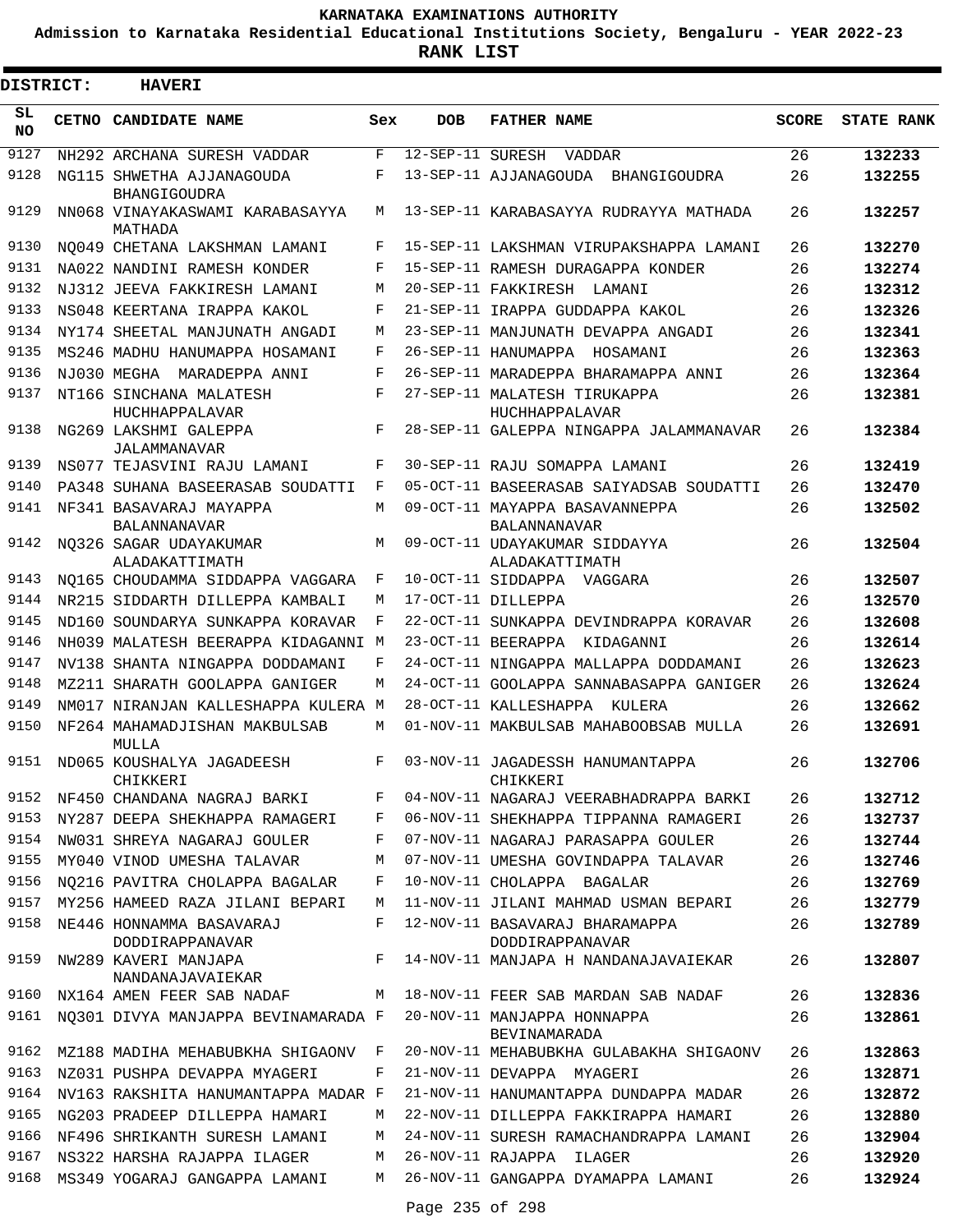**Admission to Karnataka Residential Educational Institutions Society, Bengaluru - YEAR 2022-23**

**RANK LIST**

| DISTRICT:       | <b>HAVERI</b>                                                     |             |                    |                                                                             |              |                   |
|-----------------|-------------------------------------------------------------------|-------------|--------------------|-----------------------------------------------------------------------------|--------------|-------------------|
| SL<br><b>NO</b> | <b>CETNO CANDIDATE NAME</b>                                       | Sex         | <b>DOB</b>         | <b>FATHER NAME</b>                                                          | <b>SCORE</b> | <b>STATE RANK</b> |
| 9169            | MT008 BHUMIKA KARABASAPPA<br>NANDIHALLI                           | F           |                    | 29-NOV-11 KARABASAPPA<br>NANDIHALLI                                         | 26           | 132944            |
| 9170            | NM219 MANU MALATEESH KASAMBI                                      | M           |                    | 30-NOV-11 MALATEESH NINGAPPA KASAMBI                                        | 26           | 132958            |
| 9171            | NW056 SACHIN SAHADEEVAPPA<br>NIMBAKKANAVAR                        | М           |                    | 02-DEC-11 SAHADEEVAPPA MALLAPPA<br>NIMBAKKANAVAR                            | 26           | 132979            |
| 9172            | NY177 LAXMI FAKKIRAPPA TALAWAR                                    | F           |                    | 12-DEC-11 FAKKIRAPPA MAHADEVAPPA<br>TALAWAR                                 | 26           | 133042            |
| 9173            | MX150 MAMATA SHAMBU BARKI                                         | F           |                    | 14-DEC-11 SHAMBU PUTTAPPA BARKI                                             | 26           | 133057            |
| 9174            | NF088 RENUKA ASHOK KALASANNANAVAR F                               |             |                    | 16-DEC-11 ASHOK NINGAPPA KALASANNANAVAR                                     | 26           | 133073            |
| 9175            | NW252 IRANAGOUDA FAKKIRAGOUDA<br>GIDDABASANAGOUDRA                | М           |                    | 19-DEC-11 FAKKIRAGOUDA KALAVEERAGOUDA<br>GIDDABASANAGOUDRA                  | 26           | 133093            |
| 9176            | NT178 MANJUNATHA DURUGAPPA<br>KONAPPANAVARA                       | М           |                    | 20-DEC-11 DURUGAPPA MARUTEPPA<br>KONAPPANAVARA                              | 26           | 133097            |
| 9177            | NU282 NUTANA RAGHAVENDRA KUNCHUR                                  | F           |                    | 23-DEC-11 RAGHAVENDRA SHAMAPPA KUNCHUR                                      | 26           | 133113            |
| 9178            | NS238 YASHWANTHA NAGESHA RATHOD                                   | М           |                    | 23-DEC-11 NAGESHA BHIMAPPA RATHOD                                           | 26           | 133114            |
| 9179            | NZ280 LAKSHMI BASAVARAJA MADLI                                    | F           |                    | 24-DEC-11 BASAVARAJA NAGAPPA MADLI                                          | 26           | 133119            |
| 9180            | NB274 LAXMI SHANKAR AGADI                                         | F           |                    | 24-DEC-11 SHANKAR BASAVARAJ AGADI                                           | 26           | 133120            |
| 9181            | NM059 MEGHANA UMESH GONENNANAVAR                                  | F           | 27-DEC-11 UMESH    | GONENNANAVAR                                                                | 26           | 133148            |
| 9182            | NZ331 SHIVANAND<br>HARIJAN                                        | М           |                    | 01-JAN-12 IRAPPA B HARIJAN                                                  | 26           | 133216            |
| 9183            | NK123 VIDHYA SIDDAPPA HARIJAN                                     | F           |                    | 07-JAN-12 SIDDAPPA HANUMANTAPPA HARIJAN                                     | 26           | 133241            |
| 9184            | NU053 ANUSHA CHNNAPPA CHAKRASALI                                  | F           |                    | 17-JAN-12 CHNNAPPA SHIVAPPA CHAKRASALI                                      | 26           | 133268            |
| 9185            | NV296 SHARADA FAKKIRAPPA HARIJAN                                  | F           |                    | 19-JAN-12 FAKKIRAPPA BASAVANEPPA<br>HARIJAN                                 | 26           | 133273            |
| 9186            | NA135 JAYALAXMI ISHWAR PUJAR                                      | F           |                    | 25-JAN-12 ISHWAR CHANNAPPPA PUJAR                                           | 26           | 133285            |
| 9187            | PA052 LAVANYA SANJEEVA MADAR                                      | F           |                    | 30-JAN-12 SANJEEVA MADAR                                                    | 26           | 133297            |
| 9188            | MR196 GAGANA SURESH NELOGAL                                       | М           | 03-FEB-12 SURESH   | NELOGAL                                                                     | 26           | 133304            |
| 9189            | NJ032 MALLIKARJUN BASAVARAJ<br>GADEKAR                            | М           |                    | 24-FEB-12 BASAVARAJ CHANDRAPPA GADEKAR                                      | 26           | 133324            |
| 9190            | NV018 TANWIR MAHABUBSAB MURADI                                    | M           |                    | 26-MAR-12 MAHABUBSAB<br>MURADI                                              | 26           | 133342            |
| 9191            | NH191 RUBIYA MAHAMADYUSUF PATHAN                                  | F           |                    | 20-MAY-12 MAHAMADYUSUF JANDIKHAK PATHAN                                     | 26           | 133373            |
| 9192            | NV364 MOUNESH PRAKASH MUGALLI                                     | М           |                    | 07-JAN-10 PRAKASH SIDDAPPA MUGALLI                                          | 25           | 133506            |
| 9193            | NJ065 PARVATI THIPPANNA DODDAMANI                                 | F           |                    | 29-JAN-10 THIPPANNA<br>DODDAMANI                                            | 25           | 133521            |
| 9194            | NG139 SUDHA BASAPPA HARIJAN                                       | $\mathbf F$ |                    | 22-FEB-10 BASAPPA DODDADYAMANNA HARIJAN                                     | 25           | 133542            |
| 9195<br>9196    | NY478 GNYANESHWAR YALLAPPA<br>GOTAGODI<br>NP123 NANDISH J BANAKAR |             |                    | M 16-MAR-10 YALLAPPA GOTAGODI<br>M 30-APR-10 JAGADISH                       | 25<br>25     | 133569<br>133621  |
| 9197            | NA074 DHEEKSHITH KUMAR                                            |             |                    | M 06-JUN-10 KUMAR M HUCHHANNANAVAR                                          | 25           | 133679            |
|                 | HUCHHANNANAVAR                                                    |             |                    |                                                                             |              |                   |
| 9198            | NQ274 VINAYAK IRAPPA KAMMAR M 08-JUN-10 IRAPPA PUTTAPPA KAMMAR    |             |                    |                                                                             | 25           | 133684            |
| 9199            |                                                                   |             |                    | NE442 CHANDRU PRAKASH MALAGUND M 09-JUN-10 PRAKASH NISHIMAPPA MALAGUND      | 25           | 133685            |
|                 | 9200 MY257 KRUSHNAPPA YALLAPPA<br>DURAMURAGI                      | M           |                    | 10-JUN-10 YALLAPPA DURAMURAGI                                               | 25           | 133686            |
|                 | 9201 NB042 SHIVU ANAND DOMBAR                                     |             |                    | M 10-JUN-10 ANAND DYAMANNA DOMBAR                                           | 25           | 133687            |
| 9202            | NF358 MANJUNATH SUBHASH<br>BIDARAGADDI                            |             |                    | M 15-JUL-10 SUBHASH SANNABASAPPA<br>BIDARAGADDI                             | 25           | 133730            |
|                 | 9203 NR061 ARJUNNAIK                                              |             |                    | M 28-JUL-10 PIRANAIK                                                        | 25           | 133751            |
| 9204            | NB126 NAGARAJ SIDDAPPA KOLAGI                                     |             |                    | M 12-AUG-10 SIDDAPPA KOLAGI                                                 | 25           | 133791            |
| 9205<br>9206    | NH330 PRASHANTH SURESH<br>THUMMANNANAVAR                          |             | M 29-AUG-10 SURESH |                                                                             | 25<br>25     | 133836            |
| 9207            | NA018 TARUN SHANKARAPPA<br>PUTTANNANAVAR                          |             |                    | M 08-SEP-10 SHANKARAPPA PUTTANNANAVAR                                       |              | 133882            |
|                 |                                                                   |             |                    | NF296 NAJIR AMHAD LADASAB SHIDDI   M   15-SEP-10 LADASAB NAJIR AMHAD SHIDDI | 25           | 133908            |
| 9208            | NJ247 DARSHAN PRAKASHA<br>SANNINGANNANAVAR                        |             |                    | M 17-SEP-10 PRAKASHA BASPPA<br>SANNINGANNANAVAR                             | 25           | 133916            |
|                 |                                                                   |             | Page 236 of 298    |                                                                             |              |                   |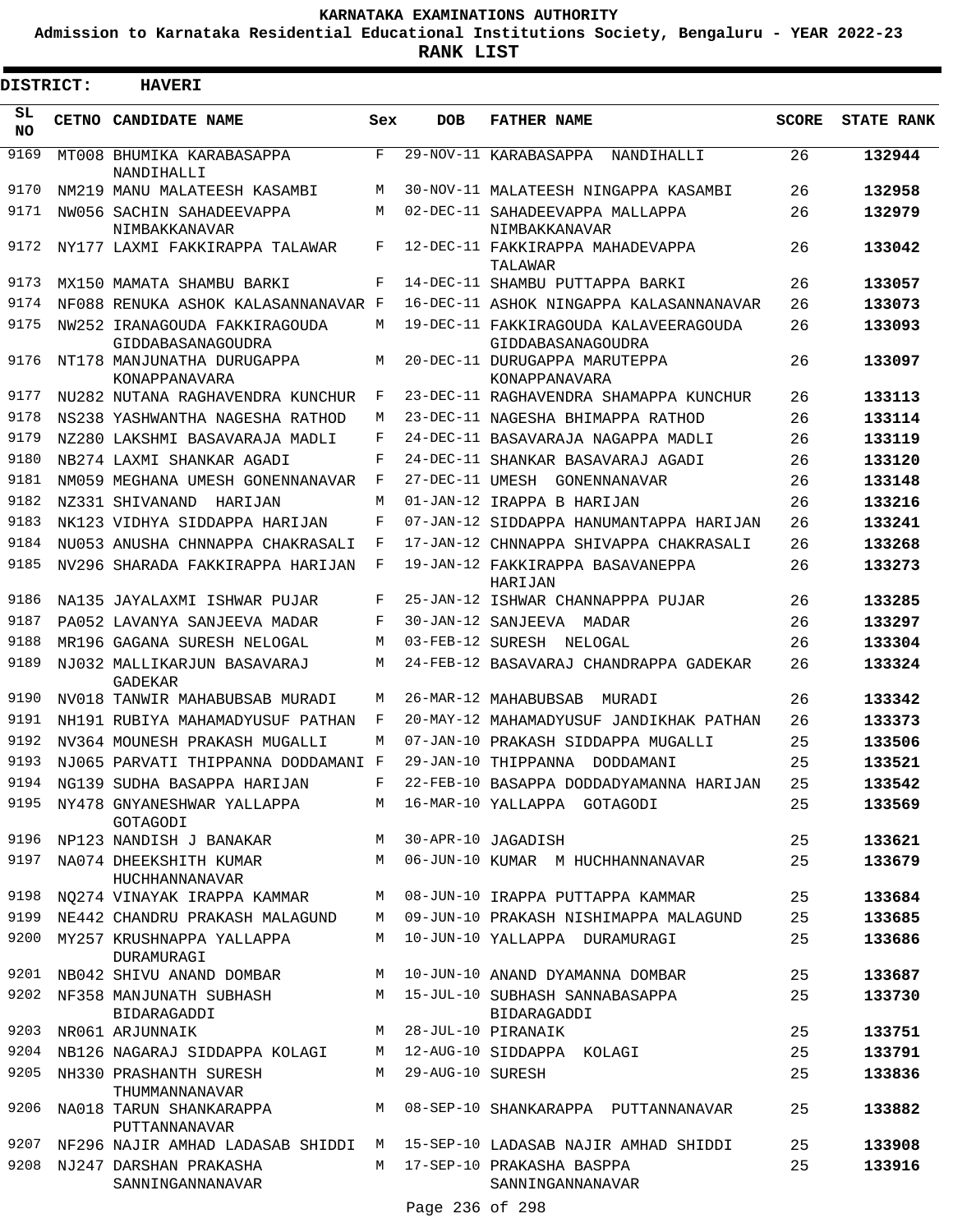**Admission to Karnataka Residential Educational Institutions Society, Bengaluru - YEAR 2022-23**

ı

| <b>DISTRICT:</b> |            | <b>HAVERI</b>                                     |            |                   |                                                              |              |                   |
|------------------|------------|---------------------------------------------------|------------|-------------------|--------------------------------------------------------------|--------------|-------------------|
| SL<br><b>NO</b>  |            | CETNO CANDIDATE NAME                              | Sex        | <b>DOB</b>        | <b>FATHER NAME</b>                                           | <b>SCORE</b> | <b>STATE RANK</b> |
| 9209             |            | NN143 MANU KALLAPPA<br>SHEDIYANNANAVAR            | M          | $22 - SEP - 10$   | KALLAPA HANUMANTAPPA<br>SHEDIYANNANAVAR                      | 25           | 133930            |
| 9210             |            | NU241 SHILPA SUBHASAPPA<br>SALLAKAPPALAVAR        | $_{\rm F}$ |                   | 03-OCT-10 SUBHASAPPA MUDIYAPPA<br>SALLAKAPPALAVAR            | 25           | 133974            |
| 9211             |            | MW191 MANIKANTA ESHWAR KALER                      | M          |                   | 08-OCT-10 ESHWAR GUDDAPPA KALER                              | 25           | 133991            |
| 9212             | NH009 MANU | VALMIKI                                           | M          |                   | 09-OCT-10 HANUMANTAPPA                                       | 25           | 133999            |
| 9213             |            | NK075 SATEESH MARUTI LAMANI                       | М          | 10-OCT-10 MARITTI |                                                              | 25           | 134006            |
| 9214             |            | MR205 ANJANEYA SHEKHAPPA MASALI                   | M          | $12 - OCT - 10$   | SHEKHAPPA HANUMANTAPPA MASALI                                | 25           | 134011            |
| 9215             |            | NR091 YUVARANI THIRTACHARI<br>MAYACHARI           | $_{\rm F}$ |                   | 13-OCT-10 THIRTACHARI CHANDRAPPA<br>MAYACHARI                | 25           | 134023            |
| 9216             |            | MV119 FAIZANRAZAK SULEMAN MULLA                   | M          |                   | 21-OCT-10 SULEMAN ABDULKHADAR<br>MULLA                       | 25           | 134071            |
| 9217             |            | MT088 VIRESH ASHOK HADIMANI                       | M          |                   | 21-OCT-10 ASHOK SHIVANANDAPPA HADIMANI                       | 25           | 134075            |
| 9218             |            | NX232 CHETAN BASAVARAJ SHETTAR                    | M          | $23 - OCT - 10$   | BASAVARAJ<br>SHETTAR                                         | 25           | 134081            |
| 9219             |            | NZ109 KHAJAMAINUDDIN<br>MAHAMMEDJAFAR HARAVI      | M          |                   | 28-OCT-10 MAHAMMEDJAFAR<br>HARAVI                            | 25           | 134105            |
| 9220             |            | NX272 SNEEHA SANGAPPA DOODDAMNI                   | F          |                   | 29-OCT-10 SANGAPPA HANUMANTAPPA<br>DOODDAMNI                 | 25           | 134114            |
| 9221             |            | MS082 PAKKIRAMMA PARASAPPA<br>KENCHANNANAVARA     | F          |                   | 04-NOV-10 PARASAPPA KENCHANNANAVARA                          | 25           | 134143            |
| 9222             |            | MY135 RAKESH VIJAYA KUPAGADDI                     | M          |                   | 05-NOV-10 VIJAYA MAHADEVAPPA KUPAGADDI                       | 25           | 134150            |
| 9223             |            | NE323 RAMESH DEVINDRAPPA POOJAR                   | M          |                   | 05-NOV-10 DEVINDRAPPA                                        | 25           | 134151            |
| 9224             |            | NJ027 MINAKSHI HANUMANTAPA<br><b>VADDAR</b>       | F          |                   | 14-NOV-10 HANUMANTAPPA<br><b>VADDAR</b>                      | 25           | 134185            |
| 9225             |            | MU188 MANOJ RAVIKUMAR KSHAURAD                    | M          |                   | 15-NOV-10 RAVIKUMAR MAHADEVAPPA<br>KSHAURAD                  | 25           | 134192            |
| 9226             |            | NZ099 VINAYAK DEVARAJ LAMANI                      | M          |                   | 15-NOV-10 DEVARAJ YALLAPPA LAMANI                            | 25           | 134195            |
| 9227             |            | NY161 GIRISH<br>MANJUNATH HALEMANI M              |            |                   | 16-NOV-10 MANJUNATH BASAVANNEPPA<br>HALEMANI                 | 25           | 134196            |
| 9228             |            | MR183 HANUMANTH MALETESH<br><b>GOTANAVAR</b>      | M          |                   | 16-NOV-10 MALATESH DURGAPPA GOTANAVAR                        | 25           | 134197            |
| 9229             |            | NO065 NIVEDITA NINGAPPA<br>MINAKAPPALAVARA        | $_{\rm F}$ |                   | 20-NOV-10 NINGAPPA<br>MINAKAPPALAVARA                        | 25           | 134228            |
| 9230             |            | MV045 ANKITA ANAND LAMANI                         | F          |                   | 27-NOV-10 ANAND KEERAPPA LAMANI                              | 25           | 134250            |
|                  |            | 9231 NZ282 PUTTAVVA GADIGEPPA<br>KIWUDANAVAR      | $F -$      |                   | 27-NOV-10 GADIGEPPA KIWUDANAVAR                              | 25           | 134251            |
|                  |            | 9232 NW292 MAHANTESH BASAPPA CHALLAL              | M          |                   | 28-NOV-10 BASAPPA YALLAPPA CHALLAL                           | 25           | 134258            |
| 9233             |            | MS189 SACHIN MANJAPPA HADIMANI                    | M          |                   | 05-DEC-10 MANJAPPA                                           | 25           | 134295            |
| 9234             |            | NU187 POOJA MARUTEPPA ANTARAVALLI F               |            |                   | 07-DEC-10 MARUTEPPA SHEKHAPPA<br>ANTARAVALLI                 | 25           | 134306            |
| 9235             |            | NU092 VISHWANATH PUTTAPPA LAMANI                  | М          |                   | 16-DEC-10 PUTTAPPA                                           | 25           | 134356            |
| 9236             |            | NL151 SAMARTHA MANJUNATH ANKALI                   | M          |                   | 22-DEC-10 MANJUNATH KRISHNAPPA ANKALI                        | 25           | 134382            |
| 9237             |            | MV309 HANUMANTAPPA NAGAPPA<br>GANTEPPANAVAR       | M          |                   | 25-DEC-10 NAGAPPA HANUMANTAPPA<br>GANTEPPANAVAR              | 25           | 134400            |
| 9238             |            | NY121 NAGARAJ UMESH VALMIKI                       | M          |                   | 29-DEC-10 UMESH HANUMANTAPPA VALMIKI                         | 25           | 134417            |
| 9239             |            | NR117 RAKSHA SOMANNA TALAVAR                      | F          |                   | 29-DEC-10 SOMANNA TIRAKAPPA TALAVAR                          | 25           | 134418            |
| 9240             |            | NV377 YASHAVANT CHANNAPPA HARIJAN M               |            |                   | 30-DEC-10 CHANNAPPA                                          | 25           | 134421            |
| 9241             |            | MU135 NETRA SHEKAPPA<br>CHALLAKKANAVAR            | F          |                   | 01-JAN-11 SHEKAPPA ANANDAPPA<br>CHALLAKKANAVAR               | 25           | 134481            |
| 9242             |            | NE284 SACHIN BUTHAPPA<br>KAREPPANAVAR             | M          |                   | 01-JAN-11 BUTHAPPA CHANABASAPPA<br>KAREPPANAVAR              | 25           | 134502            |
| 9243             |            | NV046 RESHMA RAJABAKSHI NADAF                     | F          |                   | 06-JAN-11 RAJABAKSHI ALLISAB NADAF                           | 25           | 134581            |
| 9244             |            | NG289 KAVITA PARAMESHAPPA<br><b>DUNDANNANAVAR</b> | F          |                   | 07-JAN-11 PARAMESHAPPA KARIYAPPA<br><b>DUNDANNANAVAR</b>     | 25           | 134590            |
|                  |            | 9245 MT127 SUMANTA HANUMAGOUDA<br>DODDAGOUDRA     |            |                   | M 08-JAN-11 HANUMAGOUDA VEERABHADRAPPA<br><b>DODDAGOUDRA</b> | 25           | 134598            |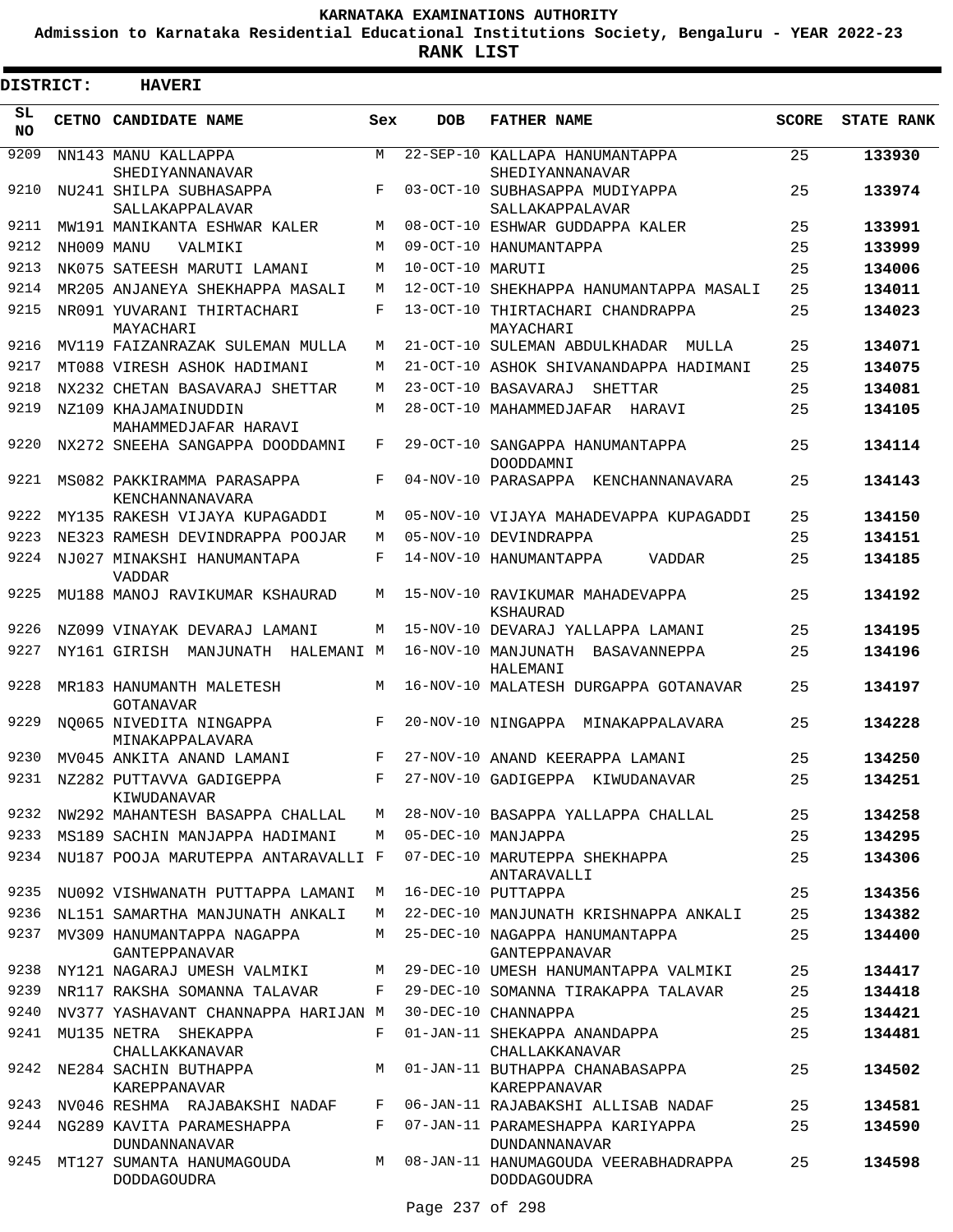**Admission to Karnataka Residential Educational Institutions Society, Bengaluru - YEAR 2022-23**

ı

| <b>DISTRICT:</b> |  | <b>HAVERI</b>                                                               |              |            |                                                                                 |              |                   |
|------------------|--|-----------------------------------------------------------------------------|--------------|------------|---------------------------------------------------------------------------------|--------------|-------------------|
| SL<br><b>NO</b>  |  | CETNO CANDIDATE NAME                                                        | Sex          | <b>DOB</b> | <b>FATHER NAME</b>                                                              | <b>SCORE</b> | <b>STATE RANK</b> |
| 9246             |  | ND017 AJAY ESHWAR LAMANI                                                    | M            |            | 10-JAN-11 ESHWAR ERAPPA LAMANI                                                  | 25           | 134605            |
| 9247             |  | NR049 RENUKA MALLAPPA SAMSHI                                                | F            |            | 10-JAN-11 MALLAPPA MAHADEVAPPA SAMSHI                                           | 25           | 134610            |
| 9248             |  | NA160 MALLIKARJUN SHIVAYOGI<br>SOORAD                                       | М            |            | 16-JAN-11 SHIVAYOGI RAMAPPA SOORAD                                              | 25           | 134647            |
| 9249             |  | NM225 TAMANNA AJAMKHAN                                                      | F            |            | 16-JAN-11 AJAMKHAN                                                              | 25           | 134651            |
| 9250             |  | MX098 KIRAN PRAKASH UGGANAVAR                                               | M            |            | 17-JAN-11 PRAKASH BANAPPA UGGANAVAR                                             | 25           | 134656            |
| 9251             |  | NH400 VEENA GUDDAPPA OLEKAR                                                 | F            |            | 17-JAN-11 GUDDAPPA HANUMANTAPPA OLEKAR                                          | 25           | 134662            |
| 9252             |  | NE381 SHRUSTI GANGAPPA HARIJAN                                              | F            |            | 18-JAN-11 GANGAPPA                                                              | 25           | 134667            |
| 9253             |  | NB262 NIYAJAHMAD MAHMADSHAPI<br><b>BIJAPUR</b>                              | M            |            | 21-JAN-11 MAHMADSHAPI HASHIMPEER<br><b>BIJAPUR</b>                              | 25           | 134689            |
| 9254             |  | MY024 PURKHAN RASHIDKHAN<br>TILAVALLI                                       | M            |            | 21-JAN-11 RASHIDKHAN GOUSEKHAN<br>TILAVALLI                                     | 25           | 134690            |
| 9255             |  | NG272 KAVANA NEELANAGOUDA SUKALI                                            | F            |            | 22-JAN-11 NEELANAGOUDA PARAMAGOUDA<br>SUKALI                                    | 25           | 134694            |
| 9256             |  | NU303 MAMATA PAKKIRAPPA KUMBAR                                              | F            |            | 22-JAN-11 PAKKIRAPPA BOMMAPPA KUMBAR                                            | 25           | 134696            |
| 9257             |  | NF201 PAVITRA MANJAPPA HARIJAN                                              | F            |            | 28-JAN-11 MANJAPPA DURGAPPA HARIJAN                                             | 25           | 134728            |
| 9258             |  | NZ328 SANIYA BHAKSHUSAB<br>MAMADUNAVAR                                      | F            |            | 29-JAN-11 BHAKSHUSAB HUSENSAB<br>MAMADUNAVAR                                    | 25           | 134741            |
| 9259             |  | NF075 DEEPA HONNAPPA ARIKATTI                                               | F            |            | 03-FEB-11 HONNAPPA HONNAPPA ARIKATTI                                            | 25           | 134777            |
| 9260             |  | NX040 JANAKI ANAND BANDIVADDAR                                              | F            |            | 03-FEB-11 ANAND DURAGANNA BANDIVADDR                                            | 25           | 134778            |
| 9261             |  | MZ060 BASAVARAJA AJJAPPA PUJAR                                              | M            |            | 04-FEB-11 AJJAPPA SHIVAPPA PUJAR                                                | 25           | 134786            |
| 9262             |  | NV143 NAGAVEENI NINGAPPA KOOTI                                              | F            |            | 05-FEB-11 NINGAPPA MARIGOUD KOOTI                                               | 25           | 134800            |
| 9263             |  | NY356 DAWALSAB FAORUSAB HUBBALLI                                            | М            |            | 07-FEB-11 FAORUSAB<br>HUBBALLI                                                  | 25           | 134811            |
| 9264             |  | NX058 DEVARAJA YALLAPPA LAMANI                                              | М            |            | 09-FEB-11 YALLAPPA HALAPPA LAMANI                                               | 25           | 134836            |
| 9265             |  | NK044 LAKSHMI GADIGEPPA KORI                                                | F            |            | 10-FEB-11 GADIGEPPA BASAPPA KORI                                                | 25           | 134847            |
| 9266             |  | MY102 ASPIYA ABUSALEHA SAVIKERI                                             | F            |            | 11-FEB-11 ABUSALEHA SAVIKERI                                                    | 25           | 134855            |
| 9267             |  | NU356 USHA RAMESH RANASOT                                                   | F            |            | 11-FEB-11 RAMESH DYAMAPPA RANASOT                                               | 25           | 134859            |
| 9268             |  | NV429 APOORVA ARUNAKUMAR PAWAR                                              | F            |            | 12-FEB-11 ARUNAKUMAR MANOJROA PAWAR                                             | 25           | 134860            |
| 9269             |  | NA189 USHA SRIKANTH ARAKASALI                                               | F            |            | 12-FEB-11 SRIKANTH VEERAPPA ARAKASALI                                           | 25           | 134867            |
| 9270             |  | NE374 PUSHPA MALATESH TALAVAR                                               | F            |            | 13-FEB-11 MALATESH HALAPPA TALAVAR                                              | 25           | 134872            |
| 9271             |  | NK031 SHREYA<br>JAGADISH MASUR                                              | F            |            | 16-FEB-11 JAGADISH KALAPPA MASUR                                                | 25           | 134892            |
| 9272             |  | NK010 PRASHANT GUDDAPPA LAKKUNDI M                                          |              |            | 18-FEB-11 GUDDAPPA                                                              | 25           | 134903            |
|                  |  | MYAKALAVAR                                                                  |              |            | 9273 NC006 MANASA KALAVEERAPPA F 19-FEB-11 KALAVEERAPPA BHEEMAPPA<br>MYAKALAVAR | 25           | 134905            |
|                  |  | 9274 NM233 LAXMI JAGADISHA MULIMANI                                         | $\mathbf{F}$ |            | 21-FEB-11 JAGADISHA S MULIMANI                                                  | 25           | 134919            |
| 9275             |  | NH206 REVATI MAILARPPA JAMALI                                               | F            |            | 21-FEB-11 MAILARPPA FAKKIRAPPA JAMALI                                           | 25           | 134925            |
| 9276             |  | NH240 Gangamma Ramesh<br>CHIKKAMUGADUR                                      | F            |            | 24-FEB-11 RAMESH FAKKIRAPPA<br>CHIKKAMUGADUR                                    | 25           | 134941            |
| 9277             |  | NR122 NEELAMMA GUDDAPPA<br>MALAPPANAVAR<br>9278 NV285 NIRMALA RAMESH NAIK F | F            |            | 24-FEB-11 GUDDAPPA HONNAPPA<br>MALAPPANAVAR                                     | 25           | 134944            |
|                  |  |                                                                             |              |            | 25-FEB-11 RAMESH MUDDAPPA NAIK                                                  | 25           | 134955            |
| 9279             |  | NZ291 SHREYA DHARWAD                                                        | F            |            | 28-FEB-11 SURESH DHARWAD                                                        | 25           | 134981            |
| 9280             |  | NY243 PRIYANKA ADMANI                                                       | F            |            | 01-MAR-11 NANJUNDAYYA ADMANI                                                    | 25           | 134986            |
| 9281             |  | MS089 BUMIKA BASAVARAJA SANAGONI F                                          |              |            | 02-MAR-11 BASAVARAJA KRISHANNAPPA<br>SANAGONI                                   | 25           | 134989            |
| 9282             |  | MY071 SANMITA KANTESH BHATTI                                                | F            |            | 02-MAR-11 KANTESH FAKKIRAPPA BHATTI                                             | 25           | 134993            |
| 9283             |  | NV197 SUNIL YALLAAPPA<br>SOTTANNANAVAR                                      | M            |            | 04-MAR-11 YALLAPPA DILLEPPA<br>SOTTANNANAVAR                                    | 25           | 135019            |
| 9284             |  | NH010 DARSHAN RAMESH LAMANI                                                 | M            |            | 07-MAR-11 RAMESH HANUMANTHAPPA LAMANI                                           | 25           | 135040            |
| 9285             |  | NE295 AJJAYYA MALATESH HULLYAL                                              | M            |            | 08-MAR-11 MALATESH                                                              | 25           | 135044            |
| 9286             |  | NJ086 NAYANA IRAPPA HANSANUR                                                | F            |            | 08-MAR-11 IRAPPA BHIMAPPA HANSANUR                                              | 25           | 135050            |
| 9287             |  | NF330 FAYAZ MAHMADHANEF KUNDI                                               | M            |            | 10-MAR-11 MAHMADHANEF CHAMANSAB KUNDI                                           | 25           | 135073            |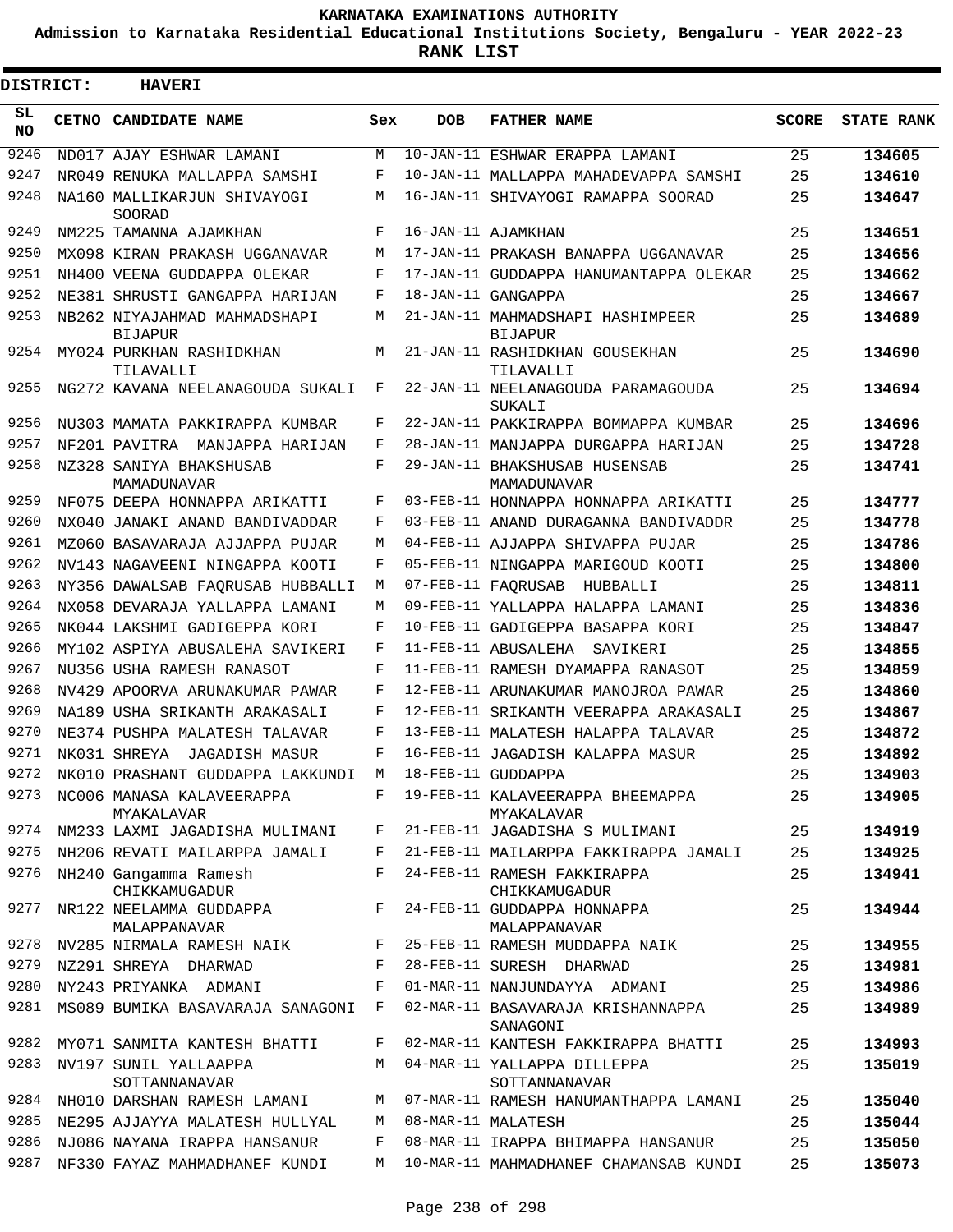**Admission to Karnataka Residential Educational Institutions Society, Bengaluru - YEAR 2022-23**

**RANK LIST**

ı

| <b>DISTRICT:</b> | <b>HAVERI</b>                                                            |     |     |                                                                                        |              |                   |
|------------------|--------------------------------------------------------------------------|-----|-----|----------------------------------------------------------------------------------------|--------------|-------------------|
| SL<br><b>NO</b>  | CETNO CANDIDATE NAME                                                     | Sex | DOB | <b>FATHER NAME</b>                                                                     | <b>SCORE</b> | <b>STATE RANK</b> |
| 9288             | NG099 LIKHIT CHANNABASAPPA GUNJAL M                                      |     |     | 10-MAR-11 CHANNABASAPPA BASAPPA GUNJAL                                                 | 25           | 135076            |
| 9289             | NW019 TASMIYABANU HUSENSAB<br><b>BARADWAD</b>                            | F   |     | 10-MAR-11 HUSENSAB NOORSAB BARADWAD                                                    | 25           | 135080            |
| 9290             | NO116 MAILARI NAGARAJ ANVERI                                             | М   |     | 13-MAR-11 NAGARAJ GADIGAPPA ANVERI                                                     | 25           | 135102            |
| 9291             | MT215 GUDDAPPA HEMAPPA HARIJANA                                          | M   |     | 19-MAR-11 HEMAPPA HARIJANA                                                             | 25           | 135159            |
| 9292             | MS032 RADHIKA RAVI SOMASAGAR                                             | F   |     | 20-MAR-11 RAVI MALLAPPA SOMASAGAR                                                      | 25           | 135169            |
| 9293             | ND190 KEERTI SOMAPPA PALED                                               | F   |     | 22-MAR-11 SOMAPPA SHANKRAPPA PALED                                                     | 25           | 135180            |
| 9294             | NT090 MANJULA SURESHA MEENAKATTI                                         | F   |     | 23-MAR-11 SURESHA MEENAKATTI                                                           | 25           | 135187            |
| 9295             | MW046 SURAJ SHIVAMURTI GOLLAR                                            | M   |     | 26-MAR-11 SHIVAMURTI FAKKIRAPPA GOLLAR                                                 | 25           | 135220            |
| 9296             | NU061 BHOOMIKA N S                                                       | F   |     | 27-MAR-11 NAGARAJ S                                                                    | 25           | 135225            |
| 9297             | NT293 PAVITRA PARASAPPA HALLER                                           | F   |     | 27-MAR-11 PARASAPPA                                                                    | 25           | 135230            |
| 9298             | MX087 MANOJ CHANDRASHEKAR<br>SHIVANNAVAR                                 | М   |     | 28-MAR-11 CHANDRASHEKAR BENAKAPPA<br>SHIVANNAVAR                                       | 25           | 135240            |
| 9299             | NS129 TRIVENI SATEESH YALLAPUR                                           | F   |     | 31-MAR-11 SATEESH HONNAPPA YALLAPUR                                                    | 25           | 135276            |
| 9300             | MZ213 RANGENATH NAGARAJ AKKIVALLI M                                      |     |     | 05-APR-11 NAGARAJ BASAPPA AKKIVALLI                                                    | 25           | 135333            |
| 9301             | MS268 SANJANA HANUMANTAPPA BARKI                                         | F   |     | 05-APR-11 HANUMANTAPPA BARKI                                                           | 25           | 135334            |
| 9302             | NW167 SPOORTI SAREPPA KANAVALLI                                          | F   |     | 06-APR-11 SAREPPA GADIGEPPA KANAVALLI                                                  | 25           | 135348            |
| 9303             | NK273 VEENA KAREGOUDA KENCHALLI                                          | F   |     | 08-APR-11 KAREGOUDA KENCHALLI                                                          | 25           | 135369            |
| 9304             | NS026 BHOOMIKA SURESH<br>TENGINAMARAD                                    | F   |     | 11-APR-11 SURESH KARABASAPPA<br>TENGINAMARAD                                           | 25           | 135397            |
| 9305             | NH142 ADITYA ANJANEYA ILIGERA                                            | М   |     | 12-APR-11 ANJANEYA MARUTEPPA ILIGERA                                                   | 25           | 135406            |
| 9306             | MX156 BHOOMIKA HANUMANTH<br><b>BHOVIVADDAR</b>                           | F   |     | 13-APR-11 HANUMANTH RAMANNA BHOVIVADDAR                                                | 25           | 135414            |
| 9307             | NZ307 VINAY SURENDR CHAVATE                                              | M   |     | 14-APR-11 SURENDR RAMACHANDRAPPA<br>CHAVATE                                            | 25           | 135428            |
| 9308             | NR303 ASHWINI RAMESH<br>GANTAGANAVARA                                    | F   |     | 16-APR-11 RAMESH TIRAKAPPA<br>GANTAGANAVARA                                            | 25           | 135441            |
| 9309             | MY217 PRIYA MALLAPPA RAYAPPANAVAR F                                      |     |     | 17-APR-11 MALLAPPA PARSHWANATH<br><b>RAYAPPANAVAR</b>                                  | 25           | 135453            |
| 9310             | NL192 SHAFIULLA SHAMSHUDDIN<br>DYAVANAKATTI                              | М   |     | 17-APR-11 SHAMSHUDDIN DADUSAB<br>DYAVANAKATTI                                          | 25           | 135456            |
| 9311             | NA130 BASAVARAJ NAGAPPA<br>KERIMATTIHALLI                                | M   |     | 18-APR-11 NAGAPPA HULLAPPA<br>KERIMATTIHALLI                                           | 25           | 135460            |
|                  |                                                                          |     |     | 9312 MS371 PRUTHVI KESHAVAGOUDA KITTUR M 18-APR-11 KESHAVAGOUDA KITTUR                 | 25           | 135467            |
|                  | 9313 MU085 PRAJWAL PRAKASH<br>NIKKAMMANAVAR                              |     |     | M 20-APR-11 PRAKASH NIKKAMMANAVAR 25                                                   |              | 135481            |
|                  |                                                                          |     |     | 9314 NU285 MANASA RAMAPPA SADHANI F 22-APR-11 RAMAPPA HANUMANTAPPA SADHANI 25          |              | 135497            |
|                  | 9315 NW005 PRAJWAL VASANT LAMANI M 23-APR-11 VASANT SOMAPPA LAMANI       |     |     |                                                                                        | 25           | 135516            |
|                  |                                                                          |     |     | 9316 MY055 SEVANTI BASAVARAJA YALIGAR F 23-APR-11 BASAVARAJA SHIVAMURTHAPPA<br>YALIGAR | 25           | 135518            |
|                  |                                                                          |     |     | 9317 NU030 SINCHANA CHANDRAPPA BANAKAR F 23-APR-11 CHANDRAPPA CHANNABASAPPA<br>BANAKAR | 25           | 135520            |
|                  |                                                                          |     |     | 9318 NY433 SANGEETA RAVIKUMAR NAYAK F 24-APR-11 RAVIKUMAR LACHMAPPA NAYAK              | 25           | 135530            |
|                  | NULAVI                                                                   |     |     | 9319 NG220 MAHMED AYAN MAKABULSAB M 25-APR-11 MAKABULSAB DAVALSAB NULAVI               | 25           | 135535            |
|                  | 9320 NF281 VINODA SHANKRAPPA<br>F 25-APR-11 SHANKRAPPA<br>HAVALEPPANAVAR |     |     |                                                                                        | 25           | 135545            |
|                  |                                                                          |     |     | 9321 NE373 KEERTI KARIYAPPA YARESHIMI F 27-APR-11 KARIYAPPA MARTANDAPPA<br>YARESHIMI   | 25           | 135557            |
|                  |                                                                          |     |     | 9322 PA170 GAREEBSAB RAJESAB NAVALGUND M 28-APR-11 RAJESAB JAMALSAB NAVALGUND 25       |              | 135569            |
|                  |                                                                          |     |     | 9323 MY144 SANDESHA ASHOKA VARDI M 28-APR-11 ASHOKA BASAVANNEPPA VARDI 25              |              | 135574            |
|                  |                                                                          |     |     | 9324 MT164 SHAMBHU BHEEMAPPA GOWDRA M 29-APR-11 BHEMAPPA SIVAPPA GOWDRA                | 25           | 135584            |
|                  |                                                                          |     |     | 9325 MS523 DEEPA H HULLAKKANAVAR     F   30-APR-11 HONNAPPA   HULLAKKANAVAR            | 25           | 135589            |
|                  |                                                                          |     |     | 9326 NQ069 AKSHATA KUBERAPPA KURUBAR F 01-MAY-11 KUBERAPPA HANUMANTAPPA                | 25           | 135598            |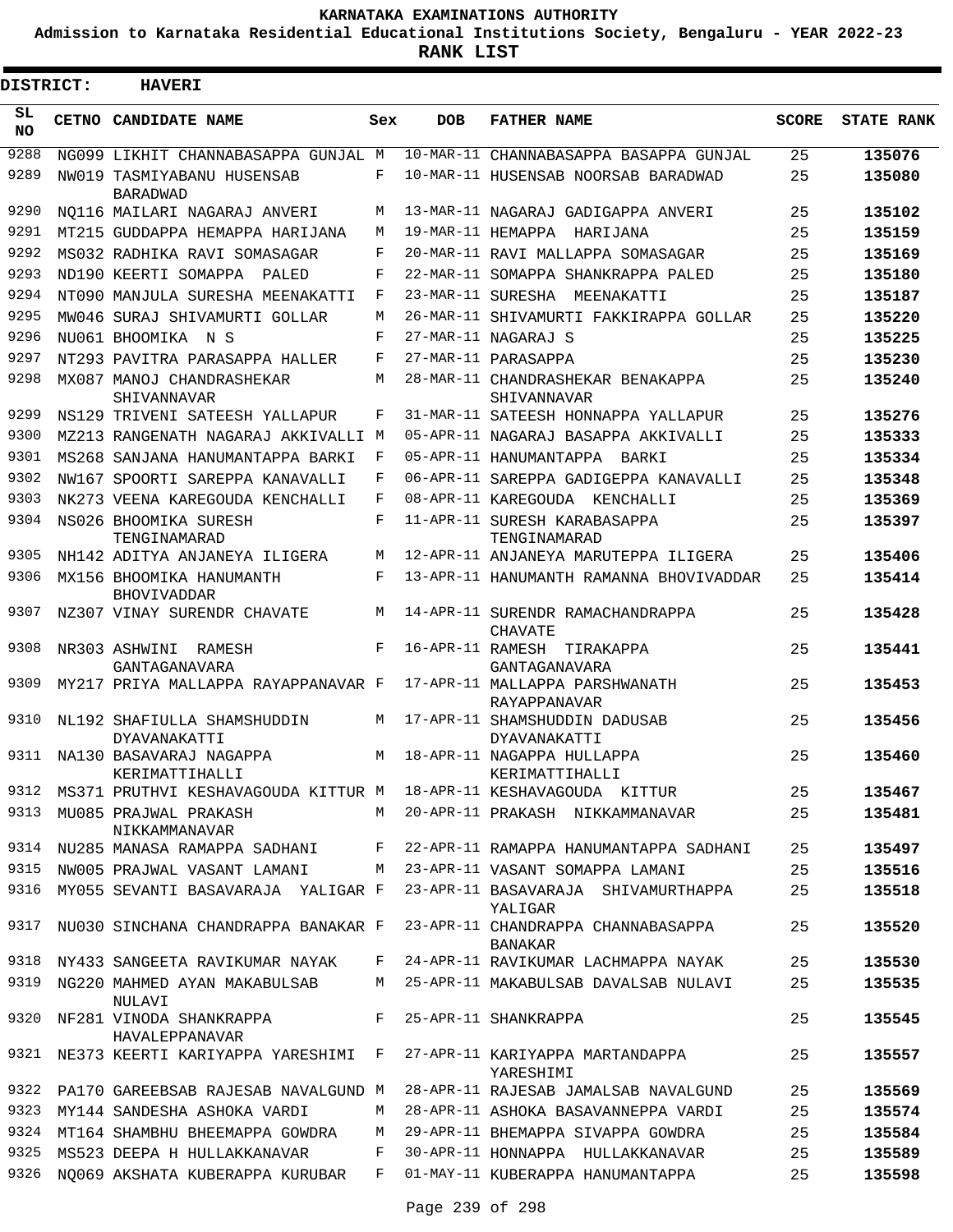**Admission to Karnataka Residential Educational Institutions Society, Bengaluru - YEAR 2022-23**

| <b>DISTRICT:</b> | <b>HAVERI</b>                                 |              |                   |                                                 |              |                   |
|------------------|-----------------------------------------------|--------------|-------------------|-------------------------------------------------|--------------|-------------------|
| SL<br><b>NO</b>  | CETNO CANDIDATE NAME                          | Sex          | <b>DOB</b>        | <b>FATHER NAME</b>                              | <b>SCORE</b> | <b>STATE RANK</b> |
|                  |                                               |              |                   | KURUBAR                                         |              |                   |
| 9327             | NH096 CHAITRA KUMAR MUGADUR                   | F            |                   | 02-MAY-11 KUMAR NAGAPPA MUGADUR                 | 25           | 135612            |
| 9328             | NU191 CHETAN JAYAPPA<br>SANGAMMANAVAR         | M            | 02-MAY-11 JAYAPPA |                                                 | 25           | 135613            |
| 9329             | NP223 BHARATH SURESH HARIJAN                  | M            |                   | 04-MAY-11 SURESH HARIJAN                        | 25           | 135634            |
| 9330             | NE172 PRAKASH SIDDAPPA<br>HANAGI              | M            | 07-MAY-11 PRAKASH | HANAGI                                          | 25           | 135669            |
| 9331             | NL254 RAMYA KANTESH MUDDER                    | $\mathbf{F}$ |                   | 07-MAY-11 KANTESH SOMAPPA MUDDER                | 25           | 135670            |
| 9332             | NZ311 ANIYA KHAJAMAINUDDIN<br>GUDAGERI        | F            |                   | 08-MAY-11 KHAJAMAINUDDIN MAHABUBSAB<br>GUDAGERI | 25           | 135674            |
| 9333             | MW157 HAMSAVENI MANJAPPA BANAVASI F           |              |                   | 09-MAY-11 MANJAPPA<br>BANAVASI                  | 25           | 135684            |
| 9334             | NU225 NIRMALA GUDDAPPA IGAL                   | F            |                   | 09-MAY-11 GUDDAPPA NINGAPPA IGAL                | 25           | 135690            |
| 9335             | NF185 LAKSHMAVVA DEVENDRAPPA<br>GALEMMANAVAR  | F            |                   | 10-MAY-11 DEVENDRAPPA GALEMMANAVAR              | 25           | 135702            |
| 9336             | MR223 LATA R HALAGANNANAVAR                   | F            |                   | 10-MAY-11 REVANASIDDAPPA<br>HALAGANNANAVAR      | 25           | 135703            |
| 9337             | PA191 ROHINI SHARANAPPA VADAVI                | F            |                   | 10-MAY-11 SHARANAPPA FAKKIRAPPA VDAVI           | 25           | 135711            |
| 9338             | NH211 ANNAPURNA KUMAR<br>ANGADI               | F            |                   | 11-MAY-11 KUMAR K ANGADI                        | 25           | 135717            |
| 9339             | NS381 BHAGYA KARIYAPPA KAMBALI                | F            |                   | 13-MAY-11 KARIYAPPA NEELAPPA KAMBALI            | 25           | 135734            |
| 9340             | MU133 PALLAVI GURUPADAYYA<br>KULKARNI         | F            |                   | 13-MAY-11 GURUPADAYYA MURAGAYYA<br>KULKARNI     | 25           | 135738            |
| 9341             | MS581 PRIYA BASAVARAJ<br>MALAMMANAVAR         | F            |                   | 13-MAY-11 BASAVARAJ KARIYAPPA<br>MALAMMANAVAR   | 25           | 135740            |
| 9342             | NG327 VINOD VISHNU MALAPPANAVAR               | M            |                   | 13-MAY-11 VISHNU CHIKKAPPA MALAPPANAVAR         | 25           | 135742            |
| 9343             | NV432 POOJA PREMANANDA ADUR                   | F            |                   | 14-MAY-11 PREMANANDA YALLAPPA ADUR              | 25           | 135745            |
| 9344             | NW152 KAVITA RAMESH GULANAYKAR                | F            |                   | 17-MAY-11 RAMESH NINGAPPA GULANAYKAR            | 25           | 135771            |
| 9345             | MS072 VINAYAK BASAVARAJ GULER                 | M            |                   | 18-MAY-11 BASAVARAJ SHANTAPPA GULER             | 25           | 135781            |
| 9346             | NU309 CHANDANA BEERAPPA SALAGERI              | F            |                   | 19-MAY-11 BEERAPPA<br>SALAGERI                  | 25           | 135782            |
| 9347             | NJ029 MALLIKARJUN N DEVAGIRI                  | M            |                   | 20-MAY-11 NINGAPPA V DEVAGIRI                   | 25           | 135802            |
| 9348             | NS027 SANJANA NAGARAJ INGALAGONDI F           |              |                   | 25-MAY-11 NAGARAJ HONNAPPA INGALAGONDI          | 25           | 135853            |
| 9349             | MV158 PRASHANTH NISHEEMAPPA<br><b>BELAGAL</b> | M            |                   | 28-MAY-11 NISHEEMAPPA SIDDAPPA BELAGAL          | 25           | 135883            |
| 9350             | NM079 DARSHAN BASAVARAJ HULLATTI              | M            |                   | 01-JUN-11 BASAVARAJ CHNNABSAPPA<br>HULLATTI     | 25           | 135921            |
|                  | 9351 NB067 SHIDDALINGAPPA NEELAPPA<br>KARADI  |              |                   | M 01-JUN-11 NEELAPPA KARADI                     | 25           | 135939            |
| 9352             | MS205 UJJANAGOUDA SHIVAPP<br>HITTALAMANI      | M            |                   | 01-JUN-11 SHIVAPPA NAGANAGOUDA<br>HITTALAMANI   | 25           | 135944            |
| 9353             | NS301 KUSUMA RAJU ADAKAVAR                    | F            |                   | 03-JUN-11 RAJU ADAKAVAR                         | 25           | 135960            |
|                  | 9354 MZ221 VEENA KRISHNA LAMANI               | F            |                   | 03-JUN-11 KRISHNA ITAPPA LAMANI                 | 25           | 135966            |
| 9355             | NV186 RAZIYA ANWARSAB OLEKAR                  | F            |                   | 04-JUN-11 ANWARSAB MODINSAB OLEKAR              | 25           | 135974            |
| 9356             | NY373 LOHITA PUTTAPPA HEBBALLI                | M            |                   | 05-JUN-11 PUTTAPPA HEBBALLI                     | 25           | 135986            |
| 9357             | NH334 MALLIKRIYAN BHASHESAB NADAF M           |              |                   | 06-JUN-11 BHASHASAB CHAMANASAB NADAF            | 25           | 136003            |
| 9358             | NL021 MAHAMMADJAFAR SALIYA<br>HALAGERI        | M            |                   | 07-JUN-11 SALIYA ALLABAKSHA HALAGERI            | 25           | 136013            |
| 9359             | NW065 ABDULAJIJ PAKRUDDIN HULAGUR M           |              |                   | 09-JUN-11 PAKRUDDIN ABDULAJIJ HULAGUR           | 25           | 136028            |
| 9360             | PA252 ANAND LAKSHMAN LAMANI                   | М            |                   | 09-JUN-11 LAKSHMAN LOKAPPA LAMANI               | 25           | 136031            |
| 9361             | NE294 RAKSHITA PAREESH KADUR                  | F            |                   | 10-JUN-11 PAREESH DEVIANDRAPPA KADUR            | 25           | 136056            |
| 9362             | NT112 SEVANTHI                                | F            | 11-JUN-11 CHANDRU |                                                 | 25           | 136074            |
| 9363             | NO184 SHIVARAJ GUDAPPA KADATI                 | М            | 11-JUN-11 GUDAPPA |                                                 | 25           | 136075            |
| 9364             | MS199 ANJALI RAMESH TIPPANNAVAR               | F            |                   | 12-JUN-11 RAMESH TIRUKAPPA TIPPANNAVAR          | 25           | 136080            |
| 9365             | NB138 MALLIKARJUN MALATESH KAMMAR M           |              |                   | 13-JUN-11 MALATESH NAGAPPA KAMMAR               | 25           | 136092            |
| 9366             | MT113 VIJAYKUMAR ANAND MASANAGI               | М            |                   | 14-JUN-11 ANAND MASANAGI                        | 25           | 136116            |
| 9367             | NZ125 HAREESH DURGAPPA PUJAR                  | M            |                   | 16-JUN-11 DURGAPPA PUJAR                        | 25           | 136132            |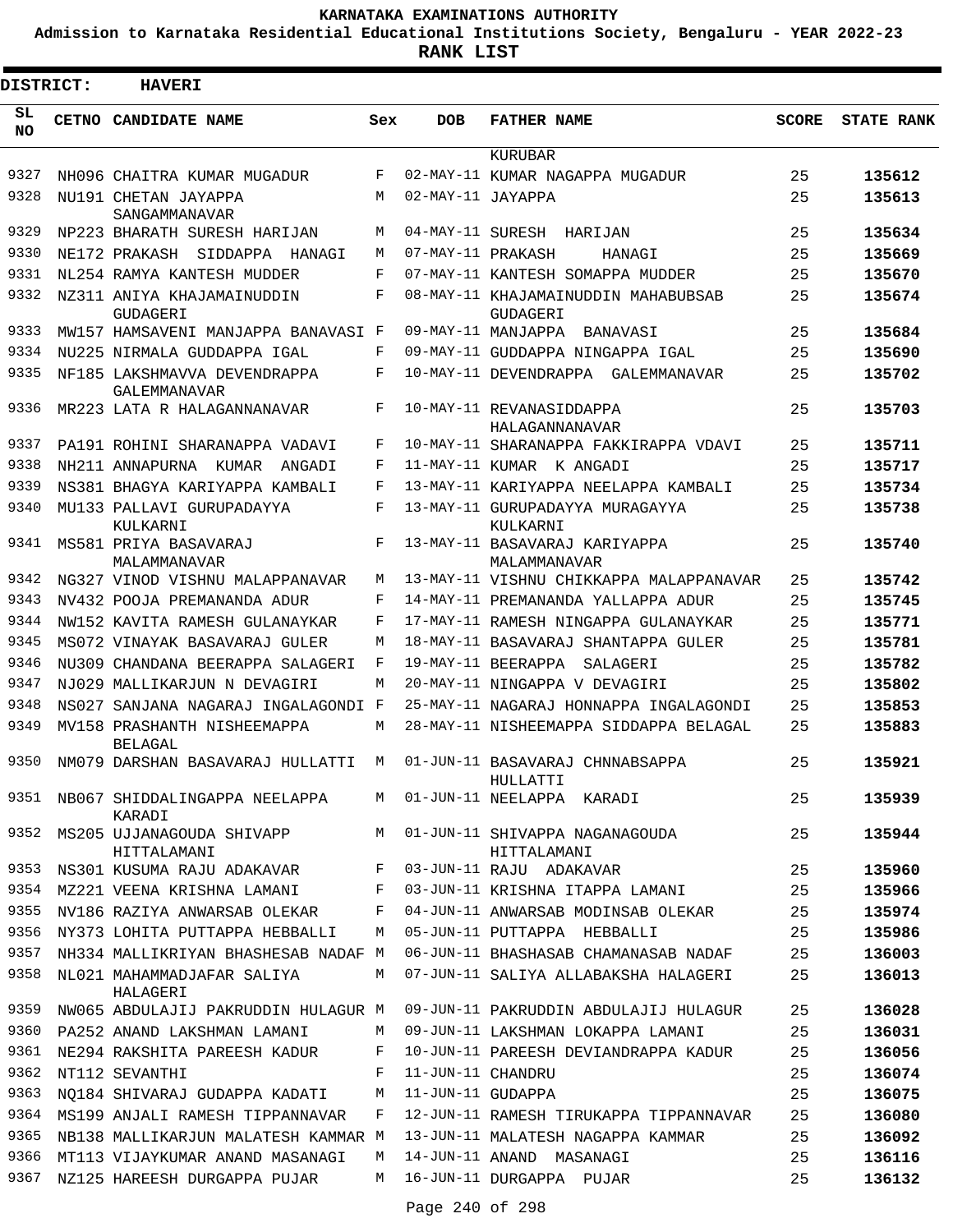**Admission to Karnataka Residential Educational Institutions Society, Bengaluru - YEAR 2022-23**

 $\blacksquare$ 

**RANK LIST**

Ξ

| <b>DISTRICT:</b> |           | <b>HAVERI</b>                                                       |     |                  |                                                      |              |                   |
|------------------|-----------|---------------------------------------------------------------------|-----|------------------|------------------------------------------------------|--------------|-------------------|
| SL.<br>NO.       |           | CETNO CANDIDATE NAME                                                | Sex | <b>DOB</b>       | <b>FATHER NAME</b>                                   | <b>SCORE</b> | <b>STATE RANK</b> |
| 9368             |           | NG239 AKASHA NAGAPPA BANAKAR                                        | М   |                  | 17-JUN-11 NAGAPPA BASAVANNEPPA BANAKAR               | 25           | 136138            |
| 9369             |           | MS233 KARTIK MANJAPPA SUGNALLI                                      | М   |                  | 17-JUN-11 MANJAPPA<br>SUNGALLI                       | 25           | 136148            |
| 9370             |           | MS574 BRUNDA DEVARAJ PURANTI                                        | F   |                  | 18-JUN-11 DEVARAJ FAKKIRAPPA PURANTI                 | 25           | 136152            |
| 9371             |           | NE285 JEEVANKUMAR FAKKIRAPPA<br><b>POOJAR</b>                       | M   |                  | 18-JUN-11 FAKKIRAPPA SHEKAPPA POOJAR                 | 25           | 136155            |
| 9372             |           | MU118 VIDYA REVANAPPA<br>KERIMATTIHALLI                             | F   |                  | 19-JUN-11 REVANAPPA LAXMAN<br>KERIMATTIHALLI         | 25           | 136178            |
| 9373             |           | PA333 HARISH POMANNA LAMANI                                         | М   |                  | 25-JUN-11 POMANNA LAMANI                             | 25           | 136247            |
| 9374             |           | MS220 CHANDANA BASANAGOUDA<br>YALIMADANNANAVAR                      | F   |                  | 26-JUN-11 BASANAGOUDA FAKKIRAPPA<br>YALIMADANNANAVAR | 25           | 136258            |
| 9375             |           | MZ015 PRAJWAL KALAVEERAPPA<br>SHIGGANVI                             | М   |                  | 27-JUN-11 KALAVEERAPPA VEERABHADRAPPA<br>SHIGGANVI   | 25           | 136282            |
| 9376             |           | MS149 ANIL VEERENDRA MALAGIMANI                                     | М   |                  | 28-JUN-11 VEERENDRA FAKKIRAPPA<br>MALAGIMANI         | 25           | 136293            |
| 9377             |           | NO199 PRATEEK VEERESH MUNDASAD                                      | М   |                  | 28-JUN-11 VEERESH MUNDASAD                           | 25           | 136296            |
| 9378             |           | NE133 YALAMMA SHANKRAPPA<br>KENCHANNANAVAR                          | F   |                  | 28-JUN-11 SHANKRAPPA YALAPPA<br>KENCHANNANAVAR       | 25           | 136302            |
| 9379             |           | NO160 LAKSHMI RAMESH BAJANTRI                                       | F   |                  | 30-JUN-11 RAMESH BAJANTRI                            | 25           | 136318            |
| 9380             |           | NW029 MARUTI NEELAPPA<br>KAREMMANAVAR                               | М   |                  | 30-JUN-11 NEELAPPA KRISHNAPPA<br><b>KAREMMANAVAR</b> | 25           | 136320            |
| 9381             |           | NE021 AMAR AMMAD KHADRSAB RITTI                                     | М   |                  | 01-JUL-11 KHADARSAB RITTI                            | 25           | 136326            |
| 9382             |           | PA254 PREETAM VIJAYAKUMAR KALI                                      | М   |                  | 01-JUL-11 VIJAYAKUMAR KALLAPPA KALI                  | 25           | 136332            |
| 9383             | NS358 ANU | HANUMANTHAPPA TALAWAR                                               | F   |                  | 02-JUL-11 HANUMANTHAPPA DYAMAPPA<br>TALAWAR          | 25           | 136342            |
| 9384             |           | NB254 SHEETAL GIRISH ADIVI                                          | М   |                  | 02-JUL-11 GIRISH ADIVI                               | 25           | 136356            |
| 9385             |           | NR237 GUTTEMMA MALATESH OLEKAR                                      | F   |                  | 03-JUL-11 MALATESH NINGAPPA OLEKAR                   | 25           | 136363            |
| 9386             |           | NT161 HARSHITH GANESH DODDAMANI                                     | М   | 03-JUL-11 GANESH | DODDAMANI                                            | 25           | 136364            |
| 9387             |           | NB284 SPOORTI VASUDEV MUNJOJI                                       | F   |                  | 05-JUL-11 VASUDEV JAMPANNA MUNJOJI                   | 25           | 136394            |
| 9388             |           | NZ373 SUDHA SURESH AKKASALI                                         | F   |                  | 08-JUL-11 SURESH SHIVAJI AKKASALI                    | 25           | 136438            |
| 9389             |           | NZ418 PRIYA CHANDRAPPA KALAKATTI                                    | F   |                  | 10-JUL-11 CHANDRAPPA KALAKATTI                       | 25           | 136458            |
| 9390             |           | NP235 NIRANJAN NAGARAJ BARKI                                        | М   |                  | 11-JUL-11 NAGARAJ CHANDRAPPA BARKI                   | 25           | 136476            |
| 9391             |           | NH390 KAVANA GOVINDAPPA TALAWAR                                     | F   |                  | 13-JUL-11 GOVINDAPPA SANNAPPA TALAWAR                | 25           | 136501            |
| 9392             |           | NZ227 RAJESHWARI MALLAPPA BALLARI F                                 |     |                  | 17-JUL-11 MALLAPPA NINGAPPA BALLARI                  | 25           | 136552            |
| 9393             |           | NA011 SHANKARA GOUDA KAREGOUDRA M                                   |     |                  | 21-JUL-11 SHIVANAGOUDA KAREGOUDRA                    | 25           | 136615            |
| 9394             |           | NS210 PAVANKUMAR KUBERAPPA<br>HULAGINAHOLE                          | M   |                  | 22-JUL-11 KUBERAPPA RAMAPPA<br>HULAGINAHOLE          | 25           | 136629            |
| 9395             |           | NV438 LINGARAJ NEELAPPA IRAGAR                                      | M   |                  | 24-JUL-11 NEELAPPA NINGAPPA IRAGAR                   | 25           | 136641            |
| 9396             |           | NY068 MALLIKREHAN KASIMSAB NADAF                                    | M   |                  | 24-JUL-11 KASIMSAB MOULASAB NADAF                    | 25           | 136644            |
| 9397             |           | MU035 PALLAVI GANESH MATTIHALLI                                     | F   |                  | 24-JUL-11 GANESH FAKKIRAPPA MATTIHALLI               | 25           | 136647            |
| 9398             |           | NX008 ARSHIYA RIYAZAHAMED SAVANUR F                                 |     |                  | 27-JUL-11 RIYAZAHAMED SAMMADSAB SAVANUR              | 25           | 136678            |
| 9399             |           | NB267 VARSHA SHIVAPPA<br>GULAPPANAVAR                               | F   |                  | 27-JUL-11 SHIVAPPA<br>GULAPPANAVAR                   | 25           | 136693            |
| 9400             |           | NV091 AKASH PRAKASH BHIRANNAVAR                                     | M   |                  | 28-JUL-11 PRAKASH GOVINDAPPA<br>BHIRANNAVAR          | 25           | 136696            |
| 9401             |           | NW388 PRAVEEN MADEVAPPA LAMANI                                      | M   |                  | 30-JUL-11 MADEVAPPA MALLESHAPPA LAMANI               | 25           | 136725            |
|                  |           | 9402 PA088 LAXMI SHIVAPPA BARIGEDADA                                | F   |                  | 01-AUG-11 SHIVAPPA BARIGEDADA                        | 25           | 136749            |
| 9403             |           | NZ375 PRAME KALBAR                                                  | М   |                  | 04-AUG-11 BASAVARAJ                                  | 25           | 136782            |
| 9404             |           | MS098 LAXMI KEERTANAGOWDA PATIL                                     | F   |                  | 05-AUG-11 KEERTANAGOWDA GUDDANAGOWDA<br>PATIL        | 25           | 136788            |
| 9405             |           | NH208 RAJU BASANAGOUDA MANNANGI M 05-AUG-11 BAANAGOUDA DUNDANAGOUDA |     |                  | MANNANGI                                             | 25           | 136797            |
| 9406             |           | NS042 KARABASAVVA LAXMAN UPPUNASI F                                 |     |                  | 06-AUG-11 LAXMAN SHANKRAPPA UPPUNASI                 | 25           | 136804            |
| 9407             |           | NX009 MANIKHANTHA MAILARAPPA<br>BARKI                               |     |                  | M 06-AUG-11 MAILARAPPA SHIVAMURTEPPA<br>BARKI        | 25           | 136806            |
|                  |           |                                                                     |     |                  |                                                      |              |                   |

Page 241 of 298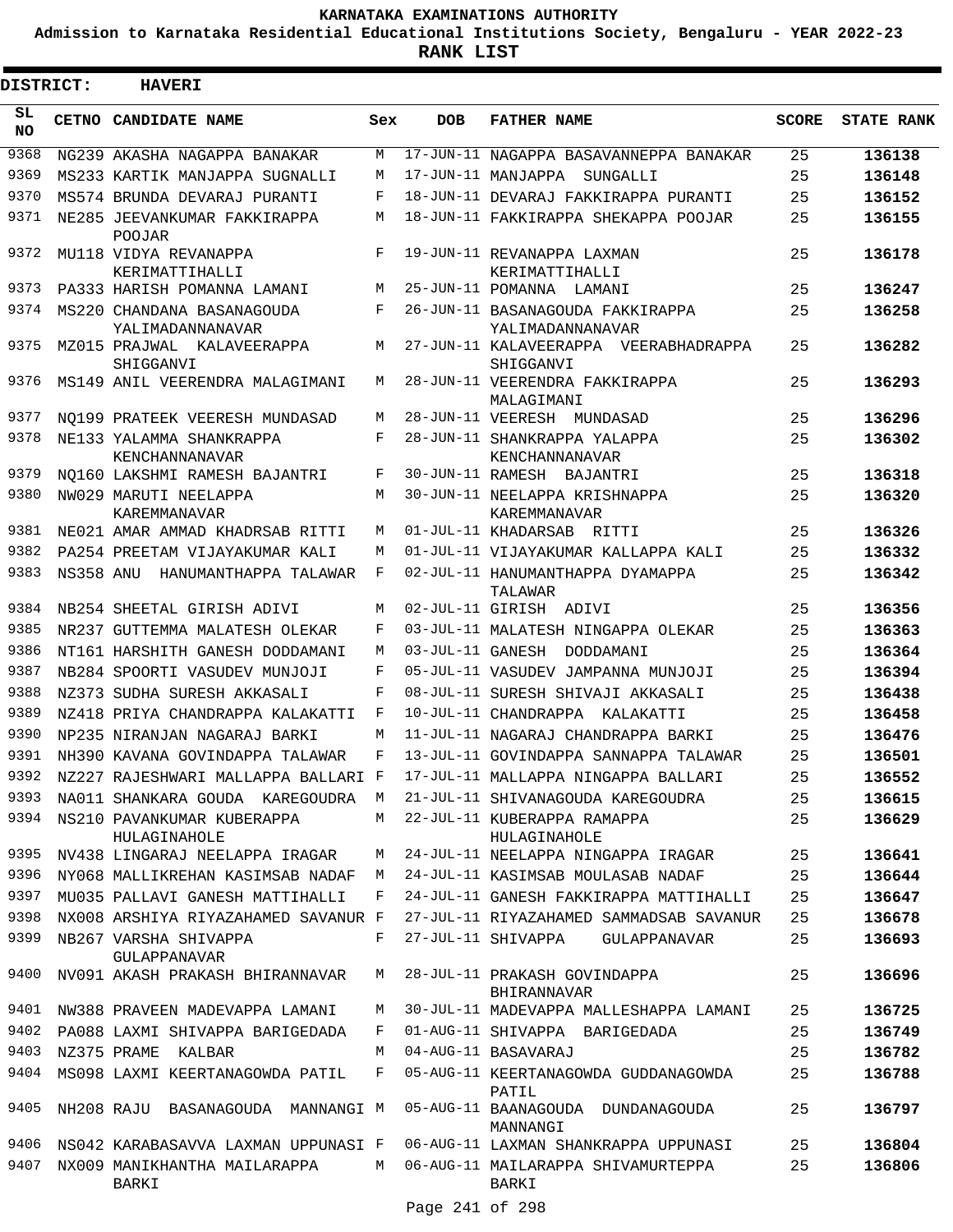**Admission to Karnataka Residential Educational Institutions Society, Bengaluru - YEAR 2022-23**

| DISTRICT:       | <b>HAVERI</b>                                             |         |                   |                                                                     |              |                   |
|-----------------|-----------------------------------------------------------|---------|-------------------|---------------------------------------------------------------------|--------------|-------------------|
| SL<br><b>NO</b> | <b>CETNO CANDIDATE NAME</b>                               | Sex     | DOB               | <b>FATHER NAME</b>                                                  | <b>SCORE</b> | <b>STATE RANK</b> |
| 9408            | PA109 MUBARAK MAHMADAKASIM<br>HULAGUR                     | M       |                   | 06-AUG-11 MAHAMMADAKASHIM HULGUR                                    | 25           | 136807            |
| 9409            | NJ149 NAVEEN PARAMESH<br>MARILINGANNANAVAR                | M       |                   | 07-AUG-11 PARAMESH TIPPANNA<br>MARILINGANNANAVAR                    | 25           | 136819            |
| 9410            | NA026 NAVEEN SHIVAPUTRAPPA<br>HADARAGERI                  | М       |                   | 07-AUG-11 SHIVAPUTRAPPA PUTTAPPA<br>HADARAGERI                      | 25           | 136820            |
| 9411            | NF401 MITHUN MALLAPPA BANKAPUR                            | M       |                   | 08-AUG-11 MALLAPPA PUTTAPPA BANKAPUR                                | 25           | 136826            |
| 9412            | NR023 SAHANA KUMAR KASAVAL                                | F       |                   | 09-AUG-11 KUMAR KASAVAL                                             | 25           | 136840            |
| 9413            | NF291 YOGISWARI SHIVABASAPPA<br><b>GUDGUR</b>             | F       |                   | 10-AUG-11 SHIVABASAPPA GUDDAPPA<br>GUDGUR                           | 25           | 136851            |
| 9414            | NJ143 MANOJA MAHESH HALASUR                               | M       |                   | 11-AUG-11 MAHESH SHIDDAPPA HALASUR                                  | 25           | 136857            |
| 9415            | NU065 PRASHANTAKUMARA NAGAPPA<br>GANAD                    | M       |                   | 11-AUG-11 NAGAPPA HOLIYAPPA GANAD                                   | 25           | 136858            |
| 9416            | NS023 GUDDAPPA NAGAPPA KAMBALI                            | M       | 14-AUG-11 NAGAPPA |                                                                     | 25           | 136879            |
| 9417            | MW153 PRARTHANA NINGANAGOUDA<br>PATIL                     | F       |                   | 14-AUG-11 NINGANAGOUDA                                              | 25           | 136882            |
| 9418            | MT014 NOORMOHAMMAD DADAPEER BASUR M                       |         |                   | 15-AUG-11 DADAPEER MARDANSAB BASUR                                  | 25           | 136889            |
| 9419            | NX185 NASIRABANU IMAMJAFAR MULLA                          | F       |                   | 16-AUG-11 IMAMJAFAR NAJIRAHMED MULLA                                | 25           | 136906            |
| 9420            | NJ028 NAGARAJ YALLAPPA HULMANI                            | M       |                   | 17-AUG-11 YALLAPPA PARAMESH HULMANI                                 | 25           | 136920            |
| 9421            | PA002 SHARADA MAHANTESH AKKASALI                          | F       |                   | 17-AUG-11 MAHANTESH MAHADEVAPPA<br>AKKASALI                         | 25           | 136925            |
| 9422            | NK567 DEVIKA NAGARAJAYYA<br>ARADHYAMATH                   | F       |                   | 18-AUG-11 NAGARAJAYYA                                               | 25           | 136931            |
| 9423            | MS498 MANOJ YALLAPPA<br>LAKKAMMANAVAR                     | M       |                   | 18-AUG-11 YALLAPPA MALLAPPA<br>LAKKAMMANAVAR                        | 25           | 136934            |
| 9424            | NW199 ANNAPURNA SHIVAJI GOUDAGERI F                       |         |                   | 23-AUG-11 SHIVAJI BASAPPA GOUDAGERI                                 | 25           | 136982            |
| 9425            | NY317 KIRAN KUMAR NEELAKANTHYYA<br>SHIVALOCHANAMATH       | М       |                   | 24-AUG-11 NEELAKANTHYYA<br>SHIVALOCHANAMATH                         | 25           | 136997            |
| 9426            | NZ312 KAVITA SHIVALINGAYYA<br>KALASAGERIMATH              | F       |                   | 25-AUG-11 SHIVALINGAYYA CHANDRAYYA<br>KALASAGERIMATH                | 25           | 137011            |
| 9427            | NB103 KIRANKUMAR PARASHURAM<br>KANTIGOUDRA                | M       |                   | 25-AUG-11 PARASHURAM KANTIGOUDRA                                    | 25           | 137013            |
| 9428            | NV314 DANAMMA MALATESH GWADI                              | F       |                   | 28-AUG-11 MALATESH GWADI                                            | 25           | 137039            |
| 9429            | MS201 HEMANTHA BEERAPPA KAKOL                             | M       |                   | 31-AUG-11 BEERAPPA RAMAPPA KAKOL                                    | 25           | 137062            |
|                 | 9430 NU038 ROHINI GUDDAPPA TALAGERI                       | $F$ and |                   | 03-SEP-11 GUDDAPPA MARIYAPPA TALAGERI                               | 25           | 137096            |
|                 | 9431 NG190 MADAEVAKKA KOOTEPPA KATTHI F                   |         |                   | 04-SEP-11 KOOTEPPA KATTHI                                           | 25           | 137102            |
|                 | 9432 NU233 NAYANA GIRISH BIDARI                           | $F$ –   |                   | 04-SEP-11 GIRISH BIDARI                                             | 25           | 137106            |
| 9433            | MS034 RENUKA KALLAPPA TALAVAR                             | $F -$   |                   | 04-SEP-11 KALLAPPA SANNADYAMAPPA<br>TALAVAR                         | 25           | 137109            |
| 9434            | NT164 VARUN RAGHAVENDR<br>HARAPANAHALLI                   | M       |                   | 06-SEP-11 RAGHAVENDR BASAPPA<br>HARAPANAHALLI                       | 25           | 137136            |
|                 |                                                           |         |                   | 9435 NK364 SHIVARAJ KUSHAPPA SUTAKOTI M 08-SEP-11 KUSHAPPA SUTAKOTI | 25           | 137157            |
| 9436            | NV307 SPOORTI VENKANGOUD HOSAMANI F                       |         |                   | 08-SEP-11 VENKANGOUD HOSAMANI                                       | 25           | 137158            |
| 9437            | MV074 SPURTI FAKKIRESH<br>NISHIMANNANAVAR                 |         |                   | F 10-SEP-11 FAKKIRESH LAXMAN<br>NISHIMANNANAVAR                     | 25           | 137185            |
| 9438            | MX079 DIKSHA SURESH DODDAMANI F 13-SEP-11 SURESH          |         |                   |                                                                     | 25           | 137210            |
| 9439            | NG342 KAVERI DILLEPPA<br>KANNANNANAVAR                    |         |                   | F 13-SEP-11 DILLEPPA                                                | 25           | 137213            |
| 9440            | NQ290 IRFAN MOSINASAB NADAF                               |         |                   | M 15-SEP-11 MOSINASAB CHAMANASAB NADAF                              | 25           | 137234            |
| 9441            | NL070 CHAITRA TIMMANAGOUDA PALED F 16-SEP-11 TIMMANAGOUDA |         |                   |                                                                     | 25           | 137243            |
|                 | 9442 NK466 PRIYA R H                                      |         |                   | F 16-SEP-11 RAMAPPA D H                                             | 25           | 137250            |
| 9443            | NX179 APURVA SHANKRAPPA MADAR                             |         |                   | F 18-SEP-11 SHANKRAPPA GURUNATHAPPA MADAR                           | 25           | 137258            |
| 9444            | NU121 ARUN SIDDAPPA MUDDI                                 |         |                   | M 19-SEP-11 SIDDAPPA MALLAPPA MUDDI                                 | 25           | 137267            |
| 9445            | NU230 VIDYA BASAVARAJA ELEHOLI                            | F       |                   | 19-SEP-11 BASAVARAJA NINGAPPA ELEHOLI                               | 25           | 137270            |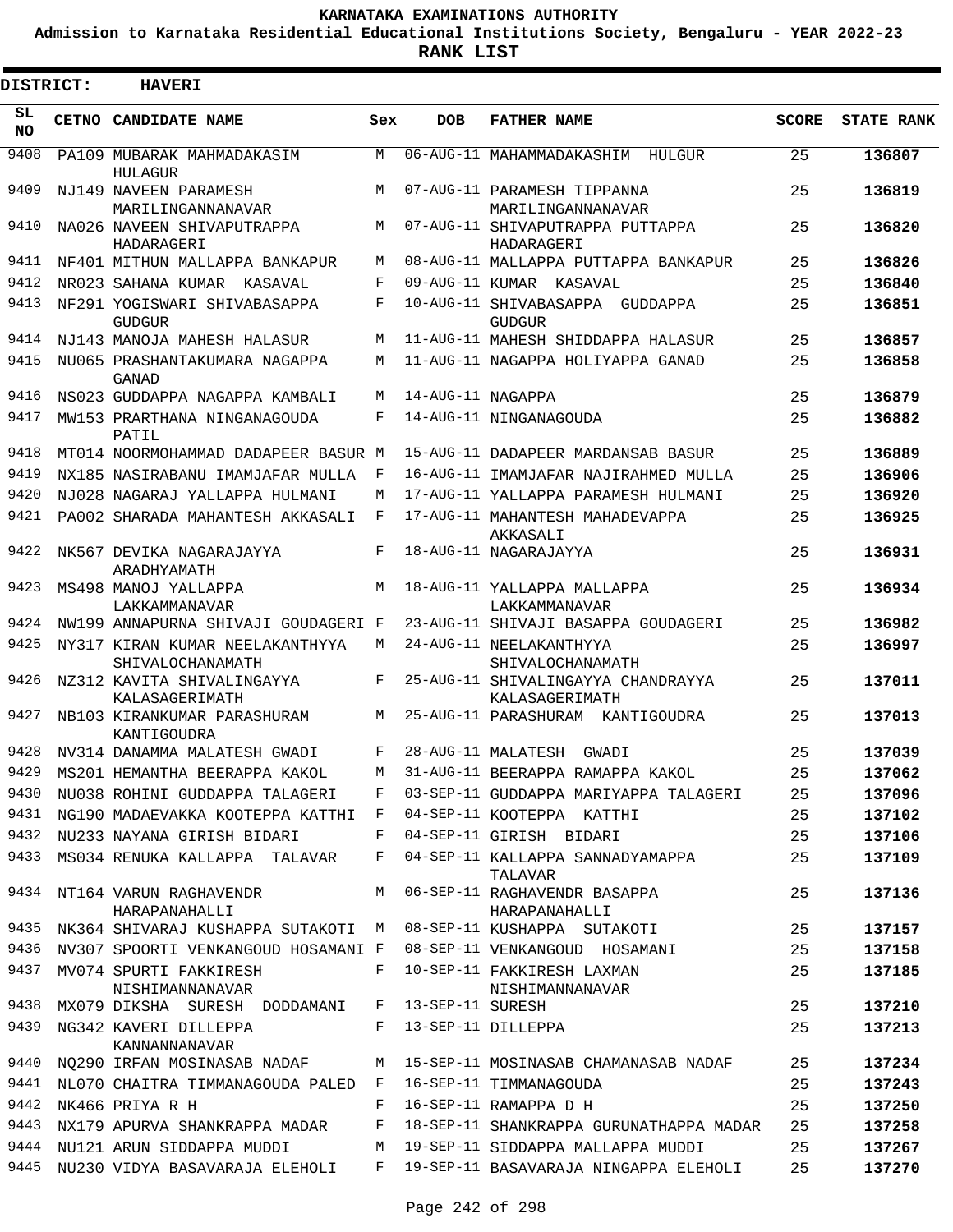**Admission to Karnataka Residential Educational Institutions Society, Bengaluru - YEAR 2022-23**

**RANK LIST**

| DISTRICT:       | <b>HAVERI</b>                                    |     |                 |                                                                                      |              |                   |
|-----------------|--------------------------------------------------|-----|-----------------|--------------------------------------------------------------------------------------|--------------|-------------------|
| SL<br><b>NO</b> | CETNO CANDIDATE NAME                             | Sex | <b>DOB</b>      | <b>FATHER NAME</b>                                                                   | <b>SCORE</b> | <b>STATE RANK</b> |
| 9446            | NO094 HANUMANTARAJ ANJANAYYA<br><b>DODDAMANE</b> | M   |                 | 20-SEP-11 ANJANAYYA S DODDAMANE                                                      | 25           | 137274            |
| 9447            | NT051 KIRAN SHIVANAGOUDA PATIL                   | М   |                 | 20-SEP-11 SHIVANAGOUDA BASANAGOUDA<br>PATIL                                          | 25           | 137279            |
| 9448            | NJ067 RAKSHITA MALLAPPA<br>GOURAMMANAVAR         | F   |                 | 22-SEP-11 MALLAPPA PUTTAPPA<br>GOURAMMANAVAR                                         | 25           | 137299            |
| 9449            | NW214 PRIYA NEELAPPA SHIGLI                      | F   |                 | 25-SEP-11 NEELAPPA FAKKIRAPPA SHIGLI                                                 | 25           | 137317            |
| 9450            | NO315 SANGEETA NINGAPPA NAPURI                   | F   |                 | 25-SEP-11 NINGAPPA KARIYAPPA NAPURI                                                  | 25           | 137318            |
| 9451            | MS175 PAVANA SUBHASA MULIMANI                    | М   |                 | 27-SEP-11 SUBHASA SOMASHEKHARAPPA<br>MULIMANI                                        | 25           | 137330            |
| 9452            | NJ024 SHRIRAKSHA DAIVADYNA                       | F   |                 | 27-SEP-11 SURESH DAIVAGNA                                                            | 25           | 137333            |
| 9453            | MS177 YASHAVANTA GUDDAPPA<br>KALAGONDA           | M   |                 | 02-OCT-11 GUDDAPPA                                                                   | 25           | 137392            |
| 9454            | NX077 PAVITRA RAMESH KURI                        | F   |                 | 08-OCT-11 RAMESH PIDDAPPA KURI                                                       | 25           | 137427            |
| 9455            | MZ148 BHAVANA PRABHU BAICHAVALLI                 | F   |                 | 09-OCT-11 PRABHU IRAPPA BAICHAVALLI                                                  | 25           | 137438            |
| 9456            | NS319 ASHWINI BASAVARAJ<br>KARIYAMMANAVAR        | F   |                 | 10-OCT-11 BASAVARAJ HANUMANTAPPA<br>KARIYAMMANAVAR                                   | 25           | 137444            |
| 9457            | NZ003 TEJASHWINI RAMESH AMBHOJI                  | F   |                 | 10-OCT-11 RAMESH MALLAPPA AMBHOJI                                                    | 25           | 137457            |
| 9458            | PA337 VAISHNAVI GADIGEPPA<br><b>GOBBARGUMPI</b>  | F   |                 | 10-OCT-11 GADIGEPPA GOBBARGUMPI                                                      | 25           | 137459            |
| 9459            | NL126 CHINNAMMA PRABHU                           | F   |                 | 12-OCT-11 PRABHU SHIVAPPA                                                            | 25           | 137464            |
| 9460            | KARIYANNANAVAR<br>NO376 PAVAN KOTRESH LAMANI     | М   |                 | KARIYANNANAVAR<br>12-OCT-11 KOTRESH BABAPPA LAMANI                                   | 25           | 137467            |
| 9461            | NM212 CHANDANA RAMESH DODDAMANI                  | F   |                 | 13-OCT-11 RAMESH MANJAPPA DODDAMANI                                                  | 25           | 137475            |
| 9462            | NF328 KHUSHABU MAHMEDHANEEF<br>CHAPPARMANI       | F   |                 | 13-OCT-11 MAHMEDHANEEF HAJARESAB<br>CHAPPARMANI                                      | 25           | 137478            |
| 9463            | NW076 LOHIT<br>SADAR                             | М   |                 | 14-OCT-11 BASAVARAJ BHARAMAPPA<br>SADAR                                              | 25           | 137488            |
| 9464            | MW061 NAGARAJ CHULACHAPPA GANIGER M              |     |                 | 14-OCT-11 CHULACHAPPA SIDDAPPA GANIGER                                               | 25           | 137490            |
| 9465            | MX204 SINCHANA MANJUNATH<br>CHOLAPPANAVAR        | F   |                 | 15-OCT-11 MANJUNATH LAKSHMANA<br>CHOLAPPANAVAR                                       | 25           | 137506            |
| 9466            | NE100 UMA DODDAMALLAPPA SURAD                    | F   |                 | 15-OCT-11 DODDAMALLAPPA CHANNAVERAPPA<br><b>SURAD</b>                                | 25           | 137508            |
| 9467            | NY369 PRAVEEN SHAMBANNA HARIJAN                  | М   |                 | 19-OCT-11 SHAMBANNA NEELAKHANTHAPPA<br>HARIJAN                                       | 25           | 137537            |
| 9468            |                                                  |     |                 | NF304 KAVYA SHABHULINGAPPA GUTTAL F 20-OCT-11 SHAMBHULINGAPPA HANUMANTAPPA<br>GUTTAL | 25           | 137544            |
| 9469            | NA209 MADHU HONNAGOUDA UDDEGOUDRA F              |     |                 | 23-OCT-11 HONNAGOUDA                                                                 | 25           | 137573            |
| 9470            | NM016 TARUNKUMAR SHANMUKAPPA<br>MADIVALAR        | M   |                 | 23-OCT-11 SHANMUKAPPA RAMANNA MADIVALAR                                              | 25           | 137578            |
| 9471            | NE082 GUDUSAB ABDULRAZAK KUNDAGOL M              |     |                 | 27-OCT-11 ABDULRAZAK MADARSAB KUNDAGOL                                               | 25           | 137606            |
| 9472            | NK056 PARASHURAMA HANUMANTAPPA<br>CHINNIKATTI    | M   |                 | 29-OCT-11 HANUMANTAPPA SOMALINGAPPA<br>CHINNIKATTI                                   | 25           | 137622            |
| 9473            | NT273 ARUN GANESH LAMANI                         | M   |                 | 05-NOV-11 GANESH LACHAPPA LAMANI                                                     | 25           | 137664            |
| 9474            | NU222 HANUMANTAPP DURUGAPPA BARKI M              |     |                 | 06-NOV-11 DURUGAPPA BHIMAPPA BARKI                                                   | 25           | 137674            |
| 9475            | NX204 ASHWINI PRAKASH DODAMANI                   | F   |                 | 08-NOV-11 PRAKASH DODAMANI                                                           | 25           | 137689            |
| 9476            | PA050 PAVAN CHANDRU HOSOOR                       | M   |                 | 08-NOV-11 CHANDRU HULAGAPPA HOSOOR                                                   | 25           | 137694            |
| 9477            | NY203 GANGADHAR SOMANNA HARIJAN                  | M   |                 | 10-NOV-11 SOMANNA LAKSHMAN HARIJAN                                                   | 25           | 137707            |
| 9478            | NT236 VINAYAK KUMAR MAVINTOP                     | M   |                 | 10-NOV-11 KUMAR NINGAPPA MAVINTOP                                                    | 25           | 137715            |
| 9479            | NR219 ANKITHA HANUMANTAPPA LAMANI F              |     |                 | 11-NOV-11 HANUMANTAPPA KOTRAPPA LAMANI                                               | 25           | 137717            |
| 9480            | NS155 GANESH SHIVAKUMARA GORAVARA M              |     |                 | 14-NOV-11 SHIVAKUMARA GORAVARA                                                       | 25           | 137740            |
| 9481            | NX085 CHETANGOUDA SURESHGOUDA<br>HOSAMANI        | M   |                 | 16-NOV-11 SURESHGOUDA BASANGOUDA<br>HOSAMANI                                         | 25           | 137758            |
| 9482            | MW081 DAVALMALLIK MAHABOOBJAN<br>MUDUR           | М   |                 | 16-NOV-11 MAHABOOBJAN DAVALSAB MUDUR                                                 | 25           | 137759            |
| 9483            | MS222 SHIVARAJ IRANNA HADARAGERI                 | M   |                 | 21-NOV-11 IRANNA HADARAGERI                                                          | 25           | 137793            |
|                 |                                                  |     | Page 243 of 298 |                                                                                      |              |                   |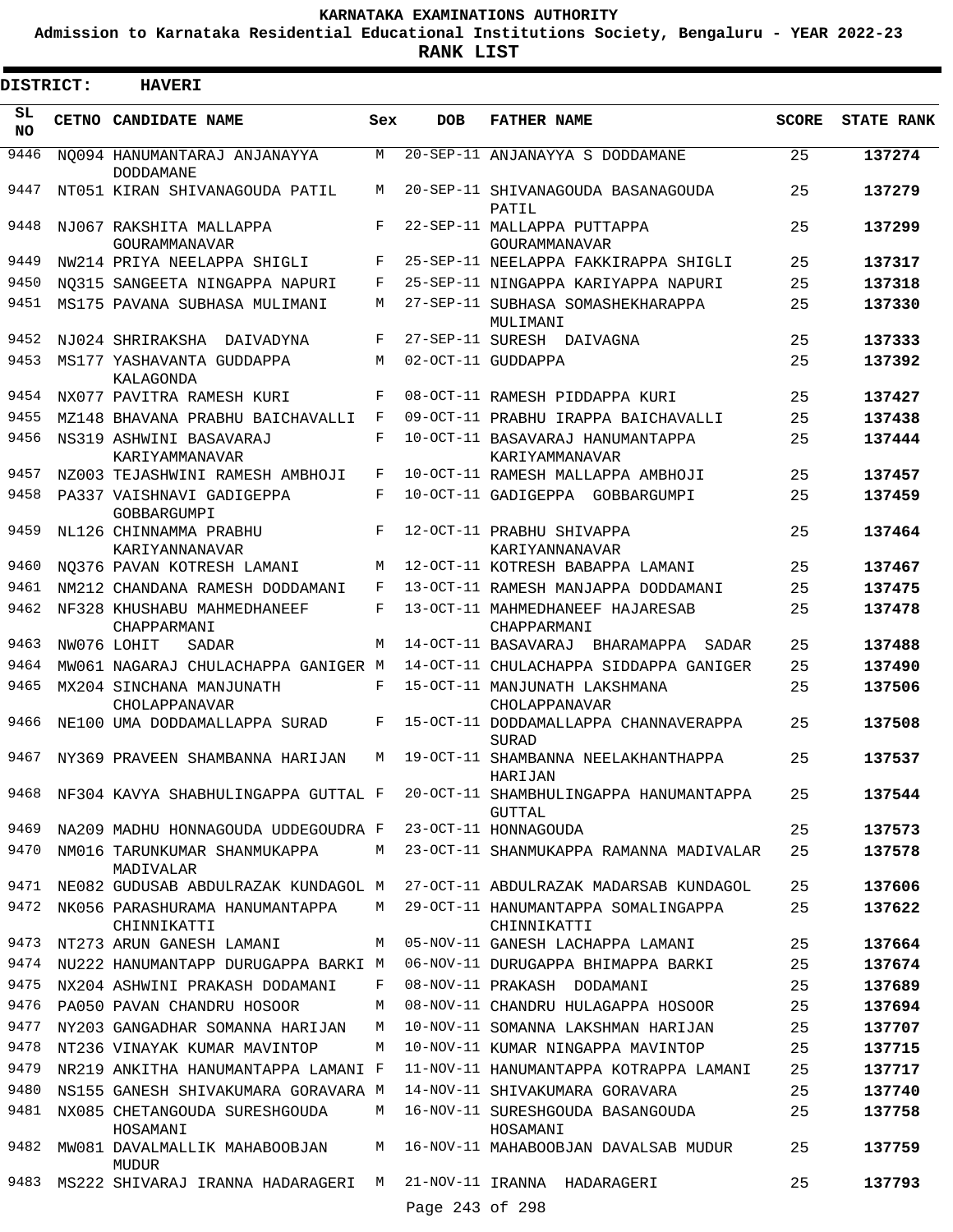**Admission to Karnataka Residential Educational Institutions Society, Bengaluru - YEAR 2022-23**

**RANK LIST**

| <b>DISTRICT:</b> | <b>HAVERI</b>                                                               |     |            |                                                                    |              |                   |
|------------------|-----------------------------------------------------------------------------|-----|------------|--------------------------------------------------------------------|--------------|-------------------|
| SL<br><b>NO</b>  | CETNO CANDIDATE NAME                                                        | Sex | <b>DOB</b> | <b>FATHER NAME</b>                                                 | <b>SCORE</b> | <b>STATE RANK</b> |
| 9484             | NK481 NAGARAJ BOMMANAGOUDA<br>MUTTIGI                                       | M   |            | 22-NOV-11 BOMMANAGOUDA DIGGEPPA MUTTIGI                            | 25           | 137799            |
| 9485             | NM186 PARVATI ANNAPPA MADAR                                                 | F   |            | 22-NOV-11 ANNAPPA NANGAPPA MADAR                                   | 25           | 137800            |
| 9486             | NH003 SHRUTI GUDDAPPA LAMANI                                                | F   |            | 24-NOV-11 GUDDAPPA GADIGEPPA LAMANI                                | 25           | 137818            |
| 9487             | NE015 SAMINABANU BABUJAN NADAF                                              | F   |            | 27-NOV-11 BABUJAN MOULASAB NADAF                                   | 25           | 137848            |
| 9488             | PA245 KALPANA NINGAPPA KUNDUR                                               | F   |            | 28-NOV-11 NINGAPPA BEERAPPA KUNDUR                                 | 25           | 137853            |
| 9489             | NW394 MARUTI BASAPPA DODDAMANI                                              | М   |            | 29-NOV-11 BASAPPA MAHADEVAPPA DODDAMANI                            | 25           | 137859            |
| 9490             | NK498 SHAMBHAVI SHAMBHAPPA<br>GANGAYIKOPPA                                  | F   |            | 29-NOV-11 SHAMBHAPPA SHIVALINGAPPA<br>GANGAYIKOPPA                 | 25           | 137861            |
| 9491             | NU146 SUDEER RAVI LAMANI                                                    | М   |            | 01-DEC-11 RAVI LAMANI                                              | 25           | 137877            |
| 9492             | NZ155 SUSMITA NAGAPPA ITI                                                   | F   |            | 02-DEC-11 NAGAPPA D ITI                                            | 25           | 137886            |
| 9493             | NH053 GOUTAMI BHARAMAPPA BOODANUR F                                         |     |            | 04-DEC-11 BHARAMAPPA PAMPANNA BOODANUR                             | 25           | 137894            |
| 9494             | NH356 KRUTIKA PRAKASH HOSAMANI                                              | F   |            | 13-DEC-11 PRAKASH PARAMESHAPPA HOSAMANI                            | 25           | 137972            |
| 9495             | NF349 DURAGESH MAHADEVAPPA<br>MUDIYAMMANAVAR                                | М   |            | 14-DEC-11 MAHADEVAPPA HANUMAPPA<br>MUDIYAMMANAVAR                  | 25           | 137977            |
| 9496             | MR033 PAAVANA HANUMANTAPPA<br>SHIDENUR                                      | F   |            | 18-DEC-11 HANUMANTAPPA THAKAREPPA<br>SDIDENUR                      | 25           | 138006            |
| 9497             | NU054 RAMESH LAXMAN BARKI                                                   | М   |            | 21-DEC-11 LAXMAN HANUMAPPA BARKI                                   | 25           | 138022            |
| 9498             | NE352 SAHANA RAJASHEKHAR DAMBALA                                            | F   |            | 29-DEC-11 RAJASHEKHAR YALLAPPA DAMBALA                             | 25           | 138079            |
| 9499             | NS149 DIKSHA BHIMAPPA BARKI                                                 | F   |            | 01-JAN-12 BHIMAPPA HONNAPPA BARKI                                  | 25           | 138100            |
| 9500             | ND131 SHAMBULINGA BASAVARAJ PATIL M                                         |     |            | 08-JAN-12 BASAVARAJ<br>PATIL                                       | 25           | 138139            |
| 9501             | NW153 TRIVENI TUKKAPPA LAMANI                                               | F   |            | 18-JAN-12 TUKKAPPA LAKSHMAN LAMANI                                 | 25           | 138164            |
| 9502             | MS385 DARSHAN MALLIKARJUNA<br>BASALINGAMMANAVAR                             | M   |            | 20-JAN-12 MALLIKARJUNA BASAVANNEPPA<br>BASALINGAMMANAVAR           | 25           | 138169            |
| 9503             | NH044 MAHMADJISHAN MAHMADRAFIK<br>KAMAGAL                                   | М   |            | 22-JAN-12 MAHMADRAFIK JAMMUSAB KAMAGAL                             | 25           | 138178            |
| 9504             | PA195 KAVANA RAMESHSING BHAVANI                                             | F   |            | 14-FEB-12 RAMESHSING<br>BHAVANI                                    | 25           | 138216            |
| 9505             | MS237 ARJUN SOMAPPA LAMANI                                                  | М   |            | 15-FEB-09 SOMAPPA RAMAPPA LAMANI                                   | 24           | 138317            |
| 9506             | NW329 SARAPARAJI ANWARSAB<br>DARAESHI                                       | М   |            | 13-JUL-09 ANWARSAB<br>DARAESHI                                     | 24           | 138334            |
| 9507             | MR202 CHETAN BASAVARAJ BANAKAR                                              | М   |            | 01-JAN-10 BASAVARAJ CHANNABASAPPA<br>BANAKAR                       | 24           | 138383            |
|                  | 9508 NL103 SUDEEP VIDYADHAR NELLIKOPPA M 03-JAN-10 VIDYADHAR NELLIKOPPA     |     |            |                                                                    | 24           | 138400            |
| 9509             | TINAKAPUR                                                                   |     |            | MS279 VEERESH SHIVANANDA M 24-JAN-10 SHIVANANDA KALLAPPA TINAKAPUR | 24           | 138417            |
| 9510             | ND024 SAVITRI KARABASAPPA F 19-FEB-10 KARABASAPPA SHANKRAPPA<br>BIDARAGADDI |     |            | BIDARAGADDI                                                        | 24           | 138435            |
| 9511             | NX015 SHARANAPPA YALLAPPA HARIJAN M                                         |     |            | 23-APR-10 YALLAPPA MALLAPPA HARIJAN                                | 24           | 138489            |
| 9512             | MW147 AKASH LINGARAJ DODDAMANI                                              | M   |            | 28-APR-10 LINGARAJ GUTTEPPA DODDAMANI                              | 24           | 138494            |
| 9513             | NH349 MANOJ MANJUNATH VADDAR                                                | М   |            | 17-JUN-10 MANJUNATH KARIYALLAPPA VADDAR                            | 24           | 138550            |
| 9514             | MY192 KARIYAPPA NAGAPPA HONNATTI M                                          |     |            | 01-JUL-10 NAGAPPA HONNATTI                                         | 24           | 138573            |
| 9515             | NF424 SAHANA RAJU GANGAR                                                    | F   |            | 02-AUG-10 RAJU GONEPPA GANGAR                                      | 24           | 138614            |
| 9516             | NV470 NETRA MAHANTHESH PUJAR                                                | F   |            | 04-AUG-10 MAHANTHESH BEERAPPA PUJAR                                | 24           | 138619            |
| 9517             | NJ053 SHIDDALINGESH<br>CHANNAVEERAYYA MATHAPATI                             | M   |            | 15-AUG-10 CHANNAVEERAYYA CHANNABASAYYA<br>MATHAPATI                | 24           | 138642            |
| 9518             | NW239 RENUKA RAMESHA SALAGAR                                                | F   |            | 23-AUG-10 RAMESHA REVANASHIDDAPPA<br>SALAGAR                       | 24           | 138661            |
| 9519             | NE280 LAXMI HONNAPPA KAMBALI                                                | F   |            | 04-SEP-10 HONNAPPA                                                 | 24           | 138688            |
| 9520             | PA361 SUNIL YALLAPPA HARIJAN                                                | M   |            | 09-SEP-10 YALLAPPA GALEPPA HARIJAN                                 | 24           | 138705            |
| 9521             | NW078 PUSHPA VEERANNA ARALI                                                 | F   |            | 10-SEP-10 VEERANNA MAHADEVAPPA ARALI                               | 24           | 138709            |
| 9522             | NK281 MUBARAK NABISAB ULLAJJI                                               | M   |            | 11-SEP-10 NABISAB JAMALSAB ULLAJJI                                 | 24           | 138715            |
| 9523             | ND127 TARUNAKUMAR HALESH ALUR M                                             |     |            | 12-SEP-10 HALESH ALUR                                              | 24           | 138721            |
| 9524             | NK057 MARUTI LAKSHMAPPA NINGAPURA M 24-SEP-10 LAKSHMAPPA HAMNUMANTH         |     |            |                                                                    | 24           | 138762            |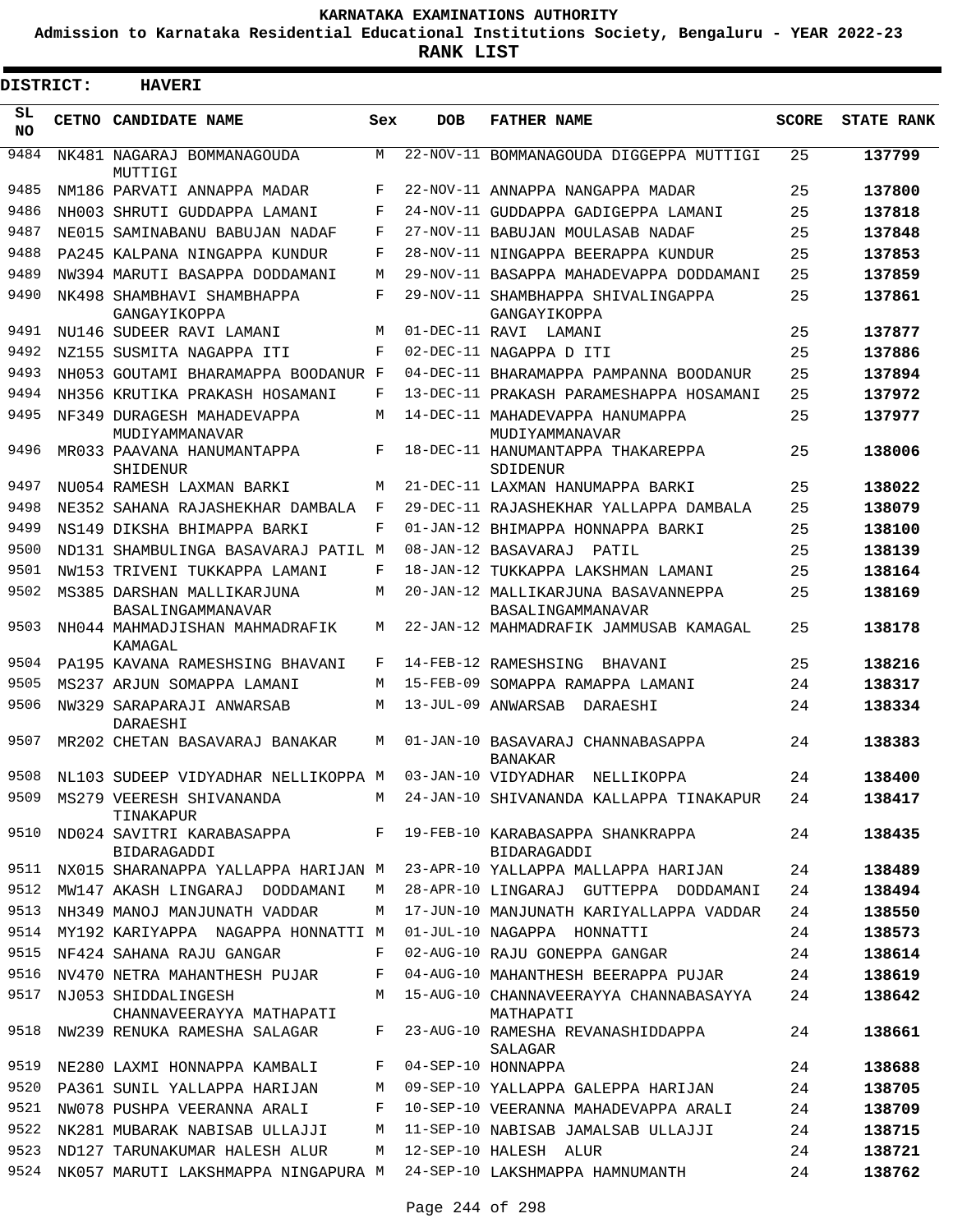**Admission to Karnataka Residential Educational Institutions Society, Bengaluru - YEAR 2022-23**

| DISTRICT:       | <b>HAVERI</b>                                    |         |            |                                                      |              |                   |
|-----------------|--------------------------------------------------|---------|------------|------------------------------------------------------|--------------|-------------------|
| SL<br><b>NO</b> | CETNO CANDIDATE NAME                             | Sex     | <b>DOB</b> | <b>FATHER NAME</b>                                   | <b>SCORE</b> | <b>STATE RANK</b> |
|                 |                                                  |         |            | NINGAPURA                                            |              |                   |
| 9525            | NH401 HEMANTHA RAMESH EITI                       | M       |            | 27-SEP-10 RAMESH HEMANNA EITI                        | 24           | 138775            |
| 9526            | NU120 VARSHA MAHADEVAPPA KASHI                   | F       |            | 02-OCT-10 MAHADEVAPPA UJJAPPA KASHI                  | 24           | 138800            |
| 9527            | NG008 DEEPA MARUTHI BARKI                        | F       |            | 03-OCT-10 MARUTHI HANUMANTHAPPA BARKI                | 24           | 138803            |
| 9528            | NJ166 RADHIKA MALLAPPA GEJJI                     | F       |            | 06-OCT-10 MALLAPPA BHEEMAPPA GEJJI                   | 24           | 138826            |
| 9529            | MR060 YUREKHA BASAVARAJAPPA<br><b>BELAVATTI</b>  | F       |            | 13-OCT-10 BASAVARAJAPPA HANUMANTAPPA<br>BELAVATTI    | 24           | 138860            |
| 9530            | NW273 SAGAR VIRUPAKSHAPPA MUGALI                 | М       |            | 19-OCT-10 VIRUPAKSHAPPA BASAPPA MUGALI               | 24           | 138893            |
| 9531            | NR154 GOUTAM BEERAPPA PUJAR                      | М       |            | 21-OCT-10 BEERAPPA PUJAR                             | 24           | 138904            |
| 9532            | NK504 MANOJ NAGARAJ BYADAGOUDRA                  | М       | 23-OCT-10  | NAGARAJ NINGAPPA BYADAGOUDRA                         | 24           | 138916            |
| 9533            | MR272 SANDHYA MALLIKARJUN KACHAVI F              |         |            | 24-OCT-10 MALLIKARJUN HANUMANTHAPPA<br>KACHAVI       | 24           | 138924            |
| 9534            | NY048 IMAMHUSSEN<br>USMANSAB<br>KARNULKAR        | М       |            | 26-OCT-10 USMANSAB<br>IMAMHUSEEN<br>KARNULKAR        | 24           | 138932            |
| 9535            | ND010 YASHAVANTHA MANJAPPA HIRUR                 | M       |            | 26-OCT-10 MANJAPPA HANUMANHTAPPA HIRUR               | 24           | 138935            |
| 9536            | NG152 GANGAMMA LAXMAPPA<br>MAYAPPANAVAR          | F       |            | 27-OCT-10 LAXMAPPA SOMAPPA MAYAPPANAVAR              | 24           | 138937            |
| 9537            | NP081 VEERAYYA KUMARSWAMI<br><b>BENNURMATT</b>   | М       |            | 28-OCT-10 KUMARSWAMI SHEKARAYYA<br><b>BENNURMATT</b> | 24           | 138950            |
| 9538            | NV185 LAXMAVVA DEEPAVALI PUTTAPPA F<br>DEEPAVALI |         |            | 06-NOV-10 PUTTAPPA GUDDAPPA DEEPAVALI                | 24           | 138994            |
| 9539            | NZ042 NAVEEN HANUMANTAPPA<br>HOSAMANI            | М       |            | 08-NOV-10 HANUMANTAPPA<br>HOSAMANI                   | 24           | 139007            |
| 9540            | NP112 KAVYA PRABHU HOSALLER                      | F       |            | 12-NOV-10 PRABHU MADEVAPPA HOSALLER                  | 24           | 139021            |
| 9541            | PA116 PRAJWAL BASAVARAJ<br>SHIVANNANAVAR         | M       |            | 13-NOV-10 BASAVARAJ NAGAPPA<br>SHIVANNANAVAR         | 24           | 139029            |
| 9542            | NN012 KALYANI SHEKHARNAIK LAMANI                 | F       |            | 20-NOV-10 SHEKHARNAIK LOKYANAIK LAMANI               | 24           | 139057            |
| 9543            | NZ236 PAVITRA SURESH HARIJAN                     | F       |            | 25-NOV-10 SURESH SANNINGAPPA HARIJAN                 | 24           | 139072            |
| 9544            | NY237 MALATESH YALLAPPA JANGALI                  | М       |            | 28-NOV-10 YALLAPPA NEELAPPA JANGALI                  | 24           | 139084            |
| 9545            | MT063 KAVITA HANUMANTAPPA<br>KARIGARA            | F       |            | 01-DEC-10 HANUMANTAPPA NINGAPPA<br>KARIGARA          | 24           | 139099            |
| 9546            | NT265 SHIVAMMA SIDDAPPA KOOLI                    | F       |            | 01-DEC-10 SIDDAPPA<br>KOOLI                          | 24           | 139104            |
| 9547            | MT043 MALATESHA KESHAPPA                         | M       |            | 06-DEC-10 KESHAPPA HANUMANTAPPA                      | 24           | 139129            |
| 9548            | KADARAMANDALAGI<br>NY017 ABHISHEK PARAMESH       |         |            | KADARAMANDALAGI<br>M 09-DEC-10 PARAMESH BASAPPA      | 24           | 139146            |
|                 | BENAKANAHALLI                                    |         |            | BENAKANAHALLI                                        |              |                   |
| 9549            | NT132 JEEVAN TIRUKAPPA<br>HARAPANAHALLI          | M       |            | 09-DEC-10 TIRUKAPPA HARAPANAHALLI                    | 24           | 139148            |
| 9550            | MT017 SUBRAMANYA LAKSHMAPPA<br>DODDAMANI         |         |            | M 13-DEC-10 LAKSHMAPPA HANUMANTAPPA<br>DODDAMANI     | 24           | 139165            |
| 9551            | NF392 PREMA PAKKIRESH BANDIVADDAR F              |         |            | 15-DEC-10 PAKKIRESH VENKAPPA<br><b>BANDIVADDAR</b>   | 24           | 139174            |
| 9552            | NP170 AMRUTA GUDDAPPA HARIJAN                    | F       |            | 18-DEC-10 GUDDAPPA SHIVAPPA HARIJAN                  | 24           | 139184            |
| 9553            | NB115 CHANDRIKA KANNAPPA<br>SANNAPPANAVAR        | F       |            | 22-DEC-10 KANNAPPA SANNAPPANAVAR                     | 24           | 139214            |
| 9554            | NO140 KARTIKARADDI RAMESHAPPA<br><b>BALLUR</b>   | M       |            | 22-DEC-10 RAMESHAPPA BALLUR                          | 24           | 139215            |
| 9555            | MX113 SHWETA JAGADEVAPPA<br>DODDAMANI            | F       |            | 27-DEC-10 JAGADEVAPPA HANUMANTAPPA<br>DODDAMANI      | 24           | 139235            |
| 9556            | NE414 SUDEEPA PRAKESH PICHHI                     | М       |            | 27-DEC-10 PRAKESH BASAPPA PICHHI                     | 24           | 139236            |
| 9557            | NM160 ERESH RAMAPPA ETTINAHALLI                  | М       |            | 01-JAN-11 RAMAPPA G ETTINAHALLI                      | 24           | 139273            |
| 9558            | NU032 KARIYAMMA NAGARAJAPPA<br>OLEKARA           | F       |            | 03-JAN-11 NAGARAJAPPA HONNAPPA OLEKARA               | 24           | 139349            |
| 9559            | NA023 MALINI GUDDAPPA JADEDA                     | F       |            | 03-JAN-11 GUDDAPPA MALLAPPA JADEDA                   | 24           | 139351            |
| 9560            | NA122 SANDHYA RAMESH BHAJANTRI                   | $F$ and |            | 05-JAN-11 RAMESH DYAMAPPA BHAJANTRI                  | 24           | 139362            |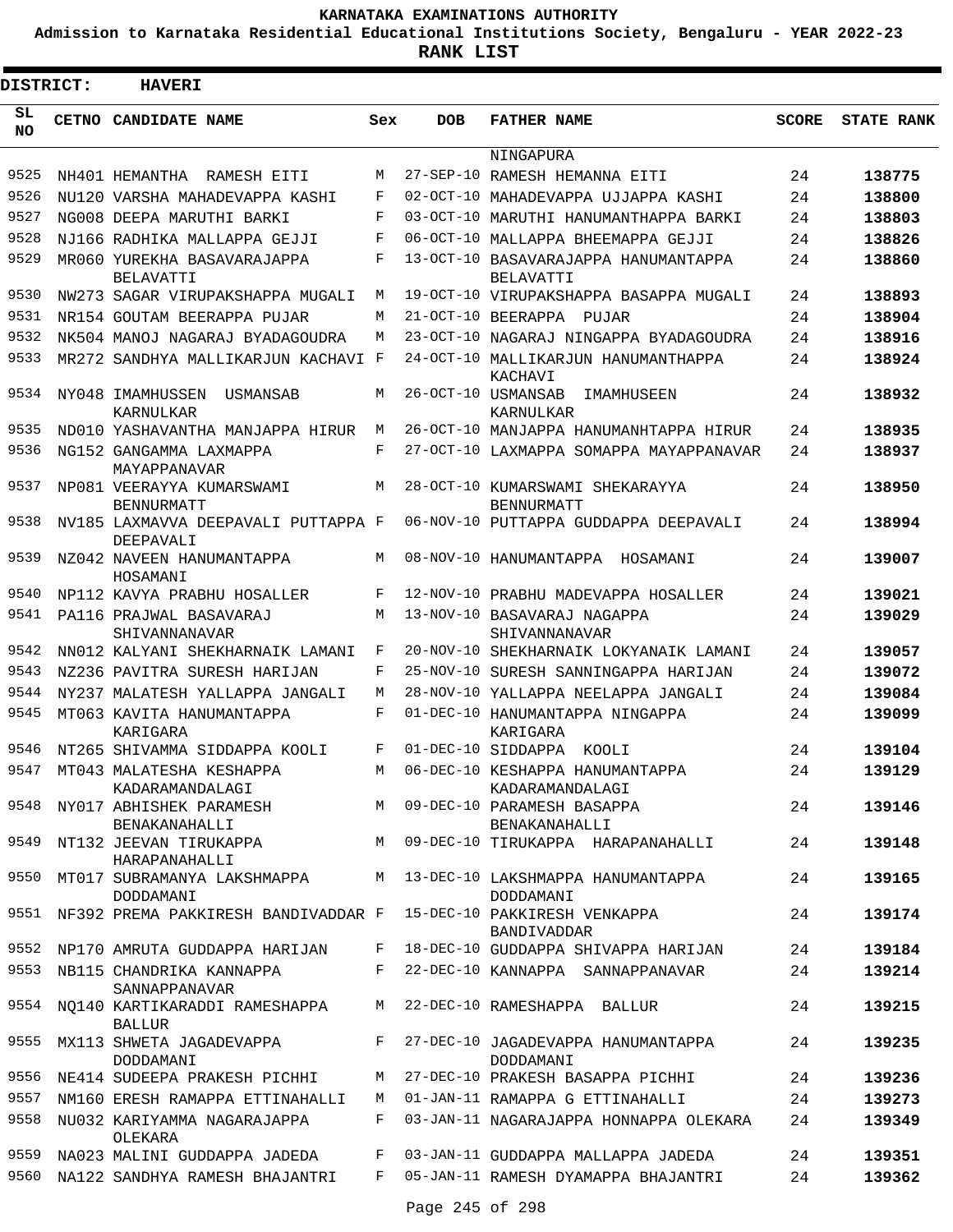**Admission to Karnataka Residential Educational Institutions Society, Bengaluru - YEAR 2022-23**

**RANK LIST**

ı

| DISTRICT:       | <b>HAVERI</b>                                  |              |            |                                                 |              |                   |
|-----------------|------------------------------------------------|--------------|------------|-------------------------------------------------|--------------|-------------------|
| SL<br><b>NO</b> | <b>CETNO CANDIDATE NAME</b>                    | Sex          | <b>DOB</b> | <b>FATHER NAME</b>                              | <b>SCORE</b> | <b>STATE RANK</b> |
| 9561            | NK421 AMRUTESHWAR<br>RAMAPPA<br>KADLIBAL       | M            |            | 07-JAN-11 RAMAPPA SIDDABASAMMA KADLIBAL         | 24           | 139365            |
| 9562            | NW079 RAJESHA DEVARAJ MATTUR                   | M            |            | 08-JAN-11 DEVARAJ VEERABASAPPA MATTUR           | 24           | 139377            |
| 9563            | MR201 KRUSHNA HALAPPA GORAVARA                 | M            |            | 10-JAN-11 HALAPPA NINGAPPA GORAVARA             | 24           | 139386            |
| 9564            | MV169 MANJUNATH SHEKHAPPA HARIJAN              | M            |            | 11-JAN-11 SHEKHAPPA GUDDAPPA HARIJAN            | 24           | 139391            |
| 9565            | NG262 SHAFIK HAJARATSAB AGASAR                 | M            |            | 13-JAN-11 HAJARATSAB F AGASAR                   | 24           | 139406            |
| 9566            | NB081 APOORVA NAGARAJ MADLUR                   | F            |            | 17-JAN-11 NAGARAJ BASAVANTAPPA<br>MADLURMADLUR  | 24           | 139429            |
| 9567            | NY429 VINAYAK PRAKASH LAMANI                   | М            |            | 20-JAN-11 PRAKASH HOBAPPA LAMANI                | 24           | 139464            |
| 9568            | NB168 RAJESHWARI SHAMBHANNA<br>KYALAKOND       | F            |            | 21-JAN-11 SHAMBHANNA BASAVANNEPPA<br>KYALAKOND  | 24           | 139471            |
| 9569            | NK226 NASRINABANU JABIULLA<br>NANDIGAVI        | F            |            | 26-JAN-11 JABIULLA GANISAB NANDIGAVI            | 24           | 139489            |
| 9570            | NA037 MAHAMMAD AFTAB HAZARATALI<br>PATTI,      | M            |            | 29-JAN-11 HAZARATALI IMAMA PATIL                | 24           | 139499            |
| 9571            | NE101 LAVANYA KANATESHA KOTIYAVAR F            |              |            | 01-FEB-11 KANATESHA LAXMAPPA KOTIYAVAR          | 24           | 139518            |
| 9572            | MS571 SANDESH MOOKESHAPPA TALAVAR M            |              |            | 03-FEB-11 MUKESHAPPA RAMAPPA TALAVAR            | 24           | 139534            |
| 9573            | MU054 MANUJ CHANDRAPPA YATNALLI                | М            |            | 04-FEB-11 CHANDRAPPA TIRAKAPPA YATNALLI         | 24           | 139536            |
| 9574            | NL061 VEERESH PARASAPPA MULIMANI               | M            |            | 05-FEB-11 PARASAPPA SHIVAPPA MULIMANI           | 24           | 139546            |
| 9575            | ND003 CHETANKUMAR VIRUPAKSHAPPA<br>KODIHALLI   | M            |            | 09-FEB-11 VIRUPAKSHAPPA SOMAPPA<br>KODIHALLI    | 24           | 139564            |
| 9576            | NK023 SANJAYA K B                              | M            |            | 14-FEB-11 KOTRESH K B                           | 24           | 139592            |
| 9577            | MR285 MOHAMADSADIK HASANMIYA<br>KALKOTI        | M            |            | 15-FEB-11 HASANMIYA RAZAKSAB KALKOTI            | 24           | 139596            |
| 9578            | NV220 CHETANA SOMANNA KAKAMBI                  | F            |            | 16-FEB-11 SOMANNA ADIVEPPA KAKAMBI              | 24           | 139599            |
| 9579            | MV163 PRASANNA CHANDRAPPA LAMANI M             |              |            | 20-FEB-11 CHANDRAPPA HEMALAPPA LAMANI           | 24           | 139632            |
| 9580            | MS271 RAVI KARIYAPPA HADIMANI                  | M            |            | 22-FEB-11 KARIYAPPA HANUMANTAPPA<br>HADIMANI    | 24           | 139653            |
| 9581            | MX107 RAKESH SAHADEVAPPA KALAKERI M            |              |            | 23-FEB-11 SAHADEVAPPA MALLAPPA KALAKERI         | 24           | 139659            |
| 9582            | NN080 YASHASWINI HANUMANTAPPA<br>HEDIYALA      | F            |            | 26-FEB-11 HANUMANTAPPA UJJAPPA HEDIYALA         | 24           | 139676            |
| 9583            | PA125 BINDU DYAMANNA MALAPUR                   | F            |            | 28-FEB-11 DYAMANNA DODDAPAKKIRAPPA<br>MALAPUR   | 24           | 139686            |
| 9584            | NE186 PRASHANT VENKATESH<br>BANDIVADDAR        |              |            | M 28-FEB-11 VENKATESH M BANDIVADDAR             | 24           | 139690            |
| 9585            | NF112 AKSHYA KUMARAPPA KARADI M                |              |            | 01-MAR-11 KUMARAPPA KARADI                      | 24           | 139695            |
| 9586            | MU201 SHIVAKUMAR MARUTI PATIL M                |              |            | 02-MAR-11 MARUTI SHIVARAYAPPA PATIL             | 24           | 139709            |
| 9587            | NH135 SHANKARGOUDA MANJUNATH<br>HALASUR        | M            |            | 03-MAR-11 MANJUNATH SHANKRAPPA HALASUR          | 24           | 139722            |
| 9588            | NG133 SHRINIVAS SHIVAPPA<br>BANDIVDDAR         | M            |            | 03-MAR-11 SHIVAPPA NAGAPPA BANDIVDDAR           | 24           | 139723            |
| 9589            | MT002 SAVITA KALINGAPPA UPPUNASI F             |              |            | 04-MAR-11 KALINGAPPA UPPUNASI                   | 24           | 139728            |
| 9590            | NY468 CHANDANA SANGAPPA KAYAVAR                | F            |            | 07-MAR-11 SANGAPPA BASAVANTAPPA KAYAVAR         | 24           | 139743            |
| 9591            | MY164 SANJEEV CHANDRAPPA MALAGI                | M            |            | 08-MAR-11 CHANDRAPPA MAHADEVAPPA MALAGI         | 24           | 139754            |
| 9592            | NS178 ELLAPPA CHANDRAPPA ERESHIMI M            |              |            | 09-MAR-11 CHANDRAPPA HALAPPA ERESHIMI           | 24           | 139759            |
| 9593            | NR011 KAVYA BASAVARAJA NAGARAJJI               | $\mathbf{F}$ |            | 14-MAR-11 BASAVARAJA                            | 24           | 139800            |
| 9594            | NO149 NAGARAJ AJJER                            | M            |            | 15-MAR-11 KARIYAPPA                             | 24           | 139815            |
| 9595            | MX124 SNEHA MANJAPPA AMBIGER                   | F            |            | 15-MAR-11 MANJAPPA AMBIGER                      | 24           | 139817            |
| 9596            | PA045 SWATI VEERESH LAMANI F                   |              |            | 15-MAR-11 VEERESH LAMANI                        | 24           | 139819            |
| 9597            | NS321 MEGHANA NAGARAJ<br>MENASINAHALA          | F            |            | 18-MAR-11 NAGARAJ BASAVARAJAPPA<br>MENASINAHALA | 24           | 139838            |
| 9598            | MS460 GUTTEVVA HANUMANTAPPA F<br>MUKKANNANAVAR |              |            | 23-MAR-11 HANUMANTAPPA MUKKANNANAVAR            | 24           | 139869            |
| 9599            | NE061 KALAMMA RAMESH LAMANI                    | F            |            | 23-MAR-11 RAMESH LAMANI                         | 24           | 139870            |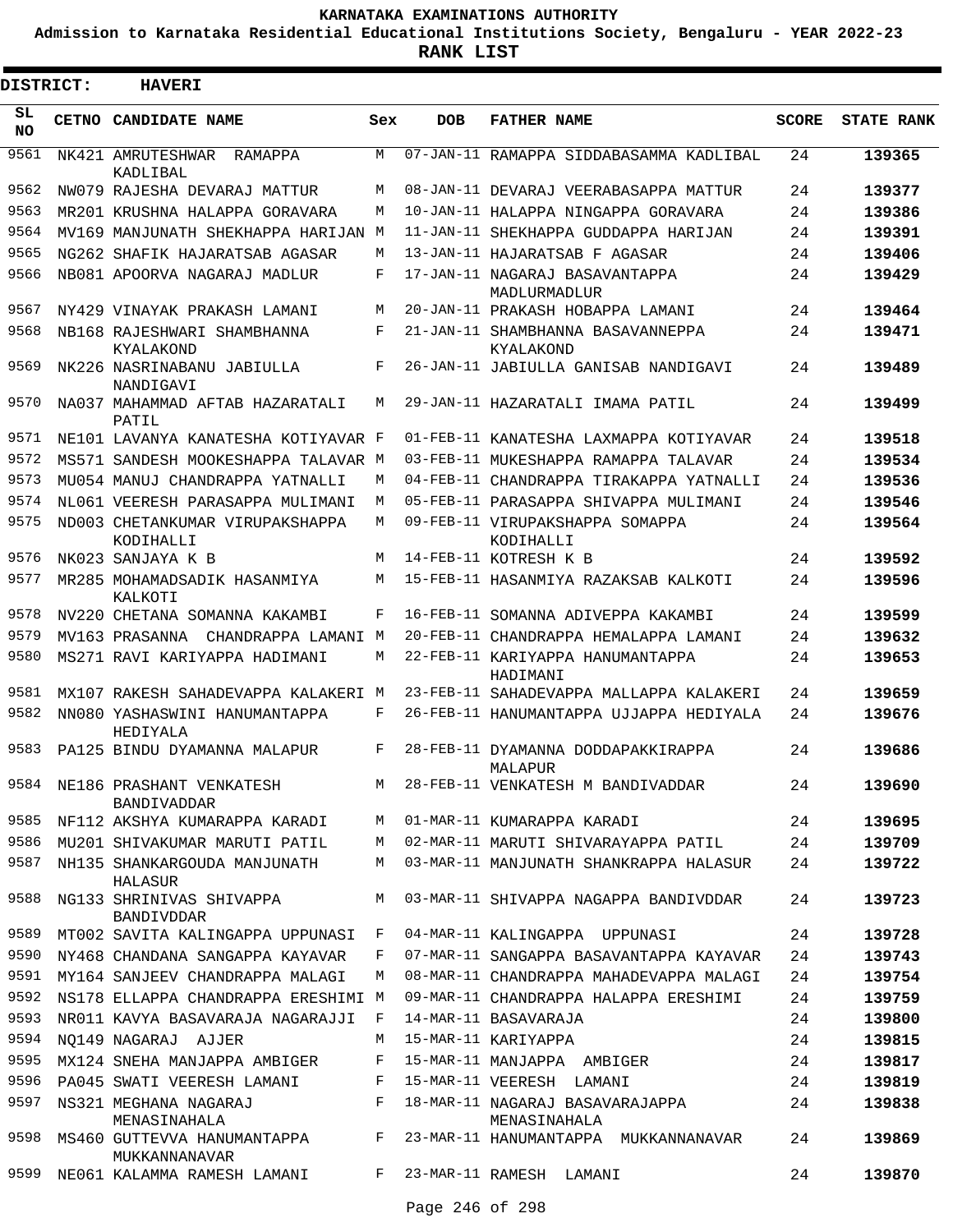**Admission to Karnataka Residential Educational Institutions Society, Bengaluru - YEAR 2022-23**

ı

| <b>DISTRICT:</b> | <b>HAVERI</b>                                                    |     |                   |                                                                              |              |                   |
|------------------|------------------------------------------------------------------|-----|-------------------|------------------------------------------------------------------------------|--------------|-------------------|
| SL<br><b>NO</b>  | CETNO CANDIDATE NAME                                             | Sex | <b>DOB</b>        | <b>FATHER NAME</b>                                                           | <b>SCORE</b> | <b>STATE RANK</b> |
| 9600             | MU111 RAMESH VIRESH BHAJANTRI                                    | M   |                   | 23-MAR-11 VIRESH FAKKIRAPPA BHAJANTRI                                        | 24           | 139874            |
| 9601             | NF214 CHAITRA DYAMANNA ALLIPUR                                   | F   |                   | 26-MAR-11 DYAMANNA NAGRPPA ALLIPUR                                           | 24           | 139897            |
| 9602             | NH297 MUBARAKA HAJARATAALI<br>KOTENNANAVARA                      | М   |                   | 28-MAR-11 HAJARATALI A KOTENNANAVAR                                          | 24           | 139914            |
| 9603             | NK471 KISHNAKUMAR B Y                                            | M   |                   | 29-MAR-11 YOGESH B Y                                                         | 24           | 139919            |
| 9604             | ND159 SPANDANA RAVINDRA TILVALLI                                 | F   |                   | 29-MAR-11 RAVINDRA RAMAPPA TILVALLI                                          | 24           | 139930            |
| 9605             | MZ118 SUNANDA SHIVAPPA PUJAR                                     | F   |                   | 01-APR-11 SHIVAPPA MELAGIRIYAPPA PUJAR                                       | 24           | 139961            |
| 9606             | MU103 AHMAD RAZA MUSTAK AHMAD<br>KAGINELLI                       | М   |                   | 02-APR-11 MUSTAK AHMAD<br>KAGINELLI                                          | 24           | 139965            |
| 9607             | NZ074 ANKITA NAGARAJ MADAR                                       | F   |                   | 05-APR-11 NAGARAJ NINGAPPA MADAR                                             | 24           | 139994            |
| 9608             | NR321 VARSHITHA MUKHESH<br>GULADAHALLI                           | F   |                   | 08-APR-11 MUKHESH NINGAPPA GULADAHALLI                                       | 24           | 140027            |
| 9609             | MR250 VISHWAS PRAKASH ALADAGERI                                  | М   |                   | 08-APR-11 PRAKASH CHANDRAPPA ALADAGERI                                       | 24           | 140030            |
| 9610             | NV423 SAMARTH HALAPPA BHAJANTRI                                  | М   |                   | 12-APR-11 HALAPPA RAMANNA BHAJANTRI                                          | 24           | 140072            |
| 9611             | NB314 MADHU PARASHURAM HAMSABHAVI F                              |     |                   | 14-APR-11 PARASHURAM HANUMANTAPPA<br>HAMSABHAVI                              | 24           | 140085            |
| 9612             | NL281 HASINABANU JAKIRHUSEN<br>MAGANUR                           | F   |                   | 19-APR-11 JAKIRHUSEN HASANSAB MAGANUR                                        | 24           | 140120            |
| 9613             | MX160 SIDDALINGESH SHANKRAPPA<br>GORAVAR                         | М   |                   | 20-APR-11 SHANKRAPPA<br>GORAVAR                                              | 24           | 140130            |
| 9614             | PA184 VENKATESH JAGADISH<br><b>BAPUNAVAR</b>                     | М   |                   | 20-APR-11 JAGADEESH<br>BAPUNAVAR                                             | 24           | 140132            |
| 9615             | NN150 RAKSHITA BHARAMAGOUDA PATIL F                              |     |                   | 23-APR-11 BHARAMAGOUDA RUDRAGOUDA PATIL                                      | 24           | 140157            |
| 9616             | NF083 PRADEEP NAGARAJ KALE                                       | М   |                   | 24-APR-11 NAGARAJ SHMBHAJI KALE                                              | 24           | 140163            |
| 9617             | NR189 SHARANAGOUDA SURESHGOUDA<br>PATIL                          | М   |                   | 25-APR-11 SURESHGOUDA PATIL                                                  | 24           | 140179            |
| 9618             | NB122 PRIYANKA REVANASIDDAPPA<br>KURUBAR                         | F   |                   | 28-APR-11 REVANASIDDAPPA<br>KURUBAR                                          | 24           | 140209            |
| 9619             | NL117 SINCHANA CHANDRANAIK LAMANI F                              |     |                   | 28-APR-11 CHANDRANAIK SOMLYANAIK LAMANI                                      | 24           | 140212            |
| 9620             | NR149 SVAPNA ASUNDI                                              | F   |                   | 28-APR-11 SHIVANANDA                                                         | 24           | 140216            |
| 9621             | NT030 DEEPA SOMANNA BADIGER                                      | F   |                   | 29-APR-11 SOMANNA NINGAPPA BADIGER                                           | 24           | 140220            |
| 9622             | NM294 NIRMALA RAMAPPA HARIJANA                                   | F   | 30-APR-11 RAMAPPA | HARIJANA                                                                     | 24           | 140234            |
| 9623             | MT194 CHETAN RAJENDRA BYAGVADI                                   | М   |                   | 01-MAY-11 RAJENDRA HANUMATAPPA BYAGVADI                                      | 24           | 140247            |
| 9624             | NB187 CHETANA NAGARAJ DALI                                       | F   |                   | 01-MAY-11 NAGARAJ KENCHAPPA DALI                                             | 24           | 140248            |
| 9625             | NE240 CHETAN NINGAPPA KARIGAAR M 02-MAY-11 NINGAPPA HANUMANTAPPA |     |                   | KARIGAAR                                                                     | 24           | 140259            |
| 9626             | NG017 SAMARTH SHIVAYOGEPPA<br>DEVIHOSUR                          |     |                   | M 02-MAY-11 SHIVAYOGEPPA BARAMAPPA<br>DEVIHOSUR                              | 24           | 140266            |
| 9627             |                                                                  |     |                   | MV155 KARTIK DURGAPPA DASANAKOPPA M 03-MAY-11 DURGAPPA RAMANNA DASANAKOPPA   | 24           | 140271            |
| 9628             | NW383 ANU KUSH BARKI                                             | F   |                   | 04-MAY-11 KUSH PUTTAPPA BARKI                                                | 24           | 140276            |
| 9629             | NIMBAKNAVAR                                                      |     |                   | NW066 RAKSHITA MAHADEEVAPPA F 08-MAY-11 MAHADEEVAPPA NINGAPPA<br>NIMBAKNAVAR | 24           | 140324            |
|                  | 9630 NF442 MAHALAKSHMI RAMESH ANNIGERI F                         |     |                   | 10-MAY-11 RAMESH SIDRAMAPPA ANNIGERI                                         | 24           | 140346            |
|                  | 9631 NY382 SUJATA MANJAPPA MATTIGATTI F                          |     |                   | 10-MAY-11 MANJAPPA VIRUPAKSHAPPA<br>MATTIGATTI                               | 24           | 140351            |
|                  | 9632 NN187 MADHURA ERAPPA DOOPAD                                 | F   |                   | 11-MAY-11 ERAPPA JALAPPA DOOPAD                                              | 24           | 140358            |
|                  | 9633 MS024 TEJASWINI HADARAGERI                                  |     |                   | F 12-MAY-11 BASAVARAJ CHANDRAPPA<br>HADARAGERI                               | 24           | 140372            |
|                  | 9634 MT009 H ANNAPOORNA                                          |     |                   | F 14-MAY-11 HALYANAIK                                                        | 24           | 140385            |
| 9635             | HOSAKOPPA                                                        |     |                   | ND033 PRAVEEN BASAVANNEPPA M 14-MAY-11 BASAVANNEPPA SHIDDAPPA<br>HOSAKOPPA   | 24           | 140387            |
|                  | 9636 NY164 ANANYA MALATESH BARAKER                               |     |                   | F 16-MAY-11 MALATESH NEELAPPA BARAKER                                        | 24           | 140399            |
| 9637             | NR013 SHREYAS S KASHIMATH                                        | M   |                   | 22-MAY-11 SHARANAYYA KASHIMATH                                               | 24           | 140463            |
| 9638             | NJ095 GANESH SHIVAPPA LAMANI                                     |     |                   | M   24-MAY-11  SHIVAPPA  LOKAPPA  LAMANI                                     | 24           | 140477            |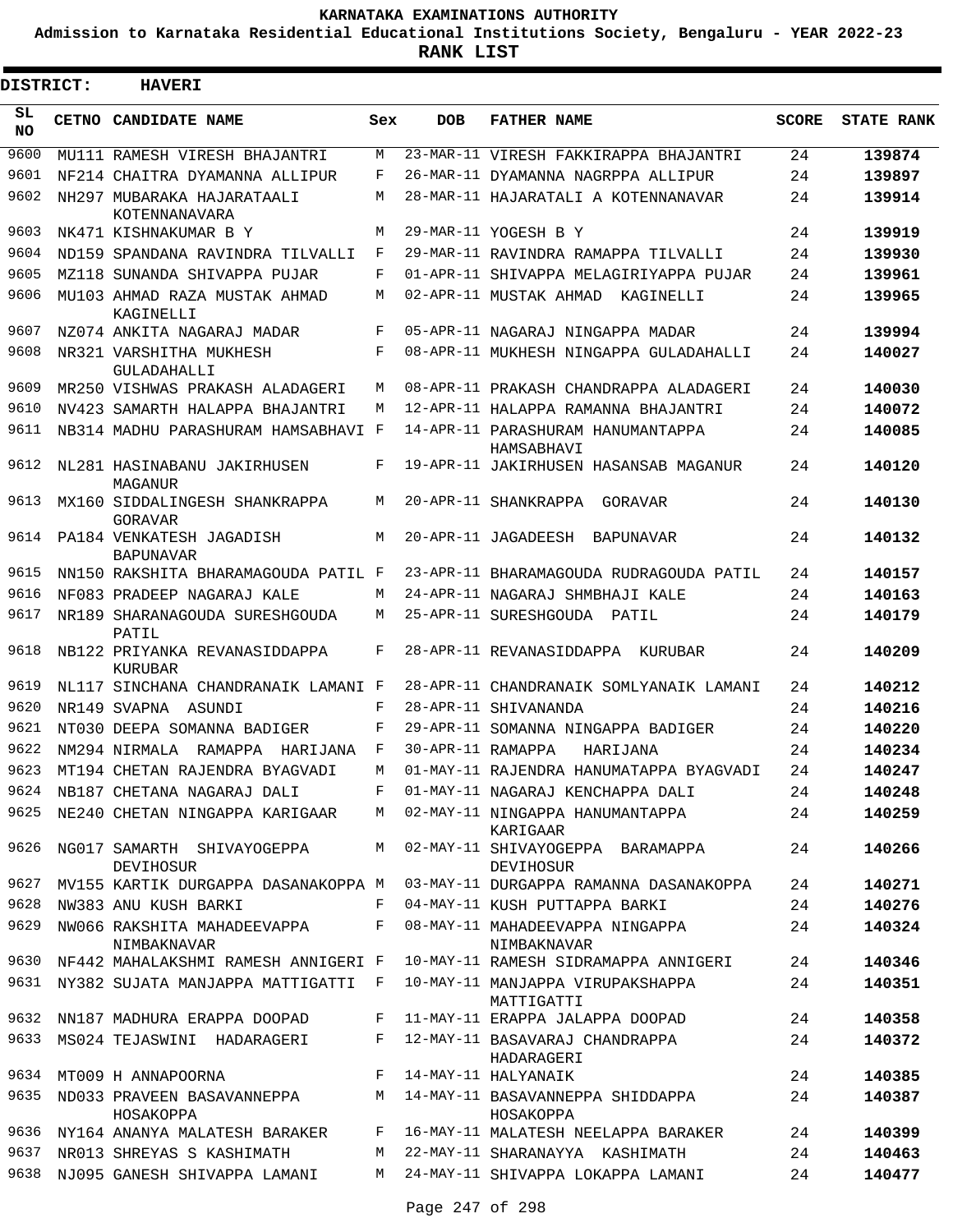**Admission to Karnataka Residential Educational Institutions Society, Bengaluru - YEAR 2022-23**

**RANK LIST**

| DISTRICT:       | <b>HAVERI</b>                                   |     |                  |                                                                           |              |                   |
|-----------------|-------------------------------------------------|-----|------------------|---------------------------------------------------------------------------|--------------|-------------------|
| SL<br><b>NO</b> | CETNO CANDIDATE NAME                            | Sex | <b>DOB</b>       | <b>FATHER NAME</b>                                                        | <b>SCORE</b> | <b>STATE RANK</b> |
| 9639            | NS275 SUPREETHA N                               | F   |                  | 24-MAY-11 NAGARAJ DURUGAPPA SANNA<br>KOTRAPPANAVAR                        | 24           | 140486            |
| 9640            | MR193 CHETANA KUMAR DESAI                       | F   |                  | 25-MAY-11 KUMAR DESAI                                                     | 24           | 140489            |
| 9641            | NN123 GOUTAM R H                                | M   | 25-MAY-11 RAJESH |                                                                           | 24           | 140490            |
| 9642            | NR244 SINCHANA MALATESH                         | F   |                  | 25-MAY-11 MALATESH                                                        | 24           | 140494            |
|                 | SULLANAVARA                                     |     |                  |                                                                           |              |                   |
| 9643            | NY132 PUNIT NAGARAJ PUTTANNANAVAR M             |     |                  | 26-MAY-11 NAGARAJ NINGAPPA<br>PUTTANNANAVAR                               | 24           | 140505            |
| 9644            | NH071 DEEPAK RAMESH LAMANI                      | М   |                  | 28-MAY-11 RAMESH TAVAREPPA LAMANI                                         | 24           | 140523            |
| 9645            | NT233 NIKITH GANESHA<br>LAKSHMANNANAVAR         | M   |                  | 30-MAY-11 GANESHA MAHESHAPPA<br>LAKSHMANNANAVAR                           | 24           | 140540            |
| 9646            | MR253 MAHAVEER RAMESH BIDARGERI                 | М   |                  | 31-MAY-11 RAMESH BIDARGERI                                                | 24           | 140544            |
| 9647            | NL202 MANU SHARANAPPA<br>KALEER                 | М   |                  | 01-JUN-11 SHARANAPPA MAYLAREPPA KALEER                                    | 24           | 140567            |
| 9648            | NU339 VANITA BASAVARAJ BANAKAR                  | F   |                  | 02-JUN-11 BASAVARAJ SIDDAPPA BANAKAR                                      | 24           | 140604            |
| 9649            | NY032 LAXMI FAKKIRAPPA MADAPUR                  | F   |                  | 03-JUN-11 FAKKIRAPPA HANAMANTAPPA<br>MADAPUR                              | 24           | 140611            |
| 9650            | NN160 KAVANA SHANTKUMAR CHANNALLI F             |     |                  | 04-JUN-11 SHANTKUMAR SHIDLINGAPPA<br>CHANNALLI                            | 24           | 140625            |
| 9651            | MY042 NIKHIL ASHOK TILAVALLI                    | М   |                  | 04-JUN-11 ASHOK TILAVALLI                                                 | 24           | 140628            |
| 9652            | MZ095 SADIK RAZA GOUSEMODIN<br>JANAGERI         | М   |                  | 04-JUN-11 GOUSEMODIN IMAMSAB JANAGERI                                     | 24           | 140631            |
| 9653            | MU144 ANITA GUTTEPPA JADAR                      | F   |                  | 06-JUN-11 GUTTEPPA JADAR                                                  | 24           | 140646            |
| 9654            | NY059 MANTESH FAKKIRAPPA CHIPPIN                | М   |                  | 06-JUN-11 FAKKIRAPPA NINGAPPA CHIPPIN                                     | 24           | 140658            |
| 9655            | NC106 BANGARAVVA KANNAPPA<br>MARENNANAVAR       | F   |                  | 07-JUN-11 KANNAPPA NEELAPPA<br>MARENNANAVAR                               | 24           | 140668            |
| 9656            | NV474 PRAVEEN KRISHNAPPA LAMANI                 | М   |                  | 07-JUN-11 KRISHNAPPA GOVINDAPPA LAMANI                                    | 24           | 140675            |
| 9657            | NX086 PUNITH BASAVARAJ VALMIKI                  | М   |                  | 08-JUN-11 BASAVARAJ DUNDAPPA VALMIKI                                      | 24           | 140691            |
| 9658            | NB193 VIKRAM IRAPPA LAMANI                      | М   |                  | 08-JUN-11 IRAPPA UDDAPPA LAMANI                                           | 24           | 140696            |
| 9659            | NT155 MANU GUDDAPPA KACHHARABI                  | М   |                  | 09-JUN-11 GUDDAPPA NAGAPPA KACHHARABI                                     | 24           | 140705            |
| 9660            | MS025 ANIL NAGAPPA MALAMMANAVAR                 | M   |                  | 10-JUN-11 NAGAPPA BASAPPA MALAMMANAVAR                                    | 24           | 140710            |
| 9661            | NT250 KARABASAJJA MAHADEVAPPA<br>KACHCHARAVI    | M   |                  | 10-JUN-11 MAHADEVAPPA KACHCHARAVI                                         | 24           | 140715            |
|                 | 9662 NF205 CHANDANA DIPAK<br>GANTISIDDAPPA      |     |                  | F 11-JUN-11 DIPAK NAGAPPA GANTISIDDAPPA                                   | 24           | 140731            |
| 9663            | NN125 CHANDRU GADIGEPPA SAIDAPUR M              |     |                  | 12-JUN-11 GADIGEPPA SAIDAPUR                                              | 24           | 140746            |
|                 | 9664 NZ368 GAYATRI PUTTAPPA MALALI              | F   |                  | 12-JUN-11 PUTTAPPA VIRUPAKSHAPPA MALALI                                   | 24           | 140748            |
| 9665            | NL056 KAVANA RAVI BULLANNANAVAR                 | F   |                  | 13-JUN-11 RAVI GADIGEPPA BULLANNANAVAR                                    | 24           | 140754            |
| 9666            | MU083 ARUN SHANKRAPPA KALAKERI                  | M   |                  | 14-JUN-11 SHANKRAPPA BASAVANYAPPA<br>KALAKERI                             | 24           | 140761            |
| 9667            | NF034 GIREESHA PARAMESHWARAYYA<br>HEMAGIRIMATHA | M   |                  | 17-JUN-11 PARAMESHWARAYYA NAGAYYA<br>HEMAGIRIMATHA                        | 24           | 140803            |
| 9668            |                                                 |     |                  | NV141 MAHADEVAPPA MANJAPPA BARKI  M  17-JUN-11 MANJAPPA MAHADEVAPPA BARKI | 24           | 140805            |
| 9669            | NF297 SANABANU ANWARSAB<br>DAVANAGERI           | F   |                  | 21-JUN-11 ANWARSAB DAVANAGERI                                             | 24           | 140840            |
| 9670            | NZ082 SUNITHA SOMAPPA HITTALAMANI F             |     |                  | 22-JUN-11 SOMAPPA HITTALAMANI                                             | 24           | 140858            |
| 9671            | MS494 DEEPAK NAGAPPA<br>SANJEEVANNANAVAR        |     |                  | M 23-JUN-11 NAGAPPA SIDDAPPA<br>SANJEEVANNANAVAR                          | 24           | 140867            |
| 9672            | NJ150 NETRAVATI LAXMAN GOJANUR                  |     |                  | F 24-JUN-11 LAXMAN GOJANUR                                                | 24           | 140880            |
| 9673            | NT158 BHAVYA MALATESH<br>MUDDIBASAMMANAVAR      | F   |                  | 26-JUN-11 MALATESH MUDDIBASAMMANAVAR                                      | 24           | 140898            |
| 9674            | NH042 KIRAN GUDDAPPA<br>HOTTEPPANAVAR           |     |                  | M 27-JUN-11 GUDDAPPA SHIVAPPA<br>HOTTEPPANAVAR                            | 24           | 140918            |
| 9675            |                                                 |     |                  | NL112 RADHA SHIVAPPA KADADAKATTI F 29-JUN-11 SHIVAPPA BASAPPA KADADAKATTI | 24           | 140941            |
| 9676            | NE112 VIDYA LAKSHMAN BANNI                      |     |                  | F 29-JUN-11 LAKSHMAN BANNI                                                | 24           | 140947            |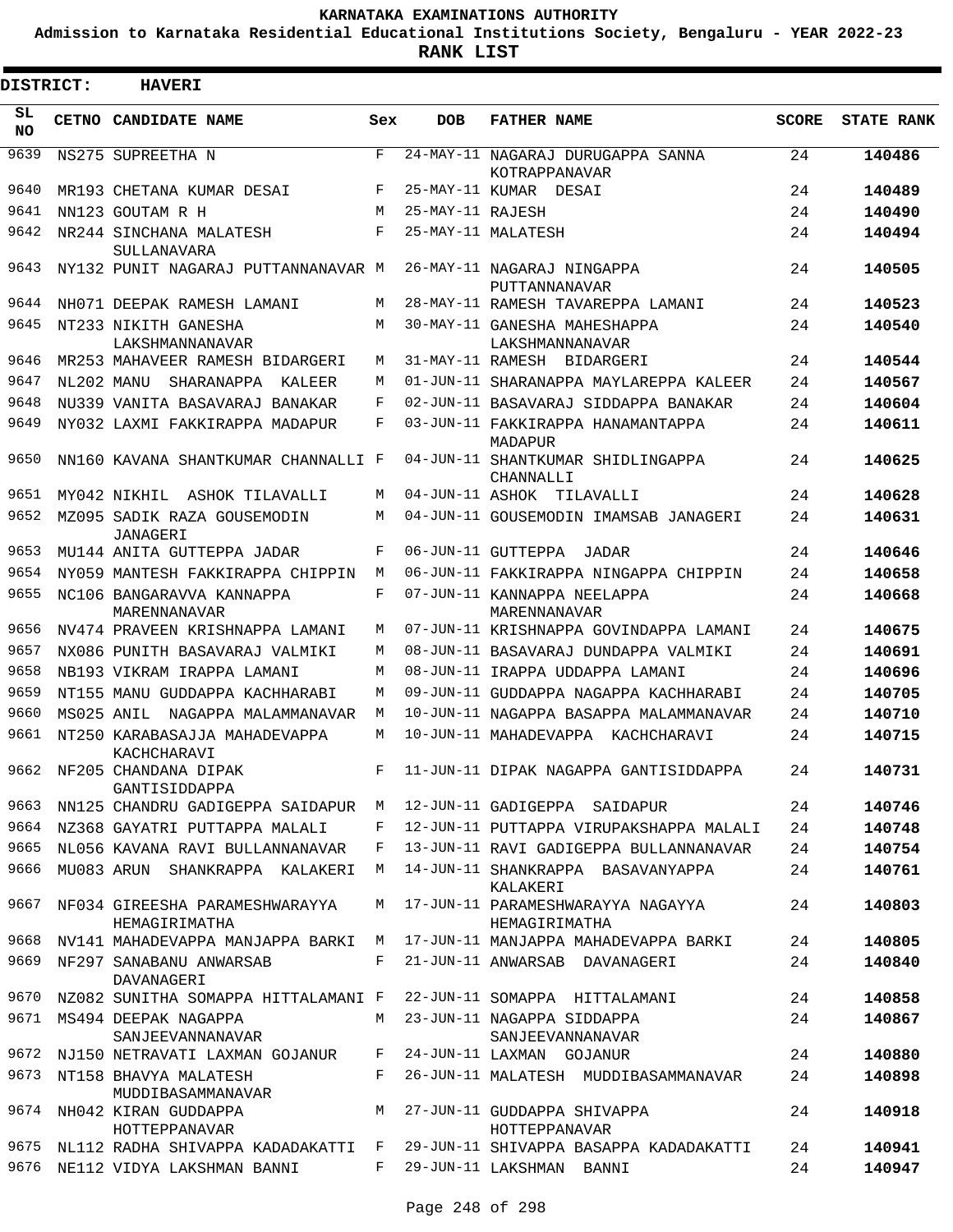**Admission to Karnataka Residential Educational Institutions Society, Bengaluru - YEAR 2022-23**

 $\blacksquare$ 

| <b>DISTRICT:</b> | <b>HAVERI</b>                                     |     |                 |                                                     |              |                   |
|------------------|---------------------------------------------------|-----|-----------------|-----------------------------------------------------|--------------|-------------------|
| SL<br>NO.        | CETNO CANDIDATE NAME                              | Sex | <b>DOB</b>      | <b>FATHER NAME</b>                                  | <b>SCORE</b> | <b>STATE RANK</b> |
| 9677             | NL051 JEEVAN TAMMANNA SHIKARIPURA M               |     | $03 - JUL - 11$ | TAMMANNA MAHADEVAPPA<br>SHIKARIPURA                 | 24           | 140978            |
| 9678             | NP002 RENUKA KARIYAPPA HADDALLI                   | F   |                 | 04-JUL-11 KARIYAPPA BEERAPPA HADDALLI               | 24           | 140994            |
| 9679             | NZ100 MANOHAR FAKKIRAPPA VADDATTI M               |     |                 | 05-JUL-11 FAKKIRAPPA SHANKRAPPA<br>VADDATTI         | 24           | 141011            |
| 9680             | NM300 MANOJ C J                                   | M   |                 | 05-JUL-11 CHANDRAPPA C J                            | 24           | 141013            |
| 9681             | PA183 SACHIN HANAMANT LAMANI                      | М   |                 | 08-JUL-11 HANAMANTA NAANAPPA LAMANI                 | 24           | 141049            |
| 9682             | NJ276 PANKAJKUMAR SURESH MURARI                   | M   |                 | 09-JUL-11 SURESH NAGAPPA MURARI                     | 24           | 141055            |
| 9683             | NK118 PRASHANTH KANTHESH TALAVAR                  | М   |                 | 09-JUL-11 KANTHESH<br>TALAVAR                       | 24           | 141056            |
| 9684             | NG146 TEJASVINI NINGAPPA KURI                     | F   |                 | 10-JUL-11 NINGAPPA HALAPPA KURI                     | 24           | 141069            |
| 9685             | NH204 PADMA ANNAPPA DESALLI                       | F   |                 | 11-JUL-11 ANNAPPA HANAMANTAPPA DESALLI              | 24           | 141073            |
| 9686             | NV265 NAVEEN KRISHANAPPA LAMANI                   | M   |                 | 12-JUL-11 KRISHANAPPA MALLESHAPPA<br>LAMANI         | 24           | 141089            |
| 9687             | NV077 VINAYAKA HULLAPPA JADAR                     | М   |                 | 13-JUL-11 HULLAPPA SHANTAPPA JADAR                  | 24           | 141106            |
| 9688             | NK092 SINCHANA CHANNAGOUDA GOUDAR F               |     |                 | 19-JUL-11 CHANNAGOUDA GOUDAR                        | 24           | 141170            |
| 9689             | NL319 SUCHITRA VENKATESHA<br>HANCHINAMANI         | F   |                 | 19-JUL-11 VENKATESHA TIMMAPPA<br>HANCHINAMANI       | 24           | 141174            |
| 9690             | NX230 DARSHAN SHIVAKUMAR GUNJAL                   | М   |                 | 21-JUL-11 SHIVAKUMAR BASAPPA GUNJAL                 | 24           | 141186            |
| 9691             | NU224 CHINNU SHIVANANDA KUSAGUR                   | F   |                 | 22-JUL-11 SHIVANANDA                                | 24           | 141197            |
| 9692             | NS320 LAVANYA GUDDAPPA GORAVAR                    | F   |                 | 23-JUL-11 GUDDAPPA GALEPPA GORAVAR                  | 24           | 141213            |
| 9693             | NZ153 HONNAMMA MANTESH BALEHOSUR                  | F   |                 | 26-JUL-11 MANTESH MALLAPPA BALEHOSUR                | 24           | 141246            |
| 9694             | NK166 VANITA RAMANAGOUDA PATIL                    | F   |                 | 26-JUL-11 RAMANAGOUDA SHIVANAGOUDA<br>PATIL         | 24           | 141253            |
| 9695             | MT157 BHAVYA SHIVAPPA<br>KARINAGANNANAVAR         | F   |                 | 31-JUL-11 SHIVAPPA BASAPPA<br>KARINAGANNANAVAR      | 24           | 141302            |
| 9696             | NL244 MIZAN NOUSHAD SHEKSANADI                    | М   |                 | 31-JUL-11 NOUSHAD HAJARATALI SHEKSANADI             | 24           | 141306            |
| 9697             | NG259 AKSHATA HANUMANTAPPA<br>KAMBALI             | F   |                 | 03-AUG-11 HANUMANTAPPA                              | 24           | 141341            |
| 9698             | NY090 POOJA SHARANAPPA NARAGUND                   | F   |                 | 04-AUG-11 SHARANAPPA GADIGEPPA NARAGUND             | 24           | 141358            |
| 9699             | MY228 PRATIKSHA RUDRAPPA<br>BHAJANTRI             | F   |                 | 04-AUG-11 RUDRAPPA IRAPPA BHAJANTRI                 | 24           | 141359            |
| 9700             | PA323 FAIZAN GUDUSAB HULAGUR                      | М   |                 | 05-AUG-11 GUDUSAB MAHAMEDGOUSE HULAGUR              | 24           | 141367            |
| 9701             | NW006 PREETI HANUMANTAPPA LAMANI                  |     |                 | F 06-AUG-11 HANUMANATAPPA TIPPANNA LAMANI           | 24           | 141380            |
| 9702             | NT079 BHARATI SANTOSH MOOLERA                     | F   |                 | 15-AUG-11 SANTOSH MOOLERA                           | 24           | 141462            |
| 9703             | NV492 SANJAY RAMESH LAMANI                        | М   |                 | 16-AUG-11 RAMESH GURAPPA LAMANI                     | 24           | 141478            |
|                  | 9704 NM054 CHANDANA RAMANAGOWDA<br>PARASANNANAVAR | F   |                 | 18-AUG-11 RAMANAGOWDA BASANAGOWDA<br>PARASANNANAVAR | 24           | 141495            |
| 9705             | NZ345 LOHIT MANJAPPA METI                         | М   |                 | 20-AUG-11 MANJAPPA GURULINGAPPA METI                | 24           | 141510            |
| 9706             | MR195 BASAVARAJ SANNAPPA MATTAD                   | M   |                 | 21-AUG-11 SANNAPPA PUTTAPPA MATTAD                  | 24           | 141519            |
| 9707             | NT192 TARUN RAMESH LAMANI                         | М   |                 | 25-AUG-11 RAMESH REVAPPA LAMANI                     | 24           | 141564            |
| 9708             | MS524 AKSHATA RAVEENDRA KADOOR                    | F   |                 | 28-AUG-11 RAVEENDRA                                 | 24           | 141584            |
| 9709             | NE330 SHOHIBRAZA FAIZUDDIN<br>HAWALDAR            | М   |                 | 30-AUG-11 FAIZUDDIN HAWALDAR                        | 24           | 141604            |
| 9710             | NV319 DEEPA FHAKKIRAPPA KURI                      | F   |                 | 01-SEP-11 FHAKKIRAPPA NINGAPPA KURI                 | 24           | 141611            |
| 9711             | NW225 KAVYA KRISHNAPPA LAMANI                     | F   |                 | 04-SEP-11 KRISHNAPPA SHANKRAPPA LAMANI              | 24           | 141636            |
| 9712             | NY046 TASMIYA RON                                 | F   |                 | 04-SEP-11 ABUBAKAR                                  | 24           | 141643            |
| 9713             | NY351 KEERTHI BASAVARAJ ITI                       | F   |                 | 06-SEP-11 BASAVARAJ YALLAPPA ITI                    | 24           | 141657            |
| 9714             | NG237 BEERAPPA DURAGAPPA AGADER                   | М   |                 | 07-SEP-11 DURAGAPPA BASAPPA AGADER                  | 24           | 141665            |
| 9715             | NO177 BHOOMIKA HEMAPPA LAMANI                     | F   |                 | 07-SEP-11 HEMAPPA NAGAPPA LAMANI                    | 24           | 141666            |
| 9716             | NR064 CHAITRA KARIYAPPA SHIDENUR                  | F   |                 | 07-SEP-11 KARIYAPPA BASAPPA SHIDENUR                | 24           | 141667            |
| 9717             | NY294 KARIYAPPA BIRAPPA KUDAL                     | М   |                 | 07-SEP-11 BIRAPPA SIDDAPPA KUDAL                    | 24           | 141668            |
| 9718             | NH345 BHOOMIKA KARIYAPPA LAMANI                   | F   |                 | 08-SEP-11 KARIYAPPA NAGAPPA LAMANI                  | 24           | 141675            |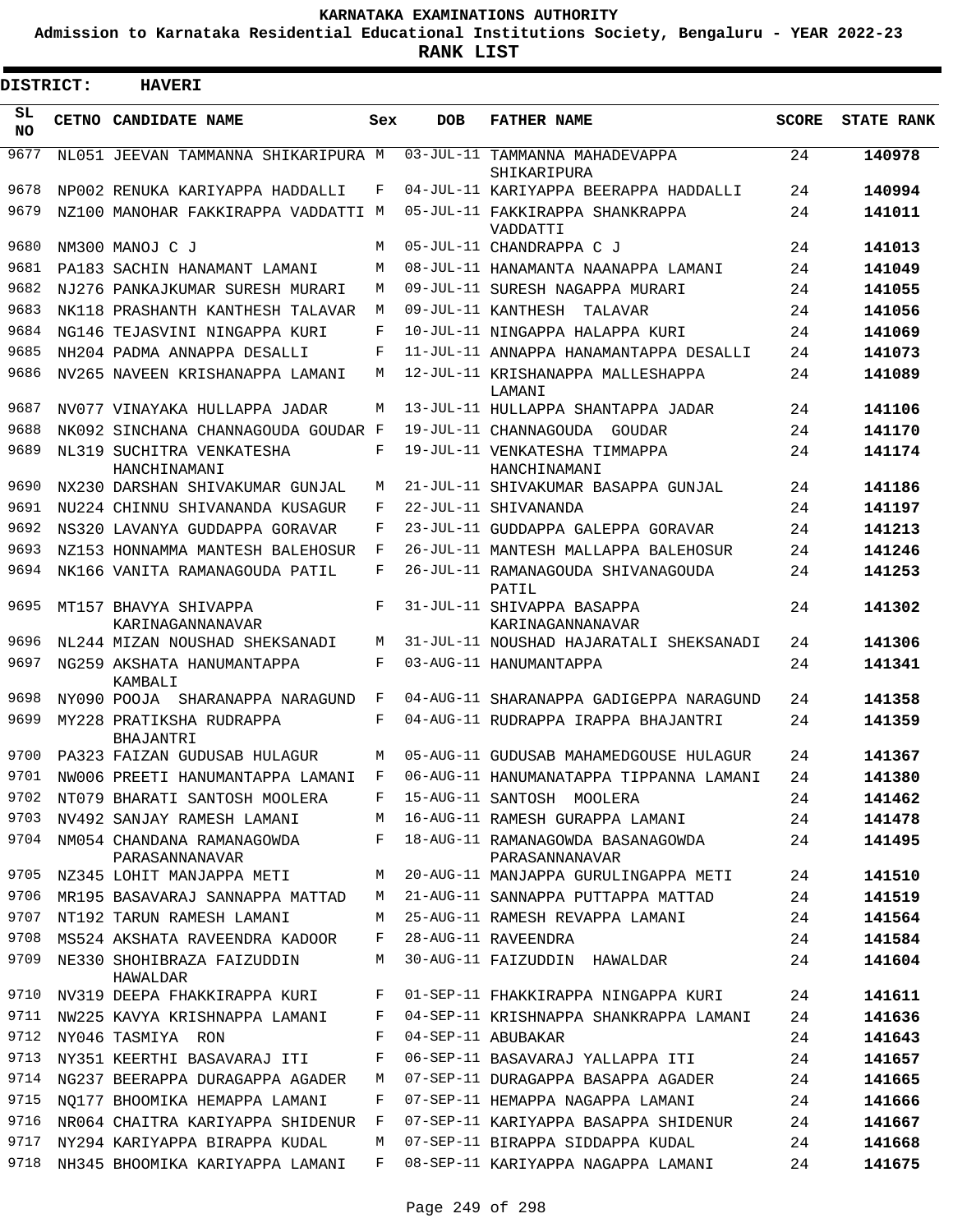**Admission to Karnataka Residential Educational Institutions Society, Bengaluru - YEAR 2022-23**

 $\blacksquare$ 

**RANK LIST**

Е

| <b>DISTRICT:</b> | <b>HAVERI</b>                                 |            |            |                                                      |              |                   |
|------------------|-----------------------------------------------|------------|------------|------------------------------------------------------|--------------|-------------------|
| SL<br>NO.        | <b>CETNO CANDIDATE NAME</b>                   | Sex        | <b>DOB</b> | <b>FATHER NAME</b>                                   | <b>SCORE</b> | <b>STATE RANK</b> |
| 9719             | NT151 GEETA PUTTAPPA MAVINTOP                 | F          |            | 10-SEP-11 PUTTAPPA CHANABASAPPA<br>MAVINTOP          | 24           | 141700            |
| 9720             | NY334 REVATI PUTTAPPA SAPAGAYI                | F          |            | 10-SEP-11 PUTTAPPA REVANEPPA SAPAGAYI                | 24           | 141705            |
| 9721             | NF251 PREMA KARIYAPPPA<br>DILLENNANAVAR       | $_{\rm F}$ |            | 11-SEP-11 KARIYAPPA HANUMAPPA<br><b>DILLENNANAVR</b> | 24           | 141709            |
| 9722             | MV173 PRIYA MALLAPPA<br>KALVEYALLAPUR         | F          |            | 11-SEP-11 MALLAPPA SHANTAPPA<br>KALVEYALLAPUR        | 24           | 141710            |
| 9723             | NJ179 SHASHANKA SHIVANAGAPPA<br><b>BAJJI</b>  | M          |            | 14-SEP-11 SHIVANAGAPPA YALLAPPA BAJJI                | 24           | 141740            |
| 9724             | NJ180 LAKSHMI VIRUPAKSAPPA<br><b>BADIGER</b>  | $_{\rm F}$ |            | 16-SEP-11 VIRUPAKSAPPA TIRAKAPPA<br><b>BADIGER</b>   | 24           | 141757            |
| 9725             | NU170 PRAVEEN NAGAPPA KUDRIHAL                | M          |            | 16-SEP-11 NAGAPPA KALLAPPA KUDRIHAL                  | 24           | 141763            |
| 9726             | NZ178 SURESH YALLAPPA HOSUR                   | M          |            | 17-SEP-11 YALLAPPA DODDANAGAPPA HOSUR                | 24           | 141775            |
| 9727             | NX281 ADITYA MANTESH BANAKAR                  | M          |            | 18-SEP-11 MANTESH FAKKIRAPPA BANAKAR                 | 24           | 141778            |
| 9728             | NO384 HANUMANTHA RAJAPPA BANAGAR              | M          |            | 22-SEP-11 RAJAPPA SATYAPPA BANAGAR                   | 24           | 141822            |
| 9729             | NL118 RAMESHA<br>PRAKASHA ARIKATTI            | M          |            | 24-SEP-11 PRAKASHA ISHWARAPPA ARIKATTI               | 24           | 141839            |
| 9730             | NZ144 ISHWARI SHRANAPPA BHAJANTRI F           |            |            | 25-SEP-11 SHARANAPPA<br>BHAJANTRI                    | 24           | 141841            |
| 9731             | NF395 RAJASHEKAR BASAVARAJ LAMANI M           |            |            | 29-SEP-11 BASAVARAJ<br>LAMANI                        | 24           | 141870            |
| 9732             | MR222 NAVEEN HONNAPPA<br><b>DYAVANNANAVAR</b> | M          |            | 30-SEP-11 HONNAPPA MADEVAPPA<br>DYAVANNANAVAR        | 24           | 141881            |
| 9733             | NK213 MALLIKARJUNA RAMESH PUJAR               | M          |            | 01-OCT-11 RAMESH NAGAPPA PUJAR                       | 24           | 141894            |
| 9734             | NN026 SPANDANA ANJENEYA<br>YATTINAHALLI       | F          |            | 01-OCT-11 ANJENEYA HANUMANTHAPPA<br>YATTINAHALLI     | 24           | 141898            |
| 9735             | NZ004 NIRMALA SHIVANAND<br>GULANNAVAR         | $_{\rm F}$ |            | 03-OCT-11 SHIVANAND RAMANNA GULANNAVAR               | 24           | 141906            |
| 9736             | MU002 AJAYAKUMAR BASAVARAJ<br>CHIKKERI        | M          |            | 08-OCT-11 BASAVARAJ HANAMANTAPPA<br>CHIKKERI         | 24           | 141940            |
| 9737             | NK167 CHETAN SHANKRANAYAK LAMANI              | M          |            | 13-OCT-11 SHANKRANAYAK GADIGENAYAK<br>LAMANI         | 24           | 141980            |
| 9738             | NO318 HARISH NINGAPPA JALLER                  | M          |            | 17-OCT-11 NINGAPPA                                   | 24           | 142007            |
| 9739             | NG153 RAJABHAKSHA MARDANASAB<br><b>NADAF</b>  | M          |            | 19-OCT-11 MARDANASAB<br>NADAF                        | 24           | 142027            |
| 9740             | MW112 SINCHANA MANJAPPA MASTER                | F          |            | 19-OCT-11 MANJAPPA MARIYAPPA MASTER                  | 24           | 142030            |
| 9741             | MY114 HEMANTKUMAR BASAVARAJ<br>HARIJAN        | M          |            | 20-OCT-11 BASAVARAJ HARIJAN                          | 24           | 142035            |
| 9742             | NE424 SHINDHU DAKAPPA LAMANI                  | F          |            | 20-OCT-11 DAKAPPA LAMANI                             | 24           | 142038            |
| 9743             | MU177 PRAJWAL SUNKAD                          | M          |            | 21-OCT-11 MARK ANDIYA SUNKAD                         | 24           | 142043            |
| 9744             | NH215 BASAVARAJ MANJUNATH<br>MALLESHANNANAVAR | M          |            | 26-OCT-11 MANJUNATH S MALLESHANNANAVAR               | 24           | 142063            |
| 9745             | NY460 BINDU SHIVAPPA BARAKER                  | F          |            | 30-OCT-11 SHIVAPPA BARAKER                           | 24           | 142098            |
| 9746             | NR328 VIDHYA RAMESH LAMANI                    | F          |            | 30-OCT-11 RAMESH PARSAPPA LAMANI                     | 24           | 142105            |
| 9747             | NB007 NAMAN KUMAR ALILWAD                     | M          |            | 01-NOV-11 KUMAR RUDRAPPA ALILWAD                     | 24           | 142119            |
| 9748             | NG070 SANTHOSH MANJAPPPA GORAVAR M            |            |            | 05-NOV-11 MANJAPPPA GUDDAPPA GORAVAR                 | 24           | 142152            |
| 9749             | NS255 SITA SURESH LAMANI                      | F          |            | 05-NOV-11 SURESH LAMANI                              | 24           | 142155            |
| 9750             | NV120 SHEKAR SHARANABASAPPA<br>ANNIGERI       | М          |            | 10-NOV-11 SHARANABASAPPA SHEKAPPA<br>ANNIGERI        | 24           | 142193            |
| 9751             | MS259 BHARAT CHANDRAPPA OLEKAR                | М          |            | 11-NOV-11 CHANDRAPPA                                 | 24           | 142201            |
| 9752             | NK127 LIKHITKUMAR RAMESH BANAKAR M            |            |            | 11-NOV-11 RAMESH KARABASAPPA BANAKAR                 | 24           | 142203            |
| 9753             | NY185 NIKITA LAKSHMAN NAVALAGUNDA F           |            |            | 17-NOV-11 LAKSHMAN MAHADEVAPPA<br>NAVALAGUNDA        | 24           | 142251            |
| 9754             | NS327 PRASHANT ERANAGOUDA PATIL               | M          |            | 17-NOV-11 ERANAGOUDA PARAMESHWARAPPA<br>PATIL        | 24           | 142255            |
| 9755             | MS260 ROOPA SOMESHAPPA SALI                   | F          |            | 17-NOV-11 SOMESHAPPA                                 | 24           | 142256            |
| 9756             | NG157 BHAVANA KARIYALLAPPA RITTI F            |            |            | 18-NOV-11 KARIYALLAPPA                               | 24           | 142258            |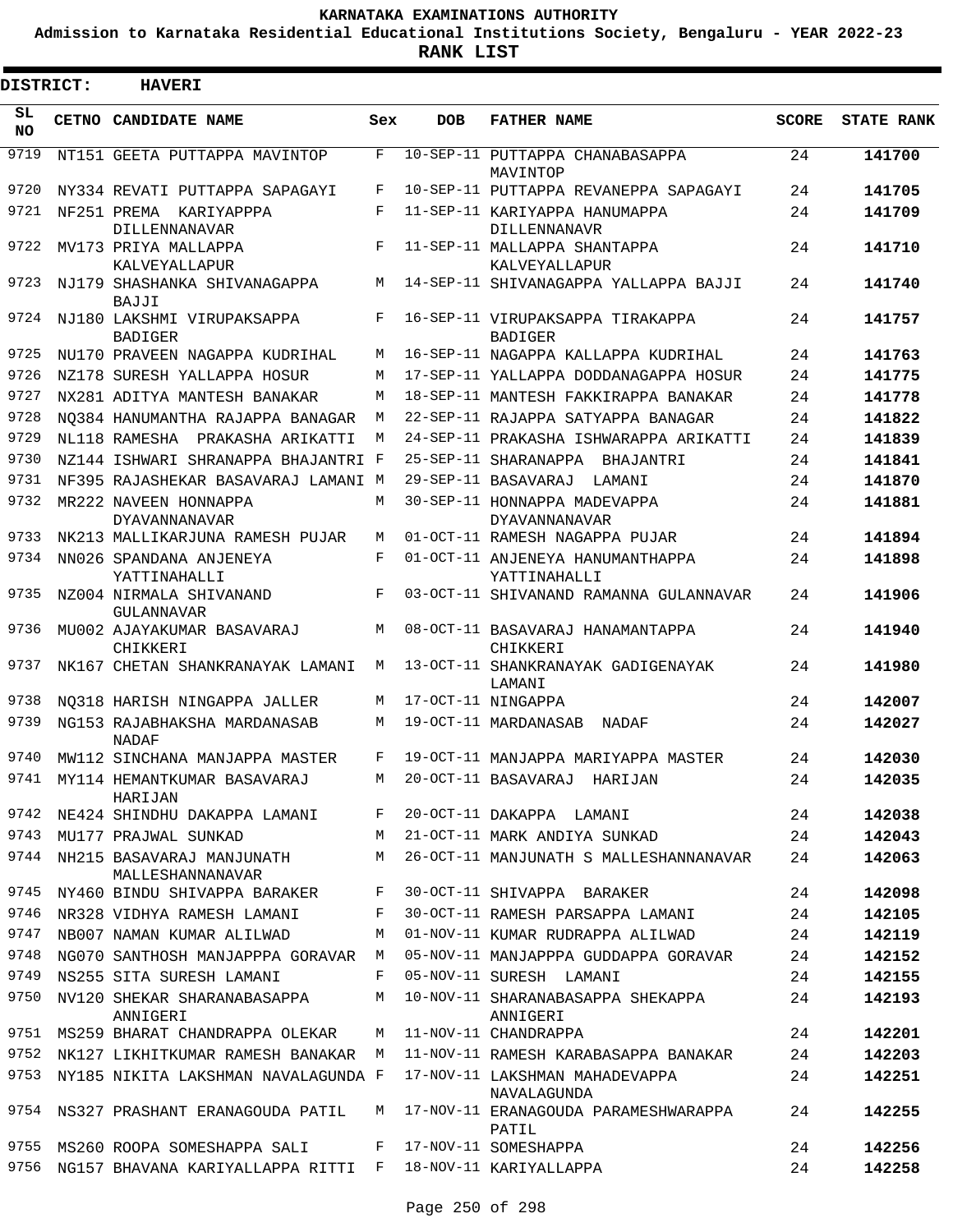**Admission to Karnataka Residential Educational Institutions Society, Bengaluru - YEAR 2022-23**

ı

| <b>DISTRICT:</b> | <b>HAVERI</b>                                                        |     |                  |                                                                                |              |                   |
|------------------|----------------------------------------------------------------------|-----|------------------|--------------------------------------------------------------------------------|--------------|-------------------|
| SL<br><b>NO</b>  | CETNO CANDIDATE NAME                                                 | Sex | <b>DOB</b>       | <b>FATHER NAME</b>                                                             | <b>SCORE</b> | <b>STATE RANK</b> |
| 9757             | NU118 RENUKA ASHOKA BANNIMATTI                                       | F   |                  | 21-NOV-11 ASHOKA NAGAPPA BANNIMATTI                                            | 24           | 142290            |
| 9758             | NJ161 SHAHIDBHASHA SHEKH ABDUL<br>REHAMAN SHEKH                      | М   |                  | 21-NOV-11 ABDUL REHAMAN<br>SHEKH                                               | 24           | 142291            |
| 9759             | MS358 RAGHU<br>BHARAMAPPA BENNUR                                     | М   |                  | 22-NOV-11 BHARAMAPPA BASAPPA BENNUR                                            | 24           | 142301            |
| 9760             | NK185 VIKRAM SHIVALINGAPPA RAGI                                      | М   |                  | 22-NOV-11 SHIVALINGAPPA VIRABHADRAPPA<br>RAGI                                  | 24           | 142303            |
| 9761             | NF372 ANU HONNAPPA BUTAVANNANAVAR F                                  |     |                  | 25-NOV-11 HONNAPPA NAGAPPA<br><b>BUTAVANNANAVAR</b>                            | 24           | 142320            |
| 9762             | NJ197 KARTIK BASAVARAJ BHAJANTRI                                     | М   |                  | 25-NOV-11 BASAVARAJ YALLAPPA BHAJANTRI                                         | 24           | 142321            |
| 9763             | NV193 AJJAYYA JAGDISH ATTIGERI                                       | М   |                  | 26-NOV-11 JAGDISH BASAVANNEPPA ATTIGERI                                        | 24           | 142325            |
| 9764             | NG241 SUJATHA SHEKAPPA LAMANI                                        | F   |                  | 30-NOV-11 SHEKAPPA<br>LAMANI                                                   | 24           | 142364            |
| 9765             | PA253 SANGEETHA SHEKAPPA LAMANI                                      | F   |                  | 01-DEC-11 SHEKAPPA<br>LAMANI                                                   | 24           | 142374            |
| 9766             | NV449 PRAVEEN MANJUNATHA KOPPAD                                      | М   |                  | 03-DEC-11 MANJUNATHA LAKSHMAN KOPPAD                                           | 24           | 142384            |
| 9767             | NP035 SACHIN HANUMANTAPPA PUJAR                                      | М   |                  | 16-DEC-11 HANUMANTAPPA GUDDAPPA PUJAR                                          | 24           | 142480            |
| 9768             | NZ289 YOGESH YALLAPPA MYAGERI                                        | М   |                  | 25-DEC-11 YALLAPPA HANAMANTAPPA MYAGERI                                        | 24           | 142541            |
| 9769             | MU043 BHUMIKA HULLAPPA VARDI                                         | F   |                  | 28-DEC-11 HULLAPPA SHIVAPPA VARDI                                              | 24           | 142553            |
| 9770             | NX035 SANJEEVKUMAR NAGARAJ<br>SHIGGOV                                | М   |                  | 29-DEC-11 NAGARAJ DHARAMARAJ SHIGGOV                                           | 24           | 142561            |
| 9771             | NC161 KESHAVAKUMAR G                                                 | М   |                  | 08-JAN-12 GIRIYAPPA                                                            | 24           | 142618            |
| 9772             | NA044 PAVAN RAMESH VADDAR                                            | М   |                  | 11-JAN-12 RAMESH VADDAR                                                        | 24           | 142625            |
| 9773             | NH377 GOURI PRASHANT DAVANAGERI                                      | F   |                  | 07-FEB-12 PRASHANT MAREPPA DAVANAGERI                                          | 24           | 142669            |
| 9774             | NJ187 NAVIN MAHABALESHVAR NAYK                                       | М   |                  | 07-FEB-12 MAHABALESHVAR<br>NAYK                                                | 24           | 142671            |
| 9775             | NO252 ANUSHA NINGAPPA HIREBIDARI                                     | F   |                  | 18-FEB-12 NINGAPPA HIREBIDARI                                                  | 24           | 142675            |
| 9776             | NT311 KRISHNA MANJAPPA RANGARADDI M                                  |     |                  | 25-MAY-12 MANJAPPA RANGARADDI                                                  | 24           | 142725            |
| 9777             | NV205 BASAVANAGOUDA FAKKIRESH<br>HALEMANI                            | М   |                  | 18-JUN-12 FAKKIRESH                                                            | 24           | 142733            |
| 9778             | NM024 LAKSHMI BASAVARAJ UPPAR                                        | F   |                  | 15-FEB-10 BASAVARAJ<br>UPPAR                                                   | 23           | 142846            |
| 9779             | NZ164 CHANDANA MARUTI NIMBOJI                                        | F   | 04-MAR-10 MARUTI | NIMBOJI                                                                        | 23           | 142853            |
| 9780             | NX032 HAREESH SHEKAPPA LAMANI                                        | М   |                  | 25-MAR-10 SHEKAPPA G LAMANI                                                    | 23           | 142865            |
| 9781             | NX201 KAVYA EERAPPA LAMANI                                           | F   |                  | 20-MAY-10 EERAPPA LAMANI                                                       | 23           | 142923            |
| 9782             | NR016 MANU SHIVANANDA YARESHIMI                                      | M   |                  | 22-JUN-10 SHIVANANDA                                                           | 23           | 142965            |
| 9783             | NX059 ANUSH LAXMAN LAMANI                                            | F   | 26-JUN-10 LAXMAN |                                                                                | 23           | 142977            |
|                  | 9784 PA090 SANTOSH CHIDANAND HOSAMANI M 17-JUL-10 CHIDANAND HOSAMANI |     |                  |                                                                                | 23           | 143007            |
|                  | 9785 NE279 AKKAMMA FAKKIRAPPA<br>DODDAMANI                           |     |                  | F 12-AUG-10 FAKKIRAPPA BHARAMAPPA<br>DODDAMANI                                 | 23           | 143044            |
|                  | 9786 NE156 SHREEKANT SURESH PUJAR                                    |     |                  | M 25-AUG-10 SURESH BASAPPA PUJAR                                               | 23           | 143069            |
| 9787             | NH134 MANTESH NINGAPPA KOTENAVAR M                                   |     |                  | 30-AUG-10 NINGAPPA GUDDAPPA KOTENAVAR                                          | 23           | 143077            |
| 9788             | NW224 ISHWAR RAMESH RATAGERI                                         | M   | 07-SEP-10 RAMESH |                                                                                | 23           | 143105            |
| 9789             | NH338 BEERESH DILLEPPA GURUVIN                                       | M   |                  | 14-SEP-10 DILLEPPA                                                             | 23           | 143129            |
| 9790             | MT067 MARDANALI HUSENSAB<br>NADUVINAMANI                             | M   |                  | 06-OCT-10 HUSENSAB ALLASAB NADUVINAMANI                                        | 23           | 143198            |
| 9791             | EERAJJANAVAR                                                         |     |                  | MX102 SAMARATH VEERESH M 08-OCT-10 VEERESH MALLAPPA EERAJJANAVAR               | 23           | 143210            |
|                  | 9792 MS556 MADESH RAVI NEGALUR M 10-OCT-10 RAVI NEGALUR              |     |                  |                                                                                | 23           | 143212            |
|                  | 9793 NF491 MANOJ LAKSHMAN BADIGER M                                  |     |                  | 14-OCT-10 LAKSHMAN M BADIGER                                                   | 23           | 143223            |
|                  | 9794 NS233 SAHANA DURAGAPPA GUMMALI                                  | F   |                  | 19-OCT-10 DURAGAPPA NINGAPPA GUMMALI                                           | 23           | 143241            |
| 9795             | MX099 BASAVARAJ IRAPPA KALLI                                         | M   |                  | 28-OCT-10 IRAPPA SIDDAPPA KALLI                                                | 23           | 143264            |
| 9796             | MT027 ANUSHA DURAGAPPA<br>SHIDDAMMANAVAR                             | F   |                  | 31-OCT-10 DURAGAPPA SHIDDAMMANAVAR                                             | 23           | 143273            |
| 9797             | NL246 HONNESH VEERABHADRAPPA<br>SANNAPPANAVAR                        |     |                  | M 13-NOV-10 VEERABHADRAPPA BASAVARAJAPPA<br>SANNAPPANAVAR                      | 23           | 143319            |
|                  |                                                                      |     |                  | 9798 MZ019 SOUJANYA MALATESH MALAGUNDA F 24-NOV-10 MALATESH GUTTEPPA MALAGUNDA | 23           | 143360            |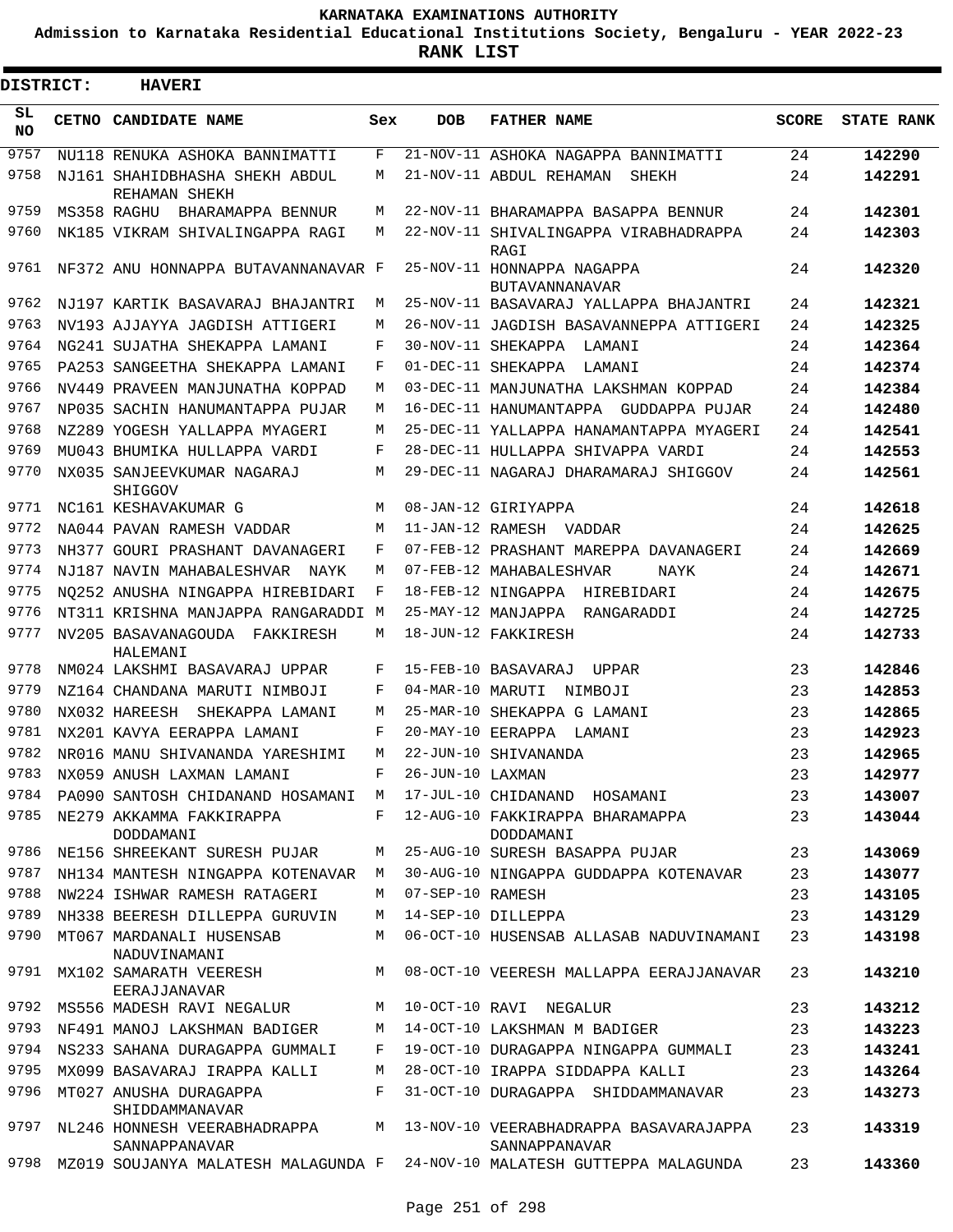**Admission to Karnataka Residential Educational Institutions Society, Bengaluru - YEAR 2022-23**

**RANK LIST**

| <b>DISTRICT:</b> | <b>HAVERI</b>                                                       |     |                 |                                                                                           |              |                   |
|------------------|---------------------------------------------------------------------|-----|-----------------|-------------------------------------------------------------------------------------------|--------------|-------------------|
| SL<br><b>NO</b>  | CETNO CANDIDATE NAME                                                | Sex | <b>DOB</b>      | <b>FATHER NAME</b>                                                                        | <b>SCORE</b> | <b>STATE RANK</b> |
| 9799             | NX124 VARSHA GADIGEPPA HADAPAD                                      | F   |                 | 04-DEC-10 GADIGEPPA DUNDAPPA HADAPAD                                                      | 23           | 143403            |
| 9800             | NT300 NAVEENA JAGADEESHA HAKARI                                     | М   |                 | 05-DEC-10 JAGADEESHA HAKARI                                                               | 23           | 143405            |
| 9801             | MX063 CHAITRA PRAKSH DOLLI                                          | F   |                 | 15-DEC-10 PRAKSHA SHAKAPPA DOLLI                                                          | 23           | 143446            |
| 9802             | NK428 RAGHAVENDRA DURAGAPPA<br>KADEMANI                             | М   |                 | 16-DEC-10 DURAGAPPA NEELAPPA KADEMANI                                                     | 23           | 143451            |
| 9803             | NO281 LAXMI KARABASAYYA<br>NANJAPPANAVAR                            | F   |                 | 17-DEC-10 KARABASAYYA                                                                     | 23           | 143456            |
| 9804             | NG209 SAHANA RAVI HALLUR                                            | F   | 19-DEC-10 RAVI  |                                                                                           | 23           | 143464            |
| 9805             | NY340 GAGAN MANJUNATH MADIWALAR                                     | М   |                 | 24-DEC-10 MANJUNATH MADIWALAR                                                             | 23           | 143482            |
| 9806             | NV235 SHARATH RAMESH BARKI                                          | М   |                 | 24-DEC-10 RAMESH BALAPPA BARKI                                                            | 23           | 143485            |
| 9807             | NX223 MANIKANTH RAVI SHISHUNAL                                      | М   | 26-DEC-10 RAVI  | SHISHUNAL                                                                                 | 23           | 143497            |
| 9808             | NZ239 PRIYANKA RAJU AKKASALI                                        | F   |                 | 26-DEC-10 RAJU SOMAPPA AKKASALI                                                           | 23           | 143499            |
| 9809             | MU024 MAHAMADRAFIK ISAKAHMAD<br>KUDARIHONDA                         | М   |                 | 27-DEC-10 ISAKAHMAD                                                                       | 23           | 143502            |
| 9810             | NV392 PRAVEEN MALLIKARJUN<br>AGASIBAGIL                             | М   |                 | 01-JAN-11 MALLIKARJUN VIRUPAXAPPA<br>AGASIBAGIL                                           | 23           | 143582            |
| 9811             | MT115 YASHODHA RAJAPPA LAMANI                                       | F   |                 | 03-JAN-11 RAJAPPA NAGAPPA LAMANI                                                          | 23           | 143629            |
| 9812             | NY315 MALLESH CHANDRASHEKAR<br>KARIGAR                              | М   |                 | 05-JAN-11 CHANDRASHEKAR KARIGAR                                                           | 23           | 143638            |
| 9813             | NR005 UMESHA PARASHURAMA<br>KENCHAMMANAVARA                         | M   |                 | 06-JAN-11 PARASHURAMA UCHHENGAPPA<br>KENCHAMMANAVARA                                      | 23           | 143644            |
| 9814             | NG219 MANOJ SHIVAPPA MADAR                                          | М   |                 | 07-JAN-11 SHIVAPPA MADAR                                                                  | 23           | 143647            |
| 9815             | NW238 SINDHU REVANESH KOTI                                          | F   |                 | 09-JAN-11 REVANESH CHANNAPPA KOTI                                                         | 23           | 143659            |
| 9816             | NH128 BRUNDA GUDDAPPA<br>HEGGANNANAVAR                              | F   |                 | 10-JAN-11 GUDDAPPA DILLEPPA<br>HEGGANNANAVAR                                              | 23           | 143661            |
| 9817             | NL235 PREETI MANJUNATHA<br>PUTTAPPAGOUDAR                           | F   |                 | 11-JAN-11 MANJUNATHA MALLESHAPPA<br>PUTTAPPAGOUDAR                                        | 23           | 143671            |
| 9818             | NO083 BINDU ASHOKAPPA JALLERA                                       | F   |                 | 12-JAN-11 ASHOKAPPA HONNAPPA JALLERA                                                      | 23           | 143675            |
| 9819             | NG360 FAKKIRESH PUTTAPPA<br>KARIPUTTANNANAVAR                       | М   |                 | 13-JAN-11 PUTTAPPA                                                                        | 23           | 143685            |
| 9820             | NS120 SAGAR HANUMANTAPPA CHAWAN                                     | М   |                 | 14-JAN-11 HANUMANTAPPA SANJIVAPPA<br>CHAWAN                                               | 23           | 143699            |
| 9821             | NZ015 UMA BASAPPA HARIJAN                                           | F   |                 | 16-JAN-11 BASAPPA HARIJAN                                                                 | 23           | 143710            |
|                  | 9822 NW110 PREETAM SHIVAPPA<br>MUNIYAPPANAVAR                       |     |                 | M 19-JAN-11 SHIVAPPA MAYAPPA<br>MUNIYAPPANAVAR                                            | 23           | 143725            |
|                  | <b>DYAMANNANAVAR</b>                                                |     |                 | 9823 ND125 AKASH SADANANDA MARAM MARAMANI MARAMANDA NISHIMAPPA<br><b>DYAMANNANAVAR</b>    | 23           | 143728            |
|                  | YATNALLI                                                            |     |                 | 9824 NJ296 MOHAMMADSAMEER SADHIKALI M 20-JAN-11 SADHIKALI BHASHESAB YATNALLI              | 23           | 143732            |
|                  | 9825 NY276 AKASH SHYAM MAGI MAGI MARI 25-JAN-11 SHYAM TIPPANNA MAGI |     |                 |                                                                                           | 23           | 143760            |
|                  | KURUGODAPPANAVAR                                                    |     |                 | 9826 NU302 NANDEESH AJJAPPA M 28-JAN-11 AJJAPPA KURUGODAPPANAVAR                          | 23           | 143779            |
|                  | PUTTANAGOUDRA                                                       |     |                 | 9827 NV214 REVANAGOUDA MUTTANAGOUDA M 29-JAN-11 MUTTANAGOUDA BASANAGOUDA<br>PUTTANAGOUDRA | 23           | 143782            |
|                  |                                                                     |     |                 | 9828 NK279 MANU ASHOK SATENAHALLI M 05-FEB-11 ASHOK SHEKAPPA SATENAHALLI                  | 23           | 143822            |
|                  | 9829 MS437 YASHAVANT MALATESH<br>KADARAMANDALAGI                    |     |                 | M 07-FEB-11 MALATESH KADARAMANDALAGI                                                      | 23           | 143837            |
|                  | 9830 NW344 SIMRANBANU RAFIK MULLA F 16-FEB-11 RAFIK                 |     |                 |                                                                                           | 23           | 143890            |
| 9831             | NZ228 BHARATH MOLANGI                                               |     |                 | M 18-FEB-11 MANJUNATH MOOLANGI                                                            | 23           | 143891            |
| 9832             | NA183 RAKSHITA MALLIKARJUN<br>SHIVALLI                              |     |                 | F 24-FEB-11 MALLIKARJUN HANUMANTHAPPA<br>SHIVALLI                                         | 23           | 143927            |
|                  | 9833 MW115 JYOTI CHENNAPPA HARIJAN                                  |     |                 | F 26-FEB-11 CHENNAPP DURGAPPA HARIJAN                                                     | 23           | 143938            |
| 9834             | NU023 YASHAVANTHA KALAPPA BADIGER M 28-FEB-11 KALAPPA               |     |                 |                                                                                           | 23           | 143955            |
| 9835             | MS346 MANIKANTHA LOKESH LAMANI                                      |     |                 | M 04-MAR-11 LOKESH KUBEPPA LAMANI                                                         | 23           | 143984            |
| 9836             | MR065 RAKESH KARABASAPPA HAVERI                                     |     |                 | M 04-MAR-11 KARABASAPPA NAGAPPA HAVERI                                                    | 23           | 143986            |
|                  |                                                                     |     | Page 252 of 298 |                                                                                           |              |                   |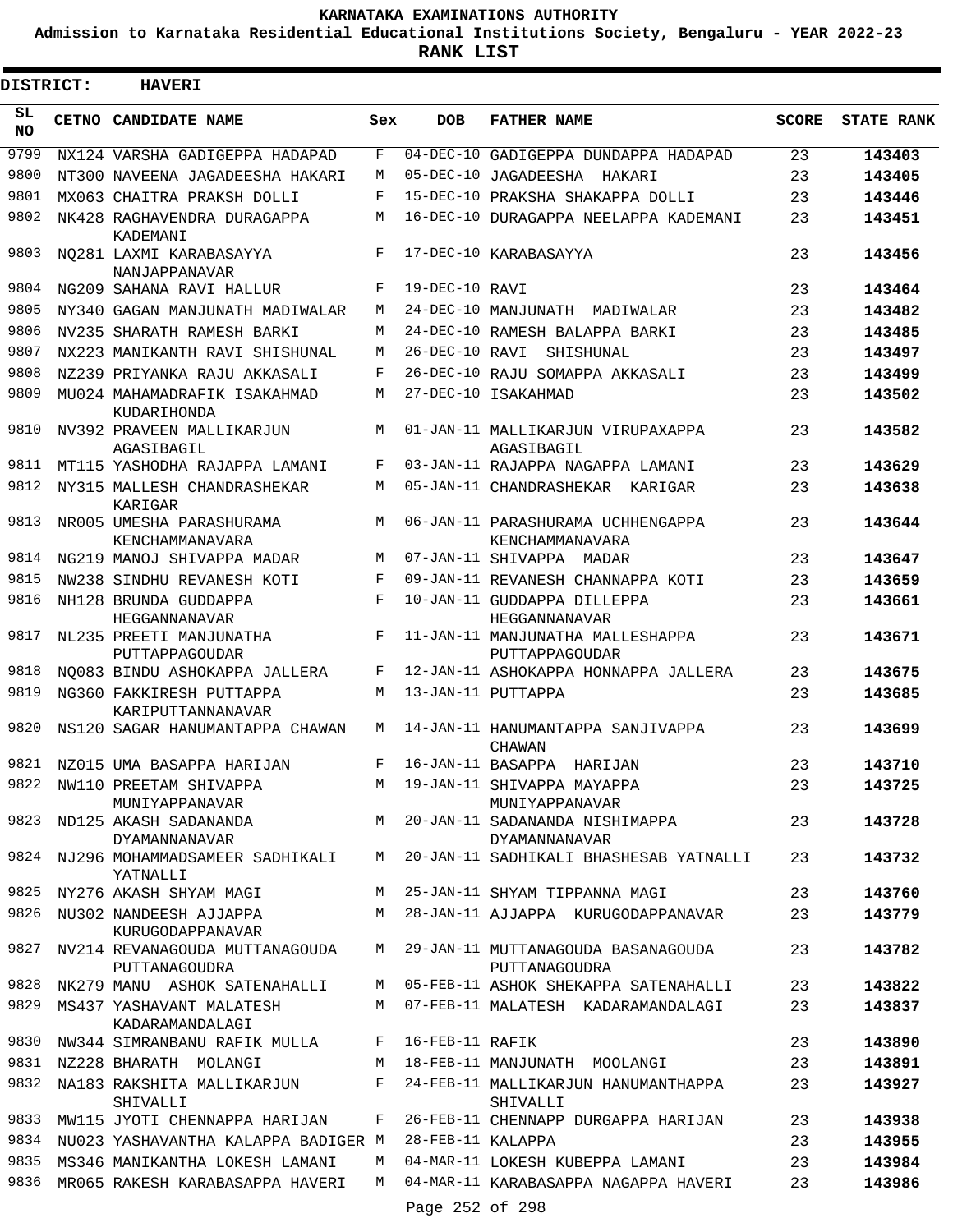**Admission to Karnataka Residential Educational Institutions Society, Bengaluru - YEAR 2022-23**

| <b>DISTRICT:</b> | <b>HAVERI</b>                                                       |              |                 |                                                                                      |              |                   |
|------------------|---------------------------------------------------------------------|--------------|-----------------|--------------------------------------------------------------------------------------|--------------|-------------------|
| SL<br><b>NO</b>  | CETNO CANDIDATE NAME                                                | Sex          | <b>DOB</b>      | <b>FATHER NAME</b>                                                                   | <b>SCORE</b> | <b>STATE RANK</b> |
| 9837             | MV226 RENUKA KUMAR TALAVAR                                          | F            |                 | 04-MAR-11 KUMAR SHEKAPPA TALAVAR                                                     | 23           | 143987            |
| 9838             | NZ385 SHASHANKA MAHANTESH POOJAR                                    | M            |                 | 06-MAR-11 MAHANTESH BABU POOJAR                                                      | 23           | 144001            |
| 9839             | NY291 AKASH BASAVARAJ MUTTALLI                                      | М            |                 | 08-MAR-11 BASAVARAJ                                                                  | 23           | 144010            |
| 9840             | NU150 CHETAN MANJAPPA<br>KARIYALLAVAR                               | M            |                 | 08-MAR-11 MANJAPPA HALAPPA KARIYALLAVAR                                              | 23           | 144012            |
| 9841             | NK048 BEERESHA SIDDAPPA MARADER                                     | М            |                 | 09-MAR-11 SIDDAPPA SHIVAPPA MARADER                                                  | 23           | 144020            |
| 9842             | MZ119 KAVYA ARUN RAYAPPANAVAR                                       | F            |                 | 13-MAR-11 ARUN PARSHWANATH RAYAPPANAVAR                                              | 23           | 144045            |
| 9843             | NE315 VEDHA<br>RAVI VADDAR                                          | F            | 13-MAR-11 RAVI  | HANUUMANTAPPA VADDAR                                                                 | 23           | 144054            |
| 9844             | PA240 SUNITA VASANT LAMANI                                          | F            |                 | 14-MAR-11 VASANT CHANNAPPA LAMANI                                                    | 23           | 144060            |
| 9845             | NR040 DARSHAN FAKKIRAPPA<br><b>DONANAVARA</b>                       | M            |                 | 17-MAR-11 FAKKIRAPPA MAILAPPA<br><b>DONANAVARA</b>                                   | 23           | 144079            |
| 9846             | NO163 MANOJ NAGAPPA CHIGARI                                         | M            |                 | 17-MAR-11 NAGAPPA CHIKKAPPA CHIGARI                                                  | 23           | 144083            |
| 9847             | NY184 AJAYA HANUMANTHAPPA<br>KALAKERI                               | M            |                 | 18-MAR-11 HANUMANTHAPPA HULAGAPPA<br>KALAKERI                                        | 23           | 144086            |
| 9848             | NR193 KAVERI HIRAPPA NAYAK                                          | F            |                 | 18-MAR-11 HIRAPPA SHAKRAPPA NAYAK                                                    | 23           | 144088            |
| 9849             | NF166 SAVITRI KOTEPPA KAMBALI                                       | F            |                 | 20-MAR-11 KOTEPPA NINGAPPA KAMBALI                                                   | 23           | 144106            |
| 9850             | NX307 TOUSINBANU BADESAB GONAL                                      | F            |                 | 20-MAR-11 BADESAB HUSENSAB GONAL                                                     | 23           | 144109            |
| 9851             | NR129 CHETAN MALLESH RATHOD                                         | М            |                 | 21-MAR-11 MALLESH YANKAPPA RATHOD                                                    | 23           | 144110            |
| 9852             | NL053 POORNIMA BASAVARAJA YADACHI F                                 |              |                 | 21-MAR-11 BASAVARAJA BHEEMAPPA YADACHI                                               | 23           | 144114            |
| 9853             | NE184 NAVEEN LAKSHMAN CHANNADASAR M                                 |              |                 | 23-MAR-11 LAKSHMAN KANAKAPPA<br>CHANNADASAR                                          | 23           | 144132            |
| 9854             | NU095 YASHODHA DILLEPPA<br><b>BADAPPALAVAR</b>                      | F            |                 | 25-MAR-11 DILLEPPA MAILAPPA<br><b>BADAPPALAVAR</b>                                   | 23           | 144150            |
| 9855             | NE289 BASAVARAJ NINGAPPA<br>HULAKELLAPPANAVAR                       | M            |                 | 28-MAR-11 NINGAPPA RAMANNA<br>HULAKELLAPPANAVAR                                      | 23           | 144169            |
| 9856             | MY168 NAGARAJ SANNATHAMMAPPA<br>CHANDRAGERI                         | M            |                 | 28-MAR-11 SANNATHAMMAPPA GADIGEPPA<br>CHANDRAGERI                                    | 23           | 144173            |
| 9857             | NZ135 GANGAMMA SURESH LAMANI                                        | F            |                 | 30-MAR-11 SURESH NEELAPPA LAMANI                                                     | 23           | 144192            |
| 9858             | MS390 KIRAN BASAVARAJ<br>CHIKKANAGOUDRA                             | М            |                 | 31-MAR-11 BASAVARAJ                                                                  | 23           | 144205            |
| 9859             | NR101 SAHANA UMESHAGOUDA<br>MALENAHALLI                             | F            |                 | 01-APR-11 UMESHAGOUDA CHIKKAPPA<br>MALENAHALLI                                       | 23           | 144212            |
|                  |                                                                     |              |                 | 9860 NA138 SHWETA JAGADEESH MOOLIMANI F 01-APR-11 JAGADEESH SAHADEVAPPA<br>MOOLIMANI | 23           | 144216            |
| 9861             |                                                                     |              |                 | NF085 SANDHYA SANGAPPA KADLI F 02-APR-11 SANGAPPA KOTRAPPA KADLI                     | 23           | 144226            |
| 9862             | SHIRAGAMBI                                                          |              |                 | NK231 CHETAN GADIGEPPA M 05-APR-11 GADIGEPPA HANUMANTAPPA<br>SHIRGAMBI               | 23           | 144236            |
| 9863             | NF080 PRAMOD NINGAPPA PANJI                                         |              |                 | M 06-APR-11 NINGAPPA GANGAPPA PANJI                                                  | 23           | 144245            |
| 9864             | NU052 RENUKA VENKATESHA ANNIGERI F                                  |              |                 | 06-APR-11 VENKATESHA REVANAPPA ANNIGERI                                              | 23           | 144246            |
| 9865             | MS572 BHARATA SHIDDAPPA ANGADI                                      | M            |                 | 07-APR-11 SHIDDAPPA ANGADI                                                           | 23           | 144250            |
| 9866             | NY198 VINODA PARASHURAM VADDAR                                      | $\mathbf{F}$ |                 | 08-APR-11 PARASHURAM VADDAR                                                          | 23           | 144267            |
| 9867             | NP200 SNEHA H S                                                     | F            |                 | 09-APR-11 HANUMANTAPPA                                                               | 23           | 144280            |
| 9868             | NO366 ANUSHKA KARIYAPP POOJAR F                                     |              |                 | 15-APR-11 KARIYAPPA POOJAR                                                           | 23           | 144312            |
| 9869             | NV340 BHARATH NAGAPPA OLEKAR                                        | M            |                 | 15-APR-11 NAGAPPA HAMANTAPPA OLEKAR                                                  | 23           | 144313            |
| 9870             | NY271 RAKSHITA RAVI HARIJAN                                         | $\mathbf{F}$ |                 | 16-APR-11 RAVI IRAPPA HARIJAN                                                        | 23           | 144325            |
|                  | 9871 NK447 ANUSHA JAGADEESH MAKARI                                  | F            |                 | 17-APR-11 JAGADEESH SHIVAPPA MAKARI                                                  | 23           | 144327            |
| 9872             | NB072 TEJAS SUNKAD                                                  | M            |                 | 19-APR-11 MANJAPPASUNKAD                                                             | 23           | 144350            |
| 9873             | NX038 UMMITASLEEMBANU FAIROZKHAN F<br>DAMBAL                        |              |                 | 19-APR-11 FAIROZKHAN KAMALKHAN DAMBAL                                                | 23           | 144353            |
|                  | 9874 NL324 NANDEESHA MALLAPPA<br>HOLABASAPPAGOUDRA                  |              |                 | M 20-APR-11 MALLAPPA                                                                 | 23           | 144356            |
|                  | BYATHANALA                                                          |              |                 | 9875 MU021 SHIVARAJA GANESHA MARA MARA MAGAPPA BYATHANALA                            | 23           | 144403            |
|                  | 9876 MR038 VIJAYA NAGARAJA KODIHALLI M 27-APR-11 NAGARAJA KODIHALLI |              |                 |                                                                                      | 23           | 144405            |
|                  |                                                                     |              | Page 253 of 298 |                                                                                      |              |                   |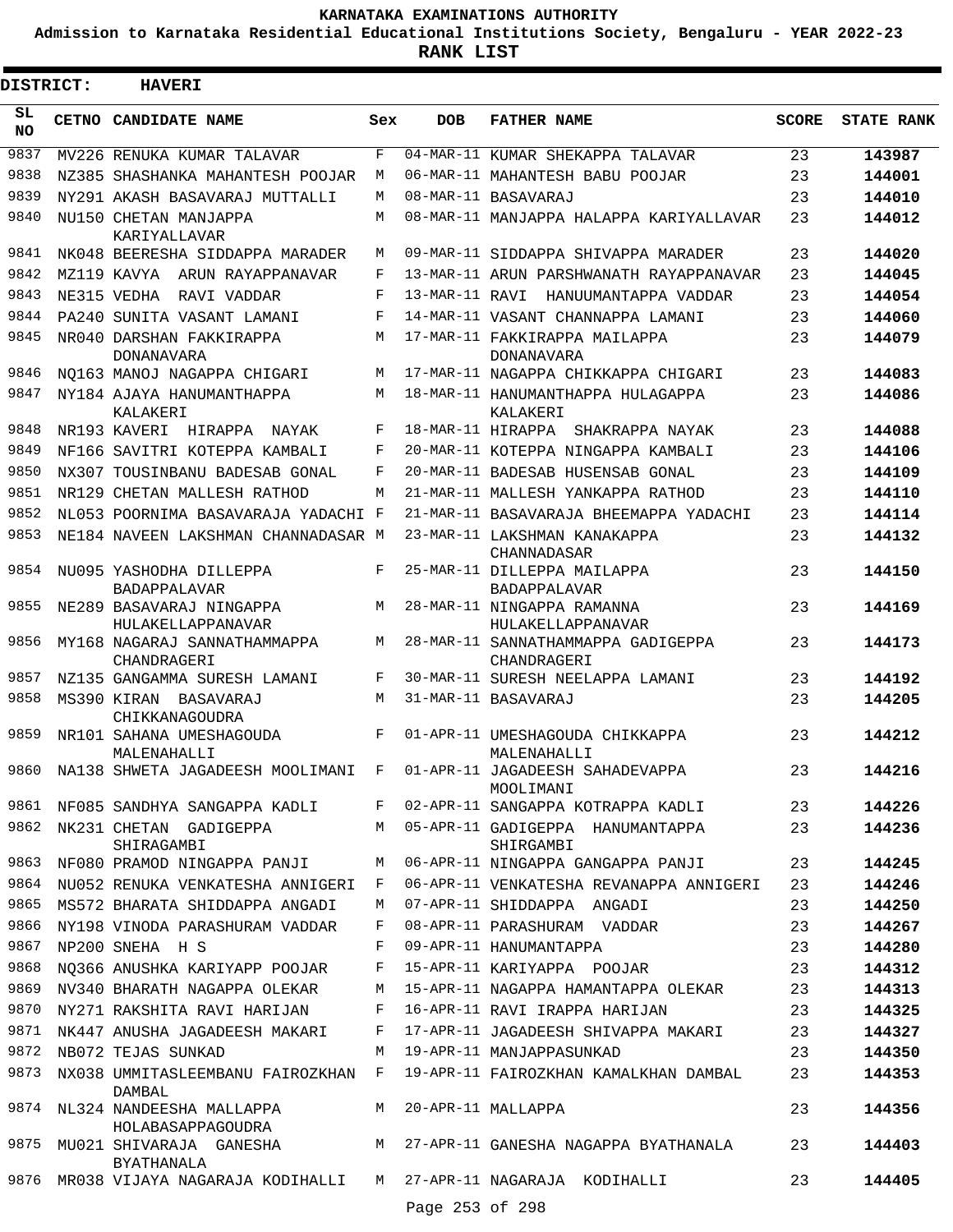**Admission to Karnataka Residential Educational Institutions Society, Bengaluru - YEAR 2022-23**

 $\blacksquare$ 

**RANK LIST**

 $\blacksquare$ 

| DISTRICT:  | <b>HAVERI</b>                                   |     |                   |                                                            |              |                   |
|------------|-------------------------------------------------|-----|-------------------|------------------------------------------------------------|--------------|-------------------|
| SL.<br>NO. | CETNO CANDIDATE NAME                            | Sex | <b>DOB</b>        | <b>FATHER NAME</b>                                         | <b>SCORE</b> | <b>STATE RANK</b> |
| 9877       | ND041 CHAITRA SHEKAPPA LAMANI                   | F   | $02 - MAX - 11$   | SHEKAPPA LACHAMAPPA LAMANI                                 | 23           | 144443            |
| 9878       | MV254 MAHESH RAVI PUJAR                         | M   |                   | 02-MAY-11 RAVI DONGAREPPA PUJAR                            | 23           | 144444            |
| 9879       | NG045 PRIYANKA GUNDAPPA<br>HATTIYAVAR           | F   |                   | 03-MAY-11 GUNDAPPPA MALAKAPPA<br>HATTIYAVAR                | 23           | 144456            |
| 9880       | NO236 INDRADHANUSH KRISHNAMURTI<br>MANGLE       | М   |                   | 04-MAY-11 KRISHNAMURTI<br>MANGLE                           | 23           | 144462            |
| 9881       | NP159 ISHWARI MANJAPPA DEVANGAD                 | F   |                   | 04-MAY-11 MANJAPPA DHARMAPPA DEVANGAD                      | 23           | 144463            |
| 9882       | NZ111 MAMMADSADIK MOULASAB<br>NANDELLI          | M   |                   | 04-MAY-11 MOULASAB<br>NANDELLI                             | 23           | 144466            |
| 9883       | NJ113 MEGHA MALLAPPA TALAVAR                    | F   |                   | 05-MAY-11 MALLAPPA HANUMANTHA TALAVAR                      | 23           | 144481            |
| 9884       | NV117 ARUN KUMAR LAMANI                         | M   |                   | 06-MAY-11 KUMAR BASAPPA LAMANI                             | 23           | 144488            |
| 9885       | NC070 VARSHA SHAMBU HIRUR                       | F   |                   | 06-MAY-11 SHAMBU GADIGEPPA HIRUR                           | 23           | 144500            |
| 9886       | NL071 KAVERI MARIYAPPA<br>KELAGINAMANI          | F   |                   | 08-MAY-11 MARIYAPPA GUTTEPPA<br>KELAGINAMANI               | 23           | 144513            |
| 9887       | MS489 RAKSHITA BASAVARAJA BHOGAVI F             |     |                   | 09-MAY-11 BASAVARAJA BHIMAPPA BHOGAVI                      | 23           | 144523            |
| 9888       | NW180 MALLIKARJUN RAJASHEKHAR                   | М   |                   | 12-MAY-11 RAJASHEKHAR                                      | 23           | 144550            |
|            | KYATANAHALLIMATHA                               |     |                   | KYATANAHALLIMATHA                                          |              |                   |
| 9889       | NO328 VASU SOMAPPA LAMANI                       | М   |                   | 12-MAY-11 SOMAPPA TEJAPPA LAMANI                           | 23           | 144551            |
| 9890       | NK015 CHANDANA                                  | F   | 16-MAY-11 SATISH  |                                                            | 23           | 144580            |
| 9891       | NK043 CHETAN<br>JOGAR                           | M   | 17-MAY-11 GANESH  |                                                            | 23           | 144585            |
| 9892       | NW017 RAJIYABEGUM HAJARESAB<br>KAREEMNAVAR      | F   |                   | 19-MAY-11 HAJARESAB KHADARSAB<br>KAREEMNAVAR               | 23           | 144602            |
| 9893       | NX145 SHIVARAJ HANUMAPPA SHIGLI                 | М   |                   | 23-MAY-11 HANUMAPPA SHIDDAPPA SHIGLI                       | 23           | 144635            |
| 9894       | NA129 PRATEEKSHA SHEKAPPA LAMANI                | F   |                   | 24-MAY-11 SHEKAPPA FAKIRAPPA LAMANI                        | 23           | 144639            |
| 9895       | NM012 PRIYA RANGAPPA PUJAR                      | F   |                   | 24-MAY-11 RANGAPPA BASAPPA PUJAR                           | 23           | 144640            |
| 9896       | NR268 JYOTHI MANJAPPA LAMANI                    | F   |                   | 25-MAY-11 MANJAPPA RAMAPPA LAMANI                          | 23           | 144648            |
| 9897       | NY044 MANJULA FAKKIRAPPA PARGI                  | F   |                   | 25-MAY-11 FAKKIRAPPA PARGE                                 | 23           | 144650            |
| 9898       | NO095 PRAVEEN BHIMAPPA RANASOT                  | М   |                   | 27-MAY-11 BHIMAPPA HALAPPA RANASOT                         | 23           | 144676            |
| 9899       | NP067 DAYANANDA GUDDAPPA<br>KATENAHALLI         | М   |                   | 28-MAY-11 GUDDAPPA PARAMESHARAPPA<br>KATENAHALLI           | 23           | 144683            |
| 9900       | NB075 RESHMA NAGESH JADAR                       | F   |                   | 30-MAY-11 NAGESH NINGAPPA JADAR                            | 23           | 144702            |
| 9901       | MZ197 INDRA RAVI TALAVAR                        | М   |                   | 01-JUN-11 RAVI GOVINDAPPA TALAVAR                          | 23           | 144722            |
| 9902       | ND108 VISHWANATHA HANUMANTAPPA<br>KADANAVAR     | M   |                   | 01-JUN-11 HANUMANTAPPA RAMAPPA<br>KADANAVAR                | 23           | 144749            |
| 9903       | MX021 PRAMOD PARASAPPA KANNESHWAR M             |     |                   | 03-JUN-11 PARASAPPA HANUMANTHAPPA<br>KANNESHWAR            | 23           | 144765            |
| 9904       | NG205 MAILARI NINGAPPA VALMEEKI                 | M   |                   | 05-JUN-11 NINGAPPA MALLAPPA VALMEEKI                       | 23           | 144786            |
| 9905       | NO349 BHUMIKA HANUMANTAPPA<br><b>MUGADUR</b>    | F   |                   | 06-JUN-11 HANUMANTAPPA PARASAPPA<br>MUGADUR                | 23           | 144797            |
| 9906       | NL349 VANUSHREE SHRIKANT<br>KATTIMANI           | F   |                   | 06-JUN-11 SHRIKANT KATTIMANI                               | 23           | 144808            |
| 9907       | MV234 PRASHANT FAKKIRAPPA GUDI                  | M   |                   | 07-JUN-11 FAKKIRAPPA GOVINDAPPA GUDI                       | 23           | 144815            |
| 9908       | NK253 SUNITA NAGARAJ LAMANI                     | F   | 07-JUN-11 NAGARAJ |                                                            | 23           | 144816            |
| 9909       | NW050 MALATESH BASAVARAJ ADIN                   | M   |                   | 08-JUN-11 BASAVARAJ GUDDAPPA ADIN                          | 23           | 144823            |
| 9910       | MV305 NISSIMAPPA NINGAPPA YALIGAR M             |     |                   | 09-JUN-11 NINGAPPA PANJAPPA YALIGAR                        | 23           | 144837            |
| 9911       | NZ255 KALLAMESH L BUDIHAL                       | M   |                   | 10-JUN-11 LINGARAJ P BUDIHAL                               | 23           | 144842            |
| 9912       | NF050 RASMI SHANKARAGOUDA<br><b>DODDAGOUDRA</b> | F   |                   | 12-JUN-11 SHANKARAGOUDA FAKKIRAGOUDA<br><b>DODDAGOUDRA</b> | 23           | 144867            |
| 9913       | NT044 ROOPA BEVINAMARADA                        | F   |                   | 12-JUN-11 SHIVANANDA                                       | 23           | 144869            |
| 9914       | NK260 NANDANNAIK V                              | M   |                   | 14-JUN-11 VALYA NAIK LAMANI                                | 23           | 144881            |
| 9915       | MY259 NAVEEN IRAPPA HOTANAHALLI                 |     |                   | M 14-JUN-11 IRAPPA HANUMANTAPPA<br>HOTANAHALLI             | 23           | 144882            |
| 9916       | MV055 YASHAVANTH SURESH<br>IRTHIKOPPA           |     |                   | M 15-JUN-11 SURESH HANUMANTHAPPA<br>IRTHIKOPPA             | 23           | 144906            |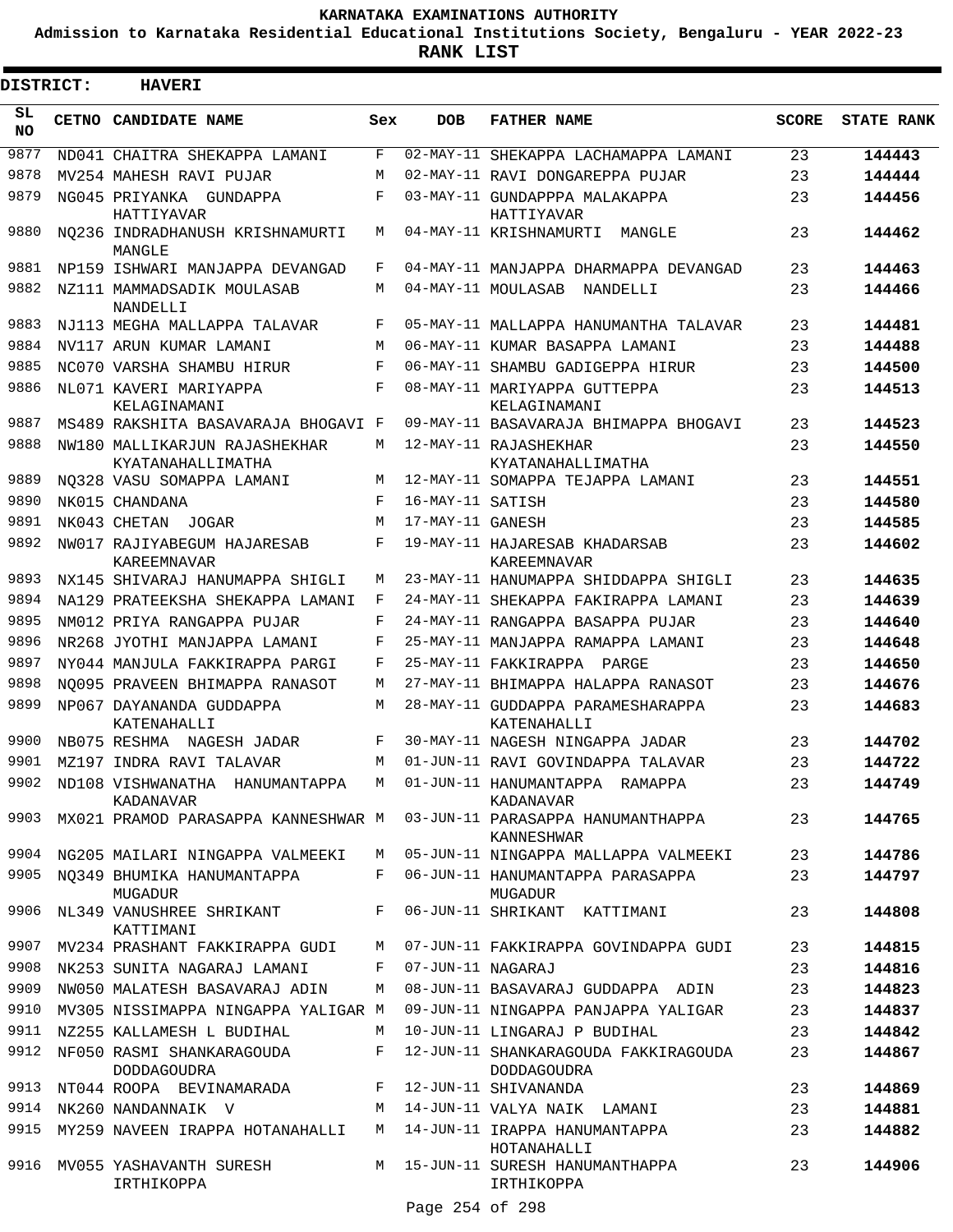**Admission to Karnataka Residential Educational Institutions Society, Bengaluru - YEAR 2022-23**

 $\blacksquare$ 

**RANK LIST**

Е

| <b>DISTRICT:</b> |              | <b>HAVERI</b>                                |     |                   |                                                     |              |                   |
|------------------|--------------|----------------------------------------------|-----|-------------------|-----------------------------------------------------|--------------|-------------------|
| SL<br>NO.        | <b>CETNO</b> | CANDIDATE NAME                               | Sex | <b>DOB</b>        | <b>FATHER NAME</b>                                  | <b>SCORE</b> | <b>STATE RANK</b> |
| 9917             |              | NK190 GANESH YUVARAJ GONAGERI                | M   |                   | 18-JUN-11 YUVARAJ VERABASAPPA GONAGERI              | 23           | 144930            |
| 9918             |              | NZ322 SHASHANKA YALLAPPA KOLIWAD             | M   |                   | 19-JUN-11 YALLAPPA NAGAPPA KOLIWAD                  | 23           | 144938            |
| 9919             |              | PA095 ANUSHA NAGAPPA<br>GALEPPANAVARA        | F   |                   | 20-JUN-11 NAGAPPA FAKKIRAPPA<br>GALEPPANAVARA       | 23           | 144940            |
| 9920             |              | NL251 BARATH SANTOSH BAJANTRI                | М   |                   | 23-JUN-11 SANTOSH BAJANTRI                          | 23           | 144970            |
| 9921             |              | NH387 SANDEEP CHANDRAPPA LAMANI              | М   |                   | 23-JUN-11 CHANDRAPPA LAMANI                         | 23           | 144977            |
| 9922             |              | NT276 CHETAN NAGARAJ ANVERI                  | М   | 25-JUN-11 NAGARAJ | ANVER T                                             | 23           | 144991            |
| 9923             |              | NE110 GOURAMMA SHIVAKUMAR<br>TOTAGERA        | F   |                   | 26-JUN-11 SHIVAKUMAR PUTTAPPA TOTAGERA              | 23           | 145007            |
| 9924             |              | MZ226 RAHUL MALLESHA BANGERA                 | M   |                   | 29-JUN-11 MALLESHA MAILARAPPA BANGERA               | 23           | 145044            |
| 9925             |              | NX301 MAYUR NAGESH SOPPIN                    | М   |                   | 30-JUN-11 NAGESH MAHADEVAPPA SOPPIN                 | 23           | 145056            |
| 9926             |              | PA049 OWAIS RAZA RIYAZAHMED AVATI M<br>AVATI |     |                   | 02-JUL-11 RIYAZ AHMED DASTAGEER AVATI               | 23           | 145076            |
| 9927             |              | NS003 SANJAY DILLAPPA URMI                   | М   |                   | 02-JUL-11 DILLAPPA GUDDAPPA URMI                    | 23           | 145078            |
| 9928             |              | MT065 MANU NINGAPPA RAMANNANAVAR             | M   |                   | 08-JUL-11 NINGAPPA RAMANNANAVAR                     | 23           | 145130            |
| 9929             |              | NW293 SHANKRAPPA BASAVARAJ<br>SANKAPPANAVAR  | М   |                   | 08-JUL-11 BASAVARAJ VIRUPAKSHAPPA<br>SANKAPPANAVAR  | 23           | 145134            |
| 9930             |              | NS332 SINCHANA RAJAPPA<br>HEELADAHALLI       | F   | 08-JUL-11 RAJAPPA |                                                     | 23           | 145136            |
| 9931             |              | NE370 RAKSHTA BASAVARAJ<br>CHAPPARMANI       | F   |                   | 09-JUL-11 BASAVARAJ CHAPPARMANI                     | 23           | 145141            |
| 9932             |              | MR189 RUDRESH MALATESH CHOUGLE               | М   |                   | 09-JUL-11 MALATESH                                  | 23           | 145143            |
| 9933             |              | NE425 JYOTI<br>SANTOSHAGOUD<br>PATEEL F      |     |                   | 13-JUL-11 SANTOSHAGOUD<br>PATEEL                    | 23           | 145185            |
| 9934             |              | NF280 NAYANA FAKKIRESH BALLARI               | F   |                   | 13-JUL-11 FAKKIRESH                                 | 23           | 145186            |
| 9935             |              | NZ006 RAKESH HANUMANTAPPA<br>HULIKATTI       | М   |                   | 14-JUL-11 HANAMANTAPPA SHANKRAPPA<br>HULIKATTI      | 23           | 145196            |
| 9936             |              | MZ083 FIZAKOUSAR IMAMAKHASHIM<br>YELEADIKE   | F   |                   | 20-JUL-11 IMAMAKHASHIM YELEADIKE                    | 23           | 145249            |
| 9937             |              | NH251 SAHANA NINGAPPA<br>HULLEPPANAVAR       | F   |                   | 20-JUL-11 NINGAPPA NEELAPPA<br><b>HULLEPPANAVAR</b> | 23           | 145257            |
| 9938             |              | MR279 SAHANA SANGANAGOUDA PATIL              | F   |                   | 20-JUL-11 SANGANAGOUDA BASANAGOUDA<br>PATIL         | 23           | 145258            |
| 9939             |              | NR029 VISHNU DYAMAPPA LAMANI                 | М   |                   | 22-JUL-11 DYAMAPPA KOTRAPPA LAMANI                  | 23           | 145274            |
| 9940             |              | NC036 MALATESH MAHADEVAPPA<br>NEMIKALLA      | М   |                   | 24-JUL-11 MAHADEAVAPPA HANUMANTAPPA<br>NEMIKALLA    | 23           | 145281            |
| 9941             |              | MS406 KALAMMA RUDRAPPA BADIGER               | F   |                   | 29-JUL-11 RUDRAPPA GUNDAPPA BADIGER                 | 23           | 145334            |
| 9942             |              | NM177 AJAYKUMAR HALESH VEERAPUR              | М   |                   | 31-JUL-11 HALESH BASAPPA VEERAPUR                   | 23           | 145349            |
| 9943             |              | NH385 SNEHA U TALAWAR                        | F   | 31-JUL-11 UMESH   |                                                     | 23           | 145358            |
| 9944             |              | NK303 MANJUNAIK KUMARA LAMANI                | М   |                   | 01-AUG-11 KUMARA TAVARYANAIK LAMANI                 | 23           | 145365            |
| 9945             |              | NV281 TANUSHA LALAPPA MALAGIMANI             | F   |                   | 05-AUG-11 LALAPPA PANDAPPA MALAGIMANI               | 23           | 145402            |
| 9946             |              | NH312 HARISH VITTHALGOUDA PATIL              | М   |                   | 07-AUG-11 VITTHALGOUDA RANGANAGOUDRA<br>PATIL       | 23           | 145411            |
| 9947             |              | NR039 SANJEVA N D                            | M   |                   | 08-AUG-11 NINGAPPA DODDAMANI                        | 23           | 145419            |
| 9948             |              | NK327 YASHASHWINI MALTESH KAMMAR             | F   |                   | 09-AUG-11 MALATESH                                  | 23           | 145427            |
| 9949             |              | MV098 REVATI PARASAPPA GANGOJI               | F   |                   | 10-AUG-11 PARASAPPA GANGAPPA GANGOJI                | 23           | 145431            |
| 9950             |              | NK475 PRAGATHI P                             | F   |                   | 13-AUG-11 PRAKASHGOUDA M P                          | 23           | 145457            |
| 9951             |              | NX168 SHIVANAGOUDA BASANAGOUDA<br>KESARALLI  | M   |                   | 15-AUG-11 BASANAGOUDA KESARALL                      | 23           | 145479            |
| 9952             |              | NH287 CHANDRIKA MANJUNATH<br>DODDAMANI       | F   |                   | 16-AUG-11 MANJUNATH HANUMANTAPPA<br>DODDAMANI       | 23           | 145481            |
| 9953             |              | NZ185 NIRMALA LAKSHMANA<br>BHAVIKATTI        | F   |                   | 19-AUG-11 LAKSHMANA FAKKIRAPPA<br>BHAVIKATTI        | 23           | 145512            |
| 9954             |              | MV213 ISWARI MUTTAPPA SHIVOOR                | F   |                   | 22-AUG-11 MUTTAPPA MALLESHAPPA SHIVOOR              | 23           | 145528            |
|                  |              | 9955 MW091 VIJAYALAKSHMI PARAMESH            | F   |                   | 24-AUG-11 PARAMESH VADDAR                           | 23           | 145552            |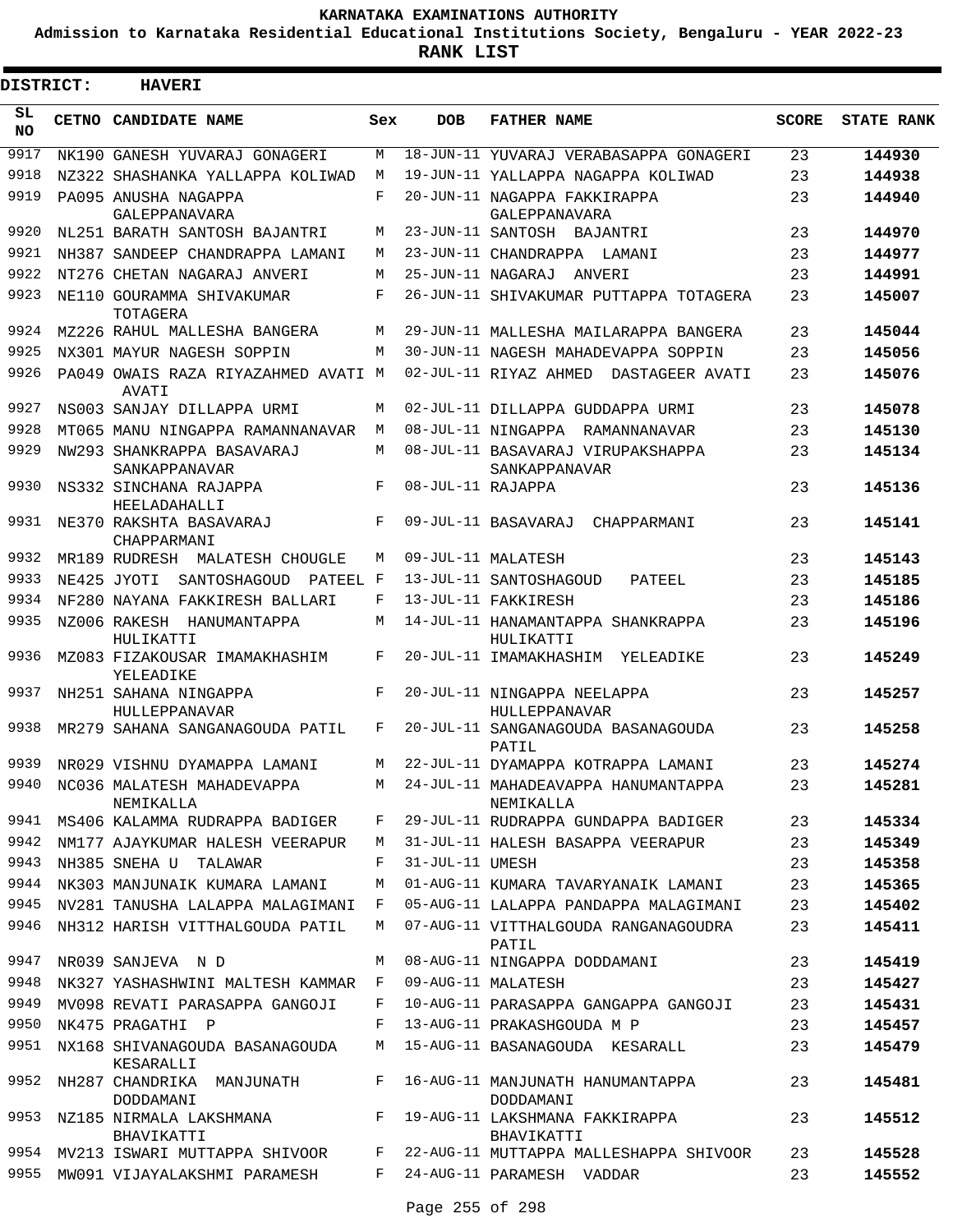**Admission to Karnataka Residential Educational Institutions Society, Bengaluru - YEAR 2022-23**

**RANK LIST**

Е

| DISTRICT:       | <b>HAVERI</b>                                   |     |                   |                                                     |              |                   |
|-----------------|-------------------------------------------------|-----|-------------------|-----------------------------------------------------|--------------|-------------------|
| SL<br><b>NO</b> | CETNO CANDIDATE NAME                            | Sex | <b>DOB</b>        | <b>FATHER NAME</b>                                  | <b>SCORE</b> | <b>STATE RANK</b> |
| 9956            | VADDAR<br>NO269 VIJAYKUMAR KRISHNAPPA           | М   |                   | 24-AUG-11 KRISHNAPPA VIRUPAKSHAPPA                  | 23           | 145553            |
| 9957            | TALAWAR<br>NW112 PAVITRA DURAGAPPA LAMANI       | F   |                   | TALAWAR<br>25-AUG-11 DURAGAPPA LAKAPPA LAMANI       | 23           | 145559            |
| 9958            | NZ424 GOURAMMA VEERANNA                         | F   |                   | 27-AUG-11 VEERANNA<br>SHIDDAPPANAVAR                | 23           | 145572            |
|                 | SHIDDAPPANAVAR                                  |     |                   |                                                     |              |                   |
| 9959            | NG324 GANESH M KAMBALI                          | M   |                   | 29-AUG-11 MARADEPPA KAMBALI                         | 23           | 145591            |
| 9960            | MS541 RAHUL KIRAN LAMANI                        | M   |                   | 01-SEP-11 KIRAN MUTTAPPA LAMANI                     | 23           | 145617            |
| 9961            | NT094 SINCHANA BASAVARAJ MARER                  | F   |                   | 01-SEP-11 BASAVARAJ<br>MARER                        | 23           | 145619            |
| 9962            | NM099 PALLAVI VEERAPPA LINGADALLI F             |     |                   | 02-SEP-11 VEERAPPA BASAPPA LINGADALLI               | 23           | 145622            |
| 9963            | NK148 MANIKANTHA                                | М   |                   | 05-SEP-11 LAKSHMANAPPA                              | 23           | 145646            |
| 9964            | NW345 MUBARAK ANWARSAB VENKATAPUR M             |     |                   | 06-SEP-11 ANWARSAB IMAMSAB VENKATAPUR               | 23           | 145661            |
| 9965            | NZ043 TANUJA YALLAPPA BHAJANTRI                 | F   |                   | 06-SEP-11 YALLAPPA HANUMANTAPPA<br>BHAJANTRI        | 23           | 145665            |
| 9966            | NM270 YOGESHA J                                 | M   |                   | 06-SEP-11 AKKANNA J                                 | 23           | 145667            |
| 9967            | PA295 DHARMAGOUDA HANUMANTGOUDA<br>NADUVINAMANI | M   |                   | 07-SEP-11 HANUMANTAGOUDA NADUVINAMANI               | 23           | 145669            |
| 9968            | NM132 KAVYA MALLESHAPPA<br>JAKKANAHALLI         | F   |                   | 07-SEP-11 MALLESHAPPA CHANNABASAPPA<br>JAKKANAHALLI | 23           | 145670            |
| 9969            | NE256 MOHAMEDGOUSA JEELANI<br><b>DORALLI</b>    | M   |                   | 07-SEP-11 JEELANI GOUSASAB DORALLI                  | 23           | 145671            |
| 9970            | MX201 JAYALAXMI AJJAPPA ANAVERI                 | F   |                   | 08-SEP-11 AJJAPPA MUKAPPA ANAVERI                   | 23           | 145681            |
| 9971            | NR191 KUSHAL P PUJAR                            | М   | 09-SEP-11 PRAVEEN | PUJAR                                               | 23           | 145697            |
| 9972            | NK133 PRASHANTH BASAVARAJ INALLI                | М   |                   | 14-SEP-11 BASAVARAJ                                 | 23           | 145736            |
| 9973            | NU145 SPANDANA MANJUNATH<br>HANUMANAHALLI       | F   |                   | 16-SEP-11 MANJUNATH MARTANDEPPA<br>HANUMANAHALLI    | 23           | 145753            |
| 9974            | MU003 VINUTA MANJAPPA KUBATOOR                  | F   |                   | 16-SEP-11 MANJAPPA KUBATOOR                         | 23           | 145754            |
| 9975            | NJ188 USHA SHIVAKUMAR TIRUPATI                  | F   |                   | 18-SEP-11 SHIVAKUMAR<br>TIRUPATI                    | 23           | 145769            |
| 9976            | NZ152 PRADEEP MALLIKARJUN<br>HULASOGI           | М   |                   | 20-SEP-11 MALLIKARJUN<br>HULASOGI                   | 23           | 145781            |
| 9977            | NK007 VIDYA RAMESH BELAGATTI                    | F   |                   | 21-SEP-11 RAMESH HANUMANTAPPA BELAGATTI             | 23           | 145787            |
| 9978            | MX029 KAVERI LAKSHAMAN LAMANI                   | F   |                   | 22-SEP-11 LAXMAN SOMANNA LAMANI                     | 23           | 145789            |
| 9979            | MR277 PRIYANKA RAGHAVENDRA AGADI F              |     |                   | 24-SEP-11 RAGHAVENDRA MARTANDAPPA AGADI             | 23           | 145801            |
| 9980            | PA243 PRAJWAL HANUMANTAPPA<br>SANNABADDI        |     |                   | M 26-SEP-11 HANUMANTAPPA                            | 23           | 145816            |
| 9981            | NL188 NAVYA JAYARAM PALLER                      |     |                   | F 01-OCT-11 JAYARAM PALLER                          | 23           | 145859            |
| 9982            | NS032 BHAVANA CHANDRASHEKHAR<br>ERESHEEMI       | F   |                   | 04-OCT-11 CHANDRASHEKHAR S ERESHEEMI                | 23           | 145879            |
| 9983            | MS478 BASAVARAJA GADIGEPPA<br>KURAVATTI         | M   |                   | 05-OCT-11 GADIGEPPA KURAVATTI                       | 23           | 145887            |
| 9984            | NU021 GAJENDRA NAGARAJ MAKANUR                  | M   |                   | 06-OCT-11 NAGARAJ MAKANUR                           | 23           | 145896            |
| 9985            | NR087 VINAYAKA HANUMANTAPPA<br>SAVANUR          | M   |                   | 08-OCT-11 HANUMANTAPPA YALLAPPA SAVANUR             | 23           | 145914            |
| 9986            | NF262 DIVYA PRAKASH OLEKAR                      | F   |                   | 09-OCT-11 PRAKASH DHARMAPPA OLEKAR                  | 23           | 145916            |
| 9987            | NG193 ASIYA MAHMEDGOUS MOKASHI                  | F   |                   | 11-OCT-11 MAHMEDGOUS GANISAB MOKASHI                | 23           | 145940            |
| 9988            | NH136 NIJAGUNA MALLIKARJUN<br>HALPPANAVAR       | M   |                   | 11-OCT-11 MALLIKARJUN RUDRAPPA<br>HALPPANAVAR       | 23           | 145945            |
| 9989            | NE439 VAISHNAVI FAKKIRAPPA<br>GUMAGUNDI         | F   |                   | 14-OCT-11 FAKIRAPPA URF RAJU GUMAGANDI              | 23           | 145971            |
| 9990            | NW047 KANTHEPPA DEVENDRAPPA<br><b>BHOSALE</b>   | M   |                   | 19-OCT-11 DEVENDRAPPA KANTEHEPPA<br><b>BHOSALE</b>  | 23           | 146003            |
| 9991            | NH057 ABHISHEK BHIMAPPA LAMANI                  | М   |                   | 20-OCT-11 BHIMAPPA LAMANI                           | 23           | 146006            |
| 9992            | NB293 KAVYA DEVENDRAPPA SUBHANJI                | F   |                   | 21-OCT-11 DEVENDRAPPA SUBHANJI                      | 23           | 146012            |
| 9993            | ND035 ISHWARI JAGADEESHA PUJAR                  | F   |                   | 22-OCT-11 JAGADEESHA GADIDEPPA PUJAR                | 23           | 146018            |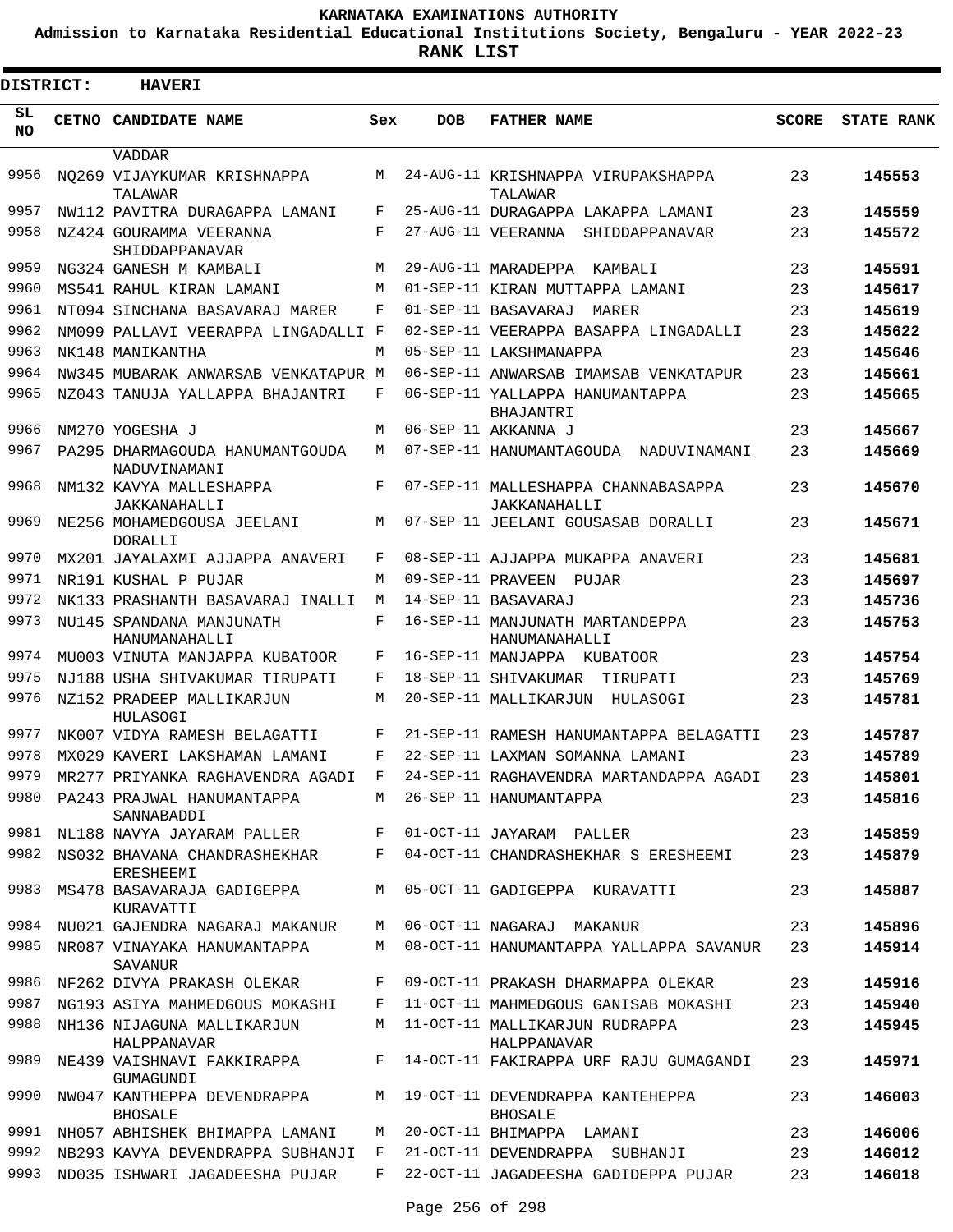**Admission to Karnataka Residential Educational Institutions Society, Bengaluru - YEAR 2022-23**

| <b>DISTRICT:</b> | <b>HAVERI</b>                                                                                                                                 |     |                 |                                                                                           |              |                   |
|------------------|-----------------------------------------------------------------------------------------------------------------------------------------------|-----|-----------------|-------------------------------------------------------------------------------------------|--------------|-------------------|
| SL<br><b>NO</b>  | <b>CETNO CANDIDATE NAME</b>                                                                                                                   | Sex | <b>DOB</b>      | <b>FATHER NAME</b>                                                                        | <b>SCORE</b> | <b>STATE RANK</b> |
| 9994             | NF473 SIDDAPPA DODDAKARIYAPPA<br>GONNI                                                                                                        | М   |                 | 24-OCT-11 DODDAKARIYAPPA                                                                  | 23           | 146029            |
| 9995             | MR179 PRATIK MANJUNATH VARADA                                                                                                                 | M   |                 | 31-OCT-11 MANJUNATH KARBASAPPA VARADA                                                     | 23           | 146076            |
| 9996             | MY108 AKASH LAXMANA BYATANALA                                                                                                                 | M   |                 | 04-NOV-11 LAXMANA PUTTAPPA BYATANALA                                                      | 23           | 146103            |
| 9997             | MS491 SHILPA MAILAREPPA UPPUNASI F                                                                                                            |     |                 | 05-NOV-11 MAILAREPPA GURUSHANTAPPA<br>UPPUNASI                                            | 23           | 146113            |
| 9998             | NH050 BASAVARAJ<br>Н                                                                                                                          | M   |                 | 08-NOV-11 HANUMANTHAPPA                                                                   | 23           | 146128            |
| 9999             | NZ264 IMAMJAFAR SULEMAN GONDI                                                                                                                 | M   |                 | 08-NOV-11 SULEMAN IMAMSAB GONDI                                                           | 23           | 146130            |
| 10000            | NJ125 KAVITHA RAMESH DOLLIN                                                                                                                   | F   |                 | 08-NOV-11 RAMESH KARISIDDAPPA DOLLIN                                                      | 23           | 146132            |
|                  | 10001 NO313 KARIYAPPA NILAPPA YALLAPURA M                                                                                                     |     |                 | 09-NOV-11 NILAPPA HONNAPPA YALLAPURA                                                      | 23           | 146135            |
| 10002            | NV274 NEHA KUTUBUDDIN TIMMAPUR                                                                                                                | F   |                 | 13-NOV-11 KUTUBUDDIN DAVALSAB TIMMAPUR                                                    | 23           | 146171            |
|                  | 10003 ND178 SHIVARAJ<br>MAILAREPPA OLEKAR M                                                                                                   |     |                 | 15-NOV-11 MAILAREPPA SHIVAPPA OLEKAR                                                      | 23           | 146182            |
|                  | 10004 NS068 BEERESHA CHANDRAPPA<br>HALIVANADARA                                                                                               | М   |                 | 18-NOV-11 CHANDRAPPA KARIYAPPA<br>HALIVANADARA                                            | 23           | 146203            |
|                  | 10005 NM123 MANOJ RAMESH KADEMANI                                                                                                             | M   |                 | 18-NOV-11 RAMESH CHANABASAPPA KADEMANI                                                    | 23           | 146207            |
| 10006            | NK078 POORNIMA DEVARAJ<br>MULER                                                                                                               | F   |                 | 21-NOV-11 DEVARAJ GUTTEPPA<br>MULER                                                       | 23           | 146227            |
| 10007            | MR057 KAVITA KENCHAPPA TALAVAR                                                                                                                | F   |                 | 22-NOV-11 KENCHAPPA BASAPPA TALAVAR                                                       | 23           | 146231            |
| 10008            | NH092 TEJASWINI VIJAY TOTANANAVAR F                                                                                                           |     |                 | 24-NOV-11 VIJAY CHANABASAPPA<br>TOTANANAVAR                                               | 23           | 146246            |
| 10009            | NE396 SANJANA SATISH KIVADI                                                                                                                   | F   |                 | 26-NOV-11 SATISH RAMANNA KIVADI                                                           | 23           | 146262            |
|                  | 10010 NG297 ASHIF CHAMANSAB<br>NEGALURMULLA                                                                                                   | М   |                 | 01-DEC-11 CHAMANSAB NEGALURMULLA                                                          | 23           | 146302            |
|                  | 10011 PA352 ASMITA HARIJAN                                                                                                                    | F   |                 | 03-DEC-11 BASAPPA NINGGAPPA HARIJAN                                                       | 23           | 146314            |
|                  | 10012 NG119 KARTHIK MANJUNATH KORAGAR                                                                                                         | М   |                 | 04-DEC-11 MANJUNATH IRAPPA KORAGAR                                                        | 23           | 146320            |
|                  | 10013 NO181 UMA HALESHAPPA HIREBIDARI                                                                                                         | F   |                 | 09-DEC-11 HALESHAPPA HIREBIDARI                                                           | 23           | 146347            |
|                  | 10014 NU096 KARTHIK JAGADISH<br>DODDANAGALLI                                                                                                  | M   |                 | 11-DEC-11 JAGADISH SADASHIVAPPA<br>DODDANAGALLI                                           | 23           | 146358            |
|                  | 10015 ND073 KAVYA CHIKKANAGI CHIKKAPPA<br>CHIKKANAGI                                                                                          | F   |                 | 11-DEC-11 CHIKKAPPA NINGAPPA CHIKKANAGI                                                   | 23           | 146359            |
|                  | 10016 NW103 KRUTIKA RUDRAPPA KSHOURAD                                                                                                         | F   |                 | 12-DEC-11 RUDRAPPA VEERABHADRAPPA<br>KSHOURAD                                             | 23           | 146366            |
|                  | 10017 NL297 VARSHINI REVANASHIDDAPPA<br><b>KARUR</b>                                                                                          | F   |                 | 13-DEC-11 REVANASHIDDAPPA ERAPPA KARUR                                                    | 23           | 146378            |
|                  | DODDAMANI                                                                                                                                     |     |                 | 10018 NJ167 DURAGAMMA PAKKIRAPPA F 15-DEC-11 PAKKIRAPPA DODDAMANI                         | 23           | 146387            |
|                  | BELAVIGI                                                                                                                                      |     |                 | 10019 MR082 PRASANNAKUMAR SANNAPPA M 15-DEC-11 SANNAPPA BELAVIGI                          | 23           | 146389            |
|                  |                                                                                                                                               |     |                 | 10020 NQ056 MANOJA SURESHA LAMANI MANOJA 17-DEC-11 SURESHA BHIMAPPA LAMANI 23             |              | 146397            |
|                  |                                                                                                                                               |     |                 | 10021 MV094 MOHAN BHEEMAPPA LAMANI M 17-DEC-11 BHEEMAPPA DESHAPPA LAMANI 23               |              | 146398            |
|                  | 10022 NV491 BHAGYALAKSHMI<br>PARAMESHWARAPPA NIMBANNAVAR                                                                                      |     |                 | F 21-DEC-11 PARAMESHWARAPPA MALLAPPA<br>NIMBANNAVAR                                       | 23           | 146415            |
|                  | 10023 NW361 PALLAVI GUDDAPPA<br>SHETTAPPANAVAR                                                                                                |     |                 | F 21-DEC-11 GUDDAPPA SIDDAPPA<br>SHETTAPPANAVAR                                           | 23           | 146417            |
|                  |                                                                                                                                               |     |                 | 10024 NW035 BHARAT KRISHANGOUDA GOUDRA M 26-DEC-11 KRISHANGOUDA GOOVINDAGOUDA<br>GOUDRA   | 23           | 146439            |
|                  | 10025 MR160 BASAVARAJ NAGARAJ M M 27-DEC-11 NAGARAJ BASAVARAJ<br>MUDAKAMMANAVAR<br>10026 NL295 MEGHANA SHAMBHULINGA F 28-DEC-11 SHANMBHULINGA |     |                 | MUDAKAMMANAVAR                                                                            | 23           | 146447            |
|                  | NADUVINAMANI                                                                                                                                  |     |                 |                                                                                           | 23           | 146455            |
|                  |                                                                                                                                               |     |                 | 10027 MS352 HEMAVATHI PUTTAPPA LAMANI F 10-JAN-12 PUTTAPPA LAMANI                         | 23           | 146518            |
|                  |                                                                                                                                               |     |                 | 10028 MS245 JOTIKA HANUMANTAPPA KORAVAR F 20-FEB-12 HANUMANTAPPA VIRABHADRAPPA<br>KORAVAR | 23           | 146562            |
|                  | MALIYAPPANAVAR                                                                                                                                |     |                 | 10029 NU140 TEJU BASAVARAJ M M 09-APR-12 BASAVARAJ MALIYAPPANAVAR                         | 23           | 146582            |
|                  |                                                                                                                                               |     | Page 257 of 298 | 10030 NE106 KARTIKREDDI YALLAREDDI M 11-NOV-09 YALLAREDDI NANDIHALLI                      | 22           | 146657            |
|                  |                                                                                                                                               |     |                 |                                                                                           |              |                   |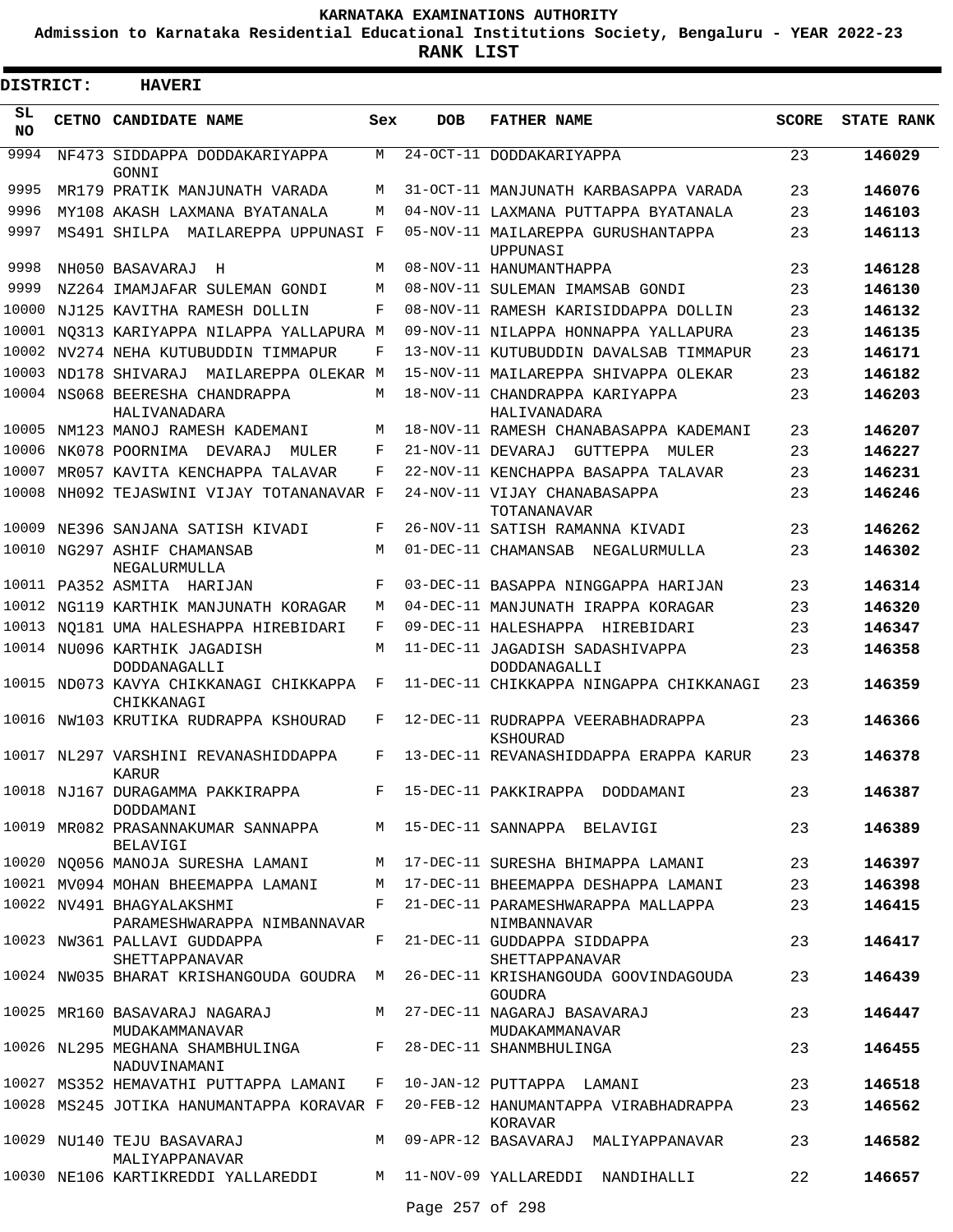**Admission to Karnataka Residential Educational Institutions Society, Bengaluru - YEAR 2022-23**

| DISTRICT:       | <b>HAVERI</b>                                                                    |     |            |                                                                                   |              |                   |
|-----------------|----------------------------------------------------------------------------------|-----|------------|-----------------------------------------------------------------------------------|--------------|-------------------|
| SL<br><b>NO</b> | CETNO CANDIDATE NAME                                                             | Sex | <b>DOB</b> | <b>FATHER NAME</b>                                                                | <b>SCORE</b> | <b>STATE RANK</b> |
|                 | NANDIHALLI                                                                       |     |            |                                                                                   |              |                   |
|                 | 10031 MT173 PRAJWAL NEELAPPA<br>MARIYAMMANAVAR                                   | M   |            | 26-JAN-10 NEELAPPA<br>MARIYAMMANAVAR                                              | 22           | 146717            |
| 10032           | MT060 NINGARAJ FAKKIRAPPA BARKI                                                  | M   |            | 13-JUN-10 FAKKIRAPPA HANUMANTAPPA BARKI                                           | 22           | 146841            |
|                 | 10033 NH363 CHETANA CHANDRAPPA<br>MARIDYAVANNANAVAR                              | F   |            | 02-AUG-10 CHANDRAPPA SHIVAPPA<br>MARIDYAVANNANAVAR                                | 22           | 146905            |
|                 | 10034 MS166 BASAVARAJ GUDADESH<br>KONAMMANAVAR                                   | М   |            | 21-AUG-10 GUDADESH HANUMANTAPPA<br>KONAMMAMAVAR                                   | 22           | 146923            |
|                 | 10035 NZ310 SAHIL KHASIMSAB HARAKUNI                                             | М   |            | 27-AUG-10 KHASIMSAB MAHABUBSAB HARAKUNI                                           | 22           | 146939            |
| 10036           | NH231 CHAITRA MAHADEVAPPA KWATI                                                  | F   |            | 29-AUG-10 MAHADEVAPPA HEMANNA KWATI                                               | 22           | 146944            |
| 10037           | MW049 GIREESH MAILAREPPA ULAGI                                                   | M   |            | 14-SEP-10 MAILAREPPA<br>ULAGI                                                     | 22           | 146978            |
|                 | 10038 NF269 DANAPPA FAKKIRESH<br>JIGALIKOPPA                                     | M   |            | 25-SEP-10 FAKKIRESH RAMAPPA JIGALIKOPPA                                           | 22           | 147003            |
| 10039           | NF436 CHETAN<br>JAGADISH HALERITTI                                               | M   |            | 26-SEP-10 JAGADISH HALERITTI                                                      | 22           | 147004            |
|                 | 10040 NV526 GAYATRI KARIYAPPA HARIJAN                                            | F   |            | 02-OCT-10 KARIYAPPA NINGAPPA HARIJAN                                              | 22           | 147020            |
|                 | 10041 MX161 CHANDANA VEERAPPA HARIJANA                                           | F   |            | 03-OCT-10 VEERAPPA CHANDRAPPA HARIJANA                                            | 22           | 147027            |
|                 | 10042 NX144 KAVYA FAKKIRESH SURANAGI                                             | F   |            | 11-OCT-10 FAKKIRESH YALLAPPA SURANAGI                                             | 22           | 147060            |
|                 | 10043 NT001 GANGAVVA HONNAPPA HARIJANA                                           | F   |            | 13-OCT-10 HONNAPPA                                                                | 22           | 147067            |
|                 | 10044 NF153 SUHIL MAHMAD SADIQ<br>CHIGARALLI                                     | М   |            | 14-OCT-10 MAHMAD SADIQ CHIGARALLI                                                 | 22           | 147069            |
|                 | 10045 NM110 UJJANAGOUDA YUVARAJ<br>MARIGOUDRA                                    | M   |            | 24-OCT-10 YUVARAJ SHIVAPPA MARIGOUDRA                                             | 22           | 147104            |
| 10046           | MX157 SANJAY MARIYAPPA HARIJAN                                                   | M   |            | 25-OCT-10 MARIYAPPA HARIJAN                                                       | 22           | 147109            |
| 10047           | NV082 MANOJ DYAMANNA BARDWAD                                                     | M   |            | 01-NOV-10 DYAMANNA FAKIRAPPA BARDWAD                                              | 22           | 147133            |
| 10048           | NL360 MANOJA DODMANI DODMANI                                                     | M   |            | 01-NOV-10 DODMANI FAKKIRAPPA DODMANI                                              | 22           | 147134            |
| 10049           | NH111 NAGARAJ LAKKAPPA UDAGATTI                                                  | M   |            | 05-NOV-10 LAKKAPPA                                                                | 22           | 147143            |
| 10050           | NM209 RAKESH MANJAPPA HAROGOPPA                                                  | M   |            | 06-NOV-10 MANJAPPA MAHADEVAPPA<br>HAROGOPPA                                       | 22           | 147147            |
|                 | 10051 NV004 GIRISH RAMESH HADAPAD                                                | M   |            | 13-NOV-10 RAMESH MALLAPPA HADAPAD                                                 | 22           | 147170            |
|                 | 10052 NF216 SHANKRAMMA MANJUNATH<br><b>DYAVANNANAVAR</b>                         | F   |            | 17-NOV-10 MANJUNATH NAGAPPA                                                       | 22           | 147180            |
|                 | 10053 NS307 PARASHURAM HANUMANTAPPA<br>HARAPANAHALLIT                            | М   |            | 22-NOV-10 HANUMANTAPPA<br>HARAPANAHALLI                                           | 22           | 147196            |
|                 |                                                                                  |     |            | 10054 NV194 RAHUL MALLAPPA HAGGARAD M 22-NOV-10 MALLAPPA SHANABASAPPA<br>HAGGARAD | 22           | 147198            |
|                 |                                                                                  |     |            | 10055 NH402 NIRANJAN SHIVAYYA SAKLIMATH M 24-NOV-10 SHIVAYYA PUTTAYYA SALIMATH    | 22           | 147201            |
|                 | 10056 MS393 PADMA MANJAPPA HEREKAMSHI F 25-NOV-10 MANJAPPA                       |     |            |                                                                                   | 22           | 147202            |
|                 |                                                                                  |     |            | 10057 NN052 MADHU BASAVANNEPPA HADAGAL F 02-DEC-10 BASAVANNEPPA GUDDAPPA HADAGAL  | 22           | 147231            |
|                 | 10058 NS069 PRAJVAL MUKKANNANAVARA                                               |     |            | M 02-DEC-10 MARIYAPPA HALAPPA<br>MUKKANNANAVARA                                   | 22           | 147233            |
|                 | KOLAKAR                                                                          |     |            | 10059 MV225 LAKSHMI BASAVANNEPPA F 05-DEC-10 BASAVANNEPPA YALLAPPA<br>KOLAKAR     | 22           | 147241            |
|                 |                                                                                  |     |            | 10060 NC186 ASKARALI MABUSAB MALAGUND   M  08-DEC-10 MABUSAB BABUSAB MALAGUND     | 22           | 147251            |
|                 | 10061 ND053 GEETA VARDAMANA KALAGONDA F 11-DEC-10 VARDAMANA SRIPALAPPA           |     |            | KALAGONDA                                                                         | 22           | 147265            |
|                 | 10062 NE417 YALLAMMA JEEVAPPA F 13-DEC-10 JEEVAPPA<br>RITTIKURUBAR               |     |            |                                                                                   | 22           | 147275            |
|                 | 10063 NJ163 SANTOSH LAKHSMAN MAHANT                                              |     |            | M 14-DEC-10 LAKSHMAN GIRIYAPPA MAHANT                                             | 22           | 147276            |
|                 | 10064 NL307 VIKAS LAKKANAGOUDAR                                                  |     |            | M 17-DEC-10 YOGENDRA                                                              | 22           | 147284            |
|                 | 10065 NK216 MALLIKARJUNA UMESHA MAZ5-DEC-10 UMESHA MALLESHAPPA<br>PUTTAPPAGOUDAR |     |            | PUTTAPPAGOUDAR                                                                    | 22           | 147309            |
|                 | CHIKKERI                                                                         |     |            | 10066 MT018 MAHMADFIROZ REHAMATTULLA M 28-DEC-10 REHAMATTULLA CHIKKERI            | 22           | 147317            |
|                 | VALIKAR                                                                          |     |            | 10067 NX222 MOULALI DASTAGIRISAB M 28-DEC-10 DASTAGIRISAB VALIKAR                 | 22           | 147318            |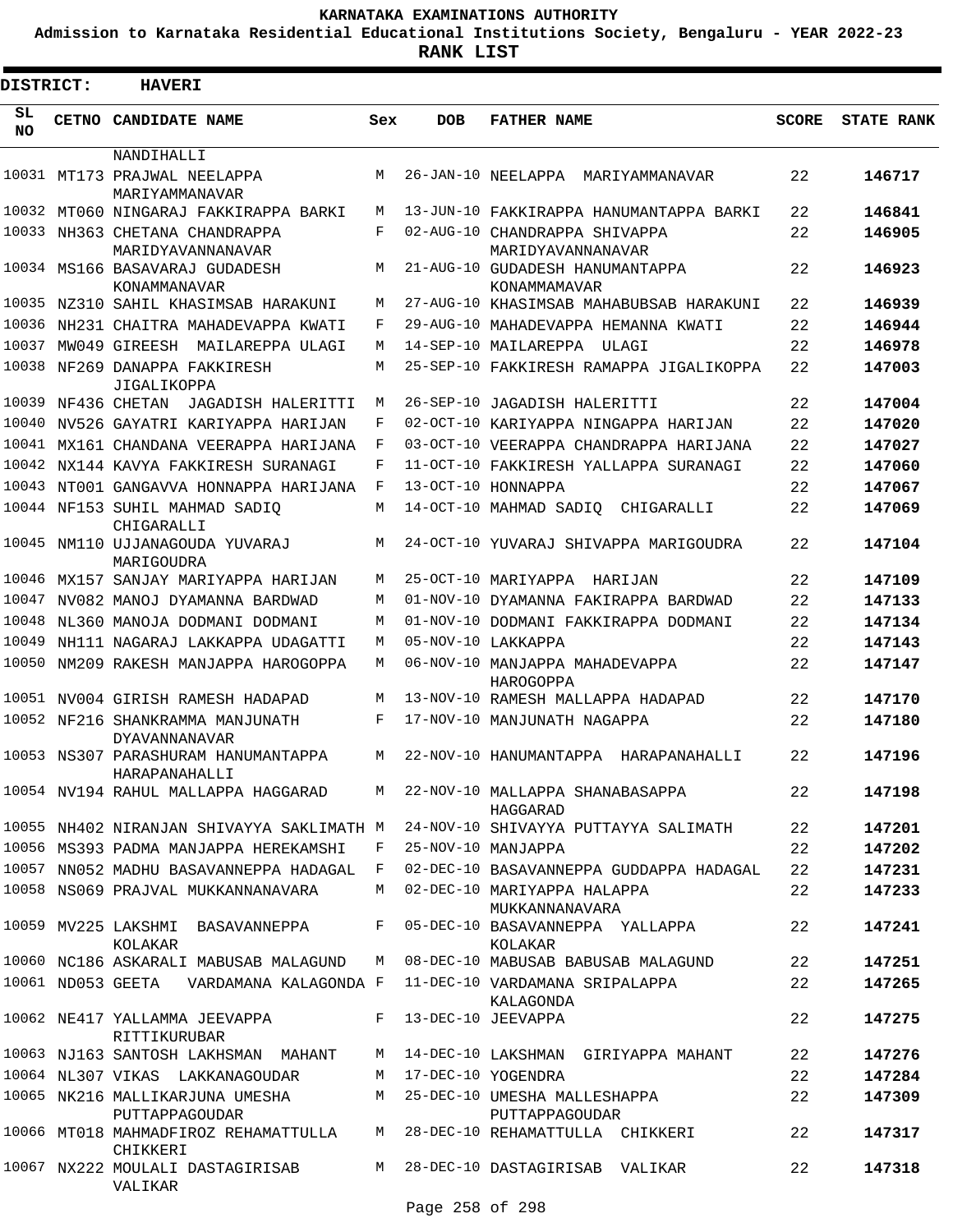**Admission to Karnataka Residential Educational Institutions Society, Bengaluru - YEAR 2022-23**

 $\blacksquare$ 

**RANK LIST**

Е

| DISTRICT: | <b>HAVERI</b>                                                                 |     |                   |                                                                                                   |       |                   |
|-----------|-------------------------------------------------------------------------------|-----|-------------------|---------------------------------------------------------------------------------------------------|-------|-------------------|
| SL.<br>NO | CETNO CANDIDATE NAME                                                          | Sex | <b>DOB</b>        | <b>FATHER NAME</b>                                                                                | SCORE | <b>STATE RANK</b> |
| 10068     | PA266 ROSHAN SURESH LAMANI                                                    | М   | 29-DEC-10 SURESH  | LAMANI                                                                                            | 22    | 147322            |
| 10069     | NK099 KAVANA RUDRAPPA VADDAR                                                  | F   |                   | 31-DEC-10 RUDRAPPA HANUMANTAPPA VADDAR                                                            | 22    | 147330            |
|           | 10070 NY212 NIRAJ CHANNABASAPPA<br>KONANAVAR                                  | М   |                   | 01-JAN-11 CHANNABASAPPA NINGAPPA<br>KONANAVAR                                                     | 22    | 147380            |
|           | 10071 NU158 PRASHANT MALLESH<br>KEPPANEELAPPANAVAR                            | M   |                   | 01-JAN-11 MALLESH KEPPANEELAPPANAVAR                                                              | 22    | 147383            |
|           | 10072 MR109 SEVANTI BEERAPPA<br>GUNDANNAVAR                                   | F   |                   | 01-JAN-11 BEERAPPA UJJAPPA GUNDANNAVAR                                                            | 22    | 147395            |
|           | 10073 NA101 SHANKRAMMA SURESH<br>PARAMMANAVAR                                 | F   |                   | 01-JAN-11 SURESH PARAMMANAVAR                                                                     | 22    | 147397            |
|           | 10074 NF421 JAYACHNDRA SHIVAPPA BARKI                                         | M   |                   | 05-JAN-11 SHIVAPPA DAYMANNA BARKI                                                                 | 22    | 147434            |
|           | 10075 NZ426 MANIKANTH CHANDRU SUNAGAR                                         | M   | 07-JAN-11 CHANDRU |                                                                                                   | 22    | 147449            |
|           | 10076 NW168 SANJAYA RAMESH<br>NIMBAKKANAVAR                                   | M   |                   | 08-JAN-11 RAMESH PARASAPPA<br>NIMBAKKANAVAR                                                       | 22    | 147454            |
|           | 10077 NL316 ANUSHA RUDRAPPA<br>BELAVALAKONI                                   | F   |                   | 16-JAN-11 RUDRAPPA PARAMESHVARAPA<br>BELAVALAKONI                                                 | 22    | 147485            |
|           | 10078 NZ069 KUTEJABANU BABAJAN MULLOLLI F                                     |     |                   | 20-JAN-11 BABAJAN HUSENSAB MULLOLLI                                                               | 22    | 147502            |
| 10079     | NF381 KAVANA BASAPPA BANAKAR                                                  | F   | 23-JAN-11 BASAPPA |                                                                                                   | 22    | 147513            |
|           | 10080 NY261 SHANKRAVVA RAMACHANDRA<br>BHAJANTRI                               | F   |                   | 23-JAN-11 RAMACHANDRA BHAJANTRI                                                                   | 22    | 147516            |
|           | 10081 MW164 SUNIL BASAPPA DOLLI                                               | M   |                   | 24-JAN-11 BASAPPA MANJAPPA DOLLI                                                                  | 22    | 147521            |
|           | 10082 NX076 PRAVEENAYYA KUMARSWAMI<br>HIREMATH                                | М   |                   | 25-JAN-11 KUMARSWAMI MUPPAYYA HIREMATH                                                            | 22    | 147527            |
|           | 10083 NN064 SANDYA MALLANAGOUDA<br>YARAHALLI                                  | F   |                   | 25-JAN-11 MALLANAGOUDA HANUMANTAPPA<br>YARAHALLI                                                  | 22    | 147529            |
|           | 10084 NK521 PRAMODA RAMAPPA<br>GUTTENNANAVARA                                 | M   |                   | 02-FEB-11 RAMAPPA GUTTENNANAVARA                                                                  | 22    | 147568            |
|           | 10085 NY311 MOULALI HANIFSAB KALAS                                            | M   |                   | 04-FEB-11 HANIFSAB HAJARESAB KALAS                                                                | 22    | 147583            |
|           | 10086 NF118 PARVATI HUSEN SHIGLI                                              | F   |                   | 04-FEB-11 HUSEN DURGAPPA SHIGLI                                                                   | 22    | 147585            |
| 10087     | NK030 BHAVANA BASAVARAJ<br>NINGANNANAVAR                                      | F   |                   | 06-FEB-11 BASAVARAJ                                                                               | 22    | 147593            |
|           | 10088 PA117 KAVITA HANAMANTAPPA<br>MANCHINAKOPPA                              | F   |                   | 15-FEB-11 HANAMANTAPPA MANCHINAKOPPA                                                              | 22    | 147641            |
|           |                                                                               |     |                   | 10089 NM157 MANGALA RANGAPPA RATTIHALLI F 15-FEB-11 RANGAPPA BASAPPA RATTIHALLI                   | 22    | 147642            |
|           | 10090 MY178 GANGAMMA KUMAR $F$ 18-FEB-11 KUMAR PARSANNANAVAR<br>PARSANNANAVAR |     |                   |                                                                                                   | 22    | 147662            |
|           | 10091 NV367 MAHADEVI MAHESH<br>BHAIRANNAVAR                                   |     |                   | F 18-FEB-11 MAHESH RAMANNA BHAIRANNAVAR                                                           | 22    | 147663            |
|           | 10092 NB044 ARPITA SAHADEV RAVAL F 24-FEB-11 SAHADEV DHARMANNA RAVAL          |     |                   |                                                                                                   | 22    | 147702            |
|           |                                                                               |     |                   | 10093 NO189 NAGARAJ SHIVANANDA KADEMANI <sup>M24-FEB-11</sup> SHIVANANDA M/O SHIVAKKA<br>KADEMANI | 22    | 147704            |
|           | 10094 NT014 BHARAT SATISHA KUNKUMAGAR M 27-FEB-11 SATISHA KUNKUMAGAR          |     |                   |                                                                                                   | 22    | 147719            |
|           | 10095 MZ107 SHIVANI SHANKARAGOUDA<br>BANDAMMANAVAR                            |     |                   | F 03-MAR-11 SHANKARAGOUDA GOUDAPPAGOUDA<br>BANDAMMANAVAR                                          | 22    | 147740            |
|           |                                                                               |     |                   | 10096 NW376 VINOD MANJAPPA BARKI M 10-MAR-11 MANJAPPA DURAGAPPA BARKI                             | 22    | 147787            |
|           | 10097 PA122 VANAJA REVANAPPA MASANKATTI F 12-MAR-11 REVANAPPA                 |     |                   |                                                                                                   | 22    | 147798            |
|           | 10098 NS136 VINAYAK SIDDAPPA<br>BEVINAHALLI                                   |     |                   | M 12-MAR-11 SIDDAPPA                                                                              | 22    | 147799            |
|           | 10099 MS321 AKASH BASAVARAJ PASI M 13-MAR-11 BASAVARAJ                        |     |                   |                                                                                                   | 22    | 147800            |
|           | VALIKAR                                                                       |     |                   | 10100 MU019 MAMATA MANJAPPA KASANUR     F   17-MAR-11 MANJAPPA TIMMANNA KASANUR<br>VALIKAR        | 22    | 147832            |
|           | 10101 NL345 REVANT MALLESH GOPANAHALLI M 22-MAR-11 MALLESH KARIBASAPPA        |     |                   | GOPANAHALLI                                                                                       | 22    | 147861            |
|           | 10102 NV273 ROOPA TIRUPATI BANDIVADDAR F                                      |     |                   | 22-MAR-11 TIRUPATI BANDIVADDAR                                                                    | 22    | 147863            |
|           | 10103 MX078 ANKITA PARASHURAM HANAGAL                                         |     |                   | F 23-MAR-11 PARASHURAM SATIRAPPA HANAGAL                                                          | 22    | 147866            |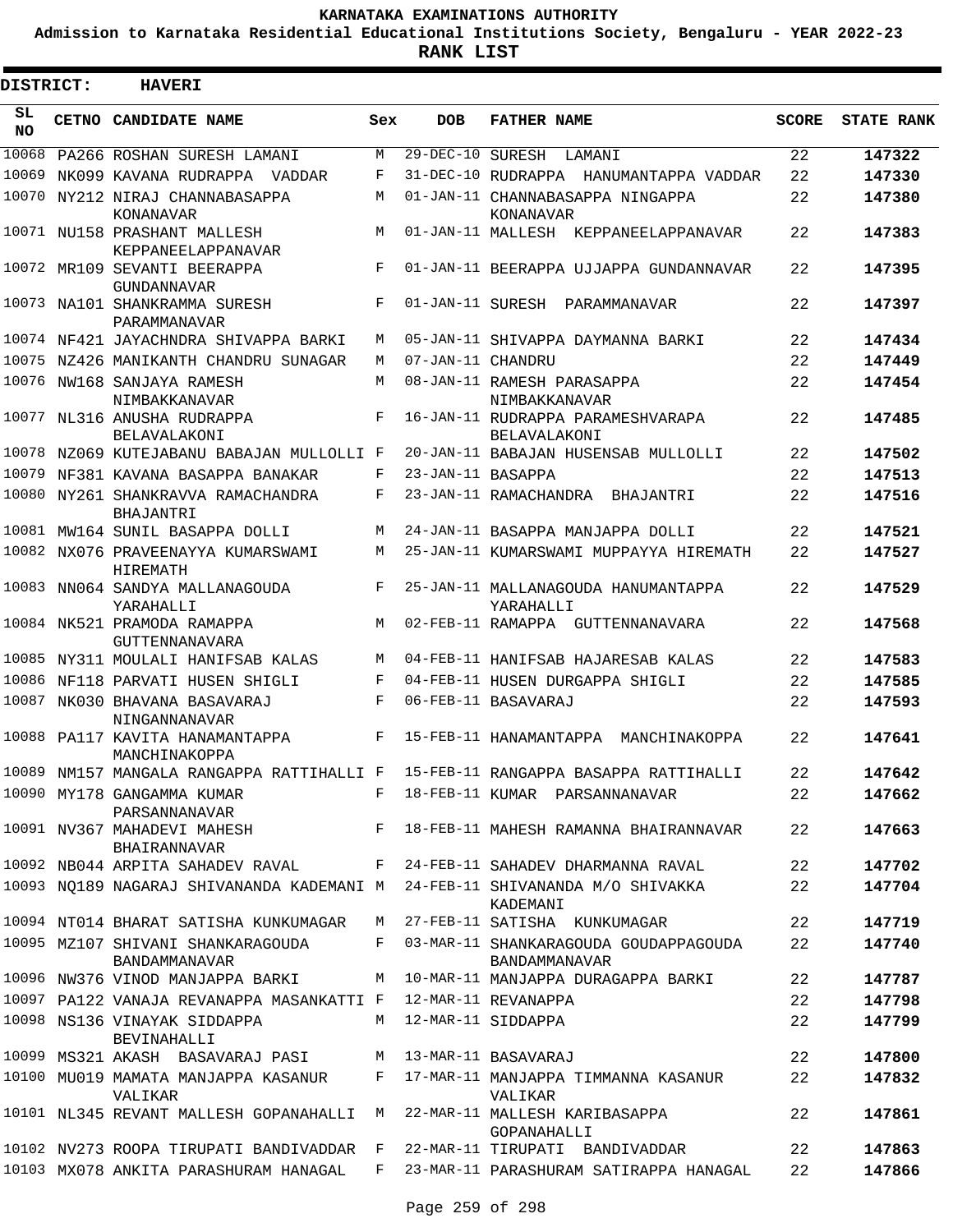**Admission to Karnataka Residential Educational Institutions Society, Bengaluru - YEAR 2022-23**

**RANK LIST**

 $\blacksquare$ 

| DISTRICT:       |                 | <b>HAVERI</b>                                                               |        |                 |                                                          |              |                   |
|-----------------|-----------------|-----------------------------------------------------------------------------|--------|-----------------|----------------------------------------------------------|--------------|-------------------|
| SL<br><b>NO</b> |                 | CETNO CANDIDATE NAME                                                        | Sex    | <b>DOB</b>      | <b>FATHER NAME</b>                                       | <b>SCORE</b> | <b>STATE RANK</b> |
|                 |                 | 10104 NL218 NIRANJANA H U                                                   | M      |                 | 23-MAR-11 HANUMANTHAPPA KARABASAPPA<br><b>UPPAR</b>      | 22           | 147872            |
| 10105           |                 | MS200 HEMANTH KUMAR TALAWAR                                                 | М      | 24-MAR-11 KUMAR |                                                          | 22           | 147880            |
|                 |                 | 10106 NW189 PAVITRA FAKKIRAGOUDA<br><b>DANAPPANAVAR</b>                     | F      |                 | 24-MAR-11 FAKKIRAGOUDA BASANAGOUDA<br>DANAPPANAVAR       | 22           | 147888            |
|                 |                 | 10107 PA294 PREMA DIKKAPPA LAMANI                                           | M      |                 | 27-MAR-11 DIKKAPPA SHEKAPPA LAMANI                       | 22           | 147907            |
|                 |                 | 10108 NJ261 KAVITHA NEELAPPA<br>KENGANINGAPPANAVAR                          | F      |                 | 30-MAR-11 NEELAPPA KENGANINGAPPANAVAR                    | 22           | 147925            |
|                 |                 | 10109 MS391 ARUN BASAVARAJ<br>CHIKKANAGOUDRA                                | M      |                 | 31-MAR-11 BASAVARAJ<br>CHIKKANAGOUDRA                    | 22           | 147928            |
| 10110           |                 | NY074 KISHORAKUMAR CHIDANANDA<br>KALLIGANUAR                                | M      |                 | 01-APR-11 CHIDANANDA<br>KALLIGANUAR                      | 22           | 147935            |
|                 |                 | 10111 NG247 ANUPAMA NINGAPPA UNDI                                           | F      |                 | 02-APR-11 NINGAPPA MALLAPPA UNDI                         | 22           | 147938            |
|                 |                 | 10112 NP233 B K DEVIKA<br>KARABASAVAVACHARI BADIGER                         | F      |                 | 02-APR-11 KARABASAVACHARI BASAPPACHARI<br><b>BADAGER</b> | 22           | 147940            |
|                 |                 | 10113 NQ058 DYAMAPPA NAGARAJ KENGAL                                         | М      |                 | 02-APR-11 NAGARAJ DYAMAPPA KENGAL                        | 22           | 147941            |
|                 |                 | 10114 NT189 ANUSHA RAVI LAMANI                                              | F      |                 | 04-APR-11 RAVI LOKAPPA LAMANI                            | 22           | 147951            |
|                 |                 | 10115 NN035 LAXMI EARANAGOUDA<br><b>BASANAGOUDRA</b>                        | F      |                 | 07-APR-11 EARANAGOUDA<br>BASANAGOUDRA                    | 22           | 147974            |
|                 |                 | 10116 MZ228 MANJU SHIVUKUMAR RANGANAVAR M                                   |        |                 | 08-APR-11 SHIVUKUMAR IRAPPA RANGANAVAR                   | 22           | 147984            |
| 10117           |                 | MY001 GANESH GANGADHAR GANIGER                                              | М      |                 | 10-APR-11 GANGADHARA RUDRAPPA GANIGER                    | 22           | 148005            |
| 10118           |                 | NX198 KAVERI BASAVARAJ MALLADAD                                             | F      |                 | 10-APR-11 BASAVARAJ SHANTAPPA MALLADAD                   | 22           | 148008            |
| 10119           |                 | NO265 RAVI NAGARAJ BENNUR                                                   | M      |                 | 11-APR-11 NAGARAJ BASAPPA BENNUR                         | 22           | 148016            |
| 10120           |                 | NJ175 PRASHANT MANJUNATH KORAWAR                                            | M      |                 | 12-APR-11 MANUNATH PAKIRAPPA KORAWAR                     | 22           | 148020            |
|                 |                 | 10121 MS470 INDRA SHIVAPPA HALAMMANAVAR                                     | M      |                 | 13-APR-11 SHIVAPPA HALAPPA HALAMMANAVAR                  | 22           | 148026            |
|                 |                 | 10122 NF477 ISHWARYYA RAMESH PICHI                                          | F      |                 | 13-APR-11 RAMESH PICHI                                   | 22           | 148027            |
| 10123           |                 | NZ085 SUHANA MARDANSAB VADAVI                                               | F      |                 | 14-APR-11 MARDANSAB VADAVI                               | 22           | 148041            |
|                 | 10124 ND097 ANU | NISHIMAPPA BYALAL                                                           | F      |                 | 15-APR-11 NISHIMAPPA SHIVAPPA BYALAL                     | 22           | 148044            |
| 10125           |                 | NP057 RAGHU KUMARA HOSALLI                                                  | М      |                 | 19-APR-11 KUMAR MANJAPPA HOSALLI                         | 22           | 148073            |
| 10126           |                 | MT165 PAVAN MANJAPPA<br>SHIVANNANAVAR                                       | М      |                 | 23-APR-11 MANJAPPA RUDRAPPA<br>SHIVANNANAVAR             | 22           | 148099            |
|                 |                 | 10127 NW357 ARIFA DAVAL SAB KANAVI                                          | F      |                 | 24-APR-11 DAVAL SAB HUSEN SAB KANAVI                     | 22           | 148103            |
|                 |                 | 10128 NS260 JEEVAN T K                                                      | M      |                 | 24-APR-11 KUMAR T P                                      | 22           | 148105            |
|                 |                 | 10129 NZ140 SHREYA MAYAPPA SAVAKKANAVAR F                                   |        |                 | 24-APR-11 MAYAPPA TIPPANNA SAVAKKANAVAR                  | 22           | 148110            |
|                 |                 | 10130 NR132 SUMITRA REKAPPA LAMANI                                          | F      |                 | 27-APR-11 REKAPPA LAMANI                                 | 22           | 148133            |
|                 |                 | 10131 NF120 REKHA NAGAPPA KUDARI                                            | F      |                 | 28-APR-11 NAGAPPA RAMAPPA KUDARI                         | 22           | 148137            |
|                 |                 | 10132 NM031 RAMESH NAGARAJ ALLALI                                           | M      |                 | 29-APR-11 NAGARAJ HANUMANTAPPA ALLALI                    | 22           | 148142            |
|                 |                 | 10133 MS242 DIVYA CHANDRAPPA<br>DANDAGIHALLI                                | F<br>M |                 | 01-MAY-11 CHANDRAPPA HANUMANTAPPA<br>DANDAGIHALLI        | 22           | 148159            |
|                 |                 | 10134 MT048 YASHVANTHA H KALLAPURADA<br>10135 MR085 CHETANGOUDA HANUMAGOUDA |        |                 | 01-MAY-11 HANUMANTHAPPA K                                | 22           | 148171<br>148172  |
|                 |                 | SHIDRALLI                                                                   | M      |                 | 02-MAY-11 HANUMAGOUDA SIDDANAGOUDA<br>SHIDRALLI          | 22           |                   |
|                 |                 | 10136 NX165 JYOTI CHANDRASHEKAR VALMIKI F                                   |        |                 | 02-MAY-11 CHANDRASHEKAR VALMIKI                          | 22           | 148173            |
|                 |                 | 10137 NS283 BHOOMIKA SHEKHAPPA PUJAR                                        | F      |                 | 04-MAY-11 SHEKHAPPA LAKAMAPPA PUJAR                      | 22           | 148184            |
|                 |                 | 10138 NS253 SEETAMMA RAMESH CHAVAN                                          | F      |                 | 05-MAY-11 RAMESH UMLAPPA CHAVAN                          | 22           | 148199            |
|                 |                 | 10139 MR180 JEEVAN PARASHURAM BYAGAVADI M                                   |        |                 | 11-MAY-11 PARASHURAM RAMAPPA BYAGAVADI                   | 22           | 148239            |
|                 |                 | 10140 NV216 NEELAMMA PARVATAGOUDA<br>MARIGOUDRA                             | F      |                 | 11-MAY-11 PARVATAGOUDA GIREPPAGOUDA<br>MARIGOUDRA        | 22           | 148242            |
|                 |                 | 10141 NF483 SAGAR NAGAPPA KARIGAR                                           | M      |                 | 16-MAY-11 NAGAPPA CHANNAVEERAPPA<br>KARIGAR              | 22           | 148269            |
|                 |                 | 10142 NN032 TEJA HANUMANTAPPA BABBALLI                                      | M      |                 | 17-MAY-11 HANUMANTAPPA                                   | 22           | 148277            |
|                 |                 | 10143 ND034 GEETA SHANKRAPPA HARIJAN                                        | F      |                 | 20-MAY-11 SHANKRAPPA FAKKIRAPPA HARIJAN                  | 22           | 148301            |
|                 |                 | 10144 NZ341 VIJAY UMESH LAMANI                                              |        |                 | M 22-MAY-11 UMESH SOMANNA LAMANI                         | 22           | 148324            |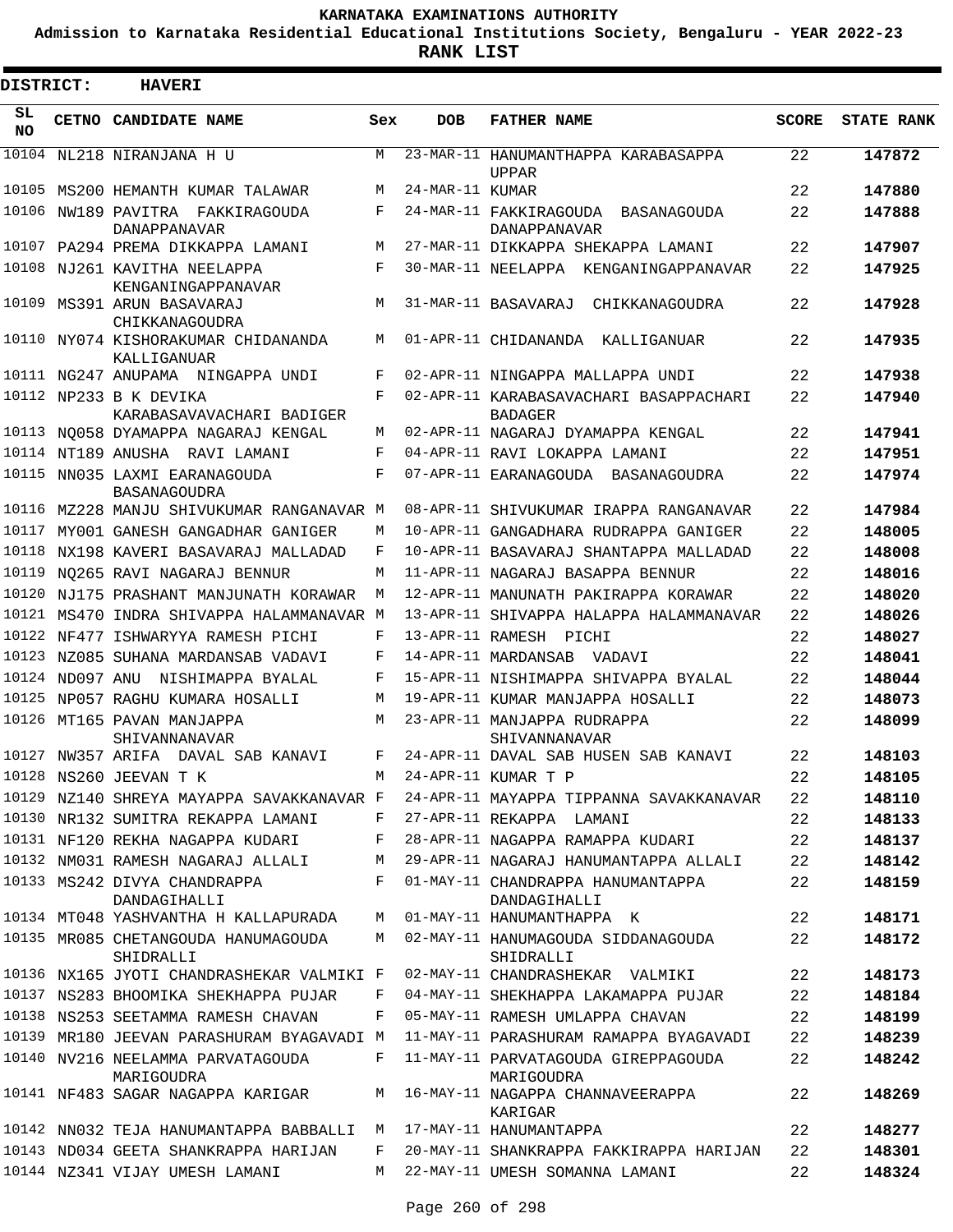**Admission to Karnataka Residential Educational Institutions Society, Bengaluru - YEAR 2022-23**

| <b>DISTRICT:</b> | <b>HAVERI</b>                                                               |                    |            |                                                      |              |                   |
|------------------|-----------------------------------------------------------------------------|--------------------|------------|------------------------------------------------------|--------------|-------------------|
| SL<br><b>NO</b>  | CETNO CANDIDATE NAME                                                        | Sex                | <b>DOB</b> | <b>FATHER NAME</b>                                   | <b>SCORE</b> | <b>STATE RANK</b> |
|                  | 10145 NB231 VIRESH VIRUPAKSHAPPA<br>MAHARAJPETH                             | M                  |            | 22-MAY-11 VIRUPAKSHAPPA RUDRAPPA<br>MAHARAJPETH      | 22           | 148325            |
|                  | 10146 NM013 RAKESH CHOUDAPPA GOUDRA                                         | M                  |            | 25-MAY-11 CHOUDAPPA GOUDRA                           | 22           | 148345            |
|                  | 10147 NV396 SAMARTH CHANDRAPPA<br>YANKANNANAVAR                             | М                  |            | 25-MAY-11 CHANDRAPPA CHANDRAPPA<br>YANKANNANAVAR     | 22           | 148346            |
|                  | 10148 NE257 HARSHITA RAJU<br><b>DHANNANNANAVAR</b>                          | $_{\rm F}$         |            | 26-MAY-11 RAJU NINGAPPA DHANNANNANAVAR               | 22           | 148362            |
|                  | 10149 NH066 SHIVAKUMARA MURTHEPPA<br>KODABALA                               | М                  |            | 28-MAY-11 MURTHEPPA KODABALA                         | 22           | 148378            |
|                  | 10150 NG033 KIRAN HANUMANTAPPA JAVADAGI M                                   |                    |            | 03-JUN-11 HANUMANTAPPA FAKKIRAPPA<br>JALAVADAGI      | 22           | 148440            |
|                  | 10151 NP036 BASAMMA CHANDRAPPA HARIJAN                                      | F                  |            | 08-JUN-11 CHANDRAPPA HANUMANTPPA<br>HARIJAN          | 22           | 148485            |
|                  | 10152 NH024 VISHALA RAMESH DAMODAR                                          | F                  |            | 09-JUN-11 RAMESH DAMODAR                             | 22           | 148503            |
|                  | 10153 NX231 MOHAMADANIS MOHAMADHANIF<br>OLEKAR                              | М                  |            | 11-JUN-11 MOHAMADHANIF IMAMSAB OLEKAR                | 22           | 148521            |
|                  | 10154 NT275 KEERTANA M                                                      | $\mathbf{F}% _{0}$ |            | 13-JUN-11 MANJYANAYAK                                | 22           | 148535            |
|                  | 10155 NU033 THIPPESHA BASAVARAJA<br>YALAMANNANAVARA                         | М                  |            | 13-JUN-11 BASAVARAJA SOMALINGAPPA<br>YALAMANNANAVARA | 22           | 148538            |
|                  | 10156 PA069 KHALIDARAJA SHABBIR AHMED<br>HARKUNI                            | М                  |            | 14-JUN-11 SHABBIR AHMED RAJESAB HARKUNI              | 22           | 148542            |
|                  | 10157 NT221 LINGARAJ GIDAPPA LAMANI                                         | М                  |            | 14-JUN-11 GIDAPPA RAMAPPA LAMANI                     | 22           | 148543            |
|                  | 10158 MY080 SHIVAKUMAR SHIVALINGAPPA<br>NELLIKOPPA                          | М                  |            | 14-JUN-11 SHIVALINGAPPA NELLIKOPPA                   | 22           | 148549            |
|                  | 10159 NY368 AISHWARYA PARASHURAM LAMANI F                                   |                    |            | 16-JUN-11 PARASHURAM BHIMAPPA LAMANI                 | 22           | 148563            |
|                  | 10160 NW021 BHOOMIKA JUNJANGOUDA PATIL                                      | F                  |            | 17-JUN-11 JUNJANGOUDA VIRUPAKSHGOUDA<br>PATIL        | 22           | 148580            |
|                  | 10161 NJ185 AKASH VEERAYYA<br>HEBBALAHIREMATH                               | M                  |            | 22-JUN-11 VEERAYYA SAVALAGAYYA<br>HEBBALAHIREMATH    | 22           | 148619            |
|                  | 10162 NE379 SUMANGALA SHADAXARAYYA<br><b>HIREMATH</b>                       | F                  |            | 22-JUN-11 SHADAXARAYYA KOTRAYYA<br><b>HIREMATH</b>   | 22           | 148623            |
|                  | 10163 NX248 UDAY CHANDRAPPA TALAWAR                                         | M                  |            | 24-JUN-11 CHANDRAPPA SOMANNA TALAWAR                 | 22           | 148642            |
|                  | 10164 MS105 DHANUSH BASAVARAJ TALAWAR                                       | M                  |            | 26-JUN-11 BASAVARAJ DURGAPPA TALAWAR                 | 22           | 148657            |
|                  | 10165 NG165 GUTTEMMA DILLEPPA MAKARABBI F                                   |                    |            | 26-JUN-11 DILLEPPA BASAVANTAPPA<br>MAKARABBI         | 22           | 148660            |
|                  | 10166 NL214 LEELA SHANMUKAPPA<br>SANNAMATIHALLI                             |                    |            | F 26-JUN-11 SHANMUKAPPA SEKAPPA<br>SANNAMATIHALLI    | 22           | 148662            |
|                  | 10167 NF043 NINGARAJ GUDDAPPA<br>KILLIKYATAR                                |                    |            | M 26-JUN-11 GUDDAPPA BASAPPA KILLIKYATAR             | 22           | 148665            |
|                  | 10168 MZ186 SADIK SIKANDRA MULLA                                            | M                  |            | 28-JUN-11 SIKANDRA MAHABOOBASAB MULLA                | 22           | 148681            |
|                  | 10169 NU029 USHA RAVI NAGANNANAVARA                                         | F                  |            | 28-JUN-11 RAVI NAGANNANAVARA                         | 22           | 148684            |
|                  | 10170 NS225 VINODA GULAPPA KOTIHAL                                          | F                  |            | 28-JUN-11 GULAPPA BASAVANTAPPA KOTIHAL               | 22           | 148685            |
|                  | 10171 MZ106 ARUNKUMAR DINESH KUNDOOR                                        | M                  |            | 29-JUN-11 DINESH LAXMANA KUNDOOR                     | 22           | 148687            |
|                  | 10172 MZ134 KRISHNA RAJU KASAMBI                                            | М                  |            | 29-JUN-11 RAJU BHIMAPPA KASAMBI                      | 22           | 148688            |
|                  | 10173 NV055 HEMA PARASAPPA<br>GOURAMMANAVAR                                 | F                  |            | 02-JUL-11 PARASAPPA NEELAKANTAPPA<br>GOURAMMANAVAR   | 22           | 148722            |
|                  | 10174 MY058 IRANNA MAHALINGAPPA<br>MAHARAJAPETH                             |                    |            | M 03-JUL-11 MAHALINGAPPA FAKKIRAPPA<br>MAHARAJAPETH  | 22           | 148732            |
|                  | 10175 NL069 SOMASHEKHAR PARAMESHAPPA<br>ARALIKATTI                          |                    |            | M 04-JUL-11 PARAMESHAPPA SOMAPPA<br>ARALIKATTI       | 22           | 148746            |
|                  | 10176 NK042 PAVITRA MANJAPPA<br>KENCHANNANAVAR                              | $F -$              |            | 05-JUL-11 MANJAPPA                                   | 22           | 148749            |
|                  | 10177 NY190 BASAVARAJ RAMAPPA HARIJAN                                       |                    |            | M 10-JUL-11 RAMAPPA CHANABASAPPA HARIJAN             | 22           | 148793            |
|                  | 10178 MU180 MANOJ PARASAPPA<br>DEVARELLANAVAR                               |                    |            | M 12-JUL-11 PARASAPPA MALLAPPA<br>DEVARELLANAVAR     | 22           | 148818            |
|                  | 10179 MT022 NINGARAJ HONNAPPA SUNAGAR M 14-JUL-11 HONNAPPA NINGAPPA SUNAGAR |                    |            |                                                      | 22           | 148837            |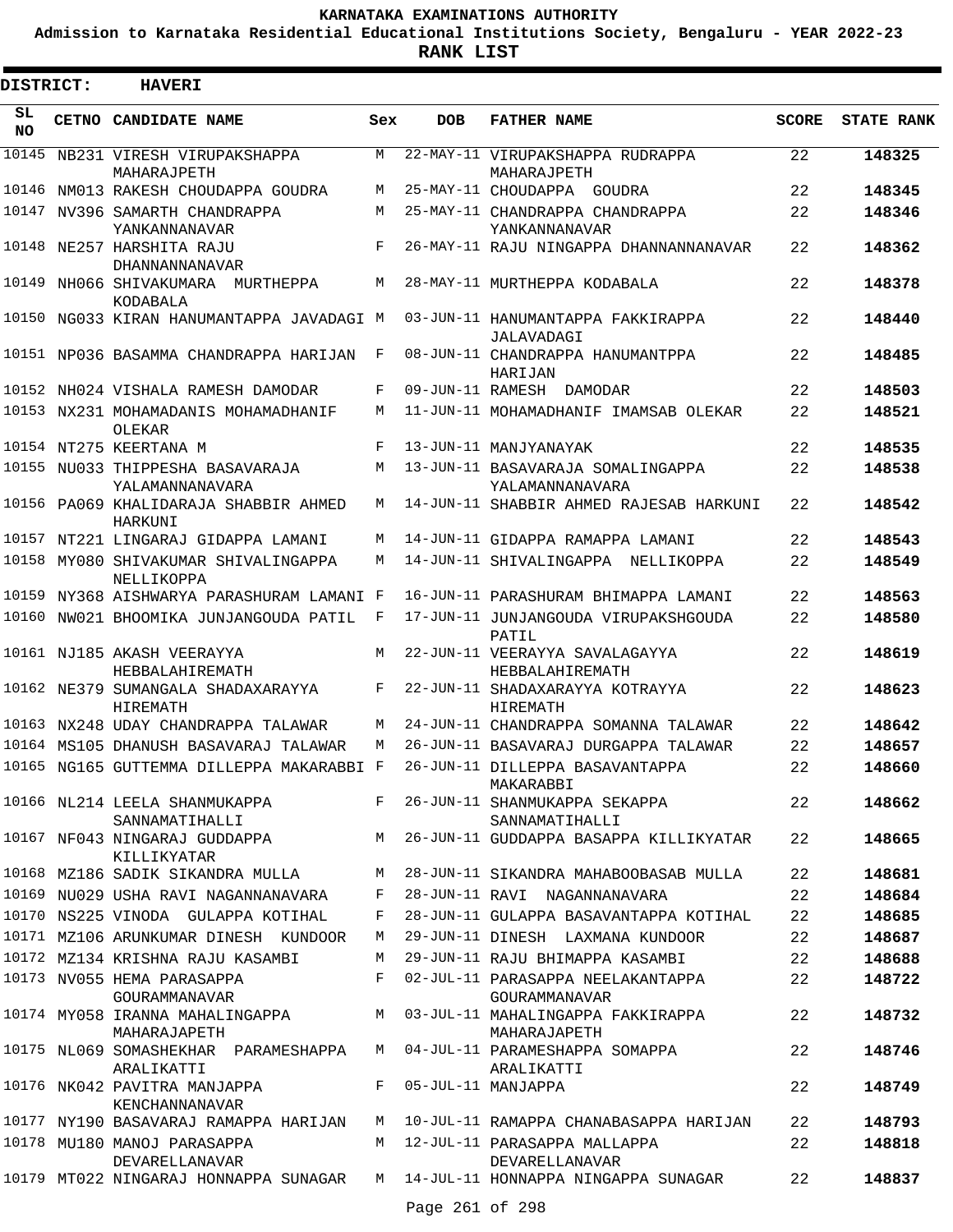**Admission to Karnataka Residential Educational Institutions Society, Bengaluru - YEAR 2022-23**

| DISTRICT:       | <b>HAVERI</b>                                                              |             |                   |                                                      |              |                   |
|-----------------|----------------------------------------------------------------------------|-------------|-------------------|------------------------------------------------------|--------------|-------------------|
| SL<br><b>NO</b> | <b>CETNO CANDIDATE NAME</b>                                                | Sex         | <b>DOB</b>        | <b>FATHER NAME</b>                                   | <b>SCORE</b> | <b>STATE RANK</b> |
| 10180           | MS446 PAVAN UMESH DODDAMANI                                                | М           |                   | 14-JUL-11 UMESH IRAPPA DODDAMANI                     | 22           | 148838            |
| 10181           | NN177 KIRAN HANUMANTAPPA JAMBUR                                            | М           |                   | 17-JUL-11 HANUMANTAPPA NAGAPPA JAMBUR                | 22           | 148861            |
| 10182           | MZ140 REVATHI ARJAPPA VIJAPURA                                             | F           |                   | 21-JUL-11 ARJAPPA BASAPPA VIJAPURA                   | 22           | 148892            |
| 10183           | NV225 DIVYA GOVINDAPPA LAMANI                                              | F           |                   | 23-JUL-11 GOVINDAPPA BHEMAPPA LAMANI                 | 22           | 148906            |
|                 | 10184 NW334 RAVI FAKKEERAPPA HARIJAN                                       | М           |                   | 23-JUL-11 FAKKEERAPPA DURAGAPPA HARIJAN              | 22           | 148911            |
| 10185           | NW045 SUPRITA SHEKAPPA BAJANTRI                                            | F           |                   | 24-JUL-11 SHEKAPPA LAXMAVVA BAJANTRI                 | 22           | 148916            |
| 10186           | MZ144 VIRESH DEVIHOSUR                                                     | М           |                   | 25-JUL-11 BASALINGAPPA VEERAPPA<br>DEVIHOSUR         | 22           | 148925            |
|                 | 10187 NK342 VEENA SIDDAPPA BELAGATTI                                       | F           |                   | 26-JUL-11 SIDDAPPA HANUMANTAPPA<br><b>BELAGATTI</b>  | 22           | 148933            |
| 10188           | NE278 ASHWINI KAMAPPA VADDAR                                               | F           |                   | 27-JUL-11 KAMAPPA NAGAPPA VADDAR                     | 22           | 148936            |
| 10189           | MX053 VASANTH PUTTAPPA HALSOOR                                             | М           |                   | 27-JUL-11 PUTTAPPA GUDDAPPA HALSOOR                  | 22           | 148943            |
| 10190           | MR044 SANJANA MALLESHAPPA DESALLI F                                        |             |                   | 30-JUL-11 MALLESHAPPA HANUMANTAPPA<br>DESALLI        | 22           | 148970            |
|                 | 10191 NE345 KIRAN PARAMESH LAMANI                                          | М           |                   | 31-JUL-11 PARAMESH<br>LAMANI                         | 22           | 148974            |
|                 | 10192 NZ265 SAKKUBAI MANJUNATH SHINDE                                      | F           |                   | 31-JUL-11 MANJUNATH SAMBHAJI SHINDE                  | 22           | 148977            |
| 10193           | NX053 MANOJ MALATESH MARCHI                                                | М           |                   | 02-AUG-11 MALATESH MAHADEVAPPA MARCHI                | 22           | 148990            |
| 10194           | NR232 PRADEEP CHANDRAPPA<br>KADAMMANAVAR                                   | М           |                   | 05-AUG-11 CHANDRAPPA SHIVAPPA<br>KADAMMANAVAR        | 22           | 149011            |
| 10195           | NF460 RADIKA GUDDAPPA BHARKI                                               | F           |                   | 05-AUG-11 GUDDAPPA CHIKKAPPA BHARKI                  | 22           | 149014            |
| 10196           | NS263 MANASA HALASIDDAPPA<br>MUDDAPPAR                                     | F           |                   | 06-AUG-11 HALASIDDAPPA HANUMAPPA<br>MUDDAPPAR        | 22           | 149019            |
| 10197           | MR059 YASHAVANT DYAMANNA<br>KURAKUNDI                                      | М           |                   | 09-AUG-11 DYAMANNA KURAKUNDI                         | 22           | 149050            |
| 10198           | NA152 ADARSH PANCHAPPA SAVANUR                                             | М           |                   | 12-AUG-11 PANCHAPPA CHINNAPPA SAVANUR                | 22           | 149069            |
| 10199           | MZ162 NOORAPSA                                                             | F           |                   | 13-AUG-11 NASIR BELAGALI                             | 22           | 149077            |
| 10200           | NR145 BHADRA JEEVARAJ NAYAKA                                               | М           |                   | 18-AUG-11 JEEVARAJ<br>NAYAKA                         | 22           | 149101            |
| 10201           | NF061 DARSHAN<br>ADINAVAR                                                  | М           |                   | 21-AUG-11 BIRAPPA ADINAVAR                           | 22           | 149125            |
| 10202           | MW011 SANJANA BASAVARAJ<br>MALLANNANAVAR                                   | F           |                   | 23-AUG-11 BASAVARAJ YALLAPPA<br>MALLANNANAVAR        | 22           | 149138            |
|                 | 10203 NV378 SAYINATH SHIVAPPA JADAR                                        | М           |                   | 25-AUG-11 SHIVAPPA VIRUPAKSHAPPA JADAR               | 22           | 149155            |
|                 | 10204 NF171 MADHU NAGAPPA TIPPANAVAR                                       | F           |                   | 30-AUG-11 NAGAPPA MALLAPPA TIPPANAVAR                | 22           | 149200            |
|                 | 10205 PA175 PALLAVI REVANAPPA<br>HULAKELLAPPANAVAR                         | $\mathbf F$ |                   | 30-AUG-11 REVANAPPA FAKKIRAPPA<br>HULAKELLAPPANAR    | 22           | 149204            |
|                 | 10206 NC163 PRAMOD PRAKASH GOLLAR                                          | М           | 30-AUG-11 PRAKASH |                                                      | 22           | 149205            |
|                 | 10207 NK024 SUPRIYA CHANDRAGOUDA GOUDRU F                                  |             |                   | 30-AUG-11 CHANDRAGOUDA                               | 22           | 149207            |
|                 | 10208 NZ231 MANJUNATH PRAKASH<br>MUDDAPPANAVAR                             |             |                   | M 05-SEP-11 PRAKASH VEERABASAPPA<br>MUDDAPPANAVAR    | 22           | 149239            |
|                 | 10209 MR031 NAGESH                                                         | M           |                   | 05-SEP-11 YMUNANAIK                                  | 22           | 149241            |
|                 | 10210 NO353 RENUKA MAHESHAPPA<br>IRANNANAVAR                               |             |                   | F 06-SEP-11 MAHESHAPPA IRANNANAVAR                   | 22           | 149253            |
|                 | 10211 NQ342 PRUTHVI MANJUNATHA KAKOL F 08-SEP-11 MANJUNATHA NINGAPPA KAKOL |             |                   |                                                      | 22           | 149273            |
|                 | 10212 NU156 PRATAP HANUMANTAPPA<br>MARVALLI                                |             |                   | M 11-SEP-11 HANUMANTAPPA NAGAPPA MARVALLI            | 22           | 149294            |
|                 | 10213 NE411 SURESH RAMESH KOTENAVAR                                        |             |                   | M 13-SEP-11 RAMESH GUDDAPPA KOTENAVAR                | 22           | 149305            |
|                 | 10214 NN028 LAKSHMI VEERAPPA PUJAR                                         | F           |                   | 14-SEP-11 VEERAPPA SHHIVAPPA PUJAR                   | 22           | 149314            |
|                 | 10215 NR231 MANODHITH BHARAMAPPA<br>BADADURUGAPPANAVAR                     | F           |                   | 14-SEP-11 BHARAMAPPA DURUGAPPA<br>BADADURUGAPPANAVAR | 22           | 149315            |
|                 | 10216 NW077 SAGAR PUTTAPPA LAMANI                                          | М           |                   | 14-SEP-11 PUTTAPPA PARSAPPA LAMANI                   | 22           | 149319            |
|                 | 10217 MS134 DILEEP NAGAPPA MAGODA                                          | М           |                   | 17-SEP-11 NAGAPPA NEELAPPA MAGODA                    | 22           | 149333            |
|                 | 10218 NH184 KARTIK BASAPPA NANDI                                           | М           |                   | 17-SEP-11 BASAPPA NANDI                              | 22           | 149334            |
|                 | 10219 NG158 SAHANA RAMESH KUDIRYAL                                         | F           |                   | 17-SEP-11 RAMESH NINGAPPA KUDIRYAL                   | 22           | 149335            |
|                 | 10220 MR096 JEEVAN SURESH SAVUR                                            | М           |                   | 18-SEP-11 SURESH HANUMANTAPPA SAVUR                  | 22           | 149341            |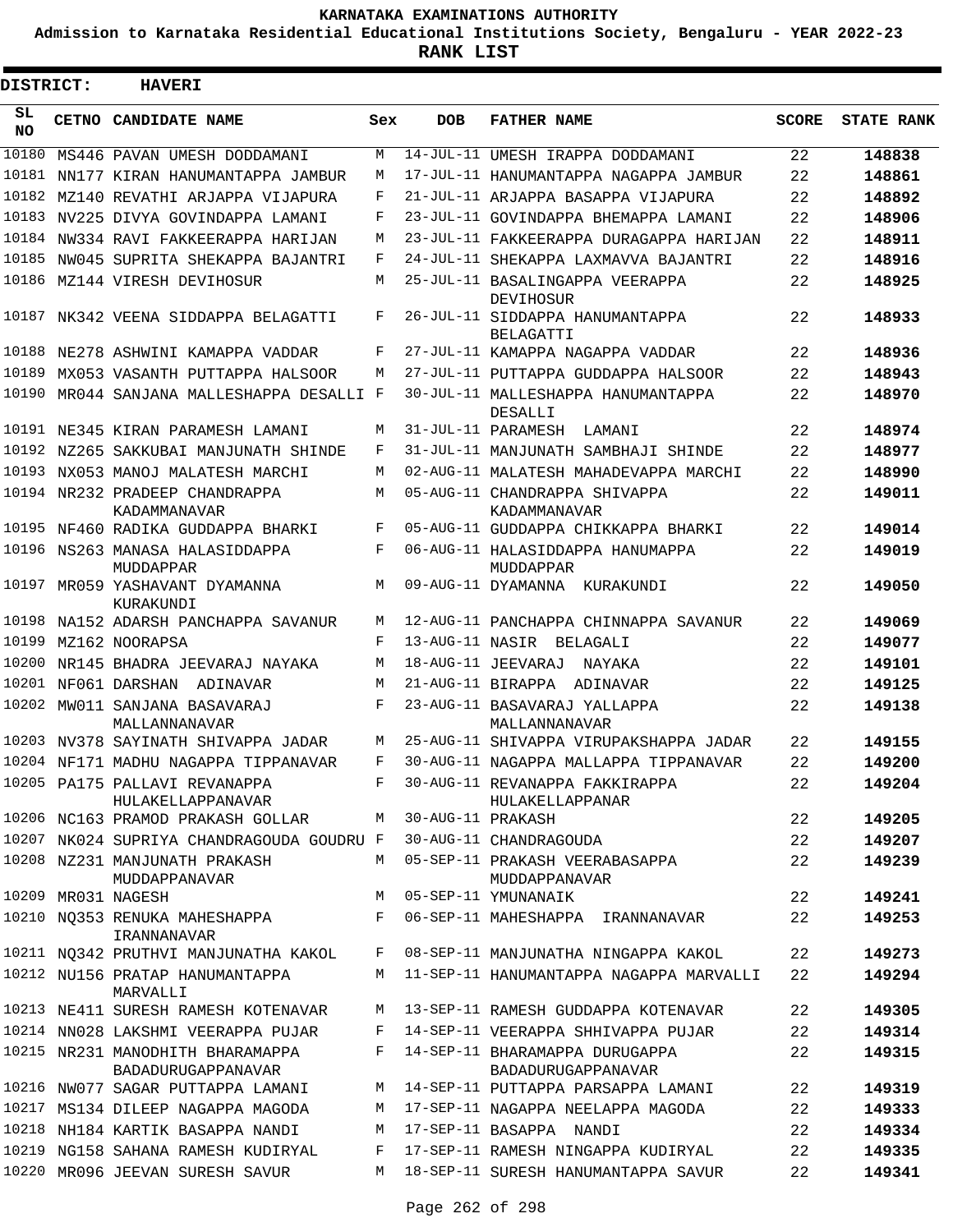**Admission to Karnataka Residential Educational Institutions Society, Bengaluru - YEAR 2022-23**

| <b>DISTRICT:</b> | <b>HAVERI</b>                                         |             |                   |                                                                              |              |                   |
|------------------|-------------------------------------------------------|-------------|-------------------|------------------------------------------------------------------------------|--------------|-------------------|
| SL<br><b>NO</b>  | CETNO CANDIDATE NAME                                  | Sex         | <b>DOB</b>        | <b>FATHER NAME</b>                                                           | <b>SCORE</b> | <b>STATE RANK</b> |
| 10221            | NU110 RANJITA NAGAPPA MANNUR                          | F           |                   | 20-SEP-11 NAGAPPA HANUMATAPPA MANNUR                                         | 22           | 149360            |
| 10222            | NM180 HARSHA KARIYAPPA TOTAGER                        | M           |                   | 24-SEP-11 KARIYAPPA<br>TOTAGER                                               | 22           | 149385            |
| 10223            | NH300 SUDHA<br>SHEKAPPA VADDAR                        | F           |                   | 26-SEP-11 SHEKAPPA HANUMANTAPPA VADDAR                                       | 22           | 149400            |
|                  | 10224 NX089 CHETAN SHIVABASAPPA ANGADI                | M           |                   | 30-SEP-11 SHIVABASAPPA BASAVANNEPPA<br>ANGADI                                | 22           | 149421            |
| 10225            | NV380 YASHODHA<br>HARIJAN                             | F           |                   | 30-SEP-11 MANJUNATH HARIJAN                                                  | 22           | 149429            |
| 10226            | NV184 NINGARAJ PRAKASH KOTI                           | M           |                   | 04-OCT-11 PRAKASH SHIVAPPA KOTI                                              | 22           | 149452            |
| 10227            | MY067 ARPITA MARUTI VADDAR                            | F           |                   | 08-OCT-11 MARUTI SANAAPPA VADDAR                                             | 22           | 149466            |
| 10228            | NK085 GURURAJA RAVIKIRAN<br><b>HIREMORAB</b>          | М           |                   | 08-OCT-11 RAVIKIRAN CHANDRAPPA<br><b>HIREMORAB</b>                           | 22           | 149467            |
| 10229            | NW096 SHASHIDHAR VEERUPAKSHAPPA<br>AJJANNANAVAR       | М           |                   | 08-OCT-11 VEERUPAKSHAPPA AJJANNANAVAR                                        | 22           | 149468            |
| 10230            | MU190 NAWAZAHMAD MAHMADJAFAR<br><b>ARALESHWAR</b>     | М           |                   | 09-OCT-11 MAHMADJAFAR<br>ARALESHWAR                                          | 22           | 149470            |
|                  | 10231 NW173 KAMALAVVA PAKKIRESH<br>GONEMMANAVAR       | F           |                   | 10-OCT-11 PAKKIRESH BASAVANNEPPA<br>GONEMMANAVAR                             | 22           | 149481            |
|                  | 10232 NT256 LAXMI KARIYAPPA HADIMANI                  | F           |                   | 10-OCT-11 KARIYAPPA LAXMAPPA HADIMANI                                        | 22           | 149482            |
|                  | 10233 MX168 SWAPNA SADASHIVANAGOUDA<br>PATIL          | F           |                   | 10-OCT-11 SADASHIVANAGOUDA<br>MAHARUDRAGOUDA PATIL                           | 22           | 149484            |
|                  | 10234 NN051 ANKITA MALATESH MYAGERI                   | F           |                   | 14-OCT-11 MALATESH FAKKIRAVVA MYGERI                                         | 22           | 149507            |
|                  | 10235 NL282 VEERESH DUNDAPPA<br>HALLAPPANAVAR         | М           |                   | 18-OCT-11 DUNDAPPA<br>HALLAPPANAVAR                                          | 22           | 149542            |
|                  | 10236 MR276 AMITH PARASURAM CHAKRASALI                | М           |                   | 20-OCT-11 PARASHURAM SHANKARAPPA<br>CHAKRASALI                               | 22           | 149551            |
|                  | 10237 NV451 ARCHANA PARAMESHAPPA LAMANI F             |             |                   | 20-OCT-11 PARAMESHAPPA HANUMANTAPPA<br>LAMANI                                | 22           | 149552            |
|                  | 10238 NB304 HANUMANTAPPA KENCHAPPA<br>CHOUTI          | М           |                   | 21-OCT-11 KENCHAPPA MAHADEVAPPA CHOUTI                                       | 22           | 149562            |
| 10239            | NU079 MALA DILLEPPA RYAVLARA                          | F           |                   | 23-OCT-11 DILLEPPA MUDEPPA RYAVLARA                                          | 22           | 149579            |
| 10240            | NE014 PAKKIRAMMA DYAMAPPA HARIJAN F                   |             |                   | 24-OCT-11 DYAMAPPA DODDABASAPPA HARIJAN                                      | 22           | 149585            |
|                  | 10241 NK518 RAKESH LOHIT PUJAR                        | M           |                   | 27-OCT-11 LOHIT SUBHASAPPA PUJAR                                             | 22           | 149599            |
| 10242            | MR024 DEEPA HANUMANTAPPA DEVASUR                      | F           |                   | 01-NOV-11 HANUMANTAPPA                                                       | 22           | 149633            |
|                  | 10243 NE317 KAVYA JAGADEESH KIDAGANNI                 | $\mathbf F$ |                   | 01-NOV-11 JAGADEESH SIDDAPPA KIDAGANNI                                       | 22           | 149634            |
|                  | 10244 NX156 JAYALAXMI RAJU MAILAR                     | F           |                   | 05-NOV-11 RAJU BASAVANNEPPA MAILAR                                           | 22           | 149652            |
|                  | 10245 NU017 SHWETA UMESH CHAVHAN                      |             | F 05-NOV-11 UMESH |                                                                              | 22           | 149657            |
|                  | 10246 NK110 SIDDESH UJJAPPA<br>HALLAPPANAVAR          | М           |                   | 09-NOV-11 UJJAPPA MAHESHAPPA<br>HALLAPPANAVA                                 | 22           | 149679            |
|                  | 10247 NU315 LOHITH DYAMAPPA VADATHER                  |             |                   | M 11-NOV-11 DYAMAPPA VADATHER                                                | 22           | 149690            |
|                  | 10248 NU024 VIJAYA PARASHURAM<br>SHIVANNANAVAR        | M           |                   | 12-NOV-11 PARASHURAM SHIVANNANAVAR                                           | 22           | 149700            |
|                  | 10249 MR078 CHAKRAVARTI HANUMANTAPPA<br>PUJAR         |             |                   | M 14-NOV-11 HANUMANTAPPA PUJAR                                               | 22           | 149707            |
|                  | 10250 NE333 KAVITA NINGAPPA HARIJAN                   | F           |                   | 14-NOV-11 NINGAPPA DURAGAPPA HARIJAN                                         | 22           | 149709            |
|                  | 10251 NK068 KOUSHIKKUMAR S K                          | М           |                   | 14-NOV-11 SANTOSH KALI                                                       | 22           | 149712            |
|                  | 10252 NG338 SAHIL RIYAZAHMED KUNBEVU                  |             |                   | M 14-NOV-11 RIYAZAHMED BASHASAB KUNBEVU                                      | 22           | 149714            |
|                  | 10253 NV180 AISHWARYA MALLIKARJUN<br><b>BALEHOSUR</b> | F           |                   | 22-NOV-11 MALLIKARJUN CHANNAPPA<br>BALEHOSUR                                 | 22           | 149763            |
|                  | 10254 NE428 POOJA SHIVAYOGEPPA<br>MALLAPPANAVR        | F           |                   | 22-NOV-11 SHIVAYOGEPPA                                                       | 22           | 149766            |
|                  | 10255 NS078 SAMBHRAM S V                              | M           |                   | 22-NOV-11 SANTOSH KUMAR VALMIKI                                              | 22           | 149768            |
|                  |                                                       |             |                   | 10256 MV310 TEJASWINI PARASAPPA MARADI F 24-NOV-11 PARASAPPA GUTTEPPA MARADI | 22           | 149778            |
|                  | 10257 MX175 NANDEESH BASAVANNEPPA<br>HONKAN           |             |                   | M 26-NOV-11 BASAVANNEPPA MURAGEPPA HONKAN                                    | 22           | 149789            |
|                  | 10258 NU006 YOGESH RAJU LAMANI                        |             |                   | M 26-NOV-11 RAJU GOPAPPA LAMANI                                              | 22           | 149792            |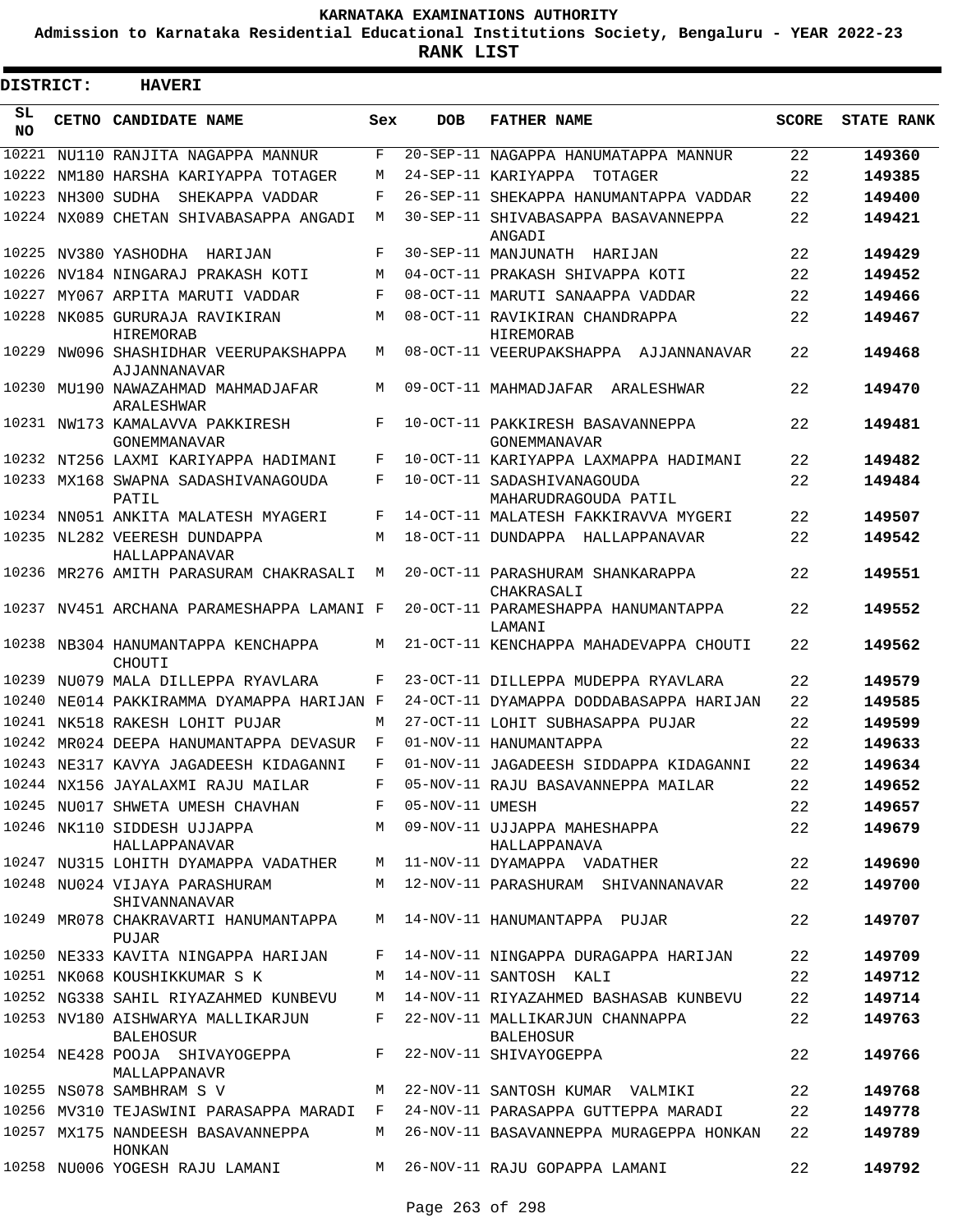**Admission to Karnataka Residential Educational Institutions Society, Bengaluru - YEAR 2022-23**

| DISTRICT: |                   | <b>HAVERI</b>                                         |     |            |                                                     |              |                   |
|-----------|-------------------|-------------------------------------------------------|-----|------------|-----------------------------------------------------|--------------|-------------------|
| SL<br>NO. |                   | CETNO CANDIDATE NAME                                  | Sex | <b>DOB</b> | <b>FATHER NAME</b>                                  | <b>SCORE</b> | <b>STATE RANK</b> |
| 10259     |                   | NE081 PAVITRA RAVINDRA<br><b>BIDARAGADDI</b>          | F   |            | 27-NOV-11 RAVINDRA BIDARAGADDI                      | 22           | 149798            |
|           |                   | 10260 NG307 SANIYA MABUSAB MEVUNDI                    | F   |            | 28-NOV-11 MABUSAB IMAMSAB MEVUNDI                   | 22           | 149807            |
| 10261     |                   | NF019 ALLAUDDIN RIYAZAHAMMAD ENNI M                   |     |            | 02-DEC-11 RIYAZAHAMMAD MODINSAB ENNI                | 22           | 149830            |
|           |                   | 10262 PA001 FATIMA SHABBIRSAB<br>KHADARSABNAVAR       | F   |            | 04-DEC-11 SHABBIRSAB ISMAILSAB<br>KHADARSABNAVAR    | 22           | 149839            |
|           |                   | 10263 NF178 GANGADHAR RAMESH LAMANI                   | M   |            | 10-DEC-11 RAMESH LAMANI                             | 22           | 149865            |
|           |                   | 10264 NZ078 NAGARATNA VIRABHADRAPPA<br><b>BARAKER</b> | F   |            | 11-DEC-11 VIRABHADRAPPA BASAPPA BARAKER             | 22           | 149871            |
|           |                   | 10265 MR147 RAMYA FAKKIRAGOUDA PATIL                  | F   |            | 13-DEC-11 FAKKIRAGOUDA GURUSHANTAGOUDA<br>PATIL     | 22           | 149884            |
|           |                   | 10266 NP041 PAVAN SHIVARAJ HADADI                     | M   |            | 14-DEC-11 SHIVARAJ                                  | 22           | 149892            |
|           |                   | 10267 NF105 BHUVAN MANJAPPA MANJALAPUR                | M   |            | 20-DEC-11 MANJAPPA TIMMAPPA MANJALAPUR              | 22           | 149921            |
|           |                   | 10268 NF062 PRAVEEN VHALAPPA CHAVHAN                  | M   |            | 20-DEC-11 VHALAPPA GOPANNA CHAVHAN                  | 22           | 149922            |
|           |                   | 10269 NF012 DURGAMMA HANUMANTAPPA<br>HARIJAN          | F   |            | 01-JAN-12 HANUMANTAPPA BASAPPA HARIJAN              | 22           | 149991            |
|           |                   | 10270 NE140 ANUSHA MUTTAPPA<br>SANGAVVANAVAR          | F   |            | 02-JAN-12 MUTTAPPA SHIVAPPA<br>SANGAPPANAVAR        | 22           | 150005            |
|           |                   | 10271 NW305 LAVANYA SHEKAPPA HARIJAN                  | F   |            | 18-JAN-12 SHEKAPPA HARIJAN                          | 22           | 150033            |
|           |                   | 10272 ND040 RAHUL S M                                 | M   |            | 05-APR-12 SUBHAS MADIWAL                            | 22           | 150093            |
|           |                   | 10273 NR085 RUDRAGOUDA VEERANAGOUDA<br>UJJANAGOUDRA   | М   |            | 21-MAY-12 VEERANAGOUDA RUDRAGOUDA<br>UJJANAGOUDRA   | 22           | 150105            |
|           |                   | 10274 MS365 YALLAMMA TIPPANNA CHIGARI                 | F   |            | 29-NOV-09 TIPPANNA FAKKIRAPPA CHIGARI               | 21           | 150166            |
| 10275     |                   | NZ143 RAVI MANJUNATH HARIJAN                          | M   |            | 06-JAN-10 MANJUNATH HARIJAN                         | 21           | 150211            |
| 10276     |                   | NX083 AKSHATA PRAKASH BARKI                           | F   |            | 08-FEB-10 PRAKASH BASAPPA BARKI                     | 21           | 150227            |
| 10277     |                   | NB032 SUNILKUMAR CHANDRAPPA ADUR                      | М   |            | 13-FEB-10 CHANDRAPPA ADUR                           | 21           | 150237            |
|           |                   | 10278 NV066 MAHAMMADFAIJAN BHASHASAB<br>MANNANGI      | М   |            | 27-MAR-10 BHASHASAB GUDUSAB MANNANGI                | 21           | 150259            |
|           |                   | 10279 MT099 MALA SOMAPPA LINGADALLI                   | F   |            | 25-APR-10 SOMAPPA G LINGADALLI                      | 21           | 150282            |
|           |                   | 10280 MS095 SUJATA RAVI TYAVANAGI                     | F   |            | 01-AUG-10 RAVI RAMAPPA TYAVANAGI                    | 21           | 150385            |
|           |                   | 10281 NY419 JEEVAN CHANDRASHEKHAR<br>BAJANTRI         | М   |            | 07-AUG-10 CHANDRASHEKHAR BAJANTRI                   | 21           | 150394            |
|           |                   | 10282 NF375 SANTHOSH MARUTHI PUJAR                    | M   |            | 12-SEP-10 MARUTHI KRUSHNAPPA PUJAR                  | 21           | 150460            |
|           |                   | 10283 PA368 GAYATRI RAJU LAMANI                       | F   |            | 23-SEP-10 RAJU BIRAPPA LAMANI                       | 21           | 150473            |
|           | 10284 NY333 AKASH |                                                       | M   |            | 27-SEP-10 SHIDDAPPA KATARI                          | 21           | 150482            |
|           |                   | 10285 NB294 NANDEESH SHANKARAPPA LAMANI M             |     |            | 27-SEP-10 SHANKARAPPA SHIVAPPA LAMANI               | 21           | 150484            |
|           |                   | 10286 NJ164 LOKESH PRAKASH HOSALLI                    | М   |            | 01-OCT-10 PRAKASH SIDDAPPA HOSALLI                  | 21           | 150494            |
|           |                   | 10287 NW071 GOVINDAPPA BASAPPA OLEKAR                 | M   |            | 10-OCT-10 BASAPPA FAKKEERAPPA OLEKAR                | 21           | 150530            |
|           |                   | 10288 NV348 DAVALSAB SHARIPSAB TIMMAPUR M             |     |            | 16-OCT-10 SHARIPSAB MIYASAB TIMMAPUR                | 21           | 150551            |
|           |                   | 10289 NB219 GANESH M HADIMANI                         | M   |            | 17-OCT-10 MANJAPPA KARIAPPA HADIMANI                | 21           | 150554            |
|           |                   | 10290 NW062 VIJAY SHNKRAPPA TALAWAR                   | М   |            | 17-OCT-10 SHNKRAPPA MAHADEVAPPA TALAWAR             | 21           | 150556            |
|           |                   | 10291 NV363 JYOTHI NEELAPPA VALIKAR                   | F   |            | 12-NOV-10 NEELAPPA HANUMANTAPPA VALIKAR             | 21           | 150625            |
|           |                   | 10292 MS141 KISHOR FAKKIRESH<br>MARIYAMMANAVAR        | M   |            | 13-NOV-10 FAKKIRESH CHANNABASAPPA<br>MARIYAMMANAVAR | 21           | 150628            |
|           |                   | 10293 MW199 SUJAN MANJUNATH BARKI                     | М   |            | 15-NOV-10 MANJUNATH                                 | 21           | 150631            |
|           |                   | 10294 NN148 ARJUN KANTESH HADARAGERI                  | М   |            | 22-NOV-10 KANTESH HADARAGERI                        | 21           | 150650            |
|           |                   | 10295 NZ066 ASHWINI SHIDDAPPA MANTOOR                 | F   |            | 22-NOV-10 SHIDDAPPA NAGAPPA MANTOOR                 | 21           | 150651            |
|           |                   | 10296 MY248 NITIN BASAVARAJ SALANKI                   | М   |            | 23-NOV-10 BASAVARAJ VENKAPPA SALANKI                | 21           | 150659            |
|           |                   | 10297 NZ197 AMRUTA KUMAR NAIK                         | F   |            | 28-NOV-10 KUMAR GANAPPA NAIK                        | 21           | 150677            |
|           |                   | 10298 NS112 SAHANA KENCHAPPA<br>DODDATAMMANAVAR       | F   |            | 08-DEC-10 KENCHAPPA                                 | 21           | 150710            |
|           |                   | 10299 NZ070 MAMMADJAFAR FAKRUDDIN<br>HUBBALLI         | М   |            | 09-DEC-10 FAKRUDDIN MAMMADJAFAR<br>HUBBALLI         | 21           | 150712            |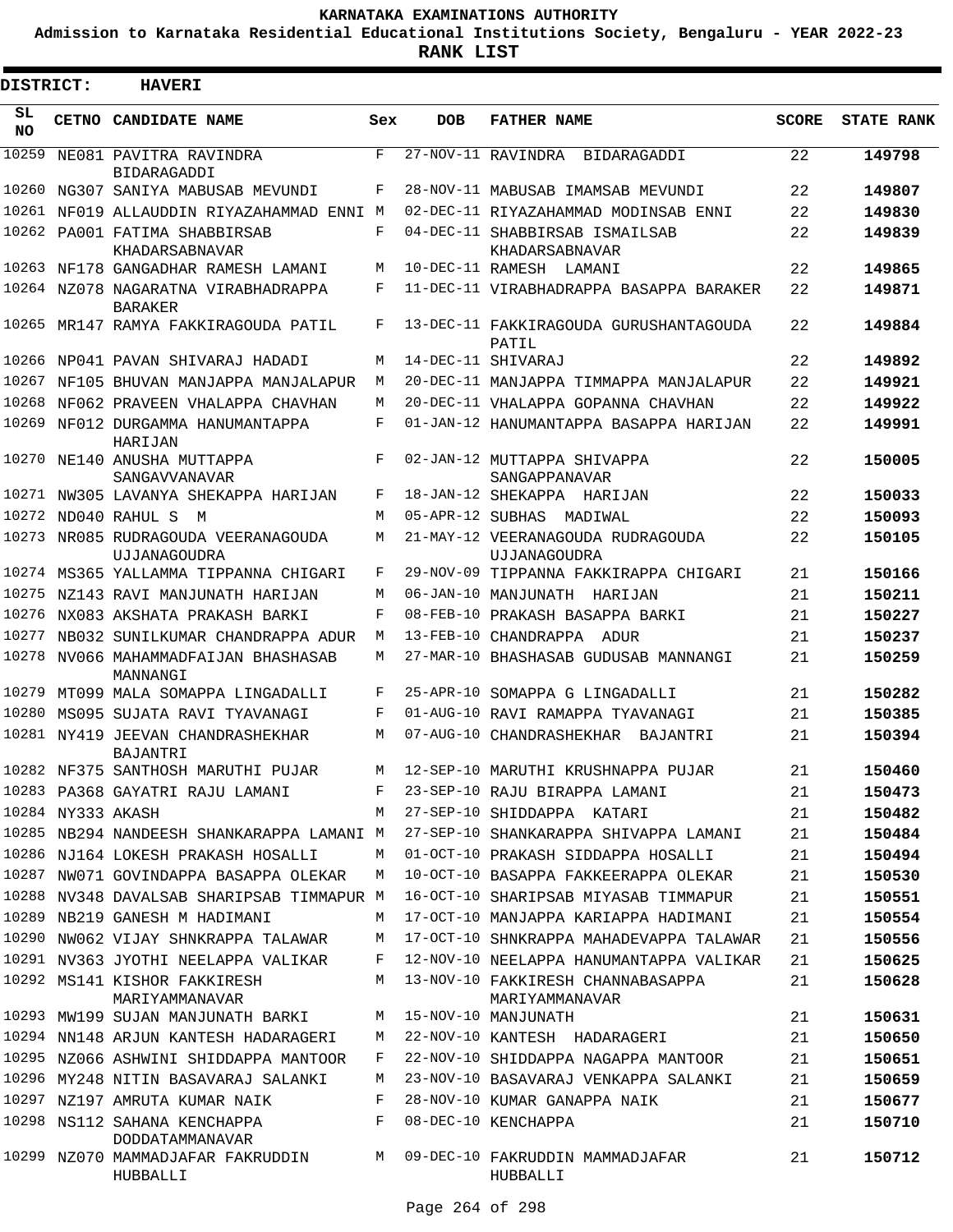**Admission to Karnataka Residential Educational Institutions Society, Bengaluru - YEAR 2022-23**

| <b>DISTRICT:</b> | <b>HAVERI</b>                                                                    |     |                   |                                                                                  |              |                   |  |
|------------------|----------------------------------------------------------------------------------|-----|-------------------|----------------------------------------------------------------------------------|--------------|-------------------|--|
| SL<br><b>NO</b>  | CETNO CANDIDATE NAME                                                             | Sex | <b>DOB</b>        | <b>FATHER NAME</b>                                                               | <b>SCORE</b> | <b>STATE RANK</b> |  |
| 10300            | NJ209 AKASHA KOTYALA                                                             | M   |                   | 19-DEC-10 GANGAPPA KOTYALA                                                       | 21           | 150746            |  |
|                  | 10301 NP128 RENUKA NEELAPPA BANAKAR                                              | F   |                   | 23-DEC-10 NEELAPPA BEERAPPA BANAKAR                                              | 21           | 150756            |  |
| 10302            | MS144 KEERTANA MALLIKARJUN<br>AJJAMMANAVAR                                       | F   |                   | 01-JAN-11 MALLIKARJUN AJJAMMANAVAR                                               | 21           | 150804            |  |
|                  | 10303 NE224 NAVEEN BASAPPA HALASUR                                               | М   |                   | 02-JAN-11 BASAPPA NEELAPPA HALASUR                                               | 21           | 150864            |  |
|                  | 10304 NK208 YASHODHA KUBERAPPA ADUR                                              | F   |                   | 03-JAN-11 KUBERAPPA DODDAKARABASAPPA<br>ADUR                                     | 21           | 150873            |  |
|                  | 10305 NS054 AJJAYYA HANUMANTAPPA<br>CHATRAD                                      | М   |                   | 12-JAN-11 HANUMANTAPPA RAMAPPA CHATRAD                                           | 21           | 150913            |  |
|                  | 10306 MS409 JYOTI CHANDRAPPA<br>MARIYAMMANAVAR                                   | F   |                   | 14-JAN-11 CHANDRAPPA KALLAPPA<br>MARIYAMMANAVAR                                  | 21           | 150920            |  |
| 10307            | NE013 UMA MAILAPP HARIJAN                                                        | F   |                   | 17-JAN-11 MAILAPP GONEPP HARIJAN                                                 | 21           | 150939            |  |
| 10308            | MS308 KUTEJA KHAJESAB JALIMARAD                                                  | F   |                   | 27-JAN-11 KHAJESAB<br>JALIMARAD                                                  | 21           | 150962            |  |
| 10309            | PA234 MADAN SHIVANAND HARIJAN                                                    | М   |                   | 01-FEB-11 SHIVANAND<br>HARIJAN                                                   | 21           | 150977            |  |
|                  | 10310 NH265 SAGAR MANTESH<br>GANGAMMANAVAR                                       | M   |                   | 06-FEB-11 MANTESH PAKKIRAPPA<br>GANGAMMANAVAR                                    | 21           | 151008            |  |
|                  | 10311 NZ396 CHETANA MARUTHI BHAJANTRI                                            | F   |                   | 07-FEB-11 MARUTHI BHAJANTRI                                                      | 21           | 151009            |  |
|                  | 10312 MV188 DARSHAN SATISH<br>KARENNANAVAR                                       | М   |                   | 07-FEB-11 SATISH BASANAGOUDA<br>KARENNANAVAR                                     | 21           | 151010            |  |
|                  | 10313 NV149 MAHESHGOUD MALATESHGOUD<br><b>DODDAGOUDRA</b>                        | М   |                   | 11-FEB-11 MALATESHGOUD VALANGOUD<br><b>DODDAGOUDRA</b>                           | 21           | 151023            |  |
|                  | 10314 MV063 POOJA PARASHURAM HOSUR                                               | F   |                   | 15-FEB-11 PARASHURAM FAKKIRAPPA HOSUR                                            | 21           | 151039            |  |
|                  | 10315 NM137 KUSUMA MALLAPPA GORAVAR                                              | F   |                   | 22-FEB-11 MALLAPPA HANUMANTAPPA GORAVAR                                          | 21           | 151078            |  |
|                  | 10316 NV468 MADESH MUTTAPPA<br>KANAKANNANAVAR                                    | M   |                   | 25-FEB-11 MUTTAPPA BASAPPA<br>KANAKANNANAVAR                                     | 21           | 151091            |  |
|                  | 10317 NJ263 PRIYANKA PHAKKIRAPPA<br>SHIVUPUR                                     | F   |                   | 28-FEB-11 PHAKKIRAPPA MARUTEPPA<br>SHIVUPUR                                      | 21           | 151104            |  |
|                  | 10318 NX288 SHIVAKUMAR CHANDRAPPA<br>KARABASAMMANAVAR                            | М   |                   | 02-MAR-11 CHANDRAPPA HANAMANTAPPA<br>KARABASAMMANAVAR                            | 21           | 151118            |  |
| 10319            | MV177 VITHTHAL DAYANAND KURABAR                                                  | М   |                   | 08-MAR-11 DAYANAND                                                               | 21           | 151146            |  |
| 10320            | NH177 CHAITANA PRAKASH TALAVAR                                                   | F   |                   | 10-MAR-11 PRAKASH TALAVAR                                                        | 21           | 151150            |  |
| 10321            | NV083 KUSHA NEELAPPA BADIGER                                                     | М   |                   | 10-MAR-11 NEELAPPA BASAVANTAPPA BADIGER                                          | 21           | 151151            |  |
|                  | 10322 MW201 ANUSHA NAGARAJ TALAVAR                                               | F   | 15-MAR-11 NAGARAJ | TALAVAR                                                                          | 21           | 151175            |  |
|                  | 10323 NY309 MAHMADARIHAN JAMADAR                                                 |     |                   | M 15-MAR-11 GOODUSAB JAMADAR                                                     | 21           | 151176            |  |
|                  |                                                                                  |     |                   | 10324 NQ101 SITA SURESH CHAWAN F 15-MAR-11 SURESH DYAMAPPA CHAWAN                | 21           | 151178            |  |
|                  | 10325 NK362 SANJU GADIGEPPA<br>BHARAMAGOUDRA                                     |     |                   | M 17-MAR-11 GADIGEPPA SHIVAPPA<br>BHARAMAGOUDRA                                  | 21           | 151187            |  |
|                  |                                                                                  |     |                   | 10326 NU213 GANGAVVA NINGAPPA DOLLIN F 19-MAR-11 NINGAPPA GUDDAPPA DOLLIN        | 21           | 151198            |  |
|                  | 10327 NV471 MAHESH NINGAPPA HURALIKUPPI M 22-MAR-11 NINGAPPA JAIVANTAPPA         |     |                   | HURALIKUPPI                                                                      | 21           | 151214            |  |
|                  | 10328 NF060 DEEPA RAMESH LAMANI                                                  |     |                   | F 23-MAR-11 RAMESH LAMANI                                                        | 21           | 151221            |  |
|                  | 10329 NT179 YASHAVANT KOOLER                                                     | M   |                   | 26-MAR-11 CHANDRAPPA                                                             | 21           | 151236            |  |
|                  | 10330 MR105 YUVARAJA                                                             | M   |                   | 26-MAR-11 LOKESH NAIK                                                            | 21           | 151238            |  |
|                  | 10331 MV187 GURUPRASAD SHANKRAPPA<br>YATNALLI                                    |     |                   | M 27-MAR-11 SHANKRAPPA BASAVARAJAPPA<br>YATNALLI                                 | 21           | 151239            |  |
|                  |                                                                                  |     |                   | 10332 NK315 KARTIK PUTTAPPA HITTALAMANI M 01-APR-11 PUTTAPPA RAMAPPA HITTALAMANI | 21           | 151265            |  |
|                  | 10333 NP189 DARSHAN RANGAPPA MASADI                                              |     |                   | M 02-APR-11 RANGAPPA HALAPPA MASADI                                              | 21           | 151270            |  |
|                  | 10334 NS347 ASHABAI V                                                            | F   |                   | 05-APR-11 RAJUNAIK V                                                             | 21           | 151297            |  |
|                  | 10335 NT215 NAVEEN SIDDAPPA KOTIHAL                                              |     |                   | M 07-APR-11 SIDDAPPA ISHAPPA KOTIHAL                                             | 21           | 151312            |  |
|                  | 10336 PA093 SHASHANKGOUDA RENAPPAGOUDA M 10-APR-11 RENAPPAGOUDA<br>PUTTANAGOUDRA |     |                   |                                                                                  | 21           | 151329            |  |
|                  | 10337 MV224 AKSHATA MALATESH<br>HANCHINAMANI                                     |     |                   | F 11-APR-11 MALATESH                                                             | 21           | 151331            |  |
|                  |                                                                                  |     |                   | 10338 NZ409 APURVA CHANNABASAPPA MADAR F 11-APR-11 CHANNABASAPPA MADEVAPPA MADAR | 21           | 151333            |  |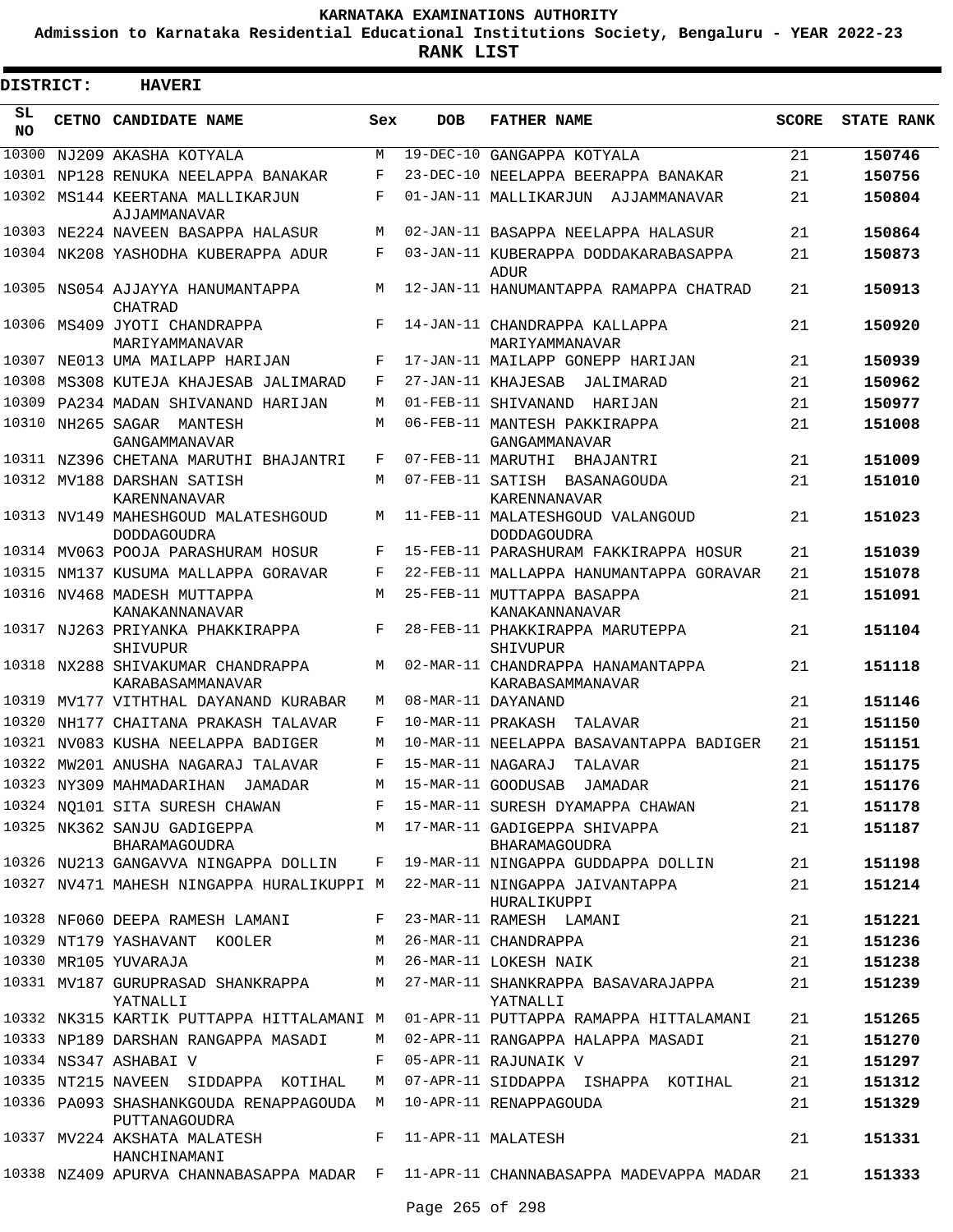**Admission to Karnataka Residential Educational Institutions Society, Bengaluru - YEAR 2022-23**

| DISTRICT:       |                   | <b>HAVERI</b>                                                    |     |                 |                                                                                |              |                   |
|-----------------|-------------------|------------------------------------------------------------------|-----|-----------------|--------------------------------------------------------------------------------|--------------|-------------------|
| SL<br><b>NO</b> |                   | <b>CETNO CANDIDATE NAME</b>                                      | Sex | <b>DOB</b>      | <b>FATHER NAME</b>                                                             | <b>SCORE</b> | <b>STATE RANK</b> |
| 10339           |                   | NR089 POOJA CHANDRAPPA BARKI                                     | F   |                 | 16-APR-11 CHANDRAPPA<br>BARKI                                                  | 21           | 151374            |
| 10340           |                   | NO283 SHANA RAMESHA MANNAGI                                      | F   |                 | 17-APR-11 RAMESHA SHANKRAPPA MANNAGI                                           | 21           | 151383            |
| 10341           |                   | NX182 VIRESH CHANDRASHEKHAR<br>KALLIMANI                         | M   |                 | 18-APR-11 CHANDRASHEKHAR BASAVANNEPPA<br>KALLIMANI                             | 21           | 151388            |
|                 |                   | 10342 MZ159 NANDA RAMESH RANGANAVAR                              | F   |                 | 19-APR-11 RAMNESH SANNAFAKKIRAPPA<br>RANGANAVAR                                | 21           | 151394            |
|                 |                   | 10343 NT213 MANOJ MARUTEPPA MUDDI                                | М   |                 | 20-APR-11 MARUTEPPA KARABASAPPA MUDDI                                          | 21           | 151401            |
|                 |                   | 10344 MV171 GANGA GAJENDRA MISAR                                 | F   |                 | 23-APR-11 GAJENDRA<br>MISAR                                                    | 21           | 151414            |
|                 |                   | 10345 NJ117 GIREESH GADIGEPPA HULMANI                            | M   |                 | 28-APR-11 GADIGEPPA PAKKIRAPPA HULMANI                                         | 21           | 151448            |
|                 |                   | 10346 NW177 SHWETA MAHADEVAPPA LAMANI                            | F   |                 | 28-APR-11 MAHADEVAPPA KURUVATTEPPA<br>LAMANI                                   | 21           | 151449            |
|                 |                   | 10347 NX217 YALLAVVA SAHADEVAPPA<br>HARIJAN                      | F   |                 | 28-APR-11 SAHADEVAPPA HARIJAN                                                  | 21           | 151451            |
| 10348           |                   | NN206 NANDISHA HANUMANTAGOUDA<br><b>DODDAGOUDRA</b>              | M   |                 | 30-APR-11 HANUMANTAGOUDA<br>DODDAGOUDRA                                        | 21           | 151460            |
|                 |                   | 10349 MY076 REKHA RAMACHANDRAPPA PURLI                           | F   |                 | 05-MAY-11 RAMACHNDRAPPA YALLAPPA PURLI                                         | 21           | 151494            |
|                 |                   | 10350 NX210 BASAVARAJ GOONEPPA KITTUR                            | M   |                 | 07-MAY-11 GOONEPPA BASAPPA KITTUR                                              | 21           | 151511            |
|                 |                   | 10351 NH012 LOKESH HANUMANTHAPPA<br>BENDIGERI                    | M   |                 | 07-MAY-11 HANUMANTHAPPA NAGAPPA<br>BENDIGERI                                   | 21           | 151516            |
|                 |                   | 10352 MY159 SANDIP RAMESH MENASINAKAYI                           | M   |                 | 11-MAY-11 RAMESH KANNAPPA MENASINAKAYI                                         | 21           | 151544            |
|                 |                   | 10353 MS185 AKSHATA<br>BHARAMAPPA<br>KAJJARI                     | F   |                 | 12-MAY-11 BHARAMAPPA BASAPPA KAJJARI                                           | 21           | 151548            |
|                 |                   | 10354 NE045 SRUSHTI RAJESH GOORANAVAR                            | F   |                 | 12-MAY-11 RAJESH RAMESHAPPA GOORANAVAR                                         | 21           | 151553            |
| 10355           |                   | NO133 SUBHASH DODDABASAPPA LAMANI M                              |     |                 | 13-MAY-11 DODDABASAPPA LAMANI                                                  | 21           | 151561            |
| 10356           |                   | MY046 YALLAPPA HANUMANTAPPA KADER M                              |     |                 | 13-MAY-11 HANUMANTAPPA YALLAPPA KADER                                          | 21           | 151562            |
| 10357           |                   | NO042 PRIYA CHANAPPA LAMANI                                      | F   |                 | 14-MAY-11 CHANAPPA THIMMAPPA LAMANI                                            | 21           | 151567            |
|                 |                   | 10358 NY477 RAVI IRAPPA PUJAR                                    | M   |                 | 15-MAY-11 IRAPPA HANAMANTAPPA PUJAR                                            | 21           | 151580            |
| 10359           |                   | NS041 SUNIL MANJAPPA MUNDARAGI                                   | M   |                 | 15-MAY-11 MANJAPPA MADEVAPPA MUNDARAGI                                         | 21           | 151582            |
|                 |                   | 10360 NA136 SABHA ANJUM MUKTARSAB<br>HARAVI                      | F   |                 | 16-MAY-11 MUKTARSAB HARAVI                                                     | 21           | 151587            |
|                 | 10361 NL107 TARUN | HANUMANTAPPA<br>BANNIHATTI                                       | M   |                 | 17-MAY-11 HANUMANTAPPA BASAVANNEPPA<br>BANNIHATTI                              | 21           | 151592            |
|                 |                   | 10362 NL283 NITIN PRAKASH PUTTAPPANAVAR M                        |     |                 | 18-MAY-11 PRAKASH BHARAMAGOUDA<br>PUTTAPPANAVAR                                | 21           | 151601            |
|                 |                   |                                                                  |     |                 | 10363 MZ006 NIRAJ SURESH SIDDOJI M 21-MAY-11 SURESH NIGAPPA SIDDOJI            | 21           | 151623            |
|                 |                   | 10364 NB235 PRAJWAL SHEKAPPA<br>HOLIYANNANAVAR                   |     |                 | M 27-MAY-11 SHEKAPPA NINGAPPA<br>HOLIYANNANAVAR                                | 21           | 151656            |
|                 |                   | HAROGOPPA                                                        |     |                 | 10365 NS148 CHETAN HANUMANTAPPA M 28-MAY-11 HANUMANTAPPA HAROGOPPA             | 21           | 151664            |
|                 |                   | 10366 NG151 CHANDRASHEKAR PUTTAPPA M 05-JUN-11 PUTTAPPA<br>SADAR |     |                 | SADAR                                                                          | 21           | 151734            |
|                 |                   | 10367 NY208 MAHMAD SADIK BEPARI                                  |     |                 | M 08-JUN-11 RAFIQ SAB RAZZAQSAB BEPARI                                         | 21           | 151769            |
|                 |                   | 10368 NH253 MANOJA FAKKIRAPPA GONDI M 08-JUN-11 FAKKIRAPPA       |     |                 |                                                                                | 21           | 151773            |
|                 |                   | 10369 NX279 SANDYA HANAMANTAPPA<br>NIMBANNAVAR                   |     |                 | F 10-JUN-11 HANAMANTAPPA NIMBANNAVAR                                           | 21           | 151793            |
|                 |                   | BANAKAR                                                          |     |                 | 10370 NL182 PRAJVAL PARAMESHAPPA M 12-JUN-11 PARAMESHAPPA GADIGEPPA<br>BANAKAR | 21           | 151803            |
|                 |                   |                                                                  |     |                 | 10371 NH176 ANUSHA NAGARAJ VADDER F 20-JUN-11 NAGARAJ BHARAMAPPA VADDER        | 21           | 151855            |
|                 |                   | 10372 MU187 SAGAR BASAVARAJ MADAR                                |     |                 | M 20-JUN-11 BASAVARAJ RAMAPPA MADAR                                            | 21           | 151859            |
|                 |                   | 10373 MS537 SAGAR CHOUDAPPA<br>TALAGANNANAVAR                    |     |                 | M 20-JUN-11 CHOUDAPPA TALAGANNANAVAR                                           | 21           | 151860            |
|                 |                   |                                                                  |     |                 | 10374 NB270 SHALINI FAKKIRAPPA RAVAL F 21-JUN-11 FAKKIRAPPA DHARMANNA RAVAL    | 21           | 151868            |
|                 |                   | 10375 NX203 VIRANAGOUDA BAPUGOUDA<br>NIRALAGI                    |     |                 | M 22-JUN-11 BAPUGOUDA NIRALAGI                                                 | 21           | 151880            |
|                 |                   | 10376 NG089 ARUN SHANTHAPPA BHAJANTRI                            |     | Page 266 of 298 | M 25-JUN-11 SHANTHAPPA BHAJANTRI                                               | 21           | 151896            |
|                 |                   |                                                                  |     |                 |                                                                                |              |                   |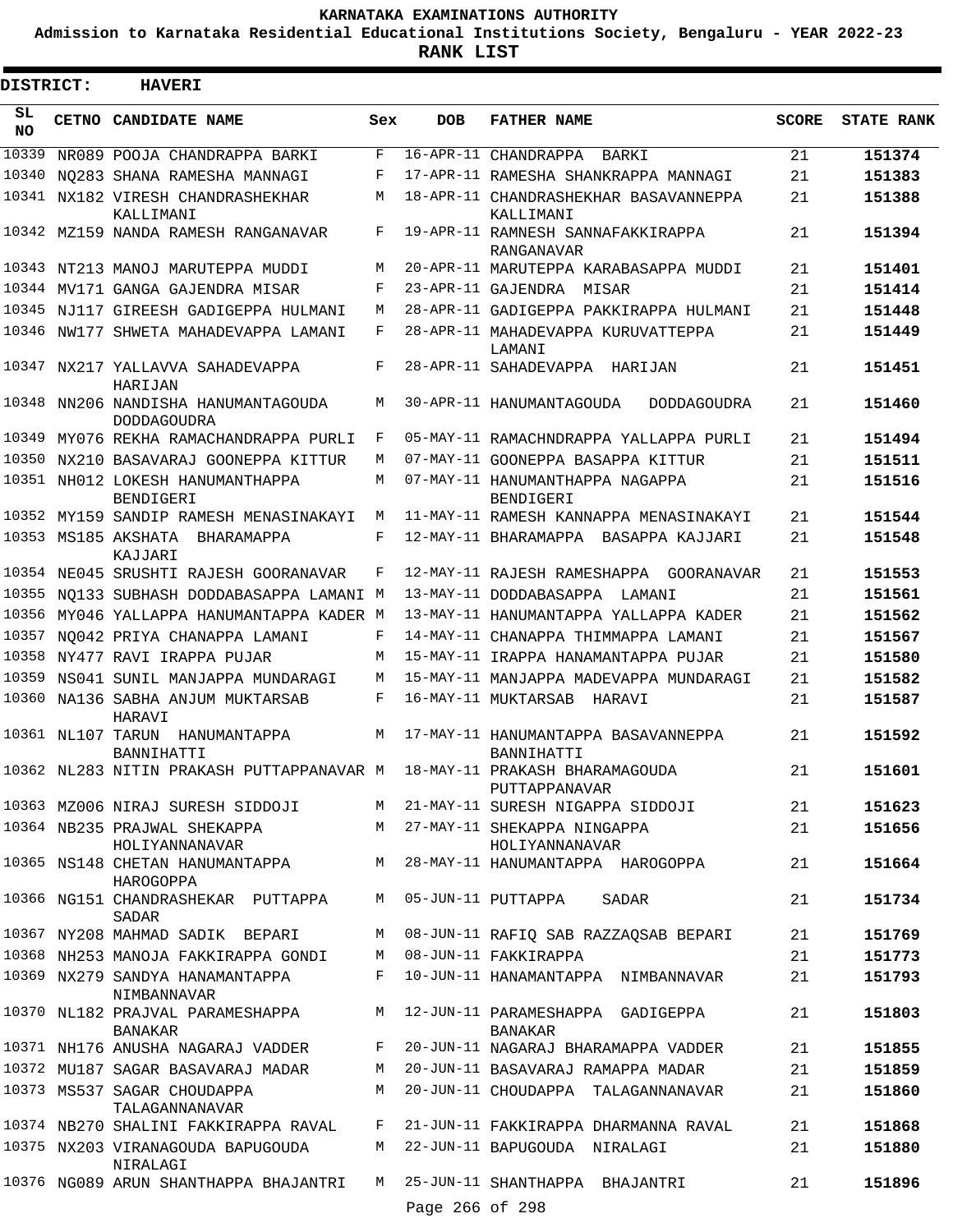**Admission to Karnataka Residential Educational Institutions Society, Bengaluru - YEAR 2022-23**

| DISTRICT:       |                   | <b>HAVERI</b>                                              |     |                   |                                                          |              |                   |
|-----------------|-------------------|------------------------------------------------------------|-----|-------------------|----------------------------------------------------------|--------------|-------------------|
| SL<br><b>NO</b> |                   | CETNO CANDIDATE NAME                                       | Sex | <b>DOB</b>        | <b>FATHER NAME</b>                                       | <b>SCORE</b> | <b>STATE RANK</b> |
| 10377           |                   | MT232 DINESH BHOJAPPA LAMANI                               | М   |                   | 25-JUN-11 BHOJAPPA DUGGEPPA LAMANI                       | 21           | 151899            |
| 10378           |                   | NM241 MAHMADASHRAF TASIRSAB<br>DHARAWAD                    | М   |                   | 27-JUN-11 TASIRSAB<br>DHARAWAD                           | 21           | 151916            |
|                 |                   | 10379 NX256 VIJAYALAXMI VISHWANATHAYYA<br>HIREMATH         | F   |                   | 29-JUN-11 VISHWANATHAYYA SHEKARAPPA<br>HIREMATH          | 21           | 151928            |
|                 |                   | 10380 NT268 PALLAVI MO SAKAMMA<br>HANKEPPANAVAR            | F   | 30-JUN-11 NO      |                                                          | 21           | 151936            |
|                 |                   | 10381 ND076 VIDYA RAVI ARALESHWAR                          | F   |                   | 04-JUL-11 RAVI GIRIYAPPA ARALESHWAR                      | 21           | 151979            |
|                 | 10382 NE332 MANJU |                                                            | М   |                   | 05-JUL-11 CHANDRAPPA HANUMANTAPPA<br><b>BYADAGI</b>      | 21           | 151984            |
|                 |                   | 10383 NY131 PAVAN NAGAPPA SAVANUR                          | M   |                   | 07-JUL-11 NAGAPPA MAHADEVAPPA SAVANUR                    | 21           | 151996            |
|                 |                   | 10384 NJ290 SHAMBHULINGA SHASHIDAR<br>ULLAGADDI            | М   |                   | 07-JUL-11 SHASHIDAR DODDANINGAPPA<br>ULLAGADDI           | 21           | 151998            |
|                 |                   | 10385 NW044 NEELAMMA YALLANAGOUDA<br><b>HULLEPPAGOUDRA</b> | F   |                   | 09-JUL-11 YALLANAGOUDA BHARAMAGOUDA<br>HULLEPPAGOUDRA    | 21           | 152010            |
| 10386           |                   | NO256 YOGESH UMESH LAMANI                                  | M   |                   | 13-JUL-11 UMESH CHINAPPA LAMANI                          | 21           | 152041            |
|                 |                   | 10387 NW108 SHOBHA LAKSHMAN BHOVI                          | F   |                   | 15-JUL-11 LAKSHMAN HANUMANTAPPA BHOVI                    | 21           | 152053            |
| 10388           |                   | NG343 SUMANT HANUMANTAPPA LAMANI                           | М   |                   | 16-JUL-11 HANUMANTAPPA RANGAPPA LAMANI                   | 21           | 152061            |
| 10389           |                   | NZ224 PRAVEEN BASAVARAJ<br>YANKAPPANAVAR                   | М   |                   | 17-JUL-11 BASAVARAJ MAHADEVAPPA<br>YANKAPPANAVAR         | 21           | 152066            |
| 10390           |                   | NF016 NAGAMMA GANESH HADAPAD                               | F   |                   | 01-AUG-11 GANESH GUDDAPPA HADAPAD                        | 21           | 152167            |
|                 |                   | 10391 NE138 ASHAVINI MANJUNATHA KADKOL                     | F   |                   | 03-AUG-11 MANJUNATHA KADKOL                              | 21           | 152178            |
|                 |                   | 10392 NE287 CHANDANA MALATESH VALIKAR                      | F   |                   | 04-AUG-11 MALATESH TIPPANNA VALIKAR                      | 21           | 152186            |
|                 |                   | 10393 NY463 MAMATA FAKKIRESH YALAVAGI                      | F   |                   | 04-AUG-11 FAKKIRESH HANUMANTAPPA<br>YALAVAGI             | 21           | 152187            |
|                 |                   | 10394 NF041 NIRMALA NAGAPPA LAMANI                         | F   |                   | 05-AUG-11 NAGAPPA LACHHAPPA LAMANI                       | 21           | 152197            |
|                 |                   | 10395 NG345 NIRMALA BASANAGOUDAR                           | F   |                   | 08-AUG-11 BASANAGOUDA BASANAGOUDAR                       | 21           | 152221            |
|                 |                   | 10396 NW312 BASAVARAJA HALLESH<br>HULAGUNDI                | M   |                   | 10-AUG-11 HALLESH B HULAGUNDI                            | 21           | 152232            |
| 10397           |                   | NS058 BHARATH KUMAR LAMANI                                 | М   | 11-AUG-11 KUMAR   |                                                          | 21           | 152242            |
|                 |                   | 10398 NJ254 AIYAN S MALLADAD                               | M   |                   | 12-AUG-11 SHARIFSAB<br>MALLADAD                          | 21           | 152245            |
| 10399           |                   | MV306 KALPANA SATEESH AKKIVALLI                            | F   |                   | 13-AUG-11 SATEESH AKKIVALLI                              | 21           | 152257            |
|                 |                   | 10400 NM140 SAMPATH SHIVANANDA<br>HANUMAGOUDAR             |     |                   | M 16-AUG-11 SHIVANANDA RUDRAGOUDA<br>HANUMAGOUDAR        | 21           | 152276            |
|                 |                   | 10401 NR038 CHIRANJEEVI MANJUNATH<br>AIRANI                |     |                   | M 18-AUG-11 MANJUNATH AIRANI                             | 21           | 152286            |
|                 |                   | 10402 NQ187 NIKHITA HONNAPPA KUDARIHALA F                  |     |                   | 04-SEP-11 HONNAPPA HANUMAPPA KUDARIHALA                  | 21           | 152384            |
|                 |                   | 10403 NV041 RAJESHWARI BASAVARAJ<br>TIMMAPUR               | F   |                   | 05-SEP-11 BASAVARAJ SHNNHULGAPPA<br>TIMMAPUR             | 21           | 152392            |
|                 |                   | 10404 NQ025 MANJU GANESH HADARAGERI                        | M   |                   | 10-SEP-11 GANESH YELLAPPA HADARAGERI                     | 21           | 152419            |
|                 |                   | 10405 NH181 SAVITA SURESH HAVAERI                          | F   |                   | 10-SEP-11 SURESH NINGAPPA HAVERI                         | 21           | 152420            |
|                 |                   | 10406 NX194 ASHOK NEELAPPA BADIGER                         | М   |                   | 15-SEP-11 NEELAPPA YALLAPPA BADIGER                      | 21           | 152442            |
|                 |                   | 10407 NB229 KANTESH BASAVARAJ VADDAR                       | M   |                   | 15-SEP-11 BASAVARAJ NAGAPPPA VADDAR                      | 21           | 152444            |
|                 |                   | 10408 NS287 NAGAMMA RAMESH CHAKRASALI                      | F   |                   | 01-OCT-11 RAMESH SHIVANANDAPPA<br>CHAKRASALI             | 21           | 152524            |
|                 |                   | 10409 NT272 SANJANA PARASHURAM CHOUDKI                     | F   |                   | 09-OCT-11 PARASHURAM SIDDAPPA CHOUDKI                    | 21           | 152571            |
|                 |                   | 10410 NW215 PAVITRA PAKKIRAGOUDA<br>MALLANAGOUDRA          | F   |                   | 10-OCT-11 PAKKIRAGOUDA CHANNAVEERAGOUDA<br>MALLANAGOUDRA | 21           | 152576            |
|                 |                   | 10411 PA027 DARSHAN NINGAPPA OLIKAR                        | М   |                   | 13-OCT-11 NINGAPPA YALLAPPA OLEKAR                       | 21           | 152589            |
|                 |                   | 10412 PA382 RAKSHITA SOMAPPA SHIGGAON                      | F   | 15-OCT-11 SOMAPPA |                                                          | 21           | 152603            |
|                 |                   | 10413 MT019 KAVANA NAGARAJ HIREMATH                        | F   | 18-OCT-11 NAGARAJ |                                                          | 21           | 152619            |
|                 |                   | 10414 NF386 RENUKA DEVALAPPA LAMANI                        | F   |                   | 27-OCT-11 DEVALAPPA LAMANI                               | 21           | 152656            |
|                 |                   | 10415 NR078 DYAMAPPA YANKAPPA LAMANI                       | М   |                   | 29-OCT-11 YANKAPPA LAMANI                                | 21           | 152665            |
|                 |                   | 10416 MR153 SHESHANKA HANUMANTAPPA                         | M   |                   | 03-NOV-11 HANUMANTAPPA MALLADAD                          | 21           | 152700            |
|                 |                   |                                                            |     | Page 267 of 298   |                                                          |              |                   |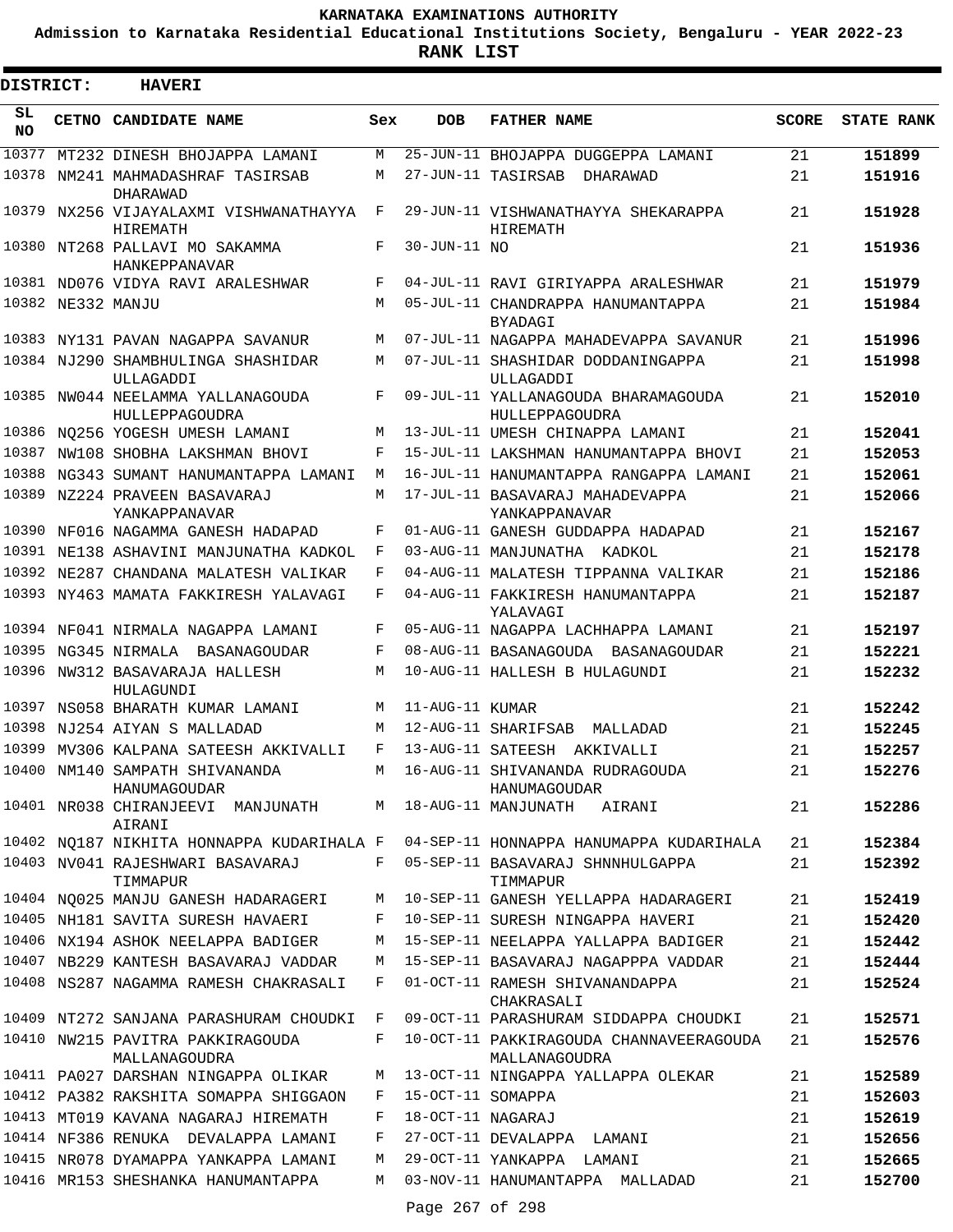**Admission to Karnataka Residential Educational Institutions Society, Bengaluru - YEAR 2022-23**

| DISTRICT:       | <b>HAVERI</b>                                                                 |     |                   |                                                                                                                         |              |                   |
|-----------------|-------------------------------------------------------------------------------|-----|-------------------|-------------------------------------------------------------------------------------------------------------------------|--------------|-------------------|
| SL<br><b>NO</b> | CETNO CANDIDATE NAME                                                          | Sex | <b>DOB</b>        | <b>FATHER NAME</b>                                                                                                      | <b>SCORE</b> | <b>STATE RANK</b> |
|                 | MALLADAD                                                                      |     |                   |                                                                                                                         |              |                   |
| 10417           | NJ075 SHILPA PAKKIRAPPA MARADI                                                | F   |                   | 09-NOV-11 PAKKIRAPPA TIRAKAPPA MARADI                                                                                   | 21           | 152736            |
| 10418           | ND016 LEKHANA NAGARAJ VADDAR                                                  | F   |                   | 10-NOV-11 NAGARAJ JAGANATH VADDAR                                                                                       | 21           | 152744            |
| 10419           | NG333 SUPRIYA PARASAPPA HARIJAN                                               | F   |                   | 13-NOV-11 PARASAPPA YALLAPPA HARIJAN                                                                                    | 21           | 152765            |
| 10420           | NY297 VINOD KALLAPPA JAVALI                                                   | M   |                   | 13-NOV-11 KALLAPPA KOTEPPA JAVALI                                                                                       | 21           | 152767            |
|                 | 10421 NJ074 KAVYA BASANAGOUD<br>HAVALEPPAGOUDR                                | F   |                   | 15-NOV-11 BASANAGOUD HAVALEPPAGOUDR                                                                                     | 21           | 152776            |
|                 | 10422 NQ245 HARISH BEERAPPA<br>HANCHINAMANI                                   | М   |                   | 16-NOV-11 BEERAPPA HANCHINAMANI                                                                                         | 21           | 152782            |
|                 | 10423 NW181 AKSHATA MALLIKARJUN<br><b>BALEHOSUR</b>                           | F   |                   | 22-NOV-11 MALLIKARJUN CHANNAPPA<br><b>BALEHOSUR</b>                                                                     | 21           | 152806            |
|                 | 10424 NG065 SANKAPPA MANJAPPA MANEGAR                                         | М   |                   | 25-NOV-11 MANJAPPA SANKAPPA MANEGAR                                                                                     | 21           | 152831            |
| 10425           | NG041 BHARAT NAGARAJA ANKALI                                                  | М   |                   | 29-NOV-11 NAGARAJA TIPPANNA ANKALI                                                                                      | 21           | 152846            |
| 10426           | NN042 YASHAVANTH S G                                                          | М   | 29-NOV-11 SURESH  |                                                                                                                         | 21           | 152853            |
| 10427           | NH014 FAKKIRESH RAJAPPA GUTTAL                                                | М   |                   | 01-DEC-11 RAJAPPA YAMANAPPA GUTTAL                                                                                      | 21           | 152863            |
|                 | 10428 NY076 ARPITA CHANDRU SHETTANNAVAR F                                     |     | 04-DEC-11 CHANDRU | SHETTANNAVAR                                                                                                            | 21           | 152878            |
| 10429           | NP065 REVATHI RAJAPPA KACHAVERA                                               | F   |                   | 06-DEC-11 RAJAPPA SHIVAPPA KACHAVERA                                                                                    | 21           | 152896            |
| 10430           | NZ443 SHIVARAJ SOMASHEKAR HARIJAN M                                           |     |                   | 13-DEC-11 SOMASHEKAR NINGAPPA HARIJAN                                                                                   | 21           | 152927            |
| 10431           | NG199 RAHUL DHARMANNA LAMANI                                                  | М   |                   | 14-DEC-11 DHARMANNA IRAPPA LAMANI                                                                                       | 21           | 152933            |
|                 | 10432 NH310 MANOJ M                                                           | М   |                   | 15-DEC-11 MANJINATHA                                                                                                    | 21           | 152939            |
|                 | 10433 NE018 SHANALIBHASHA MALLIKASAB<br>NADAF                                 | М   |                   | 22-DEC-11 MALLIKASAB HASANASAB NADAF                                                                                    | 21           | 152976            |
|                 | 10434 NT302 BEERESH DILLEPPA BUDDALAVAR M                                     |     |                   | 23-DEC-11 DILLEPPA                                                                                                      | 21           | 152977            |
|                 | 10435 PA078 NINGARAJ MALLAPPA<br>SUNKAMMANAVAR                                | М   |                   | 29-DEC-11 MALLAPPA                                                                                                      | 21           | 152999            |
|                 | 10436 NR312 SANJANA NAGAPPA SUNAGAR                                           | F   |                   | 29-DEC-11 NAGAPPA BASAVANTAPPA SUNAGAR                                                                                  | 21           | 153002            |
|                 | 10437 NJ205 BASAVARAJ PARAMESHWARAPPA<br>HALLAPPANAVAR                        | М   |                   | 30-DEC-11 PARAMESHWARAPPA IRAPPA<br>HALLAPPANAVAR                                                                       | 21           | 153005            |
|                 | 10438 NF047 DURGAMMA KRISHNA DODDAMANI                                        | F   |                   | 01-JAN-12 KRISHNA HANAMANTAPPA<br>DODDAMANI                                                                             | 21           | 153017            |
|                 | 10439 NJ063 SHIVAJI VENKATESH<br>DAVANAGERI                                   | M   |                   | 01-JAN-12 VENKATESH GALEPPA DAVANAGERI                                                                                  | 21           | 153038            |
|                 | 10440 NT116 MALATHESH NINGAPPA SAMALADA M 11-JAN-12 NINGAPPA SAMALADA         |     |                   |                                                                                                                         | 21           | 153064            |
|                 | 10441 NX302 JAGADEESH NINGAPPA AKKUR M 28-JAN-12 NINGAPPA AKKUR               |     |                   |                                                                                                                         | 21           | 153082            |
|                 | 10442 MR077 CHHAVI LAMANI                                                     |     |                   | F 20-JUN-12 KRUSHNA LAMANI                                                                                              | 21           | 153135            |
|                 |                                                                               |     |                   | 10443 NH258 RENUKA KUMARSWAMI MATHAPATI F 18-OCT-12 KUMARSWAMI NAGAYYA MATHAPATI                                        | 21           | 153141            |
|                 | 10444 NU112 NAVEEN MARADEPPA M 25-OCT-09 MARADEPPA SIDDAPPA<br>NIMBANNANNAVAR |     |                   | NIMBANNANNAVAR                                                                                                          | 20           | 153171            |
|                 | 10445 NT058 BHAVYA RAMESH LAMANI F 31-OCT-09 RAMESH                           |     |                   |                                                                                                                         | 20           | 153172            |
|                 | 10446 MS440 DEVARAJ MANJAPPA M 10-MAY-10 MANJAPPA RUDRAPPA                    |     |                   |                                                                                                                         | 20           | 153264            |
|                 | KHURSHAPUR                                                                    |     |                   | TUMMINAKATTI TUMMINAKATTI TUMMINAKATTI TUMMINAKATTI<br>10447 PA017 SUBHANI ABDULWAHAB M 21-MAY-10 ABDULWAHAB KHURSHAPUR | 20           | 153274            |
|                 | M 16-JUN-10 MARUTHI B<br>10448 NN155 DHANUSH M N                              |     |                   |                                                                                                                         | 20           | 153295            |
|                 |                                                                               |     |                   | 10449 NZ203 SHANKRAMMA SURESH DODDAMANI F 08-JUL-10 SURESH MALLAPPA DODDAMANI                                           | 20           | 153308            |
|                 |                                                                               |     |                   | 10450 NV478 PRAVEEN HANAMANTAPPA LAMANI M 27-JUL-10 HANAMANTAPPA DHYAMANNA LAMANI                                       | 20           | 153328            |
|                 | 10451 NV305 MANJUNATHA SHEKAPPA<br><b>BANKAPUR</b>                            | M   |                   | 05-AUG-10 SHEKAPPA HEGGAPPA BANKAPUR                                                                                    | 20           | 153336            |
|                 | 10452 NW272 POORNIMA KALYANI KALYANI F 20-AUG-10 PARASAPPA KALYANI            |     |                   |                                                                                                                         | 20           | 153363            |
|                 | 10453 NF044 MARDANSAB MAHMADALI NADAF                                         |     |                   | M 26-AUG-10 MAHMADALI FAKKIRASAB NADAF                                                                                  | 20           | 153372            |
|                 | 10454 MR173 NANDEESHA NAGAPPA<br>ARABAGONDA                                   |     |                   | M    06-SEP-10  NAGAPPA  RANGAPPA  ARABAGONDA                                                                           | 20           | 153391            |
|                 | 10455 NW212 VINAYAKA MAILAREPPA GAALI M 10-SEP-10 MAILAREPPA H GAALI          |     |                   |                                                                                                                         | 20           | 153404            |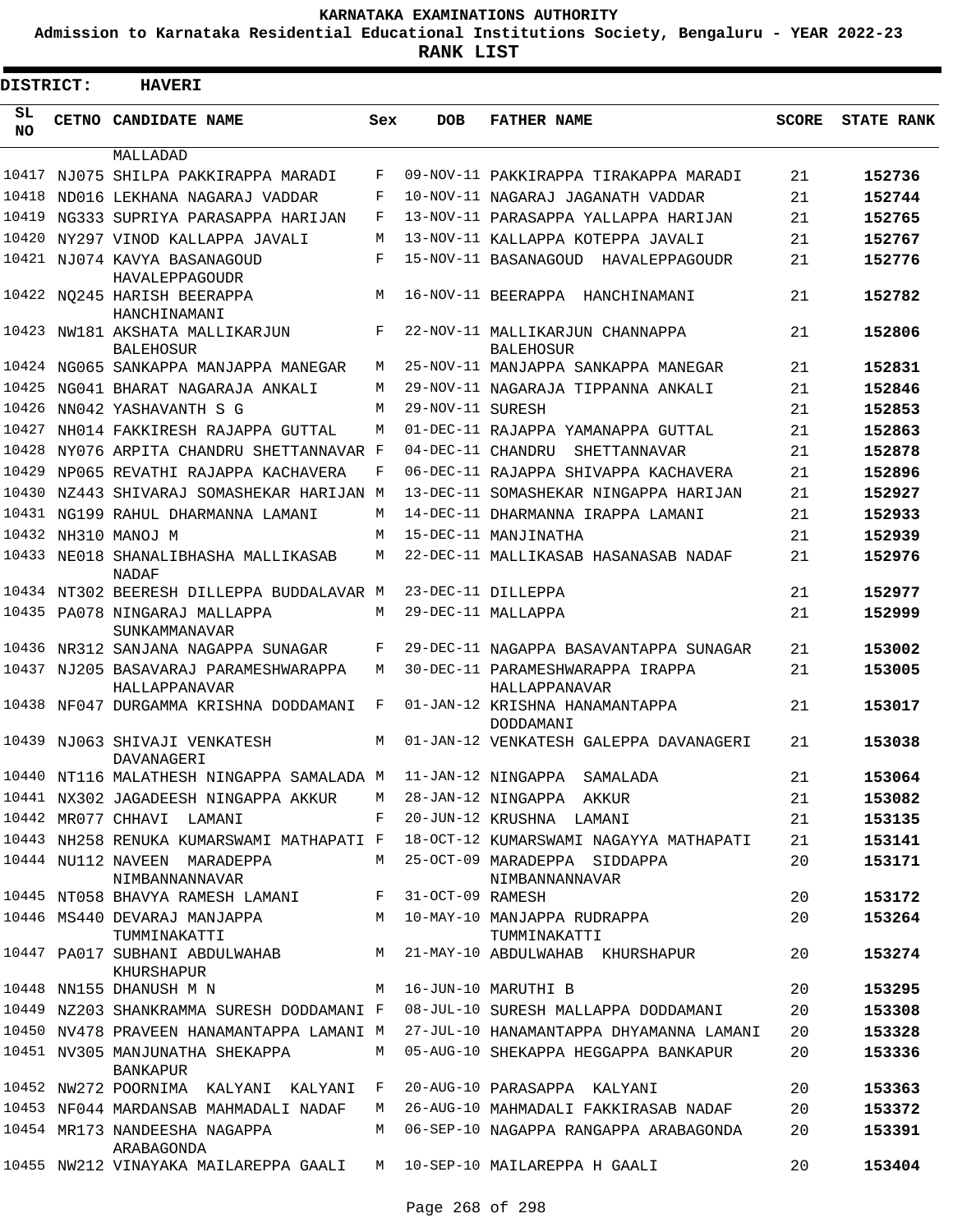**Admission to Karnataka Residential Educational Institutions Society, Bengaluru - YEAR 2022-23**

| DISTRICT: | <b>HAVERI</b>                                                                |     |                 |                                                                                   |              |                   |
|-----------|------------------------------------------------------------------------------|-----|-----------------|-----------------------------------------------------------------------------------|--------------|-------------------|
| SL<br>NO. | CETNO CANDIDATE NAME                                                         | Sex | <b>DOB</b>      | <b>FATHER NAME</b>                                                                | <b>SCORE</b> | <b>STATE RANK</b> |
|           | 10456 MY186 MALLIK REHAN KALESABANAVAR                                       | M   |                 | 15-SEP-10 MAHABOOB HASANSAB<br>KALESABANAVAR                                      | 20           | 153410            |
|           | 10457 NZ179 PRIYA MAVUR                                                      | F   |                 | 08-OCT-10 BASAVARAJ MAVUR                                                         | 20           | 153453            |
|           | 10458 NX061 AJAY SHANKRAPPA TALAWAR                                          | M   |                 | 17-OCT-10 SHANKRAPPA MAHADEVAPPA<br>TALAWAR                                       | 20           | 153486            |
|           | 10459 NU035 SHRIDHAR ASHOK KADOR                                             | M   | 25-OCT-10 ASHOK |                                                                                   | 20           | 153513            |
|           | 10460 NS040 AKSHATA HEGGAPPA HADOR                                           | F   |                 | 26-OCT-10 HEGGAPPA KARIYAPPA HADOR                                                | 20           | 153514            |
|           | 10461 MW173 KAVYA MARUTI BILAGALI                                            | F   |                 | 29-OCT-10 MARUTI HANUMANTAPPA BILAGALI                                            | 20           | 153523            |
|           | 10462 NP075 SANJAYKUMAR UMESH KODLER                                         | M   |                 | 29-OCT-10 UMESH KODLER                                                            | 20           | 153527            |
|           | 10463 NY067 SAGAR TIPPANNA LAMANI                                            | М   |                 | 03-NOV-10 TIPPANNA GANGAPPA LAMANI                                                | 20           | 153539            |
|           | 10464 MV191 LAKSHMI BASAVARAJ<br>BHAGANNANAVAR                               | F   |                 | 05-NOV-10 BASAVARAJ MADEVAPPA<br>BHAGANNANAVAR                                    | 20           | 153544            |
|           | 10465 PA035 RAJESWARI PANDURANGA<br>SOMANNANAVAR                             | F   |                 | 05-NOV-10 PANDURANGA SOMANNANAVAR                                                 | 20           | 153548            |
|           | 10466 NS300 CHANDRU HALAPPA<br>MARADAPPANAVARA                               | M   |                 | 10-NOV-10 HALAPPA MARADAPPANAVARA                                                 | 20           | 153562            |
|           | 10467 NC004 SHRIKANTH VEERABHADRAPPA<br>MATTIHALLI                           | M   |                 | 12-NOV-10 VEERABHADRAPPA RUDRAPPA<br>MATTIHALLI                                   | 20           | 153573            |
| 10468     | MS074 VENKATESH MANJAPPA HITLAR                                              | M   |                 | 24-NOV-10 MANJAPPA                                                                | 20           | 153609            |
| 10469     | NO307 PAVAN DEVINDRAPPA KHETAVAT                                             | M   |                 | 12-DEC-10 DEVINDRAPPA SHIVAPPA KHETAVAT                                           | 20           | 153648            |
| 10470     | MS516 AMBIKA ASHOK HITTALAMANI                                               | F   |                 | 15-DEC-10 ASHOK SHIVALINGAPPA<br>HITTALAMANI                                      | 20           | 153654            |
|           | 10471 MR030 KAVYA PRAKASH KALASUR                                            | F   |                 | 22-DEC-10 PRAKASH HANUMANTHAPPA KALASUR                                           | 20           | 153666            |
| 10472     | NM098 ANJENEYA HONNAPPA HAROGOPPA M                                          |     |                 | 23-DEC-10 HONNAPPA MARADEPPA HAROGOPPA                                            | 20           | 153668            |
| 10473     | NR131 PRATAP LAXMAN LAMANI                                                   | M   |                 | 25-DEC-10 LAXMANA HANUMANTAPPA LAMANI                                             | 20           | 153677            |
| 10474     | NZ268 NINGAPPA SHIVAPPA MANAKATTI M                                          |     |                 | 02-JAN-11 SHIVAPPA NINGAPPA MANAKATTI                                             | 20           | 153763            |
| 10475     | MW176 PRATIKSHA SURESH ALUR                                                  | F   |                 | 05-JAN-11 SURESH ALUR                                                             | 20           | 153775            |
| 10476     | MV136 RADHA IRAPPA PATIL                                                     | F   |                 | 19-JAN-11 IRAPPA SHIVAPPA PATIL                                                   | 20           | 153816            |
| 10477     | MS419 MAHADEVAPPA PARASAPPA ANGUR M                                          |     |                 | 21-JAN-11 PARASAPPA KARABASAPPA ANGUR                                             | 20           | 153822            |
|           | 10478 MZ154 SPOORTI CHADRAPPA HARIJAN                                        | F   |                 | 27-JAN-11 CHADRAPPA DODDFAKKIRAPPA<br>HARIJAN                                     | 20           | 153846            |
|           | 10479 MS256 TARUN SOMESH KULAKARNI                                           | M   |                 | 27-JAN-11 SOMESH SHEKAPPA KULAKARNI                                               | 20           | 153847            |
|           | 10480 NH399 BHUMIKA VASANTH BULABULLI F 08-FEB-11 VASANTH DURGAPPA BULABULLI |     |                 |                                                                                   | 20           | 153888            |
|           | 10481 NF198 YALLAPPA HANUMANTAPPA<br>VADDAR                                  |     |                 | M 10-FEB-11 HANUMANTAPPA PUTTAPPA VADDAR                                          | 20           | 153895            |
|           | 10482 NV212 LAKSHMAN MAHANTESH KOTI                                          |     |                 | M 11-FEB-11 MAHANTESH NEELAPPA KOTI                                               | 20           | 153896            |
|           |                                                                              |     |                 | 10483 MT064 LAKSHMI HANUMANTAPPA LAMANI F 11-FEB-11 HANUMANTAPPA KASANEPPA LAMANI | 20           | 153897            |
|           | 10484 NV289 KARIYAVVA LAKSHMAPPA<br>HARIJAN                                  |     |                 | F 13-FEB-11 LAKSHMAPPA HALAPPA HARIJAN                                            | 20           | 153903            |
|           | 10485 NP026 KAVITA CHANDRAPPA TALAVARA F                                     |     |                 | 14-FEB-11 CHANDRAPPA BHARAMAPPA TALAVAR                                           | 20           | 153906            |
|           | 10486 NV008 SPOORTI HULAGAPPA BOODIHAL F 17-FEB-11 HULAGAPPA HANUMANTAPPA    |     |                 | <b>BOODIHAL</b>                                                                   | 20           | 153920            |
|           | 10487 NM288 KIRAN VEERAPPA HOLAJOGI                                          | M   |                 | 23-FEB-11 VEERAPPA HANUMANTAPPA<br>HOLAJOGI                                       | 20           | 153942            |
|           | 10488 NH209 PUSHPA GUDDAPPA HUGAR                                            | F   |                 | 28-FEB-11 GUDDAPPA NAGAPPA HUGAR                                                  | 20           | 153958            |
|           | 10489 MX083 SEVANTI SANNAPPA LAMANI                                          | F   |                 | 01-MAR-11 SANNAPPA SHESHAPPA LAMANI                                               | 20           | 153964            |
|           | 10490 NU138 DURUGAVVA HALAPPA LALAGER                                        | F   |                 | 02-MAR-11 HALAPPA NEELAPPA LALAGER                                                | 20           | 153965            |
|           | 10491 NW155 SANTHOSHA RAMESH BADIGER                                         | M   |                 | 05-MAR-11 RAMESH ISWVARAPPA BADIGER                                               | 20           | 153982            |
|           | 10492 NZ281 CHETAN DURAGAPPA<br>MUDAKANNANAVAR                               | М   |                 | 06-MAR-11 DURAGAPPA YALLAPPA<br>MUDAKANNANAVAR                                    | 20           | 153983            |
|           | 10493 PA283 MANOJ BEESUGALL                                                  | M   |                 | 11-MAR-11 KARABASAPPA SHIVANAND<br>BEESUGALL                                      | 20           | 154001            |
|           | 10494 NL159 SHIVARAJ BASAVARAJ<br>BURADIKATTI                                |     |                 | M 14-MAR-11 BASAVARAJ GADIGEPPA<br>BURADIKATTI                                    | 20           | 154013            |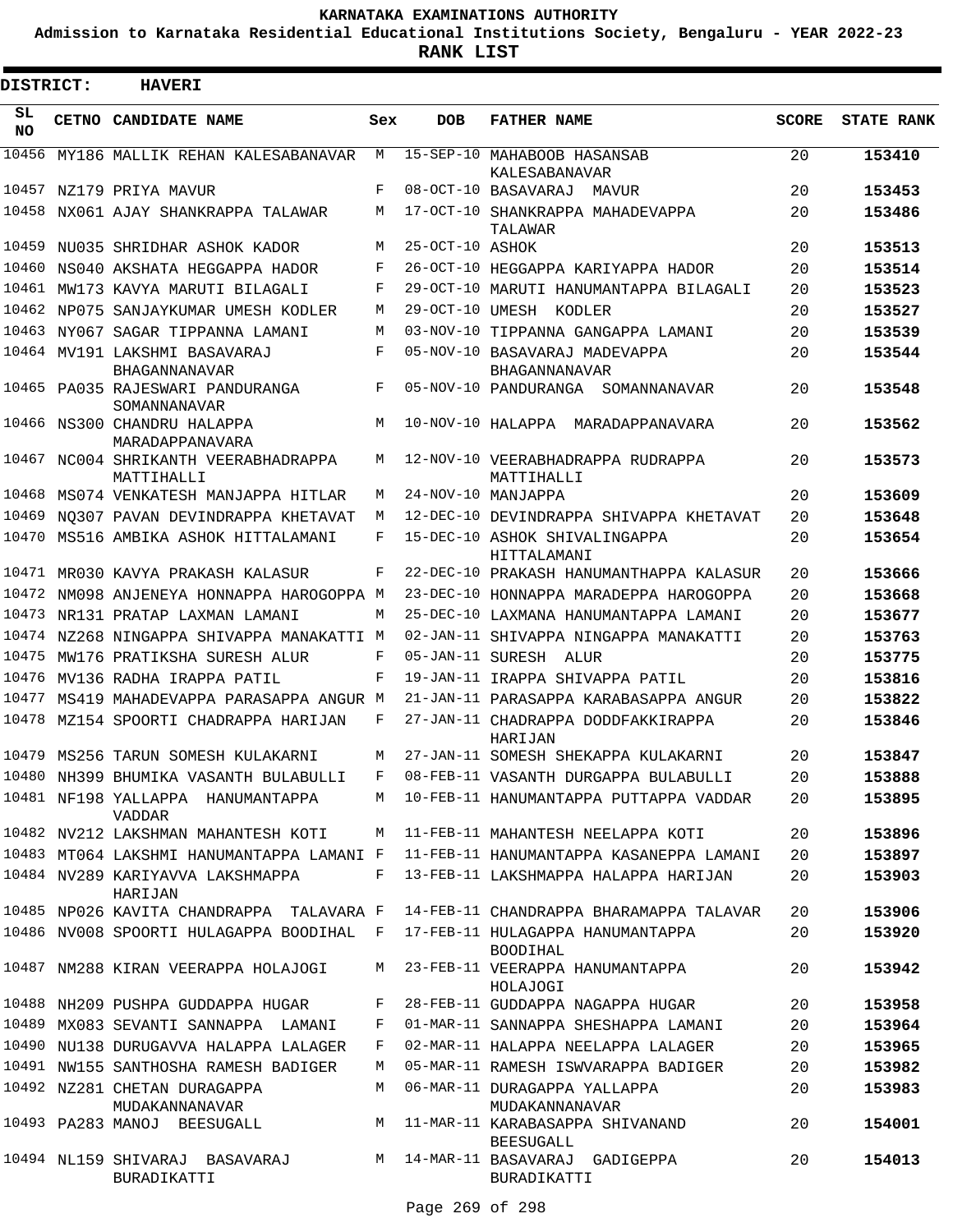**Admission to Karnataka Residential Educational Institutions Society, Bengaluru - YEAR 2022-23**

| <b>DISTRICT:</b> | <b>HAVERI</b>                                                             |     |                   |                                                                                              |              |                   |
|------------------|---------------------------------------------------------------------------|-----|-------------------|----------------------------------------------------------------------------------------------|--------------|-------------------|
| SL<br><b>NO</b>  | CETNO CANDIDATE NAME                                                      | Sex | <b>DOB</b>        | <b>FATHER NAME</b>                                                                           | <b>SCORE</b> | <b>STATE RANK</b> |
| 10495            | NJ083 ARATI ANAND MADAR                                                   | F   |                   | 15-MAR-11 ANAND RAMAPPA MADAR                                                                | 20           | 154015            |
| 10496            | MW001 PARVATAVVA IRAPPA<br>APPANNANAVAR                                   | F   |                   | 15-MAR-11 IRAPPA GURAPPA APPANNANAVAR                                                        | 20           | 154019            |
| 10497            | MV137 ANUSHRI DEVARAJ BHAJANTRI                                           | F   |                   | 19-MAR-11 DEVARAJ LAKSHMAN BHAJANTRI                                                         | 20           | 154032            |
|                  | 10498 NR253 FAKKEERESH PRABHU<br>KEPPANEELAPPANAVAR                       | М   |                   | 24-MAR-11 PRABHU KEPPANEELAPPANAVAR                                                          | 20           | 154050            |
| 10499            | NH072 GANGADHAR CHANNAPPA BADNI                                           | M   |                   | 30-MAR-11 CHANNAPPA A BADNI                                                                  | 20           | 154077            |
|                  | 10500 NR092 LAXMI BASAVARAJ MADAR                                         | F   |                   | 30-MAR-11 BASAVARAJ                                                                          | 20           | 154079            |
|                  | 10501 NT098 SEVANTI MANJAPPA BIDARI                                       | F   |                   | 02-APR-11 MANJAPPA BIDARI                                                                    | 20           | 154102            |
|                  | 10502 NE117 SANGEETA CHOUDAPPA<br>DODDAMANI                               | F   |                   | 06-APR-11 CHOUDAPPA RAMAPPA DODDAMANI                                                        | 20           | 154120            |
|                  | 10503 MS038 REKHA PARASHURAM<br>HINDINAMANI                               | F   |                   | 09-APR-11 PARASHURAM HINDINAMANI                                                             | 20           | 154138            |
|                  | 10504 NU248 HALAMMA HANUMAPPA BARKI                                       | F   |                   | 12-APR-11 HANUMAPPA BARKI                                                                    | 20           | 154148            |
|                  | 10505 NB170 CHAITRA SHREEKANTA LAMANI                                     | F   |                   | 13-APR-11 SHREEKANTA NAGAPPA LAMANI                                                          | 20           | 154151            |
|                  | 10506 NA079 BHAVYA MALATHESHA<br>CHIKKALLY                                | F   |                   | 23-APR-11 MALATHESHA GIRIMALLAPPA<br>CHIKKALLY                                               | 20           | 154190            |
|                  | 10507 MX047 RAGHAVENDRA GANAPATI<br><b>BAIRANNANAVAR</b>                  | М   |                   | 26-APR-11 GANAPATI DEVENDRAPPA<br><b>BAIRANNANAVAR</b>                                       | 20           | 154215            |
|                  | 10508 NU034 SHIVARAJ PRABHU PUJAR                                         | М   |                   | 27-APR-11 PRABHU NILAPPA PUJAR                                                               | 20           | 154224            |
| 10509            | PA300 HAREESH NINGAPPA KAKADE                                             | M   |                   | 28-APR-11 NINGAPPA LAXMANARAO KAKADE                                                         | 20           | 154225            |
|                  | 10510 NG204 SHASHIKUMAR AJJAPPA SALI                                      | M   |                   | 28-APR-11 AJJAPPA GANGAPPA SALI                                                              | 20           | 154229            |
|                  | 10511 PA207 ABDULKHADAR BASUSAB MANIYAR M                                 |     |                   | 03-MAY-11 BASUSAB IBRAHIMSAB MANIYAR                                                         | 20           | 154247            |
|                  | 10512 MS106 PAVAN LAKSHMAPPA HARIJAN                                      | М   |                   | 04-MAY-11 LAKSHMAPPA NAGAPPA HARIJAN                                                         | 20           | 154256            |
| 10513            | MS210 KAVYA NAGARAJ GUTTAL                                                | F   | 07-MAY-11 NAGARAJ | GUTTAL                                                                                       | 20           | 154271            |
|                  | 10514 NH269 AMRUTHA GUDDAPPA HAVERI                                       | F   |                   | 12-MAY-11 GUDDAPPA NELLAPPA HAVERI                                                           | 20           | 154287            |
| 10515            | MZ043 JYOTI PRASHANTA SAKARER                                             | F   |                   | 13-MAY-11 PRASHANTA BEMAPPA SAKARER                                                          | 20           | 154293            |
|                  | 10516 MZ240 PAVANAKUMAR RAMACHANDRA<br><b>BADIGER</b>                     | М   |                   | 13-MAY-11 RAMACHANDRA BADIGER                                                                | 20           | 154295            |
|                  | 10517 NP025 PRAJWAL SHANKRAPPA<br>SHIRAGAMBI                              | М   |                   | 15-MAY-11 SHANKRAPPA<br>SHIRAGAMBI                                                           | 20           | 154308            |
|                  | 10518 MS265 YALAMMA CHANDRAPPA<br>ADIVENNANAVAR                           | F   |                   | 15-MAY-11 CHANDRAPPA SHIVAPPA<br>ADIVENNANAVAR                                               | 20           | 154310            |
|                  | 10519 NX150 SUJATA NINGAPPA HARIJAN                                       |     |                   | F 18-MAY-11 NINGAPPA SHIVAPPA HARIJAN                                                        | 20           | 154322            |
|                  |                                                                           |     |                   | 10520 MS168 SHAMBHU PRAKASH HIREHALLI M 25-MAY-11 PRAKASH MAHADEVAPPA HIREHALLI 20           |              | 154357            |
|                  | 10521 NS163 SUNITHA MARADEPPA MALAGI F 27-MAY-11 MARADEPPA MALAGI         |     |                   |                                                                                              | 20           | 154369            |
|                  | 10522 NY263 MAMATA CHANNABASAPPA<br>ALADAKATTI                            |     |                   | F 29-MAY-11 CHANNABASAPPA ALADAKATTI                                                         | 20           | 154378            |
|                  | KOTRAPPANAVAR                                                             |     |                   | 10523 NY058 GURUPADAPPA CHANNABASAPPA M 06-JUN-11 CHANNABASAPPA GURUPADAPPA<br>KOTRAPPANAVAR | 20           | 154449            |
|                  | 10524 MW200 NEELAPPA JAGADEESHA<br>HADIMANI                               |     |                   | M 10-JUN-11 JAGADEESHA                                                                       | 20           | 154477            |
|                  |                                                                           |     |                   | 10525 NU089 POORNIMA CHANDRAPPA OLEKAR F 10-JUN-11 CHANDRAPPA BASAPPA OLEKAR                 | 20           | 154479            |
|                  | 10526 NB040 VISHWA SHIVANANDAPPA<br>HONNATTI                              |     |                   | M 11-JUN-11 SHIVANANDAPPA KALAVEERAPPA<br>HONNATTI                                           | 20           | 154492            |
|                  |                                                                           |     |                   | 10527 NZ145 BASAVARAJ YALLAPPA OLEKAR M 14-JUN-11 YALLAPPA FAKKIRAPPA OLEKAR                 | 20           | 154502            |
|                  | 10528 NH037 KAVNA ADIVEPPA HALGLI F 18-JUN-11 ADIVEPPA HALGLI             |     |                   |                                                                                              | 20           | 154523            |
|                  |                                                                           |     |                   | 10529 NL002 JAYASHRI GANESHAPPA TALAVAR F 19-JUN-11 GANRSHAPPA FAKKIRAPPA TALAVAR            | 20           | 154528            |
|                  | 10530 NF058 ANUSHA HALAPPA LAMANI F 20-JUN-11 HALAPPA LAMANI              |     |                   |                                                                                              | 20           | 154534            |
|                  | 10531 NC058 JAYAMMA KALVEERAPPA F 24-JUN-11 KALAVEERAPPA<br>SANNAPPANAVAR |     |                   |                                                                                              | 20           | 154560            |
|                  | SHIDDAPPANAVAR                                                            |     |                   | 10532 NZ175 SNEHA MALLESHAPPA<br>F 24-JUN-11 MALLESHAPPA SHIDDAPPANAVAR                      | 20           | 154562            |
|                  |                                                                           |     |                   | 10533 NN124 CHARAN BASANAGOUDA HOTTER M 25-JUN-11 BASANAGOUDA MALLAPPA HOTTER                | 20           | 154563            |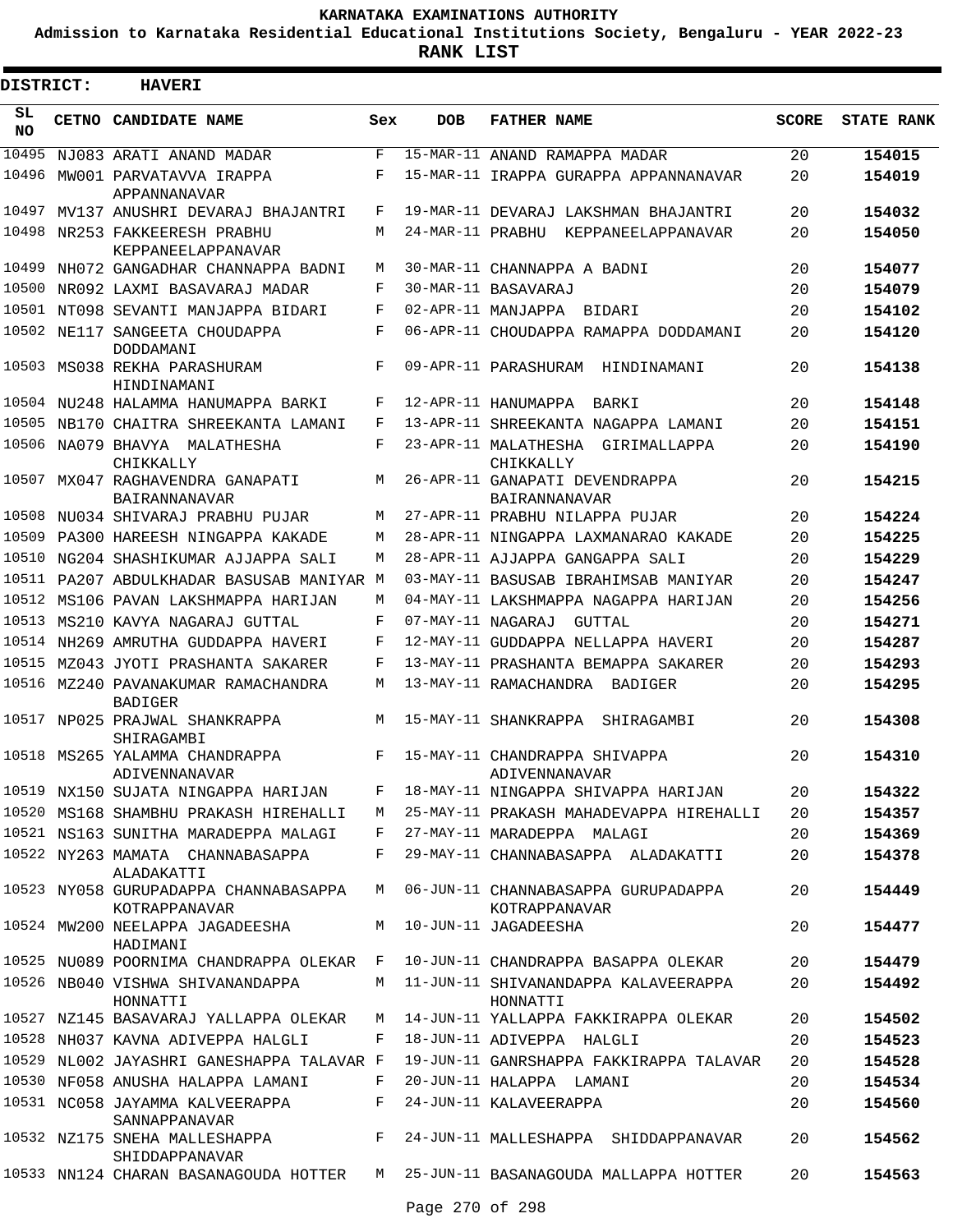**Admission to Karnataka Residential Educational Institutions Society, Bengaluru - YEAR 2022-23**

| DISTRICT:       | <b>HAVERI</b>                                                           |              |            |                                                                           |              |                   |
|-----------------|-------------------------------------------------------------------------|--------------|------------|---------------------------------------------------------------------------|--------------|-------------------|
| SL<br><b>NO</b> | <b>CETNO CANDIDATE NAME</b>                                             | Sex          | <b>DOB</b> | <b>FATHER NAME</b>                                                        | <b>SCORE</b> | <b>STATE RANK</b> |
| 10534           | MZ239 CHETANA SHIVAPPA<br>MARIYANNANAVAR                                | F            |            | 26-JUN-11 SHIVAPPA NAGENDRAPPA<br>MARIYANNANAVAR                          | 20           | 154573            |
|                 | 10535 NL199 GOURAMMA HONNAPPA<br>SANKLIPUR                              | F            |            | 26-JUN-11 HONNNAPPA                                                       | 20           | 154575            |
|                 | 10536 NE043 MALLESH FAKKIRAPPA VADDAR                                   | M            |            | 26-JUN-11 FAKKIRAPPA DYAMANNA VADDAR                                      | 20           | 154577            |
|                 | 10537 NM222 BHARAT RUDRAPPA KANAKERI                                    | М            |            | 28-JUN-11 RUDRAPPA HANUMANTAPPA<br>KANAKERI                               | 20           | 154588            |
|                 | 10538 NH365 CHAITRA NINGAPPA IPPIKOPPA                                  | F            |            | 03-JUL-11 NINGAPPA                                                        | 20           | 154630            |
| 10539           | NX235 PRIYANKA SWAMISH VALIKAR                                          | F            |            | 03-JUL-11 SWAMISH PAKKIRAPPA VALIKAR                                      | 20           | 154632            |
| 10540           | MV084 SHANMUKHA PULIKESHI<br>ADAGATTI                                   | М            |            | 05-JUL-11 PULIKESHI                                                       | 20           | 154646            |
|                 | 10541 NO089 LAKSHMI<br>NINGAPPA JALLER                                  | F            |            | 07-JUL-11 NINGAPPA NINGAPPA JALLER                                        | 20           | 154660            |
|                 | 10542 NG271 DARSHAN MANJUNATH KORAVAR                                   | M            |            | 12-JUL-11 MANJUNATH TIRAKAPPA KORAVAR                                     | 20           | 154689            |
|                 | 10543 NK069 GOUTHAMI K                                                  | F            |            | 14-JUL-11 KARIYAPPA                                                       | 20           | 154699            |
|                 | 10544 NF485 SOUBHAGHYA SHIVALINGAPPA<br>HARIJAN                         | F            |            | 14-JUL-11 SHIVALINGAPPA HARIJAN                                           | 20           | 154703            |
|                 | 10545 NU298 PUSHPA SHAMBHULINGAPPA<br>MAILAR                            | F            |            | 17-JUL-11 SHAMBHULINGAPPA NINGAPPA<br>MAILAR                              | 20           | 154719            |
|                 | 10546 NU324 ASHWINI MALATHESH BALIKAYI                                  | F            |            | 18-JUL-11 MALATHESH SHANTHAPPA BALIKAYI                                   | 20           | 154722            |
|                 | 10547 NF158 GAYITRI JAGADISH NERTI                                      | F            |            | 18-JUL-11 JAGADISH YALLAPPA NERTI                                         | 20           | 154723            |
|                 | 10548 MU115 BASANAGOUDA CHANNABASAPPA<br>GULAPANNANAVAR                 | M            |            | 21-JUL-11 CHANNABASAPPA BASANAGOUDA<br>GULAPANNANAVAR                     | 20           | 154742            |
|                 | 10549 NL285 AFANAN NASRULLA HANCHI                                      | M            |            | 22-JUL-11 NASRULLA SATTARSAB HANCHI                                       | 20           | 154746            |
| 10550           | NE217 ROOPA NINGAPPA KURIYAVAR                                          | F            |            | 24-JUL-11 NINGAPPA M KURIYAVAR                                            | 20           | 154764            |
|                 | 10551 NU231 ANJALI CHANDRAPPA<br>CHAVADANNANAVAR                        | $\mathbf{F}$ |            | 25-JUL-11 CHANDRAPPA BEERAPPA<br>CHAVADANNANAVAR                          | 20           | 154766            |
|                 | 10552 PA068 MAHAMADYUNUS MUSTAKAHMAD<br>MUKTUMIYANAVAR                  | М            |            | 02-AUG-11 MUSTAKAHMAD<br>MUKTUMIYANAVAR                                   | 20           | 154813            |
|                 | 10553 NP051 NIKHITHA                                                    | F            |            | 06-AUG-11 DEVARAJA NAIK                                                   | 20           | 154826            |
|                 | 10554 MS488 NIKHIL<br>B HARAMAGATTI                                     | M            |            | 08-AUG-11 BASAVARAJA<br>HARAMAGATTI                                       | 20           | 154834            |
|                 | 10555 NX251 MANOJ DHARAMANNA KATAGI                                     | М            |            | 19-AUG-11 DHARAMANNA YALLAPPA KATAGI                                      | 20           | 154895            |
|                 | 10556 NU306 SACHIN HUCHHAPPA<br>KENCHANNANAVAR                          | M            |            | 24-AUG-11 HUCHHAPPA NAGAPPA<br>KENCHANNANAVAR                             | 20           | 154920            |
|                 | 10557 MR218 POORNIMA MANJUNATH<br>HEGGAPPANAVAR                         | F            |            | 25-AUG-11 MANJUNATH MALLAPPA<br>HEGGAPPANAVAR                             | 20           | 154927            |
|                 | 10558 MS499 SACHIN MANJAPPA HARIJAN                                     | М            |            | 28-AUG-11 MANJAPPA HARIJAN                                                | 20           | 154940            |
|                 | 10559 ND082 LAVANYA RAVI BUDIHAL                                        | F            |            | 04-SEP-11 RAVI BASAVANNEPPA BUDIHAL                                       | 20           | 154982            |
|                 | 10560 MW189 PRASHANT HANUMANTAPPA<br>YALIGAR                            | M            |            | 11-SEP-11 HANUMANTAPPA PARASAPPA<br>YALIGAR                               | 20           | 155017            |
|                 | 10561 MX215 LOHITAGOUDA RENUKAGOUDA<br>KALLANAGOUDRA                    | M            |            | 16-SEP-11 RENUKAGOUDA CHANDRAGOUDA<br>KALLANAGOUDRA                       | 20           | 155038            |
|                 | 10562 NZ200 DAVALABI HUSAINSAB<br>MAMADUNAVAR                           | F            |            | 27-SEP-11 HUSAINSAB SHARIFSAB<br>MAMADUNAVAR                              | 20           | 155094            |
|                 | 10563 PA149 SAHANA HANAMANTAPPA MADAR                                   | F            |            | 29-SEP-11 HANAMANTAPPA TIRKAPPA MADAR                                     | 20           | 155106            |
|                 | 10564 NR206 GIRISH RUDRAPPA ANGADI                                      | М            |            | 07-OCT-11 RUDRAPPA SHIVAPPA ANGADI                                        | 20           | 155139            |
|                 | 10565 NW026 MANGALA BASAPPA BARKI                                       | F            |            | 13-OCT-11 BASAPPA MAHADEVAPPA BARKI                                       | 20           | 155171            |
|                 | 10566 PA325 KHAJAMAINU ANVARSAB KOUTAL                                  | M            |            | 21-OCT-11 ANVARSAB HUSENSAB KOUTAL                                        | 20           | 155213            |
|                 | 10567 MY056 MOHIN RAZA MOULALI GANJI                                    | М            |            | 21-OCT-11 MOULALI GANJI                                                   | 20           | 155214            |
|                 | 10568 MY007 AVINASH MALATESH KONDOJI                                    | М            |            | 22-OCT-11 MALATESH KONDOJI                                                | 20           | 155217            |
|                 | 10569 NR156 SPANDANA HALESH VADDAR<br>10570 NX014 LAXMI PARAMESH SHIGLI | F<br>F       |            | 24-OCT-11 HALESH HANAMANTAPPA VADDAR<br>26-OCT-11 PARAMESH BASAPPA SHIGLI | 20<br>20     | 155227<br>155236  |
|                 | 10571 NS176 HANUMANT CHIKKAPPA HALAGERI M                               |              |            | 06-NOV-11 CHIKKAPPA NAGAPPA HALAGERI                                      | 20           | 155283            |
|                 | 10572 NW169 KAVERI CHANDRU CHAKALABBI                                   | F            |            | 13-NOV-11 CHANDRU MAHADEVAPPA<br>CHAKALABBI                               | 20           | 155324            |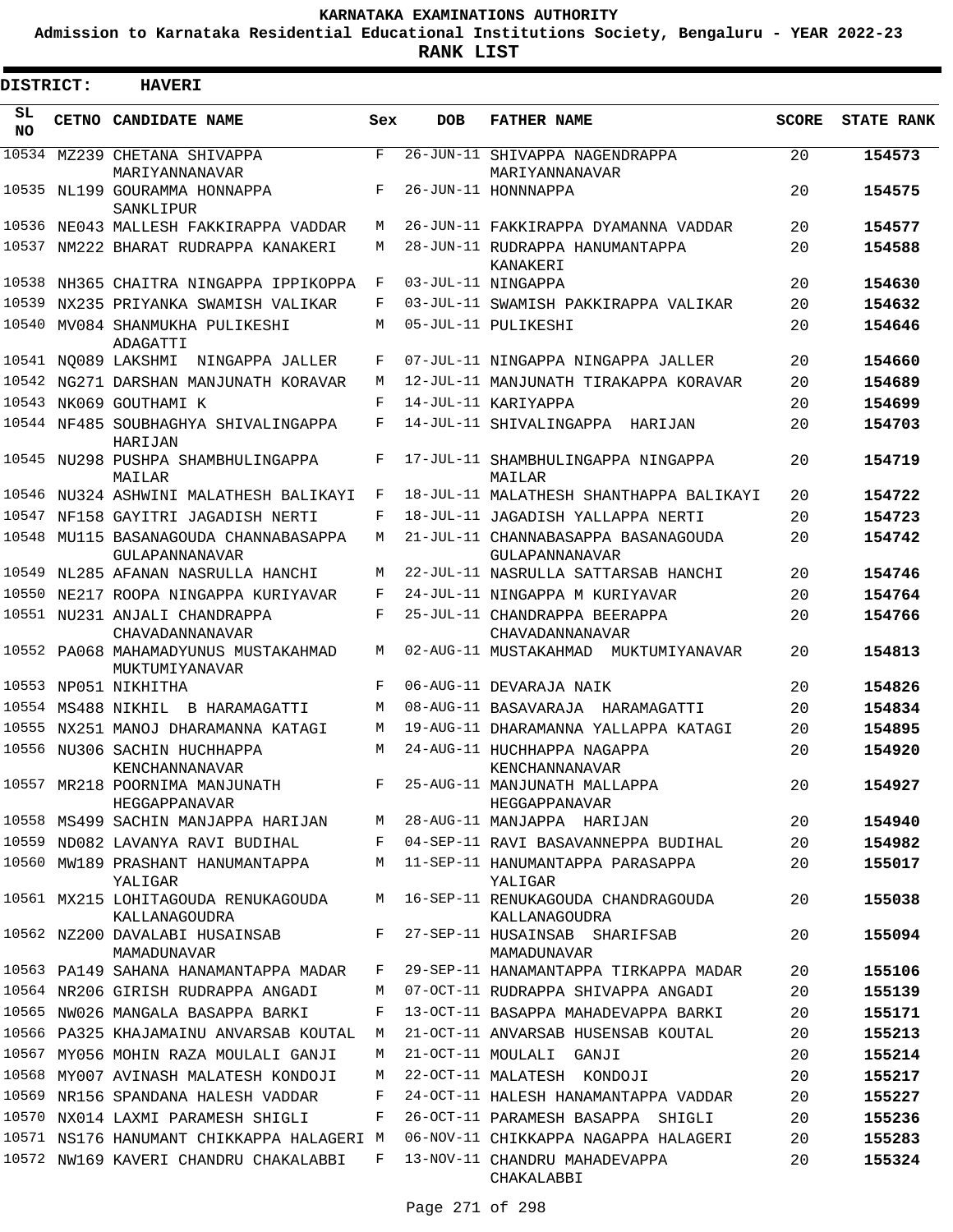**Admission to Karnataka Residential Educational Institutions Society, Bengaluru - YEAR 2022-23**

**RANK LIST**

Е

| DISTRICT: | <b>HAVERI</b>                                                   |            |                   |                                                      |       |                   |
|-----------|-----------------------------------------------------------------|------------|-------------------|------------------------------------------------------|-------|-------------------|
| SL<br>NO  | CETNO CANDIDATE NAME                                            | Sex        | <b>DOB</b>        | <b>FATHER NAME</b>                                   | SCORE | <b>STATE RANK</b> |
|           | 10573 NU133 VARSHA N B                                          | F          |                   | 13-NOV-11 NAGARAJ BAGILDAR                           | 20    | 155327            |
|           | 10574 NJ108 MAHAMMADAPPAN RAJABHAKSH<br>KANAKAVAD               | М          |                   | 14-NOV-11 RAJABHAKSHA<br>KANAKAVAD                   | 20    | 155331            |
|           | 10575 NE353 AKASH RAMESH BHADRAPUR                              | M          |                   | 16-NOV-11 RAMESH BASAVANNEPPA BHADRAPUR              | 20    | 155338            |
|           | 10576 NA042 LAXMI ANAND DOMBAR                                  | F          |                   | 18-NOV-11 ANAND DYAMANNA DOMBAR                      | 20    | 155346            |
|           | 10577 NE190 DEEPA DILLEPPA GONNI                                | F          |                   | 29-NOV-11 DILLEPPA TIRAKAPPA GONNI                   | 20    | 155396            |
|           | 10578 NR258 ROOPA CHIKKAPPA<br>NIMBANNANAVARA                   | $_{\rm F}$ |                   | 29-NOV-11 CHIKKAPPA NIMBANNANAVARA                   | 20    | 155400            |
|           | 10579 NZ222 PRAVEEN GANGADHAR<br>KONANAKERI                     | M          |                   | 01-DEC-11 GANGADHAR                                  | 20    | 155412            |
|           | 10580 NM150 KARTIK BASAVARAJ POOJAR                             | M          |                   | 10-DEC-11 BASAVARAJ SHIVAPPA POOJAR                  | 20    | 155445            |
|           | 10581 NV226 SAMAD BASESAB TIMMAPUR                              | М          |                   | 14-DEC-11 BASESAB IMAMSAB TIMMAPUR                   | 20    | 155462            |
|           | 10582 NU102 PAVITRA DILEEPKUMAR OLEKAR                          | F          |                   | 18-DEC-11 DILEEPKUMAR TIRAKAPPA OLEKAR               | 20    | 155477            |
|           | 10583 NY259 JYOTI ISHWARAPPA KITTUR                             | F          |                   | 24-DEC-11 ISHWARAPPA KITTUR                          | 20    | 155491            |
|           | 10584 NX196 BASANAGOUDA VEERANAGOUDA<br>PATIL                   | М          |                   | 26-DEC-11 VEERANAGOUDA CHAKANAGOUDA<br>PATTI,        | 20    | 155497            |
|           | 10585 NG020 DIVAKAR MANJAPPA<br>MARALINGANNANAVAR               | M          |                   | 31-DEC-11 MANJAPPA TIPPANNA<br>MARALINGANNANAVAR     | 20    | 155512            |
|           | 10586 NE418 NIKHITA CHANDRASHEKHAR<br>DODDAMANI                 | F          |                   | 02-JAN-12 CHANDRASHEKHAR RAMAPPA<br>DODDAMANI        | 20    | 155542            |
|           | 10587 NB241 LALITA BAILAWAL NAGARAJ<br>BAILAWAL                 | F          |                   | 06-JAN-12 NAGARAJ CHANNABASAPPA<br>BAILAWAL          | 20    | 155547            |
|           | 10588 NZ413 VIKAS MRUTYUNJAYA HIREMATH                          | М          |                   | 06-JAN-12 MRUTYUNJAYA SHASHIDHARAYYA<br>HIREMATH     | 20    | 155550            |
|           | 10589 MZ044 RENUKA RAVI VADDAR                                  | F          |                   | 26-JAN-12 RAVI MANUMANTAPPA VADDAR                   | 20    | 155570            |
|           | 10590 NV459 SANGEETA MALLESHAPPA YAMMI                          | F          |                   | 26-JAN-12 MALLESHAPPA                                | 20    | 155571            |
|           | 10591 NY359 TOKAIR MAHMADHANIF<br>MARAMBEEDA                    | М          |                   | 14-FEB-12 MAHMADHANIF MARAMBEEDA                     | 20    | 155589            |
|           | 10592 NS139 PRITAM NAGAPPA<br>BAMBAREPPANAVAR                   | M          |                   | 02-APR-12 NAGAPPA GUDDAPPA<br><b>BAMBAREPPANAVAR</b> | 20    | 155614            |
|           | 10593 NW263 MUNNA MOULASAB GUNDUR                               | M          |                   | 13-SEP-09 MOULASAB BABUSAB GUNDUR                    | 19    | 155673            |
|           | 10594 NK038 KUBERA R                                            | M          | 13-FEB-10 RAJAPPA |                                                      | 19    | 155717            |
|           | 10595 NX080 ABHINAYA NINGAPPA YARAGUPPI F                       |            |                   | 06-MAR-10 NINGAPPA HANUMANTAPPA<br>YARAGUPPI         | 19    | 155721            |
|           | 10596 NX197 MALATESH HNAMANTAPPA<br><b>BHAVANUR</b>             |            |                   | M 09-APR-10 HNAMNTAPPA NINGAPPA BHAVANUR             | 19    | 155734            |
|           | 10597 MV114 MANOJ FAKKIRAYYA ILIGER                             | M          |                   | 28-JUN-10 FAKKIRAYYA ILIGER                          | 19    | 155786            |
|           | 10598 NF278 PRASHANT KOTEPPA HALLUR                             | M          | 06-SEP-10 KOTEPPA | HALLUR                                               | 19    | 155852            |
|           | 10599 NH403 RAVI RAMAPPA LAMANI                                 | М          |                   | 12-SEP-10 RAMAPPA NAGAPPA LAMANI                     | 19    | 155856            |
|           | 10600 NT117 NIKHITA SOMAPPA LAMANI                              | F          |                   | 17-SEP-10 SOMAPPA SANNAHANUMANTAPPA<br>LAMANI        | 19    | 155861            |
|           | 10601 MY121 TARUN MANJUNATH BATTI                               | M          |                   | 19-SEP-10 MANJUNATH RAMANNA BATTI                    | 19    | 155868            |
|           | 10602 MX211 DEEPA ERAPPA<br>GURUSIDAPPANAVAR                    | F          |                   | 20-OCT-10 ERAPPA VIRUPAKSHAPPA<br>GURUSIDAPPANAVAR   | 19    | 155920            |
|           | 10603 NW111 SUNIL MANJUNATH KALIWAL                             | М          |                   | 22-OCT-10 MANJUNATH PAKKIRAPPA KALIWAL               | 19    | 155924            |
|           | 10604 NL217 ADARSH BASAVARAJA KADEMANI                          | M          |                   | 23-OCT-10 BASAVARAJA RAMAPPA KADEMANI                | 19    | 155926            |
|           | 10605 NX075 ABDULREHAMAN MAKBULAHMED<br>RAJAKANAVAR URF PALTANI | М          |                   | 01-NOV-10 MAKBULAHMED RAJAKANAVAR URF<br>PALTANI     | 19    | 155946            |
|           | 10606 MZ031 NAVEEN K N                                          | М          |                   | 07-NOV-10 KENCHAPPA                                  | 19    | 155956            |
|           | 10607 NU234 SHASHIKALA HEMAPPA LAMANI                           | F          |                   | 03-DEC-10 HEMAPPA CHIKKAPPA LAMANI                   | 19    | 156018            |
|           | 10608 MZ189 DARSHAN PARASAPPA LAMANI                            | М          |                   | 09-DEC-10 PARASAPPA YANKAPPA LAMANI                  | 19    | 156035            |
|           | 10609 NJ283 TIMMAPPA BIDDADEPPA PUJAR                           | M          |                   | 10-DEC-10 BIDDADEPPA TIMMAPPA PUJAR                  | 19    | 156041            |
|           | 10610 NR035 ARPITA DURUGAPPA<br>HOLESIRIGERE                    | F          |                   | 16-DEC-10 DURUGAPPA                                  | 19    | 156060            |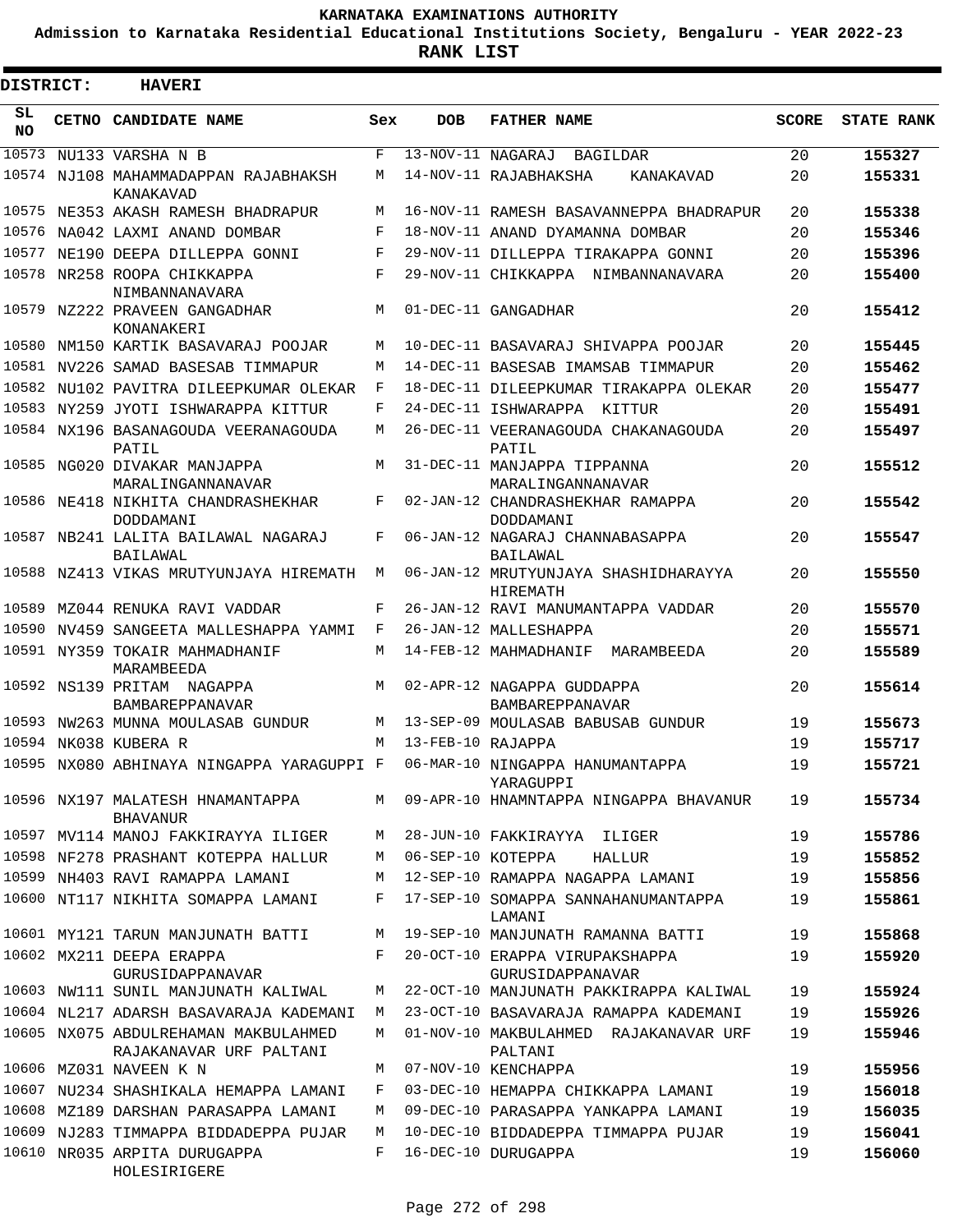**Admission to Karnataka Residential Educational Institutions Society, Bengaluru - YEAR 2022-23**

| <b>DISTRICT:</b> | <b>HAVERI</b>                                                           |              |            |                                                |              |                   |
|------------------|-------------------------------------------------------------------------|--------------|------------|------------------------------------------------|--------------|-------------------|
| SL<br><b>NO</b>  | CETNO CANDIDATE NAME                                                    | Sex          | <b>DOB</b> | <b>FATHER NAME</b>                             | <b>SCORE</b> | <b>STATE RANK</b> |
| 10611            | NU157 GANESHA KARIYAPPA MUDDI                                           | M            |            | 24-DEC-10 KARIYAPPA DEVENDRAPPA MUDDI          | 19           | 156077            |
|                  | 10612 NY484 ABBASALI KHASIMSAB<br>HANCHINAMANI                          | M            |            | 31-DEC-10 KHASIMSAB<br>HANCHINAMANI            | 19           | 156094            |
|                  | 10613 NX167 HONNAMMA TIRAKAPPA OLEKAR                                   | F            |            | 31-DEC-10 TIRAKAPPA PUTTAPPA OLEKAR            | 19           | 156096            |
|                  | 10614 NZ049 DAWAL MALIK MUGALIKATTI                                     | M            |            | 04-JAN-11 NIYAZAHMAD GHUDOSAB<br>MUGALLKATTI   | 19           | 156159            |
|                  | 10615 NF138 CHETAN MRUTUNJAYA KUDALMATH M                               |              |            | 12-JAN-11 MRUTUNJAYA KUDALMATH                 | 19           | 156175            |
|                  | 10616 NR233 SHASHIKALA DILLEPPA<br>KUDARIHALA                           | F            |            | 18-JAN-11 DILLEPPA KUDARIHALA                  | 19           | 156188            |
| 10617            | PA011 HIMAVARSHANI SURESH GORAVI                                        | F            |            | 19-JAN-11 SURESH SHIVARADDEPPA GORAVI          | 19           | 156192            |
| 10618            | NU226 MALATHESH NAGAPPA DODMANI                                         | M            |            | 23-JAN-11 NAGAPPA AJJAPPA DODMANI              | 19           | 156204            |
| 10619            | MZ010 ROOPA RAMESSH HERUR                                               | F            |            | 24-JAN-11 RAMESH GUTTEPPA HERUR                | 19           | 156211            |
|                  | 10620 NE329 ROOSEN JMIR MHAMAD IKBAL<br>KAGINLLI                        | M            |            | 25-JAN-11 MHAMAD IKBAL<br>KAGINLLI             | 19           | 156213            |
|                  | 10621 NB175 ARAVIND KRISHNA CHAWAN                                      | M            |            | 26-JAN-11 KRISHNA PANDAPPA CHAWAN              | 19           | 156214            |
|                  | 10622 NY209 IMAMSAB KHAJAMODIN NADAF                                    | M            |            | 29-JAN-11 KHAJAMODIN LALSAB NADAF              | 19           | 156225            |
|                  | 10623 NH036 GANESH SHIVAPPA LAMANI                                      | M            |            | 30-JAN-11 SHIVAPPA SANGAPPA LAMANI             | 19           | 156228            |
|                  | 10624 NZ105 PRATAP SHANKAR YADOJI                                       | M            |            | 01-FEB-11 SHANKAR HANAMANTAPPA YADOJI          | 19           | 156235            |
|                  | 10625 NQ242 SANDESH SUDHAKAR SANMANI                                    | M            |            | 05-FEB-11 SUDHAKAR SHIVAPPA SANMANI            | 19           | 156246            |
|                  | 10626 NH220 MAHMADJAFAR SHARIFASAB<br>ANGADI                            | M            |            | 08-FEB-11 SHARIFASAB H ANGADI                  | 19           | 156257            |
|                  | 10627 NS298 NAGARATNA MALATESHA TALAVAR F                               |              |            | 17-FEB-11 MALATESHA<br>TALAVAR                 | 19           | 156283            |
|                  | 10628 NL290 POORNIMA MAHADEVAPPA<br><b>BULLAPURA</b>                    | F            |            | 21-FEB-11 MAHADEVAPPA BASAPPA BULLAPURA        | 19           | 156294            |
| 10629            | NT156 ROHIT HANUMANTAPPA LAMANI                                         | M            |            | 23-FEB-11 HANUMANTAPPA GURAPPA LAMANI          | 19           | 156306            |
|                  | 10630 NG049 NAVEEN GUDDAPPA MALAPURA                                    | M            |            | 25-FEB-11 GUDDAPPA YALLAPPA MALAPURA           | 19           | 156310            |
|                  | 10631 NZ048 MAHMADSAMEER BASHIRAHMED<br>GUJJAR                          | M            |            | 26-FEB-11 BASHIRAHMED<br>GUJJAR                | 19           | 156314            |
|                  | 10632 NL032 DHANUSH SIDDANAGOUDA<br>MUDIGOUDAR                          | M            |            | 27-FEB-11 SIDDANAGOUDA KALLAPPA<br>MUDIGOUDAR  | 19           | 156317            |
|                  | 10633 NZ390 PRAJWAL TEJAPPA LAMANI                                      | M            |            | 02-MAR-11 TEJAPPA MONAPPA LAMANI               | 19           | 156324            |
|                  | 10634 NW358 SUNIL CHIKKAPPA LAMANI                                      | M            |            | 03-MAR-11 CHIKKAPPA SOMALAPPA LAMANI           | 19           | 156330            |
|                  | 10635 NU067 SHWETA HANUMANTAPPA LAMANI F                                |              |            | 07-MAR-11 HANUMANTAPPA LAMANI                  | 19           | 156343            |
|                  | 10636 NT047 SHIVAPPA GUDDAPPA LAMANI                                    |              |            | M 09-MAR-11 GUDDAPPA MANGLEPPA LAMANI          | 19           | 156347            |
|                  | 10637 NZ438 ABHISHEK SUBHAS LAMANI                                      | М            |            | 10-MAR-11 SUBHAS SOMANNA LAMANI                | 19           | 156348            |
|                  | 10638 NK214 DHARSHAN SHANKRAPPA NAYAKAR M                               |              |            | 13-MAR-11 SHANKRAPPA MALLAPPA NAYAKAR          | 19           | 156361            |
|                  | 10639 NT009 MANTHESH IRAPPA BARKI                                       | M            |            | 17-MAR-11 IRAPPA CHANDRAPPA BARKI              | 19           | 156372            |
|                  | 10640 NL225 MAHAMMADARIF RAJASAB<br>BUDIYAMMANAVAR                      | M            |            | 23-MAR-11 RAJASAB HONNURSAB<br>BUDIYAMMANAVAR  | 19           | 156390            |
|                  | 10641 MS180 GEETA RAMESH HUGAR                                          | $\mathbf{F}$ |            | 30-MAR-11 RAMESH BHARAMAPPA HUGAR              | 19           | 156412            |
|                  | 10642 NZ027 LAXMI SHANKRAPPA KODLI                                      | F            |            | 02-APR-11 SHANKRAPPA KODLI                     | 19           | 156422            |
|                  | 10643 MS432 BHARAT CHANDRAPPA DODDAMANI M                               |              |            | 08-APR-11 CHANDRAPPA RAMAPPA DODDAMANI         | 19           | 156449            |
|                  | 10644 NF048 KEERTI BEERAPPA CHAVADI                                     | F            |            | 09-APR-11 BEERAPPA                             | 19           | 156454            |
|                  | 10645 PA276 FAKKIRAMMA YALLAPPA<br>JADAGOPPAD                           | F            |            | 11-APR-11 YALLAPPA JADAGOPPAD                  | 19           | 156461            |
|                  | 10646 MS263 AJAYKUMAR NAIK L                                            |              |            | M 17-APR-11 LAKSHMAN NAIK                      | 19           | 156483            |
|                  | 10647 NP066 RANGANATHA GUDIHINDAL M 17-APR-11 RAMESHA                   |              |            |                                                | 19           | 156484            |
|                  | 10648 MU060 RADHA SHIVARUDRA<br>HANCHINAMANI                            | F            |            | 18-APR-11 SHIVARUDRA SHANTAPPA<br>HANCHINAMANI | 19           | 156490            |
|                  | 10649 NQ162 BHARAT RAJAPPA HARIJAN M 24-APR-11 RAJAPPA                  |              |            |                                                | 19           | 156515            |
|                  | 10650 MR266 MANIKANTHA DURAGESH SANMANI M                               |              |            | 26-APR-11 DURAGESH FAKKIRAPPA SANMANI          | 19           | 156522            |
|                  | 10651 NH289 VINYAK PARSAPPA TIPPANNAVAR M 28-APR-11 PARASAPPA DURAGAVVA |              |            | TIPPANNAVAR                                    | 19           | 156526            |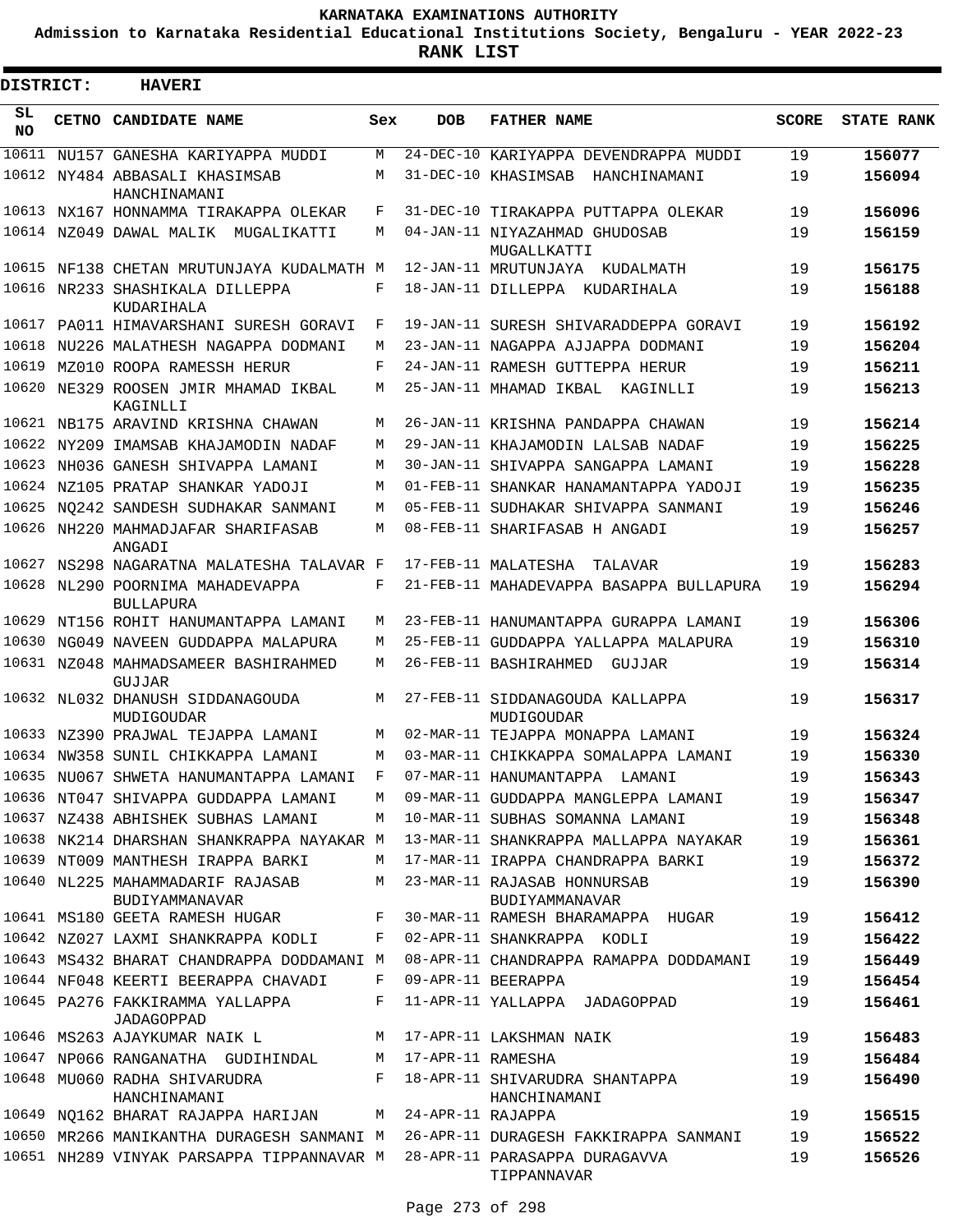**Admission to Karnataka Residential Educational Institutions Society, Bengaluru - YEAR 2022-23**

**RANK LIST**

 $\blacksquare$ 

| DISTRICT:       |  | <b>HAVERI</b>                                                            |            |                 |                                                         |              |                   |
|-----------------|--|--------------------------------------------------------------------------|------------|-----------------|---------------------------------------------------------|--------------|-------------------|
| SL<br><b>NO</b> |  | CETNO CANDIDATE NAME                                                     | Sex        | <b>DOB</b>      | <b>FATHER NAME</b>                                      | <b>SCORE</b> | <b>STATE RANK</b> |
|                 |  | 10652 NZ116 YALLAMMA IRAPPA DODDAMANI                                    | F          |                 | 30-APR-11 IRAPPA BASAPPA DODDAMANI                      | 19           | 156539            |
|                 |  | 10653 MV307 INDU HARIJAN                                                 | M          |                 | 01-MAY-11 SHIVAPPA HARIJAN                              | 19           | 156541            |
|                 |  | 10654 MX051 DHANUSH BASAVARAJ PUJAR                                      | M          |                 | 03-MAY-11 BASAVARAJ UDAGALAPPA PUJAR                    | 19           | 156546            |
|                 |  | 10655 NA073 LOHITA CHANDRAPPA GONDI                                      | M          |                 | 03-MAY-11 CHANDRAPPA PAKIRAPPA GONDI                    | 19           | 156548            |
|                 |  | 10656 NF209 RAMESH KARIYALLAPPA HARIJAN M                                |            |                 | 03-MAY-11 KARIYALLAPPA                                  | 19           | 156551            |
|                 |  | 10657 NA188 ASHFAK MAHAMMADRAFIQ<br>CHITTEKHANANAVAR                     | M          |                 | 04-MAY-11 MAHAMMADRAFIQ HUSENASAB<br>CHITTEKHANANAVAR   | 19           | 156557            |
|                 |  | 10658 NS028 NEETESH CHANDRAPPA VADATER                                   | M          |                 | 04-MAY-11 CHANDRAPPA                                    | 19           | 156561            |
|                 |  | 10659 ND143 UDAY GADIGEPPA BALAMBEED                                     | M          |                 | 04-MAY-11 GADIGEPPA BALAMBEED                           | 19           | 156564            |
|                 |  | 10660 NU055 ANKITHA SURESH LAMANI                                        | F          |                 | 05-MAY-11 SURESH SOMANAIK LAMANI                        | 19           | 156567            |
|                 |  | 10661 NU334 KANCHANA HALESHAPPA<br>HOTTEPPANAVAR                         | F          |                 | 06-MAY-11 HALESHAPPA HOTTEPPANAVAR                      | 19           | 156577            |
|                 |  | 10662 MY243 DARSHAN KUMAR LAMANI                                         | M          | 07-MAY-11 KUMAR | LAMANI                                                  | 19           | 156583            |
|                 |  | 10663 MY182 ISHWARYA RAMAPPA VADDAR                                      | $_{\rm F}$ |                 | 09-MAY-11 RAMAPPA VADDAR                                | 19           | 156591            |
|                 |  | 10664 NB213 RUKMINI PARASAPPA TEPPAD                                     | F          |                 | 09-MAY-11 PARASAPPA HANUMANTAPPA TEPPAD                 | 19           | 156593            |
|                 |  | 10665 NK525 PAVAN AJJAPPA CHANNADASAR                                    | M          |                 | 13-MAY-11 AJJAPPA CHANNADASAR                           | 19           | 156605            |
|                 |  | 10666 NP207 BINDHUSHRI KRISHNAPPA<br>TALAVAR                             | F          |                 | 20-MAY-11 KRISHNAPPA HANUMANTAPPA<br>TALAVAR            | 19           | 156633            |
|                 |  | 10667 NK505 NANDEESH                                                     | M          |                 | 20-MAY-11 LAKSHMAPPA TIMMAPPA<br>NANJAPPANAVAR          | 19           | 156635            |
|                 |  | 10668 NU073 TANVEER MUNAFSAB SHIVAMOGGA M                                |            |                 | 21-MAY-11 MUNAFSAB ABDUL RAHEEMANSAB<br>SHIVAMOGGA      | 19           | 156642            |
|                 |  | 10669 MU136 VIJAYALAXMI BASAVARAJ<br>MALEPPANAVAR                        | F          |                 | 28-MAY-11 BASAVARAJ CHANNABASAPPA<br>MALEPPANAVAR       | 19           | 156679            |
|                 |  | 10670 PA076 RAVI NINGAPPA KALLAPPANAVAR M                                |            |                 | 30-MAY-11 NINGAPPA KALLAPPANAVAR                        | 19           | 156685            |
|                 |  | 10671 NW405 UMESH S BANAKARA                                             | M          |                 | 01-JUN-11 SOMANNA BANAKARA                              | 19           | 156702            |
|                 |  | 10672 NG213 REKHA CHENNAPPA OLEKAR                                       | F          |                 | 04-JUN-11 CHENNAPPA A OLEKAR                            | 19           | 156722            |
|                 |  | 10673 NG323 MANTESH<br>BUDIHAL                                           | M          |                 | 10-JUN-11 HANAMANTAPPA<br><b>BUDIHAL</b>                | 19           | 156751            |
|                 |  | 10674 NZ151 SHIVARAJ MAHANTESH TALAWAR                                   | М          |                 | 12-JUN-11 MAHANTESH KALLAPPA TALAWAR                    | 19           | 156769            |
|                 |  | 10675 NC185 SUMANTH PARASHURAM<br>CHAKRASALI                             | M          |                 | 14-JUN-11 PARASHURAM LAKSHAMAN<br>CHAKRASALI            | 19           | 156777            |
|                 |  | 10676 NK035 YASHAVANT PRABHU BANAKAR                                     | M          |                 | 16-JUN-11 PRABHU BHARAMAPPA BANAKAR                     | 19           | 156783            |
|                 |  | 10677 NL346 DHANUSH CHADRAPPA DODMANI                                    | M          |                 | 17-JUN-11 CHADRAPPA NAGAPPA DODMANI                     | 19           | 156786            |
|                 |  | 10678 PA226 MAHANTESH MAHESH ALADAKATTI M 22-JUN-11 MAHESH ALADAKATTI    |            |                 |                                                         | 19           | 156806            |
|                 |  | 10679 NX031 DHASHARATH PRABHUGOUDA<br>BHARAMALINGANGOUDA                 | M          |                 | 24-JUN-11 PRABHUGOUDA SOOMANGOUDA<br>BHARAMALINGANGOUDA | 19           | 156812            |
|                 |  | 10680 NR046 SANDEEP BASAVARAJ SHIRAGERI M 26-JUN-11 BASAVARAJ SHANKRAPPA |            |                 | SHIRAGERI                                               | 19           | 156826            |
|                 |  | 10681 MV077 MAHESH SHANTAPPA BADDI                                       | M          |                 | 27-JUN-11 SHANTAPPA GANESHAPPA BADDI                    | 19           | 156833            |
|                 |  | 10682 PA133 NIKHIL KOTABAGI                                              | M          |                 | 27-JUN-11 RANGANATH KOTABAGI                            | 19           | 156834            |
|                 |  | 10683 NM148 ABHISHEK NAGARAJ MUDIGOUDRA M                                |            |                 | 30-JUN-11 NAGARAJ MUDIGOUDRA                            | 19           | 156842            |
|                 |  | 10684 NH078 REHANA PEERSAB DODDAMANI                                     |            |                 | F 04-JUL-11 PEERSAB REHMANSAB DODDAMANI                 | 19           | 156864            |
|                 |  | 10685 MR226 VINAYAKA HANUMANTAPPA<br>SUNKAPUR                            |            |                 | M 04-JUL-11 HANUMANTAPPA HUCHHAPPA<br>SUNKAPUR          | 19           | 156868            |
|                 |  | 10686 NQ277 MEGHANA BASAVARAJ<br>KATENAHALLI                             | F          |                 | 05-JUL-11 BASAVARAJ                                     | 19           | 156876            |
|                 |  | 10687 NU360 RAVIKUMARA SHIVAMURTHI<br>KUMMUR                             | M          |                 | 09-JUL-11 SHIVAMURTHI KUMMUR                            | 19           | 156900            |
|                 |  | 10688 NW012 BIBIJAN HUSAINSAB DARGAD                                     |            |                 | F 11-JUL-11 HUSAINSAB MODINSAB DARGAD                   | 19           | 156909            |
|                 |  | 10689 MS397 AKHIL CHANNAPPA KOPPAD                                       |            |                 | M 17-JUL-11 CHANNAPPA KOPPAD                            | 19           | 156932            |
|                 |  | 10690 NK470 SHASHANK RAGAVENDRA<br>MADIVALAR                             |            |                 | M 19-JUL-11 RAGAVENDRA GAVIYAPPA<br>MADIVALAR           | 19           | 156945            |
|                 |  | 10691 NH131 DARSHAN RAMACHANDRA<br>DYVAGYNA                              |            |                 | M 21-JUL-11 RAMACHANDRA DYVAGYNA                        | 19           | 156955            |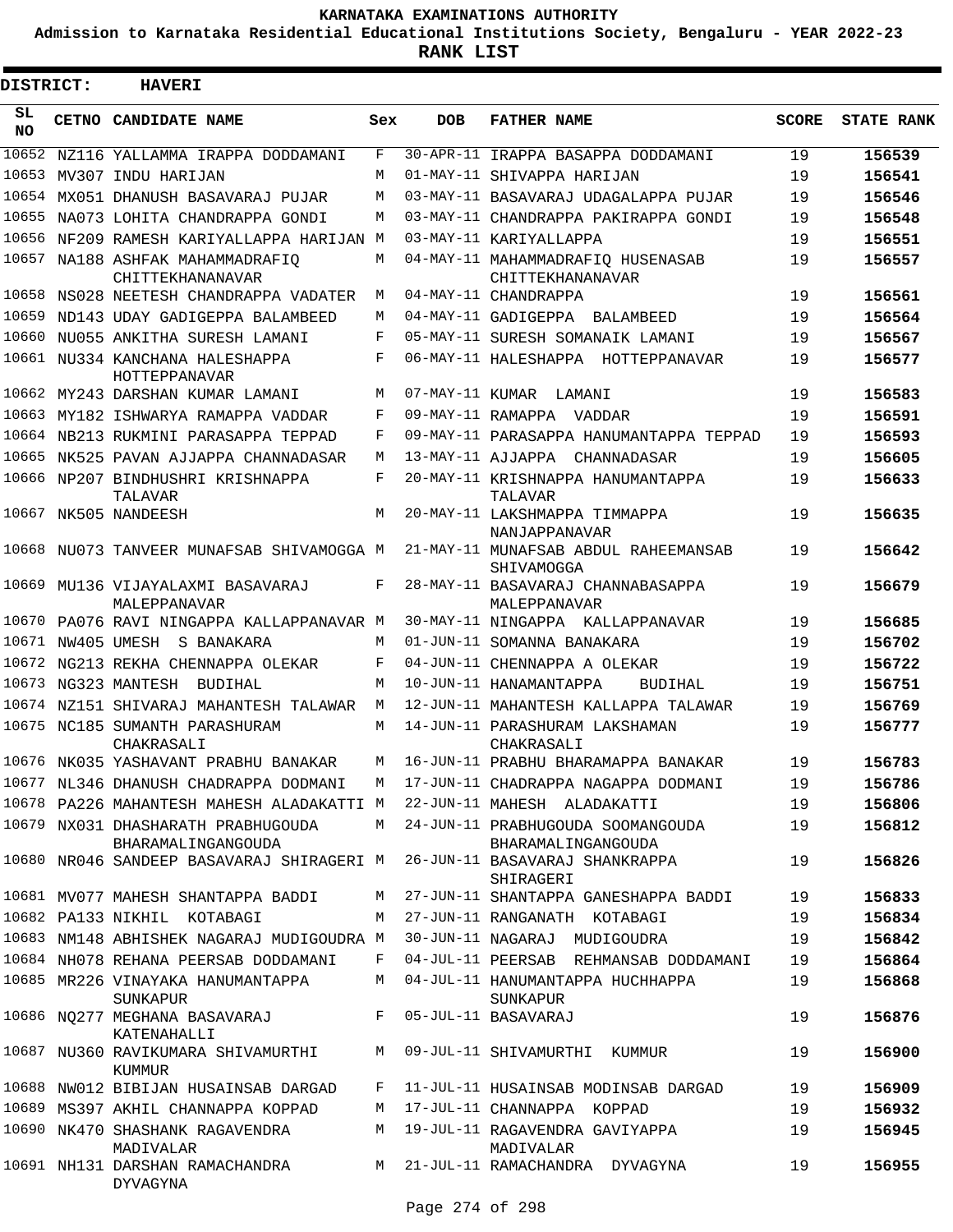**Admission to Karnataka Residential Educational Institutions Society, Bengaluru - YEAR 2022-23**

| DISTRICT:       | <b>HAVERI</b>                                                            |     |                   |                                                   |              |                   |
|-----------------|--------------------------------------------------------------------------|-----|-------------------|---------------------------------------------------|--------------|-------------------|
| SL<br><b>NO</b> | <b>CETNO CANDIDATE NAME</b>                                              | Sex | <b>DOB</b>        | <b>FATHER NAME</b>                                | <b>SCORE</b> | <b>STATE RANK</b> |
| 10692           | NP125 YUVARAJ MARUTI VIBHUTI                                             | M   |                   | 25-JUL-11 MARUTI DURAGAPPA VIBHUTI                | 19           | 156975            |
| 10693           | MT225 MADHUSHRI CHANDRAPPA MADAR                                         | F   |                   | 27-JUL-11 CHANRAPPA                               | 19           | 156977            |
| 10694           | NR247 PUNEET GUDDAPPA IRANNANAVAR M                                      |     |                   | 30-JUL-11 GUDDAPPA<br>IRANNANAVAR                 | 19           | 156998            |
| 10695           | NF478 VIDYASHRI SATYAPPA HARIJAN                                         | F   |                   | 03-AUG-11 SATYAPPA RAMAPPA HARIJAN                | 19           | 157030            |
| 10696           | MS052 BHUMIKA RAMAPPA CHALAGERI                                          | F   |                   | 07-AUG-11 RAMAPPA NAGAPPA CHALAGERI               | 19           | 157049            |
| 10697           | ND062 NAYANA PARASAPPA KORAGAR                                           | F   |                   | 08-AUG-11 PARASAPPA KORAGAR                       | 19           | 157052            |
| 10698           | NL046 NIVEDITA MANJAPPA<br>HIRIYAKKANAVAR                                | F   |                   | 08-AUG-11 MANJAPPA JUNJAPPA<br>HIRIYAKKANAVAR     | 19           | 157053            |
|                 | 10699 NF259 POOJA SHIVABASAPPA<br>SHANKRAPPANAVAR                        | F   |                   | 11-AUG-11 SHIVABASAPPA BASAPPA<br>SHANKRAPPANAVAR | 19           | 157063            |
| 10700           | MT085 BHARAT PRAKASH BHAJANTRI                                           | M   | 15-AUG-11 PRAKASH |                                                   | 19           | 157073            |
|                 | 10701 MS479 CHANDANA RAMESH BUDIHAL                                      | F   |                   | 15-AUG-11 RAMESH BUDIHAL                          | 19           | 157075            |
|                 | 10702 NN003 CHITRA SHIDDALINGAPPA PATIL F                                |     |                   | 18-AUG-11 SHIDDALINGAPPA BASANAGOUDA<br>PATIL     | 19           | 157097            |
|                 | 10703 NR308 KAVITHA SHEKARPPA POWAR                                      | F   |                   | 22-AUG-11 SHEKARPPA                               | 19           | 157118            |
|                 | 10704 NH121 FAKKIRESH RAMAPPA<br>SHIRAHATTI                              | M   |                   | 28-AUG-11 RAMAPPA FAKKIRAPPA SHIRAHATTI           | 19           | 157147            |
|                 | 10705 NY289 ABHINAYA SURESH HINDINAMANI F                                |     |                   | 30-AUG-11 SURESH SIDDAPPA HINDINAMANI             | 19           | 157157            |
| 10706           | NE148 TARUN SHIVAPPA LAMANI                                              | M   |                   | 03-SEP-11 SHIVAPPA LAMANI                         | 19           | 157185            |
| 10707           | NL191 YASHWANTHA SHARANAPPA<br>KUSAGURA                                  | M   |                   | 05-SEP-11 SHARANAPPA KURAVATTEPPA<br>KUSAGURA     | 19           | 157188            |
| 10708           | PA104 NAVEEN RUDRAPPA AJJAMPUR                                           | M   |                   | 15-SEP-11 RUDRAPPA PUTTAPPA AJJAMPUR              | 19           | 157218            |
|                 | 10709 MS111 CHANDANA PARAMESHAPPA<br>LAMANI                              | F   |                   | 16-SEP-11 PARAMESHAPPA JAGGEPPA LAMANI            | 19           | 157219            |
| 10710           | NF242 SNEHA HANUMNTAPPA HOSAMANI                                         | F   |                   | 16-SEP-11 HANUMNTAPPA BEERAPPA HOSAMANI           | 19           | 157220            |
| 10711           | MU161 ABHAYA SURESHA TALAVAR                                             | M   |                   | 26-SEP-11 SURESHA FAKKIRAPPA TALAVAR              | 19           | 157259            |
| 10712           | PA233 APOORVA SHEKHAPPA TALAWAR                                          | F   |                   | 02-OCT-11 SHEKHAPPA THIRAKAPPA TALAWAR            | 19           | 157278            |
| 10713           | NG058 SWETHA HALESH LAMANI                                               | F   | 04-OCT-11 HALESH  | LAMANI                                            | 19           | 157287            |
| 10714           | NV068 RUTVIKA SHIVAYOGI YAMMI                                            | F   |                   | 05-OCT-11 SHIVAYOGI NINGAPPA YAMMI                | 19           | 157292            |
| 10715           | NS055 LAKSHMI SOMALINGAPPA DOLLIN F                                      |     |                   | 10-OCT-11 SOMALINGAPPA GUDDAPPA DOLLIN            | 19           | 157307            |
| 10716           | NE451 SOUNDARYA PRAKASH TALAWAR                                          | F   |                   | 14-OCT-11 PRAKASH H TALAWAR                       | 19           | 157323            |
|                 | 10717 NF165 MALLIKARJUNA DEVENDRAPPA<br>BENDIGERI                        | M   |                   | 17-OCT-11 DEVENDRAPPA TIRUKAPPA<br>BENDIGERI      | 19           | 157336            |
|                 | 10718 NQ305 SWAPNA                                                       | F   |                   | 25-OCT-11 NAGYA NAIKA                             | 19           | 157374            |
|                 | 10719 NZ324 NEERAJKUMAR NEELAPPA ARER                                    |     |                   | M 04-NOV-11 NEELAPPA                              | 19           | 157405            |
|                 | 10720 NS201 KAVITA BASANAGOUDA<br>BASANAGOUDRU                           |     |                   | F 15-NOV-11 BASANAGOUDA                           | 19           | 157444            |
|                 | 10721 NV114 MANUPRASAD SHEKHAPPA<br>BEVINAHALLI                          |     |                   | M 19-NOV-11 SHEKHAPPA HANUMANTAPPA<br>BEVINAHALLI | 19           | 157461            |
|                 | 10722 MS138 DRASHAN SHIVAPPA<br>TAGADINAMANI                             | M   |                   | 03-DEC-11 SHIVAPPA TAGADINAMANI                   | 19           | 157511            |
|                 | 10723 NG010 DILEEP PRAKASH LAMANI                                        |     |                   | M 10-DEC-11 PRAKASH LAMANI                        | 19           | 157536            |
|                 | 10724 MX068 KEERTI SHANMUKAPPA KAMMAR                                    |     |                   | F 11-DEC-11 SHANMUKAPPA KAMMAR                    | 19           | 157543            |
|                 | 10725 NW015 MALLIKARJUN SOMASHEKHAR<br>KALLIMANI                         |     |                   | M 28-DEC-11 SOMASHEKHAR MAHALINGAPPA<br>KALLIMANI | 19           | 157601            |
|                 | 10726 NS193 NAGARAJ KARIYALLAPPA DOLLIN M                                |     |                   | 29-DEC-11 KARIYALLAPPA PUTTAPPA DOLLIN            | 19           | 157604            |
|                 | 10727 NZ071 ASHFAQ KHALANDAR NIRAMANI                                    | M   |                   | 03-JAN-12 KHALANDAR NIRAMANI                      | 19           | 157628            |
|                 | 10728 NY327 MAHAMMADSADIQ JILANI SAIYAD M                                |     |                   | 04-JAN-12 JILANI SAIYAD                           | 19           | 157629            |
|                 | 10729 NS232 TANUJA CHANDRAPPA MAGANUR                                    | F   |                   | 09-APR-12 CHANDRAPPA TIRAKAPPA MAGANUR            | 19           | 157698            |
|                 | 10730 NQ337 SINCHANA U KUNTER                                            | F   |                   | 14-MAY-12 UMESH H KUNTER                          | 19           | 157703            |
|                 | 10731 NC172 SINCHANA GUDIHAL                                             | F   |                   | 04-AUG-12 SOMANATH GUDIHAL                        | 19           | 157714            |
|                 | 10732 NS254 JEEVAN RENUKA SANGANNANAVAR M 13-JAN-10 RENUKA SHIVAGANGAVVA |     |                   | SANGANNANAVAR                                     | 18           | 157757            |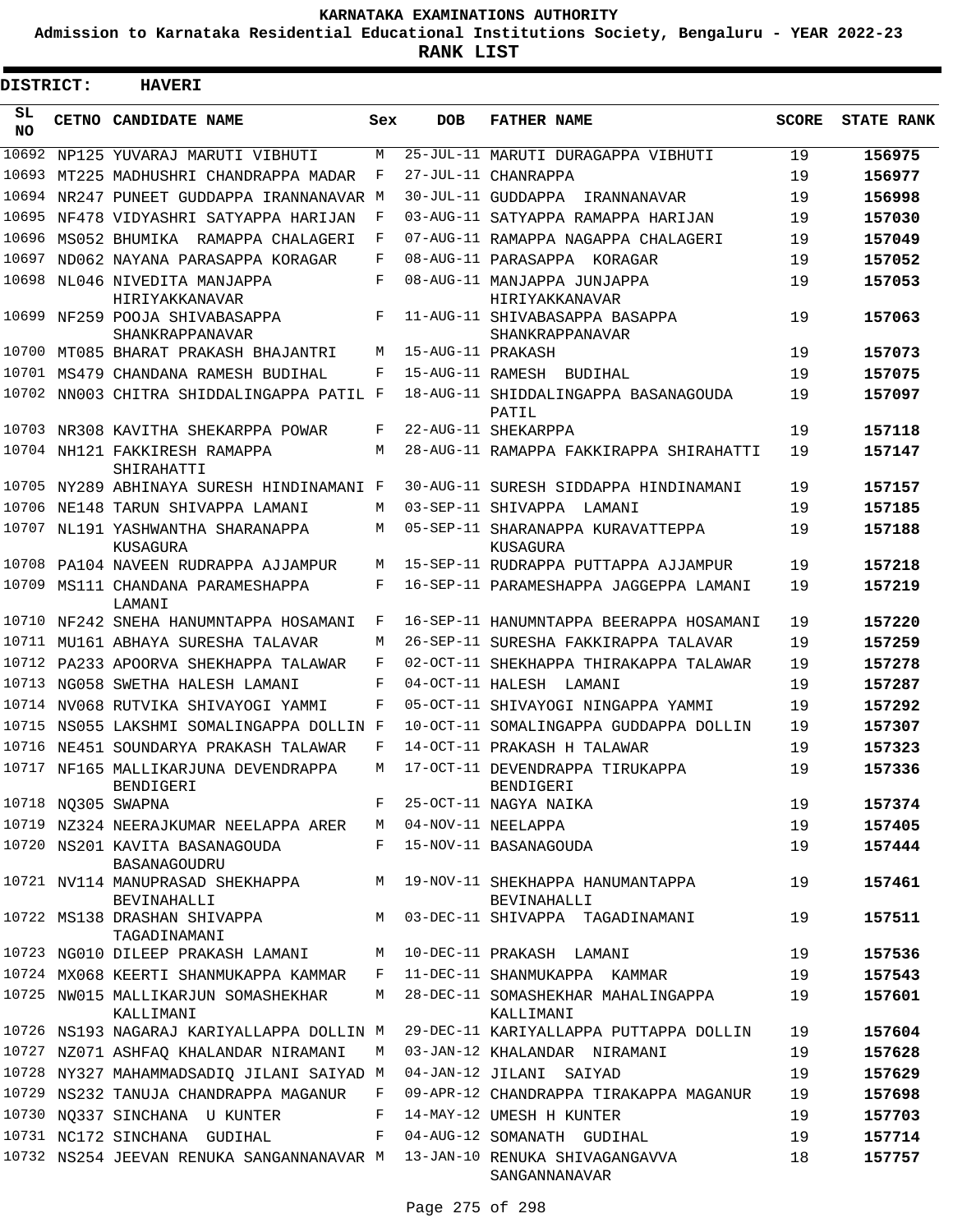**Admission to Karnataka Residential Educational Institutions Society, Bengaluru - YEAR 2022-23**

| DISTRICT:       | <b>HAVERI</b>                                                          |             |                 |                                                                                        |              |                   |
|-----------------|------------------------------------------------------------------------|-------------|-----------------|----------------------------------------------------------------------------------------|--------------|-------------------|
| SL<br><b>NO</b> | <b>CETNO CANDIDATE NAME</b>                                            | Sex         | <b>DOB</b>      | <b>FATHER NAME</b>                                                                     | <b>SCORE</b> | <b>STATE RANK</b> |
| 10733           | NY264 GULAMRASOOL SULEMAN GONDI                                        | M           |                 | 02-MAR-10 SULEMAN IMAMSAB GONDI                                                        | 18           | 157770            |
|                 | 10734 NW232 HARISH BASAVARAJ AKKUR                                     | M           |                 | 15-JUN-10 BASAVARAJ TIRAKAPPA AKKUR                                                    | 18           | 157816            |
| 10735           | NY397 GANESH MANJUNATH AKKI                                            | М           |                 | 28-AUG-10 MANJUNATH SHEKHAPPA AKKI                                                     | 18           | 157876            |
|                 | 10736 NY193 SWATI SUBHAS CHAVHAN                                       | F           |                 | 07-SEP-10 SUBHAS CHOWHAN                                                               | 18           | 157891            |
| 10737           | MU107 SANTOSH MALATESH DIDGUR                                          | М           |                 | 01-OCT-10 MALATESH SHEKHAPPA DIDAGUR                                                   | 18           | 157915            |
| 10738           | NS382 DIGANTA NEELAPPA<br><b>BISHTANNANAVAR</b>                        | М           |                 | 11-OCT-10 NEELAPPA NAGAPPA<br><b>BISHTANNANAVAR</b>                                    | 18           | 157937            |
|                 | 10739 NC053 JAGADEESH TIRUKAPPA<br>CHAKRASALI                          | М           |                 | 15-OCT-10 TIRUKAPPA SHANKRAPPA<br>CHAKRASALI                                           | 18           | 157945            |
|                 | 10740 NM021 MUSRINBANU MAHMMEDRAFIQ<br>BUDIYAMMANAVAR                  | F           |                 | 19-OCT-10 MAHMMEDRAFIO RAJESAB<br>BUDIYAMMANAVAR                                       | 18           | 157954            |
|                 | 10741 NE386 JAGDISH HANUMANTAPPA<br>KAMBALI                            | M           |                 | 21-OCT-10 HANUMANTAPPA DHILLEPPA<br>KAMBALI                                            | 18           | 157956            |
|                 | 10742 NY394 NINGAPPA RAAJU MATTUR                                      | М           |                 | 05-NOV-10 RAAJU MATTUR                                                                 | 18           | 157990            |
|                 | 10743 NJ098 LAKSHMI BASAYYA GANACHARI                                  | F           |                 | 07-NOV-10 BASAYYA V GANACHARI                                                          | 18           | 157996            |
|                 | 10744 NV373 CHANDRASHEKAR NINGANGOUDA<br>ALALAGERI                     | М           |                 | 30-NOV-10 NINGANGOUDA NINGAPPA<br>ALALAGEERI                                           | 18           | 158030            |
|                 | 10745 NH019 KIRANAKUMAR FAKKIRAPPA<br>KARENNANAVAR                     | М           |                 | 10-DEC-10 FAKKIRAPPA BHEEMAPPA<br><b>KARENNANAVAR</b>                                  | 18           | 158050            |
| 10746           | NY050 AALIYA SAIYADSAB HULGUR                                          | F           |                 | 11-DEC-10 SAIDSAB HULGUR                                                               | 18           | 158052            |
| 10747           | NE135 DEEPA BASAVARAJ ASUNDI                                           | F           |                 | 23-DEC-10 BASAVARAJ DURAGAPPA ASUNDI                                                   | 18           | 158078            |
| 10748           | NW166 RENUKA MUTTAPPA RITTI                                            | F           |                 | 26-DEC-10 MUTTAPPA RITTI                                                               | 18           | 158086            |
| 10749           | NU031 VARSHA KUMAR LAMANI                                              | F           |                 | 01-JAN-11 KUMAR SHIVAPPA LAMANI                                                        | 18           | 158135            |
|                 | 10750 MZ181 PRAMOD MALATHEES MOOKANAVAR M                              |             |                 | 02-JAN-11 MALATHEES HANUMANTHAPPA<br>MOOKANAVAR                                        | 18           | 158138            |
|                 | 10751 MU141 MAHESH HANUMANTAPPA PURLI                                  | M           |                 | 03-JAN-11 HANUMANTAPPA YALLAPPA PURLI                                                  | 18           | 158143            |
|                 | 10752 NA196 SAKSHI ASHOK HARAKUNI                                      | F           |                 | 04-JAN-11 ASHOK HARAKUNI                                                               | 18           | 158149            |
|                 | 10753 NX028 GAYITRI HULLAPPA<br>GALEPPANAVAR                           | F           |                 | 05-JAN-11 HULLAPPA MALLAPPA<br>GALEPPANAVAR                                            | 18           | 158151            |
|                 | 10754 NV304 MANTESH RAVI PUJAR                                         | М           |                 | 06-JAN-11 RAVI VIRABASAPPA PUJAR                                                       | 18           | 158155            |
|                 | 10755 NT110 GAYATRI DILLEPPA OLEKAR                                    | F           |                 | 07-JAN-11 DILLEPPA HANUMNTAPPA OLEKAR                                                  | 18           | 158158            |
|                 | 10756 MT026 MALA DURUGAPPA SUNAGAR                                     | F           |                 | 10-JAN-11 DURUGAPPA SUNAGAR                                                            | 18           | 158166            |
|                 | 10757 NV447 PARASHURAM RAJU<br>KARABASAMMANAVAR                        | M           |                 | 14-JAN-11 RAJU GALEPPA KARABASAMMANAVAR                                                | 18           | 158176            |
|                 |                                                                        |             |                 | 10758 NC093 SANDEEP HANUMANTAPPA BHOVI M 18-JAN-11 HANUMANTAPPA BHOVI                  | 18           | 158181            |
|                 | 10759 MY005 PREETAM JAYAKUMAR BOUCH                                    |             |                 | M 20-JAN-11 JAYAKUMAR TAIPAL BOUCH                                                     | 18           | 158189            |
|                 | 10760 NB132 SUJATA ERAPPA<br>KANNAMMANAVAR                             |             |                 | F 23-JAN-11 ERAPPA MADEVAPPA<br>KANNAMMANAVAR                                          | 18           | 158201            |
|                 | <b>DUMMANNANAVAR</b>                                                   |             |                 | 10761 MY115 BASAVARAJ HANUMANTAPPA M 26-JAN-11 HANUMANTAPPA TIRAKAPPA<br>DUMMANNANAVAR | 18           | 158208            |
|                 |                                                                        |             |                 | 10762 NY020 SADASHIVA BASAPPA KONDAGOLI M 26-JAN-11 BASAPPA YALKAPPA KONDAGOLI         | 18           | 158212            |
|                 | 10763 NH278 AKSTHA YALLAPPA SHIRAHATTI F 30-JAN-11 YALLAPPA FAKKIRAPPA |             |                 | SHIRAHATTI                                                                             | 18           | 158219            |
|                 | 10764 NV179 REHANA ASKARALI SHIRUR                                     |             |                 | F 10-FEB-11 ASKARALI HASANSAB SHIRUR                                                   | 18           | 158250            |
|                 | 10765 NS144 HANUMANTA BASAVARAJ ANNER                                  |             |                 | M 12-FEB-11 BASAVARAJ YALLAPPA ANNER                                                   | 18           | 158258            |
|                 | 10766 NB319 MANOJ GANESHAPPA AMBIGER                                   |             |                 | M 15-FEB-11 GANESHAPPA GUTTEPPA AMBIGER                                                | 18           | 158269            |
|                 | 10767 NS106 PALLAVI FAKKIRAPPA KOTIHAL                                 |             |                 | F 19-FEB-11 FAKKIRAPPA KOTIHAL                                                         | 18           | 158280            |
|                 | 10768 NS223 REKHA REVANEPPA MADIVALAR                                  |             |                 | F 24-FEB-11 REVANEPPA SHIVAPPA MADIVALAR                                               | 18           | 158295            |
|                 | 10769 NW122 PREETI MANJUNATHA<br>GOUDANNAVAR                           | $F$ and $F$ |                 | 25-FEB-11 MANJUNATHA GOUDANNAVAR                                                       | 18           | 158300            |
|                 | 10770 NQ250 BHOOMIKA KARIYAPPA F<br>KUNKUMAGARA                        |             |                 | 27-FEB-11 KARIYAPPA HANUMANTAPPA<br>KUNKUMAGARA                                        | 18           | 158304            |
|                 | 10771 NW244 AKASH MALATESH BALLARI                                     |             |                 | M 05-MAR-11 MALATESH NEELAPPA BALLARI                                                  | 18           | 158323            |
|                 | 10772 NM036 IMRAN BUDANSAB SOMALAPURA                                  |             | Page 276 of 298 | M 07-MAR-11 BUDANSAB SULEMAN SOMALAPURA                                                | 18           | 158327            |
|                 |                                                                        |             |                 |                                                                                        |              |                   |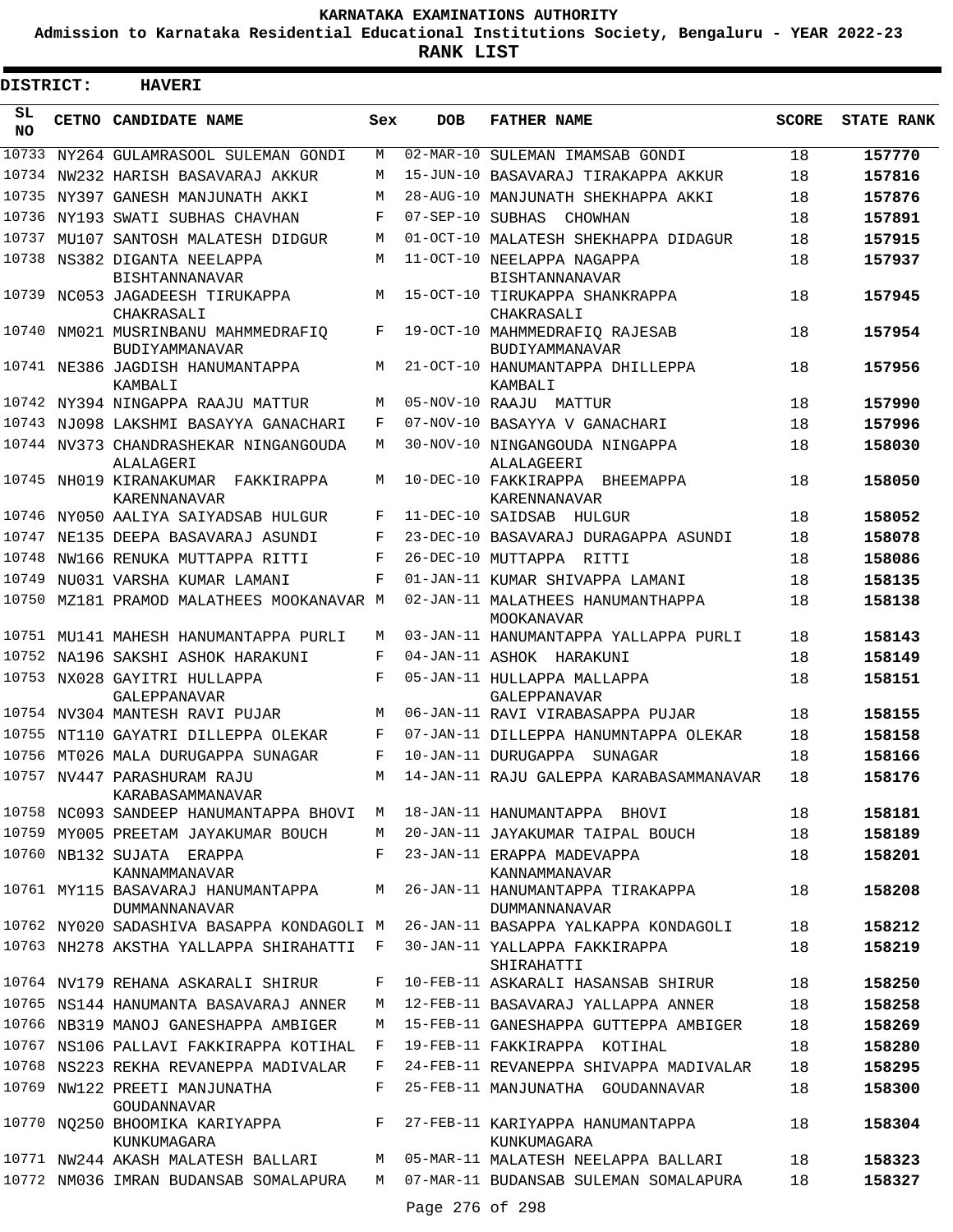**Admission to Karnataka Residential Educational Institutions Society, Bengaluru - YEAR 2022-23**

| DISTRICT:       |  | <b>HAVERI</b>                                       |     |                   |                                                    |              |                   |
|-----------------|--|-----------------------------------------------------|-----|-------------------|----------------------------------------------------|--------------|-------------------|
| SL<br><b>NO</b> |  | <b>CETNO CANDIDATE NAME</b>                         | Sex | <b>DOB</b>        | <b>FATHER NAME</b>                                 | <b>SCORE</b> | <b>STATE RANK</b> |
| 10773           |  | PA051 ANNAPOORNA GALEPPA HARIJAN                    | F   |                   | 14-MAR-11 GALEPPA FAKKIRAPPA HARIJAN               | 18           | 158343            |
|                 |  | 10774 NX044 ROSHAN BASAVARAJ                        | М   |                   | 14-MAR-11 BASAVARAJ PARASAPPA                      | 18           | 158347            |
|                 |  | KILLIKYATAR<br>10775 MS129 HARISH RAJSHEKAR VASANAD | M   |                   | KILLIKYATAR<br>16-MAR-11 RAJSHEKAR NAGAPPA VASANAD | 18           | 158355            |
| 10776           |  | NL221 PALLAVI PARASHURAM DOMBAR                     | F   |                   | 18-MAR-11 PARASHURAM HULAGAPPA DOMBAR              | 18           | 158364            |
| 10777           |  | NT120 RENUKA KRUSHNAPPA RANASOT                     | F   |                   | 21-MAR-11 KRUSHNAPPA ERAPPA RANASOT                | 18           | 158376            |
| 10778           |  | NH210 GAYITRI NAGARAJ OLEKAR                        | F   | 31-MAR-11 NAGARAJ |                                                    | 18           | 158413            |
| 10779           |  | NG312 YASHWANTH TULAJAPPA LAMANI                    | М   |                   | 09-APR-11 TULAJAPPA SHIVAPPA LAMANI                | 18           | 158447            |
|                 |  | 10780 NG040 KUMAR CHANAVEERAPPA HEBBAL              | M   |                   | 10-APR-11 CHANNAVEERAPPA HOLABASAPPA<br>HEBBAL     | 18           | 158450            |
|                 |  | 10781 PA084 SPOORTHI ULAVAPPA BANNUR                | F   |                   | 14-APR-11 ULAVAPPA BASAPPA BANNUR                  | 18           | 158471            |
|                 |  | 10782 MS282 LATA RAMAPPA MUDUKANAGOUDRA F           |     |                   | 22-APR-11 RAMESH MUDUKANAGOUDRA                    | 18           | 158495            |
|                 |  | 10783 NL054 YUVARAJA UJJANAGOUDA<br>HOTTERA         | М   |                   | 22-APR-11 UJJANAGOUDA SANNAGOUDA<br>HOTTERA        | 18           | 158497            |
|                 |  | 10784 MY116 MALLIKARJUNA MALLESHAPPA<br>KALASAD     | М   |                   | 29-APR-11 MALLESHAPPA PRABHANNA KALASAD            | 18           | 158515            |
|                 |  | 10785 PA248 POOJA SHEKAR MAISUR                     | F   |                   | 14-MAY-11 SHEKHAR V MYSORE                         | 18           | 158569            |
|                 |  | 10786 NY371 NIRANJAN SUBHAS KOTABAGI                | М   |                   | 18-MAY-11 SUBHAS TAMMANNA KOTABAGI                 | 18           | 158586            |
|                 |  | 10787 MY023 SANDHYA HANUMATAPPA GOOLAR              | F   |                   | 18-MAY-11 HANUMATAPPA PHAKKIRAPPA<br><b>GOOLAR</b> | 18           | 158587            |
|                 |  | 10788 NW099 CHETAN BASAVARAJ MATTIHALLI M           |     |                   | 19-MAY-11 BASAVARAJ CHANNAPPA<br>MATTIHALLI        | 18           | 158589            |
|                 |  | 10789 NX119 BHAGYA PARASHURAM BHOVI                 | F   |                   | 20-MAY-11 PARASHURAM GIDDAPPA BHOVI                | 18           | 158592            |
|                 |  | 10790 NK340 KARTHIKA PARASAPPA<br>VADAKAPPANAVAR    | М   |                   | 23-MAY-11 PARASAPPA HUCHAPPA<br>VADAKAPPANAVAR     | 18           | 158601            |
|                 |  | 10791 MS278 RAMU RAVI ALALAGERI                     | М   |                   | 29-MAY-11 RAVI ALALAGERI                           | 18           | 158625            |
|                 |  | 10792 NZ163 ANUSHA YALLAPPA BHOVI                   | F   |                   | 10-JUN-11 YALLAPPA HANUMANTAPPA BHOVI              | 18           | 158693            |
|                 |  | 10793 ND161 PRADEEP HAMPANNA LAMANI                 | M   |                   | 10-JUN-11 HAMPANNA RAMACHANDRAPPA<br>LAMANI        | 18           | 158699            |
|                 |  | 10794 NT046 LOHIT CHANDRAPPA LAMANI                 | M   |                   | 13-JUN-11 CHANDRAPPA LAMANI                        | 18           | 158709            |
|                 |  | 10795 NC188 MAHMADJAFAR SHABUDDIN<br>RAMANI         | М   |                   | 13-JUN-11 SHABUDDIN ABDULKHADAR RAMANI             | 18           | 158710            |
|                 |  | 10796 NL359 YALLAMMA BASAVARAJ KABBAR               | F   |                   | 15-JUN-11 BASAVARAJ HONAKERAPPA KABBAR             | 18           | 158721            |
|                 |  | 10797 NU125 YUVARAJA CHANDRAPPA JOGERA              | М   |                   | 15-JUN-11 CHANDRAPPA JOGERA                        | 18           | 158723            |
|                 |  | 10798 NX095 MAHANTESH PUTTAPPA BADIGER              | M   |                   | 26-JUN-11 PUTTAPPA YALLAPPA BADIGER                | 18           | 158766            |
|                 |  | 10799 NU195 YASHODA MANJAPPA RANASOOT               | F   |                   | 13-JUL-11 MANJAPPA DYAMAPPA RANASOOT               | 18           | 158856            |
|                 |  | 10800 PA062 NAGARAJ VEERAPPA ALADAKATTI M           |     |                   | 18-JUL-11 VEERAPPA NAGAPPA ALADAKATTI              | 18           | 158872            |
|                 |  | 10801 NG339 KALPANA MALATESH UPPUNASHI              | F   |                   | 26-JUL-11 MALATESH KARIYAPPA UPPUNASHI             | 18           | 158902            |
|                 |  | 10802 NF122 KUMAR SHARANABASAPPA GOPALI M           |     |                   | 02-AUG-11 SHARANABASAPPA MAHADEVAPPA<br>GOPALI     | 18           | 158941            |
|                 |  | 10803 MT055 JEEVAN CHANDRAPPA BENNUR                | М   |                   | 07-AUG-11 CHANDRAPPA BENNUR                        | 18           | 158962            |
|                 |  | 10804 NG223 MUBARAK RAFIQSAB HAVANUR                | М   |                   | 20-AUG-11 RAFIQSAB HAVANUR                         | 18           | 159024            |
|                 |  | 10805 NV371 UDAYAKUMAR HANUMANTAPPA<br>GADAG        | М   |                   | 22-AUG-11 HANUMANTAPPA SOMANNA GADAG               | 18           | 159032            |
|                 |  | 10806 NE097 KAVYA RAMESH LAMANI                     | F   |                   | 24-AUG-11 RAMESH SHANKRAPPA LAMANI                 | 18           | 159044            |
|                 |  | 10807 MY004 AHAMED RAJA ABDULLATIF<br>MOTEBENNUR    | М   |                   | 28-AUG-11 ABDULLATIF MOTEBENNUR                    | 18           | 159057            |
|                 |  | 10808 NG087 AJAYA FAKKIRESH HALLAKAR                | М   |                   | 29-AUG-11 FAKKIRESH                                | 18           | 159061            |
|                 |  | 10809 NW262 SAPINA SULEMAN HADAGALI                 | F   |                   | 31-AUG-11 SULEMAN BABUSAB HADAGALI                 | 18           | 159071            |
|                 |  | 10810 NZ258 NISHANTAGOUDA FAKKIRAPPA<br>AVOJI       | М   |                   | 20-SEP-11 FAKKIRAPPA NINGANAGOUDA AVOJI            | 18           | 159141            |
|                 |  | 10811 NE325 MANOJ RAMESH GADDI                      | M   |                   | 21-SEP-11 RAMESH SHANKRAPPA GADDI                  | 18           | 159146            |
|                 |  | 10812 MU029 VINAY ISHWAR KURUBAR                    | М   |                   | 25-SEP-11 ISHWAR SHIVAPPPA KURUBAR                 | 18           | 159159            |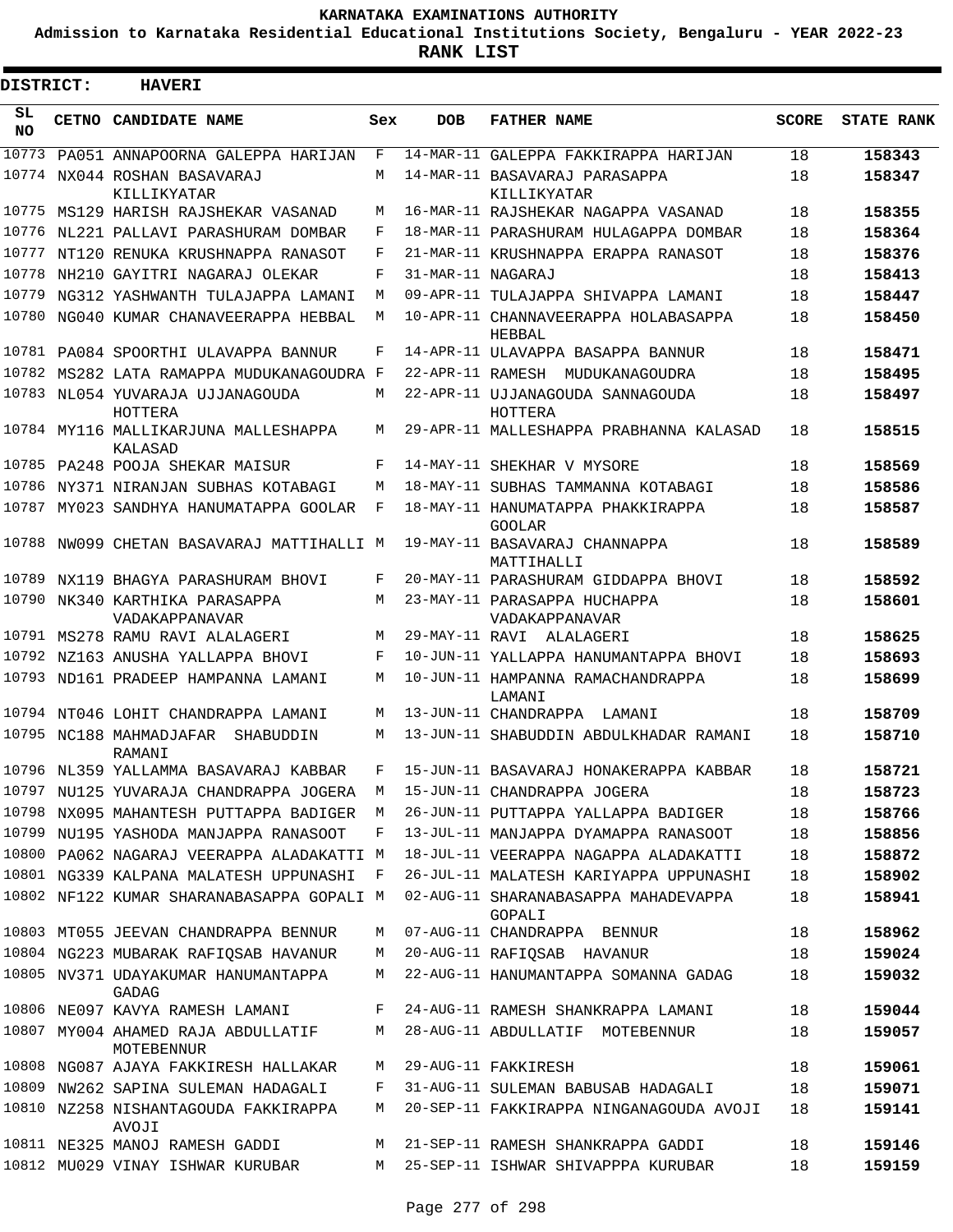**Admission to Karnataka Residential Educational Institutions Society, Bengaluru - YEAR 2022-23**

**RANK LIST**

 $\blacksquare$ 

| <b>DISTRICT:</b> |                   | <b>HAVERI</b>                                                             |             |            |                                                                             |              |                   |
|------------------|-------------------|---------------------------------------------------------------------------|-------------|------------|-----------------------------------------------------------------------------|--------------|-------------------|
| SL<br><b>NO</b>  |                   | CETNO CANDIDATE NAME                                                      | Sex         | <b>DOB</b> | <b>FATHER NAME</b>                                                          | <b>SCORE</b> | <b>STATE RANK</b> |
| 10813            |                   | NM163 BASAVANAGOUDA ASHOKA<br>POLISAGOUDRA                                | M           |            | 30-SEP-11 ASHOKA VEERANAGOUDA<br>POLISAGOUDRA                               | 18           | 159179            |
|                  | 10814 NN199 KAVYA |                                                                           | F           |            | 02-OCT-11 KALAPPA KODIHALLI                                                 | 18           | 159187            |
|                  |                   | 10815 PA249 MALLAYYA CHANNAYYA PUJAR                                      | М           |            | 20-OCT-11 CHANNAYYA IRAYYA PUJAR                                            | 18           | 159239            |
|                  |                   | 10816 NK194 ASHWINI<br>S                                                  | F           |            | 26-OCT-11 SHIVANANDANAIK                                                    | 18           | 159251            |
| 10817            |                   | MR019 SHAHINABANU DAVALSAB<br><b>GURNALLI</b>                             | F           |            | 14-NOV-11 DAVALSAB MAHABOOBSAB GURNALLI                                     | 18           | 159310            |
|                  |                   | 10818 NH283 ROOPA BASAVARAJ MANEGAR                                       | F           |            | 16-NOV-11 BASAVARAJ NINGAPPA MANEGAR                                        | 18           | 159320            |
|                  |                   | 10819 NP212 PAVITRA RAMESH MADIVALAR                                      | F           |            | 22-NOV-11 RAMESH MADIVALAR                                                  | 18           | 159341            |
| 10820            |                   | NP054 NETRA R                                                             | F           |            | 25-NOV-11 RANGAPPA                                                          | 18           | 159348            |
|                  |                   | 10821 NY480 VINAYAK MAHANTESH VANAHALLI M                                 |             |            | 28-NOV-11 MAHANTESH NINGAPPA VANAHALLI                                      | 18           | 159358            |
|                  |                   | 10822 NV487 MANOJ RAMANNA KAMBALI                                         | М           |            | 15-DEC-11 RAMANNA NINGAPPA KAMBALI                                          | 18           | 159415            |
|                  |                   | 10823 NW283 CHAITRA NEELAPPA AMMINAGADA F                                 |             |            | 20-DEC-11 NEELAPPA PUTTAPPA AMMINAGADA                                      | 18           | 159422            |
|                  |                   | 10824 NL313 YASHAVANT NAGARAJ<br>KANNAKKANAVAR                            | М           |            | 23-DEC-11 NAGARAJ SHIVAPPA<br>KANNAKKANAVAR                                 | 18           | 159432            |
|                  |                   | 10825 NZ092 SHRUTI YALLAPPA LAMANI                                        | F           |            | 30-DEC-11 YALLAPPA NAGAPPA LAMANI                                           | 18           | 159450            |
|                  |                   | 10826 PA269 PAVITRA ISHWARAPPA<br>HULIKATTI                               | F           |            | 23-FEB-12 ISHWARAPPA HULIKATTI                                              | 18           | 159502            |
| 10827            |                   | MS316 VEERESH GANGADHAR<br>NANDIHALLI                                     | M           |            | 01-JAN-10 GANGADHAR<br>NANDIHALLI                                           | 17           | 159560            |
|                  |                   | 10828 NU069 TARUN PARASAPPA<br>SANNANEELAPPANAVAR                         | M           |            | 06-FEB-10 PARASAPPA SANNANEELAPPANAVAR                                      | 17           | 159568            |
| 10829            |                   | NL095 PRATEEKSHA REVANAPPA<br>HOLAJOGI                                    | F           |            | 29-MAY-10 REVANAPPA SIDDALINGAPPA<br>HOLAJOGI                               | 17           | 159596            |
|                  |                   | 10830 NY133 MANOJ PAKKIRAPPA PADAVALLI                                    | М           |            | 04-AUG-10 PAKKIRAPPA MAHADEVAPPA<br>PADAVALLI                               | 17           | 159626            |
|                  |                   | 10831 NY454 ABHISHEK BASAVARAJ ATTIGERI M                                 |             |            | 01-SEP-10 BASAVARAJ SHIVALINGAPPA<br>ATTIGERI                               | 17           | 159656            |
|                  |                   | 10832 NH370 KAVITHA BHIMAPPA LAMANI                                       | F           |            | 02-SEP-10 BHIMAPPA SHIVAPPA LAMANI                                          | 17           | 159657            |
|                  |                   | 10833 NZ349 HANIFASAB KHADARSAB KALAS                                     | М           |            | 06-OCT-10 KHADARSAB KALAS                                                   | 17           | 159690            |
|                  |                   | 10834 NC028 AKASH GUTTEPPA JADED                                          | М           |            | 19-OCT-10 GUTTEPPA BASAPPA JADED                                            | 17           | 159704            |
|                  |                   | 10835 NC037 MAILARAPPA CHANDRAPPA<br>AMBIGERI                             | М           |            | 30-OCT-10 CHANDRAPPA AMBIGERI                                               | 17           | 159719            |
|                  |                   | 10836 NZ263 YASHODA NINGAPPA HARIJAN                                      | F           |            | 05-DEC-10 NINGAPPA IRAPPA HARIJAN                                           | 17           | 159764            |
|                  |                   | 10837 NF293 LAKSHMI VENKATESHREDDY<br><b>DUNNUR</b>                       |             |            | F 13-DEC-10 VENKATESHREDDY HANUMAPPA<br><b>DUNNUR</b>                       | 17           | 159781            |
|                  |                   |                                                                           |             |            | 10838 NN193 DARSHAN UDAYKUMAR KODAD M 04-JAN-11 UDAYKUMAR ANANDAPPA KODAD   | 17           | 159840            |
|                  |                   | 10839 NM292 PRIYA HANUMANTAPPA<br>HALAMMANAVAR                            |             |            | F 04-JAN-11 HANUMANTAPPA RAMANNA<br>HALAMMANAVAR                            | 17           | 159841            |
|                  |                   | 10840 NB259 MADHU KOLAL                                                   | F           |            | 06-JAN-11 BHARAMAPPA MAHALINGAPPA KOLAL                                     | 17           | 159845            |
|                  |                   | 10841 NK083 AISHWARYA NAGARAJ CHALAVADI F                                 |             |            | 19-JAN-11 NAGARAJ BASAPPA CHALAVADI                                         | 17           | 159865            |
|                  |                   | 10842 NZ295 SAVITA HANAMANAT MAHADIK                                      |             |            | F 19-JAN-11 HANAMANAT MAHADIK                                               | 17           | 159867            |
|                  |                   | 10843 MS187 MANASA MALATESH HIREBASUR                                     |             |            | F 29-JAN-11 MALATESH                                                        | 17           | 159886            |
|                  |                   |                                                                           |             |            | 10844 NS012 ANNAPORNA VENKATESH LAMANI F 23-FEB-11 VENKATESH LAMANI         | 17           | 159925            |
|                  |                   | 10845 NB077 SUJAATA VADDAR TIPPANNA<br>VADDAR                             | $F$ and $F$ |            | 23-FEB-11 TIPPANNA DURGAPPA VADDAR                                          | 17           | 159928            |
|                  |                   |                                                                           |             |            | 10846 NC170 ANUSHA CHANDRAPPA KONDER F 24-FEB-11 CHANDRAPPA MANJAPPA KONDER | 17           | 159929            |
|                  |                   | 10847 NZ180 AKSHYA DEVAPPA<br>KANAKAPPNAVAR                               |             |            | M 28-FEB-11 DEVAPPA KANAKAPPANAVAR                                          | 17           | 159937            |
|                  |                   | 10848 NE416 HAREESHA MARUTI<br>KARENNANAVAR                               |             |            | M 28-FEB-11 MARUTI KARIYAPPA KARENNANAVAR                                   | 17           | 159939            |
|                  |                   | 10849 MV104 GEETA BASAVARAJ HURALIKOPPA F 06-MAR-11 BASAVARAJ HURALIKOPPA |             |            |                                                                             | 17           | 159954            |
|                  |                   | 10850 NT135 VANITA MALATESH TALAVAR F 08-MAR-11 MALATESH TALAVAR          |             |            |                                                                             | 17           | 159961            |
|                  |                   | 10851 NY051 LAKSHMAVVA KARIYAPPA                                          |             |            | F 09-MAR-11 KARIYAPPA NILAPPA                                               | 17           | 159964            |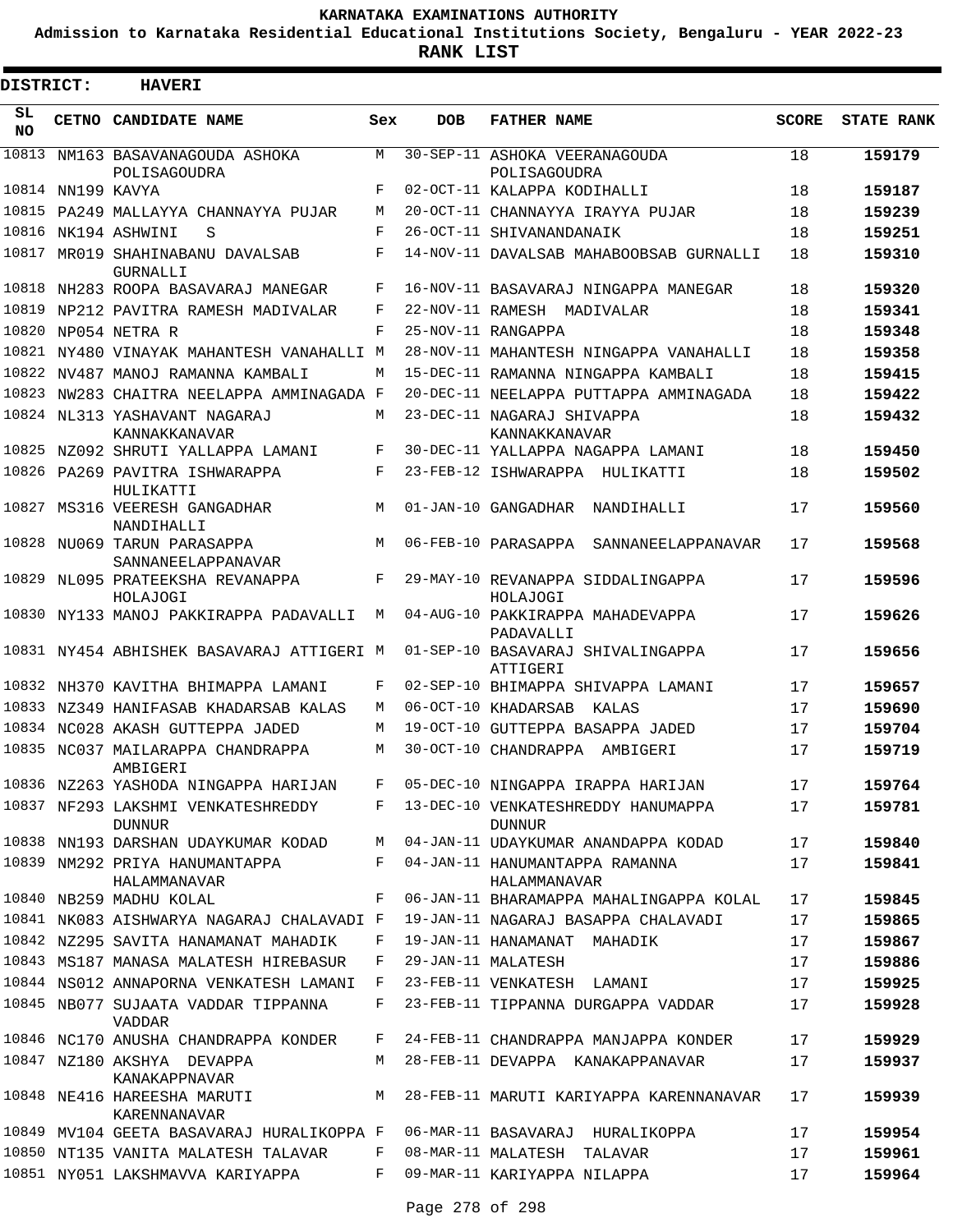**Admission to Karnataka Residential Educational Institutions Society, Bengaluru - YEAR 2022-23**

| DISTRICT:  |  | <b>HAVERI</b>                                      |     |                   |                                                      |       |                   |
|------------|--|----------------------------------------------------|-----|-------------------|------------------------------------------------------|-------|-------------------|
| SL.<br>NO. |  | <b>CETNO CANDIDATE NAME</b>                        | Sex | <b>DOB</b>        | <b>FATHER NAME</b>                                   | SCORE | <b>STATE RANK</b> |
|            |  | NINGAPPANAVAR                                      |     |                   | NINGAPPANAVAR                                        |       |                   |
|            |  | 10852 NH059 ISHWARYYA DYAMAPPA LAMANI              | F   |                   | 12-MAR-11 DYAMAPPA SUBBAPPA LAMANI                   | 17    | 159970            |
|            |  | 10853 NH279 GANGAMMA NAGAPPA<br>KATENAHALLI        | F   | 13-MAR-11 NAGAPPA |                                                      | 17    | 159971            |
|            |  | 10854 MX165 NAGARAJ HANUMANTAPPA<br>JADABADIGER    | М   |                   | 22-MAR-11 HANUMANTAPPA PAKKIRAPPA<br>JADABADIGER     | 17    | 160002            |
|            |  | 10855 NK392 RAKESH P                               | М   |                   | 04-APR-11 PRASHANTH                                  | 17    | 160039            |
|            |  | 10856 NX071 CHANDANA KOTEPPA<br>HURALIKUPPI        | F   |                   | 05-APR-11 KOTEPPA BHARAMAPPA<br>HURALIKUPPI          | 17    | 160042            |
|            |  | 10857 MS548 KARTIK PARAMESHAPPA<br>KODIGADDI       | М   |                   | 09-APR-11 PARAMESHAPPA                               | 17    | 160051            |
|            |  | 10858 NP142 SANJANA HANUMANTAPPA<br>GUDAGINAKOPPA  | F   |                   | 14-APR-11 HANUMANTAPPA GUDAGINAKOPPA                 | 17    | 160072            |
|            |  | 10859 NS098 BHUMIKA MANJANAYKA LAMANI              | F   |                   | 23-APR-11 MANJANAYKA MANGALYANAYKA<br><b>T.AMANT</b> | 17    | 160089            |
|            |  | 10860 NZ276 LAXMI TIPPANNA BARADWAD                | F   |                   | 26-APR-11 TIPPANNA NINGAPPA BARADWAD                 | 17    | 160104            |
|            |  | 10861 NW158 SUNITA CHANABASAYAN VIBHUTI F          |     |                   | 27-APR-11 CHANABASAYAN VIRAYAN VIBHUTI               | 17    | 160111            |
|            |  | 10862 NB311 ABHISHEK SURESH JIBER                  | М   |                   | 28-APR-11 SURESH LAXMAN JIBER                        | 17    | 160112            |
|            |  | 10863 PA057 SWAPNA BURADAPP KARIGAR                | F   |                   | 30-APR-11 BURADAPP RAMANNA KARIGAR                   | 17    | 160119            |
|            |  | 10864 NG210 CHETHAN S                              | М   |                   | 02-MAY-11 SHIVAMURTHY                                | 17    | 160122            |
|            |  | 10865 NK055 AKASH MAHESHAPPA<br>KELAGINAMANI       | М   |                   | 05-MAY-11 MAHESHAPPA HANUMANTAPPA<br>KELAGINAMANI    | 17    | 160132            |
|            |  | 10866 MX024 KHWAZA MAINUDDIN NOORAHMAD<br>KALAIGAR | M   |                   | 08-MAY-11 NOORAHMAD KALAIGAR                         | 17    | 160139            |
| 10867      |  | NN102 RAJESHWARI RAMESHA LAMANI                    | F   |                   | 09-MAY-11 RAMESHA LAMANI                             | 17    | 160145            |
|            |  | 10868 ND170 KAVERI JAYAPPA LAMANI                  | F   |                   | 15-MAY-11 JAYAPPA HEGGAPPA LAMANI                    | 17    | 160163            |
| 10869      |  | NH381 PRAVEEN CHANNAPPA HOLALU                     | M   |                   | 31-MAY-11 CHANNAPPA KURUTTEPPA HOLALU                | 17    | 160212            |
|            |  | 10870 NE098 HONNANAGOUDA RUDRAOGUDA<br>PATIL       | М   |                   | 09-JUN-11 RUDRAGOUDA NINGANAGOUDA<br>PATIL           | 17    | 160255            |
|            |  | 10871 NN048 SIDDARTH SURESH MADIVALAR              | М   |                   | 10-JUN-11 SURESH GAVIYAPPA MADIVALAR                 | 17    | 160262            |
|            |  | 10872 NF449 BHAARGAVI VIJAY RAANIGER               | F   |                   | 11-JUN-11 VIJAY CHANNABASAPPA RAANIGER               | 17    | 160263            |
|            |  | 10873 PA053 SAMPATKUMAR FAKKIRESH MADAR M          |     |                   | 13-JUN-11 FAKKIRESH BASAVANNEPPA MADAR               | 17    | 160270            |
|            |  | 10874 NT077 SHARAT RAMAPPA KATTEBENNUR             | М   |                   | 17-JUN-11 RAMAPPA SANNANAGAPPA<br>KATTEBENNUR        | 17    | 160287            |
|            |  | 10875 NU149 VIJAY CHIKKAPPA JAJJURI                |     |                   | M 17-JUN-11 CHIKKAPPA MARTHANDAPPA<br>JAJJURI        | 17    | 160289            |
|            |  | 10876 PA377 TRIVENI MANJUNATH<br>BANATEPPANAVAR    | F   |                   | 22-JUN-11 MANJUNATH BANATEPPANAVAR                   | 17    | 160304            |
|            |  | 10877 NV461 PRAJWAL DYAMANNA LAMANI                | М   |                   | 24-JUN-11 DYAMANNA SHANKRAPPA LAMANI                 | 17    | 160309            |
|            |  | 10878 MU119 BHARAT BABU NASIPUDI                   | M   |                   | 29-JUN-11 BABU NASIPUDI                              | 17    | 160334            |
|            |  | 10879 MV014 SADIK PIRSAB BEPARI                    | М   | 01-JUL-11 PIRASAB |                                                      | 17    | 160347            |
|            |  | 10880 MY184 CHAITRA YAMANAPPA KURUBAR              | F   |                   | 02-JUL-11 YAMANAPPA KURUBAR                          | 17    | 160349            |
|            |  | 10881 NP010 PRAJVAL BHARAMAPPA<br>MURUDAPPANAVAR   | M   |                   | 04-JUL-11 BHARAMAPPA NARAYANAPPA<br>MURUDAPPANAVAR   | 17    | 160356            |
|            |  | 10882 NG035 MAHESH MARUTI LAMANI                   | М   |                   | 05-JUL-11 MARUTI LAMANI                              | 17    | 160364            |
|            |  | 10883 NG224 ABHISHKA KARIYAPPA HAVALI              | М   |                   | 06-JUL-11 KARIYAPPA TIRAKAPPA HAVALI                 | 17    | 160369            |
|            |  | 10884 NQ217 TEJASHWINI NAGARAJA<br>MADIVALARA      | F   |                   | 11-JUL-11 NAGARAJA MADIVALARA                        | 17    | 160394            |
|            |  | 10885 NV073 RAKESHA MANJUNATH TALAVAR              | М   |                   | 14-JUL-11 MANJUNATH YAMANAPPA TALAVAR                | 17    | 160404            |
|            |  | 10886 NB136 DEVARAJA GUDDAPPA KONDOJI              | M   |                   | 15-JUL-11 GUDDAPPA                                   | 17    | 160406            |
|            |  | 10887 MS013 GANESH SHANTAPPA<br>VARAGAPPANAVAR     | M   |                   | 26-JUL-11 SHANTAPPA HANUMAPPA<br>VARAGAPPANAVAR      | 17    | 160441            |
|            |  | 10888 NJ284 KAVYA DILLEPPA<br>HOSARANNANAVAR       | F   |                   | 28-JUL-11 DILLEPPA SHIVAPPA<br>HOSARANNANAVAR        | 17    | 160450            |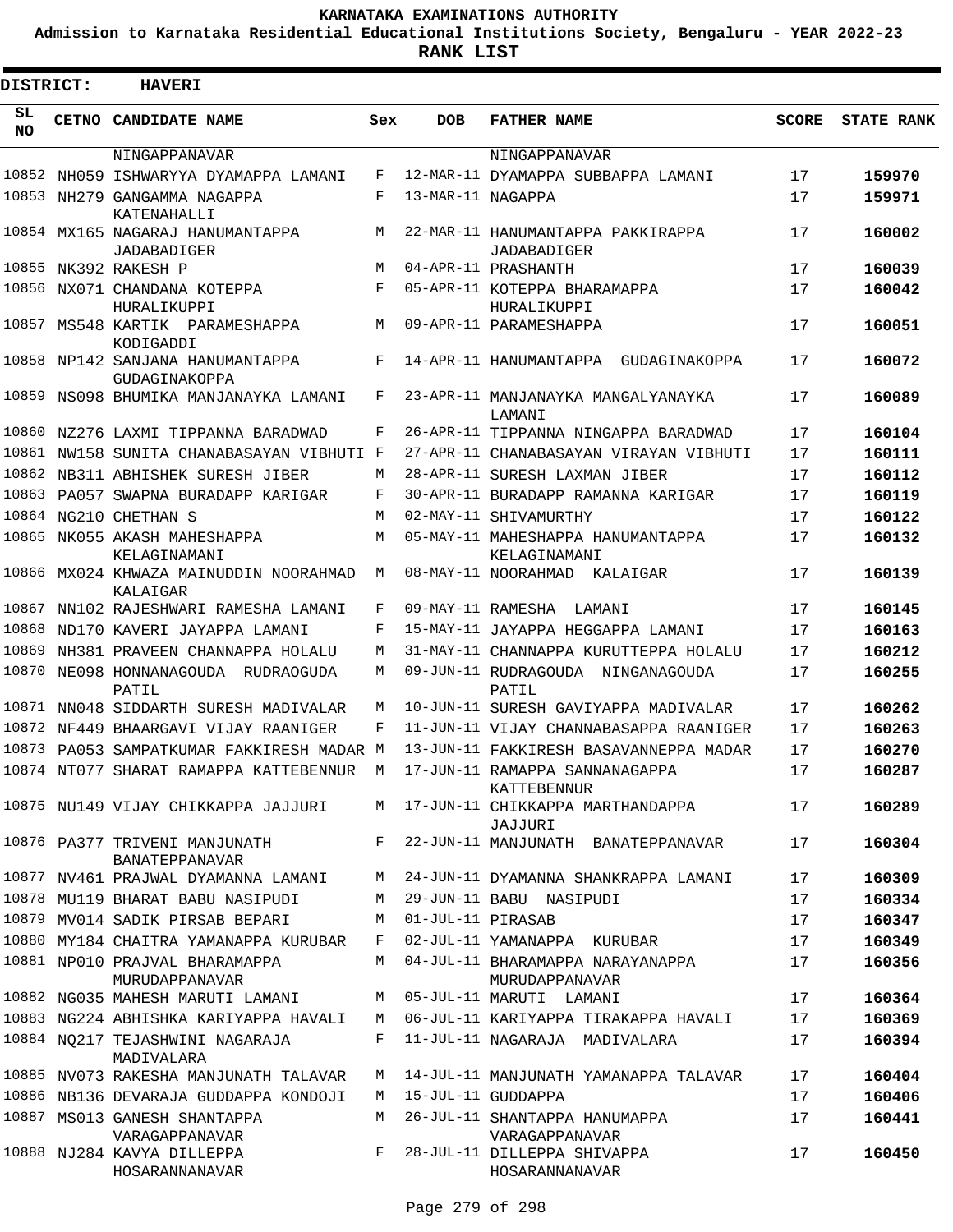**Admission to Karnataka Residential Educational Institutions Society, Bengaluru - YEAR 2022-23**

| <b>DISTRICT:</b> | <b>HAVERI</b>                                                               |     |            |                                                                                                                               |              |                   |
|------------------|-----------------------------------------------------------------------------|-----|------------|-------------------------------------------------------------------------------------------------------------------------------|--------------|-------------------|
| SL<br><b>NO</b>  | CETNO CANDIDATE NAME                                                        | Sex | <b>DOB</b> | <b>FATHER NAME</b>                                                                                                            | <b>SCORE</b> | <b>STATE RANK</b> |
| 10889            | NR304 DERSHEN RAJAPPA BADIGER                                               | M   |            | 02-AUG-11 RAJAPPA VEERABHADRACHARI<br><b>BADIGER</b>                                                                          | 17           | 160462            |
|                  | 10890 NU192 BINDU PUTTAPPA LAMANI                                           | F   |            | 03-AUG-11 PUTTAPPA NAGAPPA LAMANI                                                                                             | 17           | 160464            |
|                  | 10891 MS386 BHOOMIKA PARAMESHAPPA<br>DODDAMANI                              | F   |            | 24-AUG-11 PARAMESHAPPA                                                                                                        | 17           | 160545            |
|                  | 10892 MY034 SANGEETA JAGADEESH NAREGAL                                      | F   |            | 10-SEP-11 JAGADEESH SHIVANANDAPPA<br>NAREGAL                                                                                  | 17           | 160594            |
|                  | 10893 NR160 SINDHU RAMESH MAILAR                                            | F   |            | 11-SEP-11 RAMESH MAILARALINGAPPA MAILAR                                                                                       | 17           | 160600            |
|                  | 10894 NH158 SHREEDHAR RAMESHA TADAS                                         | M   |            | 17-SEP-11 RAMESH GADIGEPPA TADAS                                                                                              | 17           | 160616            |
|                  | 10895 NZ204 MAHAMADUMINULSHA TAJUDDIN<br>KHATIB                             | M   |            | 21-SEP-11 TAJUDDIN<br>KHATIB                                                                                                  | 17           | 160624            |
| 10896            | NO287 BHIRAVI C                                                             | F   |            | 26-SEP-11 MANJAPPA C                                                                                                          | 17           | 160635            |
| 10897            | MT120 KAVITA HONNAPPA ANAVATTI                                              | F   |            | 26-SEP-11 HONNAPPA ANAVATTI                                                                                                   | 17           | 160636            |
| 10898            | NG062 KAVYA H K                                                             | F   |            | 01-OCT-11 KURUVATTHEPPA PUJAR                                                                                                 | 17           | 160648            |
| 10899            | MX028 PRIYANKA BASAVARAJ YARISEMI F                                         |     |            | 23-OCT-11 BASAVARAJ YALLAPPA YARISEMI                                                                                         | 17           | 160725            |
|                  | 10900 NE335 BABUSAB SHAREEF SAB<br>KALLIMANI                                | М   |            | 26-OCT-11 SHAREEF SAB JAMALSAB<br>KALLIMANI                                                                                   | 17           | 160733            |
|                  | 10901 NY166 REKHA NINGAPPA VALIKAR                                          | F   |            | 28-OCT-11 NINGAPPA VALIKAR                                                                                                    | 17           | 160741            |
|                  | 10902 MV115 MAHESH CHANNAPPA HARIJAN                                        | M   |            | 29-OCT-11 CHANNAPPA VEERBADRAPPA<br>HARIJAN                                                                                   | 17           | 160743            |
|                  | 10903 NT109 RAVI MAHALINGAPPA YALLAPUR                                      | М   |            | 03-NOV-11 MALINGAPPA<br>YALLAPUR                                                                                              | 17           | 160753            |
|                  | 10904 NM277 ASUDULLA VUBEDUDULLA<br>HALAGERI                                | M   |            | 15-NOV-11 VUBEDUDULLA ALLABAKSHA<br>HALAGERI                                                                                  | 17           | 160786            |
| 10905            | MX025 VEENA MAHESH GADDIGAAL                                                | F   |            | 15-NOV-11 MAHESH FAKKIRAPPA GADDIGAAL                                                                                         | 17           | 160793            |
|                  | 10906 NF114 CHETAN NEELAPPA PUJAR                                           | M   |            | 20-NOV-11 NEELAPPA CHANABASAPPA PUJAR                                                                                         | 17           | 160806            |
| 10907            | NV362 HULIGEMMA NAGARAJ NEREGAL                                             | F   |            | 22-NOV-11 NAGARAJ HULIGEPPA NEREGAL                                                                                           | 17           | 160814            |
|                  | 10908 PA139 NIRMALA MANJAPPA VIJAPUR                                        | F   |            | 27-NOV-11 MANJAPPA SIDDAPPA VIJAPUR                                                                                           | 17           | 160832            |
| 10909            | NB095 MOHAMMED ALI AABID ALI<br>NAYAK                                       | M   |            | 08-DEC-11 AABID ALI FAKRUDDIN NAYAK                                                                                           | 17           | 160863            |
|                  | 10910 NW160 RENUKA KARIYAPPA HARIJAN                                        | F   |            | 17-DEC-11 KARIYAPPA BHEEMAPPA HARIJAN                                                                                         | 17           | 160887            |
|                  | 10911 NS296 SWETA SHIVAMURTI LAMANI                                         | F   |            | 30-DEC-11 SHIVAMURTI<br>LAMANI                                                                                                | 17           | 160911            |
|                  | 10912 NV271 ABHISHEK MANJAPPA<br>HAVALEMMANAVARA                            | M   |            | 17-JAN-12 MANJAPPA<br>HONNAPPA<br>HAVALEMMANAVARA                                                                             | 17           | 160939            |
|                  |                                                                             |     |            | 10913 MT145 DIVYA PRAKASH DAVANAGERI F 15-FEB-12 PRAKASH DAVANAGERI                                                           | 17           | 160950            |
|                  |                                                                             |     |            | 10914 NT223 KARUNYA SHIVAPPA PATRERA F 04-JUN-12 SHIVAPPA PATRERA                                                             | 17           | 160973            |
|                  |                                                                             |     |            | 10915 NJ066 VIJAYA NAGARAJ VADDAR MO4-APR-10 NAGARAJ BASAPPA VADDAR                                                           | 16           | 161035            |
|                  | 10916 NB163 PAVAN K                                                         |     |            | M 04-MAY-10 KESHAVA P U                                                                                                       | 16           | 161042            |
|                  |                                                                             |     |            | 10917 NV020 RAHUL BASAPPA TALAVAR M 08-MAY-10 BASAPPA TALAVAR<br>10918 NT229 KARTIK JAYAPPA ADIVER M 06-AUG-10 JAYAPPA ADIVER | 16           | 161044            |
|                  |                                                                             |     |            | 10919 NO047 POORNIMA CHANNAPPA POOJAR F 08-SEP-10 CHANNAPPA KRISHNAPPA POOJAR                                                 | 16           | 161078            |
|                  |                                                                             |     |            | 10920 MY171 AKASHA GUTTEPPA KADER MUMA 23-SEP-10 GUTTEPPA YALLAPPA KADER                                                      | 16<br>16     | 161107<br>161118  |
|                  |                                                                             |     |            | 10921 NV053 DIVYA KIRAN LAMANI KWA KWA MWAKARA KWA KURAN SHANKRAPPA LAMANI                                                    | 16           | 161130            |
|                  |                                                                             |     |            | 10922 MX046 DIVYA SURESH BANKOLLI F 11-OCT-10 SURESH MARABASAPPA BANKOLLI                                                     | 16           | 161135            |
|                  | 10923 NZ301 AKASHA KARIGARA M 24-OCT-10 RAJAPPA KARIGAR                     |     |            |                                                                                                                               | 16           | 161152            |
|                  |                                                                             |     |            | 10924 MV256 ABDUL RAZA JILANI BEPARI     M   29-OCT-10 JILANI MAHMAD USMAN BEPARI                                             | 16           | 161158            |
|                  |                                                                             |     |            | 10925 MV231 MANIKANTHA MANJAPPA KONDOJI M 03-NOV-10 MANJAPPA BASAPPA KONDOJI                                                  | 16           | 161167            |
|                  | 10926 MW014 TAJINABANU IMAMSAB MULLA F 05-NOV-10 IMAMSAB MULLA              |     |            |                                                                                                                               | 16           | 161170            |
|                  |                                                                             |     |            | 10927 NQ041 SHREYA MALATESH GUDIHINDLAR F 09-NOV-10 MALATESH GALEPPA GUDIHINDLAR                                              | 16           | 161176            |
|                  | BENNATTI                                                                    |     |            | 10928 MY014 SRIDEVI BENNATTI RAVIKUMAAR F 22-NOV-10 RAVIKUMAAR BENNATTI                                                       | 16           | 161192            |
|                  |                                                                             |     |            | 10929 PA365 JYOTI SOMLAPPA LAMANI      F 05-DEC-10 SOMLAPPA RATNAPPA LAMANI      16                                           |              | 161202            |
|                  | 10930 NZ158 MANUNATH SHANMUKH M 18-DEC-10 SHANMUKH BASAPPA<br>MANJAPPANAVAR |     |            | MANJAPPANAVAR                                                                                                                 | 16           | 161223            |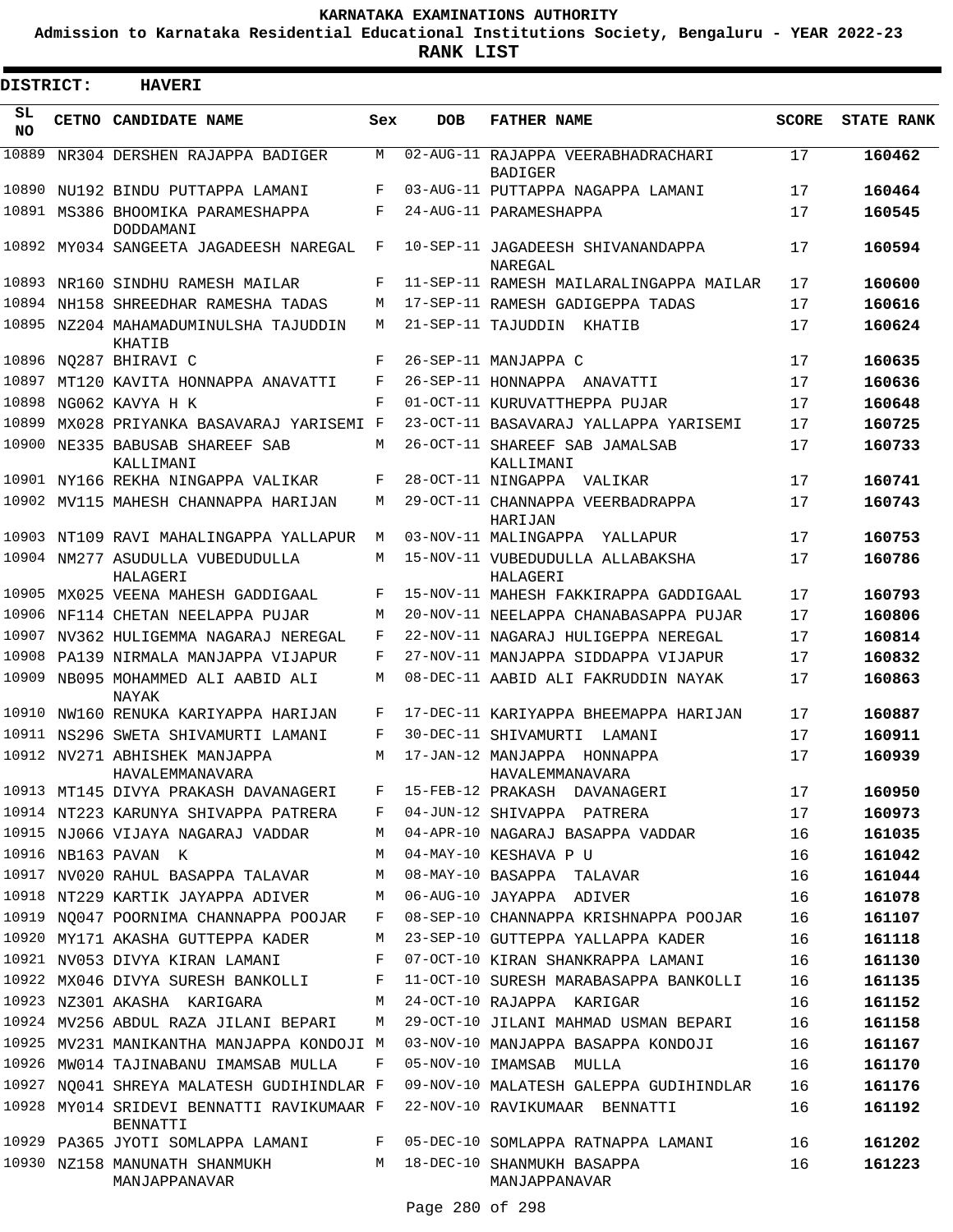**Admission to Karnataka Residential Educational Institutions Society, Bengaluru - YEAR 2022-23**

| <b>DISTRICT:</b> | <b>HAVERI</b>                                       |     |                      |                                                                                        |              |                   |
|------------------|-----------------------------------------------------|-----|----------------------|----------------------------------------------------------------------------------------|--------------|-------------------|
| SL.<br><b>NO</b> | CETNO CANDIDATE NAME                                | Sex | <b>DOB</b>           | <b>FATHER NAME</b>                                                                     | <b>SCORE</b> | <b>STATE RANK</b> |
| 10931            | NW131 VEERANNA RAVI IRANNANAVAR                     | M   | $28 - DEC - 10$ RAVI |                                                                                        | 16           | 161234            |
|                  | 10932 NZ170 IBRAHIM MAHAMMAD GOUS<br>MIYANAVAR      | M   |                      | 04-JAN-11 MAHAMMAD GOUS<br>MIYANAVAR                                                   | 16           | 161288            |
|                  | 10933 NM077 NIRAJ KARABASAPPA NESHWI                | M   |                      | 05-JAN-11 KARABASAPPA                                                                  | 16           | 161292            |
|                  | 10934 NG106 GANESH V                                | M   |                      | 06-JAN-11 VEERAIAH                                                                     | 16           | 161294            |
|                  | 10935 NV191 KALPANA BASAPPA DODDAMANI               | F   |                      | 09-JAN-11 BASAPPA PARAMAPPA DODDAMANI                                                  | 16           | 161301            |
|                  | 10936 MS110 MANJU MALATESH MOTEBENNUR               | M   |                      | 16-JAN-11 MALATESH MOTEBENNUR                                                          | 16           | 161314            |
|                  | 10937 NL333 ANU FAKKIRAPPA HARIJAN                  | F   |                      | 19-JAN-11 FAKKIRAPPA HARIJAN                                                           | 16           | 161318            |
|                  | 10938 NZ380 SHWETA TOPANNA LAMANI                   | F   |                      | 20-JAN-11 TOPANNA YANKAPPA LAMANI                                                      | 16           | 161319            |
| 10939            | NF360 DARSHAN NAGAPPA LAMANI                        | M   |                      | 21-JAN-11 NAGAPPA CHANNAPPA LAMANI                                                     | 16           | 161320            |
| 10940            | NX211 NAVEEN KANTEPPA HADAPAD                       | M   |                      | 01-FEB-11 KANTEPPA FAKKIRAPPA HADAPAD                                                  | 16           | 161347            |
| 10941            | NF154 ANAND<br>HUNASIMARAD                          | M   |                      | 14-FEB-11 BASAPPA DYAMAPPA HUNASIMARAD                                                 | 16           | 161377            |
|                  | 10942 NC167 SANJANA RAVI BHAJANTRI                  | F   |                      | 19-FEB-11 RAVI AJJAPPA BHAJANTRI                                                       | 16           | 161392            |
|                  | 10943 MS527 JAGADEESHA KALLAPPA KARJAGI M           |     |                      | 01-MAR-11 KALLAPPA KARJAGI                                                             | 16           | 161408            |
|                  | 10944 ND156 MANIKANT KRISHNAPPA<br>GOUDAGERI        | M   |                      | 23-MAR-11 KRISHNAPPA GOUDAGERI                                                         | 16           | 161468            |
|                  | 10945 NE047 RAJU KOTRESH MANTAGANI                  | M   |                      | 28-MAR-11 KOTRESH MARIYAPPA MANTAGANI                                                  | 16           | 161487            |
|                  | 10946 PA123 GOUTAMI RANOJI                          | F   |                      | 14-APR-11 MALATESH RANOJI                                                              | 16           | 161531            |
|                  | 10947 NK262 MADANKUMAR DURAGAPPA BALUR M            |     |                      | 14-APR-11 DURAGAPPA SOMAPPA BALUR                                                      | 16           | 161532            |
|                  | 10948 NM282 RAKESH GADIGEPPA HADAPAD                | M   |                      | 17-APR-11 GADIGEPPA HANUMANTAPPA<br>HADAPAD                                            | 16           | 161539            |
|                  | 10949 NM268 NIVEDITHA ANJANEYA KURUBARA F           |     |                      | 21-APR-11 ANJANEYA HANUMANTHAPPA<br><b>KURUBARA</b>                                    | 16           | 161550            |
| 10950            | NF167 SOUJANYA MUTTAPPA MADAR                       | F   |                      | 21-APR-11 MUTTAPPA MADAR                                                               | 16           | 161551            |
|                  | 10951 NM312 BINDU MANJAPPA HARIJAN                  | F   |                      | 23-APR-11 MANJAPPA MAHADEVAPPA HARIJAN                                                 | 16           | 161556            |
| 10952            | NN175 AISHWARYA RAMESH JOGER                        | F   |                      | 26-APR-11 RAMESH KADAPPA JOGER                                                         | 16           | 161568            |
|                  | 10953 NZ213 FAKKIRESH MANJUNATH BARKI               | M   |                      | 27-APR-11 MANJUNATH BARKI                                                              | 16           | 161574            |
| 10954            | MR004 RAHUL UMESH SALUNKE                           | M   |                      | 27-APR-11 UMESH ARJUNAPPA SALUNKE                                                      | 16           | 161575            |
| 10955            | MT033 IRAMMA BASAVARAJ GEJJIHALLI F                 |     |                      | 28-APR-11 BASAVARAJ IRAPPA GEJJIHALLI                                                  | 16           | 161577            |
|                  | 10956 NS274 CHANDRASHEKHAR MOHAN LAMANI M           |     | 07-MAY-11 MOHAN      | LAMANI                                                                                 | 16           | 161604            |
|                  | 10957 NJ008 MYALARI ANJANEYA<br><b>BATAMMANAVAR</b> | M   |                      | 10-MAY-11 ANJANEYA GANGAPPA<br><b>BATAMMANAVAR</b>                                     | 16           | 161619            |
|                  | HINDALAMANI                                         |     |                      | 10958 MR013 YALLAMMA NINGANAGOUDA F 14-MAY-11 NINGANAGOUDA CHANDRAGOUDA<br>HINDALAMANI | 16           | 161629            |
|                  | 10959 NC080 PRAJWAL RUDRAPPA AGASAR                 | M   |                      | 18-MAY-11 RUDRAPPA NIMBANNA AGASAR                                                     | 16           | 161636            |
|                  | 10960 NY122 RAKSHITA TAMMANNA TADASAD               | F   |                      | 04-JUN-11 TAMMANNA NAGAPPA                                                             | 16           | 161696            |
|                  | 10961 NG304 DEEPA SHRISHAILA TELAGI                 | F   |                      | 05-JUN-11 SHRISHAIL VIRUPAKSAPPA TELAGI                                                | 16           | 161697            |
|                  | 10962 NW234 PRIYA PAKKIRESH HARIJAN                 | F   |                      | 09-JUN-11 PAKKIRESH PUTTAPPA HARIJAN                                                   | 16           | 161710            |
|                  | 10963 NW101 BRUNDA MAHANTESH<br>LAKSHMESWARA        | F   |                      | 11-JUN-11 MAHANTESH LAKSHMESWARA                                                       | 16           | 161714            |
|                  | 10964 NK517 NAGARAJ DILIPKUMAR LAMANI               |     |                      | M 14-JUN-11 DILIPKUMAR LAMANI                                                          | 16           | 161726            |
|                  | 10965 ND162 MAHAMMADSADIQ MAHABOOBSAB<br>NADAF      |     |                      | M 16-JUN-11 MAHABOOBSAB NADAF                                                          | 16           | 161731            |
|                  | 10966 NV369 SHIVAJI LAXMAN RATHOD                   | М   |                      | 23-JUN-11 LAXMAN G LAMANI                                                              | 16           | 161748            |
|                  | 10967 NZ240 MAILARI RAMAPPA LAMANI                  | М   |                      | 01-JUL-11 RAMAPPA MATRAPPA LAMANI                                                      | 16           | 161768            |
|                  | 10968 NY055 NAGARAJ SHIVAPPA UPPAR                  | М   |                      | 05-JUL-11 SHIVAPPA  HANUMANT UPPAR                                                     | 16           | 161779            |
|                  | 10969 NG309 POOJA GUDDAPPA BASETTI                  | F   |                      | 06-JUL-11 GUDDAPPA KALLAPPA BASETTI                                                    | 16           | 161787            |
|                  | 10970 NV346 UMMARFARUKH GULABH GUDAGERI M           |     |                      | 06-JUL-11 GULABH NISARAHMAD GUDAGERI                                                   | 16           | 161788            |
|                  | 10971 NL041 JEEVAN MADIWALAR                        | М   |                      | 16-JUL-11 MALATESH                                                                     | 16           | 161824            |
|                  | 10972 NP039 SUNIL M                                 | M   |                      | 16-JUL-11 MALLESHNAIK                                                                  | 16           | 161826            |
|                  | 10973 NG284 MANJU DANAPPA MALAKKANAVAR              | M   |                      | 22-JUL-11 DANAPPA MALAKKANAVAR                                                         | 16           | 161853            |
|                  | 10974 NW163 VARSHINI MANJUNATH UPPIN                | F   |                      | 27-JUL-11 MANJUNATH SHIVAPPA UPPIN                                                     | 16           | 161867            |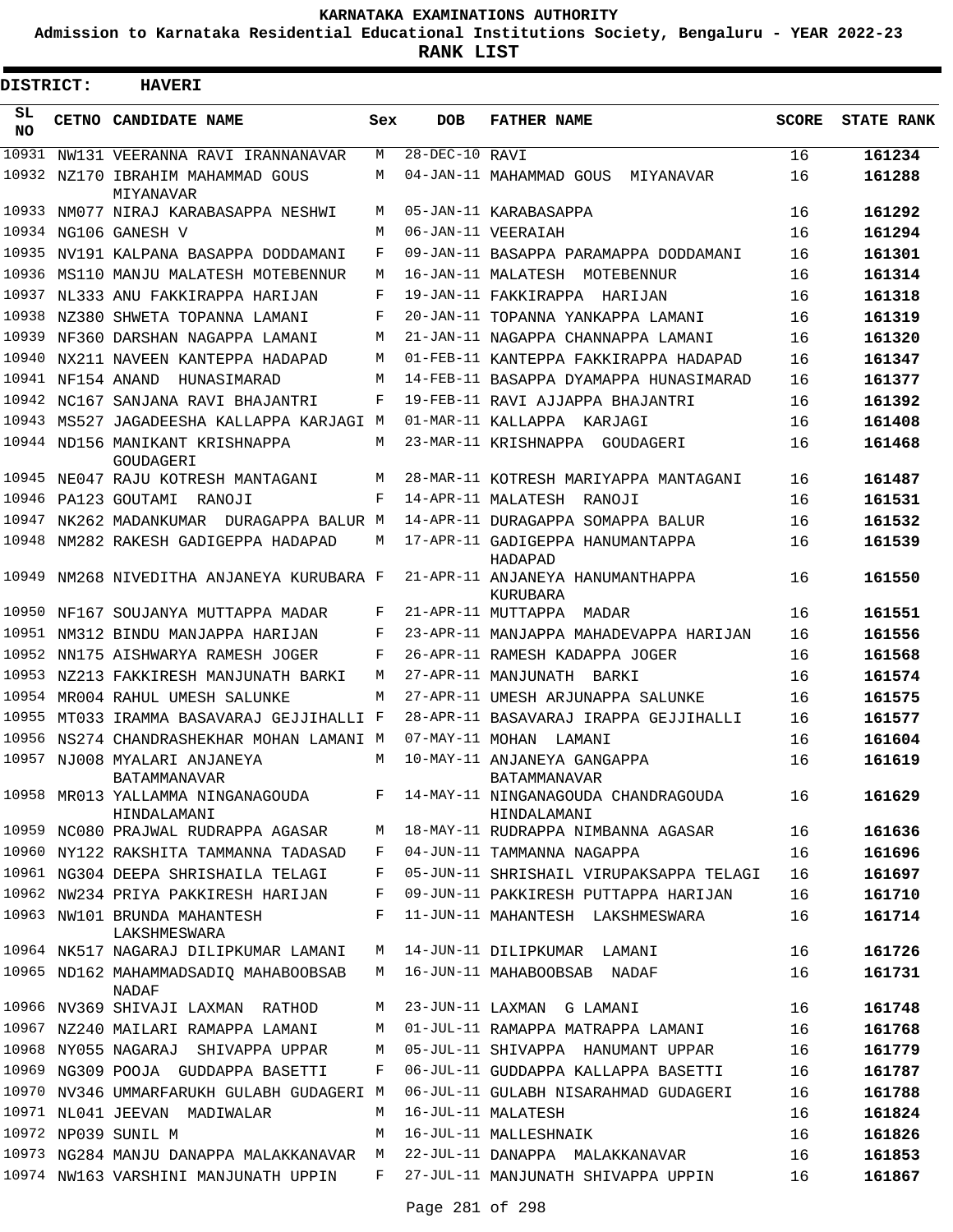**Admission to Karnataka Residential Educational Institutions Society, Bengaluru - YEAR 2022-23**

| DISTRICT:       | <b>HAVERI</b>                                          |     |                     |                                                     |              |                   |
|-----------------|--------------------------------------------------------|-----|---------------------|-----------------------------------------------------|--------------|-------------------|
| SL<br><b>NO</b> | CETNO CANDIDATE NAME                                   | Sex | DOB                 | <b>FATHER NAME</b>                                  | <b>SCORE</b> | <b>STATE RANK</b> |
| 10975           | NJ084 CANDRAKALA MAHALINGAPPA<br>KAMBALI               | F   |                     | 30-JUL-11 MAHALINGAPPA KAMBALI                      | 16           | 161873            |
|                 | 10976 NC183 SACHIN MARTANDAPPA<br>NIMBAKKANAVAR        | М   |                     | 07-AUG-11 MARTANDAPPA PUTTAPPA<br>NIMBAKKANAVAR     | 16           | 161889            |
|                 | 10977 NO380 MANOJ MANJAPPA KANADAMANI                  | M   |                     | 08-AUG-11 MANJAPPA KANADAMANI                       | 16           | 161895            |
|                 | 10978 NS258 MAHMAD SAKLENRAJA DADAPEER<br>KANCHARAGTTI | M   |                     | 09-AUG-11 DADAPEER KANCHARAGTTI                     | 16           | 161898            |
|                 | 10979 NG354 YALLAMMA BASAPPA MALLADAD                  | F   |                     | 18-AUG-11 BASAPPA HANUMAPPA MALLADAD                | 16           | 161935            |
| 10980           | NL179 ARCHNA RAMAPPA GAJERA                            | F   |                     | 23-AUG-11 RAMAPPA GAJERA                            | 16           | 161946            |
|                 | 10981 NB225 PRIYANKA HANUMANTAPPA<br>VADDAR            | F   |                     | 06-SEP-11 HANUMANTAPPA VADDAR                       | 16           | 161994            |
|                 | 10982 NB295 GADIGEPPA BASAVARAJ KUMMUR                 | М   |                     | 08-SEP-11 BASAVARAJ PUTTAPPA KUMMUR                 | 16           | 161998            |
| 10983           | NA063 AKSHAY RAMESH GANGOLLI                           | M   |                     | 09-SEP-11 RAMESH GANGOLLI                           | 16           | 162004            |
| 10984           | NM064 ASHWINI KARABASAPPA<br><b>BHANUVALLI</b>         | F   |                     | 09-SEP-11 KARABASAPPA SHIVAPPA<br><b>BHANUVALLI</b> | 16           | 162005            |
|                 | 10985 PA026 PREETAM SURESH HOMBAL                      | M   |                     | 20-SEP-11 SURESH SIDDAPPA HOMBAL                    | 16           | 162036            |
| 10986           | NW314 SANJANA PRAKASH TALAVAR                          | F   |                     | 23-SEP-11 PRAKASH SANNAYALLAPPA TALAVAR             | 16           | 162045            |
|                 | 10987 NY425 LAKSHMI SHANKRAPPA TAVARI                  | F   |                     | 27-SEP-11 SHANKRAPPA                                | 16           | 162058            |
|                 | 10988 NK460 KAVYA RAMESH JADHAV                        | F   |                     | 28-SEP-11 RAMESH DURUGOJI JADHAV                    | 16           | 162063            |
| 10989           | NV058 PRIYANKA SOMAPPA ITI                             | F   |                     | 15-OCT-11 SOMAPPA BHARMAPPA ITI                     | 16           | 162105            |
| 10990           | NN179 VIDYA VEERESH KUSUGUR                            | F   |                     | 16-OCT-11 VEERESH KUSUGUR                           | 16           | 162110            |
| 10991           | MW131 ANUSHA PARAMESHA HARIJAN                         | F   |                     | 22-OCT-11 PARAMESHA BASAPPA HARIJAN                 | 16           | 162121            |
|                 | 10992 NG317 ESHWARI MALLESHAPPA HALASUR F              |     |                     | 24-OCT-11 MALLESHAPPA HEGGAPPA HALASUR              | 16           | 162126            |
| 10993           | NO157 NAGAVENI HONNAPPA POOJARA                        | F   |                     | 26-OCT-11 HONNAPPA UCHHEGEPPA POOJARA               | 16           | 162130            |
|                 | 10994 NR077 PRIYA KUBERAPPA LAMANI                     | F   |                     | 04-NOV-11 KUBERAPPA GUDAPPA LAMANI                  | 16           | 162159            |
|                 | 10995 NZ335 CHAITRA SIDDAPPA KATTIMANI                 | F   |                     | 15-NOV-11 SIDDAPPA KATTIMANI                        | 16           | 162193            |
|                 | 10996 NF042 DEEPAK DEMAPPA LAMANI                      | M   |                     | 27-NOV-11 DEMAPPA CHANDRAPPA LAMANI                 | 16           | 162216            |
|                 | 10997 NR144 BEERESH BASAPPA ANTARAVALLI M              |     |                     | 30-NOV-11 BASAPPA HANUMANTAPPA<br>ANTARAVALLI       | 16           | 162229            |
|                 | 10998 NY363 LOHIT CHANDRASHEKHAR LAMANI M              |     |                     | 07-DEC-11 CHANDRASHEKHAR SUBBANNA<br>LAMANI         | 16           | 162243            |
|                 | 10999 NR042 VISHWA HANUMANTAPPA<br>KURUBARA            |     |                     | M 09-DEC-11 HANUMANTAPPA HALAPPA KURUBARA           | 16           | 162250            |
|                 | 11000 NK321 KEERTI SOMASHEKAR BANAKAR                  |     |                     | F 12-DEC-11 SOMASHEKAR BANAKAR                      | 16           | 162256            |
|                 | 11001 NT182 KIRTI RUPLAPPA LAMANI                      |     |                     | F 18-DEC-11 RUPLAPPA LAMANI                         | 16           | 162267            |
|                 | 11002 NC096 MALLIKREHAN HAJARATBILAL<br>MULLA          | M   |                     | 18-DEC-11 HAJARATBILAL MAHMADGOUSE<br>MULLA         | 16           | 162268            |
|                 | 11003 NZ106 SRUSHTI SHIDDAPPA<br>BHAVIKATTI            | F   |                     | 25-DEC-11 SHIDDAPPA NINGAPPA BHAVIKATTI             | 16           | 162285            |
|                 | 11004 NY115 MANIKANTH SURESH KATTIMANI M               |     |                     | 29-DEC-11 SURESH RUDRAPPA KATTIMANI                 | 16           | 162293            |
|                 | 11005 NH328 SOHEL MAHBOOBASAB DEVAGERI M               |     |                     | 29-APR-12 MAHBOOBASAB HAJARESAB<br>DEVAGERI         | 16           | 162359            |
|                 | 11006 NQ090 NAGARAJ K AIRANI                           |     |                     | M 02-AUG-10 KUBERAPPA AIRANI                        | 15           | 162446            |
|                 | 11007 NZ347 SHANAWAZ ASHAPAK SAVANUR                   |     | M 08-OCT-10 ASHAPAK |                                                     | 15           | 162492            |
|                 | 11008 NW126 RANJITA MAHENDRAGOUDA<br>MELLALLI          | F   |                     | 02-NOV-10 MAHENDRAGOUDA RAMANAGOUDA<br>MELLALLI     | 15           | 162516            |
|                 | 11009 NL226 MALLIKRIHAN JAFARULLA<br>RAJESABANAVARA    | M   |                     | 08-NOV-10 JAFARULLA RAJESAB<br>RAJESABANAVARA       | 15           | 162519            |
|                 | 11010 NC002 AJAY JAGADEESH MARCHI                      | М   |                     | 28-NOV-10 JAGADEESH MAHADEVAPPA MARCHI              | 15           | 162542            |
|                 | 11011 NY278 NAVEEN CHIGARIMATH                         | М   |                     | 06-DEC-10 SOMALINGAYYA CHIGARIMATH                  | 15           | 162551            |
|                 | 11012 NM063 HARISH HANUMANTAPPA<br>ARALIKATTI          |     |                     | M 23-DEC-10 HANUMANTAPPA                            | 15           | 162576            |
|                 | 11013 NW176 ARJU DAVAL SAB KANAVI                      | F   |                     | 08-JAN-11 DAVAL SAB HUSEN SAB KANAVI                | 15           | 162628            |
|                 | 11014 NF077 CHETAN YALLAPPA                            |     | Page 282 of 298     | M 13-JAN-11 YALLAPPA TUKKAMMANAVAR                  | 15           | 162638            |
|                 |                                                        |     |                     |                                                     |              |                   |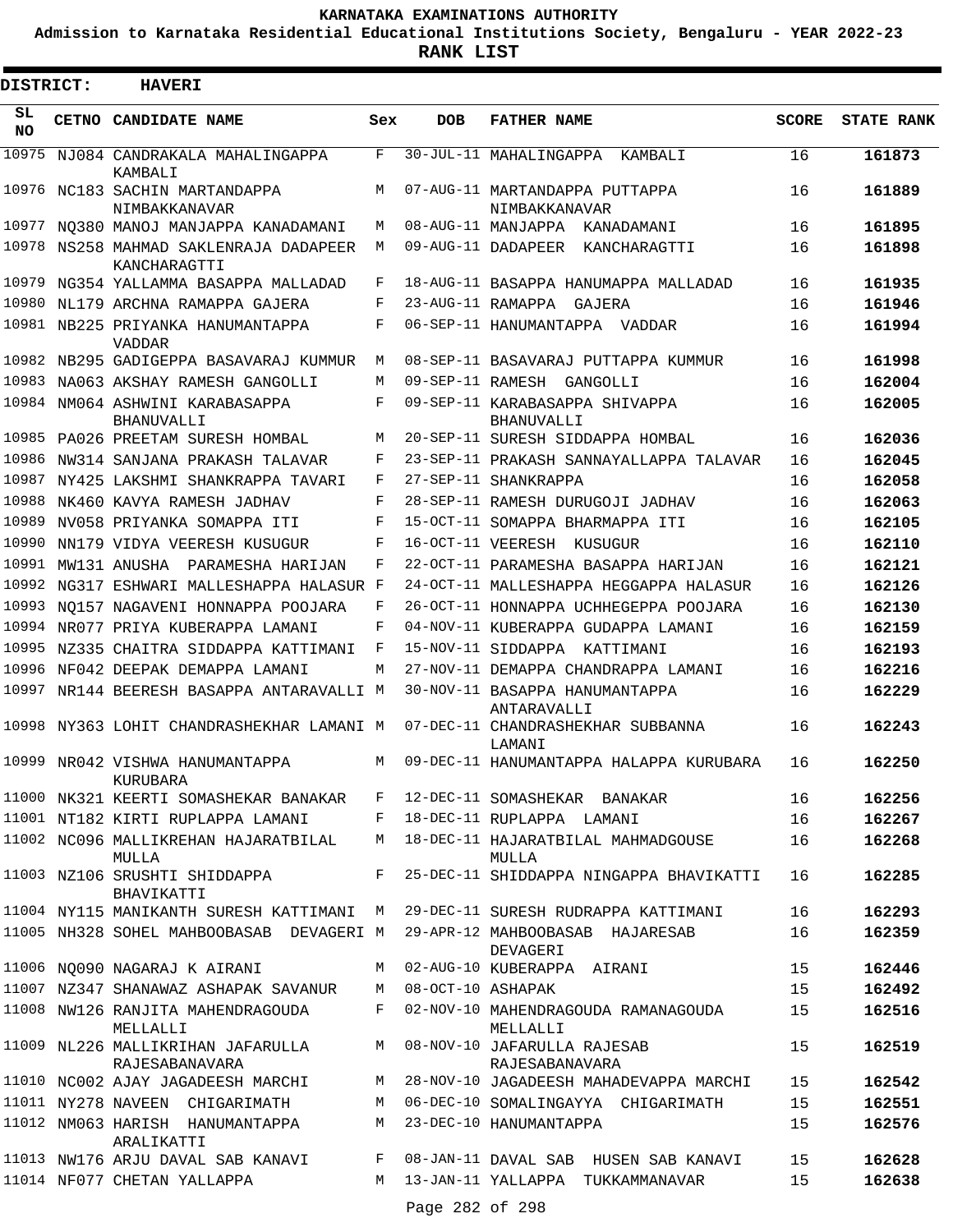**Admission to Karnataka Residential Educational Institutions Society, Bengaluru - YEAR 2022-23**

**RANK LIST**

Е

| <b>DISTRICT:</b> |       | <b>HAVERI</b>                                          |     |                   |                                                    |              |                   |  |  |  |  |  |  |
|------------------|-------|--------------------------------------------------------|-----|-------------------|----------------------------------------------------|--------------|-------------------|--|--|--|--|--|--|
| SL<br><b>NO</b>  | CETNO | CANDIDATE NAME                                         | Sex | <b>DOB</b>        | <b>FATHER NAME</b>                                 | <b>SCORE</b> | <b>STATE RANK</b> |  |  |  |  |  |  |
|                  |       | TUKKAMMANAVAR                                          |     |                   |                                                    |              |                   |  |  |  |  |  |  |
| 11015            |       | NG191 MOULALI DADAPEER HUBBALLI                        | М   |                   | 20-JAN-11 DADAPEER MAHAMADGOUSE<br>HUBBALLI        | 15           | 162649            |  |  |  |  |  |  |
|                  |       | 11016 NX018 MALLIKJAN MAHAMMADSAB<br>KARADAGI          | М   |                   | 23-JAN-11 MAHAMMADSAB BABUSAB KARADAGI             | 15           | 162653            |  |  |  |  |  |  |
| 11017            |       | NF272 NETRAVATI NEELAKUMAR NAYAK                       | F   |                   | 26-JAN-11 NEELAKUMAR<br>NAYAK                      | 15           | 162655            |  |  |  |  |  |  |
| 11018            |       | PA079 PRASHANT PRAKASH ILAGER                          | М   | 05-FEB-11 PRAKASH |                                                    | 15           | 162672            |  |  |  |  |  |  |
| 11019            |       | NB302 OWAJHA MOINUDDIN                                 | М   |                   | 20-FEB-11 RAJE SAB<br>LAKHSHMESHUR                 | 15           | 162701            |  |  |  |  |  |  |
| 11020            |       | NF406 PRASHANTA ASHOK KAMANI                           | М   |                   | 08-MAR-11 ASHOK A KAMANI                           | 15           | 162729            |  |  |  |  |  |  |
|                  |       | 11021 NJ020 RUKKIYA FAKKEERSAB NADAF                   | F   |                   | 14-MAR-11 PAKKEERSAB CHAMANASAB NADAF              | 15           | 162740            |  |  |  |  |  |  |
| 11022            |       | NL166 NAYANA SHIVANANDA DOMBAR                         | F   |                   | 24-MAR-11 SHIVANANDA HULAGAPPA DOMBAR              | 15           | 162761            |  |  |  |  |  |  |
| 11023            |       | NC025 SUMA NAGESH MAHARAJPET                           | F   |                   | 31-MAR-11 NAGESH HANUMANTAPPA<br>MAHARAJPET        | 15           | 162775            |  |  |  |  |  |  |
| 11024            |       | NZ017 ARUN YALLAPPA GUNOJI                             | М   |                   | 05-APR-11 YALLAPPA<br>GUNOJI                       | 15           | 162780            |  |  |  |  |  |  |
| 11025            |       | PA152 HARISH MALLIKARJUN<br>SURAGONDA                  | М   |                   | 11-APR-11 MALLIKARJUN SOORAPPA<br>SURAGONDA        | 15           | 162794            |  |  |  |  |  |  |
| 11026            |       | NC040 PUSHPALATA RAJAPPA VALIKAR F                     |     | 17-APR-11 RAJAPPA | VALIKAR                                            | 15           | 162816            |  |  |  |  |  |  |
| 11027            |       | MW121 AHMAD RAJA ABDUL VAHID<br><b>BYATANAL</b>        | М   |                   | 20-APR-11 ABDUL VAHID MOULASAB BYATANAL            | 15           | 162823            |  |  |  |  |  |  |
| 11028            |       | MZ123 PRAJVAL PRASHANT<br>MADIVALAR M                  |     |                   | 20-APR-11 PRASHANT                                 | 15           | 162825            |  |  |  |  |  |  |
| 11029            |       | MU215 SOMASHEKHAR VIRESH SHETTAR                       | М   | 25-APR-11 VIRESH  | SHETTAR                                            | 15           | 162836            |  |  |  |  |  |  |
| 11030            |       | NL040 DHANANJAYA GANESHAPPA<br><b>BOGERA</b>           | М   |                   | 29-APR-11 GANESHAPPA NEELAPPA BOGERA               | 15           | 162841            |  |  |  |  |  |  |
| 11031            |       | NX087 SHARATH GOPALAPPA BADIGER                        | М   |                   | 03-MAY-11 GOPALAPPA SHEKARAPPA BADIGER             | 15           | 162858            |  |  |  |  |  |  |
| 11032            |       | NS271 HAREESH TOTAPPA HALAVAGALA                       | M   |                   | 11-MAY-11 TOTAPPA KARIYAPPA HALAVAGALA             | 15           | 162878            |  |  |  |  |  |  |
|                  |       | 11033 NY049 NAZIRAHMED MUJAFARAHMED<br>YALAVATTI       | М   |                   | 14-MAY-11 MUJAFARAHMED NAZIRSAB<br>YALAVATTI       | 15           | 162889            |  |  |  |  |  |  |
|                  |       | 11034 NY162 ANU DURGAPPA MADAR                         | F   |                   | 18-MAY-11 DURGAPPA<br>MADAR                        | 15           | 162903            |  |  |  |  |  |  |
| 11035            |       | NE277 VEENA KRISNAJI BAGILAD                           | F   |                   | 19-MAY-11 KRISNAJI<br>BAGILAD                      | 15           | 162908            |  |  |  |  |  |  |
| 11036            |       | NC054 CHANDRASHEKHARA RAMESH<br>KALALI                 | М   |                   | 22-MAY-11 RAMESH SHEKAPPA KALALI                   | 15           | 162911            |  |  |  |  |  |  |
|                  |       | 11037 NE132 THIRATHANKA RAMESH BARKI                   | М   |                   | 23-MAY-11 RAMESH TIRAKAPPA BARKI                   | 15           | 162917            |  |  |  |  |  |  |
|                  |       | 11038 ND039 CHANDRASHEKHARA<br>HANUMANTAPPA HIREBASUR  | M   |                   | 29-MAY-11 HANUMANTAPPA BASAPPA<br>HIREBASUR        | 15           | 162932            |  |  |  |  |  |  |
|                  |       | 11039 NW324 IRSHD BASUSAB MURADI                       | М   |                   | 03-JUN-11 BASUSAB DAVALSAB MURADI                  | 15           | 162956            |  |  |  |  |  |  |
|                  |       | 11040 MS236 BRUNDA MANJAPPA KARAJAGI                   | F   |                   | 07-JUN-11 MANJAPPA KARAJAGI                        | 15           | 162973            |  |  |  |  |  |  |
|                  |       | 11041 NR177 MANU LOKAPPA LAMANI                        | М   |                   | 12-JUN-11 LOKAPPA LAMANI                           | 15           | 162986            |  |  |  |  |  |  |
|                  |       | 11042 MS535 GANESH MANJAPPA HULABUTTI                  | M   |                   | 20-JUN-11 MANJAPPA SHIVAPPA HULABUTTI              | 15           | 163014            |  |  |  |  |  |  |
|                  |       | 11043 NV315 KARIBASANAGOUDA RAMANAGOUDA M<br>PATIL     |     |                   | 01-JUL-11 RAMANAGOUDA BHARAMAGOUDA<br>PATIL        | 15           | 163047            |  |  |  |  |  |  |
|                  |       | 11044 NJ248 SHREYA SHIVANAGOUD GOUDR                   | F   |                   | 11-JUL-11 SHIVANAGOUD SANGANAGOUDA<br><b>GOUDR</b> | 15           | 163080            |  |  |  |  |  |  |
|                  |       | 11045 MS030 BEBI ASHWINI LAMBANI                       | F   |                   | 26-JUL-11 NAGESH LAMBANI                           | 15           | 163119            |  |  |  |  |  |  |
|                  |       | 11046 NX140 KARTIK MANJAPPA BARKI                      | М   |                   | 08-AUG-11 MANJAPPA ISHWARAPPA BARKI                | 15           | 163154            |  |  |  |  |  |  |
|                  |       | 11047 NK036 YASHAVANTH MARIYAPPA<br>BEJAVADI           | М   |                   | 09-AUG-11 MARIYAPPA MAREPPA BEJAVADI               | 15           | 163156            |  |  |  |  |  |  |
|                  |       | 11048 MR101 BASAVANTAPPA RUDRESHAPPA<br><b>BADIGER</b> | M   |                   | 10-AUG-11 RUDRESHAPPA BADIGER                      | 15           | 163157            |  |  |  |  |  |  |
|                  |       | 11049 NV412 NETRA RAMESH LAMANI                        | F   |                   | 12-AUG-11 RAMESH SHIVAPPA LAMANI                   | 15           | 163161            |  |  |  |  |  |  |
|                  |       | 11050 PA086 SHIVAKUMAR PANDAPPA<br>YANKAPPANAVAR       |     |                   | M 17-AUG-11 PANDAPPA MAHADEVAPPA<br>YANKAPPANAVAR  | 15           | 163175            |  |  |  |  |  |  |
|                  |       | 11051 NV349 CHANDRASHEKHAR ASHOK<br>HARIJAN            | M   |                   | 30-AUG-11 ASHOK NINGAPPA HARIJAN                   | 15           | 163211            |  |  |  |  |  |  |
|                  |       | 11052 NS168 PRATIKSHA BASAVARADDI                      | F   |                   | 30-AUG-11 BASAVARADDI RAMAPPA KOPPAD               | 15           | 163212            |  |  |  |  |  |  |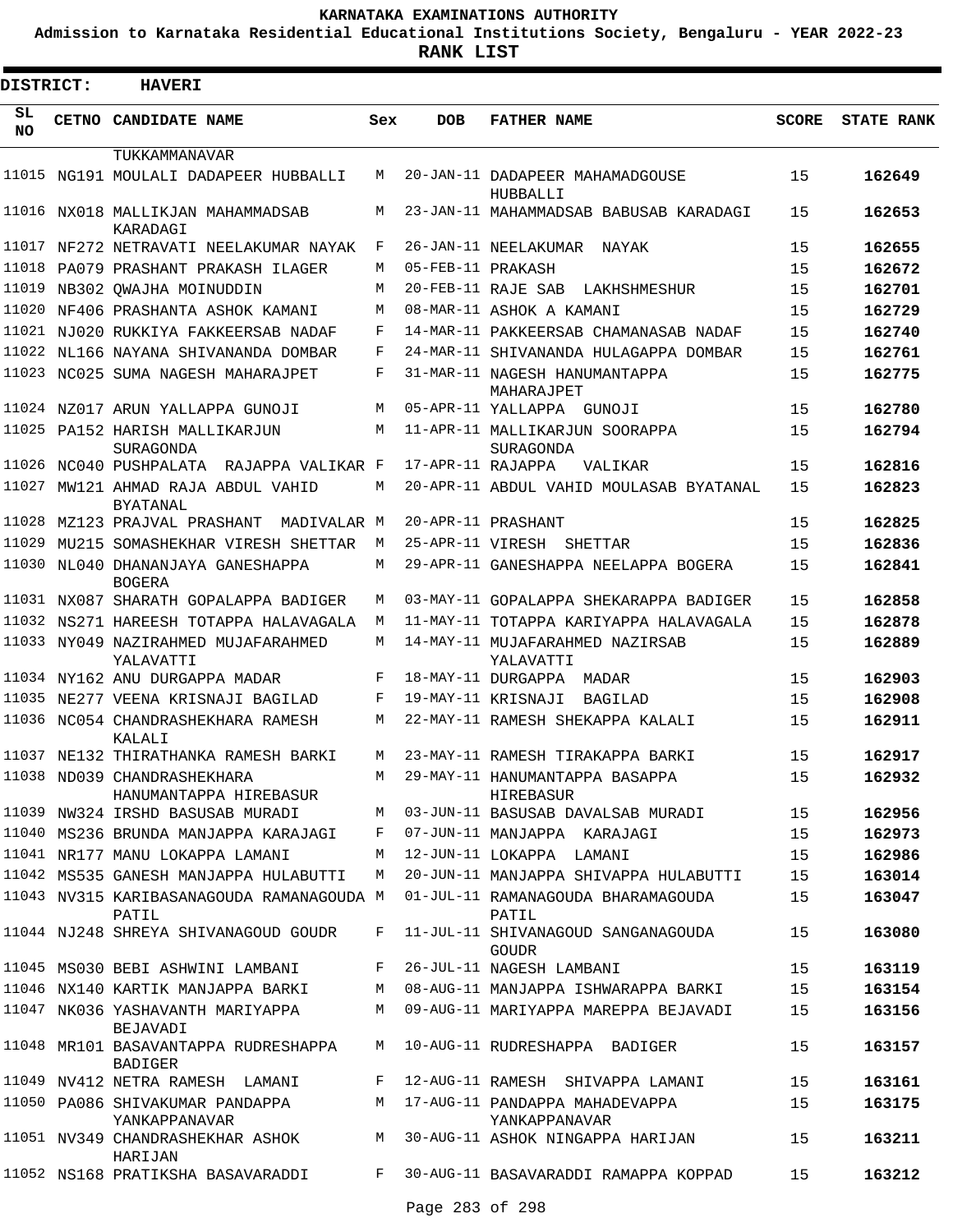**Admission to Karnataka Residential Educational Institutions Society, Bengaluru - YEAR 2022-23**

| <b>DISTRICT:</b> |  | <b>HAVERI</b>                                                             |     |                  |                                                                                  |              |                   |
|------------------|--|---------------------------------------------------------------------------|-----|------------------|----------------------------------------------------------------------------------|--------------|-------------------|
| SL<br><b>NO</b>  |  | <b>CETNO CANDIDATE NAME</b>                                               | Sex | <b>DOB</b>       | <b>FATHER NAME</b>                                                               | <b>SCORE</b> | <b>STATE RANK</b> |
|                  |  | KOPPAD                                                                    |     |                  |                                                                                  |              |                   |
|                  |  | 11053 NF221 SAVITA SHIVANAGOUD PATIL                                      | F   |                  | 04-SEP-11 SHIVANAGOUD<br>PATIL                                                   | 15           | 163219            |
| 11054            |  | NA181 YASHAVANTH MARUTI SIDDOJI                                           | M   |                  | 04-SEP-11 MARUTI NINGAPPA SIDDOJI                                                | 15           | 163220            |
|                  |  | 11055 NU277 DARSHAN KANNAPPA<br>CHIKKANNANAVAR                            | М   |                  | 12-SEP-11 KANNAPPA MADEVAPPA<br>CHIKKANNANAVAR                                   | 15           | 163236            |
| 11056            |  | MY059 PRAJVAL DURUGAPPA HARIJAN                                           | M   |                  | 18-SEP-11 DURUGAPPA FAKKIRAPPA HARIJAN                                           | 15           | 163253            |
|                  |  | 11057 MS496 HANUMANTA SURESH<br>ERANNANAVAR                               | М   |                  | 23-SEP-11 SURESH FAKKIRAPPA ERANNANAVAR                                          | 15           | 163273            |
|                  |  | 11058 NR192 NINGARAJ ERAPPA CHATRAD                                       | М   |                  | 13-OCT-11 ERAPPA DYAMAPPA CHATRAD                                                | 15           | 163319            |
|                  |  | 11059 NV125 YALLAMMA HUCHAPPA<br><b>DODDAPUJAR</b>                        | F   |                  | 13-OCT-11 HUCHAPPA GUDDAPPA DODDAPUJAR                                           | 15           | 163320            |
|                  |  | 11060 NY225 PURNIMA GIRIYAPPA LAMANI                                      | F   |                  | 18-NOV-11 GIRIYAPPA HEGGAPPA LAMANI                                              | 15           | 163411            |
|                  |  | 11061 PA332 RUKMANI KALLAPPA KATAGI                                       | F   |                  | 18-NOV-11 KALLAPPA<br>KATAGI                                                     | 15           | 163413            |
|                  |  | 11062 NK330 KUSUMA BASAPPA TALAVAR                                        | F   |                  | 30-NOV-11 BASAPPA SIDDAPPA TALAVAR                                               | 15           | 163441            |
| 11063            |  | NJ151 NANDEESH<br>PRAKASH<br>DANDIN                                       | М   |                  | 25-DEC-11 PRAKASH<br>MALLAPPA<br>DANDIN                                          | 15           | 163488            |
|                  |  | 11064 MY074 DHARANESH HANUMANTAPPA<br><b>VADDAR</b>                       | М   |                  | 26-DEC-11 HANUMANTAPPA BASAVANNEPPA<br><b>VADDAR</b>                             | 15           | 163491            |
|                  |  | 11065 NH132 DIVYA RAMESH YANGAADI                                         | F   |                  | 26-DEC-11 RAMESH TIPPANNA YANGAADI                                               | 15           | 163492            |
|                  |  | 11066 NZ366 GAYATRI ANNAPPA GADDE                                         | F   |                  | 13-JAN-12 ANNAPPA SOMANNA GADDE                                                  | 15           | 163517            |
|                  |  | 11067 NS220 SAHIRABI                                                      | F   |                  | 12-MAY-10 MEHABOOBSAB NADAF                                                      | 14           | 163603            |
|                  |  | 11068 NF126 HANUMANTAPPA MARUTEPPA<br><b>DODMANI</b>                      | М   |                  | 25-AUG-10 MARUTEPPA                                                              | 14           | 163644            |
|                  |  | 11069 NG036 ROOPA PEERAPPA BADAGI                                         | F   |                  | 11-SEP-10 PEERAPPA RAJAPPA BADAGI                                                | 14           | 163654            |
| 11070            |  | NG055 RADHIKA MARUTI HARIJAN                                              | F   |                  | 04-NOV-10 MARUTI DURGAPPA HARIJAN                                                | 14           | 163704            |
|                  |  | 11071 NY272 ANUK BASAPPA PUJAR                                            | M   |                  | 10-NOV-10 BASAPPA PUJAR                                                          | 14           | 163712            |
|                  |  | 11072 NX257 BASAVARAJ RAMESH TALAWAR                                      | M   |                  | 22-NOV-10 RAMESH CHANABASAPPA TALAWAR                                            | 14           | 163721            |
|                  |  | 11073 NR080 SANDHYA MALATESH GAVIYAVAR                                    | F   |                  | 03-DEC-10 MALATESH DYAMAPPA GAVIYAVAR                                            | 14           | 163739            |
|                  |  | 11074 NX207 NAGARATNA BASAVARAJ<br><b>AVVANNANAVAR</b>                    | F   |                  | 09-DEC-10 BASAVARAJ MALLAPPA<br>AVVANNANAVAR                                     | 14           | 163747            |
|                  |  | 11075 NZ404 SANDHYA FIROJ KUBIHAL                                         | F   |                  | 18-DEC-10 FIROJ KUBIHAL                                                          | 14           | 163759            |
| 11076            |  | NJ154 SHAMMIRSAB FAKKIRASAB<br><b>BELLATTI</b>                            | М   |                  | 27-DEC-10 FAKKIRASAB HUSENSAB BELLATTI                                           | 14           | 163770            |
| 11077            |  | ND013 ABDUL SATTAR ABDUL GAFAR<br><b>SUTAR</b>                            | М   |                  | 30-DEC-10 ABDUL GAFAR ABDUL SATTAR<br><b>SUTAR</b>                               | 14           | 163776            |
|                  |  | 11078 MT102 NEERAJ RAJAPPA BEVINAMARDA M                                  |     |                  | 14-JAN-11 RAJAPPA BEVINAMARDA                                                    | 14           | 163830            |
|                  |  | 11079 MV297 LAKSHMI NISSIMAPPA GUDUGUDI F 17-JAN-11 NISSIMAPPA BASETTAPPA |     |                  | GUDUGUDI                                                                         | 14           | 163834            |
|                  |  | 11080 NW041 MANOJA JALAPPA HARIJAN                                        | M   |                  | 22-JAN-11 JALAPPA YAMANAPPA HARIJAN                                              | 14           | 163842            |
|                  |  | 11081 NQ243 GOPI SHIDLANNANAVAR                                           | М   | 03-FEB-11 LAXMAN |                                                                                  | 14           | 163860            |
|                  |  | 11082 NK254 KAVANA HOMANAYAK LAMANI                                       | F   |                  | 03-FEB-11 HOMANAYAK SHESHYANAYKA LAMANI                                          | 14           | 163861            |
|                  |  | 11083 NT193 KAVYA LOKAPPA PUJAR                                           | F   |                  | 13-FEB-11 LOKAPPA BEERAPPA PUJAR                                                 | 14           | 163881            |
|                  |  | 11084 MV250 NEETA SOMAPPA LAMANI                                          | F   |                  | 16-FEB-11 SOMAPPA CHAYAPPA LAMANI                                                | 14           | 163891            |
|                  |  | 11085 NH054 SATEESH MAILAREPPA TALAWAR                                    | M   |                  | 14-MAR-11 MAILAREPPA TALAWAR                                                     | 14           | 163933            |
|                  |  | 11086 MU132 POOJA BASAVARAJ WADDAR                                        | F   |                  | 20-MAR-11 BASAVARAJ YALLAPP WADDAR                                               | 14           | 163941            |
|                  |  | 11087 NE160 PRAVEEN BASAVARAJ KULAKARNI M                                 |     |                  | 20-MAR-11 BASAVARAJ MADEVAPPA KULAKARNI                                          | 14           | 163942            |
|                  |  | 11088 MX183 BHOOMIKA GUDDAPPA HARIJAN                                     | F   |                  | 23-MAR-11 GUDDAPPA PARAMESHAPPA HARIJAN                                          | 14           | 163945            |
|                  |  | 11089 MT095 BEBI SAKRAPPA LAMANI                                          | F   |                  | 28-MAR-11 SAKRAPPA LAMANI                                                        | 14           | 163957            |
|                  |  | 11090 MS374 MAHAMAD FHARUKH ABDUL MUNAF M<br>KOLUR                        |     |                  | 03-APR-11 ABDUL MUNAF KOLUR                                                      | 14           | 163970            |
|                  |  | 11091 NL190 MANJUNATH CHANDRAPPA VADDAR M                                 |     |                  | 05-APR-11 CHANDRAPPA LAXMAPPA VADDAR                                             | 14           | 163978            |
|                  |  | 11092 NR190 MUTTHU NAIK                                                   | M   |                  | 05-APR-11 SHANKAR NAIK                                                           | 14           | 163979            |
|                  |  |                                                                           |     |                  | 11093 NH074 KARIYAPPA SHEKAPPA HARIJAN M 14-APR-11 SHEKAPPA HANUMANTAPPA HARIJAN | 14           | 163998            |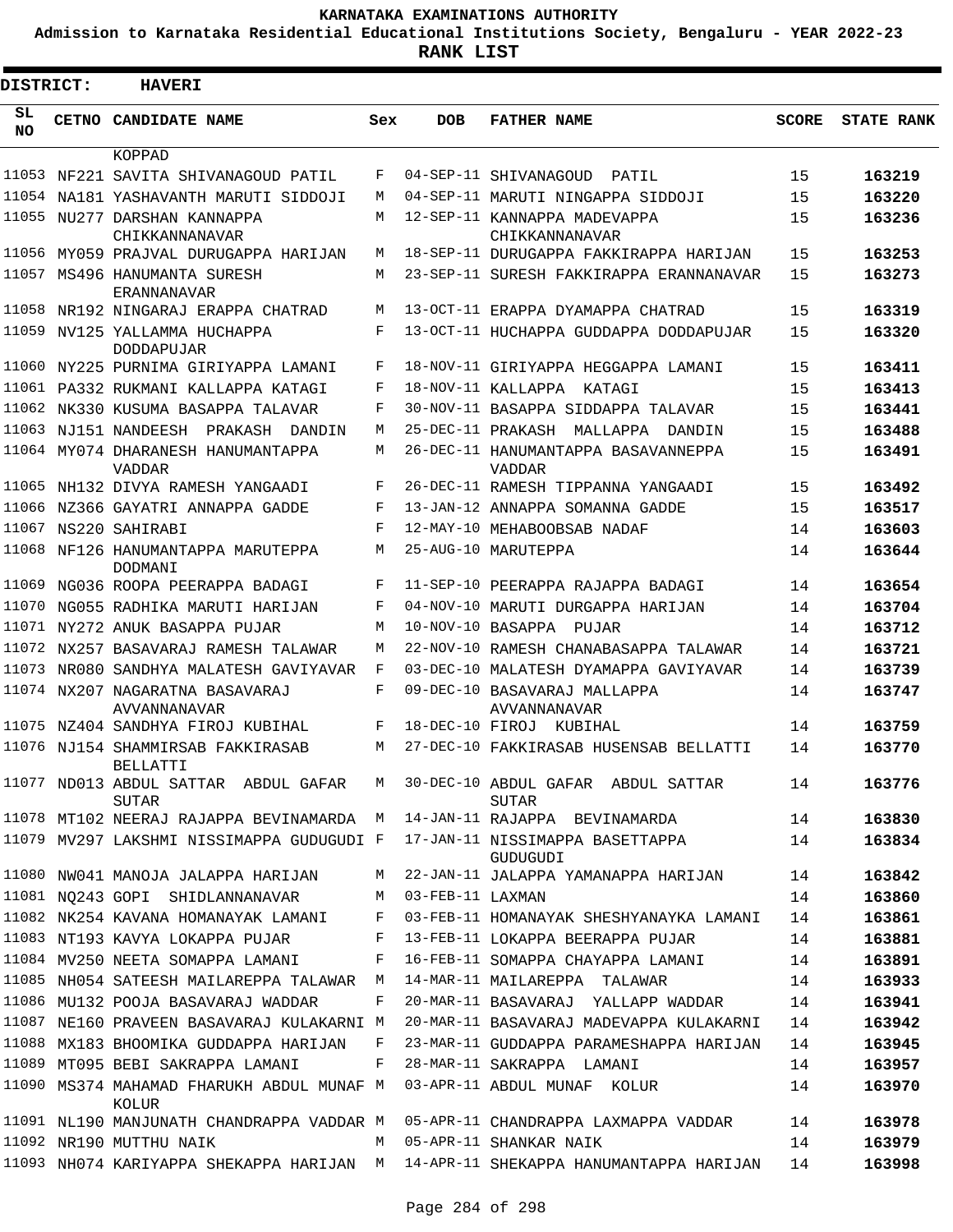**Admission to Karnataka Residential Educational Institutions Society, Bengaluru - YEAR 2022-23**

| DISTRICT:       | <b>HAVERI</b>                                                   |     |                   |                                                                                                   |              |                   |
|-----------------|-----------------------------------------------------------------|-----|-------------------|---------------------------------------------------------------------------------------------------|--------------|-------------------|
| SL<br><b>NO</b> | <b>CETNO CANDIDATE NAME</b>                                     | Sex | <b>DOB</b>        | <b>FATHER NAME</b>                                                                                | <b>SCORE</b> | <b>STATE RANK</b> |
|                 | 11094 NF353 MAHADEVAGOUDA FAKKIRAGOUDA<br>CHANNAGOUDRA          | M   |                   | 17-APR-11 FAKKIRAGOUDA<br>SHIVARUDRAGOUDA<br>CHANNAGOUDRA                                         | 14           | 164006            |
|                 | 11095 NA088 VINAYAK BASAVARAJ SHESHGIRI M                       |     |                   | 20-APR-11 BASAVARAJ YALLAPPA SHESHGIRI                                                            | 14           | 164013            |
| 11096           | NV112 HONNAVVA CHANNAPPA OLEKAR                                 | F   |                   | 28-APR-11 CHANNAPPA JAGADEESH OLEKAR                                                              | 14           | 164028            |
| 11097           | NH062 CHANDRU BASAVARAJ<br>TEJAPPANAVAR                         | М   |                   | 01-MAY-11 BASAVARAJ BIDDADEPPA<br>TEJAPPANAVAR                                                    | 14           | 164036            |
|                 | 11098 NN034 DARSHAN SHANKRAPPA DODMANI                          | М   |                   | 01-MAY-11 SHANKRAPPA SHIVAPPA DODMANI                                                             | 14           | 164038            |
| 11099           | NX216 SAVITA PUTTAPPA HARIJAN                                   | F   |                   | 19-MAY-11 PUTTAPPA GADIGEPPA HARIJAN                                                              | 14           | 164091            |
|                 | 11100 NV436 NEERAJ MANTESH HARIJANA                             | М   |                   | 20-MAY-11 MANTESHA NAGAPPA HARIJANA                                                               | 14           | 164094            |
|                 | 11101 NB289 PRAJWAL TIRAKAPPA BHAJANTRI M                       |     |                   | 16-JUN-11 TIRAKAPPA SIDDAPPA BHAJANTRI                                                            | 14           | 164167            |
|                 | 11102 NX116 SAMARTHA GANGADHARAYYA<br><b>BALIGAR</b>            | М   |                   | 16-JUN-11 GANGADHARAYYA MALLAPPA<br><b>BALIGAR</b>                                                | 14           | 164169            |
| 11103           | NR111 SEEMA NINGAPPA NAGAAVAT                                   | F   |                   | 20-JUN-11 NINGAPPA SHANKRAPPA NAGAAVAT                                                            | 14           | 164185            |
| 11104           | MU125 CHANDRU KERIMATTHIHALLI                                   | M   |                   | 26-JUN-11 SHRIKANTH KERIMATTHIHALLI                                                               | 14           | 164204            |
| 11105           | MS411 CHETAN KUMAR KORAGAR                                      | M   |                   | 01-JUL-11 KUMAR KORAGAR                                                                           | 14           | 164216            |
|                 | 11106 NU247 MALATESH HANUMANTAPPA<br>ASUNDI                     | M   |                   | 05-JUL-11 HANUMANTAPPA DYAMAPPA ASUNDI                                                            | 14           | 164229            |
|                 | 11107 NV529 NAVEEN NAGAPPA VADDAR                               | M   |                   | 11-JUL-11 NAGAPPA HANUMANTAPPA VADDAR                                                             | 14           | 164248            |
|                 | 11108 NX097 MANTESH PUTTAPPA<br>HURALIKUPPI                     | M   |                   | 14-JUL-11 PUTTAPPA GANGAPPA HURALIKUPPI                                                           | 14           | 164256            |
|                 | 11109 MU142 VINAYAKA GUDDAPPA HANAGAL                           | M   |                   | 18-JUL-11 GUDDAPPA NINGAPPA HANAGAL                                                               | 14           | 164267            |
|                 | 11110 MS218 BHOOMIKA KANNAPPA<br>HANUMAMMANAVAR                 | F   |                   | 25-JUL-11 KANNAPPA                                                                                | 14           | 164284            |
|                 | 11111 ND189 BABAKALANDAR ABDULRAJAKH<br><b>BINGAPUR</b>         | M   |                   | 26-JUL-11 ABDULRAJKH RASOOLMIYA<br><b>BINGAPUR</b>                                                | 14           | 164288            |
|                 | 11112 NO073 KALPANA HALAPPA PUJAR                               | F   |                   | 30-JUL-11 HALAPPA PUJAR                                                                           | 14           | 164295            |
|                 | 11113 NE338 MHAMMAD JUBER RAJESAB<br>KATAGI                     | M   | 01-AUG-11 RAJESAB | KATAGI                                                                                            | 14           | 164303            |
|                 | 11114 NB117 REKHA PARASAPPA BYALAL                              | F   |                   | 06-AUG-11 PARASAPPA SHEKHAPPA BYALAL                                                              | 14           | 164316            |
|                 | 11115 NO208 KIRAN PRAKASH MOTAGI                                | М   | 24-AUG-11 PRAKASH |                                                                                                   | 14           | 164362            |
|                 | 11116 MS354 L KEERTHI                                           | F   |                   | 26-AUG-11 B LINGANAIK                                                                             | 14           | 164367            |
|                 | 11117 NP033 DIVYA HANUMANTAPPA<br><b>BATTIKOPPA</b>             | F   |                   | 15-SEP-11 HANUMANTAPPA KENCHAPPA<br><b>BATTIKOPPA</b>                                             | 14           | 164411            |
|                 |                                                                 |     |                   | 11118 NV288 SHASHANK SURESH HUNASIMARAD M 16-SEP-11 SURESH MALLAPPA HUNASIMARAD 14                |              | 164414            |
|                 | KADEMANI                                                        |     |                   | 11119 NT038 ADARSHA PARASHURAMAPPA M 17-SEP-11 PARASHURAMAPPA BHIMAPPA 14<br>KADEMANI             |              | 164415            |
|                 | YAKKANALLI                                                      |     |                   | 11120 NL197 TEJASVINI SHIDDAPPA             F   27-SEP-11 SHIDDAPPA   YAKKANALLI               14 |              | 164439            |
|                 |                                                                 |     |                   | 11121 NS226 BHOOMIKA MALATESH MADAR F 06-OCT-11 MALATESH BASAVANNEPPA MADAR 14                    |              | 164455            |
|                 | 11122 NN165 AKSHATA NAGARAJ<br>GONENNANAVAR                     |     |                   | F 18-OCT-11 NAGARAJ HANUMANTAPPA<br>GONENNANAVAR                                                  | 14           | 164478            |
|                 |                                                                 |     |                   | 11123 MV214 MAMATA RAMAPPA HARIJAN F 02-NOV-11 RAMAPPA FAKKIRAPPA HARIJAN 14                      |              | 164509            |
|                 | <b>DHARMANNANAVAR</b>                                           |     |                   | 11124 NM254 SACHIN KARIYAPPA 14 M 04-NOV-11 KARIYAPPA MARTHANDAPPA 14<br>DHARMANNANAVAR           |              | 164515            |
|                 | TUKALLI                                                         |     |                   | 11125 NY201 DASTAGIRI UMARA ALI M 16-NOV-11 UMARA ALI TUKALLI                                     | 14           | 164536            |
|                 | DIVANAVARA                                                      |     |                   | 11126 NY313 SARPARAJA GOUSAMODDINA M 18-NOV-11 GOUSAMODDINA KHADARASABA<br>DIVANAVARA             | 14           | 164544            |
|                 | KEMPARANGANNANAVAR                                              |     |                   | 11127 NP148 PRAVEEN GANESHAPPA M 23-NOV-11 GANESHAPPA SHIVAPPA<br>KEMPARANGANNANAVAR              | 14           | 164554            |
|                 | 11128 NF141 GANGAMMA TIRAKAPPA HULMANI F 06-DEC-11 TIRAKAPPA    |     |                   |                                                                                                   | 14           | 164581            |
|                 | 11129 NF002 MANOJGOUD VEERANAGOD<br>HANUMANTAGODRA              |     |                   | M 13-DEC-11 VEERANAGOD HANUMANTAGODRA 14                                                          |              | 164599            |
|                 | 11130 MT012 MANOJ NAGARAJ YATNALLI M 18-DEC-11 NAGARAJ YATNALLI |     |                   | 14                                                                                                |              | 164608            |
|                 |                                                                 |     |                   | 11131 MR268 MADHU GUDDAPPA OLEKAR F 13-JAN-12 GUDDAPPA HANUMANTAPPA OLEKAR 14                     |              | 164652            |
|                 |                                                                 |     | Page 285 of 298   |                                                                                                   |              |                   |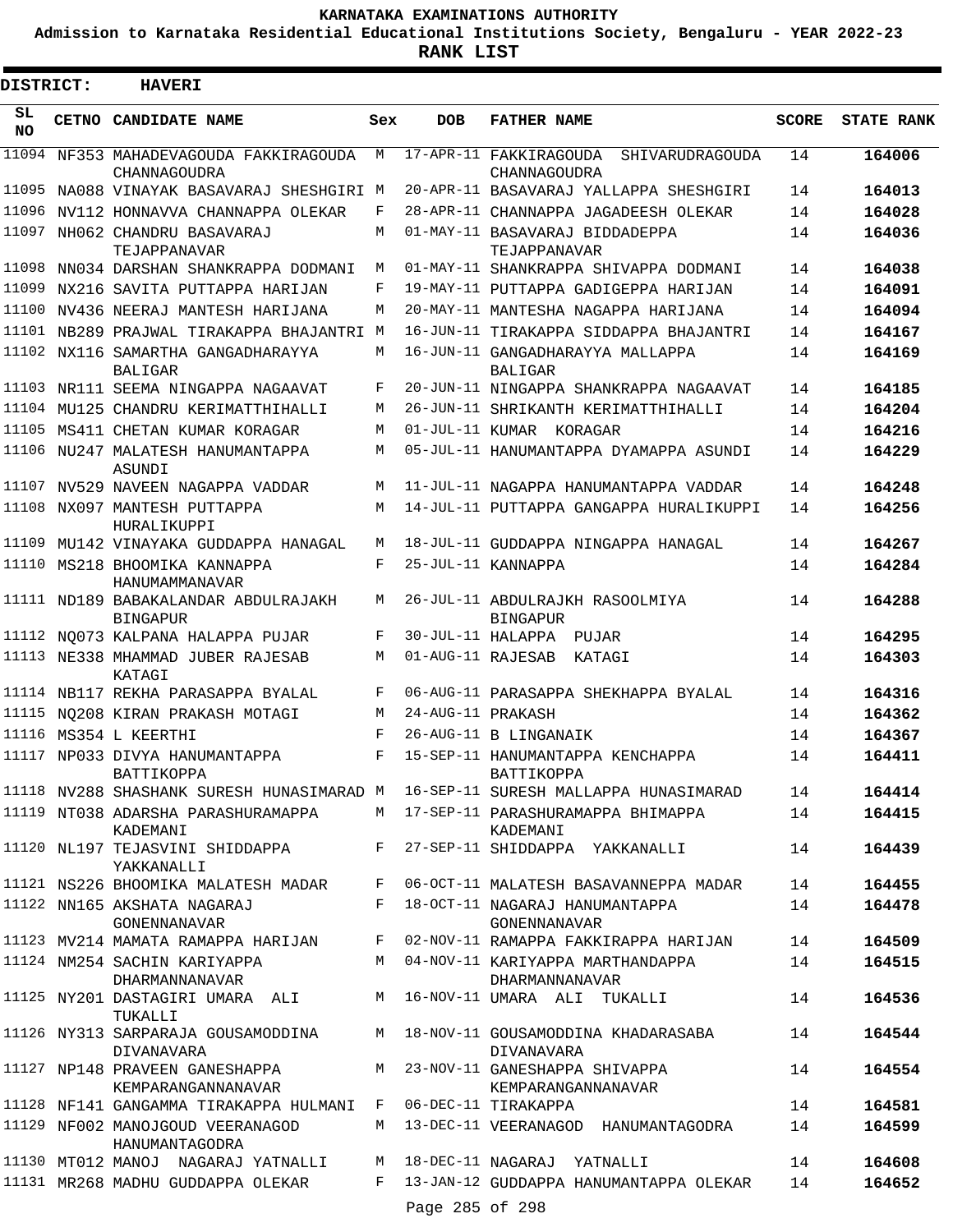**Admission to Karnataka Residential Educational Institutions Society, Bengaluru - YEAR 2022-23**

**RANK LIST**

 $\blacksquare$ 

 $\blacksquare$ 

| DISTRICT:       |  | <b>HAVERI</b>                                                                      |     |                   |                                                         |              |                   |
|-----------------|--|------------------------------------------------------------------------------------|-----|-------------------|---------------------------------------------------------|--------------|-------------------|
| SL<br><b>NO</b> |  | <b>CETNO CANDIDATE NAME</b>                                                        | Sex | <b>DOB</b>        | <b>FATHER NAME</b>                                      | <b>SCORE</b> | <b>STATE RANK</b> |
| 11132           |  | NO374 CHANNAMMA SHANKRAPPA PUJAR                                                   | F   | $14 - JAN - 12$   | SHANKRAPPA BASAPPA PUJAR                                | 14           | 164653            |
| 11133           |  | NV452 SHEKAR HUTTANAGOUDRA                                                         | М   |                   | 20-JAN-12 CHANAPAGOUDA                                  | 14           | 164658            |
|                 |  | 11134 NO220 ASHWINI BHARAMAPPA BYADAGI                                             | F   |                   | 30-JAN-12 BHARAMAPPA HANUMANTAPPA<br>BYADAGI            | 14           | 164667            |
| 11135           |  | NV223 PANDU MARUTI VAKODE                                                          | М   |                   | 02-DEC-09 MARUTI YALLAPPA VAKODE                        | 13           | 164708            |
| 11136           |  | NB221 RAKESH SHANKRAPPA LAMANI                                                     | М   | 22-MAY-10         | SHANKRAPPA SHIVAPPA LAMANI                              | 13           | 164761            |
| 11137           |  | NH163 NINGARAJ MALLESH HARIJAN                                                     | М   |                   | 11-JUL-10 MALLESH NINGAPPA HARIJAN                      | 13           | 164784            |
| 11138           |  | NT136 PRASHANTHA BHIMAPPA<br>KANAVALLI                                             | M   |                   | 25-AUG-10 BHIMAPPA<br>KANAVALLI                         | 13           | 164806            |
|                 |  | 11139 NF331 FAKKIRESH YALLAPPA KADAKOL                                             | M   |                   | 17-SEP-10 YALLAPPA BASAVANTAPA KADAKOL                  | 13           | 164825            |
|                 |  | 11140 NO040 CHANDANAKUMARA DURAGAPPA<br>BARKI                                      | М   |                   | 06-OCT-10 DURAGAPPA MAHESHAPPA BARKI                    | 13           | 164836            |
|                 |  | 11141 NZ133 NAGARAJ RAMESH BHAJANTRI                                               | М   |                   | 09-OCT-10 RAMESH FAKKIRAPPA BHAJANTRI                   | 13           | 164841            |
|                 |  | 11142 NE107 GOUTAMSWAMI KUMARASWAMI<br>HIREMATH                                    | М   |                   | 19-OCT-10 KUMARASWAMI CHANNABASAYYA<br>HIREMATH         | 13           | 164859            |
|                 |  | 11143 MW025 NANDEESH JAGADEESH<br><b>BHEEMAKKANAVAR</b>                            | М   |                   | 01-JAN-11 JAGADEESH BHARAMAPPA<br><b>BHEEMAKKANAVAR</b> | 13           | 164949            |
|                 |  | 11144 NT226 CHIDANANDA MARIYAPPA UJJER                                             | М   |                   | 09-JAN-11 MARIYAPPA UJJER                               | 13           | 164977            |
|                 |  | 11145 MS007 MUSKHANBANU SAYYADSULEMAN<br>YADAVAD                                   | F   |                   | 13-JAN-11 SAYYADSULEMAN MAHAMADSAB<br>YADAVAD           | 13           | 164987            |
|                 |  | 11146 NL356 GAJENDRA RUDRAPPA MALER                                                | М   |                   | 18-JAN-11 RUDRAPPA HANUMANTHAPPA MALER                  | 13           | 164992            |
| 11147           |  | NB203 CHETAN MANJAPPA HARIJAN                                                      | М   |                   | 03-FEB-11 MANJAPPA BASAVANTAPPA HARIJAN                 | 13           | 165008            |
|                 |  | 11148 PA359 KHADARAGOUS ABDULWAHID<br>MULLA                                        | М   |                   | 20-FEB-11 ABDULWAHID HASANSAB MULLA                     | 13           | 165033            |
| 11149           |  | MX060 MAMATHA SOMARAY HIRAVE                                                       | F   | 12-MAR-11 SOMARAY | BHAVAPPA HIRAVE                                         | 13           | 165066            |
| 11150           |  | NJ039 KAVITA FAKKIRAPPA<br>KALASAPPANAVAR                                          | F   |                   | 19-MAR-11 FAKKIRAPPA KALASAPPANAVAR                     | 13           | 165073            |
|                 |  | 11151 MS310 GEETA FAKKIRAPPA DESUR                                                 | F   |                   | 29-MAR-11 FAKKIRAPPA<br>DESUR                           | 13           | 165096            |
|                 |  | 11152 NH187 KOMALA LAXMAN PARARI                                                   | F   |                   | 11-APR-11 LAXMAN SHIVAPPA PARARI                        | 13           | 165117            |
| 11153           |  | NY361 SHRAVANTI BASAVARAJ MUGALI                                                   | F   |                   | 16-APR-11 BASAVARAJ TAMMANNA MUGALI                     | 13           | 165136            |
|                 |  | 11154 NA089 RANJITA HANUMATAPPA GOLLAR                                             | F   |                   | 07-MAY-11 HANUMATAPPA GURUVAPPA GOLLAR                  | 13           | 165174            |
|                 |  | 11155 MY230 NANDINI GURUMURTHY PAWAR                                               | F   |                   | 11-MAY-11 GURUMURTHY DUNDAPPA PAWAR                     | 13           | 165185            |
|                 |  | 11156 NY191 BHARAT RAMESHA<br>BELAVALAKOPPA                                        |     |                   | M 21-MAY-11 RAMESHA RUDRAPPA<br>BELAVALAKOPPA           | 13           | 165200            |
|                 |  | TAHASHILDAR                                                                        |     |                   |                                                         | 13           | 165207            |
|                 |  | 11158 NK523 SANJAY SHIVAKUMARA MAN 26-MAY-11 SHIVAKUMARA SHEKARAPPA<br>KADADAKATTI |     |                   | KADADAKATTI                                             | 13           | 165212            |
|                 |  | 11159 NX068 PREEYANKA SURESH LAMANI F                                              |     |                   | 27-MAY-11 SURESH TIPPANNA LAMANI                        | 13           | 165215            |
|                 |  | 11160 NR106 CHAITRA NINGAPPA MAKANUR                                               | F   |                   | 09-JUN-11 NINGAPPA                                      | 13           | 165255            |
|                 |  | 11161 NL017 YALLAPP HEGGAPPA HADGAL                                                | М   |                   | 11-JUN-11 HEGGAPPA SANNABASAPPA HADGAL                  | 13           | 165262            |
|                 |  | 11162 NJ242 TARUN DHARMAPPA LAMANI                                                 | М   |                   | 13-JUN-11 DHARMAPPA NAGAPPA LAMANI                      | 13           | 165272            |
|                 |  | 11163 NF252 GEERISH KEESHANAPPA<br>MALLAWDA                                        | M   |                   | 19-JUN-11 KEESHANAPPA MALLAWDA                          | 13           | 165295            |
|                 |  | 11164 NV354 JAINAB SADIK BHOURA                                                    | F   |                   | 21-JUN-11 SADIK ISMAYIL BHOURA                          | 13           | 165300            |
|                 |  | 11165 MY062 ANKITA MANJUNATH RAVAL                                                 | F   |                   | 01-JUL-11 MANJUNATH RANGAPPA RAVAL                      | 13           | 165322            |
|                 |  | 11166 MZ138 PALLAVI GANGADHRA HIREMATH F                                           |     |                   | 02-JUL-11 GANGADHARA VEERAYYA HIREMATH                  | 13           | 165330            |
|                 |  | 11167 NV347 SAMMIR IMAMSAB NADAF                                                   | M   |                   | 03-JUL-11 IMAMSAB KAMALSAB NADAFA                       | 13           | 165336            |
|                 |  | 11168 NK172 AMBRUTA PARASHURAMA<br>CHALAVADI                                       | F   |                   | 08-JUL-11 PARASHURAMA MALINGAPPA<br>CHALAVADI           | 13           | 165346            |
|                 |  | 11169 NS073 KENCHAMMA PARASAPPA MULANGI F                                          |     |                   | 08-JUL-11 PARASAPPA HUCHCHAPPA MULANGI                  | 13           | 165347            |
|                 |  | 11170 MS450 MAHMADFAYAZ NABISAB NADAF                                              | M   |                   | 11-JUL-11 NABISAB NADAF                                 | 13           | 165360            |
|                 |  | 11171 ND015 ARUN SHANKRAPPA KAMADOLLI                                              |     |                   | M 12-JUL-11 SHANKRAPPA SHEKAPPA KAMADOLLI               | 13           | 165364            |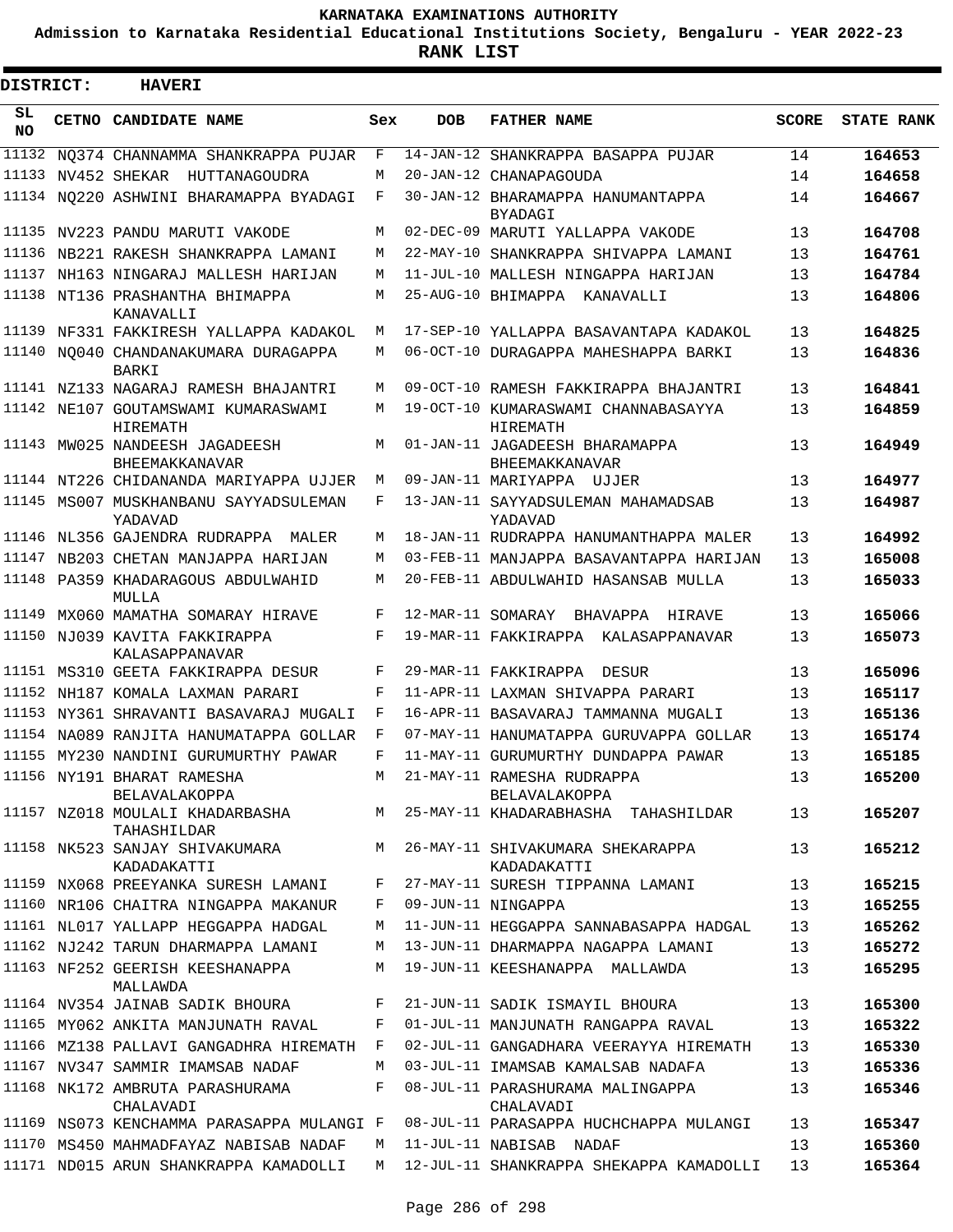**Admission to Karnataka Residential Educational Institutions Society, Bengaluru - YEAR 2022-23**

| DISTRICT:      |                   | <b>HAVERI</b>                                                                        |     |                   |                                                                               |              |                   |
|----------------|-------------------|--------------------------------------------------------------------------------------|-----|-------------------|-------------------------------------------------------------------------------|--------------|-------------------|
| SL.<br>NO.     |                   | <b>CETNO CANDIDATE NAME</b>                                                          | Sex | <b>DOB</b>        | <b>FATHER NAME</b>                                                            | <b>SCORE</b> | <b>STATE RANK</b> |
|                |                   | 11172 NV495 ANKITA MANTESHA<br>KARIMARIYANNANAVARA                                   | F   |                   | 14-JUL-11 MANTESHA BASAPPA<br>KARIMARIYANNANAVARA                             | 13           | 165368            |
|                |                   | 11173 MS301 BASAVARAJ VEERESH<br>NEELAGUNDA                                          | M   | 19-JUL-11 VEERESH |                                                                               | 13           | 165377            |
|                |                   | 11174 NS053 VEENA G                                                                  | F   |                   | 29-JUL-11 GADIGEPPA                                                           | 13           | 165404            |
|                |                   | 11175 NZ067 RIHANAHMADA KHALANDARA<br>SAVANURA                                       | M   |                   | 10-AUG-11 KHALANDARA GOUSUSABA SAVANURA                                       | 13           | 165430            |
|                |                   | 11176 MX076 RANJAN RAMALINGA BAJANTRI                                                | М   |                   | 13-AUG-11 RAMALINGA BAJANTRI                                                  | 13           | 165437            |
| 11177          |                   | NE344 JEEVAN MANJAPPA MANTAGANI                                                      | М   |                   | 19-AUG-11 MANJAPPA KENCHAPPA MANTAGANI                                        | 13           | 165446            |
|                |                   | 11178 NE364 SHASHIKUMAR FAKKIRAPPA<br>HARIJAN                                        | М   |                   | 19-AUG-11 FAKKIRAPPA                                                          | 13           | 165448            |
| 11179<br>11180 |                   | MS047 MALATESH SUBHAS KASAMBI                                                        | M   |                   | 28-AUG-11 SUBHAS KASAMBI                                                      | 13           | 165471            |
| 11181          |                   | MS135 HULIGEMMA SHEKHAR OLAGUNDI                                                     | F   |                   | 13-SEP-11 SHEKHAR OLAGUNDI                                                    | 13           | 165506            |
|                |                   | NX195 MAHANTESH RAYANAGOUDA PATIL M<br>11182 MU179 GULAPPA MANJAPPA DEVAGIRI         | М   |                   | 08-OCT-11 RAYANAGOUDA BASANGOUDA PATIL<br>21-OCT-11 MANJAPPA GULAPPA DEVAGIRI | 13<br>13     | 165548<br>165578  |
|                |                   | 11183 NK267 MANOJA RAVI<br>MADIVALAR                                                 | M   |                   | 25-OCT-11 RAVI MALLAPPA MADIVALAR                                             | 13           | 165583            |
|                | 11184 NO031 ARJUN |                                                                                      | M   |                   | 29-OCT-11 L ERANAIK                                                           | 13           | 165588            |
|                |                   | 11185 NP240 BHARATH SUBHASH PUJAR                                                    | M   |                   | 01-NOV-11 SUBHASH PUJAR                                                       | 13           | 165598            |
|                |                   | 11186 NK161 SANJANA VENKATESH VADDAR                                                 | F   |                   | 05-NOV-11 VENKATESH KRUSHNAPPA VADDAR                                         | 13           | 165605            |
|                |                   | 11187 NL260 MANASA BASAVARAJ<br>BEVINAMARAD                                          | F   |                   | 19-NOV-11 BASAVARAJ MALLAPPA<br><b>BEVINAMARAD</b>                            | 13           | 165637            |
|                |                   | 11188 NT290 VIKAS HANUMAPPA ASUNDI                                                   | М   |                   | 12-DEC-11 HANUMAPPA SHIVAPPA ASUNDI                                           | 13           | 165682            |
|                |                   | 11189 NT060 PUNITHA RAJAPPA AMBIGERA                                                 | М   |                   | 19-DEC-11 RAJAPPA RAJAPPA                                                     | 13           | 165696            |
|                |                   | 11190 NK443 HANUMANTAPPA DYAVAPPA<br>TALAVAR                                         | М   |                   | 21-AUG-10 DYAVAPPA HANUMANTAPPA TALAVAR                                       | 12           | 165862            |
|                |                   | 11191 NU173 KIRAN KARIYAPPA PARER                                                    | М   |                   | 19-SEP-10 KARIYAPPA                                                           | 12           | 165884            |
|                |                   | 11192 NY436 PRETI NARAYANAPPA<br>MANJAPPANAVAR                                       | F   |                   | 04-OCT-10 NARAYANAPPA ARJUNAPPA<br>MANJAPPANAVAR                              | 12           | 165894            |
|                |                   | 11193 NB172 BHOOMIKA DURAGAPPA<br>CHALAVADI                                          | F   |                   | 23-OCT-10 DURAGAPPA FAKKIRAPPA<br>CHALAVADI                                   | 12           | 165910            |
|                |                   | 11194 MS424 PALLAVI SHANKRAYYA HIREMATH F                                            |     |                   | 03-NOV-10 SHANKRAYYA KOTRAYYA HIREMATH                                        | 12           | 165919            |
|                |                   | 11195 MR237 AKASH RAVI HADIMANI                                                      | М   |                   | 22-NOV-10 RAVI BASAVARAJ HADIMANI                                             | 12           | 165940            |
|                |                   | 11196 MR141 NINGANAGOUDA BHARAMAGOUDA<br>PATIL<br>11197 MV010 MALLIKARIHAN ABDULAJIJ | M   |                   | M 05-DEC-10 BHARAMAGOUDA PATIL<br>04-JAN-11 ABDULAJIJ ABDULKHADAR             | 12<br>12     | 165952<br>166025  |
|                |                   | HITTALAMANI<br>11198 MW016 NAGARAJA C BULLAKKANAVAR                                  | M   |                   | HITTALAMANI<br>28-JAN-11 CHANDRAPPA                                           | 12           | 166050            |
|                |                   | 11199 MU032 AMRUTHA KRISHNAPPA YALIVAL                                               | F   |                   | 22-FEB-11 KRISHNAPPA ASHOK YALIVAL                                            | 12           | 166076            |
|                |                   | 11200 NJ184 PRAJVAL ANAND CHITAGI                                                    | M   |                   | 01-APR-11 ANAND BHIMAPPA CHITAGI                                              | 12           | 166146            |
|                |                   | 11201 NK293 KAVITA JAYAPPA KAYAKAD                                                   | F   |                   | 10-APR-11 JAYAPPA RUDRAPPA KAYAKAD                                            | 12           | 166155            |
|                |                   | 11202 NV215 VINAY NINGAPPA WALIKAR                                                   | М   |                   | 13-APR-11 NINGAPPA YALLAPPA WALIKAR                                           | 12           | 166165            |
|                |                   | 11203 NA171 SANA FATIMA GULABA SAB<br>BILAGALI                                       | F   |                   | 19-APR-11 GULABA SAB BILAGALI                                                 | 12           | 166179            |
|                |                   | 11204 NF359 GEERISH SHIVAPPA RAHUTAR                                                 | M   |                   | 26-APR-11 SHIVAPPA YALLAPPA RAVUTAR                                           | 12           | 166187            |
|                |                   | 11205 NT129 HARSHITA SHIVARUDRAPPA<br>BANGI                                          | F   |                   | 01-MAY-11 SHIVARUDRAPPA VEERABHADRAPPA<br>BANGI                               | 12           | 166200            |
|                |                   | 11206 NJ202 ANKITA BANAPPA LAMANI                                                    | F   |                   | 03-MAY-11 BANAPPA HANUMANTAPPA LAMANI                                         | 12           | 166208            |
|                |                   | 11207 NW020 IRAYYA BASAYYA MALIMATHA                                                 | M   |                   | 05-MAY-11 BASAYYA PANCHAYYA MALIMATHA                                         | 12           | 166212            |
|                |                   | 11208 NH262 RAJESAB MARDANSAB GUTTAL                                                 | M   |                   | 20-MAY-11 MARDANSAB GUTTAL                                                    | 12           | 166250            |
|                |                   | 11209 NZ400 PRASHANTA SOMAPPA<br>YANKANAVAR                                          | M   |                   | 30-MAY-11 SOMAPPA YANKANAVAR                                                  | 12           | 166268            |
|                |                   | 11210 NG056 MEGHA RAMAPPA SEETEGONDA                                                 | F   |                   | 07-JUN-11 RAMAPPA SEETEGONDA                                                  | 12           | 166297            |
|                |                   | 11211 MS186 DEEPA DYAMAPPA HARIJAN                                                   | F   |                   | 11-JUN-11 DYAMAPPA BASAPPA HARIJAN                                            | 12           | 166308            |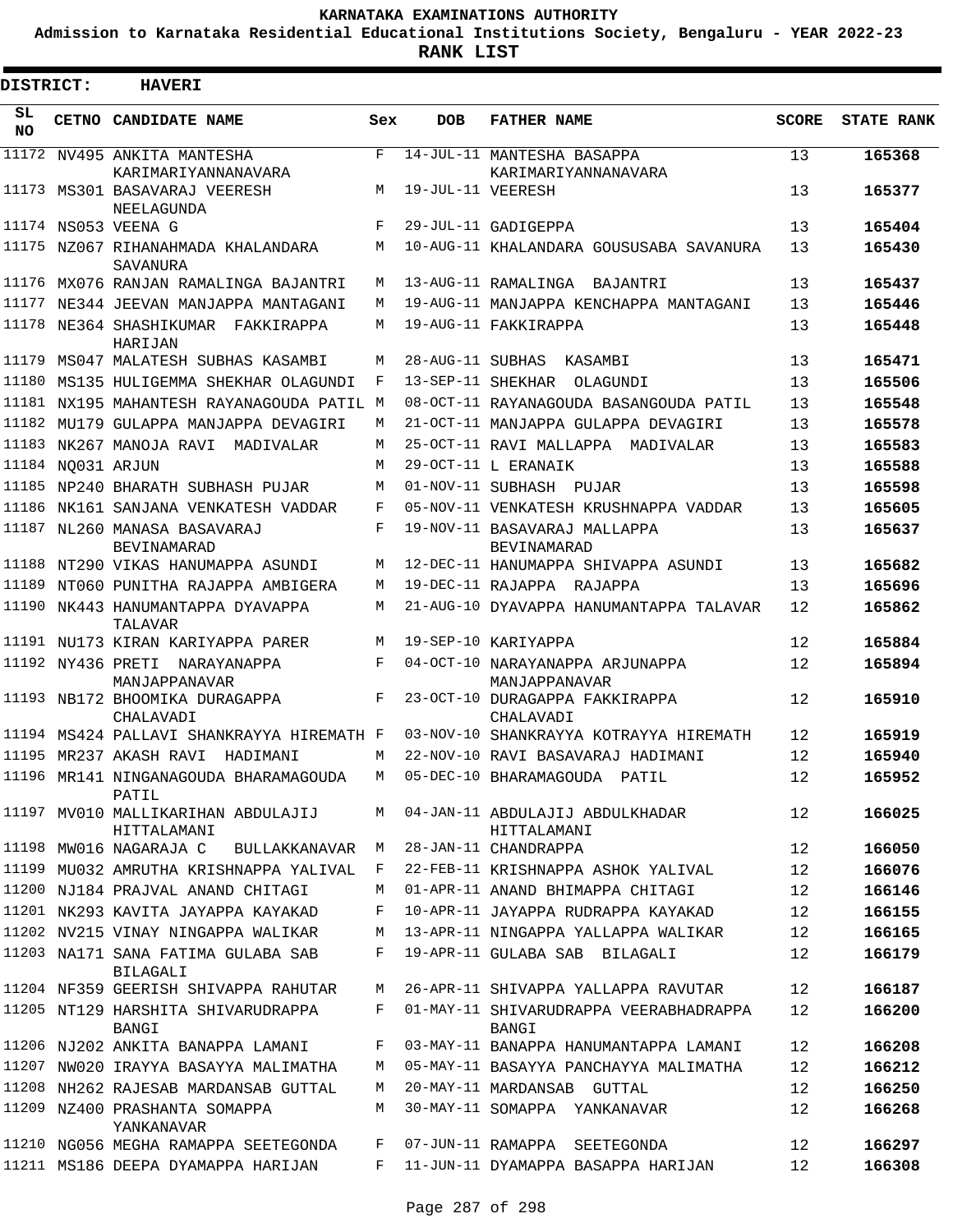**Admission to Karnataka Residential Educational Institutions Society, Bengaluru - YEAR 2022-23**

| <b>DISTRICT:</b> | <b>HAVERI</b>                                                                        |        |               |                                                                       |              |                   |
|------------------|--------------------------------------------------------------------------------------|--------|---------------|-----------------------------------------------------------------------|--------------|-------------------|
| SL<br><b>NO</b>  | CETNO CANDIDATE NAME                                                                 | Sex    | <b>DOB</b>    | <b>FATHER NAME</b>                                                    | <b>SCORE</b> | <b>STATE RANK</b> |
| 11212            | NK560 AKSHTA HANUMANTAPPA HAVERI                                                     | F      |               | 13-JUN-11 HANUMANTAPPA YALLAPPA HAVERI                                | 12           | 166317            |
|                  | 11213 NT304 NANDEESH REVANEPPA<br>MALLAPPANAVAR                                      | М      |               | 29-JUN-11 REVANEPPA SHIVAPPA<br>MALLAPPANAVAR                         | 12           | 166347            |
|                  | 11214 NV070 YALLAMMA GUDDAPPA CHIGARI                                                | F      |               | 09-JUL-11 GUDDAPPA KALLAPPA CHIGARI                                   | 12           | 166375            |
|                  | 11215 NX176 TEJU RAMASWAMI HARIJAN                                                   | M      |               | 10-JUL-11 RAMASWAMI GALEPPA HARIJAN                                   | 12           | 166381            |
| 11216            | NU313 JEEVAN RAMESH RANASOT                                                          | М      |               | 23-JUL-11 RAMESH LALAPPA RANASOT                                      | 12           | 166415            |
|                  | 11217 MS132 MANTESH HANUMANT<br><b>BADDEMMANAVAR</b>                                 | M      |               | 14-AUG-11 HANUMANT BASAPPA<br>BADDEMMANAVAR                           | 12           | 166454            |
|                  | 11218 NX285 PARASURAM SHANTAPPA<br>GOTAGODI                                          | М      |               | 16-AUG-11 SHANTAPPA NAGAPPA GOTAGODI                                  | 12           | 166463            |
| 11219            | NE319 CHAITRA PRAKASHGOUD KAKADE                                                     | F      |               | 20-AUG-11 PRAKASHGOUDA HANUMANTAGOUDA<br>KAKADE                       | 12           | 166469            |
| 11220            | MZ089 ISHWARI HANUMANTH KORAVAR                                                      | F      |               | 01-SEP-11 HANUMANTH SUNKAPPA KORAVAR                                  | 12           | 166493            |
|                  | 11221 NK341 SHEKHARGOUDA SHANKARAGOUDA<br>HALLAPPAGOUDRA                             | M      |               | 02-SEP-11 SHANKARAGOUDA SHEKHARAGOUDA<br>HALLAPPAGOUDRA               | 12           | 166497            |
|                  | 11222 NE360 LAKSHMI FAKKIRAPPA KADEMANI F                                            |        |               | 05-SEP-11 FAKKIRAPPA S KADEMANI                                       | 12           | 166499            |
|                  | 11223 NW308 JAYARABANU DUDDUSAB<br>DODDAMANI                                         | F      |               | 10-SEP-11 DUDDUSAB HUSENSAB DODDAMANI                                 | 12           | 166508            |
|                  | 11224 NR351 S VEENA BUILDING                                                         | F      |               | 19-SEP-11 SHEKHARAPPA TIPPAYYA BUILDING                               | 12           | 166529            |
| 11225            | MZ022 GUDDAPPA TIPPANNA KHANAPUR                                                     | M      |               | 24-SEP-11 TIPPANNA BHEEMAPPA KHANAPUR                                 | 12           | 166537            |
|                  | 11226 NS084 TANUJA NAGARAJ BARKI                                                     | F      |               | 28-SEP-11 NAGARAJ KOTRAPPA BARKI                                      | 12           | 166548            |
|                  | 11227 NL296 POOJA HANUMANTAPPA HARIJAN                                               | F      |               | 29-SEP-11 HANUMANTAPPA CHOUDAPPA<br>HARIJAN                           | 12           | 166551            |
| 11228            | MS304 CHANDANA HAMSABHAVI                                                            | F      | $08-0CT-11$ S |                                                                       | 12           | 166566            |
| 11229            | MV011 SHIVARAJ BASAVANTAPPA<br>IRANAPPANAVAR                                         | М      |               | 04-NOV-11 BASAVANTAPPA SHIVAPPA<br>IRANAPPANAVAR                      | 12           | 166612            |
| 11230            | MU051 JIVAN BASAVARAJ GOLIYAVAR                                                      | М      |               | 27-NOV-11 BASAVARAJ ADIVEPPA GOLIYAVAR                                | 12           | 166654            |
|                  | 11231 NX078 JYOTI YALLAPPA CHANNAGIRE                                                | F      |               | 03-DEC-11 YALLAPPA<br>CHANNAGIRE                                      | 12           | 166664            |
|                  | 11232 NK097 MANIKANTA SURESH RUDRAKSHI                                               | М      |               | 10-DEC-11 SURESH DODDAHULIGAPPA<br>RUDRAKSHI                          | 12           | 166676            |
|                  | 11233 NE429 PUSHPA RAMESHA KODABALA                                                  | F      |               | 19-DEC-11 RAMESHA RUDRAPPA KODABAL                                    | 12           | 166687            |
|                  | 11234 NK144 PRIYA GUTTEPPA<br>GADLANNANAVAR                                          | F      |               | 29-JAN-10 GUTTEPPA BASAPPA<br>GADLANNANAVAR                           | 11           | 166779            |
|                  | 11235 NZ118 AKHILESH KRISHNAA LAMANI                                                 | M      |               | 23-FEB-10 KRUSHNA BHIMAPPA LAMANI                                     | 11           | 166784            |
|                  | 11236 NV052 AKASH GADIGEPPA LAMANI                                                   | М      |               | 27-FEB-10 GADIGEPPA FAKKIRAPPA LAMANI                                 | 11           | 166786            |
|                  | 11237 NE339 RAVI CHANDRAPPA LAMANI<br>11238 NR037 RAJABHAKSHA JAMALASAB<br>SHIRIGERI | М<br>М |               | 13-APR-10 CHANDRAPPA<br>21-JUN-10 JAMALASAB DODDARAJESAB<br>SHIRIGERI | 11<br>11     | 166799<br>166816  |
|                  | 11239 NZ397 AISHWARYA SHEKHAPPA HARIJAN F                                            |        |               | 09-JUL-10 SHEKHAPPA FAKKIRAPPA HARIJAN                                | 11           | 166823            |
|                  | 11240 NX041 RAMYA DEVAPPA DEVARAMANI                                                 | F      |               | 12-AUG-10 DEVAPPA DEVARAMANI                                          | 11           | 166830            |
|                  | 11241 NQ249 PRASAN HOLIBASAPPA JADAR                                                 | М      |               | 01-SEP-10 HOLIBASAPPA JADAR                                           | 11           | 166838            |
|                  | 11242 NV096 SHANKARAGOUDA<br>VEERUPAKSHAGOUDA KADAKOL                                | М      |               | 29-NOV-10 VEERUPAKSHAGOUDA TAKANGOUDA<br>KADAKOL                      | 11           | 166898            |
|                  | 11243 MR064 BHARATH NINGAPPA HULIHALLI                                               | M      |               | 01-JAN-11 NINGAPPA BHARAMAPPA HULIHALLI                               | 11           | 166937            |
|                  | 11244 NR071 SHIVU BEERAPPA LAMANI                                                    | М      |               | 01-JAN-11 BEERAPPA NEELAPPA LAMANI                                    | 11           | 166952            |
|                  | 11245 MS275 VIJAY PARAMESHAPPA KOPPADA                                               | М      |               | 01-JAN-11 PARAMESHAPPA BASAPPA KOPPADA                                | 11           | 166955            |
|                  | 11246 NE261 ANITA HALAPPA ANVERI                                                     | F      |               | 11-JAN-11 HALAPPA ANVERI                                              | 11           | 166970            |
|                  | 11247 MV103 YASHAVANT RAVI GOUDELLAR                                                 | М      |               | 16-JAN-11 RAVI GOUDELLAR                                              | 11           | 166974            |
|                  | 11248 NF079 ANUSHA HANUMANTAPPA HULMANI F                                            |        |               | 31-JAN-11 HANUMANTAPPA                                                | 11           | 166988            |
|                  | 11249 NT017 SHIVANAND KARABASAPPA YOGI                                               | М      |               | 31-JAN-11 KARABASAPPA                                                 | 11           | 166990            |
|                  | 11250 NG292 PUSHPA SURESH MAKARABBI                                                  | F      |               | 13-FEB-11 SURESH NAGAPPA MAKARABBI                                    | 11           | 167006            |
|                  | 11251 MS108 SHRINIVAS MALLAPPA<br>HIREGANNANAVAR                                     | М      |               | 02-MAR-11 MALLAPPA                                                    | 11           | 167027            |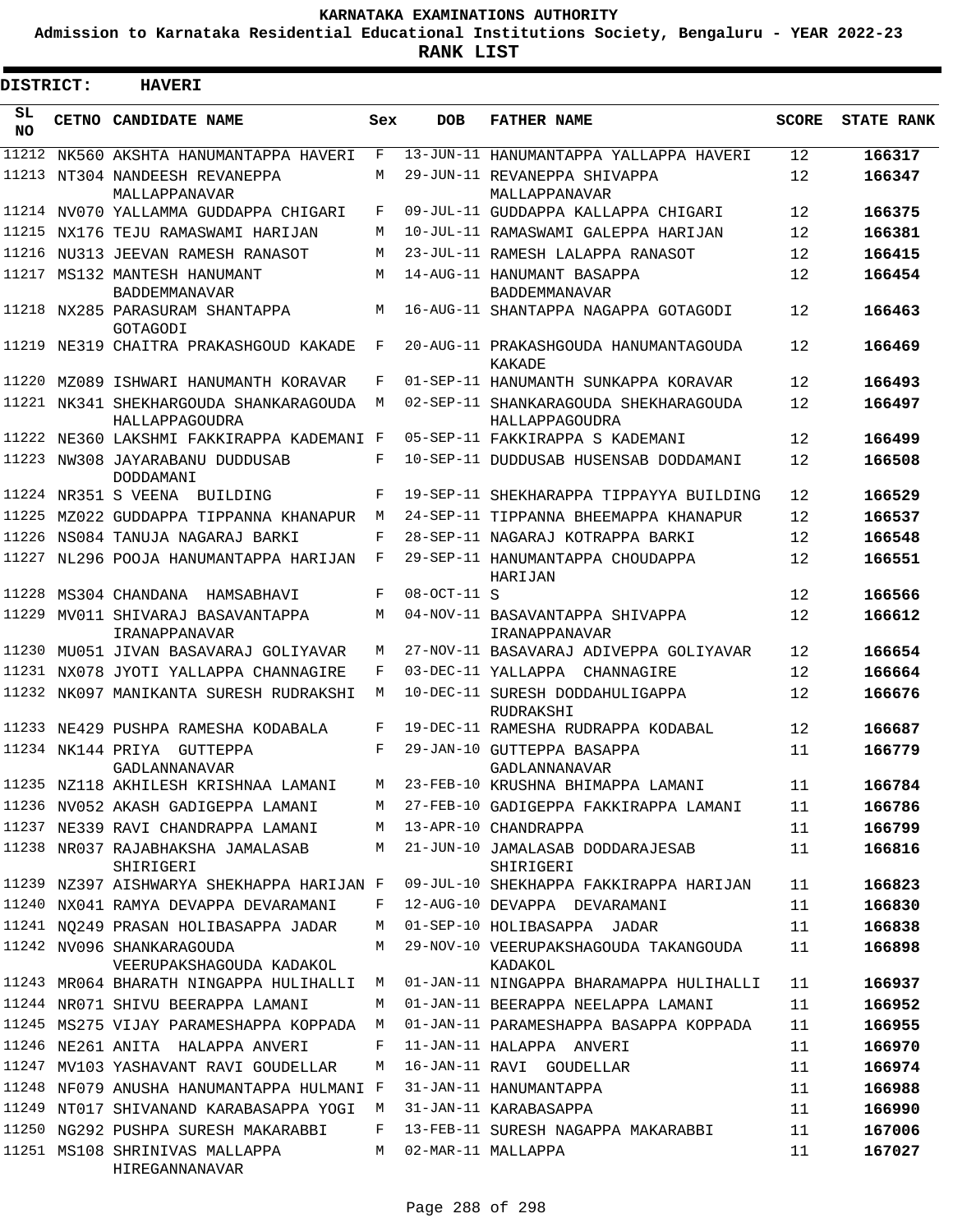**Admission to Karnataka Residential Educational Institutions Society, Bengaluru - YEAR 2022-23**

| DISTRICT:       | <b>HAVERI</b>                                        |              |                   |                                                                           |              |                   |
|-----------------|------------------------------------------------------|--------------|-------------------|---------------------------------------------------------------------------|--------------|-------------------|
| SL<br><b>NO</b> | <b>CETNO CANDIDATE NAME</b>                          | Sex          | <b>DOB</b>        | <b>FATHER NAME</b>                                                        | <b>SCORE</b> | <b>STATE RANK</b> |
|                 | 11252 NX082 SAVITA NAGESHA<br>THIMMANNANAVAR         | $\mathbf{F}$ |                   | 08-MAR-11 NAGESHA THIMMANNANAVAR                                          | 11           | 167038            |
|                 | 11253 NK047 LOKESH RAJU NITTUR                       | M            |                   | 10-MAR-11 RAJU GOVINDAPPA NITTUR                                          | 11           | 167042            |
|                 | 11254 NK080 ANITA DYAMAPA CHANNALLI                  | F            |                   | 11-MAR-11 DYAMAPA LAXMAPPA CHANNALLI                                      | 11           | 167043            |
|                 | 11255 NG077 JEEVAN FAKKIRAPPA KODABAL                | М            |                   | 15-MAR-11 FAKKIRAPPA BASAVANNEPPA<br>KODABAL                              | 11           | 167048            |
|                 | 11256 MS462 MOHAN KUMAR NAYAK                        | М            |                   | 21-MAR-11 KUMAR SOMLEPPA NAYAK                                            | 11           | 167061            |
|                 | 11257 MY036 MUBEENKOUSAR MAHMADSALMAN<br>MAKANADAR   | F            |                   | 07-APR-11 MAHMADSALMAN MAKANADAR                                          | 11           | 167093            |
|                 | 11258 NK135 ANUKUMAR CHANDRAPPA<br>KADEMANI          | М            |                   | 13-APR-11 CHANDRAPPA KADEMANI                                             | 11           | 167102            |
|                 | 11259 MX056 MAHMEDTAIMEEM MAQBOOLAHMED<br>DODDAMANI  | М            |                   | 23-APR-11 MAQBOOLAHMED ABDULREHAMANSAB<br>DODDAMANI                       | 11           | 167116            |
|                 | 11260 NL357 AKASH KURUBAR                            | М            | 03-MAY-11 RAJU    |                                                                           | 11           | 167131            |
|                 | 11261 PA164 NIKITA RAMANNA BADIGER                   | F            |                   | 19-MAY-11 RAMANNA DYAMANNA BADIGER                                        | 11           | 167175            |
|                 | 11262 MR125 USHA HANUMANTAPPA LAMANI                 | F            |                   | 29-MAY-11 HANUMANTAPPA GEMAPPA LAMANI                                     | 11           | 167195            |
|                 | 11263 MS226 APURWA CHIGIRI                           | F            |                   | 31-MAY-11 MALLAPPA CHIGIRI                                                | 11           | 167202            |
|                 | 11264 NV457 AISHWARYA MAHESHA GAAJI                  | F            |                   | 04-JUN-11 MAHESHA HANUMANTAPPA GAAJI                                      | 11           | 167217            |
|                 | 11265 NP084 SUMA RAMESH BARANGI                      | F            |                   | 06-JUN-11 RAMESH BARANGI                                                  | 11           | 167224            |
|                 | 11266 NX072 ADARSHA                                  | М            |                   | 20-JUN-11 SURESHA SHIRABADIGI                                             | 11           | 167253            |
|                 | 11267 MS078 SANJEEVA PARAMESH GOUDRA                 | M            |                   | 28-JUN-11 PARAMESH HANUMANTAGOUDA<br>GOUDRA                               | 11           | 167281            |
|                 | 11268 NZ215 NAVEEN UMESH LAMANI                      | М            |                   | 11-JUL-11 UMESH TIPPANNA LAMANI                                           | 11           | 167308            |
|                 | 11269 NX065 MANJUNATH PUTTAPPA TIMMAPUR M            |              |                   | 16-JUL-11 PUTTAPPA CHINNAPPA TIMMAPUR                                     | 11           | 167315            |
|                 | 11270 NK351 NAYANA DEVENDRAPPA HARIJANA F            |              |                   | 18-JUL-11 DEVENDRAPPA MARADEPPA<br>HARIJANA                               | 11           | 167320            |
|                 | 11271 NR020 NAYANA RAMESH KOTIHAL                    | F            |                   | 22-JUL-11 RAMESH KOTIHAL                                                  | 11           | 167338            |
| 11272           | MW163 CHAITRA MAHANTESH BALAMBEED F                  |              |                   | 24-JUL-11 MAHANTESH SHANTAPPA BALAMBEED                                   | 11           | 167340            |
|                 | 11273 MR139 MAHAMMAD JAFAR MAHABUBBASAB M<br>HULMANI |              |                   | 26-JUL-11 MAHABUBASAB GOODUSAB HULMANI                                    | 11           | 167351            |
|                 | 11274 MT222 PRAJWAL NINGARAJ BELAKERI                | M            |                   | 01-AUG-11 NINGARAJ BASAPPA BELAKERI                                       | 11           | 167363            |
|                 | 11275 NV295 NAGARAJ DEVENDRAPPA<br>KALLIMANI         | М            |                   | 03-AUG-11 DEVENDRAPPA MALLESHAPPA<br>KALLIMANI                            | 11           | 167370            |
|                 | 11276 NN145 SAHAN MOUNESH JOGIHALLI F                |              | 10-SEP-11 MOUNESH |                                                                           | 11           | 167453            |
|                 | ALALAGERI                                            |              |                   | 11277 MS244 VIJAYALAKSHMI HANUMANTAPPA F 06-OCT-11 HANUMANTAPPA ALALAGERI | 11           | 167493            |
|                 | 11278 NY416 ANITA MANJAPPA TALAVAR                   | $_{\rm F}$   |                   | 09-OCT-11 MANJAPPA TALAVAR                                                | 11           | 167499            |
|                 | 11279 NM149 SREEDHAR SHIVAPPA MADLER                 |              |                   | M 15-NOV-11 SHIVAPPA TATTEPPA MADLER                                      | 11           | 167572            |
|                 | 11280 MR175 IRAPPA SHANKRAPPA DODDAMANI M            |              |                   | 20-NOV-11 SHANKRAPPA UJJAPPA DODDAMANI                                    | 11           | 167580            |
|                 | 11281 MZ062 HARSHA MARABASAPPA<br>CHAKRASALI         |              |                   | M 13-DEC-11 MARABASAPPA RUDRAPPA<br>CHAKRASALI                            | 11           | 167616            |
|                 | 11282 NL147 CHETAN MANJUNAT<br>SANNATAMMANVAR        |              |                   | M 27-DEC-12 MANJUNAT SANNATAMMANVAR                                       | 11           | 167678            |
|                 |                                                      |              |                   | 11283 NF277 DARSHAN AJJAPPA MUNNENI M 07-AUG-10 AJJAPPA SIDDAPPA MUNNENI  | 10           | 167754            |
|                 | 11284 NN121 RAMYA GUTTEPPA VALMIKI                   |              |                   | F 12-SEP-10 GUTTEPPE RAMAPPA VALMIKI                                      | 10           | 167774            |
|                 | 11285 MZ124 SANKET MOHAN MATTIMANI                   | М            |                   | 20-SEP-10 MOHAN PAKIRAPPA MATTIMANI                                       | 10           | 167779            |
|                 | 11286 MZ037 IBRAHIM AYUBKHAN<br>CHITTEKHANANAVAR     | M            |                   | 07-NOV-10 AYUBKHAN DAVALASAB<br>CHITTEKHANANAVAR                          | 10           | 167827            |
|                 | 11287 MU049 GAYITRA BASAVARAJ F<br>GUDIKATTI         |              |                   | 14-NOV-10 BASAVARAJ UDACHAPPA<br>GUDIKATTI                                | 10           | 167832            |
|                 |                                                      |              |                   | 11288 NZ091 GANGOTRI HEGGAPA HARIJAN F 19-JAN-11 HEGGAPPA NEELAPA HARIJAN | 10           | 167919            |
|                 | 11289 NF199 BHIMESH BASAVARAJ<br>SEETEGONDA          |              |                   | M 26-JAN-11 BASAVARAJ HUCHCHARAYAPPA<br>SEETEGONDA                        | 10           | 167929            |
|                 | 11290 NZ318 VIKAS RAJU SIDDUNAVAR                    |              |                   | M 13-FEB-11 RAJU RAMANNA SIDDUNAVAR                                       | 10           | 167951            |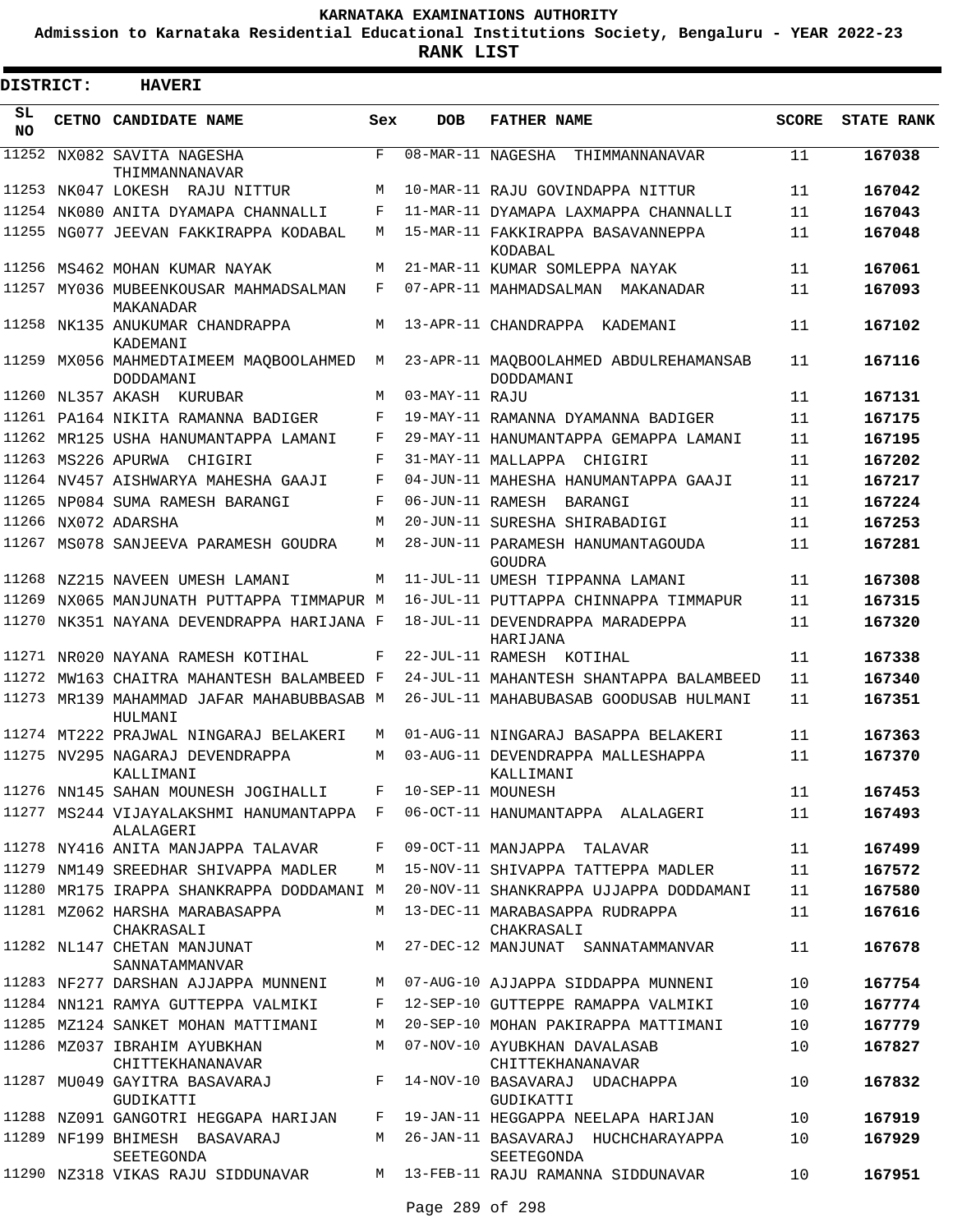**Admission to Karnataka Residential Educational Institutions Society, Bengaluru - YEAR 2022-23**

| <b>DISTRICT:</b> | <b>HAVERI</b>                                         |     |            |                                                        |              |                   |
|------------------|-------------------------------------------------------|-----|------------|--------------------------------------------------------|--------------|-------------------|
| SL<br><b>NO</b>  | CETNO CANDIDATE NAME                                  | Sex | <b>DOB</b> | <b>FATHER NAME</b>                                     | <b>SCORE</b> | <b>STATE RANK</b> |
| 11291            | NF480 LALITHA BEERAPPA DEVAGIRI                       | F   |            | 05-APR-11 BEERAPPA NAGAPPA DEVAGIRI                    | 10           | 168016            |
| 11292            | ND060 KARTIK BASAVARAJA HONKANA                       | М   |            | 10-APR-11 BASAVARAJA SOMANNA HONKANA                   | 10           | 168024            |
| 11293            | NH119 VEERESH MANJUNATH<br>MATTIHALLI                 | М   |            | 16-APR-11 MANJUNATH MATTIHALLI                         | 10           | 168034            |
|                  | 11294 NQ205 NAGARAJA PARAMESH GADDI                   | M   |            | 29-APR-11 PARAMESH RAMAPPA GADDI                       | 10           | 168061            |
| 11295            | NH067 VINAYAK HANUMANTAPPA KURI                       | M   |            | 03-MAY-11 HANUMANTAPPA<br>NINGAPPA KURI                | 10           | 168073            |
|                  | 11296 NS128 VENKATESHA DILLEPPA KAMBALI M             |     |            | 16-MAY-11 DILLEPPA LAXMAPPA KAMBALI                    | 10           | 168100            |
| 11297            | NB176 ANIL RAJU LAMANI                                | M   |            | 18-MAY-11 RAJU LAMANI                                  | 10           | 168103            |
| 11298            | NR179 LAKSHMI                                         | F   |            | 23-MAY-11 HARALAYYA                                    | 10           | 168108            |
| 11299            | NK244 MOHMMADKHAJA RAHAMATTULLA<br><b>BALIGAR</b>     | M   |            | 30-MAY-11 RAHAMATTULLA BALIGAR                         | 10           | 168123            |
|                  | 11300 MZ116 PRAMOD MANJAPPA HARIJAN                   | М   |            | 08-JUN-11 MANJAPPA HARIJAN                             | 10           | 168148            |
|                  | 11301 NY192 YALLAPPA SHIVALINGAPPA<br>HULLUR          | М   |            | 20-JUN-11 SHIVALINGAPPA YALLAPPA HULLUR                | 10           | 168180            |
|                  | 11302 MR134 BHUMIKA MANJUNATH HADAPAD                 | F   |            | 21-JUN-11 MANJUNATH MANNABASAPPA<br>HADAPAD            | 10           | 168181            |
|                  | 11303 NT190 DIVYA MANJUNATH CHOUVANA                  | F   |            | 23-JUN-11 MANJUNATH CHOUVANA                           | 10           | 168185            |
|                  | 11304 MY175 ANUPAMA GIDDAPPA<br>MARIYANNANAVAR        | F   |            | 02-JUL-11 GIDDAPPA BASAVARAJ<br>MARIYANNANAVAR         | 10           | 168204            |
|                  | 11305 NO006 KAVERI HANUMANTAPPA<br>RAHUTANAKATTI      | F   |            | 09-JUL-11 HANUMANTAPPA DURUGAPPA<br>RAHUTANAKATTI      | 10           | 168215            |
|                  | 11306 NX039 NETRA HULIGEPPA BANDVADDAR                | F   |            | 15-JUL-11 HULIGEPPA FAKKIRAPPA<br>BANDIVADDAR          | 10           | 168226            |
|                  | 11307 MS369 KUSHAL SHANKRAPPA PUJAR                   | M   |            | 29-JUL-11 SHANKRAPPA PUJAR                             | 10           | 168247            |
|                  | 11308 MS169 NUTANA AJJAPPA MATTIMANI                  | F   |            | 08-AUG-11 AJJAPPA BASAVANTAPPA<br>MATTIMANI            | 10           | 168274            |
|                  | 11309 NT068 MALATESH FAKKIRASWAMY<br><b>CHANDAPUR</b> | М   |            | 30-AUG-11 FAKKIRASWAMY GUDDAPPA<br><b>CHANDAPUR</b>    | 10           | 168307            |
|                  | 11310 MW210 SHREYA MALLIKARJUN BYADAGI F              |     |            | 30-AUG-11 MALLIKARJUN                                  | 10           | 168308            |
| 11311            | NW165 RACHNA CHANDRAPPA HARIJANA                      | F   |            | 31-AUG-11 CHANDRAPPA NEELAPPA HARIJANA                 | 10           | 168310            |
|                  | 11312 MY063 KARTIK RAMACHANDRA GAJIPUR                | M   |            | 02-SEP-11 RAMACHANDRA TIMMANNA GAJIPUR                 | 10           | 168314            |
|                  | 11313 MS120 TARUN HANUMANTAPPA KARCHAD                | M   |            | 09-SEP-11 HANUMANTAPPA KARCHAD                         | 10           | 168324            |
|                  | 11314 NE328 MANJUNATHA RAMAPPA TALAVAR                | M   |            | 23-SEP-11 RAMAPPA NEELAPPA TALAVAR                     | 10           | 168347            |
|                  | 11315 NS328 VANI MORTI LAMANI                         | F   |            | 26-SEP-11 MORTI LAMANI                                 | 10           | 168355            |
|                  | 11316 NT159 BASAVARAJ NAGARAJ BANAKAR                 | M   |            | 02-OCT-11 NAGARAJ BHARAMAPPA BANAKAR                   | 10           | 168364            |
|                  | 11317 NY081 SAGAR PRAKASH LAMANI                      | M   |            | 19-OCT-11 PRAKASH LAKKAPPA LAMANI                      | 10           | 168389            |
|                  | 11318 MR238 ZABIULLA                                  | M   |            | 10-NOV-11 DADAPEER                                     | 10           | 168423            |
|                  | 11319 NU266 DARSHAN SHIVAPPA BYDAGOUDRA M             |     |            | 02-DEC-11 SHIVAPPA BYDAGOUDRA                          | 10           | 168474            |
|                  | 11320 NK453 KAVANA PARAMESHAPPA<br>HARIHARADA         | F   |            | 12-DEC-11 PARAMESHAPPA NINGAPPA<br>HARIHARADA          | 10           | 168492            |
|                  | 11321 NN131 YOGESH MANJAPPA OLEKAR                    | М   |            | 24-DEC-11 MANJAPPA SIDDAPPA OLEKAR                     | 10           | 168508            |
|                  | 11322 PA100 SACHINGOUDA KALLANAGOUDA<br>KARIGOUDAR    | M   |            | 31-DEC-11 KALLANAGOUDA BASANAGOUDA<br>KARIGOUDAR       | 10           | 168517            |
|                  | 11323 NZ130 ANIL BALLARI                              | М   |            | 19-MAY-01 MANJUNATH BALLARI                            | 9            | 168552            |
|                  | 11324 NK103 VIKRAM VEERAPPA BANAKAR                   | М   |            | 08-MAR-10 VEERAPPA JAGANEPPA BANAKAR                   | 9            | 168576            |
|                  | 11325 ND129 LINGARAJ SURESH HARIJAN                   | М   |            | 20-MAR-10 SURESH NINGAPPA HARIJAN                      | 9            | 168578            |
|                  | 11326 NV338 BHAGYA LAXMAN LAMANI                      | F   |            | 29-MAY-10 LAXMAN REEVAPPA LAMANI                       | 9            | 168586            |
|                  | 11327 NZ361 ANIL YALLAPPA HARIJAN                     | М   |            | 09-SEP-10 YALLAPPA GALEPPA HARIJAN                     | 9            | 168616            |
|                  | 11328 NW403 SNEHA SURESH NAYAK                        | F   |            | 25-SEP-10 SURESH DEEVALAPPA NAYAK                      | 9            | 168625            |
|                  | 11329 NZ198 MAHEJABIN MABUBALI<br>MAMMADASABANAVAR    | F   |            | 11-OCT-10 MABUBALI MAMMADASABANAVAR                    | 9            | 168636            |
|                  | 11330 NV074 YASHODHA CHANDRAGOUDA<br>KALLANAGOUDRA    | F   |            | 07-DEC-10 CHANDRAGOUDA KURAVATTIGOUDA<br>KALLANAGOUDRA | 9            | 168669            |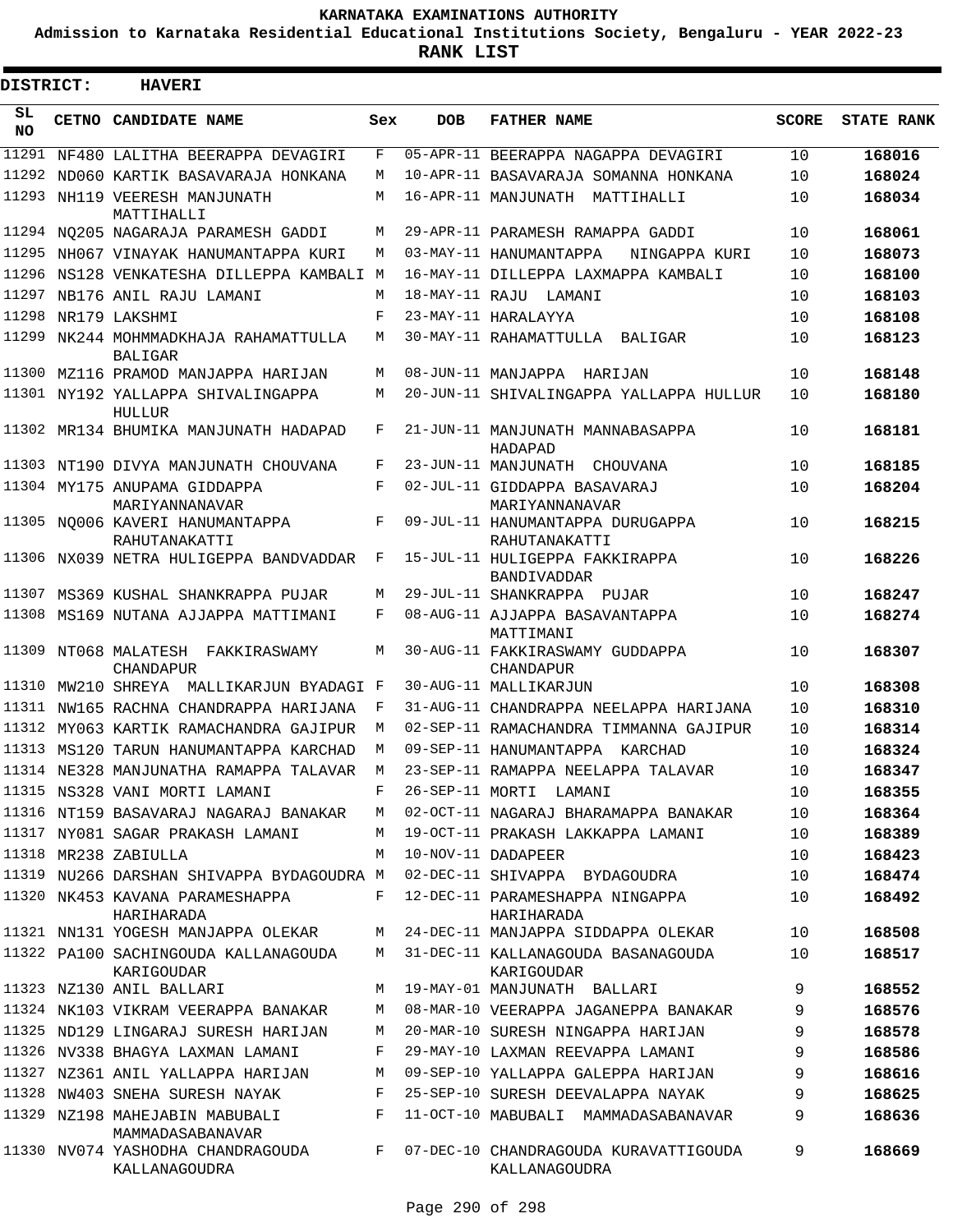**Admission to Karnataka Residential Educational Institutions Society, Bengaluru - YEAR 2022-23**

| DISTRICT: | <b>HAVERI</b>                                                             |     |            |                                                  |              |                   |
|-----------|---------------------------------------------------------------------------|-----|------------|--------------------------------------------------|--------------|-------------------|
| SL<br>NO. | CETNO CANDIDATE NAME                                                      | Sex | <b>DOB</b> | <b>FATHER NAME</b>                               | <b>SCORE</b> | <b>STATE RANK</b> |
| 11331     | NE293 SAVITA UCHANGEPPA<br>MUDAKAMMANAVAR                                 | F   |            | 01-JAN-11 UCHANGEPPA PARASAPPA<br>MUDAKAMMANAVAR | 9            | 168701            |
|           | 11332 NS067 NAVEENA PARUSHURAMA OLEKAR                                    | М   |            | 03-JAN-11 PARUSHURAMA BASAPPA OLEKAR             | 9            | 168706            |
| 11333     | NE286 RAKESH HUCHCHAPPA ITAGI                                             | M   |            | 09-JAN-11 HUCHCHAPPA ITAGI                       | 9            | 168713            |
|           | 11334 NJ061 SRUSHTI NEELAPPA<br>MUDIYAMMANAVAR                            | F   |            | 14-JAN-11 NEELAPPA MELAPPA<br>MUDIYAMMANAVAR     | 9            | 168722            |
|           | 11335 PA144 MALLESH SUBHAS TALAVAR                                        | M   |            | 20-JAN-11 SUBHAS MALLESHAPPA TALAVAR             | 9            | 168731            |
|           | 11336 NX238 SACHIN VASANTAYYA KULAKARNI M                                 |     |            | 01-FEB-11 VASANTAYYA AJJAYYA KULAKARNI           | 9            | 168746            |
| 11337     | NN207 CHETAN KALASAPPA GONAGERI                                           | M   |            | 04-FEB-11 KALASAPPA RANGAPPA GONAGERI            | 9            | 168750            |
|           | 11338 MZ142 SUMA PARSHURAM VALIKAR                                        | F   |            | 05-FEB-11 PARSHURAM BHIMAPPA VALIKAR             | 9            | 168751            |
|           | 11339 MV295 SANGEETA KARABASAPPA<br>NAREGALL                              | F   |            | 20-FEB-11 KARABASAPPA NAGAPPA NAREGALL           | 9            | 168771            |
| 11340     | NM264 VIJAY LAKSHMAPPA HAKKALLI                                           | M   |            | 08-APR-11 LAKSHMAPPA BASAVANNEPPA<br>HAKKALLI    | 9            | 168816            |
|           | 11341 NP174 KUMAR TIRUKAPPA RATTIHALLA                                    | M   |            | 10-APR-11 TIRUKAPPA TIMMAPPA RATTIHALLI          | 9            | 168818            |
|           | 11342 PA305 MAHESHWARI SHIVAPPA<br>HINDINAMANI                            | F   |            | 13-APR-11 SHIVAPPA YALLAPPA HINDINAMANI          | 9            | 168824            |
|           | 11343 NE109 BHAGHYA LOKAPPA LAMANI                                        | F   |            | 25-APR-11 LOKAPPA SUBBAPPA LAMANI                | 9            | 168836            |
|           | 11344 PA132 AKASH NINGAPPA ITAGI                                          | M   |            | 09-MAY-11 NINGAPPA SANNABASAPPA ITAGI            | 9            | 168853            |
|           | 11345 NG096 BHARATH HALAPPA PYATT                                         | М   |            | 20-MAY-11 HALAPPA BASAPPA PYATI                  | 9            | 168869            |
| 11346     | NN132 KARTHIK RAJYANAYKA LAMANI                                           | M   |            | 20-MAY-11 RAJYANAYKA LAMANI                      | 9            | 168871            |
|           | 11347 NW115 HARISHA BASAVARAJA<br>BASAVANAYKARA                           | М   |            | 21-MAY-11 BASAVARAJA BHEEMAPPA<br>BASAVANAYKARA  | 9            | 168873            |
| 11348     | NV045 YALLAPPA MALLAPPA KALMADI                                           | M   |            | 24-MAY-11 MALLAPPA KALMADI                       | 9            | 168878            |
|           | 11349 PA031 LALITA FAKKIRAPPA MADAPUR                                     | F   |            | 03-JUN-11 FAKKIRAPPA HANAMANTAPPA<br>MADAPUR     | 9            | 168897            |
| 11350     | MY011 VIVEK RAMESH CHANNAGOUDRA                                           | M   |            | 06-JUN-11 RAMESH CHANNAGOUDRA                    | 9            | 168902            |
| 11351     | NM243 MAMATA HEMAPPA BANAKAR                                              | F   |            | 07-JUN-11 HEMAPPA<br>DEEKAPPA BANAKAR            | 9            | 168903            |
| 11352     | NO257 HONNAPPA BASAPPA MALABERA                                           | M   |            | 27-JUN-11 BASAPPA SHIVAPPA MALABERA              | 9            | 168935            |
|           | 11353 MR167 MOHAMMADAJAFAR CHAMANASAB<br>MAMMANAGERI                      | М   |            | 05-JUL-11 CHAMANASAB MAMMANAGERI                 | 9            | 168949            |
|           | 11354 NT041 GUDDAPPA SIDDAPPA HADIMANI                                    | M   |            | 09-JUL-11 SIDDAPPA BULLAPPA HADIMANI             | 9            | 168957            |
|           | 11355 NT169 VIJAYALAKSHMI SURESHAPPA<br>MEGALAMANI                        |     |            | F 13-JUL-11 SURESHAPPA HONNAPPA<br>MEGALAMANI    | 9            | 168967            |
|           | 11356 NR069 LAKSHMI MALATESHA BAJJI F                                     |     |            | 23-JUL-11 MALATESHA GUDDAPPA BAJJI               | 9            | 168988            |
|           | 11357 NA182 RAKESH SURESH DODDAMANI                                       |     |            | M 24-JUL-11 SURESH SHIVAPPA DODDAMANI            | 9            | 168989            |
|           | 11358 MR055 H DIVYABAI                                                    |     |            | F 12-AUG-11 HALESHNAIK                           | 9            | 169025            |
|           | 11359 NR138 SOUMYA RAMAPPA NEGALUR                                        |     |            | F 15-AUG-11 RAMAPPA HANUMAPPA NEGALUR            | 9            | 169029            |
|           | 11360 NZ266 KENJUNDESHWARA SANGAPPA<br>HADAPAD                            |     |            | M 17-AUG-11 SANGAPPA                             | 9            | 169033            |
|           | 11361 NV037 PRAJWAL NAGAPPA<br>HONNPPANAVAR                               |     |            | M 31-AUG-11 NAGAPPA NELAPPA HONNPPANAVAR         | 9            | 169060            |
|           | 11362 MZ215 RAJESH NAGARAJ VADDAR                                         |     |            | M 03-SEP-11 NAGARAJ HANUMANTHAPPA VADDAR         | 9            | 169063            |
|           | 11363 NU153 SUNIL BASAVANNEPPA SUNKAPUR M 11-SEP-11 BASAVANNEPPA GUDDAPPA |     |            | SUNKAPUR                                         | 9            | 169071            |
|           | 11364 NH093 BHAGYALAXMI SHARANAPPA<br>KANAKERI                            |     |            | F 19-SEP-11 SHARANAPPA DEVAPPA KANAKERI          | 9            | 169083            |
|           | 11365 PA143 TUNGA NAGAPPA MATTIGATTI                                      |     |            | F 09-OCT-11 NAGAPPA VIRUPAKSHAPPA<br>MATTIGATTI  | 9            | 169117            |
|           | 11366 NF203 MANTESH KOTEPPA DONNI                                         |     |            | M 13-OCT-11 KOTEPPA MALLAPPA DONNI               | 9            | 169126            |
|           | 11367 NL045 KAVERI KARABASAPPA JOGER                                      |     |            | F 15-OCT-11 KARABASAPPA SHIVANAGAPPA<br>JOGER    | 9            | 169128            |
|           | 11368 MV039 PRAJVAL MARUTI TALAVAR                                        |     |            | M 22-OCT-11 MARUTI ANDAPPA TALAVAR               | 9            | 169137            |
|           | 11369 MS127 UMAA BHEEMAPPA HARIHAR                                        |     |            | F 25-OCT-11 BHEEMAPPA HARIHAR                    | 9            | 169143            |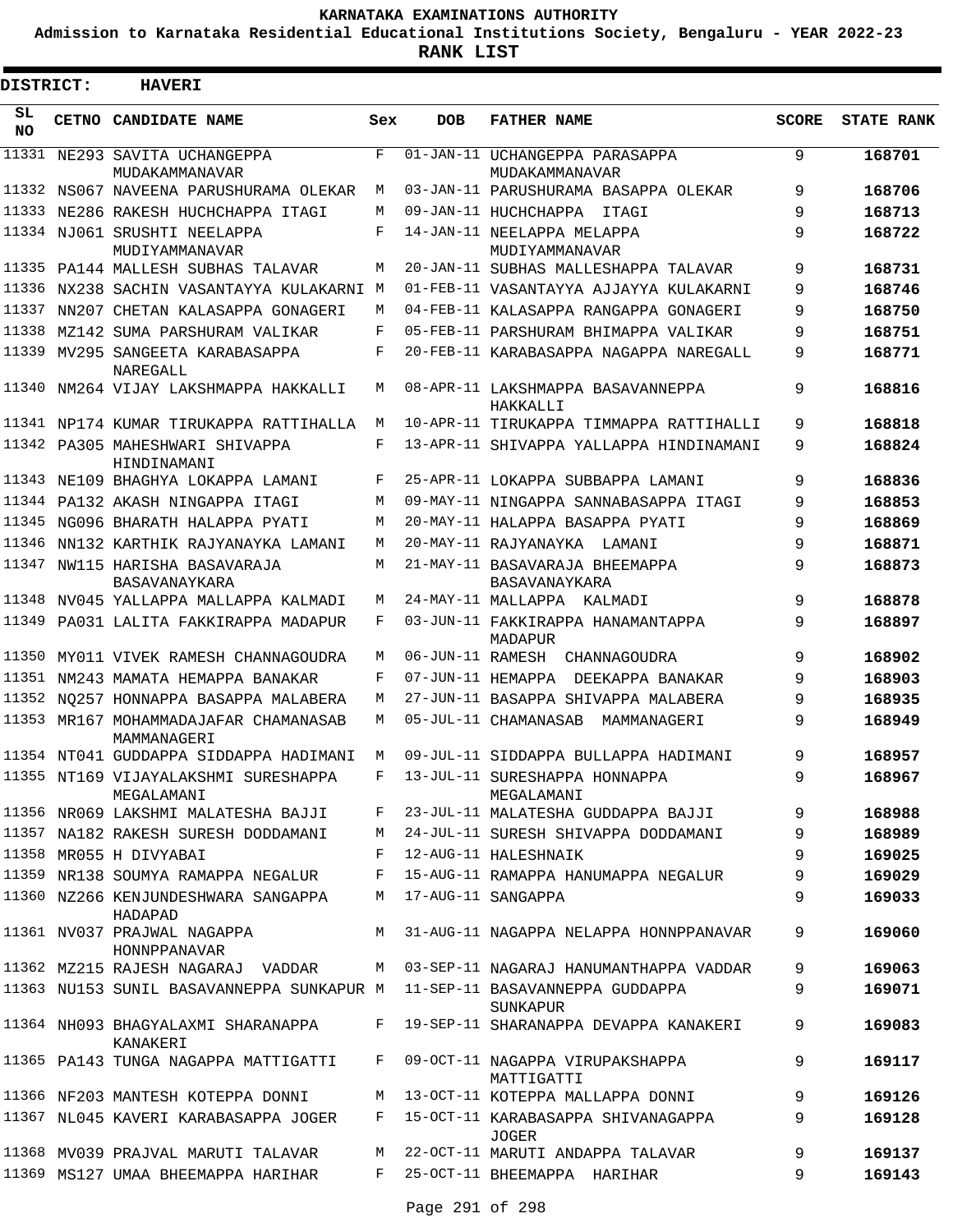**Admission to Karnataka Residential Educational Institutions Society, Bengaluru - YEAR 2022-23**

| <b>DISTRICT:</b> | <b>HAVERI</b>                                                                |            |                 |                                                                                      |              |                   |
|------------------|------------------------------------------------------------------------------|------------|-----------------|--------------------------------------------------------------------------------------|--------------|-------------------|
| SL<br><b>NO</b>  | CETNO CANDIDATE NAME                                                         | Sex        | <b>DOB</b>      | <b>FATHER NAME</b>                                                                   | <b>SCORE</b> | <b>STATE RANK</b> |
| 11370            | NO231 DIVYA BEERAPPA<br>FAKKIRANNANAVAR                                      | $_{\rm F}$ |                 | 06-NOV-11 BEERAPPA SIDDAPPA<br>FAKKIRANNANAVAR                                       | 9            | 169159            |
|                  | 11371 NV342 VEERANNA PARSHU BADIGER                                          | M          |                 | 22-NOV-11 PARSHU SOOMANNA BADIGER                                                    | 9            | 169175            |
| 11372            | NX259 BIBIASHA KALANDARKHAN<br>KANJADE                                       | F          |                 | 03-JAN-12 KALANDARKHAN SATTARKHAN<br>KANJADE                                         | 9            | 169231            |
|                  | 11373 NU077 KANTESH SHEKHAPPA KADEMANI                                       | M          |                 | 14-APR-12 SHEKHAPPA BASAPPA KADEMANI                                                 | 9            | 169247            |
|                  | 11374 NX036 ARJUN LAKSHMAN LAMANI                                            | M          |                 | 07-DEC-09 LAKSHMAN TIPPANNA LAMANI                                                   | 8            | 169263            |
| 11375            | NO107 AJAY HANUMANTAPPA KODADA                                               | M          |                 | 14-MAY-10 HANUMANTAPPA JAYAPPA KODADA                                                | 8            | 169276            |
| 11376            | NY222 NANDA VEERAPPA RAMANAKOPPA                                             | F          |                 | 18-AUG-10 VEERAPPA RUDRAPPA                                                          | 8            | 169297            |
|                  | 11377 NX143 SHIVABASAYYA AJJAYYA<br>VIRAKTAMATHA                             | M          |                 | 24-SEP-10 AJJAYYA SHIVABASAYYA<br>VIRAKTAMATHA                                       | 8            | 169308            |
| 11378            | NK246 NANDEESHA MANJUNATHA<br>SANNABHARAMANNANAVAR                           | М          |                 | 29-SEP-10 MANJUNATHA HANUMANTHAPPA<br>SANNABHARAMANNANAVAR                           | 8            | 169309            |
| 11379            | NZ117 BHUMIKA DIKKAPPA LAMANI                                                | F          |                 | 09-DEC-10 DIKKAPPA TOPANNA LAMANI                                                    | 8            | 169349            |
| 11380            | PA134 PARAMESH RUDRAPPA SUNAGAR                                              | M          |                 | 01-JAN-11 RUDRAPPA NINGAPPA SUNAGAR                                                  | 8            | 169368            |
|                  | 11381 PA257 SHASHIKUMAR CHANABASAPPA<br>HADAPAD                              | M          |                 | 06-JAN-11 CHANABASAPPA VEERUPAKSHAPPA<br>HADAPAD                                     | 8            | 169380            |
|                  | 11382 PA181 MAMATA MAVOOR                                                    | F          |                 | 12-JAN-11 FAKKIRESH<br><b>MAVOOR</b>                                                 | 8            | 169388            |
| 11383            | NZ326 MANIKANT BASAVARAJ BADIGER                                             | M          |                 | 16-JAN-11 BASAVARAJ<br><b>BADIGER</b>                                                | 8            | 169390            |
| 11384            | NO011 MEGHA NAGARAJ TALAWAR                                                  | F          |                 | 20-JAN-11 NAGARAJ NINGAPPA TALAWAR                                                   | 8            | 169393            |
| 11385            | NM061 SUNIL LOHITH VADDAR                                                    | M          | 15-FEB-11 LOHIT |                                                                                      | 8            | 169408            |
| 11386            | NK138 PRAJVALA NAGARAJA LAMANI                                               | M          |                 | 02-MAR-11 NAGARAJA<br>LAMANI                                                         | 8            | 169415            |
| 11387            | NY223 SUNIL BALLARI                                                          | M          |                 | 11-MAR-11 BASAVARAJ<br>BALLARI                                                       | 8            | 169421            |
| 11388            | NK094 PAVITRA JAYAPPA PUJAR                                                  | F          |                 | 30-MAR-11 JAYAPPA GUDDAPPA PUJAR                                                     | 8            | 169443            |
|                  | 11389 NV324 HAJARTALI NAZEERSAB<br>GIDDAHUNASI                               | M          |                 | 05-APR-11 NAZEERSAB LALSAB GIDDAHUNASI                                               | 8            | 169449            |
| 11390            | NB104 LAXMI<br>HULLAPPA KUNDOORA                                             | F          |                 | 07-APR-11 HULLAPPA UDACHAPPA KUNDOORA                                                | 8            | 169452            |
|                  | 11391 NW211 PRAMOD JAGADEESH YAMMI                                           | М          |                 | 09-APR-11 JAGADEESH NINGAPPA YAMMI                                                   | 8            | 169454            |
| 11392            | NX066 POOJA MANJUNATHA PATTED                                                | F          |                 | 09-MAY-11 MANJUNATHA RAMANNA PATTED                                                  | 8            | 169492            |
| 11393            | NK530 MADHU MALATESH<br>MALLAKKANAVAR                                        | M          |                 | 11-MAY-11 MALATESH FAKKIRAPPA<br>MALLAKKANAVAR                                       | 8            | 169495            |
|                  | 11394 NX220 ARPITA VIRUPAKSHAPPA<br>SHIGGAVVI                                | F          |                 | 22-MAY-11 VIRUPAKSHAPPA<br>SHIGGAVVI                                                 | 8            | 169515            |
|                  | 11395 NY217 MANOJ MUDAKAPPA (1994-MAY-11 MUDAKAPPA YALLAPPA<br>NEELAMMANAVAR |            |                 |                                                                                      | 8            | 169518            |
|                  | 11396 NV161 CHINU PARAMESH<br>DHULAMMANAVAR                                  |            |                 | NEELAMMANAVAR<br>F 25-MAY-11 PARAMESH PAKKIRAPPA<br>DHULAMMANAVAR                    | 8            | 169519            |
|                  | <b>DODDABOODIHAL</b>                                                         |            |                 | 11397 NS251 UDAYAKUMAR MANJAPPA MARIA MANJAY-11 MANJAPPA DODDABOODIHAL               | 8            | 169528            |
|                  | HALAGANNANAVAR                                                               |            |                 | 11398 MR009 KAVANA VEERABASAPPA F 03-JUN-11 VEERABASAPPA HALAGANNANAVAR              | 8            | 169539            |
|                  | 11399 MS458 KAVYA BASAPPA<br>HAVALEMMANAVAR                                  |            |                 | F 10-JUN-11 BASAPPA TIRAKAPPA<br>HAVALEMMANAVAR                                      | 8            | 169553            |
|                  | 11400 NZ363 PRITAM KEDARAPPA PUJAR M 15-JUN-11 KEDARAPPA PUJAR               |            |                 |                                                                                      | 8            | 169564            |
|                  | 11401 NJ106 YASHAVANTH KULKARNI                                              |            |                 | M 16-JUN-11 MAHATHAYYA FAKKIRAYYA<br>KULAKARNI                                       | 8            | 169566            |
|                  | 11402 NG066 BHAGYAVVA FAKIRAPPA HARIJAN F 18-JUN-11 FAKIRAPPA                |            |                 |                                                                                      | 8            | 169568            |
|                  |                                                                              |            |                 | 11403 NK098 SANJU CHANDRAPPA ALADAGERI M 19-JUN-11 CHANDRAPPA MARADEPPA<br>ALADAGERI | 8            | 169571            |
|                  | 11404 NS060 PRIYA NAGAPPA LAMANI                                             |            |                 | F 11-JUL-11 NAGAPPA HANAMANTAPPA LAMANI                                              | 8            | 169603            |
|                  | 11405 NO118 BHOOMIKA RAJAPPA LAMANI F 13-JUL-11 RAJAPPA KUBERAPPA LAMANI     |            |                 |                                                                                      | 8            | 169606            |
|                  | 11406 NB070 KEERTI RAMALINGAPPA<br>KSHOURAD                                  |            |                 | F 16-JUL-11 RAMALINGAPPA CHANNAPPA<br>KSHOURAD                                       | 8            | 169609            |
|                  |                                                                              |            |                 | 11407 NU252 ANU PARASHURAMA PURADA F 21-JUL-11 PARASHURAMA BEERAPPA PURADA           | 8            | 169619            |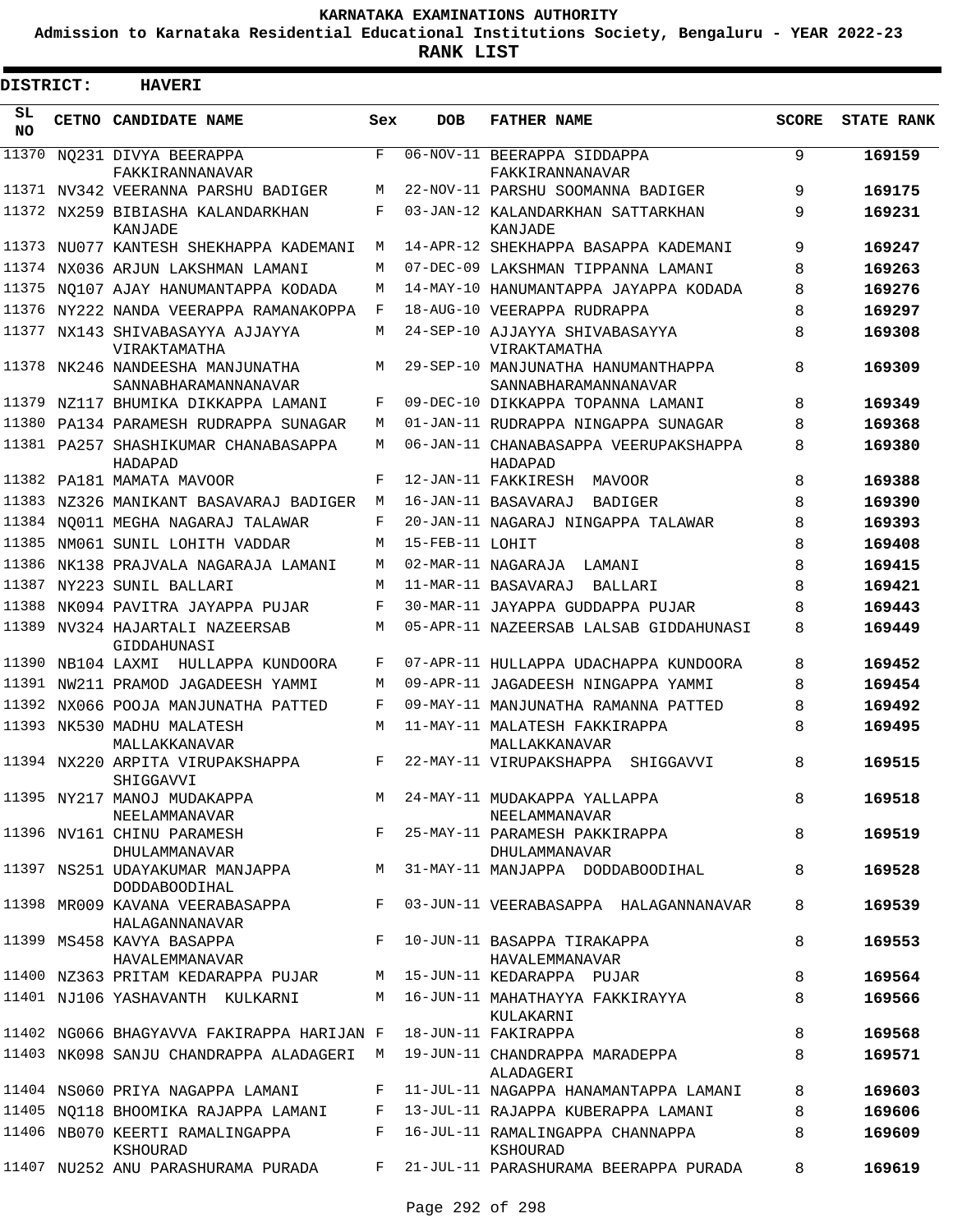**Admission to Karnataka Residential Educational Institutions Society, Bengaluru - YEAR 2022-23**

ı

| DISTRICT: | <b>HAVERI</b>                                                                  |         |                   |                                                                                      |                 |                   |
|-----------|--------------------------------------------------------------------------------|---------|-------------------|--------------------------------------------------------------------------------------|-----------------|-------------------|
| SL<br>NO  | CETNO CANDIDATE NAME                                                           | Sex     | DOB               | <b>FATHER NAME</b>                                                                   | SCORE           | <b>STATE RANK</b> |
|           | 11408 MY251 BHAVANI SOMAPPA VADAGERI                                           | F       |                   | 27-JUL-11 SOMAPPA UDACHAPPA VADAGERI                                                 | 8               | 169625            |
|           | 11409 NZ217 GOURAMMA PRABHUGOUD<br>SANNAGOUDRA                                 | F       |                   | 28-JUL-11 PRABHUGOUD MAHADEVGOUDA<br>SANNAGOUDRA                                     | 8               | 169627            |
|           | 11410 NO389 SINCHANA GUTTEPPA<br><b>BULLAPPANAVAR</b>                          | F       |                   | 30-JUL-11 GUTTEPPA                                                                   | 8               | 169630            |
|           | 11411 NX045 MABUSAB CHAMANASAB<br>MANTAGANI                                    | M       |                   | 08-AUG-11 CHAMANASAB ABDULSAB MANTAGANI                                              | 8               | 169645            |
|           | 11412 NS329 SAVITRI RAJAPPA MADIWALAR                                          | F       |                   | 12-AUG-11 RAJAPPA SHANTAPPA MADIWALAR                                                | 8               | 169655            |
|           | 11413 NV318 CHAITRA AJJAYYA<br>DEVAGERIMATH                                    | F       | 16-AUG-11 AJJAYYA |                                                                                      | 8               | 169658            |
|           | 11414 NZ394 RAKSHITA FAKKIRAPPA<br>GUNDANNAVAR                                 | F       |                   | 20-AUG-11 FAKKIRAPPA TIPPANNA<br>GUNDANNAVAR                                         | 8               | 169668            |
|           | 11415 NZ270 LAXMAVVA MANJUNATH AKKI                                            | F       |                   | 04-SEP-11 MANJUNATH SHIVARUDRAPPA AKKI                                               | 8               | 169690            |
|           | 11416 MW082 ANANYA PRAKASH ILGER                                               | F       |                   | 08-SEP-11 PRAKASH LAKSHMAN ILGER                                                     | 8               | 169694            |
|           | 11417 PA213 RESHMA MARUTI TEGANNAVAR                                           | F       |                   | 09-SEP-11 MARUTI TEGANANAVAR                                                         | 8               | 169697            |
|           | 11418 MS102 CHETANA MANJAPPA ASUNDI                                            | M       |                   | 14-OCT-11 MANJAPPA ASUNDI                                                            | 8               | 169729            |
|           | 11419 NB061 SANDEEP JAYAPPA GOLLAR                                             | M       |                   | 02-NOV-11 JAYAPPA GOLLAR                                                             | 8               | 169751            |
|           | 11420 NV217 DEEPA RAMAPPA HARIJANA                                             | F       |                   | 13-NOV-11 RAMAPPA NEELAPPA HARIJANA                                                  | 8               | 169763            |
|           | 11421 NU221 PRAKASHA BHANGI                                                    | M       |                   | 21-DEC-11 RANGAPPA BHANGI                                                            | 8               | 169795            |
|           | 11422 NR031 SHARATH L K                                                        | M       |                   | 01-JAN-12 KOTRESHNAIK                                                                | 8               | 169811            |
|           | 11423 NT111 SHALINI NARAYAN LAMANI                                             | F       |                   | 23-JAN-12 NARAYAN LAMANI                                                             | 8               | 169821            |
|           | 11424 NK209 SHIVAYOGI MAHESHA HALEMANI                                         | M       |                   | 13-NOV-10 MAHESHA SHIVANAGOUDA HALEMANI                                              | 7               | 169913            |
|           | 11425 NG126 ROOPA GUDDAPPA HAMMIGI                                             | F       |                   | 31-DEC-10 GUDDAPPA                                                                   | 7               | 169934            |
|           | 11426 MY057 YOGESHA KANTAPPA<br>KOTAGANNANAVAR                                 | М       |                   | 03-JAN-11 KANTAPPA SHIVAPUTRAPPA<br>KOTAGANNANAVAR                                   | 7               | 169951            |
|           | 11427 NV249 HARISH CHITTAPPA TALAVAR                                           | M       |                   | 20-JAN-11 CHITTAPPA PAKKIRAPPA TALAVAR                                               | 7               | 169963            |
|           | 11428 NX190 VINAYAK RAVI GOUDRA                                                | М       | 22-JAN-11 RAVI    |                                                                                      | 7               | 169966            |
|           | 11429 NV309 BHOOMIKA PARASHURAM<br>DODDAMANI                                   | F       |                   | 02-APR-11 PARASHURAM YALLAPPA DODDAMANI                                              | 7               | 170011            |
|           | 11430 NN095 SANTOSH SHANKRAPPA<br><b>BYADAGOUDAR</b>                           |         |                   | M 12-APR-11 SHANKRAPPA MAYAPPA<br><b>BYADAGOUDAR</b>                                 | 7               | 170024            |
|           | 11431 NV466 KALPANA SANGAPPA LAMANI                                            | $F$ and |                   | 13-APR-11 SANGAPPA RAMANNA LAMANI                                                    |                 | 170025            |
|           | 11432 MX172 GOUSESAKLEN MAHABOOBALI M 14-APR-11 MAHABOOBALI<br>MUGOOR          |         |                   |                                                                                      | $7\phantom{.0}$ | 170026            |
|           |                                                                                |         |                   | 11433 NV192 PRIYA BASAVARAJ MUSARI F 14-APR-11 BASAVARAJ KANNAPPA MUSARI             | 7               | 170028            |
|           | 11434 MT003 LAKSHMI RAJAPPA<br>MAYANNANAVAR                                    |         |                   | F 21-APR-11 RAJAPPA BHIMAPPA<br>MAYANNANAVAR                                         | 7               | 170031            |
|           |                                                                                |         |                   | 11435 MS531 BHUMIKA NEELAPPA KARJAGI F 25-MAY-11 NEELAPPA KARJAGI                    | 7               | 170065            |
|           | TONNIMIRANAVAR                                                                 |         |                   | 11436 NX017 RUSTUM SAB IMAM HUSEN M 26-MAY-11 IMAM HUSEN RUSTUM SAB<br>TONNIMRANAVAR | 7               | 170067            |
|           | 11437 NR290 MALATESH DYAMAPPA URMI M 13-JUN-11 DYAMAPPA                        |         |                   |                                                                                      | 7               | 170093            |
|           | 11438 NP111 NANDA PARASHURAM<br>YATTINAHALLI                                   |         |                   | F 13-JUL-11 PARASHURAM BHARAMAPPA<br>YATTINAHALLI                                    | 7               | 170139            |
|           |                                                                                |         |                   | 11439 MS229 CHETAN MARISWAMI BANAPUR M 22-JUL-11 MARISWAMI BANAPUR                   | 7               | 170146            |
|           | 11440 NY186 SAVITA MALLIKARJUN<br>HOSAKATTI                                    |         |                   | F 30-JUL-11 MALLIKARJUN SIDDAPPA<br>HOSAKATTI                                        | $7\phantom{.0}$ | 170154            |
|           | 11441 NT142 NAGAYYA MURIGEYYA MARAY MARASHI MURIGEYYA BASAYYA<br>HARALALLIMATH |         |                   | HARALALLIMATH                                                                        | 7               | 170159            |
|           | 11442 NK316 BHAGYA B                                                           |         |                   | F 05-OCT-11 BASAVARAJA HALADAPPA CHITRI                                              | 7               | 170226            |
|           |                                                                                |         |                   | 11443 PA066 GEETA SANGAPPA KIWUDANAVAR F 08-OCT-11 SANGAPPA NAGAPPA KIWUDANAVAR      | 7               | 170229            |
|           | 11444 NX096 PAYAL LAKSHMAN LAMANI                                              |         |                   | F 26-OCT-11 LAKSHMAN GEMANNA LAMANI                                                  | 7               | 170251            |
|           | 11445 NU098 TARUNKUMAR MARUTI TUVAR                                            |         |                   | M 28-OCT-11 MARUTI TUVAR                                                             | 7               | 170253            |
|           | 11446 NQ291 RAJESVARI UMESH LAMANI F 18-NOV-11 UMESH LAMANI                    |         |                   |                                                                                      | 7               | 170278            |
|           |                                                                                |         |                   | 11447 NG005 TEJASHWINI SHIVAPPA F 27-NOV-11 SHIVAPPA R HALERITTI                     | 7               | 170285            |
|           |                                                                                |         | Page 293 of 298   |                                                                                      |                 |                   |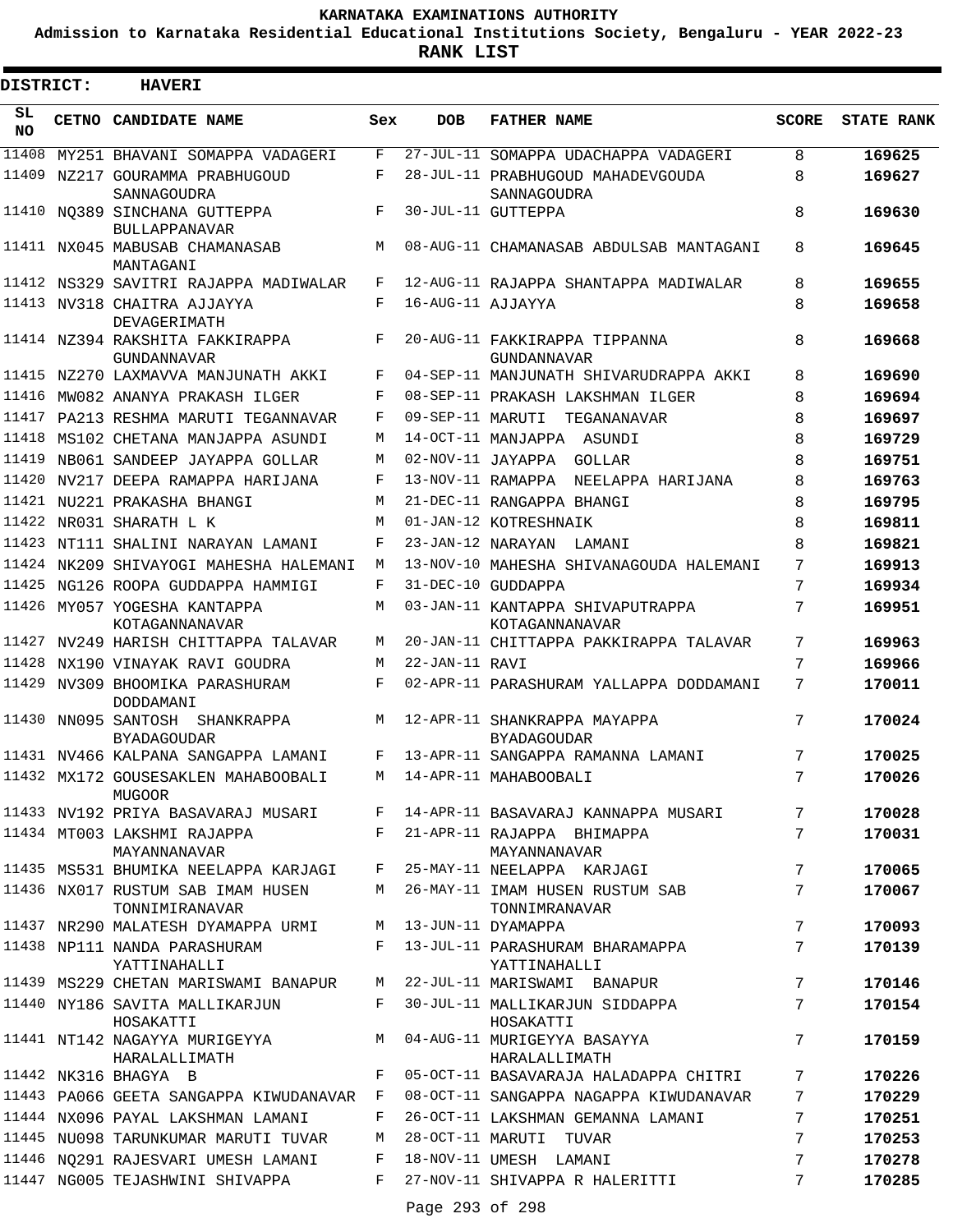**Admission to Karnataka Residential Educational Institutions Society, Bengaluru - YEAR 2022-23**

**RANK LIST**

 $\blacksquare$ 

| DISTRICT:       | <b>HAVERI</b>                                                           |     |                   |                                                 |              |                   |
|-----------------|-------------------------------------------------------------------------|-----|-------------------|-------------------------------------------------|--------------|-------------------|
| SL<br><b>NO</b> | CETNO CANDIDATE NAME                                                    | Sex | <b>DOB</b>        | <b>FATHER NAME</b>                              | <b>SCORE</b> | <b>STATE RANK</b> |
|                 | HALERITTI                                                               |     |                   |                                                 |              |                   |
| 11448           | NA050 PRIYA<br>SHIDLINGAPPA<br>HARISHETRA                               | F   |                   | 03-DEC-11 SHIDLINGAPPA ISHWARAPPA<br>HARISHETRA | 7            | 170289            |
| 11449           | MS292 POOJA MALLESHAPPA                                                 | F   |                   | 04-DEC-11 MALLESHAPPA HALAMMANAVAR              | 7            | 170290            |
| 11450           | HALAMMANAVAR<br>NX284 POOJA PARASHURAM VALMIKI                          | F   |                   | 17-DEC-11 PARASHURAM BASAPPA VALMIKI            | 7            | 170297            |
|                 | 11451 MT197 VASANTH YALLAPPA                                            | M   |                   | 01-JAN-10 YALLAPPA NAGAPPA                      | 6            | 170337            |
|                 | MUDAKAMMANAVAR                                                          |     |                   | MUDAKAMMANAVAR                                  |              |                   |
|                 | 11452 MT143 BHAGYALAKSHMI BHARAMAPPA<br>HOMBALI                         | F   |                   | 20-OCT-10 BHARAMAPPA TIRAKAPPA HOMBALI          | 6            | 170376            |
| 11453           | NF463 NAVEEN HANUMANTAPPA BARKI                                         | М   |                   | 08-NOV-10 HANUMANTAPPA TIRAKAPPA BARKI          | 6            | 170384            |
|                 | 11454 MR035 ISMAIL BADESAB SOUDAGAR                                     | M   | 14-NOV-10 BADESAB | SOUDAGAR                                        | 6            | 170386            |
| 11455           | MS326 MANOJ RAVI LAMANI                                                 | M   |                   | 10-DEC-10 RAVI SHINGEPPA LAMANI                 | 6            | 170396            |
| 11456           | NU257 THAJAMA                                                           | F   |                   | 21-MAR-11 AJJEZ SAB<br>BIDARI                   | 6            | 170460            |
| 11457           | MS192 REKHA HONNAPPA ANAVATTI                                           | F   |                   | 07-APR-11 HONNAPPA ANAVATTI                     | 6            | 170476            |
| 11458           | NF125 BHUVAN DHARMAPPA LAMANI                                           | M   |                   | 19-MAY-11 DHARMAPPA CHANNAPPA LAMANI            | 6            | 170509            |
| 11459           | NV139 GERISH ASHOK CHILLUR                                              | M   |                   | 28-MAY-11 ASHOK CHILLUR                         | 6            | 170514            |
| 11460           | MY261 LOKESH GUDDAPPA KALI                                              | M   |                   | 31-MAY-11 GUDDAPPA KALI                         | 6            | 170518            |
| 11461           | NS085 DILLEPPA VIJAY LAMANI                                             | M   |                   | 06-JUN-11 VIJAYAKUMAR<br>LAMANI                 | 6            | 170530            |
| 11462           | NY398 GANGA KHUBAPPA LAMANI                                             | F   |                   | 18-JUN-11 KHUBAPPA RUPLAPPA LAMANI              | 6            | 170548            |
| 11463           | NW270 REKHA LUMBANNA LAMANI                                             | F   |                   | 11-AUG-11 LUMBANNA REVAPPA LAMANI               | 6            | 170614            |
|                 | 11464 NP049 PARASHURAM CHANDRAPPA<br>VALMIKI                            | М   |                   | 15-AUG-11 CHANDRAPPA GUTTEPPA VALMIKI           | 6            | 170618            |
| 11465           | NV433 SAHANA RAVI YALIGAR                                               | F   |                   | 16-AUG-11 RAVI ADIVEPPA YALIGAR                 | 6            | 170622            |
| 11466           | NJ104 CHETANA AJJAPPA KENCHAMALLA F                                     |     |                   | 18-AUG-11 AJJAPPA MALAKAPPA KENCHAMALLA         | 6            | 170624            |
| 11467           | NN074 SINCHANA LAXMANA KADEMANI                                         | F   |                   | 18-AUG-11 LAXMANA RAMAPPA KADEMANI              | 6            | 170625            |
| 11468           | MT059 CHANDRU MAHADEVAPPA<br>KANAVALLI                                  | M   |                   | 13-SEP-11 MAHADEVAPPA CHANDRAPPA<br>KANAVALLI   | 6            | 170648            |
| 11469           | NU250 CHANDANA MALATESH<br>HIREBIDARI                                   | F   |                   | 30-SEP-11 MALATESH NINGAPPA HIREBIDARI          | 6            | 170661            |
|                 | 11470 NQ323 SUNIL RAMESH LAMANI                                         | M   | 10-DEC-11 RAMESH  | LAMANI                                          | 6            | 170706            |
|                 | 11471 NS064 MAALA SANNAGOUDA GUGGARI                                    | F   |                   | 15-DEC-11 SANNAGOUDA GUDDAPPA GUGGARI           | б            | 170707            |
|                 | 11472 NO176 SANTHOSH BEERAPPA HADIMANI                                  | M   |                   | 02-APR-10 BEERAPPA DILLEPPA HADIMANI            | 5            | 170766            |
|                 | 11473 MS589 DEEPA NAGAPPA GIDDANNANAVAR M                               |     |                   | 20-OCT-10 NAGAPPA GIDDANNANAVAR                 | 5            | 170790            |
|                 | 11474 NY381 HUSEN JAFARSAB<br>MAKTUMIYANAVAR                            | M   |                   | 29-DEC-10 JAFARSAB MAKTUMIYANAVAR               | 5            | 170811            |
|                 | 11475 NK489 SUNILA DEVARAJ VADDARA                                      | М   |                   | 28-JAN-11 DEVARAJ SURESHAPPA VADDAR             | 5            | 170828            |
|                 | 11476 NB153 UDAYAKUMARGOUDA<br>YALLANAGOUDA PATIL                       | М   |                   | 13-FEB-11 YALLANAGOUDA                          | 5            | 170839            |
|                 | 11477 MS280 DYAMAPPA SURESH LAMANI                                      | М   |                   | 21-FEB-11 SURESH UMLEPPA LAMANI                 | 5            | 170841            |
|                 | 11478 MU041 AKASH SHANKRAPPA MALGUND M                                  |     |                   | 04-MAR-11 SHANKRAPPA MALGUND                    | 5            | 170845            |
|                 | 11479 MR113 ABHAY HANUMANTAPPA<br>BHAJANTRI                             | M   |                   | 26-APR-11 HANUMANTAPPA BHAJANTRI                | 5            | 170870            |
|                 | 11480 NB239 KAVANA SHIVAPPA VADDIGERI                                   | F   |                   | 03-MAY-11 SHIVAPPA NINGAPPA VADDIGERI           | 5            | 170875            |
|                 | 11481 NV345 TAMANNA ABDULGAFAR GOLEWALE F                               |     |                   | 12-MAY-11 ABDULGAFAR RAIMANSAB GOLEWALE         | 5            | 170881            |
|                 | 11482 PA124 PARAMESH CHANNAPPA LAMANI                                   | М   |                   | 21-MAY-11 CHANNAPPA TIPPANNA LAMANI             | 5            | 170889            |
|                 | 11483 MT135 VINUTA KARABASAYYA MALIMATH F                               |     |                   | 30-MAY-11 KARABASAYYA SHIVAMURTAYYA<br>MALIMATH | 5            | 170896            |
|                 | 11484 MS250 SOUBHAGYA PUTTAPPA JADAR                                    | F   |                   | 10-JUN-11 PUTTAPPA SHIVAPPA JADAR               | 5            | 170913            |
|                 | 11485 NG135 MAHESH MANJAPPA TAMBURI M                                   |     |                   | 09-JUL-11 MANJAPPA SHIVAPPA TAMBURI             | 5            | 170940            |
|                 | 11486 NV506 MAHESH PARAMESHAPPA<br>BALLARI                              | M   |                   | 24-JUL-11 PARAMESHAPPA NEELAPPA BALLARI         | 5            | 170961            |
|                 | 11487 NV075 SALIM MAHABUBSAB GALAGANATH M 15-SEP-11 MAHABUBSAB RAJEESAB |     |                   |                                                 | 5            | 170995            |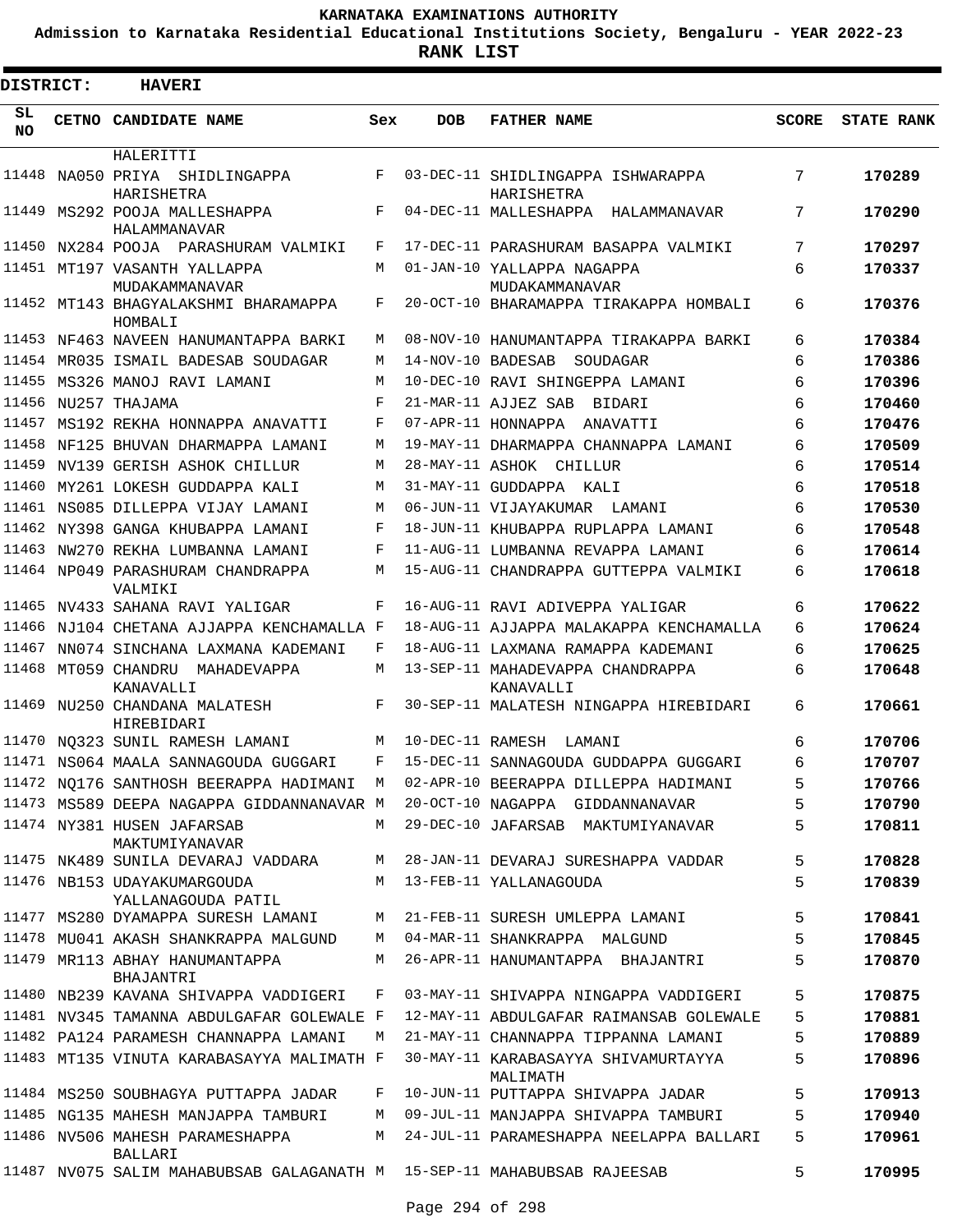**Admission to Karnataka Residential Educational Institutions Society, Bengaluru - YEAR 2022-23**

**RANK LIST**

 $\blacksquare$ 

| DISTRICT:       | <b>HAVERI</b>                                                       |     |                   |                                                                                         |                |                   |
|-----------------|---------------------------------------------------------------------|-----|-------------------|-----------------------------------------------------------------------------------------|----------------|-------------------|
| SL<br><b>NO</b> | CETNO CANDIDATE NAME                                                | Sex | <b>DOB</b>        | <b>FATHER NAME</b>                                                                      | SCORE          | <b>STATE RANK</b> |
|                 |                                                                     |     |                   | <b>GALLAGANATHA</b>                                                                     |                |                   |
| 11488           | PA169 NAGEENA MABUSAB YALIGAR                                       | F   |                   | 24-OCT-11 MABUSAB RAJESAB YALIGAR                                                       | 5              | 171022            |
| 11489           | NO310 NETRA GUDDAPPA DOMBAR                                         | F   |                   | 26-NOV-11 GUDDAPPA MALLAPPA DOMBAR                                                      | 5              | 171043            |
| 11490           | NK437 VISHWANATHA RANGAPPA BATI                                     | М   |                   | 07-SEP-10 RANGAPPA                                                                      | 4              | 171113            |
|                 | 11491 NP102 ANILKUMAR SURESH KADEMANI                               | М   |                   | 30-OCT-10 SURESH DONNEPPA KADEMANI                                                      | 4              | 171126            |
|                 | 11492 NU232 FAKKIRESH CHANNABASAPPA<br>HARIJAN                      | М   |                   | 12-DEC-10 CHANNABASAPPA HALAPPA HARIJAN                                                 | 4              | 171135            |
|                 | 11493 NJ168 FAKKIRESH BASAPPA<br>HALAGANCHANNAVAR                   | M   | 14-DEC-10 BASAPPA |                                                                                         | 4              | 171137            |
|                 | 11494 NF387 RAMESH PUTTAPPA KOLLENNI                                | M   |                   | 14-JAN-11 PUTTAPPA KOLLENNI                                                             | 4              | 171147            |
|                 | 11495 NH097 VINAYAK CHANDRAPPA ADAVIKAR M                           |     |                   | 10-FEB-11 CHANDRAPPA MAHADEVAPPA<br>ADAVIKAR                                            | 4              | 171154            |
|                 | 11496 NR316 NINGARAJA JAGADEESH<br>HONNATTI                         | M   |                   | 11-JUN-11 JAGADEESH HONNATTI                                                            | 4              | 171215            |
|                 | 11497 NA174 AKSHATA SANTOSH LAMANI                                  | F   |                   | 22-JUN-11 SANTOSH BABAL LAMANI                                                          | 4              | 171221            |
|                 | 11498 MS373 PAVITRA RAMAPPA KOTIYAVAR                               | F   |                   | 12-DEC-11 RAMAPPA KOTIYAVAR                                                             | 4              | 171310            |
| 11499           | MS058 MOHAMADFARUK DAVALSAB                                         | M   |                   | 12-DEC-09 DAVALSAB MAHAMMADALISAB                                                       | 3              | 171335            |
|                 | MAKANDAR<br>11500 NS292 RESHMABANU SUBANSAB<br>SOMANAKATTI          | F   |                   | MAKANDAR<br>20-DEC-10 SUBANSAB FAKKEERSAB<br>SOMANAKATTI                                | 3              | 171364            |
|                 | 11501 NL050 KANTESH IRAPPA AGASIBAGIL                               | М   |                   | 07-AUG-11 IRAPPA NINGAPPA AGASIBAGIL                                                    | 3              | 171448            |
|                 | 11502 MV024 MALLIKAREHAN KHAJAMAINUDDIN M<br>KUSANOOR               |     |                   | 04-FEB-11 KHAJAMAINUDDIN MARDANSAB<br>KUSANOOR                                          | 2              | 171534            |
|                 | 11503 NZ393 KAVYA NAGARAJ AKKI                                      | F   |                   | 30-MAY-11 NAGARAJ SHEKAPPA AKKI                                                         | $\overline{a}$ | 171565            |
| 11504           | MR053 NAGARAJ SURESH BAGAMMANAVAR M                                 |     |                   | 10-JUL-11 SURESH BAGAMMANAVAR                                                           | 2              | 171583            |
| 11505           | NP103 NEELA BAI                                                     | F   |                   | 02-SEP-11 MANJYA NAIK                                                                   | 2              | 171603            |
| 11506           | NU229 NIKHIL KARABASAPPPA<br>MALAMMANAVAR                           | М   |                   | 06-JUN-12 KARABASAPPA MALAMMANAVAR                                                      | 2              | 171648            |
| 11507           | NF374 DEEPA MALLAPPA BETAGERI                                       | F   |                   | 08-OCT-10 MALLAPPA MARTANDAPPA BETAGERI                                                 | $\mathbf{1}$   | 171664            |
|                 | 11508 MU134 SANTOSH MARIYAPPA<br>SOMASAGARA                         | М   |                   | 08-JAN-11 MARIYAPPA SOMANNA SOMASAGARA                                                  | 1              | 171684            |
|                 | 11509 NS354 SHIVARAJA HANUMANTAPPA<br>HALAGER T                     | М   |                   | 02-MAR-11 HANUMANTAPPA DYAMAPPA<br>HALAGER T                                            | 1              | 171688            |
|                 | MAMADUNAVAR                                                         |     |                   | 11510 NZ110 MEHABUBALI GUDUSAB M 28-MAR-11 GUDUSAB HUSENSAB MAMADUNAVAR 1               |                | 171696            |
|                 |                                                                     |     |                   | 11511 NQ150 HONNAMMA DILLEPPA BARKI F 29-MAR-11 DILLEPPA BARKI                          | $\mathbf{1}$   | 171699            |
|                 | 11512 MS170 SHANKAR MAHADEVAPPA M 01-APR-11 MAHADEVAPPA<br>YATNALLI |     |                   |                                                                                         | $\mathbf{1}$   | 171700            |
|                 | 11513 NF074 RENAKKA RAMANNA ASUNDI F 05-OCT-10 RAMANNA              |     |                   |                                                                                         | $\mathbf 0$    | 171787            |
|                 | 11514 PA032 SHRIKANTA SURATURU                                      |     |                   | M 30-DEC-10 NAGAPPA SORATUR                                                             | $\mathbf 0$    | 171799            |
|                 |                                                                     |     |                   | 11515 NX236 SUHANABANU DAWALSAB NADAF F 03-FEB-11 DAWALSAB ALLISAB NADAF                | 0              | 171810            |
|                 |                                                                     |     |                   | 11516 NK266 NIKHITA NAGARAJA HADDALLI F 24-FEB-11 NAGARAJA KARIYAPPA HADDALLI           | $\mathbf 0$    | 171813            |
|                 | 11517 NP153 NAGARAJ MALLAPPA KABBAR                                 |     |                   | M 09-MAR-11 MALLAPPA BHIMAPPA KABBAR                                                    | $\mathbf 0$    | 171814            |
|                 |                                                                     |     |                   | 11518 MS057 BIRESH SURESH DILLEPPANAVAR M 28-MAR-11 SURESH DILLEPPANAVAR                | $\mathbf 0$    | 171817            |
|                 |                                                                     |     |                   | 11519 NQ218 BHARAT SIDDAPPA MUDENUR M 16-APR-11 SIDDAPPA BASAPPA MUDENUR                | 0              | 171825            |
|                 | PARASANNAVAR                                                        |     |                   | 11520 NY011 MANOHAR MANJUNATHA MANI MAQOS-JUL-11 MANJUNATHA NEELAPPA<br>PARASANNAVAR    | $\Omega$       | 171850            |
|                 |                                                                     |     |                   | 11521 NC162 SANGEETA SOMAPPA LAMANI F 13-AUG-11 SOMAPPA SHANKRAPPA LAMANI               | $\mathbf{0}$   | 171861            |
|                 | HANUMANTAGOUDRA                                                     |     |                   | 11522 NE001 TEJANAGOUD SHIVANAGOUD M 11-JUL-11 SHIVANAGOUD HANUMANTAGOUDRA ABSENT       |                |                   |
|                 | 11523 NP181 SHARATH B M                                             |     |                   | M 23-JUN-11 BASAVARAJ                                                                   | ABSENT         |                   |
|                 |                                                                     |     |                   | 11524 NK116 USHA RAMESH KARIYANNANAVAR F 04-MAY-11 RAMESH VASAPPA KARIYANNANAVAR ABSENT |                |                   |
|                 |                                                                     |     |                   | 11525 NL093 LATHA CHANDRAPPA KUDUPALI F 06-APR-11 CHANDRAPPA B KUDUPALI ABSENT          |                |                   |
|                 |                                                                     |     | Page 295 of 298   | 11526 MR216 KOTEPPA MALLESHAPPA HARIJAN M 11-DEC-11 MALLESHAPPA HARIJAN ABSENT          |                |                   |
|                 |                                                                     |     |                   |                                                                                         |                |                   |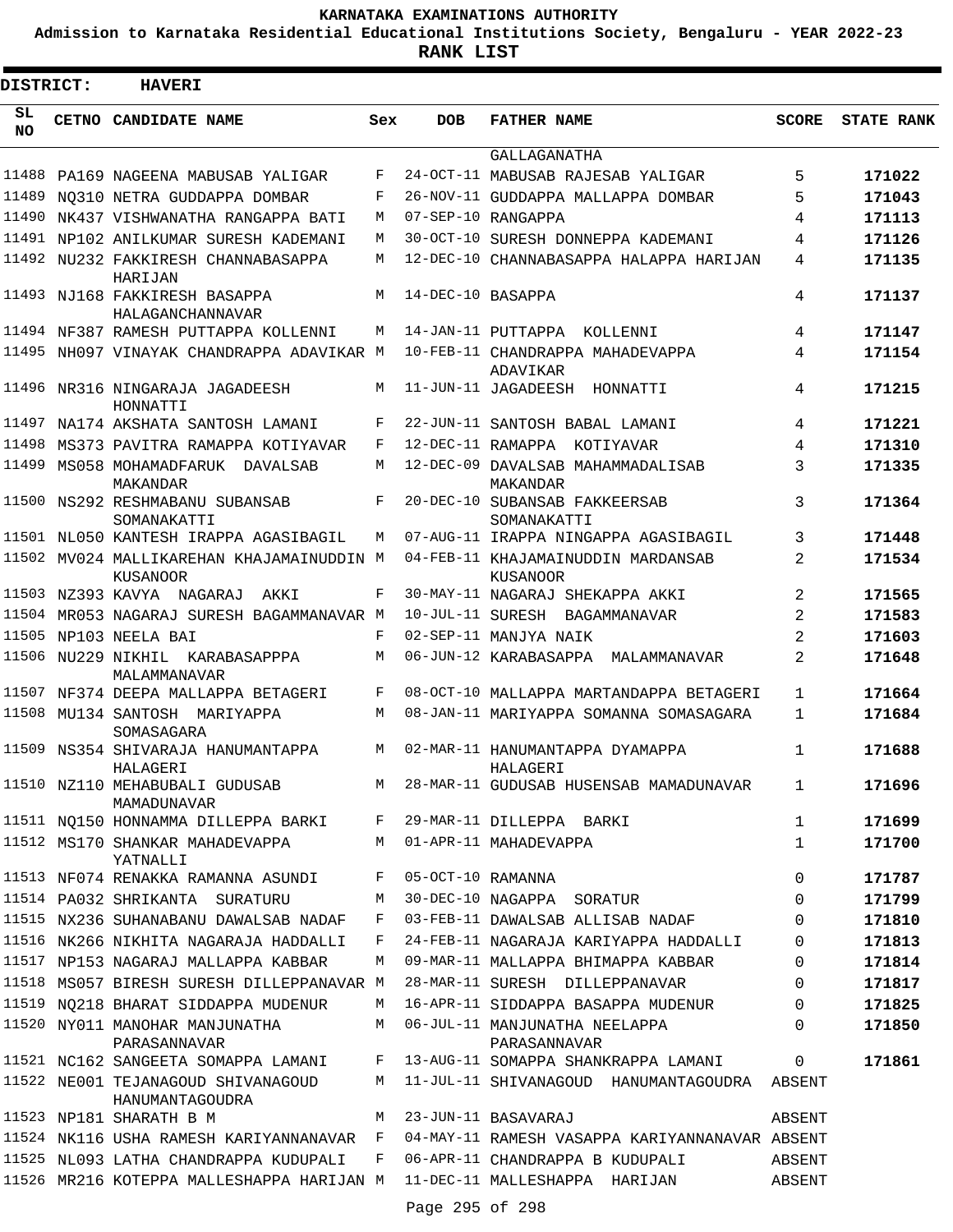**Admission to Karnataka Residential Educational Institutions Society, Bengaluru - YEAR 2022-23**

**RANK LIST**

 $\blacksquare$ 

| <b>DISTRICT:</b> |         | <b>HAVERI</b>                                                                        |       |            |                                                                                              |        |                   |
|------------------|---------|--------------------------------------------------------------------------------------|-------|------------|----------------------------------------------------------------------------------------------|--------|-------------------|
| SL.<br>NO.       |         | <b>CETNO CANDIDATE NAME</b>                                                          | Sex   | <b>DOB</b> | <b>FATHER NAME</b>                                                                           | SCORE  | <b>STATE RANK</b> |
| 11527            |         | MR028 R PRASHANTHNAIK                                                                | M     |            | 02-NOV-11 R DRGYANAIK                                                                        | ABSENT |                   |
| 11528            | MR137 M | ABHISHEKA                                                                            | M     |            | 01-OCT-10 H MANJUNATHA                                                                       | ABSENT |                   |
| 11529            |         | NN161 RAJANI KALLAPUR                                                                | F     |            | 30-JUN-11 ANANDAPPA KALLAPUR                                                                 | ABSENT |                   |
|                  |         | 11530 NQ024 GANESH CHANDRAPPA KUPPELUR M                                             |       |            | 10-AUG-11 CHANDRAPPA CHOUDAPPA KUPPELUR ABSENT                                               |        |                   |
|                  |         | 11531 NY406 ANKITA MANJUNATH<br>KERAPPANAVAR                                         | F     |            | 01-MAY-11 MANJUNATH BABANNA<br>KERAPPANAVAR                                                  | ABSENT |                   |
|                  |         | 11532 NK417 PAVITRA MARUTI RUDRAKSHI                                                 | F     |            | 14-APR-11 MARUTI YALLAPPA RUDRAKSHI                                                          | ABSENT |                   |
|                  |         | 11533 NY310 JAKEERA JAPARASABA<br>KAMADOLLI                                          | М     |            | 04-OCT-10 JAPARASABA MODINASABA<br>KAMADOLLI                                                 | ABSENT |                   |
|                  |         | 11534 NM122 HANUMANTA OMKAR DADAGOUDAR                                               | M     |            | 22-MAR-11 OMKAR SHIVAPPA DADAGOUDAR                                                          | ABSENT |                   |
|                  |         | 11535 NY082 VIKAS SIDDAPPA MOODUR                                                    | М     |            | 20-DEC-10 SIDDAPPA MOODUR                                                                    | ABSENT |                   |
|                  |         | 11536 NU258 SUHIL NADAF                                                              | М     |            | 12-APR-11 RASULASAB NADAF                                                                    | ABSENT |                   |
|                  |         | 11537 NM207 GANESH JANU LAMANI                                                       | М     |            | 14-AUG-11 JANU CHANDAPPA LAMANI                                                              | ABSENT |                   |
|                  |         | 11538 NP141 SANGEETHA ERAPPA BENDATRI                                                | F     |            | 12-MAR-11 ERAPPA DURGAPPA BENDATRI                                                           | ABSENT |                   |
|                  |         | 11539 NZ355 DEEPA SHIVAPPA BETADUR                                                   | F     |            | 16-OCT-11 SHIVAPPA CHANNAPPA BETADUR                                                         | ABSENT |                   |
|                  |         | 11540 NY123 NIRMALA GOUDAPPAGOUDA<br>MARIGOUDRA                                      | F     |            | 27-NOV-10 GOUDAPPAGOUDA NINGANAGOUDA<br>MARIGOUDRA                                           | ABSENT |                   |
|                  |         | 11541 NS013 TANURAJ B NAGENAHALLI                                                    | M     |            | 27-JAN-11 BEERAPPA K NAGENAHALLI                                                             | ABSENT |                   |
|                  |         | 11542 NY335 SURESH MALLESHAPPA<br>CHOPADENAVAR                                       | M     |            | 26-AUG-11 MALLESHAPPA CHOPADENAVAR                                                           | ABSENT |                   |
|                  |         | 11543 MV290 DARSHAN SATISH DODDAMANI                                                 | М     |            | 02-APR-11 SATISH<br>DODDAMANI                                                                | ABSENT |                   |
|                  |         | 11544 MZ156 MANJUNATH HULLAPPA GAJI                                                  | М     |            | 27-SEP-10 HULLAPPA RAJAPPA GAJI                                                              | ABSENT |                   |
|                  |         | 11545 PA004 AKSHAY TIPPANNA GAJUNAVAR                                                | М     |            | 20-SEP-11 TIPPANNA FAKKIRAPPA GAJUNAVAR ABSENT                                               |        |                   |
|                  |         | 11546 NZ212 KAVERI IRAPPA LAKKANNAVAR                                                | F     |            | 03-JAN-11 IRAPPA BASAPPA LAKKANNAVAR                                                         | ABSENT |                   |
|                  |         | 11547 NV022 MANTESH SHIVARADDI MALI                                                  | М     |            | 17-MAY-11 SHIVARADDI SOMARADDI MALI                                                          | ABSENT |                   |
|                  |         | 11548 NX282 BASAVARAJ NAGARAJ BOODANOOR M                                            |       |            | 27-DEC-10 NAGARAJ SHIVAPPA BOODANOOR                                                         | ABSENT |                   |
|                  |         | 11549 NW139 HONNAPPA BHIMAPPA                                                        | M     |            | 28-MAY-10 BHIMAPPA HANUMANTAPPA                                                              | ABSENT |                   |
|                  |         | KEMPANNAVAR<br>11550 NG273 SHALINI PARASHURAM<br>CHANNAPPANAVAR                      | $F$ – |            | KEMPANNAVAR<br>21-DEC-11 PARASHURAM ISHWARAPPA<br>CHANNAPPANAVAR                             | ABSENT |                   |
|                  |         | 11551 NY146 SANDEEP MADAR                                                            | M     |            | 22-APR-11 SHIVANAND                                                                          | ABSENT |                   |
|                  |         | 11552 NX093 PRAJVAL MANJUNATH<br>BANDIVADDAR                                         | M     |            | 15-FEB-12 MANJUNATH BANDIVADDAR                                                              | ABSENT |                   |
|                  |         | HOSAMANI                                                                             |       |            | 11553 PA281 AISHWARYA FAKKIRAPPA F 06-MAY-11 FAKKIRAPPA BASAVANNEPPA<br>HOSAMANI             | ABSENT |                   |
|                  |         | SAKANALLI                                                                            |       |            | 11554 MY138 CHETHANA BASAVARAJ               F 18-SEP-10 BASAVARAJ SHEKARAGOUDA<br>SAKANALLI | ABSENT |                   |
|                  |         | 11555 NW353 MUSKAN RAJESAB NADAF F 19-MAR-11 RAJESAB NADAF                           |       |            |                                                                                              | ABSENT |                   |
|                  |         | 11556 NY323 MAHEKBANU RIYAZAHMED F 19-JUL-11 RIYAZAHMED SHIRGOAD<br>SHIRGOAD         |       |            |                                                                                              | ABSENT |                   |
|                  |         | 11557 NG044 MAHAMMADHUSEN RAJESAB<br>SAVANUR                                         |       |            | M 23-DEC-11 RAJESAB SAVANUR                                                                  | ABSENT |                   |
|                  |         |                                                                                      |       |            | 11558 NJ155 VARSHA KESHAV LAMANI     F 12-MAR-11 KESHAV LALAPPA LAMANI                       | ABSENT |                   |
|                  |         | 11559 NT100 ABHAY SHAMBUNATH KADUR       M   12-MAR-11 SHAMBUNATH  KADUR             |       |            |                                                                                              | ABSENT |                   |
|                  |         | 11560 NS177 HANUMANTHAPPA MARUTHEPPA M 13-MAR-11 MARUTHEPPA ARALIKATTI<br>ARALIKATTI |       |            |                                                                                              | ABSENT |                   |
|                  |         | 11561 NH223 MANTESH SURESH MARADI                                                    |       |            | M 08-DEC-10 SURESH BEERAPPA MARADI                                                           | ABSENT |                   |
|                  |         | 11562 NF412 POORVI                                                                   | F     |            | 30-OCT-11 PRASHANT                                                                           | ABSENT |                   |
|                  |         | 11563 NM170 HONNAMMA SUBHASAPPA F<br>YADCHERA                                        |       |            | 31-OCT-11 SUBHASAPPA HEMAPPA YADCHERA ABSENT                                                 |        |                   |
|                  |         | 11564 NF255 ROBINABANU RAJESAB F 29-MAR-10 RAJESAB KAGADAGAR<br>KAGADAGAR            |       |            |                                                                                              | ABSENT |                   |
|                  |         |                                                                                      |       |            | 11565 MU174 PUTTARAJ YALLAPPA KOTAMBRI M 13-DEC-10 YALLAPPA MAHADEVAPPA<br>KOTAMBRI          | ABSENT |                   |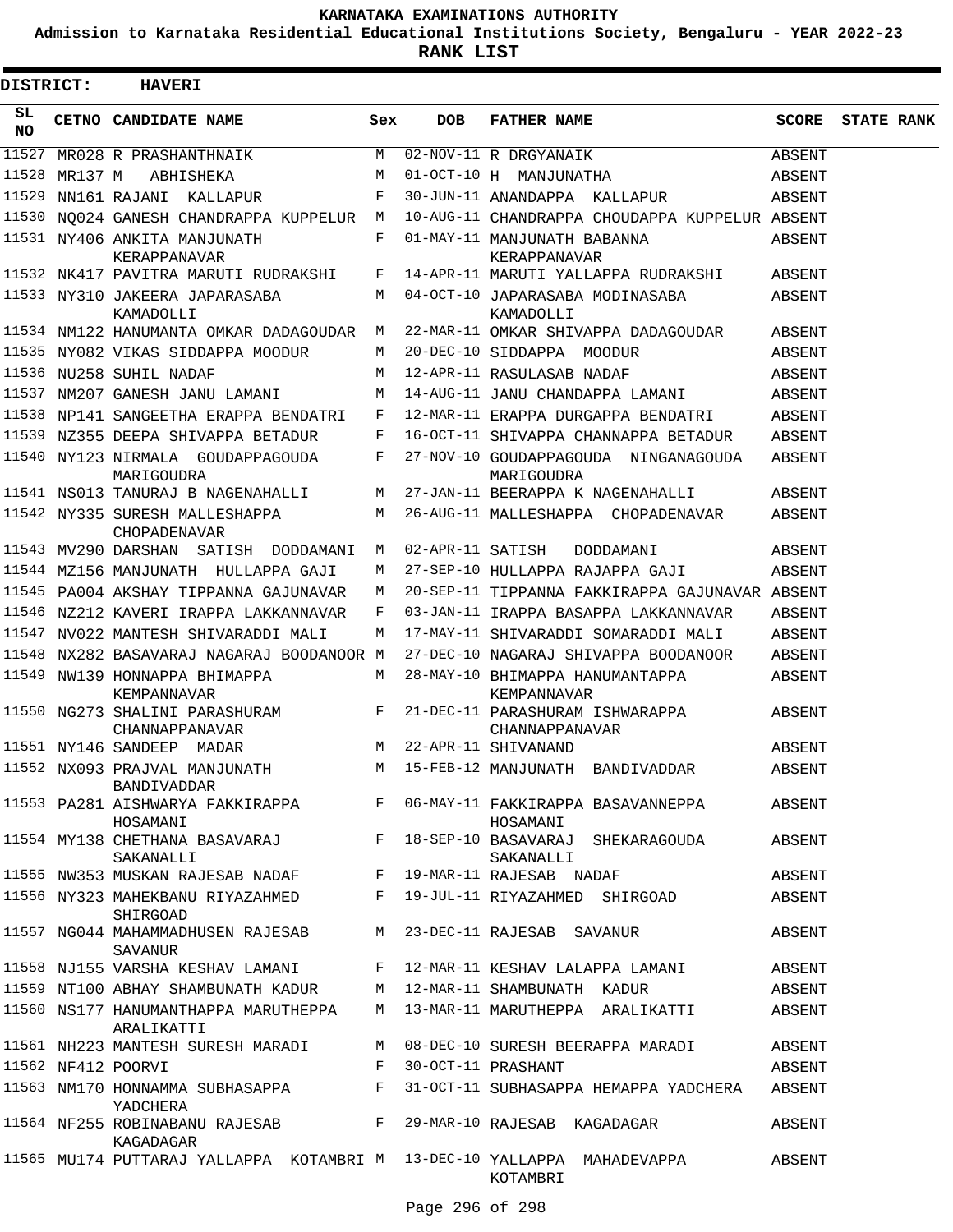**Admission to Karnataka Residential Educational Institutions Society, Bengaluru - YEAR 2022-23**

 $\blacksquare$ 

**RANK LIST**

Е

|                  | DISTRICT: | <b>HAVERI</b>                                                            |     |                     |                                                                                                         |        |                         |
|------------------|-----------|--------------------------------------------------------------------------|-----|---------------------|---------------------------------------------------------------------------------------------------------|--------|-------------------------|
| SL.<br><b>NO</b> |           | <b>CETNO CANDIDATE NAME</b>                                              | Sex | <b>DOB</b>          | <b>FATHER NAME</b>                                                                                      |        | <b>SCORE</b> STATE RANK |
|                  |           |                                                                          |     |                     | 11566 PA119 VIJAY RAMAPPA KADABI M 01-JAN-11 RAMAPPA SIDDAPPA KADABI                                    | ABSENT |                         |
|                  |           | 11567 NL149 LAVANYA MALLANAGOUDA<br>KARIYAPPANAVAR                       |     |                     | F 27-DEC-10 MALLANAGOUDA NAGANAGOUD<br>KARIYAPPANAVAR                                                   | ABSENT |                         |
|                  |           | 11568 NM142 SHOBHARAJ BASAVARAJ POJAR                                    | M   |                     | 23-OCT-11 BASAVARAJ HANUMANTAPPA POJAR ABSENT                                                           |        |                         |
|                  |           | 11569 NX262 IRSHADALI HUSAINSAB<br>NEGALUR                               |     |                     | M 09-SEP-11 HUSAINSAB<br>NEGALUR                                                                        | ABSENT |                         |
|                  |           | 11570 NA117 SHANKREVVA<br>PANCHAKSHIRIGOUDA PATIL                        | F   |                     | 12-OCT-11 PANCHAKSHIRIGOUDA PATIL                                                                       | ABSENT |                         |
|                  |           | 11571 NY073 SOUMYA HONNAPPA HALI                                         | F   |                     | 26-AUG-11 HONNAPPA HALI                                                                                 | ABSENT |                         |
|                  |           | 11572 MY224 PREETHAM MOHAN GADDEMANE                                     |     | M 17-MAR-11 MOHAN   |                                                                                                         | ABSENT |                         |
|                  |           | 11573 MS230 BRUNDHA PAVANI S                                             | F   |                     | 23-APR-11 SRINIVASA S M                                                                                 | ABSENT |                         |
|                  |           | 11574 NL267 LAXMI RAVIKUMAR BARAGALI                                     |     |                     | F 07-DEC-10 RAVIKUMAR BARAGALI                                                                          | ABSENT |                         |
|                  |           | 11575 ND084 DANESHWARI PRAKASH HOSAMANI F                                |     |                     | 10-SEP-11 PRAKASH VEERABHADRAPPA<br>HOSAMANI                                                            | ABSENT |                         |
|                  |           | 11576 NA170 TANU POMAPPA NAYAK                                           | F   |                     | 11-JUL-11 POMAPPA HONAPPA NAYAK                                                                         | ABSENT |                         |
|                  |           | 11577 NX219 CHAITRA SIDDAPPA MAGI                                        | F   |                     | 24-AUG-11 SIDDAPPA LINGAPPA MAGI                                                                        | ABSENT |                         |
|                  |           |                                                                          |     |                     | 11578 NB010 NANDINI SHANKRAPPA KOTI F 11-OCT-10 SHANKRAPPA CHANABASAPPA KOTI ABSENT                     |        |                         |
|                  |           | 11579 MW038 VEDASHREE VARDHAMAN                                          |     |                     | F 04-JUL-11 VARDHAMAN JINNAPPA                                                                          | ABSENT |                         |
|                  |           | HURALIKUPPI                                                              |     |                     | HURALIKUPPI<br>11580 NV426 ASHOK TIPPANNA BASAVANAYKAR M 07-MAR-11 TIPPANNA MAHADEVAPPA<br>BASAVANAYKAR | ABSENT |                         |
|                  |           | 11581 NY250 DANESHWARI CHANDANAGOUDA<br>CHANDANAGOUDRA                   |     |                     | F 07-SEP-11 CHANDANAGOUDA BAPANAGOUDA<br>CHANDANAGOUDRA                                                 | ABSENT |                         |
|                  |           | 11582 NZ321 SHASHIKUMAR BHIMAKKANAVAR M 10-NOV-11 SOMANNA BHARAMAPPA     |     |                     | BHIMAKKANAVAR                                                                                           | ABSENT |                         |
|                  |           | 11583 NZ045 KEERTI HUCHHAPPA<br>MARISANNAVAR                             |     |                     | F 08-JUL-11 HUCHHAPPA MARISANNAVAR                                                                      | ABSENT |                         |
|                  |           | 11584 NJ208 BHAGYAVVA HEGGAPPA HULMANI F 13-JUN-11 HEGGAPPA              |     |                     |                                                                                                         | ABSENT |                         |
|                  |           | 11585 MT074 ABHINAYA BANGAREPPA<br>MENASINAHAL                           | F   |                     | 01-APR-11 BANGAREPPA MENASINAHAL                                                                        | ABSENT |                         |
|                  |           | 11586 MY048 AISHWARYA H                                                  | F   |                     | 25-DEC-10 HANUMANTAPPA YALLAPPA<br>PUTTANNANAVAR                                                        | ABSENT |                         |
|                  |           | 11587 NG007 SUMA CHANDRU RANGAPPANAVAR F 16-APR-11 CHANDRU SHIVAPUTRAPPA |     |                     | RANGAPPANAVAR                                                                                           | ABSENT |                         |
|                  |           | 11588 NB131 VISHVA GONEPPANAVAR MAN 29-MAR-11 BASAVARAJ PUTTAPPA         |     |                     | GONEPPANAVAR                                                                                            | ABSENT |                         |
|                  |           | KALMALAGI                                                                |     |                     | 11589 NJ041 VISHVANATH PHAKKIRAPPA M 09-APR-11 PHAKKIRAPPA KALMALAGI                                    | ABSENT |                         |
|                  |           | 11590 NH371 PRAKASH DYAMAPPA KIDAGANNI M                                 |     |                     | 02-DEC-11 DYAMAPPA KIDAGANNI                                                                            | ABSENT |                         |
|                  |           | 11591 NT258 MEGHANA KALLESHVARA<br>NAGARAHALLI                           | F   |                     | 27-FEB-12 KALLESHVARA VEERAPPA<br>NAGARAHALLI                                                           | ABSENT |                         |
|                  |           | 11592 NG124 MADHU GUDDAPPA DEVAGIRI                                      | F   |                     | 16-FEB-11 GUDDAPPA MALLAPPA DEVAGIRI                                                                    | ABSENT |                         |
|                  |           | 11593 NJ007 LAXMI SHANKARGOUDA PATIL                                     | F   |                     | 06-JUL-11 SHANKARGOUDA KALAGOUDA PATIL                                                                  | ABSENT |                         |
|                  |           | 11594 NO202 PAVAN N HIRIYAKKANAVAR                                       | M   |                     | 11-JUN-11 NUKESH HIRIYAKKANAVAR                                                                         | ABSENT |                         |
|                  |           | 11595 MU185 BHARAT BASAVARAJ HOSAMANI                                    | M   |                     | 31-JAN-11 BASAVARAJ DAYVAPPA HOSAMANI                                                                   | ABSENT |                         |
|                  |           | 11596 MZ227 YASHODHA RAMACHANDRA<br>HARIJAN                              | F   |                     | 29-NOV-10 RAMACHANDRA HARIJAN                                                                           | ABSENT |                         |
|                  |           | 11597 MU143 MUTTU RAMESHGOUDA ODOGOUDRA F                                |     |                     | 21-MAR-11 RAMESHGOUDA BASANGOUDA<br>ODOGOUDRA                                                           | ABSENT |                         |
|                  |           | 11598 MY037 NEEYAZAHMAD NISARAHMAD<br>TARIN                              |     |                     | M 12-AUG-11 NISARAHMAD ALLAVUDDIN TARIN                                                                 | ABSENT |                         |
|                  |           | 11599 MS148 SHANKAR MANJAPPA DURAMURAGI M 30-NOV-10 MANJAPPA DURAMURAGI  |     |                     |                                                                                                         | ABSENT |                         |
|                  |           | 11600 MS512 PRUTHVIRAJ RAMAPPA<br>BHAJANTRI                              |     | M 22-JAN-12 RAMAPPA |                                                                                                         | ABSENT |                         |
|                  |           |                                                                          |     |                     | 11601 NT263 MANURANA HANUMANTAPPA MATIS-APR-11 HANUMANTAPPA DASAPPANAVARA                               | ABSENT |                         |